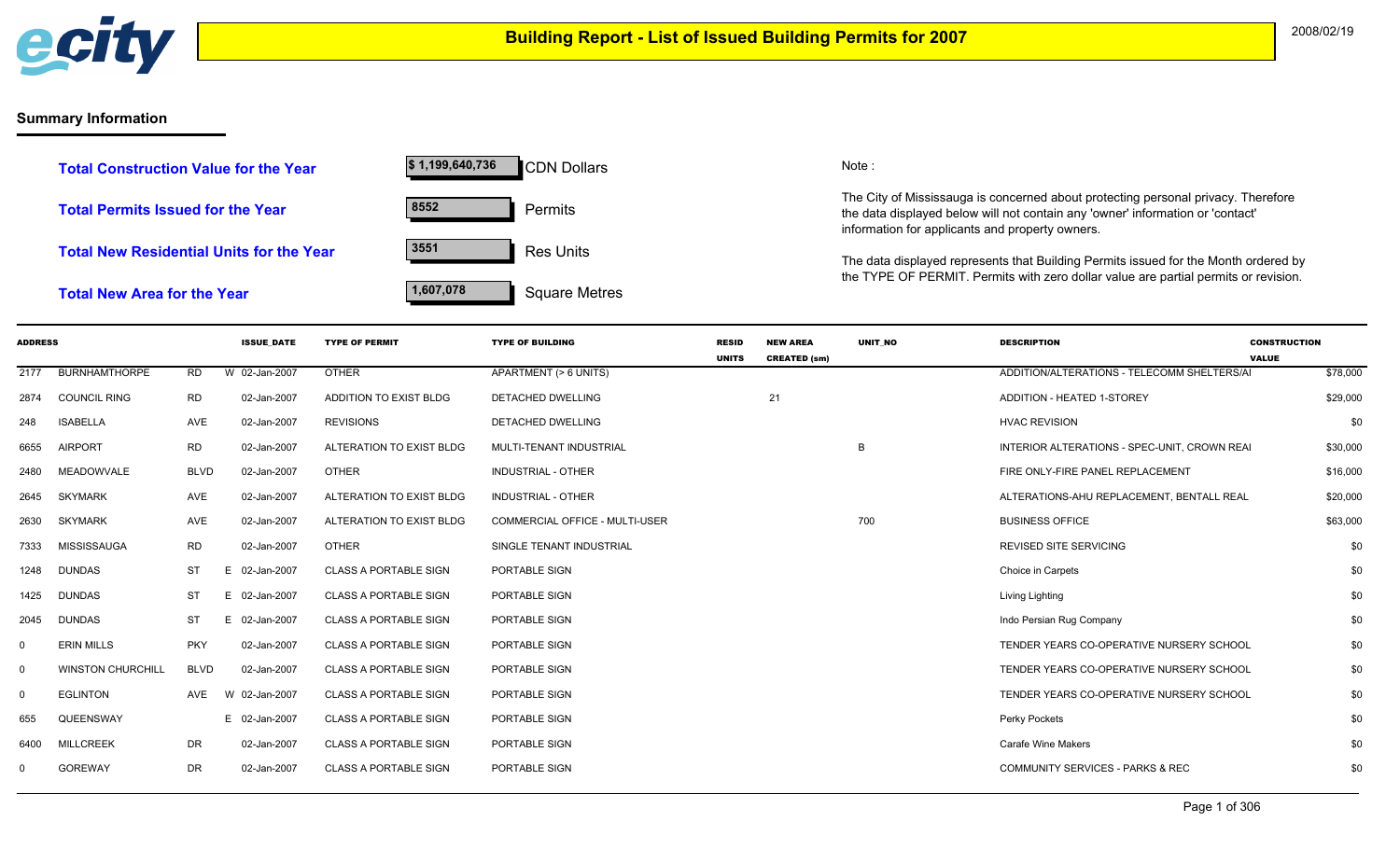| <b>ADDRESS</b> |                      |             | <b>ISSUE DATE</b> | <b>TYPE OF PERMIT</b>        | <b>TYPE OF BUILDING</b>        | <b>RESID</b><br><b>UNITS</b> | <b>NEW AREA</b><br><b>CREATED (sm)</b> | <b>UNIT NO</b> | <b>DESCRIPTION</b>                          | <b>CONSTRUCTION</b><br><b>VALUE</b> |
|----------------|----------------------|-------------|-------------------|------------------------------|--------------------------------|------------------------------|----------------------------------------|----------------|---------------------------------------------|-------------------------------------|
| $\Omega$       | <b>GOREWAY</b>       | <b>DR</b>   | 02-Jan-2007       | <b>CLASS A PORTABLE SIGN</b> | PORTABLE SIGN                  |                              |                                        |                | <b>COMMUNITY SERVICES - PARKS &amp; REC</b> | \$0                                 |
| $\mathbf 0$    | <b>KENNEDY</b>       | <b>RD</b>   | 02-Jan-2007       | <b>CLASS A PORTABLE SIGN</b> | PORTABLE SIGN                  |                              |                                        |                | COMMUNITY SERVICES - PARKS & REC            | \$0                                 |
| $\mathbf 0$    | MISSISSAUGA VALLEY   | <b>BLVD</b> | 02-Jan-2007       | <b>CLASS A PORTABLE SIGN</b> | PORTABLE SIGN                  |                              |                                        |                | COMMUNITY SERVICES - PARKS & REC            | \$0                                 |
| 4028           | POWDERHORN           | <b>CRT</b>  | 03-Jan-2007       | ADDITION AND ALTER           | DETACHED DWELLING              |                              |                                        |                | ADDITION - FRONT ENTRY, SECOND STOREY OVER  | \$114,000                           |
| 1980           | <b>SYNTEX</b>        | <b>CRT</b>  | 03-Jan-2007       | <b>NEW BUILDING</b>          | INDUSTRIAL - OTHER             |                              | 150                                    |                | NEW - TRANSFORMER SUBSTATION, ENERSOURCE    | \$228,000                           |
| 5250           | SATELLITE            | DR          | 03-Jan-2007       | ALTERATION TO EXIST BLDG     | <b>INDUSTRIAL - OTHER</b>      |                              |                                        | $22 - 23$      | <b>BUSINESS OFFICE</b>                      | \$104,000                           |
| 7460           | <b>PACIFIC</b>       | <b>CIR</b>  | 03-Jan-2007       | ALTERATION TO EXIST BLDG     | MULTI-TENANT INDUSTRIAL        |                              |                                        |                | 2 ROOFTOP UNIT REPLACEMENTS                 | \$25,000                            |
| 6185           | <b>KESTREL</b>       | <b>RD</b>   | 03-Jan-2007       | ALTERATION TO EXIST BLDG     | MULTI-TENANT INDUSTRIAL        |                              |                                        |                | 2 ROOFTOP UNIT REPLACEMENTS                 | \$25,000                            |
| 2225           | <b>ERIN MILLS</b>    | <b>PKY</b>  | 03-Jan-2007       | ALTERATION TO EXIST BLDG     | COMMERCIAL RETAIL - MULTI-USER |                              |                                        | 44C            | <b>DENTAL</b>                               | \$35,000                            |
| 5830           | <b>CAMPUS</b>        | <b>RD</b>   | 03-Jan-2007       | <b>OTHER</b>                 | INDUSTRIAL - OTHER             |                              |                                        |                | FIRE ONLY-FIRE PANEL REPLACEMENT            | \$16,000                            |
| 100            | <b>MILVERTON</b>     | DR          | 03-Jan-2007       | ALTERATION TO EXIST BLDG     | COMMERCIAL OFFICE - MULTI-USER |                              |                                        | 608            | <b>ADMINISTRATION OFFICE</b>                | \$97,000                            |
| 1177           | CENTRAL              | <b>PKY</b>  | W 03-Jan-2007     | ALTERATION TO EXIST BLDG     | COMMERCIAL RETAIL - MULTI-USER |                              |                                        | 1,2,3          | <b>KITCHEN EXHAUST</b>                      | \$5,000                             |
| 2601           | SHERHILL             | DR          | 03-Jan-2007       | ALTERATION TO EXIST BLDG     | DETACHED DWELLING              |                              |                                        |                | BASEMENT APARTMENT- EXISTING SEMI-DET.      | \$25,000                            |
| 6689           | ROTHSCHILD           | TR          | 03-Jan-2007       | <b>SPRINKLERS</b>            | <b>DETACHED DWELLING</b>       |                              |                                        |                | FIRE ONLY-SPRINKLERS                        | \$10,000                            |
| 950            | <b>FREDONIA</b>      | DR          | 03-Jan-2007       | <b>NEW BUILDING</b>          | <b>DETACHED DWELLING</b>       |                              | 389                                    |                | <b>SFD - CUSTOM</b>                         | \$512,000                           |
| 76             | <b>INGLEWOOD</b>     | <b>DR</b>   | 03-Jan-2007       | <b>DEMOLITION</b>            | DETACHED DWELLING              | $\overline{1}$               |                                        |                | DEMOLITION - SFD/GARAGE                     | \$10,000                            |
| 1724           | THE CHASE            |             | 03-Jan-2007       | ALTERATION TO EXIST BLDG     | CONDOMINIUM ROW DWELLING       |                              |                                        | 11             | ALTERATIONS-SKYLIGHT INSTALLATION (2)       | \$5,000                             |
| 2901           | <b>EGLINTON</b>      | AVE         | W 03-Jan-2007     | <b>CLASS A PORTABLE SIGN</b> | PORTABLE SIGN                  |                              |                                        |                | Dove Cleaners C12                           | \$0                                 |
| 5045           | <b>PLANTATION</b>    | <b>PL</b>   | 03-Jan-2007       | <b>CLASS A PORTABLE SIGN</b> | PORTABLE SIGN                  |                              |                                        |                | Chix True BBQ                               | \$0                                 |
| 980            | <b>BURNHAMTHORPE</b> | <b>RD</b>   | E 03-Jan-2007     | <b>CLASS A PORTABLE SIGN</b> | PORTABLE SIGN                  |                              |                                        |                | Fabutan #164                                | \$0                                 |
| $\mathbf 0$    | <b>GOREWAY</b>       | DR          | 03-Jan-2007       | <b>CLASS A PORTABLE SIGN</b> | PORTABLE SIGN                  |                              |                                        |                | <b>COMMUNITY SERVICES - PARKS &amp; REC</b> | \$0                                 |
| $\mathbf 0$    | <b>AIRPORT</b>       | <b>RD</b>   | 03-Jan-2007       | <b>CLASS A PORTABLE SIGN</b> | PORTABLE SIGN                  |                              |                                        |                | COMMUNITY SERVICES - PARKS & REC            | \$0                                 |
| 1140           | <b>BURNHAMTHORPE</b> | RD          | W 03-Jan-2007     | <b>CLASS A PORTABLE SIGN</b> | PORTABLE SIGN                  |                              |                                        |                | European Massage                            | \$0                                 |
| 1125           | <b>BLOOR</b>         | ST          | 03-Jan-2007       | <b>CLASS A PORTABLE SIGN</b> | PORTABLE SIGN                  |                              |                                        |                | Royal Bank                                  | \$0                                 |
| 3092           | <b>MAVIS</b>         | <b>RD</b>   | 03-Jan-2007       | <b>CLASS A PORTABLE SIGN</b> | PORTABLE SIGN                  |                              |                                        |                | Mississauga Flea Market                     | \$0                                 |
| 2399           | CAWTHRA              | <b>RD</b>   | 03-Jan-2007       | <b>CLASS A PORTABLE SIGN</b> | PORTABLE SIGN                  |                              |                                        |                | Caribbeau Coonections                       | \$0                                 |
| 3599           | WOLFEDALE            | <b>RD</b>   | 03-Jan-2007       | <b>CLASS A PORTABLE SIGN</b> | PORTABLE SIGN                  |                              |                                        |                | Laidlaw                                     | \$0                                 |
| 5700           | MAVIS                | <b>RD</b>   | 03-Jan-2007       | <b>CLASS A PORTABLE SIGN</b> | PORTABLE SIGN                  |                              |                                        |                | Applebees                                   | \$0                                 |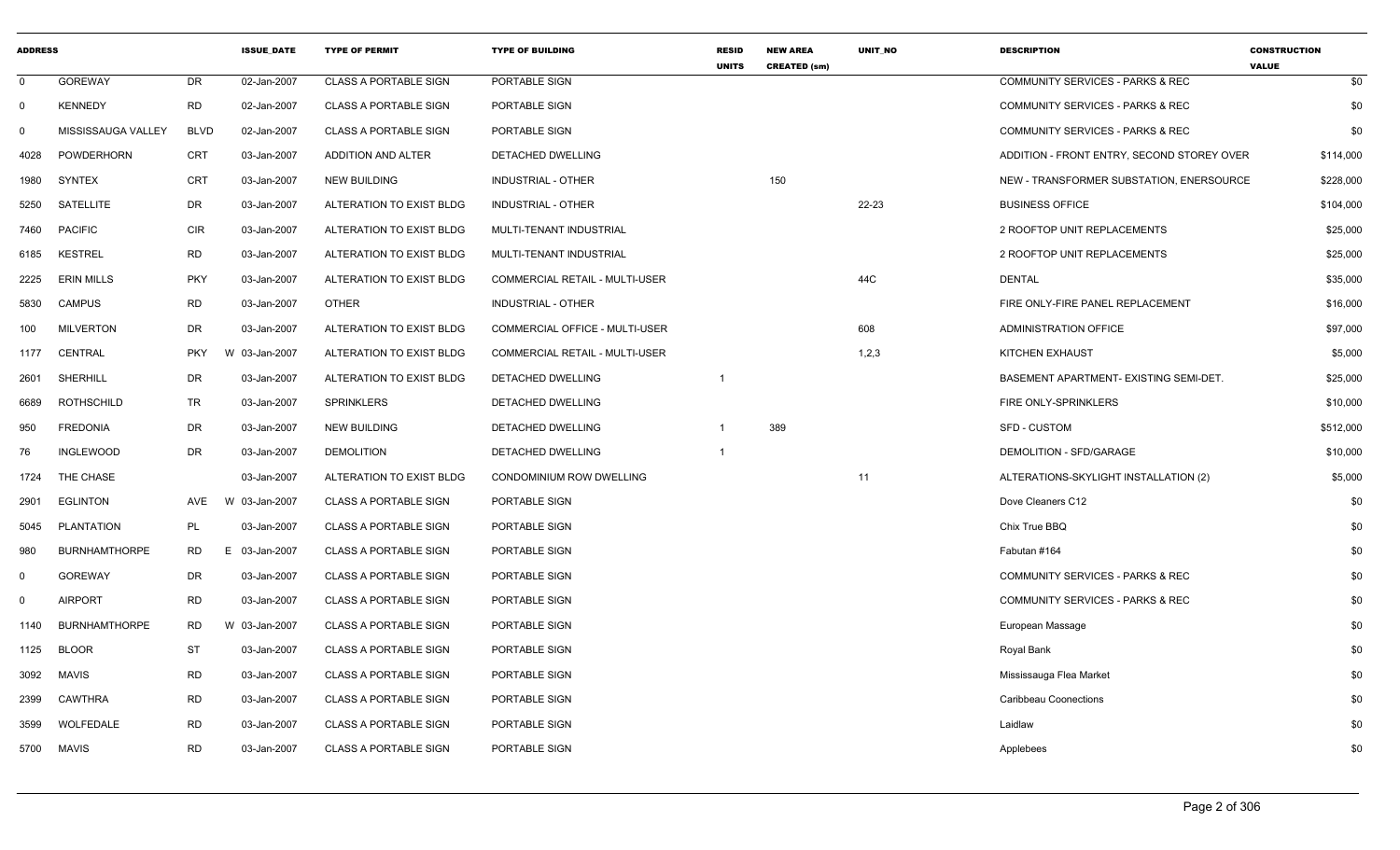| <b>ADDRESS</b> |                        |             | <b>ISSUE DATE</b> | <b>TYPE OF PERMIT</b>        | <b>TYPE OF BUILDING</b>               | <b>RESID</b><br><b>UNITS</b> | <b>NEW AREA</b><br><b>CREATED (sm)</b> | UNIT NO    | <b>DESCRIPTION</b>                           | <b>CONSTRUCTION</b><br><b>VALUE</b> |
|----------------|------------------------|-------------|-------------------|------------------------------|---------------------------------------|------------------------------|----------------------------------------|------------|----------------------------------------------|-------------------------------------|
| 7312           | <b>MILANO</b>          | <b>CRT</b>  | 04-Jan-2007       | <b>REVISIONS</b>             | <b>DETACHED DWELLING</b>              |                              |                                        |            | REVISION-TRUSS, MODEL FM-4004                | \$0                                 |
| 7255           | <b>MILANO</b>          | CRT         | 04-Jan-2007       | <b>REVISIONS</b>             | DETACHED DWELLING                     |                              |                                        |            | REVISION-TRUSS, MODEL FM-3201                | \$0                                 |
| 7308           | MILANO                 | <b>CRT</b>  | 04-Jan-2007       | <b>REVISIONS</b>             | DETACHED DWELLING                     |                              |                                        |            | REVISION-TRUSS, MODEL FM 4002                | \$0                                 |
| 7297           | <b>MILANO</b>          | CRT         | 04-Jan-2007       | <b>REVISIONS</b>             | DETACHED DWELLING                     |                              |                                        |            | REVISION-TRUSS, MODEL FM 3203                | \$0                                 |
| 7264           | <b>MILANO</b>          | CRT         | 04-Jan-2007       | <b>REVISIONS</b>             | DETACHED DWELLING                     |                              |                                        |            | REVISION-TRUSS, MODEL FM 3204                | \$0                                 |
| 7272           | <b>MILANO</b>          | <b>CRT</b>  | 04-Jan-2007       | <b>REVISIONS</b>             | DETACHED DWELLING                     |                              |                                        |            | REVISION-TRUSS, MODEL FM 4006                | \$0                                 |
| 7304           | <b>MILANO</b>          | <b>CRT</b>  | 04-Jan-2007       | <b>REVISIONS</b>             | <b>DETACHED DWELLING</b>              |                              |                                        |            | REVISION-TRUSS, MODEL FM 4005                | \$0                                 |
| 7293           | <b>MILANO</b>          | <b>CRT</b>  | 04-Jan-2007       | <b>REVISIONS</b>             | <b>DETACHED DWELLING</b>              |                              |                                        |            | REVISION-TRUSS, MODEL FM 3205                | \$0                                 |
| 656            | TWAIN                  | AVE         | 04-Jan-2007       | <b>REVISIONS</b>             | DETACHED DWELLING                     |                              |                                        |            | REVISION-TRUSS, MODEL FM 4001                | \$0                                 |
| 1445           | <b>LEWISHAM</b>        | DR          | 04-Jan-2007       | PORTABLE CLASSROOM           | SCHOOL - OTHER                        |                              |                                        |            | NEW-PORTABLE, (3) ECOLE HORIZON JEUNESSE     | \$113,000                           |
| 1115           | <b>CLARKSON</b>        | <b>RD</b>   | N 04-Jan-2007     | ALTERATION TO EXIST BLDG     | APARTMENT (> 6 UNITS)                 |                              |                                        |            | INTERIOR ALTERATIONS-DAMAGED ENTRANCE REF    | \$3,000                             |
| 5120           | DIXIE                  | <b>RD</b>   | 04-Jan-2007       | ALTERATION TO EXIST BLDG     | <b>COMMERCIAL RETAIL - MULTI-USER</b> |                              | 325                                    | 8          | <b>RESTAURANT</b>                            | \$63,000                            |
| 628            | <b>TWAIN</b>           | AVE         | 04-Jan-2007       | <b>REVISIONS</b>             | <b>DETACHED DWELLING</b>              |                              |                                        |            | REVISION - INTERIOR LAYOUT, LOT 44 ONLY      | \$0                                 |
| 6045           | <b>CREDITVIEW</b>      | <b>RD</b>   | 04-Jan-2007       | ALTERATION TO EXIST BLDG     | COMMERCIAL RETAIL - MULTI-USER        |                              |                                        | F002       | <b>BEAUTY PARLOUR</b>                        | \$42,000                            |
| 2660           | SPEAKMAN               | DR          | 04-Jan-2007       | ADDITION TO EXIST BLDG       | SINGLE TENANT INDUSTRIAL              |                              | 435                                    |            | ADDITION - WARHOUSE, LOADING & OFFICES, SDC  | \$312,000                           |
| 3400           | <b>RIVERSPRAY</b>      | CRES        | 04-Jan-2007       | ALTERATION TO EXIST BLDG     | MULTI-TENANT INDUSTRIAL               |                              | 53                                     | GARBAGE-RM | INTERIOR ALTERATIONS-WESTWOOD INTERNATION    | \$16,000                            |
| 5297           | <b>MCFARREN</b>        | <b>BLVD</b> | 04-Jan-2007       | ADDITION TO EXIST BLDG       | DETACHED DWELLING                     |                              |                                        |            | <b>ADDITION</b>                              | \$19,000                            |
| 6693           | ROTHSCHILD             | TR          | 04-Jan-2007       | SPRINKLERS                   | DETACHED DWELLING                     |                              |                                        |            | FIRE ONLY-SPRINKLERS                         | \$10,000                            |
| 2000           | ARGENTIA               | <b>RD</b>   | 04-Jan-2007       | ALTERATION TO EXIST BLDG     | MULTI-TENANT INDUSTRIAL               |                              | 204                                    | 280        | <b>OFFICE</b>                                | \$59,000                            |
| 3142           | <b>GLADISH</b>         | <b>GROV</b> | 04-Jan-2007       | NEW BUILDING                 | DETACHED DWELLING                     |                              | 309                                    |            | SFD - NEW MODEL                              | \$343,000                           |
| 5250           | SATELLITE              | DR          | 04-Jan-2007       | ALTERATION TO EXIST BLDG     | COMMERCIAL OFFICE - MULTI-USER        |                              |                                        | 1          | <b>BUSINESS OFFICE</b>                       | \$26,000                            |
| 1529           | <b>APPLEWOOD</b>       | <b>RD</b>   | 04-Jan-2007       | ALTERATION TO EXIST BLDG     | <b>DETACHED DWELLING</b>              |                              |                                        |            | INTER ALTER - UNFINISHED BASEMENT (COLD CELL | \$15,000                            |
| 6677           | MEADOWVALE TOWN CENCIR |             | 04-Jan-2007       | ALTERATION TO EXIST BLDG     | COMMERCIAL RETAIL - MULTI-USER        |                              |                                        | 71         | NEW PLUMBING FIXTURES IN RESTAURANT          | \$8,000                             |
| $\Omega$       | <b>SOUTH SHERIDAN</b>  | <b>WAY</b>  | 04-Jan-2007       | <b>CLASS A PORTABLE SIGN</b> | PORTABLE SIGN                         |                              |                                        |            | CLARKSON SHERIDAN SOCCER CLUB                | \$0                                 |
| $\Omega$       | MISSISSAUGA            | <b>RD</b>   | 04-Jan-2007       | <b>CLASS A PORTABLE SIGN</b> | PORTABLE SIGN                         |                              |                                        |            | <b>CLARKSON SHERIDAN SOCCER CLUB</b>         | \$0                                 |
| $\Omega$       | <b>TRUSCOTT</b>        | DR          | 04-Jan-2007       | <b>CLASS A PORTABLE SIGN</b> | PORTABLE SIGN                         |                              |                                        |            | <b>CLARKSON SHERIDAN SOCCER CLUB</b>         | \$0                                 |
| $\Omega$       | LAKESHORE              | RD          | W 04-Jan-2007     | <b>CLASS A PORTABLE SIGN</b> | PORTABLE SIGN                         |                              |                                        |            | CLARKSON SHERIDAN SOCCER CLUB                | \$0                                 |
| $\Omega$       | <b>TRUSCOTT</b>        | DR          | 04-Jan-2007       | <b>CLASS A PORTABLE SIGN</b> | <b>PORTABLE SIGN</b>                  |                              |                                        |            | <b>CLARKSON SHERIDAN SOCCER CLUB</b>         | \$0                                 |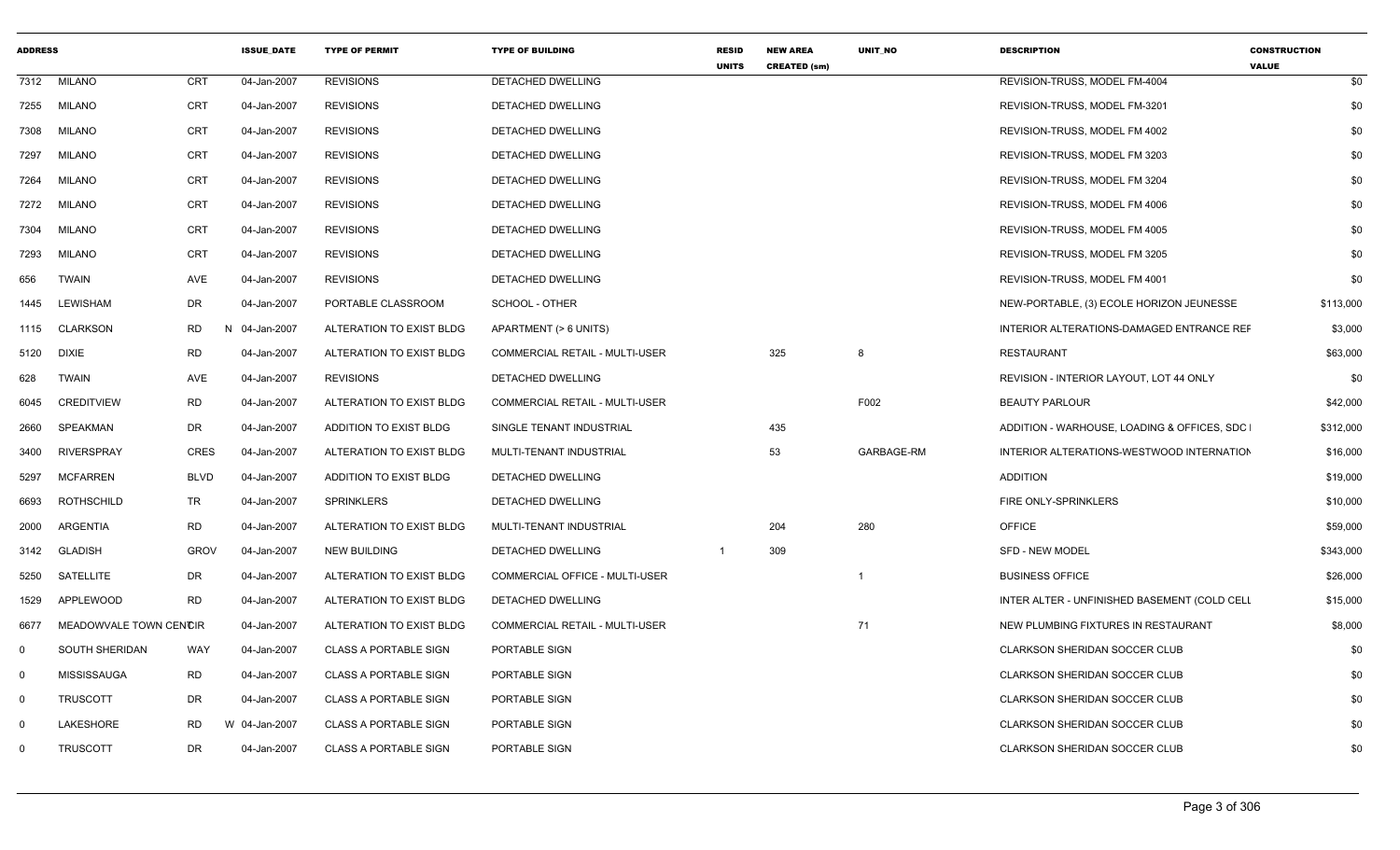| <b>ADDRESS</b> |                          |             | <b>ISSUE DATE</b> | <b>TYPE OF PERMIT</b>        | <b>TYPE OF BUILDING</b>               | <b>RESID</b><br><b>UNITS</b> | <b>NEW AREA</b><br><b>CREATED (sm)</b> | UNIT_NO       | <b>DESCRIPTION</b>                           | <b>CONSTRUCTION</b><br><b>VALUE</b> |
|----------------|--------------------------|-------------|-------------------|------------------------------|---------------------------------------|------------------------------|----------------------------------------|---------------|----------------------------------------------|-------------------------------------|
| $\Omega$       | <b>BURNHAMTHORPE</b>     | <b>RD</b>   | 04-Jan-2007<br>E. | <b>CLASS A PORTABLE SIGN</b> | PORTABLE SIGN                         |                              |                                        |               | COMMUNITY SERVICES - REC AND PARKS           | \$0                                 |
| $\Omega$       | <b>DIXIE</b>             | <b>RD</b>   | 04-Jan-2007       | <b>CLASS A PORTABLE SIGN</b> | PORTABLE SIGN                         |                              |                                        |               | COMMUNITY SERVICES - REC. & PARKS            | \$0                                 |
| 0              | <b>CONFEDERATION</b>     | <b>PKY</b>  | 04-Jan-2007       | <b>CLASS A PORTABLE SIGN</b> | PORTABLE SIGN                         |                              |                                        |               | COMMUNITY SERVICES - PLANNING & ADMINISTRAT  | \$0                                 |
| $\Omega$       | <b>BURNHAMTHORPE</b>     | <b>RD</b>   | 04-Jan-2007<br>Е. | <b>CLASS A PORTABLE SIGN</b> | PORTABLE SIGN                         |                              |                                        |               | COMMUNITY SERVICES - PLANNING AND ADMINSTF   | \$0                                 |
| 0              | <b>DUNDAS</b>            | <b>ST</b>   | W 04-Jan-2007     | <b>CLASS A PORTABLE SIGN</b> | PORTABLE SIGN                         |                              |                                        |               | COMMUNITY SERVICES - PLANNING AND ADMINSTF   | \$0                                 |
| 0              | <b>MAVIS</b>             | <b>RD</b>   | 04-Jan-2007       | <b>CLASS A PORTABLE SIGN</b> | PORTABLE SIGN                         |                              |                                        |               | COMMUNITY SERVICES - PLANNING AND ADMINISTI  | \$0                                 |
| 0              | <b>EGLINTON</b>          | AVE         | W 04-Jan-2007     | <b>CLASS A PORTABLE SIGN</b> | PORTABLE SIGN                         |                              |                                        |               | COMMUNITY SERVICES - PLANNING AND ADMINISTI  | \$0                                 |
| 6900           | <b>MILLCREEK</b>         | DR          | 04-Jan-2007       | <b>CLASS A PORTABLE SIGN</b> | PORTABLE SIGN                         |                              |                                        |               | PLAY & LEARN CHILDREN'S CENTRE               | \$0                                 |
| 5310           | DIXIE                    | <b>RD</b>   | 04-Jan-2007       | <b>CLASS A PORTABLE SIGN</b> | PORTABLE SIGN                         |                              |                                        |               | McDonalds                                    | \$0                                 |
| 5030           | <b>TENTH LINE WEST</b>   |             | 04-Jan-2007       | <b>CLASS A PORTABLE SIGN</b> | PORTABLE SIGN                         |                              |                                        |               | <b>HASTY MARKET</b>                          | \$0                                 |
| 7040           | <b>TRANMERE</b>          | DR          | 05-Jan-2007       | ALTERATION TO EXIST BLDG     | SINGLE TENANT INDUSTRIAL              |                              |                                        |               | <b>WAREHOUSING &amp; MANUFACTURING</b>       | \$15,000                            |
| 3080           | <b>KNOB HILL</b>         |             | 05-Jan-2007       | ALTERATION TO EXIST BLDG     | DETACHED DWELLING                     |                              |                                        |               | ALTERATIONS-ENCLOSED WALKOUT                 | \$10,000                            |
| 3240           | <b>BARCHESTER</b>        | <b>CRT</b>  | 05-Jan-2007       | <b>NEW BUILDING</b>          | DETACHED DWELLING                     | 1                            | 340                                    |               | <b>SFD - CUSTOM</b>                          | \$349,000                           |
| 325            | <b>CENTRAL</b>           | <b>PKY</b>  | 05-Jan-2007<br>W  | ALTERATION TO EXIST BLDG     | <b>COMMERCIAL RETAIL - MULTI-USER</b> |                              |                                        | 29            | INTERIOR ALTERATIONS - NICEY'S FOOD MART     | \$15,000                            |
| 4              | <b>ROBERT SPECK</b>      | <b>PKY</b>  | 05-Jan-2007       | ALTERATION TO EXIST BLDG     | <b>COMMERCIAL - OTHER</b>             |                              |                                        | 250           | INTERIOR ALTERATIONS-SPEC UNIT, TENANT N/DET | \$46,000                            |
| 6990           | <b>CREDITVIEW</b>        | <b>RD</b>   | 05-Jan-2007       | <b>FASCIA SIGN</b>           | MULTI-TENANT INDUSTRIAL               |                              |                                        | $\mathcal{P}$ | FASCIA SIGN - EXPOSOFT SOFTWARE (1)          | \$2,000                             |
| 6685           | <b>ROTHSCHILD</b>        | <b>TR</b>   | 05-Jan-2007       | <b>SPRINKLERS</b>            | DETACHED DWELLING                     |                              |                                        |               | FIRE ONLY-SPRINKLERS                         | \$10,000                            |
| 5600           | <b>EXPLORER</b>          | DR          | 05-Jan-2007       | ALTERATION TO EXIST BLDG     | <b>COMMERCIAL OFFICE - MULTI-USER</b> |                              |                                        | 3-FLR         | INTERIOR ALTERATIONS-CERIDAN                 | \$15,000                            |
| 5800           | <b>HURONTARIO</b>        | ST          | 05-Jan-2007       | ALTERATION TO EXIST BLDG     | <b>COMMERCIAL OFFICE - MULTI-USER</b> |                              |                                        | 9-054         | <b>COMMERCIAL OFFICE</b>                     | \$32,000                            |
| 2820           | <b>ARGENTIA</b>          | <b>RD</b>   | 05-Jan-2007       | ALTERATION TO EXIST BLDG     | COMMERCIAL OFFICE - MULTI-USER        |                              |                                        | $8 - 9$       | INTERIOR ALTERATIONS-NEW DEMISING WALL, NO/  | \$31,000                            |
| 3531           | <b>NADINE</b>            | <b>CRES</b> | 05-Jan-2007       | <b>REVISIONS</b>             | DETACHED DWELLING                     |                              |                                        |               | <b>REVISION</b>                              | \$0                                 |
| 3461           | <b>DIXIE</b>             | <b>RD</b>   | 05-Jan-2007       | <b>CLASS A PORTABLE SIGN</b> | PORTABLE SIGN                         |                              |                                        |               | Money Mart                                   | \$0                                 |
| 5170           | DIXIE                    | <b>RD</b>   | 05-Jan-2007       | <b>CLASS A PORTABLE SIGN</b> | PORTABLE SIGN                         |                              |                                        |               | <b>DOWN UNDER</b>                            | \$0                                 |
| 1411           | <b>TECUMSEH PARK</b>     | DR          | 05-Jan-2007       | ALTERATION TO EXIST BLDG     | DETACHED DWELLING                     |                              |                                        |               | 4 FIXTURES                                   | \$5,000                             |
| 2273           | <b>DUNDAS</b>            | ST          | W 05-Jan-2007     | <b>CLASS A PORTABLE SIGN</b> | PORTABLE SIGN                         |                              |                                        |               | PERSIAN RUG CO                               | \$0                                 |
| $\Omega$       | <b>WINSTON CHURCHILL</b> | <b>BLVD</b> | 05-Jan-2007       | <b>CLASS A PORTABLE SIGN</b> | PORTABLE SIGN                         |                              |                                        |               | ERIN MILLS SOCCER CLUB                       | \$0                                 |
| 0              | <b>ERIN MILLS</b>        | <b>PKY</b>  | 05-Jan-2007       | <b>CLASS A PORTABLE SIGN</b> | PORTABLE SIGN                         |                              |                                        |               | ERIN MILLS SOCCER CLUB                       | \$0                                 |
| $\Omega$       | <b>WINSTON CHURCHILL</b> | <b>BLVD</b> | 05-Jan-2007       | <b>CLASS A PORTABLE SIGN</b> | PORTABLE SIGN                         |                              |                                        |               | ERIN MILLS SOCCER CLUB                       | \$0                                 |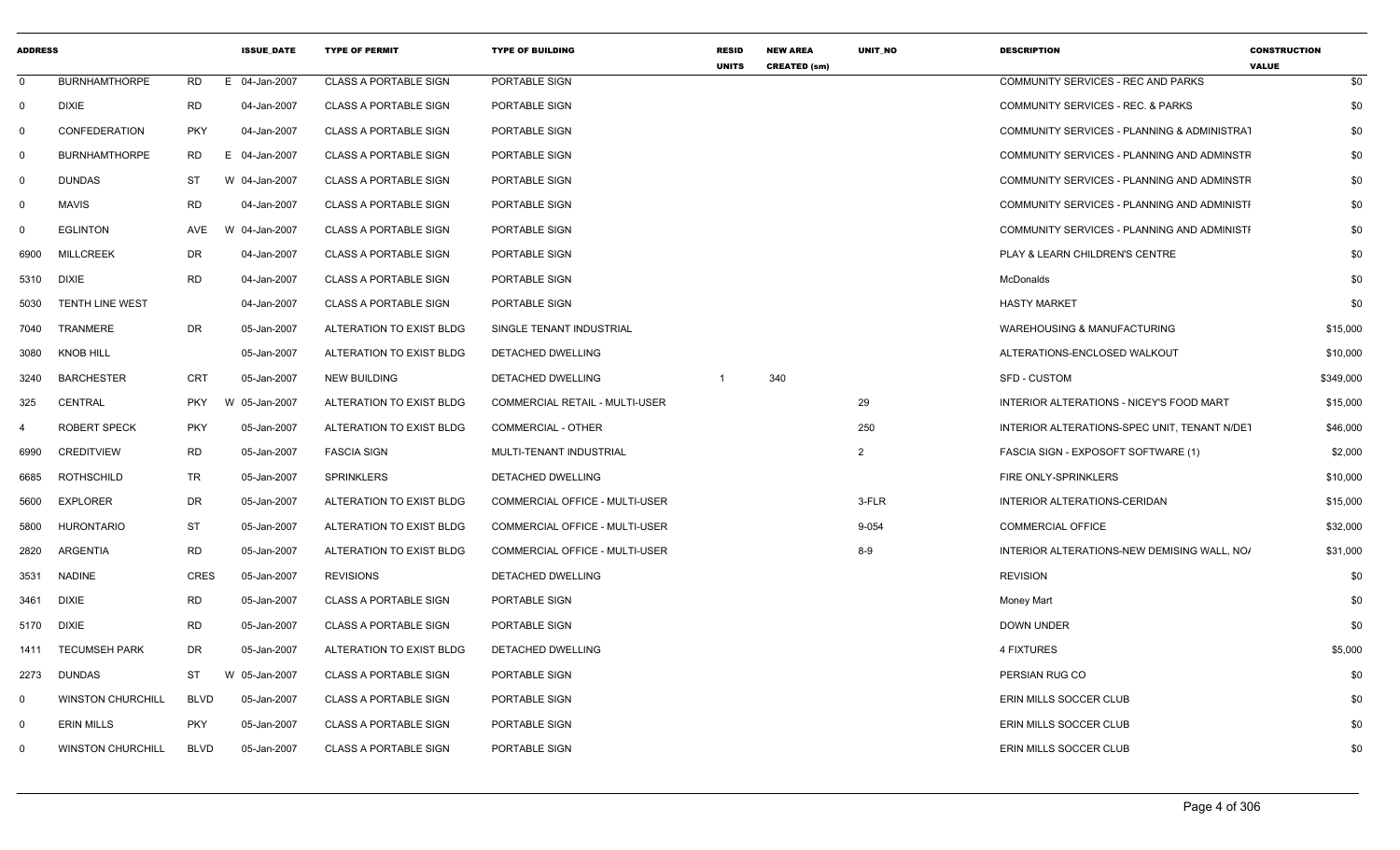| <b>ADDRESS</b> |                          |             | <b>ISSUE DATE</b> | <b>TYPE OF PERMIT</b>        | <b>TYPE OF BUILDING</b>               | <b>RESID</b><br><b>UNITS</b> | <b>NEW AREA</b><br><b>CREATED (sm)</b> | UNIT_NO         | <b>DESCRIPTION</b>                           | <b>CONSTRUCTION</b><br><b>VALUE</b> |
|----------------|--------------------------|-------------|-------------------|------------------------------|---------------------------------------|------------------------------|----------------------------------------|-----------------|----------------------------------------------|-------------------------------------|
| 347            | LAKESHORE                | <b>RD</b>   | E 05-Jan-2007     | <b>CLASS A PORTABLE SIGN</b> | PORTABLE SIGN                         |                              |                                        |                 | PORT CREDIT OXFORD LEARNING CENTRE           | \$0                                 |
| 4120           | <b>DIXIE</b>             | <b>RD</b>   | 05-Jan-2007       | <b>CLASS A PORTABLE SIGN</b> | PORTABLE SIGN                         |                              |                                        |                 | <b>NUTRITION SHOP</b>                        | \$0                                 |
| 19             | <b>SUBURBAN</b>          | DR          | 05-Jan-2007       | OTHER                        | DETACHED DWELLING                     |                              |                                        |                 | SANITARY SEWER REPLACEMENT                   | \$2,000                             |
| 3955           | <b>ERIN CENTRE</b>       | <b>BLVD</b> | 05-Jan-2007       | ALTERATION TO EXIST BLDG     | <b>COMMERCIAL RETAIL - MULTI-USER</b> |                              |                                        | 4, 5            | UNDERGROUND PLUMBING ONLY                    | \$4,000                             |
| 284            | MISSISSAUGA VALLEY       | <b>BLVD</b> | 08-Jan-2007       | ALTERATION TO EXIST BLDG     | DETACHED DWELLING                     |                              |                                        |                 | INTERIOR ALTERATIONS-GARAGE CONVERSION       | \$10,000                            |
| 501            | LAKESHORE                | <b>RD</b>   | E 08-Jan-2007     | ALTERATION TO EXIST BLDG     | MULTI-TENANT INDUSTRIAL               |                              |                                        | <b>B-TENANT</b> | INTERIOR ALTERATIONS - MASSILLY NORTH AMERIC | \$814,000                           |
| 55             | <b>CITY CENTRE</b>       | <b>DR</b>   | 08-Jan-2007       | ALTERATION TO EXIST BLDG     | <b>COMMERCIAL OFFICE - MULTI-USER</b> |                              | 317                                    | 301             | <b>ADMINISTRATIVE OFFICE</b>                 | \$48,000                            |
| 34             | <b>HIAWATHA</b>          | <b>PKY</b>  | 08-Jan-2007       | ADDITION AND ALTER           | DETACHED DWELLING                     |                              |                                        |                 | ADDITION/ALTERATIONS                         | \$179,000                           |
| 425            | <b>COURTNEYPARK</b>      | DR          | W 08-Jan-2007     | <b>FASCIA SIGN</b>           | MULTI-TENANT INDUSTRIAL               |                              |                                        | -1              | FASCIA SIGN - SOUTHWIRE (1)                  | \$4,000                             |
| 4983           | <b>RATHKEALE</b>         | <b>RD</b>   | 08-Jan-2007       | <b>OTHER</b>                 | DETACHED DWELLING                     |                              |                                        |                 | FIRE ONLY-FIRE ALARM SYSTEM                  | \$5,000                             |
| 335            | <b>BRITANNIA</b>         | <b>RD</b>   | E<br>08-Jan-2007  | <b>OTHER</b>                 | INDUSTRIAL - OTHER                    |                              |                                        |                 | FIRE ONLY-FIRE ALAM SYSTEM                   | \$5,000                             |
| 2150           | <b>BURNHAMTHORPE</b>     | <b>RD</b>   | W 08-Jan-2007     | <b>CLASS A PORTABLE SIGN</b> | PORTABLE SIGN                         |                              |                                        |                 | South Common Mall Office                     | \$0                                 |
| 2150           | <b>BURNHAMTHORPE</b>     | <b>RD</b>   | W 08-Jan-2007     | <b>CLASS A PORTABLE SIGN</b> | PORTABLE SIGN                         |                              |                                        |                 | South Common Mall Office                     | \$0                                 |
| 2150           | <b>BURNHAMTHORPE</b>     | <b>RD</b>   | W 08-Jan-2007     | <b>CLASS A PORTABLE SIGN</b> | PORTABLE SIGN                         |                              |                                        |                 | South Common Mall Office                     | \$0                                 |
| 1077           | <b>NORTH SERVICE</b>     | <b>RD</b>   | 08-Jan-2007       | <b>CLASS A PORTABLE SIGN</b> | PORTABLE SIGN                         |                              |                                        |                 | Money Mart                                   | \$0                                 |
| 2150           | <b>BURNHAMTHORPE</b>     | RD          | W 08-Jan-2007     | <b>CLASS A PORTABLE SIGN</b> | PORTABLE SIGN                         |                              |                                        |                 | <b>Famous Optical</b>                        | \$0                                 |
| 2150           | <b>BURNHAMTHORPE</b>     | <b>RD</b>   | W 08-Jan-2007     | <b>CLASS A PORTABLE SIGN</b> | PORTABLE SIGN                         |                              |                                        |                 | <b>Famous Optical</b>                        | \$0                                 |
| 2150           | <b>BURNHAMTHORPE</b>     | <b>RD</b>   | W 08-Jan-2007     | <b>CLASS A PORTABLE SIGN</b> | PORTABLE SIGN                         |                              |                                        |                 | <b>Famous Optical</b>                        | \$0                                 |
| 4500           | DIXIE                    | <b>RD</b>   | 08-Jan-2007       | <b>CLASS A PORTABLE SIGN</b> | PORTABLE SIGN                         |                              |                                        |                 | <b>Fuel Fitness</b>                          | \$0                                 |
| 6550           | MEADOWVALE TOWN CENCIR   |             | 08-Jan-2007       | <b>CLASS A PORTABLE SIGN</b> | PORTABLE SIGN                         |                              |                                        |                 | Nardinis Salon & Spa                         | \$0                                 |
| 5925           | <b>GROSSBEAK</b>         | DR          | 08-Jan-2007       | <b>CLASS A PORTABLE SIGN</b> | PORTABLE SIGN                         |                              |                                        |                 | Chiropractic & Fitness                       | \$0                                 |
| $\mathbf{0}$   | <b>DUNDAS</b>            | ST          | W 08-Jan-2007     | <b>CLASS A PORTABLE SIGN</b> | PORTABLE SIGN                         |                              |                                        |                 | ERINDALE LIONS LITTLE LEAGUE                 | \$0                                 |
| $\mathbf 0$    | <b>MAVIS</b>             | <b>RD</b>   | 08-Jan-2007       | <b>CLASS A PORTABLE SIGN</b> | PORTABLE SIGN                         |                              |                                        |                 | ERINDALE LIONS LITTLE LEAGUE                 | \$0                                 |
| $\mathbf 0$    | <b>WINSTON CHURCHILL</b> | <b>BLVD</b> | 08-Jan-2007       | <b>CLASS A PORTABLE SIGN</b> | PORTABLE SIGN                         |                              |                                        |                 | ERIN MILLS SOCCER CLUB                       | \$0                                 |
| $\mathbf{0}$   | <b>CREDITVIEW</b>        | <b>RD</b>   | 08-Jan-2007       | <b>CLASS A PORTABLE SIGN</b> | PORTABLE SIGN                         |                              |                                        |                 | ERINDALE LIONS LITTLE LEAGUE                 | \$0                                 |
| $\mathbf 0$    | <b>EGLINTON</b>          | AVE         | Ε<br>08-Jan-2007  | <b>CLASS A PORTABLE SIGN</b> | PORTABLE SIGN                         |                              |                                        |                 | ERINDALE LIONS LITTLE LEAGUE                 | \$0                                 |
| $\mathbf 0$    | <b>HURONTARIO</b>        | <b>ST</b>   | 08-Jan-2007       | <b>CLASS A PORTABLE SIGN</b> | PORTABLE SIGN                         |                              |                                        |                 | ERINDALE LIONS LITTLE LEAGUE                 | \$0                                 |
| $\Omega$       | <b>CAWTHRA</b>           | <b>RD</b>   | 08-Jan-2007       | <b>CLASS A PORTABLE SIGN</b> | PORTABLE SIGN                         |                              |                                        |                 | <b>ERINDALE LIONS LITTLE LEAGUE</b>          | \$0                                 |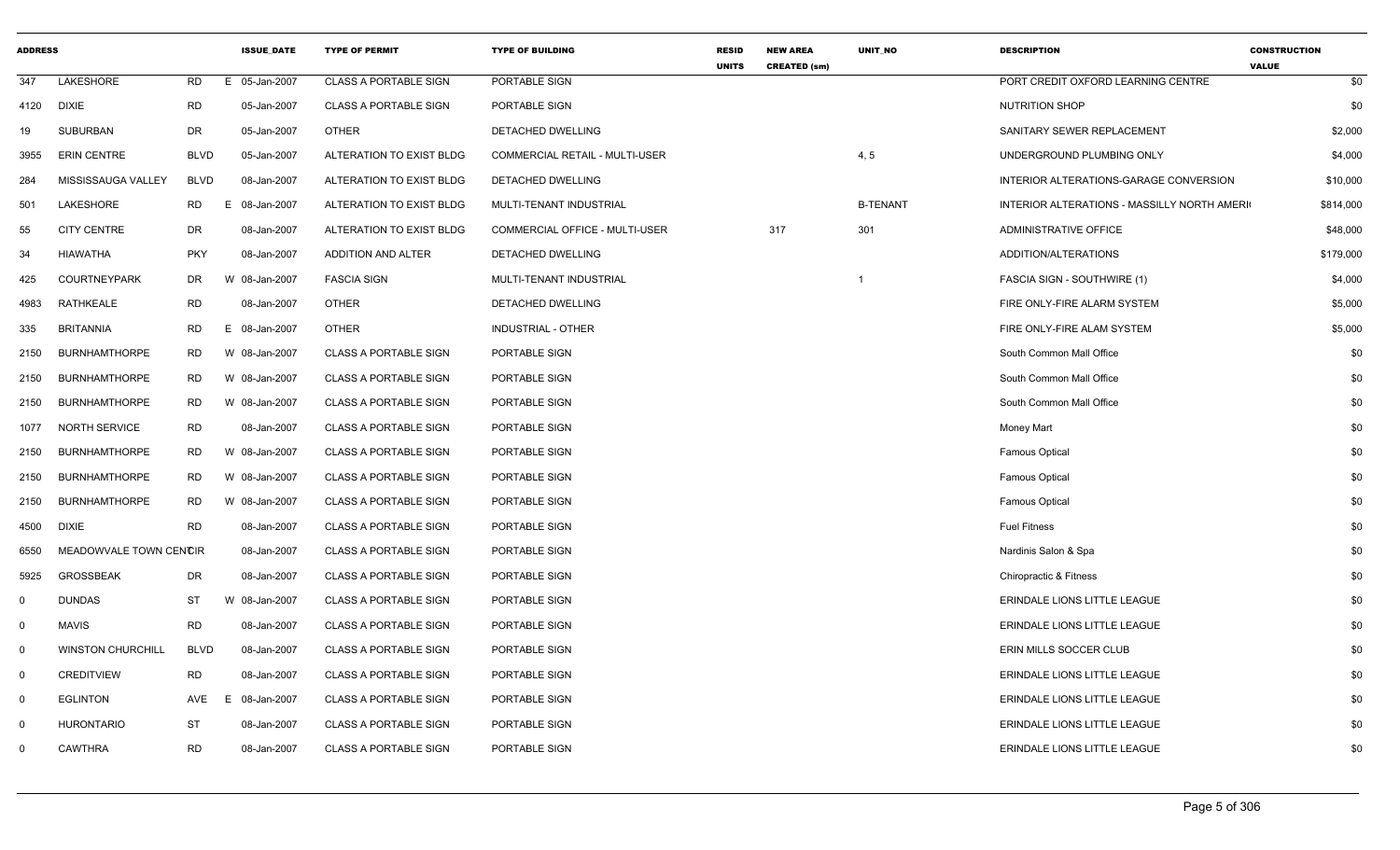| <b>ADDRESS</b> |                      |            | <b>ISSUE DATE</b>  | <b>TYPE OF PERMIT</b>         | <b>TYPE OF BUILDING</b>               | <b>RESID</b><br><b>UNITS</b> | <b>NEW AREA</b><br><b>CREATED (sm)</b> | <b>UNIT NO</b> | <b>DESCRIPTION</b>                           | <b>CONSTRUCTION</b><br><b>VALUE</b> |
|----------------|----------------------|------------|--------------------|-------------------------------|---------------------------------------|------------------------------|----------------------------------------|----------------|----------------------------------------------|-------------------------------------|
| 1456           | <b>INDIAN GROVE</b>  |            | 09-Jan-2007        | ADDITION TO EXIST BLDG        | DETACHED DWELLING                     |                              |                                        |                | ADDITION - 2 STOREY (3 CAR GARAGE WITH UPPER | \$89,000                            |
| 950            | SOUTHDOWN            | <b>RD</b>  | 09-Jan-2007        | ALTERATION TO EXIST BLDG      | <b>COMMERCIAL RETAIL - MULTI-USER</b> |                              |                                        | $B-1$          | <b>FLOWER SHOP</b>                           | \$35,000                            |
| 6650           | <b>HURONTARIO</b>    | <b>ST</b>  | 09-Jan-2007        | <b>ADDITION TO EXIST BLDG</b> | <b>COMMERCIAL - OTHER</b>             |                              | 219                                    |                | ADDITION - LOUNGE, GERMAN CANADIAN CLUB HAM  | \$309,000                           |
| 2389           | <b>CLIFF</b>         | <b>RD</b>  | 09-Jan-2007        | PORTABLE CLASSROOM            | SCHOOL - ELEMENTARY                   |                              |                                        |                | PORTABLE-RELOCATE, (2) CLIFTON P.S.          | \$6,000                             |
| 7200           | GOREWAY              | DR         | 09-Jan-2007        | ALTERATION TO EXIST BLDG      | COMMERCIAL OFFICE - MULTI-USER        |                              |                                        | 1-FLR          | <b>BUSINESS OFFICE</b>                       | \$86,000                            |
| 100            | <b>CITY CENTRE</b>   | <b>DR</b>  | 09-Jan-2007        | <b>FASCIA SIGN</b>            | <b>COMMERCIAL RETAIL - MULTI-USER</b> |                              |                                        |                | FASCIA SIGN - DESKOPIA (1)                   | \$5,000                             |
| 6711           | MISSISSAUGA          | <b>RD</b>  | 09-Jan-2007        | ALTERATION TO EXIST BLDG      | INDUSTRIAL - OTHER                    |                              |                                        | 404            | ADMINISTRATIVE OFFICE                        | \$29,000                            |
| 100            | <b>CITY CENTRE</b>   | <b>DR</b>  | 09-Jan-2007        | <b>FASCIA SIGN</b>            | <b>COMMERCIAL RETAIL - MULTI-USER</b> |                              |                                        | 2-845          | <b>FASCIA SIGN - MICHELLES BAGUETTE (1)</b>  | \$2,000                             |
| 6509           | <b>AIRPORT</b>       | <b>RD</b>  | 09-Jan-2007        | <b>OTHER</b>                  | <b>INDUSTRIAL - OTHER</b>             |                              |                                        |                | FIRE ONLY-FIRE ALARM SYSTEM                  | \$5,000                             |
| 3109           | <b>CLIPPERTON</b>    | DR         | 09-Jan-2007        | <b>REVISIONS</b>              | DETACHED DWELLING                     |                              |                                        |                | <b>HVAC REVISION - MODEL</b>                 | \$0                                 |
| 3394           | MISSISSAUGA          | <b>RD</b>  | 09-Jan-2007        | <b>DEMOLITION</b>             | DETACHED DWELLING                     | $\overline{1}$               |                                        |                | <b>DEMOLITION - SFD</b>                      | \$10,000                            |
| 1185           | <b>DUNDAS</b>        | ST         | E 09-Jan-2007      | <b>CLASS A PORTABLE SIGN</b>  | PORTABLE SIGN                         |                              |                                        |                | Siva Tax Services Inc.                       | \$0                                 |
| 803            | <b>DUNDAS</b>        | ST         | E 09-Jan-2007      | <b>CLASS A PORTABLE SIGN</b>  | PORTABLE SIGN                         |                              |                                        |                | Texas Longhorn                               | \$0                                 |
| 2355           | <b>DERRY</b>         | <b>RD</b>  | 09-Jan-2007<br>F.  | <b>CLASS A PORTABLE SIGN</b>  | PORTABLE SIGN                         |                              |                                        |                | Ultraflo Systems Inc.                        | \$0                                 |
| 1865           | LAKESHORE            | <b>RD</b>  | W 09-Jan-2007      | <b>CLASS A PORTABLE SIGN</b>  | PORTABLE SIGN                         |                              |                                        |                | <b>Great Glasses</b>                         | \$0                                 |
| $\Omega$       | SOUTH SHERIDAN       | <b>WAY</b> | 09-Jan-2007        | <b>CLASS A PORTABLE SIGN</b>  | PORTABLE SIGN                         |                              |                                        |                | <b>CLARKSON SHERIDAN SOCCER CLUB</b>         | \$0                                 |
| 960            | SOUTHDOWN            | <b>RD</b>  | 09-Jan-2007        | <b>CLASS A PORTABLE SIGN</b>  | PORTABLE SIGN                         |                              |                                        |                | <b>Idol Optical</b>                          | \$0                                 |
| 960            | SOUTHDOWN            | RD         | 09-Jan-2007        | <b>CLASS A PORTABLE SIGN</b>  | PORTABLE SIGN                         |                              |                                        |                | Arizona Tan                                  | \$0                                 |
| $\mathbf 0$    | <b>MISSISSAUGA</b>   | <b>RD</b>  | 09-Jan-2007        | <b>CLASS A PORTABLE SIGN</b>  | PORTABLE SIGN                         |                              |                                        |                | <b>CLARKSON SHERIDAN SOCCER CLUB</b>         | \$0                                 |
| 970            | SOUTHDOWN            | RD         | 09-Jan-2007        | <b>CLASS A PORTABLE SIGN</b>  | PORTABLE SIGN                         |                              |                                        |                | Cash Money                                   | \$0                                 |
| $\Omega$       | <b>TRUSCOTT</b>      | DR         | 09-Jan-2007        | <b>CLASS A PORTABLE SIGN</b>  | PORTABLE SIGN                         |                              |                                        |                | CLARKSON SHERIDAN SOCCER CLUB                | \$0                                 |
| 3920           | <b>GRAND PARK</b>    | DR         | 09-Jan-2007        | <b>CLASS A PORTABLE SIGN</b>  | PORTABLE SIGN                         |                              |                                        |                | Antonio's Hair Zone                          | \$0                                 |
| 3011           | WOLFEDALE            | <b>RD</b>  | 09-Jan-2007        | <b>CLASS A PORTABLE SIGN</b>  | PORTABLE SIGN                         |                              |                                        |                | Petro Canada                                 | \$0                                 |
| 2125           | <b>DUNDAS</b>        | ST         | W 09-Jan-2007      | <b>CLASS A PORTABLE SIGN</b>  | PORTABLE SIGN                         |                              |                                        |                | Petro Canada                                 | \$0                                 |
| 695            | <b>BURNHAMTHORPE</b> | <b>RD</b>  | W 09-Jan-2007      | <b>CLASS A PORTABLE SIGN</b>  | PORTABLE SIGN                         |                              |                                        |                | Petro Canada                                 | \$0                                 |
| 2100           | <b>BURNHAMTHORPE</b> | RD.        | W 09-Jan-2007      | <b>CLASS A PORTABLE SIGN</b>  | PORTABLE SIGN                         |                              |                                        |                | Petro Canada                                 | \$0                                 |
| 3495           | LAIRD                | <b>RD</b>  | 09-Jan-2007        | <b>CLASS A PORTABLE SIGN</b>  | PORTABLE SIGN                         |                              |                                        |                | <b>Pyramid Leisure Products</b>              | \$0                                 |
| 550            | <b>MATHESON</b>      |            | BLVD W 09-Jan-2007 | <b>CLASS A PORTABLE SIGN</b>  | PORTABLE SIGN                         |                              |                                        |                | <b>Medical Mart</b>                          | \$0                                 |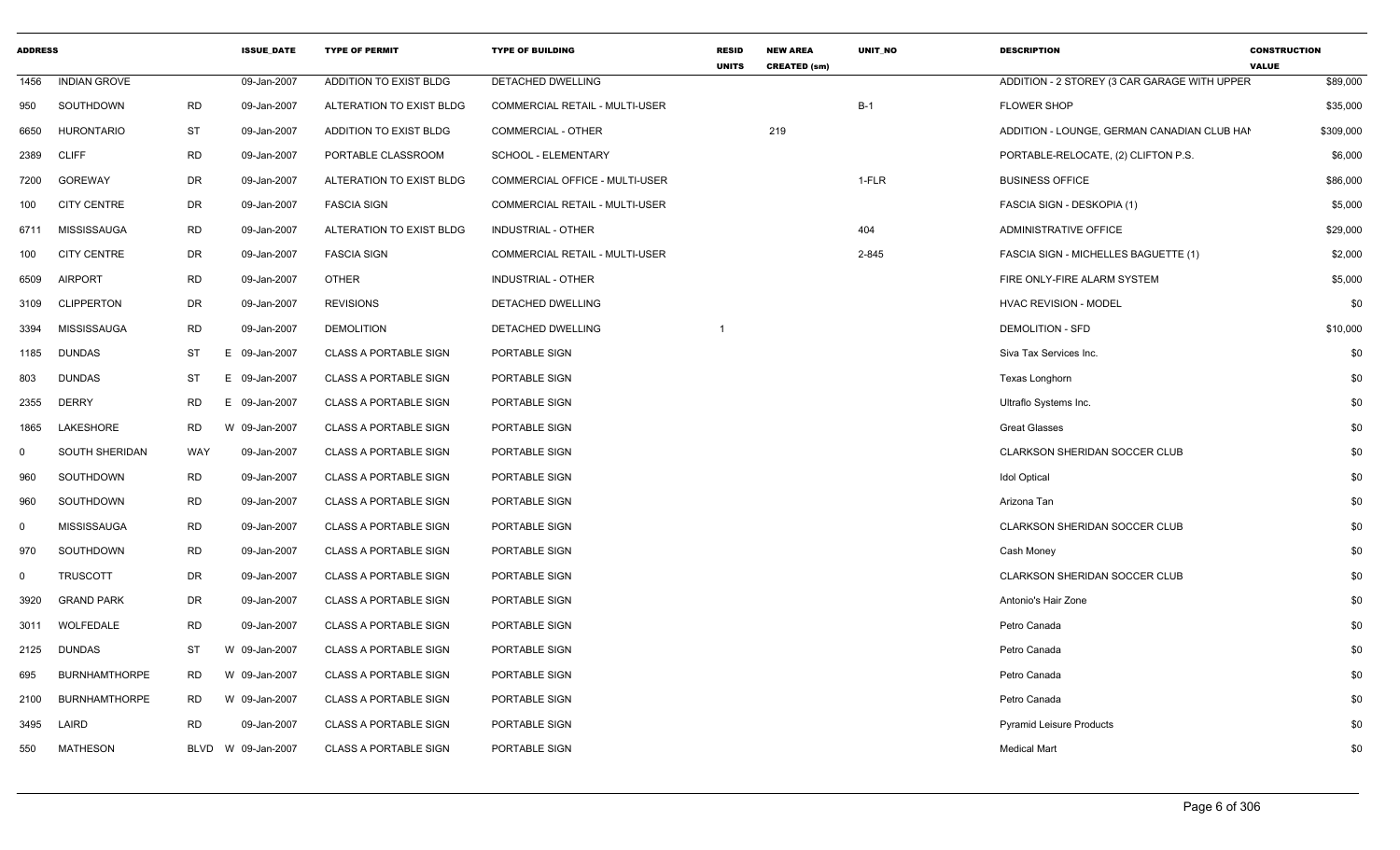| <b>ADDRESS</b> |                          |             | <b>ISSUE DATE</b> | <b>TYPE OF PERMIT</b>        | <b>TYPE OF BUILDING</b>               | <b>RESID</b><br><b>UNITS</b> | <b>NEW AREA</b><br><b>CREATED (sm)</b> | <b>UNIT NO</b> | <b>DESCRIPTION</b>                             | <b>CONSTRUCTION</b><br><b>VALUE</b> |
|----------------|--------------------------|-------------|-------------------|------------------------------|---------------------------------------|------------------------------|----------------------------------------|----------------|------------------------------------------------|-------------------------------------|
| $\mathsf{O}$   | LAKESHORE                | <b>RD</b>   | W 09-Jan-2007     | <b>CLASS A PORTABLE SIGN</b> | PORTABLE SIGN                         |                              |                                        |                | CLARKSON SHERIDAN SOCCER CLUB                  | \$0                                 |
| $\mathbf 0$    | <b>TRUSCOTT</b>          | <b>DR</b>   | 09-Jan-2007       | <b>CLASS A PORTABLE SIGN</b> | PORTABLE SIGN                         |                              |                                        |                | <b>CLARKSON SHERIDAN SOCCER CLUB</b>           | \$0                                 |
| 5025           | <b>CREDITVIEW</b>        | <b>RD</b>   | 09-Jan-2007       | <b>CLASS A PORTABLE SIGN</b> | PORTABLE SIGN                         |                              |                                        |                | Arctic Spas                                    | \$0                                 |
| 3100           | <b>WINSTON CHURCHILL</b> | <b>BLVD</b> | 09-Jan-2007       | <b>CLASS A PORTABLE SIGN</b> | PORTABLE SIGN                         |                              |                                        |                | <b>Little Caesars</b>                          | \$0                                 |
| 2150           | <b>BURNHAMTHORPE</b>     | <b>RD</b>   | W 09-Jan-2007     | <b>CLASS A PORTABLE SIGN</b> | PORTABLE SIGN                         |                              |                                        |                | Softron Tax                                    | \$0                                 |
| 3100           | <b>WINSTON CHURCHILL</b> | <b>BLVD</b> | 09-Jan-2007       | <b>CLASS A PORTABLE SIGN</b> | PORTABLE SIGN                         |                              |                                        |                | Dandy Cleaners                                 | \$0                                 |
| 1721           | <b>DUNDAS</b>            | <b>ST</b>   | Е.<br>10-Jan-2007 | <b>NEW BUILDING</b>          | GARAGE/CARPORT                        |                              | 31                                     |                | NEW - DETACHED GARAGE                          | \$12,000                            |
| 109            | <b>PINEWOOD</b>          | TR          | 10-Jan-2007       | <b>REVISIONS</b>             | DETACHED DWELLING                     |                              |                                        |                | HVAC REVISION - DUCTWORK RELOCATION            | \$0                                 |
| 6650           | <b>HURONTARIO</b>        | <b>ST</b>   | 10-Jan-2007       | <b>OTHER</b>                 | <b>COMMERCIAL - OTHER</b>             |                              |                                        |                | NEW WATER AND SANITARY SERVICE                 | \$300,000                           |
| 2467           | <b>CAMILLA</b>           | <b>RD</b>   | 10-Jan-2007       | <b>NEW BUILDING</b>          | DETACHED DWELLING                     | -1                           | 412                                    |                | <b>SFD - CUSTOM</b>                            | \$269,000                           |
| 3085           | <b>BONAVENTURE</b>       | <b>DR</b>   | 10-Jan-2007       | <b>NEW BUILDING</b>          | GARAGE/CARPORT                        |                              | 48                                     |                | NEW-GARAGE DETACHED                            | \$19,000                            |
| 1699           | <b>DUNDAS</b>            | <b>ST</b>   | E<br>10-Jan-2007  | ALTERATION TO EXIST BLDG     | <b>COMMERCIAL - OTHER</b>             |                              |                                        |                | DRUGSTORE & MEDICAL CENTRE - CofA 'A'327/06 ex | \$122,000                           |
| 100            | <b>CITY CENTRE</b>       | <b>DR</b>   | 10-Jan-2007       | ALTERATION TO EXIST BLDG     | <b>COMMERCIAL RETAIL - MULTI-USER</b> |                              |                                        | 2-911/2-912    | INTERIOR ALTERATIONS-LAURA CANADA              | \$110,000                           |
| 3945           | <b>DOUG LEAVENS</b>      | <b>BLVD</b> | 10-Jan-2007       | <b>OTHER</b>                 | COMMERCIAL RETAIL - MULTI-USER        |                              |                                        |                | SITE SERVICING                                 | \$250,000                           |
| 453            | MEADOW WOOD              | <b>RD</b>   | 10-Jan-2007       | ALTERATION TO EXIST BLDG     | DETACHED DWELLING                     |                              |                                        |                | ADDITION-OVER GARAGE                           | \$86,000                            |
| 3401           | <b>HIDEAWAY</b>          | PL          | 10-Jan-2007       | <b>NEW BUILDING</b>          | DETACHED DWELLING                     | -1                           | 309                                    |                | <b>SFD - REPEAT MODEL</b>                      | \$307,000                           |
| 3182           | <b>TACC</b>              | <b>DR</b>   | 10-Jan-2007       | <b>NEW BUILDING</b>          | DETACHED DWELLING                     | $\mathbf{1}$                 | 322                                    |                | <b>SFD - REPEAT MODEL</b>                      | \$322,000                           |
| 3170           | <b>TACC</b>              | <b>DR</b>   | 10-Jan-2007       | <b>NEW BUILDING</b>          | DETACHED DWELLING                     | $\mathbf{1}$                 | 320                                    |                | SFD - REPEAT MODEL                             | \$320,000                           |
| 3155           | <b>SEABRIGHT</b>         | DR          | 10-Jan-2007       | <b>NEW BUILDING</b>          | DETACHED DWELLING                     | $\overline{1}$               | 322                                    |                | SFD - REPEAT MODEL                             | \$322,000                           |
| 3171           | <b>SEABRIGHT</b>         | DR          | 10-Jan-2007       | <b>NEW BUILDING</b>          | DETACHED DWELLING                     | $\overline{1}$               | 322                                    |                | <b>SFD - REPEAT MODEL</b>                      | \$322,000                           |
| 3179           | <b>SEABRIGHT</b>         | <b>DR</b>   | 10-Jan-2007       | <b>NEW BUILDING</b>          | DETACHED DWELLING                     | $\overline{1}$               | 294                                    |                | SFD - REPEAT MODEL                             | \$294,000                           |
| 3183           | <b>SEABRIGHT</b>         | <b>DR</b>   | 10-Jan-2007       | <b>NEW BUILDING</b>          | DETACHED DWELLING                     | -1                           | 322                                    |                | SFD - REPEAT MODEL                             | \$322,000                           |
| 55             | <b>STANDISH</b>          | CRT         | 10-Jan-2007       | ALTERATION TO EXIST BLDG     | COMMERCIAL OFFICE - MULTI-USER        |                              |                                        | 10TH FLR       | HEAT PUMP IN COMPUTER ROOM                     | \$8,000                             |
| 4231           | <b>MARBLETHORNE</b>      | CRT         | 10-Jan-2007       | ALTERATION TO EXIST BLDG     | DETACHED DWELLING                     |                              |                                        |                | ALTERATIONS-RAISING OF EXISTING GARAGE ROO     | \$10,000                            |
| 70             | <b>ABSOLUTE</b>          | AVE         | 10-Jan-2007       | <b>OTHER</b>                 | APARTMENT (> 6 UNITS)                 |                              |                                        | 13 SUITES ETC  | OCCUPANCY PRIOR TO COMPLETION                  | \$0                                 |
| 3899           | TRELAWNY                 | <b>CIR</b>  | 10-Jan-2007       | <b>CLASS A PORTABLE SIGN</b> | PORTABLE SIGN                         |                              |                                        |                | <b>Trelawny CDental Office</b>                 | \$0                                 |
| 2157           | ROYAL WINDSOR            | <b>DR</b>   | 10-Jan-2007       | <b>CLASS A PORTABLE SIGN</b> | PORTABLE SIGN                         |                              |                                        |                | Maddogs & Englishmen                           | \$0                                 |
| $\mathbf 0$    | <b>GOREWAY</b>           | <b>DR</b>   | 10-Jan-2007       | <b>CLASS A PORTABLE SIGN</b> | PORTABLE SIGN                         |                              |                                        |                | <b>REGION OF PEEL</b>                          | \$0                                 |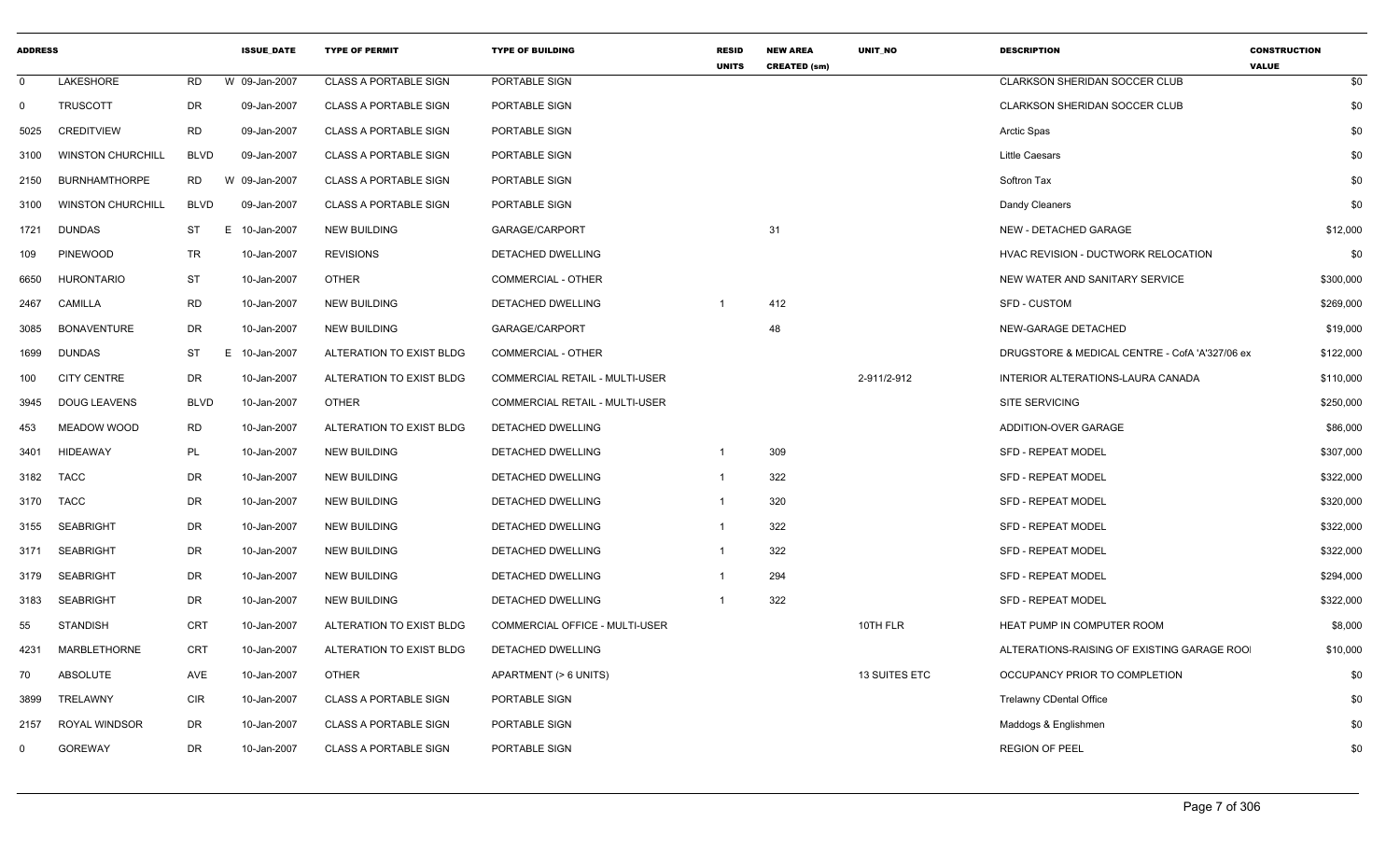| <b>ADDRESS</b> |                          |             | <b>ISSUE_DATE</b>  | <b>TYPE OF PERMIT</b>        | <b>TYPE OF BUILDING</b>               | <b>RESID</b><br><b>UNITS</b> | <b>NEW AREA</b><br><b>CREATED (sm)</b> | UNIT_NO          | <b>DESCRIPTION</b>                             | <b>CONSTRUCTION</b><br><b>VALUE</b> |
|----------------|--------------------------|-------------|--------------------|------------------------------|---------------------------------------|------------------------------|----------------------------------------|------------------|------------------------------------------------|-------------------------------------|
| 170            | LAKESHORE                | RD          | E 10-Jan-2007      | <b>CLASS A PORTABLE SIGN</b> | PORTABLE SIGN                         |                              |                                        |                  | <b>Planet Organic</b>                          | \$0                                 |
| 735            | <b>DUNDAS</b>            | ST          | W 10-Jan-2007      | <b>CLASS A PORTABLE SIGN</b> | PORTABLE SIGN                         |                              |                                        |                  | Imperial Auto Glass                            | \$0                                 |
| 1801           | LAKESHORE                | RD.         | W 10-Jan-2007      | <b>CLASS A PORTABLE SIGN</b> | PORTABLE SIGN                         |                              |                                        |                  | Clarkson Fish & Seafood                        | \$0                                 |
| 5030           | <b>TENTH LINE WEST</b>   |             | 10-Jan-2007        | <b>CLASS A PORTABLE SIGN</b> | PORTABLE SIGN                         |                              |                                        |                  | Dr. Strazzeri                                  | \$0                                 |
| 5425           | <b>CREDITVIEW</b>        | <b>RD</b>   | 10-Jan-2007        | <b>CLASS A PORTABLE SIGN</b> | <b>PORTABLE SIGN</b>                  |                              |                                        |                  | Beau Skin Laser Clinic                         | \$0                                 |
| $\Omega$       | <b>BURNHAMTHORPE</b>     | RD          | W 10-Jan-2007      | <b>CLASS A PORTABLE SIGN</b> | PORTABLE SIGN                         |                              |                                        |                  | ERIN MILLS SOCCER CLUB                         | \$0                                 |
| 3221           | <b>DERRY</b>             | RD          | W 10-Jan-2007      | <b>CLASS A PORTABLE SIGN</b> | PORTABLE SIGN                         |                              |                                        |                  | Flowers N US                                   | \$0                                 |
| 925            | <b>RATHBURN</b>          | RD          | E<br>10-Jan-2007   | <b>CLASS A PORTABLE SIGN</b> | PORTABLE SIGN                         |                              |                                        |                  | <b>Oxford Learning Centre</b>                  | \$0                                 |
| 720            | <b>BRISTOL</b>           | <b>RD</b>   | W 10-Jan-2007      | <b>CLASS A PORTABLE SIGN</b> | PORTABLE SIGN                         |                              |                                        |                  | Flowers N US                                   | \$0                                 |
| $\mathbf 0$    | LAKESHORE                | RD.         | W 10-Jan-2007      | <b>CLASS A PORTABLE SIGN</b> | PORTABLE SIGN                         |                              |                                        |                  | COMMUNITY SERVICES - CLARKSON COMMUNITY C      | \$0                                 |
| $\Omega$       | <b>WINSTON CHURCHILL</b> | <b>BLVD</b> | 10-Jan-2007        | <b>CLASS A PORTABLE SIGN</b> | PORTABLE SIGN                         |                              |                                        |                  | COMMUNITY SERVICES - CLARKSON COMMUNITY C      | \$0                                 |
| 0              | SOUTHDOWN                | RD          | 10-Jan-2007        | <b>CLASS A PORTABLE SIGN</b> | PORTABLE SIGN                         |                              |                                        |                  | COMMUNITY SERVICES - CLARKSON CC               | \$0                                 |
| 0              | <b>ERIN MILLS</b>        | <b>PKY</b>  | 10-Jan-2007        | <b>CLASS A PORTABLE SIGN</b> | PORTABLE SIGN                         |                              |                                        |                  | COMMUNITY SERVICES - CLARKSON COMMUNITY C      | \$0                                 |
| 713            | <b>HORNING</b>           | <b>ST</b>   | 11-Jan-2007        | <b>OTHER</b>                 | CONDOMINIUM ROW DWELLING              |                              |                                        | <b>BLKS 1-18</b> | SITE SERVICING                                 | \$1,450,000                         |
| 6325           | MILLER'S                 | <b>GROV</b> | 11-Jan-2007        | ADDITION TO EXIST BLDG       | SCHOOL - OTHER                        |                              | 757                                    |                  | ADDITION - SCHOOL, MILLERS GROVE PUBLIC SCHO   | \$1,070,000                         |
| 31             | <b>HIAWATHA</b>          | PKY         | 11-Jan-2007        | ADDITION AND ALTER           | DETACHED DWELLING                     |                              | 58                                     |                  | ADDITION/ALTERATIONS                           | \$62,000                            |
| 6145           | <b>DEACON</b>            | <b>CRT</b>  | 11-Jan-2007        | <b>INGROUND POOL</b>         | DETACHED DWELLING                     |                              |                                        |                  |                                                | \$0                                 |
| 5165           | TIMBERLEA                | <b>BLVD</b> | 11-Jan-2007        | <b>PYLON SIGN</b>            | SINGLE TENANT INDUSTRIAL              |                              |                                        |                  | PYLON SIGN - GMB/NGA (1)                       | \$1,000                             |
| 224            | QUEEN                    | ST          | S<br>11-Jan-2007   | FIRE CODE RETROFIT           | COMMERCIAL RETAIL - MULTI-USER        |                              |                                        |                  | FIRE CODE RETROFIT-MODEL SUITE ONLY (CONTIN    | \$15,000                            |
| 147            | LAKESHORE                | <b>RD</b>   | 11-Jan-2007<br>E   | <b>FASCIA SIGN</b>           | <b>COMMERCIAL RETAIL-SINGLE USER</b>  |                              |                                        | 147              | FASCIA SIGN - KITCHEN BY DESIGN (1) J.MCCARVEL | \$2,000                             |
| 25             | KINGSBRIDGE GARDEN       | <b>CIR</b>  | 11-Jan-2007        | ALTERATION TO EXIST BLDG     | APARTMENT (> 6 UNITS)                 |                              |                                        |                  | ALTERATIONS-NEW COLUMNS, U/G GARAGE REPAIL     | \$15,000                            |
| 295            | <b>QUEEN</b>             | <b>ST</b>   | S 11-Jan-2007      | <b>PYLON SIGN</b>            | <b>CHURCH</b>                         |                              |                                        |                  | PYLON SIGN - ST ANDREWS CHURCH (1)             | \$10,000                            |
| 5630           | <b>KENNEDY</b>           | <b>RD</b>   | 11-Jan-2007        | <b>FASCIA SIGN</b>           | <b>INDUSTRIAL - OTHER</b>             |                              |                                        |                  | FASCIA SIGN - OPTOMA (1)                       | \$8,000                             |
| 2580           | MATHESON                 |             | BLVD E 11-Jan-2007 | <b>DEMOLITION</b>            | <b>INDUSTRIAL - OTHER</b>             |                              |                                        |                  | DEMOLITION - INTERIOR ONLY                     | \$24,000                            |
| 5602           | <b>TENTH LINE WEST</b>   |             | 11-Jan-2007        | ALTERATION TO EXIST BLDG     | COMMERCIAL RETAIL - MULTI-USER        |                              |                                        | 114 & 115        | KITCHEN EXHAUST                                | \$40,000                            |
| 6065           | CREDITVIEW               | <b>RD</b>   | 11-Jan-2007        | ALTERATION TO EXIST BLDG     | <b>COMMERCIAL RETAIL - MULTI-USER</b> |                              |                                        | 100, 101, 102    | <b>KITCHEN EXHAUST</b>                         | \$40,000                            |
| 6975           | MEADOWVALE TOWN CENCIR   |             | 11-Jan-2007        | ALTERATION TO EXIST BLDG     | <b>COMMERCIAL RETAIL - MULTI-USER</b> |                              |                                        | N <sub>10</sub>  | KITCHEN EXHAUST                                | \$40,000                            |
| 777            | <b>DUNDAS</b>            | ST          | W 11-Jan-2007      | <b>FASCIA SIGN</b>           | COMMERCIAL RETAIL - MULTI-USER        |                              |                                        |                  | FASCIA SIGN - SHOELESS JOES (2)                | \$12,000                            |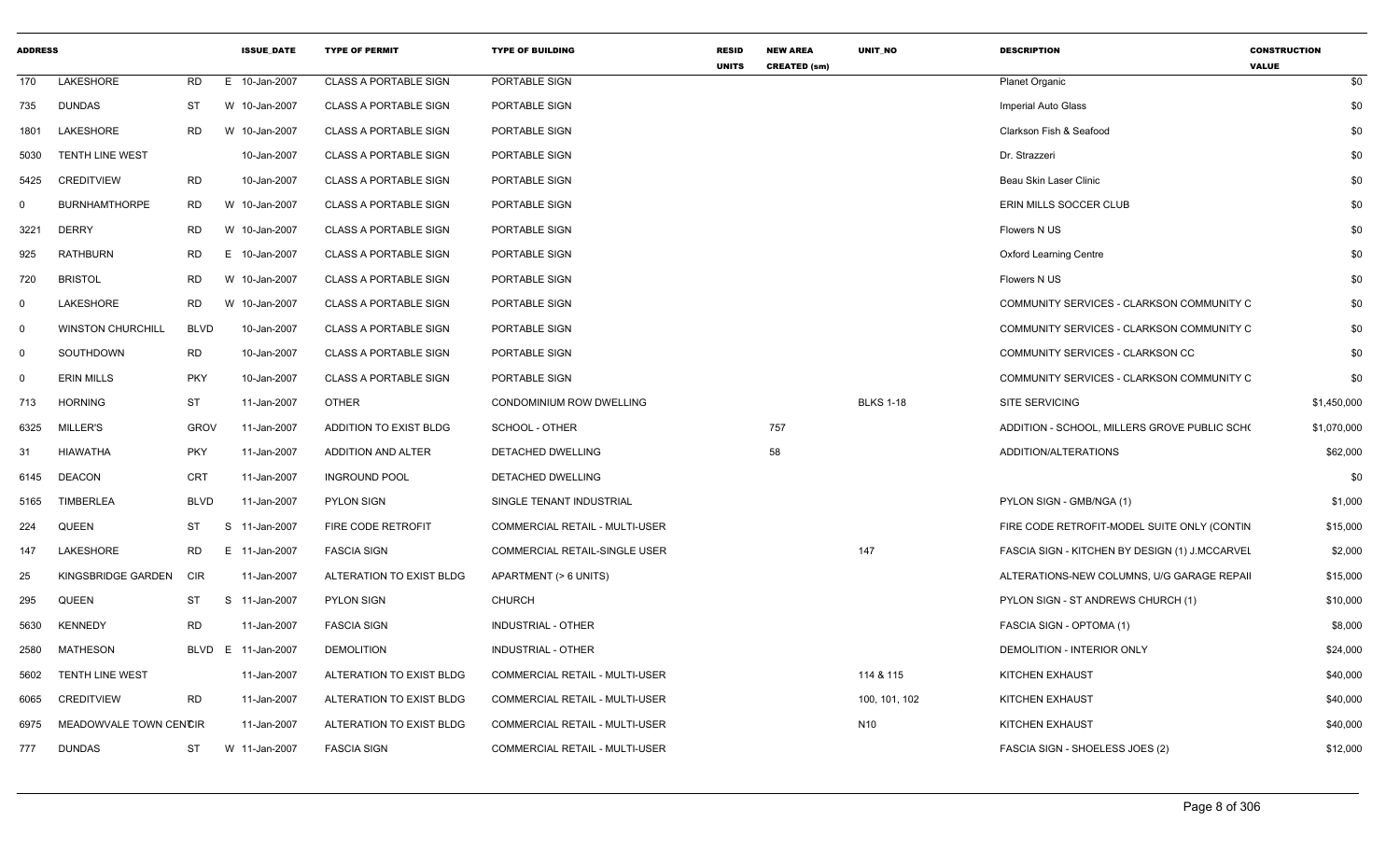| <b>ADDRESS</b> |                          |             | <b>ISSUE DATE</b> | <b>TYPE OF PERMIT</b>        | <b>TYPE OF BUILDING</b>        | <b>RESID</b><br><b>UNITS</b> | <b>NEW AREA</b><br><b>CREATED (sm)</b> | UNIT_NO  | <b>DESCRIPTION</b>                              | <b>CONSTRUCTION</b><br><b>VALUE</b> |
|----------------|--------------------------|-------------|-------------------|------------------------------|--------------------------------|------------------------------|----------------------------------------|----------|-------------------------------------------------|-------------------------------------|
| 3231           | <b>COUNTESS</b>          | CRES        | 11-Jan-2007       | <b>NEW BUILDING</b>          | DETACHED DWELLING              | $\overline{1}$               | 309                                    |          | CANC JUNE 11/07 - SFD - REPEAT MODEL            | \$307,000                           |
| 3224           | <b>COUNTESS</b>          | <b>CRES</b> | 11-Jan-2007       | <b>NEW BUILDING</b>          | DETACHED DWELLING              | $\overline{1}$               | 250                                    |          | SFD - REPEAT MODEL                              | \$251,000                           |
| 1715           | <b>BLYTHE</b>            | <b>RD</b>   | 11-Jan-2007       | <b>REVISIONS</b>             | DETACHED DWELLING              |                              |                                        |          | REVISED PRIVATE SEWAGE SYSTEM                   | \$0                                 |
| 6465           | <b>MILLCREEK</b>         | DR          | 11-Jan-2007       | <b>CLASS A PORTABLE SIGN</b> | PORTABLE SIGN                  |                              |                                        |          | <b>McFit</b>                                    | \$0                                 |
| 1075           | QUEENSWAY                |             | E 11-Jan-2007     | <b>CLASS A PORTABLE SIGN</b> | PORTABLE SIGN                  |                              |                                        |          | Mega Wheelz Inc.                                | \$0                                 |
| 6750           | <b>WINSTON CHURCHILL</b> | <b>BLVD</b> | 11-Jan-2007       | <b>CLASS A PORTABLE SIGN</b> | PORTABLE SIGN                  |                              |                                        |          | <b>Oxford Learning Centre</b>                   | \$0                                 |
| 1900           | DUNDAS                   | ST          | E.<br>11-Jan-2007 | <b>CLASS A PORTABLE SIGN</b> | PORTABLE SIGN                  |                              |                                        |          | La Pegas Flower Boutique                        | \$0                                 |
| 2555           | <b>ERIN CENTRE</b>       | <b>BLVD</b> | 11-Jan-2007       | CLASS A PORTABLE SIGN        | PORTABLE SIGN                  |                              |                                        |          | Erin Mills Florist & Gifts                      | \$0                                 |
| 2555           | <b>ERIN CENTRE</b>       | <b>BLVD</b> | 11-Jan-2007       | <b>CLASS A PORTABLE SIGN</b> | PORTABLE SIGN                  |                              |                                        |          | Erin Mills Florist & Gifts                      | \$0                                 |
| 1960           | DUNDAS                   | ST          | W 11-Jan-2007     | <b>CLASS A PORTABLE SIGN</b> | PORTABLE SIGN                  |                              |                                        |          | <b>KS Variety Store</b>                         | \$0                                 |
| 755            | QUEENSWAY                |             | E 11-Jan-2007     | <b>CLASS A PORTABLE SIGN</b> | PORTABLE SIGN                  |                              |                                        |          | <b>Emancass Computers</b>                       | \$0                                 |
| 2661           | DUNDAS                   | ST          | W 11-Jan-2007     | <b>CLASS A PORTABLE SIGN</b> | PORTABLE SIGN                  |                              |                                        |          | Money Mart                                      | \$0                                 |
| 1900           | LAKESHORE                | <b>RD</b>   | W 11-Jan-2007     | <b>CLASS A PORTABLE SIGN</b> | PORTABLE SIGN                  |                              |                                        |          | Money Mart                                      | \$0                                 |
| 6750           | MISSISSAUGA              | RD          | 11-Jan-2007       | <b>CLASS A PORTABLE SIGN</b> | PORTABLE SIGN                  |                              |                                        |          | Club Meadowvale                                 | \$0                                 |
| 6981           | <b>MILLCREEK</b>         | DR          | 11-Jan-2007       | CLASS A PORTABLE SIGN        | PORTABLE SIGN                  |                              |                                        |          | SELECTIVE SOUND INC                             | \$0                                 |
| 5285           | <b>TOMKEN</b>            | <b>RD</b>   | 11-Jan-2007       | <b>CLASS A PORTABLE SIGN</b> | PORTABLE SIGN                  |                              |                                        |          | <b>Print 3000</b>                               | \$0                                 |
| 0              | MATHESON                 | <b>BLVD</b> | E 11-Jan-2007     | <b>CLASS A PORTABLE SIGN</b> | PORTABLE SIGN                  |                              |                                        |          | DIXIE SOCCER CLUB                               | \$0                                 |
| 3185           | <b>UNITY</b>             | DR          | 11-Jan-2007       | <b>CLASS A PORTABLE SIGN</b> | PORTABLE SIGN                  |                              |                                        |          | <b>OXFORD LEARNING</b>                          | \$0                                 |
| 700            | <b>BURNHAMTHORPE</b>     | <b>RD</b>   | E 11-Jan-2007     | <b>CLASS A PORTABLE SIGN</b> | PORTABLE SIGN                  |                              |                                        |          | SHOPPERS DRUG MART                              | \$0                                 |
| 3611           | <b>MAVIS</b>             | <b>RD</b>   | 11-Jan-2007       | <b>CLASS A PORTABLE SIGN</b> | PORTABLE SIGN                  |                              |                                        |          | RICHARD'S AUCTIONEERS                           | \$0                                 |
| 1480           | <b>DERRY</b>             | <b>RD</b>   | E 12-Jan-2007     | <b>DEMOLITION</b>            | <b>DETACHED DWELLING</b>       | 2                            |                                        |          | DEMOLITION - 2 SFD & 4 ACCESSORY STRUCTURES     | \$20,000                            |
| 6710           | MARITZ                   | DR          | 12-Jan-2007       | <b>NEW BUILDING</b>          | MULTI-TENANT INDUSTRIAL        |                              |                                        | BLD-A    | NEW - INDUSTRIAL SPEC, TENANT N/DETERMINED,     | \$0                                 |
| 30             | <b>EGLINTON</b>          | AVE         | W 12-Jan-2007     | ALTERATION TO EXIST BLDG     | COMMERCIAL RETAIL - MULTI-USER |                              | 3,687                                  |          | NEW-UNDERGROUND PARKING GARAGE                  | \$1,751,000                         |
| 3041           | <b>HURONTARIO</b>        | ST          | 12-Jan-2007       | ALTERATION TO EXIST BLDG     | <b>COMMERCIAL - OTHER</b>      |                              |                                        |          | TAKE-OUT RESTAURANT (CofA 'A'545/06 Exp Jan 31/ | \$15,000                            |
| 6045           | <b>CREDITVIEW</b>        | <b>RD</b>   | 12-Jan-2007       | ALTERATION TO EXIST BLDG     | COMMERCIAL RETAIL - MULTI-USER |                              |                                        | F001     | PHARMACY & MEDICAL OFFICE                       | \$314,000                           |
| 6350           | CANTAY                   | RD          | 12-Jan-2007       | ALTERATION TO EXIST BLDG     | SINGLE TENANT INDUSTRIAL       |                              |                                        |          | INTERIOR ALTERATIONS-PANALPINA INC              | \$15,000                            |
| 5542           | <b>TENTH LINE WEST</b>   |             | 12-Jan-2007       | <b>NEW BUILDING</b>          | STREET ROW DWELLING            | 6                            | 1,094                                  | $1-6$    | STREET ROW DWELLING - BLK 1 (6 UNITS)           | \$1,125,000                         |
| 5526           | TENTH LINE WEST          |             | 12-Jan-2007       | <b>NEW BUILDING</b>          | <b>STREET ROW DWELLING</b>     | $\overline{7}$               | 1,255                                  | $7 - 13$ | STREET ROW DWELLING - BLK 2 (7 UNITS)           | \$1,291,000                         |
|                |                          |             |                   |                              |                                |                              |                                        |          |                                                 |                                     |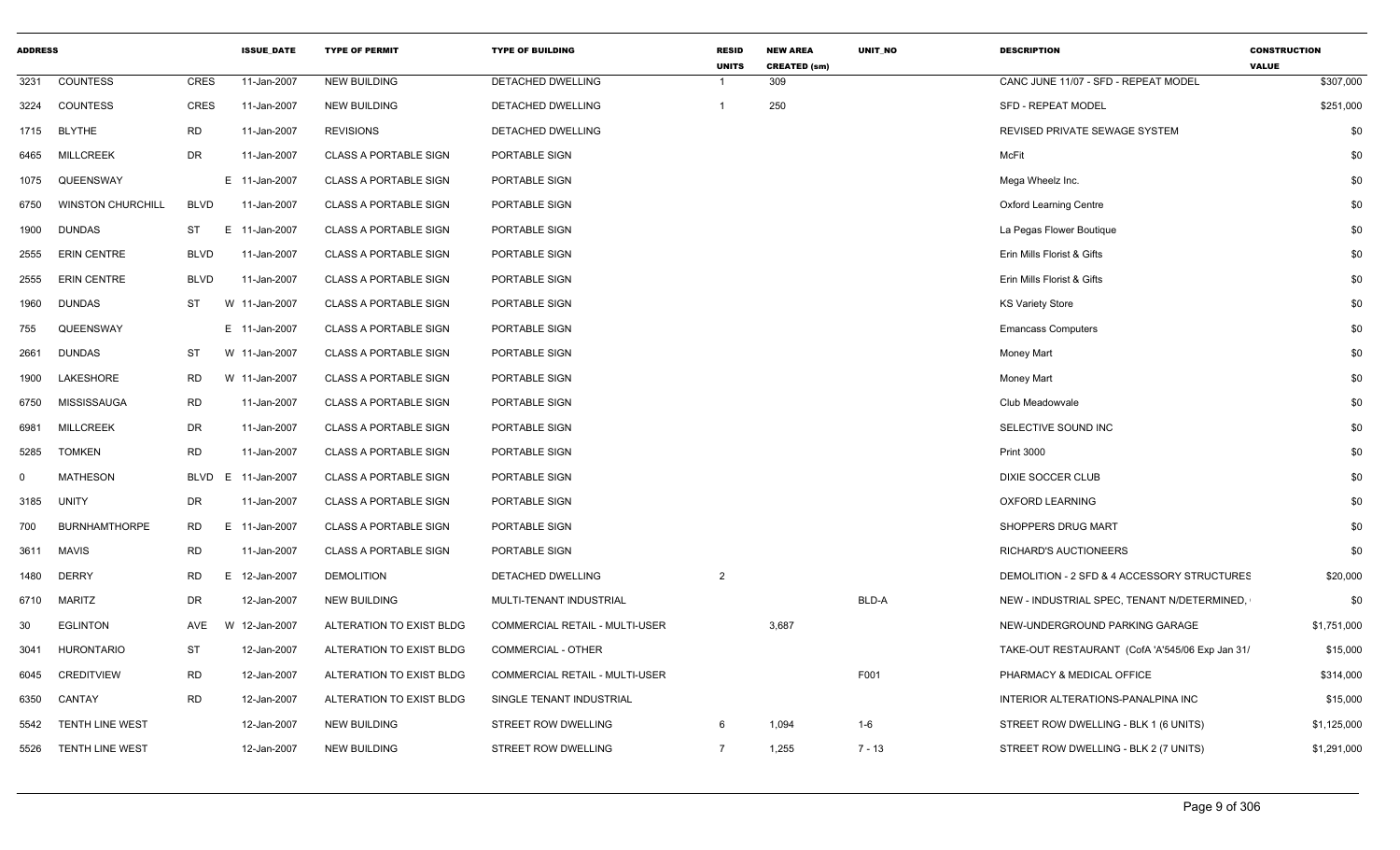| <b>ADDRESS</b> |                        |             | <b>ISSUE DATE</b> | <b>TYPE OF PERMIT</b>        | <b>TYPE OF BUILDING</b>               | <b>RESID</b><br><b>UNITS</b> | <b>NEW AREA</b><br><b>CREATED (sm)</b> | UNIT NO   | <b>DESCRIPTION</b>                            | <b>CONSTRUCTION</b><br><b>VALUE</b> |
|----------------|------------------------|-------------|-------------------|------------------------------|---------------------------------------|------------------------------|----------------------------------------|-----------|-----------------------------------------------|-------------------------------------|
| 5512           | <b>TENTH LINE WEST</b> |             | 12-Jan-2007       | <b>NEW BUILDING</b>          | <b>STREET ROW DWELLING</b>            | 6                            | 1,094                                  | $14-19$   | STREET ROW DWELLING - BLK 3 (6 UNITS)         | \$1,125,000                         |
| 5529           | WATERWIND              | <b>CRES</b> | 12-Jan-2007       | <b>NEW BUILDING</b>          | STREET ROW DWELLING                   | 6                            | 943                                    | 20-25     | STREET ROW DWELLING - BLK 4 (6 UNITS)         | \$971,000                           |
| 5543           | WATERWIND              | <b>CRES</b> | 12-Jan-2007       | <b>NEW BUILDING</b>          | STREET ROW DWELLING                   | 7                            | 1,287                                  | 26-32     | STREET ROW DWELLING - BLK 5 (7 UNITS)         | \$1,324,000                         |
| 5559           | WATERWIND              | <b>CRES</b> | 12-Jan-2007       | <b>NEW BUILDING</b>          | STREET ROW DWELLING                   | 6                            | 943                                    | 33-38     | STREET ROW DWELLING - BLK 6 (6 UNITS)         | \$971,000                           |
| 5584           | WATERWIND              | <b>CRES</b> | 12-Jan-2007       | NEW BUILDING                 | STREET ROW DWELLING                   | 8                            | 1,116                                  | 39-46     | STREET ROW DWELLING - BLK 7 (8 UNITS)         | \$1,149,000                         |
| 5576           | WATERWIND              | <b>CRES</b> | 12-Jan-2007       | <b>NEW BUILDING</b>          | STREET ROW DWELLING                   | 3                            | 422                                    | 47-49     | STREET ROW DWELLING - BLK 8 (3 UNITS)         | \$434,000                           |
| 5558           | WATERWIND              | <b>CRES</b> | 12-Jan-2007       | <b>NEW BUILDING</b>          | STREET ROW DWELLING                   | 8                            | 1,124                                  | 50-57     | STREET ROW DWELLING - BLK 9 (8 UNITS)         | \$1,157,000                         |
| 5544           | WATERWIND              | CRES        | 12-Jan-2007       | <b>NEW BUILDING</b>          | STREET ROW DWELLING                   | 6                            | 816                                    | 58-63     | STREET ROW DWELLING - BLK 10 (6 UNITS)        | \$840,000                           |
| 5526           | WATERWIND              | <b>CRES</b> | 12-Jan-2007       | <b>NEW BUILDING</b>          | STREET ROW DWELLING                   | 8                            | 1,094                                  | 64-71     | STREET ROW DWELLING - BLK 11 (8 UNITS)        | \$1,125,000                         |
| 5516           | <b>WATERWIND</b>       | <b>CRES</b> | 12-Jan-2007       | <b>NEW BUILDING</b>          | STREET ROW DWELLING                   |                              | 560                                    | 72-75     | STREET ROW DWELLING - BLK 12 (4 UNITS)        | \$577,000                           |
| 5502           | WATERWIND              | <b>CRES</b> | 12-Jan-2007       | <b>NEW BUILDING</b>          | STREET ROW DWELLING                   | 6                            | 840                                    | 76-81     | STREET ROW DWELLING - BLK 13 (6 UNITS)        | \$864,000                           |
| 4141           | <b>DIXIE</b>           | RD          | 12-Jan-2007       | <b>FASCIA SIGN</b>           | COMMERCIAL - OTHER                    |                              |                                        |           | FASCIA SIGN - CHUCKEE CHEESE (2)              | \$10,000                            |
| 5250           | SATELLITE              | DR          | 12-Jan-2007       | ALTERATION TO EXIST BLDG     | <b>INDUSTRIAL - OTHER</b>             |                              |                                        | 13        | <b>WATCH REPAIR</b>                           | \$55,000                            |
| 3611           | MAVIS                  | <b>RD</b>   | 12-Jan-2007       | ALTERATION TO EXIST BLDG     | INDUSTRIAL - OTHER                    |                              |                                        | 2         | <b>COMMERCIAL SCHOOL</b>                      | \$32,000                            |
| 2850           | <b>ARGENTIA</b>        | <b>RD</b>   | 12-Jan-2007       | ALTERATION TO EXIST BLDG     | MULTI-TENANT INDUSTRIAL               |                              |                                        | $4 - 8$   | INTERIOR ALTERATIONS-ROTORK CONTROLS          | \$15,000                            |
| 3166           | <b>TACC</b>            | DR          | 12-Jan-2007       | <b>NEW BUILDING</b>          | DETACHED DWELLING                     | $\mathbf 1$                  | 322                                    |           | <b>SFD - REPEAT MODEL</b>                     | \$322,000                           |
| 3159           | <b>SEABRIGHT</b>       | DR          | 12-Jan-2007       | NEW BUILDING                 | DETACHED DWELLING                     | -1                           | 320                                    |           | <b>SFD - REPEAT MODEL</b>                     | \$320,000                           |
| 50             | <b>BURNHAMTHORPE</b>   | <b>RD</b>   | W 12-Jan-2007     | ALTERATION TO EXIST BLDG     | <b>COMMERCIAL OFFICE - MULTI-USER</b> |                              |                                        | 6TH FLOOR | CANCELLED 2007-12-27 - INTERIOR ALTERATIONS - | \$127,000                           |
| 2003           | <b>LUSHES</b>          | AVE         | 12-Jan-2007       | <b>DEMOLITION</b>            | DETACHED DWELLING                     | -1                           |                                        |           | DEMOLITON - SFD/SHED                          | \$10,000                            |
| $\mathbf 0$    | <b>HURONTARIO</b>      | ST          | 12-Jan-2007       | <b>CLASS A PORTABLE SIGN</b> | PORTABLE SIGN                         |                              |                                        |           | PLANNING & BUILDING - PUBLIC INFORMATION MEE  | \$0                                 |
| $\mathbf 0$    | <b>HURONTARIO</b>      | <b>ST</b>   | 12-Jan-2007       | CLASS A PORTABLE SIGN        | PORTABLE SIGN                         |                              |                                        |           | PLANNING & BUILDING (PUBLIC INFORMATION MEE)  | \$0                                 |
| 1256           | <b>EGLINTON</b>        | AVE         | W 12-Jan-2007     | <b>CLASS A PORTABLE SIGN</b> | PORTABLE SIGN                         |                              |                                        |           | McDONALD'S RESTUARANTS                        | \$0                                 |
| 1801           | LAKESHORE              | <b>RD</b>   | W 12-Jan-2007     | <b>CLASS A PORTABLE SIGN</b> | PORTABLE SIGN                         |                              |                                        |           | <b>CURVES</b>                                 | \$0                                 |
| $\mathbf{0}$   | LAKESHORE              | RD          | W 12-Jan-2007     | <b>CLASS A PORTABLE SIGN</b> | PORTABLE SIGN                         |                              |                                        |           | <b>DISTRESS CENTRE PEEL</b>                   | \$0                                 |
| $\mathbf 0$    | <b>BURNHAMTHORPE</b>   | RD          | W 12-Jan-2007     | <b>CLASS A PORTABLE SIGN</b> | PORTABLE SIGN                         |                              |                                        |           | <b>REGION OF PEEL</b>                         | \$0                                 |
| $\mathbf 0$    | <b>EGLINTON</b>        | AVE         | W 12-Jan-2007     | <b>CLASS A PORTABLE SIGN</b> | PORTABLE SIGN                         |                              |                                        |           | <b>REGION OF PEEL</b>                         | \$0                                 |
| $\Omega$       | <b>BURNHAMTHORPE</b>   | RD.         | E.<br>12-Jan-2007 | <b>CLASS A PORTABLE SIGN</b> | PORTABLE SIGN                         |                              |                                        |           | <b>DISTRESS CENTRE PEEL</b>                   | \$0                                 |
| $\Omega$       | <b>CAWTHRA</b>         | <b>RD</b>   | 12-Jan-2007       | <b>CLASS A PORTABLE SIGN</b> | PORTABLE SIGN                         |                              |                                        |           | <b>COMMUNITY SERVICES</b>                     | \$0                                 |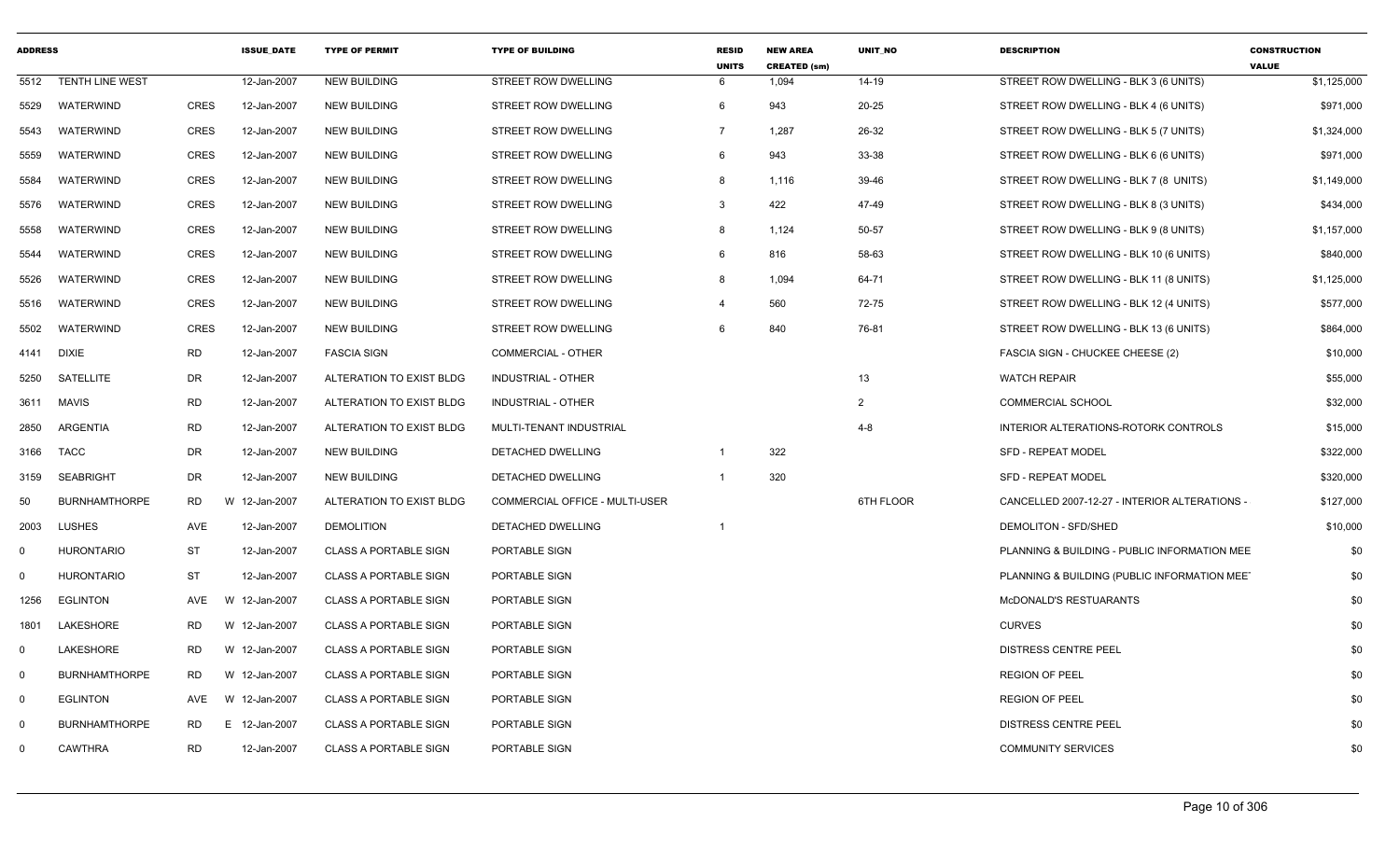| <b>ADDRESS</b> |                          |             | <b>ISSUE DATE</b> | <b>TYPE OF PERMIT</b>        | <b>TYPE OF BUILDING</b>        | <b>RESID</b><br><b>UNITS</b> | <b>NEW AREA</b><br><b>CREATED (sm)</b> | <b>UNIT NO</b> | <b>DESCRIPTION</b>                          | <b>CONSTRUCTION</b><br><b>VALUE</b> |
|----------------|--------------------------|-------------|-------------------|------------------------------|--------------------------------|------------------------------|----------------------------------------|----------------|---------------------------------------------|-------------------------------------|
| $\mathbf{0}$   | <b>ERIN MILLS</b>        | <b>PKY</b>  | 12-Jan-2007       | CLASS A PORTABLE SIGN        | PORTABLE SIGN                  |                              |                                        |                | <b>COMMUNITY SERVICES</b>                   | \$0                                 |
| 1345           | ALDO                     | DR          | 12-Jan-2007       | <b>OTHER</b>                 | DETACHED DWELLING              |                              |                                        |                | <b>SEWER CONVERSION</b>                     | \$2,000                             |
| 0              | <b>WINSTON CHURCHILL</b> | <b>BLVD</b> | 12-Jan-2007       | <b>CLASS A PORTABLE SIGN</b> | PORTABLE SIGN                  |                              |                                        |                | COUNCILLOR PAT SAITO                        | \$0                                 |
| $\mathbf{0}$   | <b>ERIN MILLS</b>        | <b>PKY</b>  | 12-Jan-2007       | <b>CLASS A PORTABLE SIGN</b> | PORTABLE SIGN                  |                              |                                        |                | COUNCILLOR PAT SAITO                        | \$0                                 |
| 1332           | <b>KHALSA</b>            | <b>DR</b>   | 15-Jan-2007       | <b>REVISIONS</b>             | COMMERCIAL OFFICE - MULTI-USER |                              |                                        | $A-12$         | REVISION-MEZZANINE INCREASE                 | \$0                                 |
| 2250           | <b>COUNCIL RING</b>      | <b>RD</b>   | 15-Jan-2007       | <b>ADDITION AND ALTER</b>    | SCHOOL - OTHER                 |                              | 711                                    |                | ADDITION/ALTERATIONS - BROOKMEDE PUBLIC SCI | \$1,004,000                         |
| 50             | <b>PORT</b>              | <b>ST</b>   | E 15-Jan-2007     | <b>NEW BUILDING</b>          | APARTMENT (> 6 UNITS)          | 19                           |                                        |                | NEW - 5-STOREY CONDOMINIUM APT, PORT ELAINE | \$0                                 |
| 593            | <b>EXBURY</b>            | <b>CRES</b> | 15-Jan-2007       | ADDITION TO EXIST BLDG       | DETACHED DWELLING              |                              |                                        |                | <b>ADDITION - 1-STOREY</b>                  | \$17,000                            |
| 783            | <b>CLARKSON</b>          | RD<br>S     | 15-Jan-2007       | ALTERATION TO EXIST BLDG     | DETACHED DWELLING              |                              |                                        |                | NEW COVERED PORCH/DORMERS/EXT.STUCCO & II   | \$35,000                            |
| 3228           | <b>COUNTESS</b>          | <b>CRES</b> | 15-Jan-2007       | <b>NEW BUILDING</b>          | DETACHED DWELLING              |                              | 260                                    |                | <b>SFD - NEW MODEL</b>                      | \$288,000                           |
| 3130           | <b>GLADISH</b>           | <b>GROV</b> | 15-Jan-2007       | <b>NEW BUILDING</b>          | DETACHED DWELLING              |                              | 302                                    |                | <b>SFD - NEW MODEL</b>                      | \$332,000                           |
| 5632           | <b>TENTH LINE WEST</b>   |             | 15-Jan-2007       | ALTERATION TO EXIST BLDG     | COMMERCIAL RETAIL - MULTI-USER |                              | 93                                     | $G-4$          | <b>REAL ESTATE OFFICE</b>                   | \$27,000                            |
| 1077           | <b>NORTH SERVICE</b>     | <b>RD</b>   | 15-Jan-2007       | CLASS A PORTABLE SIGN        | PORTABLE SIGN                  |                              |                                        |                | Scotia Bank                                 | \$0                                 |
| 3050           | <b>ARGENTIA</b>          | <b>RD</b>   | 15-Jan-2007       | <b>CLASS A PORTABLE SIGN</b> | PORTABLE SIGN                  |                              |                                        |                | Lablaws/Real Cdn. Superstar                 | \$0                                 |
| 3105           | <b>WINSTON CHURCHILL</b> | <b>BLVD</b> | 15-Jan-2007       | <b>CLASS A PORTABLE SIGN</b> | PORTABLE SIGN                  |                              |                                        |                | Hauser Co Store                             | \$0                                 |
| 5035           | <b>HURONTARIO</b>        | <b>ST</b>   | 15-Jan-2007       | <b>CLASS A PORTABLE SIGN</b> | PORTABLE SIGN                  |                              |                                        |                | Flowers By Mira                             | \$0                                 |
| 3380           | <b>DIXIE</b>             | <b>RD</b>   | 15-Jan-2007       | <b>CLASS A PORTABLE SIGN</b> | PORTABLE SIGN                  |                              |                                        |                | Petro Canada                                | \$0                                 |
| 1020           | <b>JOHNSON'S</b>         | LANE        | 15-Jan-2007       | <b>CLASS A PORTABLE SIGN</b> | PORTABLE SIGN                  |                              |                                        |                | Learna Tutoring                             | \$0                                 |
| 4106           | <b>CAWTHRA</b>           | <b>RD</b>   | 15-Jan-2007       | <b>CLASS A PORTABLE SIGN</b> | PORTABLE SIGN                  |                              |                                        |                | Petro Canada                                | \$0                                 |
| 5025           | <b>HEATHERLEIGH</b>      | AVE         | 15-Jan-2007       | <b>CLASS A PORTABLE SIGN</b> | PORTABLE SIGN                  |                              |                                        |                | Century City Dental                         | \$0                                 |
| 5025           | <b>HEATHERLEIGH</b>      | AVE         | 15-Jan-2007       | <b>CLASS A PORTABLE SIGN</b> | PORTABLE SIGN                  |                              |                                        |                | Century City Dental                         | \$0                                 |
| 5025           | <b>HEATHERLEIGH</b>      | AVE         | 15-Jan-2007       | CLASS A PORTABLE SIGN        | PORTABLE SIGN                  |                              |                                        |                | Century City Dental                         | \$0                                 |
| 1330           | <b>EGLINTON</b>          | AVE<br>E.   | 15-Jan-2007       | <b>CLASS A PORTABLE SIGN</b> | PORTABLE SIGN                  |                              |                                        |                | <b>Entertainment Liquidators</b>            | \$0                                 |
| 1330           | <b>EGLINTON</b>          | AVE         | E 15-Jan-2007     | <b>CLASS A PORTABLE SIGN</b> | PORTABLE SIGN                  |                              |                                        |                | <b>Entertainment Liquidators</b>            | \$0                                 |
| 1330           | <b>EGLINTON</b>          | E<br>AVE    | 15-Jan-2007       | <b>CLASS A PORTABLE SIGN</b> | PORTABLE SIGN                  |                              |                                        |                | <b>Entertainment Liquidators</b>            | \$0                                 |
| 1330           | <b>EGLINTON</b>          | E<br>AVE    | 15-Jan-2007       | <b>CLASS A PORTABLE SIGN</b> | PORTABLE SIGN                  |                              |                                        |                | <b>Entertainment Liquidators</b>            | \$0                                 |
| 84             | SOUTH SERVICE            | <b>RD</b>   | 15-Jan-2007       | <b>CLASS A PORTABLE SIGN</b> | PORTABLE SIGN                  |                              |                                        |                | Tiny Treasure Montessori School             | \$0                                 |
| 1345           | ALDO                     | DR          | 16-Jan-2007       | ALTERATION TO EXIST BLDG     | DETACHED DWELLING              |                              | 60                                     |                | <b>ADDITION</b>                             | \$87,000                            |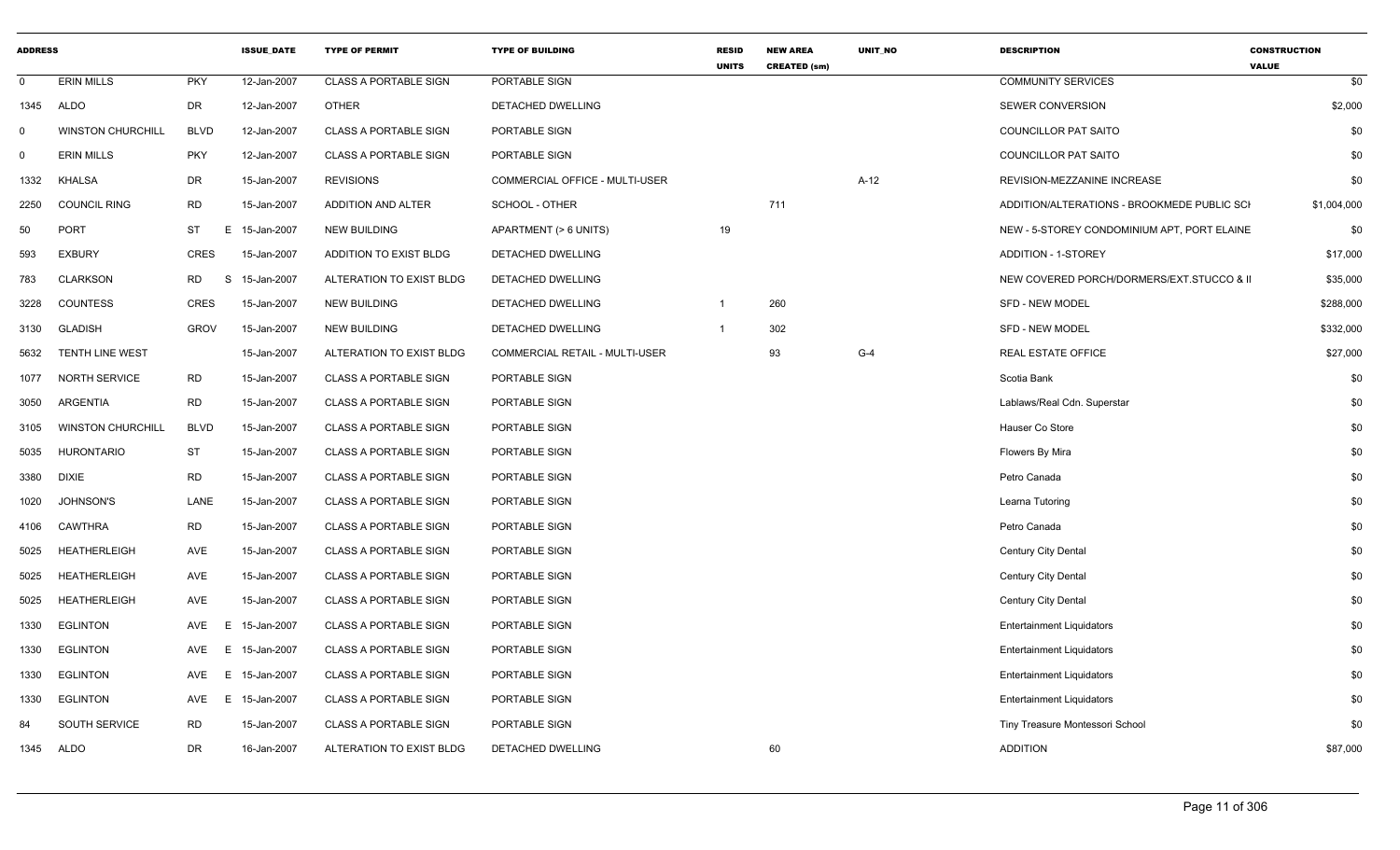| <b>ADDRESS</b> |                          |             | <b>ISSUE DATE</b> | <b>TYPE OF PERMIT</b>        | <b>TYPE OF BUILDING</b>        | <b>RESID</b><br><b>UNITS</b> | <b>NEW AREA</b><br><b>CREATED (sm)</b> | <b>UNIT NO</b> | <b>DESCRIPTION</b>                           | <b>CONSTRUCTION</b><br><b>VALUE</b> |
|----------------|--------------------------|-------------|-------------------|------------------------------|--------------------------------|------------------------------|----------------------------------------|----------------|----------------------------------------------|-------------------------------------|
| 4020           | <b>SLADEVIEW</b>         | <b>CRES</b> | 16-Jan-2007       | ALTERATION TO EXIST BLDG     | MULTI-TENANT INDUSTRIAL        |                              |                                        | 2              | WAREHOUSE                                    | \$140,000                           |
| 2264           | <b>GORDON</b>            | DR          | 16-Jan-2007       | <b>NEW BUILDING</b>          | DETACHED DWELLING              | -1                           | 304                                    | 14 - LOT8      | CONDOMINIUM SFD - CUSTOM, LOT 8 PCC-777      | \$315,000                           |
| 3350           | AIRWAY                   | <b>DR</b>   | 16-Jan-2007       | OTHER                        | SINGLE TENANT INDUSTRIAL       |                              |                                        |                | NEW STORM SEWER AND CATCHBASIN               | \$17,000                            |
| 1136           | <b>CHARMINSTER</b>       | <b>CRES</b> | 16-Jan-2007       | ADDITION AND ALTER           | DETACHED DWELLING              |                              |                                        |                | FINISHED BASEMENT AND BASEMENT WALK-OUT      | \$20,000                            |
| 7380           | <b>BREN</b>              | <b>RD</b>   | 16-Jan-2007       | <b>NEW BUILDING</b>          | <b>INDUSTRIAL - OTHER</b>      |                              |                                        | BLD-A          | NEW - INDUSTRIAL SPEC, TENANT NOT DETERMINE  | \$0                                 |
| 6045           | <b>CREDITVIEW</b>        | <b>RD</b>   | 16-Jan-2007       | ALTERATION TO EXIST BLDG     | COMMERCIAL RETAIL - MULTI-USER |                              | 80                                     | F004           | TRAVEL AGENCY BUSINESS OFFICE                | \$23,000                            |
| 5461           | <b>BESTVIEW</b>          | <b>WAY</b>  | 16-Jan-2007       | <b>NEW BUILDING</b>          | DETACHED DWELLING              | $\overline{1}$               | 322                                    |                | SFD - REPEAT MODEL.                          | \$298,000                           |
| 5580           | <b>EXPLORER</b>          | DR          | 16-Jan-2007       | ALTERATION TO EXIST BLDG     | COMMERCIAL OFFICE - MULTI-USER |                              |                                        | 501            | INTERIOR ALTERATION-DIDICATED MICROS (BUSINI | \$15,000                            |
| 1137           | <b>INDIAN</b>            | <b>RD</b>   | 16-Jan-2007       | <b>DEMOLITION</b>            | DETACHED DWELLING              | $\overline{1}$               |                                        |                | DEMOLITION - SFD, SHEDS & REMOVE POOL & STOI | \$10,000                            |
| 1610           | <b>ENTERPRISE</b>        | RD          | 16-Jan-2007       | ALTERATION TO EXIST BLDG     | SINGLE TENANT INDUSTRIAL       |                              |                                        |                | ALTERATIONS-FASCIA STRUCTIRE, PENSKE TRUCK   | \$40,000                            |
| 3438           | AUTUMNLEAF               | <b>CRES</b> | 16-Jan-2007       | FIRE DAMAGE REPAIR           | DETACHED DWELLING              |                              |                                        |                | FIRE DAMAGE REPAIR                           | \$29,000                            |
| 1179           | <b>TECUMSEH PARK</b>     | <b>CRES</b> | 16-Jan-2007       | <b>REVISIONS</b>             | DETACHED DWELLING              |                              |                                        |                | <b>HVAC REVISION</b>                         | \$0                                 |
| 5700           | <b>MAVIS</b>             | <b>RD</b>   | 16-Jan-2007       | <b>CLASS A PORTABLE SIGN</b> | PORTABLE SIGN                  |                              |                                        |                | Applebees                                    | \$0                                 |
| 720            | <b>BRISTOL</b>           | RD.         | W 16-Jan-2007     | <b>CLASS A PORTABLE SIGN</b> | PORTABLE SIGN                  |                              |                                        |                | Mavis Bristol Dental Care                    | \$0                                 |
| 450            | <b>DERRY</b>             | RD.         | W 16-Jan-2007     | <b>CLASS A PORTABLE SIGN</b> | PORTABLE SIGN                  |                              |                                        |                | Petro Canada                                 | \$0                                 |
| 3173           | <b>WINSTON CHURCHILL</b> | <b>BLVD</b> | 16-Jan-2007       | <b>CLASS A PORTABLE SIGN</b> | PORTABLE SIGN                  |                              |                                        |                | Part Source                                  | \$0                                 |
| 6550           | MEADOWVALE TOWN CENCIR   |             | 16-Jan-2007       | <b>CLASS A PORTABLE SIGN</b> | PORTABLE SIGN                  |                              |                                        |                | Physiocare & Rehab                           | \$0                                 |
| 4920           | TOMKEN                   | <b>RD</b>   | 16-Jan-2007       | <b>CLASS A PORTABLE SIGN</b> | PORTABLE SIGN                  |                              |                                        |                | Prism Telecom (Telus-Mobility)               | \$0                                 |
| 6435           | <b>ERIN MILLS</b>        | <b>PKY</b>  | 16-Jan-2007       | <b>CLASS A PORTABLE SIGN</b> | PORTABLE SIGN                  |                              |                                        |                | Softran Tax                                  | \$0                                 |
| 6550           | MEADOWVALE TOWN CENCIR   |             | 16-Jan-2007       | <b>CLASS A PORTABLE SIGN</b> | PORTABLE SIGN                  |                              |                                        |                | Physiocare& Rehab                            | \$0                                 |
| 6550           | MEADOWVALE TOWN CENCIR   |             | 16-Jan-2007       | <b>CLASS A PORTABLE SIGN</b> | PORTABLE SIGN                  |                              |                                        |                | Physiocare & Rehab                           | \$0                                 |
| 3345           | LAIRD                    | <b>RD</b>   | 16-Jan-2007       | <b>CLASS A PORTABLE SIGN</b> | PORTABLE SIGN                  |                              |                                        |                | <b>Planet Workout</b>                        | \$0                                 |
| $\mathbf 0$    | <b>ERIN MILLS</b>        | <b>PKY</b>  | 16-Jan-2007       | <b>CLASS A PORTABLE SIGN</b> | PORTABLE SIGN                  |                              |                                        |                | COMMUNITY SERVICES - SOUTH COMMON CC         | \$0                                 |
| $\mathbf 0$    | LAKESHORE                | RD          | W 16-Jan-2007     | <b>CLASS A PORTABLE SIGN</b> | PORTABLE SIGN                  |                              |                                        |                | COMMUNITY SERVICES - REC. & PARKS            | \$0                                 |
| $\mathbf 0$    | <b>ERIN MILLS</b>        | <b>PKY</b>  | 16-Jan-2007       | <b>CLASS A PORTABLE SIGN</b> | PORTABLE SIGN                  |                              |                                        |                | COMMUNITY SERVICES - REC. & PARKS            | \$0                                 |
| 808            | <b>BRITANNIA</b>         | RD.         | W 16-Jan-2007     | <b>CLASS A PORTABLE SIGN</b> | PORTABLE SIGN                  |                              |                                        |                | Eternal Bliss Salon & Spa                    | \$0                                 |
| $\Omega$       | TENTH LINE WEST          |             | 16-Jan-2007       | <b>CLASS A PORTABLE SIGN</b> | PORTABLE SIGN                  |                              |                                        |                | MAYOR AND COUNCILLOR'S - WARD - 9            | \$0                                 |
| 5672           | <b>MCADAM</b>            | <b>RD</b>   | 17-Jan-2007       | ALTERATION TO EXIST BLDG     | SINGLE TENANT INDUSTRIAL       |                              |                                        |                | INTERIOR ALTERATIONS-MEZZANINE               | \$39,000                            |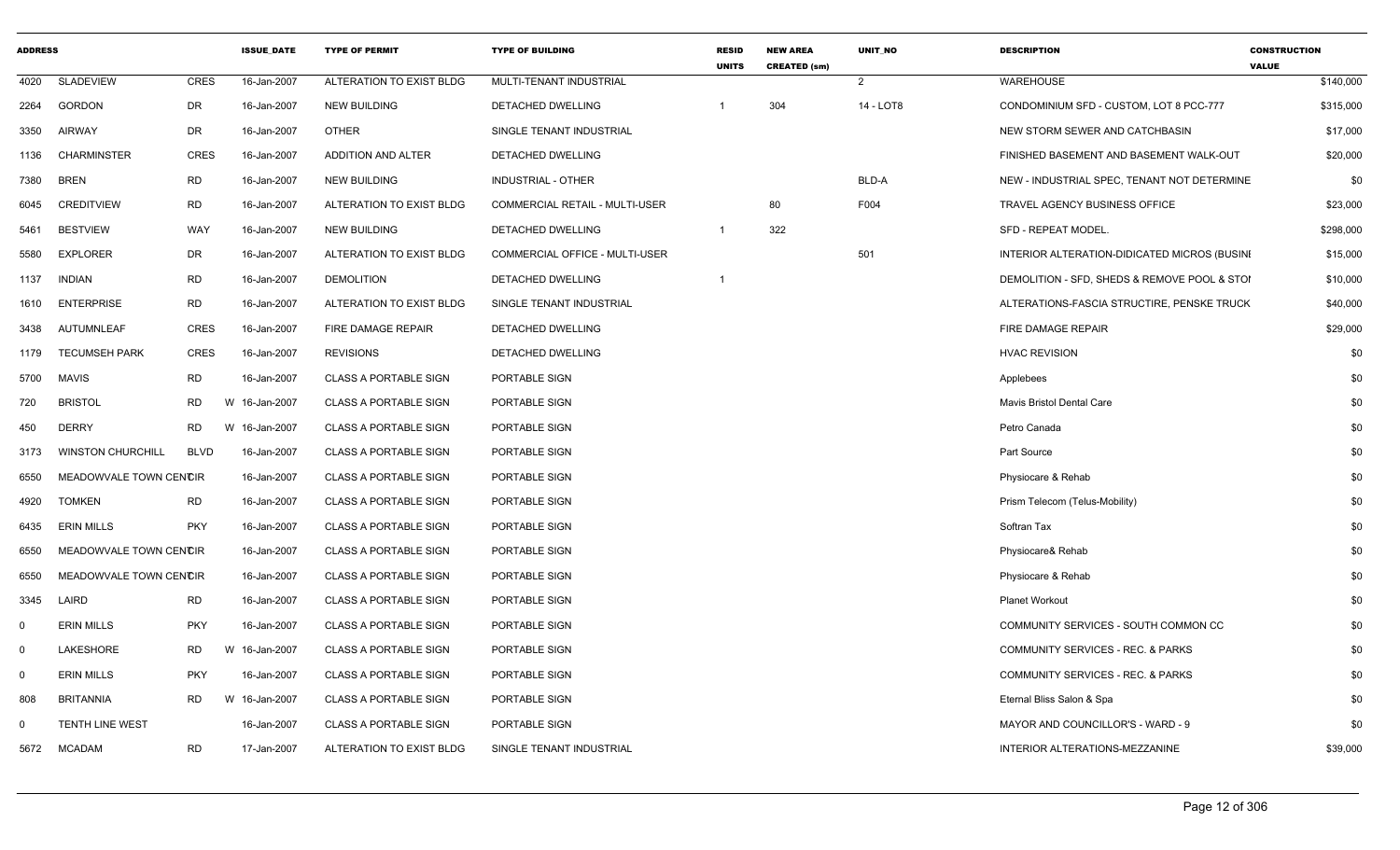| <b>ADDRESS</b> |                     |             | <b>ISSUE DATE</b> | <b>TYPE OF PERMIT</b>        | <b>TYPE OF BUILDING</b>               | <b>RESID</b><br><b>UNITS</b> | <b>NEW AREA</b><br><b>CREATED (sm)</b> | <b>UNIT NO</b> | <b>DESCRIPTION</b>                           | <b>CONSTRUCTION</b><br><b>VALUE</b> |
|----------------|---------------------|-------------|-------------------|------------------------------|---------------------------------------|------------------------------|----------------------------------------|----------------|----------------------------------------------|-------------------------------------|
| 2264           | <b>GORDON</b>       | DR          | 17-Jan-2007       | <b>NEW BUILDING</b>          | <b>DETACHED DWELLING</b>              |                              | 351                                    | 4 - LOT 13     | CONDOMINIUM SFD - CUSTOM                     | \$362,000                           |
| 40             | <b>FOREST</b>       | AVE         | 17-Jan-2007       | <b>FASCIA SIGN</b>           | <b>RESIDENTIAL - OTHER</b>            |                              |                                        |                | FASCIA SIGNS - MENTOR COLLEGE (3)            | \$12,000                            |
| 7090           | <b>KENNEDY</b>      | <b>RD</b>   | 17-Jan-2007       | ALTERATION TO EXIST BLDG     | <b>INDUSTRIAL - OTHER</b>             |                              |                                        | $\overline{2}$ | WAREHOUSE                                    | \$3,220,000                         |
| 2660           | MEADOWPINE          | <b>BLVD</b> | 17-Jan-2007       | ADDITION TO EXIST BLDG       | MULTI-TENANT INDUSTRIAL               |                              | 654                                    |                | ADDITION - MAINTENANCE SHOP, CONESTOGA COL   | \$495,000                           |
| 5753           | <b>COOPERS</b>      | AVE         | 17-Jan-2007       | ALTERATION TO EXIST BLDG     | COMMERCIAL OFFICE- SINGLE USER        |                              |                                        |                | <b>OFFICE</b>                                | \$173,000                           |
| -3             | <b>ROBERT SPECK</b> | <b>PKY</b>  | 17-Jan-2007       | ALTERATION TO EXIST BLDG     | PUBLIC - OTHER                        |                              |                                        | 502            | INTERIOR ALTERATIONS - MINISTRY OF MUNCIPAL. | \$2,000                             |
| 3611           | MAVIS               | <b>RD</b>   | 17-Jan-2007       | ALTERATION TO EXIST BLDG     | <b>INDUSTRIAL - OTHER</b>             |                              |                                        | 21-22, BLD-A   | <b>OFFICE &amp; WAREHOUSE</b>                | \$46,000                            |
| 100            | <b>MILVERTON</b>    | <b>DR</b>   | 17-Jan-2007       | ALTERATION TO EXIST BLDG     | COMMERCIAL OFFICE - MULTI-USER        |                              |                                        | 406            | <b>OFFICE</b>                                | \$57,000                            |
| 100            | <b>CITY CENTRE</b>  | <b>DR</b>   | 17-Jan-2007       | ALTERATION TO EXIST BLDG     | <b>COMMERCIAL - OTHER</b>             |                              |                                        | 1-823          | RETAIL SALES OF GREETING CARDS               | \$67,000                            |
| 1370           | <b>DUNDAS</b>       | ST          | E 17-Jan-2007     | ALTERATION TO EXIST BLDG     | COMMERCIAL RETAIL - MULTI-USER        |                              |                                        | 6              | <b>KITCHEN EXHAUST</b>                       | \$20,000                            |
| 4665           | CENTRAL             | <b>PKY</b>  | E 17-Jan-2007     | <b>CLASS A PORTABLE SIGN</b> | PORTABLE SIGN                         |                              |                                        |                | Curves                                       | \$0                                 |
| 3050           | <b>ARTESIAN</b>     | DR          | 17-Jan-2007       | <b>CLASS A PORTABLE SIGN</b> | PORTABLE SIGN                         |                              |                                        |                | Curves                                       | \$0                                 |
| 1224           | <b>DUNDAS</b>       | ST          | W 17-Jan-2007     | <b>CLASS A PORTABLE SIGN</b> | PORTABLE SIGN                         |                              |                                        |                | We Care Nails & Spa                          | \$0                                 |
| 1413           | <b>GRIST MILL</b>   | CRT         | 18-Jan-2007       | ALTERATION TO EXIST BLDG     | DETACHED DWELLING                     |                              |                                        |                | ALTERATIONS-BASEMENT RENOVATIONS             | \$20,000                            |
| 3085           | <b>HURONTARIO</b>   | ST          | 18-Jan-2007       | ALTERATION TO EXIST BLDG     | <b>COMMERCIAL RETAIL - MULTI-USER</b> |                              |                                        |                | INTERIOR ALTERATIONS (HOLD OPENS FOR EXISTII | \$2,000                             |
| 751            | <b>MERLOT</b>       | CRT         | 18-Jan-2007       | <b>INGROUND POOL</b>         | DETACHED DWELLING                     |                              |                                        |                |                                              | \$0                                 |
| 534            | <b>RUFFINO</b>      | CRT         | 18-Jan-2007       | <b>NEW BUILDING</b>          | DETACHED DWELLING                     | $\overline{1}$               | 225                                    |                | <b>SFD - NEW MODEL</b>                       | \$231,000                           |
| 550            | <b>RUFFINO</b>      | CRT         | 18-Jan-2007       | <b>NEW BUILDING</b>          | DETACHED DWELLING                     | -1                           | 225                                    |                | <b>SFD - REPEAT MODEL</b>                    | \$231,000                           |
| 543            | AMARONE             | CRT         | 18-Jan-2007       | <b>NEW BUILDING</b>          | DETACHED DWELLING                     | -1                           | 322                                    |                | <b>SFD - REPEAT MODEL</b>                    | \$300,000                           |
| 569            | <b>AMARONE</b>      | CRT         | 18-Jan-2007       | <b>NEW BUILDING</b>          | DETACHED DWELLING                     | -1                           | 364                                    |                | <b>SFD - REPEAT MODEL</b>                    | \$340,000                           |
| 573            | AMARONE             | CRT         | 18-Jan-2007       | <b>NEW BUILDING</b>          | DETACHED DWELLING                     | -1                           | 403                                    |                | <b>SFD - REPEAT MODEL</b>                    | \$470,000                           |
| 577            | AMARONE             | CRT         | 18-Jan-2007       | <b>NEW BUILDING</b>          | DETACHED DWELLING                     | -1                           | 340                                    |                | <b>SFD - REPEAT MODEL</b>                    | \$316,000                           |
| 581            | AMARONE             | CRT         | 18-Jan-2007       | <b>NEW BUILDING</b>          | DETACHED DWELLING                     |                              | 364                                    |                | <b>SFD - REPEAT MODEL</b>                    | \$340,000                           |
| 585            | AMARONE             | CRT         | 18-Jan-2007       | <b>NEW BUILDING</b>          | DETACHED DWELLING                     |                              | 295                                    |                | <b>SFD - REPEAT MODEL</b>                    | \$274,000                           |
| 566            | <b>RUFFINO</b>      | CRT         | 18-Jan-2007       | <b>NEW BUILDING</b>          | DETACHED DWELLING                     |                              | 335                                    |                | <b>SFD - REPEAT MODEL</b>                    | \$315,000                           |
| 562            | <b>RUFFINO</b>      | CRT         | 18-Jan-2007       | <b>NEW BUILDING</b>          | DETACHED DWELLING                     |                              | 280                                    |                | SFD - REPEAT MODEL                           | \$260,000                           |
| 558            | <b>RUFFINO</b>      | CRT         | 18-Jan-2007       | <b>NEW BUILDING</b>          | DETACHED DWELLING                     |                              | 281                                    |                | SFD - REPEAT MODEL                           | \$260,000                           |
| 554            | <b>RUFFINO</b>      | CRT         | 18-Jan-2007       | <b>NEW BUILDING</b>          | DETACHED DWELLING                     | -1                           | 295                                    |                | <b>SFD - REPEAT MODEL</b>                    | \$277,000                           |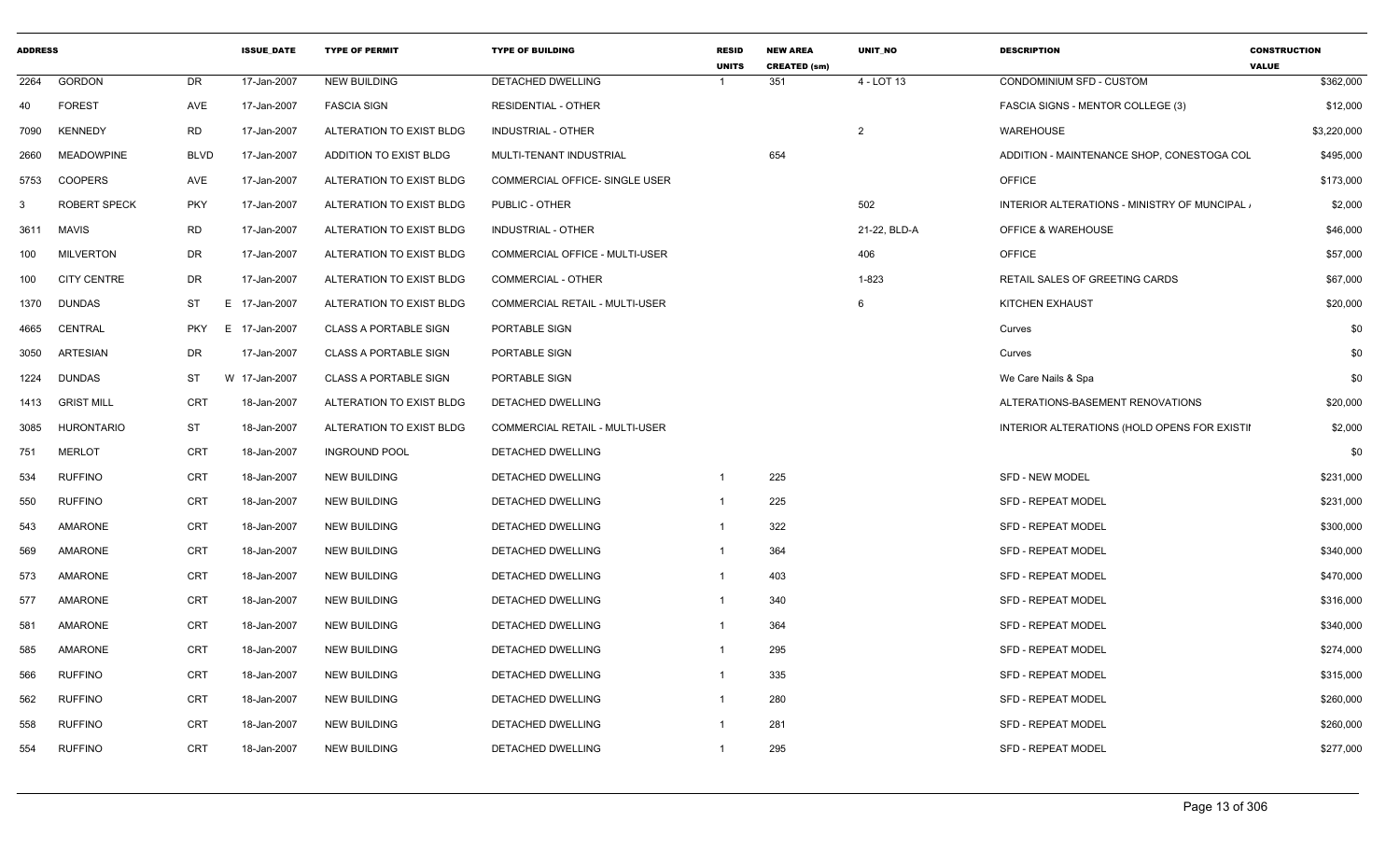| <b>ADDRESS</b> |                    |             | <b>ISSUE_DATE</b> | <b>TYPE OF PERMIT</b>         | <b>TYPE OF BUILDING</b>        | <b>RESID</b><br><b>UNITS</b> | <b>NEW AREA</b><br><b>CREATED (sm)</b> | UNIT_NO        | <b>DESCRIPTION</b>                            | <b>CONSTRUCTION</b><br><b>VALUE</b> |
|----------------|--------------------|-------------|-------------------|-------------------------------|--------------------------------|------------------------------|----------------------------------------|----------------|-----------------------------------------------|-------------------------------------|
| 546            | <b>RUFFINO</b>     | <b>CRT</b>  | 18-Jan-2007       | <b>NEW BUILDING</b>           | <b>DETACHED DWELLING</b>       | -1                           | 246                                    |                | <b>SFD - REPEAT MODEL</b>                     | \$228,000                           |
| 542            | <b>RUFFINO</b>     | <b>CRT</b>  | 18-Jan-2007       | <b>NEW BUILDING</b>           | DETACHED DWELLING              | $\mathbf{1}$                 | 295                                    |                | <b>SFD - REPEAT MODEL</b>                     | \$277,000                           |
| 530            | <b>RUFFINO</b>     | <b>CRT</b>  | 18-Jan-2007       | <b>NEW BUILDING</b>           | DETACHED DWELLING              |                              | 256                                    |                | <b>SFD - REPEAT MODEL</b>                     | \$239,000                           |
| 526            | <b>RUFFINO</b>     | <b>CRT</b>  | 18-Jan-2007       | <b>NEW BUILDING</b>           | DETACHED DWELLING              |                              | 336                                    |                | <b>SFD - REPEAT MODEL</b>                     | \$315,000                           |
| 1240           | BANTHAM            | <b>ST</b>   | 18-Jan-2007       | ALTERATION TO EXIST BLDG      | DETACHED DWELLING              |                              |                                        |                | <b>REAR BASEMENT WALKOUT</b>                  | \$5,000                             |
| 6900           | <b>AIRPORT</b>     | <b>RD</b>   | 18-Jan-2007       | <b>OTHER</b>                  | MULTI-TENANT INDUSTRIAL        |                              |                                        |                | <b>WATERMAIN REPLACEMENT</b>                  | \$0                                 |
| 2580           | <b>MOTORWAY</b>    | <b>BLVD</b> | 18-Jan-2007       | <b>OTHER</b>                  | COMMERCIAL RETAIL-SINGLE USER  |                              |                                        |                | REVISED SITE SERVICING                        | \$0                                 |
| 4244           | TRELLIS            | CRES        | 18-Jan-2007       | ALTERATION TO EXIST BLDG      | SEMI-DETACHED DWELLING         |                              |                                        |                | ALTERATIONS - BASEMENT WOOD BEAM REPLACEM     | \$1,000                             |
| 7070           | MISSISSAUGA        | <b>RD</b>   | 19-Jan-2007       | ALTERATION TO EXIST BLDG      | MULTI-TENANT INDUSTRIAL        |                              | 594                                    | 1-2 FLR        | INTERIOR ALTERATIONS-DUPONT CANADA INC        | \$90,000                            |
| 7207           | <b>CAMBRETT</b>    | <b>DR</b>   | 19-Jan-2007       | <b>ADDITION TO EXIST BLDG</b> | SCHOOL - OTHER                 |                              | 1,038                                  |                | ADDITION - SCHOOL, RIDGEWOOD PUBLIC SHCOOL    | \$1,466,000                         |
| 825            | QUEENSBRIDGE       | <b>DR</b>   | 19-Jan-2007       | ALTERATION TO EXIST BLDG      | DETACHED DWELLING              |                              |                                        |                | <b>INTERIOR ALTERATIONS</b>                   | \$10,000                            |
| 2960           | <b>DREW</b>        | RD.         | 19-Jan-2007       | <b>OTHER</b>                  | COMMERCIAL OFFICE - MULTI-USER |                              |                                        |                | <b>SITE SERVICING</b>                         | \$395,000                           |
| 7150           | MISSISSAUGA        | <b>RD</b>   | 19-Jan-2007       | <b>ADDITION AND ALTER</b>     | COMMERCIAL OFFICE- SINGLE USER |                              | 4,039                                  |                | ADDITION - BIOVAIL HEAD OFFICE, FOUNDATION TC | \$4,794,000                         |
| 6131           | <b>FORD</b>        | RD.         | 19-Jan-2007       | ALTERATION TO EXIST BLDG      | DETACHED DWELLING              |                              |                                        |                | ALTERATIONS - SIDE ENTRANCE & FINISHED BASEN  | \$48,000                            |
| 300            | STATESMAN          | DR.         | 19-Jan-2007       | ALTERATION TO EXIST BLDG      | SINGLE TENANT INDUSTRIAL       |                              |                                        |                | <b>NEW VENTILATION SYSTEM</b>                 | \$35,000                            |
| 160            | <b>DUNDAS</b>      | ST<br>Е     | 19-Jan-2007       | ALTERATION TO EXIST BLDG      | COMMERCIAL OFFICE - MULTI-USER |                              | 279                                    | $2 - 1, 2 - 3$ | INTERIOR ALTERATIONS - CRACOVIA SQ            | \$80,000                            |
| 1235           | MISSISSAUGA VALLEY | BLVD        | 19-Jan-2007       | PORTABLE CLASSROOM            | <b>SCHOOL - ELEMENTARY</b>     |                              |                                        |                | PORTABLE-RELOCATE (3) THE VALLEYS SR.P.S.     | \$9,000                             |
| 2425           | MATHESON           | BLVD<br>E   | 19-Jan-2007       | ALTERATION TO EXIST BLDG      | <b>INDUSTRIAL - OTHER</b>      |                              |                                        | 5-FLR          | INTERIOR ALTERATIONS-RESEARCH IN MOTION       | \$32,000                            |
| 4120           | <b>RIDGEWAY</b>    | DR.         | 19-Jan-2007       | ALTERATION TO EXIST BLDG      | INDUSTRIAL - OTHER             |                              |                                        | 42-43          | ASSEMBLY/WAREHOUSE                            | \$40,000                            |
| 1665           | <b>ENTERPRISE</b>  | <b>RD</b>   | 19-Jan-2007       | ALTERATION TO EXIST BLDG      | INDUSTRIAL - OTHER             |                              |                                        |                | ALTERATIONS-VEHICLE IMPACT, UNITED SALES & M  | \$15,000                            |
| 3955           | <b>ERIN CENTRE</b> | <b>BLVD</b> | 19-Jan-2007       | ALTERATION TO EXIST BLDG      | COMMERCIAL RETAIL - MULTI-USER |                              |                                        | $\overline{2}$ | BEAUTY SALON WITH ACCESSORY RETAIL            | \$28,000                            |
| 2000           | ARGENTIA           | RD.         | 19-Jan-2007       | ALTERATION TO EXIST BLDG      | MULTI-TENANT INDUSTRIAL        |                              |                                        | 3-FLR          | INTERIOR ALTERATIONS-CORRIDOR, 2725312 CANA   | \$15,000                            |
| 1250           | SOUTH SERVICE      | RD.         | 19-Jan-2007       | ALTERATION TO EXIST BLDG      | COMMERCIAL RETAIL - MULTI-USER |                              |                                        | 60             | INTERIOR ALTERATIONS-THE SOURCE               | \$35,000                            |
| 1316           | WILLOWBANK         | TR          | 19-Jan-2007       | ALTERATION TO EXIST BLDG      | DETACHED DWELLING              |                              |                                        |                | ALTERATIONS-REMOVE/REPLACE SUPPORTING BE      | \$10,000                            |
| 110            | <b>MATHESON</b>    | <b>BLVD</b> | W 19-Jan-2007     | <b>CLASS A PORTABLE SIGN</b>  | PORTABLE SIGN                  |                              |                                        |                | St. John Ambulance                            | \$0                                 |
| 2225           | <b>ERIN MILLS</b>  | <b>PKY</b>  | 19-Jan-2007       | <b>CLASS A PORTABLE SIGN</b>  | PORTABLE SIGN                  |                              |                                        |                | <b>Sheridan Centre</b>                        | \$0                                 |
| 100            | <b>CITY CENTRE</b> | DR          | 19-Jan-2007       | <b>CLASS A PORTABLE SIGN</b>  | PORTABLE SIGN                  |                              |                                        |                | Square One S.C.                               | \$0                                 |
| 100            | <b>CITY CENTRE</b> | DR          | 19-Jan-2007       | <b>CLASS A PORTABLE SIGN</b>  | PORTABLE SIGN                  |                              |                                        |                | Square One S.H.                               | \$0                                 |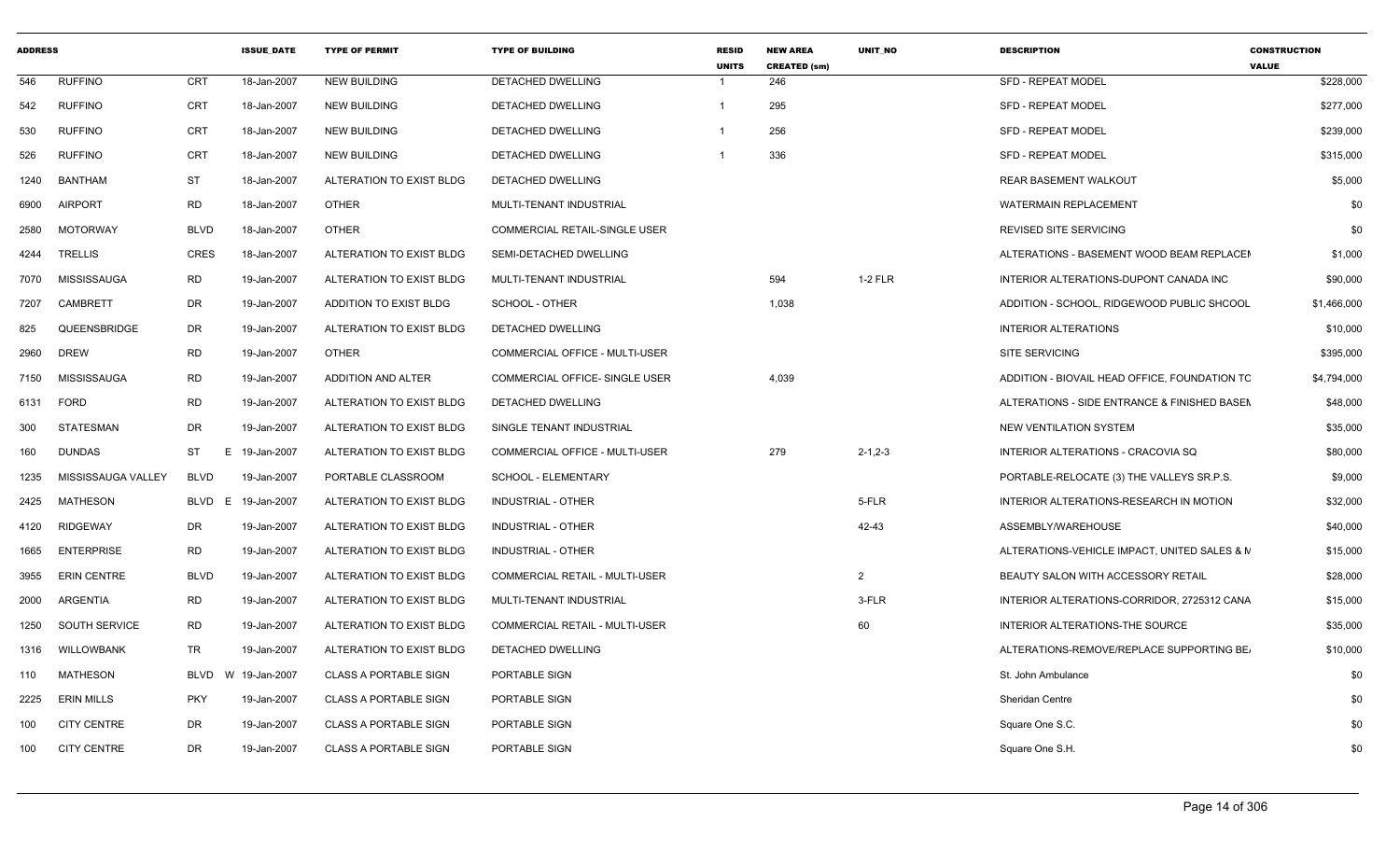| <b>ADDRESS</b> |                      |             | <b>ISSUE_DATE</b> | <b>TYPE OF PERMIT</b>        | <b>TYPE OF BUILDING</b>        | <b>RESID</b><br><b>UNITS</b> | <b>NEW AREA</b><br><b>CREATED (sm)</b> | UNIT_NO        | <b>DESCRIPTION</b>                             | <b>CONSTRUCTION</b><br><b>VALUE</b> |
|----------------|----------------------|-------------|-------------------|------------------------------|--------------------------------|------------------------------|----------------------------------------|----------------|------------------------------------------------|-------------------------------------|
| 2666           | ROYAL WINDSOR        | DR          | 19-Jan-2007       | <b>CLASS A PORTABLE SIGN</b> | PORTABLE SIGN                  |                              |                                        |                | Jazko                                          | \$0                                 |
| 6055           | <b>CREDITVIEW</b>    | <b>RD</b>   | 19-Jan-2007       | <b>CLASS A PORTABLE SIGN</b> | PORTABLE SIGN                  |                              |                                        |                | Taco Bell                                      | \$0                                 |
| 1248           | <b>DUNDAS</b>        | ST          | 19-Jan-2007<br>E  | <b>CLASS A PORTABLE SIGN</b> | PORTABLE SIGN                  |                              |                                        |                | Dixie Paint & Wallpaper                        | \$0                                 |
| 4025           | <b>BRANDON GATE</b>  | DR          | 19-Jan-2007       | <b>CLASS A PORTABLE SIGN</b> | PORTABLE SIGN                  |                              |                                        |                | <b>Malton Florist</b>                          | \$0                                 |
| 2150           | <b>BURNHAMTHORPE</b> | <b>RD</b>   | W 19-Jan-2007     | <b>CLASS A PORTABLE SIGN</b> | <b>PORTABLE SIGN</b>           |                              |                                        |                | LA Weight Loss                                 | \$0                                 |
| 6410           | <b>MILLCREEK</b>     | DR          | 19-Jan-2007       | <b>CLASS A PORTABLE SIGN</b> | PORTABLE SIGN                  |                              |                                        |                | <b>MCDonald's Restaurant</b>                   | \$0                                 |
| 2150           | <b>BURNHAMTHORPE</b> | <b>RD</b>   | W 19-Jan-2007     | <b>CLASS A PORTABLE SIGN</b> | PORTABLE SIGN                  |                              |                                        |                | La Weight Loss                                 | \$0                                 |
| 2150           | <b>BURNHAMTHORPE</b> | <b>RD</b>   | W 19-Jan-2007     | <b>CLASS A PORTABLE SIGN</b> | PORTABLE SIGN                  |                              |                                        |                | La Weight Loss                                 | \$0                                 |
| 1125           | <b>BLOOR</b>         | <b>ST</b>   | 19-Jan-2007       | <b>CLASS A PORTABLE SIGN</b> | PORTABLE SIGN                  |                              |                                        |                | La Weight Loss                                 | \$0                                 |
| 808            | <b>BRITANNIA</b>     | RD          | W 19-Jan-2007     | <b>CLASS A PORTABLE SIGN</b> | PORTABLE SIGN                  |                              |                                        |                | <b>Alliance Travel</b>                         | \$0                                 |
| 660            | <b>EGLINTON</b>      | AVE         | W 19-Jan-2007     | <b>CLASS A PORTABLE SIGN</b> | PORTABLE SIGN                  |                              |                                        |                | Angelos Flowers & Gifts                        | \$0                                 |
| 2155           | LEANNE               | <b>BLVD</b> | 19-Jan-2007       | <b>CLASS A PORTABLE SIGN</b> | PORTABLE SIGN                  |                              |                                        |                | <b>Oxford Learning Centre</b>                  | \$0                                 |
| 1900           | <b>DUNDAS</b>        | <b>ST</b>   | W 19-Jan-2007     | <b>CLASS A PORTABLE SIGN</b> | PORTABLE SIGN                  |                              |                                        |                | Convallaria Floral Design                      | \$0                                 |
| 60             | <b>BRISTOL</b>       | RD          | Е.<br>19-Jan-2007 | <b>CLASS A PORTABLE SIGN</b> | PORTABLE SIGN                  |                              |                                        |                | Academy for Mathematics                        | \$0                                 |
| 5935           | <b>MAVIS</b>         | <b>RD</b>   | 19-Jan-2007       | <b>CLASS A PORTABLE SIGN</b> | PORTABLE SIGN                  |                              |                                        |                | The Shoe Company                               | \$0                                 |
| 700            | <b>DUNDAS</b>        | ST          | E.<br>19-Jan-2007 | <b>CLASS A PORTABLE SIGN</b> | PORTABLE SIGN                  |                              |                                        |                | Design 8000 Hairstyling School                 | \$0                                 |
| 3915           | CANDLELIGHT          | DR          | 22-Jan-2007       | <b>NEW BUILDING</b>          | DETACHED DWELLING              | 1                            | 229                                    |                | <b>SFD - NEW MODEL</b>                         | \$240,000                           |
| 3919           | CANDLELIGHT          | DR          | 22-Jan-2007       | <b>NEW BUILDING</b>          | <b>DETACHED DWELLING</b>       | 1                            | 236                                    |                | <b>SFD - NEW MODEL</b>                         | \$244,000                           |
| 3923           | CANDLELIGHT          | DR          | 22-Jan-2007       | <b>NEW BUILDING</b>          | DETACHED DWELLING              | 1                            | 202                                    |                | <b>SFD - REPEAT MODEL</b>                      | \$212,000                           |
| 3927           | CANDLELIGHT          | DR          | 22-Jan-2007       | <b>NEW BUILDING</b>          | DETACHED DWELLING              | 1                            | 236                                    |                | SFD - REPEAT MODEL                             | \$244,000                           |
| 3931           | CANDLELIGHT          | DR          | 22-Jan-2007       | <b>NEW BUILDING</b>          | DETACHED DWELLING              | $\mathbf 1$                  | 202                                    |                | <b>SFD - REPEAT MODEL</b>                      | \$212,000                           |
| 3935           | CANDLELIGHT          | DR          | 22-Jan-2007       | <b>NEW BUILDING</b>          | DETACHED DWELLING              |                              | 236                                    |                | <b>SFD - REPEAT MODEL</b>                      | \$244,000                           |
| 948            | <b>BEXHILL</b>       | <b>RD</b>   | 22-Jan-2007       | ALTERATION TO EXIST BLDG     | DETACHED DWELLING              |                              |                                        |                | ALTERATIONS-EXTERIOR/STUCCO RE-SURFACING       | \$40,000                            |
| 3050           | <b>VEGA</b>          | <b>BLVD</b> | 22-Jan-2007       | ALTERATION TO EXIST BLDG     | COMMERCIAL RETAIL - MULTI-USER |                              | 2,924                                  | 3              | RETAIL SALES OF ELECTRONICS & APPLIANCES       | \$442,000                           |
| 5975           | <b>TERRY FOX</b>     | WAY         | 22-Jan-2007       | <b>FASCIA SIGN</b>           | COMMERCIAL - OTHER             |                              |                                        |                | FASCIA SIGNS - SUBWAY (1)                      | \$3,000                             |
| 1280           | <b>BRITANNIA</b>     | RD          | E 22-Jan-2007     | <b>MULTIPLE SIGNS</b>        | SINGLE TENANT INDUSTRIAL       |                              |                                        |                | MULTIPLE SIGNS - TRANSLAND TIRE 1-PYLON, 2-FA  | \$12,000                            |
| 2233           | ARGENTIA             | <b>RD</b>   | 22-Jan-2007       | ALTERATION TO EXIST BLDG     | INDUSTRIAL - OTHER             |                              |                                        | 304            | <b>OFFICE</b>                                  | \$165,000                           |
| 5390           | <b>TERRY FOX</b>     | WAY         | 22-Jan-2007       | ALTERATION TO EXIST BLDG     | <b>COMMERCIAL - OTHER</b>      |                              |                                        | $\overline{2}$ | RESTAURANT - CofA 'A'381/06. EXPIRES-OCT 31/11 | \$48,000                            |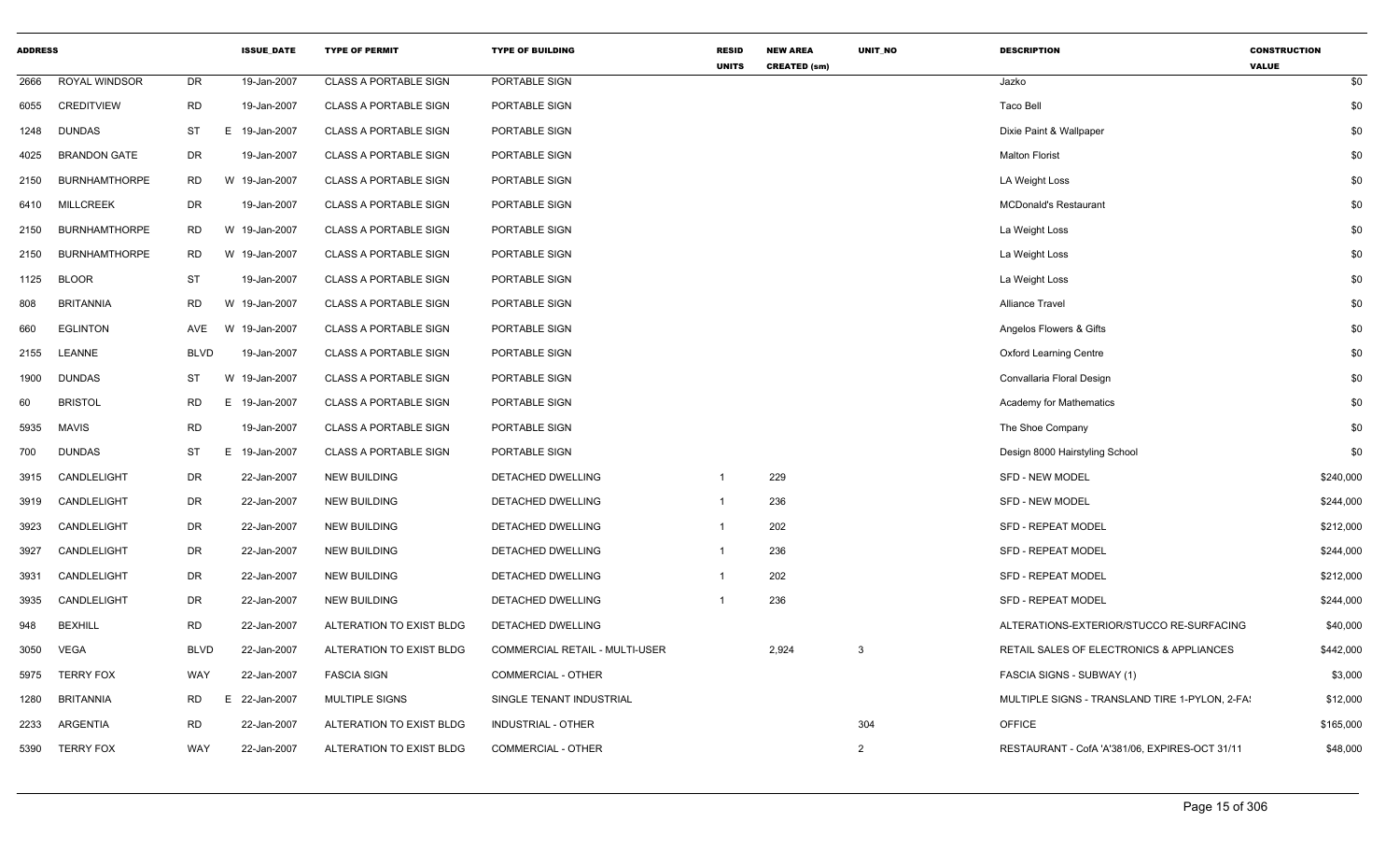| <b>ADDRESS</b> |                    |             | <b>ISSUE DATE</b> | <b>TYPE OF PERMIT</b>        | <b>TYPE OF BUILDING</b>               | <b>RESID</b><br><b>UNITS</b> | <b>NEW AREA</b><br><b>CREATED (sm)</b> | <b>UNIT NO</b> | <b>DESCRIPTION</b>                          | <b>CONSTRUCTION</b><br><b>VALUE</b> |
|----------------|--------------------|-------------|-------------------|------------------------------|---------------------------------------|------------------------------|----------------------------------------|----------------|---------------------------------------------|-------------------------------------|
| 2535           | PARMEER            | DR.         | 22-Jan-2007       | ADDITION TO EXIST BLDG       | DETACHED DWELLING                     |                              |                                        |                | ADDITION-SUNROOM UNHEATED                   | \$14,000                            |
|                | 2201 COUNCIL RING  | <b>RD</b>   | 22-Jan-2007       | ALTERATION TO EXIST BLDG     | SEMI-DETACHED DWELLING                |                              |                                        |                | ALTERATIONS - PATIO ROOF                    | \$1,000                             |
| 2875           | ARGENTIA           | RD          | 22-Jan-2007       | ALTERATION TO EXIST BLDG     | MULTI-TENANT INDUSTRIAL               |                              |                                        | F1             | <b>WAREHOUSING</b>                          | \$144,000                           |
| 30             | <b>EGLINTON</b>    | AVE         | W 22-Jan-2007     | ALTERATION TO EXIST BLDG     | COMMERCIAL OFFICE - MULTI-USER        |                              |                                        | 601            | <b>BUSINESS OFFICE</b>                      | \$41,000                            |
| 115            | <b>MATHESON</b>    | BLVD        | W 22-Jan-2007     | ALTERATION TO EXIST BLDG     | MULTI-TENANT INDUSTRIAL               |                              | 204                                    | 207,214        | INTERIOR ALTERATIONS-WEST MONROE PARTNER:   | \$59,000                            |
| 4271           | <b>CLAYPINE</b>    | <b>RISE</b> | 22-Jan-2007       | ALTERATION TO EXIST BLDG     | DETACHED DWELLING                     |                              |                                        |                | ALTERATIONS-BASEMENT RENOVATIONS            | \$34,000                            |
| 2567           | <b>ROBIN</b>       | DR          | 22-Jan-2007       | ADDITION AND ALTER           | DETACHED DWELLING                     |                              |                                        |                | ADDITION-COVERED DECK                       | \$10,000                            |
| 1015           | CALDWELL           | <b>AVE</b>  | 22-Jan-2007       | ALTERATION TO EXIST BLDG     | <b>DETACHED DWELLING</b>              |                              |                                        |                | INTERIOR ALTERATIONS - REMOVAL OF LOAD BEAF | \$1,000                             |
| 2111           | DUNWIN             | DR          | 22-Jan-2007       | <b>CLASS A PORTABLE SIGN</b> | PORTABLE SIGN                         |                              |                                        |                | <b>Mattress Gallery</b>                     | \$0                                 |
|                | <b>ROSEWOOD</b>    | AVE         | 23-Jan-2007       | <b>REVISIONS</b>             | COMMERCIAL OFFICE- SINGLE USER        |                              |                                        |                | <b>HVAC REVISION</b>                        | \$0                                 |
| 1421           | <b>HURONTARIO</b>  | <b>ST</b>   | 23-Jan-2007       | <b>REVISIONS</b>             | COMMERCIAL OFFICE- SINGLE USER        |                              |                                        |                | <b>REVISED SITE SERVICING</b>               | \$0                                 |
| 7145           | <b>KENNEDY</b>     | <b>RD</b>   | 23-Jan-2007       | <b>NEW BUILDING</b>          | SINGLE TENANT INDUSTRIAL              |                              | 2,492                                  | BLD-A          | NEW - INDUSTRIAL SPEC BUILDING 'A'          | \$1,399,000                         |
| 7135           | <b>KENNEDY</b>     | <b>RD</b>   | 23-Jan-2007       | <b>NEW BUILDING</b>          | SINGLE TENANT INDUSTRIAL              |                              | 2,526                                  | BLD-B          | NEW - INDUSTRIAL SPEC BUILDING 'B'          | \$1,429,000                         |
| 555            | <b>SECRETARIAT</b> | <b>CRT</b>  | 23-Jan-2007       | <b>NEW BUILDING</b>          | SINGLE TENANT INDUSTRIAL              |                              | 2,552                                  | BLD-C          | NEW - INDUSTRIAL SPEC BUILDING 'C'          | \$1,447,000                         |
| 5831           | TIZ                | <b>RD</b>   | 23-Jan-2007       | <b>NEW BUILDING</b>          | STREET ROW DWELLING                   | 8                            | 1,306                                  | 1-8            | STREET ROW DWELLING (COMMON ELEMENT RD) -   | \$1,154,000                         |
| 5749           | TIZ                | <b>RD</b>   | 23-Jan-2007       | <b>NEW BUILDING</b>          | STREET ROW DWELLING                   | 8                            | 1,337                                  | 37-44          | STREET ROW DWELLING (COMMON ELEMENT RD) -   | \$1,172,000                         |
| 5747           | <b>RETREAT</b>     | <b>ST</b>   | 23-Jan-2007       | <b>NEW BUILDING</b>          | STREET ROW DWELLING                   | 6                            | 1,022                                  | 45-50          | STREET ROW DWELLING (COMMON ELEMENT RD) -   | \$895,000                           |
| 731            | <b>STATES</b>      | ST          | 23-Jan-2007       | <b>NEW BUILDING</b>          | STREET ROW DWELLING                   | 7                            | 1,201                                  | 51-57          | STREET ROW DWELLING (COMMON ELEMENT RD) -   | \$1,052,000                         |
| 5721           | <b>RETREAT</b>     | ST          | 23-Jan-2007       | <b>NEW BUILDING</b>          | STREET ROW DWELLING                   | $\overline{7}$               | 1,209                                  | 58-64          | STREET ROW DWELLING (COMMON ELEMENT RD) -   | \$1,060,000                         |
| 6300           | MISSISSAUGA        | <b>RD</b>   | 23-Jan-2007       | ALTERATION TO EXIST BLDG     | <b>CHURCH</b>                         |                              |                                        |                | NEW-CHURCH, MISSISSAUGA CULTURAL CENTRE     | \$2,846,000                         |
| 3865           | PARKGATE           | DR.         | 23-Jan-2007       | ALTERATION TO EXIST BLDG     | DETACHED DWELLING                     |                              |                                        |                | ALTERATIONS - BASEMENT ENTRANCE THROUGH (   | \$10,000                            |
| 1009           | <b>INDIAN</b>      | <b>RD</b>   | 23-Jan-2007       | <b>DEMOLITION</b>            | DETACHED DWELLING                     |                              |                                        |                | DEMOLITION - SFD, SHED & CONCRETE PATIO     | \$10,000                            |
| 5100           | <b>ERIN MILLS</b>  | <b>PKY</b>  | 23-Jan-2007       | ALTERATION TO EXIST BLDG     | <b>COMMERCIAL RETAIL - MULTI-USER</b> |                              | 59                                     | <b>R218A</b>   | <b>RETAIL SALES</b>                         | \$17,000                            |
| 3335           | <b>ERIN CENTRE</b> | <b>BLVD</b> | 23-Jan-2007       | <b>REVISIONS</b>             | DETACHED DWELLING                     |                              |                                        |                | REVISION-MODEL 46-02, ALTERNATE CONNECTION  | \$0                                 |
| 5425           | <b>CREDITVIEW</b>  | RD          | 23-Jan-2007       | <b>CLASS A PORTABLE SIGN</b> | PORTABLE SIGN                         |                              |                                        |                | <b>Exotic Floral Design</b>                 | \$0                                 |
| 3041           | ARGENTIA           | <b>RD</b>   | 23-Jan-2007       | <b>CLASS A PORTABLE SIGN</b> | PORTABLE SIGN                         |                              |                                        |                | Dr. Pister                                  | \$0                                 |
| 228            | LAKESHORE          | RD.         | W 23-Jan-2007     | <b>CLASS A PORTABLE SIGN</b> | PORTABLE SIGN                         |                              |                                        |                | Shoppers Drug Mart                          | \$0                                 |
| $\mathbf 0$    | <b>MAVIS</b>       | <b>RD</b>   | 23-Jan-2007       | <b>CLASS A PORTABLE SIGN</b> | PORTABLE SIGN                         |                              |                                        |                | <b>COMMUNITY SERVICES - PARKS &amp; REC</b> | \$0                                 |
|                |                    |             |                   |                              |                                       |                              |                                        |                |                                             |                                     |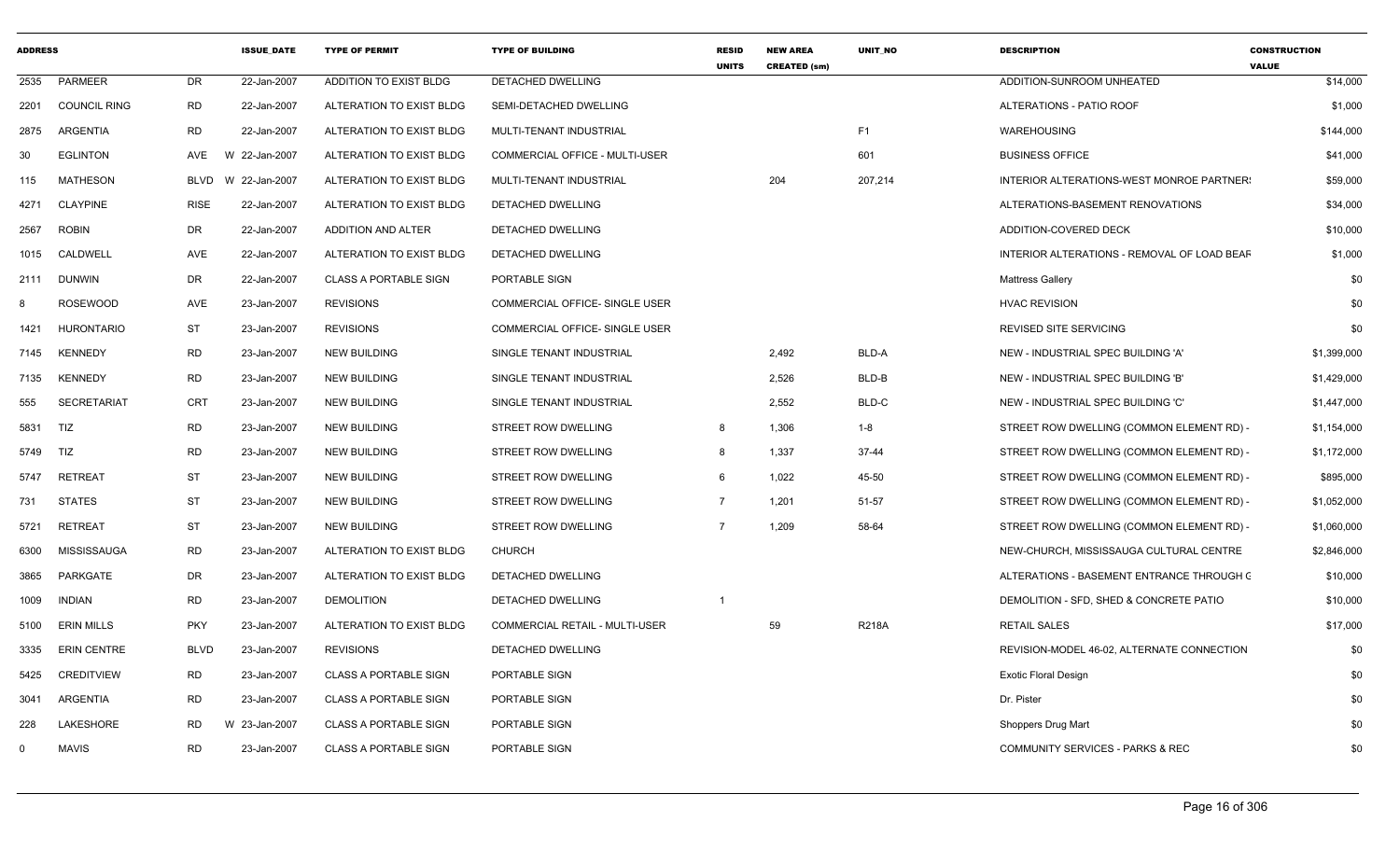| <b>ADDRESS</b> |                          |             | <b>ISSUE_DATE</b> | <b>TYPE OF PERMIT</b>        | <b>TYPE OF BUILDING</b>    | <b>RESID</b><br><b>UNITS</b> | <b>NEW AREA</b><br><b>CREATED (sm)</b> | UNIT_NO     | <b>DESCRIPTION</b>                           | <b>CONSTRUCTION</b><br><b>VALUE</b> |
|----------------|--------------------------|-------------|-------------------|------------------------------|----------------------------|------------------------------|----------------------------------------|-------------|----------------------------------------------|-------------------------------------|
| $\mathbf 0$    | <b>MAVIS</b>             | RD          | 23-Jan-2007       | <b>CLASS A PORTABLE SIGN</b> | PORTABLE SIGN              |                              |                                        |             | <b>COMMUNITY SERVICES - PARKS &amp; REC</b>  | \$0                                 |
| $\mathbf 0$    | <b>MAVIS</b>             | RD          | 23-Jan-2007       | <b>CLASS A PORTABLE SIGN</b> | PORTABLE SIGN              |                              |                                        |             | <b>COMMUNITY SERVICES - PARKS &amp; REC</b>  | \$0                                 |
| $\Omega$       | <b>KENNEDY</b>           | <b>RD</b>   | 23-Jan-2007       | <b>CLASS A PORTABLE SIGN</b> | PORTABLE SIGN              |                              |                                        |             | <b>COMMUNITY SERVICES - PARKS &amp; REC</b>  | \$0                                 |
| 0              | <b>KENNEDY</b>           | <b>RD</b>   | 23-Jan-2007       | CLASS A PORTABLE SIGN        | PORTABLE SIGN              |                              |                                        |             | COMMUNITY SERVICES - PARKS & REC             | \$0                                 |
| $\overline{0}$ | <b>KENNEDY</b>           | RD          | 23-Jan-2007       | <b>CLASS A PORTABLE SIGN</b> | PORTABLE SIGN              |                              |                                        |             | <b>COMMUNITY SERVICES - PARKS &amp; REC</b>  | \$0                                 |
| $\mathbf 0$    | <b>HURONTARIO</b>        | ST          | 23-Jan-2007       | <b>CLASS A PORTABLE SIGN</b> | PORTABLE SIGN              |                              |                                        |             | COMMUNITY SERVICES - PARKS & REC             | \$0                                 |
| $\overline{0}$ | <b>HURONTARIO</b>        | <b>ST</b>   | 23-Jan-2007       | <b>CLASS A PORTABLE SIGN</b> | PORTABLE SIGN              |                              |                                        |             | <b>COMMUNITY SERVICES - PARKS &amp; REC</b>  | \$0                                 |
| 0              | <b>MAVIS</b>             | <b>RD</b>   | 23-Jan-2007       | <b>CLASS A PORTABLE SIGN</b> | PORTABLE SIGN              |                              |                                        |             | <b>COMMUNITY SERVICES - PARKS &amp; REC</b>  | \$0                                 |
| $\mathbf 0$    | <b>MAVIS</b>             | <b>RD</b>   | 23-Jan-2007       | <b>CLASS A PORTABLE SIGN</b> | PORTABLE SIGN              |                              |                                        |             | <b>COMMUNITY SERVICES - REC. &amp; PARKS</b> | \$0                                 |
| 0              | <b>MAVIS</b>             | <b>RD</b>   | 23-Jan-2007       | <b>CLASS A PORTABLE SIGN</b> | PORTABLE SIGN              |                              |                                        |             | COMMUNITY SERVICES - REC. & PARKS            | \$0                                 |
| 0              | <b>HURONTARIO</b>        | ST          | 23-Jan-2007       | <b>CLASS A PORTABLE SIGN</b> | PORTABLE SIGN              |                              |                                        |             | COMMUNITY SERVICES - REC. & PARKS            | \$0                                 |
| 1215           | <b>HURONTARIO</b>        | ST          | 23-Jan-2007       | <b>CLASS A PORTABLE SIGN</b> | PORTABLE SIGN              |                              |                                        |             | Da Best Pizza                                | \$0                                 |
| 2300           | DREW                     | <b>RD</b>   | 23-Jan-2007       | <b>CLASS A PORTABLE SIGN</b> | PORTABLE SIGN              |                              |                                        |             | Body Blue Inc.                               | \$0                                 |
| 5980           | <b>MCLAUGHLIN</b>        | <b>RD</b>   | 23-Jan-2007       | <b>CLASS A PORTABLE SIGN</b> | PORTABLE SIGN              |                              |                                        |             | Timberland                                   | \$0                                 |
| 6295           | MISSISSAUGA              | RD          | 23-Jan-2007       | <b>CLASS A PORTABLE SIGN</b> | PORTABLE SIGN              |                              |                                        |             | <b>Natures Accent</b>                        | \$0                                 |
| 0              | <b>SOUTH SERVICE</b>     | RD          | 23-Jan-2007       | <b>CLASS A PORTABLE SIGN</b> | PORTABLE SIGN              |                              |                                        |             | <b>LIVING ARTS CENTRE</b>                    | \$0                                 |
| 0              | LAKESHORE                | RD          | W 23-Jan-2007     | <b>CLASS A PORTABLE SIGN</b> | PORTABLE SIGN              |                              |                                        |             | <b>LIVING ARTS CENTRE</b>                    | \$0                                 |
| $\mathbf 0$    | <b>MAVIS</b>             | <b>RD</b>   | 23-Jan-2007       | <b>CLASS A PORTABLE SIGN</b> | PORTABLE SIGN              |                              |                                        |             | <b>LIVING ARTS CENTRE</b>                    | \$0                                 |
| 0              | QUEENSWAY                |             | E 23-Jan-2007     | <b>CLASS A PORTABLE SIGN</b> | PORTABLE SIGN              |                              |                                        |             | <b>LIVING ARTS CENTRE</b>                    | \$0                                 |
| $\mathbf 0$    | <b>BURNHAMTHORPE</b>     | RD          | E 23-Jan-2007     | <b>CLASS A PORTABLE SIGN</b> | PORTABLE SIGN              |                              |                                        |             | <b>LIVING ARTS CENTRE</b>                    | \$0                                 |
| $\mathbf 0$    | NORTH SHERIDAN           | WAY         | 23-Jan-2007       | CLASS A PORTABLE SIGN        | PORTABLE SIGN              |                              |                                        |             | LIVING ARTS CENTRE                           | \$0                                 |
| $\overline{0}$ | <b>EGLINTON</b>          | AVE         | W 23-Jan-2007     | <b>CLASS A PORTABLE SIGN</b> | PORTABLE SIGN              |                              |                                        |             | ERIN MILLS CO-OPERATIVE NURSERY SCHOOL       | \$0                                 |
| 0              | <b>ERIN MILLS</b>        | <b>PKY</b>  | 23-Jan-2007       | <b>CLASS A PORTABLE SIGN</b> | PORTABLE SIGN              |                              |                                        |             | ERIN MILLS CO-OPERATIVE NURSERY SCHOOL       | \$0                                 |
| $\Omega$       | <b>WINSTON CHURCHILL</b> | <b>BLVD</b> | 23-Jan-2007       | <b>CLASS A PORTABLE SIGN</b> | PORTABLE SIGN              |                              |                                        |             | STREETSVILLE MEADOWVALE FIGURE SKATING CLI   | \$0                                 |
| 4584           | <b>GLASTONBURY</b>       | PL          | 24-Jan-2007       | ALTERATION TO EXIST BLDG     | DETACHED DWELLING          |                              |                                        |             | ALTER - BASEMENT FINISH, BELOW-GRADE ENTRAI  | \$34,000                            |
| 1325           | <b>DERRY</b>             | RD          | E 24-Jan-2007     | MEZZANINE                    | MULTI-TENANT INDUSTRIAL    |                              | 114                                    | 3           | INTERIOR ALTERATIONS & MEZZANINE OFFICES, BU | \$200,000                           |
| 4100           | <b>SLADEVIEW</b>         | <b>CRES</b> | 24-Jan-2007       | ALTERATION TO EXIST BLDG     | INDUSTRIAL - OTHER         |                              |                                        | 3, 4, BLD-A | INDUSTRIAL/WAREHOUSE                         | \$28,000                            |
| 5767 TIZ       |                          | <b>RD</b>   | 24-Jan-2007       | <b>NEW BUILDING</b>          | <b>STREET ROW DWELLING</b> | $\overline{4}$               | 703                                    | 33-36       | STREET ROW DWELL (COMMON ELEMENT RD) - BLI   | \$724,000                           |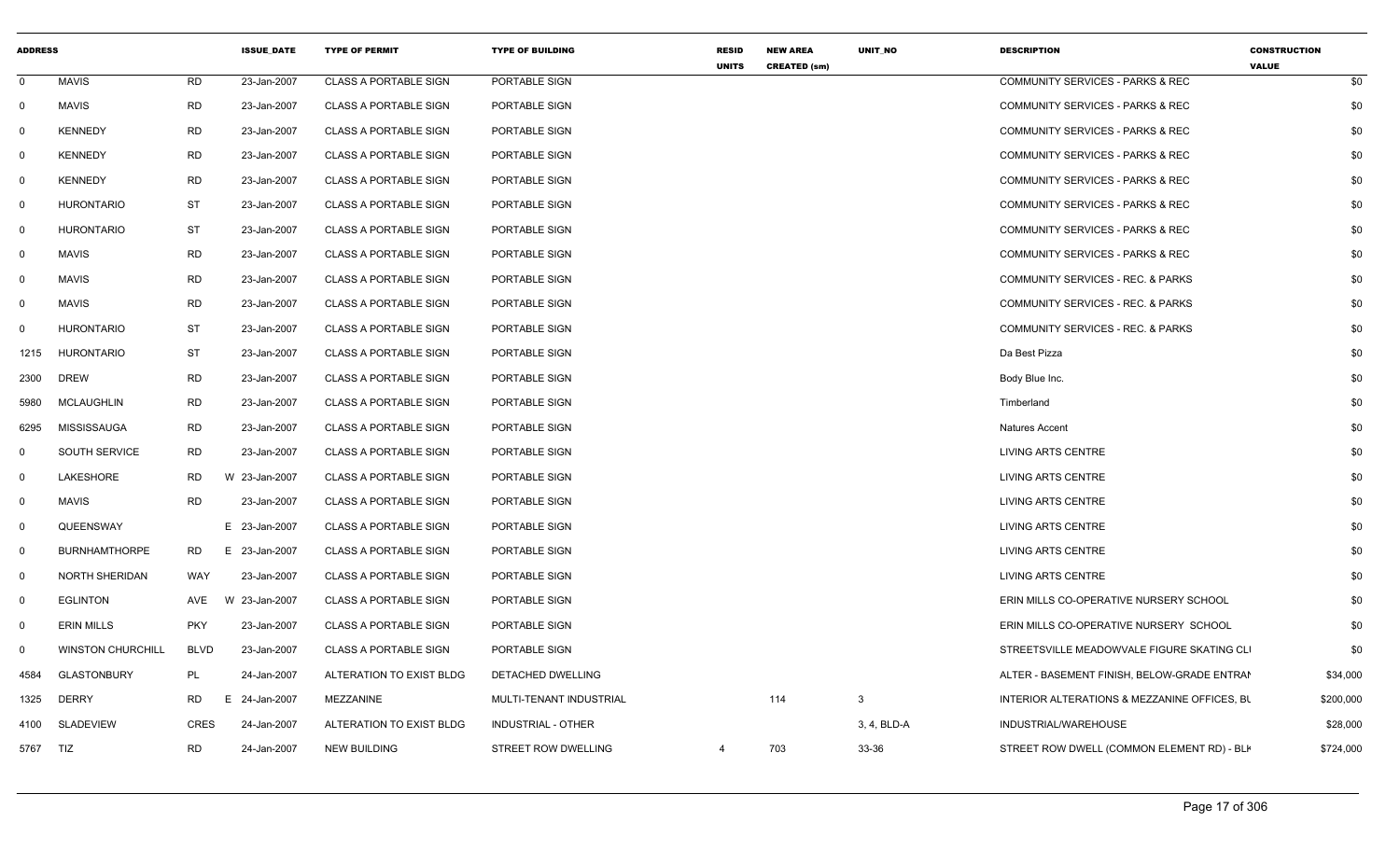| <b>ADDRESS</b> |                          |             | <b>ISSUE_DATE</b> | <b>TYPE OF PERMIT</b>        | <b>TYPE OF BUILDING</b>               | <b>RESID</b><br><b>UNITS</b> | <b>NEW AREA</b><br><b>CREATED (sm)</b> | UNIT_NO        | <b>DESCRIPTION</b>                            | <b>CONSTRUCTION</b><br><b>VALUE</b> |
|----------------|--------------------------|-------------|-------------------|------------------------------|---------------------------------------|------------------------------|----------------------------------------|----------------|-----------------------------------------------|-------------------------------------|
| 742            | <b>STATES</b>            | <b>ST</b>   | 24-Jan-2007       | <b>NEW BUILDING</b>          | STREET ROW DWELLING                   | 8                            | 1,332                                  | 65-72          | STREET ROW DWELL (COMMON ELEMENT RD) - BLI    | \$1,371,000                         |
| 713            | <b>HORNING</b>           | <b>ST</b>   | 24-Jan-2007       | <b>NEW BUILDING</b>          | STREET ROW DWELLING                   | 8                            | 1,340                                  | 73-80          | STREET ROW DWELL (COMMON ELEMENT RD) - BLI    | \$1,379,000                         |
| 5701           | <b>RETREAT</b>           | <b>ST</b>   | 24-Jan-2007       | <b>NEW BUILDING</b>          | STREET ROW DWELLING                   | $\overline{7}$               | 1,189                                  | 81-87          | STREET ROW DWELL (COMMON ELEMENT RD) - BLI    | \$1,224,000                         |
| 4206           | <b>TRAPPER</b>           | <b>CRES</b> | 24-Jan-2007       | SPA/WHIRLPOOL/HOTTUB         | SEMI-DETACHED DWELLING                |                              |                                        |                |                                               | \$0                                 |
| 1525           | <b>BRISTOL</b>           | <b>RD</b>   | W 24-Jan-2007     | ALTERATION TO EXIST BLDG     | <b>COMMERCIAL RETAIL - MULTI-USER</b> |                              | 167                                    | 14             | <b>RESTAURANT</b>                             | \$66,000                            |
| 5155           | <b>SPECTRUM</b>          | WAY         | 24-Jan-2007       | ALTERATION TO EXIST BLDG     | MULTI-TENANT INDUSTRIAL               |                              |                                        | 21             | INTERIOR ALTERATIONS-OMF INTERNATIONAL CAN    | \$15,000                            |
| 5030           | <b>TENTH LINE WEST</b>   |             | 24-Jan-2007       | <b>FASCIA SIGN</b>           | COMMERCIAL RETAIL - MULTI-USER        |                              |                                        | <b>ALL</b>     | FASCIA SIGN - MULTI-TENANT (10)               | \$35,000                            |
| 2180           | MATHESON                 | BLVD        | 24-Jan-2007<br>E  | ALTERATION TO EXIST BLDG     | <b>INDUSTRIAL - OTHER</b>             |                              |                                        | $\overline{2}$ | MANUFACTURING & WAREHOUSING                   | \$104,000                           |
| 5100           | <b>ERIN MILLS</b>        | <b>PKY</b>  | 24-Jan-2007       | ALTERATION TO EXIST BLDG     | <b>COMMERCIAL RETAIL - MULTI-USER</b> |                              |                                        | R122 A-C       | INTER ALTER-SPEC UNITS, 3 VACANT UNITS, TENAN | \$31,000                            |
| 451            | <b>ORANGE WALK</b>       | <b>CRES</b> | 24-Jan-2007       | <b>NEW BUILDING</b>          | DETACHED DWELLING                     |                              | 180                                    |                | <b>SFD - CUSTOM</b>                           | \$186,000                           |
| 205            | <b>COURTNEYPARK</b>      | DR.         | W 24-Jan-2007     | ALTERATION TO EXIST BLDG     | MULTI-TENANT INDUSTRIAL               |                              |                                        | 101            | INTERIOR ALTERATIONS - NEW FULL HEIGHT PARTI  | \$15,000                            |
| 1300           | <b>BLOOR</b>             | <b>ST</b>   | 24-Jan-2007       | ALTERATION TO EXIST BLDG     | APARTMENT (> 6 UNITS)                 |                              |                                        | 27-FLR         | ALTERATIONS - NEW WASHROOM                    | \$15,000                            |
| 6100           | <b>VIPOND</b>            | <b>DR</b>   | 24-Jan-2007       | ELECTROMAG LOCK DEVICE       | SINGLE TENANT INDUSTRIAL              |                              |                                        |                | FIRE ONLY-(1) MAGLOCK                         | \$3,000                             |
| 2000           | <b>ARGENTIA</b>          | <b>RD</b>   | 24-Jan-2007       | ALTERATION TO EXIST BLDG     | COMMERCIAL OFFICE - MULTI-USER        |                              |                                        | 320            | INTERIOR ALTERATIONS - TSH                    | \$15,000                            |
| 628            | <b>BLOOR</b>             | <b>ST</b>   | 24-Jan-2007       | <b>CLASS A PORTABLE SIGN</b> | PORTABLE SIGN                         |                              |                                        |                | <b>Bloor Valley Florist</b>                   | \$0                                 |
| 4040           | <b>CREDITVIEW</b>        | <b>RD</b>   | 24-Jan-2007       | <b>CLASS A PORTABLE SIGN</b> | PORTABLE SIGN                         |                              |                                        |                | Floritz Flower Shop                           | \$0                                 |
| 6905           | <b>MILLCREEK</b>         | DR          | 24-Jan-2007       | <b>CLASS A PORTABLE SIGN</b> | PORTABLE SIGN                         |                              |                                        |                | Spunky's Plants & Flowers                     | \$0                                 |
| 660            | <b>EGLINTON</b>          | AVE         | W 24-Jan-2007     | <b>CLASS A PORTABLE SIGN</b> | PORTABLE SIGN                         |                              |                                        |                | Bank of Nova Scotia                           | \$0                                 |
| 1135           | <b>CENTRAL</b>           | <b>PKY</b>  | W 24-Jan-2007     | <b>CLASS A PORTABLE SIGN</b> | PORTABLE SIGN                         |                              |                                        |                | Sommerville Manor School                      | \$0                                 |
| 151            | <b>CITY CENTRE</b>       | DR          | 24-Jan-2007       | <b>CLASS A PORTABLE SIGN</b> | PORTABLE SIGN                         |                              |                                        |                | People Source Staffine Solutions              | \$0                                 |
| 415            | AMBASSADOR               | DR          | 24-Jan-2007       | <b>CLASS A PORTABLE SIGN</b> | PORTABLE SIGN                         |                              |                                        |                | Dial One Wolfedale Electric                   | \$0                                 |
| 5855           | RODEO                    | DR          | 24-Jan-2007       | <b>CLASS A PORTABLE SIGN</b> | PORTABLE SIGN                         |                              |                                        |                | <b>East Side Marios</b>                       | \$0                                 |
| 6750           | <b>WINSTON CHURCHILL</b> | <b>BLVD</b> | 24-Jan-2007       | <b>CLASS A PORTABLE SIGN</b> | PORTABLE SIGN                         |                              |                                        |                | Salon Fotelli                                 | \$0                                 |
| 3170           | <b>RIDGEWAY</b>          | <b>DR</b>   | 24-Jan-2007       | <b>CLASS A PORTABLE SIGN</b> | PORTABLE SIGN                         |                              |                                        |                | Paint Warehouse                               | \$0                                 |
| 3300           | <b>MAVIS</b>             | <b>RD</b>   | 24-Jan-2007       | <b>CLASS A PORTABLE SIGN</b> | PORTABLE SIGN                         |                              |                                        |                | <b>Triple Automotive</b>                      | \$0                                 |
| 980            | <b>BURNHAMTHORPE</b>     | <b>RD</b>   | E 24-Jan-2007     | <b>CLASS A PORTABLE SIGN</b> | PORTABLE SIGN                         |                              |                                        |                | <b>Tina's Nails Esthetics</b>                 | \$0                                 |
| 24             | <b>FRONT</b>             | <b>ST</b>   | S 25-Jan-2007     | <b>DEMOLITION</b>            | DETACHED DWELLING                     | $\overline{1}$               |                                        |                | DEMOLITION - SFD & GARAGE                     | \$10,000                            |
| 5900           | <b>RODEO</b>             | <b>DR</b>   | 25-Jan-2007       | ALTERATION TO EXIST BLDG     | COMMERCIAL RETAIL-SINGLE USER         |                              | 1,745                                  |                | <b>INTERIOR ALTERATIONS</b>                   | \$503,000                           |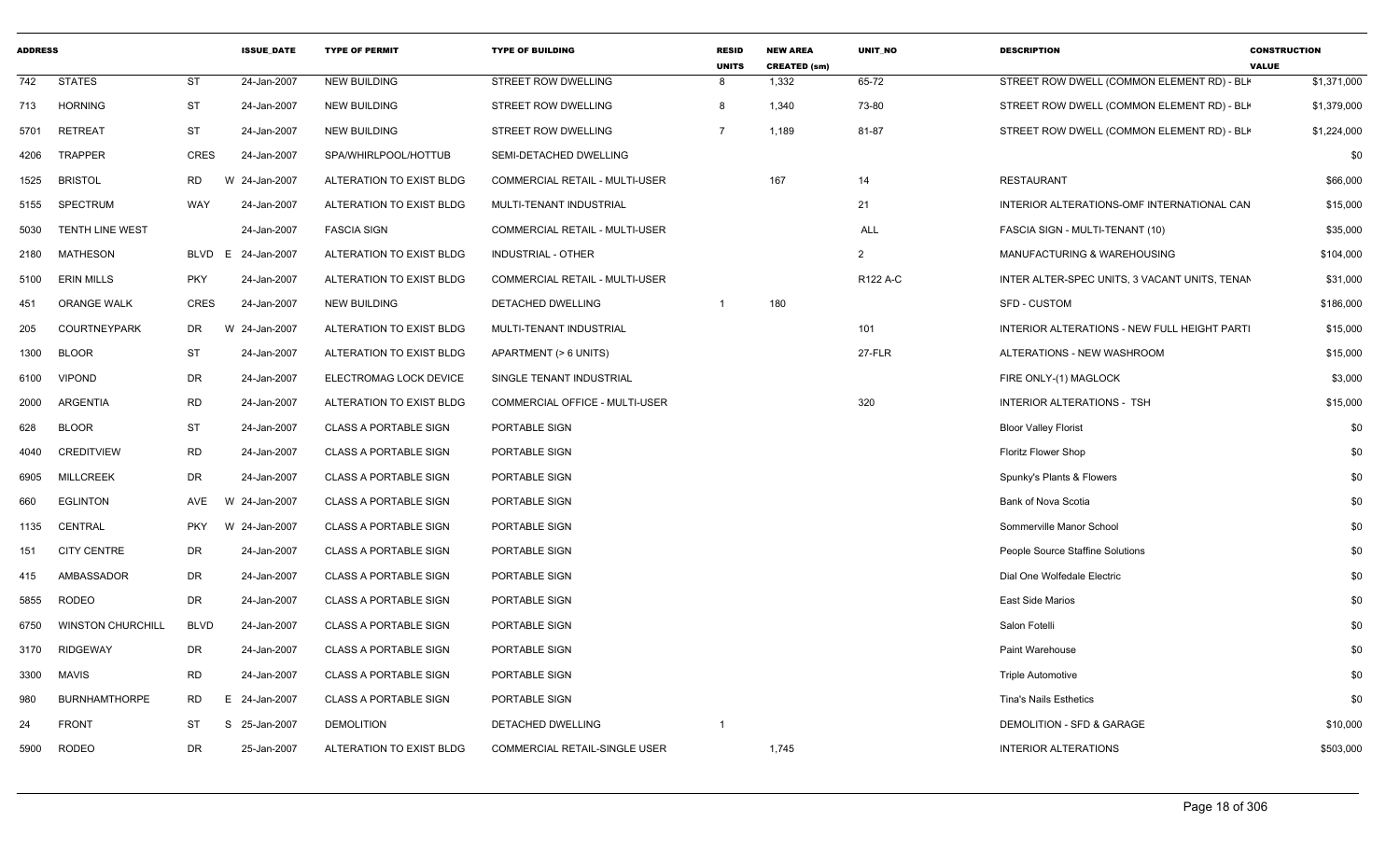| <b>ADDRESS</b> |                        |             | <b>ISSUE DATE</b> | <b>TYPE OF PERMIT</b>        | <b>TYPE OF BUILDING</b>        | <b>RESID</b><br><b>UNITS</b> | <b>NEW AREA</b><br><b>CREATED (sm)</b> | <b>UNIT NO</b> | <b>DESCRIPTION</b>                              | <b>CONSTRUCTION</b><br><b>VALUE</b> |              |
|----------------|------------------------|-------------|-------------------|------------------------------|--------------------------------|------------------------------|----------------------------------------|----------------|-------------------------------------------------|-------------------------------------|--------------|
| 6045           | <b>CREDITVIEW</b>      | <b>RD</b>   | 25-Jan-2007       | ALTERATION TO EXIST BLDG     | COMMERCIAL RETAIL - MULTI-USER |                              | 98                                     | BLDG C #F005   | <b>RETAIL</b>                                   |                                     | \$28,000     |
|                | 3413 WOLFEDALE         | <b>RD</b>   | 25-Jan-2007       | <b>OTHER</b>                 | SINGLE TENANT INDUSTRIAL       |                              |                                        |                | SITE SERVICING                                  |                                     | \$100,000    |
| 808            | <b>BRITANNIA</b>       | RD          | 25-Jan-2007<br>W  | ALTERATION TO EXIST BLDG     | COMMERCIAL OFFICE - MULTI-USER |                              |                                        | 202            | <b>BUSINESS OFFICE</b>                          |                                     | \$35,000     |
| 2911           | <b>EGLINTON</b>        | AVE         | 25-Jan-2007<br>W  | ALTERATION TO EXIST BLDG     | COMMERCIAL RETAIL - MULTI-USER |                              |                                        | 2              | <b>RESTAURANT</b>                               |                                     | \$29,000     |
| 100            | <b>CITY CENTRE</b>     | DR          | 25-Jan-2007       | MULTIPLE SIGNS               | COMMERCIAL RETAIL - MULTI-USER |                              |                                        | $2 - 123$      | MULTIPLE SIGNS - LEMON GRASS, 1 EX-FASCIA, 1 IN |                                     | \$10,000     |
| 447            | <b>ORANGE WALK</b>     | <b>CRES</b> | 25-Jan-2007       | <b>NEW BUILDING</b>          | DETACHED DWELLING              | $\overline{1}$               | 181                                    |                | <b>SFD - CUSTOM</b>                             |                                     | \$187,000    |
| 5150           | SPECTRUM               | WAY         | 25-Jan-2007       | ALTERATION TO EXIST BLDG     | COMMERCIAL OFFICE- SINGLE USER |                              |                                        | 2-6 FLR        | <b>INTERIOR ALTERATIONS</b>                     |                                     | \$251,000    |
| 120            | <b>TRADERS</b>         | <b>BLVD</b> | 25-Jan-2007<br>E  | ALTERATION TO EXIST BLDG     | MULTI-TENANT INDUSTRIAL        |                              |                                        | 120            | PROFESSIONAL OFFICE                             |                                     | \$22,000     |
| 396            | <b>NIAR</b>            | AVE         | 25-Jan-2007       | <b>DEMOLITION</b>            | DETACHED DWELLING              |                              |                                        |                | DEMOLITION - SFD/DETACHED GARAGE                |                                     | \$10,000     |
| 6767           | <b>PACIFIC</b>         | <b>CIR</b>  | 25-Jan-2007       | CLASS A PORTABLE SIGN        | PORTABLE SIGN                  |                              |                                        |                | Allied Asia                                     |                                     | \$0          |
| 6767           | <b>PACIFIC</b>         | <b>CIR</b>  | 25-Jan-2007       | <b>CLASS A PORTABLE SIGN</b> | PORTABLE SIGN                  |                              |                                        |                | Sam Angel 2                                     |                                     | \$0          |
| 5602           | <b>TENTH LINE WEST</b> |             | 25-Jan-2007       | <b>CLASS A PORTABLE SIGN</b> | PORTABLE SIGN                  |                              |                                        |                | <b>Floral Crest</b>                             |                                     | \$0          |
| 2380           | <b>ROYAL WINDSOR</b>   | DR          | 25-Jan-2007       | <b>CLASS A PORTABLE SIGN</b> | PORTABLE SIGN                  |                              |                                        |                | Royal Windsor Motors                            |                                     | \$0          |
| 3050           | VEGA                   | <b>BLVD</b> | 25-Jan-2007       | <b>CLASS A PORTABLE SIGN</b> | PORTABLE SIGN                  |                              |                                        |                | Party Packagers                                 |                                     | \$0          |
| 1801           | LAKESHORE              | <b>RD</b>   | 25-Jan-2007<br>W  | CLASS A PORTABLE SIGN        | PORTABLE SIGN                  |                              |                                        |                | Clarkson Fish and Seafood                       |                                     | \$0          |
| 6677           | MEADOWVALE TOWN CENCIR |             | 25-Jan-2007       | <b>CLASS A PORTABLE SIGN</b> | PORTABLE SIGN                  |                              |                                        |                | La Weight Loss                                  |                                     | \$0          |
| 6677           | MEADOWVALE TOWN CENCIR |             | 25-Jan-2007       | <b>CLASS A PORTABLE SIGN</b> | PORTABLE SIGN                  |                              |                                        |                | La Weight Loss                                  |                                     | \$0          |
| 6677           | MEADOWVALE TOWN CENCIR |             | 25-Jan-2007       | <b>CLASS A PORTABLE SIGN</b> | PORTABLE SIGN                  |                              |                                        |                | La Weight Loss                                  |                                     | \$0          |
| 3221           | <b>DERRY</b>           | <b>RD</b>   | W 25-Jan-2007     | <b>CLASS A PORTABLE SIGN</b> | PORTABLE SIGN                  |                              |                                        |                | Meadowvale West Family Chiropractic             |                                     | \$0          |
| 3476           | <b>GLEN ERIN</b>       | DR          | 25-Jan-2007       | <b>CLASS A PORTABLE SIGN</b> | PORTABLE SIGN                  |                              |                                        |                | Glen Erin Education Inc.                        |                                     | \$0          |
| 1553           | SHAWSON                | DR          | 25-Jan-2007       | <b>CLASS A PORTABLE SIGN</b> | PORTABLE SIGN                  |                              |                                        |                | Husky Truck Stop                                |                                     | \$0          |
| 2835           | ARGENTIA               | <b>RD</b>   | 25-Jan-2007       | <b>CLASS A PORTABLE SIGN</b> | PORTABLE SIGN                  |                              |                                        |                | Kinwood Multimedia                              |                                     | \$0          |
| 3899           | TRELAWNY               | <b>CIR</b>  | 25-Jan-2007       | CLASS A PORTABLE SIGN        | PORTABLE SIGN                  |                              |                                        |                | Meadownale (Learna) Education Inc.              |                                     | \$0          |
| 7405           | <b>GOREWAY</b>         | <b>DR</b>   | 26-Jan-2007       | <b>NEW BUILDING</b>          | APARTMENT (> 6 UNITS)          | 129                          | 11,944                                 |                | NEW - 7 STOREY CONDO & PARKING GARAGE - MAL     |                                     | \$13,379,000 |
| 1421           | <b>HURONTARIO</b>      | <b>ST</b>   | 26-Jan-2007       | <b>REVISIONS</b>             | COMMERCIAL OFFICE- SINGLE USER |                              | 514                                    |                | <b>REVISION</b>                                 |                                     | \$0          |
| 1325           | <b>DERRY</b>           | <b>RD</b>   | 26-Jan-2007<br>Е. | MEZZANINE                    | MULTI-TENANT INDUSTRIAL        |                              | 114                                    | 5              | INTERIOR ALTERATIONS & MEZZAZNINE OFFICES -     |                                     | \$117,000    |
| 1355           | SHAWSON                | DR          | 26-Jan-2007       | MEZZANINE                    | SINGLE TENANT INDUSTRIAL       |                              | 63                                     |                | NEW MEZZANINE (LUNCH & LOCKER ROOMS)& INTE      |                                     | \$45,000     |
| 2              | <b>ROBERT SPECK</b>    | <b>PKY</b>  | 26-Jan-2007       | ALTERATION TO EXIST BLDG     | <b>COMMERCIAL - OTHER</b>      |                              |                                        | 215            | INTERIOR ALTERATIONS-SPEC SUITE                 |                                     | \$43,000     |
|                |                        |             |                   |                              |                                |                              |                                        |                |                                                 |                                     |              |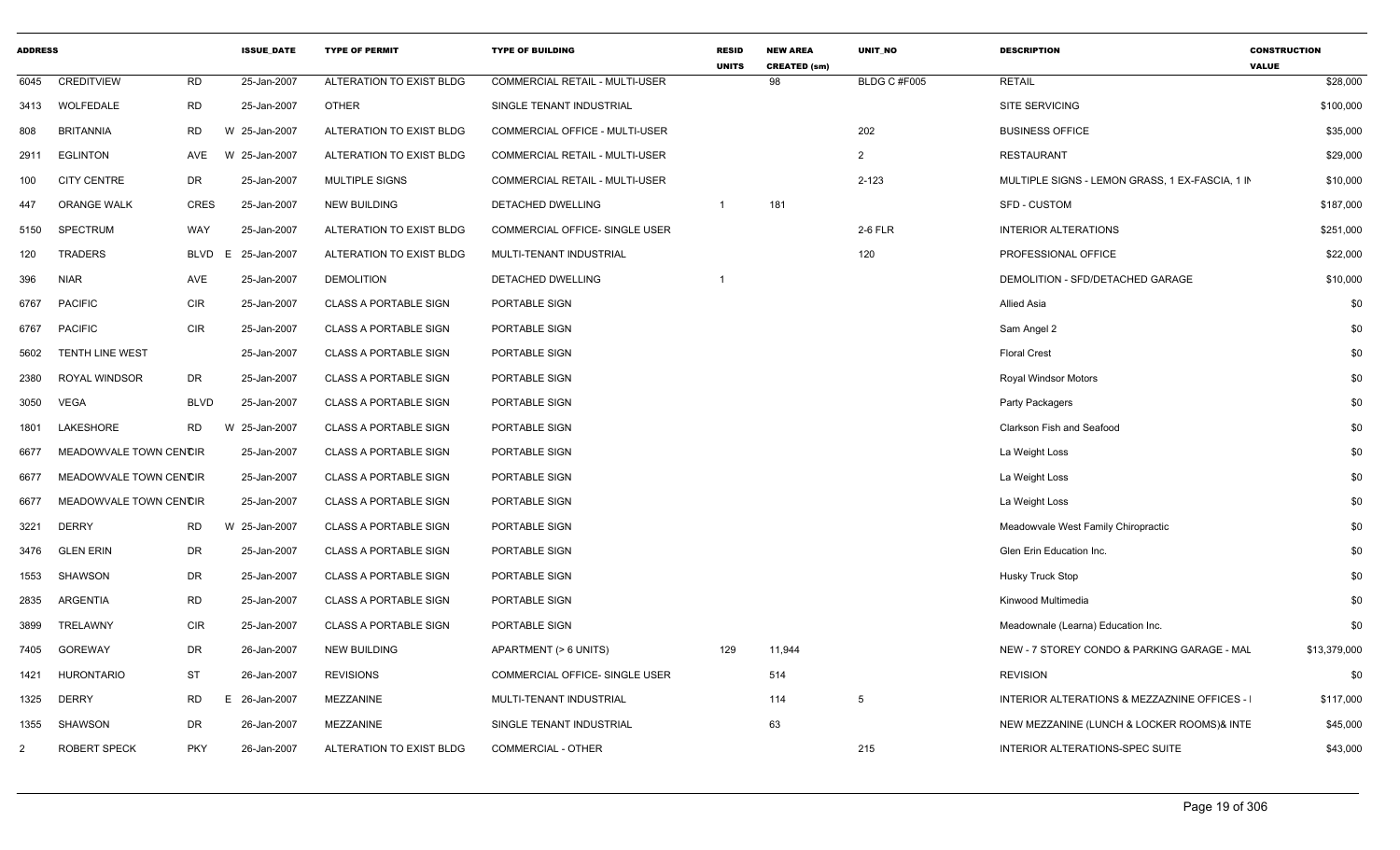| <b>ADDRESS</b>  |                       |             | <b>ISSUE DATE</b> | <b>TYPE OF PERMIT</b>        | <b>TYPE OF BUILDING</b>        | <b>RESID</b><br><b>UNITS</b> | <b>NEW AREA</b><br><b>CREATED (sm)</b> | <b>UNIT NO</b> | <b>DESCRIPTION</b>                          | <b>CONSTRUCTION</b><br><b>VALUE</b> |
|-----------------|-----------------------|-------------|-------------------|------------------------------|--------------------------------|------------------------------|----------------------------------------|----------------|---------------------------------------------|-------------------------------------|
| 1497            | <b>LORNE PARK</b>     | <b>RD</b>   | 26-Jan-2007       | <b>NEW BUILDING</b>          | DETACHED DWELLING              |                              | 365                                    |                | NEW CUSTOM SFD & DEMOLITION OF EXISTING SFL | \$424,000                           |
|                 | 1749 DUNDAS           | <b>ST</b>   | E 26-Jan-2007     | ALTERATION TO EXIST BLDG     | <b>RESIDENTIAL - OTHER</b>     |                              |                                        | 2920           | 12 NINTH AVE-ALTER-SUPPORT POSTS FOR CONTA  | \$13,000                            |
| 3620            | LAIRD                 | <b>RD</b>   | 26-Jan-2007       | ALTERATION TO EXIST BLDG     | <b>COMMERCIAL - OTHER</b>      |                              |                                        | 3, BLD-B       | RECREATION ESTABLISHMENT                    | \$155,000                           |
| 2655            | <b>NORTH SHERIDAN</b> | WAY         | 26-Jan-2007       | ALTERATION TO EXIST BLDG     | MULTI-TENANT INDUSTRIAL        |                              | 418                                    | 110            | ADMINISTRATIVE OFFICE                       | \$63,000                            |
| 600             | <b>BURNHAMTHORPE</b>  | <b>RD</b>   | 26-Jan-2007<br>W  | ALTERATION TO EXIST BLDG     | MULTI-TENANT INDUSTRIAL        |                              |                                        | $\overline{7}$ | PROFESSIONAL OFFICE                         | \$26,000                            |
| 3105            | <b>COUNTESS</b>       | CRES        | 26-Jan-2007       | <b>NEW BUILDING</b>          | <b>DETACHED DWELLING</b>       | $\mathbf 1$                  | 267                                    |                | <b>SFD - REPEAT MODEL</b>                   | \$295,000                           |
| 3227            | <b>COUNTESS</b>       | <b>CRES</b> | 26-Jan-2007       | <b>NEW BUILDING</b>          | DETACHED DWELLING              |                              | 267                                    |                | <b>SFD - REPEAT MODEL</b>                   | \$295,000                           |
| 3220            | COUNTESS              | <b>CRES</b> | 26-Jan-2007       | <b>NEW BUILDING</b>          | DETACHED DWELLING              | -1                           | 267                                    |                | <b>SFD - REPEAT MODEL</b>                   | \$295,000                           |
| 10 <sup>°</sup> | KINGSBRIDGE GARDEN    | CIR         | 26-Jan-2007       | ALTERATION TO EXIST BLDG     | COMMERCIAL RETAIL - MULTI-USER |                              | 48                                     | 103            | INTERIOR ALTERATIONS - THE PEOPLE BANK      | \$15,000                            |
| 3101            | COUNTESS              | <b>CRES</b> | 26-Jan-2007       | <b>NEW BUILDING</b>          | <b>DETACHED DWELLING</b>       | $\mathbf 1$                  | 306                                    |                | <b>SFD - REPEAT MODEL</b>                   | \$305,000                           |
| 3236            | <b>COUNTESS</b>       | CRES        | 26-Jan-2007       | <b>NEW BUILDING</b>          | DETACHED DWELLING              | 1                            | 306                                    |                | <b>SFD - REPEAT MODEL</b>                   | \$305,000                           |
| 3138            | <b>GLADISH</b>        | <b>GROV</b> | 26-Jan-2007       | <b>NEW BUILDING</b>          | DETACHED DWELLING              |                              | 260                                    |                | <b>SFD - REPEAT MODEL</b>                   | \$261,000                           |
| 38              | <b>MAIN</b>           | <b>ST</b>   | 26-Jan-2007       | <b>DEMOLITION</b>            | <b>DETACHED DWELLING</b>       |                              |                                        |                | DEMOLITION - SFD AND ALL ACCESSORY STRUCTU  | \$10,000                            |
| 44              | <b>MAIN</b>           | ST          | 26-Jan-2007       | <b>DEMOLITION</b>            | DETACHED DWELLING              |                              |                                        |                | DEMOLITION - SFD, SHED/FENCES               | \$10,000                            |
| 1150            | <b>EGLINTON</b>       | AVE         | E<br>26-Jan-2007  | <b>CLASS A PORTABLE SIGN</b> | PORTABLE SIGN                  |                              |                                        |                | Decor link                                  | \$0                                 |
| 600             | <b>BURNHAMTHORPE</b>  | <b>RD</b>   | W 26-Jan-2007     | <b>CLASS A PORTABLE SIGN</b> | PORTABLE SIGN                  |                              |                                        |                | Forever Young Beauty & Spa                  | \$0                                 |
| 5265            | <b>CREEKBANK</b>      | <b>RD</b>   | 26-Jan-2007       | <b>CLASS A PORTABLE SIGN</b> | PORTABLE SIGN                  |                              |                                        |                | Lifetime Water Systems Inc                  | \$0                                 |
| 60              | <b>BRISTOL</b>        | <b>RD</b>   | Е<br>26-Jan-2007  | <b>CLASS A PORTABLE SIGN</b> | PORTABLE SIGN                  |                              |                                        |                | Academy for Math                            | \$0                                 |
| 60              | <b>BRISTOL</b>        | <b>RD</b>   | E<br>26-Jan-2007  | <b>CLASS A PORTABLE SIGN</b> | PORTABLE SIGN                  |                              |                                        |                | Academy for Math                            | \$0                                 |
| 2760            | <b>DERRY</b>          | <b>RD</b>   | W 26-Jan-2007     | <b>CLASS A PORTABLE SIGN</b> | PORTABLE SIGN                  |                              |                                        |                | Amazing Beaute                              | \$0                                 |
| 1865            | LAKESHORE             | RD          | 26-Jan-2007<br>W  | <b>CLASS A PORTABLE SIGN</b> | PORTABLE SIGN                  |                              |                                        |                | Lakeshore Dental                            | \$0                                 |
| 2351            | <b>ROYAL WINDSOR</b>  | DR          | 26-Jan-2007       | <b>CLASS A PORTABLE SIGN</b> | PORTABLE SIGN                  |                              |                                        |                | Studio Pavas                                | \$0                                 |
| 3535            | SOUTH COMMON          | <b>CRT</b>  | 26-Jan-2007       | <b>CLASS A PORTABLE SIGN</b> | PORTABLE SIGN                  |                              |                                        |                | St. Thomas A. Becket Church Nursery School  | \$0                                 |
| 1965            | <b>BRITANNIA</b>      | <b>RD</b>   | 26-Jan-2007<br>W  | <b>CLASS A PORTABLE SIGN</b> | PORTABLE SIGN                  |                              |                                        |                | Apex Mortgages                              | \$0                                 |
| 25              | <b>WATLINE</b>        | AVE         | 26-Jan-2007       | <b>CLASS A PORTABLE SIGN</b> | PORTABLE SIGN                  |                              |                                        |                | Tax Dollar Inc.                             | \$0                                 |
| 25              | <b>WATLINE</b>        | AVE         | 26-Jan-2007       | <b>CLASS A PORTABLE SIGN</b> | PORTABLE SIGN                  |                              |                                        |                | Tax Dollars Inc.                            | \$0                                 |
| 5120            | <b>DIXIE</b>          | <b>RD</b>   | 26-Jan-2007       | <b>CLASS A PORTABLE SIGN</b> | PORTABLE SIGN                  |                              |                                        |                | Academy of Hair Passion Inc.                | \$0                                 |
| 4900            | <b>TOMKEN</b>         | <b>RD</b>   | 29-Jan-2007       | <b>NEW BUILDING</b>          | SCHOOL - OTHER                 |                              | 2,081                                  | BLD-E          | NEW - CUSTOM PRIVATE SCHOOL, NORTHSTAR MO   | \$1,340,000                         |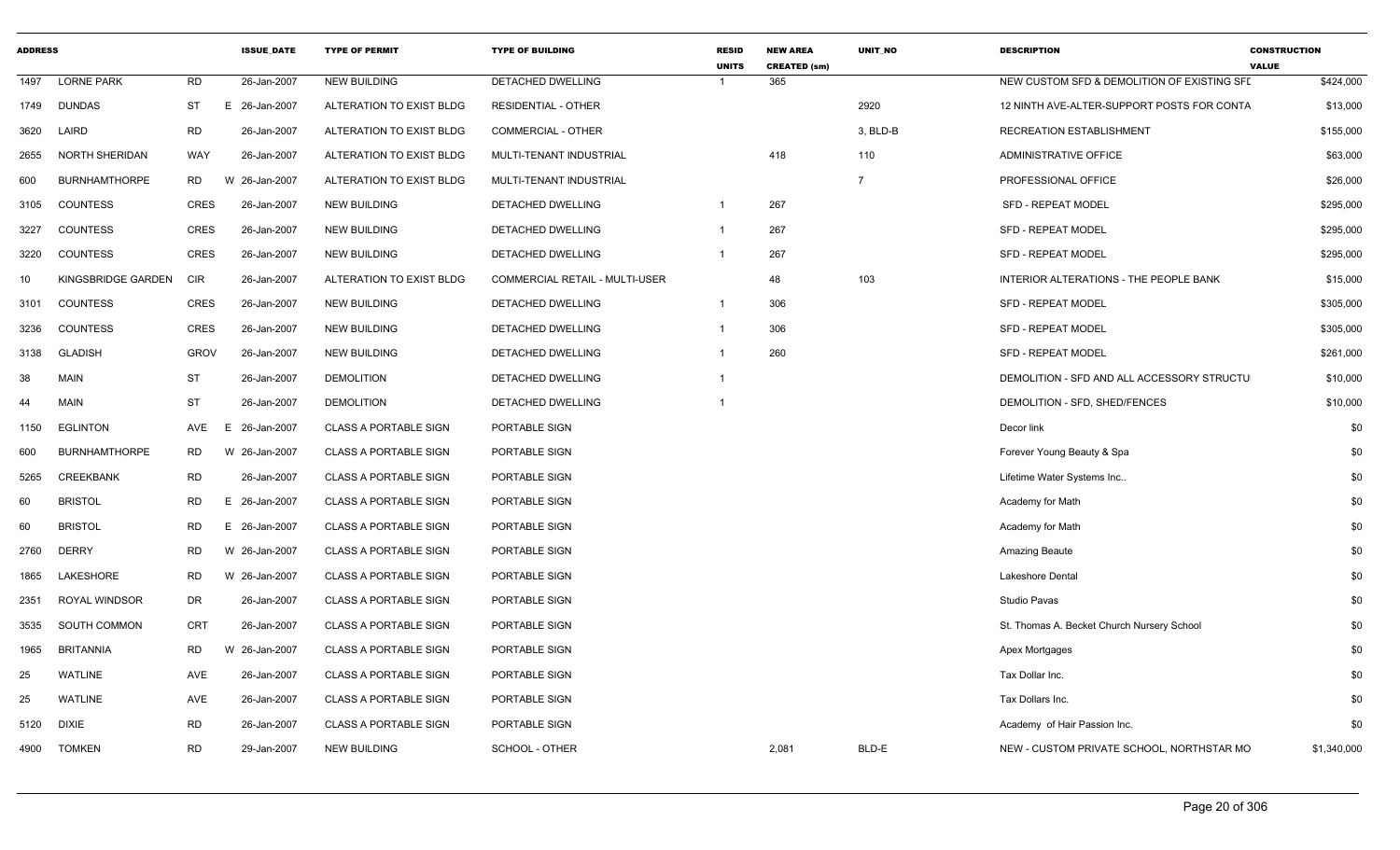| 205      |                      |             |               |                              |                                | <b>UNITS</b> | <b>CREATED (sm)</b> | <b>UNIT NO</b> | <b>DESCRIPTION</b>                              | <b>CONSTRUCTION</b><br><b>VALUE</b> |     |
|----------|----------------------|-------------|---------------|------------------------------|--------------------------------|--------------|---------------------|----------------|-------------------------------------------------|-------------------------------------|-----|
|          | <b>COURTNEYPARK</b>  | DR          | W 29-Jan-2007 | ALTERATION TO EXIST BLDG     | MULTI-TENANT INDUSTRIAL        |              |                     | 105            | <b>BUSINESS OFFICE</b>                          | \$112,000                           |     |
|          | 5875 RODEO           | DR          | 29-Jan-2007   | <b>OTHER</b>                 | COMMERCIAL - OTHER             |              |                     |                | CONDITIONAL PERMIT -SITE SERVIVING-BDGS A,B,(   |                                     | \$0 |
| 7220     | <b>PACIFIC</b>       | <b>CIR</b>  | 29-Jan-2007   | <b>CLASS A PORTABLE SIGN</b> | PORTABLE SIGN                  |              |                     |                | Flora Seda Int'l Inc.                           |                                     | \$0 |
| 6465     | <b>MILLCREEK</b>     | DR          | 29-Jan-2007   | <b>CLASS A PORTABLE SIGN</b> | PORTABLE SIGN                  |              |                     |                | <b>MCFIT</b>                                    |                                     | \$0 |
| 3355     | <b>HURONTARIO</b>    | ST          | 29-Jan-2007   | <b>CLASS A PORTABLE SIGN</b> | PORTABLE SIGN                  |              |                     |                | TOWN AND COUNTRY MARKET                         |                                     | \$0 |
| 3200     | <b>ERIN MILLS</b>    | <b>PKY</b>  | 29-Jan-2007   | <b>CLASS A PORTABLE SIGN</b> | PORTABLE SIGN                  |              |                     |                | ABBEY ROAD PUB & PATIO                          |                                     | \$0 |
| 2180     | <b>CREDIT VALLEY</b> | RD          | 29-Jan-2007   | <b>CLASS A PORTABLE SIGN</b> | PORTABLE SIGN                  |              |                     |                | LASANI HAIR SALON & SPA                         |                                     | \$0 |
| 5167     | <b>TOMKEN</b>        | <b>RD</b>   | 29-Jan-2007   | <b>CLASS A PORTABLE SIGN</b> | PORTABLE SIGN                  |              |                     |                | PNN BEAUTY SUPPLY                               |                                     | \$0 |
| 2760     | <b>DERRY</b>         | RD          | W 29-Jan-2007 | <b>CLASS A PORTABLE SIGN</b> | PORTABLE SIGN                  |              |                     |                | <b>HAIRWORKS</b>                                |                                     | \$0 |
| 2398     | <b>DOULTON</b>       | DR          | 30-Jan-2007   | <b>REVISIONS</b>             | DETACHED DWELLING              |              |                     |                | REVISION-INTERIOR HOUSE DESIGN                  |                                     | \$0 |
| 66       | LAKESHORE            | RD          | E 30-Jan-2007 | ALTERATION TO EXIST BLDG     | COMMERCIAL RETAIL - MULTI-USER |              |                     | #D             | RESTAURANT                                      | \$66,000                            |     |
| 6        | HELENE               | ST          | N 30-Jan-2007 | ALTERATION TO EXIST BLDG     | COMMERCIAL OFFICE- SINGLE USER |              |                     |                | INTERIOR ALTERATIONS-MICHAEL SPAZIANI ARCHIT    | \$30,000                            |     |
| 4850     | <b>GLEN ERIN</b>     | <b>DR</b>   | 30-Jan-2007   | <b>NEW BUILDING</b>          | APARTMENT (> 6 UNITS)          | 207          | 16,594              | C-TOWER        | NEW - 19 STY APT-TOWER C & LOBBY ONLY-U/G PA    | \$23,427,000                        |     |
| 3515     | KARIYA               | DR          | 30-Jan-2007   | <b>NEW BUILDING</b>          | APARTMENT (> 6 UNITS)          | 276          | 22,206              | BLD-B          | NEW - 32 STOREY APT BLDG WITH 3 LEVEL U/G PAF   | \$26,760,000                        |     |
| 1065     | MISSISSAUGA VALLEY   | <b>BLVD</b> | 30-Jan-2007   | ADDITION TO EXIST BLDG       | SCHOOL - ELEMENTARY            |              | 689                 |                | ADDITION - SCHOOL 1-STOREY, BRIARWOOD P.S., F   | \$973,000                           |     |
| 2187     | SPRINGBANK           | <b>RD</b>   | 30-Jan-2007   | ADDITION AND ALTER           | DETACHED DWELLING              |              | 167                 |                | ADDITIONS - FRONT ENTR., 2ND STY ABOVE GAR., KI | \$171,000                           |     |
| 2        | ROBERT SPECK         | <b>PKY</b>  | 30-Jan-2007   | ADDITION AND ALTER           | COMMERCIAL OFFICE - MULTI-USER |              | 11,340              |                | ADDITION - PARKING GARAGE, ONE LEVEL, COMPLI    | \$0                                 |     |
| 80       | ABSOLUTE             | AVE         | 30-Jan-2007   | <b>NEW BUILDING</b>          | APARTMENT (> 6 UNITS)          |              |                     |                | NEW-CONDO, 35-STOREY APT BLDG/REC CTR, ABS(     |                                     | \$0 |
| 5813 TIZ |                      | RD          | 30-Jan-2007   | <b>NEW BUILDING</b>          | STREET ROW DWELLING            | 8            | 1,315               | $9 - 16$       | STREET ROW DWELLING (COMMON ELEMENT RD) -       | \$1,353,000                         |     |
| 1690     | MAZO                 | CRES        | 30-Jan-2007   | ADDITION AND ALTER           | SCHOOL - ELEMENTARY            |              | 541                 |                | ADDITION/ALTERATIONS - SCHOOL, WHITEOAKS PL     | \$846,000                           |     |
| 1228     | <b>KANE</b>          | RD          | 30-Jan-2007   | <b>NEW BUILDING</b>          | DETACHED DWELLING              |              |                     |                | UNHEATED CABANA                                 | \$12,000                            |     |
| 635      | <b>SECRETARIAT</b>   | CRT         | 30-Jan-2007   | <b>NEW BUILDING</b>          | MULTI-TENANT INDUSTRIAL        |              | 13,007              |                | NEW - INDUSTRIAL SHELL SPEC.BDG, TENANT NOT     | \$6,178,000                         |     |
| 89       | QUEENSWAY            |             | W 30-Jan-2007 | ELECTROMAG LOCK DEVICE       | COMMERCIAL - OTHER             |              |                     |                | FIRE ONLY - (4) MAGLOCKS                        | \$16,000                            |     |
| 101      | QUEENSWAY            |             | W 30-Jan-2007 | ELECTROMAG LOCK DEVICE       | COMMERCIAL - OTHER             |              |                     |                | FIRE ONLY - (4) MAGLOCKS                        | \$16,000                            |     |
| 1008     | <b>INDIAN</b>        | RD          | 30-Jan-2007   | ADDITION TO EXIST BLDG       | DETACHED DWELLING              |              |                     |                | ADDITION-SUNROOM/FRONT PORCH                    | \$29,000                            |     |
| 2575     | <b>DUNDAS</b>        | ST          | W 30-Jan-2007 | ALTERATION TO EXIST BLDG     | COMMERCIAL RETAIL - MULTI-USER |              |                     | 15             | INTERIOR ALTERATIONS-BB BARGOONS                | \$15,000                            |     |
| 2410     | LIONHEART            | <b>CRES</b> | 30-Jan-2007   | ADDITION TO EXIST BLDG       | DETACHED DWELLING              |              |                     |                | ADDITION-HEATED SUNROOM                         | \$18,000                            |     |
| 100      | <b>CITY CENTRE</b>   | DR          | 30-Jan-2007   | ALTERATION TO EXIST BLDG     | <b>COMMERCIAL - OTHER</b>      |              |                     | $2 - 251$      | INTERIOR ALTERATIONS - Le CHATEAU               | \$39,000                            |     |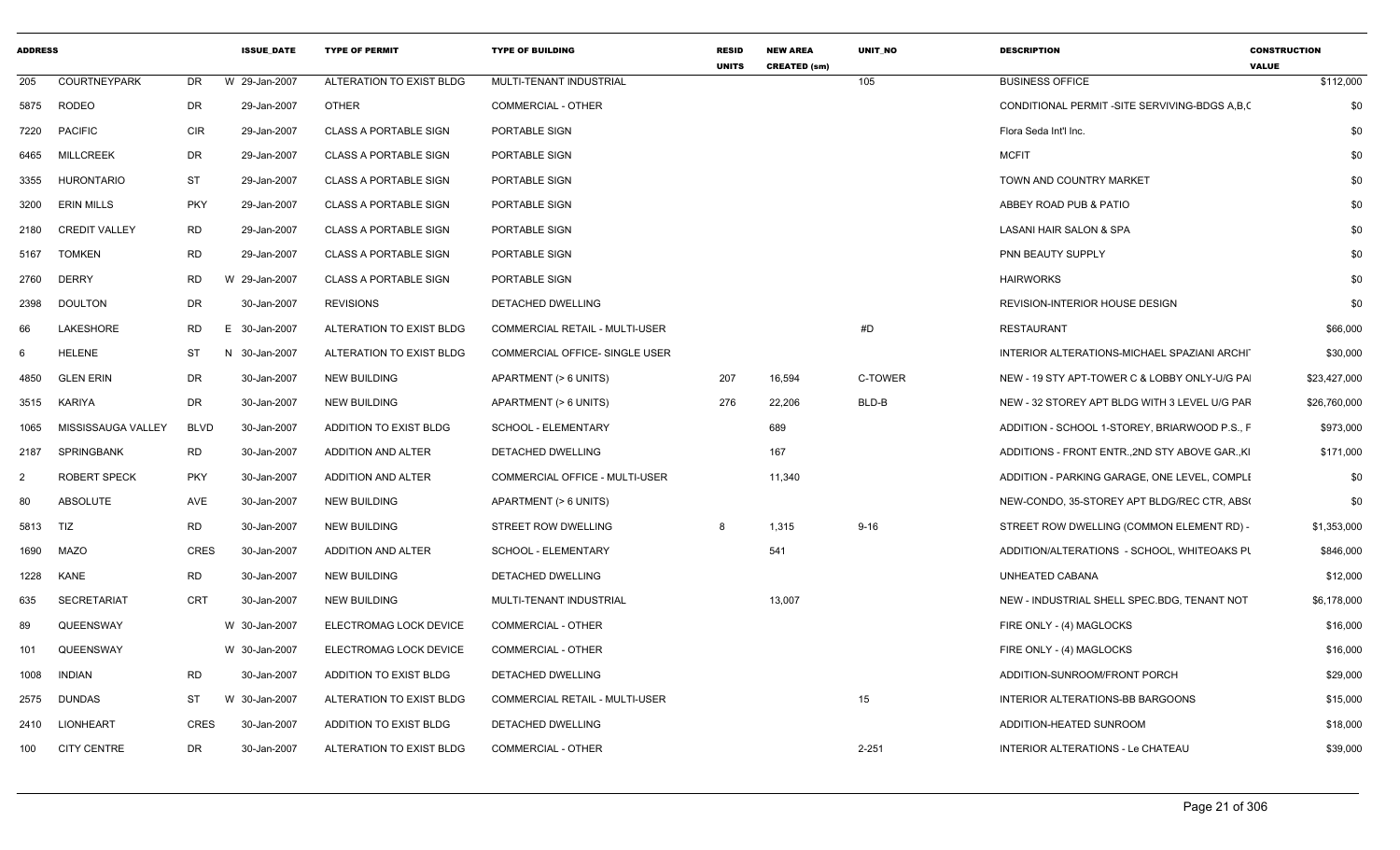| <b>ADDRESS</b> |                          |             | <b>ISSUE_DATE</b> | <b>TYPE OF PERMIT</b>        | <b>TYPE OF BUILDING</b>        | <b>RESID</b><br><b>UNITS</b> | <b>NEW AREA</b><br><b>CREATED (sm)</b> | UNIT_NO          | <b>DESCRIPTION</b>                           | <b>CONSTRUCTION</b><br><b>VALUE</b> |
|----------------|--------------------------|-------------|-------------------|------------------------------|--------------------------------|------------------------------|----------------------------------------|------------------|----------------------------------------------|-------------------------------------|
|                | 1690 MAZO                | CRES        | 30-Jan-2007       | PORTABLE CLASSROOM           | SCHOOL - ELEMENTARY            |                              |                                        |                  | (2) PORTABLE RELOCATES - WHITEOAKS P.S.      | \$6,000                             |
| 2025           | MEADOWVALE               | BLVD        | 30-Jan-2007       | <b>STORAGE TANK</b>          | INDUSTRIAL - OTHER             |                              |                                        |                  | TANKS - 2 NEW STEEL SILOS ON FDN PAD & WATER | \$84,000                            |
| 2489           | NORTH SHERIDAN           | WAY         | 30-Jan-2007       | <b>NEW BUILDING</b>          | COMMERCIAL OFFICE- SINGLE USER |                              | 8,953                                  |                  | NEW - 3 STOREY OFFICE BLDG'B' - PETRO CANADA | \$10,630,000                        |
| 2050           | DUNDAS                   | ST          | E 30-Jan-2007     | <b>REVISIONS</b>             | INDUSTRIAL - OTHER             |                              |                                        | 105              | KITCHEN EXHAUST REVISION                     | \$0                                 |
| 25             | WATLINE                  | AVE         | 30-Jan-2007       | ALTERATION TO EXIST BLDG     | COMMERCIAL OFFICE - MULTI-USER |                              | 343                                    | 500              | INTERIOR ALTERATIONS-KLENZOID COMPANY LTD    | \$52,000                            |
| 3445           | HIDEAWAY                 | PL          | 30-Jan-2007       | <b>NEW BUILDING</b>          | DETACHED DWELLING              | $\overline{1}$               | 263                                    |                  | SFD - NEW MODEL                              | \$289,000                           |
| 3405           | HIDEAWAY                 | PL          | 30-Jan-2007       | <b>NEW BUILDING</b>          | DETACHED DWELLING              |                              | 309                                    |                  | <b>SFD - REPEAT MODEL</b>                    | \$312,000                           |
| 5355           | LONGHORN                 | TR          | 30-Jan-2007       | ALTERATION TO EXIST BLDG     | DETACHED DWELLING              |                              |                                        |                  | INTERIOR ALTERATIONS-REMOVE LOAD BEARING V   | \$10,000                            |
| 70             | ABSOLUTE                 | AVE         | 30-Jan-2007       | OTHER                        | APARTMENT (> 6 UNITS)          |                              |                                        | PT-7TH FLOOR     | OCCUPANCY PRIOR TO COMPLETION - 9 UNITS AND  | \$0                                 |
| 1688           | TARN                     | <b>RD</b>   | 30-Jan-2007       | <b>INGROUND POOL</b>         | DETACHED DWELLING              |                              |                                        |                  |                                              | \$0                                 |
| 25             | WATLINE                  | AVE         | 30-Jan-2007       | <b>CLASS A PORTABLE SIGN</b> | PORTABLE SIGN                  |                              |                                        |                  | DR. STANA DJURDJEVIC                         | \$0                                 |
| 6020           | HURONTARIO               | ST          | 30-Jan-2007       | <b>CLASS A PORTABLE SIGN</b> | PORTABLE SIGN                  |                              |                                        |                  | <b>CASH MONEY</b>                            | \$0                                 |
| 3221           | <b>DERRY</b>             | RD          | W 30-Jan-2007     | <b>CLASS A PORTABLE SIGN</b> | PORTABLE SIGN                  |                              |                                        |                  | PROGRESSIVE REHAB                            | \$0                                 |
| 3221           | <b>DERRY</b>             | RD          | W 30-Jan-2007     | <b>CLASS A PORTABLE SIGN</b> | PORTABLE SIGN                  |                              |                                        |                  | PROGRESSIVE REHAB                            | \$0                                 |
| 150            | LAKESHORE                | RD          | E 30-Jan-2007     | <b>CLASS A PORTABLE SIGN</b> | PORTABLE SIGN                  |                              |                                        |                  | PIONEER PETROLEUM                            | \$0                                 |
| 3100           | <b>WINSTON CHURCHILL</b> | <b>BLVD</b> | 30-Jan-2007       | <b>CLASS A PORTABLE SIGN</b> | PORTABLE SIGN                  |                              |                                        |                  | PIONEER PETROLEUMS                           | \$0                                 |
| 6855           | COLUMBUS                 | RD          | 30-Jan-2007       | <b>CLASS A PORTABLE SIGN</b> | PORTABLE SIGN                  |                              |                                        |                  | TPT SYSTEM'S INC.                            | \$0                                 |
|                | <b>GOREWAY</b>           | DR          | 30-Jan-2007       | <b>CLASS A PORTABLE SIGN</b> | PORTABLE SIGN                  |                              |                                        |                  | MALTON NEIGHBOURHOOD SERVICES                | \$0                                 |
| 2458           | DUNDAS                   | ST          | W 30-Jan-2007     | <b>CLASS A PORTABLE SIGN</b> | PORTABLE SIGN                  |                              |                                        |                  | <b>TELLUS</b>                                | \$0                                 |
| 2933           | <b>EGLINTON</b>          | AVE         | W 30-Jan-2007     | <b>CLASS A PORTABLE SIGN</b> | PORTABLE SIGN                  |                              |                                        |                  | <b>RONA</b>                                  | \$0                                 |
| 601            | LAKESHORE                | RD          | E 30-Jan-2007     | <b>CLASS A PORTABLE SIGN</b> | PORTABLE SIGN                  |                              |                                        |                  | <b>CURVES</b>                                | \$0                                 |
| 3558           | <b>ERINDALE STATION</b>  | RD          | 30-Jan-2007       | <b>CLASS A PORTABLE SIGN</b> | PORTABLE SIGN                  |                              |                                        |                  | SELECT FRAGRANCE & COSMETICS                 | \$0                                 |
| 920            | <b>DERRY</b>             | RD          | E 31-Jan-2007     | ALTERATION TO EXIST BLDG     | COMMERCIAL OFFICE- SINGLE USER |                              |                                        |                  | LAWYER'S OFFICE "A" 293-03 Expires APR 30/08 | \$33,000                            |
| 335            | <b>RATHBURN</b>          | <b>RD</b>   | W 31-Jan-2007     | <b>NEW BUILDING</b>          | APARTMENT (> 6 UNITS)          |                              | 26,326                                 |                  | NEW-22-STOREY APT, RECREATION CENTRE, FOUN   | \$0                                 |
| 225            | WEBB                     | DR          | 31-Jan-2007       | <b>NEW BUILDING</b>          | APARTMENT (> 6 UNITS)          |                              |                                        | PHS <sub>1</sub> | NEW-APT 37-STOREY. SOLSTICE DEVELOPMENT. FO  | \$0                                 |
| 3078           | JARROW                   | AVE         | 31-Jan-2007       | ADDITION TO EXIST BLDG       | SINGLE TENANT INDUSTRIAL       |                              | 289                                    |                  | ADDITION - MANUFACTURING & WAREHOUSE, CASO   | \$219,000                           |
| 3945           | DOUG LEAVENS             | BLVD        | 31-Jan-2007       | <b>NEW BUILDING</b>          | COMMERCIAL RETAIL - MULTI-USER |                              | 1,820                                  |                  | NEW - COMM-SPEC. TENANT NOT DETERMINED       | \$1,734,000                         |
|                | 3099 TACC                | DR          | 31-Jan-2007       | <b>NEW BUILDING</b>          | DETACHED DWELLING              | -1                           | 284                                    |                  | SFD - NEW MODEL                              | \$294,000                           |
|                |                          |             |                   |                              |                                |                              |                                        |                  |                                              |                                     |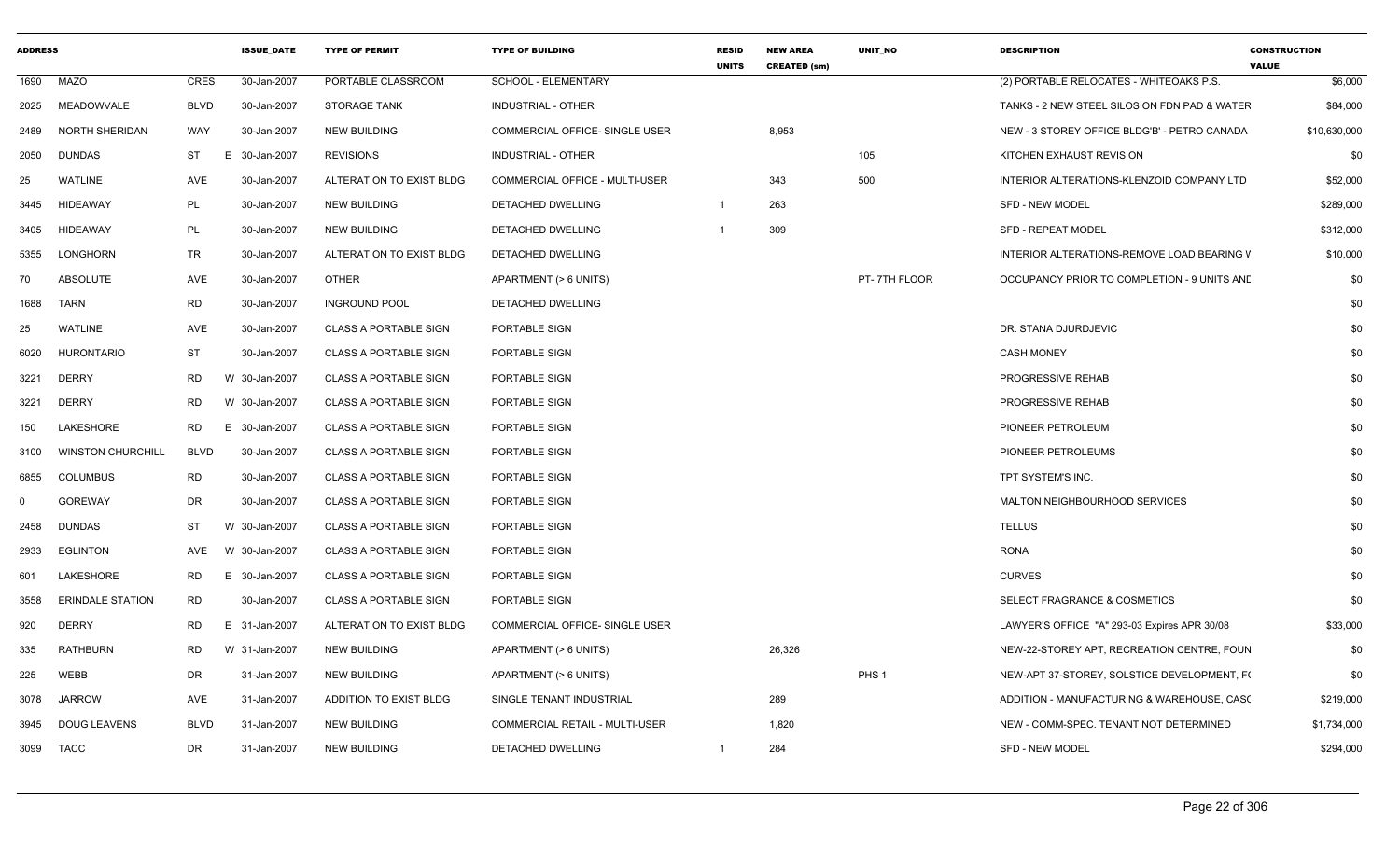| <b>ADDRESS</b> |                       |             | <b>ISSUE DATE</b> | <b>TYPE OF PERMIT</b>    | <b>TYPE OF BUILDING</b>  | <b>RESID</b><br><b>UNITS</b> | <b>NEW AREA</b><br><b>CREATED (sm)</b> | <b>UNIT NO</b> | <b>DESCRIPTION</b>                          | <b>CONSTRUCTION</b><br><b>VALUE</b> |
|----------------|-----------------------|-------------|-------------------|--------------------------|--------------------------|------------------------------|----------------------------------------|----------------|---------------------------------------------|-------------------------------------|
| 3113           | <b>TACC</b>           | DR          | 31-Jan-2007       | <b>NEW BUILDING</b>      | <b>DETACHED DWELLING</b> |                              | 358                                    |                | <b>SFD - NEW MODEL</b>                      | \$373,000                           |
| 3125           | <b>TACC</b>           | DR          | 31-Jan-2007       | <b>NEW BUILDING</b>      | DETACHED DWELLING        | 1                            | 399                                    |                | <b>SFD - NEW MODEL</b>                      | \$521,000                           |
| 3141           | <b>TACC</b>           | DR          | 31-Jan-2007       | <b>NEW BUILDING</b>      | <b>DETACHED DWELLING</b> |                              | 364                                    |                | <b>SFD - NEW MODEL</b>                      | \$377,000                           |
| 3122           | <b>TACC</b>           | DR          | 31-Jan-2007       | <b>NEW BUILDING</b>      | DETACHED DWELLING        |                              | 296                                    |                | <b>SFD - NEW MODEL</b>                      | \$307,000                           |
| 3115           | <b>SEABRIGHT</b>      | DR          | 31-Jan-2007       | <b>NEW BUILDING</b>      | DETACHED DWELLING        |                              | 307                                    |                | <b>SFD - NEW MODEL</b>                      | \$317,000                           |
| 3129           | <b>TACC</b>           | DR          | 31-Jan-2007       | <b>NEW BUILDING</b>      | DETACHED DWELLING        |                              | 399                                    |                | <b>SFD - REPEAT MODEL</b>                   | \$521,000                           |
| 3133           | <b>TACC</b>           | DR          | 31-Jan-2007       | <b>NEW BUILDING</b>      | <b>DETACHED DWELLING</b> | -1                           | 328                                    |                | <b>SFD - NEW MODEL</b>                      | \$341,000                           |
| 3145           | TACC                  | DR          | 31-Jan-2007       | <b>NEW BUILDING</b>      | <b>DETACHED DWELLING</b> | $\mathbf{1}$                 | 399                                    |                | <b>SFD - REPEAT MODEL</b>                   | \$521,000                           |
| 3149           | TACC                  | DR          | 31-Jan-2007       | NEW BUILDING             | DETACHED DWELLING        |                              | 329                                    |                | CANC JAN 14/08 - SFD - REPEAT MODEL         | \$350,000                           |
| 3165           | <b>TACC</b>           | DR          | 31-Jan-2007       | <b>NEW BUILDING</b>      | DETACHED DWELLING        |                              | 399                                    |                | <b>SFD - REPEAT MODEL</b>                   | \$521,000                           |
| 3169           | <b>TACC</b>           | DR          | 31-Jan-2007       | <b>NEW BUILDING</b>      | DETACHED DWELLING        | 1                            | 329                                    |                | <b>SFD - REPEAT MODEL</b>                   | \$350,000                           |
| 3173           | <b>TACC</b>           | DR          | 31-Jan-2007       | <b>NEW BUILDING</b>      | DETACHED DWELLING        |                              | 399                                    |                | SFD - REPEAT MODEL                          | \$521,000                           |
| 3181           | TACC                  | DR          | 31-Jan-2007       | <b>NEW BUILDING</b>      | DETACHED DWELLING        |                              | 399                                    |                | <b>SFD - REPEAT MODEL</b>                   | \$521,000                           |
| 3138           | <b>TACC</b>           | DR          | 31-Jan-2007       | NEW BUILDING             | DETACHED DWELLING        |                              | 329                                    |                | <b>SFD - REPEAT MODEL</b>                   | \$350,000                           |
| 3118           | TACC                  | DR          | 31-Jan-2007       | <b>NEW BUILDING</b>      | DETACHED DWELLING        |                              | 277                                    |                | <b>SFD - NEW MODEL</b>                      | \$288,000                           |
| 5434           | <b>OSCAR PETERSON</b> | <b>BLVD</b> | 31-Jan-2007       | <b>NEW BUILDING</b>      | DETACHED DWELLING        |                              | 278                                    |                | <b>SFD - REPEAT MODEL</b>                   | \$289,000                           |
| 3111           | <b>SEABRIGHT</b>      | DR          | 31-Jan-2007       | <b>NEW BUILDING</b>      | DETACHED DWELLING        |                              | 277                                    |                | <b>SFD - REPEAT MODEL</b>                   | \$288,000                           |
| 3139           | <b>SEABRIGHT</b>      | DR          | 31-Jan-2007       | <b>NEW BUILDING</b>      | DETACHED DWELLING        | -1                           | 278                                    |                | <b>SFD - REPEAT MODEL</b>                   | \$289,000                           |
| 300            | <b>COURTNEYPARK</b>   | DR          | W 31-Jan-2007     | <b>NEW BUILDING</b>      | MULTI-TENANT INDUSTRIAL  |                              | 38,314                                 |                | NEW - INDUSTRIAL SPEC.SHELL BDG, FOUNDATION | \$18,199,000                        |
| 1940           | ARGENTIA              | <b>RD</b>   | 31-Jan-2007       | ALTERATION TO EXIST BLDG | SINGLE TENANT INDUSTRIAL |                              |                                        | 2-FLR          | INTERIOR ALTERATIONS - WALMART OFFICE (PHAS | \$2,727,000                         |
| 5225           | <b>ORBITOR</b>        | DR          | 31-Jan-2007       | ALTERATION TO EXIST BLDG | MULTI-TENANT INDUSTRIAL  |                              |                                        | $3-5$          | INTERIOR ALTERATIONS-KALAYAAN CULTURAL CEN  | \$15,000                            |
| 6780           | <b>FORMENTERA</b>     | AVE         | 31-Jan-2007       | FIRE DAMAGE REPAIR       | <b>ROW DWELLING</b>      |                              |                                        | 78-80          | FIRE DAMAGE REPAIR                          | \$50,000                            |
| 3158           | <b>TACC</b>           | DR          | 31-Jan-2007       | <b>NEW BUILDING</b>      | DETACHED DWELLING        |                              | 388                                    |                | CANC JAN 14/08 - SFD -NEW MODEL             | \$508,000                           |
| 3154           | <b>TACC</b>           | DR          | 31-Jan-2007       | NEW BUILDING             | DETACHED DWELLING        |                              | 329                                    |                | SFD - REPEAT MODEL                          | \$350,000                           |
| 6400           | <b>SHAWSON</b>        | DR          | 31-Jan-2007       | ALTERATION TO EXIST BLDG | MULTI-TENANT INDUSTRIAL  |                              |                                        | 5              | ALTERATIONS - SPRAY BOOTH/EXHAUST, SUNLIFE  | \$21,000                            |
| 3126           | <b>TACC</b>           | DR          | 31-Jan-2007       | <b>NEW BUILDING</b>      | DETACHED DWELLING        |                              | 284                                    |                | <b>SFD - NEW MODEL</b>                      | \$294,000                           |
| 6700           | ROTHSCHILD            | TR          | 31-Jan-2007       | <b>NEW BUILDING</b>      | DETACHED DWELLING        |                              | 295                                    |                | <b>SFD - REPEAT MODEL</b>                   | \$277,000                           |
| 6696           | ROTHSCHILD            | TR          | 31-Jan-2007       | NEW BUILDING             | DETACHED DWELLING        |                              | 280                                    |                | <b>SFD - REPEAT MODEL</b>                   | \$260,000                           |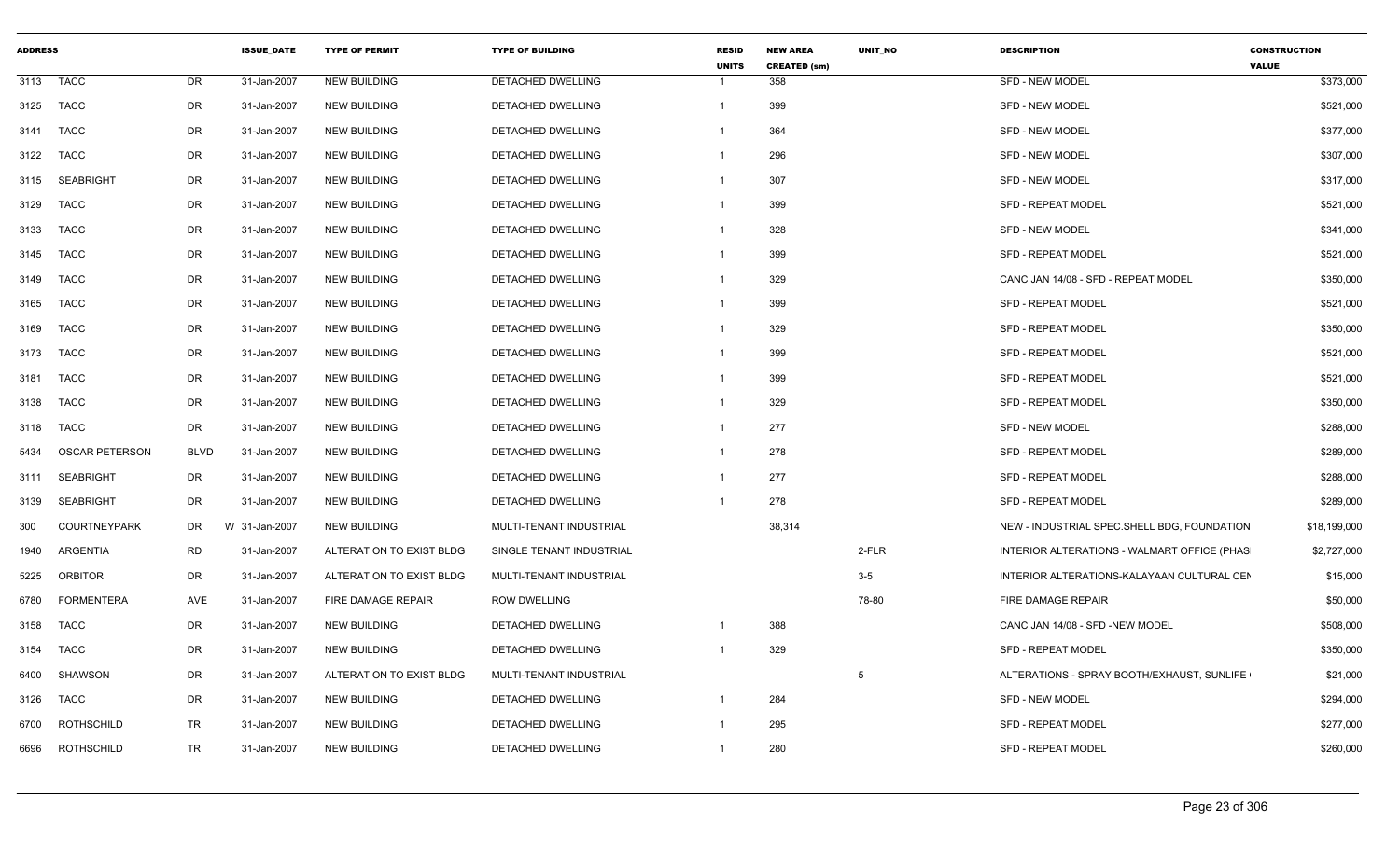| <b>ADDRESS</b> |                        |                | <b>ISSUE DATE</b>  | <b>TYPE OF PERMIT</b>        | <b>TYPE OF BUILDING</b>               | <b>RESID</b><br><b>UNITS</b> | <b>NEW AREA</b><br><b>CREATED (sm)</b> | <b>UNIT NO</b> | <b>DESCRIPTION</b>                            | <b>CONSTRUCTION</b><br><b>VALUE</b> |
|----------------|------------------------|----------------|--------------------|------------------------------|---------------------------------------|------------------------------|----------------------------------------|----------------|-----------------------------------------------|-------------------------------------|
| 564            | AMARONE                | <b>CRT</b>     | 31-Jan-2007        | <b>NEW BUILDING</b>          | <b>DETACHED DWELLING</b>              | -1                           | 340                                    |                | SFD - REPEAT MODEL                            | \$316,000                           |
| 560            | AMARONE                | <b>CRT</b>     | 31-Jan-2007        | <b>NEW BUILDING</b>          | DETACHED DWELLING                     | $\overline{\mathbf{1}}$      | 322                                    |                | <b>SFD - REPEAT MODEL</b>                     | \$300,000                           |
| 556            | <b>AMARONE</b>         | <b>CRT</b>     | 31-Jan-2007        | <b>NEW BUILDING</b>          | DETACHED DWELLING                     | -1                           | 403                                    |                | CANC NOV 6/07 - SFD - REPEAT MODEL            | \$470,000                           |
| 552            | <b>AMARONE</b>         | <b>CRT</b>     | 31-Jan-2007        | <b>NEW BUILDING</b>          | DETACHED DWELLING                     | $\overline{1}$               | 364                                    |                | SFD - REPEAT MODEL                            | \$340,000                           |
| 525            | <b>RUFFINO</b>         | <b>CRT</b>     | 31-Jan-2007        | <b>NEW BUILDING</b>          | DETACHED DWELLING                     | $\overline{\mathbf{1}}$      | 295                                    |                | SFD - REPEAT MODEL                            | \$274,000                           |
| 529            | <b>RUFFINO</b>         | <b>CRT</b>     | 31-Jan-2007        | <b>NEW BUILDING</b>          | DETACHED DWELLING                     | $\overline{\mathbf{1}}$      | 295                                    |                | <b>SFD - REPEAT MODEL</b>                     | \$277,000                           |
| 537            | <b>RUFFINO</b>         | <b>CRT</b>     | 31-Jan-2007        | <b>NEW BUILDING</b>          | DETACHED DWELLING                     | -1                           | 336                                    |                | <b>SFD - REPEAT MODEL</b>                     | \$315,000                           |
| 6705           | ROTHSCHILD             | TR             | 31-Jan-2007        | <b>NEW BUILDING</b>          | DETACHED DWELLING                     |                              | 336                                    |                | SFD - REPEAT MODEL                            | \$315,000                           |
| 6325           | <b>DIXIE</b>           | <b>RD</b>      | 31-Jan-2007        | <b>CLASS A PORTABLE SIGN</b> | PORTABLE SIGN                         |                              |                                        |                | <b>EBS NOTEBOOKS</b>                          | \$0                                 |
| 350            | <b>BURNHAMTHORPE</b>   | <b>RD</b><br>E | 31-Jan-2007        | <b>CLASS A PORTABLE SIGN</b> | PORTABLE SIGN                         |                              |                                        |                | NU LOOK OPTICAL STORE                         | \$0                                 |
| 2935           | ARGENTIA               | <b>RD</b>      | 31-Jan-2007        | <b>OTHER</b>                 | COMMERCIAL - OTHER                    |                              |                                        |                | EMERGENCY REPAIR TO WATER LINE (APPROX. 5 F   | \$20,000                            |
| 350            | <b>BURNHAMTHORPE</b>   | <b>RD</b>      | E 31-Jan-2007      | <b>CLASS A PORTABLE SIGN</b> | PORTABLE SIGN                         |                              |                                        |                | NU LOOK OPTICAL STORE                         | \$0                                 |
| 350            | <b>BURNHAMTHORPE</b>   | RD             | E 31-Jan-2007      | <b>CLASS A PORTABLE SIGN</b> | PORTABLE SIGN                         |                              |                                        |                | NU LOOK OPTICAL STORE                         | \$0                                 |
| 6485           | MISSISSAUGA            | <b>RD</b>      | 31-Jan-2007        | <b>CLASS A PORTABLE SIGN</b> | PORTABLE SIGN                         |                              |                                        |                | <b>DIMMI RISTORANTE</b>                       | \$0                                 |
| 2150           | <b>BURNHAMTHORPE</b>   | RD.            | W 31-Jan-2007      | <b>CLASS A PORTABLE SIGN</b> | PORTABLE SIGN                         |                              |                                        |                | <b>SOFTRON TAX</b>                            | \$0                                 |
| 2150           | <b>BURNHAMTHORPE</b>   | <b>RD</b>      | W 31-Jan-2007      | <b>CLASS A PORTABLE SIGN</b> | PORTABLE SIGN                         |                              |                                        |                | <b>SOFTRON TAX</b>                            | \$0                                 |
| 6677           | MEADOWVALE TOWN CENCIR |                | 31-Jan-2007        | <b>CLASS A PORTABLE SIGN</b> | PORTABLE SIGN                         |                              |                                        |                | <b>SOFTRON TAX</b>                            | \$0                                 |
| 2901           | <b>EGLINTON</b>        | AVE            | W 31-Jan-2007      | <b>CLASS A PORTABLE SIGN</b> | PORTABLE SIGN                         |                              |                                        |                | SIMPLY ELEGANT FLOWERS                        | \$0                                 |
| 3250           | RIDGEWAY               | DR             | 31-Jan-2007        | <b>CLASS A PORTABLE SIGN</b> | PORTABLE SIGN                         |                              |                                        |                | SAMPRADAYA DANCE STUDIO                       | \$0                                 |
| 2700           | MATHESON               |                | BLVD E 01-Feb-2007 | ALTERATION TO EXIST BLDG     | COMMERCIAL OFFICE - MULTI-USER        |                              |                                        | 300-E          | <b>BUSINESS OFFICE</b>                        | \$71,000                            |
| 6100           | <b>KENWAY</b>          | DR             | 01-Feb-2007        | <b>FASCIA SIGN</b>           | SINGLE TENANT INDUSTRIAL              |                              |                                        |                | <b>FASCIA SIGN - TRANSPLUS (3)</b>            | \$12,000                            |
| 55             | <b>CITY CENTRE</b>     | DR             | 01-Feb-2007        | ALTERATION TO EXIST BLDG     | COMMERCIAL OFFICE - MULTI-USER        |                              |                                        | 1-FLR          | 3 ROOFTOP UNITS (2 REPLACEMENTS & 1 NEW EXH   | \$30,000                            |
| 812            | <b>BRITANNIA</b>       | RD             | W 01-Feb-2007      | ALTERATION TO EXIST BLDG     | COMMERCIAL - OTHER                    |                              |                                        | <b>B-10</b>    | PROFESSIONAL OFFICE - REGISTERED CHIROPRAC    | \$31,000                            |
| 896            | LAKESHORE              | RD             | E 01-Feb-2007      | ADDITION AND ALTER           | SINGLE TENANT INDUSTRIAL              |                              | 14                                     |                | ADDITION/ALT - ENTRY VESTIBULE, MEATY MEATS ( | \$379,000                           |
| 1550           | SOUTH GATEWAY          | RD             | 01-Feb-2007        | ALTERATION TO EXIST BLDG     | <b>COMMERCIAL - OTHER</b>             |                              |                                        | 116            | BEAUTY SALON & REGISTERED MESSAGE THERAPI     | \$15,000                            |
| 3029           | ARGENTIA               | RD             | 01-Feb-2007        | ALTERATION TO EXIST BLDG     | COMMERCIAL OFFICE - MULTI-USER        |                              |                                        | R1             | FINANCIAL INSTITUTION                         | \$121,000                           |
| 100            | <b>CITY CENTRE</b>     | DR             | 01-Feb-2007        | <b>FASCIA SIGN</b>           | <b>COMMERCIAL RETAIL - MULTI-USER</b> |                              |                                        | 2-902          | FASCIA SIGN - STOCKHOME (1)                   | \$2,000                             |
|                | 2495 MEADOWPINE        | <b>BLVD</b>    | 01-Feb-2007        | <b>OTHER</b>                 | MULTI-TENANT INDUSTRIAL               |                              |                                        | 1-FLR          | FIRE ONLY-PRE-ACTION GAS SUPPRESSION          | \$16,000                            |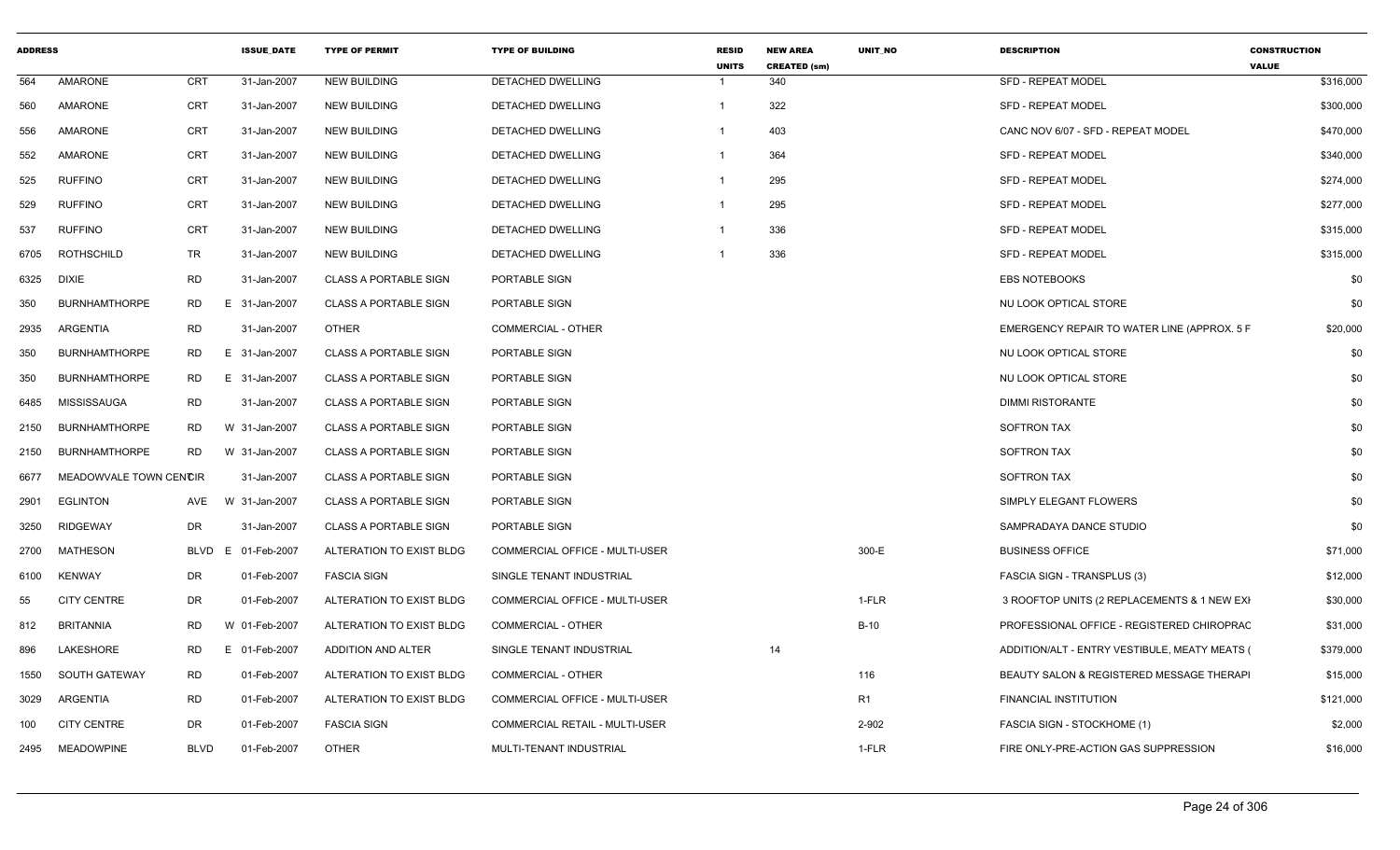| <b>ADDRESS</b> |                          |           | <b>ISSUE DATE</b>  | <b>TYPE OF PERMIT</b>        | <b>TYPE OF BUILDING</b>        | <b>RESID</b><br><b>UNITS</b> | <b>NEW AREA</b><br><b>CREATED (sm)</b> | <b>UNIT NO</b> | <b>DESCRIPTION</b>                             | <b>CONSTRUCTION</b><br><b>VALUE</b> |
|----------------|--------------------------|-----------|--------------------|------------------------------|--------------------------------|------------------------------|----------------------------------------|----------------|------------------------------------------------|-------------------------------------|
| 200            | <b>MATHESON</b>          |           | BLVD W 01-Feb-2007 | <b>REVISIONS</b>             | COMMERCIAL OFFICE - MULTI-USER |                              |                                        | 203            | REVISIONS-PLUMBING ONLY                        | \$0                                 |
|                | 3695 SAWMILL VALLEY      | DR        | 01-Feb-2007        | ALTERATION TO EXIST BLDG     | <b>DETACHED DWELLING</b>       |                              |                                        |                | ALTERATIONS-GARAGE DAMAGE WALL REPLACEME       | \$23,000                            |
|                | 5875 RODEO               | DR        | 01-Feb-2007        | <b>NEW BUILDING</b>          | COMMERCIAL RETAIL - MULTI-USER |                              | 2,190                                  |                | CONDITIONAL PERMIT - NEW COMMERCIAL SPEC.B     | \$0                                 |
| 2004           | LAKESHORE                | RD        | W 01-Feb-2007      | <b>DEMOLITION</b>            | DETACHED DWELLING              |                              |                                        |                | DEMOLITION - SFD & SHED                        | \$10,000                            |
|                | 2259 GORDON              | DR        | 01-Feb-2007        | <b>DEMOLITION</b>            | DETACHED DWELLING              |                              |                                        |                | DEMOLITION - SFD & GARAGE                      | \$10,000                            |
|                | 2150 BURNHAMTHORPE       | RD        | W 01-Feb-2007      | <b>CLASS A PORTABLE SIGN</b> | PORTABLE SIGN                  |                              |                                        |                | <b>SOFTRON TAX</b>                             | \$0                                 |
| 6677           | MEADOWVALE TOWN CENCIR   |           | 01-Feb-2007        | <b>CLASS A PORTABLE SIGN</b> | PORTABLE SIGN                  |                              |                                        |                | <b>OFTRON TAX</b>                              | \$0                                 |
| - 0            | <b>EGLINTON</b>          | AVE       | W 01-Feb-2007      | <b>CLASS A PORTABLE SIGN</b> | PORTABLE SIGN                  |                              |                                        |                | <b>LIVING ARTS CENTRE</b>                      | \$0                                 |
| 1825           | <b>DUNDAS</b>            | ST        | E 01-Feb-2007      | <b>CLASS A PORTABLE SIGN</b> | PORTABLE SIGN                  |                              |                                        |                | CHERUB CLOTHING INC.                           | \$0                                 |
| - 0            | THOMAS                   | ST        | 01-Feb-2007        | <b>CLASS A PORTABLE SIGN</b> | PORTABLE SIGN                  |                              |                                        |                | LIVING ARTS CENTRE                             | \$0                                 |
|                | <b>EGLINTON</b>          | AVE       | W 01-Feb-2007      | CLASS A PORTABLE SIGN        | PORTABLE SIGN                  |                              |                                        |                | LIVING ARTS CENTRE                             | \$0                                 |
| $\Omega$       | <b>WINSTON CHURCHILL</b> | BLVD      | 01-Feb-2007        | <b>CLASS A PORTABLE SIGN</b> | PORTABLE SIGN                  |                              |                                        |                | LIVING ARTS CENTRE                             | \$0                                 |
|                | NORTH SERVICE            | <b>RD</b> | 01-Feb-2007        | <b>CLASS A PORTABLE SIGN</b> | PORTABLE SIGN                  |                              |                                        |                | MISSISSAUGA SOCCER CLUB                        | \$0                                 |
| 0              | <b>EGLINTON</b>          | AVE       | W 01-Feb-2007      | <b>CLASS A PORTABLE SIGN</b> | PORTABLE SIGN                  |                              |                                        |                | MISSISSAUGA SOCCER CLUB                        | \$0                                 |
| - 0            | <b>DUNDAS</b>            | <b>ST</b> | W 01-Feb-2007      | <b>CLASS A PORTABLE SIGN</b> | PORTABLE SIGN                  |                              |                                        |                | MISSISSAUGA SOCCER CLUB                        | \$0                                 |
| - 0            | QUEENSWAY                |           | E 01-Feb-2007      | <b>CLASS A PORTABLE SIGN</b> | PORTABLE SIGN                  |                              |                                        |                | MISSISSAUGA SOCCER CLUB                        | \$0                                 |
|                | <b>MAVIS</b>             | <b>RD</b> | 01-Feb-2007        | <b>CLASS A PORTABLE SIGN</b> | PORTABLE SIGN                  |                              |                                        |                | MISSISSAUGA SOCCER CLUB                        | \$0                                 |
| - 0            | <b>LORNE PARK</b>        | <b>RD</b> | 01-Feb-2007        | <b>CLASS A PORTABLE SIGN</b> | PORTABLE SIGN                  |                              |                                        |                | MISSISSAUGA SOCCER CLUB                        | \$0                                 |
| 1200           | VANIER                   | DR        | 01-Feb-2007        | CLASS A PORTABLE SIGN        | PORTABLE SIGN                  |                              |                                        |                | PERONI'S PIZZERIA                              | \$0                                 |
|                | 7171 GOREWAY             | DR        | 01-Feb-2007        | <b>CLASS A PORTABLE SIGN</b> | PORTABLE SIGN                  |                              |                                        |                | <b>CASH NOW</b>                                | \$0                                 |
| 3415 DIXIE     |                          | <b>RD</b> | 01-Feb-2007        | <b>CLASS A PORTABLE SIGN</b> | PORTABLE SIGN                  |                              |                                        |                | <b>TAXWIDE</b>                                 | \$0                                 |
| 3415 DIXIE     |                          | <b>RD</b> | 01-Feb-2007        | <b>CLASS A PORTABLE SIGN</b> | PORTABLE SIGN                  |                              |                                        |                | <b>TAXWIDE</b>                                 | \$0                                 |
| 377            | <b>BURNHAMTHORPE</b>     | <b>RD</b> | E 01-Feb-2007      | <b>CLASS A PORTABLE SIGN</b> | PORTABLE SIGN                  |                              |                                        |                | <b>TAXWIDE INC</b>                             | \$0                                 |
| 377            | <b>BURNHAMTHORPE</b>     | <b>RD</b> | E 01-Feb-2007      | <b>CLASS A PORTABLE SIGN</b> | PORTABLE SIGN                  |                              |                                        |                | <b>TAXWIDE INC</b>                             | \$0                                 |
| 2767           | WINDJAMMER               | RD        | 02-Feb-2007        | ALTERATION TO EXIST BLDG     | SEMI-DETACHED DWELLING         |                              |                                        |                | ALTERATIONS-WATER DAMAGE REPAIRS               | \$78,000                            |
| 201            | <b>CHERRY POST</b>       | DR        | 02-Feb-2007        | ADDITION AND ALTER           | SCHOOL - ELEMENTARY            |                              | 949                                    |                | ADDITION/ALTERATIONS - SCHOOL, CAMILLA ROAD    | \$1,340,000                         |
| 2230           | CORSAIR                  | <b>RD</b> | 02-Feb-2007        | ADDITION TO EXIST BLDG       | SCHOOL - ELEMENTARY            |                              | 1,684                                  |                | ADDITION&ALT - 2 STY SCHOOL ADD., CORSAIR P.S. | \$2,378,000                         |
|                | 3060 MCNAUGHTON          | AVE       | 02-Feb-2007        | ALTERATION TO EXIST BLDG     | DETACHED DWELLING              |                              |                                        |                | ALTERATIONS - BASEMENT ENTRANCE AND BASEM      | \$10,000                            |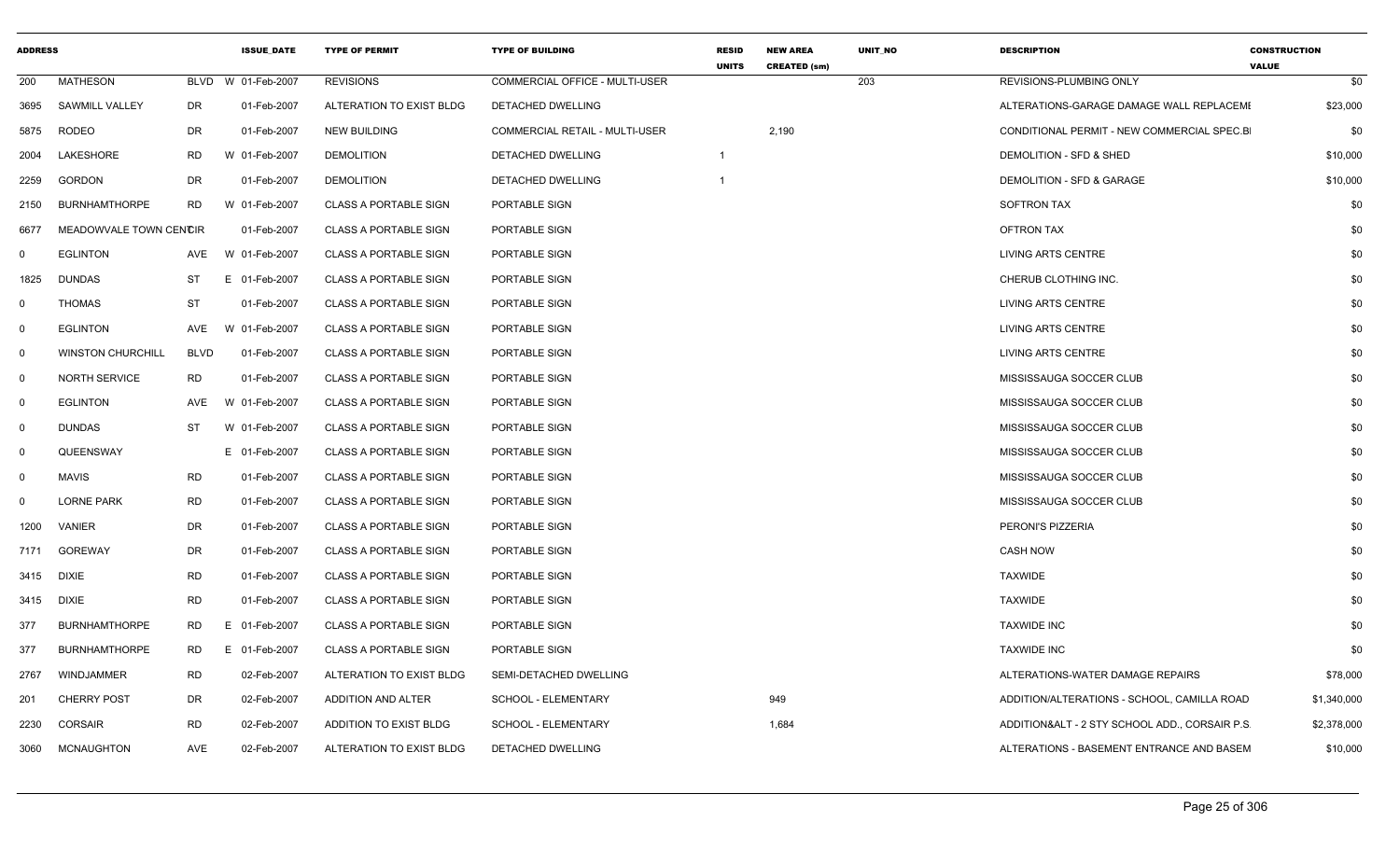| <b>ADDRESS</b> |                     |            | <b>ISSUE DATE</b>  | <b>TYPE OF PERMIT</b>        | <b>TYPE OF BUILDING</b>               | <b>RESID</b><br><b>UNITS</b> | <b>NEW AREA</b><br><b>CREATED (sm)</b> | <b>UNIT NO</b>     | <b>DESCRIPTION</b>                           | <b>CONSTRUCTION</b><br><b>VALUE</b> |
|----------------|---------------------|------------|--------------------|------------------------------|---------------------------------------|------------------------------|----------------------------------------|--------------------|----------------------------------------------|-------------------------------------|
| 5950           | <b>RODEO</b>        | DR         | 02-Feb-2007        | <b>FASCIA SIGN</b>           | <b>COMMERCIAL RETAIL - MULTI-USER</b> |                              |                                        | 6A                 | FASCIA SIGN - MIKASA (1)                     | \$6,000                             |
| 598            | MEADOW WOOD         | <b>RD</b>  | 02-Feb-2007        | ADDITION AND ALTER           | DETACHED DWELLING                     |                              | 180                                    |                    | ADDITION/ALTER - 2 STOREY ADD, SECOND FLR AD | \$190,000                           |
| 2273           | DUNDAS              | ST         | W 02-Feb-2007      | <b>FASCIA SIGN</b>           | MULTI-TENANT INDUSTRIAL               |                              |                                        |                    | FASCIA SIGN - DOT PATIO & HOME (1)           | \$6,000                             |
| 195            | <b>FORUM</b>        | DR         | 02-Feb-2007        | ALTERATION TO EXIST BLDG     | APARTMENT (> 6 UNITS)                 |                              | 115                                    | <b>COMMON ROOM</b> | DAYCARE EXPANSION, ADDTN OF AFTER SCHOOL I   | \$2,000                             |
| 1665           | THE COLLEGEWAY      |            | 02-Feb-2007        | <b>PYLON SIGN</b>            | RESIDENTIAL - OTHER                   |                              |                                        |                    | PYLON SIGN - CONSTRUCTION-SITE, PALISADESA C | \$4,000                             |
| 600            | <b>SHORELINE</b>    | DR         | 02-Feb-2007        | ALTERATION TO EXIST BLDG     | CONDOMINIUM ROW DWELLING              |                              |                                        |                    | NEW-SHADE STRUCTURE/MAIL KIOSK, (2) STONETE  | \$30,000                            |
| 1605           | ARGENTIA            | <b>RD</b>  | 02-Feb-2007        | <b>REVISIONS</b>             | INDUSTRIAL - OTHER                    |                              |                                        |                    | REVISION-ROOF TOP UNITS (2)                  | \$20,000                            |
| 2360           | MILLRACE            | CRT        | 02-Feb-2007        | ALTERATION TO EXIST BLDG     | COMMERCIAL OFFICE - MULTI-USER        |                              |                                        |                    | CANCELLED 2007-12-12 - INTERIOR ALTERATIONS  | \$70,000                            |
| 5110           | CREEKBANK           | RD         | 02-Feb-2007        | ALTERATION TO EXIST BLDG     | COMMERCIAL OFFICE - MULTI-USER        |                              |                                        | 700                | INTERIOR ALTERATIONS - SPEC SUITE            | \$54,000                            |
| 7200           | <b>AIRPORT</b>      | RD         | 02-Feb-2007        | ALTERATION TO EXIST BLDG     | <b>COMMERCIAL RETAIL - MULTI-USER</b> |                              |                                        | $\overline{2}$     | RETAIL STORE (CLOTHING & ACCESSORIES)        | \$19,000                            |
| 6733           | MISSISSAUGA         | RD         | 02-Feb-2007        | ALTERATION TO EXIST BLDG     | COMMERCIAL OFFICE - MULTI-USER        |                              | 11                                     | 104                | INTERIOR ALTERATIONS - TERANET INC           | \$15,000                            |
|                | <b>ROBERT SPECK</b> | <b>PKY</b> | 02-Feb-2007        | ALTERATION TO EXIST BLDG     | COMMERCIAL OFFICE - MULTI-USER        |                              |                                        | 940                | INTERIOR ALTERATIONS - ROBERT HALF INC       | \$63,000                            |
| 550            | MATHESON            |            | BLVD W 02-Feb-2007 | <b>FASCIA SIGN</b>           | COMMERCIAL RETAIL - MULTI-USER        |                              |                                        |                    | FASCIA SIGN - MEDICAL MART (1)               | \$1,000                             |
| 1705           | <b>TECH</b>         | AVE        | 02-Feb-2007        | ALTERATION TO EXIST BLDG     | MULTI-TENANT INDUSTRIAL               |                              |                                        |                    | INTERIOR ALTERATIONS - DEMISING WALL FOR UNI | \$32,000                            |
| 7171           | GOREWAY             | DR         | 02-Feb-2007        | <b>CLASS A PORTABLE SIGN</b> | PORTABLE SIGN                         |                              |                                        |                    | <b>CASH NOW</b>                              | \$0                                 |
| 7171           | GOREWAY             | DR         | 02-Feb-2007        | <b>CLASS A PORTABLE SIGN</b> | PORTABLE SIGN                         |                              |                                        |                    | <b>CASH NOW</b>                              | \$0                                 |
| 7171           | GOREWAY             | DR         | 02-Feb-2007        | <b>CLASS A PORTABLE SIGN</b> | PORTABLE SIGN                         |                              |                                        |                    | <b>CASH NOW</b>                              | \$0                                 |
|                | 4141 DIXIE          | RD         | 02-Feb-2007        | <b>CLASS A PORTABLE SIGN</b> | PORTABLE SIGN                         |                              |                                        |                    | THE CO-OPERATORS                             | \$0                                 |
| 3415           | <b>DIXIE</b>        | RD         | 02-Feb-2007        | <b>CLASS A PORTABLE SIGN</b> | <b>PORTABLE SIGN</b>                  |                              |                                        |                    | <b>TAXWIDE</b>                               | \$0                                 |
|                | 3415 DIXIE          | <b>RD</b>  | 02-Feb-2007        | <b>CLASS A PORTABLE SIGN</b> | PORTABLE SIGN                         |                              |                                        |                    | <b>TAXWIDE</b>                               | \$0                                 |
| 6040           | <b>GLEN ERIN</b>    | DR         | 02-Feb-2007        | <b>CLASS A PORTABLE SIGN</b> | PORTABLE SIGN                         |                              |                                        |                    | <b>TAXWIDE</b>                               | \$0                                 |
| 6040           | <b>GLEN ERIN</b>    | DR         | 02-Feb-2007        | <b>CLASS A PORTABLE SIGN</b> | PORTABLE SIGN                         |                              |                                        |                    | <b>TAXWIDE</b>                               | \$0                                 |
| 6040           | <b>GLEN ERIN</b>    | DR         | 02-Feb-2007        | <b>CLASS A PORTABLE SIGN</b> | PORTABLE SIGN                         |                              |                                        |                    | <b>TAXWIDE</b>                               | \$0                                 |
| 6040           | <b>GLEN ERIN</b>    | DR         | 02-Feb-2007        | <b>CLASS A PORTABLE SIGN</b> | PORTABLE SIGN                         |                              |                                        |                    | <b>TAXWIDE</b>                               | \$0                                 |
| 1641           | LAKESHORE           | RD         | 02-Feb-2007        | <b>CLASS A PORTABLE SIGN</b> | PORTABLE SIGN                         |                              |                                        |                    | DAIRY QUEEN (LAKESHORE W, MISS)              | \$0                                 |
| 629            | VALLEYROSE          | DR         | 05-Feb-2007        | ALTERATION TO EXIST BLDG     | DETACHED DWELLING                     |                              |                                        |                    | SIDE ENTRANCE                                | \$2,000                             |
| 3072           | LAVENHAM            | PL         | 05-Feb-2007        | ALTERATION TO EXIST BLDG     | SEMI-DETACHED DWELLING                |                              |                                        |                    | ALTERATIONS-SIDE ENTRANCE                    | \$10,000                            |
|                | 2845 ARGENTIA       | <b>RD</b>  | 05-Feb-2007        | ALTERATION TO EXIST BLDG     | MULTI-TENANT INDUSTRIAL               |                              |                                        | 1,2                | ALTERATIONS-OPEN BLOCK WALL BETWEEN UNITS    | \$2,000                             |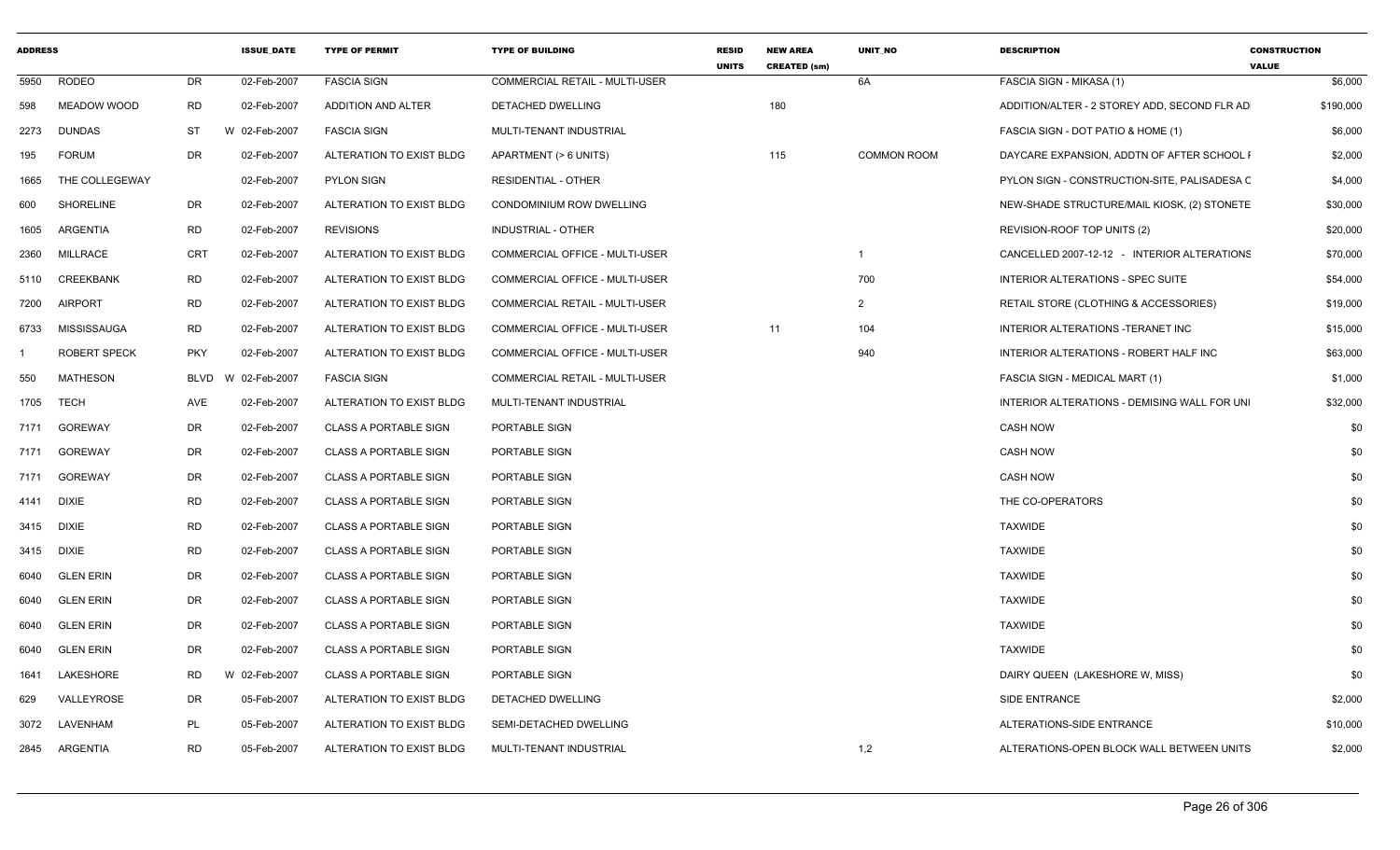| <b>ADDRESS</b> |                   |                | <b>ISSUE DATE</b> | <b>TYPE OF PERMIT</b>                         | <b>TYPE OF BUILDING</b>        | <b>RESID</b><br><b>UNITS</b> | <b>NEW AREA</b><br><b>CREATED (sm)</b> | UNIT NO | <b>DESCRIPTION</b>                           | <b>CONSTRUCTION</b><br><b>VALUE</b> |
|----------------|-------------------|----------------|-------------------|-----------------------------------------------|--------------------------------|------------------------------|----------------------------------------|---------|----------------------------------------------|-------------------------------------|
| 3075           | RIDGEWAY          | DR             | 05-Feb-2007       | ALTERATION TO EXIST BLDG                      | MULTI-TENANT INDUSTRIAL        |                              |                                        | 5,7,9   | INTERIOR ALTERATIONS - MUSLIM COMMUNITY SEF  | \$88,000                            |
| 2847           | KINGSBERRY        | CRES           | 05-Feb-2007       | <b>REVISIONS</b>                              | DETACHED DWELLING              |                              |                                        |         | <b>REVISION</b>                              | \$0                                 |
| 1749           | <b>DUNDAS</b>     | ST<br>E        | 05-Feb-2007       | ALTERATION TO EXIST BLDG                      | <b>RESIDENTIAL - OTHER</b>     |                              |                                        | 6       | 5TH AVENUE - ROOF STRUCTURE AND ROOF REPA    | \$10,000                            |
| 1258           | SAYERS            | RD             | 05-Feb-2007       | <b>DEMOLITION</b>                             | DETACHED DWELLING              |                              |                                        |         | <b>DEMOLITION - SFD</b>                      | \$10,000                            |
| 1659           | <b>BRENTANO</b>   | <b>BLVD</b>    | 05-Feb-2007       | <b>REVISIONS</b>                              | <b>DETACHED DWELLING</b>       |                              |                                        |         | <b>HVAC REVISION</b>                         | \$0                                 |
| 1151           | <b>DUNDAS</b>     | <b>ST</b>      | W 05-Feb-2007     | <b>CLASS A PORTABLE SIGN</b>                  | PORTABLE SIGN                  |                              |                                        |         | <b>SOFTRON TAX</b>                           | \$0                                 |
| 2965           | ARGENTIA          | RD             | 05-Feb-2007       | <b>CLASS A PORTABLE SIGN</b>                  | PORTABLE SIGN                  |                              |                                        |         | ROYAL BANK OF CANADA                         | \$0                                 |
| 0              | <b>DIXIE</b>      | <b>RD</b>      | 05-Feb-2007       | <b>CLASS A PORTABLE SIGN</b>                  | PORTABLE SIGN                  |                              |                                        |         | <b>REGION OF PEEL</b>                        | \$0                                 |
| $\Omega$       | <b>CAWTHRA</b>    | <b>RD</b>      | 05-Feb-2007       | <b>CLASS A PORTABLE SIGN</b>                  | PORTABLE SIGN                  |                              |                                        |         | <b>REGION OF PEEL</b>                        | \$0                                 |
| 1520           | <b>BRITANNIA</b>  | <b>RD</b><br>W | 05-Feb-2007       | <b>CLASS A PORTABLE SIGN</b>                  | PORTABLE SIGN                  |                              |                                        |         | PETRO CANADA(BRITANNIA RD W)                 | \$0                                 |
| 995            | <b>EGLINTON</b>   | AVE<br>E       | 05-Feb-2007       | <b>CLASS A PORTABLE SIGN</b>                  | PORTABLE SIGN                  |                              |                                        |         | PETRO CANADA                                 | \$0                                 |
| 3135           | ARGENTIA          | <b>RD</b>      | 05-Feb-2007       | <b>CLASS A PORTABLE SIGN</b>                  | PORTABLE SIGN                  |                              |                                        |         | <b>DANIER LEATHER</b>                        | \$0                                 |
| 30             | <b>EGLINTON</b>   | AVE<br>W       | 05-Feb-2007       | <b>CLASS A PORTABLE SIGN</b>                  | PORTABLE SIGN                  |                              |                                        |         | <b>BARBRON RESTAURANT</b>                    | \$0                                 |
| 4800           | EASTGATE          | <b>PKY</b>     | 05-Feb-2007       | <b>CLASS A PORTABLE SIGN</b>                  | PORTABLE SIGN                  |                              |                                        |         | MCINTYRE GROUP OFFICE SERVICES               | \$0                                 |
| 3899           | TRELAWNY          | <b>CIR</b>     | 05-Feb-2007       | CLASS A PORTABLE SIGN                         | PORTABLE SIGN                  |                              |                                        |         | TOTAL BODY HEALTH CENTRE                     | \$0                                 |
| 3130           | DIXIE             | <b>RD</b>      | 05-Feb-2007       | <b>CLASS A PORTABLE SIGN</b>                  | PORTABLE SIGN                  |                              |                                        |         | <b>VALUE VILLAGE</b>                         | \$0                                 |
| 1720           | <b>BIRCHWOOD</b>  | DR             | 06-Feb-2007       | <b>NEW BUILDING</b>                           | DETACHED DWELLING              |                              | 504                                    |         | <b>SFD - CUSTOM</b>                          | \$713,000                           |
| 20             | <b>ELIZABETH</b>  | ST             | 06-Feb-2007       | ALTERATION TO EXIST BLDG                      | APARTMENT (> 6 UNITS)          |                              |                                        |         | ALTERATIONS-PARKING GARAGE REPAIRS, RITAME   | \$45,000                            |
| 3525           | HAWKESTONE        | <b>RD</b>      | 06-Feb-2007       | <b>ADDITION AND ALTER</b>                     | SINGLE TENANT INDUSTRIAL       |                              | 236                                    |         | ADDITION/ALTERATIONS - ADMINISTRATION 2ND FL | \$164,000                           |
| 2905           | ARGENTIA          | <b>RD</b>      | 06-Feb-2007       | ALTERATION TO EXIST BLDG                      | <b>INDUSTRIAL - OTHER</b>      |                              |                                        | $C-2$   | WAREHOUSE                                    | \$144,000                           |
| 2225           | <b>ERIN MILLS</b> | <b>PKY</b>     | 06-Feb-2007       | ALTERATION TO EXIST BLDG                      | COMMERCIAL RETAIL - MULTI-USER |                              |                                        | 34A     | INTERIOR STOREFRONT ALTERATIONS-SALON VIBA   | \$15,000                            |
| 5250           | SATELLITE         | DR             | 06-Feb-2007       | CHANGE OF USE                                 | MULTI-TENANT INDUSTRIAL        |                              |                                        | 38      | STORAGE                                      | \$15,000                            |
| 5482           | MIDDLEBURY        | DR             | 06-Feb-2007       | <b>DEMOLITION</b>                             | SCHOOL - OTHER                 |                              |                                        |         | DEMOLITION - PORT-A-PAKS                     | \$15,000                            |
| 1610           | SOUTH SHERIDAN    | WAY            | 06-Feb-2007       | CLASS 5 PRIVATE SEWAGE SYSTEDETACHED DWELLING |                                |                              |                                        |         | <b>HOLDING TANK</b>                          | \$10,000                            |
| 5444           | DIXIE             | RD             | 06-Feb-2007       | <b>CLASS A PORTABLE SIGN</b>                  | PORTABLE SIGN                  |                              |                                        |         | DELTA TORONTO AIRPORT                        | \$0                                 |
| 2327           | <b>STANFIELD</b>  | <b>RD</b>      | 06-Feb-2007       | <b>CLASS A PORTABLE SIGN</b>                  | PORTABLE SIGN                  |                              |                                        |         | WEDLOCK PAPER CONVERTERS LTD.                | \$0                                 |
| 1855           | DUNDAS            | ST             | 06-Feb-2007       | <b>CLASS A PORTABLE SIGN</b>                  | PORTABLE SIGN                  |                              |                                        |         | <b>TELEPHONE DEPOT</b>                       | \$0                                 |
| 6400           | <b>ERIN MILLS</b> | <b>PKY</b>     | 06-Feb-2007       | <b>CLASS A PORTABLE SIGN</b>                  | PORTABLE SIGN                  |                              |                                        |         | PETRO CANADA                                 | \$0                                 |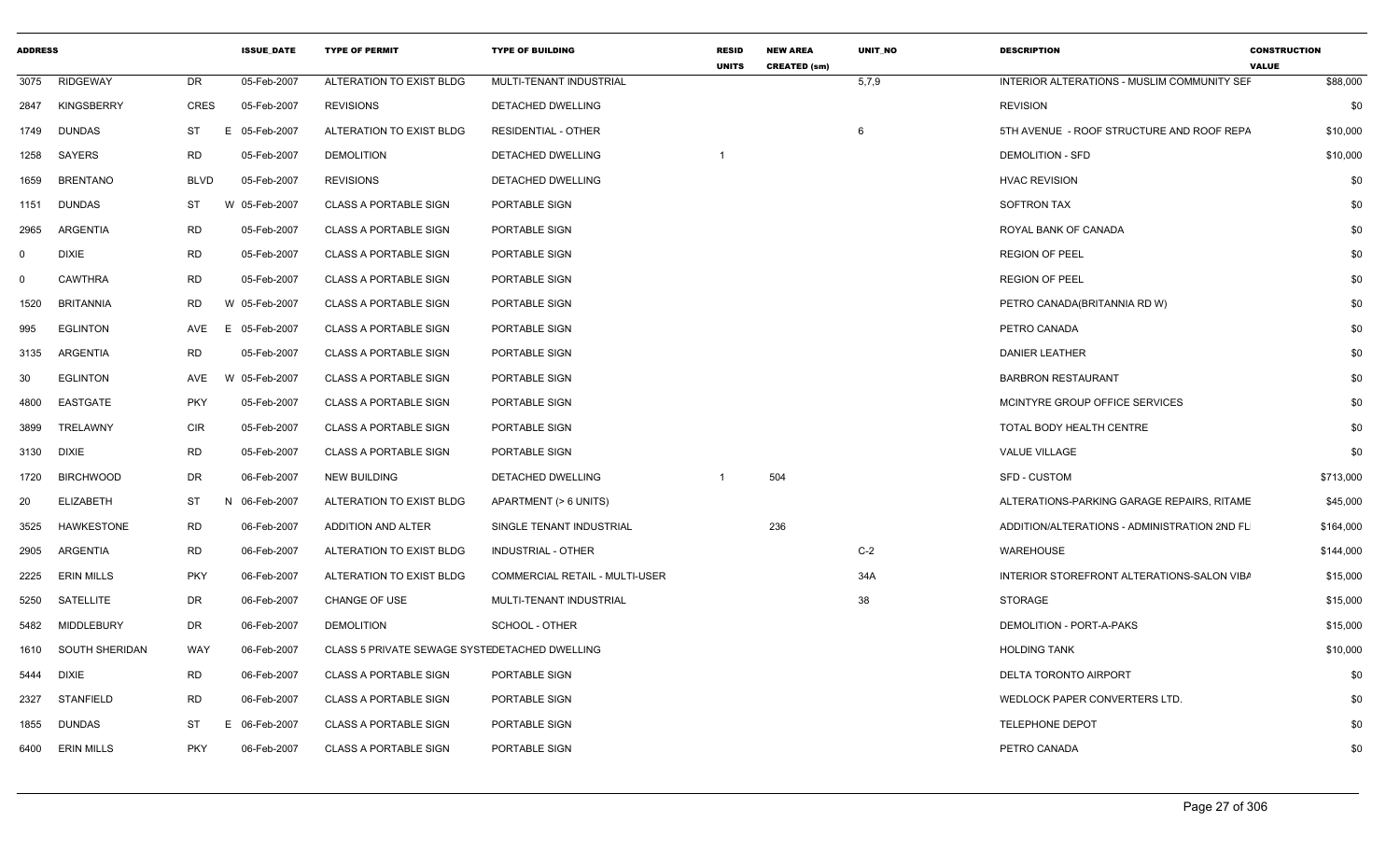| <b>ADDRESS</b> |                      |             | <b>ISSUE DATE</b> | <b>TYPE OF PERMIT</b>        | <b>TYPE OF BUILDING</b>        | <b>RESID</b><br><b>UNITS</b> | <b>NEW AREA</b><br><b>CREATED (sm)</b> | UNIT NO                 | <b>DESCRIPTION</b>                           | <b>CONSTRUCTION</b><br><b>VALUE</b> |
|----------------|----------------------|-------------|-------------------|------------------------------|--------------------------------|------------------------------|----------------------------------------|-------------------------|----------------------------------------------|-------------------------------------|
| 1077           | <b>NORTH SERVICE</b> | RD          | 06-Feb-2007       | <b>CLASS A PORTABLE SIGN</b> | PORTABLE SIGN                  |                              |                                        |                         | <b>BED AND BATH PLUS</b>                     | \$0                                 |
| $\mathbf{0}$   | HURONTARIO           | ST          | 06-Feb-2007       | <b>CLASS A PORTABLE SIGN</b> | PORTABLE SIGN                  |                              |                                        |                         | <b>REGION OF PEEL</b>                        | \$0                                 |
| 3050           | VEGA                 | <b>BLVD</b> | 06-Feb-2007       | <b>CLASS A PORTABLE SIGN</b> | PORTABLE SIGN                  |                              |                                        |                         | SEARS CANADA INC                             | \$0                                 |
|                | 1291 NARVA           | <b>CRT</b>  | 06-Feb-2007       | ALTERATION TO EXIST BLDG     | DETACHED DWELLING              |                              |                                        |                         | 1 NEW FIXTURE AND RELOCATION OF 3 EXISTING F | \$9,000                             |
| 5555           | <b>KENNEDY</b>       | <b>RD</b>   | 06-Feb-2007       | <b>CLASS A PORTABLE SIGN</b> | PORTABLE SIGN                  |                              |                                        |                         | MISSISSAUGA KAR KARE CENTRE INC.             | \$0                                 |
| 1100           | <b>BURNHAMTHORPE</b> | <b>RD</b>   | W 06-Feb-2007     | <b>CLASS A PORTABLE SIGN</b> | PORTABLE SIGN                  |                              |                                        |                         | FRESH FLOWERS "N" THINGS                     | \$0                                 |
| 2040           | <b>DUNDAS</b>        | ST          | 06-Feb-2007<br>E. | <b>CLASS A PORTABLE SIGN</b> | PORTABLE SIGN                  |                              |                                        |                         | <b>STAPLES BUSINESS DEPOT</b>                | \$0                                 |
| 6460           | <b>MILLCREEK</b>     | DR          | 06-Feb-2007       | <b>CLASS A PORTABLE SIGN</b> | PORTABLE SIGN                  |                              |                                        |                         | <b>PREMIER FITNESS</b>                       | \$0                                 |
| 525            | <b>HANCOCK</b>       | WAY         | 07-Feb-2007       | <b>OTHER</b>                 | DETACHED DWELLING              |                              |                                        |                         | NEW - CABANA/SHED                            | \$10,000                            |
| 1610           | SOUTH SHERIDAN       | <b>WAY</b>  | 07-Feb-2007       | ADDITION AND ALTER           | DETACHED DWELLING              |                              | 246                                    |                         | ADDITION/ALTERATIONS & DETACHED GARAGE       | \$294,000                           |
| 1699           | <b>DUNDAS</b>        | ST          | E<br>07-Feb-2007  | ADDITION AND ALTER           | <b>CHURCH</b>                  |                              |                                        | $\overline{\mathbf{1}}$ | ADDITION/ALTERATIONS - COMPLETION            | \$0                                 |
| 1500           | <b>GLENBURNIE</b>    | <b>RD</b>   | 07-Feb-2007       | <b>NEW BUILDING</b>          | <b>DETACHED DWELLING</b>       |                              | 508                                    |                         | <b>SFD - CUSTOM</b>                          | \$660,000                           |
| 832            | DRYSDALE             | DR          | 07-Feb-2007       | ALTERATION TO EXIST BLDG     | DETACHED DWELLING              |                              |                                        |                         | ALTERATIONS-SIDE GARAGE ENTRANCE             | \$1,000                             |
| 3021           | ARGENTIA             | <b>RD</b>   | 07-Feb-2007       | ALTERATION TO EXIST BLDG     | COMMERCIAL RETAIL - MULTI-USER |                              | 209                                    | 1, BLD-P                | RESTAURANT                                   | \$83,000                            |
| 5035           | <b>HURONTARIO</b>    | <b>ST</b>   | 07-Feb-2007       | <b>FASCIA SIGN</b>           | COMMERCIAL RETAIL - MULTI-USER |                              |                                        | 12                      | FASCIA SIGN - BT OPTICAL (1)                 | \$2,000                             |
| 90             | ABSOLUTE             | AVE         | 07-Feb-2007       | <b>OTHER</b>                 | APARTMENT (> 6 UNITS)          |                              |                                        | AS-NOTED                | OCCUPANCY - PRIOR TO COMPLETION, 8-SUITES, # | \$0                                 |
| 1454           | DUNDAS               | ST          | E.<br>07-Feb-2007 | <b>CLASS A PORTABLE SIGN</b> | PORTABLE SIGN                  |                              |                                        |                         | <b>MOGA CARPET</b>                           | \$0                                 |
| 380            | LAKESHORE            | RD          | 07-Feb-2007<br>E. | <b>CLASS A PORTABLE SIGN</b> | PORTABLE SIGN                  |                              |                                        |                         | EUROPA RESTAURANT & CAFE                     | \$0                                 |
|                | 3615 LAIRD           | <b>RD</b>   | 08-Feb-2007       | ALTERATION TO EXIST BLDG     | MULTI-TENANT INDUSTRIAL        |                              | 310                                    | 14                      | STORAGE WAREHOUSE                            | \$47,000                            |
|                | 3615 LAIRD           | <b>RD</b>   | 08-Feb-2007       | ALTERATION TO EXIST BLDG     | MULTI-TENANT INDUSTRIAL        |                              | 696                                    | $15-16$                 | <b>GYMNASIUM</b>                             | \$105,000                           |
| 4020           | SLADEVIEW            | <b>CRES</b> | 08-Feb-2007       | ALTERATION TO EXIST BLDG     | MULTI-TENANT INDUSTRIAL        |                              | 974                                    | 6                       | RECREATIONAL ESTABLISHMENT                   | \$281,000                           |
| 3435           | EGLINTON             | AVE         | 08-Feb-2007<br>W  | <b>FASCIA SIGN</b>           | COMMERCIAL RETAIL - MULTI-USER |                              |                                        | ALL                     | FASCIA SIGN - MULTI-TENANT (9)               | \$30,000                            |
|                | 2012 LUSHES          | AVE         | 08-Feb-2007       | <b>DEMOLITION</b>            | DETACHED DWELLING              | $\mathbf 1$                  |                                        |                         | <b>DEMOLITION - SFD</b>                      | \$10,000                            |
| 943            | SOUTHDOWN            | RD          | 08-Feb-2007       | <b>DEMOLITION</b>            | DETACHED DWELLING              |                              |                                        |                         | DEMOLITION - SFD & DETACHED GARAGE           | \$10,000                            |
| 3317           | CHIMO                | <b>CRT</b>  | 08-Feb-2007       | <b>OTHER</b>                 | DETACHED DWELLING              |                              |                                        |                         | ALERATIONS-VEHICLE IMPACT REPAIRS            | \$74,000                            |
| 5250           | SATELLITE            | DR          | 08-Feb-2007       | CHANGE OF USE                | MULTI-TENANT INDUSTRIAL        |                              |                                        | 3                       | <b>WHOLESALE &amp; DISTRIBUTION</b>          | \$29,000                            |
| 1250           | <b>SOUTH SERVICE</b> | <b>RD</b>   | 08-Feb-2007       | ALTERATION TO EXIST BLDG     | COMMERCIAL RETAIL - MULTI-USER |                              |                                        |                         | ALTERATIONS-INFORMATION KIOSK, DIXIE MALL    | \$15,000                            |
| 927            | <b>BOYER</b>         | <b>BLVD</b> | 08-Feb-2007       | ALTERATION TO EXIST BLDG     | DETACHED DWELLING              | $\mathbf 1$                  |                                        |                         | <b>BASEMENT APARTMENT</b>                    | \$36,000                            |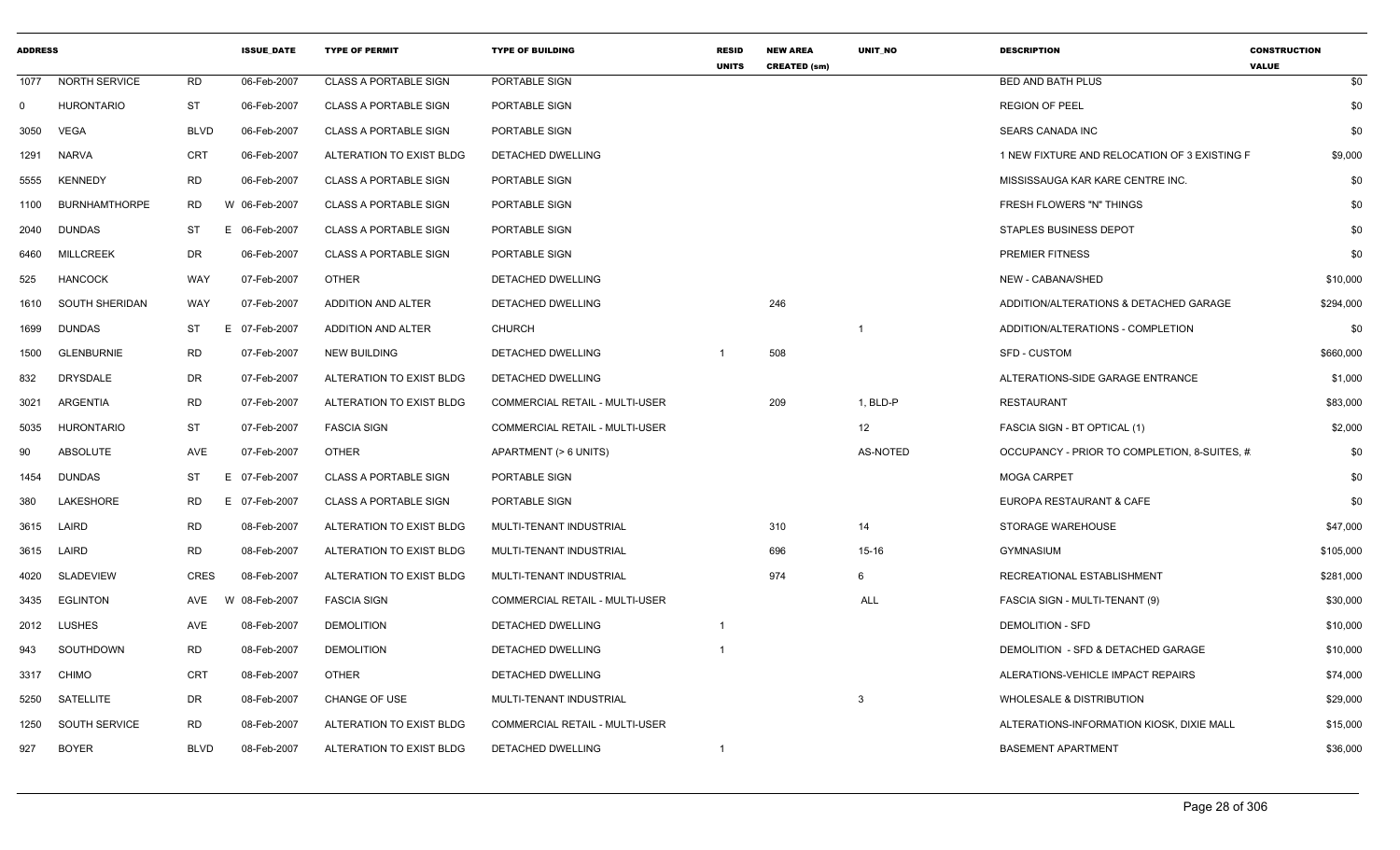| <b>ADDRESS</b> |                          |             | <b>ISSUE_DATE</b> | <b>TYPE OF PERMIT</b>        | <b>TYPE OF BUILDING</b> | <b>RESID</b><br><b>UNITS</b> | <b>NEW AREA</b><br><b>CREATED (sm)</b> | UNIT_NO | <b>DESCRIPTION</b>                           | <b>CONSTRUCTION</b><br><b>VALUE</b> |     |
|----------------|--------------------------|-------------|-------------------|------------------------------|-------------------------|------------------------------|----------------------------------------|---------|----------------------------------------------|-------------------------------------|-----|
| $\mathbf 0$    | <b>WINSTON CHURCHILL</b> | <b>BLVD</b> | 08-Feb-2007       | <b>CLASS A PORTABLE SIGN</b> | PORTABLE SIGN           |                              |                                        |         | <b>STREETSVILLE BIA</b>                      |                                     | \$0 |
| $\mathbf 0$    | THOMAS                   | <b>ST</b>   | 08-Feb-2007       | <b>CLASS A PORTABLE SIGN</b> | PORTABLE SIGN           |                              |                                        |         | STREETSVILLE BIA                             |                                     | \$0 |
| 0              | <b>BRITANNIA</b>         | RD          | W 08-Feb-2007     | <b>CLASS A PORTABLE SIGN</b> | PORTABLE SIGN           |                              |                                        |         | MAYOR AND COUNCILLOR'S OFFICE - WARD 9       |                                     | \$0 |
| 0              | SOUTHDOWN                | RD          | 08-Feb-2007       | <b>CLASS A PORTABLE SIGN</b> | PORTABLE SIGN           |                              |                                        |         | MAYOR AND COUNCILLOR'S OFFICE - WARD - 2     |                                     | \$0 |
| 0              | <b>ERIN MILLS</b>        | <b>PKY</b>  | 08-Feb-2007       | <b>CLASS A PORTABLE SIGN</b> | PORTABLE SIGN           |                              |                                        |         | MAYOR AND COUNCILLOR'S OFFICE - WARD - 2     |                                     | \$0 |
| 6930           | <b>PACIFIC</b>           | <b>CIR</b>  | 08-Feb-2007       | <b>CLASS A PORTABLE SIGN</b> | PORTABLE SIGN           |                              |                                        |         | ECHOHOME INC.                                |                                     | \$0 |
| $\Omega$       | <b>BRITANNIA</b>         | RD          | W 08-Feb-2007     | <b>CLASS A PORTABLE SIGN</b> | PORTABLE SIGN           |                              |                                        |         | COMMUNITY SERVICES - REC. & PARKS            |                                     | \$0 |
| 0              | DUNDAS                   | ST          | W 08-Feb-2007     | <b>CLASS A PORTABLE SIGN</b> | PORTABLE SIGN           |                              |                                        |         | COMMUNITY SERVICES - REC. & PARKS            |                                     | \$0 |
| $\mathbf{0}$   | <b>BURNHAMTHORPE</b>     | RD          | E 08-Feb-2007     | <b>CLASS A PORTABLE SIGN</b> | PORTABLE SIGN           |                              |                                        |         | COMMUNITY SERVICES - REC. & PARKS            |                                     | \$0 |
| 0              | <b>WINSTON CHURCHILL</b> | <b>BLVD</b> | 08-Feb-2007       | <b>CLASS A PORTABLE SIGN</b> | PORTABLE SIGN           |                              |                                        |         | COMMUNITY SERVICES - PARKS & REC             |                                     | \$0 |
| $\Omega$       | GOREWAY                  | DR          | 08-Feb-2007       | <b>CLASS A PORTABLE SIGN</b> | PORTABLE SIGN           |                              |                                        |         | COMMUNITY SERVICES - PARKS & REC             |                                     | \$0 |
| 0              | <b>MAVIS</b>             | RD          | 08-Feb-2007       | <b>CLASS A PORTABLE SIGN</b> | PORTABLE SIGN           |                              |                                        |         | COMMUNITY SERVICES - REC. & PARKS            |                                     | \$0 |
| $\mathbf 0$    | <b>CAWTHRA</b>           | <b>RD</b>   | 08-Feb-2007       | <b>CLASS A PORTABLE SIGN</b> | PORTABLE SIGN           |                              |                                        |         | COMMUNITY SERVICES - REC. & PARKS            |                                     | \$0 |
| 0              | <b>WINSTON CHURCHILL</b> | <b>BLVD</b> | 08-Feb-2007       | <b>CLASS A PORTABLE SIGN</b> | PORTABLE SIGN           |                              |                                        |         | COMMUNITY SERVICES - REC. & PARKS            |                                     | \$0 |
| 0              | <b>BURNHAMTHORPE</b>     | RD          | E 08-Feb-2007     | <b>CLASS A PORTABLE SIGN</b> | PORTABLE SIGN           |                              |                                        |         | <b>COMMUNITY SERVICES - REC. &amp; PARKS</b> |                                     | \$0 |
| $\mathbf 0$    | <b>WINSTON CHURCHILL</b> | <b>BLVD</b> | 08-Feb-2007       | <b>CLASS A PORTABLE SIGN</b> | PORTABLE SIGN           |                              |                                        |         | COMMUNITY SERVICES - REC. & PARKS            |                                     | \$0 |
| $\Omega$       | LAKESHORE                | RD          | W 08-Feb-2007     | <b>CLASS A PORTABLE SIGN</b> | PORTABLE SIGN           |                              |                                        |         | MAYOR AND COUNCILLOR'S OFFICE - WARD - 2     |                                     | \$0 |
| 1310           | <b>DUNDAS</b>            | <b>ST</b>   | E 08-Feb-2007     | <b>CLASS A PORTABLE SIGN</b> | PORTABLE SIGN           |                              |                                        |         | NOVELTY RIVING SCHOOL                        |                                     | \$0 |
| 3018           | <b>WINSTON CHURCHILL</b> | <b>BLVD</b> | 08-Feb-2007       | <b>CLASS A PORTABLE SIGN</b> | PORTABLE SIGN           |                              |                                        |         | DRY CLEANERS ETC./TOP HAT CLEANERS           |                                     | \$0 |
| 350            | <b>BURNHAMTHORPE</b>     | <b>RD</b>   | E 08-Feb-2007     | <b>CLASS A PORTABLE SIGN</b> | PORTABLE SIGN           |                              |                                        |         | <b>BEST OF BEAUTY</b>                        |                                     | \$0 |
| 0              | <b>BRITANNIA</b>         | RD          | W 08-Feb-2007     | <b>CLASS A PORTABLE SIGN</b> | PORTABLE SIGN           |                              |                                        |         | <b>REGION OF PEEL</b>                        |                                     | \$0 |
| $\Omega$       | <b>CAWTHRA</b>           | <b>RD</b>   | 08-Feb-2007       | <b>CLASS A PORTABLE SIGN</b> | PORTABLE SIGN           |                              |                                        |         | <b>REGION OF PEEL</b>                        |                                     | \$0 |
| 0              | <b>AIRPORT</b>           | RD          | 08-Feb-2007       | <b>CLASS A PORTABLE SIGN</b> | PORTABLE SIGN           |                              |                                        |         | <b>REGION OF PEEL</b>                        |                                     | \$0 |
| 0              | <b>CENTRAL</b>           | <b>PKY</b>  | E 08-Feb-2007     | <b>CLASS A PORTABLE SIGN</b> | PORTABLE SIGN           |                              |                                        |         | <b>REGION OF PEEL</b>                        |                                     | \$0 |
| 0              | <b>BURNHAMTHORPE</b>     | RD          | W 08-Feb-2007     | <b>CLASS A PORTABLE SIGN</b> | PORTABLE SIGN           |                              |                                        |         | <b>REGION OF PEEL</b>                        |                                     | \$0 |
| $\Omega$       | SOUTHDOWN                | <b>RD</b>   | 08-Feb-2007       | <b>CLASS A PORTABLE SIGN</b> | PORTABLE SIGN           |                              |                                        |         | <b>REGION OF PEEL</b>                        |                                     | \$0 |
| $\Omega$       | LAKESHORE                | <b>RD</b>   | W 08-Feb-2007     | <b>CLASS A PORTABLE SIGN</b> | PORTABLE SIGN           |                              |                                        |         | <b>REGION OF PEEL</b>                        |                                     | \$0 |
| $\Omega$       | LAKESHORE                | RD.         | E 08-Feb-2007     | <b>CLASS A PORTABLE SIGN</b> | PORTABLE SIGN           |                              |                                        |         | <b>REGION OF PEEL</b>                        |                                     | \$0 |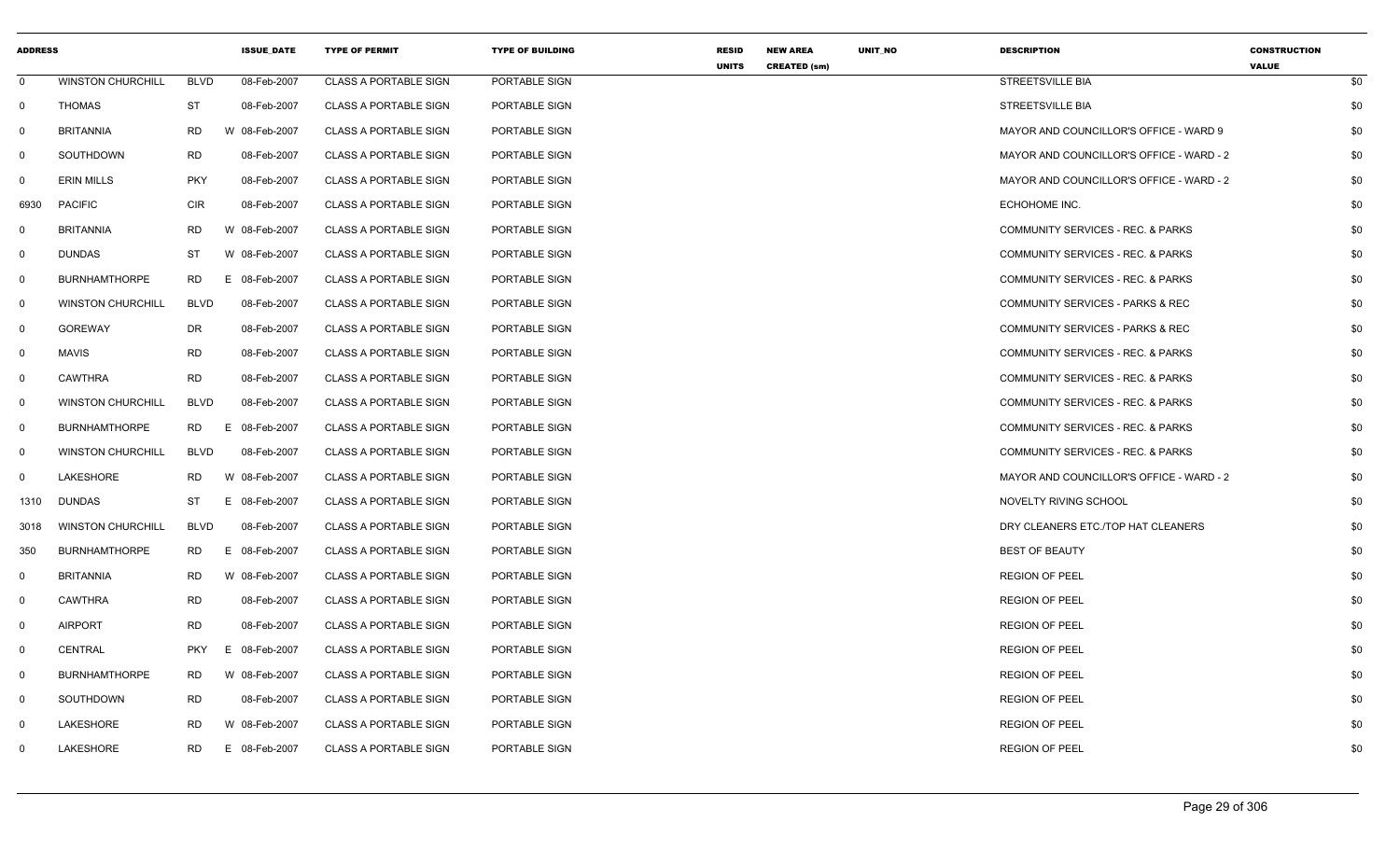| <b>ADDRESS</b> |                      |             | <b>ISSUE DATE</b> | <b>TYPE OF PERMIT</b>        | <b>TYPE OF BUILDING</b>        | <b>RESID</b><br><b>UNITS</b> | <b>NEW AREA</b><br><b>CREATED (sm)</b> | <b>UNIT NO</b> | <b>DESCRIPTION</b>                            | <b>CONSTRUCTION</b><br><b>VALUE</b> |
|----------------|----------------------|-------------|-------------------|------------------------------|--------------------------------|------------------------------|----------------------------------------|----------------|-----------------------------------------------|-------------------------------------|
| $\mathbf 0$    | QUEENSWAY            |             | W 08-Feb-2007     | <b>CLASS A PORTABLE SIGN</b> | PORTABLE SIGN                  |                              |                                        |                | <b>REGION OF PEEL</b>                         | \$0                                 |
| 0              | <b>BURNHAMTHORPE</b> | <b>RD</b>   | W 08-Feb-2007     | <b>CLASS A PORTABLE SIGN</b> | PORTABLE SIGN                  |                              |                                        |                | <b>REGION OF PEEL</b>                         | \$0                                 |
| 0              | <b>EGLINTON</b>      | AVE         | W 08-Feb-2007     | <b>CLASS A PORTABLE SIGN</b> | PORTABLE SIGN                  |                              |                                        |                | <b>REGION OF PEEL</b>                         | \$0                                 |
| 0              | <b>HURONTARIO</b>    | ST          | 08-Feb-2007       | <b>CLASS A PORTABLE SIGN</b> | PORTABLE SIGN                  |                              |                                        |                | <b>REGION OF PEEL</b>                         | \$0                                 |
| 700            | <b>MATHESON</b>      | <b>BLVD</b> | 08-Feb-2007<br>W  | <b>CLASS A PORTABLE SIGN</b> | PORTABLE SIGN                  |                              |                                        |                | ROYAL BANK                                    | \$0                                 |
| 1856           | <b>FEATHERSTON</b>   | DR          | 09-Feb-2007       | <b>OTHER</b>                 | DETACHED DWELLING              |                              |                                        |                | <b>DECK</b>                                   | \$10,000                            |
| 5600           | <b>ROSE CHERRY</b>   | PL          | 09-Feb-2007       | <b>NEW BUILDING</b>          | <b>CITY</b>                    |                              | 17,994                                 |                | NEW - SPORTS COMPLEX, HERSHEY CENTRE, FOUL    | \$25,416,000                        |
| 1427           | <b>TROTWOOD</b>      | AVE         | 09-Feb-2007       | <b>OTHER</b>                 | DETACHED DWELLING              |                              |                                        |                | <b>ADDITION - DECK</b>                        | \$10,000                            |
| 20             | KINGSBRIDGE GARDEN   | <b>CIR</b>  | 09-Feb-2007       | ALTERATION TO EXIST BLDG     | COMMERCIAL OFFICE - MULTI-USER |                              |                                        | 5              | INTERIOR ALTERATIONS-1106822 ONTARIO LTD      | \$15,000                            |
| 1593           | <b>MUIR</b>          | <b>RD</b>   | 09-Feb-2007       | ADDITION AND ALTER           | DETACHED DWELLING              |                              | 636                                    |                | ADDITION - REAR ADD., 2ND FLOOR ADD & FRONT F | \$54,000                            |
| 195            | <b>MCGILL</b>        | <b>ST</b>   | 09-Feb-2007       | ALTERATION TO EXIST BLDG     | DETACHED DWELLING              |                              | 98                                     |                | <b>BASEMENT APARTMENT</b>                     | \$34,000                            |
| 60             | <b>COURTNEYPARK</b>  | DR          | 09-Feb-2007<br>W  | ALTERATION TO EXIST BLDG     | MULTI-TENANT INDUSTRIAL        |                              |                                        | $1 - 2$        | ALTERATIONS-DEMISING WALL                     | \$16,000                            |
| 7333           | MISSISSAUGA          | <b>RD</b>   | 09-Feb-2007       | ELECTROMAG LOCK DEVICE       | <b>INDUSTRIAL - OTHER</b>      |                              |                                        |                | FIRE ONLY - MAGLOCKS (2)                      | \$6,000                             |
| 3240           | <b>MAVIS</b>         | <b>RD</b>   | 09-Feb-2007       | <b>OTHER</b>                 | PUBLIC - OTHER                 |                              |                                        |                | FIRE ONLY - FIRE ALARM SYSTEM                 | \$16,000                            |
| 5140           | RAYANA               | <b>RDGE</b> | 09-Feb-2007       | <b>NEW BUILDING</b>          | DETACHED DWELLING              | $\overline{1}$               | 335                                    |                | <b>SFD - REPEAT MODEL</b>                     | \$312,000                           |
| 5136           | <b>RAYANA</b>        | <b>RDGE</b> | 09-Feb-2007       | <b>NEW BUILDING</b>          | DETACHED DWELLING              | $\overline{1}$               | 335                                    |                | <b>SFD - REPEAT MODEL</b>                     | \$312,000                           |
| 5132           | <b>RAYANA</b>        | <b>RDGE</b> | 09-Feb-2007       | <b>NEW BUILDING</b>          | DETACHED DWELLING              | -1                           | 335                                    |                | <b>SFD - REPEAT MODEL</b>                     | \$312,000                           |
| 5128           | RAYANA               | <b>RDGE</b> | 09-Feb-2007       | <b>NEW BUILDING</b>          | DETACHED DWELLING              |                              | 335                                    |                | <b>SFD - REPEAT MODEL</b>                     | \$312,000                           |
| 172            | <b>BRIARHILL</b>     | DR          | 09-Feb-2007       | <b>DEMOLITION</b>            | DETACHED DWELLING              | $\overline{1}$               |                                        |                | <b>DEMOLITON - SFD</b>                        | \$10,000                            |
| 6257           | <b>AIRPORT</b>       | <b>RD</b>   | 09-Feb-2007       | <b>OTHER</b>                 | COMMERCIAL RETAIL - MULTI-USER |                              |                                        |                | FIRE ONLY - GENERATOR & CONCRETE PAD          | \$21,000                            |
| 0              | <b>HURONTARIO</b>    | <b>ST</b>   | 09-Feb-2007       | <b>CLASS A PORTABLE SIGN</b> | PORTABLE SIGN                  |                              |                                        |                | COMMUNITY SERVICES - PLANNING AND DEV.& BUS   | \$0                                 |
| 0              | LAKESHORE            | <b>RD</b>   | 09-Feb-2007<br>W  | <b>CLASS A PORTABLE SIGN</b> | PORTABLE SIGN                  |                              |                                        |                | COMMUNITY SERVICES - PLANNING AND DEV & BUS   | \$0                                 |
| 0              | <b>CAWTHRA</b>       | <b>RD</b>   | 09-Feb-2007       | <b>CLASS A PORTABLE SIGN</b> | PORTABLE SIGN                  |                              |                                        |                | COMMUNITY SERVICES. - PLANNING AND DEV.& BU   | \$0                                 |
| 6410           | <b>MILLCREEK</b>     | <b>DR</b>   | 09-Feb-2007       | <b>CLASS A PORTABLE SIGN</b> | PORTABLE SIGN                  |                              |                                        |                | <b>MCDONALD'S</b>                             | \$0                                 |
| 1000           | <b>BURNHAMTHORPE</b> | <b>RD</b>   | 12-Feb-2007<br>W  | ALTERATION TO EXIST BLDG     | COMMERCIAL RETAIL-SINGLE USER  |                              |                                        |                | INTERIOR ALTERATIONS-YUAN MING SUPERMARKE     | \$30,000                            |
| 6670           | <b>COLUMBUS</b>      | <b>RD</b>   | 12-Feb-2007       | ALTERATION TO EXIST BLDG     | MULTI-TENANT INDUSTRIAL        |                              |                                        | $\overline{2}$ | WHOLESALE DISTRIBUTION                        | \$39,000                            |
| 322            | <b>HOLLYMOUNT</b>    | <b>DR</b>   | 12-Feb-2007       | ADDITION TO EXIST BLDG       | DETACHED DWELLING              |                              | 18                                     |                | ADDITION - 1 STOREY UNHEATED                  | \$14,000                            |
| 7360           | <b>BRAMALEA</b>      | <b>RD</b>   | 12-Feb-2007       | <b>NEW BUILDING</b>          | <b>INDUSTRIAL - OTHER</b>      |                              | 2,176                                  | BLD C-D        | NEW - STORAGE BLD, AAA SAFE PRIVATE STORAGE   | \$0                                 |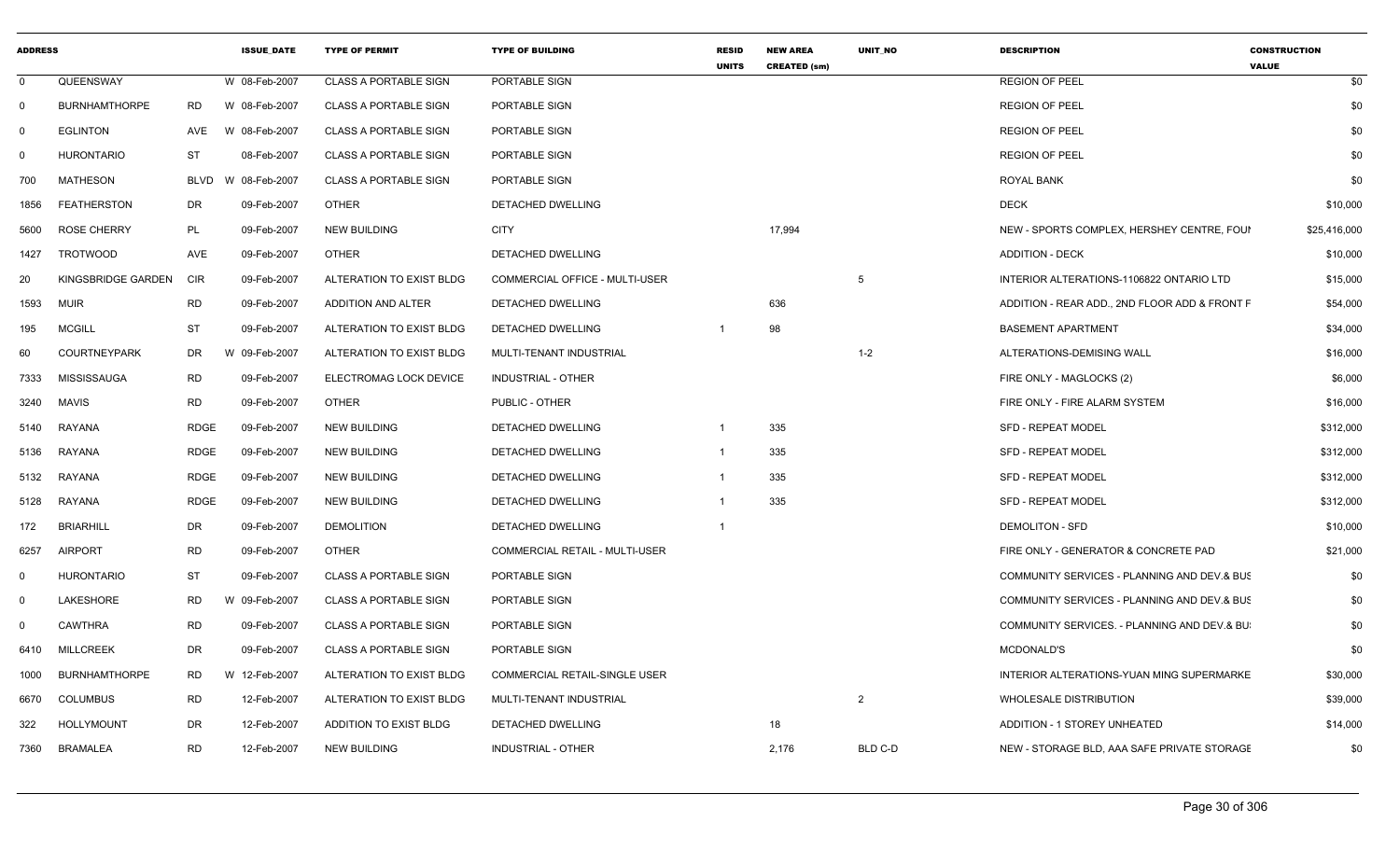| <b>ADDRESS</b> |                          |             | <b>ISSUE DATE</b> | <b>TYPE OF PERMIT</b>        | <b>TYPE OF BUILDING</b>               | <b>RESID</b><br><b>UNITS</b> | <b>NEW AREA</b><br><b>CREATED (sm)</b> | <b>UNIT NO</b> | <b>DESCRIPTION</b>                            | <b>CONSTRUCTION</b><br><b>VALUE</b> |
|----------------|--------------------------|-------------|-------------------|------------------------------|---------------------------------------|------------------------------|----------------------------------------|----------------|-----------------------------------------------|-------------------------------------|
| 4559           | <b>HURONTARIO</b>        | <b>ST</b>   | 12-Feb-2007       | <b>FASCIA SIGN</b>           | <b>COMMERCIAL RETAIL - MULTI-USER</b> |                              |                                        | A14            | FASCIA SIGN - INTOUCH WIRELESS (1)            | \$9,000                             |
| 1280           | <b>COURTNEYPARK</b>      | DR.         | E 12-Feb-2007     | <b>MULTIPLE SIGNS</b>        | SINGLE TENANT INDUSTRIAL              |                              |                                        |                | MULTIPLE SIGNS - SYNERGEX, 1-GROUND, 1-FASCI/ | \$15,000                            |
| 6590           | MEADOWVALE TOWN CENCIR   |             | 12-Feb-2007       | ALTERATION TO EXIST BLDG     | COMMERCIAL OFFICE - MULTI-USER        |                              |                                        | $J-1$          | PROFESSIONAL & MEDICAL OFFICE                 | \$37,000                            |
| 5250           | SATELLITE                | <b>DR</b>   | 12-Feb-2007       | ALTERATION TO EXIST BLDG     | MULTI-TENANT INDUSTRIAL               |                              |                                        | 18-19          | OFFICE WITH ACCESSORY DISTRIBUTION & SERVIC   | \$120,000                           |
| 1060           | <b>BRITANNIA</b>         | <b>RD</b>   | E 12-Feb-2007     | ALTERATION TO EXIST BLDG     | MULTI-TENANT INDUSTRIAL               |                              | 96                                     | 20             | <b>NEW - SECOND FLOOR</b>                     | \$52,000                            |
| 4408           | <b>JENKINS</b>           | <b>CRES</b> | 12-Feb-2007       | ALTERATION TO EXIST BLDG     | DETACHED DWELLING                     |                              | 66                                     |                | ALTERATIONS-SIDE/GARAGE ENTRANCE, FINISHED    | \$32,000                            |
| $\mathbf 0$    | <b>BURNHAMTHORPE</b>     | <b>RD</b>   | W 12-Feb-2007     | <b>CLASS A PORTABLE SIGN</b> | PORTABLE SIGN                         |                              |                                        |                | <b>LIVING ARTS CENTRE</b>                     | \$0                                 |
| $\mathbf{0}$   | <b>DUNDAS</b>            | ST          | W 12-Feb-2007     | <b>CLASS A PORTABLE SIGN</b> | PORTABLE SIGN                         |                              |                                        |                | <b>LIVING ARTS CENTRE</b>                     | \$0                                 |
| $\mathbf{0}$   | <b>ERIN MILLS</b>        | <b>PKY</b>  | 12-Feb-2007       | <b>CLASS A PORTABLE SIGN</b> | PORTABLE SIGN                         |                              |                                        |                | LIVING ARTS CENTRE                            | \$0                                 |
| - 0            | <b>EGLINTON</b>          | AVE         | 12-Feb-2007<br>W  | <b>CLASS A PORTABLE SIGN</b> | PORTABLE SIGN                         |                              |                                        |                | <b>LIVING ARTS CENTRE</b>                     | \$0                                 |
| 0              | <b>ERIN MILLS</b>        | <b>PKY</b>  | 12-Feb-2007       | <b>CLASS A PORTABLE SIGN</b> | PORTABLE SIGN                         |                              |                                        |                | LIVING ARTS CENTRE                            | \$0                                 |
| 0              | <b>WINSTON CHURCHILL</b> | <b>BLVD</b> | 12-Feb-2007       | <b>CLASS A PORTABLE SIGN</b> | PORTABLE SIGN                         |                              |                                        |                | LIVING ARTS CENTRE                            | \$0                                 |
| 2555           | <b>ERIN CENTRE</b>       | <b>BLVD</b> | 12-Feb-2007       | <b>CLASS A PORTABLE SIGN</b> | PORTABLE SIGN                         |                              |                                        |                | <b>SKINN LASER CLINIC</b>                     | \$0                                 |
| 2580           | <b>HURONTARIO</b>        | <b>ST</b>   | 12-Feb-2007       | <b>CLASS A PORTABLE SIGN</b> | PORTABLE SIGN                         |                              |                                        |                | TD CANADA TRUST                               | \$0                                 |
| 2555           | <b>ERIN CENTRE</b>       | <b>BLVD</b> | 12-Feb-2007       | <b>CLASS A PORTABLE SIGN</b> | PORTABLE SIGN                         |                              |                                        |                | <b>SKINN LASER CLINIC</b>                     | \$0                                 |
| 2655           | <b>LIRUMA</b>            | <b>RD</b>   | 12-Feb-2007       | <b>CLASS A PORTABLE SIGN</b> | PORTABLE SIGN                         |                              |                                        |                | <b>BIKINI INTERNATIONAL</b>                   | \$0                                 |
| 1646           | <b>DUNDAS</b>            | <b>ST</b>   | W 12-Feb-2007     | <b>CLASS A PORTABLE SIGN</b> | PORTABLE SIGN                         |                              |                                        |                | HYDE AWAY BOUTIQUE SPA                        | \$0                                 |
| 1646           | <b>DUNDAS</b>            | ST          | W 12-Feb-2007     | <b>CLASS A PORTABLE SIGN</b> | PORTABLE SIGN                         |                              |                                        |                | HYDE AWAY BOUTIQUE SPA                        | \$0                                 |
| 1646           | <b>DUNDAS</b>            | ST          | W 12-Feb-2007     | <b>CLASS A PORTABLE SIGN</b> | PORTABLE SIGN                         |                              |                                        |                | HYDE AWAY BOUTIQUE SPA                        | \$0                                 |
| 1510           | <b>DREW</b>              | <b>RD</b>   | 12-Feb-2007       | <b>CLASS A PORTABLE SIGN</b> | PORTABLE SIGN                         |                              |                                        |                | <b>GASPERINO'S</b>                            | \$0                                 |
| 5310           | <b>DIXIE</b>             | <b>RD</b>   | 12-Feb-2007       | <b>CLASS A PORTABLE SIGN</b> | PORTABLE SIGN                         |                              |                                        |                | MCDONALD'S                                    | \$0                                 |
| 2090           | <b>HURONTARIO</b>        | ST          | 12-Feb-2007       | <b>CLASS A PORTABLE SIGN</b> | PORTABLE SIGN                         |                              |                                        |                | <b>HARBORN DENTAL</b>                         | \$0                                 |
| 1970           | <b>DUNDAS</b>            | <b>ST</b>   | E.<br>12-Feb-2007 | <b>CLASS A PORTABLE SIGN</b> | PORTABLE SIGN                         |                              |                                        |                | ASTORIA SHISH KEBOB HOUSE                     | \$0                                 |
| 1245           | <b>EGLINTON</b>          | AVE         | W 12-Feb-2007     | <b>CLASS A PORTABLE SIGN</b> | PORTABLE SIGN                         |                              |                                        |                | CHURCH OF THE VIRGIN MARY / ST ATHANASIUS     | \$0                                 |
| 1403           | <b>DUNDAS</b>            | <b>ST</b>   | E 12-Feb-2007     | <b>CLASS A PORTABLE SIGN</b> | PORTABLE SIGN                         |                              |                                        |                | <b>CASH MONEY</b>                             | \$0                                 |
| 3221           | <b>DERRY</b>             | <b>RD</b>   | W 12-Feb-2007     | <b>CLASS A PORTABLE SIGN</b> | PORTABLE SIGN                         |                              |                                        |                | PACE FITNESS + RELAXATION CENTRE              | \$0                                 |
| 3221           | <b>DERRY</b>             | <b>RD</b>   | W 12-Feb-2007     | <b>CLASS A PORTABLE SIGN</b> | PORTABLE SIGN                         |                              |                                        |                | PACE FITNESS + RELAXATION CENTRE              | \$0                                 |
| 3221           | <b>DERRY</b>             | <b>RD</b>   | W 12-Feb-2007     | <b>CLASS A PORTABLE SIGN</b> | PORTABLE SIGN                         |                              |                                        |                | PACE FITNESS + RELAXATION CENTRE              | \$0                                 |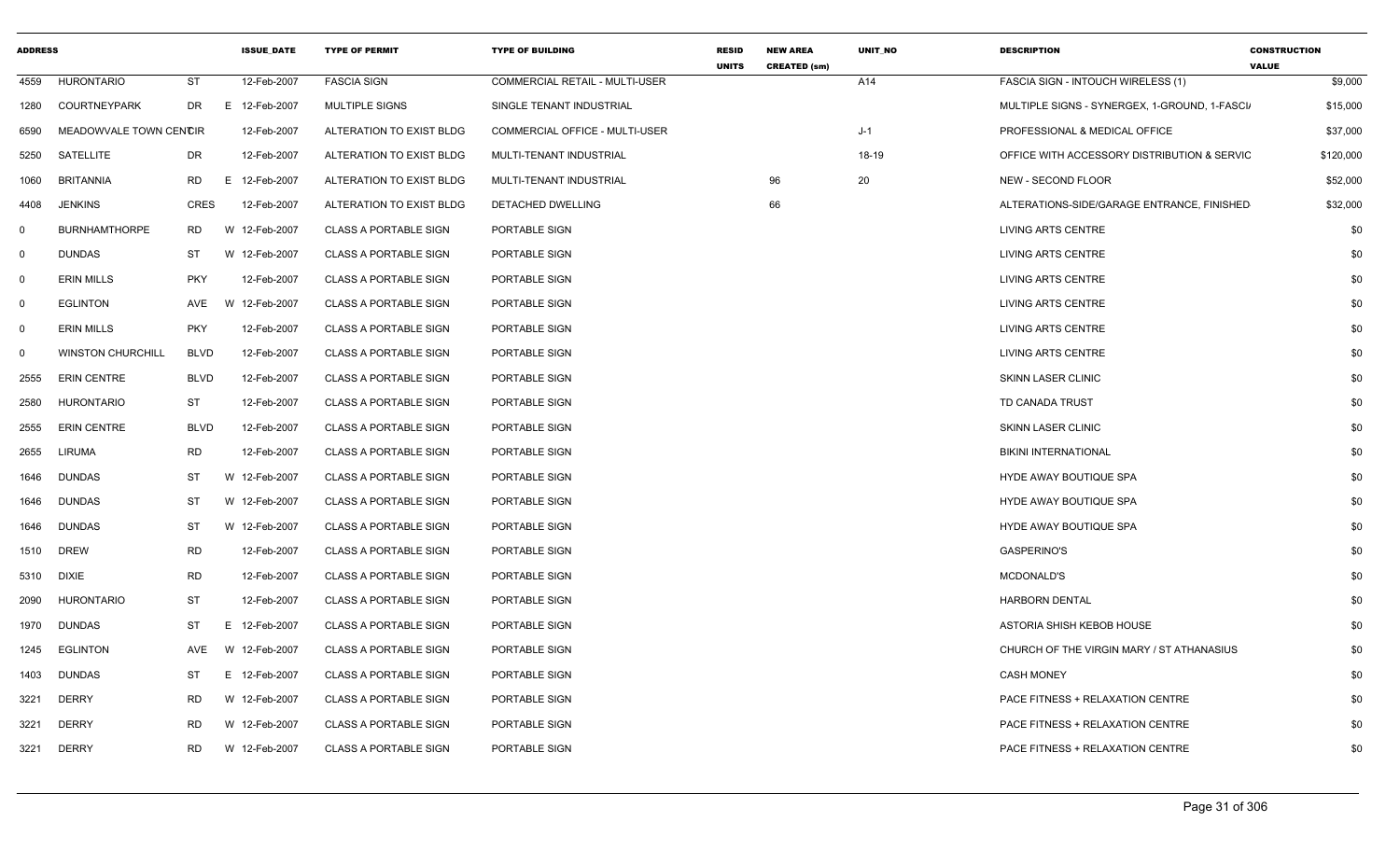| <b>ADDRESS</b> |                        |                 | <b>ISSUE DATE</b> | <b>TYPE OF PERMIT</b>        | <b>TYPE OF BUILDING</b>               | <b>RESID</b><br><b>UNITS</b> | <b>NEW AREA</b><br><b>CREATED (sm)</b> | <b>UNIT NO</b> | <b>DESCRIPTION</b>                               | <b>CONSTRUCTION</b><br><b>VALUE</b> |
|----------------|------------------------|-----------------|-------------------|------------------------------|---------------------------------------|------------------------------|----------------------------------------|----------------|--------------------------------------------------|-------------------------------------|
| 3075           | <b>RIDGEWAY</b>        | DR.             | 12-Feb-2007       | <b>CLASS A PORTABLE SIGN</b> | PORTABLE SIGN                         |                              |                                        |                | PRELUDE HAIR DESIGN                              | \$0                                 |
| 100            | <b>CITY CENTRE</b>     | <b>DR</b>       | 13-Feb-2007       | ALTERATION TO EXIST BLDG     | <b>COMMERCIAL RETAIL - MULTI-USER</b> |                              |                                        | $2 - 121$      | INTERIOR ALTERATIONS - ADDITION-ELLE             | \$99,000                            |
| 3590           | JOAN                   | DR              | 13-Feb-2007       | <b>DEMOLITION</b>            | SCHOOL - ELEMENTARY                   |                              |                                        |                | DEMOLITION - PARTIAL, KINDER-PAK BUILDING        | \$10,000                            |
| 2630           | <b>SKYMARK</b>         | AVE             | 13-Feb-2007       | ALTERATION TO EXIST BLDG     | MULTI-TENANT INDUSTRIAL               |                              | 266                                    | 702            | ADMINISTRATIVE OFFICE                            | \$40,000                            |
| 1310           | <b>DUNDAS</b>          | ST<br>E         | 13-Feb-2007       | FIRE CODE RETROFIT           | <b>COMMERCIAL RETAIL - MULTI-USER</b> |                              |                                        | -5             | FIRE ONLY-FIRE SURPRESSION TO EXISTING KITCH     | \$15,000                            |
| 4040           | <b>CREDITVIEW</b>      | RD              | 13-Feb-2007       | <b>CLASS A PORTABLE SIGN</b> | PORTABLE SIGN                         |                              |                                        |                | <b>FAMILY DOCTOR</b>                             | \$0                                 |
| 2901           | <b>EGLINTON</b>        | AVE             | W 13-Feb-2007     | <b>CLASS A PORTABLE SIGN</b> | PORTABLE SIGN                         |                              |                                        |                | <b>NYX SHOES</b>                                 | \$0                                 |
| 6550           | MEADOWVALE TOWN CENCIR |                 | 13-Feb-2007       | <b>CLASS A PORTABLE SIGN</b> | PORTABLE SIGN                         |                              |                                        |                | MADE IN JAPAN TERIYAKI EXPERIENCE                | \$0                                 |
| 2155           | LEANNE                 | <b>BLVD</b>     | 13-Feb-2007       | <b>CLASS A PORTABLE SIGN</b> | PORTABLE SIGN                         |                              |                                        |                | <b>SOFTRON TAX</b>                               | \$0                                 |
| 3100           | <b>RIDGEWAY</b>        | <b>DR</b>       | 13-Feb-2007       | <b>CLASS A PORTABLE SIGN</b> | PORTABLE SIGN                         |                              |                                        |                | LE FIRME                                         | \$0                                 |
| 1868           | <b>DUNDAS</b>          | ST              | E 13-Feb-2007     | <b>CLASS A PORTABLE SIGN</b> | PORTABLE SIGN                         |                              |                                        |                | BEAM AND ALARM SUPERSTORE                        | \$0                                 |
| 6460           | <b>KENNEDY</b>         | <b>RD</b>       | 14-Feb-2007       | ALTERATION TO EXIST BLDG     | <b>INDUSTRIAL - OTHER</b>             |                              |                                        | $\overline{A}$ | <b>WAREHOUSE/OFFICE</b>                          | \$1,181,000                         |
| 2155           | LEANNE                 | <b>BLVD</b>     | 14-Feb-2007       | <b>CLASS A PORTABLE SIGN</b> | PORTABLE SIGN                         |                              |                                        |                | <b>SOFTRON TAX</b>                               | \$0                                 |
| 707            | LAKESHORE              | RD<br>E.        | 15-Feb-2007       | ALTERATION TO EXIST BLDG     | <b>COMMERCIAL - OTHER</b>             |                              |                                        |                | <b>RESTAURANT</b>                                | \$92,000                            |
| 1021           | <b>BREVIK</b>          | <b>PL</b>       | 15-Feb-2007       | ALTERATION TO EXIST BLDG     | <b>INDUSTRIAL - OTHER</b>             |                              |                                        |                | ALTERATIONS-ROOFTOP UNITS (4), VENTMASTERS       | \$40,000                            |
| 1310           | MID-WAY                | <b>BLVD</b>     | 15-Feb-2007       | ALTERATION TO EXIST BLDG     | MULTI-TENANT INDUSTRIAL               |                              | 315                                    | 31             | INTERIOR ALTERATIONS - MEZZANINE                 | \$82,000                            |
| 1825           | <b>DUNDAS</b>          | <b>ST</b><br>E. | 15-Feb-2007       | <b>FASCIA SIGN</b>           | COMMERCIAL OFFICE - MULTI-USER        |                              |                                        | 1A             | FASCIA SIGN - NAPA AUTO PARTS (1)                | \$6,000                             |
| 5120           | PERENNIAL              | <b>DR</b>       | 15-Feb-2007       | <b>NEW BUILDING</b>          | SCHOOL - ELEMENTARY                   |                              | 6,448                                  |                | NEW - SCHOOL, CHURCHILL MEADOWS ELEM.SCHC        | \$9,105,000                         |
| 4559           | <b>HURONTARIO</b>      | <b>ST</b>       | 15-Feb-2007       | ALTERATION TO EXIST BLDG     | <b>COMMERCIAL RETAIL - MULTI-USER</b> |                              |                                        | $A-7B$         | INTERIOR ALTERATIONS - NEW DOOR (UNOCCUPIE)      | \$15,000                            |
| 99             | LAKESHORE              | RD<br>E.        | 15-Feb-2007       | ALTERATION TO EXIST BLDG     | <b>COMMERCIAL - OTHER</b>             |                              |                                        |                | ALTERATIONS-ROOF REINFORCEMENT                   | \$57,000                            |
| 6677           | MEADOWVALE TOWN CENCIR |                 | 15-Feb-2007       | <b>FASCIA SIGN</b>           | COMMERCIAL RETAIL - MULTI-USER        |                              |                                        | 71             | FASCIA SIGN - WYMPOSIUM, (1)INTERIOR / (4) EXTEF | \$7,000                             |
| 80             | <b>COURTNEYPARK</b>    | DR              | W 15-Feb-2007     | ALTERATION TO EXIST BLDG     | MULTI-TENANT INDUSTRIAL               |                              |                                        |                | INTERIOR ALTERATIONS - DEMISING WALL FOR UNI     | \$32,000                            |
| 5288           | <b>GENERAL</b>         | <b>RD</b>       | 15-Feb-2007       | ALTERATION TO EXIST BLDG     | MULTI-TENANT INDUSTRIAL               |                              |                                        | -5             | ALTERATIONS - SPEC SUITE & DEMOLISH- STORAGI     | \$15,000                            |
| 6655           | <b>KITIMAT</b>         | <b>RD</b>       | 15-Feb-2007       | ALTERATION TO EXIST BLDG     | MULTI-TENANT INDUSTRIAL               |                              |                                        |                | INTERIOR ALTERATIONS - INDOCAN INVESTMENT C      | \$31,000                            |
| 3955           | <b>ERIN CENTRE</b>     | <b>BLVD</b>     | 15-Feb-2007       | <b>FASCIA SIGN</b>           | <b>COMMERCIAL RETAIL - MULTI-USER</b> |                              |                                        | <b>ALL</b>     | FASCIA SIGNS - MULTI-TENANT (8)                  | \$10,000                            |
| 4261           | <b>TRELLIS</b>         | <b>CRES</b>     | 15-Feb-2007       | ADDITION TO EXIST BLDG       | SEMI-DETACHED DWELLING                |                              | 108                                    |                | ADDITION - FRONT PORCH, UNHEATED                 | \$10,000                            |
| 630            | <b>SECRETARIAT</b>     | CRT             | 15-Feb-2007       | <b>REVISIONS</b>             | SINGLE TENANT INDUSTRIAL              |                              |                                        |                | REVISIONS - STAIRWELL REMOVAL                    | \$0                                 |
|                | 5045 PLANTATION        | <b>PL</b>       | 15-Feb-2007       | <b>CLASS A PORTABLE SIGN</b> | PORTABLE SIGN                         |                              |                                        |                | CHIX TRUE BBQ CANADA LTD                         | \$0                                 |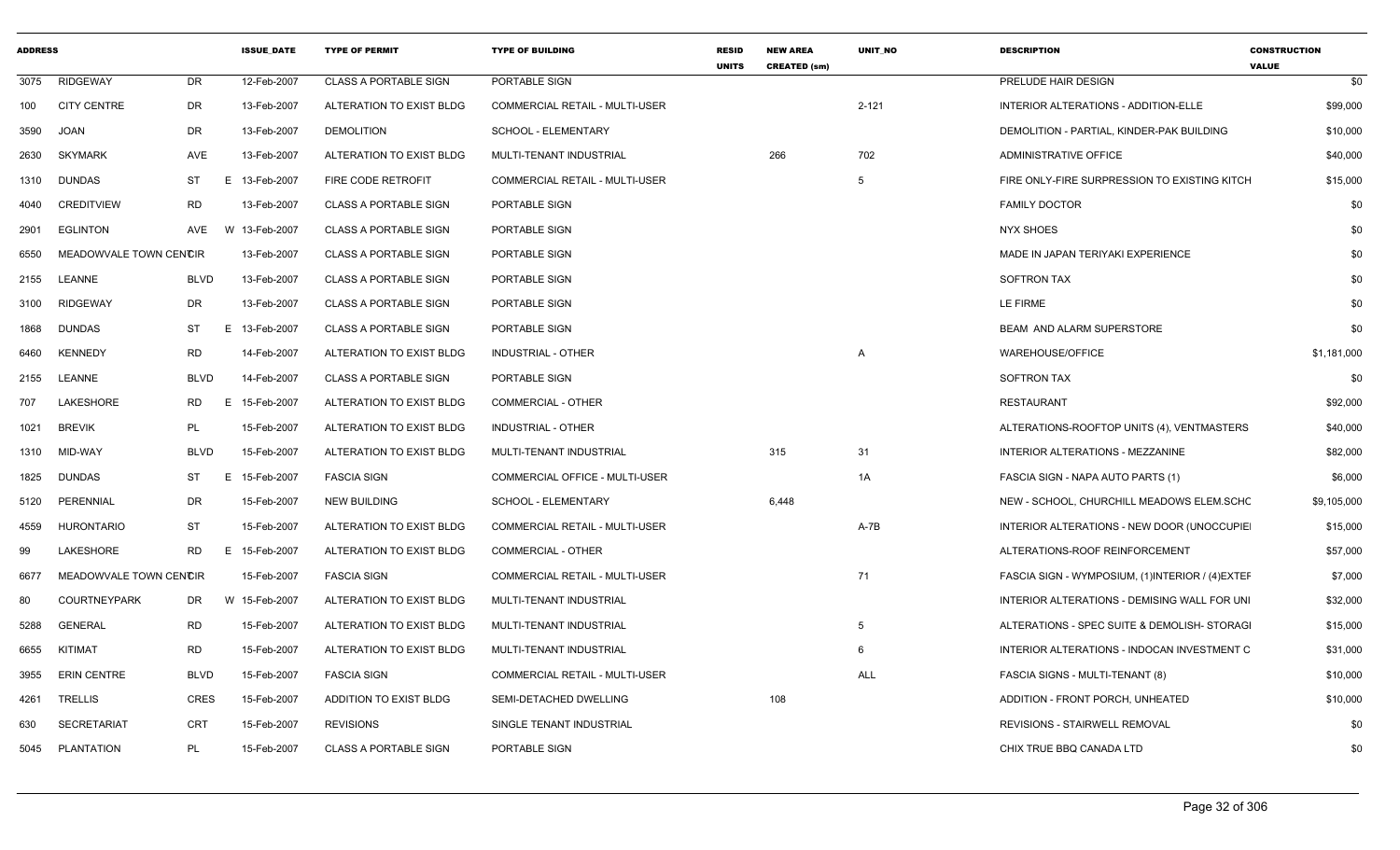| <b>ADDRESS</b> |                          |             |   | <b>ISSUE DATE</b> | <b>TYPE OF PERMIT</b>        | <b>TYPE OF BUILDING</b>               | <b>RESID</b><br><b>UNITS</b> | <b>NEW AREA</b><br><b>CREATED (sm)</b> | <b>UNIT NO</b> | <b>DESCRIPTION</b>                           | <b>CONSTRUCTION</b><br><b>VALUE</b> |
|----------------|--------------------------|-------------|---|-------------------|------------------------------|---------------------------------------|------------------------------|----------------------------------------|----------------|----------------------------------------------|-------------------------------------|
| 2416           | <b>HAINES</b>            | <b>RD</b>   |   | 16-Feb-2007       | CHANGE OF USE                | MULTI-TENANT INDUSTRIAL               |                              |                                        | $1 - 2$        | <b>INTERIOR ALTERATIONS</b>                  | \$1,000                             |
| 5055           | SATELLITE                | DR          |   | 16-Feb-2007       | ALTERATION TO EXIST BLDG     | MULTI-TENANT INDUSTRIAL               |                              |                                        | -6             | <b>INTERIOR ALTERATIONS</b>                  | \$16,000                            |
| 395            | PENDANT                  | DR          |   | 16-Feb-2007       | MEZZANINE                    | SINGLE TENANT INDUSTRIAL              |                              |                                        |                | ADDITION-MEZZANINE (RACKING SYSTEM)          | \$15,000                            |
| 2174           | <b>BURBANK</b>           | DR          |   | 16-Feb-2007       | <b>INGROUND POOL</b>         | DETACHED DWELLING                     |                              |                                        |                |                                              | \$0                                 |
| 3059           | <b>MCNAUGHTON</b>        | AVE         |   | 16-Feb-2007       | <b>NEW BUILDING</b>          | DETACHED DWELLING                     |                              | 228                                    |                | <b>SFD - CUSTOM</b>                          | \$235,000                           |
| 3100           | <b>DIXIE</b>             | <b>RD</b>   |   | 16-Feb-2007       | ALTERATION TO EXIST BLDG     | COMMERCIAL RETAIL - MULTI-USER        |                              |                                        | A002A-2C       | <b>INTERIOR ALTERATIONS</b>                  | \$126,000                           |
| 7035           | ORDAN                    | DR          |   | 16-Feb-2007       | ALTERATION TO EXIST BLDG     | INDUSTRIAL - OTHER                    |                              |                                        |                | WAREHOUSE & DISTRIBUTION                     | \$1,564,000                         |
| 6045           | <b>CREDITVIEW</b>        | <b>RD</b>   |   | 16-Feb-2007       | <b>PYLON SIGN</b>            | <b>COMMERCIAL RETAIL - MULTI-USER</b> |                              |                                        | F005           | FASCIA SIGN - UPS STORE (1)                  | \$6,000                             |
| 3029           | ARGENTIA                 | <b>RD</b>   |   | 16-Feb-2007       | ALTERATION TO EXIST BLDG     | COMMERCIAL RETAIL - MULTI-USER        |                              |                                        | 104            | NUTRITIONAL SUPPLEMENTS                      | \$31,000                            |
| 808            | <b>BRITANNIA</b>         | <b>RD</b>   |   | W 16-Feb-2007     | ALTERATION TO EXIST BLDG     | COMMERCIAL RETAIL - MULTI-USER        |                              |                                        | 111            | <b>RETAIL</b>                                | \$32,000                            |
| 1095           | <b>LAKESHORE</b>         | <b>RD</b>   |   | W 16-Feb-2007     | <b>FASCIA SIGN</b>           | COMMERCIAL RETAIL-SINGLE USER         |                              |                                        |                | FASCIA SIGN - SNACKS (1)                     | \$2,000                             |
| 2325           | <b>MATHESON</b>          | <b>BLVD</b> | Е | 16-Feb-2007       | ALTERATION TO EXIST BLDG     | MULTI-TENANT INDUSTRIAL               |                              | 182                                    | -3             | MANUFACTURING, WAREHOUSING & REPAIR (MAX.    | \$53,000                            |
| 114            | <b>FALCONER</b>          | <b>DR</b>   |   | 16-Feb-2007       | <b>OTHER</b>                 | <b>GOVERNMENTAL</b>                   |                              |                                        |                | NEW WATER PLAYGROUND AREA                    | \$10,000                            |
| 5055           | SATELLITE                | DR          |   | 16-Feb-2007       | ALTERATION TO EXIST BLDG     | MULTI-TENANT INDUSTRIAL               |                              |                                        | $6 - 7$        | INTERIOR ALTERATIONS - THE LOYALTY GROUP IN( | \$33,000                            |
| 70             | ABSOLUTE                 | AVE         |   | 16-Feb-2007       | <b>OTHER</b>                 | APARTMENT (> 6 UNITS)                 |                              |                                        | 13 SUITES      | OCCUPANCY PRIOR TO COMPLETION - 13 SUITES    | \$0                                 |
| 3335           | <b>JOAN</b>              | DR          |   | 16-Feb-2007       | <b>DEMOLITION</b>            | DETACHED DWELLING                     | -1                           |                                        |                | DEMOLITION - SFD & FRAME GARAGE              | \$10,000                            |
| 1875           | <b>BUCKHORN</b>          | <b>GATE</b> |   | 16-Feb-2007       | ALTERATION TO EXIST BLDG     | COMMERCIAL OFFICE - MULTI-USER        |                              | 403                                    | 4-FLR          | INTERIOR ALTERATIONS-TD FINANCIAL GROUP      | \$116,000                           |
| 2655           | NORTH SHERIDAN           | <b>WAY</b>  |   | 16-Feb-2007       | ALTERATION TO EXIST BLDG     | MULTI-TENANT INDUSTRIAL               |                              | 334                                    | 150,280        | <b>OFFICES</b>                               | \$51,000                            |
| 5255           | PALMETTO                 | PL          |   | 16-Feb-2007       | <b>REVISIONS</b>             | CONDOMINIUM ROW DWELLING              |                              |                                        |                | <b>HVAC REVISION - MODEL D</b>               | \$0                                 |
| 4581           | <b>DUNEDIN</b>           | <b>CRES</b> |   | 16-Feb-2007       | ALTERATION TO EXIST BLDG     | DETACHED DWELLING                     |                              |                                        |                | 2 ADDITIONAL FIXTURES IN BASEMENT            | \$1,000                             |
| 800            | <b>BOYER</b>             | <b>BLVD</b> |   | 16-Feb-2007       | <b>CLASS A PORTABLE SIGN</b> | PORTABLE SIGN                         |                              |                                        |                | <b>RONA</b>                                  | \$0                                 |
| $\Omega$       | <b>WINSTON CHURCHILL</b> | <b>BLVD</b> |   | 16-Feb-2007       | <b>CLASS A PORTABLE SIGN</b> | PORTABLE SIGN                         |                              |                                        |                | MINI SKOOL "A CHILD'S PLACE" INC.            | \$0                                 |
| 3355           | <b>HURONTARIO</b>        | <b>ST</b>   |   | 16-Feb-2007       | <b>CLASS A PORTABLE SIGN</b> | PORTABLE SIGN                         |                              |                                        |                | <b>ACTIVE RESOURCES CANADA</b>               | \$0                                 |
| 3300           | <b>MAVIS</b>             | <b>RD</b>   |   | 16-Feb-2007       | <b>CLASS A PORTABLE SIGN</b> | PORTABLE SIGN                         |                              |                                        |                | TRIPLE AUTOMOTIVE                            | \$0                                 |
| $\Omega$       | <b>BURNHAMTHORPE</b>     | RD.         |   | W 16-Feb-2007     | <b>CLASS A PORTABLE SIGN</b> | PORTABLE SIGN                         |                              |                                        |                | <b>REGION OF PEEL</b>                        | \$0                                 |
| 100            | QUEENSWAY                |             |   | W 19-Feb-2007     | ALTERATION TO EXIST BLDG     | PUBLIC - OTHER                        |                              |                                        | 4 FLR          | INTERIOR ALTERATIONS-COMPUTER ROOM, TRILLII  | \$12,000                            |
| 3035           | ORLANDO                  | DR          |   | 19-Feb-2007       | <b>PYLON SIGN</b>            | COMMERCIAL OFFICE - MULTI-USER        |                              |                                        |                | GROUND SIGN - MULTI-TENANT (1)               | \$12,000                            |
| 100            | QUEENSWAY                |             |   | W 19-Feb-2007     | <b>REVISIONS</b>             | PUBLIC/INSTIT (EXCEPT SCHOOLS)        |                              | 570                                    |                | <b>REVISIONS</b>                             | \$0                                 |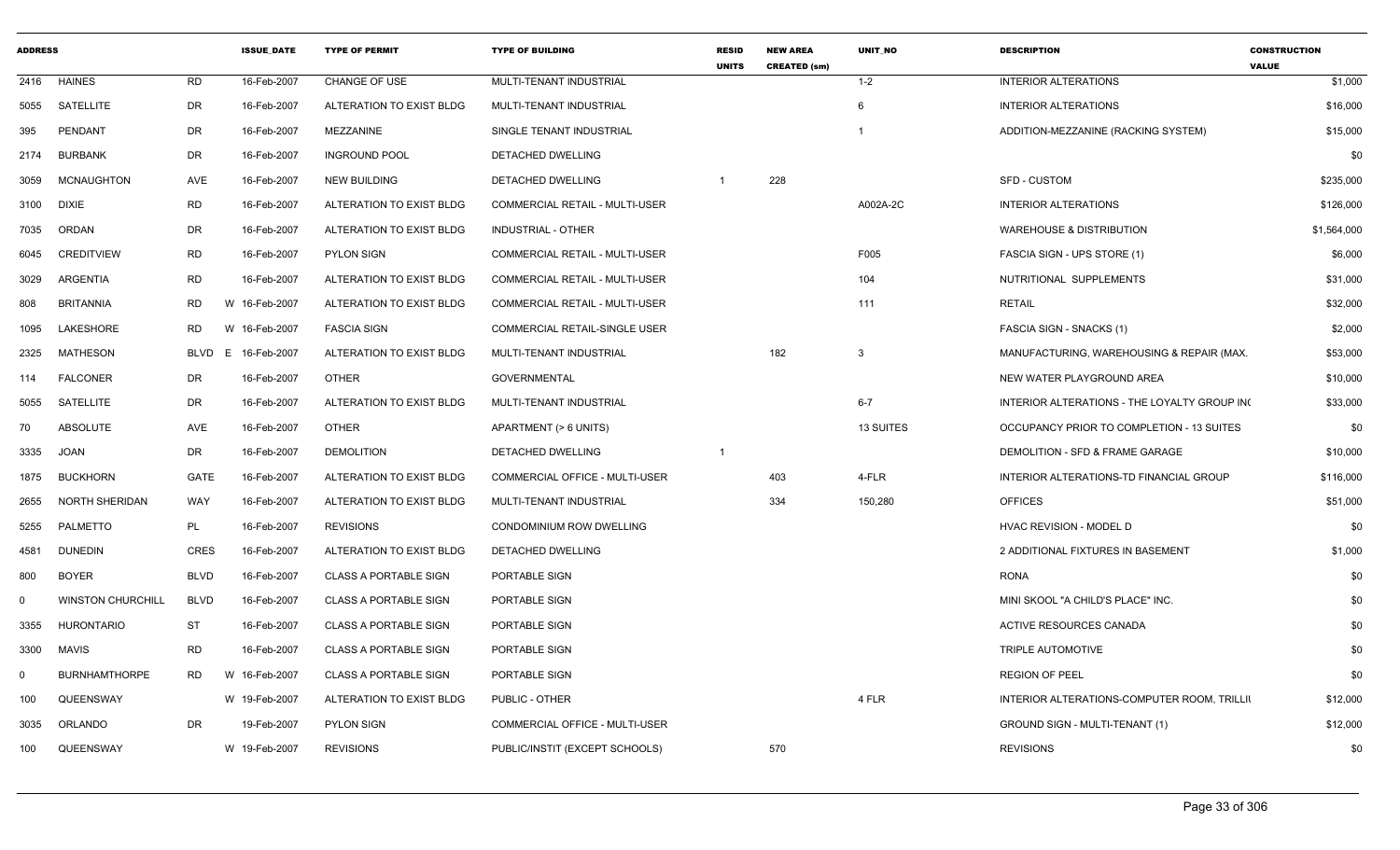| <b>ADDRESS</b> |                      |             | <b>ISSUE_DATE</b> | <b>TYPE OF PERMIT</b>        | <b>TYPE OF BUILDING</b>               | <b>RESID</b><br><b>UNITS</b> | <b>NEW AREA</b><br><b>CREATED (sm)</b> | <b>UNIT NO</b> | <b>DESCRIPTION</b>                           | <b>CONSTRUCTION</b><br><b>VALUE</b> |
|----------------|----------------------|-------------|-------------------|------------------------------|---------------------------------------|------------------------------|----------------------------------------|----------------|----------------------------------------------|-------------------------------------|
| 1801           | NORTH SHERIDAN       | WAY         | 19-Feb-2007       | <b>PYLON SIGN</b>            | SINGLE TENANT INDUSTRIAL              |                              |                                        |                | GROUND SIGN - PROGRESSIVE COLISSION (1)      | \$27,000                            |
| 3100           | DIXIE                | RD          | 19-Feb-2007       | ALTERATION TO EXIST BLDG     | <b>COMMERCIAL RETAIL - MULTI-USER</b> |                              | 2,972                                  | A00-2C         | RETAIL STORE - TALIZE                        | \$449,000                           |
| 2265           | MATHESON             | <b>BLVD</b> | E<br>19-Feb-2007  | <b>PYLON SIGN</b>            | INDUSTRIAL - OTHER                    |                              |                                        |                | CONSTRUCTION SITE SIGN, DOUBLE-SIDED, PACIFI | \$4,000                             |
| 705            | <b>MATHESON</b>      | <b>BLVD</b> | 19-Feb-2007<br>E. | <b>OTHER</b>                 | PUBLIC - OTHER                        |                              |                                        |                | <b>ROOF TOP UNIT</b>                         | \$36,000                            |
| 100            | <b>CITY CENTRE</b>   | DR          | 19-Feb-2007       | <b>FASCIA SIGN</b>           | <b>COMMERCIAL RETAIL - MULTI-USER</b> |                              |                                        | 1-810A         | FASCIA SIGNS - PEARLE VISION (2)             | \$1,000                             |
| 914            | <b>SILVER BIRCH</b>  | TR          | 19-Feb-2007       | ALTERATION TO EXIST BLDG     | DETACHED DWELLING                     |                              |                                        |                | ALTERATIONS-NEW WINDOW                       | \$10,000                            |
| 1161           | <b>TECUMSEH PARK</b> | DR          | 19-Feb-2007       | <b>DEMOLITION</b>            | DETACHED DWELLING                     |                              |                                        |                | DEMOLITION - SFD & 2 SHEDS                   | \$10,000                            |
| 1215           | HURONTARIO           | <b>ST</b>   | 19-Feb-2007       | <b>CLASS A PORTABLE SIGN</b> | PORTABLE SIGN                         |                              |                                        |                | <b>COUSINS MARKET</b>                        | \$0                                 |
| 2273           | DUNDAS               | ST          | W 19-Feb-2007     | <b>CLASS A PORTABLE SIGN</b> | PORTABLE SIGN                         |                              |                                        |                | <b>ONTARIO CARPET</b>                        | \$0                                 |
| $\mathbf 0$    | <b>BURNHAMTHORPE</b> | RD.         | 19-Feb-2007<br>E. | <b>CLASS A PORTABLE SIGN</b> | PORTABLE SIGN                         |                              |                                        |                | <b>COMMUNITY SERVICES</b>                    | \$0                                 |
| $\mathbf 0$    | MISSISSAUGA VALLEY   | <b>BLVD</b> | 19-Feb-2007       | <b>CLASS A PORTABLE SIGN</b> | PORTABLE SIGN                         |                              |                                        |                | <b>COMMUNITY SERVICES - REC. &amp; PARKS</b> | \$0                                 |
| 4161           | <b>SLADEVIEW</b>     | <b>CRES</b> | 19-Feb-2007       | <b>CLASS A PORTABLE SIGN</b> | PORTABLE SIGN                         |                              |                                        |                | <b>BLUE PENCIL SHREDDING</b>                 | \$0                                 |
| 3041           | ARGENTIA             | <b>RD</b>   | 19-Feb-2007       | <b>CLASS A PORTABLE SIGN</b> | <b>PORTABLE SIGN</b>                  |                              |                                        |                | DR. PISTER                                   | \$0                                 |
| 1185           | DUNDAS               | ST          | 19-Feb-2007<br>Е  | <b>CLASS A PORTABLE SIGN</b> | PORTABLE SIGN                         |                              |                                        |                | <b>CONTRACT STAFFING</b>                     | \$0                                 |
| 5636           | <b>GLEN ERIN</b>     | DR          | 19-Feb-2007       | <b>CLASS A PORTABLE SIGN</b> | PORTABLE SIGN                         |                              |                                        |                | ALIGN CHIROPRACTIC                           | \$0                                 |
| 1252           | EGLINTON             | AVE         | W 19-Feb-2007     | <b>CLASS A PORTABLE SIGN</b> | PORTABLE SIGN                         |                              |                                        |                | <b>CURVES FOR WOMEN</b>                      | \$0                                 |
| 4665           | CENTRAL              | <b>PKY</b>  | E 19-Feb-2007     | <b>CLASS A PORTABLE SIGN</b> | PORTABLE SIGN                         |                              |                                        |                | <b>CURVES</b>                                | \$0                                 |
| 3599           | WOLFEDALE            | RD          | 19-Feb-2007       | <b>CLASS A PORTABLE SIGN</b> | PORTABLE SIGN                         |                              |                                        |                | LAIDLAW EDUCATIONAL SERVICES                 | \$0                                 |
| 555            | <b>SECRETARIAT</b>   | CRT         | 20-Feb-2007       | <b>OTHER</b>                 | INDUSTRIAL - OTHER                    |                              |                                        | BDG A,B&C      | SITE SERVICING - BLDGS A, B & C              | \$150,000                           |
| 80             | <b>COURTNEYPARK</b>  | DR          | 20-Feb-2007<br>Е  | ALTERATION TO EXIST BLDG     | <b>COMMERCIAL RETAIL - MULTI-USER</b> |                              |                                        | $K-7$          | INTERIOR ALTERATIONS-MUCHO BURRITO FRESH N   | \$81,000                            |
| 1364           | <b>KELLY</b>         | RD          | 20-Feb-2007       | OTHER                        | <b>DETACHED DWELLING</b>              |                              |                                        |                | FIRE DAMAGE REPAIR                           | \$65,000                            |
| 69             | <b>ONAWAY</b>        | RD          | 20-Feb-2007       | <b>NEW BUILDING</b>          | GARAGE/CARPORT                        |                              | 54                                     |                | NEW - DETACHED GARAGE                        | \$21,000                            |
| 3150           | <b>MISSION HILL</b>  | DR          | 20-Feb-2007       | NEW BUILDING                 | DETACHED DWELLING                     |                              | 301                                    |                | SFD - CUSTOM                                 | \$310,000                           |
| 6650           | HURONTARIO           | ST          | 20-Feb-2007       | ADDITION TO EXIST BLDG       | COMMERCIAL - OTHER                    |                              |                                        |                | ADDITION - GERMAN CANADIAN CLUB HANSA, COMI  | \$0                                 |
| 5160           | ORBITOR              | DR          | 20-Feb-2007       | ALTERATION TO EXIST BLDG     | COMMERCIAL OFFICE - MULTI-USER        |                              |                                        | $1-2$ FLR      | INTERIOR ALTERATIONS - MTS ALLSTREAM INC     | \$663,000                           |
| 1093           | LORIMAR              | DR          | 20-Feb-2007       | <b>FASCIA SIGN</b>           | SINGLE TENANT INDUSTRIAL              |                              |                                        |                | FASCIA SIGN - VANTERIORS (1)                 | \$5,000                             |
| 6768           | <b>FINANCIAL</b>     | DR          | 20-Feb-2007       | <b>OTHER</b>                 | SINGLE TENANT INDUSTRIAL              |                              |                                        |                | FIRE ONLY - ALTERATION TO FIRE PROTECTION SY | \$15,000                            |
| 5935           | AIRPORT              | RD          | 20-Feb-2007       | <b>OTHER</b>                 | <b>COMMERCIAL - OTHER</b>             |                              |                                        | 115            | FIRE ONLY - FIRE SUPPRESSION SYSTEM - CONAGE | \$15,000                            |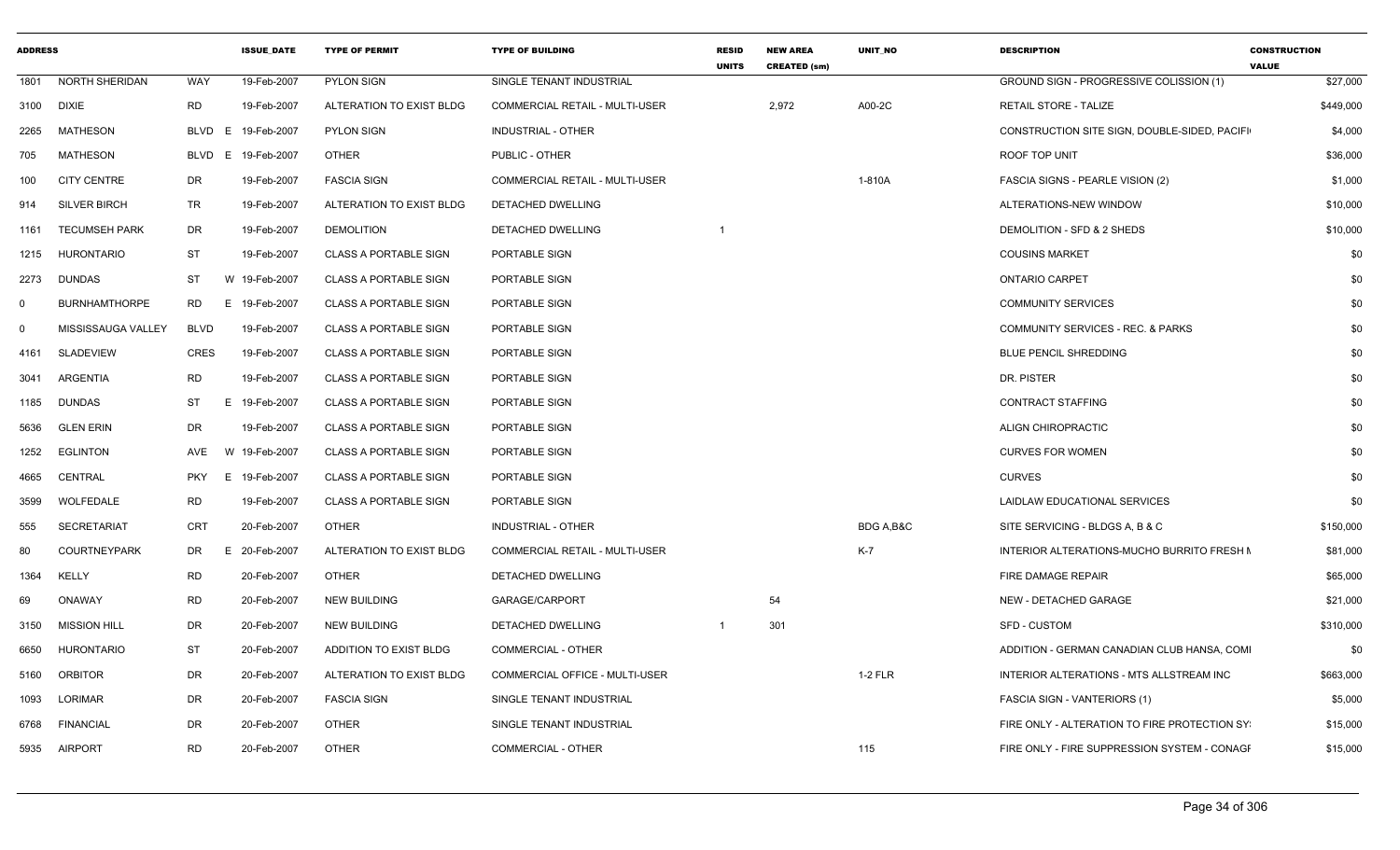| <b>ADDRESS</b> |                          |             | <b>ISSUE DATE</b> | <b>TYPE OF PERMIT</b>        | <b>TYPE OF BUILDING</b>               | <b>RESID</b><br><b>UNITS</b> | <b>NEW AREA</b><br><b>CREATED (sm)</b> | <b>UNIT NO</b> | <b>DESCRIPTION</b>                           | <b>CONSTRUCTION</b><br><b>VALUE</b> |
|----------------|--------------------------|-------------|-------------------|------------------------------|---------------------------------------|------------------------------|----------------------------------------|----------------|----------------------------------------------|-------------------------------------|
| 6355           | <b>KENNEDY</b>           | <b>RD</b>   | 20-Feb-2007       | ALTERATION TO EXIST BLDG     | MULTI-TENANT INDUSTRIAL               |                              |                                        | 25             | INTERIOR ALTERATIONS - VACANT UNIT           | \$15,000                            |
| 6550           | MEADOWVALE TOWN CENCIR   |             | 20-Feb-2007       | ALTERATION TO EXIST BLDG     | <b>COMMERCIAL RETAIL - MULTI-USER</b> |                              |                                        | $MO2-B$        | <b>RETAIL - HAIR &amp; BEAUTY SUPPLIES</b>   | \$15,000                            |
| 3171           | <b>COUNTESS</b>          | <b>CRES</b> | 20-Feb-2007       | <b>NEW BUILDING</b>          | DETACHED DWELLING                     |                              | 235                                    |                | <b>SFD - CUSTOM</b>                          | \$242,000                           |
| 3              | <b>ROBERT SPECK</b>      | <b>PKY</b>  | 20-Feb-2007       | ALTERATION TO EXIST BLDG     | <b>COMMERCIAL OFFICE - MULTI-USER</b> |                              |                                        | 1410           | INTERIOR ALTERATIONS - SPEC SUITE            | \$15,000                            |
| 151            | <b>CITY CENTRE</b>       | DR          | 20-Feb-2007       | ALTERATION TO EXIST BLDG     | <b>COMMERCIAL OFFICE - MULTI-USER</b> |                              |                                        | 9-FLR          | INTERIOR ALTERATIONS - TRILLIUM HEALTH CENTF | \$130,000                           |
| 0              | <b>MAVIS</b>             | <b>RD</b>   | 20-Feb-2007       | <b>CLASS A PORTABLE SIGN</b> | PORTABLE SIGN                         |                              |                                        |                | ERIN MILLS MEN'S SLO-PITCH BASEBALL ASSOCIAT | \$0                                 |
| $\mathsf{O}$   | <b>WINSTON CHURCHILL</b> | <b>BLVD</b> | 20-Feb-2007       | <b>CLASS A PORTABLE SIGN</b> | PORTABLE SIGN                         |                              |                                        |                | ERIN MILLS MEN'S SLO-PITCH BASEBALL ASSOCIAT | \$0                                 |
| $\mathbf 0$    | <b>DUNDAS</b>            | ST          | W 20-Feb-2007     | <b>CLASS A PORTABLE SIGN</b> | PORTABLE SIGN                         |                              |                                        |                | ERIN MILLS MEN'S SLO-PITCH BASEBALL ASSOCIAT | \$0                                 |
| $\mathbf 0$    | <b>WINSTON CHURCHILL</b> | <b>BLVD</b> | 20-Feb-2007       | <b>CLASS A PORTABLE SIGN</b> | PORTABLE SIGN                         |                              |                                        |                | <b>BIG BROTHERS/SISTERS OF PEEL</b>          | \$0                                 |
| $\mathsf{O}$   | <b>ERIN MILLS</b>        | <b>PKY</b>  | 20-Feb-2007       | <b>CLASS A PORTABLE SIGN</b> | PORTABLE SIGN                         |                              |                                        |                | BIG BROTHERS/SISTERS OF PEEL                 | \$0                                 |
| $\mathbf 0$    | QUEENSWAY                |             | E 20-Feb-2007     | <b>CLASS A PORTABLE SIGN</b> | PORTABLE SIGN                         |                              |                                        |                | <b>BIG BROTHERS/SISTERS OF PEEL</b>          | \$0                                 |
| 0              | <b>DUNDAS</b>            | ST          | E 20-Feb-2007     | <b>CLASS A PORTABLE SIGN</b> | PORTABLE SIGN                         |                              |                                        |                | <b>BIG BROTHERS/SISTERS OF PEEL</b>          | \$0                                 |
| 0              | <b>MAVIS</b>             | <b>RD</b>   | 20-Feb-2007       | <b>CLASS A PORTABLE SIGN</b> | PORTABLE SIGN                         |                              |                                        |                | <b>BIG BROTHERS/SISTERS OF PEEL</b>          | \$0                                 |
| 640            | <b>EGLINTON</b>          | AVE         | W 20-Feb-2007     | <b>CLASS A PORTABLE SIGN</b> | PORTABLE SIGN                         |                              |                                        |                | <b>TAXWIDE</b>                               | \$0                                 |
| 25             | WATLINE                  | AVE         | 20-Feb-2007       | <b>CLASS A PORTABLE SIGN</b> | PORTABLE SIGN                         |                              |                                        |                | TAX DOLLAR INC.                              | \$0                                 |
| 4120           | <b>DIXIE</b>             | <b>RD</b>   | 20-Feb-2007       | <b>CLASS A PORTABLE SIGN</b> | PORTABLE SIGN                         |                              |                                        |                | <b>CURVES FOR WOMEN</b>                      | \$0                                 |
| 1100           | <b>BURNHAMTHORPE</b>     | <b>RD</b>   | W 20-Feb-2007     | <b>CLASS A PORTABLE SIGN</b> | PORTABLE SIGN                         |                              |                                        |                | <b>BEAM AND ALARM SUPERSTORE</b>             | \$0                                 |
| 2575           | <b>DUNDAS</b>            | ST          | W 20-Feb-2007     | <b>CLASS A PORTABLE SIGN</b> | PORTABLE SIGN                         |                              |                                        |                | KINSELLA INTERIORS (DUNDAS W, MISS)          | \$0                                 |
| 2575           | <b>DUNDAS</b>            | ST          | W 20-Feb-2007     | <b>CLASS A PORTABLE SIGN</b> | PORTABLE SIGN                         |                              |                                        |                | <b>HEARTH MANOR</b>                          | \$0                                 |
| 2225           | <b>ERIN MILLS</b>        | <b>PKY</b>  | 20-Feb-2007       | <b>CLASS A PORTABLE SIGN</b> | PORTABLE SIGN                         |                              |                                        |                | SHERIDAN CENTRE                              | \$0                                 |
| 1107           | <b>LORNE PARK</b>        | RD          | 20-Feb-2007       | <b>CLASS A PORTABLE SIGN</b> | PORTABLE SIGN                         |                              |                                        |                | OSTEOPATHY, MASSAGE THERAPY AND ORTHOTIC     | \$0                                 |
| $\Omega$       | <b>NINTH LINE</b>        |             | 20-Feb-2007       | <b>CLASS A PORTABLE SIGN</b> | PORTABLE SIGN                         |                              |                                        |                | CROSS OF LIFE LUTHERAN CHURCH                | \$0                                 |
| 3101           | <b>CHURCHILL</b>         | AVE         | 20-Feb-2007       | ALTERATION TO EXIST BLDG     | DETACHED DWELLING                     |                              |                                        |                | TWO NEW FIXTURES                             | \$2,000                             |
| 0              | <b>NINTH LINE</b>        |             | 20-Feb-2007       | <b>CLASS A PORTABLE SIGN</b> | PORTABLE SIGN                         |                              |                                        |                | CROSS OF LIFE LUTHERAN CHURCH                | \$0                                 |
| $\mathbf 0$    | <b>BRITANNIA</b>         | <b>RD</b>   | W 20-Feb-2007     | <b>CLASS A PORTABLE SIGN</b> | PORTABLE SIGN                         |                              |                                        |                | CROSS OF LIFE LUTHERAN CHURCH                | \$0                                 |
| 0              | <b>DERRY</b>             | <b>RD</b>   | W 20-Feb-2007     | <b>CLASS A PORTABLE SIGN</b> | PORTABLE SIGN                         |                              |                                        |                | CROSS OF LIFE LUTHERAN CHURCH                | \$0                                 |
| 3611           | MAVIS                    | <b>RD</b>   | 21-Feb-2007       | <b>PYLON SIGN</b>            | MULTI-TENANT INDUSTRIAL               |                              |                                        |                | ONE (1) GROUND SIGN - MULTI TENANT           | \$20,000                            |
|                | 7120 HURONTARIO          | <b>ST</b>   | 21-Feb-2007       | <b>FASCIA SIGN</b>           | <b>COMMERCIAL RETAIL-SINGLE USER</b>  |                              |                                        |                | FASCIA SIGN - LOGO "K" (2)                   | \$12,000                            |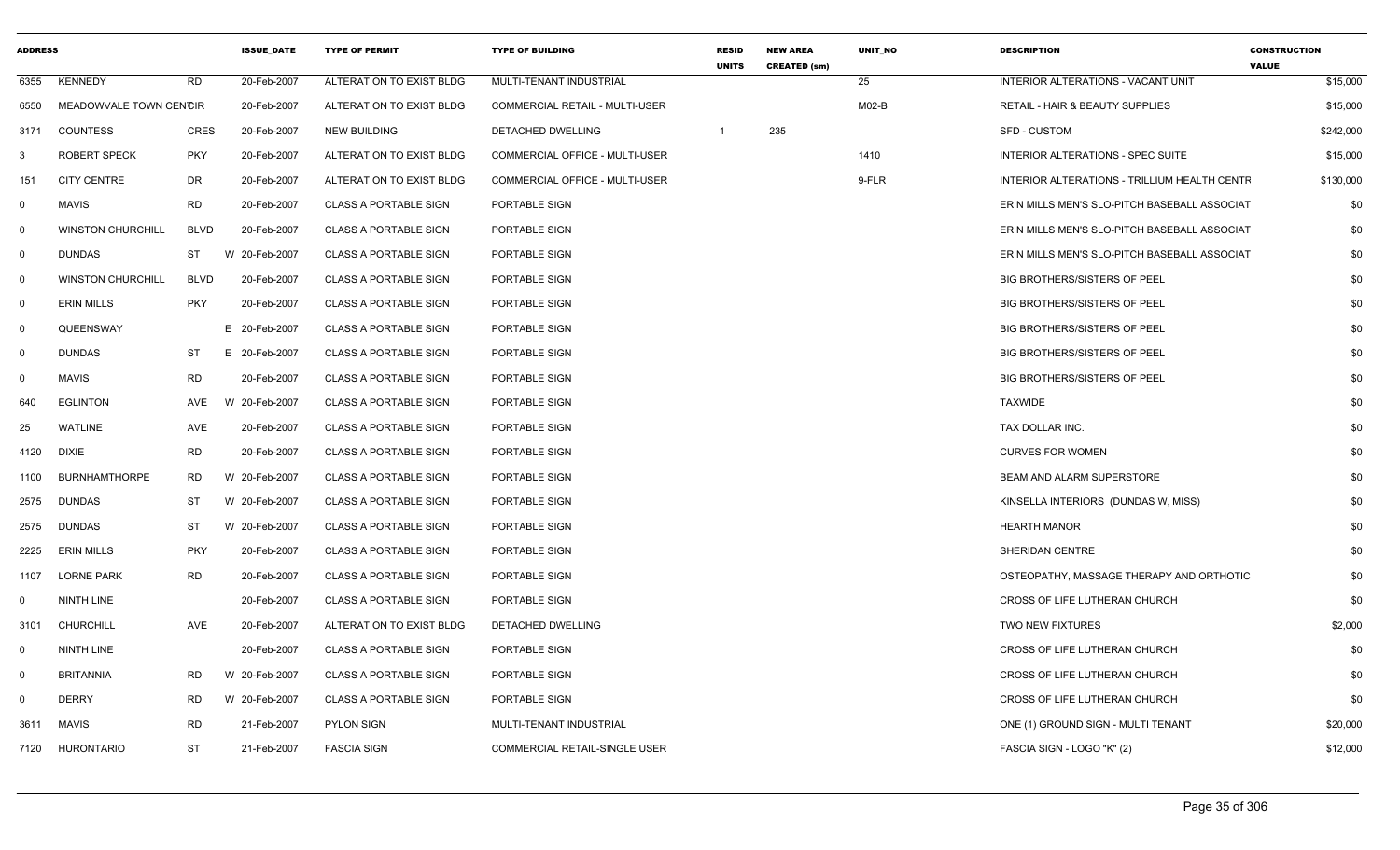| <b>ADDRESS</b> |                          |             | <b>ISSUE DATE</b> | <b>TYPE OF PERMIT</b>        | <b>TYPE OF BUILDING</b>        | <b>RESID</b><br><b>UNITS</b> | <b>NEW AREA</b><br><b>CREATED (sm)</b> | <b>UNIT NO</b> | <b>DESCRIPTION</b>                                 | <b>CONSTRUCTION</b><br><b>VALUE</b> |     |
|----------------|--------------------------|-------------|-------------------|------------------------------|--------------------------------|------------------------------|----------------------------------------|----------------|----------------------------------------------------|-------------------------------------|-----|
| 5006           | <b>TIMBERLEA</b>         | <b>BLVD</b> | 21-Feb-2007       | <b>MEZZANINE</b>             | MULTI-TENANT INDUSTRIAL        |                              | 139                                    | $1 - 6$        | INT.ALT.- UNIT 6 WITH 2-FLR. BUSINESS OFFICE WIT   | \$74,000                            |     |
| 229            | <b>MINEOLA</b>           | <b>RD</b>   | W 21-Feb-2007     | <b>ADDITION AND ALTER</b>    | <b>DETACHED DWELLING</b>       |                              |                                        |                | ADD/ALTS: 2 STOREY REAR ADDITION, 2-CAR ATTA(      | \$126,000                           |     |
| 100            | <b>CITY CENTRE</b>       | DR          | 21-Feb-2007       | <b>FASCIA SIGN</b>           | COMMERCIAL RETAIL - MULTI-USER |                              |                                        | 2-107          | FASCIA SIGN - EDDIE BAUER (1)                      | \$8,000                             |     |
| 2492           | <b>HENSALL</b>           | <b>ST</b>   | 21-Feb-2007       | <b>REVISIONS</b>             | DETACHED DWELLING              |                              | 48                                     |                | HVAC REVISION - DUCTWORK RELOCATION                |                                     | \$0 |
| $\Omega$       | <b>DUNDAS</b>            | ST          | W 21-Feb-2007     | <b>CLASS A PORTABLE SIGN</b> | PORTABLE SIGN                  |                              |                                        |                | ERINDALE LIONS LITTLE LEAGUE - TRANSFERRED 1       |                                     | \$0 |
| - 0            | <b>CREDITVIEW</b>        | <b>RD</b>   | 21-Feb-2007       | <b>CLASS A PORTABLE SIGN</b> | PORTABLE SIGN                  |                              |                                        |                | ERINDALE LIONS LITTLE LEAGUE                       |                                     | \$0 |
| $\Omega$       | <b>EGLINTON</b>          | AVE         | W 21-Feb-2007     | <b>CLASS A PORTABLE SIGN</b> | PORTABLE SIGN                  |                              |                                        |                | <b>ERINDALE LIONS LITTLE LEAGUE</b>                |                                     | \$0 |
| $\Omega$       | <b>DUNDAS</b>            | ST          | W 21-Feb-2007     | <b>CLASS A PORTABLE SIGN</b> | PORTABLE SIGN                  |                              |                                        |                | ERINDALE LIONS LITTLE LEAGUE                       |                                     | \$0 |
| 1855           | <b>DUNDAS</b>            | ST          | E 21-Feb-2007     | <b>CLASS A PORTABLE SIGN</b> | PORTABLE SIGN                  |                              |                                        |                | THE INSIDE MUSIC SCHOOL                            |                                     | \$0 |
| 3018           | <b>WINSTON CHURCHILL</b> | <b>BLVD</b> | 21-Feb-2007       | <b>CLASS A PORTABLE SIGN</b> | PORTABLE SIGN                  |                              |                                        |                | CLUB VALUE CLEANERS                                |                                     | \$0 |
| 6608           | DIXIE                    | <b>RD</b>   | 21-Feb-2007       | <b>CLASS A PORTABLE SIGN</b> | PORTABLE SIGN                  |                              |                                        |                | PRINCESS AUTO                                      |                                     | \$0 |
| 3995           | SLADEVIEW                | CRES        | 22-Feb-2007       | ALTERATION TO EXIST BLDG     | MULTI-TENANT INDUSTRIAL        |                              |                                        | $\overline{7}$ | MANUFACTURING, WAREHOUSE & DISTRIBUTION, A         | \$49,000                            |     |
| 75             | ALDRIDGE                 | ST          | 22-Feb-2007       | <b>NEW BUILDING</b>          | COMMERCIAL OFFICE- SINGLE USER |                              |                                        |                | NEW-3-STOREY OFFICE SPEC, TENANT NOT DETER         |                                     | \$0 |
| 5037           | WARWICKSHIRE             | WAY         | 22-Feb-2007       | <b>OTHER</b>                 | CONDOMINIUM ROW DWELLING       |                              |                                        |                | <b>SITE SERVICING</b>                              | \$200,000                           |     |
| 6965           | DAVAND                   | DR          | 22-Feb-2007       | <b>PYLON SIGN</b>            | MULTI-TENANT INDUSTRIAL        |                              |                                        |                | GROUND SIGNS - MULTI-TENANT (2)                    | \$32,000                            |     |
| 895            | <b>MEYERSIDE</b>         | DR          | 22-Feb-2007       | ALTERATION TO EXIST BLDG     | SINGLE TENANT INDUSTRIAL       |                              |                                        |                | ALTERATIONS - MAKE-UP AIR UNIT (1), PROVINCIAL     | \$15,000                            |     |
| 3021           | ARGENTIA                 | <b>RD</b>   | 22-Feb-2007       | ALTERATION TO EXIST BLDG     | COMMERCIAL RETAIL - MULTI-USER |                              |                                        | P <sub>5</sub> | <b>RESTAURANT</b>                                  | \$53,000                            |     |
| 90             | <b>BURNHAMTHORPE</b>     | <b>RD</b>   | W 22-Feb-2007     | ALTERATION TO EXIST BLDG     | COMMERCIAL RETAIL - MULTI-USER |                              |                                        | 105            | <b>RESTAURANT</b>                                  | \$324,000                           |     |
| 2200           | <b>EGLINTON</b>          | AVE         | W 22-Feb-2007     | ALTERATION TO EXIST BLDG     | PUBLIC - OTHER                 |                              |                                        | 8201           | <b>RETAIL GIFT SHOP</b>                            | \$28,000                            |     |
| 3321           | CAROGA                   | DR          | 22-Feb-2007       | <b>DEMOLITION</b>            | <b>INDUSTRIAL - OTHER</b>      |                              |                                        |                | DEMOLITION - 1-STOREY INDUSTRIAL BLD               | \$15,000                            |     |
| 2365           | MOTORWAY                 | <b>BLVD</b> | 22-Feb-2007       | <b>PYLON SIGN</b>            | COMMERCIAL RETAIL - MULTI-USER |                              |                                        |                | <b>GROUND SIGNS - ERIN MILLS AUTO SUPER CENTRE</b> | \$30,000                            |     |
| 3516           | <b>HAVENWOOD</b>         | DR          | 22-Feb-2007       | FIRE DAMAGE REPAIR           | <b>ROW DWELLING</b>            |                              |                                        | -3             | FIRE DAMAGE REPAIR                                 | \$108,000                           |     |
| $\Omega$       | <b>ERIN MILLS</b>        | <b>PKY</b>  | 22-Feb-2007       | <b>CLASS A PORTABLE SIGN</b> | PORTABLE SIGN                  |                              |                                        |                | MUSLIM ASSOC OF CANADA                             |                                     | \$0 |
| - 0            | <b>WINSTON CHURCHILL</b> | <b>BLVD</b> | 22-Feb-2007       | <b>CLASS A PORTABLE SIGN</b> | PORTABLE SIGN                  |                              |                                        |                | MUSLIM ASSOC OF CANADA                             |                                     | \$0 |
| 3643           | <b>CAWTHRA</b>           | <b>RD</b>   | 22-Feb-2007       | <b>CLASS A PORTABLE SIGN</b> | PORTABLE SIGN                  |                              |                                        |                | YOGA AND WELLNESS CENTRE                           |                                     | \$0 |
| - 0            | <b>DUNDAS</b>            | ST          | W 22-Feb-2007     | <b>CLASS A PORTABLE SIGN</b> | PORTABLE SIGN                  |                              |                                        |                | ERINDALE LIONS LITTLE LEAGUE- TRANSFERRED F        |                                     | \$0 |
| 2150           | <b>BURNHAMTHORPE</b>     | RD          | W 22-Feb-2007     | <b>CLASS A PORTABLE SIGN</b> | PORTABLE SIGN                  |                              |                                        |                | LA WEIGHT LOSS                                     |                                     | \$0 |
| 735            | <b>DUNDAS</b>            | ST          | W 22-Feb-2007     | <b>CLASS A PORTABLE SIGN</b> | PORTABLE SIGN                  |                              |                                        |                | <b>MPERIAL AUTO GLASS</b>                          |                                     | \$0 |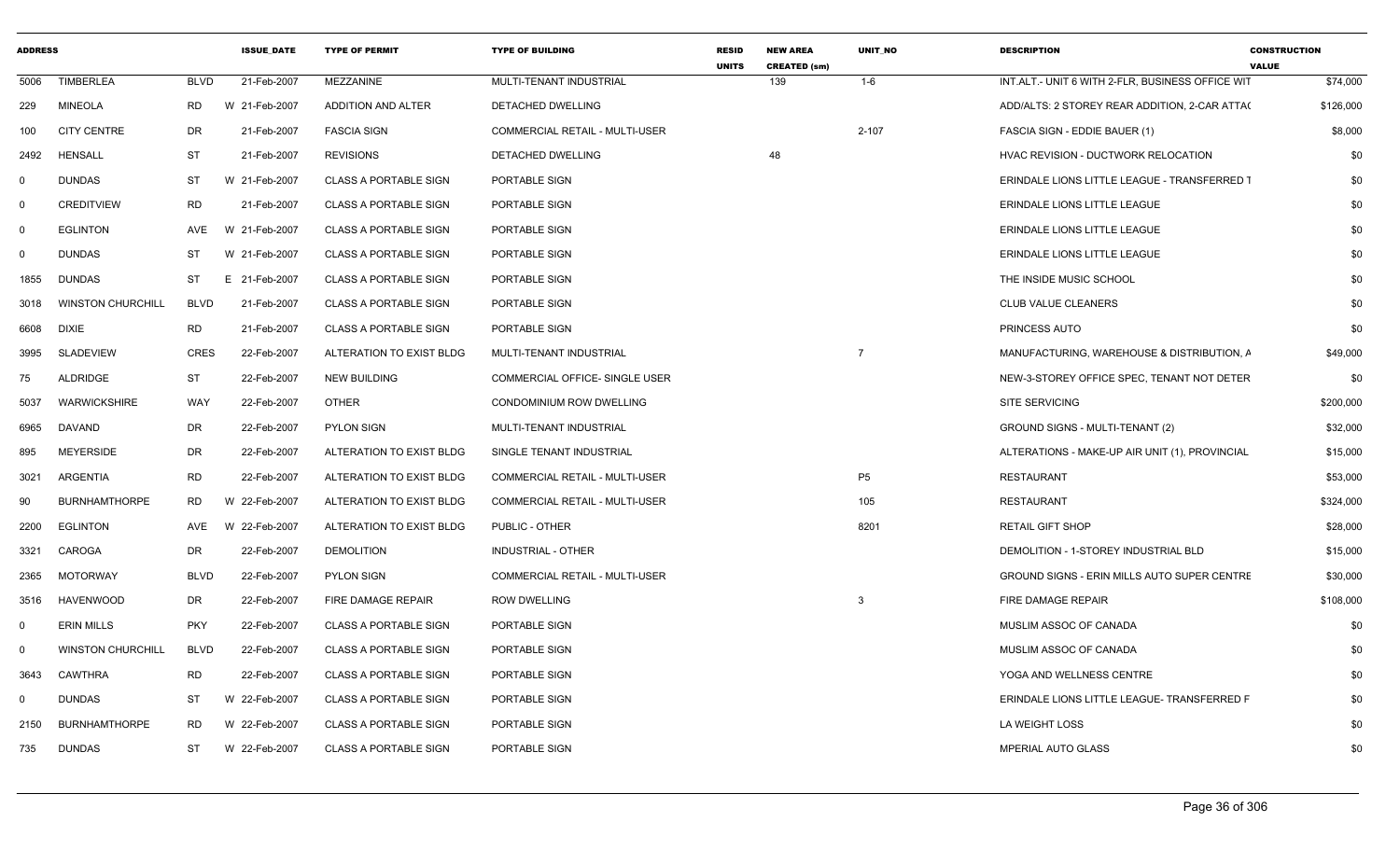| <b>ADDRESS</b> |                      |            | <b>ISSUE DATE</b> | <b>TYPE OF PERMIT</b>        | <b>TYPE OF BUILDING</b>   | <b>RESID</b><br><b>UNITS</b> | <b>NEW AREA</b><br><b>CREATED (sm)</b> | <b>UNIT NO</b>     | <b>DESCRIPTION</b>                                  | <b>CONSTRUCTION</b><br><b>VALUE</b> |
|----------------|----------------------|------------|-------------------|------------------------------|---------------------------|------------------------------|----------------------------------------|--------------------|-----------------------------------------------------|-------------------------------------|
| 1475           | <b>BURNHAMTHORPE</b> | <b>RD</b>  | W 22-Feb-2007     | <b>CLASS A PORTABLE SIGN</b> | PORTABLE SIGN             |                              |                                        |                    | VISUAL ARTS MISSISSAUGA                             | \$0                                 |
| 5910           | <b>DIXIE</b>         | <b>RD</b>  | 22-Feb-2007       | <b>CLASS A PORTABLE SIGN</b> | PORTABLE SIGN             |                              |                                        |                    | MOTION CAR CARE INC.                                | \$0                                 |
| $\mathbf{0}$   | <b>DIXIE</b>         | <b>RD</b>  | 22-Feb-2007       | <b>CLASS A PORTABLE SIGN</b> | PORTABLE SIGN             |                              |                                        |                    | COMMUNITY SERVICES - REC. & PARKS                   | \$0                                 |
| $\mathbf 0$    | <b>ERIN MILLS</b>    | <b>PKY</b> | 22-Feb-2007       | <b>CLASS A PORTABLE SIGN</b> | PORTABLE SIGN             |                              |                                        |                    | COMMUNITY SERVICES - REC. & PARKS                   | \$0                                 |
| $\mathbf{0}$   | <b>ERIN MILLS</b>    | <b>PKY</b> | 22-Feb-2007       | <b>CLASS A PORTABLE SIGN</b> | PORTABLE SIGN             |                              |                                        |                    | COMMUNITY SERVICES - REC & PARKS                    | \$0                                 |
| $\mathbf 0$    | <b>HURONTARIO</b>    | <b>ST</b>  | 22-Feb-2007       | <b>CLASS A PORTABLE SIGN</b> | PORTABLE SIGN             |                              |                                        |                    | COMMUNITY SERVICES - REC. & PARKS                   | \$0                                 |
| $\mathbf 0$    | <b>AIRPORT</b>       | <b>RD</b>  | 22-Feb-2007       | <b>CLASS A PORTABLE SIGN</b> | PORTABLE SIGN             |                              |                                        |                    | COMMUNITY SERVICES - REC. & PARKS                   | \$0                                 |
| 2545           | <b>SUMMERVILLE</b>   | <b>CRT</b> | 23-Feb-2007       | <b>NEW BUILDING</b>          | INDUSTRIAL - OTHER        |                              | 284                                    | BDG <sub>B1</sub>  | NEW - PUBLIC STORAGE BUILDING 'B1' - FOUNDATI(      | \$215,000                           |
| 2545           | <b>SUMMERVILLE</b>   | <b>CRT</b> | 23-Feb-2007       | <b>NEW BUILDING</b>          | <b>INDUSTRIAL - OTHER</b> |                              | 566                                    | BDG B <sub>2</sub> | NEW - PUBLIC STORAGE BUILDING 'B2' - FOUNDATION     | \$428,000                           |
| 2545           | <b>SUMMERVILLE</b>   | <b>CRT</b> | 23-Feb-2007       | <b>NEW BUILDING</b>          | MULTI-TENANT INDUSTRIAL   |                              | 887                                    | BDG B3             | NEW - PUBLIC STORAGE BUILDING 'B3' - FOUNDATI(      | \$672,000                           |
| 2545           | <b>SUMMERVILLE</b>   | <b>CRT</b> | 23-Feb-2007       | <b>NEW BUILDING</b>          | <b>INDUSTRIAL - OTHER</b> |                              | 887                                    | <b>BDG B4</b>      | NEW - PUBLIC STORAGE BUILDING 'B4' - FOUNDATI(      | \$672,000                           |
| 2545           | <b>SUMMERVILLE</b>   | <b>CRT</b> | 23-Feb-2007       | <b>NEW BUILDING</b>          | MULTI-TENANT INDUSTRIAL   |                              | 887                                    | BDG B5             | NEW - PUBLIC STORAGE BUILDING 'B5' - FOUNDATION     | \$672,000                           |
| 2545           | <b>SUMMERVILLE</b>   | <b>CRT</b> | 23-Feb-2007       | <b>NEW BUILDING</b>          | INDUSTRIAL - OTHER        |                              | 324                                    | BDG B6             | NEW - PUBLIC STORAGE BUILDING 'B6' - FOUNDATION     | \$245,000                           |
| 2545           | <b>SUMMERVILLE</b>   | <b>CRT</b> | 23-Feb-2007       | <b>NEW BUILDING</b>          | <b>INDUSTRIAL - OTHER</b> |                              | 422                                    | BDG <sub>B7</sub>  | NEW - PUBLIC STORAGE BUILDING 'B7' - FOUNDATION     | \$323,000                           |
| 2355           | <b>TEDLO</b>         | <b>ST</b>  | 23-Feb-2007       | <b>FASCIA SIGN</b>           | <b>INDUSTRIAL - OTHER</b> |                              |                                        | $1 - 2$            | <b>FASCIA SIGN - PEEL REGIONAL PARAMEDIC SERVIC</b> | \$1,000                             |
| 2254           | SOUTH SHERIDAN       | <b>WAY</b> | 23-Feb-2007       | <b>PYLON SIGN</b>            | SINGLE TENANT INDUSTRIAL  |                              |                                        |                    | PYLON SIGN - HYUNDAI OF MISSISSAUGA, (1)            | \$20,000                            |
| 5935           | LATIMER              | <b>DR</b>  | 23-Feb-2007       | <b>FASCIA SIGN</b>           | SINGLE TENANT INDUSTRIAL  |                              |                                        |                    | FASCIA SIGN - SPOT FREE CAR WASH (1)                | \$5,000                             |
| 3324           | <b>TWILIGHT</b>      | <b>RD</b>  | 23-Feb-2007       | ALTERATION TO EXIST BLDG     | DETACHED DWELLING         |                              | $\overline{4}$                         |                    | ADDITION - 1-STOREY, WALKOUT ENCLOSURE              | \$10,000                            |
| 3939           | CANDLELIGHT          | <b>DR</b>  | 23-Feb-2007       | <b>REVISIONS</b>             | <b>DETACHED DWELLING</b>  |                              |                                        |                    | REVISION - MODEL 2175 (2006), OPTIONAL LAYOUT       | \$0                                 |
| 956            | <b>FREDONIA</b>      | <b>DR</b>  | 23-Feb-2007       | <b>NEW BUILDING</b>          | DETACHED DWELLING         |                              | 308                                    |                    | <b>SFD - CUSTOM</b>                                 | \$318,000                           |
| 3311           | CAROGA               | <b>DR</b>  | 23-Feb-2007       | <b>DEMOLITION</b>            | INDUSTRIAL - OTHER        |                              |                                        |                    | DEMOLITION - 1-STOREY INDUSTRIAL BUILDING           | \$15,000                            |
| 1183           | <b>SIENNA</b>        | <b>ST</b>  | 23-Feb-2007       | <b>INGROUND POOL</b>         | DETACHED DWELLING         |                              |                                        |                    |                                                     | \$0                                 |
| $\mathbf 0$    | <b>DIXIE</b>         | <b>RD</b>  | 23-Feb-2007       | <b>CLASS A PORTABLE SIGN</b> | PORTABLE SIGN             |                              |                                        |                    | FOREST GLEN BASEBALL ASSOCIATION                    | \$0                                 |
| $\Omega$       | <b>BURNHAMTHORPE</b> | <b>RD</b>  | E 23-Feb-2007     | <b>CLASS A PORTABLE SIGN</b> | PORTABLE SIGN             |                              |                                        |                    | FOREST GLEN BASEBALL ASSOCIATION                    | \$0                                 |
| 808            | <b>BRITANNIA</b>     | <b>RD</b>  | W 23-Feb-2007     | <b>CLASS A PORTABLE SIGN</b> | PORTABLE SIGN             |                              |                                        |                    | HEARTLAND CONVENIENCE                               | \$0                                 |
| 25             | <b>WATLINE</b>       | AVE        | 23-Feb-2007       | <b>CLASS A PORTABLE SIGN</b> | PORTABLE SIGN             |                              |                                        |                    | <b>HERBAL MAGIC</b>                                 | \$0                                 |
| $\Omega$       | <b>DIXIE</b>         | <b>RD</b>  | 23-Feb-2007       | <b>CLASS A PORTABLE SIGN</b> | PORTABLE SIGN             |                              |                                        |                    | <b>REGION OF PEEL</b>                               | \$0                                 |
| $\Omega$       | <b>BRITANNIA</b>     | <b>RD</b>  | W 23-Feb-2007     | <b>CLASS A PORTABLE SIGN</b> | PORTABLE SIGN             |                              |                                        |                    | <b>REGION OF PEEL</b>                               | \$0                                 |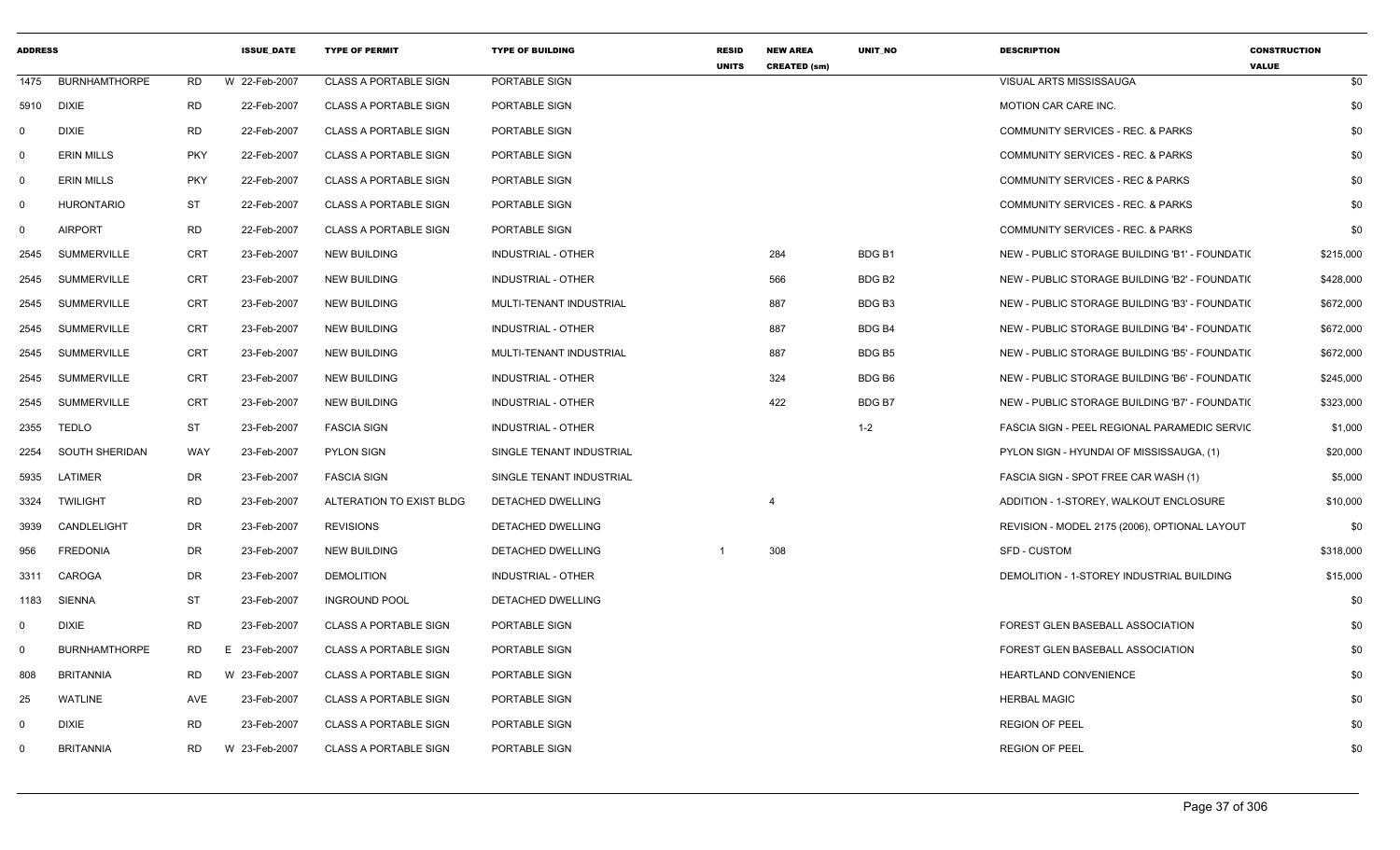| <b>ADDRESS</b> |                          |             | <b>ISSUE DATE</b> | <b>TYPE OF PERMIT</b>        | <b>TYPE OF BUILDING</b>        | <b>RESID</b><br><b>UNITS</b> | <b>NEW AREA</b><br><b>CREATED (sm)</b> | <b>UNIT NO</b> | <b>DESCRIPTION</b>                            | <b>CONSTRUCTION</b><br><b>VALUE</b> |
|----------------|--------------------------|-------------|-------------------|------------------------------|--------------------------------|------------------------------|----------------------------------------|----------------|-----------------------------------------------|-------------------------------------|
| $\mathbf 0$    | <b>DERRY</b>             | <b>RD</b>   | W 23-Feb-2007     | <b>CLASS A PORTABLE SIGN</b> | PORTABLE SIGN                  |                              |                                        |                | <b>REGION OF PEEL</b>                         | \$0                                 |
| $\mathbf 0$    | <b>EGLINTON</b>          | AVE         | W 23-Feb-2007     | <b>CLASS A PORTABLE SIGN</b> | PORTABLE SIGN                  |                              |                                        |                | <b>REGION OF PEEL</b>                         | \$0                                 |
| 0              | <b>BURNHAMTHORPE</b>     | RD.         | E 23-Feb-2007     | <b>CLASS A PORTABLE SIGN</b> | PORTABLE SIGN                  |                              |                                        |                | <b>REGION OF PEEL</b>                         | \$0                                 |
| $\mathbf 0$    | <b>DUNDAS</b>            | ST          | W 23-Feb-2007     | <b>CLASS A PORTABLE SIGN</b> | PORTABLE SIGN                  |                              |                                        |                | <b>REGION OF PEEL</b>                         | \$0                                 |
| $\mathbf 0$    | <b>WINSTON CHURCHILL</b> | <b>BLVD</b> | 23-Feb-2007       | <b>CLASS A PORTABLE SIGN</b> | PORTABLE SIGN                  |                              |                                        |                | <b>REGION OF PEEL</b>                         | \$0                                 |
| $\mathbf 0$    | LAKESHORE                | <b>RD</b>   | E 23-Feb-2007     | <b>CLASS A PORTABLE SIGN</b> | PORTABLE SIGN                  |                              |                                        |                | <b>REGION OF PEEL</b>                         | \$0                                 |
| 0              | <b>MAVIS</b>             | <b>RD</b>   | 23-Feb-2007       | <b>CLASS A PORTABLE SIGN</b> | PORTABLE SIGN                  |                              |                                        |                | <b>REGION OF PEEL</b>                         | \$0                                 |
| 0              | <b>GOREWAY</b>           | <b>DR</b>   | 23-Feb-2007       | <b>CLASS A PORTABLE SIGN</b> | PORTABLE SIGN                  |                              |                                        |                | <b>REGION OF PEEL</b>                         | \$0                                 |
| $^{\circ}$     | <b>GOREWAY</b>           | DR          | 23-Feb-2007       | <b>CLASS A PORTABLE SIGN</b> | PORTABLE SIGN                  |                              |                                        |                | MALTON NEIGHBOURHOOD SERVICES                 | \$0                                 |
| $\mathbf 0$    | <b>MAVIS</b>             | <b>RD</b>   | 23-Feb-2007       | <b>CLASS A PORTABLE SIGN</b> | PORTABLE SIGN                  |                              |                                        |                | <b>CANADIAN CANCER SOCIETY</b>                | \$0                                 |
| $\mathbf 0$    | LAKESHORE                | RD          | W 23-Feb-2007     | <b>CLASS A PORTABLE SIGN</b> | PORTABLE SIGN                  |                              |                                        |                | CANADIAN CANCER SOCIETY                       | \$0                                 |
| $\mathbf 0$    | <b>HURONTARIO</b>        | <b>ST</b>   | 23-Feb-2007       | <b>CLASS A PORTABLE SIGN</b> | PORTABLE SIGN                  |                              |                                        |                | CANADIAN CANCER SOCIETY                       | \$0                                 |
| $\mathbf 0$    | <b>ERIN MILLS</b>        | <b>PKY</b>  | 23-Feb-2007       | <b>CLASS A PORTABLE SIGN</b> | PORTABLE SIGN                  |                              |                                        |                | CANADIAN CANCER SOCIETY                       | \$0                                 |
| 0              | QUEENSWAY                |             | W 23-Feb-2007     | <b>CLASS A PORTABLE SIGN</b> | PORTABLE SIGN                  |                              |                                        |                | <b>CANADIAN CANCER SOCIETY</b>                | \$0                                 |
| $\mathbf 0$    | <b>ERIN MILLS</b>        | <b>PKY</b>  | 23-Feb-2007       | <b>CLASS A PORTABLE SIGN</b> | PORTABLE SIGN                  |                              |                                        |                | <b>CANADIAN CANCER SOCIETY</b>                | \$0                                 |
| 0              | <b>DERRY</b>             | RD          | E 23-Feb-2007     | <b>CLASS A PORTABLE SIGN</b> | PORTABLE SIGN                  |                              |                                        |                | <b>LINC</b>                                   | \$0                                 |
| 5995           | <b>MAVIS</b>             | <b>RD</b>   | 23-Feb-2007       | <b>CLASS A PORTABLE SIGN</b> | PORTABLE SIGN                  |                              |                                        |                | MCDONALDS RESTAURANT OF CANADA LTD            | \$0                                 |
| 5995           | <b>MAVIS</b>             | <b>RD</b>   | 23-Feb-2007       | <b>CLASS A PORTABLE SIGN</b> | PORTABLE SIGN                  |                              |                                        |                | MCDONALDS RESTAURANT OF CANADA LTD            | \$0                                 |
| 775            | <b>BRITANNIA</b>         | <b>RD</b>   | W 23-Feb-2007     | <b>CLASS A PORTABLE SIGN</b> | PORTABLE SIGN                  |                              |                                        |                | Black's Photo Corp.                           | \$0                                 |
| 5425           | DIXIE                    | <b>RD</b>   | 23-Feb-2007       | <b>CLASS A PORTABLE SIGN</b> | PORTABLE SIGN                  |                              |                                        |                | ADS EMPLOYMENT SERVICES                       | \$0                                 |
| 1100           | <b>DREAM CREST</b>       | <b>RD</b>   | 23-Feb-2007       | <b>CLASS A PORTABLE SIGN</b> | PORTABLE SIGN                  |                              |                                        |                | <b>ILLUMA LEARNING CENTRE</b>                 | \$0                                 |
| 6970           | LISGAR                   | DR          | 23-Feb-2007       | <b>CLASS A PORTABLE SIGN</b> | PORTABLE SIGN                  |                              |                                        |                | SHORTY'S MEAT COMPANY                         | \$0                                 |
| 2312           | <b>ROSEMARY</b>          | DR          | 26-Feb-2007       | <b>NEW BUILDING</b>          | DETACHED DWELLING              |                              | 388                                    |                | <b>SFD - CUSTOM</b>                           | \$507,000                           |
| 170            | QUEENSWAY                |             | W 26-Feb-2007     | ALTERATION TO EXIST BLDG     | COMMERCIAL OFFICE - MULTI-USER |                              |                                        | 206            | PROFESSIONAL OFFICE                           | \$22,000                            |
| 6460           | <b>KENNEDY</b>           | <b>RD</b>   | 26-Feb-2007       | <b>FASCIA SIGN</b>           | MULTI-TENANT INDUSTRIAL        |                              |                                        | $\mathsf{A}$   | FASCIA SIGNS - TAYMOR (NON-ILLUMINATED) (2)   | \$8,000                             |
|                | <b>CITY CENTRE</b>       | <b>DR</b>   | 26-Feb-2007       | ALTERATION TO EXIST BLDG     | COMMERCIAL OFFICE - MULTI-USER |                              |                                        | 600            | CANCELLED 2007-05-23 - INTERIOR ALTERATIONS - | \$52,000                            |
| 3299           | <b>PRINGLE</b>           | PL          | 26-Feb-2007       | <b>OTHER</b>                 | DETACHED DWELLING              |                              |                                        |                | <b>ADDITION - DECK</b>                        | \$10,000                            |
| 2489           | NORTH SHERIDAN           | <b>WAY</b>  | 26-Feb-2007       | <b>NEW BUILDING</b>          | COMMERCIAL - OTHER             |                              | 8,955                                  |                | NEW-3-STOREY OFFICE, PETRO CANADA, COMPLET    | \$0                                 |
|                |                          |             |                   |                              |                                |                              |                                        |                |                                               |                                     |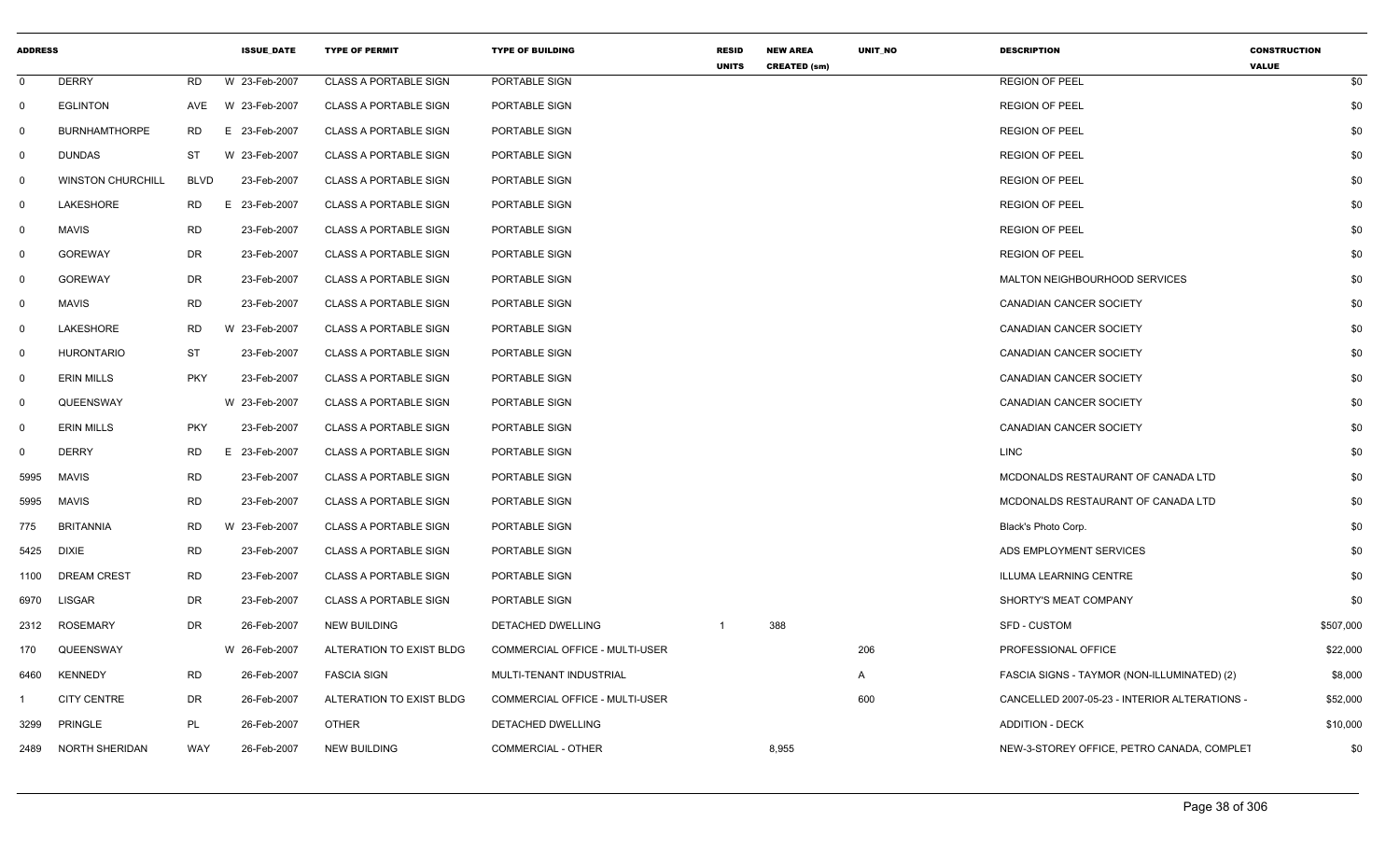| <b>ADDRESS</b> |                          |             | <b>ISSUE DATE</b>  | <b>TYPE OF PERMIT</b>        | <b>TYPE OF BUILDING</b>               | <b>RESID</b><br><b>UNITS</b> | <b>NEW AREA</b><br><b>CREATED (sm)</b> | <b>UNIT NO</b> | <b>DESCRIPTION</b>                            | <b>CONSTRUCTION</b><br><b>VALUE</b> |
|----------------|--------------------------|-------------|--------------------|------------------------------|---------------------------------------|------------------------------|----------------------------------------|----------------|-----------------------------------------------|-------------------------------------|
| 7089           | <b>TORBRAM</b>           | <b>RD</b>   | 26-Feb-2007        | <b>FASCIA SIGN</b>           | MULTI-TENANT INDUSTRIAL               |                              |                                        | $1 - 3$        | FASCIA SIGN - SATKAR PALACE (1)               | \$4,000                             |
| 1605           | <b>EGLINTON</b>          | AVE         | W 26-Feb-2007      | ALTERATION TO EXIST BLDG     | DETACHED DWELLING                     |                              |                                        | 1605 & 1607    | <b>SEWER CONVERSION</b>                       | \$20,000                            |
| 5050           | <b>INTREPID</b>          | DR          | 26-Feb-2007        | <b>OTHER</b>                 | <b>ROW DWELLING</b>                   |                              | 81                                     |                | REVISIONS - ADDITION OF GARBAGE ROOM ENCLO    | \$32,000                            |
| 1535           | <b>MEYERSIDE</b>         | DR          | 26-Feb-2007        | <b>CLASS A PORTABLE SIGN</b> | PORTABLE SIGN                         |                              |                                        |                | MULTI LASER (H.O)                             | \$0                                 |
| 1535           | <b>MEYERSIDE</b>         | DR          | 26-Feb-2007        | <b>CLASS A PORTABLE SIGN</b> | PORTABLE SIGN                         |                              |                                        |                | MULTI LASER (H.O)                             | \$0                                 |
| 1535           | <b>MEYERSIDE</b>         | DR          | 26-Feb-2007        | <b>CLASS A PORTABLE SIGN</b> | PORTABLE SIGN                         |                              |                                        |                | MULTI LASER (H.O)                             | \$0                                 |
| 790            | <b>BURNHAMTHORPE</b>     | <b>RD</b>   | W 26-Feb-2007      | <b>CLASS A PORTABLE SIGN</b> | PORTABLE SIGN                         |                              |                                        |                | NEW BEST CARE MEDICAL CLINIC                  | \$0                                 |
| $\mathbf 0$    | SOUTH SHERIDAN           | WAY         | 26-Feb-2007        | <b>CLASS A PORTABLE SIGN</b> | PORTABLE SIGN                         |                              |                                        |                | LORNE PARK BAPTIST CHURCH                     | \$0                                 |
| 25             | <b>WATLINE</b>           | AVE         | 26-Feb-2007        | <b>CLASS A PORTABLE SIGN</b> | PORTABLE SIGN                         |                              |                                        |                | <b>HERBAL MAGIC</b>                           | \$0                                 |
| 1224           | <b>DUNDAS</b>            | ST          | W 26-Feb-2007      | <b>CLASS A PORTABLE SIGN</b> | PORTABLE SIGN                         |                              |                                        |                | WE CARE NAILS & SPA                           | \$0                                 |
| 201            | <b>BRITANNIA</b>         | <b>RD</b>   | E 26-Feb-2007      | <b>CLASS A PORTABLE SIGN</b> | PORTABLE SIGN                         |                              |                                        |                | LEONS FURNITURE LTD                           | \$0                                 |
| $\Omega$       | <b>ERIN MILLS</b>        | <b>PKY</b>  | 26-Feb-2007        | <b>CLASS A PORTABLE SIGN</b> | PORTABLE SIGN                         |                              |                                        |                | CHURCH OF THE VIRGIN MARY / ST ATHANASIU      | \$0                                 |
| 1525           | WATESKA                  | <b>BLVD</b> | 27-Feb-2007        | ADDITION AND ALTER           | DETACHED DWELLING                     |                              | 54                                     |                | ADDITION/ALTERATIONS - 2ND STY BEDROOM & 1 S  | \$53,000                            |
| 5900           | <b>AVEBURY</b>           | RD          | 27-Feb-2007        | ALTERATION TO EXIST BLDG     | SINGLE TENANT INDUSTRIAL              |                              |                                        |                | WAREHOUSE, DISTRIBUTION & MANUFACTURING       | \$1,178,000                         |
| 838            | <b>BLOOR</b>             | ST          | 27-Feb-2007        | ADDITION AND ALTER           | DETACHED DWELLING                     |                              | 203                                    |                | ADDITION/ALTERATIONS - FIRE RESTORATION & 2 S | \$208,000                           |
| 35             | <b>MINNEWAWA</b>         | <b>RD</b>   | 27-Feb-2007        | <b>NEW BUILDING</b>          | DETACHED DWELLING                     | $\overline{1}$               | 313                                    |                | SFD - CUSTOM ON EXISTING FOUNDATION           | \$367,000                           |
| 4100           | <b>LIVING ARTS</b>       | DR          | 27-Feb-2007        | ALTERATION TO EXIST BLDG     | <b>COMMERCIAL RETAIL - MULTI-USER</b> |                              |                                        | $\overline{1}$ | MEDICAL OFFICE & DRUG STORE                   | \$82,000                            |
| 160            | TRADERS                  |             | BLVD E 27-Feb-2007 | ALTERATION TO EXIST BLDG     | COMMERCIAL OFFICE - MULTI-USER        |                              |                                        | 112            | <b>OFFICE</b>                                 | \$43,000                            |
| 3347           | <b>ERIN CENTRE</b>       | <b>BLVD</b> | 27-Feb-2007        | <b>REVISIONS</b>             | DETACHED DWELLING                     |                              |                                        |                | <b>HVAC REVISION - MODEL</b>                  | \$0                                 |
| $\mathbf 0$    | <b>MAVIS</b>             | <b>RD</b>   | 27-Feb-2007        | <b>CLASS A PORTABLE SIGN</b> | PORTABLE SIGN                         |                              |                                        |                | CHURCH OF THE VIRGIN MARY/ST. ATHANASIUS      | \$0                                 |
| $\mathbf 0$    | <b>TRUSCOTT</b>          | DR          | 27-Feb-2007        | <b>CLASS A PORTABLE SIGN</b> | PORTABLE SIGN                         |                              |                                        |                | LORNE PARK BAPTIST CHURCH                     | \$0                                 |
| $\mathbf 0$    | LAKESHORE                | RD          | W 27-Feb-2007      | <b>CLASS A PORTABLE SIGN</b> | PORTABLE SIGN                         |                              |                                        |                | LORNE PARK BAPTIST CHURCH                     | \$0                                 |
| $\mathbf 0$    | <b>AIRPORT</b>           | <b>RD</b>   | 27-Feb-2007        | <b>CLASS A PORTABLE SIGN</b> | <b>PORTABLE SIGN</b>                  |                              |                                        |                | <b>REGION OF PEEL</b>                         | \$0                                 |
| $\mathbf 0$    | <b>BURNHAMTHORPE</b>     | RD          | W 27-Feb-2007      | <b>CLASS A PORTABLE SIGN</b> | PORTABLE SIGN                         |                              |                                        |                | MISSISSAUGA SOUTHWEST BASEBALL                | \$0                                 |
| $\mathbf 0$    | <b>WINSTON CHURCHILL</b> | <b>BLVD</b> | 27-Feb-2007        | <b>CLASS A PORTABLE SIGN</b> | PORTABLE SIGN                         |                              |                                        |                | MISSISSAUGA SOUTHWEST BASEBALL                | \$0                                 |
| $\mathbf 0$    | <b>WINSTON CHURCHILL</b> | <b>BLVD</b> | 27-Feb-2007        | <b>CLASS A PORTABLE SIGN</b> | PORTABLE SIGN                         |                              |                                        |                | MISSISSAUGA SOUTHWEST BASEBALL                | \$0                                 |
| $\mathbf 0$    | <b>MAVIS</b>             | <b>RD</b>   | 27-Feb-2007        | <b>CLASS A PORTABLE SIGN</b> | PORTABLE SIGN                         |                              |                                        |                | <b>REGION OF PEEL</b>                         | \$0                                 |
| $\Omega$       | <b>CAWTHRA</b>           | <b>RD</b>   | 27-Feb-2007        | <b>CLASS A PORTABLE SIGN</b> | PORTABLE SIGN                         |                              |                                        |                | ST. JOHN'S AMBULANCE                          | \$0                                 |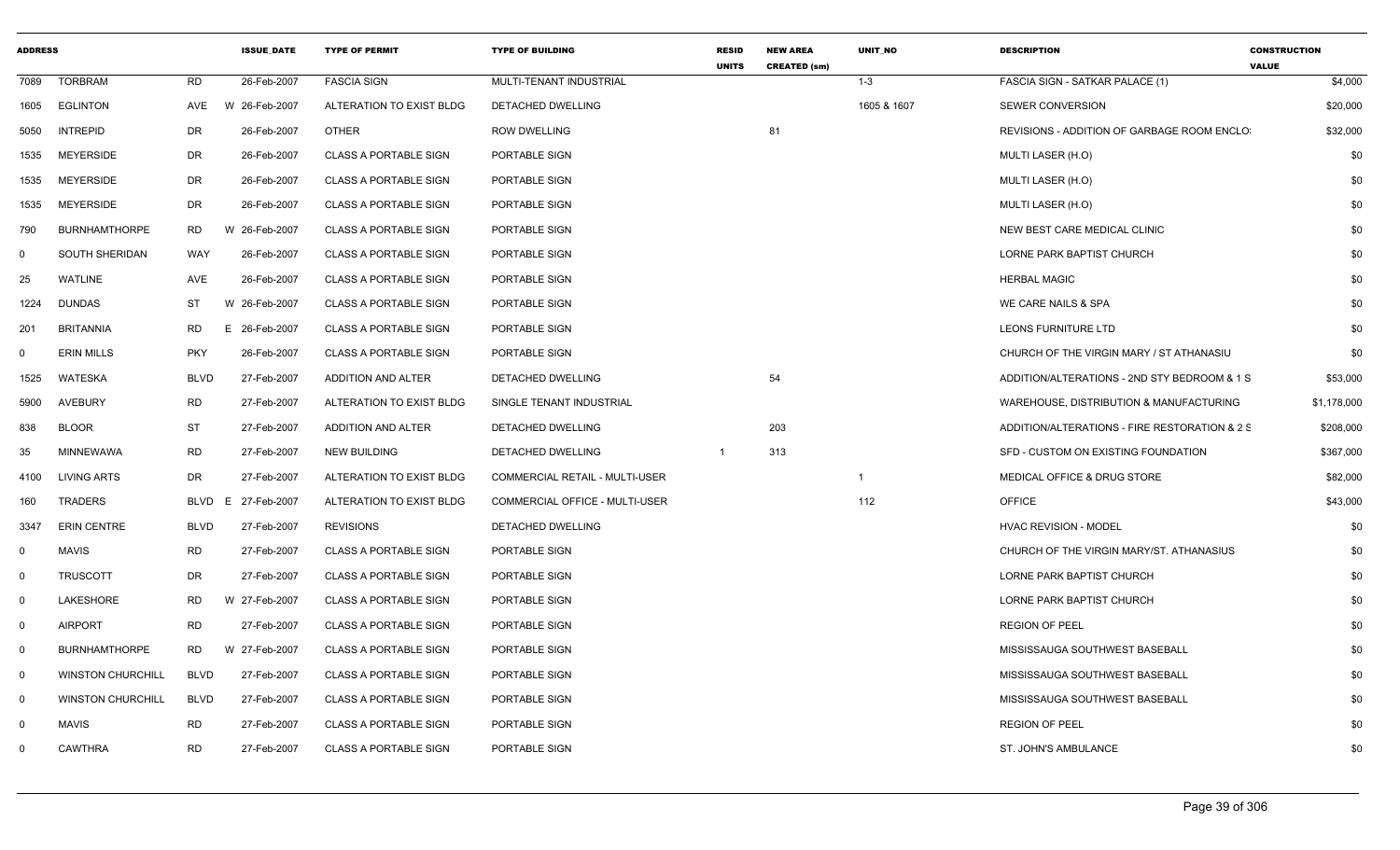| <b>ADDRESS</b> |                      |             | <b>ISSUE DATE</b> | <b>TYPE OF PERMIT</b>        | <b>TYPE OF BUILDING</b>               | <b>RESID</b><br><b>UNITS</b> | <b>NEW AREA</b><br><b>CREATED (sm)</b> | UNIT_NO        | <b>DESCRIPTION</b>                             | <b>CONSTRUCTION</b><br><b>VALUE</b> |           |
|----------------|----------------------|-------------|-------------------|------------------------------|---------------------------------------|------------------------------|----------------------------------------|----------------|------------------------------------------------|-------------------------------------|-----------|
| $\mathbf 0$    | <b>BURNHAMTHORPE</b> | RD          | W 27-Feb-2007     | <b>CLASS A PORTABLE SIGN</b> | PORTABLE SIGN                         |                              |                                        |                | <b>REGION OF PEEL</b>                          |                                     | \$0       |
| $\mathbf 0$    | <b>ERIN MILLS</b>    | <b>PKY</b>  | 27-Feb-2007       | <b>CLASS A PORTABLE SIGN</b> | PORTABLE SIGN                         |                              |                                        |                | MISSISSAUGA SOUTHWEST BASEBALL (duplicated - : |                                     | \$0       |
| $\Omega$       | <b>ERIN MILLS</b>    | <b>PKY</b>  | 27-Feb-2007       | <b>CLASS A PORTABLE SIGN</b> | PORTABLE SIGN                         |                              |                                        |                | MISSISSAUGA SOUTHWEST BASEBALL                 |                                     | \$0       |
| 0              | <b>DUNDAS</b>        | ST          | W 27-Feb-2007     | <b>CLASS A PORTABLE SIGN</b> | PORTABLE SIGN                         |                              |                                        |                | MISSISSAUGA SOUTHWEST BASEBALL                 |                                     | \$0       |
| 3476           | <b>GLEN ERIN</b>     | DR          | 27-Feb-2007       | <b>CLASS A PORTABLE SIGN</b> | PORTABLE SIGN                         |                              |                                        |                | ASSURED PLUS DRIVING SCHOOL                    |                                     | \$0       |
| 6155           | <b>FREEMONT</b>      | <b>BLVD</b> | 27-Feb-2007       | <b>CLASS A PORTABLE SIGN</b> | PORTABLE SIGN                         |                              |                                        |                | MATTEL CANADA (FREEMONT BLVD, MISS)            |                                     | \$0       |
| 0              | SOUTH SHERIDAN       | WAY         | 27-Feb-2007       | <b>CLASS A PORTABLE SIGN</b> | PORTABLE SIGN                         |                              |                                        |                | MISSISSAUGA SOUTHWEST BASEBALL                 |                                     | \$0       |
| 2800           | <b>SKYMARK</b>       | AVE         | 28-Feb-2007       | ALTERATION TO EXIST BLDG     | MULTI-TENANT INDUSTRIAL               |                              |                                        | $\overline{7}$ | ALTERATIONS - MEZZANINE                        |                                     | \$21,000  |
| 3600           | LAIRD                | <b>RD</b>   | 28-Feb-2007       | ALTERATION TO EXIST BLDG     | MULTI-TENANT INDUSTRIAL               |                              |                                        | $\overline{7}$ | <b>WAREHOUSE</b>                               |                                     | \$93,000  |
| 2489           | NORTH SHERIDAN       | WAY         | 28-Feb-2007       | <b>OTHER</b>                 | COMMERCIAL - OTHER                    |                              |                                        |                | SITE SERVICING                                 |                                     | \$300,000 |
| 3189           | <b>TACC</b>          | DR          | 28-Feb-2007       | <b>NEW BUILDING</b>          | DETACHED DWELLING                     | $\overline{1}$               | 399                                    |                | <b>SFD - REPEAT MODEL</b>                      |                                     | \$521,000 |
| 3146           | <b>TACC</b>          | DR          | 28-Feb-2007       | <b>NEW BUILDING</b>          | DETACHED DWELLING                     |                              | 299                                    |                | <b>SFD - REPEAT MODEL</b>                      |                                     | \$521,000 |
| 3142           | <b>TACC</b>          | DR          | 28-Feb-2007       | <b>NEW BUILDING</b>          | DETACHED DWELLING                     |                              | 399                                    |                | <b>SFD - REPEAT MODEL</b>                      |                                     | \$521,000 |
| 6170           | BELGRAVE             | RD          | 28-Feb-2007       | ALTERATION TO EXIST BLDG     | <b>INDUSTRIAL - OTHER</b>             |                              |                                        |                | INTERIOR ALTERATIONS-OFFICE/ROOF TOP UNIT, C   |                                     | \$176,000 |
| 4020           | <b>SLADEVIEW</b>     | CRES        | 28-Feb-2007       | ALTERATION TO EXIST BLDG     | MULTI-TENANT INDUSTRIAL               |                              | 668                                    |                | WAREHOUSE WITH ACCESSORY BUSINESS OFFICE       |                                     | \$193,000 |
| 75             | WATLINE              | AVE         | 28-Feb-2007       | ALTERATION TO EXIST BLDG     | COMMERCIAL RETAIL - MULTI-USER        |                              |                                        | 140            | RETAIL SALE OF MUSICAL INSTRUMENTS WITH ASS    |                                     | \$124,000 |
| 3955           | <b>ERIN CENTRE</b>   | <b>BLVD</b> | 28-Feb-2007       | ALTERATION TO EXIST BLDG     | <b>COMMERCIAL - OTHER</b>             |                              |                                        | 6              | <b>DENTAL OFFICE</b>                           |                                     | \$39,000  |
| 4803           | <b>DUNOON</b>        | DR          | 28-Feb-2007       | ALTERATION TO EXIST BLDG     | DETACHED DWELLING                     |                              |                                        |                | ALTERATIONS - BASEMENT WALKOUT                 |                                     | \$10,000  |
| 161            | EAGLEWOOD            | <b>BLVD</b> | 28-Feb-2007       | ALTERATION TO EXIST BLDG     | DETACHED DWELLING                     |                              |                                        |                | ALTERATIONS - BASEMENT FINISHING               |                                     | \$41,000  |
| 3127           | <b>SEABRIGHT</b>     | DR          | 28-Feb-2007       | <b>NEW BUILDING</b>          | DETACHED DWELLING                     | $\overline{1}$               | 284                                    |                | CANC MAR 30/07 - SFD - REPEAT MODEL            |                                     | \$294,000 |
| 5100           | <b>ERIN MILLS</b>    | <b>PKY</b>  | 28-Feb-2007       | ALTERATION TO EXIST BLDG     | <b>COMMERCIAL RETAIL - MULTI-USER</b> |                              |                                        | R-122B         | <b>SALON &amp; SPA</b>                         |                                     | \$54,000  |
| 6980           | MARITZ               | DR          | 28-Feb-2007       | ALTERATION TO EXIST BLDG     | MULTI-TENANT INDUSTRIAL               |                              |                                        |                | <b>FITNESS CLUB</b>                            |                                     | \$16,000  |
| 255            | <b>DUNDAS</b>        | ST          | W 28-Feb-2007     | <b>OTHER</b>                 | <b>COMMERCIAL RETAIL - MULTI-USER</b> |                              |                                        | 8              | FIRE ONLY-FIRE SUPPRESSION SYSTEM              |                                     | \$15,000  |
| 2084           | <b>STAVEBANK</b>     | RD          | 28-Feb-2007       | ALTERATION TO EXIST BLDG     | DETACHED DWELLING                     |                              |                                        |                | NEW-CANOPY OVER EXISTING DECK                  |                                     | \$10,000  |
| 11             | <b>RIMINI</b>        | <b>MEWS</b> | 28-Feb-2007       | ELECTROMAG LOCK DEVICE       | SINGLE TENANT INDUSTRIAL              |                              |                                        |                | FIRE ONLY - MAGLOCKS (2)                       |                                     | \$6,000   |
|                | <b>CITY CENTRE</b>   | DR          | 28-Feb-2007       | ALTERATION TO EXIST BLDG     | COMMERCIAL OFFICE - MULTI-USER        |                              | 179                                    | 1601           | INTERIOR ALTERATIONS - G.W.L.                  |                                     | \$27,000  |
|                | <b>CITY CENTRE</b>   | DR          | 28-Feb-2007       | ALTERATION TO EXIST BLDG     | COMMERCIAL OFFICE - MULTI-USER        |                              | 51                                     | 1600           | INTERIOR ALTERATIONS - G.W.L.                  |                                     | \$15,000  |
| 4025           | <b>MELFORT</b>       | <b>CRES</b> | 28-Feb-2007       | ALTERATION TO EXIST BLDG     | DETACHED DWELLING                     |                              |                                        |                | INTERIOR ALTERATIONS - PARTITION WALL & KITCH  |                                     | \$10,000  |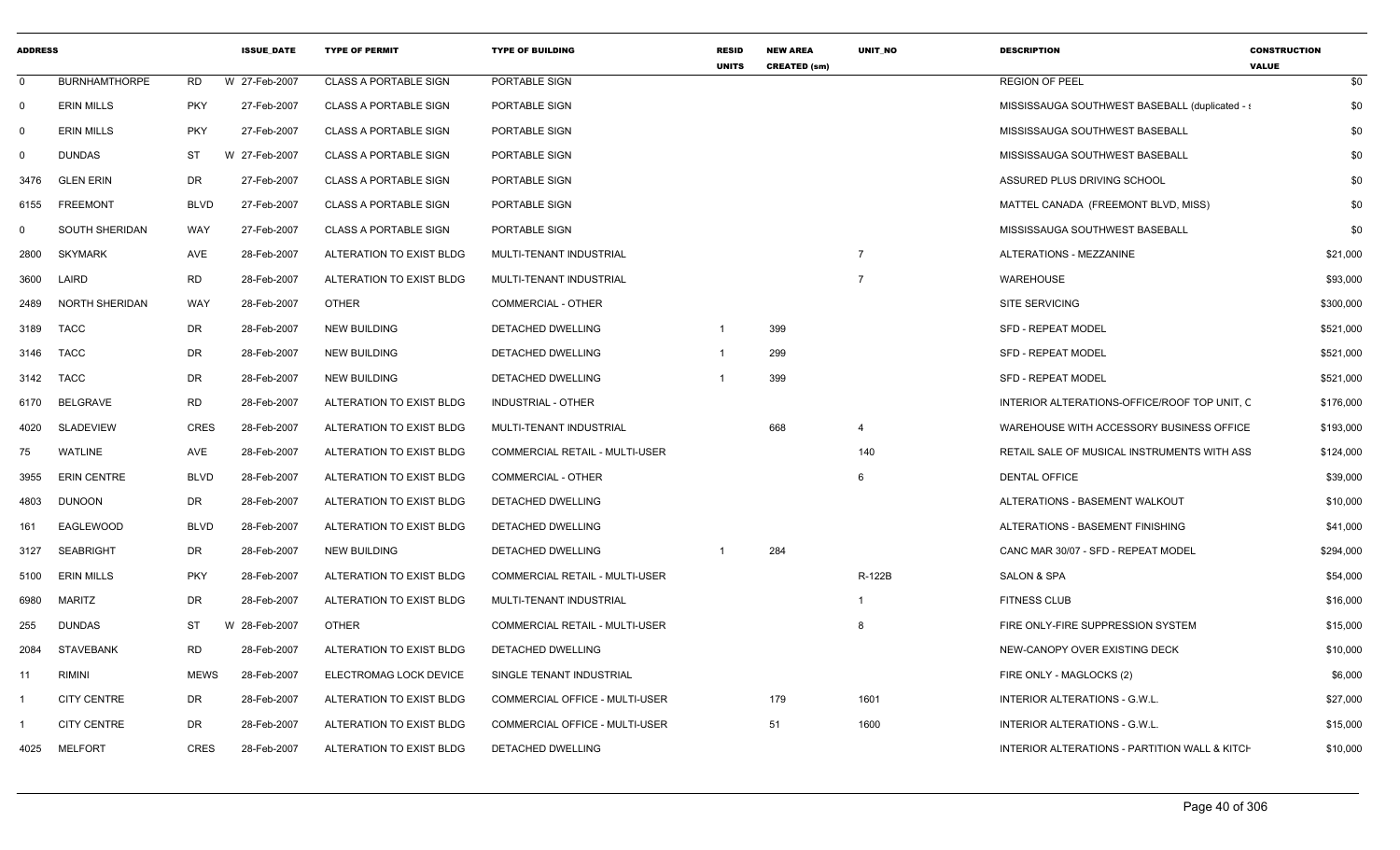| <b>ADDRESS</b> |                        |             | <b>ISSUE DATE</b> | <b>TYPE OF PERMIT</b>        | <b>TYPE OF BUILDING</b>               | <b>RESID</b><br><b>UNITS</b> | <b>NEW AREA</b><br><b>CREATED (sm)</b> | UNIT_NO        | <b>DESCRIPTION</b>                          | <b>CONSTRUCTION</b><br><b>VALUE</b> |
|----------------|------------------------|-------------|-------------------|------------------------------|---------------------------------------|------------------------------|----------------------------------------|----------------|---------------------------------------------|-------------------------------------|
| 1513           | <b>DOUGLAS</b>         | <b>DR</b>   | 28-Feb-2007       | <b>DEMOLITION</b>            | DETACHED DWELLING                     | -1                           |                                        |                | DEMOLITION - SFD & GARAGE DETACHED          | \$10,000                            |
| 1577           | <b>SPRING</b>          | RD          | 28-Feb-2007       | <b>DEMOLITION</b>            | DETACHED DWELLING                     | $\overline{\mathbf{1}}$      |                                        |                | DEMOLITION - SFD & GARAGE                   | \$10,000                            |
| 645            | <b>LAKESHORE</b>       | RD          | E 28-Feb-2007     | <b>CLASS A PORTABLE SIGN</b> | PORTABLE SIGN                         |                              |                                        |                | FEMME FATALE WEIGHT LOSS AND FITNESS CENTF  | \$0                                 |
| 170            | LAKESHORE              | <b>RD</b>   | E.<br>28-Feb-2007 | <b>CLASS A PORTABLE SIGN</b> | PORTABLE SIGN                         |                              |                                        |                | PLANET ORGANIC                              | \$0                                 |
| 3955           | <b>ERIN CENTRE</b>     | <b>BLVD</b> | 28-Feb-2007       | <b>CLASS A PORTABLE SIGN</b> | PORTABLE SIGN                         |                              |                                        |                | DR. MIRGAN                                  | \$0                                 |
| 2901           | <b>EGLINTON</b>        | <b>AVE</b>  | W 28-Feb-2007     | <b>CLASS A PORTABLE SIGN</b> | PORTABLE SIGN                         |                              |                                        |                | <b>HERBAL MAGIC</b>                         | \$0                                 |
| 2901           | <b>EGLINTON</b>        | AVE         | W 28-Feb-2007     | <b>CLASS A PORTABLE SIGN</b> | PORTABLE SIGN                         |                              |                                        |                | <b>HERBAL MAGIC</b>                         | \$0                                 |
| 660            | <b>EGLINTON</b>        | <b>AVE</b>  | W 28-Feb-2007     | <b>CLASS A PORTABLE SIGN</b> | PORTABLE SIGN                         |                              |                                        |                | <b>HERBAL MAGIC</b>                         | \$0                                 |
| 6465           | <b>MILLCREEK</b>       | DR          | 28-Feb-2007       | <b>CLASS A PORTABLE SIGN</b> | PORTABLE SIGN                         |                              |                                        |                | MISSISSAUGA CRUISESHIP CENTRES              | \$0                                 |
| 801            | <b>MATHESON</b>        | <b>BLVD</b> | 28-Feb-2007<br>W. | <b>CLASS A PORTABLE SIGN</b> | PORTABLE SIGN                         |                              |                                        |                | ONCE UPON A CHILD                           | \$0                                 |
| 3050           | <b>ARTESIAN</b>        | DR          | 28-Feb-2007       | <b>CLASS A PORTABLE SIGN</b> | PORTABLE SIGN                         |                              |                                        |                | Mr. INDIA GROCERS                           | \$0                                 |
| $\mathbf 0$    | <b>DUNDAS</b>          | ST          | W 28-Feb-2007     | <b>CLASS A PORTABLE SIGN</b> | PORTABLE SIGN                         |                              |                                        |                | COMMUNITY SERVICES - REC. & PARKS           | \$0                                 |
| 0              | <b>MAVIS</b>           | <b>RD</b>   | 28-Feb-2007       | <b>CLASS A PORTABLE SIGN</b> | PORTABLE SIGN                         |                              |                                        |                | COMMUNITY SERVICES - REC. & PARKS           | \$0                                 |
| 4289           | <b>RADISSON</b>        | <b>CRES</b> | 01-Mar-2007       | ALTERATION TO EXIST BLDG     | DETACHED DWELLING                     |                              |                                        |                | ALTERATIONS-SIDE ENTRANCE                   | \$10,000                            |
| 3955           | <b>ERIN CENTRE</b>     | <b>BLVD</b> | 01-Mar-2007       | ALTERATION TO EXIST BLDG     | <b>COMMERCIAL - OTHER</b>             |                              |                                        | $\overline{1}$ | DRYCLEANING DEPOT (NO CLEANING ON-SITE)     | \$19,000                            |
| 6075           | MAVIS                  | <b>RD</b>   | 01-Mar-2007       | ALTERATION TO EXIST BLDG     | COMMERCIAL RETAIL - MULTI-USER        |                              |                                        | 17             | INTERIOR ALTERATIONS - DYNAMITE STORE       | \$66,000                            |
| 6075           | <b>MAVIS</b>           | <b>RD</b>   | 01-Mar-2007       | ALTERATION TO EXIST BLDG     | <b>COMMERCIAL RETAIL - MULTI-USER</b> |                              |                                        | 16             | INTERIOR ALTERATIONS - GARAGE CLOTHING STOL | \$85,000                            |
| 2250           | <b>ONEIDA</b>          | <b>CRES</b> | 01-Mar-2007       | <b>NEW BUILDING</b>          | DETACHED DWELLING                     | -1                           | 489                                    |                | <b>SFD - CUSTOM</b>                         | \$744,000                           |
| 1275           | MISSISSAUGA VALLEY     | <b>BLVD</b> | 01-Mar-2007       | ALTERATION TO EXIST BLDG     | <b>CITY</b>                           |                              | 191                                    | 1011           | ALTERATIONS - CONVERT AUDITORIUM TO DAYCAF  | \$37,000                            |
| 6980           | <b>MARITZ</b>          | <b>DR</b>   | 01-Mar-2007       | ALTERATION TO EXIST BLDG     | MULTI-TENANT INDUSTRIAL               |                              | 107                                    | 10             | PRINTING ESTABLISHMENT                      | \$31,000                            |
|                | <b>ROBERT SPECK</b>    | <b>PKY</b>  | 01-Mar-2007       | ALTERATION TO EXIST BLDG     | COMMERCIAL OFFICE - MULTI-USER        |                              |                                        | 210            | INTERIOR ALTERATIONS - SPEC SUITE           | \$15,000                            |
| 300            | WEBB                   | <b>DR</b>   | 01-Mar-2007       | ALTERATION TO EXIST BLDG     | <b>CONDOMINIUM ROW DWELLING</b>       |                              |                                        | 1202           | 1 NEW SINK                                  | \$1,000                             |
| 70             | ABSOLUTE               | <b>AVE</b>  | 01-Mar-2007       | <b>OTHER</b>                 | APARTMENT (> 6 UNITS)                 |                              |                                        |                | <b>TEMPORARY WATERMAIN</b>                  | \$30,000                            |
| 1801           | LAKESHORE              | <b>RD</b>   | W 01-Mar-2007     | <b>CLASS A PORTABLE SIGN</b> | PORTABLE SIGN                         |                              |                                        |                | <b>CURVES FOR WOMEN</b>                     | \$0                                 |
| 6677           | MEADOWVALE TOWN CENCIR |             | 01-Mar-2007       | <b>CLASS A PORTABLE SIGN</b> | PORTABLE SIGN                         |                              |                                        |                | <b>SYMPOSIUM CAFE</b>                       | \$0                                 |
| 0              | <b>GOREWAY</b>         | DR          | 01-Mar-2007       | <b>CLASS A PORTABLE SIGN</b> | PORTABLE SIGN                         |                              |                                        |                | MISSISSAUGA MINOR BALL HOCKEY               | \$0                                 |
| 0              | <b>DIXIE</b>           | <b>RD</b>   | 01-Mar-2007       | <b>CLASS A PORTABLE SIGN</b> | PORTABLE SIGN                         |                              |                                        |                | MISSISSAUGA MINOR BALL HOCKEY               | \$0                                 |
| 0              | <b>BURNHAMTHORPE</b>   | <b>RD</b>   | E 01-Mar-2007     | <b>CLASS A PORTABLE SIGN</b> | PORTABLE SIGN                         |                              |                                        |                | MISSISSAUGA MINOR BALL HOCKEY               | \$0                                 |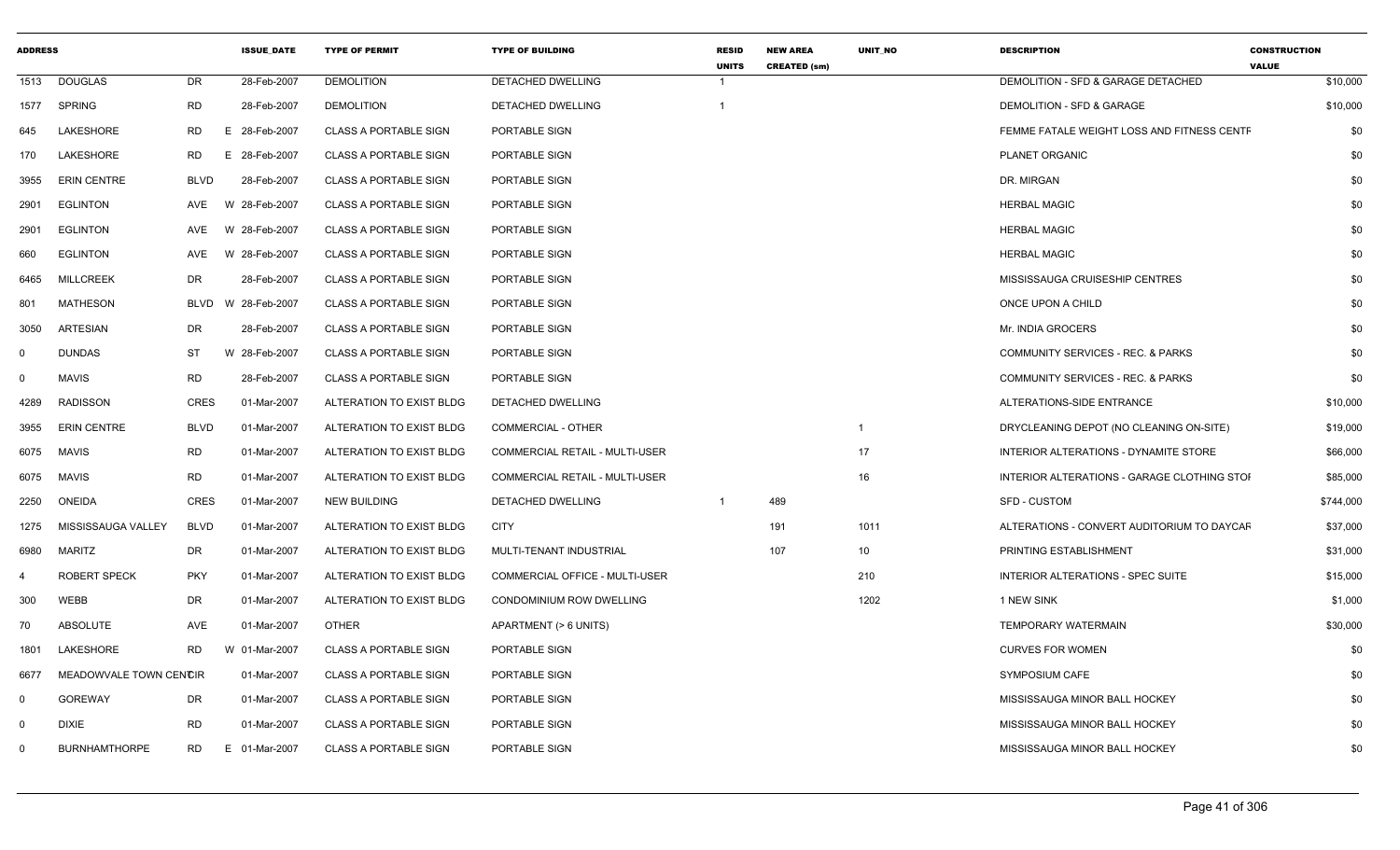| <b>ADDRESS</b> |                     |             | <b>ISSUE DATE</b> | <b>TYPE OF PERMIT</b>        | <b>TYPE OF BUILDING</b>               | <b>RESID</b><br><b>UNITS</b> | <b>NEW AREA</b><br><b>CREATED (sm)</b> | <b>UNIT NO</b> | <b>DESCRIPTION</b>                           | <b>CONSTRUCTION</b><br><b>VALUE</b> |
|----------------|---------------------|-------------|-------------------|------------------------------|---------------------------------------|------------------------------|----------------------------------------|----------------|----------------------------------------------|-------------------------------------|
| 0              | <b>CAWTHRA</b>      | <b>RD</b>   | 01-Mar-2007       | <b>CLASS A PORTABLE SIGN</b> | PORTABLE SIGN                         |                              |                                        |                | MISSISSAUGA MINOR BALL HOCKEY                | \$0                                 |
| $\mathbf 0$    | <b>GOREWAY</b>      | DR.         | 01-Mar-2007       | <b>CLASS A PORTABLE SIGN</b> | PORTABLE SIGN                         |                              |                                        |                | MALTON NEIGHBOURHOOD SERVICES                | \$0                                 |
| $\Omega$       | <b>DIXIE</b>        | <b>RD</b>   | 01-Mar-2007       | <b>CLASS A PORTABLE SIGN</b> | PORTABLE SIGN                         |                              |                                        |                | MISSISSAUGA MINOR BALL HOCKEY                | \$0                                 |
| $\mathbf 0$    | <b>ERIN MILLS</b>   | <b>PKY</b>  | 01-Mar-2007       | <b>CLASS A PORTABLE SIGN</b> | PORTABLE SIGN                         |                              |                                        |                | MISSISSAUGA SOUTHWEST BASEBALL               | \$0                                 |
| $\mathbf 0$    | <b>TRUSCOTT</b>     | <b>DR</b>   | 01-Mar-2007       | <b>CLASS A PORTABLE SIGN</b> | PORTABLE SIGN                         |                              |                                        |                | MISSISSAUGA SOUTHWEST BASEBALL               | \$0                                 |
| 550            | <b>MATHESON</b>     | BLVD        | W 01-Mar-2007     | <b>CLASS A PORTABLE SIGN</b> | PORTABLE SIGN                         |                              |                                        |                | ELSHEIKH DENTAL CARE                         | \$0                                 |
| 731            | <b>CENTRAL</b>      | PKY         | W 01-Mar-2007     | <b>CLASS A PORTABLE SIGN</b> | PORTABLE SIGN                         |                              |                                        |                | ARBY'S                                       | \$0                                 |
| 1177           | CENTRAL             | <b>PKY</b>  | W 02-Mar-2007     | ALTERATION TO EXIST BLDG     | COMMERCIAL RETAIL - MULTI-USER        |                              |                                        |                | EXTERIOR ALTERATIONS REFACE & INTERIOR ALT.  | \$226,000                           |
| 3659           | <b>EAST PARK</b>    | <b>CRT</b>  | 02-Mar-2007       | ADDITION TO EXIST BLDG       | DETACHED DWELLING                     |                              | 19                                     |                | ADDITION - SUNROOM, UNHEATED                 | \$15,000                            |
| 895            | LAKEFRONT PROMENADE |             | 02-Mar-2007       | ALTERATION TO EXIST BLDG     | <b>INDUSTRIAL - OTHER</b>             |                              |                                        |                | ALTERATIONS-SPRAY BOOTH, SPECIALITIES LTD    | \$42,000                            |
| 2200           | <b>EGLINTON</b>     | AVE         | W 02-Mar-2007     | ALTERATION TO EXIST BLDG     | PUBLIC - OTHER                        |                              |                                        |                | INTERIOR ALTERATIONS - EATING DISORDER CLINK | \$28,000                            |
| 5105           | <b>TOMKEN</b>       | <b>RD</b>   | 02-Mar-2007       | ALTERATION TO EXIST BLDG     | SINGLE TENANT INDUSTRIAL              |                              | 84                                     |                | <b>INTERIOR ALTERATIONS</b>                  | \$24,000                            |
| 1010           | <b>DREAM CREST</b>  | RD.         | 02-Mar-2007       | ALTERATION TO EXIST BLDG     | COMMERCIAL RETAIL - MULTI-USER        |                              |                                        | #2             | ALTERATIONS - KITCHEN EXHAUST/CONVERT FROM   | \$21,000                            |
| 3021           | ARGENTIA            | <b>RD</b>   | 02-Mar-2007       | ALTERATION TO EXIST BLDG     | <b>COMMERCIAL RETAIL - MULTI-USER</b> |                              | 139                                    | $P-O6$         | <b>RETAIL</b>                                | \$40,000                            |
| 5250           | <b>SATELLITE</b>    | <b>DR</b>   | 02-Mar-2007       | <b>CHANGE OF USE</b>         | MULTI-TENANT INDUSTRIAL               |                              |                                        | 14             | <b>WAREHOUSE</b>                             | \$2,000                             |
| 5110           | CREEKBANK           | <b>RD</b>   | 02-Mar-2007       | ALTERATION TO EXIST BLDG     | COMMERCIAL OFFICE - MULTI-USER        |                              |                                        | 701            | <b>MEDICAL OFFICE</b>                        | \$94,000                            |
| 5250           | <b>SATELLITE</b>    | DR          | 02-Mar-2007       | ALTERATION TO EXIST BLDG     | MULTI-TENANT INDUSTRIAL               |                              | 405                                    | 20 & 21        | BUSINESS OFFICE WITH AUXILIARY STORAGE IN W  | \$118,000                           |
| 7207           | <b>CAMBRETT</b>     | <b>DR</b>   | 02-Mar-2007       | PORTABLE CLASSROOM           | SCHOOL - ELEMENTARY                   |                              |                                        |                | (2) PORTABLE RELOCATES                       | \$3,000                             |
| 0              | <b>BRITANNIA</b>    | <b>RD</b>   | W 02-Mar-2007     | <b>CLASS A PORTABLE SIGN</b> | PORTABLE SIGN                         |                              |                                        |                | MEADOWEST CO-OPERATIVE PRESCHOOL INC.        | \$0                                 |
| $\mathbf 0$    | <b>DERRY</b>        | RD.         | W 02-Mar-2007     | <b>CLASS A PORTABLE SIGN</b> | PORTABLE SIGN                         |                              |                                        |                | MEADOWEST CO-OPERATIVE PRESCHOOL INC.        | \$0                                 |
| 505            | QUEENSWAY           |             | E 02-Mar-2007     | <b>CLASS A PORTABLE SIGN</b> | PORTABLE SIGN                         |                              |                                        |                | BLUE STAR FINANCIAL & BUSINESS SERVICES INC. | \$0                                 |
| 642            | <b>BLOOR</b>        | ST          | 02-Mar-2007       | <b>CLASS A PORTABLE SIGN</b> | PORTABLE SIGN                         |                              |                                        |                | <b>VALLEY COIFFURE</b>                       | \$0                                 |
| 1135           | CENTRAL             | <b>PKY</b>  | W 02-Mar-2007     | <b>CLASS A PORTABLE SIGN</b> | PORTABLE SIGN                         |                              |                                        |                | SOMMERVILLE MANOR SCHOOL                     | \$0                                 |
| 25             | WATLINE             | AVE         | 02-Mar-2007       | <b>CLASS A PORTABLE SIGN</b> | PORTABLE SIGN                         |                              |                                        |                | <b>HERBAL MAGIC</b>                          | \$0                                 |
| 2424           | LAKESHORE           | RD.         | W 05-Mar-2007     | ALTERATION TO EXIST BLDG     | SINGLE TENANT INDUSTRIAL              |                              | 86                                     |                | INTERIOR ALTERATIONS - SERVICE ROOM          | \$34,000                            |
| 1257           | LAKESHORE           | RD          | E 05-Mar-2007     | <b>OTHER</b>                 | APARTMENT (> 6 UNITS)                 |                              |                                        |                | ALTERATIONS-UNDERGROUND PARKING GARAGE F     | \$50,000                            |
| 6880           | <b>FINANCIAL</b>    | <b>DR</b>   | 05-Mar-2007       | ALTERATION TO EXIST BLDG     | COMMERCIAL OFFICE- SINGLE USER        |                              |                                        | 6TH FLR        | INTERIOR ALTERATIONS - ROYALBANK             | \$15,000                            |
| 1077           | ALBERTSON           | <b>CRES</b> | 05-Mar-2007       | <b>DEMOLITION</b>            | DETACHED DWELLING                     | $\mathbf{1}$                 |                                        |                | <b>DEMOLITON - SFD</b>                       | \$10,000                            |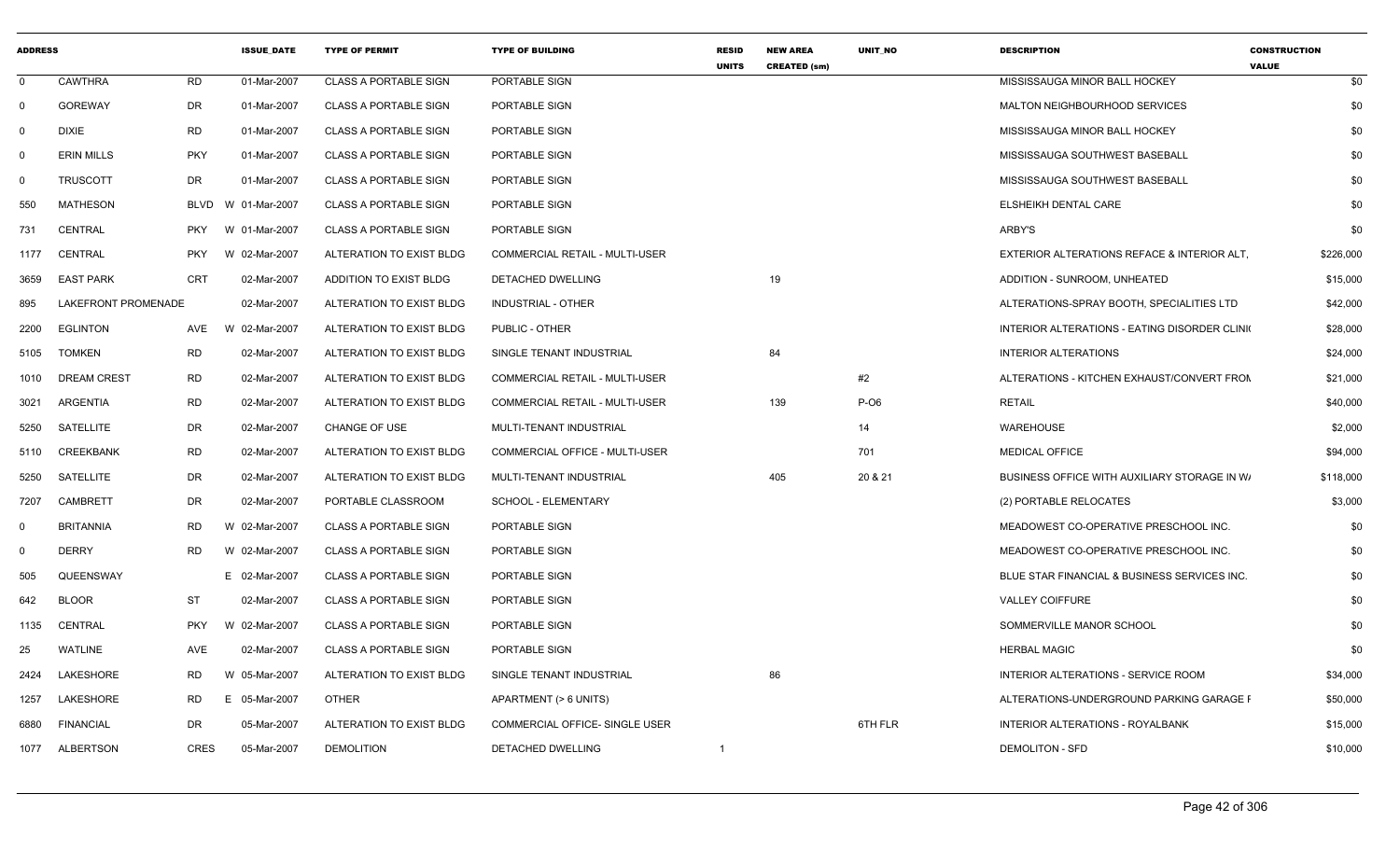| <b>ADDRESS</b> |                          |             | <b>ISSUE DATE</b> | <b>TYPE OF PERMIT</b>        | <b>TYPE OF BUILDING</b>               | <b>RESID</b><br><b>UNITS</b> | <b>NEW AREA</b><br><b>CREATED (sm)</b> | UNIT_NO | <b>DESCRIPTION</b>                                           | <b>CONSTRUCTION</b><br><b>VALUE</b> |
|----------------|--------------------------|-------------|-------------------|------------------------------|---------------------------------------|------------------------------|----------------------------------------|---------|--------------------------------------------------------------|-------------------------------------|
| 1542           | CALUMET                  | PL          | 05-Mar-2007       | ADDITION TO EXIST BLDG       | <b>DETACHED DWELLING</b>              |                              | 21                                     |         | ADDITION - HEATED SUNROOM                                    | \$19,000                            |
| 1358           | <b>MILTON</b>            | AVE         | 05-Mar-2007       | <b>DEMOLITION</b>            | DETACHED DWELLING                     | $\overline{1}$               |                                        |         | DEMOLITION - SFD & GARAGE                                    | \$10,000                            |
| 710            | <b>BURNHAMTHORPE</b>     | <b>RD</b>   | E<br>05-Mar-2007  | <b>REVISIONS</b>             | <b>COMMERCIAL RETAIL - MULTI-USER</b> |                              |                                        |         | KITCHEN EXHAUST REVISION                                     | \$0                                 |
| 1544           | WATESKA                  | <b>BLVD</b> | 05-Mar-2007       | <b>REVISIONS</b>             | DETACHED DWELLING                     |                              | 42                                     |         | <b>HVAC REVISION</b>                                         | \$0                                 |
| 1248           | DUNDAS                   | ST          | E 05-Mar-2007     | <b>CLASS A PORTABLE SIGN</b> | PORTABLE SIGN                         |                              |                                        |         | DIXIE PAINT & WALLPAPER                                      | \$0                                 |
| 5950           | RODEO                    | DR          | 06-Mar-2007       | <b>FASCIA SIGN</b>           | COMMERCIAL RETAIL - MULTI-USER        |                              |                                        | 6       | <b>FASCIA SIGN - CHATTERS (2)</b>                            | \$23,000                            |
| 6375           | ATHERLY                  | <b>CRES</b> | 06-Mar-2007       | ALTERATION TO EXIST BLDG     | SEMI-DETACHED DWELLING                |                              |                                        |         | ALTERATIONS-SIDE ENTRANCE                                    | \$10,000                            |
| 2001           | <b>DREW</b>              | <b>RD</b>   | 06-Mar-2007       | <b>MULTIPLE SIGNS</b>        | SINGLE TENANT INDUSTRIAL              |                              |                                        |         | (4) Fascia & (1) Ground Sign for Osram Sylvania              | \$54,000                            |
| 335            | <b>BRUNEL</b>            | <b>RD</b>   | 06-Mar-2007       | <b>FASCIA SIGN</b>           | MULTI-TENANT INDUSTRIAL               |                              |                                        |         | (4) Various exterior fascia signs (Michelin, Bf Goodrich, Ur | \$12,000                            |
| 912            | <b>NINTH</b>             | <b>ST</b>   | 06-Mar-2007       | <b>DEMOLITION</b>            | DETACHED DWELLING                     |                              |                                        |         | DEMOLITION - SFD & GARAGE                                    | \$10,000                            |
| 800            | <b>BOYER</b>             | <b>BLVD</b> | 06-Mar-2007       | <b>CLASS A PORTABLE SIGN</b> | PORTABLE SIGN                         |                              |                                        |         | <b>RONA</b>                                                  | \$0                                 |
| 2990           | <b>BRITANNIA</b>         | <b>RD</b>   | W 06-Mar-2007     | <b>CLASS A PORTABLE SIGN</b> | PORTABLE SIGN                         |                              |                                        |         | PETRO CANADA                                                 | \$0                                 |
| 2200           | <b>CREDIT VALLEY</b>     | <b>RD</b>   | 06-Mar-2007       | <b>CLASS A PORTABLE SIGN</b> | PORTABLE SIGN                         |                              |                                        |         | PETRO CANADA (CREDIT VALLEY RD)                              | \$0                                 |
| 3050           | VEGA                     | <b>BLVD</b> | 06-Mar-2007       | <b>CLASS A PORTABLE SIGN</b> | PORTABLE SIGN                         |                              |                                        |         | KITCHEN STUFF PLUS                                           | \$0                                 |
| 3170           | <b>RIDGEWAY</b>          | DR          | 06-Mar-2007       | <b>CLASS A PORTABLE SIGN</b> | PORTABLE SIGN                         |                              |                                        |         | ENTERTAINMENT WAREHOUSE                                      | \$0                                 |
| 960            | SOUTHDOWN                | <b>RD</b>   | 06-Mar-2007       | <b>CLASS A PORTABLE SIGN</b> | PORTABLE SIGN                         |                              |                                        |         | <b>IDOL OPTICAL</b>                                          | \$0                                 |
| $\mathbf 0$    | <b>WINSTON CHURCHILL</b> | <b>BLVD</b> | 06-Mar-2007       | <b>CLASS A PORTABLE SIGN</b> | PORTABLE SIGN                         |                              |                                        |         | ERINDALE HOCKEY ASSOCIATION                                  | \$0                                 |
| $\mathbf 0$    | <b>WINSTON CHURCHILL</b> | <b>BLVD</b> | 06-Mar-2007       | <b>CLASS A PORTABLE SIGN</b> | PORTABLE SIGN                         |                              |                                        |         | ERINDALE HOCKEY ASSOCIATION                                  | \$0                                 |
| $\mathbf 0$    | QUEENSWAY                |             | W 06-Mar-2007     | <b>CLASS A PORTABLE SIGN</b> | PORTABLE SIGN                         |                              |                                        |         | CREDIT VALLEY LAWN TENNIS CLUB                               | \$0                                 |
| $\mathbf 0$    | <b>GOREWAY</b>           | <b>DR</b>   | 06-Mar-2007       | <b>CLASS A PORTABLE SIGN</b> | PORTABLE SIGN                         |                              |                                        |         | MISSISSAUGA MINOR BALL HOCKEY                                | \$0                                 |
| $\mathbf 0$    | <b>DUNDAS</b>            | ST          | W 06-Mar-2007     | <b>CLASS A PORTABLE SIGN</b> | PORTABLE SIGN                         |                              |                                        |         | <b>CREDIT VALLEY LAWN TENNIS CLUB</b>                        | \$0                                 |
| $\mathbf 0$    | QUEENSWAY                |             | E 06-Mar-2007     | <b>CLASS A PORTABLE SIGN</b> | PORTABLE SIGN                         |                              |                                        |         | <b>CREDIT VALLEY LAWN TENNIS CLUB</b>                        | \$0                                 |
| 620            | <b>TWAIN</b>             | AVE         | 06-Mar-2007       | <b>CLASS A PORTABLE SIGN</b> | PORTABLE SIGN                         |                              |                                        |         | DERRY WEST VILLAGE PUBLIC SCHOOL                             | \$0                                 |
| 2555           | <b>ERIN CENTRE</b>       | <b>BLVD</b> | 06-Mar-2007       | <b>CLASS A PORTABLE SIGN</b> | PORTABLE SIGN                         |                              |                                        |         | SPACE AGE SHELVING                                           | \$0                                 |
| 3245           | COLONIAL                 | <b>DR</b>   | 06-Mar-2007       | <b>CLASS A PORTABLE SIGN</b> | PORTABLE SIGN                         |                              |                                        |         | <b>GARTHWOOD PARK SCHOOL</b>                                 | \$0                                 |
| 5030           | <b>TENTH LINE WEST</b>   |             | 06-Mar-2007       | <b>CLASS A PORTABLE SIGN</b> | PORTABLE SIGN                         |                              |                                        |         | DRY CLEAN 4 U                                                | \$0                                 |
| 1020           | <b>JOHNSON'S</b>         | LANE        | 06-Mar-2007       | <b>CLASS A PORTABLE SIGN</b> | PORTABLE SIGN                         |                              |                                        |         | LAKESHORE EDUCATION INC.                                     | \$0                                 |
| 720            | <b>BRISTOL</b>           | <b>RD</b>   | W 06-Mar-2007     | <b>CLASS A PORTABLE SIGN</b> | PORTABLE SIGN                         |                              |                                        |         | LITTLE CEASERS PIZZA                                         | \$0                                 |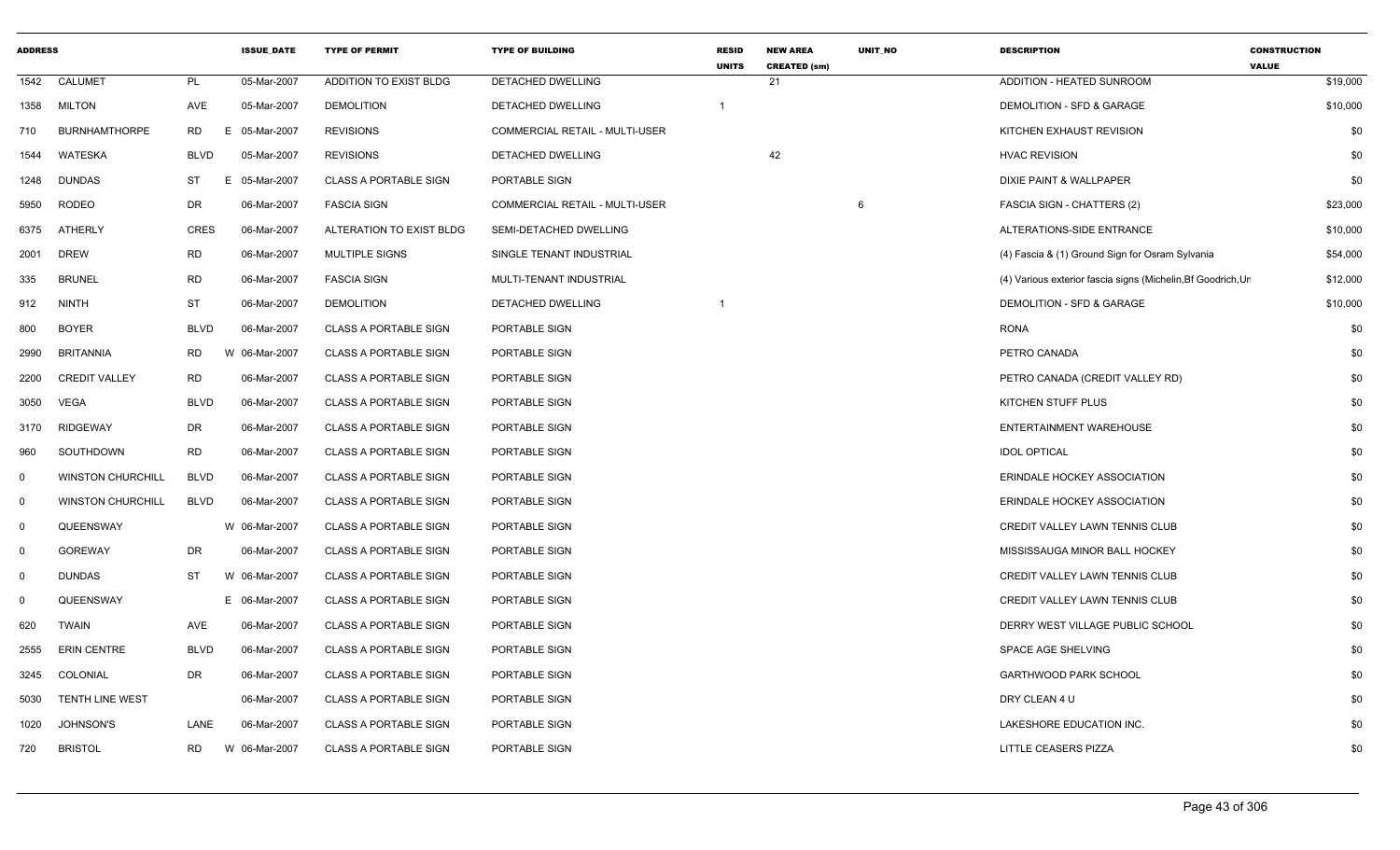| <b>ADDRESS</b> |                      |             | <b>ISSUE DATE</b> | <b>TYPE OF PERMIT</b>         | <b>TYPE OF BUILDING</b>               | <b>RESID</b><br><b>UNITS</b> | <b>NEW AREA</b><br><b>CREATED (sm)</b> | <b>UNIT NO</b>     | <b>DESCRIPTION</b>                             | <b>CONSTRUCTION</b><br><b>VALUE</b> |
|----------------|----------------------|-------------|-------------------|-------------------------------|---------------------------------------|------------------------------|----------------------------------------|--------------------|------------------------------------------------|-------------------------------------|
| 2835           | <b>ARGENTIA</b>      | <b>RD</b>   | 06-Mar-2007       | <b>CLASS A PORTABLE SIGN</b>  | PORTABLE SIGN                         |                              |                                        |                    | KINWOOD AUDIO VISUAL INC.                      | \$0                                 |
| 2666           | <b>ROYAL WINDSOR</b> | DR          | 06-Mar-2007       | <b>CLASS A PORTABLE SIGN</b>  | PORTABLE SIGN                         |                              |                                        |                    | PAINT WAREHOUSE                                | \$0                                 |
| 3600           | LAIRD                | RD          | 07-Mar-2007       | ALTERATION TO EXIST BLDG      | MULTI-TENANT INDUSTRIAL               |                              |                                        | -1                 | WAREHOUSING & DISTRIBUTION (LIGHT ASSEMBLY     | \$212,000                           |
| 1680           | <b>TECH</b>          | AVE         | 07-Mar-2007       | ALTERATION TO EXIST BLDG      | COMMERCIAL OFFICE - MULTI-USER        |                              |                                        | $\overline{2}$     | <b>BUSINESS OFFICE</b>                         | \$608,000                           |
| 6400           | <b>MILLCREEK</b>     | DR          | 07-Mar-2007       | ALTERATION TO EXIST BLDG      | COMMERCIAL OFFICE - MULTI-USER        |                              |                                        | 5                  | <b>BUSINESS OFFICE</b>                         | \$77,000                            |
| 7070           | MISSISSAUGA          | <b>RD</b>   | 07-Mar-2007       | ALTERATION TO EXIST BLDG      | COMMERCIAL OFFICE - MULTI-USER        |                              |                                        | 230                | ALTERATIONS-CREATE PUBLIC CORRIDOR/DEMISE      | \$31,000                            |
| 2897           | QUETTA               | <b>MEWS</b> | 07-Mar-2007       | <b>ADDITION TO EXIST BLDG</b> | DETACHED DWELLING                     |                              | 17                                     |                    | ADDITION - UNHEATED SUNROOM                    | \$13,000                            |
| 6980           | MARITZ               | DR          | 07-Mar-2007       | ALTERATION TO EXIST BLDG      | <b>COMMERCIAL OFFICE - MULTI-USER</b> |                              |                                        | 3                  | HEALTH CLINIC - ALTERNATIVE MEDICINES          | \$32,000                            |
| 7111           | <b>KENNEDY</b>       | <b>RD</b>   | 07-Mar-2007       | <b>FASCIA SIGN</b>            | MULTI-TENANT INDUSTRIAL               |                              |                                        | $\mathbf{1}$       | 2 FASCIA SIGNS - ACKLANDS-GRAINGER             | \$10,000                            |
| 5115           | <b>CREEKBANK</b>     | <b>RD</b>   | 07-Mar-2007       | ALTERATION TO EXIST BLDG      | COMMERCIAL OFFICE- SINGLE USER        |                              |                                        | 2ND FLR            | INTERIOR ALTERATIONS - BELL CANADA             | \$133,000                           |
| 5090           | <b>EXPLORER</b>      | DR          | 07-Mar-2007       | ALTERATION TO EXIST BLDG      | COMMERCIAL OFFICE - MULTI-USER        |                              |                                        | #401               | INTERIOR ALTERATIONS - "POLARIS SOFTWARE LAI   | \$72,000                            |
| 5055           | <b>PLANTATION</b>    | <b>PL</b>   | 07-Mar-2007       | ALTERATION TO EXIST BLDG      | <b>COMMERCIAL RETAIL - MULTI-USER</b> |                              |                                        | $2 - 3$            | <b>RETAIL STORE</b>                            | \$186,000                           |
| 1705           | <b>TECH</b>          | AVE         | 07-Mar-2007       | ALTERATION TO EXIST BLDG      | MULTI-TENANT INDUSTRIAL               |                              |                                        | 3                  | <b>WAREHOUSE &amp; DISTRIBUTION</b>            | \$382,000                           |
| 5310           | <b>EXPLORER</b>      | DR          | 07-Mar-2007       | ALTERATION TO EXIST BLDG      | MULTI-TENANT INDUSTRIAL               |                              |                                        |                    | ALTERATIONS TO EXTERIOR - RE-CLAD WALLS - NE   | \$34,000                            |
| 2545           | <b>SUMMERVILLE</b>   | <b>CRT</b>  | 07-Mar-2007       | <b>NEW BUILDING</b>           | <b>INDUSTRIAL - OTHER</b>             |                              |                                        | BDG <sub>B1</sub>  | NEW - PUBLIC STORAGE BUILDING 'B1' - COMPLETI( | \$0                                 |
| 2545           | <b>SUMMERVILLE</b>   | <b>CRT</b>  | 07-Mar-2007       | <b>NEW BUILDING</b>           | <b>INDUSTRIAL - OTHER</b>             |                              |                                        | BDG B <sub>2</sub> | NEW - PUBLIC STORAGE BUILDING 'B2' - COMPLETI( | \$0                                 |
| 2545           | <b>SUMMERVILLE</b>   | <b>CRT</b>  | 07-Mar-2007       | <b>NEW BUILDING</b>           | MULTI-TENANT INDUSTRIAL               |                              |                                        | BDG <sub>B3</sub>  | NEW - PUBLIC STORAGE BUILDING 'B3' - COMPLETI( | \$0                                 |
| 2545           | <b>SUMMERVILLE</b>   | <b>CRT</b>  | 07-Mar-2007       | <b>NEW BUILDING</b>           | <b>INDUSTRIAL - OTHER</b>             |                              |                                        | BDG B4             | NEW - PUBLIC STORAGE BUILDING 'B4' - COMPLETI( | \$0                                 |
| 2545           | <b>SUMMERVILLE</b>   | CRT         | 07-Mar-2007       | <b>NEW BUILDING</b>           | MULTI-TENANT INDUSTRIAL               |                              |                                        | BDG B5             | NEW - PUBLIC STORAGE BUILDING 'B5' - COMPLETI( | \$0                                 |
| 2545           | <b>SUMMERVILLE</b>   | <b>CRT</b>  | 07-Mar-2007       | <b>NEW BUILDING</b>           | <b>INDUSTRIAL - OTHER</b>             |                              |                                        | BDG B6             | NEW - PUBLIC STORAGE BUILDING 'B6' - COMPLETI( | \$0                                 |
| 2545           | <b>SUMMERVILLE</b>   | <b>CRT</b>  | 07-Mar-2007       | <b>NEW BUILDING</b>           | <b>INDUSTRIAL - OTHER</b>             |                              |                                        | BDG B7             | NEW - PUBLIC STORAGE BUILDING 'B7' - COMPLETI( | \$0                                 |
| 80             | <b>COURTNEYPARK</b>  | DR          | 07-Mar-2007<br>W  | ALTERATION TO EXIST BLDG      | COMMERCIAL OFFICE - MULTI-USER        |                              |                                        | 3                  | UNDERGROUND PLUMBING ONLY                      | \$25,000                            |
| 2980           | CROSSCURRENT         | DR.         | 07-Mar-2007       | <b>CLASS A PORTABLE SIGN</b>  | PORTABLE SIGN                         |                              |                                        |                    | TOP HAT CLEANERS                               | \$0                                 |
| 255            | <b>DUNDAS</b>        | ST          | W 07-Mar-2007     | <b>CLASS A PORTABLE SIGN</b>  | PORTABLE SIGN                         |                              |                                        |                    | THE LAUNDRY CENTRE CAFE                        | \$0                                 |
| 2555           | <b>ERIN CENTRE</b>   | BLVD        | 07-Mar-2007       | <b>CLASS A PORTABLE SIGN</b>  | PORTABLE SIGN                         |                              |                                        |                    | TOP HAT CLEANERS                               | \$0                                 |
| 2340           | <b>COUNCIL RING</b>  | <b>RD</b>   | 07-Mar-2007       | <b>CLASS A PORTABLE SIGN</b>  | PORTABLE SIGN                         |                              |                                        |                    | TOP HAT CLEANERS (COUNCIL RING RD, MISS)       | \$0                                 |
| 2340           | <b>COUNCIL RING</b>  | RD          | 07-Mar-2007       | <b>CLASS A PORTABLE SIGN</b>  | PORTABLE SIGN                         |                              |                                        |                    | TOP HAT CLEANERS (COUNCIL RING RD, MISS)       | \$0                                 |
| 1553           | SHAWSON              | DR          | 07-Mar-2007       | <b>CLASS A PORTABLE SIGN</b>  | PORTABLE SIGN                         |                              |                                        |                    | <b>HUSKY TRUCK STOP</b>                        | \$0                                 |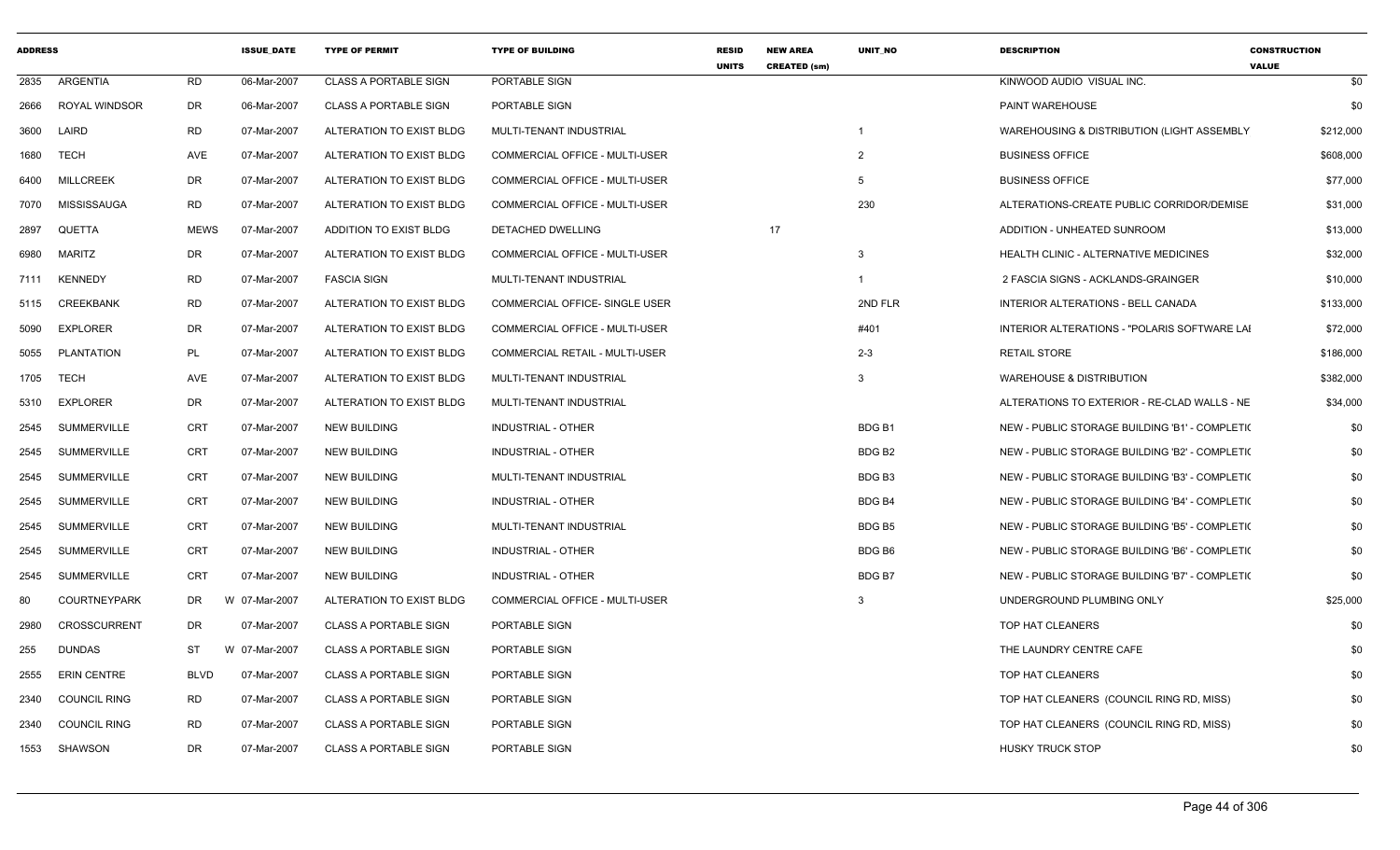| <b>ADDRESS</b> |                          |             | <b>ISSUE_DATE</b> | <b>TYPE OF PERMIT</b>        | <b>TYPE OF BUILDING</b>               | <b>RESID</b><br><b>UNITS</b> | <b>NEW AREA</b><br><b>CREATED (sm)</b> | UNIT_NO   | <b>DESCRIPTION</b>                            | <b>CONSTRUCTION</b><br><b>VALUE</b> |
|----------------|--------------------------|-------------|-------------------|------------------------------|---------------------------------------|------------------------------|----------------------------------------|-----------|-----------------------------------------------|-------------------------------------|
| 0              | <b>NORTH SHERIDAN</b>    | WAY         | 07-Mar-2007       | <b>CLASS A PORTABLE SIGN</b> | PORTABLE SIGN                         |                              |                                        |           | <b>LIVING ARTS CENTRE</b>                     | \$0                                 |
| $\Omega$       | LAKESHORE                | RD          | E 07-Mar-2007     | <b>CLASS A PORTABLE SIGN</b> | PORTABLE SIGN                         |                              |                                        |           | MAYOR AND COUNCILLOR'S OFFICE - WARD - 2      | \$0                                 |
| $\Omega$       | <b>MATHESON</b>          | <b>BLVD</b> | 07-Mar-2007<br>E. | <b>CLASS A PORTABLE SIGN</b> | PORTABLE SIGN                         |                              |                                        |           | <b>GYMNASTIC MISSISSAUGA</b>                  | \$0                                 |
| 0              | <b>EGLINTON</b>          | AVE         | W 07-Mar-2007     | <b>CLASS A PORTABLE SIGN</b> | PORTABLE SIGN                         |                              |                                        |           | <b>GYMNASTIC MISSISSAUGA</b>                  | \$0                                 |
| 6677           | MEADOWVALE TOWN CENCIR   |             | 07-Mar-2007       | <b>CLASS A PORTABLE SIGN</b> | PORTABLE SIGN                         |                              |                                        |           | <b>SYMPOSIUM CAFE</b>                         | \$0                                 |
| 3200           | <b>ERIN MILLS</b>        | <b>PKY</b>  | 07-Mar-2007       | <b>CLASS A PORTABLE SIGN</b> | PORTABLE SIGN                         |                              |                                        |           | <b>GIANT TIGER STORES LIMITED</b>             | \$0                                 |
| 3611           | <b>MAVIS</b>             | <b>RD</b>   | 07-Mar-2007       | <b>CLASS A PORTABLE SIGN</b> | PORTABLE SIGN                         |                              |                                        |           | <b>RICHARDS AUCTIONEERS</b>                   | \$0                                 |
| 655            | QUEENSWAY                |             | E 07-Mar-2007     | <b>CLASS A PORTABLE SIGN</b> | PORTABLE SIGN                         |                              |                                        |           | MISSISSAUGA KAR KARE CENTRES                  | \$0                                 |
| 6905           | MILLCREEK                | DR          | 07-Mar-2007       | <b>CLASS A PORTABLE SIGN</b> | PORTABLE SIGN                         |                              |                                        |           | ACADEMY OF MARTIAL ARTS                       | \$0                                 |
| 775            | <b>BRITANNIA</b>         | <b>RD</b>   | W 08-Mar-2007     | <b>REVISIONS</b>             | <b>COMMERCIAL RETAIL - MULTI-USER</b> |                              |                                        | 12, BLD-C | REVISION-WEST 49                              | \$15,000                            |
| 39             | HIAWATHA                 | <b>PKY</b>  | 08-Mar-2007       | ADDITION TO EXIST BLDG       | DETACHED DWELLING                     |                              | 100                                    |           | <b>ADDITION - 2nd STOREY</b>                  | \$90,000                            |
| 3105           | <b>ARGENTIA</b>          | <b>RD</b>   | 08-Mar-2007       | ALTERATION TO EXIST BLDG     | <b>COMMERCIAL RETAIL - MULTI-USER</b> |                              |                                        | $T-1$     | <b>RETAIL</b>                                 | \$636,000                           |
| 785            | <b>AVOCADO</b>           | <b>CRES</b> | 08-Mar-2007       | ALTERATION TO EXIST BLDG     | CONDOMINIUM ROW DWELLING              |                              |                                        |           | ALTERATIONS-SIDE ENTRANCE                     | \$10,000                            |
| 5125           | CELEBRATION              | <b>DR</b>   | 08-Mar-2007       | <b>REVISIONS</b>             | DETACHED DWELLING                     |                              |                                        |           | REVISION- OPT PART FINISH BSMT, OPT 5TH BDRM  | \$0                                 |
| 2227           | SOUTH MILLWAY            |             | 08-Mar-2007       | ALTERATION TO EXIST BLDG     | COMMERCIAL OFFICE - MULTI-USER        |                              |                                        | 100       | INTERIOR ALTERATIONS-ONTARIO MARCH OF DIME    | \$15,000                            |
| 4188           | TRELLIS                  | <b>CRES</b> | 08-Mar-2007       | <b>OTHER</b>                 | SEMI-DETACHED DWELLING                |                              |                                        |           | <b>WOOD DECK ONLY</b>                         | \$2,000                             |
| 1044           | <b>RANGEVIEW</b>         | <b>RD</b>   | 08-Mar-2007       | ALTERATION TO EXIST BLDG     | SINGLE TENANT INDUSTRIAL              |                              |                                        |           | <b>INTERIOR ALTERATIONS</b>                   | \$15,000                            |
| 4870           | <b>TOMKEN</b>            | RD          | 08-Mar-2007       | <b>OTHER</b>                 | <b>INDUSTRIAL - OTHER</b>             |                              |                                        |           | <b>SITE SERVICING</b>                         | \$400,000                           |
| 5338           | RICHBOROUGH              | DR          | 08-Mar-2007       | <b>OTHER</b>                 | DETACHED DWELLING                     |                              |                                        |           | ALTERATIONS-VEHICLE IMPACT REPAIR             | \$15,000                            |
| 768            | <b>DUCHESS</b>           | <b>DR</b>   | 08-Mar-2007       | <b>DEMOLITION</b>            | DETACHED DWELLING                     | $\overline{1}$               |                                        |           | <b>DEMOLITION - SFD</b>                       | \$10,000                            |
| 53             | <b>INDIAN VALLEY</b>     | <b>TR</b>   | 08-Mar-2007       | <b>DEMOLITION</b>            | DETACHED DWELLING                     | -1                           |                                        |           | DEMOLITION - SFD, 1 FRAME SHED & 1 METAL SHED | \$10,000                            |
| 2325           | <b>HURONTARIO</b>        | <b>ST</b>   | 08-Mar-2007       | <b>CLASS A PORTABLE SIGN</b> | PORTABLE SIGN                         |                              |                                        |           | <b>TAX PALACE</b>                             | \$0                                 |
| 0              | <b>WINSTON CHURCHILL</b> | <b>BLVD</b> | 08-Mar-2007       | <b>CLASS A PORTABLE SIGN</b> | PORTABLE SIGN                         |                              |                                        |           | ERIN MILLS SOCCER CLUB                        | \$0                                 |
| 0              | <b>ERIN MILLS</b>        | <b>PKY</b>  | 08-Mar-2007       | <b>CLASS A PORTABLE SIGN</b> | PORTABLE SIGN                         |                              |                                        |           | MISSISSAUGA RECREATIONAL SPORTS CLUB          | \$0                                 |
| - 0            | <b>ERIN MILLS</b>        | <b>PKY</b>  | 08-Mar-2007       | <b>CLASS A PORTABLE SIGN</b> | PORTABLE SIGN                         |                              |                                        |           | ERIN MILLS SOCCER CLUB                        | \$0                                 |
| 7111           | <b>KENNEDY</b>           | <b>RD</b>   | 08-Mar-2007       | <b>CLASS A PORTABLE SIGN</b> | PORTABLE SIGN                         |                              |                                        |           | <b>ACKLANDS-GRAINGER INC</b>                  | \$0                                 |
| 84             | <b>SOUTH SERVICE</b>     | <b>RD</b>   | 08-Mar-2007       | <b>CLASS A PORTABLE SIGN</b> | PORTABLE SIGN                         |                              |                                        |           | TINY TREASURES MONTESSORI SCHOOL              | \$0                                 |
| $\Omega$       | <b>EGLINTON</b>          | AVE         | W 08-Mar-2007     | <b>CLASS A PORTABLE SIGN</b> | PORTABLE SIGN                         |                              |                                        |           | SOCCER DEVELOPMENT MODEL ACADEMY              | \$0                                 |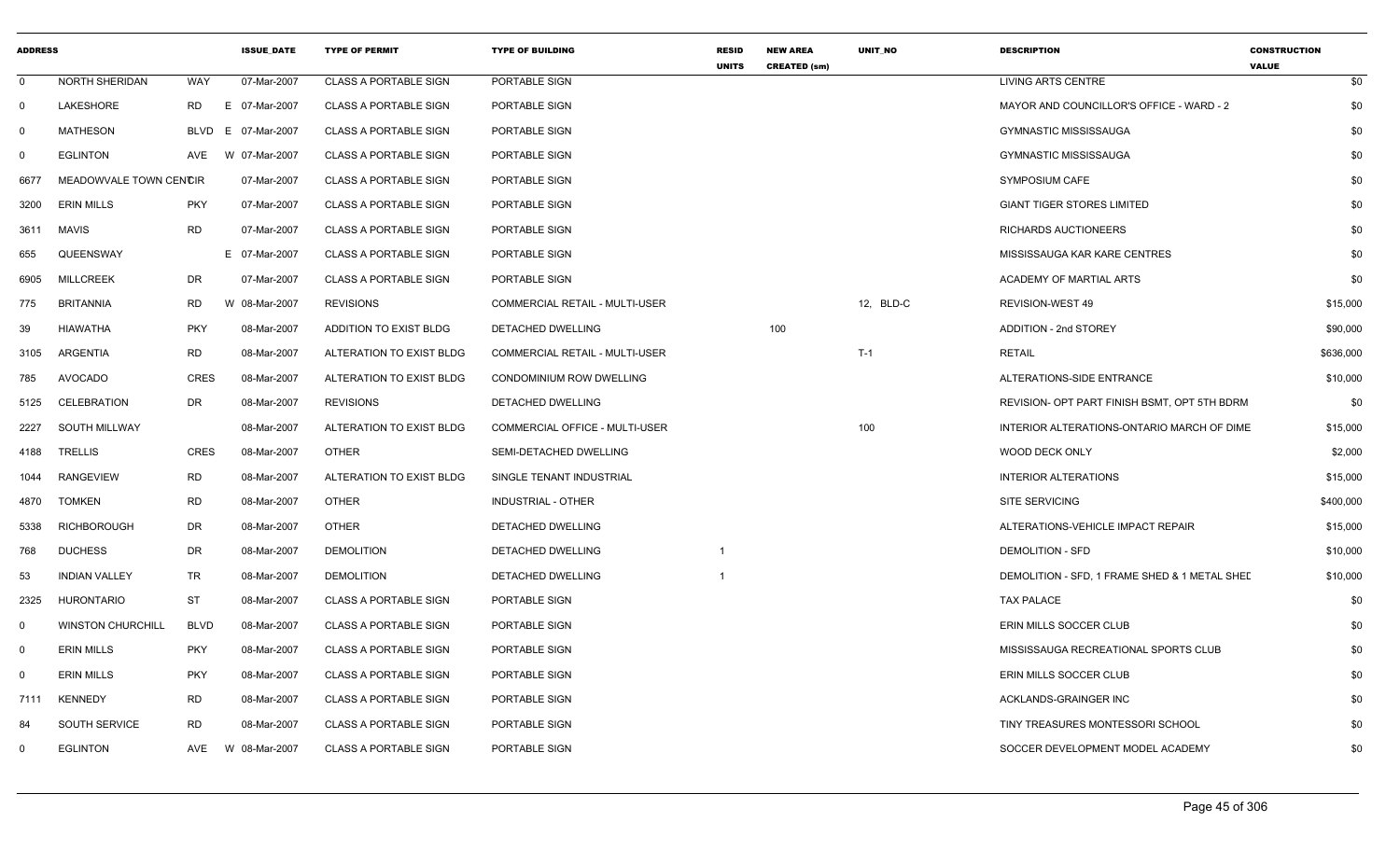| <b>ADDRESS</b> |                        |             | <b>ISSUE_DATE</b> | <b>TYPE OF PERMIT</b>                         | <b>TYPE OF BUILDING</b>               | <b>RESID</b><br><b>UNITS</b> | <b>NEW AREA</b><br><b>CREATED (sm)</b> | UNIT_NO | <b>DESCRIPTION</b>                             | <b>CONSTRUCTION</b><br><b>VALUE</b> |     |
|----------------|------------------------|-------------|-------------------|-----------------------------------------------|---------------------------------------|------------------------------|----------------------------------------|---------|------------------------------------------------|-------------------------------------|-----|
| 2933           | <b>EGLINTON</b>        | AVE         | W 08-Mar-2007     | <b>CLASS A PORTABLE SIGN</b>                  | PORTABLE SIGN                         |                              |                                        |         | <b>RONA</b>                                    |                                     | \$0 |
| 3476           | <b>GLEN ERIN</b>       | DR          | 08-Mar-2007       | <b>CLASS A PORTABLE SIGN</b>                  | PORTABLE SIGN                         |                              |                                        |         | <b>GLEN ERIN EDUCAITON INC</b>                 |                                     | \$0 |
| $\Omega$       | <b>EGLINTON</b>        | AVE         | W 08-Mar-2007     | <b>CLASS A PORTABLE SIGN</b>                  | PORTABLE SIGN                         |                              |                                        |         | SOCCER DEVELOPMENT MODEL ACADEMY               |                                     | \$0 |
| 603            | LAKESHORE              | <b>RD</b>   | E.<br>08-Mar-2007 | <b>CLASS A PORTABLE SIGN</b>                  | PORTABLE SIGN                         |                              |                                        |         | SHERWIN WILLIAMS                               |                                     | \$0 |
| $\mathbf 0$    | <b>GOREWAY</b>         | DR          | 08-Mar-2007       | <b>CLASS A PORTABLE SIGN</b>                  | PORTABLE SIGN                         |                              |                                        |         | MALTON NEIGHBOURHOOD SERVICES                  |                                     | \$0 |
| 603            | <b>LAKESHORE</b>       | <b>RD</b>   | E 08-Mar-2007     | <b>CLASS A PORTABLE SIGN</b>                  | PORTABLE SIGN                         |                              |                                        |         | <b>SHERWIN WILLIAMS</b>                        |                                     | \$0 |
| 5855           | <b>RODEO</b>           | DR          | 08-Mar-2007       | <b>CLASS A PORTABLE SIGN</b>                  | PORTABLE SIGN                         |                              |                                        |         | <b>EAST SIDE MARIO'S</b>                       |                                     | \$0 |
| 2601           | <b>MATHESON</b>        | <b>BLVD</b> | E.<br>08-Mar-2007 | <b>CLASS A PORTABLE SIGN</b>                  | PORTABLE SIGN                         |                              |                                        |         | MATHESON MASSAGE THERAPY                       |                                     | \$0 |
| 1230           | <b>EGLINTON</b>        | AVE         | W 08-Mar-2007     | <b>CLASS A PORTABLE SIGN</b>                  | PORTABLE SIGN                         |                              |                                        |         | FLOWERS UNLIMITED (TEMAG CANADA INC)           |                                     | \$0 |
| 5400           | <b>DIXIE</b>           | <b>RD</b>   | 08-Mar-2007       | <b>CLASS A PORTABLE SIGN</b>                  | PORTABLE SIGN                         |                              |                                        |         | <b>STAGE WEST HOTEL</b>                        |                                     | \$0 |
| 5400           | <b>DIXIE</b>           | RD          | 08-Mar-2007       | <b>CLASS A PORTABLE SIGN</b>                  | PORTABLE SIGN                         |                              |                                        |         | <b>STAGE WEST HOTEL</b>                        |                                     | \$0 |
| 5400           | <b>DIXIE</b>           | <b>RD</b>   | 08-Mar-2007       | <b>CLASS A PORTABLE SIGN</b>                  | PORTABLE SIGN                         |                              |                                        |         | <b>STAGE WEST HOTEL</b>                        |                                     | \$0 |
| $\Omega$       | MISSISSAUGA VALLEY     | <b>BLVD</b> | 08-Mar-2007       | <b>CLASS A PORTABLE SIGN</b>                  | PORTABLE SIGN                         |                              |                                        |         | COMMUNITY SERVICES - REC. & PARKS              |                                     | \$0 |
| 5425           | <b>CREDITVIEW</b>      | <b>RD</b>   | 08-Mar-2007       | <b>CLASS A PORTABLE SIGN</b>                  | PORTABLE SIGN                         |                              |                                        |         | SHOPPERS DRUG MART                             |                                     | \$0 |
| 3221           | <b>DERRY</b>           | RD          | W 08-Mar-2007     | <b>CLASS A PORTABLE SIGN</b>                  | PORTABLE SIGN                         |                              |                                        |         | DR. GIRN'S DENTAL                              |                                     | \$0 |
| 3107           | <b>SEABRIGHT</b>       | DR          | 09-Mar-2007       | <b>NEW BUILDING</b>                           | DETACHED DWELLING                     |                              | 278                                    |         | <b>SFD - REPEAT MODEL</b>                      | \$289,000                           |     |
| 1034           | LAKESHORE              | RD          | W 09-Mar-2007     | ADDITION AND ALTER                            | <b>DETACHED DWELLING</b>              |                              | 150                                    |         | ADDITIONS - 2ND STOREY ADDITION. PARTIAL 1ST & | \$153,000                           |     |
| 38             | <b>JOHN</b>            | ST          | 09-Mar-2007<br>S  | ADDITION TO EXIST BLDG                        | DETACHED DWELLING                     |                              | 10                                     |         | ADDITION - 1 STOREY & DECK                     | \$15,000                            |     |
| 6855           | MEADOWVALE TOWN CENCIR |             | 09-Mar-2007       | ALTERATION TO EXIST BLDG                      | <b>COMMERCIAL - OTHER</b>             |                              |                                        | U-214   | OPTOMETRIST OFFICE                             | \$37,000                            |     |
| 6075           | MAVIS                  | <b>RD</b>   | 09-Mar-2007       | ALTERATION TO EXIST BLDG                      | <b>COMMERCIAL RETAIL - MULTI-USER</b> |                              |                                        | 14      | INTERIOR ALTERATIONS - LA VIE EN ROSE          | \$67,000                            |     |
| 3695           | <b>KANEFF</b>          | <b>CRES</b> | 09-Mar-2007       | ALTERATION TO EXIST BLDG                      | APARTMENT (> 6 UNITS)                 |                              |                                        |         | ALTERATIONS-PARKING GARAGE REPAIRS             | \$20,000                            |     |
| 5250           | SATELLITE              | DR          | 09-Mar-2007       | ALTERATION TO EXIST BLDG                      | MULTI-TENANT INDUSTRIAL               |                              | 157                                    | 15      | <b>OFFICE</b>                                  | \$46,000                            |     |
| 5250           | SATELLITE              | DR          | 09-Mar-2007       | <b>CHANGE OF USE</b>                          | MULTI-TENANT INDUSTRIAL               |                              |                                        | 5       | <b>MANUFACTURING</b>                           | \$15,000                            |     |
| 3447           | <b>CAWTHRA</b>         | <b>RD</b>   | 09-Mar-2007       | <b>NEW BUILDING</b>                           | GARAGE/CARPORT                        |                              |                                        |         | DEMOLITION - GARAGE DETACHED FOR NEW DETA      | \$46,000                            |     |
| 3021           | ARGENTIA               | RD          | 09-Mar-2007       | <b>FASCIA SIGN</b>                            | <b>COMMERCIAL OFFICE - MULTI-USER</b> |                              |                                        | 106     | (1) FASCIA SIGN FOR BELL                       | \$10,000                            |     |
| 1034           | LAKESHORE              | RD          | W 09-Mar-2007     | CLASS 4 PRIVATE SEWAGE SYSTEDETACHED DWELLING |                                       |                              |                                        |         | PRIVATE SEWAGE SYSTEM                          | \$3,000                             |     |
| $\Omega$       | <b>BURNHAMTHORPE</b>   | <b>RD</b>   | E 09-Mar-2007     | <b>CLASS A PORTABLE SIGN</b>                  | PORTABLE SIGN                         |                              |                                        |         | <b>LIVING ARTS CENTRE</b>                      |                                     | \$0 |
| $\mathbf 0$    | QUEENSWAY              |             | E 09-Mar-2007     | <b>CLASS A PORTABLE SIGN</b>                  | PORTABLE SIGN                         |                              |                                        |         | <b>LIVING ARTS CENTRE</b>                      |                                     | \$0 |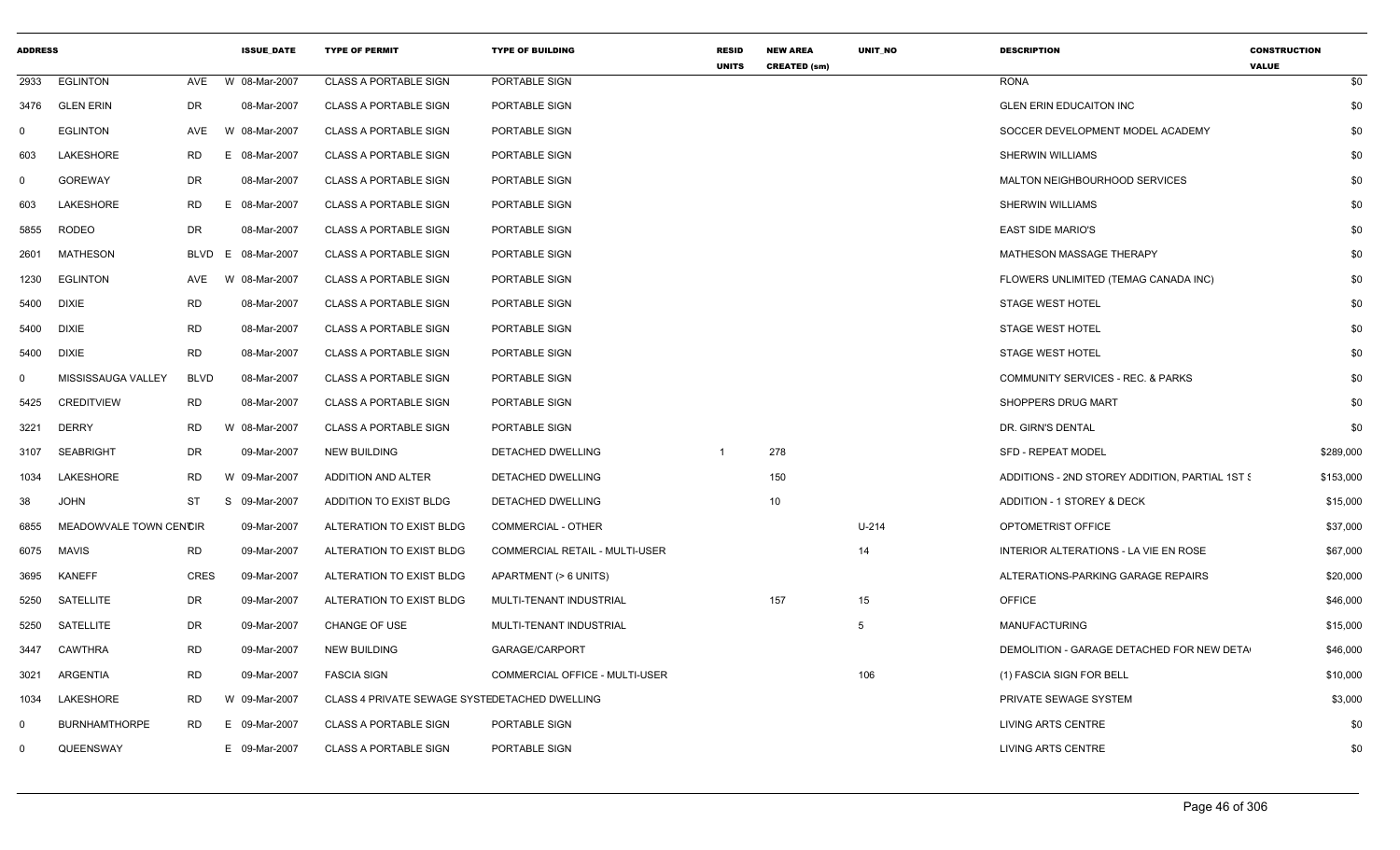| <b>ADDRESS</b> |                          |             | <b>ISSUE_DATE</b> | <b>TYPE OF PERMIT</b>        | <b>TYPE OF BUILDING</b>        | <b>RESID</b><br><b>UNITS</b> | <b>NEW AREA</b><br><b>CREATED (sm)</b> | UNIT_NO           | <b>DESCRIPTION</b>                           | <b>CONSTRUCTION</b><br><b>VALUE</b> |          |
|----------------|--------------------------|-------------|-------------------|------------------------------|--------------------------------|------------------------------|----------------------------------------|-------------------|----------------------------------------------|-------------------------------------|----------|
| $\mathbf 0$    | SOUTH SERVICE            | RD          | 09-Mar-2007       | <b>CLASS A PORTABLE SIGN</b> | PORTABLE SIGN                  |                              |                                        |                   | LIVING ARTS CENTRE                           |                                     | \$0      |
| $\Omega$       | MAVIS                    | <b>RD</b>   | 09-Mar-2007       | <b>CLASS A PORTABLE SIGN</b> | PORTABLE SIGN                  |                              |                                        |                   | LIVING ARTS CENTRE                           |                                     | \$0      |
|                | <b>NORTH SERVICE</b>     | RD          | 09-Mar-2007       | <b>CLASS A PORTABLE SIGN</b> | PORTABLE SIGN                  |                              |                                        |                   | <b>LIVING ARTS CENTRE</b>                    |                                     | \$0      |
| 5425           | <b>CREDITVIEW</b>        | <b>RD</b>   | 09-Mar-2007       | <b>CLASS A PORTABLE SIGN</b> | PORTABLE SIGN                  |                              |                                        |                   | PURIFIED WATER STORES                        |                                     | \$0      |
| 3050           | VEGA                     | BLVD        | 09-Mar-2007       | <b>CLASS A PORTABLE SIGN</b> | PORTABLE SIGN                  |                              |                                        |                   | PURIFIED WATER STORES                        |                                     | \$0      |
| - 0            | NINTH LINE               |             | 09-Mar-2007       | CLASS A PORTABLE SIGN        | PORTABLE SIGN                  |                              |                                        |                   | CHURCHILL MEADOWS CHRISTIAN CHURCH           |                                     | \$0      |
| - 0            | <b>ERIN MILLS</b>        | <b>PKY</b>  | 09-Mar-2007       | <b>CLASS A PORTABLE SIGN</b> | PORTABLE SIGN                  |                              |                                        |                   | CHURCHILL MEADOWS CHRISTIAN CHURCH           |                                     | \$0      |
| - 0            | <b>WINSTON CHURCHILL</b> | BLVD        | 09-Mar-2007       | <b>CLASS A PORTABLE SIGN</b> | PORTABLE SIGN                  |                              |                                        |                   | CHURCHILL MEADOWS CHRISTIAN CHURCH           |                                     | \$0      |
| 720            | <b>BURNHAMTHORPE</b>     | <b>RD</b>   | W 09-Mar-2007     | <b>CLASS A PORTABLE SIGN</b> | PORTABLE SIGN                  |                              |                                        |                   | <b>OASIS WATER LTD</b>                       |                                     | \$0      |
| 720            | <b>BURNHAMTHORPE</b>     | <b>RD</b>   | W 09-Mar-2007     | <b>CLASS A PORTABLE SIGN</b> | PORTABLE SIGN                  |                              |                                        |                   | <b>OASIS WATER LTD</b>                       |                                     | \$0      |
| 720            | <b>BURNHAMTHORPE</b>     | <b>RD</b>   | W 09-Mar-2007     | <b>CLASS A PORTABLE SIGN</b> | PORTABLE SIGN                  |                              |                                        |                   | <b>OASIS WATER LTD</b>                       |                                     | \$0      |
| 3018           | <b>WINSTON CHURCHILL</b> | <b>BLVD</b> | 09-Mar-2007       | <b>CLASS A PORTABLE SIGN</b> | PORTABLE SIGN                  |                              |                                        |                   | CLUB VALUE CLEANERS                          |                                     | \$0      |
| 25             | WATLINE                  | AVE         | 09-Mar-2007       | <b>CLASS A PORTABLE SIGN</b> | PORTABLE SIGN                  |                              |                                        |                   | <b>CLUB VALUE CLEANERS</b>                   |                                     | \$0      |
| 6460           | <b>MILLCREEK</b>         | DR          | 09-Mar-2007       | <b>CLASS A PORTABLE SIGN</b> | PORTABLE SIGN                  |                              |                                        |                   | <b>MADAMOISELLE SPA</b>                      |                                     | \$0      |
| 3420           | TRELAWNY                 | CIR         | 09-Mar-2007       | <b>CLASS A PORTABLE SIGN</b> | PORTABLE SIGN                  |                              |                                        |                   | TRELAWNY PUBLIC SCHOOL                       |                                     | \$0      |
|                | 1370 DUNDAS              | <b>ST</b>   | 09-Mar-2007<br>E. | <b>CLASS A PORTABLE SIGN</b> | PORTABLE SIGN                  |                              |                                        |                   | <b>WASH DEPOT</b>                            |                                     | \$0      |
| 1744           | LAKESHORE                | <b>RD</b>   | W 09-Mar-2007     | <b>CLASS A PORTABLE SIGN</b> | PORTABLE SIGN                  |                              |                                        |                   | <b>GOAT INC.</b>                             |                                     | \$0      |
| 6970           | LISGAR                   | DR          | 09-Mar-2007       | <b>CLASS A PORTABLE SIGN</b> | PORTABLE SIGN                  |                              |                                        |                   | DR. DALIA HENEIN DENTAL OFFICE               |                                     | \$0      |
| 550            | <b>MATHESON</b>          | BLVD        | W 09-Mar-2007     | <b>CLASS A PORTABLE SIGN</b> | PORTABLE SIGN                  |                              |                                        |                   | PIEL SUAVE MEDISPA                           |                                     | \$0      |
| 6400           | <b>MILLCREEK</b>         | DR          | 09-Mar-2007       | <b>CLASS A PORTABLE SIGN</b> | PORTABLE SIGN                  |                              |                                        |                   | J.B.S. HOME IMPROVEMENT                      |                                     | \$0      |
| 731            | GANA                     | <b>CRT</b>  | 12-Mar-2007       | ALTERATION TO EXIST BLDG     | SINGLE TENANT INDUSTRIAL       |                              |                                        |                   | INTERIOR ALTERATIONS-DERRY & TOMKEN BUSINE   |                                     | \$15,000 |
| 6975           | <b>TRANMERE</b>          | DR          | 12-Mar-2007       | ALTERATION TO EXIST BLDG     | MULTI-TENANT INDUSTRIAL        |                              |                                        | 9                 | <b>WHOLESALE DISTRIBUTION</b>                |                                     | \$72,000 |
| 4900           | <b>TOMKEN</b>            | <b>RD</b>   | 12-Mar-2007       | <b>NEW BUILDING</b>          | SCHOOL - OTHER                 |                              | 2,081                                  | BLD-E             | NEW-PRIVATE SCHOOL, NORTHSTAR MONTESSORI     |                                     | \$0      |
| 800            | <b>HYDRO</b>             | <b>RD</b>   | 12-Mar-2007       | <b>DEMOLITION</b>            | SINGLE TENANT INDUSTRIAL       |                              |                                        |                   | DEMO OF NORTH TURBINE BAY BY CONVENTIONAL    |                                     | \$0      |
| 6299           | <b>AIRPORT</b>           | <b>RD</b>   | 12-Mar-2007       | ALTERATION TO EXIST BLDG     | COMMERCIAL OFFICE - MULTI-USER |                              |                                        | 502               | INTERIOR ALTERATIONS - UNIFREIGHT INTERNATIC |                                     | \$15,000 |
|                | 5115 CREEKBANK           | <b>RD</b>   | 12-Mar-2007       | ALTERATION TO EXIST BLDG     | COMMERCIAL OFFICE- SINGLE USER |                              |                                        | 2-3 FLR           | <b>INTERIOR ALTERATIONS</b>                  |                                     | \$20,000 |
| 5055           | SATELLITE                | DR          | 12-Mar-2007       | ELECTROMAG LOCK DEVICE       | MULTI-TENANT INDUSTRIAL        |                              |                                        |                   | FIRE ONLY - (6) MAGLOCKS                     |                                     | \$20,000 |
|                | 3579 DIXIE               | <b>RD</b>   | 12-Mar-2007       | <b>OTHER</b>                 | PUBLIC - OTHER                 |                              |                                        | <b>MAIN FLOOR</b> | FIRE ONLY-REPLACE FIRE AND ANNUNCIATOR PAN   |                                     | \$16,000 |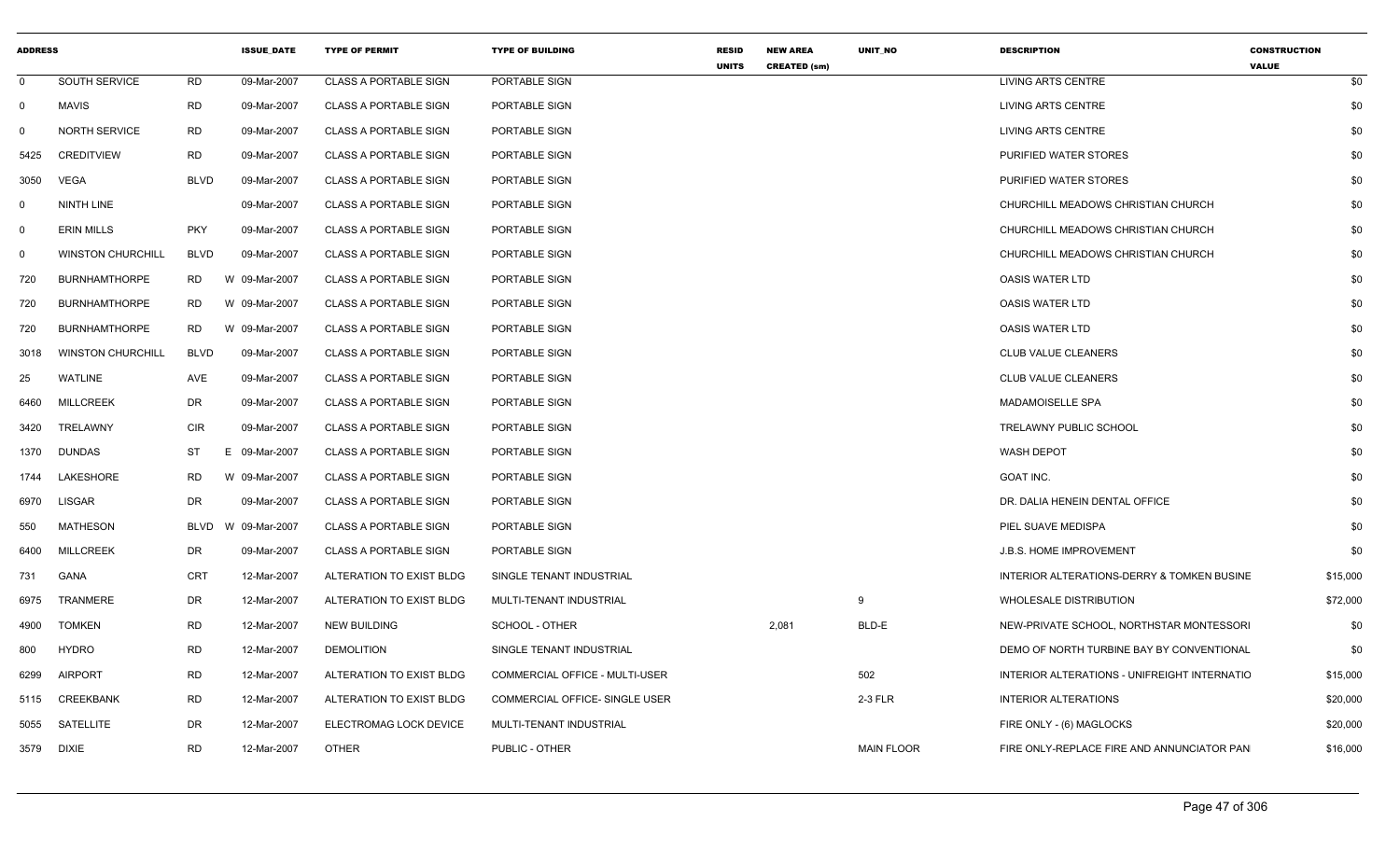| <b>ADDRESS</b> |                          |             | <b>ISSUE_DATE</b> | <b>TYPE OF PERMIT</b>        | <b>TYPE OF BUILDING</b>        | <b>RESID</b><br><b>UNITS</b> | <b>NEW AREA</b><br><b>CREATED (sm)</b> | UNIT_NO      | <b>DESCRIPTION</b>                       | <b>CONSTRUCTION</b><br><b>VALUE</b> |
|----------------|--------------------------|-------------|-------------------|------------------------------|--------------------------------|------------------------------|----------------------------------------|--------------|------------------------------------------|-------------------------------------|
| 869            | <b>EIGHTH</b>            | <b>ST</b>   | 12-Mar-2007       | <b>DEMOLITION</b>            | <b>DETACHED DWELLING</b>       | $\overline{1}$               |                                        |              | DEMOLITION - SFD & GARAGE                | \$10,000                            |
| 6325           | DIXIE                    | <b>RD</b>   | 12-Mar-2007       | <b>CLASS A PORTABLE SIGN</b> | PORTABLE SIGN                  |                              |                                        |              | <b>ROGERS WIRELESS</b>                   | \$0                                 |
| 760            | <b>DUNDAS</b>            | <b>ST</b>   | E<br>12-Mar-2007  | <b>CLASS A PORTABLE SIGN</b> | PORTABLE SIGN                  |                              |                                        |              | <b>DISCOUNTER'S POOL &amp; SPA</b>       | \$0                                 |
| 1250           | <b>EGLINTON</b>          | AVE         | W 12-Mar-2007     | <b>CLASS A PORTABLE SIGN</b> | PORTABLE SIGN                  |                              |                                        |              | <b>HOMESTYLE FISH &amp; CHIPS</b>        | \$0                                 |
| $\mathbf 0$    | <b>ERIN MILLS</b>        | <b>PKY</b>  | 12-Mar-2007       | <b>CLASS A PORTABLE SIGN</b> | PORTABLE SIGN                  |                              |                                        |              | COMMUNITY SERVICES - MEADOWVALE THEATRE  | \$0                                 |
| $\mathbf 0$    | <b>WINSTON CHURCHILL</b> | <b>BLVD</b> | 12-Mar-2007       | <b>CLASS A PORTABLE SIGN</b> | PORTABLE SIGN                  |                              |                                        |              | COMMUNITY SERVICES - MEADOWVALE THEATRE  | \$0                                 |
| 6325           | <b>DIXIE</b>             | <b>RD</b>   | 12-Mar-2007       | <b>CLASS A PORTABLE SIGN</b> | PORTABLE SIGN                  |                              |                                        |              | ROGERS WIRELESS                          | \$0                                 |
| 6325           | <b>DIXIE</b>             | <b>RD</b>   | 12-Mar-2007       | <b>CLASS A PORTABLE SIGN</b> | PORTABLE SIGN                  |                              |                                        |              | <b>ROGERS WIRELESS</b>                   | \$0                                 |
| 0              | <b>BRITANNIA</b>         | <b>RD</b>   | W 12-Mar-2007     | <b>CLASS A PORTABLE SIGN</b> | PORTABLE SIGN                  |                              |                                        |              | <b>REGION OF PEEL</b>                    | \$0                                 |
| $\mathsf{O}$   | <b>DERRY</b>             | <b>RD</b>   | W 12-Mar-2007     | <b>CLASS A PORTABLE SIGN</b> | PORTABLE SIGN                  |                              |                                        |              | <b>REGION OF PEEL</b>                    | \$0                                 |
| $\overline{0}$ | <b>DIXIE</b>             | <b>RD</b>   | 12-Mar-2007       | <b>CLASS A PORTABLE SIGN</b> | PORTABLE SIGN                  |                              |                                        |              | <b>REGION OF PEEL</b>                    | \$0                                 |
| 0              | <b>CAWTHRA</b>           | <b>RD</b>   | 12-Mar-2007       | <b>CLASS A PORTABLE SIGN</b> | PORTABLE SIGN                  |                              |                                        |              | <b>REGION OF PEEL</b>                    | \$0                                 |
| $\overline{0}$ | <b>DUNDAS</b>            | <b>ST</b>   | W 12-Mar-2007     | <b>CLASS A PORTABLE SIGN</b> | PORTABLE SIGN                  |                              |                                        |              | <b>REGION OF PEEL</b>                    | \$0                                 |
| $\overline{0}$ | <b>MAVIS</b>             | <b>RD</b>   | 12-Mar-2007       | <b>CLASS A PORTABLE SIGN</b> | PORTABLE SIGN                  |                              |                                        |              | <b>REGION OF PEEL</b>                    | \$0                                 |
| $\overline{0}$ | <b>WINSTON CHURCHILL</b> | <b>BLVD</b> | 12-Mar-2007       | <b>CLASS A PORTABLE SIGN</b> | PORTABLE SIGN                  |                              |                                        |              | <b>REGION OF PEEL</b>                    | \$0                                 |
| $\overline{0}$ | <b>EGLINTON</b>          | AVE         | W 12-Mar-2007     | <b>CLASS A PORTABLE SIGN</b> | PORTABLE SIGN                  |                              |                                        |              | <b>REGION OF PEEL</b>                    | \$0                                 |
| 0              | LAKESHORE                | <b>RD</b>   | E 12-Mar-2007     | <b>CLASS A PORTABLE SIGN</b> | PORTABLE SIGN                  |                              |                                        |              | <b>REGION OF PEEL</b>                    | \$0                                 |
| $\mathsf{O}$   | <b>BURNHAMTHORPE</b>     | RD          | E.<br>12-Mar-2007 | <b>CLASS A PORTABLE SIGN</b> | PORTABLE SIGN                  |                              |                                        |              | <b>REGION OF PEEL</b>                    | \$0                                 |
| 765            | <b>BRITANNIA</b>         | <b>RD</b>   | W 12-Mar-2007     | <b>CLASS A PORTABLE SIGN</b> | PORTABLE SIGN                  |                              |                                        |              | MAYTAG                                   | \$0                                 |
| $\mathbf 0$    | SOUTH SHERIDAN           | <b>WAY</b>  | 12-Mar-2007       | <b>CLASS A PORTABLE SIGN</b> | PORTABLE SIGN                  |                              |                                        |              | TECUMSEH TENNIS CLUB                     | \$0                                 |
| 1146           | WESTPORT                 | <b>CRES</b> | 13-Mar-2007       | ALTERATION TO EXIST BLDG     | MULTI-TENANT INDUSTRIAL        |                              |                                        | $1 - 2$      | SALE & INSTALLATION OF TIRES/ACCESSORIES | \$30,000                            |
| 3193           | TACC                     | DR          | 13-Mar-2007       | <b>NEW BUILDING</b>          | DETACHED DWELLING              | -1                           | 410                                    |              | <b>SFD - CUSTOM</b>                      | \$514,000                           |
| 3137           | TACC                     | <b>DR</b>   | 13-Mar-2007       | <b>NEW BUILDING</b>          | <b>DETACHED DWELLING</b>       | $\overline{\mathbf{1}}$      | 294                                    |              | <b>SFD - NEW MODEL</b>                   | \$305,000                           |
| 6550           | MEADOWVALE TOWN CENCIR   |             | 13-Mar-2007       | <b>FASCIA SIGN</b>           | COMMERCIAL RETAIL - MULTI-USER |                              |                                        | M02B         | (1) FASCIA SIGNS - HAIR RESOLUTION       | \$2,000                             |
| 100            | <b>CITY CENTRE</b>       | DR          | 13-Mar-2007       | <b>FASCIA SIGN</b>           | COMMERCIAL RETAIL - MULTI-USER |                              |                                        | 1-823        | 1 FASCIA SIGN- CARLTON CARDS             | \$3,000                             |
| -1             | <b>ROBERT SPECK</b>      | <b>PKY</b>  | 13-Mar-2007       | ALTERATION TO EXIST BLDG     | COMMERCIAL OFFICE - MULTI-USER |                              |                                        | 7TH, 8TH FLR | INTERIOR ALTERATIONS - SYMCOR            | \$332,000                           |
| $\overline{2}$ | <b>ROBERT SPECK</b>      | <b>PKY</b>  | 13-Mar-2007       | ALTERATION TO EXIST BLDG     | COMMERCIAL OFFICE - MULTI-USER |                              |                                        | 300          | INTERIOR ALTERATIONS - SYMCOR            | \$240,000                           |
| $\Omega$       | <b>HURONTARIO</b>        | ST          | 13-Mar-2007       | <b>CLASS A PORTABLE SIGN</b> | PORTABLE SIGN                  |                              |                                        |              | <b>LIVING ARTS CENTRE</b>                | \$0                                 |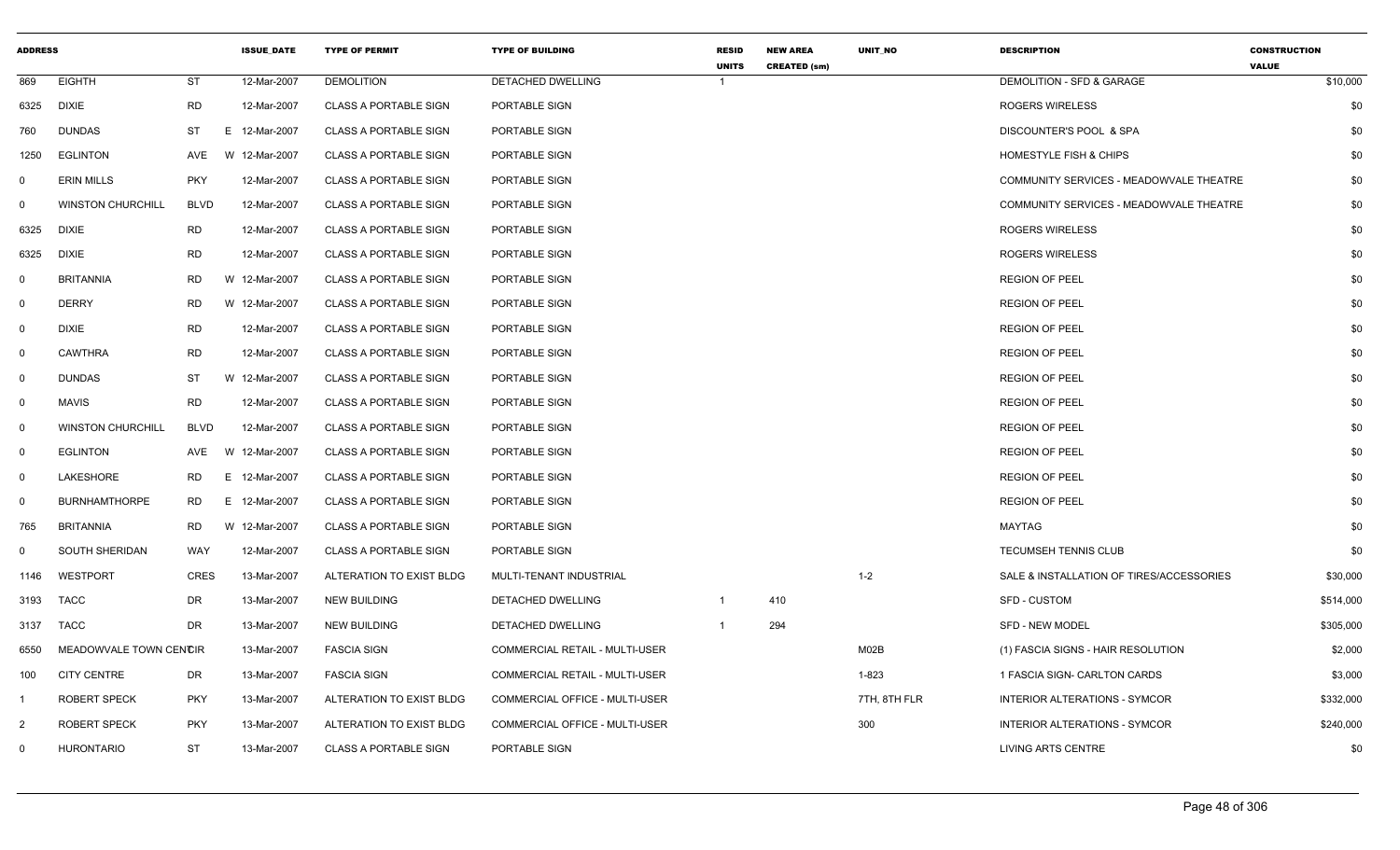| <b>ADDRESS</b> |                       |                   | <b>ISSUE DATE</b> | <b>TYPE OF PERMIT</b>        | <b>TYPE OF BUILDING</b>        | <b>RESID</b><br><b>UNITS</b> | <b>NEW AREA</b><br><b>CREATED (sm)</b> | <b>UNIT NO</b> | <b>DESCRIPTION</b>                           | <b>CONSTRUCTION</b><br><b>VALUE</b> |
|----------------|-----------------------|-------------------|-------------------|------------------------------|--------------------------------|------------------------------|----------------------------------------|----------------|----------------------------------------------|-------------------------------------|
| $\mathbf 0$    | <b>HURONTARIO</b>     | <b>ST</b>         | 13-Mar-2007       | <b>CLASS A PORTABLE SIGN</b> | PORTABLE SIGN                  |                              |                                        |                | <b>LIVING ARTS CENTRE</b>                    | \$0                                 |
| 1150           | <b>EGLINTON</b>       | AVE<br>E.         | 13-Mar-2007       | <b>CLASS A PORTABLE SIGN</b> | PORTABLE SIGN                  |                              |                                        |                | <b>MAGNETO ELECTRIC</b>                      | \$0                                 |
| $\Omega$       | <b>BRITANNIA</b>      | <b>RD</b><br>W    | 13-Mar-2007       | <b>CLASS A PORTABLE SIGN</b> | PORTABLE SIGN                  |                              |                                        |                | COMMUNITY SERVICES - REC. & PARKS            | \$0                                 |
| 0              | <b>THOMAS</b>         | <b>ST</b>         | 13-Mar-2007       | <b>CLASS A PORTABLE SIGN</b> | PORTABLE SIGN                  |                              |                                        |                | COMMUNITY SERVICES - REC. & PARKS            | \$0                                 |
| $\mathbf 0$    | <b>MAVIS</b>          | <b>RD</b>         | 13-Mar-2007       | <b>CLASS A PORTABLE SIGN</b> | PORTABLE SIGN                  |                              |                                        |                | COMMUNITY SERVICES - REC. & PARKS            | \$0                                 |
| 1075           | <b>CEREMONIAL</b>     | DR                | 13-Mar-2007       | <b>CLASS A PORTABLE SIGN</b> | PORTABLE SIGN                  |                              |                                        |                | PIZZA DEPOT                                  | \$0                                 |
| 2290           | WISEMAN               | <b>CRT</b>        | 14-Mar-2007       | ADDITION TO EXIST BLDG       | DETACHED DWELLING              |                              |                                        |                | ADDITION - FRONT COVERED PORCH               | \$10,000                            |
| 1050           | <b>BRADBURY CHASE</b> |                   | 14-Mar-2007       | ADDITION TO EXIST BLDG       | DETACHED DWELLING              |                              | 41                                     |                | ADDITION - 2-STOREY                          | \$48,000                            |
| 2489           | NORTH SHERIDAN        | WAY               | 14-Mar-2007       | ALTERATION TO EXIST BLDG     | <b>COMMERCIAL - OTHER</b>      |                              |                                        |                | ALTERATIONS-ELEVATOR LIFT                    | \$15,000                            |
| 1250           | SOUTH SERVICE         | <b>RD</b>         | 14-Mar-2007       | ALTERATION TO EXIST BLDG     | COMMERCIAL RETAIL - MULTI-USER |                              |                                        | 67             | <b>FAST FOOD OUTLET</b>                      | \$31,000                            |
| 3021           | ARGENTIA              | <b>RD</b>         | 14-Mar-2007       | <b>FASCIA SIGN</b>           | COMMERCIAL RETAIL - MULTI-USER |                              |                                        | P <sub>1</sub> | 2 FASCIA SIGN - MR GREEK EXPRESS             | \$15,000                            |
| 3029           | ARGENTIA              | <b>RD</b>         | 14-Mar-2007       | <b>FASCIA SIGN</b>           | COMMERCIAL - OTHER             |                              |                                        |                | (3) FASCIA SIGNS - HSBC                      | \$16,000                            |
| 2277           | SOUTH MILLWAY         |                   | 14-Mar-2007       | ALTERATION TO EXIST BLDG     | PUBLIC/INSTIT (EXCEPT SCHOOLS) |                              |                                        |                | INTERIOR ALTERATIONS - ERINOAK CHILDREN'S TR | \$157,000                           |
| 33             | <b>CITY CENTRE</b>    | DR                | 14-Mar-2007       | ALTERATION TO EXIST BLDG     | COMMERCIAL OFFICE - MULTI-USER |                              |                                        | #380           | <b>BUSINESS OFFICE</b>                       | \$140,000                           |
| 477            | WINFIELD              | <b>TERR</b>       | 14-Mar-2007       | <b>OTHER</b>                 | <b>DETACHED DWELLING</b>       |                              |                                        |                | <b>WOOD BURNING STOVE</b>                    | \$5,000                             |
| 160            | TRADERS               | <b>BLVD</b><br>E. | 14-Mar-2007       | ALTERATION TO EXIST BLDG     | MULTI-TENANT INDUSTRIAL        |                              |                                        | 101            | <b>BUSINESS OFFICE</b>                       | \$43,000                            |
| 5250           | SATELLITE             | DR                | 14-Mar-2007       | ALTERATION TO EXIST BLDG     | MULTI-TENANT INDUSTRIAL        |                              |                                        | 27             | OFFICE WITH ANCILLARY STORAGE                | \$15,000                            |
| 1417           | HAIG                  | <b>BLVD</b>       | 14-Mar-2007       | <b>DEMOLITION</b>            | DETACHED DWELLING              |                              |                                        |                | DEMOLITION - SFD & DETACHED GARAGE           | \$10,000                            |
| 0              | SOUTHDOWN             | <b>RD</b>         | 14-Mar-2007       | <b>CLASS A PORTABLE SIGN</b> | PORTABLE SIGN                  |                              |                                        |                | LIVING ARTS CENTRE                           | \$0                                 |
| $\mathbf 0$    | <b>CAWTHRA</b>        | RD                | 14-Mar-2007       | <b>CLASS A PORTABLE SIGN</b> | PORTABLE SIGN                  |                              |                                        |                | LIVING ARTS CENTRE                           | \$0                                 |
| 6400           | <b>NORTHWEST</b>      | DR                | 14-Mar-2007       | <b>CLASS A PORTABLE SIGN</b> | PORTABLE SIGN                  |                              |                                        |                | COLGATE-PALMOLIVE CANADA INC                 | \$0                                 |
| 808            | <b>BRITANNIA</b>      | <b>RD</b>         | W 14-Mar-2007     | <b>CLASS A PORTABLE SIGN</b> | PORTABLE SIGN                  |                              |                                        |                | ROGERS LIFE STYLE COMMUNICATIONS             | \$0                                 |
| 808            | <b>BRITANNIA</b>      | RD                | W 14-Mar-2007     | <b>CLASS A PORTABLE SIGN</b> | PORTABLE SIGN                  |                              |                                        |                | ROGERS LIFE STYLE COMMUNICATIONS             | \$0                                 |
| 808            | <b>BRITANNIA</b>      | <b>RD</b>         | W 14-Mar-2007     | <b>CLASS A PORTABLE SIGN</b> | PORTABLE SIGN                  |                              |                                        |                | ROGERS LIFE STYLE COMMUNICATIONS             | \$0                                 |
| 415            | AMBASSADOR            | DR                | 14-Mar-2007       | <b>CLASS A PORTABLE SIGN</b> | PORTABLE SIGN                  |                              |                                        |                | ONE WOLFEDALE ELECTRIC                       | \$0                                 |
| 25             | <b>WATLINE</b>        | AVE               | 14-Mar-2007       | <b>CLASS A PORTABLE SIGN</b> | PORTABLE SIGN                  |                              |                                        |                | <b>HERBAL MAGIC</b>                          | \$0                                 |
| 25             | <b>WATLINE</b>        | AVE               | 14-Mar-2007       | <b>CLASS A PORTABLE SIGN</b> | PORTABLE SIGN                  |                              |                                        |                | <b>HERBAL MAGIC</b>                          | \$0                                 |
| 0              | <b>GOREWAY</b>        | DR                | 14-Mar-2007       | <b>CLASS A PORTABLE SIGN</b> | PORTABLE SIGN                  |                              |                                        |                | MALTON SOCCER CLUB                           | \$0                                 |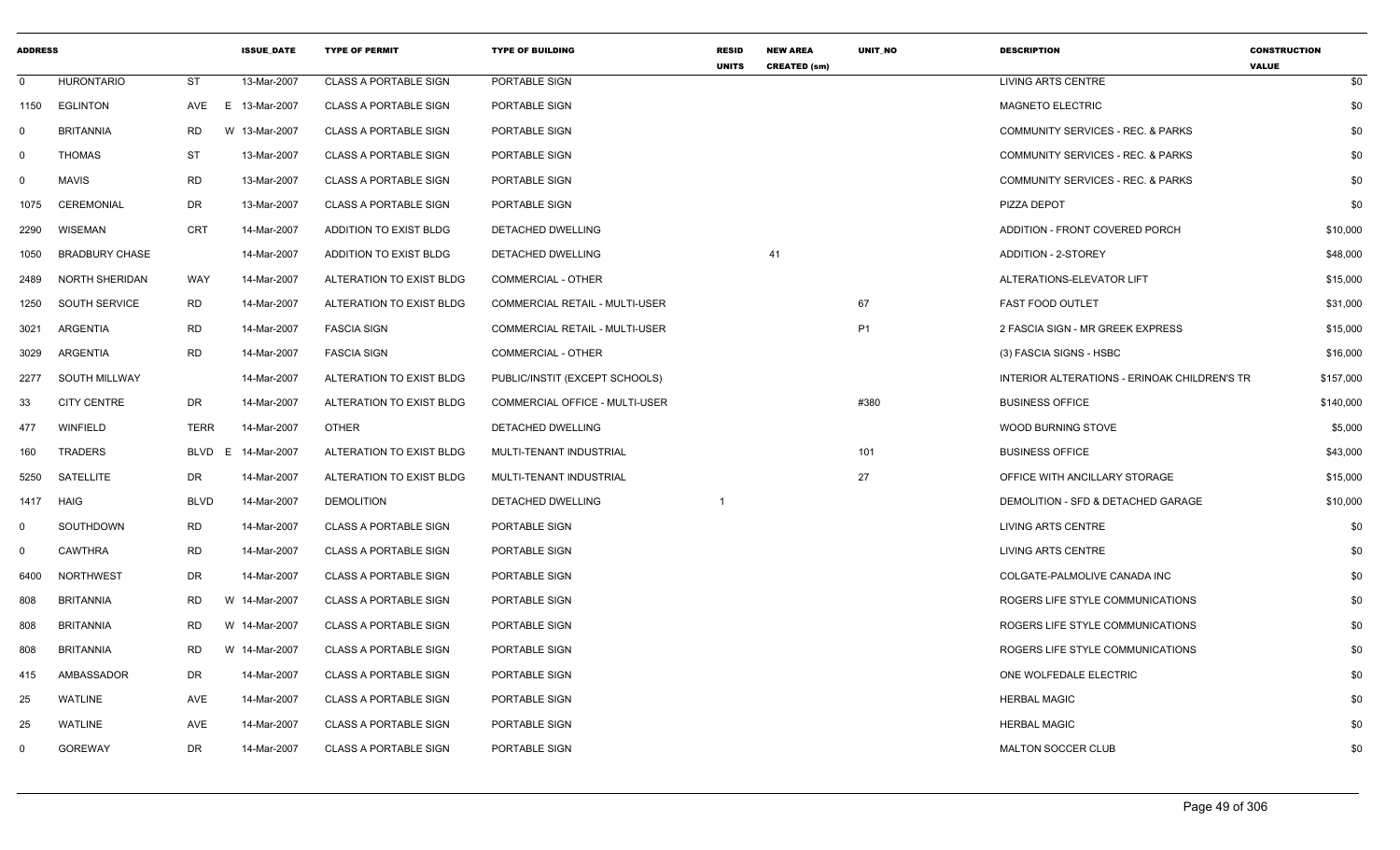| <b>ADDRESS</b> |                          |             | <b>ISSUE_DATE</b> | <b>TYPE OF PERMIT</b>        | <b>TYPE OF BUILDING</b>   | <b>RESID</b><br><b>UNITS</b> | <b>NEW AREA</b><br><b>CREATED (sm)</b> | UNIT_NO        | <b>DESCRIPTION</b>                        | <b>CONSTRUCTION</b><br><b>VALUE</b> |
|----------------|--------------------------|-------------|-------------------|------------------------------|---------------------------|------------------------------|----------------------------------------|----------------|-------------------------------------------|-------------------------------------|
| $\mathbf 0$    | <b>BURNHAMTHORPE</b>     | <b>RD</b>   | W 14-Mar-2007     | <b>CLASS A PORTABLE SIGN</b> | PORTABLE SIGN             |                              |                                        |                | <b>REGION OF PEEL</b>                     | \$0                                 |
| $\overline{0}$ | <b>BURNHAMTHORPE</b>     | <b>RD</b>   | W 14-Mar-2007     | <b>CLASS A PORTABLE SIGN</b> | PORTABLE SIGN             |                              |                                        |                | <b>REGION OF PEEL</b>                     | \$0                                 |
| $\Omega$       | <b>AIRPORT</b>           | <b>RD</b>   | 14-Mar-2007       | <b>CLASS A PORTABLE SIGN</b> | PORTABLE SIGN             |                              |                                        |                | <b>REGION OF PEEL</b>                     | \$0                                 |
| 5602           | <b>TENTH LINE WEST</b>   |             | 14-Mar-2007       | <b>CLASS A PORTABLE SIGN</b> | PORTABLE SIGN             |                              |                                        |                | PC2 CELL                                  | \$0                                 |
| 801            | <b>MATHESON</b>          | BLVD        | W 14-Mar-2007     | <b>CLASS A PORTABLE SIGN</b> | PORTABLE SIGN             |                              |                                        |                | ONCE UPON A CHILD                         | \$0                                 |
| 801            | <b>MATHESON</b>          | BLVD        | W 14-Mar-2007     | <b>CLASS A PORTABLE SIGN</b> | PORTABLE SIGN             |                              |                                        |                | ONCE UPON A CHILD                         | \$0                                 |
| 6650           | MEADOWVALE TOWN CENCIR   |             | 14-Mar-2007       | <b>CLASS A PORTABLE SIGN</b> | PORTABLE SIGN             |                              |                                        |                | CANADA MUSIC & ART SCHOOL                 | \$0                                 |
| 2150           | <b>BURNHAMTHORPE</b>     | <b>RD</b>   | W 14-Mar-2007     | <b>CLASS A PORTABLE SIGN</b> | PORTABLE SIGN             |                              |                                        |                | <b>FAMOUS OPTICAL</b>                     | \$0                                 |
| 3115           | <b>WINSTON CHURCHILL</b> | <b>BLVD</b> | 14-Mar-2007       | <b>CLASS A PORTABLE SIGN</b> | PORTABLE SIGN             |                              |                                        |                | <b>SUKO THAI RESTAURANT</b>               | \$0                                 |
| 3100           | <b>WINSTON CHURCHILL</b> | <b>BLVD</b> | 14-Mar-2007       | <b>CLASS A PORTABLE SIGN</b> | PORTABLE SIGN             |                              |                                        |                | <b>LITTLE CEASER'S</b>                    | \$0                                 |
| 30             | <b>EGLINTON</b>          | AVE         | 14-Mar-2007<br>W  | <b>CLASS A PORTABLE SIGN</b> | PORTABLE SIGN             |                              |                                        |                | THE BAGG GROUP                            | \$0                                 |
| 3620           | LAIRD                    | <b>RD</b>   | 15-Mar-2007       | ALTERATION TO EXIST BLDG     | MULTI-TENANT INDUSTRIAL   |                              | 851                                    | $\overline{1}$ | OFFICE & WAREHOUSE                        | \$245,000                           |
| 2389           | <b>CLIFF</b>             | <b>RD</b>   | 15-Mar-2007       | ADDITION TO EXIST BLDG       | SCHOOL - ELEMENTARY       |                              | 680                                    |                | ADDITION - CLASSROOM, CLIFTON P.S.        | \$969,000                           |
| 3102           | CABANO                   | CRES        | 15-Mar-2007       | <b>NEW BUILDING</b>          | SEMI-DETACHED DWELLING    | $\overline{2}$               | 326                                    |                | SEMI-DETACHED - CUSTOM                    | \$336,000                           |
| 3096           | CABANO                   | CRES        | 15-Mar-2007       | <b>NEW BUILDING</b>          | SEMI-DETACHED DWELLING    | $\overline{2}$               | 300                                    |                | SEMI-DETACHED - CUSTOM                    | \$309,000                           |
| 3090           | CABANO                   | CRES        | 15-Mar-2007       | <b>NEW BUILDING</b>          | SEMI-DETACHED DWELLING    | $\overline{2}$               | 326                                    |                | SEMI-DETACHED - CUSTOM                    | \$336,000                           |
| 3084           | CABANO                   | <b>CRES</b> | 15-Mar-2007       | <b>NEW BUILDING</b>          | SEMI-DETACHED DWELLING    | 2                            | 301                                    |                | SEMI-DETACHED - CUSTOM                    | \$310,000                           |
| 1655           | <b>BRITANNIA</b>         | <b>RD</b>   | E<br>15-Mar-2007  | <b>PYLON SIGN</b>            | <b>INDUSTRIAL - OTHER</b> |                              |                                        |                | GROUND SIGN - JOHN DEER (1)               | \$8,000                             |
| 2850           | <b>ARGENTIA</b>          | <b>RD</b>   | 15-Mar-2007       | ALTERATION TO EXIST BLDG     | MULTI-TENANT INDUSTRIAL   |                              |                                        | $\overline{1}$ | <b>OFFICE</b>                             | \$182,000                           |
| 1095           | STRATHY                  | <b>AVE</b>  | 15-Mar-2007       | ALTERATION TO EXIST BLDG     | MULTI-TENANT INDUSTRIAL   |                              |                                        | 22             | INTERIOR ALTERATIONS - COSMIC AUDIO       | \$35,000                            |
| 205            | COURTNEYPARK             | DR          | W<br>15-Mar-2007  | ALTERATION TO EXIST BLDG     | MULTI-TENANT INDUSTRIAL   |                              | 3,698                                  | 205            | <b>WAREHOUSE &amp; DISTRIBUTION</b>       | \$1,065,000                         |
| 5144           | RAYANA                   | <b>RDGE</b> | 15-Mar-2007       | <b>NEW BUILDING</b>          | DETACHED DWELLING         | $\overline{1}$               | 249                                    |                | SFD - NEW MODEL                           | \$258,000                           |
| 5124           | RAYANA                   | <b>RDGE</b> | 15-Mar-2007       | <b>NEW BUILDING</b>          | DETACHED DWELLING         | -1                           | 249                                    |                | SFD - REPEAT MODEL                        | \$258,000                           |
| 5120           | RAYANA                   | <b>RDGE</b> | 15-Mar-2007       | <b>NEW BUILDING</b>          | DETACHED DWELLING         |                              | 249                                    |                | <b>SFD - REPEAT MODEL</b>                 | \$258,000                           |
| 3057           | <b>MISSISSAUGA</b>       | <b>RD</b>   | 15-Mar-2007       | ALTERATION TO EXIST BLDG     | <b>CITY</b>               |                              | 71                                     |                | INTERIOR ALTERATIONS - UTM PARKING OFFICE | \$28,000                            |
| 5120           | PERENNIAL                | DR          | 15-Mar-2007       | <b>NEW BUILDING</b>          | SCHOOL - ELEMENTARY       |                              |                                        |                | NEW-SCHOOL, CHURCHILL MEADOWS E.S, FOUNDA | \$0                                 |
| 2270           | ARGENTIA                 | <b>RD</b>   | 15-Mar-2007       | ALTERATION TO EXIST BLDG     | MULTI-TENANT INDUSTRIAL   |                              |                                        |                | WAREHOUSE AND ACCESSORY OFFICES           | \$29,000                            |
| 2385           | MATHESON                 | BLVD E      | 15-Mar-2007       | <b>CLASS A PORTABLE SIGN</b> | PORTABLE SIGN             |                              |                                        |                | <b>GREEN LAWN</b>                         | \$0                                 |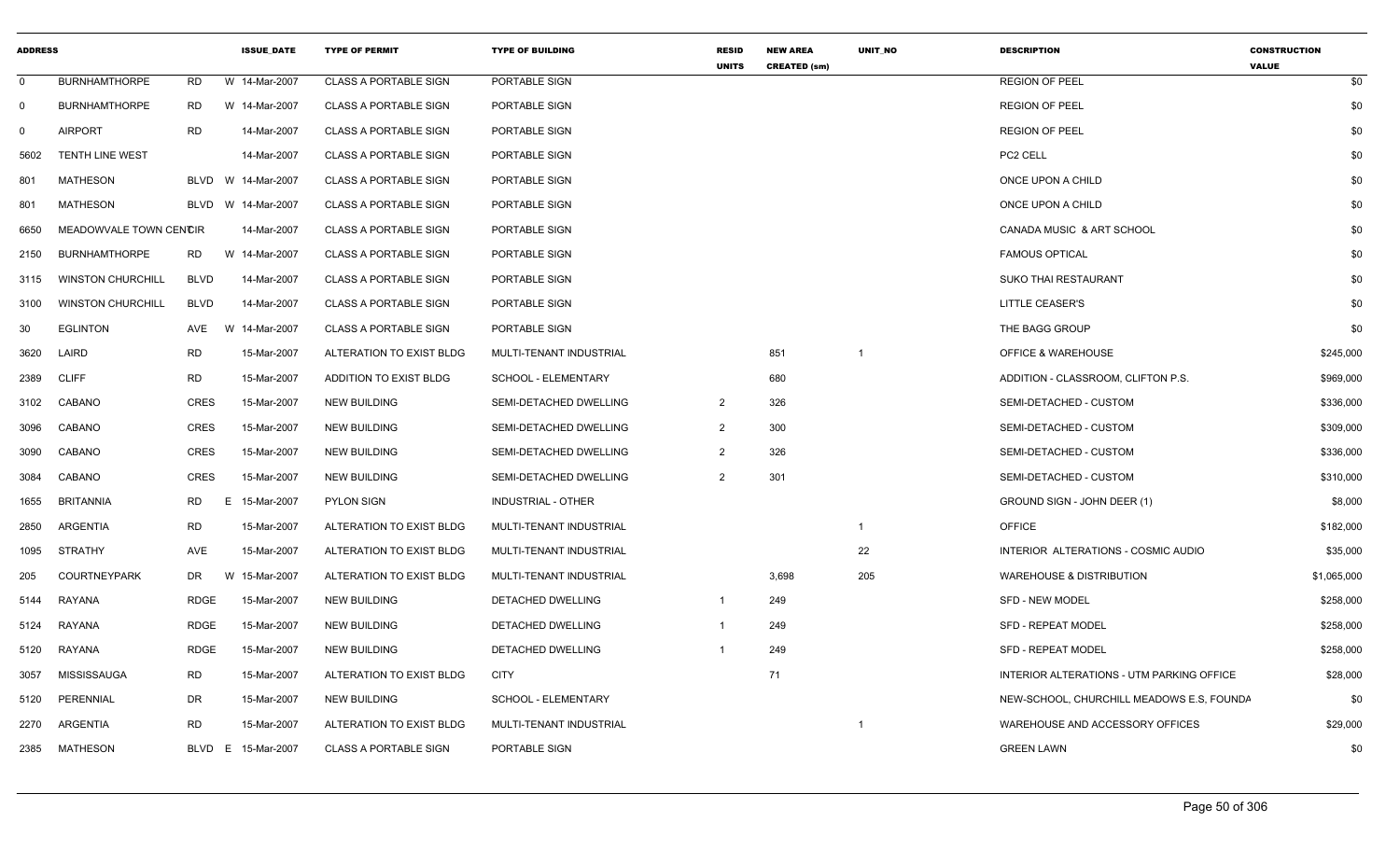|          |                         |             | <b>ISSUE DATE</b> | <b>TYPE OF PERMIT</b>        | <b>TYPE OF BUILDING</b>               | <b>RESID</b><br><b>UNITS</b> | <b>NEW AREA</b><br><b>CREATED (sm)</b> | <b>UNIT NO</b> | <b>DESCRIPTION</b>                          | <b>CONSTRUCTION</b><br><b>VALUE</b> |
|----------|-------------------------|-------------|-------------------|------------------------------|---------------------------------------|------------------------------|----------------------------------------|----------------|---------------------------------------------|-------------------------------------|
| 3300     | <b>RIDGEWAY</b>         | DR          | 15-Mar-2007       | <b>CLASS A PORTABLE SIGN</b> | PORTABLE SIGN                         |                              |                                        |                | <b>ITAL TILE IMPORTING</b>                  | \$0                                 |
| 1970     | <b>DUNDAS</b>           | ST          | E 15-Mar-2007     | <b>CLASS A PORTABLE SIGN</b> | PORTABLE SIGN                         |                              |                                        |                | <b>PENNINGTONS</b>                          | \$0                                 |
| 3051     | VEGA                    | BLVD        | 15-Mar-2007       | <b>CLASS A PORTABLE SIGN</b> | PORTABLE SIGN                         |                              |                                        |                | MILESTONE'S                                 | \$0                                 |
| 5444     | <b>DIXIE</b>            | RD          | 15-Mar-2007       | <b>CLASS A PORTABLE SIGN</b> | PORTABLE SIGN                         |                              |                                        |                | DELTA TORONTO AIRPORT                       | \$0                                 |
| 3495     | LAIRD                   | <b>RD</b>   | 15-Mar-2007       | <b>CLASS A PORTABLE SIGN</b> | PORTABLE SIGN                         |                              |                                        |                | PYRAMID LEISURE PRODUCTS INC                | \$0                                 |
| 3558     | <b>ERINDALE STATION</b> | RD          | 15-Mar-2007       | <b>CLASS A PORTABLE SIGN</b> | PORTABLE SIGN                         |                              |                                        |                | SELECT FRAGRANCE & COSMETICS                | \$0                                 |
| 3021     | ARGENTIA                | RD          | 15-Mar-2007       | <b>CLASS A PORTABLE SIGN</b> | PORTABLE SIGN                         |                              |                                        |                | <b>BELL WORLD</b>                           | \$0                                 |
| $\Omega$ | <b>GOREWAY</b>          | DR          | 15-Mar-2007       | <b>CLASS A PORTABLE SIGN</b> | <b>PORTABLE SIGN</b>                  |                              |                                        |                | <b>MALTON SOCCER CLUB</b>                   | \$0                                 |
| 295      | <b>EGLINTON</b>         | AVE<br>E    | 16-Mar-2007       | ALTERATION TO EXIST BLDG     | <b>COMMERCIAL RETAIL - MULTI-USER</b> |                              |                                        | $9 - 10$       | PHARMACY & DOCTOR OFFICE                    | \$25,000                            |
| 3175     | SEABRIGHT               | DR          | 16-Mar-2007       | NEW BUILDING                 | DETACHED DWELLING                     |                              | 322                                    |                | SFD - REPEAT MODEL, NEW ELEV-C              | \$354,000                           |
| 2480     | MEADOWVALE              | <b>BLVD</b> | 16-Mar-2007       | ALTERATION TO EXIST BLDG     | MULTI-TENANT INDUSTRIAL               |                              |                                        | 100            | INTERIOR ALTERATIONS - GE TECHNOLOGY FINANC | \$39,000                            |
| 3135     | <b>CHURCHILL</b>        | AVE         | 16-Mar-2007       | <b>OTHER</b>                 | DETACHED DWELLING                     |                              |                                        |                | EMERGENCY REPLACEMENT OF WATER SERVICE      | \$4,000                             |
| 3359     | MISSISSAUGA             | RD          | 19-Mar-2007       | PORTABLE CLASSROOM           | PUBLIC/INSTIT (EXCEPT SCHOOLS)        |                              |                                        |                | OFFICE - 3 ATTACHED PORTAPAKS               | \$893,000                           |
| 6852     | PROFESSIONAL            | <b>CRT</b>  | 19-Mar-2007       | <b>NEW BUILDING</b>          | SINGLE TENANT INDUSTRIAL              |                              | 1,175                                  |                | NEW INDUSTRIAL BUILDING - MANUFACTURING     | \$0                                 |
| 2959     | ARGENTIA                | RD          | 19-Mar-2007       | <b>NEW BUILDING</b>          | COMMERCIAL RETAIL-SINGLE USER         |                              | 673                                    | BLD-B          | NEW - COMM. SPEC. RESTAURANT - TENANT NOT D | \$0                                 |
| 90       | ABSOLUTE                | AVE         | 19-Mar-2007       | ALTERATION TO EXIST BLDG     | APARTMENT (> 6 UNITS)                 |                              |                                        | 3RD FLR        | INTERIOR ALTERATIONS-REMOVE AMENITY AREA 8  | \$15,000                            |
| 70       | ABSOLUTE                | AVE         | 19-Mar-2007       | ALTERATION TO EXIST BLDG     | APARTMENT (> 6 UNITS)                 |                              |                                        | 3RD FLR        | INTERIOR ALTERATIONS-REMOVE AMENITY AREA 8  | \$15,000                            |
| 5310     | <b>EXPLORER</b>         | DR          | 19-Mar-2007       | ALTERATION TO EXIST BLDG     | MULTI-TENANT INDUSTRIAL               |                              |                                        | $1 - 2$        | INTERIOR ALTERATIONS-TRANS GLOBE            | \$1,032,000                         |
| 6430     | <b>VIPOND</b>           | DR          | 19-Mar-2007       | ADDITION TO EXIST BLDG       | SINGLE TENANT INDUSTRIAL              |                              | 247                                    |                | ADDITION - 1 STOREY WAREHOUSE ADDITION      | \$159,000                           |
| 5215     | TIMBERLEA               | <b>BLVD</b> | 19-Mar-2007       | ALTERATION TO EXIST BLDG     | SINGLE TENANT INDUSTRIAL              |                              |                                        |                | ADMINISTRATION/WAREHOUSE                    | \$79,000                            |
| 100      | <b>CITY CENTRE</b>      | DR          | 19-Mar-2007       | ALTERATION TO EXIST BLDG     | COMMERCIAL RETAIL - MULTI-USER        |                              |                                        | $2 - 109$      | <b>RETAIL SALES</b>                         | \$25,000                            |
| 5055     | PLANTATION              | PL          | 19-Mar-2007       | <b>FASCIA SIGN</b>           | COMMERCIAL RETAIL - MULTI-USER        |                              |                                        | 2 & 3          | 2 FASCIA SIGNS-LONNEY BAZAAR                | \$7,000                             |
|          | <b>ROBERT SPECK</b>     | <b>PKY</b>  | 19-Mar-2007       | ALTERATION TO EXIST BLDG     | COMMERCIAL OFFICE - MULTI-USER        |                              | 16                                     | 11TH FL.       | INTERIOR ALTERATIONS - PRICEWATERHOUSE COO  | \$8,000                             |
| 3205     | <b>ESCADA</b>           | DR          | 19-Mar-2007       | ALTERATION TO EXIST BLDG     | <b>DETACHED DWELLING</b>              |                              |                                        |                | ALTERATIONS - FINISHED BASEMENT             | \$24,000                            |
| 2695     | NORTH SHERIDAN          | WAY         | 19-Mar-2007       | ALTERATION TO EXIST BLDG     | <b>COMMERCIAL - OTHER</b>             |                              |                                        | 120            | INTERIOR ALTERATIONS - ERINOAK              | \$52,000                            |
| 100      | <b>CITY CENTRE</b>      | DR          | 19-Mar-2007       | ALTERATION TO EXIST BLDG     | COMMERCIAL RETAIL - MULTI-USER        |                              | 19                                     | $1 - 140$      | INTERIOR ALTERATIONS-VANELLIS               | \$15,000                            |
| 5035     | <b>NINTH LINE</b>       |             | 19-Mar-2007       | <b>REVISIONS</b>             | <b>ROW DWELLING</b>                   |                              |                                        | $1 - 12$       | REVISION-MAIL KIOSKS (2) (BLOCK-1)          | \$0                                 |
|          | 1470 TROTWOOD           | AVE         | 19-Mar-2007       | <b>DEMOLITION</b>            | DETACHED DWELLING                     | $\overline{1}$               |                                        |                | <b>DEMOLITION - SFD</b>                     | \$10,000                            |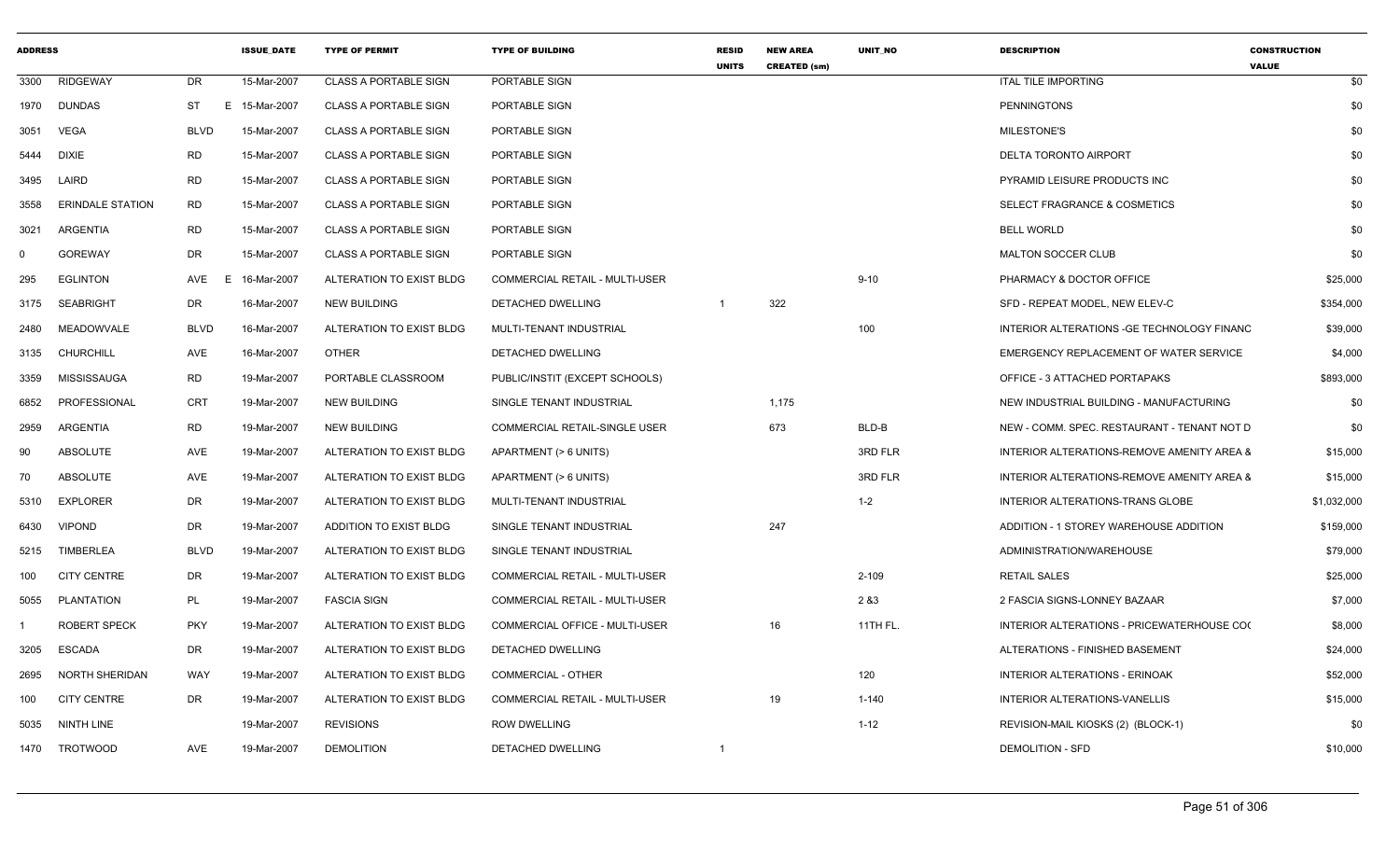| <b>ADDRESS</b> |                        |             | <b>ISSUE DATE</b> | <b>TYPE OF PERMIT</b>        | <b>TYPE OF BUILDING</b>               | <b>RESID</b><br><b>UNITS</b> | <b>NEW AREA</b><br><b>CREATED (sm)</b> | <b>UNIT NO</b> | <b>DESCRIPTION</b>                           | <b>CONSTRUCTION</b><br><b>VALUE</b> |
|----------------|------------------------|-------------|-------------------|------------------------------|---------------------------------------|------------------------------|----------------------------------------|----------------|----------------------------------------------|-------------------------------------|
| 1580           | MISSISSAUGA VALLEY     | <b>BLVD</b> | 19-Mar-2007       | <b>OTHER</b>                 | APARTMENT (> 6 UNITS)                 |                              |                                        |                | ALTERATIONS-INTERMEDIATE SLAB REPAIRS        | \$585,000                           |
| 40             | <b>MAIN</b>            | ST          | 19-Mar-2007       | <b>DEMOLITION</b>            | DETACHED DWELLING                     |                              |                                        |                | DEMOLITION - SFD & DETACHED STRUCTURES       | \$10,000                            |
| 933            | <b>GOODWIN</b>         | <b>RD</b>   | 19-Mar-2007       | <b>DEMOLITION</b>            | DETACHED DWELLING                     |                              |                                        |                | <b>DEMOLITION - SFD</b>                      | \$10,000                            |
| 0              | <b>BURNHAMTHORPE</b>   | RD          | E 19-Mar-2007     | <b>CLASS A PORTABLE SIGN</b> | PORTABLE SIGN                         |                              |                                        |                | COMMUNITY SERVICES - REC. & PARKS            | \$0                                 |
| $\mathbf{0}$   | <b>DIXIE</b>           | <b>RD</b>   | 19-Mar-2007       | <b>CLASS A PORTABLE SIGN</b> | PORTABLE SIGN                         |                              |                                        |                | COMMUNITY SERVICES - REC. & PARKS            | \$0                                 |
| $\mathbf{0}$   | <b>TENTH LINE WEST</b> |             | 19-Mar-2007       | <b>CLASS A PORTABLE SIGN</b> | <b>PORTABLE SIGN</b>                  |                              |                                        |                | <b>COMMUNITY SERVICES - REC. &amp; PARKS</b> | \$0                                 |
| $\mathbf{0}$   | <b>CREDITVIEW</b>      | RD          | 19-Mar-2007       | <b>CLASS A PORTABLE SIGN</b> | PORTABLE SIGN                         |                              |                                        |                | COMMUNITY SERVICES - REC. & PARKS            | \$0                                 |
| $\mathbf{0}$   | <b>KENNEDY</b>         | <b>RD</b>   | 19-Mar-2007       | <b>CLASS A PORTABLE SIGN</b> | PORTABLE SIGN                         |                              |                                        |                | COMMUNITY SERVICES - HERSEY CENTRE           | \$0                                 |
| 0              | <b>ERIN MILLS</b>      | <b>PKY</b>  | 19-Mar-2007       | <b>CLASS A PORTABLE SIGN</b> | PORTABLE SIGN                         |                              |                                        |                | COMMUNITY SERVICES - REC. & PARKS            | \$0                                 |
| 1437           | <b>DUNDAS</b>          | ST          | E<br>19-Mar-2007  | <b>CLASS A PORTABLE SIGN</b> | PORTABLE SIGN                         |                              |                                        |                | ORCHID AESTHETIC SPA                         | \$0                                 |
| 4500           | <b>DIXIE</b>           | <b>RD</b>   | 19-Mar-2007       | <b>CLASS A PORTABLE SIGN</b> | PORTABLE SIGN                         |                              |                                        |                | <b>FUEL FITNESS</b>                          | \$0                                 |
| 2111           | <b>DUNWIN</b>          | DR          | 19-Mar-2007       | <b>CLASS A PORTABLE SIGN</b> | PORTABLE SIGN                         |                              |                                        |                | <b>TASCO DISTRIBUTORS</b>                    | \$0                                 |
| 3190           | RIDGEWAY               | DR          | 19-Mar-2007       | CLASS A PORTABLE SIGN        | PORTABLE SIGN                         |                              |                                        |                | PRO-DOOR & DOCK SYSTEMS                      | \$0                                 |
| 0              | LAKESHORE              | RD          | W 19-Mar-2007     | <b>CLASS A PORTABLE SIGN</b> | PORTABLE SIGN                         |                              |                                        |                | COMMUNITY SERVICES - HERSEY CENTRE           | \$0                                 |
| 0              | <b>MAVIS</b>           | <b>RD</b>   | 19-Mar-2007       | <b>CLASS A PORTABLE SIGN</b> | PORTABLE SIGN                         |                              |                                        |                | COMMUNITY SERVICES - HERSEY CENTRE           | \$0                                 |
| $\mathbf{0}$   | <b>KENNEDY</b>         | <b>RD</b>   | 19-Mar-2007       | <b>CLASS A PORTABLE SIGN</b> | PORTABLE SIGN                         |                              |                                        |                | COMMUNITY SERVICES - HERSEY CENTRE           | \$0                                 |
| $\mathbf 0$    | <b>HURONTARIO</b>      | ST          | 19-Mar-2007       | <b>CLASS A PORTABLE SIGN</b> | PORTABLE SIGN                         |                              |                                        |                | COMMUNITY SERVICES - HERSEY CENTRE           | \$0                                 |
| $\mathbf 0$    | <b>DIXIE</b>           | <b>RD</b>   | 19-Mar-2007       | <b>CLASS A PORTABLE SIGN</b> | PORTABLE SIGN                         |                              |                                        |                | COMMUNITY SERVICES - HERSEY CENTRE           | \$0                                 |
| $\mathbf 0$    | <b>BURNHAMTHORPE</b>   | RD          | E 19-Mar-2007     | <b>CLASS A PORTABLE SIGN</b> | PORTABLE SIGN                         |                              |                                        |                | COMMUNITY SERVICES - HERSEY CENTRE           | \$0                                 |
| $\mathbf 0$    | <b>CAWTHRA</b>         | <b>RD</b>   | 19-Mar-2007       | <b>CLASS A PORTABLE SIGN</b> | PORTABLE SIGN                         |                              |                                        |                | COMMUNITY SERVICES - HERSEY CENTRE           | \$0                                 |
| $\Omega$       | <b>AQUITAINE</b>       | AVE         | 19-Mar-2007       | <b>CLASS A PORTABLE SIGN</b> | <b>PORTABLE SIGN</b>                  |                              |                                        |                | COMMUNITY SERVICES - HERSEY CENTRE           | \$0                                 |
| 720            | <b>BRISTOL</b>         | <b>RD</b>   | W 20-Mar-2007     | <b>FASCIA SIGN</b>           | <b>COMMERCIAL - OTHER</b>             |                              |                                        | 11             | CHANNEL LETTERS FOR: AMDA COMPUTERS          | \$2,000                             |
| 1888           | <b>BEECHKNOLL</b>      | AVE         | 20-Mar-2007       | <b>OTHER</b>                 | DETACHED DWELLING                     |                              |                                        |                | ADDITION - ROOF OVER DECK                    | \$2,000                             |
| 1077           | <b>ALBERTSON</b>       | <b>CRES</b> | 20-Mar-2007       | <b>NEW BUILDING</b>          | DETACHED DWELLING                     | $\overline{1}$               | 286                                    |                | SFD - CUSTOM                                 | \$295,000                           |
| 6781           | <b>HURONTARIO</b>      | ST          | 20-Mar-2007       | <b>NEW BUILDING</b>          | COMMERCIAL - OTHER                    |                              | 317                                    |                | NEW - RESTAURANT (SHELL ONLY), BEST WESTERN  | \$0                                 |
| 218            | <b>DAPHNE</b>          | AVE         | 20-Mar-2007       | <b>OTHER</b>                 | <b>DETACHED DWELLING</b>              |                              |                                        |                | <b>VEHICLE DAMAGE REPAIR</b>                 | \$14,000                            |
| 1150           | <b>LORNE PARK</b>      | <b>RD</b>   | 20-Mar-2007       | ALTERATION TO EXIST BLDG     | <b>COMMERCIAL RETAIL - MULTI-USER</b> |                              |                                        | $3 - 4$        | TAKE OUT RESTAURANT                          | \$47,000                            |
| 65             | <b>TRAILWOOD</b>       | DR          | 20-Mar-2007       | FIRE DAMAGE REPAIR           | CONDOMINIUM ROW DWELLING              |                              |                                        | 423            | FIRE DAMAGE REPAIR                           | \$83,000                            |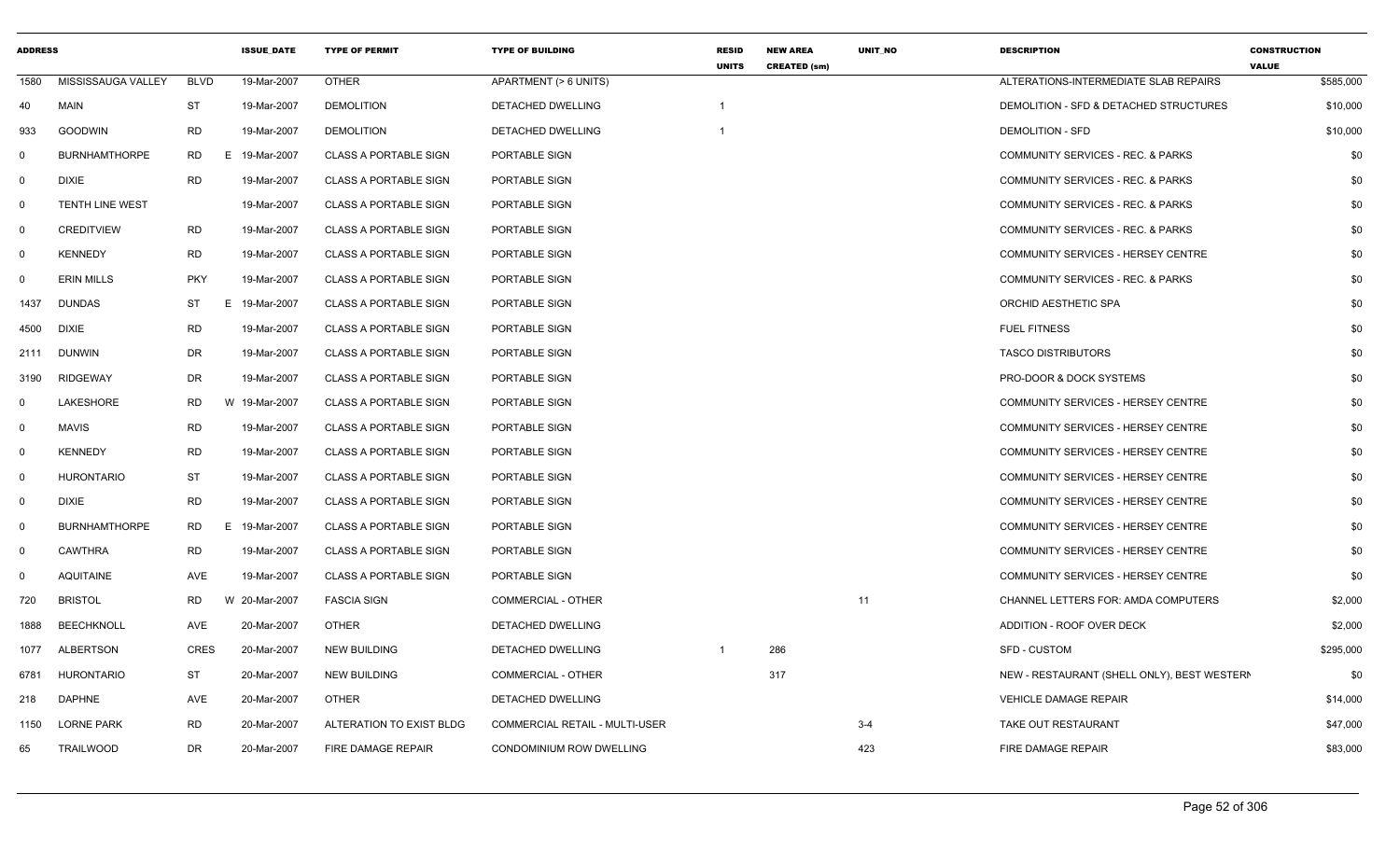| <b>ADDRESS</b> |                          |             | <b>ISSUE_DATE</b> | <b>TYPE OF PERMIT</b>        | <b>TYPE OF BUILDING</b>        | <b>RESID</b> | <b>NEW AREA</b>     | UNIT_NO | <b>DESCRIPTION</b>                     | <b>CONSTRUCTION</b>     |
|----------------|--------------------------|-------------|-------------------|------------------------------|--------------------------------|--------------|---------------------|---------|----------------------------------------|-------------------------|
| 720            | <b>BRISTOL</b>           | <b>RD</b>   | W 20-Mar-2007     | <b>FASCIA SIGN</b>           | COMMERCIAL RETAIL - MULTI-USER | <b>UNITS</b> | <b>CREATED (sm)</b> | 6       | 1 FASCIA SIGN FOR MAVIS CONVENIENCE    | <b>VALUE</b><br>\$5,000 |
| 150            | <b>BRITANNIA</b>         | <b>RD</b>   | E 20-Mar-2007     | <b>CLASS A PORTABLE SIGN</b> | PORTABLE SIGN                  |              |                     |         | THE SUGAR FREE SHOPPE                  | \$0                     |
| 3050           | ARGENTIA                 | <b>RD</b>   | 20-Mar-2007       | <b>CLASS A PORTABLE SIGN</b> | PORTABLE SIGN                  |              |                     |         | <b>REAL CANADIAN SUPERSTORE</b>        | \$0                     |
| 6970           | <b>LISGAR</b>            | DR          | 20-Mar-2007       | <b>CLASS A PORTABLE SIGN</b> | PORTABLE SIGN                  |              |                     |         | SHORTY'S MEAT COMPANY                  | \$0                     |
| $\mathsf{O}$   | <b>BURNHAMTHORPE</b>     | RD          | E 20-Mar-2007     | <b>CLASS A PORTABLE SIGN</b> | PORTABLE SIGN                  |              |                     |         | DISTRESS CENTRE PEEL                   | \$0                     |
| $\mathbf 0$    | <b>HURONTARIO</b>        | ST          | 20-Mar-2007       | <b>CLASS A PORTABLE SIGN</b> | PORTABLE SIGN                  |              |                     |         | <b>DISTRESS CENTRE PEEL</b>            | \$0                     |
| $\mathbf 0$    | <b>SOUTH SHERIDAN</b>    | WAY         | 20-Mar-2007       | <b>CLASS A PORTABLE SIGN</b> | PORTABLE SIGN                  |              |                     |         | <b>CHRIST CHURCH</b>                   | \$0                     |
| 2458           | <b>DUNDAS</b>            | ST          | W 20-Mar-2007     | <b>CLASS A PORTABLE SIGN</b> | PORTABLE SIGN                  |              |                     |         | <b>TELUS</b>                           | \$0                     |
| 991            | MATHESON                 | BLVD        | E 20-Mar-2007     | <b>CLASS A PORTABLE SIGN</b> | PORTABLE SIGN                  |              |                     |         | OCEANIC ART & HOME DECOR               | \$0                     |
| 801            | <b>MATHESON</b>          | BLVD        | W 20-Mar-2007     | <b>CLASS A PORTABLE SIGN</b> | PORTABLE SIGN                  |              |                     |         | ONCE UPON A CHILD                      | \$0                     |
| 5925           | <b>GROSSBEAK</b>         | DR          | 20-Mar-2007       | <b>CLASS A PORTABLE SIGN</b> | PORTABLE SIGN                  |              |                     |         | <b>GROSSBEAK CHIROPRACTIC</b>          | \$0                     |
| 2273           | <b>DUNDAS</b>            | <b>ST</b>   | W 20-Mar-2007     | <b>CLASS A PORTABLE SIGN</b> | PORTABLE SIGN                  |              |                     |         | <b>RELIABLE PARTS</b>                  | \$0                     |
| 2915           | EGLINTON                 | AVE         | W 20-Mar-2007     | <b>CLASS A PORTABLE SIGN</b> | PORTABLE SIGN                  |              |                     |         | <b>BOSTON PIZZA</b>                    | \$0                     |
| 5285           | <b>TOMKEN</b>            | <b>RD</b>   | 20-Mar-2007       | <b>CLASS A PORTABLE SIGN</b> | PORTABLE SIGN                  |              |                     |         | <b>PRINT 3000.</b>                     | \$0                     |
| 0              | <b>TENTH LINE WEST</b>   |             | 20-Mar-2007       | <b>CLASS A PORTABLE SIGN</b> | PORTABLE SIGN                  |              |                     |         | COMMUNITY SERVICES - CHURCHILL MEADOWS | \$0                     |
| $\overline{0}$ | <b>WINSTON CHURCHILL</b> | <b>BLVD</b> | 20-Mar-2007       | <b>CLASS A PORTABLE SIGN</b> | PORTABLE SIGN                  |              |                     |         | COMMUNITY SERVICES - CHURCHILL MEADOWS | \$0                     |
| $\mathbf 0$    | <b>BRITANNIA</b>         | <b>RD</b>   | W 20-Mar-2007     | <b>CLASS A PORTABLE SIGN</b> | PORTABLE SIGN                  |              |                     |         | MISSISSAUGA NORTH BASEBALL             | \$0                     |
| $\overline{0}$ | <b>DERRY</b>             | <b>RD</b>   | W 20-Mar-2007     | <b>CLASS A PORTABLE SIGN</b> | PORTABLE SIGN                  |              |                     |         | MISSISSAUGA NORTH BASEBALL             | \$0                     |
| $\mathsf{O}$   | <b>BRITANNIA</b>         | RD          | W 20-Mar-2007     | <b>CLASS A PORTABLE SIGN</b> | PORTABLE SIGN                  |              |                     |         | MISSISSAUGA NORTH BASEBALL             | \$0                     |
| $\mathbf 0$    | <b>DERRY</b>             | <b>RD</b>   | W 20-Mar-2007     | <b>CLASS A PORTABLE SIGN</b> | PORTABLE SIGN                  |              |                     |         | MISSISSAUGA NORTH BASEBALL             | \$0                     |
| $\Omega$       | <b>EGLINTON</b>          | AVE         | W 20-Mar-2007     | <b>CLASS A PORTABLE SIGN</b> | PORTABLE SIGN                  |              |                     |         | MISSISSAUGA NORTH BASEBALL             | \$0                     |
| $\mathbf 0$    | <b>EGLINTON</b>          | AVE         | W 20-Mar-2007     | <b>CLASS A PORTABLE SIGN</b> | PORTABLE SIGN                  |              |                     |         | MISSISSAUGA NORTH BASEBALL             | \$0                     |
| $\mathbf 0$    | <b>EGLINTON</b>          | AVE         | W 20-Mar-2007     | <b>CLASS A PORTABLE SIGN</b> | PORTABLE SIGN                  |              |                     |         | MISSISSAUGA NORTH BASEBALL             | \$0                     |
| $\mathbf 0$    | <b>EGLINTON</b>          | <b>AVE</b>  | W 20-Mar-2007     | <b>CLASS A PORTABLE SIGN</b> | PORTABLE SIGN                  |              |                     |         | MISSISSAUGA NORTH BASEBALL             | \$0                     |
| 0              | <b>DERRY</b>             | <b>RD</b>   | W 20-Mar-2007     | <b>CLASS A PORTABLE SIGN</b> | PORTABLE SIGN                  |              |                     |         | MISSISSAUGA NORTH BASEBALL             | \$0                     |
| $\Omega$       | <b>DERRY</b>             | <b>RD</b>   | W 20-Mar-2007     | <b>CLASS A PORTABLE SIGN</b> | PORTABLE SIGN                  |              |                     |         | MISSISSAUGA NORTH BASEBALL             | \$0                     |
| 6075           | MAVIS                    | <b>RD</b>   | 20-Mar-2007       | <b>CLASS A PORTABLE SIGN</b> | PORTABLE SIGN                  |              |                     |         | LA VIE EN ROSE                         | \$0                     |
| 50             | <b>BRITANNIA</b>         | RD          | E 20-Mar-2007     | <b>CLASS A PORTABLE SIGN</b> | PORTABLE SIGN                  |              |                     |         | QUALITY INN AIRPORT WEST               | \$0                     |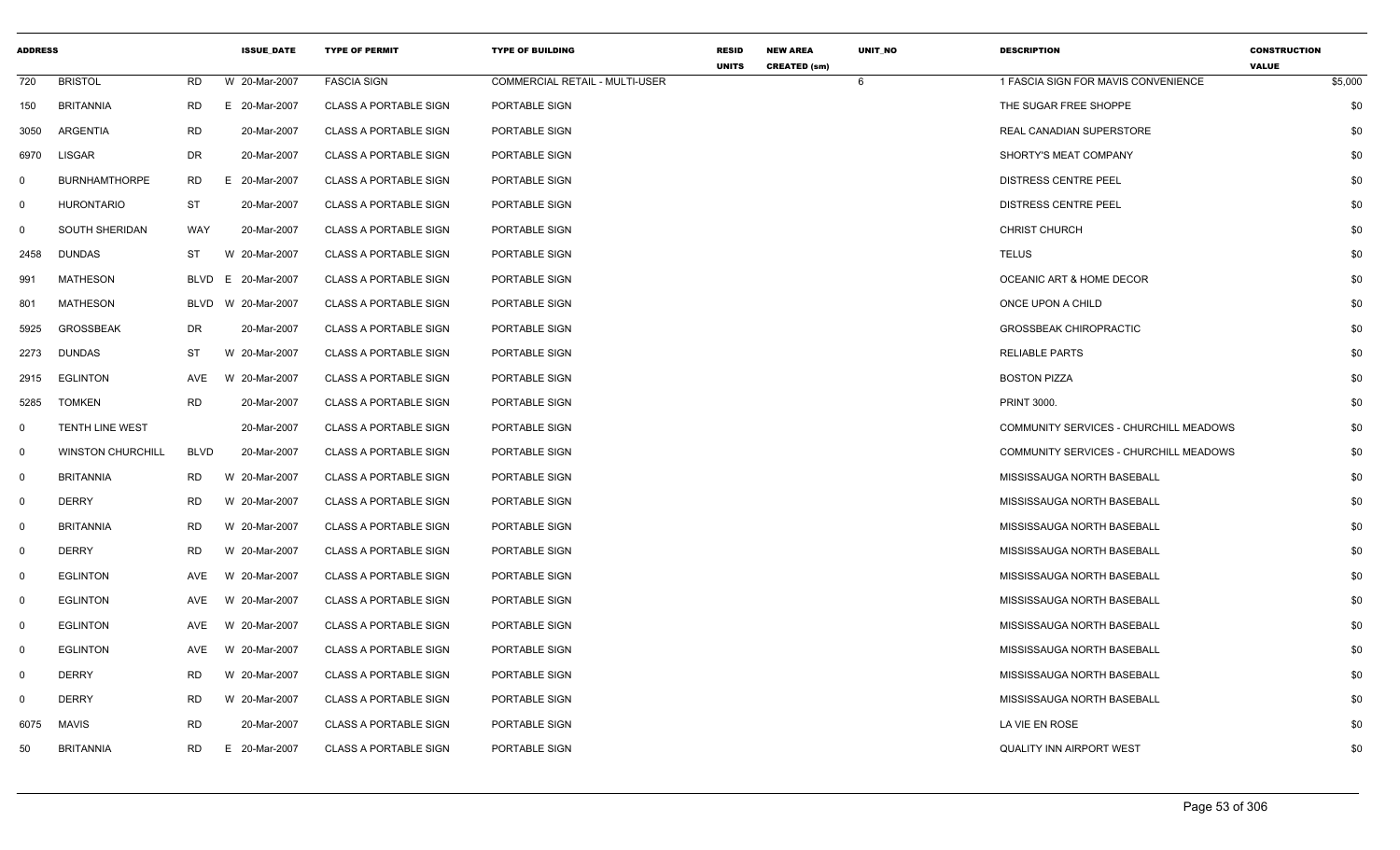| <b>ADDRESS</b> |                     |             | <b>ISSUE DATE</b> | <b>TYPE OF PERMIT</b>        | <b>TYPE OF BUILDING</b>        | <b>RESID</b><br><b>UNITS</b> | <b>NEW AREA</b><br><b>CREATED (sm)</b> | <b>UNIT NO</b> | <b>DESCRIPTION</b>                                  | <b>CONSTRUCTION</b><br><b>VALUE</b> |
|----------------|---------------------|-------------|-------------------|------------------------------|--------------------------------|------------------------------|----------------------------------------|----------------|-----------------------------------------------------|-------------------------------------|
| 6075           | <b>MAVIS</b>        | RD          | 20-Mar-2007       | <b>CLASS A PORTABLE SIGN</b> | PORTABLE SIGN                  |                              |                                        |                | NYGARD                                              | \$0                                 |
| 700            | <b>DUNDAS</b>       | ST          | E 20-Mar-2007     | <b>CLASS A PORTABLE SIGN</b> | PORTABLE SIGN                  |                              |                                        |                | AIMCO LABOUR LEASE INC                              | \$0                                 |
| $\Omega$       | LAKESHORE           | RD.         | W 20-Mar-2007     | <b>CLASS A PORTABLE SIGN</b> | PORTABLE SIGN                  |                              |                                        |                | <b>CHRIST CHURCH</b>                                | \$0                                 |
| 1250           | SOUTH SERVICE       | RD          | 21-Mar-2007       | ALTERATION TO EXIST BLDG     | COMMERCIAL RETAIL - MULTI-USER |                              |                                        | 90             | CANC SEPT 26/07 - INT ALTS - NATURALIZER            | \$26,000                            |
| 3632           | <b>EMERY</b>        | DR          | 21-Mar-2007       | ALTERATION TO EXIST BLDG     | DETACHED DWELLING              |                              |                                        |                | SIDE DOOR                                           | \$1,000                             |
| 1478           | <b>BUNSDEN</b>      | AVE         | 21-Mar-2007       | ADDITION TO EXIST BLDG       | DETACHED DWELLING              |                              | 301                                    |                | ADDITION - GROUND FLOOR & SECOND FLOOR              | \$300,000                           |
| 1177           | CENTRAL             | <b>PKY</b>  | W 21-Mar-2007     | ALTERATION TO EXIST BLDG     | COMMERCIAL RETAIL - MULTI-USER |                              |                                        |                | RE-FACING EXTERIOR ELEVATIONS CLADDING              | \$15,000                            |
| 1123           | <b>STAGHORN</b>     | <b>CRT</b>  | 21-Mar-2007       | ADDITION AND ALTER           | SEMI-DETACHED DWELLING         |                              | 19                                     |                | <b>ADDITION - 1 STOREY</b>                          | \$17,000                            |
| 2470           | <b>MILLTOWER</b>    | <b>CRT</b>  | 21-Mar-2007       | <b>MULTIPLE SIGNS</b>        | INDUSTRIAL - OTHER             |                              |                                        |                | MULTIPLE SIGNS - PINCHIN ENVIRONMENTAL, 1-GR        | \$10,000                            |
| 50             | <b>ADMIRAL</b>      | <b>BLVD</b> | 21-Mar-2007       | MEZZANINE                    | INDUSTRIAL - OTHER             |                              |                                        |                | ALTERATIONS-MEZZANINE                               | \$72,000                            |
| 3955           | <b>ERIN CENTRE</b>  | <b>BLVD</b> | 21-Mar-2007       | ALTERATION TO EXIST BLDG     | COMMERCIAL RETAIL - MULTI-USER |                              |                                        | $4 - 5$        | PROFESSIONAL OFFICE (MEDICAL) AND DRUG STOI         | \$54,000                            |
| 6710           | MARITZ              | DR          | 21-Mar-2007       | ALTERATION TO EXIST BLDG     | MULTI-TENANT INDUSTRIAL        |                              |                                        | $5-7$          | <b>WAREHOUSING &amp; DISTRIBUTION</b>               | \$1,169,000                         |
| 3045           | <b>SOUTHCREEK</b>   | <b>RD</b>   | 21-Mar-2007       | <b>OTHER</b>                 | MULTI-TENANT INDUSTRIAL        |                              |                                        |                | <b>NEW SANITARY</b>                                 | \$5,000                             |
| 890            | <b>ESCOBAR</b>      | <b>CRES</b> | 21-Mar-2007       | ALTERATION TO EXIST BLDG     | DETACHED DWELLING              |                              |                                        |                | ALTERATIONS- SIDE ENTRANCE/FINISHED BASEMEI         | \$27,000                            |
| 5965           | <b>DIXIE</b>        | <b>RD</b>   | 21-Mar-2007       | <b>FASCIA SIGN</b>           | COMMERCIAL - OTHER             |                              |                                        |                | FASCIA SIGN - GAS STATION CANOPY, SUNOCO            | \$5,000                             |
| 200            | <b>COURTNEYPARK</b> | <b>DR</b>   | W 21-Mar-2007     | ALTERATION TO EXIST BLDG     | SINGLE TENANT INDUSTRIAL       |                              |                                        |                | <b>INTERIOR ALTERATIONS</b>                         | \$15,000                            |
| 1583           | <b>KIPPER</b>       | AVE         | 21-Mar-2007       | ADDITION AND ALTER           | DETACHED DWELLING              |                              | 57                                     |                | ADDITION/ALTERATIONS - 2 STOREY, DECK & FINISH      | \$71,000                            |
| $\Omega$       | <b>HAIG</b>         | <b>BLVD</b> | 21-Mar-2007       | <b>CLASS A PORTABLE SIGN</b> | PORTABLE SIGN                  |                              |                                        |                | CARASSAUGA FESTIVAL INC.                            | \$0                                 |
| 0              | <b>HURONTARIO</b>   | ST          | 21-Mar-2007       | <b>CLASS A PORTABLE SIGN</b> | PORTABLE SIGN                  |                              |                                        |                | CARASSAUGA FESTIVAL INC.                            | \$0                                 |
| $\mathbf 0$    | SOUTH SERVICE       | <b>RD</b>   | 21-Mar-2007       | <b>CLASS A PORTABLE SIGN</b> | PORTABLE SIGN                  |                              |                                        |                | CARASSAUGA FESTIVAL INC.                            | \$0                                 |
| $\Omega$       | PREMIUM             | WAY         | 21-Mar-2007       | <b>CLASS A PORTABLE SIGN</b> | PORTABLE SIGN                  |                              |                                        |                | CARASSAUGA FESTIVAL INC.                            | \$0                                 |
| $\mathbf 0$    | QUEENSWAY           |             | E 21-Mar-2007     | <b>CLASS A PORTABLE SIGN</b> | PORTABLE SIGN                  |                              |                                        |                | CARASSAUGA FESTIVAL INC.                            | \$0                                 |
| $\mathbf 0$    | QUEENSWAY           |             | E 21-Mar-2007     | <b>CLASS A PORTABLE SIGN</b> | PORTABLE SIGN                  |                              |                                        |                | CARASSAUGA FESTIVAL INC.                            | \$0                                 |
| $\mathbf 0$    | QUEENSWAY           |             | E 21-Mar-2007     | <b>CLASS A PORTABLE SIGN</b> | PORTABLE SIGN                  |                              |                                        |                | CARASSAUGA FESTIVAL INC.                            | \$0                                 |
| $\mathbf 0$    | <b>CAWTHRA</b>      | <b>RD</b>   | 21-Mar-2007       | <b>CLASS A PORTABLE SIGN</b> | PORTABLE SIGN                  |                              |                                        |                | CARASSAUGA FESTIVAL INC.                            | \$0                                 |
| 3021           | ARGENTIA            | RD          | 21-Mar-2007       | <b>FASCIA SIGN</b>           | COMMERCIAL RETAIL - MULTI-USER |                              |                                        | $\overline{7}$ | (2) FASCIA SIGNS - SOUTH ST. BURGER CO.             | \$23,000                            |
| 7805           | <b>TRANMERE</b>     | DR          | 21-Mar-2007       | <b>PYLON SIGN</b>            | SINGLE TENANT INDUSTRIAL       |                              |                                        |                | 1 GROUND SIGN - AEROSPACE                           | \$5,000                             |
| 2680           | <b>SKYMARK</b>      | <b>AVE</b>  | 21-Mar-2007       | ALTERATION TO EXIST BLDG     | MULTI-TENANT INDUSTRIAL        |                              |                                        | 7TH FLR        | <b>INTERIOR ALTERATIONS - INVESTMENT PLANNING (</b> | \$15,000                            |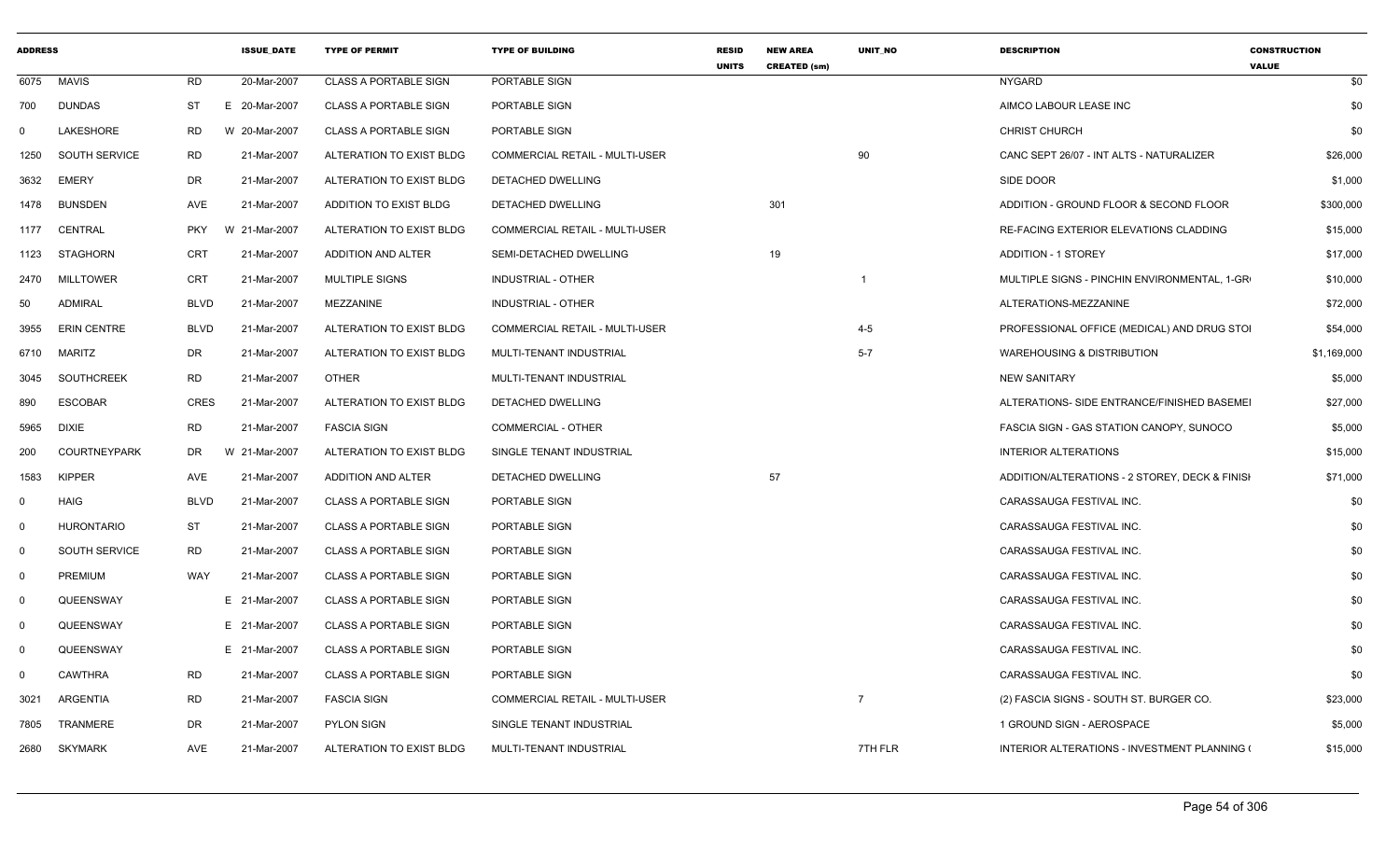| <b>ADDRESS</b> |                          |             | <b>ISSUE_DATE</b> | <b>TYPE OF PERMIT</b>        | <b>TYPE OF BUILDING</b>   | <b>RESID</b><br><b>UNITS</b> | <b>NEW AREA</b><br><b>CREATED (sm)</b> | UNIT_NO      | <b>DESCRIPTION</b>                           | <b>CONSTRUCTION</b><br><b>VALUE</b> |
|----------------|--------------------------|-------------|-------------------|------------------------------|---------------------------|------------------------------|----------------------------------------|--------------|----------------------------------------------|-------------------------------------|
| 1399           | <b>CAWTHRA</b>           | <b>RD</b>   | 21-Mar-2007       | <b>CLASS A PORTABLE SIGN</b> | PORTABLE SIGN             |                              |                                        |              | CARASSAUGA FESTIVAL INC.                     | \$0                                 |
| 1455           | BRITANNIA                | <b>RD</b>   | E 21-Mar-2007     | <b>DEMOLITION</b>            | INDUSTRIAL - OTHER        |                              |                                        |              | DEMOLITION - PARTIAL DEMO OF 2 ATTACHED SHEI | \$10,000                            |
| 883            | <b>NINTH</b>             | <b>ST</b>   | 21-Mar-2007       | ALTERATION TO EXIST BLDG     | DETACHED DWELLING         |                              |                                        |              | INTERIOR ALTERATIONS-KITCHEN                 | \$10,000                            |
| 6601           | <b>KITIMAT</b>           | <b>RD</b>   | 21-Mar-2007       | <b>OTHER</b>                 | <b>INDUSTRIAL - OTHER</b> |                              |                                        |              | PLUMBING ONLY - (12) FIXTURES                | \$15,000                            |
| 855            | MEADOW WOOD              | <b>RD</b>   | 21-Mar-2007       | <b>DEMOLITION</b>            | DETACHED DWELLING         |                              |                                        |              | <b>DEMOLITION - SFD</b>                      | \$10,000                            |
| $\mathbf 0$    | <b>DUNDAS</b>            | ST          | E 21-Mar-2007     | <b>CLASS A PORTABLE SIGN</b> | PORTABLE SIGN             |                              |                                        |              | DIXIE SOCCER CLUB                            | \$0                                 |
| $\mathsf{O}$   | <b>WINSTON CHURCHILL</b> | <b>BLVD</b> | 21-Mar-2007       | <b>CLASS A PORTABLE SIGN</b> | PORTABLE SIGN             |                              |                                        |              | Erin Mills Tennis Club                       | \$0                                 |
| $\mathbf 0$    | <b>ERIN MILLS</b>        | <b>PKY</b>  | 21-Mar-2007       | <b>CLASS A PORTABLE SIGN</b> | PORTABLE SIGN             |                              |                                        |              | ERIN MILLS TENNIS CLUB                       | \$0                                 |
| $\mathbf 0$    | QUEENSWAY                |             | E 21-Mar-2007     | <b>CLASS A PORTABLE SIGN</b> | PORTABLE SIGN             |                              |                                        |              | APPLEWOOD CO-OPERATIVE PRESCHOOL             | \$0                                 |
| $\mathbf 0$    | <b>HURONTARIO</b>        | ST          | 21-Mar-2007       | <b>CLASS A PORTABLE SIGN</b> | PORTABLE SIGN             |                              |                                        |              | DIXIE SOCCER CLUB                            | \$0                                 |
| $\mathbf 0$    | <b>TOMKEN</b>            | <b>RD</b>   | 21-Mar-2007       | <b>CLASS A PORTABLE SIGN</b> | PORTABLE SIGN             |                              |                                        |              | DIXIE SOCCER CLUB                            | \$0                                 |
| $\mathbf 0$    | <b>DIXIE</b>             | <b>RD</b>   | 21-Mar-2007       | <b>CLASS A PORTABLE SIGN</b> | PORTABLE SIGN             |                              |                                        |              | <b>DIXIE SOCCER CLUB</b>                     | \$0                                 |
| 224            | LAKESHORE                | <b>RD</b>   | W 21-Mar-2007     | <b>CLASS A PORTABLE SIGN</b> | PORTABLE SIGN             |                              |                                        |              | DR. PATRICIA KMIT                            | \$0                                 |
| 6415           | <b>ERIN MILLS</b>        | <b>PKY</b>  | 21-Mar-2007       | <b>CLASS A PORTABLE SIGN</b> | PORTABLE SIGN             |                              |                                        |              | <b>CAZ'S GREAT FISH</b>                      | \$0                                 |
| 1170           | <b>BURNHAMTHORPE</b>     | <b>RD</b>   | W 21-Mar-2007     | <b>CLASS A PORTABLE SIGN</b> | PORTABLE SIGN             |                              |                                        |              | SUPER CHOICE CARPET                          | \$0                                 |
| 1641           | LAKESHORE                | <b>RD</b>   | W 21-Mar-2007     | <b>CLASS A PORTABLE SIGN</b> | PORTABLE SIGN             |                              |                                        |              | DAIRY QUEEN (LAKESHORE W, MISS)              | \$0                                 |
| 3050           | ARTESIAN                 | <b>DR</b>   | 21-Mar-2007       | <b>CLASS A PORTABLE SIGN</b> | PORTABLE SIGN             |                              |                                        |              | <b>CURVES</b>                                | \$0                                 |
| 2575           | <b>DUNDAS</b>            | ST          | W 21-Mar-2007     | <b>CLASS A PORTABLE SIGN</b> | PORTABLE SIGN             |                              |                                        |              | <b>WEAVERS RUG GALLERY</b>                   | \$0                                 |
| 1834           | <b>LAKESHORE</b>         | <b>RD</b>   | W 21-Mar-2007     | <b>CLASS A PORTABLE SIGN</b> | PORTABLE SIGN             |                              |                                        |              | LAFELICITA RESTAURANT                        | \$0                                 |
| 1834           | LAKESHORE                | RD          | W 21-Mar-2007     | <b>CLASS A PORTABLE SIGN</b> | PORTABLE SIGN             |                              |                                        |              | LAFELICITA RESTAURANT                        | \$0                                 |
| 2575           | <b>DUNDAS</b>            | ST          | W 21-Mar-2007     | <b>CLASS A PORTABLE SIGN</b> | PORTABLE SIGN             |                              |                                        |              | <b>B.B. BARGOONS</b>                         | \$0                                 |
| 7171           | <b>GOREWAY</b>           | DR          | 21-Mar-2007       | <b>CLASS A PORTABLE SIGN</b> | PORTABLE SIGN             |                              |                                        |              | <b>KAS FASHION CENTS</b>                     | \$0                                 |
| 1077           | <b>NORTH SERVICE</b>     | <b>RD</b>   | 21-Mar-2007       | <b>CLASS A PORTABLE SIGN</b> | PORTABLE SIGN             |                              |                                        |              | <b>SHOPPERS DRUG MART</b>                    | \$0                                 |
| 640            | <b>EGLINTON</b>          | AVE         | W 21-Mar-2007     | <b>CLASS A PORTABLE SIGN</b> | PORTABLE SIGN             |                              |                                        |              | <b>GREEN VALLEY HEALTH</b>                   | \$0                                 |
| 24             | <b>JOYMAR</b>            | DR          | 22-Mar-2007       | ADDITION TO EXIST BLDG       | DETACHED DWELLING         |                              | 100                                    |              | <b>ADDITION TO EXISTING</b>                  | \$90,000                            |
| 1695           | THE COLLEGEWAY           |             | 22-Mar-2007       | ALTERATION TO EXIST BLDG     | <b>COMMERCIAL - OTHER</b> |                              |                                        | <b>B-BLD</b> | INTERIOR ALTERATIONS-GLEN ERIN INN HOTEL     | \$25,000                            |
| 3103           | TACC                     | DR          | 22-Mar-2007       | <b>NEW BUILDING</b>          | DETACHED DWELLING         |                              | 302                                    |              | <b>SFD - NEW MODEL</b>                       | \$314,000                           |
| 3400           | AMERICAN                 | DR          | 22-Mar-2007       | <b>SPRINKLERS</b>            | SINGLE TENANT INDUSTRIAL  |                              |                                        |              | FIRE ONLY-REVISION OF SPRINKLER SYSTEM FROM  | \$15,000                            |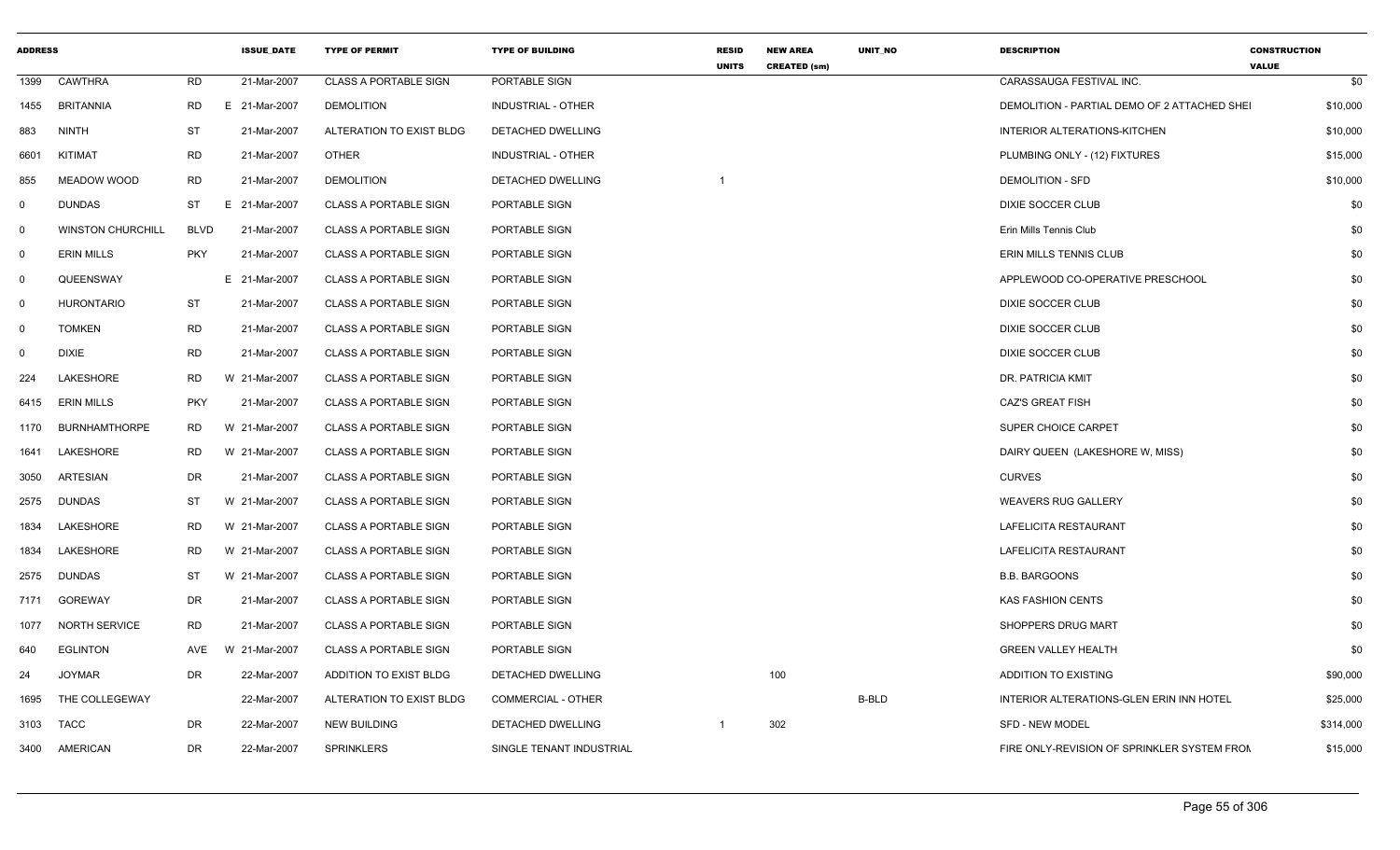| <b>ADDRESS</b> |                          |             | <b>ISSUE DATE</b> | <b>TYPE OF PERMIT</b>        | <b>TYPE OF BUILDING</b> | <b>RESID</b><br><b>UNITS</b> | <b>NEW AREA</b><br><b>CREATED (sm)</b> | UNIT_NO | <b>DESCRIPTION</b>                            | <b>CONSTRUCTION</b><br><b>VALUE</b> |
|----------------|--------------------------|-------------|-------------------|------------------------------|-------------------------|------------------------------|----------------------------------------|---------|-----------------------------------------------|-------------------------------------|
| 3193           | <b>HIGH SPRINGS</b>      | <b>CRES</b> | 22-Mar-2007       | ADDITION TO EXIST BLDG       | DETACHED DWELLING       |                              | 6                                      |         | ADDITION - HEATED REAR ADDITION               | \$15,000                            |
| 1065           | MISSISSAUGA VALLEY       | <b>BLVD</b> | 22-Mar-2007       | ADDITION TO EXIST BLDG       | SCHOOL - ELEMENTARY     |                              | 689                                    |         | ADDITION - 1 STOREY, BRIARWOOD P.S. - COMPLET | \$0                                 |
| 300            | <b>COURTNEYPARK</b>      | DR.         | W 22-Mar-2007     | <b>NEW BUILDING</b>          | MULTI-TENANT INDUSTRIAL |                              | 38,314                                 |         | NEW - INDUSTRIAL SPEC SHELL BUILDING - COMPLI | \$0                                 |
| 755            | QUEENSWAY                |             | E 22-Mar-2007     | ELECTROMAG LOCK DEVICE       | INDUSTRIAL - OTHER      |                              |                                        | #111    | FIRE ONLY- (2) MAGLOCKS                       | \$6,000                             |
| $\mathbf{0}$   | <b>BURNHAMTHORPE</b>     | RD          | E 22-Mar-2007     | <b>CLASS A PORTABLE SIGN</b> | PORTABLE SIGN           |                              |                                        |         | CARASSAUGA FESTIVAL INC.                      | \$0                                 |
| $\mathbf 0$    | <b>CAWTHRA</b>           | <b>RD</b>   | 22-Mar-2007       | <b>CLASS A PORTABLE SIGN</b> | PORTABLE SIGN           |                              |                                        |         | CARASSAUGA FESTIVAL INC.                      | \$0                                 |
| $\mathbf{0}$   | <b>EASTGATE</b>          | <b>PKY</b>  | 22-Mar-2007       | <b>CLASS A PORTABLE SIGN</b> | PORTABLE SIGN           |                              |                                        |         | CARASSAUGA FESTIVAL INC.                      | \$0                                 |
| $\mathbf 0$    | <b>TOMKEN</b>            | <b>RD</b>   | 22-Mar-2007       | <b>CLASS A PORTABLE SIGN</b> | PORTABLE SIGN           |                              |                                        |         | CARASSAUGA FESTIVAL INC.                      | \$0                                 |
| $\mathbf{0}$   | <b>EGLINTON</b>          | AVE         | E<br>22-Mar-2007  | <b>CLASS A PORTABLE SIGN</b> | PORTABLE SIGN           |                              |                                        |         | CARASSAUGA FESTIVAL INC.                      | \$0                                 |
| $\mathbf{0}$   | <b>TOMKEN</b>            | <b>RD</b>   | 22-Mar-2007       | <b>CLASS A PORTABLE SIGN</b> | PORTABLE SIGN           |                              |                                        |         | CARASSAUGA FESTIVAL INC.                      | \$0                                 |
| $\mathbf 0$    | <b>DUNDAS</b>            | <b>ST</b>   | E 22-Mar-2007     | <b>CLASS A PORTABLE SIGN</b> | PORTABLE SIGN           |                              |                                        |         | CARASSAUGA FESTIVAL INC.                      | \$0                                 |
| $\mathbf 0$    | <b>BURNHAMTHORPE</b>     | <b>RD</b>   | E 22-Mar-2007     | <b>CLASS A PORTABLE SIGN</b> | PORTABLE SIGN           |                              |                                        |         | CARASSAUGA FESTIVAL INC.                      | \$0                                 |
| $\mathbf 0$    | <b>DIXIE</b>             | <b>RD</b>   | 22-Mar-2007       | <b>CLASS A PORTABLE SIGN</b> | PORTABLE SIGN           |                              |                                        |         | CARASSAUGA FESTIVAL INC.                      | \$0                                 |
| $\mathbf 0$    | <b>ERIN MILLS</b>        | <b>PKY</b>  | 22-Mar-2007       | <b>CLASS A PORTABLE SIGN</b> | PORTABLE SIGN           |                              |                                        |         | CARASSAUGA FESTIVAL INC.                      | \$0                                 |
| $\mathbf 0$    | <b>ERIN MILLS</b>        | <b>PKY</b>  | 22-Mar-2007       | CLASS A PORTABLE SIGN        | PORTABLE SIGN           |                              |                                        |         | CARASSAUGA FESTIVAL INC.                      | \$0                                 |
| $\mathbf 0$    | <b>TENTH LINE WEST</b>   |             | 22-Mar-2007       | <b>CLASS A PORTABLE SIGN</b> | PORTABLE SIGN           |                              |                                        |         | CARASSAUGA FESTIVAL INC.                      | \$0                                 |
| $\mathbf{0}$   | <b>TENTH LINE WEST</b>   |             | 22-Mar-2007       | <b>CLASS A PORTABLE SIGN</b> | PORTABLE SIGN           |                              |                                        |         | CARASSAUGA FESTIVAL INC.                      | \$0                                 |
| $\mathbf{0}$   | <b>EGLINTON</b>          | AVE         | W 22-Mar-2007     | <b>CLASS A PORTABLE SIGN</b> | PORTABLE SIGN           |                              |                                        |         | CARASSAUGA FESTIVAL INC.                      | \$0                                 |
| $\mathbf 0$    | <b>WINSTON CHURCHILL</b> | <b>BLVD</b> | 22-Mar-2007       | <b>CLASS A PORTABLE SIGN</b> | PORTABLE SIGN           |                              |                                        |         | CARASSAUGA FESTIVAL INC.                      | \$0                                 |
| $\mathbf 0$    | MISSISSAUGA              | <b>RD</b>   | 22-Mar-2007       | <b>CLASS A PORTABLE SIGN</b> | PORTABLE SIGN           |                              |                                        |         | CARASSAUGA FESTIVAL INC.                      | \$0                                 |
| $\Omega$       | <b>WINSTON CHURCHILL</b> | <b>BLVD</b> | 22-Mar-2007       | <b>CLASS A PORTABLE SIGN</b> | PORTABLE SIGN           |                              |                                        |         | CARASSAUGA FESTIVAL INC.                      | \$0                                 |
| $\mathbf 0$    | <b>DERRY</b>             | <b>RD</b>   | W 22-Mar-2007     | <b>CLASS A PORTABLE SIGN</b> | PORTABLE SIGN           |                              |                                        |         | CARASSAUGA FESTIVAL INC.                      | \$0                                 |
| $\mathbf 0$    | NINTH LINE               |             | 22-Mar-2007       | <b>CLASS A PORTABLE SIGN</b> | PORTABLE SIGN           |                              |                                        |         | CARASSAUGA FESTIVAL INC.                      | \$0                                 |
| $\mathbf 0$    | <b>WINSTON CHURCHILL</b> | <b>BLVD</b> | 22-Mar-2007       | <b>CLASS A PORTABLE SIGN</b> | PORTABLE SIGN           |                              |                                        |         | CARASSAUGA FESTIVAL INC.                      | \$0                                 |
| $\mathbf{0}$   | <b>BRITANNIA</b>         | RD          | W 22-Mar-2007     | <b>CLASS A PORTABLE SIGN</b> | PORTABLE SIGN           |                              |                                        |         | CARASSAUGA FESTIVAL INC.                      | \$0                                 |
| $\mathbf 0$    | <b>NINTH LINE</b>        |             | 22-Mar-2007       | <b>CLASS A PORTABLE SIGN</b> | PORTABLE SIGN           |                              |                                        |         | CARASSAUGA FESTIVAL INC.                      | \$0                                 |
| $\mathbf 0$    | <b>EGLINTON</b>          | AVE         | E 22-Mar-2007     | <b>CLASS A PORTABLE SIGN</b> | PORTABLE SIGN           |                              |                                        |         | CARASSAUGA FESTIVAL INC.                      | \$0                                 |
| 5977           | <b>DIXIE</b>             | <b>RD</b>   | 22-Mar-2007       | ALTERATION TO EXIST BLDG     | MULTI-TENANT INDUSTRIAL |                              |                                        | C       | ALTERATIONS-SPEC-UNITS, DEMISING WALL/EXTEF   | \$16,000                            |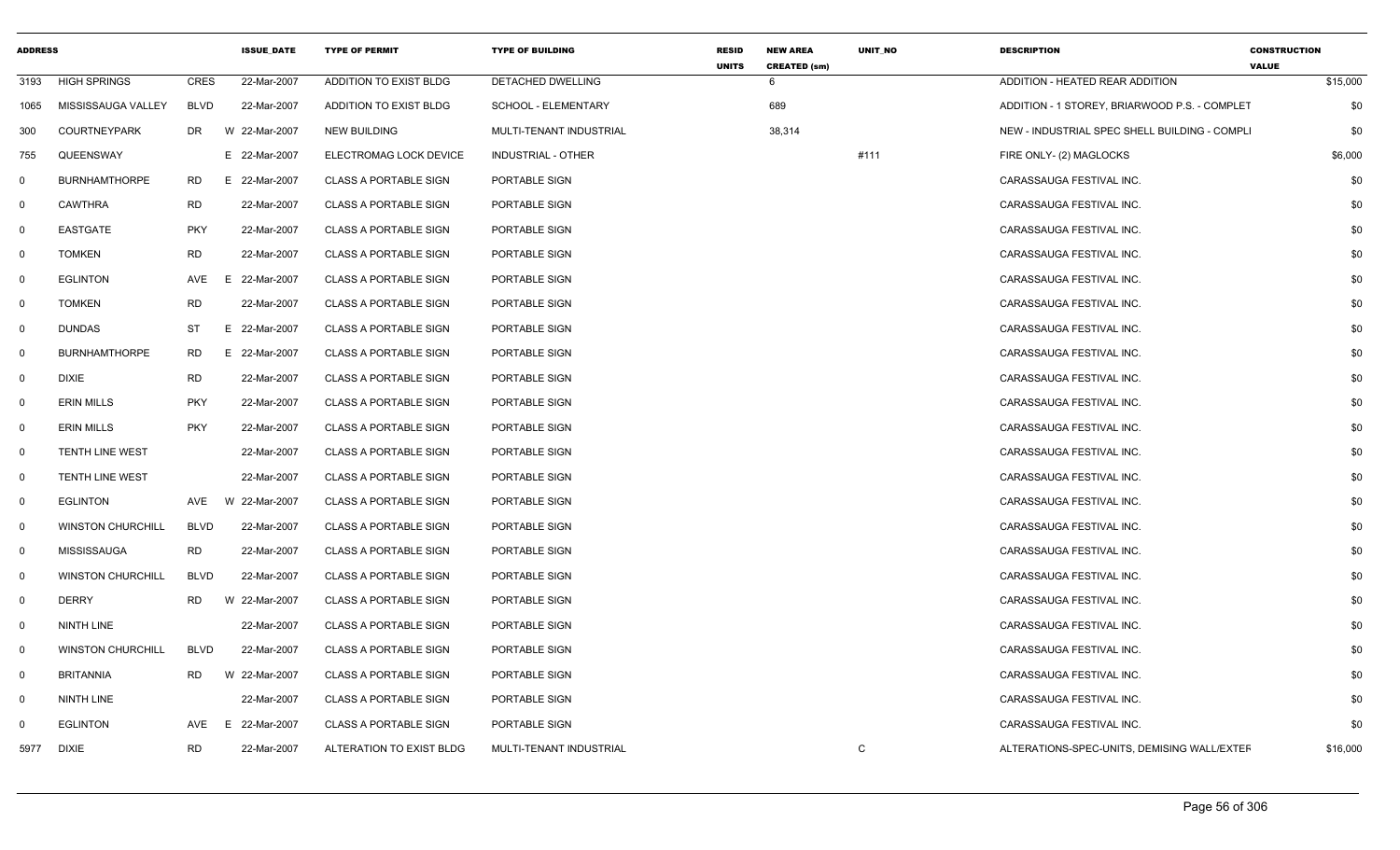| <b>ADDRESS</b> |                          |             | <b>ISSUE DATE</b> | <b>TYPE OF PERMIT</b>        | <b>TYPE OF BUILDING</b>               | <b>RESID</b><br><b>UNITS</b> | <b>NEW AREA</b><br><b>CREATED (sm)</b> | UNIT_NO | <b>DESCRIPTION</b>                             | <b>CONSTRUCTION</b><br><b>VALUE</b> |
|----------------|--------------------------|-------------|-------------------|------------------------------|---------------------------------------|------------------------------|----------------------------------------|---------|------------------------------------------------|-------------------------------------|
| 4427           | <b>IDLEWILDE</b>         | <b>CRES</b> | 22-Mar-2007       | CHANGE OF USE                | DETACHED DWELLING                     |                              |                                        |         | <b>GROUP HOME</b>                              | \$25,000                            |
| 7087           | DRUMCASHEL               | <b>CRT</b>  | 22-Mar-2007       | ALTERATION TO EXIST BLDG     | DETACHED DWELLING                     |                              |                                        |         | <b>FINISHED BASEMENT</b>                       | \$14,000                            |
| 5985           | <b>RODEO</b>             | DR          | 22-Mar-2007       | ALTERATION TO EXIST BLDG     | <b>COMMERCIAL RETAIL - MULTI-USER</b> |                              |                                        | 2A      | <b>RETAIL</b>                                  | \$150,000                           |
| 3100           | DIXIE                    | RD          | 22-Mar-2007       | <b>CLASS A PORTABLE SIGN</b> | PORTABLE SIGN                         |                              |                                        |         | <b>THRIFT MAGIC</b>                            | \$0                                 |
| 0              | <b>DERRY</b>             | <b>RD</b>   | W 22-Mar-2007     | <b>CLASS A PORTABLE SIGN</b> | PORTABLE SIGN                         |                              |                                        |         | <b>GRACE COMMUNITY CHURCH</b>                  | \$0                                 |
| 0              | <b>WINSTON CHURCHILL</b> | <b>BLVD</b> | 22-Mar-2007       | <b>CLASS A PORTABLE SIGN</b> | PORTABLE SIGN                         |                              |                                        |         | <b>GRACE COMMUNITY CHURCH</b>                  | \$0                                 |
| 1170           | <b>BURNHAMTHORPE</b>     | RD          | W 22-Mar-2007     | <b>CLASS A PORTABLE SIGN</b> | PORTABLE SIGN                         |                              |                                        |         | PIANO PLUS                                     | \$0                                 |
| $\mathbf{0}$   | <b>MAVIS</b>             | RD          | 22-Mar-2007       | <b>CLASS A PORTABLE SIGN</b> | PORTABLE SIGN                         |                              |                                        |         | COMMUNITY SERVICES - HERSEY CENTRE             | \$0                                 |
| $\mathbf 0$    | <b>BURNHAMTHORPE</b>     | RD          | E 22-Mar-2007     | <b>CLASS A PORTABLE SIGN</b> | PORTABLE SIGN                         |                              |                                        |         | COMMUNITY SERVICES - HERSEY CENTRE             | \$0                                 |
| $\mathbf 0$    | <b>KENNEDY</b>           | RD          | 22-Mar-2007       | <b>CLASS A PORTABLE SIGN</b> | PORTABLE SIGN                         |                              |                                        |         | <b>COMMUNITY SERVICES - PARKS &amp; REC</b>    | \$0                                 |
| $\mathbf 0$    | <b>HURONTARIO</b>        | ST          | 22-Mar-2007       | <b>CLASS A PORTABLE SIGN</b> | PORTABLE SIGN                         |                              |                                        |         | <b>COMMUNITY SERVICES - PARKS &amp; REC</b>    | \$0                                 |
| $\mathbf 0$    | <b>MAVIS</b>             | <b>RD</b>   | 22-Mar-2007       | <b>CLASS A PORTABLE SIGN</b> | PORTABLE SIGN                         |                              |                                        |         | COMMUNITY SERVICES - PARKS & REC               | \$0                                 |
| 0              | <b>MAVIS</b>             | <b>RD</b>   | 22-Mar-2007       | <b>CLASS A PORTABLE SIGN</b> | PORTABLE SIGN                         |                              |                                        |         | MISSISSAUGA SOCCER CLUB                        | \$0                                 |
| $\mathbf 0$    | QUEENSWAY                |             | E 22-Mar-2007     | <b>CLASS A PORTABLE SIGN</b> | PORTABLE SIGN                         |                              |                                        |         | MISSISSAUGA SOCCER CLUB                        | \$0                                 |
| 0              | <b>DUNDAS</b>            | ST          | W 22-Mar-2007     | <b>CLASS A PORTABLE SIGN</b> | PORTABLE SIGN                         |                              |                                        |         | MISSISSAUGA SOCCER CLUB                        | \$0                                 |
| 6630           | <b>TURNER VALLEY</b>     | <b>RD</b>   | 22-Mar-2007       | <b>CLASS A PORTABLE SIGN</b> | PORTABLE SIGN                         |                              |                                        |         | MEADOWVALE FIRST BAPTIST CHURCH                | \$0                                 |
| 980            | <b>BURNHAMTHORPE</b>     | RD          | E 22-Mar-2007     | CLASS A PORTABLE SIGN        | PORTABLE SIGN                         |                              |                                        |         | TINA'S NAILS & ESTHETICS                       | \$0                                 |
| 1170           | NORTHMOUNT               | AVE         | 23-Mar-2007       | ADDITION AND ALTER           | DETACHED DWELLING                     |                              | 10                                     |         | ADDITION/ALT.- ROOF EXTENSION OVER NEW FOYE    | \$20,000                            |
| 917            | LONGFELLOW               | AVE         | 23-Mar-2007       | <b>REVISIONS</b>             | DETACHED DWELLING                     |                              |                                        |         | REVISION - MODIFICATIONS & PARTIAL FINISHED B/ | \$0                                 |
| 74             | WANITA                   | <b>RD</b>   | 23-Mar-2007       | ADDITION TO EXIST BLDG       | DETACHED DWELLING                     |                              |                                        |         | ADDITION - COVERED PORCH                       | \$10,000                            |
| 0              | MISSISSAUGA              | RD          | 23-Mar-2007       | <b>CLASS A PORTABLE SIGN</b> | PORTABLE SIGN                         |                              |                                        |         | CARASSAUGA FESTIVAL INC.                       | \$0                                 |
| $\mathbf 0$    | <b>BURNHAMTHORPE</b>     | <b>RD</b>   | W 23-Mar-2007     | <b>CLASS A PORTABLE SIGN</b> | PORTABLE SIGN                         |                              |                                        |         | CARASSAUGA FESTIVAL INC.                       | \$0                                 |
| $\mathbf 0$    | <b>EGLINTON</b>          | AVE         | W 23-Mar-2007     | <b>CLASS A PORTABLE SIGN</b> | PORTABLE SIGN                         |                              |                                        |         | CARASSAUGA FESTIVAL INC.                       | \$0                                 |
| 0              | <b>GLEN ERIN</b>         | DR          | 23-Mar-2007       | <b>CLASS A PORTABLE SIGN</b> | PORTABLE SIGN                         |                              |                                        |         | CARASSAUGA FESTIVAL INC.                       | \$0                                 |
| $\mathbf 0$    | <b>GLEN ERIN</b>         | DR          | 23-Mar-2007       | <b>CLASS A PORTABLE SIGN</b> | PORTABLE SIGN                         |                              |                                        |         | CARASSAUGA FESTIVAL INC.                       | \$0                                 |
| $\mathbf 0$    | EGLINTON                 | AVE         | W 23-Mar-2007     | <b>CLASS A PORTABLE SIGN</b> | PORTABLE SIGN                         |                              |                                        |         | CARASSAUGA FESTIVAL INC.                       | \$0                                 |
| $\mathbf 0$    | <b>WINSTON CHURCHILL</b> | <b>BLVD</b> | 23-Mar-2007       | <b>CLASS A PORTABLE SIGN</b> | PORTABLE SIGN                         |                              |                                        |         | CARASSAUGA FESTIVAL INC.                       | \$0                                 |
| 0              | <b>WINSTON CHURCHILL</b> | <b>BLVD</b> | 23-Mar-2007       | <b>CLASS A PORTABLE SIGN</b> | PORTABLE SIGN                         |                              |                                        |         | CARASSAUGA FESTIVAL INC.                       | \$0                                 |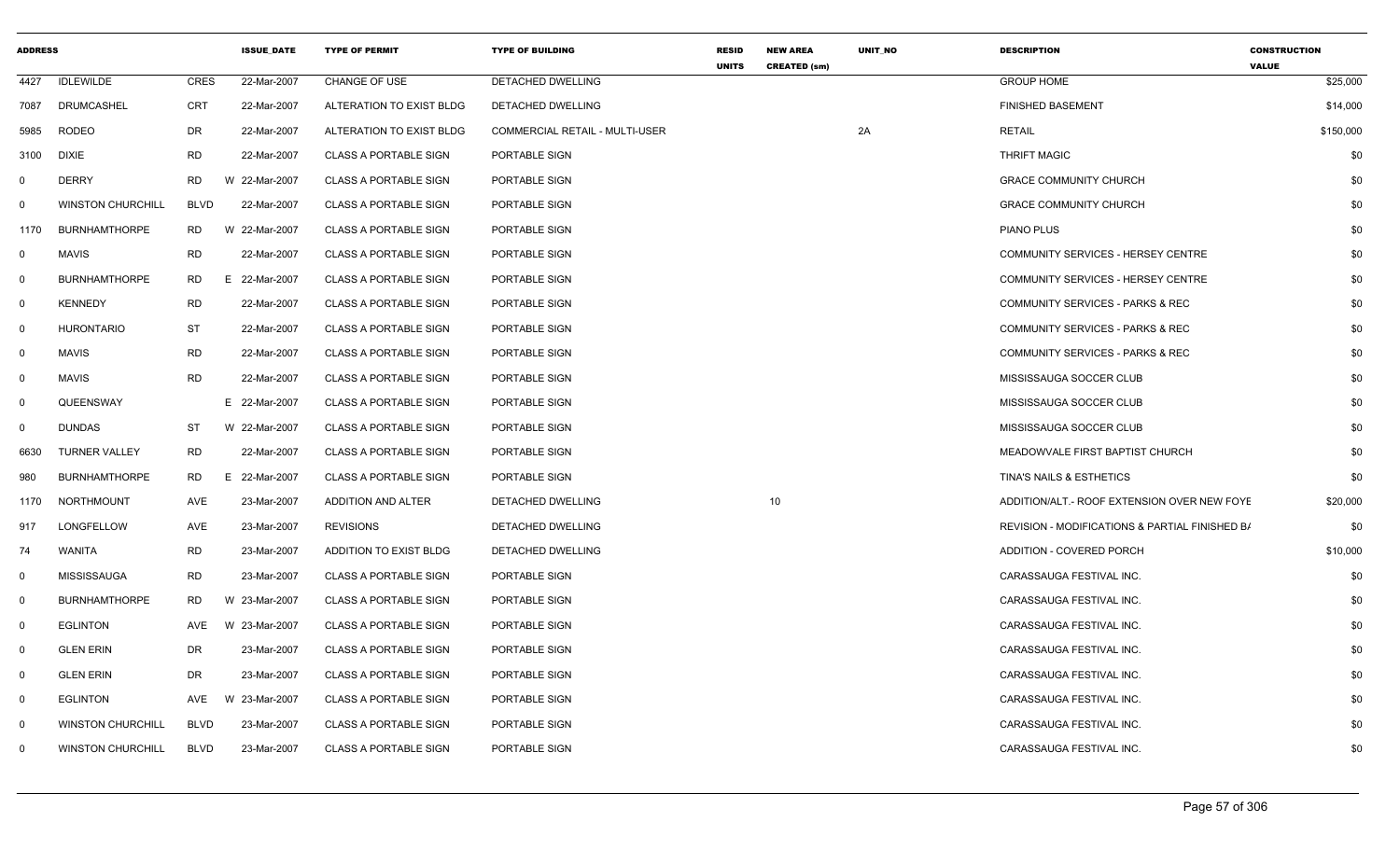| <b>ADDRESS</b> |                      |             | <b>ISSUE_DATE</b> | <b>TYPE OF PERMIT</b>        | <b>TYPE OF BUILDING</b>               | <b>RESID</b><br><b>UNITS</b> | <b>NEW AREA</b><br><b>CREATED (sm)</b> | UNIT_NO | <b>DESCRIPTION</b>                          | <b>CONSTRUCTION</b><br><b>VALUE</b> |
|----------------|----------------------|-------------|-------------------|------------------------------|---------------------------------------|------------------------------|----------------------------------------|---------|---------------------------------------------|-------------------------------------|
| $\mathbf 0$    | <b>ERIN MILLS</b>    | <b>PKY</b>  | 23-Mar-2007       | <b>CLASS A PORTABLE SIGN</b> | PORTABLE SIGN                         |                              |                                        |         | CARASSAUGA FESTIVAL INC.                    | \$0                                 |
| $\Omega$       | <b>BURNHAMTHORPE</b> | <b>RD</b>   | W 23-Mar-2007     | <b>CLASS A PORTABLE SIGN</b> | PORTABLE SIGN                         |                              |                                        |         | CARASSAUGA FESTIVAL INC.                    | \$0                                 |
| 0              | <b>EGLINTON</b>      | AVE         | W 23-Mar-2007     | <b>CLASS A PORTABLE SIGN</b> | PORTABLE SIGN                         |                              |                                        |         | CARASSAUGA FESTIVAL INC.                    | \$0                                 |
| $\mathbf 0$    | <b>MISSISSAUGA</b>   | RD.         | 23-Mar-2007       | <b>CLASS A PORTABLE SIGN</b> | PORTABLE SIGN                         |                              |                                        |         | CARASSAUGA FESTIVAL INC.                    | \$0                                 |
| $\mathbf 0$    | <b>ERIN MILLS</b>    | <b>PKY</b>  | 23-Mar-2007       | <b>CLASS A PORTABLE SIGN</b> | PORTABLE SIGN                         |                              |                                        |         | CARASSAUGA FESTIVAL INC.                    | \$0                                 |
| $\mathbf 0$    | <b>ERIN MILLS</b>    | <b>PKY</b>  | 23-Mar-2007       | <b>CLASS A PORTABLE SIGN</b> | PORTABLE SIGN                         |                              |                                        |         | CARASSAUGA FESTIVAL INC.                    | \$0                                 |
| $\mathbf 0$    | <b>MAVIS</b>         | <b>RD</b>   | 23-Mar-2007       | <b>CLASS A PORTABLE SIGN</b> | PORTABLE SIGN                         |                              |                                        |         | CARASSAUGA FESTIVAL INC.                    | \$0                                 |
| 0              | <b>CREDITVIEW</b>    | <b>RD</b>   | 23-Mar-2007       | <b>CLASS A PORTABLE SIGN</b> | PORTABLE SIGN                         |                              |                                        |         | CARASSAUGA FESTIVAL INC.                    | \$0                                 |
| 0              | <b>MISSISSAUGA</b>   | <b>RD</b>   | 23-Mar-2007       | <b>CLASS A PORTABLE SIGN</b> | PORTABLE SIGN                         |                              |                                        |         | CARASSAUGA FESTIVAL INC.                    | \$0                                 |
| 2800           | <b>ERIN CENTRE</b>   | <b>BLVD</b> | 23-Mar-2007       | TENTS/AIR SUPPORT STRUC      | SCHOOL - OTHER                        |                              |                                        |         | TENT-TEMPORARY, (MAR 26-28/07)              | \$1,000                             |
| 1468           | HALYARD              | CRT         | 23-Mar-2007       | ADDITION AND ALTER           | DETACHED DWELLING                     |                              |                                        |         | ADDITION/ALTERATIONS - FRONT & REAR PORCH & | \$18,000                            |
| 833            | <b>WESTLOCK</b>      | <b>RD</b>   | 23-Mar-2007       | <b>CLASS A PORTABLE SIGN</b> | PORTABLE SIGN                         |                              |                                        |         | PIZZA DOME                                  | \$0                                 |
| 2400           | <b>DUNDAS</b>        | ST          | W 23-Mar-2007     | <b>CLASS A PORTABLE SIGN</b> | PORTABLE SIGN                         |                              |                                        |         | PIZZA DEPOT                                 | \$0                                 |
| $\Omega$       | CONFEDERATION        | <b>PKY</b>  | 23-Mar-2007       | <b>CLASS A PORTABLE SIGN</b> | PORTABLE SIGN                         |                              |                                        |         | MISSISSAUGA SOCCER CLUB                     | \$0                                 |
| 0              | <b>MAVIS</b>         | <b>RD</b>   | 23-Mar-2007       | <b>CLASS A PORTABLE SIGN</b> | PORTABLE SIGN                         |                              |                                        |         | MISSISSAUGA TOMAHAWKS LACROSSE ASSOCIATI    | \$0                                 |
| 3415           | DIXIE                | RD          | 23-Mar-2007       | <b>CLASS A PORTABLE SIGN</b> | PORTABLE SIGN                         |                              |                                        |         | THE UPS STORE                               | \$0                                 |
| 3415           | <b>DIXIE</b>         | <b>RD</b>   | 23-Mar-2007       | <b>CLASS A PORTABLE SIGN</b> | PORTABLE SIGN                         |                              |                                        |         | THE UPS STORE                               | \$0                                 |
| 3100           | DIXIE                | <b>RD</b>   | 23-Mar-2007       | <b>CLASS A PORTABLE SIGN</b> | PORTABLE SIGN                         |                              |                                        |         | PIZZA NOVA                                  | \$0                                 |
| 3920           | <b>GRAND PARK</b>    | DR          | 23-Mar-2007       | <b>CLASS A PORTABLE SIGN</b> | PORTABLE SIGN                         |                              |                                        |         | ANTONIO'S HAIR AND SPA                      | \$0                                 |
| 5950           | <b>RODEO</b>         | DR          | 23-Mar-2007       | <b>CLASS A PORTABLE SIGN</b> | PORTABLE SIGN                         |                              |                                        |         | HEARTLAND PET HOSPITAL                      | \$0                                 |
| 1865           | LAKESHORE            | <b>RD</b>   | W 23-Mar-2007     | <b>CLASS A PORTABLE SIGN</b> | PORTABLE SIGN                         |                              |                                        |         | PAINT SCAPES INC.                           | \$0                                 |
| 3495           | LAIRD                | <b>RD</b>   | 23-Mar-2007       | <b>CLASS A PORTABLE SIGN</b> | PORTABLE SIGN                         |                              |                                        |         | PAINT SCAPES INC.                           | \$0                                 |
| 3495           | LAIRD                | RD          | 23-Mar-2007       | <b>CLASS A PORTABLE SIGN</b> | PORTABLE SIGN                         |                              |                                        |         | PYRAMID LEISURE PRODUCTS INC                | \$0                                 |
| 1250           | SOUTH SERVICE        | <b>RD</b>   | 26-Mar-2007       | ALTERATION TO EXIST BLDG     | <b>COMMERCIAL RETAIL - MULTI-USER</b> |                              |                                        | 119     | <b>INTERIOR ALTERATION - BENIX</b>          | \$12,000                            |
| 707            | LAKESHORE            | RD.         | 26-Mar-2007       | <b>MULTIPLE SIGNS</b>        | COMMERCIAL RETAIL-SINGLE USER         |                              |                                        |         | 5 Fascia SIGNS - PIZZA PIZZA                | \$106,000                           |
| 3590           | <b>JOAN</b>          | DR          | 26-Mar-2007       | ADDITION AND ALTER           | <b>SCHOOL - ELEMENTARY</b>            |                              | 1,134                                  |         | ADDITION - CLASSROOMS, FAIRVIEW P.S.        | \$1,602,000                         |
| 335            | <b>WEBB</b>          | DR          | 26-Mar-2007       | ALTERATION TO EXIST BLDG     | APARTMENT (> 6 UNITS)                 |                              |                                        | 209     | INTERIOR ALTERATIONS-THE MONARCHY APARTME   | \$19,000                            |
| 1610           | <b>ENTERPRISE</b>    | RD          | 26-Mar-2007       | MULTIPLE SIGNS               | SINGLE TENANT INDUSTRIAL              |                              |                                        |         | MULTIPLE SIGNS - PENSKE, 1-GROUND, 7-FASCIA | \$11,000                            |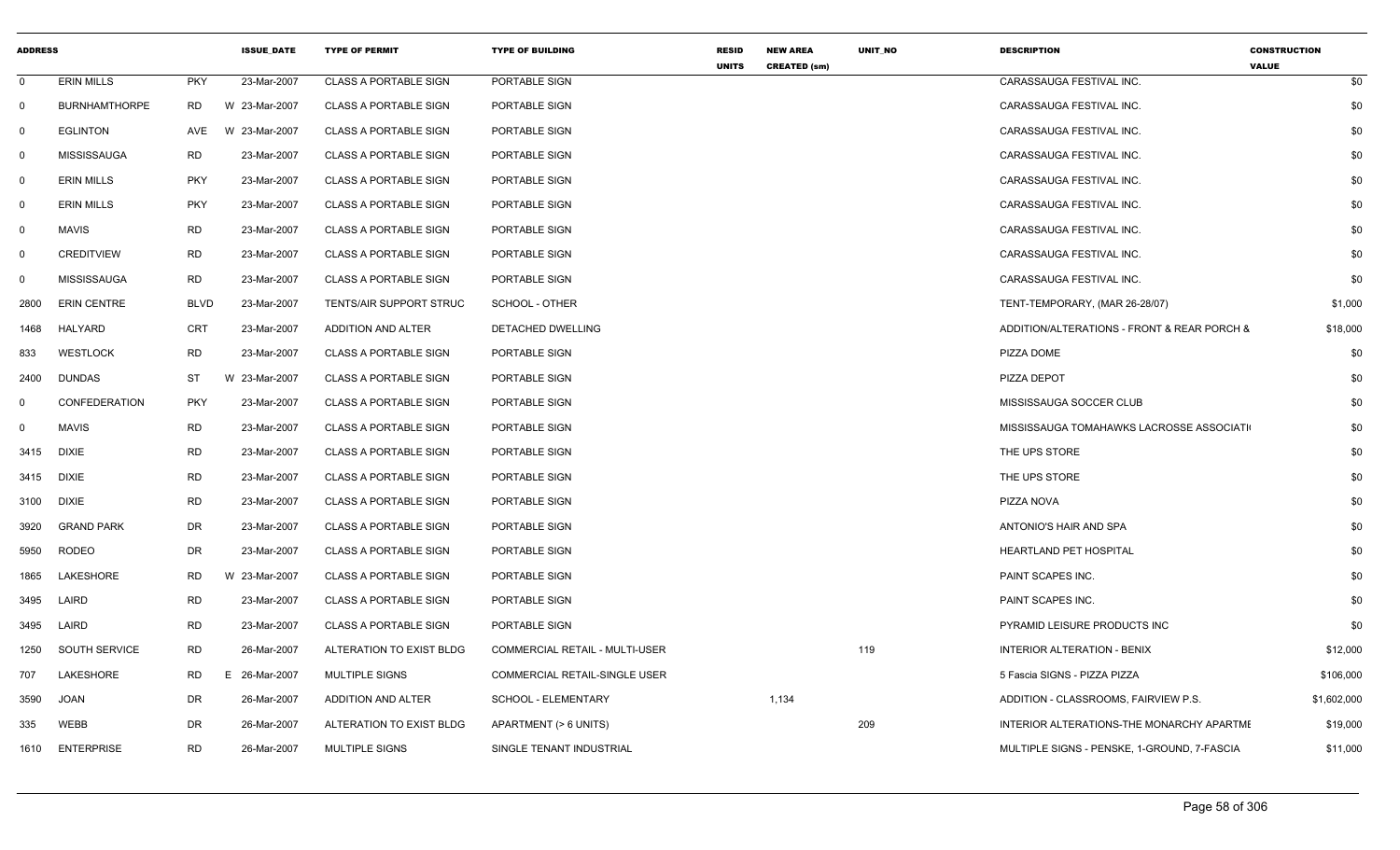| <b>ADDRESS</b> |                        |             | <b>ISSUE_DATE</b> | <b>TYPE OF PERMIT</b>        | <b>TYPE OF BUILDING</b>               | <b>RESID</b><br><b>UNITS</b> | <b>NEW AREA</b><br><b>CREATED (sm)</b> | UNIT_NO         | <b>DESCRIPTION</b>                           | <b>CONSTRUCTION</b><br><b>VALUE</b> |
|----------------|------------------------|-------------|-------------------|------------------------------|---------------------------------------|------------------------------|----------------------------------------|-----------------|----------------------------------------------|-------------------------------------|
| 5390           | <b>TERRY FOX</b>       | WAY         | 26-Mar-2007       | ALTERATION TO EXIST BLDG     | COMMERCIAL RETAIL - MULTI-USER        |                              |                                        | $\overline{7}$  | <b>MEDICAL OFFICE</b>                        | \$37,000                            |
| 7070           | MISSISSAUGA            | <b>RD</b>   | 26-Mar-2007       | ALTERATION TO EXIST BLDG     | COMMERCIAL OFFICE - MULTI-USER        |                              |                                        | 230             | <b>INTERIOR ALTERATIONS - NAVCAST</b>        | \$70,000                            |
| 3021           | <b>ARGENTIA</b>        | <b>RD</b>   | 26-Mar-2007       | ALTERATION TO EXIST BLDG     | COMMERCIAL RETAIL - MULTI-USER        |                              | 210                                    | $P-O3$          | SIT DOWN RESTAURANT                          | \$83,000                            |
| 385            | <b>RATHBURN</b>        | <b>RD</b>   | E 26-Mar-2007     | ALTERATION TO EXIST BLDG     | APARTMENT (> 6 UNITS)                 |                              |                                        |                 | ALTERATIONS-PARKING GARAGE SLAB REPLACEMI    | \$314,000                           |
| $\mathbf{3}$   | ROBERT SPECK           | <b>PKY</b>  | 26-Mar-2007       | ALTERATION TO EXIST BLDG     | <b>COMMERCIAL OFFICE - MULTI-USER</b> |                              |                                        | $10-FLR$        | INTERIOR ALTERATIONS - DESJARDINS GENERAL IN | \$15,000                            |
| 6980           | <b>MARITZ</b>          | DR          | 26-Mar-2007       | <b>FASCIA SIGN</b>           | <b>INDUSTRIAL - OTHER</b>             |                              |                                        | 2               | (2) FASCIA SIGNS - WALK-IN & VISION CENTRE   | \$6,000                             |
| $\mathbf 0$    | MISSISSAUGA VALLEY     | <b>BLVD</b> | 26-Mar-2007       | <b>CLASS A PORTABLE SIGN</b> | PORTABLE SIGN                         |                              |                                        |                 | CARASSAUGA FESTIVAL INC.                     | \$0                                 |
| $\mathbf 0$    | <b>BURNHAMTHORPE</b>   | <b>RD</b>   | E 26-Mar-2007     | <b>CLASS A PORTABLE SIGN</b> | PORTABLE SIGN                         |                              |                                        |                 | CARASSAUGA FESTIVAL INC.                     | \$0                                 |
| $\mathbf 0$    | <b>MAVIS</b>           | <b>RD</b>   | 26-Mar-2007       | CLASS A PORTABLE SIGN        | PORTABLE SIGN                         |                              |                                        |                 | CARASSAUGA FESTIVAL INC.                     | \$0                                 |
| 3105           | <b>UNITY</b>           | <b>DR</b>   | 26-Mar-2007       | ALTERATION TO EXIST BLDG     | MULTI-TENANT INDUSTRIAL               |                              |                                        | 2               | WAREHOUSE/DISTRIBUTION                       | \$64,000                            |
| 100            | <b>CITY CENTRE</b>     | DR.         | 26-Mar-2007       | <b>FASCIA SIGN</b>           | <b>COMMERCIAL RETAIL - MULTI-USER</b> |                              |                                        | $1 - 122$       | 1 INTERIOR FASCIA SIGN FOR ROCKY MOUNTAIN CI | \$1,000                             |
| 2200           | <b>EGLINTON</b>        | AVE         | 26-Mar-2007<br>W  | ALTERATION TO EXIST BLDG     | PUBLIC - OTHER                        |                              |                                        | <b>GRND FLR</b> | INTERIOR ALTERATIONS - REHAB INPATIENT/OUTP/ | \$618,000                           |
| 6740           | MEADOWVALE TOWN CENCIR |             | 26-Mar-2007       | ALTERATION TO EXIST BLDG     | COMMERCIAL RETAIL - MULTI-USER        |                              |                                        | C               | ALTERATIONS-ROOF TOP COOLING UNIT, KFC STOP  | \$10,000                            |
| 6980           | <b>MARITZ</b>          | <b>DR</b>   | 26-Mar-2007       | <b>FASCIA SIGN</b>           | MULTI-TENANT INDUSTRIAL               |                              |                                        | 10              | (2) FASCIA SIGNS - ALLURE PRINT PLUS         | \$2,000                             |
| 5700           | <b>CANCROSS</b>        | <b>CRT</b>  | 26-Mar-2007       | <b>PYLON SIGN</b>            | SINGLE TENANT INDUSTRIAL              |                              |                                        |                 | (1) GROUND SIGN - CANADIAN RED CROSS         | \$10,000                            |
| 3801           | THOMAS                 | <b>ST</b>   | 26-Mar-2007       | <b>PYLON SIGN</b>            | <b>CITY</b>                           |                              |                                        |                 | (1) GROUND SIGN - BRANCH LIBRARY & RECREATIC | \$5,000                             |
| 5100           | <b>ERIN MILLS</b>      | <b>PKY</b>  | 26-Mar-2007       | ALTERATION TO EXIST BLDG     | <b>COMMERCIAL RETAIL - MULTI-USER</b> |                              |                                        | R129A, B100     | INTERIOR ALTERATIONS-ERIN MILLS TOWN CTR     | \$73,000                            |
| 960            | SOUTHDOWN              | <b>RD</b>   | 26-Mar-2007       | <b>CLASS A PORTABLE SIGN</b> | PORTABLE SIGN                         |                              |                                        |                 | CHORIZO MEXICAN GRILL                        | \$0                                 |
| 970            | SOUTHDOWN              | <b>RD</b>   | 26-Mar-2007       | <b>CLASS A PORTABLE SIGN</b> | PORTABLE SIGN                         |                              |                                        |                 | <b>MERIDIAN CREDIT UNION</b>                 | \$0                                 |
| -9             | <b>BEN MACHREE</b>     | DR          | 27-Mar-2007       | ALTERATION TO EXIST BLDG     | DUPLEX, 3, 4, 5 0R 6PLEX              |                              |                                        |                 | ALTERATIONS-SFD CONVERSION TO TRIPLEX        | \$50,000                            |
| 5257           | <b>FALLINGBROOK</b>    | <b>DR</b>   | 27-Mar-2007       | ALTERATION TO EXIST BLDG     | <b>DETACHED DWELLING</b>              |                              |                                        |                 | <b>BASEMENT APARTMENT &amp; WALKOUT</b>      | \$52,000                            |
| 2959           | <b>ARGENTIA</b>        | <b>RD</b>   | 27-Mar-2007       | ALTERATION TO EXIST BLDG     | <b>INDUSTRIAL - OTHER</b>             |                              |                                        | BLD-B           | <b>MOXIES</b>                                | \$180,000                           |
| 700            | <b>MATHESON</b>        | <b>BLVD</b> | W 27-Mar-2007     | ALTERATION TO EXIST BLDG     | <b>COMMERCIAL - OTHER</b>             |                              |                                        |                 | ALTERATIONS-STEEL SIGN STRUCTURE INSTALLAT   | \$15,000                            |
| 100            | <b>CITY CENTRE</b>     | DR          | 27-Mar-2007       | <b>FASCIA SIGN</b>           | COMMERCIAL RETAIL - MULTI-USER        |                              |                                        | $2 - 121$       | (6) FASCIA SIGNS - ADDITION ELLE 14+         | \$13,000                            |
| $\mathbf 0$    | <b>WOLFEDALE</b>       | <b>RD</b>   | 27-Mar-2007       | <b>CLASS A PORTABLE SIGN</b> | PORTABLE SIGN                         |                              |                                        |                 | CARASSAUGA FESTIVAL INC.                     | \$0                                 |
| $\mathbf 0$    | <b>DUNDAS</b>          | ST          | W 27-Mar-2007     | <b>CLASS A PORTABLE SIGN</b> | PORTABLE SIGN                         |                              |                                        |                 | CARASSAUGA FESTIVAL INC.                     | \$0                                 |
| $\mathbf 0$    | <b>TERRY FOX</b>       | <b>WAY</b>  | 27-Mar-2007       | <b>CLASS A PORTABLE SIGN</b> | PORTABLE SIGN                         |                              |                                        |                 | CARASSAUGA FESTIVAL INC.                     | \$0                                 |
| $\Omega$       | <b>BRISTOL</b>         | <b>RD</b>   | W 27-Mar-2007     | <b>CLASS A PORTABLE SIGN</b> | PORTABLE SIGN                         |                              |                                        |                 | CARASSAUGA FESTIVAL INC.                     | \$0                                 |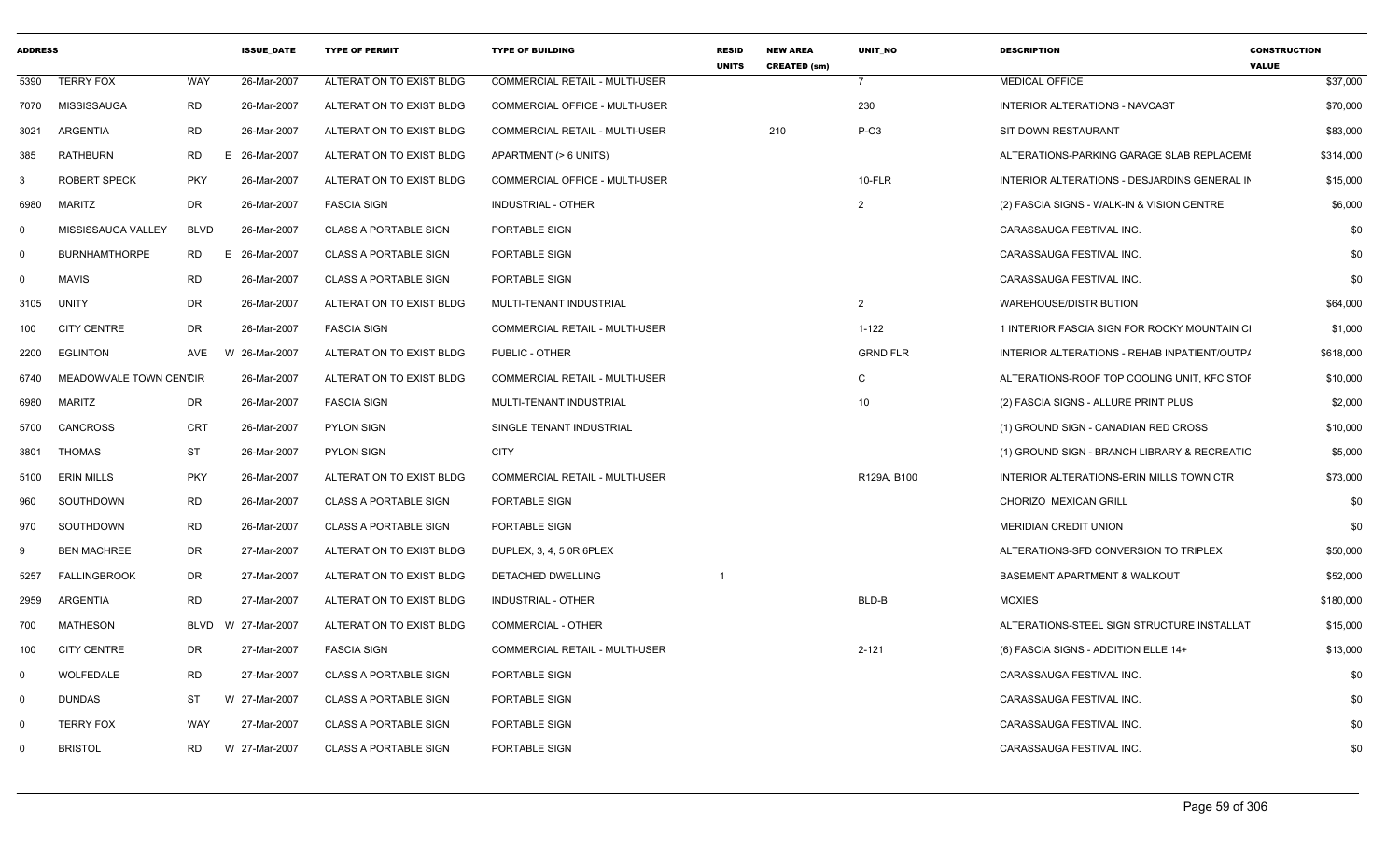| <b>EGLINTON</b><br>W 27-Mar-2007<br><b>CLASS A PORTABLE SIGN</b><br>PORTABLE SIGN<br>CARASSAUGA FESTIVAL INC.<br>$\mathbf 0$<br>AVE<br><b>MAVIS</b><br><b>RD</b><br>27-Mar-2007<br>CLASS A PORTABLE SIGN<br>CARASSAUGA FESTIVAL INC.<br>PORTABLE SIGN<br><b>BRIARHILL</b><br>DR<br>27-Mar-2007<br>DETACHED DWELLING<br>214<br>DECK ADDITION & INTERIOR ALTERATIONS<br>156<br>ALTERATION TO EXIST BLDG<br>W 27-Mar-2007<br><b>EGLINTON</b><br>AVE<br><b>CLASS A PORTABLE SIGN</b><br>PORTABLE SIGN<br><b>CLARKSON MUSIC THEATRE INC</b><br>$\mathbf 0$<br><b>RIDGEWAY</b><br>DR<br>27-Mar-2007<br><b>CLASS A PORTABLE SIGN</b><br>Z.J. INTERIORS LTD<br>PORTABLE SIGN<br>3300<br><b>BLVD</b><br><b>ERIN CENTRE</b><br>27-Mar-2007<br><b>CLASS A PORTABLE SIGN</b><br>PORTABLE SIGN<br>MIDAS MEADOWVALE<br>2991<br><b>RIDGEWAY</b><br>DR<br>27-Mar-2007<br><b>CLASS A PORTABLE SIGN</b><br>PORTABLE SIGN<br>THE PAINT WAREHOUSE<br>3170<br>MISSISSAUGA<br><b>RD</b><br>27-Mar-2007<br>CLASS A PORTABLE SIGN<br>PORTABLE SIGN<br>DELTA MEADOWVALE<br>6750<br><b>DUNDAS</b><br><b>ST</b><br>W 27-Mar-2007<br><b>CLASS A PORTABLE SIGN</b><br>PORTABLE SIGN<br>MINUTE MUFFLER<br>777<br><b>DUNDAS</b><br>ST<br>W 27-Mar-2007<br><b>CLASS A PORTABLE SIGN</b><br>PORTABLE SIGN<br>OIL CHANGERS<br>777<br><b>MOTORWAY</b><br><b>BLVD</b><br>ERIN MILLS VOLVO<br>27-Mar-2007<br><b>CLASS A PORTABLE SIGN</b><br>PORTABLE SIGN<br>2455<br><b>HURONTARIO</b><br>ST<br>27-Mar-2007<br>CLASS A PORTABLE SIGN<br>PORTABLE SIGN<br><b>STAG SHOP</b><br>6020<br><b>ST</b><br><b>BLOOR</b><br>27-Mar-2007<br><b>CLASS A PORTABLE SIGN</b><br>PORTABLE SIGN<br>LA WEIGHT LOSS<br>1125<br><b>TENOGA</b><br>DR<br>27-Mar-2007<br><b>OTHER</b><br>DETACHED DWELLING<br><b>SEWER CONVERSION</b><br>2063<br><b>BRITANNIA</b><br><b>RD</b><br>W 27-Mar-2007<br><b>CLASS A PORTABLE SIGN</b><br>PORTABLE SIGN<br><b>REGION OF PEEL</b><br>0<br>DR<br>27-Mar-2007<br><b>CLASS A PORTABLE SIGN</b><br>PORTABLE SIGN<br>JAMESON POOL & SPA<br>2485<br><b>DUNWIN</b><br><b>DUNDAS</b><br><b>ST</b><br>W 27-Mar-2007<br>ENCHANTED HOME DECORATING INC.<br><b>CLASS A PORTABLE SIGN</b><br>PORTABLE SIGN<br>3145<br><b>WINSTON CHURCHILL</b><br><b>BLVD</b><br>27-Mar-2007<br>COMMUNITY SERVICES - REC. & PARKS<br><b>CLASS A PORTABLE SIGN</b><br>PORTABLE SIGN<br>$\mathbf{0}$<br><b>PKY</b><br>27-Mar-2007<br><b>ERIN MILLS</b><br><b>CLASS A PORTABLE SIGN</b><br>PORTABLE SIGN<br>COMMUNITY SERVICES - REC. & PARKS<br>0<br><b>PKY</b><br><b>ERIN MILLS</b><br>27-Mar-2007<br><b>CLASS A PORTABLE SIGN</b><br>PORTABLE SIGN<br>PALMA PASTA<br>4099<br><b>RD</b><br><b>TOMKEN</b><br>27-Mar-2007<br><b>CLASS A PORTABLE SIGN</b><br>PORTABLE SIGN<br>PIZZA NOVA<br>4601<br><b>ST</b><br><b>HURONTARIO</b><br>27-Mar-2007<br><b>CLASS A PORTABLE SIGN</b><br>PORTABLE SIGN<br>WEST EDGE COMMUNITY CHURCH<br>$\mathbf 0$<br><b>EASTGATE</b><br><b>PKY</b><br>27-Mar-2007<br>CLASS A PORTABLE SIGN<br>MISSISSAUGA MINOR BALL HOCKEY<br>$\mathbf 0$<br>PORTABLE SIGN<br><b>RD</b><br>27-Mar-2007<br>$\mathbf 0$<br><b>MAVIS</b><br><b>CLASS A PORTABLE SIGN</b><br>PORTABLE SIGN<br>MISSISSAUGA MINOR BALL HOCKEY<br><b>EGLINTON</b><br>AVE<br>W 27-Mar-2007<br><b>CLASS A PORTABLE SIGN</b><br>PORTABLE SIGN<br>MISSISSAUGA MINOR BALL HOCKEY<br>0<br>MISSISSAUGA<br><b>RD</b><br>CLASS A PORTABLE SIGN<br>27-Mar-2007<br>PORTABLE SIGN<br>MISSISSAUGA MINOR BALL HOCKEY<br>0<br>QUEENSWAY<br>E 27-Mar-2007<br><b>CLASS A PORTABLE SIGN</b><br>PORTABLE SIGN<br>P4S PASSPORT PHOTOS<br>755 | <b>ADDRESS</b>  | <b>ISSUE_DATE</b> | <b>TYPE OF PERMIT</b> | <b>TYPE OF BUILDING</b> | <b>RESID</b><br><b>UNITS</b> | <b>NEW AREA</b><br><b>CREATED (sm)</b> | UNIT_NO | <b>DESCRIPTION</b>                           | <b>CONSTRUCTION</b><br><b>VALUE</b> |
|---------------------------------------------------------------------------------------------------------------------------------------------------------------------------------------------------------------------------------------------------------------------------------------------------------------------------------------------------------------------------------------------------------------------------------------------------------------------------------------------------------------------------------------------------------------------------------------------------------------------------------------------------------------------------------------------------------------------------------------------------------------------------------------------------------------------------------------------------------------------------------------------------------------------------------------------------------------------------------------------------------------------------------------------------------------------------------------------------------------------------------------------------------------------------------------------------------------------------------------------------------------------------------------------------------------------------------------------------------------------------------------------------------------------------------------------------------------------------------------------------------------------------------------------------------------------------------------------------------------------------------------------------------------------------------------------------------------------------------------------------------------------------------------------------------------------------------------------------------------------------------------------------------------------------------------------------------------------------------------------------------------------------------------------------------------------------------------------------------------------------------------------------------------------------------------------------------------------------------------------------------------------------------------------------------------------------------------------------------------------------------------------------------------------------------------------------------------------------------------------------------------------------------------------------------------------------------------------------------------------------------------------------------------------------------------------------------------------------------------------------------------------------------------------------------------------------------------------------------------------------------------------------------------------------------------------------------------------------------------------------------------------------------------------------------------------------------------------------------------------------------------------------------------------------------------------------------------------------------------------------------------------------------------------------------------------------------------------------------------------------------------------------------------------------------------------------------------------------------------------------------------------------------------------------------------|-----------------|-------------------|-----------------------|-------------------------|------------------------------|----------------------------------------|---------|----------------------------------------------|-------------------------------------|
| $\overline{0}$                                                                                                                                                                                                                                                                                                                                                                                                                                                                                                                                                                                                                                                                                                                                                                                                                                                                                                                                                                                                                                                                                                                                                                                                                                                                                                                                                                                                                                                                                                                                                                                                                                                                                                                                                                                                                                                                                                                                                                                                                                                                                                                                                                                                                                                                                                                                                                                                                                                                                                                                                                                                                                                                                                                                                                                                                                                                                                                                                                                                                                                                                                                                                                                                                                                                                                                                                                                                                                                                                                                                                |                 |                   |                       |                         |                              |                                        |         |                                              | \$0                                 |
|                                                                                                                                                                                                                                                                                                                                                                                                                                                                                                                                                                                                                                                                                                                                                                                                                                                                                                                                                                                                                                                                                                                                                                                                                                                                                                                                                                                                                                                                                                                                                                                                                                                                                                                                                                                                                                                                                                                                                                                                                                                                                                                                                                                                                                                                                                                                                                                                                                                                                                                                                                                                                                                                                                                                                                                                                                                                                                                                                                                                                                                                                                                                                                                                                                                                                                                                                                                                                                                                                                                                                               |                 |                   |                       |                         |                              |                                        |         |                                              | \$0                                 |
|                                                                                                                                                                                                                                                                                                                                                                                                                                                                                                                                                                                                                                                                                                                                                                                                                                                                                                                                                                                                                                                                                                                                                                                                                                                                                                                                                                                                                                                                                                                                                                                                                                                                                                                                                                                                                                                                                                                                                                                                                                                                                                                                                                                                                                                                                                                                                                                                                                                                                                                                                                                                                                                                                                                                                                                                                                                                                                                                                                                                                                                                                                                                                                                                                                                                                                                                                                                                                                                                                                                                                               |                 |                   |                       |                         |                              |                                        |         |                                              | \$72,000                            |
|                                                                                                                                                                                                                                                                                                                                                                                                                                                                                                                                                                                                                                                                                                                                                                                                                                                                                                                                                                                                                                                                                                                                                                                                                                                                                                                                                                                                                                                                                                                                                                                                                                                                                                                                                                                                                                                                                                                                                                                                                                                                                                                                                                                                                                                                                                                                                                                                                                                                                                                                                                                                                                                                                                                                                                                                                                                                                                                                                                                                                                                                                                                                                                                                                                                                                                                                                                                                                                                                                                                                                               |                 |                   |                       |                         |                              |                                        |         |                                              | \$0                                 |
|                                                                                                                                                                                                                                                                                                                                                                                                                                                                                                                                                                                                                                                                                                                                                                                                                                                                                                                                                                                                                                                                                                                                                                                                                                                                                                                                                                                                                                                                                                                                                                                                                                                                                                                                                                                                                                                                                                                                                                                                                                                                                                                                                                                                                                                                                                                                                                                                                                                                                                                                                                                                                                                                                                                                                                                                                                                                                                                                                                                                                                                                                                                                                                                                                                                                                                                                                                                                                                                                                                                                                               |                 |                   |                       |                         |                              |                                        |         |                                              | \$0                                 |
|                                                                                                                                                                                                                                                                                                                                                                                                                                                                                                                                                                                                                                                                                                                                                                                                                                                                                                                                                                                                                                                                                                                                                                                                                                                                                                                                                                                                                                                                                                                                                                                                                                                                                                                                                                                                                                                                                                                                                                                                                                                                                                                                                                                                                                                                                                                                                                                                                                                                                                                                                                                                                                                                                                                                                                                                                                                                                                                                                                                                                                                                                                                                                                                                                                                                                                                                                                                                                                                                                                                                                               |                 |                   |                       |                         |                              |                                        |         |                                              | \$0                                 |
|                                                                                                                                                                                                                                                                                                                                                                                                                                                                                                                                                                                                                                                                                                                                                                                                                                                                                                                                                                                                                                                                                                                                                                                                                                                                                                                                                                                                                                                                                                                                                                                                                                                                                                                                                                                                                                                                                                                                                                                                                                                                                                                                                                                                                                                                                                                                                                                                                                                                                                                                                                                                                                                                                                                                                                                                                                                                                                                                                                                                                                                                                                                                                                                                                                                                                                                                                                                                                                                                                                                                                               |                 |                   |                       |                         |                              |                                        |         |                                              | \$0                                 |
|                                                                                                                                                                                                                                                                                                                                                                                                                                                                                                                                                                                                                                                                                                                                                                                                                                                                                                                                                                                                                                                                                                                                                                                                                                                                                                                                                                                                                                                                                                                                                                                                                                                                                                                                                                                                                                                                                                                                                                                                                                                                                                                                                                                                                                                                                                                                                                                                                                                                                                                                                                                                                                                                                                                                                                                                                                                                                                                                                                                                                                                                                                                                                                                                                                                                                                                                                                                                                                                                                                                                                               |                 |                   |                       |                         |                              |                                        |         |                                              | \$0                                 |
|                                                                                                                                                                                                                                                                                                                                                                                                                                                                                                                                                                                                                                                                                                                                                                                                                                                                                                                                                                                                                                                                                                                                                                                                                                                                                                                                                                                                                                                                                                                                                                                                                                                                                                                                                                                                                                                                                                                                                                                                                                                                                                                                                                                                                                                                                                                                                                                                                                                                                                                                                                                                                                                                                                                                                                                                                                                                                                                                                                                                                                                                                                                                                                                                                                                                                                                                                                                                                                                                                                                                                               |                 |                   |                       |                         |                              |                                        |         |                                              | \$0                                 |
|                                                                                                                                                                                                                                                                                                                                                                                                                                                                                                                                                                                                                                                                                                                                                                                                                                                                                                                                                                                                                                                                                                                                                                                                                                                                                                                                                                                                                                                                                                                                                                                                                                                                                                                                                                                                                                                                                                                                                                                                                                                                                                                                                                                                                                                                                                                                                                                                                                                                                                                                                                                                                                                                                                                                                                                                                                                                                                                                                                                                                                                                                                                                                                                                                                                                                                                                                                                                                                                                                                                                                               |                 |                   |                       |                         |                              |                                        |         |                                              | \$0                                 |
|                                                                                                                                                                                                                                                                                                                                                                                                                                                                                                                                                                                                                                                                                                                                                                                                                                                                                                                                                                                                                                                                                                                                                                                                                                                                                                                                                                                                                                                                                                                                                                                                                                                                                                                                                                                                                                                                                                                                                                                                                                                                                                                                                                                                                                                                                                                                                                                                                                                                                                                                                                                                                                                                                                                                                                                                                                                                                                                                                                                                                                                                                                                                                                                                                                                                                                                                                                                                                                                                                                                                                               |                 |                   |                       |                         |                              |                                        |         |                                              | \$0                                 |
|                                                                                                                                                                                                                                                                                                                                                                                                                                                                                                                                                                                                                                                                                                                                                                                                                                                                                                                                                                                                                                                                                                                                                                                                                                                                                                                                                                                                                                                                                                                                                                                                                                                                                                                                                                                                                                                                                                                                                                                                                                                                                                                                                                                                                                                                                                                                                                                                                                                                                                                                                                                                                                                                                                                                                                                                                                                                                                                                                                                                                                                                                                                                                                                                                                                                                                                                                                                                                                                                                                                                                               |                 |                   |                       |                         |                              |                                        |         |                                              | \$0                                 |
|                                                                                                                                                                                                                                                                                                                                                                                                                                                                                                                                                                                                                                                                                                                                                                                                                                                                                                                                                                                                                                                                                                                                                                                                                                                                                                                                                                                                                                                                                                                                                                                                                                                                                                                                                                                                                                                                                                                                                                                                                                                                                                                                                                                                                                                                                                                                                                                                                                                                                                                                                                                                                                                                                                                                                                                                                                                                                                                                                                                                                                                                                                                                                                                                                                                                                                                                                                                                                                                                                                                                                               |                 |                   |                       |                         |                              |                                        |         |                                              | \$0                                 |
|                                                                                                                                                                                                                                                                                                                                                                                                                                                                                                                                                                                                                                                                                                                                                                                                                                                                                                                                                                                                                                                                                                                                                                                                                                                                                                                                                                                                                                                                                                                                                                                                                                                                                                                                                                                                                                                                                                                                                                                                                                                                                                                                                                                                                                                                                                                                                                                                                                                                                                                                                                                                                                                                                                                                                                                                                                                                                                                                                                                                                                                                                                                                                                                                                                                                                                                                                                                                                                                                                                                                                               |                 |                   |                       |                         |                              |                                        |         |                                              | \$6,000                             |
|                                                                                                                                                                                                                                                                                                                                                                                                                                                                                                                                                                                                                                                                                                                                                                                                                                                                                                                                                                                                                                                                                                                                                                                                                                                                                                                                                                                                                                                                                                                                                                                                                                                                                                                                                                                                                                                                                                                                                                                                                                                                                                                                                                                                                                                                                                                                                                                                                                                                                                                                                                                                                                                                                                                                                                                                                                                                                                                                                                                                                                                                                                                                                                                                                                                                                                                                                                                                                                                                                                                                                               |                 |                   |                       |                         |                              |                                        |         |                                              | \$0                                 |
|                                                                                                                                                                                                                                                                                                                                                                                                                                                                                                                                                                                                                                                                                                                                                                                                                                                                                                                                                                                                                                                                                                                                                                                                                                                                                                                                                                                                                                                                                                                                                                                                                                                                                                                                                                                                                                                                                                                                                                                                                                                                                                                                                                                                                                                                                                                                                                                                                                                                                                                                                                                                                                                                                                                                                                                                                                                                                                                                                                                                                                                                                                                                                                                                                                                                                                                                                                                                                                                                                                                                                               |                 |                   |                       |                         |                              |                                        |         |                                              | \$0                                 |
|                                                                                                                                                                                                                                                                                                                                                                                                                                                                                                                                                                                                                                                                                                                                                                                                                                                                                                                                                                                                                                                                                                                                                                                                                                                                                                                                                                                                                                                                                                                                                                                                                                                                                                                                                                                                                                                                                                                                                                                                                                                                                                                                                                                                                                                                                                                                                                                                                                                                                                                                                                                                                                                                                                                                                                                                                                                                                                                                                                                                                                                                                                                                                                                                                                                                                                                                                                                                                                                                                                                                                               |                 |                   |                       |                         |                              |                                        |         |                                              | \$0                                 |
|                                                                                                                                                                                                                                                                                                                                                                                                                                                                                                                                                                                                                                                                                                                                                                                                                                                                                                                                                                                                                                                                                                                                                                                                                                                                                                                                                                                                                                                                                                                                                                                                                                                                                                                                                                                                                                                                                                                                                                                                                                                                                                                                                                                                                                                                                                                                                                                                                                                                                                                                                                                                                                                                                                                                                                                                                                                                                                                                                                                                                                                                                                                                                                                                                                                                                                                                                                                                                                                                                                                                                               |                 |                   |                       |                         |                              |                                        |         |                                              | \$0                                 |
|                                                                                                                                                                                                                                                                                                                                                                                                                                                                                                                                                                                                                                                                                                                                                                                                                                                                                                                                                                                                                                                                                                                                                                                                                                                                                                                                                                                                                                                                                                                                                                                                                                                                                                                                                                                                                                                                                                                                                                                                                                                                                                                                                                                                                                                                                                                                                                                                                                                                                                                                                                                                                                                                                                                                                                                                                                                                                                                                                                                                                                                                                                                                                                                                                                                                                                                                                                                                                                                                                                                                                               |                 |                   |                       |                         |                              |                                        |         |                                              | \$0                                 |
|                                                                                                                                                                                                                                                                                                                                                                                                                                                                                                                                                                                                                                                                                                                                                                                                                                                                                                                                                                                                                                                                                                                                                                                                                                                                                                                                                                                                                                                                                                                                                                                                                                                                                                                                                                                                                                                                                                                                                                                                                                                                                                                                                                                                                                                                                                                                                                                                                                                                                                                                                                                                                                                                                                                                                                                                                                                                                                                                                                                                                                                                                                                                                                                                                                                                                                                                                                                                                                                                                                                                                               |                 |                   |                       |                         |                              |                                        |         |                                              | \$0                                 |
|                                                                                                                                                                                                                                                                                                                                                                                                                                                                                                                                                                                                                                                                                                                                                                                                                                                                                                                                                                                                                                                                                                                                                                                                                                                                                                                                                                                                                                                                                                                                                                                                                                                                                                                                                                                                                                                                                                                                                                                                                                                                                                                                                                                                                                                                                                                                                                                                                                                                                                                                                                                                                                                                                                                                                                                                                                                                                                                                                                                                                                                                                                                                                                                                                                                                                                                                                                                                                                                                                                                                                               |                 |                   |                       |                         |                              |                                        |         |                                              | \$0                                 |
|                                                                                                                                                                                                                                                                                                                                                                                                                                                                                                                                                                                                                                                                                                                                                                                                                                                                                                                                                                                                                                                                                                                                                                                                                                                                                                                                                                                                                                                                                                                                                                                                                                                                                                                                                                                                                                                                                                                                                                                                                                                                                                                                                                                                                                                                                                                                                                                                                                                                                                                                                                                                                                                                                                                                                                                                                                                                                                                                                                                                                                                                                                                                                                                                                                                                                                                                                                                                                                                                                                                                                               |                 |                   |                       |                         |                              |                                        |         |                                              | \$0                                 |
|                                                                                                                                                                                                                                                                                                                                                                                                                                                                                                                                                                                                                                                                                                                                                                                                                                                                                                                                                                                                                                                                                                                                                                                                                                                                                                                                                                                                                                                                                                                                                                                                                                                                                                                                                                                                                                                                                                                                                                                                                                                                                                                                                                                                                                                                                                                                                                                                                                                                                                                                                                                                                                                                                                                                                                                                                                                                                                                                                                                                                                                                                                                                                                                                                                                                                                                                                                                                                                                                                                                                                               |                 |                   |                       |                         |                              |                                        |         |                                              | \$0                                 |
|                                                                                                                                                                                                                                                                                                                                                                                                                                                                                                                                                                                                                                                                                                                                                                                                                                                                                                                                                                                                                                                                                                                                                                                                                                                                                                                                                                                                                                                                                                                                                                                                                                                                                                                                                                                                                                                                                                                                                                                                                                                                                                                                                                                                                                                                                                                                                                                                                                                                                                                                                                                                                                                                                                                                                                                                                                                                                                                                                                                                                                                                                                                                                                                                                                                                                                                                                                                                                                                                                                                                                               |                 |                   |                       |                         |                              |                                        |         |                                              | \$0                                 |
|                                                                                                                                                                                                                                                                                                                                                                                                                                                                                                                                                                                                                                                                                                                                                                                                                                                                                                                                                                                                                                                                                                                                                                                                                                                                                                                                                                                                                                                                                                                                                                                                                                                                                                                                                                                                                                                                                                                                                                                                                                                                                                                                                                                                                                                                                                                                                                                                                                                                                                                                                                                                                                                                                                                                                                                                                                                                                                                                                                                                                                                                                                                                                                                                                                                                                                                                                                                                                                                                                                                                                               |                 |                   |                       |                         |                              |                                        |         |                                              | \$0                                 |
|                                                                                                                                                                                                                                                                                                                                                                                                                                                                                                                                                                                                                                                                                                                                                                                                                                                                                                                                                                                                                                                                                                                                                                                                                                                                                                                                                                                                                                                                                                                                                                                                                                                                                                                                                                                                                                                                                                                                                                                                                                                                                                                                                                                                                                                                                                                                                                                                                                                                                                                                                                                                                                                                                                                                                                                                                                                                                                                                                                                                                                                                                                                                                                                                                                                                                                                                                                                                                                                                                                                                                               |                 |                   |                       |                         |                              |                                        |         |                                              | \$0                                 |
|                                                                                                                                                                                                                                                                                                                                                                                                                                                                                                                                                                                                                                                                                                                                                                                                                                                                                                                                                                                                                                                                                                                                                                                                                                                                                                                                                                                                                                                                                                                                                                                                                                                                                                                                                                                                                                                                                                                                                                                                                                                                                                                                                                                                                                                                                                                                                                                                                                                                                                                                                                                                                                                                                                                                                                                                                                                                                                                                                                                                                                                                                                                                                                                                                                                                                                                                                                                                                                                                                                                                                               |                 |                   |                       |                         |                              |                                        |         |                                              | \$0                                 |
| 28-Mar-2007<br>820                                                                                                                                                                                                                                                                                                                                                                                                                                                                                                                                                                                                                                                                                                                                                                                                                                                                                                                                                                                                                                                                                                                                                                                                                                                                                                                                                                                                                                                                                                                                                                                                                                                                                                                                                                                                                                                                                                                                                                                                                                                                                                                                                                                                                                                                                                                                                                                                                                                                                                                                                                                                                                                                                                                                                                                                                                                                                                                                                                                                                                                                                                                                                                                                                                                                                                                                                                                                                                                                                                                                            | <b>SCOLLARD</b> | <b>CRT</b>        | <b>NEW BUILDING</b>   | APARTMENT (> 6 UNITS)   | 140                          | 12,114                                 | BLD-A   | NEW - 10 STOREY CONDO, PHASE-I, U/G-PARKING, | \$15,904,000                        |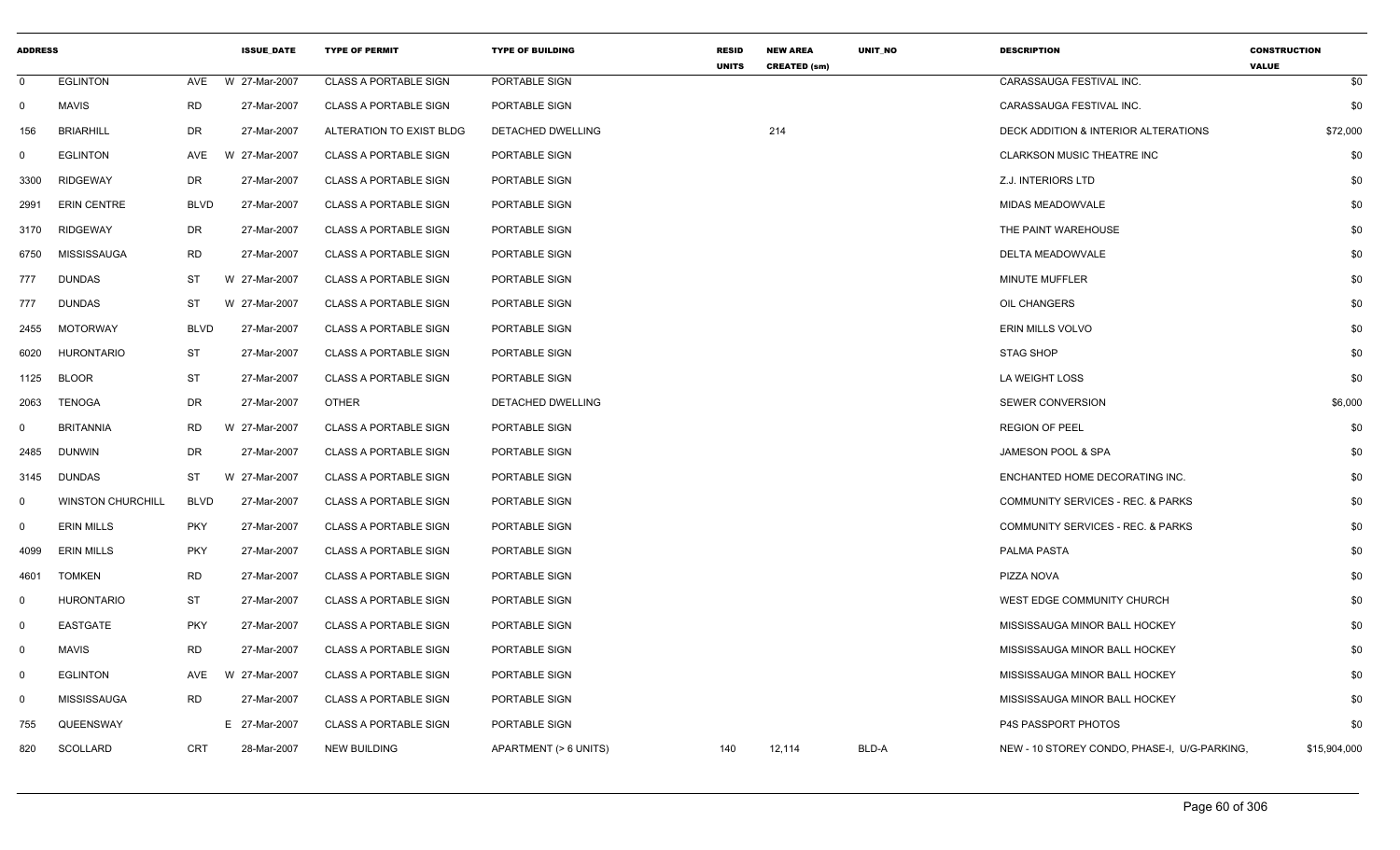| <b>ADDRESS</b> |                      |             | <b>ISSUE DATE</b> | <b>TYPE OF PERMIT</b>        | <b>TYPE OF BUILDING</b>        | <b>RESID</b><br><b>UNITS</b> | <b>NEW AREA</b><br><b>CREATED (sm)</b> | <b>UNIT NO</b> | <b>DESCRIPTION</b>                        | <b>CONSTRUCTION</b><br><b>VALUE</b> |
|----------------|----------------------|-------------|-------------------|------------------------------|--------------------------------|------------------------------|----------------------------------------|----------------|-------------------------------------------|-------------------------------------|
| 810            | <b>SCOLLARD</b>      | CRT         | 28-Mar-2007       | <b>NEW BUILDING</b>          | APARTMENT (> 6 UNITS)          | 106                          | 11,295                                 | BLD-B          | NEW - 13 STOREY CONDO. FOUNDATION TO ROOF | \$10,471,000                        |
| 830            | SCOLLARD             | <b>CRT</b>  | 28-Mar-2007       | NEW BUILDING                 | APARTMENT (> 6 UNITS)          | 54                           | 5,507                                  | BLD E-F        | NEW - 3 STOREY CONDO, FOUNDATION TO ROOF  | \$5,105,000                         |
| 900            | RATHBURN             | <b>RD</b>   | W 28-Mar-2007     | ALTERATION TO EXIST BLDG     | COMMERCIAL RETAIL - MULTI-USER |                              |                                        | B <sub>5</sub> | <b>COMMERCIAL SCHOOL</b>                  | \$28,000                            |
| $\mathbf 0$    | <b>NORTH SERVICE</b> | <b>RD</b>   | 28-Mar-2007       | <b>CLASS A PORTABLE SIGN</b> | PORTABLE SIGN                  |                              |                                        |                | CARASSAUGA FESTIVAL INC.                  | \$0                                 |
| $\mathbf 0$    | QUEENSWAY            |             | E 28-Mar-2007     | <b>CLASS A PORTABLE SIGN</b> | PORTABLE SIGN                  |                              |                                        |                | CARASSAUGA FESTIVAL INC.                  | \$0                                 |
| $\mathbf{0}$   | PAISLEY              | BLVD        | W 28-Mar-2007     | <b>CLASS A PORTABLE SIGN</b> | PORTABLE SIGN                  |                              |                                        |                | CARASSAUGA FESTIVAL INC.                  | \$0                                 |
| $\mathsf{O}$   | <b>MAVIS</b>         | <b>RD</b>   | 28-Mar-2007       | <b>CLASS A PORTABLE SIGN</b> | PORTABLE SIGN                  |                              |                                        |                | CARASSAUGA FESTIVAL INC.                  | \$0                                 |
| $\mathbf{0}$   | MISSISSAUGA HEIGHTS  | DR          | 28-Mar-2007       | <b>CLASS A PORTABLE SIGN</b> | PORTABLE SIGN                  |                              |                                        |                | CARASSAUGA FESTIVAL INC.                  | \$0                                 |
| $\mathbf{0}$   | CONFEDERATION        | <b>PKY</b>  | 28-Mar-2007       | <b>CLASS A PORTABLE SIGN</b> | PORTABLE SIGN                  |                              |                                        |                | CARASSAUGA FESTIVAL INC.                  | \$0                                 |
| $\mathbf 0$    | <b>HILLCREST</b>     | AVE         | 28-Mar-2007       | <b>CLASS A PORTABLE SIGN</b> | PORTABLE SIGN                  |                              |                                        |                | CARASSAUGA FESTIVAL INC.                  | \$0                                 |
| $\mathbf{0}$   | <b>DUNDAS</b>        | ST          | W 28-Mar-2007     | <b>CLASS A PORTABLE SIGN</b> | PORTABLE SIGN                  |                              |                                        |                | CARASSAUGA FESTIVAL INC.                  | \$0                                 |
| $\mathbf{0}$   | <b>AIRPORT</b>       | <b>RD</b>   | 28-Mar-2007       | <b>CLASS A PORTABLE SIGN</b> | PORTABLE SIGN                  |                              |                                        |                | CARASSAUGA FESTIVAL INC.                  | \$0                                 |
| $\mathbf{0}$   | <b>MATHESON</b>      | <b>BLVD</b> | 28-Mar-2007<br>E  | <b>CLASS A PORTABLE SIGN</b> | PORTABLE SIGN                  |                              |                                        |                | CARASSAUGA FESTIVAL INC.                  | \$0                                 |
| $\mathbf{0}$   | <b>DIXIE</b>         | <b>RD</b>   | 28-Mar-2007       | <b>CLASS A PORTABLE SIGN</b> | PORTABLE SIGN                  |                              |                                        |                | CARASSAUGA FESTIVAL INC.                  | \$0                                 |
| $\mathbf 0$    | <b>DIXIE</b>         | <b>RD</b>   | 28-Mar-2007       | <b>CLASS A PORTABLE SIGN</b> | PORTABLE SIGN                  |                              |                                        |                | CARASSAUGA FESTIVAL INC.                  | \$0                                 |
| $\mathbf{0}$   | <b>TOMKEN</b>        | <b>RD</b>   | 28-Mar-2007       | <b>CLASS A PORTABLE SIGN</b> | PORTABLE SIGN                  |                              |                                        |                | CARASSAUGA FESTIVAL INC.                  | \$0                                 |
| $\mathbf{0}$   | <b>TOMKEN</b>        | <b>RD</b>   | 28-Mar-2007       | <b>CLASS A PORTABLE SIGN</b> | PORTABLE SIGN                  |                              |                                        |                | CARASSAUGA FESTIVAL INC.                  | \$0                                 |
| $\mathbf 0$    | <b>KENNEDY</b>       | <b>RD</b>   | 28-Mar-2007       | <b>CLASS A PORTABLE SIGN</b> | PORTABLE SIGN                  |                              |                                        |                | CARASSAUGA FESTIVAL INC.                  | \$0                                 |
| $\mathbf 0$    | <b>HURONTARIO</b>    | ST          | 28-Mar-2007       | <b>CLASS A PORTABLE SIGN</b> | PORTABLE SIGN                  |                              |                                        |                | CARASSAUGA FESTIVAL INC.                  | \$0                                 |
| $\mathbf 0$    | <b>MCLAUGHLIN</b>    | <b>RD</b>   | 28-Mar-2007       | <b>CLASS A PORTABLE SIGN</b> | PORTABLE SIGN                  |                              |                                        |                | CARASSAUGA FESTIVAL INC.                  | \$0                                 |
| $\mathbf 0$    | <b>DERRY</b>         | <b>RD</b>   | E.<br>28-Mar-2007 | <b>CLASS A PORTABLE SIGN</b> | PORTABLE SIGN                  |                              |                                        |                | CARASSAUGA FESTIVAL INC.                  | \$0                                 |
| $\mathbf{0}$   | <b>KENNEDY</b>       | RD          | 28-Mar-2007       | <b>CLASS A PORTABLE SIGN</b> | PORTABLE SIGN                  |                              |                                        |                | CARASSAUGA FESTIVAL INC.                  | \$0                                 |
| $\mathbf{0}$   | <b>AIRPORT</b>       | <b>RD</b>   | 28-Mar-2007       | <b>CLASS A PORTABLE SIGN</b> | PORTABLE SIGN                  |                              |                                        |                | CARASSAUGA FESTIVAL INC.                  | \$0                                 |
| $\mathbf 0$    | <b>BRAMALEA</b>      | <b>RD</b>   | 28-Mar-2007       | <b>CLASS A PORTABLE SIGN</b> | PORTABLE SIGN                  |                              |                                        |                | CARASSAUGA FESTIVAL INC.                  | \$0                                 |
| $\mathbf{0}$   | <b>TORBRAM</b>       | <b>RD</b>   | 28-Mar-2007       | <b>CLASS A PORTABLE SIGN</b> | PORTABLE SIGN                  |                              |                                        |                | CARASSAUGA FESTIVAL INC.                  | \$0                                 |
| $\mathbf 0$    | <b>DIXIE</b>         | <b>RD</b>   | 28-Mar-2007       | <b>CLASS A PORTABLE SIGN</b> | PORTABLE SIGN                  |                              |                                        |                | CARASSAUGA FESTIVAL INC.                  | \$0                                 |
| $\mathbf 0$    | <b>DERRY</b>         | <b>RD</b>   | E.<br>28-Mar-2007 | <b>CLASS A PORTABLE SIGN</b> | PORTABLE SIGN                  |                              |                                        |                | CARASSAUGA FESTIVAL INC.                  | \$0                                 |
| 0              | <b>KENNEDY</b>       | <b>RD</b>   | 28-Mar-2007       | <b>CLASS A PORTABLE SIGN</b> | PORTABLE SIGN                  |                              |                                        |                | CARASSAUGA FESTIVAL INC.                  | \$0                                 |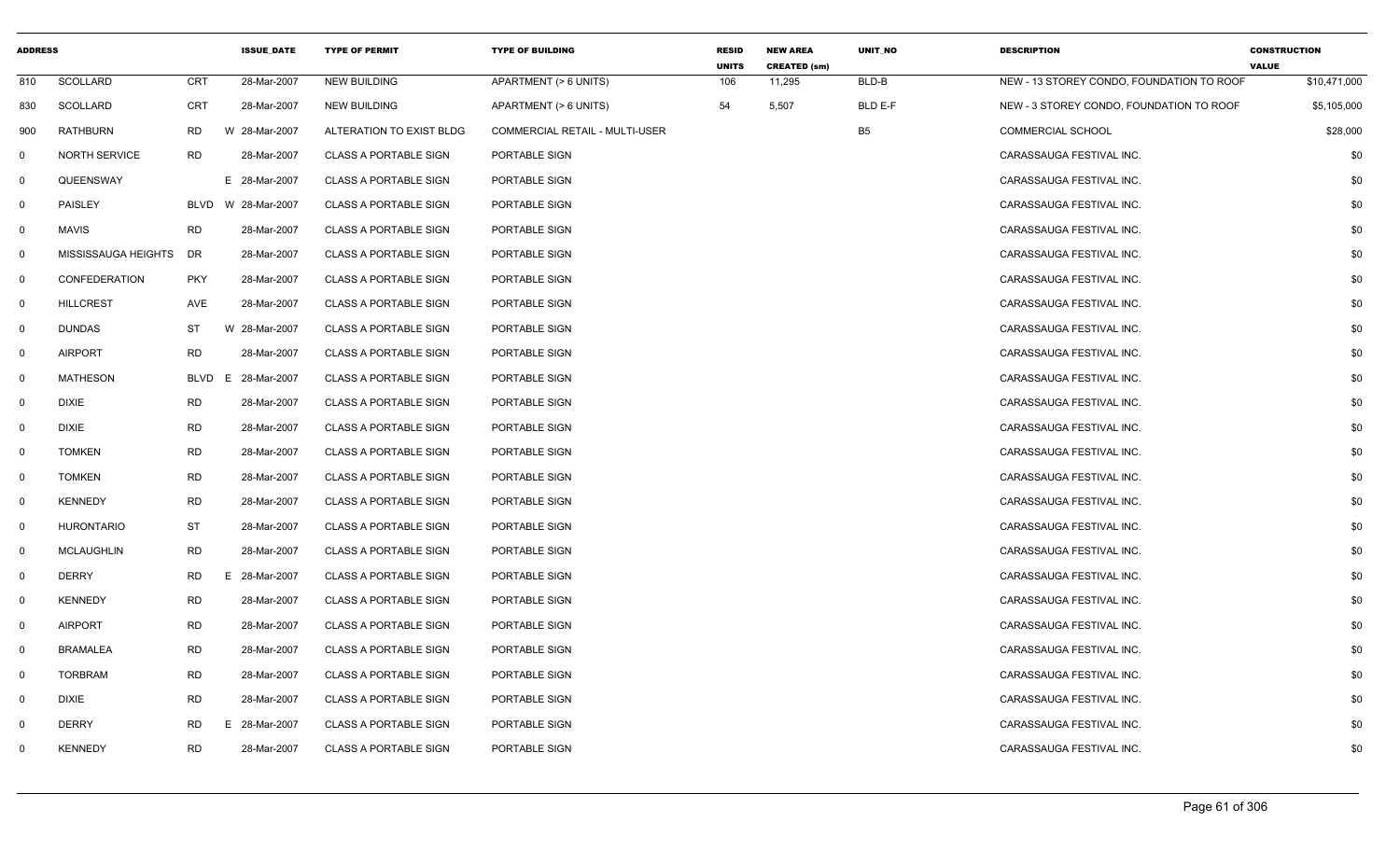| <b>ADDRESS</b> |                          |             | <b>ISSUE DATE</b> | <b>TYPE OF PERMIT</b>        | <b>TYPE OF BUILDING</b>        | <b>RESID</b><br><b>UNITS</b> | <b>NEW AREA</b><br><b>CREATED (sm)</b> | UNIT NO | <b>DESCRIPTION</b>                             | <b>CONSTRUCTION</b><br><b>VALUE</b> |
|----------------|--------------------------|-------------|-------------------|------------------------------|--------------------------------|------------------------------|----------------------------------------|---------|------------------------------------------------|-------------------------------------|
| 0              | <b>MCLAUGHLIN</b>        | <b>RD</b>   | 28-Mar-2007       | <b>CLASS A PORTABLE SIGN</b> | PORTABLE SIGN                  |                              |                                        |         | CARASSAUGA FESTIVAL INC.                       | \$0                                 |
| $\mathbf 0$    | <b>HURONTARIO</b>        | <b>ST</b>   | 28-Mar-2007       | <b>CLASS A PORTABLE SIGN</b> | PORTABLE SIGN                  |                              |                                        |         | CARASSAUGA FESTIVAL INC.                       | \$0                                 |
| 0              | <b>EGLINTON</b>          | AVE         | W 28-Mar-2007     | <b>CLASS A PORTABLE SIGN</b> | PORTABLE SIGN                  |                              |                                        |         | CARASSAUGA FESTIVAL INC.                       | \$0                                 |
| 0              | <b>HURONTARIO</b>        | ST          | 28-Mar-2007       | CLASS A PORTABLE SIGN        | PORTABLE SIGN                  |                              |                                        |         | CARASSAUGA FESTIVAL INC.                       | \$0                                 |
| $\mathbf 0$    | <b>MAVIS</b>             | <b>RD</b>   | 28-Mar-2007       | <b>CLASS A PORTABLE SIGN</b> | PORTABLE SIGN                  |                              |                                        |         | CARASSAUGA FESTIVAL INC.                       | \$0                                 |
| $\mathbf 0$    | <b>GOREWAY</b>           | <b>DR</b>   | 28-Mar-2007       | <b>CLASS A PORTABLE SIGN</b> | PORTABLE SIGN                  |                              |                                        |         | CARASSAUGA FESTIVAL INC.                       | \$0                                 |
| $\mathbf 0$    | <b>DIXIE</b>             | <b>RD</b>   | 28-Mar-2007       | <b>CLASS A PORTABLE SIGN</b> | PORTABLE SIGN                  |                              |                                        |         | CARASSAUGA FESTIVAL INC.                       | \$0                                 |
| $\mathbf 0$    | <b>DERRY</b>             | <b>RD</b>   | E 28-Mar-2007     | <b>CLASS A PORTABLE SIGN</b> | PORTABLE SIGN                  |                              |                                        |         | CARASSAUGA FESTIVAL INC.                       | \$0                                 |
| 0              | <b>COURTNEYPARK</b>      | DR          | E 28-Mar-2007     | <b>CLASS A PORTABLE SIGN</b> | PORTABLE SIGN                  |                              |                                        |         | CARASSAUGA FESTIVAL INC.                       | \$0                                 |
| 381            | <b>NIAR</b>              | AVE         | 28-Mar-2007       | ADDITION AND ALTER           | DETACHED DWELLING              |                              | 22                                     |         | INTERIOR ALTERATIONS & SECOND FLOOR ADDITIC    | \$54,000                            |
| 5500           | <b>ROSE CHERRY</b>       | PL          | 28-Mar-2007       | <b>CLASS A PORTABLE SIGN</b> | PORTABLE SIGN                  |                              |                                        |         | CARASSAUGA FESTIVAL INC.                       | \$0                                 |
| 5500           | <b>ROSE CHERRY</b>       | PL          | 28-Mar-2007       | <b>CLASS A PORTABLE SIGN</b> | PORTABLE SIGN                  |                              |                                        |         | CARASSAUGA FESTIVAL INC.                       | \$0                                 |
| 5500           | <b>ROSE CHERRY</b>       | PL          | 28-Mar-2007       | <b>CLASS A PORTABLE SIGN</b> | PORTABLE SIGN                  |                              |                                        |         | CARASSAUGA FESTIVAL INC.                       | \$0                                 |
| 2131           | COURTLAND                | <b>CRES</b> | 28-Mar-2007       | ALTERATION TO EXIST BLDG     | DETACHED DWELLING              |                              |                                        |         | REVISION TO HVAC SYSTEM                        | \$5,000                             |
| 69             | <b>TROY</b>              | <b>ST</b>   | 28-Mar-2007       | <b>DEMOLITION</b>            | DETACHED DWELLING              |                              |                                        |         | <b>DEMOLITION - SFD</b>                        | \$10,000                            |
| 3495           | LAIRD                    | <b>RD</b>   | 28-Mar-2007       | ALTERATION TO EXIST BLDG     | MULTI-TENANT INDUSTRIAL        |                              |                                        | $7 - 8$ | INTERIOR ALTERATIONS - SPEC SUITE              | \$15,000                            |
| 0              | <b>BURNHAMTHORPE</b>     | RD          | W 28-Mar-2007     | <b>CLASS A PORTABLE SIGN</b> | PORTABLE SIGN                  |                              |                                        |         | VISUAL ARTS MISSISSAUGA                        | \$0                                 |
| 3125           | <b>CLIPPERTON</b>        | <b>DR</b>   | 28-Mar-2007       | <b>REVISIONS</b>             | DETACHED DWELLING              |                              |                                        |         | <b>HVAC REVISION - MODEL</b>                   | \$0                                 |
| 4040           | <b>CREDITVIEW</b>        | <b>RD</b>   | 28-Mar-2007       | <b>CLASS A PORTABLE SIGN</b> | PORTABLE SIGN                  |                              |                                        |         | <b>CIRCUIT FITNESS STUDIO</b>                  | \$0                                 |
| 2000           | <b>CREDIT VALLEY</b>     | <b>RD</b>   | 28-Mar-2007       | <b>CLASS A PORTABLE SIGN</b> | PORTABLE SIGN                  |                              |                                        |         | DR. BUTT - CREDIT VALLEY MEDICAL CLINIC        | \$0                                 |
| - 0            | LAKESHORE                | RD.         | W 28-Mar-2007     | <b>CLASS A PORTABLE SIGN</b> | PORTABLE SIGN                  |                              |                                        |         | COMMUNITY SERVICES - CLARKSON C C              | \$0                                 |
| $\mathbf 0$    | LAKESHORE                | <b>RD</b>   | W 28-Mar-2007     | <b>CLASS A PORTABLE SIGN</b> | PORTABLE SIGN                  |                              |                                        |         | COMMUNITY SERVICES - CLARKSON C C              | \$0                                 |
| $\mathbf 0$    | SOUTHDOWN                | <b>RD</b>   | 28-Mar-2007       | <b>CLASS A PORTABLE SIGN</b> | PORTABLE SIGN                  |                              |                                        |         | COMMUNITY SERVICES - CLARKSON C C              | \$0                                 |
| $\Omega$       | <b>WINSTON CHURCHILL</b> | <b>BLVD</b> | 28-Mar-2007       | <b>CLASS A PORTABLE SIGN</b> | PORTABLE SIGN                  |                              |                                        |         | COMMUNITY SERVICES - CLARKSON C C              | \$0                                 |
| 1100           | <b>DREAM CREST</b>       | <b>RD</b>   | 28-Mar-2007       | <b>CLASS A PORTABLE SIGN</b> | PORTABLE SIGN                  |                              |                                        |         | TANDOORI BAAZAR                                | \$0                                 |
| 6600           | <b>DIXIE</b>             | <b>RD</b>   | 28-Mar-2007       | <b>CLASS A PORTABLE SIGN</b> | PORTABLE SIGN                  |                              |                                        |         | MAXIMUM LIGHTING INTERNATIONAL                 | \$0                                 |
| 969            | <b>DERRY</b>             | <b>RD</b>   | E 28-Mar-2007     | <b>CLASS A PORTABLE SIGN</b> | PORTABLE SIGN                  |                              |                                        |         | MAXIMUM LIGHTING INTERNATIONAL                 | \$0                                 |
| 100            | QUEENSWAY                |             | W 29-Mar-2007     | ADDITION AND ALTER           | PUBLIC/INSTIT (EXCEPT SCHOOLS) |                              | 16,496                                 |         | ADDITION & ALT - WEST WING, TRILLIUM HEALTH C' | \$28,249,000                        |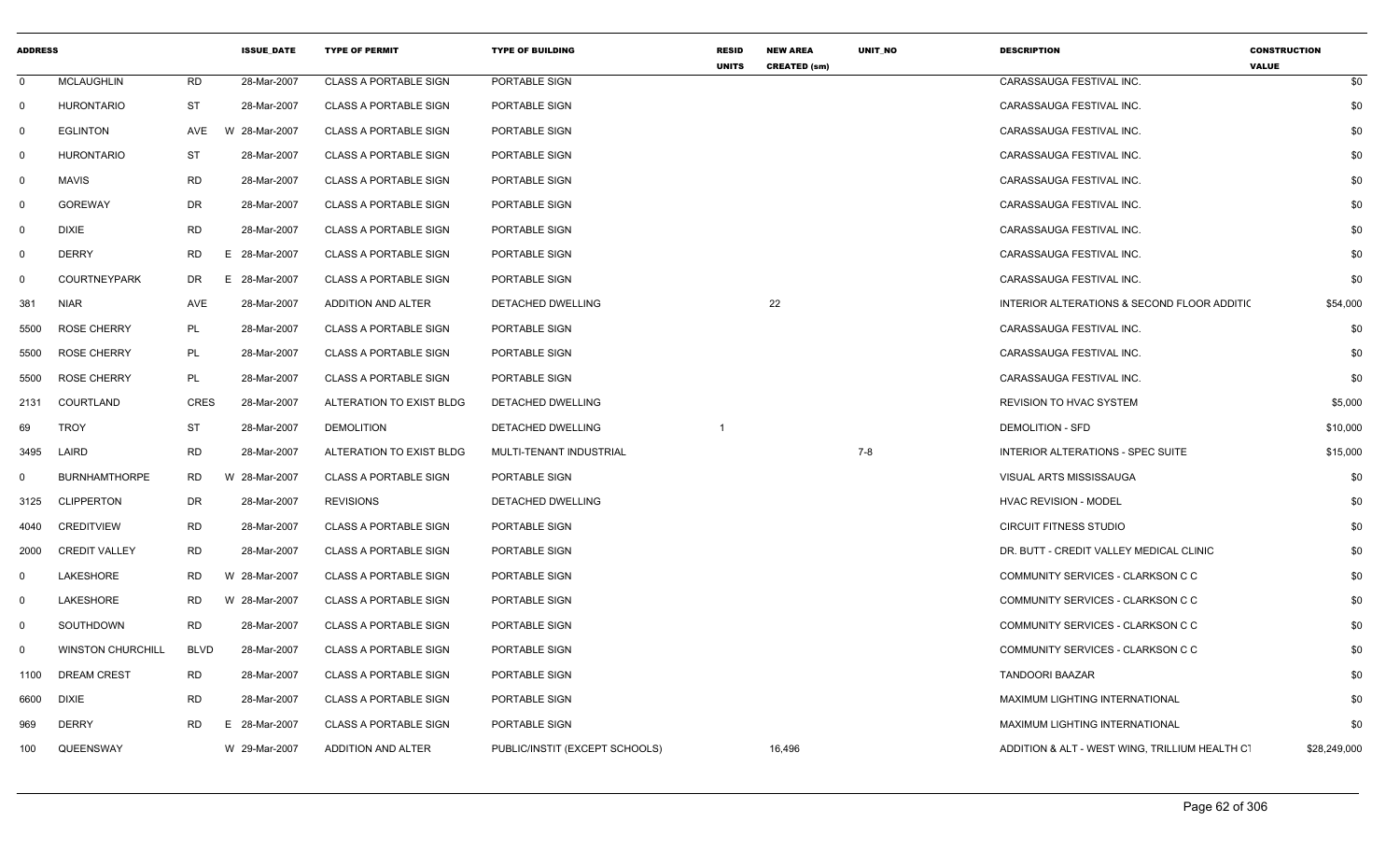| <b>ADDRESS</b> |                          | <b>ISSUE DATE</b> |               | <b>TYPE OF PERMIT</b>        | <b>TYPE OF BUILDING</b>               | <b>RESID</b><br><b>UNITS</b> | <b>NEW AREA</b><br><b>CREATED (sm)</b> | <b>UNIT NO</b> | <b>DESCRIPTION</b>                            | <b>CONSTRUCTION</b><br><b>VALUE</b> |
|----------------|--------------------------|-------------------|---------------|------------------------------|---------------------------------------|------------------------------|----------------------------------------|----------------|-----------------------------------------------|-------------------------------------|
| 15             | <b>HURONTARIO</b>        | <b>ST</b>         | 29-Mar-2007   | <b>DEMOLITION</b>            | <b>COMMERCIAL - OTHER</b>             |                              |                                        |                | DEMOLITION - GRAY'S SPORTS BAR - COMPLETE BU  | \$10,000                            |
| 2666           | <b>RENA</b>              | <b>RD</b>         | 29-Mar-2007   | <b>NEW BUILDING</b>          | SINGLE TENANT INDUSTRIAL              |                              | 9,636                                  |                | NEW - 2 STOREY CUSTOM BUILDING FOR DOWNSVI    | \$5,233,000                         |
| 6980           | <b>MARITZ</b>            | <b>DR</b>         | 29-Mar-2007   | ALTERATION TO EXIST BLDG     | <b>COMMERCIAL - OTHER</b>             |                              |                                        | $1 - 17$       | TAKE-OUT PIZZA & CHICKEN                      | \$51,000                            |
| 6791           | <b>HURONTARIO</b>        | <b>ST</b>         | 29-Mar-2007   | MULTIPLE SIGNS               | <b>RESIDENTIAL - OTHER</b>            |                              |                                        |                | MULTIPLE SIGNS - 2 FASCIA, 1 GROUND FOR STAYB | \$10,000                            |
| 150            | <b>COURTNEYPARK</b>      | DR                | W 29-Mar-2007 | ALTERATION TO EXIST BLDG     | SINGLE TENANT INDUSTRIAL              |                              |                                        | 3              | INTERIOR ALTERATIONS - LIVINGSTON INTERNATIO  | \$371,000                           |
| 0              | LAKESHORE                | <b>RD</b>         | W 29-Mar-2007 | <b>CLASS A PORTABLE SIGN</b> | PORTABLE SIGN                         |                              |                                        |                | CARASSAUGA FESTIVAL INC.                      | \$0                                 |
| 0              | SOUTH SHERIDAN           | <b>WAY</b>        | 29-Mar-2007   | <b>CLASS A PORTABLE SIGN</b> | PORTABLE SIGN                         |                              |                                        |                | CARASSAUGA FESTIVAL INC.                      | \$0                                 |
| $\mathsf{O}$   | <b>LORNE PARK</b>        | <b>RD</b>         | 29-Mar-2007   | <b>CLASS A PORTABLE SIGN</b> | PORTABLE SIGN                         |                              |                                        |                | CARASSAUGA FESTIVAL INC.                      | \$0                                 |
| $\mathbf 0$    | <b>WINSTON CHURCHILL</b> | <b>BLVD</b>       | 29-Mar-2007   | <b>CLASS A PORTABLE SIGN</b> | PORTABLE SIGN                         |                              |                                        |                | CARASSAUGA FESTIVAL INC.                      | \$0                                 |
| $\mathsf{O}$   | <b>TRUSCOTT</b>          | DR                | 29-Mar-2007   | <b>CLASS A PORTABLE SIGN</b> | PORTABLE SIGN                         |                              |                                        |                | CARASSAUGA FESTIVAL INC.                      | \$0                                 |
| $\mathbf 0$    | SOUTH SHERIDAN           | WAY               | 29-Mar-2007   | <b>CLASS A PORTABLE SIGN</b> | PORTABLE SIGN                         |                              |                                        |                | CARASSAUGA FESTIVAL INC.                      | \$0                                 |
| 0              | LAKESHORE                | <b>RD</b>         | W 29-Mar-2007 | <b>CLASS A PORTABLE SIGN</b> | PORTABLE SIGN                         |                              |                                        |                | CARASSAUGA FESTIVAL INC.                      | \$0                                 |
| $\mathbf 0$    | SOUTHDOWN                | <b>RD</b>         | 29-Mar-2007   | <b>CLASS A PORTABLE SIGN</b> | PORTABLE SIGN                         |                              |                                        |                | CARASSAUGA FESTIVAL INC.                      | \$0                                 |
| 3021           | ARGENTIA                 | <b>RD</b>         | 29-Mar-2007   | <b>FASCIA SIGN</b>           | <b>COMMERCIAL RETAIL - MULTI-USER</b> |                              |                                        | 103            | FASCIA SIGN - SUNSET GRILL (1 - WEST)         | \$6,000                             |
| 17             | <b>CUMBERLAND</b>        | DR                | 29-Mar-2007   | ADDITION AND ALTER           | DETACHED DWELLING                     |                              | 45                                     |                | ADDITION/ALTERATIONS - REAR ADDITION          | \$53,000                            |
| 2375           | <b>SKYMARK</b>           | AVE               | 29-Mar-2007   | <b>FASCIA SIGN</b>           | MULTI-TENANT INDUSTRIAL               |                              |                                        | 1156           | FASCIA SIGN - NORTHERN REFLECTIONS (1)        | \$4,000                             |
| 3216           | <b>COUNTESS</b>          | <b>CRES</b>       | 29-Mar-2007   | <b>NEW BUILDING</b>          | DETACHED DWELLING                     | $\mathbf{1}$                 | 260                                    |                | <b>SFD - REPEAT MODEL</b>                     | \$261,000                           |
| 3232           | <b>COUNTESS</b>          | <b>CRES</b>       | 29-Mar-2007   | <b>NEW BUILDING</b>          | DETACHED DWELLING                     | $\mathbf{1}$                 | 268                                    |                | <b>SFD - REPEAT MODEL</b>                     | \$268,000                           |
| 3122           | <b>GLADISH</b>           | <b>GROV</b>       | 29-Mar-2007   | <b>NEW BUILDING</b>          | <b>DETACHED DWELLING</b>              | $\mathbf{1}$                 | 309                                    |                | <b>SFD - REPEAT MODEL</b>                     | \$307,000                           |
| 3126           | <b>GLADISH</b>           | <b>GROV</b>       | 29-Mar-2007   | <b>NEW BUILDING</b>          | DETACHED DWELLING                     | $\mathbf{1}$                 | 250                                    |                | <b>SFD - REPEAT MODEL</b>                     | \$251,000                           |
| 3134           | <b>GLADISH</b>           | <b>GROV</b>       | 29-Mar-2007   | <b>NEW BUILDING</b>          | DETACHED DWELLING                     | $\mathbf{1}$                 | 268                                    |                | <b>SFD - REPEAT MODEL</b>                     | \$268,000                           |
| 3146           | <b>GLADISH</b>           | <b>GROV</b>       | 29-Mar-2007   | <b>NEW BUILDING</b>          | DETACHED DWELLING                     | -1                           | 268                                    |                | <b>SFD - REPEAT MODEL</b>                     | \$268,000                           |
| 3360           | <b>ESCADA</b>            | DR                | 29-Mar-2007   | <b>NEW BUILDING</b>          | DETACHED DWELLING                     | $\mathbf{1}$                 | 268                                    |                | <b>SFD - REPEAT MODEL</b>                     | \$268,000                           |
| 3364           | <b>ESCADA</b>            | DR                | 29-Mar-2007   | <b>NEW BUILDING</b>          | DETACHED DWELLING                     | -1                           | 309                                    |                | <b>SFD - REPEAT MODEL</b>                     | \$307,000                           |
| 3413           | <b>HIDEAWAY</b>          | PL                | 29-Mar-2007   | <b>NEW BUILDING</b>          | DETACHED DWELLING                     | $\mathbf{1}$                 | 295                                    |                | <b>SFD - REPEAT MODEL</b>                     | \$294,000                           |
| 3444           | <b>HIDEAWAY</b>          | PL                | 29-Mar-2007   | <b>NEW BUILDING</b>          | DETACHED DWELLING                     | $\mathbf{1}$                 | 309                                    |                | <b>SFD - REPEAT MODEL</b>                     | \$312,000                           |
| 3452           | <b>HIDEAWAY</b>          | PL                | 29-Mar-2007   | <b>NEW BUILDING</b>          | DETACHED DWELLING                     |                              | 268                                    |                | <b>SFD - REPEAT MODEL</b>                     | \$268,000                           |
| 3186           | <b>TACC</b>              | DR                | 29-Mar-2007   | <b>NEW BUILDING</b>          | <b>DETACHED DWELLING</b>              | $\mathbf{1}$                 | 322                                    |                | <b>SFD - REPEAT MODEL</b>                     | \$322,000                           |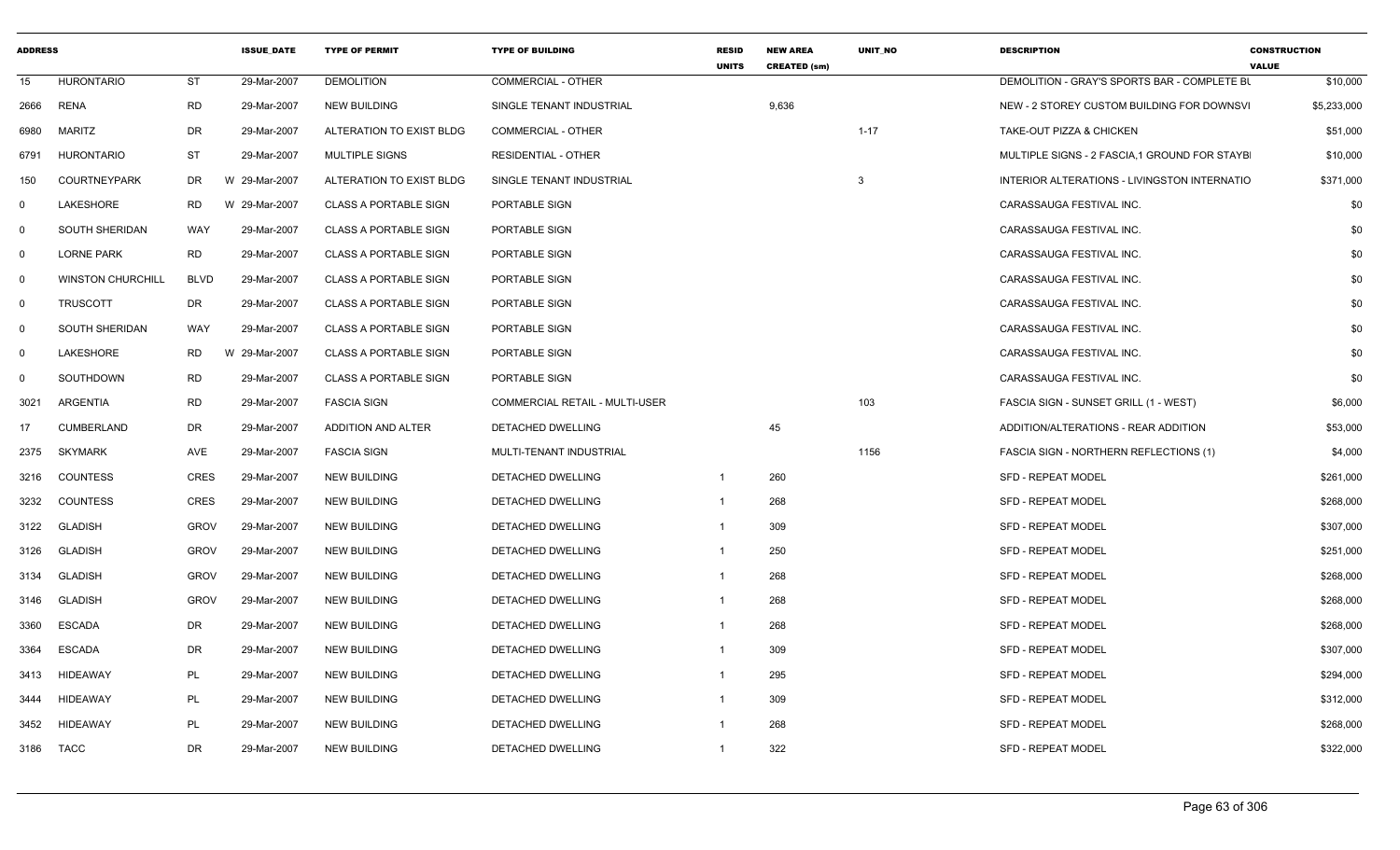| 3162 TACC<br>DR<br>29-Mar-2007<br><b>NEW BUILDING</b><br>322<br><b>SFD - REPEAT MODEL</b><br>\$322,000<br>DETACHED DWELLING<br>\$322,000<br>3151 SEABRIGHT<br>DR<br>29-Mar-2007<br><b>NEW BUILDING</b><br>DETACHED DWELLING<br>322<br>SFD - REPEAT MODEL<br>- 1<br>\$0<br>RD<br>29-Mar-2007<br>2301<br>DIXIE<br><b>CLASS A PORTABLE SIGN</b><br>PORTABLE SIGN<br>NIGHTINGALE CORP<br>LAKESHORE<br>RD<br>\$0<br>W 29-Mar-2007<br><b>CLASS A PORTABLE SIGN</b><br>PORTABLE SIGN<br>SECOND CHANCE HEALTH FOOD<br>1900<br><b>PACIFIC</b><br>GATE<br>29-Mar-2007<br><b>CLASS A PORTABLE SIGN</b><br>PORTABLE SIGN<br>THE PINE CENTRE LIMITED<br>\$0<br>980<br>QUEENSWAY<br>E 29-Mar-2007<br>PORTABLE SIGN<br><b>MEGA WHEELZ</b><br>\$0<br>1075<br><b>CLASS A PORTABLE SIGN</b><br>RD<br>\$0<br>MISSISSAUGA<br>29-Mar-2007<br><b>CLASS A PORTABLE SIGN</b><br>PORTABLE SIGN<br>NATURE'S ACCENT<br>6295<br><b>DERRY</b><br><b>RD</b><br>CROSS OF LIFE LUTHERAN CHURCH<br>\$0<br>W 29-Mar-2007<br><b>CLASS A PORTABLE SIGN</b><br>PORTABLE SIGN<br>$\Omega$<br>\$0<br>29-Mar-2007<br>CROSS OF LIFE LUTHERAN CHURCH<br>NINTH LINE<br><b>CLASS A PORTABLE SIGN</b><br>PORTABLE SIGN<br>$\Omega$<br>DR<br>\$0<br><b>GOREWAY</b><br>29-Mar-2007<br><b>CLASS A PORTABLE SIGN</b><br>PORTABLE SIGN<br>ABLE DRIVING SCHOOL<br>7205<br>GOREWAY<br>DR<br>29-Mar-2007<br><b>CLASS A PORTABLE SIGN</b><br>PORTABLE SIGN<br>SOOTER'S<br>\$0<br>7205<br>DR<br>\$0<br><b>GOREWAY</b><br>29-Mar-2007<br><b>CLASS A PORTABLE SIGN</b><br>PORTABLE SIGN<br><b>MOGA'S PIZZA</b><br>7205<br>GOREWAY<br>DR<br>29-Mar-2007<br>\$0<br><b>CLASS A PORTABLE SIGN</b><br>PORTABLE SIGN<br><b>BED AND BATH</b><br>7205<br>DR<br>29-Mar-2007<br>\$0<br>GOREWAY<br><b>CLASS A PORTABLE SIGN</b><br>PORTABLE SIGN<br><b>SAMEER'S CARPET</b><br>7205<br>DR<br>\$0<br>GOREWAY<br>29-Mar-2007<br>CLASS A PORTABLE SIGN<br>PORTABLE SIGN<br>WESTWOOD MALL MISSISSAUGA<br>7205<br>DR<br>\$0<br>GOREWAY<br>29-Mar-2007<br><b>CLASS A PORTABLE SIGN</b><br>PORTABLE SIGN<br>DR. BANSAL BALWINDER<br>7205<br><b>CIR</b><br><b>HENSALL</b><br>29-Mar-2007<br><b>OTHER</b><br>INDUSTRIAL - OTHER<br>CONDITIONAL PERMIT - SITE SERVICING, COMPLIAN<br>\$0<br>424<br>ST<br>29-Mar-2007<br>\$0<br><b>QUEEN</b><br>-S<br><b>CLASS A PORTABLE SIGN</b><br>PORTABLE SIGN<br>NEW TO YOU<br>128<br><b>RD</b><br><b>MONTEVIDEO</b><br>29-Mar-2007<br><b>CLASS A PORTABLE SIGN</b><br>PORTABLE SIGN<br>PLOWMANS PARK PUBLIC SCHOOL<br>\$0<br>5940<br><b>CROSSCURRENT</b><br>DR<br>29-Mar-2007<br><b>CLASS A PORTABLE SIGN</b><br>NIKA'S SALON & SPA INC.<br>\$0<br>2980<br>PORTABLE SIGN<br>ANNAGEM<br><b>BLVD</b><br>30-Mar-2007<br>ALTERATIONS-DUST COLLECTOR FOR MANUFACTU<br>\$42,000<br>375<br>ALTERATION TO EXIST BLDG<br>INDUSTRIAL - OTHER<br>RD<br>30-Mar-2007<br>281<br>\$95,000<br>CAWTHRA<br>TENTS/AIR SUPPORT STRUC<br>INDUSTRIAL - OTHER<br>ADDITION - PERMANENT TENT STRUCTURE<br>2526<br><b>RD</b><br>LAIRD<br>30-Mar-2007<br>ALTERATION TO EXIST BLDG<br>MULTI-TENANT INDUSTRIAL<br>14<br>WAREHOUSE<br>\$93,000<br>3600<br><b>RD</b><br>3615 LAIRD<br>30-Mar-2007<br>ALTERATION TO EXIST BLDG<br>5<br>STORAGE AND DISTRIBUTION<br>\$417,000<br>MULTI-TENANT INDUSTRIAL<br>LAKESHORE<br>RD<br><b>OTHER</b><br>30-Mar-2007<br><b>GOVERNMENTAL</b><br>FIRE ONLY-FIRE ALARM SYSTEM<br>\$16,000<br>1300<br>Е<br><b>ST</b><br>HURONTARIO<br>30-Mar-2007<br><b>OTHER</b><br>COMMERCIAL OFFICE- SINGLE USER<br>4 - 8TH FLRS<br>OCCUPANCY PRIOR TO COMPLETION - PARTIAL BA<br>\$0<br>7120<br><b>FAITH</b><br>DR<br>30-Mar-2007<br><b>OTHER</b><br>608,610&611<br>OCCUPANTY PRIOR TO COMPLETION - 3 UNITS<br>\$0<br>483<br>APARTMENT (> 6 UNITS)<br>DR<br>30-Mar-2007<br><b>OTHER</b><br>OCCUPANCY PRIOR TO COMPLETION - UNIT 107<br>\$0<br><b>FAITH</b><br>APARTMENT (> 6 UNITS)<br>107<br>483 | <b>ADDRESS</b> |  | <b>ISSUE_DATE</b> | <b>TYPE OF PERMIT</b> | <b>TYPE OF BUILDING</b> | <b>RESID</b><br><b>UNITS</b> | <b>NEW AREA</b><br><b>CREATED (sm)</b> | UNIT_NO | <b>DESCRIPTION</b> | <b>CONSTRUCTION</b><br><b>VALUE</b> |  |
|-----------------------------------------------------------------------------------------------------------------------------------------------------------------------------------------------------------------------------------------------------------------------------------------------------------------------------------------------------------------------------------------------------------------------------------------------------------------------------------------------------------------------------------------------------------------------------------------------------------------------------------------------------------------------------------------------------------------------------------------------------------------------------------------------------------------------------------------------------------------------------------------------------------------------------------------------------------------------------------------------------------------------------------------------------------------------------------------------------------------------------------------------------------------------------------------------------------------------------------------------------------------------------------------------------------------------------------------------------------------------------------------------------------------------------------------------------------------------------------------------------------------------------------------------------------------------------------------------------------------------------------------------------------------------------------------------------------------------------------------------------------------------------------------------------------------------------------------------------------------------------------------------------------------------------------------------------------------------------------------------------------------------------------------------------------------------------------------------------------------------------------------------------------------------------------------------------------------------------------------------------------------------------------------------------------------------------------------------------------------------------------------------------------------------------------------------------------------------------------------------------------------------------------------------------------------------------------------------------------------------------------------------------------------------------------------------------------------------------------------------------------------------------------------------------------------------------------------------------------------------------------------------------------------------------------------------------------------------------------------------------------------------------------------------------------------------------------------------------------------------------------------------------------------------------------------------------------------------------------------------------------------------------------------------------------------------------------------------------------------------------------------------------------------------------------------------------------------------------------------------------------------------------------------------------------------------------------------------------------------------------------------------------------------------------------------------------------------------------------------------------------------------------------------------------------------------------------------------|----------------|--|-------------------|-----------------------|-------------------------|------------------------------|----------------------------------------|---------|--------------------|-------------------------------------|--|
|                                                                                                                                                                                                                                                                                                                                                                                                                                                                                                                                                                                                                                                                                                                                                                                                                                                                                                                                                                                                                                                                                                                                                                                                                                                                                                                                                                                                                                                                                                                                                                                                                                                                                                                                                                                                                                                                                                                                                                                                                                                                                                                                                                                                                                                                                                                                                                                                                                                                                                                                                                                                                                                                                                                                                                                                                                                                                                                                                                                                                                                                                                                                                                                                                                                                                                                                                                                                                                                                                                                                                                                                                                                                                                                                                                                                                                               |                |  |                   |                       |                         |                              |                                        |         |                    |                                     |  |
|                                                                                                                                                                                                                                                                                                                                                                                                                                                                                                                                                                                                                                                                                                                                                                                                                                                                                                                                                                                                                                                                                                                                                                                                                                                                                                                                                                                                                                                                                                                                                                                                                                                                                                                                                                                                                                                                                                                                                                                                                                                                                                                                                                                                                                                                                                                                                                                                                                                                                                                                                                                                                                                                                                                                                                                                                                                                                                                                                                                                                                                                                                                                                                                                                                                                                                                                                                                                                                                                                                                                                                                                                                                                                                                                                                                                                                               |                |  |                   |                       |                         |                              |                                        |         |                    |                                     |  |
|                                                                                                                                                                                                                                                                                                                                                                                                                                                                                                                                                                                                                                                                                                                                                                                                                                                                                                                                                                                                                                                                                                                                                                                                                                                                                                                                                                                                                                                                                                                                                                                                                                                                                                                                                                                                                                                                                                                                                                                                                                                                                                                                                                                                                                                                                                                                                                                                                                                                                                                                                                                                                                                                                                                                                                                                                                                                                                                                                                                                                                                                                                                                                                                                                                                                                                                                                                                                                                                                                                                                                                                                                                                                                                                                                                                                                                               |                |  |                   |                       |                         |                              |                                        |         |                    |                                     |  |
|                                                                                                                                                                                                                                                                                                                                                                                                                                                                                                                                                                                                                                                                                                                                                                                                                                                                                                                                                                                                                                                                                                                                                                                                                                                                                                                                                                                                                                                                                                                                                                                                                                                                                                                                                                                                                                                                                                                                                                                                                                                                                                                                                                                                                                                                                                                                                                                                                                                                                                                                                                                                                                                                                                                                                                                                                                                                                                                                                                                                                                                                                                                                                                                                                                                                                                                                                                                                                                                                                                                                                                                                                                                                                                                                                                                                                                               |                |  |                   |                       |                         |                              |                                        |         |                    |                                     |  |
|                                                                                                                                                                                                                                                                                                                                                                                                                                                                                                                                                                                                                                                                                                                                                                                                                                                                                                                                                                                                                                                                                                                                                                                                                                                                                                                                                                                                                                                                                                                                                                                                                                                                                                                                                                                                                                                                                                                                                                                                                                                                                                                                                                                                                                                                                                                                                                                                                                                                                                                                                                                                                                                                                                                                                                                                                                                                                                                                                                                                                                                                                                                                                                                                                                                                                                                                                                                                                                                                                                                                                                                                                                                                                                                                                                                                                                               |                |  |                   |                       |                         |                              |                                        |         |                    |                                     |  |
|                                                                                                                                                                                                                                                                                                                                                                                                                                                                                                                                                                                                                                                                                                                                                                                                                                                                                                                                                                                                                                                                                                                                                                                                                                                                                                                                                                                                                                                                                                                                                                                                                                                                                                                                                                                                                                                                                                                                                                                                                                                                                                                                                                                                                                                                                                                                                                                                                                                                                                                                                                                                                                                                                                                                                                                                                                                                                                                                                                                                                                                                                                                                                                                                                                                                                                                                                                                                                                                                                                                                                                                                                                                                                                                                                                                                                                               |                |  |                   |                       |                         |                              |                                        |         |                    |                                     |  |
|                                                                                                                                                                                                                                                                                                                                                                                                                                                                                                                                                                                                                                                                                                                                                                                                                                                                                                                                                                                                                                                                                                                                                                                                                                                                                                                                                                                                                                                                                                                                                                                                                                                                                                                                                                                                                                                                                                                                                                                                                                                                                                                                                                                                                                                                                                                                                                                                                                                                                                                                                                                                                                                                                                                                                                                                                                                                                                                                                                                                                                                                                                                                                                                                                                                                                                                                                                                                                                                                                                                                                                                                                                                                                                                                                                                                                                               |                |  |                   |                       |                         |                              |                                        |         |                    |                                     |  |
|                                                                                                                                                                                                                                                                                                                                                                                                                                                                                                                                                                                                                                                                                                                                                                                                                                                                                                                                                                                                                                                                                                                                                                                                                                                                                                                                                                                                                                                                                                                                                                                                                                                                                                                                                                                                                                                                                                                                                                                                                                                                                                                                                                                                                                                                                                                                                                                                                                                                                                                                                                                                                                                                                                                                                                                                                                                                                                                                                                                                                                                                                                                                                                                                                                                                                                                                                                                                                                                                                                                                                                                                                                                                                                                                                                                                                                               |                |  |                   |                       |                         |                              |                                        |         |                    |                                     |  |
|                                                                                                                                                                                                                                                                                                                                                                                                                                                                                                                                                                                                                                                                                                                                                                                                                                                                                                                                                                                                                                                                                                                                                                                                                                                                                                                                                                                                                                                                                                                                                                                                                                                                                                                                                                                                                                                                                                                                                                                                                                                                                                                                                                                                                                                                                                                                                                                                                                                                                                                                                                                                                                                                                                                                                                                                                                                                                                                                                                                                                                                                                                                                                                                                                                                                                                                                                                                                                                                                                                                                                                                                                                                                                                                                                                                                                                               |                |  |                   |                       |                         |                              |                                        |         |                    |                                     |  |
|                                                                                                                                                                                                                                                                                                                                                                                                                                                                                                                                                                                                                                                                                                                                                                                                                                                                                                                                                                                                                                                                                                                                                                                                                                                                                                                                                                                                                                                                                                                                                                                                                                                                                                                                                                                                                                                                                                                                                                                                                                                                                                                                                                                                                                                                                                                                                                                                                                                                                                                                                                                                                                                                                                                                                                                                                                                                                                                                                                                                                                                                                                                                                                                                                                                                                                                                                                                                                                                                                                                                                                                                                                                                                                                                                                                                                                               |                |  |                   |                       |                         |                              |                                        |         |                    |                                     |  |
|                                                                                                                                                                                                                                                                                                                                                                                                                                                                                                                                                                                                                                                                                                                                                                                                                                                                                                                                                                                                                                                                                                                                                                                                                                                                                                                                                                                                                                                                                                                                                                                                                                                                                                                                                                                                                                                                                                                                                                                                                                                                                                                                                                                                                                                                                                                                                                                                                                                                                                                                                                                                                                                                                                                                                                                                                                                                                                                                                                                                                                                                                                                                                                                                                                                                                                                                                                                                                                                                                                                                                                                                                                                                                                                                                                                                                                               |                |  |                   |                       |                         |                              |                                        |         |                    |                                     |  |
|                                                                                                                                                                                                                                                                                                                                                                                                                                                                                                                                                                                                                                                                                                                                                                                                                                                                                                                                                                                                                                                                                                                                                                                                                                                                                                                                                                                                                                                                                                                                                                                                                                                                                                                                                                                                                                                                                                                                                                                                                                                                                                                                                                                                                                                                                                                                                                                                                                                                                                                                                                                                                                                                                                                                                                                                                                                                                                                                                                                                                                                                                                                                                                                                                                                                                                                                                                                                                                                                                                                                                                                                                                                                                                                                                                                                                                               |                |  |                   |                       |                         |                              |                                        |         |                    |                                     |  |
|                                                                                                                                                                                                                                                                                                                                                                                                                                                                                                                                                                                                                                                                                                                                                                                                                                                                                                                                                                                                                                                                                                                                                                                                                                                                                                                                                                                                                                                                                                                                                                                                                                                                                                                                                                                                                                                                                                                                                                                                                                                                                                                                                                                                                                                                                                                                                                                                                                                                                                                                                                                                                                                                                                                                                                                                                                                                                                                                                                                                                                                                                                                                                                                                                                                                                                                                                                                                                                                                                                                                                                                                                                                                                                                                                                                                                                               |                |  |                   |                       |                         |                              |                                        |         |                    |                                     |  |
|                                                                                                                                                                                                                                                                                                                                                                                                                                                                                                                                                                                                                                                                                                                                                                                                                                                                                                                                                                                                                                                                                                                                                                                                                                                                                                                                                                                                                                                                                                                                                                                                                                                                                                                                                                                                                                                                                                                                                                                                                                                                                                                                                                                                                                                                                                                                                                                                                                                                                                                                                                                                                                                                                                                                                                                                                                                                                                                                                                                                                                                                                                                                                                                                                                                                                                                                                                                                                                                                                                                                                                                                                                                                                                                                                                                                                                               |                |  |                   |                       |                         |                              |                                        |         |                    |                                     |  |
|                                                                                                                                                                                                                                                                                                                                                                                                                                                                                                                                                                                                                                                                                                                                                                                                                                                                                                                                                                                                                                                                                                                                                                                                                                                                                                                                                                                                                                                                                                                                                                                                                                                                                                                                                                                                                                                                                                                                                                                                                                                                                                                                                                                                                                                                                                                                                                                                                                                                                                                                                                                                                                                                                                                                                                                                                                                                                                                                                                                                                                                                                                                                                                                                                                                                                                                                                                                                                                                                                                                                                                                                                                                                                                                                                                                                                                               |                |  |                   |                       |                         |                              |                                        |         |                    |                                     |  |
|                                                                                                                                                                                                                                                                                                                                                                                                                                                                                                                                                                                                                                                                                                                                                                                                                                                                                                                                                                                                                                                                                                                                                                                                                                                                                                                                                                                                                                                                                                                                                                                                                                                                                                                                                                                                                                                                                                                                                                                                                                                                                                                                                                                                                                                                                                                                                                                                                                                                                                                                                                                                                                                                                                                                                                                                                                                                                                                                                                                                                                                                                                                                                                                                                                                                                                                                                                                                                                                                                                                                                                                                                                                                                                                                                                                                                                               |                |  |                   |                       |                         |                              |                                        |         |                    |                                     |  |
|                                                                                                                                                                                                                                                                                                                                                                                                                                                                                                                                                                                                                                                                                                                                                                                                                                                                                                                                                                                                                                                                                                                                                                                                                                                                                                                                                                                                                                                                                                                                                                                                                                                                                                                                                                                                                                                                                                                                                                                                                                                                                                                                                                                                                                                                                                                                                                                                                                                                                                                                                                                                                                                                                                                                                                                                                                                                                                                                                                                                                                                                                                                                                                                                                                                                                                                                                                                                                                                                                                                                                                                                                                                                                                                                                                                                                                               |                |  |                   |                       |                         |                              |                                        |         |                    |                                     |  |
|                                                                                                                                                                                                                                                                                                                                                                                                                                                                                                                                                                                                                                                                                                                                                                                                                                                                                                                                                                                                                                                                                                                                                                                                                                                                                                                                                                                                                                                                                                                                                                                                                                                                                                                                                                                                                                                                                                                                                                                                                                                                                                                                                                                                                                                                                                                                                                                                                                                                                                                                                                                                                                                                                                                                                                                                                                                                                                                                                                                                                                                                                                                                                                                                                                                                                                                                                                                                                                                                                                                                                                                                                                                                                                                                                                                                                                               |                |  |                   |                       |                         |                              |                                        |         |                    |                                     |  |
|                                                                                                                                                                                                                                                                                                                                                                                                                                                                                                                                                                                                                                                                                                                                                                                                                                                                                                                                                                                                                                                                                                                                                                                                                                                                                                                                                                                                                                                                                                                                                                                                                                                                                                                                                                                                                                                                                                                                                                                                                                                                                                                                                                                                                                                                                                                                                                                                                                                                                                                                                                                                                                                                                                                                                                                                                                                                                                                                                                                                                                                                                                                                                                                                                                                                                                                                                                                                                                                                                                                                                                                                                                                                                                                                                                                                                                               |                |  |                   |                       |                         |                              |                                        |         |                    |                                     |  |
|                                                                                                                                                                                                                                                                                                                                                                                                                                                                                                                                                                                                                                                                                                                                                                                                                                                                                                                                                                                                                                                                                                                                                                                                                                                                                                                                                                                                                                                                                                                                                                                                                                                                                                                                                                                                                                                                                                                                                                                                                                                                                                                                                                                                                                                                                                                                                                                                                                                                                                                                                                                                                                                                                                                                                                                                                                                                                                                                                                                                                                                                                                                                                                                                                                                                                                                                                                                                                                                                                                                                                                                                                                                                                                                                                                                                                                               |                |  |                   |                       |                         |                              |                                        |         |                    |                                     |  |
|                                                                                                                                                                                                                                                                                                                                                                                                                                                                                                                                                                                                                                                                                                                                                                                                                                                                                                                                                                                                                                                                                                                                                                                                                                                                                                                                                                                                                                                                                                                                                                                                                                                                                                                                                                                                                                                                                                                                                                                                                                                                                                                                                                                                                                                                                                                                                                                                                                                                                                                                                                                                                                                                                                                                                                                                                                                                                                                                                                                                                                                                                                                                                                                                                                                                                                                                                                                                                                                                                                                                                                                                                                                                                                                                                                                                                                               |                |  |                   |                       |                         |                              |                                        |         |                    |                                     |  |
|                                                                                                                                                                                                                                                                                                                                                                                                                                                                                                                                                                                                                                                                                                                                                                                                                                                                                                                                                                                                                                                                                                                                                                                                                                                                                                                                                                                                                                                                                                                                                                                                                                                                                                                                                                                                                                                                                                                                                                                                                                                                                                                                                                                                                                                                                                                                                                                                                                                                                                                                                                                                                                                                                                                                                                                                                                                                                                                                                                                                                                                                                                                                                                                                                                                                                                                                                                                                                                                                                                                                                                                                                                                                                                                                                                                                                                               |                |  |                   |                       |                         |                              |                                        |         |                    |                                     |  |
|                                                                                                                                                                                                                                                                                                                                                                                                                                                                                                                                                                                                                                                                                                                                                                                                                                                                                                                                                                                                                                                                                                                                                                                                                                                                                                                                                                                                                                                                                                                                                                                                                                                                                                                                                                                                                                                                                                                                                                                                                                                                                                                                                                                                                                                                                                                                                                                                                                                                                                                                                                                                                                                                                                                                                                                                                                                                                                                                                                                                                                                                                                                                                                                                                                                                                                                                                                                                                                                                                                                                                                                                                                                                                                                                                                                                                                               |                |  |                   |                       |                         |                              |                                        |         |                    |                                     |  |
|                                                                                                                                                                                                                                                                                                                                                                                                                                                                                                                                                                                                                                                                                                                                                                                                                                                                                                                                                                                                                                                                                                                                                                                                                                                                                                                                                                                                                                                                                                                                                                                                                                                                                                                                                                                                                                                                                                                                                                                                                                                                                                                                                                                                                                                                                                                                                                                                                                                                                                                                                                                                                                                                                                                                                                                                                                                                                                                                                                                                                                                                                                                                                                                                                                                                                                                                                                                                                                                                                                                                                                                                                                                                                                                                                                                                                                               |                |  |                   |                       |                         |                              |                                        |         |                    |                                     |  |
|                                                                                                                                                                                                                                                                                                                                                                                                                                                                                                                                                                                                                                                                                                                                                                                                                                                                                                                                                                                                                                                                                                                                                                                                                                                                                                                                                                                                                                                                                                                                                                                                                                                                                                                                                                                                                                                                                                                                                                                                                                                                                                                                                                                                                                                                                                                                                                                                                                                                                                                                                                                                                                                                                                                                                                                                                                                                                                                                                                                                                                                                                                                                                                                                                                                                                                                                                                                                                                                                                                                                                                                                                                                                                                                                                                                                                                               |                |  |                   |                       |                         |                              |                                        |         |                    |                                     |  |
|                                                                                                                                                                                                                                                                                                                                                                                                                                                                                                                                                                                                                                                                                                                                                                                                                                                                                                                                                                                                                                                                                                                                                                                                                                                                                                                                                                                                                                                                                                                                                                                                                                                                                                                                                                                                                                                                                                                                                                                                                                                                                                                                                                                                                                                                                                                                                                                                                                                                                                                                                                                                                                                                                                                                                                                                                                                                                                                                                                                                                                                                                                                                                                                                                                                                                                                                                                                                                                                                                                                                                                                                                                                                                                                                                                                                                                               |                |  |                   |                       |                         |                              |                                        |         |                    |                                     |  |
|                                                                                                                                                                                                                                                                                                                                                                                                                                                                                                                                                                                                                                                                                                                                                                                                                                                                                                                                                                                                                                                                                                                                                                                                                                                                                                                                                                                                                                                                                                                                                                                                                                                                                                                                                                                                                                                                                                                                                                                                                                                                                                                                                                                                                                                                                                                                                                                                                                                                                                                                                                                                                                                                                                                                                                                                                                                                                                                                                                                                                                                                                                                                                                                                                                                                                                                                                                                                                                                                                                                                                                                                                                                                                                                                                                                                                                               |                |  |                   |                       |                         |                              |                                        |         |                    |                                     |  |
|                                                                                                                                                                                                                                                                                                                                                                                                                                                                                                                                                                                                                                                                                                                                                                                                                                                                                                                                                                                                                                                                                                                                                                                                                                                                                                                                                                                                                                                                                                                                                                                                                                                                                                                                                                                                                                                                                                                                                                                                                                                                                                                                                                                                                                                                                                                                                                                                                                                                                                                                                                                                                                                                                                                                                                                                                                                                                                                                                                                                                                                                                                                                                                                                                                                                                                                                                                                                                                                                                                                                                                                                                                                                                                                                                                                                                                               |                |  |                   |                       |                         |                              |                                        |         |                    |                                     |  |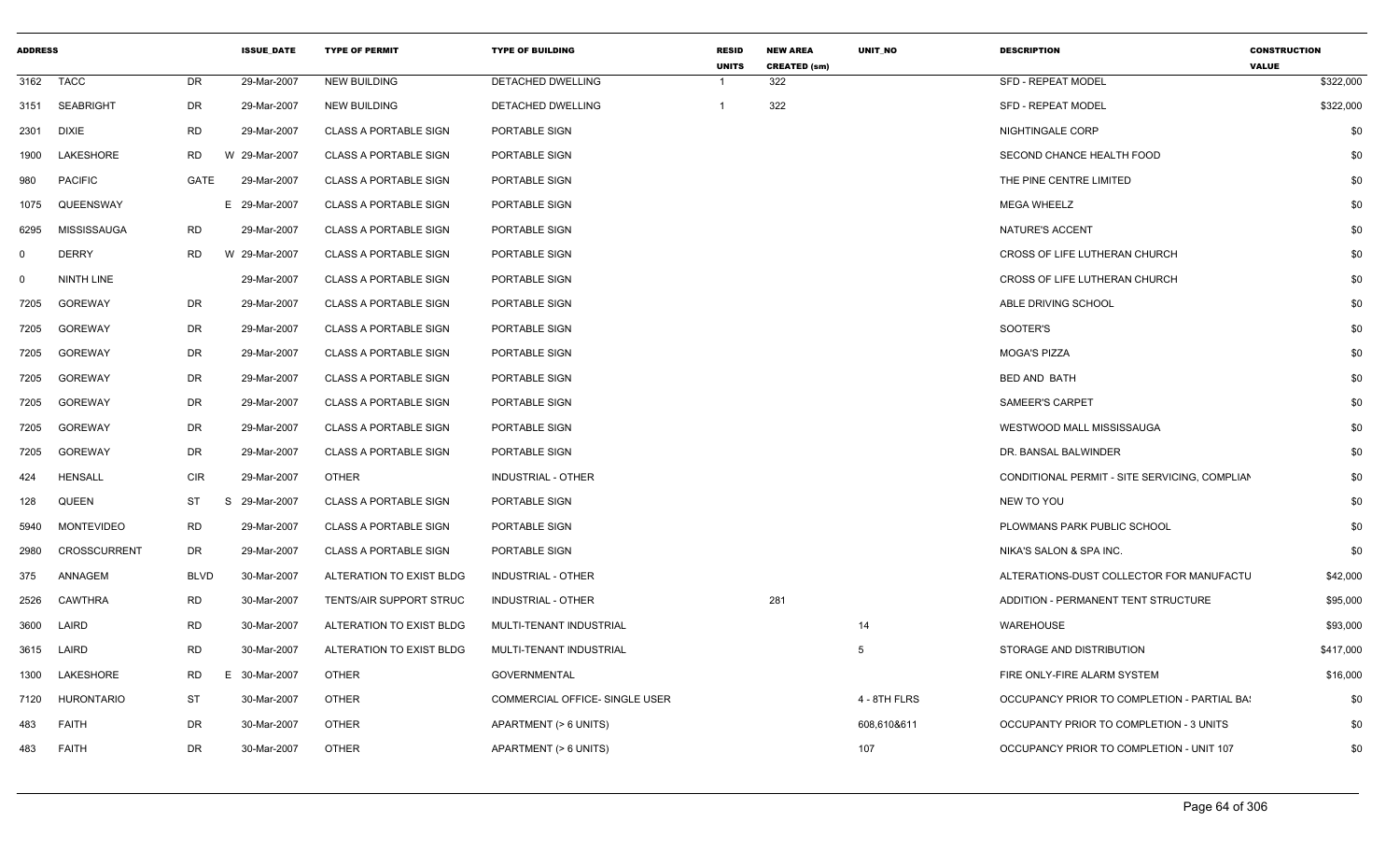| <b>ADDRESS</b> |                      |           | <b>ISSUE DATE</b> | <b>TYPE OF PERMIT</b>        | <b>TYPE OF BUILDING</b>               | <b>RESID</b><br><b>UNITS</b> | <b>NEW AREA</b><br><b>CREATED (sm)</b> | <b>UNIT NO</b>      | <b>DESCRIPTION</b>                            | <b>CONSTRUCTION</b><br><b>VALUE</b> |
|----------------|----------------------|-----------|-------------------|------------------------------|---------------------------------------|------------------------------|----------------------------------------|---------------------|-----------------------------------------------|-------------------------------------|
| 7300           | <b>DIXIE</b>         | <b>RD</b> | 30-Mar-2007       | MULTIPLE SIGNS               | INDUSTRIAL - OTHER                    |                              |                                        |                     | MULTIPLE SIGNS - PETRO CANADA 1-GROUND, 14-F  | \$7,000                             |
| 3233           | <b>BRANDON GATE</b>  | DR        | 30-Mar-2007       | ALTERATION TO EXIST BLDG     | COMMERCIAL RETAIL - MULTI-USER        |                              | 40                                     | 1C                  | FOOD STORE & TAKE-OUT RESTAURANT              | \$15,000                            |
| 2325           | MATHESON             | BLVD      | E 30-Mar-2007     | ALTERATION TO EXIST BLDG     | COMMERCIAL OFFICE - MULTI-USER        |                              |                                        | $\overline{2}$      | TAKE-OUT RESTAURANT                           | \$53,000                            |
| 470            | <b>HENSALL</b>       | CIR       | 30-Mar-2007       | <b>REVISIONS</b>             | COMMERCIAL OFFICE - MULTI-USER        |                              |                                        |                     | <b>REVISIONS</b>                              | \$0                                 |
| 2442           | SOUTH SHERIDAN       | WAY       | 30-Mar-2007       | ALTERATION TO EXIST BLDG     | SINGLE TENANT INDUSTRIAL              |                              |                                        |                     | <b>INTERIOR ALTERATIONS - SKYLIGHTS</b>       | \$278,000                           |
| 90             | <b>BURNHAMTHORPE</b> | <b>RD</b> | W 30-Mar-2007     | ALTERATION TO EXIST BLDG     | COMMERCIAL OFFICE - MULTI-USER        |                              | 144                                    | 210                 | <b>BUSINESS OFFICE</b>                        | \$42,000                            |
| 6975           | <b>CREDITVIEW</b>    | <b>RD</b> | 30-Mar-2007       | <b>FASCIA SIGN</b>           | MULTI-TENANT INDUSTRIAL               |                              |                                        | 3                   | (1) FASCIA SIGN - GILMOUR                     | \$4,000                             |
| 483            | FAITH                | DR        | 30-Mar-2007       | <b>OTHER</b>                 | APARTMENT (> 6 UNITS)                 |                              |                                        | 409                 | OCCUPANCY PRIOR TO COMPLETION - 1 UNIT        | \$0                                 |
| 2901           | <b>EGLINTON</b>      | AVE       | W 30-Mar-2007     | <b>CLASS A PORTABLE SIGN</b> | PORTABLE SIGN                         |                              |                                        |                     | SIMPLY ELEGANT FLOWERS                        | \$0                                 |
| റ              | <b>AIRPORT</b>       | RD        | 30-Mar-2007       | <b>CLASS A PORTABLE SIGN</b> | PORTABLE SIGN                         |                              |                                        |                     | <b>REGION OF PEEL</b>                         | \$0                                 |
| $\Omega$       | <b>DIXIE</b>         | RD        | 30-Mar-2007       | <b>CLASS A PORTABLE SIGN</b> | PORTABLE SIGN                         |                              |                                        |                     | <b>REGION OF PEEL</b>                         | \$0                                 |
| $\Omega$       | <b>CAWTHRA</b>       | <b>RD</b> | 30-Mar-2007       | <b>CLASS A PORTABLE SIGN</b> | PORTABLE SIGN                         |                              |                                        |                     | <b>REGION OF PEEL</b>                         | \$0                                 |
| - 0            | <b>DERRY</b>         | <b>RD</b> | W 30-Mar-2007     | <b>CLASS A PORTABLE SIGN</b> | PORTABLE SIGN                         |                              |                                        |                     | <b>REGION OF PEEL</b>                         | \$0                                 |
| 1375           | SOUTHDOWN            | RD        | 30-Mar-2007       | <b>CLASS A PORTABLE SIGN</b> | PORTABLE SIGN                         |                              |                                        |                     | SOBEY'S                                       | \$0                                 |
| 2895           | ARGENTIA             | <b>RD</b> | 30-Mar-2007       | <b>CLASS A PORTABLE SIGN</b> | PORTABLE SIGN                         |                              |                                        |                     | MASTER SEUNG TAE                              | \$0                                 |
| 4020           | SLADEVIEW            | CRES      | 02-Apr-2007       | ALTERATION TO EXIST BLDG     | <b>INDUSTRIAL - OTHER</b>             |                              |                                        | 5                   | STORAGE/WAREHOUSING                           | \$576,000                           |
| 6765           | <b>INVADER</b>       | CRES      | 02-Apr-2007       | ALTERATION TO EXIST BLDG     | <b>COMMERCIAL - OTHER</b>             |                              | 995                                    |                     | PRIVATE COMMUNITY CENTRE                      | \$216,000                           |
| 3159           | <b>JOEL KERBEL</b>   | PL        | 02-Apr-2007       | <b>OTHER</b>                 | CONDOMINIUM ROW DWELLING              |                              |                                        | <b>BDGS #1 - 11</b> | CONDITIONAL PERMIT - SITE SERVICING - COMPLIA | \$0                                 |
| 72             | <b>CUMBERLAND</b>    | DR        | 02-Apr-2007       | <b>NEW BUILDING</b>          | <b>DETACHED DWELLING</b>              |                              | 440                                    |                     | NEW - SFD/DEMOLITION                          | \$647,000                           |
| 1096           | <b>FELICITY</b>      | CRES      | 02-Apr-2007       | <b>NEW BUILDING</b>          | STREET ROW DWELLING                   | 6                            | 956                                    | #1-6                | STREET ROW DWELLING (COMMON ELEMENT RD) -     | \$984,000                           |
| 1082           | <b>FELICITY</b>      | CRES      | 02-Apr-2007       | <b>NEW BUILDING</b>          | CONDOMINIUM ROW DWELLING              | 5                            | 824                                    | #7-11               | STREET ROW DWELLING (COMMON ELEMENT RD) -     | \$848,000                           |
| 1070           | <b>FELICITY</b>      | CRES      | 02-Apr-2007       | <b>NEW BUILDING</b>          | STREET ROW DWELLING                   | 5                            | 824                                    | #12-16              | STREET ROW DWELLING (COMMON ELEMENT RD) -     | \$848,000                           |
| 1058           | <b>FELICITY</b>      | CRES      | 02-Apr-2007       | <b>NEW BUILDING</b>          | STREET ROW DWELLING                   | 6                            | 938                                    | #17-22              | STREET ROW DWELLING (COMMON ELEMENT RD) -     | \$966,000                           |
| 1065           | <b>FELICITY</b>      | CRES      | 02-Apr-2007       | <b>NEW BUILDING</b>          | STREET ROW DWELLING                   | 8                            | 1,447                                  | #23-30              | STREET ROW DWELLING (COMMON ELEMENT RD) -     | \$1,489,000                         |
| 1097           | <b>FELICITY</b>      | CRES      | 02-Apr-2007       | <b>NEW BUILDING</b>          | STREET ROW DWELLING                   | 6                            | 1,016                                  | #31-36              | STREET ROW DWELLING (COMMON ELEMENT RD) -     | \$1,045,000                         |
| 5047           | WARWICKSHIRE         | WAY       | 02-Apr-2007       | <b>NEW BUILDING</b>          | STREET ROW DWELLING                   |                              | 1,016                                  | #37-42              | STREET ROW DWELLING (COMMON ELEMENT RD) -     | \$1,045,000                         |
| 981            | <b>FREDONIA</b>      | DR        | 02-Apr-2007       | <b>NEW BUILDING</b>          | DETACHED DWELLING                     |                              | 332                                    |                     | SFD - CUSTOM                                  | \$344,000                           |
| 80             | <b>COURTNEYPARK</b>  | DR        | E 02-Apr-2007     | <b>FASCIA SIGN</b>           | <b>COMMERCIAL RETAIL - MULTI-USER</b> |                              |                                        | K7                  | FASCIA SIGNS - MUCHO BURRITTO (3)             | \$26,000                            |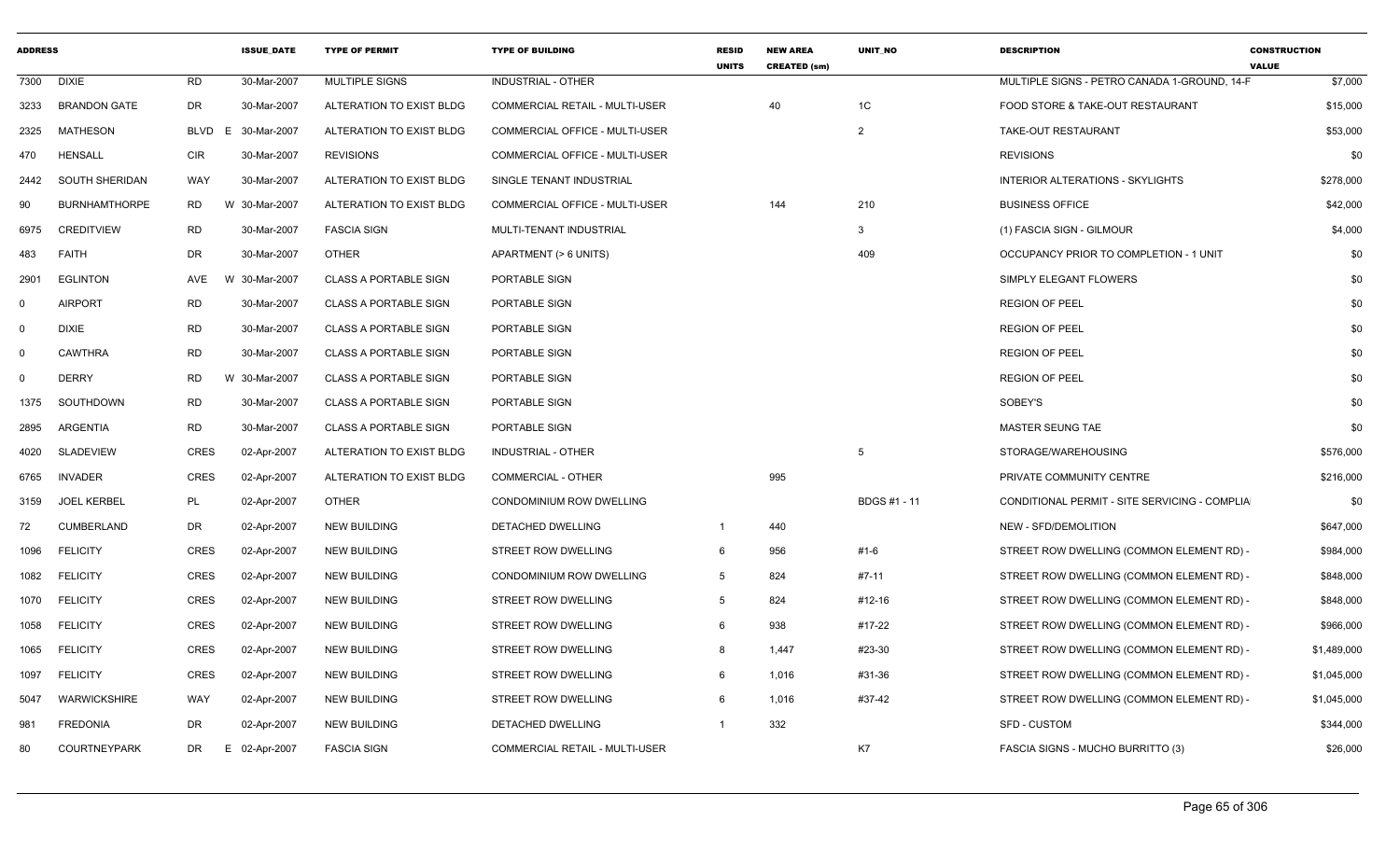| <b>ADDRESS</b> |                          |                 | <b>ISSUE DATE</b> | <b>TYPE OF PERMIT</b>        | <b>TYPE OF BUILDING</b>        | <b>RESID</b><br><b>UNITS</b> | <b>NEW AREA</b><br><b>CREATED (sm)</b> | <b>UNIT NO</b> | <b>DESCRIPTION</b>                          | <b>CONSTRUCTION</b><br><b>VALUE</b> |
|----------------|--------------------------|-----------------|-------------------|------------------------------|--------------------------------|------------------------------|----------------------------------------|----------------|---------------------------------------------|-------------------------------------|
| 4590           | EASTGATE                 | <b>PKY</b>      | 02-Apr-2007       | <b>FASCIA SIGN</b>           | SINGLE TENANT INDUSTRIAL       |                              |                                        |                | FASCIA SIGN - H HOLIDAY (1)                 | \$3,000                             |
| 3075           | RIDGEWAY                 | DR              | 02-Apr-2007       | <b>REVISIONS</b>             | MULTI-TENANT INDUSTRIAL        |                              |                                        | 5,7,9          | <b>REVISIONS</b>                            | \$0                                 |
| 1136           | <b>UPPER VILLAGE</b>     | DR              | 02-Apr-2007       | FIRE DAMAGE REPAIR           | <b>ROW DWELLING</b>            |                              |                                        | $\mathbf{3}$   | FIRE DAMAGE REPAIR - RESTORE TO ORIGINAL CO | \$80,000                            |
| 3021           | ARGENTIA                 | <b>RD</b>       | 02-Apr-2007       | ALTERATION TO EXIST BLDG     | COMMERCIAL RETAIL - MULTI-USER |                              |                                        | $P-02$         | <b>RETAIL</b>                               | \$32,000                            |
| 3071           | <b>TREADWELLS</b>        | <b>DR</b>       | 02-Apr-2007       | OTHER                        | <b>DETACHED DWELLING</b>       |                              |                                        | 3              | <b>ADDITION-DECK</b>                        | \$10,000                            |
| 3367           | THE CREDIT WOODLANDS     |                 | 02-Apr-2007       | ALTERATION TO EXIST BLDG     | SEMI-DETACHED DWELLING         | $\overline{1}$               | 105                                    |                | BASEMENT APARTMENT - FIRE DAMAGE REPAIR. RI | \$49,000                            |
| 1705           | <b>TECH</b>              | AVE             | 02-Apr-2007       | ALTERATION TO EXIST BLDG     | COMMERCIAL - OTHER             |                              |                                        | $\mathbf{1}$   | <b>OFFICE</b>                               | \$194,000                           |
| 1855           | <b>BUCKHORN</b>          | GATE            | 02-Apr-2007       | ALTERATION TO EXIST BLDG     | COMMERCIAL OFFICE- SINGLE USER |                              |                                        | 4TH FLOOR      | INTERIOR ALTERATIONS-TD CORPORATE OPERATIO  | \$15,000                            |
| 2194           | <b>HURONTARIO</b>        | <b>ST</b>       | 02-Apr-2007       | <b>DEMOLITION</b>            | DETACHED DWELLING              | -1                           |                                        |                | <b>DEMOLITION - SFD</b>                     | \$10,000                            |
| 4120           | RIDGEWAY                 | DR              | 02-Apr-2007       | <b>CLASS A PORTABLE SIGN</b> | PORTABLE SIGN                  |                              |                                        |                | STREETSWISE AUTOMOTIVE                      | \$0                                 |
| $\Omega$       | <b>WINSTON CHURCHILL</b> | <b>BLVD</b>     | 02-Apr-2007       | <b>CLASS A PORTABLE SIGN</b> | PORTABLE SIGN                  |                              |                                        |                | <b>REGION OF PEEL</b>                       | \$0                                 |
| $\mathbf 0$    | <b>BURNHAMTHORPE</b>     | <b>RD</b>       | W 02-Apr-2007     | <b>CLASS A PORTABLE SIGN</b> | PORTABLE SIGN                  |                              |                                        |                | <b>REGION OF PEEL</b>                       | \$0                                 |
| $\mathbf 0$    | <b>BURNHAMTHORPE</b>     | <b>RD</b>       | W 02-Apr-2007     | <b>CLASS A PORTABLE SIGN</b> | PORTABLE SIGN                  |                              |                                        |                | <b>REGION OF PEEL</b>                       | \$0                                 |
| $\mathbf 0$    | <b>EGLINTON</b>          | AVE             | W 02-Apr-2007     | <b>CLASS A PORTABLE SIGN</b> | PORTABLE SIGN                  |                              |                                        |                | <b>REGION OF PEEL</b>                       | \$0                                 |
| $\mathbf 0$    | <b>MAVIS</b>             | <b>RD</b>       | 02-Apr-2007       | <b>CLASS A PORTABLE SIGN</b> | PORTABLE SIGN                  |                              |                                        |                | <b>REGION OF PEEL</b>                       | \$0                                 |
| $\mathbf{0}$   | <b>BURNHAMTHORPE</b>     | <b>RD</b><br>E. | 02-Apr-2007       | <b>CLASS A PORTABLE SIGN</b> | PORTABLE SIGN                  |                              |                                        |                | <b>REGION OF PEEL</b>                       | \$0                                 |
| $\mathbf 0$    | <b>DUNDAS</b>            | ST              | W 02-Apr-2007     | <b>CLASS A PORTABLE SIGN</b> | PORTABLE SIGN                  |                              |                                        |                | <b>REGION OF PEEL</b>                       | \$0                                 |
| $\mathbf 0$    | <b>EGLINTON</b>          | W<br>AVE        | 02-Apr-2007       | <b>CLASS A PORTABLE SIGN</b> | PORTABLE SIGN                  |                              |                                        |                | <b>REGION OF PEEL</b>                       | \$0                                 |
| $\mathbf{0}$   | LAKESHORE                | <b>RD</b><br>E. | 02-Apr-2007       | <b>CLASS A PORTABLE SIGN</b> | PORTABLE SIGN                  |                              |                                        |                | <b>REGION OF PEEL</b>                       | \$0                                 |
| 3050           | <b>ARTESIAN</b>          | DR              | 02-Apr-2007       | <b>CLASS A PORTABLE SIGN</b> | PORTABLE SIGN                  |                              |                                        |                | <b>MONTESSORI WORKS</b>                     | \$0                                 |
| 71             | <b>ADMIRAL</b>           | <b>BLVD</b>     | 02-Apr-2007       | <b>CLASS A PORTABLE SIGN</b> | PORTABLE SIGN                  |                              |                                        |                | TROPHY FOODS INC                            | \$0                                 |
| 3100           | <b>WINSTON CHURCHILL</b> | <b>BLVD</b>     | 02-Apr-2007       | <b>CLASS A PORTABLE SIGN</b> | PORTABLE SIGN                  |                              |                                        |                | NATIONAL BANK OF CANADA                     | \$0                                 |
| 1090           | <b>DUNDAS</b>            | ST<br>E         | 02-Apr-2007       | <b>CLASS A PORTABLE SIGN</b> | PORTABLE SIGN                  |                              |                                        |                | NATIONAL BANK OF CANADA                     | \$0                                 |
| 3427           | <b>DERRY</b>             | RD<br>E         | 02-Apr-2007       | <b>CLASS A PORTABLE SIGN</b> | PORTABLE SIGN                  |                              |                                        |                | <b>MALTON DENTAL GROUP</b>                  | \$0                                 |
| 3417           | <b>DERRY</b>             | RD<br>E.        | 02-Apr-2007       | <b>CLASS A PORTABLE SIGN</b> | PORTABLE SIGN                  |                              |                                        |                | PIZZA NOVA                                  | \$0                                 |
| 1274           | <b>EGLINTON</b>          | AVE<br>E        | 02-Apr-2007       | <b>CLASS A PORTABLE SIGN</b> | PORTABLE SIGN                  |                              |                                        |                | SELECT INTERNATIONAL UPHOLSTERY AND BEDDII  | \$0                                 |
| 6677           | MEADOWVALE TOWN CENCIR   |                 | 02-Apr-2007       | <b>CLASS A PORTABLE SIGN</b> | PORTABLE SIGN                  |                              |                                        |                | <b>SOFTRON TAX</b>                          | \$0                                 |
| 6410           | <b>MILLCREEK</b>         | DR              | 02-Apr-2007       | <b>CLASS A PORTABLE SIGN</b> | PORTABLE SIGN                  |                              |                                        |                | <b>MCDONALD'S</b>                           | \$0                                 |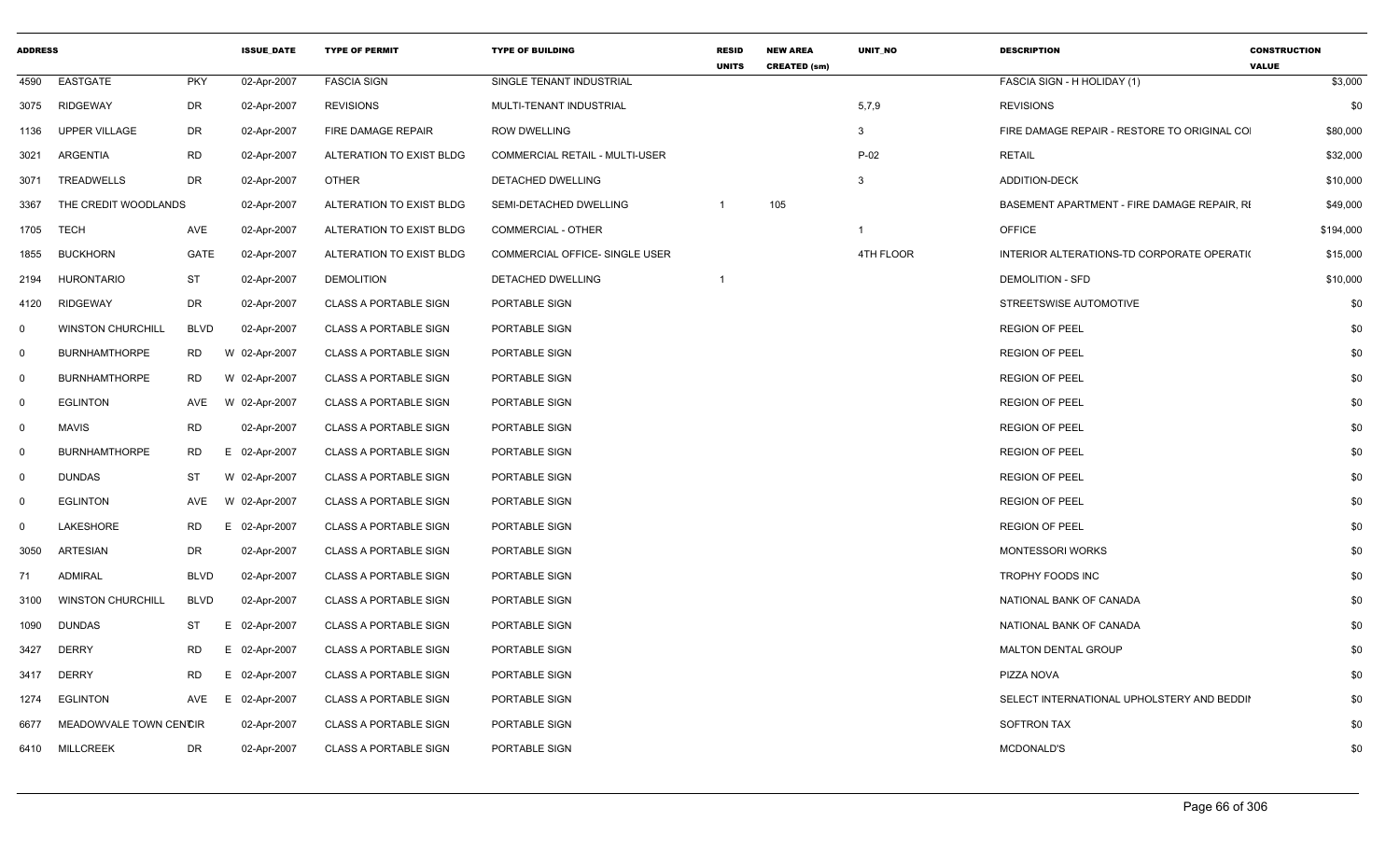| <b>ADDRESS</b> |                          |             | <b>ISSUE DATE</b> | <b>TYPE OF PERMIT</b>        | <b>TYPE OF BUILDING</b>               | <b>RESID</b><br><b>UNITS</b> | <b>NEW AREA</b><br><b>CREATED (sm)</b> | <b>UNIT NO</b> | <b>DESCRIPTION</b>                           | <b>CONSTRUCTION</b><br><b>VALUE</b> |
|----------------|--------------------------|-------------|-------------------|------------------------------|---------------------------------------|------------------------------|----------------------------------------|----------------|----------------------------------------------|-------------------------------------|
| 2565           | ARGENTIA                 | <b>RD</b>   | 02-Apr-2007       | <b>CLASS A PORTABLE SIGN</b> | PORTABLE SIGN                         |                              |                                        |                | MOTIVITY CAFE AND LOUNGE                     | \$0                                 |
| 6325           | <b>DIXIE</b>             | <b>RD</b>   | 02-Apr-2007       | <b>CLASS A PORTABLE SIGN</b> | PORTABLE SIGN                         |                              |                                        |                | <b>EBS NOTEBOOKS</b>                         | \$0                                 |
| 5492           | <b>HURST</b>             | <b>CRT</b>  | 03-Apr-2007       | <b>REVISIONS</b>             | DETACHED DWELLING                     |                              |                                        |                | REVISION-LANDING FOR BASEMENT ENTRANCE       | \$0                                 |
| 700            | <b>MATHESON</b>          | <b>BLVD</b> | W 03-Apr-2007     | <b>FASCIA SIGN</b>           | <b>COMMERCIAL RETAIL - MULTI-USER</b> |                              |                                        |                | FASCIA SIGN - ROYAL BANK (3)                 | \$5,000                             |
| 425            | <b>COURTNEYPARK</b>      | DR          | W 03-Apr-2007     | <b>PYLON SIGN</b>            | MULTI-TENANT INDUSTRIAL               |                              |                                        |                | 1 GROUND SIGN - PROLOGIS                     | \$7,000                             |
| 200            | <b>COURTNEYPARK</b>      | DR          | W 03-Apr-2007     | <b>PYLON SIGN</b>            | MULTI-TENANT INDUSTRIAL               |                              |                                        |                | 1 GROUND SIGN - PROLOGIS                     | \$7,000                             |
| 205            | <b>COURTNEYPARK</b>      | DR          | W 03-Apr-2007     | <b>PYLON SIGN</b>            | MULTI-TENANT INDUSTRIAL               |                              |                                        |                | 1 GROUND SIGN - PROLOGIS                     | \$7,000                             |
| 2250           | <b>COUNCIL RING</b>      | <b>RD</b>   | 03-Apr-2007       | ADDITION AND ALTER           | SCHOOL - OTHER                        |                              |                                        |                | ADDITION/ALTERATIONS - BROOKMEDE P.S, COMPL  | \$0                                 |
| 5380           | <b>TERRY FOX</b>         | WAY         | 03-Apr-2007       | ALTERATION TO EXIST BLDG     | COMMERCIAL RETAIL - MULTI-USER        |                              |                                        | #12            | TAKE-OUT RESTAURANT                          | \$63,000                            |
| 6045           | <b>CREDITVIEW</b>        | <b>RD</b>   | 03-Apr-2007       | <b>FASCIA SIGN</b>           | COMMERCIAL RETAIL - MULTI-USER        |                              |                                        | $\mathbf{1}$   | 2 FASCIA SIGNS - HERO BURGERS                | \$14,000                            |
| 2895           | ARGENTIA                 | <b>RD</b>   | 03-Apr-2007       | ALTERATION TO EXIST BLDG     | MULTI-TENANT INDUSTRIAL               |                              |                                        | $D-2$          | TAEKWONDO SCHOOL & ANCILLARY OFFICE          | \$101,000                           |
| 1130           | <b>BOUGH BEECHES</b>     | <b>BLVD</b> | 03-Apr-2007       | <b>PYLON SIGN</b>            | RESIDENTIAL - OTHER                   |                              |                                        |                | GROUND SIGN - ADDRESS SIGN, BOUGH BEECHES    | \$20,000                            |
| 3625           | <b>SAWMILL VALLEY</b>    | DR          | 03-Apr-2007       | PORTABLE CLASSROOM           | SCHOOL - OTHER                        |                              |                                        |                | (6) PORTABLE RELOCATES - SAWMILL VALLEY P.S. | \$96,000                            |
| 5985           | <b>RODEO</b>             | <b>DR</b>   | 03-Apr-2007       | <b>FASCIA SIGN</b>           | <b>COMMERCIAL RETAIL - MULTI-USER</b> |                              |                                        | 2A             | <b>FASCIA SIGN - TIPTOP TAILORS (1)</b>      | \$14,000                            |
| 1884           | MELODY                   | DR          | 03-Apr-2007       | ALTERATION TO EXIST BLDG     | DETACHED DWELLING                     |                              | 62                                     |                | ALTERATIONS-INTERIOR WITH FINISHED BASEMENT  | \$31,000                            |
| 2210           | <b>HURONTARIO</b>        | <b>ST</b>   | 03-Apr-2007       | <b>DEMOLITION</b>            | DETACHED DWELLING                     | $\overline{1}$               |                                        |                | <b>DEMOLITION - SFD</b>                      | \$10,000                            |
| $\mathbf 0$    | <b>ERIN MILLS</b>        | <b>PKY</b>  | 03-Apr-2007       | <b>CLASS A PORTABLE SIGN</b> | PORTABLE SIGN                         |                              |                                        |                | <b>LIVING ARTS CENTRE</b>                    | \$0                                 |
| $\mathbf 0$    | <b>CONFEDERATION</b>     | <b>PKY</b>  | 03-Apr-2007       | <b>CLASS A PORTABLE SIGN</b> | PORTABLE SIGN                         |                              |                                        |                | <b>LIVING ARTS CENTRE</b>                    | \$0                                 |
| 1137           | <b>DERRY</b>             | RD          | E 03-Apr-2007     | <b>CLASS A PORTABLE SIGN</b> | PORTABLE SIGN                         |                              |                                        |                | DRAKKAR HUMAN RESOURCE                       | \$0                                 |
| 180            | <b>DERRY</b>             | <b>RD</b>   | E 03-Apr-2007     | <b>CLASS A PORTABLE SIGN</b> | PORTABLE SIGN                         |                              |                                        |                | PEEL REGIONAL POLICE (BRAMPTON)              | \$0                                 |
| $\mathbf 0$    | <b>WINSTON CHURCHILL</b> | <b>BLVD</b> | 03-Apr-2007       | <b>CLASS A PORTABLE SIGN</b> | PORTABLE SIGN                         |                              |                                        |                | COMMUNITY SERVICES - PARKS & REC             | \$0                                 |
| $\mathbf 0$    | <b>DERRY</b>             | <b>RD</b>   | W 03-Apr-2007     | <b>CLASS A PORTABLE SIGN</b> | PORTABLE SIGN                         |                              |                                        |                | <b>COMMUNITY SERVICES - PARKS &amp; REC</b>  | \$0                                 |
| $\mathbf 0$    | <b>ERIN MILLS</b>        | <b>PKY</b>  | 03-Apr-2007       | <b>CLASS A PORTABLE SIGN</b> | PORTABLE SIGN                         |                              |                                        |                | COMMUNITY SERVICES - PARKS & REC             | \$0                                 |
| $\mathbf 0$    | <b>MAVIS</b>             | <b>RD</b>   | 03-Apr-2007       | <b>CLASS A PORTABLE SIGN</b> | PORTABLE SIGN                         |                              |                                        |                | COMMUNITY SERVICES - PARKS & REC             | \$0                                 |
| 1855           | <b>DUNDAS</b>            | ST          | E 03-Apr-2007     | <b>CLASS A PORTABLE SIGN</b> | PORTABLE SIGN                         |                              |                                        |                | <b>INSIDE MUSIC SCHOOL</b>                   | \$0                                 |
| 6855           | <b>COLUMBUS</b>          | <b>RD</b>   | 03-Apr-2007       | <b>CLASS A PORTABLE SIGN</b> | PORTABLE SIGN                         |                              |                                        |                | TPT SYSTEM'S INC.                            | \$0                                 |
| 2440           | <b>CAWTHRA</b>           | <b>RD</b>   | 03-Apr-2007       | <b>CLASS A PORTABLE SIGN</b> | PORTABLE SIGN                         |                              |                                        |                | TOTAL BODY FITNESS INC.                      | \$0                                 |
| 6819           | <b>PACIFIC</b>           | <b>CIR</b>  | 03-Apr-2007       | <b>CLASS A PORTABLE SIGN</b> | PORTABLE SIGN                         |                              |                                        |                | CAMILLA HOUSE IMPORTS INC.                   | \$0                                 |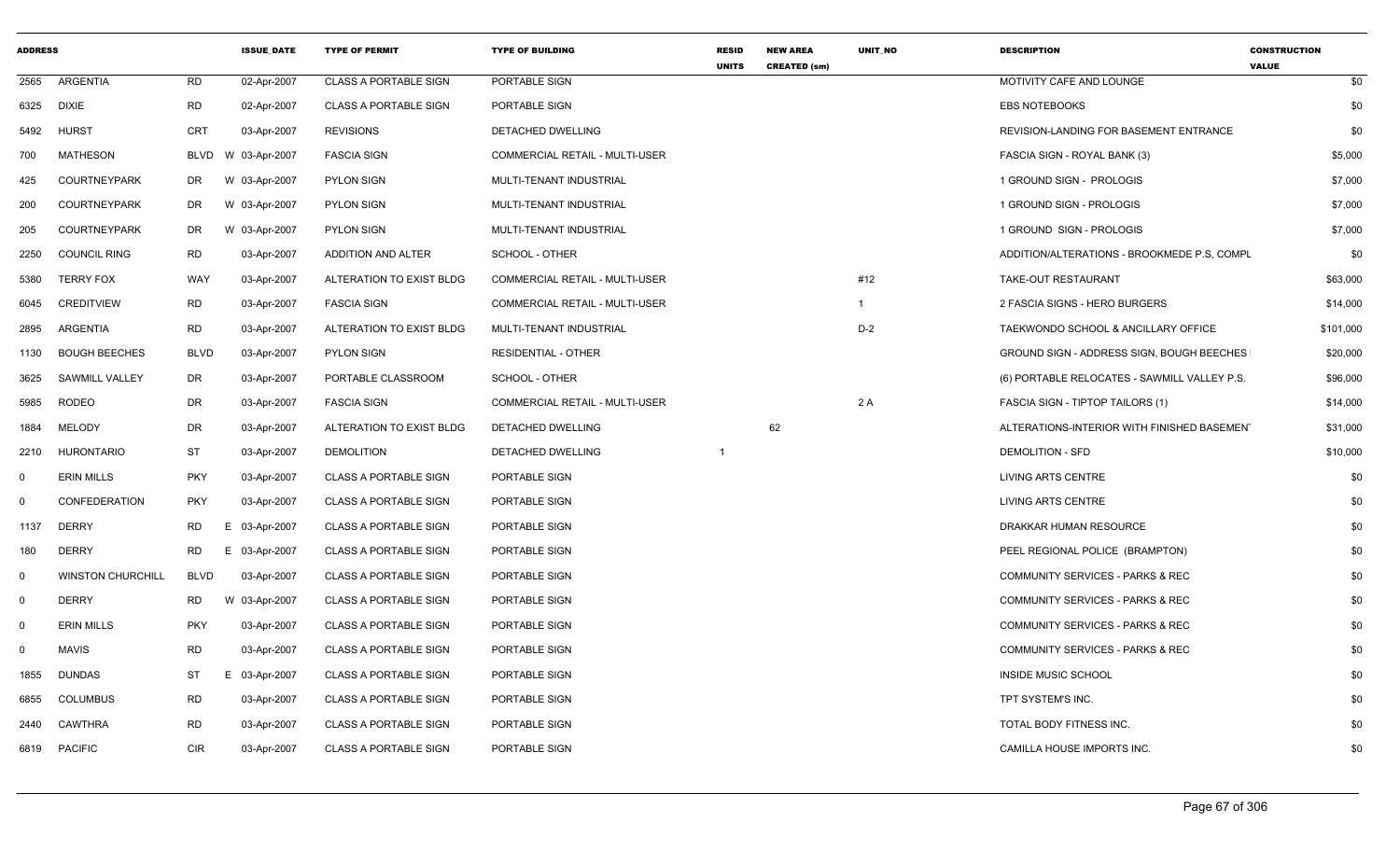| <b>ADDRESS</b> |                          |             | <b>ISSUE DATE</b> | <b>TYPE OF PERMIT</b>        | <b>TYPE OF BUILDING</b>        | <b>RESID</b><br><b>UNITS</b> | <b>NEW AREA</b><br><b>CREATED (sm)</b> | <b>UNIT NO</b> | <b>DESCRIPTION</b>                           | <b>CONSTRUCTION</b><br><b>VALUE</b> |
|----------------|--------------------------|-------------|-------------------|------------------------------|--------------------------------|------------------------------|----------------------------------------|----------------|----------------------------------------------|-------------------------------------|
| 6819           | <b>PACIFIC</b>           | <b>CIR</b>  | 03-Apr-2007       | <b>CLASS A PORTABLE SIGN</b> | PORTABLE SIGN                  |                              |                                        |                | CAMILLA HOUSE IMPORTS INC.                   | \$0                                 |
| 3135           | ARGENTIA                 | <b>RD</b>   | 03-Apr-2007       | <b>CLASS A PORTABLE SIGN</b> | PORTABLE SIGN                  |                              |                                        |                | MOORES THE SUIT PEOPLE                       | \$0                                 |
| 3135           | ARGENTIA                 | <b>RD</b>   | 03-Apr-2007       | <b>CLASS A PORTABLE SIGN</b> | PORTABLE SIGN                  |                              |                                        |                | MOORES THE SUIT PEOPLE                       | \$0                                 |
| 3050           | <b>VEGA</b>              | <b>BLVD</b> | 03-Apr-2007       | CLASS A PORTABLE SIGN        | PORTABLE SIGN                  |                              |                                        |                | <b>SEARS CANADA INC</b>                      | \$0                                 |
| 1200           | <b>VANIER</b>            | DR          | 03-Apr-2007       | <b>CLASS A PORTABLE SIGN</b> | PORTABLE SIGN                  |                              |                                        |                | PERONI'S PIZZERIA                            | \$0                                 |
| 1250           | SOUTH SERVICE            | <b>RD</b>   | 03-Apr-2007       | <b>CLASS A PORTABLE SIGN</b> | PORTABLE SIGN                  |                              |                                        |                | <b>FANTASTIC FLEA MARKET</b>                 | \$0                                 |
| 347            | LAKESHORE                | <b>RD</b>   | E 03-Apr-2007     | <b>CLASS A PORTABLE SIGN</b> | PORTABLE SIGN                  |                              |                                        |                | PORT CREDIT OXFORD LEARING CENTRE            | \$0                                 |
| 6829           | <b>PACIFIC</b>           | <b>CIR</b>  | 03-Apr-2007       | <b>CLASS A PORTABLE SIGN</b> | PORTABLE SIGN                  |                              |                                        |                | <b>CHRISTMAS TRADITION</b>                   | \$0                                 |
| 2150           | <b>BURNHAMTHORPE</b>     | <b>RD</b>   | W 03-Apr-2007     | <b>CLASS A PORTABLE SIGN</b> | PORTABLE SIGN                  |                              |                                        |                | LA WEIGHT LOSS                               | \$0                                 |
| 6085           | <b>CREDITVIEW</b>        | <b>RD</b>   | 03-Apr-2007       | <b>CLASS A PORTABLE SIGN</b> | PORTABLE SIGN                  |                              |                                        |                | SOCCER WORLD II INC                          | \$0                                 |
| 2222           | SOUTH SHERIDAN           | <b>WAY</b>  | 04-Apr-2007       | ALTERATION TO EXIST BLDG     | MULTI-TENANT INDUSTRIAL        |                              |                                        | 102,106        | <b>CARPET SALES</b>                          | \$103,000                           |
| 6880           | <b>CAMPBELL SETTLER</b>  | <b>CRT</b>  | 04-Apr-2007       | ALTERATION TO EXIST BLDG     | DETACHED DWELLING              |                              |                                        |                | ALTERATIONS - BASEMENT RENOVATIONS           | \$70,000                            |
| 5438           | <b>OSCAR PETERSON</b>    | <b>BLVD</b> | 04-Apr-2007       | <b>NEW BUILDING</b>          | DETACHED DWELLING              |                              | 302                                    |                | <b>SFD - REPEAT MODEL</b>                    | \$315,000                           |
| 1009           | <b>INDIAN</b>            | <b>RD</b>   | 04-Apr-2007       | <b>NEW BUILDING</b>          | DETACHED DWELLING              | -1                           | 484                                    |                | <b>SFD - CUSTOM</b>                          | \$629,000                           |
| 3270           | TACC                     | DR          | 04-Apr-2007       | <b>NEW BUILDING</b>          | SCHOOL - ELEMENTARY            |                              | 5,338                                  |                | NEW - SCHOOL CHURCHILL MEADOWS JR. P.S. FOU  | \$7,537,000                         |
| 3531           | PALGRAVE                 | <b>RD</b>   | 04-Apr-2007       | <b>NEW BUILDING</b>          | <b>DETACHED DWELLING</b>       | $\overline{1}$               | 377                                    |                | SFD - NEW CUSTOM/DEMOLITION - EXISTING SFD & | \$398,000                           |
| 3021           | ARGENTIA                 | <b>RD</b>   | 04-Apr-2007       | <b>REVISIONS</b>             | COMMERCIAL RETAIL - MULTI-USER |                              |                                        | $\overline{7}$ | KITCHEN EXHAUST                              | \$0                                 |
| 1279           | HAIG                     | <b>BLVD</b> | 04-Apr-2007       | <b>NEW BUILDING</b>          | DETACHED DWELLING              | -1                           | 331                                    |                | SFD - CUSTOM/DEMOLISH EXISTING SFD           | \$351,000                           |
| 3021           | ARGENTIA                 | <b>RD</b>   | 04-Apr-2007       | <b>FASCIA SIGN</b>           | COMMERCIAL RETAIL - MULTI-USER |                              |                                        | $P-02$         | FASCIA SIGN - ROGERS (1)                     | \$10,000                            |
| 2555           | <b>ERIN CENTRE</b>       | <b>BLVD</b> | 04-Apr-2007       | ALTERATION TO EXIST BLDG     | <b>COMMERCIAL - OTHER</b>      |                              |                                        | 6              | <b>BUSINESS OFFICE</b>                       | \$15,000                            |
| 6200           | <b>DIXIE</b>             | RD          | 04-Apr-2007       | ALTERATION TO EXIST BLDG     | <b>INDUSTRIAL - OTHER</b>      |                              |                                        | 110-111        | INTERIOR ALTERATIONS-FUNCTION TREATMENT CT   | \$15,000                            |
| 3100           | <b>DIXIE</b>             | <b>RD</b>   | 04-Apr-2007       | <b>FASCIA SIGN</b>           | COMMERCIAL RETAIL - MULTI-USER |                              |                                        | A 002C         | FASCIA SIGN - TALIZE NEW & NEARLY NEW AFFORE | \$25,000                            |
| 5175           | <b>TIMBERLEA</b>         | <b>BLVD</b> | 04-Apr-2007       | ALTERATION TO EXIST BLDG     | <b>INDUSTRIAL - OTHER</b>      |                              |                                        |                | FIRE ONLY-DUST COLLECTOR                     | \$21,000                            |
| $\mathbf 0$    | <b>MAVIS</b>             | <b>RD</b>   | 04-Apr-2007       | <b>CLASS A PORTABLE SIGN</b> | PORTABLE SIGN                  |                              |                                        |                | <b>LIVING ARTS CENTRE</b>                    | \$0                                 |
| $\mathbf 0$    | <b>BURNHAMTHORPE</b>     | RD          | E 04-Apr-2007     | <b>CLASS A PORTABLE SIGN</b> | PORTABLE SIGN                  |                              |                                        |                | <b>LIVING ARTS CENTRE</b>                    | \$0                                 |
| $\mathbf 0$    | <b>WINSTON CHURCHILL</b> | <b>BLVD</b> | 04-Apr-2007       | <b>CLASS A PORTABLE SIGN</b> | PORTABLE SIGN                  |                              |                                        |                | LIVING ARTS CENTRE                           | \$0                                 |
| 1151           | <b>DUNDAS</b>            | ST          | W 04-Apr-2007     | <b>CLASS A PORTABLE SIGN</b> | PORTABLE SIGN                  |                              |                                        |                | <b>SOFTRON TAX</b>                           | \$0                                 |
| 1475           | <b>BURNHAMTHORPE</b>     | RD          | W 04-Apr-2007     | <b>CLASS A PORTABLE SIGN</b> | PORTABLE SIGN                  |                              |                                        |                | VISUAL ARTS MISSISSAUGA                      | \$0                                 |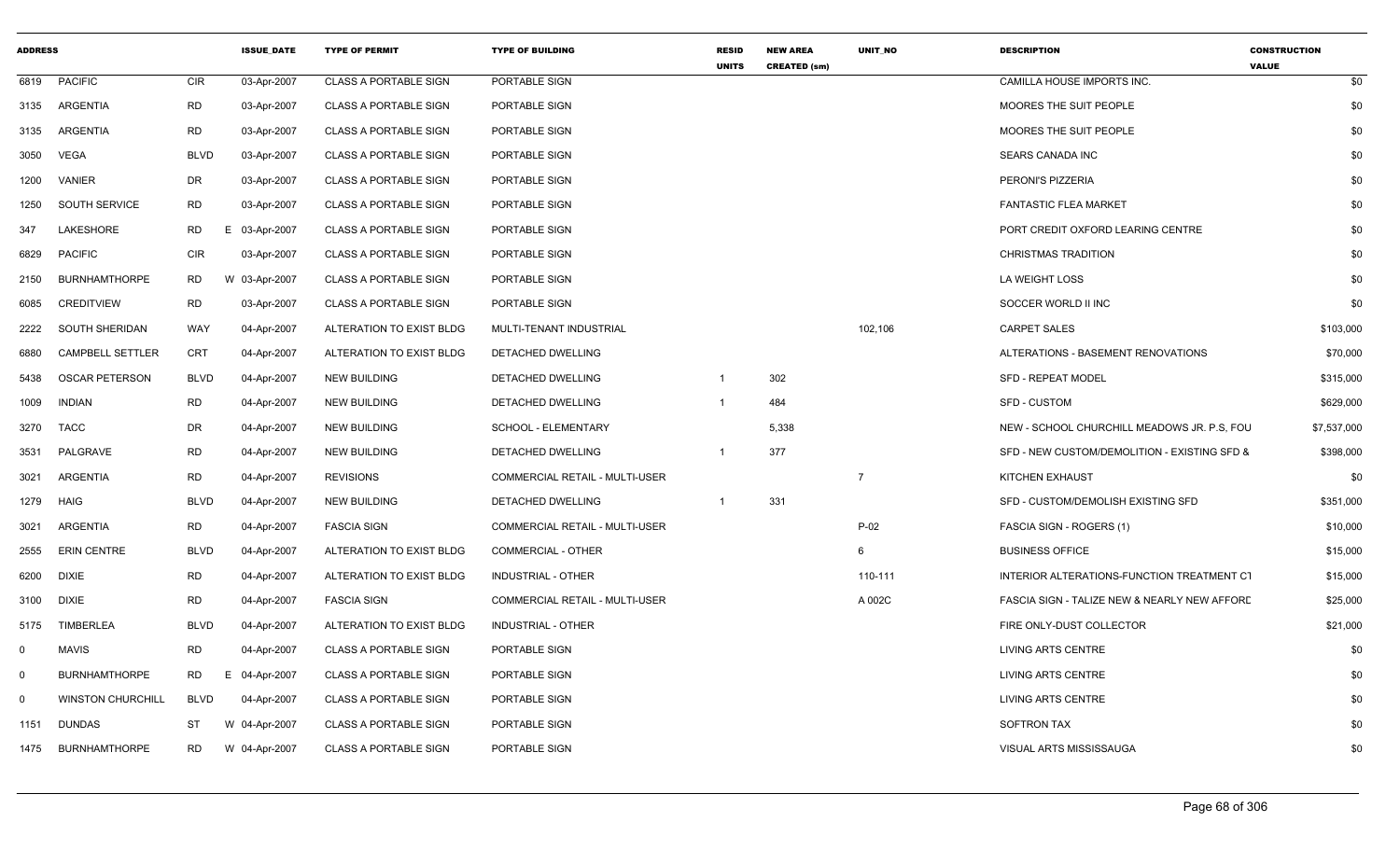| <b>ADDRESS</b> |                     |             | <b>ISSUE DATE</b> | <b>TYPE OF PERMIT</b>        | <b>TYPE OF BUILDING</b>        | <b>RESID</b><br><b>UNITS</b> | <b>NEW AREA</b><br><b>CREATED (sm)</b> | <b>UNIT NO</b> | <b>DESCRIPTION</b>                            | <b>CONSTRUCTION</b><br><b>VALUE</b> |
|----------------|---------------------|-------------|-------------------|------------------------------|--------------------------------|------------------------------|----------------------------------------|----------------|-----------------------------------------------|-------------------------------------|
| $\mathbf{0}$   | <b>DUNDAS</b>       | ST          | W 04-Apr-2007     | CLASS A PORTABLE SIGN        | PORTABLE SIGN                  |                              |                                        |                | MISSISSAUGA CANOE CLUB                        | \$0                                 |
| $\Omega$       | SOUTHDOWN           | <b>RD</b>   | 04-Apr-2007       | <b>CLASS A PORTABLE SIGN</b> | PORTABLE SIGN                  |                              |                                        |                | MISSISSAUGA CANOE CLUB                        | \$0                                 |
| $\Omega$       | <b>HURONTARIO</b>   | ST          | 04-Apr-2007       | <b>CLASS A PORTABLE SIGN</b> | PORTABLE SIGN                  |                              |                                        |                | MISSISSAUGA CANOE CLUB                        | \$0                                 |
| 776            | <b>DUNDAS</b>       | <b>ST</b>   | Е<br>04-Apr-2007  | <b>CLASS A PORTABLE SIGN</b> | PORTABLE SIGN                  |                              |                                        |                | SLEEP COUNTRY CANADA                          | \$0                                 |
| 0              | <b>MAVIS</b>        | RD          | 04-Apr-2007       | <b>CLASS A PORTABLE SIGN</b> | PORTABLE SIGN                  |                              |                                        |                | <b>YMCA</b>                                   | \$0                                 |
| 2900           | ARGENTIA            | <b>RD</b>   | 05-Apr-2007       | ALTERATION TO EXIST BLDG     | MULTI-TENANT INDUSTRIAL        |                              |                                        | - 6            | <b>WAREHOUSE &amp; DISTRIBUTION</b>           | \$17,000                            |
| 450            | <b>COURTNEYPARK</b> | DR          | W 05-Apr-2007     | <b>NEW BUILDING</b>          | MULTI-TENANT INDUSTRIAL        |                              | 27,313                                 |                | NEW - INDUSTRIAL SPEC BLDG, TENANT NOT DETEI  | \$12,973,000                        |
| 5290           | PALMETTO            | PL          | 05-Apr-2007       | <b>NEW BUILDING</b>          | STREET ROW DWELLING            | - 9                          | 1,303                                  | $1 - 9$        | STREET ROW DWELLING - BLK 300 (9-UNITS)       | \$1,341,000                         |
|                | 5272 PALMETTO       | <b>PL</b>   | 05-Apr-2007       | <b>NEW BUILDING</b>          | STREET ROW DWELLING            | 8                            | 1,149                                  | $1 - 8$        | STREET ROW DWELLING - BLK 301 (8-UNITS)       | \$1,183,000                         |
| 2436           | MUSKET              | CRT         | 05-Apr-2007       | ADDITION TO EXIST BLDG       | SEMI-DETACHED DWELLING         |                              | 31                                     |                | ADDITION - UNHEATED SUNROOM                   | \$25,000                            |
| 3899           | TRELAWNY            | CIR         | 05-Apr-2007       | ALTERATION TO EXIST BLDG     | COMMERCIAL RETAIL - MULTI-USER |                              | 93                                     | 14             | RETAIL FOOD STORE                             | \$15,000                            |
| 4094           | <b>TOMKEN</b>       | <b>RD</b>   | 05-Apr-2007       | PYLON SIGN                   | <b>RESIDENTIAL - OTHER</b>     |                              |                                        |                | GROUD SIGN - WESTMINISTER UNITED CHURCH (1)   | \$1,000                             |
| 6995           | <b>GLORY</b>        | CRT         | 05-Apr-2007       | <b>NEW BUILDING</b>          | CONDOMINIUM ROW DWELLING       | 10 <sup>1</sup>              | 1,915                                  | #1-19 (ODD)    | CONDOMINIUM ROW DWELLING - BLK 1 (10 UNITS)   | \$1,970,000                         |
| 100            | <b>CITY CENTRE</b>  | DR          | 05-Apr-2007       | ALTERATION TO EXIST BLDG     | COMMERCIAL RETAIL - MULTI-USER |                              |                                        | #2-715         | RETAIL                                        | \$57,000                            |
| 3180           | COUNTESS            | CRES        | 05-Apr-2007       | <b>NEW BUILDING</b>          | DETACHED DWELLING              |                              | 260                                    |                | <b>SFD - REPEAT MODEL</b>                     | \$241,000                           |
| 3184           | COUNTESS            | CRES        | 05-Apr-2007       | <b>NEW BUILDING</b>          | DETACHED DWELLING              |                              | 259                                    |                | SFD - REPEAT MODEL                            | \$240,000                           |
| 3188           | COUNTESS            | <b>CRES</b> | 05-Apr-2007       | <b>NEW BUILDING</b>          | DETACHED DWELLING              |                              | 251                                    |                | <b>SFD - REPEAT MODEL</b>                     | \$233,000                           |
| 3192           | <b>COUNTESS</b>     | CRES        | 05-Apr-2007       | <b>NEW BUILDING</b>          | DETACHED DWELLING              |                              | 239                                    |                | <b>SFD - NEW MODEL</b>                        | \$246,000                           |
| 3196           | COUNTESS            | CRES        | 05-Apr-2007       | <b>NEW BUILDING</b>          | <b>DETACHED DWELLING</b>       |                              | 228                                    |                | <b>SFD - NEW MODEL</b>                        | \$235,000                           |
| 2885           | ARGENTIA            | RD          | 05-Apr-2007       | ALTERATION TO EXIST BLDG     | MULTI-TENANT INDUSTRIAL        |                              |                                        |                | <b>BUSINESS OFFICE WITH ACCESSORY STORAGE</b> | \$254,000                           |
| 3366           | TRELAWNY            | CIR         | 05-Apr-2007       | ALTERATION TO EXIST BLDG     | DETACHED DWELLING              |                              | 117                                    |                | ALTERATIONS-FINISHED BASEMENT                 | \$40,000                            |
| 6933           | AVILA               | <b>RD</b>   | 05-Apr-2007       | ADDITION TO EXIST BLDG       | DETACHED DWELLING              |                              | 9                                      |                | ADDITION - SUNROOM HEATED                     | \$12,000                            |
| 3200           | <b>COUNTESS</b>     | CRES        | 05-Apr-2007       | <b>NEW BUILDING</b>          | DETACHED DWELLING              |                              | 295                                    |                | SFD - NEW MODEL                               | \$303,000                           |
| 3162           | <b>GLADISH</b>      | <b>GROV</b> | 05-Apr-2007       | <b>NEW BUILDING</b>          | DETACHED DWELLING              |                              | 224                                    |                | <b>SFD - NEW MODEL</b>                        | \$230,000                           |
|                | 3415 DIXIE          | <b>RD</b>   | 05-Apr-2007       | ALTERATION TO EXIST BLDG     | COMMERCIAL RETAIL - MULTI-USER |                              | 95                                     | 201            | <b>COMMERCIAL SCHOOL</b>                      | \$38,000                            |
| 1423           | NORTHAVEN           | DR          | 05-Apr-2007       | ADDITION TO EXIST BLDG       | DETACHED DWELLING              |                              | 14                                     |                | ADDITION - HEATED SUNROOM                     | \$25,000                            |
| 3154           | GLADISH             | <b>GROV</b> | 05-Apr-2007       | <b>NEW BUILDING</b>          | DETACHED DWELLING              |                              | 251                                    |                | <b>SFD - REPEAT MODEL</b>                     | \$233,000                           |
|                | 1593 PETRIE         | <b>WAY</b>  | 05-Apr-2007       | ADDITION AND ALTER           | DETACHED DWELLING              |                              | 147                                    |                | ADDITION/ALTERATIONS - DEMOLISH 2ND FLOOR &   | \$172,000                           |
|                |                     |             |                   |                              |                                |                              |                                        |                |                                               |                                     |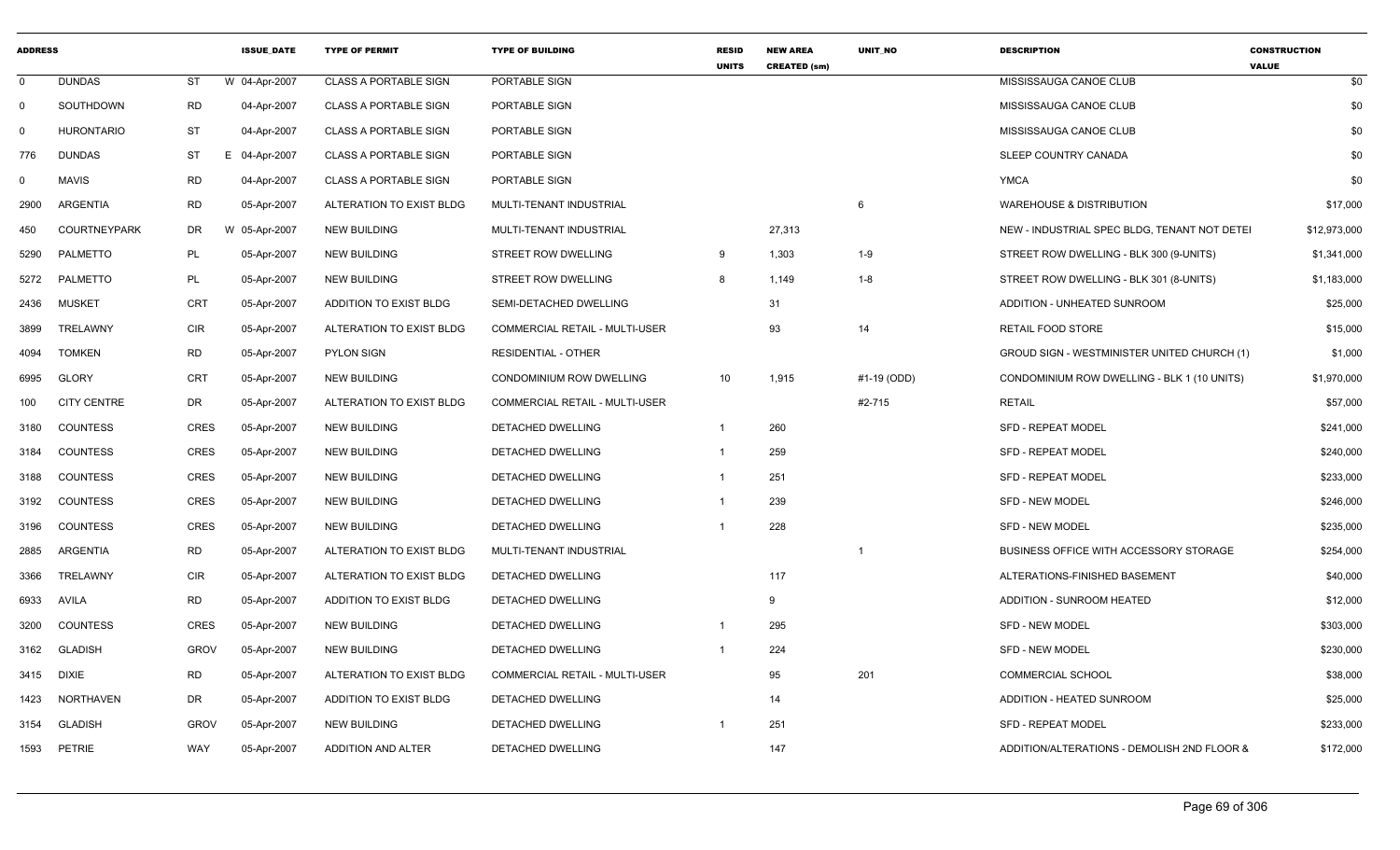| <b>ADDRESS</b> |                      |                 | <b>ISSUE DATE</b> | <b>TYPE OF PERMIT</b>        | <b>TYPE OF BUILDING</b>               | <b>RESID</b><br><b>UNITS</b> | <b>NEW AREA</b><br><b>CREATED (sm)</b> | <b>UNIT NO</b> | <b>DESCRIPTION</b>                               | <b>CONSTRUCTION</b><br><b>VALUE</b> |
|----------------|----------------------|-----------------|-------------------|------------------------------|---------------------------------------|------------------------------|----------------------------------------|----------------|--------------------------------------------------|-------------------------------------|
|                | 2200 STILLMEADOW     | RD              | 05-Apr-2007       | <b>ADDITION AND ALTER</b>    | DETACHED DWELLING                     |                              | 39                                     |                | ADDITION/ALTERATIONS - 2ND STOREY ABOVE GAF      | \$35,000                            |
| 90             | ABSOLUTE             | AVE             | 05-Apr-2007       | <b>OTHER</b>                 | APARTMENT (> 6 UNITS)                 |                              |                                        | 2701 & 2707    | OCCUPANCY PRIOR TO COMPLETION (2 UNITS)          | \$0                                 |
| 100            | <b>CITY CENTRE</b>   | DR              | 05-Apr-2007       | ALTERATION TO EXIST BLDG     | COMMERCIAL RETAIL - MULTI-USER        |                              |                                        | CRU 2-721/22   | INTERIOR ALTERATIONS - WEST 49                   | \$61,000                            |
| 3400           | AQUINAS              | AVE             | 05-Apr-2007       | TENTS/AIR SUPPORT STRUC      | UNKNOWN FROM DATA CONVERSION          |                              |                                        |                | (1) TEMPORARY TENT FOR APRIL 8/07 (30x60)        | \$1,000                             |
|                | 1107 LORNE PARK      | RD              | 05-Apr-2007       | OTHER                        | <b>COMMERCIAL - OTHER</b>             |                              |                                        | -7             | FIRE ONLY-FIRE SUPPRESSION SYSTEM                | \$2,000                             |
|                | 1461 CHASEHURST      | DR              | 05-Apr-2007       | ALTERATION TO EXIST BLDG     | DETACHED DWELLING                     |                              |                                        |                | ALTERATIONS-BEAM/COLUMN INSTALLATION             | \$1,000                             |
|                | 1157 GREENOAKS       | DR              | 05-Apr-2007       | <b>OTHER</b>                 | DETACHED DWELLING                     |                              |                                        |                | <b>SEWER CONVERSION</b>                          | \$2,000                             |
|                | 3150 TACC            | DR              | 09-Apr-2007       | NEW BUILDING                 | DETACHED DWELLING                     | $\overline{1}$               | 363                                    |                | <b>SFD - REPEAT MODEL</b>                        | \$377,000                           |
|                | 2341 ROBIN           | DR              | 09-Apr-2007       | ADDITION AND ALTER           | DETACHED DWELLING                     |                              | 115                                    |                | ADDITIONS/ALTERATIONS - 3 1-STOREY ADDITIONS     | \$205,000                           |
|                | 6855 TENTH LINE WEST |                 | 09-Apr-2007       | ADDITION TO EXIST BLDG       | SCHOOL - ELEMENTARY                   |                              | 1,221                                  |                | ADDITION - SCHOOL CLASSROOMS, PLUM TREE PA       | \$1,761,000                         |
|                | 5482 MIDDLEBURY      | DR              | 09-Apr-2007       | ADDITION TO EXIST BLDG       | SCHOOL - ELEMENTARY                   |                              | 2,285                                  |                | ADDITION - (2)2 STY ADD.& (1)1 STY ADD.& DEMO OF | \$3,481,000                         |
|                | 4070 LIVING ARTS     | DR              | 09-Apr-2007       | ALTERATION TO EXIST BLDG     | APARTMENT (> 6 UNITS)                 |                              |                                        | $\overline{2}$ | <b>DENTAL OFFICE</b>                             | \$43,000                            |
| 89             | QUEENSWAY            |                 | W 09-Apr-2007     | <b>FASCIA SIGN</b>           | COMMERCIAL OFFICE - MULTI-USER        |                              |                                        |                | FASCIA SIGN - ELLIS DON (2)                      | \$45,000                            |
| 5465           | <b>GLEN ERIN</b>     | DR              | 09-Apr-2007       | ALTERATION TO EXIST BLDG     | DETACHED DWELLING                     |                              | 124                                    |                | ALTERATIONS-BASEMENT ENTRANCE/RENO               | \$42,000                            |
|                | 2975 ARGENTIA        | RD              | 09-Apr-2007       | <b>REVISIONS</b>             | COMMERCIAL RETAIL-SINGLE USER         |                              |                                        | BLD-G          | REVISIONS - CONSTRUCT LANDLORD MECHANICAL        | \$16,000                            |
|                | 3136 CABANO          | CRES            | 09-Apr-2007       | <b>NEW BUILDING</b>          | STREET ROW DWELLING                   | $\overline{7}$               | 985                                    | $#1 - 7$       | STREET ROW DWELLING - BLK 294 (7 UNITS)          | \$1,081,000                         |
|                | 3100 DIXIE           | RD              | 09-Apr-2007       | ALTERATION TO EXIST BLDG     | COMMERCIAL RETAIL - MULTI-USER        |                              | 3,187                                  |                | INTERIOR ALTERATIONS - PRICE CHOPPER             | \$918,000                           |
|                | 2200 EGLINTON        |                 | AVE W 09-Apr-2007 | ALTERATION TO EXIST BLDG     | PUBLIC - OTHER                        |                              |                                        | 2ND FLR        | INTERIOR ALTERATIONS - 2D SECLUSION UNIT         | \$15,000                            |
| 350            | <b>BURNHAMTHORPE</b> | RD<br>E.        | 09-Apr-2007       | ALTERATION TO EXIST BLDG     | COMMERCIAL RETAIL - MULTI-USER        |                              | 251                                    | $\overline{7}$ | <b>MEDICAL OFFICE</b>                            | \$38,000                            |
|                | 5985 RODEO           | DR              | 09-Apr-2007       | ALTERATION TO EXIST BLDG     | <b>COMMERCIAL RETAIL - MULTI-USER</b> |                              |                                        | 3A             | <b>RETAIL</b>                                    | \$129,000                           |
|                | 3178 TACC            | DR              | 09-Apr-2007       | <b>NEW BUILDING</b>          | DETACHED DWELLING                     |                              | 293                                    |                | <b>SFD - REPEAT MODEL</b>                        | \$294,000                           |
|                | 4120 DIXIE           | RD              | 09-Apr-2007       | ALTERATION TO EXIST BLDG     | COMMERCIAL RETAIL - MULTI-USER        |                              | 121                                    | <b>q</b>       | PROFESSIONAL OFFICE                              | \$35,000                            |
|                | 3174 TACC            | DR              | 09-Apr-2007       | <b>NEW BUILDING</b>          | DETACHED DWELLING                     |                              | 322                                    |                | SFD - REPEAT MODEL                               | \$322,000                           |
| 201            | BRITANNIA            | RD              | 09-Apr-2007       | <b>PYLON SIGN</b>            | INDUSTRIAL - OTHER                    |                              |                                        |                | GROUND SIGN - LEONS (1)                          | \$10,000                            |
| 5770           | AMBLER               | DR              | 09-Apr-2007       | ELECTROMAG LOCK DEVICE       | INDUSTRIAL - OTHER                    |                              |                                        |                | FIRE ONLY - (1) MAGLOCK                          | \$15,000                            |
| $\Omega$       | <b>BURNHAMTHORPE</b> | <b>RD</b><br>E. | 09-Apr-2007       | <b>CLASS A PORTABLE SIGN</b> | PORTABLE SIGN                         |                              |                                        |                | <b>LIVING ARTS CENTRE</b>                        | \$0                                 |
|                | 1455 BRITANNIA       | RD<br>E.        | 09-Apr-2007       | <b>DEMOLITION</b>            | INDUSTRIAL - OTHER                    |                              |                                        |                | DEMOLITION - SPRAY BOOTH, DUST COLLECTORS,       | \$20,000                            |
|                | 2412 THORN LODGE     | DR              | 09-Apr-2007       | <b>DEMOLITION</b>            | DETACHED DWELLING                     | $\overline{1}$               |                                        |                | DEMOLITION - SFD & GARAGE                        | \$10,000                            |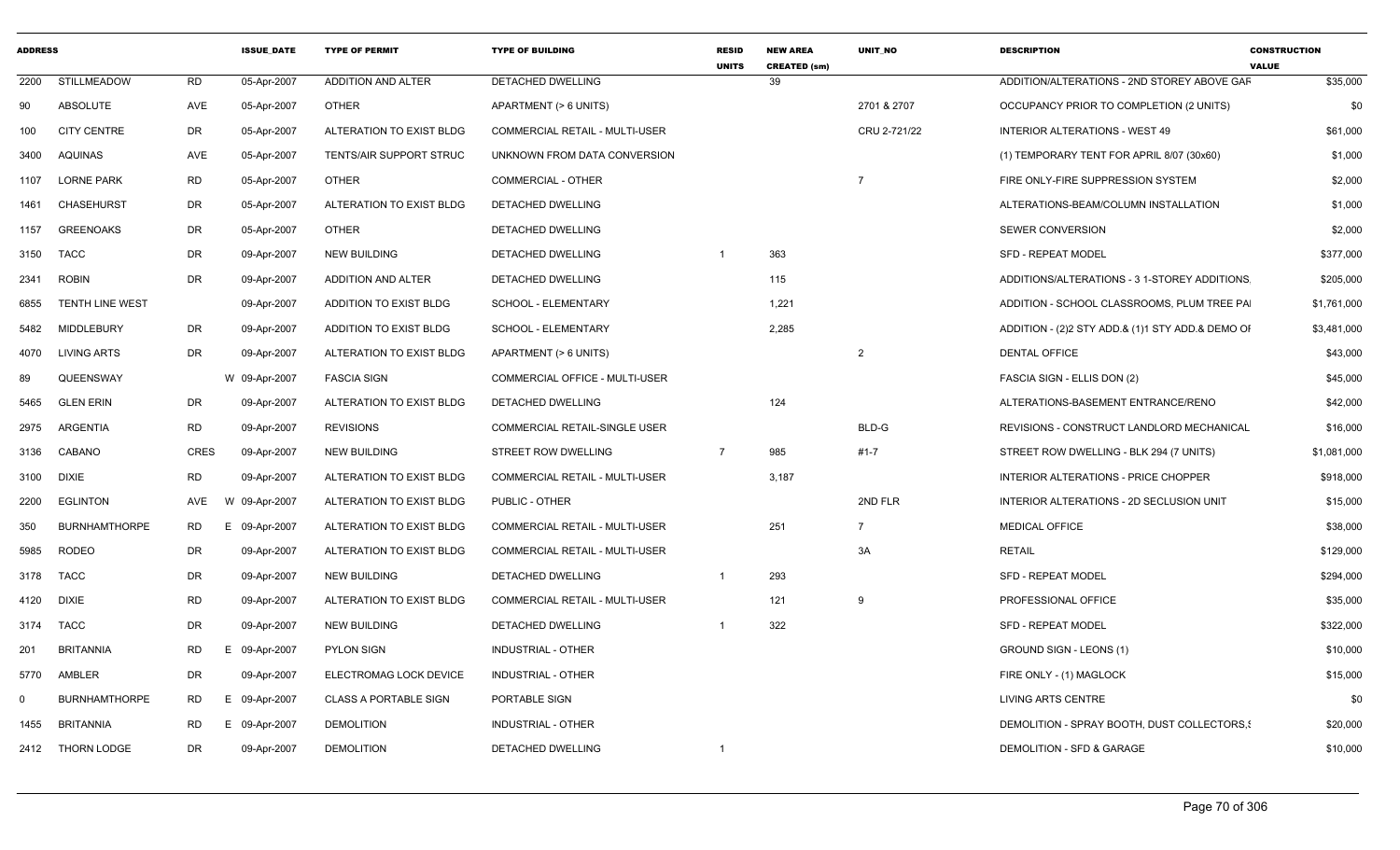| <b>ADDRESS</b> |                          |             | <b>ISSUE_DATE</b> | <b>TYPE OF PERMIT</b>        | <b>TYPE OF BUILDING</b>  | <b>RESID</b><br><b>UNITS</b> | <b>NEW AREA</b><br><b>CREATED (sm)</b> | UNIT_NO | <b>DESCRIPTION</b>                                | <b>CONSTRUCTION</b><br><b>VALUE</b> |     |
|----------------|--------------------------|-------------|-------------------|------------------------------|--------------------------|------------------------------|----------------------------------------|---------|---------------------------------------------------|-------------------------------------|-----|
| 6591           | KITIMAT                  | <b>RD</b>   | 09-Apr-2007       | <b>REVISIONS</b>             | SINGLE TENANT INDUSTRIAL |                              |                                        |         | REVISED SITE SERVICING - STORM ONLY               |                                     | \$0 |
| 1965           | <b>BRITANNIA</b>         | <b>RD</b>   | W 09-Apr-2007     | <b>CLASS A PORTABLE SIGN</b> | PORTABLE SIGN            |                              |                                        |         | PRESTIGE POOLS                                    |                                     | \$0 |
| 1240           | <b>EGLINTON</b>          | AVE         | W 09-Apr-2007     | <b>CLASS A PORTABLE SIGN</b> | PORTABLE SIGN            |                              |                                        |         | ROYAL BANK OF CANADA                              |                                     | \$0 |
| 960            | SOUTHDOWN                | <b>RD</b>   | 09-Apr-2007       | <b>CLASS A PORTABLE SIGN</b> | PORTABLE SIGN            |                              |                                        |         | <b>MODA OPTICAL</b>                               |                                     | \$0 |
| $\mathbf 0$    | <b>ERIN MILLS</b>        | <b>PKY</b>  | 09-Apr-2007       | <b>CLASS A PORTABLE SIGN</b> | PORTABLE SIGN            |                              |                                        |         | MISSISSAUGA MINOR BALL HOCKEY                     |                                     | \$0 |
| 4141           | <b>DIXIE</b>             | <b>RD</b>   | 09-Apr-2007       | <b>CLASS A PORTABLE SIGN</b> | PORTABLE SIGN            |                              |                                        |         | ACADEMY 4 MATH                                    |                                     | \$0 |
| 3100           | <b>DIXIE</b>             | RD          | 09-Apr-2007       | <b>CLASS A PORTABLE SIGN</b> | PORTABLE SIGN            |                              |                                        |         | <b>LIQUIDATION WORLD</b>                          |                                     | \$0 |
| 450            | <b>DERRY</b>             | <b>RD</b>   | W 09-Apr-2007     | <b>CLASS A PORTABLE SIGN</b> | PORTABLE SIGN            |                              |                                        |         | PETRO CANADA                                      |                                     | \$0 |
| 7300           | <b>DIXIE</b>             | RD          | 09-Apr-2007       | <b>CLASS A PORTABLE SIGN</b> | PORTABLE SIGN            |                              |                                        |         | PETRO CANADA                                      |                                     | \$0 |
| 1146           | <b>AEROWOOD</b>          | DR          | 09-Apr-2007       | <b>CLASS A PORTABLE SIGN</b> | PORTABLE SIGN            |                              |                                        |         | COUNTRY STYLE DONUTS(entered in error - see permi |                                     | \$0 |
| 3221           | <b>DERRY</b>             | <b>RD</b>   | W 09-Apr-2007     | <b>CLASS A PORTABLE SIGN</b> | PORTABLE SIGN            |                              |                                        |         | MEADOWVALE WEST CHIROPRACTIC                      |                                     | \$0 |
| 6767           | <b>PACIFIC</b>           | <b>CIR</b>  | 09-Apr-2007       | <b>CLASS A PORTABLE SIGN</b> | PORTABLE SIGN            |                              |                                        |         | ALLIED ASIA INC.                                  |                                     | \$0 |
| 6677           | MEADOWVALE TOWN CENCIR   |             | 09-Apr-2007       | <b>CLASS A PORTABLE SIGN</b> | PORTABLE SIGN            |                              |                                        |         | LA WEIGHT LOSS                                    |                                     | \$0 |
| 6767           | <b>PACIFIC</b>           | <b>CIR</b>  | 09-Apr-2007       | <b>CLASS A PORTABLE SIGN</b> | PORTABLE SIGN            |                              |                                        |         | SAM ANGEL INC.                                    |                                     | \$0 |
| 1312           | BRITANNIA                | <b>RD</b>   | E 09-Apr-2007     | <b>CLASS A PORTABLE SIGN</b> | PORTABLE SIGN            |                              |                                        |         | <b>WIZDONE GROUP</b>                              |                                     | \$0 |
| 2385           | ROYAL WINDSOR            | DR          | 09-Apr-2007       | <b>CLASS A PORTABLE SIGN</b> | PORTABLE SIGN            |                              |                                        |         | <b>BELL SPORTS</b>                                |                                     | \$0 |
| 6015           | <b>MCLAUGHLIN</b>        | <b>RD</b>   | 09-Apr-2007       | <b>CLASS A PORTABLE SIGN</b> | PORTABLE SIGN            |                              |                                        |         | SUNOCO INC (MCLAUGHLIN RD, MISS)                  |                                     | \$0 |
| 3338           | <b>ARTESIAN</b>          | <b>DR</b>   | 09-Apr-2007       | <b>CLASS A PORTABLE SIGN</b> | PORTABLE SIGN            |                              |                                        |         | <b>SUNOCO</b>                                     |                                     | \$0 |
| 6035           | <b>CREDITVIEW</b>        | <b>RD</b>   | 09-Apr-2007       | <b>CLASS A PORTABLE SIGN</b> | PORTABLE SIGN            |                              |                                        |         | <b>SUNOCO</b>                                     |                                     | \$0 |
| $\mathbf 0$    | <b>GOREWAY</b>           | <b>DR</b>   | 09-Apr-2007       | <b>CLASS A PORTABLE SIGN</b> | PORTABLE SIGN            |                              |                                        |         | COMMUNITY SERVICES - PARKS & REC                  |                                     | \$0 |
| 0              | <b>DUNDAS</b>            | ST          | W 09-Apr-2007     | <b>CLASS A PORTABLE SIGN</b> | PORTABLE SIGN            |                              |                                        |         | COMMUNITY SERVICES - PARKS & REC                  |                                     | \$0 |
| $\mathbf 0$    | <b>ERIN MILLS</b>        | <b>PKY</b>  | 09-Apr-2007       | <b>CLASS A PORTABLE SIGN</b> | PORTABLE SIGN            |                              |                                        |         | COMMUNITY SERVICES - PARKS & REC                  |                                     | \$0 |
| $\overline{0}$ | <b>BURNHAMTHORPE</b>     | <b>RD</b>   | W 09-Apr-2007     | <b>CLASS A PORTABLE SIGN</b> | PORTABLE SIGN            |                              |                                        |         | <b>COMMUNITY SERVICES - PARKS &amp; REC</b>       |                                     | \$0 |
| $\mathbf 0$    | <b>WINSTON CHURCHILL</b> | <b>BLVD</b> | 09-Apr-2007       | <b>CLASS A PORTABLE SIGN</b> | PORTABLE SIGN            |                              |                                        |         | COMMUNITY SERVICES - PARKS & REC (entered in er   |                                     | \$0 |
| $\overline{0}$ | <b>BURNHAMTHORPE</b>     | <b>RD</b>   | E.<br>09-Apr-2007 | <b>CLASS A PORTABLE SIGN</b> | PORTABLE SIGN            |                              |                                        |         | COMMUNITY SERVICES - PARKS & REC                  |                                     | \$0 |
| $\mathbf 0$    | <b>BRITANNIA</b>         | <b>RD</b>   | W 09-Apr-2007     | <b>CLASS A PORTABLE SIGN</b> | PORTABLE SIGN            |                              |                                        |         | COMMUNITY SERVICES - PARKS & REC                  |                                     | \$0 |
| $\Omega$       | <b>WINSTON CHURCHILL</b> | <b>BLVD</b> | 09-Apr-2007       | <b>CLASS A PORTABLE SIGN</b> | PORTABLE SIGN            |                              |                                        |         | COMMUNITY SERVICES - ARTS UNIT                    |                                     | \$0 |
| $\Omega$       | <b>ERIN MILLS</b>        | <b>PKY</b>  | 09-Apr-2007       | <b>CLASS A PORTABLE SIGN</b> | PORTABLE SIGN            |                              |                                        |         | COMMUNITY SERVICES - ARTS UNIT                    |                                     | \$0 |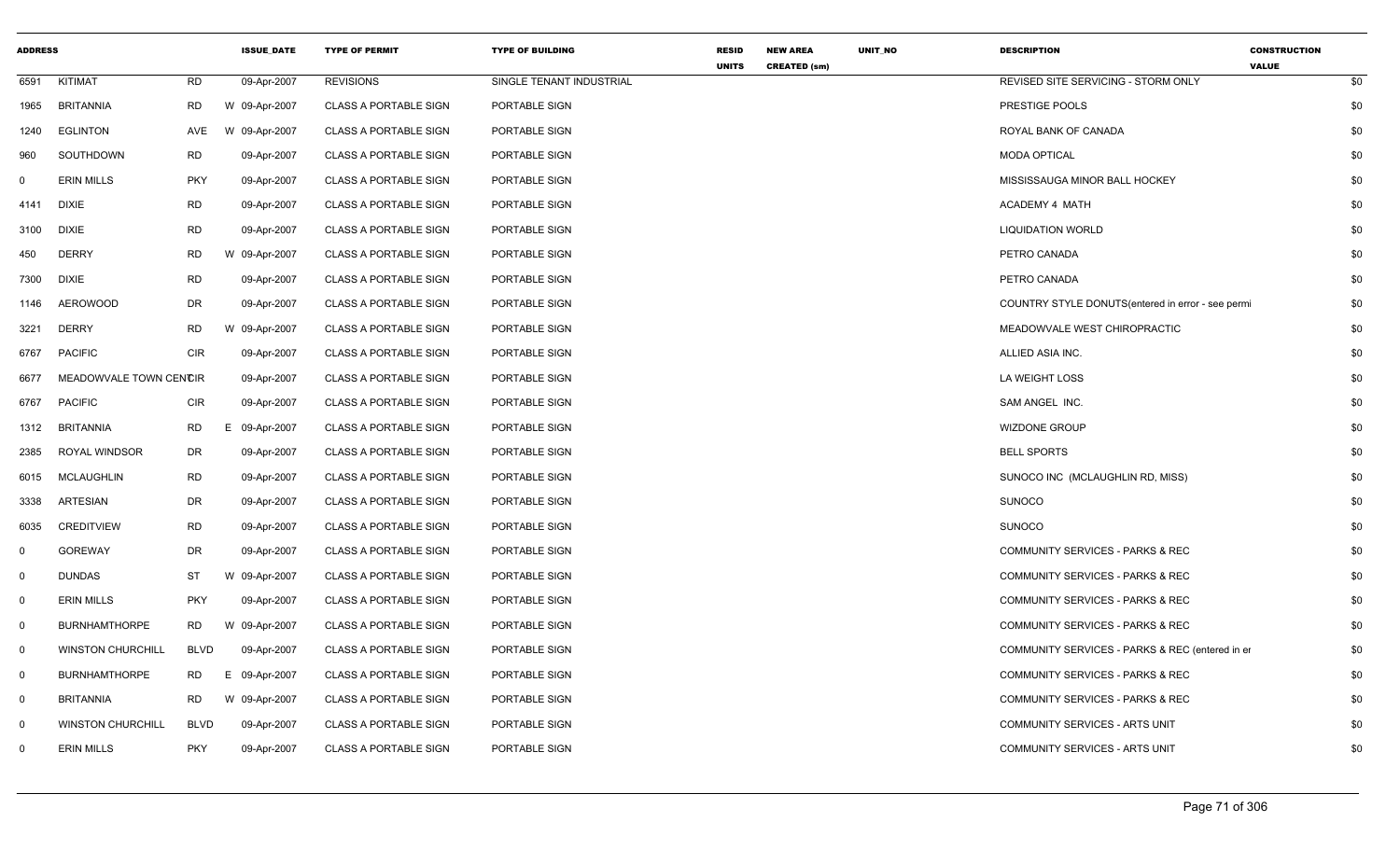| <b>ADDRESS</b> |                      |             | <b>ISSUE DATE</b> | <b>TYPE OF PERMIT</b>        | <b>TYPE OF BUILDING</b>               | <b>RESID</b><br><b>UNITS</b> | <b>NEW AREA</b><br><b>CREATED (sm)</b> | UNIT NO     | <b>DESCRIPTION</b>                          | <b>CONSTRUCTION</b><br><b>VALUE</b> |
|----------------|----------------------|-------------|-------------------|------------------------------|---------------------------------------|------------------------------|----------------------------------------|-------------|---------------------------------------------|-------------------------------------|
| $\mathbf 0$    | <b>HURONTARIO</b>    | <b>ST</b>   | 09-Apr-2007       | <b>CLASS A PORTABLE SIGN</b> | PORTABLE SIGN                         |                              |                                        |             | <b>COMMUNITY SERVICES - ARTS UNIT</b>       | \$0                                 |
| $\mathbf 0$    | <b>BURNHAMTHORPE</b> | <b>RD</b>   | E 09-Apr-2007     | <b>CLASS A PORTABLE SIGN</b> | PORTABLE SIGN                         |                              |                                        |             | COMMUNITY SERVICES - ARTS UNIT              | \$0                                 |
| $\mathbf 0$    | LAKESHORE            | RD          | W 09-Apr-2007     | <b>CLASS A PORTABLE SIGN</b> | PORTABLE SIGN                         |                              |                                        |             | COMMUNITY SERVICES - BRADLEY MUSEUM         | \$0                                 |
| $\mathbf 0$    | SOUTHDOWN            | <b>RD</b>   | 09-Apr-2007       | <b>CLASS A PORTABLE SIGN</b> | PORTABLE SIGN                         |                              |                                        |             | COMMUNITY SERVICES - BRADLEY MUSEU          | \$0                                 |
| 0              | <b>EGLINTON</b>      | AVE         | W 09-Apr-2007     | <b>CLASS A PORTABLE SIGN</b> | PORTABLE SIGN                         |                              |                                        |             | COMMUNITY SERVICES - ARTS UNIT              | \$0                                 |
| 5896           | <b>TAYSIDE</b>       | <b>CRES</b> | 10-Apr-2007       | ALTERATION TO EXIST BLDG     | <b>DETACHED DWELLING</b>              |                              |                                        |             | ALTERATIONS-SIDE ENTRANCE                   | \$10,000                            |
| 3575           | <b>JOAN</b>          | DR          | 10-Apr-2007       | NEW BUILDING                 | DETACHED DWELLING                     |                              | 344                                    |             | SFD - CUSTOM, DETACHED GARAGE               | \$383,000                           |
| 374            | LAKESHORE            | RD.         | E 10-Apr-2007     | <b>OTHER</b>                 | <b>COMMERCIAL - OTHER</b>             |                              |                                        |             | ADDITION - UTILITY STORAGE BLD              | \$15,000                            |
| 3637           | <b>GRAND PARK</b>    | DR          | 10-Apr-2007       | ADDITION TO EXIST BLDG       | <b>CHURCH</b>                         |                              |                                        |             | ADDITION - WESTSIDE PRESBYTERIAN CHURCH, CO | \$0                                 |
| 6980           | <b>CREDITVIEW</b>    | <b>RD</b>   | 10-Apr-2007       | ADDITION TO EXIST BLDG       | SINGLE TENANT INDUSTRIAL              |                              |                                        |             | ADDITION - PLANT/WAREHOUSE/OFFICE, NEALANDI | \$0                                 |
| 715            | QUEENSWAY            |             | W 10-Apr-2007     | <b>DEMOLITION</b>            | DETACHED DWELLING                     | $\overline{1}$               |                                        |             | <b>DEMOLITION - SFD</b>                     | \$10,000                            |
| 4070           | LIVING ARTS          | DR          | 10-Apr-2007       | ALTERATION TO EXIST BLDG     | COMMERCIAL RETAIL - MULTI-USER        |                              | 240                                    | 1A          | RETAIL SALES AND TAKE-OUT RESTAURANT        | \$69,000                            |
| 5557           | WHISTLER             | CRES        | 10-Apr-2007       | ALTERATION TO EXIST BLDG     | DETACHED DWELLING                     |                              |                                        |             | ALTERATIONS-GARAGE ENTRANCE                 | \$1,000                             |
| 6715           | <b>MILLCREEK</b>     | DR.         | 10-Apr-2007       | ALTERATION TO EXIST BLDG     | MULTI-TENANT INDUSTRIAL               |                              |                                        | $5-6$       | <b>OFFICE</b>                               | \$213,000                           |
| 5100           | <b>ERIN MILLS</b>    | <b>PKY</b>  | 10-Apr-2007       | ALTERATION TO EXIST BLDG     | <b>COMMERCIAL RETAIL - MULTI-USER</b> |                              | 259                                    | $E-200$     | <b>RETAILS SALES OF ELECTRONICS</b>         | \$39,000                            |
| 7333           | MISSISSAUGA          | RD          | 10-Apr-2007       | ELECTROMAG LOCK DEVICE       | <b>INDUSTRIAL - OTHER</b>             |                              |                                        |             | FIRE ONLY-MAGLOCK                           | \$30,000                            |
| 3029           | ARGENTIA             | <b>RD</b>   | 10-Apr-2007       | <b>FASCIA SIGN</b>           | COMMERCIAL RETAIL - MULTI-USER        |                              |                                        | 39          | FASCIA SIGN - GNC (2)                       | \$4,000                             |
| 100            | <b>CITY CENTRE</b>   | <b>DR</b>   | 10-Apr-2007       | ALTERATION TO EXIST BLDG     | COMMERCIAL RETAIL - MULTI-USER        |                              | 243                                    | $2 - 212$   | INTERIOR ALTERATIONS-LULULEMON ATHLETICS    | \$70,000                            |
| 3193           | <b>TACC</b>          | <b>DR</b>   | 10-Apr-2007       | <b>PYLON SIGN</b>            | <b>RESIDENTIAL - OTHER</b>            |                              |                                        |             | PYLON SIGN - CONSTRUCTION-SITE, REGAL CRAFT | \$4,000                             |
| 3298           | <b>ERIN CENTRE</b>   | <b>BLVD</b> | 10-Apr-2007       | <b>PYLON SIGN</b>            | <b>RESIDENTIAL - OTHER</b>            |                              |                                        |             | PYLON SIGN - CONSTURCTION-SITE, REGAL CRAFT | \$4,000                             |
| 4170           | SLADEVIEW            | <b>CRES</b> | 10-Apr-2007       | <b>FASCIA SIGN</b>           | INDUSTRIAL - OTHER                    |                              |                                        |             | FASCIA SIGNS - SPEC TENANTS (18)            | \$40,000                            |
| 89             | QUEENSWAY            |             | W 10-Apr-2007     | ALTERATION TO EXIST BLDG     | COMMERCIAL OFFICE - MULTI-USER        |                              |                                        | 600-01, 606 | INTERIOR ALTERATIONS-MD MANAGEMENT LTD      | \$161,000                           |
| 1407           | SAGINAW              | CRES        | 10-Apr-2007       | <b>DEMOLITION</b>            | DETACHED DWELLING                     | $\overline{1}$               |                                        |             | DEMOLITION - SFD                            | \$10,000                            |
| 158            | <b>HARBORN</b>       | <b>TR</b>   | 10-Apr-2007       | <b>DEMOLITION</b>            | DETACHED DWELLING                     | $\overline{1}$               |                                        |             | <b>DEMOLITION - SFD</b>                     | \$10,000                            |
| 136            | QUEEN                | ST          | S 10-Apr-2007     | <b>CLASS A PORTABLE SIGN</b> | PORTABLE SIGN                         |                              |                                        |             | ONE HOUR STREETSVILLE DRY CLEANER           | \$0                                 |
| 2325           | <b>MATHESON</b>      | BLVD        | E 10-Apr-2007     | <b>CLASS A PORTABLE SIGN</b> | PORTABLE SIGN                         |                              |                                        |             | JAVA JOE'S                                  | \$0                                 |
| 5035           | <b>HURONTARIO</b>    | <b>ST</b>   | 10-Apr-2007       | <b>CLASS A PORTABLE SIGN</b> | PORTABLE SIGN                         |                              |                                        |             | <b>BT OPTICAL</b>                           | \$0                                 |
| 6325           | <b>DIXIE</b>         | <b>RD</b>   | 10-Apr-2007       | <b>CLASS A PORTABLE SIGN</b> | PORTABLE SIGN                         |                              |                                        |             | <b>BT OPTICAL</b>                           | \$0                                 |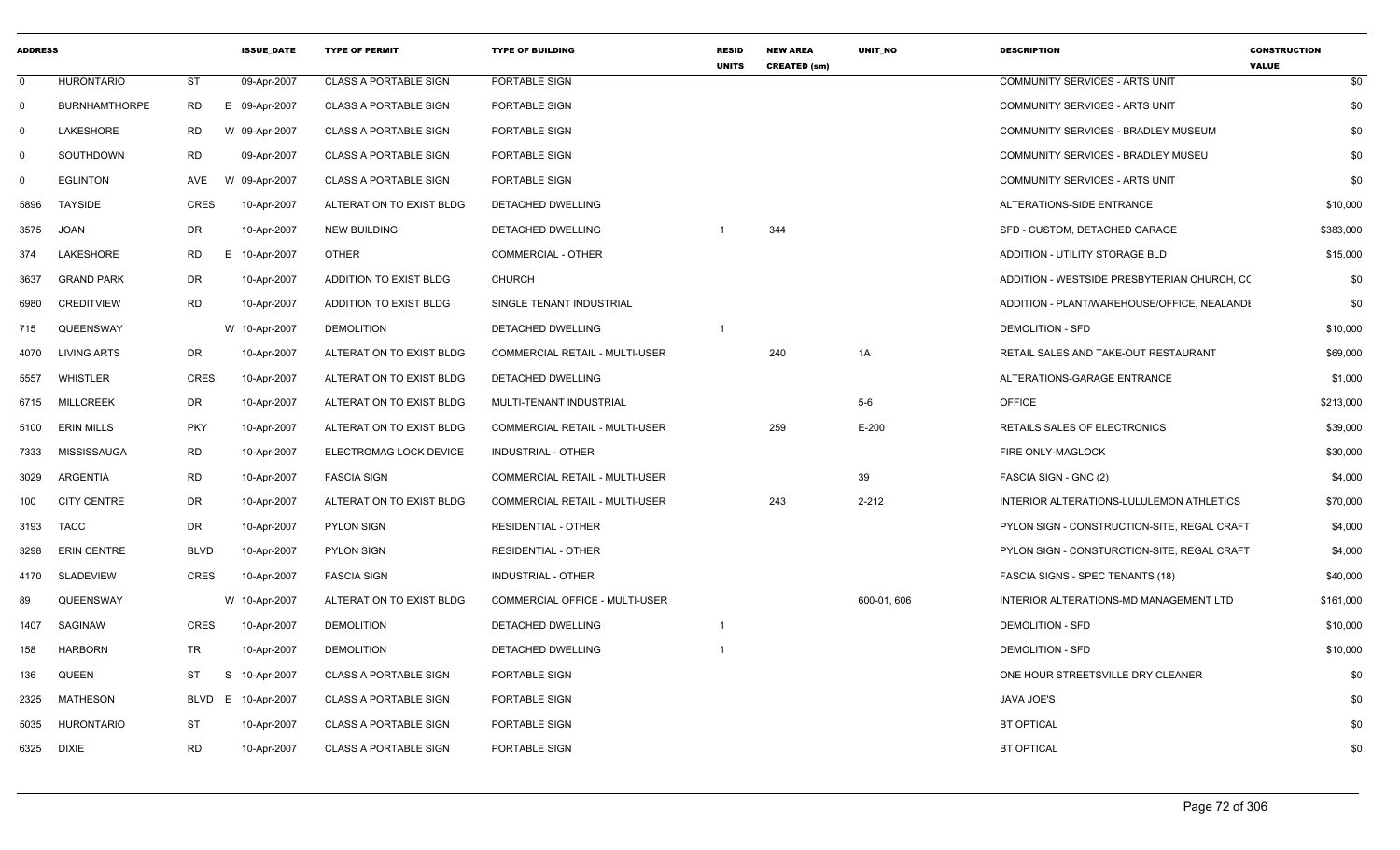| <b>ADDRESS</b> |                          |             | <b>ISSUE_DATE</b> | <b>TYPE OF PERMIT</b>        | <b>TYPE OF BUILDING</b>               | RESID<br><b>UNITS</b> | <b>NEW AREA</b><br><b>CREATED (sm)</b> | UNIT_NO | <b>DESCRIPTION</b>                          | <b>CONSTRUCTION</b><br><b>VALUE</b> |
|----------------|--------------------------|-------------|-------------------|------------------------------|---------------------------------------|-----------------------|----------------------------------------|---------|---------------------------------------------|-------------------------------------|
| 1870           | <b>DUNDAS</b>            | ST          | E 10-Apr-2007     | <b>CLASS A PORTABLE SIGN</b> | PORTABLE SIGN                         |                       |                                        |         | <b>OZ TECH COMPUTERS</b>                    | \$0                                 |
| 2325           | <b>HURONTARIO</b>        | <b>ST</b>   | 10-Apr-2007       | <b>CLASS A PORTABLE SIGN</b> | PORTABLE SIGN                         |                       |                                        |         | <b>EMPIRE STAFFING</b>                      | \$0                                 |
| 0              | <b>BURNHAMTHORPE</b>     | <b>RD</b>   | W 10-Apr-2007     | <b>CLASS A PORTABLE SIGN</b> | PORTABLE SIGN                         |                       |                                        |         | <b>REGION OF PEEL</b>                       | \$0                                 |
| $\mathbf 0$    | <b>AQUITAINE</b>         | AVE         | 10-Apr-2007       | <b>CLASS A PORTABLE SIGN</b> | PORTABLE SIGN                         |                       |                                        |         | <b>COMMUNITY SERVICES - PARKS &amp; REC</b> | \$0                                 |
| 0              | QUEENSWAY                |             | W 10-Apr-2007     | <b>CLASS A PORTABLE SIGN</b> | PORTABLE SIGN                         |                       |                                        |         | <b>REGION OF PEEL</b>                       | \$0                                 |
| $\mathbf 0$    | <b>HURONTARIO</b>        | <b>ST</b>   | 10-Apr-2007       | <b>CLASS A PORTABLE SIGN</b> | PORTABLE SIGN                         |                       |                                        |         | <b>REGION OF PEEL</b>                       | \$0                                 |
| $\mathbf 0$    | CENTRAL                  | <b>PKY</b>  | E 10-Apr-2007     | <b>CLASS A PORTABLE SIGN</b> | PORTABLE SIGN                         |                       |                                        |         | <b>REGION OF PEEL</b>                       | \$0                                 |
| 0              | SOUTHDOWN                | <b>RD</b>   | 10-Apr-2007       | <b>CLASS A PORTABLE SIGN</b> | PORTABLE SIGN                         |                       |                                        |         | <b>REGION OF PEEL</b>                       | \$0                                 |
| $\mathbf 0$    | <b>LAKESHORE</b>         | <b>RD</b>   | W 10-Apr-2007     | <b>CLASS A PORTABLE SIGN</b> | PORTABLE SIGN                         |                       |                                        |         | <b>REGION OF PEEL</b>                       | \$0                                 |
| $\mathbf 0$    | <b>LAKESHORE</b>         | <b>RD</b>   | E 10-Apr-2007     | <b>CLASS A PORTABLE SIGN</b> | PORTABLE SIGN                         |                       |                                        |         | <b>REGION OF PEEL</b>                       | \$0                                 |
| $\mathbf 0$    | <b>EGLINTON</b>          | AVE         | W 10-Apr-2007     | <b>CLASS A PORTABLE SIGN</b> | PORTABLE SIGN                         |                       |                                        |         | SOCCER DEVELOPMENT MODEL ACADEMY            | \$0                                 |
| 0              | <b>AIRPORT</b>           | <b>RD</b>   | 10-Apr-2007       | <b>CLASS A PORTABLE SIGN</b> | PORTABLE SIGN                         |                       |                                        |         | <b>REGION OF PEEL</b>                       | \$0                                 |
| 0              | <b>BRITANNIA</b>         | <b>RD</b>   | W 10-Apr-2007     | <b>CLASS A PORTABLE SIGN</b> | PORTABLE SIGN                         |                       |                                        |         | <b>REGION OF PEEL</b>                       | \$0                                 |
| $\overline{0}$ | <b>DIXIE</b>             | <b>RD</b>   | 10-Apr-2007       | CLASS A PORTABLE SIGN        | PORTABLE SIGN                         |                       |                                        |         | <b>REGION OF PEEL</b>                       | \$0                                 |
| $\mathbf 0$    | <b>DERRY</b>             | <b>RD</b>   | W 10-Apr-2007     | <b>CLASS A PORTABLE SIGN</b> | PORTABLE SIGN                         |                       |                                        |         | MEADOWVALE WEST TENNIS CLUB                 | \$0                                 |
| $\mathbf{0}$   | <b>WINSTON CHURCHILL</b> | <b>BLVD</b> | 10-Apr-2007       | <b>CLASS A PORTABLE SIGN</b> | PORTABLE SIGN                         |                       |                                        |         | MEADOWVALE WEST TENNIS CLUB                 | \$0                                 |
| 5035           | <b>HURONTARIO</b>        | <b>ST</b>   | 10-Apr-2007       | <b>CLASS A PORTABLE SIGN</b> | PORTABLE SIGN                         |                       |                                        |         | <b>FLOWERS BY MIRA</b>                      | \$0                                 |
| 1077           | NORTH SERVICE            | <b>RD</b>   | 10-Apr-2007       | <b>CLASS A PORTABLE SIGN</b> | PORTABLE SIGN                         |                       |                                        |         | DAVID WHITE FLOWERS                         | \$0                                 |
| $\mathbf 0$    | <b>WINSTON CHURCHILL</b> | <b>BLVD</b> | 10-Apr-2007       | <b>CLASS A PORTABLE SIGN</b> | PORTABLE SIGN                         |                       |                                        |         | MAYOR AND COUNCILLOR'S OFFICE - WARD - 10   | \$0                                 |
| $\mathbf 0$    | TENTH LINE WEST          |             | 10-Apr-2007       | <b>CLASS A PORTABLE SIGN</b> | PORTABLE SIGN                         |                       |                                        |         | MAYOR AND COUNCILLOR'S OFFICE - WARD - 10   | \$0                                 |
| 1673           | LAKESHORE                | <b>RD</b>   | W 11-Apr-2007     | ADDITION AND ALTER           | COMMERCIAL OFFICE- SINGLE USER        |                       | 76                                     |         | ADDITION - 2ND STOREY OFFICE                | \$91,000                            |
| 915            | <b>FLETCHER VALLEY</b>   | <b>CRES</b> | 11-Apr-2007       | ALTERATION TO EXIST BLDG     | DETACHED DWELLING                     |                       |                                        |         | ALTERATIONS-GARAGE CONVERSION               | \$11,000                            |
| 6780           | <b>FORMENTERA</b>        | AVE         | 11-Apr-2007       | <b>OTHER</b>                 | APARTMENT (> 6 UNITS)                 |                       |                                        |         | REPLACING 90m OF WATERMAIN                  | \$27,000                            |
| 3050           | <b>CONFEDERATION</b>     | <b>PKY</b>  | 11-Apr-2007       | ALTERATION TO EXIST BLDG     | COMMERCIAL OFFICE - MULTI-USER        |                       | 459                                    | MEZZ    | <b>ADMINISTRATION OFFICE</b>                | \$132,000                           |
| 2855           | <b>ARGENTIA</b>          | <b>RD</b>   | 11-Apr-2007       | ALTERATION TO EXIST BLDG     | MULTI-TENANT INDUSTRIAL               |                       |                                        | 2       | WHOLESALE DISTRIBUTION/OFFIC (NO RETAIL)    | \$15,000                            |
| 406            | LAKESHORE                | <b>RD</b>   | E 11-Apr-2007     | ALTERATION TO EXIST BLDG     | COMMERCIAL RETAIL-SINGLE USER         |                       |                                        |         | <b>INTERIOR ALTERATIONS - A&amp;P</b>       | \$101,000                           |
| 966            | <b>INVERHOUSE</b>        | <b>DR</b>   | 11-Apr-2007       | ALTERATION TO EXIST BLDG     | APARTMENT (> 6 UNITS)                 |                       |                                        |         | ALTERATIONS - EXTERIOR WALL REPAIRS         | \$900,000                           |
| 377            | <b>BURNHAMTHORPE</b>     | RD          | E 11-Apr-2007     | ALTERATION TO EXIST BLDG     | <b>COMMERCIAL RETAIL - MULTI-USER</b> |                       |                                        |         | ALTERATIONS - NEW STOREFRONT GRAZING        | \$30,000                            |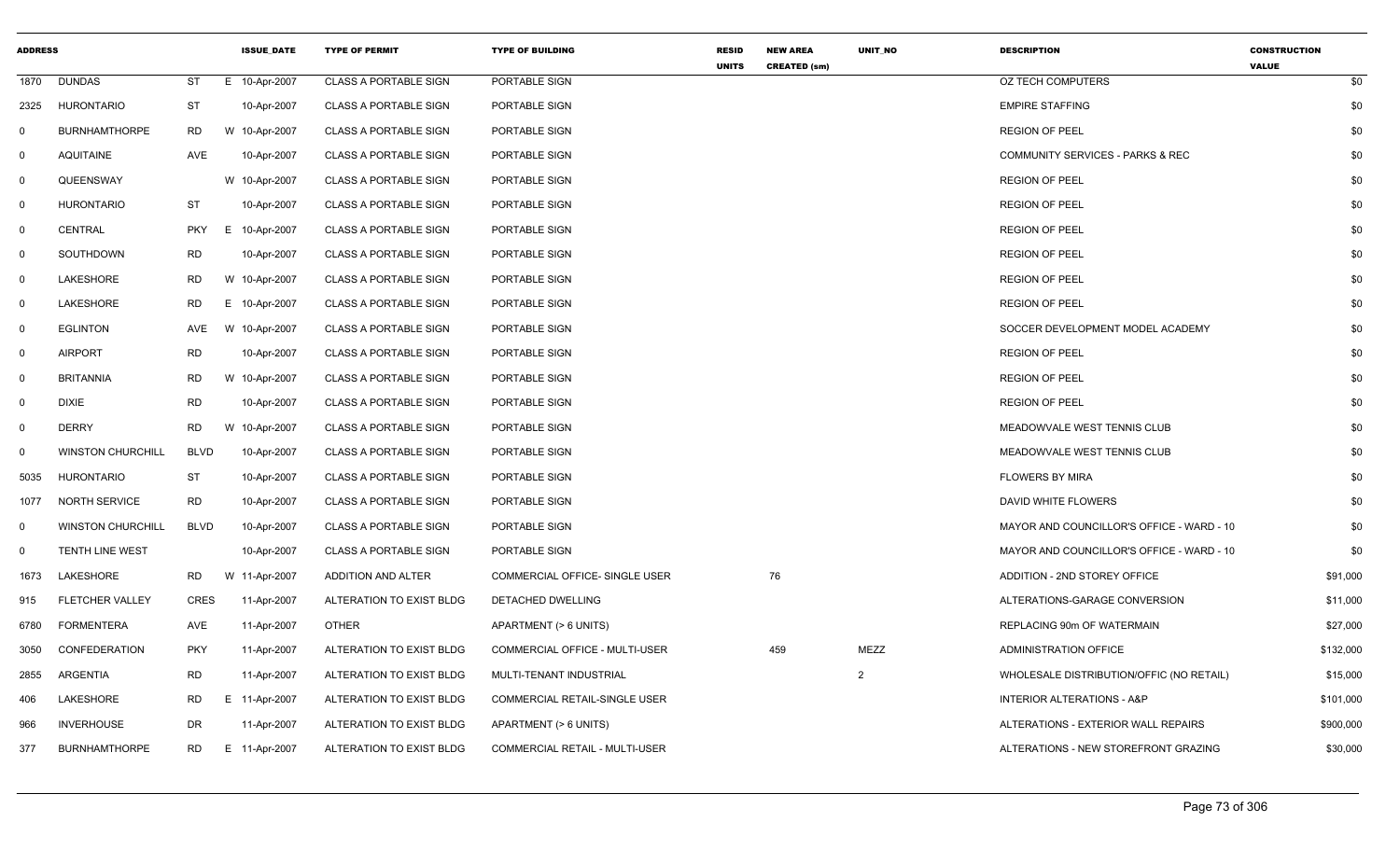| <b>ADDRESS</b> |                     |             | <b>ISSUE DATE</b> | <b>TYPE OF PERMIT</b>        | <b>TYPE OF BUILDING</b>              | <b>RESID</b><br><b>UNITS</b> | <b>NEW AREA</b><br><b>CREATED (sm)</b> | <b>UNIT NO</b> | <b>DESCRIPTION</b>                            | <b>CONSTRUCTION</b><br><b>VALUE</b> |
|----------------|---------------------|-------------|-------------------|------------------------------|--------------------------------------|------------------------------|----------------------------------------|----------------|-----------------------------------------------|-------------------------------------|
| 100            | <b>CITY CENTRE</b>  | DR          | 11-Apr-2007       | <b>FASCIA SIGN</b>           | <b>COMMERCIAL - OTHER</b>            |                              |                                        | $2 - 123$      | <b>FASCIA SIGN - LEMONGRASS (1)</b>           | \$2,000                             |
| 2225           | <b>ERIN MILLS</b>   | <b>PKY</b>  | 11-Apr-2007       | ALTERATION TO EXIST BLDG     | COMMERCIAL RETAIL - MULTI-USER       |                              | 340                                    | 183 B1-B2      | COLON SCREENING CLINIC                        | \$98,000                            |
| 1705           | TECH                | AVE         | 11-Apr-2007       | ALTERATION TO EXIST BLDG     | MULTI-TENANT INDUSTRIAL              |                              | 1,675                                  | $\overline{2}$ | <b>OFFICE</b>                                 | \$482,000                           |
| $\mathbf{0}$   | <b>ERIN MILLS</b>   | <b>PKY</b>  | 11-Apr-2007       | <b>CLASS A PORTABLE SIGN</b> | PORTABLE SIGN                        |                              |                                        |                | LIVING ARTS CENTRE                            | \$0                                 |
| $\mathbf 0$    | <b>EGLINTON</b>     | AVE         | W 11-Apr-2007     | <b>CLASS A PORTABLE SIGN</b> | PORTABLE SIGN                        |                              |                                        |                | <b>LIVING ARTS CENTRE</b>                     | \$0                                 |
| $\mathbf 0$    | THOMAS              | ST          | 11-Apr-2007       | <b>CLASS A PORTABLE SIGN</b> | PORTABLE SIGN                        |                              |                                        |                | LIVING ARTS CENTRE                            | \$0                                 |
| $\mathbf 0$    | <b>DIXIE</b>        | <b>RD</b>   | 11-Apr-2007       | <b>CLASS A PORTABLE SIGN</b> | PORTABLE SIGN                        |                              |                                        |                | LIVING ARTS CENTRE                            | \$0                                 |
| 1526           | SOUTHDOWN           | <b>RD</b>   | 11-Apr-2007       | <b>DEMOLITION</b>            | DETACHED DWELLING                    | $\overline{1}$               |                                        |                | <b>DEMOLITION - SFD</b>                       | \$10,000                            |
| 6375           | <b>AIRPORT</b>      | <b>RD</b>   | 11-Apr-2007       | <b>DEMOLITION</b>            | COMMERCIAL RETAIL-SINGLE USER        |                              | 100                                    |                | DEMOLITION - 1 STOREY STUCCO BUILDING - GAS S | \$10,000                            |
| 6379           | <b>AIRPORT</b>      | <b>RD</b>   | 11-Apr-2007       | <b>DEMOLITION</b>            | <b>COMMERCIAL RETAIL-SINGLE USER</b> |                              | 150                                    |                | DEMOLITION - 1 STOREY COMMERCIAL STUCCO BU    | \$10,000                            |
| 6895           | <b>PACIFIC</b>      | CIR         | 11-Apr-2007       | <b>CLASS A PORTABLE SIGN</b> | PORTABLE SIGN                        |                              |                                        |                | ROYAL GREEN ENTERPRISES LTD                   | \$0                                 |
| 1201           | <b>BRITANNIA</b>    | <b>RD</b>   | W 11-Apr-2007     | <b>CLASS A PORTABLE SIGN</b> | PORTABLE SIGN                        |                              |                                        |                | ROYAL GREEN ENTERPRISES LTD                   | \$0                                 |
| 1520           | <b>AIMCO</b>        | <b>BLVD</b> | 11-Apr-2007       | <b>CLASS A PORTABLE SIGN</b> | PORTABLE SIGN                        |                              |                                        |                | <b>STAPLES BUSINESS DEPOT</b>                 | \$0                                 |
| 3899           | TRELAWNY            | <b>CIR</b>  | 11-Apr-2007       | <b>CLASS A PORTABLE SIGN</b> | PORTABLE SIGN                        |                              |                                        |                | VISION CENTRE AT TRELAWNY                     | \$0                                 |
| 3899           | TRELAWNY            | CIR         | 11-Apr-2007       | <b>CLASS A PORTABLE SIGN</b> | PORTABLE SIGN                        |                              |                                        |                | VISION CENTRE AT TRELAWNY                     | \$0                                 |
| 2225           | <b>ERIN MILLS</b>   | <b>PKY</b>  | 11-Apr-2007       | <b>CLASS A PORTABLE SIGN</b> | PORTABLE SIGN                        |                              |                                        |                | SHERIDAN CENTRE                               | \$0                                 |
| 5636           | <b>GLEN ERIN</b>    | DR          | 11-Apr-2007       | <b>CLASS A PORTABLE SIGN</b> | PORTABLE SIGN                        |                              |                                        |                | ALIGN CHIROPRACTIC                            | \$0                                 |
| 3411           | <b>FIELDGATE</b>    | DR          | 11-Apr-2007       | <b>CLASS A PORTABLE SIGN</b> | PORTABLE SIGN                        |                              |                                        |                | <b>NETCASH</b>                                | \$0                                 |
| $\mathbf 0$    | <b>TERRY FOX</b>    | WAY         | 11-Apr-2007       | <b>CLASS A PORTABLE SIGN</b> | PORTABLE SIGN                        |                              |                                        |                | COMMUNITY SERVICES - BRAEBEN GOLF COURSE      | \$0                                 |
| $\mathbf 0$    | <b>DUNDAS</b>       | ST          | W 11-Apr-2007     | <b>CLASS A PORTABLE SIGN</b> | PORTABLE SIGN                        |                              |                                        |                | <b>COMMUNITY SERVICES - MUSEUMS</b>           | \$0                                 |
| 510            | <b>DRIFTCURRENT</b> | <b>DR</b>   | 11-Apr-2007       | <b>CLASS A PORTABLE SIGN</b> | PORTABLE SIGN                        |                              |                                        |                | SOLE MIO TANNING STUDIOS                      | \$0                                 |
| 1510           | <b>DREW</b>         | RD          | 11-Apr-2007       | <b>CLASS A PORTABLE SIGN</b> | PORTABLE SIGN                        |                              |                                        |                | <b>REAL TIME PERSONNEL</b>                    | \$0                                 |
| 5980           | <b>MCLAUGHLIN</b>   | <b>RD</b>   | 11-Apr-2007       | <b>CLASS A PORTABLE SIGN</b> | PORTABLE SIGN                        |                              |                                        |                | TIMBERLAND                                    | \$0                                 |
| 5170           | <b>DIXIE</b>        | <b>RD</b>   | 11-Apr-2007       | <b>CLASS A PORTABLE SIGN</b> | PORTABLE SIGN                        |                              |                                        |                | CANADIAN ART WHOLESALERS (MISS)               | \$0                                 |
| 6085           | <b>BELGRAVE</b>     | <b>RD</b>   | 11-Apr-2007       | <b>CLASS A PORTABLE SIGN</b> | PORTABLE SIGN                        |                              |                                        |                | RMP ATHLETIC LOCKER                           | \$0                                 |
| 6085           | <b>BELGRAVE</b>     | <b>RD</b>   | 11-Apr-2007       | <b>CLASS A PORTABLE SIGN</b> | PORTABLE SIGN                        |                              |                                        |                | RMP ATHLETIC LOCKER                           | \$0                                 |
| 5665           | <b>MCLAUGHLIN</b>   | <b>RD</b>   | 11-Apr-2007       | <b>CLASS A PORTABLE SIGN</b> | PORTABLE SIGN                        |                              |                                        |                | <b>GREEN HAWK</b>                             | \$0                                 |
| 765            | <b>BRITANNIA</b>    | <b>RD</b>   | W 11-Apr-2007     | <b>CLASS A PORTABLE SIGN</b> | PORTABLE SIGN                        |                              |                                        |                | <b>MAYTAG STORE</b>                           | \$0                                 |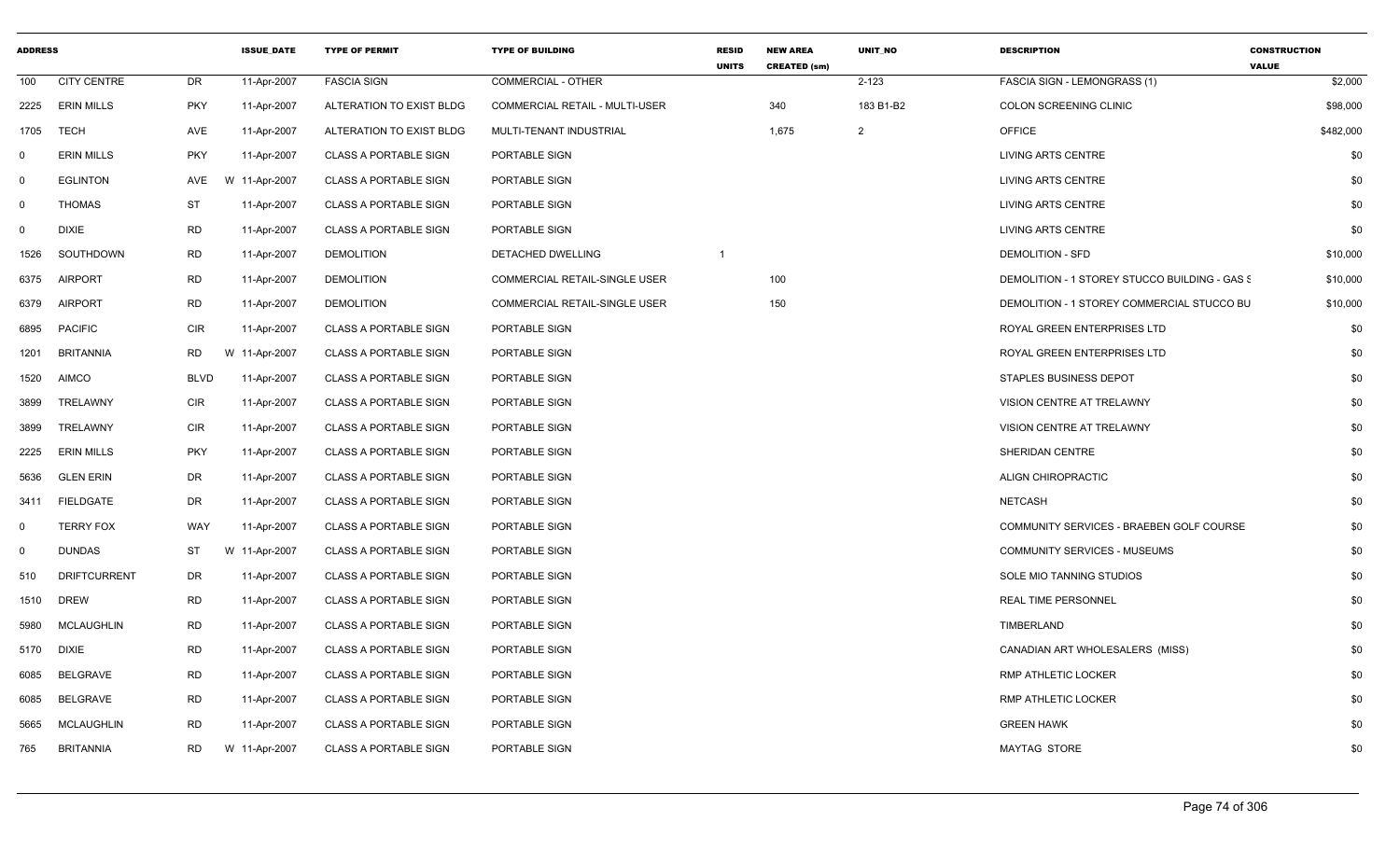| <b>ADDRESS</b> |                          |             | <b>ISSUE DATE</b> | <b>TYPE OF PERMIT</b>        | <b>TYPE OF BUILDING</b>               | <b>RESID</b><br><b>UNITS</b> | <b>NEW AREA</b><br><b>CREATED (sm)</b> | <b>UNIT NO</b> | <b>DESCRIPTION</b>                         | <b>CONSTRUCTION</b><br><b>VALUE</b> |
|----------------|--------------------------|-------------|-------------------|------------------------------|---------------------------------------|------------------------------|----------------------------------------|----------------|--------------------------------------------|-------------------------------------|
| 7470           | <b>AIRPORT</b>           | <b>RD</b>   | 12-Apr-2007       | PYLON SIGN                   | MULTI-TENANT INDUSTRIAL               |                              |                                        |                | 1 GROUND SIGN- MULTI TENANT                | \$5,000                             |
| 7300           | <b>DIXIE</b>             | <b>RD</b>   | 12-Apr-2007       | <b>NEW BUILDING</b>          | COMMERCIAL RETAIL-SINGLE USER         |                              | 374                                    |                | NEW-GAS BAR & CANOPY, PETRO CANADA - COMPL | \$0                                 |
| 6007           | ST.IVES                  | WAY         | 12-Apr-2007       | ADDITION TO EXIST BLDG       | DETACHED DWELLING                     |                              | 13                                     |                | ADDITION - UNHEATED SUNROOM                | \$11,000                            |
| 1521           | <b>BARBERTOWN</b>        | <b>RD</b>   | 12-Apr-2007       | <b>NEW BUILDING</b>          | DETACHED DWELLING                     | $\overline{1}$               | 303                                    |                | <b>SFD - NEW MODEL</b>                     | \$312,000                           |
| 6820           | DAVAND                   | DR          | 12-Apr-2007       | <b>FASCIA SIGN</b>           | MULTI-TENANT INDUSTRIAL               |                              |                                        | $\overline{2}$ | <b>FASCIA SIGNS - SARNAFIL (1)</b>         | \$1,000                             |
| 5840           | <b>MAVIS</b>             | <b>RD</b>   | 12-Apr-2007       | ALTERATION TO EXIST BLDG     | <b>COMMERCIAL - OTHER</b>             |                              |                                        | 2              | <b>RETAIL</b>                              | \$51,000                            |
| 624            | <b>PILCOM</b>            | <b>CRT</b>  | 12-Apr-2007       | <b>OTHER</b>                 | DETACHED DWELLING                     |                              |                                        |                | <b>ADDITION - DECK</b>                     | \$10,000                            |
| 6045           | <b>CREDITVIEW</b>        | RD          | 12-Apr-2007       | <b>FASCIA SIGN</b>           | <b>COMMERCIAL OFFICE - MULTI-USER</b> |                              |                                        | F002           | FASCIA SIGN - COCO NAIL SPA (1)            | \$4,000                             |
| 3025           | <b>CEDAR CREEK</b>       | LANE        | 12-Apr-2007       | <b>DEMOLITION</b>            | DETACHED DWELLING                     | $\overline{1}$               | 160                                    |                | DEMOLITION - SFD & GARAGE                  | \$10,000                            |
| 2405           | <b>GLENGARRY</b>         | <b>RD</b>   | 12-Apr-2007       | <b>DEMOLITION</b>            | DETACHED DWELLING                     | $\mathbf 1$                  |                                        |                | DEMOLITION - SFD & FRAME SHED              | \$10,000                            |
| 500            | <b>COUNTRY CLUB</b>      | <b>CRES</b> | 12-Apr-2007       | <b>DEMOLITION</b>            | DETACHED DWELLING                     | -1                           |                                        |                | DEMOLITION -SFD & SHED                     | \$10,000                            |
| $\mathbf 0$    | <b>MAVIS</b>             | <b>RD</b>   | 12-Apr-2007       | <b>CLASS A PORTABLE SIGN</b> | PORTABLE SIGN                         |                              |                                        |                | STREETSVILLE BREAD AND HONEY FESTIVAL      | \$0                                 |
| $\mathbf 0$    | <b>EGLINTON</b>          | AVE         | W 12-Apr-2007     | <b>CLASS A PORTABLE SIGN</b> | PORTABLE SIGN                         |                              |                                        |                | STREETSVILLE BREAD AND HONEY FESTIVAL      | \$0                                 |
| $\mathbf 0$    | <b>THOMAS</b>            | <b>ST</b>   | 12-Apr-2007       | <b>CLASS A PORTABLE SIGN</b> | PORTABLE SIGN                         |                              |                                        |                | STREETSVILLE BREAD AND HONEY FESTIVAL      | \$0                                 |
| $\mathbf 0$    | <b>BRITANNIA</b>         | <b>RD</b>   | W 12-Apr-2007     | <b>CLASS A PORTABLE SIGN</b> | PORTABLE SIGN                         |                              |                                        |                | STREETSVILLE BREAD AND HONEY FESTIVAL      | \$0                                 |
| $\mathbf 0$    | <b>ERIN MILLS</b>        | <b>PKY</b>  | 12-Apr-2007       | <b>CLASS A PORTABLE SIGN</b> | PORTABLE SIGN                         |                              |                                        |                | STREETSVILLE BREAD AND HONEY FESTIVAL      | \$0                                 |
| $\mathbf 0$    | <b>BRITANNIA</b>         | RD.         | W 12-Apr-2007     | <b>CLASS A PORTABLE SIGN</b> | PORTABLE SIGN                         |                              |                                        |                | STREETSVILLE BREAD AND HONEY FESTIVAL      | \$0                                 |
| $\mathbf 0$    | <b>ERIN MILLS</b>        | PKY         | 12-Apr-2007       | <b>CLASS A PORTABLE SIGN</b> | PORTABLE SIGN                         |                              |                                        |                | STREETSVILLE BREAD AND HONEY FESTIVAL      | \$0                                 |
| $\mathbf 0$    | <b>BRITANNIA</b>         | <b>RD</b>   | W 12-Apr-2007     | <b>CLASS A PORTABLE SIGN</b> | PORTABLE SIGN                         |                              |                                        |                | STREETSVILLE BREAD AND HONEY FESTIVAL      | \$0                                 |
| $\mathbf 0$    | <b>MISSISSAUGA</b>       | <b>RD</b>   | 12-Apr-2007       | <b>CLASS A PORTABLE SIGN</b> | PORTABLE SIGN                         |                              |                                        |                | STREETSVILLE BREAD AND HONEY FESTIVAL      | \$0                                 |
| 30             | <b>EGLINTON</b>          | AVE         | W 12-Apr-2007     | <b>CLASS A PORTABLE SIGN</b> | PORTABLE SIGN                         |                              |                                        |                | MAMAS PIZZA                                | \$0                                 |
| 965            | <b>INVERHOUSE</b>        | <b>DR</b>   | 12-Apr-2007       | ALTERATION TO EXIST BLDG     | APARTMENT (> 6 UNITS)                 |                              |                                        |                | REPLACEMENT OF 31 DOMESTIC HOT WATER RISEI | \$675,000                           |
| 3010           | THE COLLEGEWAY           |             | 12-Apr-2007       | <b>CLASS A PORTABLE SIGN</b> | PORTABLE SIGN                         |                              |                                        |                | ERIN MILLS UNITED CHURCH                   | \$0                                 |
| 720            | <b>BRISTOL</b>           | RD          | W 12-Apr-2007     | <b>CLASS A PORTABLE SIGN</b> | PORTABLE SIGN                         |                              |                                        |                | <b>LITTLE CEASERS PIZZA</b>                | \$0                                 |
| 3018           | <b>WINSTON CHURCHILL</b> | <b>BLVD</b> | 12-Apr-2007       | <b>CLASS A PORTABLE SIGN</b> | PORTABLE SIGN                         |                              |                                        |                | DR. LUCYNA GANDWAKA                        | \$0                                 |
| 2150           | <b>DUNDAS</b>            | ST          | E 12-Apr-2007     | <b>CLASS A PORTABLE SIGN</b> | PORTABLE SIGN                         |                              |                                        |                | <b>MOORES SUITS</b>                        | \$0                                 |
| 6725           | <b>PACIFIC</b>           | <b>CIR</b>  | 12-Apr-2007       | <b>CLASS A PORTABLE SIGN</b> | PORTABLE SIGN                         |                              |                                        |                | WORLD OF GIFTS                             | \$0                                 |
| 975            | MID-WAY                  | <b>BLVD</b> | 12-Apr-2007       | <b>CLASS A PORTABLE SIGN</b> | PORTABLE SIGN                         |                              |                                        |                | APEX ELEGANCE INC.                         | \$0                                 |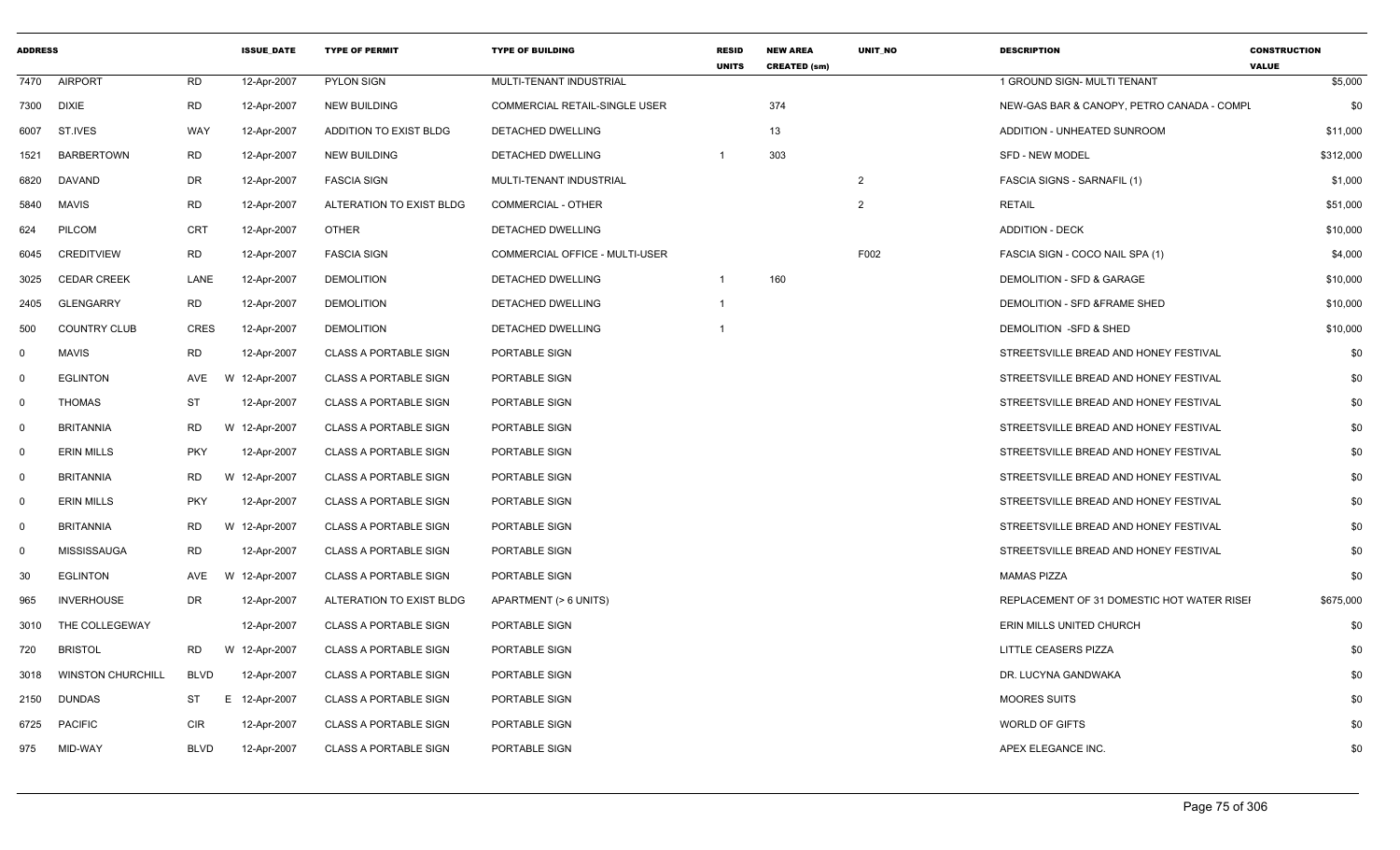| <b>ADDRESS</b> |                        |                  | <b>ISSUE DATE</b> | <b>TYPE OF PERMIT</b>        | <b>TYPE OF BUILDING</b>               | <b>RESID</b><br><b>UNITS</b> | <b>NEW AREA</b><br><b>CREATED (sm)</b> | <b>UNIT NO</b>  | <b>DESCRIPTION</b>                             | <b>CONSTRUCTION</b><br><b>VALUE</b> |
|----------------|------------------------|------------------|-------------------|------------------------------|---------------------------------------|------------------------------|----------------------------------------|-----------------|------------------------------------------------|-------------------------------------|
| 6085           | <b>BELGRAVE</b>        | <b>RD</b>        | 13-Apr-2007       | <b>FASCIA SIGN</b>           | SINGLE TENANT INDUSTRIAL              |                              |                                        |                 | (1) FASCIA SIGN - ATHLETIC LOCKER OUTLET (RMP) | \$2,000                             |
| 3374           | SUNLIGHT               | ST               | 13-Apr-2007       | <b>NEW BUILDING</b>          | SEMI-DETACHED DWELLING                | $\overline{2}$               | 363                                    |                 | SEMI-DETACHED - NEW MODEL                      | \$373,000                           |
| 5408           | <b>TENTH LINE WEST</b> |                  | 13-Apr-2007       | <b>NEW BUILDING</b>          | SEMI-DETACHED DWELLING                | $\overline{2}$               | 328                                    |                 | SEMI-DETACHED - NEW MODEL - DETACHED GARA(     | \$367,000                           |
| 3348           | <b>SUNLIGHT</b>        | <b>ST</b>        | 13-Apr-2007       | <b>NEW BUILDING</b>          | SEMI-DETACHED DWELLING                | $\overline{2}$               | 363                                    |                 | SEMI-DETACHED - REPEAT MODEL                   | \$373,000                           |
| 3275           | SUNLIGHT               | <b>ST</b>        | 13-Apr-2007       | <b>NEW BUILDING</b>          | SEMI-DETACHED DWELLING                | $\overline{2}$               | 363                                    |                 | SEMI-DETACHED - REPEAT MODEL                   | \$373,000                           |
| 5402           | <b>TENTH LINE WEST</b> |                  | 13-Apr-2007       | <b>NEW BUILDING</b>          | SEMI-DETACHED DWELLING                | 2                            | 325                                    |                 | SEMI-DETACHED - REPEAT MODEL. DETACHED GAF     | \$364,000                           |
| 3366           | <b>SUNLIGHT</b>        | ST               | 13-Apr-2007       | <b>NEW BUILDING</b>          | SEMI-DETACHED DWELLING                | $\overline{2}$               | 362                                    |                 | SEMI-DETACHED - REPEAT MODEL                   | \$372,000                           |
| 3323           | <b>SUNLIGHT</b>        | ST               | 13-Apr-2007       | <b>NEW BUILDING</b>          | SEMI-DETACHED DWELLING                | $\overline{2}$               | 329                                    |                 | SEMI-DETACHED - NEW MODEL                      | \$339,000                           |
| 10             | KINGSBRIDGE GARDEN     | <b>CIR</b>       | 13-Apr-2007       | ALTERATION TO EXIST BLDG     | <b>COMMERCIAL OFFICE - MULTI-USER</b> |                              | 498                                    | 800             | <b>OFFICE</b>                                  | \$144,000                           |
| 3386           | <b>SUNLIGHT</b>        | <b>ST</b>        | 13-Apr-2007       | <b>NEW BUILDING</b>          | SEMI-DETACHED DWELLING                | 2                            | 329                                    |                 | SEMI-DETACHED - REPEAT MODEL                   | \$339,000                           |
| 2580           | MATHESON               | <b>BLVD</b><br>E | 13-Apr-2007       | ALTERATION TO EXIST BLDG     | MULTI-TENANT INDUSTRIAL               |                              |                                        | A               | <b>OFFICE</b>                                  | \$381,000                           |
| 4120           | <b>DIXIE</b>           | <b>RD</b>        | 13-Apr-2007       | ALTERATION TO EXIST BLDG     | <b>COMMERCIAL RETAIL - MULTI-USER</b> |                              |                                        | 10 <sup>1</sup> | <b>RESTAURANT</b>                              | \$15,000                            |
| 6990           | <b>CREDITVIEW</b>      | <b>RD</b>        | 13-Apr-2007       | <b>FASCIA SIGN</b>           | MULTI-TENANT INDUSTRIAL               |                              |                                        | 3               | FASCIA SIGN - BARNETT, (1)                     | \$4,000                             |
| 3575           | <b>KANEFF</b>          | <b>CRES</b>      | 13-Apr-2007       | ALTERATION TO EXIST BLDG     | APARTMENT (> 6 UNITS)                 |                              |                                        | 21 FLOORS       | ALTERATIONS - BALCONY REPAIRS/RESTORATIONS     | \$210,000                           |
| 4206           | CAWTHRA                | <b>RD</b>        | 13-Apr-2007       | <b>REVISIONS</b>             | DETACHED DWELLING                     |                              | 317                                    |                 | <b>REVISION</b>                                | \$0                                 |
| 7220           | <b>PACIFIC</b>         | <b>CIR</b>       | 13-Apr-2007       | <b>CLASS A PORTABLE SIGN</b> | PORTABLE SIGN                         |                              |                                        |                 | FLORA SEDA INTERNATIONAL INC.                  | \$0                                 |
| 3180           | LAIRD                  | <b>RD</b>        | 13-Apr-2007       | <b>CLASS A PORTABLE SIGN</b> | PORTABLE SIGN                         |                              |                                        |                 | COSTCO CANADA                                  | \$0                                 |
| 3190           | <b>RIDGEWAY</b>        | <b>DR</b>        | 13-Apr-2007       | <b>CLASS A PORTABLE SIGN</b> | PORTABLE SIGN                         |                              |                                        |                 | JUNE LAWRENCE SCHOOL OF DANCE                  | \$0                                 |
| 3190           | <b>RIDGEWAY</b>        | DR               | 13-Apr-2007       | <b>CLASS A PORTABLE SIGN</b> | PORTABLE SIGN                         |                              |                                        |                 | JUNE LAWRENCE SCHOOL OF DANCE                  | \$0                                 |
| $\mathbf{0}$   | <b>BRITANNIA</b>       | <b>RD</b>        | W 13-Apr-2007     | <b>CLASS A PORTABLE SIGN</b> | PORTABLE SIGN                         |                              |                                        |                 | <b>REGION OF PEEL</b>                          | \$0                                 |
| 3899           | TRELAWNY               | <b>CIR</b>       | 13-Apr-2007       | <b>CLASS A PORTABLE SIGN</b> | PORTABLE SIGN                         |                              |                                        |                 | TRELAWNY DENTAL CENTRE                         | \$0                                 |
| 3899           | TRELAWNY               | <b>CIR</b>       | 13-Apr-2007       | <b>CLASS A PORTABLE SIGN</b> | PORTABLE SIGN                         |                              |                                        |                 | TRELAWNY DENTAL CENTRE                         | \$0                                 |
| 5985           | <b>RODEO</b>           | DR               | 13-Apr-2007       | <b>CLASS A PORTABLE SIGN</b> | PORTABLE SIGN                         |                              |                                        |                 | TIP TOP TAILORS                                | \$0                                 |
| 5840           | <b>MAVIS</b>           | <b>RD</b>        | 13-Apr-2007       | <b>CLASS A PORTABLE SIGN</b> | PORTABLE SIGN                         |                              |                                        |                 | <b>TELUS</b>                                   | \$0                                 |
| 735            | <b>TWAIN</b>           | AVE              | 13-Apr-2007       | <b>CLASS A PORTABLE SIGN</b> | PORTABLE SIGN                         |                              |                                        |                 | <b>BANK OF MONTREAL</b>                        | \$0                                 |
| 1200           | VANIER                 | <b>DR</b>        | 16-Apr-2007       | <b>OTHER</b>                 | <b>COMMERCIAL - OTHER</b>             |                              | 38                                     |                 | <b>STORAGE SHED</b>                            | \$32,000                            |
| 1645           | QUEENSWAY              |                  | E 16-Apr-2007     | <b>REVISIONS</b>             | <b>INDUSTRIAL - OTHER</b>             |                              |                                        |                 | <b>REVISED SITE SERVICING</b>                  | \$0                                 |
| 70             | <b>ABSOLUTE</b>        | AVE              | 16-Apr-2007       | <b>OTHER</b>                 | APARTMENT (> 6 UNITS)                 |                              |                                        | AS NOTED        | OCCUPANCY PRIOR TO COMPLETION - 12 SUITES :    | \$0                                 |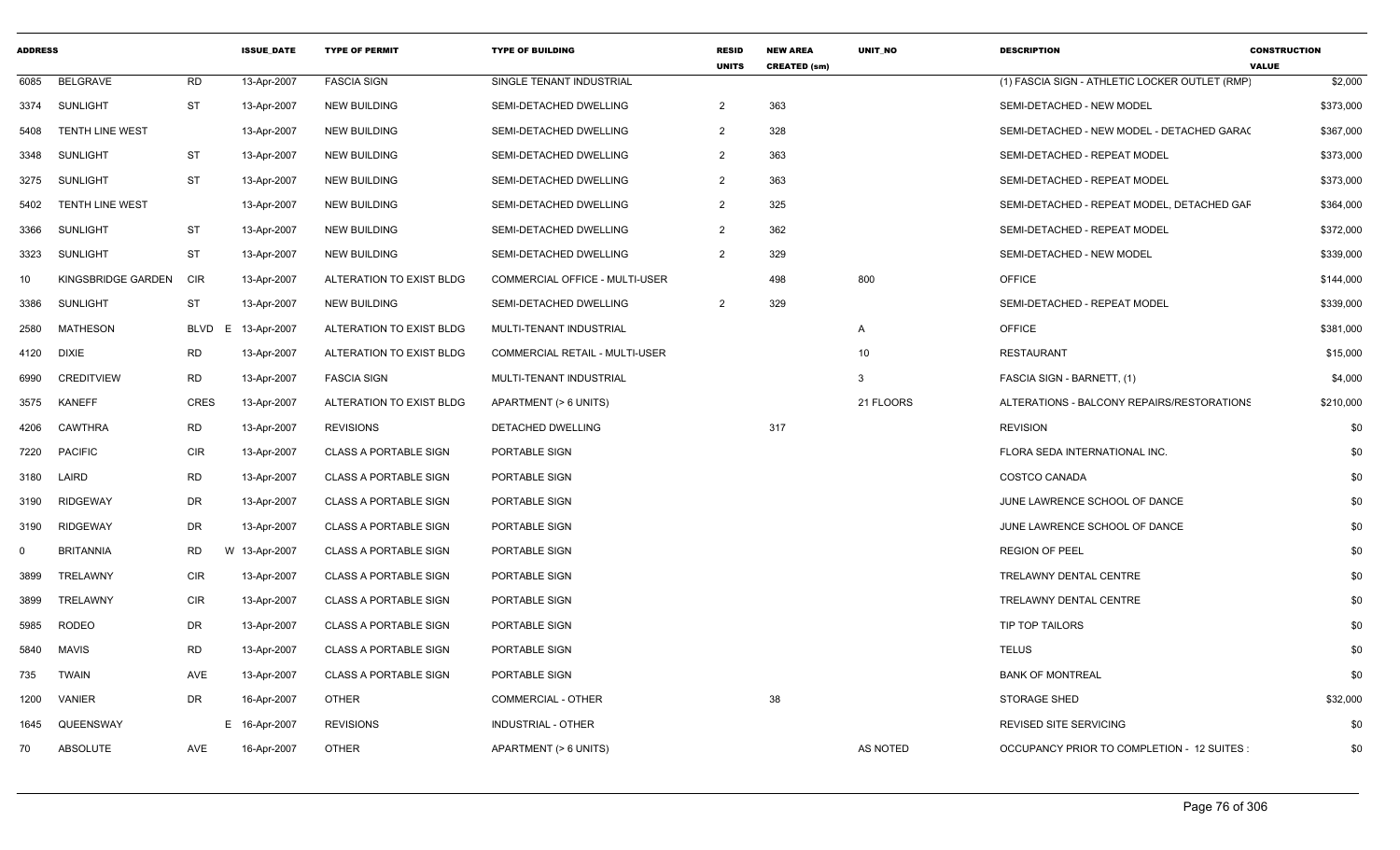| <b>ADDRESS</b> |                          |             | <b>ISSUE_DATE</b> | <b>TYPE OF PERMIT</b>        | <b>TYPE OF BUILDING</b>        | <b>RESID</b><br><b>UNITS</b> | <b>NEW AREA</b><br><b>CREATED (sm)</b> | UNIT_NO  | <b>DESCRIPTION</b>                           | <b>CONSTRUCTION</b><br><b>VALUE</b> |
|----------------|--------------------------|-------------|-------------------|------------------------------|--------------------------------|------------------------------|----------------------------------------|----------|----------------------------------------------|-------------------------------------|
| 70             | ABSOLUTE                 | AVE         | 16-Apr-2007       | <b>OTHER</b>                 | APARTMENT (> 6 UNITS)          |                              |                                        | AS NOTED | OCCUPANCY PRIOR TO COMPLETION - 18 SUITES    | \$0                                 |
| 90             | <b>ABSOLUTE</b>          | AVE         | 16-Apr-2007       | <b>OTHER</b>                 | APARTMENT (> 6 UNITS)          |                              |                                        | AS NOTED | OCCUPANCY PRIOR TO COMPLETION - 8 SUITES     | \$0                                 |
| 70             | <b>ABSOLUTE</b>          | AVE         | 16-Apr-2007       | <b>OTHER</b>                 | APARTMENT (> 6 UNITS)          |                              |                                        | AS NOTED | OCCUPANCY PRIOR TO COMPLETION - 19 SUITES    | \$0                                 |
| 70             | ABSOLUTE                 | AVE         | 16-Apr-2007       | <b>OTHER</b>                 | APARTMENT (> 6 UNITS)          |                              |                                        | AS NOTED | OCCUPANCY PRIOR TO COMPLETION - 7 SUITES #   | \$0                                 |
| 70             | <b>ABSOLUTE</b>          | AVE         | 16-Apr-2007       | <b>OTHER</b>                 | INDUSTRIAL - OTHER             |                              |                                        | AS NOTED | OCCUPANCY PRIOR TO COMPLETION - 16 SUITES    | \$0                                 |
| 1326           | <b>CONTOUR</b>           | DR          | 16-Apr-2007       | <b>REVISIONS</b>             | DETACHED DWELLING              |                              |                                        |          | REVISED DUCTWORK LAYOUT                      | \$0                                 |
| 70             | ABSOLUTE                 | AVE         | 16-Apr-2007       | <b>OTHER</b>                 | APARTMENT (> 6 UNITS)          |                              |                                        | AS NOTED | OCCUPANY PRIOR TO COMPLETION - 20 SUITES     | \$0                                 |
| 160            | <b>DUNDAS</b>            | ST<br>E.    | 16-Apr-2007       | <b>REVISIONS</b>             | COMMERCIAL RETAIL - MULTI-USER |                              |                                        |          | HVAC REVISION - REMOVAL OF 3 ROOFTOP UNITS/( | \$0                                 |
| 560            | <b>SUFFOLK</b>           | CRT         | 16-Apr-2007       | <b>FASCIA SIGN</b>           | SINGLE TENANT INDUSTRIAL       |                              |                                        |          | FASCIA SIGN - SUBARU LOGO (1)                | \$10,000                            |
| 70             | <b>ABSOLUTE</b>          | AVE         | 16-Apr-2007       | <b>OTHER</b>                 | APARTMENT (> 6 UNITS)          |                              |                                        | AS-NOTED | OCCUPANCY PRIOR TO COMPLETION - 7 SUITES     | \$0                                 |
| $\mathbf 0$    | <b>DERRY</b>             | <b>RD</b>   | W 16-Apr-2007     | <b>CLASS A PORTABLE SIGN</b> | PORTABLE SIGN                  |                              |                                        |          | <b>COUNCILLOR SUE MCFADDEN</b>               | \$0                                 |
| 755            | LAKESHORE                | RD          | E 16-Apr-2007     | <b>CLASS A PORTABLE SIGN</b> | PORTABLE SIGN                  |                              |                                        |          | TRILLIUM LASER HAIR AND VEIN CLINIC          | \$0                                 |
| 2425           | <b>TRUSCOTT</b>          | DR          | 16-Apr-2007       | <b>CLASS A PORTABLE SIGN</b> | PORTABLE SIGN                  |                              |                                        |          | TAX RITE INC                                 | \$0                                 |
| 7125           | <b>GOREWAY</b>           | DR          | 16-Apr-2007       | <b>CLASS A PORTABLE SIGN</b> | PORTABLE SIGN                  |                              |                                        |          | <b>RECIPE MANTRA</b>                         | \$0                                 |
| 3620           | LAIRD                    | <b>RD</b>   | 16-Apr-2007       | <b>CLASS A PORTABLE SIGN</b> | PORTABLE SIGN                  |                              |                                        |          | TEE'S INDOOR GOLF                            | \$0                                 |
| 5700           | MAVIS                    | <b>RD</b>   | 16-Apr-2007       | <b>CLASS A PORTABLE SIGN</b> | PORTABLE SIGN                  |                              |                                        |          | APPLEBEE'S RESTAURANT                        | \$0                                 |
| 0              | <b>ERIN MILLS</b>        | <b>PKY</b>  | 16-Apr-2007       | <b>CLASS A PORTABLE SIGN</b> | PORTABLE SIGN                  |                              |                                        |          | MAYOR AND COUNCILLOR'S OFFICE - WARD 9       | \$0                                 |
| $\mathbf 0$    | <b>WINSTON CHURCHILL</b> | <b>BLVD</b> | 16-Apr-2007       | <b>CLASS A PORTABLE SIGN</b> | PORTABLE SIGN                  |                              |                                        |          | MAYOR AND COUNCILLOR'S OFFICE - WARD 9       | \$0                                 |
| 1140           | <b>BURNHAMTHORPE</b>     | RD          | W 16-Apr-2007     | <b>CLASS A PORTABLE SIGN</b> | PORTABLE SIGN                  |                              |                                        |          | EUROPEAN MASSAGE CENTRE                      | \$0                                 |
| 5980           | <b>HURONTARIO</b>        | <b>ST</b>   | 16-Apr-2007       | <b>CLASS A PORTABLE SIGN</b> | PORTABLE SIGN                  |                              |                                        |          | TIM HORTONS                                  | \$0                                 |
| 5425           | <b>DIXIE</b>             | <b>RD</b>   | 16-Apr-2007       | <b>CLASS A PORTABLE SIGN</b> | PORTABLE SIGN                  |                              |                                        |          | ADS EMPLOYMENT SERVICES                      | \$0                                 |
| 5800           | <b>MAVIS</b>             | <b>RD</b>   | 16-Apr-2007       | <b>CLASS A PORTABLE SIGN</b> | PORTABLE SIGN                  |                              |                                        |          | <b>BANK OF MONTREAL</b>                      | \$0                                 |
| 0              | MISSISSAUGA              | RD          | 16-Apr-2007       | <b>CLASS A PORTABLE SIGN</b> | PORTABLE SIGN                  |                              |                                        |          | <b>TENNIS EVERYONE</b>                       | \$0                                 |
| 169            | <b>MCGILL</b>            | ST          | 17-Apr-2007       | <b>OTHER</b>                 | DETACHED DWELLING              |                              |                                        |          | ADDITION - ENCLOSED FRONT PORCH              | \$10,000                            |
| 538            | <b>RUFFINO</b>           | CRT         | 17-Apr-2007       | <b>NEW BUILDING</b>          | DETACHED DWELLING              | $\mathbf 1$                  | 280                                    |          | <b>SFD - REPEAT MODEL</b>                    | \$260,000                           |
| 220            | LOUIS                    | DR          | 17-Apr-2007       | <b>NEW BUILDING</b>          | DETACHED DWELLING              | $\overline{1}$               | 301                                    |          | <b>SFD - CUSTOM</b>                          | \$310,000                           |
| 226            | LOUIS                    | DR          | 17-Apr-2007       | NEW BUILDING                 | DETACHED DWELLING              |                              | 156                                    |          | <b>SFD - CUSTOM</b>                          | \$164,000                           |
| 533            | <b>RUFFINO</b>           | <b>CRT</b>  | 17-Apr-2007       | NEW BUILDING                 | DETACHED DWELLING              | $\mathbf{1}$                 | 242                                    |          | SFD - REPEAT MODEL                           | \$228,000                           |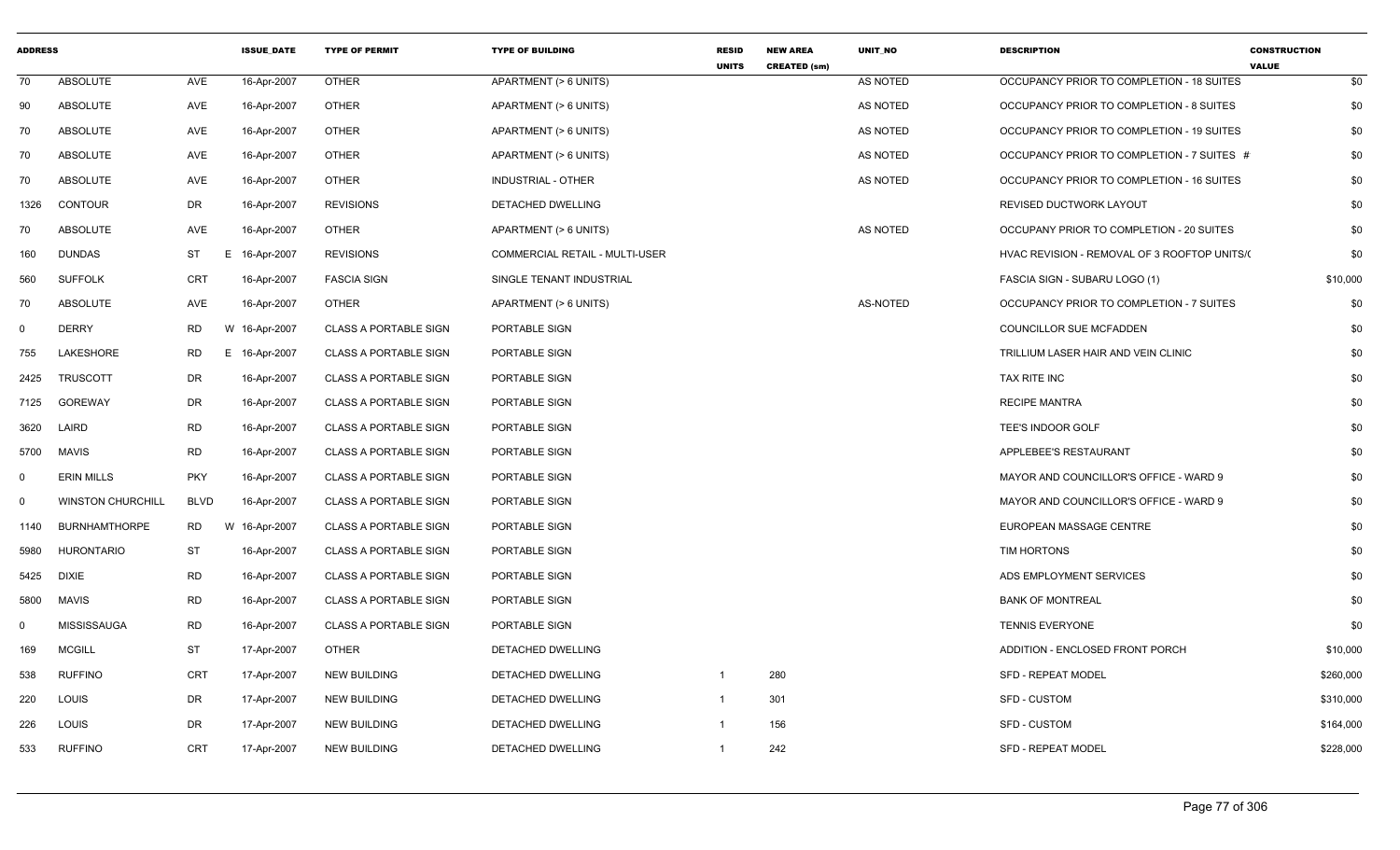| <b>ADDRESS</b> |                      |             | <b>ISSUE DATE</b> | <b>TYPE OF PERMIT</b>        | <b>TYPE OF BUILDING</b>               | <b>RESID</b><br><b>UNITS</b> | <b>NEW AREA</b><br><b>CREATED (sm)</b> | <b>UNIT NO</b> | <b>DESCRIPTION</b>                            | <b>CONSTRUCTION</b><br><b>VALUE</b> |
|----------------|----------------------|-------------|-------------------|------------------------------|---------------------------------------|------------------------------|----------------------------------------|----------------|-----------------------------------------------|-------------------------------------|
| 3335           | <b>JOAN</b>          | DR          | 17-Apr-2007       | NEW BUILDING                 | DETACHED DWELLING                     |                              | 359                                    |                | <b>SFD - CUSTOM</b>                           | \$370,000                           |
| 982            | <b>BLIZZARD</b>      | <b>RD</b>   | 17-Apr-2007       | ADDITION AND ALTER           | <b>ROW DWELLING</b>                   |                              |                                        |                | SIDE DOOR TO GARAGE                           | \$1,000                             |
| 3281           | <b>SUNLIGHT</b>      | ST          | 17-Apr-2007       | <b>NEW BUILDING</b>          | SEMI-DETACHED DWELLING                | $\overline{2}$               | 329                                    |                | SEMI-DETACHED - REPEAT MODEL                  | \$339,000                           |
| 2460           | SOUTH SHERIDAN       | WAY         | 17-Apr-2007       | <b>DEMOLITION</b>            | INDUSTRIAL - OTHER                    |                              | 14,000                                 |                | DEMOLTION - INDUSTRIAL BUILDING               | \$154,000                           |
| 6285           | <b>NORTHAM</b>       | DR          | 17-Apr-2007       | ALTERATION TO EXIST BLDG     | MULTI-TENANT INDUSTRIAL               |                              | 110                                    | 200            | INTERIOR ALTERATIONS-ING REAL ESTATE          | \$17,000                            |
| 6430           | <b>VIPOND</b>        | DR          | 17-Apr-2007       | ALTERATION TO EXIST BLDG     | SINGLE TENANT INDUSTRIAL              |                              |                                        |                | <b>WAREHOUSE AND OFFICE</b>                   | \$196,000                           |
| $\Omega$       | <b>EGLINTON</b>      | AVE         | W 17-Apr-2007     | <b>CLASS A PORTABLE SIGN</b> | PORTABLE SIGN                         |                              |                                        |                | MISSISSAUGA WATERFRONT FESTIVAL               | \$0                                 |
| $\Omega$       | <b>ERIN MILLS</b>    | <b>PKY</b>  | 17-Apr-2007       | <b>CLASS A PORTABLE SIGN</b> | PORTABLE SIGN                         |                              |                                        |                | MISSISSAUGA WATERFRONT FESTIVAL               | \$0                                 |
| 6880           | <b>FINANCIAL</b>     | DR          | 17-Apr-2007       | ALTERATION TO EXIST BLDG     | INDUSTRIAL - OTHER                    |                              |                                        |                | INTERIOR ALTERATIONS - RBC GROUP              | \$27,000                            |
| 5250           | SATELLITE            | DR          | 17-Apr-2007       | ALTERATION TO EXIST BLDG     | MULTI-TENANT INDUSTRIAL               |                              |                                        | 30             | OFFICE & AUXILLARY WAREHOUSE                  | \$29,000                            |
|                | 3425 LAIRD           | <b>RD</b>   | 17-Apr-2007       | ALTERATION TO EXIST BLDG     | MULTI-TENANT INDUSTRIAL               |                              |                                        | -5             | ALTERATIONS-OVERHEAD DOOR                     | \$15,000                            |
|                | <b>ROBERT SPECK</b>  | <b>PKY</b>  | 17-Apr-2007       | ALTERATION TO EXIST BLDG     | COMMERCIAL OFFICE - MULTI-USER        |                              |                                        | 1060           | <b>GENERAL OFFICE</b>                         | \$21,000                            |
| 1465           | <b>AEROWOOD</b>      | DR          | 17-Apr-2007       | <b>CLASS A PORTABLE SIGN</b> | PORTABLE SIGN                         |                              |                                        |                | COUNTRY STYLE DONUTS                          | \$0                                 |
| 350            | <b>BURNHAMTHORPE</b> | RD.         | W 17-Apr-2007     | <b>CLASS A PORTABLE SIGN</b> | PORTABLE SIGN                         |                              |                                        |                | NATIONAL BANK OF CANADA (BURNHAMTHORPE W      | \$0                                 |
| 3955           | <b>ERIN CENTRE</b>   | <b>BLVD</b> | 17-Apr-2007       | <b>CLASS A PORTABLE SIGN</b> | PORTABLE SIGN                         |                              |                                        |                | DR. MIRJIN                                    | \$0                                 |
| 5425           | <b>CREDITVIEW</b>    | <b>RD</b>   | 17-Apr-2007       | <b>CLASS A PORTABLE SIGN</b> | PORTABLE SIGN                         |                              |                                        |                | EXOTIC FLORAL DESIGN INC                      | \$0                                 |
| 1248           | DUNDAS               | ST          | E 17-Apr-2007     | <b>CLASS A PORTABLE SIGN</b> | PORTABLE SIGN                         |                              |                                        |                | DIXIE PAINT & WALLPAPER                       | \$0                                 |
| 2095           | MEADOWVALE           | <b>BLVD</b> | 17-Apr-2007       | <b>CLASS A PORTABLE SIGN</b> | PORTABLE SIGN                         |                              |                                        |                | READY BAKE FOODS INC.                         | \$0                                 |
| 5650           | MAVIS                | <b>RD</b>   | 18-Apr-2007       | <b>ADDITION AND ALTER</b>    | <b>CHURCH</b>                         |                              |                                        |                | ADDITION-ST FRANCES XAVIER CHURCH - FOUNDA    | \$1,541,000                         |
|                | 1513 DOUGLAS         | DR          | 18-Apr-2007       | <b>NEW BUILDING</b>          | DETACHED DWELLING                     | $\overline{1}$               | 310                                    |                | SFD - CUSTOM/DEMOLISH EXISTING                | \$330,000                           |
| 4701           | TAHOE                | <b>BLVD</b> | 18-Apr-2007       | <b>NEW BUILDING</b>          | COMMERCIAL OFFICE- SINGLE USER        |                              | 16,807                                 | TOWER 1A       | NEW - SHELL OFFICE BLDG.1 & LINK, RESEARCH IN | \$15,503,000                        |
| 900            | <b>RATHBURN</b>      | <b>RD</b>   | W 18-Apr-2007     | ALTERATION TO EXIST BLDG     | COMMERCIAL RETAIL - MULTI-USER        |                              |                                        | $C5-C6$        | INTERIOR ALTERATIONS - MOKA FINE FOODS TAKE   | \$17,000                            |
| 4113           | MISSISSAUGA          | RD          | 18-Apr-2007       | ADDITION TO EXIST BLDG       | DETACHED DWELLING                     |                              | 12                                     |                | ADDITION - HEATED SUNROOM                     | \$11,000                            |
| 5985           | RODEO                | DR          | 18-Apr-2007       | ALTERATION TO EXIST BLDG     | COMMERCIAL RETAIL - MULTI-USER        |                              |                                        | 8              | <b>RETAIL</b>                                 | \$67,000                            |
| 1450           | <b>MEYERSIDE</b>     | DR          | 18-Apr-2007       | ALTERATION TO EXIST BLDG     | <b>COMMERCIAL OFFICE - MULTI-USER</b> |                              |                                        | 601            | OFFICE                                        | \$86,000                            |
| 3100           | <b>DIXIE</b>         | <b>RD</b>   | 18-Apr-2007       | ALTERATION TO EXIST BLDG     | COMMERCIAL RETAIL - MULTI-USER        |                              |                                        | A002B          | <b>RETAIL STORE</b>                           | \$546,000                           |
| $\Omega$       | <b>DUNDAS</b>        | ST          | E 18-Apr-2007     | <b>CLASS A PORTABLE SIGN</b> | PORTABLE SIGN                         |                              |                                        |                | MISSISSAUGA WATERFRONT FESTIVAL               | \$0                                 |
| $\Omega$       | <b>EGLINTON</b>      | AVE         | E 18-Apr-2007     | <b>CLASS A PORTABLE SIGN</b> | PORTABLE SIGN                         |                              |                                        |                | MISSISSAUGA WATERFRONT FESTIVAL               | \$0                                 |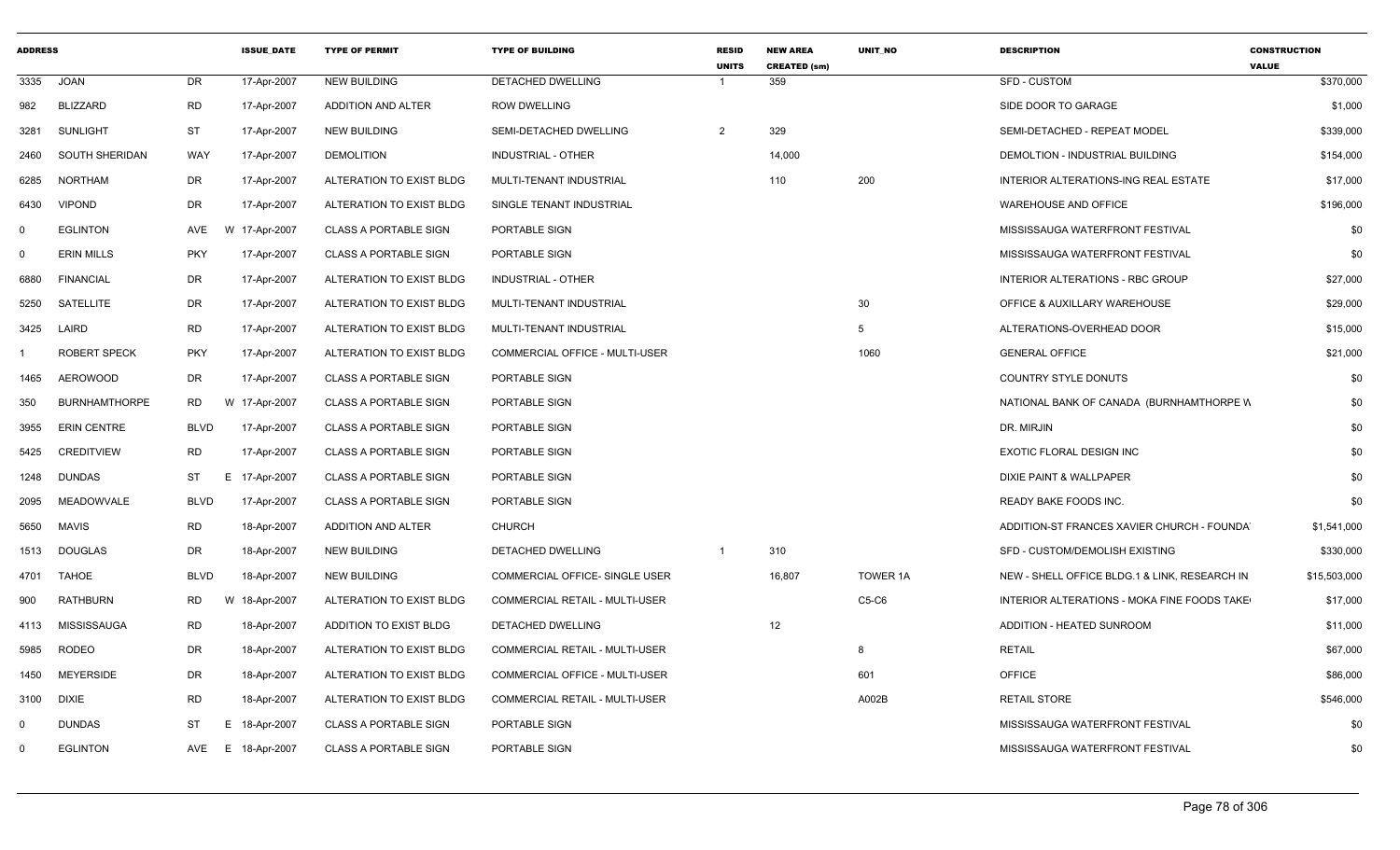| <b>ADDRESS</b> |                          |             | <b>ISSUE_DATE</b> | <b>TYPE OF PERMIT</b>        | <b>TYPE OF BUILDING</b> | <b>RESID</b><br><b>UNITS</b> | <b>NEW AREA</b><br><b>CREATED (sm)</b> | UNIT_NO        | <b>DESCRIPTION</b>                          | <b>CONSTRUCTION</b><br><b>VALUE</b> |
|----------------|--------------------------|-------------|-------------------|------------------------------|-------------------------|------------------------------|----------------------------------------|----------------|---------------------------------------------|-------------------------------------|
| 0              | EASTGATE                 | <b>PKY</b>  | 18-Apr-2007       | <b>CLASS A PORTABLE SIGN</b> | PORTABLE SIGN           |                              |                                        |                | MISSISSAUGA WATERFRONT FESTIVAL             | \$0                                 |
| $\Omega$       | <b>BURNHAMTHORPE</b>     | <b>RD</b>   | E 18-Apr-2007     | <b>CLASS A PORTABLE SIGN</b> | PORTABLE SIGN           |                              |                                        |                | MISSISSAUGA WATERFRONT FESTIVAL             | \$0                                 |
| 0              | <b>CAWTHRA</b>           | <b>RD</b>   | 18-Apr-2007       | <b>CLASS A PORTABLE SIGN</b> | PORTABLE SIGN           |                              |                                        |                | MISSISSAUGA WATERFRONT FESTIVAL             | \$0                                 |
| $\mathbf 0$    | <b>EGLINTON</b>          | AVE         | 18-Apr-2007<br>E. | <b>CLASS A PORTABLE SIGN</b> | PORTABLE SIGN           |                              |                                        |                | MISSISSAUGA WATERFRONT FESTIVAL             | \$0                                 |
| $\mathbf 0$    | <b>DIXIE</b>             | <b>RD</b>   | 18-Apr-2007       | <b>CLASS A PORTABLE SIGN</b> | PORTABLE SIGN           |                              |                                        |                | MISSISSAUGA WATERFRONT FESTIVAL             | \$0                                 |
| $\Omega$       | <b>TOMKEN</b>            | <b>RD</b>   | 18-Apr-2007       | <b>CLASS A PORTABLE SIGN</b> | PORTABLE SIGN           |                              |                                        |                | MISSISSAUGA WATERFRONT FESTIVAL             | \$0                                 |
| $\mathbf 0$    | <b>BURNHAMTHORPE</b>     | RD          | E 18-Apr-2007     | <b>CLASS A PORTABLE SIGN</b> | PORTABLE SIGN           |                              |                                        |                | MISSISSAUGA WATERFRONT FESTIVAL             | \$0                                 |
| $\mathbf 0$    | <b>SOUTH SHERIDAN</b>    | WAY         | 18-Apr-2007       | <b>CLASS A PORTABLE SIGN</b> | PORTABLE SIGN           |                              |                                        |                | MISSISSAUGA WATERFRONT FESTIVAL             | \$0                                 |
| $\mathbf 0$    | <b>MISSISSAUGA</b>       | RD          | 18-Apr-2007       | <b>CLASS A PORTABLE SIGN</b> | PORTABLE SIGN           |                              |                                        |                | MISSISSAUGA WATERFRONT FESTIVAL             | \$0                                 |
| $\Omega$       | <b>ERIN MILLS</b>        | <b>PKY</b>  | 18-Apr-2007       | <b>CLASS A PORTABLE SIGN</b> | PORTABLE SIGN           |                              |                                        |                | MISSISSAUGA WATERFRONT FESTIVAL             | \$0                                 |
| $\mathbf 0$    | DUNDAS                   | ST          | W 18-Apr-2007     | <b>CLASS A PORTABLE SIGN</b> | PORTABLE SIGN           |                              |                                        |                | MISSISSAUGA WATERFRONT FESTIVAL             | \$0                                 |
| $\mathbf 0$    | <b>ERIN MILLS</b>        | <b>PKY</b>  | 18-Apr-2007       | <b>CLASS A PORTABLE SIGN</b> | PORTABLE SIGN           |                              |                                        |                | MISSISSAUGA WATERFRONT FESTIVAL             | \$0                                 |
| $\mathbf 0$    | <b>BURNHAMTHORPE</b>     | <b>RD</b>   | W 18-Apr-2007     | <b>CLASS A PORTABLE SIGN</b> | PORTABLE SIGN           |                              |                                        |                | MISSISSAUGA WATERFRONT FESTIVAL             | \$0                                 |
| $\mathbf 0$    | <b>EGLINTON</b>          | <b>AVE</b>  | W 18-Apr-2007     | <b>CLASS A PORTABLE SIGN</b> | PORTABLE SIGN           |                              |                                        |                | MISSISSAUGA WATERFRONT FESTIVAL             | \$0                                 |
| 0              | <b>EGLINTON</b>          | AVE         | W 18-Apr-2007     | <b>CLASS A PORTABLE SIGN</b> | PORTABLE SIGN           |                              |                                        |                | MISSISSAUGA WATERFRONT FESTIVAL             | \$0                                 |
| 0              | <b>ERIN MILLS</b>        | <b>PKY</b>  | 18-Apr-2007       | <b>CLASS A PORTABLE SIGN</b> | PORTABLE SIGN           |                              |                                        |                | MISSISSAUGA WATERFRONT FESTIVAL             | \$0                                 |
| 5250           | SATELLITE                | DR          | 18-Apr-2007       | ALTERATION TO EXIST BLDG     | MULTI-TENANT INDUSTRIAL |                              |                                        | 29             | STORAGE, WHOLESALE, DISTRIBUTION AND OFFICI | \$29,000                            |
| 5250           | SATELLITE                | DR          | 18-Apr-2007       | ALTERATION TO EXIST BLDG     | MULTI-TENANT INDUSTRIAL |                              |                                        | $\overline{7}$ | WAREHOUSE & AUXILIARY OFFICES               | \$29,000                            |
| 3425           | LAIRD                    | <b>RD</b>   | 18-Apr-2007       | ALTERATION TO EXIST BLDG     | MULTI-TENANT INDUSTRIAL |                              |                                        | $7 - 8$        | WAREHOUSE                                   | \$15,000                            |
| 1292           | <b>EGLINTON</b>          | AVE         | 18-Apr-2007<br>E. | <b>CLASS A PORTABLE SIGN</b> | PORTABLE SIGN           |                              |                                        |                | <b>GM PACKAGING</b>                         | \$0                                 |
| 3300           | <b>MAVIS</b>             | <b>RD</b>   | 18-Apr-2007       | <b>CLASS A PORTABLE SIGN</b> | PORTABLE SIGN           |                              |                                        |                | TRIPLE AUTO SERVICE                         | \$0                                 |
| 760            | DUNDAS                   | <b>ST</b>   | E 18-Apr-2007     | <b>CLASS A PORTABLE SIGN</b> | PORTABLE SIGN           |                              |                                        |                | DISCOUNTER'S POOL & SPA                     | \$0                                 |
| $\Omega$       | <b>BURNHAMTHORPE</b>     | RD          | E 18-Apr-2007     | <b>CLASS A PORTABLE SIGN</b> | PORTABLE SIGN           |                              |                                        |                | TRANSPORTATION AND WORKS DEPARTMENT (enter  | \$0                                 |
| 0              | <b>ERIN MILLS</b>        | <b>PKY</b>  | 18-Apr-2007       | <b>CLASS A PORTABLE SIGN</b> | PORTABLE SIGN           |                              |                                        |                | TRANSPORTATION AND WORKS DEPARTMENT         | \$0                                 |
| $\mathbf 0$    | <b>ERINDALE STATION</b>  | <b>RD</b>   | 18-Apr-2007       | <b>CLASS A PORTABLE SIGN</b> | PORTABLE SIGN           |                              |                                        |                | TRANSPORTATION AND WORKS DEPARTMENT         | \$0                                 |
| $\mathbf 0$    | <b>WINSTON CHURCHILL</b> | <b>BLVD</b> | 18-Apr-2007       | <b>CLASS A PORTABLE SIGN</b> | PORTABLE SIGN           |                              |                                        |                | TRANSPORTATION AND WORKS DEPARTMENT         | \$0                                 |
| $\Omega$       | DUNDAS                   | <b>ST</b>   | W 18-Apr-2007     | <b>CLASS A PORTABLE SIGN</b> | PORTABLE SIGN           |                              |                                        |                | TRANSPORTATION AND WORKS DEPARTMENT         | \$0                                 |
| $\Omega$       | <b>MAVIS</b>             | <b>RD</b>   | 18-Apr-2007       | <b>CLASS A PORTABLE SIGN</b> | PORTABLE SIGN           |                              |                                        |                | TRANSPORTATION AND WORKS DEPARTMENT         | \$0                                 |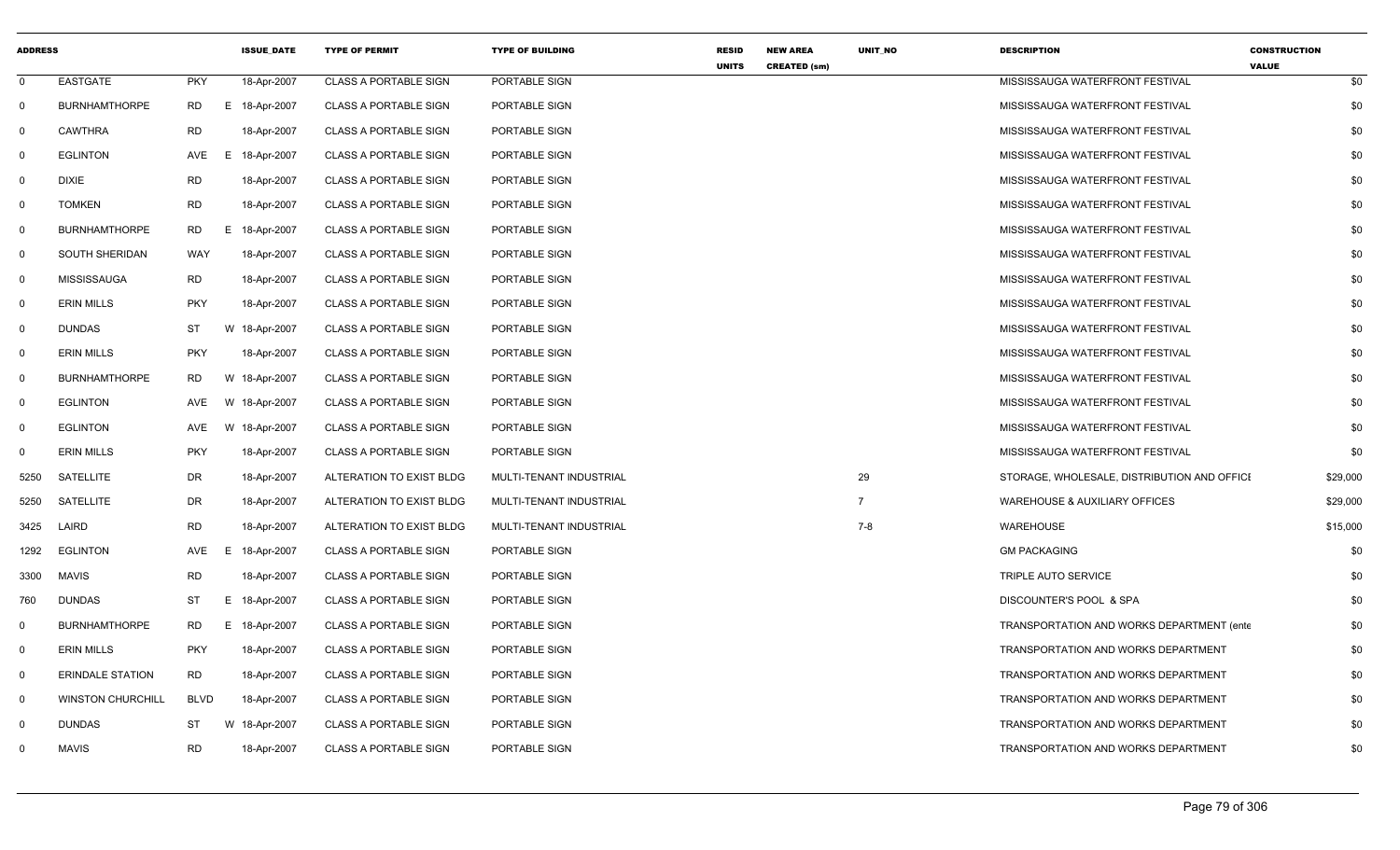| <b>ADDRESS</b> |                       |             | <b>ISSUE DATE</b> | <b>TYPE OF PERMIT</b>                         | <b>TYPE OF BUILDING</b>               | <b>RESID</b><br><b>UNITS</b> | <b>NEW AREA</b><br><b>CREATED (sm)</b> | <b>UNIT NO</b> | <b>DESCRIPTION</b>                             | <b>CONSTRUCTION</b><br><b>VALUE</b> |
|----------------|-----------------------|-------------|-------------------|-----------------------------------------------|---------------------------------------|------------------------------|----------------------------------------|----------------|------------------------------------------------|-------------------------------------|
| $\mathbf 0$    | <b>DIXIE</b>          | <b>RD</b>   | 18-Apr-2007       | <b>CLASS A PORTABLE SIGN</b>                  | PORTABLE SIGN                         |                              |                                        |                | <b>TRANSPORTATION AND WORKS DEPARTMENT</b>     | \$0                                 |
| $\mathbf 0$    | <b>DUNDAS</b>         | ST          | W 18-Apr-2007     | <b>CLASS A PORTABLE SIGN</b>                  | PORTABLE SIGN                         |                              |                                        |                | <b>TRANSPORTATION AND WORKS DEPARTMENT</b>     | \$0                                 |
| $\mathbf 0$    | <b>ERIN MILLS</b>     | <b>PKY</b>  | 18-Apr-2007       | <b>CLASS A PORTABLE SIGN</b>                  | PORTABLE SIGN                         |                              |                                        |                | TRANSPORTATION AND WORKS DEPARTMENT            | \$0                                 |
| $\mathbf 0$    | <b>MAVIS</b>          | <b>RD</b>   | 18-Apr-2007       | <b>CLASS A PORTABLE SIGN</b>                  | PORTABLE SIGN                         |                              |                                        |                | TRANSPORTATION AND WORKS DEPARTMENT            | \$0                                 |
| $\mathbf 0$    | <b>DUNDAS</b>         | <b>ST</b>   | W 18-Apr-2007     | <b>CLASS A PORTABLE SIGN</b>                  | PORTABLE SIGN                         |                              |                                        |                | TRANSPORTATION AND WORKS DEPARTMENT            | \$0                                 |
| 158            | <b>HARBORN</b>        | TR          | 19-Apr-2007       | CLASS 4 PRIVATE SEWAGE SYSTEDETACHED DWELLING |                                       |                              |                                        |                | PRIVATE SEPTIC SYSTEM                          | \$25,000                            |
| 350            | <b>BURNHAMTHORPE</b>  | <b>RD</b>   | E 19-Apr-2007     | <b>FASCIA SIGN</b>                            | COMMERCIAL OFFICE - MULTI-USER        |                              |                                        | $\overline{7}$ | FASCIA SIGN - ATHLETICS PLUS (2)               | \$5,000                             |
| 3432           | <b>HOMARK</b>         | DR          | 19-Apr-2007       | ALTERATION TO EXIST BLDG                      | SEMI-DETACHED DWELLING                |                              |                                        |                | ADDITION - UNHEATED SUNROOM                    | \$10,000                            |
| 100            | <b>CITY CENTRE</b>    | DR          | 19-Apr-2007       | ALTERATION TO EXIST BLDG                      | COMMERCIAL RETAIL - MULTI-USER        |                              | 91                                     | 2-303          | <b>RETAIL</b>                                  | \$15,000                            |
| 7214           | <b>AIRPORT</b>        | <b>RD</b>   | 19-Apr-2007       | ALTERATION TO EXIST BLDG                      | COMMERCIAL RETAIL - MULTI-USER        |                              |                                        | 9              | <b>FOOD STORE</b>                              | \$27,000                            |
| 6465           | <b>MILLCREEK</b>      | DR          | 19-Apr-2007       | ALTERATION TO EXIST BLDG                      | MULTI-TENANT INDUSTRIAL               |                              | 124                                    | 190            | <b>DENTAL OFFICE</b>                           | \$36,000                            |
| 6299           | <b>AIRPORT</b>        | <b>RD</b>   | 19-Apr-2007       | ALTERATION TO EXIST BLDG                      | <b>COMMERCIAL OFFICE - MULTI-USER</b> |                              | 390                                    | 205            | INTERIOR ALTERATIONS - AIR CANADA PILOTS ASS   | \$112,000                           |
| 168            | QUEEN                 | <b>ST</b>   | S<br>19-Apr-2007  | ALTERATION TO EXIST BLDG                      | COMMERCIAL RETAIL - MULTI-USER        |                              |                                        | 102            | INTERIOR ALTERATIONS-CAKE ROYALE INC           | \$33,000                            |
| 5250           | SATELLITE             | <b>DR</b>   | 19-Apr-2007       | ALTERATION TO EXIST BLDG                      | MULTI-TENANT INDUSTRIAL               |                              |                                        | 24             | <b>BUSINESS OFFICE</b>                         | \$43,000                            |
| 2630           | <b>SKYMARK</b>        | AVE         | 19-Apr-2007       | ALTERATION TO EXIST BLDG                      | <b>INDUSTRIAL - OTHER</b>             |                              |                                        | 6-FLR          | INTERIOR ALTERATIONS-DYNAMEX                   | \$42,000                            |
| 3583           | <b>SWIRLINGLEAVES</b> | <b>CRES</b> | 19-Apr-2007       | ADDITION AND ALTER                            | DETACHED DWELLING                     |                              | 306                                    |                | CANC MAY 25/07 - ADDITION/ALTERATIONS - REAR / | \$36,000                            |
| $\mathbf 0$    | <b>SOUTH SERVICE</b>  | RD          | 19-Apr-2007       | <b>CLASS A PORTABLE SIGN</b>                  | PORTABLE SIGN                         |                              |                                        |                | MISSISSAUGA WATERFRONT FESTIVAL                | \$0                                 |
| $\mathbf 0$    | ATWATER               | AVE         | 19-Apr-2007       | CLASS A PORTABLE SIGN                         | PORTABLE SIGN                         |                              |                                        |                | MISSISSAUGA WATERFRONT FESTIVAL                | \$0                                 |
| $\mathbf 0$    | SOUTH SERVICE         | <b>RD</b>   | 19-Apr-2007       | <b>CLASS A PORTABLE SIGN</b>                  | PORTABLE SIGN                         |                              |                                        |                | MISSISSAUGA WATERFRONT FESTIVAL                | \$0                                 |
| $\mathbf 0$    | QUEENSWAY             |             | E 19-Apr-2007     | <b>CLASS A PORTABLE SIGN</b>                  | PORTABLE SIGN                         |                              |                                        |                | MISSISSAUGA WATERFRONT FESTIVAL                | \$0                                 |
| $\mathbf 0$    | QUEENSWAY             |             | E 19-Apr-2007     | <b>CLASS A PORTABLE SIGN</b>                  | PORTABLE SIGN                         |                              |                                        |                | MISSISSAUGA WATERFRONT FESTIVAL                | \$0                                 |
| $\mathbf 0$    | LAKESHORE             | <b>RD</b>   | E 19-Apr-2007     | <b>CLASS A PORTABLE SIGN</b>                  | PORTABLE SIGN                         |                              |                                        |                | MISSISSAUGA WATERFRONT FESTIVAL                | \$0                                 |
| $\mathbf 0$    | SOUTH SERVICE         | RD.         | 19-Apr-2007       | <b>CLASS A PORTABLE SIGN</b>                  | PORTABLE SIGN                         |                              |                                        |                | MISSISSAUGA WATERFRONT FESTIVAL                | \$0                                 |
| $\mathbf 0$    | QUEENSWAY             |             | E 19-Apr-2007     | <b>CLASS A PORTABLE SIGN</b>                  | PORTABLE SIGN                         |                              |                                        |                | MISSISSAUGA WATERFRONT FESTIVAL                | \$0                                 |
| $\mathbf{0}$   | QUEENSWAY             |             | E 19-Apr-2007     | <b>CLASS A PORTABLE SIGN</b>                  | PORTABLE SIGN                         |                              |                                        |                | MISSISSAUGA WATERFRONT FESTIVAL                | \$0                                 |
| $\mathbf{0}$   | <b>HURONTARIO</b>     | <b>ST</b>   | 19-Apr-2007       | <b>CLASS A PORTABLE SIGN</b>                  | PORTABLE SIGN                         |                              |                                        |                | MISSISSAUGA WATERFRONT FESTIVAL                | \$0                                 |
| $\mathbf 0$    | <b>DUNDAS</b>         | <b>ST</b>   | E 19-Apr-2007     | <b>CLASS A PORTABLE SIGN</b>                  | PORTABLE SIGN                         |                              |                                        |                | MISSISSAUGA WATERFRONT FESTIVAL                | \$0                                 |
| 0              | <b>CAWTHRA</b>        | <b>RD</b>   | 19-Apr-2007       | <b>CLASS A PORTABLE SIGN</b>                  | PORTABLE SIGN                         |                              |                                        |                | MISSISSAUGA WATERFRONT FESTIVAL                | \$0                                 |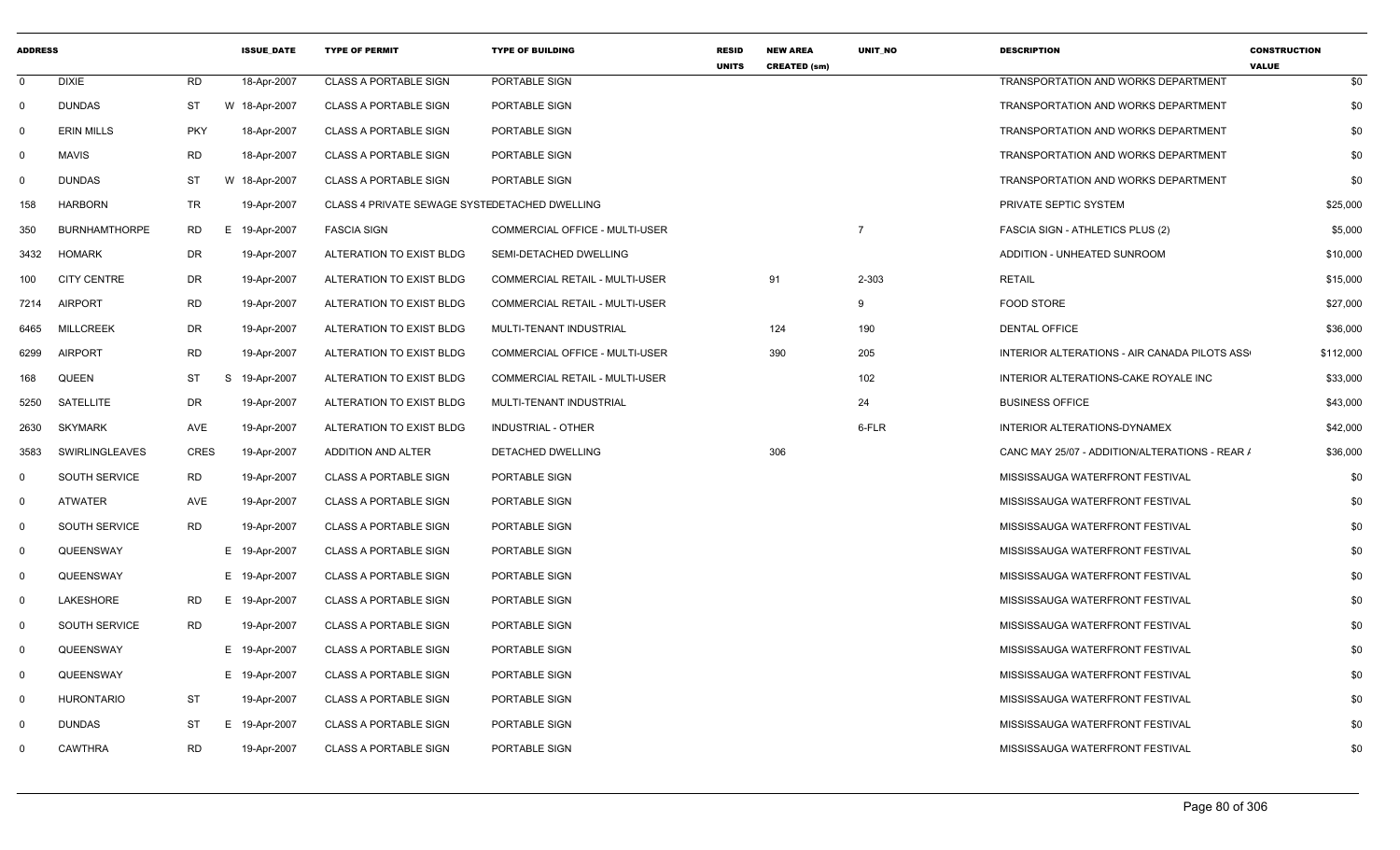| <b>ADDRESS</b> |                          |             | <b>ISSUE DATE</b> | <b>TYPE OF PERMIT</b>        | <b>TYPE OF BUILDING</b>   | <b>RESID</b><br><b>UNITS</b> | <b>NEW AREA</b><br><b>CREATED (sm)</b> | UNIT_NO      | <b>DESCRIPTION</b>                                     | <b>CONSTRUCTION</b><br><b>VALUE</b> |
|----------------|--------------------------|-------------|-------------------|------------------------------|---------------------------|------------------------------|----------------------------------------|--------------|--------------------------------------------------------|-------------------------------------|
| $\mathbf 0$    | LAKESHORE                | <b>RD</b>   | W 19-Apr-2007     | <b>CLASS A PORTABLE SIGN</b> | PORTABLE SIGN             |                              |                                        |              | MISSISSAUGA WATERFRONT FESTIVAL                        | \$0                                 |
| 6160           | MAVIS                    | <b>RD</b>   | 19-Apr-2007       | <b>PYLON SIGN</b>            | <b>COMMERCIAL - OTHER</b> |                              |                                        |              | 4 FASCIA SIGN REPLACEMENTS - SUBARU                    | \$20,000                            |
| 6980           | <b>MARITZ</b>            | <b>DR</b>   | 19-Apr-2007       | <b>FASCIA SIGN</b>           | MULTI-TENANT INDUSTRIAL   |                              |                                        | $\mathbf{3}$ | FASCIA SIGN - MAPLE THERAPUTIC (2)                     | \$3,000                             |
| 1177           | <b>CENTRAL</b>           | <b>PKY</b>  | W 19-Apr-2007     | <b>OTHER</b>                 | INDUSTRIAL - OTHER        |                              |                                        | 6            | FIRE ONLY - FIRE SUPRESSION SYSTEM                     | \$15,000                            |
| 5805           | <b>KENNEDY</b>           | <b>RD</b>   | 19-Apr-2007       | ALTERATION TO EXIST BLDG     | SINGLE TENANT INDUSTRIAL  |                              |                                        |              | INTERIOR ALTERATIONS-ALLAN CRAWFORD & ASSO             | \$425,000                           |
| 1208           | <b>WOODEDEN</b>          | DR          | 19-Apr-2007       | <b>DEMOLITION</b>            | DETACHED DWELLING         |                              |                                        |              | <b>DEMOLITION - SFD</b>                                | \$10,000                            |
| - 0            | SOUTHDOWN                | <b>RD</b>   | 19-Apr-2007       | <b>CLASS A PORTABLE SIGN</b> | PORTABLE SIGN             |                              |                                        |              | <b>REGION OF PEEL</b>                                  | \$0                                 |
| $\mathsf{O}$   | <b>SOUTHDOWN</b>         | <b>RD</b>   | 19-Apr-2007       | <b>CLASS A PORTABLE SIGN</b> | PORTABLE SIGN             |                              |                                        |              | <b>REGION OF PEEL</b>                                  | \$0                                 |
| 0              | LAKESHORE                | <b>RD</b>   | W 19-Apr-2007     | <b>CLASS A PORTABLE SIGN</b> | PORTABLE SIGN             |                              |                                        |              | <b>REGION OF PEEL</b>                                  | \$0                                 |
| 0              | LAKESHORE                | RD          | Е.<br>19-Apr-2007 | <b>CLASS A PORTABLE SIGN</b> | PORTABLE SIGN             |                              |                                        |              | <b>REGION OF PEEL</b>                                  | \$0                                 |
| 0              | LAKESHORE                | <b>RD</b>   | W 19-Apr-2007     | <b>CLASS A PORTABLE SIGN</b> | PORTABLE SIGN             |                              |                                        |              | REGION OF PEEL (entered in error - see permit # 07-46) | \$0                                 |
| 2760           | <b>DERRY</b>             | <b>RD</b>   | W 19-Apr-2007     | <b>CLASS A PORTABLE SIGN</b> | PORTABLE SIGN             |                              |                                        |              | <b>HAIRWORKS</b>                                       | \$0                                 |
| 1096           | <b>OGDEN</b>             | <b>AVE</b>  | 19-Apr-2007       | ALTERATION TO EXIST BLDG     | DETACHED DWELLING         |                              |                                        |              | ALTERATIONS-UNDERPINNING REPAIR ONLY                   | \$1,000                             |
| 2065           | <b>DUNDAS</b>            | ST          | Е.<br>19-Apr-2007 | <b>CLASS A PORTABLE SIGN</b> | PORTABLE SIGN             |                              |                                        |              | <b>QUANTUM ENERGY HEALTH</b>                           | \$0                                 |
| 6923           | <b>HAINES ARTIST</b>     | WAY         | 19-Apr-2007       | <b>CLASS A PORTABLE SIGN</b> | PORTABLE SIGN             |                              |                                        |              | "R" CORNER DINER (entered in error - see permit # 07-4 | \$0                                 |
| 5925           | <b>GROSSBEAK</b>         | DR          | 19-Apr-2007       | <b>CLASS A PORTABLE SIGN</b> | PORTABLE SIGN             |                              |                                        |              | UNISTYLE SPA                                           | \$0                                 |
| 3535           | SOUTH COMMON             | <b>CRT</b>  | 19-Apr-2007       | <b>CLASS A PORTABLE SIGN</b> | PORTABLE SIGN             |                              |                                        |              | ST. THOMAS A BECKET ANGLICAN CHURCH                    | \$0                                 |
| 550            | <b>MATHESON</b>          | BLVD        | W 19-Apr-2007     | <b>CLASS A PORTABLE SIGN</b> | PORTABLE SIGN             |                              |                                        |              | <b>SUAVE MEDISPA</b>                                   | \$0                                 |
| 151            | <b>CITY CENTRE</b>       | <b>DR</b>   | 19-Apr-2007       | <b>CLASS A PORTABLE SIGN</b> | PORTABLE SIGN             |                              |                                        |              | <b>YMCA</b>                                            | \$0                                 |
| 550            | <b>MATHESON</b>          | BLVD        | W 19-Apr-2007     | <b>CLASS A PORTABLE SIGN</b> | PORTABLE SIGN             |                              |                                        |              | ELSHEIKH DENTAL CARE                                   | \$0                                 |
| 2605           | ROYAL WINDSOR            | DR          | 19-Apr-2007       | <b>CLASS A PORTABLE SIGN</b> | PORTABLE SIGN             |                              |                                        |              | <b>GRAHAM DOUGLAS UBA INC</b>                          | \$0                                 |
| 1900           | <b>DUNDAS</b>            | ST          | W 19-Apr-2007     | <b>CLASS A PORTABLE SIGN</b> | PORTABLE SIGN             |                              |                                        |              | CALLA LILY FINE LINGERIE                               | \$0                                 |
| 1900           | <b>DUNDAS</b>            | ST          | W 19-Apr-2007     | <b>CLASS A PORTABLE SIGN</b> | PORTABLE SIGN             |                              |                                        |              | EPICURE THE GOURMET STORE                              | \$0                                 |
| 0              | <b>DERRY</b>             | RD          | E.<br>19-Apr-2007 | <b>CLASS A PORTABLE SIGN</b> | PORTABLE SIGN             |                              |                                        |              | <b>YMCA</b>                                            | \$0                                 |
| 0              | <b>MAVIS</b>             | <b>RD</b>   | 19-Apr-2007       | <b>CLASS A PORTABLE SIGN</b> | PORTABLE SIGN             |                              |                                        |              | <b>YMCA</b>                                            | \$0                                 |
| 2055           | <b>DUNDAS</b>            | <b>ST</b>   | E.<br>19-Apr-2007 | <b>CLASS A PORTABLE SIGN</b> | PORTABLE SIGN             |                              |                                        |              | <b>MONTREAL DELI</b>                                   | \$0                                 |
| $\mathbf 0$    | <b>EGLINTON</b>          | <b>AVE</b>  | W 19-Apr-2007     | <b>CLASS A PORTABLE SIGN</b> | PORTABLE SIGN             |                              |                                        |              | HAS (HOOPS ALL STARS) BASKETBALL ORGANIZATI            | \$0                                 |
| 0              | <b>WINSTON CHURCHILL</b> | <b>BLVD</b> | 19-Apr-2007       | <b>CLASS A PORTABLE SIGN</b> | PORTABLE SIGN             |                              |                                        |              | HAS (HOOPS ALL STARS) BASKETBALL ORGANIZATI            | \$0                                 |
|                |                          |             |                   |                              |                           |                              |                                        |              |                                                        |                                     |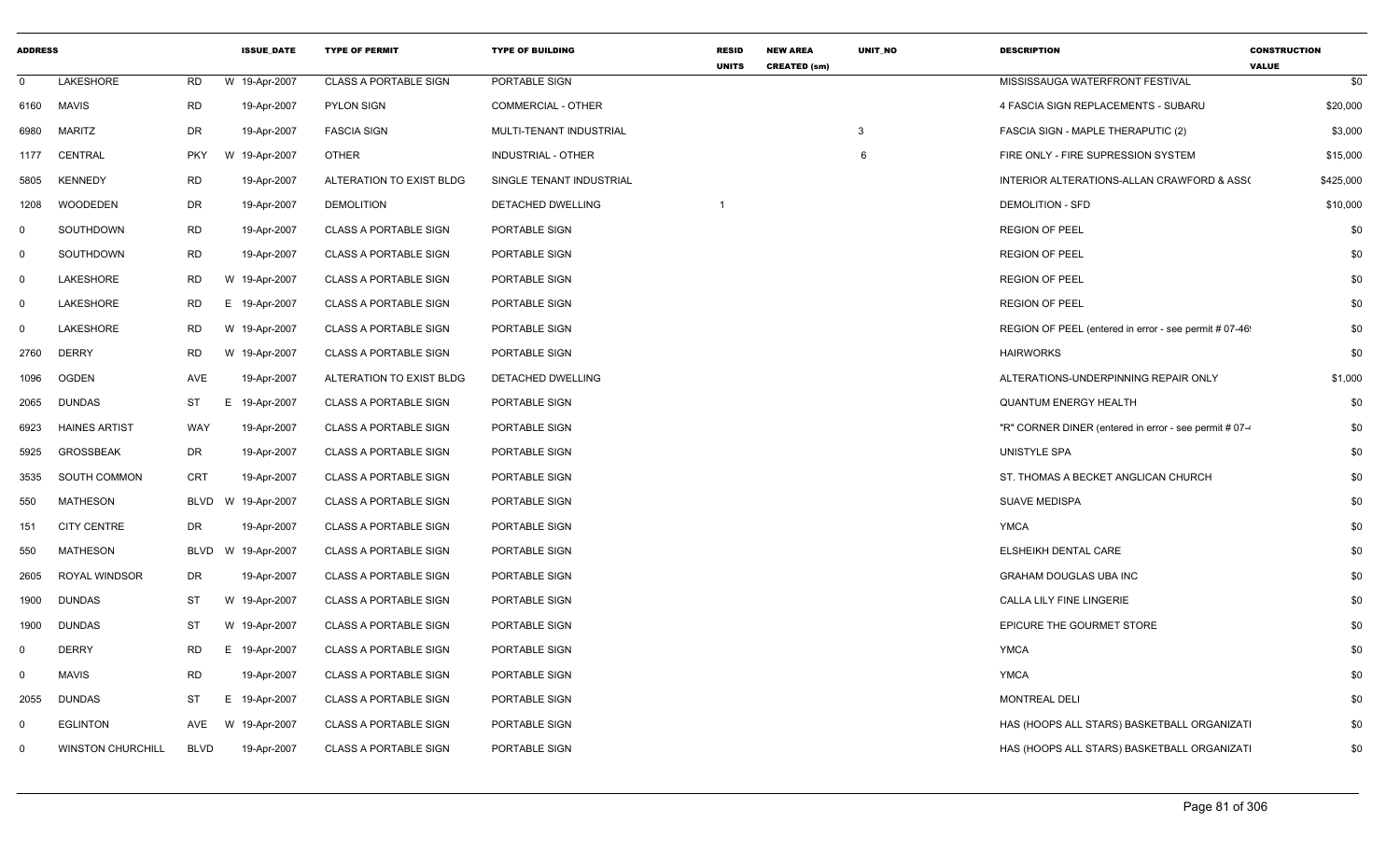| <b>ADDRESS</b> |                    |             | <b>ISSUE DATE</b> | <b>TYPE OF PERMIT</b>        | <b>TYPE OF BUILDING</b>              | <b>RESID</b><br><b>UNITS</b> | <b>NEW AREA</b><br><b>CREATED (sm)</b> | <b>UNIT NO</b> | <b>DESCRIPTION</b>                            | <b>CONSTRUCTION</b><br><b>VALUE</b> |
|----------------|--------------------|-------------|-------------------|------------------------------|--------------------------------------|------------------------------|----------------------------------------|----------------|-----------------------------------------------|-------------------------------------|
| 406            | LAKESHORE          | <b>RD</b>   | E 19-Apr-2007     | <b>CLASS A PORTABLE SIGN</b> | PORTABLE SIGN                        |                              |                                        |                | A & P CANADA CO.                              | \$0                                 |
| 7490           | <b>PACIFIC</b>     | <b>CIR</b>  | 20-Apr-2007       | ALTERATION TO EXIST BLDG     | MULTI-TENANT INDUSTRIAL              |                              |                                        |                | OFFICE WITH ACCESSORY WAREHOUSE               | \$2,000                             |
| 1679           | SHERWAY            | DR          | 20-Apr-2007       | <b>NEW BUILDING</b>          | DETACHED DWELLING                    |                              |                                        |                | NEW-CABANA                                    | \$10,000                            |
| 1332           | KHALSA             | DR          | 20-Apr-2007       | ALTERATION TO EXIST BLDG     | MULTI-TENANT INDUSTRIAL              |                              |                                        | 5              | PROFESSIONAL OFFICE3                          | \$169,000                           |
| 1525           | PORTSMOUTH         | PL          | 20-Apr-2007       | <b>REVISIONS</b>             | DETACHED DWELLING                    |                              |                                        |                | <b>HVAC REVISION</b>                          | \$0                                 |
| 2660           | <b>AQUITAINE</b>   | AVE         | 20-Apr-2007       | ALTERATION TO EXIST BLDG     | ROW DWELLING                         |                              |                                        |                | ALTERATIONS-RAMP/STAIRS, PEEL LIVING FAMILY I | \$15,000                            |
| 2621           | <b>BENEDET</b>     | DR          | 20-Apr-2007       | ADDITION TO EXIST BLDG       | DETACHED DWELLING                    |                              | 20                                     |                | <b>ADDITION - SUNROOM HEATED</b>              | \$16,000                            |
| 171            | AMBASSADOR         | DR          | 20-Apr-2007       | ALTERATION TO EXIST BLDG     | MULTI-TENANT INDUSTRIAL              |                              |                                        | 7-8            | INTERIOR ALTERATIONS-SPEC UNITS, TENANT NOT   | \$30,000                            |
| 875            | PLYMOUTH           | DR          | 20-Apr-2007       | OTHER                        | SINGLE TENANT INDUSTRIAL             |                              | 1,398                                  |                | CONDITIONAL PERMIT - SITE SERVICING, COMPLIAN | \$0                                 |
| 3117           | WHARTON            | WAY         | 23-Apr-2007       | ALTERATION TO EXIST BLDG     | MULTI-TENANT INDUSTRIAL              |                              |                                        |                | MANUFACTURING AND WHOLESALE DISTRIBUTION      | \$38,000                            |
| 1235           | MISSISSAUGA VALLEY | <b>BLVD</b> | 23-Apr-2007       | <b>ADDITION AND ALTER</b>    | SCHOOL - SECONDARY                   |                              | 612                                    |                | ADDITION - CLASSROOMS, ELEVATOR & ALT, THE V. | \$871,000                           |
| 2975           | ARGENTIA           | RD          | 23-Apr-2007       | ALTERATION TO EXIST BLDG     | <b>COMMERCIAL RETAIL-SINGLE USER</b> |                              |                                        |                | INTERIOR ALTERATIONS-FUTURE SHOP              | \$698,000                           |
| 6690           | <b>INNOVATOR</b>   | DR          | 23-Apr-2007       | PYLON SIGN                   | SINGLE TENANT INDUSTRIAL             |                              |                                        |                | 1 GROUND SIGN - COLORMARK                     | \$2,000                             |
| 2323           | <b>ROSEMARY</b>    | DR          | 23-Apr-2007       | <b>NEW BUILDING</b>          | DETACHED DWELLING                    |                              | 360                                    |                | SFD - CUSTOM                                  | \$373,000                           |
| 6710           | <b>MARITZ</b>      | DR          | 23-Apr-2007       | ALTERATION TO EXIST BLDG     | MULTI-TENANT INDUSTRIAL              |                              | 1,091                                  | $\overline{2}$ | <b>WAREHOUSE &amp; DISTRIBUTION</b>           | \$314,000                           |
| 5100           | ERIN MILLS         | <b>PKY</b>  | 23-Apr-2007       | ALTERATION TO EXIST BLDG     | <b>COMMERCIAL - OTHER</b>            |                              |                                        | $F-13$         | INTERIOR ALTERATIONS-MANCHU WOK               | \$15,000                            |
| 100            | <b>CITY CENTRE</b> | DR          | 23-Apr-2007       | ALTERATION TO EXIST BLDG     | COMMERCIAL RETAIL - MULTI-USER       |                              | 35                                     |                | INTERIOR ALTERATIONS - MODIFICATIONS          | \$15,000                            |
| 3127           | <b>SEABRIGHT</b>   | DR          | 23-Apr-2007       | <b>NEW BUILDING</b>          | <b>DETACHED DWELLING</b>             | $\overline{\mathbf{1}}$      | 296                                    |                | <b>SFD - REPEAT MODEL</b>                     | \$276,000                           |
| 3157           | <b>TACC</b>        | DR          | 23-Apr-2007       | <b>NEW BUILDING</b>          | DETACHED DWELLING                    |                              | 363                                    |                | <b>SFD - REPEAT MODEL</b>                     | \$340,000                           |
| 200            | <b>MATHESON</b>    | BLVD        | W 23-Apr-2007     | ALTERATION TO EXIST BLDG     | MULTI-TENANT INDUSTRIAL              |                              | 283                                    | 103            | INTERIOR ALTERATIONS-SAGER ELCTRONICS INC     | \$82,000                            |
| 3100           | DIXIE              | RD          | 23-Apr-2007       | <b>FASCIA SIGN</b>           | <b>COMMERCIAL RETAIL-SINGLE USER</b> |                              |                                        | A002B          | 1 FASCIA SIGN - LIQUIDATION WORLD             | \$6,000                             |
| 1328           | KENDALL            | RD          | 23-Apr-2007       | ADDITION TO EXIST BLDG       | DETACHED DWELLING                    |                              |                                        |                | ALTERATIONS - OPEN SIDED ROOF EXTENSION       | \$10,000                            |
| 66             | LAKESHORE          | RD          | E 23-Apr-2007     | <b>FASCIA SIGN</b>           | COMMERCIAL RETAIL - MULTI-USER       |                              |                                        | D              | FASCIA SIGN - MOSQUITO GRILL (1)              | \$2,000                             |
| 100            | <b>CITY CENTRE</b> | DR          | 23-Apr-2007       | <b>FASCIA SIGN</b>           | COMMERCIAL RETAIL - MULTI-USER       |                              |                                        | 2-212          | FASCIA SIGN - LULULEMON (1)                   | \$1,000                             |
| 33             | <b>CITY CENTRE</b> | <b>DR</b>   | 23-Apr-2007       | ALTERATION TO EXIST BLDG     | COMMERCIAL OFFICE - MULTI-USER       |                              | 86                                     | 605            | LAW OFFICE                                    | \$25,000                            |
| 2070           | <b>HARVEST</b>     | DR          | 23-Apr-2007       | ALTERATION TO EXIST BLDG     | DETACHED DWELLING                    |                              |                                        |                | ALTERATIONS-DORMERS                           | \$10,000                            |
| 4005           | HURONTARIO         | ST          | 23-Apr-2007       | <b>DEMOLITION</b>            | COMMERCIAL RETAIL-SINGLE USER        |                              |                                        |                | DEMOLITION - SALES TRAILER/OFFICE             | \$10,000                            |
|                | 5935 MAVIS         | <b>RD</b>   | 23-Apr-2007       | <b>CLASS A PORTABLE SIGN</b> | COMMERCIAL RETAIL - MULTI-USER       |                              |                                        |                | INFLATBLE SIGN - SONY, ROOF-LOCATE (1)        | \$1,000                             |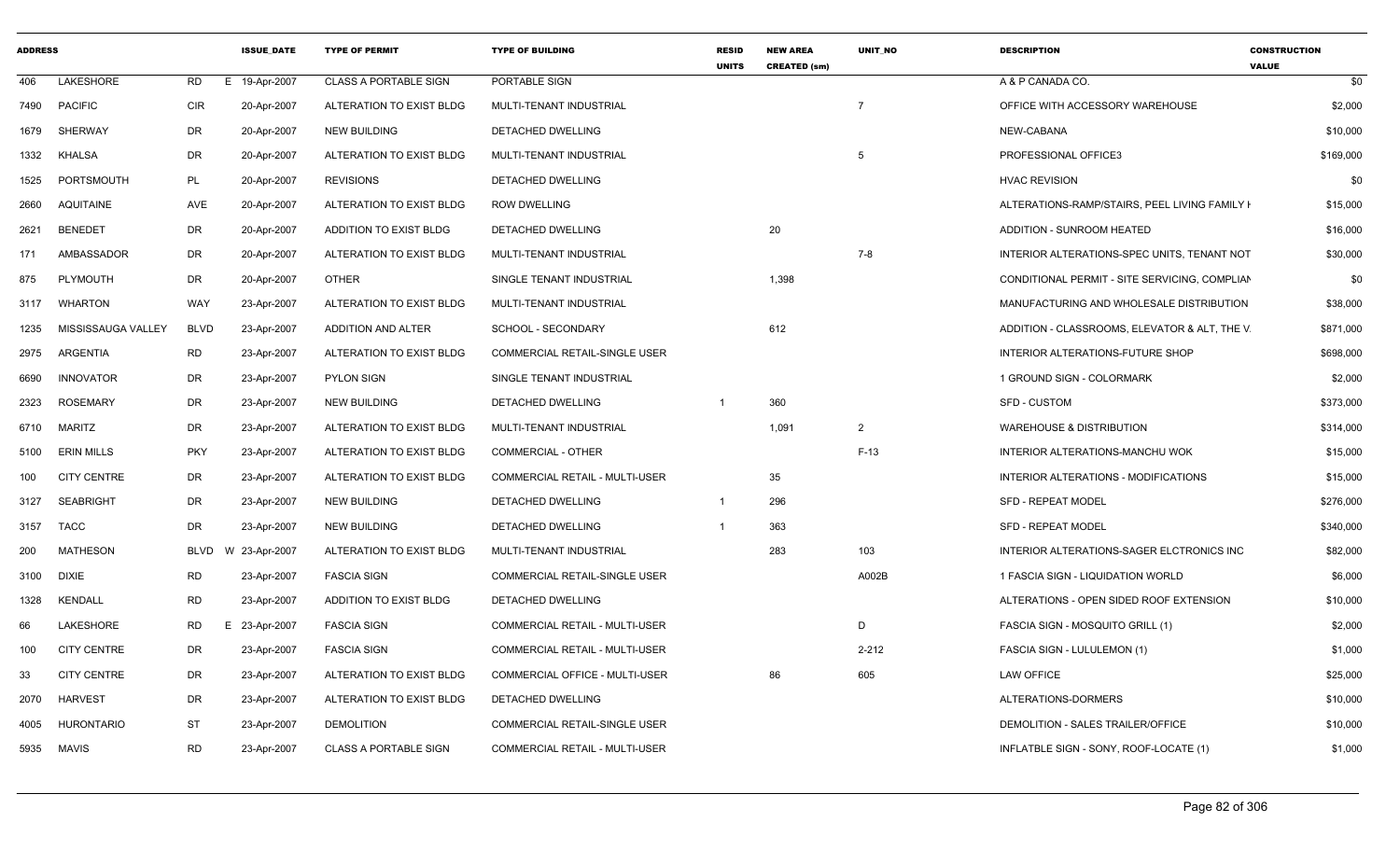| <b>ADDRESS</b> |                        |             | <b>ISSUE DATE</b> | <b>TYPE OF PERMIT</b>        | <b>TYPE OF BUILDING</b> | <b>RESID</b><br><b>UNITS</b> | <b>NEW AREA</b><br><b>CREATED (sm)</b> | UNIT_NO   | <b>DESCRIPTION</b>                                | <b>CONSTRUCTION</b><br><b>VALUE</b> |
|----------------|------------------------|-------------|-------------------|------------------------------|-------------------------|------------------------------|----------------------------------------|-----------|---------------------------------------------------|-------------------------------------|
| 790            | <b>BURNHAMTHORPE</b>   | RD          | W 23-Apr-2007     | <b>CLASS A PORTABLE SIGN</b> | PORTABLE SIGN           |                              |                                        |           | NEW BEST CARE MEDICAL CLINIC                      | \$0                                 |
| 2157           | <b>ROYAL WINDSOR</b>   | DR          | 23-Apr-2007       | <b>CLASS A PORTABLE SIGN</b> | PORTABLE SIGN           |                              |                                        |           | ROYAL WINDSOR MONTESSORI AND DAYCARE              | \$0                                 |
| 84             | SOUTH SERVICE          | <b>RD</b>   | 23-Apr-2007       | <b>CLASS A PORTABLE SIGN</b> | PORTABLE SIGN           |                              |                                        |           | ROYAL WINDSOR MONTESSORI AND DAYCARE              | \$0                                 |
| 1332           | KHALSA                 | <b>DR</b>   | 23-Apr-2007       | <b>CLASS A PORTABLE SIGN</b> | PORTABLE SIGN           |                              |                                        |           | COZY CORNER BEDDING(entered in error - see permit | \$0                                 |
| 301            | <b>BURNHAMTHORPE</b>   | RD          | W 23-Apr-2007     | <b>CLASS A PORTABLE SIGN</b> | PORTABLE SIGN           |                              |                                        |           | <b>COMMUNITY SERVICES - PARKS &amp; REC</b>       | \$0                                 |
| 1250           | <b>EGLINTON</b>        | AVE         | W 23-Apr-2007     | <b>CLASS A PORTABLE SIGN</b> | PORTABLE SIGN           |                              |                                        |           | PRIORITY PRINT PLUS                               | \$0                                 |
| 4365           | <b>BRANDON GATE</b>    | DR          | 23-Apr-2007       | <b>CLASS A PORTABLE SIGN</b> | PORTABLE SIGN           |                              |                                        |           | NEETY'S BEAUTY SUPPLY                             | \$0                                 |
| 5800           | <b>MCLAUGHLIN</b>      | RD          | 23-Apr-2007       | <b>CLASS A PORTABLE SIGN</b> | PORTABLE SIGN           |                              |                                        |           | THE BRICK                                         | \$0                                 |
| 5800           | MCLAUGHLIN             | RD          | 23-Apr-2007       | <b>CLASS A PORTABLE SIGN</b> | PORTABLE SIGN           |                              |                                        |           | THE BRICK                                         | \$0                                 |
| 6695           | <b>PACIFIC</b>         | <b>CIR</b>  | 23-Apr-2007       | <b>CLASS A PORTABLE SIGN</b> | PORTABLE SIGN           |                              |                                        |           | JOHN G. HOFLAND (PACIFIC CRCL, MISS)              | \$0                                 |
| 3476           | <b>GLEN ERIN</b>       | DR          | 23-Apr-2007       | <b>CLASS A PORTABLE SIGN</b> | PORTABLE SIGN           |                              |                                        |           | LEARNA/GLEN ERIN EDUCATION INC.                   | \$0                                 |
| 5800           | MCLAUGHLIN             | <b>RD</b>   | 23-Apr-2007       | <b>CLASS A PORTABLE SIGN</b> | PORTABLE SIGN           |                              |                                        |           | THE BRICK                                         | \$0                                 |
| 1150           | <b>BIRCHVIEW</b>       | DR          | 23-Apr-2007       | <b>CLASS A PORTABLE SIGN</b> | PORTABLE SIGN           |                              |                                        |           | THE IVY GARDEN SPA                                | \$0                                 |
| 5444           | <b>DIXIE</b>           | <b>RD</b>   | 23-Apr-2007       | <b>CLASS A PORTABLE SIGN</b> | PORTABLE SIGN           |                              |                                        |           | DELTA TORONTO AIRPORT WEST                        | \$0                                 |
| 3631           | DIXIE                  | <b>RD</b>   | 23-Apr-2007       | <b>CLASS A PORTABLE SIGN</b> | PORTABLE SIGN           |                              |                                        |           | <b>GALERIA FLOWERS</b>                            | \$0                                 |
| 1107           | <b>LORNE PARK</b>      | <b>RD</b>   | 23-Apr-2007       | <b>CLASS A PORTABLE SIGN</b> | PORTABLE SIGN           |                              |                                        |           | OSTEOPATHY, MASSAGE THERAPY AND ORTHOTIC          | \$0                                 |
| 72             | <b>MORGON</b>          | AVE         | 23-Apr-2007       | ALTERATION TO EXIST BLDG     | DETACHED DWELLING       |                              |                                        |           | 3 NEW FIXTURES                                    | \$0                                 |
| 6045           | <b>CREDITVIEW</b>      | <b>RD</b>   | 23-Apr-2007       | <b>CLASS A PORTABLE SIGN</b> | PORTABLE SIGN           |                              |                                        |           | MBEC COMMUNICATIONS INC.                          | \$0                                 |
| 2979           | <b>UNITY</b>           | <b>GATE</b> | 23-Apr-2007       | <b>CLASS A PORTABLE SIGN</b> | PORTABLE SIGN           |                              |                                        |           | DR. SCHELLENBERG                                  | \$0                                 |
| 350            | <b>BURNHAMTHORPE</b>   | RD.         | E 23-Apr-2007     | <b>CLASS A PORTABLE SIGN</b> | PORTABLE SIGN           |                              |                                        |           | MISSISSAUGA DENTAL ARTS                           | \$0                                 |
| 350            | <b>BURNHAMTHORPE</b>   | RD          | E 23-Apr-2007     | <b>CLASS A PORTABLE SIGN</b> | PORTABLE SIGN           |                              |                                        |           | MISSISSAUGA DENTAL ARTS                           | \$0                                 |
| 350            | <b>BURNHAMTHORPE</b>   | RD.         | E 23-Apr-2007     | <b>CLASS A PORTABLE SIGN</b> | PORTABLE SIGN           |                              |                                        |           | MISSISSAUGA DENTAL ARTS                           | \$0                                 |
| 5030           | <b>TENTH LINE WEST</b> |             | 23-Apr-2007       | <b>CLASS A PORTABLE SIGN</b> | PORTABLE SIGN           |                              |                                        |           | DR. STRAZZERI                                     | \$0                                 |
| 6550           | MEADOWVALE TOWN CENCIR |             | 23-Apr-2007       | <b>CLASS A PORTABLE SIGN</b> | PORTABLE SIGN           |                              |                                        |           | CANADA MUSIC & ART SCHOOL                         | \$0                                 |
| 1458           | HAMPSHIRE              | <b>CRES</b> | 24-Apr-2007       | <b>INGROUND POOL</b>         | DETACHED DWELLING       |                              |                                        |           |                                                   | \$0                                 |
| 968            | <b>FREDONIA</b>        | DR          | 24-Apr-2007       | <b>NEW BUILDING</b>          | DETACHED DWELLING       | -1                           | 308                                    |           | SFD - CUSTOM                                      | \$318,000                           |
| 310            | <b>BURNHAMTHORPE</b>   | <b>RD</b>   | W 24-Apr-2007     | <b>REVISIONS</b>             | APARTMENT (> 6 UNITS)   |                              | 40,606                                 | FLR 15-28 | REVISION-DIVIDING 1-SUITE INTO 2                  | \$460,000                           |
| $\overline{7}$ | <b>LISBON</b>          | MEWS        | 24-Apr-2007       | <b>CHANGE OF USE</b>         | DETACHED DWELLING       |                              |                                        |           | <b>GROUP HOME</b>                                 | \$62,000                            |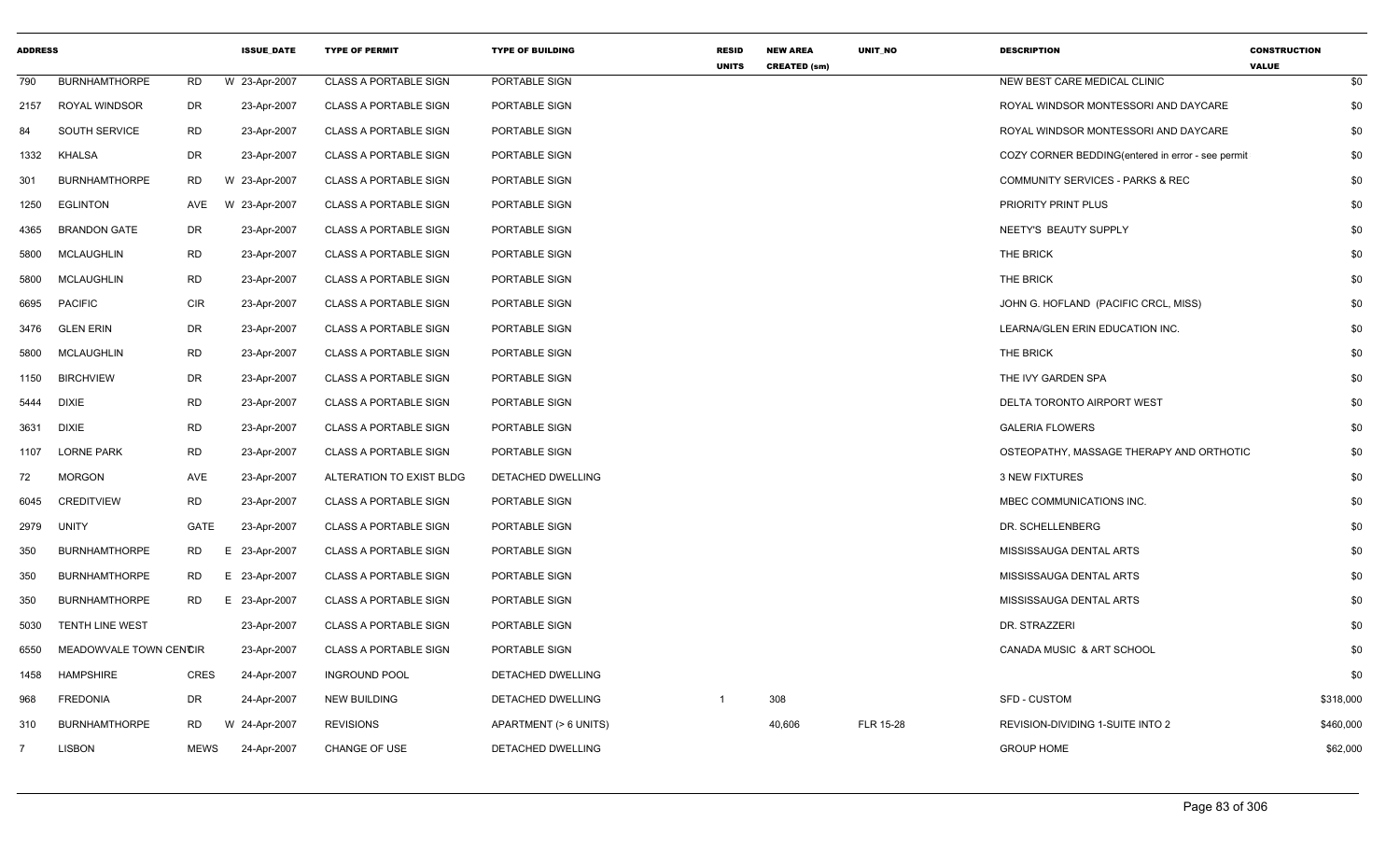| <b>ADDRESS</b> |                          |             | <b>ISSUE DATE</b> | <b>TYPE OF PERMIT</b>        | <b>TYPE OF BUILDING</b>        | <b>RESID</b><br><b>UNITS</b> | <b>NEW AREA</b><br><b>CREATED (sm)</b> | <b>UNIT NO</b> | <b>DESCRIPTION</b>                          | <b>CONSTRUCTION</b><br><b>VALUE</b> |
|----------------|--------------------------|-------------|-------------------|------------------------------|--------------------------------|------------------------------|----------------------------------------|----------------|---------------------------------------------|-------------------------------------|
| 3770           | <b>NASHUA</b>            | <b>DR</b>   | 24-Apr-2007       | <b>OTHER</b>                 | <b>INDUSTRIAL - OTHER</b>      |                              |                                        |                | (1) NEW DUST COLLECTOR                      | \$21,000                            |
| 3050           | VEGA                     | <b>BLVD</b> | 24-Apr-2007       | <b>FASCIA SIGN</b>           | COMMERCIAL RETAIL - MULTI-USER |                              |                                        |                | FASCIA SIGN - FUTURE SHOP (10)              | \$40,000                            |
| 2070           | <b>HADWEN</b>            | RD          | 24-Apr-2007       | ALTERATION TO EXIST BLDG     | MULTI-TENANT INDUSTRIAL        |                              |                                        | $201-B$        | ALTERATIONS - CONCRETE PAD FOR SATELLITED A | \$15,000                            |
| 385            | <b>RATHBURN</b>          | <b>RD</b>   | 24-Apr-2007<br>E. | SPRINKLERS                   | <b>RESIDENTIAL - OTHER</b>     |                              |                                        |                | FIRE ONLY- SPRINKLERS                       | \$75,000                            |
| 2207           | <b>PARKER</b>            | DR          | 24-Apr-2007       | <b>DEMOLITION</b>            | DETACHED DWELLING              | -1                           | 1,520                                  |                | <b>DEMOLITION - SFD</b>                     | \$10,000                            |
| 0              | <b>ERIN MILLS</b>        | <b>PKY</b>  | 24-Apr-2007       | <b>CLASS A PORTABLE SIGN</b> | PORTABLE SIGN                  |                              |                                        |                | <b>TENNIS EVERYONE</b>                      | \$0                                 |
| $\mathbf 0$    | <b>HURONTARIO</b>        | ST          | 24-Apr-2007       | <b>CLASS A PORTABLE SIGN</b> | PORTABLE SIGN                  |                              |                                        |                | <b>TENNIS EVERYONE</b>                      | \$0                                 |
| $\mathbf 0$    | <b>EGLINTON</b>          | AVE         | 24-Apr-2007<br>W  | <b>CLASS A PORTABLE SIGN</b> | PORTABLE SIGN                  |                              |                                        |                | <b>TENNIS EVERYONE</b>                      | \$0                                 |
| $\Omega$       | <b>EGLINTON</b>          | AVE         | W 24-Apr-2007     | <b>CLASS A PORTABLE SIGN</b> | PORTABLE SIGN                  |                              |                                        |                | <b>TENNIS EVERYONE</b>                      | \$0                                 |
| 0              | <b>ERIN MILLS</b>        | <b>PKY</b>  | 24-Apr-2007       | <b>CLASS A PORTABLE SIGN</b> | PORTABLE SIGN                  |                              |                                        |                | <b>TENNIS EVERYONE</b>                      | \$0                                 |
| 6750           | <b>WINSTON CHURCHILL</b> | <b>BLVD</b> | 24-Apr-2007       | <b>CLASS A PORTABLE SIGN</b> | PORTABLE SIGN                  |                              |                                        |                | SUBWAY                                      | \$0                                 |
| $\mathbf 0$    | <b>CAWTHRA</b>           | RD          | 24-Apr-2007       | <b>CLASS A PORTABLE SIGN</b> | PORTABLE SIGN                  |                              |                                        |                | COMMUNITY SERVICES - ICELAND                | \$0                                 |
| 0              | <b>KENNEDY</b>           | <b>RD</b>   | 24-Apr-2007       | <b>CLASS A PORTABLE SIGN</b> | PORTABLE SIGN                  |                              |                                        |                | COMMUNITY SERVICES - ICELAND                | \$0                                 |
| 0              | <b>DIXIE</b>             | <b>RD</b>   | 24-Apr-2007       | <b>CLASS A PORTABLE SIGN</b> | PORTABLE SIGN                  |                              |                                        |                | COMMUNITY SERVICES - ICELAND                | \$0                                 |
| 0              | <b>ERIN MILLS</b>        | <b>PKY</b>  | 24-Apr-2007       | <b>CLASS A PORTABLE SIGN</b> | PORTABLE SIGN                  |                              |                                        |                | <b>COMMUNITY SERVICES - ICELAND</b>         | \$0                                 |
| 3221           | <b>DERRY</b>             | <b>RD</b>   | W 24-Apr-2007     | <b>CLASS A PORTABLE SIGN</b> | PORTABLE SIGN                  |                              |                                        |                | <b>FLOWERS N US</b>                         | \$0                                 |
| 720            | <b>BRISTOL</b>           | <b>RD</b>   | 24-Apr-2007<br>W  | <b>CLASS A PORTABLE SIGN</b> | PORTABLE SIGN                  |                              |                                        |                | <b>FLOWERS N US</b>                         | \$0                                 |
| $\Omega$       | <b>HURONTARIO</b>        | ST          | 24-Apr-2007       | <b>CLASS A PORTABLE SIGN</b> | PORTABLE SIGN                  |                              |                                        |                | <b>YMCA</b>                                 | \$0                                 |
| 0              | SOUTHDOWN                | <b>RD</b>   | 24-Apr-2007       | <b>CLASS A PORTABLE SIGN</b> | PORTABLE SIGN                  |                              |                                        |                | <b>REGION OF PEEL</b>                       | \$0                                 |
| 2635           | <b>ROGERS</b>            | <b>RD</b>   | 24-Apr-2007       | <b>REVISIONS</b>             | CONDOMINIUM ROW DWELLING       |                              |                                        | #8-10          | HVAC REVISION - DUCTWORK RELOCATION         | \$0                                 |
| 0              | <b>HURONTARIO</b>        | ST          | 24-Apr-2007       | <b>CLASS A PORTABLE SIGN</b> | PORTABLE SIGN                  |                              |                                        |                | <b>REGION OF PEEL</b>                       | \$0                                 |
| 0              | <b>EGLINTON</b>          | AVE         | W 24-Apr-2007     | <b>CLASS A PORTABLE SIGN</b> | PORTABLE SIGN                  |                              |                                        |                | <b>REGION OF PEEL</b>                       | \$0                                 |
| 0              | QUEENSWAY                |             | W 24-Apr-2007     | <b>CLASS A PORTABLE SIGN</b> | PORTABLE SIGN                  |                              |                                        |                | <b>REGION OF PEEL</b>                       | \$0                                 |
| 2386           | <b>HAINES</b>            | <b>RD</b>   | 24-Apr-2007       | <b>CLASS A PORTABLE SIGN</b> | PORTABLE SIGN                  |                              |                                        |                | "R" CORNER DINER                            | \$0                                 |
| 5425           | CREDITVIEW               | <b>RD</b>   | 24-Apr-2007       | <b>CLASS A PORTABLE SIGN</b> | PORTABLE SIGN                  |                              |                                        |                | <b>BEAU SKIN LASER CLINIC</b>               | \$0                                 |
| 0              | <b>BURNHAMTHORPE</b>     | RD          | W 24-Apr-2007     | <b>CLASS A PORTABLE SIGN</b> | PORTABLE SIGN                  |                              |                                        |                | <b>REGION OF PEEL</b>                       | \$0                                 |
| $\Omega$       | <b>CENTRAL</b>           | <b>PKY</b>  | 24-Apr-2007<br>E  | <b>CLASS A PORTABLE SIGN</b> | PORTABLE SIGN                  |                              |                                        |                | <b>REGION OF PEEL</b>                       | \$0                                 |
| $\Omega$       | LAKESHORE                | <b>RD</b>   | 24-Apr-2007<br>E. | <b>CLASS A PORTABLE SIGN</b> | PORTABLE SIGN                  |                              |                                        |                | <b>REGION OF PEEL</b>                       | \$0                                 |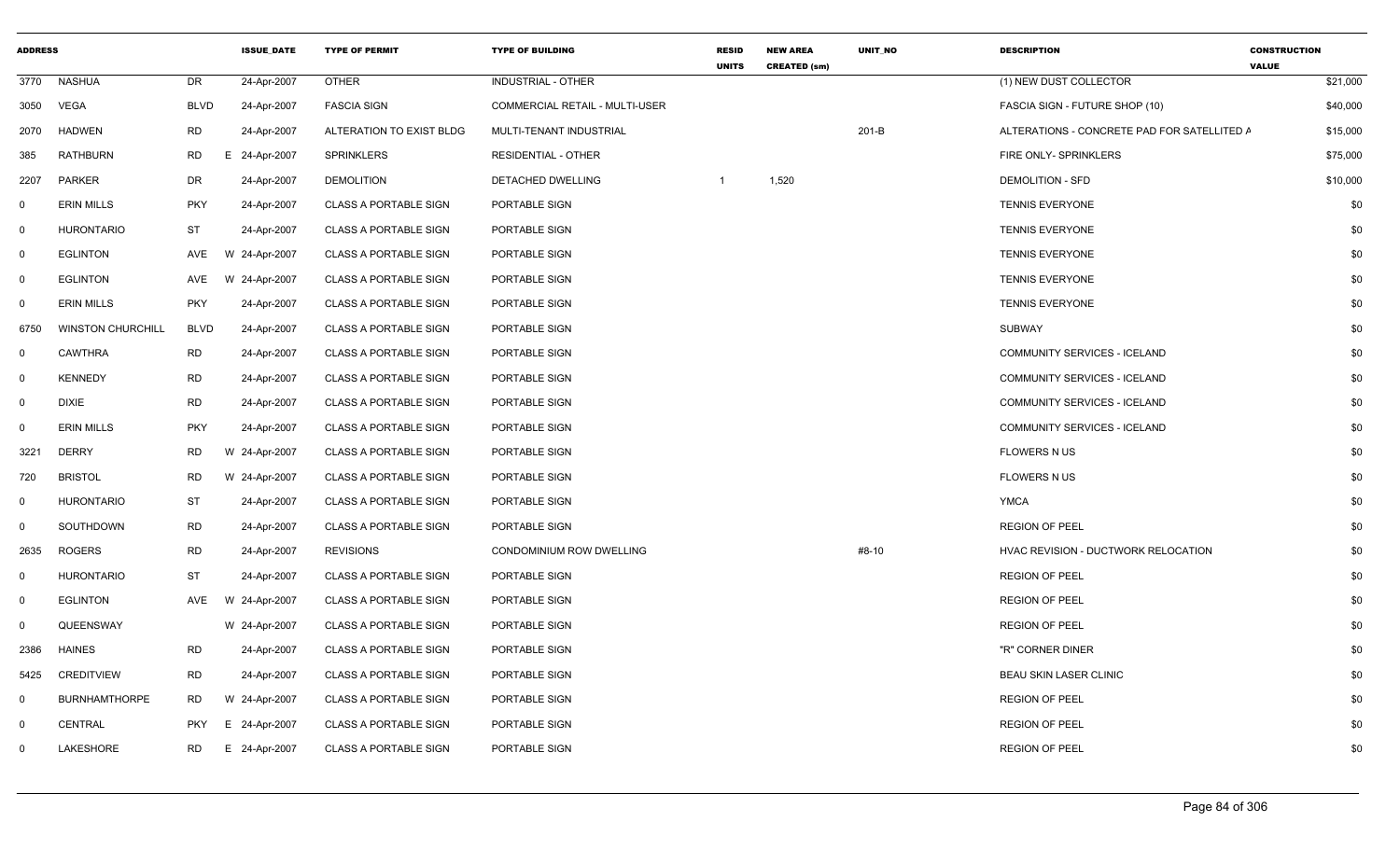| <b>ADDRESS</b> |                      |             | <b>ISSUE_DATE</b> | <b>TYPE OF PERMIT</b>        | <b>TYPE OF BUILDING</b>               | <b>RESID</b><br><b>UNITS</b> | <b>NEW AREA</b><br><b>CREATED (sm)</b> | UNIT_NO        | <b>DESCRIPTION</b>                           | <b>CONSTRUCTION</b><br><b>VALUE</b> |
|----------------|----------------------|-------------|-------------------|------------------------------|---------------------------------------|------------------------------|----------------------------------------|----------------|----------------------------------------------|-------------------------------------|
| $\mathbf 0$    | LAKESHORE            | <b>RD</b>   | W 24-Apr-2007     | <b>CLASS A PORTABLE SIGN</b> | PORTABLE SIGN                         |                              |                                        |                | <b>REGION OF PEEL</b>                        | \$0                                 |
| 2760           | <b>DERRY</b>         | <b>RD</b>   | W 24-Apr-2007     | <b>CLASS A PORTABLE SIGN</b> | PORTABLE SIGN                         |                              |                                        |                | <b>WINCHESTER ARMS</b>                       | \$0                                 |
| 6485           | <b>MISSISSAUGA</b>   | <b>RD</b>   | 24-Apr-2007       | <b>CLASS A PORTABLE SIGN</b> | <b>PORTABLE SIGN</b>                  |                              |                                        |                | <b>DIMMI RISTORANTE</b>                      | \$0                                 |
| 800            | <b>BOYER</b>         | <b>BLVD</b> | 24-Apr-2007       | <b>CLASS A PORTABLE SIGN</b> | PORTABLE SIGN                         |                              |                                        |                | <b>RONA</b>                                  | \$0                                 |
| 3535           | LAIRD                | <b>RD</b>   | 24-Apr-2007       | <b>CLASS A PORTABLE SIGN</b> | PORTABLE SIGN                         |                              |                                        |                | <b>MARINA TEXTILES</b>                       | \$0                                 |
| 2845           | ARGENTIA             | <b>RD</b>   | 24-Apr-2007       | <b>CLASS A PORTABLE SIGN</b> | PORTABLE SIGN                         |                              |                                        |                | Z&S FURNISDHINGS AND GIFTS INC.              | \$0                                 |
| $\Omega$       | <b>DERRY</b>         | RD          | W 24-Apr-2007     | <b>CLASS A PORTABLE SIGN</b> | PORTABLE SIGN                         |                              |                                        |                | <b>REGION OF PEEL</b>                        | \$0                                 |
| $\Omega$       | <b>DIXIE</b>         | <b>RD</b>   | 24-Apr-2007       | <b>CLASS A PORTABLE SIGN</b> | <b>PORTABLE SIGN</b>                  |                              |                                        |                | <b>REGION OF PEEL</b>                        | \$0                                 |
| $\mathbf 0$    | <b>AIRPORT</b>       | <b>RD</b>   | 24-Apr-2007       | <b>CLASS A PORTABLE SIGN</b> | PORTABLE SIGN                         |                              |                                        |                | <b>REGION OF PEEL</b>                        | \$0                                 |
| $\Omega$       | <b>BRITANNIA</b>     | <b>RD</b>   | W 24-Apr-2007     | <b>CLASS A PORTABLE SIGN</b> | PORTABLE SIGN                         |                              |                                        |                | <b>REGION OF PEEL</b>                        | \$0                                 |
| 914            | <b>BURNHAMTHORPE</b> | <b>RD</b>   | W 24-Apr-2007     | <b>CLASS A PORTABLE SIGN</b> | PORTABLE SIGN                         |                              |                                        |                | NOBLE FURNITURE                              | \$0                                 |
| 6980           | <b>MARITZ</b>        | <b>DR</b>   | 24-Apr-2007       | <b>CLASS A PORTABLE SIGN</b> | PORTABLE SIGN                         |                              |                                        |                | <b>ALLURE PRINT PLUS</b>                     | \$0                                 |
| 910            | SOUTHDOWN            | <b>RD</b>   | 25-Apr-2007       | ALTERATION TO EXIST BLDG     | <b>COMMERCIAL RETAIL-SINGLE USER</b>  |                              | 790                                    | BLD-G          | INTERIOR ALTERATIONS-DOMINION                | \$119,000                           |
| 3270           | <b>AMERICAN</b>      | DR          | 25-Apr-2007       | <b>REVISIONS</b>             | SINGLE TENANT INDUSTRIAL              |                              |                                        |                | <b>REVISION</b>                              | \$42,000                            |
| 27             | <b>AMITY</b>         | <b>RD</b>   | 25-Apr-2007       | ADDITION TO EXIST BLDG       | DETACHED DWELLING                     |                              | 76                                     |                | ADDITION - 1-STOREY, GARAGE, PORCH ENCLOSUF  | \$38,000                            |
| 4731           | <b>TAHOE</b>         | <b>BLVD</b> | 25-Apr-2007       | <b>NEW BUILDING</b>          | INDUSTRIAL - OTHER                    |                              | 413                                    | BLD-2          | NEW - ELECTRICAL SERVICE BLDG, RESEARCH IN N | \$271,000                           |
| 225            | LOUIS                | DR          | 25-Apr-2007       | <b>NEW BUILDING</b>          | DETACHED DWELLING                     | - 1                          | 281                                    |                | <b>SFD - CUSTOM</b>                          | \$289,000                           |
| 219            | LOUIS                | DR          | 25-Apr-2007       | <b>NEW BUILDING</b>          | DETACHED DWELLING                     |                              | 301                                    |                | <b>SFD - CUSTOM</b>                          | \$334,000                           |
| 215            | LOUIS                | DR          | 25-Apr-2007       | <b>NEW BUILDING</b>          | DETACHED DWELLING                     |                              | 301                                    |                | <b>SFD - CUSTOM</b>                          | \$310,000                           |
| 216            | LOUIS                | DR          | 25-Apr-2007       | <b>NEW BUILDING</b>          | DETACHED DWELLING                     |                              | 301                                    |                | SFD - CUSTOM                                 | \$310,000                           |
| 30             | <b>EGLINTON</b>      | AVE         | 25-Apr-2007       | ALTERATION TO EXIST BLDG     | COMMERCIAL OFFICE - MULTI-USER        |                              |                                        | 201A, 845      | <b>COMMERCIAL SCHOOL</b>                     | \$306,000                           |
| 100            | <b>CITY CENTRE</b>   | <b>DR</b>   | 25-Apr-2007       | ALTERATION TO EXIST BLDG     | <b>COMMERCIAL RETAIL - MULTI-USER</b> |                              |                                        | $1 - 106$      | INTERIOR ALTERATIONS-SPEC UNIT               | \$16,000                            |
| 3071           | <b>TREADWELLS</b>    | <b>DR</b>   | 25-Apr-2007       | <b>OTHER</b>                 | DETACHED DWELLING                     |                              |                                        | 5              | <b>ADDITION - DECK</b>                       | \$2,000                             |
| 182            | <b>INGLEWOOD</b>     | <b>DR</b>   | 25-Apr-2007       | <b>DEMOLITION</b>            | DETACHED DWELLING                     |                              |                                        |                | DEMOLTION - SFD & SHED                       | \$10,000                            |
| 100            | <b>CITY CENTRE</b>   | DR          | 25-Apr-2007       | ALTERATION TO EXIST BLDG     | COMMERCIAL RETAIL - MULTI-USER        |                              |                                        | $1 - 101$      | DEMOLITION - INTERIOR NON-LOADBEARING PARTI  | \$15,000                            |
| 5055           | SATELLITE            | DR          | 25-Apr-2007       | ALTERATION TO EXIST BLDG     | MULTI-TENANT INDUSTRIAL               |                              |                                        | $\overline{4}$ | INTERIOR ALTERATIONS-BELL MOBILITY           | \$17,000                            |
| 6700           | CENTURY              | AVE         | 25-Apr-2007       | ALTERATION TO EXIST BLDG     | <b>COMMERCIAL - OTHER</b>             |                              |                                        | 103            | INTERIOR ALTERATIONS-GOLDER & ASSOC          | \$15,000                            |
| 101            | QUEENSWAY            |             | W 25-Apr-2007     | ALTERATION TO EXIST BLDG     | COMMERCIAL OFFICE - MULTI-USER        |                              | 74                                     | 128            | OFFICE ADMINISTRATION                        | \$21,000                            |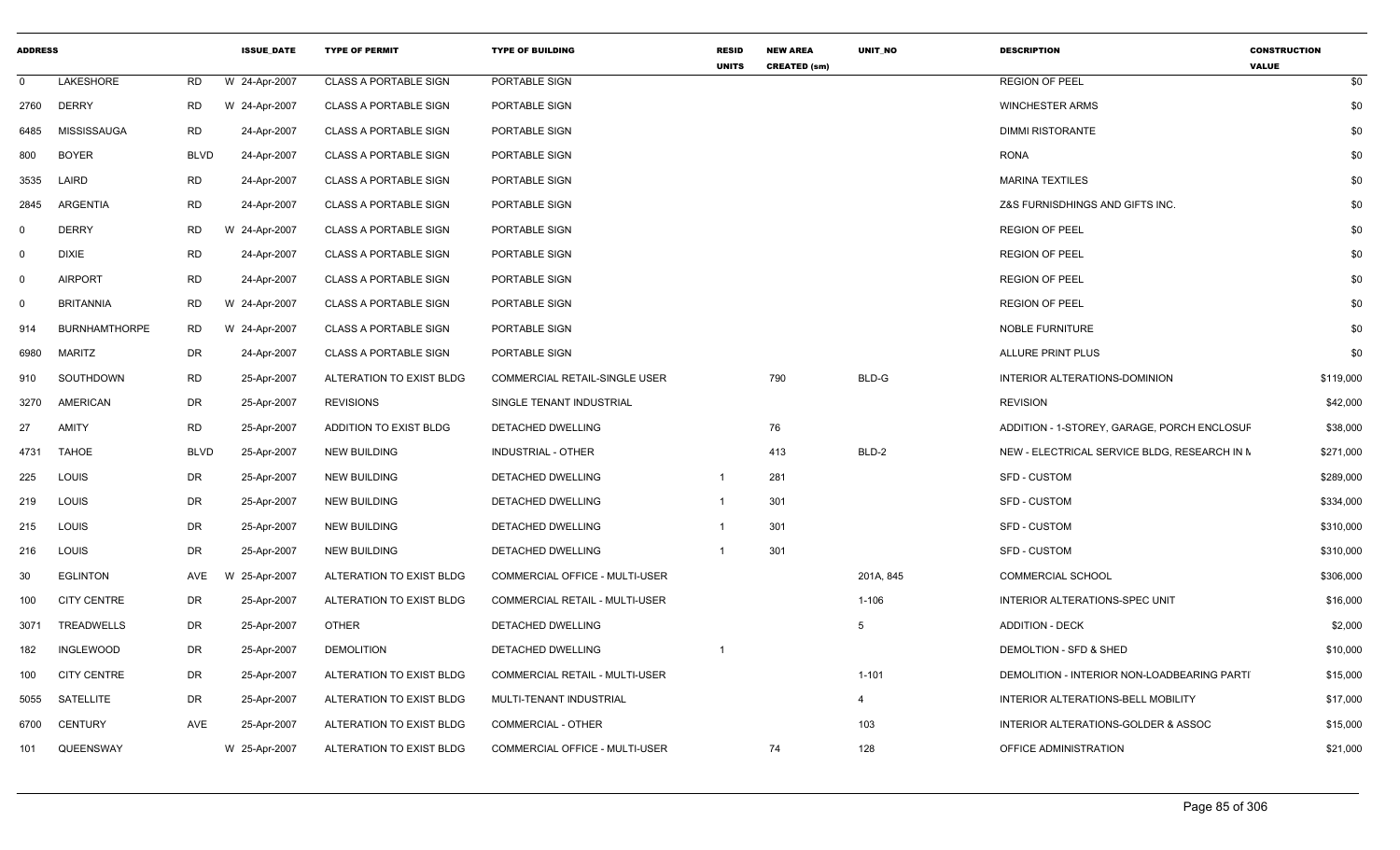| <b>ADDRESS</b> |                      |             | <b>ISSUE_DATE</b>  | <b>TYPE OF PERMIT</b>        | <b>TYPE OF BUILDING</b>         | <b>RESID</b><br><b>UNITS</b> | <b>NEW AREA</b><br><b>CREATED (sm)</b> | UNIT_NO       | <b>DESCRIPTION</b>                            | <b>CONSTRUCTION</b><br><b>VALUE</b> |
|----------------|----------------------|-------------|--------------------|------------------------------|---------------------------------|------------------------------|----------------------------------------|---------------|-----------------------------------------------|-------------------------------------|
| 1487           | <b>WOODEDEN</b>      | DR          | 25-Apr-2007        | <b>DEMOLITION</b>            | DETACHED DWELLING               | 1                            |                                        |               | <b>DEMOLITION - SFD</b>                       | \$10,000                            |
| 6040           | <b>GLEN ERIN</b>     | DR          | 25-Apr-2007        | <b>CLASS A PORTABLE SIGN</b> | PORTABLE SIGN                   |                              |                                        |               | BRITANNIA DENTAL CENTRE                       | \$0                                 |
| 310            | <b>COURTNEYPARK</b>  | DR.         | E 25-Apr-2007      | <b>CLASS A PORTABLE SIGN</b> | PORTABLE SIGN                   |                              |                                        |               | <b>VIBRANT POWER INC.</b>                     | \$0                                 |
| 1139           | <b>LORNE PARK</b>    | RD          | 25-Apr-2007        | <b>CLASS A PORTABLE SIGN</b> | PORTABLE SIGN                   |                              |                                        |               | <b>LORNE PARK CERTIGARD</b>                   | \$0                                 |
| $\mathbf 0$    | QUEENSWAY            |             | E 25-Apr-2007      | <b>CLASS A PORTABLE SIGN</b> | PORTABLE SIGN                   |                              |                                        |               | MOHAWK PARK TENNIS CLUB                       | \$0                                 |
| 6465           | <b>MILLCREEK</b>     | DR          | 25-Apr-2007        | <b>CLASS A PORTABLE SIGN</b> | PORTABLE SIGN                   |                              |                                        |               | <b>MCFIT FITNESS</b>                          | \$0                                 |
| 5650           | MAVIS                | <b>RD</b>   | 25-Apr-2007        | ALTERATION TO EXIST BLDG     | <b>CHURCH</b>                   |                              |                                        |               | PLUMBING ONLY                                 | \$0                                 |
| 4060           | <b>RIDGEWAY</b>      | DR          | 25-Apr-2007        | <b>CLASS A PORTABLE SIGN</b> | PORTABLE SIGN                   |                              |                                        |               | NETTLEWOODS INC.                              | \$0                                 |
| 1970           | <b>DUNDAS</b>        | ST          | E 25-Apr-2007      | <b>CLASS A PORTABLE SIGN</b> | PORTABLE SIGN                   |                              |                                        |               | <b>PENNINGTONS</b>                            | \$0                                 |
| 1325           | <b>KHALSA</b>        | DR          | 25-Apr-2007        | <b>CLASS A PORTABLE SIGN</b> | PORTABLE SIGN                   |                              |                                        |               | <b>COZY CORNER BEDDING</b>                    | \$0                                 |
| 645            | LAKESHORE            | RD          | E 25-Apr-2007      | <b>CLASS A PORTABLE SIGN</b> | PORTABLE SIGN                   |                              |                                        |               | <b>FEMME FATALE</b>                           | \$0                                 |
| 3092           | <b>MAVIS</b>         | <b>RD</b>   | 25-Apr-2007        | <b>CLASS A PORTABLE SIGN</b> | PORTABLE SIGN                   |                              |                                        |               | MISSISSAUGA FLEA MARKET                       | \$0                                 |
| 700            | <b>MATHESON</b>      | <b>BLVD</b> | W 25-Apr-2007      | <b>CLASS A PORTABLE SIGN</b> | PORTABLE SIGN                   |                              |                                        |               | <b>ROYAL BANK</b>                             | \$0                                 |
| 2933           | <b>EGLINTON</b>      | AVE         | W 25-Apr-2007      | <b>CLASS A PORTABLE SIGN</b> | PORTABLE SIGN                   |                              |                                        |               | <b>RONA</b>                                   | \$0                                 |
| 918            | <b>DUNDAS</b>        | ST          | E 25-Apr-2007      | <b>CLASS A PORTABLE SIGN</b> | PORTABLE SIGN                   |                              |                                        |               | DR. CAMINSCHI'S                               | \$0                                 |
| 3130           | <b>DIXIE</b>         | RD          | 25-Apr-2007        | <b>CLASS A PORTABLE SIGN</b> | PORTABLE SIGN                   |                              |                                        |               | VALUE VILLAGE                                 | \$0                                 |
| 3899           | TRELAWNY             | <b>CIR</b>  | 25-Apr-2007        | <b>CLASS A PORTABLE SIGN</b> | PORTABLE SIGN                   |                              |                                        |               | TRELAWNY DENTAL CENTRE                        | \$0                                 |
| $\mathbf 0$    | <b>BURNHAMTHORPE</b> | <b>RD</b>   | W 25-Apr-2007      | <b>CLASS A PORTABLE SIGN</b> | PORTABLE SIGN                   |                              |                                        |               | <b>REGION OF PEEL</b>                         | \$0                                 |
| 2200           | <b>EGLINTON</b>      | AVE         | W 26-Apr-2007      | <b>OTHER</b>                 | PUBLIC/INSTIT (EXCEPT SCHOOLS)  |                              |                                        |               | SITE SERVICING                                | \$395,000                           |
| 731            | GANA                 | CRT         | 26-Apr-2007        | MULTIPLE SIGNS               | SINGLE TENANT INDUSTRIAL        |                              |                                        |               | MULTIPLE SIGNS - FGI, FASCIA (1) / GROUND (1) | \$15,000                            |
| 912            | <b>NINTH</b>         | ST          | 26-Apr-2007        | <b>NEW BUILDING</b>          | DETACHED DWELLING               |                              | 164                                    |               | <b>SFD - CUSTOM</b>                           | \$210,000                           |
| 30             | <b>EGLINTON</b>      | AVE         | W 26-Apr-2007      | ALTERATION TO EXIST BLDG     | COMMERCIAL OFFICE - MULTI-USER  |                              | 300                                    | 201B          | <b>COMMERCIAL SCHOOL</b>                      | \$31,000                            |
| 6711           | MISSISSAUGA          | <b>RD</b>   | 26-Apr-2007        | ALTERATION TO EXIST BLDG     | MULTI-TENANT INDUSTRIAL         |                              |                                        | 202           | <b>BUSINESS OFFICE</b>                        | \$42,000                            |
| 230            | PAISLEY              | BLVD        | W 26-Apr-2007      | <b>REVISIONS</b>             | CONDOMINIUM ROW DWELLING        |                              |                                        | 26-40 (EVEN)  | REVISION - STRUCTURAL, BLOCK 1                | \$0                                 |
| 230            | PAISLEY              | BLVD        | W 26-Apr-2007      | <b>REVISIONS</b>             | CONDOMINIUM ROW DWELLING        |                              |                                        | #25-39 (ODD)  | REVISION - STRUCTURAL, BLOCK 2                | \$0                                 |
| 230            | PAISLEY              | BLVD        | W 26-Apr-2007      | <b>REVISIONS</b>             | CONDOMINIUM ROW DWELLING        |                              |                                        | #9-23 (ODD)   | REVISION - STRUCTURAL, BLOCK 3                | \$0                                 |
| 230            | PAISLEY              | BLVD        | W 26-Apr-2007      | <b>REVISIONS</b>             | CONDOMINIUM ROW DWELLING        |                              |                                        | #1-7 (ODD0    | REVISION - STRUCTURAL, BLOCK 4                | \$0                                 |
| 230            | PAISLEY              |             | BLVD W 26-Apr-2007 | <b>REVISIONS</b>             | <b>CONDOMINIUM ROW DWELLING</b> |                              |                                        | #10-24 (EVEN) | REVISION - STRUCTURAL, BLOCK 5                | \$0                                 |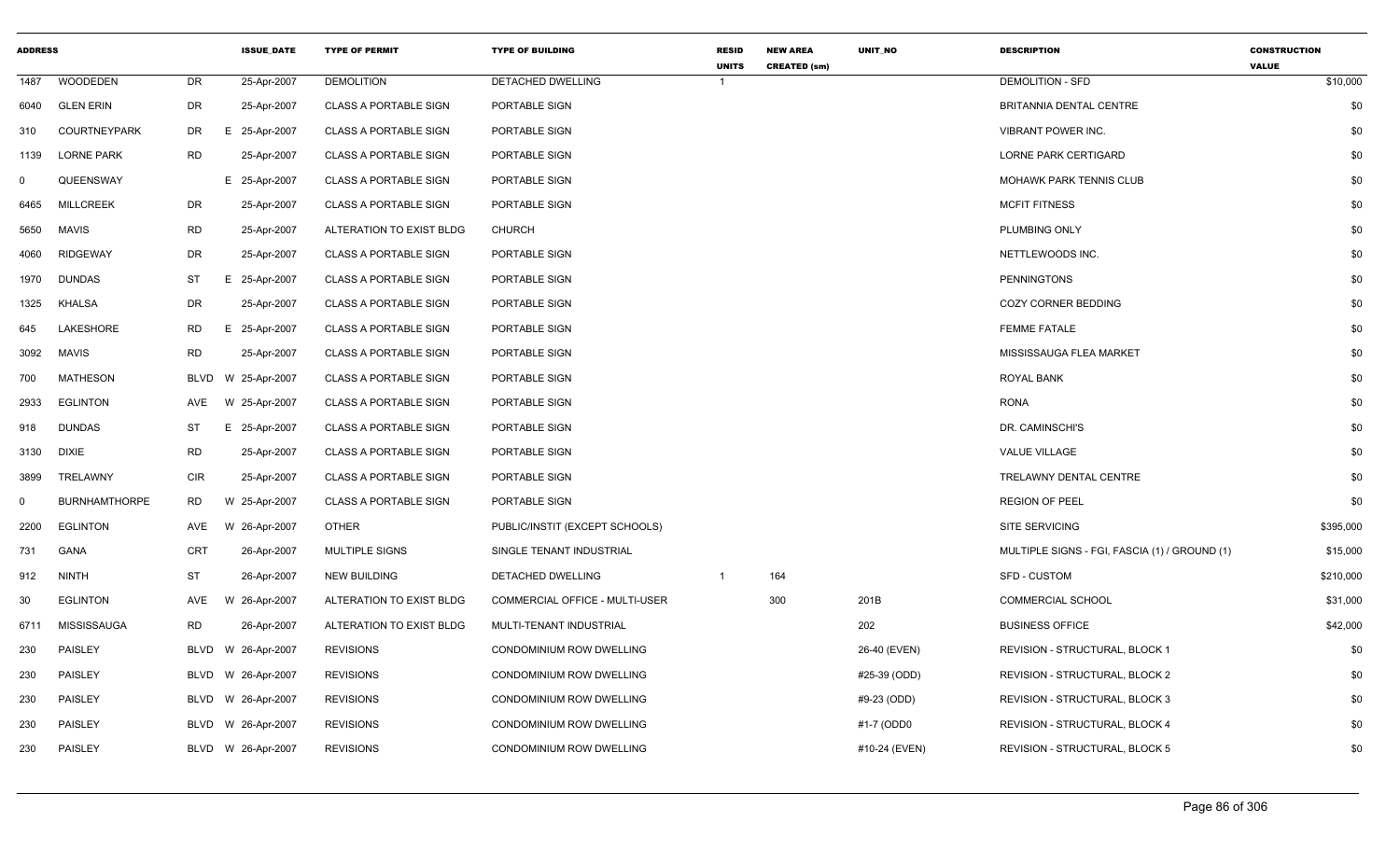| <b>ADDRESS</b> |                      |             | <b>ISSUE DATE</b> | <b>TYPE OF PERMIT</b>        | <b>TYPE OF BUILDING</b>               | <b>RESID</b><br><b>UNITS</b> | <b>NEW AREA</b><br><b>CREATED (sm)</b> | UNIT_NO      | <b>DESCRIPTION</b>                            | <b>CONSTRUCTION</b><br><b>VALUE</b> |
|----------------|----------------------|-------------|-------------------|------------------------------|---------------------------------------|------------------------------|----------------------------------------|--------------|-----------------------------------------------|-------------------------------------|
| 1865           | <b>MEYERSIDE</b>     | DR          | 26-Apr-2007       | ALTERATION TO EXIST BLDG     | <b>INDUSTRIAL - OTHER</b>             |                              |                                        |              | INTERIOR ALTERATIONS-STAPLES BUSINESS DEPO    | \$380,000                           |
| 172            | <b>BRIARHILL</b>     | DR          | 26-Apr-2007       | <b>NEW BUILDING</b>          | DETACHED DWELLING                     | $\mathbf{1}$                 | 417                                    |              | SFD - CUSTOM                                  | \$570,000                           |
| 0              | MISSISSAUGA VALLEY   | <b>BLVD</b> | 26-Apr-2007       | <b>CLASS A PORTABLE SIGN</b> | PORTABLE SIGN                         |                              |                                        |              | MISSISSAUGA WATERFRONT FESTIVAL               | \$0                                 |
| $\mathbf 0$    | <b>MAVIS</b>         | <b>RD</b>   | 26-Apr-2007       | <b>CLASS A PORTABLE SIGN</b> | PORTABLE SIGN                         |                              |                                        |              | MISSISSAUGA WATERFRONT FESTIVAL               | \$0                                 |
| $\mathbf 0$    | <b>BURNHAMTHORPE</b> | <b>RD</b>   | E 26-Apr-2007     | <b>CLASS A PORTABLE SIGN</b> | PORTABLE SIGN                         |                              |                                        |              | MISSISSAUGA WATERFRONT FESTIVAL               | \$0                                 |
| $\Omega$       | <b>CAWTHRA</b>       | <b>RD</b>   | 26-Apr-2007       | <b>CLASS A PORTABLE SIGN</b> | PORTABLE SIGN                         |                              |                                        |              | MISSISSAUGA WATERFRONT FESTIVAL               | \$0                                 |
| $\mathbf 0$    | <b>MAVIS</b>         | <b>RD</b>   | 26-Apr-2007       | <b>CLASS A PORTABLE SIGN</b> | PORTABLE SIGN                         |                              |                                        |              | MISSISSAUGA WATERFRONT FESTIVAL               | \$0                                 |
| 0              | WOLFEDALE            | <b>RD</b>   | 26-Apr-2007       | <b>CLASS A PORTABLE SIGN</b> | PORTABLE SIGN                         |                              |                                        |              | MISSISSAUGA WATERFRONT FESTIVAL               | \$0                                 |
| $\mathbf 0$    | <b>DUNDAS</b>        | ST          | W 26-Apr-2007     | <b>CLASS A PORTABLE SIGN</b> | PORTABLE SIGN                         |                              |                                        |              | MISSISSAUGA WATERFRONT FESTIVAL               | \$0                                 |
| $\Omega$       | <b>DUNDAS</b>        | <b>ST</b>   | W 26-Apr-2007     | <b>CLASS A PORTABLE SIGN</b> | PORTABLE SIGN                         |                              |                                        |              | MISSISSAUGA WATERFRONT FESTIVAL               | \$0                                 |
| $\mathbf 0$    | <b>EGLINTON</b>      | AVE         | W 26-Apr-2007     | <b>CLASS A PORTABLE SIGN</b> | PORTABLE SIGN                         |                              |                                        |              | MISSISSAUGA WATERFRONT FESTIVAL               | \$0                                 |
| $\mathbf 0$    | <b>MAVIS</b>         | <b>RD</b>   | 26-Apr-2007       | <b>CLASS A PORTABLE SIGN</b> | PORTABLE SIGN                         |                              |                                        |              | MISSISSAUGA WATERFRONT FESTIVAL               | \$0                                 |
| 0              | <b>EGLINTON</b>      | AVE         | W 26-Apr-2007     | <b>CLASS A PORTABLE SIGN</b> | PORTABLE SIGN                         |                              |                                        |              | MISSISSAUGA WATERFRONT FESTIVAL               | \$0                                 |
| $\mathbf 0$    | <b>CREDITVIEW</b>    | <b>RD</b>   | 26-Apr-2007       | <b>CLASS A PORTABLE SIGN</b> | PORTABLE SIGN                         |                              |                                        |              | MISSISSAUGA WATERFRONT FESTIVAL               | \$0                                 |
| $\mathbf 0$    | <b>BURNHAMTHORPE</b> | RD.         | W 26-Apr-2007     | <b>CLASS A PORTABLE SIGN</b> | PORTABLE SIGN                         |                              |                                        |              | MISSISSAUGA WATERFRONT FESTIVAL               | \$0                                 |
| $\mathbf 0$    | <b>CREDITVIEW</b>    | <b>RD</b>   | 26-Apr-2007       | <b>CLASS A PORTABLE SIGN</b> | PORTABLE SIGN                         |                              |                                        |              | MISSISSAUGA WATERFRONT FESTIVAL               | \$0                                 |
| 0              | <b>MISSISSAUGA</b>   | <b>RD</b>   | 26-Apr-2007       | <b>CLASS A PORTABLE SIGN</b> | PORTABLE SIGN                         |                              |                                        |              | MISSISSAUGA WATERFRONT FESTIVAL               | \$0                                 |
| $\mathbf 0$    | <b>ERIN MILLS</b>    | <b>PKY</b>  | 26-Apr-2007       | <b>CLASS A PORTABLE SIGN</b> | PORTABLE SIGN                         |                              |                                        |              | MISSISSAUGA WATERFRONT FESTIVAL               | \$0                                 |
| $\mathbf 0$    | <b>BURNHAMTHORPE</b> | <b>RD</b>   | Е.<br>26-Apr-2007 | <b>CLASS A PORTABLE SIGN</b> | PORTABLE SIGN                         |                              |                                        |              | MISSISSAUGA WATERFRONT FESTIVAL               | \$0                                 |
| 0              | <b>EGLINTON</b>      | AVE         | W 26-Apr-2007     | <b>CLASS A PORTABLE SIGN</b> | PORTABLE SIGN                         |                              |                                        |              | MISSISSAUGA WATERFRONT FESTIVAL               | \$0                                 |
| 1077           | <b>NORTH SERVICE</b> | <b>RD</b>   | 26-Apr-2007       | ALTERATION TO EXIST BLDG     | <b>COMMERCIAL RETAIL - MULTI-USER</b> |                              |                                        | 37           | INTERIOR ALTERATIONS-TD CANADA TRUST          | \$54,000                            |
| 6100           | BELGRAVE             | RD          | 26-Apr-2007       | <b>MULTIPLE SIGNS</b>        | INDUSTRIAL - OTHER                    |                              |                                        |              | MULTIPLE SIGNS-PHARMA MEDICA (1 FASCIA, 1 GRI | \$3,000                             |
| 55             | <b>CITY CENTRE</b>   | <b>DR</b>   | 26-Apr-2007       | ALTERATION TO EXIST BLDG     | COMMERCIAL OFFICE - MULTI-USER        |                              |                                        | 400          | <b>BUSINESS OFFICE</b>                        | \$177,000                           |
| 158            | <b>HARBORN</b>       | TR          | 26-Apr-2007       | <b>NEW BUILDING</b>          | DETACHED DWELLING                     |                              | 240                                    |              | <b>SFD - CUSTOM</b>                           | \$308,000                           |
| 3221           | <b>DERRY</b>         | <b>RD</b>   | W 26-Apr-2007     | TENTS/AIR SUPPORT STRUC      | <b>COMMERCIAL - OTHER</b>             |                              |                                        |              | SEASONAL GARDEN CENTRE FROM APRIL 20 TO JU    | \$12,000                            |
| 55             | <b>CITY CENTRE</b>   | DR          | 26-Apr-2007       | ALTERATION TO EXIST BLDG     | COMMERCIAL OFFICE - MULTI-USER        |                              |                                        | 600          | <b>BUSINEES OFFICE</b>                        | \$381,000                           |
| 2820           | <b>ARGENTIA</b>      | <b>RD</b>   | 26-Apr-2007       | ALTERATION TO EXIST BLDG     | MULTI-TENANT INDUSTRIAL               |                              | 111                                    | $\mathbf{1}$ | INTERIOR ALTERATIONS-VISABLE ASSETS           | \$32,000                            |
| 6711           | MISSISSAUGA          | <b>RD</b>   | 26-Apr-2007       | ALTERATION TO EXIST BLDG     | INDUSTRIAL - OTHER                    |                              |                                        | 600          | <b>OFFICE</b>                                 | \$150,000                           |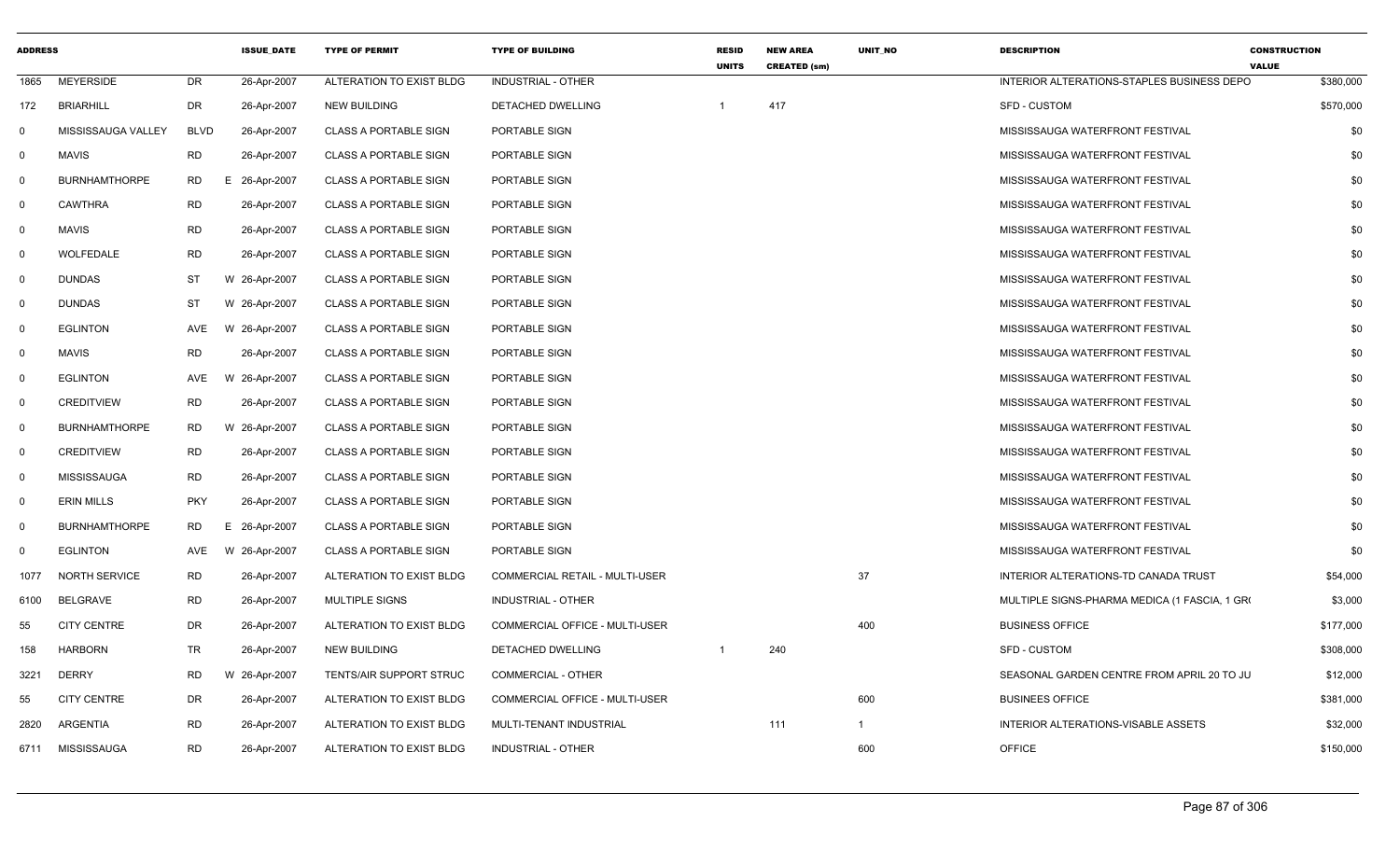| <b>ADDRESS</b> |                      |             | <b>ISSUE_DATE</b> | <b>TYPE OF PERMIT</b>        | <b>TYPE OF BUILDING</b>               | <b>RESID</b><br><b>UNITS</b> | <b>NEW AREA</b><br><b>CREATED (sm)</b> | UNIT_NO   | <b>DESCRIPTION</b>                              | <b>CONSTRUCTION</b><br><b>VALUE</b> |             |
|----------------|----------------------|-------------|-------------------|------------------------------|---------------------------------------|------------------------------|----------------------------------------|-----------|-------------------------------------------------|-------------------------------------|-------------|
| 100            | <b>CITY CENTRE</b>   | DR          | 26-Apr-2007       | ALTERATION TO EXIST BLDG     | <b>COMMERCIAL RETAIL - MULTI-USER</b> |                              |                                        | $2 - 104$ | INTERIOR ALTERATIONS-LUCKY BRAND                |                                     | \$26,000    |
| 875            | PLYMOUTH             | DR          | 26-Apr-2007       | <b>NEW BUILDING</b>          | SINGLE TENANT INDUSTRIAL              |                              | 1,398                                  |           | CONDITIONAL PERMIT - FOUNDATION TO ROOF - NE    |                                     | \$0         |
| 4870           | <b>TOMKEN</b>        | <b>RD</b>   | 26-Apr-2007       | <b>CLASS A PORTABLE SIGN</b> | PORTABLE SIGN                         |                              |                                        |           | BRITISH CUISINE FISH N' CHIPS                   |                                     | \$0         |
| 2150           | <b>BURNHAMTHORPE</b> | <b>RD</b>   | W 26-Apr-2007     | <b>CLASS A PORTABLE SIGN</b> | PORTABLE SIGN                         |                              |                                        |           | <b>CRABBY JOES</b>                              |                                     | \$0         |
| 2150           | <b>BURNHAMTHORPE</b> | RD          | W 26-Apr-2007     | <b>CLASS A PORTABLE SIGN</b> | PORTABLE SIGN                         |                              |                                        |           | <b>CRABBY JOES</b>                              |                                     | \$0         |
| $\Omega$       | <b>NINTH LINE</b>    |             | 26-Apr-2007       | <b>CLASS A PORTABLE SIGN</b> | PORTABLE SIGN                         |                              |                                        |           | COMMUNITY SERVICES - TENNIS EVERYONE            |                                     | \$0         |
| $\Omega$       | <b>MAVIS</b>         | <b>RD</b>   | 26-Apr-2007       | <b>CLASS A PORTABLE SIGN</b> | PORTABLE SIGN                         |                              |                                        |           | COMMUNITY SERVICES - BRAEBEN GOLF COURSE (      |                                     | \$0         |
| $\Omega$       | <b>TERRY FOX</b>     | WAY         | 26-Apr-2007       | <b>CLASS A PORTABLE SIGN</b> | PORTABLE SIGN                         |                              |                                        |           | <b>COMMUNITY SERVICES - BRAEBEN GOLF COURSE</b> |                                     | \$0         |
| 4090           | RIDGEWAY             | DR          | 26-Apr-2007       | <b>CLASS A PORTABLE SIGN</b> | PORTABLE SIGN                         |                              |                                        |           | <b>NETTLEWOODS</b>                              |                                     | \$0         |
| 4099           | <b>ERIN MILLS</b>    | <b>PKY</b>  | 26-Apr-2007       | <b>CLASS A PORTABLE SIGN</b> | PORTABLE SIGN                         |                              |                                        |           | THE FRAMING EDGE                                |                                     | \$0         |
| 1380           | <b>CARDIFF</b>       | <b>BLVD</b> | 26-Apr-2007       | <b>CLASS A PORTABLE SIGN</b> | PORTABLE SIGN                         |                              |                                        |           | <b>DESIGN-A-SIGN</b>                            |                                     | \$0         |
| 5425           | DIXIE                | <b>RD</b>   | 26-Apr-2007       | <b>CLASS A PORTABLE SIGN</b> | PORTABLE SIGN                         |                              |                                        |           | ADS EMPLOYMENT SERVICES                         |                                     | \$0         |
| 5425           | DIXIE                | <b>RD</b>   | 26-Apr-2007       | <b>CLASS A PORTABLE SIGN</b> | PORTABLE SIGN                         |                              |                                        |           | ADS EMPLOYMENT SERVICES                         |                                     | \$0         |
| 5425           | <b>DIXIE</b>         | <b>RD</b>   | 26-Apr-2007       | <b>CLASS A PORTABLE SIGN</b> | PORTABLE SIGN                         |                              |                                        |           | ADS EMPLOYMENT SERVICES                         |                                     | \$0         |
| 601            | LAKESHORE            | <b>RD</b>   | E 26-Apr-2007     | <b>CLASS A PORTABLE SIGN</b> | PORTABLE SIGN                         |                              |                                        |           | <b>CURVES</b>                                   |                                     | \$0         |
| 1575           | <b>CLARKSON</b>      | <b>RD</b>   | N 26-Apr-2007     | <b>CLASS A PORTABLE SIGN</b> | PORTABLE SIGN                         |                              |                                        |           | NIRVANA DAY SPA                                 |                                     | \$0         |
| 2640           | ARGENTIA             | <b>RD</b>   | 26-Apr-2007       | <b>CLASS A PORTABLE SIGN</b> | PORTABLE SIGN                         |                              |                                        |           | WORK AUTHORITY BY ISECO                         |                                     | \$0         |
| 2575           | DUNDAS               | ST          | W 26-Apr-2007     | <b>CLASS A PORTABLE SIGN</b> | PORTABLE SIGN                         |                              |                                        |           | KINSELLA INTERIORS (DUNDAS W, MISS)             |                                     | \$0         |
| $\Omega$       | <b>ERIN MILLS</b>    | <b>PKY</b>  | 26-Apr-2007       | <b>CLASS A PORTABLE SIGN</b> | PORTABLE SIGN                         |                              |                                        |           | <b>INTERIM PLACE,</b>                           |                                     | \$0         |
| 3100           | DIXIE                | <b>RD</b>   | 26-Apr-2007       | <b>CLASS A PORTABLE SIGN</b> | PORTABLE SIGN                         |                              |                                        |           | <b>THRIFT MAGIC</b>                             |                                     | \$0         |
| 2575           | <b>DUNDAS</b>        | ST          | W 26-Apr-2007     | <b>CLASS A PORTABLE SIGN</b> | PORTABLE SIGN                         |                              |                                        |           | <b>TONY ROMA'S</b>                              |                                     | \$0         |
| 3466           | MAVIS                | <b>RD</b>   | 27-Apr-2007       | <b>NEW BUILDING</b>          | COMMERCIAL RETAIL-SINGLE USER         |                              | 346                                    |           | NEW - COIN-OP CAR WASH, COMPLETION              |                                     | \$0         |
| 3413           | WOLFEDALE            | <b>RD</b>   | 27-Apr-2007       | <b>NEW BUILDING</b>          | MULTI-TENANT INDUSTRIAL               |                              | 5,546                                  |           | NEW - SPEC INDUSTRIAL, TENANT NOT DETERMINE     |                                     | \$2,634,000 |
| 1886           | <b>DUNDAS</b>        | ST          | E 27-Apr-2007     | ADDITION AND ALTER           | COMMERCIAL - OTHER                    |                              | 500                                    |           | ADDITION - 4TH FLOOR, NEW ELEVATOR SHAFT & IN   |                                     | \$606,000   |
| 2257           | <b>MELTON</b>        | CRT         | 27-Apr-2007       | ADDITION AND ALTER           | DETACHED DWELLING                     |                              | 165                                    |           | ADDITION/ALTERATIONS - FRONT & REAR ADD, 2ND    |                                     | \$269,000   |
| 2416           | HENSALL              | ST          | 27-Apr-2007       | <b>NEW BUILDING</b>          | DETACHED DWELLING                     | $\overline{1}$               | 430                                    |           | SFD - CUSTOM                                    |                                     | \$559,000   |
| 1050           | SHAWNMARR            | <b>RD</b>   | 27-Apr-2007       | FIRE DAMAGE REPAIR           | <b>ROW DWELLING</b>                   |                              |                                        | 70        | FIRE DAMAGE REPAIRS                             |                                     | \$100,000   |
| 7380           | <b>BREN</b>          | <b>RD</b>   | 27-Apr-2007       | ALTERATION TO EXIST BLDG     | MULTI-TENANT INDUSTRIAL               |                              | 18,626                                 | 1, BLD-A  | WAREHOUSING                                     |                                     | \$3,656,000 |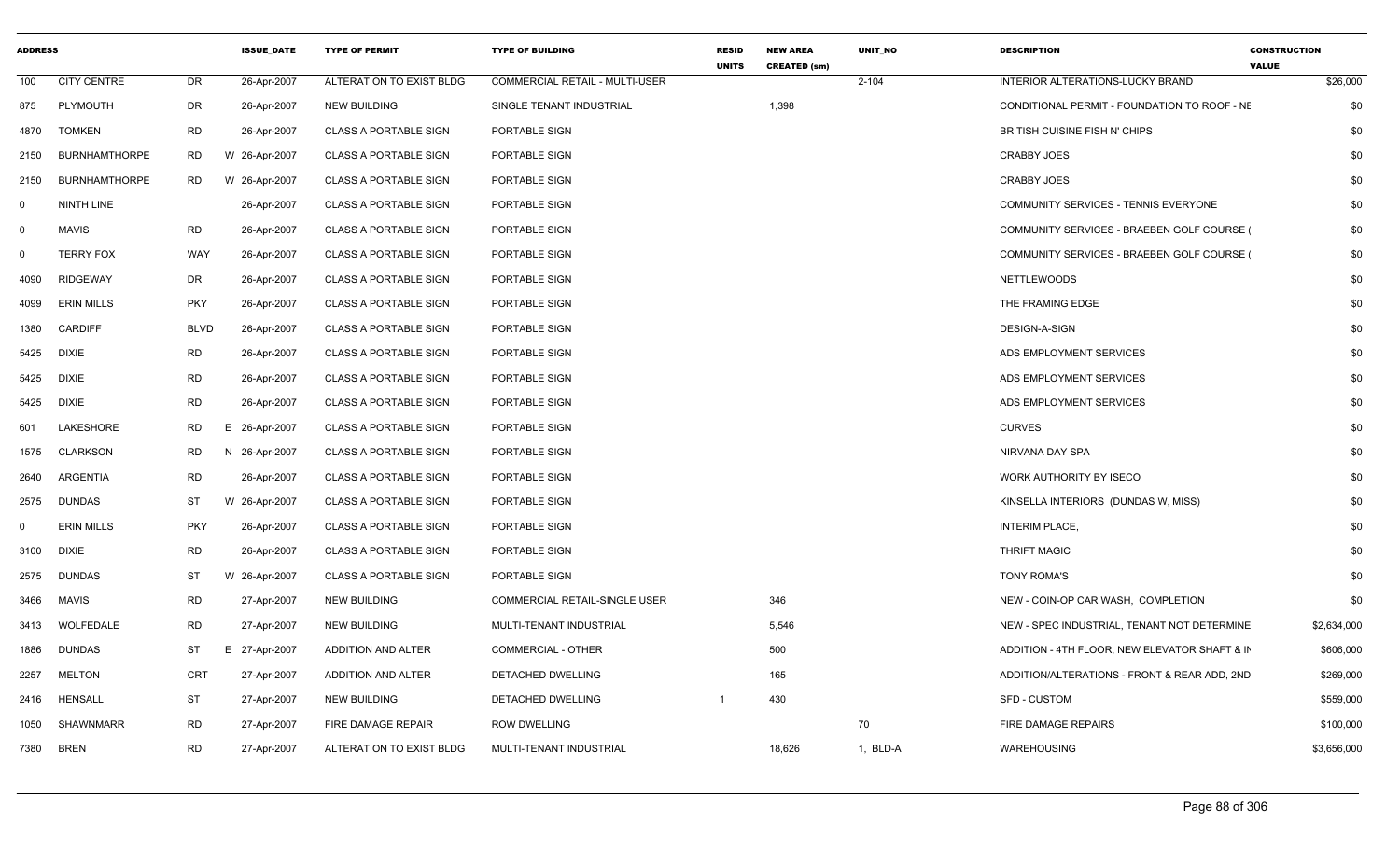| <b>ADDRESS</b> |                          |             | <b>ISSUE_DATE</b> | <b>TYPE OF PERMIT</b>        | <b>TYPE OF BUILDING</b> | <b>RESID</b> | <b>NEW AREA</b>            | UNIT_NO | <b>DESCRIPTION</b>                   | <b>CONSTRUCTION</b><br><b>VALUE</b> |
|----------------|--------------------------|-------------|-------------------|------------------------------|-------------------------|--------------|----------------------------|---------|--------------------------------------|-------------------------------------|
| 1417           | HAIG                     | <b>BLVD</b> | 27-Apr-2007       | <b>NEW BUILDING</b>          | DETACHED DWELLING       | <b>UNITS</b> | <b>CREATED (sm)</b><br>289 |         | <b>SFD - CUSTOM</b>                  | \$298,000                           |
| 1065           | MISSISSAUGA VALLEY       | <b>BLVD</b> | 27-Apr-2007       | PORTABLE CLASSROOM           | SCHOOL - ELEMENTARY     |              |                            |         | PORTABLE-RELOCATE (1) BRIARWOOD P.S. | \$16,000                            |
| 1342           | <b>EDENROSE</b>          | <b>ST</b>   | 27-Apr-2007       | PORTABLE CLASSROOM           | SCHOOL - ELEMENTARY     |              |                            |         | PORTABLE-RELOCATE (13) EDENROSE P.S. | \$208,000                           |
| $\Omega$       | LAKESHORE                | <b>RD</b>   | W 27-Apr-2007     | <b>CLASS A PORTABLE SIGN</b> | PORTABLE SIGN           |              |                            |         | MISSISSAUGA WATERFRONT FESTIVAL      | \$0                                 |
| $\Omega$       | LAKESHORE                | RD          | 27-Apr-2007<br>E. | <b>CLASS A PORTABLE SIGN</b> | PORTABLE SIGN           |              |                            |         | MISSISSAUGA WATERFRONT FESTIVAL      | \$0                                 |
| 0              | SOUTH SHERIDAN           | WAY         | 27-Apr-2007       | <b>CLASS A PORTABLE SIGN</b> | PORTABLE SIGN           |              |                            |         | MISSISSAUGA WATERFRONT FESTIVAL      | \$0                                 |
| $\mathbf 0$    | <b>LORNE PARK</b>        | <b>RD</b>   | 27-Apr-2007       | <b>CLASS A PORTABLE SIGN</b> | PORTABLE SIGN           |              |                            |         | MISSISSAUGA WATERFRONT FESTIVAL      | \$0                                 |
| $\mathbf 0$    | SOUTH SHERIDAN           | WAY         | 27-Apr-2007       | <b>CLASS A PORTABLE SIGN</b> | PORTABLE SIGN           |              |                            |         | MISSISSAUGA WATERFRONT FESTIVAL      | \$0                                 |
| $\mathbf 0$    | <b>WINSTON CHURCHILL</b> | BLVD        | 27-Apr-2007       | <b>CLASS A PORTABLE SIGN</b> | PORTABLE SIGN           |              |                            |         | MISSISSAUGA WATERFRONT FESTIVAL      | \$0                                 |
| $\mathbf 0$    | <b>TRUSCOTT</b>          | DR          | 27-Apr-2007       | <b>CLASS A PORTABLE SIGN</b> | PORTABLE SIGN           |              |                            |         | MISSISSAUGA WATERFRONT FESTIVAL      | \$0                                 |
| $\mathbf 0$    | SOUTH SHERIDAN           | WAY         | 27-Apr-2007       | <b>CLASS A PORTABLE SIGN</b> | PORTABLE SIGN           |              |                            |         | MISSISSAUGA WATERFRONT FESTIVAL      | \$0                                 |
| $\mathbf 0$    | <b>TRUSCOTT</b>          | DR          | 27-Apr-2007       | <b>CLASS A PORTABLE SIGN</b> | PORTABLE SIGN           |              |                            |         | MISSISSAUGA WATERFRONT FESTIVAL      | \$0                                 |
| $\mathbf 0$    | <b>WINSTON CHURCHILL</b> | <b>BLVD</b> | 27-Apr-2007       | <b>CLASS A PORTABLE SIGN</b> | PORTABLE SIGN           |              |                            |         | MISSISSAUGA WATERFRONT FESTIVAL      | \$0                                 |
| 0              | <b>SHERIDAN PARK</b>     | DR          | 27-Apr-2007       | <b>CLASS A PORTABLE SIGN</b> | PORTABLE SIGN           |              |                            |         | MISSISSAUGA WATERFRONT FESTIVAL      | \$0                                 |
| $\mathbf 0$    | LAKESHORE                | RD.         | 27-Apr-2007<br>E. | <b>CLASS A PORTABLE SIGN</b> | PORTABLE SIGN           |              |                            |         | MISSISSAUGA WATERFRONT FESTIVAL      | \$0                                 |
| $\mathbf 0$    | <b>WINSTON CHURCHILL</b> | <b>BLVD</b> | 27-Apr-2007       | <b>CLASS A PORTABLE SIGN</b> | PORTABLE SIGN           |              |                            |         | MISSISSAUGA WATERFRONT FESTIVAL      | \$0                                 |
| $\mathbf 0$    | <b>ERIN MILLS</b>        | <b>PKY</b>  | 27-Apr-2007       | <b>CLASS A PORTABLE SIGN</b> | PORTABLE SIGN           |              |                            |         | MISSISSAUGA WATERFRONT FESTIVAL      | \$0                                 |
| 0              | SOUTHDOWN                | RD.         | 27-Apr-2007       | <b>CLASS A PORTABLE SIGN</b> | PORTABLE SIGN           |              |                            |         | MISSISSAUGA WATERFRONT FESTIVAL      | \$0                                 |
| 0              | LAKESHORE                | <b>RD</b>   | W 27-Apr-2007     | <b>CLASS A PORTABLE SIGN</b> | PORTABLE SIGN           |              |                            |         | MISSISSAUGA WATERFRONT FESTIVAL      | \$0                                 |
| $\mathbf 0$    | <b>EGLINTON</b>          | AVE         | E<br>27-Apr-2007  | <b>CLASS A PORTABLE SIGN</b> | PORTABLE SIGN           |              |                            |         | MISSISSAUGA WATERFRONT FESTIVAL      | \$0                                 |
| $\mathbf 0$    | <b>TOMKEN</b>            | RD          | 27-Apr-2007       | <b>CLASS A PORTABLE SIGN</b> | PORTABLE SIGN           |              |                            |         | MISSISSAUGA WATERFRONT FESTIVAL      | \$0                                 |
| $\mathbf 0$    | <b>DIXIE</b>             | <b>RD</b>   | 27-Apr-2007       | <b>CLASS A PORTABLE SIGN</b> | PORTABLE SIGN           |              |                            |         | MISSISSAUGA WATERFRONT FESTIVAL      | \$0                                 |
| 0              | <b>TOMKEN</b>            | <b>RD</b>   | 27-Apr-2007       | <b>CLASS A PORTABLE SIGN</b> | PORTABLE SIGN           |              |                            |         | MISSISSAUGA WATERFRONT FESTIVAL      | \$0                                 |
| 0              | <b>KENNEDY</b>           | <b>RD</b>   | 27-Apr-2007       | <b>CLASS A PORTABLE SIGN</b> | PORTABLE SIGN           |              |                            |         | MISSISSAUGA WATERFRONT FESTIVAL      | \$0                                 |
| $\mathbf 0$    | <b>KENNEDY</b>           | <b>RD</b>   | 27-Apr-2007       | <b>CLASS A PORTABLE SIGN</b> | PORTABLE SIGN           |              |                            |         | MISSISSAUGA WATERFRONT FESTIVAL      | \$0                                 |
| $\mathbf 0$    | <b>TOMKEN</b>            | RD          | 27-Apr-2007       | <b>CLASS A PORTABLE SIGN</b> | PORTABLE SIGN           |              |                            |         | MISSISSAUGA WATERFRONT FESTIVAL      | \$0                                 |
| $\Omega$       | HURONTARIO               | <b>ST</b>   | 27-Apr-2007       | <b>CLASS A PORTABLE SIGN</b> | PORTABLE SIGN           |              |                            |         | MISSISSAUGA WATERFRONT FESTIVAL      | \$0                                 |
| $\Omega$       | <b>EGLINTON</b>          | AVE         | E 27-Apr-2007     | <b>CLASS A PORTABLE SIGN</b> | PORTABLE SIGN           |              |                            |         | MISSISSAUGA WATERFRONT FESTIVAL      | \$0                                 |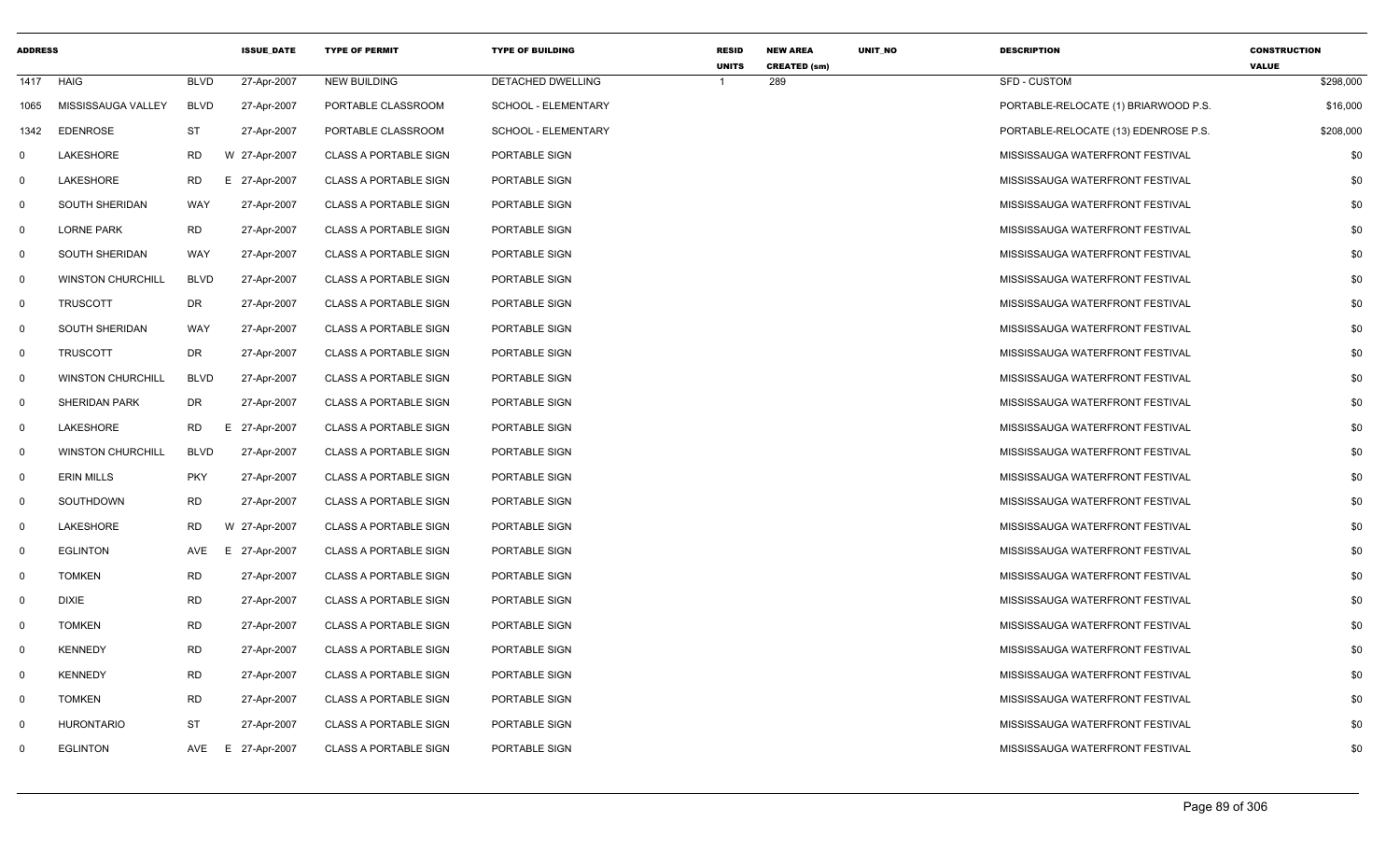| <b>ADDRESS</b> |                        |            | <b>ISSUE DATE</b> | <b>TYPE OF PERMIT</b>        | <b>TYPE OF BUILDING</b>               | <b>RESID</b><br><b>UNITS</b> | <b>NEW AREA</b><br><b>CREATED (sm)</b> | <b>UNIT NO</b> | <b>DESCRIPTION</b>                           | <b>CONSTRUCTION</b><br><b>VALUE</b> |
|----------------|------------------------|------------|-------------------|------------------------------|---------------------------------------|------------------------------|----------------------------------------|----------------|----------------------------------------------|-------------------------------------|
| $\mathbf 0$    | <b>EGLINTON</b>        | AVE        | W 27-Apr-2007     | <b>CLASS A PORTABLE SIGN</b> | PORTABLE SIGN                         |                              |                                        |                | MISSISSAUGA WATERFRONT FESTIVAL              | \$0                                 |
| $\mathbf 0$    | <b>HURONTARIO</b>      | <b>ST</b>  | 27-Apr-2007       | <b>CLASS A PORTABLE SIGN</b> | PORTABLE SIGN                         |                              |                                        |                | MISSISSAUGA WATERFRONT FESTIVAL              | \$0                                 |
| 0              | <b>EGLINTON</b>        | AVE        | W 27-Apr-2007     | <b>CLASS A PORTABLE SIGN</b> | PORTABLE SIGN                         |                              |                                        |                | MISSISSAUGA WATERFRONT FESTIVAL              | \$0                                 |
| $\mathbf{0}$   | MAVIS                  | <b>RD</b>  | 27-Apr-2007       | <b>CLASS A PORTABLE SIGN</b> | PORTABLE SIGN                         |                              |                                        |                | MISSISSAUGA WATERFRONT FESTIVAL              | \$0                                 |
| $\mathbf{0}$   | <b>MAVIS</b>           | <b>RD</b>  | 27-Apr-2007       | <b>CLASS A PORTABLE SIGN</b> | PORTABLE SIGN                         |                              |                                        |                | MISSISSAUGA WATERFRONT FESTIVAL              | \$0                                 |
| $\mathbf 0$    | <b>AIRPORT</b>         | <b>RD</b>  | 27-Apr-2007       | <b>CLASS A PORTABLE SIGN</b> | PORTABLE SIGN                         |                              |                                        |                | MISSISSAUGA WATERFRONT FESTIVAL              | \$0                                 |
| $\mathbf{0}$   | <b>AIRPORT</b>         | RD         | 27-Apr-2007       | <b>CLASS A PORTABLE SIGN</b> | PORTABLE SIGN                         |                              |                                        |                | MISSISSAUGA WATERFRONT FESTIVAL              | \$0                                 |
| $\mathbf 0$    | <b>HURONTARIO</b>      | <b>ST</b>  | 27-Apr-2007       | <b>CLASS A PORTABLE SIGN</b> | PORTABLE SIGN                         |                              |                                        |                | MISSISSAUGA WATERFRONT FESTIVAL              | \$0                                 |
| $\mathbf 0$    | <b>HURONTARIO</b>      | ST         | 27-Apr-2007       | <b>CLASS A PORTABLE SIGN</b> | PORTABLE SIGN                         |                              |                                        |                | MISSISSAUGA WATERFRONT FESTIVAL              | \$0                                 |
| $\mathbf 0$    | <b>MAVIS</b>           | RD         | 27-Apr-2007       | <b>CLASS A PORTABLE SIGN</b> | PORTABLE SIGN                         |                              |                                        |                | MISSISSAUGA WATERFRONT FESTIVAL              | \$0                                 |
| $\mathbf 0$    | <b>DIXIE</b>           | <b>RD</b>  | 27-Apr-2007       | <b>CLASS A PORTABLE SIGN</b> | PORTABLE SIGN                         |                              |                                        |                | MISSISSAUGA WATERFRONT FESTIVAL              | \$0                                 |
| $\Omega$       | <b>EGLINTON</b>        | AVE        | E.<br>27-Apr-2007 | <b>CLASS A PORTABLE SIGN</b> | PORTABLE SIGN                         |                              |                                        |                | MISSISSAUGA WATERFRONT FESTIVAL              | \$0                                 |
| 100            | <b>CITY CENTRE</b>     | DR         | 27-Apr-2007       | ALTERATION TO EXIST BLDG     | <b>COMMERCIAL RETAIL - MULTI-USER</b> |                              |                                        | $2 - 116$      | INTERIOR ALTERATIONS-BANDOLINO               | \$15,000                            |
| 1377           | <b>HICKORY</b>         | DR         | 27-Apr-2007       | PYLON SIGN                   | DETACHED DWELLING                     |                              |                                        |                | PYLON SIGN - CONSTRUCTION SITE, CALIBER HOMI | \$8,000                             |
| 6590           | MEADOWVALE TOWN CENCIR |            | 27-Apr-2007       | <b>FASCIA SIGN</b>           | <b>COMMERCIAL RETAIL - MULTI-USER</b> |                              |                                        | J <sub>1</sub> | FASCIA SIGNS - MED ONE HEALTH CARE (2)       | \$4,000                             |
| 1034           | LAKESHORE              | RD         | W 27-Apr-2007     | <b>REVISIONS</b>             | DETACHED DWELLING                     |                              |                                        |                | <b>HVAC REVISION</b>                         | \$0                                 |
| 974            | <b>BLAIRHOLM</b>       | <b>AVE</b> | 27-Apr-2007       | ADDITION TO EXIST BLDG       | DETACHED DWELLING                     |                              |                                        |                | ADDITION - PORCH WITH COLD CELLAR            | \$10,000                            |
| 1801           | <b>LAKESHORE</b>       | RD         | W 27-Apr-2007     | <b>CLASS A PORTABLE SIGN</b> | PORTABLE SIGN                         |                              |                                        |                | <b>CURVES FOR WOMEN</b>                      | \$0                                 |
| 1370           | <b>DUNDAS</b>          | ST         | E 27-Apr-2007     | <b>CLASS A PORTABLE SIGN</b> | PORTABLE SIGN                         |                              |                                        |                | <b>WASH DEPOT</b>                            | \$0                                 |
| 1020           | <b>JOHNSON'S</b>       | LANE       | 27-Apr-2007       | <b>CLASS A PORTABLE SIGN</b> | PORTABLE SIGN                         |                              |                                        |                | LAKESHORE EDUCATION INC.                     | \$0                                 |
| 6020           | <b>HURONTARIO</b>      | ST         | 27-Apr-2007       | <b>CLASS A PORTABLE SIGN</b> | PORTABLE SIGN                         |                              |                                        |                | <b>CASH MONEY</b>                            | \$0                                 |
| 755            | QUEENSWAY              |            | E 27-Apr-2007     | <b>CLASS A PORTABLE SIGN</b> | PORTABLE SIGN                         |                              |                                        |                | <b>P4S PASSPORT PHOTOS</b>                   | \$0                                 |
| 6460           | <b>MILLCREEK</b>       | DR.        | 27-Apr-2007       | <b>CLASS A PORTABLE SIGN</b> | PORTABLE SIGN                         |                              |                                        |                | PREMIER FITNESS                              | \$0                                 |
| 2923           | <b>CAPE HILL</b>       | CRES       | 27-Apr-2007       | ALTERATION TO EXIST BLDG     | <b>DETACHED DWELLING</b>              |                              |                                        |                | <b>2 NEW FIXTURES IN BASEMENT</b>            | \$2,000                             |
| 180            | <b>DERRY</b>           | <b>RD</b>  | E 27-Apr-2007     | <b>CLASS A PORTABLE SIGN</b> | PORTABLE SIGN                         |                              |                                        |                | PEEL REGIONAL POLICE                         | \$0                                 |
| 1343           | <b>MATHESON</b>        | BLVD       | E 27-Apr-2007     | <b>CLASS A PORTABLE SIGN</b> | PORTABLE SIGN                         |                              |                                        |                | THE DEBRA LYNN SCHOOL OF DANCE               | \$0                                 |
| 29             | <b>OAKWOOD</b>         | AVE        | S 30-Apr-2007     | ADDITION TO EXIST BLDG       | DETACHED DWELLING                     |                              | 37                                     |                | ADDITION - REAR ADDITION                     | \$44,000                            |
| 2571           | <b>JARVIS</b>          | <b>ST</b>  | 30-Apr-2007       | ADDITION TO EXIST BLDG       | <b>DETACHED DWELLING</b>              |                              | 21                                     |                | ADDITION - 1-STOREY, UNHEATED                | \$17,000                            |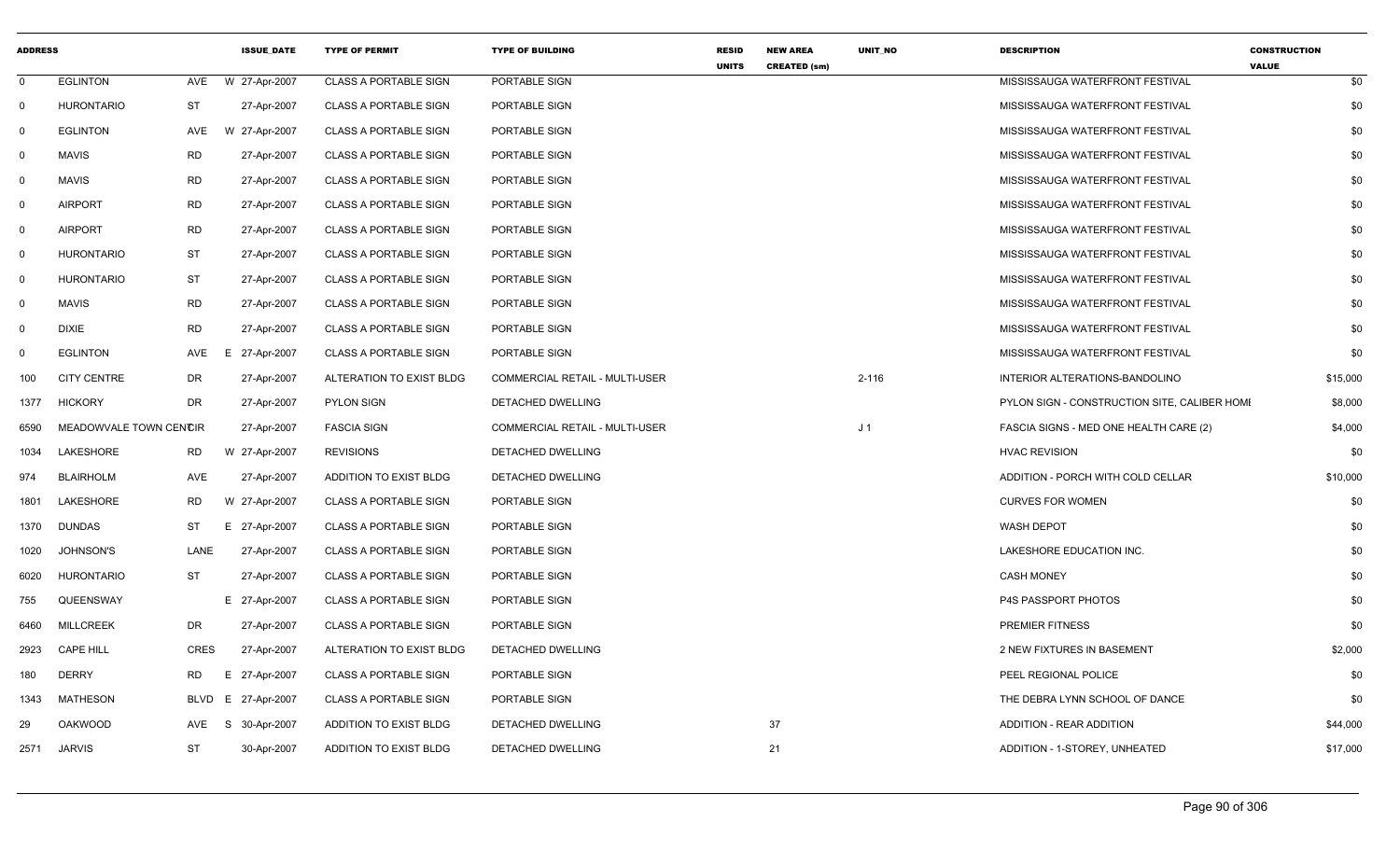| <b>ADDRESS</b> |                          |             | <b>ISSUE DATE</b> | <b>TYPE OF PERMIT</b>        | <b>TYPE OF BUILDING</b>        | <b>RESID</b><br><b>UNITS</b> | <b>NEW AREA</b><br><b>CREATED (sm)</b> | <b>UNIT NO</b> | <b>DESCRIPTION</b>                                   | <b>CONSTRUCTION</b><br><b>VALUE</b> |
|----------------|--------------------------|-------------|-------------------|------------------------------|--------------------------------|------------------------------|----------------------------------------|----------------|------------------------------------------------------|-------------------------------------|
|                | 2975 ARGENTIA            | <b>RD</b>   | 30-Apr-2007       | <b>FASCIA SIGN</b>           | SINGLE TENANT INDUSTRIAL       |                              |                                        |                | FACIA SIGN - FUTURE SHOP (15)                        | \$16,000                            |
| 335            | <b>SUPERIOR</b>          | <b>BLVD</b> | 30-Apr-2007       | ALTERATION TO EXIST BLDG     | <b>INDUSTRIAL - OTHER</b>      |                              |                                        |                | INTERIOR ALTERATIONS-HYDROPOOL FACTORY               | \$89,000                            |
| 6295           | NORTHAM                  | DR          | 30-Apr-2007       | ALTERATION TO EXIST BLDG     | MULTI-TENANT INDUSTRIAL        |                              |                                        | $1 - 2$        | ADMINISTRATIVE OFFICES                               | \$71,000                            |
| 3340           | <b>SUNLIGHT</b>          | <b>ST</b>   | 30-Apr-2007       | <b>NEW BUILDING</b>          | SEMI-DETACHED DWELLING         | $\overline{2}$               | 362                                    |                | SEMI-DETACHED - REPEAT MODEL                         | \$372,000                           |
| 5409           | <b>FESTIVAL</b>          | DR          | 30-Apr-2007       | <b>NEW BUILDING</b>          | SEMI-DETACHED DWELLING         | 2                            | 328                                    |                | SEMI-DETACHED - REPEAT MODEL                         | \$367,000                           |
| 6160           | MAVIS                    | RD          | 30-Apr-2007       | <b>PYLON SIGN</b>            | COMMERCIAL - OTHER             |                              |                                        |                | 1 GROUND SIGN FOR SUBARU                             | \$12,000                            |
| 143            | LAKESHORE                | <b>RD</b>   | E 30-Apr-2007     | <b>FASCIA SIGN</b>           | <b>COMMERCIAL - OTHER</b>      |                              |                                        | 143            | FASCIA SIGN - KUNDALINI (1)                          | \$1,000                             |
|                | 2175 STAVEBANK           | RD          | 30-Apr-2007       | ADDITION TO EXIST BLDG       | DETACHED DWELLING              |                              | 8                                      |                | ADDITION - HEATED SUNROOM                            | \$15,000                            |
| 100            | <b>CITY CENTRE</b>       | DR          | 30-Apr-2007       | <b>FASCIA SIGN</b>           | COMMERCIAL RETAIL - MULTI-USER |                              |                                        | 2-960          | 1 FASCIA SIGN - TOWN SHOES                           | \$4,000                             |
| 1250           | SOUTH SERVICE            | <b>RD</b>   | 30-Apr-2007       | <b>FASCIA SIGN</b>           | COMMERCIAL RETAIL - MULTI-USER |                              |                                        | 111            | FASCIA SIGN - DIVA (1)                               | \$1,000                             |
| 3135           | ARGENTIA                 | <b>RD</b>   | 30-Apr-2007       | <b>CLASS A PORTABLE SIGN</b> | PORTABLE SIGN                  |                              |                                        |                | <b>STAPLES</b>                                       | \$0                                 |
|                | 1310 DUNDAS              | ST          | 30-Apr-2007<br>E. | <b>CLASS A PORTABLE SIGN</b> | PORTABLE SIGN                  |                              |                                        |                | TROPICAL NIGHTS RESTAURANT                           | \$0                                 |
|                | 1543 BOUGH BEECHES       | <b>BLVD</b> | 30-Apr-2007       | <b>OTHER</b>                 | DETACHED DWELLING              |                              |                                        |                | 2 SEASONAL FIXTURES IN CABANA                        | \$2,000                             |
|                | 7070 MCLAUGHLIN          | <b>RD</b>   | 30-Apr-2007       | <b>CLASS A PORTABLE SIGN</b> | PORTABLE SIGN                  |                              |                                        |                | SHOPPERS DRUG MART                                   | \$0                                 |
|                | 7070 MCLAUGHLIN          | <b>RD</b>   | 30-Apr-2007       | <b>CLASS A PORTABLE SIGN</b> | PORTABLE SIGN                  |                              |                                        |                | SHOPPERS DRUG MART                                   | \$0                                 |
|                | 2111 DUNWIN              | DR          | 30-Apr-2007       | <b>CLASS A PORTABLE SIGN</b> | PORTABLE SIGN                  |                              |                                        |                | MEXICO PLUS FURNITURE                                | \$0                                 |
| $\Omega$       | <b>WINSTON CHURCHILL</b> | <b>BLVD</b> | 30-Apr-2007       | <b>CLASS A PORTABLE SIGN</b> | PORTABLE SIGN                  |                              |                                        |                | <b>COMMUNITY SERVICES</b>                            | \$0                                 |
| $\Omega$       | <b>BRITANNIA</b>         | RD          | W 30-Apr-2007     | <b>CLASS A PORTABLE SIGN</b> | PORTABLE SIGN                  |                              |                                        |                | <b>COMMUNITY SERVICES</b>                            | \$0                                 |
| 1100           | <b>BURNHAMTHORPE</b>     | <b>RD</b>   | W 30-Apr-2007     | <b>CLASS A PORTABLE SIGN</b> | PORTABLE SIGN                  |                              |                                        |                | FRESH FLOWERS "N" THINGS                             | \$0                                 |
| $\Omega$       | <b>BURNHAMTHORPE</b>     | <b>RD</b>   | E 30-Apr-2007     | <b>CLASS A PORTABLE SIGN</b> | PORTABLE SIGN                  |                              |                                        |                | ROCKWOOD HOMEOWNERS ASSOCIATION                      | \$0                                 |
| 801            | <b>MATHESON</b>          | BLVD        | W 30-Apr-2007     | <b>CLASS A PORTABLE SIGN</b> | PORTABLE SIGN                  |                              |                                        |                | ONCE UPON A CHILD                                    | \$0                                 |
| 228            | LAKESHORE                | RD          | W 30-Apr-2007     | <b>CLASS A PORTABLE SIGN</b> | PORTABLE SIGN                  |                              |                                        |                | <b>FLOWERS BY DESIGN</b>                             | \$0                                 |
| 1125           | <b>BLOOR</b>             | <b>ST</b>   | 30-Apr-2007       | <b>CLASS A PORTABLE SIGN</b> | PORTABLE SIGN                  |                              |                                        |                | <b>VISION DEPOT</b>                                  | \$0                                 |
| 1150           | <b>DREAM CREST</b>       | <b>RD</b>   | 01-May-2007       | ALTERATION TO EXIST BLDG     | SCHOOL - SECONDARY             |                              |                                        |                | ALTERATIONS-DUST COLLECTOR UPGRADE                   | \$43,000                            |
| 385            | <b>MEADOWS</b>           | <b>BLVD</b> | 01-May-2007       | ALTERATION TO EXIST BLDG     | SCHOOL - OTHER                 |                              |                                        |                | CHILD CARE CENTRE (39 children, 6 staff) (amended to | \$75,000                            |
| 1255           | WOODEDEN                 | DR          | 01-May-2007       | ADDITION AND ALTER           | DETACHED DWELLING              |                              | 149                                    |                | SECOND STOREY ADDITION & ALTERATIONS                 | \$165,000                           |
| 687            | <b>HEATHERWOOD</b>       | SQ          | 01-May-2007       | ALTERATION TO EXIST BLDG     | DETACHED DWELLING              |                              |                                        |                | ALTERATIONS-SIDE ENTRANCE                            | \$10,000                            |
|                | 1161 TECUMSEH PARK       | DR          | 01-May-2007       | <b>NEW BUILDING</b>          | DETACHED DWELLING              | -1                           | 526                                    |                | <b>SFD - CUSTOM</b>                                  | \$591,000                           |
|                |                          |             |                   |                              |                                |                              |                                        |                |                                                      |                                     |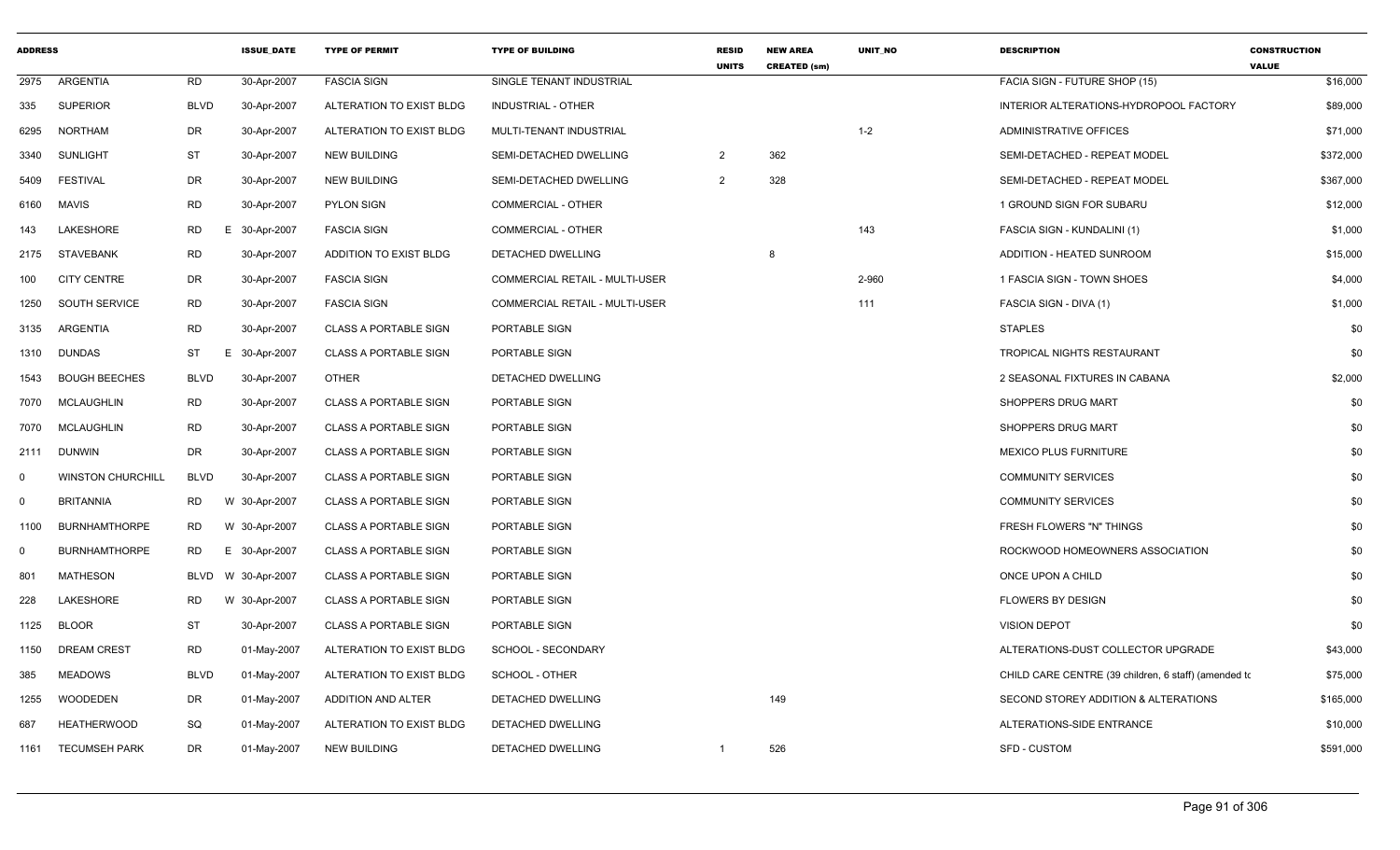| <b>ADDRESS</b> |                          |             | <b>ISSUE DATE</b>  | <b>TYPE OF PERMIT</b>        | <b>TYPE OF BUILDING</b>  | <b>RESID</b><br><b>UNITS</b> | <b>NEW AREA</b><br><b>CREATED (sm)</b> | <b>UNIT NO</b> | <b>DESCRIPTION</b>                     | <b>CONSTRUCTION</b><br><b>VALUE</b> |
|----------------|--------------------------|-------------|--------------------|------------------------------|--------------------------|------------------------------|----------------------------------------|----------------|----------------------------------------|-------------------------------------|
| $\mathbf{0}$   | <b>PREMIUM</b>           | <b>WAY</b>  | 01-May-2007        | <b>CLASS A PORTABLE SIGN</b> | PORTABLE SIGN            |                              |                                        |                | MISSISSAUGA WATERFRONT FESTIVAL        | \$0                                 |
| 0              | <b>NORTH SERVICE</b>     | RD          | 01-May-2007        | <b>CLASS A PORTABLE SIGN</b> | PORTABLE SIGN            |                              |                                        |                | MISSISSAUGA WATERFRONT FESTIVAL        | \$0                                 |
| 0              | QUEENSWAY                |             | E 01-May-2007      | <b>CLASS A PORTABLE SIGN</b> | PORTABLE SIGN            |                              |                                        |                | MISSISSAUGA WATERFRONT FESTIVAL        | \$0                                 |
| $\mathbf 0$    | PAISLEY                  |             | BLVD W 01-May-2007 | <b>CLASS A PORTABLE SIGN</b> | PORTABLE SIGN            |                              |                                        |                | MISSISSAUGA WATERFRONT FESTIVAL        | \$0                                 |
| $\mathbf 0$    | <b>MAVIS</b>             | <b>RD</b>   | 01-May-2007        | <b>CLASS A PORTABLE SIGN</b> | PORTABLE SIGN            |                              |                                        |                | MISSISSAUGA WATERFRONT FESTIVAL        | \$0                                 |
| 0              | QUEENSWAY                |             | W 01-May-2007      | <b>CLASS A PORTABLE SIGN</b> | PORTABLE SIGN            |                              |                                        |                | MISSISSAUGA WATERFRONT FESTIVAL        | \$0                                 |
| 0              | MISSISSAUGA HEIGHTS      | DR          | 01-May-2007        | <b>CLASS A PORTABLE SIGN</b> | PORTABLE SIGN            |                              |                                        |                | MISSISSAUGA WATERFRONT FESTIVAL        | \$0                                 |
| $\mathbf 0$    | <b>MAVIS</b>             | <b>RD</b>   | 01-May-2007        | <b>CLASS A PORTABLE SIGN</b> | PORTABLE SIGN            |                              |                                        |                | MISSISSAUGA WATERFRONT FESTIVAL        | \$0                                 |
| $\mathbf 0$    | CONFEDERATION            | <b>PKY</b>  | 01-May-2007        | <b>CLASS A PORTABLE SIGN</b> | PORTABLE SIGN            |                              |                                        |                | MISSISSAUGA WATERFRONT FESTIVAL        | \$0                                 |
| $\Omega$       | <b>DUNDAS</b>            | <b>ST</b>   | W 01-May-2007      | <b>CLASS A PORTABLE SIGN</b> | PORTABLE SIGN            |                              |                                        |                | MISSISSAUGA WATERFRONT FESTIVAL        | \$0                                 |
| 0              | <b>CAWTHRA</b>           | <b>RD</b>   | 01-May-2007        | <b>CLASS A PORTABLE SIGN</b> | PORTABLE SIGN            |                              |                                        |                | MISSISSAUGA WATERFRONT FESTIVAL        | \$0                                 |
| 0              | <b>MAVIS</b>             | <b>RD</b>   | 01-May-2007        | <b>CLASS A PORTABLE SIGN</b> | PORTABLE SIGN            |                              |                                        |                | MISSISSAUGA WATERFRONT FESTIVAL        | \$0                                 |
| 5200           | <b>DIXIE</b>             | <b>RD</b>   | 01-May-2007        | ALTERATION TO EXIST BLDG     | MULTI-TENANT INDUSTRIAL  |                              | 128                                    | 102            | <b>BUSINESS OFFICE</b>                 | \$19,000                            |
| 1665           | <b>BLOOR</b>             | <b>ST</b>   | 01-May-2007        | ALTERATION TO EXIST BLDG     | APARTMENT (> 6 UNITS)    |                              |                                        |                | ALTERATIONS-BALCONY REPAIRS/GUARDS     | \$160,000                           |
| 1324           | <b>INDIAN</b>            | <b>RD</b>   | 01-May-2007        | <b>DEMOLITION</b>            | <b>DETACHED DWELLING</b> | $\mathbf{1}$                 |                                        |                | DEMOLITION - SFD & DETACHED STRUCTURES | \$10,000                            |
| 85             | <b>HOLLYROOD HEIGHTS</b> | DR          | 01-May-2007        | <b>DEMOLITION</b>            | DETACHED DWELLING        | $\mathbf{1}$                 |                                        |                | <b>DEMOLITION - SFD</b>                | \$10,000                            |
| 1393           | <b>DUNDAS</b>            | <b>CRES</b> | 01-May-2007        | <b>REVISIONS</b>             | DETACHED DWELLING        |                              | 124                                    |                | HVAC REVISION - DUCTWORK RELOCATE      | \$0                                 |
| 3055           | <b>DUNDAS</b>            | ST          | W 01-May-2007      | <b>CLASS A PORTABLE SIGN</b> | PORTABLE SIGN            |                              |                                        |                | FOX AND FIDDLE RESTAURANT              | \$0                                 |
| 0              | <b>HURONTARIO</b>        | <b>ST</b>   | 01-May-2007        | <b>CLASS A PORTABLE SIGN</b> | PORTABLE SIGN            |                              |                                        |                | CREDIT RESERVE ASSOCIATION RATEPAYERS  | \$0                                 |
| $\mathbf 0$    | <b>BURNHAMTHORPE</b>     | <b>RD</b>   | W 01-May-2007      | <b>CLASS A PORTABLE SIGN</b> | PORTABLE SIGN            |                              |                                        |                | MISSISSAUGA SOUTHWEST FOOTFABLL        | \$0                                 |
| $\mathbf 0$    | <b>ERIN MILLS</b>        | <b>PKY</b>  | 01-May-2007        | <b>CLASS A PORTABLE SIGN</b> | PORTABLE SIGN            |                              |                                        |                | MISSISSAUGA SOUTHWEST FOOTFABLL        | \$0                                 |
| $\Omega$       | <b>DUNDAS</b>            | <b>ST</b>   | W 01-May-2007      | <b>CLASS A PORTABLE SIGN</b> | PORTABLE SIGN            |                              |                                        |                | <b>REGION OF PEEL</b>                  | \$0                                 |
| 2258           | <b>BRITANNIA</b>         | <b>RD</b>   | W 01-May-2007      | <b>DEMOLITION</b>            | GARAGE/CARPORT           |                              |                                        |                | DEMOLITION - DETACHED GARAGE           | \$10,000                            |
| 2155           | LEANNE                   | <b>BLVD</b> | 01-May-2007        | <b>CLASS A PORTABLE SIGN</b> | PORTABLE SIGN            |                              |                                        |                | OXFORD LEARNING CENTRE                 | \$0                                 |
| 2225           | <b>ERIN MILLS</b>        | <b>PKY</b>  | 01-May-2007        | <b>CLASS A PORTABLE SIGN</b> | PORTABLE SIGN            |                              |                                        |                | SHERIDAN CENTRE                        | \$0                                 |
| 6075           | <b>MAVIS</b>             | <b>RD</b>   | 01-May-2007        | <b>CLASS A PORTABLE SIGN</b> | PORTABLE SIGN            |                              |                                        |                | <b>REITMANS</b>                        | \$0                                 |
| 730            | <b>MATHESON</b>          | <b>BLVD</b> | W 01-May-2007      | <b>CLASS A PORTABLE SIGN</b> | PORTABLE SIGN            |                              |                                        |                | MILESTONE'S BAR AND GRILL              | \$0                                 |
| 1575           | <b>CLARKSON</b>          | RD          | N 01-May-2007      | <b>CLASS A PORTABLE SIGN</b> | PORTABLE SIGN            |                              |                                        |                | <b>SCISSOR TALK</b>                    | \$0                                 |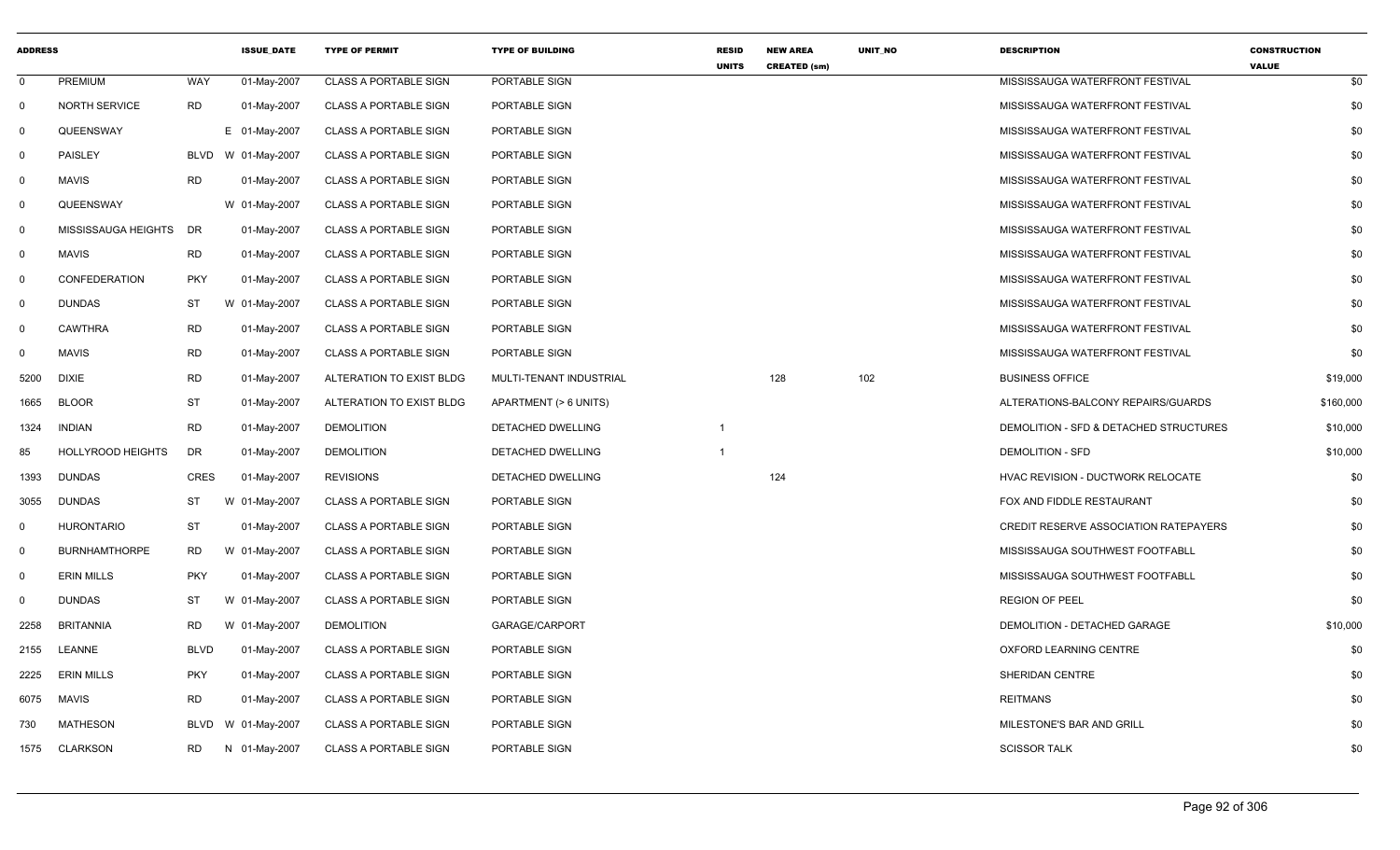| <b>ADDRESS</b> |                        |             | <b>ISSUE DATE</b> | <b>TYPE OF PERMIT</b>        | <b>TYPE OF BUILDING</b>        | <b>RESID</b><br><b>UNITS</b> | <b>NEW AREA</b><br><b>CREATED (sm)</b> | <b>UNIT NO</b> | <b>DESCRIPTION</b>                          | <b>CONSTRUCTION</b><br><b>VALUE</b> |
|----------------|------------------------|-------------|-------------------|------------------------------|--------------------------------|------------------------------|----------------------------------------|----------------|---------------------------------------------|-------------------------------------|
| 5985           | <b>MAVIS</b>           | <b>RD</b>   | 01-May-2007       | <b>CLASS A PORTABLE SIGN</b> | PORTABLE SIGN                  |                              |                                        |                | MR. GREEK JR.                               | \$0                                 |
| 1590           | DUNDAS                 | ST          | E 01-May-2007     | <b>CLASS A PORTABLE SIGN</b> | PORTABLE SIGN                  |                              |                                        |                | <b>EXTERNAL BEAUTY</b>                      | \$0                                 |
| 5292           | <b>FALLINGBROOK</b>    | DR          | 02-May-2007       | ALTERATION TO EXIST BLDG     | DETACHED DWELLING              |                              |                                        |                | ALTERATIONS-BASEMENT ENTRANCE & FINISHES/V  | \$20,000                            |
| 1237           | WILDFIELD              | <b>CRES</b> | 02-May-2007       | ALTERATION TO EXIST BLDG     | DETACHED DWELLING              |                              |                                        |                | ALTERATIONS-ROOF CANOPY OVER PORCH/DORMI    | \$10,000                            |
| 3117           | WHARTON                | WAY         | 02-May-2007       | ALTERATION TO EXIST BLDG     | SINGLE TENANT INDUSTRIAL       |                              |                                        |                | INTERIOR ALTERATIONS - BARZULA CAFFEE       | \$35,000                            |
| 4110           | GARROWHILL             | TR          | 02-May-2007       | ALTERATION TO EXIST BLDG     | DETACHED DWELLING              |                              |                                        |                | ALTERATIONS - ENLARGE WINDOW/GARAGE ENTRA   | \$10,000                            |
| 1406           | <b>CHRISEDEN</b>       | DR          | 02-May-2007       | ADDITION TO EXIST BLDG       | DETACHED DWELLING              |                              | 37                                     |                | ADDITION - FRONT OF DWELLINGS               | \$33,000                            |
| 5477           | <b>BESTVIEW</b>        | WAY         | 02-May-2007       | <b>REVISIONS</b>             | DETACHED DWELLING              |                              | 274                                    |                | REVISIONS - LOT SPECIFIC - FLOOR LAYOUT     | \$0                                 |
| 3190           | <b>TACC</b>            | DR          | 02-May-2007       | <b>NEW BUILDING</b>          | DETACHED DWELLING              | -1                           | 238                                    |                | <b>SFD - REPEAT MODEL</b>                   | \$234,000                           |
| 1875           | <b>BUCKHORN</b>        | <b>GATE</b> | 02-May-2007       | ALTERATION TO EXIST BLDG     | COMMERCIAL OFFICE - MULTI-USER |                              |                                        | 2-FLR          | ALTERATIONS-DOOR RELOCATE, TD CANADA TRUS   | \$15,000                            |
| 3413           | HIDEAWAY               | PL          | 02-May-2007       | <b>REVISIONS</b>             | DETACHED DWELLING              |                              |                                        |                | REVISION - INTERIOR LAYOUT - LOT 22 ONLY    | \$0                                 |
| 1976           | ROYAL CREDIT           | <b>BLVD</b> | 02-May-2007       | ALTERATION TO EXIST BLDG     | DETACHED DWELLING              |                              |                                        |                | INTERIOR ALTERATIONS-BASEMENT/WALKOUT       | \$54,000                            |
| 5650           | <b>MAVIS</b>           | RD          | 02-May-2007       | ADDITION TO EXIST BLDG       | <b>CHURCH</b>                  |                              |                                        |                | ADDITION-ST FRANCES XAVIER CHURCH, COMPLET  | \$0                                 |
| 1300           | <b>BLOOR</b>           | ST          | 02-May-2007       | ALTERATION TO EXIST BLDG     | APARTMENT (> 6 UNITS)          |                              |                                        |                | ALTER-PENTHOUSE CLAD-REPAIRS, CANLIGHT HAL  | \$15,000                            |
| 33             | <b>CITY CENTRE</b>     | DR          | 02-May-2007       | <b>OTHER</b>                 | <b>COMMERCIAL - OTHER</b>      |                              |                                        | 4-FLR          | FIRE ONLY-MAGLOCK (1)                       | \$15,000                            |
| 1572           | HURONTARIO             | ST          | 02-May-2007       | <b>DEMOLITION</b>            | <b>CHURCH</b>                  |                              |                                        | A & B          | DEMOLITION - CHURCH (BLDG A) & SFD (BLDG B) | \$20,000                            |
| 1568           | LORNE WOOD             | <b>RD</b>   | 02-May-2007       | <b>DEMOLITION</b>            | DETACHED DWELLING              |                              |                                        |                | DEMOLITION - SFD & INGROUND POOL            | \$10,000                            |
| 88             | WANITA                 | RD          | 02-May-2007       | <b>DEMOLITION</b>            | DETACHED DWELLING              |                              |                                        |                | DEMOLITION - SFD & GARAGE                   | \$10,000                            |
| 5700           | <b>TERRY FOX</b>       | WAY         | 02-May-2007       | <b>CLASS A PORTABLE SIGN</b> | PORTABLE SIGN                  |                              |                                        |                | COMMUNITY SERVICES - BRAEBEN GOLF COURSE    | \$0                                 |
| 3300           | <b>RIDGEWAY</b>        | DR          | 02-May-2007       | <b>CLASS A PORTABLE SIGN</b> | PORTABLE SIGN                  |                              |                                        |                | Z.J. INTERIORS LTD                          | \$0                                 |
| 3145           | DUNDAS                 | ST          | W 02-May-2007     | <b>CLASS A PORTABLE SIGN</b> | PORTABLE SIGN                  |                              |                                        |                | <b>MARBLE TREND</b>                         | \$0                                 |
| 5602           | <b>TENTH LINE WEST</b> |             | 02-May-2007       | <b>CLASS A PORTABLE SIGN</b> | PORTABLE SIGN                  |                              |                                        |                | <b>FLORAL CREST</b>                         | \$0                                 |
| 720            | <b>BRISTOL</b>         | RD          | W 02-May-2007     | <b>CLASS A PORTABLE SIGN</b> | PORTABLE SIGN                  |                              |                                        |                | MODEL CLEANERS                              | \$0                                 |
| $\mathbf 0$    | HURONTARIO             | ST          | 02-May-2007       | <b>CLASS A PORTABLE SIGN</b> | PORTABLE SIGN                  |                              |                                        |                | <b>COMMUNITY SERVICES - PARKS &amp; REC</b> | \$0                                 |
| $\mathbf 0$    | <b>DUNDAS</b>          | ST          | W 02-May-2007     | <b>CLASS A PORTABLE SIGN</b> | PORTABLE SIGN                  |                              |                                        |                | COMMUNITY SERVICES - PARKS & REC            | \$0                                 |
| $\Omega$       | <b>DUNDAS</b>          | ST          | W 02-May-2007     | <b>CLASS A PORTABLE SIGN</b> | PORTABLE SIGN                  |                              |                                        |                | <b>COMMUNITY SERVICES - PARKS &amp; REC</b> | \$0                                 |
| $\Omega$       | <b>MISSISSAUGA</b>     | <b>RD</b>   | 02-May-2007       | <b>CLASS A PORTABLE SIGN</b> | PORTABLE SIGN                  |                              |                                        |                | <b>COMMUNITY SERVICES - PARKS &amp; REC</b> | \$0                                 |
| $\Omega$       | LAKESHORE              | <b>RD</b>   | W 02-May-2007     | <b>CLASS A PORTABLE SIGN</b> | PORTABLE SIGN                  |                              |                                        |                | <b>COMMUNITY SERVICES - PARKS &amp; REC</b> | \$0                                 |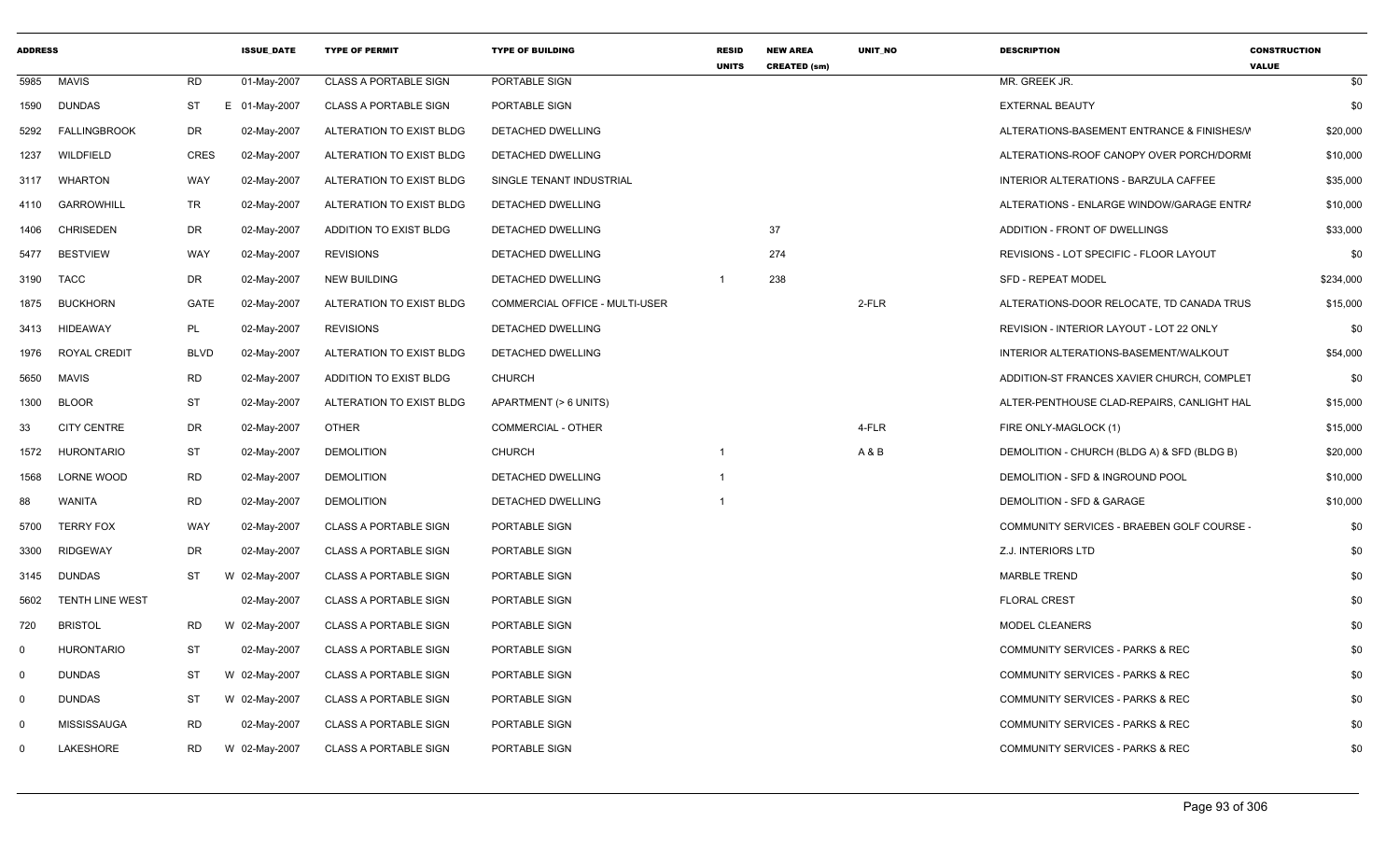| <b>ADDRESS</b> |                     |             | <b>ISSUE DATE</b> | <b>TYPE OF PERMIT</b>        | <b>TYPE OF BUILDING</b>               | <b>RESID</b><br><b>UNITS</b> | <b>NEW AREA</b><br><b>CREATED (sm)</b> | UNIT_NO        | <b>DESCRIPTION</b>                                 | <b>CONSTRUCTION</b><br><b>VALUE</b> |
|----------------|---------------------|-------------|-------------------|------------------------------|---------------------------------------|------------------------------|----------------------------------------|----------------|----------------------------------------------------|-------------------------------------|
| $\mathbf 0$    | <b>CAWTHRA</b>      | <b>RD</b>   | 02-May-2007       | <b>CLASS A PORTABLE SIGN</b> | PORTABLE SIGN                         |                              |                                        |                | <b>COMMUNITY SERVICES - PARKS &amp; REC</b>        | \$0                                 |
| $\mathbf 0$    | <b>CAWTHRA</b>      | <b>RD</b>   | 02-May-2007       | <b>CLASS A PORTABLE SIGN</b> | PORTABLE SIGN                         |                              |                                        |                | COMMUNITY SERVICES - PARKS & REC                   | \$0                                 |
| 5640           | <b>TOMKEN</b>       | <b>RD</b>   | 02-May-2007       | <b>CLASS A PORTABLE SIGN</b> | PORTABLE SIGN                         |                              |                                        |                | <b>HELLENIC RUG IMPORTS</b>                        | \$0                                 |
| 3611           | <b>MAVIS</b>        | <b>RD</b>   | 02-May-2007       | <b>CLASS A PORTABLE SIGN</b> | PORTABLE SIGN                         |                              |                                        |                | RICHARDS AUCTIONEERS                               | \$0                                 |
| 30             | <b>EGLINTON</b>     | AVE         | W 02-May-2007     | <b>CLASS A PORTABLE SIGN</b> | PORTABLE SIGN                         |                              |                                        |                | <b>BARBIZON RESTAURANT</b>                         | \$0                                 |
| 2283           | <b>ARGENTIA</b>     | <b>RD</b>   | 02-May-2007       | <b>CLASS A PORTABLE SIGN</b> | PORTABLE SIGN                         |                              |                                        |                | KINWOOD AUDIO VISUAL INC. (transferred to Permit # | \$0                                 |
| 5700           | MAVIS               | <b>RD</b>   | 02-May-2007       | <b>CLASS A PORTABLE SIGN</b> | PORTABLE SIGN                         |                              |                                        |                | <b>CROSS ROADS DENTAL</b>                          | \$0                                 |
| 4040           | <b>CREDITVIEW</b>   | <b>RD</b>   | 02-May-2007       | <b>CLASS A PORTABLE SIGN</b> | PORTABLE SIGN                         |                              |                                        |                | <b>FLORITZ FLOWER SHOP</b>                         | \$0                                 |
| 3464           | NIGHTHAWK           | <b>TR</b>   | 03-May-2007       | ALTERATION TO EXIST BLDG     | DETACHED DWELLING                     |                              |                                        |                | MANICURE, PEDICURE & FACIALS (No external emplo    | \$10,000                            |
| 1653           | <b>WEMBURY</b>      | <b>RD</b>   | 03-May-2007       | ALTERATION TO EXIST BLDG     | DETACHED DWELLING                     |                              |                                        |                | ALTERATIONS-BASEMENT WALKOUT                       | \$10,000                            |
| 500            | <b>COUNTRY CLUB</b> | <b>CRES</b> | 03-May-2007       | <b>NEW BUILDING</b>          | DETACHED DWELLING                     | $\overline{1}$               | 399                                    |                | <b>SFD - CUSTOM</b>                                | \$522,000                           |
| 3360           | <b>SUNLIGHT</b>     | <b>ST</b>   | 03-May-2007       | <b>NEW BUILDING</b>          | SEMI-DETACHED DWELLING                | 2                            | 346                                    |                | SEMI-DETACHED - NEW MODEL                          | \$356,000                           |
| 3317           | SUNLIGHT            | <b>ST</b>   | 03-May-2007       | <b>NEW BUILDING</b>          | SEMI-DETACHED DWELLING                | $\overline{2}$               | 346                                    |                | SEMI-DETACHED - REPEAT MODEL                       | \$356,000                           |
| 1695           | <b>DUNDAS</b>       | <b>ST</b>   | W 03-May-2007     | TENTS/AIR SUPPORT STRUC      | PUBLIC - OTHER                        |                              |                                        |                | TENT-TEMPORARY, (MAY 5-7/07)                       | \$2,000                             |
| 100            | <b>MILVERTON</b>    | <b>DR</b>   | 03-May-2007       | ALTERATION TO EXIST BLDG     | COMMERCIAL OFFICE - MULTI-USER        |                              |                                        | 3-FLR          | INTERIOR ALTERATIONS-CHARTWELL SENIORS HO          | \$161,000                           |
| 5985           | <b>RODEO</b>        | <b>DR</b>   | 03-May-2007       | ALTERATION TO EXIST BLDG     | <b>COMMERCIAL RETAIL - MULTI-USER</b> |                              |                                        | 2A, 3A, 3B     | INTERIOR ALTERATIONS - SPEC-UNITS (3)              | \$32,000                            |
| 3245           | COLONIAL            | DR          | 03-May-2007       | <b>REVISIONS</b>             | SCHOOL - OTHER                        |                              | 1,047                                  |                | FIRE ONLY-REVISION SPRINKLERS                      | \$0                                 |
| 3118           | TACC                | <b>DR</b>   | 03-May-2007       | <b>REVISIONS</b>             | DETACHED DWELLING                     |                              |                                        |                | REVISION-MODEL, OPTIONAL FINISHED-BASEMENT         | \$39,000                            |
| 5390           | <b>TERRY FOX</b>    | <b>WAY</b>  | 03-May-2007       | <b>REVISIONS</b>             | COMMERCIAL RETAIL - MULTI-USER        |                              |                                        | $\overline{7}$ | <b>REVISION-INTERIOR LAYOUT</b>                    | \$0                                 |
| 1250           | SOUTH SERVICE       | <b>RD</b>   | 03-May-2007       | <b>FASCIA SIGN</b>           | COMMERCIAL RETAIL - MULTI-USER        |                              |                                        | 67             | FASCIA SIGN - BOURBON ST GRILL (1)                 | \$7,000                             |
| 2230           | CORSAIR             | <b>RD</b>   | 03-May-2007       | <b>SPRINKLERS</b>            | SCHOOL - OTHER                        |                              |                                        |                | FIRE ONLY - SPRINKLERS                             | \$2,000                             |
| 6580           | <b>NORTHWEST</b>    | <b>DR</b>   | 03-May-2007       | <b>STORAGE TANK</b>          | SINGLE TENANT INDUSTRIAL              |                              |                                        |                | TANK-HOLDING TANK EXPANSION                        | \$21,000                            |
| 1998           | LAKESHORE           | <b>RD</b>   | W 03-May-2007     | <b>DEMOLITION</b>            | <b>RESIDENTIAL - OTHER</b>            | - 1                          |                                        |                | DEMOLITION - STUDIO/GARAGE                         | \$10,000                            |
| 5100           | <b>ERIN MILLS</b>   | <b>PKY</b>  | 03-May-2007       | <b>REVISIONS</b>             | COMMERCIAL RETAIL - MULTI-USER        |                              |                                        | R-122B         | HVAC REVISION - CHANGE FROM ONE HEAT PUMP          | \$0                                 |
| - 0            | <b>ERIN MILLS</b>   | <b>PKY</b>  | 03-May-2007       | <b>CLASS A PORTABLE SIGN</b> | PORTABLE SIGN                         |                              |                                        |                | ORCHESTRAS MISSISSAUGA                             | \$0                                 |
| $\mathbf 0$    | <b>EASTGATE</b>     | <b>PKY</b>  | 03-May-2007       | <b>CLASS A PORTABLE SIGN</b> | <b>PORTABLE SIGN</b>                  |                              |                                        |                | ORCHESTRAS MISSISSAUGA                             | \$0                                 |
| $\mathbf 0$    | <b>BRITANNIA</b>    | <b>RD</b>   | W 03-May-2007     | <b>CLASS A PORTABLE SIGN</b> | PORTABLE SIGN                         |                              |                                        |                | <b>REGION OF PEEL</b>                              | \$0                                 |
| $\Omega$       | <b>AIRPORT</b>      | <b>RD</b>   | 03-May-2007       | <b>CLASS A PORTABLE SIGN</b> | PORTABLE SIGN                         |                              |                                        |                | <b>REGION OF PEEL</b>                              | \$0                                 |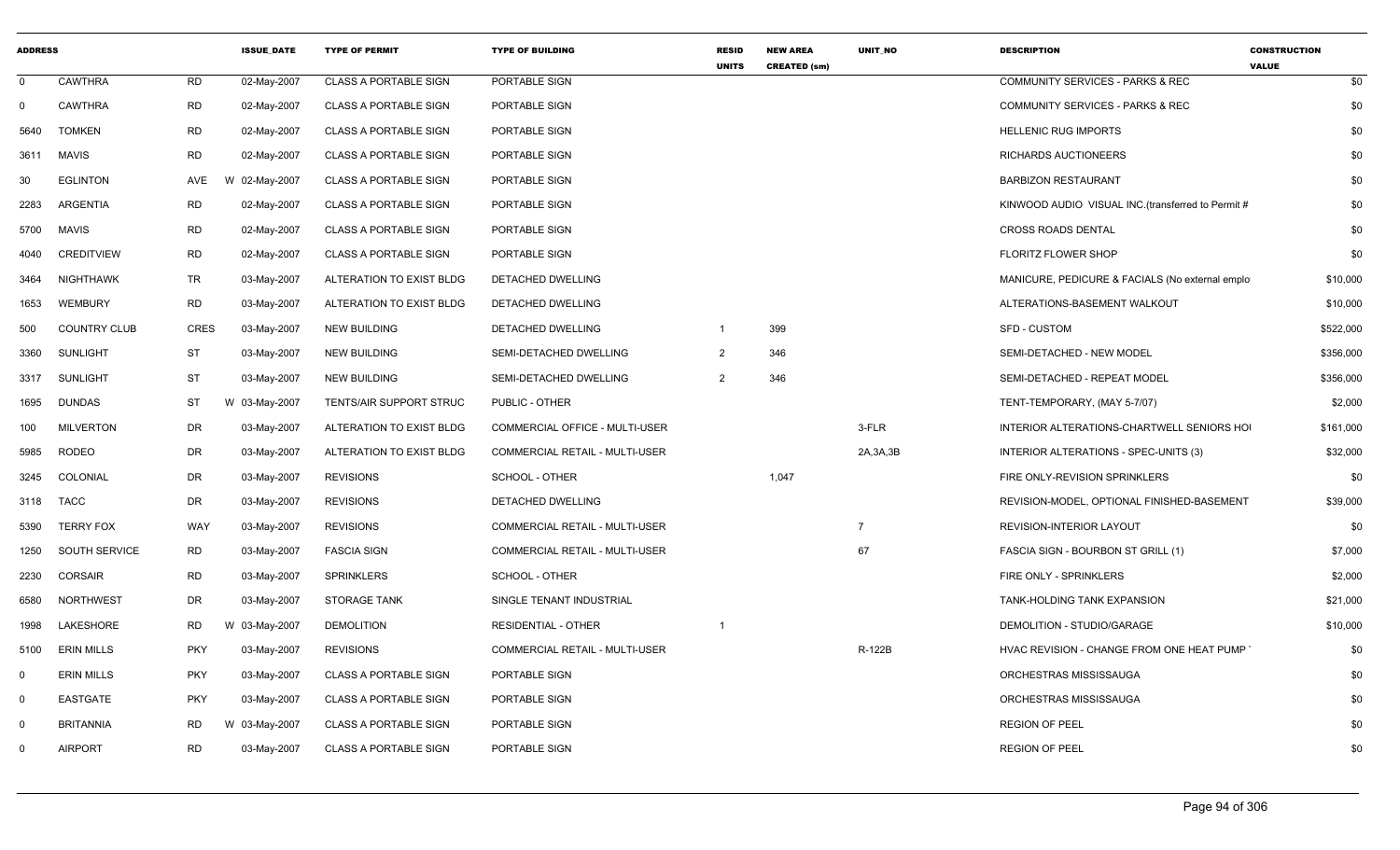| <b>ADDRESS</b>          |                       |             | <b>ISSUE DATE</b> | <b>TYPE OF PERMIT</b>        | <b>TYPE OF BUILDING</b>        | <b>RESID</b><br><b>UNITS</b> | <b>NEW AREA</b><br><b>CREATED (sm)</b> | UNIT_NO | <b>DESCRIPTION</b>                          | <b>CONSTRUCTION</b><br><b>VALUE</b> |
|-------------------------|-----------------------|-------------|-------------------|------------------------------|--------------------------------|------------------------------|----------------------------------------|---------|---------------------------------------------|-------------------------------------|
| $\overline{0}$          | <b>DIXIE</b>          | <b>RD</b>   | 03-May-2007       | <b>CLASS A PORTABLE SIGN</b> | PORTABLE SIGN                  |                              |                                        |         | <b>REGION OF PEEL</b>                       | \$0                                 |
| $\overline{0}$          | QUEENSWAY             |             | W 03-May-2007     | <b>CLASS A PORTABLE SIGN</b> | PORTABLE SIGN                  |                              |                                        |         | <b>REGION OF PEEL</b>                       | \$0                                 |
| $\mathbf 0$             | SOUTHDOWN             | <b>RD</b>   | 03-May-2007       | <b>CLASS A PORTABLE SIGN</b> | PORTABLE SIGN                  |                              |                                        |         | <b>REGION OF PEEL</b>                       | \$0                                 |
| $\mathbf 0$             | <b>SOUTH SHERIDAN</b> | <b>WAY</b>  | 03-May-2007       | <b>CLASS A PORTABLE SIGN</b> | PORTABLE SIGN                  |                              |                                        |         | MISSISSAUGA SOUTHWEST BASEBALL              | \$0                                 |
| $\overline{0}$          | LAKESHORE             | <b>RD</b>   | E 03-May-2007     | <b>CLASS A PORTABLE SIGN</b> | PORTABLE SIGN                  |                              |                                        |         | <b>REGION OF PEEL</b>                       | \$0                                 |
| $\overline{0}$          | <b>BURNHAMTHORPE</b>  | RD          | W 03-May-2007     | <b>CLASS A PORTABLE SIGN</b> | PORTABLE SIGN                  |                              |                                        |         | <b>REGION OF PEEL</b>                       | \$0                                 |
| $\overline{\mathbf{0}}$ | LAKESHORE             | <b>RD</b>   | W 03-May-2007     | <b>CLASS A PORTABLE SIGN</b> | PORTABLE SIGN                  |                              |                                        |         | <b>REGION OF PEEL</b>                       | \$0                                 |
| $\mathbf 0$             | <b>HURONTARIO</b>     | <b>ST</b>   | 03-May-2007       | <b>CLASS A PORTABLE SIGN</b> | PORTABLE SIGN                  |                              |                                        |         | <b>REGION OF PEEL</b>                       | \$0                                 |
| $\mathbf 0$             | <b>CENTRAL</b>        | <b>PKY</b>  | E 03-May-2007     | <b>CLASS A PORTABLE SIGN</b> | PORTABLE SIGN                  |                              |                                        |         | <b>REGION OF PEEL</b>                       | \$0                                 |
| $\mathbf 0$             | <b>EGLINTON</b>       | AVE         | W 03-May-2007     | <b>CLASS A PORTABLE SIGN</b> | PORTABLE SIGN                  |                              |                                        |         | <b>REGION OF PEEL</b>                       | \$0                                 |
| $\mathbf 0$             | <b>BURNHAMTHORPE</b>  | <b>RD</b>   | W 03-May-2007     | <b>CLASS A PORTABLE SIGN</b> | PORTABLE SIGN                  |                              |                                        |         | <b>REGION OF PEEL</b>                       | \$0                                 |
| 6970                    | <b>LISGAR</b>         | <b>DR</b>   | 03-May-2007       | <b>CLASS A PORTABLE SIGN</b> | PORTABLE SIGN                  |                              |                                        |         | DR. DALIA HENEIN DENTAL OFFICE              | \$0                                 |
| 640                     | <b>EGLINTON</b>       | AVE         | W 03-May-2007     | <b>CLASS A PORTABLE SIGN</b> | PORTABLE SIGN                  |                              |                                        |         | OXFORD LEARNING CENTRE                      | \$0                                 |
| 2315                    | <b>ROSEMARY</b>       | DR          | 04-May-2007       | <b>NEW BUILDING</b>          | DETACHED DWELLING              |                              | 393                                    |         | SFD - CUSTOM                                | \$515,000                           |
| 1277                    | <b>DEXTER</b>         | <b>CRES</b> | 04-May-2007       | ADDITION TO EXIST BLDG       | DETACHED DWELLING              |                              | 33                                     |         | ADDITION - 1 STOREY REAR ADD.               | \$30,000                            |
| 768                     | <b>DUCHESS</b>        | <b>DR</b>   | 04-May-2007       | <b>NEW BUILDING</b>          | DETACHED DWELLING              | -1                           | 238                                    |         | <b>SFD - CUSTOM</b>                         | \$299,000                           |
| 2775                    | <b>MATHESON</b>       | BLVD        | 04-May-2007<br>E  | ALTERATION TO EXIST BLDG     | <b>INDUSTRIAL - OTHER</b>      |                              |                                        |         | ALTERATIONS-MEZZANINE (2), RANDOM HOUSE CAI | \$173,000                           |
| 6300                    | <b>VISCOUNT</b>       | <b>RD</b>   | 04-May-2007       | ALTERATION TO EXIST BLDG     | MULTI-TENANT INDUSTRIAL        |                              | 939                                    | 1A      | <b>MANUFACTURING</b>                        | \$142,000                           |
| 3150                    | <b>GLADISH</b>        | <b>GROV</b> | 04-May-2007       | <b>NEW BUILDING</b>          | DETACHED DWELLING              | -1                           | 304                                    |         | <b>SFD - NEW MODEL</b>                      | \$315,000                           |
| 2955                    | <b>HAZELTON</b>       | PL          | 04-May-2007       | ALTERATION TO EXIST BLDG     | COMMERCIAL - OTHER             |                              |                                        |         | INTERIOR ALTERATIONS-RBC FINANCIAL GROUP    | \$146,000                           |
| 100                     | <b>CITY CENTRE</b>    | <b>DR</b>   | 04-May-2007       | <b>FASCIA SIGN</b>           | COMMERCIAL RETAIL - MULTI-USER |                              |                                        |         | FASCIA SIGN - CURRENCY EXCHANGE (1)         | \$2,000                             |
| 3691                    | SAWMILL VALLEY        | <b>DR</b>   | 04-May-2007       | <b>INGROUND POOL</b>         | DETACHED DWELLING              |                              |                                        |         |                                             | \$0                                 |
| 2491                    | <b>BURNFORD</b>       | TR          | 04-May-2007       | ADDITION TO EXIST BLDG       | DETACHED DWELLING              |                              |                                        |         | ADDITION - 1-STOREY/ALTERATIONS             | \$34,000                            |
| 6933                    | SHELTER BAY           | <b>RD</b>   | 04-May-2007       | OTHER POOL                   | DETACHED DWELLING              |                              |                                        |         |                                             | \$0                                 |
| 1030                    | <b>KAMATO</b>         | <b>RD</b>   | 04-May-2007       | ALTERATION TO EXIST BLDG     | SINGLE TENANT INDUSTRIAL       |                              |                                        |         | ALTER-RETAINING WALL REPLACEMENT, 2007 GAM  | \$152,000                           |
| 4120                    | <b>SLADEVIEW</b>      | <b>CRES</b> | 04-May-2007       | <b>FASCIA SIGN</b>           | SINGLE TENANT INDUSTRIAL       |                              |                                        | B 1-4   | FASCIA SIGN - RAPID AID (1)                 | \$4,000                             |
| 785                     | <b>BRITANNIA</b>      | <b>RD</b>   | W 04-May-2007     | <b>CLASS A PORTABLE SIGN</b> | PORTABLE SIGN                  |                              |                                        |         | <b>DECOR FLOORS</b>                         | \$0                                 |
| 3899                    | TRELAWNY              | <b>CIR</b>  | 04-May-2007       | <b>CLASS A PORTABLE SIGN</b> | PORTABLE SIGN                  |                              |                                        |         | LEARNA EDUCATION INC.                       | \$0                                 |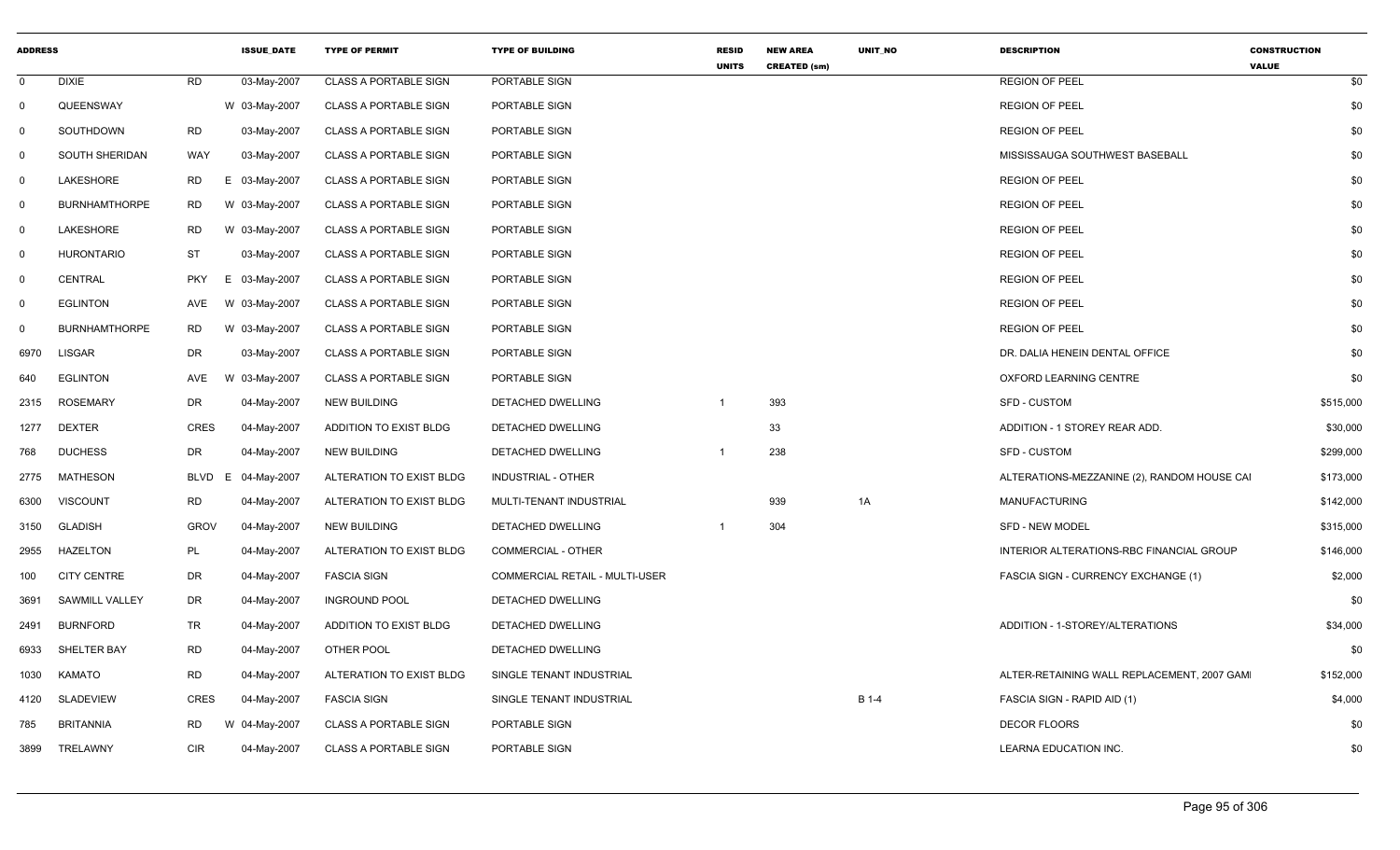| <b>ADDRESS</b> |                          |             | <b>ISSUE_DATE</b> | <b>TYPE OF PERMIT</b>        | <b>TYPE OF BUILDING</b>   | <b>RESID</b><br><b>UNITS</b> | <b>NEW AREA</b><br><b>CREATED (sm)</b> | UNIT_NO | <b>DESCRIPTION</b>                            | <b>CONSTRUCTION</b><br><b>VALUE</b> |
|----------------|--------------------------|-------------|-------------------|------------------------------|---------------------------|------------------------------|----------------------------------------|---------|-----------------------------------------------|-------------------------------------|
| 3041           | <b>ARGENTIA</b>          | RD          | 04-May-2007       | <b>CLASS A PORTABLE SIGN</b> | PORTABLE SIGN             |                              |                                        |         | <b>TRADE SECRETS</b>                          | \$0                                 |
| 3041           | ARGENTIA                 | RD          | 04-May-2007       | <b>CLASS A PORTABLE SIGN</b> | PORTABLE SIGN             |                              |                                        |         | <b>TRADE SECRETS</b>                          | \$0                                 |
| 960            | SOUTHDOWN                | <b>RD</b>   | 04-May-2007       | <b>CLASS A PORTABLE SIGN</b> | PORTABLE SIGN             |                              |                                        |         | <b>MODA OPTICAL</b>                           | \$0                                 |
| 1274           | <b>EGLINTON</b>          | AVE         | E<br>04-May-2007  | <b>CLASS A PORTABLE SIGN</b> | PORTABLE SIGN             |                              |                                        |         | SELECT INTERNATIONAL UPHOLSTERY AND BEDDII    | \$0                                 |
| 6400           | <b>MILLCREEK</b>         | DR          | 04-May-2007       | CLASS A PORTABLE SIGN        | PORTABLE SIGN             |                              |                                        |         | <b>CARAFE WINEMAKERS</b>                      | \$0                                 |
| 1240           | <b>EGLINTON</b>          | AVE         | W 04-May-2007     | <b>CLASS A PORTABLE SIGN</b> | PORTABLE SIGN             |                              |                                        |         | THE DRESS PEOPLE                              | \$0                                 |
| 3115           | <b>WINSTON CHURCHILL</b> | <b>BLVD</b> | 04-May-2007       | <b>CLASS A PORTABLE SIGN</b> | PORTABLE SIGN             |                              |                                        |         | <b>SUKO THAI RESTAURANT</b>                   | \$0                                 |
| 6405           | <b>ERIN MILLS</b>        | <b>PKY</b>  | 04-May-2007       | <b>CLASS A PORTABLE SIGN</b> | PORTABLE SIGN             |                              |                                        |         | <b>MEXICALI ROSAS</b>                         | \$0                                 |
| 765            | <b>BRITANNIA</b>         | RD          | W 04-May-2007     | <b>CLASS A PORTABLE SIGN</b> | PORTABLE SIGN             |                              |                                        |         | MAYTAG                                        | \$0                                 |
| 797            | <b>BANCROFT</b>          | DR          | 04-May-2007       | <b>CLASS A PORTABLE SIGN</b> | PORTABLE SIGN             |                              |                                        |         | <b>VOLVO OF MISSISSAUGA</b>                   | \$0                                 |
| 6045           | <b>CREDITVIEW</b>        | <b>RD</b>   | 04-May-2007       | <b>CLASS A PORTABLE SIGN</b> | PORTABLE SIGN             |                              |                                        |         | <b>CRUISE SHIP CENTRES</b>                    | \$0                                 |
| 2820           | ARGENTIA                 | RD          | 04-May-2007       | <b>CLASS A PORTABLE SIGN</b> | PORTABLE SIGN             |                              |                                        |         | SUPERKIDS KARATE                              | \$0                                 |
| 6720           | MEADOWVALE TOWN CENCIR   |             | 04-May-2007       | <b>CLASS A PORTABLE SIGN</b> | PORTABLE SIGN             |                              |                                        |         | CORAS                                         | \$0                                 |
| 998            | CALDWELL                 | AVE         | 07-May-2007       | ADDITION AND ALTER           | DETACHED DWELLING         |                              | 39                                     |         | ADDITION, INTERIOR ALTERATIONS & FINISHED BAS | \$68,000                            |
| 407            | MARF                     | AVE         | 07-May-2007       | <b>NEW BUILDING</b>          | DETACHED DWELLING         | $\overline{1}$               | 115                                    |         | <b>SFD - CUSTOM</b>                           | \$119,000                           |
| 6745           | <b>FINANCIAL</b>         | DR          | 07-May-2007       | ALTERATION TO EXIST BLDG     | <b>INDUSTRIAL - OTHER</b> |                              |                                        |         | <b>INTERIOR ALTERATIONS-MI GROUP</b>          | \$100,000                           |
| 190            | <b>BRITANNIA</b>         | <b>RD</b>   | E 07-May-2007     | ALTERATION TO EXIST BLDG     | INDUSTRIAL - OTHER        |                              |                                        | 8       | INTERIOR ALTERATIONS-SPEC UNIT                | \$39,000                            |
| 3333           | <b>GREENBELT</b>         | <b>CRES</b> | 07-May-2007       | ADDITION TO EXIST BLDG       | DETACHED DWELLING         |                              | 11                                     |         | ADDITION - 1STOREY, UNHEATED                  | \$10,000                            |
| 6115           | <b>EDENWOOD</b>          | DR          | 07-May-2007       | ADDITION TO EXIST BLDG       | DETACHED DWELLING         |                              | 22                                     |         | ADDITION - UNHEATED SUNROOM                   | \$18,000                            |
| 3219           | COUNTESS                 | <b>CRES</b> | 07-May-2007       | <b>REVISIONS</b>             | DETACHED DWELLING         |                              |                                        |         | <b>HVAC REVISION - MODEL</b>                  | \$0                                 |
| 5700           | MAVIS                    | <b>RD</b>   | 07-May-2007       | <b>CLASS A PORTABLE SIGN</b> | PORTABLE SIGN             |                              |                                        |         | APPLEBEE'S RESTAURANT                         | \$0                                 |
| 3018           | <b>WINSTON CHURCHILL</b> | <b>BLVD</b> | 07-May-2007       | <b>CLASS A PORTABLE SIGN</b> | PORTABLE SIGN             |                              |                                        |         | <b>CLUB VALUE CLEANERS</b>                    | \$0                                 |
| 1156           | DUNDAS                   | ST          | E 07-May-2007     | <b>CLASS A PORTABLE SIGN</b> | PORTABLE SIGN             |                              |                                        |         | <b>CANADIAN TIRE</b>                          | \$0                                 |
| 4025           | <b>BRANDON GATE</b>      | DR          | 07-May-2007       | <b>CLASS A PORTABLE SIGN</b> | PORTABLE SIGN             |                              |                                        |         | <b>MALTON FLORIST</b>                         | \$0                                 |
| 2666           | ROYAL WINDSOR            | DR          | 07-May-2007       | <b>CLASS A PORTABLE SIGN</b> | PORTABLE SIGN             |                              |                                        |         | JAZKO GROUP LTD.                              | \$0                                 |
| 5910           | <b>DIXIE</b>             | RD          | 07-May-2007       | <b>CLASS A PORTABLE SIGN</b> | PORTABLE SIGN             |                              |                                        |         | MOTION CAR CARE INC.                          | \$0                                 |
| $\Omega$       | <b>DERRY</b>             | RD          | W 07-May-2007     | <b>CLASS A PORTABLE SIGN</b> | PORTABLE SIGN             |                              |                                        |         | <b>ENERSOURCE CORP</b>                        | \$0                                 |
| $\Omega$       | <b>TENTH LINE WEST</b>   |             | 07-May-2007       | <b>CLASS A PORTABLE SIGN</b> | PORTABLE SIGN             |                              |                                        |         | <b>ENERSOURCE CORP</b>                        | \$0                                 |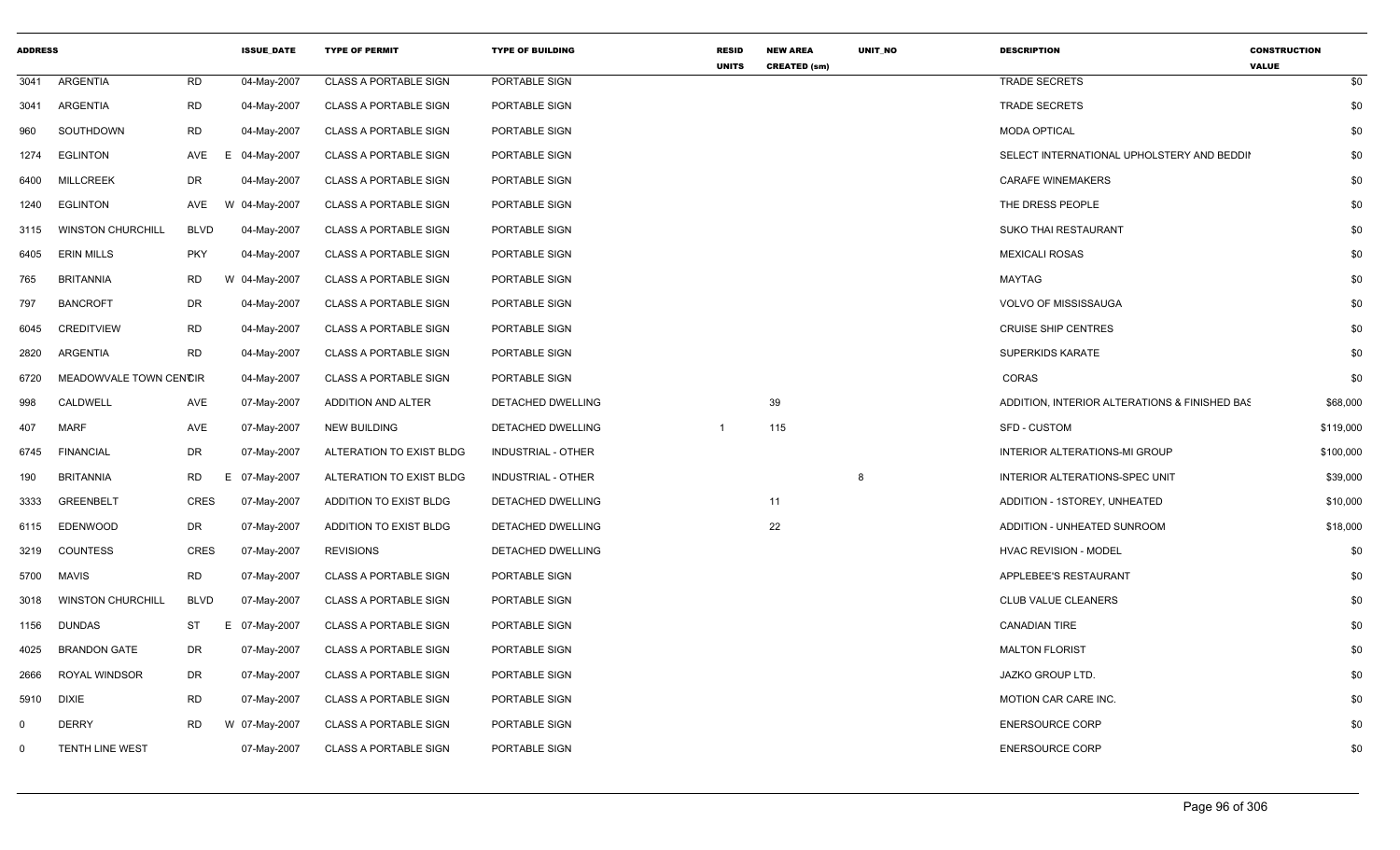| <b>ADDRESS</b> |                          |             | <b>ISSUE_DATE</b> | <b>TYPE OF PERMIT</b>        | <b>TYPE OF BUILDING</b>               | RESID<br><b>UNITS</b> | <b>NEW AREA</b><br><b>CREATED (sm)</b> | UNIT_NO       | <b>DESCRIPTION</b>                            | <b>CONSTRUCTION</b><br><b>VALUE</b> |
|----------------|--------------------------|-------------|-------------------|------------------------------|---------------------------------------|-----------------------|----------------------------------------|---------------|-----------------------------------------------|-------------------------------------|
| $\mathbf 0$    | <b>WINSTON CHURCHILL</b> | <b>BLVD</b> | 07-May-2007       | <b>CLASS A PORTABLE SIGN</b> | PORTABLE SIGN                         |                       |                                        |               | <b>ENERSOURCE CORP</b>                        | \$0                                 |
| $\mathbf 0$    | <b>DERRY</b>             | <b>RD</b>   | E 07-May-2007     | <b>CLASS A PORTABLE SIGN</b> | PORTABLE SIGN                         |                       |                                        |               | COMMUNITY SERVICES - GYPSY MOTH               | \$0                                 |
| 0              | <b>DERRY</b>             | <b>RD</b>   | W 07-May-2007     | <b>CLASS A PORTABLE SIGN</b> | PORTABLE SIGN                         |                       |                                        |               | <b>COMMUNITY SERVICES - GYPSY MOTH</b>        | \$0                                 |
| - 0            | <b>WINSTON CHURCHILL</b> | <b>BLVD</b> | 07-May-2007       | <b>CLASS A PORTABLE SIGN</b> | PORTABLE SIGN                         |                       |                                        |               | COMMUNITY SERVICES - GYPSY MOTH               | \$0                                 |
| $\mathbf{0}$   | <b>ERIN MILLS</b>        | <b>PKY</b>  | 07-May-2007       | <b>CLASS A PORTABLE SIGN</b> | PORTABLE SIGN                         |                       |                                        |               | COMMUNITY SERVICES - GYPSY MOTH               | \$0                                 |
| $\mathbf 0$    | <b>EGLINTON</b>          | AVE         | W 07-May-2007     | <b>CLASS A PORTABLE SIGN</b> | PORTABLE SIGN                         |                       |                                        |               | COMMUNITY SERVICES - GYPSY MOTH               | \$0                                 |
| 0              | QUEENSWAY                |             | W 07-May-2007     | <b>CLASS A PORTABLE SIGN</b> | PORTABLE SIGN                         |                       |                                        |               | COMMUNITY SERVICES - GYPSY MOTH               | \$0                                 |
| $\mathbf 0$    | <b>ERIN MILLS</b>        | <b>PKY</b>  | 07-May-2007       | <b>CLASS A PORTABLE SIGN</b> | <b>PORTABLE SIGN</b>                  |                       |                                        |               | <b>COMMUNITY SERVICES - GYPSY MOTH</b>        | \$0                                 |
| $\mathbf{0}$   | <b>TRUSCOTT</b>          | DR          | 07-May-2007       | <b>CLASS A PORTABLE SIGN</b> | PORTABLE SIGN                         |                       |                                        |               | COMMUNITY SERVICES - GYPSY MOTH               | \$0                                 |
| $\mathbf 0$    | <b>DUNDAS</b>            | <b>ST</b>   | W 07-May-2007     | <b>CLASS A PORTABLE SIGN</b> | PORTABLE SIGN                         |                       |                                        |               | COMMUNITY SERVICES - GYPSY MOTH               | \$0                                 |
| $\mathbf 0$    | <b>DUNDAS</b>            | <b>ST</b>   | W 07-May-2007     | <b>CLASS A PORTABLE SIGN</b> | PORTABLE SIGN                         |                       |                                        |               | COMMUNITY SERVICES - GYPSY MOTH               | \$0                                 |
| 0              | <b>ERIN MILLS</b>        | <b>PKY</b>  | 07-May-2007       | <b>CLASS A PORTABLE SIGN</b> | PORTABLE SIGN                         |                       |                                        |               | COMMUNITY SERVICES - GYPSY MOTH               | \$0                                 |
| $\mathbf 0$    | <b>DUNDAS</b>            | <b>ST</b>   | W 07-May-2007     | <b>CLASS A PORTABLE SIGN</b> | PORTABLE SIGN                         |                       |                                        |               | <b>COMMUNITY SERVICES - GYPSY MOTH</b>        | \$0                                 |
| 182            | <b>INGLEWOOD</b>         | <b>DR</b>   | 08-May-2007       | <b>NEW BUILDING</b>          | DETACHED DWELLING                     |                       | 474                                    |               | <b>SFD - CUSTOM</b>                           | \$616,000                           |
| 7050           | <b>VILLAGE WALK</b>      |             | 08-May-2007       | <b>NEW BUILDING</b>          | SEMI-DETACHED DWELLING                | 2                     | 350                                    |               | SEMI-DETACHED - NEW MODEL                     | \$360,000                           |
| 100            | <b>CITY CENTRE</b>       | DR          | 08-May-2007       | ALTERATION TO EXIST BLDG     | <b>COMMERCIAL RETAIL - MULTI-USER</b> |                       | 14                                     | K1-2B (KIOSK) | <b>RETAIL SALES</b>                           | \$30,000                            |
| 2412           | THORN LODGE              | DR          | 08-May-2007       | <b>NEW BUILDING</b>          | DETACHED DWELLING                     | -1                    | 287                                    |               | <b>SFD - CUSTOM</b>                           | \$296,000                           |
| 3040           | FIFTH LINE WEST          |             | 08-May-2007       | <b>NEW BUILDING</b>          | CONDOMINIUM ROW DWELLING              |                       | 740                                    | 2-10 (EVEN)   | CONDO ROW DWELLING - BLK 1 (5 UNITS), COMPLET | \$0                                 |
| 3040           | FIFTH LINE WEST          |             | 08-May-2007       | <b>NEW BUILDING</b>          | CONDOMINIUM ROW DWELLING              |                       | 742                                    | #1-9 (ODD)    | CONDO ROW DWELLING - BLK 2 (5 UNITS), COMPLET | \$0                                 |
| 3040           | FIFTH LINE WEST          |             | 08-May-2007       | <b>NEW BUILDING</b>          | CONDOMINIUM ROW DWELLING              |                       | 444                                    | #11-15 (ODD)  | CONDO ROW DWELLING-BLK 3 (3 UNITS), COMPLET   | \$0                                 |
| 3448           | <b>HIDEAWAY</b>          | <b>PL</b>   | 08-May-2007       | <b>NEW BUILDING</b>          | DETACHED DWELLING                     |                       | 299                                    |               | <b>SFD - CUSTOM</b>                           | \$330,000                           |
| 3461           | <b>DIXIE</b>             | <b>RD</b>   | 08-May-2007       | <b>OTHER</b>                 | <b>COMMERCIAL - OTHER</b>             |                       |                                        |               | FIRE ONLY-FIRE PANEL REPLACEMENT              | \$16,000                            |
| 7035           | ORDAN                    | DR          | 08-May-2007       | <b>FASCIA SIGN</b>           | SINGLE TENANT INDUSTRIAL              |                       |                                        |               | <b>FASCIA SIGNS - MANITOULIN (2)</b>          | \$20,000                            |
| 524            | <b>HANCOCK</b>           | <b>WAY</b>  | 08-May-2007       | ADDITION TO EXIST BLDG       | DETACHED DWELLING                     |                       | 17                                     |               | ADDITION - 1-STOREY/DECK                      | \$15,000                            |
| 6733           | <b>MISSISSAUGA</b>       | <b>RD</b>   | 08-May-2007       | ALTERATION TO EXIST BLDG     | COMMERCIAL OFFICE - MULTI-USER        |                       |                                        | 602           | INTERIOR ALTERATIONS-GE CHAPMAN               | \$15,000                            |
| 5130           | <b>DIXIE</b>             | <b>RD</b>   | 08-May-2007       | TENTS/AIR SUPPORT STRUC      | COMMERCIAL RETAIL-SINGLE USER         |                       |                                        |               | TENT-TEMPORARY (APR-26 - MAY-7/07)            | \$2,000                             |
| 2020           | <b>BARSUDA</b>           | <b>DR</b>   | 08-May-2007       | ALTERATION TO EXIST BLDG     | APARTMENT (> 6 UNITS)                 |                       |                                        |               | ALTERATIONS-MAIN ENTRANCE RENO, BARSUDA D     | \$45,000                            |
| 6855           | MEADOWVALE TOWN CENCIR   |             | 08-May-2007       | ALTERATION TO EXIST BLDG     | <b>COMMERCIAL RETAIL - MULTI-USER</b> |                       |                                        | 202           | <b>INTERIOR ALTEARTIONS-PATTERSON DENTAL</b>  | \$15,000                            |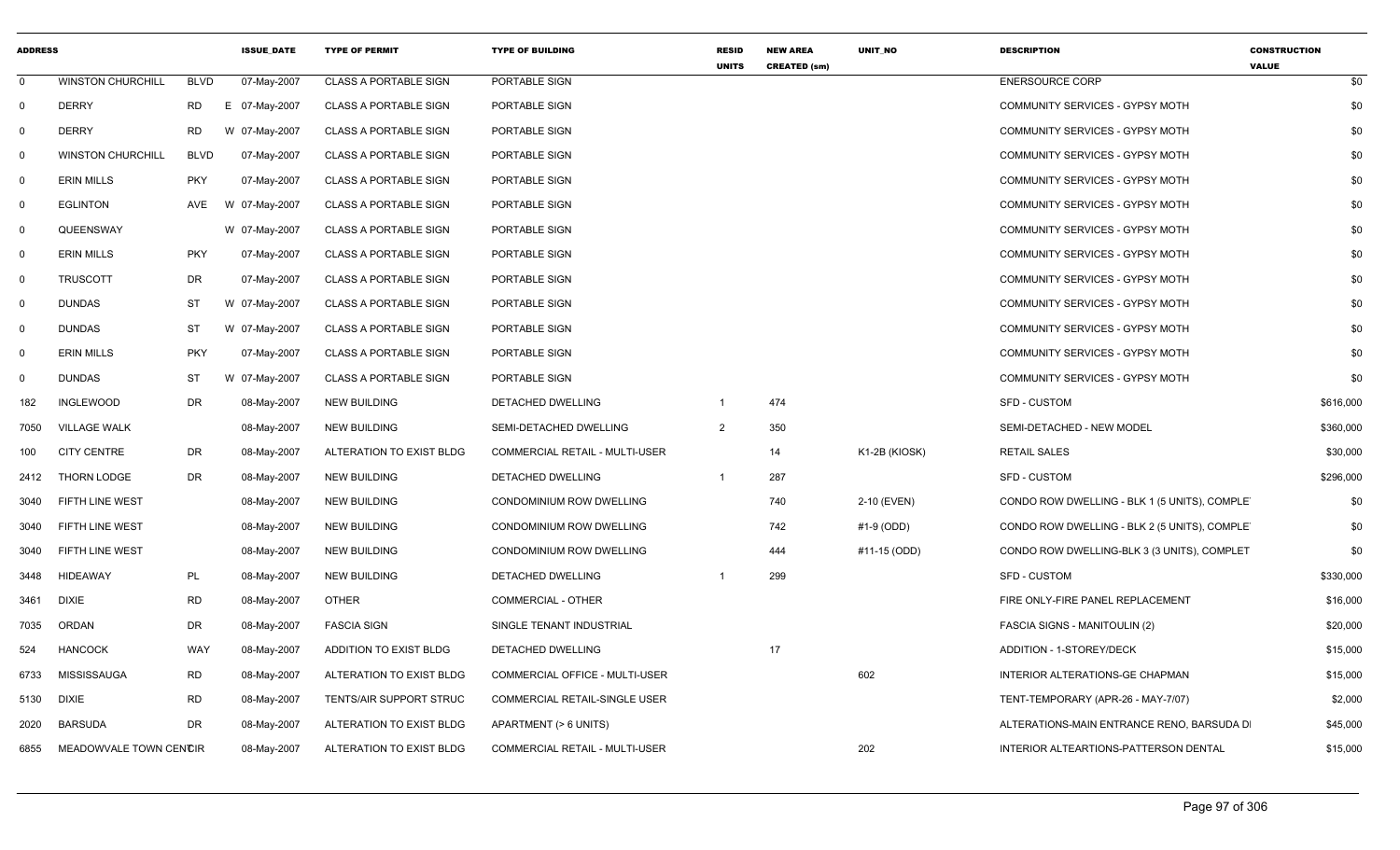| <b>ADDRESS</b> |                          |             | <b>ISSUE DATE</b> | <b>TYPE OF PERMIT</b>        | <b>TYPE OF BUILDING</b>         | <b>RESID</b><br><b>UNITS</b> | <b>NEW AREA</b><br><b>CREATED (sm)</b> | UNIT_NO        | <b>DESCRIPTION</b>                                 | <b>CONSTRUCTION</b><br><b>VALUE</b> |
|----------------|--------------------------|-------------|-------------------|------------------------------|---------------------------------|------------------------------|----------------------------------------|----------------|----------------------------------------------------|-------------------------------------|
| 3113           | <b>OLYMPUS</b>           | <b>MEWS</b> | 08-May-2007       | SPA/WHIRLPOOL/HOTTUB         | DETACHED DWELLING               |                              |                                        |                |                                                    | \$0                                 |
| 1525           | <b>MISSISSAUGA</b>       | <b>RD</b>   | 08-May-2007       | <b>OTHER</b>                 | DETACHED DWELLING               |                              |                                        |                | SEWER CONVERSION                                   | \$15,000                            |
| 3190           | <b>PINTO</b>             | PL          | 08-May-2007       | <b>OTHER</b>                 | <b>CONDOMINIUM ROW DWELLING</b> |                              |                                        | BLDG A, B, C&D | CONDITIONAL PERMIT - SITE SERVICING, COMPLIAN      | \$0                                 |
| 63             | <b>INDIAN VALLEY</b>     | TR          | 08-May-2007       | <b>OTHER</b>                 | DETACHED DWELLING               |                              |                                        |                | UPGRADE WATER LINE                                 | \$2,000                             |
| 0              | <b>EGLINTON</b>          | AVE         | W 08-May-2007     | <b>CLASS A PORTABLE SIGN</b> | PORTABLE SIGN                   |                              |                                        |                | COMMUNITY SERVICES - GYPSY MOTH                    | \$0                                 |
| 2835           | ARGENTIA                 | <b>RD</b>   | 08-May-2007       | <b>CLASS A PORTABLE SIGN</b> | PORTABLE SIGN                   |                              |                                        |                | KINWOOD AUDIO VISUAL INC. (transferred from permit | \$0                                 |
| 0              | <b>DUNDAS</b>            | <b>ST</b>   | W 08-May-2007     | <b>CLASS A PORTABLE SIGN</b> | PORTABLE SIGN                   |                              |                                        |                | COMMUNITY SERVICES - GYPSY MOTH                    | \$0                                 |
| 0              | <b>CAWTHRA</b>           | <b>RD</b>   | 08-May-2007       | <b>CLASS A PORTABLE SIGN</b> | PORTABLE SIGN                   |                              |                                        |                | COMMUNITY SERVICES - GYPSY MOTH                    | \$0                                 |
| 0              | <b>DERRY</b>             | <b>RD</b>   | W 08-May-2007     | <b>CLASS A PORTABLE SIGN</b> | PORTABLE SIGN                   |                              |                                        |                | COMMUNITY SERVICES - GYPSY MOTH                    | \$0                                 |
| $\mathbf 0$    | <b>DERRY</b>             | <b>RD</b>   | W 08-May-2007     | <b>CLASS A PORTABLE SIGN</b> | PORTABLE SIGN                   |                              |                                        |                | COMMUNITY SERVICES - GYPSY MOTH                    | \$0                                 |
| 0              | <b>WINSTON CHURCHILL</b> | <b>BLVD</b> | 08-May-2007       | <b>CLASS A PORTABLE SIGN</b> | PORTABLE SIGN                   |                              |                                        |                | COMMUNITY SERVICES - GYPSY MOTH                    | \$0                                 |
| $\Omega$       | <b>ARGENTIA</b>          | <b>RD</b>   | 08-May-2007       | <b>CLASS A PORTABLE SIGN</b> | PORTABLE SIGN                   |                              |                                        |                | COMMUNITY SERVICES - GYPSY MOTH                    | \$0                                 |
| 0              | <b>MILLCREEK</b>         | <b>DR</b>   | 08-May-2007       | <b>CLASS A PORTABLE SIGN</b> | PORTABLE SIGN                   |                              |                                        |                | COMMUNITY SERVICES - GYPSY MOTH                    | \$0                                 |
| 0              | <b>DERRY</b>             | <b>RD</b>   | W 08-May-2007     | <b>CLASS A PORTABLE SIGN</b> | PORTABLE SIGN                   |                              |                                        |                | COMMUNITY SERVICES - GYPSY MOTH                    | \$0                                 |
| $\mathbf 0$    | TENTH LINE WEST          |             | 08-May-2007       | <b>CLASS A PORTABLE SIGN</b> | PORTABLE SIGN                   |                              |                                        |                | COMMUNITY SERVICES - GYPSY MOTH                    | \$0                                 |
| 0              | <b>MCLAUGHLIN</b>        | RD          | 08-May-2007       | <b>CLASS A PORTABLE SIGN</b> | PORTABLE SIGN                   |                              |                                        |                | COMMUNITY SERVICES - GYPSY MOTH                    | \$0                                 |
| 0              | <b>HURONTARIO</b>        | <b>ST</b>   | 08-May-2007       | <b>CLASS A PORTABLE SIGN</b> | PORTABLE SIGN                   |                              |                                        |                | COMMUNITY SERVICES - GYPSY MOTH                    | \$0                                 |
| $\mathbf 0$    | <b>MCLAUGHLIN</b>        | <b>RD</b>   | 08-May-2007       | <b>CLASS A PORTABLE SIGN</b> | PORTABLE SIGN                   |                              |                                        |                | COMMUNITY SERVICES - GYPSY MOTH                    | \$0                                 |
| $\mathbf{0}$   | <b>MAVIS</b>             | <b>RD</b>   | 08-May-2007       | <b>CLASS A PORTABLE SIGN</b> | PORTABLE SIGN                   |                              |                                        |                | COMMUNITY SERVICES - GYPSY MOTH                    | \$0                                 |
| $\mathbf 0$    | <b>MAVIS</b>             | <b>RD</b>   | 08-May-2007       | <b>CLASS A PORTABLE SIGN</b> | PORTABLE SIGN                   |                              |                                        |                | COMMUNITY SERVICES - GYPSY MOTH                    | \$0                                 |
| $\Omega$       | PAISLEY                  | <b>BLVD</b> | W 08-May-2007     | <b>CLASS A PORTABLE SIGN</b> | PORTABLE SIGN                   |                              |                                        |                | COMMUNITY SERVICES - GYPSY MOTH                    | \$0                                 |
| $\mathbf 0$    | QUEENSWAY                |             | W 08-May-2007     | <b>CLASS A PORTABLE SIGN</b> | PORTABLE SIGN                   |                              |                                        |                | COMMUNITY SERVICES - GYPSY MOTH                    | \$0                                 |
| $\mathbf 0$    | <b>NORTH SERVICE</b>     | RD.         | 08-May-2007       | <b>CLASS A PORTABLE SIGN</b> | PORTABLE SIGN                   |                              |                                        |                | COMMUNITY SERVICES - GYPSY MOTH                    | \$0                                 |
| $\mathbf 0$    | QUEENSWAY                |             | W 08-May-2007     | <b>CLASS A PORTABLE SIGN</b> | PORTABLE SIGN                   |                              |                                        |                | COMMUNITY SERVICES - GYPSY MOTH                    | \$0                                 |
| 0              | QUEENSWAY                |             | W 08-May-2007     | <b>CLASS A PORTABLE SIGN</b> | PORTABLE SIGN                   |                              |                                        |                | COMMUNITY SERVICES - GYPSY MOTH                    | \$0                                 |
| $\Omega$       | <b>HURONTARIO</b>        | ST          | 08-May-2007       | <b>CLASS A PORTABLE SIGN</b> | PORTABLE SIGN                   |                              |                                        |                | COMMUNITY SERVICES - GYPSY MOTH                    | \$0                                 |
| 801            | <b>DUNDAS</b>            | ST          | E 08-May-2007     | <b>CLASS A PORTABLE SIGN</b> | PORTABLE SIGN                   |                              |                                        |                | <b>EXTREME TAN</b>                                 | \$0                                 |
| $\Omega$       | <b>WINSTON CHURCHILL</b> | <b>BLVD</b> | 08-May-2007       | <b>CLASS A PORTABLE SIGN</b> | PORTABLE SIGN                   |                              |                                        |                | MISSISSAUGA MINOR BASKETBALL ASSOCIATION           | \$0                                 |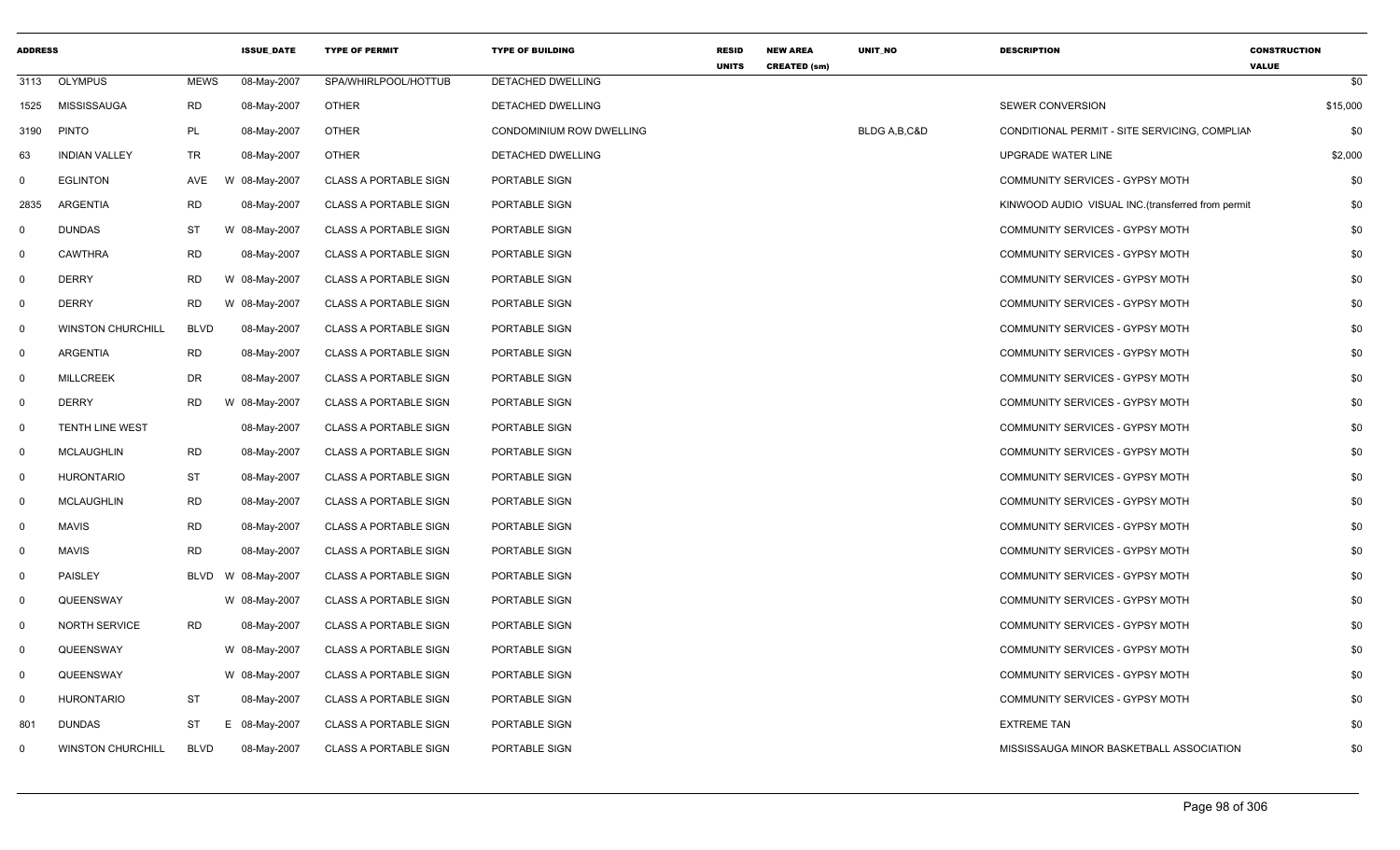| <b>ADDRESS</b> |                           |             | <b>ISSUE DATE</b> | <b>TYPE OF PERMIT</b>        | <b>TYPE OF BUILDING</b>              | <b>RESID</b><br><b>UNITS</b> | <b>NEW AREA</b><br><b>CREATED (sm)</b> | <b>UNIT NO</b> | <b>DESCRIPTION</b>                             | <b>CONSTRUCTION</b><br><b>VALUE</b> |
|----------------|---------------------------|-------------|-------------------|------------------------------|--------------------------------------|------------------------------|----------------------------------------|----------------|------------------------------------------------|-------------------------------------|
| 848            | <b>BURNHAMTHORPE</b>      | <b>RD</b>   | W 08-May-2007     | <b>CLASS A PORTABLE SIGN</b> | PORTABLE SIGN                        |                              |                                        |                | <b>TL SKYNET</b>                               | \$0                                 |
| 2040           | <b>DUNDAS</b>             | ST          | E 08-May-2007     | <b>CLASS A PORTABLE SIGN</b> | PORTABLE SIGN                        |                              |                                        |                | STAPLES BUSINESS DEPOT                         | \$0                                 |
| $\Omega$       | <b>DUNDAS</b>             | ST          | W 08-May-2007     | <b>CLASS A PORTABLE SIGN</b> | PORTABLE SIGN                        |                              |                                        |                | MISSISSAUGA MINOR BASKETBALL ASSOCIATION       | \$0                                 |
| $\Omega$       | TOMKEN                    | <b>RD</b>   | 08-May-2007       | <b>CLASS A PORTABLE SIGN</b> | PORTABLE SIGN                        |                              |                                        |                | MISSISSAUGA MINOR BASKETBALL ASSOCIATION       | \$0                                 |
| 1475           | <b>DUNDAS</b>             | <b>ST</b>   | Е.<br>08-May-2007 | <b>CLASS A PORTABLE SIGN</b> | PORTABLE SIGN                        |                              |                                        |                | <b>FUTURE SHOP</b>                             | \$0                                 |
| 6085           | <b>CREDITVIEW</b>         | <b>RD</b>   | 08-May-2007       | <b>CLASS A PORTABLE SIGN</b> | PORTABLE SIGN                        |                              |                                        |                | UNIQUE OPTICAL                                 | \$0                                 |
| 5700           | MAVIS                     | <b>RD</b>   | 08-May-2007       | <b>CLASS A PORTABLE SIGN</b> | PORTABLE SIGN                        |                              |                                        |                | APPLEBEE'S RESTAURANT                          | \$0                                 |
| 242            | <b>QUEEN</b>              | ST          | S 09-May-2007     | <b>REVISIONS</b>             | <b>COMMERCIAL - OTHER</b>            |                              |                                        |                | <b>REVISION</b>                                | \$0                                 |
| 2055           | <b>BRITANNIA</b>          | RD          | W 09-May-2007     | <b>NEW BUILDING</b>          | <b>CHURCH</b>                        |                              | 669                                    |                | NEW - PLACE OF WORSHIP                         | \$945,000                           |
| 6900           | <b>GOODERHAM ESTATE</b>   | <b>BLVD</b> | 09-May-2007       | ADDITION TO EXIST BLDG       | SCHOOL - OTHER                       |                              |                                        |                | ADDITION/ALTERATIONS - DAVID LEEDER MIDDLE S   | \$0                                 |
| 6630           | <b>TOMKEN</b>             | <b>RD</b>   | 09-May-2007       | OTHER                        | <b>INDUSTRIAL - OTHER</b>            |                              |                                        |                | ADDITION - DUST COLLECTOR/RELATED EQUIPMEN     | \$84,000                            |
| 48             | WANITA                    | <b>RD</b>   | 09-May-2007       | ADDITION AND ALTER           | DETACHED DWELLING                    |                              | 74                                     |                | ADDITION/ALTERATIONS - 2-STOREY ADDITION/ALTI  | \$87,000                            |
| 6950           | <b>CREDITVIEW</b>         | <b>RD</b>   | 09-May-2007       | <b>NEW BUILDING</b>          | <b>INDUSTRIAL - OTHER</b>            |                              | 9,898                                  |                | NEW - INDUST-SPEC, TENANT NOT DETERMINED       | \$4,710,000                         |
| 925            | <b>RATHBURN</b>           | <b>RD</b>   | 09-May-2007<br>E. | TENTS/AIR SUPPORT STRUC      | COMMERCIAL RETAIL-SINGLE USER        |                              |                                        |                | TENT-TEMPORARY (APR-22-JUN-22/07)              | \$2,000                             |
| 104            | CUMBERLAND                | DR          | 09-May-2007       | ADDITION TO EXIST BLDG       | DETACHED DWELLING                    |                              | 38                                     |                | ADDITION - REAR ADDITION & DECK                | \$44,000                            |
| 100            | <b>CITY CENTRE</b>        | DR          | 09-May-2007       | ALTERATION TO EXIST BLDG     | COMMERCIAL RETAIL - MULTI-USER       |                              | 30                                     | $1 - 106$      | <b>CURRENCY EXCHANGE SERVICES</b>              | \$15,000                            |
| 301            | <b>MATHESON</b>           | <b>BLVD</b> | W 09-May-2007     | ALTERATION TO EXIST BLDG     | SINGLE TENANT INDUSTRIAL             |                              |                                        |                | <b>OFFICE &amp; WAREHOUSE</b>                  | \$476,000                           |
| 16             | <b>FRONT</b>              | ST          | S<br>09-May-2007  | <b>NEW BUILDING</b>          | DETACHED DWELLING                    | $\overline{1}$               | 251                                    |                | SFD - CUSTOM & DEMOLISH EXISTING               | \$281,000                           |
| 2680           | <b>MATHESON</b>           | <b>BLVD</b> | 09-May-2007<br>Е. | ALTERATION TO EXIST BLDG     | MULTI-TENANT INDUSTRIAL              |                              | 606                                    | 200            | <b>BUSINESS OFFICE</b>                         | \$174,000                           |
| 70             | ABSOLUTE                  | AVE         | 09-May-2007       | <b>OTHER</b>                 | APARTMENT (> 6 UNITS)                |                              |                                        | AS NOTED       | OCCUPANCY PRIOR TO COMPLETION - 17 UNITS       | \$0                                 |
| 6944           | <b>ELLIOTT PARLIAMENT</b> | <b>ST</b>   | 09-May-2007       | FIRE DAMAGE REPAIR           | DETACHED DWELLING                    |                              |                                        |                | <b>FIRE DAMAGE REPAIR</b>                      | \$45,000                            |
| 1579           | <b>EGLINTON</b>           | AVE         | 09-May-2007<br>W  | <b>DEMOLITION</b>            | DETACHED DWELLING                    | $\overline{\mathbf{1}}$      |                                        |                | DEMOLTION - SFD & ACCESSORY STRUCTURES         | \$10,000                            |
| 1563           | <b>EGLINTON</b>           | AVE         | W 09-May-2007     | <b>DEMOLITION</b>            | DETACHED DWELLING                    | -1                           |                                        |                | DEMOLITION - SFD & GARAGE                      | \$10,000                            |
| 1571           | <b>EGLINTON</b>           | AVE         | W 09-May-2007     | <b>DEMOLITION</b>            | DETACHED DWELLING                    | -1                           |                                        | A-B            | DEMOLITION - SFD & GARAGE                      | \$10,000                            |
| 337            | MAPLE GROVE               | AVE         | 09-May-2007       | <b>DEMOLITION</b>            | DETACHED DWELLING                    | -1                           |                                        |                | CANC FEB 4/08 - DEMOLITION - SFD & DETACHED G. | \$10,000                            |
| 2686           | THE COLLEGEWAY            |             | 09-May-2007       | <b>DEMOLITION</b>            | <b>COMMERCIAL RETAIL-SINGLE USER</b> |                              | 235                                    |                | DEMOLITION - 1 STOREY WOOD-CLAD COMMERCIAL     | \$10,000                            |
| 1840           | <b>FEATHERSTON</b>        | DR          | 09-May-2007       | <b>DEMOLITION</b>            | DETACHED DWELLING                    | $\overline{1}$               |                                        |                | DEMOLITION - SFD & SHED                        | \$10,000                            |
| 7100           | <b>TORBRAM</b>            | <b>RD</b>   | 09-May-2007       | <b>CLASS A PORTABLE SIGN</b> | PORTABLE SIGN                        |                              |                                        |                | <b>BOLTS PLUS</b>                              | \$0                                 |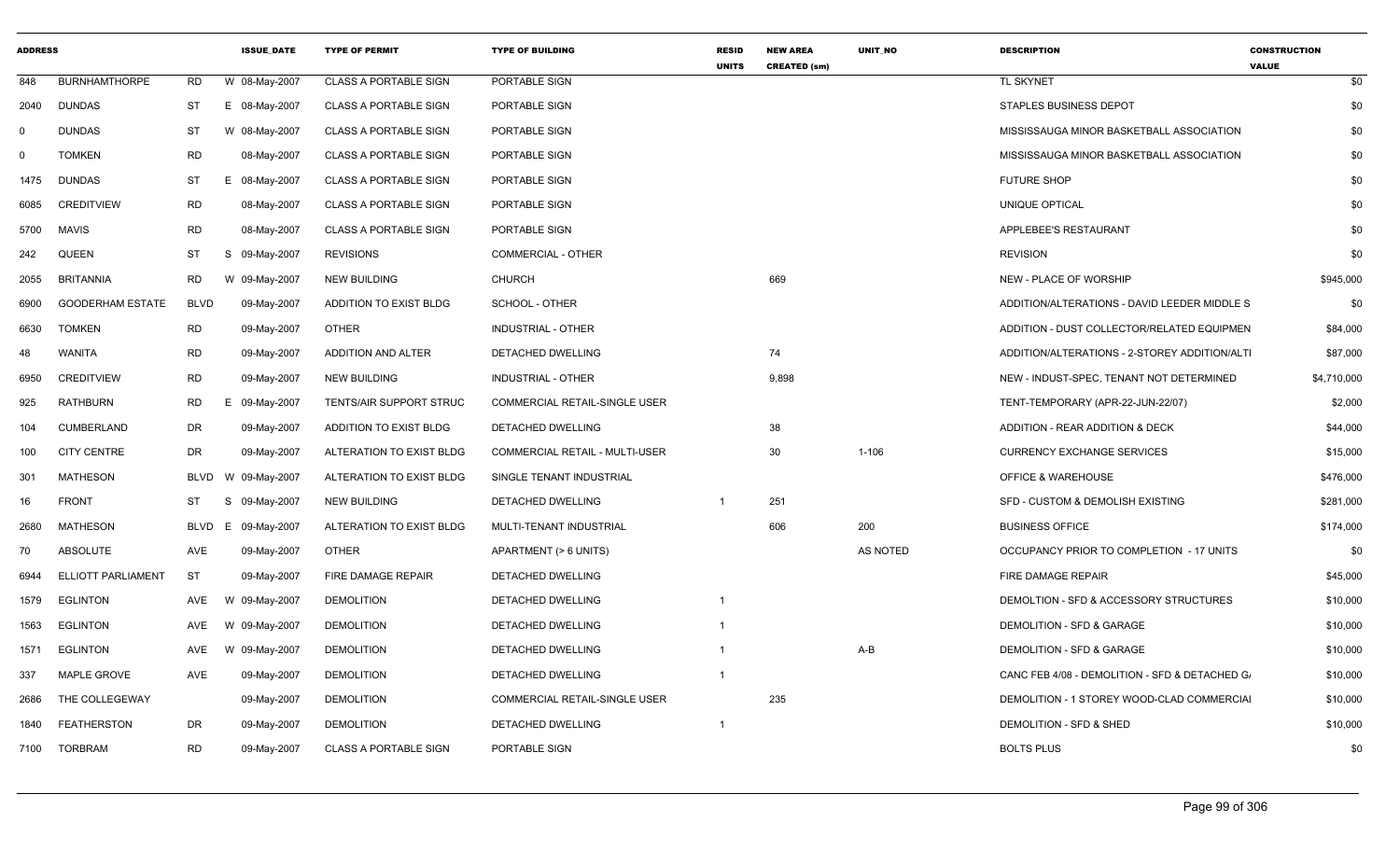| <b>ADDRESS</b> |                          |             | <b>ISSUE_DATE</b> | <b>TYPE OF PERMIT</b>        | <b>TYPE OF BUILDING</b>        | <b>RESID</b><br><b>UNITS</b> | <b>NEW AREA</b><br><b>CREATED (sm)</b> | UNIT_NO   | <b>DESCRIPTION</b>                               | <b>CONSTRUCTION</b><br><b>VALUE</b> |
|----------------|--------------------------|-------------|-------------------|------------------------------|--------------------------------|------------------------------|----------------------------------------|-----------|--------------------------------------------------|-------------------------------------|
| 2385           | <b>BURNHAMTHORPE</b>     | RD          | W 09-May-2007     | <b>CLASS A PORTABLE SIGN</b> | PORTABLE SIGN                  |                              |                                        |           | <b>NICE ONE NAILS</b>                            | \$0                                 |
| 2261           | ROYAL WINDSOR            | DR          | 09-May-2007       | <b>CLASS A PORTABLE SIGN</b> | PORTABLE SIGN                  |                              |                                        |           | FFP LASER SYSTEMS                                | \$0                                 |
| $\Omega$       | <b>DERRY</b>             | RD          | W 09-May-2007     | <b>CLASS A PORTABLE SIGN</b> | PORTABLE SIGN                  |                              |                                        |           | <b>GRACE COMMUNITY CHURCH</b>                    | \$0                                 |
| $\Omega$       | <b>WINSTON CHURCHILL</b> | <b>BLVD</b> | 09-May-2007       | <b>CLASS A PORTABLE SIGN</b> | PORTABLE SIGN                  |                              |                                        |           | <b>GRACE COMMUNITY CHURCH</b>                    | \$0                                 |
| 0              | <b>BROMSGROVE</b>        | RD          | 09-May-2007       | <b>CLASS A PORTABLE SIGN</b> | PORTABLE SIGN                  |                              |                                        |           | PARK ROYAL BIBLE CHURCH                          | \$0                                 |
| 3100           | <b>DIXIE</b>             | <b>RD</b>   | 09-May-2007       | <b>CLASS A PORTABLE SIGN</b> | PORTABLE SIGN                  |                              |                                        |           | <b>LIQUIDATION WORLD</b>                         | \$0                                 |
| 2261           | <b>ROYAL WINDSOR</b>     | DR          | 09-May-2007       | <b>CLASS A PORTABLE SIGN</b> | PORTABLE SIGN                  |                              |                                        |           | FFP LASER SYSTEMS                                | \$0                                 |
| 3150           | <b>RIDGEWAY</b>          | DR          | 09-May-2007       | <b>CLASS A PORTABLE SIGN</b> | PORTABLE SIGN                  |                              |                                        |           | ORIENTAL COSTUMES                                | \$0                                 |
| 2555           | <b>ERIN CENTRE</b>       | <b>BLVD</b> | 09-May-2007       | <b>CLASS A PORTABLE SIGN</b> | PORTABLE SIGN                  |                              |                                        |           | SPACE AGE SHELVING                               | \$0                                 |
| 2555           | <b>ERIN CENTRE</b>       | <b>BLVD</b> | 09-May-2007       | <b>CLASS A PORTABLE SIGN</b> | PORTABLE SIGN                  |                              |                                        |           | SPACE AGE SHELVING                               | \$0                                 |
| 3018           | <b>WINSTON CHURCHILL</b> | <b>BLVD</b> | 09-May-2007       | <b>CLASS A PORTABLE SIGN</b> | PORTABLE SIGN                  |                              |                                        |           | <b>FLITE HOCKEY</b>                              | \$0                                 |
| 1248           | <b>DUNDAS</b>            | ST          | E 09-May-2007     | <b>CLASS A PORTABLE SIGN</b> | PORTABLE SIGN                  |                              |                                        |           | CHOICE IN CARPETS                                | \$0                                 |
| 980            | <b>BURNHAMTHORPE</b>     | RD          | E 09-May-2007     | <b>CLASS A PORTABLE SIGN</b> | PORTABLE SIGN                  |                              |                                        |           | TINA'S NAILS & ESTHETICS                         | \$0                                 |
| 3075           | <b>RIDGEWAY</b>          | DR          | 09-May-2007       | <b>CLASS A PORTABLE SIGN</b> | PORTABLE SIGN                  |                              |                                        |           | <b>CARTIER KITCHENS WEST</b>                     | \$0                                 |
| 4040           | <b>CREDITVIEW</b>        | <b>RD</b>   | 09-May-2007       | <b>CLASS A PORTABLE SIGN</b> | PORTABLE SIGN                  |                              |                                        |           | <b>LOVELY NAILS</b>                              | \$0                                 |
| 2880           | ARGENTIA                 | <b>RD</b>   | 10-May-2007       | ALTERATION TO EXIST BLDG     | COMMERCIAL RETAIL - MULTI-USER |                              |                                        | 3         | STORAGE & DISTRIBUTION                           | \$1,000                             |
| 1215           | <b>HURONTARIO</b>        | ST          | 10-May-2007       | ALTERATION TO EXIST BLDG     | COMMERCIAL RETAIL-SINGLE USER  |                              |                                        |           | ALTERATIONS-VESTIBULE, COUSINS FOODS INC         | \$15,000                            |
| 100            | <b>CITY CENTRE</b>       | DR          | 10-May-2007       | <b>FASCIA SIGN</b>           | COMMERCIAL RETAIL - MULTI-USER |                              |                                        | $2 - 910$ | FASCIA SIGN - RANDY (1)                          | \$4,000                             |
| 5985           | <b>RODEO</b>             | DR          | 10-May-2007       | ALTERATION TO EXIST BLDG     | COMMERCIAL RETAIL - MULTI-USER |                              |                                        | 3B        | <b>RETAIL</b>                                    | \$121,000                           |
| 101            | QUEENSWAY                |             | W 10-May-2007     | <b>PYLON SIGN</b>            | COMMERCIAL OFFICE- SINGLE USER |                              |                                        |           | <b>GROUND SIGN - NORTHWEST (1)</b>               | \$35,000                            |
| 89             | QUEENSWAY                |             | W 10-May-2007     | <b>PYLON SIGN</b>            | COMMERCIAL OFFICE- SINGLE USER |                              |                                        |           | GROUND SIGN - NORTHWEST (1)                      | \$35,000                            |
| 6711           | MISSISSAUGA              | <b>RD</b>   | 10-May-2007       | ALTERATION TO EXIST BLDG     | COMMERCIAL OFFICE - MULTI-USER |                              |                                        | 100       | INTERIOR ALTERATIONS-CDI BUSINESS SOLUTION       | \$36,000                            |
| 101            | QUEENSWAY                |             | W 10-May-2007     | ALTERATION TO EXIST BLDG     | COMMERCIAL - OTHER             |                              |                                        | 5-FLR     | <b>MEDICAL OFFICE</b>                            | \$197,000                           |
| 2800           | <b>SKYMARK</b>           | AVE         | 10-May-2007       | ALTERATION TO EXIST BLDG     | MULTI-TENANT INDUSTRIAL        |                              | 150                                    | 201       | INTERIOR ALTERATIONS - H&R DEVELOPMENT           | \$23,000                            |
| 5250           | SATELLITE                | DR          | 10-May-2007       | ALTERATION TO EXIST BLDG     | MULTI-TENANT INDUSTRIAL        |                              | 195                                    | 34        | WAREHOUSE & ACCESSORY OFFICE                     | \$29,000                            |
| 2359           | <b>ROYAL WINDSOR</b>     | DR          | 10-May-2007       | <b>SPRINKLERS</b>            | <b>INDUSTRIAL - OTHER</b>      |                              |                                        | 22        | <b>NEW-SPRINKLERS</b>                            | \$15,000                            |
| 800            | LAKEFRONT PROMENADE      |             | 10-May-2007       | TENTS/AIR SUPPORT STRUC      | <b>GOVERNMENTAL</b>            |                              |                                        |           | TENT-TEMPORARY (3) 20x40, 20x40, 20x60, MAY 11-1 | \$4,000                             |
| 2233           | ARGENTIA                 | <b>RD</b>   | 10-May-2007       | ALTERATION TO EXIST BLDG     | COMMERCIAL OFFICE - MULTI-USER |                              |                                        | 115       | <b>OFFICE</b>                                    | \$610,000                           |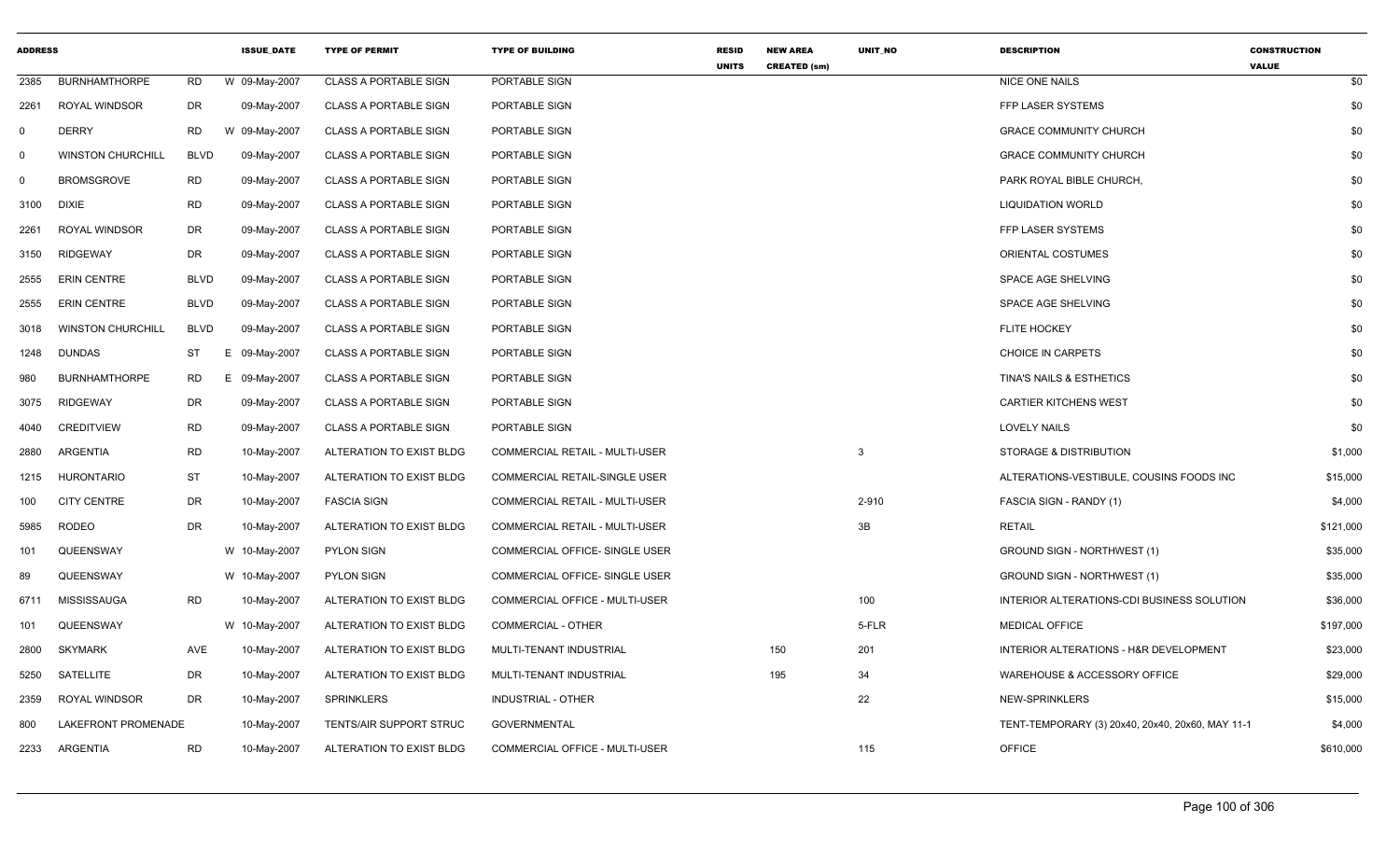| <b>ADDRESS</b> |                          |             | <b>ISSUE_DATE</b>  | <b>TYPE OF PERMIT</b>        | <b>TYPE OF BUILDING</b> | <b>RESID</b><br><b>UNITS</b> | <b>NEW AREA</b><br><b>CREATED (sm)</b> | UNIT_NO | <b>DESCRIPTION</b>                          | <b>CONSTRUCTION</b><br><b>VALUE</b> |     |
|----------------|--------------------------|-------------|--------------------|------------------------------|-------------------------|------------------------------|----------------------------------------|---------|---------------------------------------------|-------------------------------------|-----|
| 295            | <b>EGLINTON</b>          | AVE         | E 10-May-2007      | <b>CLASS A PORTABLE SIGN</b> | PORTABLE SIGN           |                              |                                        |         | <b>NATIONAL BANK</b>                        |                                     | \$0 |
| 1607           | DUNDAS                   | ST          | E.<br>10-May-2007  | <b>CLASS A PORTABLE SIGN</b> | PORTABLE SIGN           |                              |                                        |         | THE BRICK STORE                             |                                     | \$0 |
| $\mathbf 0$    | SOUTHDOWN                | <b>RD</b>   | 10-May-2007        | <b>CLASS A PORTABLE SIGN</b> | PORTABLE SIGN           |                              |                                        |         | PLANNING AND BUILDING (PUBLIC INFORMATION M |                                     | \$0 |
| $\mathbf 0$    | LAKESHORE                | RD          | Е.<br>10-May-2007  | <b>CLASS A PORTABLE SIGN</b> | PORTABLE SIGN           |                              |                                        |         | PLANNING AND BUILDING (PUBLIC INFORMATION M |                                     | \$0 |
| $\mathbf 0$    | <b>ERIN MILLS</b>        | <b>PKY</b>  | 10-May-2007        | <b>CLASS A PORTABLE SIGN</b> | PORTABLE SIGN           |                              |                                        |         | PLANNING AND BUILDING (PUBLIC INFORMATION M |                                     | \$0 |
| $\overline{0}$ | <b>DERRY</b>             | <b>RD</b>   | W 10-May-2007      | <b>CLASS A PORTABLE SIGN</b> | PORTABLE SIGN           |                              |                                        |         | <b>REGION OF PEEL</b>                       |                                     | \$0 |
| $\mathbf 0$    | <b>CAWTHRA</b>           | <b>RD</b>   | 10-May-2007        | <b>CLASS A PORTABLE SIGN</b> | PORTABLE SIGN           |                              |                                        |         | <b>REGION OF PEEL</b>                       |                                     | \$0 |
| 0              | <b>DIXIE</b>             | <b>RD</b>   | 10-May-2007        | <b>CLASS A PORTABLE SIGN</b> | PORTABLE SIGN           |                              |                                        |         | <b>REGION OF PEEL</b>                       |                                     | \$0 |
| $\overline{0}$ | <b>AIRPORT</b>           | RD          | 10-May-2007        | <b>CLASS A PORTABLE SIGN</b> | PORTABLE SIGN           |                              |                                        |         | <b>REGION OF PEEL</b>                       |                                     | \$0 |
| $\mathbf 0$    | <b>BRITANNIA</b>         | <b>RD</b>   | W 10-May-2007      | <b>CLASS A PORTABLE SIGN</b> | PORTABLE SIGN           |                              |                                        |         | <b>REGION OF PEEL</b>                       |                                     | \$0 |
| $\overline{0}$ | <b>WINSTON CHURCHILL</b> | <b>BLVD</b> | 10-May-2007        | <b>CLASS A PORTABLE SIGN</b> | PORTABLE SIGN           |                              |                                        |         | ERINDALE HOCKEY ASSOCIATION                 |                                     | \$0 |
| $\overline{0}$ | <b>ERIN MILLS</b>        | <b>PKY</b>  | 10-May-2007        | <b>CLASS A PORTABLE SIGN</b> | PORTABLE SIGN           |                              |                                        |         | STREETSVILLE AMATEUR HOCKEY ASSOCIATION     |                                     | \$0 |
| $\mathbf 0$    | <b>WINSTON CHURCHILL</b> | <b>BLVD</b> | 10-May-2007        | <b>CLASS A PORTABLE SIGN</b> | PORTABLE SIGN           |                              |                                        |         | <b>REGION OF PEEL</b>                       |                                     | \$0 |
| $\overline{0}$ | <b>MAVIS</b>             | <b>RD</b>   | 10-May-2007        | <b>CLASS A PORTABLE SIGN</b> | PORTABLE SIGN           |                              |                                        |         | <b>REGION OF PEEL</b>                       |                                     | \$0 |
| $\mathbf 0$    | <b>BURNHAMTHORPE</b>     | RD          | E 10-May-2007      | <b>CLASS A PORTABLE SIGN</b> | PORTABLE SIGN           |                              |                                        |         | <b>REGION OF PEEL</b>                       |                                     | \$0 |
| $\overline{0}$ | LAKESHORE                | <b>RD</b>   | E.<br>10-May-2007  | <b>CLASS A PORTABLE SIGN</b> | PORTABLE SIGN           |                              |                                        |         | <b>REGION OF PEEL</b>                       |                                     | \$0 |
| $\mathsf{O}$   | <b>EGLINTON</b>          | AVE         | W 10-May-2007      | <b>CLASS A PORTABLE SIGN</b> | PORTABLE SIGN           |                              |                                        |         | <b>REGION OF PEEL</b>                       |                                     | \$0 |
| $\mathbf 0$    | <b>CAWTHRA</b>           | <b>RD</b>   | 10-May-2007        | <b>CLASS A PORTABLE SIGN</b> | PORTABLE SIGN           |                              |                                        |         | CANADIAN CANCER SOCIETY                     |                                     | \$0 |
| 5985           | <b>RODEO</b>             | DR          | 10-May-2007        | <b>CLASS A PORTABLE SIGN</b> | PORTABLE SIGN           |                              |                                        |         | <b>COTTON GINNY</b>                         |                                     | \$0 |
| 2400           | <b>DUNDAS</b>            | <b>ST</b>   | W 10-May-2007      | <b>CLASS A PORTABLE SIGN</b> | PORTABLE SIGN           |                              |                                        |         | PIZZA DEPOT                                 |                                     | \$0 |
| 5985           | RODEO                    | DR          | 10-May-2007        | <b>CLASS A PORTABLE SIGN</b> | PORTABLE SIGN           |                              |                                        |         | <b>COTTON GINNY</b>                         |                                     | \$0 |
| 5985           | <b>RODEO</b>             | DR          | 10-May-2007        | <b>CLASS A PORTABLE SIGN</b> | PORTABLE SIGN           |                              |                                        |         | <b>COTTON GINNY</b>                         |                                     | \$0 |
| 5170           | DIXIE                    | <b>RD</b>   | 10-May-2007        | <b>CLASS A PORTABLE SIGN</b> | PORTABLE SIGN           |                              |                                        |         | <b>COTTON GINNY</b>                         |                                     | \$0 |
| 5030           | <b>TENTH LINE WEST</b>   |             | 10-May-2007        | <b>CLASS A PORTABLE SIGN</b> | PORTABLE SIGN           |                              |                                        |         | <b>HASTY MARKET</b>                         |                                     | \$0 |
| 3051           | <b>VEGA</b>              | <b>BLVD</b> | 10-May-2007        | <b>CLASS A PORTABLE SIGN</b> | PORTABLE SIGN           |                              |                                        |         | <b>MILESTONE'S</b>                          |                                     | \$0 |
| 1077           | <b>NORTH SERVICE</b>     | <b>RD</b>   | 10-May-2007        | <b>CLASS A PORTABLE SIGN</b> | PORTABLE SIGN           |                              |                                        |         | DAVID WHITE FLOWERS                         |                                     | \$0 |
| 1201           | <b>BRITANNIA</b>         | RD.         | W 10-May-2007      | <b>CLASS A PORTABLE SIGN</b> | PORTABLE SIGN           |                              |                                        |         | NATIONAL BANK OF CANADA                     |                                     | \$0 |
| 600            | <b>MATHESON</b>          |             | BLVD W 10-May-2007 | <b>CLASS A PORTABLE SIGN</b> | PORTABLE SIGN           |                              |                                        |         | PARTY PACKAGERS                             |                                     | \$0 |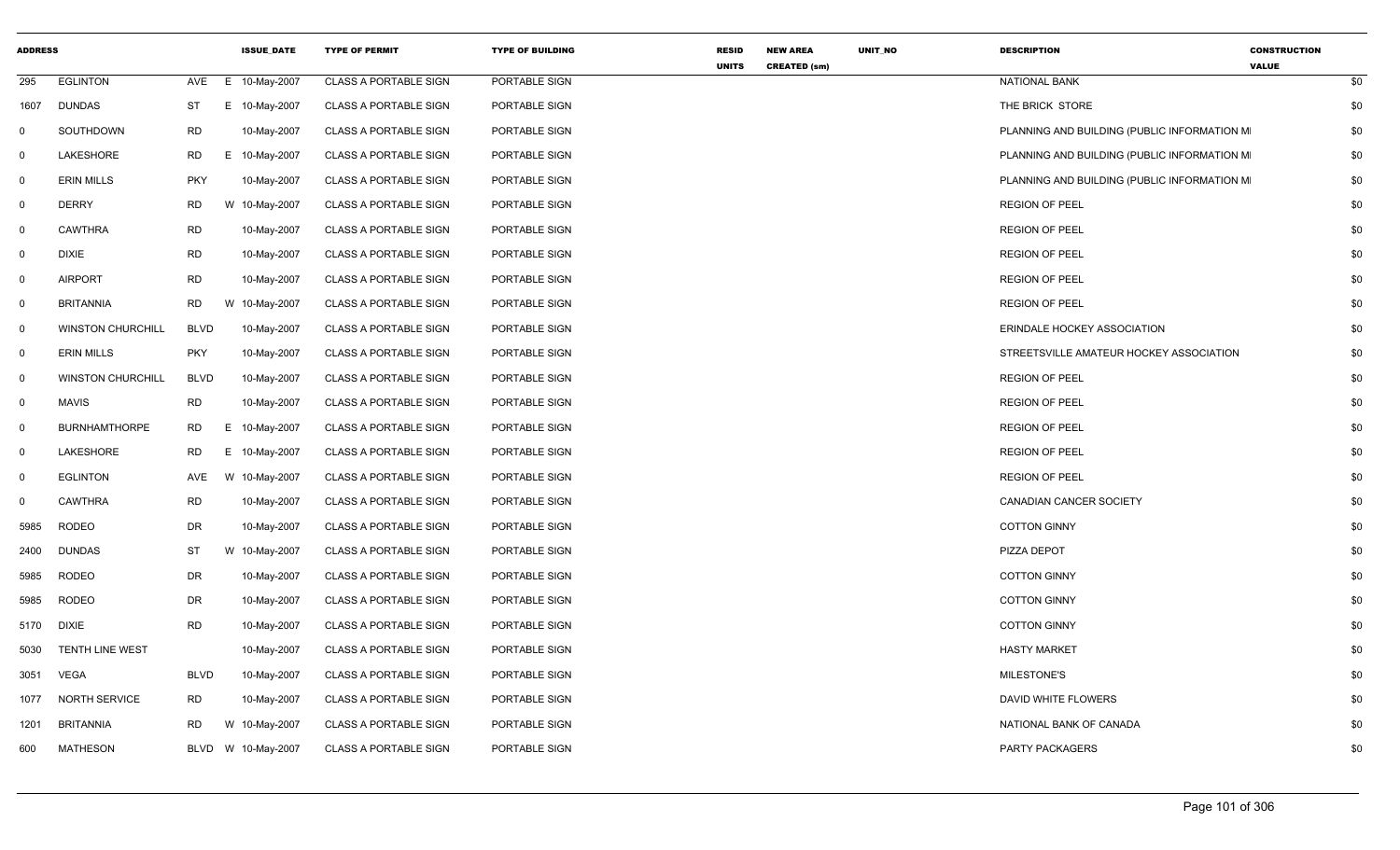| <b>ADDRESS</b> |                    |             | <b>ISSUE DATE</b> | <b>TYPE OF PERMIT</b>        | <b>TYPE OF BUILDING</b>               | <b>RESID</b><br><b>UNITS</b> | <b>NEW AREA</b><br><b>CREATED (sm)</b> | <b>UNIT NO</b> | <b>DESCRIPTION</b>                             | <b>CONSTRUCTION</b><br><b>VALUE</b> |
|----------------|--------------------|-------------|-------------------|------------------------------|---------------------------------------|------------------------------|----------------------------------------|----------------|------------------------------------------------|-------------------------------------|
| 150            | <b>BRITANNIA</b>   | RD          | E 10-May-2007     | <b>CLASS A PORTABLE SIGN</b> | PORTABLE SIGN                         |                              |                                        |                | The Sugar Free                                 | \$0                                 |
| 3050           | <b>VEGA</b>        | <b>BLVD</b> | 10-May-2007       | <b>CLASS A PORTABLE SIGN</b> | PORTABLE SIGN                         |                              |                                        |                | <b>PARTY PACKAGERS</b>                         | \$0                                 |
| $\Omega$       | <b>EGLINTON</b>    | AVE         | W 10-May-2007     | <b>CLASS A PORTABLE SIGN</b> | PORTABLE SIGN                         |                              |                                        |                | CANADIAN CANCER SOCIETY                        | \$0                                 |
| 1269           | KOS                | <b>BLVD</b> | 11-May-2007       | ALTERATION TO EXIST BLDG     | DETACHED DWELLING                     |                              |                                        |                | ALTERATIONS - 2-WINDOWS                        | \$20,000                            |
| 4070           | CENTRAL            | <b>PKY</b>  | E 11-May-2007     | <b>REVISIONS</b>             | <b>CHURCH</b>                         |                              | 351                                    |                | REVISION - JANITOR ROOM NEAR KITCHEN           | \$0                                 |
| 2605           | <b>SUMMERVILLE</b> | <b>CRT</b>  | 11-May-2007       | <b>OTHER</b>                 | <b>INDUSTRIAL - OTHER</b>             |                              |                                        |                | <b>SITE SERVICING</b>                          | \$274,000                           |
| 6995           | <b>GLORY</b>       | CRT         | 11-May-2007       | <b>OTHER</b>                 | CONDOMINIUM ROW DWELLING              |                              |                                        |                | <b>SITE SERVICING</b>                          | \$100,000                           |
| 5600           | <b>ROSE CHERRY</b> | PL          | 11-May-2007       | <b>NEW BUILDING</b>          | <b>CITY</b>                           |                              | 17,994                                 |                | NEW - SPORTS COMPLEX, HERSHEY CENTRE, COM      | \$0                                 |
| 1639           | LAKESHORE          | <b>RD</b>   | W 11-May-2007     | <b>TEMPORARY STRUCTURE</b>   | COMMERCIAL - OTHER                    |                              |                                        |                | SALES OFFICE                                   | \$38,000                            |
| 1678           | CAROLYN            | <b>RD</b>   | 11-May-2007       | <b>NEW BUILDING</b>          | DETACHED DWELLING                     |                              | 554                                    |                | SFD-CUSTOM/DEMOLISH EXISTING-SFD               | \$731,000                           |
| 30             | <b>EGLINTON</b>    | AVE         | W 11-May-2007     | ALTERATION TO EXIST BLDG     | COMMERCIAL OFFICE - MULTI-USER        |                              | 231                                    | $4 - 5$        | <b>BUSINESS OFFICE</b>                         | \$67,000                            |
| 2699           | <b>BATTLEFORD</b>  | <b>RD</b>   | 11-May-2007       | ALTERATION TO EXIST BLDG     | APARTMENT (> 6 UNITS)                 |                              |                                        |                | ALTERATIONS-GARAGE REPAIRS, LAKESIDE PLACE     | \$103,000                           |
| 3158           | <b>GLADISH</b>     | <b>GROV</b> | 11-May-2007       | <b>NEW BUILDING</b>          | DETACHED DWELLING                     |                              | 252                                    |                | <b>SFD - NEW MODEL</b>                         | \$259,000                           |
| 40             | <b>DUNDAS</b>      | <b>ST</b>   | E 11-May-2007     | ALTERATION TO EXIST BLDG     | COMMERCIAL RETAIL - MULTI-USER        |                              |                                        | $C-1$          | <b>KITCHEN EXHAUST</b>                         | \$7,000                             |
| 2400           | <b>DUNDAS</b>      | ST          | W 11-May-2007     | ALTERATION TO EXIST BLDG     | <b>COMMERCIAL RETAIL - MULTI-USER</b> |                              | 58                                     | 2A             | <b>BEAUTY SALON</b>                            | \$17,000                            |
| 5160           | <b>ORBITOR</b>     | DR          | 11-May-2007       | ELECTROMAG LOCK DEVICE       | <b>COMMERCIAL - OTHER</b>             |                              |                                        | 2-FLR          | FIRE ONLY-MAGLOCK (3)                          | \$9,000                             |
| 5250           | SATELLITE          | DR          | 11-May-2007       | ALTERATION TO EXIST BLDG     | MULTI-TENANT INDUSTRIAL               |                              | 193                                    | 6              | OFFICE & WAREHOUSE                             | \$29,000                            |
| 5250           | SATELLITE          | DR          | 11-May-2007       | ALTERATION TO EXIST BLDG     | MULTI-TENANT INDUSTRIAL               |                              | 191                                    | 12             | <b>WAREHOUSE &amp; OFFICE</b>                  | \$29,000                            |
| 2343           | <b>ROSEMARY</b>    | DR          | 11-May-2007       | <b>DEMOLITION</b>            | DETACHED DWELLING                     | -1                           |                                        |                | <b>DEMOLITION - SFD</b>                        | \$10,000                            |
| 6860           | <b>CENTURY</b>     | AVE         | 11-May-2007       | ALTERATION TO EXIST BLDG     | MULTI-TENANT INDUSTRIAL               |                              | 839                                    | 3-FLR          | <b>ADMINISTRATIVE OFFICE</b>                   | \$127,000                           |
| 3025           | <b>RIDGEWAY</b>    | DR          | 11-May-2007       | TENTS/AIR SUPPORT STRUC      | COMMERCIAL RETAIL-SINGLE USER         |                              |                                        |                | (1) TEMPORARY TENT FROM MAY 9-22, 2007 (20X4)  | \$2,000                             |
| 1607           | <b>DUNDAS</b>      | ST          | E 11-May-2007     | TENTS/AIR SUPPORT STRUC      | COMMERCIAL RETAIL-SINGLE USER         |                              |                                        |                | (1) TEMPORARY TENT FROM MAY 9-22, 2007 (20x40) | \$2,000                             |
| 512            | <b>BRISTOL</b>     | RD          | W 11-May-2007     | <b>CLASS A PORTABLE SIGN</b> | PORTABLE SIGN                         |                              |                                        |                | SABOOHI'S SALON & SPA                          | \$0                                 |
| 2901           | <b>EGLINTON</b>    | AVE         | W 11-May-2007     | <b>CLASS A PORTABLE SIGN</b> | PORTABLE SIGN                         |                              |                                        |                | <b>DIGITAL IMAGING</b>                         | \$0                                 |
| 1576           | <b>DUNDAS</b>      | ST          | W 11-May-2007     | <b>CLASS A PORTABLE SIGN</b> | PORTABLE SIGN                         |                              |                                        |                | THE FROEBEL FOUNDATION                         | \$0                                 |
| $\mathbf 0$    | MAVIS              | <b>RD</b>   | 11-May-2007       | <b>CLASS A PORTABLE SIGN</b> | PORTABLE SIGN                         |                              |                                        |                | COMMUNITY SERVICES - GYPSY MOTH                | \$0                                 |
| $\Omega$       | <b>BRITANNIA</b>   | RD          | W 11-May-2007     | <b>CLASS A PORTABLE SIGN</b> | PORTABLE SIGN                         |                              |                                        |                | COMMUNITY SERVICES - GYPSY MOTH                | \$0                                 |
| $\Omega$       | <b>CREDITVIEW</b>  | <b>RD</b>   | 11-May-2007       | <b>CLASS A PORTABLE SIGN</b> | PORTABLE SIGN                         |                              |                                        |                | COMMUNITY SERVICES - GYPSY MOTH                | \$0                                 |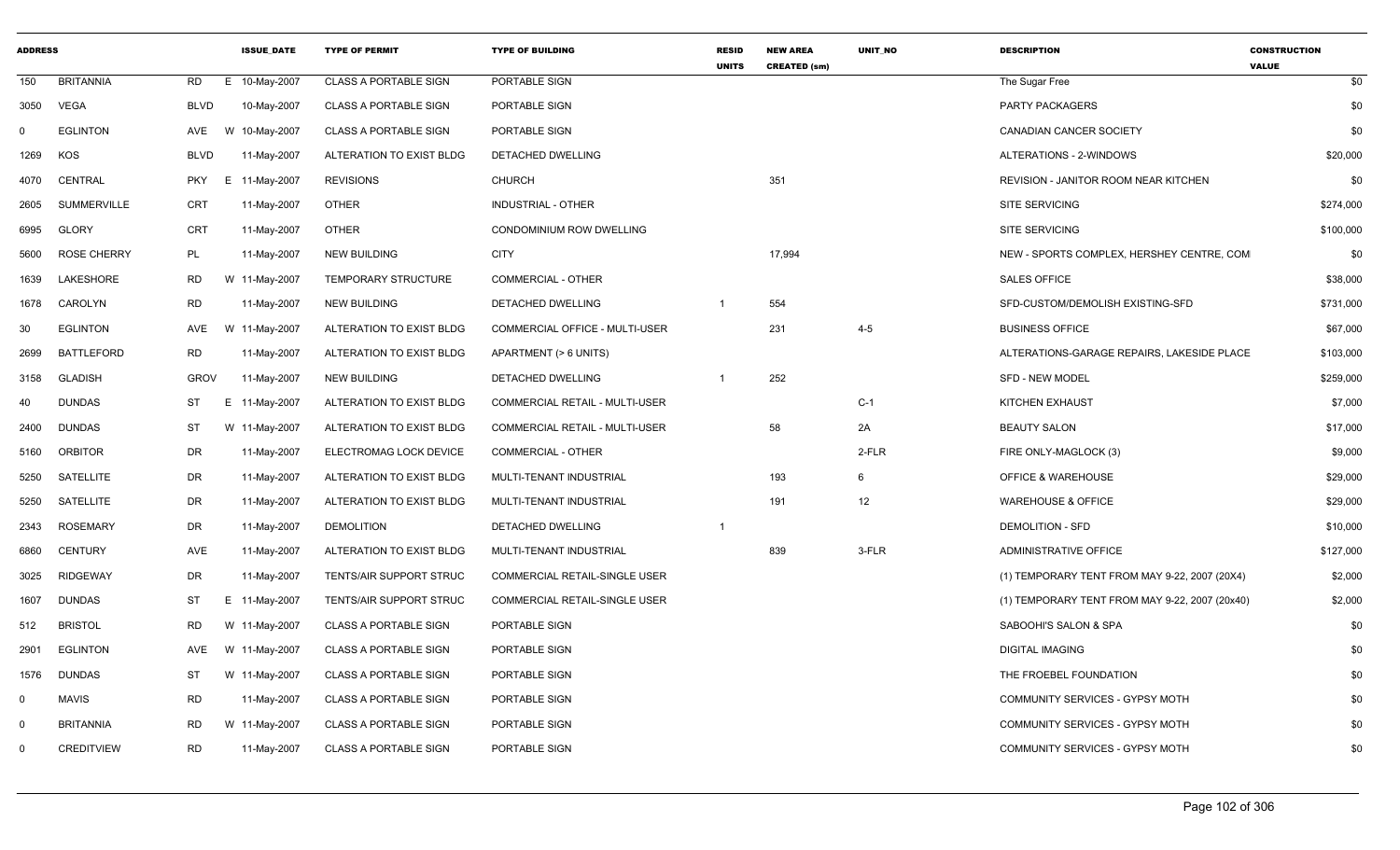| <b>ADDRESS</b> |                          |             | <b>ISSUE DATE</b> | <b>TYPE OF PERMIT</b>        | <b>TYPE OF BUILDING</b>  | <b>RESID</b><br><b>UNITS</b> | <b>NEW AREA</b><br><b>CREATED (sm)</b> | UNIT_NO | <b>DESCRIPTION</b>                              | <b>CONSTRUCTION</b><br><b>VALUE</b> |
|----------------|--------------------------|-------------|-------------------|------------------------------|--------------------------|------------------------------|----------------------------------------|---------|-------------------------------------------------|-------------------------------------|
| $\mathbf 0$    | <b>MAVIS</b>             | RD          | 11-May-2007       | <b>CLASS A PORTABLE SIGN</b> | PORTABLE SIGN            |                              |                                        |         | COMMUNITY SERVICES - GYPSY MOTH                 | \$0                                 |
| 382            | TEMAGAMI                 | <b>CRES</b> | 14-May-2007       | <b>INGROUND POOL</b>         | DETACHED DWELLING        |                              |                                        |         |                                                 | \$0                                 |
| 1209           | MISSISSAUGA              | <b>RD</b>   | 14-May-2007       | <b>ADDITION AND ALTER</b>    | DETACHED DWELLING        |                              | 22                                     |         | ONE STOREY ADDITION/INTERIOR ALTERATIONS/RO     | \$63,000                            |
| 2442           | SOUTH SHERIDAN           | WAY         | 14-May-2007       | <b>OTHER</b>                 | SINGLE TENANT INDUSTRIAL |                              |                                        |         | ADDITION - 2 LOADING DOORS, LOADING DOCK & M    | \$66,000                            |
| 2022           | LYNCHMERE                | AVE         | 14-May-2007       | <b>ADDITION AND ALTER</b>    | DETACHED DWELLING        |                              | 43                                     |         | ADDITION/ALTERATIONS - 1 STY ADD, FINISH BASEN  | \$112,000                           |
| 598            | <b>MEADOW WOOD</b>       | RD          | 14-May-2007       | ADDITION TO EXIST BLDG       | DETACHED DWELLING        |                              | 21                                     |         | ADDITION - OVER GARAGE                          | \$51,000                            |
| 3529           | BALA                     | DR          | 14-May-2007       | NEW BUILDING                 | SEMI-DETACHED DWELLING   | $\overline{2}$               | 333                                    |         | SEMI-DETACHED - NEW MODEL                       | \$342,000                           |
| 3523           | BALA                     | DR          | 14-May-2007       | NEW BUILDING                 | SEMI-DETACHED DWELLING   | $\overline{2}$               | 329                                    |         | SEMI-DETACHED - NEW MODEL                       | \$338,000                           |
| 3499           | BALA                     | DR          | 14-May-2007       | <b>NEW BUILDING</b>          | SEMI-DETACHED DWELLING   | $\overline{2}$               | 274                                    |         | SEMI-DETACHED - NEW MODEL                       | \$282,000                           |
| 3487           | <b>BALA</b>              | DR          | 14-May-2007       | NEW BUILDING                 | SEMI-DETACHED DWELLING   | $\overline{2}$               | 315                                    |         | SEMI-DETACHED - NEW MODEL                       | \$324,000                           |
| 3166           | <b>GLADISH</b>           | <b>GROV</b> | 14-May-2007       | NEW BUILDING                 | DETACHED DWELLING        | $\overline{1}$               | 304                                    |         | SFD - REPEAT MODEL                              | \$315,000                           |
| 3170           | <b>GLADISH</b>           | <b>GROV</b> | 14-May-2007       | <b>NEW BUILDING</b>          | <b>DETACHED DWELLING</b> |                              | 252                                    |         | <b>SFD - REPEAT MODEL</b>                       | \$259,000                           |
| 6581           | KITIMAT                  | <b>RD</b>   | 14-May-2007       | ALTERATION TO EXIST BLDG     | MULTI-TENANT INDUSTRIAL  |                              |                                        | $1 - 4$ | <b>OFFICE &amp; WAREHOUSE</b>                   | \$70,000                            |
| 1801           | <b>COURTNEYPARK</b>      | DR          | E 14-May-2007     | <b>OTHER</b>                 | SINGLE TENANT INDUSTRIAL |                              |                                        |         | STEEL GAGE LADDER SYSTEM/PLATFORM, PRATT &      | \$15,000                            |
| 3239           | <b>ETUDE</b>             | DR          | 14-May-2007       | <b>NEW BUILDING</b>          | GARAGE/CARPORT           |                              | 94                                     |         | NEW - DETACHED GARAGE                           | \$16,000                            |
| 7333           | MISSISSAUGA              | <b>RD</b>   | 14-May-2007       | <b>FASCIA SIGN</b>           | SINGLE TENANT INDUSTRIAL |                              |                                        |         | FASCIA SIGNS-GLAXOSMITHKINE-GSL(1) letters+logo | \$10,000                            |
| 6581           | KITIMAT                  | RD          | 14-May-2007       | ALTERATION TO EXIST BLDG     | INDUSTRIAL - OTHER       |                              |                                        | 10      | ALTERATIONS-NEW & EXPANDED EXTERIOR WALL (      | \$15,000                            |
|                | <b>ROBERT SPECK</b>      | <b>PKY</b>  | 14-May-2007       | <b>CLASS A PORTABLE SIGN</b> | PORTABLE SIGN            |                              |                                        |         | DESJARDINS GENERAL INSURANCE GROUP              | \$0                                 |
| 5925           | <b>GROSSBEAK</b>         | DR          | 14-May-2007       | <b>CLASS A PORTABLE SIGN</b> | PORTABLE SIGN            |                              |                                        |         | BRITANNIA MEDICAL FACILITY                      | \$0                                 |
| $\mathbf 0$    | <b>HURONTARIO</b>        | <b>ST</b>   | 14-May-2007       | <b>CLASS A PORTABLE SIGN</b> | PORTABLE SIGN            |                              |                                        |         | MISSISSAUGA WOLVERINES BASKETBALL ASSOCIA       | \$0                                 |
| $\mathbf 0$    | <b>WINSTON CHURCHILL</b> | BLVD        | 14-May-2007       | <b>CLASS A PORTABLE SIGN</b> | PORTABLE SIGN            |                              |                                        |         | MISSISSAUGA WOLVERINES BASKETBALL ASSOCIA       | \$0                                 |
| $\mathbf 0$    | <b>EGLINTON</b>          | AVE<br>W    | 14-May-2007       | <b>CLASS A PORTABLE SIGN</b> | PORTABLE SIGN            |                              |                                        |         | HAS (HOOPS ALL STARS) BASKETBALL ORGANISAT      | \$0                                 |
| $\mathbf 0$    | <b>EGLINTON</b>          | AVE         | W 14-May-2007     | <b>CLASS A PORTABLE SIGN</b> | PORTABLE SIGN            |                              |                                        |         | MISSISSAUGA WOLVERINES BASKETBALL ASSOCIA       | \$0                                 |
| $\mathbf 0$    | <b>EGLINTON</b>          | AVE         | W 14-May-2007     | <b>CLASS A PORTABLE SIGN</b> | PORTABLE SIGN            |                              |                                        |         | MISSISSAUGA WOLVERINES BASKETBALL ASSOCIA       | \$0                                 |
| $\overline{0}$ | <b>WINSTON CHURCHILL</b> | BLVD        | 14-May-2007       | <b>CLASS A PORTABLE SIGN</b> | PORTABLE SIGN            |                              |                                        |         | MISSISSAUGA WOLVERINES BASKETBALL ASSOCIA       | \$0                                 |
| $\Omega$       | <b>WINSTON CHURCHILL</b> | <b>BLVD</b> | 14-May-2007       | <b>CLASS A PORTABLE SIGN</b> | PORTABLE SIGN            |                              |                                        |         | MISSISSAUGA WOLVERINES BASKETBALL ASSOCIA       | \$0                                 |
| 0              | <b>HURONTARIO</b>        | <b>ST</b>   | 14-May-2007       | <b>CLASS A PORTABLE SIGN</b> | PORTABLE SIGN            |                              |                                        |         | MISSISSAUGA WOLVERINES BASKETBALL ASSOCIA       | \$0                                 |
| 0              | <b>HURONTARIO</b>        | <b>ST</b>   | 14-May-2007       | <b>CLASS A PORTABLE SIGN</b> | PORTABLE SIGN            |                              |                                        |         | MISSISSAUGA WOLVERINES BASKETBALL ASSOCIA       | \$0                                 |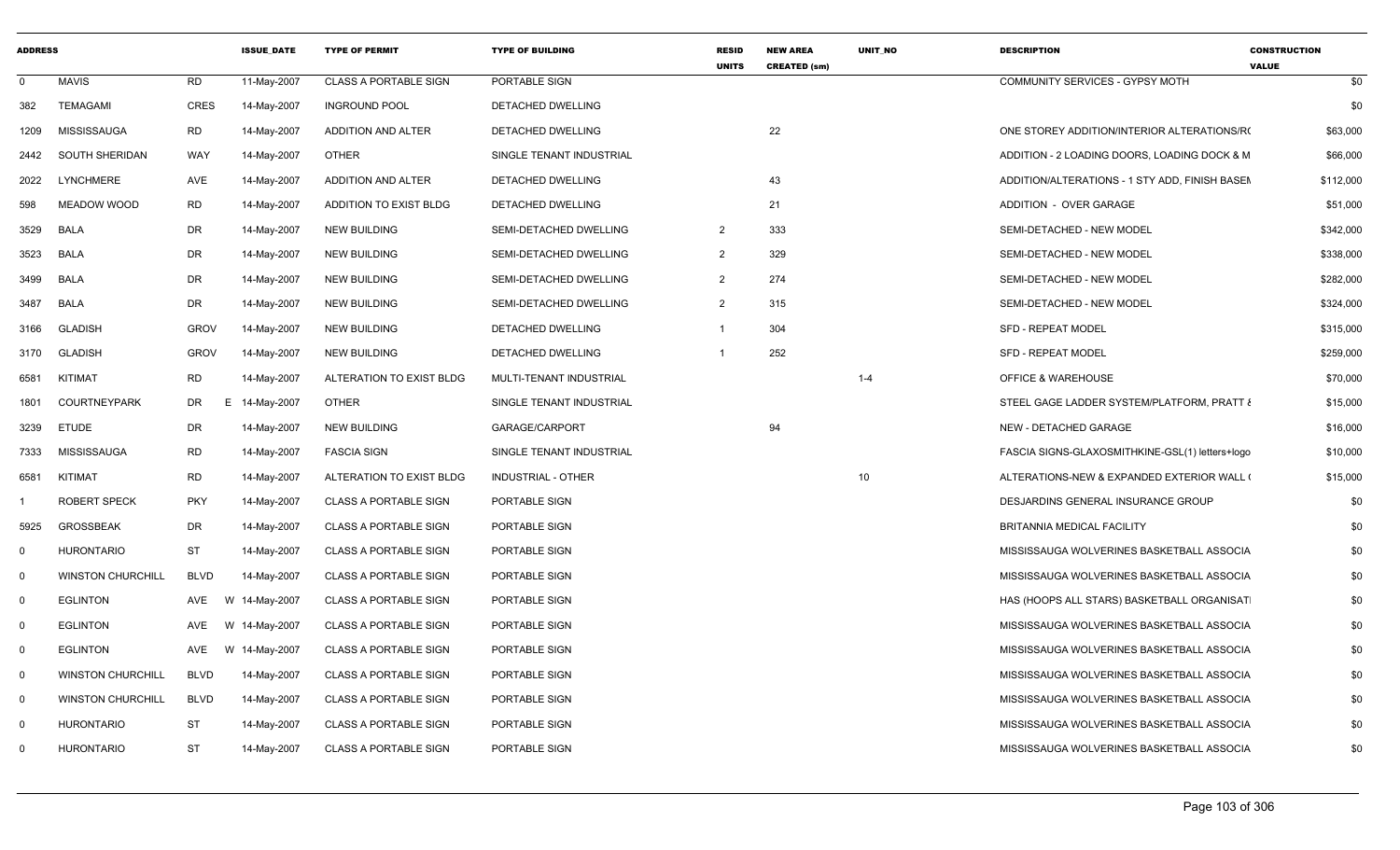| <b>ADDRESS</b>               |                          |             | <b>ISSUE DATE</b> | <b>TYPE OF PERMIT</b>        | <b>TYPE OF BUILDING</b>        | <b>RESID</b><br><b>UNITS</b> | <b>NEW AREA</b><br><b>CREATED (sm)</b> | <b>UNIT NO</b> | <b>DESCRIPTION</b>                                     | <b>CONSTRUCTION</b><br><b>VALUE</b> |
|------------------------------|--------------------------|-------------|-------------------|------------------------------|--------------------------------|------------------------------|----------------------------------------|----------------|--------------------------------------------------------|-------------------------------------|
| 896                          | <b>BURNHAMTHORPE</b>     | RD          | W 14-May-2007     | <b>CLASS A PORTABLE SIGN</b> | PORTABLE SIGN                  |                              |                                        |                | RYAN'S PET FOOD                                        | \$0                                 |
| 6055<br>MAVIS                |                          | <b>RD</b>   | 14-May-2007       | <b>CLASS A PORTABLE SIGN</b> | PORTABLE SIGN                  |                              |                                        |                | MANE SOCIETY SALON                                     | \$0                                 |
| 5715                         | <b>COOPERS</b>           | AVE         | 14-May-2007       | <b>CLASS A PORTABLE SIGN</b> | PORTABLE SIGN                  |                              |                                        |                | PASTA INTERNATIONAL                                    | \$0                                 |
| 3515                         | WOLFEDALE                | <b>RD</b>   | 14-May-2007       | <b>CLASS A PORTABLE SIGN</b> | PORTABLE SIGN                  |                              |                                        |                | <b>REGION OF PEEL</b>                                  | \$0                                 |
| QUEEN<br>117                 |                          | ST          | S<br>14-May-2007  | <b>CLASS A PORTABLE SIGN</b> | PORTABLE SIGN                  |                              |                                        |                | M & M MEAT SHOP (STREETSVILLE)                         | \$0                                 |
| <b>MAVIS</b><br>5900         |                          | <b>RD</b>   | 14-May-2007       | <b>CLASS A PORTABLE SIGN</b> | PORTABLE SIGN                  |                              |                                        |                | <b>FUTURE SHOP</b>                                     | \$0                                 |
| $\Omega$                     | <b>WINSTON CHURCHILL</b> | <b>BLVD</b> | 14-May-2007       | <b>CLASS A PORTABLE SIGN</b> | PORTABLE SIGN                  |                              |                                        |                | TENDER YEARS CO-OPERATIVE NURSERY SCHOOL               | \$0                                 |
| <b>UNITY</b><br>3185         |                          | DR          | 14-May-2007       | <b>CLASS A PORTABLE SIGN</b> | PORTABLE SIGN                  |                              |                                        |                | OXFORD LEARNING CENTRE                                 | \$0                                 |
| 165                          | <b>ADMIRAL</b>           | <b>BLVD</b> | 14-May-2007       | <b>CLASS A PORTABLE SIGN</b> | PORTABLE SIGN                  |                              |                                        |                | DMG CANADA INC                                         | \$0                                 |
| <b>DIXIE</b><br>6325         |                          | RD          | 14-May-2007       | <b>CLASS A PORTABLE SIGN</b> | PORTABLE SIGN                  |                              |                                        |                | <b>EBS NOTEBOOKS</b>                                   | \$0                                 |
| 3100                         | <b>RIDGEWAY</b>          | DR          | 14-May-2007       | <b>CLASS A PORTABLE SIGN</b> | PORTABLE SIGN                  |                              |                                        |                | <b>DESIGN ACCENTS</b>                                  | \$0                                 |
| 1400                         | <b>DUNDAS</b>            | <b>CRES</b> | 14-May-2007       | <b>CLASS A PORTABLE SIGN</b> | PORTABLE SIGN                  |                              |                                        |                | ERINDALE BIBLE CHAPEL                                  | \$0                                 |
| $\mathbf 0$                  | SOUTHDOWN                | <b>RD</b>   | 14-May-2007       | <b>CLASS A PORTABLE SIGN</b> | PORTABLE SIGN                  |                              |                                        |                | COMMUNITY SERVICES - CLARKSON C C                      | \$0                                 |
| $\Omega$                     | <b>ERIN MILLS</b>        | <b>PKY</b>  | 14-May-2007       | <b>CLASS A PORTABLE SIGN</b> | PORTABLE SIGN                  |                              |                                        |                | COMMUNITY SERVICES - CLARKSON C C                      | \$0                                 |
| 17                           | TANNERY                  | <b>ST</b>   | 14-May-2007       | <b>CLASS A PORTABLE SIGN</b> | PORTABLE SIGN                  |                              |                                        |                | 1733789 ONTARIO LTD.                                   | \$0                                 |
| <b>MAVIS</b><br>$\mathbf{0}$ |                          | <b>RD</b>   | 14-May-2007       | <b>CLASS A PORTABLE SIGN</b> | PORTABLE SIGN                  |                              |                                        |                | CHURCH OF THE VIRGIN MARY / ST ATHANASIUS              | \$0                                 |
| $\Omega$                     | <b>BRITANNIA</b>         | RD          | W 14-May-2007     | <b>CLASS A PORTABLE SIGN</b> | PORTABLE SIGN                  |                              |                                        |                | CHURCH OF THE VIRGIN MARY / ST ATHANASIUS              | \$0                                 |
| 1381                         | LAKESHORE                | <b>RD</b>   | W 14-May-2007     | <b>CLASS A PORTABLE SIGN</b> | PORTABLE SIGN                  |                              |                                        |                | PIPPI'S WORLD (enetered in error - see permit # 07-519 | \$0                                 |
| 1268                         | CANTERBURY               | RD          | 15-May-2007       | NEW BUILDING                 | DETACHED DWELLING              |                              | 200                                    |                | SFD - CUSTOM / DETACHED GARAGE                         | \$209,000                           |
| 3036                         | <b>VICTORY</b>           | <b>CRES</b> | 15-May-2007       | <b>NEW BUILDING</b>          | DETACHED DWELLING              |                              | 215                                    |                | SFD - CUSTOM                                           | \$221,000                           |
| 1825                         | DUNDAS                   | ST          | Е<br>15-May-2007  | ALTERATION TO EXIST BLDG     | COMMERCIAL RETAIL - MULTI-USER |                              |                                        | 16             | ALTERATIONS - CABINET OUTLET DEPOT                     | \$30,000                            |
| 1494                         | SOUTHDOWN                | <b>RD</b>   | 15-May-2007       | <b>PYLON SIGN</b>            | <b>RESIDENTIAL - OTHER</b>     |                              |                                        |                | GROUND SIGN - SOUTHDOWN CHRIOPRACTIC & WE              | \$1,000                             |
| 1550                         | SOUTH GATEWAY            | RD          | 15-May-2007       | ALTERATION TO EXIST BLDG     | COMMERCIAL RETAIL - MULTI-USER |                              |                                        | 315            | PLACE OF RELIGIOUS ASSEMBLY                            | \$48,000                            |
| 80                           | <b>COURTNEYPARK</b>      | DR          | W 15-May-2007     | ALTERATION TO EXIST BLDG     | MULTI-TENANT INDUSTRIAL        |                              |                                        | 3, BLD-B       | MANUFACTURING OF SMALL GOODS & WARE                    | \$516,000                           |
| 1208                         | <b>WOODEDEN</b>          | DR          | 15-May-2007       | <b>NEW BUILDING</b>          | DETACHED DWELLING              |                              | 367                                    |                | <b>SFD - CUSTOM</b>                                    | \$367,000                           |
| 5250                         | SATELLITE                | DR          | 15-May-2007       | ALTERATION TO EXIST BLDG     | MULTI-TENANT INDUSTRIAL        |                              | 18                                     | 35             | <b>MANUFACTURING</b>                                   | \$2,000                             |
| <b>DIXIE</b><br>4222         |                          | <b>RD</b>   | 15-May-2007       | ADDITION TO EXIST BLDG       | DETACHED DWELLING              |                              |                                        |                | ADDITION-DECK EXTENSION                                | \$1,000                             |
| 6435                         | <b>KESTREL</b>           | <b>RD</b>   | 15-May-2007       | ALTERATION TO EXIST BLDG     | SINGLE TENANT INDUSTRIAL       |                              |                                        |                | INTERIOR ALTERATIONS-MOMS BEST GOURMET FC              | \$45,000                            |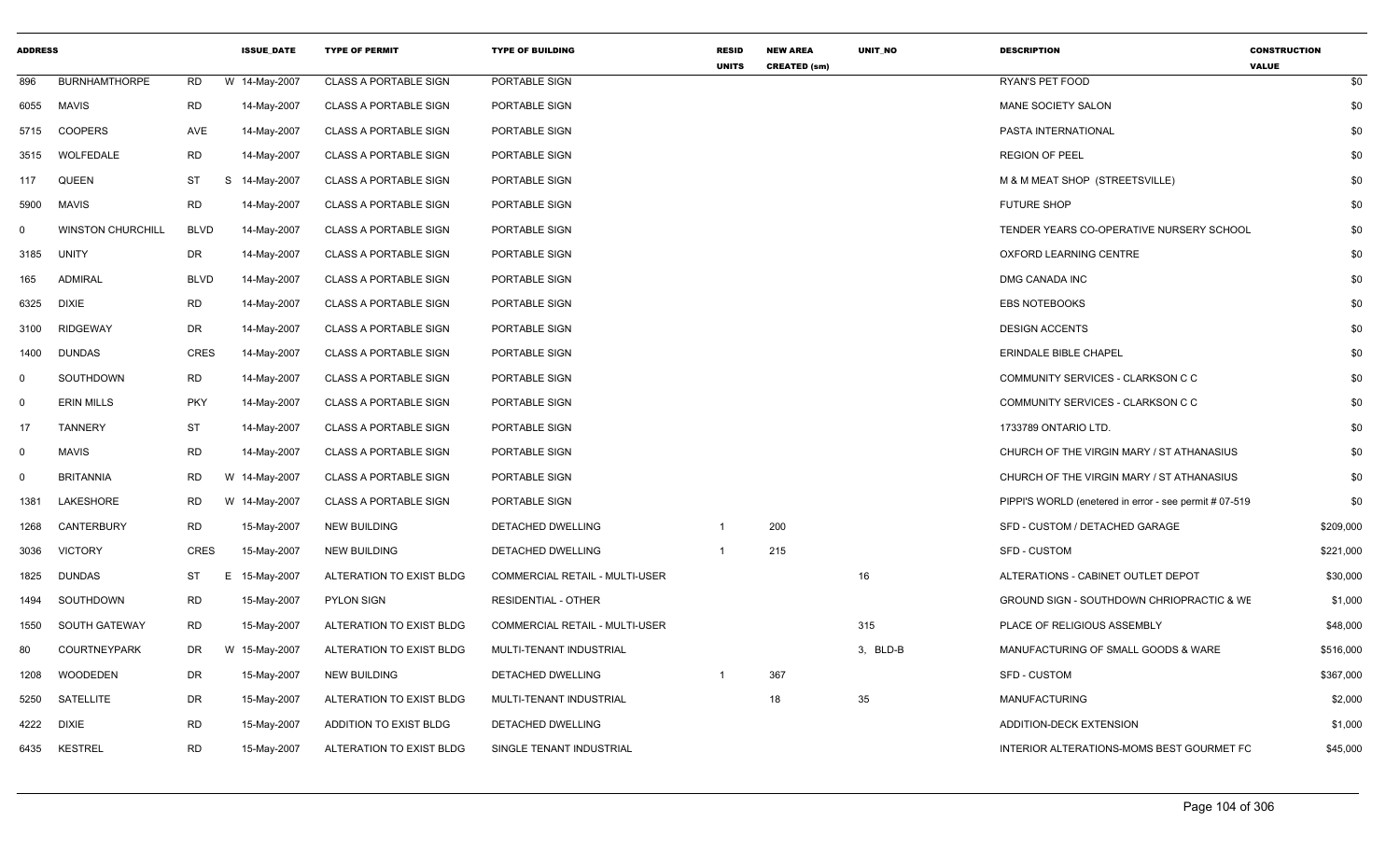| <b>ADDRESS</b> |                         |             | <b>ISSUE DATE</b> | <b>TYPE OF PERMIT</b>        | <b>TYPE OF BUILDING</b>               | <b>RESID</b><br><b>UNITS</b> | <b>NEW AREA</b><br><b>CREATED (sm)</b> | <b>UNIT NO</b> | <b>DESCRIPTION</b>                             | <b>CONSTRUCTION</b><br><b>VALUE</b> |
|----------------|-------------------------|-------------|-------------------|------------------------------|---------------------------------------|------------------------------|----------------------------------------|----------------|------------------------------------------------|-------------------------------------|
| 5840           | <b>MAVIS</b>            | <b>RD</b>   | 15-May-2007       | <b>FASCIA SIGN</b>           | COMMERCIAL RETAIL - MULTI-USER        |                              |                                        | $\overline{2}$ | FASCIA SIGN - TELUS (2)                        | \$9,000                             |
| 6880           | <b>FINANCIAL</b>        | DR          | 15-May-2007       | ALTERATION TO EXIST BLDG     | <b>COMMERCIAL OFFICE - MULTI-USER</b> |                              |                                        | $4,6$ -FLR     | ALTERATIONS-HANDICAP STALL, MEADOWVALE BU      | \$15,000                            |
| 1290           | <b>RATHBURN</b>         | RD          | W 15-May-2007     | ALTERATION TO EXIST BLDG     | APARTMENT (> 6 UNITS)                 |                              |                                        |                | <b>BOILER REPLACEMENT</b>                      | \$30,000                            |
| 661            | <b>GREEN MEADOW</b>     | <b>CRES</b> | 15-May-2007       | SPA/WHIRLPOOL/HOTTUB         | DETACHED DWELLING                     |                              |                                        |                |                                                | \$0                                 |
| 804            | WHITNEY                 | DR          | 16-May-2007       | ADDITION AND ALTER           | DETACHED DWELLING                     |                              | 39                                     |                | ADDITION/ALTERATIONS                           | \$45,000                            |
| 3511           | BALA                    | DR          | 16-May-2007       | <b>NEW BUILDING</b>          | SEMI-DETACHED DWELLING                | $\overline{2}$               | 329                                    |                | SEMI-DETACHED - REPEAT MODEL                   | \$338,000                           |
| 3505           | <b>BALA</b>             | DR          | 16-May-2007       | <b>NEW BUILDING</b>          | SEMI-DETACHED DWELLING                | $\overline{2}$               | 333                                    |                | SEMI-DETACHED - REPEAT MODEL                   | \$342,000                           |
| 3493           | <b>BALA</b>             | DR          | 16-May-2007       | <b>NEW BUILDING</b>          | SEMI-DETACHED DWELLING                | $\overline{2}$               | 333                                    |                | SEMI-DETACHED - REPEAT MODEL                   | \$342,000                           |
| 3481           | BALA                    | DR          | 16-May-2007       | <b>NEW BUILDING</b>          | SEMI-DETACHED DWELLING                | $\overline{2}$               | 329                                    |                | SEMI-DETACHED - REPEAT MODEL                   | \$338,000                           |
| 3475           | <b>BALA</b>             | DR          | 16-May-2007       | <b>NEW BUILDING</b>          | SEMI-DETACHED DWELLING                | $\overline{2}$               | 333                                    |                | SEMI-DETACHED - REPEAT MODEL                   | \$342,000                           |
| 3469           | <b>BALA</b>             | DR          | 16-May-2007       | <b>NEW BUILDING</b>          | SEMI-DETACHED DWELLING                | $\overline{2}$               | 274                                    |                | SEMI-DETACHED - REPEAT MODEL                   | \$282,000                           |
| 3498           | BALA                    | DR          | 16-May-2007       | <b>NEW BUILDING</b>          | SEMI-DETACHED DWELLING                | $\overline{2}$               | 321                                    |                | SEMI-DETACHED - NEW MODEL                      | \$331,000                           |
| 3504           | <b>BALA</b>             | DR          | 16-May-2007       | <b>NEW BUILDING</b>          | SEMI-DETACHED DWELLING                | $\overline{2}$               | 293                                    |                | SEMI-DETACHED - NEW MODEL                      | \$301,000                           |
| 3516           | <b>BALA</b>             | DR          | 16-May-2007       | <b>NEW BUILDING</b>          | SEMI-DETACHED DWELLING                | $\overline{2}$               | 317                                    |                | SEMI-DETACHED - REPEAT MODEL                   | \$326,000                           |
| 3510           | BALA                    | DR          | 16-May-2007       | <b>NEW BUILDING</b>          | SEMI-DETACHED DWELLING                | $\overline{2}$               | 321                                    |                | SEMI-DETACHED - REPEAT MODEL                   | \$331,000                           |
| 3520           | BALA                    | DR          | 16-May-2007       | <b>NEW BUILDING</b>          | SEMI-DETACHED DWELLING                | $\overline{2}$               | 321                                    |                | SEMI-DETACHED - REPEAT MODEL                   | \$331,000                           |
| 3526           | <b>BALA</b>             | DR          | 16-May-2007       | <b>NEW BUILDING</b>          | SEMI-DETACHED DWELLING                | $\overline{2}$               | 293                                    |                | SEMI-DETACHED - REPEAT MODEL                   | \$301,000                           |
| 3532           | BALA                    | DR          | 16-May-2007       | NEW BUILDING                 | SEMI-DETACHED DWELLING                | $\overline{2}$               | 321                                    |                | SEMI-DETACHED - REPEAT MODEL                   | \$331,000                           |
| 3536           | <b>BALA</b>             | DR          | 16-May-2007       | <b>NEW BUILDING</b>          | SEMI-DETACHED DWELLING                | $\overline{2}$               | 293                                    |                | SEMI-DETACHED - REPEAT MODEL                   | \$301,000                           |
| 881            | LAKESHORE               | <b>RD</b>   | E<br>16-May-2007  | ALTERATION TO EXIST BLDG     | COMMERCIAL RETAIL - MULTI-USER        |                              | 77                                     | $\overline{1}$ | <b>CONVENIENCE STORE</b>                       | \$22,000                            |
| 7490           | <b>PACIFIC</b>          | <b>CIR</b>  | 16-May-2007       | ALTERATION TO EXIST BLDG     | MULTI-TENANT INDUSTRIAL               |                              |                                        | $\overline{7}$ | INTERIOR ALTERATIONS-GOTTARDO INDUSTRIAL P     | \$15,000                            |
| 55             | <b>ELM</b>              | DR          | W 16-May-2007     | ELECTROMAG LOCK DEVICE       | APARTMENT (> 6 UNITS)                 |                              |                                        |                | FIRE ONLY-MAGLOCK (3)                          | \$9,000                             |
| 6900           | <b>GOODERHAM ESTATE</b> | <b>BLVD</b> | 16-May-2007       | <b>OTHER</b>                 | SCHOOL - OTHER                        |                              | 2,154                                  |                | REVISION-SPRINKLER, DAVID LEEDER M.S.<br>(FIRE | \$45,000                            |
| 1389           | CAWTHRA                 | <b>RD</b>   | 16-May-2007       | OTHER                        | <b>CITY</b>                           |                              |                                        |                | FIRE ONLY- FIRE ALARM                          | \$16,000                            |
| 1085           | <b>DUNDAS</b>           | ST          | E 16-May-2007     | <b>DEMOLITION</b>            | <b>COMMERCIAL - OTHER</b>             |                              |                                        |                | DEMOLITION - GAS-BAR BUILDING, IMPERIAL OIL    | \$15,000                            |
| 1375           | <b>BLUNDELL</b>         | <b>RD</b>   | 16-May-2007       | <b>OTHER</b>                 | <b>CHURCH</b>                         |                              |                                        |                | FIRE ONLY-FIRE SUPRESSION SYSTEM               | \$15,000                            |
| 1119           | <b>DERRY</b>            | RD          | Е<br>16-May-2007  | <b>CLASS A PORTABLE SIGN</b> | PORTABLE SIGN                         |                              |                                        |                | <b>GOLF CLEARANCE WAREHOUSE</b>                | \$0                                 |
| 1119           | <b>DERRY</b>            | RD          | E 16-May-2007     | <b>CLASS A PORTABLE SIGN</b> | <b>PORTABLE SIGN</b>                  |                              |                                        |                | <b>GOLF CLEARANCE WAREHOUSE</b>                | \$0                                 |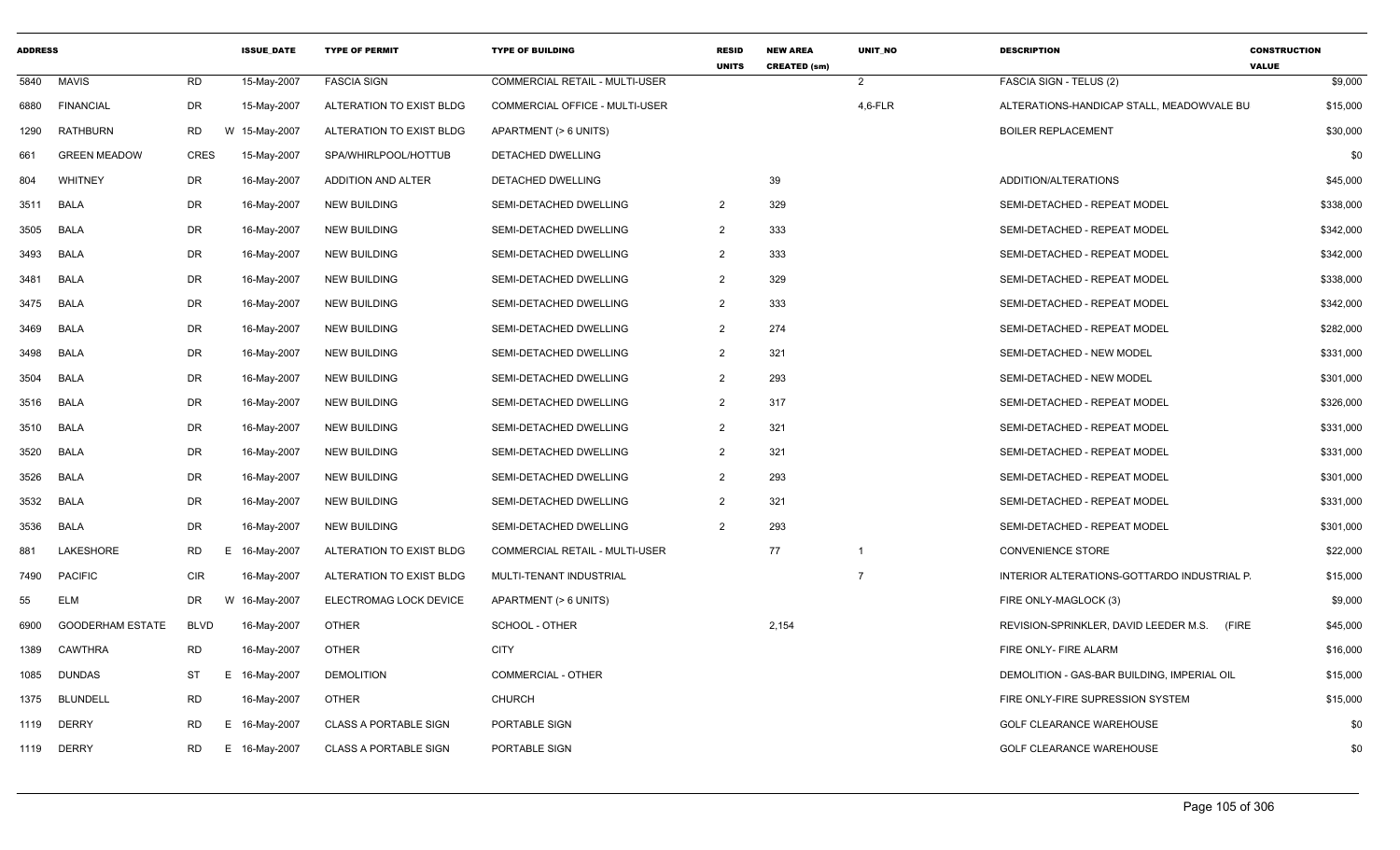| <b>ADDRESS</b> |                       |                 | <b>ISSUE DATE</b> | <b>TYPE OF PERMIT</b>        | <b>TYPE OF BUILDING</b>               | <b>RESID</b><br><b>UNITS</b> | <b>NEW AREA</b><br><b>CREATED (sm)</b> | <b>UNIT NO</b> | <b>DESCRIPTION</b>                             | <b>CONSTRUCTION</b><br><b>VALUE</b> |
|----------------|-----------------------|-----------------|-------------------|------------------------------|---------------------------------------|------------------------------|----------------------------------------|----------------|------------------------------------------------|-------------------------------------|
| 1119           | <b>DERRY</b>          | <b>RD</b><br>E. | 16-May-2007       | <b>CLASS A PORTABLE SIGN</b> | PORTABLE SIGN                         |                              |                                        |                | <b>GOLF CLEARANCE WAREHOUSE</b>                | \$0                                 |
| $\Omega$       | <b>NORTH SERVICE</b>  | RD              | 16-May-2007       | <b>CLASS A PORTABLE SIGN</b> | PORTABLE SIGN                         |                              |                                        |                | COMMUNITY SERVICES - REC. & PARKS              | \$0                                 |
| 200            | <b>MATHESON</b>       | BLVD            | W 17-May-2007     | <b>REVISIONS</b>             | MULTI-TENANT INDUSTRIAL               |                              |                                        | 201            | PLUMBING ONLY                                  | \$10,000                            |
| 5202           | SUNDIAL               | <b>CRT</b>      | 17-May-2007       | ALTERATION TO EXIST BLDG     | DETACHED DWELLING                     |                              |                                        |                | ALTERATIONS-BASEMENT WALKOUT                   | \$10,000                            |
| 1305           | DIXIE                 | <b>RD</b>       | 17-May-2007       | ADDITION AND ALTER           | <b>COMMERCIAL - OTHER</b>             |                              | 1,148                                  |                | ADD/ALTER-THE TORONTO GOLF CLUB PRO SHOP,      | \$0                                 |
| 1137           | <b>INDIAN</b>         | <b>RD</b>       | 17-May-2007       | <b>NEW BUILDING</b>          | <b>DETACHED DWELLING</b>              | $\overline{1}$               | 825                                    |                | <b>SFD - CUSTOM</b>                            | \$758,000                           |
| 209            | <b>RATHBURN</b>       | RD              | W 17-May-2007     | <b>FASCIA SIGN</b>           | COMMERCIAL RETAIL-SINGLE USER         |                              |                                        |                | FASCIA SIGN - ALICE FAZOOLI'S (3)              | \$15,000                            |
| 100            | <b>CITY CENTRE</b>    | <b>DR</b>       | 17-May-2007       | <b>FASCIA SIGN</b>           | COMMERCIAL RETAIL - MULTI-USER        |                              |                                        | $2 - 301$      | FASCIA SIGN - SECOND CUP (1)                   | \$5,000                             |
| 4168           | MARIGOLD              | CRES            | 17-May-2007       | ADDITION TO EXIST BLDG       | DETACHED DWELLING                     |                              | 24                                     |                | ADDITION - 1 STOREY SIDE ADDITION              | \$22,000                            |
| 4559           | <b>HURONTARIO</b>     | <b>ST</b>       | 17-May-2007       | ALTERATION TO EXIST BLDG     | <b>COMMERCIAL - OTHER</b>             |                              |                                        | 7A             | <b>RESTAURANT</b>                              | \$180,000                           |
| 6768           | <b>FINANCIAL</b>      | <b>DR</b>       | 17-May-2007       | ALTERATION TO EXIST BLDG     | <b>INDUSTRIAL - OTHER</b>             |                              |                                        |                | ALTERATIONS - COMPRESSOR/VENTILATION ROOM      | \$36,000                            |
| 7148           | WHITE PINE            | <b>CRT</b>      | 17-May-2007       | <b>INGROUND POOL</b>         | DETACHED DWELLING                     |                              |                                        |                |                                                | \$0                                 |
| 1706           | <b>RUSCOMBE CLOSE</b> |                 | 17-May-2007       | ADDITION TO EXIST BLDG       | DETACHED DWELLING                     |                              | 11                                     |                | ADDITION - 1 STOREY REAR KITCHEN ADDITION      | \$14,000                            |
| 4500           | <b>DIXIE</b>          | <b>RD</b>       | 17-May-2007       | <b>OTHER</b>                 | MULTI-TENANT INDUSTRIAL               |                              |                                        | <b>9A</b>      | EXTERIOR CATWALK, ALLIED RESEARCH INTERNAT     | \$53,000                            |
| 5945           | <b>AIRPORT</b>        | <b>RD</b>       | 17-May-2007       | ALTERATION TO EXIST BLDG     | <b>COMMERCIAL OFFICE - MULTI-USER</b> |                              |                                        | 360            | <b>OFFICE</b>                                  | \$622,000                           |
| 2955           | ARGENTIA              | <b>RD</b>       | 17-May-2007       | ALTERATION TO EXIST BLDG     | COMMERCIAL RETAIL - MULTI-USER        |                              | 90                                     | D <sub>2</sub> | <b>HAIR SALON</b>                              | \$26,000                            |
|                | ROBERT SPECK          | <b>PKY</b>      | 17-May-2007       | ALTERATION TO EXIST BLDG     | COMMERCIAL OFFICE - MULTI-USER        |                              |                                        | 10-FLR         | INTERIOR ALTERATIONS-BRINKS CANADA LTD         | \$15,000                            |
| 180            | <b>QUEEN</b>          | <b>ST</b>       | S 17-May-2007     | <b>OTHER</b>                 | <b>COMMERCIAL - OTHER</b>             |                              |                                        |                | FIRE ONLY - FIRE SUPRESSION, VILLA STRADA PIZZ | \$15,000                            |
| 200            | <b>MATHESON</b>       | <b>BLVD</b>     | W 17-May-2007     | ALTERATION TO EXIST BLDG     | MULTI-TENANT INDUSTRIAL               |                              |                                        | 202            | PLUMBING ONLY                                  | \$5,000                             |
| 800            | <b>BOYER</b>          | <b>BLVD</b>     | 17-May-2007       | <b>CLASS A PORTABLE SIGN</b> | PORTABLE SIGN                         |                              |                                        |                | <b>RONA</b>                                    | \$0                                 |
| 5935           | <b>MAVIS</b>          | <b>RD</b>       | 17-May-2007       | <b>CLASS A PORTABLE SIGN</b> | PORTABLE SIGN                         |                              |                                        |                | INTERNATIONAL CLOTHIERS                        | \$0                                 |
| 7600           | <b>TORBRAM</b>        | <b>RD</b>       | 17-May-2007       | <b>CLASS A PORTABLE SIGN</b> | <b>PORTABLE SIGN</b>                  |                              |                                        |                | WESTON FOREST PRODUCTS                         | \$0                                 |
| 2000           | <b>CREDIT VALLEY</b>  | <b>RD</b>       | 17-May-2007       | <b>CLASS A PORTABLE SIGN</b> | PORTABLE SIGN                         |                              |                                        |                | CREDIT VALLEY MEDICAL CLINIC                   | \$0                                 |
| 3045           | <b>CLAYHILL</b>       | <b>RD</b>       | 17-May-2007       | <b>CLASS A PORTABLE SIGN</b> | PORTABLE SIGN                         |                              |                                        |                | <b>MCDONALD'S</b>                              | \$0                                 |
| 5605           | <b>FRESHWATER</b>     | DR              | 17-May-2007       | <b>CLASS A PORTABLE SIGN</b> | PORTABLE SIGN                         |                              |                                        |                | Ruth Thompson Middle School                    | \$0                                 |
| 1015           | <b>MATHESON</b>       | BLVD            | E 17-May-2007     | <b>CLASS A PORTABLE SIGN</b> | PORTABLE SIGN                         |                              |                                        |                | ELIZABETH STUART DISCOUNT BRIDAL               | \$0                                 |
| - 0            | <b>DUNDAS</b>         | <b>ST</b>       | W 17-May-2007     | <b>CLASS A PORTABLE SIGN</b> | PORTABLE SIGN                         |                              |                                        |                | MUSLIM ASSOC OF CANADA                         | \$0                                 |
| $\Omega$       | TENTH LINE WEST       |                 | 17-May-2007       | <b>CLASS A PORTABLE SIGN</b> | PORTABLE SIGN                         |                              |                                        |                | MAYOR AND COUNCILLOR'S OFFICE - WARD - 10      | \$0                                 |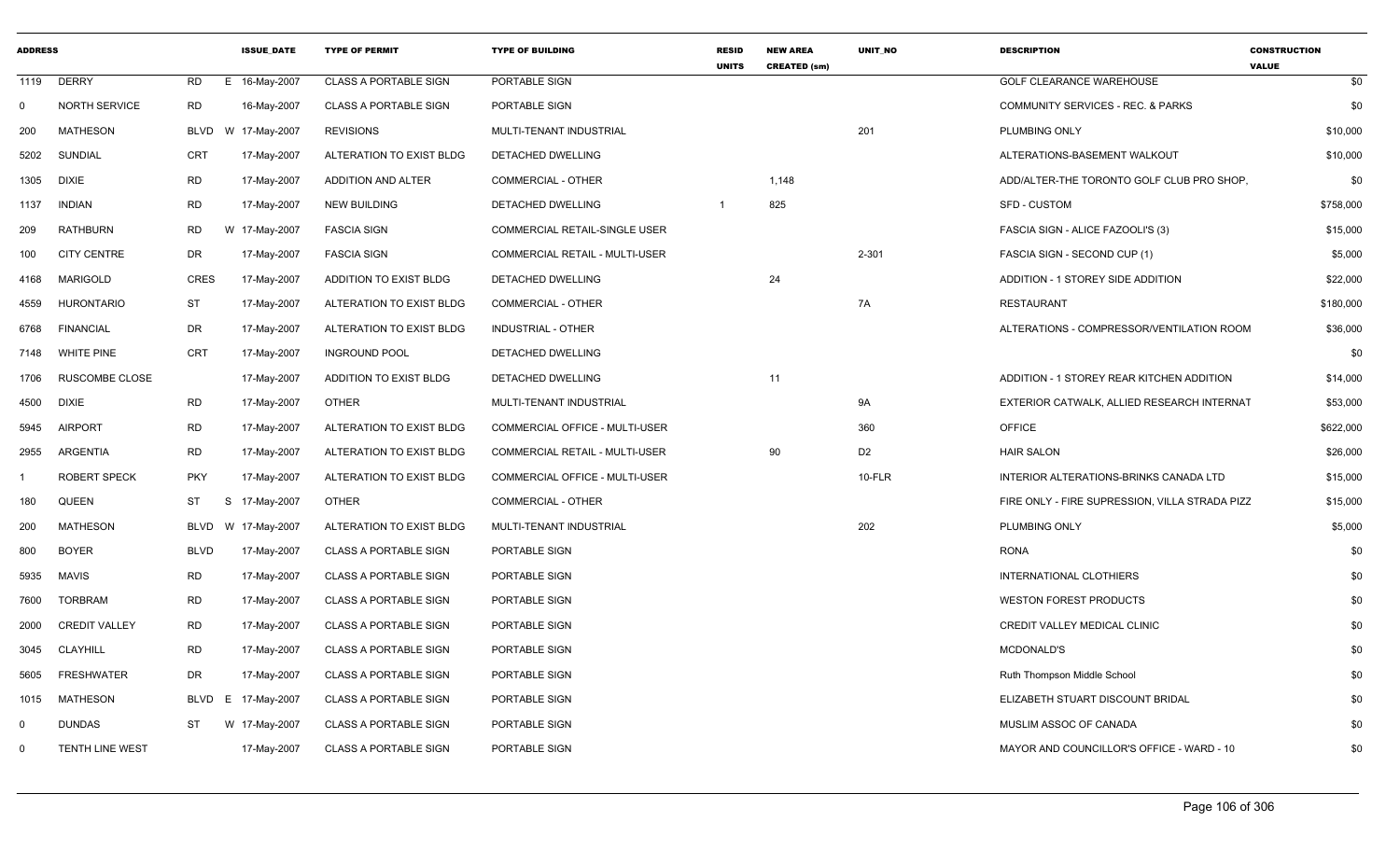| <b>ADDRESS</b> |                        |             | <b>ISSUE_DATE</b> | <b>TYPE OF PERMIT</b>        | <b>TYPE OF BUILDING</b>        | <b>RESID</b><br><b>UNITS</b> | <b>NEW AREA</b><br><b>CREATED (sm)</b> | UNIT_NO         | <b>DESCRIPTION</b>                           | <b>CONSTRUCTION</b><br><b>VALUE</b> |
|----------------|------------------------|-------------|-------------------|------------------------------|--------------------------------|------------------------------|----------------------------------------|-----------------|----------------------------------------------|-------------------------------------|
| $\mathbf 0$    | <b>DERRY</b>           | <b>RD</b>   | W 17-May-2007     | <b>CLASS A PORTABLE SIGN</b> | PORTABLE SIGN                  |                              |                                        |                 | MAYOR AND COUNCILLOR'S OFFICE - WARD - 10    | \$0                                 |
| 0              | <b>DERRY</b>           | <b>RD</b>   | W 17-May-2007     | <b>CLASS A PORTABLE SIGN</b> | PORTABLE SIGN                  |                              |                                        |                 | MAYOR AND COUNCILLOR'S OFFICE - WARD - 10    | \$0                                 |
| 450            | <b>DERRY</b>           | <b>RD</b>   | W 17-May-2007     | <b>CLASS A PORTABLE SIGN</b> | PORTABLE SIGN                  |                              |                                        |                 | PETRO CANADA                                 | \$0                                 |
|                | 1010 DREAM CREST       | <b>RD</b>   | 17-May-2007       | <b>CLASS A PORTABLE SIGN</b> | PORTABLE SIGN                  |                              |                                        |                 | <b>KHAIRA'S FASHION &amp; FABRIC</b>         | \$0                                 |
| 5310 DIXIE     |                        | <b>RD</b>   | 17-May-2007       | <b>CLASS A PORTABLE SIGN</b> | PORTABLE SIGN                  |                              |                                        |                 | McDonald's                                   | \$0                                 |
| 6355           | <b>KENNEDY</b>         | <b>RD</b>   | 17-May-2007       | <b>CLASS A PORTABLE SIGN</b> | PORTABLE SIGN                  |                              |                                        |                 | <b>COFFEE TIME</b>                           | \$0                                 |
| 2375           | <b>SKYMARK</b>         | <b>AVE</b>  | 17-May-2007       | <b>CLASS A PORTABLE SIGN</b> | PORTABLE SIGN                  |                              |                                        |                 | NORTHERN REFLECTIONS                         | \$0                                 |
| 2975           | ARGENTIA               | <b>RD</b>   | 17-May-2007       | <b>CLASS A PORTABLE SIGN</b> | PORTABLE SIGN                  |                              |                                        |                 | <b>FUTURE SHOP</b>                           | \$0                                 |
| 347            | LAKESHORE              | RD          | E 17-May-2007     | <b>CLASS A PORTABLE SIGN</b> | PORTABLE SIGN                  |                              |                                        |                 | PORT CREDIT OXFORD LEARING CENTRE            | \$0                                 |
| 2325           | <b>HURONTARIO</b>      | <b>ST</b>   | 17-May-2007       | <b>CLASS A PORTABLE SIGN</b> | PORTABLE SIGN                  |                              |                                        |                 | <b>ARIZONA TAN</b>                           | \$0                                 |
| 192            | <b>FLORADALE</b>       | <b>DR</b>   | 17-May-2007       | OTHER                        | DETACHED DWELLING              |                              |                                        |                 | SEWER CONVERSION                             | \$5,000                             |
| 1305           | <b>CAWTHRA</b>         | <b>RD</b>   | 18-May-2007       | <b>OTHER</b>                 | SCHOOL - SECONDARY             |                              |                                        |                 | KITCHEN EXHAUST - CAWTHRA PARK S.S.          | \$21,000                            |
| 2542           | <b>GLENGARRY</b>       | <b>RD</b>   | 18-May-2007       | <b>NEW BUILDING</b>          | <b>DETACHED DWELLING</b>       |                              | 307                                    |                 | <b>SFD - CUSTOM</b>                          | \$316,000                           |
| 5500           | <b>DIXIE</b>           | <b>RD</b>   | 18-May-2007       | <b>FASCIA SIGN</b>           | SINGLE TENANT INDUSTRIAL       |                              |                                        | B               | FASCIA SIGNS - NISSAN (2)                    | \$15,000                            |
| 2955           | <b>HAZELTON</b>        | <b>PL</b>   | 18-May-2007       | <b>PYLON SIGN</b>            | COMMERCIAL RETAIL - MULTI-USER |                              |                                        |                 | 1 GROUND SIGN - MULTI-TENANT, HAZELTON PLACI | \$20,000                            |
| 3955           | <b>ERIN CENTRE</b>     | <b>BLVD</b> | 18-May-2007       | <b>PYLON SIGN</b>            | COMMERCIAL RETAIL - MULTI-USER |                              |                                        |                 | 1 GROUND SIGN - ERIN CENTRE PLAZA            | \$20,000                            |
| 915            | <b>INVERHOUSE</b>      | DR          | 18-May-2007       | FIRE DAMAGE REPAIR           | <b>ROW DWELLING</b>            |                              |                                        | 62              | FIRE DAMAGE REPAIR                           | \$15,000                            |
| 5499           | <b>FESTIVAL</b>        | DR          | 18-May-2007       | <b>NEW BUILDING</b>          | SEMI-DETACHED DWELLING         | 2                            | 307                                    |                 | SEMI-DETACHED - NEW MODEL - DETACHED GARA(   | \$345,000                           |
| 5493           | <b>FESTIVAL</b>        | DR          | 18-May-2007       | <b>NEW BUILDING</b>          | SEMI-DETACHED DWELLING         | 2                            | 417                                    |                 | SEMI-DETACHED - NEW MODEL - DETACHED GARA(   | \$459,000                           |
| 5469           | <b>FESTIVAL</b>        | <b>DR</b>   | 18-May-2007       | <b>NEW BUILDING</b>          | SEMI-DETACHED DWELLING         | 2                            | 301                                    |                 | SEMI-DETACHED - NEW MODEL - DETACHED GARA(   | \$340,000                           |
| 5433           | <b>FESTIVAL</b>        | DR          | 18-May-2007       | <b>NEW BUILDING</b>          | SEMI-DETACHED DWELLING         | 2                            | 417                                    |                 | SEMI-DETACHED - NEW MODEL - DETACHED GARA(   | \$459,000                           |
| 5456           | <b>TENTH LINE WEST</b> |             | 18-May-2007       | <b>NEW BUILDING</b>          | SEMI-DETACHED DWELLING         | 2                            | 279                                    |                 | SEMI-DETACHED - NEW MODEL - DETACHED GARA(   | \$316,000                           |
| 1005           | HENLEY                 | <b>RD</b>   | 18-May-2007       | ADDITION AND ALTER           | <b>DETACHED DWELLING</b>       |                              | 63                                     |                 | ADDITION/ALTERATIONS - 2-STOREY/ALTERATIONS  | \$71,000                            |
| 3492           | BALA                   | DR          | 18-May-2007       | <b>NEW BUILDING</b>          | SEMI-DETACHED DWELLING         | $\overline{2}$               | 309                                    |                 | SEMI-DETACHED - NEW MODEL                    | \$318,000                           |
| 325            | <b>CENTRAL</b>         | <b>PKY</b>  | W 18-May-2007     | ALTERATION TO EXIST BLDG     | <b>COMMERCIAL - OTHER</b>      |                              |                                        | 20, 21, 23 & 25 | PUBLIC HEALTH CLINIC                         | \$170,000                           |
| 1432           | <b>LOCHLIN</b>         | <b>TR</b>   | 18-May-2007       | ADDITION AND ALTER           | DETACHED DWELLING              |                              | 177                                    |                 | ADDITION/ALTERATIONS-1-STOREY, COVERED PATI  | \$207,000                           |
| 66             | <b>LAKESHORE</b>       | <b>RD</b>   | E 18-May-2007     | <b>REVISIONS</b>             | COMMERCIAL RETAIL - MULTI-USER |                              |                                        | D               | <b>REVISION</b>                              | \$0                                 |
|                | 5415 FESTIVAL          | <b>DR</b>   | 18-May-2007       | <b>NEW BUILDING</b>          | SEMI-DETACHED DWELLING         | 2                            | 325                                    |                 | SEMI-DETACHED - NEW MODEL - DETACHED GARA(   | \$364,000                           |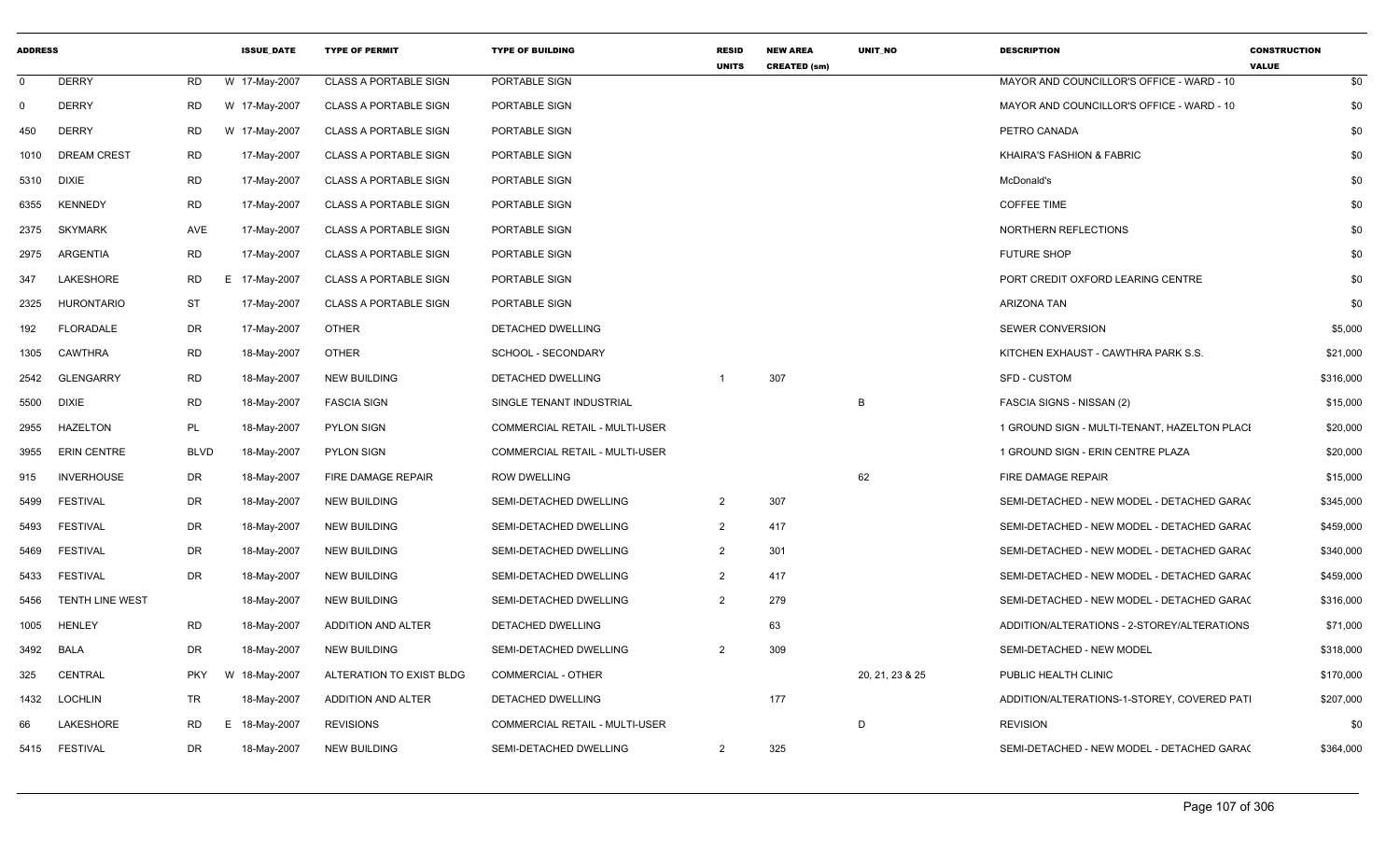| <b>ADDRESS</b> |                     |            | <b>ISSUE DATE</b> | <b>TYPE OF PERMIT</b>        | <b>TYPE OF BUILDING</b>   | <b>RESID</b><br><b>UNITS</b> | <b>NEW AREA</b><br><b>CREATED (sm)</b> | <b>UNIT NO</b> | <b>DESCRIPTION</b>                             | <b>CONSTRUCTION</b><br><b>VALUE</b> |
|----------------|---------------------|------------|-------------------|------------------------------|---------------------------|------------------------------|----------------------------------------|----------------|------------------------------------------------|-------------------------------------|
| 5403           | <b>FESTIVAL</b>     | DR.        | 18-May-2007       | <b>NEW BUILDING</b>          | SEMI-DETACHED DWELLING    | 2                            | 325                                    |                | SEMI-DETACHED - REPEAT MODEL - DETACHED GA     | \$364,000                           |
| 596            | <b>FOUR WINDS</b>   | WAY        | 18-May-2007       | ALTERATION TO EXIST BLDG     | DETACHED DWELLING         |                              |                                        |                | ALTERATIONS - DECK EXTENSION                   | \$2,000                             |
| 226            | <b>QUEEN</b>        | ST<br>S    | 18-May-2007       | FIRE CODE RETROFIT           | <b>COMMERCIAL - OTHER</b> |                              |                                        |                | FIRE CODE RETROFIT                             | \$15,000                            |
| 3272           | <b>ELMBANK</b>      | <b>RD</b>  | 18-May-2007       | <b>DEMOLITION</b>            | INDUSTRIAL - OTHER        |                              | 1,401                                  |                | DEMOLITION - INDUSTRIAL BUILDING               | \$15,000                            |
| 3310           | <b>ELMBANK</b>      | <b>RD</b>  | 18-May-2007       | <b>DEMOLITION</b>            | INDUSTRIAL - OTHER        |                              |                                        |                | DEMOLITION - INDUSTRIAL BUILDING               | \$15,000                            |
| 865            | <b>EIGHTH</b>       | <b>ST</b>  | 18-May-2007       | <b>NEW BUILDING</b>          | SEMI-DETACHED DWELLING    |                              | 430                                    |                | CONDITIONAL PERMIT - NEW - SEMI-DETACHED DW    | \$0                                 |
| 300            | <b>COURTNEYPARK</b> | DR         | W 18-May-2007     | <b>SPRINKLERS</b>            | MULTI-TENANT INDUSTRIAL   |                              |                                        |                | REVISION- FIRE ONLY, SPRINKLERS                | \$0                                 |
| 7200           | <b>GOREWAY</b>      | DR         | 18-May-2007       | <b>CLASS A PORTABLE SIGN</b> | PORTABLE SIGN             |                              |                                        |                | <b>SB EDUCATION INC</b>                        | \$0                                 |
| $\Omega$       | <b>HURONTARIO</b>   | ST         | 18-May-2007       | <b>CLASS A PORTABLE SIGN</b> | PORTABLE SIGN             |                              |                                        |                | <b>REGION OF PEEL</b>                          | \$0                                 |
| 775            | <b>BRITANNIA</b>    | <b>RD</b>  | W 18-May-2007     | <b>CLASS A PORTABLE SIGN</b> | PORTABLE SIGN             |                              |                                        |                | <b>BLACK'S PHOTO CORP</b>                      | \$0                                 |
| 3150           | <b>RIDGEWAY</b>     | DR         | 18-May-2007       | <b>CLASS A PORTABLE SIGN</b> | PORTABLE SIGN             |                              |                                        |                | HOT SHOTS                                      | \$0                                 |
| 734            | <b>DUNDAS</b>       | ST<br>Е.   | 18-May-2007       | <b>CLASS A PORTABLE SIGN</b> | PORTABLE SIGN             |                              |                                        |                | <b>DANBURY SALES</b>                           | \$0                                 |
| $\Omega$       | <b>MATHESON</b>     | BLVD<br>E. | 18-May-2007       | <b>CLASS A PORTABLE SIGN</b> | PORTABLE SIGN             |                              |                                        |                | <b>COMMUNITY SERVICES - REC. &amp; PARKS</b>   | \$0                                 |
| 5825           | <b>DIXIE</b>        | <b>RD</b>  | 18-May-2007       | <b>CLASS A PORTABLE SIGN</b> | PORTABLE SIGN             |                              |                                        |                | <b>BEST WESTERN</b>                            | \$0                                 |
| 4141           | <b>DIXIE</b>        | RD         | 22-May-2007       | ALTERATION TO EXIST BLDG     | <b>COMMERCIAL - OTHER</b> |                              |                                        | 26             | PHYSIOTHERAPY (MEDICAL) OFFICE                 | \$23,000                            |
| 2264           | <b>GORDON</b>       | DR         | 22-May-2007       | NEW BUILDING                 | DETACHED DWELLING         | $\mathbf{1}$                 | 279                                    | 8 - LOT 11     | CONDOMINIUM SFD - CUSTOM                       | \$288,000                           |
| 3517           | <b>BALA</b>         | DR         | 22-May-2007       | <b>NEW BUILDING</b>          | SEMI-DETACHED DWELLING    | 2                            | 333                                    |                | SEMI-DETACHED - REPEAT MODEL, ELV-A, MOD-B (I  | \$342,000                           |
| 5487           | <b>FESTIVAL</b>     | DR         | 22-May-2007       | <b>NEW BUILDING</b>          | SEMI-DETACHED DWELLING    | 2                            | 417                                    |                | SEMI-DETACHED - NEW MODEL. DETACHED GARAG      | \$459,000                           |
| 2660           | SPEAKMAN            | DR         | 22-May-2007       | ADDITION AND ALTER           | SINGLE TENANT INDUSTRIAL  |                              | 103                                    |                | ADDITION/ALTERATIONS-MEZZANINE                 | \$62,000                            |
| 3186           | TACC                | DR         | 22-May-2007       | <b>REVISIONS</b>             | DETACHED DWELLING         |                              |                                        |                | REVISION - INTERIOR LAYOUT - LOT 88 ONLY       | \$0                                 |
| 6902           | SECOND LINE WEST    |            | 22-May-2007       | <b>REVISIONS</b>             | DETACHED DWELLING         |                              |                                        |                | HVAC REVISION - FURNACE RELOCATION             | \$0                                 |
| 230            | <b>DUNDAS</b>       | ST         | E 22-May-2007     | <b>FASCIA SIGN</b>           | SINGLE TENANT INDUSTRIAL  |                              |                                        |                | FASCIA SIGN - READY HONDA (1)                  | \$3,000                             |
| 6980           | <b>MARITZ</b>       | DR         | 22-May-2007       | ALTERATION TO EXIST BLDG     | <b>COMMERCIAL - OTHER</b> |                              |                                        | 9              | <b>OFFICE</b>                                  | \$31,000                            |
| 3187           | <b>RESOLUTE</b>     | <b>DR</b>  | 22-May-2007       | ALTERATION TO EXIST BLDG     | DETACHED DWELLING         |                              | 27                                     |                | INTERIOR ALTERATIONS-NOT APPROVED AS 2-DWE     | \$10,000                            |
| 5255           | PALMETTO            | PL         | 22-May-2007       | <b>OTHER</b>                 | CONDOMINIUM ROW DWELLING  |                              |                                        |                | REVISED SITE SERVICING - ADDITION OF 2 IRRIGAT | \$0                                 |
| 654            | <b>BLOOR</b>        | <b>ST</b>  | 22-May-2007       | <b>CLASS A PORTABLE SIGN</b> | PORTABLE SIGN             |                              |                                        |                | <b>HERBAL MAGIC</b>                            | \$0                                 |
| 5380           | <b>TERRY FOX</b>    | WAY        | 22-May-2007       | <b>CLASS A PORTABLE SIGN</b> | PORTABLE SIGN             |                              |                                        |                | <b>PIZZA PLUS</b>                              | \$0                                 |
| 2580           | <b>HURONTARIO</b>   | <b>ST</b>  | 22-May-2007       | <b>CLASS A PORTABLE SIGN</b> | PORTABLE SIGN             |                              |                                        |                | TD CANADA TRUST                                | \$0                                 |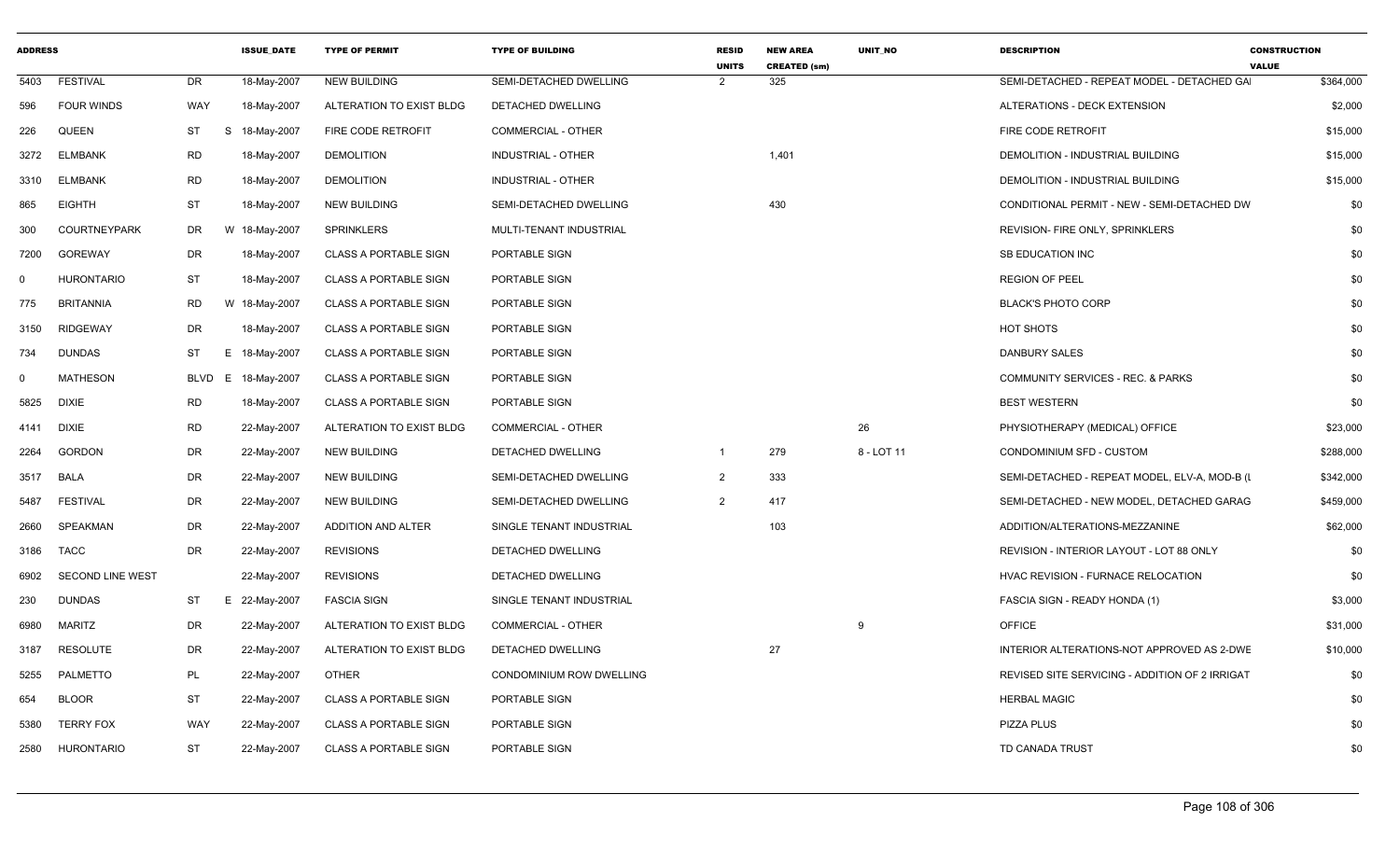| <b>ADDRESS</b> |                          |             | <b>ISSUE DATE</b> | <b>TYPE OF PERMIT</b>        | <b>TYPE OF BUILDING</b>               | <b>RESID</b><br><b>UNITS</b> | <b>NEW AREA</b><br><b>CREATED (sm)</b> | <b>UNIT NO</b> | <b>DESCRIPTION</b>                         | <b>CONSTRUCTION</b><br><b>VALUE</b> |
|----------------|--------------------------|-------------|-------------------|------------------------------|---------------------------------------|------------------------------|----------------------------------------|----------------|--------------------------------------------|-------------------------------------|
| 2150           | <b>BURNHAMTHORPE</b>     | <b>RD</b>   | W 22-May-2007     | <b>CLASS A PORTABLE SIGN</b> | PORTABLE SIGN                         |                              |                                        |                | <b>FAMOUS OPTICAL</b>                      | \$0                                 |
| 0              | <b>WINSTON CHURCHILL</b> | <b>BLVD</b> | 22-May-2007       | <b>CLASS A PORTABLE SIGN</b> | PORTABLE SIGN                         |                              |                                        |                | <b>ANIMAL AID</b>                          | \$0                                 |
| 700            | <b>MATHESON</b>          | BLVD        | W 22-May-2007     | <b>CLASS A PORTABLE SIGN</b> | PORTABLE SIGN                         |                              |                                        |                | <b>ROYAL BANK</b>                          | \$0                                 |
| 5980           | <b>MCLAUGHLIN</b>        | RD          | 22-May-2007       | <b>CLASS A PORTABLE SIGN</b> | <b>PORTABLE SIGN</b>                  |                              |                                        |                | TIMBERLAND                                 | \$0                                 |
| 5636           | <b>GLEN ERIN</b>         | DR          | 22-May-2007       | <b>CLASS A PORTABLE SIGN</b> | PORTABLE SIGN                         |                              |                                        |                | <b>PAINTERS PLACE</b>                      | \$0                                 |
| 700            | <b>MATHESON</b>          | <b>BLVD</b> | W 22-May-2007     | <b>CLASS A PORTABLE SIGN</b> | PORTABLE SIGN                         |                              |                                        |                | <b>ROYAL BANK</b>                          | \$0                                 |
| 1965           | <b>BRITANNIA</b>         | RD          | W 22-May-2007     | <b>CLASS A PORTABLE SIGN</b> | PORTABLE SIGN                         |                              |                                        |                | AAA TEEN DRIVERS                           | \$0                                 |
| 262            | <b>BRITANNIA</b>         | RD          | E 23-May-2007     | ALTERATION TO EXIST BLDG     | <b>COMMERCIAL - OTHER</b>             |                              |                                        |                | INTERIOR ALTERATIONS-BELL MOBILITY         | \$108,000                           |
| 5100           | ERIN MILLS               | <b>PKY</b>  | 23-May-2007       | ALTERATION TO EXIST BLDG     | COMMERCIAL RETAIL - MULTI-USER        |                              |                                        | E-226A         | INTERIOR ALTERATIONS-DEMISING WALL ONLY    | \$16,000                            |
| 6890           | <b>GLEN ERIN</b>         | DR          | 23-May-2007       | ALTERATION TO EXIST BLDG     | CHURCH                                |                              |                                        |                | ALTER-ELEVATOR MACHINE ROOM, ST JOHN OF TH | \$15,000                            |
| 4599           | <b>BEAUFORT</b>          | <b>TERR</b> | 23-May-2007       | NEW BUILDING                 | DETACHED DWELLING                     | -1                           | 400                                    |                | <b>SFD - CUSTOM</b>                        | \$521,000                           |
| 2254           | SOUTH SHERIDAN           | <b>WAY</b>  | 23-May-2007       | ALTERATION TO EXIST BLDG     | SINGLE TENANT INDUSTRIAL              |                              | 401                                    |                | INTERIOR ALTEARTIONS-HYUNDAI               | \$61,000                            |
| 1590           | <b>DUNDAS</b>            | ST          | E 23-May-2007     | ALTERATION TO EXIST BLDG     | <b>COMMERCIAL RETAIL - MULTI-USER</b> |                              | 2,705                                  | 13, 210, 220   | <b>FITNESS CLUB</b>                        | \$1,071,000                         |
| 101            | QUEENSWAY                |             | W 23-May-2007     | ALTERATION TO EXIST BLDG     | COMMERCIAL OFFICE - MULTI-USER        |                              |                                        | 101, 150       | RETAIL PHARMACY & MEDICAL CLINIC           | \$53,000                            |
| 2077           | <b>BARSUDA</b>           | DR          | 23-May-2007       | ALTERATION TO EXIST BLDG     | APARTMENT (> 6 UNITS)                 |                              |                                        |                | ALTERATIONS-MAIN ENTRANCE RENO, BARSUDA D  | \$35,000                            |
| 2030           | <b>BARSUDA</b>           | <b>DR</b>   | 23-May-2007       | ALTERATION TO EXIST BLDG     | APARTMENT (> 6 UNITS)                 |                              |                                        |                | ALTERATIONS-MAIN ENTRANCE RENO, BARSUDA D  | \$35,000                            |
| 100            | <b>CITY CENTRE</b>       | DR          | 23-May-2007       | <b>OTHER</b>                 | <b>COMMERCIAL RETAIL - MULTI-USER</b> |                              | 10                                     | $TK-1$         | <b>RETAIL</b>                              | \$15,000                            |
| 1034           | LAKESHORE                | RD          | W 23-May-2007     | <b>REVISIONS</b>             | DETACHED DWELLING                     |                              |                                        |                | HVAC REVISION - DUCTWORK RELOCATION        | \$0                                 |
| 2576           | <b>INLAKE</b>            | <b>CRT</b>  | 23-May-2007       | <b>FIRE DAMAGE REPAIR</b>    | <b>ROW DWELLING</b>                   |                              |                                        |                | FIRE DAMAGE REPAIR - 2-FLOOR ROOF/BATHROOM | \$10,000                            |
| 0              | <b>ERIN MILLS</b>        | <b>PKY</b>  | 23-May-2007       | <b>CLASS A PORTABLE SIGN</b> | PORTABLE SIGN                         |                              |                                        |                | MISSISSAUGA ROTARY RIBFEST                 | \$0                                 |
| 0              | <b>BURNHAMTHORPE</b>     | RD          | Е.<br>23-May-2007 | <b>CLASS A PORTABLE SIGN</b> | PORTABLE SIGN                         |                              |                                        |                | MISSISSAUGA ROTARY RIBFEST                 | \$0                                 |
| $\mathbf 0$    | LAKESHORE                | RD          | W 23-May-2007     | <b>CLASS A PORTABLE SIGN</b> | PORTABLE SIGN                         |                              |                                        |                | MISSISSAUGA ROTARY RIBFEST                 | \$0                                 |
| $\mathbf 0$    | <b>ERIN MILLS</b>        | <b>PKY</b>  | 23-May-2007       | <b>CLASS A PORTABLE SIGN</b> | PORTABLE SIGN                         |                              |                                        |                | MISSISSAUGA ROTARY RIBFEST                 | \$0                                 |
| 301            | <b>BURNHAMTHORPE</b>     | <b>RD</b>   | W 23-May-2007     | <b>CLASS A PORTABLE SIGN</b> | PORTABLE SIGN                         |                              |                                        |                | MISSISSAUGA ROTARY RIBFEST                 | \$0                                 |
| $\overline{0}$ | <b>CAWTHRA</b>           | <b>RD</b>   | 23-May-2007       | <b>CLASS A PORTABLE SIGN</b> | PORTABLE SIGN                         |                              |                                        |                | MISSISSAUGA ROTARY RIBFEST                 | \$0                                 |
| 0              | <b>EASTGATE</b>          | <b>PKY</b>  | 23-May-2007       | <b>CLASS A PORTABLE SIGN</b> | PORTABLE SIGN                         |                              |                                        |                | MISSISSAUGA ROTARY RIBFEST                 | \$0                                 |
| - 0            | <b>MAVIS</b>             | <b>RD</b>   | 23-May-2007       | <b>CLASS A PORTABLE SIGN</b> | PORTABLE SIGN                         |                              |                                        |                | MISSISSAUGA ROTARY RIBFEST                 | \$0                                 |
| $\Omega$       | <b>WINSTON CHURCHILL</b> | <b>BLVD</b> | 23-May-2007       | <b>CLASS A PORTABLE SIGN</b> | PORTABLE SIGN                         |                              |                                        |                | MISSISSAUGA ROTARY RIBFEST                 | \$0                                 |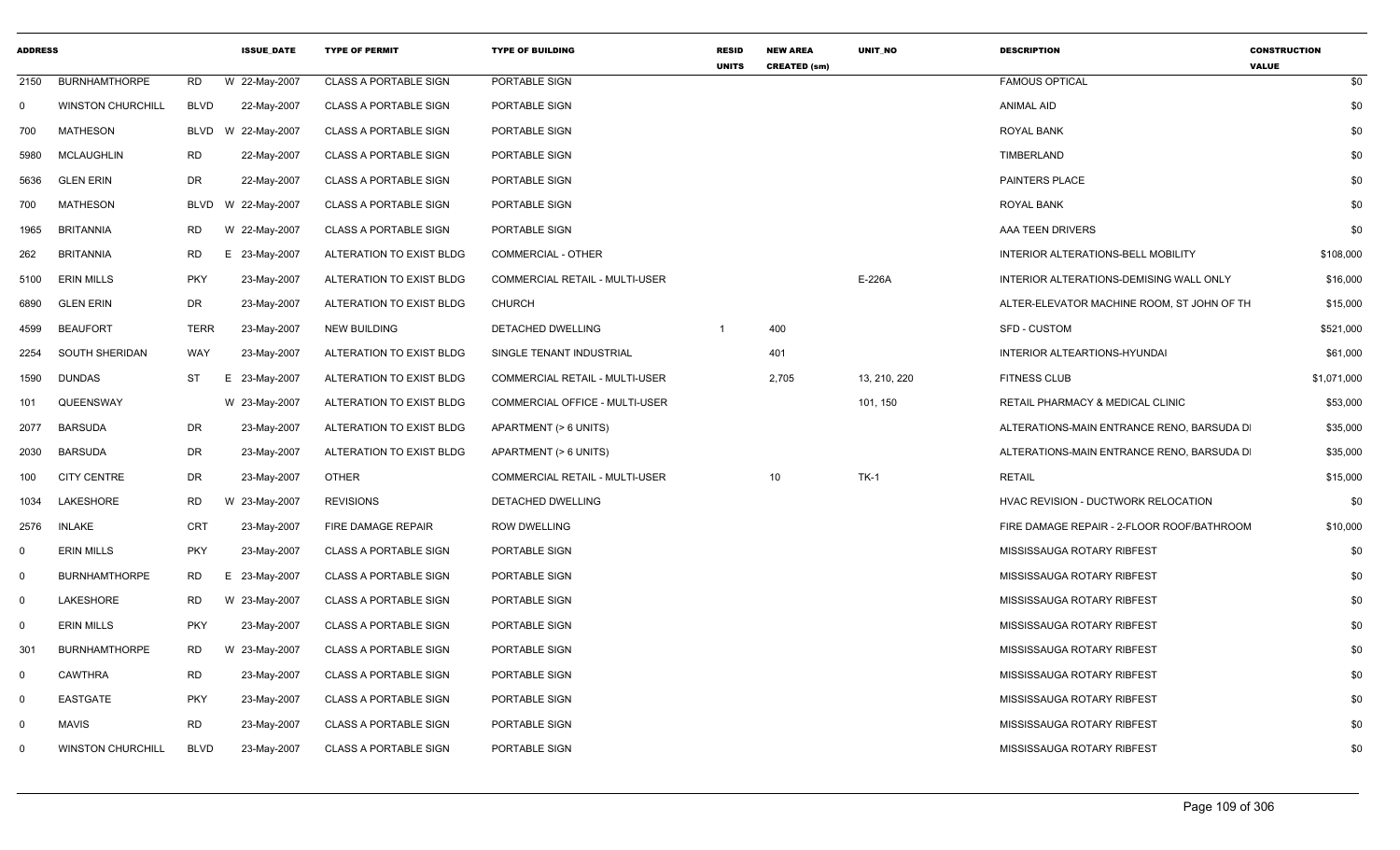| <b>ADDRESS</b> |                          |             | <b>ISSUE DATE</b> | <b>TYPE OF PERMIT</b>        | <b>TYPE OF BUILDING</b>               | <b>RESID</b><br><b>UNITS</b> | <b>NEW AREA</b><br><b>CREATED (sm)</b> | UNIT_NO      | <b>DESCRIPTION</b>                           | <b>CONSTRUCTION</b><br><b>VALUE</b> |
|----------------|--------------------------|-------------|-------------------|------------------------------|---------------------------------------|------------------------------|----------------------------------------|--------------|----------------------------------------------|-------------------------------------|
| $\mathbf{0}$   | <b>MISSISSAUGA</b>       | <b>RD</b>   | 23-May-2007       | <b>CLASS A PORTABLE SIGN</b> | PORTABLE SIGN                         |                              |                                        |              | MISSISSAUGA ROTARY RIBFEST                   | \$0                                 |
| 0              | <b>WINSTON CHURCHILL</b> | <b>BLVD</b> | 23-May-2007       | <b>CLASS A PORTABLE SIGN</b> | PORTABLE SIGN                         |                              |                                        |              | MISSISSAUGA ROTARY RIBFEST                   | \$0                                 |
| $\Omega$       | <b>MAVIS</b>             | <b>RD</b>   | 23-May-2007       | <b>CLASS A PORTABLE SIGN</b> | PORTABLE SIGN                         |                              |                                        |              | MISSISSAUGA ROTARY RIBFEST                   | \$0                                 |
| 7214           | <b>AIRPORT</b>           | <b>RD</b>   | 23-May-2007       | <b>REVISIONS</b>             | COMMERCIAL RETAIL - MULTI-USER        |                              |                                        |              | <b>HVAC REVISION</b>                         | \$0                                 |
| 0              | <b>SHERIDAN PARK</b>     | DR          | 23-May-2007       | <b>CLASS A PORTABLE SIGN</b> | PORTABLE SIGN                         |                              |                                        |              | HAS (HOOPS ALL STARS) BASKETBALL ORGANIZATI  | \$0                                 |
| $\Omega$       | <b>ERIN MILLS</b>        | <b>PKY</b>  | 23-May-2007       | <b>CLASS A PORTABLE SIGN</b> | PORTABLE SIGN                         |                              |                                        |              | ENERSOURCE HYDRO MISSISSAUGA                 | \$0                                 |
| 0              | <b>BURNHAMTHORPE</b>     | <b>RD</b>   | W 23-May-2007     | <b>CLASS A PORTABLE SIGN</b> | PORTABLE SIGN                         |                              |                                        |              | HAS (HOOPS ALL STARS) BASKETBALL ORGANIZATI  | \$0                                 |
| 1475           | <b>BURNHAMTHORPE</b>     | RD          | W 23-May-2007     | <b>CLASS A PORTABLE SIGN</b> | PORTABLE SIGN                         |                              |                                        |              | VISUAL ARTS MISSISSAUGA                      | \$0                                 |
| 755            | QUEENSWAY                |             | E 23-May-2007     | <b>CLASS A PORTABLE SIGN</b> | PORTABLE SIGN                         |                              |                                        |              | <b>P4S PASSPORT PHOTOS</b>                   | \$0                                 |
| 301            | <b>BURNHAMTHORPE</b>     | <b>RD</b>   | W 23-May-2007     | <b>CLASS A PORTABLE SIGN</b> | PORTABLE SIGN                         |                              |                                        |              | CORPORATE SERVICES - COMMUNICATIONS          | \$0                                 |
| $\mathbf 0$    | <b>HURONTARIO</b>        | <b>ST</b>   | 23-May-2007       | <b>CLASS A PORTABLE SIGN</b> | PORTABLE SIGN                         |                              |                                        |              | <b>LIVING ARTS CENTRE</b>                    | \$0                                 |
| 4789           | ST. MARTIN               | <b>MEWS</b> | 23-May-2007       | ALTERATION TO EXIST BLDG     | <b>SEMI-DETACHED DWELLING</b>         |                              |                                        |              | 3-PIECE ROUGH-IN IN BASEMENT                 | \$3,000                             |
| 1911           | <b>DUNDAS</b>            | ST          | 23-May-2007<br>E. | <b>CLASS A PORTABLE SIGN</b> | PORTABLE SIGN                         |                              |                                        |              | <b>SHOE STOP</b>                             | \$0                                 |
| 3100           | <b>WINSTON CHURCHILL</b> | <b>BLVD</b> | 23-May-2007       | <b>CLASS A PORTABLE SIGN</b> | PORTABLE SIGN                         |                              |                                        |              | <b>LITTLE CEASERS</b>                        | \$0                                 |
| 0              | <b>WINSTON CHURCHILL</b> | <b>BLVD</b> | 23-May-2007       | <b>CLASS A PORTABLE SIGN</b> | PORTABLE SIGN                         |                              |                                        |              | COMMUNITY SERVICES - CLARKSON C C            | \$0                                 |
| 0              | SOUTHDOWN                | <b>RD</b>   | 23-May-2007       | <b>CLASS A PORTABLE SIGN</b> | PORTABLE SIGN                         |                              |                                        |              | COMMUNITY SERVICES - CLARKSON C C            | \$0                                 |
| 5100           | <b>ERIN MILLS</b>        | <b>PKY</b>  | 24-May-2007       | ALTERATION TO EXIST BLDG     | <b>COMMERCIAL RETAIL - MULTI-USER</b> |                              |                                        | R228         | <b>INTERIOR ALTERATIONS-TRANSIT</b>          | \$36,000                            |
| 5100           | <b>ERIN MILLS</b>        | <b>PKY</b>  | 24-May-2007       | ALTERATION TO EXIST BLDG     | COMMERCIAL RETAIL - MULTI-USER        |                              |                                        | <b>B-205</b> | ROGERS WIRELESS RETAIL LOCATION              | \$15,000                            |
| 2495           | <b>STANFIELD</b>         | <b>RD</b>   | 24-May-2007       | NEW BUILDING                 | SINGLE TENANT INDUSTRIAL              |                              | 7,537                                  | BLD-A        | NEW - INDUSTRIAL SHELL BLDG A, TENANT NOT DE | \$3,580,000                         |
| 2185           | GORDON                   | <b>DR</b>   | 24-May-2007       | <b>NEW BUILDING</b>          | DETACHED DWELLING                     |                              | 434                                    |              | SFD-CUSTOM                                   | \$564,000                           |
| 1561           | <b>PINETREE</b>          | <b>CRES</b> | 24-May-2007       | <b>OTHER</b>                 | DETACHED DWELLING                     |                              |                                        |              | <b>WOOD DECK</b>                             | \$2,000                             |
| 1324           | <b>INDIAN</b>            | <b>RD</b>   | 24-May-2007       | <b>NEW BUILDING</b>          | DETACHED DWELLING                     |                              | 328                                    |              | <b>SFD - CUSTOM</b>                          | \$343,000                           |
| 2333           | <b>KENBARB</b>           | <b>RD</b>   | 24-May-2007       | ALTERATION TO EXIST BLDG     | <b>DETACHED DWELLING</b>              |                              | 114                                    |              | ALTERATIONS - BASEMENT APARTMENT/WALKOUT     | \$32,000                            |
| 1527           | <b>NORTHMOUNT</b>        | AVE         | 24-May-2007       | ALTERATION TO EXIST BLDG     | DETACHED DWELLING                     |                              |                                        |              | <b>INTERIOR ALTERATIONS</b>                  | \$10,000                            |
| 5900           | <b>AVEBURY</b>           | <b>RD</b>   | 24-May-2007       | <b>REVISIONS</b>             | SINGLE TENANT INDUSTRIAL              |                              |                                        |              | REVISION TO PLUMBING AND HVAC                | \$0                                 |
| 5900           | <b>RODEO</b>             | DR          | 24-May-2007       | ELECTROMAG LOCK DEVICE       | <b>COMMERCIAL - OTHER</b>             |                              |                                        |              | FIRE ONLY-MAGLOCK (1)                        | \$3,000                             |
| 100            | <b>CITY CENTRE</b>       | DR          | 24-May-2007       | <b>FASCIA SIGN</b>           | COMMERCIAL RETAIL - MULTI-USER        |                              |                                        | 2-934        | FASCIA SIGN - NON-ILLUMINATED BROGUE (1)     | \$1,000                             |
| 3359           | MISSISSAUGA              | <b>RD</b>   | 24-May-2007       | TENTS/AIR SUPPORT STRUC      | PUBLIC/INSTIT (EXCEPT SCHOOLS)        |                              |                                        |              | TENT-TEMPORARY, MAY 31-JUN 4/2007 (2)        | \$2,000                             |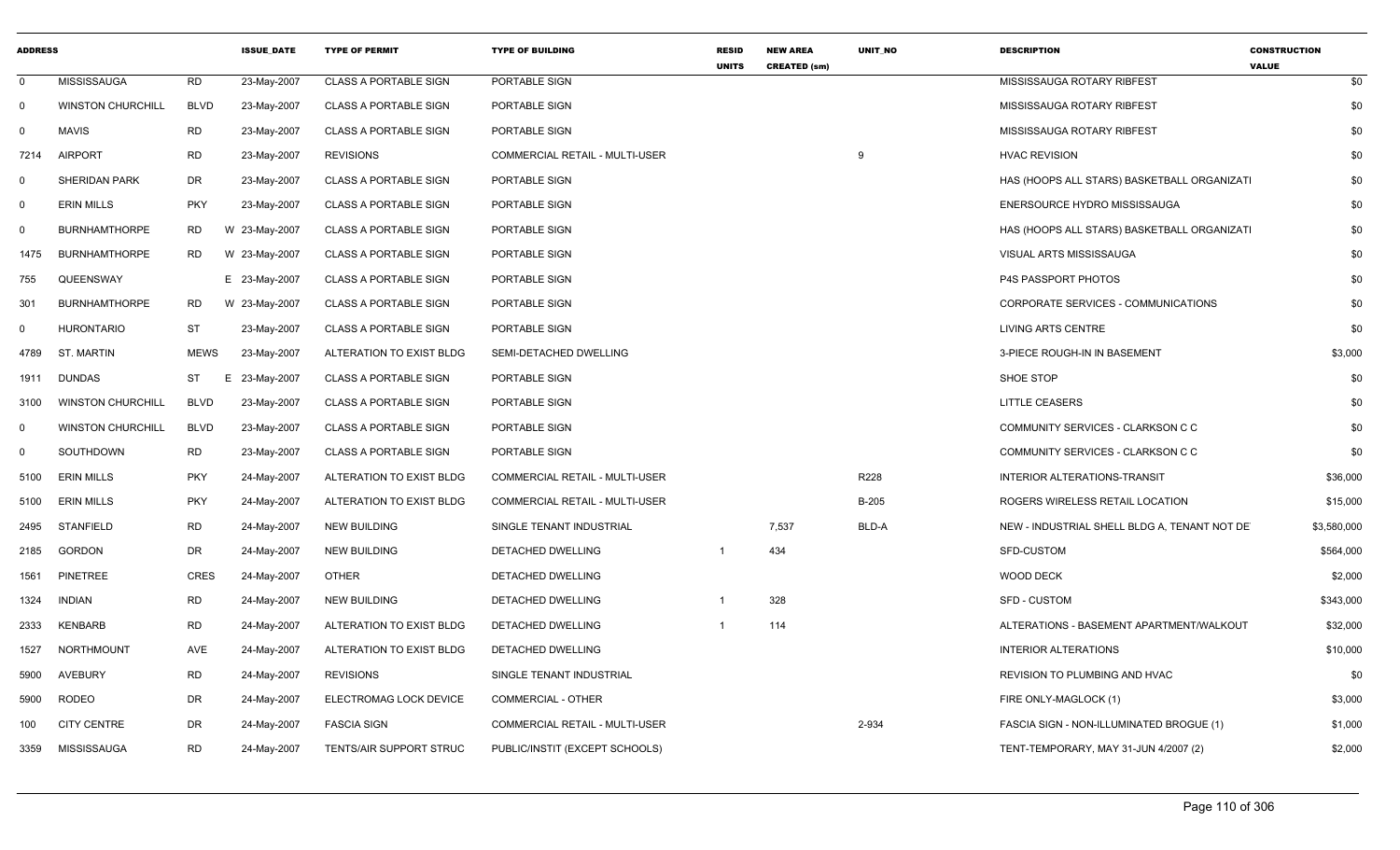| <b>ADDRESS</b> |                       |             | <b>ISSUE DATE</b> | <b>TYPE OF PERMIT</b>        | <b>TYPE OF BUILDING</b>        | <b>RESID</b><br><b>UNITS</b> | <b>NEW AREA</b><br><b>CREATED (sm)</b> | <b>UNIT NO</b> | <b>DESCRIPTION</b>                           | <b>CONSTRUCTION</b><br><b>VALUE</b> |
|----------------|-----------------------|-------------|-------------------|------------------------------|--------------------------------|------------------------------|----------------------------------------|----------------|----------------------------------------------|-------------------------------------|
| 2201           | <b>WATSON ORCHARD</b> | <b>RD</b>   | 24-May-2007       | ADDITION TO EXIST BLDG       | DETACHED DWELLING              |                              | 194                                    |                | ADDITION/ALTERATIONS                         | \$196,000                           |
| 60             | <b>COURTNEYPARK</b>   | DR          | W 24-May-2007     | ALTERATION TO EXIST BLDG     | COMMERCIAL OFFICE - MULTI-USER |                              |                                        | -1             | UNDERGROUND PLUMBING ONLY                    | \$25,000                            |
| -8             | <b>MAIN</b>           | ST          | 24-May-2007       | <b>CLASS A PORTABLE SIGN</b> | PORTABLE SIGN                  |                              |                                        |                | <b>AMY PAK</b>                               | \$0                                 |
| 3221           | <b>DERRY</b>          | <b>RD</b>   | W 24-May-2007     | <b>CLASS A PORTABLE SIGN</b> | PORTABLE SIGN                  |                              |                                        |                | ARCO COMPUTERS                               | \$0                                 |
| 700            | <b>BURNHAMTHORPE</b>  | RD          | E 24-May-2007     | <b>CLASS A PORTABLE SIGN</b> | <b>PORTABLE SIGN</b>           |                              |                                        |                | <b>SHOPPERS DRUG</b>                         | \$0                                 |
| 4800           | EASTGATE              | <b>PKY</b>  | 24-May-2007       | <b>CLASS A PORTABLE SIGN</b> | PORTABLE SIGN                  |                              |                                        |                | MCINTYRE GROUP OFFICE SERVICES               | \$0                                 |
| 2720           | GANANOQUE             | DR          | 24-May-2007       | <b>CLASS A PORTABLE SIGN</b> | PORTABLE SIGN                  |                              |                                        |                | MEADOWVALE BIBLE BAPTIST CHURCH              | \$0                                 |
| 6630           | <b>TURNER VALLEY</b>  | <b>RD</b>   | 24-May-2007       | <b>CLASS A PORTABLE SIGN</b> | PORTABLE SIGN                  |                              |                                        |                | MEADOWVALE FIRST BAPTIST CHURCH              | \$0                                 |
| 6920           | <b>MILLCREEK</b>      | DR          | 24-May-2007       | <b>CLASS A PORTABLE SIGN</b> | PORTABLE SIGN                  |                              |                                        |                | PLAY & LEARN CHILDREN'S CENTRE               | \$0                                 |
| 3050           | <b>ARTESIAN</b>       | DR          | 24-May-2007       | <b>CLASS A PORTABLE SIGN</b> | PORTABLE SIGN                  |                              |                                        |                | DR. LLOYD-PEDVIS                             | \$0                                 |
| 776            | DUNDAS                | ST          | E 24-May-2007     | <b>CLASS A PORTABLE SIGN</b> | PORTABLE SIGN                  |                              |                                        |                | SLEEP COUNTRY CANADA                         | \$0                                 |
| 1865           | LAKESHORE             | RD          | W 24-May-2007     | <b>CLASS A PORTABLE SIGN</b> | PORTABLE SIGN                  |                              |                                        |                | PAINT SCAPES INC.                            | \$0                                 |
| 5170           | <b>DIXIE</b>          | <b>RD</b>   | 24-May-2007       | <b>CLASS A PORTABLE SIGN</b> | PORTABLE SIGN                  |                              |                                        |                | CANADIAN ART WHOLESALERS (MISS)              | \$0                                 |
| $\mathbf 0$    | <b>BROMSGROVE</b>     | <b>RD</b>   | 24-May-2007       | <b>CLASS A PORTABLE SIGN</b> | PORTABLE SIGN                  |                              |                                        |                | PARK ROYAL BIBLE CHURCH.                     | \$0                                 |
| 2575           | DUNDAS                | ST          | W 24-May-2007     | <b>CLASS A PORTABLE SIGN</b> | PORTABLE SIGN                  |                              |                                        |                | <b>HEARTH MANOR</b>                          | \$0                                 |
| 950            | SOUTHDOWN             | <b>RD</b>   | 24-May-2007       | <b>CLASS A PORTABLE SIGN</b> | PORTABLE SIGN                  |                              |                                        |                | JENNIFER'S FLOWERS & GIFTS                   | \$0                                 |
| 5200           | <b>DIXIE</b>          | <b>RD</b>   | 24-May-2007       | <b>CLASS A PORTABLE SIGN</b> | PORTABLE SIGN                  |                              |                                        |                | HALLMARK BILLARDS INC (DIXIE RD, MISS)       | \$0                                 |
| 406            | LAKESHORE             | RD          | E 24-May-2007     | <b>CLASS A PORTABLE SIGN</b> | PORTABLE SIGN                  |                              |                                        |                | A & P CANADA CO.                             | \$0                                 |
| 2065           | DUNDAS                | ST          | E 24-May-2007     | <b>CLASS A PORTABLE SIGN</b> | PORTABLE SIGN                  |                              |                                        |                | DR. MILCHMAN                                 | \$0                                 |
| $\mathbf 0$    | <b>ERIN MILLS</b>     | <b>PKY</b>  | 24-May-2007       | <b>CLASS A PORTABLE SIGN</b> | PORTABLE SIGN                  |                              |                                        |                | MISSISSAUGA RECREATIONAL SPORTS CLUB         | \$0                                 |
| 626            | <b>BURNHAMTHORPE</b>  | RD          | W 24-May-2007     | <b>CLASS A PORTABLE SIGN</b> | PORTABLE SIGN                  |                              |                                        |                | PUSSYCAT DOLLS                               | \$0                                 |
| 1225           | MATHESON              | <b>BLVD</b> | E 25-May-2007     | ALTERATION TO EXIST BLDG     | SINGLE TENANT INDUSTRIAL       |                              |                                        | 2              | ALTERATIONS-SPRAY BOOTH                      | \$20,000                            |
| 302            | <b>OJIBWAY</b>        | TR          | 25-May-2007       | ALTERATION TO EXIST BLDG     | DETACHED DWELLING              |                              |                                        |                | ALTERATIONS - FINISHED BASEMENT & WALKOUT II | \$39,000                            |
| 1477           | MISSISSAUGA VALLEY    | <b>BLVD</b> | 25-May-2007       | ALTERATION TO EXIST BLDG     | APARTMENT (> 6 UNITS)          |                              |                                        |                | ALTER - GARAGE ROOF SLAB REPAIR, MORGUARD    | \$36,000                            |
| 5505           | <b>FESTIVAL</b>       | DR          | 25-May-2007       | <b>NEW BUILDING</b>          | SEMI-DETACHED DWELLING         | $\overline{2}$               | 301                                    |                | SEMI-DETACHED - REPEAT MODEL - DETACHED GA   | \$340,000                           |
| 5481           | <b>FESTIVAL</b>       | DR          | 25-May-2007       | <b>NEW BUILDING</b>          | SEMI-DETACHED DWELLING         | $\overline{2}$               | 307                                    |                | SEMI-DETACHED - REPEAT MODEL - DETACHED GA   | \$345,000                           |
| 5475           | <b>FESTIVAL</b>       | DR          | 25-May-2007       | <b>NEW BUILDING</b>          | SEMI-DETACHED DWELLING         | 2                            | 301                                    |                | SEMI-DETACHED - REPEAT MODEL - DETACHED GA   | \$340,000                           |
|                | 5463 FESTIVAL         | <b>DR</b>   | 25-May-2007       | NEW BUILDING                 | SEMI-DETACHED DWELLING         | $\overline{2}$               | 417                                    |                | SEMI-DETACHED - REPEAT MODEL - DETACHED GA   | \$459,000                           |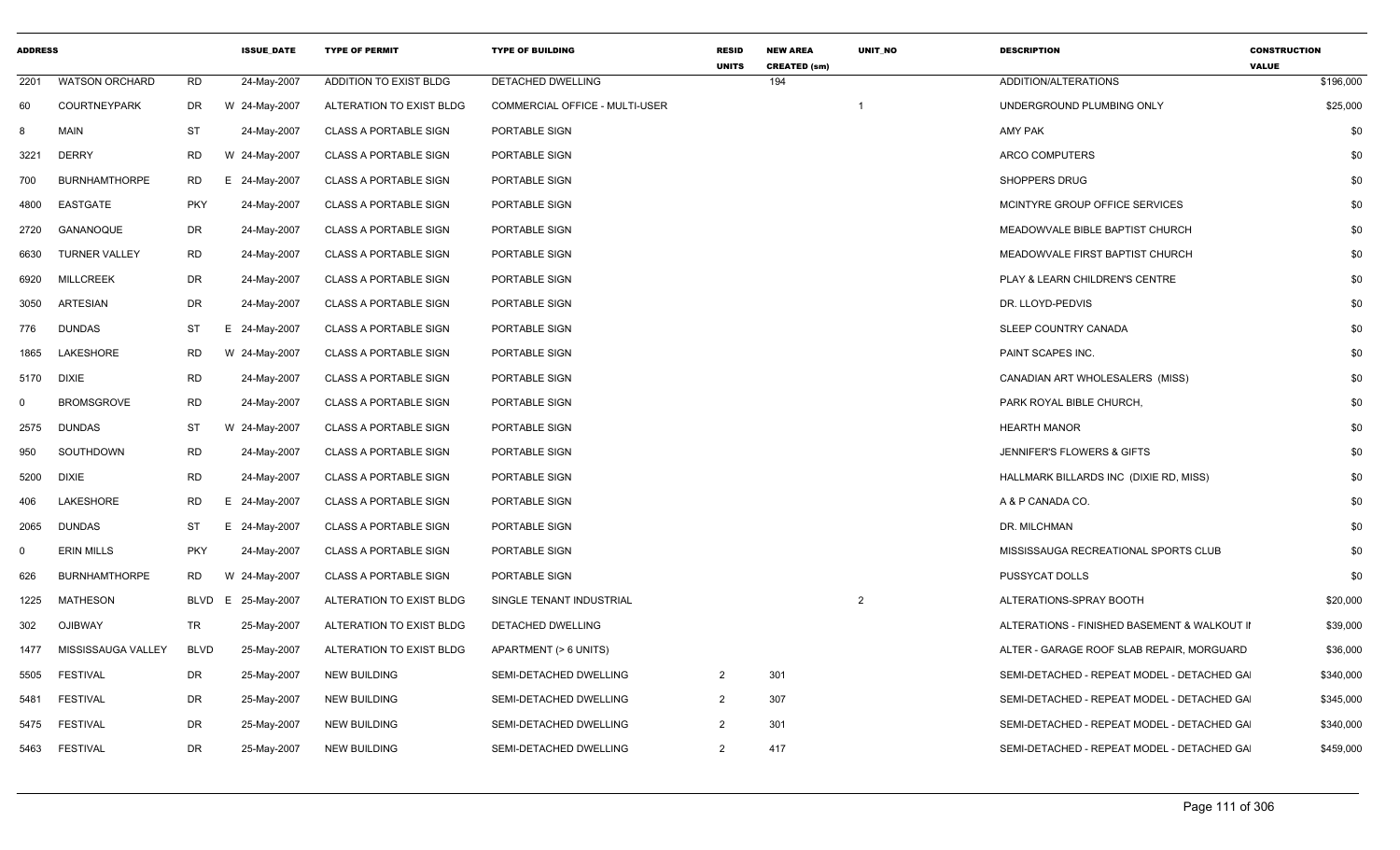| <b>ADDRESS</b> |                        |            | <b>ISSUE DATE</b> | <b>TYPE OF PERMIT</b>    | <b>TYPE OF BUILDING</b>       | <b>RESID</b><br><b>UNITS</b> | <b>NEW AREA</b><br><b>CREATED (sm)</b> | <b>UNIT NO</b> | <b>DESCRIPTION</b>                           | <b>CONSTRUCTION</b><br><b>VALUE</b> |
|----------------|------------------------|------------|-------------------|--------------------------|-------------------------------|------------------------------|----------------------------------------|----------------|----------------------------------------------|-------------------------------------|
| 5457           | <b>FESTIVAL</b>        | <b>DR</b>  | 25-May-2007       | <b>NEW BUILDING</b>      | SEMI-DETACHED DWELLING        | $\overline{2}$               | 417                                    |                | SEMI-DETACHED - REPEAT MODEL - DETACHED GA   | \$459,000                           |
| 5451           | <b>FESTIVAL</b>        | <b>DR</b>  | 25-May-2007       | <b>NEW BUILDING</b>      | <b>SEMI-DETACHED DWELLING</b> | $\overline{2}$               | 301                                    |                | SEMI-DETACHED - REPEAT MODEL - DETACHED GA   | \$340,000                           |
| 5445           | <b>FESTIVAL</b>        | <b>DR</b>  | 25-May-2007       | <b>NEW BUILDING</b>      | SEMI-DETACHED DWELLING        | $\overline{2}$               | 307                                    |                | SEMI-DETACHED - REPEAT MODEL - DETACHED GA   | \$345,000                           |
| 5439           | <b>FESTIVAL</b>        | DR         | 25-May-2007       | <b>NEW BUILDING</b>      | SEMI-DETACHED DWELLING        | $\overline{2}$               | 417                                    |                | SEMI-DETACHED - REPEAT MODEL - DETACHED GA   | \$459,000                           |
| 5432           | <b>TENTH LINE WEST</b> |            | 25-May-2007       | <b>NEW BUILDING</b>      | SEMI-DETACHED DWELLING        | $\overline{2}$               | 301                                    |                | SEMI-DETACHED - REPEAT MODEL - DETACHED GA   | \$340,000                           |
| 5438           | TENTH LINE WEST        |            | 25-May-2007       | <b>NEW BUILDING</b>      | SEMI-DETACHED DWELLING        | $\overline{2}$               | 307                                    |                | SEMI-DETACHED - REPEAT MODEL, DETACHED GAF   | \$345,000                           |
| 5444           | <b>TENTH LINE WEST</b> |            | 25-May-2007       | <b>NEW BUILDING</b>      | SEMI-DETACHED DWELLING        | $\overline{2}$               | 417                                    |                | SEMI-DETACHED - REPEAT MODEL - DETACHED GA   | \$459,000                           |
| 5450           | <b>TENTH LINE WEST</b> |            | 25-May-2007       | <b>NEW BUILDING</b>      | SEMI-DETACHED DWELLING        | $\overline{2}$               | 417                                    |                | SEMI-DETACHED - REPEAT MODEL - DETACHED GA   | \$459,000                           |
| 5462           | <b>TENTH LINE WEST</b> |            | 25-May-2007       | <b>NEW BUILDING</b>      | SEMI-DETACHED DWELLING        | $\overline{2}$               | 301                                    |                | SEMI-DETACHED - REPEAT MODEL - DETACHED GA   | \$340,000                           |
| 5468           | TENTH LINE WEST        |            | 25-May-2007       | <b>NEW BUILDING</b>      | SEMI-DETACHED DWELLING        | $\overline{2}$               | 307                                    |                | SEMI-DETACHED - REPEAT MODEL - DETACHED GA   | \$345,000                           |
| 5474           | <b>TENTH LINE WEST</b> |            | 25-May-2007       | <b>NEW BUILDING</b>      | SEMI-DETACHED DWELLING        | $\overline{2}$               | 301                                    |                | SEMI-DETACHED - REPEAT MODEL - DETACHED GA   | \$340,000                           |
| 5480           | TENTH LINE WEST        |            | 25-May-2007       | <b>NEW BUILDING</b>      | SEMI-DETACHED DWELLING        | $\overline{2}$               | 417                                    |                | SEMI-DETACHED - REPEAT MODEL - DETACHED GA   | \$459,000                           |
| 5486           | <b>TENTH LINE WEST</b> |            | 25-May-2007       | <b>NEW BUILDING</b>      | SEMI-DETACHED DWELLING        | 2                            | 417                                    |                | SEMI-DETACHED - REPEAT MODEL - DETACHED GA   | \$459,000                           |
| 5492           | <b>TENTH LINE WEST</b> |            | 25-May-2007       | <b>NEW BUILDING</b>      | SEMI-DETACHED DWELLING        | $\overline{2}$               | 417                                    |                | SEMI-DETACHED - REPEAT MODEL - DETACHED GA   | \$459,000                           |
| 5498           | <b>TENTH LINE WEST</b> |            | 25-May-2007       | <b>NEW BUILDING</b>      | SEMI-DETACHED DWELLING        | $\overline{2}$               | 301                                    |                | SEMI-DETACHED - REPEAT MODEL - DETACHED GA   | \$340,000                           |
| 5504           | TENTH LINE WEST        |            | 25-May-2007       | <b>NEW BUILDING</b>      | SEMI-DETACHED DWELLING        | $\overline{2}$               | 307                                    |                | SEMI-DETACHED - REPEAT MODEL - DETACHED GA   | \$345,000                           |
| 5427           | <b>FESTIVAL</b>        | <b>DR</b>  | 25-May-2007       | <b>NEW BUILDING</b>      | SEMI-DETACHED DWELLING        | 2                            | 417                                    |                | SEMI-DETACHED - REPEAT MODEL - DETACHED GA   | \$459,000                           |
| 5426           | <b>TENTH LINE WEST</b> |            | 25-May-2007       | <b>NEW BUILDING</b>      | SEMI-DETACHED DWELLING        | $\overline{2}$               | 307                                    |                | SEMI-DETACHED - REPEAT MODEL - DETACHED GA   | \$345,000                           |
| 160            | <b>TRADERS</b>         | BLVD       | E 25-May-2007     | ALTERATION TO EXIST BLDG | MULTI-TENANT INDUSTRIAL       |                              | 435                                    | 207-08         | ADMINISTRATIVE OFFICE                        | \$125,000                           |
| 3270           | TACC                   | DR         | 25-May-2007       | <b>NEW BUILDING</b>      | SCHOOL - ELEMENTARY           |                              | 5,338                                  |                | NEW - SCHOOL CHURCHILL MEADOWS JR. P.S. CON  | \$0                                 |
| 1755           | <b>ARGENTIA</b>        | <b>RD</b>  | 25-May-2007       | <b>PYLON SIGN</b>        | <b>INDUSTRIAL - OTHER</b>     |                              |                                        |                | GROUND SIGN - TORAL CAST (1)                 | \$5,000                             |
| 5425           | <b>DIXIE</b>           | <b>RD</b>  | 25-May-2007       | <b>FASCIA SIGN</b>       | SINGLE TENANT INDUSTRIAL      |                              |                                        |                | <b>FASCIA SIGN - TRANSFORCE (1)</b>          | \$2,000                             |
| 2111           | <b>ROCHE</b>           | CRT        | 25-May-2007       | <b>OTHER</b>             | APARTMENT (> 6 UNITS)         |                              |                                        |                | FIRE ONLY - FIRE ALARM                       | \$16,000                            |
| 3398           | <b>SUNLIGHT</b>        | <b>ST</b>  | 25-May-2007       | <b>NEW BUILDING</b>      | SEMI-DETACHED DWELLING        | $\overline{2}$               | 358                                    |                | SEMI-DETACHED - NEW MODEL                    | \$368,000                           |
| 3380           | <b>SUNLIGHT</b>        | <b>ST</b>  | 25-May-2007       | <b>NEW BUILDING</b>      | SEMI-DETACHED DWELLING        | $\overline{2}$               | 358                                    |                | SEMI-DETACHED - REPEAT MODEL                 | \$368,000                           |
| 3286           | <b>SUNLIGHT</b>        | <b>ST</b>  | 25-May-2007       | NEW BUILDING             | SEMI-DETACHED DWELLING        | $\overline{2}$               | 358                                    |                | SEMI-DETACHED - REPEAT MODEL                 | \$368,000                           |
| 3280           | <b>SUNLIGHT</b>        | <b>ST</b>  | 25-May-2007       | <b>NEW BUILDING</b>      | SEMI-DETACHED DWELLING        | $\overline{2}$               | 358                                    |                | SEMI-DETACHED - REPEAT MODEL                 | \$368,000                           |
| 719            | <b>PARKLAND</b>        | <b>AVE</b> | 25-May-2007       | ADDITION AND ALTER       | DETACHED DWELLING             |                              | 33                                     |                | ADDITION/ALTERATIONS - ENCLOSED PORCH, 2-FLF | \$37,000                            |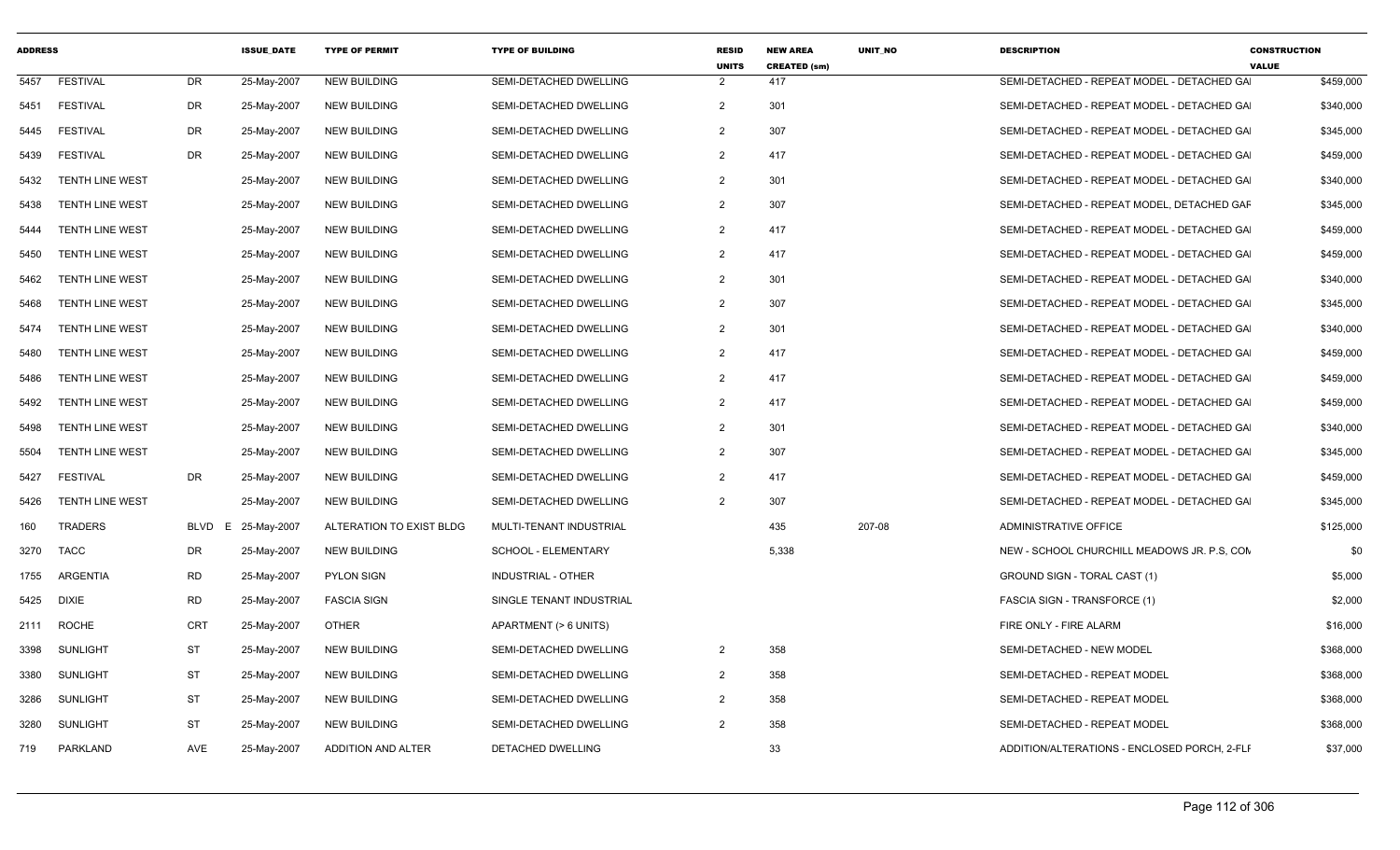| <b>ADDRESS</b> |                        |             | <b>ISSUE DATE</b> | <b>TYPE OF PERMIT</b>         | <b>TYPE OF BUILDING</b>        | <b>RESID</b><br><b>UNITS</b> | <b>NEW AREA</b><br><b>CREATED (sm)</b> | <b>UNIT NO</b> | <b>DESCRIPTION</b>                               | <b>CONSTRUCTION</b><br><b>VALUE</b> |
|----------------|------------------------|-------------|-------------------|-------------------------------|--------------------------------|------------------------------|----------------------------------------|----------------|--------------------------------------------------|-------------------------------------|
| 2000           | ARGENTIA               | <b>RD</b>   | 25-May-2007       | ALTERATION TO EXIST BLDG      | COMMERCIAL OFFICE - MULTI-USER |                              |                                        | 270, BLD-3     | OFFICE                                           | \$15,000                            |
| 5685           | MCLAUGHLIN             | <b>RD</b>   | 25-May-2007       | ALTERATION TO EXIST BLDG      | MULTI-TENANT INDUSTRIAL        |                              | 89                                     |                | INTERIOR ALTERATIONS - ONTARIO NATURAL FOOI      | \$15,000                            |
| 100            | <b>CITY CENTRE</b>     | DR          | 25-May-2007       | <b>REVISIONS</b>              | COMMERCIAL RETAIL - MULTI-USER |                              |                                        | $2 - 212$      | PLUMBING AND HVAC REVISION                       | \$0                                 |
| 76             | <b>INGLEWOOD</b>       | DR          | 28-May-2007       | <b>NEW BUILDING</b>           | DETACHED DWELLING              | $\overline{\mathbf{1}}$      | 285                                    |                | <b>SFD - CUSTOM</b>                              | \$294,000                           |
| 1780           | <b>MEADOWVALE</b>      | <b>BLVD</b> | 28-May-2007       | <b>REVISIONS</b>              | <b>SCHOOL - SECONDARY</b>      |                              | 1,256                                  |                | <b>REVISION</b>                                  | \$0                                 |
| 92             | <b>WANITA</b>          | RD          | 28-May-2007       | ADDITION AND ALTER            | DETACHED DWELLING              |                              | 126                                    |                | ADDITION/ALTER - 2ND STOREY/1 STOREY ADDITIO     | \$141,000                           |
| 5129           | CELEBRATION            | DR          | 28-May-2007       | <b>NEW BUILDING</b>           | DETACHED DWELLING              | $\overline{\mathbf{1}}$      | 249                                    |                | <b>SFD - REPEAT MODEL</b>                        | \$258,000                           |
| 5133           | <b>CELEBRATION</b>     | DR          | 28-May-2007       | <b>NEW BUILDING</b>           | DETACHED DWELLING              | -1                           | 236                                    |                | <b>SFD - REPEAT MODEL</b>                        | \$220,000                           |
| 7320           | <b>PACIFIC</b>         | <b>CIR</b>  | 28-May-2007       | ALTERATION TO EXIST BLDG      | SINGLE TENANT INDUSTRIAL       |                              |                                        |                | INTERIOR ALTERATIONS-RITTALL SYSTEMS LTD         | \$15,000                            |
| 3463           | <b>BALA</b>            | DR          | 28-May-2007       | <b>NEW BUILDING</b>           | SEMI-DETACHED DWELLING         | $\overline{2}$               | 358                                    |                | SEMI-DETACHED - NEW MODEL                        | \$368,000                           |
| -8             | <b>HIAWATHA</b>        | <b>PKY</b>  | 28-May-2007       | <b>ADDITION TO EXIST BLDG</b> | <b>DETACHED DWELLING</b>       |                              |                                        |                | <b>ADDITION-DECK</b>                             | \$2,000                             |
| 1250           | <b>SOUTH SERVICE</b>   | RD          | 28-May-2007       | ALTERATION TO EXIST BLDG      | COMMERCIAL RETAIL - MULTI-USER |                              |                                        | 129            | <b>BEAUTY PARLOUR</b>                            | \$15,000                            |
| 2353           | <b>BROOKHURST</b>      | <b>RD</b>   | 28-May-2007       | <b>NEW BUILDING</b>           | GARAGE/CARPORT                 |                              |                                        |                | NEW-GARAGE DETACHED                              | \$14,000                            |
| 435            | <b>HENSALL</b>         | <b>CIR</b>  | 28-May-2007       | ALTERATION TO EXIST BLDG      | CONDOMINIUM ROW DWELLING       |                              |                                        | 230 BLK-1      | <b>ADDITION-DECK</b>                             | \$1,000                             |
| 2234           | <b>HURONTARIO</b>      | ST          | 28-May-2007       | <b>DEMOLITION</b>             | DETACHED DWELLING              | -1                           |                                        |                | <b>DEMOLITION - SFD</b>                          | \$10,000                            |
| 2111           | DUNWIN                 | DR          | 28-May-2007       | <b>CLASS A PORTABLE SIGN</b>  | PORTABLE SIGN                  |                              |                                        |                | PALMA BRAVA                                      | \$0                                 |
| 649            | QUEENSWAY              |             | W 28-May-2007     | <b>CLASS A PORTABLE SIGN</b>  | PORTABLE SIGN                  |                              |                                        |                | <b>MEADOW GREEN ACADEMY</b>                      | \$0                                 |
| 6650           | MEADOWVALE TOWN CENCIR |             | 28-May-2007       | <b>CLASS A PORTABLE SIGN</b>  | PORTABLE SIGN                  |                              |                                        |                | MEADOWVALE COIN LAUNDRY (entered in error - see  | \$0                                 |
| 1870           | <b>DUNDAS</b>          | ST          | 28-May-2007<br>E. | <b>CLASS A PORTABLE SIGN</b>  | PORTABLE SIGN                  |                              |                                        |                | OZ TECH COMPUTERS                                | \$0                                 |
| 2386           | <b>HAINES</b>          | RD          | 28-May-2007       | <b>CLASS A PORTABLE SIGN</b>  | PORTABLE SIGN                  |                              |                                        |                | "R" CORNER DINER                                 | \$0                                 |
| 925            | <b>RATHBURN</b>        | RD          | Е.<br>28-May-2007 | <b>CLASS A PORTABLE SIGN</b>  | PORTABLE SIGN                  |                              |                                        |                | OXFORD LEARNING CENTRE                           | \$0                                 |
| 1699           | <b>DUNDAS</b>          | ST          | Е.<br>28-May-2007 | <b>CLASS A PORTABLE SIGN</b>  | PORTABLE SIGN                  |                              |                                        |                | PHARMA PLUS                                      | \$0                                 |
| 1124           | <b>GREENOAKS</b>       | DR          | 28-May-2007       | <b>OTHER</b>                  | DETACHED DWELLING              |                              |                                        |                | <b>SEWER CONVERSION</b>                          | \$2,000                             |
| 5580           | <b>KENNEDY</b>         | <b>RD</b>   | 28-May-2007       | <b>CLASS A PORTABLE SIGN</b>  | PORTABLE SIGN                  |                              |                                        |                | POSITIVE CHANGES                                 | \$0                                 |
| 1185           | <b>DUNDAS</b>          | ST          | 28-May-2007<br>Е. | <b>CLASS A PORTABLE SIGN</b>  | PORTABLE SIGN                  |                              |                                        |                | LAZER HAIR REMOVAL & SKIN CARE CLINIC            | \$0                                 |
| $\mathbf 0$    | <b>DUNDAS</b>          | ST          | W 28-May-2007     | <b>CLASS A PORTABLE SIGN</b>  | PORTABLE SIGN                  |                              |                                        |                | <b>COMMUNITY SERVICES - MUSEUMS</b>              | \$0                                 |
| $\mathbf 0$    | <b>ERIN MILLS</b>      | <b>PKY</b>  | 28-May-2007       | <b>CLASS A PORTABLE SIGN</b>  | PORTABLE SIGN                  |                              |                                        |                | COMMUNITY SERVICES - MUSEUMS - transferred to si | \$0                                 |
| $\mathbf 0$    | LAKESHORE              | <b>RD</b>   | W 28-May-2007     | <b>CLASS A PORTABLE SIGN</b>  | PORTABLE SIGN                  |                              |                                        |                | COMMUNITY SERVICES - MUSEUMS                     | \$0                                 |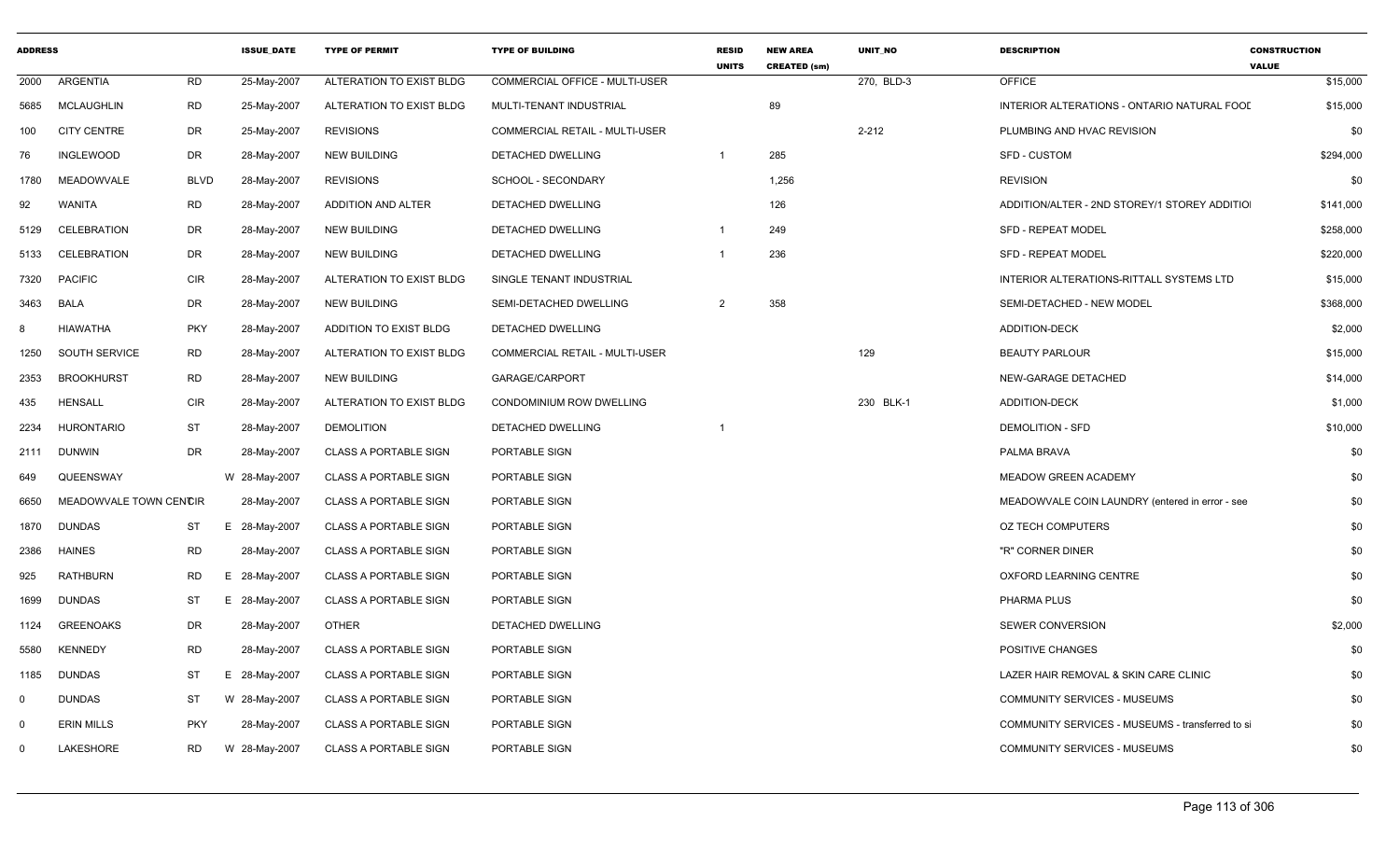| <b>ADDRESS</b> |                      |            | <b>ISSUE_DATE</b> | <b>TYPE OF PERMIT</b>        | <b>TYPE OF BUILDING</b>              | <b>RESID</b><br><b>UNITS</b> | <b>NEW AREA</b><br><b>CREATED (sm)</b> | UNIT_NO | <b>DESCRIPTION</b>                                  | <b>CONSTRUCTION</b><br><b>VALUE</b> |
|----------------|----------------------|------------|-------------------|------------------------------|--------------------------------------|------------------------------|----------------------------------------|---------|-----------------------------------------------------|-------------------------------------|
| $\mathbf 0$    | LAKESHORE            | RD         | W 28-May-2007     | <b>CLASS A PORTABLE SIGN</b> | PORTABLE SIGN                        |                              |                                        |         | <b>COMMUNITY SERVICES - MUSEUMS</b>                 | \$0                                 |
| $\mathbf 0$    | <b>ERIN MILLS</b>    | <b>PKY</b> | 28-May-2007       | <b>CLASS A PORTABLE SIGN</b> | PORTABLE SIGN                        |                              |                                        |         | COMMUNITY SERVICES - MUSEUMS                        | \$0                                 |
| $\Omega$       | <b>KENNEDY</b>       | RD         | 28-May-2007       | <b>CLASS A PORTABLE SIGN</b> | PORTABLE SIGN                        |                              |                                        |         | COMMUNITY SERVICES - REC. & PARKS                   | \$0                                 |
| $\mathbf 0$    | <b>MAVIS</b>         | <b>RD</b>  | 28-May-2007       | <b>CLASS A PORTABLE SIGN</b> | PORTABLE SIGN                        |                              |                                        |         | COMMUNITY SERVICES - REC. & PARKS                   | \$0                                 |
| 3221           | <b>DERRY</b>         | <b>RD</b>  | W 28-May-2007     | <b>CLASS A PORTABLE SIGN</b> | PORTABLE SIGN                        |                              |                                        |         | DR. GIRN'S DENTAL                                   | \$0                                 |
| 4141           | <b>DIXIE</b>         | RD         | 28-May-2007       | <b>CLASS A PORTABLE SIGN</b> | PORTABLE SIGN                        |                              |                                        |         | TD CANADA TRUST                                     | \$0                                 |
| 1201           | <b>BRITANNIA</b>     | <b>RD</b>  | W 28-May-2007     | <b>CLASS A PORTABLE SIGN</b> | PORTABLE SIGN                        |                              |                                        |         | <b>VINTNER'S CELLAR</b>                             | \$0                                 |
| 4141 DIXIE     |                      | <b>RD</b>  | 28-May-2007       | <b>CLASS A PORTABLE SIGN</b> | PORTABLE SIGN                        |                              |                                        |         | SHOPPERS DRUG MART                                  | \$0                                 |
| 1100           | <b>BURNHAMTHORPE</b> | RD         | W 28-May-2007     | <b>CLASS A PORTABLE SIGN</b> | PORTABLE SIGN                        |                              |                                        |         | <b>HERBAL MAGIC</b>                                 | \$0                                 |
| 2425           | <b>TRUSCOTT</b>      | DR         | 28-May-2007       | <b>CLASS A PORTABLE SIGN</b> | PORTABLE SIGN                        |                              |                                        |         | TD CANADA TRUST                                     | \$0                                 |
| 1125           | <b>BLOOR</b>         | <b>ST</b>  | 28-May-2007       | <b>CLASS A PORTABLE SIGN</b> | PORTABLE SIGN                        |                              |                                        |         | LA WEIGHT LOSS                                      | \$0                                 |
| 1145           | <b>DUNDAS</b>        | ST         | E 28-May-2007     | <b>CLASS A PORTABLE SIGN</b> | PORTABLE SIGN                        |                              |                                        |         | <b>TD CANADA TRUST</b>                              | \$0                                 |
| 4405           | GUILDWOOD            | WAY        | 29-May-2007       | ALTERATION TO EXIST BLDG     | DETACHED DWELLING                    |                              |                                        |         | ALTERATIONS - BASEMENT ENTRANCE WITH GARA           | \$10,000                            |
| 635            | <b>SECRETARIAT</b>   | CRT        | 29-May-2007       | <b>NEW BUILDING</b>          | MULTI-TENANT INDUSTRIAL              |                              |                                        |         | NEW - INDUSTRIAL SHELL SPEC.BDG, TENANT NOT         | \$0                                 |
| 796            | <b>BURNHAMTHORPE</b> | RD         | W 29-May-2007     | ALTERATION TO EXIST BLDG     | <b>COMMERCIAL RETAIL-SINGLE USER</b> |                              |                                        |         | SPECIALITY FOOD STORE                               | \$121,000                           |
| 3354           | <b>SUNLIGHT</b>      | <b>ST</b>  | 29-May-2007       | NEW BUILDING                 | SEMI-DETACHED DWELLING               | $\overline{2}$               | 329                                    |         | SEMI-DETACHED - NEW MODEL                           | \$339,000                           |
| 3304           | <b>SUNLIGHT</b>      | ST         | 29-May-2007       | <b>NEW BUILDING</b>          | SEMI-DETACHED DWELLING               | $\overline{2}$               | 329                                    |         | SEMI-DETACHED - REPEAT MODEL                        | \$339,000                           |
| 3392           | <b>SUNLIGHT</b>      | ST         | 29-May-2007       | <b>NEW BUILDING</b>          | SEMI-DETACHED DWELLING               | $\overline{2}$               | 345                                    |         | SEMI-DETACHED - NEW MODEL                           | \$355,000                           |
| 3334           | <b>SUNLIGHT</b>      | ST         | 29-May-2007       | <b>NEW BUILDING</b>          | SEMI-DETACHED DWELLING               | $\overline{2}$               | 345                                    |         | SEMI-DETACHED - REPEAT MODEL                        | \$355,000                           |
| 3311           | <b>SUNLIGHT</b>      | <b>ST</b>  | 29-May-2007       | <b>NEW BUILDING</b>          | SEMI-DETACHED DWELLING               | $\overline{2}$               | 345                                    |         | SEMI-DETACHED - REPEAT MODEL                        | \$355,000                           |
| 6655           | <b>AIRPORT</b>       | <b>RD</b>  | 29-May-2007       | ALTERATION TO EXIST BLDG     | MULTI-TENANT INDUSTRIAL              |                              |                                        |         | ALTERATIONS-ROOF TOP UNITS (10)                     | \$100,000                           |
| 2469           | <b>BANKSIDE</b>      | DR         | 29-May-2007       | ALTERATION TO EXIST BLDG     | DETACHED DWELLING                    |                              |                                        |         | <b>BASEMENT ENTRANCE</b>                            | \$10,000                            |
| 190            | <b>GLENVIEW</b>      | DR         | 29-May-2007       | NEW BUILDING                 | DETACHED DWELLING                    |                              | 377                                    |         | SFD-CUSTOM/DEMOLISH EXISTING                        | \$500,000                           |
| 1600           | <b>TRUSCOTT</b>      | DR         | 29-May-2007       | ADDITION AND ALTER           | DETACHED DWELLING                    |                              | 55                                     |         | ADDITION/ALTERATIONS - 1-STOREY, DECK & FINISI      | \$91,000                            |
| 335            | <b>CHURCH</b>        | ST         | 29-May-2007       | TENTS/AIR SUPPORT STRUC      | <b>CITY</b>                          |                              |                                        |         | TENT-TEMP, (4) (MAY-31-JUN-4/07), 1-40x60, 1-30x60, | \$1,000                             |
| 1542           | <b>CARMEN</b>        | DR         | 29-May-2007       | <b>DEMOLITION</b>            | <b>DETACHED DWELLING</b>             | -1                           | 2,418                                  |         | DEMOLITION - SFD & SHEDS                            | \$10,000                            |
| 1288           | <b>INDIAN</b>        | RD         | 29-May-2007       | <b>DEMOLITION</b>            | DETACHED DWELLING                    |                              | 1,608                                  |         | <b>DEMOLITION - SFD</b>                             | \$10,000                            |
| $\Omega$       | <b>HURONTARIO</b>    | ST         | 29-May-2007       | <b>CLASS A PORTABLE SIGN</b> | PORTABLE SIGN                        |                              |                                        |         | MISSISSAUGA ROTARY RIBFEST                          | \$0                                 |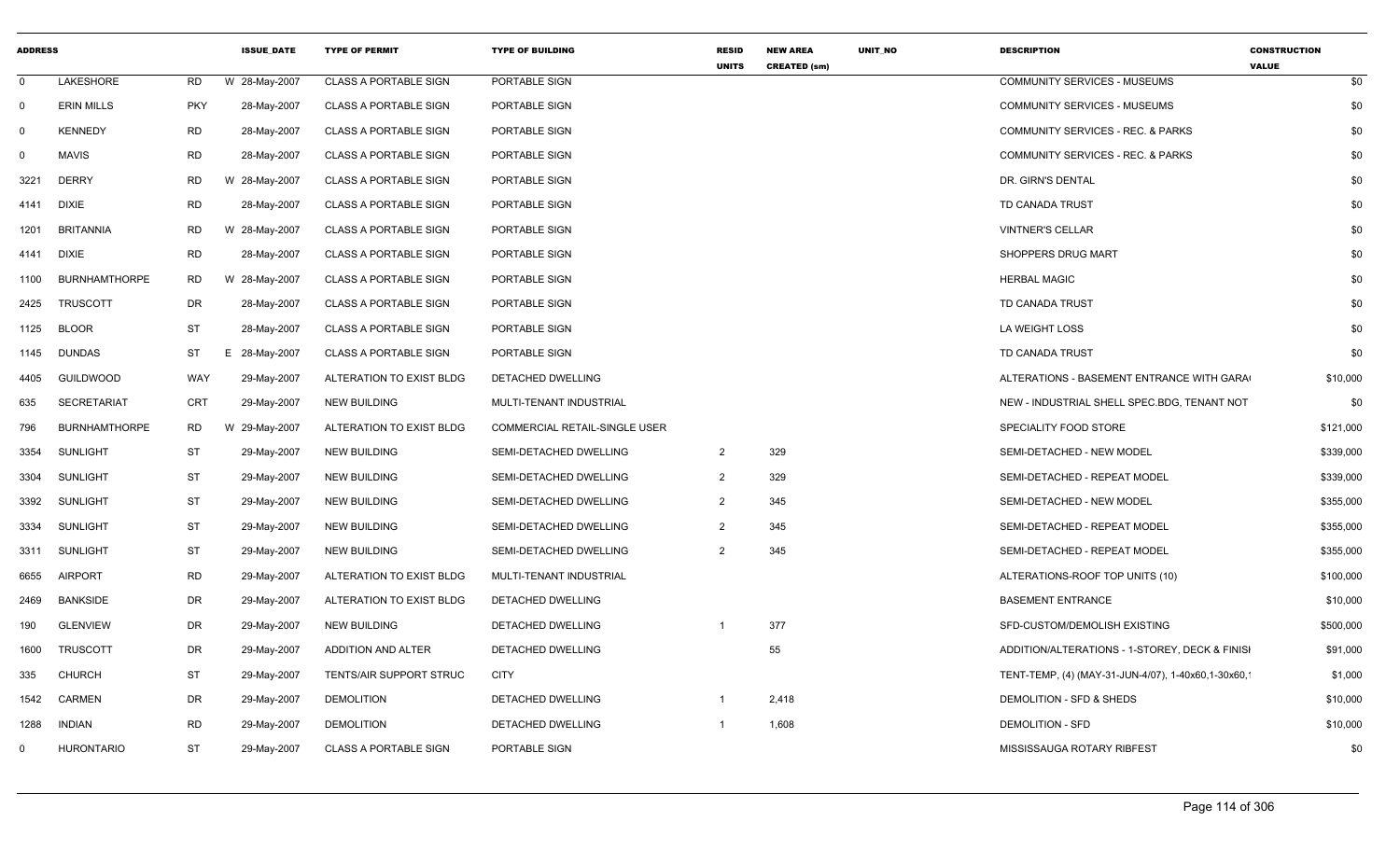| <b>ADDRESS</b> |                        |            | <b>ISSUE DATE</b> | <b>TYPE OF PERMIT</b>        | <b>TYPE OF BUILDING</b>        | <b>RESID</b><br><b>UNITS</b> | <b>NEW AREA</b><br><b>CREATED (sm)</b> | UNIT_NO | <b>DESCRIPTION</b>                           | <b>CONSTRUCTION</b><br><b>VALUE</b> |
|----------------|------------------------|------------|-------------------|------------------------------|--------------------------------|------------------------------|----------------------------------------|---------|----------------------------------------------|-------------------------------------|
| $\Omega$       | QUEENSWAY              |            | E 29-May-2007     | <b>CLASS A PORTABLE SIGN</b> | PORTABLE SIGN                  |                              |                                        |         | MISSISSAUGA ROTARY RIBFEST                   | \$0                                 |
| 4573           | MISSISSAUGA            | <b>RD</b>  | 29-May-2007       | ALTERATION TO EXIST BLDG     | DETACHED DWELLING              |                              |                                        |         | ALTERATIONS-UNDERPINNING ONLY                | \$10,000                            |
|                | 1714 LAKESHORE         | RD         | W 29-May-2007     | OTHER                        | <b>COMMERCIAL - OTHER</b>      |                              |                                        |         | FIRE ONLY - FIRE SUPRESSION SYSTEM           | \$15,000                            |
| 1141           | GARDEN                 | RD         | 29-May-2007       | <b>DEMOLITION</b>            | DETACHED DWELLING              |                              |                                        |         | DEMOLITION - SFD & ACCESSORY STRUCTURES      | \$10,000                            |
| 2236           | <b>HURONTARIO</b>      | <b>ST</b>  | 29-May-2007       | <b>DEMOLITION</b>            | DETACHED DWELLING              | $\overline{\mathbf{1}}$      |                                        |         | <b>DEMOLITION - SFD</b>                      | \$10,000                            |
| 3599           | WOLFEDALE              | RD         | 29-May-2007       | <b>CLASS A PORTABLE SIGN</b> | PORTABLE SIGN                  |                              |                                        |         | <b>LAIDLAW TRANSIT</b>                       | \$0                                 |
| 2760           | <b>DERRY</b>           | <b>RD</b>  | W 29-May-2007     | <b>CLASS A PORTABLE SIGN</b> | PORTABLE SIGN                  |                              |                                        |         | <b>AMAZING BEAUTE</b>                        | \$0                                 |
| 1880           | LAKESHORE              | RD         | W 29-May-2007     | <b>CLASS A PORTABLE SIGN</b> | PORTABLE SIGN                  |                              |                                        |         | CHARTWELL BAPTIST CHURCH                     | \$0                                 |
| 6560           | MEADOWVALE TOWN CENCIR |            | 29-May-2007       | <b>CLASS A PORTABLE SIGN</b> | PORTABLE SIGN                  |                              |                                        |         | MEADOWVALE COIN LAUNDRY                      | \$0                                 |
| $\mathbf 0$    | <b>CAWTHRA</b>         | RD         | 29-May-2007       | <b>CLASS A PORTABLE SIGN</b> | PORTABLE SIGN                  |                              |                                        |         | MINI SKOOL "a child's place"                 | \$0                                 |
| 2225           | <b>ERIN MILLS</b>      | <b>PKY</b> | 29-May-2007       | <b>CLASS A PORTABLE SIGN</b> | PORTABLE SIGN                  |                              |                                        |         | PCM SHERIDAN INC                             | \$0                                 |
| 2601           | <b>MATHESON</b>        | BLVD<br>E  | 29-May-2007       | <b>CLASS A PORTABLE SIGN</b> | PORTABLE SIGN                  |                              |                                        |         | LA SCALA RESTAURANT                          | \$0                                 |
| 100            | <b>CITY CENTRE</b>     | DR         | 29-May-2007       | <b>CLASS A PORTABLE SIGN</b> | PORTABLE SIGN                  |                              |                                        |         | SQUARE ONE SHOPPING CENTRE                   | \$0                                 |
| 100            | <b>CITY CENTRE</b>     | DR         | 29-May-2007       | <b>CLASS A PORTABLE SIGN</b> | PORTABLE SIGN                  |                              |                                        |         | SQUARE ONE SHOPPING CENTRE                   | \$0                                 |
| 6985           | DAVAND                 | DR         | 29-May-2007       | CLASS A PORTABLE SIGN        | PORTABLE SIGN                  |                              |                                        |         | <b>FIRST CHOICE</b>                          | \$0                                 |
| 2840           | ARGENTIA               | RD         | 29-May-2007       | <b>CLASS A PORTABLE SIGN</b> | PORTABLE SIGN                  |                              |                                        |         | SHINN FU COMPANY OF CANADA                   | \$0                                 |
| 3620           | LAIRD                  | <b>RD</b>  | 29-May-2007       | <b>CLASS A PORTABLE SIGN</b> | PORTABLE SIGN                  |                              |                                        |         | PEEL TILE & MARBLE                           | \$0                                 |
| 4040           | <b>CREDITVIEW</b>      | RD         | 29-May-2007       | <b>CLASS A PORTABLE SIGN</b> | PORTABLE SIGN                  |                              |                                        |         | ANA'S CIRCUIT FITNESS STUDIO                 | \$0                                 |
| 35             | <b>BRUNEL</b>          | RD         | 30-May-2007       | ALTERATION TO EXIST BLDG     | COMMERCIAL - OTHER             |                              |                                        | 1B      | RESTAURANT - PERSONAL TO MR.K. AZIZ, SAHARA  | \$55,000                            |
| 1568           | LORNE WOOD             | <b>RD</b>  | 30-May-2007       | <b>NEW BUILDING</b>          | DETACHED DWELLING              | $\mathbf{1}$                 | 340                                    |         | <b>SFD - CUSTOM</b>                          | \$350,000                           |
| 1575           | <b>DUNDAS</b>          | ST<br>E.   | 30-May-2007       | ALTERATION TO EXIST BLDG     | COMMERCIAL RETAIL-SINGLE USER  |                              | 558                                    |         | RETAIL CONVENIENCE FOOD STORE (provide 509-  | \$84,000                            |
| 100            | QUEENSWAY              |            | W 30-May-2007     | ADDITION AND ALTER           | PUBLIC/INSTIT (EXCEPT SCHOOLS) |                              |                                        |         | ADDITION/ALTERATIONS-WEST WING, TRILLIUM HEA | \$0                                 |
| 285            | <b>ENFIELD</b>         | PL         | 30-May-2007       | ALTERATION TO EXIST BLDG     | COMMERCIAL OFFICE - MULTI-USER |                              |                                        | R-104   | ALTERATIONS - KITCHEN EXHAUST/9-FIXTURES     | \$10,000                            |
| 2431           | <b>STANFIELD</b>       | RD         | 30-May-2007       | ALTERATION TO EXIST BLDG     | SINGLE TENANT INDUSTRIAL       |                              |                                        |         | 4 OVERHEAD DOORS & RAMP AT REAR OF BUILDING  | \$15,000                            |
| 6985           | <b>FINANCIAL</b>       | DR         | 30-May-2007       | ALTERATION TO EXIST BLDG     | <b>INDUSTRIAL - OTHER</b>      |                              |                                        |         | ALTERATIONS-SECURITY GATE/PORTAL DEVICE, MI  | \$15,000                            |
| 1445           | LEWISHAM               | DR         | 30-May-2007       | ALTERATION TO EXIST BLDG     | SCHOOL - OTHER                 |                              |                                        |         | INTERIOR ALTERATIONS-HORIZON JEUNESSE FREN   | \$198,000                           |
| -3             | <b>BRANT</b>           | AVE        | 30-May-2007       | ALTERATION TO EXIST BLDG     | DETACHED DWELLING              |                              |                                        |         | <b>INTERIOR ALTERATIONS</b>                  | \$10,000                            |
| 2920           | <b>MATHESON</b>        | BLVD E     | 30-May-2007       | ALTERATION TO EXIST BLDG     | COMMERCIAL OFFICE - MULTI-USER |                              |                                        | 200     | INTERIOR ALTERATIONS-CITIGROUP CORP REALTY   | \$17,000                            |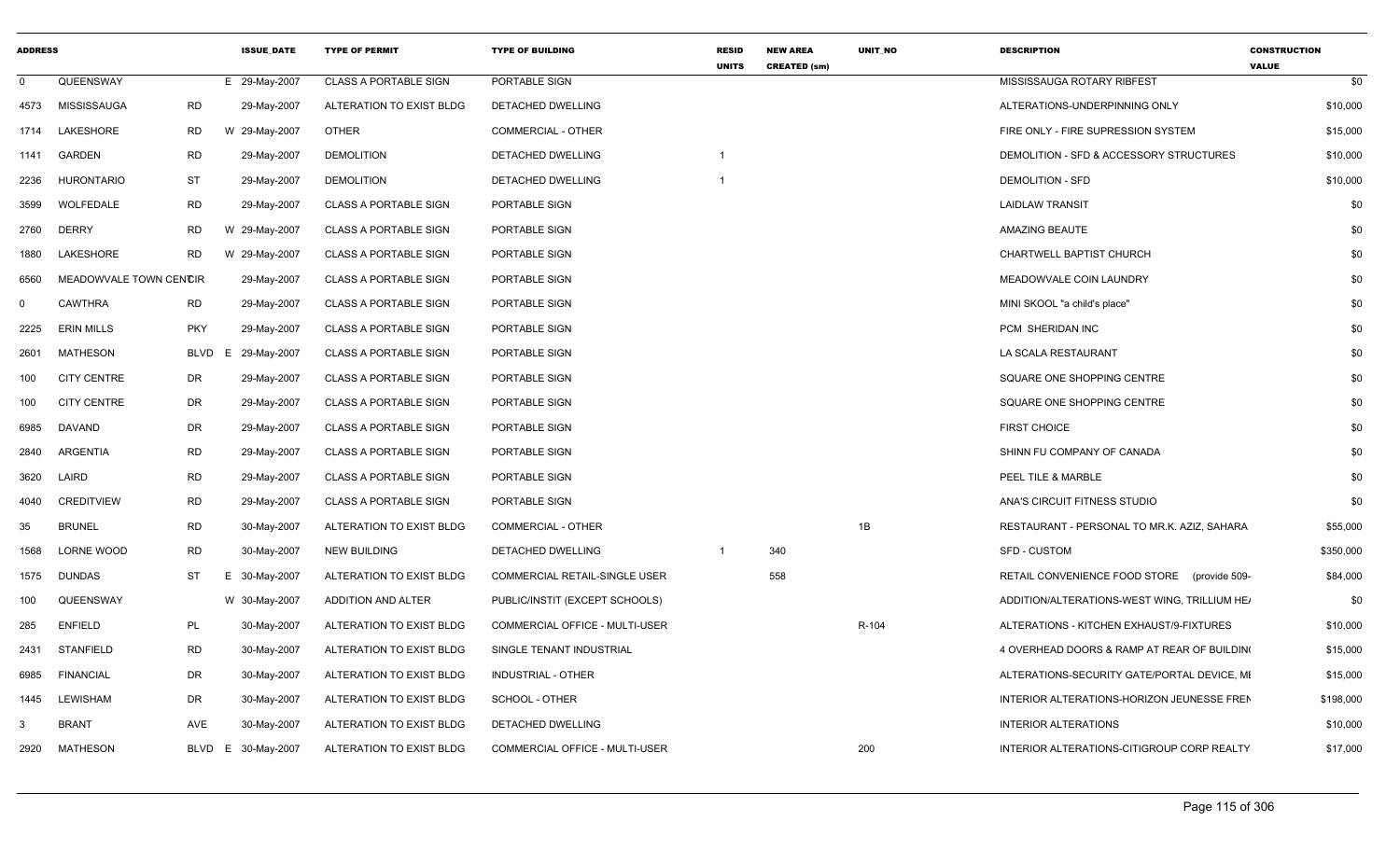| <b>ADDRESS</b> |                          |             | <b>ISSUE DATE</b> | <b>TYPE OF PERMIT</b>          | <b>TYPE OF BUILDING</b>        | <b>RESID</b><br><b>UNITS</b> | <b>NEW AREA</b><br><b>CREATED (sm)</b> | UNIT_NO | <b>DESCRIPTION</b>                              | <b>CONSTRUCTION</b><br><b>VALUE</b> |
|----------------|--------------------------|-------------|-------------------|--------------------------------|--------------------------------|------------------------------|----------------------------------------|---------|-------------------------------------------------|-------------------------------------|
| 4458           | <b>MAYFLOWER</b>         | DR          | 30-May-2007       | ABOVE GROUND POOL              | DETACHED DWELLING              |                              |                                        |         |                                                 | \$0                                 |
| 33             | <b>CITY CENTRE</b>       | DR          | 30-May-2007       | ALTERATION TO EXIST BLDG       | COMMERCIAL OFFICE - MULTI-USER |                              |                                        | 140     | FINANCIAL INSTITUTION                           | \$15,000                            |
| $\Omega$       | <b>BURNHAMTHORPE</b>     | <b>RD</b>   | W 30-May-2007     | <b>CLASS A PORTABLE SIGN</b>   | PORTABLE SIGN                  |                              |                                        |         | MISSISSAUGA ROTARY RIBFEST                      | \$0                                 |
| $\mathbf 0$    | <b>EGLINTON</b>          | AVE         | W 30-May-2007     | <b>CLASS A PORTABLE SIGN</b>   | PORTABLE SIGN                  |                              |                                        |         | MISSISSAUGA ROTARY RIBFEST                      | \$0                                 |
| $\mathbf 0$    | QUEENSWAY                |             | E 30-May-2007     | <b>CLASS A PORTABLE SIGN</b>   | PORTABLE SIGN                  |                              |                                        |         | MISSISSAUGA ROTARY RIBFEST                      | \$0                                 |
| 0              | DUNDAS                   | ST          | W 30-May-2007     | <b>CLASS A PORTABLE SIGN</b>   | PORTABLE SIGN                  |                              |                                        |         | MISSISSAUGA ROTARY RIBFEST                      | \$0                                 |
| 0              | <b>WINSTON CHURCHILL</b> | <b>BLVD</b> | 30-May-2007       | <b>CLASS A PORTABLE SIGN</b>   | PORTABLE SIGN                  |                              |                                        |         | MISSISSAUGA ROTARY RIBFEST                      | \$0                                 |
| 0              | <b>EGLINTON</b>          | AVE         | W 30-May-2007     | <b>CLASS A PORTABLE SIGN</b>   | PORTABLE SIGN                  |                              |                                        |         | MISSISSAUGA ROTARY RIBFEST                      | \$0                                 |
| 2255           | <b>DUNDAS</b>            | ST          | W 30-May-2007     | <b>TENTS/AIR SUPPORT STRUC</b> | INDUSTRIAL - OTHER             |                              |                                        |         | TENT-TEMPORARY, MAY 27-JUN 4/2007 (2) (1-30x70/ | \$3,000                             |
| 1543           | RANDOR                   | DR          | 30-May-2007       | <b>INGROUND POOL</b>           | DETACHED DWELLING              |                              |                                        |         |                                                 | \$0                                 |
| 0              | <b>MAVIS</b>             | <b>RD</b>   | 30-May-2007       | <b>CLASS A PORTABLE SIGN</b>   | PORTABLE SIGN                  |                              |                                        |         | COMMUNITY SERVICES - REC. & PARKS               | \$0                                 |
| $\Omega$       | <b>WINSTON CHURCHILL</b> | <b>BLVD</b> | 30-May-2007       | <b>CLASS A PORTABLE SIGN</b>   | PORTABLE SIGN                  |                              |                                        |         | COMMUNITY SERVICES - HERSEY CENTRE              | \$0                                 |
| $\mathbf 0$    | <b>WINSTON CHURCHILL</b> | <b>BLVD</b> | 30-May-2007       | <b>CLASS A PORTABLE SIGN</b>   | PORTABLE SIGN                  |                              |                                        |         | COMMUNITY SERVICES - REC. & PARKS               | \$0                                 |
| $\mathbf 0$    | <b>ERIN MILLS</b>        | <b>PKY</b>  | 30-May-2007       | <b>CLASS A PORTABLE SIGN</b>   | PORTABLE SIGN                  |                              |                                        |         | COMMUNITY SERVICES - REC. & PARKS               | \$0                                 |
| $\mathbf 0$    | <b>BRITANNIA</b>         | RD          | W 30-May-2007     | <b>CLASS A PORTABLE SIGN</b>   | PORTABLE SIGN                  |                              |                                        |         | COMMUNITY SERVICES - REC. & PARKS               | \$0                                 |
| 0              | CONFEDERATION            | <b>PKY</b>  | 30-May-2007       | <b>CLASS A PORTABLE SIGN</b>   | PORTABLE SIGN                  |                              |                                        |         | COMMUNITY SERVICES - REC. & PARKS               | \$0                                 |
| 0              | <b>WINSTON CHURCHILL</b> | <b>BLVD</b> | 30-May-2007       | <b>CLASS A PORTABLE SIGN</b>   | PORTABLE SIGN                  |                              |                                        |         | COMMUNITY SERVICES - REC. & PARKS               | \$0                                 |
| $\mathbf 0$    | <b>GOREWAY</b>           | DR          | 30-May-2007       | <b>CLASS A PORTABLE SIGN</b>   | PORTABLE SIGN                  |                              |                                        |         | COMMUNITY SERVICES - REC. & PARKS               | \$0                                 |
| $\mathbf 0$    | <b>HURONTARIO</b>        | <b>ST</b>   | 30-May-2007       | <b>CLASS A PORTABLE SIGN</b>   | PORTABLE SIGN                  |                              |                                        |         | COMMUNITY SERVICES - REC. & PARKS               | \$0                                 |
| $\mathbf 0$    | <b>WINSTON CHURCHILL</b> | <b>BLVD</b> | 30-May-2007       | <b>CLASS A PORTABLE SIGN</b>   | PORTABLE SIGN                  |                              |                                        |         | COMMUNITY SERVICES - REC. & PARKS               | \$0                                 |
| $\Omega$       | <b>MATHESON</b>          | <b>BLVD</b> | 30-May-2007<br>E  | <b>CLASS A PORTABLE SIGN</b>   | PORTABLE SIGN                  |                              |                                        |         | COMMUNITY SERVICES - HERSEY CENTRE              | \$0                                 |
| $\mathbf 0$    | <b>ERIN MILLS</b>        | <b>PKY</b>  | 30-May-2007       | <b>CLASS A PORTABLE SIGN</b>   | PORTABLE SIGN                  |                              |                                        |         | COMMUNITY SERVICES - REC. & PARKS               | \$0                                 |
| 0              | <b>EGLINTON</b>          | AVE         | W 30-May-2007     | <b>CLASS A PORTABLE SIGN</b>   | PORTABLE SIGN                  |                              |                                        |         | COMMUNITY SERVICES - REC. & PARKS               | \$0                                 |
| $\mathbf 0$    | <b>MAVIS</b>             | <b>RD</b>   | 30-May-2007       | <b>CLASS A PORTABLE SIGN</b>   | PORTABLE SIGN                  |                              |                                        |         | COMMUNITY SERVICES - HERSEY CENTRE              | \$0                                 |
| 0              | <b>BURNHAMTHORPE</b>     | RD          | Е.<br>30-May-2007 | <b>CLASS A PORTABLE SIGN</b>   | PORTABLE SIGN                  |                              |                                        |         | COMMUNITY SERVICES - REC. & PARKS               | \$0                                 |
| $\Omega$       | <b>CAWTHRA</b>           | <b>RD</b>   | 30-May-2007       | <b>CLASS A PORTABLE SIGN</b>   | PORTABLE SIGN                  |                              |                                        |         | COMMUNITY SERVICES - REC. & PARKS               | \$0                                 |
| $\mathbf 0$    | <b>HURONTARIO</b>        | ST          | 30-May-2007       | <b>CLASS A PORTABLE SIGN</b>   | PORTABLE SIGN                  |                              |                                        |         | COMMUNITY SERVICES - REC. & PARKS               | \$0                                 |
| $\Omega$       | <b>DERRY</b>             | <b>RD</b>   | W 30-May-2007     | <b>CLASS A PORTABLE SIGN</b>   | PORTABLE SIGN                  |                              |                                        |         | COMMUNITY SERVICES - REC. & PARKS               | \$0                                 |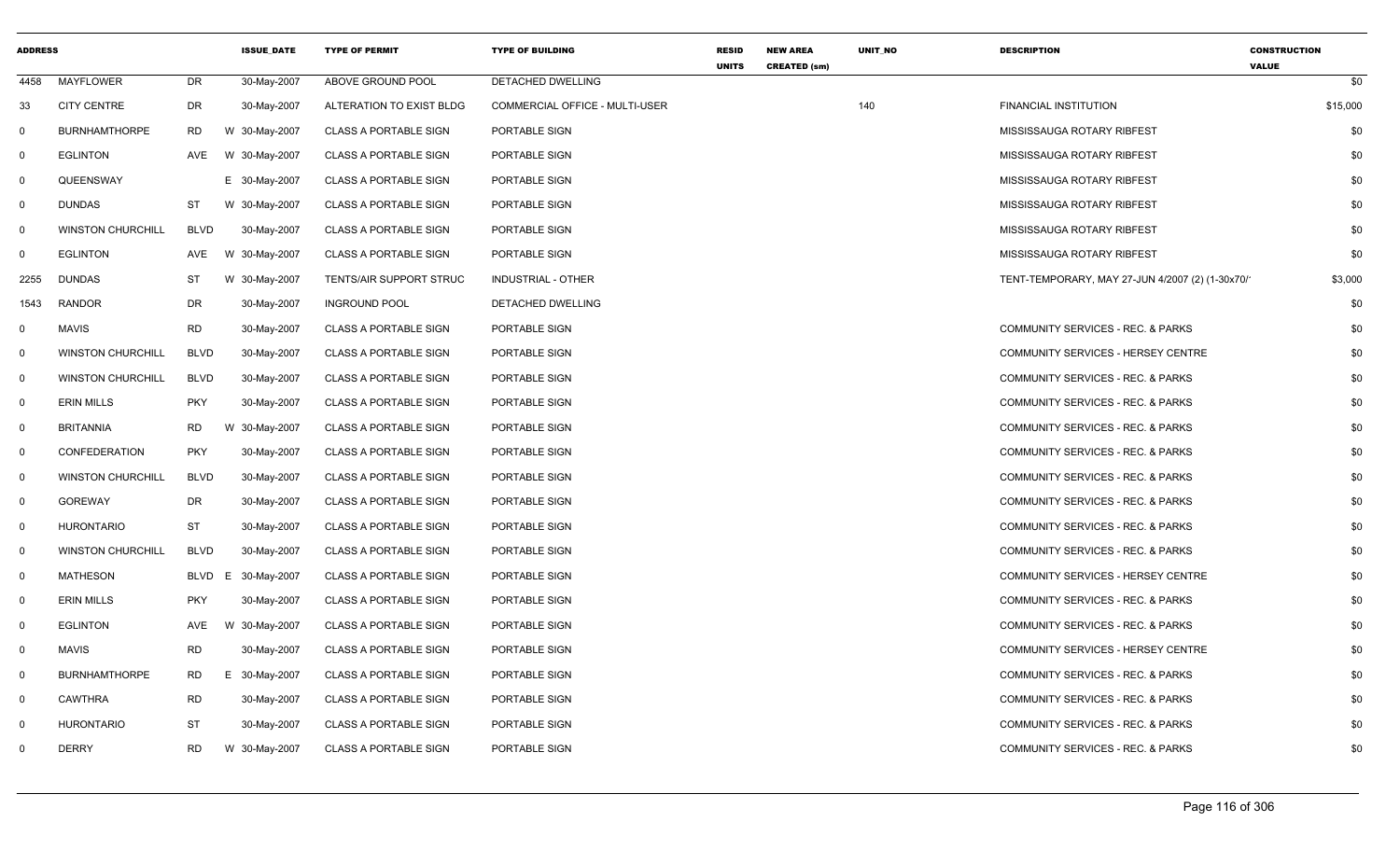| <b>ADDRESS</b> |                          |             | <b>ISSUE DATE</b> | <b>TYPE OF PERMIT</b>        | <b>TYPE OF BUILDING</b>        | <b>RESID</b><br><b>UNITS</b> | <b>NEW AREA</b><br><b>CREATED (sm)</b> | UNIT NO        | <b>DESCRIPTION</b>                                | <b>CONSTRUCTION</b><br><b>VALUE</b> |
|----------------|--------------------------|-------------|-------------------|------------------------------|--------------------------------|------------------------------|----------------------------------------|----------------|---------------------------------------------------|-------------------------------------|
| $\mathbf{0}$   | <b>WINSTON CHURCHILL</b> | <b>BLVD</b> | 30-May-2007       | <b>CLASS A PORTABLE SIGN</b> | PORTABLE SIGN                  |                              |                                        |                | COMMUNITY SERVICES - REC. & PARKS                 | \$0                                 |
| 0              | <b>ERIN MILLS</b>        | <b>PKY</b>  | 30-May-2007       | <b>CLASS A PORTABLE SIGN</b> | PORTABLE SIGN                  |                              |                                        |                | <b>COMMUNITY SERVICES - REC. &amp; PARKS</b>      | \$0                                 |
| 255            | <b>DUNDAS</b>            | ST          | W 30-May-2007     | <b>CLASS A PORTABLE SIGN</b> | PORTABLE SIGN                  |                              |                                        |                | THE LAUNDRY CENTRE CAFE                           | \$0                                 |
| 6905           | <b>KENDERRY</b>          | GATE        | 31-May-2007       | ALTERATION TO EXIST BLDG     | MULTI-TENANT INDUSTRIAL        |                              |                                        | 2              | <b>REVISIONS</b>                                  | \$1,000                             |
| 40             | <b>DUNDAS</b>            | ST          | W 31-May-2007     | ALTERATION TO EXIST BLDG     | <b>COMMERCIAL - OTHER</b>      |                              |                                        | $\overline{7}$ | INTERIOR ALTERATIONS-KITCHEN EXHAUST, REALN       | \$30,000                            |
| 3397           | <b>AMERICAN</b>          | DR          | 31-May-2007       | ALTERATION TO EXIST BLDG     | MULTI-TENANT INDUSTRIAL        |                              |                                        | $14 - 15$      | <b>BUSINESS OFFICE</b>                            | \$31,000                            |
| 812            | <b>BRITANNIA</b>         | <b>RD</b>   | W 31-May-2007     | ALTERATION TO EXIST BLDG     | COMMERCIAL RETAIL - MULTI-USER |                              |                                        | 104            | <b>CONVENIENCE STORE</b>                          | \$33,000                            |
| 28             | <b>VISTA</b>             | <b>DR</b>   | 31-May-2007       | ADDITION AND ALTER           | DETACHED DWELLING              |                              |                                        |                | ADDITION/ALTERATIONS-BASEMENT WALKOUT             | \$187,000                           |
| 680            | <b>SILVER CREEK</b>      | <b>BLVD</b> | 31-May-2007       | ALTERATION TO EXIST BLDG     | COMMERCIAL RETAIL - MULTI-USER |                              |                                        |                | ALTER - LARGE KITCHEN EXHAUST HOOD/PLG-FIX (      | \$36,000                            |
| 4023           | <b>TAFFEY</b>            | <b>CRES</b> | 31-May-2007       | ADDITION TO EXIST BLDG       | DETACHED DWELLING              |                              | 24                                     |                | ADDITION - 1 STOREY REAR ADDITION                 | \$21,000                            |
| 3045           | MAVIS                    | <b>RD</b>   | 31-May-2007       | ALTERATION TO EXIST BLDG     | <b>COMMERCIAL - OTHER</b>      |                              |                                        |                | INTERIOR ALTERATION - LOBLAWS                     | \$63,000                            |
| 7025           | <b>GOODERHAM ESTATE</b>  | <b>BLVD</b> | 31-May-2007       | ABOVE GROUND POOL            | DETACHED DWELLING              |                              |                                        |                |                                                   | \$0                                 |
| 2680           | <b>MATHESON</b>          | BLVD        | 31-May-2007<br>E  | ELECTROMAG LOCK DEVICE       | <b>INDUSTRIAL - OTHER</b>      |                              |                                        |                | FIRE ONLY - MAGLOCKS (12) ON GROUND FLOOR AI      | \$6,000                             |
| 4252           | <b>HICKORY</b>           | DR          | 31-May-2007       | <b>INGROUND POOL</b>         | DETACHED DWELLING              |                              |                                        |                |                                                   | \$0                                 |
| 1381           | <b>LAKESHORE</b>         | RD          | E 31-May-2007     | <b>CLASS A PORTABLE SIGN</b> | PORTABLE SIGN                  |                              |                                        |                | PIPPI'S WORLD (transferred from permit # 07-5037) | \$0                                 |
| 0              | <b>DIXIE</b>             | <b>RD</b>   | 31-May-2007       | <b>CLASS A PORTABLE SIGN</b> | PORTABLE SIGN                  |                              |                                        |                | <b>REGION OF PEEL</b>                             | \$0                                 |
| 1425           | <b>DUNDAS</b>            | <b>ST</b>   | E 31-May-2007     | <b>CLASS A PORTABLE SIGN</b> | PORTABLE SIGN                  |                              |                                        |                | <b>BOOST BEAUTY SUPPLY</b>                        | \$0                                 |
| 0              | <b>WINSTON CHURCHILL</b> | <b>BLVD</b> | 31-May-2007       | <b>CLASS A PORTABLE SIGN</b> | PORTABLE SIGN                  |                              |                                        |                | <b>GRACE COMMUNITY CHURCH</b>                     | \$0                                 |
| 2273           | <b>DUNDAS</b>            | ST          | W 31-May-2007     | <b>CLASS A PORTABLE SIGN</b> | PORTABLE SIGN                  |                              |                                        |                | PIZZA PIZZA LTD (DUNDAS W, MISS)                  | \$0                                 |
| 800            | <b>BURNHAMTHORPE</b>     | RD          | W 31-May-2007     | <b>CLASS A PORTABLE SIGN</b> | PORTABLE SIGN                  |                              |                                        |                | TD CANADA                                         | \$0                                 |
| 4500           | <b>DIXIE</b>             | RD          | 31-May-2007       | <b>CLASS A PORTABLE SIGN</b> | PORTABLE SIGN                  |                              |                                        |                | <b>FUEL FITNESS</b>                               | \$0                                 |
| 2400           | <b>DUNDAS</b>            | ST          | W 31-May-2007     | <b>CLASS A PORTABLE SIGN</b> | PORTABLE SIGN                  |                              |                                        |                | TD CANADA TRUST                                   | \$0                                 |
| 2583           | OAK ROW                  | <b>CRES</b> | 31-May-2007       | ALTERATION TO EXIST BLDG     | DETACHED DWELLING              |                              |                                        |                | <b>3 NEW FIXTURES</b>                             | \$18,000                            |
| 6767           | <b>PACIFIC</b>           | <b>CIR</b>  | 31-May-2007       | <b>CLASS A PORTABLE SIGN</b> | PORTABLE SIGN                  |                              |                                        |                | ALLIED ASIA INC.                                  | \$0                                 |
| 6767           | <b>PACIFIC</b>           | <b>CIR</b>  | 31-May-2007       | <b>CLASS A PORTABLE SIGN</b> | PORTABLE SIGN                  |                              |                                        |                | SAM ANGEL INC.                                    | \$0                                 |
| $\mathbf 0$    | LAKESHORE                | <b>RD</b>   | W 31-May-2007     | <b>CLASS A PORTABLE SIGN</b> | PORTABLE SIGN                  |                              |                                        |                | CANADIAN POWER AND SAIL SQUADRON                  | \$0                                 |
| $\Omega$       | QUEENSWAY                |             | E 31-May-2007     | <b>CLASS A PORTABLE SIGN</b> | PORTABLE SIGN                  |                              |                                        |                | CANADIAN POWER AND SAIL SQUADRON                  | \$0                                 |
| $\Omega$       | <b>ERIN MILLS</b>        | <b>PKY</b>  | 31-May-2007       | <b>CLASS A PORTABLE SIGN</b> | PORTABLE SIGN                  |                              |                                        |                | CANADIAN POWER AND SAIL SQUADRON                  | \$0                                 |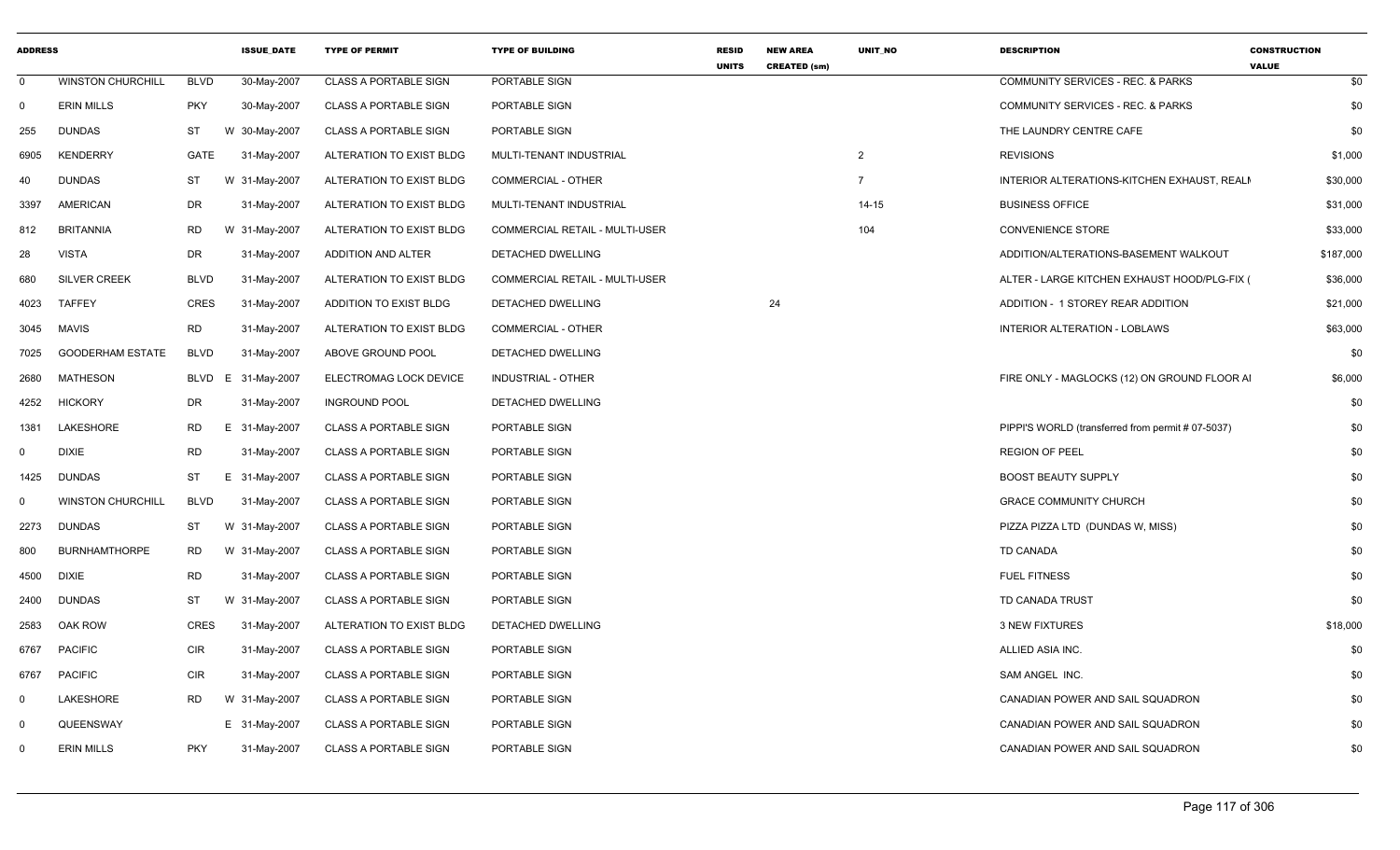| <b>ADDRESS</b> |                          |             | <b>ISSUE DATE</b> | <b>TYPE OF PERMIT</b>        | <b>TYPE OF BUILDING</b>               | <b>RESID</b><br><b>UNITS</b> | <b>NEW AREA</b><br><b>CREATED (sm)</b> | <b>UNIT NO</b> | <b>DESCRIPTION</b>                            | <b>CONSTRUCTION</b><br><b>VALUE</b> |
|----------------|--------------------------|-------------|-------------------|------------------------------|---------------------------------------|------------------------------|----------------------------------------|----------------|-----------------------------------------------|-------------------------------------|
| $\Omega$       | <b>WINSTON CHURCHILL</b> | <b>BLVD</b> | 31-May-2007       | <b>CLASS A PORTABLE SIGN</b> | PORTABLE SIGN                         |                              |                                        |                | ERIN MILLS SOCCER CLUB                        | \$0                                 |
| $\mathbf 0$    | <b>ERIN MILLS</b>        | <b>PKY</b>  | 31-May-2007       | <b>CLASS A PORTABLE SIGN</b> | PORTABLE SIGN                         |                              |                                        |                | ERIN MILLS SOCCER CLUB                        | \$0                                 |
| 3955           | <b>ERIN CENTRE</b>       | <b>BLVD</b> | 31-May-2007       | <b>CLASS A PORTABLE SIGN</b> | PORTABLE SIGN                         |                              |                                        |                | THE CORNER STORE                              | \$0                                 |
| 1225           | DUNDAS                   | ST          | E 31-May-2007     | <b>CLASS A PORTABLE SIGN</b> | PORTABLE SIGN                         |                              |                                        |                | <b>CROWN LIQUIDATORS</b>                      | \$0                                 |
| 2425           | <b>TRUSCOTT</b>          | DR          | 31-May-2007       | <b>CLASS A PORTABLE SIGN</b> | PORTABLE SIGN                         |                              |                                        |                | <b>TOP NAIL</b>                               | \$0                                 |
| 720            | <b>BRISTOL</b>           | <b>RD</b>   | W 31-May-2007     | <b>CLASS A PORTABLE SIGN</b> | PORTABLE SIGN                         |                              |                                        |                | LITTLE CEASERS PIZZA                          | \$0                                 |
| 2900           | <b>BATTLEFORD</b>        | RD          | 01-Jun-2007       | ELECTROMAG LOCK DEVICE       | APARTMENT (> 6 UNITS)                 |                              |                                        |                | MAGLOCK (2)                                   | \$6,000                             |
| 880            | <b>LAKESHORE</b>         | RD          | E 01-Jun-2007     | <b>SPRINKLERS</b>            | SINGLE TENANT INDUSTRIAL              |                              |                                        |                | FIRE ONLY-SPRINKLERS                          | \$57,000                            |
| 3899           | TRELAWNY                 | <b>CIR</b>  | 01-Jun-2007       | <b>REVISIONS</b>             | COMMERCIAL RETAIL - MULTI-USER        |                              |                                        |                | <b>REVISIONS</b>                              | \$0                                 |
| 5825           | <b>DIXIE</b>             | <b>RD</b>   | 01-Jun-2007       | ALTERATION TO EXIST BLDG     | <b>COMMERCIAL - OTHER</b>             |                              |                                        |                | ALTERATIONS-EXTERIOR FACADE, BEST WESTERN     | \$60,000                            |
| 3228           | <b>COUNTESS</b>          | CRES        | 01-Jun-2007       | <b>REVISIONS</b>             | DETACHED DWELLING                     |                              | 260                                    |                | REVISION - LOT SPECIFIC, BASEMENT WALKUP      | \$0                                 |
| 2271           | <b>GLATT'S</b>           | LANE        | 01-Jun-2007       | <b>NEW BUILDING</b>          | DETACHED DWELLING                     |                              | 423                                    |                | SFD - CUSTOM                                  | \$558,000                           |
| 3049           | REDSTART                 | DR          | 01-Jun-2007       | <b>OTHER</b>                 | DETACHED DWELLING                     |                              |                                        |                | <b>ADDITION - DECK</b>                        | \$5,000                             |
| 1235           | MISSISSAUGA VALLEY       | <b>BLVD</b> | 01-Jun-2007       | ADDITION AND ALTER           | SCHOOL - SECONDARY                    |                              |                                        |                | ADDITION - CLASSROOMS, ELEVATOR & ALT, THE V. | \$0                                 |
| 120            | LAKEFRONT PROMENADE      |             | 01-Jun-2007       | TENTS/AIR SUPPORT STRUC      | PUBLIC - OTHER                        |                              |                                        |                | TENT-TEMPORARY, JULY 13-21/2007 (1) 30x60     | \$2,000                             |
| 3880           | <b>DUKE OF YORK</b>      | <b>BLVD</b> | 01-Jun-2007       | ALTERATION TO EXIST BLDG     | APARTMENT (> 6 UNITS)                 |                              |                                        | LOBBY          | INTERIOR ALTERATIONS - SECURITY SCREEN & DO   | \$15,000                            |
| 418            | <b>REVUS</b>             | AVE         | 04-Jun-2007       | <b>NEW BUILDING</b>          | GARAGE/CARPORT                        |                              |                                        |                | NEW - GARAGE DETACHED                         | \$19,000                            |
| 1126           | <b>FEWSTER</b>           | DR          | 04-Jun-2007       | <b>NEW BUILDING</b>          | <b>GOVERNMENTAL</b>                   |                              | 1,175                                  | MAIN-BLD       | NEW - RECYCLING CENTRE BDG'A', REGION OF PEE  | \$1,070,000                         |
| 1126           | <b>FEWSTER</b>           | DR          | 04-Jun-2007       | <b>NEW BUILDING</b>          | <b>GOVERNMENTAL</b>                   |                              | 61                                     | BDG 'C'        | NEW - SCALE HOUSE/PLATFORM & OPERATORS BO     | \$46,000                            |
| 50             | <b>BURNHAMTHORPE</b>     | <b>RD</b>   | W 04-Jun-2007     | <b>FASCIA SIGN</b>           | COMMERCIAL OFFICE - MULTI-USER        |                              |                                        | 202            | FASCIA SIGN - WEST-50 POURHOUSE & GRILLE, SIN | \$3,000                             |
| 5124           | <b>WINSTON CHURCHILL</b> | <b>BLVD</b> | 04-Jun-2007       | <b>PYLON SIGN</b>            | <b>RESIDENTIAL - OTHER</b>            |                              |                                        |                | PYLON SIGN - CONSTRUCTION SIGN, DANIELS (1)   | \$8,000                             |
| 3187           | <b>SEABRIGHT</b>         | DR          | 04-Jun-2007       | <b>NEW BUILDING</b>          | DETACHED DWELLING                     |                              | 247                                    |                | <b>SFD - CUSTOM</b>                           | \$274,000                           |
| 483            | <b>FAITH</b>             | DR          | 04-Jun-2007       | <b>OTHER</b>                 | APARTMENT (> 6 UNITS)                 |                              |                                        | GS2            | OCCUPANCY PRIOR TO COMPLETION (1 UNIT)        | \$0                                 |
| 6300           | <b>EDWARDS</b>           | <b>BLVD</b> | 04-Jun-2007       | <b>FASCIA SIGN</b>           | <b>COMMERCIAL RETAIL - MULTI-USER</b> |                              |                                        | 3              | FASCIA SIGN - THE 3 PL COMPANY (1)            | \$2,000                             |
| 4611           | <b>TOMKEN</b>            | RD          | 04-Jun-2007       | <b>PYLON SIGN</b>            | MULTI-TENANT INDUSTRIAL               |                              |                                        |                | PYLON SIGN - CONSTRUCTION-SITE, GOBAL BUSINE  | \$20,000                            |
| 310            | <b>BURNHAMTHORPE</b>     | RD          | W 04-Jun-2007     | ELECTROMAG LOCK DEVICE       | <b>COMMERCIAL - OTHER</b>             |                              |                                        |                | FIRE ONLY-MAGLOCK (2)                         | \$6,000                             |
| 2225           | <b>ERIN MILLS</b>        | <b>PKY</b>  | 04-Jun-2007       | ALTERATION TO EXIST BLDG     | COMMERCIAL RETAIL - MULTI-USER        |                              |                                        | 27A            | ALTERATIONS - OUTDOOR PATIO, APPLEJACKS RES   | \$15,000                            |
| 5877           | CABRERA                  | CRES        | 04-Jun-2007       | FIRE DAMAGE REPAIR           | SEMI-DETACHED DWELLING                |                              |                                        |                | FIRE DAMAGE REPAIR                            | \$100,000                           |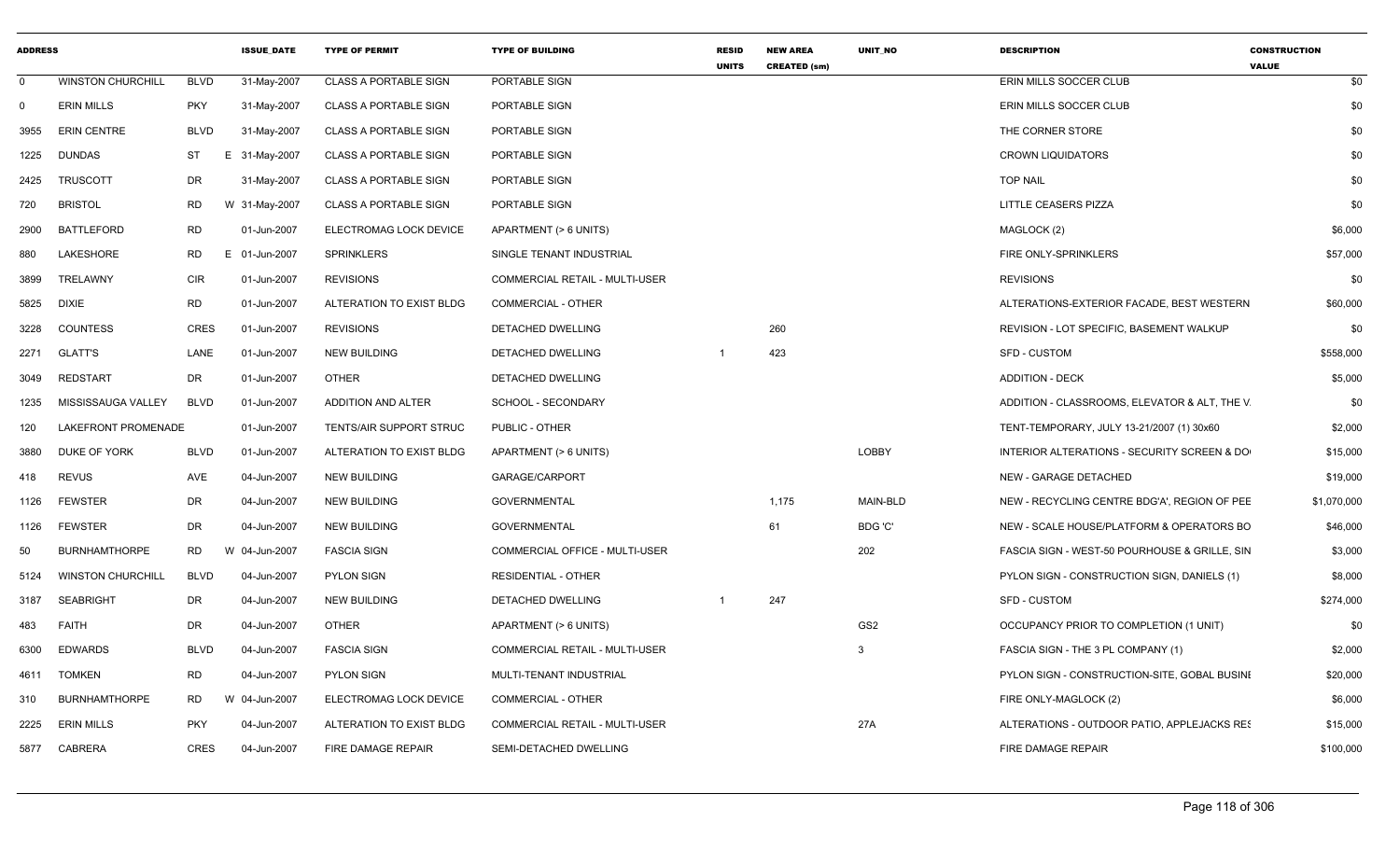| <b>ADDRESS</b> |                          |             | <b>ISSUE_DATE</b> | <b>TYPE OF PERMIT</b>        | <b>TYPE OF BUILDING</b>   | <b>RESID</b><br><b>UNITS</b> | <b>NEW AREA</b><br><b>CREATED (sm)</b> | UNIT_NO | <b>DESCRIPTION</b>                           | <b>CONSTRUCTION</b><br><b>VALUE</b> |
|----------------|--------------------------|-------------|-------------------|------------------------------|---------------------------|------------------------------|----------------------------------------|---------|----------------------------------------------|-------------------------------------|
| 2430           | <b>MEADOWPINE</b>        | <b>BLVD</b> | 04-Jun-2007       | ALTERATION TO EXIST BLDG     | MULTI-TENANT INDUSTRIAL   |                              | 111                                    | 108     | INTERIOR ALTERATIONS - DEDON LAYOUTS INC.    | \$32,000                            |
| 5875           | AIRPORT                  | <b>RD</b>   | 04-Jun-2007       | <b>OTHER</b>                 | <b>COMMERCIAL - OTHER</b> |                              |                                        |         | FIRE ONLY - FIRE ALARM SYSTEM                | \$50,000                            |
| 1560           | <b>NORTHMOUNT</b>        | AVE         | 04-Jun-2007       | ALTERATION TO EXIST BLDG     | DETACHED DWELLING         |                              |                                        |         | ALTERATIONS-ROOF EXTENSTION OVER EXIST-FRO   | \$10,000                            |
| 4495           | <b>TOMKEN</b>            | <b>RD</b>   | 04-Jun-2007       | <b>OTHER</b>                 | <b>CITY</b>               |                              |                                        |         | <b>RELOCATION OF EXISTING FIRE HYDRANT</b>   | \$10,000                            |
| 3300           | <b>RIDGEWAY</b>          | DR          | 04-Jun-2007       | <b>CLASS A PORTABLE SIGN</b> | PORTABLE SIGN             |                              |                                        |         | <b>GENESIS MASSAGE</b>                       | \$0                                 |
| 3105           | UNITY                    | DR          | 04-Jun-2007       | <b>CLASS A PORTABLE SIGN</b> | PORTABLE SIGN             |                              |                                        |         | CLARKE ACADEMY OF DANCE                      | \$0                                 |
| 2901           | <b>EGLINTON</b>          | <b>AVE</b>  | W 04-Jun-2007     | <b>CLASS A PORTABLE SIGN</b> | PORTABLE SIGN             |                              |                                        |         | DOVE DEPOT CLEANERS                          | \$0                                 |
| $\mathbf 0$    | MAVIS                    | <b>RD</b>   | 04-Jun-2007       | <b>CLASS A PORTABLE SIGN</b> | PORTABLE SIGN             |                              |                                        |         | COMMUNITY SERVICES - TENNIS EVERYONE         | \$0                                 |
| $\overline{0}$ | <b>WINSTON CHURCHILL</b> | <b>BLVD</b> | 04-Jun-2007       | <b>CLASS A PORTABLE SIGN</b> | PORTABLE SIGN             |                              |                                        |         | <b>COMMUNITY SERVICES - REC. &amp; PARKS</b> | \$0                                 |
| $\overline{0}$ | <b>BURNHAMTHORPE</b>     | RD          | W 04-Jun-2007     | <b>CLASS A PORTABLE SIGN</b> | PORTABLE SIGN             |                              |                                        |         | COMMUNITY SERVICES - TENNIS EVERYONE         | \$0                                 |
| $\mathbf 0$    | <b>DUNDAS</b>            | ST          | W 04-Jun-2007     | <b>CLASS A PORTABLE SIGN</b> | PORTABLE SIGN             |                              |                                        |         | COMMUNITY SERVICES - REC. & PARKS            | \$0                                 |
| 6400           | MILLCREEK                | DR          | 04-Jun-2007       | <b>CLASS A PORTABLE SIGN</b> | PORTABLE SIGN             |                              |                                        |         | J.B.S. HOME IMPROVEMENT                      | \$0                                 |
| 0              | <b>CONFEDERATION</b>     | <b>PKY</b>  | 04-Jun-2007       | <b>CLASS A PORTABLE SIGN</b> | PORTABLE SIGN             |                              |                                        |         | COMMUNITY SERVICES - TENNIS EVERYONE         | \$0                                 |
| 0              | <b>ERIN MILLS</b>        | <b>PKY</b>  | 04-Jun-2007       | <b>CLASS A PORTABLE SIGN</b> | PORTABLE SIGN             |                              |                                        |         | COMMUNITY SERVICES - TENNIS EVERYONE         | \$0                                 |
| $\mathbf 0$    | LAKESHORE                | RD.         | W 04-Jun-2007     | <b>CLASS A PORTABLE SIGN</b> | PORTABLE SIGN             |                              |                                        |         | <b>COMMUNITY SERVICES - MUSEUMS</b>          | \$0                                 |
| $\mathbf 0$    | LAKESHORE                | <b>RD</b>   | W 04-Jun-2007     | <b>CLASS A PORTABLE SIGN</b> | PORTABLE SIGN             |                              |                                        |         | <b>COMMUNITY SERVICES - MUSEUMS</b>          | \$0                                 |
| $\mathbf 0$    | <b>HURONTARIO</b>        | ST          | 04-Jun-2007       | <b>CLASS A PORTABLE SIGN</b> | PORTABLE SIGN             |                              |                                        |         | <b>COMMUNITY SERVICES - MUSEUMS</b>          | \$0                                 |
| $\mathsf{O}$   | <b>GOREWAY</b>           | <b>DR</b>   | 04-Jun-2007       | <b>CLASS A PORTABLE SIGN</b> | PORTABLE SIGN             |                              |                                        |         | COMMUNITY SERVICES - MALTON CC               | \$0                                 |
| 0              | <b>GOREWAY</b>           | <b>DR</b>   | 04-Jun-2007       | <b>CLASS A PORTABLE SIGN</b> | PORTABLE SIGN             |                              |                                        |         | COMMUNITY SERVICES - MALTON CC               | \$0                                 |
| $\Omega$       | <b>AIRPORT</b>           | <b>RD</b>   | 04-Jun-2007       | <b>CLASS A PORTABLE SIGN</b> | PORTABLE SIGN             |                              |                                        |         | <b>COMMUNITY SERVICES - MALTON CC</b>        | \$0                                 |
| 1248           | <b>DUNDAS</b>            | ST          | Е.<br>04-Jun-2007 | <b>CLASS A PORTABLE SIGN</b> | PORTABLE SIGN             |                              |                                        |         | DIXIE PAINT & WALLPAPER                      | \$0                                 |
| 7171           | <b>GOREWAY</b>           | <b>DR</b>   | 04-Jun-2007       | <b>CLASS A PORTABLE SIGN</b> | PORTABLE SIGN             |                              |                                        |         | <b>KAS FASHION CENTS</b>                     | \$0                                 |
| 719            | <b>CENTRAL</b>           | <b>PKY</b>  | W 04-Jun-2007     | <b>CLASS A PORTABLE SIGN</b> | PORTABLE SIGN             |                              |                                        |         | <b>STEPPERS</b>                              | \$0                                 |
| 3037           | <b>CLAYHILL</b>          | <b>RD</b>   | 04-Jun-2007       | <b>CLASS A PORTABLE SIGN</b> | PORTABLE SIGN             |                              |                                        |         | TD CANADA TRUST                              | \$0                                 |
| 3037           | CLAYHILL                 | <b>RD</b>   | 04-Jun-2007       | <b>CLASS A PORTABLE SIGN</b> | PORTABLE SIGN             |                              |                                        |         | TD CANADA TRUST                              | \$0                                 |
| 1077           | <b>NORTH SERVICE</b>     | <b>RD</b>   | 04-Jun-2007       | <b>CLASS A PORTABLE SIGN</b> | PORTABLE SIGN             |                              |                                        |         | SHOPPERS DRUG MART                           | \$0                                 |
| 1425           | <b>DUNDAS</b>            | <b>ST</b>   | 04-Jun-2007<br>E. | <b>CLASS A PORTABLE SIGN</b> | PORTABLE SIGN             |                              |                                        |         | <b>BOOST BEAUTY SUPPLY</b>                   | \$0                                 |
| 6970           | LISGAR                   | <b>DR</b>   | 04-Jun-2007       | <b>CLASS A PORTABLE SIGN</b> | PORTABLE SIGN             |                              |                                        |         | SHORTY'S MEAT COMPANY                        | \$0                                 |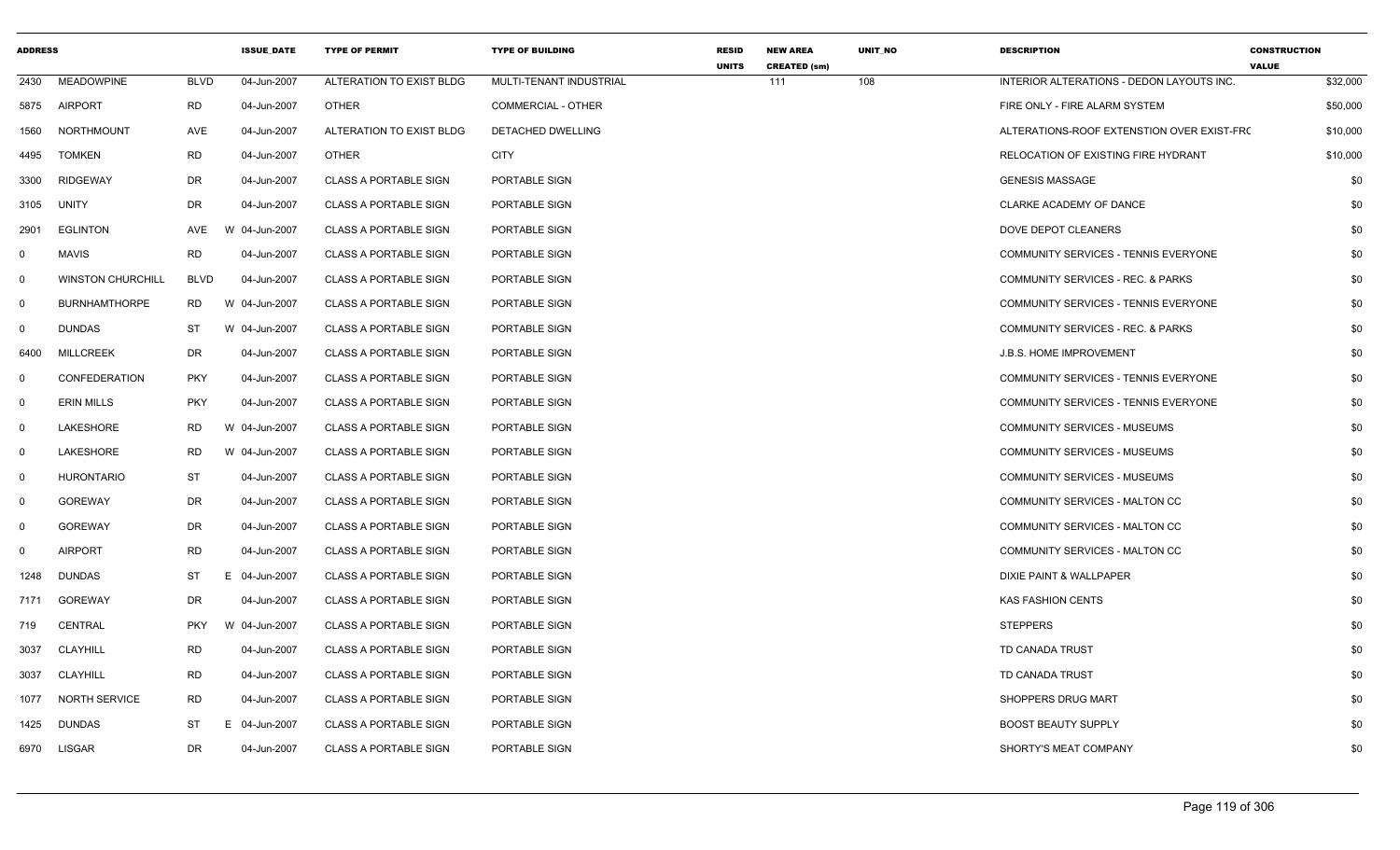| <b>ADDRESS</b> |                          |             | <b>ISSUE DATE</b> | <b>TYPE OF PERMIT</b>        | <b>TYPE OF BUILDING</b>               | <b>RESID</b><br><b>UNITS</b> | <b>NEW AREA</b><br><b>CREATED (sm)</b> | <b>UNIT NO</b>  | <b>DESCRIPTION</b>                              | <b>CONSTRUCTION</b><br><b>VALUE</b> |
|----------------|--------------------------|-------------|-------------------|------------------------------|---------------------------------------|------------------------------|----------------------------------------|-----------------|-------------------------------------------------|-------------------------------------|
| $\Omega$       | <b>HURONTARIO</b>        | <b>ST</b>   | 04-Jun-2007       | <b>CLASS A PORTABLE SIGN</b> | PORTABLE SIGN                         |                              |                                        |                 | <b>COMMUNITY SERVICES - REC. &amp; PARKS</b>    | \$0                                 |
| $\Omega$       | <b>AIRPORT</b>           | <b>RD</b>   | 04-Jun-2007       | <b>CLASS A PORTABLE SIGN</b> | PORTABLE SIGN                         |                              |                                        |                 | <b>COMMUNITY SERVICES - REC. &amp; PARKS</b>    | \$0                                 |
| 5700           | <b>TERRY FOX</b>         | WAY         | 04-Jun-2007       | <b>CLASS A PORTABLE SIGN</b> | PORTABLE SIGN                         |                              |                                        |                 | <b>REGION OF PEEL</b>                           | \$0                                 |
| $\mathbf 0$    | <b>ERIN MILLS</b>        | <b>PKY</b>  | 04-Jun-2007       | <b>CLASS A PORTABLE SIGN</b> | PORTABLE SIGN                         |                              |                                        |                 | COMMUNITY SERVICES - HERSEY CENTRE              | \$0                                 |
| $\mathbf 0$    | <b>WINSTON CHURCHILL</b> | <b>BLVD</b> | 04-Jun-2007       | <b>CLASS A PORTABLE SIGN</b> | PORTABLE SIGN                         |                              |                                        |                 | COMMUNITY SERVICES - HERSEY CENTRE              | \$0                                 |
| $\Omega$       | <b>WINSTON CHURCHILL</b> | <b>BLVD</b> | 04-Jun-2007       | <b>CLASS A PORTABLE SIGN</b> | PORTABLE SIGN                         |                              |                                        |                 | COMMUNITY SERVICES - HERSEY CENTRE              | \$0                                 |
| $\mathbf 0$    | <b>DIXIE</b>             | <b>RD</b>   | 04-Jun-2007       | <b>CLASS A PORTABLE SIGN</b> | PORTABLE SIGN                         |                              |                                        |                 | COMMUNITY SERVICES - HERSEY CENTRE              | \$0                                 |
| 7190           | <b>ATWOOD</b>            | LANE        | 05-Jun-2007       | <b>REVISIONS</b>             | <b>CONDOMINIUM ROW DWELLING</b>       |                              |                                        | AS-NOTED        | REVISION - FINISHED BASEMENT, BLK-12, UNITS-30, | \$0                                 |
| 1246           | <b>CARDIFF</b>           | <b>BLVD</b> | 05-Jun-2007       | <b>SPRINKLERS</b>            | SINGLE TENANT INDUSTRIAL              |                              |                                        |                 | SPRINKLER SYSTEM                                | \$12,000                            |
| 5875           | <b>RODEO</b>             | DR          | 05-Jun-2007       | <b>OTHER</b>                 | <b>COMMERCIAL - OTHER</b>             |                              |                                        | <b>AS-NOTED</b> | SITE SERVICING - BUILDINGS A, B, C & D          | \$250,000                           |
| 4500           | <b>HAYDOCK PARK</b>      | DR          | 05-Jun-2007       | ALTERATION TO EXIST BLDG     | DETACHED DWELLING                     |                              |                                        |                 | ALTERATIONS - BASEMENT RENO/GARAGE ENTRAN       | \$42,000                            |
| 812            | <b>BRITANNIA</b>         | <b>RD</b>   | W 05-Jun-2007     | ALTERATION TO EXIST BLDG     | <b>COMMERCIAL RETAIL - MULTI-USER</b> |                              |                                        | <b>B2</b>       | <b>RETAIL</b>                                   | \$29,000                            |
| 974            | <b>FREDONIA</b>          | DR          | 05-Jun-2007       | <b>NEW BUILDING</b>          | DETACHED DWELLING                     | - 1                          | 369                                    |                 | <b>SFD - CUSTOM</b>                             | \$384,000                           |
| 5980           | <b>MCLAUGHLIN</b>        | <b>RD</b>   | 05-Jun-2007       | ALTERATION TO EXIST BLDG     | COMMERCIAL RETAIL - MULTI-USER        |                              |                                        | $2-A$           | <b>RETAIL</b>                                   | \$217,000                           |
| 1100           | <b>CAVEN</b>             | <b>ST</b>   | 05-Jun-2007       | ALTERATION TO EXIST BLDG     | APARTMENT (> 6 UNITS)                 |                              |                                        |                 | ALTERATIONS-PARKING GARAGE REPAIRS, BANTIN      | \$753,000                           |
| 1151           | <b>DUNDAS</b>            | ST          | W 05-Jun-2007     | ALTERATION TO EXIST BLDG     | <b>COMMERCIAL RETAIL - MULTI-USER</b> |                              | 167                                    | 28              | <b>RESTAURANT</b>                               | \$32,000                            |
| 335            | <b>CHURCH</b>            | <b>ST</b>   | 05-Jun-2007       | <b>TEMPORARY STRUCTURE</b>   | <b>CITY</b>                           |                              |                                        |                 | (1) TEMPORARY TENT FROM JUNE 9-10, 2007 (40x60) | \$2,000                             |
| 120            | TRADERS                  | <b>BLVD</b> | E 05-Jun-2007     | ALTERATION TO EXIST BLDG     | <b>COMMERCIAL OFFICE - MULTI-USER</b> |                              |                                        | 113             | <b>BUSINESS OFFICE</b>                          | \$15,000                            |
| 30             | <b>BRISTOL</b>           | RD<br>E.    | 05-Jun-2007       | ALTERATION TO EXIST BLDG     | <b>COMMERCIAL OFFICE - MULTI-USER</b> |                              |                                        | 2               | INTERIOR ALTERATIONS - MONTFORT RESTAURANT      | \$15,000                            |
| 1493           | <b>STAVEBANK</b>         | <b>RD</b>   | 05-Jun-2007       | ADDITION AND ALTER           | DETACHED DWELLING                     |                              | 48                                     |                 | ADDITION/ALTERATIONS - KITCHEN, BEDROOM & FF    | \$53,000                            |
| 7333           | MISSISSAUGA              | <b>RD</b>   | 05-Jun-2007       | ELECTROMAG LOCK DEVICE       | INDUSTRIAL - OTHER                    |                              |                                        |                 | FIRE ONLY - MAGLOCKS (2)                        | \$6,000                             |
| 6470           | <b>NORTHAM</b>           | <b>DR</b>   | 05-Jun-2007       | <b>SPRINKLERS</b>            | SINGLE TENANT INDUSTRIAL              |                              |                                        |                 | FIRE ONLY-SPRINKLER SYSTEM UPGRADE              | \$15,000                            |
| 1245           | <b>EGLINTON</b>          | AVE         | W 05-Jun-2007     | <b>CLASS A PORTABLE SIGN</b> | PORTABLE SIGN                         |                              |                                        |                 | CHURCH OF THE VIRGIN MARY / ST ATHANASIUS       | \$0                                 |
| 918            | <b>DUNDAS</b>            | ST          | E 05-Jun-2007     | <b>CLASS A PORTABLE SIGN</b> | PORTABLE SIGN                         |                              |                                        |                 | <b>CROATIA TREAT &amp; DELI</b>                 | \$0                                 |
| 398            | LAKESHORE                | <b>RD</b>   | E 05-Jun-2007     | <b>CLASS A PORTABLE SIGN</b> | PORTABLE SIGN                         |                              |                                        |                 | <b>FRIENDS FISH &amp; CHIPS</b>                 | \$0                                 |
| 2150           | <b>DUNDAS</b>            | <b>ST</b>   | E 05-Jun-2007     | <b>CLASS A PORTABLE SIGN</b> | PORTABLE SIGN                         |                              |                                        |                 | MOORES THE SUIT PEOPLE                          | \$0                                 |
| 4140           | <b>ERIN MILLS</b>        | <b>PKY</b>  | 05-Jun-2007       | <b>CLASS A PORTABLE SIGN</b> | PORTABLE SIGN                         |                              |                                        |                 | PRO OIL & LUBE                                  | \$0                                 |
| 3105           | DUNDAS                   | ST          | W 05-Jun-2007     | <b>CLASS A PORTABLE SIGN</b> | PORTABLE SIGN                         |                              |                                        |                 | REAL TIME PERSONNEL INC.                        | \$0                                 |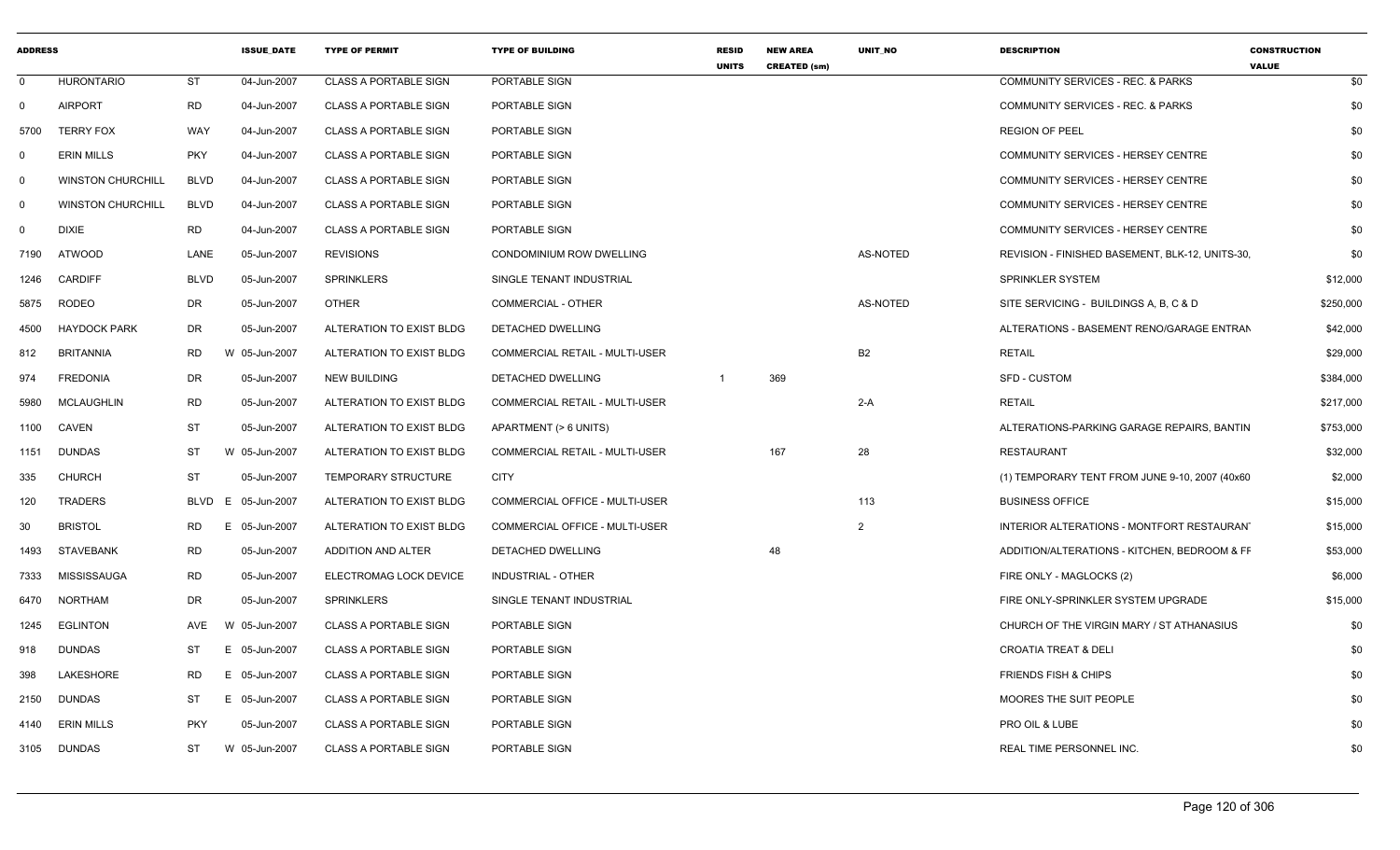| <b>ADDRESS</b> |                          |             | <b>ISSUE_DATE</b> | <b>TYPE OF PERMIT</b>        | <b>TYPE OF BUILDING</b>               | <b>RESID</b><br><b>UNITS</b> | <b>NEW AREA</b><br><b>CREATED (sm)</b> | UNIT_NO        | <b>DESCRIPTION</b>                            | <b>CONSTRUCTION</b><br><b>VALUE</b> |
|----------------|--------------------------|-------------|-------------------|------------------------------|---------------------------------------|------------------------------|----------------------------------------|----------------|-----------------------------------------------|-------------------------------------|
| 5975           | <b>FALBOURNE</b>         | <b>ST</b>   | 05-Jun-2007       | <b>CLASS A PORTABLE SIGN</b> | PORTABLE SIGN                         |                              |                                        |                | SUNBEAM (FALBOURNE RD, MISS)                  | \$0                                 |
| $\mathbf{0}$   | <b>ERIN MILLS</b>        | <b>PKY</b>  | 05-Jun-2007       | <b>CLASS A PORTABLE SIGN</b> | PORTABLE SIGN                         |                              |                                        |                | COMMUNITY SERVICES - HERSEY CENTRE            | \$0                                 |
| $\Omega$       | <b>MATHESON</b>          | <b>BLVD</b> | E 05-Jun-2007     | <b>CLASS A PORTABLE SIGN</b> | PORTABLE SIGN                         |                              |                                        |                | <b>COMMUNITY SERVICES - HERSEY CENTRE</b>     | \$0                                 |
| 0              | <b>DIXIE</b>             | RD.         | 05-Jun-2007       | <b>CLASS A PORTABLE SIGN</b> | PORTABLE SIGN                         |                              |                                        |                | COMMUNITY SERVICES - HERSEY CENTRE            | \$0                                 |
| $\mathbf 0$    | <b>WINSTON CHURCHILL</b> | <b>BLVD</b> | 05-Jun-2007       | <b>CLASS A PORTABLE SIGN</b> | PORTABLE SIGN                         |                              |                                        |                | COMMUNITY SERVICES - HERSEY CENTRE            | \$0                                 |
| $\overline{0}$ | <b>WINSTON CHURCHILL</b> | <b>BLVD</b> | 05-Jun-2007       | <b>CLASS A PORTABLE SIGN</b> | PORTABLE SIGN                         |                              |                                        |                | COMMUNITY SERVICES - HERSEY CENTRE            | \$0                                 |
| - 0            | <b>EGLINTON</b>          | AVE         | W 05-Jun-2007     | <b>CLASS A PORTABLE SIGN</b> | PORTABLE SIGN                         |                              |                                        |                | CANADIAN COMMUNITY ARTS INITIATIVE            | \$0                                 |
| $\Omega$       | <b>MAVIS</b>             | <b>RD</b>   | 05-Jun-2007       | <b>CLASS A PORTABLE SIGN</b> | PORTABLE SIGN                         |                              |                                        |                | CANADIAN COMMUNITY ARTS INITIATIVE            | \$0                                 |
| 7125           | GOREWAY                  | DR.         | 05-Jun-2007       | <b>CLASS A PORTABLE SIGN</b> | PORTABLE SIGN                         |                              |                                        |                | <b>RECIPE MANTRA</b>                          | \$0                                 |
| 84             | SOUTH SERVICE            | <b>RD</b>   | 06-Jun-2007       | ADDITION AND ALTER           | <b>CHURCH</b>                         |                              | 435                                    |                | ADDITION/ALTERATIONS - CHURCH & FIRE SYSTEM   | \$0                                 |
| 1236           | <b>ECHO</b>              | DR.         | 06-Jun-2007       | <b>REVISIONS</b>             | DETACHED DWELLING                     |                              |                                        |                | <b>REVISION</b>                               | \$0                                 |
| 2980           | <b>DREW</b>              | RD.         | 06-Jun-2007       | <b>NEW BUILDING</b>          | MULTI-TENANT INDUSTRIAL               |                              | 7,758                                  |                | NEW - INDUSTRIAL SPEC BUILDING'A', TENANT NOT | \$3,685,000                         |
| 5875           | <b>RODEO</b>             | <b>DR</b>   | 06-Jun-2007       | <b>NEW BUILDING</b>          | COMMERCIAL RETAIL - MULTI-USER        |                              | 2,190                                  | <b>BLD A</b>   | NEW - COMMERCIAL SPEC BLDG 'A'. TENANT NOT D  | \$1,855,000                         |
| 650            | <b>MATHESON</b>          | BLVD        | W 06-Jun-2007     | <b>NEW BUILDING</b>          | COMMERCIAL RETAIL - MULTI-USER        |                              | 5,538                                  | BLD-C          | NEW - COMMERCIAL SPEC BLDG 'C', TENANT NOT D  | \$4,691,000                         |
| 1396           | <b>BRAMBLEWOOD</b>       | LANE        | 06-Jun-2007       | ADDITION AND ALTER           | DETACHED DWELLING                     |                              | 17                                     |                | ADDITION/ALTERATIONS - 1 STOREY & DECK        | \$25,000                            |
| 125            | <b>FAIRVIEW</b>          | <b>RD</b>   | W 06-Jun-2007     | ALTERATION TO EXIST BLDG     | DETACHED DWELLING                     |                              |                                        |                | ALTERATIONS - 2 ROOF CANOPIES                 | \$10,000                            |
| 2579           | <b>CHALKWELL CLOSE</b>   |             | 06-Jun-2007       | ADDITION AND ALTER           | DETACHED DWELLING                     |                              | 33                                     |                | ADDITION/ALTERATIONS - 1 STOREY REAR ADD/FIN  | \$100,000                           |
| 2055           | <b>FLAVELLE</b>          | <b>BLVD</b> | 06-Jun-2007       | <b>OTHER</b>                 | <b>INDUSTRIAL - OTHER</b>             |                              |                                        |                | FIRE ONLY - GENERATOR - CANCOM                | \$15,000                            |
| 5889           | <b>COOPERS</b>           | AVE         | 06-Jun-2007       | <b>FASCIA SIGN</b>           | SINGLE TENANT INDUSTRIAL              |                              |                                        |                | <b>FASCIA SIGNS - SIEMENS (1)</b>             | \$5,000                             |
| 100            | QUEENSWAY                |             | W 06-Jun-2007     | TENTS/AIR SUPPORT STRUC      | PUBLIC - OTHER                        |                              |                                        |                | TENT- TEPORARY, JUNE 6-9/2007 (1)(30x70)      | \$2,000                             |
| 3105           | ARGENTIA                 | <b>RD</b>   | 06-Jun-2007       | <b>FASCIA SIGN</b>           | <b>COMMERCIAL RETAIL - MULTI-USER</b> |                              |                                        | $T-1$          | <b>FASCIA SIGN - MICHAELS (1)</b>             | \$7,000                             |
| 1487           | <b>CLARKSON</b>          | RD          | N 06-Jun-2007     | <b>OTHER</b>                 | DETACHED DWELLING                     |                              |                                        |                | SEWER CONVERSION                              | \$5,000                             |
| 3279           | <b>LENWORTH</b>          | DR          | 06-Jun-2007       | OTHER                        | MULTI-TENANT INDUSTRIAL               |                              |                                        |                | <b>EMERGENCY DOMESTIC WATERMAIN REPAIR</b>    | \$10,000                            |
| 568            | AMARONE                  | <b>CRT</b>  | 07-Jun-2007       | <b>NEW BUILDING</b>          | DETACHED DWELLING                     |                              | 295                                    |                | SFD - NEW MODEL                               | \$303,000                           |
| 6299           | <b>AIRPORT</b>           | <b>RD</b>   | 07-Jun-2007       | ALTERATION TO EXIST BLDG     | COMMERCIAL OFFICE - MULTI-USER        |                              |                                        | 306            | INTERIOR ALTERATIONS - G&K SERVICES CANADA    | \$25,000                            |
| 80             | <b>COURTNEYPARK</b>      | DR          | W 07-Jun-2007     | ALTERATION TO EXIST BLDG     | COMMERCIAL OFFICE - MULTI-USER        |                              |                                        | $\overline{2}$ | UNDERGROUND PLUMBING ONLY                     | \$12,000                            |
| 100            | <b>CITY CENTRE</b>       | DR          | 07-Jun-2007       | ALTERATION TO EXIST BLDG     | COMMERCIAL RETAIL - MULTI-USER        |                              |                                        | 2-940B         | INTERIOR ALTERATIONS - FOOTLOCKER             | \$69,000                            |
| 2095           | <b>ROCHE</b>             | <b>CRT</b>  | 07-Jun-2007       | ALTERATION TO EXIST BLDG     | APARTMENT (> 6 UNITS)                 |                              |                                        |                | ALTERATIONS-PARKING GARAGE REPAIRS            | \$475,000                           |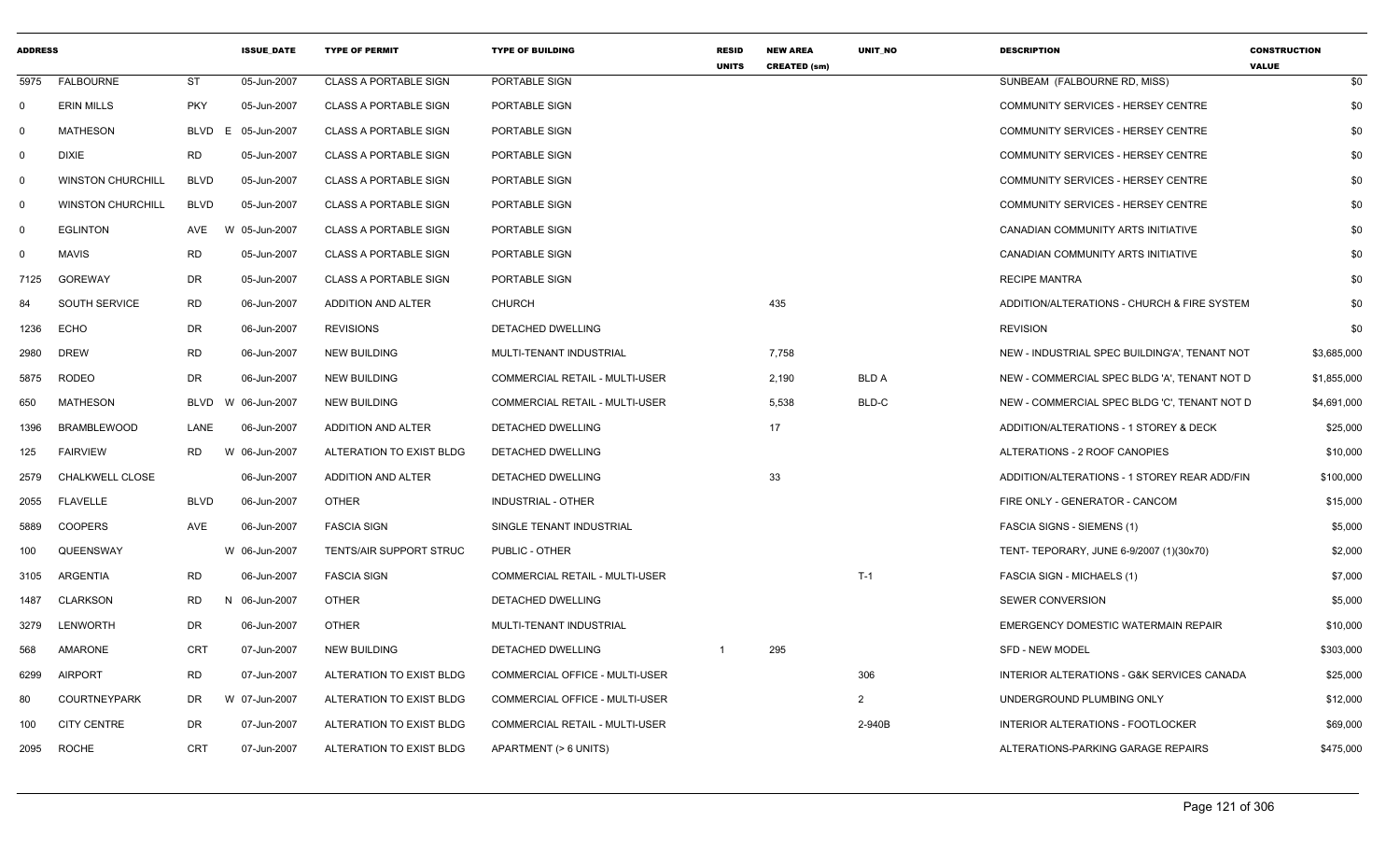| <b>ADDRESS</b> |                          |             | <b>ISSUE DATE</b> | <b>TYPE OF PERMIT</b>        | <b>TYPE OF BUILDING</b>        | <b>RESID</b><br><b>UNITS</b> | <b>NEW AREA</b><br><b>CREATED (sm)</b> | UNIT_NO   | <b>DESCRIPTION</b>                                | <b>CONSTRUCTION</b><br><b>VALUE</b> |
|----------------|--------------------------|-------------|-------------------|------------------------------|--------------------------------|------------------------------|----------------------------------------|-----------|---------------------------------------------------|-------------------------------------|
| $\mathbf 0$    | <b>MAVIS</b>             | <b>RD</b>   | 07-Jun-2007       | <b>CLASS A PORTABLE SIGN</b> | PORTABLE SIGN                  |                              |                                        |           | MISSISSAUGA ROTARY RIBFEST                        | \$0                                 |
| $\mathbf 0$    | <b>KENNEDY</b>           | RD          | 07-Jun-2007       | <b>CLASS A PORTABLE SIGN</b> | PORTABLE SIGN                  |                              |                                        |           | MISSISSAUGA ROTARY RIBFEST                        | \$0                                 |
| - 0            | <b>BRITANNIA</b>         | <b>RD</b>   | W 07-Jun-2007     | <b>CLASS A PORTABLE SIGN</b> | PORTABLE SIGN                  |                              |                                        |           | MISSISSAUGA ROTARY RIBFEST                        | \$0                                 |
| 0              | <b>DIXIE</b>             | <b>RD</b>   | 07-Jun-2007       | <b>CLASS A PORTABLE SIGN</b> | PORTABLE SIGN                  |                              |                                        |           | MISSISSAUGA ROTARY RIBFEST                        | \$0                                 |
| 0              | <b>TOMKEN</b>            | <b>RD</b>   | 07-Jun-2007       | <b>CLASS A PORTABLE SIGN</b> | PORTABLE SIGN                  |                              |                                        |           | MISSISSAUGA ROTARY RIBFEST                        | \$0                                 |
| 2435           | <b>JARVIS</b>            | ST          | 07-Jun-2007       | ADDITION TO EXIST BLDG       | DETACHED DWELLING              |                              | 32                                     |           | ADDITION - HEATED SUNROOM & DECK                  | \$18,000                            |
| 1430           | <b>BIRCHWOOD</b>         | <b>DR</b>   | 07-Jun-2007       | <b>OTHER</b>                 | DETACHED DWELLING              |                              |                                        |           | ADDITION-DECK                                     | \$10,000                            |
| 3042           | <b>COWIE</b>             | <b>CRT</b>  | 07-Jun-2007       | <b>REVISIONS</b>             | DETACHED DWELLING              |                              | 289                                    |           | <b>REVISIONS - DECK EXTENSION</b>                 | \$0                                 |
| 5831           | TIZ                      | <b>RD</b>   | 07-Jun-2007       | <b>REVISIONS</b>             | <b>STREET ROW DWELLING</b>     |                              |                                        | $1 - 8$   | REVISION-TRUSS, BLK-1, (8 UNITS)                  | \$0                                 |
| 5749           | TIZ                      | <b>RD</b>   | 07-Jun-2007       | <b>REVISIONS</b>             | STREET ROW DWELLING            |                              |                                        | $37 - 44$ | REVISION - TRUSS, BLK-6, (8 UNITS)<br>C/R 06-     | \$0                                 |
| 5747           | RETREAT                  | <b>ST</b>   | 07-Jun-2007       | <b>REVISIONS</b>             | STREET ROW DWELLING            |                              |                                        | 45-50     | REVISION-TRUSS, BLK-7, (6 UNITS)                  | \$0                                 |
| 731            | <b>STATES</b>            | <b>ST</b>   | 07-Jun-2007       | <b>REVISIONS</b>             | <b>STREET ROW DWELLING</b>     |                              |                                        | 51-57     | REVISION-TRUSS, BLK-8, (7 UNITS)                  | \$0                                 |
| 5721           | <b>RETREAT</b>           | <b>ST</b>   | 07-Jun-2007       | <b>REVISIONS</b>             | STREET ROW DWELLING            |                              |                                        | 58-64     | REVISION-TRUSS, BLK-9, (7 UNITS)                  | \$0                                 |
| 0              | <b>DUNDAS</b>            | <b>ST</b>   | W 07-Jun-2007     | <b>CLASS A PORTABLE SIGN</b> | PORTABLE SIGN                  |                              |                                        |           | CANADIAN COMMUNITY ARTS INITIATIVE                | \$0                                 |
| $\mathbf 0$    | <b>WINSTON CHURCHILL</b> | <b>BLVD</b> | 07-Jun-2007       | <b>CLASS A PORTABLE SIGN</b> | PORTABLE SIGN                  |                              |                                        |           | MAYOR AND COUNCILLOR'S OFFICE - WARD - 10         | \$0                                 |
| 7070           | MCLAUGHLIN               | <b>RD</b>   | 07-Jun-2007       | <b>CLASS A PORTABLE SIGN</b> | PORTABLE SIGN                  |                              |                                        |           | PIZZA PIZZA                                       | \$0                                 |
| 224            | <b>LAKESHORE</b>         | <b>RD</b>   | W 07-Jun-2007     | <b>CLASS A PORTABLE SIGN</b> | PORTABLE SIGN                  |                              |                                        |           | <b>RYAN'S PETS FOOD</b>                           | \$0                                 |
| 1093           | <b>DUNDAS</b>            | ST          | W 07-Jun-2007     | <b>CLASS A PORTABLE SIGN</b> | PORTABLE SIGN                  |                              |                                        |           | PIZZA PIZZA                                       | \$0                                 |
| 707            | <b>LAKESHORE</b>         | <b>RD</b>   | E 07-Jun-2007     | <b>CLASS A PORTABLE SIGN</b> | PORTABLE SIGN                  |                              |                                        |           | PIZZA PIZZA                                       | \$0                                 |
| 1560           | <b>DUNDAS</b>            | <b>ST</b>   | W 07-Jun-2007     | <b>CLASS A PORTABLE SIGN</b> | PORTABLE SIGN                  |                              |                                        |           | PIZZA PIZZA                                       | \$0                                 |
| 3100           | <b>WINSTON CHURCHILL</b> | <b>BLVD</b> | 07-Jun-2007       | <b>CLASS A PORTABLE SIGN</b> | PORTABLE SIGN                  |                              |                                        |           | <b>GAME NOW</b>                                   | \$0                                 |
| 1020           | <b>JOHNSON'S</b>         | LANE        | 07-Jun-2007       | <b>CLASS A PORTABLE SIGN</b> | PORTABLE SIGN                  |                              |                                        |           | LAKESHORE EDUCATION INC.                          | \$0                                 |
| 2360           | <b>MEADOWPINE</b>        | <b>BLVD</b> | 07-Jun-2007       | <b>OTHER</b>                 | <b>INDUSTRIAL - OTHER</b>      |                              |                                        |           | CONDITIONAL PERMIT - SITE SERVICING, COMPLIAN     | \$0                                 |
| 606            | <b>VERMOUTH</b>          | AVE         | 08-Jun-2007       | <b>NEW BUILDING</b>          | GARAGE/CARPORT                 |                              | 34                                     |           | NEW - GARAGE, DETACHED                            | \$13,000                            |
| 3100           | <b>DIXIE</b>             | <b>RD</b>   | 08-Jun-2007       | ALTERATION TO EXIST BLDG     | COMMERCIAL RETAIL - MULTI-USER |                              |                                        | 14A       | FITNESS CLUB - PREMIER FITNESS MISSISSAUGA        | \$2,358,000                         |
| 1250           | <b>EGLINTON</b>          | <b>AVE</b>  | E.<br>08-Jun-2007 | <b>REVISIONS</b>             | <b>COMMERCIAL - OTHER</b>      |                              |                                        |           | <b>REVISIONS - DEMISING WALL</b>                  | \$0                                 |
| 60             | <b>SOUTH SERVICE</b>     | <b>RD</b>   | 08-Jun-2007       | PORTABLE CLASSROOM           | SCHOOL - SECONDARY             |                              |                                        |           | PORTABLE - NEW (2), QUEEN ELIZABETH P.S.          | \$75,000                            |
| 945            | <b>BLOOR</b>             | ST          | 08-Jun-2007       | TENTS/AIR SUPPORT STRUC      | SCHOOL - SECONDARY             |                              |                                        |           | TENT-TEMPORARY, JUNE 8-9/2007, (4) 1-30x60, 2-20> | \$4,000                             |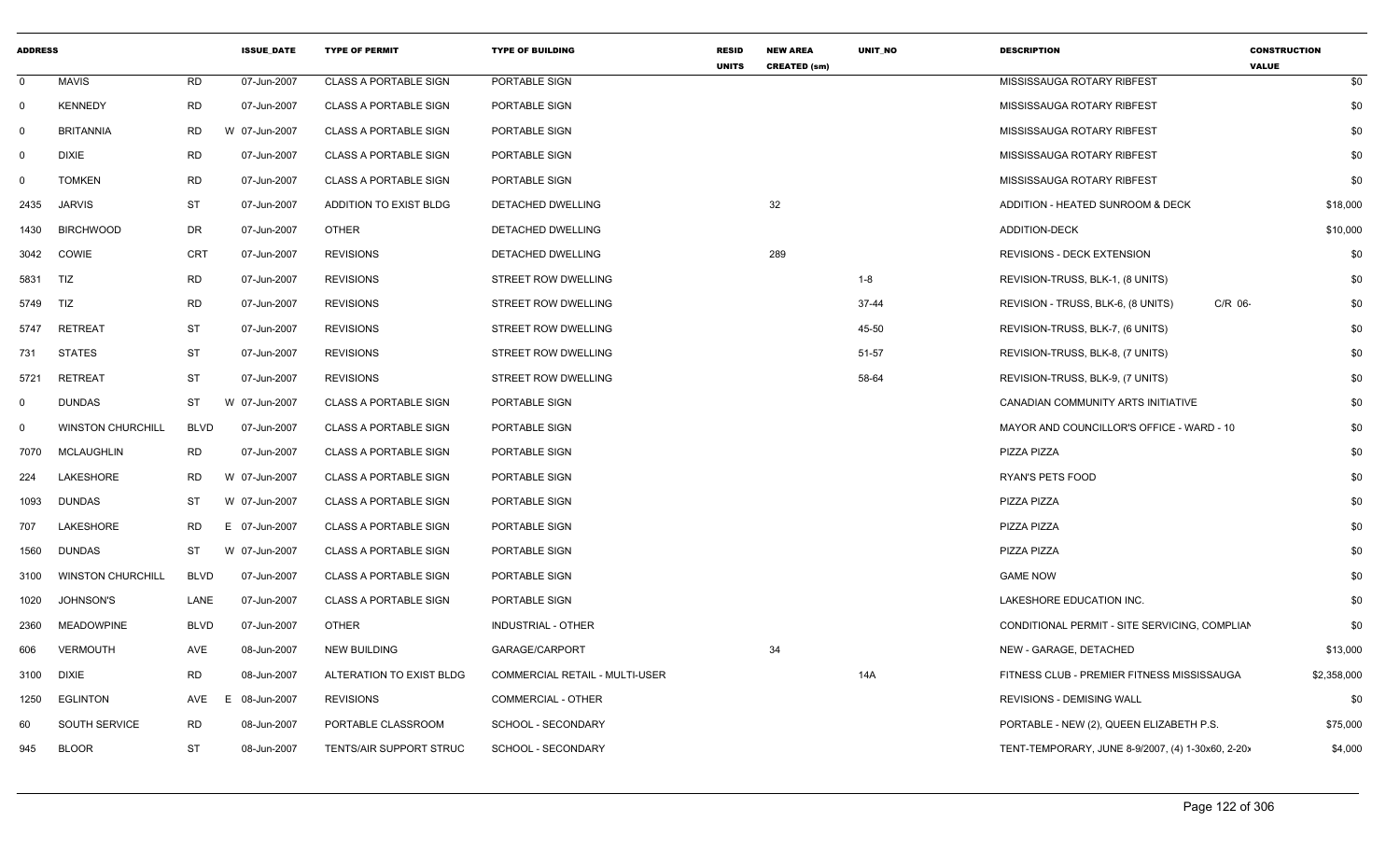| <b>ADDRESS</b> |                          |             | <b>ISSUE_DATE</b>  | <b>TYPE OF PERMIT</b>        | <b>TYPE OF BUILDING</b> | <b>RESID</b><br><b>UNITS</b> | <b>NEW AREA</b><br><b>CREATED (sm)</b> | UNIT_NO | <b>DESCRIPTION</b>                          | <b>CONSTRUCTION</b><br><b>VALUE</b> |     |
|----------------|--------------------------|-------------|--------------------|------------------------------|-------------------------|------------------------------|----------------------------------------|---------|---------------------------------------------|-------------------------------------|-----|
|                | 1115 WILLOW              | LANE        | 08-Jun-2007        | <b>REVISIONS</b>             | DETACHED DWELLING       |                              | $\Omega$                               |         | CONDITIONAL PERMIT - REVISION-GARAGE EXTENS |                                     | \$0 |
| 6750           | <b>WINSTON CHURCHILL</b> | <b>BLVD</b> | 08-Jun-2007        | <b>CLASS A PORTABLE SIGN</b> | PORTABLE SIGN           |                              |                                        |         | ROGERS VIDEO                                |                                     | \$0 |
| 1575           | <b>CLARKSON</b>          | RD<br>N     | 08-Jun-2007        | <b>CLASS A PORTABLE SIGN</b> | PORTABLE SIGN           |                              |                                        |         | <b>LABELLE FASHIONS</b>                     |                                     | \$0 |
| 3050           | VEGA                     | <b>BLVD</b> | 08-Jun-2007        | <b>CLASS A PORTABLE SIGN</b> | PORTABLE SIGN           |                              |                                        |         | <b>FUTURE SHOP</b>                          |                                     | \$0 |
| 660            | <b>EGLINTON</b>          | AVE         | W 08-Jun-2007      | <b>CLASS A PORTABLE SIGN</b> | PORTABLE SIGN           |                              |                                        |         | <b>BASKIN ROBBINS</b>                       |                                     | \$0 |
| 3300           | <b>RIDGEWAY</b>          | DR          | 08-Jun-2007        | <b>CLASS A PORTABLE SIGN</b> | PORTABLE SIGN           |                              |                                        |         | CANADIAN WUSHU ATHLETIC PROGRAM             |                                     | \$0 |
| 3041           | ARGENTIA                 | RD          | 08-Jun-2007        | <b>CLASS A PORTABLE SIGN</b> | PORTABLE SIGN           |                              |                                        |         | <b>TRADE SECRETS</b>                        |                                     | \$0 |
| 6075           | MAVIS                    | <b>RD</b>   | 08-Jun-2007        | <b>CLASS A PORTABLE SIGN</b> | PORTABLE SIGN           |                              |                                        |         | PONTI MENSWEAR                              |                                     | \$0 |
| $\mathbf 0$    | MATHESON                 |             | BLVD E 08-Jun-2007 | <b>CLASS A PORTABLE SIGN</b> | PORTABLE SIGN           |                              |                                        |         | COMMUNITY SERVICES - HERSEY CENTRE          |                                     | \$0 |
| 550            | <b>MATHESON</b>          | BLVD        | W 08-Jun-2007      | <b>CLASS A PORTABLE SIGN</b> | PORTABLE SIGN           |                              |                                        |         | PIEL SUAVE MEDISPA                          |                                     | \$0 |
| 3300           | MAVIS                    | RD          | 08-Jun-2007        | <b>CLASS A PORTABLE SIGN</b> | PORTABLE SIGN           |                              |                                        |         | TRIPLE AUTOMOTIVE                           |                                     | \$0 |
| 3029           | ARGENTIA                 | <b>RD</b>   | 08-Jun-2007        | <b>CLASS A PORTABLE SIGN</b> | PORTABLE SIGN           |                              |                                        |         | HSBC BANK OF CANADAARGENTIA ROAD            |                                     | \$0 |
| 512            | <b>BRISTOL</b>           | RD.         | W 08-Jun-2007      | <b>CLASS A PORTABLE SIGN</b> | PORTABLE SIGN           |                              |                                        |         | <b>WISLA DELI</b>                           |                                     | \$0 |
| 1107           | <b>LORNE PARK</b>        | <b>RD</b>   | 08-Jun-2007        | <b>CLASS A PORTABLE SIGN</b> | PORTABLE SIGN           |                              |                                        |         | LORNE PARK CHIROPRACTIC (ENTERED IN ERROR   |                                     | \$0 |
| $\mathbf 0$    | <b>WINSTON CHURCHILL</b> | <b>BLVD</b> | 08-Jun-2007        | <b>CLASS A PORTABLE SIGN</b> | PORTABLE SIGN           |                              |                                        |         | <b>GRACE COMMUNITY CHURCH</b>               |                                     | \$0 |
| 2800           | <b>SKYMARK</b>           | AVE         | 08-Jun-2007        | <b>CLASS A PORTABLE SIGN</b> | PORTABLE SIGN           |                              |                                        |         | <b>BAKA COMMUNICATIONS</b>                  |                                     | \$0 |
| $\mathbf 0$    | <b>BURNHAMTHORPE</b>     | RD          | W 08-Jun-2007      | <b>CLASS A PORTABLE SIGN</b> | PORTABLE SIGN           |                              |                                        |         | <b>REGION OF PEEL</b>                       |                                     | \$0 |
| $\mathbf 0$    | QUEENSWAY                |             | W 08-Jun-2007      | <b>CLASS A PORTABLE SIGN</b> | PORTABLE SIGN           |                              |                                        |         | <b>REGION OF PEEL</b>                       |                                     | \$0 |
| $\Omega$       | <b>EGLINTON</b>          | AVE         | W 08-Jun-2007      | <b>CLASS A PORTABLE SIGN</b> | PORTABLE SIGN           |                              |                                        |         | <b>REGION OF PEEL</b>                       |                                     | \$0 |
| $\mathbf 0$    | <b>HURONTARIO</b>        | <b>ST</b>   | 08-Jun-2007        | <b>CLASS A PORTABLE SIGN</b> | PORTABLE SIGN           |                              |                                        |         | <b>REGION OF PEEL</b>                       |                                     | \$0 |
| $\mathbf 0$    | CENTRAL                  | <b>PKY</b>  | E 08-Jun-2007      | <b>CLASS A PORTABLE SIGN</b> | PORTABLE SIGN           |                              |                                        |         | <b>REGION OF PEEL</b>                       |                                     | \$0 |
| $\mathbf 0$    | SOUTHDOWN                | RD          | 08-Jun-2007        | <b>CLASS A PORTABLE SIGN</b> | PORTABLE SIGN           |                              |                                        |         | <b>REGION OF PEEL</b>                       |                                     | \$0 |
| $\mathbf 0$    | LAKESHORE                | <b>RD</b>   | E 08-Jun-2007      | <b>CLASS A PORTABLE SIGN</b> | PORTABLE SIGN           |                              |                                        |         | <b>REGION OF PEEL</b>                       |                                     | \$0 |
| $\mathbf 0$    | <b>AIRPORT</b>           | RD          | 08-Jun-2007        | <b>CLASS A PORTABLE SIGN</b> | PORTABLE SIGN           |                              |                                        |         | <b>REGION OF PEEL</b>                       |                                     | \$0 |
| $\mathbf 0$    | <b>BRITANNIA</b>         | RD.         | W 08-Jun-2007      | <b>CLASS A PORTABLE SIGN</b> | PORTABLE SIGN           |                              |                                        |         | <b>REGION OF PEEL</b>                       |                                     | \$0 |
| 6785           | <b>MILLCREEK</b>         | DR          | 08-Jun-2007        | <b>CLASS A PORTABLE SIGN</b> | PORTABLE SIGN           |                              |                                        |         | PRAISE CATHEDRAL WORSHIP CENTRE             |                                     | \$0 |
| 1330           | EGLINTON                 | AVE<br>E    | 08-Jun-2007        | <b>CLASS A PORTABLE SIGN</b> | PORTABLE SIGN           |                              |                                        |         | ENTERTAINMENT LIQUIDATORS                   |                                     | \$0 |
| 1330           | <b>EGLINTON</b>          |             | AVE E 08-Jun-2007  | <b>CLASS A PORTABLE SIGN</b> | PORTABLE SIGN           |                              |                                        |         | <b>ENTERTAINMENT LIQUIDATORS</b>            |                                     | \$0 |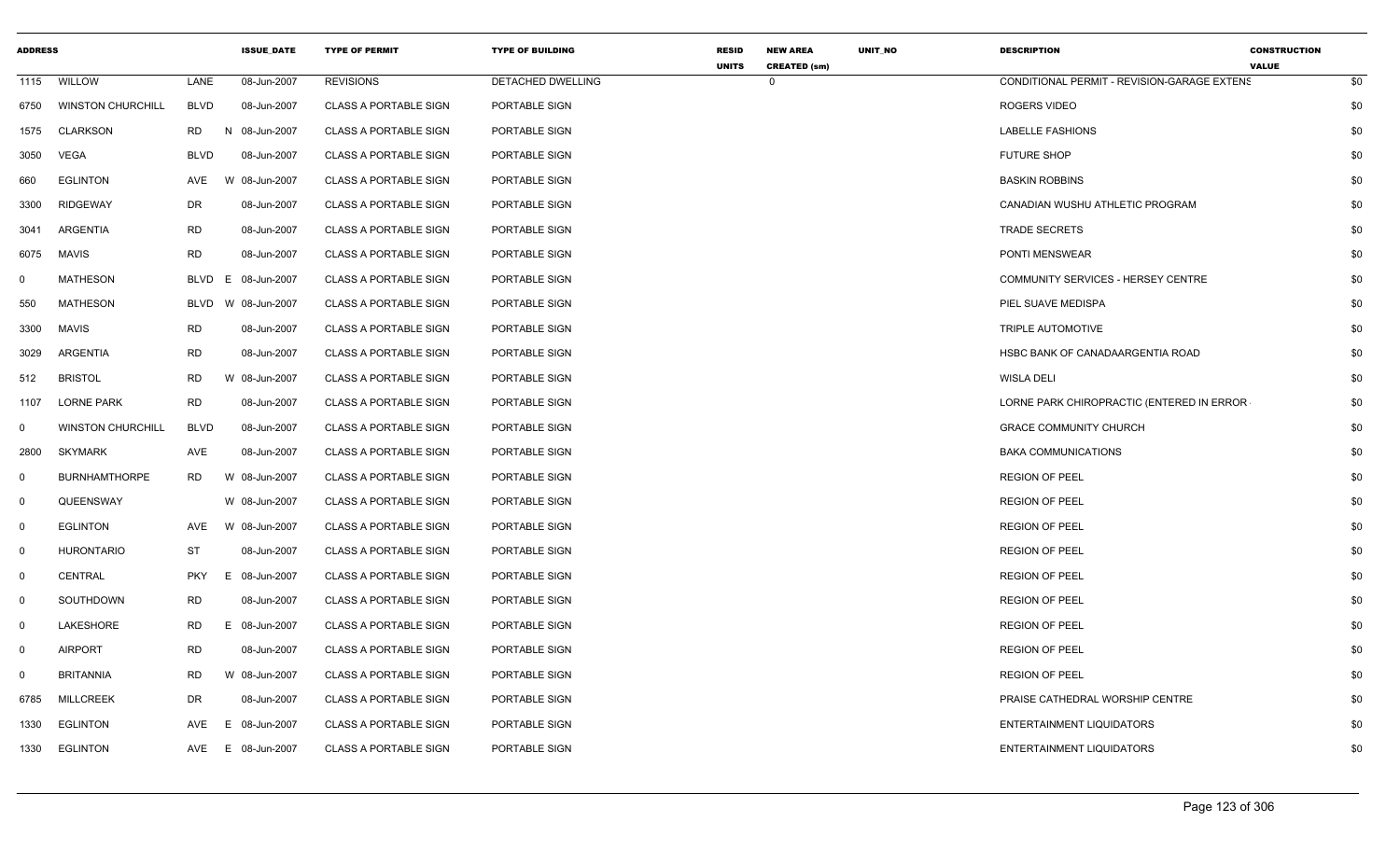| <b>ADDRESS</b> |                          |             | <b>ISSUE DATE</b> | <b>TYPE OF PERMIT</b>        | <b>TYPE OF BUILDING</b>        | <b>RESID</b><br><b>UNITS</b> | <b>NEW AREA</b><br><b>CREATED (sm)</b> | <b>UNIT NO</b> | <b>DESCRIPTION</b>                            | <b>CONSTRUCTION</b><br><b>VALUE</b> |
|----------------|--------------------------|-------------|-------------------|------------------------------|--------------------------------|------------------------------|----------------------------------------|----------------|-----------------------------------------------|-------------------------------------|
| 3190           | <b>RIDGEWAY</b>          | <b>DR</b>   | 08-Jun-2007       | <b>CLASS A PORTABLE SIGN</b> | PORTABLE SIGN                  |                              |                                        |                | PRO DOOR & DOCK SYSTEMS                       | \$0                                 |
| 2933           | <b>EGLINTON</b>          | AVE         | W 08-Jun-2007     | <b>CLASS A PORTABLE SIGN</b> | PORTABLE SIGN                  |                              |                                        |                | <b>RONA</b>                                   | \$0                                 |
| - 0            | <b>EGLINTON</b>          | AVE         | W 08-Jun-2007     | <b>CLASS A PORTABLE SIGN</b> | PORTABLE SIGN                  |                              |                                        |                | COMMUNITY SERVICES - ERIN MEADOWS CC          | \$0                                 |
| $\mathbf 0$    | <b>ERIN MILLS</b>        | <b>PKY</b>  | 08-Jun-2007       | <b>CLASS A PORTABLE SIGN</b> | PORTABLE SIGN                  |                              |                                        |                | COMMUNITY SERVICES - ERIN MEADOWS CC          | \$0                                 |
| $\mathbf 0$    | <b>WINSTON CHURCHILL</b> | <b>BLVD</b> | 08-Jun-2007       | <b>CLASS A PORTABLE SIGN</b> | PORTABLE SIGN                  |                              |                                        |                | COMMUNITY SERVICES - ERIN MEADOWS CC          | \$0                                 |
| 1442           | ALEXANDRA                | AVE         | 11-Jun-2007       | ADDITION TO EXIST BLDG       | DETACHED DWELLING              |                              |                                        |                | ADDITION - SHED-EXIST, UNHEATED               | \$1,000                             |
| 5955           | <b>CHERRYWOOD</b>        | PL          | 11-Jun-2007       | ALTERATION TO EXIST BLDG     | DETACHED DWELLING              |                              |                                        |                | ALTERATIONS-BASEMENT ENTRANCE                 | \$10,000                            |
| 1009           | EAST                     | <b>AVE</b>  | 11-Jun-2007       | <b>DEMOLITION</b>            | DETACHED DWELLING              | $\overline{\mathbf{1}}$      |                                        |                | <b>DEMOLITION - SFD</b>                       | \$10,000                            |
| 1695           | THE COLLEGEWAY           |             | 11-Jun-2007       | ALTERATION TO EXIST BLDG     | COMMERCIAL OFFICE- SINGLE USER |                              |                                        | 1-FLR          | <b>SALES OFFICE</b>                           | \$100,000                           |
| 3233           | <b>BRANDON GATE</b>      | DR          | 11-Jun-2007       | <b>REVISIONS</b>             | COMMERCIAL RETAIL - MULTI-USER |                              | 40                                     | 1C             | KITCHEN EXHAUST REVISION                      | \$0                                 |
| 175            | <b>BRITANNIA</b>         | <b>RD</b>   | E 11-Jun-2007     | <b>FASCIA SIGN</b>           | MULTI-TENANT INDUSTRIAL        |                              |                                        | $\mathbf{1}$   | FASCIA SIGN - CARDINAL HEALTH (1)             | \$4,000                             |
| 6605           | <b>HURONTARIO</b>        | <b>ST</b>   | 11-Jun-2007       | ALTERATION TO EXIST BLDG     | <b>COMMERCIAL - OTHER</b>      |                              |                                        | 100-300        | <b>BUSINESS &amp; PERSONAL SERVICES GROUP</b> | \$557,000                           |
| 2965           | <b>HAZELTON</b>          | PL          | 11-Jun-2007       | ALTERATION TO EXIST BLDG     | <b>COMMERCIAL - OTHER</b>      |                              |                                        | $3 - 4$        | <b>DENTAL OFFICE</b>                          | \$38,000                            |
| 808            | <b>BRITANNIA</b>         | <b>RD</b>   | W 11-Jun-2007     | <b>PYLON SIGN</b>            | MULTI-TENANT INDUSTRIAL        |                              |                                        |                | GROUND SIGN - MULTI-TENANT (1)                | \$20,000                            |
| 6740           | CAMPOBELLO               | <b>RD</b>   | 11-Jun-2007       | <b>OTHER</b>                 | SINGLE TENANT INDUSTRIAL       |                              |                                        |                | FIRE ONLY-FIRE PANEL REPLACEMENT              | \$16,000                            |
| 2470           | <b>ROSEMARY</b>          | DR          | 11-Jun-2007       | ALTERATION TO EXIST BLDG     | SCHOOL - SECONDARY             |                              | 85                                     |                | INTERIOR ALTERATIONS-ST MARTIN S.S.           | \$25,000                            |
| 4316           | <b>VILLAGE CENTRE</b>    | <b>CRT</b>  | 11-Jun-2007       | ALTERATION TO EXIST BLDG     | COMMERCIAL OFFICE- SINGLE USER |                              |                                        |                | <b>INTERIOR ALTERATIONS</b>                   | \$45,000                            |
| 6895           | <b>PACIFIC</b>           | <b>CIR</b>  | 11-Jun-2007       | <b>CLASS A PORTABLE SIGN</b> | PORTABLE SIGN                  |                              |                                        |                | TOP LINE LIVING INC.                          | \$0                                 |
| 3018           | <b>WINSTON CHURCHILL</b> | <b>BLVD</b> | 11-Jun-2007       | <b>CLASS A PORTABLE SIGN</b> | PORTABLE SIGN                  |                              |                                        |                | <b>FLITE HOCKEY</b>                           | \$0                                 |
| 2340           | <b>COUNCIL RING</b>      | <b>RD</b>   | 11-Jun-2007       | <b>CLASS A PORTABLE SIGN</b> | PORTABLE SIGN                  |                              |                                        |                | TOP HAT CLEANERS                              | \$0                                 |
| 6980           | <b>MARITZ</b>            | DR          | 11-Jun-2007       | <b>CLASS A PORTABLE SIGN</b> | PORTABLE SIGN                  |                              |                                        |                | <b>FALCON VISION CENTRE</b>                   | \$0                                 |
| 3899           | TRELAWNY                 | <b>CIR</b>  | 11-Jun-2007       | <b>CLASS A PORTABLE SIGN</b> | PORTABLE SIGN                  |                              |                                        |                | VISION CENTRE AT TRELAWNY                     | \$0                                 |
| 5700           | MAVIS                    | <b>RD</b>   | 11-Jun-2007       | <b>CLASS A PORTABLE SIGN</b> | PORTABLE SIGN                  |                              |                                        |                | APPLEBEE'S RESTAURANT                         | \$0                                 |
| 720            | <b>BURNHAMTHORPE</b>     | <b>RD</b>   | W 11-Jun-2007     | <b>CLASS A PORTABLE SIGN</b> | PORTABLE SIGN                  |                              |                                        |                | <b>OASIS WATER LTD</b>                        | \$0                                 |
| 1150           | <b>LORNE PARK</b>        | <b>RD</b>   | 11-Jun-2007       | <b>CLASS A PORTABLE SIGN</b> | PORTABLE SIGN                  |                              |                                        |                | LORNE PARK CHIROPRACTIC (TRANSFERRED FROM     | \$0                                 |
| $\Omega$       | <b>NORTH SHERIDAN</b>    | <b>WAY</b>  | 11-Jun-2007       | <b>CLASS A PORTABLE SIGN</b> | PORTABLE SIGN                  |                              |                                        |                | PLANNING AND BUILDING                         | \$0                                 |
| 1077           | <b>NORTH SERVICE</b>     | <b>RD</b>   | 11-Jun-2007       | <b>CLASS A PORTABLE SIGN</b> | PORTABLE SIGN                  |                              |                                        |                | <b>BED &amp; BATH PLUS</b>                    | \$0                                 |
| 75             | <b>DERRY</b>             | <b>RD</b>   | W 11-Jun-2007     | <b>CLASS A PORTABLE SIGN</b> | PORTABLE SIGN                  |                              |                                        |                | MISSISSAUGA CONVENTION CENTRE (DERRY RD, I    | \$0                                 |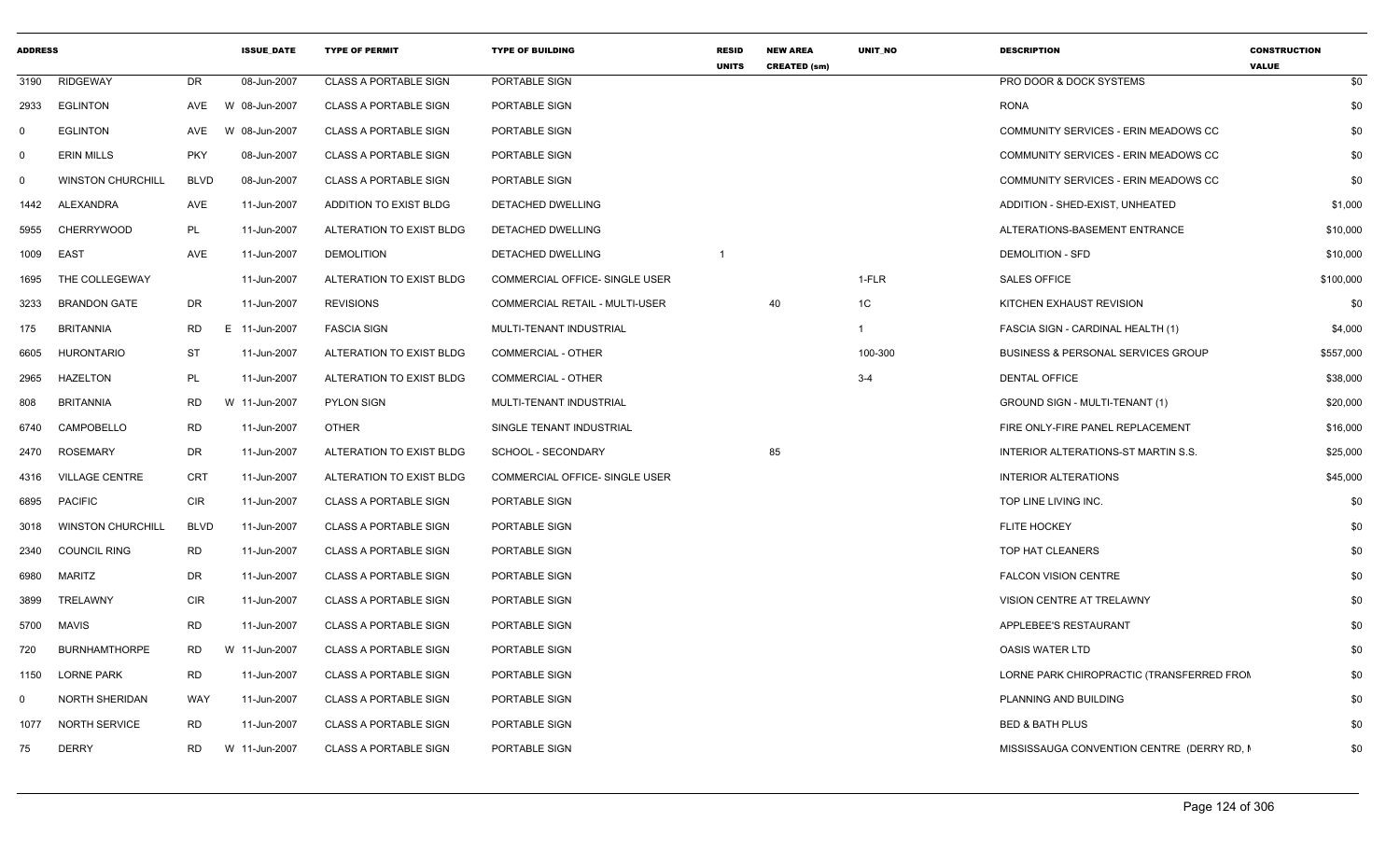| <b>ADDRESS</b> |                         |             | <b>ISSUE DATE</b> | <b>TYPE OF PERMIT</b>        | <b>TYPE OF BUILDING</b>               | <b>RESID</b><br><b>UNITS</b> | <b>NEW AREA</b><br><b>CREATED (sm)</b> | <b>UNIT NO</b> | <b>DESCRIPTION</b>                                | <b>CONSTRUCTION</b><br><b>VALUE</b> |
|----------------|-------------------------|-------------|-------------------|------------------------------|---------------------------------------|------------------------------|----------------------------------------|----------------|---------------------------------------------------|-------------------------------------|
| 333            | <b>MATHESON</b>         | <b>BLVD</b> | W 11-Jun-2007     | <b>CLASS A PORTABLE SIGN</b> | PORTABLE SIGN                         |                              |                                        |                | <b>COAST PAPER</b>                                | \$0                                 |
| 3558           | <b>ERINDALE STATION</b> | RD          | 11-Jun-2007       | <b>CLASS A PORTABLE SIGN</b> | <b>PORTABLE SIGN</b>                  |                              |                                        |                | <b>SELECT FRAGRANCE &amp; COSMETICS</b>           | \$0                                 |
| 84             | <b>SOUTH SERVICE</b>    | <b>RD</b>   | 11-Jun-2007       | <b>CLASS A PORTABLE SIGN</b> | PORTABLE SIGN                         |                              |                                        |                | TINY TREASURES MONTESSORI SCHOOL                  | \$0                                 |
| 6473           | <b>WESTERN SKIES</b>    | WAY         | 12-Jun-2007       | <b>NEW BUILDING</b>          | DETACHED DWELLING                     |                              | 410                                    |                | <b>SFD - NEW MODEL</b>                            | \$535,000                           |
| 31             | <b>OAKWOOD</b>          | AVE         | 12-Jun-2007<br>-S | <b>REVISIONS</b>             | DETACHED DWELLING                     |                              |                                        |                | <b>HVAC REVISION</b>                              | \$0                                 |
| 3231           | <b>COUNTESS</b>         | <b>CRES</b> | 12-Jun-2007       | <b>NEW BUILDING</b>          | DETACHED DWELLING                     |                              | 313                                    |                | <b>SFD - CUSTOM</b>                               | \$350,000                           |
| 1135           | CENTRAL                 | <b>PKY</b>  | 12-Jun-2007<br>W  | ALTERATION TO EXIST BLDG     | SCHOOL - OTHER                        |                              |                                        |                | INTERIOR ALTERATIONS-SOMMERVILLE MANOR SC         | \$87,000                            |
| 5977           | DIXIE                   | <b>RD</b>   | 12-Jun-2007       | ALTERATION TO EXIST BLDG     | <b>COMMERCIAL - OTHER</b>             |                              |                                        | C              | <b>RETAIL</b>                                     | \$22,000                            |
| 3145           | DUNDAS                  | ST          | W 12-Jun-2007     | ALTERATION TO EXIST BLDG     | COMMERCIAL - OTHER                    |                              |                                        | 12B            | KITCHEN EXHAUST                                   | \$5,000                             |
| 2955           | ARGENTIA                | <b>RD</b>   | 12-Jun-2007       | <b>FASCIA SIGN</b>           | MULTI-TENANT INDUSTRIAL               |                              |                                        | $D-2$          | FASCIA SIGN - HAIR LOUNGE & SPAY (1)              | \$2,000                             |
| 3335           | <b>JOAN</b>             | DR          | 12-Jun-2007       | <b>REVISIONS</b>             | DETACHED DWELLING                     |                              |                                        |                | <b>REVISION - TRUSS, SKYLIGHT</b>                 | \$0                                 |
| 6365           | NETHERHART              | RD          | 12-Jun-2007       | ALTERATION TO EXIST BLDG     | <b>INDUSTRIAL - OTHER</b>             |                              |                                        | -1             | <b>3 NEW FIXTURES</b>                             | \$3,000                             |
| 1507           | <b>CLARKSON</b>         | <b>RD</b>   | N 12-Jun-2007     | TENTS/AIR SUPPORT STRUC      | PUBLIC - OTHER                        |                              |                                        |                | TENT-TEMPORARY, JUNE 21-25/2007, 1-40x80          | \$1,000                             |
| 115            | LAKEFRONT PROMENADE     |             | 12-Jun-2007       | TENTS/AIR SUPPORT STRUC      | PUBLIC - OTHER                        |                              |                                        |                | TENT-TEMPORARY, JUNE 5-8/2007 (2) 1-30x70 / 1-30) | \$2,000                             |
| 1050           | SHAWNMARR               | RD          | 12-Jun-2007       | <b>REVISIONS</b>             | <b>ROW DWELLING</b>                   |                              |                                        | 70             | <b>HVAC REVISION</b>                              | \$0                                 |
| 6750           | MISSISSAUGA             | <b>RD</b>   | 12-Jun-2007       | <b>CLASS A PORTABLE SIGN</b> | PORTABLE SIGN                         |                              |                                        |                | CLUB MEADOWVALE (MISSISSAUGA RD)                  | \$0                                 |
| 5380           | <b>TERRY FOX</b>        | WAY         | 12-Jun-2007       | <b>CLASS A PORTABLE SIGN</b> | PORTABLE SIGN                         |                              |                                        |                | DOABA SWEETS & RESTARUANT                         | \$0                                 |
| 670            | <b>EGLINTON</b>         | AVE         | 12-Jun-2007<br>W. | <b>CLASS A PORTABLE SIGN</b> | PORTABLE SIGN                         |                              |                                        |                | <b>FUTURE GADGETS</b>                             | \$0                                 |
| 7125           | <b>GOREWAY</b>          | DR          | 12-Jun-2007       | <b>CLASS A PORTABLE SIGN</b> | <b>PORTABLE SIGN</b>                  |                              |                                        |                | PIZZA PIZZA #92                                   | \$0                                 |
| 5925           | <b>GROSSBEAK</b>        | DR          | 12-Jun-2007       | <b>CLASS A PORTABLE SIGN</b> | PORTABLE SIGN                         |                              |                                        |                | <b>GROSSBEAK CHIROPRACTIC</b>                     | \$0                                 |
| 6045           | <b>CREDITVIEW</b>       | <b>RD</b>   | 12-Jun-2007       | <b>CLASS A PORTABLE SIGN</b> | PORTABLE SIGN                         |                              |                                        |                | <b>UPS STORE</b>                                  | \$0                                 |
| 1801           | LAKESHORE               | <b>RD</b>   | W 12-Jun-2007     | <b>CLASS A PORTABLE SIGN</b> | PORTABLE SIGN                         |                              |                                        |                | CLARKSON FISH AND SEAFOOD MARKET                  | \$0                                 |
| 800            | CONSTELLATION           | <b>DR</b>   | 12-Jun-2007       | ALTERATION TO EXIST BLDG     | CONDOMINIUM ROW DWELLING              |                              |                                        | 21             | CANCELLED 2007-10-30 - 3 NEW FIXTURES IN BASE     | \$2,000                             |
| 225            | <b>WINDY OAKS</b>       |             | 12-Jun-2007       | <b>DEMOLITION</b>            | GARAGE/CARPORT                        |                              |                                        |                | DEMOLITION - PARTIAL OF EXISTING ATTACHED GA      | \$1,000                             |
| 57             | QUEEN                   | ST          | N<br>12-Jun-2007  | <b>CLASS A PORTABLE SIGN</b> | PORTABLE SIGN                         |                              |                                        |                | MTR ENTERPRISES/QUICK LUBE & TIRE                 | \$0                                 |
| 100            | <b>CITY CENTRE</b>      | DR          | 13-Jun-2007       | ALTERATION TO EXIST BLDG     | <b>COMMERCIAL RETAIL - MULTI-USER</b> |                              |                                        | LWR-LVL        | ALTERATIONS-KIOSK, LOTTO SQUARE SHOPPING M        | \$15,000                            |
| 6870           | <b>PACIFIC</b>          | <b>CIR</b>  | 13-Jun-2007       | ALTERATION TO EXIST BLDG     | SINGLE TENANT INDUSTRIAL              |                              |                                        |                | WAREHOUSING                                       | \$0                                 |
| 576            | AMARONE                 | <b>CRT</b>  | 13-Jun-2007       | <b>NEW BUILDING</b>          | DETACHED DWELLING                     | 1                            | 387                                    |                | SFD - CUSTOM (3-CAR GARAGE)                       | \$401,000                           |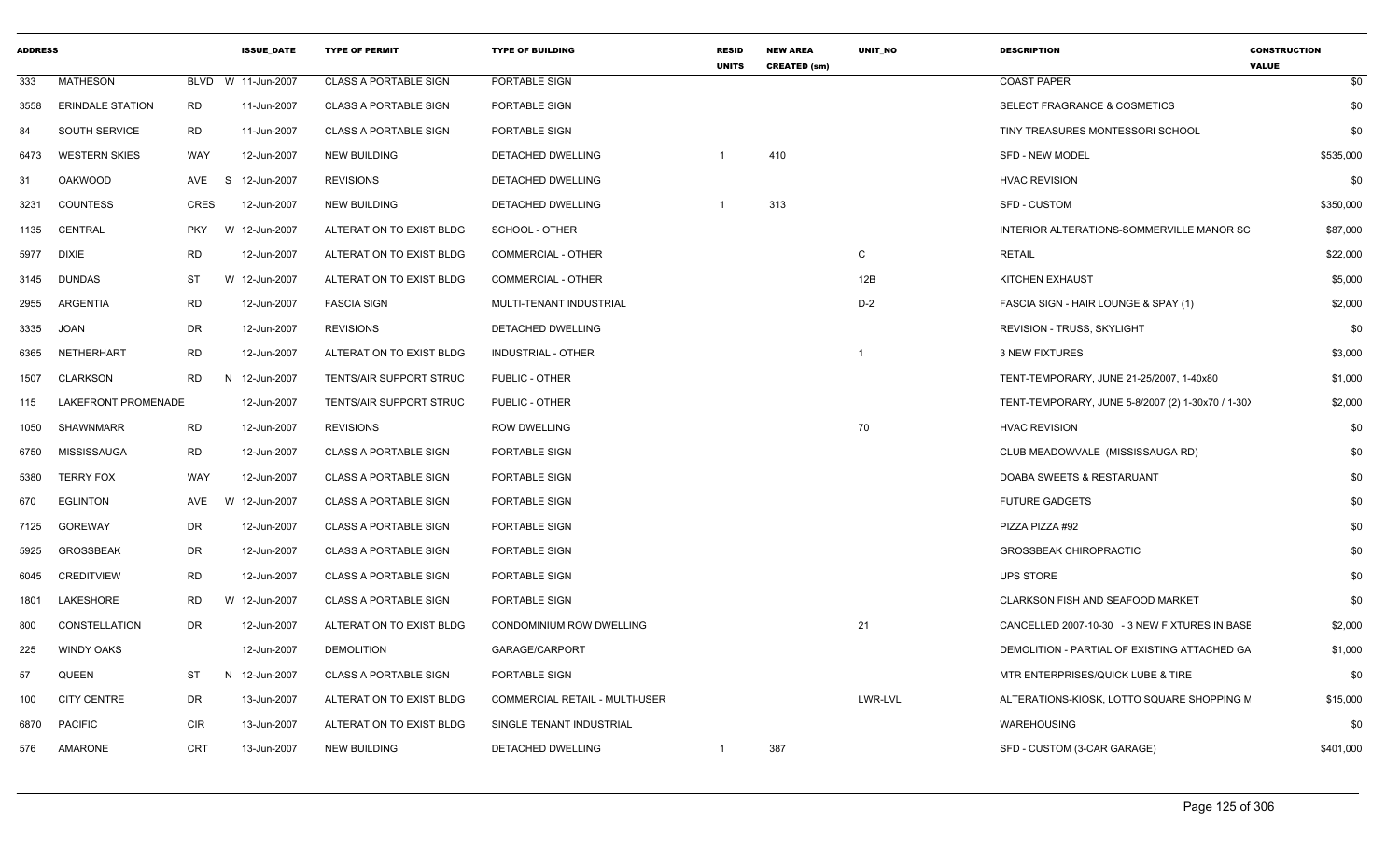| <b>ADDRESS</b> |                          |             | <b>ISSUE DATE</b> | <b>TYPE OF PERMIT</b>        | <b>TYPE OF BUILDING</b>               | <b>RESID</b><br><b>UNITS</b> | <b>NEW AREA</b><br><b>CREATED (sm)</b> | <b>UNIT NO</b> | <b>DESCRIPTION</b>                           | <b>CONSTRUCTION</b><br><b>VALUE</b> |
|----------------|--------------------------|-------------|-------------------|------------------------------|---------------------------------------|------------------------------|----------------------------------------|----------------|----------------------------------------------|-------------------------------------|
| 125            | LAKESHORE                | RD          | E 13-Jun-2007     | ALTERATION TO EXIST BLDG     | <b>COMMERCIAL - OTHER</b>             |                              |                                        | B              | MEDICAL OFFICE AND BEAUTY SALON              | \$34,000                            |
| 3233           | <b>ERIN MILLS</b>        | <b>PKY</b>  | 13-Jun-2007       | FIRE DAMAGE REPAIR           | SINGLE TENANT INDUSTRIAL              |                              |                                        |                | FIRE DAMAGE REPAIR-ROOF STRUCTURE            | \$206,000                           |
| 385            | SOUTHDOWN                | RD          | 13-Jun-2007       | TENTS/AIR SUPPORT STRUC      | <b>INDUSTRIAL - OTHER</b>             |                              |                                        |                | TENT-TEMPORARY, (MAR 26-APR 9/07)            | \$2,000                             |
| 6316           | <b>TENTH LINE WEST</b>   |             | 13-Jun-2007       | <b>DEMOLITION</b>            | DETACHED DWELLING                     |                              |                                        |                | <b>DEMOLITION - SFD</b>                      | \$10,000                            |
| 5250           | <b>SATELLITE</b>         | DR.         | 13-Jun-2007       | ALTERATION TO EXIST BLDG     | MULTI-TENANT INDUSTRIAL               |                              | 365                                    | $16-17$        | <b>OFFICES</b>                               | \$105,000                           |
| 1998           | LAKESHORE                | RD          | W 13-Jun-2007     | OTHER                        | COMMERCIAL OFFICE- SINGLE USER        |                              | 124                                    |                | <b>SALES TRAILER</b>                         | \$147,000                           |
| 2935           | ARGENTIA                 | <b>RD</b>   | 13-Jun-2007       | ALTERATION TO EXIST BLDG     | <b>INDUSTRIAL - OTHER</b>             |                              |                                        |                | ALTER - FLOOD DAMAGE REPAIR, ACCOR CANADA    | \$154,000                           |
| 3221           | <b>DERRY</b>             | RD          | W 13-Jun-2007     | ALTERATION TO EXIST BLDG     | <b>COMMERCIAL RETAIL - MULTI-USER</b> |                              |                                        | 24             | RESTAURANT WITH OUTDOOR PATIO                | \$102,000                           |
| 4715           | <b>EMPIRE</b>            | <b>CRES</b> | 13-Jun-2007       | ALTERATION TO EXIST BLDG     | DETACHED DWELLING                     |                              |                                        |                | ALTERATIONS - ELEVATOR, HVAC RELOCATE        | \$10,000                            |
| 2040           | <b>DUNDAS</b>            | ST          | 13-Jun-2007<br>E. | <b>PYLON SIGN</b>            | <b>COMMERCIAL RETAIL - MULTI-USER</b> |                              |                                        |                | GROUND SIGN - MULTI-TENANT (1)               | \$18,000                            |
| 86             | <b>VERONICA</b>          | DR          | 13-Jun-2007       | <b>OTHER</b>                 | DETACHED DWELLING                     |                              |                                        |                | <b>ADDITION - DECK</b>                       | \$1,000                             |
| 1685           | <b>TECH</b>              | AVE         | 13-Jun-2007       | <b>FASCIA SIGN</b>           | MULTI-TENANT INDUSTRIAL               |                              |                                        | $2 - 3$        | FASCIA SIGN - SIGNATURE VACATIONS (1)        | \$7,000                             |
| 6500           | <b>MONTEVIDEO</b>        | <b>RD</b>   | 13-Jun-2007       | ALTERATION TO EXIST BLDG     | APARTMENT (> 6 UNITS)                 |                              |                                        |                | ALTERATIONS-PARKING GARAGE REPAIRS/ASPHAL    | \$238,000                           |
| 1549           | <b>GLENHILL</b>          | <b>CRES</b> | 13-Jun-2007       | <b>DEMOLITION</b>            | DETACHED DWELLING                     |                              |                                        |                | <b>DEMOLITION - SFD</b>                      | \$10,000                            |
| 1519           | <b>DOUGLAS</b>           | DR.         | 13-Jun-2007       | <b>DEMOLITION</b>            | DETACHED DWELLING                     |                              |                                        |                | <b>DEMOLITION - SFD</b>                      | \$10,000                            |
| 880            | LAKESHORE                | <b>RD</b>   | E.<br>13-Jun-2007 | <b>OTHER</b>                 | SINGLE TENANT INDUSTRIAL              |                              |                                        |                | <b>NEW FIREMAIN</b>                          | \$58,000                            |
| 3115           | <b>WINSTON CHURCHILL</b> | <b>BLVD</b> | 13-Jun-2007       | <b>CLASS A PORTABLE SIGN</b> | PORTABLE SIGN                         |                              |                                        |                | <b>SUKO THAI RESTAURANT</b>                  | \$0                                 |
| $\Omega$       | <b>BURNHAMTHORPE</b>     | <b>RD</b>   | E 13-Jun-2007     | <b>CLASS A PORTABLE SIGN</b> | PORTABLE SIGN                         |                              |                                        |                | <b>COMMUNITY SERVICES</b>                    | \$0                                 |
| 80             | <b>COURTNEYPARK</b>      | DR          | E 13-Jun-2007     | <b>CLASS A PORTABLE SIGN</b> | PORTABLE SIGN                         |                              |                                        |                | <b>MORTON'S GAMING</b>                       | \$0                                 |
| 6045           | <b>CREDITVIEW</b>        | <b>RD</b>   | 13-Jun-2007       | <b>CLASS A PORTABLE SIGN</b> | PORTABLE SIGN                         |                              |                                        |                | <b>COCO NAIL</b>                             | \$0                                 |
| 335            | <b>RATHBURN</b>          | RD          | W 14-Jun-2007     | OTHER                        | APARTMENT (> 6 UNITS)                 |                              |                                        |                | <b>SITE SERVICING</b>                        | \$0                                 |
| 5885           | RODEO                    | DR.         | 14-Jun-2007       | <b>NEW BUILDING</b>          | <b>COMMERCIAL - OTHER</b>             |                              | 2,014                                  | BLD-B          | NEW - COMMERCIAL SPEC BLDG 'B', TENANT NOT D | \$1,706,000                         |
| 4020           | <b>SLADEVIEW</b>         | <b>CRES</b> | 14-Jun-2007       | ALTERATION TO EXIST BLDG     | MULTI-TENANT INDUSTRIAL               |                              |                                        | $1 - 2$        | MANUFACTURING & WAREHOUSING                  | \$361,000                           |
| 335            | <b>RATHBURN</b>          | RD          | W 14-Jun-2007     | <b>NEW BUILDING</b>          | APARTMENT (> 6 UNITS)                 |                              | 26,326                                 |                | NEW - 22-STOREY APT, RECREATION CENTRE, CON  | \$0                                 |
| 3350           | WOLFEDALE                | <b>RD</b>   | 14-Jun-2007       | <b>NEW BUILDING</b>          | SINGLE TENANT INDUSTRIAL              |                              | 5,155                                  |                | NEW - TRUSS MILL WAREHOUSE, ROCKETT LUMBEI   | \$2,782,000                         |
| 1487           | WOODEDEN                 | DR          | 14-Jun-2007       | <b>NEW BUILDING</b>          | DETACHED DWELLING                     |                              | 458                                    |                | <b>SFD - CUSTOM</b>                          | \$595,000                           |
| 5090           | <b>EXPLORER</b>          | DR.         | 14-Jun-2007       | ALTERATION TO EXIST BLDG     | <b>COMMERCIAL - OTHER</b>             |                              |                                        | 801            | INTERIOR ALTERATIONS - INFORMATION TECHNOL(  | \$103,000                           |
| 4              | <b>ROBERT SPECK</b>      | <b>PKY</b>  | 14-Jun-2007       | <b>PYLON SIGN</b>            | COMMERCIAL OFFICE - MULTI-USER        |                              |                                        |                | GROUND SIGN - MULTI-TENANT (1)               | \$8,000                             |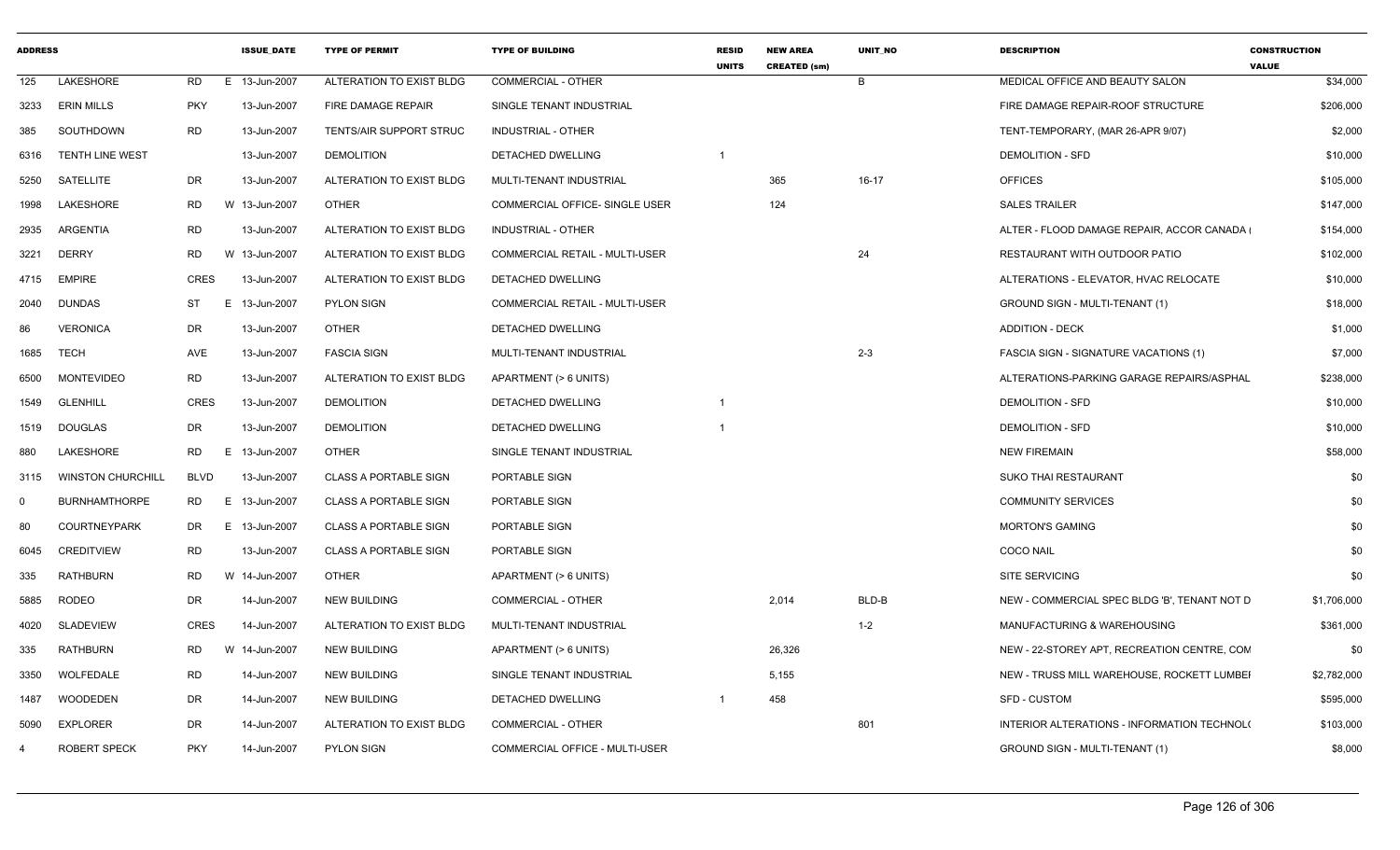| <b>ADDRESS</b> |                        |             | <b>ISSUE DATE</b> | <b>TYPE OF PERMIT</b>        | <b>TYPE OF BUILDING</b>               | <b>RESID</b><br><b>UNITS</b> | <b>NEW AREA</b><br><b>CREATED (sm)</b> | <b>UNIT NO</b> | <b>DESCRIPTION</b>                               | <b>CONSTRUCTION</b><br><b>VALUE</b> |
|----------------|------------------------|-------------|-------------------|------------------------------|---------------------------------------|------------------------------|----------------------------------------|----------------|--------------------------------------------------|-------------------------------------|
| 3165           | <b>UNITY</b>           | DR          | 14-Jun-2007       | ALTERATION TO EXIST BLDG     | <b>INDUSTRIAL - OTHER</b>             |                              |                                        | $4 - 5$        | INTERIOR ALTERATIONS-SPEC SUITE                  | \$30,000                            |
| 2150           | ARGENTIA               | <b>RD</b>   | 14-Jun-2007       | <b>FASCIA SIGN</b>           | SINGLE TENANT INDUSTRIAL              |                              |                                        |                | <b>FASCIA SIGNS - CASTLE METALS (2)</b>          | \$3,000                             |
| 300            | <b>CITY CENTRE</b>     | DR          | 14-Jun-2007       | TENTS/AIR SUPPORT STRUC      | PUBLIC - OTHER                        |                              |                                        |                | TENT-TEMPORARY, JUNE 22-25/2007, (3) 1-10x100, 2 | \$3,000                             |
| 7079           | POND                   | <b>ST</b>   | 14-Jun-2007       | <b>DEMOLITION</b>            | GARAGE/CARPORT                        |                              |                                        |                | <b>DEMOLITION - GARAGE</b>                       | \$1,000                             |
| 742            | <b>MIRAGE</b>          | PL          | 14-Jun-2007       | <b>OTHER</b>                 | DETACHED DWELLING                     |                              |                                        |                | <b>ADDITION - DECK</b>                           | \$5,000                             |
| 22             | <b>STAVEBANK</b>       | <b>RD</b>   | 14-Jun-2007       | TENTS/AIR SUPPORT STRUC      | CITY                                  |                              |                                        |                | TENT-TEMPORARY, JUNE 14-18/2007 (14) 5-15x15, 8- | \$2,000                             |
| 3180           | AQUITAINE              | AVE         | 14-Jun-2007       | ALTERATION TO EXIST BLDG     | SCHOOL - ELEMENTARY                   |                              |                                        |                | INTERIOR ALTERATIONS-ST JOHN OF THE CROSS E      | \$17,000                            |
| 17             | <b>QUEEN</b>           | ST          | N<br>14-Jun-2007  | ALTERATION TO EXIST BLDG     | <b>COMMERCIAL RETAIL - MULTI-USER</b> |                              |                                        | A4             | KITCHEN EXHAUST                                  | \$3,000                             |
| 1236           | ECHO                   | DR          | 14-Jun-2007       | <b>REVISIONS</b>             | <b>DETACHED DWELLING</b>              |                              |                                        |                | HVAC REVISION - DUCTWORK RELOCATION              | \$0                                 |
| 2915           | ARGENTIA               | RD.         | 14-Jun-2007       | ALTERATION TO EXIST BLDG     | MULTI-TENANT INDUSTRIAL               |                              |                                        | $\mathbf 1$    | LEASING & WHOLESALE WITH ANCILLARY RETAIL S      | \$0                                 |
| 1107           | <b>LORNE PARK</b>      | RD          | 14-Jun-2007       | <b>CLASS A PORTABLE SIGN</b> | PORTABLE SIGN                         |                              |                                        |                | OSTEOPATHY, MASSAGE THERAPY AND ORTHOTIC         | \$0                                 |
| 6600           | <b>DIXIE</b>           | <b>RD</b>   | 14-Jun-2007       | <b>CLASS A PORTABLE SIGN</b> | PORTABLE SIGN                         |                              |                                        |                | MAXIMUM LIGHTING INTERNATIONAL                   | \$0                                 |
| $\mathbf 0$    | SOUTHDOWN              | <b>RD</b>   | 14-Jun-2007       | <b>CLASS A PORTABLE SIGN</b> | PORTABLE SIGN                         |                              |                                        |                | RATTRAY MARSH                                    | \$0                                 |
| 3635           | CAWTHRA                | <b>RD</b>   | 14-Jun-2007       | <b>CLASS A PORTABLE SIGN</b> | PORTABLE SIGN                         |                              |                                        |                | MANUELA'S HAIR DESIGN & SPA                      | \$0                                 |
| 5030           | <b>TENTH LINE WEST</b> |             | 14-Jun-2007       | <b>CLASS A PORTABLE SIGN</b> | PORTABLE SIGN                         |                              |                                        |                | DRY CLEAN 4 U                                    | \$0                                 |
| 2835           | ARGENTIA               | RD          | 14-Jun-2007       | <b>CLASS A PORTABLE SIGN</b> | PORTABLE SIGN                         |                              |                                        |                | KINWOOD AUDIO VISUAL INC.                        | \$0                                 |
| $\mathbf 0$    | <b>EASTGATE</b>        | <b>PKY</b>  | 14-Jun-2007       | <b>CLASS A PORTABLE SIGN</b> | PORTABLE SIGN                         |                              |                                        |                | CHURCH OF THE VIRGIN MARY / ST ATHANASIUS        | \$0                                 |
| 765            | <b>BRITANNIA</b>       | <b>RD</b>   | W<br>14-Jun-2007  | <b>CLASS A PORTABLE SIGN</b> | PORTABLE SIGN                         |                              |                                        |                | MAYTAG                                           | \$0                                 |
| 3476           | <b>GLEN ERIN</b>       | DR          | 14-Jun-2007       | <b>CLASS A PORTABLE SIGN</b> | PORTABLE SIGN                         |                              |                                        |                | ASSURED PLUS DRIVING SCHOOL                      | \$0                                 |
| 7300           | DIXIE                  | RD.         | 14-Jun-2007       | <b>CLASS A PORTABLE SIGN</b> | PORTABLE SIGN                         |                              |                                        |                | PETRO CANADA                                     | \$0                                 |
| 255            | <b>COURTNEYPARK</b>    | DR          | W 15-Jun-2007     | <b>NEW BUILDING</b>          | MULTI-TENANT INDUSTRIAL               |                              | 10,243                                 |                | NEW - INDUSTRIAL SPEC BLDG., TENANT NOT DETE     | \$4,865,000                         |
| 1188           | <b>MOUNT VERNON</b>    | ST          | 15-Jun-2007       | <b>INGROUND POOL</b>         | DETACHED DWELLING                     |                              |                                        |                |                                                  | \$0                                 |
| 7575           | MAGISTRATE             | <b>TERR</b> | 15-Jun-2007       | ALTERATION TO EXIST BLDG     | DETACHED DWELLING                     |                              |                                        |                | CANC NOV 1/07 - BASEMENT WALKOUT THRU GARA       | \$10,000                            |
| 6835           | CENTURY                | AVE         | 15-Jun-2007       | ALTERATION TO EXIST BLDG     | INDUSTRIAL - OTHER                    |                              |                                        |                | INTERIOR ALTERATIONS - SPEC UNIT, TENANT NOT     | \$1,850,000                         |
| 3200           | <b>RIDGEWAY</b>        | DR          | 15-Jun-2007       | ALTERATION TO EXIST BLDG     | MULTI-TENANT INDUSTRIAL               |                              |                                        | $14 - 15$      | ALTERATIONS-SPRAY BOOTH/MAKE-UP AIR UNIT, R      | \$21,000                            |
| 2938           | <b>PETTIGREW</b>       | <b>CRES</b> | 15-Jun-2007       | <b>INGROUND POOL</b>         | DETACHED DWELLING                     |                              |                                        |                |                                                  | \$0                                 |
| 5368           | <b>VAIL</b>            | CRT         | 15-Jun-2007       | <b>INGROUND POOL</b>         | <b>DETACHED DWELLING</b>              |                              |                                        |                |                                                  | \$0                                 |
| 2857           | OSLO                   | <b>CRES</b> | 15-Jun-2007       | <b>INGROUND POOL</b>         | DETACHED DWELLING                     |                              |                                        |                |                                                  | \$0                                 |
|                |                        |             |                   |                              |                                       |                              |                                        |                |                                                  |                                     |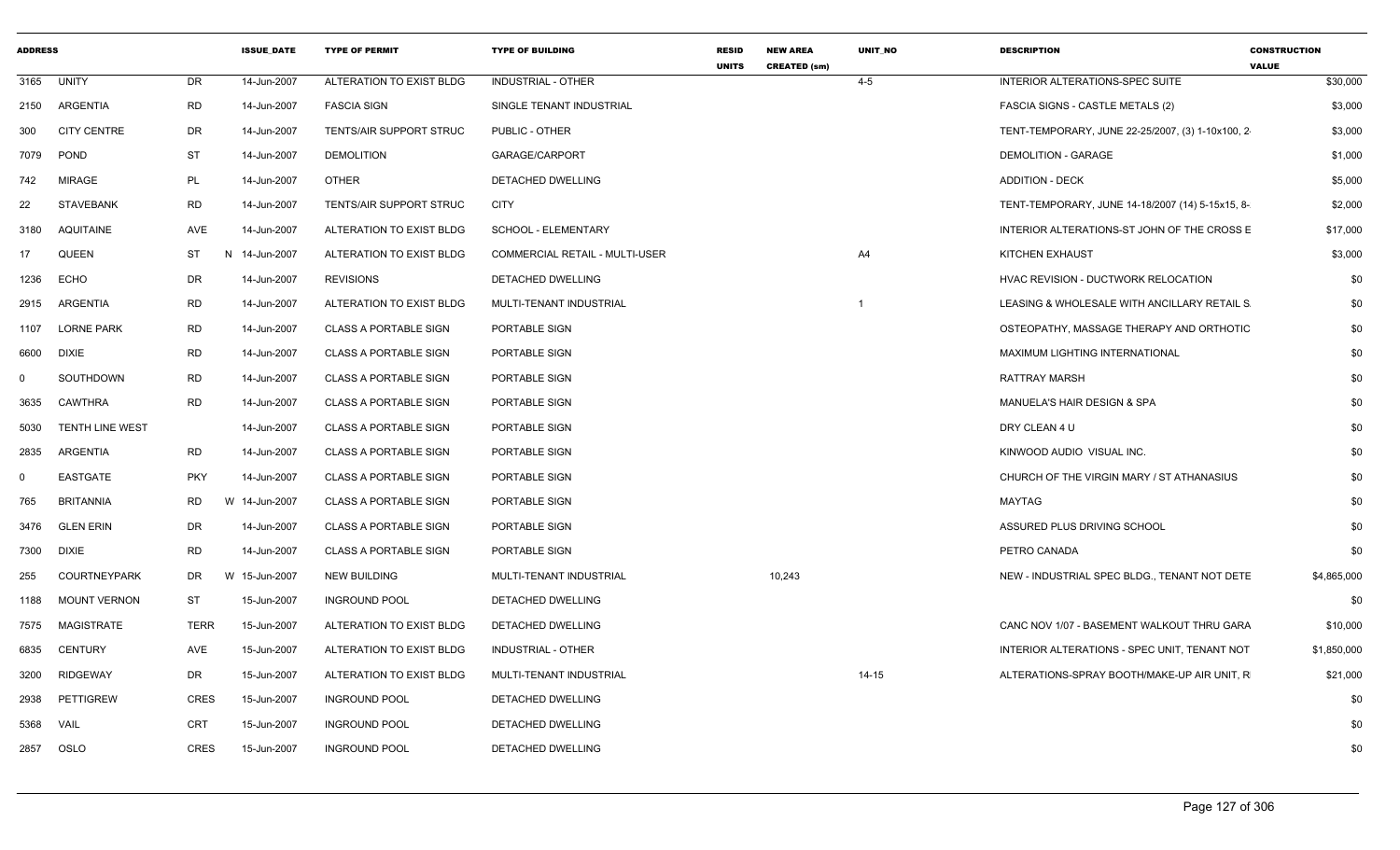| <b>ADDRESS</b> |                       |             | <b>ISSUE_DATE</b> | <b>TYPE OF PERMIT</b>        | <b>TYPE OF BUILDING</b>  | <b>RESID</b><br><b>UNITS</b> | <b>NEW AREA</b><br><b>CREATED (sm)</b> | UNIT_NO | <b>DESCRIPTION</b>                | <b>CONSTRUCTION</b><br><b>VALUE</b> |
|----------------|-----------------------|-------------|-------------------|------------------------------|--------------------------|------------------------------|----------------------------------------|---------|-----------------------------------|-------------------------------------|
| 3297           | <b>MAINSAIL</b>       | <b>CRES</b> | 15-Jun-2007       | ABOVE GROUND POOL            | DETACHED DWELLING        |                              |                                        |         |                                   | \$0                                 |
| 6391           | AMBER GLEN            | DR          | 15-Jun-2007       | <b>INGROUND POOL</b>         | DETACHED DWELLING        |                              |                                        |         |                                   | \$0                                 |
| 5516           | <b>EDENCROFT</b>      | <b>CRES</b> | 15-Jun-2007       | <b>INGROUND POOL</b>         | DETACHED DWELLING        |                              |                                        |         |                                   | \$0                                 |
| 6869           | <b>MARKWOOD</b>       | PL          | 15-Jun-2007       | ABOVE GROUND POOL            | SEMI-DETACHED DWELLING   |                              |                                        |         |                                   | \$0                                 |
| 5913           | RAYSHAW               | CRES        | 15-Jun-2007       | <b>INGROUND POOL</b>         | DETACHED DWELLING        |                              |                                        |         |                                   | \$0                                 |
| 375            | ANNAGEM               | <b>BLVD</b> | 15-Jun-2007       | ALTERATION TO EXIST BLDG     | SINGLE TENANT INDUSTRIAL |                              |                                        |         | <b>INTERIOR ALTERATIONS</b>       | \$22,000                            |
| 1334           | <b>HALKIRK</b>        | CRT         | 15-Jun-2007       | ABOVE GROUND POOL            | DETACHED DWELLING        |                              |                                        |         |                                   | \$0                                 |
| 1216           | PLAYFORD              | <b>RD</b>   | 15-Jun-2007       | <b>INGROUND POOL</b>         | DETACHED DWELLING        |                              |                                        |         |                                   | \$0                                 |
| 6164           | FORD                  | <b>RD</b>   | 15-Jun-2007       | ABOVE GROUND POOL            | DETACHED DWELLING        |                              |                                        |         |                                   | \$0                                 |
| 3662           | <b>JORIE</b>          | <b>CRES</b> | 15-Jun-2007       | SPA/WHIRLPOOL/HOTTUB         | DETACHED DWELLING        |                              |                                        |         |                                   | \$0                                 |
| 5871           | <b>FIELDON</b>        | <b>RD</b>   | 15-Jun-2007       | ABOVE GROUND POOL            | DETACHED DWELLING        |                              |                                        |         |                                   | \$0                                 |
| 3975           | <b>HAZELRIDGE</b>     | <b>RD</b>   | 15-Jun-2007       | <b>INGROUND POOL</b>         | DETACHED DWELLING        |                              |                                        |         |                                   | \$0                                 |
| 7038           | LESSARD               | LANE        | 15-Jun-2007       | OTHER POOL                   | DETACHED DWELLING        |                              |                                        |         |                                   | \$0                                 |
| 2623           | <b>BROMSGROVE</b>     | <b>RD</b>   | 15-Jun-2007       | ABOVE GROUND POOL            | DETACHED DWELLING        |                              |                                        |         |                                   | \$0                                 |
| 35             | DE JONG               | DR          | 15-Jun-2007       | <b>OTHER</b>                 | DETACHED DWELLING        |                              |                                        |         | WATER SERVICE UPGRADE             | \$1,000                             |
| 1273           | <b>COBALT</b>         | <b>ST</b>   | 15-Jun-2007       | <b>INGROUND POOL</b>         | DETACHED DWELLING        |                              |                                        |         |                                   | \$0                                 |
| 3130           | <b>DIXIE</b>          | RD          | 15-Jun-2007       | <b>CLASS A PORTABLE SIGN</b> | PORTABLE SIGN            |                              |                                        |         | <b>VALUE VILLAGE</b>              | \$0                                 |
| 3993           | <b>ROLLING VALLEY</b> | DR          | 15-Jun-2007       | ALTERATION TO EXIST BLDG     | DETACHED DWELLING        |                              |                                        |         | 2 NEW FIXTURES                    | \$5,000                             |
| 2470           | <b>LUCKNOW</b>        | DR          | 15-Jun-2007       | <b>CLASS A PORTABLE SIGN</b> | PORTABLE SIGN            |                              |                                        |         | <b>KRESSLOR PERSONNEL</b>         | \$0                                 |
| 4141           | <b>DIXIE</b>          | <b>RD</b>   | 15-Jun-2007       | <b>CLASS A PORTABLE SIGN</b> | PORTABLE SIGN            |                              |                                        |         |                                   | \$0                                 |
| $\mathbf 0$    | LAKESHORE             | RD          | W 15-Jun-2007     | <b>CLASS A PORTABLE SIGN</b> | PORTABLE SIGN            |                              |                                        |         | COMMUNITY SERVICES - CLARKSON C C | \$0                                 |
| $\mathbf{0}$   | SOUTHDOWN             | <b>RD</b>   | 15-Jun-2007       | <b>CLASS A PORTABLE SIGN</b> | PORTABLE SIGN            |                              |                                        |         | COMMUNITY SERVICES - CLARKSON C C | \$0                                 |
| 1380           | <b>CARDIFF</b>        | <b>BLVD</b> | 15-Jun-2007       | <b>CLASS A PORTABLE SIGN</b> | PORTABLE SIGN            |                              |                                        |         | DESIGN-A-SIGN                     | \$0                                 |
| 5045           | PLANTATION            | PL          | 15-Jun-2007       | <b>CLASS A PORTABLE SIGN</b> | PORTABLE SIGN            |                              |                                        |         | CHIX TRUE BBQ CANADA LTD          | \$0                                 |
| 3055           | <b>DUNDAS</b>         | ST          | W 15-Jun-2007     | <b>CLASS A PORTABLE SIGN</b> | PORTABLE SIGN            |                              |                                        |         | FOX & FIDDLE RESTAURANT           | \$0                                 |
| 649            | QUEENSWAY             |             | W 15-Jun-2007     | <b>CLASS A PORTABLE SIGN</b> | PORTABLE SIGN            |                              |                                        |         | PREPSKILLS INC.                   | \$0                                 |
| 6744           | SNOW GOOSE LANES      |             | 15-Jun-2007       | <b>INGROUND POOL</b>         | DETACHED DWELLING        |                              |                                        |         |                                   | \$0                                 |
| 3221           | <b>DERRY</b>          | <b>RD</b>   | W 15-Jun-2007     | <b>CLASS A PORTABLE SIGN</b> | PORTABLE SIGN            |                              |                                        |         | ARCO BUSINESS SOLUTIONS INC.      | \$0                                 |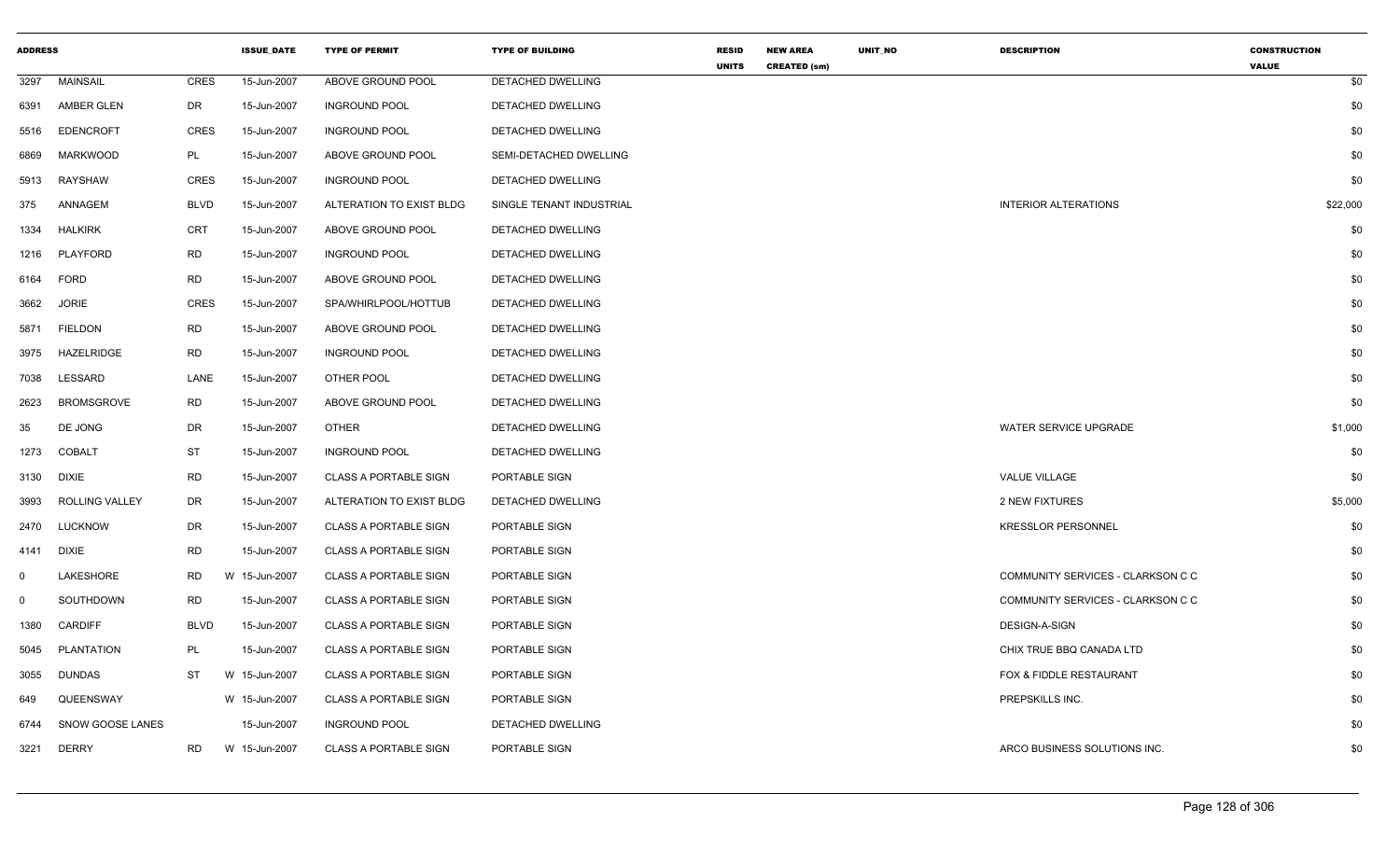| <b>ADDRESS</b> |                          |             | <b>ISSUE DATE</b> | <b>TYPE OF PERMIT</b>        | <b>TYPE OF BUILDING</b>               | <b>RESID</b><br><b>UNITS</b> | <b>NEW AREA</b><br><b>CREATED (sm)</b> | UNIT_NO      | <b>DESCRIPTION</b>                           | <b>CONSTRUCTION</b><br><b>VALUE</b> |
|----------------|--------------------------|-------------|-------------------|------------------------------|---------------------------------------|------------------------------|----------------------------------------|--------------|----------------------------------------------|-------------------------------------|
| 2980           | CROSSCURRENT             | <b>DR</b>   | 15-Jun-2007       | <b>CLASS A PORTABLE SIGN</b> | PORTABLE SIGN                         |                              |                                        |              | TOP HAT CLEANERS                             | \$0                                 |
| 2555           | <b>ERIN CENTRE</b>       | <b>BLVD</b> | 15-Jun-2007       | <b>CLASS A PORTABLE SIGN</b> | PORTABLE SIGN                         |                              |                                        |              | TOP HAT CLEANERS                             | \$0                                 |
| 3955           | <b>ERIN CENTRE</b>       | <b>BLVD</b> | 15-Jun-2007       | <b>CLASS A PORTABLE SIGN</b> | PORTABLE SIGN                         |                              |                                        |              | <b>QUALITY CLEANERS</b>                      | \$0                                 |
| 0              | <b>WINSTON CHURCHILL</b> | <b>BLVD</b> | 15-Jun-2007       | <b>CLASS A PORTABLE SIGN</b> | PORTABLE SIGN                         |                              |                                        |              | HAS (HOOPS ALL STARS) BASKETBALL ORGANIZATI  | \$0                                 |
| $\Omega$       | <b>EGLINTON</b>          | AVE         | W 15-Jun-2007     | <b>CLASS A PORTABLE SIGN</b> | PORTABLE SIGN                         |                              |                                        |              | HAS (HOOPS ALL STARS) BASKETBALL ORGANIZATI  | \$0                                 |
| 3077           | <b>BENTLEY</b>           | <b>DR</b>   | 18-Jun-2007       | ALTERATION TO EXIST BLDG     | DETACHED DWELLING                     |                              |                                        |              | ALTERATIONS-BASEMENT WALKOUT                 | \$10,000                            |
| 100            | <b>CITY CENTRE</b>       | <b>DR</b>   | 18-Jun-2007       | ALTERATION TO EXIST BLDG     | COMMERCIAL OFFICE - MULTI-USER        |                              |                                        | N-SIDE       | ALTERATIONS - EXIST-MALL CORRIDOR, W/C, VEST | \$1,131,000                         |
| 100            | <b>CITY CENTRE</b>       | DR          | 18-Jun-2007       | ALTERATION TO EXIST BLDG     | COMMERCIAL RETAIL - MULTI-USER        |                              |                                        | $1 - 115$    | INTERIOR ALTERATIONS-TOYS TOYS TOYS          | \$16,000                            |
| 2175           | WESTFIELD                | <b>DR</b>   | 18-Jun-2007       | <b>ADDITION AND ALTER</b>    | <b>DETACHED DWELLING</b>              |                              | 191                                    |              | ADDITION/ALTERATIONS                         | \$173,000                           |
| 3300           | <b>CHARLEBROOK</b>       | <b>CRT</b>  | 18-Jun-2007       | ALTERATION TO EXIST BLDG     | <b>DETACHED DWELLING</b>              |                              |                                        |              | <b>INTERIOR ALTERATIONS</b>                  | \$10,000                            |
| 573            | KAISER                   | DR          | 18-Jun-2007       | ADDITION AND ALTER           | DETACHED DWELLING                     |                              |                                        |              | ALTERATIONS-BASEMENT WALKOUT                 | \$10,000                            |
| 100            | <b>CITY CENTRE</b>       | DR          | 18-Jun-2007       | <b>OTHER</b>                 | <b>COMMERCIAL OFFICE - MULTI-USER</b> |                              |                                        |              | FIREMAIN AND WATERMAIN REPLACEMENT           | \$780,000                           |
| 1550           | SOUTH GATEWAY            | <b>RD</b>   | 18-Jun-2007       | ALTERATION TO EXIST BLDG     | COMMERCIAL RETAIL - MULTI-USER        |                              |                                        | 135-36       | <b>CONVENIENCE STORE</b>                     | \$15,000                            |
|                | <b>WORLD</b>             | <b>DR</b>   | 18-Jun-2007       | ALTERATION TO EXIST BLDG     | COMMERCIAL OFFICE- SINGLE USER        |                              | 11                                     |              | <b>INTERIOR ALTERATIONS</b>                  | \$15,000                            |
| 2680           | <b>MATHESON</b>          | <b>BLVD</b> | E<br>18-Jun-2007  | ALTERATION TO EXIST BLDG     | COMMERCIAL OFFICE - MULTI-USER        |                              |                                        | 102          | <b>BUSINESS OFFICE</b>                       | \$137,000                           |
| 210            | PAISLEY                  | BLVD        | W 18-Jun-2007     | PORTABLE CLASSROOM           | SCHOOL - ELEMENTARY                   |                              |                                        |              | PORTABLE - NEW, FLORADALE P.S. (1)           | \$37,000                            |
| 1151           | <b>DUNDAS</b>            | ST          | W 18-Jun-2007     | ALTERATION TO EXIST BLDG     | COMMERCIAL RETAIL - MULTI-USER        |                              |                                        | $22-F$       | INTERIOR ALTERATIONS-JASON OPTICIANS         | \$15,000                            |
| 2442           | SOUTH SHERIDAN           | WAY         | 18-Jun-2007       | <b>OTHER</b>                 | SINGLE TENANT INDUSTRIAL              |                              |                                        |              | ADDITION - REAR CANOPY                       | \$15,000                            |
| 80             | <b>PORT</b>              | <b>ST</b>   | E.<br>18-Jun-2007 | <b>FASCIA SIGN</b>           | COMMERCIAL RETAIL - MULTI-USER        |                              |                                        | A, B         | FASCIA SIGN - ASSUNTA (1)                    | \$5,000                             |
| 100            | <b>CITY CENTRE</b>       | DR          | 18-Jun-2007       | <b>FASCIA SIGN</b>           | COMMERCIAL RETAIL - MULTI-USER        |                              |                                        | $2 - 116$    | FASCIA SIGN - BANDOLINO (1)                  | \$2,000                             |
| 3328           | <b>SUNLIGHT</b>          | <b>ST</b>   | 18-Jun-2007       | <b>NEW BUILDING</b>          | SEMI-DETACHED DWELLING                | 2                            | 358                                    |              | SEMI-DETACHED - REPEAT MODEL                 | \$332,000                           |
| 3299           | <b>SUNLIGHT</b>          | ST          | 18-Jun-2007       | <b>NEW BUILDING</b>          | SEMI-DETACHED DWELLING                | $\overline{2}$               | 358                                    |              | SEMI-DETACHED - REPEAT MODEL                 | \$332,000                           |
| 6065           | <b>CREDITVIEW</b>        | <b>RD</b>   | 18-Jun-2007       | ALTERATION TO EXIST BLDG     | <b>COMMERCIAL RETAIL - MULTI-USER</b> |                              |                                        | <b>BLDGE</b> | ALTERATIONS-CANOPY/FACADE RENOVATION         | \$15,000                            |
| 3322           | <b>SUNLIGHT</b>          | <b>ST</b>   | 18-Jun-2007       | NEW BUILDING                 | SEMI-DETACHED DWELLING                | $\overline{2}$               | 345                                    |              | SEMI-DETACHED - REPEAT MODEL                 | \$320,000                           |
| 3312           | <b>SUNLIGHT</b>          | <b>ST</b>   | 18-Jun-2007       | <b>NEW BUILDING</b>          | SEMI-DETACHED DWELLING                | 2                            | 358                                    |              | SEMI-DETACHED - REPEAT MODEL                 | \$332,000                           |
| 3298           | SUNLIGHT                 | <b>ST</b>   | 18-Jun-2007       | <b>NEW BUILDING</b>          | SEMI-DETACHED DWELLING                | 2                            | 345                                    |              | SEMI-DETACHED - REPEAT MODEL                 | \$320,000                           |
| 3292           | SUNLIGHT                 | ST          | 18-Jun-2007       | <b>NEW BUILDING</b>          | SEMI-DETACHED DWELLING                | 2                            | 329                                    |              | SEMI-DETACHED - REPEAT MODEL                 | \$305,000                           |
| 3274           | SUNLIGHT                 | <b>ST</b>   | 18-Jun-2007       | <b>NEW BUILDING</b>          | SEMI-DETACHED DWELLING                | $\overline{2}$               | 345                                    |              | SEMI-DETACHED - REPEAT MODEL                 | \$320,000                           |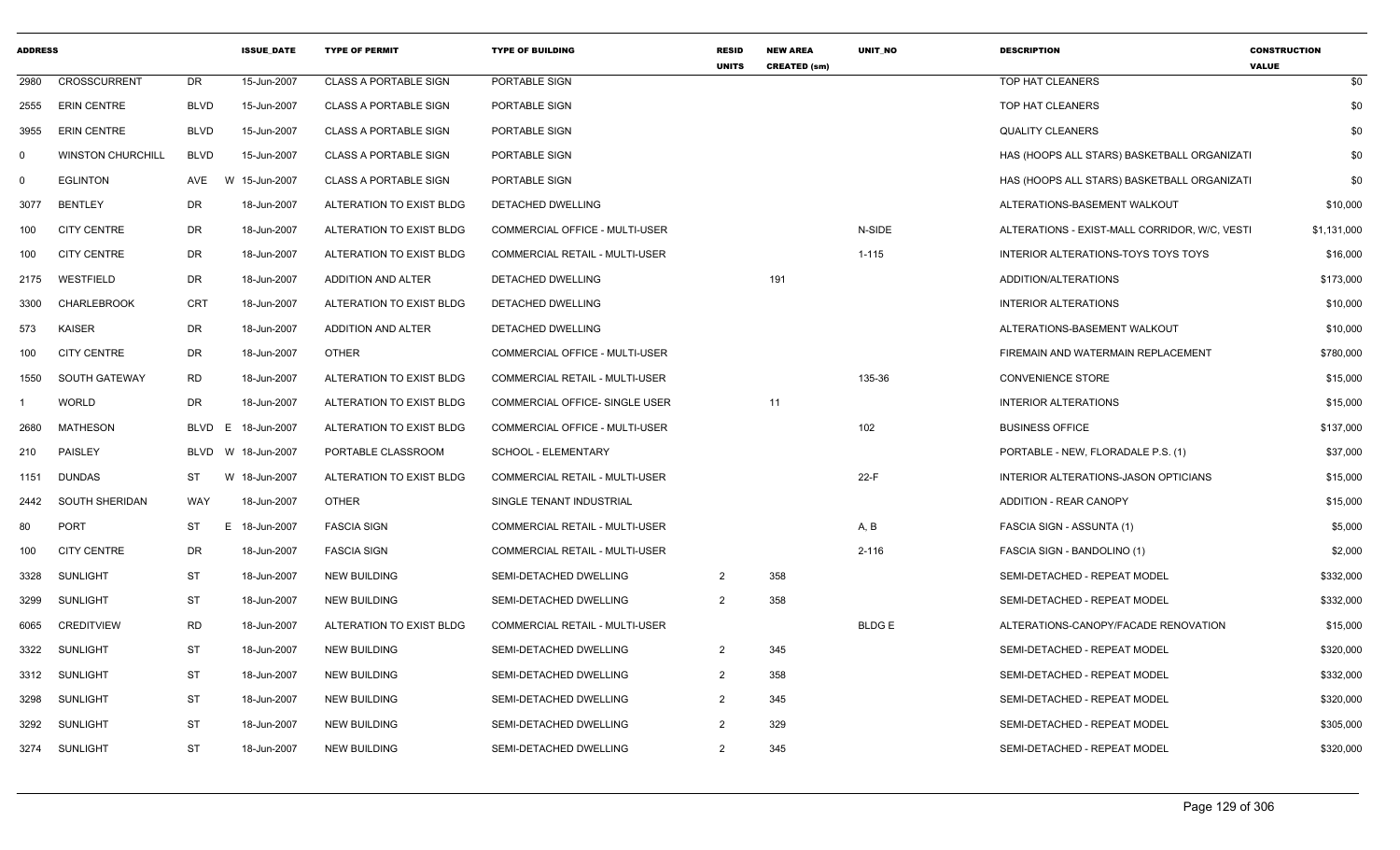| <b>ADDRESS</b> |                  |                | <b>ISSUE DATE</b> | <b>TYPE OF PERMIT</b>     | <b>TYPE OF BUILDING</b>               | RESID<br><b>UNITS</b> | <b>NEW AREA</b><br><b>CREATED (sm)</b> | <b>UNIT NO</b>  | <b>DESCRIPTION</b>                             | <b>CONSTRUCTION</b><br><b>VALUE</b> |
|----------------|------------------|----------------|-------------------|---------------------------|---------------------------------------|-----------------------|----------------------------------------|-----------------|------------------------------------------------|-------------------------------------|
| 3268           | <b>SUNLIGHT</b>  | ST             | 18-Jun-2007       | <b>NEW BUILDING</b>       | SEMI-DETACHED DWELLING                | 2                     | 329                                    |                 | SEMI-DETACHED - REPEAT MODEL                   | \$305,000                           |
| 3305           | SUNLIGHT         | <b>ST</b>      | 18-Jun-2007       | <b>NEW BUILDING</b>       | SEMI-DETACHED DWELLING                | 2                     | 329                                    |                 | SEMI-DETACHED - REPEAT MODEL                   | \$305,000                           |
| 4020           | <b>SLADEVIEW</b> | <b>CRES</b>    | 18-Jun-2007       | <b>SPRINKLERS</b>         | MULTI-TENANT INDUSTRIAL               |                       |                                        | $\overline{2}$  | FIRE ONLY-SPRINKLER SYSTEM (AREA A)            | \$2,000                             |
| 133            | <b>MINEOLA</b>   | <b>RD</b><br>E | 18-Jun-2007       | <b>ADDITION AND ALTER</b> | DETACHED DWELLING                     |                       | 24                                     |                 | ADDITION -1 STOREY WITH GARAGE & LOFT. ALTER   | \$72,000                            |
| 1145           | SWINBOURNE       | DR             | 18-Jun-2007       | PORTABLE CLASSROOM        | SCHOOL - ELEMENTARY                   |                       |                                        |                 | PORTABLE - RELOCATE (2), BRITANNIA P.S.        | \$32,000                            |
| 7455           | REDSTONE         | <b>RD</b>      | 18-Jun-2007       | PORTABLE CLASSROOM        | SCHOOL - ELEMENTARY                   |                       |                                        |                 | PORTABLE - RELOCATE (1), MARUIN HTS P.S.       | \$16,000                            |
| 6855           | TENTH LINE WEST  |                | 18-Jun-2007       | PORTABLE CLASSROOM        | SCHOOL - ELEMENTARY                   |                       |                                        |                 | PORTABLE - RELOCATE (2), PLUMTREE PARK P.S.    | \$32,000                            |
| 3310           | MCDOWELL         | DR             | 18-Jun-2007       | PORTABLE CLASSROOM        | <b>SCHOOL - ELEMENTARY</b>            |                       |                                        |                 | PORTABLE - RELOCATE (5), CHURCHILL MEADOWS     | \$80,000                            |
|                | 1714 LAKESHORE   | RD             | W 18-Jun-2007     | <b>OTHER</b>              | COMMERCIAL - OTHER                    |                       |                                        | C               | FIRE ONLY - FIRE SUPPRESSION                   | \$7,000                             |
| 1517           | <b>LOCHLIN</b>   | TR             | 18-Jun-2007       | ADDITION AND ALTER        | DETACHED DWELLING                     |                       | 2                                      |                 | ADDITION/ALTERATIONS - REMOVE EXT.DOOR & BU    | \$10,000                            |
| 35             | ONAWAY           | RD             | 19-Jun-2007       | ADDITION AND ALTER        | DETACHED DWELLING                     |                       | 82                                     |                 | ADDITION/ALTERATIONS - ONE STOREY ADD & ALTE   | \$79,000                            |
| 3190           | <b>PINTO</b>     | PL             | 19-Jun-2007       | <b>NEW BUILDING</b>       | CONDOMINIUM ROW DWELLING              | 8                     | 973                                    | #1-15 (ODD)     | CONDOMINIUM ROW DWELLING - BLK A (8 UNITS)     | \$1,002,000                         |
|                | 3168 PINTO       | PL             | 19-Jun-2007       | <b>NEW BUILDING</b>       | CONDOMINIUM ROW DWELLING              | 9                     | 1,496                                  | #3168-3184(ODD) | CONDOMINIUM ROW DWELLING - BLK B (9 UNITS)     | \$1,539,000                         |
| 3150           | <b>PINTO</b>     | PL             | 19-Jun-2007       | <b>NEW BUILDING</b>       | CONDOMINIUM ROW DWELLING              | $\overline{4}$        | 668                                    | #11-17 (ODD)    | CONDOMINIUM ROW DWELLING - BLK C (4 UNITS)     | \$687,000                           |
|                | 3150 PINTO       | <b>PL</b>      | 19-Jun-2007       | <b>NEW BUILDING</b>       | CONDOMINIUM ROW DWELLING              | 9                     | 1,117                                  | #2-18 (EVEN)    | CONDOMINIUM ROW DWELLING - BLK D (9 UNITS)     | \$1,149,000                         |
|                | 2970 DREW        | RD             | 19-Jun-2007       | <b>NEW BUILDING</b>       | MULTI-TENANT INDUSTRIAL               |                       | 2,968                                  |                 | NEW - INDUSTRIAL SHELL BUILDING 'C'- FOUNDATIC | \$1,709,000                         |
| 2207           | <b>PARKER</b>    | DR             | 19-Jun-2007       | <b>NEW BUILDING</b>       | DETACHED DWELLING                     | -1                    | 518                                    |                 | SFD - CUSTOM                                   | \$674,000                           |
| 3105           | ARGENTIA         | RD             | 19-Jun-2007       | <b>FASCIA SIGN</b>        | <b>COMMERCIAL RETAIL - MULTI-USER</b> |                       |                                        | T1              | <b>FASCIA SIGN - MICHAELS (2)</b>              | \$10,000                            |
| 5900           | HURONTARIO       | <b>ST</b>      | 19-Jun-2007       | ELECTROMAG LOCK DEVICE    | COMMERCIAL - OTHER                    |                       |                                        |                 | FIRE ONLY-MAGLOCKS (9)                         | \$6,000                             |
| 2325           | <b>MATHESON</b>  | BLVD E         | 19-Jun-2007       | ALTERATION TO EXIST BLDG  | <b>COMMERCIAL RETAIL - MULTI-USER</b> |                       |                                        | $4 - 5$         | INTERIOR ALTERATIONS - JAVA JOE'S              | \$15,000                            |
| 900            | RATHBURN         | <b>RD</b><br>W | 19-Jun-2007       | ALTERATION TO EXIST BLDG  | COMMERCIAL RETAIL - MULTI-USER        |                       |                                        | E1&2            | INTERIOR ALTERATIONS & EXHAUST WITH MUA - D(   | \$36,000                            |
| 3275           | <b>TACC</b>      | DR             | 19-Jun-2007       | <b>NEW BUILDING</b>       | DETACHED DWELLING                     |                       | 277                                    |                 | <b>SFD - NEW MODEL</b>                         | \$285,000                           |
| 1535           | LAKESHORE        | <b>RD</b><br>E | 19-Jun-2007       | <b>OTHER</b>              | APARTMENT (> 6 UNITS)                 |                       |                                        |                 | FIRE ONLY-FIRE PANEL UP-GRADE                  | \$16,000                            |
| 1921           | <b>DUNDAS</b>    | ST             | W 19-Jun-2007     | TENTS/AIR SUPPORT STRUC   | <b>CITY</b>                           |                       |                                        |                 | (1) TEMPORARY TENT FROM JUNE 22-25, 2007 (1)30 | \$1,000                             |
| 1179           | MONA             | <b>RD</b>      | 19-Jun-2007       | ADDITION AND ALTER        | DETACHED DWELLING                     |                       | 57                                     |                 | ADDITION - SECOND STOREY OVER EXISTING GARA    | \$57,000                            |
| 3839           | CABRAL           | GDNS           | 19-Jun-2007       | ALTERATION TO EXIST BLDG  | DETACHED DWELLING                     |                       |                                        |                 | ALTER - 1-DOOR TO DOUBLE ENTRANCE, STAIRCAS    | \$10,000                            |
| 785            | CANYON           | <b>ST</b>      | 19-Jun-2007       | ALTERATION TO EXIST BLDG  | DETACHED DWELLING                     |                       |                                        |                 | ALTERATIONS - BASEMENT ENTRANCE                | \$10,000                            |
| 6956           | <b>FINANCIAL</b> | DR             | 19-Jun-2007       | <b>OTHER</b>              | COMMERCIAL RETAIL - MULTI-USER        |                       |                                        |                 | <b>SITE SERVICING</b>                          | \$60,000                            |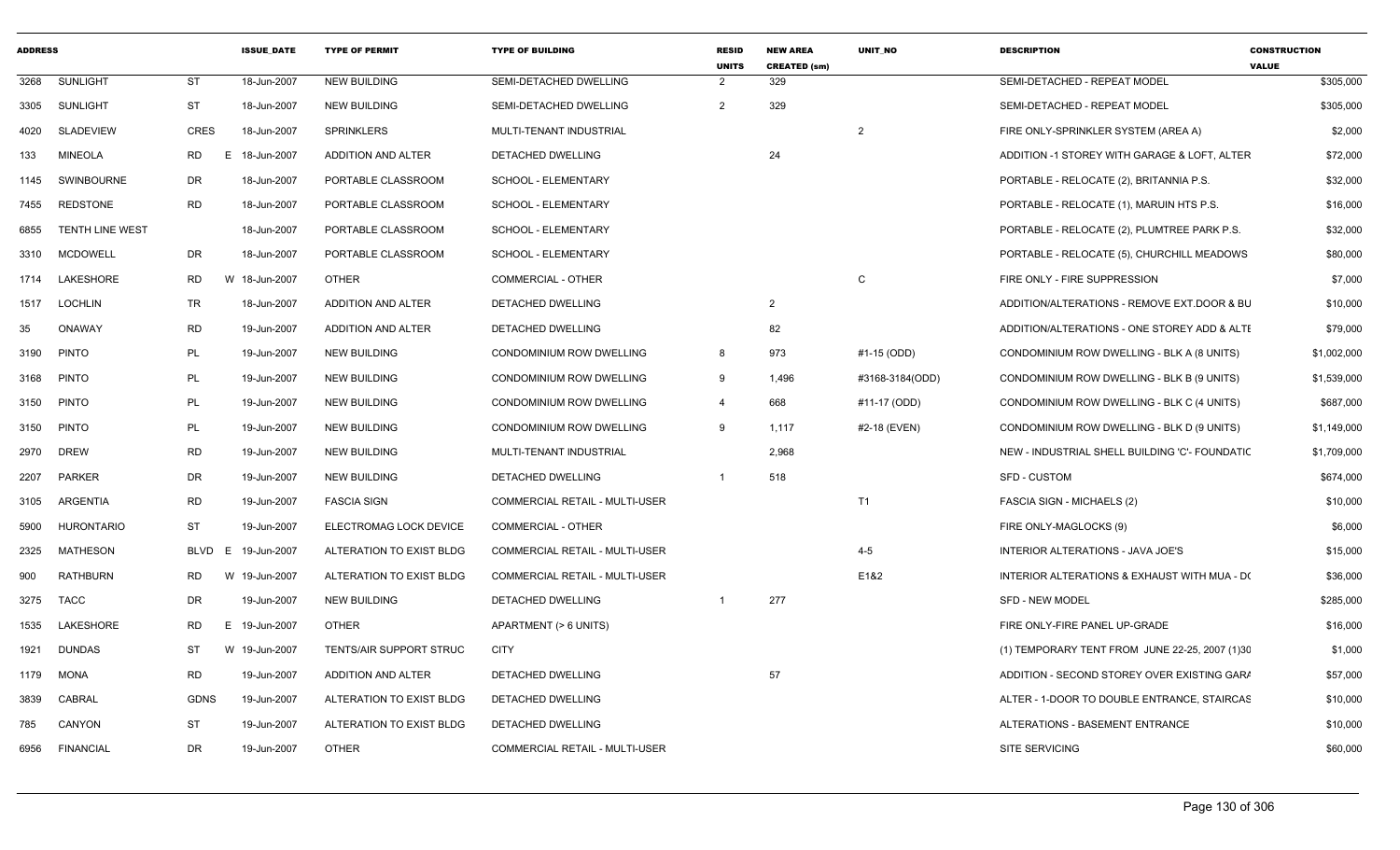| <b>ADDRESS</b> |                          |             | <b>ISSUE_DATE</b> | <b>TYPE OF PERMIT</b>        | <b>TYPE OF BUILDING</b>               | <b>RESID</b><br><b>UNITS</b> | <b>NEW AREA</b><br><b>CREATED (sm)</b> | UNIT_NO | <b>DESCRIPTION</b>                          | <b>CONSTRUCTION</b><br><b>VALUE</b> |
|----------------|--------------------------|-------------|-------------------|------------------------------|---------------------------------------|------------------------------|----------------------------------------|---------|---------------------------------------------|-------------------------------------|
| 6074           | SHAWSON                  | <b>DR</b>   | 19-Jun-2007       | <b>OTHER</b>                 | SINGLE TENANT INDUSTRIAL              |                              |                                        |         | RELOCATION OF EXISTING WATER LINE           | \$10,000                            |
| 201            | BRITANNIA                | RD          | E 19-Jun-2007     | <b>CLASS A PORTABLE SIGN</b> | PORTABLE SIGN                         |                              |                                        |         | LEONS FURNITURE LTD                         | \$0                                 |
| 6791           | <b>HURONTARIO</b>        | ST          | 19-Jun-2007       | <b>CLASS A PORTABLE SIGN</b> | PORTABLE SIGN                         |                              |                                        |         | <b>STAYBRIDGE SUITES</b>                    | \$0                                 |
| 5400           | DIXIE                    | <b>RD</b>   | 19-Jun-2007       | <b>CLASS A PORTABLE SIGN</b> | PORTABLE SIGN                         |                              |                                        |         | <b>STAGE WEST HOTEL</b>                     | \$0                                 |
| 5400           | <b>DIXIE</b>             | <b>RD</b>   | 19-Jun-2007       | <b>CLASS A PORTABLE SIGN</b> | PORTABLE SIGN                         |                              |                                        |         | <b>STAGE WEST HOTEL</b>                     | \$0                                 |
| 5100           | <b>ERIN MILLS</b>        | <b>PKY</b>  | 19-Jun-2007       | <b>CLASS A PORTABLE SIGN</b> | PORTABLE SIGN                         |                              |                                        |         | ERIN MILLS FARMER'S MARKET                  | \$0                                 |
| 3173           | <b>WINSTON CHURCHILL</b> | <b>BLVD</b> | 19-Jun-2007       | <b>CLASS A PORTABLE SIGN</b> | PORTABLE SIGN                         |                              |                                        |         | PART SOURCE                                 | \$0                                 |
| 2760           | <b>DERRY</b>             | <b>RD</b>   | W 19-Jun-2007     | <b>CLASS A PORTABLE SIGN</b> | PORTABLE SIGN                         |                              |                                        |         | <b>MANCHESTER ARMS</b>                      | \$0                                 |
| 3980           | <b>GRAND PARK</b>        | DR          | 19-Jun-2007       | <b>CLASS A PORTABLE SIGN</b> | PORTABLE SIGN                         |                              |                                        |         | MISSISSAUGA MEDICAL CENTRE                  | \$0                                 |
| 960            | SOUTHDOWN                | <b>RD</b>   | 19-Jun-2007       | <b>CLASS A PORTABLE SIGN</b> | PORTABLE SIGN                         |                              |                                        |         | QUIZNO'S                                    | \$0                                 |
| $\mathbf 0$    | MISSISSAUGA              | RD          | 19-Jun-2007       | <b>CLASS A PORTABLE SIGN</b> | PORTABLE SIGN                         |                              |                                        |         | PAKMEN VOLLEYBALL                           | \$0                                 |
| $\Omega$       | SOUTH SHERIDAN           | WAY         | 19-Jun-2007       | <b>CLASS A PORTABLE SIGN</b> | PORTABLE SIGN                         |                              |                                        |         | PAKMEN VOLLEYBALL                           | \$0                                 |
| $\mathbf 0$    | <b>CAWTHRA</b>           | RD          | 19-Jun-2007       | <b>CLASS A PORTABLE SIGN</b> | PORTABLE SIGN                         |                              |                                        |         | PAKMEN VOLLEYBALL                           | \$0                                 |
| $\Omega$       | <b>EGLINTON</b>          | AVE         | 19-Jun-2007<br>W  | <b>CLASS A PORTABLE SIGN</b> | PORTABLE SIGN                         |                              |                                        |         | PAKMEN VOLLEYBALL                           | \$0                                 |
| 2760           | <b>DERRY</b>             | RD          | W 19-Jun-2007     | <b>CLASS A PORTABLE SIGN</b> | PORTABLE SIGN                         |                              |                                        |         | <b>MANCHESTER ARMS</b>                      | \$0                                 |
| 2605           | <b>SUMMERVILLE</b>       | CRT         | 20-Jun-2007       | <b>NEW BUILDING</b>          | INDUSTRIAL - OTHER                    |                              | 1,602                                  | BLDG-A1 | <b>NEW - PUBLIC STORAGE</b>                 | \$1,213,000                         |
| 212            | ANGELENE                 | ST          | 20-Jun-2007       | <b>REVISIONS</b>             | <b>DETACHED DWELLING</b>              |                              |                                        |         | <b>REVISION</b>                             | \$0                                 |
| 6535           | <b>MILLCREEK</b>         | DR          | 20-Jun-2007       | ALTERATION TO EXIST BLDG     | MULTI-TENANT INDUSTRIAL               |                              |                                        | 67      | WAREHOUSING AND DISTRIBUTION                | \$15,000                            |
| 329            | <b>BURNHAMTHORPE</b>     | RD          | W 20-Jun-2007     | ALTERATION TO EXIST BLDG     | COMMERCIAL RETAIL-SINGLE USER         |                              |                                        |         | INTERIOR ALTERATIONS & MINOR ROOF LINE MODI | \$30,000                            |
| 560            | <b>SUFFOLK</b>           | CRT         | 20-Jun-2007       | <b>PYLON SIGN</b>            | SINGLE TENANT INDUSTRIAL              |                              |                                        |         | GROUND SIGN - SUBARU (1)                    | \$20,000                            |
| 2410           | LIONHEART                | <b>CRES</b> | 20-Jun-2007       | ADDITION TO EXIST BLDG       | DETACHED DWELLING                     |                              |                                        |         | <b>ADDITION - GARAGE</b>                    | \$23,000                            |
| 2800           | SKYMARK                  | AVE         | 20-Jun-2007       | ALTERATION TO EXIST BLDG     | MULTI-TENANT INDUSTRIAL               |                              |                                        | 409     | <b>BUSINESS OFFICE</b>                      | \$78,000                            |
| 1625           | <b>TECH</b>              | AVE         | 20-Jun-2007       | ALTERATION TO EXIST BLDG     | COMMERCIAL OFFICE- SINGLE USER        |                              |                                        |         | INTERIOR ALTERATIONS - SYMCOR               | \$26,000                            |
| 366            | LOLITA                   | <b>GDNS</b> | 20-Jun-2007       | ADDITION TO EXIST BLDG       | DETACHED DWELLING                     |                              | 63                                     |         | ADDITION - ONE STOREY REAR ADDITION         | \$57,000                            |
|                | 6710 MARITZ              | DR          | 20-Jun-2007       | ALTERATION TO EXIST BLDG     | COMMERCIAL OFFICE- SINGLE USER        |                              |                                        | 3       | STORAGE AND OFFICE                          | \$336,000                           |
| 6020           | <b>HURONTARIO</b>        | ST          | 20-Jun-2007       | ALTERATION TO EXIST BLDG     | <b>COMMERCIAL RETAIL - MULTI-USER</b> |                              |                                        |         | RESTAURANT                                  | \$44,000                            |
| 60             | COURTNEYPARK             | DR          | W 20-Jun-2007     | <b>PYLON SIGN</b>            | COMMERCIAL OFFICE - MULTI-USER        |                              |                                        |         | GROUND SIGNS - MULTI-TENANT (2)             | \$23,000                            |
|                | 5474 CHAMPLAIN           | TR          | 20-Jun-2007       | <b>OTHER</b>                 | DETACHED DWELLING                     |                              |                                        |         | ADDITION - PORCH EXTENSION                  | \$1,000                             |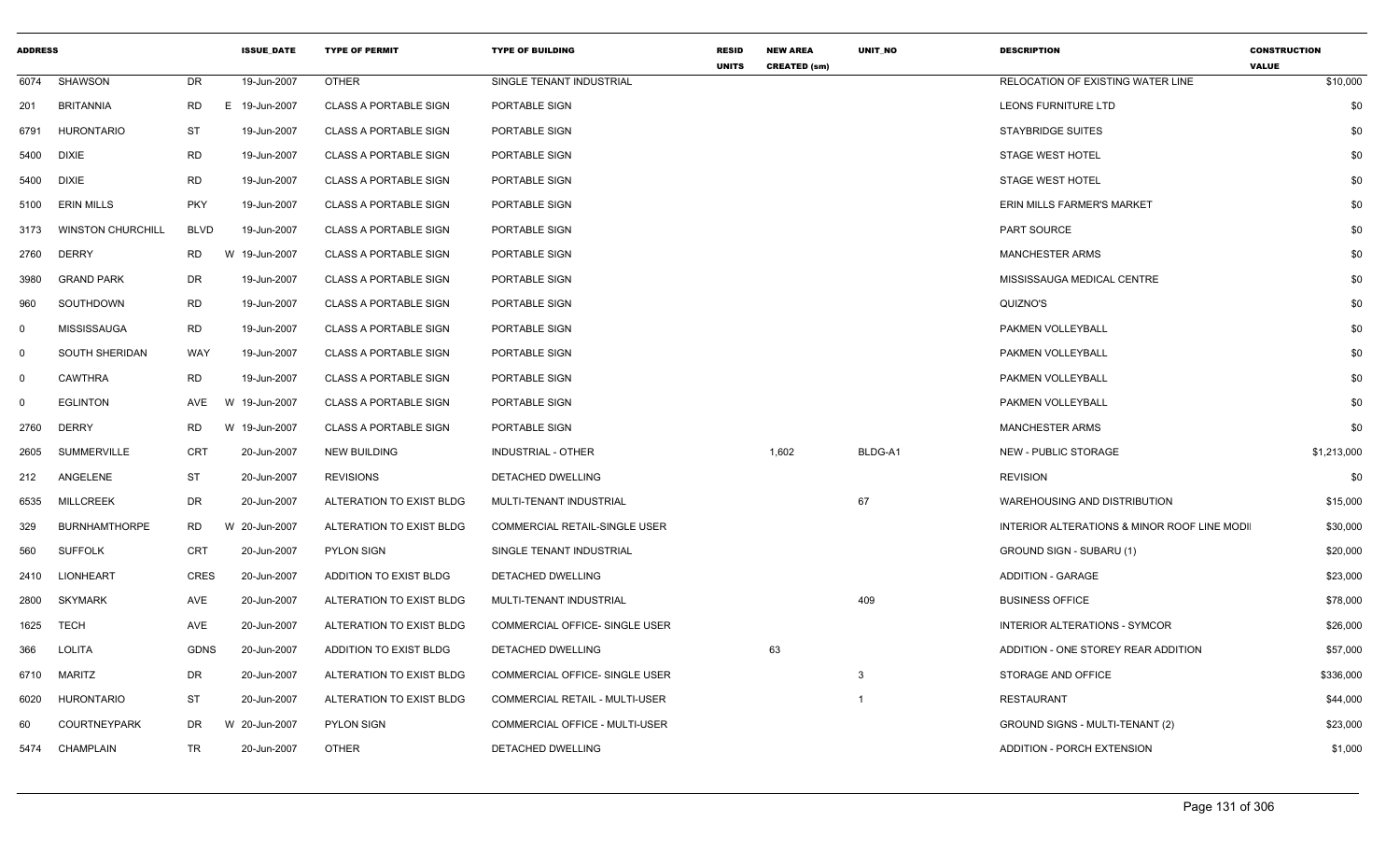| <b>ADDRESS</b> |                        |             | <b>ISSUE_DATE</b>  | <b>TYPE OF PERMIT</b>        | <b>TYPE OF BUILDING</b>        | <b>RESID</b><br><b>UNITS</b> | <b>NEW AREA</b><br><b>CREATED (sm)</b> | <b>UNIT NO</b> | <b>DESCRIPTION</b>                              | <b>CONSTRUCTION</b><br><b>VALUE</b> |
|----------------|------------------------|-------------|--------------------|------------------------------|--------------------------------|------------------------------|----------------------------------------|----------------|-------------------------------------------------|-------------------------------------|
|                | 3801 THOMAS            | ST          | 20-Jun-2007        | <b>PYLON SIGN</b>            | SCHOOL - ELEMENTARY            |                              |                                        |                | GROUND SIGN - ST. JOAN OF ARC CATHOLIC S.S. (1  | \$20,000                            |
|                | 3271 TACC              | DR          | 20-Jun-2007        | <b>NEW BUILDING</b>          | DETACHED DWELLING              | $\overline{1}$               | 218                                    |                | <b>SFD - NEW MODEL</b>                          | \$224,000                           |
| 6855           | MEADOWVALE TOWN CENCIR |             | 20-Jun-2007        | ALTERATION TO EXIST BLDG     | COMMERCIAL RETAIL - MULTI-USER |                              | 103                                    | 320            | <b>MEDICAL OFFICE</b>                           | \$16,000                            |
|                | 7111 KENNEDY           | <b>RD</b>   | 20-Jun-2007        | TENTS/AIR SUPPORT STRUC      | MULTI-TENANT INDUSTRIAL        |                              |                                        |                | (2) TEMPORARY TENTS FROM JUNE 20-22, 2007 (1)1  | \$2,000                             |
|                | 3184 RIDGEWAY          | DR          | 20-Jun-2007        | TENTS/AIR SUPPORT STRUC      | INDUSTRIAL - OTHER             |                              |                                        |                | (1) TEMPORARY TENT FROM JUNE 20-21, 2007 (1)40: | \$1,000                             |
|                | 3326 JOAN              | DR          | 20-Jun-2007        | <b>DEMOLITION</b>            | <b>DETACHED DWELLING</b>       | $\overline{1}$               |                                        |                | <b>DEMOLITION - SFD</b>                         | \$10,000                            |
| 80             | <b>COURTNEYPARK</b>    | DR<br>F     | 20-Jun-2007        | <b>CLASS A PORTABLE SIGN</b> | PORTABLE SIGN                  |                              |                                        |                | SHOELESS JOE'S                                  | \$0                                 |
|                | 3075 RIDGEWAY          | DR          | 20-Jun-2007        | <b>CLASS A PORTABLE SIGN</b> | PORTABLE SIGN                  |                              |                                        |                | <b>CARTIER KITCHENS WEST</b>                    | \$0                                 |
|                | 6325 DIXIE             | <b>RD</b>   | 20-Jun-2007        | CLASS A PORTABLE SIGN        | PORTABLE SIGN                  |                              |                                        |                | <b>EBS NOTEBOOKS</b>                            | \$0                                 |
|                | 1400 DUNDAS            | <b>CRES</b> | 20-Jun-2007        | <b>CLASS A PORTABLE SIGN</b> | PORTABLE SIGN                  |                              |                                        |                | <b>ERINDALE BIBLE CHAPEL</b>                    | \$0                                 |
|                | 6020 HURONTARIO        | <b>ST</b>   | 20-Jun-2007        | <b>CLASS A PORTABLE SIGN</b> | PORTABLE SIGN                  |                              |                                        |                | <b>CASH MONEY</b>                               | \$0                                 |
|                | 3010 THE COLLEGEWAY    |             | 20-Jun-2007        | <b>CLASS A PORTABLE SIGN</b> | PORTABLE SIGN                  |                              |                                        |                | ERIN MILLS UNITED CHURCH                        | \$0                                 |
|                | 1601 LAKESHORE         | <b>RD</b>   | W 20-Jun-2007      | NEW BUILDING                 | COMMERCIAL - OTHER             |                              |                                        |                | CONDITIONAL PERMIT - NEW SALES OFFICE, FOUNI    | \$0                                 |
| 230            | <b>PAISLEY</b>         |             | BLVD W 21-Jun-2007 | OTHER                        | CONDOMINIUM ROW DWELLING       |                              |                                        |                | <b>EARLY SITE SERVICING</b>                     | \$225,000                           |
| 2985           | <b>DREW</b>            | <b>RD</b>   | 21-Jun-2007        | <b>NEW BUILDING</b>          | MULTI-TENANT INDUSTRIAL        |                              |                                        | BLD-A, D       | NEW - INDUSTRIAL OFFICE BUILDING - PALWINDER    | \$0                                 |
| 299            | <b>BOWLING GREEN</b>   | <b>CRT</b>  | 21-Jun-2007        | <b>INGROUND POOL</b>         | DETACHED DWELLING              |                              |                                        |                |                                                 | \$0                                 |
|                | 6546 TENTH LINE WEST   |             | 21-Jun-2007        | <b>INGROUND POOL</b>         | DETACHED DWELLING              |                              |                                        |                |                                                 | \$0                                 |
|                | 4119 ROSSLAND          | CRES        | 21-Jun-2007        | <b>INGROUND POOL</b>         | DETACHED DWELLING              |                              |                                        |                |                                                 | \$0                                 |
|                | 1436 LORNE PARK        | <b>RD</b>   | 21-Jun-2007        | <b>INGROUND POOL</b>         | DETACHED DWELLING              |                              |                                        |                |                                                 | \$0                                 |
|                | 1358 MILTON            | AVE         | 21-Jun-2007        | <b>NEW BUILDING</b>          | DETACHED DWELLING              | $\overline{1}$               | 413                                    |                | SFD - CUSTOM                                    | \$609,000                           |
|                | 7555 WILDFERN          | DR          | 21-Jun-2007        | ADDITION TO EXIST BLDG       | DETACHED DWELLING              |                              | 31                                     |                | ADDITION - ENCLOSING EXISTING DECK, UNHEATEI    | \$25,000                            |
|                | 1527 CAROLYN           | <b>RD</b>   | 21-Jun-2007        | <b>INGROUND POOL</b>         | <b>DETACHED DWELLING</b>       |                              |                                        |                |                                                 | \$0                                 |
|                | 5476 PLANTER'S WOOD    | CRT         | 21-Jun-2007        | <b>INGROUND POOL</b>         | DETACHED DWELLING              |                              |                                        |                |                                                 | \$0                                 |
| 100            | <b>ROBERT SPECK</b>    | <b>PKY</b>  | 21-Jun-2007        | <b>NEW BUILDING</b>          | PUBLIC - OTHER                 |                              |                                        |                | REVISIONS - STRUCTURAL CHANGES                  | \$0                                 |
| 3530           | NASHUA                 | DR          | 21-Jun-2007        | <b>FASCIA SIGN</b>           | SINGLE TENANT INDUSTRIAL       |                              |                                        |                | FASCIA SIGN - ZURN (1)                          | \$4,000                             |
|                | 2688 BUSHLAND          | <b>CRES</b> | 21-Jun-2007        | <b>INGROUND POOL</b>         | DETACHED DWELLING              |                              |                                        |                |                                                 | \$0                                 |
|                | 2822 CASTLEBRIDGE      | DR          | 21-Jun-2007        | <b>INGROUND POOL</b>         | DETACHED DWELLING              |                              |                                        |                |                                                 | \$0                                 |
|                | 6286 KINDREE           | CIR         | 21-Jun-2007        | <b>INGROUND POOL</b>         | DETACHED DWELLING              |                              |                                        |                |                                                 | \$0                                 |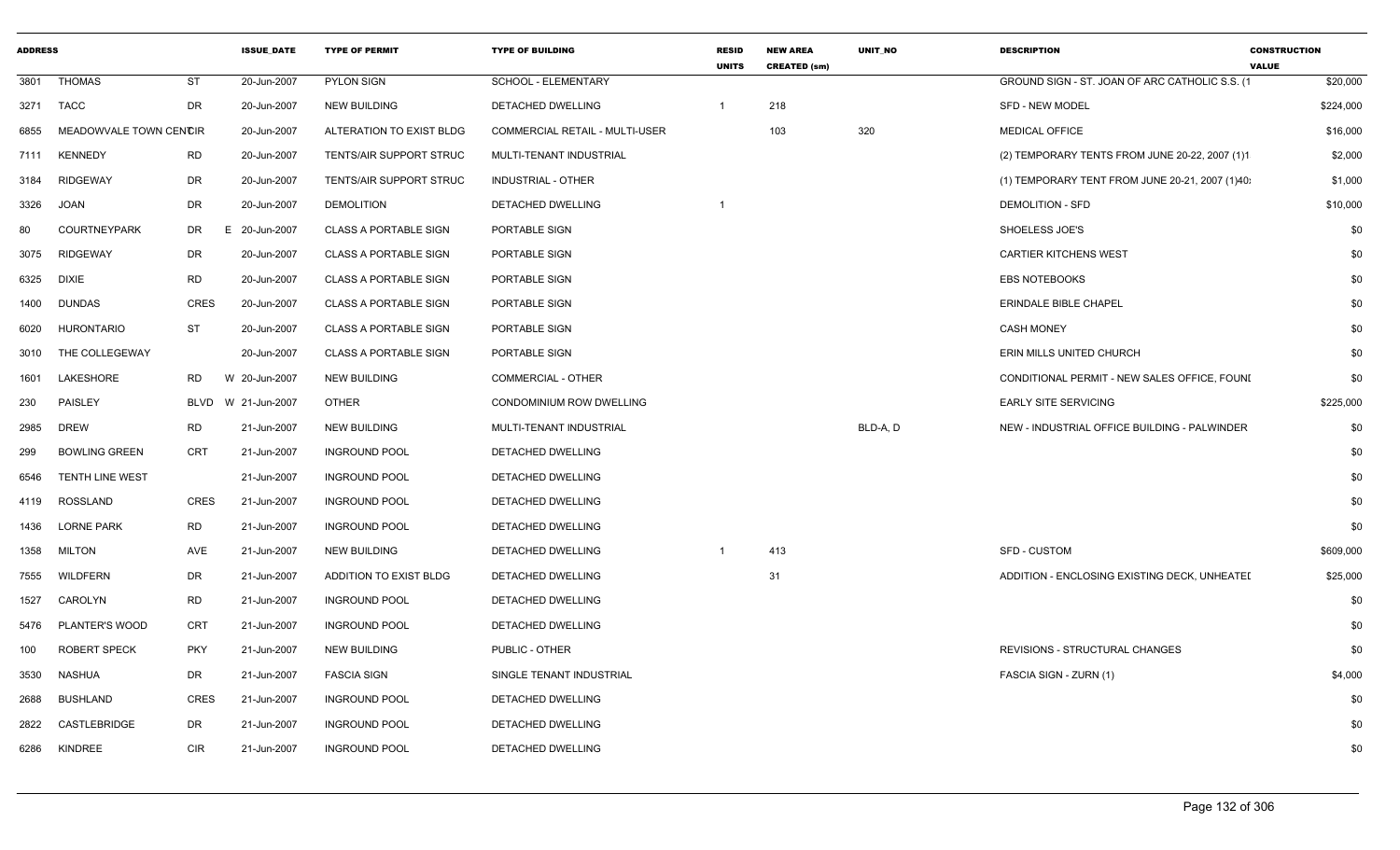| <b>ADDRESS</b> |                      |             | <b>ISSUE_DATE</b> | <b>TYPE OF PERMIT</b>    | <b>TYPE OF BUILDING</b>        | <b>RESID</b><br><b>UNITS</b> | <b>NEW AREA</b><br><b>CREATED (sm)</b> | UNIT_NO  | <b>DESCRIPTION</b>                                | <b>CONSTRUCTION</b><br><b>VALUE</b> |
|----------------|----------------------|-------------|-------------------|--------------------------|--------------------------------|------------------------------|----------------------------------------|----------|---------------------------------------------------|-------------------------------------|
| 1270           | <b>BANCROFT</b>      | DR          | 21-Jun-2007       | <b>INGROUND POOL</b>     | DETACHED DWELLING              |                              |                                        |          |                                                   | \$0                                 |
| 2207           | <b>BLUE BEECH</b>    | CRES        | 21-Jun-2007       | <b>INGROUND POOL</b>     | DETACHED DWELLING              |                              |                                        |          |                                                   | \$0                                 |
| 7050           | CADIZ                | <b>CRES</b> | 21-Jun-2007       | <b>INGROUND POOL</b>     | DETACHED DWELLING              |                              |                                        |          |                                                   | \$0                                 |
| 7514           | <b>BLACK WALNUT</b>  | TR          | 21-Jun-2007       | SPA/WHIRLPOOL/HOTTUB     | SEMI-DETACHED DWELLING         |                              |                                        |          |                                                   | \$0                                 |
| 4636           | <b>BADMINTON</b>     | DR          | 21-Jun-2007       | <b>INGROUND POOL</b>     | DETACHED DWELLING              |                              |                                        |          |                                                   | \$0                                 |
| 931            | <b>KOWAL</b>         | DR          | 21-Jun-2007       | <b>INGROUND POOL</b>     | DETACHED DWELLING              |                              |                                        |          |                                                   | \$0                                 |
| 3329           | <b>FOLKWAY</b>       | DR          | 21-Jun-2007       | <b>INGROUND POOL</b>     | DETACHED DWELLING              |                              |                                        |          |                                                   | \$0                                 |
| 6744           | TENTH LINE WEST      |             | 21-Jun-2007       | <b>INGROUND POOL</b>     | DETACHED DWELLING              |                              |                                        |          |                                                   | \$0                                 |
| 2210           | BATTLEFORD           | RD          | 21-Jun-2007       | <b>PYLON SIGN</b>        | COMMERCIAL RETAIL-SINGLE USER  |                              |                                        |          | GROUND SIGN - MAZDA (1)                           | \$14,000                            |
| 5616           | <b>TAW</b>           | AVE         | 21-Jun-2007       | ABOVE GROUND POOL        | DETACHED DWELLING              |                              |                                        |          |                                                   | \$0                                 |
| 1052           | SAWGRASS             | CRES        | 21-Jun-2007       | <b>INGROUND POOL</b>     | DETACHED DWELLING              |                              |                                        |          |                                                   | \$0                                 |
| 3304           | <b>GREENBELT</b>     | <b>CRES</b> | 21-Jun-2007       | ABOVE GROUND POOL        | DETACHED DWELLING              |                              |                                        |          |                                                   | \$0                                 |
| 5914           | LEESIDE              | CRES        | 21-Jun-2007       | ABOVE GROUND POOL        | DETACHED DWELLING              |                              |                                        |          |                                                   | \$0                                 |
| 6704           | <b>METEOR</b>        | CRT         | 21-Jun-2007       | SPA/WHIRLPOOL/HOTTUB     | DETACHED DWELLING              |                              |                                        |          |                                                   | \$0                                 |
| 2955           | HAZELTON             | PL          | 21-Jun-2007       | MULTIPLE SIGNS           | COMMERCIAL - OTHER             |                              |                                        |          | MULTIPLE SIGNS - RBC, 4-FASCIA, 2-DIRECTIONAL     | \$17,000                            |
| 3030           | PLUM TREE            | CRT         | 21-Jun-2007       | <b>INGROUND POOL</b>     | DETACHED DWELLING              |                              |                                        |          |                                                   | \$0                                 |
| 2542           | <b>GLENGARRY</b>     | RD          | 21-Jun-2007       | <b>REVISIONS</b>         | DETACHED DWELLING              |                              | 307                                    |          | REVISIONS-BASMT ENTRANCE/CHANGE FDN WALL          | \$0                                 |
| 1308           | <b>CANVEY</b>        | <b>CRES</b> | 21-Jun-2007       | ABOVE GROUND POOL        | DETACHED DWELLING              |                              |                                        |          |                                                   | \$0                                 |
| 6867           | <b>GRACEFIELD</b>    | DR          | 21-Jun-2007       | <b>INGROUND POOL</b>     | DETACHED DWELLING              |                              |                                        |          |                                                   | \$0                                 |
| 377            | <b>BURNHAMTHORPE</b> | <b>RD</b>   | E 21-Jun-2007     | ALTERATION TO EXIST BLDG | COMMERCIAL OFFICE - MULTI-USER |                              |                                        | 14       | COMMERCIAL SCHOOL                                 | \$35,000                            |
| 2665           | <b>ERIN CENTRE</b>   | <b>BLVD</b> | 21-Jun-2007       | TENTS/AIR SUPPORT STRUC  | SCHOOL - SECONDARY             |                              |                                        |          | TENT-TEMPORARY, JUNE 22-23/2007, (4) 1-30x60, 2-2 | \$4,000                             |
| 633            | CANYON               | ST          | 21-Jun-2007       | <b>INGROUND POOL</b>     | DETACHED DWELLING              |                              |                                        |          |                                                   | \$0                                 |
| 1468           | SANDGATE             | CRES        | 21-Jun-2007       | ALTERATION TO EXIST BLDG | SEMI-DETACHED DWELLING         | -1                           | 84                                     |          | <b>BASEMENT APARTMENT</b>                         | \$29,000                            |
| 279            | DONNELLY             | DR          | 21-Jun-2007       | <b>DEMOLITION</b>        | DETACHED DWELLING              | $\mathbf 1$                  |                                        |          | <b>DEMOLITION - SFD</b>                           | \$10,000                            |
| 1443           | <b>ALDO</b>          | DR          | 21-Jun-2007       | <b>DEMOLITION</b>        | DETACHED DWELLING              | $\mathbf 1$                  |                                        |          | <b>DEMOLITION - SFD</b>                           | \$10,000                            |
| 167            | <b>INDIAN VALLEY</b> | TR          | 21-Jun-2007       | <b>DEMOLITION</b>        | DETACHED DWELLING              |                              |                                        |          | <b>DEMOLITION - SFD</b>                           | \$10,000                            |
| 100            | <b>CITY CENTRE</b>   | DR          | 21-Jun-2007       | ALTERATION TO EXIST BLDG | COMMERCIAL RETAIL - MULTI-USER |                              | 206                                    | 2-233    | <b>HAIR SALON</b>                                 | \$31,000                            |
| 3095           | <b>GLEN ERIN</b>     | DR          | 21-Jun-2007       | ALTERATION TO EXIST BLDG | MULTI-TENANT INDUSTRIAL        |                              | 289                                    | $7 - 10$ | MEDICAL OFFICE                                    | \$83,000                            |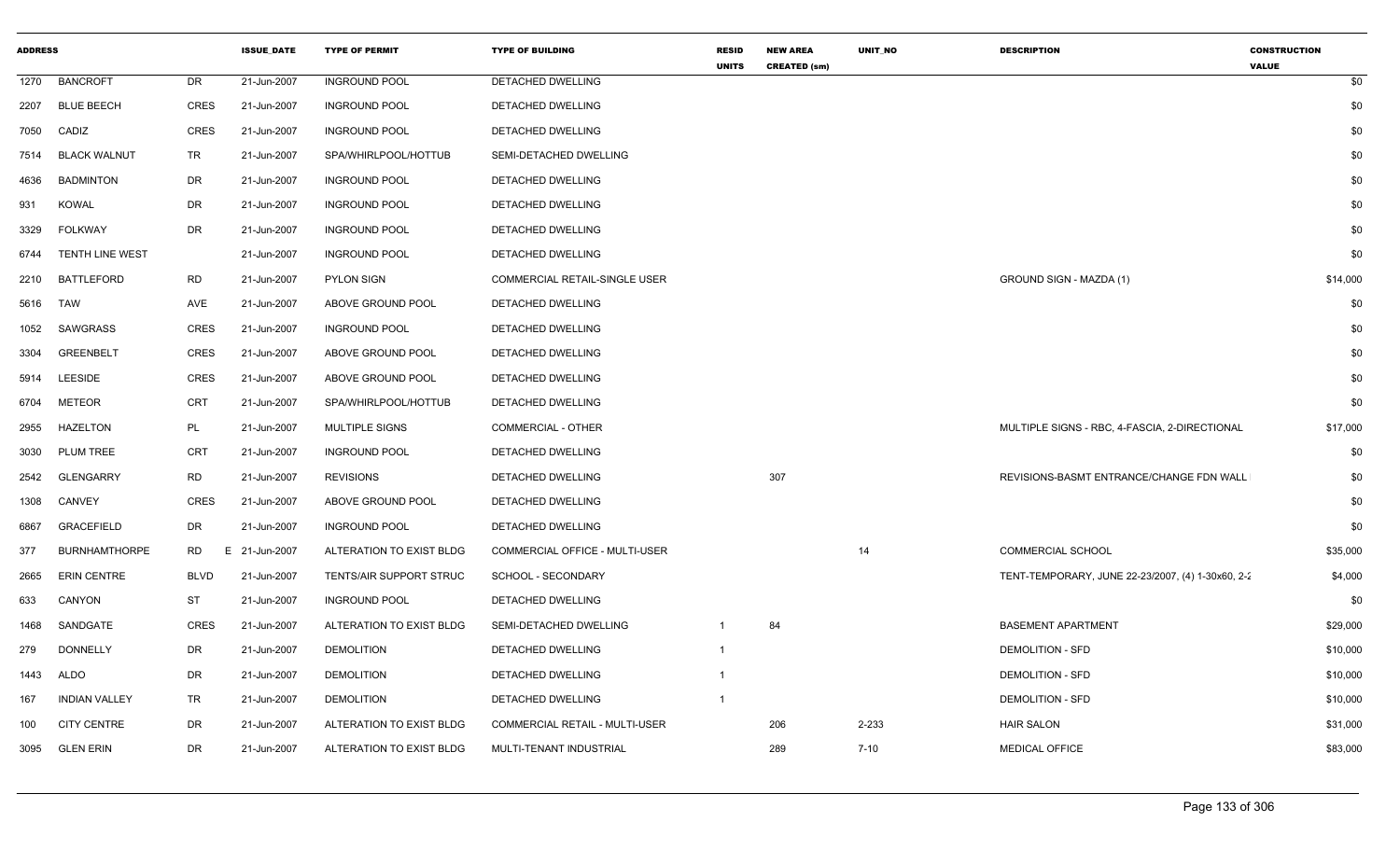| <b>ADDRESS</b> |                          |             | <b>ISSUE_DATE</b> | <b>TYPE OF PERMIT</b>        | <b>TYPE OF BUILDING</b>  | <b>RESID</b><br><b>UNITS</b> | <b>NEW AREA</b><br><b>CREATED (sm)</b> | UNIT_NO | <b>DESCRIPTION</b>                          | <b>CONSTRUCTION</b><br><b>VALUE</b> |     |
|----------------|--------------------------|-------------|-------------------|------------------------------|--------------------------|------------------------------|----------------------------------------|---------|---------------------------------------------|-------------------------------------|-----|
| 3335           | <b>JOAN</b>              | DR          | 21-Jun-2007       | <b>REVISIONS</b>             | DETACHED DWELLING        |                              |                                        |         | REVISIONS - FLOOR JOISTS                    |                                     | \$0 |
| $\mathbf 0$    | <b>SOUTH SERVICE</b>     | RD          | 21-Jun-2007       | <b>CLASS A PORTABLE SIGN</b> | PORTABLE SIGN            |                              |                                        |         | PLANNING AND BUILDING (PUBLIC INFORMATION M |                                     | \$0 |
| 735            | <b>TWAIN</b>             | AVE         | 21-Jun-2007       | <b>CLASS A PORTABLE SIGN</b> | PORTABLE SIGN            |                              |                                        |         | <b>TAAL VIDEO</b>                           |                                     | \$0 |
| 0              | <b>CAWTHRA</b>           | <b>RD</b>   | 21-Jun-2007       | <b>CLASS A PORTABLE SIGN</b> | PORTABLE SIGN            |                              |                                        |         | <b>REGION OF PEEL</b>                       |                                     | \$0 |
| $\mathsf{O}$   | <b>DIXIE</b>             | <b>RD</b>   | 21-Jun-2007       | <b>CLASS A PORTABLE SIGN</b> | PORTABLE SIGN            |                              |                                        |         | <b>REGION OF PEEL</b>                       |                                     | \$0 |
| $\mathbf 0$    | <b>AIRPORT</b>           | <b>RD</b>   | 21-Jun-2007       | <b>CLASS A PORTABLE SIGN</b> | PORTABLE SIGN            |                              |                                        |         | <b>REGION OF PEEL</b>                       |                                     | \$0 |
| $\mathbf 0$    | <b>BRITANNIA</b>         | <b>RD</b>   | W 21-Jun-2007     | <b>CLASS A PORTABLE SIGN</b> | PORTABLE SIGN            |                              |                                        |         | <b>REGION OF PEEL</b>                       |                                     | \$0 |
| $\mathbf 0$    | <b>DERRY</b>             | <b>RD</b>   | W 21-Jun-2007     | <b>CLASS A PORTABLE SIGN</b> | PORTABLE SIGN            |                              |                                        |         | <b>REGION OF PEEL</b>                       |                                     | \$0 |
| $\mathbf{0}$   | <b>BURNHAMTHORPE</b>     | <b>RD</b>   | E 21-Jun-2007     | <b>CLASS A PORTABLE SIGN</b> | PORTABLE SIGN            |                              |                                        |         | <b>REGION OF PEEL</b>                       |                                     | \$0 |
| $\mathsf{O}$   | <b>BURNHAMTHORPE</b>     | <b>RD</b>   | W 21-Jun-2007     | <b>CLASS A PORTABLE SIGN</b> | PORTABLE SIGN            |                              |                                        |         | <b>REGION OF PEEL</b>                       |                                     | \$0 |
| $\mathbf 0$    | <b>BURNHAMTHORPE</b>     | RD.         | W 21-Jun-2007     | <b>CLASS A PORTABLE SIGN</b> | PORTABLE SIGN            |                              |                                        |         | <b>REGION OF PEEL</b>                       |                                     | \$0 |
| $\mathbf 0$    | <b>WINSTON CHURCHILL</b> | <b>BLVD</b> | 21-Jun-2007       | <b>CLASS A PORTABLE SIGN</b> | PORTABLE SIGN            |                              |                                        |         | <b>REGION OF PEEL</b>                       |                                     | \$0 |
| 0              | <b>EGLINTON</b>          | AVE         | W 21-Jun-2007     | <b>CLASS A PORTABLE SIGN</b> | PORTABLE SIGN            |                              |                                        |         | <b>REGION OF PEEL</b>                       |                                     | \$0 |
| $\mathbf 0$    | <b>DUNDAS</b>            | ST          | W 21-Jun-2007     | <b>CLASS A PORTABLE SIGN</b> | PORTABLE SIGN            |                              |                                        |         | <b>REGION OF PEEL</b>                       |                                     | \$0 |
| 0              | LAKESHORE                | <b>RD</b>   | E 21-Jun-2007     | <b>CLASS A PORTABLE SIGN</b> | PORTABLE SIGN            |                              |                                        |         | <b>REGION OF PEEL</b>                       |                                     | \$0 |
| $\mathbf{0}$   | <b>MAVIS</b>             | <b>RD</b>   | 21-Jun-2007       | <b>CLASS A PORTABLE SIGN</b> | PORTABLE SIGN            |                              |                                        |         | <b>REGION OF PEEL</b>                       |                                     | \$0 |
| $\mathbf 0$    | <b>BURNHAMTHORPE</b>     | <b>RD</b>   | W 21-Jun-2007     | <b>CLASS A PORTABLE SIGN</b> | PORTABLE SIGN            |                              |                                        |         | <b>REGION OF PEEL</b>                       |                                     | \$0 |
| 5900           | <b>MAVIS</b>             | <b>RD</b>   | 21-Jun-2007       | <b>CLASS A PORTABLE SIGN</b> | PORTABLE SIGN            |                              |                                        |         | <b>FUTURE SHOP</b>                          |                                     | \$0 |
| 0              | LAKESHORE                | <b>RD</b>   | W 21-Jun-2007     | <b>CLASS A PORTABLE SIGN</b> | PORTABLE SIGN            |                              |                                        |         | CLARKSON HOCKEY ASSOCIATION                 |                                     | \$0 |
| 0              | <b>TRUSCOTT</b>          | DR          | 21-Jun-2007       | CLASS A PORTABLE SIGN        | PORTABLE SIGN            |                              |                                        |         | <b>CLARKSON HOCKEY ASSOCIATION</b>          |                                     | \$0 |
| 0              | <b>WINSTON CHURCHILL</b> | <b>BLVD</b> | 21-Jun-2007       | <b>CLASS A PORTABLE SIGN</b> | PORTABLE SIGN            |                              |                                        |         | <b>CLARKSON HOCKEY ASSOCIATION</b>          |                                     | \$0 |
| 3050           | <b>VEGA</b>              | <b>BLVD</b> | 21-Jun-2007       | <b>CLASS A PORTABLE SIGN</b> | PORTABLE SIGN            |                              |                                        |         | PARTY PACKAGERS                             |                                     | \$0 |
| 600            | <b>MATHESON</b>          | BLVD        | W 21-Jun-2007     | <b>CLASS A PORTABLE SIGN</b> | PORTABLE SIGN            |                              |                                        |         | <b>PARTY PACKAGERS</b>                      |                                     | \$0 |
| 3899           | TRELAWNY                 | <b>CIR</b>  | 21-Jun-2007       | <b>CLASS A PORTABLE SIGN</b> | PORTABLE SIGN            |                              |                                        |         | TRELAWNY DENTAL CENTRE                      |                                     | \$0 |
| $\mathbf 0$    | <b>ERIN MILLS</b>        | <b>PKY</b>  | 21-Jun-2007       | <b>CLASS A PORTABLE SIGN</b> | PORTABLE SIGN            |                              |                                        |         | COMMUNITY SERVICES - CLARKSON C C           |                                     | \$0 |
| 3145           | <b>DUNDAS</b>            | ST          | W 21-Jun-2007     | <b>CLASS A PORTABLE SIGN</b> | PORTABLE SIGN            |                              |                                        |         | <b>LIVING LIGHTING</b>                      |                                     | \$0 |
| 0              | SOUTHDOWN                | <b>RD</b>   | 21-Jun-2007       | <b>CLASS A PORTABLE SIGN</b> | PORTABLE SIGN            |                              |                                        |         | <b>COMMUNITY SERVICES - PARKS &amp; REC</b> |                                     | \$0 |
| 4135           | <b>SHIPP</b>             | <b>DR</b>   | 22-Jun-2007       | <b>OTHER</b>                 | CONDOMINIUM ROW DWELLING |                              |                                        |         | SITE SERVICING                              | \$1,500,000                         |     |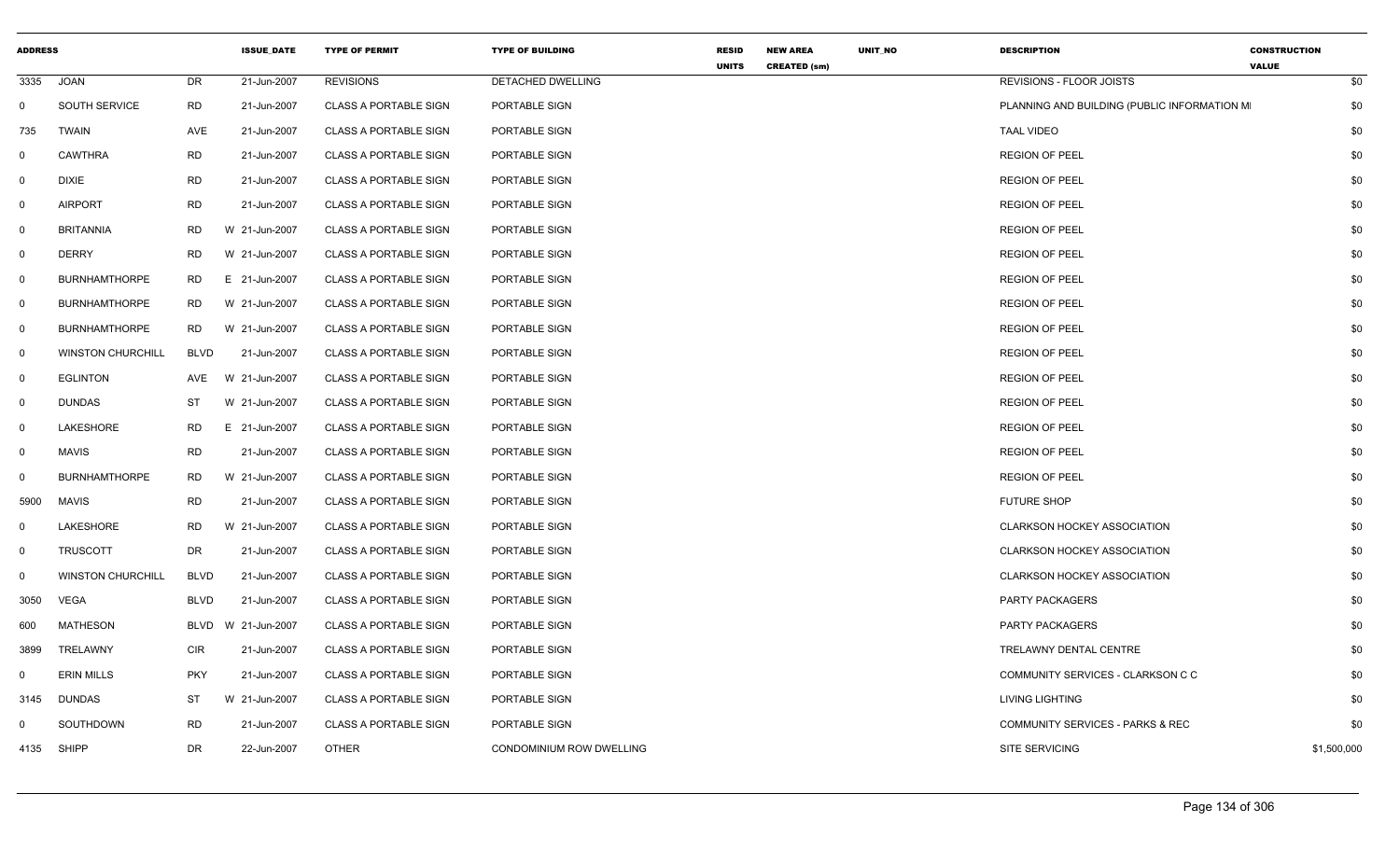| <b>ADDRESS</b> |                      |             | <b>ISSUE DATE</b> | <b>TYPE OF PERMIT</b>                         | <b>TYPE OF BUILDING</b>               | <b>RESID</b><br><b>UNITS</b> | <b>NEW AREA</b><br><b>CREATED (sm)</b> | <b>UNIT NO</b> | <b>DESCRIPTION</b>                                      | <b>CONSTRUCTION</b><br><b>VALUE</b> |
|----------------|----------------------|-------------|-------------------|-----------------------------------------------|---------------------------------------|------------------------------|----------------------------------------|----------------|---------------------------------------------------------|-------------------------------------|
| 1199           | <b>WHITEOAKS</b>     | AVE         | 22-Jun-2007       | <b>INGROUND POOL</b>                          | <b>DETACHED DWELLING</b>              |                              |                                        |                |                                                         | \$0                                 |
| 7405           | <b>GOREWAY</b>       | DR          | 22-Jun-2007       | <b>NEW BUILDING</b>                           | APARTMENT (> 6 UNITS)                 |                              |                                        |                | NEW - 7 STOREY CONDO, MALTON MANSIONS, CON              | \$0                                 |
| 3175           | <b>SEABRIGHT</b>     | DR          | 22-Jun-2007       | <b>REVISIONS</b>                              | DETACHED DWELLING                     |                              | 322                                    |                | REVISIONS - LOT SPECIFIC - BASEMENT WALKUP              | \$0                                 |
| 2594           | LUNDENE              | <b>RD</b>   | 22-Jun-2007       | ALTERATION TO EXIST BLDG                      | SEMI-DETACHED DWELLING                |                              | 38                                     |                | BASEMENT APARTMENT-FIRE NOTICE VIOLATION O              | \$13,000                            |
| 2207           | <b>PARKER</b>        | DR          | 22-Jun-2007       | CLASS 4 PRIVATE SEWAGE SYSTEDETACHED DWELLING |                                       |                              |                                        |                | PRIVATE SEWAGE SYSTEM                                   | \$25,000                            |
| 6100           | <b>BELGRAVE</b>      | RD          | 22-Jun-2007       | ALTERATION TO EXIST BLDG                      | SINGLE TENANT INDUSTRIAL              |                              |                                        |                | INTERIOR ALTERATIONS-PHARMA MEDICA RESEAR               | \$15,000                            |
| 6535           | <b>MILLCREEK</b>     | DR          | 22-Jun-2007       | <b>FASCIA SIGN</b>                            | MULTI-TENANT INDUSTRIAL               |                              |                                        | 66-69, BLD-F   | FASCIA SIGN - KARCHER (1)                               | \$6,000                             |
| 1510           | <b>AIMCO</b>         | <b>BLVD</b> | 22-Jun-2007       | <b>NEW BUILDING</b>                           | <b>COMMERCIAL - OTHER</b>             |                              | 555                                    |                | NEW - RESTAURANT, BOSTON PIZZA                          | \$783,000                           |
| 6980           | <b>MARITZ</b>        | DR          | 22-Jun-2007       | ALTERATION TO EXIST BLDG                      | COMMERCIAL RETAIL - MULTI-USER        |                              |                                        | $6 - 7$        | <b>RESTAURANT</b>                                       | \$110,000                           |
| 6794           | <b>LISGAR</b>        | DR          | 22-Jun-2007       | <b>INGROUND POOL</b>                          | DETACHED DWELLING                     |                              |                                        |                |                                                         | \$0                                 |
| 3322           | <b>GUMWOOD</b>       | <b>RD</b>   | 22-Jun-2007       | <b>INGROUND POOL</b>                          | DETACHED DWELLING                     |                              |                                        |                |                                                         | \$0                                 |
| 5297           | DRENKELLY            | <b>CRT</b>  | 22-Jun-2007       | ABOVE GROUND POOL                             | DETACHED DWELLING                     |                              |                                        |                |                                                         | \$0                                 |
| 5036           | MISSISSAUGA          | <b>RD</b>   | 22-Jun-2007       | <b>REVISIONS</b>                              | DETACHED DWELLING                     |                              | 11                                     |                | <b>REVISIONS - DECK EXTENSION</b>                       | \$0                                 |
| 3291           | <b>TACC</b>          | DR          | 22-Jun-2007       | <b>NEW BUILDING</b>                           | DETACHED DWELLING                     |                              | 266                                    |                | SFD - NEW MODEL                                         | \$274,000                           |
| 606            | <b>PILCOM</b>        | <b>CRT</b>  | 22-Jun-2007       | <b>INGROUND POOL</b>                          | DETACHED DWELLING                     |                              |                                        |                |                                                         | \$0                                 |
| 3455           | <b>GLEN ERIN</b>     | DR          | 22-Jun-2007       | ALTERATION TO EXIST BLDG                      | APARTMENT (> 6 UNITS)                 |                              |                                        |                | ALTERATIONS-BALCONY REPAIRS                             | \$150,000                           |
| 1161           | <b>TECUMSEH PARK</b> | DR          | 22-Jun-2007       | <b>REVISIONS</b>                              | <b>DETACHED DWELLING</b>              |                              |                                        |                | <b>HVAC REVISION - FURNACE &amp; DUCTWORK RELOCATED</b> | \$13,000                            |
| 3270           | TACC                 | DR          | 22-Jun-2007       | <b>FASCIA SIGN</b>                            | SCHOOL - ELEMENTARY                   |                              |                                        |                | FASCIA SIGN - McKINNON P.S. (1)                         | \$6,000                             |
| 1625           | <b>TECH</b>          | AVE         | 22-Jun-2007       | ALTERATION TO EXIST BLDG                      | SINGLE TENANT INDUSTRIAL              |                              | 20                                     |                | <b>INTERIOR ALTERATIONS</b>                             | \$15,000                            |
| 6465           | <b>DUNRAY</b>        | <b>CRT</b>  | 22-Jun-2007       | ADDITION TO EXIST BLDG                        | DETACHED DWELLING                     |                              | 14                                     |                | ADDITION - HEATED SUNROOM                               | \$13,000                            |
| 7370           | <b>BLACK WALNUT</b>  | TR          | 22-Jun-2007       | <b>INGROUND POOL</b>                          | DETACHED DWELLING                     |                              |                                        |                |                                                         | \$0                                 |
| 100            | <b>CITY CENTRE</b>   | DR          | 22-Jun-2007       | <b>FASCIA SIGN</b>                            | <b>COMMERCIAL RETAIL - MULTI-USER</b> |                              |                                        | $2 - 212$      | FASCIA SIGN - LULULEMON ATHLETICA, PENDANT-S            | \$2,000                             |
| 7885           | TRANMERE             | DR          | 22-Jun-2007       | <b>OTHER</b>                                  | MULTI-TENANT INDUSTRIAL               |                              |                                        | 30-31          | FIRE ONLY - FIRE SUPPRESSION SYSTEMS                    | \$2,000                             |
| 1129           | <b>INDIAN</b>        | <b>RD</b>   | 22-Jun-2007       | <b>DEMOLITION</b>                             | DETACHED DWELLING                     |                              |                                        |                | <b>DEMOLITION - SFD</b>                                 | \$10,000                            |
| 1108           | <b>SWINBOURNE</b>    | DR          | 22-Jun-2007       | ABOVE GROUND POOL                             | DETACHED DWELLING                     |                              |                                        |                |                                                         | \$0                                 |
| 4365           | <b>BRANDON GATE</b>  | DR          | 22-Jun-2007       | <b>CLASS A PORTABLE SIGN</b>                  | PORTABLE SIGN                         |                              |                                        |                | NEETY'S BEAUTY SUPPLY                                   | \$0                                 |
| 1403           | <b>DUNDAS</b>        | ST          | 22-Jun-2007<br>F. | <b>CLASS A PORTABLE SIGN</b>                  | PORTABLE SIGN                         |                              |                                        |                | NEETY'S BEAUTY SUPPLY                                   | \$0                                 |
| 510            | <b>DRIFTCURRENT</b>  | DR          | 22-Jun-2007       | <b>CLASS A PORTABLE SIGN</b>                  | PORTABLE SIGN                         |                              |                                        |                | FAMILY DENTAL CENTRE                                    | \$0                                 |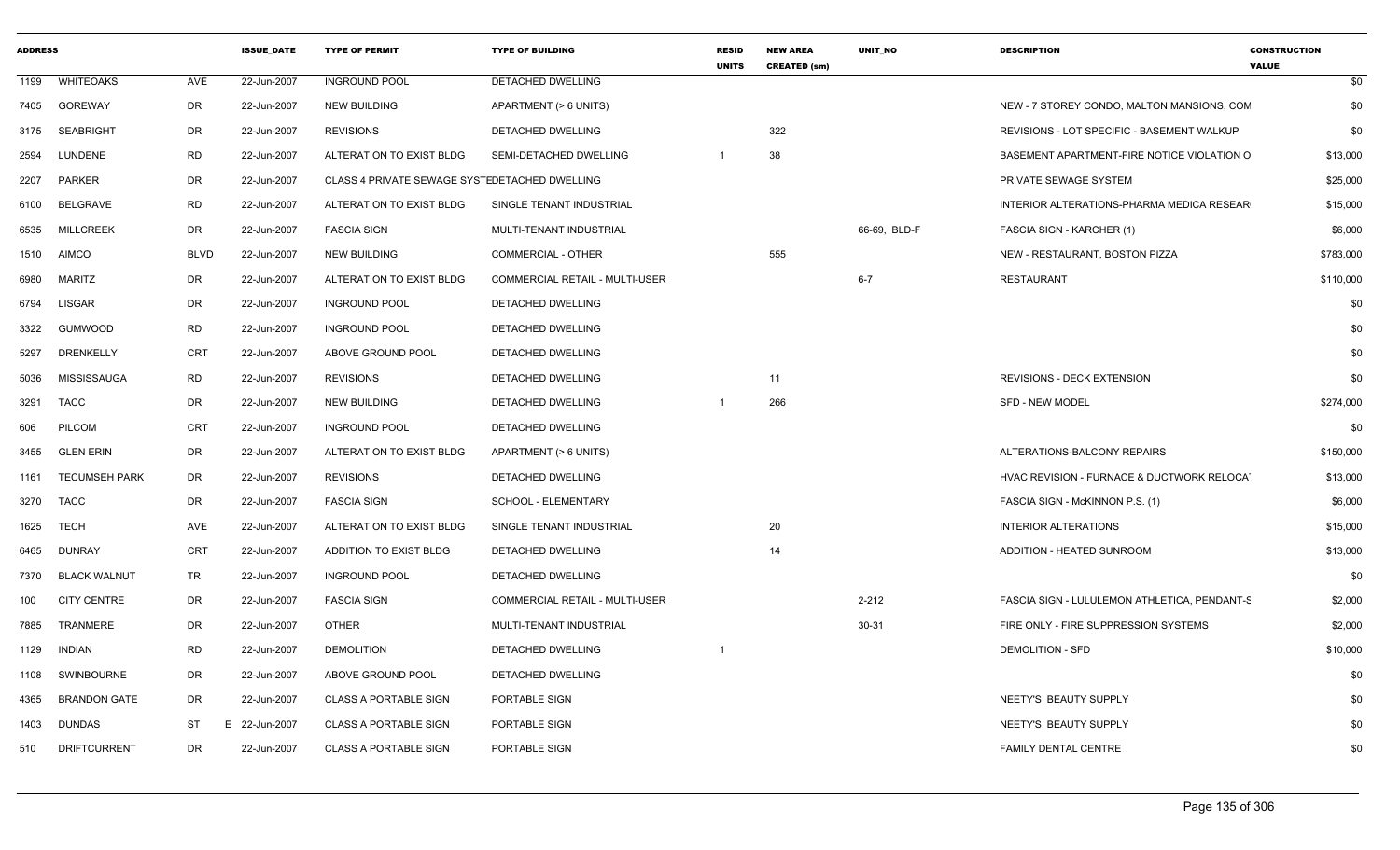| <b>ADDRESS</b> |                         |            | <b>ISSUE DATE</b> | <b>TYPE OF PERMIT</b>        | <b>TYPE OF BUILDING</b>        | <b>RESID</b><br><b>UNITS</b> | <b>NEW AREA</b><br><b>CREATED (sm)</b> | <b>UNIT NO</b> | <b>DESCRIPTION</b>                           | <b>CONSTRUCTION</b><br><b>VALUE</b> |
|----------------|-------------------------|------------|-------------------|------------------------------|--------------------------------|------------------------------|----------------------------------------|----------------|----------------------------------------------|-------------------------------------|
| 2458           | <b>DUNDAS</b>           | <b>ST</b>  | W 22-Jun-2007     | <b>CLASS A PORTABLE SIGN</b> | PORTABLE SIGN                  |                              |                                        |                | <b>TELUS</b>                                 | \$0                                 |
| 2225           | <b>ERIN MILLS</b>       | <b>PKY</b> | 22-Jun-2007       | <b>CLASS A PORTABLE SIGN</b> | PORTABLE SIGN                  |                              |                                        |                | PCM SHERIDAN INC                             | \$0                                 |
| 60             | <b>BRISTOL</b>          | <b>RD</b>  | E 22-Jun-2007     | <b>CLASS A PORTABLE SIGN</b> | PORTABLE SIGN                  |                              |                                        |                | X4B                                          | \$0                                 |
| 100            | <b>MILVERTON</b>        | DR         | 22-Jun-2007       | <b>CLASS A PORTABLE SIGN</b> | PORTABLE SIGN                  |                              |                                        |                | HEARTS CHILD CARE CENTRE                     | \$0                                 |
| 2351           | ROYAL WINDSOR           | <b>DR</b>  | 22-Jun-2007       | <b>CLASS A PORTABLE SIGN</b> | PORTABLE SIGN                  |                              |                                        |                | STUDIO PAVAS                                 | \$0                                 |
| 4656           | <b>ROSEBUSH</b>         | <b>RD</b>  | 25-Jun-2007       | ADDITION TO EXIST BLDG       | DETACHED DWELLING              |                              |                                        |                | ALTERATIONS-BASEMENT WALKOUT                 | \$10,000                            |
| 47             | <b>DUNDAS</b>           | ST         | E 25-Jun-2007     | ALTERATION TO EXIST BLDG     | <b>COMMERCIAL - OTHER</b>      |                              | 37                                     |                | ALTERATIONS - CONC-PAD/TRANSFORMER, BELL C   | \$49,000                            |
| $\overline{7}$ | ELIZABETH               | <b>ST</b>  | N 25-Jun-2007     | ALTERATION TO EXIST BLDG     | APARTMENT (> 6 UNITS)          |                              |                                        |                | ALTERATIONS-BALCONY REPAIRS, TRANSGLOBE PI   | \$76,000                            |
| 225            | <b>WINDY OAKS</b>       |            | 25-Jun-2007       | ADDITION AND ALTER           | DETACHED DWELLING              |                              | 138                                    |                | ADDTN/ALTER - 2-STOREY ADDTN, GARAGE/ALTER/  | \$167,000                           |
| 3287           | <b>TACC</b>             | <b>DR</b>  | 25-Jun-2007       | <b>NEW BUILDING</b>          | DETACHED DWELLING              |                              | 254                                    |                | <b>SFD - NEW MODEL</b>                       | \$261,000                           |
| 3465           | <b>GOLDEN ORCHARD</b>   | <b>DR</b>  | 25-Jun-2007       | PORTABLE CLASSROOM           | SCHOOL - ELEMENTARY            |                              |                                        |                | PORTABLE - 3-NEW/1-RELOCATE, BURNHAMTHORP    | \$128,000                           |
| 2121           | ARGENTIA                | <b>RD</b>  | 25-Jun-2007       | ALTERATION TO EXIST BLDG     | COMMERCIAL OFFICE - MULTI-USER |                              |                                        | 203            | <b>BUSINESS OFFICE</b>                       | \$30,000                            |
| 3105           | UNITY                   | <b>DR</b>  | 25-Jun-2007       | ALTERATION TO EXIST BLDG     | MULTI-TENANT INDUSTRIAL        |                              |                                        | $17 - 18$      | INTERIOR ALTERATIONS - SPEC-UNIT, TENANT NOT | \$15,000                            |
| 377            | <b>BURNHAMTHORPE</b>    | RD.        | 25-Jun-2007<br>Е. | <b>OTHER</b>                 | COMMERCIAL OFFICE - MULTI-USER |                              |                                        |                | FIRE ONLY-REPLACE FIRE ALARM PANEL, MCDONA   | \$15,000                            |
| 7000           | <b>DANTON PROMENADE</b> |            | 25-Jun-2007       | ALTERATION TO EXIST BLDG     | <b>DETACHED DWELLING</b>       |                              |                                        |                | ALTERATIONS-BASEMENT FINISHED                | \$26,000                            |
| 483            | FAITH                   | DR         | 25-Jun-2007       | <b>OTHER</b>                 | APARTMENT (> 6 UNITS)          |                              |                                        | GS-1           | OCCUPANCY PRIOR TO COMPLETION - GUEST SUTI   | \$0                                 |
| 100            | <b>CITY CENTRE</b>      | DR         | 25-Jun-2007       | ALTERATION TO EXIST BLDG     | COMMERCIAL RETAIL - MULTI-USER |                              |                                        | $2 - 450$      | INTERIOR ALTERATIONS - ZONE                  | \$15,000                            |
| $\mathbf 0$    | <b>MAVIS</b>            | <b>RD</b>  | 25-Jun-2007       | <b>CLASS A PORTABLE SIGN</b> | PORTABLE SIGN                  |                              |                                        |                | COMMUNITY SERVICES - FRANK MCKECHNIE CC      | \$0                                 |
| $\mathbf 0$    | <b>MAVIS</b>            | <b>RD</b>  | 25-Jun-2007       | <b>CLASS A PORTABLE SIGN</b> | PORTABLE SIGN                  |                              |                                        |                | COMMUNITY SERVICES - FRANK MCKECHNIE CC      | \$0                                 |
| $\mathbf 0$    | <b>HURONTARIO</b>       | <b>ST</b>  | 25-Jun-2007       | <b>CLASS A PORTABLE SIGN</b> | PORTABLE SIGN                  |                              |                                        |                | COMMUNITY SERVICES - FRANK MCKECHNIE CC      | \$0                                 |
| 6085           | CREDITVIEW              | <b>RD</b>  | 25-Jun-2007       | <b>CLASS A PORTABLE SIGN</b> | PORTABLE SIGN                  |                              |                                        |                | PIZZA PIZZA                                  | \$0                                 |
| 3221           | <b>DERRY</b>            | <b>RD</b>  | W 25-Jun-2007     | <b>CLASS A PORTABLE SIGN</b> | PORTABLE SIGN                  |                              |                                        |                | MEADOWVALE WEST FAMILY CHIROPRACTIC          | \$0                                 |
| 6550           | MEADOWVALE TOWN CENCIR  |            | 25-Jun-2007       | <b>CLASS A PORTABLE SIGN</b> | PORTABLE SIGN                  |                              |                                        |                | NARDINI'S SALON AND SPA                      | \$0                                 |
| 6550           | MEADOWVALE TOWN CENCIR  |            | 25-Jun-2007       | <b>CLASS A PORTABLE SIGN</b> | PORTABLE SIGN                  |                              |                                        |                | NARDINI'S SALON AND SPA                      | \$0                                 |
| 6550           | MEADOWVALE TOWN CENCIR  |            | 25-Jun-2007       | <b>CLASS A PORTABLE SIGN</b> | PORTABLE SIGN                  |                              |                                        |                | PIZZA PIZZA                                  | \$0                                 |
| 1575           | <b>CLARKSON</b>         | RD         | N 25-Jun-2007     | <b>CLASS A PORTABLE SIGN</b> | PORTABLE SIGN                  |                              |                                        |                | <b>CANDANCE ACADEMY</b>                      | \$0                                 |
| 6695           | <b>PACIFIC</b>          | <b>CIR</b> | 25-Jun-2007       | <b>CLASS A PORTABLE SIGN</b> | PORTABLE SIGN                  |                              |                                        |                | JOHN G. HOFLAND (PACIFIC CRCL, MISS)         | \$0                                 |
| 1252           | <b>EGLINTON</b>         | AVE        | W 25-Jun-2007     | <b>CLASS A PORTABLE SIGN</b> | PORTABLE SIGN                  |                              |                                        |                | <b>CURVES FOR WOMEN</b>                      | \$0                                 |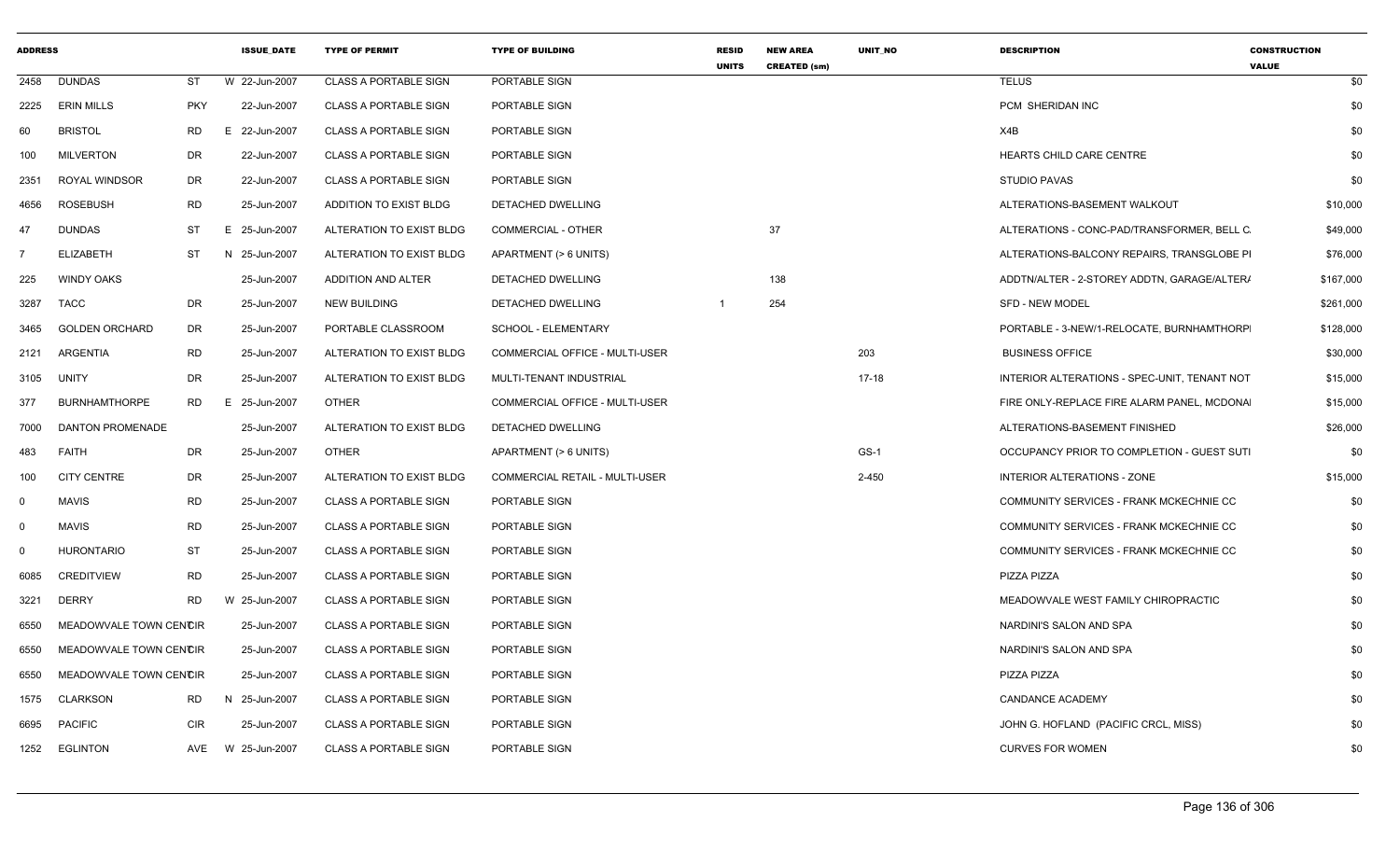| <b>ADDRESS</b> |                        |             | <b>ISSUE DATE</b> | <b>TYPE OF PERMIT</b>        | <b>TYPE OF BUILDING</b>        | <b>RESID</b><br><b>UNITS</b> | <b>NEW AREA</b><br><b>CREATED (sm)</b> | <b>UNIT NO</b> | <b>DESCRIPTION</b>                           | <b>CONSTRUCTION</b><br><b>VALUE</b> |
|----------------|------------------------|-------------|-------------------|------------------------------|--------------------------------|------------------------------|----------------------------------------|----------------|----------------------------------------------|-------------------------------------|
| 4665           | CENTRAL                | <b>PKY</b>  | E 25-Jun-2007     | <b>CLASS A PORTABLE SIGN</b> | PORTABLE SIGN                  |                              |                                        |                | <b>CURVES FOR WOMEN</b>                      | \$0                                 |
| 3050           | ARTESIAN               | DR          | 25-Jun-2007       | <b>CLASS A PORTABLE SIGN</b> | PORTABLE SIGN                  |                              |                                        |                | <b>CURVES</b>                                | \$0                                 |
| 2555           | DIXIE                  | RD          | 26-Jun-2007       | ALTERATION TO EXIST BLDG     | COMMERCIAL OFFICE - MULTI-USER |                              |                                        | $\overline{7}$ | <b>MEDICAL OFFICES</b>                       | \$263,000                           |
| 1700           | AIMCO                  | <b>BLVD</b> | 26-Jun-2007       | ADDITION TO EXIST BLDG       | SINGLE TENANT INDUSTRIAL       |                              | 973                                    |                | ADDITION - PLANT AREA, FURLANI'S FOOD CORPOI | \$733,000                           |
| 1602           | <b>LINCOLNSHIRE</b>    | <b>BLVD</b> | 26-Jun-2007       | ADDITION TO EXIST BLDG       | DETACHED DWELLING              |                              | 16                                     |                | ADDITION - EXTEND KITCHEN AREA               | \$14,000                            |
| 1229           | <b>MONA</b>            | <b>RD</b>   | 26-Jun-2007       | ADDITION AND ALTER           | DETACHED DWELLING              |                              |                                        |                | ADDITION/ALTERATIONS - PORCH/ALTERATIONS     | \$10,000                            |
| 2              | <b>ROBERT SPECK</b>    | <b>PKY</b>  | 26-Jun-2007       | ALTERATION TO EXIST BLDG     | COMMERCIAL OFFICE - MULTI-USER |                              |                                        | 240            | INTERIOR ALTERATIONS - SPEC SUITE            | \$21,000                            |
| 1791           | <b>AUDUBON</b>         | <b>BLVD</b> | 26-Jun-2007       | TENTS/AIR SUPPORT STRUC      | DETACHED DWELLING              |                              |                                        |                | TENT-TEMPORARY, JULY 4-9/2007, 1-20x50       | \$1,000                             |
| 1100           | DUNDAS                 | ST          | W 26-Jun-2007     | ALTERATION TO EXIST BLDG     | COMMERCIAL RETAIL - MULTI-USER |                              |                                        | 9              | <b>RESTAURANT</b>                            | \$66,000                            |
| 2119           | <b>GORDON</b>          | DR          | 26-Jun-2007       | <b>DEMOLITION</b>            | DETACHED DWELLING              |                              |                                        |                | DEMOLITION - SFD/GARAGE                      | \$10,000                            |
| 1825           | <b>DUNDAS</b>          | ST          | E 26-Jun-2007     | <b>CLASS A PORTABLE SIGN</b> | PORTABLE SIGN                  |                              |                                        |                |                                              | \$0                                 |
| 1107           | <b>LORNE PARK</b>      | RD          | 26-Jun-2007       | <b>CLASS A PORTABLE SIGN</b> | PORTABLE SIGN                  |                              |                                        |                | <b>BARRACUDA'S GRILL</b>                     | \$0                                 |
| 0              | LAKESHORE              | RD          | W 26-Jun-2007     | <b>CLASS A PORTABLE SIGN</b> | PORTABLE SIGN                  |                              |                                        |                | <b>GIRL GUIDES OF CANADA</b>                 | \$0                                 |
| 0              | <b>CAWTHRA</b>         | <b>RD</b>   | 26-Jun-2007       | <b>CLASS A PORTABLE SIGN</b> | PORTABLE SIGN                  |                              |                                        |                | <b>GIRL GUIDES OF CANADA</b>                 | \$0                                 |
| $\Omega$       | <b>DUNDAS</b>          | ST          | W 26-Jun-2007     | <b>CLASS A PORTABLE SIGN</b> | PORTABLE SIGN                  |                              |                                        |                | <b>GIRL GUIDES OF CANADA</b>                 | \$0                                 |
| $\mathbf 0$    | <b>EGLINTON</b>        | AVE         | W 26-Jun-2007     | <b>CLASS A PORTABLE SIGN</b> | PORTABLE SIGN                  |                              |                                        |                | <b>GIRL GUIDES OF CANADA</b>                 | \$0                                 |
| $\Omega$       | <b>ERIN MILLS</b>      | <b>PKY</b>  | 26-Jun-2007       | <b>CLASS A PORTABLE SIGN</b> | PORTABLE SIGN                  |                              |                                        |                | <b>GIRL GUIDES OF CANADA</b>                 | \$0                                 |
| $\mathbf 0$    | <b>TENTH LINE WEST</b> |             | 26-Jun-2007       | <b>CLASS A PORTABLE SIGN</b> | PORTABLE SIGN                  |                              |                                        |                | <b>GIRL GUIDES OF CANADA</b>                 | \$0                                 |
| 3221           | <b>DERRY</b>           | RD          | W 26-Jun-2007     | <b>CLASS A PORTABLE SIGN</b> | PORTABLE SIGN                  |                              |                                        |                | ARCO BUSINESS SOLUTIONS INC.                 | \$0                                 |
| $\Omega$       | <b>ERIN MILLS</b>      | <b>PKY</b>  | 26-Jun-2007       | <b>CLASS A PORTABLE SIGN</b> | PORTABLE SIGN                  |                              |                                        |                | LINC                                         | \$0                                 |
| 0              | <b>MAVIS</b>           | RD          | 26-Jun-2007       | <b>CLASS A PORTABLE SIGN</b> | PORTABLE SIGN                  |                              |                                        |                | MISSISSAUGA FIGURE SKATING CLUB              | \$0                                 |
| 0              | <b>CAWTHRA</b>         | <b>RD</b>   | 26-Jun-2007       | <b>CLASS A PORTABLE SIGN</b> | PORTABLE SIGN                  |                              |                                        |                | MISSISSAUGA FIGURE SKATING CLUB              | \$0                                 |
| 0              | <b>MAVIS</b>           | <b>RD</b>   | 26-Jun-2007       | <b>CLASS A PORTABLE SIGN</b> | PORTABLE SIGN                  |                              |                                        |                | MISSISSAUGA FIGURE SKATING CLUB              | \$0                                 |
| $\Omega$       | <b>EGLINTON</b>        | AVE         | W 26-Jun-2007     | <b>CLASS A PORTABLE SIGN</b> | PORTABLE SIGN                  |                              |                                        |                | <b>LINC</b>                                  | \$0                                 |
| 5980           | MCLAUGHLIN             | <b>RD</b>   | 26-Jun-2007       | <b>CLASS A PORTABLE SIGN</b> | PORTABLE SIGN                  |                              |                                        |                | TIMBERLAND                                   | \$0                                 |
| 1970           | DUNDAS                 | ST          | E 26-Jun-2007     | <b>CLASS A PORTABLE SIGN</b> | PORTABLE SIGN                  |                              |                                        |                | <b>PENNINGTONS</b>                           | \$0                                 |
| $\Omega$       | <b>BURNHAMTHORPE</b>   | RD          | E 26-Jun-2007     | <b>CLASS A PORTABLE SIGN</b> | PORTABLE SIGN                  |                              |                                        |                | <b>LINC</b>                                  | \$0                                 |
| 5029           | HURONTARIO             | ST          | 26-Jun-2007       | <b>CLASS A PORTABLE SIGN</b> | PORTABLE SIGN                  |                              |                                        |                | NATURES SOURCE (HURONTARIO ST, MISS)         | \$0                                 |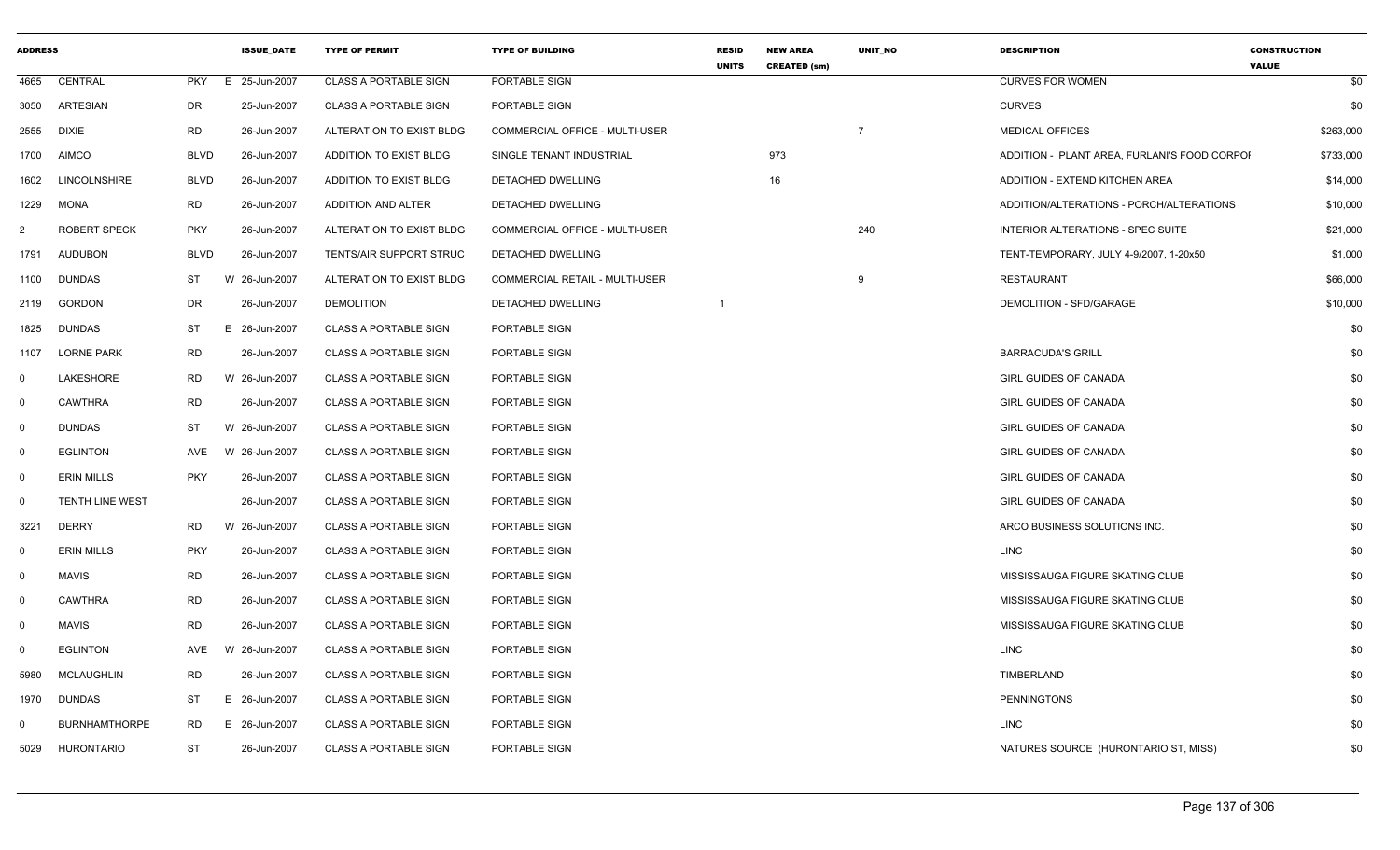| <b>ADDRESS</b> |                          |             | <b>ISSUE DATE</b>  | <b>TYPE OF PERMIT</b>        | <b>TYPE OF BUILDING</b>               | <b>RESID</b><br><b>UNITS</b> | <b>NEW AREA</b><br><b>CREATED (sm)</b> | UNIT_NO        | <b>DESCRIPTION</b>                             | <b>CONSTRUCTION</b><br><b>VALUE</b> |
|----------------|--------------------------|-------------|--------------------|------------------------------|---------------------------------------|------------------------------|----------------------------------------|----------------|------------------------------------------------|-------------------------------------|
| $\Omega$       | <b>MATHESON</b>          |             | BLVD E 26-Jun-2007 | <b>CLASS A PORTABLE SIGN</b> | PORTABLE SIGN                         |                              |                                        |                | COMMUNITY SERVICES - HERSEY CENTRE             | \$0                                 |
| 0              | <b>DIXIE</b>             | <b>RD</b>   | 26-Jun-2007        | <b>CLASS A PORTABLE SIGN</b> | PORTABLE SIGN                         |                              |                                        |                | COMMUNITY SERVICES - HERSEY CENTRE             | \$0                                 |
| $\Omega$       | <b>WINSTON CHURCHILL</b> | <b>BLVD</b> | 26-Jun-2007        | <b>CLASS A PORTABLE SIGN</b> | PORTABLE SIGN                         |                              |                                        |                | COMMUNITY SERVICES - HERSEY CENTRE             | \$0                                 |
| 785            | <b>BRITANNIA</b>         | RD          | W 26-Jun-2007      | <b>CLASS A PORTABLE SIGN</b> | PORTABLE SIGN                         |                              |                                        |                | <b>DECOR FLOORS</b>                            | \$0                                 |
| $\Omega$       | <b>WINSTON CHURCHILL</b> | <b>BLVD</b> | 26-Jun-2007        | <b>CLASS A PORTABLE SIGN</b> | PORTABLE SIGN                         |                              |                                        |                | COMMUNITY SERVICES - HERSEY CENTRE             | \$0                                 |
| $\Omega$       | <b>ERIN MILLS</b>        | <b>PKY</b>  | 26-Jun-2007        | <b>CLASS A PORTABLE SIGN</b> | PORTABLE SIGN                         |                              |                                        |                | COMMUNITY SERVICES - HERSEY CENTRE             | \$0                                 |
| 6608           | <b>DIXIE</b>             | <b>RD</b>   | 26-Jun-2007        | <b>CLASS A PORTABLE SIGN</b> | PORTABLE SIGN                         |                              |                                        |                | RINCESS AUTO                                   | \$0                                 |
| 377            | <b>BURNHAMTHORPE</b>     | RD          | E 27-Jun-2007      | ALTERATION TO EXIST BLDG     | COMMERCIAL RETAIL - MULTI-USER        |                              |                                        |                | INTERIOR ALTERATIONS-MONISHA FASHION           | \$101,000                           |
| 1577           | <b>SPRING</b>            | <b>RD</b>   | 27-Jun-2007        | <b>NEW BUILDING</b>          | DETACHED DWELLING                     | $\overline{1}$               | 483                                    |                | <b>SFD - CUSTOM</b>                            | \$627,000                           |
| 56             | LAKESHORE                | <b>RD</b>   | E 27-Jun-2007      | ALTERATION TO EXIST BLDG     | COMMERCIAL RETAIL-SINGLE USER         |                              | 135                                    | $\overline{A}$ | <b>INTERIOR ALTERATIONS - SPEC UNIT</b>        | \$20,000                            |
| 6956           | <b>FINANCIAL</b>         | <b>DR</b>   | 27-Jun-2007        | <b>NEW BUILDING</b>          | COMMERCIAL RETAIL - MULTI-USER        |                              | 1,315                                  | BLD - H        | NEW - SHELL STRIP PLAZA BDG'H'-MEADOWVALE R    | \$1,113,000                         |
| 6948           | <b>FINANCIAL</b>         | DR.         | 27-Jun-2007        | <b>NEW BUILDING</b>          | COMMERCIAL RETAIL - MULTI-USER        |                              | 751                                    | <b>BLDG I</b>  | NEW - SHELL STRIP PLAZA BDG'I'-MEADOWVALE RE   | \$636,000                           |
| 2612           | <b>LUNDENE</b>           | <b>RD</b>   | 27-Jun-2007        | ALTERATION TO EXIST BLDG     | SEMI-DETACHED DWELLING                |                              | 42                                     |                | <b>BASEMENT APARTMENT</b>                      | \$14,000                            |
| 6890           | <b>KENDERRY</b>          | GATE        | 27-Jun-2007        | ALTERATION TO EXIST BLDG     | SINGLE TENANT INDUSTRIAL              |                              |                                        |                | INTERIOR ALTERATIONS/ROOF TOP-UNIT, JYSK HE/   | \$25,000                            |
| 6780           | PROFESSIONAL             | CRT         | 27-Jun-2007        | ALTERATION TO EXIST BLDG     | <b>CITY</b>                           |                              |                                        |                | ALTERATIONS & NEW WOOD SHED, MALTON SATEL      | \$40,000                            |
| 100            | <b>CITY CENTRE</b>       | DR          | 27-Jun-2007        | ALTERATION TO EXIST BLDG     | <b>COMMERCIAL RETAIL - MULTI-USER</b> |                              |                                        | 2-836/837      | INTERIOR ALTERATIONS - INTERNATIONAL CLOTHIE   | \$30,000                            |
| 101            | QUEENSWAY                |             | W 27-Jun-2007      | <b>FASCIA SIGN</b>           | COMMERCIAL OFFICE - MULTI-USER        |                              |                                        | 140            | FASCIA SIGN - OPTOMETRIC CENTRE (1)            | \$3,000                             |
| 287            | PRINCE GEORGE            | <b>CRT</b>  | 27-Jun-2007        | <b>OTHER</b>                 | DETACHED DWELLING                     |                              |                                        |                | <b>ADDITION - DECK</b>                         | \$5,000                             |
| 49             | <b>BEN MACHREE</b>       | <b>DR</b>   | 27-Jun-2007        | ADDITION TO EXIST BLDG       | DETACHED DWELLING                     |                              | 20                                     |                | ADDITIONS - 1 STOREY BREAKFAST NOOK, GARAGE    | \$29,000                            |
| 5414           | <b>TENTH LINE WEST</b>   |             | 27-Jun-2007        | <b>NEW BUILDING</b>          | SEMI-DETACHED DWELLING                | $\overline{2}$               | 325                                    |                | SEMI-DETACHED - REPEAT MODEL - DETACHED GA     | \$331,000                           |
| 5420           | <b>TENTH LINE WEST</b>   |             | 27-Jun-2007        | <b>NEW BUILDING</b>          | SEMI-DETACHED DWELLING                | $\overline{2}$               | 328                                    |                | SEMI-DETACHED - REPEAT MODEL - DETACHED GA     | \$334,000                           |
| 3900           | <b>GRAND PARK</b>        | DR          | 27-Jun-2007        | ALTERATION TO EXIST BLDG     | COMMERCIAL RETAIL - MULTI-USER        |                              |                                        | $E-1$          | <b>INTERIOR ALTERATIONS - HOCKEY EXPERTS</b>   | \$127,000                           |
| -3             | ROBERT SPECK             | <b>PKY</b>  | 27-Jun-2007        | ELECTROMAG LOCK DEVICE       | COMMERCIAL OFFICE - MULTI-USER        |                              |                                        | 4-FLR          | FIRE ONLY - MAGLOCK (1)                        | \$3,000                             |
| 5980           | <b>MCLAUGHLIN</b>        | <b>RD</b>   | 27-Jun-2007        | <b>FASCIA SIGN</b>           | COMMERCIAL RETAIL - MULTI-USER        |                              |                                        |                | FASCIA SIGNS - BON CLAIR (2)                   | \$16,000                            |
| 4460           | <b>TUCANA</b>            | CRT         | 27-Jun-2007        | <b>OTHER</b>                 | APARTMENT (> 6 UNITS)                 |                              |                                        | 1-FLR          | FIRE ONLY - FIRE ALARM PANEL                   | \$16,000                            |
| 70             | ABSOLUTE                 | AVE         | 27-Jun-2007        | <b>OTHER</b>                 | APARTMENT (> 6 UNITS)                 |                              |                                        | AS NOTED       | OCCUPANCY PRIOR TO COMPLETION - 12 UNITS #8    | \$0                                 |
| 6705           | <b>MILLCREEK</b>         | <b>DR</b>   | 27-Jun-2007        | TENTS/AIR SUPPORT STRUC      | MULTI-TENANT INDUSTRIAL               |                              |                                        |                | (2) TEMPORARY TENTS FROM JUNE 27-28,2007 (1)30 | \$2,000                             |
| 3              | <b>BRANT</b>             | <b>AVE</b>  | 27-Jun-2007        | <b>REVISIONS</b>             | DETACHED DWELLING                     |                              |                                        |                | REVISION-INTERIOR STRUCTURAL                   | \$0                                 |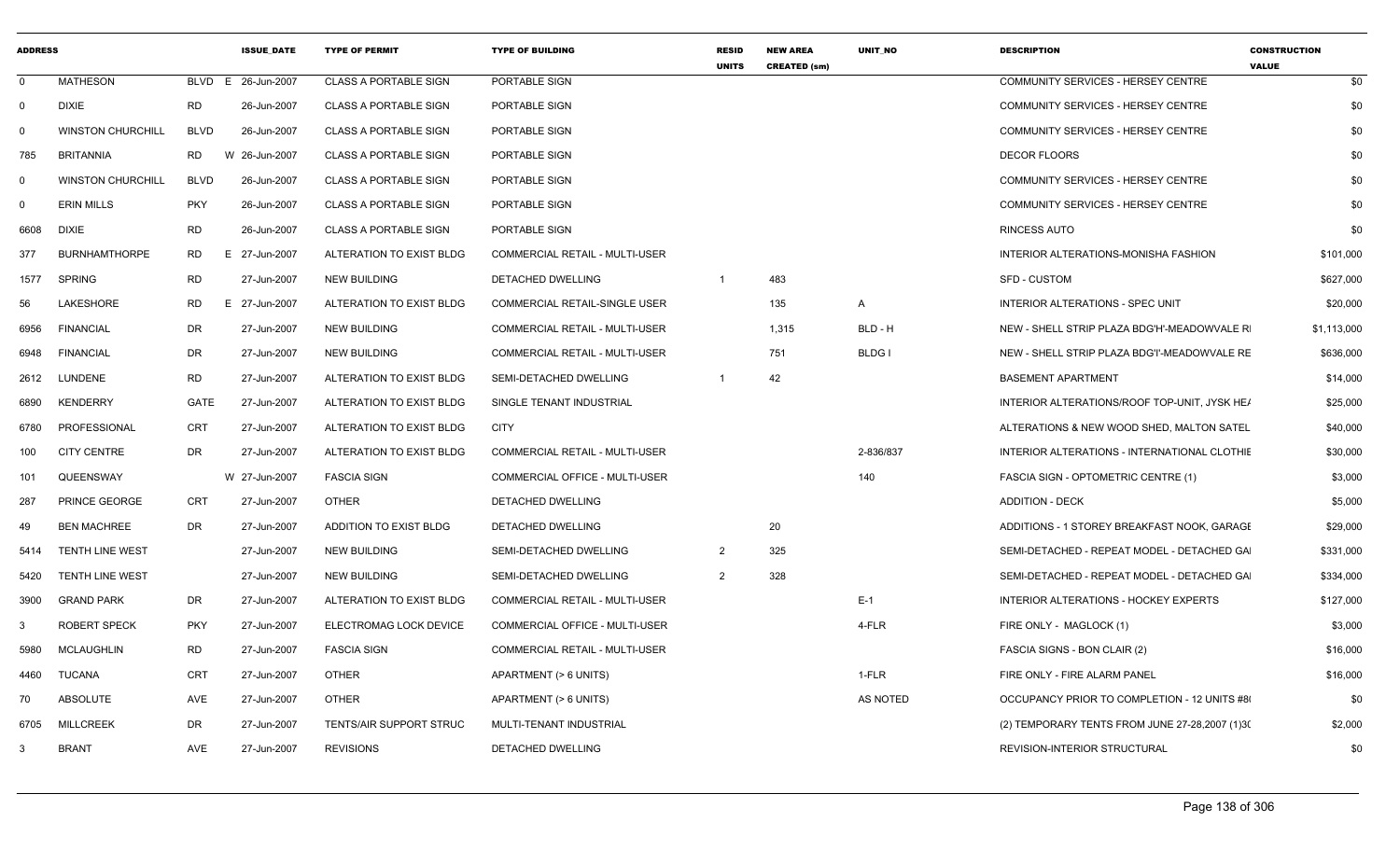| <b>ADDRESS</b> |                      |             | <b>ISSUE_DATE</b> | <b>TYPE OF PERMIT</b>        | <b>TYPE OF BUILDING</b>               | <b>RESID</b><br><b>UNITS</b> | <b>NEW AREA</b><br><b>CREATED (sm)</b> | UNIT_NO | <b>DESCRIPTION</b>                           | <b>CONSTRUCTION</b><br><b>VALUE</b> |
|----------------|----------------------|-------------|-------------------|------------------------------|---------------------------------------|------------------------------|----------------------------------------|---------|----------------------------------------------|-------------------------------------|
| 1520           | <b>AIMCO</b>         | <b>BLVD</b> | 27-Jun-2007       | <b>FASCIA SIGN</b>           | SINGLE TENANT INDUSTRIAL              |                              |                                        |         | FASCIA SIGNS - TIM HORTONS/WENDYS (3)        | \$15,000                            |
| 5977           | <b>DIXIE</b>         | <b>RD</b>   | 27-Jun-2007       | ALTERATION TO EXIST BLDG     | MULTI-TENANT INDUSTRIAL               |                              |                                        | C       | PLUMBING & HVAC ONLY                         | \$0                                 |
| $\mathbf 0$    | <b>MAVIS</b>         | <b>RD</b>   | 27-Jun-2007       | <b>CLASS A PORTABLE SIGN</b> | PORTABLE SIGN                         |                              |                                        |         | <b>CKATT ALL STARS BASKETBALL</b>            | \$0                                 |
| $\mathbf 0$    | <b>ERIN MILLS</b>    | <b>PKY</b>  | 27-Jun-2007       | <b>CLASS A PORTABLE SIGN</b> | PORTABLE SIGN                         |                              |                                        |         | COMMUNITY SERVICES - SOUTH COMMON CC         | \$0                                 |
| $\mathbf 0$    | <b>HURONTARIO</b>    | <b>ST</b>   | 27-Jun-2007       | <b>CLASS A PORTABLE SIGN</b> | PORTABLE SIGN                         |                              |                                        |         | ST. JOHN'S AMBULANCE                         | \$0                                 |
| $\mathbf 0$    | <b>ERIN MILLS</b>    | <b>PKY</b>  | 27-Jun-2007       | <b>CLASS A PORTABLE SIGN</b> | PORTABLE SIGN                         |                              |                                        |         | ST. JOHN'S AMBULANCE                         | \$0                                 |
| 2000           | <b>CREDIT VALLEY</b> | <b>RD</b>   | 27-Jun-2007       | <b>CLASS A PORTABLE SIGN</b> | PORTABLE SIGN                         |                              |                                        |         | CREDIT VALLEY MEDICAL CLINIC                 | \$0                                 |
| 1201           | <b>BRITANNIA</b>     | <b>RD</b>   | W 27-Jun-2007     | <b>CLASS A PORTABLE SIGN</b> | PORTABLE SIGN                         |                              |                                        |         | TWINKLE BEAUTY PALOUR                        | \$0                                 |
| 2150           | <b>BURNHAMTHORPE</b> | RD.         | W 27-Jun-2007     | <b>CLASS A PORTABLE SIGN</b> | PORTABLE SIGN                         |                              |                                        |         | LA WEIGHT LOSS                               | \$0                                 |
| 2580           | <b>HURONTARIO</b>    | ST          | 27-Jun-2007       | <b>CLASS A PORTABLE SIGN</b> | PORTABLE SIGN                         |                              |                                        |         | TD CANADA TRUST                              | \$0                                 |
| 3955           | <b>ERIN CENTRE</b>   | <b>BLVD</b> | 27-Jun-2007       | <b>CLASS A PORTABLE SIGN</b> | PORTABLE SIGN                         |                              |                                        |         | DR. MIRJIN                                   | \$0                                 |
| 3221           | <b>DERRY</b>         | <b>RD</b>   | W 27-Jun-2007     | <b>CLASS A PORTABLE SIGN</b> | PORTABLE SIGN                         |                              |                                        |         | DR. MIRJIN                                   | \$0                                 |
| 572            | AMARONE              | <b>CRT</b>  | 28-Jun-2007       | NEW BUILDING                 | DETACHED DWELLING                     | $\overline{\mathbf{1}}$      | 403                                    |         | SFD - CUSTOM, 3-CAR GARAGE                   | \$524,000                           |
| 5345           | <b>SAN REMO</b>      | <b>CRT</b>  | 28-Jun-2007       | <b>INGROUND POOL</b>         | DETACHED DWELLING                     |                              |                                        |         |                                              | \$0                                 |
| 2550           | <b>MEADOWVALE</b>    | <b>BLVD</b> | 28-Jun-2007       | <b>NEW BUILDING</b>          | COMMERCIAL OFFICE - MULTI-USER        |                              | 4,751                                  |         | NEW - OFFICE SPEC BLG 1, TENANT NOT DETERMIN | \$4,457,000                         |
| 1910           | <b>BROAD HOLLOW</b>  | GATE        | 28-Jun-2007       | ADDITION TO EXIST BLDG       | SCHOOL - OTHER                        |                              | 270                                    |         | ADDITION - 1-STOREY DAYCARE, GARDERIE ECOLE  | \$381,000                           |
| 610            | GLADWYNE             | <b>CRT</b>  | 28-Jun-2007       | ABOVE GROUND POOL            | DETACHED DWELLING                     |                              |                                        |         |                                              | \$0                                 |
| 7009           | <b>GUILDHALL</b>     | <b>CRT</b>  | 28-Jun-2007       | <b>INGROUND POOL</b>         | DETACHED DWELLING                     |                              |                                        |         |                                              | \$0                                 |
| 3293           | SUNLIGHT             | <b>ST</b>   | 28-Jun-2007       | <b>NEW BUILDING</b>          | SEMI-DETACHED DWELLING                | 2                            | 358                                    |         | SEMI-DETACHED - REPEAT MODEL                 | \$368,000                           |
| 2155           | <b>LEANNE</b>        | <b>BLVD</b> | 28-Jun-2007       | ALTERATION TO EXIST BLDG     | COMMERCIAL OFFICE - MULTI-USER        |                              |                                        | 107     | ALTERATIONS-KITCHEN EXHAUST - RAINBOW BUFF   | \$21,000                            |
| 9              | <b>ISHERWOOD</b>     | <b>CRT</b>  | 28-Jun-2007       | ALTERATION TO EXIST BLDG     | DETACHED DWELLING                     |                              |                                        |         | ALTERATIONS - DECK REPLACEMENT/POOL LEAK R   | \$10,000                            |
| 3345           | LAIRD                | <b>RD</b>   | 28-Jun-2007       | <b>FASCIA SIGN</b>           | MULTI-TENANT INDUSTRIAL               |                              |                                        |         | FASCIA SIGN - THE TILE SHOP (1)              | \$10,000                            |
| 2483           | <b>BURNFORD</b>      | <b>TR</b>   | 28-Jun-2007       | <b>INGROUND POOL</b>         | DETACHED DWELLING                     |                              |                                        |         |                                              | \$0                                 |
| 3220           | ORLANDO              | <b>DR</b>   | 28-Jun-2007       | <b>FASCIA SIGN</b>           | MULTI-TENANT INDUSTRIAL               |                              |                                        |         | FASCIA SIGN - FORBO SEIGLING (1)             | \$2,000                             |
| 6976           | <b>HISTORIC</b>      | <b>TR</b>   | 28-Jun-2007       | <b>INGROUND POOL</b>         | DETACHED DWELLING                     |                              |                                        |         |                                              | \$0                                 |
| 7266           | TORRISDALE           | LANE        | 28-Jun-2007       | ABOVE GROUND POOL            | <b>RESIDENTIAL - OTHER</b>            |                              |                                        |         |                                              | \$0                                 |
| 1283           | CANVEY               | <b>CRES</b> | 28-Jun-2007       | OTHER POOL                   | DETACHED DWELLING                     |                              |                                        |         |                                              | \$0                                 |
| 6711           | MISSISSAUGA          | RD          | 28-Jun-2007       | ALTERATION TO EXIST BLDG     | <b>COMMERCIAL OFFICE - MULTI-USER</b> |                              |                                        | 710     | <b>OFFICE</b>                                | \$54,000                            |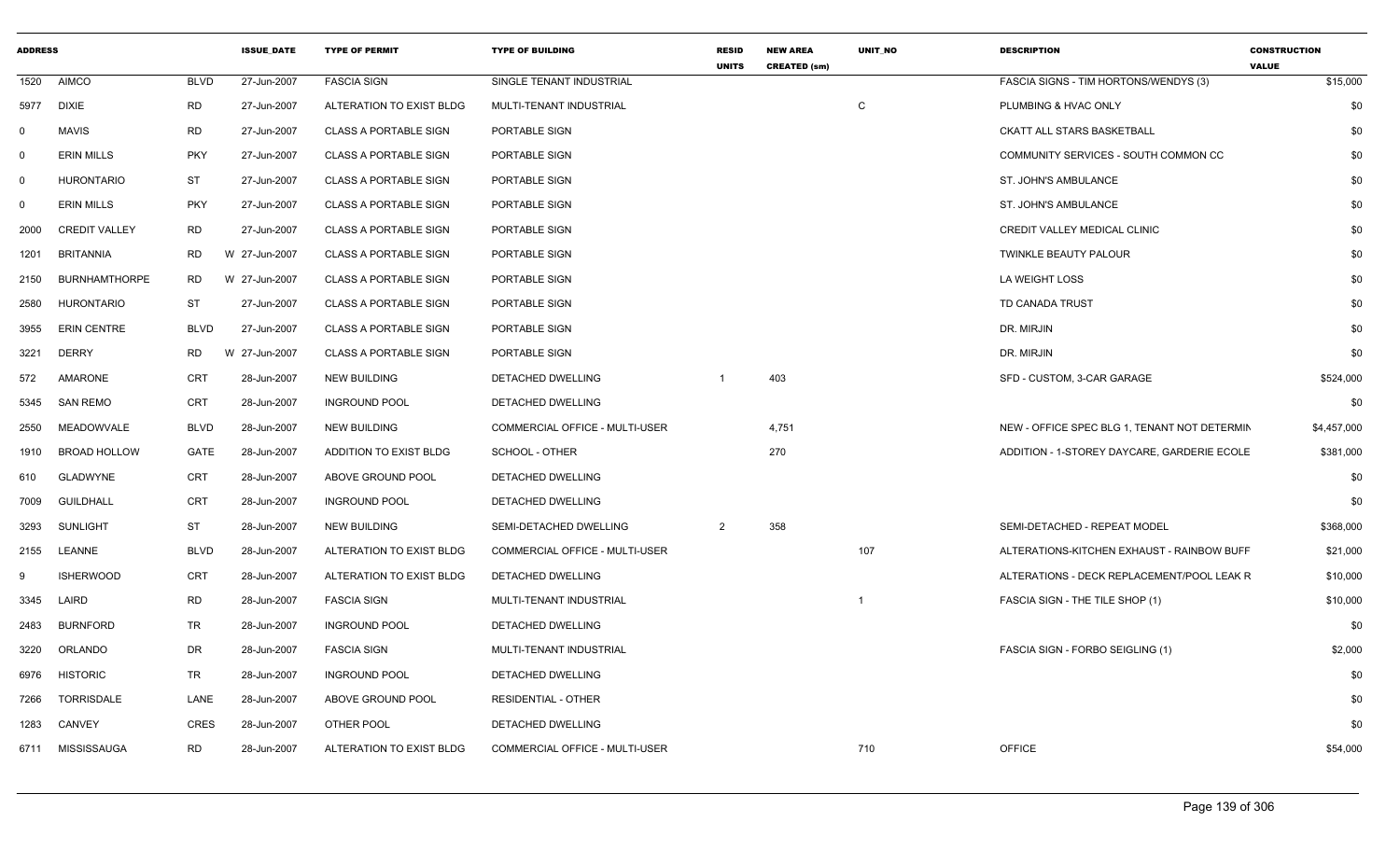| <b>ADDRESS</b> |                      |             | <b>ISSUE DATE</b> | <b>TYPE OF PERMIT</b>        | <b>TYPE OF BUILDING</b>               | <b>RESID</b><br><b>UNITS</b> | <b>NEW AREA</b><br><b>CREATED (sm)</b> | <b>UNIT NO</b> | <b>DESCRIPTION</b>                           | <b>CONSTRUCTION</b><br><b>VALUE</b> |          |
|----------------|----------------------|-------------|-------------------|------------------------------|---------------------------------------|------------------------------|----------------------------------------|----------------|----------------------------------------------|-------------------------------------|----------|
| 2591           | <b>PINKWELL</b>      | <b>DR</b>   | 28-Jun-2007       | ABOVE GROUND POOL            | <b>DETACHED DWELLING</b>              |                              |                                        |                |                                              |                                     | \$0      |
| 1350           | <b>BURNHAMTHORPE</b> | <b>RD</b>   | E 28-Jun-2007     | <b>OTHER</b>                 | <b>CITY</b>                           |                              |                                        |                | FIRE ONLY - FIRE ALARM/ANNUNCIATOR REPLACEN  |                                     | \$16,000 |
| 616            | GLADWYNE             | <b>CRT</b>  | 28-Jun-2007       | <b>INGROUND POOL</b>         | DETACHED DWELLING                     |                              |                                        |                |                                              |                                     | \$0      |
| 1304           | SOUTH ALDO           | <b>DR</b>   | 28-Jun-2007       | <b>INGROUND POOL</b>         | DETACHED DWELLING                     |                              |                                        |                |                                              |                                     | \$0      |
| 1800           | THE COLLEGEWAY       |             | 28-Jun-2007       | <b>OTHER</b>                 | <b>COMMERCIAL OFFICE - MULTI-USER</b> |                              |                                        |                | FIRE ONLY-FIRE ALARM PANEL REPLACMENT        |                                     | \$16,000 |
| 3974           | MAYLA                | <b>DR</b>   | 28-Jun-2007       | ABOVE GROUND POOL            | DETACHED DWELLING                     |                              |                                        |                |                                              |                                     | \$0      |
| 1211           | <b>HURONTARIO</b>    | <b>ST</b>   | 28-Jun-2007       | ALTERATION TO EXIST BLDG     | COMMERCIAL RETAIL-SINGLE USER         |                              |                                        |                | <b>INTERIOR ALTERATIONS</b>                  |                                     | \$18,000 |
| 100            | <b>CITY CENTRE</b>   | <b>DR</b>   | 28-Jun-2007       | ALTERATION TO EXIST BLDG     | <b>COMMERCIAL RETAIL - MULTI-USER</b> |                              |                                        | 2-209          | INTERIOR ALTERATIONS - NATURALIZER           |                                     | \$15,000 |
| 1320           | <b>BOULDER CREEK</b> | <b>CRES</b> | 28-Jun-2007       | FIRE DAMAGE REPAIR           | <b>ROW DWELLING</b>                   |                              |                                        |                | FIRE DAMAGE REPAIR - ROOF/INTERIOR ALTERATI  |                                     | \$16,000 |
| 143            | <b>NAHANI</b>        | WAY         | 28-Jun-2007       | ALTERATION TO EXIST BLDG     | DETACHED DWELLING                     |                              |                                        |                | ALTERATIONS-SIDE ENTRANCE                    |                                     | \$10,000 |
| 5813           | TIZ                  | <b>RD</b>   | 28-Jun-2007       | <b>REVISIONS</b>             | STREET ROW DWELLING                   |                              |                                        | $9 - 16$       | REVISION-TRUSSES/JOISTS/COLUMN IN GARAGE/PI  |                                     | \$0      |
| 5767           | TIZ                  | <b>RD</b>   | 28-Jun-2007       | <b>REVISIONS</b>             | <b>STREET ROW DWELLING</b>            |                              |                                        | 33-36          | REVISION-TRUSSES/JOISTS/COLUMN IN GARAGE/PI  |                                     | \$0      |
| 742            | <b>STATES</b>        | <b>ST</b>   | 28-Jun-2007       | <b>REVISIONS</b>             | STREET ROW DWELLING                   |                              |                                        | 65-72          | REVISION-TRUSSES/JOISTS/COLUMN IN GARAGE/FI  |                                     | \$0      |
| 713            | <b>HORNING</b>       | <b>ST</b>   | 28-Jun-2007       | <b>REVISIONS</b>             | STREET ROW DWELLING                   |                              |                                        | 73-80          | REVISION-TRUSSES/JOISTS/COLUMN IN GARAGE/PI  |                                     | \$0      |
| 5701           | RETREAT              | ST          | 28-Jun-2007       | <b>REVISIONS</b>             | STREET ROW DWELLING                   |                              |                                        | 81-87          | REVISION-TRUSSES/JOISTS/COLUMN IN GARAGE/PI  |                                     | \$0      |
| 5831           | TIZ                  | <b>RD</b>   | 28-Jun-2007       | <b>REVISIONS</b>             | STREET ROW DWELLING                   |                              |                                        | $1 - 8$        | REVISION - PRECAST STEP/TRUSS SPECIFIC CHANG |                                     | \$0      |
| 5749           | TIZ                  | <b>RD</b>   | 28-Jun-2007       | <b>REVISIONS</b>             | STREET ROW DWELLING                   |                              |                                        | $37 - 44$      | REVISION - PRECAST STEP/TRUSS-SPECIFIC CHANG |                                     | \$0      |
| 5747           | RETREAT              | <b>ST</b>   | 28-Jun-2007       | <b>REVISIONS</b>             | STREET ROW DWELLING                   |                              |                                        | 45-50          | REVISION - PRECAST STEP/TRUSS SPECIFIC CHANG |                                     | \$0      |
| 731            | <b>STATES</b>        | <b>ST</b>   | 28-Jun-2007       | <b>REVISIONS</b>             | STREET ROW DWELLING                   |                              |                                        | 51-57          | REVISION - PRECAST STEP/TRUSS SPECIFIC CHANG |                                     | \$0      |
| 5721           | RETREAT              | <b>ST</b>   | 28-Jun-2007       | <b>REVISIONS</b>             | STREET ROW DWELLING                   |                              |                                        | 58-64          | REVISION - PRECAST STEP/TRUSS SPECIFIC CHAN  |                                     | \$0      |
| 0              | <b>AIRPORT</b>       | <b>RD</b>   | 28-Jun-2007       | <b>CLASS A PORTABLE SIGN</b> | PORTABLE SIGN                         |                              |                                        |                | <b>REGION OF PEEL</b>                        |                                     | \$0      |
| 0              | <b>BRITANNIA</b>     | RD          | W 28-Jun-2007     | <b>CLASS A PORTABLE SIGN</b> | PORTABLE SIGN                         |                              |                                        |                | <b>REGION OF PEEL</b>                        |                                     | \$0      |
| $\mathbf 0$    | <b>HURONTARIO</b>    | <b>ST</b>   | 28-Jun-2007       | <b>CLASS A PORTABLE SIGN</b> | PORTABLE SIGN                         |                              |                                        |                | <b>REGION OF PEEL</b>                        |                                     | \$0      |
| $\mathbf 0$    | <b>EGLINTON</b>      | AVE         | W 28-Jun-2007     | <b>CLASS A PORTABLE SIGN</b> | PORTABLE SIGN                         |                              |                                        |                | <b>REGION OF PEEL</b>                        |                                     | \$0      |
| 0              | QUEENSWAY            |             | W 28-Jun-2007     | <b>CLASS A PORTABLE SIGN</b> | PORTABLE SIGN                         |                              |                                        |                | <b>REGION OF PEEL</b>                        |                                     | \$0      |
| $\Omega$       | <b>BURNHAMTHORPE</b> | RD.         | W 28-Jun-2007     | <b>CLASS A PORTABLE SIGN</b> | PORTABLE SIGN                         |                              |                                        |                | <b>REGION OF PEEL</b>                        |                                     | \$0      |
| 0              | <b>CAWTHRA</b>       | <b>RD</b>   | 28-Jun-2007       | <b>CLASS A PORTABLE SIGN</b> | PORTABLE SIGN                         |                              |                                        |                | MISSISSAUGA FIGURE SKATING CLUB              |                                     | \$0      |
| 5935           | MAVIS                | <b>RD</b>   | 28-Jun-2007       | <b>CLASS A PORTABLE SIGN</b> | PORTABLE SIGN                         |                              |                                        |                | <b>BELL WORLD</b>                            |                                     | \$0      |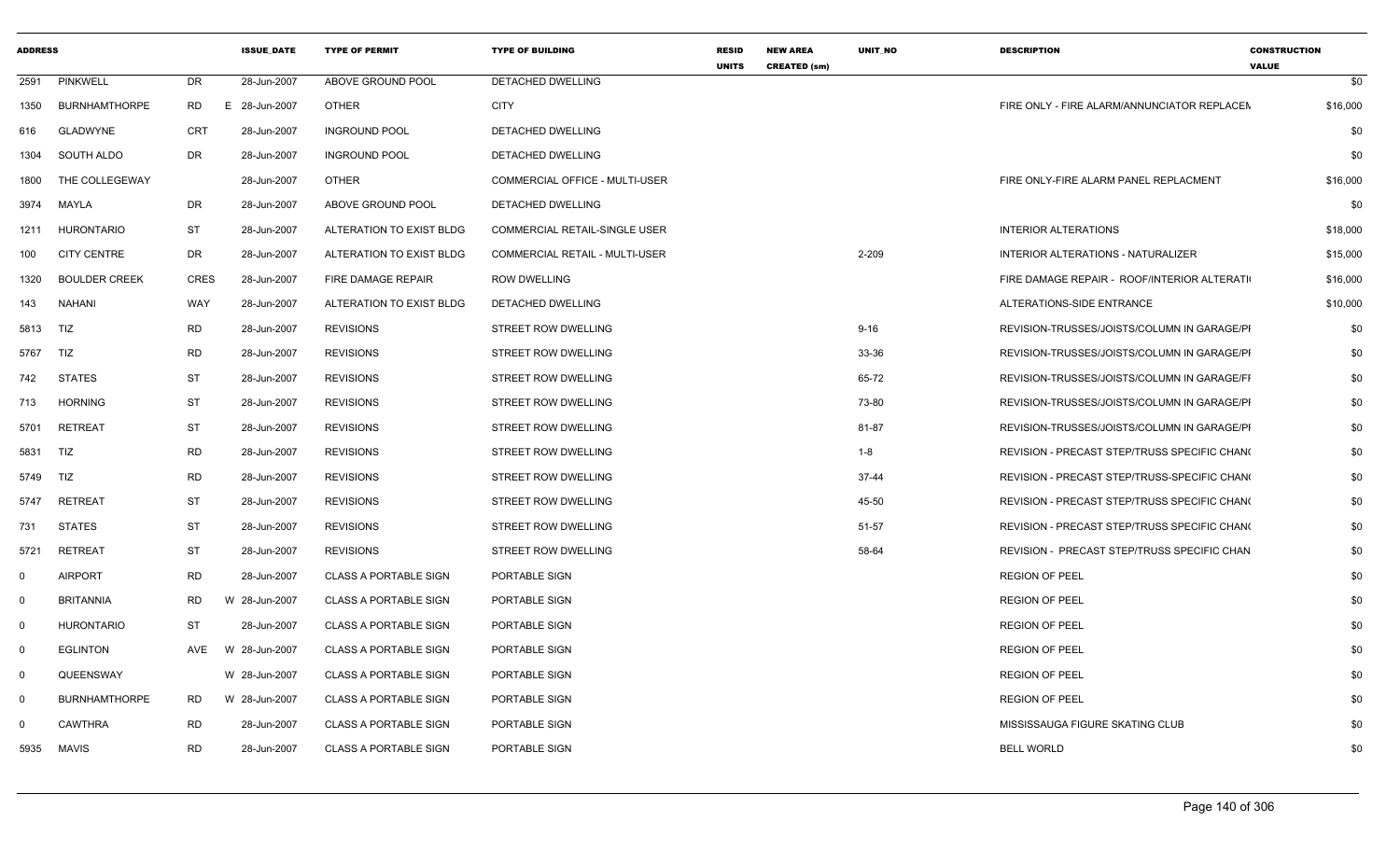| <b>ADDRESS</b> |                          |             | <b>ISSUE DATE</b>  | <b>TYPE OF PERMIT</b>        | <b>TYPE OF BUILDING</b>        | <b>RESID</b><br><b>UNITS</b> | <b>NEW AREA</b><br><b>CREATED (sm)</b> | <b>UNIT NO</b> | <b>DESCRIPTION</b>                             | <b>CONSTRUCTION</b><br><b>VALUE</b> |
|----------------|--------------------------|-------------|--------------------|------------------------------|--------------------------------|------------------------------|----------------------------------------|----------------|------------------------------------------------|-------------------------------------|
| $\Omega$       | CENTRAL                  |             | PKY E 28-Jun-2007  | <b>CLASS A PORTABLE SIGN</b> | PORTABLE SIGN                  |                              |                                        |                | <b>REGION OF PEEL</b>                          | \$0                                 |
| $\Omega$       | LAKESHORE                | <b>RD</b>   | 28-Jun-2007<br>E   | <b>CLASS A PORTABLE SIGN</b> | PORTABLE SIGN                  |                              |                                        |                | <b>REGION OF PEEL</b>                          | \$0                                 |
| $\mathbf{0}$   | SOUTHDOWN                | <b>RD</b>   | 28-Jun-2007        | <b>CLASS A PORTABLE SIGN</b> | PORTABLE SIGN                  |                              |                                        |                | <b>REGION OF PEEL</b>                          | \$0                                 |
| 5170 DIXIE     |                          | <b>RD</b>   | 28-Jun-2007        | <b>CLASS A PORTABLE SIGN</b> | PORTABLE SIGN                  |                              |                                        |                | CANADIAN ART WHOLESALERS (MISS)                | \$0                                 |
| 970            | SOUTHDOWN                | <b>RD</b>   | 28-Jun-2007        | <b>CLASS A PORTABLE SIGN</b> | PORTABLE SIGN                  |                              |                                        |                | <b>MERIDIAN CREDIT UNION</b>                   | \$0                                 |
|                | 1900 DUNDAS              | ST          | W 28-Jun-2007      | <b>CLASS A PORTABLE SIGN</b> | PORTABLE SIGN                  |                              |                                        |                | ENZA UNIQUE                                    | \$0                                 |
|                | 1010 DREAM CREST         | <b>RD</b>   | 28-Jun-2007        | <b>CLASS A PORTABLE SIGN</b> | PORTABLE SIGN                  |                              |                                        |                | D'ANGELO BAKERY & PASTRY                       | \$0                                 |
|                | 1576 DUNDAS              | ST          | 28-Jun-2007<br>- W | <b>CLASS A PORTABLE SIGN</b> | PORTABLE SIGN                  |                              |                                        |                | THE FROEBEL FOUNDATION                         | \$0                                 |
|                | 2246 HIGHRIVER           | CRT         | 29-Jun-2007        | <b>INGROUND POOL</b>         | DETACHED DWELLING              |                              |                                        |                |                                                | \$0                                 |
| 15             | <b>BRONTE COLLEGE</b>    | CRT         | 29-Jun-2007        | <b>NEW BUILDING</b>          | COMMERCIAL OFFICE- SINGLE USER |                              | 11,251                                 |                | NEW - 7 STOREY OFFICE, TRILLIUM HEALTH CENTR   | \$13,651,000                        |
|                | 2580 CONFEDERATION       | <b>PKY</b>  | 29-Jun-2007        | <b>NEW BUILDING</b>          | DETACHED DWELLING              | $\overline{1}$               | 329                                    |                | <b>SFD - CUSTOM</b>                            | \$339,000                           |
|                | 2200 EGLINTON            | AVE W       | 29-Jun-2007        | ALTERATION TO EXIST BLDG     | PUBLIC/INSTIT (EXCEPT SCHOOLS) |                              |                                        |                | INTERIOR ALTERATIONS - ENDOSCOPY ON LEVEL 1    | \$146,000                           |
| 160            | TRADERS                  | BLVD E      | 29-Jun-2007        | ALTERATION TO EXIST BLDG     | MULTI-TENANT INDUSTRIAL        |                              |                                        | 103-04         | <b>BUSINESS OFFICES</b>                        | \$66,000                            |
|                | 2021 DUNDAS              | ST          | - W<br>29-Jun-2007 | ALTERATION TO EXIST BLDG     | SCHOOL - SECONDARY             |                              |                                        |                | INTERIOR ALTERATIONS-BARRIER FREE W/R CONV     | \$15,000                            |
|                | 1524 WATESKA             | <b>BLVD</b> | 29-Jun-2007        | ADDITION TO EXIST BLDG       | DETACHED DWELLING              |                              | 58                                     |                | <b>ADDITION - WITH DORMER</b>                  | \$53,000                            |
|                | 6725 AIRPORT             | <b>RD</b>   | 29-Jun-2007        | ALTERATION TO EXIST BLDG     | COMMERCIAL OFFICE - MULTI-USER |                              |                                        | 203            | <b>BUSINESS OFFICE</b>                         | \$47,000                            |
|                | 2915 ARGENTIA            | <b>RD</b>   | 29-Jun-2007        | ALTERATION TO EXIST BLDG     | MULTI-TENANT INDUSTRIAL        |                              |                                        | -1             | INTERIOR ALTERATIONS - 1329390 ONTARIO LTD (Y) | \$244,000                           |
| 615            | SHORELINE                | DR          | 29-Jun-2007        | FIRE DAMAGE REPAIR           | CONDOMINIUM ROW DWELLING       |                              |                                        | 4,8,12         | FIRE DAMAGE REPAIR                             | \$40,000                            |
|                | 1083 ENOLA               | AVE         | 29-Jun-2007        | <b>DEMOLITION</b>            | DETACHED DWELLING              | $\overline{1}$               |                                        |                | <b>DEMOLITION - SFD</b>                        | \$10,000                            |
| 955            | <b>BRASS WINDS</b>       | PL          | 29-Jun-2007        | ALTERATION TO EXIST BLDG     | <b>DETACHED DWELLING</b>       |                              |                                        |                | ALTERATIONS-VEHICAL IMPACT REPAIR              | \$22,000                            |
| 1401           | MEYERSIDE                | <b>DR</b>   | 29-Jun-2007        | ALTERATION TO EXIST BLDG     | MULTI-TENANT INDUSTRIAL        |                              |                                        | $\overline{2}$ | <b>WAREHOUSING &amp; DISTRIBUTION</b>          | \$43,000                            |
| 20             | CEREMONIAL               | <b>DR</b>   | 29-Jun-2007        | <b>OTHER</b>                 | APARTMENT (> 6 UNITS)          |                              |                                        |                | FIRE ONLY - FIRE ALARM PANEL                   | \$16,000                            |
| 385            | RATHBURN                 | RD          | 29-Jun-2007<br>E   | OTHER                        | APARTMENT (> 6 UNITS)          |                              |                                        |                | FIRE ONLY - FIRE ALARM PANEL                   | \$16,000                            |
| 5025           | <b>CREEKBANK</b>         | <b>RD</b>   | 29-Jun-2007        | <b>NEW BUILDING</b>          | COMMERCIAL OFFICE- SINGLE USER |                              | 29,661                                 |                | CONDITIONAL PERMIT- NEW OFFICE BLDG, BELL CA   | \$0                                 |
| 790            | <b>BURNHAMTHORPE</b>     | <b>RD</b>   | W 29-Jun-2007      | <b>CLASS A PORTABLE SIGN</b> | PORTABLE SIGN                  |                              |                                        |                | ALAIRU COMPUTERS                               | \$0                                 |
| $\Omega$       | <b>WINSTON CHURCHILL</b> | <b>BLVD</b> | 29-Jun-2007        | <b>CLASS A PORTABLE SIGN</b> | PORTABLE SIGN                  |                              |                                        |                | THE SANCTUARY                                  | \$0                                 |
| 2020           | <b>FONTWELL</b>          | <b>CRES</b> | 29-Jun-2007        | <b>INGROUND POOL</b>         | DETACHED DWELLING              |                              |                                        |                |                                                | \$0                                 |
|                | 117 QUEEN                | <b>ST</b>   | 29-Jun-2007<br>S.  | <b>CLASS A PORTABLE SIGN</b> | PORTABLE SIGN                  |                              |                                        |                | M & M MEAT SHOP (STREETSVILLE)                 | \$0                                 |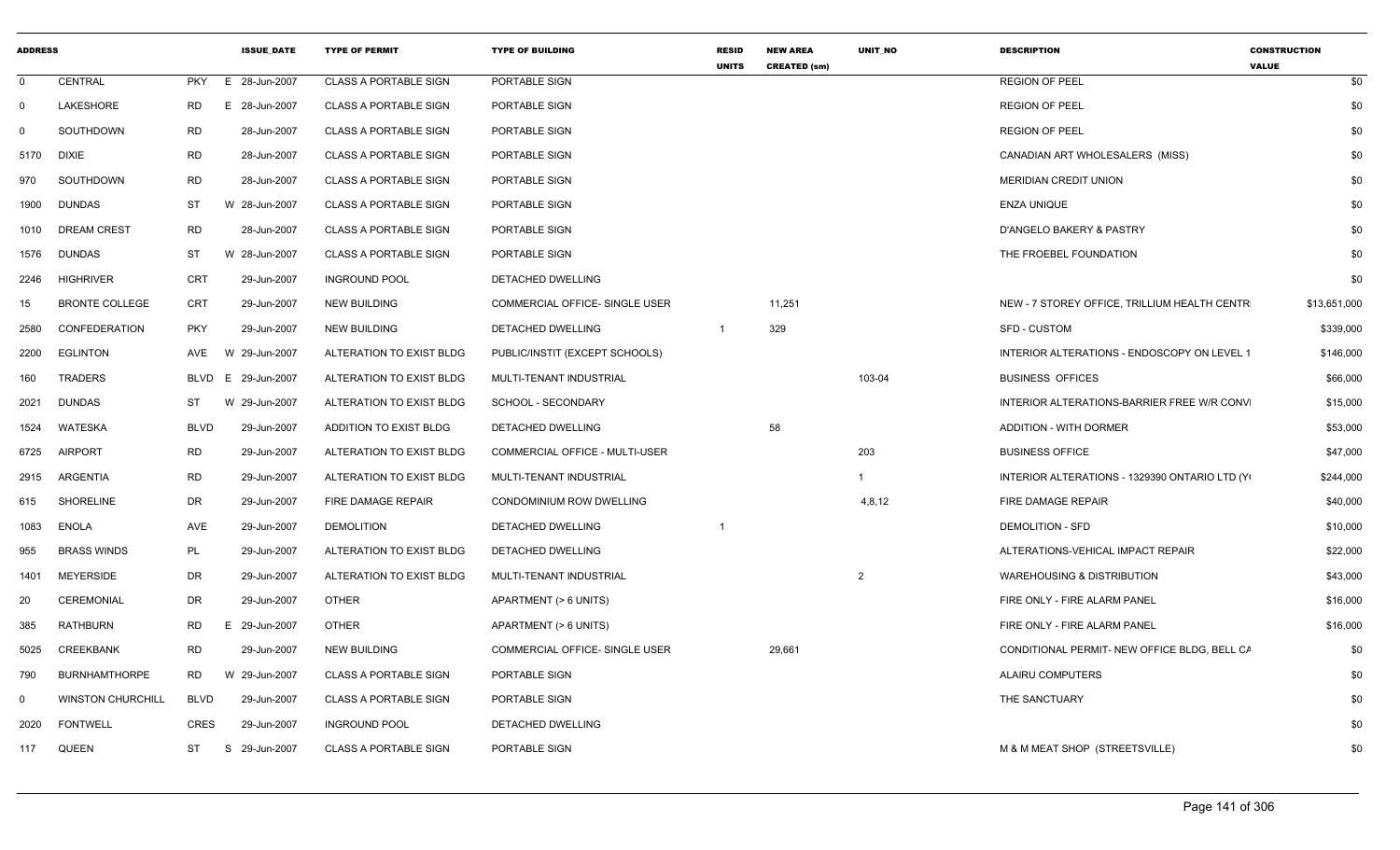| <b>ADDRESS</b> |                          |             | <b>ISSUE DATE</b> | <b>TYPE OF PERMIT</b>        | <b>TYPE OF BUILDING</b>        | <b>RESID</b><br><b>UNITS</b> | <b>NEW AREA</b><br><b>CREATED (sm)</b> | <b>UNIT NO</b> | <b>DESCRIPTION</b>                            | <b>CONSTRUCTION</b><br><b>VALUE</b> |
|----------------|--------------------------|-------------|-------------------|------------------------------|--------------------------------|------------------------------|----------------------------------------|----------------|-----------------------------------------------|-------------------------------------|
| $\mathbf 0$    | <b>DERRY</b>             | RD          | W 29-Jun-2007     | <b>CLASS A PORTABLE SIGN</b> | PORTABLE SIGN                  |                              |                                        |                | ENERSOURCE HYDRO MISSISSAUGA                  | \$0                                 |
| 7171           | GOREWAY                  | DR          | 29-Jun-2007       | <b>CLASS A PORTABLE SIGN</b> | PORTABLE SIGN                  |                              |                                        |                | <b>KAS FASHION CENTS</b>                      | \$0                                 |
| 1370           | <b>DUNDAS</b>            | ST          | E 29-Jun-2007     | <b>CLASS A PORTABLE SIGN</b> | PORTABLE SIGN                  |                              |                                        |                | <b>WASH DEPOT</b>                             | \$0                                 |
| $\mathbf 0$    | <b>WINSTON CHURCHILL</b> | <b>BLVD</b> | 29-Jun-2007       | <b>CLASS A PORTABLE SIGN</b> | PORTABLE SIGN                  |                              |                                        |                | FRESHWATER CHRISTIAN CHURCH                   | \$0                                 |
| $\overline{0}$ | <b>BRITANNIA</b>         | <b>RD</b>   | W 29-Jun-2007     | <b>CLASS A PORTABLE SIGN</b> | PORTABLE SIGN                  |                              |                                        |                | FRESHWATER CHRISTIAN CHURCH                   | \$0                                 |
| $\mathbf 0$    | <b>WINSTON CHURCHILL</b> | <b>BLVD</b> | 29-Jun-2007       | <b>CLASS A PORTABLE SIGN</b> | PORTABLE SIGN                  |                              |                                        |                | FRESHWATER CHRISTIAN CHURCH                   | \$0                                 |
| 1530           | <b>AIMCO</b>             | <b>BLVD</b> | 29-Jun-2007       | <b>CLASS A PORTABLE SIGN</b> | PORTABLE SIGN                  |                              |                                        |                | STAPLES BUSINESS DEPOT                        | \$0                                 |
| 2105           | <b>BURBANK</b>           | DR          | 03-Jul-2007       | ALTERATION TO EXIST BLDG     | <b>DETACHED DWELLING</b>       |                              |                                        |                | ALTERATIONS-BASEMENT WALKOUT/WINDOWS/WA       | \$20,000                            |
| 812            | <b>BRITANNIA</b>         | RD.         | W 03-Jul-2007     | ALTERATION TO EXIST BLDG     | COMMERCIAL RETAIL - MULTI-USER |                              |                                        | B-111          | <b>RETAIL</b>                                 | \$32,000                            |
| 4240           | <b>SHERWOODTOWNE</b>     | <b>BLVD</b> | 03-Jul-2007       | ALTERATION TO EXIST BLDG     | COMMERCIAL OFFICE - MULTI-USER |                              |                                        |                | ALTERATIONS - RE-CLADDING/WINDOW REPLACEM     | \$58,000                            |
| 3590           | <b>JOAN</b>              | DR          | 03-Jul-2007       | PORTABLE CLASSROOM           | SCHOOL - ELEMENTARY            |                              |                                        |                | PORTABLE - RELOCATE (6), FAIRVIEW P.S.        | \$96,000                            |
| 2959           | ARGENTIA                 | <b>RD</b>   | 03-Jul-2007       | <b>FASCIA SIGN</b>           | <b>COMMERCIAL - OTHER</b>      |                              |                                        |                | FASCIA SIGN - MOXIES RESTAURANT (6)           | \$10,000                            |
| 1022           | <b>GREAVES</b>           | AVE         | 03-Jul-2007       | <b>OTHER</b>                 | APARTMENT (> 6 UNITS)          |                              |                                        |                | FIRE ONLY - FIRE ALARM PANEL                  | \$16,000                            |
| 169            | <b>DUNDAS</b>            | <b>ST</b>   | W 03-Jul-2007     | <b>OTHER</b>                 | APARTMENT (> 6 UNITS)          |                              |                                        |                | FIRE ONLY - FIRE ALARM PANEL                  | \$16,000                            |
| 30             | <b>BRISTOL</b>           | <b>RD</b>   | E 03-Jul-2007     | <b>REVISIONS</b>             | COMMERCIAL OFFICE - MULTI-USER |                              |                                        | $\mathcal{P}$  | PLUMBING REVISION - 4 NEW SINKS               | \$0                                 |
| 865            | <b>EIGHTH</b>            | <b>ST</b>   | 04-Jul-2007       | <b>NEW BUILDING</b>          | SEMI-DETACHED DWELLING         | 2                            | 430                                    |                | NEW CUSTOM SEMI-DETACHED/DEMOLISH EXISTIN     | \$455,000                           |
| 2333           | <b>MILLRACE</b>          | CRT         | 04-Jul-2007       | ALTERATION TO EXIST BLDG     | SINGLE TENANT INDUSTRIAL       |                              |                                        |                | WAREHOUSE WITH ACCESSORY OFFICES (NO RET/     | \$418,000                           |
| 5              | <b>ANN</b>               | ST          | 04-Jul-2007       | ALTERATION TO EXIST BLDG     | APARTMENT (> 6 UNITS)          |                              |                                        |                | ALTERATIONS-STUCCO/WINDOW REPLACEMENT         | \$75,000                            |
| 201            | <b>QUEEN</b>             | <b>ST</b>   | S 04-Jul-2007     | ALTERATION TO EXIST BLDG     | <b>COMMERCIAL - OTHER</b>      |                              |                                        |                | <b>RETAIL STORE</b>                           | \$64,000                            |
| 1424           | NORTHMOUNT               | AVE         | 04-Jul-2007       | OTHER                        | DETACHED DWELLING              |                              | 25                                     |                | SHED IN REAR YARD                             | \$2,000                             |
| 5850           | <b>KEATON</b>            | <b>CRES</b> | 04-Jul-2007       | ALTERATION TO EXIST BLDG     | SINGLE TENANT INDUSTRIAL       |                              |                                        |                | <b>MANUFACTURING</b>                          | \$57,000                            |
| 2130           | <b>DICKSON</b>           | <b>RD</b>   | 04-Jul-2007       | ALTERATION TO EXIST BLDG     | CONDOMINIUM ROW DWELLING       |                              |                                        |                | ALTERATIONS - (2) SKYLIGHTS IN GREAT ROOM ARI | \$10,000                            |
| 1530           | SPRINGWELL               | AVE         | 04-Jul-2007       | PORTABLE CLASSROOM           | SCHOOL - ELEMENTARY            |                              |                                        |                | RELOCATE 1 PORTABLE CLASSROOM, HILLCREST F    | \$16,000                            |
| 2280           | PERRAN                   | DR          | 04-Jul-2007       | PORTABLE CLASSROOM           | SCHOOL - ELEMENTARY            |                              |                                        |                | RELOCATE 2 PORTABLE CLASSROOMS, SHERIDAN      | \$32,000                            |
| 1715           | WILLOW                   | WAY         | 04-Jul-2007       | PORTABLE CLASSROOM           | <b>SCHOOL - ELEMENTARY</b>     |                              |                                        |                | RELOCATE 9 PORTABLE CLASSROOMS, WILLOWAY      | \$144,000                           |
| 1711           | <b>BARBERTOWN</b>        | <b>RD</b>   | 04-Jul-2007       | <b>DEMOLITION</b>            | DETACHED DWELLING              |                              |                                        |                | <b>DEMOLITION - SFD</b>                       | \$10,000                            |
|                | <b>CITY CENTRE</b>       | DR          | 04-Jul-2007       | ELECTROMAG LOCK DEVICE       | COMMERCIAL OFFICE - MULTI-USER |                              |                                        | 3-FLR          | FIRE ONLY - MAGLOCKS (2)                      | \$6,000                             |
| 2555           | <b>ERIN CENTRE</b>       | <b>BLVD</b> | 04-Jul-2007       | <b>CLASS A PORTABLE SIGN</b> | PORTABLE SIGN                  |                              |                                        |                | TOP HAT CLEANER                               | \$0                                 |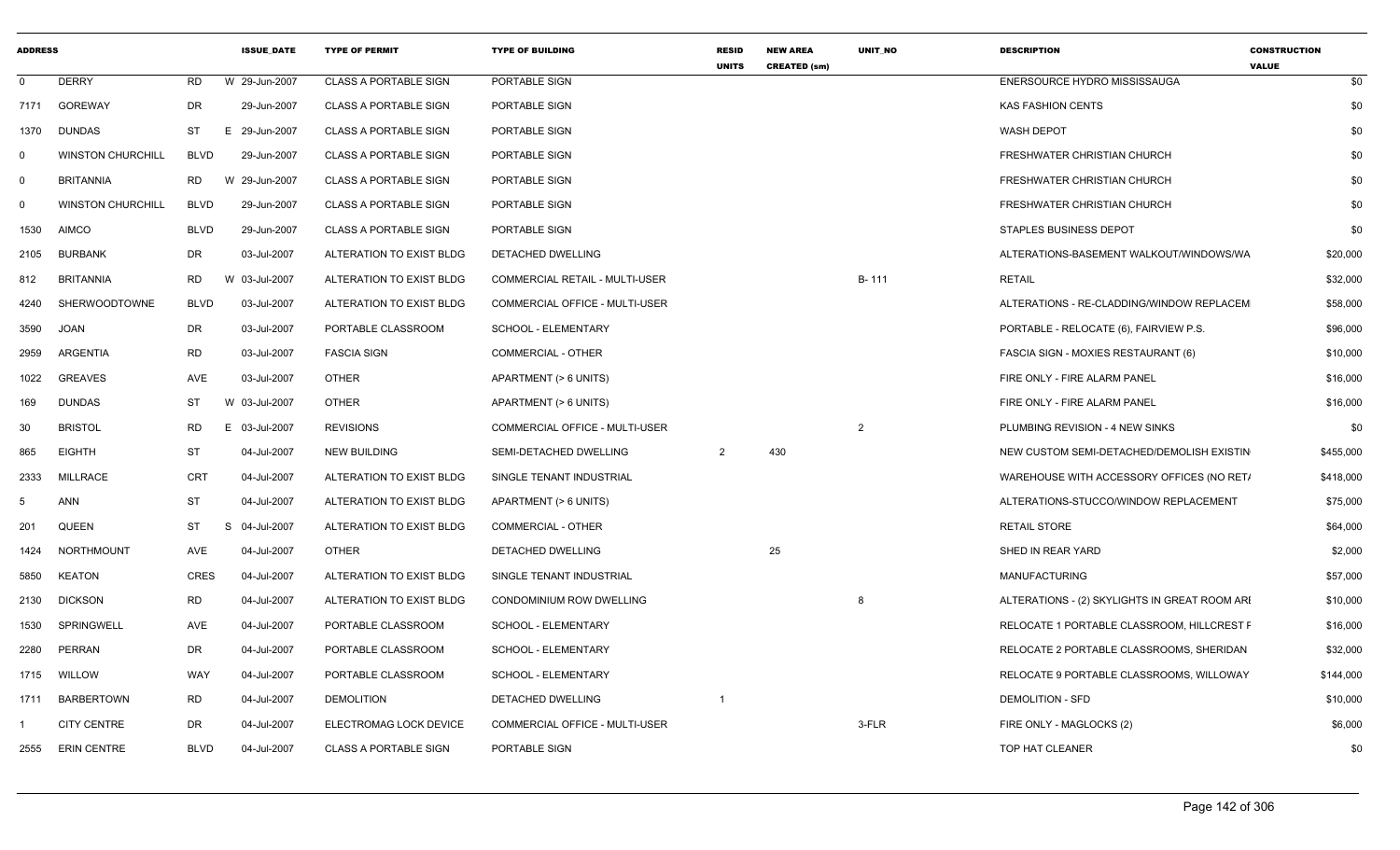| <b>ADDRESS</b> |                     |             | <b>ISSUE DATE</b> | <b>TYPE OF PERMIT</b>        | <b>TYPE OF BUILDING</b>              | <b>RESID</b><br><b>UNITS</b> | <b>NEW AREA</b><br><b>CREATED (sm)</b> | <b>UNIT NO</b> | <b>DESCRIPTION</b>                                | <b>CONSTRUCTION</b><br><b>VALUE</b> |
|----------------|---------------------|-------------|-------------------|------------------------------|--------------------------------------|------------------------------|----------------------------------------|----------------|---------------------------------------------------|-------------------------------------|
| 1075           | QUEENSWAY           |             | E 04-Jul-2007     | <b>CLASS A PORTABLE SIGN</b> | PORTABLE SIGN                        |                              |                                        |                | JOHL AUTO IMPORTS                                 | \$0                                 |
| 2980           | <b>CROSSCURRENT</b> | DR          | 04-Jul-2007       | <b>CLASS A PORTABLE SIGN</b> | PORTABLE SIGN                        |                              |                                        |                | TOP HAT CLEANERS                                  | \$0                                 |
| 6535           | MISSISSAUGA         | <b>RD</b>   | 04-Jul-2007       | CLASS A PORTABLE SIGN        | PORTABLE SIGN                        |                              |                                        |                | ATG (TELUS) COMUNICATIONS GROUP INC.              | \$0                                 |
| 2555           | <b>ERIN CENTRE</b>  | <b>BLVD</b> | 04-Jul-2007       | <b>CLASS A PORTABLE SIGN</b> | PORTABLE SIGN                        |                              |                                        |                | <b>ERIN MILLS FLORIST</b>                         | \$0                                 |
| 36             | MISSISSAUGA         | RD.         | N 05-Jul-2007     | ADDITION TO EXIST BLDG       | DETACHED DWELLING                    |                              | 49                                     |                | <b>ADDITION - 1 STOREY &amp; DECK</b>             | \$56,000                            |
| 2101           | <b>DUNDAS</b>       | <b>ST</b>   | E 05-Jul-2007     | ALTERATION TO EXIST BLDG     | <b>COMMERCIAL RETAIL-SINGLE USER</b> |                              |                                        |                | ALTERATIONS-OUTDOOR PATIO, OPEN CORK EATE         | \$15,000                            |
| 3695           | <b>BRITANNIA</b>    | <b>RD</b>   | W 05-Jul-2007     | <b>INGROUND POOL</b>         | DETACHED DWELLING                    |                              |                                        |                |                                                   | \$0                                 |
| 2475           | <b>EGLINTON</b>     | AVE         | W 05-Jul-2007     | ALTERATION TO EXIST BLDG     | <b>COMMERCIAL - OTHER</b>            |                              |                                        |                | ALTERATIONS TO EXISTING SALES PAVILLION, ERIN     | \$39,000                            |
| 985            | <b>EGLINTON</b>     | AVE         | E 05-Jul-2007     | <b>PYLON SIGN</b>            | COMMERCIAL OFFICE - MULTI-USER       |                              |                                        |                | PYLON SIGN - ADDITION TO EXISTING, COUNTRY ST     | \$2,000                             |
| 37             | <b>BENSON</b>       | <b>AVE</b>  | 05-Jul-2007       | ALTERATION TO EXIST BLDG     | DETACHED DWELLING                    |                              |                                        |                | <b>ALTERATIONS - EXTERIOR</b>                     | \$1,000                             |
| 1275           | HAIG                | <b>BLVD</b> | 05-Jul-2007       | <b>NEW BUILDING</b>          | DETACHED DWELLING                    | -1                           | 331                                    |                | <b>SFD - CUSTOM</b>                               | \$340,000                           |
| 5930           | <b>BASSINGER</b>    | PL          | 05-Jul-2007       | <b>INGROUND POOL</b>         | DETACHED DWELLING                    |                              |                                        |                |                                                   | \$0                                 |
| 5900           | <b>HURONTARIO</b>   | ST          | 05-Jul-2007       | MULTIPLE SIGNS               | COMMERCIAL OFFICE- SINGLE USER       |                              |                                        |                | MULTIPLE SIGNS - CITI, 2-FASCIA, 2-GROUND, 3-DIF  | \$18,000                            |
| 4505           | <b>LONGMOOR</b>     | <b>RD</b>   | 05-Jul-2007       | <b>INGROUND POOL</b>         | DETACHED DWELLING                    |                              |                                        |                |                                                   | \$0                                 |
| 1579           | TROTWOOD            | <b>AVE</b>  | 05-Jul-2007       | <b>INGROUND POOL</b>         | DETACHED DWELLING                    |                              |                                        |                |                                                   | \$0                                 |
| 5235           | <b>MISTY PINE</b>   | <b>CRES</b> | 05-Jul-2007       | <b>INGROUND POOL</b>         | DETACHED DWELLING                    |                              |                                        |                |                                                   | \$0                                 |
| 2187           | <b>MALDEN</b>       | CRT         | 05-Jul-2007       | <b>INGROUND POOL</b>         | <b>DETACHED DWELLING</b>             |                              |                                        |                |                                                   | \$0                                 |
| 5586           | <b>HIGHBANK</b>     | <b>RD</b>   | 05-Jul-2007       | ADDITION AND ALTER           | SEMI-DETACHED DWELLING               |                              | 11                                     |                | <b>ADDITION - UNHEATED</b>                        | \$10,000                            |
| 3655           | <b>REDMOND</b>      | <b>RD</b>   | 05-Jul-2007       | <b>OTHER</b>                 | APARTMENT (> 6 UNITS)                |                              |                                        |                | FIRE ONLY - FIRE ALARM PANEL                      | \$16,000                            |
| 7095           | <b>REXWOOD</b>      | <b>RD</b>   | 05-Jul-2007       | <b>OTHER</b>                 | APARTMENT (> 6 UNITS)                |                              |                                        |                | FIRE ONLY - REPLACE EXISTING FIRE ALARM PANEI     | \$16,000                            |
| 1625           | <b>HOLBURNE</b>     | <b>RD</b>   | 05-Jul-2007       | ABOVE GROUND POOL            | DETACHED DWELLING                    |                              |                                        |                |                                                   | \$0                                 |
| 70             | <b>ABSOLUTE</b>     | <b>AVE</b>  | 05-Jul-2007       | <b>OTHER</b>                 | APARTMENT (> 6 UNITS)                |                              |                                        | AS NOTED       | OCCUPANCY PRIOR TO COMPLETION - 13 UNITS          | \$0                                 |
| 300            | <b>CITY CENTRE</b>  | <b>DR</b>   | 05-Jul-2007       | TENTS/AIR SUPPORT STRUC      | <b>CITY</b>                          |                              |                                        |                | TENT-TEMPORARY, JUN 22-JUL 7 2007 (3), 1-30x40, 1 | \$3,000                             |
| 5310           | <b>EXPLORER</b>     | DR          | 05-Jul-2007       | ELECTROMAG LOCK DEVICE       | MULTI-TENANT INDUSTRIAL              |                              |                                        |                | FIRE ONLY - MAGLOCKS (19)                         | \$57,000                            |
| 875            | PLYMOUTH            | DR          | 05-Jul-2007       | <b>OTHER</b>                 | INDUSTRIAL - OTHER                   |                              |                                        |                | RELOCATION OF WATERMAIN                           | \$10,000                            |
| 100            | <b>CITY CENTRE</b>  | <b>DR</b>   | 05-Jul-2007       | <b>FASCIA SIGN</b>           | COMMERCIAL RETAIL - MULTI-USER       |                              |                                        | $2 - 102$      | FASCIA SIGN - THE BODY SHOP (1)                   | \$15,000                            |
| 30             | <b>BRISTOL</b>      | <b>RD</b>   | E 05-Jul-2007     | <b>OTHER</b>                 | COMMERCIAL OFFICE - MULTI-USER       |                              |                                        | $A-1$          | FIRE ONLY - FIRE SUPPRESSION SYTEM                | \$15,000                            |
| 1563           | KINGSBANK           | <b>CRT</b>  | 05-Jul-2007       | ABOVE GROUND POOL            | DETACHED DWELLING                    |                              |                                        |                |                                                   | \$0                                 |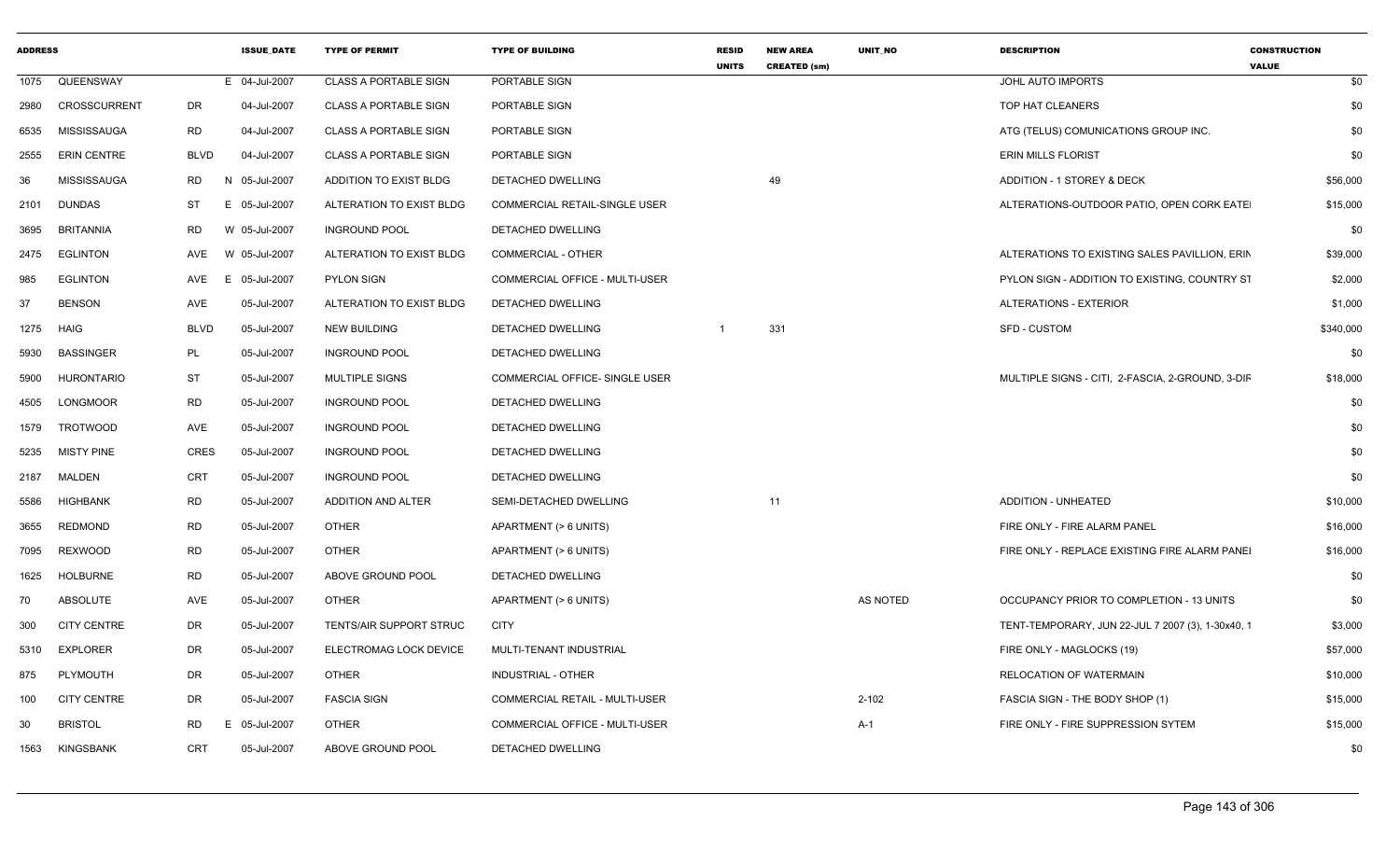| <b>ADDRESS</b> |                      |             | <b>ISSUE DATE</b> | <b>TYPE OF PERMIT</b>        | <b>TYPE OF BUILDING</b>        | <b>RESID</b><br><b>UNITS</b> | <b>NEW AREA</b><br><b>CREATED (sm)</b> | <b>UNIT NO</b>  | <b>DESCRIPTION</b>                            | <b>CONSTRUCTION</b><br><b>VALUE</b> |  |
|----------------|----------------------|-------------|-------------------|------------------------------|--------------------------------|------------------------------|----------------------------------------|-----------------|-----------------------------------------------|-------------------------------------|--|
| 5977           | <b>DIXIE</b>         | <b>RD</b>   | 05-Jul-2007       | <b>CLASS A PORTABLE SIGN</b> | PORTABLE SIGN                  |                              |                                        |                 | CASH 4 YOU                                    | \$0                                 |  |
| 1185           | <b>DUNDAS</b>        | <b>ST</b>   | E 05-Jul-2007     | <b>CLASS A PORTABLE SIGN</b> | PORTABLE SIGN                  |                              |                                        |                 | JENNIFER'S NAILS & ESTHETICS                  | \$0                                 |  |
| $\mathbf 0$    | <b>DUNDAS</b>        | ST          | W 05-Jul-2007     | <b>CLASS A PORTABLE SIGN</b> | PORTABLE SIGN                  |                              |                                        |                 | <b>COMMUNITY SERVICES</b>                     | \$0                                 |  |
| $\mathbf 0$    | <b>BURNHAMTHORPE</b> | RD          | E 05-Jul-2007     | <b>CLASS A PORTABLE SIGN</b> | PORTABLE SIGN                  |                              |                                        |                 | <b>COMMUNITY SERVICES</b>                     | \$0                                 |  |
| $\mathbf 0$    | LAKESHORE            | <b>RD</b>   | W 05-Jul-2007     | <b>CLASS A PORTABLE SIGN</b> | PORTABLE SIGN                  |                              |                                        |                 | <b>COMMUNITY SERVICES</b>                     | \$0                                 |  |
| 550            | <b>MATHESON</b>      | <b>BLVD</b> | W 05-Jul-2007     | <b>CLASS A PORTABLE SIGN</b> | PORTABLE SIGN                  |                              |                                        |                 | ELSHEIKH DENTAL CARE                          | \$0                                 |  |
| 2800           | <b>SKYMARK</b>       | <b>AVE</b>  | 05-Jul-2007       | <b>CLASS A PORTABLE SIGN</b> | PORTABLE SIGN                  |                              |                                        |                 | <b>BAKA COMMUNICATIONS</b>                    | \$0                                 |  |
| 0              | <b>MAVIS</b>         | <b>RD</b>   | 05-Jul-2007       | <b>CLASS A PORTABLE SIGN</b> | PORTABLE SIGN                  |                              |                                        |                 | SOCCER DEVELOPMENT MODEL ACADEMY              | \$0                                 |  |
| 5985           | <b>MAVIS</b>         | <b>RD</b>   | 05-Jul-2007       | <b>CLASS A PORTABLE SIGN</b> | PORTABLE SIGN                  |                              |                                        |                 | PIZZAVILLE INC.                               | \$0                                 |  |
| 6075           | <b>MAVIS</b>         | <b>RD</b>   | 05-Jul-2007       | <b>CLASS A PORTABLE SIGN</b> | PORTABLE SIGN                  |                              |                                        |                 | LA VIE EN ROSE                                | \$0                                 |  |
| 4099           | <b>ERIN MILLS</b>    | <b>PKY</b>  | 05-Jul-2007       | <b>CLASS A PORTABLE SIGN</b> | PORTABLE SIGN                  |                              |                                        |                 | THE DOCTOR'S OFFICE                           | \$0                                 |  |
| 100            | QUEENSWAY            |             | W 06-Jul-2007     | ALTERATION TO EXIST BLDG     | PUBLIC/INSTIT (EXCEPT SCHOOLS) |                              | 103                                    | $9 - 10$        | INTERIOR ALTERATIONS - SURGICAL SUITES, TRILL | \$41,000                            |  |
| 40             | <b>BRISTOL</b>       | <b>RD</b>   | E 06-Jul-2007     | ALTERATION TO EXIST BLDG     | COMMERCIAL RETAIL - MULTI-USER |                              |                                        | $14-A$          | <b>RESTAURANT</b>                             | \$58,000                            |  |
| 593            | <b>EXBURY</b>        | <b>CRES</b> | 06-Jul-2007       | ALTERATION TO EXIST BLDG     | DETACHED DWELLING              |                              |                                        |                 | ALTERATIONS - COVERED PORCH                   | \$10,000                            |  |
| 6900           | <b>AIRPORT</b>       | <b>RD</b>   | 06-Jul-2007       | ALTERATION TO EXIST BLDG     | COMMERCIAL OFFICE - MULTI-USER |                              |                                        | 252             | INTERIOR ALTERATIONS-CANADA BORDER SERVICI    | \$98,000                            |  |
| 5675           | WHITTLE              | <b>RD</b>   | 06-Jul-2007       | <b>PYLON SIGN</b>            | SINGLE TENANT INDUSTRIAL       |                              |                                        |                 | GROUND SIGN - DUNDEE WEALTH MANAGEMENT (1     | \$4,000                             |  |
| 3105           | UNITY                | <b>DR</b>   | 06-Jul-2007       | ALTERATION TO EXIST BLDG     | MULTI-TENANT INDUSTRIAL        |                              |                                        | 3               | INTERIOR ALTERATIONS - SPEC INDUSTRIAL UNIT   | \$15,000                            |  |
| 6400           | <b>MILLCREEK</b>     | <b>DR</b>   | 06-Jul-2007       | ALTERATION TO EXIST BLDG     | MULTI-TENANT INDUSTRIAL        |                              |                                        | 12 <sup>2</sup> | <b>RETAIL WAREHOUSE</b>                       | \$46,000                            |  |
| 483            | <b>FAITH</b>         | DR          | 06-Jul-2007       | <b>OTHER</b>                 | APARTMENT (> 6 UNITS)          |                              |                                        | 209             | OCCUPANCY PRIOR TO COMPLETION - 1 UNIT        | \$0                                 |  |
| 978            | ZANTE                | CRES        | 06-Jul-2007       | SPA/WHIRLPOOL/HOTTUB         | DETACHED DWELLING              |                              |                                        |                 |                                               | \$0                                 |  |
| 874            | <b>NINTH</b>         | ST          | 06-Jul-2007       | <b>DEMOLITION</b>            | DETACHED DWELLING              |                              |                                        |                 | <b>DEMOLITION - SFD</b>                       | \$10,000                            |  |
| 4406           | MAYFLOWER            | <b>DR</b>   | 06-Jul-2007       | OTHER POOL                   | DETACHED DWELLING              |                              |                                        |                 |                                               | \$0                                 |  |
| $\mathbf 0$    | <b>ERIN MILLS</b>    | <b>PKY</b>  | 06-Jul-2007       | <b>CLASS A PORTABLE SIGN</b> | PORTABLE SIGN                  |                              |                                        |                 | <b>ST. JOHN's AMBULANCE</b>                   | \$0                                 |  |
| $\mathbf 0$    | <b>ERIN MILLS</b>    | <b>PKY</b>  | 06-Jul-2007       | <b>CLASS A PORTABLE SIGN</b> | PORTABLE SIGN                  |                              |                                        |                 | <b>COMMUNITY SERVICES - MUSEUMS</b>           | \$0                                 |  |
| 3055           | <b>DUNDAS</b>        | ST          | W 06-Jul-2007     | <b>CLASS A PORTABLE SIGN</b> | PORTABLE SIGN                  |                              |                                        |                 | <b>CLASSIC BOWL</b>                           | \$0                                 |  |
| 3055           | <b>DUNDAS</b>        | ST          | W 06-Jul-2007     | <b>CLASS A PORTABLE SIGN</b> | PORTABLE SIGN                  |                              |                                        |                 | UNITED FAMILY MARTIAL ARTS                    | \$0                                 |  |
| 787            | <b>BANCROFT</b>      | <b>DR</b>   | 06-Jul-2007       | <b>CLASS A PORTABLE SIGN</b> | PORTABLE SIGN                  |                              |                                        |                 | AUDI OF MISSISSAUGA                           | \$0                                 |  |
| $\Omega$       | <b>HURONTARIO</b>    | <b>ST</b>   | 06-Jul-2007       | <b>CLASS A PORTABLE SIGN</b> | PORTABLE SIGN                  |                              |                                        |                 | <b>COMMUNITY SERVICES</b>                     | \$0                                 |  |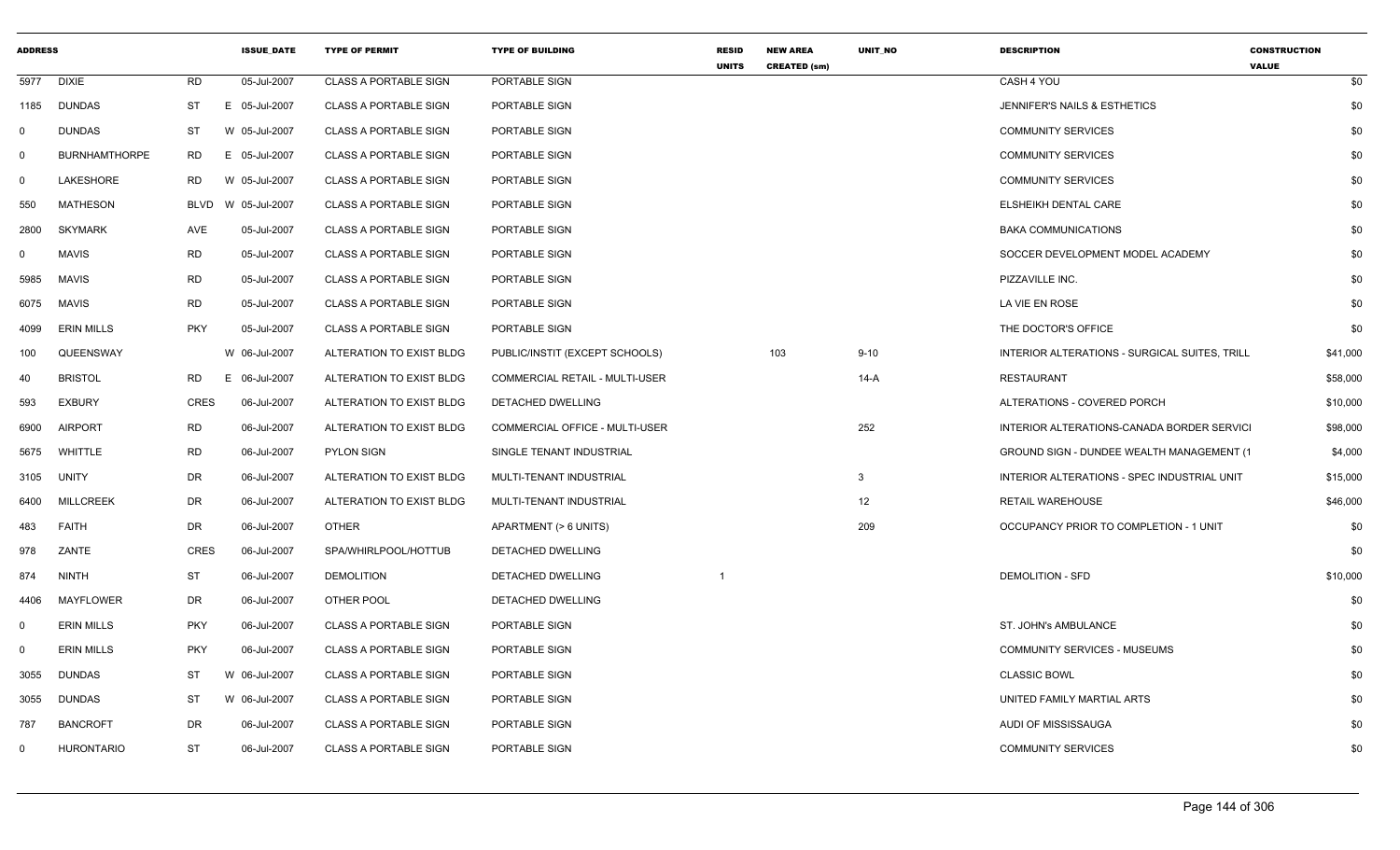| <b>ADDRESS</b> |                       |             | <b>ISSUE DATE</b> | <b>TYPE OF PERMIT</b>        | <b>TYPE OF BUILDING</b>              | <b>RESID</b><br><b>UNITS</b> | <b>NEW AREA</b><br><b>CREATED (sm)</b> | UNIT_NO        | <b>DESCRIPTION</b>                            | <b>CONSTRUCTION</b><br><b>VALUE</b> |           |
|----------------|-----------------------|-------------|-------------------|------------------------------|--------------------------------------|------------------------------|----------------------------------------|----------------|-----------------------------------------------|-------------------------------------|-----------|
| $\mathbf{0}$   | SOUTHDOWN             | RD          | 06-Jul-2007       | <b>CLASS A PORTABLE SIGN</b> | PORTABLE SIGN                        |                              |                                        |                | <b>COMMUNITY SERVICES - MUSEUMS</b>           |                                     | \$0       |
| $\Omega$       | <b>LORNE PARK</b>     | RD          | 06-Jul-2007       | <b>CLASS A PORTABLE SIGN</b> | PORTABLE SIGN                        |                              |                                        |                | LORNE PARK HOCKEY ASSOCIATION                 |                                     | \$0       |
| $\Omega$       | <b>SOUTH SERVICE</b>  | RD          | 06-Jul-2007       | <b>CLASS A PORTABLE SIGN</b> | PORTABLE SIGN                        |                              |                                        |                | LORNE PARK HOCKEY ASSOCIATION                 |                                     | \$0       |
| $\Omega$       | <b>SOUTH SHERIDAN</b> | WAY         | 06-Jul-2007       | <b>CLASS A PORTABLE SIGN</b> | PORTABLE SIGN                        |                              |                                        |                | LORNE PARK HOCKEY ASSOCIATION                 |                                     | \$0       |
| $\Omega$       | <b>TRUSCOTT</b>       | DR          | 06-Jul-2007       | <b>CLASS A PORTABLE SIGN</b> | PORTABLE SIGN                        |                              |                                        |                | LORNE PARK HOCKEY ASSOCIATION                 |                                     | \$0       |
| 6650           | <b>FALCONER</b>       | DR          | 06-Jul-2007       | ALTERATION TO EXIST BLDG     | CONDOMINIUM ROW DWELLING             |                              |                                        | 19             | 3 NEW FIXTURES IN BASEMENT; TEMPERATURE CO    |                                     | \$3,000   |
| 6460           | <b>MILLCREEK</b>      | DR          | 06-Jul-2007       | <b>CLASS A PORTABLE SIGN</b> | PORTABLE SIGN                        |                              |                                        |                | PREMIER FITNESS                               |                                     | \$0       |
| 2666           | ROYAL WINDSOR         | DR          | 06-Jul-2007       | <b>CLASS A PORTABLE SIGN</b> | PORTABLE SIGN                        |                              |                                        |                | <b>PAINT WAREHOUSE</b>                        |                                     | \$0       |
| 720            | <b>BRISTOL</b>        | <b>RD</b>   | W 06-Jul-2007     | <b>CLASS A PORTABLE SIGN</b> | PORTABLE SIGN                        |                              |                                        |                | MAVIS BRISTOL DENTAL CARE                     |                                     | \$0       |
| 3899           | TRELAWNY              | CIR         | 06-Jul-2007       | <b>CLASS A PORTABLE SIGN</b> | PORTABLE SIGN                        |                              |                                        |                | VISION CENTRE AT TRELAWNY                     |                                     | \$0       |
| 6905           | <b>KENDERRY</b>       | GATE        | 09-Jul-2007       | ALTERATION TO EXIST BLDG     | <b>INDUSTRIAL - OTHER</b>            |                              |                                        | $2 - 3$        | WAREHOUSE                                     |                                     | \$424,000 |
| 880            | <b>CLARKSON</b>       | RD          | 09-Jul-2007<br>S. | ALTERATION TO EXIST BLDG     | PUBLIC - OTHER                       |                              |                                        |                | INTERIOR ALTERATIONS-WAWEL VILLA              |                                     | \$52,000  |
| 151            | <b>CITY CENTRE</b>    | DR          | 09-Jul-2007       | ALTERATION TO EXIST BLDG     | COMMERCIAL OFFICE - MULTI-USER       |                              |                                        | 501            | INTERIOR ALTERATIONS - FAMILY SERVICES OF PE  |                                     | \$15,000  |
| 35             | <b>DUNDAS</b>         | ST          | W 09-Jul-2007     | ALTERATION TO EXIST BLDG     | <b>COMMERCIAL - OTHER</b>            |                              |                                        |                | <b>RESTAURANT</b>                             |                                     | \$67,000  |
| 1415           | SANDGATE              | CRES        | 09-Jul-2007       | OTHER                        | DETACHED DWELLING                    |                              |                                        |                | VEHICLE IMPACT DAMAGE REPAIR                  |                                     | \$13,000  |
| 1667           | <b>WEDMORE</b>        | WAY         | 09-Jul-2007       | ALTERATION TO EXIST BLDG     | DETACHED DWELLING                    |                              |                                        |                | <b>INTERIOR ALTERATIONS</b>                   |                                     | \$10,000  |
| 255            | DUNDAS                | ST          | W 09-Jul-2007     | <b>CLASS A PORTABLE SIGN</b> | PORTABLE SIGN                        |                              |                                        |                | DR. A. CUBULA                                 |                                     | \$0       |
| 350            | <b>BURNHAMTHORPE</b>  | <b>RD</b>   | W 09-Jul-2007     | <b>CLASS A PORTABLE SIGN</b> | PORTABLE SIGN                        |                              |                                        |                | NATIONAL BANK OF CANADA (BURNHAMTHORPE W      |                                     | \$0       |
| 970            | SOUTHDOWN             | RD          | 09-Jul-2007       | <b>CLASS A PORTABLE SIGN</b> | PORTABLE SIGN                        |                              |                                        |                | <b>CASH MONEY</b>                             |                                     | \$0       |
| 2523           | RUGBY                 | <b>RD</b>   | 10-Jul-2007       | ALTERATION TO EXIST BLDG     | DETACHED DWELLING                    |                              |                                        |                | NEW BREEZEWAY & COVER EXISTING FRONT PORC     |                                     | \$10,000  |
| 1000           | <b>BURNHAMTHORPE</b>  | RD          | W 10-Jul-2007     | <b>FASCIA SIGN</b>           | <b>COMMERCIAL RETAIL-SINGLE USER</b> |                              |                                        |                | FASCIA SIGN - YUAN MING SUPERMARKET (1)       |                                     | \$25,000  |
| 465            | <b>BURNHAMTHORPE</b>  | <b>RD</b>   | W 10-Jul-2007     | <b>REVISIONS</b>             | <b>COMMERCIAL - OTHER</b>            |                              |                                        |                | REVISION TO BP #04-4436 - 2 NEW DOORS FOR ROC |                                     | \$15,000  |
| 53             | <b>INDIAN VALLEY</b>  | TR          | 10-Jul-2007       | <b>NEW BUILDING</b>          | DETACHED DWELLING                    |                              | 309                                    |                | SFD-CUSTOM                                    |                                     | \$318,000 |
| 3021           | ARGENTIA              | <b>RD</b>   | 10-Jul-2007       | <b>FASCIA SIGN</b>           | COMMERCIAL RETAIL - MULTI-USER       |                              |                                        | $\overline{7}$ | FASCIA SIGN - SOUTH ST BURGER CO (1)          |                                     | \$7,000   |
| 3021           | ARGENTIA              | RD          | 10-Jul-2007       | <b>FASCIA SIGN</b>           | COMMERCIAL RETAIL - MULTI-USER       |                              |                                        | 5              | FASCIA SIGN - EXTREME PITA (1)                |                                     | \$6,000   |
| 3021           | ARGENTIA              | RD          | 10-Jul-2007       | <b>FASCIA SIGN</b>           | COMMERCIAL RETAIL - MULTI-USER       |                              |                                        | 5              | FASCIA SIGN - EXTREME PITA (1)                |                                     | \$6,000   |
| 3021           | ARGENTIA              | RD          | 10-Jul-2007       | <b>FASCIA SIGN</b>           | <b>COMMERCIAL - OTHER</b>            |                              |                                        | 103            | FASCIA SIGN - SUNSET GRILL (1)                |                                     | \$6,000   |
| 2360           | <b>MEADOWPINE</b>     | <b>BLVD</b> | 10-Jul-2007       | <b>OTHER</b>                 | INDUSTRIAL - OTHER                   |                              |                                        |                | SITE SERVICING                                |                                     | \$0       |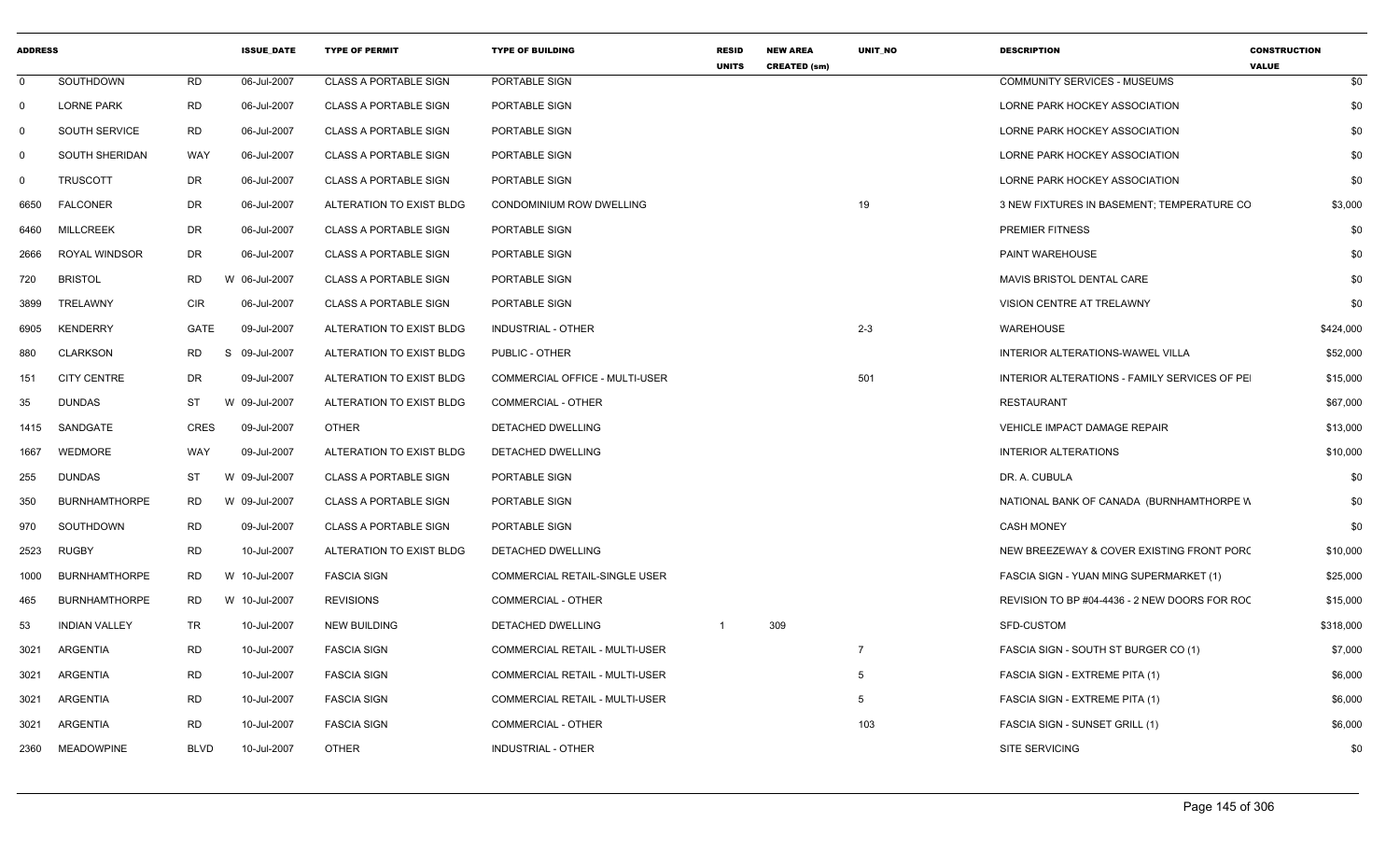| <b>ADDRESS</b> |                         |             | <b>ISSUE_DATE</b> | <b>TYPE OF PERMIT</b>        | <b>TYPE OF BUILDING</b>               | <b>RESID</b><br><b>UNITS</b> | <b>NEW AREA</b><br><b>CREATED (sm)</b> | UNIT_NO      | <b>DESCRIPTION</b>                            | <b>CONSTRUCTION</b><br><b>VALUE</b> |
|----------------|-------------------------|-------------|-------------------|------------------------------|---------------------------------------|------------------------------|----------------------------------------|--------------|-----------------------------------------------|-------------------------------------|
| 1680           | <b>COURTNEYPARK</b>     | DR.         | E 10-Jul-2007     | ALTERATION TO EXIST BLDG     | MULTI-TENANT INDUSTRIAL               |                              |                                        | $9 - 12$     | WHOLESALE WAREHOUSE                           | \$95,000                            |
| 3025           | <b>HURONTARIO</b>       | ST          | 10-Jul-2007       | ALTERATION TO EXIST BLDG     | COMMERCIAL OFFICE - MULTI-USER        |                              |                                        | 6-FLR        | <b>COMMERCIAL SCHOOL</b>                      | \$101,000                           |
| 5100           | <b>ERIN MILLS</b>       | <b>PKY</b>  | 10-Jul-2007       | ALTERATION TO EXIST BLDG     | COMMERCIAL RETAIL - MULTI-USER        |                              | 206                                    | R-122-C      | OPTICAL STORE                                 | \$59,000                            |
| 73             | <b>KING</b>             | ST          | W 10-Jul-2007     | ALTERATION TO EXIST BLDG     | COMMERCIAL - OTHER                    |                              |                                        |              | ALTERATIONS-REBUILD ROOF, OVER EXIST-CANOP    | \$15,000                            |
| 2025           | MEADOWVALE              | <b>BLVD</b> | 10-Jul-2007       | ALTERATION TO EXIST BLDG     | MULTI-TENANT INDUSTRIAL               |                              |                                        | $\mathbf{1}$ | MANUFACTURING ASSEMBLY                        | \$692,000                           |
| 1550           | SOUTH GATEWAY           | <b>RD</b>   | 10-Jul-2007       | ALTERATION TO EXIST BLDG     | COMMERCIAL RETAIL - MULTI-USER        |                              | 134                                    | 156          | OFFICE SUPPLIES & BUSINESS EQUIPMENT          | \$39,000                            |
| 1234           | WOODLAND                | AVE         | 10-Jul-2007       | ADDITION AND ALTER           | DETACHED DWELLING                     |                              |                                        |              | ADDITION/ALTERATIONS - INTERIOR/EXTERIOR ALT  | \$52,000                            |
| 5456           | <b>TENTH LINE WEST</b>  |             | 10-Jul-2007       | <b>REVISIONS</b>             | SEMI-DETACHED DWELLING                |                              | 44                                     |              | REVISIONS - FINISHED BASEMENT (LOT 39-L ONLY) | \$15,000                            |
| 5471           | <b>FESTIVAL</b>         | DR          | 10-Jul-2007       | <b>REVISIONS</b>             | SEMI-DETACHED DWELLING                |                              | 52                                     |              | REVISIONS - FINISHED BASEMENT (LOT 28-L ONLY) | \$18,000                            |
| 5499           | <b>FESTIVAL</b>         | DR          | 10-Jul-2007       | <b>REVISIONS</b>             | SEMI-DETACHED DWELLING                |                              | 53                                     |              | REVISIONS - FINISHED BASEMENT (LOT 23-R ONLY) | \$18,000                            |
| 100            | <b>CITY CENTRE</b>      | DR          | 10-Jul-2007       | ELECTROMAG LOCK DEVICE       | <b>COMMERCIAL RETAIL - MULTI-USER</b> |                              |                                        |              | FIRE ONLY - MAGLOCKS (8)                      | \$24,000                            |
| 3230           | AMERICAN                | DR          | 10-Jul-2007       | <b>PYLON SIGN</b>            | SINGLE TENANT INDUSTRIAL              |                              |                                        |              | GROUND SIGN - TNT (1)                         | \$6,000                             |
| 70             | <b>ABSOLUTE</b>         | AVE         | 10-Jul-2007       | <b>OTHER</b>                 | APARTMENT (> 6 UNITS)                 |                              |                                        | AS NOTED     | OCCUPANCY PRIOR TO COMPLETION - 10 UNITS      | \$0                                 |
| 1290           | CRESTLAWN               | DR          | 10-Jul-2007       | <b>OTHER</b>                 | SINGLE TENANT INDUSTRIAL              |                              |                                        |              | FIRE ONLY - FIRE SUPPRESSION SYSTEM           | \$15,000                            |
| 5170           | <b>DIXIE</b>            | RD          | 10-Jul-2007       | <b>CLASS A PORTABLE SIGN</b> | PORTABLE SIGN                         |                              |                                        |              | <b>MUCHO BURRITO</b>                          | \$0                                 |
| 3221           | <b>DERRY</b>            | RD          | W 10-Jul-2007     | <b>CLASS A PORTABLE SIGN</b> | PORTABLE SIGN                         |                              |                                        |              | ARCO BUSINESS SOLUTIONS INC.                  | \$0                                 |
| 1475           | <b>BURNHAMTHORPE</b>    | RD          | W 10-Jul-2007     | <b>CLASS A PORTABLE SIGN</b> | PORTABLE SIGN                         |                              |                                        |              | VISUAL ARTS MISSISSAUGA                       | \$0                                 |
| 3045           | CLAYHILL                | RD          | 10-Jul-2007       | <b>CLASS A PORTABLE SIGN</b> | PORTABLE SIGN                         |                              |                                        |              | MCDONALD'S                                    | \$0                                 |
| 2155           | LEANNE                  | <b>BLVD</b> | 10-Jul-2007       | <b>CLASS A PORTABLE SIGN</b> | PORTABLE SIGN                         |                              |                                        |              | THAI CUISINE EXPRESS                          | \$0                                 |
| 3173           | <b>ERINDALE STATION</b> | <b>RD</b>   | 10-Jul-2007       | <b>CLASS A PORTABLE SIGN</b> | PORTABLE SIGN                         |                              |                                        |              | <b>ULTIMATE DRIVERS</b>                       | \$0                                 |
| 3105           | <b>DIXIE</b>            | RD          | 10-Jul-2007       | <b>CLASS A PORTABLE SIGN</b> | PORTABLE SIGN                         |                              |                                        |              | NATIONAL LOGISTICS                            | \$0                                 |
| 0              | <b>HURONTARIO</b>       | ST          | 10-Jul-2007       | <b>CLASS A PORTABLE SIGN</b> | PORTABLE SIGN                         |                              |                                        |              | CENTRAL PENTECOSTAL CHURCH                    | \$0                                 |
| 914            | <b>BURNHAMTHORPE</b>    | RD          | W 10-Jul-2007     | <b>CLASS A PORTABLE SIGN</b> | PORTABLE SIGN                         |                              |                                        |              | <b>NOBLE FURNITURE</b>                        | \$0                                 |
| 24             | <b>FRONT</b>            | ST          | S 11-Jul-2007     | <b>NEW BUILDING</b>          | DETACHED DWELLING                     |                              | 314                                    |              | SFD - CUSTOM                                  | \$323,000                           |
| 2388           | CARLANNE                | PL          | 11-Jul-2007       | ALTERATION TO EXIST BLDG     | DETACHED DWELLING                     |                              | 64                                     |              | <b>BASEMENT APARTMENT</b>                     | \$10,000                            |
| 3228           | TACC                    | DR          | 11-Jul-2007       | <b>NEW BUILDING</b>          | DETACHED DWELLING                     |                              | 326                                    |              | <b>SFD - NEW MODEL</b>                        | \$335,000                           |
| 1240           | <b>EGLINTON</b>         | AVE         | W 11-Jul-2007     | ALTERATION TO EXIST BLDG     | COMMERCIAL RETAIL - MULTI-USER        |                              |                                        | 12           | <b>RETAIL</b>                                 | \$39,000                            |
| 1250           | SOUTH SERVICE           | <b>RD</b>   | 11-Jul-2007       | ALTERATION TO EXIST BLDG     | <b>COMMERCIAL RETAIL - MULTI-USER</b> |                              |                                        | $101-A$      | INTERIOR ALTERATIONS - LIZ CLAIBORNE          | \$106,000                           |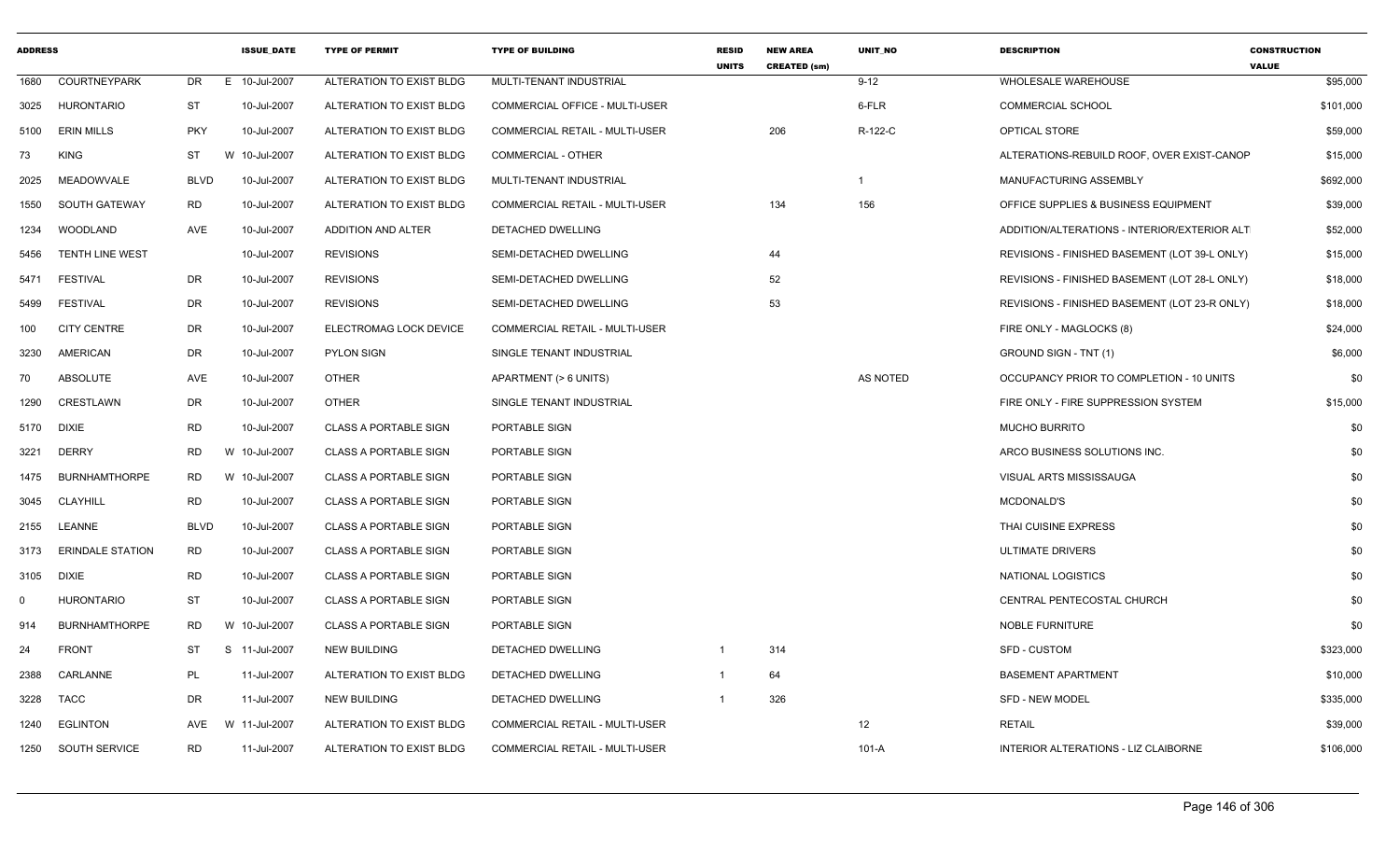| <b>ADDRESS</b> |                          |             | <b>ISSUE DATE</b> | <b>TYPE OF PERMIT</b>        | <b>TYPE OF BUILDING</b>               | <b>RESID</b><br><b>UNITS</b> | <b>NEW AREA</b><br><b>CREATED (sm)</b> | <b>UNIT NO</b> | <b>DESCRIPTION</b>                               | <b>CONSTRUCTION</b><br><b>VALUE</b> |
|----------------|--------------------------|-------------|-------------------|------------------------------|---------------------------------------|------------------------------|----------------------------------------|----------------|--------------------------------------------------|-------------------------------------|
| 3216           | <b>TACC</b>              | <b>DR</b>   | 11-Jul-2007       | <b>NEW BUILDING</b>          | <b>DETACHED DWELLING</b>              |                              | 298                                    |                | SFD - NEW MODEL                                  | \$307,000                           |
| 100            | <b>CITY CENTRE</b>       | DR          | 11-Jul-2007       | <b>OTHER</b>                 | <b>COMMERCIAL RETAIL - MULTI-USER</b> |                              |                                        | 2K-06          | ALTERATIONS-KIOSK REPLACEMENT                    | \$15,000                            |
| 1785           | <b>MATHESON</b>          | BLVD        | 11-Jul-2007       | TENTS/AIR SUPPORT STRUC      | PUBLIC - OTHER                        |                              |                                        |                | TENT-TEMPORARY, JULY 19-22/2007, 1-40x80, 1-15x3 | \$1,000                             |
| 3038           | <b>HURONTARIO</b>        | <b>ST</b>   | 11-Jul-2007       | ALTERATION TO EXIST BLDG     | COMMERCIAL OFFICE - MULTI-USER        |                              | 462                                    | 301            | <b>GOVERNMENT OFFICE</b>                         | \$133,000                           |
| 1603           | SAMUELSON                | <b>CIR</b>  | 11-Jul-2007       | ADDITION TO EXIST BLDG       | DETACHED DWELLING                     |                              | 16                                     |                | ADDITION - HEATED SUNROOM                        | \$14,000                            |
| 3205           | FLYNN                    | <b>CRES</b> | 11-Jul-2007       | ADDITION TO EXIST BLDG       | DETACHED DWELLING                     |                              | 26                                     |                | <b>ADDITION</b>                                  | \$33,000                            |
| 3350           | WOLFEDALE                | <b>RD</b>   | 11-Jul-2007       | <b>NEW BUILDING</b>          | SINGLE TENANT INDUSTRIAL              |                              |                                        |                | NEW - TRUSS MILL WAREHOUSE, ROCKETT LUMBEI       | \$0                                 |
| 32             | <b>SUBURBAN</b>          | DR          | 11-Jul-2007       | PORTABLE CLASSROOM           | SCHOOL - ELEMENTARY                   |                              |                                        |                | PORTABLE - RELOCATE (5), RAY UNDERSHILL P.S.     | \$80,000                            |
| $\mathbf{0}$   | <b>CAWTHRA</b>           | <b>RD</b>   | 11-Jul-2007       | <b>CLASS A PORTABLE SIGN</b> | PORTABLE SIGN                         |                              |                                        |                | <b>REGION OF PEEL</b>                            | \$0                                 |
| $\mathbf 0$    | <b>DIXIE</b>             | <b>RD</b>   | 11-Jul-2007       | <b>CLASS A PORTABLE SIGN</b> | PORTABLE SIGN                         |                              |                                        |                | <b>REGION OF PEEL</b>                            | \$0                                 |
| $\mathbf 0$    | <b>AIRPORT</b>           | <b>RD</b>   | 11-Jul-2007       | <b>CLASS A PORTABLE SIGN</b> | PORTABLE SIGN                         |                              |                                        |                | <b>REGION OF PEEL</b>                            | \$0                                 |
| $\mathbf 0$    | <b>DERRY</b>             | <b>RD</b>   | W 11-Jul-2007     | <b>CLASS A PORTABLE SIGN</b> | PORTABLE SIGN                         |                              |                                        |                | <b>REGION OF PEEL</b>                            | \$0                                 |
| $\mathbf 0$    | <b>BRITANNIA</b>         | RD          | W 11-Jul-2007     | <b>CLASS A PORTABLE SIGN</b> | PORTABLE SIGN                         |                              |                                        |                | <b>REGION OF PEEL</b>                            | \$0                                 |
| $\mathbf 0$    | <b>WINSTON CHURCHILL</b> | <b>BLVD</b> | 11-Jul-2007       | CLASS A PORTABLE SIGN        | PORTABLE SIGN                         |                              |                                        |                | <b>REGION OF PEEL</b>                            | \$0                                 |
| $\mathbf 0$    | <b>BURNHAMTHORPE</b>     | RD          | W 11-Jul-2007     | <b>CLASS A PORTABLE SIGN</b> | PORTABLE SIGN                         |                              |                                        |                | <b>REGION OF PEEL</b>                            | \$0                                 |
| $\mathbf 0$    | <b>DUNDAS</b>            | <b>ST</b>   | W 11-Jul-2007     | CLASS A PORTABLE SIGN        | PORTABLE SIGN                         |                              |                                        |                | REGION OF PEEL                                   | \$0                                 |
| $\mathbf 0$    | <b>EGLINTON</b>          | AVE         | W 11-Jul-2007     | <b>CLASS A PORTABLE SIGN</b> | PORTABLE SIGN                         |                              |                                        |                | <b>REGION OF PEEL</b>                            | \$0                                 |
| $\mathbf 0$    | <b>MAVIS</b>             | <b>RD</b>   | 11-Jul-2007       | <b>CLASS A PORTABLE SIGN</b> | PORTABLE SIGN                         |                              |                                        |                | <b>REGION OF PEEL</b>                            | \$0                                 |
| $\mathbf 0$    | <b>BURNHAMTHORPE</b>     | RD          | E 11-Jul-2007     | <b>CLASS A PORTABLE SIGN</b> | PORTABLE SIGN                         |                              |                                        |                | <b>REGION OF PEEL</b>                            | \$0                                 |
| $\mathbf 0$    | LAKESHORE                | <b>RD</b>   | E 11-Jul-2007     | <b>CLASS A PORTABLE SIGN</b> | PORTABLE SIGN                         |                              |                                        |                | <b>REGION OF PEEL</b>                            | \$0                                 |
| $\mathbf 0$    | <b>BURNHAMTHORPE</b>     | RD          | W 11-Jul-2007     | <b>CLASS A PORTABLE SIGN</b> | PORTABLE SIGN                         |                              |                                        |                | Region of Peel                                   | \$0                                 |
| 6750           | <b>WINSTON CHURCHILL</b> | <b>BLVD</b> | 11-Jul-2007       | <b>CLASS A PORTABLE SIGN</b> | PORTABLE SIGN                         |                              |                                        |                | BUTT RHETTLERS RESTAURANT                        | \$0                                 |
| 3535           | SOUTH COMMON             | <b>CRT</b>  | 11-Jul-2007       | <b>CLASS A PORTABLE SIGN</b> | PORTABLE SIGN                         |                              |                                        |                | ST. THOMAS A BECKET ANGLICAN CHURCH              | \$0                                 |
| 3425           | LAIRD                    | RD          | 11-Jul-2007       | <b>CLASS A PORTABLE SIGN</b> | PORTABLE SIGN                         |                              |                                        |                | SAFETY SUPERSTORE                                | \$0                                 |
| 5980           | HURONTARIO               | <b>ST</b>   | 11-Jul-2007       | CLASS A PORTABLE SIGN        | PORTABLE SIGN                         |                              |                                        |                | TIM HORTONS                                      | \$0                                 |
| 5310           | <b>DIXIE</b>             | RD          | 11-Jul-2007       | <b>CLASS A PORTABLE SIGN</b> | PORTABLE SIGN                         |                              |                                        |                | MCDONALD'S                                       | \$0                                 |
| 1475           | <b>AEROWOOD</b>          | <b>DR</b>   | 11-Jul-2007       | <b>CLASS A PORTABLE SIGN</b> | PORTABLE SIGN                         |                              |                                        |                | <b>NEW YORK FIRES</b>                            | \$0                                 |
| 765            | <b>BRITANNIA</b>         | RD          | W 11-Jul-2007     | <b>CLASS A PORTABLE SIGN</b> | PORTABLE SIGN                         |                              |                                        |                | MAYTAG                                           | \$0                                 |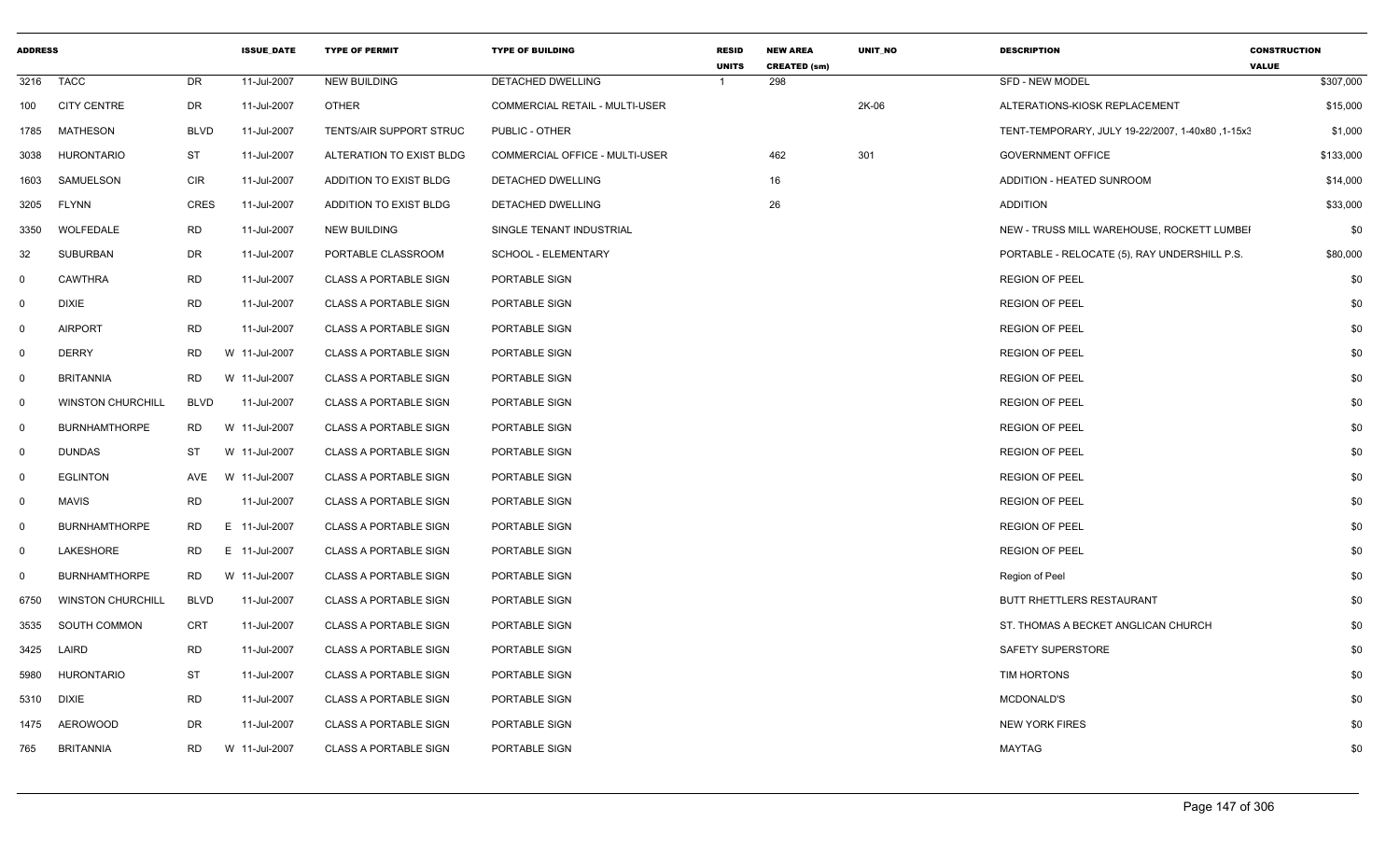| <b>ADDRESS</b> |                          |             | <b>ISSUE DATE</b> | <b>TYPE OF PERMIT</b>        | <b>TYPE OF BUILDING</b>               | <b>RESID</b><br><b>UNITS</b> | <b>NEW AREA</b><br><b>CREATED (sm)</b> | <b>UNIT NO</b>          | <b>DESCRIPTION</b>                          | <b>CONSTRUCTION</b><br><b>VALUE</b> |
|----------------|--------------------------|-------------|-------------------|------------------------------|---------------------------------------|------------------------------|----------------------------------------|-------------------------|---------------------------------------------|-------------------------------------|
| 6750           | <b>WINSTON CHURCHILL</b> | <b>BLVD</b> | 11-Jul-2007       | <b>CLASS A PORTABLE SIGN</b> | PORTABLE SIGN                         |                              |                                        |                         | <b>SALON FORTELLI</b>                       | \$0                                 |
| $\mathbf 0$    | <b>ERIN MILLS</b>        | <b>PKY</b>  | 11-Jul-2007       | <b>CLASS A PORTABLE SIGN</b> | PORTABLE SIGN                         |                              |                                        |                         | <b>ERINOAK CENTER</b>                       | \$0                                 |
| $\mathbf 0$    | <b>WINSTON CHURCHILL</b> | <b>BLVD</b> | 11-Jul-2007       | <b>CLASS A PORTABLE SIGN</b> | PORTABLE SIGN                         |                              |                                        |                         | <b>ERINOAK CENTR</b>                        | \$0                                 |
| 5945           | <b>AIRPORT</b>           | <b>RD</b>   | 12-Jul-2007       | ALTERATION TO EXIST BLDG     | COMMERCIAL OFFICE - MULTI-USER        |                              |                                        | 335                     | <b>INTERIOR ALTERATIONS</b>                 | \$13,000                            |
| 7516           | WILDFERN                 | DR          | 12-Jul-2007       | ADDITION AND ALTER           | SEMI-DETACHED DWELLING                |                              | 16                                     |                         | ADDITION-SUNROOM                            | \$13,000                            |
| 3100           | <b>HURONTARIO</b>        | ST          | 12-Jul-2007       | <b>PYLON SIGN</b>            | SCHOOL - SECONDARY                    |                              |                                        |                         | GROUND SIGN - THOMAS L. KENNEDY S.S. (1)    | \$15,000                            |
| 3495           | LAIRD                    | <b>RD</b>   | 12-Jul-2007       | <b>FASCIA SIGN</b>           | MULTI-TENANT INDUSTRIAL               |                              |                                        | 9                       | FASCIA SIGN - OAKVILLE GOLF (1)             | \$9,000                             |
| 1821           | MATTAWA                  | AVE         | 12-Jul-2007       | ALTERATION TO EXIST BLDG     | MULTI-TENANT INDUSTRIAL               |                              | 523                                    | $\overline{\mathbf{1}}$ | <b>WAREHOUSE &amp; DISTRIBUTION</b>         | \$15,000                            |
| 2336           | <b>ROSEMARY</b>          | DR          | 12-Jul-2007       | <b>NEW BUILDING</b>          | DETACHED DWELLING                     | -1                           | 370                                    |                         | SFD - CUSTOM                                | \$385,000                           |
| 5770           | <b>TIMBERLEA</b>         | <b>BLVD</b> | 12-Jul-2007       | <b>PYLON SIGN</b>            | <b>INDUSTRIAL - OTHER</b>             |                              |                                        | 107                     | GROUND SIGN - MARIO SAN FRANCESCO CAFE (1)  | \$2,000                             |
| 3232           | <b>TACC</b>              | DR          | 12-Jul-2007       | <b>NEW BUILDING</b>          | <b>DETACHED DWELLING</b>              | -1                           | 346                                    |                         | <b>SFD - NEW MODEL</b>                      | \$356,000                           |
| 3244           | <b>TACC</b>              | <b>DR</b>   | 12-Jul-2007       | <b>NEW BUILDING</b>          | <b>DETACHED DWELLING</b>              | $\overline{1}$               | 276                                    |                         | <b>SFD - NEW MODEL</b>                      | \$284,000                           |
| 60             | <b>COURTNEYPARK</b>      | DR          | W 12-Jul-2007     | ALTERATION TO EXIST BLDG     | <b>COMMERCIAL OFFICE - MULTI-USER</b> |                              |                                        | $\overline{\mathbf{1}}$ | INTERIOR ALTERATIONS - KAO BRANDS CANADA IN | \$609,000                           |
| 5100           | <b>ERIN MILLS</b>        | <b>PKY</b>  | 12-Jul-2007       | ALTERATION TO EXIST BLDG     | COMMERCIAL RETAIL - MULTI-USER        |                              |                                        | <b>B100B</b>            | RETAIL CLOTHING STORE                       | \$113,000                           |
| 2022           | LAKESHORE                | <b>RD</b>   | W 12-Jul-2007     | <b>DEMOLITION</b>            | DETACHED DWELLING                     | -1                           |                                        |                         | <b>DEMOLITION - SFD</b>                     | \$10,000                            |
| 966            | PANTERA                  | <b>DR</b>   | 12-Jul-2007       | ALTERATION TO EXIST BLDG     | MULTI-TENANT INDUSTRIAL               |                              |                                        | 21-23,27-28             | INTERIOR ALTERATIONS - (3) DEMISING WALLS   | \$5,000                             |
| 50             | <b>BURNHAMTHORPE</b>     | <b>RD</b>   | W 12-Jul-2007     | ALTERATION TO EXIST BLDG     | <b>COMMERCIAL OFFICE - MULTI-USER</b> |                              |                                        | 500                     | INTERIOR ALTERATIONS - BORDERWARE           | \$83,000                            |
| 6950           | <b>CREDITVIEW</b>        | <b>RD</b>   | 12-Jul-2007       | <b>PYLON SIGN</b>            | MULTI-TENANT INDUSTRIAL               |                              |                                        |                         | PYLON SIGN - CONSTRUCTION SITE, BENTALL (1) | \$3,000                             |
| 1641           | WEDMORE                  | WAY         | 12-Jul-2007       | <b>DEMOLITION</b>            | DETACHED DWELLING                     | -1                           |                                        |                         | <b>DEMOLITION - SFD</b>                     | \$10,000                            |
| 2250           | <b>ONEIDA</b>            | <b>CRES</b> | 12-Jul-2007       | <b>REVISIONS</b>             | DETACHED DWELLING                     |                              |                                        |                         | <b>HVAC REVISION</b>                        | \$0                                 |
| 2441           | LOANNE                   | DR          | 12-Jul-2007       | <b>REVISIONS</b>             | DETACHED DWELLING                     |                              |                                        |                         | HVAC REVISION - DUCTWORK RELOCATION         | \$0                                 |
| 1125           | <b>BLOOR</b>             | <b>ST</b>   | 12-Jul-2007       | <b>CLASS A PORTABLE SIGN</b> | PORTABLE SIGN                         |                              |                                        |                         | <b>VISION DEPOT</b>                         | \$0                                 |
| 1553           | SHAWSON                  | DR          | 12-Jul-2007       | <b>CLASS A PORTABLE SIGN</b> | PORTABLE SIGN                         |                              |                                        |                         | <b>HUSKY TRUCK STOP</b>                     | \$0                                 |
| 801            | <b>DUNDAS</b>            | <b>ST</b>   | E 12-Jul-2007     | <b>CLASS A PORTABLE SIGN</b> | PORTABLE SIGN                         |                              |                                        |                         | <b>EXTREME TAN</b>                          | \$0                                 |
| 5120           | DIXIE                    | <b>RD</b>   | 12-Jul-2007       | <b>CLASS A PORTABLE SIGN</b> | PORTABLE SIGN                         |                              |                                        |                         | MR. FISH & CHIPS                            | \$0                                 |
| 128            | <b>QUEEN</b>             | <b>ST</b>   | S 12-Jul-2007     | <b>CLASS A PORTABLE SIGN</b> | PORTABLE SIGN                         |                              |                                        |                         | NEW TO YOU                                  | \$0                                 |
| 1146           | <b>CLARKSON</b>          | <b>RD</b>   | N 12-Jul-2007     | <b>CLASS A PORTABLE SIGN</b> | PORTABLE SIGN                         |                              |                                        |                         | <b>BIRCHWOOD ACADEMY</b>                    | \$0                                 |
| 2901           | <b>EGLINTON</b>          | AVE         | W 12-Jul-2007     | <b>CLASS A PORTABLE SIGN</b> | PORTABLE SIGN                         |                              |                                        |                         | <b>NYX SHOES</b>                            | \$0                                 |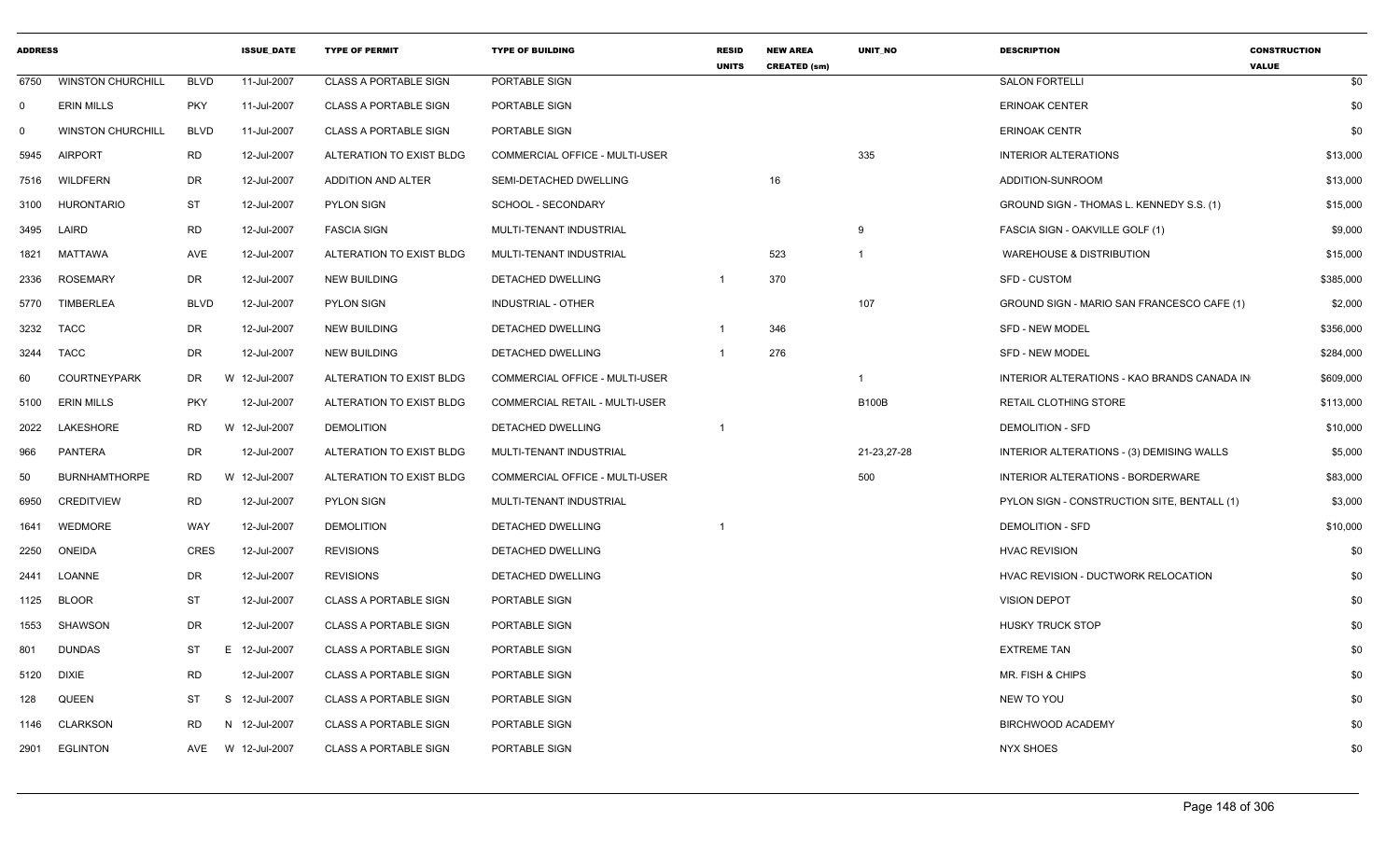| <b>ADDRESS</b> |                    |             | <b>ISSUE DATE</b> | <b>TYPE OF PERMIT</b>        | <b>TYPE OF BUILDING</b>               | <b>RESID</b><br><b>UNITS</b> | <b>NEW AREA</b><br><b>CREATED (sm)</b> | UNIT NO  | <b>DESCRIPTION</b>                           | <b>CONSTRUCTION</b><br><b>VALUE</b> |
|----------------|--------------------|-------------|-------------------|------------------------------|---------------------------------------|------------------------------|----------------------------------------|----------|----------------------------------------------|-------------------------------------|
| $\mathbf 0$    | <b>DUNDAS</b>      | <b>ST</b>   | W 12-Jul-2007     | <b>CLASS A PORTABLE SIGN</b> | PORTABLE SIGN                         |                              |                                        |          | CATHOLIC FAMILY SERVICES                     | \$0                                 |
| 3145           | <b>DUNDAS</b>      | ST          | W 12-Jul-2007     | <b>CLASS A PORTABLE SIGN</b> | PORTABLE SIGN                         |                              |                                        |          | ENCHANTED HOME DECORATING INC                | \$0                                 |
| 866            | <b>WESTLOCK</b>    | <b>RD</b>   | 13-Jul-2007       | ALTERATION TO EXIST BLDG     | DETACHED DWELLING                     |                              |                                        |          | <b>BASEMENT APARTMENT</b>                    | \$30,000                            |
| 3546           | <b>INDIGO</b>      | <b>CRES</b> | 13-Jul-2007       | ALTERATION TO EXIST BLDG     | SEMI-DETACHED DWELLING                |                              |                                        |          | ALTERATIONS-SIDE ENTRANCE                    | \$10,000                            |
| 3248           | THE COLLEGEWAY     |             | 13-Jul-2007       | ALTERATION TO EXIST BLDG     | DETACHED DWELLING                     |                              | 115                                    |          | ALTERATIONS-BASEMENT FINISHED/STAIRS         | \$39,000                            |
| 6285           | <b>MILLER'S</b>    | <b>GROV</b> | 13-Jul-2007       | ALTERATION TO EXIST BLDG     | <b>COMMERCIAL RETAIL - MULTI-USER</b> |                              | 93                                     | $1 - 2$  | DELICATESSAN                                 | \$15,000                            |
| 100            | <b>CITY CENTRE</b> | DR          | 13-Jul-2007       | ALTERATION TO EXIST BLDG     | <b>COMMERCIAL - OTHER</b>             |                              |                                        |          | ALTERATIONS - EXTERIOR FACADE, SQUARE ONE N  | \$63,000                            |
| 100            | <b>CITY CENTRE</b> | DR          | 13-Jul-2007       | ALTERATION TO EXIST BLDG     | <b>COMMERCIAL RETAIL - MULTI-USER</b> |                              | 813                                    | AS-NOTED | INTERIOR ALTERATIONS - SPEC UNITS, TENANTS N | \$123,000                           |
| 347            | LAKESHORE          | <b>RD</b>   | E.<br>13-Jul-2007 | <b>FASCIA SIGN</b>           | <b>COMMERCIAL RETAIL - MULTI-USER</b> |                              |                                        |          | FASCIA SIGN - WESTERN UNION (2)              | \$1,000                             |
| 1060           | WALDEN             | CIR         | 13-Jul-2007       | ALTERATION TO EXIST BLDG     | CONDOMINIUM ROW DWELLING              |                              |                                        | 39       | <b>BALCONY EXTENSION</b>                     | \$10,000                            |
| 6655           | <b>AIRPORT</b>     | <b>RD</b>   | 13-Jul-2007       | ALTERATION TO EXIST BLDG     | MULTI-TENANT INDUSTRIAL               |                              |                                        | A        | INTERIOR ALTERATONS - RETURN TO SPEC OFFICE  | \$68,000                            |
| 6733           | MISSISSAUGA        | <b>RD</b>   | 13-Jul-2007       | ALTERATION TO EXIST BLDG     | COMMERCIAL OFFICE - MULTI-USER        |                              |                                        | 310      | INTERIOR ALTERATIONS - WHEELS INC.           | \$15,000                            |
| 812            | <b>BRITANNIA</b>   | <b>RD</b>   | W 13-Jul-2007     | ALTERATION TO EXIST BLDG     | COMMERCIAL RETAIL - MULTI-USER        |                              |                                        | $B-11$   | RETAIL                                       | \$32,000                            |
| 3265           | <b>FIELDGATE</b>   | DR          | 13-Jul-2007       | ALTERATION TO EXIST BLDG     | DETACHED DWELLING                     |                              |                                        |          | ALTERATIONS - ENLARGE EXISTING DOOR TO A SLI | \$10,000                            |
| 1605           | <b>ENTERPRISE</b>  | RD          | 13-Jul-2007       | ALTERATION TO EXIST BLDG     | INDUSTRIAL - OTHER                    |                              |                                        |          | <b>WOODWORKING</b>                           | \$42,000                            |
| 6710           | <b>MARITZ</b>      | DR          | 13-Jul-2007       | ALTERATION TO EXIST BLDG     | MULTI-TENANT INDUSTRIAL               |                              |                                        |          | <b>BREWERY</b>                               | \$447,000                           |
| 12             | ONAWAY             | RD          | 13-Jul-2007       | ADDITION TO EXIST BLDG       | DETACHED DWELLING                     |                              | 52                                     |          | ADDITION - 2-STOREY                          | \$47,000                            |
| 1177           | CENTRAL            | <b>PKY</b>  | W<br>13-Jul-2007  | ALTERATION TO EXIST BLDG     | <b>COMMERCIAL - OTHER</b>             |                              |                                        | 47       | TAKE OUT RESTAURANT                          | \$85,000                            |
| 5250           | SATELLITE          | DR          | 13-Jul-2007       | ALTERATION TO EXIST BLDG     | MULTI-TENANT INDUSTRIAL               |                              |                                        | 33       | <b>WAREHOUSE</b>                             | \$1,000                             |
| 7227           | COPENHAGEN         | <b>RD</b>   | 13-Jul-2007       | ALTERATION TO EXIST BLDG     | <b>COMMERCIAL - OTHER</b>             |                              |                                        |          | ALTEAR-WINDOW INSTALLATION, WESTBROOK MOI    | \$15,000                            |
| 1310           | <b>DUNDAS</b>      | ST          | 13-Jul-2007<br>E. | <b>CLASS A PORTABLE SIGN</b> | PORTABLE SIGN                         |                              |                                        |          | <b>TROPICAL NIGHTS RESTAURANT</b>            | \$0                                 |
| 1855           | <b>DUNDAS</b>      | ST          | E 13-Jul-2007     | <b>CLASS A PORTABLE SIGN</b> | PORTABLE SIGN                         |                              |                                        |          | <b>TELEPHONE DEPOT</b>                       | \$0                                 |
| 1655           | <b>DUNDAS</b>      | ST          | E 13-Jul-2007     | <b>CLASS A PORTABLE SIGN</b> | PORTABLE SIGN                         |                              |                                        |          | LE CHATEAU                                   | \$0                                 |
| 450            | <b>DERRY</b>       | <b>RD</b>   | W 13-Jul-2007     | <b>CLASS A PORTABLE SIGN</b> | PORTABLE SIGN                         |                              |                                        |          | PETRO CANADA                                 | \$0                                 |
| 550            | <b>MATHESON</b>    | <b>BLVD</b> | W 13-Jul-2007     | <b>CLASS A PORTABLE SIGN</b> | PORTABLE SIGN                         |                              |                                        |          | PACE CREDIT UNION                            | \$0                                 |
| 40             | <b>BRISTOL</b>     | RD.         | 13-Jul-2007<br>E  | <b>CLASS A PORTABLE SIGN</b> | PORTABLE SIGN                         |                              |                                        |          | THE GRAND BOMBAY                             | \$0                                 |
| 3670           | <b>HURONTARIO</b>  | ST          | 13-Jul-2007       | <b>CLASS A PORTABLE SIGN</b> | PORTABLE SIGN                         |                              |                                        |          | NATIONAL MONEY MART                          | \$0                                 |
| 3050           | ARTESIAN           | <b>DR</b>   | 13-Jul-2007       | <b>CLASS A PORTABLE SIGN</b> | PORTABLE SIGN                         |                              |                                        |          | <b>MONTESSORI WORKS</b>                      | \$0                                 |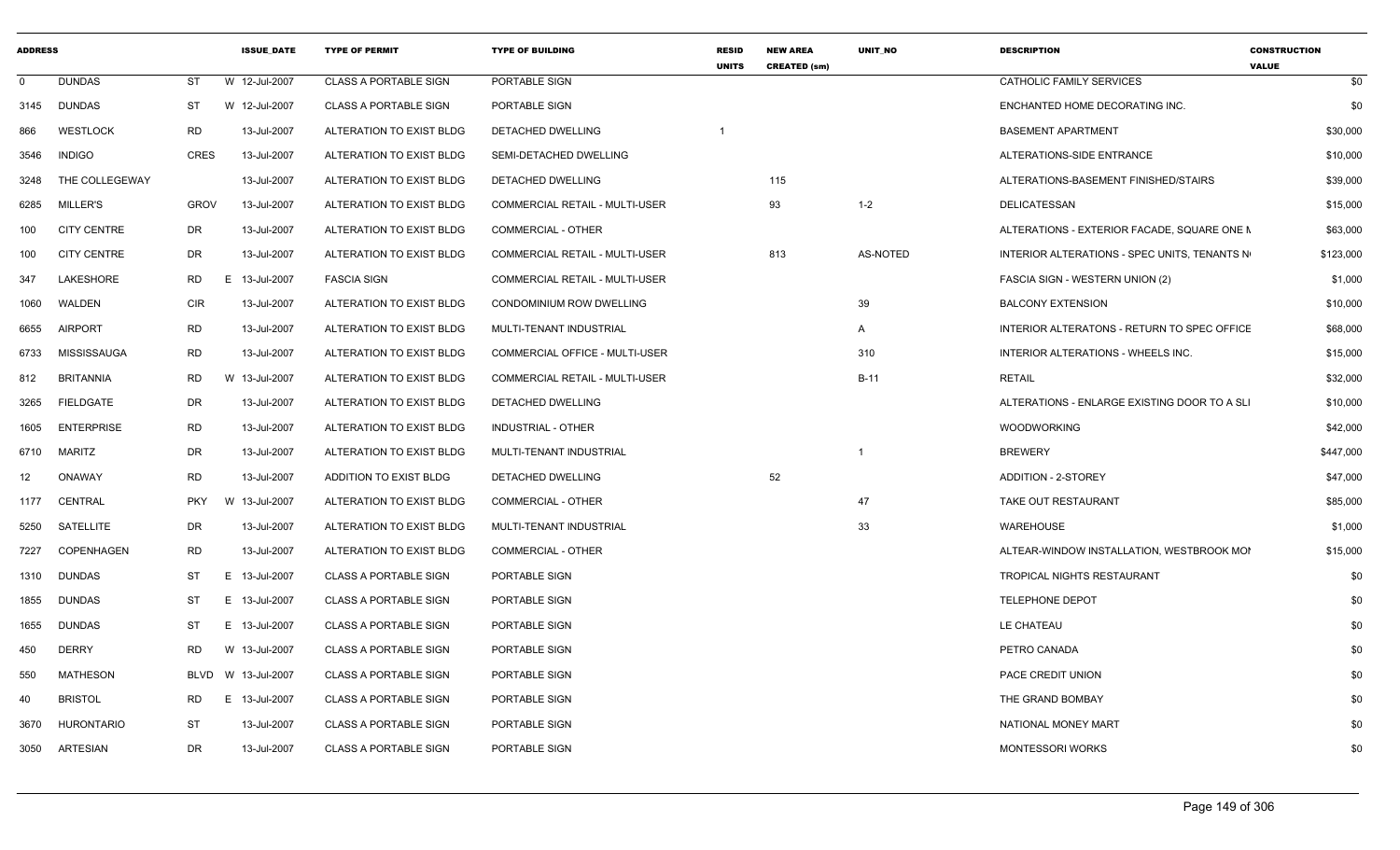| <b>ADDRESS</b> |                      |            | <b>ISSUE_DATE</b>  | <b>TYPE OF PERMIT</b>        | <b>TYPE OF BUILDING</b>        | <b>RESID</b><br><b>UNITS</b> | <b>NEW AREA</b><br><b>CREATED (sm)</b> | UNIT_NO   | <b>DESCRIPTION</b>                             | <b>CONSTRUCTION</b><br><b>VALUE</b> |
|----------------|----------------------|------------|--------------------|------------------------------|--------------------------------|------------------------------|----------------------------------------|-----------|------------------------------------------------|-------------------------------------|
| 3900           | <b>GRAND PARK</b>    | DR         | 13-Jul-2007        | <b>CLASS A PORTABLE SIGN</b> | PORTABLE SIGN                  |                              |                                        |           | <b>HOCKEY EXPERTS</b>                          | \$0                                 |
| 550            | <b>MATHESON</b>      |            | BLVD W 13-Jul-2007 | <b>CLASS A PORTABLE SIGN</b> | PORTABLE SIGN                  |                              |                                        |           | PACE CREDIT UNION                              | \$0                                 |
| 2575           | <b>DUNDAS</b>        | ST         | W 13-Jul-2007      | <b>CLASS A PORTABLE SIGN</b> | <b>PORTABLE SIGN</b>           |                              |                                        |           | KINSELLA INTERIORS (DUNDAS W, MISS)            | \$0                                 |
| $\mathbf 0$    | <b>DIXIE</b>         | <b>RD</b>  | 13-Jul-2007        | <b>CLASS A PORTABLE SIGN</b> | PORTABLE SIGN                  |                              |                                        |           | <b>REGION OF PEEL</b>                          | \$0                                 |
| $\mathbf 0$    | <b>BRITANNIA</b>     | RD         | W 13-Jul-2007      | <b>CLASS A PORTABLE SIGN</b> | PORTABLE SIGN                  |                              |                                        |           | <b>REGION OF PEEL</b>                          | \$0                                 |
| 700            | <b>BURNHAMTHORPE</b> | RD         | E 13-Jul-2007      | <b>CLASS A PORTABLE SIGN</b> | PORTABLE SIGN                  |                              |                                        |           | <b>SHOPPERS DRUG</b>                           | \$0                                 |
| 84             | <b>SOUTH SERVICE</b> | RD         | 13-Jul-2007        | <b>CLASS A PORTABLE SIGN</b> | PORTABLE SIGN                  |                              |                                        |           | TINY TREASURES MONTESSORI SCHOOL               | \$0                                 |
| 660            | <b>EGLINTON</b>      | AVE        | W 13-Jul-2007      | <b>CLASS A PORTABLE SIGN</b> | <b>PORTABLE SIGN</b>           |                              |                                        |           | <b>ADVANCE OPTICALS</b>                        | \$0                                 |
| 715            | CENTRAL              | <b>PKY</b> | W 16-Jul-2007      | <b>SPRINKLERS</b>            | COMMERCIAL RETAIL-SINGLE USER  |                              |                                        |           | <b>REVISION - SPRINKLER ONLY</b>               | \$0                                 |
| 5900           | <b>HURONTARIO</b>    | ST         | 16-Jul-2007        | ALTERATION TO EXIST BLDG     | SINGLE TENANT INDUSTRIAL       |                              | 17,738                                 |           | OFFICE WITH ACCESSORY RESTAURANT AND FITNI     | \$5,109,000                         |
| 3939           | CANDLELIGHT          | DR         | 16-Jul-2007        | <b>REVISIONS</b>             | DETACHED DWELLING              |                              |                                        |           | REVISION - TRUSS/FLOOR LAYOUT, MODEL 2175 (20  | \$0                                 |
| 3730           | LAIRD                | <b>RD</b>  | 16-Jul-2007        | <b>NEW BUILDING</b>          | SINGLE TENANT INDUSTRIAL       |                              | 5,344                                  |           | NEW - OFFICE & PLANT FACILITY BLDG, BEL-TRONIC | \$2,902,000                         |
| 808            | <b>BRITANNIA</b>     | <b>RD</b>  | W 16-Jul-2007      | ALTERATION TO EXIST BLDG     | COMMERCIAL OFFICE - MULTI-USER |                              |                                        | 213       | <b>BUSINESS OFFICE</b>                         | \$38,000                            |
| 100            | <b>CITY CENTRE</b>   | DR         | 16-Jul-2007        | ALTERATION TO EXIST BLDG     | COMMERCIAL RETAIL - MULTI-USER |                              |                                        | 2-835     | INTERIOR ALTERATIONS - HALLMARK STORE          | \$34,000                            |
| 650            | <b>ATOKA</b>         | DR         | 16-Jul-2007        | <b>DEMOLITION</b>            | DETACHED DWELLING              |                              |                                        |           | <b>DEMOLITION - SFD</b>                        | \$10,000                            |
| 1395           | <b>BLYTHE</b>        | RD         | 16-Jul-2007        | <b>REVISIONS</b>             | DETACHED DWELLING              |                              |                                        |           | <b>REVISED SEPTIC SYSTEM</b>                   | \$0                                 |
| 3599           | WOLFEDALE            | <b>RD</b>  | 16-Jul-2007        | <b>CLASS A PORTABLE SIGN</b> | PORTABLE SIGN                  |                              |                                        |           | LAIDLAW EDUCATION SERVICES                     | \$0                                 |
| 2090           | <b>HURONTARIO</b>    | ST         | 16-Jul-2007        | <b>CLASS A PORTABLE SIGN</b> | PORTABLE SIGN                  |                              |                                        |           | <b>HARBORN DENTAL</b>                          | \$0                                 |
| 735            | <b>TWAIN</b>         | AVE        | 16-Jul-2007        | <b>CLASS A PORTABLE SIGN</b> | PORTABLE SIGN                  |                              |                                        |           | <b>TUTOR TIME</b>                              | \$0                                 |
| 187            | LAKESHORE            | <b>RD</b>  | E 16-Jul-2007      | <b>CLASS A PORTABLE SIGN</b> | PORTABLE SIGN                  |                              |                                        |           | <b>BARGAIN SHOP</b>                            | \$0                                 |
| $\mathbf 0$    | <b>TRUSCOTT</b>      | DR         | 16-Jul-2007        | <b>CLASS A PORTABLE SIGN</b> | PORTABLE SIGN                  |                              |                                        |           | COMMUNITY SERVICES - SOUTH COMMON CC           | \$0                                 |
| 2301           | ROYAL WINDSOR        | DR         | 16-Jul-2007        | ALTERATION TO EXIST BLDG     | MULTI-TENANT INDUSTRIAL        |                              |                                        | 1A        | CONDITIONAL PERMIT - INT.ALT. & DEMISING WALL, | \$0                                 |
| 1135           | <b>GLEN</b>          | <b>RD</b>  | 17-Jul-2007        | <b>NEW BUILDING</b>          | GARAGE/CARPORT                 |                              |                                        |           | NEW-SHED, (20x24)                              | \$18,000                            |
| 888            | <b>DUNDAS</b>        | ST         | E 17-Jul-2007      | ALTERATION TO EXIST BLDG     | COMMERCIAL - OTHER             |                              |                                        | K1-K2     | OPTICAL STORE                                  | \$29,000                            |
| 58             | PAISLEY              | BLVD       | E 17-Jul-2007      | ADDITION AND ALTER           | DETACHED DWELLING              |                              |                                        |           | ADDITION/ALTERATIONS & DECK                    | \$337,000                           |
| 899            | LAKESHORE            | RD         | E 17-Jul-2007      | ALTERATION TO EXIST BLDG     | COMMERCIAL RETAIL-SINGLE USER  |                              |                                        |           | <b>BUSINESS OFFICE</b>                         | \$26,000                            |
| 3250           | <b>RIDGEWAY</b>      | DR.        | 17-Jul-2007        | ALTERATION TO EXIST BLDG     | MULTI-TENANT INDUSTRIAL        |                              |                                        | $10 - 12$ | ALTER-DEMISING WALL, MYTRAK HEALTH SYSTEM      | \$31,000                            |
| 6812           | <b>GOLDEN HILLS</b>  | <b>WAY</b> | 17-Jul-2007        | ADDITION TO EXIST BLDG       | DETACHED DWELLING              |                              |                                        |           | ADDITION-DECK                                  | \$10,000                            |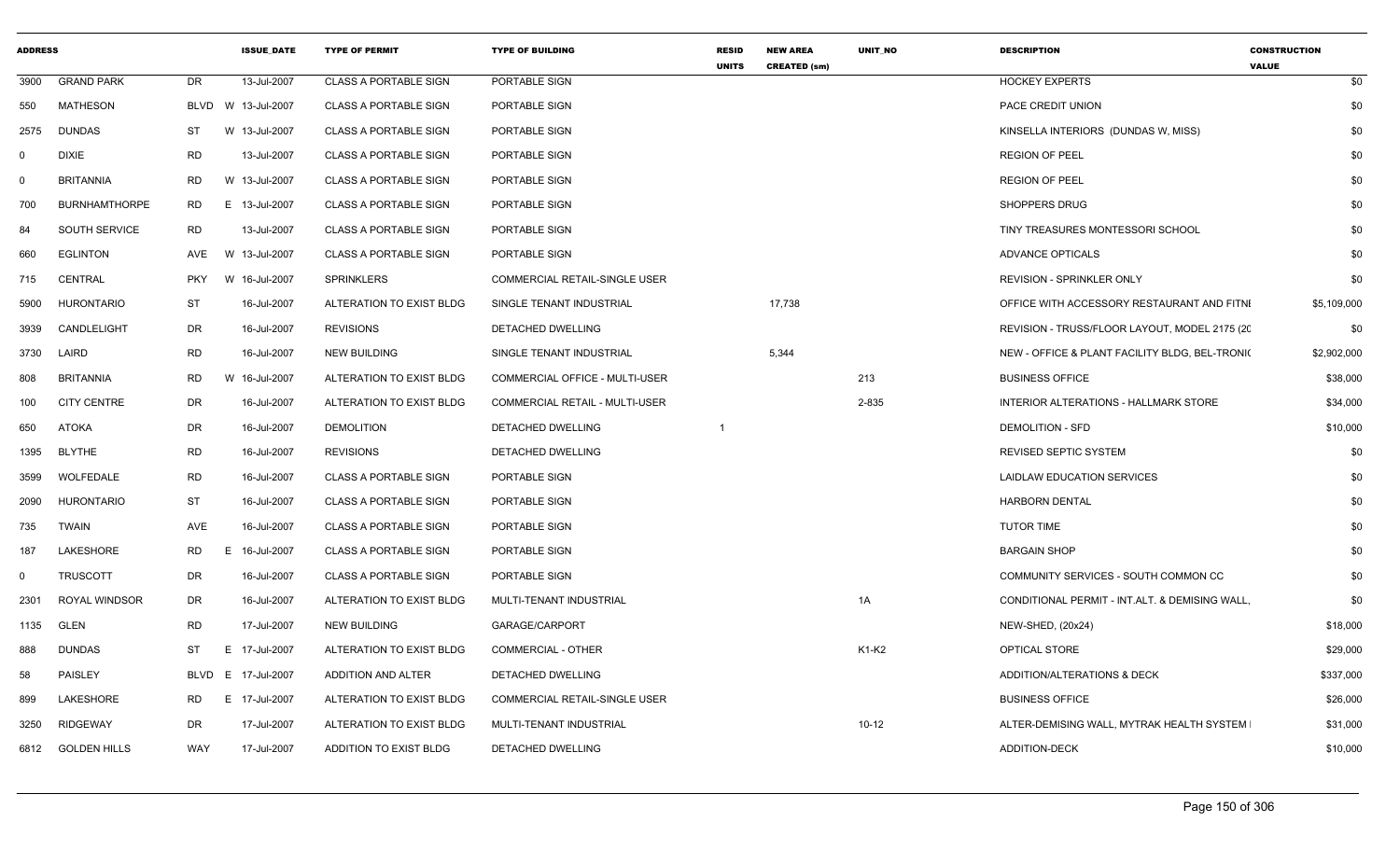| <b>ADDRESS</b> |                       |             | <b>ISSUE DATE</b> | <b>TYPE OF PERMIT</b>    | <b>TYPE OF BUILDING</b>               | <b>RESID</b><br><b>UNITS</b> | <b>NEW AREA</b><br><b>CREATED (sm)</b> | <b>UNIT NO</b> | <b>DESCRIPTION</b>                             | <b>CONSTRUCTION</b><br><b>VALUE</b> |
|----------------|-----------------------|-------------|-------------------|--------------------------|---------------------------------------|------------------------------|----------------------------------------|----------------|------------------------------------------------|-------------------------------------|
| 2010           | HARTLAND              | <b>DR</b>   | 17-Jul-2007       | <b>NEW BUILDING</b>      | GARAGE/CARPORT                        |                              | 41                                     |                | NEW DETACHED GARAGE                            | \$16,000                            |
| 1500           | WATERSEDGE            | <b>RD</b>   | 17-Jul-2007       | <b>NEW BUILDING</b>      | DETACHED DWELLING                     |                              | 659                                    |                | SFD - CUSTOM / DEMOLISH-EXISTING               | \$845,000                           |
| 3240           | TACC                  | DR          | 17-Jul-2007       | <b>NEW BUILDING</b>      | DETACHED DWELLING                     |                              | 260                                    |                | <b>SFD - NEW MODEL</b>                         | \$267,000                           |
| 6085           | <b>CREDITVIEW</b>     | <b>RD</b>   | 17-Jul-2007       | ALTERATION TO EXIST BLDG | <b>COMMERCIAL RETAIL-SINGLE USER</b>  |                              |                                        | <b>BLD A-B</b> | ALTERATIONS - FACADE/CANOPY RENOVATIONS        | \$15,000                            |
| 6740           | KITIMAT               | <b>RD</b>   | 17-Jul-2007       | ALTERATION TO EXIST BLDG | SINGLE TENANT INDUSTRIAL              |                              |                                        |                | ADDITION - INSTALL 2 ROOFTOP UNITS             | \$20,000                            |
| 2200           | <b>EGLINTON</b>       | AVE<br>W    | 17-Jul-2007       | <b>STORAGE TANK</b>      | PUBLIC - OTHER                        |                              |                                        |                | TANK - ABOVE-GROUND / CONCRETE PAD             | \$15,000                            |
| 515            | <b>TEDWYN</b>         | <b>DR</b>   | 17-Jul-2007       | ALTERATION TO EXIST BLDG | SCHOOL - ELEMENTARY                   |                              |                                        |                | <b>INTERIOR ALTERATIONS</b>                    | \$366,000                           |
| 888            | <b>DUNDAS</b>         | ST          | E 17-Jul-2007     | ALTERATION TO EXIST BLDG | COMMERCIAL RETAIL - MULTI-USER        |                              |                                        | K1-K2          | INTERIOR ALTERATIONS - OPTICAL STORE "YOU &    | \$15,000                            |
| 80             | <b>COURTNEYPARK</b>   | DR          | W 17-Jul-2007     | ALTERATION TO EXIST BLDG | COMMERCIAL OFFICE - MULTI-USER        |                              |                                        | 2              | INTERIOR ALTERATIONS - ENERGY SAVINGS GROU     | \$148,000                           |
| 3359           | MISSISSAUGA           | <b>RD</b>   | 17-Jul-2007       | ALTERATION TO EXIST BLDG | <b>COMMERCIAL - OTHER</b>             |                              |                                        | 2008, 0130B    | <b>RESTAURANT</b>                              | \$38,000                            |
| 5055           | <b>PLANTATION</b>     | PL          | 17-Jul-2007       | ALTERATION TO EXIST BLDG | COMMERCIAL RETAIL - MULTI-USER        |                              | 320                                    |                | <b>RETAIL</b>                                  | \$92,000                            |
| 2571           | LUNDIGAN              | <b>DR</b>   | 17-Jul-2007       | ALTERATION TO EXIST BLDG | DETACHED DWELLING                     | $\overline{1}$               |                                        |                | <b>BASEMENT APARTMENT</b>                      | \$20,000                            |
| 3900           | <b>GRAND PARK</b>     | DR          | 17-Jul-2007       | <b>FASCIA SIGN</b>       | COMMERCIAL RETAIL - MULTI-USER        |                              |                                        | E <sub>1</sub> | <b>FASCIA SIGNS - HOCKEY EXPERTS (2)</b>       | \$43,000                            |
| 5451           | <b>FESTIVAL</b>       | <b>DR</b>   | 17-Jul-2007       | <b>REVISIONS</b>         | SEMI-DETACHED DWELLING                |                              | 52                                     |                | REVISIONS - FINISHED BASEMENT, LOT 31-L ONLY   | \$18,000                            |
| 5475           | FESTIVAL              | <b>DR</b>   | 17-Jul-2007       | <b>REVISIONS</b>         | SEMI-DETACHED DWELLING                |                              | 52                                     |                | REVISIONS - FINISHED BASEMENT, LOT-27 L/R ONLY | \$35,000                            |
| 5481           | <b>FESTIVAL</b>       | <b>DR</b>   | 17-Jul-2007       | <b>REVISIONS</b>         | SEMI-DETACHED DWELLING                |                              | 53                                     |                | REVISIONS - FINISHED BASEMENT, LOT 26-R ONLY   | \$18,000                            |
|                | ROBERT SPECK          | <b>PKY</b>  | 17-Jul-2007       | ALTERATION TO EXIST BLDG | COMMERCIAL OFFICE - MULTI-USER        |                              |                                        | 12 FLR, 1200   | INTERIOR ALTERATIONS - PUBLIC CORRIDOR ON TH   | \$15,000                            |
|                | <b>CITY CENTRE</b>    | <b>DR</b>   | 17-Jul-2007       | ALTERATION TO EXIST BLDG | COMMERCIAL OFFICE - MULTI-USER        |                              |                                        | 302            | <b>BUSINESS OFFICE</b>                         | \$134,000                           |
| 5520           | <b>EXPLORER</b>       | <b>DR</b>   | 17-Jul-2007       | ALTERATION TO EXIST BLDG | <b>COMMERCIAL OFFICE - MULTI-USER</b> |                              |                                        | 105            | INTERIOR ALTERATIONS - RICOH CANADA INC        | \$80,000                            |
| 100            | <b>CITY CENTRE</b>    | <b>DR</b>   | 17-Jul-2007       | ALTERATION TO EXIST BLDG | COMMERCIAL RETAIL - MULTI-USER        |                              |                                        | $2 - 102$      | <b>INTERIOR ALTERATIONS - THE BODY SHOP</b>    | \$27,000                            |
| 4103           | WHEELWRIGHT           | <b>CRES</b> | 17-Jul-2007       | <b>OTHER</b>             | DETACHED DWELLING                     |                              |                                        |                | <b>ADDITION-DECK</b>                           | \$10,000                            |
| 6025           | <b>GLEN ERIN</b>      | <b>DR</b>   | 17-Jul-2007       | ALTERATION TO EXIST BLDG | APARTMENT (> 6 UNITS)                 |                              |                                        |                | ALTERATIONS-PARKING GARAGE REPAIRS, REGION     | \$43,000                            |
| 5250           | SATELLITE             | <b>DR</b>   | 17-Jul-2007       | ALTERATION TO EXIST BLDG | MULTI-TENANT INDUSTRIAL               |                              |                                        | 32             | <b>WAREHOUSING</b>                             | \$1,000                             |
| 2655           | <b>NORTH SHERIDAN</b> | <b>WAY</b>  | 17-Jul-2007       | <b>DEMOLITION</b>        | <b>INDUSTRIAL - OTHER</b>             |                              |                                        |                | <b>DEMOLITION - INTERIOR</b>                   | \$15,000                            |
| 40             | <b>DUNDAS</b>         | ST          | E 17-Jul-2007     | <b>REVISIONS</b>         | COMMERCIAL RETAIL - MULTI-USER        |                              |                                        | $C-1$          | KITCHEN EXHAUST REVISION                       | \$0                                 |
| 1113           | ALGONQUIN             | <b>DR</b>   | 17-Jul-2007       | <b>DEMOLITION</b>        | DETACHED DWELLING                     | $\overline{1}$               |                                        |                | <b>DEMOLITON - SFD</b>                         | \$10,000                            |
| 212            | <b>GLENVIEW</b>       | <b>DR</b>   | 17-Jul-2007       | <b>DEMOLITION</b>        | DETACHED DWELLING                     |                              |                                        |                | <b>DEMOLITION - SFD</b>                        | \$10,000                            |
| 2452           | <b>GLENGARRY</b>      | <b>RD</b>   | 17-Jul-2007       | <b>DEMOLITION</b>        | DETACHED DWELLING                     | $\overline{1}$               |                                        |                | DEMOLITION - SFD/SHED                          | \$10,000                            |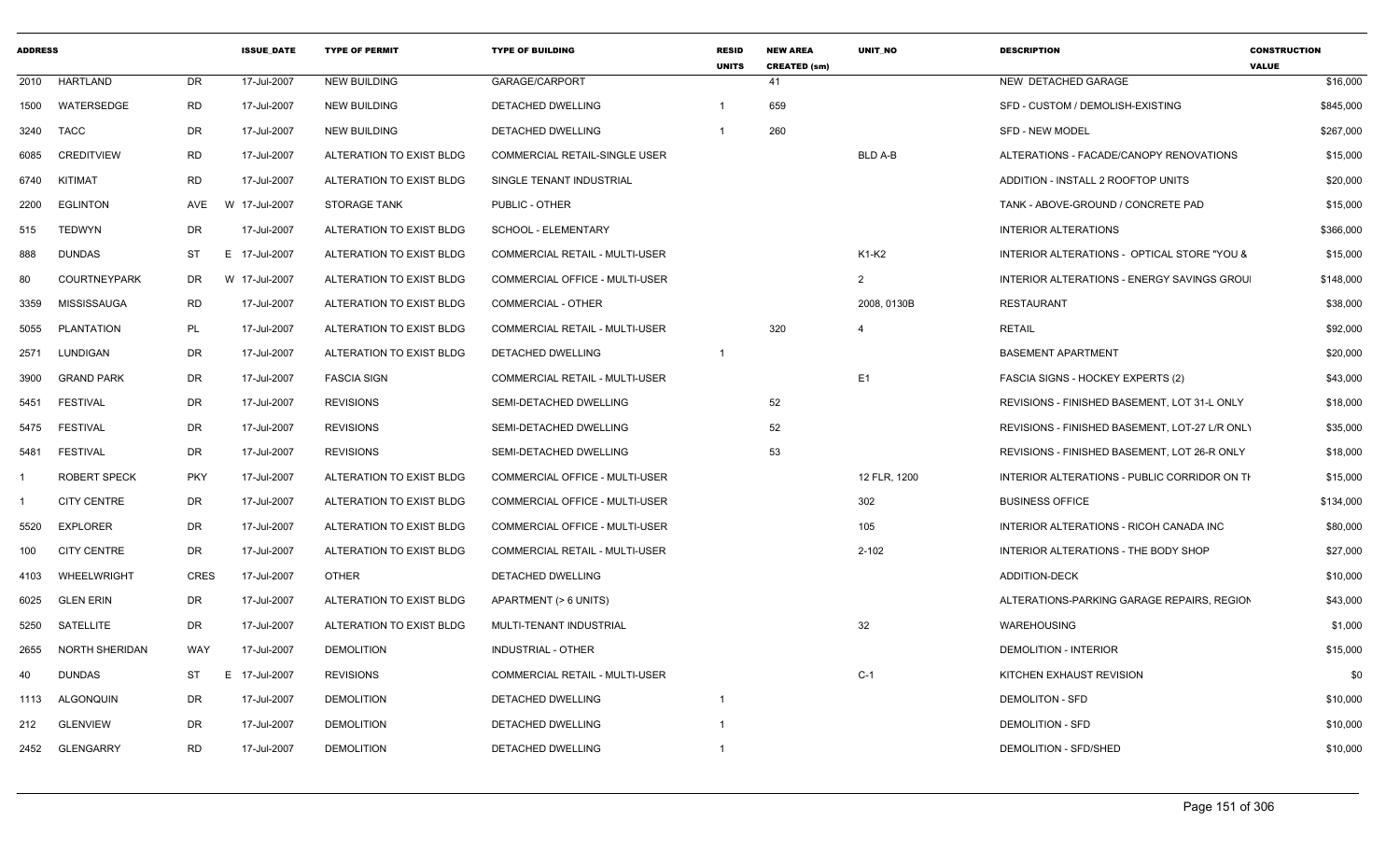| <b>ADDRESS</b> |                      |             | <b>ISSUE DATE</b> | <b>TYPE OF PERMIT</b>        | <b>TYPE OF BUILDING</b>               | <b>RESID</b><br><b>UNITS</b> | <b>NEW AREA</b><br><b>CREATED (sm)</b> | <b>UNIT NO</b> | <b>DESCRIPTION</b>                             | <b>CONSTRUCTION</b><br><b>VALUE</b> |
|----------------|----------------------|-------------|-------------------|------------------------------|---------------------------------------|------------------------------|----------------------------------------|----------------|------------------------------------------------|-------------------------------------|
| 4141           | DIXIE                | <b>RD</b>   | 17-Jul-2007       | <b>CLASS A PORTABLE SIGN</b> | PORTABLE SIGN                         |                              |                                        |                | SUBWAY (4141 DIXIE ROAD)                       | \$0                                 |
| 950            | SOUTHDOWN            | <b>RD</b>   | 17-Jul-2007       | <b>CLASS A PORTABLE SIGN</b> | PORTABLE SIGN                         |                              |                                        |                | <b>JENNIFER'S FLOWERS &amp; GIFTS</b>          | \$0                                 |
| 1500           | WATERSEDGE           | <b>RD</b>   | 17-Jul-2007       | ALTERATION TO EXIST BLDG     | DETACHED DWELLING                     |                              |                                        |                | <b>MECHANICAL ONLY</b>                         | \$0                                 |
| 728            | <b>BRISTOL</b>       | <b>RD</b>   | W 17-Jul-2007     | <b>CLASS A PORTABLE SIGN</b> | PORTABLE SIGN                         |                              |                                        |                | <b>TD CANADA TRUST</b>                         | \$0                                 |
| 2150           | <b>BURNHAMTHORPE</b> | <b>RD</b>   | W 17-Jul-2007     | <b>CLASS A PORTABLE SIGN</b> | PORTABLE SIGN                         |                              |                                        |                | <b>FAMOUS OPTICAL</b>                          | \$0                                 |
| 52             | <b>QUEEN</b>         | <b>ST</b>   | S 18-Jul-2007     | <b>NEW BUILDING</b>          | DUPLEX, 3, 4, 5 0R 6PLEX              |                              |                                        |                | NEW - SIXPLEX APARTMENT (6 UNITS) - CUSTOM - ( | \$0                                 |
| 56             | <b>QUEEN</b>         | ST          | S 18-Jul-2007     | <b>NEW BUILDING</b>          | DUPLEX, 3, 4, 5 0R 6PLEX              |                              |                                        |                | NEW - SIXPLEX APARTMENT (6 UNITS) - COMPLETIC  | \$0                                 |
| 377            | <b>BURNHAMTHORPE</b> | RD          | E 18-Jul-2007     | ALTERATION TO EXIST BLDG     | <b>COMMERCIAL RETAIL - MULTI-USER</b> |                              |                                        | 19             | INTERIOR ALTERATIONS-UNTOUCHABLE SPORTS C      | \$15,000                            |
| 6850           | <b>REXWOOD</b>       | <b>RD</b>   | 18-Jul-2007       | <b>NEW BUILDING</b>          | SINGLE TENANT INDUSTRIAL              |                              | 1,294                                  |                | NEW - OFFICE/MFG/DISTRIBUTION WAREHOUSE, BL    | \$980,000                           |
| 6972           | <b>AIRPORT</b>       | <b>RD</b>   | 18-Jul-2007       | <b>OTHER</b>                 | INDUSTRIAL - OTHER                    |                              |                                        |                | WATER LINE AND YARD HYDRANT                    | \$10,000                            |
| 1195           | <b>DUNDAS</b>        | ST          | 18-Jul-2007<br>E. | ALTERATION TO EXIST BLDG     | <b>COMMERCIAL - OTHER</b>             |                              |                                        |                | INTERIOR ALTERATIONS-AMMA CHETTINADA REST/     | \$42,000                            |
| 2300           | MEADOWVALE           | <b>BLVD</b> | 18-Jul-2007       | ALTERATION TO EXIST BLDG     | <b>COMMERCIAL OFFICE- SINGLE USER</b> |                              |                                        |                | INTERIOR ALTERATIONS - CONCOURSE LEVEL, BAS    | \$133,000                           |
| 2475           | <b>TRUSCOTT</b>      | DR          | 18-Jul-2007       | ALTERATION TO EXIST BLDG     | <b>CITY</b>                           |                              |                                        |                | INTERIOR ALTERATIONS - CLARKSON ARENA          | \$15,000                            |
| 820            | <b>SCOLLARD</b>      | <b>CRT</b>  | 18-Jul-2007       | <b>REVISIONS</b>             | APARTMENT (> 6 UNITS)                 |                              |                                        | BLDGS A,B, EF  | PARKING LEVEL P1 REVISION                      | \$0                                 |
| 100            | <b>CITY CENTRE</b>   | DR          | 18-Jul-2007       | <b>FASCIA SIGN</b>           | COMMERCIAL RETAIL - MULTI-USER        |                              |                                        | 2-258          | FASCIA SIGN - K. BERKETTI (1)                  | \$1,000                             |
| 1400           | <b>DIXIE</b>         | <b>RD</b>   | 18-Jul-2007       | ALTERATION TO EXIST BLDG     | APARTMENT (> 6 UNITS)                 |                              |                                        |                | ALTERATIONS-EXTERIOR CLADDING REPAIR, PCC-1    | \$15,000                            |
| 980            | <b>PACIFIC</b>       | <b>GATE</b> | 18-Jul-2007       | <b>CLASS A PORTABLE SIGN</b> | PORTABLE SIGN                         |                              |                                        |                | ANDALOUS IMPORTS                               | \$0                                 |
| 6600           | <b>DIXIE</b>         | <b>RD</b>   | 18-Jul-2007       | <b>CLASS A PORTABLE SIGN</b> | PORTABLE SIGN                         |                              |                                        |                | MAXIM LIGHTING INTERNATIONAL                   | \$0                                 |
| 3050           | VEGA                 | <b>BLVD</b> | 18-Jul-2007       | <b>CLASS A PORTABLE SIGN</b> | PORTABLE SIGN                         |                              |                                        |                | KITCHEN STUFF PLUS                             | \$0                                 |
| 660            | <b>EGLINTON</b>      | AVE         | W 18-Jul-2007     | <b>CLASS A PORTABLE SIGN</b> | PORTABLE SIGN                         |                              |                                        |                | MAVIS DENTAL CENTRE                            | \$0                                 |
| 1075           | CEREMONIAL           | <b>DR</b>   | 18-Jul-2007       | <b>CLASS A PORTABLE SIGN</b> | PORTABLE SIGN                         |                              |                                        |                | <b>HEARTLAND DENTAL CENTER</b>                 | \$0                                 |
| 512            | <b>BRISTOL</b>       | <b>RD</b>   | W 18-Jul-2007     | <b>CLASS A PORTABLE SIGN</b> | PORTABLE SIGN                         |                              |                                        |                | <b>BRISTOL DENTAL</b>                          | \$0                                 |
| 5985           | RODEO                | <b>DR</b>   | 18-Jul-2007       | <b>CLASS A PORTABLE SIGN</b> | PORTABLE SIGN                         |                              |                                        |                | <b>COTTON GINNY</b>                            | \$0                                 |
| 720            | <b>BURNHAMTHORPE</b> | <b>RD</b>   | W 18-Jul-2007     | <b>CLASS A PORTABLE SIGN</b> | PORTABLE SIGN                         |                              |                                        |                | <b>OASIS WATER LTD</b>                         | \$0                                 |
| 3899           | TRELAWNY             | <b>CIR</b>  | 18-Jul-2007       | <b>CLASS A PORTABLE SIGN</b> | PORTABLE SIGN                         |                              |                                        |                | VISION CENTRE AT TRELAWNY                      | \$0                                 |
| 918            | <b>DUNDAS</b>        | <b>ST</b>   | E 18-Jul-2007     | <b>CLASS A PORTABLE SIGN</b> | PORTABLE SIGN                         |                              |                                        |                | DR. CAMINSCHI                                  | \$0                                 |
| 1834           | LAKESHORE            | RD.         | W 18-Jul-2007     | <b>CLASS A PORTABLE SIGN</b> | PORTABLE SIGN                         |                              |                                        |                | LA FELICITA BAKERY AND CAFE                    | \$0                                 |
|                | 3500 LAIRD           | <b>RD</b>   | 19-Jul-2007       | ALTERATION TO EXIST BLDG     | MULTI-TENANT INDUSTRIAL               |                              | 139                                    | -1             | MANUFACTURING & WAREHOUSING                    | \$36,000                            |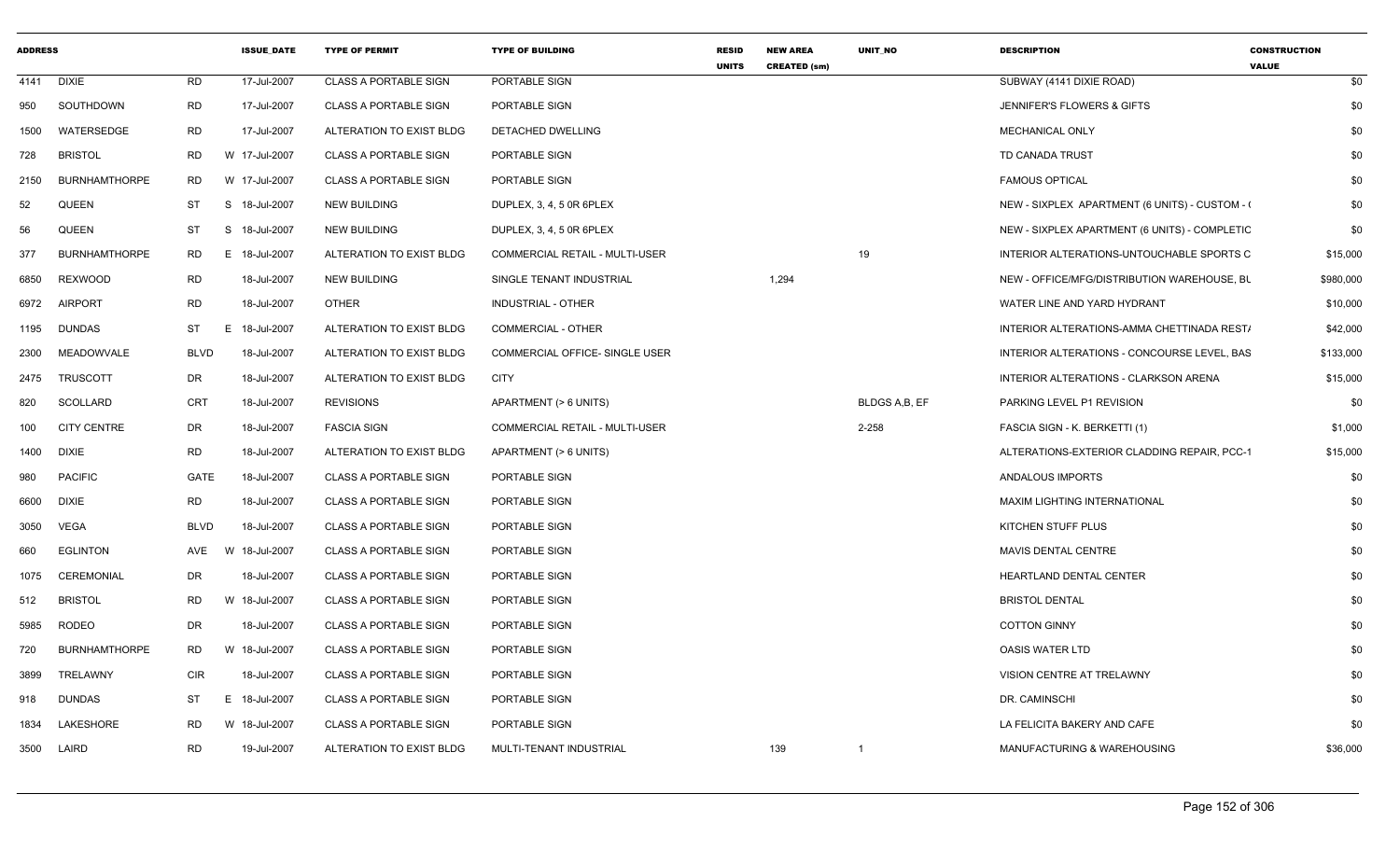| <b>ADDRESS</b> |                        |            | <b>ISSUE DATE</b> | <b>TYPE OF PERMIT</b>    | <b>TYPE OF BUILDING</b>        | <b>RESID</b><br><b>UNITS</b> | <b>NEW AREA</b><br><b>CREATED (sm)</b> | UNIT_NO   | <b>DESCRIPTION</b>                           | <b>CONSTRUCTION</b><br><b>VALUE</b> |     |
|----------------|------------------------|------------|-------------------|--------------------------|--------------------------------|------------------------------|----------------------------------------|-----------|----------------------------------------------|-------------------------------------|-----|
|                | 1115 WILLOW            | LANE       | 19-Jul-2007       | <b>REVISIONS</b>         | <b>DETACHED DWELLING</b>       |                              |                                        |           | <b>REVISION - GARAGE EXTENSION</b>           |                                     | \$0 |
| 3021           | ARGENTIA               | <b>RD</b>  | 19-Jul-2007       | <b>FASCIA SIGN</b>       | COMMERCIAL - OTHER             |                              |                                        |           | FASCIA SIGN - ROGERS (1)                     | \$10,000                            |     |
| 1422           | <b>LIVEOAK</b>         | DR         | 19-Jul-2007       | <b>INGROUND POOL</b>     | DETACHED DWELLING              |                              |                                        |           |                                              |                                     | \$0 |
| 1930           | <b>REISS</b>           | <b>CRT</b> | 19-Jul-2007       | <b>INGROUND POOL</b>     | DETACHED DWELLING              |                              |                                        |           |                                              |                                     | \$0 |
| 1911           | DEER'S WOLD            |            | 19-Jul-2007       | <b>INGROUND POOL</b>     | DETACHED DWELLING              |                              |                                        |           |                                              |                                     | \$0 |
| 189            | <b>KENOLLIE</b>        | AVE        | 19-Jul-2007       | <b>INGROUND POOL</b>     | DETACHED DWELLING              |                              |                                        |           |                                              |                                     | \$0 |
| 555            | <b>SECRETARIAT</b>     | <b>CRT</b> | 19-Jul-2007       | ALTERATION TO EXIST BLDG | SINGLE TENANT INDUSTRIAL       |                              |                                        |           | <b>WAREHOUSE &amp; DISTRIBUTION</b>          | \$735,000                           |     |
| 100            | <b>CITY CENTRE</b>     | DR         | 19-Jul-2007       | <b>FASCIA SIGN</b>       | COMMERCIAL RETAIL - MULTI-USER |                              |                                        | 2-836     | FASCIA SIGN - INTERNATIONAL (2)              | \$5,000                             |     |
| 3316           | <b>SUNLIGHT</b>        | ST         | 19-Jul-2007       | NEW BUILDING             | SEMI-DETACHED DWELLING         | $\overline{2}$               | 292                                    |           | SEMI-DETACHED - NEW MODEL                    | \$301,000                           |     |
| 187            | LAKESHORE              | <b>RD</b>  | E 19-Jul-2007     | ALTERATION TO EXIST BLDG | COMMERCIAL RETAIL - MULTI-USER |                              |                                        | 187, 189A | <b>RETAIL</b>                                | \$268,000                           |     |
| 4119           | <b>TAPESTRY</b>        | <b>TR</b>  | 19-Jul-2007       | <b>INGROUND POOL</b>     | DETACHED DWELLING              |                              |                                        |           |                                              |                                     | \$0 |
| 1224           | <b>DUNDAS</b>          | ST         | W 19-Jul-2007     | ALTERATION TO EXIST BLDG | COMMERCIAL RETAIL - MULTI-USER |                              |                                        | 101       | <b>FINANCIAL INSTITUTION</b>                 | \$73,000                            |     |
| 620            | CRANLEIGH              | CRT        | 19-Jul-2007       | ABOVE GROUND POOL        | DETACHED DWELLING              |                              |                                        |           |                                              |                                     | \$0 |
| 1526           | <b>LOCHLIN</b>         | TR         | 19-Jul-2007       | <b>INGROUND POOL</b>     | DETACHED DWELLING              |                              |                                        |           |                                              |                                     | \$0 |
| 7157           | <b>WHITE PINE</b>      | <b>CRT</b> | 19-Jul-2007       | <b>INGROUND POOL</b>     | DETACHED DWELLING              |                              |                                        |           |                                              |                                     | \$0 |
| 1455           | <b>BRITANNIA</b>       | RD         | E 19-Jul-2007     | ALTERATION TO EXIST BLDG | MULTI-TENANT INDUSTRIAL        |                              |                                        |           | INTERIOR ALTERATIONS - ENCLOSE WALKWAYS BE   | \$20,000                            |     |
| 1855           | MINNESOTA              | CRT        | 19-Jul-2007       | ALTERATION TO EXIST BLDG | SINGLE TENANT INDUSTRIAL       |                              |                                        |           | INTERIOR ALTERATIONS/GENERATORS (2), UPS CAI | \$288,000                           |     |
| 5752           | <b>GREENSBORO</b>      | DR         | 19-Jul-2007       | <b>INGROUND POOL</b>     | DETACHED DWELLING              |                              |                                        |           |                                              |                                     | \$0 |
| 3335           | TRELAWNY               | <b>CIR</b> | 19-Jul-2007       | <b>INGROUND POOL</b>     | DETACHED DWELLING              |                              |                                        |           |                                              |                                     | \$0 |
| 185            | LAKESHORE              | RD         | E 19-Jul-2007     | ALTERATION TO EXIST BLDG | APARTMENT (> 6 UNITS)          |                              |                                        |           | ALTERATIONS - LAUNDRY-ROOM RELOCATE          | \$15,000                            |     |
| 951            | <b>VERBENA</b>         | <b>RD</b>  | 19-Jul-2007       | ALTERATION TO EXIST BLDG | SINGLE TENANT INDUSTRIAL       |                              |                                        |           | ALTERATIONS-INTERIOR ALTER & ROOF TOP UNIT ( | \$29,000                            |     |
| 3359           | <b>MISSISSAUGA</b>     | <b>RD</b>  | 19-Jul-2007       | ALTERATION TO EXIST BLDG | PUBLIC - OTHER                 |                              |                                        |           | INTERIOR ALTERATIONS - KANEFF BUILDING       | \$43,000                            |     |
| 3060           | CARAVELLE              | DR         | 19-Jul-2007       | ALTERATION TO EXIST BLDG | SINGLE TENANT INDUSTRIAL       |                              |                                        |           | INTERIOR ALTERATIONS/ROOF-TOP UNITS (2)      | \$394,000                           |     |
| 1511           | <b>BRYCE</b>           | <b>RD</b>  | 19-Jul-2007       | ABOVE GROUND POOL        | DETACHED DWELLING              |                              |                                        |           |                                              |                                     | \$0 |
| 33             | <b>PINE</b>            | AVE<br>S   | 19-Jul-2007       | OTHER POOL               | DETACHED DWELLING              |                              |                                        |           |                                              |                                     | \$0 |
| 5506           | TENTH LINE WEST        |            | 19-Jul-2007       | <b>REVISIONS</b>         | SEMI-DETACHED DWELLING         |                              |                                        |           | REVISIONS - FINISHED BASEMENT (LOT-47R ONLY) | \$15,000                            |     |
| 5500           | <b>TENTH LINE WEST</b> |            | 19-Jul-2007       | <b>REVISIONS</b>         | SEMI-DETACHED DWELLING         |                              |                                        |           | REVISIONS - FINISHED BASEMENT (LOT-46R ONLY) | \$18,000                            |     |
|                | 5476 TENTH LINE WEST   |            | 19-Jul-2007       | <b>REVISIONS</b>         | SEMI-DETACHED DWELLING         |                              |                                        |           | REVISIONS - FINISHED BASEMENT (LOT-42R ONLY) | \$18,000                            |     |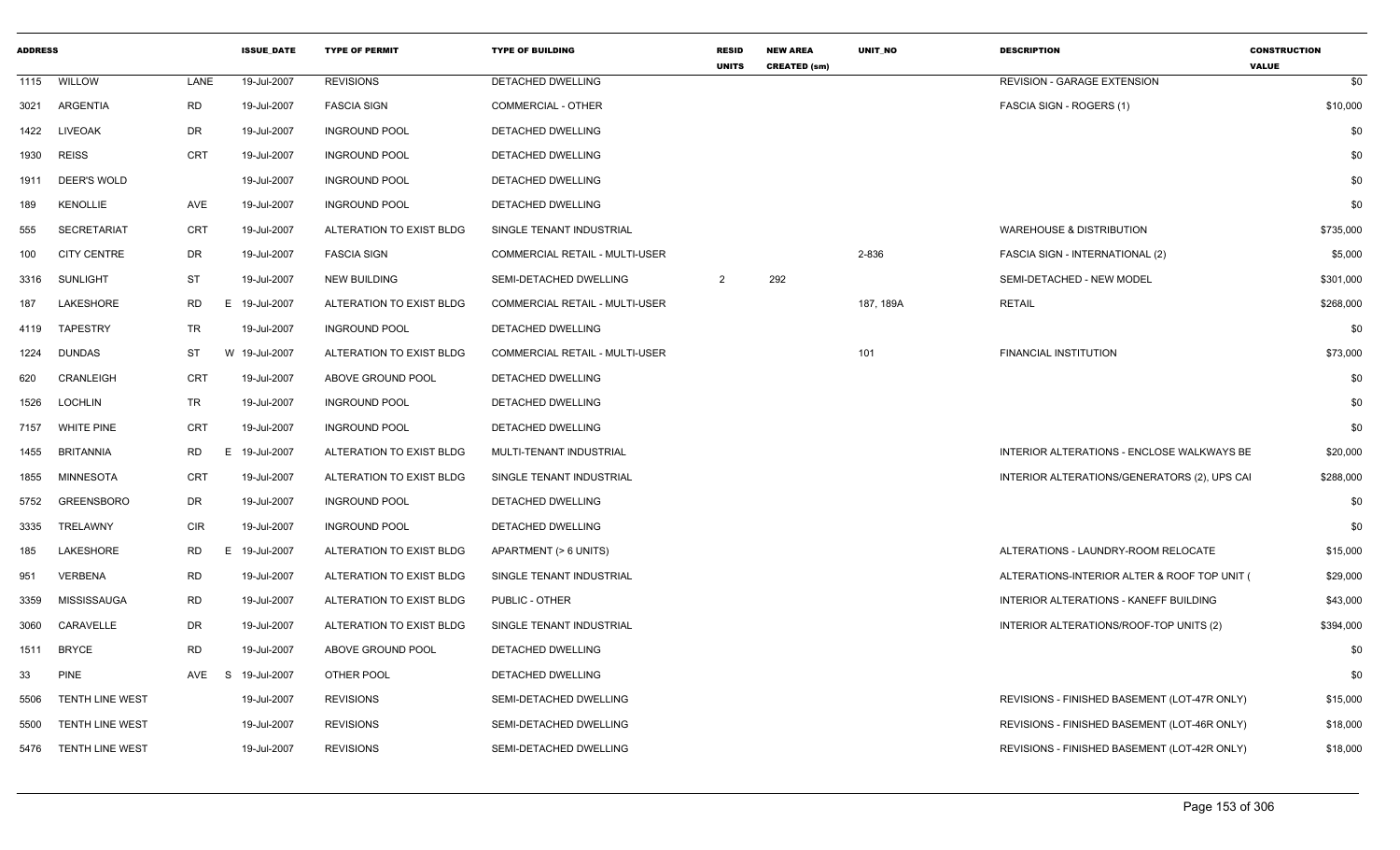| <b>ADDRESS</b> |                      |                | <b>ISSUE DATE</b> | <b>TYPE OF PERMIT</b>          | <b>TYPE OF BUILDING</b>               | <b>RESID</b><br><b>UNITS</b> | <b>NEW AREA</b><br><b>CREATED (sm)</b> | UNIT NO | <b>DESCRIPTION</b>                            | <b>CONSTRUCTION</b><br><b>VALUE</b> |
|----------------|----------------------|----------------|-------------------|--------------------------------|---------------------------------------|------------------------------|----------------------------------------|---------|-----------------------------------------------|-------------------------------------|
| 2541           | OAK ROW              | <b>CRES</b>    | 19-Jul-2007       | ADDITION TO EXIST BLDG         | <b>DETACHED DWELLING</b>              |                              |                                        |         | ADDITION - HEATED PORCH ENCLOSURE             | \$11,000                            |
| 1024           | CLAREDALE            | <b>RD</b>      | 19-Jul-2007       | FIRE DAMAGE REPAIR             | SEMI-DETACHED DWELLING                |                              |                                        |         | FIRE DAMAGE REPAIR                            | \$70,000                            |
| 2922           | <b>TERMINI</b>       | <b>TERR</b>    | 19-Jul-2007       | <b>INGROUND POOL</b>           | DETACHED DWELLING                     |                              |                                        |         |                                               | \$0                                 |
| 7040           | <b>BASKERVILLE</b>   | <b>RUN</b>     | 19-Jul-2007       | SPA/WHIRLPOOL/HOTTUB           | <b>DETACHED DWELLING</b>              |                              |                                        |         |                                               | \$0                                 |
| 17             | <b>QUEEN</b>         | ST             | W 19-Jul-2007     | <b>INGROUND POOL</b>           | DETACHED DWELLING                     |                              |                                        |         |                                               | \$0                                 |
| 376            | MEADOW WOOD          | LANE           | 19-Jul-2007       | <b>INGROUND POOL</b>           | <b>DETACHED DWELLING</b>              |                              |                                        |         |                                               | \$0                                 |
| 12             | <b>STAVEBANK</b>     | <b>RD</b><br>S | 19-Jul-2007       | <b>TENTS/AIR SUPPORT STRUC</b> | <b>CITY</b>                           |                              |                                        |         | TENT-TEMPORARY, JUL 25-30/07                  | \$1,000                             |
| 671            | <b>CANYON</b>        | <b>ST</b>      | 19-Jul-2007       | <b>INGROUND POOL</b>           | <b>DETACHED DWELLING</b>              |                              |                                        |         |                                               | \$0                                 |
| 300            | <b>CITY CENTRE</b>   | DR.            | 19-Jul-2007       | TENTS/AIR SUPPORT STRUC        | <b>CITY</b>                           |                              |                                        |         | TENT-TEMPORARY, JULY 19-23/07                 | \$1,000                             |
| 1146           | <b>MCBRIDE</b>       | AVE            | 19-Jul-2007       | ABOVE GROUND POOL              | DETACHED DWELLING                     |                              |                                        |         |                                               | \$0                                 |
| 301            | <b>BURNHAMTHORPE</b> | RD             | W 19-Jul-2007     | TENTS/AIR SUPPORT STRUC        | CITY                                  |                              |                                        |         | TENT-TEMPORARY, JUL 20-AUG 3/07, MISSISSAUGA  | \$3,000                             |
| 0              | <b>DUNDAS</b>        | <b>ST</b>      | W 19-Jul-2007     | <b>CLASS A PORTABLE SIGN</b>   | PORTABLE SIGN                         |                              |                                        |         | MISSISSAUGA ICE PUPPIES                       | \$0                                 |
| 0              | <b>DUNDAS</b>        | ST             | W 19-Jul-2007     | <b>CLASS A PORTABLE SIGN</b>   | PORTABLE SIGN                         |                              |                                        |         | MISSISSAUGA ICE PUPPIES                       | \$0                                 |
| $\mathbf{0}$   | <b>MAVIS</b>         | <b>RD</b>      | 19-Jul-2007       | <b>CLASS A PORTABLE SIGN</b>   | PORTABLE SIGN                         |                              |                                        |         | MISSISSAUGA ICE PUPPIES                       | \$0                                 |
| $\Omega$       | <b>EASTGATE</b>      | <b>PKY</b>     | 19-Jul-2007       | <b>CLASS A PORTABLE SIGN</b>   | PORTABLE SIGN                         |                              |                                        |         | MISSISSAUGA ICE PUPPIES                       | \$0                                 |
| 1474           | <b>PICKWICK</b>      | DR.            | 19-Jul-2007       | <b>CLASS A PORTABLE SIGN</b>   | PORTABLE SIGN                         |                              |                                        |         | NATURAL CLEANERS                              | \$0                                 |
| 50             | <b>BRITANNIA</b>     | <b>RD</b>      | E 19-Jul-2007     | <b>CLASS A PORTABLE SIGN</b>   | PORTABLE SIGN                         |                              |                                        |         | <b>QUALITY INN AIRPORT WEST</b>               | \$0                                 |
| 6075           | MAVIS                | <b>RD</b>      | 19-Jul-2007       | <b>CLASS A PORTABLE SIGN</b>   | <b>PORTABLE SIGN</b>                  |                              |                                        |         | <b>REITMANS</b>                               | \$0                                 |
| 3495           | LAIRD                | <b>RD</b>      | 19-Jul-2007       | <b>CLASS A PORTABLE SIGN</b>   | PORTABLE SIGN                         |                              |                                        |         | PYRAMID LEISURE PRODUCTS INC                  | \$0                                 |
| 2355           | ROYAL WINDSOR        | DR             | 19-Jul-2007       | <b>CLASS A PORTABLE SIGN</b>   | PORTABLE SIGN                         |                              |                                        |         | YOSHUKAN KARATE                               | \$0                                 |
| 5380           | <b>TERRY FOX</b>     | WAY            | 19-Jul-2007       | <b>CLASS A PORTABLE SIGN</b>   | PORTABLE SIGN                         |                              |                                        |         | <b>PIZZA PLUS</b>                             | \$0                                 |
| 801            | <b>MATHESON</b>      | BLVD           | W 19-Jul-2007     | <b>CLASS A PORTABLE SIGN</b>   | PORTABLE SIGN                         |                              |                                        |         | ONCE UPON A CHILD                             | \$0                                 |
| 4272           | WAKEFIELD            | CRES           | 20-Jul-2007       | ADDITION TO EXIST BLDG         | <b>DETACHED DWELLING</b>              |                              |                                        |         | <b>ADDITION</b>                               | \$55,000                            |
| 5750           | EXPLORER             | DR.            | 20-Jul-2007       | <b>NEW BUILDING</b>            | <b>COMMERCIAL OFFICE - MULTI-USER</b> |                              |                                        |         | NEW - SPEC-OFFICE. EXPLORER DRIVE EQUITIES IN | \$0                                 |
| 6965           | PROFESSIONAL         | <b>CRT</b>     | 20-Jul-2007       | <b>NEW BUILDING</b>            | <b>CHURCH</b>                         |                              | 9,663                                  |         | NEW - CHURCH, LIGHT KOREAN PRESBYTERIAN CH    | \$14,068,000                        |
|                | 6796 GOLDEN HILLS    | WAY            | 20-Jul-2007       | <b>INGROUND POOL</b>           | DETACHED DWELLING                     |                              |                                        |         |                                               | \$0                                 |
| 2360           | <b>MEADOWPINE</b>    | <b>BLVD</b>    | 20-Jul-2007       | <b>NEW BUILDING</b>            | COMMERCIAL OFFICE - MULTI-USER        |                              | 4,417                                  |         | NEW - OFFICE SPEC BLG 2, TENANT NOT DETERMIN  | \$4,143,000                         |
|                | 1055 BLOOR           | <b>ST</b>      | 20-Jul-2007       | ALTERATION TO EXIST BLDG       | APARTMENT (> 6 UNITS)                 |                              |                                        |         | ALTERATIONS-BALCONY REPAIRS (323), CAP REIT   | \$323,000                           |
|                |                      |                |                   |                                |                                       |                              |                                        |         |                                               |                                     |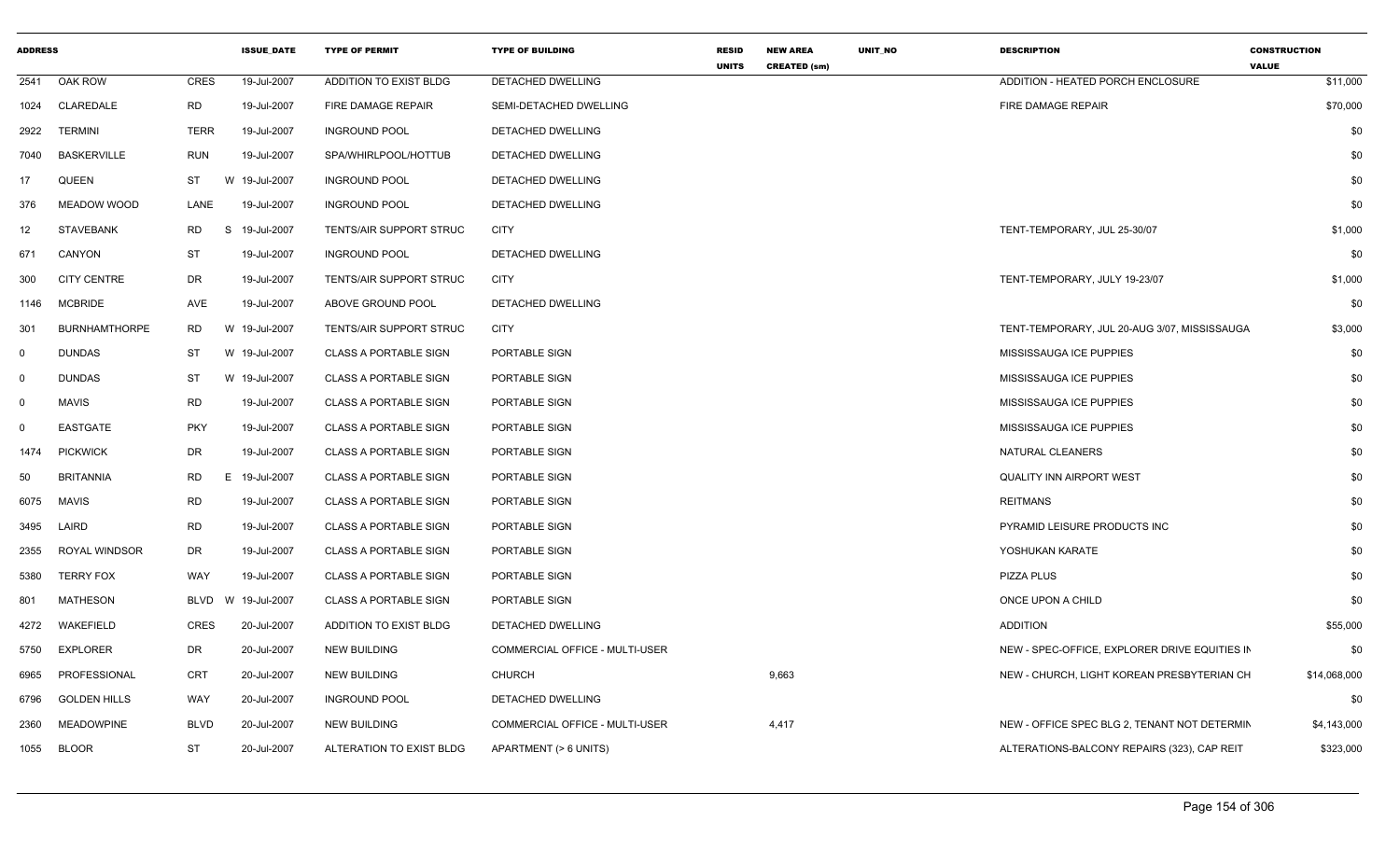| <b>ADDRESS</b> |                      |           | <b>ISSUE DATE</b>       | <b>TYPE OF PERMIT</b>        | <b>TYPE OF BUILDING</b>               | <b>RESID</b><br><b>UNITS</b> | <b>NEW AREA</b><br><b>CREATED (sm)</b> | <b>UNIT NO</b>  | <b>DESCRIPTION</b>                            | <b>CONSTRUCTION</b><br><b>VALUE</b> |
|----------------|----------------------|-----------|-------------------------|------------------------------|---------------------------------------|------------------------------|----------------------------------------|-----------------|-----------------------------------------------|-------------------------------------|
| 100            | <b>CITY CENTRE</b>   | DR        | 20-Jul-2007             | <b>FASCIA SIGN</b>           | COMMERCIAL RETAIL - MULTI-USER        |                              |                                        | 2-721-722       | FASCIA SIGN - WEST-49 (1)                     | \$2,000                             |
| 88             | WANITA               | <b>RD</b> | 20-Jul-2007             | <b>NEW BUILDING</b>          | <b>DETACHED DWELLING</b>              | $\overline{1}$               | 301                                    |                 | <b>SFD - CUSTOM</b>                           | \$310,000                           |
| 3509           | KINGBIRD             | CRT       | 20-Jul-2007             | ALTERATION TO EXIST BLDG     | DETACHED DWELLING                     |                              |                                        |                 | ALTERATIONS - 2-FLOOR/VAULTED CEILING         | \$10,000                            |
| 2680           | <b>SKYMARK</b>       | AVE       | 20-Jul-2007             | ALTERATION TO EXIST BLDG     | COMMERCIAL OFFICE - MULTI-USER        |                              |                                        | 900             | INTERIOR ALTERATIONS - TELMETRICS INC         | \$28,000                            |
| 3359           | MISSISSAUGA          | <b>RD</b> | 20-Jul-2007             | SPRINKLERS                   | PUBLIC - OTHER                        |                              | 12,687                                 |                 | FIRE ONLY - SPRINKLERS                        | \$0                                 |
| 2494           | <b>JARVIS</b>        | <b>ST</b> | 20-Jul-2007             | <b>OTHER</b>                 | <b>DETACHED DWELLING</b>              |                              | 97                                     |                 | SEWER CONVERSION                              | \$50,000                            |
| 1250           | SOUTH SERVICE        | <b>RD</b> | 20-Jul-2007             | <b>FASCIA SIGN</b>           | COMMERCIAL RETAIL - MULTI-USER        |                              |                                        | 4-18            | FASCIA SIGN - NINE WEST (1)                   | \$1,000                             |
| 50             | CUMBERLAND           | DR        | 20-Jul-2007             | <b>OTHER</b>                 | DETACHED DWELLING                     |                              |                                        |                 | ALTERATIONS-TREE DAMAGE REPAIR                | \$33,000                            |
|                | 2187 STIR            | CRES      | 20-Jul-2007             | TEMPORARY STRUCTURE          | <b>CITY</b>                           |                              |                                        |                 | TENT-TEMPORARY, JUL 27-30/07, SALVADOR DU MU  | \$1,000                             |
| 1870           | <b>DUNDAS</b>        | ST        | 20-Jul-2007<br>E        | <b>CLASS A PORTABLE SIGN</b> | PORTABLE SIGN                         |                              |                                        |                 | <b>OZ TECH COMPUTERS</b>                      | \$0                                 |
| 28             | QUEEN                | ST        | S 20-Jul-2007           | <b>CLASS A PORTABLE SIGN</b> | PORTABLE SIGN                         |                              |                                        |                 | AURA SALON & SPA LTD.,                        | \$0                                 |
| 5125           | CELEBRATION          | <b>DR</b> | 23-Jul-2007             | <b>REVISIONS</b>             | DETACHED DWELLING                     |                              |                                        |                 | REVISION - TRUSS, MODEL 3480 (2006)           | \$0                                 |
| 335            | WEBB                 | DR        | 23-Jul-2007             | ALTERATION TO EXIST BLDG     | APARTMENT (> 6 UNITS)                 |                              |                                        |                 | ALTERATIONS - PARKING GARAGE REPAIRS 40%      | \$22,000                            |
| 325            | <b>WEBB</b>          | DR        | 23-Jul-2007             | ALTERATION TO EXIST BLDG     | APARTMENT (> 6 UNITS)                 |                              |                                        |                 | ALTERATIONS - PARKING GARAGE REPAIRS 60%      | \$34,000                            |
| 966            | PANTERA              | DR        | 23-Jul-2007             | ALTERATION TO EXIST BLDG     | MULTI-TENANT INDUSTRIAL               |                              |                                        | 22-23           | ADMINISTRATIVE OFFICE                         | \$106,000                           |
| 310            | <b>BURNHAMTHORPE</b> | <b>RD</b> | W 23-Jul-2007           | <b>OTHER</b>                 | APARTMENT (> 6 UNITS)                 |                              |                                        |                 | OCCUPANCY PRIOR TO COMPLETION - GROUND FL     | \$0                                 |
| 310            | <b>BURNHAMTHORPE</b> | <b>RD</b> | W 23-Jul-2007           | <b>OTHER</b>                 | APARTMENT (> 6 UNITS)                 |                              |                                        | P1 - P5         | OCCUPANCY PRIOR TO COMPLETION - PARKING G/    | \$0                                 |
|                | 6430 VIPOND          | DR        | 23-Jul-2007             | ELECTROMAG LOCK DEVICE       | INDUSTRIAL - OTHER                    |                              |                                        |                 | FIRE ONLY - MAGLOCKS (4)                      | \$12,000                            |
|                | 5250 SATELLITE       | DR        | 23-Jul-2007             | ALTERATION TO EXIST BLDG     | MULTI-TENANT INDUSTRIAL               |                              |                                        | 11              | <b>WAREHOUSE</b>                              | \$1,000                             |
|                | 6325 MONTEVIDEO      | <b>RD</b> | 23-Jul-2007             | ALTERATION TO EXIST BLDG     | SCHOOL - SECONDARY                    |                              |                                        |                 | INTERIOR ALTERATIONS - WEST CREDIT S.S.       | \$68,000                            |
|                | 1031 VANIER          | <b>DR</b> | 23-Jul-2007             | <b>OTHER</b>                 | DETACHED DWELLING                     |                              |                                        |                 | ALTERATIONS - PORCH EXTENSION                 | \$10,000                            |
|                | 2458 HAINES          | <b>RD</b> | 23-Jul-2007             | <b>PYLON SIGN</b>            | MULTI-TENANT INDUSTRIAL               |                              |                                        | $5\overline{5}$ | GROUND SIGN - AUTO REPAIR/NORSEMAN CARTAG     | \$3,000                             |
|                | 2155 LEANNE          | BLVD      | 23-Jul-2007             | <b>OTHER</b>                 | <b>COMMERCIAL RETAIL - MULTI-USER</b> |                              |                                        | 107             | FIRE ONLY-FIRE SUPPRESSION SYSTEM             | \$15,000                            |
| 301            | <b>BURNHAMTHORPE</b> | <b>RD</b> | 23-Jul-2007<br><b>W</b> | TENTS/AIR SUPPORT STRUC      | <b>CITY</b>                           |                              |                                        |                 | (3) TEMPORARY TENTS FOR AUG 4- AUG 18/07, "MY | \$3,000                             |
| 1091           | ATWATER              | AVE       | 23-Jul-2007             | <b>DEMOLITION</b>            | DETACHED DWELLING                     |                              |                                        |                 | DEMOLITION - SFD/GARAGE                       | \$10,000                            |
| 57             | QUEEN                | ST        | N 23-Jul-2007           | <b>CLASS A PORTABLE SIGN</b> | PORTABLE SIGN                         |                              |                                        |                 | MEINIKE DISCOUNT MUFFLERS                     | \$0                                 |
| $\Omega$       | <b>DUNDAS</b>        | ST        | W 23-Jul-2007           | <b>CLASS A PORTABLE SIGN</b> | PORTABLE SIGN                         |                              |                                        |                 | COMMUNITY SERVICES - REC. & PARKS             | \$0                                 |
| $\Omega$       | MAVIS                | RD        | 23-Jul-2007             | <b>CLASS A PORTABLE SIGN</b> | PORTABLE SIGN                         |                              |                                        |                 | COMMUNITY SERVICES - REC. & PARKS             | \$0                                 |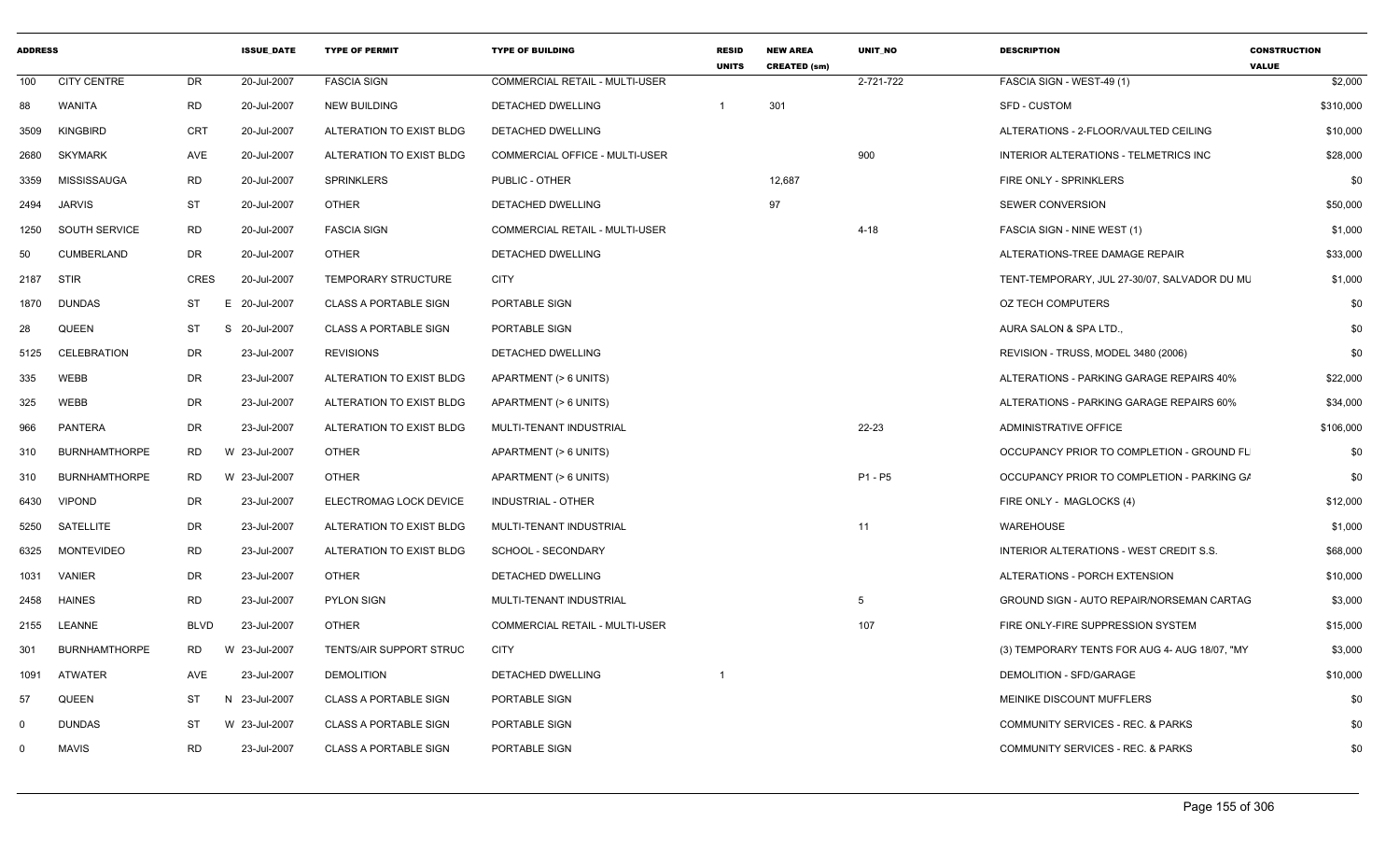| <b>ADDRESS</b> |                          |             | <b>ISSUE DATE</b> | <b>TYPE OF PERMIT</b>        | <b>TYPE OF BUILDING</b> | <b>RESID</b><br><b>UNITS</b> | <b>NEW AREA</b><br><b>CREATED (sm)</b> | UNIT_NO | <b>DESCRIPTION</b>                        | <b>CONSTRUCTION</b><br><b>VALUE</b> |
|----------------|--------------------------|-------------|-------------------|------------------------------|-------------------------|------------------------------|----------------------------------------|---------|-------------------------------------------|-------------------------------------|
| $\mathbf 0$    | <b>EGLINTON</b>          | AVE         | W 23-Jul-2007     | <b>CLASS A PORTABLE SIGN</b> | PORTABLE SIGN           |                              |                                        |         | CORPORATE SERVICES - COMMUNICATIONS       | \$0                                 |
| 0              | <b>MISSISSAUGA</b>       | <b>RD</b>   | 23-Jul-2007       | <b>CLASS A PORTABLE SIGN</b> | PORTABLE SIGN           |                              |                                        |         | CORPORATE SERVICES - COMMUNICATIONS       | \$0                                 |
| $\mathbf 0$    | <b>HURONTARIO</b>        | ST          | 23-Jul-2007       | <b>CLASS A PORTABLE SIGN</b> | PORTABLE SIGN           |                              |                                        |         | SOCCER DEVELOPMENT MODEL ACADEMY          | \$0                                 |
| 0              | <b>ERIN MILLS</b>        | <b>PKY</b>  | 23-Jul-2007       | CLASS A PORTABLE SIGN        | PORTABLE SIGN           |                              |                                        |         | SOCCER DEVELOPMENT MODEL ACADEMY          | \$0                                 |
| 0              | <b>WINSTON CHURCHILL</b> | <b>BLVD</b> | 23-Jul-2007       | <b>CLASS A PORTABLE SIGN</b> | PORTABLE SIGN           |                              |                                        |         | SOCCER DEVELOPMENT MODEL ACADEMY          | \$0                                 |
| 5500           | <b>TOMKEN</b>            | RD          | 23-Jul-2007       | <b>CLASS A PORTABLE SIGN</b> | PORTABLE SIGN           |                              |                                        |         | CARPETLAND CLEANING INC.                  | \$0                                 |
| 6405           | <b>ERIN MILLS</b>        | <b>PKY</b>  | 23-Jul-2007       | <b>CLASS A PORTABLE SIGN</b> | PORTABLE SIGN           |                              |                                        |         | <b>MEXICALI ROSAS</b>                     | \$0                                 |
| $\mathbf{0}$   | <b>AIRPORT</b>           | RD          | 23-Jul-2007       | <b>CLASS A PORTABLE SIGN</b> | PORTABLE SIGN           |                              |                                        |         | <b>REGION OF PEEL</b>                     | \$0                                 |
| $\mathbf{0}$   | <b>BRITANNIA</b>         | <b>RD</b>   | W 23-Jul-2007     | <b>CLASS A PORTABLE SIGN</b> | PORTABLE SIGN           |                              |                                        |         | <b>REGION OF PEEL</b>                     | \$0                                 |
| 0              | <b>DIXIE</b>             | <b>RD</b>   | 23-Jul-2007       | <b>CLASS A PORTABLE SIGN</b> | PORTABLE SIGN           |                              |                                        |         | <b>REGION OF PEEL</b>                     | \$0                                 |
| $\Omega$       | <b>EGLINTON</b>          | AVE         | W 23-Jul-2007     | <b>CLASS A PORTABLE SIGN</b> | PORTABLE SIGN           |                              |                                        |         | ERINDALE HOCKEY ASSOCIATION               | \$0                                 |
| $\mathbf 0$    | <b>WINSTON CHURCHILL</b> | <b>BLVD</b> | 23-Jul-2007       | <b>CLASS A PORTABLE SIGN</b> | PORTABLE SIGN           |                              |                                        |         | ERINDALE HOCKEY ASSOCIATION               | \$0                                 |
| 0              | SOUTHDOWN                | <b>RD</b>   | 23-Jul-2007       | <b>CLASS A PORTABLE SIGN</b> | PORTABLE SIGN           |                              |                                        |         | <b>REGION OF PEEL</b>                     | \$0                                 |
| $\mathbf 0$    | LAKESHORE                | RD.         | W 23-Jul-2007     | <b>CLASS A PORTABLE SIGN</b> | PORTABLE SIGN           |                              |                                        |         | <b>REGION OF PEEL</b>                     | \$0                                 |
| 0              | <b>CENTRAL</b>           | <b>PKY</b>  | E 23-Jul-2007     | <b>CLASS A PORTABLE SIGN</b> | PORTABLE SIGN           |                              |                                        |         | <b>REGION OF PEEL</b>                     | \$0                                 |
| $\mathbf 0$    | <b>HURONTARIO</b>        | <b>ST</b>   | 23-Jul-2007       | <b>CLASS A PORTABLE SIGN</b> | PORTABLE SIGN           |                              |                                        |         | <b>REGION OF PEEL</b>                     | \$0                                 |
| $\mathbf{0}$   | <b>EGLINTON</b>          | AVE         | W 23-Jul-2007     | <b>CLASS A PORTABLE SIGN</b> | PORTABLE SIGN           |                              |                                        |         | <b>REGION OF PEEL</b>                     | \$0                                 |
| $\mathsf{O}$   | QUEENSWAY                |             | W 23-Jul-2007     | <b>CLASS A PORTABLE SIGN</b> | PORTABLE SIGN           |                              |                                        |         | <b>REGION OF PEEL</b>                     | \$0                                 |
| 0              | <b>BURNHAMTHORPE</b>     | RD          | W 23-Jul-2007     | <b>CLASS A PORTABLE SIGN</b> | PORTABLE SIGN           |                              |                                        |         | <b>REGION OF PEEL</b>                     | \$0                                 |
| 0              | LAKESHORE                | RD          | E 23-Jul-2007     | <b>CLASS A PORTABLE SIGN</b> | PORTABLE SIGN           |                              |                                        |         | <b>REGION OF PEEL</b>                     | \$0                                 |
| 29             | AVENTURA                 | <b>CRT</b>  | 23-Jul-2007       | <b>CLASS A PORTABLE SIGN</b> | PORTABLE SIGN           |                              |                                        |         | WENDY'S                                   | \$0                                 |
| 3300           | <b>MAVIS</b>             | <b>RD</b>   | 23-Jul-2007       | <b>CLASS A PORTABLE SIGN</b> | PORTABLE SIGN           |                              |                                        |         | TRIPLE AUTOMOTIVE                         | \$0                                 |
| 6970           | <b>LISGAR</b>            | DR          | 23-Jul-2007       | <b>CLASS A PORTABLE SIGN</b> | PORTABLE SIGN           |                              |                                        |         | DR. HENIEN DENTAL OFFICE                  | \$0                                 |
| 1375           | SOUTHDOWN                | <b>RD</b>   | 23-Jul-2007       | <b>CLASS A PORTABLE SIGN</b> | PORTABLE SIGN           |                              |                                        |         | PIZZA PIZZA                               | \$0                                 |
| 5602           | <b>TENTH LINE WEST</b>   |             | 23-Jul-2007       | <b>CLASS A PORTABLE SIGN</b> | PORTABLE SIGN           |                              |                                        |         | DR. FABIAN TAI                            | \$0                                 |
| 5809           | TIZ                      | RD          | 24-Jul-2007       | NEW BUILDING                 | STREET ROW DWELLING     | 8                            | 1,327                                  | 17-24   | STREET ROW DWELLING (COMMON ELEMENT RD) - | \$1,162,000                         |
| 5777           | TIZ                      | <b>RD</b>   | 24-Jul-2007       | <b>NEW BUILDING</b>          | STREET ROW DWELLING     | 8                            | 1,327                                  | 25-32   | STREET ROW DWELLING (COMMON ELEMENT RD) - | \$1,162,000                         |
| 1233           | <b>MINAKI</b>            | <b>RD</b>   | 24-Jul-2007       | <b>INGROUND POOL</b>         | DETACHED DWELLING       |                              |                                        |         |                                           | \$0                                 |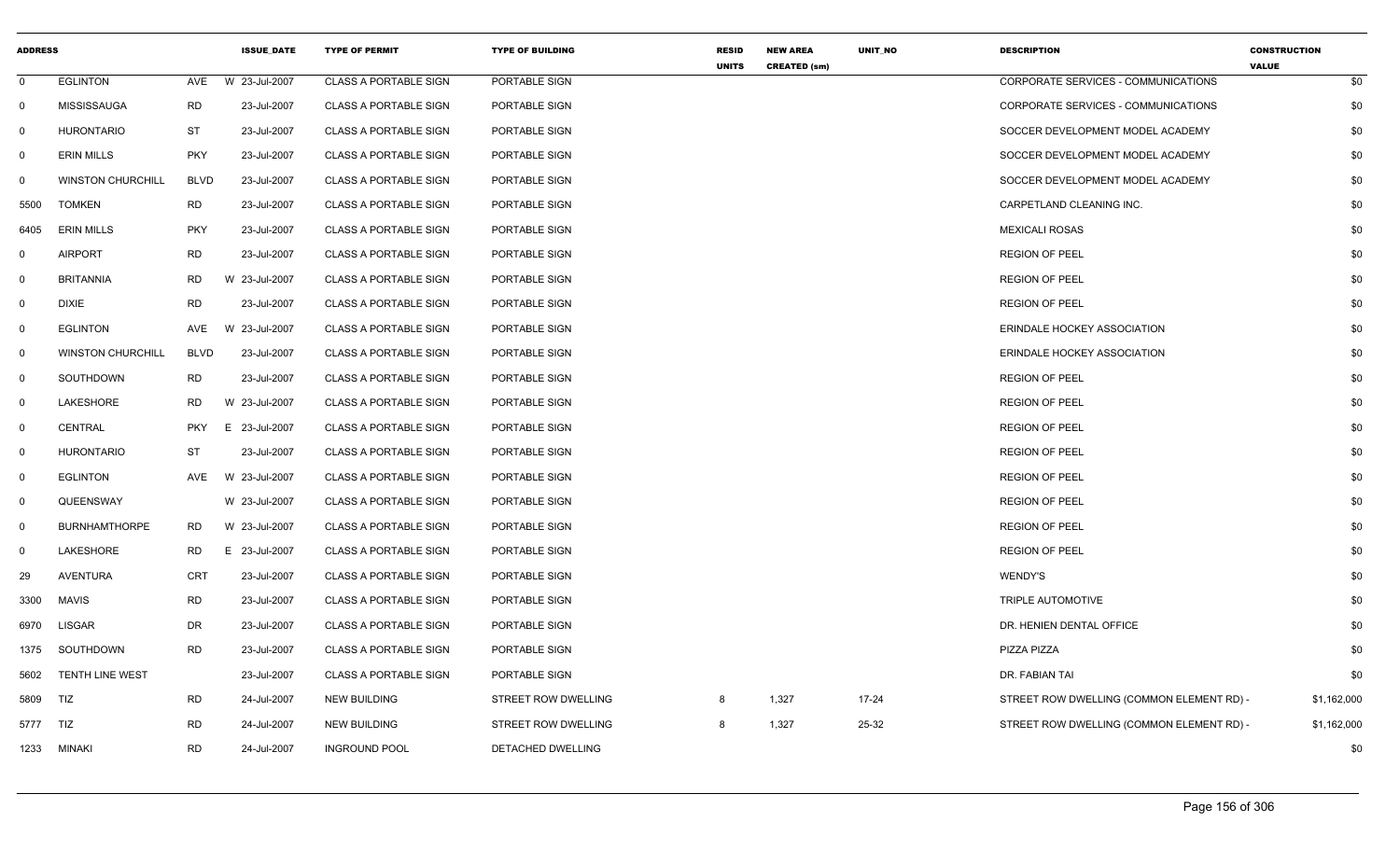| <b>ADDRESS</b> |                          |             | <b>ISSUE DATE</b> | <b>TYPE OF PERMIT</b>        | <b>TYPE OF BUILDING</b>        | <b>RESID</b><br><b>UNITS</b> | <b>NEW AREA</b><br><b>CREATED (sm)</b> | <b>UNIT NO</b>  | <b>DESCRIPTION</b>                          | <b>CONSTRUCTION</b><br><b>VALUE</b> |     |
|----------------|--------------------------|-------------|-------------------|------------------------------|--------------------------------|------------------------------|----------------------------------------|-----------------|---------------------------------------------|-------------------------------------|-----|
| 2332           | LOG WOOD                 | <b>CRT</b>  | 24-Jul-2007       | ABOVE GROUND POOL            | DETACHED DWELLING              |                              |                                        |                 |                                             |                                     | \$0 |
| 7080           | SECOND LINE WEST         |             | 24-Jul-2007       | <b>NEW BUILDING</b>          | DETACHED DWELLING              |                              | 259                                    |                 | <b>SFD - CUSTOM</b>                         | \$267,000                           |     |
| 55             | <b>STANDISH</b>          | <b>CRT</b>  | 24-Jul-2007       | ALTERATION TO EXIST BLDG     | COMMERCIAL OFFICE - MULTI-USER |                              |                                        | 9-10 FLR        | INTERIOR ALTERATIONS - SAMSUNG ELECTRONICS  | \$108,000                           |     |
| 2905           | <b>EGLINTON</b>          | AVE         | 24-Jul-2007<br>W  | ALTERATION TO EXIST BLDG     | COMMERCIAL OFFICE - MULTI-USER |                              |                                        | 3               | CHIROPRACTIC OFFICE                         | \$38,000                            |     |
| 3946           | <b>TALIAS</b>            | CRES        | 24-Jul-2007       | <b>INGROUND POOL</b>         | DETACHED DWELLING              |                              |                                        |                 |                                             |                                     | \$0 |
| 3312           | CARABELLA                | WAY         | 24-Jul-2007       | ALTERATION TO EXIST BLDG     | SEMI-DETACHED DWELLING         |                              |                                        |                 | ALTERATIONS - SIDE ENTRANCE DOOR FROM PORC  | \$1,000                             |     |
| 310            | <b>BURNHAMTHORPE</b>     | RD          | W<br>24-Jul-2007  | <b>OTHER</b>                 | APARTMENT (> 6 UNITS)          |                              |                                        | AS NOTED        | OCCUPANCY PRIOR TO COMPLETION - 11 SUITES   |                                     | \$0 |
| 310            | <b>BURNHAMTHORPE</b>     | RD          | W 24-Jul-2007     | <b>OTHER</b>                 | APARTMENT (> 6 UNITS)          |                              |                                        | 301, 303-314    | OCCUPANCY PRIOR TO COMPLETION - 13 SUITES   |                                     | \$0 |
| 310            | <b>BURNHAMTHORPE</b>     | <b>RD</b>   | W 24-Jul-2007     | <b>OTHER</b>                 | APARTMENT (> 6 UNITS)          |                              |                                        | 401,403-414     | OCCUPANCY PRIOR TO COMPLETION - 13 SUITES   |                                     | \$0 |
| 310            | <b>BURNHAMTHORPE</b>     | <b>RD</b>   | W 24-Jul-2007     | <b>OTHER</b>                 | APARTMENT (> 6 UNITS)          |                              |                                        | 501, 503-512    | OCCUPANCY PRIOR TO COMPLETION - 13 SUITES   |                                     | \$0 |
| 310            | <b>BURNHAMTHORPE</b>     | RD          | W 24-Jul-2007     | <b>OTHER</b>                 | APARTMENT (> 6 UNITS)          |                              |                                        | 601,603-614     | OCCUPANCY PRIOR TO COMPLETION - 13 SUITES   |                                     | \$0 |
| 310            | <b>BURNHAMTHORPE</b>     | RD.         | W 24-Jul-2007     | <b>OTHER</b>                 | APARTMENT (> 6 UNITS)          |                              |                                        | 701,703-714     | OCCUPANCY PRIOR TO COMPLETION - 13 SUITES   |                                     | \$0 |
| 310            | <b>BURNHAMTHORPE</b>     | RD          | W 24-Jul-2007     | <b>OTHER</b>                 | APARTMENT (> 6 UNITS)          |                              |                                        | 801,803-814     | OCCUPANCY PRIOR TO COMPLETION - 13 SUITES # |                                     | \$0 |
| 310            | <b>BURNHAMTHORPE</b>     | <b>RD</b>   | W 24-Jul-2007     | <b>OTHER</b>                 | APARTMENT (> 6 UNITS)          |                              |                                        | 901,903-914     | OCCUPANCY PRIOR TO COMPLETION - 13 SUITES # |                                     | \$0 |
| 310            | <b>BURNHAMTHORPE</b>     | RD.         | W 24-Jul-2007     | <b>OTHER</b>                 | APARTMENT (> 6 UNITS)          |                              |                                        | 1001, 1003-1014 | OCCUPANCY PRIOR TO COMPLETION - 13 SUITES   |                                     | \$0 |
| 3495           | CONFEDERATION            | <b>PKY</b>  | 24-Jul-2007       | <b>REVISIONS</b>             | <b>PUBLIC - OTHER</b>          |                              |                                        |                 | REVISIONS - EXTERIOR HANDICAP RAMP          |                                     | \$0 |
| 5100           | <b>ERIN MILLS</b>        | <b>PKY</b>  | 24-Jul-2007       | ALTERATION TO EXIST BLDG     | COMMERCIAL RETAIL - MULTI-USER |                              |                                        | R-122A          | <b>HAIR SALON</b>                           | \$21,000                            |     |
| 5250           | SATELLITE                | DR          | 24-Jul-2007       | ALTERATION TO EXIST BLDG     | MULTI-TENANT INDUSTRIAL        |                              | 191                                    | 8               | WAREHOUSE/DISTRIBUTION FACILITY             | \$1,000                             |     |
| 70             | ABSOLUTE                 | AVE         | 24-Jul-2007       | <b>OTHER</b>                 | APARTMENT (> 6 UNITS)          |                              |                                        | <b>AS-NOTED</b> | OCCUPANCY PRIOR TO COMPLETION - 8 SUITES #2 |                                     | \$0 |
| 917            | LONGFELLOW               | AVE         | 24-Jul-2007       | <b>REVISIONS</b>             | DETACHED DWELLING              |                              |                                        |                 | HVAC REVISION - DUCTWORK RELOCATION         |                                     | \$0 |
| 310            | <b>BURNHAMTHORPE</b>     | RD          | 24-Jul-2007<br>W  | <b>OTHER</b>                 | APARTMENT (> 6 UNITS)          |                              |                                        | 205             | OCCUPANCY PRIOR TO COMPLETION - 1 SUITE     |                                     | \$0 |
| 1124           | <b>GREENOAKS</b>         | DR          | 24-Jul-2007       | <b>INGROUND POOL</b>         | DETACHED DWELLING              |                              |                                        |                 |                                             |                                     | \$0 |
| $\Omega$       | <b>DERRY</b>             | <b>RD</b>   | W 24-Jul-2007     | <b>CLASS A PORTABLE SIGN</b> | PORTABLE SIGN                  |                              |                                        |                 | CHURCHILL MEADOWS CHRISTIAN CHURCH IN TRU   |                                     | \$0 |
| $\mathbf 0$    | <b>BRITANNIA</b>         | <b>RD</b>   | W 24-Jul-2007     | <b>CLASS A PORTABLE SIGN</b> | PORTABLE SIGN                  |                              |                                        |                 | CHURCHILL MEADOWS CHRISTIAN CHURCH          |                                     | \$0 |
| $\Omega$       | <b>WINSTON CHURCHILL</b> | <b>BLVD</b> | 24-Jul-2007       | <b>CLASS A PORTABLE SIGN</b> | PORTABLE SIGN                  |                              |                                        |                 | CHURCHILL MEADOWS CHRISTIAN CHURCH          |                                     | \$0 |
| 1135           | DERRY                    | RD          | 24-Jul-2007<br>E. | CLASS A PORTABLE SIGN        | PORTABLE SIGN                  |                              |                                        |                 | GEO COMMUNICATIONS INC.                     |                                     | \$0 |
| 3266           | <b>CRIMSON KING</b>      | CIR         | 24-Jul-2007       | <b>INGROUND POOL</b>         | DETACHED DWELLING              |                              |                                        |                 |                                             |                                     | \$0 |
|                | 1801 LAKESHORE           | <b>RD</b>   | 24-Jul-2007<br>W  | <b>CLASS A PORTABLE SIGN</b> | PORTABLE SIGN                  |                              |                                        |                 | <b>CURVES FOR WOMEN</b>                     |                                     | \$0 |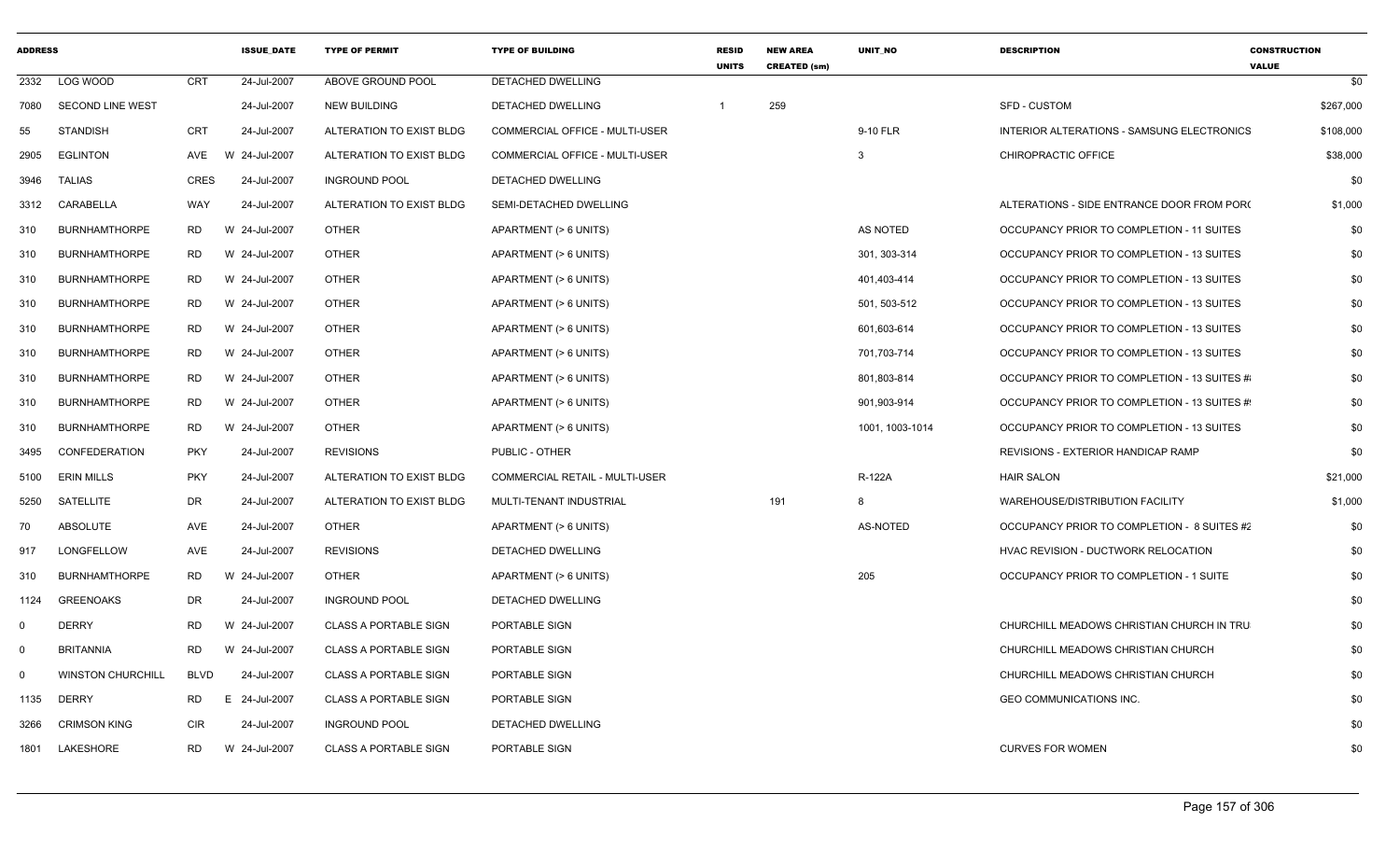| <b>ADDRESS</b> |                         |             | <b>ISSUE DATE</b> | <b>TYPE OF PERMIT</b>        | <b>TYPE OF BUILDING</b>        | <b>RESID</b><br><b>UNITS</b> | <b>NEW AREA</b><br><b>CREATED (sm)</b> | <b>UNIT NO</b> | <b>DESCRIPTION</b>                           | <b>CONSTRUCTION</b><br><b>VALUE</b> |
|----------------|-------------------------|-------------|-------------------|------------------------------|--------------------------------|------------------------------|----------------------------------------|----------------|----------------------------------------------|-------------------------------------|
| $\mathbf 0$    | <b>AIRPORT</b>          | <b>RD</b>   | 24-Jul-2007       | <b>CLASS A PORTABLE SIGN</b> | PORTABLE SIGN                  |                              |                                        |                | <b>REGION OF PEEL</b>                        | \$0                                 |
| 0              | <b>BURNHAMTHORPE</b>    | <b>RD</b>   | E 24-Jul-2007     | <b>CLASS A PORTABLE SIGN</b> | PORTABLE SIGN                  |                              |                                        |                | <b>REGION OF PEEL</b>                        | \$0                                 |
| 0              | <b>DERRY</b>            | <b>RD</b>   | W 24-Jul-2007     | <b>CLASS A PORTABLE SIGN</b> | PORTABLE SIGN                  |                              |                                        |                | <b>REGION OF PEEL</b>                        | \$0                                 |
| $\mathbf 0$    | <b>CAWTHRA</b>          | <b>RD</b>   | 24-Jul-2007       | <b>CLASS A PORTABLE SIGN</b> | PORTABLE SIGN                  |                              |                                        |                | <b>REGION OF PEEL</b>                        | \$0                                 |
| $\overline{0}$ | <b>DIXIE</b>            | <b>RD</b>   | 24-Jul-2007       | <b>CLASS A PORTABLE SIGN</b> | PORTABLE SIGN                  |                              |                                        |                | <b>REGION OF PEEL</b>                        | \$0                                 |
| $\mathbf 0$    | <b>EGLINTON</b>         | AVE         | W 24-Jul-2007     | <b>CLASS A PORTABLE SIGN</b> | PORTABLE SIGN                  |                              |                                        |                | <b>REGION OF PEEL</b>                        | \$0                                 |
| $\mathbf 0$    | <b>BRITANNIA</b>        | RD          | W 24-Jul-2007     | <b>CLASS A PORTABLE SIGN</b> | PORTABLE SIGN                  |                              |                                        |                | <b>REGION OF PEEL</b>                        | \$0                                 |
| $\mathbf 0$    | <b>BURNHAMTHORPE</b>    | <b>RD</b>   | W 24-Jul-2007     | <b>CLASS A PORTABLE SIGN</b> | PORTABLE SIGN                  |                              |                                        |                | <b>REGION OF PEEL</b>                        | \$0                                 |
| 181            | QUEEN                   | ST          | S 25-Jul-2007     | <b>OTHER</b>                 | COMMERCIAL RETAIL - MULTI-USER |                              |                                        |                | ADDITION - HANDICAP RAMP AT FRONT OF IDA ROE | \$15,000                            |
| 2580           | <b>MOTORWAY</b>         | <b>BLVD</b> | 25-Jul-2007       | <b>NEW BUILDING</b>          | COMMERCIAL RETAIL-SINGLE USER  |                              | 2,323                                  |                | NEW - CAR DEALERSHIP, WOODCHESTER NISSAN,    | \$0                                 |
| 3190           | <b>PINTO</b>            | PL          | 25-Jul-2007       | <b>OTHER</b>                 | CONDOMINIUM ROW DWELLING       |                              | 973                                    |                | <b>SITE SERVICING</b>                        | \$185,000                           |
| 2571           | <b>BURSLEM</b>          | <b>RD</b>   | 25-Jul-2007       | <b>NEW BUILDING</b>          | DETACHED DWELLING              |                              |                                        |                | NEW - SHED                                   | \$10,000                            |
| 3625           | SAWMILL VALLEY          | DR          | 25-Jul-2007       | ADDITION AND ALTER           | <b>SCHOOL - ELEMENTARY</b>     |                              | 955                                    |                | ADDITION & ALTERATIONS - RETAINING WALL/GARE | \$1,494,000                         |
| 31             | <b>HIAWATHA</b>         | <b>PKY</b>  | 25-Jul-2007       | <b>REVISIONS</b>             | DETACHED DWELLING              |                              | 58                                     |                | <b>REVISION</b>                              | \$0                                 |
| 4020           | SLADEVIEW               | <b>CRES</b> | 25-Jul-2007       | <b>OTHER</b>                 | MULTI-TENANT INDUSTRIAL        |                              |                                        | 5              | ALTERATIONS - SPRAY BOOTH (BAUER MLD INC)    | \$21,000                            |
| 331            | LAKESHORE               | <b>RD</b>   | 25-Jul-2007<br>E. | ALTERATION TO EXIST BLDG     | COMMERCIAL RETAIL-SINGLE USER  |                              |                                        |                | ALTERATIONS-KITCHEN EXHAUST                  | \$25,000                            |
| 100            | <b>CITY CENTRE</b>      | <b>DR</b>   | 25-Jul-2007       | ALTERATION TO EXIST BLDG     | COMMERCIAL RETAIL - MULTI-USER |                              |                                        | 2-907          | <b>INTERIOR ALTERATIONS - ALDO</b>           | \$20,000                            |
| 4103           | <b>CLAYPINE</b>         | <b>RISE</b> | 25-Jul-2007       | <b>INGROUND POOL</b>         | DETACHED DWELLING              |                              |                                        |                |                                              | \$0                                 |
| 2680           | <b>MATHESON</b>         | <b>BLVD</b> | 25-Jul-2007<br>E  | ALTERATION TO EXIST BLDG     | COMMERCIAL OFFICE - MULTI-USER |                              |                                        | 500 & 404      | <b>OFFICE</b>                                | \$798,000                           |
| 1655           | <b>DUNDAS</b>           | ST          | E 25-Jul-2007     | ALTERATION TO EXIST BLDG     | <b>COMMERCIAL - OTHER</b>      |                              |                                        |                | ALTERATIONS - DEMISING WALL (1)              | \$16,000                            |
| 1509           | STAVEBANK               | <b>RD</b>   | 25-Jul-2007       | ADDITION AND ALTER           | DETACHED DWELLING              |                              |                                        |                | ADDITION - LAUNDRY ROOM & FRONT PORCH, 2 RE  | \$50,000                            |
| 1100           | <b>BURNHAMTHORPE</b>    | <b>RD</b>   | W 25-Jul-2007     | ALTERATION TO EXIST BLDG     | COMMERCIAL RETAIL - MULTI-USER |                              |                                        | $17-18$        | <b>KITCHEN EXHAUST</b>                       | \$5,000                             |
| 1091           | ATWATER                 | AVE         | 25-Jul-2007       | <b>NEW BUILDING</b>          | DETACHED DWELLING              |                              | 253                                    |                | <b>SFD - CUSTOM</b>                          | \$260,000                           |
| 7333           | MISSISSAUGA             | <b>RD</b>   | 25-Jul-2007       | ELECTROMAG LOCK DEVICE       | INDUSTRIAL - OTHER             |                              |                                        |                | FIRE ONLY - MAGLOCK (1)                      | \$3,000                             |
| 767            | PARKLAND                | AVE         | 25-Jul-2007       | <b>DEMOLITION</b>            | DETACHED DWELLING              | $\overline{1}$               |                                        |                | DEMOLITION - SFD/METAL SHED & WOOD DECK      | \$10,000                            |
| 7370           | TERRAGAR                | <b>BLVD</b> | 25-Jul-2007       | PORTABLE CLASSROOM           | SCHOOL - ELEMENTARY            |                              |                                        |                | (1) PORTABLE RELOCATE - KINDREE P.S.         | \$16,000                            |
| 4098           | <b>GARNETWOOD CHASE</b> |             | 25-Jul-2007       | ADDITION TO EXIST BLDG       | DETACHED DWELLING              |                              | 28                                     |                | ADDITION - HEATED SUNROOM                    | \$26,000                            |
| 50             | KINGSBRIDGE GARDEN      | CIR         | 25-Jul-2007       | ELECTROMAG LOCK DEVICE       | APARTMENT (> 6 UNITS)          |                              |                                        |                | FIRE ONLY - (1) MAGLOCK                      | \$3,000                             |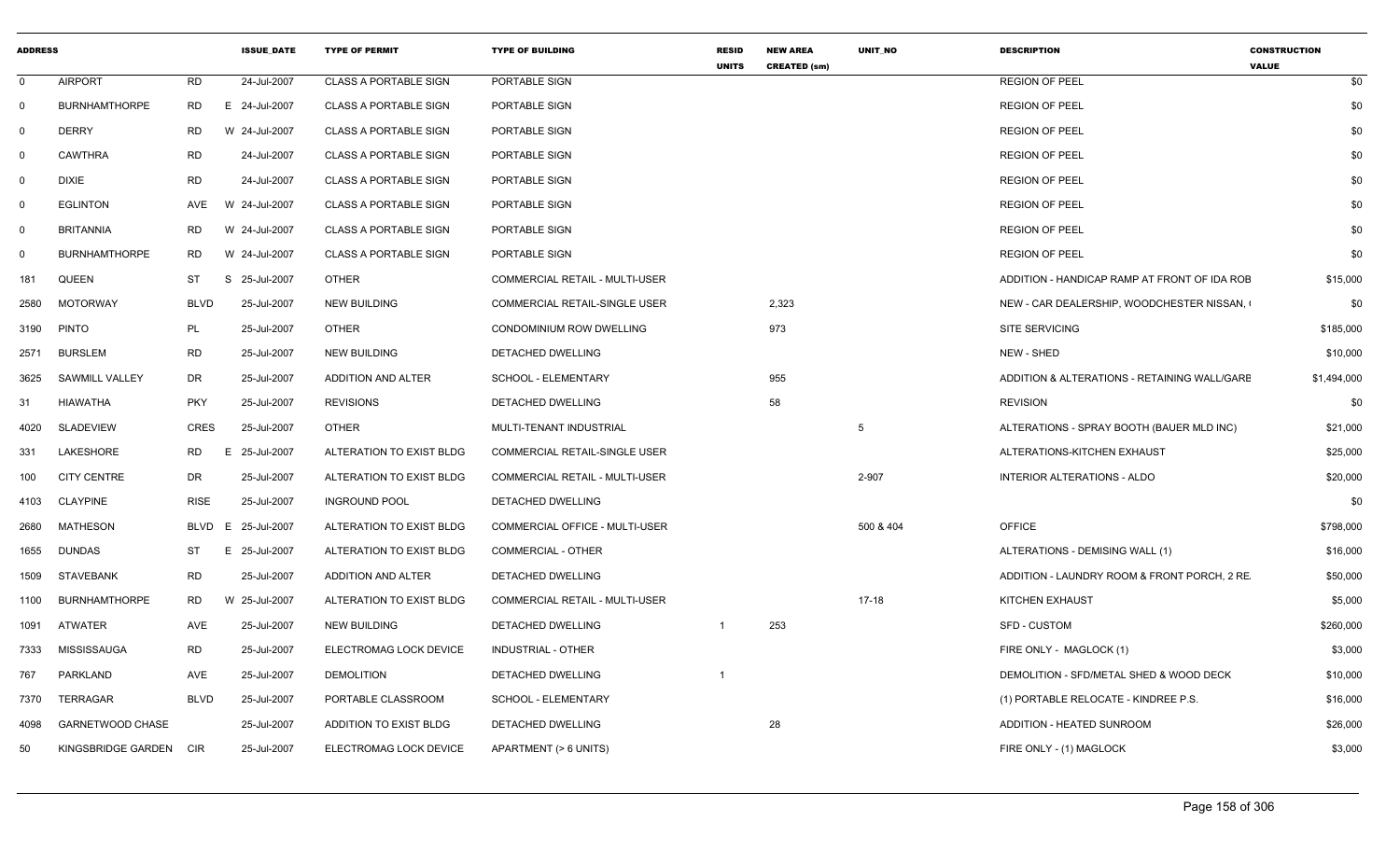| <b>ADDRESS</b> |                          |             | <b>ISSUE DATE</b> | <b>TYPE OF PERMIT</b>        | <b>TYPE OF BUILDING</b>        | <b>RESID</b><br><b>UNITS</b> | <b>NEW AREA</b><br><b>CREATED (sm)</b> | UNIT_NO | <b>DESCRIPTION</b>                                       | <b>CONSTRUCTION</b><br><b>VALUE</b> |
|----------------|--------------------------|-------------|-------------------|------------------------------|--------------------------------|------------------------------|----------------------------------------|---------|----------------------------------------------------------|-------------------------------------|
| 6683           | <b>BABY GRAN</b>         | <b>CRT</b>  | 25-Jul-2007       | <b>INGROUND POOL</b>         | DETACHED DWELLING              |                              |                                        |         |                                                          | \$0                                 |
| 2580           | SHEPARD                  | AVE         | 25-Jul-2007       | ALTERATION TO EXIST BLDG     | COMMERCIAL RETAIL - MULTI-USER |                              |                                        | 13      | <b>RETAIL</b>                                            | \$15,000                            |
| 4020           | <b>SLADEVIEW</b>         | <b>CRES</b> | 25-Jul-2007       | <b>SPRINKLERS</b>            | MULTI-TENANT INDUSTRIAL        |                              |                                        | 5       | FIRE ONLY - SPINKLERS                                    | \$15,000                            |
| 6604           | <b>LISGAR</b>            | DR          | 25-Jul-2007       | <b>OTHER</b>                 | DETACHED DWELLING              |                              |                                        |         | ALTERATIONS-VEHICAL IMPACT REPAIR                        | \$10,000                            |
| 3595           | <b>ERINDALE STATION</b>  | <b>RD</b>   | 25-Jul-2007       | <b>DEMOLITION</b>            | <b>CITY</b>                    |                              |                                        |         | DEMOLITION - YOUTH SERVICES BUILDING                     | \$10,000                            |
| 17             | <b>CUMBERLAND</b>        | <b>DR</b>   | 25-Jul-2007       | <b>REVISIONS</b>             | DETACHED DWELLING              |                              |                                        |         | <b>HVAC REVISION</b>                                     | \$0                                 |
| $\mathbf 0$    | <b>EGLINTON</b>          | <b>AVE</b>  | W 25-Jul-2007     | <b>CLASS A PORTABLE SIGN</b> | PORTABLE SIGN                  |                              |                                        |         | <b>REGION OF PEEL</b>                                    | \$0                                 |
| 7200           | <b>GOREWAY</b>           | DR          | 25-Jul-2007       | <b>CLASS A PORTABLE SIGN</b> | PORTABLE SIGN                  |                              |                                        |         | BED & BATH (entered in error - transferred to permit # 0 | \$0                                 |
| $\mathbf 0$    | <b>DUNDAS</b>            | <b>ST</b>   | W 25-Jul-2007     | <b>CLASS A PORTABLE SIGN</b> | PORTABLE SIGN                  |                              |                                        |         | <b>REGION OF PEEL</b>                                    | \$0                                 |
| 0              | <b>WINSTON CHURCHILL</b> | <b>BLVD</b> | 25-Jul-2007       | <b>CLASS A PORTABLE SIGN</b> | PORTABLE SIGN                  |                              |                                        |         | <b>REGION OF PEEL</b>                                    | \$0                                 |
| $\mathbf 0$    | <b>MAVIS</b>             | <b>RD</b>   | 25-Jul-2007       | <b>CLASS A PORTABLE SIGN</b> | PORTABLE SIGN                  |                              |                                        |         | <b>REGION OF PEEL</b>                                    | \$0                                 |
| 7205           | <b>GOREWAY</b>           | DR          | 25-Jul-2007       | <b>CLASS A PORTABLE SIGN</b> | PORTABLE SIGN                  |                              |                                        |         | BED & BATH                                               | \$0                                 |
| 0              | LAKESHORE                | <b>RD</b>   | E 25-Jul-2007     | <b>CLASS A PORTABLE SIGN</b> | PORTABLE SIGN                  |                              |                                        |         | <b>REGION OF PEEL</b>                                    | \$0                                 |
| 7205           | <b>GOREWAY</b>           | <b>DR</b>   | 25-Jul-2007       | <b>CLASS A PORTABLE SIGN</b> | PORTABLE SIGN                  |                              |                                        |         | <b>MOGA'S PIZZA</b>                                      | \$0                                 |
| 7205           | <b>GOREWAY</b>           | <b>DR</b>   | 25-Jul-2007       | <b>CLASS A PORTABLE SIGN</b> | PORTABLE SIGN                  |                              |                                        |         | TWO FOR ONE PIZZA                                        | \$0                                 |
| 700            | <b>MATHESON</b>          | BLVD        | W 25-Jul-2007     | <b>CLASS A PORTABLE SIGN</b> | PORTABLE SIGN                  |                              |                                        |         | OMNI JEWEL CRAFTERS                                      | \$0                                 |
| 1865           | LAKESHORE                | <b>RD</b>   | W 25-Jul-2007     | <b>CLASS A PORTABLE SIGN</b> | PORTABLE SIGN                  |                              |                                        |         | <b>LAKESHORE DENTAL</b>                                  | \$0                                 |
| 5900           | MAVIS                    | <b>RD</b>   | 25-Jul-2007       | <b>CLASS A PORTABLE SIGN</b> | PORTABLE SIGN                  |                              |                                        |         | STAPLES BUSINESS DEPOT                                   | \$0                                 |
| 1170           | <b>BURNHAMTHORPE</b>     | <b>RD</b>   | W 25-Jul-2007     | <b>CLASS A PORTABLE SIGN</b> | PORTABLE SIGN                  |                              |                                        |         | <b>PIANO PLUS</b>                                        | \$0                                 |
| 7205           | <b>GOREWAY</b>           | DR          | 25-Jul-2007       | <b>CLASS A PORTABLE SIGN</b> | PORTABLE SIGN                  |                              |                                        |         | ABLE DRIVING SCHOOL                                      | \$0                                 |
| 7205           | <b>GOREWAY</b>           | DR          | 25-Jul-2007       | <b>CLASS A PORTABLE SIGN</b> | PORTABLE SIGN                  |                              |                                        |         | WESTWOOD MALL MISSISSAUGA                                | \$0                                 |
| 1425           | <b>DUNDAS</b>            | ST          | E 25-Jul-2007     | <b>CLASS A PORTABLE SIGN</b> | PORTABLE SIGN                  |                              |                                        |         | <b>LIVING LIGHTING</b>                                   | \$0                                 |
| 350            | <b>BURNHAMTHORPE</b>     | <b>RD</b>   | E 25-Jul-2007     | <b>CLASS A PORTABLE SIGN</b> | PORTABLE SIGN                  |                              |                                        |         | NU LOOK OPTICAL STORE                                    | \$0                                 |
| 350            | <b>BURNHAMTHORPE</b>     | <b>RD</b>   | E 25-Jul-2007     | <b>CLASS A PORTABLE SIGN</b> | PORTABLE SIGN                  |                              |                                        |         | NU LOOK OPTICAL STORE                                    | \$0                                 |
| 350            | <b>BURNHAMTHORPE</b>     | RD          | E 25-Jul-2007     | <b>CLASS A PORTABLE SIGN</b> | PORTABLE SIGN                  |                              |                                        |         | <b>NU-LOOK OPTICAL</b>                                   | \$0                                 |
| 7205           | GOREWAY                  | DR          | 25-Jul-2007       | <b>CLASS A PORTABLE SIGN</b> | PORTABLE SIGN                  |                              |                                        |         | <b>SAMEER'S CARPET</b>                                   | \$0                                 |
| $\Omega$       | <b>HURONTARIO</b>        | <b>ST</b>   | 25-Jul-2007       | <b>CLASS A PORTABLE SIGN</b> | PORTABLE SIGN                  |                              |                                        |         | COMMUNITY SERVICES - REC. & PARKS                        | \$0                                 |
| $\Omega$       | <b>BURNHAMTHORPE</b>     | <b>RD</b>   | E.<br>25-Jul-2007 | <b>CLASS A PORTABLE SIGN</b> | PORTABLE SIGN                  |                              |                                        |         | COMMUNITY SERVICES - REC. & PARKS                        | \$0                                 |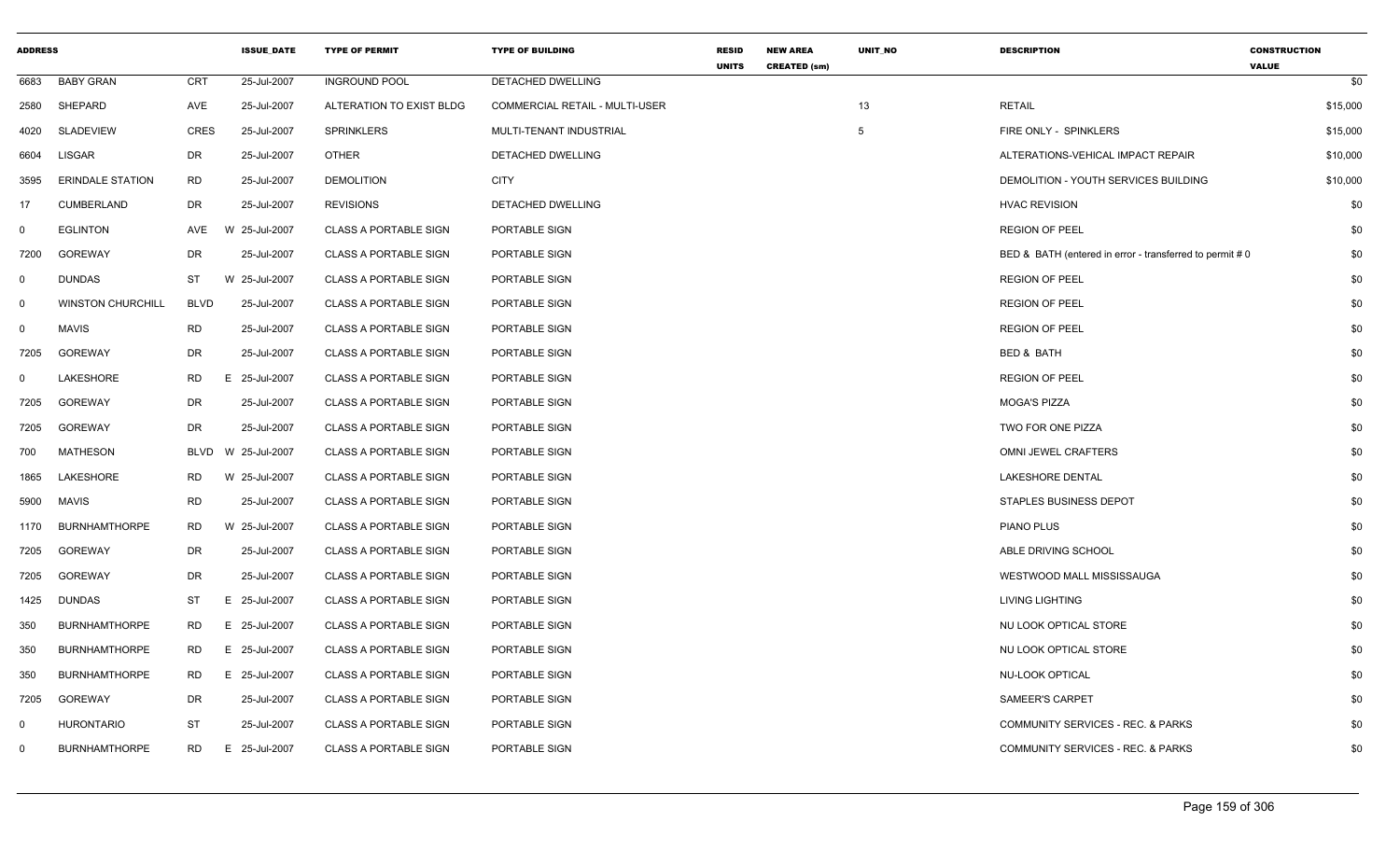| <b>ADDRESS</b> |                          |                | <b>ISSUE DATE</b> | <b>TYPE OF PERMIT</b>        | <b>TYPE OF BUILDING</b>               | <b>RESID</b><br><b>UNITS</b> | <b>NEW AREA</b><br><b>CREATED (sm)</b> | UNIT_NO   | <b>DESCRIPTION</b>                              | <b>CONSTRUCTION</b><br><b>VALUE</b> |           |
|----------------|--------------------------|----------------|-------------------|------------------------------|---------------------------------------|------------------------------|----------------------------------------|-----------|-------------------------------------------------|-------------------------------------|-----------|
| $\Omega$       | <b>CAWTHRA</b>           | RD             | 25-Jul-2007       | <b>CLASS A PORTABLE SIGN</b> | PORTABLE SIGN                         |                              |                                        |           | <b>COMMUNITY SERVICES - REC. &amp; PARKS</b>    |                                     | \$0       |
| 0              | CONFEDERATION            | <b>PKY</b>     | 25-Jul-2007       | <b>CLASS A PORTABLE SIGN</b> | PORTABLE SIGN                         |                              |                                        |           | COMMUNITY SERVICES - TENNIS EVERYONE            |                                     | \$0       |
| 0              | <b>ERIN MILLS</b>        | <b>PKY</b>     | 25-Jul-2007       | <b>CLASS A PORTABLE SIGN</b> | PORTABLE SIGN                         |                              |                                        |           | <b>GRACE COMMUNITY CHURCH</b>                   |                                     | \$0       |
| 0              | <b>BURNHAMTHORPE</b>     | <b>RD</b>      | W 25-Jul-2007     | <b>CLASS A PORTABLE SIGN</b> | PORTABLE SIGN                         |                              |                                        |           | <b>COMMUNITY SERVICES - TENNIS EVERYONE</b>     |                                     | \$0       |
| $\Omega$       | <b>WINSTON CHURCHILL</b> | BLVD           | 25-Jul-2007       | <b>CLASS A PORTABLE SIGN</b> | PORTABLE SIGN                         |                              |                                        |           | <b>GRACE COMMUNITY CHURCH</b>                   |                                     | \$0       |
| 0              | <b>MAVIS</b>             | <b>RD</b>      | 25-Jul-2007       | <b>CLASS A PORTABLE SIGN</b> | PORTABLE SIGN                         |                              |                                        |           | COMMUNITY SERVICES - TENNIS EVERYONE            |                                     | \$0       |
| 0              | <b>DERRY</b>             | <b>RD</b>      | W 25-Jul-2007     | <b>CLASS A PORTABLE SIGN</b> | PORTABLE SIGN                         |                              |                                        |           | <b>GRACE COMMUNITY CHURCH</b>                   |                                     | \$0       |
| 0              | <b>ERIN MILLS</b>        | <b>PKY</b>     | 25-Jul-2007       | <b>CLASS A PORTABLE SIGN</b> | PORTABLE SIGN                         |                              |                                        |           | COMMUNITY SERVICES - TENNIS EVERYONE            |                                     | \$0       |
| $\Omega$       | <b>DUNDAS</b>            | ST             | W 25-Jul-2007     | <b>CLASS A PORTABLE SIGN</b> | PORTABLE SIGN                         |                              |                                        |           | COMMUNITY SERVICES - TENNIS EVERYONE            |                                     | \$0       |
| 1248           | <b>DUNDAS</b>            | ST             | E 25-Jul-2007     | <b>CLASS A PORTABLE SIGN</b> | PORTABLE SIGN                         |                              |                                        |           | DIXIE PAINT & WALLPAPER                         |                                     | \$0       |
| 0              | <b>ERIN MILLS</b>        | <b>PKY</b>     | 25-Jul-2007       | <b>CLASS A PORTABLE SIGN</b> | PORTABLE SIGN                         |                              |                                        |           | <b>COMMUNITY SERVICES - REC. &amp; PARKS</b>    |                                     | \$0       |
| 7425           | NETHERWOOD               | RD             | 26-Jul-2007       | ADDITION TO EXIST BLDG       | SCHOOL - ELEMENTARY                   |                              | 600                                    |           | ADDITION - 1 STOREY LANCASTER P.S. FOUNDATIO    |                                     | \$847,000 |
| 6400           | <b>MILLCREEK</b>         | DR             | 26-Jul-2007       | ALTERATION TO EXIST BLDG     | MULTI-TENANT INDUSTRIAL               |                              | 1,195                                  | $15 - 18$ | <b>RETAIL AUTO PARTS</b>                        |                                     | \$344,000 |
| 77             | <b>CITY CENTRE</b>       | DR             | 26-Jul-2007       | ALTERATION TO EXIST BLDG     | COMMERCIAL OFFICE - MULTI-USER        |                              |                                        | 503       | PROFESSIONAL OFFICE                             |                                     | \$90,000  |
| 1033           | <b>GREENOAKS</b>         | DR             | 26-Jul-2007       | ADDITION AND ALTER           | DETACHED DWELLING                     |                              | 41                                     |           | ADDITION - FAMILY ROOM & BREAKFAST NOOK WIT     |                                     | \$61,000  |
| 903            | PINE VALLEY              | <b>CIR</b>     | 26-Jul-2007       | <b>INGROUND POOL</b>         | DETACHED DWELLING                     |                              |                                        |           |                                                 |                                     | \$0       |
| 2000           | ARGENTIA                 | <b>RD</b>      | 26-Jul-2007       | ALTERATION TO EXIST BLDG     | <b>COMMERCIAL OFFICE - MULTI-USER</b> |                              |                                        | 200,208   | INTERIOR ALTERATIONS - SPEC SUITE               |                                     | \$60,000  |
| 25             | <b>BROADVIEW</b>         | AVE            | 26-Jul-2007       | ALTERATION TO EXIST BLDG     | DETACHED DWELLING                     |                              |                                        |           | NEW FURNACE, DUCTWORK, 3 NEW PLUMBING FIXT      |                                     | \$4,000   |
| 3347           | <b>CACTUS</b>            | GATE           | 26-Jul-2007       | <b>INGROUND POOL</b>         | DETACHED DWELLING                     |                              |                                        |           |                                                 |                                     | \$0       |
| 918            | <b>KOWAL</b>             | DR             | 26-Jul-2007       | <b>INGROUND POOL</b>         | DETACHED DWELLING                     |                              |                                        |           |                                                 |                                     | \$0       |
| 6020           | HURONTARIO               | <b>ST</b>      | 26-Jul-2007       | MULTIPLE SIGNS               | COMMERCIAL OFFICE - MULTI-USER        |                              |                                        |           | MULTIPLE SIGNS - STARBUCKS, 3-FASCIA, 1-WINDO   |                                     | \$7,000   |
|                | 4171 TAFFEY              | CRES           | 26-Jul-2007       | <b>INGROUND POOL</b>         | DETACHED DWELLING                     |                              |                                        |           |                                                 |                                     | \$0       |
| 6180           | <b>KENNEDY</b>           | <b>RD</b>      | 26-Jul-2007       | TENTS/AIR SUPPORT STRUC      | PUBLIC - OTHER                        |                              |                                        |           | (1) TEMPORARY TENT FROM JULY 28-29, 2007 (30x8) |                                     | \$1,000   |
| 3354           | <b>AUBREY</b>            | <b>RD</b>      | 26-Jul-2007       | ABOVE GROUND POOL            | <b>DETACHED DWELLING</b>              |                              |                                        |           |                                                 |                                     | \$0       |
| 1077           | <b>NORTH SERVICE</b>     | <b>RD</b>      | 26-Jul-2007       | <b>CLASS A PORTABLE SIGN</b> | PORTABLE SIGN                         |                              |                                        |           | BED AND BATH PLUS                               |                                     | \$0       |
| 2640           | <b>SOUTH SHERIDAN</b>    | WAY            | 26-Jul-2007       | <b>CLASS A PORTABLE SIGN</b> | PORTABLE SIGN                         |                              |                                        |           | <b>FACTORY SHOE OUTLET</b>                      |                                     | \$0       |
| 30             | <b>BRISTOL</b>           | <b>RD</b><br>E | 26-Jul-2007       | <b>CLASS A PORTABLE SIGN</b> | PORTABLE SIGN                         |                              |                                        |           | <b>MONTFORT</b>                                 |                                     | \$0       |
| 30             | <b>BRISTOL</b>           | RD             | E 26-Jul-2007     | <b>CLASS A PORTABLE SIGN</b> | PORTABLE SIGN                         |                              |                                        |           | <b>MONTFORT</b>                                 |                                     | \$0       |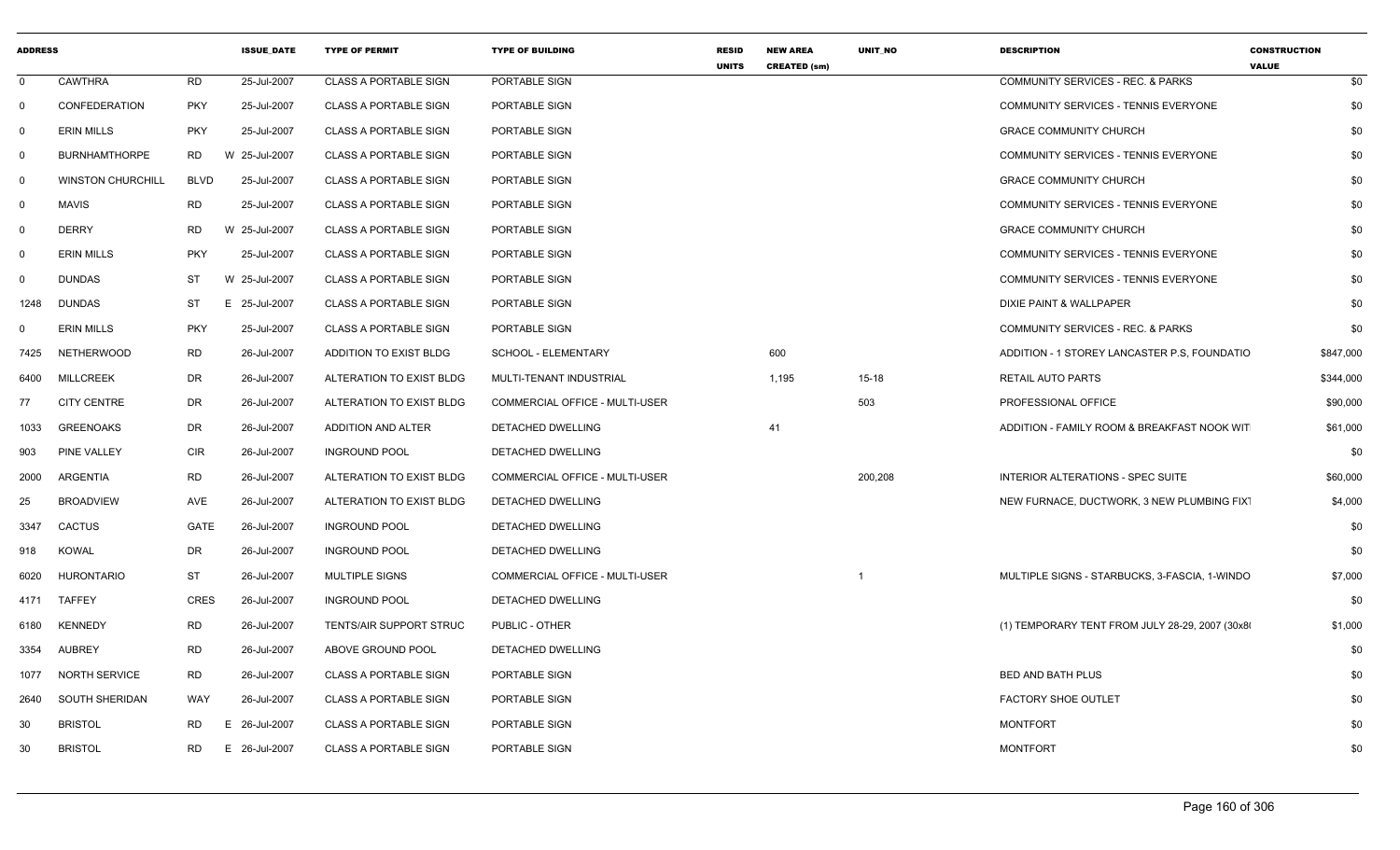| <b>ADDRESS</b> |                        |             | <b>ISSUE DATE</b> | <b>TYPE OF PERMIT</b>        | <b>TYPE OF BUILDING</b>        | <b>RESID</b><br><b>UNITS</b> | <b>NEW AREA</b><br><b>CREATED (sm)</b> | UNIT_NO  | <b>DESCRIPTION</b>                            | <b>CONSTRUCTION</b><br><b>VALUE</b> |
|----------------|------------------------|-------------|-------------------|------------------------------|--------------------------------|------------------------------|----------------------------------------|----------|-----------------------------------------------|-------------------------------------|
| 2225           | <b>ERIN MILLS</b>      | <b>PKY</b>  | 26-Jul-2007       | <b>CLASS A PORTABLE SIGN</b> | PORTABLE SIGN                  |                              |                                        |          | PIZZA PIZZA                                   | \$0                                 |
| 960            | SOUTHDOWN              | <b>RD</b>   | 26-Jul-2007       | <b>CLASS A PORTABLE SIGN</b> | PORTABLE SIGN                  |                              |                                        |          | <b>IDOL OPTICAL</b>                           | \$0                                 |
| 3542           | <b>PINESMOKE</b>       | <b>CRES</b> | 26-Jul-2007       | ALTERATION TO EXIST BLDG     | DETACHED DWELLING              |                              |                                        |          | REPLACEMENT OF SANITARY DRAIN                 | \$10,000                            |
| 6270           | KENWAY                 | DR          | 26-Jul-2007       | <b>CLASS A PORTABLE SIGN</b> | PORTABLE SIGN                  |                              |                                        |          | <b>SUMMIT FOOD'S</b>                          | \$0                                 |
| 0              | <b>DUNDAS</b>          | ST          | W 26-Jul-2007     | <b>CLASS A PORTABLE SIGN</b> | PORTABLE SIGN                  |                              |                                        |          | COMMUNITY SERVICES - PARKS & REC              | \$0                                 |
| 0              | <b>GOREWAY</b>         | DR          | 26-Jul-2007       | <b>CLASS A PORTABLE SIGN</b> | PORTABLE SIGN                  |                              |                                        |          | <b>COMMUNITY SERVICES - PARKS &amp; REC</b>   | \$0                                 |
| $\mathbf{0}$   | <b>AQUITAINE</b>       | AVE         | 26-Jul-2007       | <b>CLASS A PORTABLE SIGN</b> | PORTABLE SIGN                  |                              |                                        |          | COMMUNITY SERVICES - REC. & PARKS             | \$0                                 |
| $\mathbf 0$    | <b>DUNDAS</b>          | ST          | W 26-Jul-2007     | <b>CLASS A PORTABLE SIGN</b> | PORTABLE SIGN                  |                              |                                        |          | COMMUNITY SERVICES - REC. & PARKS             | \$0                                 |
| $\mathbf{0}$   | <b>BRITANNIA</b>       | RD          | W 26-Jul-2007     | <b>CLASS A PORTABLE SIGN</b> | PORTABLE SIGN                  |                              |                                        |          | COMMUNITY SERVICES - REC. & PARKS             | \$0                                 |
| $\mathbf 0$    | <b>BURNHAMTHORPE</b>   | RD          | 26-Jul-2007<br>E. | <b>CLASS A PORTABLE SIGN</b> | PORTABLE SIGN                  |                              |                                        |          | <b>COMMUNITY SERVICES - REC. &amp; PARKS</b>  | \$0                                 |
| $\mathbf 0$    | <b>HURONTARIO</b>      | <b>ST</b>   | 26-Jul-2007       | <b>CLASS A PORTABLE SIGN</b> | PORTABLE SIGN                  |                              |                                        |          | COMMUNITY SERVICES - REC. & PARKS             | \$0                                 |
| $\Omega$       | <b>BURNHAMTHORPE</b>   | RD          | E 26-Jul-2007     | <b>CLASS A PORTABLE SIGN</b> | PORTABLE SIGN                  |                              |                                        |          | COMMUNITY SERVICES - REC. & PARKS             | \$0                                 |
| 1715           | <b>BRITANNIA</b>       | RD          | E 27-Jul-2007     | ADDITION TO EXIST BLDG       | SINGLE TENANT INDUSTRIAL       |                              | 715                                    |          | ADDITION - MFG/REPAIR(PHASE 1), PEEL TRUCK&TF | \$499,000                           |
| 3050           | CONFEDERATION          | <b>PKY</b>  | 27-Jul-2007       | ALTERATION TO EXIST BLDG     | COMMERCIAL OFFICE - MULTI-USER |                              |                                        | 400/MEZZ | ADMIN-OFF/COMM-CTR "A"200/07 PERMIT @RATE :   | \$321,000                           |
| 200            | <b>COURTNEYPARK</b>    | DR          | W 27-Jul-2007     | <b>DIRECTIONAL SIGN</b>      | INDUSTRIAL - OTHER             |                              |                                        |          | DIRECTION SIGNS - PROLOGIS (2)                | \$3,000                             |
| 425            | <b>COURTNEYPARK</b>    | DR          | W 27-Jul-2007     | <b>DIRECTIONAL SIGN</b>      | <b>INDUSTRIAL - OTHER</b>      |                              |                                        |          | DIRECTION SIGN - PROLOGIS (1)                 | \$2,000                             |
| 1260           | ALEXANDRA              | AVE         | 27-Jul-2007       | <b>NEW BUILDING</b>          | DETACHED DWELLING              | $\overline{1}$               | 252                                    |          | SFD - CUSTOM                                  | \$260,000                           |
| 1264           | ALEXANDRA              | AVE         | 27-Jul-2007       | <b>NEW BUILDING</b>          | DETACHED DWELLING              | $\overline{1}$               | 252                                    |          | SFD - CUSTOM                                  | \$260,000                           |
| 299            | <b>COURTNEYPARK</b>    | DR          | E 27-Jul-2007     | ADDITION TO EXIST BLDG       | SINGLE TENANT INDUSTRIAL       |                              | 6,448                                  |          | ADDITION - 3 STY OFFICE & 1 STY WAREHOUSE & M | \$4,397,000                         |
| 949            | HAMPSTEAD              | <b>CRT</b>  | 27-Jul-2007       | ALTERATION TO EXIST BLDG     | DETACHED DWELLING              | $\overline{1}$               |                                        |          | ALTERATIONS - BASEMENT APARTMENT/SIDE ENTF    | \$25,000                            |
| 2906           | PEACOCK                | DR          | 27-Jul-2007       | <b>INGROUND POOL</b>         | DETACHED DWELLING              |                              |                                        |          |                                               | \$0                                 |
| 26             | <b>VISTA</b>           | DR          | 27-Jul-2007       | ADDITION TO EXIST BLDG       | DETACHED DWELLING              |                              |                                        |          | ADDITION - HEATED SUNROOM                     | \$12,000                            |
| 2471           | <b>BURSLEM</b>         | RD          | 27-Jul-2007       | <b>ADDITION AND ALTER</b>    | DETACHED DWELLING              |                              |                                        |          | REAR ADDITION/ATTACHED GARAGE & REAR DECK     | \$149,000                           |
| 1427           | <b>BIRCHWOOD</b>       | DR          | 27-Jul-2007       | ADDITION AND ALTER           | DETACHED DWELLING              |                              |                                        |          | ADDITION-2ND FLOOR/ALTERATIONS                | \$144,000                           |
| 6346           | <b>TENTH LINE WEST</b> |             | 27-Jul-2007       | <b>INGROUND POOL</b>         | DETACHED DWELLING              |                              |                                        |          |                                               | \$0                                 |
| 5650           | TIMBERLEA              | BLVD        | 27-Jul-2007       | ALTERATION TO EXIST BLDG     | <b>COMMERCIAL - OTHER</b>      |                              |                                        | B        | INTERIOR ALTERATIONS - SUN MICROSYSTEMS OF    | \$27,000                            |
| 2645           | <b>SKYMARK</b>         | AVE         | 27-Jul-2007       | <b>FASCIA SIGN</b>           | SINGLE TENANT INDUSTRIAL       |                              |                                        |          | 1 FASCIA SIGN - WORLEY PARSONS                | \$6,000                             |
| 4600           | <b>DIXIE</b>           | <b>RD</b>   | 27-Jul-2007       | ALTERATION TO EXIST BLDG     | <b>GOVERNMENTAL</b>            |                              |                                        |          | NEW ROOF STRUCTURE                            | \$56,000                            |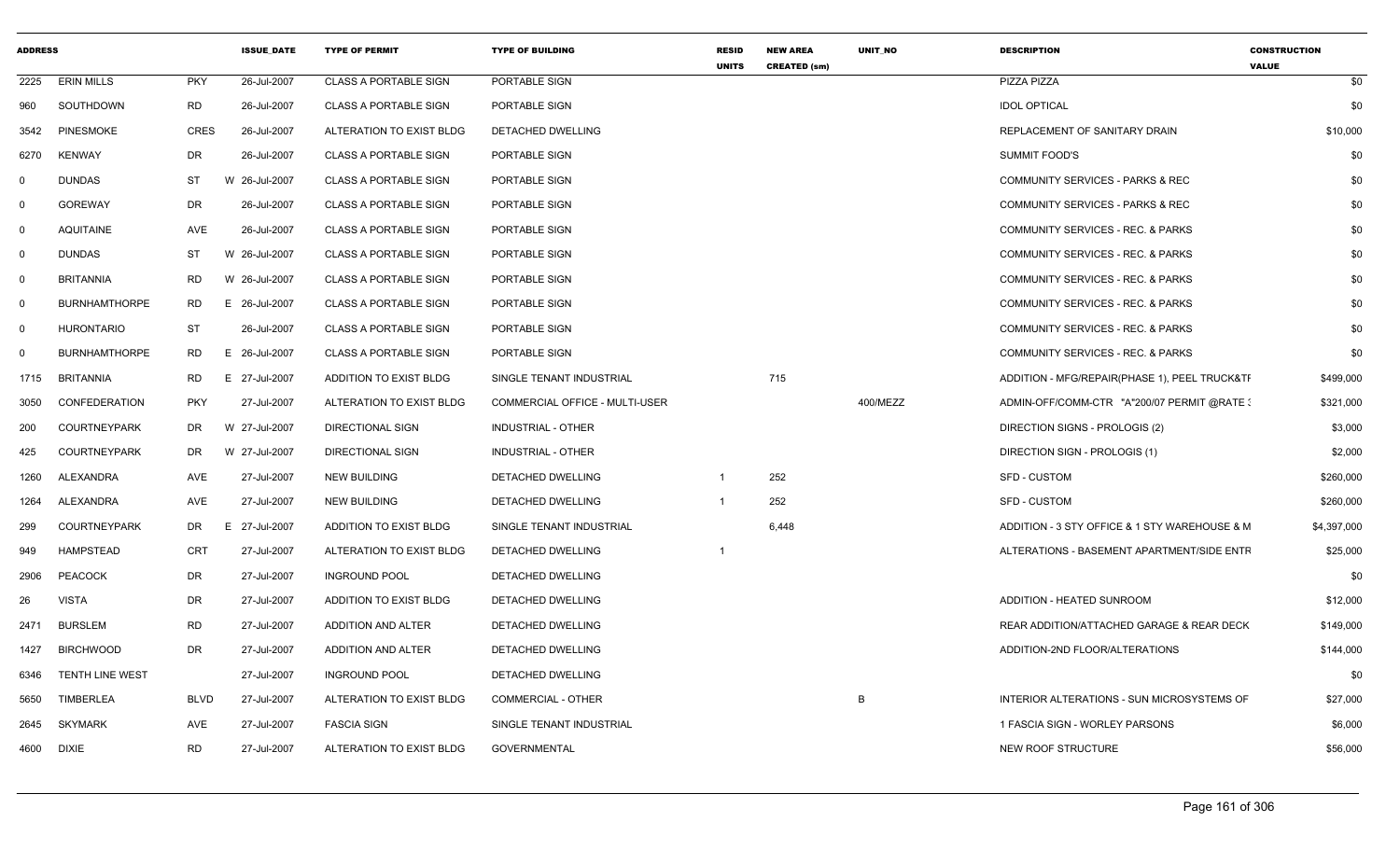| <b>ADDRESS</b> |                      |             | <b>ISSUE_DATE</b> | <b>TYPE OF PERMIT</b>        | <b>TYPE OF BUILDING</b>        | <b>RESID</b><br><b>UNITS</b> | <b>NEW AREA</b><br><b>CREATED (sm)</b> | UNIT_NO      | <b>DESCRIPTION</b>                             | <b>CONSTRUCTION</b><br><b>VALUE</b> |
|----------------|----------------------|-------------|-------------------|------------------------------|--------------------------------|------------------------------|----------------------------------------|--------------|------------------------------------------------|-------------------------------------|
| 396            | NIAR                 | AVE         | 27-Jul-2007       | <b>NEW BUILDING</b>          | DETACHED DWELLING              |                              | 312                                    |              | <b>SFD - CUSTOM</b>                            | \$321,000                           |
| 3594           | <b>LOGMOSS</b>       | CRES        | 27-Jul-2007       | ADDITION TO EXIST BLDG       | DETACHED DWELLING              |                              | 16                                     |              | ADDITION - HEATED SUNROOM                      | \$15,000                            |
| 3945           | DOUG LEAVENS         | <b>BLVD</b> | 27-Jul-2007       | ALTERATION TO EXIST BLDG     | <b>COMMERCIAL - OTHER</b>      |                              |                                        | $\mathsf{C}$ | DRY CLEANING DEPOT                             | \$18,000                            |
| 5250           | SATELLITE            | DR          | 27-Jul-2007       | ALTERATION TO EXIST BLDG     | MULTI-TENANT INDUSTRIAL        |                              | 195                                    | 37           | <b>WAREHOUSE</b>                               | \$1,000                             |
| 5250           | SATELLITE            | DR          | 27-Jul-2007       | ALTERATION TO EXIST BLDG     | MULTI-TENANT INDUSTRIAL        |                              | 195                                    | 26           | <b>OFFICE</b>                                  | \$30,000                            |
| 139            | <b>HIGH</b>          | <b>ST</b>   | W 27-Jul-2007     | ALTERATION TO EXIST BLDG     | DETACHED DWELLING              |                              |                                        |              | <b>INTERIOR ALTERATIONS</b>                    | \$10,000                            |
| 1350           | <b>WINDING</b>       | TR          | 27-Jul-2007       | ALTERATION TO EXIST BLDG     | <b>ROW DWELLING</b>            |                              |                                        |              | ALTERATIONS-RETAINING WALL/STAIR REPAIRS       | \$52,000                            |
| 1332           | KHALSA               | DR          | 27-Jul-2007       | ALTERATION TO EXIST BLDG     | MULTI-TENANT INDUSTRIAL        |                              |                                        | 14           | MANUFACTURING FACILITY (NO OUTDOOR STORAC      | \$63,000                            |
| 1350           | LEWISHAM             | DR          | 27-Jul-2007       | <b>INGROUND POOL</b>         | DETACHED DWELLING              |                              |                                        |              |                                                | \$0                                 |
| 100            | <b>CITY CENTRE</b>   | DR          | 27-Jul-2007       | ALTERATION TO EXIST BLDG     | COMMERCIAL RETAIL - MULTI-USER |                              |                                        | 2-709        | INTERIOR ALTERATIONS-SALON DONATO              | \$51,000                            |
| 2300           | MEADOWVALE           | BLVD        | 27-Jul-2007       | ALTERATION TO EXIST BLDG     | COMMERCIAL OFFICE - MULTI-USER |                              |                                        | 2-3 FLR      | ALTERATIONS-KITCHEN, GE HEAD OFFICE            | \$15,000                            |
| 1667           | RUSCOMBE CLOSE       |             | 27-Jul-2007       | ALTERATION TO EXIST BLDG     | DETACHED DWELLING              |                              |                                        |              | ALTERATIONS - ROOF REPAIR                      | \$40,000                            |
| 524            | <b>BOISMERE</b>      | CRT         | 27-Jul-2007       | OTHER                        | DETACHED DWELLING              |                              |                                        |              | <b>REAR DECK</b>                               | \$10,000                            |
| $\mathbf{0}$   | <b>DERRY</b>         | RD          | 27-Jul-2007<br>E. | <b>CLASS A PORTABLE SIGN</b> | PORTABLE SIGN                  |                              |                                        |              | <b>BIG BROTHERS/SISTERS OF PEEL</b>            | \$0                                 |
| 1135           | <b>DERRY</b>         | RD          | E 27-Jul-2007     | <b>CLASS A PORTABLE SIGN</b> | PORTABLE SIGN                  |                              |                                        |              | GEO COMMUNICATIONS INC.                        | \$0                                 |
| 1075           | QUEENSWAY            |             | E 27-Jul-2007     | <b>CLASS A PORTABLE SIGN</b> | PORTABLE SIGN                  |                              |                                        |              | JOHL AUTO IMPORTS                              | \$0                                 |
| 3050           | ARGENTIA             | RD          | 27-Jul-2007       | <b>CLASS A PORTABLE SIGN</b> | PORTABLE SIGN                  |                              |                                        |              | WEST MISSISSAUGA MEDICAL                       | \$0                                 |
| 100            | CITY CENTRE          | DR          | 27-Jul-2007       | <b>CLASS A PORTABLE SIGN</b> | PORTABLE SIGN                  |                              |                                        |              | SQUARE ONE MANAGEMENT OFFICE                   | \$0                                 |
| 201            | <b>BRITANNIA</b>     | RD          | 27-Jul-2007<br>E. | <b>CLASS A PORTABLE SIGN</b> | PORTABLE SIGN                  |                              |                                        |              | LEON'S FURNITURE                               | \$0                                 |
| $\Omega$       | MAVIS                | RD          | 27-Jul-2007       | <b>CLASS A PORTABLE SIGN</b> | PORTABLE SIGN                  |                              |                                        |              | <b>BIG BROTHERS/SISTERS OF PEEL</b>            | \$0                                 |
| $\Omega$       | <b>MAVIS</b>         | <b>RD</b>   | 27-Jul-2007       | <b>CLASS A PORTABLE SIGN</b> | PORTABLE SIGN                  |                              |                                        |              | MUSLIM ASSOC OF CANADA                         | \$0                                 |
| $\Omega$       | <b>MAVIS</b>         | RD          | 27-Jul-2007       | <b>CLASS A PORTABLE SIGN</b> | PORTABLE SIGN                  |                              |                                        |              | <b>BIG BROTHERS/SISTERS OF PEEL</b>            | \$0                                 |
| 136            | QUEEN                | ST          | 27-Jul-2007<br>-S | <b>CLASS A PORTABLE SIGN</b> | PORTABLE SIGN                  |                              |                                        |              | LUSH NAILS                                     | \$0                                 |
| 3311           | CAROGA               | DR          | 30-Jul-2007       | <b>NEW BUILDING</b>          | <b>COMMERCIAL - OTHER</b>      |                              | 13,477                                 |              | NEW - 112 ROOMS-15 STY HOTEL, 2 LEVEL U/G PKG, | \$20,835,000                        |
| 330            | <b>BURNHAMTHORPE</b> | RD.         | W 30-Jul-2007     | <b>NEW BUILDING</b>          | APARTMENT (> 6 UNITS)          | 298                          | 28,323                                 |              | NEW - 32 STY,5 STY U/G PRKG & INDOOR POOL, ULT | \$30,274,000                        |
|                | 2645 SKYMARK         | AVE         | 30-Jul-2007       | ALTERATION TO EXIST BLDG     | COMMERCIAL OFFICE - MULTI-USER |                              |                                        | 200 & 201    | INTERIOR ALTERATIONS-WORLEY PARSONS            | \$23,000                            |
|                | 3295 TACC            | DR          | 30-Jul-2007       | NEW BUILDING                 | DETACHED DWELLING              |                              | 319                                    |              | SFD - NEW MODEL                                | \$328,000                           |
|                | 5611 LOCKENGATE      | CRT         | 30-Jul-2007       | <b>REVISIONS</b>             | DETACHED DWELLING              |                              | 23                                     |              | <b>REVISIONS - DECK ADDITION</b>               | \$1,000                             |
|                |                      |             |                   |                              |                                |                              |                                        |              |                                                |                                     |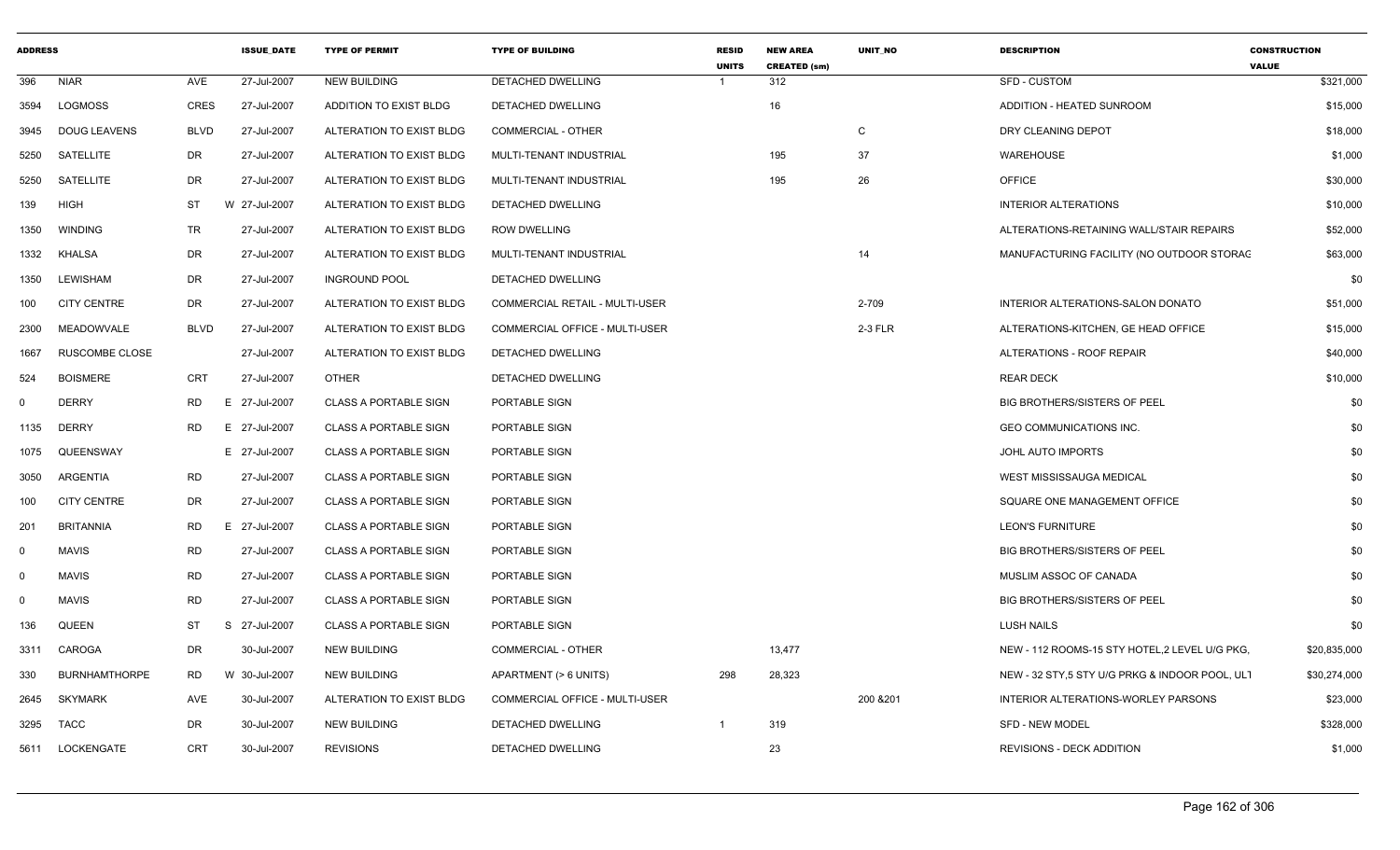| <b>ADDRESS</b> |                     |            | <b>ISSUE DATE</b> | <b>TYPE OF PERMIT</b>        | <b>TYPE OF BUILDING</b>               | <b>RESID</b><br><b>UNITS</b> | <b>NEW AREA</b><br><b>CREATED (sm)</b> | UNIT_NO     | <b>DESCRIPTION</b>                           | <b>CONSTRUCTION</b><br><b>VALUE</b> |
|----------------|---------------------|------------|-------------------|------------------------------|---------------------------------------|------------------------------|----------------------------------------|-------------|----------------------------------------------|-------------------------------------|
|                | 3575 MAVIS          | RD         | 30-Jul-2007       | ALTERATION TO EXIST BLDG     | MULTI-TENANT INDUSTRIAL               |                              |                                        |             | ALTERATIONS - TANK SUPPORT STRUCTURE         | \$15,000                            |
|                | <b>ROBERT SPECK</b> | <b>PKY</b> | 30-Jul-2007       | ELECTROMAG LOCK DEVICE       | COMMERCIAL OFFICE- SINGLE USER        |                              |                                        | 940         | FIRE ONLY - MAGLOCK (1)                      | \$3,000                             |
| 1177           | CENTRAL             | <b>PKY</b> | W 30-Jul-2007     | ALTERATION TO EXIST BLDG     | INDUSTRIAL - OTHER                    |                              |                                        | AS NOTED    | SPECIALTY FOOD STORE                         | \$23,000                            |
| 100            | <b>CITY CENTRE</b>  | DR         | 30-Jul-2007       | ALTERATION TO EXIST BLDG     | <b>COMMERCIAL RETAIL - MULTI-USER</b> |                              |                                        | $1 - 105$   | <b>RETAIL</b>                                | \$24,000                            |
| 1250           | SOUTH SERVICE       | RD         | 30-Jul-2007       | ALTERATION TO EXIST BLDG     | COMMERCIAL RETAIL - MULTI-USER        |                              |                                        | $4 - 18$    | <b>INTERIOR ALTERATIONS - NINE WEST</b>      | \$60,000                            |
| 100            | <b>CITY CENTRE</b>  | DR         | 30-Jul-2007       | ALTERATION TO EXIST BLDG     | <b>COMMERCIAL - OTHER</b>             |                              |                                        | 2-719       | <b>RETAIL</b>                                | \$33,000                            |
| 1290           | CENTRAL             | <b>PKY</b> | W 30-Jul-2007     | ALTERATION TO EXIST BLDG     | <b>COMMERCIAL OFFICE - MULTI-USER</b> |                              |                                        | 3-FLR       | <b>INTERIOR ALTERATIONS-CN RAIL</b>          | \$62,000                            |
| 240            | <b>WINTERBORNE</b>  | GATE       | 30-Jul-2007       | <b>OTHER</b>                 | DETACHED DWELLING                     |                              |                                        | #6 - LOT 12 | <b>REAR DECK</b>                             | \$10,000                            |
| 70             | ABSOLUTE            | AVE        | 30-Jul-2007       | <b>OTHER</b>                 | APARTMENT (> 6 UNITS)                 |                              |                                        | AS NOTED    | OCCUPANCY PRIOR TO COMPLETION (10-UNITS) - L | \$0                                 |
| 1080           | WALDEN              | <b>CIR</b> | 30-Jul-2007       | <b>OTHER</b>                 | CONDOMINIUM ROW DWELLING              |                              |                                        | 40          | <b>DECK</b>                                  | \$10,000                            |
| 3349           | WILMAR              | CRES       | 30-Jul-2007       | FIRE DAMAGE REPAIR           | DETACHED DWELLING                     |                              |                                        |             | FIRE DAMAGE REPAIR                           | \$30,000                            |
|                | 5170 DIXIE          | RD         | 30-Jul-2007       | <b>CLASS A PORTABLE SIGN</b> | PORTABLE SIGN                         |                              |                                        |             | DOWN UNDER BEDDING                           | \$0                                 |
|                | 3041 ARGENTIA       | RD         | 30-Jul-2007       | <b>CLASS A PORTABLE SIGN</b> | PORTABLE SIGN                         |                              |                                        |             | DR. PISTER                                   | \$0                                 |
|                | 4120 DIXIE          | <b>RD</b>  | 30-Jul-2007       | <b>CLASS A PORTABLE SIGN</b> | PORTABLE SIGN                         |                              |                                        |             | <b>NUTRITION STOP</b>                        | \$0                                 |
|                | 1125 BLOOR          | ST         | 30-Jul-2007       | <b>CLASS A PORTABLE SIGN</b> | PORTABLE SIGN                         |                              |                                        |             | LA WEIGHT LOSS                               | \$0                                 |
| 1575           | CLARKSON            | RD         | N 30-Jul-2007     | <b>CLASS A PORTABLE SIGN</b> | PORTABLE SIGN                         |                              |                                        |             | CANDANCE ACADEMY                             | \$0                                 |
| 2835           | ARGENTIA            | <b>RD</b>  | 30-Jul-2007       | <b>CLASS A PORTABLE SIGN</b> | PORTABLE SIGN                         |                              |                                        |             | KINWOOD AUDIO VISUAL INC.                    | \$0                                 |
| 735            | TWAIN               | AVE        | 30-Jul-2007       | <b>CLASS A PORTABLE SIGN</b> | PORTABLE SIGN                         |                              |                                        |             | <b>GAJJAR DENTISTRY PLACE</b>                | \$0                                 |
| 25             | WATLINE             | AVE        | 30-Jul-2007       | <b>CLASS A PORTABLE SIGN</b> | PORTABLE SIGN                         |                              |                                        |             | TAX DOLLAR INC.                              | \$0                                 |
| 2014           | <b>HEARTWOOD</b>    | CRT        | 31-Jul-2007       | NEW BUILDING                 | DETACHED DWELLING                     | - 1                          | 376                                    |             | <b>SFD - CUSTOM</b>                          | \$488,000                           |
| 4900           | GLEN ERIN           | DR         | 31-Jul-2007       | <b>NEW BUILDING</b>          | APARTMENT (> 6 UNITS)                 | 196                          | 15,727                                 |             | NEW - 18 STY APARTMENT, TOWER D, PAPILLON PH | \$14,579,000                        |
| 580            | <b>HAZELHURST</b>   | RD         | 31-Jul-2007       | NEW BUILDING                 | COMMERCIAL OFFICE- SINGLE USER        |                              | 320                                    |             | NEW - OFFICE BUIDING, RUMBLE FOUNDATIONS LTI | \$380,000                           |
| 960            | <b>FOURTH</b>       | ST         | 31-Jul-2007       | NEW BUILDING                 | GARAGE/CARPORT                        |                              | 127                                    |             | NEW - DETACHED GARAGE                        | \$50,000                            |
| 1299           | LAKEBREEZE          | DR         | 31-Jul-2007       | ADDITION TO EXIST BLDG       | DETACHED DWELLING                     |                              |                                        |             | ADDITION - GROUND FLOOR ADDITION & NEW 2ND I | \$207,000                           |
| 2259           | FIFTH LINE WEST     |            | 31-Jul-2007       | ADDITION AND ALTER           | <b>DETACHED DWELLING</b>              |                              | 393                                    |             | ADDITION/ALTERATIONS                         | \$432,000                           |
| 3567           | COPERNICUS          | DR         | 31-Jul-2007       | ADDITION TO EXIST BLDG       | DETACHED DWELLING                     |                              |                                        |             | ADDITION - UNHEATED SUNROOM                  | \$20,000                            |
| 2950           | ARGENTIA            | RD         | 31-Jul-2007       | NEW BUILDING                 | COMMERCIAL - OTHER                    |                              | 4,509                                  |             | NEW- CAR DEALERSHIP(4366.40m2) & ACCESSORY   | \$4,593,000                         |
|                | 3220 TACC           | DR         | 31-Jul-2007       | NEW BUILDING                 | DETACHED DWELLING                     | -1                           | 303                                    |             | <b>SFD - NEW MODEL</b>                       | \$311,000                           |
|                |                     |            |                   |                              |                                       |                              |                                        |             |                                              |                                     |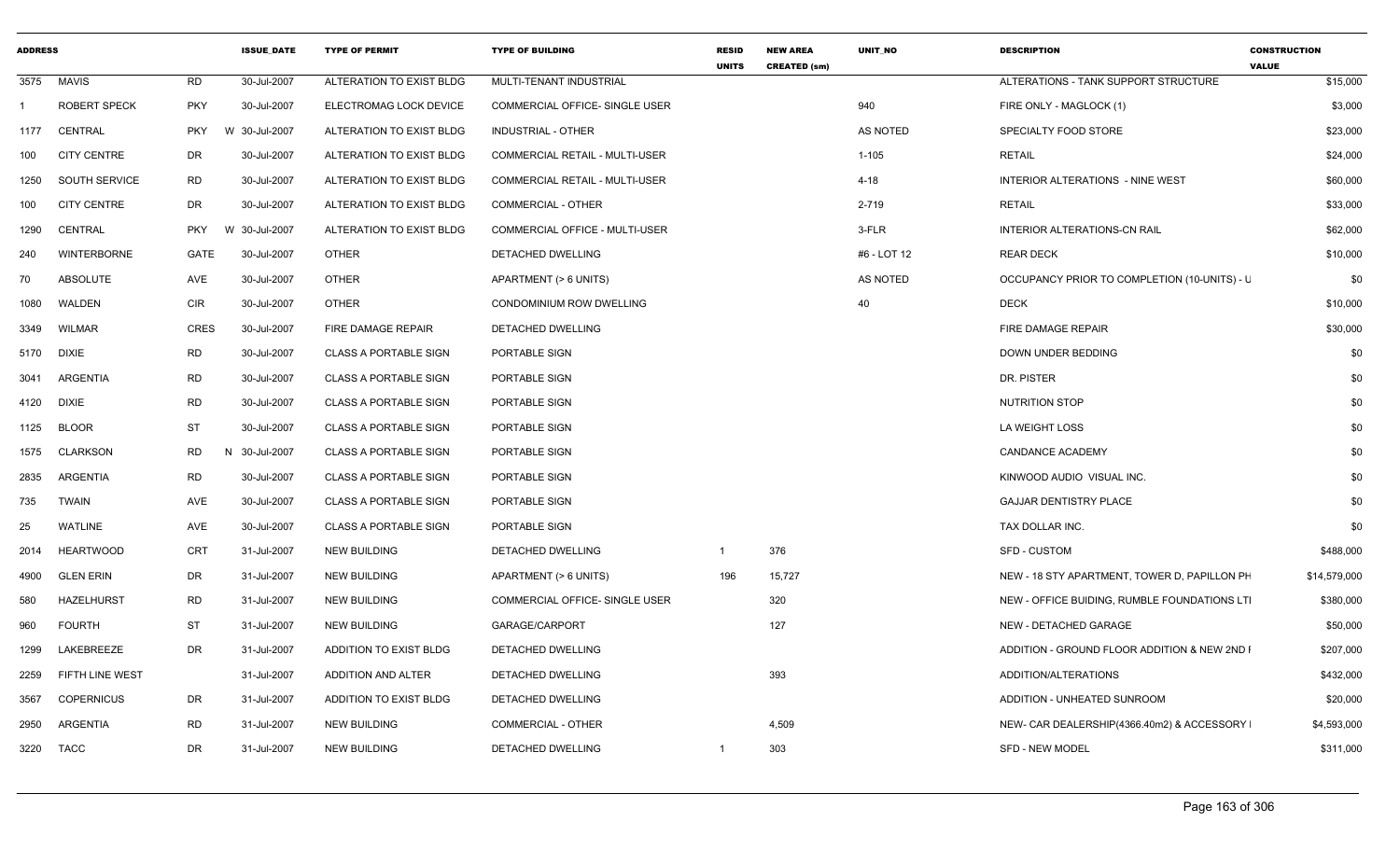| <b>ADDRESS</b> |                      |             | <b>ISSUE DATE</b> | <b>TYPE OF PERMIT</b> | <b>TYPE OF BUILDING</b>  | <b>RESID</b><br><b>UNITS</b> | <b>NEW AREA</b><br><b>CREATED (sm)</b> | UNIT_NO | <b>DESCRIPTION</b>                | <b>CONSTRUCTION</b><br><b>VALUE</b> |
|----------------|----------------------|-------------|-------------------|-----------------------|--------------------------|------------------------------|----------------------------------------|---------|-----------------------------------|-------------------------------------|
| 2901           | <b>EGLINTON</b>      | AVE         | W 31-Jul-2007     | <b>FASCIA SIGN</b>    | MULTI-TENANT INDUSTRIAL  |                              |                                        | 9       | FASCIA SIGN - MAPLE COMPUTERS (1) | \$5,000                             |
| 3224           | TACC                 | <b>DR</b>   | 31-Jul-2007       | <b>NEW BUILDING</b>   | DETACHED DWELLING        | $\mathbf{1}$                 | 304                                    |         | <b>SFD - REPEAT MODEL</b>         | \$312,000                           |
| 5339           | CHURCHILL MEADOWS    | <b>BLVD</b> | 31-Jul-2007       | <b>NEW BUILDING</b>   | DETACHED DWELLING        | -1                           | 250                                    |         | <b>SFD - NEW MODEL</b>            | \$257,000                           |
| 3481           | <b>PLACID</b>        | PL          | 31-Jul-2007       | <b>NEW BUILDING</b>   | DETACHED DWELLING        | -1                           | 233                                    |         | <b>SFD - NEW MODEL</b>            | \$240,000                           |
| 3475           | <b>PLACID</b>        | PL          | 31-Jul-2007       | <b>NEW BUILDING</b>   | DETACHED DWELLING        | $\overline{1}$               | 235                                    |         | <b>SFD - REPEAT MODEL</b>         | \$242,000                           |
| 3465           | <b>PLACID</b>        | PL          | 31-Jul-2007       | <b>NEW BUILDING</b>   | DETACHED DWELLING        | $\overline{1}$               | 235                                    |         | <b>SFD - REPEAT MODEL</b>         | \$242,000                           |
| 3482           | <b>PLACID</b>        | PL          | 31-Jul-2007       | <b>NEW BUILDING</b>   | DETACHED DWELLING        | -1                           | 188                                    |         | <b>SFD - NEW MODEL</b>            | \$193,000                           |
| 3236           | <b>TACC</b>          | DR          | 31-Jul-2007       | <b>NEW BUILDING</b>   | <b>DETACHED DWELLING</b> | $\overline{1}$               | 287                                    |         | <b>SFD - NEW MODEL</b>            | \$295,000                           |
| 3426           | <b>TRILOGY</b>       | <b>TR</b>   | 31-Jul-2007       | <b>NEW BUILDING</b>   | DETACHED DWELLING        | $\mathbf{1}$                 | 276                                    |         | <b>SFD - REPEAT MODEL</b>         | \$284,000                           |
| 3391           | <b>TRILOGY</b>       | TR          | 31-Jul-2007       | <b>NEW BUILDING</b>   | DETACHED DWELLING        | $\overline{1}$               | 276                                    |         | <b>SFD - REPEAT MODEL</b>         | \$284,000                           |
| 3395           | <b>TRILOGY</b>       | <b>TR</b>   | 31-Jul-2007       | <b>NEW BUILDING</b>   | DETACHED DWELLING        | $\mathbf{1}$                 | 277                                    |         | <b>SFD - REPEAT MODEL</b>         | \$286,000                           |
| 3403           | <b>TRILOGY</b>       | TR          | 31-Jul-2007       | <b>NEW BUILDING</b>   | DETACHED DWELLING        | $\overline{1}$               | 276                                    |         | <b>SFD - REPEAT MODEL</b>         | \$284,000                           |
| 3515           | <b>STEEPLE CHASE</b> | CRES        | 31-Jul-2007       | <b>NEW BUILDING</b>   | DETACHED DWELLING        | -1                           | 386                                    |         | SFD - NEW MODEL                   | \$502,000                           |
| 3519           | <b>STEEPLE CHASE</b> | CRES        | 31-Jul-2007       | <b>NEW BUILDING</b>   | <b>DETACHED DWELLING</b> | $\mathbf 1$                  | 386                                    |         | <b>SFD - REPEAT MODEL</b>         | \$502,000                           |
| 3595           | <b>STEEPLE CHASE</b> | <b>CRES</b> | 31-Jul-2007       | <b>NEW BUILDING</b>   | DETACHED DWELLING        | $\overline{1}$               | 386                                    |         | SFD - REPEAT MODEL                | \$502,000                           |
| 3607           | <b>STEEPLE CHASE</b> | <b>CRES</b> | 31-Jul-2007       | <b>NEW BUILDING</b>   | DETACHED DWELLING        | -1                           | 386                                    |         | <b>SFD - REPEAT MODEL</b>         | \$502,000                           |
| 3536           | <b>STEEPLE CHASE</b> | <b>CRES</b> | 31-Jul-2007       | <b>NEW BUILDING</b>   | DETACHED DWELLING        | -1                           | 262                                    |         | SFD - NEW MODEL                   | \$270,000                           |
| 3438           | <b>TRILOGY</b>       | <b>TR</b>   | 31-Jul-2007       | <b>NEW BUILDING</b>   | DETACHED DWELLING        | $\mathbf 1$                  | 262                                    |         | <b>SFD - REPEAT MODEL</b>         | \$270,000                           |
| 3399           | <b>TRILOGY</b>       | <b>TR</b>   | 31-Jul-2007       | <b>NEW BUILDING</b>   | DETACHED DWELLING        | $\overline{1}$               | 262                                    |         | <b>SFD - REPEAT MODEL</b>         | \$270,000                           |
| 3510           | <b>TRILOGY</b>       | TR          | 31-Jul-2007       | <b>NEW BUILDING</b>   | DETACHED DWELLING        | $\overline{1}$               | 216                                    |         | SFD - NEW MODEL                   | \$222,000                           |
| 3532           | STEEPLE CHASE        | <b>CRES</b> | 31-Jul-2007       | <b>NEW BUILDING</b>   | DETACHED DWELLING        | $\mathbf{1}$                 | 243                                    |         | <b>SFD - NEW MODEL</b>            | \$250,000                           |
| 3544           | <b>STEEPLE CHASE</b> | <b>CRES</b> | 31-Jul-2007       | <b>NEW BUILDING</b>   | DETACHED DWELLING        | $\mathbf{1}$                 | 307                                    |         | <b>SFD - NEW MODEL</b>            | \$316,000                           |
| 3511           | <b>STEEPLE CHASE</b> | <b>CRES</b> | 31-Jul-2007       | <b>NEW BUILDING</b>   | DETACHED DWELLING        | -1                           | 345                                    |         | <b>SFD - REPEAT MODEL</b>         | \$355,000                           |
| 3551           | STEEPLE CHASE        | <b>CRES</b> | 31-Jul-2007       | <b>NEW BUILDING</b>   | DETACHED DWELLING        | $\mathbf 1$                  | 298                                    |         | SFD - REPEAT MODEL                | \$307,000                           |
| 3555           | STEEPLE CHASE        | <b>CRES</b> | 31-Jul-2007       | <b>NEW BUILDING</b>   | DETACHED DWELLING        | $\overline{1}$               | 345                                    |         | SFD - REPEAT MODEL                | \$355,000                           |
| 3559           | <b>STEEPLE CHASE</b> | <b>CRES</b> | 31-Jul-2007       | <b>NEW BUILDING</b>   | DETACHED DWELLING        | -1                           | 346                                    |         | <b>SFD - REPEAT MODEL</b>         | \$356,000                           |
| 3563           | STEEPLE CHASE        | <b>CRES</b> | 31-Jul-2007       | <b>NEW BUILDING</b>   | DETACHED DWELLING        | -1                           | 298                                    |         | SFD - REPEAT MODEL                | \$307,000                           |
| 3591           | <b>STEEPLE CHASE</b> | <b>CRES</b> | 31-Jul-2007       | <b>NEW BUILDING</b>   | DETACHED DWELLING        | $\mathbf{1}$                 | 346                                    |         | SFD - REPEAT MODEL                | \$356,000                           |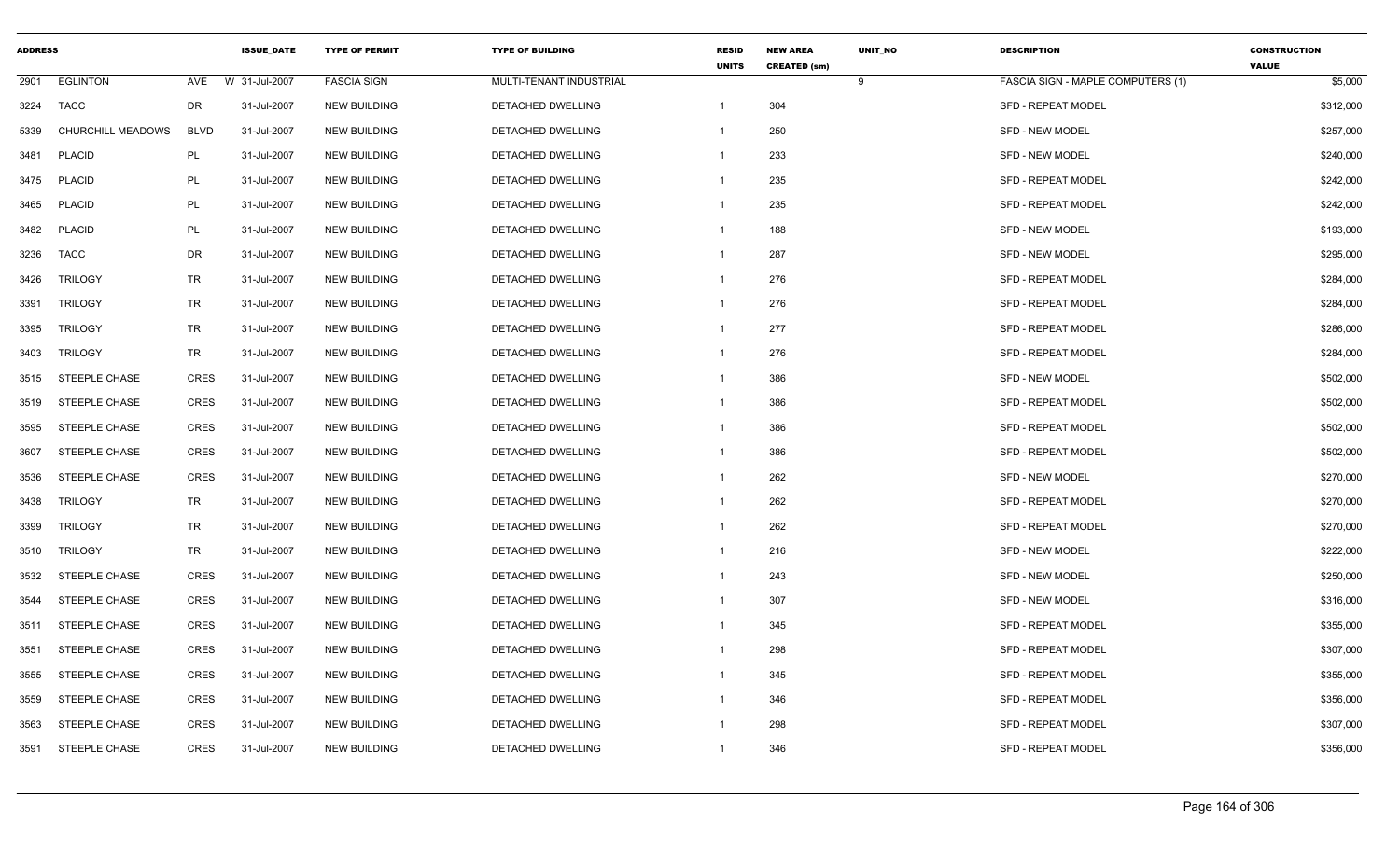| <b>ADDRESS</b> |                          |             | <b>ISSUE_DATE</b> | <b>TYPE OF PERMIT</b>    | <b>TYPE OF BUILDING</b>               | <b>RESID</b><br><b>UNITS</b> | <b>NEW AREA</b><br><b>CREATED (sm)</b> | UNIT_NO  | <b>DESCRIPTION</b>                          | <b>CONSTRUCTION</b><br><b>VALUE</b> |
|----------------|--------------------------|-------------|-------------------|--------------------------|---------------------------------------|------------------------------|----------------------------------------|----------|---------------------------------------------|-------------------------------------|
| 3599           | <b>STEEPLE CHASE</b>     | <b>CRES</b> | 31-Jul-2007       | <b>NEW BUILDING</b>      | DETACHED DWELLING                     | $\overline{1}$               | 288                                    |          | <b>SFD - REPEAT MODEL</b>                   | \$355,000                           |
| 3603           | STEEPLE CHASE            | <b>CRES</b> | 31-Jul-2007       | <b>NEW BUILDING</b>      | DETACHED DWELLING                     | $\overline{1}$               | 346                                    |          | <b>SFD - REPEAT MODEL</b>                   | \$356,000                           |
| 3608           | <b>STEEPLE CHASE</b>     | <b>CRES</b> | 31-Jul-2007       | <b>NEW BUILDING</b>      | DETACHED DWELLING                     | $\overline{\mathbf{1}}$      | 346                                    |          | <b>SFD - REPEAT MODEL</b>                   | \$356,000                           |
| 3596           | STEEPLE CHASE            | <b>CRES</b> | 31-Jul-2007       | <b>NEW BUILDING</b>      | DETACHED DWELLING                     | $\overline{1}$               | 346                                    |          | <b>SFD - REPEAT MODEL</b>                   | \$356,000                           |
| 3408           | <b>ESCADA</b>            | DR          | 31-Jul-2007       | <b>NEW BUILDING</b>      | DETACHED DWELLING                     | -1                           | 346                                    |          | <b>SFD - REPEAT MODEL</b>                   | \$356,000                           |
| 3518           | TRILOGY                  | TR          | 31-Jul-2007       | <b>NEW BUILDING</b>      | DETACHED DWELLING                     | $\overline{1}$               | 235                                    |          | <b>SFD - REPEAT MODEL</b>                   | \$242,000                           |
| 3514           | <b>TRILOGY</b>           | <b>TR</b>   | 31-Jul-2007       | <b>NEW BUILDING</b>      | DETACHED DWELLING                     | $\mathbf{1}$                 | 235                                    |          | <b>SFD - REPEAT MODEL</b>                   | \$242,000                           |
| 3498           | <b>TRILOGY</b>           | TR          | 31-Jul-2007       | <b>NEW BUILDING</b>      | <b>DETACHED DWELLING</b>              | $\overline{1}$               | 188                                    |          | <b>SFD - REPEAT MODEL</b>                   | \$193,000                           |
| 3490           | <b>TRILOGY</b>           | TR          | 31-Jul-2007       | <b>NEW BUILDING</b>      | DETACHED DWELLING                     | $\overline{1}$               | 235                                    |          | <b>SFD - REPEAT MODEL</b>                   | \$242,000                           |
| 3486           | <b>TRILOGY</b>           | TR          | 31-Jul-2007       | <b>NEW BUILDING</b>      | DETACHED DWELLING                     | $\overline{1}$               | 235                                    |          | <b>SFD - REPEAT MODEL</b>                   | \$242,000                           |
| 3446           | <b>TRILOGY</b>           | TR          | 31-Jul-2007       | <b>NEW BUILDING</b>      | DETACHED DWELLING                     | $\overline{1}$               | 260                                    |          | <b>SFD - REPEAT MODEL</b>                   | \$267,000                           |
| 5335           | <b>CHURCHILL MEADOWS</b> | <b>BLVD</b> | 31-Jul-2007       | <b>NEW BUILDING</b>      | DETACHED DWELLING                     | $\overline{1}$               | 260                                    |          | <b>SFD - REPEAT MODEL</b>                   | \$267,000                           |
| 5327           | CHURCHILL MEADOWS        | <b>BLVD</b> | 31-Jul-2007       | <b>NEW BUILDING</b>      | <b>DETACHED DWELLING</b>              | $\overline{1}$               | 298                                    |          | <b>SFD - REPEAT MODEL</b>                   | \$307,000                           |
| 3433           | PLACID                   | PL          | 31-Jul-2007       | <b>NEW BUILDING</b>      | DETACHED DWELLING                     | $\overline{\mathbf{1}}$      | 345                                    |          | <b>SFD - REPEAT MODEL</b>                   | \$355,000                           |
| 1523           | <b>HURONTARIO</b>        | <b>ST</b>   | 31-Jul-2007       | ALTERATION TO EXIST BLDG | COMMERCIAL OFFICE - MULTI-USER        |                              |                                        | 1, 283   | INT. ALTERATIONS, NEW REAR EXIT FROM BASEME | \$69,000                            |
| 3411           | <b>TRILOGY</b>           | <b>TR</b>   | 31-Jul-2007       | <b>NEW BUILDING</b>      | DETACHED DWELLING                     | $\overline{1}$               | 260                                    |          | <b>SFD - REPEAT MODEL</b>                   | \$267,000                           |
| 3415           | TRILOGY                  | <b>TR</b>   | 31-Jul-2007       | <b>NEW BUILDING</b>      | DETACHED DWELLING                     | $\overline{1}$               | 243                                    |          | <b>SFD - REPEAT MODEL</b>                   | \$250,000                           |
| 3419           | <b>TRILOGY</b>           | TR          | 31-Jul-2007       | <b>NEW BUILDING</b>      | DETACHED DWELLING                     | $\overline{1}$               | 287                                    |          | <b>SFD - REPEAT MODEL</b>                   | \$295,000                           |
| 3423           | <b>TRILOGY</b>           | TR          | 31-Jul-2007       | <b>NEW BUILDING</b>      | DETACHED DWELLING                     | $\overline{1}$               | 260                                    |          | <b>SFD - REPEAT MODEL</b>                   | \$267,000                           |
| 3427           | <b>TRILOGY</b>           | <b>TR</b>   | 31-Jul-2007       | <b>NEW BUILDING</b>      | DETACHED DWELLING                     | $\overline{1}$               | 287                                    |          | SFD - REPEAT MODEL                          | \$295,000                           |
| 3287           | <b>SUNLIGHT</b>          | <b>ST</b>   | 31-Jul-2007       | <b>NEW BUILDING</b>      | SEMI-DETACHED DWELLING                | 2                            | 311                                    |          | SEMI-DETACHED - NEW MODEL                   | \$320,000                           |
| 3920           | <b>BURDETTE</b>          | <b>TERR</b> | 31-Jul-2007       | <b>NEW BUILDING</b>      | SEMI-DETACHED DWELLING                | $\overline{2}$               | 408                                    |          | SEMI-DETACHED - NEW MODEL                   | \$420,000                           |
| 5584           | <b>DOCTOR PEDDLE</b>     | <b>CRES</b> | 31-Jul-2007       | <b>NEW BUILDING</b>      | DETACHED DWELLING                     | $\overline{1}$               | 312                                    |          | SFD - NEW MODEL                             | \$321,000                           |
| 5556           | <b>DOCTOR PEDDLE</b>     | <b>CRES</b> | 31-Jul-2007       | <b>NEW BUILDING</b>      | DETACHED DWELLING                     | $\overline{1}$               | 312                                    |          | <b>SFD - REPEAT MODEL</b>                   | \$321,000                           |
| 5544           | <b>DOCTOR PEDDLE</b>     | <b>CRES</b> | 31-Jul-2007       | <b>NEW BUILDING</b>      | DETACHED DWELLING                     | $\overline{1}$               | 312                                    |          | <b>SFD - REPEAT MODEL</b>                   | \$321,000                           |
| 1332           | KELLY                    | <b>RD</b>   | 31-Jul-2007       | ADDITION TO EXIST BLDG   | DETACHED DWELLING                     |                              | 23                                     |          | ADDITION - REAR UNHEATED SUNROOM ADDITION   | \$19,000                            |
| 2264           | GORDON                   | DR          | 31-Jul-2007       | <b>NEW BUILDING</b>      | DETACHED DWELLING                     | - 1                          | 451                                    | 2-LOT 14 | CONDOMINIUM SFD - CUSTOM                    | \$594,000                           |
|                | <b>CITY CENTRE</b>       | DR          | 31-Jul-2007       | ELECTROMAG LOCK DEVICE   | <b>COMMERCIAL OFFICE - MULTI-USER</b> |                              |                                        |          | FIRE ONLY - RELOCATE MAGLOCK (1)            | \$3,000                             |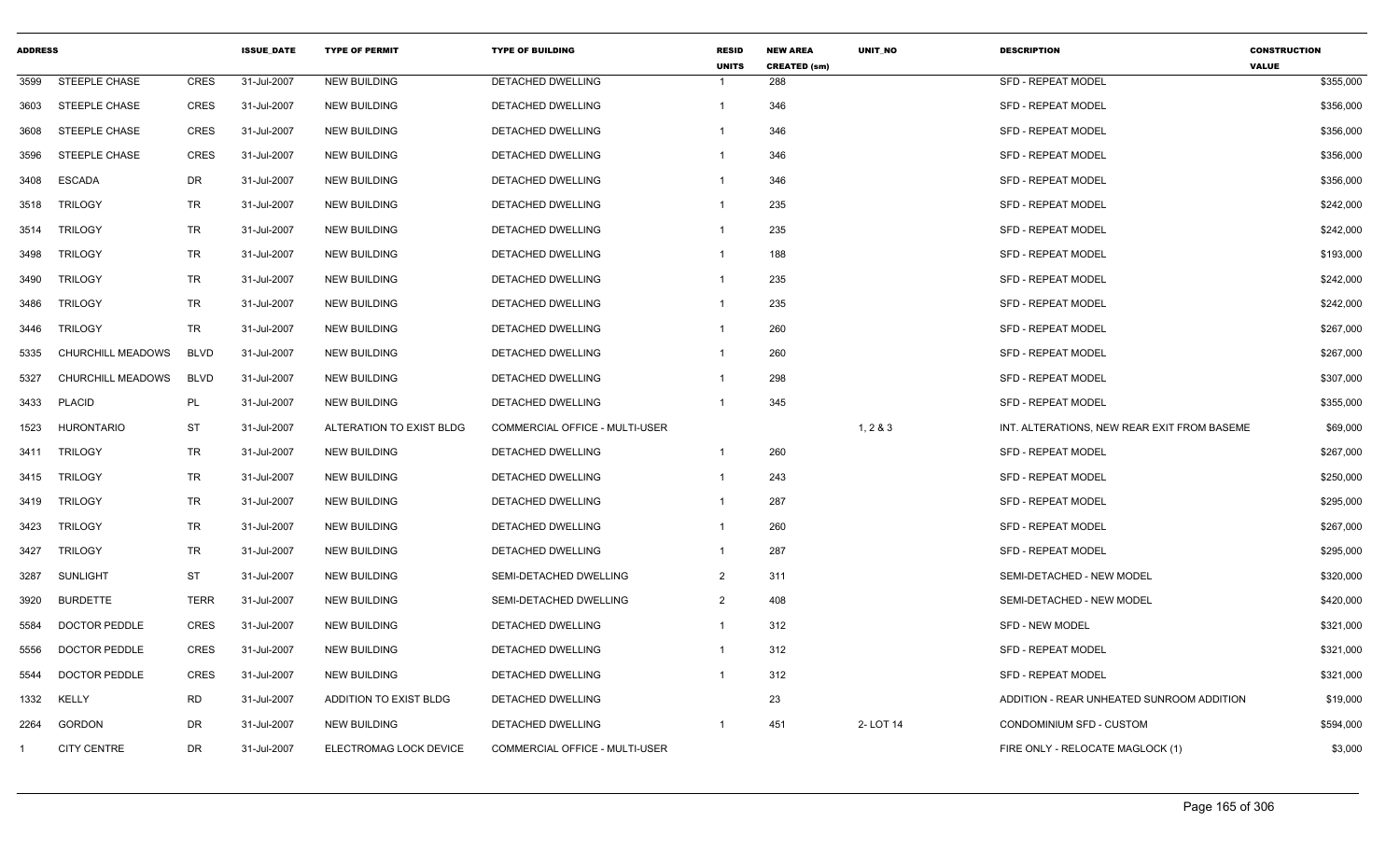| <b>ADDRESS</b> |                        |             | <b>ISSUE DATE</b> | <b>TYPE OF PERMIT</b>        | <b>TYPE OF BUILDING</b>               | <b>RESID</b><br><b>UNITS</b> | <b>NEW AREA</b><br><b>CREATED (sm)</b> | <b>UNIT NO</b> | <b>DESCRIPTION</b>                                    | <b>CONSTRUCTION</b><br><b>VALUE</b> |
|----------------|------------------------|-------------|-------------------|------------------------------|---------------------------------------|------------------------------|----------------------------------------|----------------|-------------------------------------------------------|-------------------------------------|
| 2000           | ARGENTIA               | <b>RD</b>   | 31-Jul-2007       | ALTERATION TO EXIST BLDG     | MULTI-TENANT INDUSTRIAL               |                              |                                        | 220            | <b>OFFICE</b>                                         | \$154,000                           |
| 3359           | MISSISSAUGA            | RD          | 31-Jul-2007       | ALTERATION TO EXIST BLDG     | PUBLIC - OTHER                        |                              |                                        |                | <b>INTERIOR ALTERATIONS - NORTH BUILDING - UNIV (</b> | \$78,000                            |
| 5940           | <b>MONTEVIDEO</b>      | <b>RD</b>   | 31-Jul-2007       | PORTABLE CLASSROOM           | SCHOOL - ELEMENTARY                   |                              |                                        |                | RELOCATE 1 PORTABLE - PLOWMANS PARK PUBLIC            | \$16,000                            |
| 30             | <b>HANSON</b>          | RD          | 31-Jul-2007       | <b>OTHER</b>                 | APARTMENT (> 6 UNITS)                 |                              |                                        |                | FIRE ONLY-FIRE ALARM RETROFIT                         | \$16,000                            |
| 5434           | <b>TENTH LINE WEST</b> |             | 31-Jul-2007       | <b>REVISIONS</b>             | SEMI-DETACHED DWELLING                |                              |                                        |                | REVISIONS - FINISHED BASEMENT - LOT 35 RIGHT C        | \$18,000                            |
| 5471           | <b>FRESHWATER</b>      | DR          | 31-Jul-2007       | <b>NEW BUILDING</b>          | <b>DETACHED DWELLING</b>              | $\overline{1}$               | 266                                    |                | <b>SFD - REPEAT MODEL</b>                             | \$246,000                           |
| 5475           | <b>FRESHWATER</b>      | DR          | 31-Jul-2007       | <b>NEW BUILDING</b>          | <b>DETACHED DWELLING</b>              | $\overline{1}$               | 254                                    |                | <b>SFD - REPEAT MODEL</b>                             | \$236,000                           |
| 5479           | <b>FRESHWATER</b>      | DR          | 31-Jul-2007       | <b>NEW BUILDING</b>          | DETACHED DWELLING                     | -1                           | 266                                    |                | <b>SFD - REPEAT MODEL</b>                             | \$246,000                           |
| 2300           | <b>EGLINTON</b>        | AVE         | W 31-Jul-2007     | ALTERATION TO EXIST BLDG     | PUBLIC - OTHER                        |                              |                                        | $G-01$         | ALTER-FMEDTU TEACHING/SEMINAR SPACE, CRED             | \$52,000                            |
| 2405           | <b>GLENGARRY</b>       | RD          | 31-Jul-2007       | <b>NEW BUILDING</b>          | <b>DETACHED DWELLING</b>              |                              | 411                                    |                | <b>SFD - CUSTOM</b>                                   | \$536,000                           |
| 2401           | <b>GLENGARRY</b>       | <b>RD</b>   | 31-Jul-2007       | <b>NEW BUILDING</b>          | DETACHED DWELLING                     | $\overline{1}$               | 413                                    |                | <b>SFD - CUSTOM</b>                                   | \$538,000                           |
| 125            | LAKESHORE              | RD          | 31-Jul-2007<br>E  | ALTERATION TO EXIST BLDG     | <b>COMMERCIAL RETAIL - MULTI-USER</b> |                              |                                        | C              | <b>REAL ESTATE OFFICE</b>                             | \$53,000                            |
| 3487           | <b>PINESMOKE</b>       | <b>CRES</b> | 31-Jul-2007       | ALTERATION TO EXIST BLDG     | DETACHED DWELLING                     |                              |                                        |                | NEW FURNACE, A/C AND DUCTWORK                         | \$18,000                            |
| 3176           | <b>RIDGEWAY</b>        | DR          | 31-Jul-2007       | ALTERATION TO EXIST BLDG     | MULTI-TENANT INDUSTRIAL               |                              |                                        |                | KITCHEN EXHAUST                                       | \$15,000                            |
| 5636           | <b>GLEN ERIN</b>       | DR          | 31-Jul-2007       | ALTERATION TO EXIST BLDG     | <b>COMMERCIAL RETAIL - MULTI-USER</b> |                              |                                        | $6 - 8$        | <b>INTERIOR ALTERATIONS</b>                           | \$15,000                            |
| 100            | <b>CITY CENTRE</b>     | DR          | 31-Jul-2007       | <b>FASCIA SIGN</b>           | COMMERCIAL RETAIL - MULTI-USER        |                              |                                        | 2-239          | FASCIA SIGN - MARCIANO (1)                            | \$2,000                             |
| 100            | <b>CITY CENTRE</b>     | DR          | 31-Jul-2007       | <b>FASCIA SIGN</b>           | COMMERCIAL RETAIL - MULTI-USER        |                              |                                        | 2-422          | FASCIA SIGN - LUSH (1)                                | \$3,000                             |
| 3672           | <b>EAST PARK</b>       | CRT         | 31-Jul-2007       | <b>OTHER</b>                 | DETACHED DWELLING                     |                              |                                        |                | <b>REAR DECK</b>                                      | \$10,000                            |
| 7425           | NETHERWOOD             | RD          | 31-Jul-2007       | ADDITION TO EXIST BLDG       | SCHOOL - ELEMENTARY                   |                              | 600                                    |                | ADDITION - 1-STOREY-LANCASTER P.S. COMPLETIC          | \$0                                 |
| 1965           | <b>BRITANNIA</b>       | <b>RD</b>   | W 31-Jul-2007     | <b>CLASS A PORTABLE SIGN</b> | PORTABLE SIGN                         |                              |                                        |                | AAA TEEN DRIVERS                                      | \$0                                 |
| $\mathbf{0}$   | <b>DUNDAS</b>          | ST          | W 31-Jul-2007     | <b>CLASS A PORTABLE SIGN</b> | PORTABLE SIGN                         |                              |                                        |                | <b>COOKSVILLE HOCKEY ASSOCIATION</b>                  | \$0                                 |
| 0              | <b>EGLINTON</b>        | AVE         | E<br>31-Jul-2007  | <b>CLASS A PORTABLE SIGN</b> | PORTABLE SIGN                         |                              |                                        |                | COOKSVILLE HOCKEY ASSOCIATION                         | \$0                                 |
| $\mathbf 0$    | CENTRAL                | <b>PKY</b>  | W 31-Jul-2007     | <b>CLASS A PORTABLE SIGN</b> | PORTABLE SIGN                         |                              |                                        |                | COOKSVILLE HOCKEY ASSOCIATION                         | \$0                                 |
| $\mathbf 0$    | QUEENSWAY              |             | E 31-Jul-2007     | <b>CLASS A PORTABLE SIGN</b> | PORTABLE SIGN                         |                              |                                        |                | COOKSVILLE HOCKEY ASSOCIATION                         | \$0                                 |
| $\mathbf 0$    | <b>KENNEDY</b>         | RD          | 31-Jul-2007       | <b>CLASS A PORTABLE SIGN</b> | PORTABLE SIGN                         |                              |                                        |                | COOKSVILLE HOCKEY ASSOCIATION                         | \$0                                 |
| $\mathbf{0}$   | <b>CAWTHRA</b>         | <b>RD</b>   | 31-Jul-2007       | <b>CLASS A PORTABLE SIGN</b> | PORTABLE SIGN                         |                              |                                        |                | COOKSVILLE HOCKEY ASSOCIATION                         | \$0                                 |
| $\mathbf 0$    | <b>MAVIS</b>           | RD          | 31-Jul-2007       | <b>CLASS A PORTABLE SIGN</b> | PORTABLE SIGN                         |                              |                                        |                | COOKSVILLE HOCKEY ASSOCIATION                         | \$0                                 |
| 0              | <b>EASTGATE</b>        | <b>PKY</b>  | 31-Jul-2007       | <b>CLASS A PORTABLE SIGN</b> | PORTABLE SIGN                         |                              |                                        |                | COOKSVILLE HOCKEY ASSOCIATION                         | \$0                                 |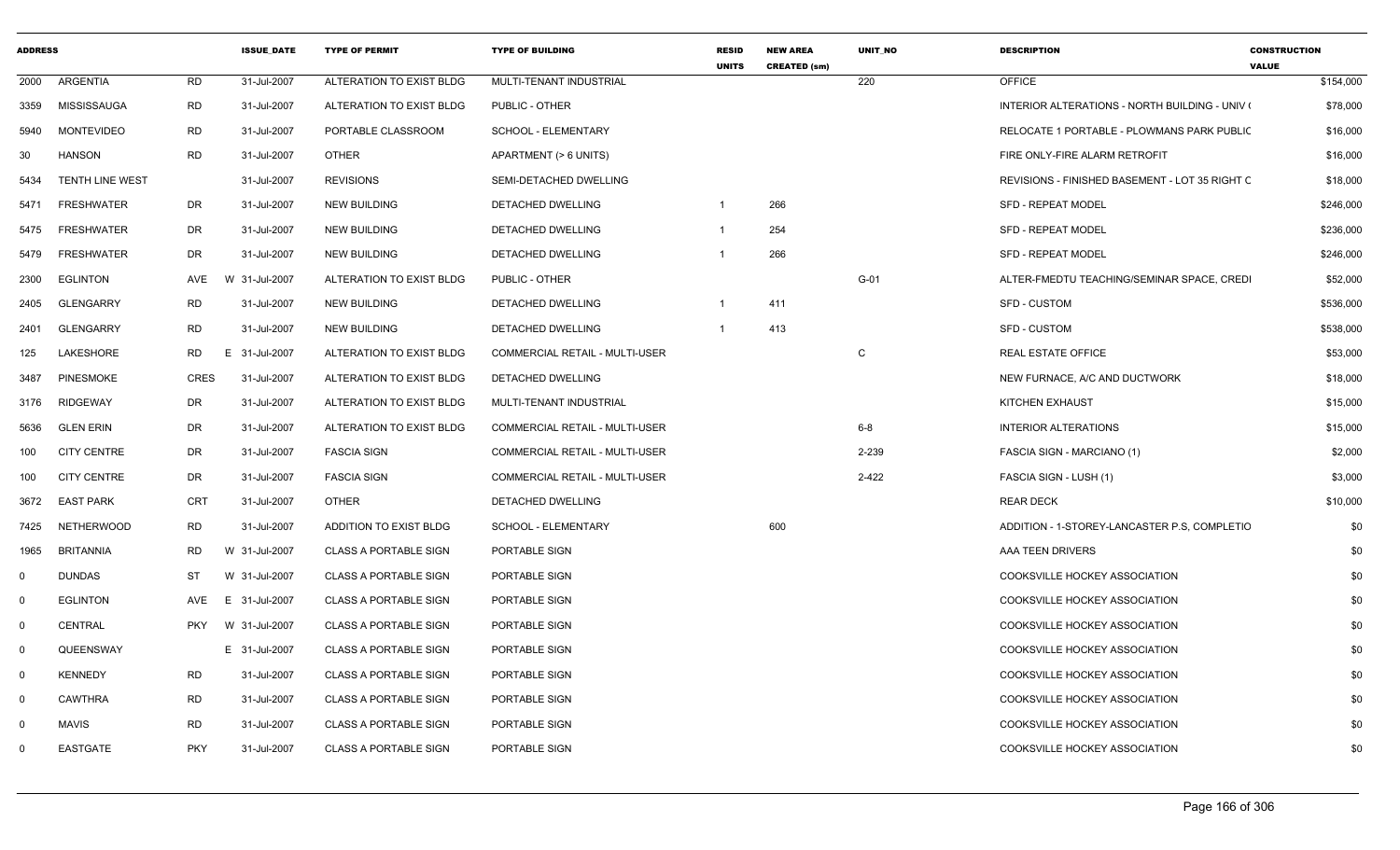| <b>ADDRESS</b>          |                          |             | <b>ISSUE DATE</b> | <b>TYPE OF PERMIT</b>        | <b>TYPE OF BUILDING</b>        | <b>RESID</b><br><b>UNITS</b> | <b>NEW AREA</b><br><b>CREATED (sm)</b> | <b>UNIT NO</b> | <b>DESCRIPTION</b>                              | <b>CONSTRUCTION</b><br><b>VALUE</b> |
|-------------------------|--------------------------|-------------|-------------------|------------------------------|--------------------------------|------------------------------|----------------------------------------|----------------|-------------------------------------------------|-------------------------------------|
| $\mathbf 0$             | <b>DIXIE</b>             | <b>RD</b>   | 31-Jul-2007       | <b>CLASS A PORTABLE SIGN</b> | PORTABLE SIGN                  |                              |                                        |                | <b>COOKSVILLE HOCKEY ASSOCIATION</b>            | \$0                                 |
| $\mathbf 0$             | <b>BURNHAMTHORPE</b>     | RD.         | E 31-Jul-2007     | <b>CLASS A PORTABLE SIGN</b> | PORTABLE SIGN                  |                              |                                        |                | COOKSVILLE HOCKEY ASSOCIATION - entered in erro | \$0                                 |
| $\Omega$                | <b>BURNHAMTHORPE</b>     | RD          | E 31-Jul-2007     | <b>CLASS A PORTABLE SIGN</b> | PORTABLE SIGN                  |                              |                                        |                | COOKSVILLE HOCKEY ASSOCIATION                   | \$0                                 |
| 785                     | <b>BRITANNIA</b>         | <b>RD</b>   | W 31-Jul-2007     | <b>CLASS A PORTABLE SIGN</b> | PORTABLE SIGN                  |                              |                                        |                | <b>GOLF TOWN CANADA</b>                         | \$0                                 |
| 2575                    | <b>DUNDAS</b>            | <b>ST</b>   | W 31-Jul-2007     | <b>CLASS A PORTABLE SIGN</b> | PORTABLE SIGN                  |                              |                                        |                | POLLARD WINDOWS                                 | \$0                                 |
| 6400                    | <b>MILLCREEK</b>         | DR          | 31-Jul-2007       | <b>CLASS A PORTABLE SIGN</b> | PORTABLE SIGN                  |                              |                                        |                | APPLEONE SERVICES LTD.                          | \$0                                 |
| 980                     | <b>BURNHAMTHORPE</b>     | <b>RD</b>   | E 31-Jul-2007     | <b>CLASS A PORTABLE SIGN</b> | PORTABLE SIGN                  |                              |                                        |                | <b>FABUTAN</b>                                  | \$0                                 |
| 2245                    | ROYAL WINDSOR            | DR          | 01-Aug-2007       | ALTERATION TO EXIST BLDG     | MULTI-TENANT INDUSTRIAL        |                              |                                        | $\overline{4}$ | INTERIOR ALTERATIONS-BERNARDI BUILDING SUPF     | \$35,000                            |
| 3055                    | <b>TACC</b>              | <b>DR</b>   | 01-Aug-2007       | <b>NEW BUILDING</b>          | DETACHED DWELLING              | -1                           | 216                                    |                | SFD - NEW MODEL                                 | \$227,000                           |
| 6417                    | <b>VISCOUNT</b>          | <b>RD</b>   | 01-Aug-2007       | <b>SPRINKLERS</b>            | MULTI-TENANT INDUSTRIAL        |                              |                                        |                | <b>FIRE ONLY-SPRINKLERS</b>                     | \$33,000                            |
| 3200                    | <b>TOMKEN</b>            | <b>RD</b>   | 01-Aug-2007       | ALTERATION TO EXIST BLDG     | SCHOOL - OTHER                 |                              |                                        |                | INTERIOR ALTERATIONS-TOMKEN ROAD M.S.           | \$15,000                            |
| 2560                    | <b>MATHESON</b>          | <b>BLVD</b> | E 01-Aug-2007     | ALTERATION TO EXIST BLDG     | COMMERCIAL OFFICE - MULTI-USER |                              |                                        | 328            | <b>OFFICE</b>                                   | \$23,000                            |
| 5560                    | <b>EXPLORER</b>          | DR          | 01-Aug-2007       | ALTERATION TO EXIST BLDG     | COMMERCIAL OFFICE - MULTI-USER |                              |                                        | 400            | INTERIOR ALTERATIONS-AEROCENTRE                 | \$15,000                            |
| 5980                    | <b>SHAWSON</b>           | DR          | 01-Aug-2007       | ALTERATION TO EXIST BLDG     | MULTI-TENANT INDUSTRIAL        |                              |                                        | 10             | <b>OFFICE</b>                                   | \$29,000                            |
| 6325                    | <b>DIXIE</b>             | <b>RD</b>   | 01-Aug-2007       | <b>CLASS A PORTABLE SIGN</b> | PORTABLE SIGN                  |                              |                                        |                | <b>EBS NOTEBOOKS</b>                            | \$0                                 |
| $\mathbf 0$             | <b>ERIN MILLS</b>        | <b>PKY</b>  | 01-Aug-2007       | <b>CLASS A PORTABLE SIGN</b> | PORTABLE SIGN                  |                              |                                        |                | ORCHESTRAS MISSISSAUGA                          | \$0                                 |
| $\mathbf 0$             | QUEENSWAY                |             | E 01-Aug-2007     | <b>CLASS A PORTABLE SIGN</b> | PORTABLE SIGN                  |                              |                                        |                | ORCHESTRAS MISSISSAUGA                          | \$0                                 |
| 0                       | <b>BRAMALEA</b>          | <b>RD</b>   | 01-Aug-2007       | <b>CLASS A PORTABLE SIGN</b> | PORTABLE SIGN                  |                              |                                        |                | ORCHESTRAS MISSISSAUGA                          | \$0                                 |
| $\mathbf 0$             | <b>MAVIS</b>             | <b>RD</b>   | 01-Aug-2007       | <b>CLASS A PORTABLE SIGN</b> | PORTABLE SIGN                  |                              |                                        |                | ORCHESTRAS MISSISSAUGA                          | \$0                                 |
| $\overline{0}$          | <b>MISSISSAUGA</b>       | <b>RD</b>   | 01-Aug-2007       | <b>CLASS A PORTABLE SIGN</b> | PORTABLE SIGN                  |                              |                                        |                | ORCHESTRAS MISSISSAUGA                          | \$0                                 |
| $\overline{0}$          | <b>WINSTON CHURCHILL</b> | <b>BLVD</b> | 01-Aug-2007       | <b>CLASS A PORTABLE SIGN</b> | PORTABLE SIGN                  |                              |                                        |                | ORCHESTRAS MISSISSAUGA                          | \$0                                 |
| $\overline{\mathbf{0}}$ | <b>BURNHAMTHORPE</b>     | RD          | E 01-Aug-2007     | <b>CLASS A PORTABLE SIGN</b> | PORTABLE SIGN                  |                              |                                        |                | ORCHESTRAS MISSISSAUGA                          | \$0                                 |
| $\Omega$                | <b>HURONTARIO</b>        | <b>ST</b>   | 01-Aug-2007       | <b>CLASS A PORTABLE SIGN</b> | PORTABLE SIGN                  |                              |                                        |                | ORCHESTRAS MISSISSAUGA                          | \$0                                 |
| 1432                    | <b>KENMUIR</b>           | <b>AVE</b>  | 01-Aug-2007       | ALTERATION TO EXIST BLDG     | DETACHED DWELLING              |                              |                                        |                | <b>3 NEW FIXTURES IN BASEMENT</b>               | \$2,000                             |
| 875                     | PLYMOUTH                 | DR          | 02-Aug-2007       | <b>OTHER</b>                 | SINGLE TENANT INDUSTRIAL       |                              |                                        |                | <b>SITE SERVICING</b>                           | \$100,000                           |
| 1016                    | <b>BANCROFT</b>          | DR          | 02-Aug-2007       | ALTERATION TO EXIST BLDG     | DETACHED DWELLING              |                              |                                        |                | ALTERATIONS-GARAGE ENTRANCE                     | \$10,000                            |
| 1690                    | <b>MAZO</b>              | <b>CRES</b> | 02-Aug-2007       | <b>REVISIONS</b>             | SCHOOL - ELEMENTARY            |                              | 541                                    |                | <b>REVISIONS</b>                                | \$0                                 |
| 2977                    | ARVIDA                   | <b>CIR</b>  | 02-Aug-2007       | <b>ADDITION AND ALTER</b>    | SEMI-DETACHED DWELLING         |                              |                                        |                | <b>ADDITION - HEATED</b>                        | \$22,000                            |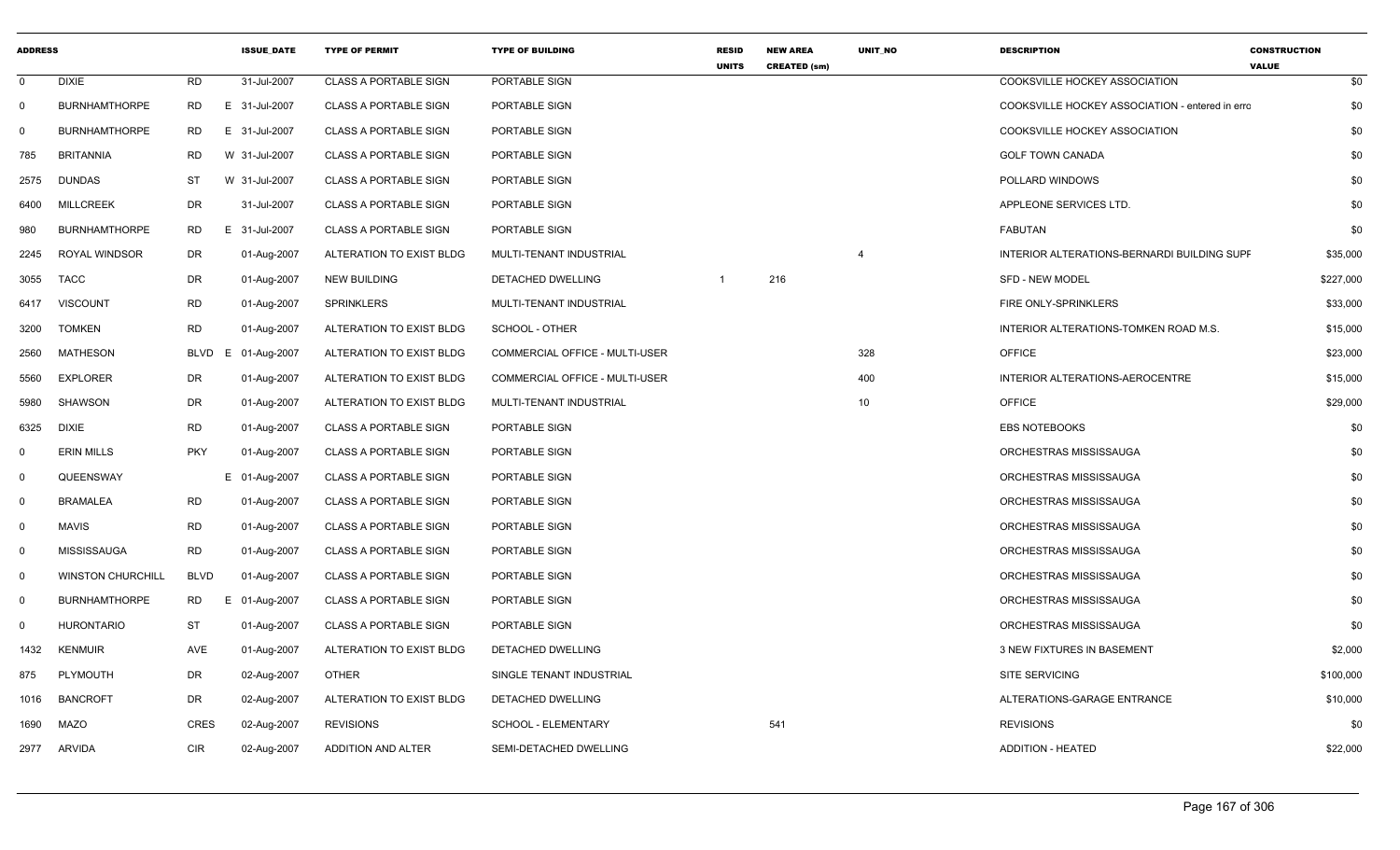| <b>ADDRESS</b> |                      |             | <b>ISSUE DATE</b> | <b>TYPE OF PERMIT</b>        | <b>TYPE OF BUILDING</b>        | <b>RESID</b><br><b>UNITS</b> | <b>NEW AREA</b><br><b>CREATED (sm)</b> | <b>UNIT NO</b> | <b>DESCRIPTION</b>                            | <b>CONSTRUCTION</b><br><b>VALUE</b> |
|----------------|----------------------|-------------|-------------------|------------------------------|--------------------------------|------------------------------|----------------------------------------|----------------|-----------------------------------------------|-------------------------------------|
| 895            | CEREMONIAL           | DR          | 02-Aug-2007       | PORTABLE CLASSROOM           | <b>SCHOOL - ELEMENTARY</b>     |                              |                                        |                | (8) NEW PORTABLES CLASSROOMS - CHAMPLAIN TI   | \$300,000                           |
| 6577           | <b>NORTHWEST</b>     | DR          | 02-Aug-2007       | MEZZANINE                    | SINGLE TENANT INDUSTRIAL       |                              | 26                                     |                | <b>INTERIOR ALTERATIONS</b>                   | \$82,000                            |
| 6465           | <b>MILLCREEK</b>     | DR          | 02-Aug-2007       | ALTERATION TO EXIST BLDG     | COMMERCIAL RETAIL - MULTI-USER |                              |                                        | 110            | INTERIOR ALTERATIONS - KELSEY'S RESTAURANT    | \$226,000                           |
| 100            | <b>CITY CENTRE</b>   | DR          | 02-Aug-2007       | <b>FASCIA SIGN</b>           | COMMERCIAL RETAIL - MULTI-USER |                              |                                        | 1-812 A/B      | FASCIA SIGN - CANADIAN BLOOD SERVICES (1)     | \$3,000                             |
| 33             | <b>CITY CENTRE</b>   | DR          | 02-Aug-2007       | ALTERATION TO EXIST BLDG     | COMMERCIAL - OTHER             |                              |                                        | 605            | <b>COMMERCIAL SCHOOL</b>                      | \$48,000                            |
| 100            | <b>CITY CENTRE</b>   | DR          | 02-Aug-2007       | ALTERATION TO EXIST BLDG     | COMMERCIAL - OTHER             |                              |                                        | 1-728-729      | OPTICAL RETAIL STORE                          | \$34,000                            |
| 6560           | <b>KENNEDY</b>       | RD          | 02-Aug-2007       | ALTERATION TO EXIST BLDG     | <b>COMMERCIAL - OTHER</b>      |                              |                                        |                | ALTERATIONS - ROOFTOP UNIT REPLACEMENT        | \$20,000                            |
| 6552           | MILLER'S             | <b>GROV</b> | 02-Aug-2007       | ALTERATION TO EXIST BLDG     | <b>DETACHED DWELLING</b>       |                              |                                        |                | <b>INTERIOR ALTERATIONS</b>                   | \$10,000                            |
| $\mathbf 0$    | <b>DIXIE</b>         | <b>RD</b>   | 02-Aug-2007       | <b>CLASS A PORTABLE SIGN</b> | PORTABLE SIGN                  |                              |                                        |                | <b>YMCA</b>                                   | \$0                                 |
| 6900           | <b>MILLCREEK</b>     | DR          | 02-Aug-2007       | <b>CLASS A PORTABLE SIGN</b> | PORTABLE SIGN                  |                              |                                        |                | LYNN-ROSE HIGHTS SCHOOL                       | \$0                                 |
| $\Omega$       | <b>HURONTARIO</b>    | <b>ST</b>   | 02-Aug-2007       | <b>CLASS A PORTABLE SIGN</b> | PORTABLE SIGN                  |                              |                                        |                | <b>YMCA</b>                                   | \$0                                 |
| 2225           | <b>ERIN MILLS</b>    | <b>PKY</b>  | 02-Aug-2007       | <b>CLASS A PORTABLE SIGN</b> | PORTABLE SIGN                  |                              |                                        |                | <b>SHERIDAN CENTRE</b>                        | \$0                                 |
| 0              | <b>BURNHAMTHORPE</b> | RD          | W 02-Aug-2007     | <b>CLASS A PORTABLE SIGN</b> | PORTABLE SIGN                  |                              |                                        |                | <b>REGION OF PEEL</b>                         | \$0                                 |
| 0              | <b>DUNDAS</b>        | ST          | W 02-Aug-2007     | <b>CLASS A PORTABLE SIGN</b> | PORTABLE SIGN                  |                              |                                        |                | <b>REGION OF PEEL</b>                         | \$0                                 |
| 0              | <b>GOREWAY</b>       | DR          | 02-Aug-2007       | <b>CLASS A PORTABLE SIGN</b> | PORTABLE SIGN                  |                              |                                        |                | <b>REGION OF PEEL</b>                         | \$0                                 |
| 151            | <b>CITY CENTRE</b>   | DR          | 02-Aug-2007       | <b>CLASS A PORTABLE SIGN</b> | PORTABLE SIGN                  |                              |                                        |                | <b>YMCA</b>                                   | \$0                                 |
| 151            | <b>CITY CENTRE</b>   | DR          | 02-Aug-2007       | <b>CLASS A PORTABLE SIGN</b> | PORTABLE SIGN                  |                              |                                        |                | YMCA                                          | \$0                                 |
| 1590           | DUNDAS               | ST          | Е.<br>02-Aug-2007 | <b>CLASS A PORTABLE SIGN</b> | PORTABLE SIGN                  |                              |                                        |                | ETERNAL BEAUTY                                | \$0                                 |
| 6920           | <b>MILLCREEK</b>     | DR          | 02-Aug-2007       | <b>CLASS A PORTABLE SIGN</b> | PORTABLE SIGN                  |                              |                                        |                | PLAY & LEARN CHILDREN'S CENTRE                | \$0                                 |
| 3455           | WOLFEDALE            | RD          | 02-Aug-2007       | <b>CLASS A PORTABLE SIGN</b> | PORTABLE SIGN                  |                              |                                        |                | <b>CARAMIA FURNITURE</b>                      | \$0                                 |
| 80             | <b>COURTNEYPARK</b>  | DR          | E.<br>02-Aug-2007 | <b>CLASS A PORTABLE SIGN</b> | PORTABLE SIGN                  |                              |                                        |                | 1614336 ONTARIO INC.                          | \$0                                 |
| 5144           | RAYANA               | <b>RDGE</b> | 03-Aug-2007       | <b>REVISIONS</b>             | DETACHED DWELLING              |                              |                                        |                | REVISION-TRUSS/FLOOR LAYOUT, MODEL 2718 (200) | \$0                                 |
| 1117           | <b>SPRINGHILL</b>    | DR          | 03-Aug-2007       | ADDITION TO EXIST BLDG       | DETACHED DWELLING              |                              | 25                                     |                | <b>ADDITION - 1 STOREY</b>                    | \$23,000                            |
| 6400           | <b>MILLCREEK</b>     | DR          | 03-Aug-2007       | ALTERATION TO EXIST BLDG     | MULTI-TENANT INDUSTRIAL        |                              |                                        | 4A             | MOTOR VEHICLE RENTAL FACILITY - RESTRICTED    | \$27,000                            |
| 55             | <b>CITY CENTRE</b>   | DR          | 03-Aug-2007       | ELECTROMAG LOCK DEVICE       | COMMERCIAL OFFICE - MULTI-USER |                              |                                        | 6-FLR          | FIRE ONLY-MAGLOCK (1)                         | \$15,000                            |
| 90             | <b>MATHESON</b>      | <b>BLVD</b> | W 03-Aug-2007     | ALTERATION TO EXIST BLDG     | COMMERCIAL OFFICE - MULTI-USER |                              |                                        | 3-FLR          | INTERIOR ALTERATIONS-ORACLE CORP CANADA IN    | \$35,000                            |
| 110            | <b>MATHESON</b>      | <b>BLVD</b> | W 03-Aug-2007     | ALTERATION TO EXIST BLDG     | COMMERCIAL OFFICE - MULTI-USER |                              |                                        | 1-FLR          | INTERIOR ALTERATIONS-ORACLE CORP CANADA IN    | \$3,000                             |
| 5600           | CANCROSS             | CRT         | 03-Aug-2007       | <b>OTHER</b>                 | <b>COMMERCIAL - OTHER</b>      |                              |                                        |                | FIRE ONLY-FIRE SUPPRESSION SYSTEM             | \$16,000                            |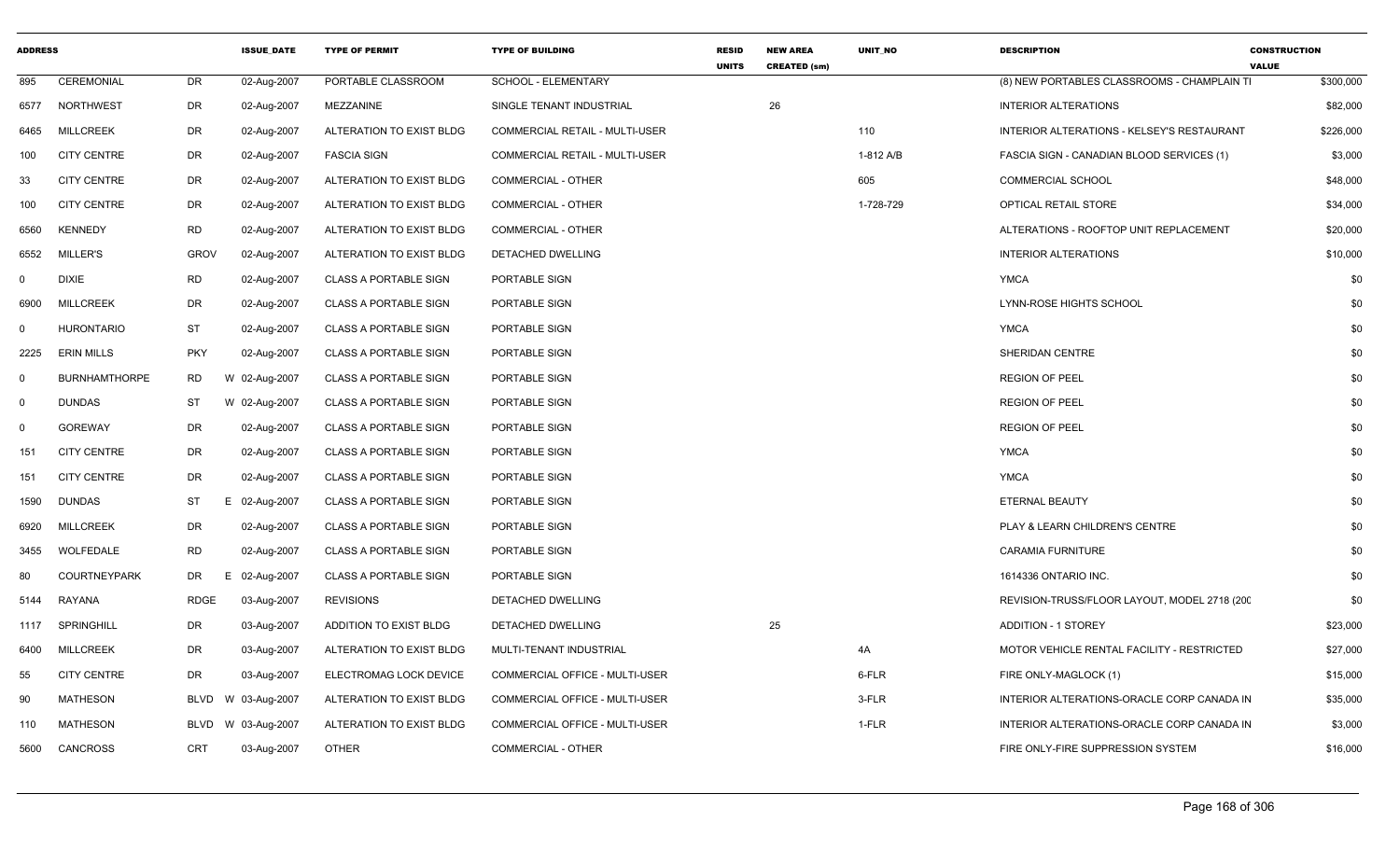| <b>ADDRESS</b> |                          |             | <b>ISSUE DATE</b> | <b>TYPE OF PERMIT</b>        | <b>TYPE OF BUILDING</b>        | <b>RESID</b><br><b>UNITS</b> | <b>NEW AREA</b><br><b>CREATED (sm)</b> | <b>UNIT NO</b> | <b>DESCRIPTION</b>                           | <b>CONSTRUCTION</b><br><b>VALUE</b> |
|----------------|--------------------------|-------------|-------------------|------------------------------|--------------------------------|------------------------------|----------------------------------------|----------------|----------------------------------------------|-------------------------------------|
| 115            | <b>MATHESON</b>          | BLVD        | W 03-Aug-2007     | <b>OTHER</b>                 | <b>COMMERCIAL - OTHER</b>      |                              |                                        |                | FIRE ONLY-FIRE PANEL REPLACEMENT             | \$16,000                            |
| 2661           | <b>DUNDAS</b>            | ST          | W 03-Aug-2007     | ALTERATION TO EXIST BLDG     | COMMERCIAL RETAIL - MULTI-USER |                              |                                        |                | INTERIOR ALTERATIONS - MEXICALI ROSA'S       | \$45,000                            |
| 382            | ANTIGUA                  | <b>RD</b>   | 03-Aug-2007       | ALTERATION TO EXIST BLDG     | DETACHED DWELLING              |                              |                                        | 1-FLR          | <b>INTERIOR ALTERATIONS</b>                  | \$37,000                            |
| 672            | <b>DECKHOUSE</b>         | <b>CRT</b>  | 03-Aug-2007       | <b>OTHER</b>                 | DETACHED DWELLING              |                              |                                        |                | ALTERATIONS-VEHICLE IMPACT REPAIR            | \$10,000                            |
| 1715           | BRITANNIA                | RD          | E 03-Aug-2007     | ADDITION TO EXIST BLDG       | SINGLE TENANT INDUSTRIAL       |                              |                                        |                | ADDTN-MFG/REPAIR, PEEL TRUCK & TRAILER EQUII | \$0                                 |
| 2565           | <b>KING RICHARD'S</b>    | <b>PL</b>   | 03-Aug-2007       | ALTERATION TO EXIST BLDG     | DETACHED DWELLING              |                              |                                        |                | 2 NEW FIXTURES & 2 FIXTURE REPLACEMENTS      | \$1,000                             |
| 1595           | <b>EGLINTON</b>          | AVE         | W 03-Aug-2007     | <b>OTHER</b>                 | <b>COMMERCIAL - OTHER</b>      |                              |                                        |                | SEWER CONVERSION                             | \$20,000                            |
| 1510           | <b>DREW</b>              | <b>RD</b>   | 03-Aug-2007       | <b>CLASS A PORTABLE SIGN</b> | PORTABLE SIGN                  |                              |                                        |                | <b>REAL TIME PERSONNEL</b>                   | \$0                                 |
| 0              | <b>WINSTON CHURCHILL</b> | <b>BLVD</b> | 03-Aug-2007       | <b>CLASS A PORTABLE SIGN</b> | PORTABLE SIGN                  |                              |                                        |                | ANIMAL AID FOUNDATION                        | \$0                                 |
| 2150           | <b>BURNHAMTHORPE</b>     | RD          | W 03-Aug-2007     | <b>CLASS A PORTABLE SIGN</b> | PORTABLE SIGN                  |                              |                                        |                | SOUTH COMMON MALL OFFICE                     | \$0                                 |
| 2150           | <b>BURNHAMTHORPE</b>     | <b>RD</b>   | W 03-Aug-2007     | <b>CLASS A PORTABLE SIGN</b> | PORTABLE SIGN                  |                              |                                        |                | SOUTH COMMON MALL OFFICE                     | \$0                                 |
| 6325           | <b>DIXIE</b>             | <b>RD</b>   | 03-Aug-2007       | <b>CLASS A PORTABLE SIGN</b> | PORTABLE SIGN                  |                              |                                        |                | ROGERS WIRELESS                              | \$0                                 |
| 6325           | DIXIE                    | <b>RD</b>   | 03-Aug-2007       | <b>CLASS A PORTABLE SIGN</b> | PORTABLE SIGN                  |                              |                                        |                | <b>ROGERS WIRELESS</b>                       | \$0                                 |
| 6325           | <b>DIXIE</b>             | <b>RD</b>   | 03-Aug-2007       | <b>CLASS A PORTABLE SIGN</b> | PORTABLE SIGN                  |                              |                                        |                | <b>ROGERS WIRELESS</b>                       | \$0                                 |
| $\mathbf 0$    | <b>MATHESON</b>          | BLVD        | E 03-Aug-2007     | <b>CLASS A PORTABLE SIGN</b> | PORTABLE SIGN                  |                              |                                        |                | COMMUNITY SERVICES - HERSEY CENTRE           | \$0                                 |
| $\mathbf 0$    | <b>BURNHAMTHORPE</b>     | <b>RD</b>   | E 03-Aug-2007     | <b>CLASS A PORTABLE SIGN</b> | PORTABLE SIGN                  |                              |                                        |                | COMMUNITY SERVICES - HERSEY CENTRE           | \$0                                 |
| $\mathbf 0$    | <b>HURONTARIO</b>        | ST          | 03-Aug-2007       | <b>CLASS A PORTABLE SIGN</b> | PORTABLE SIGN                  |                              |                                        |                | COMMUNITY SERVICES - HERSEY CENTRE           | \$0                                 |
| $\mathbf 0$    | <b>WINSTON CHURCHILL</b> | <b>BLVD</b> | 03-Aug-2007       | <b>CLASS A PORTABLE SIGN</b> | PORTABLE SIGN                  |                              |                                        |                | COMMUNITY SERVICES - HERSEY CENTRE           | \$0                                 |
| $\mathbf 0$    | <b>CAWTHRA</b>           | <b>RD</b>   | 03-Aug-2007       | <b>CLASS A PORTABLE SIGN</b> | PORTABLE SIGN                  |                              |                                        |                | COMMUNITY SERVICES - HERSEY CENTRE           | \$0                                 |
| $\mathbf 0$    | <b>MAVIS</b>             | <b>RD</b>   | 03-Aug-2007       | <b>CLASS A PORTABLE SIGN</b> | PORTABLE SIGN                  |                              |                                        |                | COMMUNITY SERVICES - HERSEY CENTRE           | \$0                                 |
| 0              | <b>EGLINTON</b>          | AVE         | 03-Aug-2007<br>W  | <b>CLASS A PORTABLE SIGN</b> | PORTABLE SIGN                  |                              |                                        |                | <b>DIXIE CURLING CLUB</b>                    | \$0                                 |
| 0              | SOUTHDOWN                | <b>RD</b>   | 03-Aug-2007       | <b>CLASS A PORTABLE SIGN</b> | PORTABLE SIGN                  |                              |                                        |                | DIXIE CURLING CLUB                           | \$0                                 |
| $\mathbf 0$    | <b>MAVIS</b>             | <b>RD</b>   | 03-Aug-2007       | <b>CLASS A PORTABLE SIGN</b> | PORTABLE SIGN                  |                              |                                        |                | DIXIE CURLING CLUB                           | \$0                                 |
| $\mathbf 0$    | <b>DIXIE</b>             | <b>RD</b>   | 03-Aug-2007       | <b>CLASS A PORTABLE SIGN</b> | PORTABLE SIGN                  |                              |                                        |                | MISSISSAUGA MAJORS BASEBELL ASSOCIATION      | \$0                                 |
| 0              | <b>DUNDAS</b>            | ST          | W 03-Aug-2007     | <b>CLASS A PORTABLE SIGN</b> | PORTABLE SIGN                  |                              |                                        |                | MISSISSAUGA MAJORS BASEBELL ASSOCIATION      | \$0                                 |
| $\Omega$       | <b>BURNHAMTHORPE</b>     | <b>RD</b>   | E 03-Aug-2007     | <b>CLASS A PORTABLE SIGN</b> | PORTABLE SIGN                  |                              |                                        |                | MISSISSAUGA MAJORS BASEBELL ASSOCIATION      | \$0                                 |
| 6355           | <b>KENNEDY</b>           | <b>RD</b>   | 03-Aug-2007       | <b>CLASS A PORTABLE SIGN</b> | PORTABLE SIGN                  |                              |                                        |                | <b>COFFEE TIME</b>                           | \$0                                 |
| $\Omega$       | <b>EGLINTON</b>          | AVE         | W 03-Aug-2007     | <b>CLASS A PORTABLE SIGN</b> | PORTABLE SIGN                  |                              |                                        |                | FRESHWATER CHRISTIAN CHURCH                  | \$0                                 |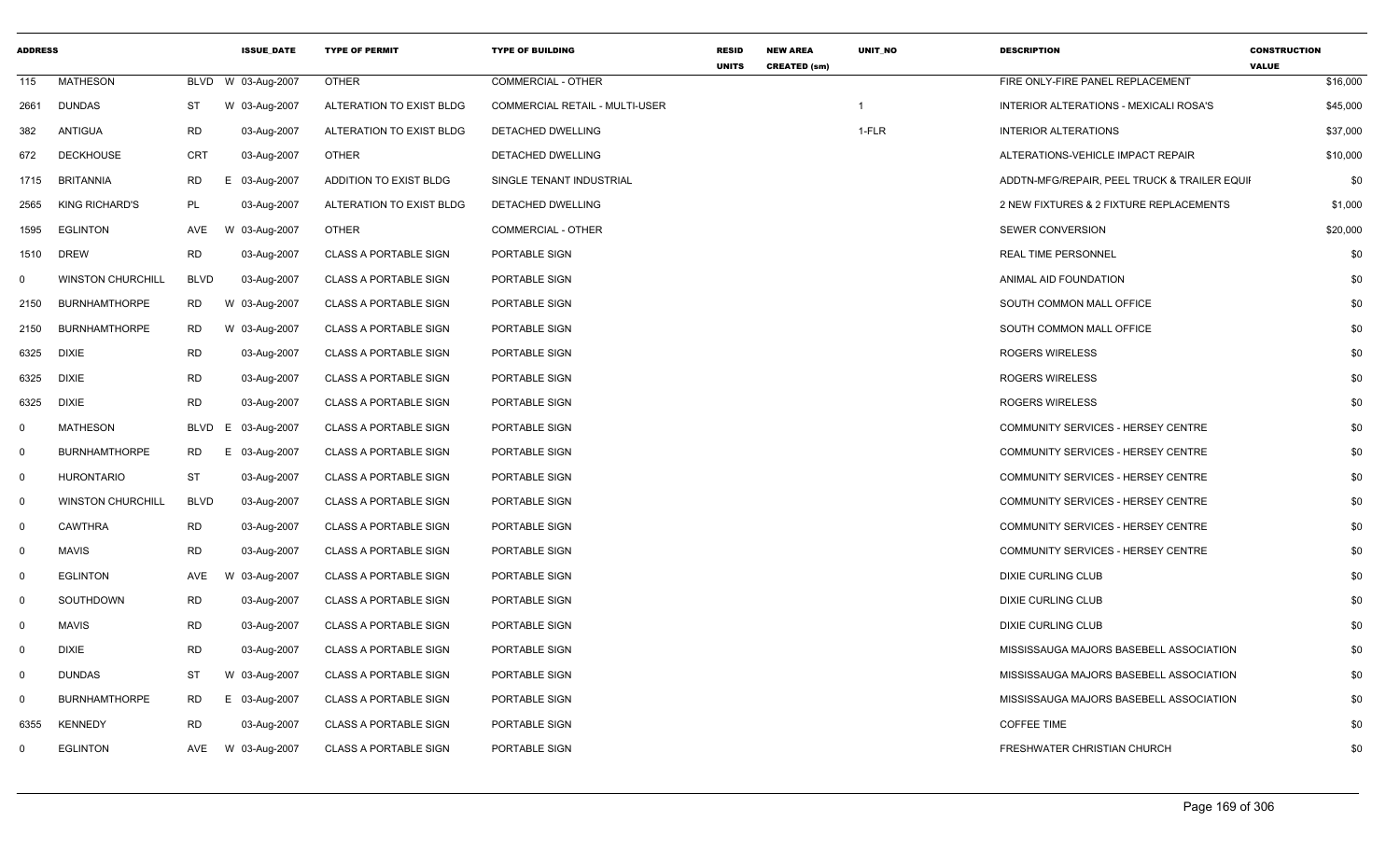| <b>ADDRESS</b> |                          |             | <b>ISSUE DATE</b> | <b>TYPE OF PERMIT</b>        | <b>TYPE OF BUILDING</b>  | <b>RESID</b><br><b>UNITS</b> | <b>NEW AREA</b><br><b>CREATED (sm)</b> | <b>UNIT NO</b> | <b>DESCRIPTION</b>                            | <b>CONSTRUCTION</b><br><b>VALUE</b> |
|----------------|--------------------------|-------------|-------------------|------------------------------|--------------------------|------------------------------|----------------------------------------|----------------|-----------------------------------------------|-------------------------------------|
| 3100           | <b>WINSTON CHURCHILL</b> | <b>BLVD</b> | 03-Aug-2007       | <b>CLASS A PORTABLE SIGN</b> | PORTABLE SIGN            |                              |                                        |                | <b>LITTLE CEASER'S</b>                        | \$0                                 |
| $\mathbf{0}$   | NINTH LINE               |             | 03-Aug-2007       | <b>CLASS A PORTABLE SIGN</b> | PORTABLE SIGN            |                              |                                        |                | FRESHWATER CHRISTIAN CHURCH                   | \$0                                 |
| 0              | <b>WINSTON CHURCHILL</b> | <b>BLVD</b> | 03-Aug-2007       | <b>CLASS A PORTABLE SIGN</b> | PORTABLE SIGN            |                              |                                        |                | FRESHWATER CHRISTIAN CHURCH                   | \$0                                 |
| 2000           | <b>CREDIT VALLEY</b>     | <b>RD</b>   | 03-Aug-2007       | <b>CLASS A PORTABLE SIGN</b> | PORTABLE SIGN            |                              |                                        |                | CREDIT VALLEY MEDICAL CLINIC                  | \$0                                 |
| 2273           | <b>DUNDAS</b>            | <b>ST</b>   | W 03-Aug-2007     | <b>CLASS A PORTABLE SIGN</b> | PORTABLE SIGN            |                              |                                        |                | CREDIT VALLEY MEDICAL CLINIC                  | \$0                                 |
| 0              | <b>CREDITVIEW</b>        | <b>RD</b>   | 03-Aug-2007       | <b>CLASS A PORTABLE SIGN</b> | PORTABLE SIGN            |                              |                                        |                | <b>DIXIE CURLING CLUB</b>                     | \$0                                 |
| 2915           | <b>EGLINTON</b>          | <b>AVE</b>  | W 03-Aug-2007     | <b>CLASS A PORTABLE SIGN</b> | PORTABLE SIGN            |                              |                                        |                | <b>BOSTON PIZZA</b>                           | \$0                                 |
| $\mathbf 0$    | <b>EGLINTON</b>          | AVE         | E.<br>03-Aug-2007 | <b>CLASS A PORTABLE SIGN</b> | PORTABLE SIGN            |                              |                                        |                | Dixie Curling Club                            | \$0                                 |
| 6465           | <b>MILLCREEK</b>         | DR          | 07-Aug-2007       | ALTERATION TO EXIST BLDG     | MULTI-TENANT INDUSTRIAL  |                              |                                        | 103            | INTERIOR ALTERATIONS - APPLEONE SERVICES LTI  | \$1,000                             |
| 2335           | <b>ARGENTIA</b>          | <b>RD</b>   | 07-Aug-2007       | <b>PYLON SIGN</b>            | SINGLE TENANT INDUSTRIAL |                              |                                        |                | GROUND SIGN - (1) THE UNION MAKING A DIFFEREN | \$5,000                             |
| 1283           | <b>WHITEOAKS</b>         | AVE         | 07-Aug-2007       | <b>INGROUND POOL</b>         | DETACHED DWELLING        |                              |                                        |                |                                               | \$0                                 |
| 6135           | <b>KENNEDY</b>           | <b>RD</b>   | 07-Aug-2007       | ALTERATION TO EXIST BLDG     | SINGLE TENANT INDUSTRIAL |                              |                                        |                | ALTERATIONS-PROPOSED FIRE DOOR INSTALLATIC    | \$15,000                            |
| 2474           | SIR CARODOC              | LANE        | 07-Aug-2007       | ALTERATION TO EXIST BLDG     | DETACHED DWELLING        |                              |                                        |                | 3 NEW FIXTURES ON SECOND FLOOR                | \$7,000                             |
| 3945           | ANGUS                    | <b>WALK</b> | 07-Aug-2007       | <b>INGROUND POOL</b>         | DETACHED DWELLING        |                              |                                        |                |                                               | \$0                                 |
| 3509           | <b>CAPRICORN</b>         | <b>CRES</b> | 07-Aug-2007       | ADDITION TO EXIST BLDG       | DETACHED DWELLING        |                              |                                        |                | ADDITION - UNHEATED SUNROOM                   | \$15,000                            |
| 200            | <b>BRITANNIA</b>         | <b>RD</b>   | E<br>07-Aug-2007  | <b>PYLON SIGN</b>            | MULTI-TENANT INDUSTRIAL  |                              |                                        |                | GROUND SIGNS - MULTI-TENANT (1)               | \$20,000                            |
| 4421           | <b>MARSHDALE</b>         | <b>CRT</b>  | 07-Aug-2007       | OTHER POOL                   | DETACHED DWELLING        |                              |                                        |                |                                               | \$0                                 |
| 3095           | WOLFEDALE                | <b>RD</b>   | 07-Aug-2007       | ALTERATION TO EXIST BLDG     | MULTI-TENANT INDUSTRIAL  |                              |                                        | D,E,F (REAR)   | INTERIOR ALTERATIONS - WALL REPAIRS           | \$15,000                            |
| 5820           | <b>GLEN ERIN</b>         | DR          | 07-Aug-2007       | ALTERATION TO EXIST BLDG     | SCHOOL - ELEMENTARY      |                              |                                        |                | REPLACEMENT OF HVAC SYSTEMS - OUR LADY OF     | \$180,000                           |
| 64             | <b>SUBURBAN</b>          | <b>DR</b>   | 07-Aug-2007       | ABOVE GROUND POOL            | DETACHED DWELLING        |                              |                                        |                |                                               | \$0                                 |
| 496            | <b>RAMONET</b>           | <b>DR</b>   | 07-Aug-2007       | <b>INGROUND POOL</b>         | DETACHED DWELLING        |                              |                                        |                |                                               | \$0                                 |
| 5644           | <b>SHILLINGTON</b>       | DR          | 07-Aug-2007       | <b>INGROUND POOL</b>         | DETACHED DWELLING        |                              |                                        |                |                                               | \$0                                 |
| 1339           | <b>QUEEN VICTORIA</b>    | AVE         | 07-Aug-2007       | <b>INGROUND POOL</b>         | DETACHED DWELLING        |                              |                                        |                |                                               | \$0                                 |
| 2170           | <b>SOUTH SHERIDAN</b>    | WAY         | 07-Aug-2007       | PORTABLE CLASSROOM           | SCHOOL - SECONDARY       |                              |                                        |                | (1) PORTABLE RELOCATE - IONA S.S.             | \$16,000                            |
| 5791           | <b>CAMPUS</b>            | <b>RD</b>   | 07-Aug-2007       | ALTERATION TO EXIST BLDG     | SINGLE TENANT INDUSTRIAL |                              |                                        |                | ALTERATIONS - (4) OVERHEAD DOORS              | \$40,000                            |
| 830            | <b>PAISLEY</b>           | <b>BLVD</b> | W 07-Aug-2007     | <b>PYLON SIGN</b>            | <b>CITY</b>              |                              |                                        |                | GROUND SIGN - (1) HURON PARK C.C.             | \$20,000                            |
| 1275           | MISSISSAUGA VALLEY       | <b>BLVD</b> | 07-Aug-2007       | <b>PYLON SIGN</b>            | <b>CITY</b>              |                              |                                        |                | GROUND SIGN - (1) MISSISSAUGA VALLEY C.C.     | \$20,000                            |
| 2160           | <b>TORQUAY</b>           | <b>MEWS</b> | 07-Aug-2007       | <b>PYLON SIGN</b>            | <b>CITY</b>              |                              |                                        |                | GROUND SIGN - MEADOWVALE FOUR RINKS           | \$20,000                            |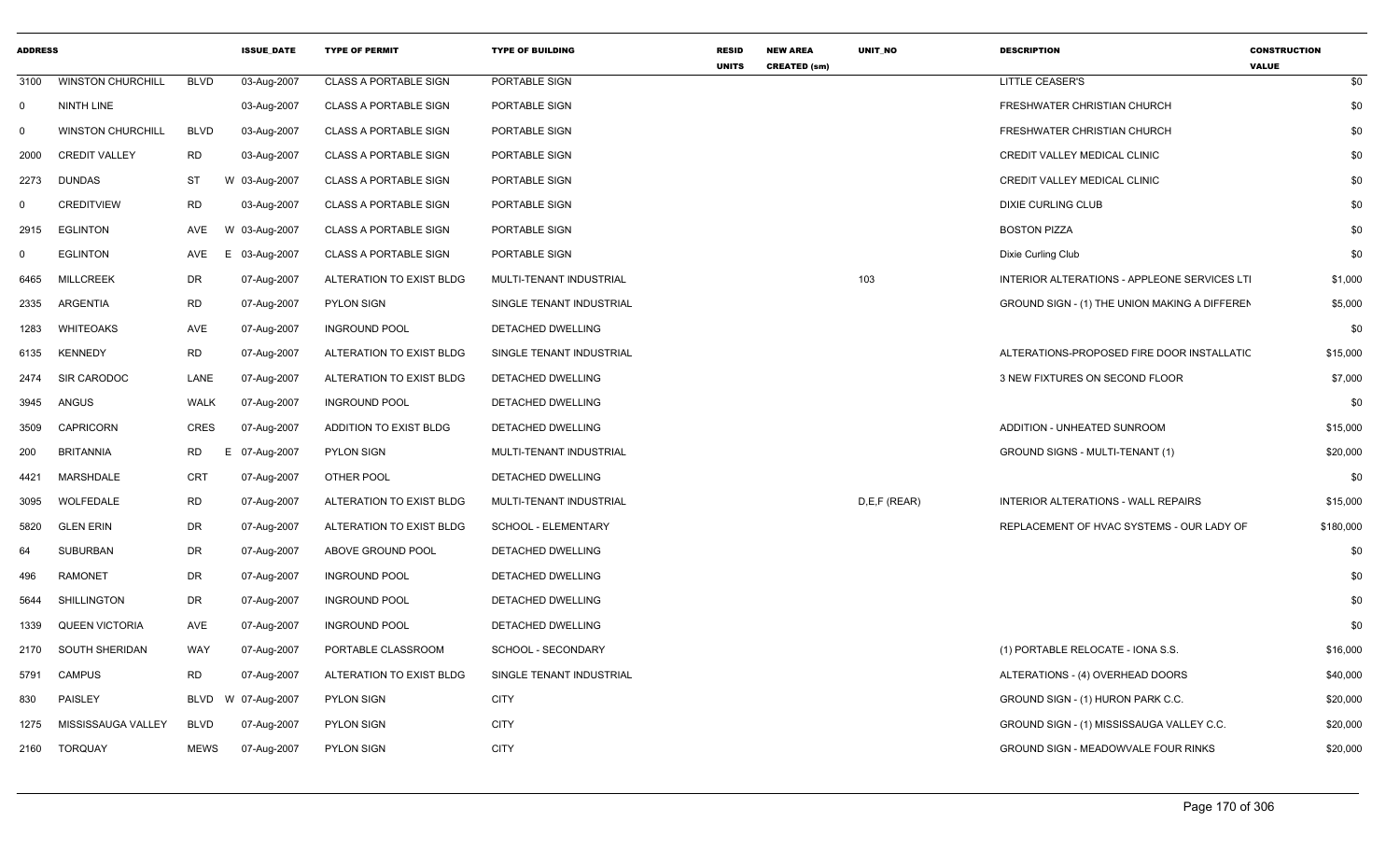| <b>ADDRESS</b> |                          |             | <b>ISSUE_DATE</b> | <b>TYPE OF PERMIT</b>        | <b>TYPE OF BUILDING</b> | <b>RESID</b><br><b>UNITS</b> | <b>NEW AREA</b><br><b>CREATED (sm)</b> | UNIT_NO | <b>DESCRIPTION</b>                          | <b>CONSTRUCTION</b><br><b>VALUE</b> |          |
|----------------|--------------------------|-------------|-------------------|------------------------------|-------------------------|------------------------------|----------------------------------------|---------|---------------------------------------------|-------------------------------------|----------|
|                | 2475 TRUSCOTT            | DR          | 07-Aug-2007       | PYLON SIGN                   | <b>CITY</b>             |                              |                                        |         | GROUND SIGN - (1) CLARKSON C.C.             |                                     | \$85,000 |
|                | 6315 MONTEVIDEO          | <b>RD</b>   | 07-Aug-2007       | PYLON SIGN                   | <b>CITY</b>             |                              |                                        |         | 1 GROUND SIGN - MEADOWVALE THEATRE          |                                     | \$20,000 |
| 3540           | <b>MORNING STAR</b>      | DR          | 07-Aug-2007       | PYLON SIGN                   | <b>CITY</b>             |                              |                                        |         | GROUND SIGN - (1) MALTON C.C.               |                                     | \$85,000 |
|                | 1500 GULLEDEN            | DR          | 07-Aug-2007       | <b>PYLON SIGN</b>            | <b>CITY</b>             |                              |                                        |         | GROUND SIGN - (1) BURNHAMTHORPE C.C.        |                                     | \$20,000 |
| 830            | PAISLEY                  | BLVD        | 07-Aug-2007<br>W  | PYLON SIGN                   | <b>CITY</b>             |                              |                                        |         | GROUND SIGN - (1) HURON PARK C.C.           |                                     | \$20,000 |
| 3540           | <b>MORNING STAR</b>      | DR          | 07-Aug-2007       | <b>PYLON SIGN</b>            | <b>CITY</b>             |                              |                                        |         | GROUND SIGN - (1) MALTON C.C.               |                                     | \$20,000 |
| 730            | COURTNEYPARK             | DR          | W 07-Aug-2007     | PYLON SIGN                   | <b>CITY</b>             |                              |                                        |         | GROUND SIGN - (1) COURTNEYPARK              |                                     | \$85,000 |
| 808            | <b>BRITANNIA</b>         | <b>RD</b>   | W 07-Aug-2007     | <b>CLASS A PORTABLE SIGN</b> | PORTABLE SIGN           |                              |                                        |         | RAV KOONER / ETERNAL BLISS SALON            |                                     | \$0      |
| 808            | <b>BRITANNIA</b>         | RD          | W 07-Aug-2007     | <b>CLASS A PORTABLE SIGN</b> | PORTABLE SIGN           |                              |                                        |         | RAV KOONER / ETERNAL BLISS SALON            |                                     | \$0      |
| 1107           | LORNE PARK               | <b>RD</b>   | 07-Aug-2007       | <b>CLASS A PORTABLE SIGN</b> | PORTABLE SIGN           |                              |                                        |         | <b>BARRACUDA'S GRILL</b>                    |                                     | \$0      |
| 3657           | PONYTRAIL                | DR          | 07-Aug-2007       | <b>CLASS A PORTABLE SIGN</b> | PORTABLE SIGN           |                              |                                        |         | BETHEL NAZARENE CHURCH                      |                                     | \$0      |
| 3100           | <b>WINSTON CHURCHILL</b> | BLVD        | 07-Aug-2007       | <b>CLASS A PORTABLE SIGN</b> | PORTABLE SIGN           |                              |                                        |         | <b>GAME NOW</b>                             |                                     | \$0      |
|                | 6750 WINSTON CHURCHILL   | <b>BLVD</b> | 07-Aug-2007       | <b>CLASS A PORTABLE SIGN</b> | PORTABLE SIGN           |                              |                                        |         | OXFORD LEARNING CENTRE                      |                                     | \$0      |
| 3687           | NASHUA                   | DR          | 07-Aug-2007       | <b>CLASS A PORTABLE SIGN</b> | PORTABLE SIGN           |                              |                                        |         | DAWAT BANQUET HALL FACILITY                 |                                     | \$0      |
| 3615 DIXIE     |                          | <b>RD</b>   | 07-Aug-2007       | <b>CLASS A PORTABLE SIGN</b> | PORTABLE SIGN           |                              |                                        |         | <b>EURO TANNING</b>                         |                                     | \$0      |
|                | 3105 DUNDAS              | ST          | W 07-Aug-2007     | <b>CLASS A PORTABLE SIGN</b> | PORTABLE SIGN           |                              |                                        |         | REAL TIME PERSONNEL INC.                    |                                     | \$0      |
| 6700           | EDENWOOD                 | DR          | 07-Aug-2007       | <b>CLASS A PORTABLE SIGN</b> | PORTABLE SIGN           |                              |                                        |         | MEADOWVALE SECONDARY SCHOOL                 |                                     | \$0      |
|                | 3102 JOEL KERBEL         | PL          | 07-Aug-2007       | NEW BUILDING                 | STREET ROW DWELLING     |                              | 596                                    | #37-40  | CONDITIONAL PERMIT-STREET ROW-BDG 6(4 UNITS |                                     | \$0      |
| 3201           | <b>JOEL KERBEL</b>       | PL          | 07-Aug-2007       | NEW BUILDING                 | STREET ROW DWELLING     |                              | 1,019                                  | #41-47  | CONDITIONAL PERMIT-STREET ROW-BDG 7(7 UNITS |                                     | \$0      |
| 3060           | <b>JOEL KERBEL</b>       | PL          | 07-Aug-2007       | NEW BUILDING                 | STREET ROW DWELLING     |                              | 755                                    | #48-51  | CONDITIONAL PERMIT-STREET ROW-BDG 8(4 UNITS |                                     | \$0      |
| 3065           | KERBEL<br>JOEL           | PL          | 07-Aug-2007       | <b>NEW BUILDING</b>          | STREET ROW DWELLING     |                              | 731                                    | #52-55  | CONDITIONAL PERMIT-STREET ROW-BDG 9(4 UNITS |                                     | \$0      |
| 3087           | <b>JOEL KERBEL</b>       | PL          | 07-Aug-2007       | NEW BUILDING                 | STREET ROW DWELLING     |                              | 1,271                                  | #56-63  | CONDITIONAL PERMIT-STREET ROW-BDG 10(8 UNIT |                                     | \$0      |
| 3119           | <b>JOEL KERBEL</b>       | PL          | 07-Aug-2007       | NEW BUILDING                 | STREET ROW DWELLING     |                              | 1,136                                  | #64-71  | CONDITIONAL PERMIT-STREET ROW-BDG 11(8 UNIT |                                     | \$0      |
|                | LAKESHORE                | <b>RD</b>   | W<br>07-Aug-2007  | <b>CLASS A PORTABLE SIGN</b> | PORTABLE SIGN           |                              |                                        |         | COMMUNITY SERVICES - MUSEUMS                |                                     | \$0      |
|                | <b>ERIN MILLS</b>        | <b>PKY</b>  | 07-Aug-2007       | <b>CLASS A PORTABLE SIGN</b> | PORTABLE SIGN           |                              |                                        |         | <b>COMMUNITY SERVICES - MUSEUMS</b>         |                                     | \$0      |
| - 0            | <b>DUNDAS</b>            | ST          | W 07-Aug-2007     | CLASS A PORTABLE SIGN        | PORTABLE SIGN           |                              |                                        |         | <b>COMMUNITY SERVICES - MUSEUMS</b>         |                                     | \$0      |
| റ              | <b>WINSTON CHURCHILL</b> | <b>BLVD</b> | 07-Aug-2007       | <b>CLASS A PORTABLE SIGN</b> | PORTABLE SIGN           |                              |                                        |         | COMMUNITY SERVICES - MUSEUMS                |                                     | \$0      |
|                | 3139 JOEL KERBEL         | PL          | 07-Aug-2007       | <b>NEW BUILDING</b>          | STREET ROW DWELLING     |                              | 1,179                                  | #9-16   | CONDITIONAL PERMIT-STREET ROW-BDG 2(8 UNITS |                                     | \$0      |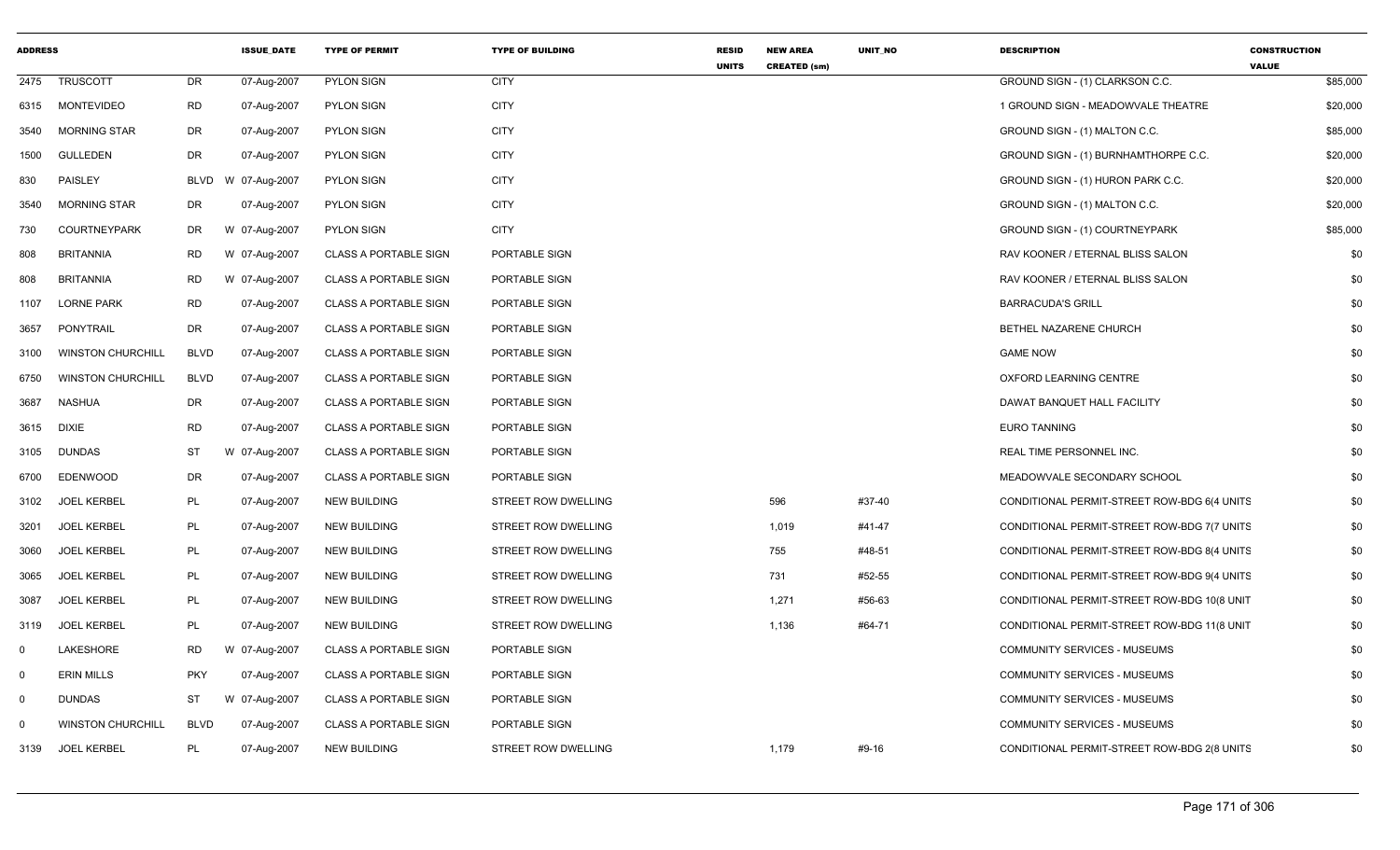| <b>ADDRESS</b> |                      |                | <b>ISSUE DATE</b> | <b>TYPE OF PERMIT</b>        | <b>TYPE OF BUILDING</b>        | <b>RESID</b><br><b>UNITS</b> | <b>NEW AREA</b><br><b>CREATED (sm)</b> | <b>UNIT NO</b> | <b>DESCRIPTION</b>                            | <b>CONSTRUCTION</b><br><b>VALUE</b> |
|----------------|----------------------|----------------|-------------------|------------------------------|--------------------------------|------------------------------|----------------------------------------|----------------|-----------------------------------------------|-------------------------------------|
| 3135           | <b>JOEL KERBEL</b>   | <b>PL</b>      | 07-Aug-2007       | <b>NEW BUILDING</b>          | STREET ROW DWELLING            |                              | 984                                    | #17-22         | CONDITIONAL PERMIT-STREET ROW-BDG 3(6 UNITS   | \$0                                 |
| 1077           | SHAW                 | DR             | 08-Aug-2007       | <b>NEW BUILDING</b>          | GARAGE/CARPORT                 |                              |                                        |                | NEW-DETACHED GARAGE                           | \$19,000                            |
| 875            | PLYMOUTH             | <b>DR</b>      | 08-Aug-2007       | <b>NEW BUILDING</b>          | SINGLE TENANT INDUSTRIAL       |                              | 1,398                                  |                | NEW - INDUSTRIAL SPEC BUILDING, ORLANDO COR   | \$915,000                           |
| 588            | NEEDHAM              | LANE           | 08-Aug-2007       | <b>REVISIONS</b>             | <b>CHURCH</b>                  |                              | 294                                    |                | <b>REVISIONS</b>                              | \$0                                 |
| 297            | <b>MINEOLA</b>       | <b>RD</b><br>E | 08-Aug-2007       | ADDITION AND ALTER           | DETACHED DWELLING              |                              | 316                                    |                | ADDITION/ALTERATIONS - SECOND STOREY & 2 ST(  | \$261,000                           |
| 6085           | <b>CREDITVIEW</b>    | <b>RD</b>      | 08-Aug-2007       | ALTERATION TO EXIST BLDG     | COMMERCIAL RETAIL-SINGLE USER  |                              |                                        |                | INTERIOR ALTERATIONS - 4 DEMISING WALLS + PLU | \$79,000                            |
| 285            | <b>ENFIELD</b>       | PL             | 08-Aug-2007       | ALTERATION TO EXIST BLDG     | COMMERCIAL OFFICE - MULTI-USER |                              |                                        | R-108          | KITCHEN EXHAUST                               | \$21,000                            |
| 453            | MEADOW WOOD          | <b>RD</b>      | 08-Aug-2007       | <b>REVISIONS</b>             | DETACHED DWELLING              |                              |                                        |                | <b>HVAC REVISION</b>                          | \$0                                 |
| 3945           | <b>DOUG LEAVENS</b>  | <b>BLVD</b>    | 08-Aug-2007       | ALTERATION TO EXIST BLDG     | <b>COMMERCIAL - OTHER</b>      |                              |                                        | B              | <b>HAIR SALON</b>                             | \$26,000                            |
| 310            | <b>BURNHAMTHORPE</b> | RD<br>W        | 08-Aug-2007       | OTHER                        | APARTMENT (> 6 UNITS)          |                              |                                        | POOL           | OCCUPANCY PRIOR TO COMPLETION - SWIMMING F    | \$0                                 |
| 5270           | <b>TIFFANY</b>       | CRT            | 08-Aug-2007       | ADDITION TO EXIST BLDG       | DETACHED DWELLING              |                              | 27                                     |                | <b>ADDITION - SOLARIUM</b>                    | \$24,000                            |
| 5600           | <b>EXPLORER</b>      | <b>DR</b>      | 08-Aug-2007       | ALTERATION TO EXIST BLDG     | COMMERCIAL OFFICE - MULTI-USER |                              |                                        | 101-02, 201    | INTERIOR ALTERATIONS-LAFARGE CANADA           | \$42,000                            |
| 1516           | GLENWATSON           | DR             | 08-Aug-2007       | ALTERATION TO EXIST BLDG     | DETACHED DWELLING              |                              |                                        |                | ALTERATIONS-VEHICLE IMPACT REPAIR AT REAR O   | \$15,000                            |
| 935            | <b>DUNDAS</b>        | ST<br>Е        | 08-Aug-2007       | <b>OTHER</b>                 | APARTMENT (> 6 UNITS)          |                              |                                        |                | FIRE ONLY-FIRE ALARM SYSTEM                   | \$16,000                            |
| 1500           | SOUTH SHERIDAN       | WAY            | 08-Aug-2007       | ALTERATION TO EXIST BLDG     | DETACHED DWELLING              |                              |                                        |                | ALTERATIONS-NEW ROOF ON EXISTING DORMERS      | \$10,000                            |
| 2115           | HERRIDGE             | <b>DR</b>      | 08-Aug-2007       | ALTERATION TO EXIST BLDG     | DETACHED DWELLING              |                              |                                        |                | <b>3 NEW FIXTURES</b>                         | \$1,000                             |
| 655            | QUEENSWAY            |                | E 08-Aug-2007     | <b>CLASS A PORTABLE SIGN</b> | PORTABLE SIGN                  |                              |                                        |                | MISSISSAUGA KAR KARE CENTRES                  | \$0                                 |
| 6020           | <b>HURONTARIO</b>    | <b>ST</b>      | 08-Aug-2007       | <b>CLASS A PORTABLE SIGN</b> | PORTABLE SIGN                  |                              |                                        |                | <b>CASH MONEY</b>                             | \$0                                 |
| 755            | QUEENSWAY            |                | E 08-Aug-2007     | <b>CLASS A PORTABLE SIGN</b> | PORTABLE SIGN                  |                              |                                        |                | VAN BUSKIRK DANCE STUDIO                      | \$0                                 |
| 2095           | MEADOWVALE           | <b>BLVD</b>    | 08-Aug-2007       | <b>CLASS A PORTABLE SIGN</b> | PORTABLE SIGN                  |                              |                                        |                | READY BAKE FOODS INC.                         | \$0                                 |
| 2055           | <b>DUNDAS</b>        | ST             | 09-Aug-2007       | <b>OTHER</b>                 | COMMERCIAL RETAIL - MULTI-USER |                              |                                        | 101            | ADDITION - OUTDOOR PATIO (82.21m2) - MONTREAI | \$15,000                            |
| 1638           | <b>CREDITON</b>      | <b>PKY</b>     | 09-Aug-2007       | <b>INGROUND POOL</b>         | DETACHED DWELLING              |                              |                                        |                |                                               | \$0                                 |
| 4160           | HIGHGATE             | <b>CRES</b>    | 09-Aug-2007       | <b>INGROUND POOL</b>         | DETACHED DWELLING              |                              |                                        |                |                                               | \$0                                 |
| 1333           | <b>TONOLLI</b>       | <b>RD</b>      | 09-Aug-2007       | ALTERATION TO EXIST BLDG     | SINGLE TENANT INDUSTRIAL       |                              |                                        |                | ALTERATIONS - ROOF STRUCTURE                  | \$870,000                           |
| 1420           | NORTHMOUNT           | AVE            | 09-Aug-2007       | <b>INGROUND POOL</b>         | DETACHED DWELLING              |                              |                                        |                |                                               | \$0                                 |
| 2200           | <b>EGLINTON</b>      | AVE<br>W       | 09-Aug-2007       | ALTERATION TO EXIST BLDG     | PUBLIC - OTHER                 |                              |                                        | 1-LVL          | INTERIOR ALTERATIONS - SATELLITE ENDOSCOPY    | \$63,000                            |
| 1764           | RATHBURN             | RD<br>E        | 09-Aug-2007       | ALTERATION TO EXIST BLDG     | CONDOMINIUM ROW DWELLING       |                              |                                        | 1-6            | INTERIOR ALTERATIONS - BASEMENT FLOOR REPA    | \$250,000                           |
| 3095           | WOLFEDALE            | <b>RD</b>      | 09-Aug-2007       | ALTERATION TO EXIST BLDG     | MULTI-TENANT INDUSTRIAL        |                              |                                        | A (FRONT)      | <b>VETERINARY CLINIC</b>                      | \$102,000                           |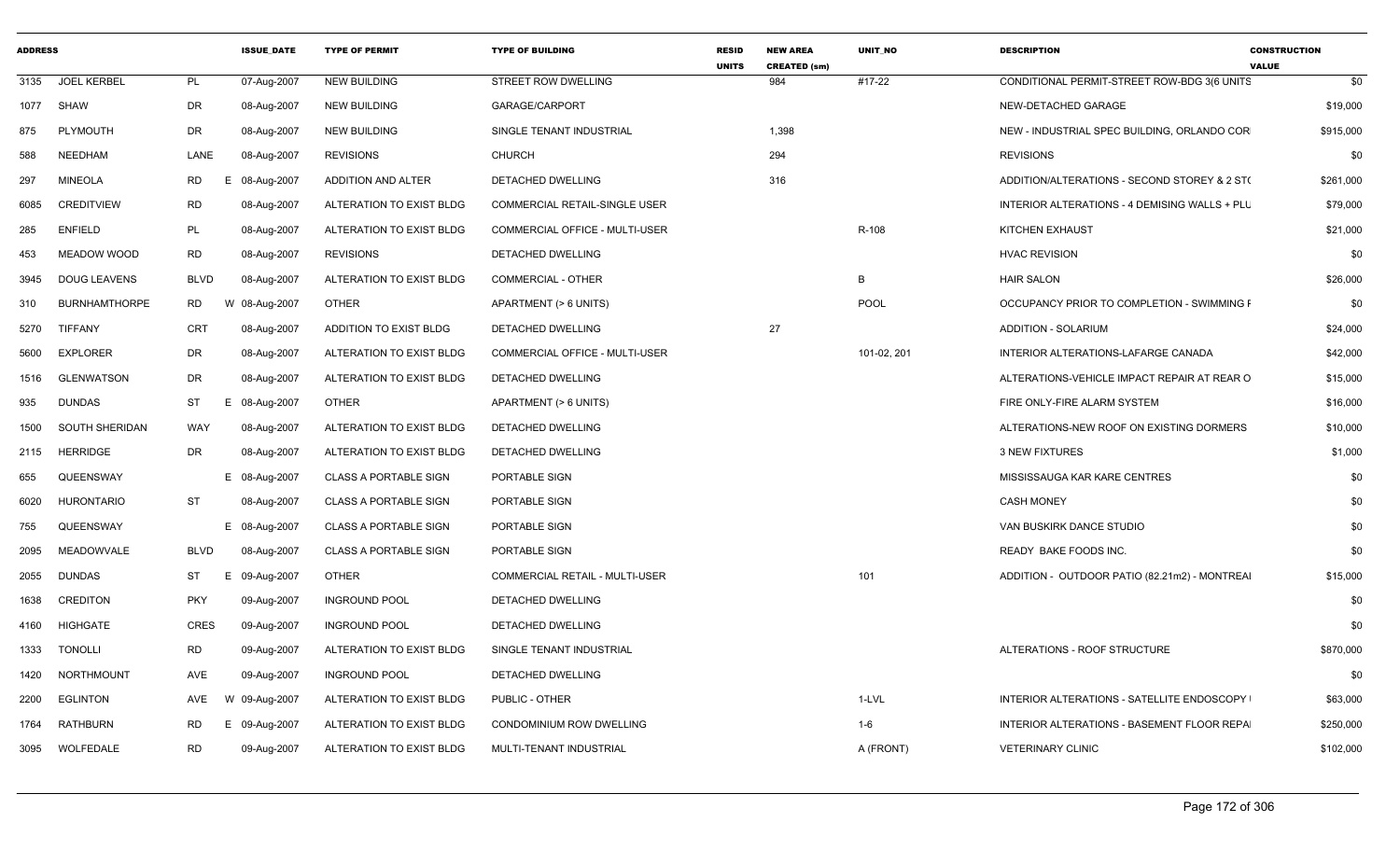| <b>ADDRESS</b> |                          |             | <b>ISSUE DATE</b>  | <b>TYPE OF PERMIT</b>        | <b>TYPE OF BUILDING</b>        | <b>RESID</b><br><b>UNITS</b> | <b>NEW AREA</b><br><b>CREATED (sm)</b> | UNIT NO  | <b>DESCRIPTION</b>                             | <b>CONSTRUCTION</b><br><b>VALUE</b> |     |
|----------------|--------------------------|-------------|--------------------|------------------------------|--------------------------------|------------------------------|----------------------------------------|----------|------------------------------------------------|-------------------------------------|-----|
| 5452           | <b>TENTH LINE WEST</b>   |             | 09-Aug-2007        | <b>REVISIONS</b>             | SEMI-DETACHED DWELLING         |                              | 61                                     |          | REVISIONS - FINISHED BASEMENT - LOT 38 RIGHT C | \$21,000                            |     |
| 100            | <b>CITY CENTRE</b>       | <b>DR</b>   | 09-Aug-2007        | <b>MULTIPLE SIGNS</b>        | COMMERCIAL RETAIL - MULTI-USER |                              |                                        | 2-907A   | MULTIPLE SIGNS - FEET FIRST 1-FASCIA, 1-PROJEC | \$4,660                             |     |
| 6710           | MARITZ                   | DR          | 09-Aug-2007        | <b>PYLON SIGN</b>            | MULTI-TENANT INDUSTRIAL        |                              |                                        |          | GROUND SIGN - MULTI-TENANT (1)                 | \$15,000                            |     |
| 1393           | KENMUIR                  | AVE         | 09-Aug-2007        | <b>INGROUND POOL</b>         | DETACHED DWELLING              |                              |                                        |          |                                                |                                     | \$0 |
| 6980           | <b>MARITZ</b>            | DR          | 09-Aug-2007        | <b>FASCIA SIGN</b>           | COMMERCIAL RETAIL - MULTI-USER |                              |                                        | 9        | FASCIA SIGN - MVA AUTO INJURY CLAIMS (2)       | \$5,000                             |     |
| 45             | PAISLEY                  |             | BLVD W 09-Aug-2007 | ALTERATION TO EXIST BLDG     | APARTMENT (> 6 UNITS)          |                              |                                        |          | ALTERATIONS-WATER PROOF REPAIR, THE WESTM      | \$128,000                           |     |
| 310            | <b>BURNHAMTHORPE</b>     | RD          | W 09-Aug-2007      | <b>OTHER</b>                 | APARTMENT (> 6 UNITS)          | $\overline{0}$               |                                        | AS-NOTED | OCCUPANCY-PRIOR TO COMPLETION (13-UNITS), U    |                                     | \$0 |
| 310            | <b>BURNHAMTHORPE</b>     | RD          | W 09-Aug-2007      | <b>OTHER</b>                 | APARTMENT (> 6 UNITS)          |                              |                                        | AS-NOTED | OCCUPANY-PRIOR TO COMPLETION (13-UNITS) UNI    |                                     | \$0 |
| 310            | <b>BURNHAMTHORPE</b>     | RD          | W 09-Aug-2007      | <b>OTHER</b>                 | APARTMENT (> 6 UNITS)          |                              |                                        | AS-NOTED | OCCUPANCY-PRIOR TO COMPLETION (13-UNITS) UN    |                                     | \$0 |
| 1325           | <b>EGLINTON</b>          | AVE         | 09-Aug-2007<br>E.  | CLASS A PORTABLE SIGN        | PORTABLE SIGN                  |                              |                                        |          | <b>LOGISTICS PERSONNEL</b>                     |                                     | \$0 |
| $\Omega$       | <b>WINSTON CHURCHILL</b> | <b>BLVD</b> | 09-Aug-2007        | <b>CLASS A PORTABLE SIGN</b> | PORTABLE SIGN                  |                              |                                        |          | COMMUNITY SERVICES - SOUTH COMMON CC           |                                     | \$0 |
| $\Omega$       | <b>BRITANNIA</b>         | RD          | W 09-Aug-2007      | <b>CLASS A PORTABLE SIGN</b> | PORTABLE SIGN                  |                              |                                        |          | COMMUNITY SERVICES - REC. & PARKS              |                                     | \$0 |
| $\Omega$       | <b>CAWTHRA</b>           | <b>RD</b>   | 09-Aug-2007        | <b>CLASS A PORTABLE SIGN</b> | PORTABLE SIGN                  |                              |                                        |          | COMMUNITY SERVICES - REC. & PARKS              |                                     | \$0 |
| $\Omega$       | <b>WINSTON CHURCHILL</b> | <b>BLVD</b> | 09-Aug-2007        | <b>CLASS A PORTABLE SIGN</b> | PORTABLE SIGN                  |                              |                                        |          | COMMUNITY SERVICES - REC. & PARKS              |                                     | \$0 |
| $\mathbf 0$    | <b>GOREWAY</b>           | DR          | 09-Aug-2007        | <b>CLASS A PORTABLE SIGN</b> | PORTABLE SIGN                  |                              |                                        |          | <b>COMMUNITY SERVICES - REC. &amp; PARKS</b>   |                                     | \$0 |
| $\Omega$       | <b>MAVIS</b>             | <b>RD</b>   | 09-Aug-2007        | <b>CLASS A PORTABLE SIGN</b> | PORTABLE SIGN                  |                              |                                        |          | COMMUNITY SERVICES - REC. & PARKS              |                                     | \$0 |
| $\Omega$       | <b>WINSTON CHURCHILL</b> | <b>BLVD</b> | 09-Aug-2007        | <b>CLASS A PORTABLE SIGN</b> | PORTABLE SIGN                  |                              |                                        |          | COMMUNITY SERVICES - REC. & PARKS              |                                     | \$0 |
| $\mathbf 0$    | <b>HURONTARIO</b>        | <b>ST</b>   | 09-Aug-2007        | <b>CLASS A PORTABLE SIGN</b> | PORTABLE SIGN                  |                              |                                        |          | <b>COMMUNITY SERVICES - REC. &amp; PARKS</b>   |                                     | \$0 |
| $\Omega$       | <b>WINSTON CHURCHILL</b> | <b>BLVD</b> | 09-Aug-2007        | <b>CLASS A PORTABLE SIGN</b> | PORTABLE SIGN                  |                              |                                        |          | COMMUNITY SERVICES - REC. & PARKS              |                                     | \$0 |
| $\Omega$       | <b>CAWTHRA</b>           | <b>RD</b>   | 09-Aug-2007        | <b>CLASS A PORTABLE SIGN</b> | PORTABLE SIGN                  |                              |                                        |          | COMMUNITY SERVICES - REC. & PARKS              |                                     | \$0 |
| $\Omega$       | <b>DIXIE</b>             | RD          | 09-Aug-2007        | <b>CLASS A PORTABLE SIGN</b> | PORTABLE SIGN                  |                              |                                        |          | COMMUNITY SERVICES - REC. & PARKS              |                                     | \$0 |
| 0              | <b>DUNDAS</b>            | <b>ST</b>   | W 09-Aug-2007      | <b>CLASS A PORTABLE SIGN</b> | PORTABLE SIGN                  |                              |                                        |          | COMMUNITY SERVICES - REC. & PARKS              |                                     | \$0 |
| $\mathbf{0}$   | <b>AIRPORT</b>           | <b>RD</b>   | 09-Aug-2007        | <b>CLASS A PORTABLE SIGN</b> | PORTABLE SIGN                  |                              |                                        |          | <b>REGION OF PEEL</b>                          |                                     | \$0 |
| $\Omega$       | <b>BRITANNIA</b>         | <b>RD</b>   | 09-Aug-2007<br>W   | <b>CLASS A PORTABLE SIGN</b> | PORTABLE SIGN                  |                              |                                        |          | <b>REGION OF PEEL</b>                          |                                     | \$0 |
| $\Omega$       | LAKESHORE                | <b>RD</b>   | E<br>09-Aug-2007   | <b>CLASS A PORTABLE SIGN</b> | PORTABLE SIGN                  |                              |                                        |          | <b>REGION OF PEEL</b>                          |                                     | \$0 |
| $\Omega$       | LAKESHORE                | RD          | W 09-Aug-2007      | <b>CLASS A PORTABLE SIGN</b> | PORTABLE SIGN                  |                              |                                        |          | <b>REGION OF PEEL</b>                          |                                     | \$0 |
| $\Omega$       | SOUTHDOWN                | RD          | 09-Aug-2007        | <b>CLASS A PORTABLE SIGN</b> | PORTABLE SIGN                  |                              |                                        |          | <b>REGION OF PEEL</b>                          |                                     | \$0 |
| 0              | <b>DIXIE</b>             | <b>RD</b>   | 09-Aug-2007        | <b>CLASS A PORTABLE SIGN</b> | PORTABLE SIGN                  |                              |                                        |          | <b>REGION OF PEEL</b>                          |                                     | \$0 |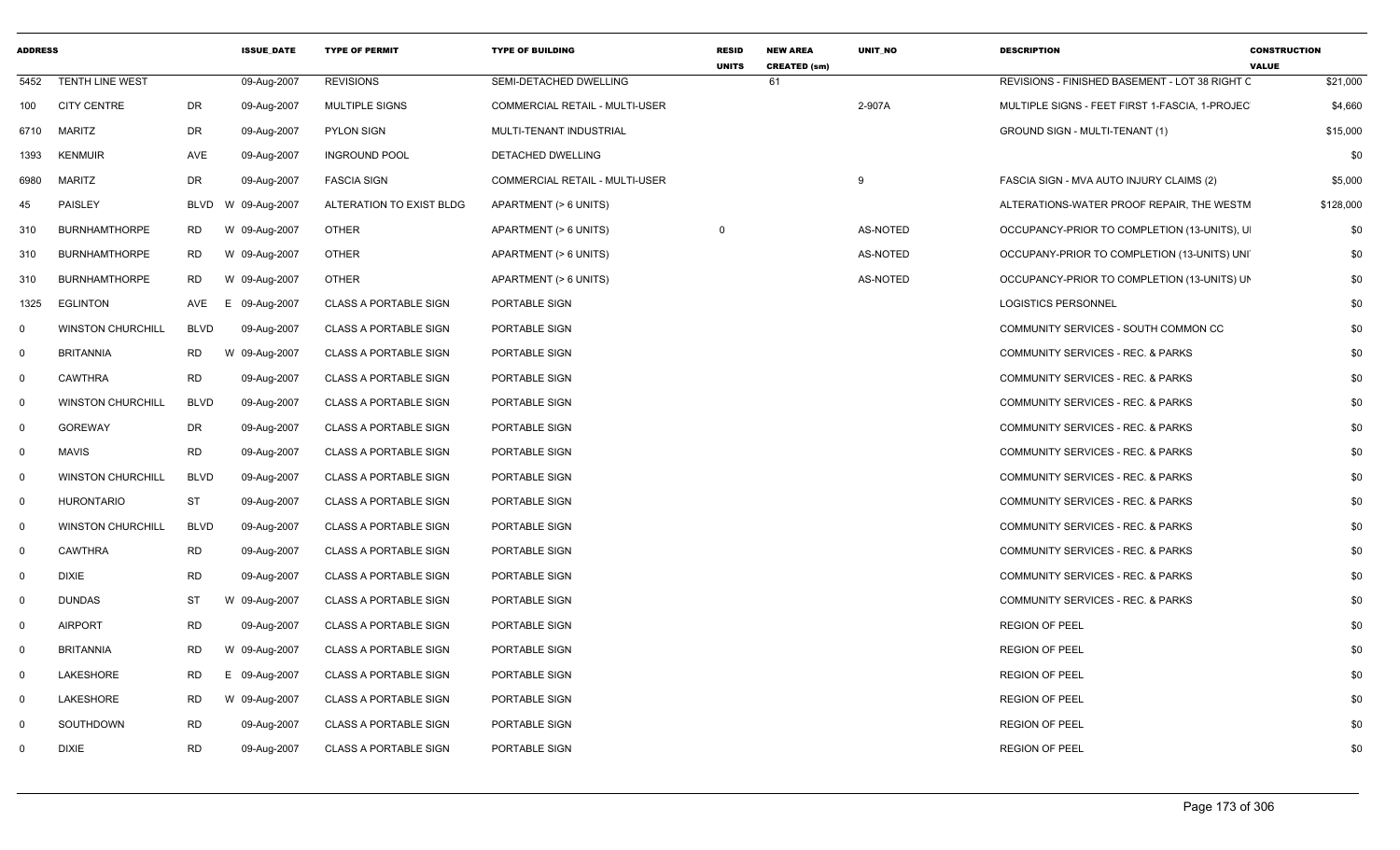| <b>ADDRESS</b> |                          |             | <b>ISSUE DATE</b> | <b>TYPE OF PERMIT</b>        | <b>TYPE OF BUILDING</b>               | <b>RESID</b><br><b>UNITS</b> | <b>NEW AREA</b><br><b>CREATED (sm)</b> | UNIT_NO        | <b>DESCRIPTION</b>                                | <b>CONSTRUCTION</b><br><b>VALUE</b> |
|----------------|--------------------------|-------------|-------------------|------------------------------|---------------------------------------|------------------------------|----------------------------------------|----------------|---------------------------------------------------|-------------------------------------|
| $\mathbf 0$    | CENTRAL                  | <b>PKY</b>  | E 09-Aug-2007     | <b>CLASS A PORTABLE SIGN</b> | PORTABLE SIGN                         |                              |                                        |                | <b>REGION OF PEEL</b>                             | \$0                                 |
| $\overline{0}$ | <b>HURONTARIO</b>        | <b>ST</b>   | 09-Aug-2007       | <b>CLASS A PORTABLE SIGN</b> | PORTABLE SIGN                         |                              |                                        |                | <b>REGION OF PEEL</b>                             | \$0                                 |
| 0              | QUEENSWAY                |             | W 09-Aug-2007     | <b>CLASS A PORTABLE SIGN</b> | PORTABLE SIGN                         |                              |                                        |                | <b>REGION OF PEEL</b>                             | \$0                                 |
| 0              | <b>BURNHAMTHORPE</b>     | <b>RD</b>   | W 09-Aug-2007     | <b>CLASS A PORTABLE SIGN</b> | PORTABLE SIGN                         |                              |                                        |                | <b>REGION OF PEEL</b>                             | \$0                                 |
| $\mathbf 0$    | <b>WINSTON CHURCHILL</b> | <b>BLVD</b> | 09-Aug-2007       | <b>CLASS A PORTABLE SIGN</b> | PORTABLE SIGN                         |                              |                                        |                | MINI SKOOL "A CHILD'S PLACE" INC.                 | \$0                                 |
| 1292           | <b>EGLINTON</b>          | AVE         | Е.<br>09-Aug-2007 | <b>CLASS A PORTABLE SIGN</b> | PORTABLE SIGN                         |                              |                                        |                | <b>GM PACKAGING</b>                               | \$0                                 |
| 5985           | <b>RODEO</b>             | DR          | 09-Aug-2007       | <b>CLASS A PORTABLE SIGN</b> | PORTABLE SIGN                         |                              |                                        |                | COTTON GINNY LTD (RODEO DR, MISS)                 | \$0                                 |
| 3558           | <b>ERINDALE STATION</b>  | <b>RD</b>   | 09-Aug-2007       | <b>CLASS A PORTABLE SIGN</b> | <b>PORTABLE SIGN</b>                  |                              |                                        |                | <b>SELECT FRAGRANCE &amp; COSMETICS</b>           | \$0                                 |
| 2400           | <b>DUNDAS</b>            | ST          | W 09-Aug-2007     | <b>CLASS A PORTABLE SIGN</b> | PORTABLE SIGN                         |                              |                                        |                | WENDY'S                                           | \$0                                 |
| 44             | <b>BRITANNIA</b>         | RD          | Е.<br>09-Aug-2007 | <b>CLASS A PORTABLE SIGN</b> | PORTABLE SIGN                         |                              |                                        |                | <b>WENDY'S</b>                                    | \$0                                 |
| 2157           | ROYAL WINDSOR            | DR          | 09-Aug-2007       | <b>CLASS A PORTABLE SIGN</b> | PORTABLE SIGN                         |                              |                                        |                | MADDOGS AND ENGLISHMEN                            | \$0                                 |
| 3695           | <b>BRITANNIA</b>         | <b>RD</b>   | W 09-Aug-2007     | <b>OTHER</b>                 | DETACHED DWELLING                     |                              |                                        |                | SEWER CONVERSION                                  | \$2,000                             |
| 1224           | <b>DUNDAS</b>            | <b>ST</b>   | W 09-Aug-2007     | <b>CLASS A PORTABLE SIGN</b> | PORTABLE SIGN                         |                              |                                        |                | <b>SUSAN'S FINE LINGERIE</b>                      | \$0                                 |
| 3075           | <b>RIDGEWAY</b>          | DR          | 09-Aug-2007       | <b>CLASS A PORTABLE SIGN</b> | PORTABLE SIGN                         |                              |                                        |                | <b>CARTIER KITCHENS WEST</b>                      | \$0                                 |
| 2260           | <b>BATTLEFORD</b>        | <b>RD</b>   | 09-Aug-2007       | <b>CLASS A PORTABLE SIGN</b> | PORTABLE SIGN                         |                              |                                        |                | PARKWAY CHRYSLER                                  | \$0                                 |
| 5489           | <b>HEATHERLEIGH</b>      | <b>AVE</b>  | 10-Aug-2007       | ALTERATION TO EXIST BLDG     | DETACHED DWELLING                     |                              |                                        |                | ALTERATIONS - SIDE & GARAGE ENTRANCE, FINISH      | \$20,000                            |
| 3350           | <b>CREDIT HEIGHTS</b>    | DR          | 10-Aug-2007       | ADDITION TO EXIST BLDG       | DETACHED DWELLING                     |                              | 18                                     |                | ONE STOREY HEATED ADDITION                        | \$16,000                            |
| 5555           | <b>CREDITVIEW</b>        | <b>RD</b>   | 10-Aug-2007       | ALTERATION TO EXIST BLDG     | SCHOOL - SECONDARY                    |                              |                                        |                | INTERIOR ALTERATIONS-ST JOSEPH S.S.               | \$45,000                            |
| 2620           | <b>ROYAL WINDSOR</b>     | DR          | 10-Aug-2007       | <b>SPRINKLERS</b>            | <b>INDUSTRIAL - OTHER</b>             |                              |                                        |                | FIRE ONLY - SPRINKLER SYSTEM                      | \$60,000                            |
| 1590           | <b>SOUTH GATEWAY</b>     | <b>RD</b>   | 10-Aug-2007       | ALTERATION TO EXIST BLDG     | SINGLE TENANT INDUSTRIAL              |                              | 18,146                                 |                | WAREHOUSE WITH ACCESSORY OFFICES                  | \$3,816,000                         |
| 6655           | <b>AIRPORT</b>           | <b>RD</b>   | 10-Aug-2007       | ALTERATION TO EXIST BLDG     | <b>INDUSTRIAL - OTHER</b>             |                              |                                        | B              | <b>OFFICE</b>                                     | \$688,000                           |
| 5800           | <b>KEATON</b>            | <b>CRES</b> | 10-Aug-2007       | ALTERATION TO EXIST BLDG     | SINGLE TENANT INDUSTRIAL              |                              |                                        |                | <b>WAREHOUSE &amp; DISTRIBUTION FACILITY</b>      | \$153,000                           |
| 1395           | <b>BLYTHE</b>            | <b>RD</b>   | 10-Aug-2007       | <b>REVISIONS</b>             | <b>DETACHED DWELLING</b>              |                              |                                        |                | REVISION-BASEMENT WALKOUT                         | \$10,000                            |
| 1385           | SHERWOOD MILLS           | <b>BLVD</b> | 10-Aug-2007       | PORTABLE CLASSROOM           | SCHOOL - ELEMENTARY                   |                              |                                        |                | (1) PORTABLE RELOCATE - SHERWOOD MILLS PUBL       | \$16,000                            |
| 5875           | RODEO                    | DR          | 10-Aug-2007       | ALTERATION TO EXIST BLDG     | COMMERCIAL RETAIL - MULTI-USER        |                              |                                        | $\overline{1}$ | <b>RETAIL</b>                                     | \$121,000                           |
| 5250           | SATELLITE                | <b>DR</b>   | 10-Aug-2007       | ALTERATION TO EXIST BLDG     | MULTI-TENANT INDUSTRIAL               |                              | 195                                    | 31             | WAREHOUSE & AUXILLARY OFFICE                      | \$0                                 |
| 3945           | <b>DOUG LEAVENS</b>      | <b>BLVD</b> | 10-Aug-2007       | ALTERATION TO EXIST BLDG     | COMMERCIAL RETAIL - MULTI-USER        |                              |                                        |                | DAY CARE & PRIVATE SCHOOL                         | \$102,000                           |
| 10             | KINGSBRIDGE GARDEN       | <b>CIR</b>  | 10-Aug-2007       | ALTERATION TO EXIST BLDG     | <b>COMMERCIAL OFFICE - MULTI-USER</b> |                              |                                        | 301            | <b>INTERIOR ALTERATIONS - BUCHANAN ASSOCIATES</b> | \$143,000                           |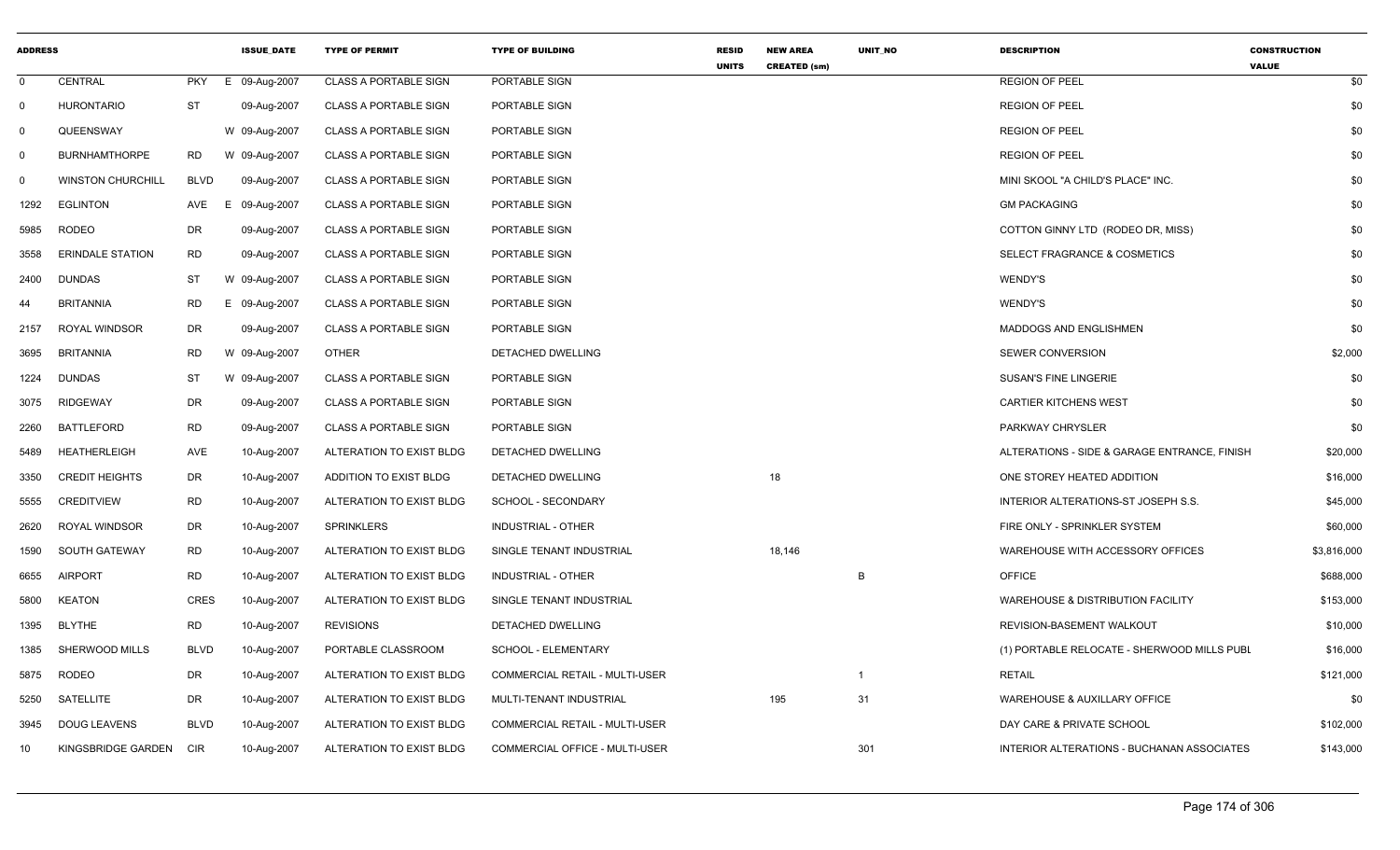| <b>ADDRESS</b> |                          |             | <b>ISSUE_DATE</b> | <b>TYPE OF PERMIT</b>          | <b>TYPE OF BUILDING</b>               | <b>RESID</b><br><b>UNITS</b> | <b>NEW AREA</b><br><b>CREATED (sm)</b> | UNIT_NO | <b>DESCRIPTION</b>                          | <b>CONSTRUCTION</b><br><b>VALUE</b> |
|----------------|--------------------------|-------------|-------------------|--------------------------------|---------------------------------------|------------------------------|----------------------------------------|---------|---------------------------------------------|-------------------------------------|
| 2318           | DUNDAS                   | ST          | W 10-Aug-2007     | ALTERATION TO EXIST BLDG       | COMMERCIAL RETAIL-SINGLE USER         |                              |                                        |         | ALTERATIONS - RECLADDING & (1) NEW ROOF TOP | \$25,000                            |
| 2985           | <b>DREW</b>              | <b>RD</b>   | 10-Aug-2007       | ALTERATION TO EXIST BLDG       | MULTI-TENANT INDUSTRIAL               |                              |                                        | 201     | <b>OFFICE</b>                               | \$35,000                            |
| 5900           | <b>MAVIS</b>             | <b>RD</b>   | 10-Aug-2007       | ALTERATION TO EXIST BLDG       | <b>COMMERCIAL RETAIL - MULTI-USER</b> |                              |                                        | #2      | INTERIOR ALTERATIONS-FUTURE SHOP            | \$18,000                            |
| 2275           | <b>CREDIT VALLEY</b>     | RD          | 10-Aug-2007       | ALTERATION TO EXIST BLDG       | DETACHED DWELLING                     |                              |                                        | 99      | CANC AUG 31/07 - ALTERATIONS-GARAGE ENTRANO | \$1,000                             |
| 5100           | <b>ERIN MILLS</b>        | <b>PKY</b>  | 10-Aug-2007       | ALTERATION TO EXIST BLDG       | COMMERCIAL RETAIL - MULTI-USER        |                              |                                        | R-235   | <b>RETAIL STORE</b>                         | \$15,000                            |
| 1290           | CENTRAL                  | <b>PKY</b>  | W 10-Aug-2007     | ALTERATION TO EXIST BLDG       | <b>COMMERCIAL OFFICE - MULTI-USER</b> |                              |                                        | 600-700 | <b>INTERIOR ALTERATIONS-CP RAIL</b>         | \$15,000                            |
| 75             | <b>BOWSHELM</b>          | CRT         | 10-Aug-2007       | ADDITION TO EXIST BLDG         | DETACHED DWELLING                     |                              | 24                                     |         | ADDITION - UNHEATED SUNROOM & COVERED DEC   | \$28,000                            |
| 30             | <b>ELM</b>               | DR          | E 10-Aug-2007     | <b>OTHER</b>                   | APARTMENT (> 6 UNITS)                 |                              |                                        |         | FIRE ONLY-FIRE ALARM SYSTEM                 | \$16,000                            |
| 100            | <b>CITY CENTRE</b>       | DR.         | 10-Aug-2007       | ALTERATION TO EXIST BLDG       | <b>COMMERCIAL RETAIL - MULTI-USER</b> |                              |                                        | 2-305   | INTERIOR ALTERATIONS-AEROPOSTALE            | \$92,000                            |
| 2800           | SKYMARK                  | AVE         | 10-Aug-2007       | <b>OTHER</b>                   | <b>COMMERCIAL - OTHER</b>             |                              |                                        |         | FIRE ONLY-FIRE PANEL REPLACEMENT            | \$16,000                            |
| 3565           | <b>ERINDALE STATION</b>  | <b>RD</b>   | 10-Aug-2007       | <b>DEMOLITION</b>              | SINGLE TENANT INDUSTRIAL              |                              |                                        |         | DEMOLITION - STORAGE BUILDING               | \$10,000                            |
| 5250           | SATELLITE                | DR          | 10-Aug-2007       | CHANGE OF USE                  | MULTI-TENANT INDUSTRIAL               |                              |                                        | 25      | <b>WAREHOUSE &amp; OFFICE</b>               | \$15,000                            |
| 1190           | <b>DIXIE</b>             | <b>RD</b>   | 10-Aug-2007       | <b>TENTS/AIR SUPPORT STRUC</b> | INDUSTRIAL - OTHER                    |                              |                                        |         | (2) TEMPORARY TENTS FOR CANADIAN TOUR FROM  | \$4,000                             |
| 0              | LAKESHORE                | RD          | W 10-Aug-2007     | <b>CLASS A PORTABLE SIGN</b>   | PORTABLE SIGN                         |                              |                                        |         | LIVING ARTS CENTRE                          | \$0                                 |
| $\Omega$       | <b>BURNHAMTHORPE</b>     | <b>RD</b>   | E 10-Aug-2007     | <b>CLASS A PORTABLE SIGN</b>   | PORTABLE SIGN                         |                              |                                        |         | <b>LIVING ARTS CENTRE</b>                   | \$0                                 |
| $\mathbf 0$    | <b>EGLINTON</b>          | AVE         | W 10-Aug-2007     | <b>CLASS A PORTABLE SIGN</b>   | PORTABLE SIGN                         |                              |                                        |         | <b>LIVING ARTS CENTRE</b>                   | \$0                                 |
| 0              | <b>DERRY</b>             | RD          | W 10-Aug-2007     | <b>CLASS A PORTABLE SIGN</b>   | PORTABLE SIGN                         |                              |                                        |         | LIVING ARTS CENTRE                          | \$0                                 |
| 0              | MAVIS                    | <b>RD</b>   | 10-Aug-2007       | <b>CLASS A PORTABLE SIGN</b>   | PORTABLE SIGN                         |                              |                                        |         | LIVING ARTS CENTRE                          | \$0                                 |
| $\Omega$       | <b>WINSTON CHURCHILL</b> | <b>BLVD</b> | 10-Aug-2007       | <b>CLASS A PORTABLE SIGN</b>   | PORTABLE SIGN                         |                              |                                        |         | LIVING ARTS CENTRE                          | \$0                                 |
| 0              | <b>MAVIS</b>             | <b>RD</b>   | 10-Aug-2007       | <b>CLASS A PORTABLE SIGN</b>   | PORTABLE SIGN                         |                              |                                        |         | <b>LIVING ARTS CENTRE</b>                   | \$0                                 |
| 0              | <b>TOMKEN</b>            | <b>RD</b>   | 10-Aug-2007       | <b>CLASS A PORTABLE SIGN</b>   | PORTABLE SIGN                         |                              |                                        |         | LIVING ARTS CENTRE                          | \$0                                 |
| $\mathbf 0$    | <b>HURONTARIO</b>        | ST          | 10-Aug-2007       | <b>CLASS A PORTABLE SIGN</b>   | PORTABLE SIGN                         |                              |                                        |         | LIVING ARTS CENTRE                          | \$0                                 |
| $\Omega$       | <b>ERIN MILLS</b>        | <b>PKY</b>  | 10-Aug-2007       | <b>CLASS A PORTABLE SIGN</b>   | PORTABLE SIGN                         |                              |                                        |         | LIVING ARTS CENTRE                          | \$0                                 |
| 7220           | <b>PACIFIC</b>           | <b>CIR</b>  | 10-Aug-2007       | <b>CLASS A PORTABLE SIGN</b>   | PORTABLE SIGN                         |                              |                                        |         | FLORA SEDA INTERNATIONAL INC.               | \$0                                 |
| 199            | LAKESHORE                | RD          | E 10-Aug-2007     | <b>CLASS A PORTABLE SIGN</b>   | PORTABLE SIGN                         |                              |                                        |         | HOME DECOR FRAME                            | \$0                                 |
| 3041           | ARGENTIA                 | <b>RD</b>   | 10-Aug-2007       | <b>CLASS A PORTABLE SIGN</b>   | PORTABLE SIGN                         |                              |                                        |         | DR ALEX PISTER                              | \$0                                 |
| 1201           | BRITANNIA                | RD          | W 10-Aug-2007     | <b>CLASS A PORTABLE SIGN</b>   | PORTABLE SIGN                         |                              |                                        |         | <b>VINTNERS WINE CELLAR</b>                 | \$0                                 |
| 5580           | KENNEDY                  | <b>RD</b>   | 10-Aug-2007       | <b>CLASS A PORTABLE SIGN</b>   | PORTABLE SIGN                         |                              |                                        |         | POSITIVE CHANGES                            | \$0                                 |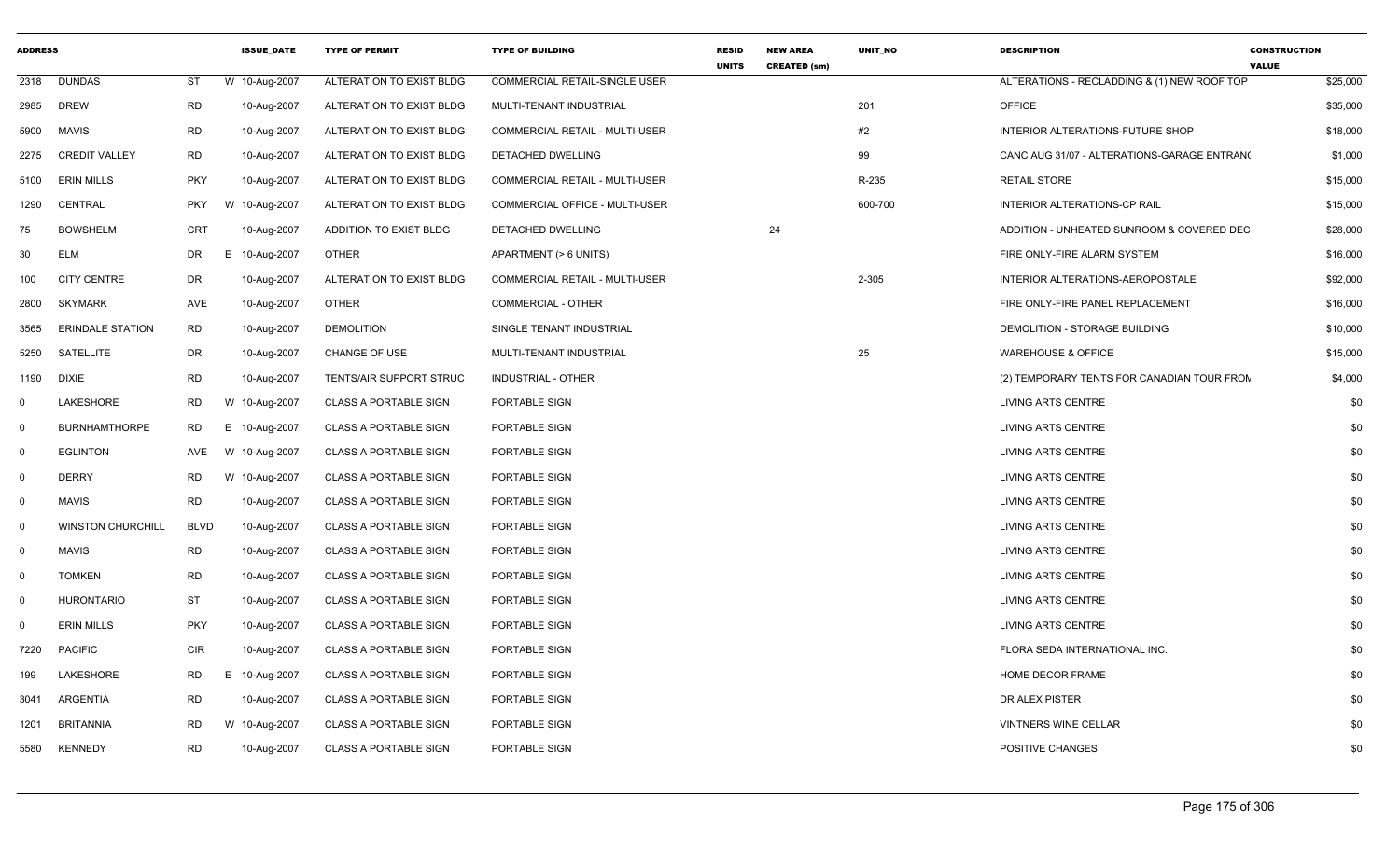| <b>ADDRESS</b> |                      |             | <b>ISSUE_DATE</b> | <b>TYPE OF PERMIT</b>        | <b>TYPE OF BUILDING</b>               | <b>RESID</b><br><b>UNITS</b> | <b>NEW AREA</b><br><b>CREATED (sm)</b> | UNIT_NO    | <b>DESCRIPTION</b>                            | <b>CONSTRUCTION</b><br><b>VALUE</b> |
|----------------|----------------------|-------------|-------------------|------------------------------|---------------------------------------|------------------------------|----------------------------------------|------------|-----------------------------------------------|-------------------------------------|
| 2425           | <b>TRUSCOTT</b>      | DR          | 10-Aug-2007       | <b>CLASS A PORTABLE SIGN</b> | PORTABLE SIGN                         |                              |                                        |            | DR. DAVID FORTINSKY                           | \$0                                 |
| $\mathsf{O}$   | SOUTH SHERIDAN       | WAY         | 10-Aug-2007       | <b>CLASS A PORTABLE SIGN</b> | PORTABLE SIGN                         |                              |                                        |            | MISSISSAUGA MINOR BASKETBALL ASSOCIATION      | \$0                                 |
| 0              | <b>BRITANNIA</b>     | <b>RD</b>   | W 10-Aug-2007     | <b>CLASS A PORTABLE SIGN</b> | PORTABLE SIGN                         |                              |                                        |            | MISSISSAUGA MINOR BASKETBALL ASSOCIATION      | \$0                                 |
| 1370           | <b>DUNDAS</b>        | <b>ST</b>   | E.<br>10-Aug-2007 | <b>CLASS A PORTABLE SIGN</b> | PORTABLE SIGN                         |                              |                                        |            | <b>WASH DEPOT</b>                             | \$0                                 |
| $\mathbf 0$    | <b>DIXIE</b>         | <b>RD</b>   | 10-Aug-2007       | <b>CLASS A PORTABLE SIGN</b> | PORTABLE SIGN                         |                              |                                        |            | COMMUNITY SERVICES - ICELAND                  | \$0                                 |
| $\mathbf 0$    | <b>BRITANNIA</b>     | <b>RD</b>   | W 10-Aug-2007     | <b>CLASS A PORTABLE SIGN</b> | PORTABLE SIGN                         |                              |                                        |            | COMMUNITY SERVICES - ICELAND                  | \$0                                 |
| $\overline{0}$ | <b>ERIN MILLS</b>    | <b>PKY</b>  | 10-Aug-2007       | <b>CLASS A PORTABLE SIGN</b> | PORTABLE SIGN                         |                              |                                        |            | COMMUNITY SERVICES - ICELAND                  | \$0                                 |
| 0              | <b>BURNHAMTHORPE</b> | RD          | W 10-Aug-2007     | <b>CLASS A PORTABLE SIGN</b> | PORTABLE SIGN                         |                              |                                        |            | COMMUNITY SERVICES - TENNIS EVERYONE          | \$0                                 |
| - 0            | <b>ERIN MILLS</b>    | <b>PKY</b>  | 10-Aug-2007       | CLASS A PORTABLE SIGN        | PORTABLE SIGN                         |                              |                                        |            | <b>COMMUNITY SERVICES - TENNIS EVERYONE</b>   | \$0                                 |
| $\mathbf 0$    | <b>BURNHAMTHORPE</b> | RD          | E.<br>10-Aug-2007 | <b>CLASS A PORTABLE SIGN</b> | PORTABLE SIGN                         |                              |                                        |            | <b>COMMUNITY SERVICES - ICELAND</b>           | \$0                                 |
| $\mathbf 0$    | <b>BURNHAMTHORPE</b> | <b>RD</b>   | Е.<br>10-Aug-2007 | <b>CLASS A PORTABLE SIGN</b> | PORTABLE SIGN                         |                              |                                        |            | COMMUNITY SERVICES - ICELAND                  | \$0                                 |
| $\mathbf 0$    | <b>CONFEDERATION</b> | <b>PKY</b>  | 10-Aug-2007       | <b>CLASS A PORTABLE SIGN</b> | PORTABLE SIGN                         |                              |                                        |            | COMMUNITY SERVICES - TENNIS EVERYONE          | \$0                                 |
| 0              | <b>MAVIS</b>         | <b>RD</b>   | 10-Aug-2007       | <b>CLASS A PORTABLE SIGN</b> | PORTABLE SIGN                         |                              |                                        |            | COMMUNITY SERVICES - TENNIS EVERYONE          | \$0                                 |
| 0              | <b>DUNDAS</b>        | <b>ST</b>   | W 10-Aug-2007     | <b>CLASS A PORTABLE SIGN</b> | PORTABLE SIGN                         |                              |                                        |            | COMMUNITY SERVICES - TENNIS EVERYONE          | \$0                                 |
| 4090           | <b>RIDGEWAY</b>      | DR          | 13-Aug-2007       | ALTERATION TO EXIST BLDG     | MULTI-TENANT INDUSTRIAL               |                              |                                        | 8          | <b>WAREHOUSE &amp; DISTRIBUTION</b>           | \$15,000                            |
| 3185           | <b>TACC</b>          | DR          | 13-Aug-2007       | <b>NEW BUILDING</b>          | DETACHED DWELLING                     | -1                           | 329                                    |            | <b>SFD - REPEAT MODEL</b>                     | \$350,000                           |
| 6775           | <b>FINANCIAL</b>     | <b>DR</b>   | 13-Aug-2007       | ALTERATION TO EXIST BLDG     | <b>INDUSTRIAL - OTHER</b>             |                              |                                        |            | <b>OFFICE</b>                                 | \$2,085,000                         |
| 2501           | ARGENTIA             | RD          | 13-Aug-2007       | ALTERATION TO EXIST BLDG     | COMMERCIAL - OTHER                    |                              |                                        |            | ALTERATIONS - EXTERIOR PARAPET WALL/WINDOV    | \$30,000                            |
| 2551           | <b>SHARON</b>        | <b>CRES</b> | 13-Aug-2007       | ADDITION AND ALTER           | <b>DETACHED DWELLING</b>              |                              | 114                                    |            | ADDITION/ALTERATIONS - 2STOREY, FRONT PORCH   | \$113,000                           |
| 2905           | <b>EGLINTON</b>      | AVE         | W 13-Aug-2007     | ALTERATION TO EXIST BLDG     | <b>COMMERCIAL RETAIL - MULTI-USER</b> |                              |                                        | $E - 2, 3$ | RETAIL STORE OF BAKED GOODS (NO SEATING OR    | \$70,000                            |
| 15             | <b>MAPLE</b>         | AVE         | 13-Aug-2007<br>N. | ADDITION AND ALTER           | DETACHED DWELLING                     |                              | 42                                     |            | ADDITION - 1 STOREY & DECK                    | \$48,000                            |
| 3420           | <b>MCDOWELL</b>      | <b>DR</b>   | 13-Aug-2007       | ADDITION TO EXIST BLDG       | SCHOOL - ELEMENTARY                   |                              | 441                                    |            | ADDITION - CLASSROOMS, ST. FAUSTINA ELEMENT.  | \$623,000                           |
| 7500           | <b>DANBRO</b>        | <b>CRES</b> | 13-Aug-2007       | OTHER                        | INDUSTRIAL - OTHER                    |                              |                                        |            | STORM SEWERS ONLY                             | \$10,000                            |
| 200            | <b>MATHESON</b>      | BLVD        | W 13-Aug-2007     | ALTERATION TO EXIST BLDG     | <b>COMMERCIAL OFFICE - MULTI-USER</b> |                              |                                        | 105        | <b>OFFICE</b>                                 | \$262,000                           |
| 5099           | <b>CREEKBANK</b>     | RD          | 13-Aug-2007       | ALTERATION TO EXIST BLDG     | COMMERCIAL OFFICE- SINGLE USER        |                              |                                        | 2-FLR      | <b>INTERIOR ALTERATIONS</b>                   | \$15,000                            |
| 201            | <b>CITY CENTRE</b>   | <b>DR</b>   | 13-Aug-2007       | <b>FASCIA SIGN</b>           | COMMERCIAL OFFICE - MULTI-USER        |                              |                                        | 101        | FASCIA SIGN - MANPOWER (1)                    | \$3,000                             |
| 50             | <b>BRISTOL</b>       | <b>RD</b>   | W 13-Aug-2007     | PORTABLE CLASSROOM           | SCHOOL - OTHER                        |                              |                                        |            | (5) PORTABLE RELOCATES - ST FRANCIS XAVIER S. | \$25,000                            |
| 3700           | TRELAWNY             | <b>CIR</b>  | 13-Aug-2007       | PORTABLE CLASSROOM           | SCHOOL - OTHER                        |                              |                                        |            | (2) PORTABLE RELOCATES - OUR LADY OF MOUNT    | \$10,000                            |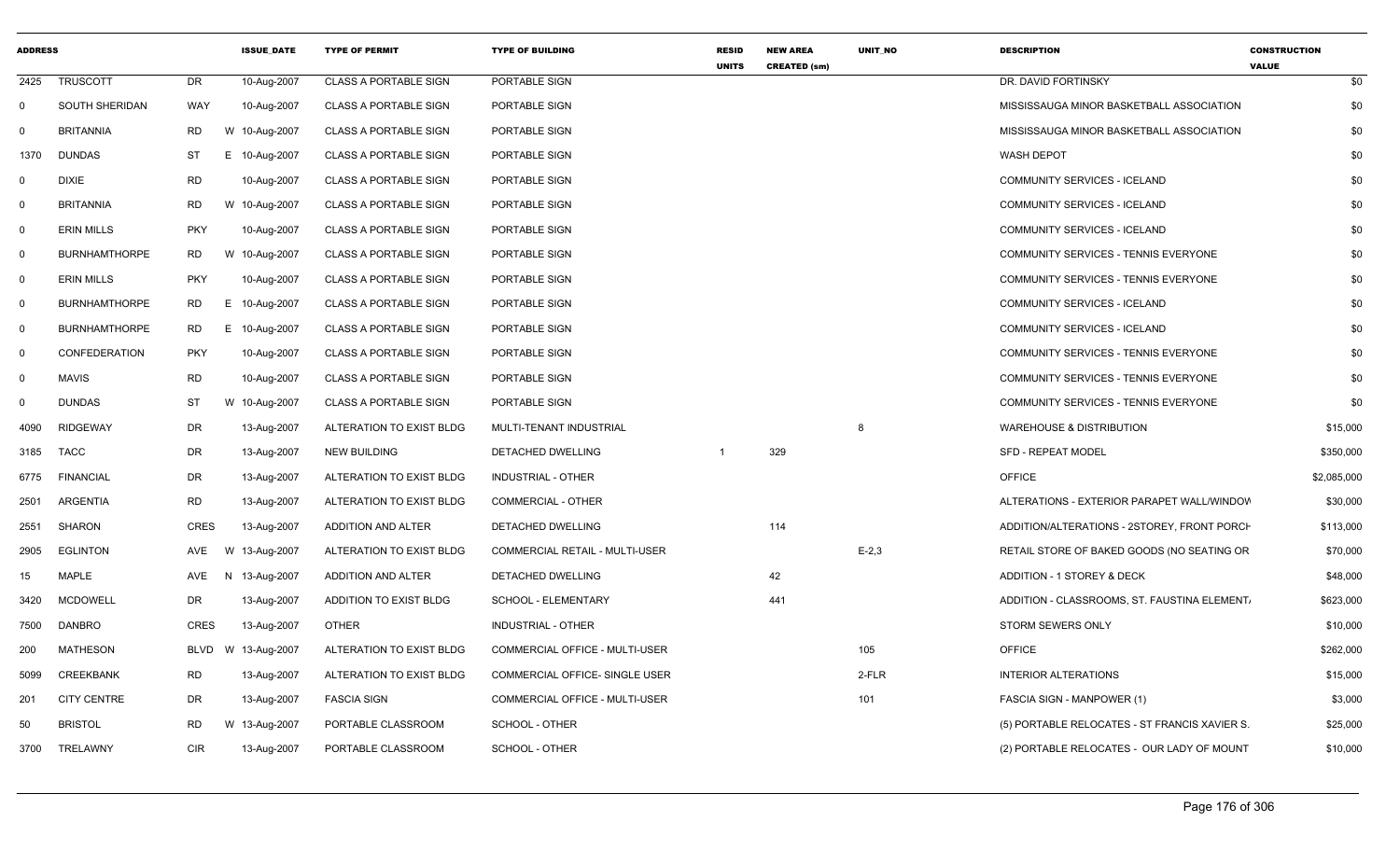| <b>ADDRESS</b> |                          |                 | <b>ISSUE_DATE</b>  | <b>TYPE OF PERMIT</b>        | <b>TYPE OF BUILDING</b>              | <b>RESID</b><br><b>UNITS</b> | <b>NEW AREA</b><br><b>CREATED (sm)</b> | UNIT_NO | <b>DESCRIPTION</b>                            | <b>CONSTRUCTION</b><br><b>VALUE</b> |
|----------------|--------------------------|-----------------|--------------------|------------------------------|--------------------------------------|------------------------------|----------------------------------------|---------|-----------------------------------------------|-------------------------------------|
| 800            | <b>MATHESON</b>          | <b>BLVD</b>     | W 13-Aug-2007      | <b>OTHER</b>                 | COMMERCIAL RETAIL-SINGLE USER        |                              |                                        |         | CONDITIONAL PERMIT - SITE SERVICING, COMPLIAN | \$0                                 |
| $\mathbf 0$    | <b>MAVIS</b>             | <b>RD</b>       | 13-Aug-2007        | <b>CLASS A PORTABLE SIGN</b> | PORTABLE SIGN                        |                              |                                        |         | PAKMEN VOLLEYBALL                             | \$0                                 |
| 0              | <b>MAVIS</b>             | <b>RD</b>       | 13-Aug-2007        | <b>CLASS A PORTABLE SIGN</b> | PORTABLE SIGN                        |                              |                                        |         | PAKMEN VOLLEYBALL                             | \$0                                 |
| 0              | <b>ERIN MILLS</b>        | <b>PKY</b>      | 13-Aug-2007        | <b>CLASS A PORTABLE SIGN</b> | PORTABLE SIGN                        |                              |                                        |         | PAKMEN VOLLEYBALL                             | \$0                                 |
| $\overline{0}$ | <b>WINSTON CHURCHILL</b> | <b>BLVD</b>     | 13-Aug-2007        | CLASS A PORTABLE SIGN        | PORTABLE SIGN                        |                              |                                        |         | PAKMEN VOLLEYBALL                             | \$0                                 |
| $\mathbf 0$    | <b>ERIN MILLS</b>        | <b>PKY</b>      | 13-Aug-2007        | <b>CLASS A PORTABLE SIGN</b> | PORTABLE SIGN                        |                              |                                        |         | PAKMEN VOLLEYBALL                             | \$0                                 |
| $\mathbf 0$    | <b>WINSTON CHURCHILL</b> | <b>BLVD</b>     | 13-Aug-2007        | <b>CLASS A PORTABLE SIGN</b> | PORTABLE SIGN                        |                              |                                        |         | PAKMEN VOLLEYBALL                             | \$0                                 |
| $\mathbf 0$    | <b>BURNHAMTHORPE</b>     | <b>RD</b><br>Е. | 13-Aug-2007        | <b>CLASS A PORTABLE SIGN</b> | PORTABLE SIGN                        |                              |                                        |         | MINI SKOOL "A CHILD'S PLACE" INC.             | \$0                                 |
| 730            | <b>MATHESON</b>          | BLVD            | W 13-Aug-2007      | <b>CLASS A PORTABLE SIGN</b> | PORTABLE SIGN                        |                              |                                        |         | <b>MILESTONES</b>                             | \$0                                 |
| 989            | <b>DERRY</b>             | <b>RD</b><br>E. | 13-Aug-2007        | <b>CLASS A PORTABLE SIGN</b> | PORTABLE SIGN                        |                              |                                        |         | AZTRIX SOLUTION / 2100458 ONT. LTD.           | \$0                                 |
| 3899           | TRELAWNY                 | <b>CIR</b>      | 13-Aug-2007        | <b>CLASS A PORTABLE SIGN</b> | PORTABLE SIGN                        |                              |                                        |         | MEADOWVALE LEARNA CENTRE                      | \$0                                 |
| 3105           | <b>UNITY</b>             | DR              | 13-Aug-2007        | <b>CLASS A PORTABLE SIGN</b> | PORTABLE SIGN                        |                              |                                        |         | ABSOLUTELY DENTURES                           | \$0                                 |
| 1010           | <b>DREAM CREST</b>       | <b>RD</b>       | 13-Aug-2007        | <b>CLASS A PORTABLE SIGN</b> | PORTABLE SIGN                        |                              |                                        |         | OPTIC CHIASMA                                 | \$0                                 |
| 2301           | <b>DIXIE</b>             | <b>RD</b>       | 13-Aug-2007        | <b>CLASS A PORTABLE SIGN</b> | PORTABLE SIGN                        |                              |                                        |         | NIGHTINGALE CORP                              | \$0                                 |
| $\mathbf 0$    | <b>WINSTON CHURCHILL</b> | <b>BLVD</b>     | 13-Aug-2007        | <b>CLASS A PORTABLE SIGN</b> | PORTABLE SIGN                        |                              |                                        |         | 1ST STREETSVILLE BOY SCOUT ASSOCIATION        | \$0                                 |
| $\mathbf 0$    | <b>BRITANNIA</b>         | <b>RD</b><br>W  | 13-Aug-2007        | <b>CLASS A PORTABLE SIGN</b> | PORTABLE SIGN                        |                              |                                        |         | 1ST STREETSVILLE BOY SCOUT ASSOCIATION        | \$0                                 |
| 0              | <b>DIXIE</b>             | <b>RD</b>       | 13-Aug-2007        | CLASS A PORTABLE SIGN        | PORTABLE SIGN                        |                              |                                        |         | MISSISSAUGA MINOR BASKETBALL ASSOCIATION      | \$0                                 |
| $\mathbf 0$    | <b>EASTGATE</b>          | <b>PKY</b>      | 13-Aug-2007        | <b>CLASS A PORTABLE SIGN</b> | PORTABLE SIGN                        |                              |                                        |         | MISSISSAUGA MINOR BASKETBALL ASSOCIATION      | \$0                                 |
| 3091           | <b>TACC</b>              | DR              | 14-Aug-2007        | <b>NEW BUILDING</b>          | DETACHED DWELLING                    |                              | 277                                    |         | <b>SFD - REPEAT MODEL</b>                     | \$288,000                           |
| 3161           | <b>TACC</b>              | <b>DR</b>       | 14-Aug-2007        | <b>NEW BUILDING</b>          | DETACHED DWELLING                    | $\mathbf{1}$                 | 345                                    |         | <b>SFD - NEW MODEL</b>                        | \$358,000                           |
| 400            | PENDANT                  | DR              | 14-Aug-2007        | <b>NEW BUILDING</b>          | SINGLE TENANT INDUSTRIAL             |                              | 11,453                                 |         | NEW - INDUSTRIAL SPEC, TENANT NOT DETERMINE   | \$5,440,000                         |
| 55             | QUEENSWAY                |                 | W 14-Aug-2007      | ELECTROMAG LOCK DEVICE       | PUBLIC - OTHER                       |                              |                                        |         | FIRE ONLY - MAGLOCKS (7)                      | \$35,000                            |
| 934            | <b>MELTON</b>            | DR              | 14-Aug-2007        | ADDITION TO EXIST BLDG       | DETACHED DWELLING                    |                              |                                        |         | <b>ADDITION - GREENHOUSE</b>                  | \$34,000                            |
| 3955           | <b>ERIN CENTRE</b>       | <b>BLVD</b>     | 14-Aug-2007        | ALTERATION TO EXIST BLDG     | COMMERCIAL RETAIL - MULTI-USER       |                              |                                        | 3       | <b>MEDICAL OFFICE</b>                         | \$28,000                            |
| 2101           | <b>CHIPPEWA</b>          | TR              | 14-Aug-2007        | ADDITION AND ALTER           | DETACHED DWELLING                    |                              |                                        |         | INTERIOR ALTERATIONS/ADDITION & RE-ROOFING    | \$53,000                            |
| 1524           | LORNE WOOD               | <b>RD</b>       | 14-Aug-2007        | <b>REVISIONS</b>             | DETACHED DWELLING                    |                              |                                        |         | HVAC AND PLUMBING REVISION                    | \$0                                 |
| 2579           | <b>HURONTARIO</b>        | <b>ST</b>       | 14-Aug-2007        | ALTERATION TO EXIST BLDG     | <b>COMMERCIAL RETAIL-SINGLE USER</b> |                              |                                        | 1-FLR   | <b>RETAIL OPTICAL GOODS</b>                   | \$125,000                           |
| 2680           | MATHESON                 |                 | BLVD E 14-Aug-2007 | ELECTROMAG LOCK DEVICE       | COMMERCIAL OFFICE - MULTI-USER       |                              |                                        | 1-FLR   | FIRE ONLY - MAGLOCKS (2)                      | \$15,000                            |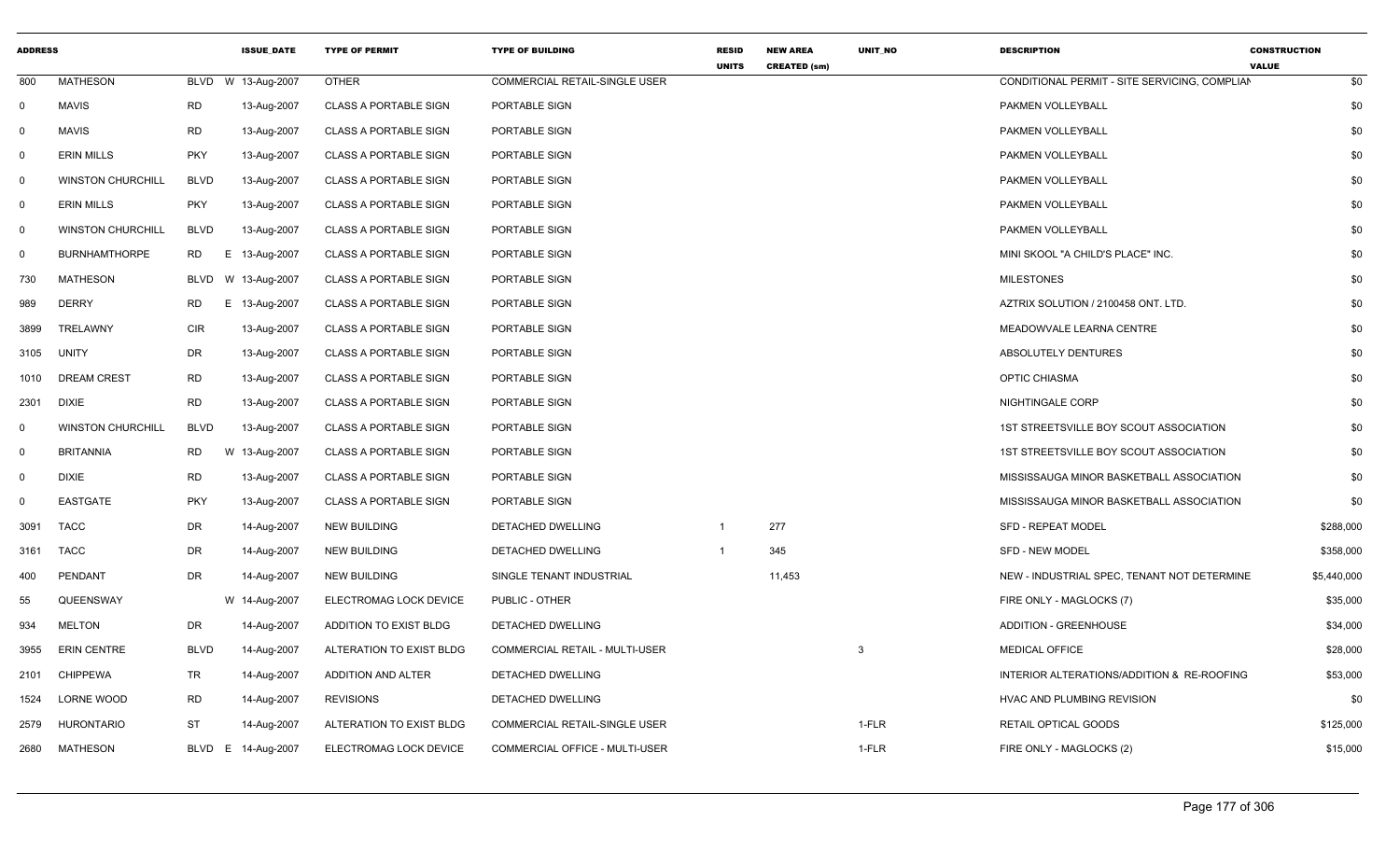| <b>ADDRESS</b> |                          |             | <b>ISSUE_DATE</b> | <b>TYPE OF PERMIT</b>        | <b>TYPE OF BUILDING</b>               | <b>RESID</b><br><b>UNITS</b> | <b>NEW AREA</b><br><b>CREATED (sm)</b> | <b>UNIT NO</b> | <b>DESCRIPTION</b>                            | <b>CONSTRUCTION</b><br><b>VALUE</b> |
|----------------|--------------------------|-------------|-------------------|------------------------------|---------------------------------------|------------------------------|----------------------------------------|----------------|-----------------------------------------------|-------------------------------------|
| 5800           | <b>EXPLORER</b>          | <b>DR</b>   | 14-Aug-2007       | ALTERATION TO EXIST BLDG     | <b>COMMERCIAL OFFICE - MULTI-USER</b> |                              |                                        | 330            | <b>OFFICE</b>                                 | \$42,000                            |
| 5025           | CREEKBANK                | <b>RD</b>   | 14-Aug-2007       | <b>OTHER</b>                 | <b>COMMERCIAL OFFICE- SINGLE USER</b> |                              |                                        | PHS-3          | <b>RELOCATION OF FIRE MAIN</b>                | \$0                                 |
| 4030           | <b>TOMKEN</b>            | <b>RD</b>   | 15-Aug-2007       | <b>NEW BUILDING</b>          | CHURCH                                |                              | 498                                    |                | NEW - 1 STOREY CHURCH, APPLEWOOD HEIGHTS (    | \$704,000                           |
| 998            | CALDWELL                 | AVE         | 15-Aug-2007       | <b>REVISIONS</b>             | DETACHED DWELLING                     |                              |                                        |                | HVAC REVISION - CHANGE FROM FORCED AIR TO R   | \$0                                 |
| -1             | ROBERT SPECK             | <b>PKY</b>  | 15-Aug-2007       | ALTERATION TO EXIST BLDG     | COMMERCIAL OFFICE - MULTI-USER        |                              |                                        | 400            | INTERIOR ALTERATIONS - SYMCOR                 | \$15,000                            |
| 25             | <b>MILVERTON</b>         | DR          | 15-Aug-2007       | ALTERATION TO EXIST BLDG     | COMMERCIAL OFFICE- SINGLE USER        |                              |                                        |                | <b>INTERIOR ALTERATIONS</b>                   | \$81,000                            |
| 1416           | <b>BROADMOOR</b>         | AVE         | 15-Aug-2007       | ADDITION AND ALTER           | DETACHED DWELLING                     |                              | 1,008                                  |                | ADDITIONS-1 STY REAR YARD ADD, DECK, FRONT PC | \$175,000                           |
| 3420           | TRELAWNY                 | <b>CIR</b>  | 15-Aug-2007       | PORTABLE CLASSROOM           | SCHOOL - ELEMENTARY                   |                              |                                        |                | (14) PORTABLE RELOCATES - TRELAWNY P.S.       | \$224,000                           |
| 100            | <b>CITY CENTRE</b>       | DR          | 15-Aug-2007       | <b>FASCIA SIGN</b>           | COMMERCIAL RETAIL - MULTI-USER        |                              |                                        | 2-835          | FASCIA SIGN - (1) HALLMARK                    | \$4,000                             |
| 310            | <b>BURNHAMTHORPE</b>     | <b>RD</b>   | W 15-Aug-2007     | <b>OTHER</b>                 | APARTMENT (> 6 UNITS)                 | $\Omega$                     |                                        | AS-NOTED       | OCCUPANCY PRIOR TO COMPLETION (13-UNITS), UI  | \$0                                 |
| 310            | <b>BURNHAMTHORPE</b>     | <b>RD</b>   | W 15-Aug-2007     | <b>OTHER</b>                 | APARTMENT (> 6 UNITS)                 |                              |                                        | AS-NOTED       | OCCUPANCY-PRIOR TO COMPLETION (13-UNITS) UN   | \$0                                 |
| 310            | <b>BURNHAMTHORPE</b>     | <b>RD</b>   | W 15-Aug-2007     | <b>OTHER</b>                 | APARTMENT (> 6 UNITS)                 |                              |                                        | AS-NOTED       | OCCUPANCY-PRIOR TO COMPLETION (13-UNITS) UN   | \$0                                 |
| 461            | <b>COUNTRY CLUB</b>      | CRES        | 15-Aug-2007       | <b>DEMOLITION</b>            | DETACHED DWELLING                     |                              |                                        |                | DEMOLITION - SFD/OTHER STRUCTURES             | \$10,000                            |
| 4201           | <b>WILCOX</b>            | RD          | 15-Aug-2007       | <b>DEMOLITION</b>            | DETACHED DWELLING                     |                              |                                        |                | <b>DEMOLITION - SFD</b>                       | \$10,000                            |
| 752            | <b>GUILD</b>             | <b>CRT</b>  | 15-Aug-2007       | ALTERATION TO EXIST BLDG     | DETACHED DWELLING                     |                              |                                        |                | ALTERATIONS-DECK REPLACEMENT                  | \$10,000                            |
| 797            | <b>BANCROFT</b>          | DR          | 15-Aug-2007       | <b>CLASS A PORTABLE SIGN</b> | PORTABLE SIGN                         |                              |                                        |                | VOLVO OF MISSISSAUGA                          | \$0                                 |
| 1020           | JOHNSON'S                | LANE        | 15-Aug-2007       | <b>CLASS A PORTABLE SIGN</b> | PORTABLE SIGN                         |                              |                                        |                | TIM PETERSON MPP                              | \$0                                 |
| 1403           | <b>DUNDAS</b>            | <b>ST</b>   | 15-Aug-2007<br>E  | <b>CLASS A PORTABLE SIGN</b> | PORTABLE SIGN                         |                              |                                        |                | <b>CASH MONEY</b>                             | \$0                                 |
| 2760           | <b>DERRY</b>             | <b>RD</b>   | W 15-Aug-2007     | <b>CLASS A PORTABLE SIGN</b> | PORTABLE SIGN                         |                              |                                        |                | <b>HAIRWORKS</b>                              | \$0                                 |
| 2760           | <b>DERRY</b>             | <b>RD</b>   | W 15-Aug-2007     | <b>CLASS A PORTABLE SIGN</b> | PORTABLE SIGN                         |                              |                                        |                | <b>HAIRWORKS</b>                              | \$0                                 |
| 2155           | LEANNE                   | <b>BLVD</b> | 15-Aug-2007       | <b>CLASS A PORTABLE SIGN</b> | PORTABLE SIGN                         |                              |                                        |                | HEALING ART MASSAGE THERAPY CLINIC            | \$0                                 |
| 0              | <b>WINSTON CHURCHILL</b> | <b>BLVD</b> | 15-Aug-2007       | <b>CLASS A PORTABLE SIGN</b> | PORTABLE SIGN                         |                              |                                        |                | STREETSVILLE MEADOWVALE FIGURE SKATING CLI    | \$0                                 |
| 347            | LAKESHORE                | <b>RD</b>   | E 15-Aug-2007     | <b>CLASS A PORTABLE SIGN</b> | PORTABLE SIGN                         |                              |                                        |                | PORT CREDIT OXFORD LEARING CENTRE             | \$0                                 |
| 6550           | MEADOWVALE TOWN CENCIR   |             | 15-Aug-2007       | <b>CLASS A PORTABLE SIGN</b> | PORTABLE SIGN                         |                              |                                        |                | PIZZA PIZZA                                   | \$0                                 |
| 6085           | <b>CREDITVIEW</b>        | RD          | 15-Aug-2007       | <b>CLASS A PORTABLE SIGN</b> | PORTABLE SIGN                         |                              |                                        |                | PIZZA PIZZA                                   | \$0                                 |
| 5602           | TENTH LINE WEST          |             | 15-Aug-2007       | <b>CLASS A PORTABLE SIGN</b> | PORTABLE SIGN                         |                              |                                        |                | PC2 CELL                                      | \$0                                 |
| 5285           | <b>TOMKEN</b>            | <b>RD</b>   | 15-Aug-2007       | <b>CLASS A PORTABLE SIGN</b> | PORTABLE SIGN                         |                              |                                        |                | <b>PRINT 3000.</b>                            | \$0                                 |
|                | 5602 TENTH LINE WEST     |             | 15-Aug-2007       | <b>CLASS A PORTABLE SIGN</b> | PORTABLE SIGN                         |                              |                                        |                | AXIS CHIROPRACTIC                             | \$0                                 |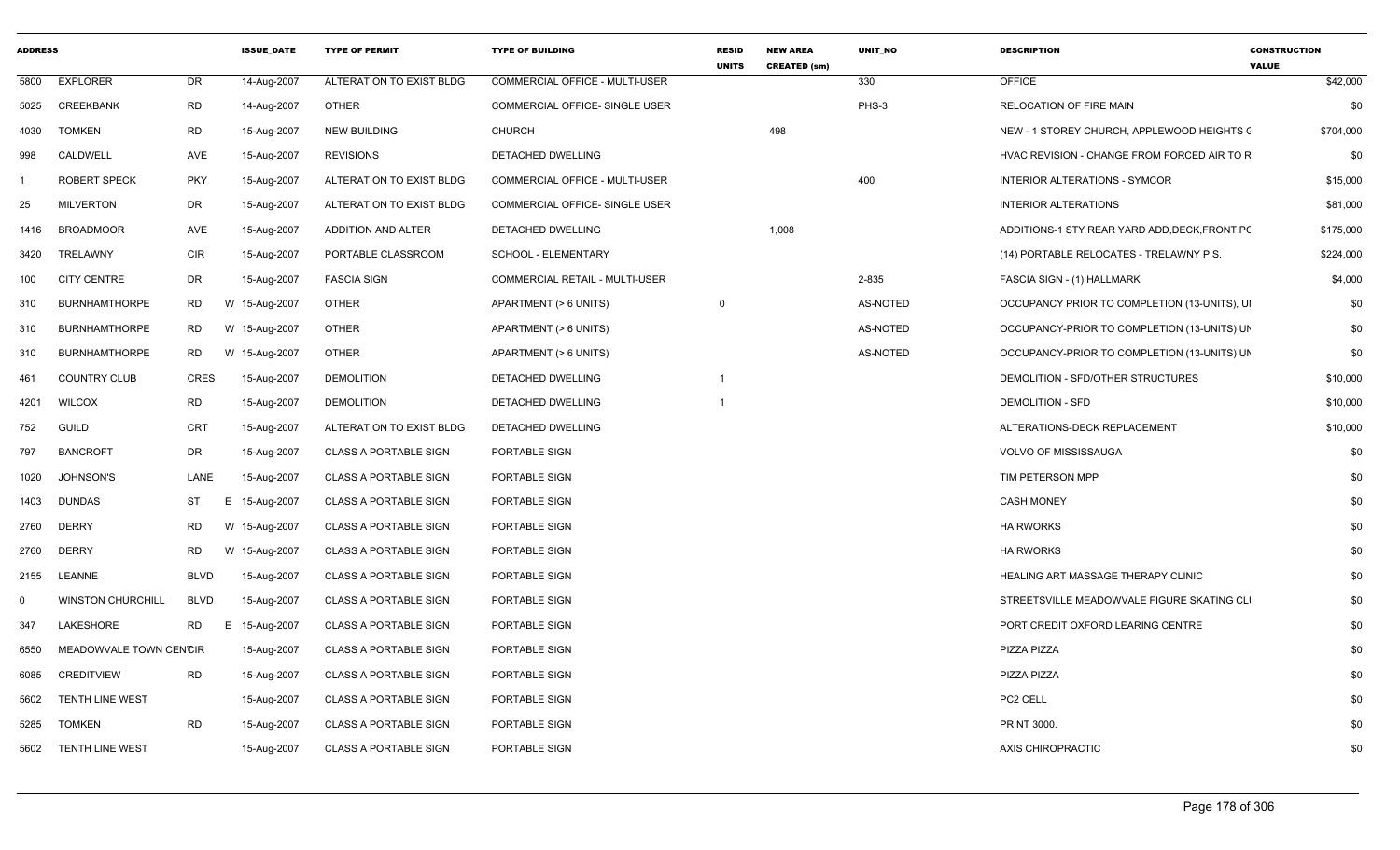| <b>ADDRESS</b> |                          |             | <b>ISSUE DATE</b> | <b>TYPE OF PERMIT</b>        | <b>TYPE OF BUILDING</b>               | <b>RESID</b><br><b>UNITS</b> | <b>NEW AREA</b><br><b>CREATED (sm)</b> | <b>UNIT NO</b> | <b>DESCRIPTION</b>                             | <b>CONSTRUCTION</b><br><b>VALUE</b> |
|----------------|--------------------------|-------------|-------------------|------------------------------|---------------------------------------|------------------------------|----------------------------------------|----------------|------------------------------------------------|-------------------------------------|
| 3100           | <b>DIXIE</b>             | <b>RD</b>   | 15-Aug-2007       | <b>CLASS A PORTABLE SIGN</b> | PORTABLE SIGN                         |                              |                                        |                | <b>LIQUIDATION WORLD</b>                       | \$0                                 |
| 1077           | <b>NORTH SERVICE</b>     | <b>RD</b>   | 15-Aug-2007       | <b>CLASS A PORTABLE SIGN</b> | PORTABLE SIGN                         |                              |                                        |                | <b>BASKIN - ROBBINS</b>                        | \$0                                 |
| 801            | MATHESON                 | <b>BLVD</b> | W 15-Aug-2007     | <b>CLASS A PORTABLE SIGN</b> | PORTABLE SIGN                         |                              |                                        |                | <b>DOMINO'S PIZZA</b>                          | \$0                                 |
| 5170           | <b>DIXIE</b>             | RD          | 15-Aug-2007       | <b>CLASS A PORTABLE SIGN</b> | PORTABLE SIGN                         |                              |                                        |                | <b>FLOORS DIRECT</b>                           | \$0                                 |
| 3130           | <b>DIXIE</b>             | <b>RD</b>   | 15-Aug-2007       | <b>CLASS A PORTABLE SIGN</b> | PORTABLE SIGN                         |                              |                                        |                | <b>VALUE VILLAGE</b>                           | \$0                                 |
| 5840           | <b>MAVIS</b>             | <b>RD</b>   | 15-Aug-2007       | <b>CLASS A PORTABLE SIGN</b> | PORTABLE SIGN                         |                              |                                        |                | TELUS                                          | \$0                                 |
| $\mathbf 0$    | <b>BRITANNIA</b>         | <b>RD</b>   | W 15-Aug-2007     | <b>CLASS A PORTABLE SIGN</b> | <b>PORTABLE SIGN</b>                  |                              |                                        |                | CROSS OF LIFE LUTHERAN CHURCH                  | \$0                                 |
| $\mathbf 0$    | <b>WINSTON CHURCHILL</b> | <b>BLVD</b> | 15-Aug-2007       | <b>CLASS A PORTABLE SIGN</b> | PORTABLE SIGN                         |                              |                                        |                | MEADOWVALE HOCKEY ASSOCIATION - transferred to | \$0                                 |
| $\mathbf 0$    | <b>ERIN MILLS</b>        | <b>PKY</b>  | 15-Aug-2007       | <b>CLASS A PORTABLE SIGN</b> | PORTABLE SIGN                         |                              |                                        |                | BIG BROTHERS/SISTERS OF PEEL                   | \$0                                 |
| 5916           | SHAWSON                  | DR          | 16-Aug-2007       | ALTERATION TO EXIST BLDG     | <b>INDUSTRIAL - OTHER</b>             |                              |                                        | B              | MOTOR VEHICLE BODY REPAIR FACILITY/OFFICE      | \$45,000                            |
| 707            | <b>ASHPRIOR</b>          | AVE         | 16-Aug-2007       | ALTERATION TO EXIST BLDG     | <b>ROW DWELLING</b>                   |                              |                                        |                | ALTERATIONS-BASEMENT ENTRANCE                  | \$3,000                             |
| 1529           | <b>SEAVIEW</b>           | DR          | 16-Aug-2007       | <b>INGROUND POOL</b>         | DETACHED DWELLING                     |                              |                                        |                |                                                | \$0                                 |
| 381            | <b>TEMAGAMI</b>          | <b>CRES</b> | 16-Aug-2007       | <b>INGROUND POOL</b>         | DETACHED DWELLING                     |                              |                                        |                |                                                | \$0                                 |
| 5430           | <b>OSCAR PETERSON</b>    | <b>BLVD</b> | 16-Aug-2007       | <b>NEW BUILDING</b>          | DETACHED DWELLING                     | $\overline{1}$               | 277                                    |                | <b>SFD - REPEAT MODEL</b>                      | \$288,000                           |
| 6975           | MEADOWVALE TOWN CENCIR   |             | 16-Aug-2007       | ALTERATION TO EXIST BLDG     | COMMERCIAL RETAIL - MULTI-USER        |                              |                                        | $N-1B$         | PERSONAL SERVICE ESTABLISHMENT                 | \$31,000                            |
| 3130           | TACC                     | DR          | 16-Aug-2007       | <b>NEW BUILDING</b>          | DETACHED DWELLING                     | 1                            | 278                                    |                | <b>SFD - REPEAT MODEL</b>                      | \$289,000                           |
| 3123           | <b>SEABRIGHT</b>         | DR          | 16-Aug-2007       | NEW BUILDING                 | DETACHED DWELLING                     | 1                            | 287                                    |                | <b>SFD - REPEAT MODEL</b>                      | \$298,000                           |
| 3131           | <b>SEABRIGHT</b>         | DR          | 16-Aug-2007       | <b>NEW BUILDING</b>          | DETACHED DWELLING                     | 1                            | 277                                    |                | SFD - REPEAT MODEL                             | \$288,000                           |
| 3135           | SEABRIGHT                | DR          | 16-Aug-2007       | <b>NEW BUILDING</b>          | DETACHED DWELLING                     | 1                            | 284                                    |                | <b>SFD - REPEAT MODEL</b>                      | \$294,000                           |
| 3143           | <b>SEABRIGHT</b>         | DR          | 16-Aug-2007       | <b>NEW BUILDING</b>          | DETACHED DWELLING                     |                              | 307                                    |                | <b>SFD - REPEAT MODEL</b>                      | \$317,000                           |
| 3147           | <b>SEABRIGHT</b>         | DR          | 16-Aug-2007       | <b>NEW BUILDING</b>          | DETACHED DWELLING                     |                              | 277                                    |                | <b>SFD - REPEAT MODEL</b>                      | \$288,000                           |
| 4070           | <b>LIVING ARTS</b>       | DR          | 16-Aug-2007       | <b>FASCIA SIGN</b>           | <b>COMMERCIAL RETAIL - MULTI-USER</b> |                              |                                        | $1 - 6$        | FASCIA SIGN - MULTI-TENANT, DANIELS (7)        | \$20,000                            |
| 4100           | <b>LIVING ARTS</b>       | DR          | 16-Aug-2007       | <b>FASCIA SIGN</b>           | COMMERCIAL RETAIL - MULTI-USER        |                              |                                        | $1-6$          | FASCIA SIGN - MULTI-TENANT, DANIELS (6)        | \$20,000                            |
| 803            | PARKLAND                 | AVE         | 16-Aug-2007       | <b>INGROUND POOL</b>         | DETACHED DWELLING                     |                              |                                        |                |                                                | \$0                                 |
| 1525           | WATESKA                  | <b>BLVD</b> | 16-Aug-2007       | <b>REVISIONS</b>             | DETACHED DWELLING                     |                              | 54                                     |                | <b>REVISIONS</b>                               | \$0                                 |
| 5240           | GENERAL                  | RD          | 16-Aug-2007       | FIRE DAMAGE REPAIR           | <b>INDUSTRIAL - OTHER</b>             |                              |                                        |                | FIRE DAMAGE REPAIR - ROOF STRUCTURE            | \$160,000                           |
| 1407           | SAGINAW                  | <b>CRES</b> | 16-Aug-2007       | <b>NEW BUILDING</b>          | DETACHED DWELLING                     |                              | 416                                    |                | SFD - CUSTOM                                   | \$541,000                           |
| 5800           | <b>MONTEVIDEO</b>        | <b>RD</b>   | 16-Aug-2007       | PORTABLE CLASSROOM           | SCHOOL - ELEMENTARY                   |                              |                                        |                | (8) PORTABLE RELOCATES - SETTLERS GREEN P.S.   | \$40,000                            |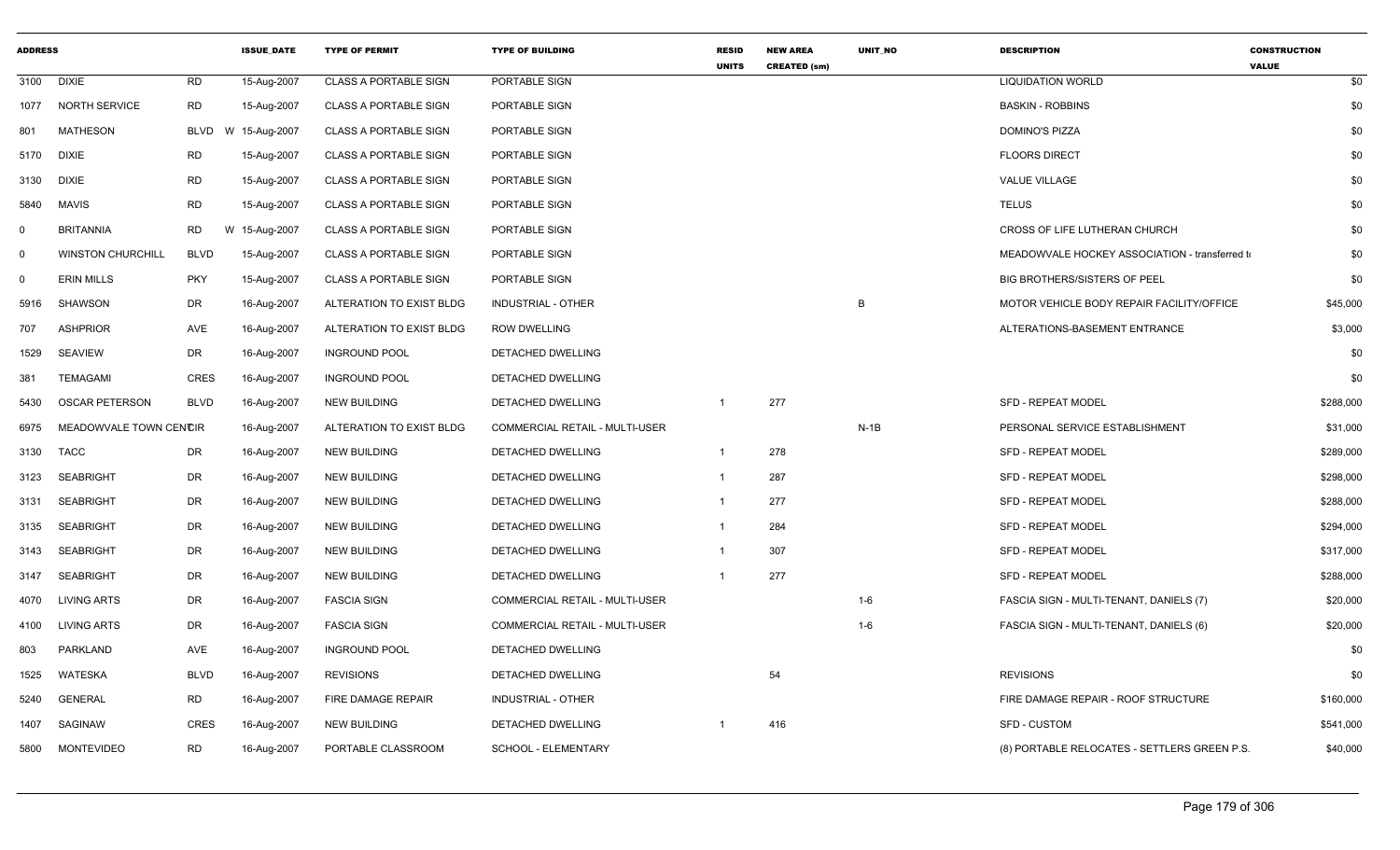| <b>ADDRESS</b> |                     |             | <b>ISSUE_DATE</b> | <b>TYPE OF PERMIT</b>    | <b>TYPE OF BUILDING</b>               | <b>RESID</b><br><b>UNITS</b> | <b>NEW AREA</b><br><b>CREATED (sm)</b> | UNIT_NO        | <b>DESCRIPTION</b>                          | <b>CONSTRUCTION</b><br><b>VALUE</b> |
|----------------|---------------------|-------------|-------------------|--------------------------|---------------------------------------|------------------------------|----------------------------------------|----------------|---------------------------------------------|-------------------------------------|
| 5235           | <b>FAIRWIND</b>     | DR          | 16-Aug-2007       | PORTABLE CLASSROOM       | SCHOOL - ELEMENTARY                   |                              |                                        |                | (1) PORTABLE RELOCATE - FAIRWIND P.S.       | \$5,000                             |
| 6226           | SALTMARSH           | CRT         | 16-Aug-2007       | <b>INGROUND POOL</b>     | DETACHED DWELLING                     |                              |                                        |                |                                             | \$0                                 |
| 3285           | PAUL HENDERSON      | <b>DR</b>   | 16-Aug-2007       | <b>NEW BUILDING</b>      | <b>DETACHED DWELLING</b>              |                              | 266                                    |                | <b>SFD - REPEAT MODEL</b>                   | \$246,000                           |
| 3281           | PAUL HENDERSON      | DR          | 16-Aug-2007       | <b>NEW BUILDING</b>      | DETACHED DWELLING                     | $\mathbf{1}$                 | 277                                    |                | <b>SFD - REPEAT MODEL</b>                   | \$256,000                           |
| 3277           | PAUL HENDERSON      | DR          | 16-Aug-2007       | <b>NEW BUILDING</b>      | DETACHED DWELLING                     | -1                           | 254                                    |                | <b>SFD - REPEAT MODEL</b>                   | \$236,000                           |
| 3273           | PAUL HENDERSON      | DR          | 16-Aug-2007       | <b>NEW BUILDING</b>      | DETACHED DWELLING                     | $\overline{1}$               | 218                                    |                | <b>SFD - REPEAT MODEL</b>                   | \$202,000                           |
| 3359           | <b>TRILOGY</b>      | <b>TR</b>   | 16-Aug-2007       | <b>NEW BUILDING</b>      | DETACHED DWELLING                     | -1                           | 218                                    |                | <b>SFD - REPEAT MODEL</b>                   | \$202,000                           |
| 5435           | <b>FRESHWATER</b>   | <b>DR</b>   | 16-Aug-2007       | <b>NEW BUILDING</b>      | <b>DETACHED DWELLING</b>              | $\overline{1}$               | 266                                    |                | <b>SFD - REPEAT MODEL</b>                   | \$246,000                           |
| 5439           | <b>FRESHWATER</b>   | DR          | 16-Aug-2007       | <b>NEW BUILDING</b>      | DETACHED DWELLING                     | -1                           | 277                                    |                | <b>SFD - REPEAT MODEL</b>                   | \$256,000                           |
| 5443           | <b>FRESHWATER</b>   | DR          | 16-Aug-2007       | <b>NEW BUILDING</b>      | DETACHED DWELLING                     | $\mathbf{1}$                 | 254                                    |                | <b>SFD - REPEAT MODEL</b>                   | \$236,000                           |
| 5447           | <b>FRESHWATER</b>   | DR          | 16-Aug-2007       | <b>NEW BUILDING</b>      | DETACHED DWELLING                     | $\overline{1}$               | 266                                    |                | <b>SFD - REPEAT MODEL</b>                   | \$246,000                           |
| 5451           | <b>FRESHWATER</b>   | <b>DR</b>   | 16-Aug-2007       | <b>NEW BUILDING</b>      | DETACHED DWELLING                     |                              | 254                                    |                | <b>SFD - REPEAT MODEL</b>                   | \$236,000                           |
| 2489           | MAINROYAL           | <b>ST</b>   | 16-Aug-2007       | ABOVE GROUND POOL        | <b>DETACHED DWELLING</b>              |                              |                                        |                |                                             | \$0                                 |
| 5875           | <b>RODEO</b>        | DR          | 16-Aug-2007       | <b>FASCIA SIGN</b>       | COMMERCIAL RETAIL - MULTI-USER        |                              |                                        |                | 3 FASCIA SIGN - CALVIN KLEIN                | \$21,000                            |
| 974            | WESTPORT            | CRES        | 16-Aug-2007       | <b>OTHER</b>             | SINGLE TENANT INDUSTRIAL              |                              |                                        |                | FIRE ONLY-FIRE ALARM SYSTEM                 | \$16,000                            |
| 1107           | <b>LORNE PARK</b>   | <b>RD</b>   | 16-Aug-2007       | <b>CHANGE OF USE</b>     | COMMERCIAL RETAIL - MULTI-USER        |                              |                                        | -5             | RETAIL-CLOTHING STORE                       | \$15,000                            |
| 2230           | <b>CORSAIR</b>      | <b>RD</b>   | 16-Aug-2007       | PORTABLE CLASSROOM       | SCHOOL - ELEMENTARY                   |                              |                                        |                | (6) PORTABLE RELOCATES - CORSAIR P.S.       | \$30,000                            |
| 2560           | <b>MOTORWAY</b>     | <b>BLVD</b> | 16-Aug-2007       | <b>DEMOLITION</b>        | COMMERCIAL OFFICE- SINGLE USER        |                              |                                        |                | DEMOLITION - COMMERCIAL BUILDING, CAR DEALE | \$15,000                            |
| 2360           | <b>MEADOWPINE</b>   | <b>BLVD</b> | 16-Aug-2007       | <b>REVISIONS</b>         | COMMERCIAL OFFICE - MULTI-USER        |                              |                                        |                | <b>REVISED SITE SERVICING</b>               | \$0                                 |
| 4228           | <b>RADISSON</b>     | CRES        | 16-Aug-2007       | <b>INGROUND POOL</b>     | DETACHED DWELLING                     |                              |                                        |                |                                             | \$0                                 |
| 2845           | ARGENTIA            | <b>RD</b>   | 16-Aug-2007       | ALTERATION TO EXIST BLDG | <b>INDUSTRIAL - OTHER</b>             |                              |                                        | -5             | INTERIOR ALTERATIONS - DIAGONSTIX LTD       | \$15,000                            |
| 100            | <b>CITY CENTRE</b>  | DR          | 16-Aug-2007       | ALTERATION TO EXIST BLDG | COMMERCIAL RETAIL - MULTI-USER        |                              |                                        | 211-212        | INTERIOR ALTERATIONS - DYNAMITE STORE       | \$51,000                            |
| 3945           | <b>DOUG LEAVENS</b> | <b>BLVD</b> | 16-Aug-2007       | ALTERATION TO EXIST BLDG | <b>COMMERCIAL RETAIL - MULTI-USER</b> |                              |                                        | $\overline{A}$ | <b>CONVENIENCE STORE</b>                    | \$66,000                            |
| 3022           | <b>NOVAR</b>        | RD          | 16-Aug-2007       | <b>DEMOLITION</b>        | <b>COMMERCIAL - OTHER</b>             |                              |                                        |                | DEMOLITION - SALES TRAILER                  | \$2,000                             |
| 3100           | <b>DIXIE</b>        | <b>RD</b>   | 16-Aug-2007       | <b>OTHER</b>             | COMMERCIAL - OTHER                    |                              |                                        |                | FIRE ONLY-FIRE SUPPRESSION SYSTEM           | \$15,000                            |
| 6985           | <b>FINANCIAL</b>    | DR          | 16-Aug-2007       | ALTERATION TO EXIST BLDG | COMMERCIAL OFFICE- SINGLE USER        |                              |                                        |                | INTERIOR ALTERATIONS-MAPLE LEAF FOODS (GRO  | \$15,000                            |
| 1224           | WOODEDEN            | DR          | 16-Aug-2007       | <b>DEMOLITION</b>        | DETACHED DWELLING                     | $\overline{\mathbf{1}}$      |                                        |                | <b>DEMOLITION - SFD</b>                     | \$10,000                            |
| 45             | <b>RAVENDALE</b>    | <b>CRT</b>  | 16-Aug-2007       | <b>DEMOLITION</b>        | COMMERCIAL OFFICE- SINGLE USER        |                              |                                        |                | DEMOLITION - COMMERCIAL BUILDING & ATTACHED | \$10,000                            |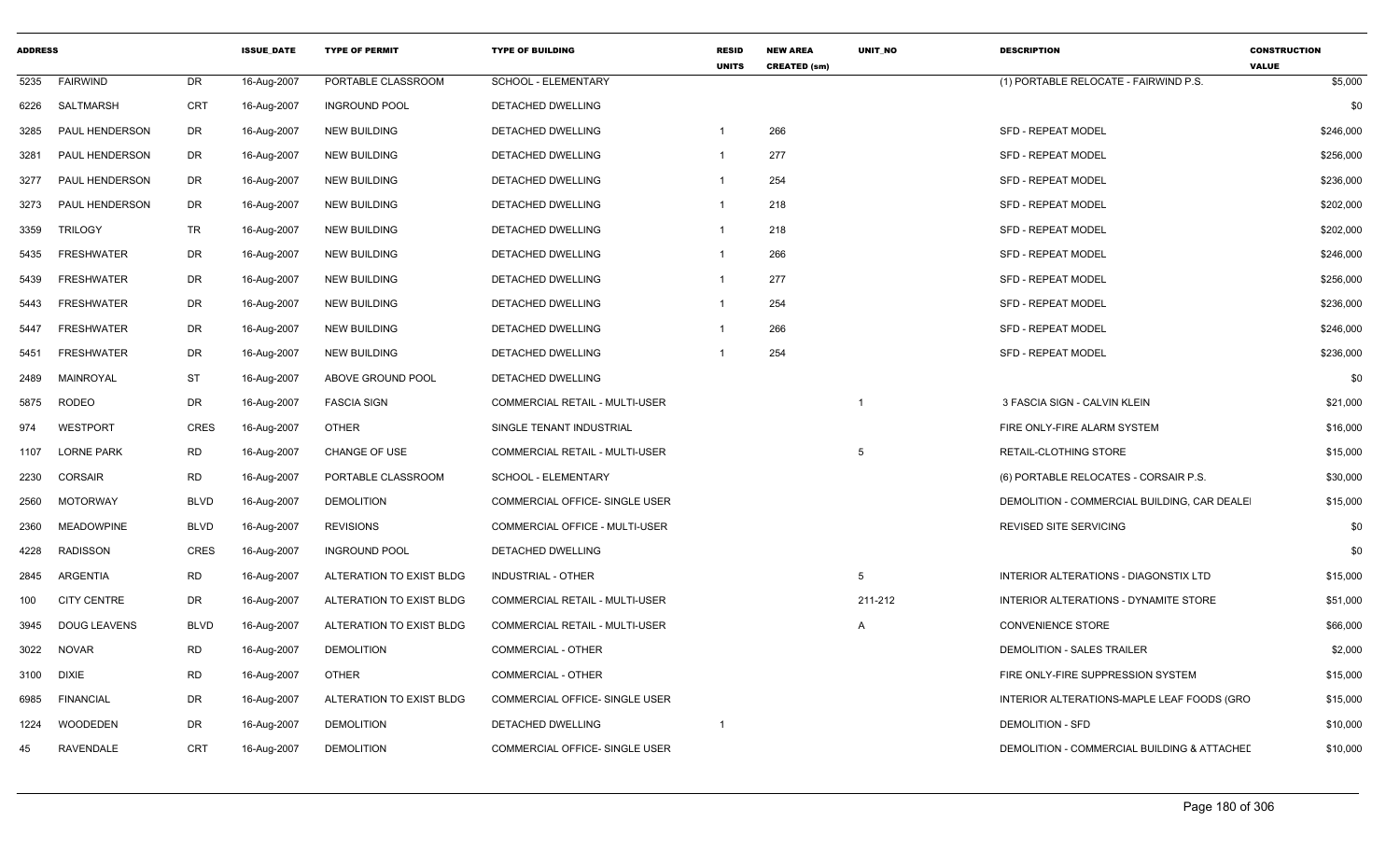| <b>ADDRESS</b> |                      |            | <b>ISSUE DATE</b> | <b>TYPE OF PERMIT</b>        | <b>TYPE OF BUILDING</b>    | <b>RESID</b><br><b>UNITS</b> | <b>NEW AREA</b><br><b>CREATED (sm)</b> | UNIT NO | <b>DESCRIPTION</b>                            | <b>CONSTRUCTION</b><br><b>VALUE</b> |
|----------------|----------------------|------------|-------------------|------------------------------|----------------------------|------------------------------|----------------------------------------|---------|-----------------------------------------------|-------------------------------------|
| 6469           | <b>HAMPDEN WOODS</b> | <b>RD</b>  | 16-Aug-2007       | ABOVE GROUND POOL            | <b>DETACHED DWELLING</b>   |                              |                                        |         |                                               | \$0                                 |
| 1446           | <b>EDENROSE</b>      | <b>ST</b>  | 16-Aug-2007       | <b>INGROUND POOL</b>         | DETACHED DWELLING          |                              |                                        |         |                                               | \$0                                 |
| 14             | <b>PRINCESS</b>      | <b>ST</b>  | 16-Aug-2007       | <b>DEMOLITION</b>            | DETACHED DWELLING          |                              |                                        |         | DEMOLITION - SFD & SHED                       | \$10,000                            |
| 2408           | <b>CAMILLA</b>       | <b>RD</b>  | 16-Aug-2007       | <b>DEMOLITION</b>            | DETACHED DWELLING          | -1                           |                                        |         | <b>DEMOLITION - SFD</b>                       | \$10,000                            |
| 78             | <b>VERONICA</b>      | DR         | 16-Aug-2007       | <b>DEMOLITION</b>            | DETACHED DWELLING          |                              |                                        |         | DEMOLITION - SFD/GARAGE                       | \$10,000                            |
| $\Omega$       | <b>DUNDAS</b>        | ST         | W 16-Aug-2007     | <b>CLASS A PORTABLE SIGN</b> | PORTABLE SIGN              |                              |                                        |         | CATHOLIC FAMILY SERVICES                      | \$0                                 |
| 1146           | <b>CLARKSON</b>      | <b>RD</b>  | 16-Aug-2007<br>N. | <b>CLASS A PORTABLE SIGN</b> | PORTABLE SIGN              |                              |                                        |         | BIRCHWOOD ACADEMY                             | \$0                                 |
| 3221           | <b>DERRY</b>         | <b>RD</b>  | W 16-Aug-2007     | <b>CLASS A PORTABLE SIGN</b> | PORTABLE SIGN              |                              |                                        |         | LIONHEART PUB & RESTAURANT                    | \$0                                 |
| 1475           | <b>BURNHAMTHORPE</b> | <b>RD</b>  | W 16-Aug-2007     | <b>CLASS A PORTABLE SIGN</b> | PORTABLE SIGN              |                              |                                        |         | VISUAL ARTS MISSISSAUGA                       | \$0                                 |
| 3250           | <b>RIDGEWAY</b>      | DR         | 16-Aug-2007       | <b>CLASS A PORTABLE SIGN</b> | PORTABLE SIGN              |                              |                                        |         | SAMPRADAYA DANCE STUDIO                       | \$0                                 |
| 1270           | <b>EGLINTON</b>      | AVE        | 16-Aug-2007<br>E. | <b>CLASS A PORTABLE SIGN</b> | PORTABLE SIGN              |                              |                                        |         | MISSISSAUGA HARDWARE CENTRE                   | \$0                                 |
| 1742           | <b>BRISTOL</b>       | RD         | W 17-Aug-2007     | ALTERATION TO EXIST BLDG     | <b>RESIDENTIAL - OTHER</b> |                              |                                        |         | ALTERATIONS-ROOF TOP UNIT                     | \$50,000                            |
| 911            | PINE VALLEY          | <b>CIR</b> | 17-Aug-2007       | OTHER                        | DETACHED DWELLING          |                              |                                        |         | <b>ADDITION-DECK</b>                          | \$5,000                             |
| 6980           | <b>MARITZ</b>        | DR         | 17-Aug-2007       | ALTERATION TO EXIST BLDG     | MULTI-TENANT INDUSTRIAL    |                              |                                        | 13      | OFFICE                                        | \$32,000                            |
| 1519           | <b>DOUGLAS</b>       | DR         | 17-Aug-2007       | <b>NEW BUILDING</b>          | DETACHED DWELLING          | $\overline{1}$               | 313                                    |         | SFD - CUSTOM, FINISHED 2-WC IN BASEMENT       | \$324,000                           |
| 1342           | <b>EDENROSE</b>      | <b>ST</b>  | 17-Aug-2007       | ADDITION AND ALTER           | SCHOOL - ELEMENTARY        |                              | 3,538                                  |         | ADDITION-CLASSROOMS, GYM, DEMO KINDER, INCRA  | \$4,997,000                         |
| 3919           | CANDLELIGHT          | DR         | 17-Aug-2007       | <b>REVISIONS</b>             | DETACHED DWELLING          |                              |                                        |         | REVISION - TRUSS/FLOOR LAYOUT, MODEL 2575 (20 | \$0                                 |
| 70             | <b>MINEOLA</b>       | <b>RD</b>  | 17-Aug-2007<br>E. | PORTABLE CLASSROOM           | SCHOOL - ELEMENTARY        |                              |                                        |         | (3) PORTABLE RELOCATES - MINEOLA P.S.         | \$48,000                            |
| 196            | CONSULATE            | <b>RD</b>  | 17-Aug-2007       | ALTERATION TO EXIST BLDG     | DETACHED DWELLING          |                              |                                        |         | ALTS:REPLACE DECK WITH MASONRY VERANDAH/(     | \$30,000                            |
| 2229           | <b>DREW</b>          | <b>RD</b>  | 17-Aug-2007       | ALTERATION TO EXIST BLDG     | MULTI-TENANT INDUSTRIAL    |                              |                                        |         | INTERIOR ALTERATIONS - DR OETKER LTD          | \$79,000                            |
| 5603           | LOCKENGATE           | CRT        | 17-Aug-2007       | ABOVE GROUND POOL            | DETACHED DWELLING          |                              |                                        |         |                                               | \$0                                 |
| 7263           | WINDRUSH             | CRT        | 17-Aug-2007       | <b>INGROUND POOL</b>         | <b>DETACHED DWELLING</b>   |                              |                                        |         |                                               | \$0                                 |
| 6733           | MISSISSAUGA          | <b>RD</b>  | 17-Aug-2007       | ALTERATION TO EXIST BLDG     | MULTI-TENANT INDUSTRIAL    |                              | 224                                    | 606     | <b>BUSINESS OFFICE</b>                        | \$34,000                            |
| 5250           | SATELLITE            | DR         | 17-Aug-2007       | CHANGE OF USE                | MULTI-TENANT INDUSTRIAL    |                              |                                        | 10      | <b>WAREHOUSE &amp; OFFICE</b>                 | \$15,000                            |
| 6922           | <b>EARLY SETTLER</b> | <b>ROW</b> | 17-Aug-2007       | ALTERATION TO EXIST BLDG     | DETACHED DWELLING          |                              |                                        |         | <b>INTERIOR ALTERATIONS</b>                   | \$10,000                            |
| 2385           | <b>BURNHAMTHORPE</b> | RD         | W 17-Aug-2007     | <b>CLASS A PORTABLE SIGN</b> | PORTABLE SIGN              |                              |                                        |         | DURA PC INC                                   | \$0                                 |
| 1090           | <b>DUNDAS</b>        | <b>ST</b>  | E 17-Aug-2007     | <b>CLASS A PORTABLE SIGN</b> | PORTABLE SIGN              |                              |                                        |         | TREBOR PERSONNEL INC                          | \$0                                 |
| 985            | <b>BLOOR</b>         | <b>ST</b>  | 17-Aug-2007       | <b>CLASS A PORTABLE SIGN</b> | PORTABLE SIGN              |                              |                                        |         | APPLEWOOD SERVICE                             | \$0                                 |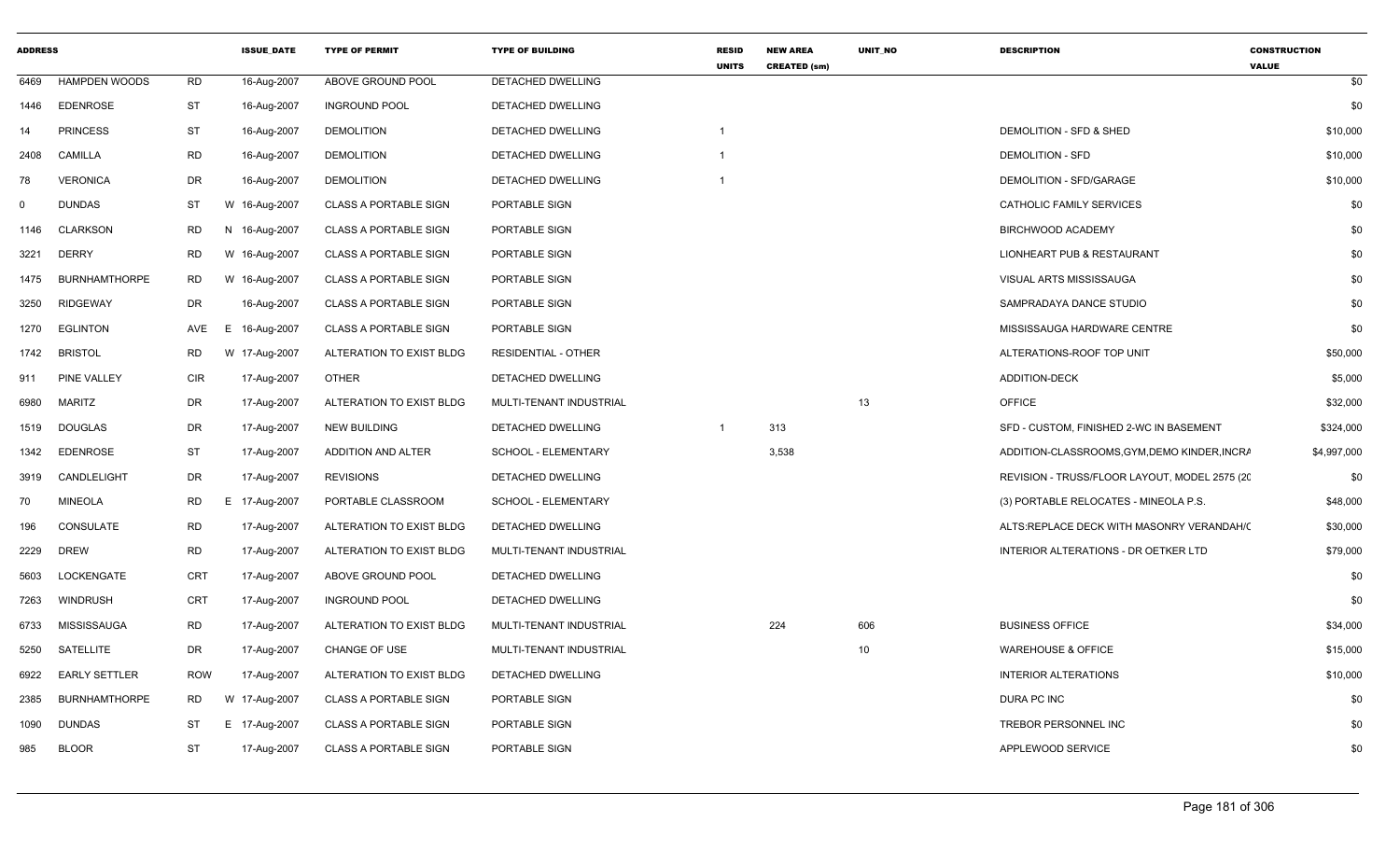| <b>ADDRESS</b> |                      |             | <b>ISSUE DATE</b> | <b>TYPE OF PERMIT</b>        | <b>TYPE OF BUILDING</b>   | <b>RESID</b><br><b>UNITS</b> | <b>NEW AREA</b><br><b>CREATED (sm)</b> | <b>UNIT NO</b>          | <b>DESCRIPTION</b>                            | <b>CONSTRUCTION</b><br><b>VALUE</b> |
|----------------|----------------------|-------------|-------------------|------------------------------|---------------------------|------------------------------|----------------------------------------|-------------------------|-----------------------------------------------|-------------------------------------|
| 5935           | <b>MAVIS</b>         | <b>RD</b>   | 17-Aug-2007       | <b>CLASS A PORTABLE SIGN</b> | PORTABLE SIGN             |                              |                                        |                         | <b>BELL WORLD</b>                             | \$0                                 |
| 3300           | MAVIS                | <b>RD</b>   | 17-Aug-2007       | <b>CLASS A PORTABLE SIGN</b> | PORTABLE SIGN             |                              |                                        |                         | TRIPLE AUTOMOTIVE                             | \$0                                 |
| $\mathbf{0}$   | <b>CAWTHRA</b>       | RD          | 17-Aug-2007       | <b>CLASS A PORTABLE SIGN</b> | PORTABLE SIGN             |                              |                                        |                         | DISTRESS CENTRE PEEL                          | \$0                                 |
| $\mathbf 0$    | <b>EGLINTON</b>      | AVE         | W 17-Aug-2007     | <b>CLASS A PORTABLE SIGN</b> | PORTABLE SIGN             |                              |                                        |                         | <b>DISTRESS CENTRE PEEL</b>                   | \$0                                 |
| $\mathbf 0$    | <b>DERRY</b>         | RD          | W 17-Aug-2007     | <b>CLASS A PORTABLE SIGN</b> | PORTABLE SIGN             |                              |                                        |                         | CROSS OF LIFE LUTHERAN CHURCH                 | \$0                                 |
| 677            | CANYON               | <b>ST</b>   | 17-Aug-2007       | <b>INGROUND POOL</b>         | DETACHED DWELLING         |                              |                                        |                         |                                               | \$0                                 |
| 2375           | <b>TEDLO</b>         | ST          | 17-Aug-2007       | <b>CLASS A PORTABLE SIGN</b> | PORTABLE SIGN             |                              |                                        |                         | <b>TDS DANCE SPACE</b>                        | \$0                                 |
| 803            | <b>DUNDAS</b>        | ST          | E 17-Aug-2007     | <b>CLASS A PORTABLE SIGN</b> | PORTABLE SIGN             |                              |                                        |                         | THE TEXAS LONGHORN                            | \$0                                 |
| $\mathbf 0$    | <b>ERIN MILLS</b>    | <b>PKY</b>  | 17-Aug-2007       | <b>CLASS A PORTABLE SIGN</b> | PORTABLE SIGN             |                              |                                        |                         | CHURCH OF THE VIRGIN MARY / ST ATHANASIU      | \$0                                 |
| $\mathbf{0}$   | <b>MAVIS</b>         | <b>RD</b>   | 17-Aug-2007       | <b>CLASS A PORTABLE SIGN</b> | PORTABLE SIGN             |                              |                                        |                         | CHURCH OF THE VIRGIN MARY / ST ATHANASIU      | \$0                                 |
| $\mathbf 0$    | HURONTARIO           | <b>ST</b>   | 17-Aug-2007       | <b>CLASS A PORTABLE SIGN</b> | PORTABLE SIGN             |                              |                                        |                         | MISSISSAUGA MINOR BASKETBALL ASSOCIATION      | \$0                                 |
| $\mathbf{0}$   | <b>MISSISSAUGA</b>   | RD          | 17-Aug-2007       | <b>CLASS A PORTABLE SIGN</b> | PORTABLE SIGN             |                              |                                        |                         | MISSISSAUGA MINOR BASKETBALL ASSOCIATION      | \$0                                 |
| $\mathbf 0$    | <b>EGLINTON</b>      | AVE         | W 17-Aug-2007     | <b>CLASS A PORTABLE SIGN</b> | PORTABLE SIGN             |                              |                                        |                         | MISSISSAUGA MINOR BASKETBALL ASSOCIATION      | \$0                                 |
| 2880           | ARGENTIA             | <b>RD</b>   | 20-Aug-2007       | <b>SPRINKLERS</b>            | MULTI-TENANT INDUSTRIAL   |                              |                                        | $\overline{\mathbf{1}}$ | SPRINKLERS - STORAGE ROOM                     | \$10,000                            |
| 175            | <b>BRITANNIA</b>     | RD          | E 20-Aug-2007     | ALTERATION TO EXIST BLDG     | <b>INDUSTRIAL - OTHER</b> |                              |                                        | -1                      | INTERIOR ALTERATIONS - SOURCE MEDICAL         | \$25,000                            |
| 2960           | <b>DREW</b>          | <b>RD</b>   | 20-Aug-2007       | <b>NEW BUILDING</b>          | MULTI-TENANT INDUSTRIAL   |                              | 4,835                                  |                         | NEW - INDUSTRIAL SHELL BDG'B', TENANT NOT DET | \$2,628,000                         |
| 85             | HOLLYROOD HEIGHTS    | DR          | 20-Aug-2007       | <b>NEW BUILDING</b>          | DETACHED DWELLING         |                              | 368                                    |                         | SFD-CUSTOM                                    | \$379,000                           |
| 5478           | CHALLENGER           | DR          | 20-Aug-2007       | <b>NEW BUILDING</b>          | DETACHED DWELLING         |                              | 332                                    |                         | <b>SFD - NEW MODEL</b>                        | \$342,000                           |
| 5511           | DOCTOR PEDDLE        | <b>CRES</b> | 20-Aug-2007       | <b>NEW BUILDING</b>          | DETACHED DWELLING         |                              | 254                                    |                         | <b>SFD - NEW MODEL</b>                        | \$261,000                           |
| 5515           | <b>DOCTOR PEDDLE</b> | <b>CRES</b> | 20-Aug-2007       | <b>NEW BUILDING</b>          | DETACHED DWELLING         |                              | 254                                    |                         | <b>SFD - REPEAT MODEL</b>                     | \$261,000                           |
| 5539           | DOCTOR PEDDLE        | <b>CRES</b> | 20-Aug-2007       | <b>NEW BUILDING</b>          | DETACHED DWELLING         |                              | 254                                    |                         | <b>SFD - REPEAT MODEL</b>                     | \$261,000                           |
| 5547           | <b>DOCTOR PEDDLE</b> | <b>CRES</b> | 20-Aug-2007       | <b>NEW BUILDING</b>          | DETACHED DWELLING         |                              | 254                                    |                         | <b>SFD - REPEAT MODEL</b>                     | \$261,000                           |
| 5603           | <b>DOCTOR PEDDLE</b> | CRES        | 20-Aug-2007       | <b>NEW BUILDING</b>          | DETACHED DWELLING         |                              | 254                                    |                         | SFD - REPEAT MODEL                            | \$261,000                           |
| 5600           | <b>DOCTOR PEDDLE</b> | CRES        | 20-Aug-2007       | <b>NEW BUILDING</b>          | DETACHED DWELLING         |                              | 254                                    |                         | <b>SFD - REPEAT MODEL</b>                     | \$261,000                           |
| 5596           | DOCTOR PEDDLE        | <b>CRES</b> | 20-Aug-2007       | <b>NEW BUILDING</b>          | DETACHED DWELLING         |                              | 254                                    |                         | <b>SFD - REPEAT MODEL</b>                     | \$261,000                           |
| 5552           | <b>DOCTOR PEDDLE</b> | <b>CRES</b> | 20-Aug-2007       | <b>NEW BUILDING</b>          | DETACHED DWELLING         |                              | 268                                    |                         | <b>SFD - NEW MODEL</b>                        | \$275,000                           |
| 3528           | STEEPLE CHASE        | <b>CRES</b> | 20-Aug-2007       | <b>NEW BUILDING</b>          | DETACHED DWELLING         |                              | 322                                    |                         | <b>SFD - NEW MODEL</b>                        | \$331,000                           |
| 3520           | STEEPLE CHASE        | CRES        | 20-Aug-2007       | <b>NEW BUILDING</b>          | <b>DETACHED DWELLING</b>  |                              | 320                                    |                         | <b>SFD - REPEAT MODEL</b>                     | \$330,000                           |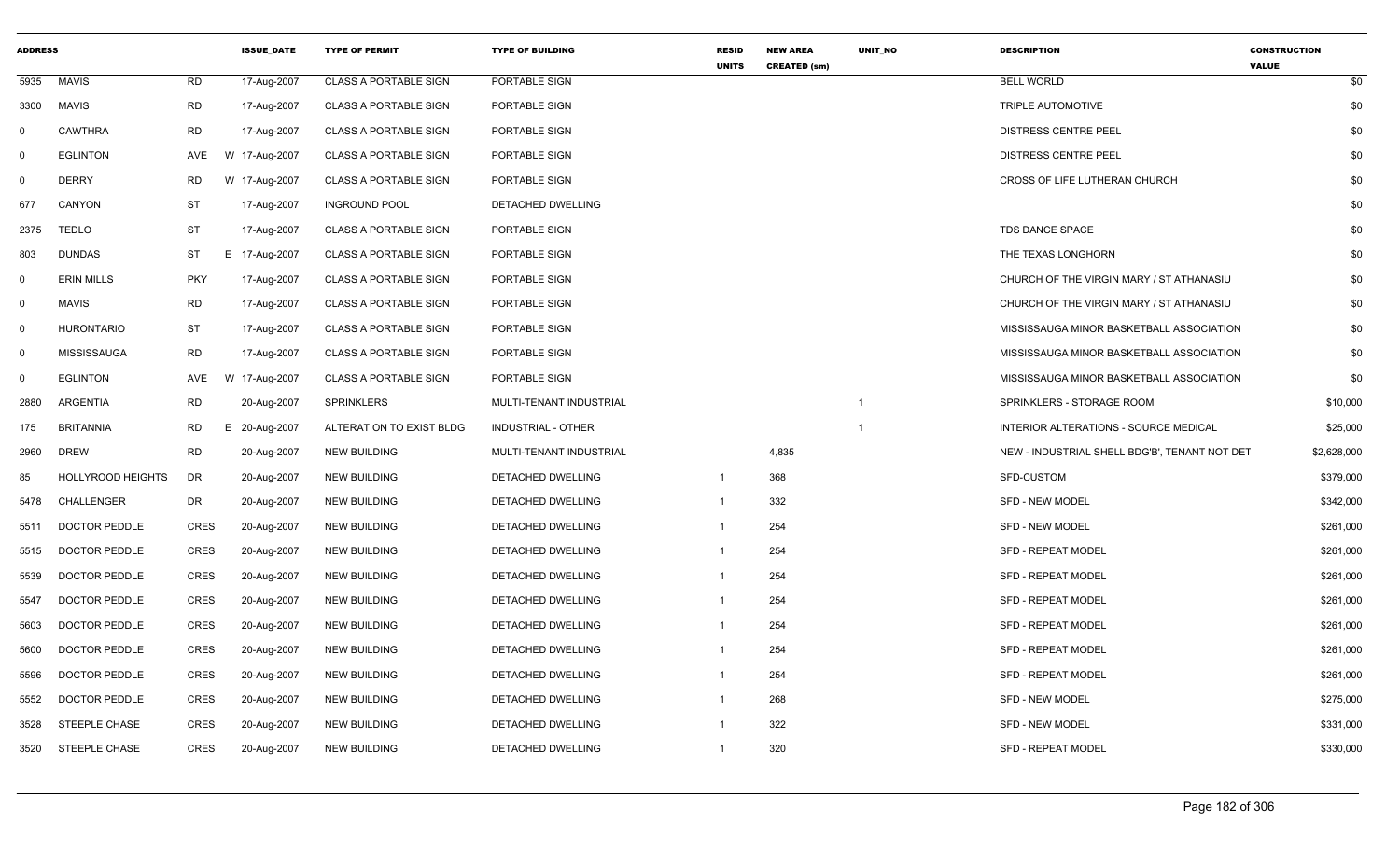| <b>ADDRESS</b> |                          |             | <b>ISSUE DATE</b> | <b>TYPE OF PERMIT</b>        | <b>TYPE OF BUILDING</b>        | <b>RESID</b><br><b>UNITS</b> | <b>NEW AREA</b><br><b>CREATED (sm)</b> | <b>UNIT NO</b> | <b>DESCRIPTION</b>                          | <b>CONSTRUCTION</b><br><b>VALUE</b> |
|----------------|--------------------------|-------------|-------------------|------------------------------|--------------------------------|------------------------------|----------------------------------------|----------------|---------------------------------------------|-------------------------------------|
| 5354           | <b>FRESHWATER</b>        | DR.         | 20-Aug-2007       | <b>NEW BUILDING</b>          | <b>DETACHED DWELLING</b>       |                              | 322                                    |                | <b>SFD - REPEAT MODEL</b>                   | \$331,000                           |
| 5486           | <b>CHALLENGER</b>        | DR          | 20-Aug-2007       | <b>NEW BUILDING</b>          | DETACHED DWELLING              |                              | 312                                    |                | <b>SFD - REPEAT MODEL</b>                   | \$321,000                           |
| 1519           | <b>CHRISEDEN</b>         | DR          | 20-Aug-2007       | ADDITION AND ALTER           | DETACHED DWELLING              |                              |                                        |                | ADDITION/ALTERATIONS - FRONT PORCH ADDITION | \$20,000                            |
| 684            | ST. NICHOLAS             | <b>CRT</b>  | 20-Aug-2007       | ALTERATION TO EXIST BLDG     | DETACHED DWELLING              |                              |                                        |                | ALTERATIONS-BASEMENT WALKOUT                | \$10,000                            |
| 600            | <b>MATHESON</b>          | BLVD        | W 20-Aug-2007     | ALTERATION TO EXIST BLDG     | COMMERCIAL RETAIL - MULTI-USER |                              |                                        | 2B             | <b>RETAIL</b>                               | \$40,000                            |
| 6768           | <b>FINANCIAL</b>         | DR          | 20-Aug-2007       | ALTERATION TO EXIST BLDG     | SINGLE TENANT INDUSTRIAL       |                              |                                        |                | INTERIOR ALTERATIONS - SMC PNEUMATICS(CANAI | \$15,000                            |
| 2580           | MATHESON                 | BLVD<br>E.  | 20-Aug-2007       | <b>MULTIPLE SIGNS</b>        | COMMERCIAL OFFICE- SINGLE USER |                              |                                        |                | MULTIPLE SIGNS - DELMAR, 1-GROUND, 1-FASCIA | \$6,000                             |
| 3413           | ESCADA                   | DR          | 20-Aug-2007       | <b>NEW BUILDING</b>          | DETACHED DWELLING              |                              | 334                                    |                | <b>SFD - NEW MODEL</b>                      | \$348,000                           |
| 5367           | FRESHWATER               | DR          | 20-Aug-2007       | <b>NEW BUILDING</b>          | DETACHED DWELLING              |                              | 334                                    |                | <b>SFD - REPEAT MODEL</b>                   | \$348,000                           |
| $\mathbf 0$    | <b>WINSTON CHURCHILL</b> | <b>BLVD</b> | 20-Aug-2007       | <b>CLASS A PORTABLE SIGN</b> | PORTABLE SIGN                  |                              |                                        |                | MEADOWVALE HOCKEY ASSOCIATION               | \$0                                 |
| 25             | WATLINE                  | AVE         | 20-Aug-2007       | <b>CLASS A PORTABLE SIGN</b> | PORTABLE SIGN                  |                              |                                        |                | TAX DOLLAR INC.                             | \$0                                 |
| 5030           | TENTH LINE WEST          |             | 20-Aug-2007       | <b>CLASS A PORTABLE SIGN</b> | PORTABLE SIGN                  |                              |                                        |                | DRY CLEAN 4 U                               | \$0                                 |
| 1200           | VANIER                   | DR          | 20-Aug-2007       | <b>CLASS A PORTABLE SIGN</b> | PORTABLE SIGN                  |                              |                                        |                | <b>BUDGET PROFESSIONAL POOLS</b>            | \$0                                 |
| $\mathbf 0$    | <b>DUNDAS</b>            | ST          | W 20-Aug-2007     | <b>CLASS A PORTABLE SIGN</b> | PORTABLE SIGN                  |                              |                                        |                | <b>BIG BROTHERS/SISTERS OF PEEL</b>         | \$0                                 |
| 475            | <b>COURTNEYPARK</b>      | DR          | E 20-Aug-2007     | CLASS A PORTABLE SIGN        | PORTABLE SIGN                  |                              |                                        |                | TIM HORTONS                                 | \$0                                 |
| 444            | <b>EGLINTON</b>          | AVE         | W 21-Aug-2007     | <b>DEMOLITION</b>            | RESIDENTIAL - OTHER            |                              |                                        |                | DEMOLITION - BARNS (2)                      | \$10,000                            |
| 5380           | <b>TERRY FOX</b>         | WAY         | 21-Aug-2007       | ALTERATION TO EXIST BLDG     | COMMERCIAL RETAIL - MULTI-USER |                              | 58                                     | $9 - 11$       | FOOD STORE                                  | \$36,000                            |
| 3968           | <b>BURDETTE</b>          | <b>TERR</b> | 21-Aug-2007       | <b>NEW BUILDING</b>          | SEMI-DETACHED DWELLING         | $\overline{2}$               | 400                                    |                | SEMI-DETACHED - NEW MODEL                   | \$411,000                           |
| 3962           | <b>BURDETTE</b>          | <b>TERR</b> | 21-Aug-2007       | <b>NEW BUILDING</b>          | SEMI-DETACHED DWELLING         | $\overline{2}$               | 382                                    |                | SEMI-DETACHED - REPEAT MODEL                | \$393,000                           |
| 3950           | <b>BURDETTE</b>          | <b>TERR</b> | 21-Aug-2007       | <b>NEW BUILDING</b>          | SEMI-DETACHED DWELLING         | $\overline{2}$               | 400                                    |                | SEMI-DETACHED - REPEAT MODEL                | \$411,000                           |
| 3944           | <b>BURDETTE</b>          | <b>TERR</b> | 21-Aug-2007       | <b>NEW BUILDING</b>          | SEMI-DETACHED DWELLING         | $\overline{2}$               | 400                                    |                | SEMI-DETACHED - REPEAT MODEL                | \$411,000                           |
| 3938           | <b>BURDETTE</b>          | <b>TERR</b> | 21-Aug-2007       | <b>NEW BUILDING</b>          | SEMI-DETACHED DWELLING         | $\overline{2}$               | 382                                    |                | SEMI-DETACHED - REPEAT MODEL                | \$393,000                           |
| 5285           | <b>ROADSIDE</b>          | WAY         | 21-Aug-2007       | <b>NEW BUILDING</b>          | SEMI-DETACHED DWELLING         | $\overline{2}$               | 323                                    |                | SEMI-DETACHED - NEW MODEL                   | \$332,000                           |
| 5321           | <b>ROADSIDE</b>          | WAY         | 21-Aug-2007       | <b>NEW BUILDING</b>          | SEMI-DETACHED DWELLING         | $\overline{2}$               | 323                                    |                | SEMI-DETACHED - REPEAT MODEL                | \$332,000                           |
| 5279           | <b>ROADSIDE</b>          | WAY         | 21-Aug-2007       | <b>NEW BUILDING</b>          | SEMI-DETACHED DWELLING         | $\overline{2}$               | 328                                    |                | SEMI-DETACHED - NEW MODEL                   | \$365,000                           |
| 3549           | MAVIS                    | <b>RD</b>   | 21-Aug-2007       | ALTERATION TO EXIST BLDG     | SINGLE TENANT INDUSTRIAL       |                              | 40                                     |                | ALTERATIONS - CONCRETE RAMP/LOADING DOCK &  | \$37,000                            |
| 5875           | <b>KENNEDY</b>           | <b>RD</b>   | 21-Aug-2007       | ALTERATION TO EXIST BLDG     | SINGLE TENANT INDUSTRIAL       |                              |                                        |                | BROADCASTING-COMMUNICATION FACILITY/INDUS'  | \$224,000                           |
| 255            | <b>INGLEWOOD</b>         | <b>DR</b>   | 21-Aug-2007       | <b>OTHER</b>                 | DETACHED DWELLING              |                              | 49                                     |                | <b>ADDITION - CABANA</b>                    | \$50,000                            |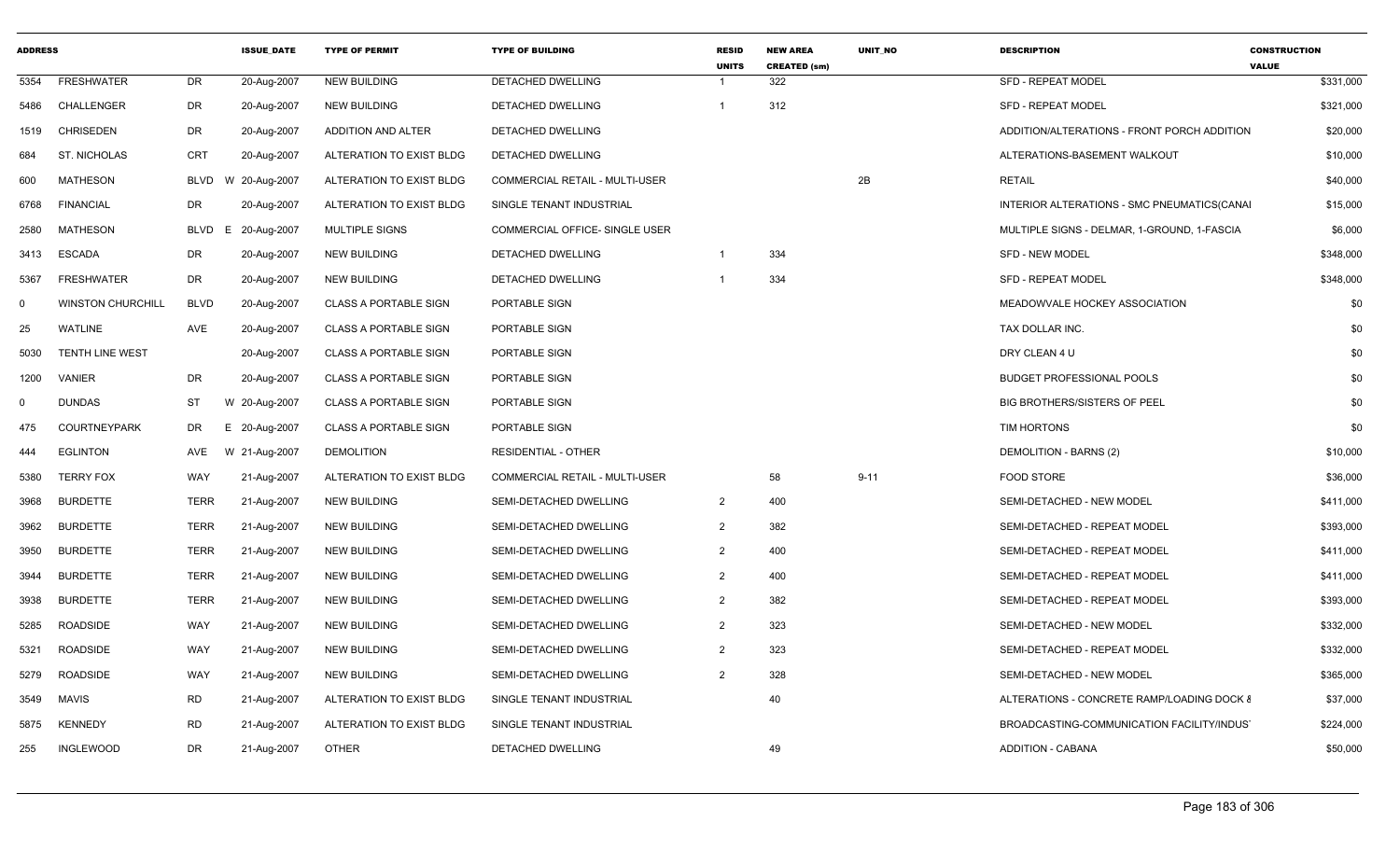| <b>ADDRESS</b> |                       |            | <b>ISSUE DATE</b>  | <b>TYPE OF PERMIT</b>        | <b>TYPE OF BUILDING</b>               | <b>RESID</b><br><b>UNITS</b> | <b>NEW AREA</b><br><b>CREATED (sm)</b> | UNIT_NO             | <b>DESCRIPTION</b>                                     | <b>CONSTRUCTION</b><br><b>VALUE</b> |
|----------------|-----------------------|------------|--------------------|------------------------------|---------------------------------------|------------------------------|----------------------------------------|---------------------|--------------------------------------------------------|-------------------------------------|
| 5280           | SOLAR                 | DR         | 21-Aug-2007        | ALTERATION TO EXIST BLDG     | COMMERCIAL OFFICE - MULTI-USER        |                              |                                        | <b>GROUND FLOOR</b> | INTERIOR ALTERATION-TLC LASER EYE CENTRE               | \$165,000                           |
| 40             | <b>DUNDAS</b>         | ST         | E 21-Aug-2007      | <b>FASCIA SIGN</b>           | <b>COMMERCIAL RETAIL - MULTI-USER</b> |                              |                                        |                     | MULTIPLE SIGNS - MONEY MART, 4-FASCIA                  | \$10,000                            |
| 1244           | <b>QUEEN VICTORIA</b> | AVE        | 21-Aug-2007        | ADDITION AND ALTER           | DETACHED DWELLING                     |                              | 39                                     |                     | ADDITION/ALTERATIONS - BEDROOM & INT.ALT, DEC          | \$58,000                            |
| 1639           | CAROLYN               | <b>RD</b>  | 21-Aug-2007        | <b>DEMOLITION</b>            | GARAGE/CARPORT                        |                              |                                        |                     | <b>DEMOLITION - GARAGE</b>                             | \$2,000                             |
| 1270           | <b>ROSE</b>           | CRT        | 21-Aug-2007        | ADDITION TO EXIST BLDG       | DETACHED DWELLING                     |                              | 12                                     |                     | ADDITION - BREAKFAST NOOK                              | \$20,000                            |
| 100            | <b>CITY CENTRE</b>    | DR         | 21-Aug-2007        | ALTERATION TO EXIST BLDG     | COMMERCIAL RETAIL - MULTI-USER        |                              |                                        | KSK - 2-K23         | RETAIL SALES OF CELL PHONES, COMPUTERS & AC            | \$15,000                            |
| 43             | MINNEWAWA             | RD         | 21-Aug-2007        | ADDITION AND ALTER           | DETACHED DWELLING                     |                              | 14                                     |                     | ADDITION/ALTERATIONS & DECK                            | \$23,000                            |
| 137            | PINETREE              | WAY        | 21-Aug-2007        | ALTERATION TO EXIST BLDG     | DETACHED DWELLING                     |                              |                                        |                     | ALTERATIONS-NEW WINDOW (1)                             | \$10,000                            |
| 0              | <b>EGLINTON</b>       | AVE        | W 21-Aug-2007      | <b>CLASS A PORTABLE SIGN</b> | PORTABLE SIGN                         |                              |                                        |                     | <b>GYMNASTIC MISSISSAUG</b>                            | \$0                                 |
| 0              | <b>BURNHAMTHORPE</b>  | <b>RD</b>  | W 21-Aug-2007      | <b>CLASS A PORTABLE SIGN</b> | PORTABLE SIGN                         |                              |                                        |                     | LIVING ARTS CENTRE - transferred to site # 2001 - perr | \$0                                 |
| 0              | MATHESON              |            | BLVD E 21-Aug-2007 | <b>CLASS A PORTABLE SIGN</b> | PORTABLE SIGN                         |                              |                                        |                     | <b>GYMNASTICS MISSISSAUGA</b>                          | \$0                                 |
| 0              | MAVIS                 | RD         | 21-Aug-2007        | <b>CLASS A PORTABLE SIGN</b> | PORTABLE SIGN                         |                              |                                        |                     | <b>GYMNASTIC MISSISSAUGA</b>                           | \$0                                 |
| 0              | HURONTARIO            | ST         | 21-Aug-2007        | <b>CLASS A PORTABLE SIGN</b> | PORTABLE SIGN                         |                              |                                        |                     | LIVING ARTS CENTRE                                     | \$0                                 |
| 6449           | <b>ERIN MILLS</b>     | <b>PKY</b> | 21-Aug-2007        | <b>CLASS A PORTABLE SIGN</b> | PORTABLE SIGN                         |                              |                                        |                     | WENDY'S                                                | \$0                                 |
| 1900           | DUNDAS                | ST         | W 21-Aug-2007      | <b>CLASS A PORTABLE SIGN</b> | PORTABLE SIGN                         |                              |                                        |                     | <b>CALLA LILY FINE LINGERIE</b>                        | \$0                                 |
| 5800           | MCLAUGHLIN            | RD         | 21-Aug-2007        | <b>CLASS A PORTABLE SIGN</b> | PORTABLE SIGN                         |                              |                                        |                     | THE BRICK                                              | \$0                                 |
| 5800           | MCLAUGHLIN            | RD         | 21-Aug-2007        | <b>CLASS A PORTABLE SIGN</b> | PORTABLE SIGN                         |                              |                                        |                     | THE BRICK                                              | \$0                                 |
| 150            | <b>BRITANNIA</b>      | RD<br>Е    | 21-Aug-2007        | <b>CLASS A PORTABLE SIGN</b> | PORTABLE SIGN                         |                              |                                        |                     | SUGAR FREE SHOPPE                                      | \$0                                 |
| 5800           | MCLAUGHLIN            | RD         | 21-Aug-2007        | <b>CLASS A PORTABLE SIGN</b> | PORTABLE SIGN                         |                              |                                        |                     | THE BRICK                                              | \$0                                 |
| 2575           | DUNDAS                | ST         | W 21-Aug-2007      | <b>CLASS A PORTABLE SIGN</b> | PORTABLE SIGN                         |                              |                                        |                     | <b>WEAVERS RUG GALLERY</b>                             | \$0                                 |
| 2575           | DUNDAS                | ST         | W 21-Aug-2007      | <b>CLASS A PORTABLE SIGN</b> | PORTABLE SIGN                         |                              |                                        |                     | KINSELLA INTERIORS (DUNDAS W, MISS)                    | \$0                                 |
| 2160           | DUNWIN                | DR         | 22-Aug-2007        | ALTERATION TO EXIST BLDG     | COMMERCIAL RETAIL - MULTI-USER        |                              |                                        | -1                  | <b>BUSINESS OFFICE</b>                                 | \$53,000                            |
| 225            | WEBB                  | DR         | 22-Aug-2007        | <b>NEW BUILDING</b>          | APARTMENT (> 6 UNITS)                 |                              |                                        | PHS-1               | NEW - APARTMENT 37-STOREY, SOLSTICE DEVELOI            | \$0                                 |
| 1625           | TECH                  | AVE        | 22-Aug-2007        | ELECTROMAG LOCK DEVICE       | INDUSTRIAL - OTHER                    |                              |                                        |                     | FIRE ONLY-MAGLOCKS (5)                                 | \$30,000                            |
|                | 3575 SWIRLINGLEAVES   | CRES       | 22-Aug-2007        | ADDITION AND ALTER           | DETACHED DWELLING                     |                              | 149                                    |                     | ADDITION/ALT: 2ND FLOOR ADD, FRONT & REAR CC           | \$170,000                           |
|                | 2770 AQUITAINE        | AVE        | 22-Aug-2007        | ALTERATION TO EXIST BLDG     | APARTMENT (> 6 UNITS)                 |                              |                                        |                     | ALTERATIONS-PARKING GARAGE REPAIRS, LAKEVII            | \$958,000                           |
| 5387           | <b>FOXMILL</b>        | CRT        | 22-Aug-2007        | <b>INGROUND POOL</b>         | DETACHED DWELLING                     |                              |                                        |                     |                                                        | \$0                                 |
| 212            | <b>GLENVIEW</b>       | DR         | 22-Aug-2007        | <b>NEW BUILDING</b>          | DETACHED DWELLING                     |                              | 349                                    |                     | SFD - CUSTOM                                           | \$361,000                           |
|                |                       |            |                    |                              |                                       |                              |                                        |                     |                                                        |                                     |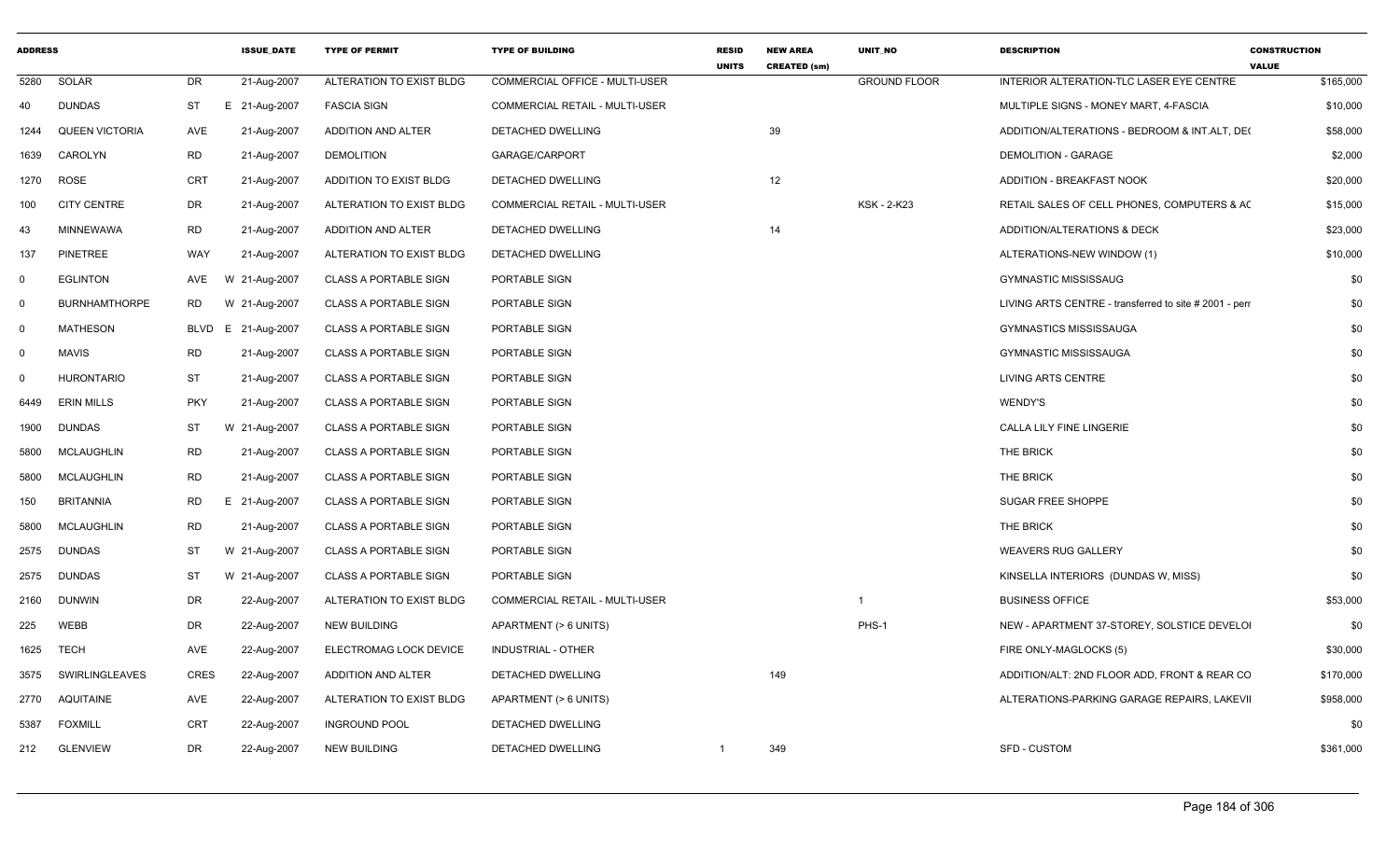| <b>ADDRESS</b> |                      |             | <b>ISSUE DATE</b> | <b>TYPE OF PERMIT</b>        | <b>TYPE OF BUILDING</b>   | <b>RESID</b><br><b>UNITS</b> | <b>NEW AREA</b><br><b>CREATED (sm)</b> | UNIT_NO | <b>DESCRIPTION</b>                         | <b>CONSTRUCTION</b><br><b>VALUE</b> |
|----------------|----------------------|-------------|-------------------|------------------------------|---------------------------|------------------------------|----------------------------------------|---------|--------------------------------------------|-------------------------------------|
| 3264           | <b>BARCHESTER</b>    | CRT         | 22-Aug-2007       | <b>INGROUND POOL</b>         | DETACHED DWELLING         |                              |                                        |         |                                            | \$0                                 |
| 5660           | <b>RIVER GROVE</b>   | AVE         | 22-Aug-2007       | ADDITION AND ALTER           | DETACHED DWELLING         |                              |                                        |         | ALTERATIONS-BASEMENT WALKOUT/RENOVATIONS   | \$49,000                            |
| 5518           | CHALLENGER           | DR          | 22-Aug-2007       | <b>NEW BUILDING</b>          | <b>DETACHED DWELLING</b>  | -1                           | 254                                    |         | <b>SFD - REPEAT MODEL</b>                  | \$261,000                           |
| 5514           | CHALLENGER           | DR          | 22-Aug-2007       | NEW BUILDING                 | DETACHED DWELLING         | -1                           | 254                                    |         | <b>SFD - REPEAT MODEL</b>                  | \$261,000                           |
| 5502           | <b>CHALLENGER</b>    | DR          | 22-Aug-2007       | <b>NEW BUILDING</b>          | <b>DETACHED DWELLING</b>  | -1                           | 254                                    |         | <b>SFD - REPEAT MODEL</b>                  | \$261,000                           |
| 5498           | CHALLENGER           | DR          | 22-Aug-2007       | <b>NEW BUILDING</b>          | DETACHED DWELLING         | -1                           | 254                                    |         | <b>SFD - REPEAT MODEL</b>                  | \$261,000                           |
| 5490           | CHALLENGER           | DR          | 22-Aug-2007       | <b>NEW BUILDING</b>          | DETACHED DWELLING         | $\mathbf{1}$                 | 254                                    |         | <b>SFD - REPEAT MODEL</b>                  | \$261,000                           |
| 3926           | <b>BURDETTE</b>      | <b>TERR</b> | 22-Aug-2007       | NEW BUILDING                 | SEMI-DETACHED DWELLING    | $\overline{2}$               | 309                                    |         | SEMI-DETACHED - NEW MODEL                  | \$318,000                           |
| 5291           | ROADSIDE             | WAY         | 22-Aug-2007       | <b>NEW BUILDING</b>          | SEMI-DETACHED DWELLING    | $\overline{2}$               | 357                                    |         | SEMI-DETACHED - NEW MODEL                  | \$367,000                           |
| 5297           | <b>ROADSIDE</b>      | WAY         | 22-Aug-2007       | <b>NEW BUILDING</b>          | SEMI-DETACHED DWELLING    | $\overline{2}$               | 357                                    |         | SEMI-DETACHED - REPEAT MODEL               | \$367,000                           |
| 5303           | <b>ROADSIDE</b>      | WAY         | 22-Aug-2007       | <b>NEW BUILDING</b>          | SEMI-DETACHED DWELLING    | $\overline{2}$               | 357                                    |         | SEMI-DETACHED - REPEAT MODEL               | \$367,000                           |
| 5315           | <b>ROADSIDE</b>      | WAY         | 22-Aug-2007       | <b>NEW BUILDING</b>          | SEMI-DETACHED DWELLING    | $\overline{2}$               | 357                                    |         | SEMI-DETACHED - REPEAT MODEL               | \$367,000                           |
| 5333           | <b>ROADSIDE</b>      | WAY         | 22-Aug-2007       | <b>NEW BUILDING</b>          | SEMI-DETACHED DWELLING    | $\overline{2}$               | 357                                    |         | SEMI-DETACHED - REPEAT MODEL               | \$367,000                           |
| 5339           | <b>ROADSIDE</b>      | WAY         | 22-Aug-2007       | <b>NEW BUILDING</b>          | SEMI-DETACHED DWELLING    | $\overline{2}$               | 357                                    |         | SEMI-DETACHED - REPEAT MODEL               | \$367,000                           |
| 5345           | <b>ROADSIDE</b>      | WAY         | 22-Aug-2007       | <b>NEW BUILDING</b>          | SEMI-DETACHED DWELLING    | 2                            | 357                                    |         | SEMI-DETACHED - REPEAT MODEL               | \$367,000                           |
| 2355           | <b>ROYAL WINDSOR</b> | DR          | 22-Aug-2007       | ALTERATION TO EXIST BLDG     | MULTI-TENANT INDUSTRIAL   |                              |                                        | 6       | INTERIOR ALTERATIONS - A&O CONTRACTING INC | \$26,000                            |
| 301            | MATHESON             | <b>BLVD</b> | W 22-Aug-2007     | ALTERATION TO EXIST BLDG     | SINGLE TENANT INDUSTRIAL  |                              |                                        |         | INTERIOR ALTERATIONS-COINMATIC             | \$797,000                           |
| 3105           | UNITY                | DR          | 22-Aug-2007       | ALTERATION TO EXIST BLDG     | <b>INDUSTRIAL - OTHER</b> |                              |                                        | 23-26   | <b>MANUFACTURING</b>                       | \$30,000                            |
| 1255           | <b>UNDERWOOD</b>     | DR          | 22-Aug-2007       | <b>INGROUND POOL</b>         | <b>DETACHED DWELLING</b>  |                              |                                        |         |                                            | \$0                                 |
| 3955           | <b>ERIN CENTRE</b>   | <b>BLVD</b> | 22-Aug-2007       | <b>CLASS A PORTABLE SIGN</b> | PORTABLE SIGN             |                              |                                        |         | <b>QUALITY CLEANERS</b>                    | \$0                                 |
| $\mathbf 0$    | <b>HURONTARIO</b>    | <b>ST</b>   | 22-Aug-2007       | <b>CLASS A PORTABLE SIGN</b> | PORTABLE SIGN             |                              |                                        |         | DIXIE SOCCER CLUB                          | \$0                                 |
| $\mathbf 0$    | <b>MATHESON</b>      | BLVD        | 22-Aug-2007<br>E  | <b>CLASS A PORTABLE SIGN</b> | PORTABLE SIGN             |                              |                                        |         | DIXIE SOCCER CLUB                          | \$0                                 |
| 5970           | <b>CHEDWORTH</b>     | WAY         | 22-Aug-2007       | <b>CLASS A PORTABLE SIGN</b> | PORTABLE SIGN             |                              |                                        |         | <b>FOREMOST INTERNATIONAL</b>              | \$0                                 |
| $\mathbf 0$    | <b>EASTGATE</b>      | <b>PKY</b>  | 22-Aug-2007       | <b>CLASS A PORTABLE SIGN</b> | PORTABLE SIGN             |                              |                                        |         | DIXIE SOCCER CLUB                          | \$0                                 |
| 970            | SOUTHDOWN            | <b>RD</b>   | 22-Aug-2007       | <b>CLASS A PORTABLE SIGN</b> | PORTABLE SIGN             |                              |                                        |         | <b>MERIDIAN CREDIT UNION</b>               | \$0                                 |
| 775            | <b>BRITANNIA</b>     | RD          | W 22-Aug-2007     | <b>CLASS A PORTABLE SIGN</b> | PORTABLE SIGN             |                              |                                        |         | <b>TRANSIT SHOES</b>                       | \$0                                 |
| $\mathbf 0$    | <b>TOMKEN</b>        | <b>RD</b>   | 22-Aug-2007       | <b>CLASS A PORTABLE SIGN</b> | PORTABLE SIGN             |                              |                                        |         | DIXIE SOCCER CLUB                          | \$0                                 |
| $\Omega$       | <b>DUNDAS</b>        | ST          | E 22-Aug-2007     | <b>CLASS A PORTABLE SIGN</b> | PORTABLE SIGN             |                              |                                        |         | <b>DIXIE SOCCER CLUB</b>                   | \$0                                 |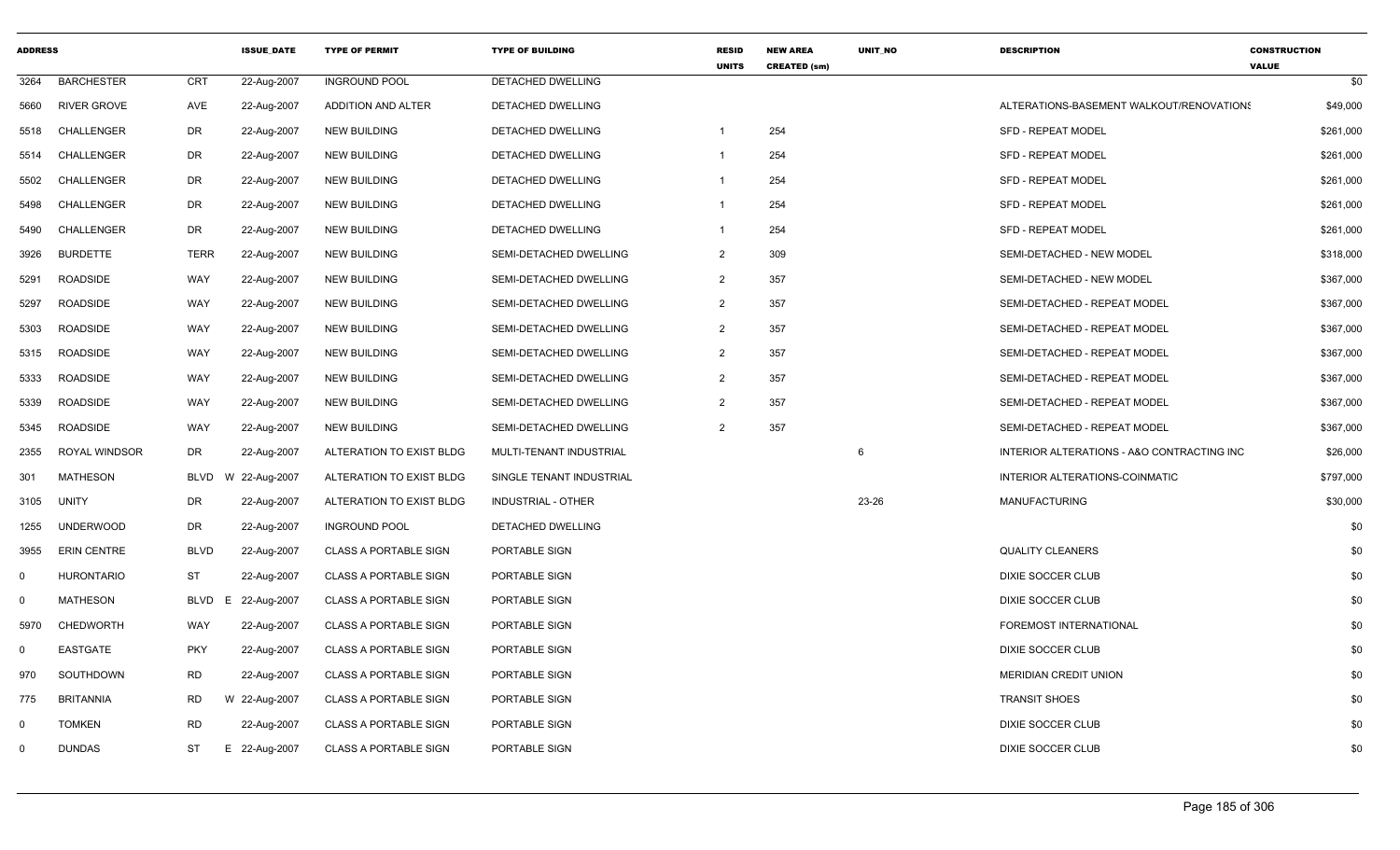| <b>ADDRESS</b> |                          |             | <b>ISSUE_DATE</b> | <b>TYPE OF PERMIT</b>        | <b>TYPE OF BUILDING</b>        | <b>RESID</b><br><b>UNITS</b> | <b>NEW AREA</b><br><b>CREATED (sm)</b> | UNIT_NO | <b>DESCRIPTION</b>                         | <b>CONSTRUCTION</b><br><b>VALUE</b> |
|----------------|--------------------------|-------------|-------------------|------------------------------|--------------------------------|------------------------------|----------------------------------------|---------|--------------------------------------------|-------------------------------------|
| 720            | <b>BRISTOL</b>           | RD          | W 22-Aug-2007     | <b>CLASS A PORTABLE SIGN</b> | PORTABLE SIGN                  |                              |                                        |         | LITTLE CEASERS PIZZA                       | \$0                                 |
| $\overline{0}$ | <b>DERRY</b>             | RD          | E 22-Aug-2007     | <b>CLASS A PORTABLE SIGN</b> | PORTABLE SIGN                  |                              |                                        |         | <b>CREDIT VALLEY WOLVES</b>                | \$0                                 |
| $\mathbf 0$    | <b>MATHESON</b>          | BLVD<br>E.  | 22-Aug-2007       | <b>CLASS A PORTABLE SIGN</b> | PORTABLE SIGN                  |                              |                                        |         | <b>CREDIT VALLEY WOLVES</b>                | \$0                                 |
| $\mathbf 0$    | <b>MAVIS</b>             | <b>RD</b>   | 22-Aug-2007       | <b>CLASS A PORTABLE SIGN</b> | PORTABLE SIGN                  |                              |                                        |         | <b>CREDIT VALLEY WOLVES</b>                | \$0                                 |
| 1077           | <b>NORTH SERVICE</b>     | <b>RD</b>   | 22-Aug-2007       | <b>CLASS A PORTABLE SIGN</b> | PORTABLE SIGN                  |                              |                                        |         | <b>BASKIN - ROBBINS</b>                    | \$0                                 |
| 6400           | <b>MILLCREEK</b>         | DR          | 22-Aug-2007       | <b>CLASS A PORTABLE SIGN</b> | PORTABLE SIGN                  |                              |                                        |         | <b>DECOR &amp; LIVING</b>                  | \$0                                 |
| 0              | <b>BURNHAMTHORPE</b>     | RD          | E 22-Aug-2007     | <b>CLASS A PORTABLE SIGN</b> | PORTABLE SIGN                  |                              |                                        |         | <b>COMMUNITY SERVICES</b>                  | \$0                                 |
| $\mathbf 0$    | <b>CAWTHRA</b>           | RD.         | 22-Aug-2007       | <b>CLASS A PORTABLE SIGN</b> | PORTABLE SIGN                  |                              |                                        |         | <b>COMMUNITY SERVICES</b>                  | \$0                                 |
| $\mathbf 0$    | <b>WINSTON CHURCHILL</b> | <b>BLVD</b> | 22-Aug-2007       | <b>CLASS A PORTABLE SIGN</b> | PORTABLE SIGN                  |                              |                                        |         | <b>COMMUNITY SERVICES</b>                  | \$0                                 |
| $\mathbf 0$    | <b>MATHESON</b>          | BLVD<br>E.  | 22-Aug-2007       | <b>CLASS A PORTABLE SIGN</b> | PORTABLE SIGN                  |                              |                                        |         | <b>COMMUNITY SERVICES</b>                  | \$0                                 |
| $\mathbf 0$    | <b>MAVIS</b>             | <b>RD</b>   | 22-Aug-2007       | <b>CLASS A PORTABLE SIGN</b> | PORTABLE SIGN                  |                              |                                        |         | <b>COMMUNITY SERVICES</b>                  | \$0                                 |
| $\Omega$       | <b>HURONTARIO</b>        | <b>ST</b>   | 22-Aug-2007       | <b>CLASS A PORTABLE SIGN</b> | PORTABLE SIGN                  |                              |                                        |         | <b>COMMUNITY SERVICES</b>                  | \$0                                 |
| 2341           | <b>ROBIN</b>             | <b>DR</b>   | 22-Aug-2007       | <b>OTHER</b>                 | DETACHED DWELLING              |                              | 115                                    |         | <b>SEWER CONVERSION</b>                    | \$10,000                            |
| 3611           | <b>MAVIS</b>             | <b>RD</b>   | 22-Aug-2007       | <b>CLASS A PORTABLE SIGN</b> | PORTABLE SIGN                  |                              |                                        |         | RICHARDS AUCTIONEERS                       | \$0                                 |
| 2265           | ROYAL WINDSOR            | DR          | 23-Aug-2007       | <b>OTHER</b>                 | MULTI-TENANT INDUSTRIAL        |                              |                                        | 1,2     | SPRAY BOOTHS (2)                           | \$40,000                            |
|                | <b>ELM</b>               | DR          | W 23-Aug-2007     | <b>FASCIA SIGN</b>           | <b>COMMERCIAL - OTHER</b>      |                              |                                        | 11      | FASCIA SIGNS - CITY CENTRE CONVENIENCE (2) | \$5,000                             |
| 5551           | <b>DOCTOR PEDDLE</b>     | <b>CRES</b> | 23-Aug-2007       | <b>NEW BUILDING</b>          | <b>DETACHED DWELLING</b>       | $\overline{1}$               | 346                                    |         | <b>SFD - NEW MODEL</b>                     | \$356,000                           |
| 5499           | <b>DOCTOR PEDDLE</b>     | CRES        | 23-Aug-2007       | NEW BUILDING                 | DETACHED DWELLING              | -1                           | 289                                    |         | <b>SFD - NEW MODEL</b>                     | \$298,000                           |
| 5555           | <b>DOCTOR PEDDLE</b>     | <b>CRES</b> | 23-Aug-2007       | <b>NEW BUILDING</b>          | <b>DETACHED DWELLING</b>       | $\mathbf 1$                  | 289                                    |         | <b>SFD - REPEAT MODEL</b>                  | \$298,000                           |
| 2440           | <b>HAINES</b>            | RD.         | 23-Aug-2007       | ADDITION TO EXIST BLDG       | SINGLE TENANT INDUSTRIAL       |                              | 672                                    |         | ADDITION - REAR WAREHOUSE AREA, FOUNDATION | \$508,000                           |
| 3029           | ARGENTIA                 | <b>RD</b>   | 23-Aug-2007       | ALTERATION TO EXIST BLDG     | COMMERCIAL RETAIL - MULTI-USER |                              | 111                                    | $R-3$   | <b>RETAIL</b>                              | \$32,000                            |
| 5386           | FRESHWATER               | DR          | 23-Aug-2007       | <b>NEW BUILDING</b>          | DETACHED DWELLING              |                              | 355                                    |         | <b>SFD - NEW MODEL</b>                     | \$366,000                           |
| 3379           | ESCADA                   | DR          | 23-Aug-2007       | <b>NEW BUILDING</b>          | DETACHED DWELLING              |                              | 266                                    |         | <b>SFD - REPEAT MODEL</b>                  | \$273,000                           |
| 4781           | <b>HALF MOON</b>         | <b>GROV</b> | 23-Aug-2007       | ALTERATION TO EXIST BLDG     | DETACHED DWELLING              |                              |                                        |         | ALTERATIONS-SIDE ENTRANCE                  | \$10,000                            |
| 11             | ARDSLEY                  | ST          | 23-Aug-2007       | ALTERATION TO EXIST BLDG     | DETACHED DWELLING              |                              |                                        |         | INTERIOR/EXTERIOR ALTERATIONS AND DECK     | \$42,000                            |
| 33             | <b>CITY CENTRE</b>       | DR          | 23-Aug-2007       | ALTERATION TO EXIST BLDG     | <b>COMMERCIAL - OTHER</b>      |                              |                                        | 300     | <b>OFFICE</b>                              | \$240,000                           |
| 3872           | DENSBURY                 | DR          | 23-Aug-2007       | ALTERATION TO EXIST BLDG     | DETACHED DWELLING              |                              |                                        |         | ALTERATIONS-BASEMENT RENO                  | \$18,000                            |
| 4141           | DIXIE                    | <b>RD</b>   | 23-Aug-2007       | ALTERATION TO EXIST BLDG     | COMMERCIAL RETAIL - MULTI-USER |                              |                                        | $5 - 7$ | FINANCIAL INSTITUTION                      | \$25,000                            |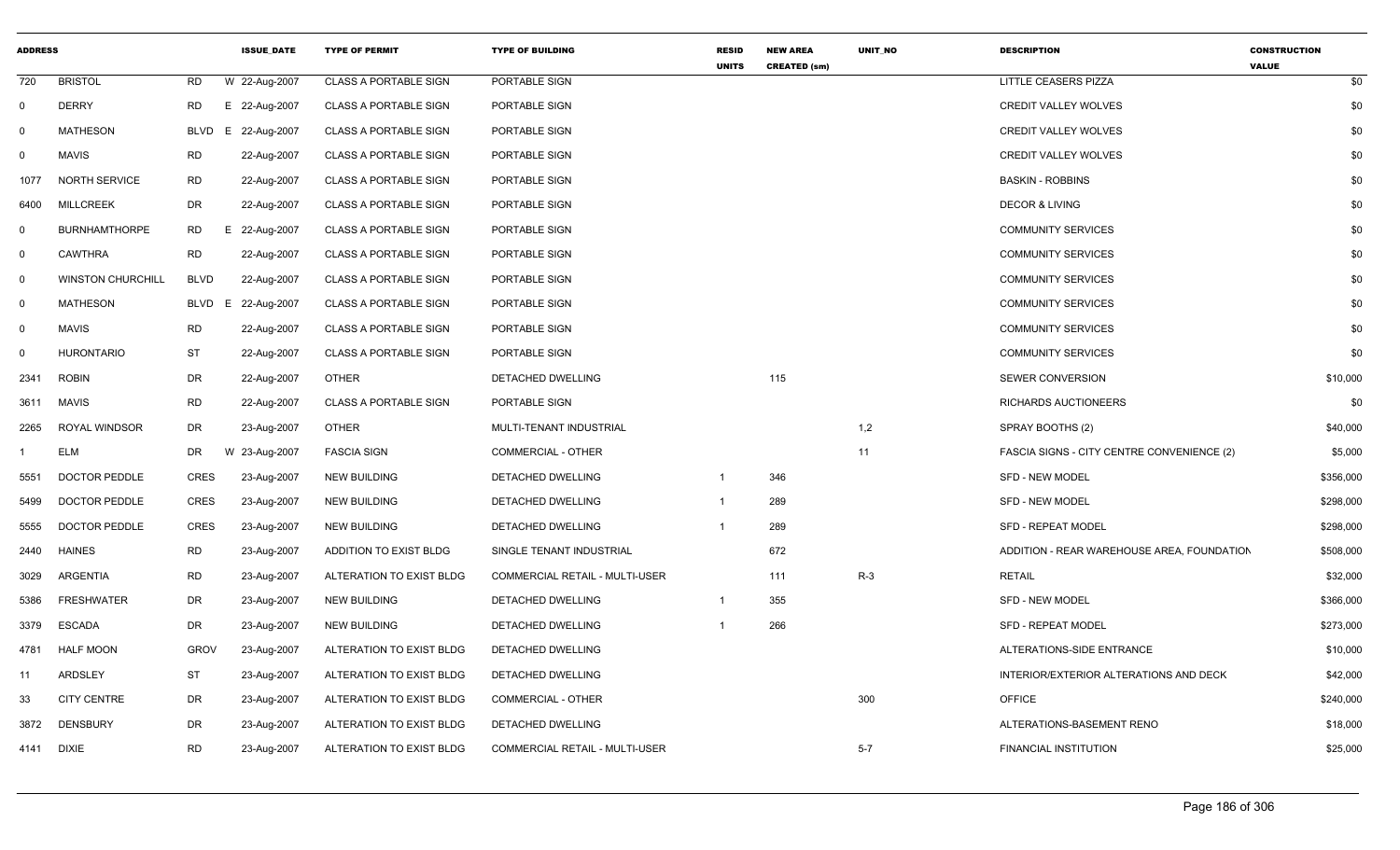| <b>ADDRESS</b> |                          |             | <b>ISSUE DATE</b> | <b>TYPE OF PERMIT</b>        | <b>TYPE OF BUILDING</b>               | <b>RESID</b><br><b>UNITS</b> | <b>NEW AREA</b><br><b>CREATED (sm)</b> | <b>UNIT NO</b> | <b>DESCRIPTION</b>                          | <b>CONSTRUCTION</b><br><b>VALUE</b> |
|----------------|--------------------------|-------------|-------------------|------------------------------|---------------------------------------|------------------------------|----------------------------------------|----------------|---------------------------------------------|-------------------------------------|
| 50             | <b>BURNHAMTHORPE</b>     | <b>RD</b>   | W 23-Aug-2007     | <b>OTHER</b>                 | <b>COMMERCIAL OFFICE - MULTI-USER</b> |                              |                                        | 1500           | FIRE ONLY - FIRE ALARM UPGRADE              | \$224,000                           |
| 2225           | <b>ERIN MILLS</b>        | <b>PKY</b>  | 23-Aug-2007       | ALTERATION TO EXIST BLDG     | <b>COMMERCIAL RETAIL - MULTI-USER</b> |                              |                                        | $41-A$         | <b>NAIL SALON</b>                           | \$22,000                            |
| 2575           | <b>DUNWIN</b>            | <b>DR</b>   | 23-Aug-2007       | <b>CLASS A PORTABLE SIGN</b> | PORTABLE SIGN                         |                              |                                        |                | ACCE INC                                    | \$0                                 |
| 2661           | <b>DUNDAS</b>            | <b>ST</b>   | W 23-Aug-2007     | <b>CLASS A PORTABLE SIGN</b> | PORTABLE SIGN                         |                              |                                        |                | <b>MEXICALLI ROSA'S</b>                     | \$0                                 |
| $\mathbf 0$    | <b>DERRY</b>             | <b>RD</b>   | E 23-Aug-2007     | <b>CLASS A PORTABLE SIGN</b> | PORTABLE SIGN                         |                              |                                        |                | <b>COMMUNITY SERVICES</b>                   | \$0                                 |
| $\mathbf 0$    | <b>DUNDAS</b>            | <b>ST</b>   | W 23-Aug-2007     | <b>CLASS A PORTABLE SIGN</b> | PORTABLE SIGN                         |                              |                                        |                | <b>COMMUNITY SERVICES</b>                   | \$0                                 |
| $\mathbf 0$    | <b>NORTH SERVICE</b>     | <b>RD</b>   | 23-Aug-2007       | <b>CLASS A PORTABLE SIGN</b> | PORTABLE SIGN                         |                              |                                        |                | <b>COMMUNITY SERVICES</b>                   | \$0                                 |
| $\mathbf 0$    | <b>ERIN MILLS</b>        | <b>PKY</b>  | 23-Aug-2007       | <b>CLASS A PORTABLE SIGN</b> | PORTABLE SIGN                         |                              |                                        |                | <b>COMMUNITY SERVICES</b>                   | \$0                                 |
| $\mathbf 0$    | <b>BRITANNIA</b>         | <b>RD</b>   | W 23-Aug-2007     | <b>CLASS A PORTABLE SIGN</b> | PORTABLE SIGN                         |                              |                                        |                | <b>COMMUNITY SERVICES</b>                   | \$0                                 |
| $\overline{0}$ | <b>WINSTON CHURCHILL</b> | <b>BLVD</b> | 23-Aug-2007       | <b>CLASS A PORTABLE SIGN</b> | PORTABLE SIGN                         |                              |                                        |                | <b>COMMUNITY SERVICES</b>                   | \$0                                 |
| 1581           | <b>STEVELES</b>          | <b>CRES</b> | 23-Aug-2007       | <b>OTHER</b>                 | DETACHED DWELLING                     |                              |                                        |                | <b>SEWER CONVERSION</b>                     | \$2,000                             |
| 1200           | <b>AEROWOOD</b>          | <b>DR</b>   | 24-Aug-2007       | ALTERATION TO EXIST BLDG     | MULTI-TENANT INDUSTRIAL               |                              |                                        | $1 - 4$        | <b>BUSINESS OFFICE</b>                      | \$82,000                            |
| 5975           | WHITTLE                  | <b>RD</b>   | 24-Aug-2007       | ALTERATION TO EXIST BLDG     | COMMERCIAL OFFICE- SINGLE USER        |                              |                                        | 3RD FLR        | INTERIOR ALTERATIONS - WHITEHALL ROBINS     | \$15,000                            |
| 1073           | LAKESHORE                | <b>RD</b>   | W 24-Aug-2007     | <b>NEW BUILDING</b>          | CONDOMINIUM ROW DWELLING              | 6                            | 984                                    | A-F            | CONDOMINIUM ROW DWELLING - BLK 1 (6 UNITS)  | \$1,013,000                         |
| 1314           | <b>CERMEL</b>            | <b>DR</b>   | 24-Aug-2007       | ADDITION AND ALTER           | DETACHED DWELLING                     |                              | 85                                     |                | ADDITION/ALTERATIONS - 1&2 STOREY ADDITIONS | \$87,000                            |
| 3738           | <b>ALTHORPE</b>          | <b>CIR</b>  | 24-Aug-2007       | <b>INGROUND POOL</b>         | DETACHED DWELLING                     |                              |                                        |                |                                             | \$0                                 |
| 5805           | <b>KENNEDY</b>           | <b>RD</b>   | 24-Aug-2007       | ALTERATION TO EXIST BLDG     | SINGLE TENANT INDUSTRIAL              |                              | 2,023                                  | BLD-A          | INTERIOR ALTERATIONS-ALLAN CRAWFORD ASSOC   | \$306,000                           |
| 6400           | <b>NORTHWEST</b>         | <b>DR</b>   | 24-Aug-2007       | ALTERATION TO EXIST BLDG     | SINGLE TENANT INDUSTRIAL              |                              | 445                                    |                | <b>INTERIOR ALTERATIONS</b>                 | \$67,000                            |
| 896            | LAKESHORE                | RD          | E 24-Aug-2007     | <b>REVISIONS</b>             | SINGLE TENANT INDUSTRIAL              |                              |                                        |                | KITCHEN EXHAUST REVISION                    | \$0                                 |
| 2501           | <b>ARGENTIA</b>          | <b>RD</b>   | 24-Aug-2007       | ALTERATION TO EXIST BLDG     | <b>COMMERCIAL RETAIL-SINGLE USER</b>  |                              |                                        |                | NEW CANOPY & DEMOLISH EXISTING CANOPY       | \$47,000                            |
| 1324           | <b>INDIAN</b>            | <b>RD</b>   | 24-Aug-2007       | <b>REVISIONS</b>             | DETACHED DWELLING                     |                              |                                        |                | HVAC REVISION - FURNACE RELOCATION          | \$0                                 |
| 3233           | <b>ERIN MILLS</b>        | <b>PKY</b>  | 24-Aug-2007       | ALTERATION TO EXIST BLDG     | SINGLE TENANT INDUSTRIAL              |                              |                                        |                | 4 UNIT HEATERS                              | \$10,000                            |
| 896            | <b>LAKESHORE</b>         | <b>RD</b>   | Ε<br>24-Aug-2007  | <b>PYLON SIGN</b>            | COMMERCIAL RETAIL-SINGLE USER         |                              |                                        |                | 1 GROUND SIGN - MEATY MEATS                 | \$3,000                             |
| 530            | <b>HANCOCK</b>           | WAY         | 24-Aug-2007       | <b>INGROUND POOL</b>         | DETACHED DWELLING                     |                              |                                        |                |                                             | \$0                                 |
| 1235           | MISSISSAUGA VALLEY       | <b>BLVD</b> | 24-Aug-2007       | <b>REVISIONS</b>             | SCHOOL - SECONDARY                    |                              |                                        |                | PLUMBING REVISION - EXTENSION OF WATERMAIN  | \$0                                 |
| 3105           | <b>UNITY</b>             | DR          | 24-Aug-2007       | ALTERATION TO EXIST BLDG     | MULTI-TENANT INDUSTRIAL               |                              |                                        | $23 - 25$      | INTERIOR ALTERATIONS - OPENING BEWTEEN 2 UN | \$15,000                            |
| 2119           | <b>GORDON</b>            | <b>DR</b>   | 24-Aug-2007       | <b>NEW BUILDING</b>          | DETACHED DWELLING                     |                              | 477                                    |                | <b>SFD - CUSTOM</b>                         | \$684,000                           |
| 2014           | <b>MONTCREST</b>         | <b>CRT</b>  | 24-Aug-2007       | <b>INGROUND POOL</b>         | DETACHED DWELLING                     |                              |                                        |                |                                             | \$0                                 |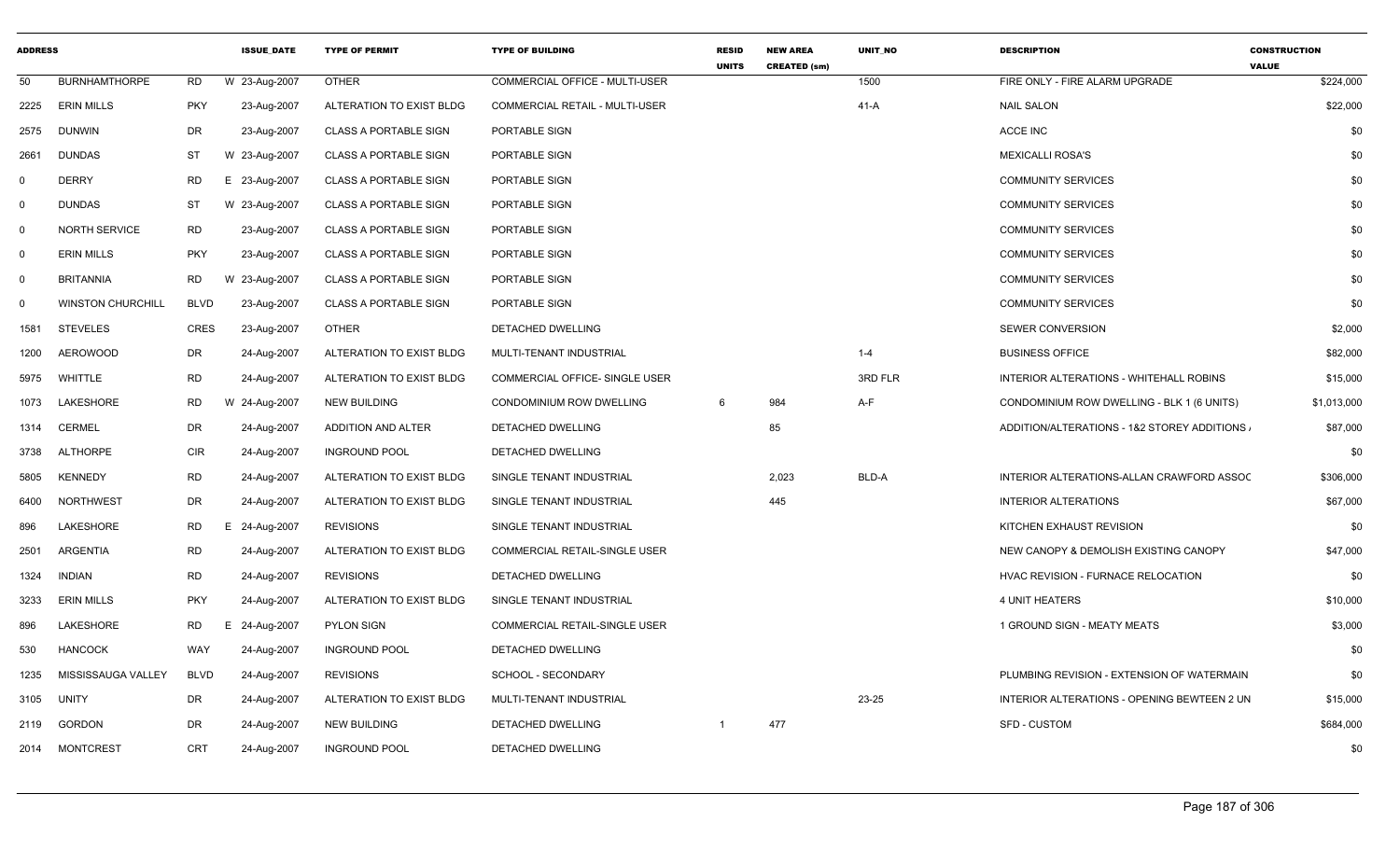| <b>ADDRESS</b> |                          |             | <b>ISSUE_DATE</b> | <b>TYPE OF PERMIT</b>        | <b>TYPE OF BUILDING</b>               | <b>RESID</b><br><b>UNITS</b> | <b>NEW AREA</b><br><b>CREATED (sm)</b> | UNIT_NO | <b>DESCRIPTION</b>                          | <b>CONSTRUCTION</b><br><b>VALUE</b> |
|----------------|--------------------------|-------------|-------------------|------------------------------|---------------------------------------|------------------------------|----------------------------------------|---------|---------------------------------------------|-------------------------------------|
| 6112           | WABUKAYNE                | CRT         | 24-Aug-2007       | ADDITION AND ALTER           | DETACHED DWELLING                     |                              | 29                                     |         | <b>ADDITION</b>                             | \$26,000                            |
| 6985           | <b>FINANCIAL</b>         | <b>DR</b>   | 24-Aug-2007       | <b>PYLON SIGN</b>            | SINGLE TENANT INDUSTRIAL              |                              |                                        |         | 1 GROUND SIGN - MULTI TENANT                | \$13,838                            |
| 6775           | <b>FINANCIAL</b>         | <b>DR</b>   | 24-Aug-2007       | <b>PYLON SIGN</b>            | INDUSTRIAL - OTHER                    |                              |                                        |         | 1 GROUND SIGN - MULTI TENANT                | \$13,838                            |
| 912            | NINTH                    | <b>ST</b>   | 24-Aug-2007       | <b>REVISIONS</b>             | DETACHED DWELLING                     |                              |                                        |         | HVAC REVISION - FURNACE RELOCATION          | \$0                                 |
| 1005           | <b>HENLEY</b>            | <b>RD</b>   | 24-Aug-2007       | <b>REVISIONS</b>             | DETACHED DWELLING                     |                              |                                        |         | HVAC REVISION - NEW FURNACE AND DUCTWORK    | \$0                                 |
| 5146           | <b>BUTTERMILL</b>        | <b>CRT</b>  | 24-Aug-2007       | <b>INGROUND POOL</b>         | DETACHED DWELLING                     |                              |                                        |         |                                             | \$0                                 |
| 295            | <b>EGLINTON</b>          | AVE         | E<br>24-Aug-2007  | ALTERATION TO EXIST BLDG     | COMMERCIAL - OTHER                    |                              |                                        |         | INTERIOR ALTERATIONS-PIZZA PIZZA            | \$15,000                            |
| 5488           | PLANTER'S WOOD           | <b>CRT</b>  | 24-Aug-2007       | <b>INGROUND POOL</b>         | DETACHED DWELLING                     |                              |                                        |         |                                             | \$0                                 |
|                | <b>CITY CENTRE</b>       | DR          | 24-Aug-2007       | ALTERATION TO EXIST BLDG     | COMMERCIAL - OTHER                    |                              |                                        | 6-FLR   | INTERIOR ALTERATIONS-LANNICK ASSOC          | \$39,000                            |
| 1221           | <b>CANTERBURY</b>        | <b>RD</b>   | 24-Aug-2007       | ALTERATION TO EXIST BLDG     | SEMI-DETACHED DWELLING                |                              |                                        |         | ALTERATIONS-BATHROOM RENO                   | \$10,000                            |
| 3864           | <b>BLOOMINGTON</b>       | <b>CRES</b> | 24-Aug-2007       | <b>NEW BUILDING</b>          | DETACHED DWELLING                     |                              | 215                                    |         | FIREBREAK LOT COMPLETION - SFD - NEW MODEL  | \$0                                 |
| 2900           | <b>ARGENTIA</b>          | <b>RD</b>   | 24-Aug-2007       | <b>CLASS A PORTABLE SIGN</b> | PORTABLE SIGN                         |                              |                                        |         | THE DANCE PAC                               | \$0                                 |
| 3100           | <b>RIDGEWAY</b>          | <b>DR</b>   | 24-Aug-2007       | <b>CLASS A PORTABLE SIGN</b> | PORTABLE SIGN                         |                              |                                        |         | THE EPICUREAN BASKET                        | \$0                                 |
| 765            | <b>BRITANNIA</b>         | <b>RD</b>   | W 24-Aug-2007     | <b>CLASS A PORTABLE SIGN</b> | PORTABLE SIGN                         |                              |                                        |         | MAYTAG                                      | \$0                                 |
| $\mathbf 0$    | <b>BURNHAMTHORPE</b>     | <b>RD</b>   | W 24-Aug-2007     | <b>CLASS A PORTABLE SIGN</b> | PORTABLE SIGN                         |                              |                                        |         | <b>REGION OF PEEL</b>                       | \$0                                 |
| $\mathbf 0$    | <b>WINSTON CHURCHILL</b> | <b>BLVD</b> | 24-Aug-2007       | <b>CLASS A PORTABLE SIGN</b> | PORTABLE SIGN                         |                              |                                        |         | <b>REGION OF PEEL</b>                       | \$0                                 |
| $\mathbf 0$    | <b>DUNDAS</b>            | ST          | W 24-Aug-2007     | <b>CLASS A PORTABLE SIGN</b> | PORTABLE SIGN                         |                              |                                        |         | <b>REGION OF PEEL</b>                       | \$0                                 |
| $\mathbf 0$    | <b>EGLINTON</b>          | AVE         | W 24-Aug-2007     | <b>CLASS A PORTABLE SIGN</b> | PORTABLE SIGN                         |                              |                                        |         | <b>REGION OF PEEL</b>                       | \$0                                 |
| $\mathbf 0$    | <b>BURNHAMTHORPE</b>     | <b>RD</b>   | W 24-Aug-2007     | <b>CLASS A PORTABLE SIGN</b> | PORTABLE SIGN                         |                              |                                        |         | <b>REGION OF PEEL</b>                       | \$0                                 |
| $\mathbf 0$    | <b>BURNHAMTHORPE</b>     | <b>RD</b>   | E 24-Aug-2007     | <b>CLASS A PORTABLE SIGN</b> | PORTABLE SIGN                         |                              |                                        |         | <b>REGION OF PEEL</b>                       | \$0                                 |
| $\mathbf{0}$   | <b>MAVIS</b>             | <b>RD</b>   | 24-Aug-2007       | <b>CLASS A PORTABLE SIGN</b> | PORTABLE SIGN                         |                              |                                        |         | <b>REGION OF PEEL</b>                       | \$0                                 |
| $\mathbf 0$    | LAKESHORE                | <b>RD</b>   | E 24-Aug-2007     | <b>CLASS A PORTABLE SIGN</b> | PORTABLE SIGN                         |                              |                                        |         | <b>REGION OF PEEL</b>                       | \$0                                 |
| $\mathbf 0$    | <b>CAWTHRA</b>           | <b>RD</b>   | 24-Aug-2007       | <b>CLASS A PORTABLE SIGN</b> | PORTABLE SIGN                         |                              |                                        |         | <b>REGION OF PEEL</b>                       | \$0                                 |
| $\mathbf 0$    | <b>DIXIE</b>             | <b>RD</b>   | 24-Aug-2007       | <b>CLASS A PORTABLE SIGN</b> | PORTABLE SIGN                         |                              |                                        |         | <b>REGION OF PEEL</b>                       | \$0                                 |
| $\mathbf 0$    | <b>AIRPORT</b>           | <b>RD</b>   | 24-Aug-2007       | CLASS A PORTABLE SIGN        | PORTABLE SIGN                         |                              |                                        |         | <b>REGION OF PEEL</b>                       | \$0                                 |
| $\mathbf 0$    | <b>BRITANNIA</b>         | <b>RD</b>   | W 24-Aug-2007     | <b>CLASS A PORTABLE SIGN</b> | PORTABLE SIGN                         |                              |                                        |         | <b>REGION OF PEEL</b>                       | \$0                                 |
| $\Omega$       | <b>DERRY</b>             | <b>RD</b>   | W 24-Aug-2007     | <b>CLASS A PORTABLE SIGN</b> | PORTABLE SIGN                         |                              |                                        |         | <b>REGION OF PEEL</b>                       | \$0                                 |
| 3235           | <b>DUNDAS</b>            | ST          | W 27-Aug-2007     | MULTIPLE SIGNS               | <b>COMMERCIAL RETAIL - MULTI-USER</b> |                              |                                        |         | 1 MENU, 1 PRE MENU BOARD - STARBUCKS COFFEI | \$2,000                             |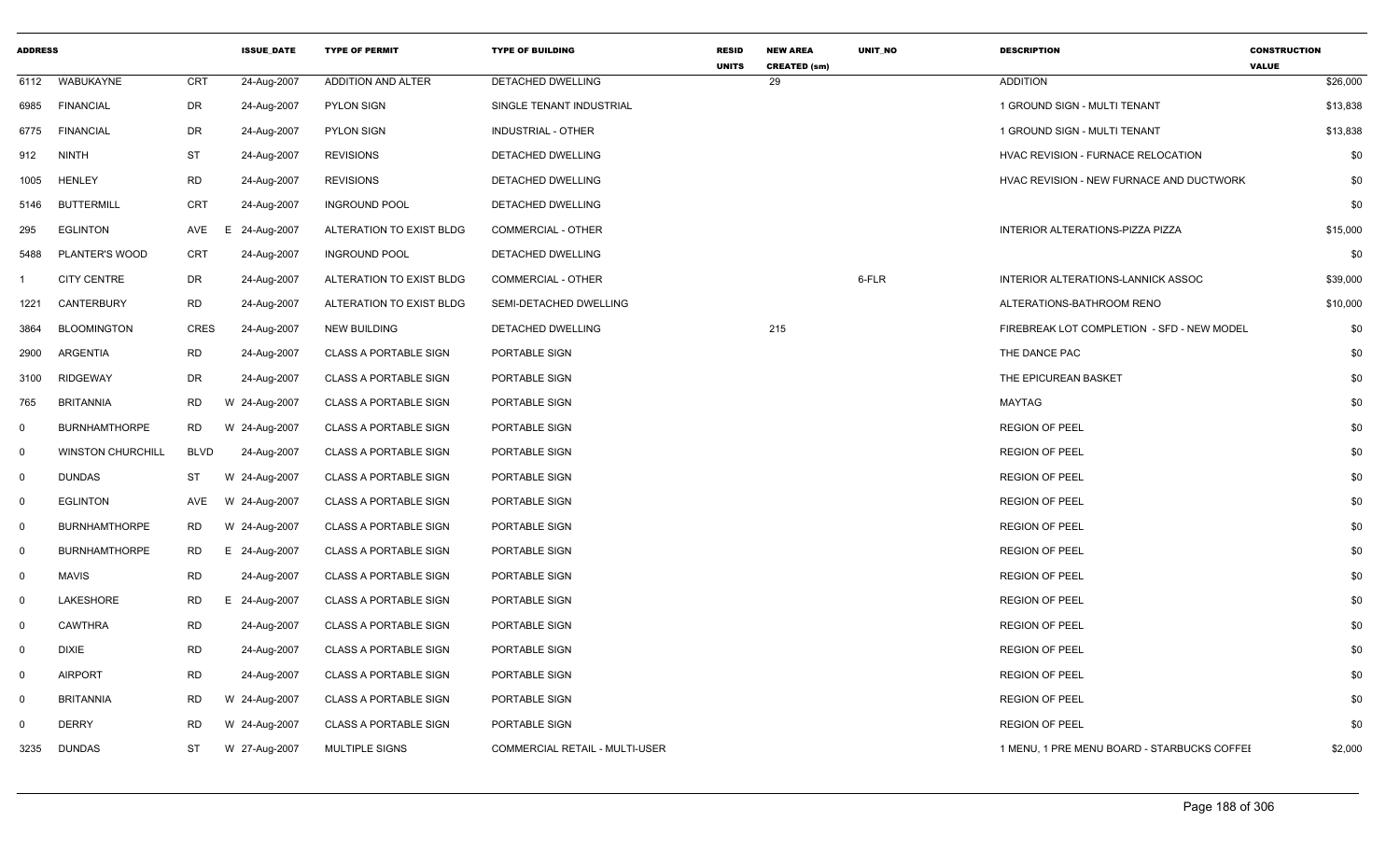| <b>ADDRESS</b> |                       |             | <b>ISSUE DATE</b> | <b>TYPE OF PERMIT</b>        | <b>TYPE OF BUILDING</b>              | <b>RESID</b><br><b>UNITS</b> | <b>NEW AREA</b><br><b>CREATED (sm)</b> | <b>UNIT NO</b> | <b>DESCRIPTION</b>                            | <b>CONSTRUCTION</b><br><b>VALUE</b> |
|----------------|-----------------------|-------------|-------------------|------------------------------|--------------------------------------|------------------------------|----------------------------------------|----------------|-----------------------------------------------|-------------------------------------|
| 303            | <b>MINEOLA</b>        | RD.         | E 27-Aug-2007     | ADDITION AND ALTER           | DETACHED DWELLING                    |                              | 207                                    |                | ADDITION - SECOND STOREY AND ATTACHED GARA    | \$217,000                           |
| 248            | <b>BRETON</b>         | AVE         | 27-Aug-2007       | <b>OTHER</b>                 | SEMI-DETACHED DWELLING               |                              |                                        |                | <b>ADDITION - DECK</b>                        | \$10,000                            |
| 998            | CALDWELL              | AVE         | 27-Aug-2007       | <b>REVISIONS</b>             | DETACHED DWELLING                    |                              | 39                                     |                | <b>REVISIONS</b>                              | \$0                                 |
| 6930           | <b>FOREST PARK</b>    | DR          | 27-Aug-2007       | PORTABLE CLASSROOM           | SCHOOL - ELEMENTARY                  |                              |                                        |                | (2) PORTABLE RELOCATES - ST. TERESE OF THE CH | \$32,000                            |
| 5753           | <b>COOPERS</b>        | AVE         | 27-Aug-2007       | <b>FASCIA SIGN</b>           | SINGLE TENANT INDUSTRIAL             |                              |                                        |                | FASCIA SIGN - (1) TRUMBLE & HAMPTON           | \$2,000                             |
| 5482           | <b>BESTVIEW</b>       | WAY         | 27-Aug-2007       | <b>NEW BUILDING</b>          | DETACHED DWELLING                    | $\mathbf{1}$                 | 216                                    |                | <b>SFD - REPEAT MODEL</b>                     | \$205,000                           |
| 3051           | TACC                  | DR.         | 27-Aug-2007       | <b>NEW BUILDING</b>          | <b>DETACHED DWELLING</b>             | $\mathbf{1}$                 | 216                                    |                | <b>SFD - REPEAT MODEL</b>                     | \$205,000                           |
| 5414           | <b>OSCAR PETERSON</b> | <b>BLVD</b> | 27-Aug-2007       | <b>REVISIONS</b>             | DETACHED DWELLING                    |                              |                                        |                | REVISION - SIDE UPGRADE - LOT 112 ONLY        | \$0                                 |
| 5560           | <b>EXPLORER</b>       | DR          | 27-Aug-2007       | ALTERATION TO EXIST BLDG     | COMMERCIAL OFFICE - MULTI-USER       |                              |                                        | 4-FLR          | INTERIOR ALTERATIONS-COMPASS GROUP            | \$15,000                            |
| 380            | <b>COURTNEYPARK</b>   | DR          | E 27-Aug-2007     | <b>FASCIA SIGN</b>           | MULTI-TENANT INDUSTRIAL              |                              |                                        | C              | 1 FASCIA SIGN - SIM TRAN                      | \$1,000                             |
| 966            | PANTERA               | <b>DR</b>   | 27-Aug-2007       | ALTERATION TO EXIST BLDG     | COMMERCIAL OFFICE - MULTI-USER       |                              |                                        | $20 - 21$      | ALTERATIONS-DEMISING WALL                     | \$16,000                            |
| 1170           | <b>TYNEGROVE</b>      | <b>RD</b>   | 27-Aug-2007       | <b>PYLON SIGN</b>            | <b>RESIDENTIAL - OTHER</b>           |                              |                                        |                | 1 GROUND SIGN - GOLDEN ORCHARD MONTESSOR      | \$3,000                             |
| 550            | <b>MATHESON</b>       | <b>BLVD</b> | W 27-Aug-2007     | <b>FASCIA SIGN</b>           | COMMERCIAL OFFICE - MULTI-USER       |                              |                                        | 106            | 2 FASCIA SIGN - SMOOTH SKIN LASER & MEDISPA   | \$2,000                             |
| 1024           | <b>DUNDAS</b>         | ST          | E 27-Aug-2007     | ALTERATION TO EXIST BLDG     | <b>COMMERCIAL RETAIL-SINGLE USER</b> |                              |                                        |                | FIVE ADDITIONAL FIXTURES                      | \$12,000                            |
| $\mathbf 0$    | <b>BURNHAMTHORPE</b>  | RD.         | W 27-Aug-2007     | <b>CLASS A PORTABLE SIGN</b> | PORTABLE SIGN                        |                              |                                        |                | ERIN MILLS SOCCER CLUB                        | \$0                                 |
| $\mathbf 0$    | <b>ERIN MILLS</b>     | <b>PKY</b>  | 27-Aug-2007       | <b>CLASS A PORTABLE SIGN</b> | PORTABLE SIGN                        |                              |                                        |                | ERIN MILLS SOCCER CLUB                        | \$0                                 |
| $\mathbf 0$    | <b>ERIN MILLS</b>     | <b>PKY</b>  | 27-Aug-2007       | <b>CLASS A PORTABLE SIGN</b> | PORTABLE SIGN                        |                              |                                        |                | PORT CREDIT VOLLEYBALL                        | \$0                                 |
| $\mathbf 0$    | QUEENSWAY             |             | E 27-Aug-2007     | <b>CLASS A PORTABLE SIGN</b> | PORTABLE SIGN                        |                              |                                        |                | PORT CREDIT VOLLEYBALL                        | \$0                                 |
| 2885           | ARGENTIA              | RD          | 27-Aug-2007       | <b>CLASS A PORTABLE SIGN</b> | <b>PORTABLE SIGN</b>                 |                              |                                        |                | PARAMOUNT NOOR IMPORT & EXPORT                | \$0                                 |
| 6085           | <b>CREDITVIEW</b>     | <b>RD</b>   | 27-Aug-2007       | <b>CLASS A PORTABLE SIGN</b> | PORTABLE SIGN                        |                              |                                        |                | UNIQUE OPTICAL                                | \$0                                 |
| $\mathbf 0$    | <b>BURNHAMTHORPE</b>  | RD          | 27-Aug-2007<br>Е  | <b>CLASS A PORTABLE SIGN</b> | PORTABLE SIGN                        |                              |                                        |                | <b>LIVING ARTS CENTRE</b>                     | \$0                                 |
| 1452           | <b>MARSHWOOD</b>      | PL          | 28-Aug-2007       | <b>NEW BUILDING</b>          | DETACHED DWELLING                    |                              | 272                                    |                | SFD - CUSTOM                                  | \$280,000                           |
| 3915           | CANDLELIGHT           | <b>DR</b>   | 28-Aug-2007       | <b>REVISIONS</b>             | <b>DETACHED DWELLING</b>             |                              |                                        |                | REVISION - TRUSS/FLOOR LAYOUT. MODEL 2213-CN  | \$0                                 |
| 4897           | <b>JAMES AUSTIN</b>   | DR          | 28-Aug-2007       | <b>OTHER</b>                 | <b>STREET ROW DWELLING</b>           |                              |                                        |                | <b>ADDITION-DECK</b>                          | \$5,000                             |
| 7142           | <b>CODLIN</b>         | AVE         | 28-Aug-2007       | ADDITION TO EXIST BLDG       | DETACHED DWELLING                    |                              | 68                                     |                | ADDITION - ABOVE GARAGE                       | \$62,000                            |
| 5900           | KEATON                | <b>CRES</b> | 28-Aug-2007       | ALTERATION TO EXIST BLDG     | SINGLE TENANT INDUSTRIAL             |                              |                                        |                | MANUFACTURING & DISTRIBUTION                  | \$157,000                           |
| 5503           | <b>DOCTOR PEDDLE</b>  | <b>CRES</b> | 28-Aug-2007       | <b>NEW BUILDING</b>          | DETACHED DWELLING                    | -1                           | 254                                    |                | SFD - NEW MODEL                               | \$262,000                           |
| 5607           | <b>DOCTOR PEDDLE</b>  | <b>CRES</b> | 28-Aug-2007       | <b>NEW BUILDING</b>          | DETACHED DWELLING                    | 1                            | 254                                    |                | <b>SFD - REPEAT MODEL</b>                     | \$262,000                           |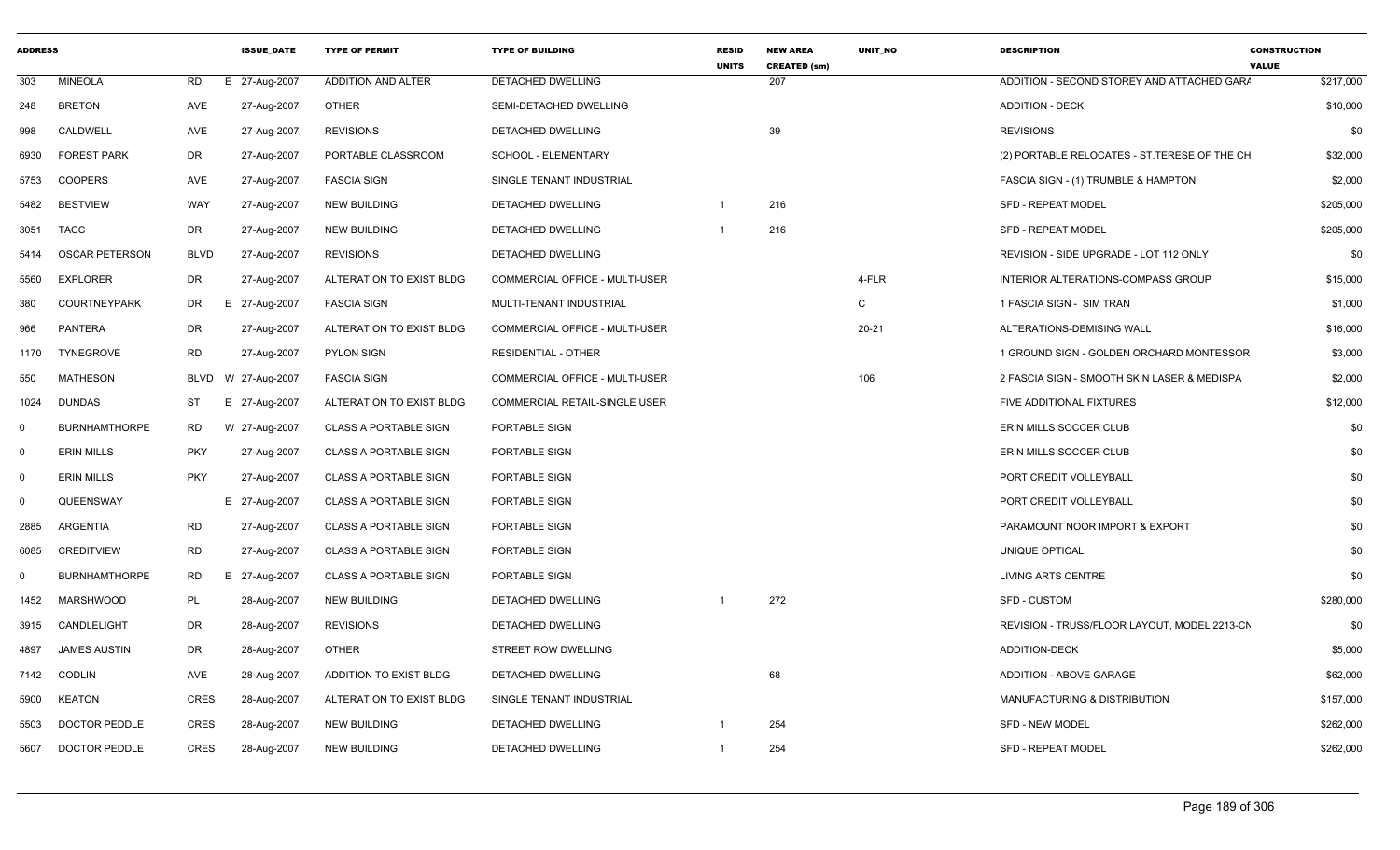| <b>ADDRESS</b> |                          |             | <b>ISSUE_DATE</b> | <b>TYPE OF PERMIT</b>        | <b>TYPE OF BUILDING</b>        | <b>RESID</b><br><b>UNITS</b> | <b>NEW AREA</b><br><b>CREATED (sm)</b> | UNIT_NO | <b>DESCRIPTION</b>                            | <b>CONSTRUCTION</b><br><b>VALUE</b> |
|----------------|--------------------------|-------------|-------------------|------------------------------|--------------------------------|------------------------------|----------------------------------------|---------|-----------------------------------------------|-------------------------------------|
| 5611           | <b>DOCTOR PEDDLE</b>     | CRES        | 28-Aug-2007       | <b>NEW BUILDING</b>          | DETACHED DWELLING              | $\mathbf{1}$                 | 254                                    |         | <b>SFD - REPEAT MODEL</b>                     | \$262,000                           |
|                | 5522 CHALLENGER          | DR          | 28-Aug-2007       | <b>NEW BUILDING</b>          | DETACHED DWELLING              | $\mathbf{1}$                 | 254                                    |         | <b>SFD - REPEAT MODEL</b>                     | \$262,000                           |
| 3059           | <b>TACC</b>              | DR          | 28-Aug-2007       | <b>NEW BUILDING</b>          | DETACHED DWELLING              | $\mathbf 1$                  | 335                                    |         | <b>SFD - NEW MODEL</b>                        | \$346,000                           |
| 2666           | <b>RENA</b>              | <b>RD</b>   | 28-Aug-2007       | <b>REVISIONS</b>             | SINGLE TENANT INDUSTRIAL       |                              |                                        |         | <b>REVISED SITE SERVICING</b>                 | \$0                                 |
| 450            | <b>HILLCREST</b>         | AVE         | 28-Aug-2007       | PORTABLE CLASSROOM           | SCHOOL - ELEMENTARY            |                              |                                        |         | PORTABLE-RELOCATE (1) FATHER DANIEL ZANON E   | \$16,000                            |
| 808            | <b>BRITANNIA</b>         | RD          | W 28-Aug-2007     | <b>REVISIONS</b>             | COMMERCIAL OFFICE - MULTI-USER |                              |                                        | 213     | REVISION - ACCOUNTING ETC SERVICES            | \$0                                 |
| 549            | <b>WARHOL</b>            | WAY         | 28-Aug-2007       | ALTERATION TO EXIST BLDG     | DETACHED DWELLING              |                              |                                        |         | SIDE DOOR ENTRANCE                            | \$10,000                            |
| 2650           | <b>SPRUCE NEEDLE</b>     | <b>DR</b>   | 28-Aug-2007       | ADDITION TO EXIST BLDG       | DETACHED DWELLING              |                              | 18                                     |         | ADDITION - HEATED SUNROOM                     | \$17,000                            |
|                | 2414 CONQUEST            | DR          | 28-Aug-2007       | ADDITION TO EXIST BLDG       | DETACHED DWELLING              |                              | 25                                     |         | ADDITION - HEATER SUNROOM                     | \$23,000                            |
| 2055           | <b>FLAVELLE</b>          | <b>BLVD</b> | 28-Aug-2007       | TENTS/AIR SUPPORT STRUC      | INDUSTRIAL - OTHER             |                              |                                        |         | (3) TEMPORARY TENTS FROM AUGUST 28-30th, 2007 | \$3,000                             |
| 6550           | MEADOWVALE TOWN CENCIR   |             | 28-Aug-2007       | <b>CLASS A PORTABLE SIGN</b> | PORTABLE SIGN                  |                              |                                        |         | <b>CITY HEAT</b>                              | \$0                                 |
| 2480           | <b>CAWTHRA</b>           | <b>RD</b>   | 28-Aug-2007       | <b>CLASS A PORTABLE SIGN</b> | PORTABLE SIGN                  |                              |                                        |         | <b>CITY HEAT</b>                              | \$0                                 |
| 1375           | SOUTHDOWN                | <b>RD</b>   | 28-Aug-2007       | <b>CLASS A PORTABLE SIGN</b> | PORTABLE SIGN                  |                              |                                        |         | PIZZA PIZZA                                   | \$0                                 |
| 1250           | EGLINTON                 | AVE<br>W    | 28-Aug-2007       | <b>CLASS A PORTABLE SIGN</b> | PORTABLE SIGN                  |                              |                                        |         | <b>ROGERS VIDEO</b>                           | \$0                                 |
| $\mathbf 0$    | <b>BRITANNIA</b>         | RD          | W 28-Aug-2007     | <b>CLASS A PORTABLE SIGN</b> | PORTABLE SIGN                  |                              |                                        |         | <b>ENERSOURCE CORP</b>                        | \$0                                 |
| $\Omega$       | <b>WINSTON CHURCHILL</b> | <b>BLVD</b> | 28-Aug-2007       | <b>CLASS A PORTABLE SIGN</b> | PORTABLE SIGN                  |                              |                                        |         | MAYOR AND COUNCILLOR'S OFFICE - WARD 9        | \$0                                 |
| $\Omega$       | <b>MAVIS</b>             | <b>RD</b>   | 28-Aug-2007       | <b>CLASS A PORTABLE SIGN</b> | PORTABLE SIGN                  |                              |                                        |         | COMMUNITY SERVICES - MEADOWVALE cc            | \$0                                 |
| $\Omega$       | <b>AQUITAINE</b>         | AVE         | 28-Aug-2007       | <b>CLASS A PORTABLE SIGN</b> | PORTABLE SIGN                  |                              |                                        |         | COMMUNITY SERVICES - MEADOWVALE CC            | \$0                                 |
| $\Omega$       | <b>DERRY</b>             | <b>RD</b>   | W 28-Aug-2007     | <b>CLASS A PORTABLE SIGN</b> | PORTABLE SIGN                  |                              |                                        |         | COMMUNITY SERVICES - MEADOWVALE CC            | \$0                                 |
| $\Omega$       | <b>DERRY</b>             | RD          | W 28-Aug-2007     | <b>CLASS A PORTABLE SIGN</b> | PORTABLE SIGN                  |                              |                                        |         | COMMUNITY SERVICES - MEADOWVALE CC            | \$0                                 |
| 5600           | <b>ROSE CHERRY</b>       | PL          | 28-Aug-2007       | <b>CLASS A PORTABLE SIGN</b> | PORTABLE SIGN                  |                              |                                        |         | <b>COMMUNITY SERVICES</b>                     | \$0                                 |
| 930            | OWENWOOD                 | DR          | 29-Aug-2007       | ALTERATION TO EXIST BLDG     | SCHOOL - OTHER                 |                              |                                        |         | <b>INTERIOR ALTERATIONS</b>                   | \$4,000                             |
| 3664           | <b>GOLDEN ORCHARD</b>    | DR          | 29-Aug-2007       | <b>INGROUND POOL</b>         | DETACHED DWELLING              |                              |                                        |         |                                               | \$0                                 |
| 3999           | MAHOGANY                 | ROW         | 29-Aug-2007       | <b>INGROUND POOL</b>         | <b>DETACHED DWELLING</b>       |                              |                                        |         |                                               | \$0                                 |
| 5507           | <b>DOCTOR PEDDLE</b>     | <b>CRES</b> | 29-Aug-2007       | <b>NEW BUILDING</b>          | DETACHED DWELLING              | $\mathbf 1$                  | 220                                    |         | <b>SFD - NEW MODEL</b>                        | \$227,000                           |
| 3417           | <b>ESCADA</b>            | DR          | 29-Aug-2007       | <b>NEW BUILDING</b>          | DETACHED DWELLING              | -1                           | 385                                    |         | SFD - NEW MODEL                               | \$500,000                           |
| 1487           | <b>CLARKSON</b>          | <b>RD</b>   | N 29-Aug-2007     | <b>ADDITION AND ALTER</b>    | DETACHED DWELLING              |                              | 72                                     |         | ADDITION - SECOND STY ADD, GARAGE, REAR DEC   | \$168,000                           |
| 884            | LAKEFRONT PROMENADE      |             | 29-Aug-2007       | ALTERATION TO EXIST BLDG     | SINGLE TENANT INDUSTRIAL       |                              |                                        |         | ADMINISTRATION & WAREHOUSE OF ELECTRIAL SU    | \$299,000                           |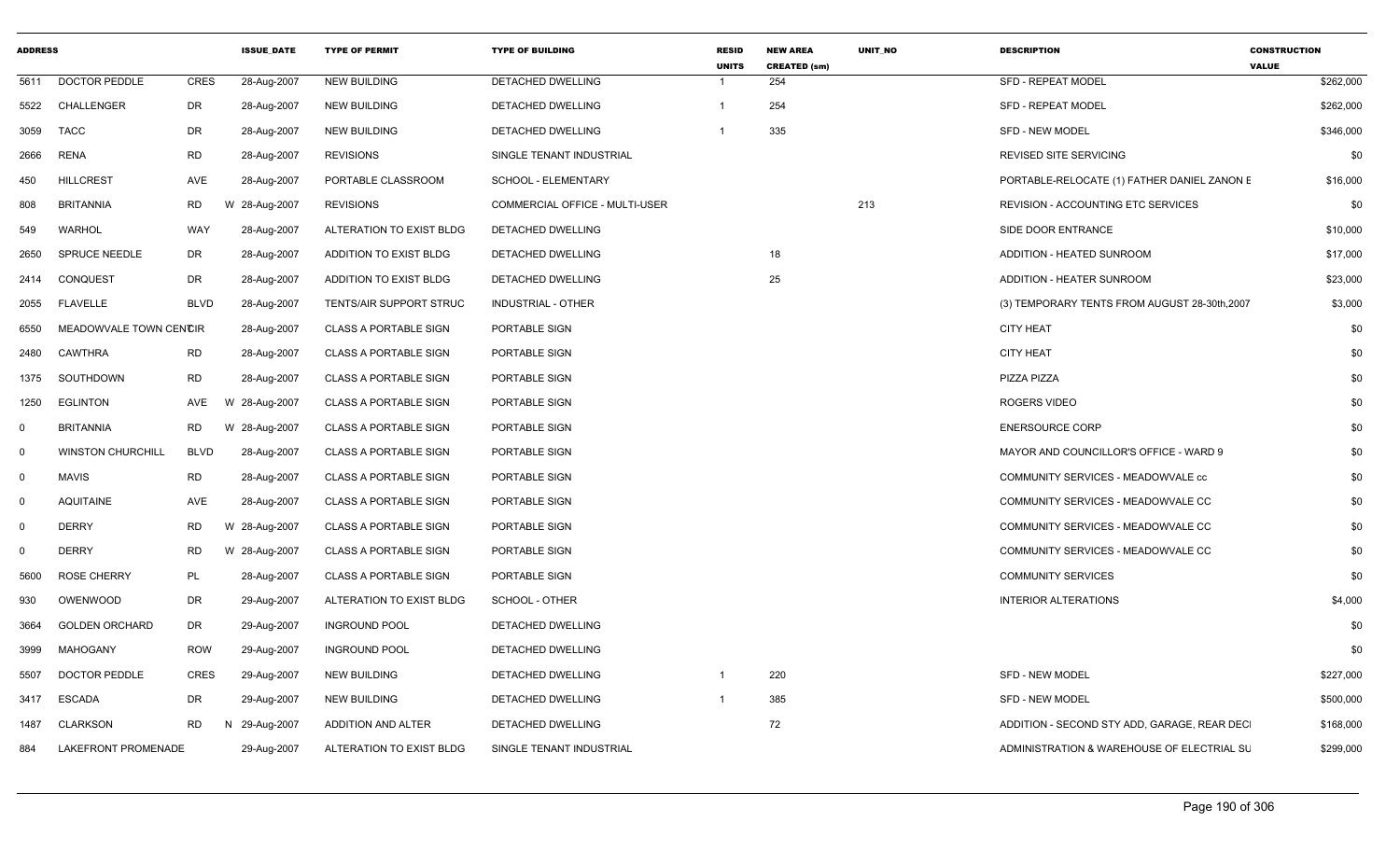| <b>ADDRESS</b> |                          |             | <b>ISSUE DATE</b> | <b>TYPE OF PERMIT</b>        | <b>TYPE OF BUILDING</b>               | <b>RESID</b><br><b>UNITS</b> | <b>NEW AREA</b><br><b>CREATED (sm)</b> | <b>UNIT NO</b> | <b>DESCRIPTION</b>                            | <b>CONSTRUCTION</b><br><b>VALUE</b> |
|----------------|--------------------------|-------------|-------------------|------------------------------|---------------------------------------|------------------------------|----------------------------------------|----------------|-----------------------------------------------|-------------------------------------|
| 2965           | <b>HAZELTON</b>          | PL          | 29-Aug-2007       | ALTERATION TO EXIST BLDG     | <b>COMMERCIAL RETAIL - MULTI-USER</b> |                              |                                        | $1 - 2$        | CONVENIENCE STORE (No food consumption seatin | \$81,000                            |
| 580            | MISSISSAUGA VALLEY       | <b>BLVD</b> | 29-Aug-2007       | ADDITION AND ALTER           | DETACHED DWELLING                     |                              | 45                                     |                | ADDN/ALTS - UNHEATED REAR ENCLOSURE, DETAC    | \$47,000                            |
| 1026           | CLAREDALE                | <b>RD</b>   | 29-Aug-2007       | FIRE DAMAGE REPAIR           | DETACHED DWELLING                     |                              |                                        |                | ALTERATIONS - FIRE DAMAGE REPAIR, BASEMENT I  | \$73,000                            |
| 179            | <b>PINEWOOD</b>          | TR          | 29-Aug-2007       | ADDITION AND ALTER           | DETACHED DWELLING                     |                              | 72                                     |                | INTERIOR ALTERATIONS - PARTIAL FINISHED BASE! | \$41,000                            |
|                | <b>ROBERT SPECK</b>      | PKY         | 29-Aug-2007       | <b>OTHER</b>                 | <b>COMMERCIAL - OTHER</b>             |                              |                                        |                | FIRE ONLY - FIRE ALARM SYSTEM                 | \$16,000                            |
| 2680           | <b>SKYMARK</b>           | AVE         | 29-Aug-2007       | ALTERATION TO EXIST BLDG     | COMMERCIAL OFFICE - MULTI-USER        |                              |                                        | 700            | <b>INTERIOR ALTERATIONS - IPC</b>             | \$15,000                            |
| 5403           | <b>ROANOKE</b>           | CRT         | 29-Aug-2007       | ADDITION TO EXIST BLDG       | DETACHED DWELLING                     |                              | 35                                     |                | ADDITION - HEATED SUNROOM                     | \$31,000                            |
| 69             | <b>BEN MACHREE</b>       | DR          | 29-Aug-2007       | <b>DEMOLITION</b>            | DETACHED DWELLING                     | $\overline{1}$               |                                        |                | DEMOLITION - SFD/STRUCTURES                   | \$10,000                            |
| 15             | DE JONG                  | DR          | 29-Aug-2007       | <b>DEMOLITION</b>            | DETACHED DWELLING                     |                              |                                        |                | DEMOLITION - SFD/SHED                         | \$10,000                            |
| 1735           | <b>VALENTINE GARDEN</b>  |             | 29-Aug-2007       | ALTERATION TO EXIST BLDG     | DETACHED DWELLING                     |                              |                                        |                | INTERIOR ALTERATIONS - WALL REMOVAL & REPLA   | \$10,000                            |
| 2760           | <b>DERRY</b>             | <b>RD</b>   | W 29-Aug-2007     | <b>CLASS A PORTABLE SIGN</b> | PORTABLE SIGN                         |                              |                                        |                | <b>HAIRWORKS</b>                              | \$0                                 |
| 1185           | DUNDAS                   | ST          | E 29-Aug-2007     | <b>CLASS A PORTABLE SIGN</b> | PORTABLE SIGN                         |                              |                                        |                | LASER HAIR REMOVAL AND SKINCARE CLINIC        | \$0                                 |
| 3221           | <b>DERRY</b>             | RD          | W 29-Aug-2007     | <b>CLASS A PORTABLE SIGN</b> | PORTABLE SIGN                         |                              |                                        |                | PACE FITNESS + RELAXATION CENTRE              | \$0                                 |
| 1474           | <b>PICKWICK</b>          | DR          | 29-Aug-2007       | <b>CLASS A PORTABLE SIGN</b> | PORTABLE SIGN                         |                              |                                        |                | YOUR CHOICE HAIR AND BEAUTY SALON             | \$0                                 |
| 950            | SOUTHDOWN                | RD          | 29-Aug-2007       | <b>CLASS A PORTABLE SIGN</b> | PORTABLE SIGN                         |                              |                                        |                | INK JET SALES                                 | \$0                                 |
| 5310           | DIXIE                    | RD          | 29-Aug-2007       | <b>CLASS A PORTABLE SIGN</b> | PORTABLE SIGN                         |                              |                                        |                | MCDONALD'S                                    | \$0                                 |
| 3050           | VEGA                     | <b>BLVD</b> | 29-Aug-2007       | <b>CLASS A PORTABLE SIGN</b> | PORTABLE SIGN                         |                              |                                        |                | SEARS CANADA INC                              | \$0                                 |
| 6085           | <b>CREDITVIEW</b>        | <b>RD</b>   | 29-Aug-2007       | <b>CLASS A PORTABLE SIGN</b> | PORTABLE SIGN                         |                              |                                        |                | ROGERS VIDEO                                  | \$0                                 |
| 3051           | <b>VEGA</b>              | <b>BLVD</b> | 29-Aug-2007       | <b>CLASS A PORTABLE SIGN</b> | PORTABLE SIGN                         |                              |                                        |                | <b>MILESTONES</b>                             | \$0                                 |
| $\mathbf 0$    | <b>WINSTON CHURCHILL</b> | <b>BLVD</b> | 29-Aug-2007       | <b>CLASS A PORTABLE SIGN</b> | PORTABLE SIGN                         |                              |                                        |                | THE SANCTUARY                                 | \$0                                 |
| $\mathbf 0$    | MISSISSAUGA              | <b>RD</b>   | 29-Aug-2007       | <b>CLASS A PORTABLE SIGN</b> | PORTABLE SIGN                         |                              |                                        |                | <b>TEAM FUTURES</b>                           | \$0                                 |
| $\mathbf 0$    | <b>WINSTON CHURCHILL</b> | <b>BLVD</b> | 29-Aug-2007       | <b>CLASS A PORTABLE SIGN</b> | PORTABLE SIGN                         |                              |                                        |                | <b>TEAM FUTURES</b>                           | \$0                                 |
| $\mathbf 0$    | <b>DUNDAS</b>            | ST          | W 29-Aug-2007     | <b>CLASS A PORTABLE SIGN</b> | PORTABLE SIGN                         |                              |                                        |                | <b>TEAM FUTURES</b>                           | \$0                                 |
| 720            | <b>BURNHAMTHORPE</b>     | RD          | W 29-Aug-2007     | <b>CLASS A PORTABLE SIGN</b> | PORTABLE SIGN                         |                              |                                        |                | <b>JUST DANCE</b>                             | \$0                                 |
| 601            | LAKESHORE                | RD          | E 29-Aug-2007     | <b>CLASS A PORTABLE SIGN</b> | PORTABLE SIGN                         |                              |                                        |                | <b>CURVES</b>                                 | \$0                                 |
| 4141           | <b>DIXIE</b>             | RD          | 29-Aug-2007       | <b>CLASS A PORTABLE SIGN</b> | PORTABLE SIGN                         |                              |                                        |                | <b>FASHION MAX</b>                            | \$0                                 |
| 980            | <b>BURNHAMTHORPE</b>     | RD          | E 29-Aug-2007     | <b>CLASS A PORTABLE SIGN</b> | PORTABLE SIGN                         |                              |                                        |                | <b>FABUTAN</b>                                | \$0                                 |
| $\mathbf 0$    | <b>CAWTHRA</b>           | <b>RD</b>   | 29-Aug-2007       | <b>CLASS A PORTABLE SIGN</b> | PORTABLE SIGN                         |                              |                                        |                | <b>COMMUNITY SERVICES - REC. &amp; PARKS</b>  | \$0                                 |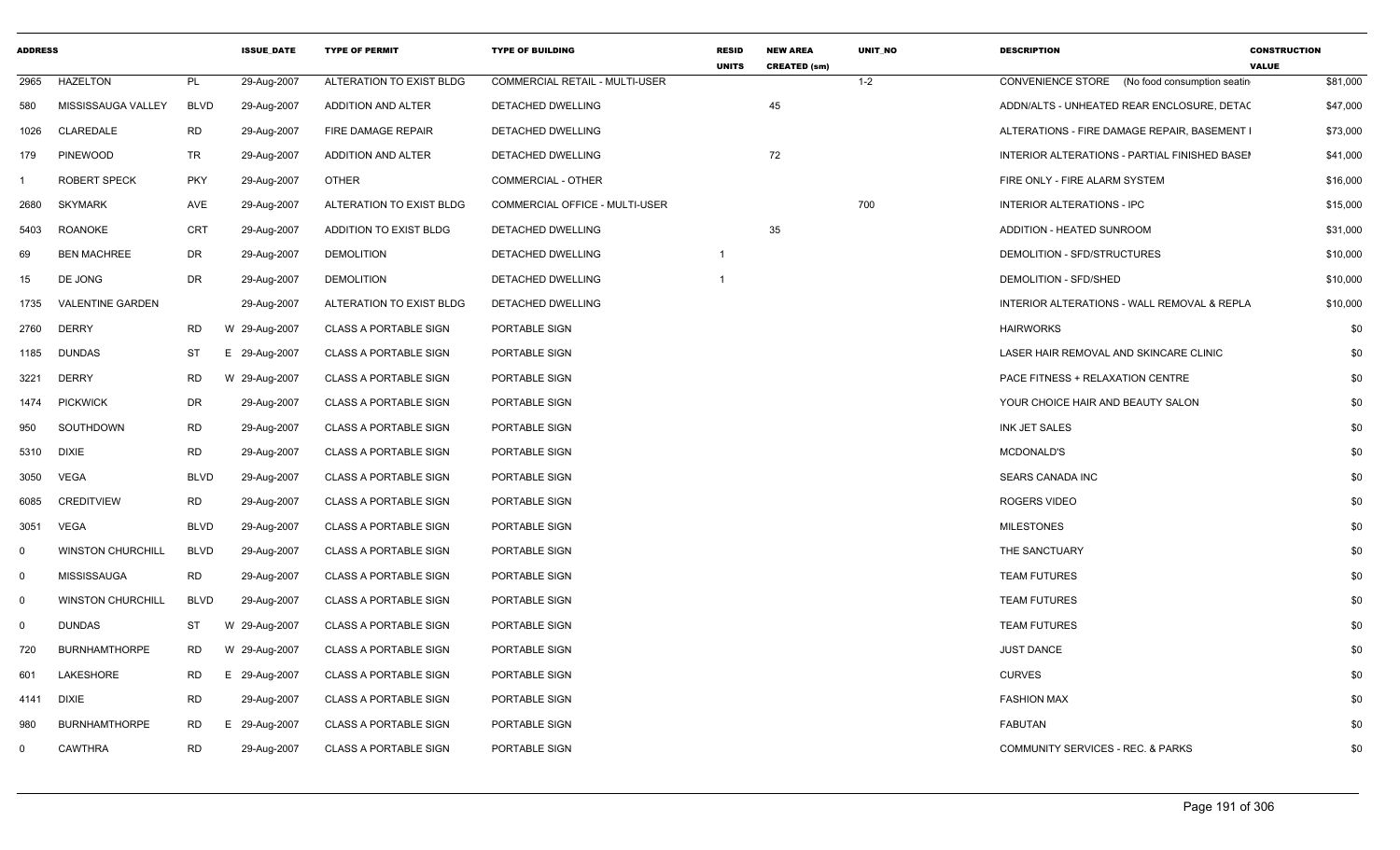| <b>ADDRESS</b> |                          |                 | <b>ISSUE_DATE</b> | <b>TYPE OF PERMIT</b>        | <b>TYPE OF BUILDING</b>               | <b>RESID</b><br><b>UNITS</b> | <b>NEW AREA</b><br><b>CREATED (sm)</b> | UNIT_NO | <b>DESCRIPTION</b>                              | <b>CONSTRUCTION</b><br><b>VALUE</b> |
|----------------|--------------------------|-----------------|-------------------|------------------------------|---------------------------------------|------------------------------|----------------------------------------|---------|-------------------------------------------------|-------------------------------------|
| 6400           | <b>MILLCREEK</b>         | DR              | 29-Aug-2007       | <b>CLASS A PORTABLE SIGN</b> | PORTABLE SIGN                         |                              |                                        |         | APPLEONE SERVICES LTD.                          | \$0                                 |
| $\Omega$       | <b>WINSTON CHURCHILL</b> | <b>BLVD</b>     | 29-Aug-2007       | <b>CLASS A PORTABLE SIGN</b> | PORTABLE SIGN                         |                              |                                        |         | COMMUNITY SERVICES - REC. & PARKS               | \$0                                 |
| $\overline{0}$ | <b>TENTH LINE WEST</b>   |                 | 29-Aug-2007       | <b>CLASS A PORTABLE SIGN</b> | PORTABLE SIGN                         |                              |                                        |         | <b>COMMUNITY SERVICES - REC. &amp; PARKS</b>    | \$0                                 |
| $\mathbf 0$    | <b>HURONTARIO</b>        | ST              | 29-Aug-2007       | <b>CLASS A PORTABLE SIGN</b> | PORTABLE SIGN                         |                              |                                        |         | <b>COMMUNITY SERVICES - REC. &amp; PARKS</b>    | \$0                                 |
| $\mathbf 0$    | <b>MAVIS</b>             | RD              | 29-Aug-2007       | <b>CLASS A PORTABLE SIGN</b> | PORTABLE SIGN                         |                              |                                        |         | <b>COMMUNITY SERVICES - REC. &amp; PARKS</b>    | \$0                                 |
| $\mathbf 0$    | <b>WINSTON CHURCHILL</b> | <b>BLVD</b>     | 29-Aug-2007       | <b>CLASS A PORTABLE SIGN</b> | PORTABLE SIGN                         |                              |                                        |         | COMMUNITY SERVICES - MEADOWVALE CC              | \$0                                 |
| $\mathbf 0$    | <b>GOREWAY</b>           | DR              | 29-Aug-2007       | <b>CLASS A PORTABLE SIGN</b> | PORTABLE SIGN                         |                              |                                        |         | <b>COMMUNITY SERVICES - REC. &amp; PARKS</b>    | \$0                                 |
| 0              | <b>BURNHAMTHORPE</b>     | <b>RD</b>       | E.<br>29-Aug-2007 | <b>CLASS A PORTABLE SIGN</b> | PORTABLE SIGN                         |                              |                                        |         | <b>COMMUNITY SERVICES - REC. &amp; PARKS</b>    | \$0                                 |
| $\mathbf 0$    | <b>BRITANNIA</b>         | RD              | W 29-Aug-2007     | <b>CLASS A PORTABLE SIGN</b> | PORTABLE SIGN                         |                              |                                        |         | <b>COMMUNITY SERVICES - REC. &amp; PARKS</b>    | \$0                                 |
| $\mathbf 0$    | <b>ERIN MILLS</b>        | <b>PKY</b>      | 29-Aug-2007       | <b>CLASS A PORTABLE SIGN</b> | PORTABLE SIGN                         |                              |                                        |         | COMMUNITY SERVICES - REC. & PARKS               | \$0                                 |
| $\overline{0}$ | <b>GOREWAY</b>           | DR              | 29-Aug-2007       | <b>CLASS A PORTABLE SIGN</b> | PORTABLE SIGN                         |                              |                                        |         | <b>COMMUNITY SERVICES</b>                       | \$0                                 |
| $\mathbf 0$    | <b>BURNHAMTHORPE</b>     | <b>RD</b><br>Е. | 29-Aug-2007       | <b>CLASS A PORTABLE SIGN</b> | PORTABLE SIGN                         |                              |                                        |         | <b>COMMUNITY SERVICES - REC. &amp; PARKS</b>    | \$0                                 |
| 0              | <b>WINSTON CHURCHILL</b> | <b>BLVD</b>     | 29-Aug-2007       | <b>CLASS A PORTABLE SIGN</b> | PORTABLE SIGN                         |                              |                                        |         | <b>COMMUNITY SERVICES - REC. &amp; PARKS</b>    | \$0                                 |
| 826            | <b>EDISTEL</b>           | <b>CRES</b>     | 30-Aug-2007       | ADDITION AND ALTER           | DETACHED DWELLING                     |                              | 19                                     |         | ADDITION/ALTERATIONS - SECOND FLOOR             | \$18,000                            |
| 564            | <b>EXBURY</b>            | <b>CRES</b>     | 30-Aug-2007       | <b>ADDITION AND ALTER</b>    | DETACHED DWELLING                     |                              |                                        |         | ADDITION/ALTERATIONS: NEW PORCH & ROOF/RE-(     | \$20,000                            |
| 6780           | PACIFIC                  | <b>CIR</b>      | 30-Aug-2007       | ALTERATION TO EXIST BLDG     | MULTI-TENANT INDUSTRIAL               |                              |                                        | 6       | INTERIOR ALTERATIONS - MR TRUCK & TRAILER RE    | \$83,000                            |
| 2245           | ROYAL WINDSOR            | DR              | 30-Aug-2007       | <b>ADDITION AND ALTER</b>    | MULTI-TENANT INDUSTRIAL               |                              | 53                                     | $1 - 3$ | ADDITION - SECOND STY OFFICE ADD.& INT.ALT, J.J | \$105,000                           |
| 7207           | CAMBRETT                 | DR              | 30-Aug-2007       | <b>REVISIONS</b>             | SCHOOL - ELEMENTARY                   |                              | 1,038                                  |         | <b>REVISIONS</b>                                | \$0                                 |
| 3105           | ARGENTIA                 | RD              | 30-Aug-2007       | ALTERATION TO EXIST BLDG     | <b>COMMERCIAL RETAIL - MULTI-USER</b> |                              |                                        | $T-2$   | <b>RETAIL STORE</b>                             | \$357,000                           |
| 1371           | <b>HICKORY</b>           | DR              | 30-Aug-2007       | <b>NEW BUILDING</b>          | DETACHED DWELLING                     | $\mathbf{1}$                 | 317                                    |         | <b>SFD - NEW MODEL</b>                          | \$326,000                           |
| 1377           | <b>HICKORY</b>           | DR.             | 30-Aug-2007       | <b>NEW BUILDING</b>          | <b>DETACHED DWELLING</b>              | -1                           | 324                                    |         | <b>SFD - NEW MODEL</b>                          | \$334,000                           |
| 1810           | <b>GREENVIEW</b>         | CRT             | 30-Aug-2007       | ADDITION AND ALTER           | DETACHED DWELLING                     |                              |                                        |         | <b>ADDITION</b>                                 | \$10,000                            |
| 3930           | <b>BURDETTE</b>          | <b>TERR</b>     | 30-Aug-2007       | <b>NEW BUILDING</b>          | SEMI-DETACHED DWELLING                | $\overline{2}$               | 293                                    |         | SEMI-DETACHED - NEW MODEL                       | \$301,000                           |
| 5309           | <b>ROADSIDE</b>          | WAY             | 30-Aug-2007       | <b>NEW BUILDING</b>          | SEMI-DETACHED DWELLING                | 2                            | 293                                    |         | SEMI-DETACHED - REPEAT MODEL                    | \$301,000                           |
| 3956           | <b>BURDETTE</b>          | <b>TERR</b>     | 30-Aug-2007       | <b>NEW BUILDING</b>          | SEMI-DETACHED DWELLING                | 2                            | 351                                    |         | SEMI-DETACHED - NEW MODEL                       | \$361,000                           |
| 5474           | CHALLENGER               | DR              | 30-Aug-2007       | <b>NEW BUILDING</b>          | DETACHED DWELLING                     | $\overline{\mathbf{1}}$      | 251                                    |         | <b>SFD - NEW MODEL</b>                          | \$258,000                           |
| 1450           | <b>MEYERSIDE</b>         | <b>DR</b>       | 30-Aug-2007       | ALTERATION TO EXIST BLDG     | COMMERCIAL OFFICE - MULTI-USER        |                              |                                        | #602    | <b>ADMINISTRATIVE OFFICE</b>                    | \$120,000                           |
| 7311           | KIMBEL                   | <b>ST</b>       | 30-Aug-2007       | ALTERATION TO EXIST BLDG     | SINGLE TENANT INDUSTRIAL              |                              |                                        |         | <b>INTERIOR ALTERATIONS</b>                     | \$98,000                            |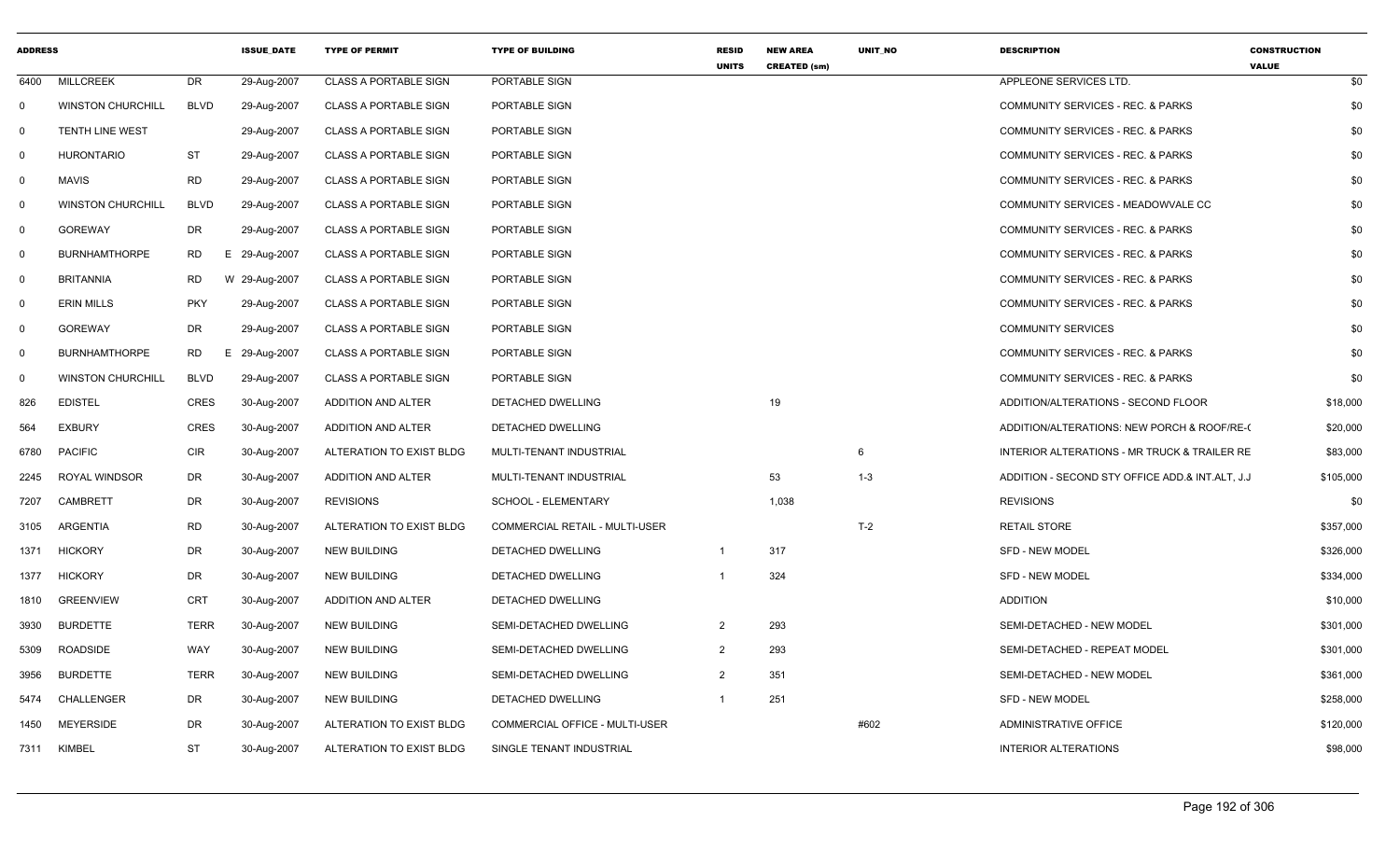| <b>ADDRESS</b> |                       |             | <b>ISSUE_DATE</b> | <b>TYPE OF PERMIT</b>        | <b>TYPE OF BUILDING</b>        | <b>RESID</b><br><b>UNITS</b> | <b>NEW AREA</b><br><b>CREATED (sm)</b> | UNIT_NO  | <b>DESCRIPTION</b>                           | <b>CONSTRUCTION</b><br><b>VALUE</b> |
|----------------|-----------------------|-------------|-------------------|------------------------------|--------------------------------|------------------------------|----------------------------------------|----------|----------------------------------------------|-------------------------------------|
| 6980           | <b>MARITZ</b>         | DR          | 30-Aug-2007       | ALTERATION TO EXIST BLDG     | <b>COMMERCIAL - OTHER</b>      |                              |                                        | 11       | PHARMACY                                     | \$31,000                            |
| -5             | <b>WENONAH</b>        | <b>DR</b>   | 30-Aug-2007       | ALTERATION TO EXIST BLDG     | DETACHED DWELLING              |                              |                                        |          | ALTERATIONS-WASHROOM RENOVATION              | \$10,000                            |
| 1357           | AVONBRIDGE            | DR          | 30-Aug-2007       | ADDITION AND ALTER           | DETACHED DWELLING              |                              | 86                                     |          | ADDITION/ALTERATIONS -                       | \$206,000                           |
| 26             | <b>OAKWOOD</b>        | AVE         | 30-Aug-2007<br>S. | <b>DEMOLITION</b>            | DETACHED DWELLING              | $\overline{1}$               |                                        |          | <b>DEMOLITION - SFD</b>                      | \$10,000                            |
| 2000           | ARGENTIA              | <b>RD</b>   | 30-Aug-2007       | ALTERATION TO EXIST BLDG     | COMMERCIAL OFFICE - MULTI-USER |                              |                                        | 210      | INTERIOR ALTERATIONS - MENGAL & MASUM BARR   | \$15,000                            |
| 5974           | <b>TWEED</b>          | <b>CRT</b>  | 30-Aug-2007       | ALTERATION TO EXIST BLDG     | DETACHED DWELLING              |                              |                                        |          | ALTERATIONS-KITCHEN RENO                     | \$10,000                            |
| 295            | <b>EGLINTON</b>       | AVE         | E 30-Aug-2007     | <b>FASCIA SIGN</b>           | COMMERCIAL RETAIL - MULTI-USER |                              |                                        | 132      | FASCIA SIGN - (2) PIZZA PIZZA                | \$15,000                            |
| 2760           | <b>DERRY</b>          | RD.         | W 30-Aug-2007     | <b>OTHER</b>                 | COMMERCIAL - OTHER             |                              |                                        |          | FIRE ONLY - FIRE SUPPRESSION SYSTEM          | \$15,000                            |
|                | <b>CITY CENTRE</b>    | <b>DR</b>   | 30-Aug-2007       | ALTERATION TO EXIST BLDG     | COMMERCIAL OFFICE - MULTI-USER |                              |                                        | 705      | INTERIOR ALTERATIONS - THE EMPLOYMENT SOLU   | \$28,000                            |
| 5090           | <b>EXPLORER</b>       | <b>DR</b>   | 30-Aug-2007       | <b>SPRINKLERS</b>            | <b>COMMERCIAL - OTHER</b>      |                              |                                        | 4-FLR    | FIRE ONLY-SPRINKLERS                         | \$2,000                             |
| 5380           | <b>TERRY FOX</b>      | <b>WAY</b>  | 30-Aug-2007       | <b>REVISIONS</b>             | COMMERCIAL RETAIL - MULTI-USER |                              | 58                                     | $9 - 11$ | PLUMBING ONLY REVISION                       | \$5,000                             |
| 790            | <b>BURNHAMTHORPE</b>  | RD.         | W 30-Aug-2007     | <b>CLASS A PORTABLE SIGN</b> | PORTABLE SIGN                  |                              |                                        |          | <b>BRITAIN INSTITUTE</b>                     | \$0                                 |
| 405            | <b>BRITANNIA</b>      | RD          | E 30-Aug-2007     | <b>OTHER</b>                 | MULTI-TENANT INDUSTRIAL        |                              |                                        |          | REPLACE 18' OF 4" WATERMAIN (EMERGENCY REP/  | \$5,000                             |
| 5985           | <b>RODEO</b>          | <b>DR</b>   | 30-Aug-2007       | <b>CLASS A PORTABLE SIGN</b> | PORTABLE SIGN                  |                              |                                        |          | COTTON GINNY LTD (RODEO DR, MISS)            | \$0                                 |
| 3029           | ARGENTIA              | <b>RD</b>   | 30-Aug-2007       | <b>CLASS A PORTABLE SIGN</b> | PORTABLE SIGN                  |                              |                                        |          | <b>HSBC BANK OF CANADA</b>                   | \$0                                 |
| 3160           | DERRY                 | <b>RD</b>   | E 30-Aug-2007     | <b>CLASS A PORTABLE SIGN</b> | PORTABLE SIGN                  |                              |                                        |          | WESTON WOOD SOLUTIONS                        | \$0                                 |
| 1970           | <b>DUNDAS</b>         | ST          | E 30-Aug-2007     | <b>CLASS A PORTABLE SIGN</b> | <b>PORTABLE SIGN</b>           |                              |                                        |          | <b>REITMANS</b>                              | \$0                                 |
| $\Omega$       | <b>DERRY</b>          | RD.         | W 30-Aug-2007     | <b>CLASS A PORTABLE SIGN</b> | PORTABLE SIGN                  |                              |                                        |          | <b>TEAM FUTURES</b>                          | \$0                                 |
| 6155           | <b>FREEMONT</b>       | <b>BLVD</b> | 30-Aug-2007       | <b>CLASS A PORTABLE SIGN</b> | PORTABLE SIGN                  |                              |                                        |          | MATTEL CANADA (FREEMONT BLVD, MISS)          | \$0                                 |
| 0              | <b>GOREWAY</b>        | <b>DR</b>   | 30-Aug-2007       | <b>CLASS A PORTABLE SIGN</b> | PORTABLE SIGN                  |                              |                                        |          | <b>COMMUNITY SERVICES - REC. &amp; PARKS</b> | \$0                                 |
| $\Omega$       | <b>ERIN MILLS</b>     | <b>PKY</b>  | 30-Aug-2007       | <b>CLASS A PORTABLE SIGN</b> | <b>PORTABLE SIGN</b>           |                              |                                        |          | MUSLIM COMMUNITY SERVICES                    | \$0                                 |
| $\mathbf 0$    | <b>ERIN MILLS</b>     | <b>PKY</b>  | 30-Aug-2007       | <b>CLASS A PORTABLE SIGN</b> | PORTABLE SIGN                  |                              |                                        |          | <b>REGION OF PEEL</b>                        | \$0                                 |
| 938            | MEADOW WOOD           | <b>RD</b>   | 31-Aug-2007       | <b>INGROUND POOL</b>         | DETACHED DWELLING              |                              |                                        |          |                                              | \$0                                 |
| 3095           | <b>TACC</b>           | DR          | 31-Aug-2007       | <b>NEW BUILDING</b>          | DETACHED DWELLING              |                              | 278                                    |          | <b>SFD - REPEAT MODEL</b>                    | \$289,000                           |
| 1372           | NORTHMOUNT            | AVE         | 31-Aug-2007       | ADDITION AND ALTER           | DETACHED DWELLING              |                              |                                        |          | ADDTN/ALTER - 2-STOREY, GARAGE-ADD/RE-FACE   | \$200,000                           |
| 4745           | <b>GLASSHILL</b>      | <b>GROV</b> | 31-Aug-2007       | <b>INGROUND POOL</b>         | DETACHED DWELLING              |                              |                                        |          |                                              | \$0                                 |
| 461            | <b>COUNTRY CLUB</b>   | <b>CRES</b> | 31-Aug-2007       | <b>NEW BUILDING</b>          | DETACHED DWELLING              |                              | 471                                    |          | <b>SFD - CUSTOM</b>                          | \$612,000                           |
| 6834           | <b>SUMMER HEIGHTS</b> | DR          | 31-Aug-2007       | <b>INGROUND POOL</b>         | DETACHED DWELLING              |                              |                                        |          |                                              | \$0                                 |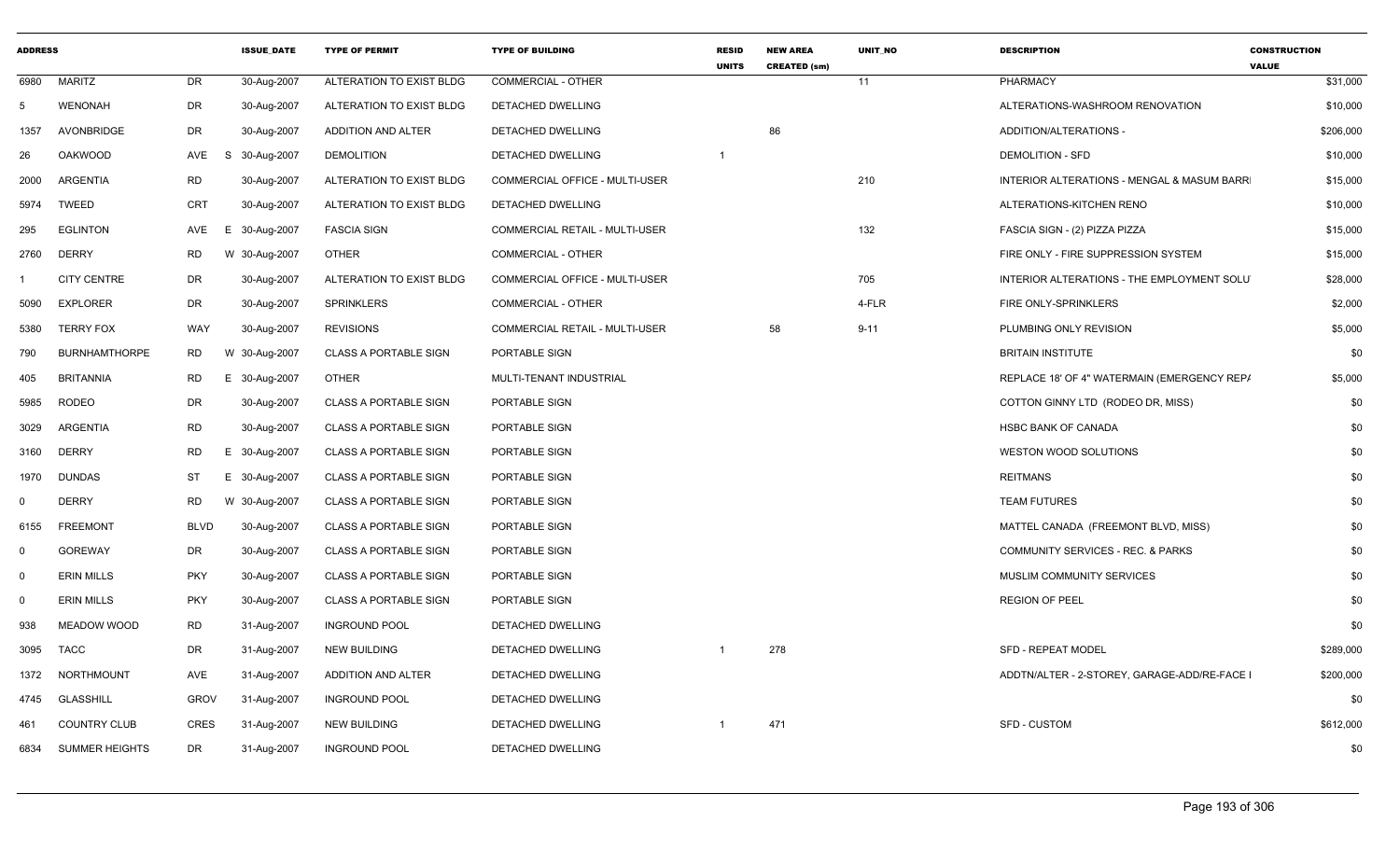| <b>ADDRESS</b> |                        |             | <b>ISSUE DATE</b> | <b>TYPE OF PERMIT</b>        | <b>TYPE OF BUILDING</b>        | <b>RESID</b><br><b>UNITS</b> | <b>NEW AREA</b><br><b>CREATED (sm)</b> | <b>UNIT NO</b> | <b>DESCRIPTION</b>                              | <b>CONSTRUCTION</b><br><b>VALUE</b> |          |
|----------------|------------------------|-------------|-------------------|------------------------------|--------------------------------|------------------------------|----------------------------------------|----------------|-------------------------------------------------|-------------------------------------|----------|
| 4665           | <b>DRAKESTONE</b>      | <b>CRES</b> | 31-Aug-2007       | ADDITION TO EXIST BLDG       | <b>DETACHED DWELLING</b>       |                              | 33                                     |                | ADDITION - 2 STOREY HEATED ADDITION & REAR DI   |                                     | \$40,000 |
|                | 2915 ARGENTIA          | RD          | 31-Aug-2007       | ALTERATION TO EXIST BLDG     | MULTI-TENANT INDUSTRIAL        |                              |                                        |                | STORAGE WAREHOUSE WITH ACCESSORY OFFICE:        | \$229,000                           |          |
| 1296           | SOUTH ALDO             | DR          | 31-Aug-2007       | <b>INGROUND POOL</b>         | DETACHED DWELLING              |                              |                                        |                |                                                 |                                     | \$0      |
| 2972           | HARVEY                 | <b>CRES</b> | 31-Aug-2007       | <b>INGROUND POOL</b>         | DETACHED DWELLING              |                              |                                        |                |                                                 |                                     | \$0      |
| 2600           | <b>SKYMARK</b>         | AVE         | 31-Aug-2007       | ALTERATION TO EXIST BLDG     | COMMERCIAL OFFICE - MULTI-USER |                              |                                        | $3 - 201$      | <b>OFFICE</b>                                   |                                     | \$40,000 |
| 233            | EAGLEWOOD              | <b>BLVD</b> | 31-Aug-2007       | ALTERATION TO EXIST BLDG     | DETACHED DWELLING              |                              |                                        |                | ALTERATIONS - LOWERING BASEMENT FLOOR           |                                     | \$10,000 |
| 6907           | YARROW                 | AVE         | 31-Aug-2007       | <b>INGROUND POOL</b>         | DETACHED DWELLING              |                              |                                        |                |                                                 |                                     | \$0      |
| 6780           | <b>FORMENTERA</b>      | AVE         | 31-Aug-2007       | ALTERATION TO EXIST BLDG     | CONDOMINIUM ROW DWELLING       |                              |                                        | #83            | ALTERATIONS-WOOD STOVE                          |                                     | \$10,000 |
| 114            | <b>FALCONER</b>        | DR          | 31-Aug-2007       | ALTERATION TO EXIST BLDG     | PUBLIC/INSTIT (EXCEPT SCHOOLS) |                              |                                        |                | INTERIOR ALTERATIONS-STREETSVILLE CHILD CAR     |                                     | \$15,000 |
| 6875           | PROFESSIONAL           | CRT         | 31-Aug-2007       | TENTS/AIR SUPPORT STRUC      | PUBLIC - OTHER                 |                              |                                        |                | TENTS-TEMPORARY, AUG-30 - SEP-10/07 (2)         |                                     | \$4,000  |
| 6836           | SECOND LINE WEST       |             | 31-Aug-2007       | <b>DEMOLITION</b>            | DETACHED DWELLING              |                              |                                        |                | DEMOLITION - SFD, BARN & SHED                   |                                     | \$10,000 |
| 22             | <b>STAVEBANK</b>       | <b>RD</b>   | 31-Aug-2007       | TENTS/AIR SUPPORT STRUC      | <b>CITY</b>                    |                              |                                        |                | (7) TEMPORARY TENTS FROM SEPT 6-10, 2007 1(20x) |                                     | \$4,000  |
| 5800           | RIVER GROVE            | AVE         | 31-Aug-2007       | <b>SPRINKLERS</b>            | <b>CITY</b>                    |                              |                                        |                | FIRE ONLY-SPRINKLERS                            |                                     | \$25,000 |
|                | 2570 CLIFF             | <b>RD</b>   | 31-Aug-2007       | <b>DEMOLITION</b>            | DETACHED DWELLING              | - 1                          |                                        |                | DEMOLITION - SFD & GARAGE                       |                                     | \$10,000 |
| 2184           | <b>HERRIDGE</b>        | DR          | 31-Aug-2007       | ALTERATION TO EXIST BLDG     | <b>DETACHED DWELLING</b>       |                              |                                        |                | ALTERATIONS-FINISHED BASEMENT/WINDOWS           |                                     | \$33,000 |
| 60             | <b>COURTNEYPARK</b>    | DR          | W 31-Aug-2007     | ALTERATION TO EXIST BLDG     | COMMERCIAL OFFICE - MULTI-USER |                              |                                        |                | PLUMBING ONLY                                   |                                     | \$0      |
| $\Omega$       | <b>BURNHAMTHORPE</b>   | RD          | 31-Aug-2007<br>E  | <b>CLASS A PORTABLE SIGN</b> | PORTABLE SIGN                  |                              |                                        |                | LIVING ARTS CENTRE                              |                                     | \$0      |
| 900            | OLD DERRY              | <b>RD</b>   | 31-Aug-2007       | <b>OTHER</b>                 | DETACHED DWELLING              |                              |                                        |                | NEW 3/4" WATER LINE                             |                                     | \$2,000  |
| 1650           | <b>DUNDAS</b>          | <b>ST</b>   | 31-Aug-2007<br>E. | <b>CLASS A PORTABLE SIGN</b> | PORTABLE SIGN                  |                              |                                        |                | <b>FOUR SEASONS SPA</b>                         |                                     | \$0      |
| 6608           | <b>DIXIE</b>           | <b>RD</b>   | 31-Aug-2007       | <b>CLASS A PORTABLE SIGN</b> | PORTABLE SIGN                  |                              |                                        |                | PRINCESS AUTO                                   |                                     | \$0      |
| 925            | <b>RATHBURN</b>        | RD          | 31-Aug-2007<br>E. | CLASS A PORTABLE SIGN        | PORTABLE SIGN                  |                              |                                        |                | OXFORD LEARNING CENTRE                          |                                     | \$0      |
| 5602           | <b>TENTH LINE WEST</b> |             | 31-Aug-2007       | <b>CLASS A PORTABLE SIGN</b> | PORTABLE SIGN                  |                              |                                        |                | DR. FABIAN TAI                                  |                                     | \$0      |
| 890            | OLD DERRY              | <b>RD</b>   | 31-Aug-2007       | <b>CLASS A PORTABLE SIGN</b> | PORTABLE SIGN                  |                              |                                        |                | MEADOWVALE PUBLIC SCHOO                         |                                     | \$0      |
| 4120           | <b>DIXIE</b>           | <b>RD</b>   | 31-Aug-2007       | <b>CLASS A PORTABLE SIGN</b> | PORTABLE SIGN                  |                              |                                        |                | <b>NUTRITION STOP</b>                           |                                     | \$0      |
| 228            | LAKESHORE              | <b>RD</b>   | W 31-Aug-2007     | CLASS A PORTABLE SIGN        | PORTABLE SIGN                  |                              |                                        |                | SYLVAN LEARNING CENTRE                          |                                     | \$0      |
| 6020           | HURONTARIO             | ST          | 31-Aug-2007       | <b>CLASS A PORTABLE SIGN</b> | PORTABLE SIGN                  |                              |                                        |                | STAG SHOP                                       |                                     | \$0      |
| 6020           | <b>HURONTARIO</b>      | <b>ST</b>   | 31-Aug-2007       | <b>CLASS A PORTABLE SIGN</b> | PORTABLE SIGN                  |                              |                                        |                | <b>STAG SHOP</b>                                |                                     | \$0      |
|                | 6020 HURONTARIO        | <b>ST</b>   | 31-Aug-2007       | <b>CLASS A PORTABLE SIGN</b> | PORTABLE SIGN                  |                              |                                        |                | <b>STAG SHOP</b>                                |                                     | \$0      |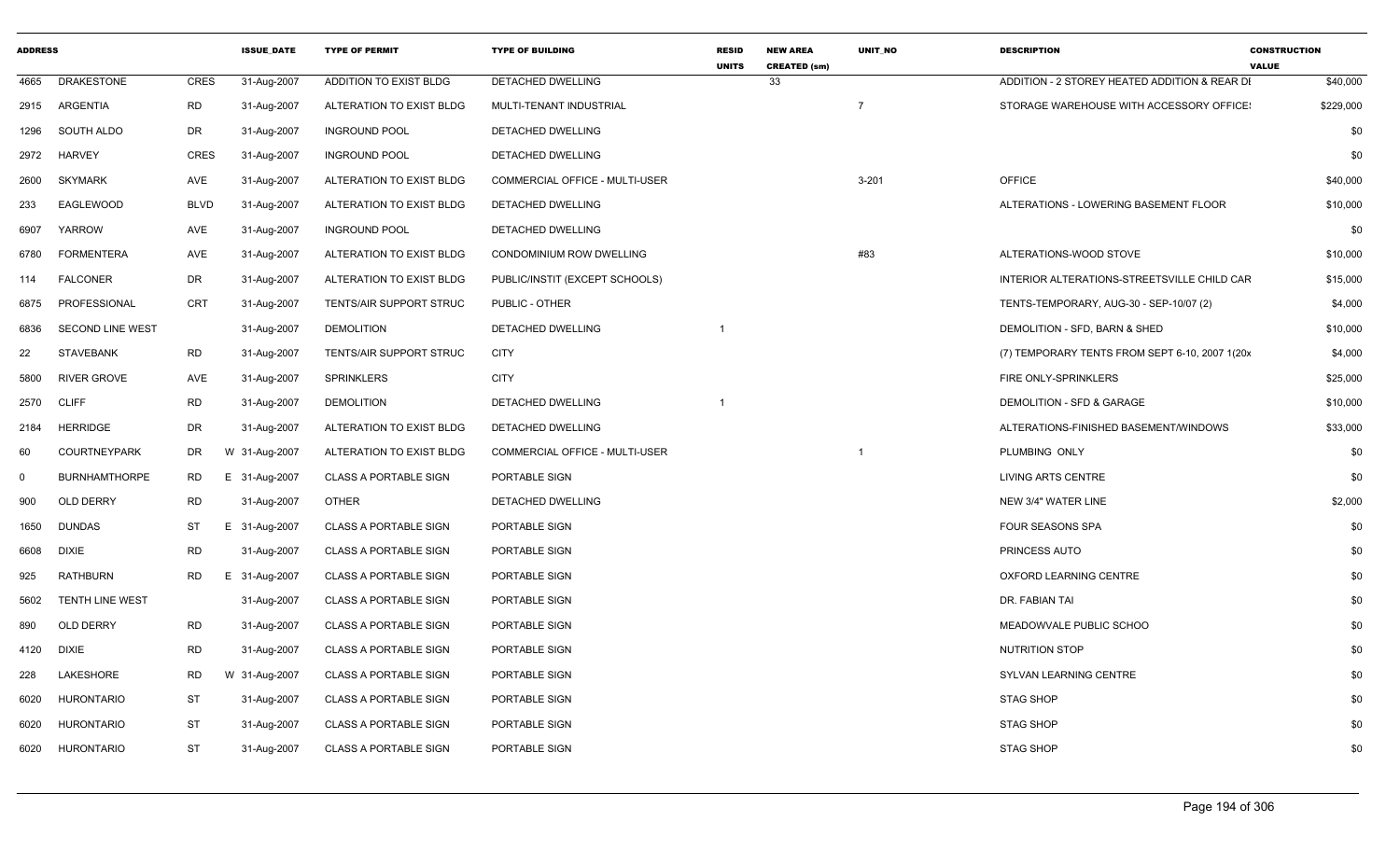| <b>ADDRESS</b> |                        |             | <b>ISSUE DATE</b> | <b>TYPE OF PERMIT</b>    | <b>TYPE OF BUILDING</b>        | <b>RESID</b><br><b>UNITS</b> | <b>NEW AREA</b><br><b>CREATED (sm)</b> | <b>UNIT NO</b> | <b>DESCRIPTION</b>                            | <b>CONSTRUCTION</b><br><b>VALUE</b> |
|----------------|------------------------|-------------|-------------------|--------------------------|--------------------------------|------------------------------|----------------------------------------|----------------|-----------------------------------------------|-------------------------------------|
| 1420           | <b>BIRCHVIEW</b>       | DR          | 04-Sep-2007       | <b>REVISIONS</b>         | DETACHED DWELLING              |                              | 501                                    |                | <b>REVISION</b>                               | \$0                                 |
| 6186           | <b>KESTREL</b>         | <b>RD</b>   | 04-Sep-2007       | <b>SPRINKLERS</b>        | <b>INDUSTRIAL - OTHER</b>      |                              |                                        |                | FIRE ONLY - SPRINKLERS                        | \$144,000                           |
| 1840           | <b>FEATHERSTON</b>     | DR          | 04-Sep-2007       | <b>NEW BUILDING</b>      | <b>DETACHED DWELLING</b>       |                              | 493                                    |                | SFD - CUSTOM                                  | \$726,000                           |
| 3382           | <b>TRILOGY</b>         | TR          | 04-Sep-2007       | <b>NEW BUILDING</b>      | DETACHED DWELLING              | $\overline{1}$               | 306                                    |                | SFD - NEW MODEL                               | \$315,000                           |
| 3391           | <b>RUTH FERTEL</b>     | <b>DR</b>   | 04-Sep-2007       | <b>NEW BUILDING</b>      | <b>DETACHED DWELLING</b>       |                              | 266                                    |                | <b>SFD - REPEAT MODEL</b>                     | \$274,000                           |
| 769            | <b>CLEMENS</b>         | <b>CRES</b> | 04-Sep-2007       | ALTERATION TO EXIST BLDG | DETACHED DWELLING              |                              |                                        |                | ALTERATIONS - SIDE ENTRANCE                   | \$5,000                             |
| 3281           | <b>MICHAUD</b>         | AVE         | 04-Sep-2007       | <b>NEW BUILDING</b>      | GARAGE/CARPORT                 |                              | 36                                     |                | NEW-GARAGE DETACHED                           | \$14,000                            |
| 5384           | VALHALLA               | <b>CRES</b> | 04-Sep-2007       | <b>NEW BUILDING</b>      | <b>DETACHED DWELLING</b>       | $\overline{1}$               | 266                                    |                | <b>SFD - REPEAT MODEL</b>                     | \$246,000                           |
| 5388           | VALHALLA               | <b>CRES</b> | 04-Sep-2007       | <b>NEW BUILDING</b>      | DETACHED DWELLING              | $\overline{1}$               | 254                                    |                | <b>SFD - REPEAT MODEL</b>                     | \$236,000                           |
| 5392           | VALHALLA               | CRES        | 04-Sep-2007       | <b>NEW BUILDING</b>      | DETACHED DWELLING              | -1                           | 277                                    |                | SFD - REPEAT MODEL                            | \$256,000                           |
| 5396           | VALHALLA               | <b>CRES</b> | 04-Sep-2007       | <b>NEW BUILDING</b>      | <b>DETACHED DWELLING</b>       | $\overline{1}$               | 266                                    |                | <b>SFD - REPEAT MODEL</b>                     | \$246,000                           |
| 5400           | VALHALLA               | <b>CRES</b> | 04-Sep-2007       | <b>NEW BUILDING</b>      | <b>DETACHED DWELLING</b>       |                              | 277                                    |                | <b>SFD - REPEAT MODEL</b>                     | \$256,000                           |
| 5478           | VALHALLA               | CRES        | 04-Sep-2007       | <b>NEW BUILDING</b>      | DETACHED DWELLING              |                              | 266                                    |                | <b>SFD - REPEAT MODEL</b>                     | \$246,000                           |
| 5482           | VALHALLA               | <b>CRES</b> | 04-Sep-2007       | <b>NEW BUILDING</b>      | <b>DETACHED DWELLING</b>       |                              | 254                                    |                | <b>SFD - REPEAT MODEL</b>                     | \$236,000                           |
| 5486           | VALHALLA               | <b>CRES</b> | 04-Sep-2007       | <b>NEW BUILDING</b>      | DETACHED DWELLING              | $\overline{1}$               | 266                                    |                | <b>SFD - REPEAT MODEL</b>                     | \$246,000                           |
| 6400           | <b>MILLCREEK</b>       | DR          | 04-Sep-2007       | ALTERATION TO EXIST BLDG | COMMERCIAL RETAIL - MULTI-USER |                              |                                        | $\overline{a}$ | <b>HAIR SALON</b>                             | \$31,000                            |
| 1250           | <b>EGLINTON</b>        | AVE<br>E    | 04-Sep-2007       | ALTERATION TO EXIST BLDG | COMMERCIAL RETAIL - MULTI-USER |                              |                                        | A              | RETAIL/WHOLESALE DISTRIBUTION                 | \$66,000                            |
| 3025           | <b>RIDGEWAY</b>        | DR          | 04-Sep-2007       | TENTS/AIR SUPPORT STRUC  | <b>INDUSTRIAL - OTHER</b>      |                              |                                        |                | TENT - TEMPORARY, AUG 30-SEP 12, 2007         | \$2,000                             |
| 1607           | <b>DUNDAS</b>          | ST          | E 04-Sep-2007     | TENTS/AIR SUPPORT STRUC  | <b>COMMERCIAL - OTHER</b>      |                              |                                        |                | TENT - TEMPORARY, AUG 30 - SEP 12/07, 20'x40' | \$2,000                             |
| 1562           | LEWISHAM               | <b>DR</b>   | 04-Sep-2007       | OTHER POOL               | DETACHED DWELLING              |                              |                                        |                |                                               | \$0                                 |
| 1510           | <b>AIMCO</b>           | <b>BLVD</b> | 05-Sep-2007       | <b>FASCIA SIGN</b>       | SINGLE TENANT INDUSTRIAL       |                              |                                        |                | FASCIA SIGN - (10) BOSTON PIZZA               | \$50,000                            |
| 33             | <b>CITY CENTRE</b>     | DR          | 05-Sep-2007       | ALTERATION TO EXIST BLDG | COMMERCIAL OFFICE - MULTI-USER |                              |                                        | 300            | INTERIOR ALTERATIONS - SPEC-UNIT              | \$15,000                            |
| 85             | LAKESHORE              | RD<br>E.    | 05-Sep-2007       | ALTERATION TO EXIST BLDG | COMMERCIAL RETAIL - MULTI-USER |                              | 119                                    |                | <b>INTERIOR ALTERATIONS</b>                   | \$34,000                            |
| 3945           | <b>DOUG LEAVENS</b>    | <b>BLVD</b> | 05-Sep-2007       | ALTERATION TO EXIST BLDG | COMMERCIAL OFFICE - MULTI-USER |                              |                                        | G-106          | <b>BEAUTY PARLOUR</b>                         | \$36,000                            |
| 6085           | <b>CREDITVIEW</b>      | <b>RD</b>   | 05-Sep-2007       | ALTERATION TO EXIST BLDG | COMMERCIAL RETAIL - MULTI-USER |                              |                                        |                | TAKE OUT RESTAURANT                           | \$28,000                            |
| 2895           | ARGENTIA               | <b>RD</b>   | 05-Sep-2007       | ALTERATION TO EXIST BLDG | MULTI-TENANT INDUSTRIAL        |                              |                                        | 6              | STORAGE WAREHOUSE                             | \$326,000                           |
| 6677           | MEADOWVALE TOWN CENCIR |             | 05-Sep-2007       | ALTERATION TO EXIST BLDG | COMMERCIAL - OTHER             |                              |                                        |                | ALTERATIONS-EXTERIOR FACADE/VESTIBULE RELO    | \$36,000                            |
| 3105           | ARGENTIA               | <b>RD</b>   | 05-Sep-2007       | <b>FASCIA SIGN</b>       | COMMERCIAL RETAIL - MULTI-USER |                              |                                        | 2              | FASCIA SIGN - (3) PET SMART                   | \$3,000                             |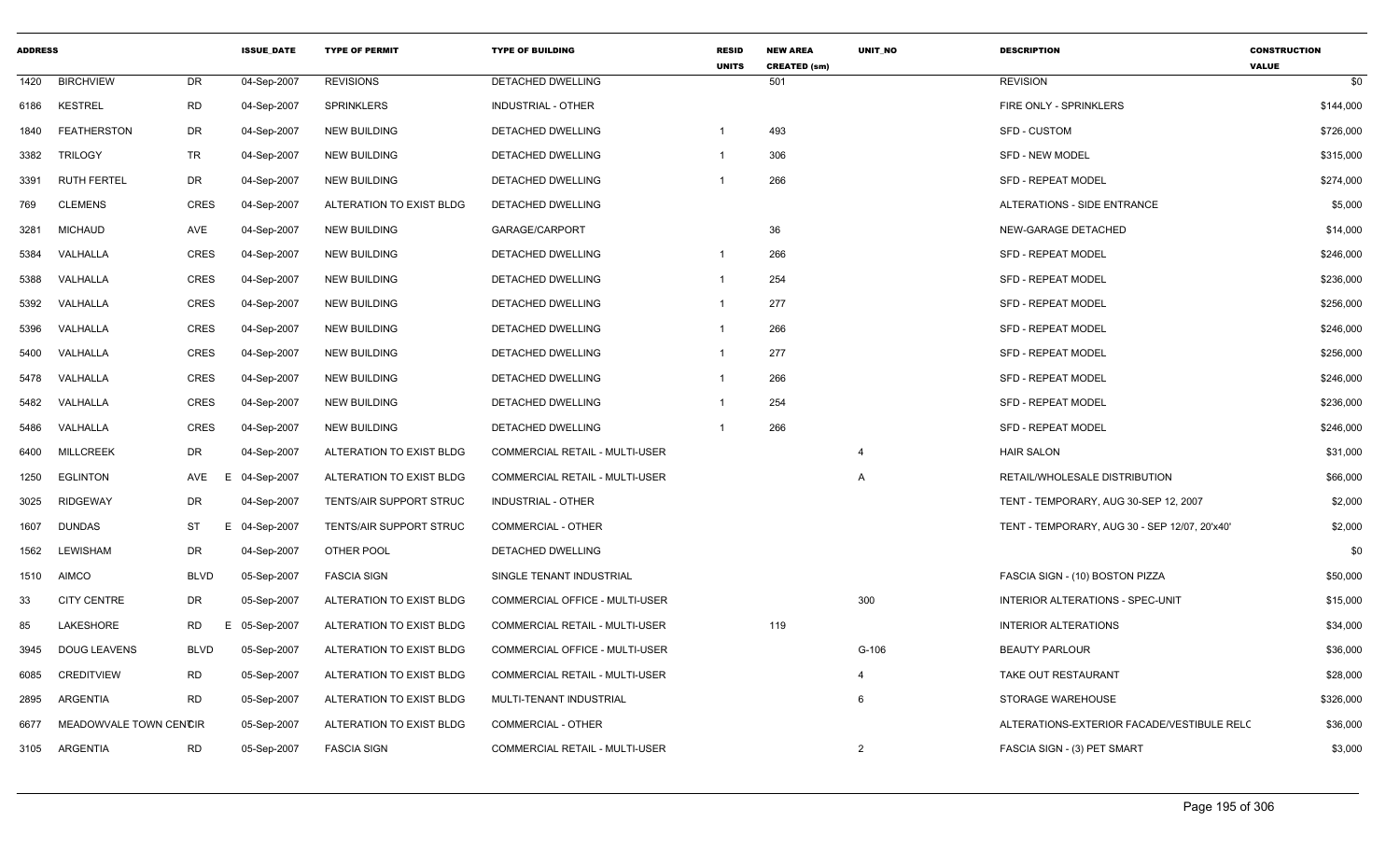| <b>ADDRESS</b> |                          |             | <b>ISSUE DATE</b> | <b>TYPE OF PERMIT</b>        | <b>TYPE OF BUILDING</b>               | <b>RESID</b><br><b>UNITS</b> | <b>NEW AREA</b><br><b>CREATED (sm)</b> | <b>UNIT NO</b> | <b>DESCRIPTION</b>                            | <b>CONSTRUCTION</b><br><b>VALUE</b> |
|----------------|--------------------------|-------------|-------------------|------------------------------|---------------------------------------|------------------------------|----------------------------------------|----------------|-----------------------------------------------|-------------------------------------|
| 966            | <b>IRISH MOSS</b>        | RD          | 05-Sep-2007       | ADDITION AND ALTER           | DETACHED DWELLING                     |                              |                                        |                | ADDITION & ALT. - CLOSING REAR COVERED PORCH  | \$10,000                            |
| 6655           | <b>AIRPORT</b>           | <b>RD</b>   | 05-Sep-2007       | ALTERATION TO EXIST BLDG     | <b>COMMERCIAL OFFICE - MULTI-USER</b> |                              |                                        | A              | <b>OFFICE</b>                                 | \$994,000                           |
| 2965           | <b>HAZELTON</b>          | PL          | 05-Sep-2007       | <b>FASCIA SIGN</b>           | COMMERCIAL RETAIL - MULTI-USER        |                              |                                        | $3 - 4$        | FASCIA SIGN - (1) HAZELTON DENTAL             | \$4,000                             |
| 235            | <b>NAHANI</b>            | WAY         | 05-Sep-2007       | PORTABLE CLASSROOM           | SCHOOL - OTHER                        |                              |                                        |                | PORTABLE - 3-RELOCATE/4-NEW, NAHANI WAY P.S.  | \$198,000                           |
| 100            | <b>CITY CENTRE</b>       | DR          | 05-Sep-2007       | ALTERATION TO EXIST BLDG     | <b>COMMERCIAL RETAIL - MULTI-USER</b> |                              |                                        | $1 - 144$      | INTERIOR ALTERATIONS-COSTA BLANC X            | \$36,000                            |
| 5100           | <b>ERIN MILLS</b>        | <b>PKY</b>  | 05-Sep-2007       | ALTERATION TO EXIST BLDG     | <b>COMMERCIAL RETAIL - MULTI-USER</b> |                              |                                        | R212-13        | INTERIOR ALTERATIONS - COSTA BLANCA X         | \$43,000                            |
| 345            | MAPLE GROVE              | AVE         | 05-Sep-2007       | ADDITION AND ALTER           | DETACHED DWELLING                     |                              | 116                                    |                | ADDITION - 2 STOREY REAR ADD, ADD SECOND FLC  | \$121,000                           |
| 2645           | <b>SKYMARK</b>           | AVE         | 05-Sep-2007       | ALTERATION TO EXIST BLDG     | <b>INDUSTRIAL - OTHER</b>             |                              |                                        | 1-FLR          | ALTERATIONS - SPEC UNIT, DEMOLITION, TENANT N | \$89,000                            |
| 1487           | WOODEDEN                 | DR          | 05-Sep-2007       | <b>REVISIONS</b>             | DETACHED DWELLING                     |                              | 458                                    |                | <b>REVISION</b>                               | \$0                                 |
| 100            | <b>CITY CENTRE</b>       | <b>DR</b>   | 05-Sep-2007       | <b>FASCIA SIGN</b>           | <b>COMMERCIAL RETAIL - MULTI-USER</b> |                              |                                        | 2-943          | FASCIA SIGN - (1) NATURALIZER                 | \$2,000                             |
| 4559           | <b>HURONTARIO</b>        | <b>ST</b>   | 05-Sep-2007       | <b>OTHER</b>                 | COMMERCIAL RETAIL - MULTI-USER        |                              |                                        | 13             | FIRE ONLY-FIRE SUPPRESSION SYSTEM             | \$15,000                            |
| 5799           | <b>TENTH LINE WEST</b>   |             | 05-Sep-2007       | FIRE DAMAGE REPAIR           | ROW DWELLING                          |                              |                                        |                | FIRE DAMAGE REPAIR                            | \$14,000                            |
| $\Omega$       | QUEENSWAY                |             | E 05-Sep-2007     | <b>CLASS A PORTABLE SIGN</b> | PORTABLE SIGN                         |                              |                                        |                | LIVING ARTS CENTRE                            | \$0                                 |
| $\Omega$       | <b>WINSTON CHURCHILL</b> | <b>BLVD</b> | 05-Sep-2007       | <b>CLASS A PORTABLE SIGN</b> | PORTABLE SIGN                         |                              |                                        |                | LIVING ARTS CENTRE                            | \$0                                 |
| $\mathbf 0$    | <b>DIXIE</b>             | <b>RD</b>   | 05-Sep-2007       | <b>CLASS A PORTABLE SIGN</b> | PORTABLE SIGN                         |                              |                                        |                | LIVING ARTS CENTRE                            | \$0                                 |
| $\mathbf 0$    | LAKESHORE                | <b>RD</b>   | W 05-Sep-2007     | <b>CLASS A PORTABLE SIGN</b> | PORTABLE SIGN                         |                              |                                        |                | LIVING ARTS CENTRE                            | \$0                                 |
| $\Omega$       | <b>ERIN MILLS</b>        | <b>PKY</b>  | 05-Sep-2007       | <b>CLASS A PORTABLE SIGN</b> | PORTABLE SIGN                         |                              |                                        |                | <b>LIVING ARTS CENTRE</b>                     | \$0                                 |
| $\mathbf 0$    | <b>EGLINTON</b>          | AVE         | 05-Sep-2007<br>W  | <b>CLASS A PORTABLE SIGN</b> | PORTABLE SIGN                         |                              |                                        |                | LIVING ARTS CENTRE                            | \$0                                 |
| $\mathbf 0$    | <b>HURONTARIO</b>        | <b>ST</b>   | 05-Sep-2007       | CLASS A PORTABLE SIGN        | PORTABLE SIGN                         |                              |                                        |                | LIVING ARTS CENTRE                            | \$0                                 |
| $\mathbf 0$    | <b>MAVIS</b>             | <b>RD</b>   | 05-Sep-2007       | <b>CLASS A PORTABLE SIGN</b> | PORTABLE SIGN                         |                              |                                        |                | LIVING ARTS CENTRE                            | \$0                                 |
| $\Omega$       | MISSISSAUGA              | <b>RD</b>   | 05-Sep-2007       | <b>CLASS A PORTABLE SIGN</b> | PORTABLE SIGN                         |                              |                                        |                | 3RD STREETSVILLE SCOUTING GROUP               | \$0                                 |
| $\mathbf 0$    | SOUTHDOWN                | <b>RD</b>   | 05-Sep-2007       | <b>CLASS A PORTABLE SIGN</b> | PORTABLE SIGN                         |                              |                                        |                | COMMUNITY SERVICES - CLARKSON C C             | \$0                                 |
| $\mathbf 0$    | <b>WINSTON CHURCHILL</b> | <b>BLVD</b> | 05-Sep-2007       | <b>CLASS A PORTABLE SIGN</b> | PORTABLE SIGN                         |                              |                                        |                | COMMUNITY SERVICES - CLARKSON C C             | \$0                                 |
| $\Omega$       | SOUTHDOWN                | <b>RD</b>   | 05-Sep-2007       | <b>CLASS A PORTABLE SIGN</b> | PORTABLE SIGN                         |                              |                                        |                | COMMUNITY SERVICES - CLARKSON C C             | \$0                                 |
| $\mathbf 0$    | LAKESHORE                | RD          | W 05-Sep-2007     | <b>CLASS A PORTABLE SIGN</b> | PORTABLE SIGN                         |                              |                                        |                | COMMUNITY SERVICES - CLARKSON C C             | \$0                                 |
| $\mathbf 0$    | <b>BRITANNIA</b>         | RD          | W 05-Sep-2007     | CLASS A PORTABLE SIGN        | PORTABLE SIGN                         |                              |                                        |                | MAYOR AND COUNCILLOR'S OFFICE - WARD 9        | \$0                                 |
| $\Omega$       | <b>BRITANNIA</b>         | <b>RD</b>   | W 05-Sep-2007     | <b>CLASS A PORTABLE SIGN</b> | PORTABLE SIGN                         |                              |                                        |                | MAYOR AND COUNCILLOR'S OFFICE - WARD 9        | \$0                                 |
| 6535           | <b>MILLCREEK</b>         | <b>DR</b>   | 05-Sep-2007       | <b>CLASS A PORTABLE SIGN</b> | PORTABLE SIGN                         |                              |                                        |                | <b>DANCE FACTORY</b>                          | \$0                                 |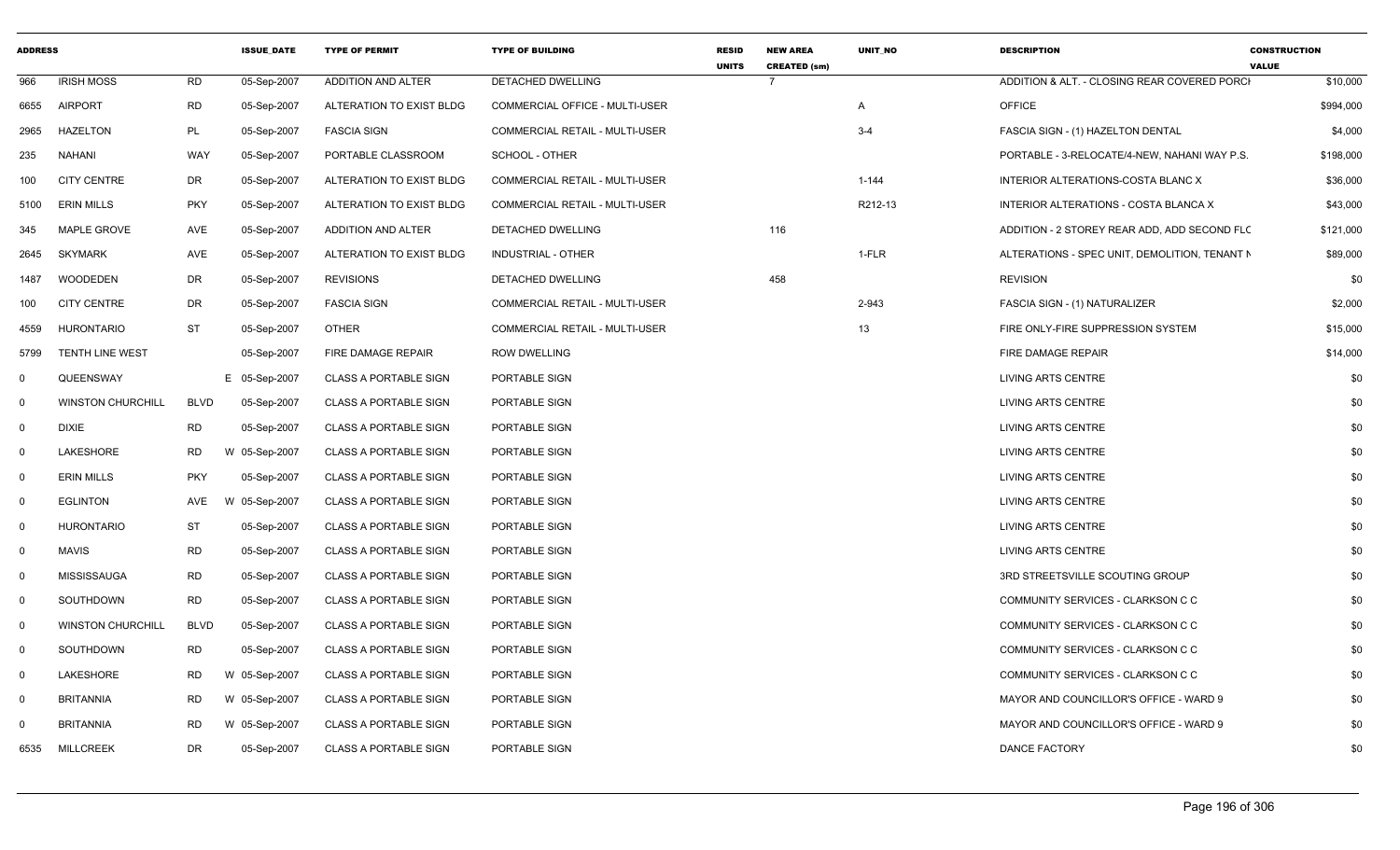| <b>ADDRESS</b> |                     |             | <b>ISSUE DATE</b> | <b>TYPE OF PERMIT</b>        | <b>TYPE OF BUILDING</b>               | <b>RESID</b><br><b>UNITS</b> | <b>NEW AREA</b><br><b>CREATED (sm)</b> | UNIT_NO     | <b>DESCRIPTION</b>                        | <b>CONSTRUCTION</b><br><b>VALUE</b> |
|----------------|---------------------|-------------|-------------------|------------------------------|---------------------------------------|------------------------------|----------------------------------------|-------------|-------------------------------------------|-------------------------------------|
| 1425           | <b>DUNDAS</b>       | ST          | E 05-Sep-2007     | <b>CLASS A PORTABLE SIGN</b> | PORTABLE SIGN                         |                              |                                        |             | CHURCHIN, ZORAN                           | \$0                                 |
| 1425           | DUNDAS              | <b>ST</b>   | E 05-Sep-2007     | <b>CLASS A PORTABLE SIGN</b> | PORTABLE SIGN                         |                              |                                        |             | CHURCHIN, ZORAN                           | \$0                                 |
| 2601           | MATHESON            | <b>BLVD</b> | 05-Sep-2007<br>E. | <b>CLASS A PORTABLE SIGN</b> | PORTABLE SIGN                         |                              |                                        |             | MATHESON MASSAGE THERAPY                  | \$0                                 |
| 6099           | MCLAUGHLIN          | RD          | 05-Sep-2007       | <b>CLASS A PORTABLE SIGN</b> | PORTABLE SIGN                         |                              |                                        |             | <b>SPECTRUM</b>                           | \$0                                 |
| 5853           | <b>EVENSTARR</b>    | CRT         | 06-Sep-2007       | <b>REVISIONS</b>             | DETACHED DWELLING                     |                              |                                        |             | <b>REVISION</b>                           | \$0                                 |
| 3117           | <b>TACC</b>         | <b>DR</b>   | 06-Sep-2007       | <b>NEW BUILDING</b>          | <b>DETACHED DWELLING</b>              | $\mathbf 1$                  | 329                                    |             | <b>SFD - REPEAT MODEL</b>                 | \$350,000                           |
| 3153           | <b>TACC</b>         | <b>DR</b>   | 06-Sep-2007       | <b>NEW BUILDING</b>          | <b>DETACHED DWELLING</b>              | -1                           | 363                                    |             | CANC JAN 14/08 - SFD - REPEAT MODEL       | \$377,000                           |
| 3177           | <b>TACC</b>         | DR          | 06-Sep-2007       | <b>NEW BUILDING</b>          | <b>DETACHED DWELLING</b>              | $\mathbf{1}$                 | 328                                    |             | CANC JAN 14/08 - SFD - REPEAT MODEL       | \$341,000                           |
| 3121           | <b>TACC</b>         | DR          | 06-Sep-2007       | <b>NEW BUILDING</b>          | DETACHED DWELLING                     | -1                           | 388                                    |             | CANC JAN 14/08 - SFD - NEW MODEL          | \$508,000                           |
| 3134           | <b>TACC</b>         | DR          | 06-Sep-2007       | <b>NEW BUILDING</b>          | DETACHED DWELLING                     | -1                           | 277                                    |             | CANC JAN 14/08 - SFD - REPEAT MODEL       | \$288,000                           |
| 1275           | <b>CARDIFF</b>      | <b>BLVD</b> | 06-Sep-2007       | MEZZANINE                    | SINGLE TENANT INDUSTRIAL              |                              | 263                                    |             | INTERIOR ALTERATIONS & MEZZANINE          | \$288,000                           |
| 5805           | WHITTLE             | <b>RD</b>   | 06-Sep-2007       | ALTERATION TO EXIST BLDG     | <b>COMMERCIAL OFFICE - MULTI-USER</b> |                              |                                        | 110-11      | <b>REAL ESTATE OFFICE</b>                 | \$77,000                            |
| 56             | LAKESHORE           | <b>RD</b>   | E 06-Sep-2007     | ALTERATION TO EXIST BLDG     | <b>COMMERCIAL RETAIL - MULTI-USER</b> |                              |                                        | B           | <b>RETAIL</b>                             | \$18,000                            |
| 425            | <b>COURTNEYPARK</b> | DR          | W 06-Sep-2007     | ALTERATION TO EXIST BLDG     | MULTI-TENANT INDUSTRIAL               |                              |                                        | -1          | DISTRIBUTION/WAREHOUSE FACILITY           | \$1,172,000                         |
| 5090           | <b>EXPLORER</b>     | DR          | 06-Sep-2007       | ALTERATION TO EXIST BLDG     | COMMERCIAL OFFICE - MULTI-USER        |                              |                                        | 200, 202-03 | INTERIOR ALTERATIONS - BRANDIMENSIONS INC | \$162,000                           |
| 585            | SOUTHDOWN           | <b>RD</b>   | 06-Sep-2007       | <b>CLASS A PORTABLE SIGN</b> | PORTABLE SIGN                         |                              |                                        |             | <b>Select Trucks</b>                      | \$0                                 |
| 600            | <b>MATHESON</b>     | <b>BLVD</b> | W 06-Sep-2007     | <b>CLASS A PORTABLE SIGN</b> | PORTABLE SIGN                         |                              |                                        |             | <b>PARTY PACKAGERS</b>                    | \$0                                 |
| 600            | MATHESON            | <b>BLVD</b> | W 06-Sep-2007     | <b>CLASS A PORTABLE SIGN</b> | PORTABLE SIGN                         |                              |                                        |             | <b>PARTY PACKAGERS</b>                    | \$0                                 |
| 3980           | <b>GRAND PARK</b>   | DR          | 06-Sep-2007       | <b>CLASS A PORTABLE SIGN</b> | PORTABLE SIGN                         |                              |                                        |             | MISSISSAUGA MEDICAL CENTRE                | \$0                                 |
| $\mathbf 0$    | <b>MAVIS</b>        | <b>RD</b>   | 06-Sep-2007       | <b>CLASS A PORTABLE SIGN</b> | PORTABLE SIGN                         |                              |                                        |             | COMMUNITY SERVICES - FRANK MCKECHNIE CC   | \$0                                 |
| $\mathbf 0$    | <b>EGLINTON</b>     | AVE         | W 06-Sep-2007     | <b>CLASS A PORTABLE SIGN</b> | PORTABLE SIGN                         |                              |                                        |             | ECONOMIC DEVELOPMENT                      | \$0                                 |
| $\mathbf 0$    | <b>MISSISSAUGA</b>  | <b>RD</b>   | 06-Sep-2007       | <b>CLASS A PORTABLE SIGN</b> | PORTABLE SIGN                         |                              |                                        |             | COMMUNITY SERVICES - CLARKSON C C         | \$0                                 |
| $\mathbf 0$    | <b>DUNDAS</b>       | ST          | W 06-Sep-2007     | <b>CLASS A PORTABLE SIGN</b> | PORTABLE SIGN                         |                              |                                        |             | COMMUNITY SERVICES - CLARKSON C C         | \$0                                 |
| $\mathbf 0$    | <b>ERIN MILLS</b>   | <b>PKY</b>  | 06-Sep-2007       | <b>CLASS A PORTABLE SIGN</b> | PORTABLE SIGN                         |                              |                                        |             | <b>CANADIAN CANCER SOCIETY</b>            | \$0                                 |
| $\mathbf 0$    | <b>MAVIS</b>        | <b>RD</b>   | 06-Sep-2007       | <b>CLASS A PORTABLE SIGN</b> | PORTABLE SIGN                         |                              |                                        |             | COMMUNITY SERVICES - FRANK MCKECHNIE CC   | \$0                                 |
| $\mathbf 0$    | <b>KENNEDY</b>      | <b>RD</b>   | 06-Sep-2007       | <b>CLASS A PORTABLE SIGN</b> | PORTABLE SIGN                         |                              |                                        |             | COMMUNITY SERVICES - FRANK MCKECHNIE CC   | \$0                                 |
| $\mathbf 0$    | <b>TRUSCOTT</b>     | <b>DR</b>   | 06-Sep-2007       | <b>CLASS A PORTABLE SIGN</b> | PORTABLE SIGN                         |                              |                                        |             | COMMUNITY SERVICES - CLARKSON C C         | \$0                                 |
| $\mathbf{0}$   | <b>HURONTARIO</b>   | ST          | 06-Sep-2007       | <b>CLASS A PORTABLE SIGN</b> | PORTABLE SIGN                         |                              |                                        |             | COMMUNITY SERVICES - FRANK MCKECHNIE CC   | \$0                                 |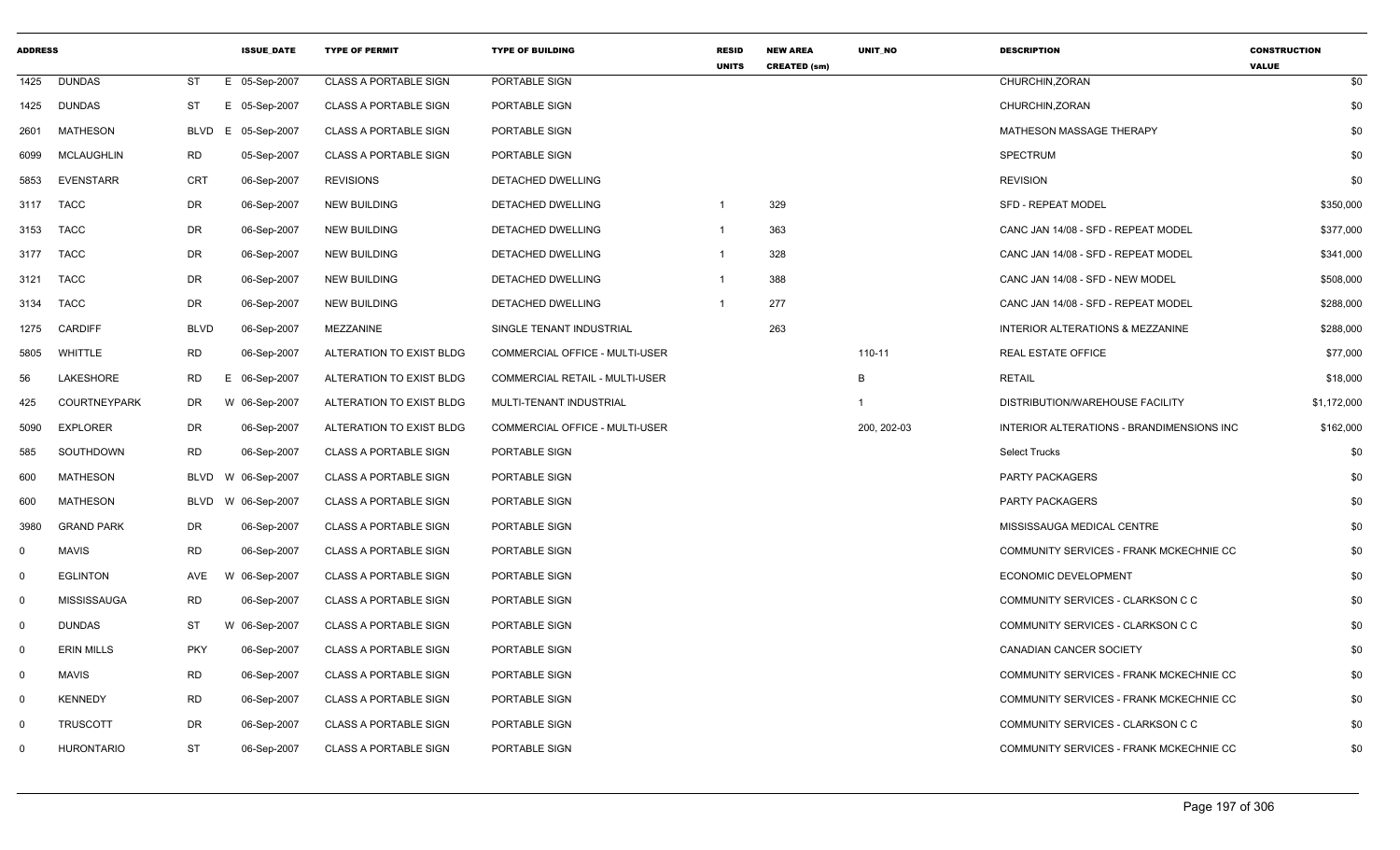| <b>ADDRESS</b> |                        |             | <b>ISSUE DATE</b> | <b>TYPE OF PERMIT</b>        | <b>TYPE OF BUILDING</b>        | <b>RESID</b><br><b>UNITS</b> | <b>NEW AREA</b><br><b>CREATED (sm)</b> | <b>UNIT NO</b>  | <b>DESCRIPTION</b>                            | <b>CONSTRUCTION</b><br><b>VALUE</b> |
|----------------|------------------------|-------------|-------------------|------------------------------|--------------------------------|------------------------------|----------------------------------------|-----------------|-----------------------------------------------|-------------------------------------|
| 0              | <b>EGLINTON</b>        | AVE         | W 06-Sep-2007     | CLASS A PORTABLE SIGN        | PORTABLE SIGN                  |                              |                                        |                 | CANADIAN CANCER SOCIETY                       | \$0                                 |
| 2155           | <b>LEANNE</b>          | <b>BLVD</b> | 06-Sep-2007       | <b>CLASS A PORTABLE SIGN</b> | PORTABLE SIGN                  |                              |                                        |                 | OXFORD LEARNING CENTRE                        | \$0                                 |
| 6677           | MEADOWVALE TOWN CENCIR |             | 06-Sep-2007       | <b>CLASS A PORTABLE SIGN</b> | PORTABLE SIGN                  |                              |                                        |                 | <b>SOFTRON TAX</b>                            | \$0                                 |
| 3111           | <b>WHARTON</b>         | WAY         | 07-Sep-2007       | ADDITION TO EXIST BLDG       | SINGLE TENANT INDUSTRIAL       |                              | 101                                    |                 | ADDITION - ADMIN. OFFICES, TURBO DEMOLITION S | \$77,000                            |
| 414            | <b>HILLBURY</b>        | <b>DR</b>   | 07-Sep-2007       | ADDITION AND ALTER           | <b>DETACHED DWELLING</b>       |                              |                                        |                 | ADDITION - EXTENSION OF EXISTING DECK         | \$10,000                            |
| 5685           | WHITTLE                | <b>RD</b>   | 07-Sep-2007       | ALTERATION TO EXIST BLDG     | COMMERCIAL OFFICE - MULTI-USER |                              |                                        |                 | <b>BUSINESS OFFICE</b>                        | \$46,000                            |
| 1153           | <b>GREENOAKS</b>       | DR          | 07-Sep-2007       | ABOVE GROUND POOL            | DETACHED DWELLING              |                              |                                        |                 |                                               | \$0                                 |
| 3524           | <b>STEEPLE CHASE</b>   | CRES        | 07-Sep-2007       | <b>NEW BUILDING</b>          | DETACHED DWELLING              |                              | 294                                    |                 | <b>SFD - NEW MODEL</b>                        | \$303,000                           |
| 5892           | <b>GLEN ERIN</b>       | DR          | 07-Sep-2007       | <b>INGROUND POOL</b>         | DETACHED DWELLING              |                              |                                        |                 |                                               | \$0                                 |
| 3340           | ORLANDO                | <b>DR</b>   | 07-Sep-2007       | ALTERATION TO EXIST BLDG     | SINGLE TENANT INDUSTRIAL       |                              |                                        |                 | <b>INTERIOR ALTERATIONS</b>                   | \$15,000                            |
| 3375           | <b>ESCADA</b>          | <b>DR</b>   | 07-Sep-2007       | <b>NEW BUILDING</b>          | DETACHED DWELLING              |                              | 288                                    |                 | <b>SFD - NEW MODEL</b>                        | \$297,000                           |
| 6417           | <b>SEAVER</b>          | <b>RD</b>   | 07-Sep-2007       | <b>INGROUND POOL</b>         | DETACHED DWELLING              |                              |                                        |                 |                                               | \$0                                 |
| 901            | <b>FOURTH</b>          | <b>ST</b>   | 07-Sep-2007       | ADDITION AND ALTER           | DETACHED DWELLING              |                              | 116                                    |                 | ADDITION/ALT - SECOND STY ADDITION, PORCH, DE | \$152,000                           |
| 275            | CHANTENAY              | <b>DR</b>   | 07-Sep-2007       | <b>INGROUND POOL</b>         | DETACHED DWELLING              |                              |                                        |                 |                                               | \$0                                 |
| 310            | <b>BURNHAMTHORPE</b>   | RD          | W 07-Sep-2007     | <b>OTHER</b>                 | APARTMENT (> 6 UNITS)          |                              |                                        | 1101,1103-1114  | OCCUPANCY PRIOR TO COMPLETION - 13 UNITS, IN  | \$0                                 |
| 310            | <b>BURNHAMTHORPE</b>   | <b>RD</b>   | W 07-Sep-2007     | <b>OTHER</b>                 | APARTMENT (> 6 UNITS)          |                              |                                        | 1201,1203-1214  | OCCUPANCY PRIOR TO COMPLETION - 13 UNITS, IN  | \$0                                 |
| 310            | <b>BURNHAMTHORPE</b>   | <b>RD</b>   | W 07-Sep-2007     | <b>OTHER</b>                 | APARTMENT (> 6 UNITS)          |                              |                                        | 1301, 1303-1314 | OCCUPANCY PRIOR TO COMPLETION - 13 UNITS, IN  | \$0                                 |
| 310            | <b>BURNHAMTHORPE</b>   | RD          | W 07-Sep-2007     | <b>OTHER</b>                 | APARTMENT (> 6 UNITS)          |                              |                                        | 1401, 1403-1414 | OCCUPANCY PRIOR TO COMPLETION - 13 UNITS, IN  | \$0                                 |
| 310            | <b>BURNHAMTHORPE</b>   | <b>RD</b>   | W 07-Sep-2007     | <b>OTHER</b>                 | APARTMENT (> 6 UNITS)          |                              |                                        | 1601, 1603-1614 | OCCUPANCY PRIOR TO COMPLETION - 13 UNITS, IN  | \$0                                 |
| 1456           | <b>FAIRMILE</b>        | <b>CRT</b>  | 07-Sep-2007       | <b>OTHER</b>                 | <b>DETACHED DWELLING</b>       |                              |                                        |                 | ADDITION -NEW CANOPY OVER EXISTING FRONT PO   | \$10,000                            |
| 6655           | <b>AIRPORT</b>         | <b>RD</b>   | 07-Sep-2007       | ELECTROMAG LOCK DEVICE       | COMMERCIAL - OTHER             |                              |                                        |                 | FIRE ONLY - MAGLOCKS                          | \$60,000                            |
| 441            | CAMDEN                 | CIR         | 07-Sep-2007       | <b>INGROUND POOL</b>         | <b>DETACHED DWELLING</b>       |                              |                                        |                 |                                               | \$0                                 |
| 742            | <b>FIELDSTONE</b>      | <b>RD</b>   | 07-Sep-2007       | <b>INGROUND POOL</b>         | DETACHED DWELLING              |                              |                                        |                 |                                               | \$0                                 |
| 550            | PENDANT                | <b>DR</b>   | 07-Sep-2007       | TENTS/AIR SUPPORT STRUC      | INDUSTRIAL - OTHER             |                              |                                        |                 | TENT-TEMPORARY, (AUG 23-27/07) (1)            | \$2,000                             |
| 3413           | WOLFEDALE              | <b>RD</b>   | 07-Sep-2007       | <b>SPRINKLERS</b>            | INDUSTRIAL - OTHER             |                              |                                        |                 | FIRE ONLY-SPRINKLER REVISION                  | \$15,000                            |
| 3292           | <b>GALBRAITH</b>       | <b>DR</b>   | 07-Sep-2007       | <b>INGROUND POOL</b>         | DETACHED DWELLING              |                              |                                        |                 |                                               | \$0                                 |
| 3339           | <b>CACTUS</b>          | <b>GATE</b> | 07-Sep-2007       | <b>INGROUND POOL</b>         | DETACHED DWELLING              |                              |                                        |                 |                                               | \$0                                 |
| 2391           | LAKESHORE              | <b>RD</b>   | W 07-Sep-2007     | <b>SPRINKLERS</b>            | INDUSTRIAL - OTHER             |                              |                                        |                 | FIRE ONLY-SPRINKLERS                          | \$15,000                            |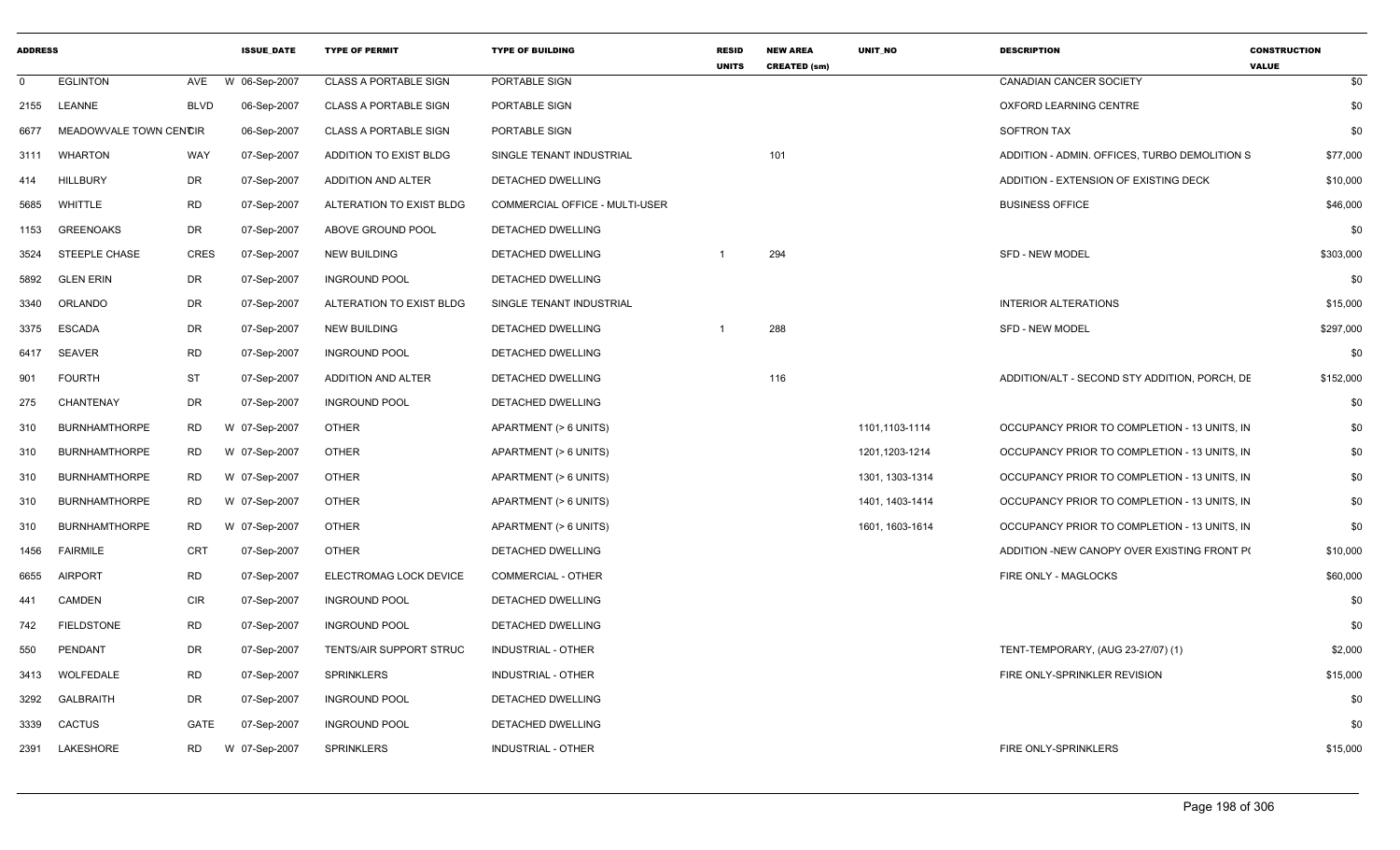| <b>ADDRESS</b> |                          |             | <b>ISSUE_DATE</b> | <b>TYPE OF PERMIT</b>          | <b>TYPE OF BUILDING</b>               | <b>RESID</b><br><b>UNITS</b> | <b>NEW AREA</b><br><b>CREATED (sm)</b> | UNIT_NO  | <b>DESCRIPTION</b>                          | <b>CONSTRUCTION</b><br><b>VALUE</b> |
|----------------|--------------------------|-------------|-------------------|--------------------------------|---------------------------------------|------------------------------|----------------------------------------|----------|---------------------------------------------|-------------------------------------|
| 5366           | <b>FRESHWATER</b>        | DR          | 07-Sep-2007       | <b>NEW BUILDING</b>            | DETACHED DWELLING                     | $\mathbf{1}$                 | 320                                    |          | <b>SFD - REPEAT MODEL</b>                   | \$297,000                           |
| 5360           | <b>FRESHWATER</b>        | DR          | 07-Sep-2007       | <b>NEW BUILDING</b>            | DETACHED DWELLING                     | -1                           | 320                                    |          | SFD - REPEAT MODEL                          | \$297,000                           |
| 3435           | <b>TRILOGY</b>           | TR          | 07-Sep-2007       | <b>NEW BUILDING</b>            | DETACHED DWELLING                     | -1                           | 320                                    |          | SFD - REPEAT MODEL                          | \$297,000                           |
| 5397           | <b>FRESHWATER</b>        | DR          | 07-Sep-2007       | <b>NEW BUILDING</b>            | <b>DETACHED DWELLING</b>              | $\mathbf{1}$                 | 320                                    |          | <b>SFD - REPEAT MODEL</b>                   | \$297,000                           |
| 5401           | FRESHWATER               | DR          | 07-Sep-2007       | <b>NEW BUILDING</b>            | DETACHED DWELLING                     | -1                           | 320                                    |          | <b>SFD - REPEAT MODEL</b>                   | \$297,000                           |
| 5405           | <b>FRESHWATER</b>        | DR          | 07-Sep-2007       | <b>NEW BUILDING</b>            | DETACHED DWELLING                     | -1                           | 322                                    |          | <b>SFD - REPEAT MODEL</b>                   | \$299,000                           |
| 5359           | <b>FRESHWATER</b>        | DR          | 07-Sep-2007       | <b>NEW BUILDING</b>            | DETACHED DWELLING                     | $\mathbf{1}$                 | 268                                    |          | <b>SFD - REPEAT MODEL</b>                   | \$248,000                           |
| 4141           | <b>DIXIE</b>             | <b>RD</b>   | 07-Sep-2007       | ALTERATION TO EXIST BLDG       | <b>COMMERCIAL - OTHER</b>             |                              |                                        | $31 - B$ | <b>RETAIL SALES</b>                         | \$16,000                            |
| 2690           | WIDEMARR                 | <b>RD</b>   | 07-Sep-2007       | FIRE DAMAGE REPAIR             | SEMI-DETACHED DWELLING                |                              |                                        |          | FIRE DAMAGE REPAIR                          | \$150,000                           |
| 6711           | MISSISSAUGA              | <b>RD</b>   | 07-Sep-2007       | <b>SPRINKLERS</b>              | <b>COMMERCIAL OFFICE - MULTI-USER</b> |                              |                                        |          | FIRE ONLY-SPRINKLERS/FIRE ALARM             | \$16,000                            |
| 6677           | MEADOWVALE TOWN CENCIR   |             | 07-Sep-2007       | <b>SPRINKLERS</b>              | <b>COMMERCIAL RETAIL - MULTI-USER</b> |                              |                                        |          | FIRE ONLY-SPRINKLERS/FIRE ALARM             | \$16,000                            |
| 2301           | <b>ROYAL WINDSOR</b>     | DR          | 07-Sep-2007       | FIRE CODE RETROFIT             | MULTI-TENANT INDUSTRIAL               |                              |                                        |          | FIRE ONLY-FIRE ALARM SYSTEM                 | \$16,000                            |
| 3060           | CARAVELLE                | DR          | 07-Sep-2007       | ELECTROMAG LOCK DEVICE         | MULTI-TENANT INDUSTRIAL               |                              |                                        | 1-FLR    | FIRE ONLY-MAGLOCK (2)                       | \$6,000                             |
| 7035           | <b>PACIFIC</b>           | <b>CIR</b>  | 07-Sep-2007       | <b>TENTS/AIR SUPPORT STRUC</b> | SINGLE TENANT INDUSTRIAL              |                              |                                        |          | TEMPORARY-TENT, SEPT 12-17/07 (1)           | \$2,000                             |
| 5130           | <b>DIXIE</b>             | <b>RD</b>   | 07-Sep-2007       | <b>TENTS/AIR SUPPORT STRUC</b> | MULTI-TENANT INDUSTRIAL               |                              |                                        |          | TEMPORARY-TENT, SEPT 14-24/04 (1)           | \$2,000                             |
| 2155           | LEANNE                   | <b>BLVD</b> | 07-Sep-2007       | <b>CLASS A PORTABLE SIGN</b>   | PORTABLE SIGN                         |                              |                                        |          | SOFTRON TAX                                 | \$0                                 |
| 2155           | <b>LEANNE</b>            | <b>BLVD</b> | 07-Sep-2007       | <b>CLASS A PORTABLE SIGN</b>   | PORTABLE SIGN                         |                              |                                        |          | <b>SOFTRON TAX</b>                          | \$0                                 |
| 2155           | LEANNE                   | <b>BLVD</b> | 07-Sep-2007       | <b>CLASS A PORTABLE SIGN</b>   | PORTABLE SIGN                         |                              |                                        |          | <b>SOFTRON TAX</b>                          | \$0                                 |
| 3311           | <b>GREENBELT</b>         | <b>CRES</b> | 07-Sep-2007       | ALTERATION TO EXIST BLDG       | DETACHED DWELLING                     |                              |                                        |          | <b>EMERGENCY 3/4" WATER SERVICES REPAIR</b> | \$4,000                             |
| 720            | <b>BRISTOL</b>           | <b>RD</b>   | W 07-Sep-2007     | <b>CLASS A PORTABLE SIGN</b>   | PORTABLE SIGN                         |                              |                                        |          | LITTLE CEASERS PIZZA                        | \$0                                 |
| 1870           | <b>DUNDAS</b>            | <b>ST</b>   | E 07-Sep-2007     | <b>CLASS A PORTABLE SIGN</b>   | PORTABLE SIGN                         |                              |                                        |          | <b>OZ TECH COMPUTERS</b>                    | \$0                                 |
| 649            | QUEENSWAY                |             | W 07-Sep-2007     | <b>CLASS A PORTABLE SIGN</b>   | PORTABLE SIGN                         |                              |                                        |          | PREPSKILLS INC.                             | \$0                                 |
| 655            | QUEENSWAY                |             | E 07-Sep-2007     | <b>CLASS A PORTABLE SIGN</b>   | PORTABLE SIGN                         |                              |                                        |          | MISSISSAUGA KAR KARE CENTRES                | \$0                                 |
| $\mathbf 0$    | <b>MAVIS</b>             | <b>RD</b>   | 07-Sep-2007       | <b>CLASS A PORTABLE SIGN</b>   | PORTABLE SIGN                         |                              |                                        |          | MISSISSAUGA NEW NORTH RHYTHMIC CLUB         | \$0                                 |
| $\mathbf 0$    | <b>WINSTON CHURCHILL</b> | <b>BLVD</b> | 07-Sep-2007       | <b>CLASS A PORTABLE SIGN</b>   | PORTABLE SIGN                         |                              |                                        |          | <b>REGION OF PEEL</b>                       | \$0                                 |
| $\mathbf 0$    | <b>WINSTON CHURCHILL</b> | <b>BLVD</b> | 07-Sep-2007       | <b>CLASS A PORTABLE SIGN</b>   | PORTABLE SIGN                         |                              |                                        |          | STREETSVILLE / MEADOWVALE FOOTBALL LEAGUE   | \$0                                 |
| 3050           | VEGA                     | <b>BLVD</b> | 07-Sep-2007       | <b>CLASS A PORTABLE SIGN</b>   | PORTABLE SIGN                         |                              |                                        |          | <b>PARTY PACKAGERS</b>                      | \$0                                 |
| $\mathbf{0}$   | <b>WINSTON CHURCHILL</b> | <b>BLVD</b> | 07-Sep-2007       | <b>CLASS A PORTABLE SIGN</b>   | PORTABLE SIGN                         |                              |                                        |          | STREETSVILLE / MEADOWVALE FOOTBALL LEAGUE   | \$0                                 |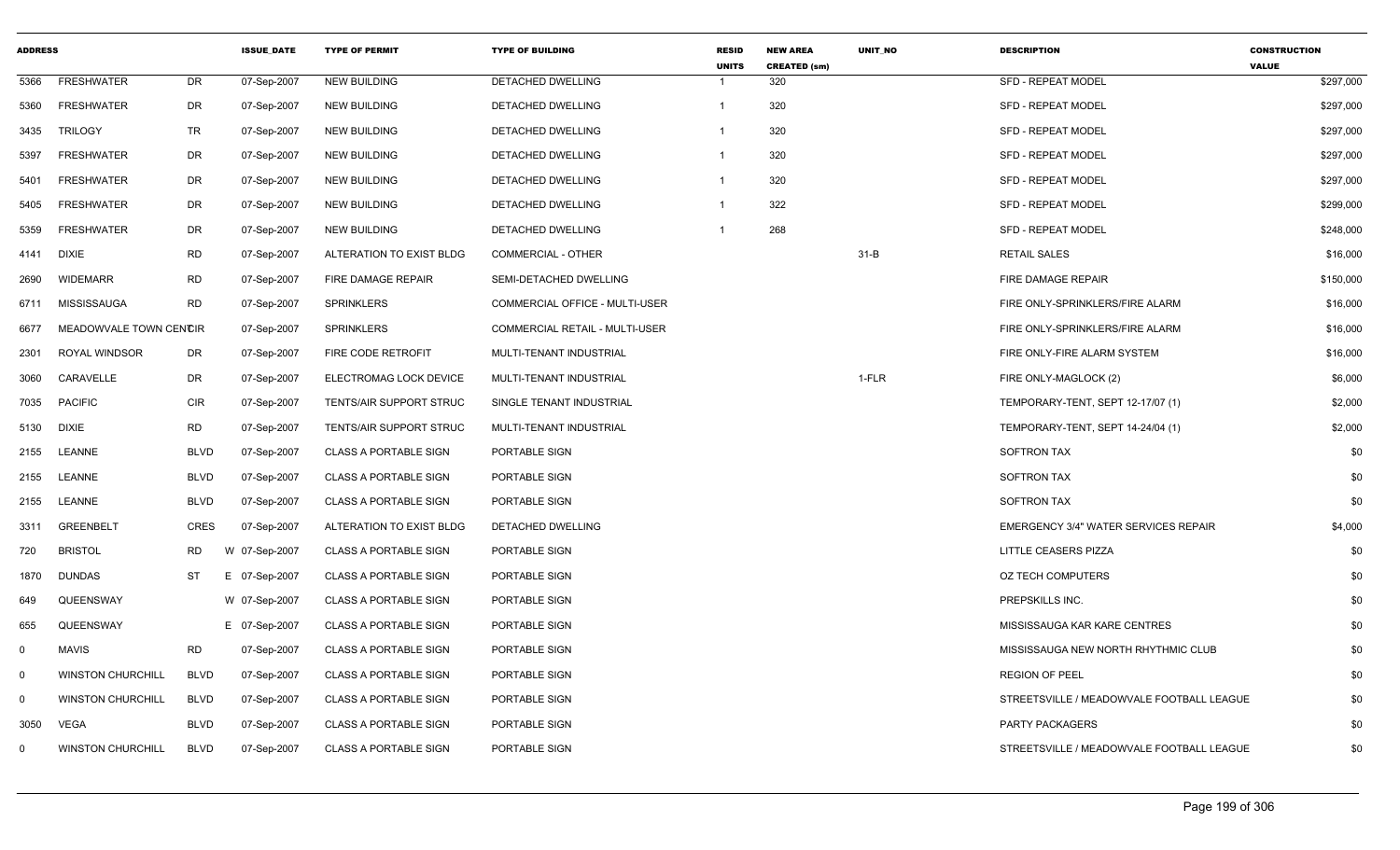| <b>ADDRESS</b> |                       |             | <b>ISSUE_DATE</b> | <b>TYPE OF PERMIT</b>        | <b>TYPE OF BUILDING</b>        | <b>RESID</b><br><b>UNITS</b> | <b>NEW AREA</b><br><b>CREATED (sm)</b> | UNIT_NO        | <b>DESCRIPTION</b>                           | <b>CONSTRUCTION</b><br><b>VALUE</b> |
|----------------|-----------------------|-------------|-------------------|------------------------------|--------------------------------|------------------------------|----------------------------------------|----------------|----------------------------------------------|-------------------------------------|
| $\Omega$       | <b>ERIN MILLS</b>     | <b>PKY</b>  | 07-Sep-2007       | <b>CLASS A PORTABLE SIGN</b> | PORTABLE SIGN                  |                              |                                        |                | STREETSVILLE / MEADOWVALE FOOTBALL LEAGUE    | \$0                                 |
| 700            | DUNDAS                | ST          | E 07-Sep-2007     | <b>CLASS A PORTABLE SIGN</b> | PORTABLE SIGN                  |                              |                                        |                | AIMCO LABOUR LEASE INC                       | \$0                                 |
| 2640           | ARGENTIA              | RD          | 07-Sep-2007       | <b>CLASS A PORTABLE SIGN</b> | PORTABLE SIGN                  |                              |                                        |                | <b>ISECO SAFETY SHOES</b>                    | \$0                                 |
| 2300 DIXIE     |                       | RD          | 07-Sep-2007       | <b>CLASS A PORTABLE SIGN</b> | PORTABLE SIGN                  |                              |                                        |                | THE BRIDAL STORE                             | \$0                                 |
| 1077           | <b>NORTH SERVICE</b>  | <b>RD</b>   | 07-Sep-2007       | <b>CLASS A PORTABLE SIGN</b> | PORTABLE SIGN                  |                              |                                        |                | SHOPPERS DRUG MART                           | \$0                                 |
| 377            | <b>BURNHAMTHORPE</b>  | RD          | E 07-Sep-2007     | <b>CLASS A PORTABLE SIGN</b> | PORTABLE SIGN                  |                              |                                        |                | HAIRWAVES                                    | \$0                                 |
| 3221           | <b>DERRY</b>          | RD          | W 07-Sep-2007     | <b>CLASS A PORTABLE SIGN</b> | PORTABLE SIGN                  |                              |                                        |                | M & M MEAT SHOP (DERRY W, MISS)              | \$0                                 |
| 3221           | <b>DERRY</b>          | RD          | W 07-Sep-2007     | <b>CLASS A PORTABLE SIGN</b> | PORTABLE SIGN                  |                              |                                        |                | M & M MEAT SHOP (DERRY W, MISS)              | \$0                                 |
| 2396           | <b>DEL FIORE</b>      | DR          | 07-Sep-2007       | ALTERATION TO EXIST BLDG     | DETACHED DWELLING              |                              |                                        |                | PLUMBING ONLY                                | \$20,000                            |
| 935            | <b>EGLINTON</b>       | AVE         | 10-Sep-2007       | NEW BUILDING                 | <b>CHURCH</b>                  |                              |                                        |                | NEW - MOSQUE, MASJID-E FAROOQ-E AZAM, COMP   | \$0                                 |
| 1441           | ALEXANDRA             | AVE         | 10-Sep-2007       | ADDITION TO EXIST BLDG       | DETACHED DWELLING              |                              | 216                                    |                | ADDITION/ALTER: 1&2 STOREY ADDITION/DETACHE  | \$281,000                           |
| 7360           | BRAMALEA              | <b>RD</b>   | 10-Sep-2007       | <b>NEW BUILDING</b>          | MULTI-TENANT INDUSTRIAL        |                              | 774                                    | E              | NEW - SELF STORAGE BLDG'E', AAA SAFE PRIVATE | \$580,000                           |
| 7360           | BRAMALEA              | RD          | 10-Sep-2007       | <b>NEW BUILDING</b>          | MULTI-TENANT INDUSTRIAL        |                              | 1,060                                  | E              | NEW - SELF STORAGE BLDG'F', AAA SAFE PRIVATE | \$796,000                           |
| 7360           | BRAMALEA              | RD          | 10-Sep-2007       | <b>NEW BUILDING</b>          | MULTI-TENANT INDUSTRIAL        |                              | 1,400                                  | G              | NEW - SELF STORAGE BLDG'G', AAA SAFE PRIVATE | \$1,052,000                         |
| 5327           | <b>ROADSIDE</b>       | WAY         | 10-Sep-2007       | <b>NEW BUILDING</b>          | SEMI-DETACHED DWELLING         | 2                            | 335                                    |                | SEMI-DETACHED - NEW MODEL                    | \$345,000                           |
| 2985           | <b>DREW</b>           | RD          | 10-Sep-2007       | ALTERATION TO EXIST BLDG     | MULTI-TENANT INDUSTRIAL        |                              |                                        | 207            | <b>OFFICE &amp; MATERIAL STORAGE</b>         | \$46,000                            |
| 2431           | <b>STANFIELD</b>      | <b>RD</b>   | 10-Sep-2007       | <b>FASCIA SIGN</b>           | INDUSTRIAL - OTHER             |                              |                                        |                | 1 FASCIA SIGN - BANDAG                       | \$1,000                             |
| 2121           | ROCHE                 | CRT         | 10-Sep-2007       | <b>OTHER</b>                 | APARTMENT (> 6 UNITS)          |                              |                                        |                | FIRE ONLY-FIRE REPLACEMENT PANEL             | \$16,000                            |
| 1609           | APPLEWOOD             | <b>RD</b>   | 10-Sep-2007       | ADDITION TO EXIST BLDG       | DETACHED DWELLING              |                              | 33                                     |                | <b>ADDITION - 1 STOREY</b>                   | \$30,000                            |
| 100            | <b>CITY CENTRE</b>    | DR          | 10-Sep-2007       | <b>FASCIA SIGN</b>           | COMMERCIAL RETAIL - MULTI-USER |                              |                                        | $1 - 735$      | FASCIA SIGN - (1) PORTRAITS PLUS             | \$15,000                            |
| 5250           | SATELLITE             | DR          | 10-Sep-2007       | <b>CHANGE OF USE</b>         | MULTI-TENANT INDUSTRIAL        |                              |                                        |                | WAREHOUSE                                    | \$15,000                            |
| 6895           | <b>EARLY SETTLER</b>  | <b>ROW</b>  | 10-Sep-2007       | <b>DEMOLITION</b>            | GARAGE/CARPORT                 |                              |                                        |                | <b>DEMOLITION - GARAGE</b>                   | \$1,000                             |
| 5419           | OSCAR PETERSON        | <b>BLVD</b> | 10-Sep-2007       | <b>NEW BUILDING</b>          | <b>DETACHED DWELLING</b>       |                              | 335                                    |                | SFD - REPEAT MODEL                           | \$312,000                           |
| 5423           | <b>OSCAR PETERSON</b> | <b>BLVD</b> | 10-Sep-2007       | <b>NEW BUILDING</b>          | DETACHED DWELLING              |                              | 335                                    |                | SFD - REPEAT MODEL                           | \$312,000                           |
| 5420           | <b>BESTVIEW</b>       | WAY         | 10-Sep-2007       | <b>NEW BUILDING</b>          | DETACHED DWELLING              | -1                           | 335                                    |                | <b>SFD - REPEAT MODEL</b>                    | \$312,000                           |
| 5416           | <b>BESTVIEW</b>       | WAY         | 10-Sep-2007       | <b>NEW BUILDING</b>          | DETACHED DWELLING              | -1                           | 335                                    |                | <b>SFD - REPEAT MODEL</b>                    | \$312,000                           |
| 3079           | <b>TACC</b>           | DR          | 10-Sep-2007       | <b>NEW BUILDING</b>          | DETACHED DWELLING              |                              | 335                                    |                | <b>SFD - REPEAT MODEL</b>                    | \$312,000                           |
|                | 2200 EGLINTON         | AVE         | W 10-Sep-2007     | ELECTROMAG LOCK DEVICE       | PUBLIC - OTHER                 |                              |                                        | G <sub>2</sub> | FIRE ONLY-MAGLOCK (1)                        | \$5,000                             |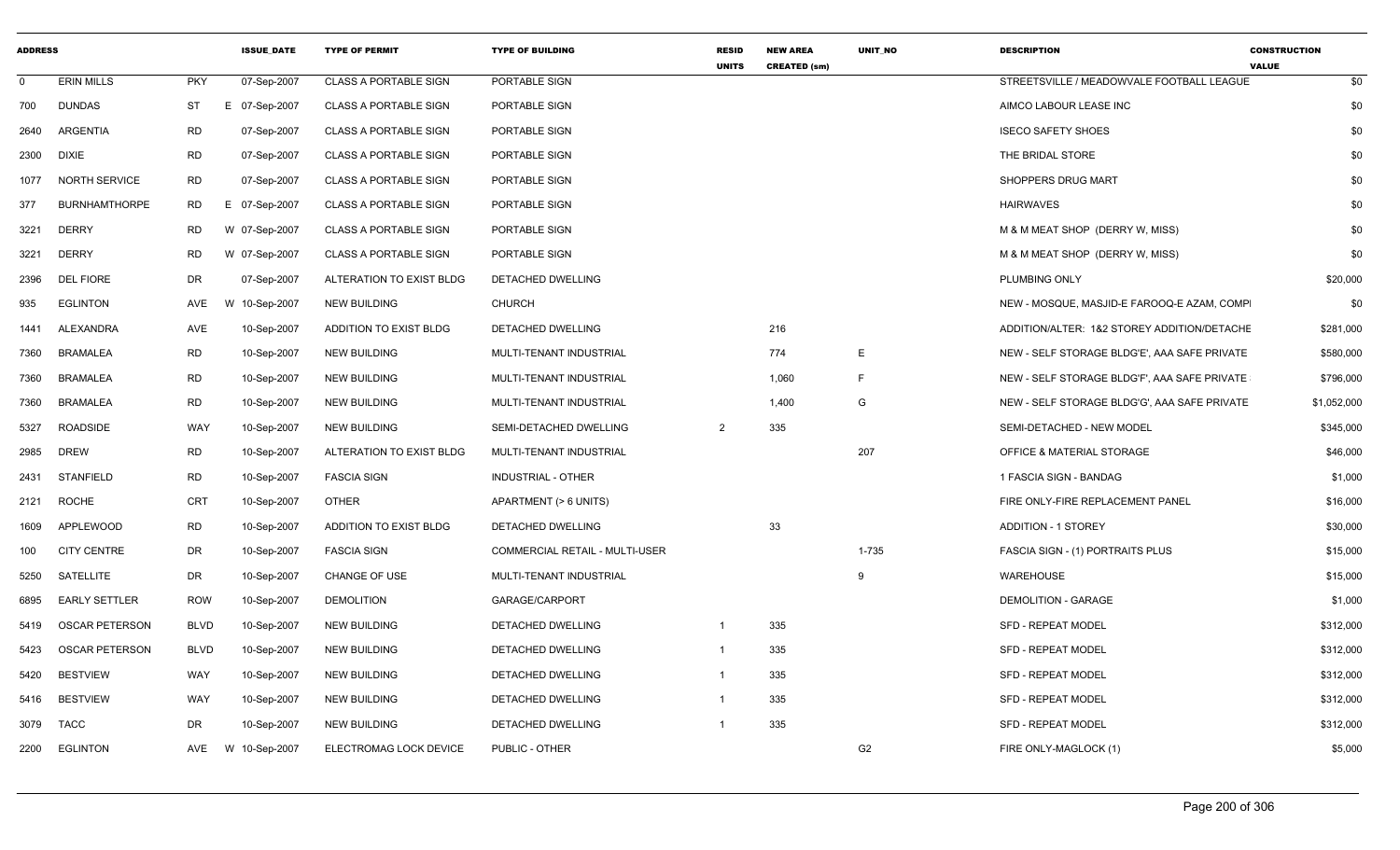| <b>ADDRESS</b> |                          |             | <b>ISSUE DATE</b> | <b>TYPE OF PERMIT</b>        | <b>TYPE OF BUILDING</b>  | <b>RESID</b><br><b>UNITS</b> | <b>NEW AREA</b><br><b>CREATED (sm)</b> | UNIT_NO | <b>DESCRIPTION</b>                          | <b>CONSTRUCTION</b><br><b>VALUE</b> |
|----------------|--------------------------|-------------|-------------------|------------------------------|--------------------------|------------------------------|----------------------------------------|---------|---------------------------------------------|-------------------------------------|
| 4776           | <b>GLASSHILL</b>         | <b>GROV</b> | 10-Sep-2007       | ALTERATION TO EXIST BLDG     | <b>DETACHED DWELLING</b> |                              |                                        |         | ALTERATIONS-FOYER EXTENSION                 | \$10,000                            |
| 755            | QUEENSWAY                |             | E 10-Sep-2007     | <b>CLASS A PORTABLE SIGN</b> | PORTABLE SIGN            |                              |                                        |         | <b>STEPPIN RIGHT</b>                        | \$0                                 |
| 25             | <b>WATLINE</b>           | AVE         | 10-Sep-2007       | <b>CLASS A PORTABLE SIGN</b> | PORTABLE SIGN            |                              |                                        |         | <b>HERBAL MAGIC</b>                         | \$0                                 |
| $\mathbf 0$    | <b>ERIN MILLS</b>        | <b>PKY</b>  | 10-Sep-2007       | <b>CLASS A PORTABLE SIGN</b> | PORTABLE SIGN            |                              |                                        |         | MAYOR AND COUNCILLOR'S OFFICE - WARD 9      | \$0                                 |
| $\mathbf 0$    | <b>DERRY</b>             | <b>RD</b>   | W 10-Sep-2007     | <b>CLASS A PORTABLE SIGN</b> | PORTABLE SIGN            |                              |                                        |         | COMMUNITY SERVICES - MEADOWVALE CC          | \$0                                 |
| 1460           | <b>SPRING</b>            | <b>RD</b>   | 10-Sep-2007       | <b>OTHER</b>                 | <b>DETACHED DWELLING</b> |                              |                                        |         | SEWER CONVERSION                            | \$7,000                             |
| 845            | <b>CENTRAL</b>           | <b>PKY</b>  | W 10-Sep-2007     | <b>CLASS A PORTABLE SIGN</b> | PORTABLE SIGN            |                              |                                        |         | <b>WHEEL CARE TRANSIT</b>                   | \$0                                 |
| 0              | <b>WINSTON CHURCHILL</b> | <b>BLVD</b> | 10-Sep-2007       | <b>CLASS A PORTABLE SIGN</b> | PORTABLE SIGN            |                              |                                        |         | ST. JOHN'S AMBULANCE                        | \$0                                 |
| 2325           | <b>MATHESON</b>          | BLVD        | E<br>10-Sep-2007  | <b>CLASS A PORTABLE SIGN</b> | PORTABLE SIGN            |                              |                                        |         | JAVA JOE'S                                  | \$0                                 |
| 735            | <b>TWAIN</b>             | AVE         | 10-Sep-2007       | <b>CLASS A PORTABLE SIGN</b> | PORTABLE SIGN            |                              |                                        |         | <b>TAAL VIDEO</b>                           | \$0                                 |
| 6535           | <b>MISSISSAUGA</b>       | <b>RD</b>   | 10-Sep-2007       | <b>CLASS A PORTABLE SIGN</b> | PORTABLE SIGN            |                              |                                        |         | ATG (TELUS) COMUNICATIONS GROUP INC.        | \$0                                 |
| 1566           | <b>SPRING</b>            | <b>RD</b>   | 11-Sep-2007       | <b>ADDITION AND ALTER</b>    | DETACHED DWELLING        |                              |                                        |         | ADDTN/ALTER - EXTER-RECLAD, ROOF, COVERED I | \$30,000                            |
| 5462           | VALHALLA                 | <b>CRES</b> | 11-Sep-2007       | <b>NEW BUILDING</b>          | DETACHED DWELLING        | -1                           | 340                                    |         | <b>SFD - NEW MODEL</b>                      | \$353,000                           |
| 5470           | VALHALLA                 | CRES        | 11-Sep-2007       | <b>NEW BUILDING</b>          | DETACHED DWELLING        | -1                           | 341                                    |         | <b>SFD - REPEAT MODEL</b>                   | \$354,000                           |
| 3378           | <b>TRILOGY</b>           | TR          | 11-Sep-2007       | <b>NEW BUILDING</b>          | DETACHED DWELLING        | $\overline{1}$               | 266                                    |         | <b>SFD - REPEAT MODEL</b>                   | \$274,000                           |
| 3374           | <b>TRILOGY</b>           | <b>TR</b>   | 11-Sep-2007       | <b>NEW BUILDING</b>          | DETACHED DWELLING        | -1                           | 254                                    |         | SFD - REPEAT MODEL                          | \$261,000                           |
| 3370           | <b>TRILOGY</b>           | TR          | 11-Sep-2007       | <b>NEW BUILDING</b>          | <b>DETACHED DWELLING</b> | -1                           | 277                                    |         | <b>SFD - REPEAT MODEL</b>                   | \$285,000                           |
| 3366           | <b>TRILOGY</b>           | TR          | 11-Sep-2007       | <b>NEW BUILDING</b>          | DETACHED DWELLING        | $\overline{1}$               | 218                                    |         | SFD - REPEAT MODEL                          | \$224,000                           |
| 3362           | <b>TRILOGY</b>           | TR          | 11-Sep-2007       | NEW BUILDING                 | DETACHED DWELLING        | $\overline{1}$               | 254                                    |         | <b>SFD - REPEAT MODEL</b>                   | \$261,000                           |
| 3354           | <b>TRILOGY</b>           | TR          | 11-Sep-2007       | <b>NEW BUILDING</b>          | DETACHED DWELLING        | $\overline{1}$               | 254                                    |         | SFD - REPEAT MODEL                          | \$261,000                           |
| 3355           | <b>TRILOGY</b>           | TR          | 11-Sep-2007       | <b>NEW BUILDING</b>          | DETACHED DWELLING        | -1                           | 266                                    |         | SFD - REPEAT MODEL                          | \$274,000                           |
| 3367           | <b>TRILOGY</b>           | <b>TR</b>   | 11-Sep-2007       | NEW BUILDING                 | DETACHED DWELLING        | -1                           | 266                                    |         | <b>SFD - REPEAT MODEL</b>                   | \$274,000                           |
| 3371           | <b>TRILOGY</b>           | TR          | 11-Sep-2007       | <b>NEW BUILDING</b>          | DETACHED DWELLING        |                              | 254                                    |         | <b>SFD - REPEAT MODEL</b>                   | \$261,000                           |
| 3375           | <b>TRILOGY</b>           | TR          | 11-Sep-2007       | <b>NEW BUILDING</b>          | DETACHED DWELLING        |                              | 266                                    |         | SFD - REPEAT MODEL                          | \$274,000                           |
| 3379           | <b>TRILOGY</b>           | TR          | 11-Sep-2007       | <b>NEW BUILDING</b>          | DETACHED DWELLING        | -1                           | 254                                    |         | <b>SFD - REPEAT MODEL</b>                   | \$261,000                           |
| 2660           | <b>AQUITAINE</b>         | AVE         | 11-Sep-2007       | <b>OTHER</b>                 | CONDOMINIUM ROW DWELLING |                              |                                        |         | <b>WATERMAIN REPLACEMENT</b>                | \$150,000                           |
| 5455           | <b>FRESHWATER</b>        | DR          | 11-Sep-2007       | <b>NEW BUILDING</b>          | DETACHED DWELLING        |                              | 341                                    |         | SFD - REPEAT MODEL                          | \$354,000                           |
| 5467           | <b>FRESHWATER</b>        | DR          | 11-Sep-2007       | <b>NEW BUILDING</b>          | <b>DETACHED DWELLING</b> | $\overline{1}$               | 341                                    |         | <b>SFD - REPEAT MODEL</b>                   | \$354,000                           |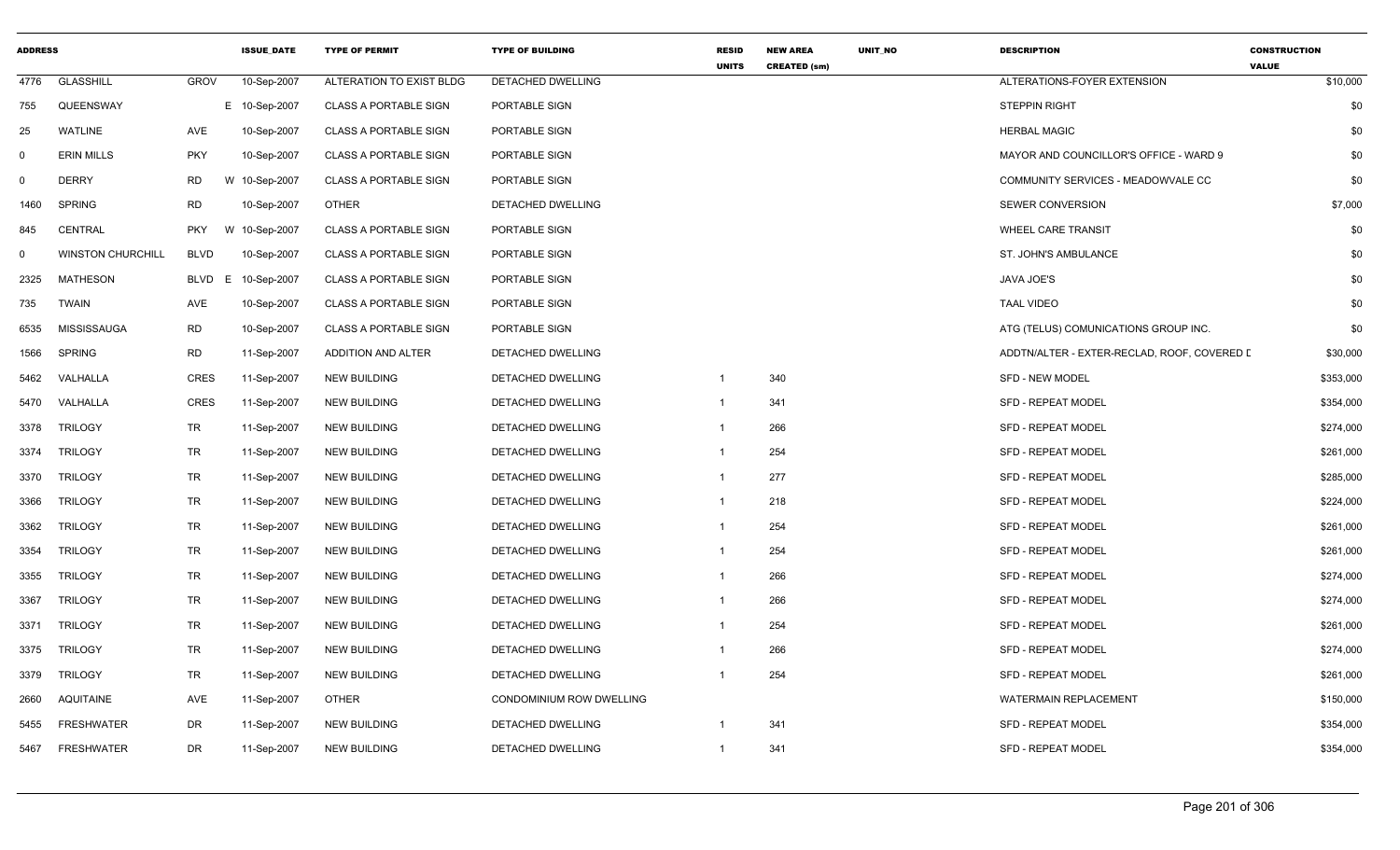| <b>ADDRESS</b> |                      |             | <b>ISSUE DATE</b> | <b>TYPE OF PERMIT</b>        | <b>TYPE OF BUILDING</b>        | <b>RESID</b><br><b>UNITS</b> | <b>NEW AREA</b><br><b>CREATED (sm)</b> | <b>UNIT NO</b> | <b>DESCRIPTION</b>                           | <b>CONSTRUCTION</b><br><b>VALUE</b> |
|----------------|----------------------|-------------|-------------------|------------------------------|--------------------------------|------------------------------|----------------------------------------|----------------|----------------------------------------------|-------------------------------------|
| 5489           | VALHALLA             | CRES        | 11-Sep-2007       | <b>NEW BUILDING</b>          | DETACHED DWELLING              | -1                           | 341                                    |                | <b>SFD - REPEAT MODEL</b>                    | \$354,000                           |
|                | 5477 VALHALLA        | CRES        | 11-Sep-2007       | <b>NEW BUILDING</b>          | <b>DETACHED DWELLING</b>       | $\mathbf{1}$                 | 341                                    |                | <b>SFD - REPEAT MODEL</b>                    | \$354,000                           |
| 5465           | VALHALLA             | <b>CRES</b> | 11-Sep-2007       | <b>NEW BUILDING</b>          | <b>DETACHED DWELLING</b>       |                              | 341                                    |                | SFD - REPEAT MODEL                           | \$354,000                           |
|                | 4100 LIVING ARTS     | DR          | 11-Sep-2007       | ALTERATION TO EXIST BLDG     | COMMERCIAL RETAIL - MULTI-USER |                              | 139                                    | R4             | RESTAURANT WITH OUTDOOR PATIO                | \$55,000                            |
| 3462           | <b>FELLMORE</b>      | DR          | 11-Sep-2007       | FIRE DAMAGE REPAIR           | <b>DETACHED DWELLING</b>       |                              |                                        |                | FIRE DAMAGE REPAIR                           | \$37,000                            |
|                | 3414 TRILOGY         | TR          | 11-Sep-2007       | <b>NEW BUILDING</b>          | DETACHED DWELLING              | 1                            | 305                                    |                | <b>SFD - NEW MODEL</b>                       | \$314,000                           |
| 3406           | <b>TRILOGY</b>       | TR          | 11-Sep-2007       | <b>NEW BUILDING</b>          | DETACHED DWELLING              | -1                           | 299                                    |                | SFD - NEW MODEL                              | \$308,000                           |
| 450            | <b>COURTNEYPARK</b>  | DR          | W 11-Sep-2007     | ALTERATION TO EXIST BLDG     | COMMERCIAL OFFICE- SINGLE USER |                              |                                        |                | WAREHOUSE/DISTRIBUTION FACILITY              | \$3,941,000                         |
| 2              | <b>ROBERT SPECK</b>  | <b>PKY</b>  | 11-Sep-2007       | ALTERATION TO EXIST BLDG     | COMMERCIAL OFFICE - MULTI-USER |                              |                                        | 690            | INTERIOR ALTERATIONS-THE MASON GROUP         | \$94,000                            |
| 7142           | <b>WHITE PINE</b>    | <b>CRT</b>  | 11-Sep-2007       | <b>OTHER</b>                 | DETACHED DWELLING              |                              |                                        |                | <b>ADDITION - DECK</b>                       | \$10,000                            |
|                | 6301 ATHERLY         | <b>CRES</b> | 11-Sep-2007       | ALTERATION TO EXIST BLDG     | SEMI-DETACHED DWELLING         |                              |                                        |                | ALTERATIONS-NEW ENTRANCE/STAIR               | \$10,000                            |
| $\Omega$       | <b>HURONTARIO</b>    | ST          | 11-Sep-2007       | <b>CLASS A PORTABLE SIGN</b> | PORTABLE SIGN                  |                              |                                        |                | COMMUNITY SERVICES - BRADLEY MUSEUM          | \$0                                 |
|                | 1372 STAVEBANK       | <b>RD</b>   | 11-Sep-2007       | <b>NEW BUILDING</b>          | DETACHED DWELLING              |                              | 779                                    |                | CONDITIONAL PERMIT - NEW-SFD, CUSTOM & DEMO. | \$0                                 |
| 362            | LAKESHORE            | <b>RD</b>   | E 11-Sep-2007     | <b>CLASS A PORTABLE SIGN</b> | PORTABLE SIGN                  |                              |                                        |                | <b>COUNTRY STYLE DONUTS</b>                  | \$0                                 |
|                | 3119 SEABRIGHT       | DR          | 12-Sep-2007       | <b>NEW BUILDING</b>          | <b>DETACHED DWELLING</b>       | -1                           | 284                                    |                | SFD - REPEAT MODEL                           | \$266,000                           |
| 3523           | <b>STEEPLE CHASE</b> | CRES        | 12-Sep-2007       | <b>NEW BUILDING</b>          | DETACHED DWELLING              | -1                           | 303                                    |                | SFD - REPEAT MODEL                           | \$311,000                           |
| 3442           | TRILOGY              | TR          | 12-Sep-2007       | <b>NEW BUILDING</b>          | <b>DETACHED DWELLING</b>       | $\overline{1}$               | 260                                    |                | SFD - REPEAT MODEL                           | \$267,000                           |
| 3434           | TRILOGY              | TR          | 12-Sep-2007       | <b>NEW BUILDING</b>          | DETACHED DWELLING              | $\overline{1}$               | 260                                    |                | SFD - REPEAT MODEL                           | \$267,000                           |
| 3430           | <b>TRILOGY</b>       | TR          | 12-Sep-2007       | <b>NEW BUILDING</b>          | DETACHED DWELLING              | $\overline{1}$               | 287                                    |                | SFD - REPEAT MODEL                           | \$295,000                           |
|                | 3422 TRILOGY         | TR          | 12-Sep-2007       | <b>NEW BUILDING</b>          | <b>DETACHED DWELLING</b>       | $\mathbf 1$                  | 260                                    |                | SFD - REPEAT MODEL                           | \$267,000                           |
|                | 3418 TRILOGY         | TR          | 12-Sep-2007       | <b>NEW BUILDING</b>          | DETACHED DWELLING              |                              | 260                                    |                | SFD - REPEAT MODEL                           | \$267,000                           |
|                | 3387 TRILOGY         | TR          | 12-Sep-2007       | <b>NEW BUILDING</b>          | DETACHED DWELLING              | $\overline{1}$               | 287                                    |                | <b>SFD - REPEAT MODEL</b>                    | \$295,000                           |
| 3437           | <b>ESCADA</b>        | DR          | 12-Sep-2007       | <b>NEW BUILDING</b>          | <b>DETACHED DWELLING</b>       | $\mathbf{1}$                 | 276                                    |                | SFD - REPEAT MODEL                           | \$284,000                           |
|                | 3974 BURDETTE        | <b>TERR</b> | 12-Sep-2007       | <b>NEW BUILDING</b>          | SEMI-DETACHED DWELLING         | $\overline{2}$               | 354                                    |                | SEMI-DETACHED - NEW MODEL                    | \$364,000                           |
| 5351           | <b>ROADSIDE</b>      | WAY         | 12-Sep-2007       | <b>NEW BUILDING</b>          | SEMI-DETACHED DWELLING         | 2                            | 354                                    |                | SEMI-DETACHED - REPEAT MODEL                 | \$364,000                           |
| 3358           | TRILOGY              | TR          | 12-Sep-2007       | <b>NEW BUILDING</b>          | <b>DETACHED DWELLING</b>       | $\overline{1}$               | 266                                    |                | <b>SFD - REPEAT MODEL</b>                    | \$274,000                           |
|                | 3363 TRILOGY         | TR          | 12-Sep-2007       | <b>NEW BUILDING</b>          | DETACHED DWELLING              |                              | 254                                    |                | SFD - REPEAT MODEL                           | \$261,000                           |
|                | 3945 DOUG LEAVENS    | <b>BLVD</b> | 12-Sep-2007       | <b>REVISIONS</b>             | COMMERCIAL RETAIL - MULTI-USER |                              |                                        |                | REVISION - (3) NEW WINDOWS                   | \$0                                 |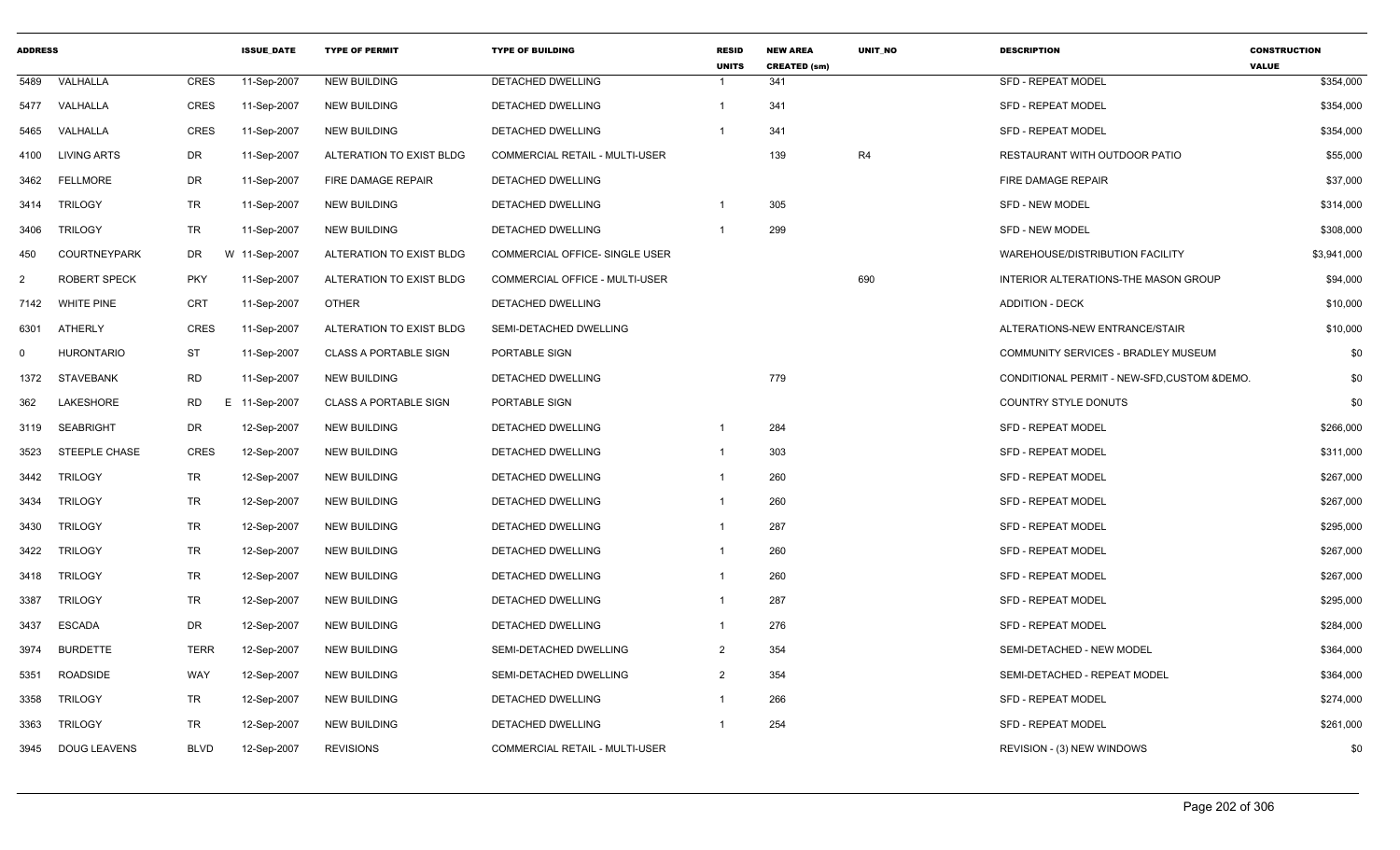| <b>ADDRESS</b> |                      |             | <b>ISSUE DATE</b> | <b>TYPE OF PERMIT</b>    | <b>TYPE OF BUILDING</b>        | <b>RESID</b><br><b>UNITS</b> | <b>NEW AREA</b><br><b>CREATED (sm)</b> | <b>UNIT NO</b>  | <b>DESCRIPTION</b>                          | <b>CONSTRUCTION</b><br><b>VALUE</b> |
|----------------|----------------------|-------------|-------------------|--------------------------|--------------------------------|------------------------------|----------------------------------------|-----------------|---------------------------------------------|-------------------------------------|
| 3572           | STEEPLE CHASE        | <b>CRES</b> | 12-Sep-2007       | <b>NEW BUILDING</b>      | <b>DETACHED DWELLING</b>       |                              | 346                                    |                 | <b>SFD - REPEAT MODEL</b>                   | \$356,000                           |
| 3560           | STEEPLE CHASE        | CRES        | 12-Sep-2007       | <b>NEW BUILDING</b>      | DETACHED DWELLING              | -1                           | 304                                    |                 | <b>SFD - REPEAT MODEL</b>                   | \$312,000                           |
| 3475           | <b>TRILOGY</b>       | TR          | 12-Sep-2007       | <b>NEW BUILDING</b>      | DETACHED DWELLING              |                              | 203                                    |                 | <b>SFD - REPEAT MODEL</b>                   | \$209,000                           |
| 3479           | <b>TRILOGY</b>       | TR          | 12-Sep-2007       | <b>NEW BUILDING</b>      | DETACHED DWELLING              | -1                           | 216                                    |                 | <b>SFD - REPEAT MODEL</b>                   | \$222,000                           |
| 3511           | <b>TRILOGY</b>       | TR          | 12-Sep-2007       | <b>NEW BUILDING</b>      | DETACHED DWELLING              | -1                           | 203                                    |                 | <b>SFD - REPEAT MODEL</b>                   | \$209,000                           |
| 3515           | <b>TRILOGY</b>       | TR          | 12-Sep-2007       | <b>NEW BUILDING</b>      | DETACHED DWELLING              | -1                           | 188                                    |                 | <b>SFD - REPEAT MODEL</b>                   | \$193,000                           |
| 3519           | TRILOGY              | TR          | 12-Sep-2007       | <b>NEW BUILDING</b>      | DETACHED DWELLING              | -1                           | 207                                    |                 | <b>SFD - REPEAT MODEL</b>                   | \$213,000                           |
| 3421           | <b>ESCADA</b>        | DR          | 12-Sep-2007       | <b>NEW BUILDING</b>      | <b>DETACHED DWELLING</b>       | $\mathbf{1}$                 | 287                                    |                 | <b>SFD - REPEAT MODEL</b>                   | \$295,000                           |
| 3522           | <b>TRILOGY</b>       | TR          | 12-Sep-2007       | NEW BUILDING             | DETACHED DWELLING              | -1                           | 207                                    |                 | <b>SFD - REPEAT MODEL</b>                   | \$213,000                           |
| 3506           | <b>TRILOGY</b>       | TR          | 12-Sep-2007       | <b>NEW BUILDING</b>      | DETACHED DWELLING              | $\mathbf{1}$                 | 203                                    |                 | SFD - REPEAT MODEL                          | \$209,000                           |
| 3502           | <b>TRILOGY</b>       | TR          | 12-Sep-2007       | <b>NEW BUILDING</b>      | DETACHED DWELLING              | -1                           | 203                                    |                 | <b>SFD - REPEAT MODEL</b>                   | \$209,000                           |
| 5409           | <b>FRESHWATER</b>    | DR          | 12-Sep-2007       | <b>NEW BUILDING</b>      | DETACHED DWELLING              |                              | 260                                    |                 | <b>SFD - REPEAT MODEL</b>                   | \$267,000                           |
| 5417           | <b>FRESHWATER</b>    | DR          | 12-Sep-2007       | <b>NEW BUILDING</b>      | DETACHED DWELLING              |                              | 287                                    |                 | <b>SFD - REPEAT MODEL</b>                   | \$295,000                           |
| 1830           | MATHESON             | <b>BLVD</b> | 12-Sep-2007       | ALTERATION TO EXIST BLDG | INDUSTRIAL - OTHER             |                              |                                        | 1, BLD-4        | <b>BUSINESS OFFICE</b>                      | \$1,247,000                         |
| 7687           | <b>BATH</b>          | <b>RD</b>   | 12-Sep-2007       | ALTERATION TO EXIST BLDG | SINGLE TENANT INDUSTRIAL       |                              |                                        |                 | MANUFACTURING/WAREHOUSING                   | \$31,000                            |
| 980            | SOUTHDOWN            | <b>RD</b>   | 12-Sep-2007       | ALTERATION TO EXIST BLDG | COMMERCIAL - OTHER             |                              |                                        | $C-10$          | <b>RESTAURANT</b>                           | \$32,000                            |
| 3615           | LAIRD                | <b>RD</b>   | 12-Sep-2007       | ALTERATION TO EXIST BLDG | MULTI-TENANT INDUSTRIAL        |                              |                                        | 18-20           | INTERIOR ALTERATIONS-TRANS CANADA DISTRIBTI | \$44,000                            |
| 3503           | STEEPLE CHASE        | <b>CRES</b> | 12-Sep-2007       | <b>NEW BUILDING</b>      | DETACHED DWELLING              | $\overline{1}$               | 298                                    |                 | <b>SFD - REPEAT MODEL</b>                   | \$276,000                           |
| 3611           | <b>STEEPLE CHASE</b> | <b>CRES</b> | 12-Sep-2007       | <b>NEW BUILDING</b>      | DETACHED DWELLING              | -1                           | 298                                    |                 | SFD - REPEAT MODEL                          | \$276,000                           |
| 3612           | <b>STEEPLE CHASE</b> | <b>CRES</b> | 12-Sep-2007       | <b>NEW BUILDING</b>      | DETACHED DWELLING              |                              | 298                                    |                 | <b>SFD - REPEAT MODEL</b>                   | \$276,000                           |
| 3433           | <b>ESCADA</b>        | DR          | 12-Sep-2007       | <b>NEW BUILDING</b>      | DETACHED DWELLING              |                              | 260                                    |                 | <b>SFD - REPEAT MODEL</b>                   | \$241,000                           |
| 2408           | <b>CAMILLA</b>       | <b>RD</b>   | 12-Sep-2007       | <b>NEW BUILDING</b>      | <b>DETACHED DWELLING</b>       |                              | 552                                    |                 | <b>SFD - CUSTOM</b>                         | \$818,000                           |
| 3520           | LAIRD                | <b>RD</b>   | 12-Sep-2007       | ALTERATION TO EXIST BLDG | MULTI-TENANT INDUSTRIAL        |                              |                                        | $3 - 4$         | WAREHOUSE/DISTRIBUTION FACILITY             | \$15,000                            |
| 1780           | <b>SISMET</b>        | <b>RD</b>   | 12-Sep-2007       | <b>CHANGE OF USE</b>     | MULTI-TENANT INDUSTRIAL        |                              |                                        | $5\overline{5}$ | WHOLESALE & BUSINESS OFFICE (15% ACCESSOR   | \$15,000                            |
| 3301           | <b>JACKPINE</b>      | <b>RD</b>   | 12-Sep-2007       | ALTERATION TO EXIST BLDG | DETACHED DWELLING              |                              |                                        |                 | ALTERATIONS-EXTERIOR PORCH CANOPY           | \$10,000                            |
| 3221           | <b>DERRY</b>         | <b>RD</b>   | W 12-Sep-2007     | ALTERATION TO EXIST BLDG | COMMERCIAL RETAIL - MULTI-USER |                              | 144                                    | 23              | COMMERCIAL SCHOOL & RETAIL SALES            | \$57,000                            |
| 3120           | <b>GLEN ERIN</b>     | DR          | 12-Sep-2007       | ALTERATION TO EXIST BLDG | MULTI-TENANT INDUSTRIAL        |                              |                                        | 4-5, BLD-A      | <b>COMMERCIAL SCHOOL</b>                    | \$51,000                            |
| 2025           | MEADOWVALE           | <b>BLVD</b> | 12-Sep-2007       | <b>SPRINKLERS</b>        | SINGLE TENANT INDUSTRIAL       |                              |                                        |                 | FIRE ONLY-SPRINKLERS                        | \$38,000                            |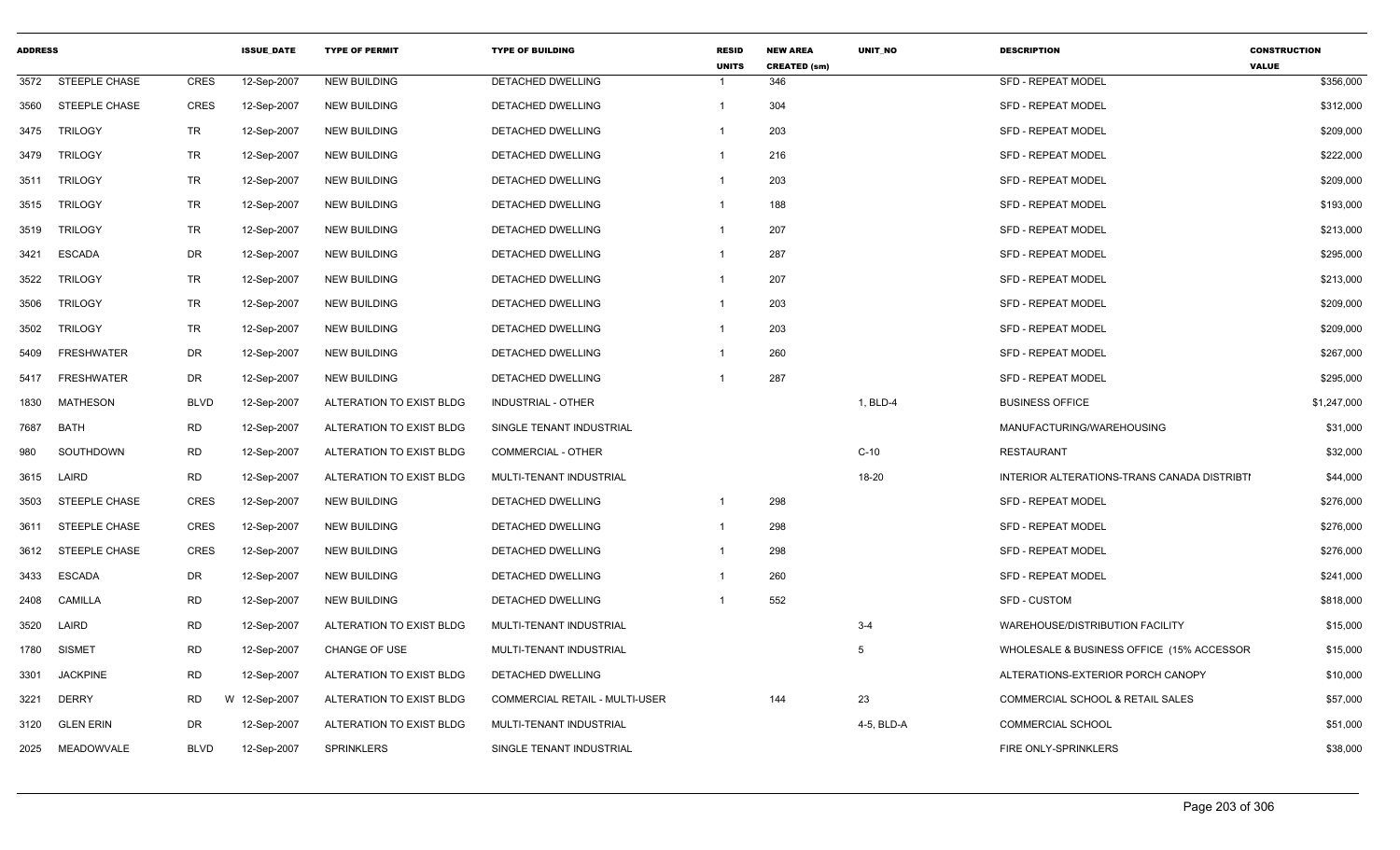| <b>ADDRESS</b> |                      |             | <b>ISSUE DATE</b> | <b>TYPE OF PERMIT</b>        | <b>TYPE OF BUILDING</b>  | <b>RESID</b><br><b>UNITS</b> | <b>NEW AREA</b><br><b>CREATED (sm)</b> | <b>UNIT NO</b> | <b>DESCRIPTION</b>                           | <b>CONSTRUCTION</b><br><b>VALUE</b> |
|----------------|----------------------|-------------|-------------------|------------------------------|--------------------------|------------------------------|----------------------------------------|----------------|----------------------------------------------|-------------------------------------|
| 1653           | SIR MONTY'S          | <b>DR</b>   | 12-Sep-2007       | ALTERATION TO EXIST BLDG     | DETACHED DWELLING        |                              |                                        |                | <b>INTERIOR ALTERATIONS</b>                  | \$10,000                            |
| 4120           | PHEASANT RUN         |             | 12-Sep-2007       | <b>FIRE DAMAGE REPAIR</b>    | SEMI-DETACHED DWELLING   |                              |                                        |                | FIRE DAMAGE REAPIR                           | \$105,000                           |
| 626            | <b>BURNHAMTHORPE</b> | <b>RD</b>   | W 12-Sep-2007     | <b>CLASS A PORTABLE SIGN</b> | PORTABLE SIGN            |                              |                                        |                | <b>BLUEHEEL DANCE STUDIO</b>                 | \$0                                 |
| 2820           | ARGENTIA             | <b>RD</b>   | 12-Sep-2007       | <b>CLASS A PORTABLE SIGN</b> | PORTABLE SIGN            |                              |                                        |                | <b>SUPERKIDS KARATE</b>                      | \$0                                 |
| 5855           | <b>TERRY FOX</b>     | WAY         | 12-Sep-2007       | <b>CLASS A PORTABLE SIGN</b> | PORTABLE SIGN            |                              |                                        |                | ELECTROLUX HOME CARE PRODUCTS CANADA INC     | \$0                                 |
| 1201           | <b>BRITANNIA</b>     | <b>RD</b>   | W 12-Sep-2007     | <b>CLASS A PORTABLE SIGN</b> | PORTABLE SIGN            |                              |                                        |                | <b>VINTNERS WINE CELLAR</b>                  | \$0                                 |
| 1107           | <b>LORNE PARK</b>    | <b>RD</b>   | 12-Sep-2007       | <b>CLASS A PORTABLE SIGN</b> | PORTABLE SIGN            |                              |                                        |                | OSTEOPATHY, MASSAGE THERAPY AND ORTHOTIC     | \$0                                 |
| 980            | <b>BURNHAMTHORPE</b> | <b>RD</b>   | E 12-Sep-2007     | <b>CLASS A PORTABLE SIGN</b> | PORTABLE SIGN            |                              |                                        |                | <b>TINA'S NAILS &amp; ESTHETICS</b>          | \$0                                 |
| 3075           | RIDGEWAY             | DR          | 12-Sep-2007       | <b>CLASS A PORTABLE SIGN</b> | PORTABLE SIGN            |                              |                                        |                | <b>CARTIER KITCHENS WEST</b>                 | \$0                                 |
| 151            | <b>CITY CENTRE</b>   | DR          | 12-Sep-2007       | <b>CLASS A PORTABLE SIGN</b> | PORTABLE SIGN            |                              |                                        |                | PEOPLE SOURCE STAFFING SOLUTIONS             | \$0                                 |
| 3105           | <b>DIXIE</b>         | <b>RD</b>   | 12-Sep-2007       | <b>CLASS A PORTABLE SIGN</b> | PORTABLE SIGN            |                              |                                        |                | NATIONAL LOGISTICS                           | \$0                                 |
| 6600           | <b>DIXIE</b>         | <b>RD</b>   | 12-Sep-2007       | <b>CLASS A PORTABLE SIGN</b> | PORTABLE SIGN            |                              |                                        |                | <b>MAXIM LIGHTING INTERNATIONAL</b>          | \$0                                 |
| 3476           | <b>GLEN ERIN</b>     | <b>DR</b>   | 12-Sep-2007       | <b>CLASS A PORTABLE SIGN</b> | PORTABLE SIGN            |                              |                                        |                | ASSURED PLUS DRIVING SCHOOL                  | \$0                                 |
| 0              | QUEENSWAY            |             | E 12-Sep-2007     | <b>CLASS A PORTABLE SIGN</b> | PORTABLE SIGN            |                              |                                        |                | APPLEWOOD CO-OPERATIVE PRESCHOOL             | \$0                                 |
| 1088           | ORCHARD              | <b>RD</b>   | 13-Sep-2007       | <b>OTHER</b>                 | DETACHED DWELLING        |                              |                                        |                | ALTERATIONS - WOOD STOVES (2), BASEMENT-1, G | \$2,000                             |
| 5494           | CHALLENGER           | <b>DR</b>   | 13-Sep-2007       | <b>NEW BUILDING</b>          | DETACHED DWELLING        | -1                           | 205                                    |                | <b>SFD - NEW MODEL</b>                       | \$211,000                           |
| 5535           | <b>DOCTOR PEDDLE</b> | <b>CRES</b> | 13-Sep-2007       | <b>NEW BUILDING</b>          | DETACHED DWELLING        | -1                           | 252                                    |                | <b>SFD - NEW MODEL</b>                       | \$259,000                           |
| 5615           | <b>DOCTOR PEDDLE</b> | CRES        | 13-Sep-2007       | <b>NEW BUILDING</b>          | DETACHED DWELLING        | $\mathbf{1}$                 | 252                                    |                | <b>SFD - REPEAT MODEL</b>                    | \$259,000                           |
| 3516           | <b>STEEPLE CHASE</b> | <b>CRES</b> | 13-Sep-2007       | <b>NEW BUILDING</b>          | DETACHED DWELLING        | $\overline{1}$               | 389                                    |                | <b>SFD - NEW MODEL</b>                       | \$506,000                           |
| 3401           | <b>ESCADA</b>        | <b>DR</b>   | 13-Sep-2007       | <b>NEW BUILDING</b>          | DETACHED DWELLING        | $\mathbf 1$                  | 389                                    |                | SFD - REPEAT MODEL                           | \$506,000                           |
| 3604           | STEEPLE CHASE        | <b>CRES</b> | 13-Sep-2007       | <b>NEW BUILDING</b>          | DETACHED DWELLING        | $\overline{1}$               | 303                                    |                | <b>SFD - REPEAT MODEL</b>                    | \$311,000                           |
| 3600           | <b>STEEPLE CHASE</b> | <b>CRES</b> | 13-Sep-2007       | <b>NEW BUILDING</b>          | DETACHED DWELLING        | $\overline{1}$               | 304                                    |                | <b>SFD - REPEAT MODEL</b>                    | \$312,000                           |
| 3592           | <b>STEEPLE CHASE</b> | <b>CRES</b> | 13-Sep-2007       | <b>NEW BUILDING</b>          | DETACHED DWELLING        |                              | 303                                    |                | SFD - REPEAT MODEL                           | \$311,000                           |
| 3588           | <b>STEEPLE CHASE</b> | CRES        | 13-Sep-2007       | <b>NEW BUILDING</b>          | <b>DETACHED DWELLING</b> |                              | 345                                    |                | <b>SFD - REPEAT MODEL</b>                    | \$355,000                           |
| 3584           | <b>STEEPLE CHASE</b> | <b>CRES</b> | 13-Sep-2007       | <b>NEW BUILDING</b>          | DETACHED DWELLING        | $\mathbf{1}$                 | 346                                    |                | <b>SFD - REPEAT MODEL</b>                    | \$356,000                           |
| 3564           | <b>STEEPLE CHASE</b> | <b>CRES</b> | 13-Sep-2007       | <b>NEW BUILDING</b>          | DETACHED DWELLING        | -1                           | 345                                    |                | SFD - REPEAT MODEL                           | \$355,000                           |
| 3556           | <b>STEEPLE CHASE</b> | <b>CRES</b> | 13-Sep-2007       | <b>NEW BUILDING</b>          | DETACHED DWELLING        |                              | 346                                    |                | <b>SFD - REPEAT MODEL</b>                    | \$356,000                           |
| 3540           | <b>STEEPLE CHASE</b> | <b>CRES</b> | 13-Sep-2007       | <b>NEW BUILDING</b>          | <b>DETACHED DWELLING</b> | $\overline{1}$               | 250                                    |                | <b>SFD - REPEAT MODEL</b>                    | \$257,000                           |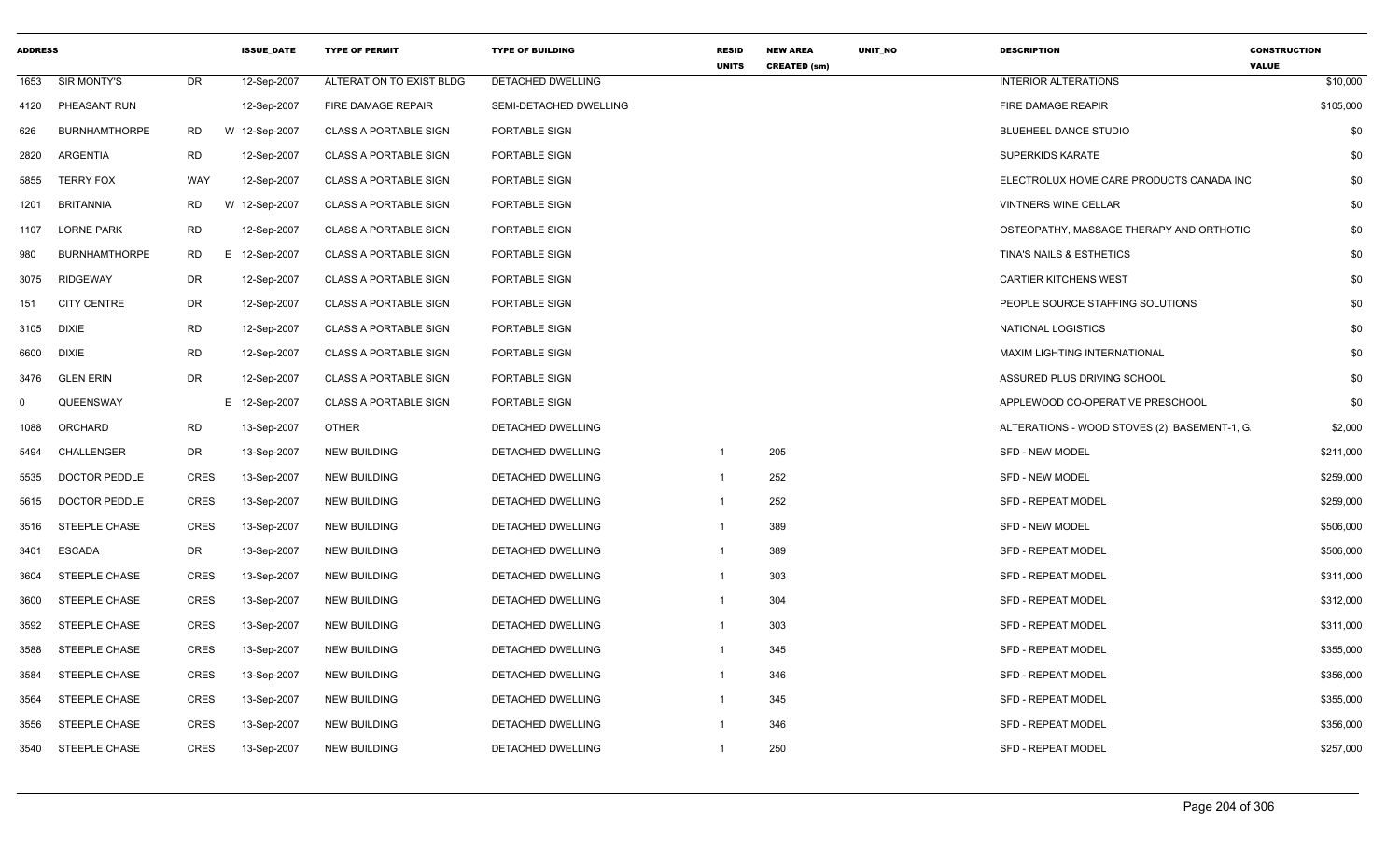| <b>ADDRESS</b> |                      |                 | <b>ISSUE DATE</b> | <b>TYPE OF PERMIT</b>    | <b>TYPE OF BUILDING</b>        | <b>RESID</b><br><b>UNITS</b> | <b>NEW AREA</b><br><b>CREATED (sm)</b> | <b>UNIT NO</b> | <b>DESCRIPTION</b>                            | <b>CONSTRUCTION</b><br><b>VALUE</b> |
|----------------|----------------------|-----------------|-------------------|--------------------------|--------------------------------|------------------------------|----------------------------------------|----------------|-----------------------------------------------|-------------------------------------|
| 3494           | <b>TRILOGY</b>       | <b>TR</b>       | 13-Sep-2007       | <b>NEW BUILDING</b>      | <b>DETACHED DWELLING</b>       |                              | 233                                    |                | <b>SFD - REPEAT MODEL</b>                     | \$240,000                           |
| 3482           | <b>TRILOGY</b>       | TR              | 13-Sep-2007       | <b>NEW BUILDING</b>      | DETACHED DWELLING              | $\mathbf{1}$                 | 233                                    |                | <b>SFD - REPEAT MODEL</b>                     | \$240,000                           |
| 3478           | <b>TRILOGY</b>       | <b>TR</b>       | 13-Sep-2007       | <b>NEW BUILDING</b>      | DETACHED DWELLING              |                              | 203                                    |                | <b>SFD - REPEAT MODEL</b>                     | \$209,000                           |
| 3466           | <b>TRILOGY</b>       | TR              | 13-Sep-2007       | <b>NEW BUILDING</b>      | DETACHED DWELLING              | 1                            | 203                                    |                | <b>SFD - REPEAT MODEL</b>                     | \$209,000                           |
| 3458           | <b>TRILOGY</b>       | TR              | 13-Sep-2007       | <b>NEW BUILDING</b>      | DETACHED DWELLING              | 1                            | 216                                    |                | <b>SFD - REPEAT MODEL</b>                     | \$222,000                           |
| 5413           | <b>FRESHWATER</b>    | DR              | 13-Sep-2007       | <b>NEW BUILDING</b>      | DETACHED DWELLING              |                              | 260                                    |                | <b>SFD - REPEAT MODEL</b>                     | \$267,000                           |
| 5421           | <b>FRESHWATER</b>    | DR              | 13-Sep-2007       | <b>NEW BUILDING</b>      | DETACHED DWELLING              |                              | 307                                    |                | <b>SFD - REPEAT MODEL</b>                     | \$316,000                           |
| 635            | <b>SECRETARIAT</b>   | <b>CRT</b>      | 13-Sep-2007       | ALTERATION TO EXIST BLDG | MULTI-TENANT INDUSTRIAL        |                              |                                        | B              | WAREHOUSE/DISTRIBUTION FACILITY               | \$2,353,000                         |
| 6710           | MARITZ               | DR              | 13-Sep-2007       | ALTERATION TO EXIST BLDG | COMMERCIAL OFFICE - MULTI-USER |                              |                                        | $\overline{4}$ | <b>WAREHOUSE FACILITY</b>                     | \$351,000                           |
| 5459           | <b>FRESHWATER</b>    | DR              | 13-Sep-2007       | <b>NEW BUILDING</b>      | DETACHED DWELLING              |                              | 348                                    |                | <b>SFD - REPEAT MODEL</b>                     | \$361,000                           |
| 5463           | <b>FRESHWATER</b>    | DR              | 13-Sep-2007       | <b>NEW BUILDING</b>      | DETACHED DWELLING              | 1                            | 346                                    |                | <b>SFD - REPEAT MODEL</b>                     | \$359,000                           |
| 5483           | <b>FRESHWATER</b>    | DR              | 13-Sep-2007       | <b>NEW BUILDING</b>      | <b>DETACHED DWELLING</b>       |                              | 254                                    |                | <b>SFD - NEW MODEL</b>                        | \$261,000                           |
| 5485           | VALHALLA             | <b>CRES</b>     | 13-Sep-2007       | <b>NEW BUILDING</b>      | DETACHED DWELLING              |                              | 348                                    |                | <b>SFD - REPEAT MODEL</b>                     | \$361,000                           |
| 5481           | VALHALLA             | <b>CRES</b>     | 13-Sep-2007       | NEW BUILDING             | DETACHED DWELLING              | 1                            | 317                                    |                | <b>SFD - REPEAT MODEL</b>                     | \$330,000                           |
| 5469           | VALHALLA             | <b>CRES</b>     | 13-Sep-2007       | <b>NEW BUILDING</b>      | DETACHED DWELLING              | 1                            | 346                                    |                | <b>SFD - NEW MODEL</b>                        | \$359,000                           |
| 5390           | <b>FRESHWATER</b>    | DR              | 13-Sep-2007       | <b>NEW BUILDING</b>      | DETACHED DWELLING              |                              | 389                                    |                | <b>SFD- REPEAT MODEL</b>                      | \$506,000                           |
| 3405           | <b>ESCADA</b>        | DR              | 13-Sep-2007       | <b>NEW BUILDING</b>      | DETACHED DWELLING              |                              | 389                                    |                | <b>SFD - REPEAT MODEL</b>                     | \$506,000                           |
| 735            | <b>CENTRAL</b>       | <b>PKY</b>      | W 13-Sep-2007     | ALTERATION TO EXIST BLDG | <b>CITY</b>                    |                              |                                        |                | ALTERATIONS-O.H. CRANE/INCINERATOR LIFE, ANIM | \$15,000                            |
| 2444           | <b>EDENHURST</b>     | DR              | 13-Sep-2007       | ADDITION AND ALTER       | DETACHED DWELLING              |                              | 203                                    |                | <b>ADDITION - TWO STOREY</b>                  | \$207,000                           |
| 6589           | <b>SKIPPER</b>       | WAY             | 13-Sep-2007       | ALTERATION TO EXIST BLDG | DETACHED DWELLING              |                              |                                        |                | ALTERATIONS-BASEMENT FINISHED                 | \$26,000                            |
| 5556           | <b>TRAILBANK</b>     | DR              | 13-Sep-2007       | <b>NEW BUILDING</b>      | DETACHED DWELLING              |                              | 259                                    |                | <b>SFD - NEW MODEL</b>                        | \$267,000                           |
| 7385           | <b>BREN</b>          | <b>RD</b>       | 13-Sep-2007       | ALTERATION TO EXIST BLDG | MULTI-TENANT INDUSTRIAL        |                              |                                        | 3              | <b>WAREHOUSE &amp; OFFICE</b>                 | \$1,787,000                         |
| 4665           | CENTRAL              | <b>PKY</b><br>E | 13-Sep-2007       | ALTERATION TO EXIST BLDG | COMMERCIAL RETAIL - MULTI-USER |                              |                                        | 11             | KITCHEN EXHAUST                               | \$15,000                            |
| 170            | AMBASSADOR           | DR              | 13-Sep-2007       | ALTERATION TO EXIST BLDG | <b>INDUSTRIAL - OTHER</b>      |                              |                                        | $1 - 2$        | <b>OFFICE</b>                                 | \$58,000                            |
| 1050           | <b>BURNHAMTHORPE</b> | <b>RD</b>       | E<br>13-Sep-2007  | ALTERATION TO EXIST BLDG | DETACHED DWELLING              |                              |                                        |                | ALTERATIONS-ROOF REPLACEMENT OVER GARAGE      | \$5,000                             |
| 6175           | <b>KENWAY</b>        | DR              | 13-Sep-2007       | ALTERATION TO EXIST BLDG | SINGLE TENANT INDUSTRIAL       |                              |                                        |                | <b>MANUFACTURING FACILITY</b>                 | \$32,000                            |
| 11             | <b>PETER</b>         | ST<br>S.        | 13-Sep-2007       | <b>PYLON SIGN</b>        | COMMERCIAL - OTHER             |                              |                                        |                | GROUND SIGN - (1) ST MARY STAR OF THE SEA, RE | \$3,000                             |
| 305            | <b>MINEOLA</b>       | <b>RD</b>       | E.<br>13-Sep-2007 | ALTERATION TO EXIST BLDG | DETACHED DWELLING              |                              |                                        |                | ALTERATIONS-VEHICLE IMPACT REPAIR             | \$20,000                            |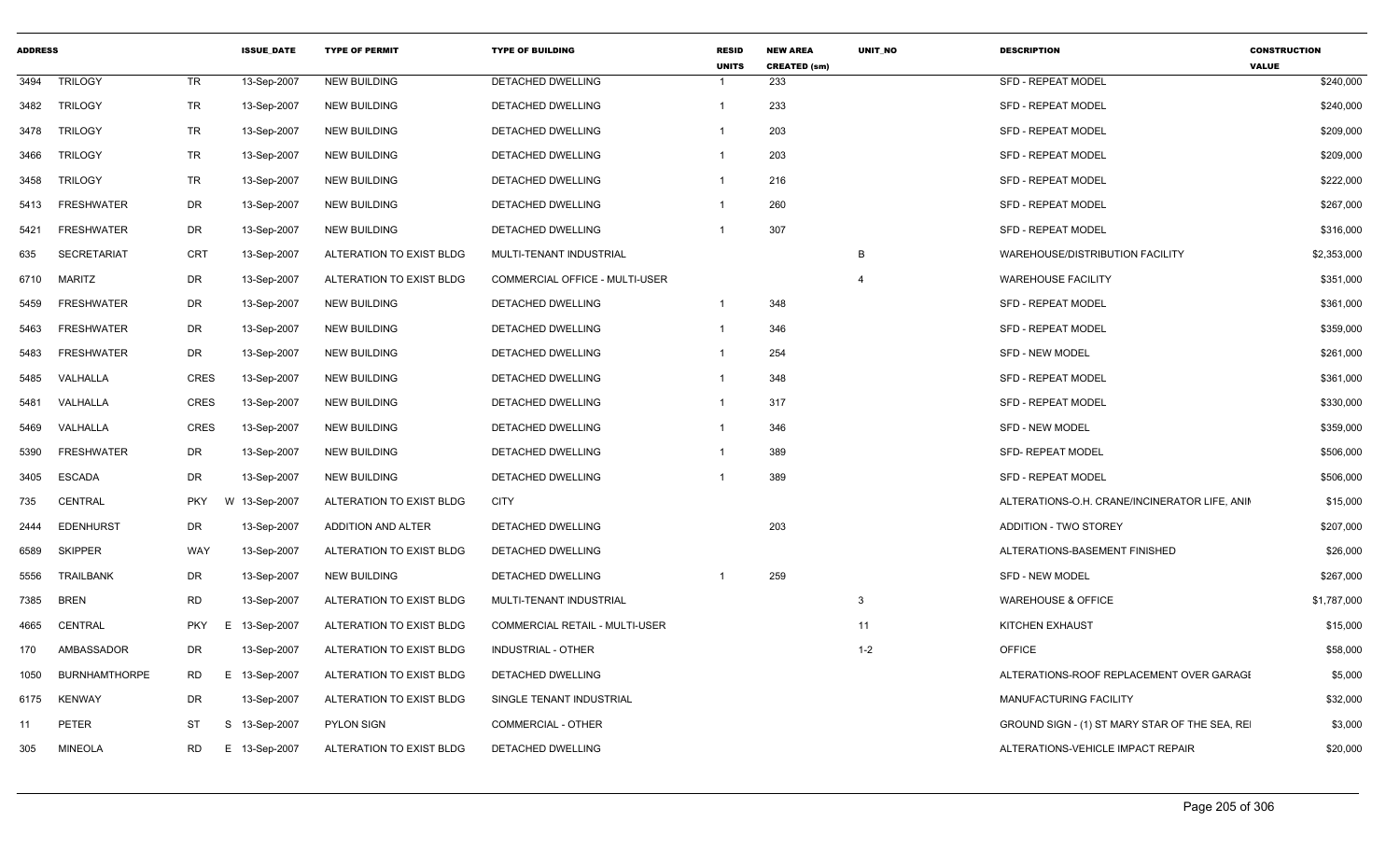| <b>ADDRESS</b> |                      |             | <b>ISSUE DATE</b> | <b>TYPE OF PERMIT</b>        | <b>TYPE OF BUILDING</b>        | <b>RESID</b><br><b>UNITS</b> | <b>NEW AREA</b><br><b>CREATED (sm)</b> | UNIT_NO   | <b>DESCRIPTION</b>                              | <b>CONSTRUCTION</b><br><b>VALUE</b> |
|----------------|----------------------|-------------|-------------------|------------------------------|--------------------------------|------------------------------|----------------------------------------|-----------|-------------------------------------------------|-------------------------------------|
| 5572           | <b>DOCTOR PEDDLE</b> | <b>CRES</b> | 13-Sep-2007       | <b>NEW BUILDING</b>          | DETACHED DWELLING              | -1                           | 266                                    |           | <b>SFD - REPEAT MODEL</b>                       | \$246,000                           |
| 100            | <b>CITY CENTRE</b>   | DR          | 13-Sep-2007       | <b>FASCIA SIGN</b>           | COMMERCIAL RETAIL - MULTI-USER |                              |                                        | $1 - 144$ | CANCELLED 2007-10-22 - 1 FASCIA SIGN - COSTA BI | \$2,000                             |
| 300            | <b>CITY CENTRE</b>   | DR          | 13-Sep-2007       | ALTERATION TO EXIST BLDG     | <b>CITY</b>                    |                              |                                        | 3-FLR     | INTERIOR ALTERATIONS-CITY PROJECT               | \$15,000                            |
| 3919           | CANDLELIGHT          | DR          | 13-Sep-2007       | <b>REVISIONS</b>             | DETACHED DWELLING              |                              |                                        |           | MODEL REVISION - OPTIONAL 2ND FLR LAYOUT        | \$0                                 |
| 2901           | <b>EGLINTON</b>      | AVE         | W 13-Sep-2007     | <b>CLASS A PORTABLE SIGN</b> | PORTABLE SIGN                  |                              |                                        |           | <b>NYX SHOES</b>                                | \$0                                 |
| 2933           | EGLINTON             | AVE         | W 13-Sep-2007     | <b>CLASS A PORTABLE SIGN</b> | PORTABLE SIGN                  |                              |                                        |           | RONA HOME & GARDEN                              | \$0                                 |
| 2991           | <b>ERIN CENTRE</b>   | <b>BLVD</b> | 13-Sep-2007       | <b>CLASS A PORTABLE SIGN</b> | PORTABLE SIGN                  |                              |                                        |           |                                                 | \$0                                 |
| 3145           | <b>DUNDAS</b>        | ST          | W 13-Sep-2007     | <b>CLASS A PORTABLE SIGN</b> | PORTABLE SIGN                  |                              |                                        |           | <b>BAMBOO LEGEND</b>                            | \$0                                 |
| 1590           | <b>DUNDAS</b>        | ST          | E.<br>13-Sep-2007 | <b>CLASS A PORTABLE SIGN</b> | PORTABLE SIGN                  |                              |                                        |           | JUNG KO KENDO TAEKWONDO                         | \$0                                 |
| $\mathbf 0$    | <b>ERIN MILLS</b>    | <b>PKY</b>  | 13-Sep-2007       | <b>CLASS A PORTABLE SIGN</b> | PORTABLE SIGN                  |                              |                                        |           | COMMUNITY SERVICES - CLARKSON C C               | \$0                                 |
| 5100           | <b>ERIN MILLS</b>    | <b>PKY</b>  | 13-Sep-2007       | <b>CLASS A PORTABLE SIGN</b> | PORTABLE SIGN                  |                              |                                        |           | <b>FARMERS MARKET</b>                           | \$0                                 |
| $\mathbf 0$    | SOUTH SHERIDAN       | WAY         | 13-Sep-2007       | <b>CLASS A PORTABLE SIGN</b> | PORTABLE SIGN                  |                              |                                        |           | COMMUNITY SERVICES - CLARKSON C C               | \$0                                 |
| $\mathbf 0$    | <b>AIRPORT</b>       | <b>RD</b>   | 13-Sep-2007       | <b>CLASS A PORTABLE SIGN</b> | PORTABLE SIGN                  |                              |                                        |           | <b>REGION OF PEEL</b>                           | \$0                                 |
| $\mathbf 0$    | <b>DIXIE</b>         | <b>RD</b>   | 13-Sep-2007       | <b>CLASS A PORTABLE SIGN</b> | PORTABLE SIGN                  |                              |                                        |           | <b>REGION OF PEEL</b>                           | \$0                                 |
| $\mathbf 0$    | <b>AIRPORT</b>       | <b>RD</b>   | 13-Sep-2007       | <b>CLASS A PORTABLE SIGN</b> | PORTABLE SIGN                  |                              |                                        |           | <b>REGION OF PEEL</b>                           | \$0                                 |
| $\mathbf 0$    | <b>BRITANNIA</b>     | <b>RD</b>   | W 13-Sep-2007     | <b>CLASS A PORTABLE SIGN</b> | PORTABLE SIGN                  |                              |                                        |           | <b>REGION OF PEEL</b>                           | \$0                                 |
| $\mathbf 0$    | <b>DERRY</b>         | RD          | W 13-Sep-2007     | <b>CLASS A PORTABLE SIGN</b> | PORTABLE SIGN                  |                              |                                        |           | <b>REGION OF PEEL</b>                           | \$0                                 |
| $\mathbf 0$    | <b>BRITANNIA</b>     | <b>RD</b>   | W 13-Sep-2007     | <b>CLASS A PORTABLE SIGN</b> | PORTABLE SIGN                  |                              |                                        |           | <b>REGION OF PEEL</b>                           | \$0                                 |
| $\mathbf 0$    | <b>DIXIE</b>         | <b>RD</b>   | 13-Sep-2007       | <b>CLASS A PORTABLE SIGN</b> | PORTABLE SIGN                  |                              |                                        |           | <b>REGION OF PEEL</b>                           | \$0                                 |
| $\mathbf 0$    | <b>CAWTHRA</b>       | <b>RD</b>   | 13-Sep-2007       | <b>CLASS A PORTABLE SIGN</b> | PORTABLE SIGN                  |                              |                                        |           | <b>REGION OF PEEL</b>                           | \$0                                 |
| 5170           | <b>DIXIE</b>         | <b>RD</b>   | 13-Sep-2007       | CLASS A PORTABLE SIGN        | PORTABLE SIGN                  |                              |                                        |           | <b>FLOORS DIRECT</b>                            | \$0                                 |
| 800            | <b>BOYER</b>         | <b>BLVD</b> | 13-Sep-2007       | <b>CLASS A PORTABLE SIGN</b> | PORTABLE SIGN                  |                              |                                        |           | <b>RONA</b>                                     | \$0                                 |
| 1855           | <b>DUNDAS</b>        | ST          | E.<br>13-Sep-2007 | <b>CLASS A PORTABLE SIGN</b> | PORTABLE SIGN                  |                              |                                        |           | <b>TELEPHONE DEPOT</b>                          | \$0                                 |
| 3535           | SOUTH COMMON         | <b>CRT</b>  | 13-Sep-2007       | <b>CLASS A PORTABLE SIGN</b> | PORTABLE SIGN                  |                              |                                        |           | ST THOMAS BECKET ANG. CHURCH                    | \$0                                 |
| 550            | <b>MATHESON</b>      | BLVD        | W 13-Sep-2007     | <b>CLASS A PORTABLE SIGN</b> | PORTABLE SIGN                  |                              |                                        |           | PIEL SUAVE MEDISPA                              | \$0                                 |
| $\mathbf 0$    | LAKESHORE            | RD          | W 13-Sep-2007     | <b>CLASS A PORTABLE SIGN</b> | PORTABLE SIGN                  |                              |                                        |           | <b>EMERALD KNIGHTS DRUM CORPS</b>               | \$0                                 |
| $\mathbf 0$    | <b>MAVIS</b>         | <b>RD</b>   | 13-Sep-2007       | <b>CLASS A PORTABLE SIGN</b> | PORTABLE SIGN                  |                              |                                        |           | <b>REGION OF PEEL</b>                           | \$0                                 |
| $\mathbf 0$    | <b>BURNHAMTHORPE</b> | <b>RD</b>   | W 13-Sep-2007     | <b>CLASS A PORTABLE SIGN</b> | PORTABLE SIGN                  |                              |                                        |           | <b>REGION OF PEEL</b>                           | \$0                                 |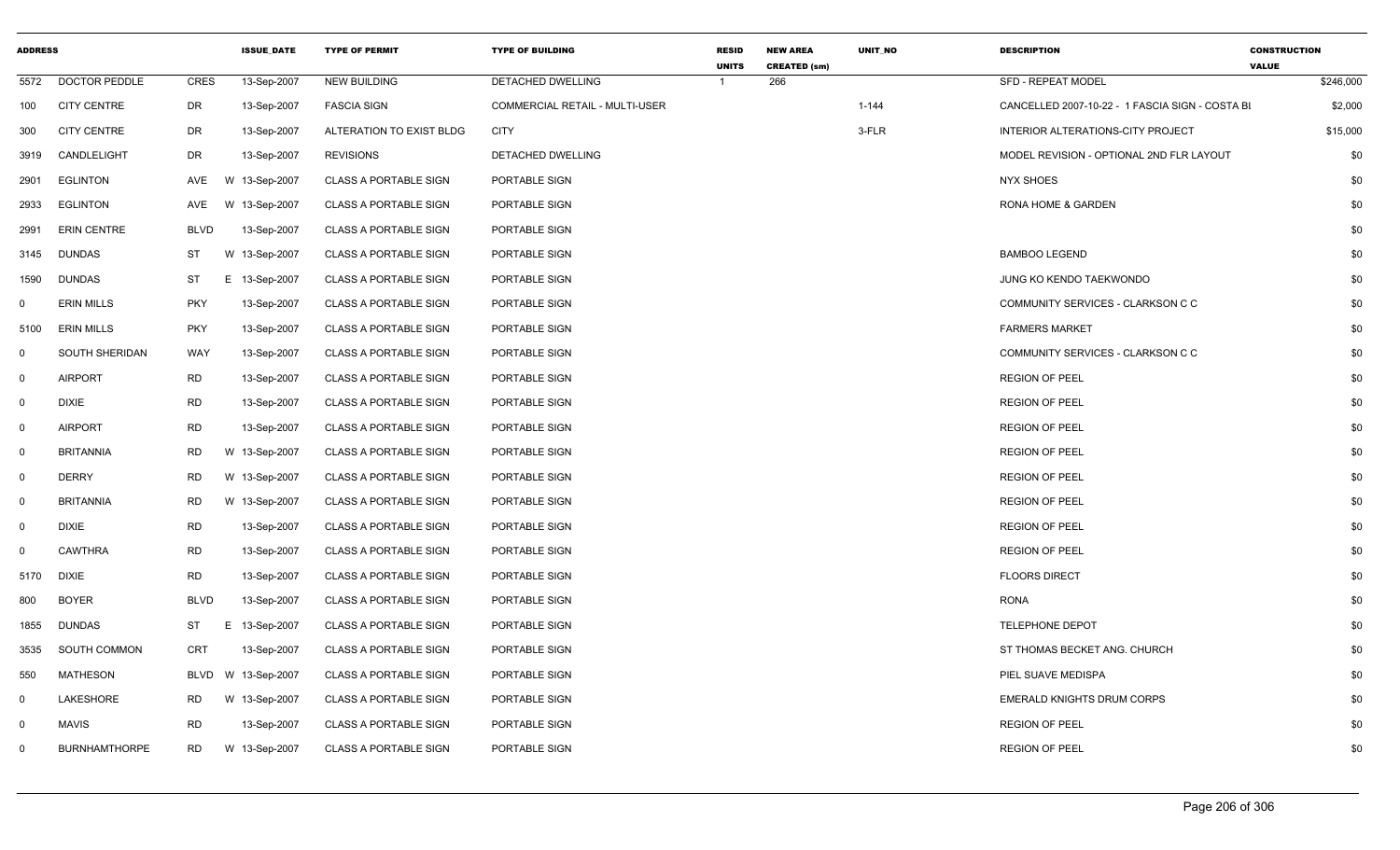| <b>ADDRESS</b> |                          |             | <b>ISSUE DATE</b> | <b>TYPE OF PERMIT</b>        | <b>TYPE OF BUILDING</b>        | <b>RESID</b><br><b>UNITS</b> | <b>NEW AREA</b><br><b>CREATED (sm)</b> | UNIT_NO | <b>DESCRIPTION</b>                | <b>CONSTRUCTION</b><br><b>VALUE</b> |  |
|----------------|--------------------------|-------------|-------------------|------------------------------|--------------------------------|------------------------------|----------------------------------------|---------|-----------------------------------|-------------------------------------|--|
| $\mathbf{0}$   | SOUTHDOWN                | <b>RD</b>   | 13-Sep-2007       | <b>CLASS A PORTABLE SIGN</b> | PORTABLE SIGN                  |                              |                                        |         | <b>REGION OF PEEL</b>             | \$0                                 |  |
| $\mathbf 0$    | <b>EGLINTON</b>          | AVE         | W 13-Sep-2007     | <b>CLASS A PORTABLE SIGN</b> | PORTABLE SIGN                  |                              |                                        |         | <b>REGION OF PEEL</b>             | \$0                                 |  |
| $\mathbf 0$    | <b>DUNDAS</b>            | ST          | W 13-Sep-2007     | <b>CLASS A PORTABLE SIGN</b> | PORTABLE SIGN                  |                              |                                        |         | <b>REGION OF PEEL</b>             | \$0                                 |  |
| $\mathbf 0$    | <b>BURNHAMTHORPE</b>     | RD          | W 13-Sep-2007     | <b>CLASS A PORTABLE SIGN</b> | PORTABLE SIGN                  |                              |                                        |         | <b>REGION OF PEEL</b>             | \$0                                 |  |
| $\mathbf 0$    | LAKESHORE                | <b>RD</b>   | W 13-Sep-2007     | <b>CLASS A PORTABLE SIGN</b> | PORTABLE SIGN                  |                              |                                        |         | <b>REGION OF PEEL</b>             | \$0                                 |  |
| $\mathbf 0$    | <b>WINSTON CHURCHILL</b> | <b>BLVD</b> | 13-Sep-2007       | <b>CLASS A PORTABLE SIGN</b> | PORTABLE SIGN                  |                              |                                        |         | <b>REGION OF PEEL</b>             | \$0                                 |  |
| $\mathbf{0}$   | LAKESHORE                | <b>RD</b>   | E 13-Sep-2007     | <b>CLASS A PORTABLE SIGN</b> | PORTABLE SIGN                  |                              |                                        |         | <b>REGION OF PEEL</b>             | \$0                                 |  |
| $\mathbf 0$    | LAKESHORE                | RD          | E 13-Sep-2007     | <b>CLASS A PORTABLE SIGN</b> | PORTABLE SIGN                  |                              |                                        |         | <b>REGION OF PEEL</b>             | \$0                                 |  |
| $\mathbf{0}$   | <b>BURNHAMTHORPE</b>     | RD          | E 13-Sep-2007     | <b>CLASS A PORTABLE SIGN</b> | PORTABLE SIGN                  |                              |                                        |         | <b>REGION OF PEEL</b>             | \$0                                 |  |
| $\mathbf{0}$   | <b>BURNHAMTHORPE</b>     | RD          | W 13-Sep-2007     | <b>CLASS A PORTABLE SIGN</b> | PORTABLE SIGN                  |                              |                                        |         | <b>REGION OF PEEL</b>             | \$0                                 |  |
| $\mathbf 0$    | QUEENSWAY                |             | W 13-Sep-2007     | <b>CLASS A PORTABLE SIGN</b> | PORTABLE SIGN                  |                              |                                        |         | <b>REGION OF PEEL</b>             | \$0                                 |  |
| 1855           | <b>DUNDAS</b>            | ST          | E 13-Sep-2007     | <b>CLASS A PORTABLE SIGN</b> | PORTABLE SIGN                  |                              |                                        |         | <b>TELEPHONE DEPOT</b>            | \$0                                 |  |
| $\mathbf 0$    | <b>EGLINTON</b>          | AVE         | W 13-Sep-2007     | <b>CLASS A PORTABLE SIGN</b> | PORTABLE SIGN                  |                              |                                        |         | <b>REGION OF PEEL</b>             | \$0                                 |  |
| $\mathbf 0$    | <b>HURONTARIO</b>        | ST          | 13-Sep-2007       | <b>CLASS A PORTABLE SIGN</b> | PORTABLE SIGN                  |                              |                                        |         | <b>REGION OF PEEL</b>             | \$0                                 |  |
| $\mathbf 0$    | CENTRAL                  | <b>PKY</b>  | E.<br>13-Sep-2007 | <b>CLASS A PORTABLE SIGN</b> | PORTABLE SIGN                  |                              |                                        |         | <b>REGION OF PEEL</b>             | \$0                                 |  |
| $\mathbf 0$    | CONFEDERATION            | <b>PKY</b>  | 13-Sep-2007       | <b>CLASS A PORTABLE SIGN</b> | PORTABLE SIGN                  |                              |                                        |         | <b>REGION OF PEEL</b>             | \$0                                 |  |
| $\mathbf 0$    | <b>WINSTON CHURCHILL</b> | <b>BLVD</b> | 13-Sep-2007       | <b>CLASS A PORTABLE SIGN</b> | PORTABLE SIGN                  |                              |                                        |         | <b>EMERALD KNIGHTS DRUM CORPS</b> | \$0                                 |  |
| 2885           | ARGENTIA                 | RD          | 13-Sep-2007       | <b>CLASS A PORTABLE SIGN</b> | PORTABLE SIGN                  |                              |                                        |         | <b>GOLDA'S KITCHEN INC.</b>       | \$0                                 |  |
| $\mathbf{0}$   | LAKESHORE                | RD          | E 13-Sep-2007     | <b>CLASS A PORTABLE SIGN</b> | PORTABLE SIGN                  |                              |                                        |         | EMERALD KNIGHTS DRUM CORPS        | \$0                                 |  |
| 2885           | ARGENTIA                 | <b>RD</b>   | 13-Sep-2007       | <b>CLASS A PORTABLE SIGN</b> | PORTABLE SIGN                  |                              |                                        |         | GOLDA'S KITCHEN INC.              | \$0                                 |  |
| $\mathbf 0$    | <b>TRUSCOTT</b>          | <b>DR</b>   | 13-Sep-2007       | <b>CLASS A PORTABLE SIGN</b> | PORTABLE SIGN                  |                              |                                        |         | <b>EMERALD KNIGHTS DRUM CORPS</b> | \$0                                 |  |
| $\mathbf 0$    | <b>BRITANNIA</b>         | <b>RD</b>   | W 13-Sep-2007     | <b>CLASS A PORTABLE SIGN</b> | PORTABLE SIGN                  |                              |                                        |         | MISSISSAUGA ICE PUPPIES           | \$0                                 |  |
| $\mathbf 0$    | EASTGATE                 | <b>PKY</b>  | 13-Sep-2007       | <b>CLASS A PORTABLE SIGN</b> | PORTABLE SIGN                  |                              |                                        |         | MISSISSAUGA ICE PUPPIES           | \$0                                 |  |
| $\mathbf 0$    | <b>MAVIS</b>             | <b>RD</b>   | 13-Sep-2007       | <b>CLASS A PORTABLE SIGN</b> | PORTABLE SIGN                  |                              |                                        |         | <b>EMERALD KNIGHTS</b>            | \$0                                 |  |
| 141            | QUEEN                    | ST          | S<br>14-Sep-2007  | <b>FASCIA SIGN</b>           | COMMERCIAL RETAIL - MULTI-USER |                              |                                        |         | FASCIA SIGN - LOVE SHOP, (3)      | \$2,000                             |  |
| 3507           | STEEPLE CHASE            | <b>CRES</b> | 14-Sep-2007       | <b>NEW BUILDING</b>          | DETACHED DWELLING              | $\mathbf{1}$                 | 326                                    |         | <b>SFD - REPEAT MODEL</b>         | \$335,000                           |  |
| 3477           | <b>PLACID</b>            | <b>PL</b>   | 14-Sep-2007       | <b>NEW BUILDING</b>          | DETACHED DWELLING              | $\mathbf{1}$                 | 203                                    |         | SFD - NEW MODEL                   | \$209,000                           |  |
| 3495           | <b>TRILOGY</b>           | <b>TR</b>   | 14-Sep-2007       | <b>NEW BUILDING</b>          | DETACHED DWELLING              | $\mathbf{1}$                 | 207                                    |         | <b>SFD - NEW MODEL</b>            | \$213,000                           |  |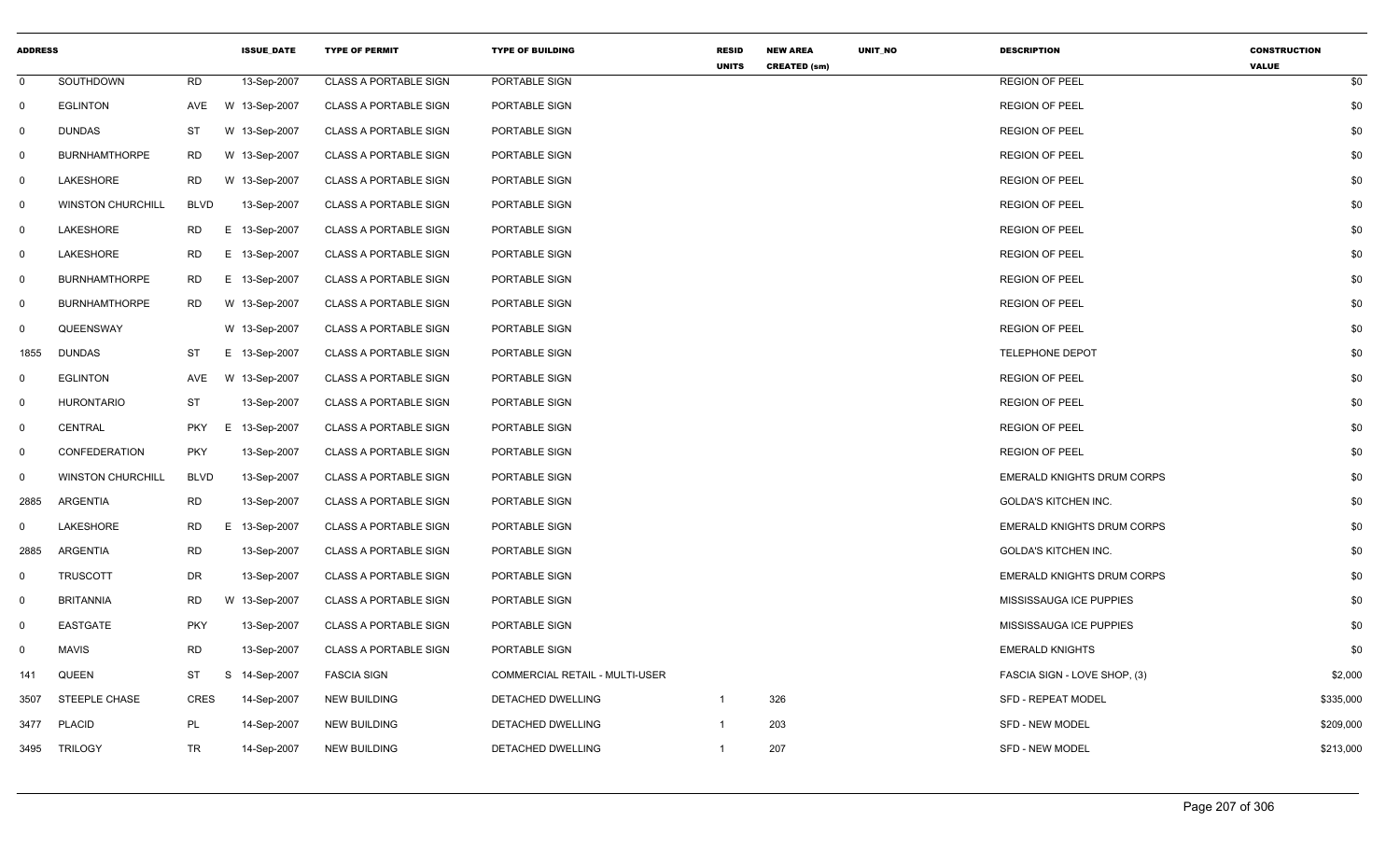| <b>ADDRESS</b> |                          |             | <b>ISSUE DATE</b> | <b>TYPE OF PERMIT</b> | <b>TYPE OF BUILDING</b>  | <b>RESID</b><br><b>UNITS</b> | <b>NEW AREA</b><br><b>CREATED (sm)</b> | <b>UNIT NO</b> | <b>DESCRIPTION</b>        | <b>CONSTRUCTION</b><br><b>VALUE</b> |
|----------------|--------------------------|-------------|-------------------|-----------------------|--------------------------|------------------------------|----------------------------------------|----------------|---------------------------|-------------------------------------|
| 5331           | <b>CHURCHILL MEADOWS</b> | <b>BLVD</b> | 14-Sep-2007       | <b>NEW BUILDING</b>   | <b>DETACHED DWELLING</b> | $\mathbf{1}$                 | 250                                    |                | <b>SFD - REPEAT MODEL</b> | \$257,000                           |
| 3469           | <b>PLACID</b>            | PL          | 14-Sep-2007       | <b>NEW BUILDING</b>   | DETACHED DWELLING        | -1                           | 233                                    |                | <b>SFD - REPEAT MODEL</b> | \$240,000                           |
| 5309           | CHURCHILL MEADOWS        | <b>BLVD</b> | 14-Sep-2007       | <b>NEW BUILDING</b>   | DETACHED DWELLING        | $\mathbf{1}$                 | 243                                    |                | <b>SFD - REPEAT MODEL</b> | \$250,000                           |
| 5457           | VALHALLA                 | <b>CRES</b> | 14-Sep-2007       | <b>NEW BUILDING</b>   | DETACHED DWELLING        | $\overline{1}$               | 317                                    |                | SFD - NEW MODEL           | \$330,000                           |
| 3303           | <b>RUTH FERTEL</b>       | DR          | 14-Sep-2007       | <b>NEW BUILDING</b>   | <b>DETACHED DWELLING</b> | -1                           | 206                                    |                | SFD - NEW MODEL           | \$212,000                           |
| 3379           | <b>RUTH FERTEL</b>       | DR          | 14-Sep-2007       | <b>NEW BUILDING</b>   | DETACHED DWELLING        | -1                           | 204                                    |                | <b>SFD - REPEAT MODEL</b> | \$210,000                           |
| 3367           | <b>RUTH FERTEL</b>       | DR          | 14-Sep-2007       | <b>NEW BUILDING</b>   | <b>DETACHED DWELLING</b> | -1                           | 204                                    |                | <b>SFD - REPEAT MODEL</b> | \$210,000                           |
| 3355           | <b>RUTH FERTEL</b>       | DR          | 14-Sep-2007       | <b>NEW BUILDING</b>   | <b>DETACHED DWELLING</b> | $\mathbf{1}$                 | 204                                    |                | <b>SFD - REPEAT MODEL</b> | \$210,000                           |
| 3335           | RUTH FERTEL              | DR          | 14-Sep-2007       | <b>NEW BUILDING</b>   | DETACHED DWELLING        | -1                           | 204                                    |                | <b>SFD - REPEAT MODEL</b> | \$210,000                           |
| 3323           | <b>RUTH FERTEL</b>       | DR          | 14-Sep-2007       | <b>NEW BUILDING</b>   | DETACHED DWELLING        | -1                           | 204                                    |                | <b>SFD - REPEAT MODEL</b> | \$210,000                           |
| 3311           | <b>RUTH FERTEL</b>       | DR          | 14-Sep-2007       | <b>NEW BUILDING</b>   | DETACHED DWELLING        | -1                           | 204                                    |                | <b>SFD - REPEAT MODEL</b> | \$210,000                           |
| 3350           | <b>TRILOGY</b>           | TR          | 14-Sep-2007       | <b>NEW BUILDING</b>   | DETACHED DWELLING        | $\mathbf{1}$                 | 254                                    |                | SFD - REPEAT MODEL        | \$261,000                           |
| 5474           | VALHALLA                 | <b>CRES</b> | 14-Sep-2007       | <b>NEW BUILDING</b>   | DETACHED DWELLING        | -1                           | 254                                    |                | <b>SFD - REPEAT MODEL</b> | \$261,000                           |
| 3395           | <b>RUTH FERTEL</b>       | DR          | 14-Sep-2007       | <b>NEW BUILDING</b>   | DETACHED DWELLING        | -1                           | 254                                    |                | <b>SFD- REPEAT MODEL</b>  | \$262,000                           |
| 5404           | VALHALLA                 | <b>CRES</b> | 14-Sep-2007       | <b>NEW BUILDING</b>   | DETACHED DWELLING        | -1                           | 346                                    |                | SFD - REPEAT MODEL        | \$359,000                           |
| 5408           | VALHALLA                 | CRES        | 14-Sep-2007       | <b>NEW BUILDING</b>   | DETACHED DWELLING        | -1                           | 348                                    |                | SFD - REPEAT MODEL        | \$361,000                           |
| 5466           | VALHALLA                 | <b>CRES</b> | 14-Sep-2007       | <b>NEW BUILDING</b>   | <b>DETACHED DWELLING</b> | $\mathbf{1}$                 | 348                                    |                | <b>SFD - REPEAT MODEL</b> | \$361,000                           |
| 3332           | <b>CHIEF MBULU</b>       | WAY         | 14-Sep-2007       | <b>NEW BUILDING</b>   | <b>DETACHED DWELLING</b> | -1                           | 207                                    |                | SFD - NEW MODEL           | \$214,000                           |
| 3344           | <b>CHIEF MBULU</b>       | WAY         | 14-Sep-2007       | <b>NEW BUILDING</b>   | DETACHED DWELLING        | $\overline{1}$               | 207                                    |                | <b>SFD - REPEAT MODEL</b> | \$214,000                           |
| 3348           | <b>CHIEF MBULU</b>       | WAY         | 14-Sep-2007       | <b>NEW BUILDING</b>   | DETACHED DWELLING        | -1                           | 207                                    |                | <b>SFD - REPEAT MODEL</b> | \$214,000                           |
| 5417           | VALHALLA                 | <b>CRES</b> | 14-Sep-2007       | <b>NEW BUILDING</b>   | DETACHED DWELLING        | $\mathbf{1}$                 | 317                                    |                | <b>SFD - REPEAT MODEL</b> | \$330,000                           |
| 5389           | VALHALLA                 | CRES        | 14-Sep-2007       | <b>NEW BUILDING</b>   | DETACHED DWELLING        | $\mathbf{1}$                 | 341                                    |                | <b>SFD - REPEAT MODEL</b> | \$354,000                           |
| 5385           | VALHALLA                 | <b>CRES</b> | 14-Sep-2007       | <b>NEW BUILDING</b>   | DETACHED DWELLING        | $\mathbf{1}$                 | 254                                    |                | <b>SFD - REPEAT MODEL</b> | \$261,000                           |
| 5493           | VALHALLA                 | <b>CRES</b> | 14-Sep-2007       | <b>NEW BUILDING</b>   | DETACHED DWELLING        | -1                           | 356                                    |                | SFD - NEW MODEL           | \$369,000                           |
| 1728           | <b>BOUGH BEECHES</b>     | <b>BLVD</b> | 14-Sep-2007       | <b>INGROUND POOL</b>  | <b>DETACHED DWELLING</b> |                              |                                        |                |                           | \$0                                 |
| 3552           | <b>STEEPLE CHASE</b>     | <b>CRES</b> | 14-Sep-2007       | <b>NEW BUILDING</b>   | DETACHED DWELLING        | -1                           | 343                                    |                | <b>SFD - REPEAT MODEL</b> | \$353,000                           |
| 3471           | <b>TRILOGY</b>           | TR          | 14-Sep-2007       | <b>NEW BUILDING</b>   | <b>DETACHED DWELLING</b> | -1                           | 233                                    |                | <b>SFD - REPEAT MODEL</b> | \$240,000                           |
| 3483           | <b>TRILOGY</b>           | TR          | 14-Sep-2007       | <b>NEW BUILDING</b>   | DETACHED DWELLING        | -1                           | 235                                    |                | SFD - REPEAT MODEL        | \$242,000                           |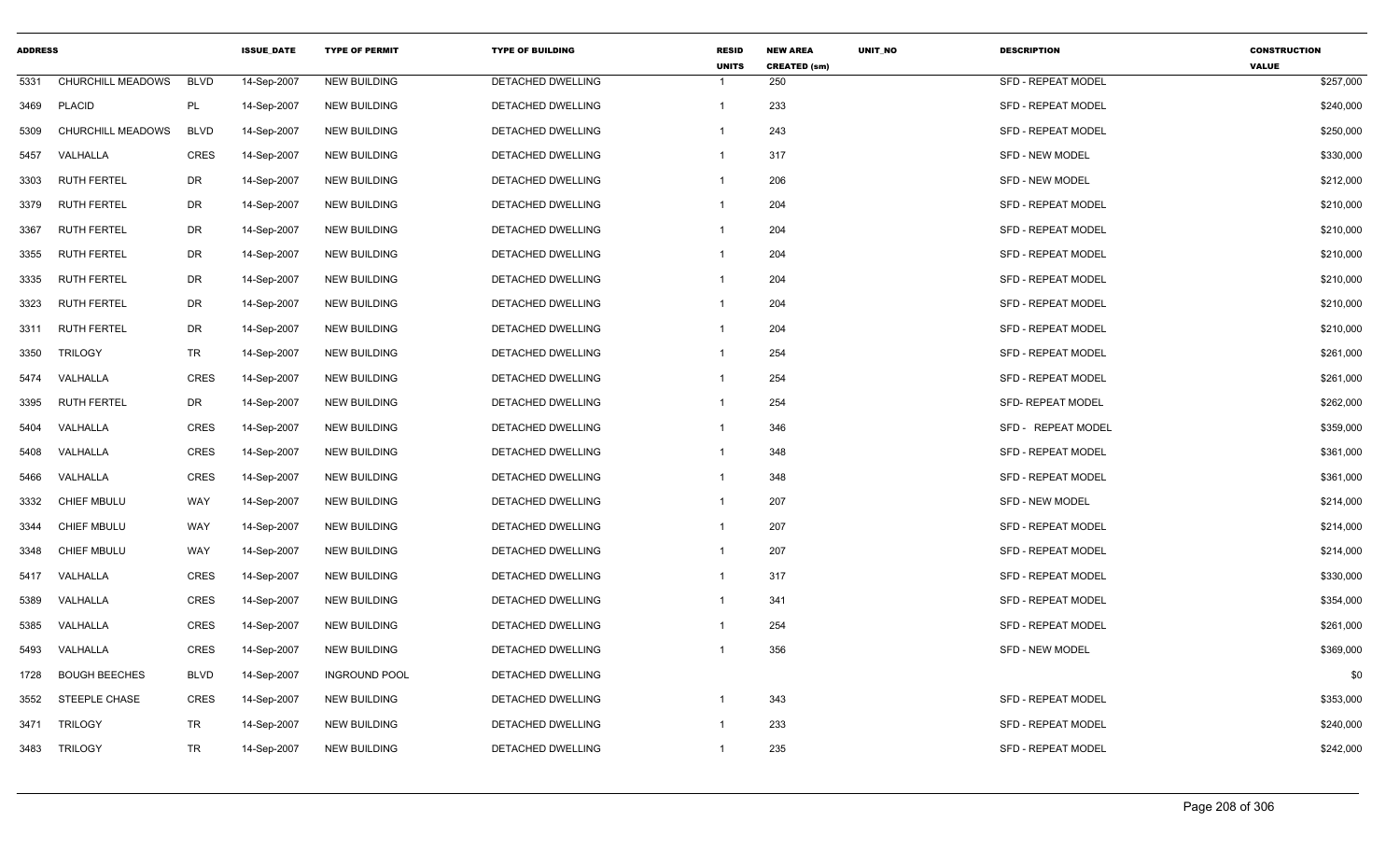| <b>ADDRESS</b> |                         |                 | <b>ISSUE DATE</b>  | <b>TYPE OF PERMIT</b>        | <b>TYPE OF BUILDING</b>               | <b>RESID</b><br><b>UNITS</b> | <b>NEW AREA</b><br><b>CREATED (sm)</b> | UNIT NO      | <b>DESCRIPTION</b>                           | <b>CONSTRUCTION</b><br><b>VALUE</b> |           |
|----------------|-------------------------|-----------------|--------------------|------------------------------|---------------------------------------|------------------------------|----------------------------------------|--------------|----------------------------------------------|-------------------------------------|-----------|
| 3462           | <b>TRILOGY</b>          | TR              | 14-Sep-2007        | <b>NEW BUILDING</b>          | DETACHED DWELLING                     | $\overline{\mathbf{1}}$      | 233                                    |              | <b>SFD - REPEAT MODEL</b>                    |                                     | \$240,000 |
|                | 3835 MAYLA              | DR              | 14-Sep-2007        | <b>NEW BUILDING</b>          | DETACHED DWELLING                     | $\overline{1}$               | 207                                    |              | <b>SFD - REPEAT MODEL</b>                    |                                     | \$214,000 |
| 385            | SOUTHDOWN               | RD              | 14-Sep-2007        | <b>OTHER</b>                 | INDUSTRIAL - OTHER                    |                              |                                        |              | ALTERATIONS-TANK/CONC-PAD, PETRO CANADA      |                                     | \$42,000  |
| 1641           | WEDMORE                 | WAY             | 14-Sep-2007        | <b>NEW BUILDING</b>          | DETACHED DWELLING                     |                              | 235                                    |              | SFD - CUSTOM                                 |                                     | \$242,000 |
| 1833           | DELANEY                 | DR              | 14-Sep-2007        | ADDITION TO EXIST BLDG       | DETACHED DWELLING                     |                              |                                        |              | <b>INTERIOR ALTERATIONS</b>                  |                                     | \$19,000  |
| 5885           | RODEO                   | DR              | 14-Sep-2007        | ALTERATION TO EXIST BLDG     | <b>COMMERCIAL RETAIL - MULTI-USER</b> |                              |                                        |              | INTERIOR ALTERATIONS - SIX NEW DEMISING WALL |                                     | \$96,000  |
| 5875           | RODEO                   | DR              | 14-Sep-2007        | ALTERATION TO EXIST BLDG     | COMMERCIAL RETAIL - MULTI-USER        |                              |                                        |              | INTERIOR ALTERATIONS - FOUR NEW DEMISING WA  |                                     | \$64,000  |
| 5500           | <b>ROSE CHERRY</b>      | PL              | 14-Sep-2007        | <b>OTHER</b>                 | <b>CITY</b>                           |                              |                                        |              | ADDITION-SOLAR PANELS, HERSHEY CENTRE        |                                     | \$39,000  |
| 800            | MATHESON                |                 | BLVD W 14-Sep-2007 | <b>NEW BUILDING</b>          | COMMERCIAL RETAIL-SINGLE USER         |                              | 20,099                                 |              | CONDITIONAL PERMIT - NEW COMMERCIAL RETAIL,  |                                     | \$0       |
| 5875           | RODEO                   | DR              | 14-Sep-2007        | <b>SPRINKLERS</b>            | COMMERCIAL RETAIL - MULTI-USER        |                              | 2,190                                  | <b>BLD A</b> | FIRE ONLY - SPRINKLER SYSTEM                 |                                     | \$0       |
| 5885           | RODEO                   | <b>DR</b>       | 14-Sep-2007        | <b>SPRINKLERS</b>            | COMMERCIAL - OTHER                    |                              | 2,014                                  | BLD-B        | FIRE ONLY - SPRINKLER SYSTEM REVISIONS       |                                     | \$0       |
| 6085           | <b>CREDITVIEW</b>       | <b>RD</b>       | 14-Sep-2007        | <b>CLASS A PORTABLE SIGN</b> | PORTABLE SIGN                         |                              |                                        |              | <b>UPS STORE</b>                             |                                     | \$0       |
| 1093           | DUNDAS                  | ST<br>W         | 14-Sep-2007        | <b>CLASS A PORTABLE SIGN</b> | PORTABLE SIGN                         |                              |                                        |              | PIZZA PIZZA                                  |                                     | \$0       |
| 777            | <b>DUNDAS</b>           | ST<br>W         | 14-Sep-2007        | <b>CLASS A PORTABLE SIGN</b> | PORTABLE SIGN                         |                              |                                        |              | OIL CHANGERS                                 |                                     | \$0       |
| 6750           | MISSISSAUGA             | RD              | 14-Sep-2007        | <b>CLASS A PORTABLE SIGN</b> | PORTABLE SIGN                         |                              |                                        |              | CLUB MEADOWVALE (MISSISSAUGA RD)             |                                     | \$0       |
| 1550           | <b>AIMCO</b>            | <b>BLVD</b>     | 14-Sep-2007        | <b>CLASS A PORTABLE SIGN</b> | PORTABLE SIGN                         |                              |                                        |              | <b>BOSTON PIZZA</b>                          |                                     | \$0       |
| 5925           | <b>GROSSBEAK</b>        | DR              | 14-Sep-2007        | <b>CLASS A PORTABLE SIGN</b> | PORTABLE SIGN                         |                              |                                        |              | <b>GROSSBEAK CHIROPRACTIC</b>                |                                     | \$0       |
| 1093           | <b>DUNDAS</b>           | ST<br>W         | 14-Sep-2007        | <b>CLASS A PORTABLE SIGN</b> | PORTABLE SIGN                         |                              |                                        |              | PIZZA PIZZA                                  |                                     | \$0       |
| 1855           | <b>DUNDAS</b>           | ST<br>E.        | 14-Sep-2007        | <b>CLASS A PORTABLE SIGN</b> | PORTABLE SIGN                         |                              |                                        |              | <b>TELEPHONE DEPOT</b>                       |                                     | \$0       |
| 5444           | DIXIE                   | <b>RD</b>       | 14-Sep-2007        | <b>CLASS A PORTABLE SIGN</b> | PORTABLE SIGN                         |                              |                                        |              | DELTA TORONTO AIRPORT WEST                   |                                     | \$0       |
| 3945           | <b>DOUG LEAVENS</b>     | <b>BLVD</b>     | 14-Sep-2007        | <b>CLASS A PORTABLE SIGN</b> | PORTABLE SIGN                         |                              |                                        |              | SPOTLESS DRY CLEANERS                        |                                     | \$0       |
| 325            | CENTRAL                 | <b>PKY</b><br>W | 14-Sep-2007        | <b>CLASS A PORTABLE SIGN</b> | PORTABLE SIGN                         |                              |                                        |              | <b>REGION OF PEEL</b>                        |                                     | \$0       |
| 660            | <b>EGLINTON</b>         | AVE<br>W        | 14-Sep-2007        | <b>CLASS A PORTABLE SIGN</b> | PORTABLE SIGN                         |                              |                                        |              | <b>DANIEL'S FASHIONS</b>                     |                                     | \$0       |
| 592            | RATHBURN                | <b>RD</b>       | W 14-Sep-2007      | <b>CLASS A PORTABLE SIGN</b> | PORTABLE SIGN                         |                              |                                        |              | LA ROUGE TANNING STUDIO                      |                                     | \$0       |
| 3558           | <b>ERINDALE STATION</b> | RD              | 14-Sep-2007        | <b>CLASS A PORTABLE SIGN</b> | PORTABLE SIGN                         |                              |                                        |              | SELECT FRAGRANCE & COSMETICS                 |                                     | \$0       |
| $\Omega$       | <b>DUNDAS</b>           | <b>ST</b>       | W 14-Sep-2007      | <b>CLASS A PORTABLE SIGN</b> | PORTABLE SIGN                         |                              |                                        |              | <b>REGION OF PEEL</b>                        |                                     | \$0       |
| 185            | <b>COURTNEYPARK</b>     | DR<br>E.        | 14-Sep-2007        | <b>CLASS A PORTABLE SIGN</b> | PORTABLE SIGN                         |                              |                                        |              | CATALINA LIGHTING                            |                                     | \$0       |
|                | 2325 HURONTARIO         | ST              | 14-Sep-2007        | <b>CLASS A PORTABLE SIGN</b> | PORTABLE SIGN                         |                              |                                        |              | ARIZONA TAN                                  |                                     | \$0       |
|                |                         |                 |                    |                              |                                       |                              |                                        |              |                                              |                                     |           |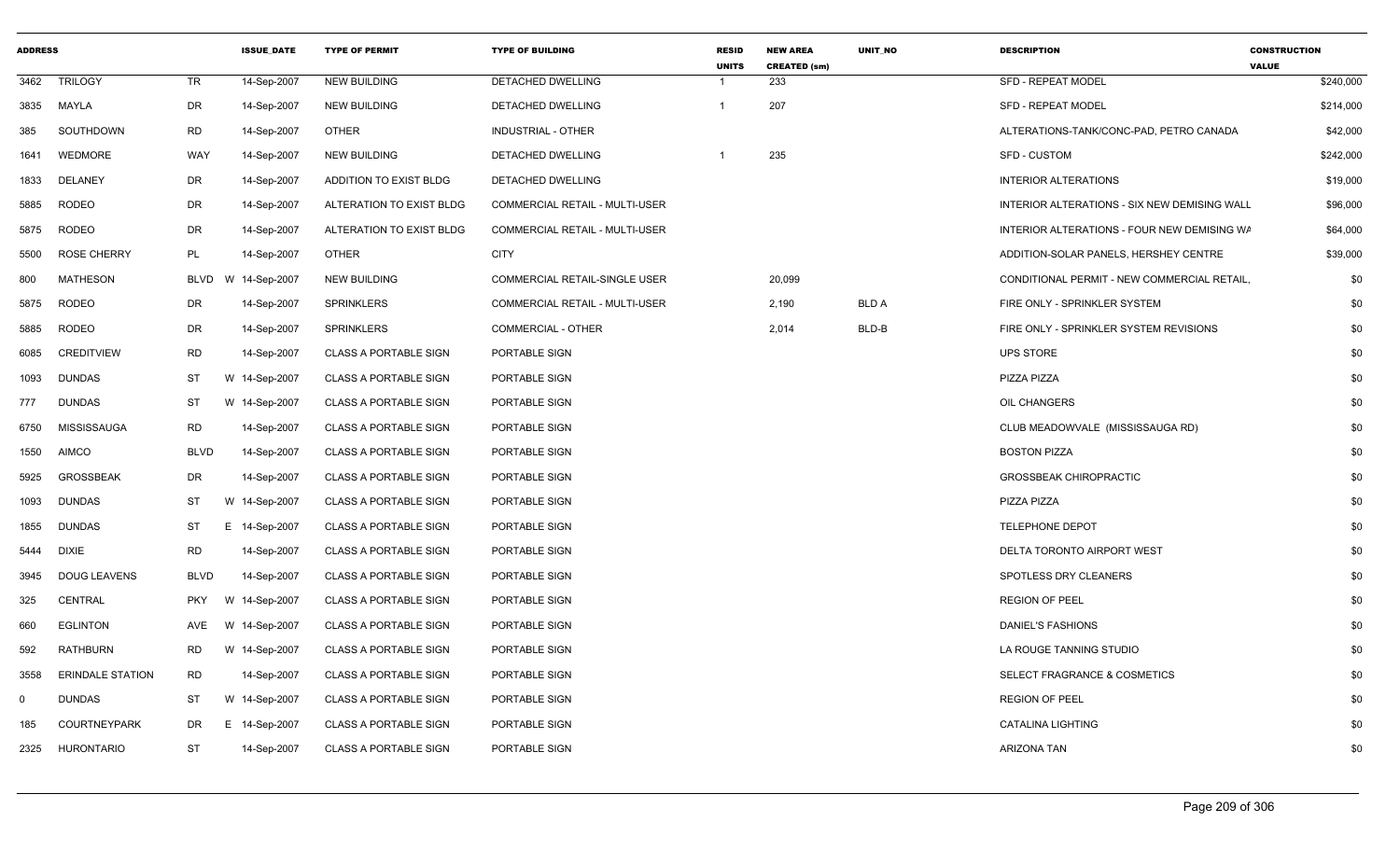| <b>ADDRESS</b>          |                          |             | <b>ISSUE DATE</b> | <b>TYPE OF PERMIT</b>        | <b>TYPE OF BUILDING</b>               | <b>RESID</b><br><b>UNITS</b> | <b>NEW AREA</b><br><b>CREATED (sm)</b> | <b>UNIT NO</b> | <b>DESCRIPTION</b>                            | <b>CONSTRUCTION</b><br><b>VALUE</b> |
|-------------------------|--------------------------|-------------|-------------------|------------------------------|---------------------------------------|------------------------------|----------------------------------------|----------------|-----------------------------------------------|-------------------------------------|
| 1075                    | CEREMONIAL               | DR          | 14-Sep-2007       | <b>CLASS A PORTABLE SIGN</b> | PORTABLE SIGN                         |                              |                                        |                | PIZZA DEPOT                                   | \$0                                 |
| 914                     | <b>BURNHAMTHORPE</b>     | RD          | W 14-Sep-2007     | <b>CLASS A PORTABLE SIGN</b> | PORTABLE SIGN                         |                              |                                        |                | OBLE FURNITURE                                | \$0                                 |
| 922                     | <b>DUNDAS</b>            | ST          | E 14-Sep-2007     | <b>CLASS A PORTABLE SIGN</b> | PORTABLE SIGN                         |                              |                                        |                | <b>MAVIS AUTO &amp; LUBE</b>                  | \$0                                 |
| 670                     | <b>EGLINTON</b>          | AVE         | W 14-Sep-2007     | <b>CLASS A PORTABLE SIGN</b> | PORTABLE SIGN                         |                              |                                        |                | <b>MCDONALDS</b>                              | \$0                                 |
| 4120                    | <b>DIXIE</b>             | <b>RD</b>   | 14-Sep-2007       | <b>CLASS A PORTABLE SIGN</b> | PORTABLE SIGN                         |                              |                                        |                | DR. TADROS                                    | \$0                                 |
| 0                       | <b>CAWTHRA</b>           | <b>RD</b>   | 14-Sep-2007       | <b>CLASS A PORTABLE SIGN</b> | PORTABLE SIGN                         |                              |                                        |                | COMMUNITY SERVICES - HERSHEY'S CENTRE         | \$0                                 |
| $\overline{\mathbf{0}}$ | <b>EGLINTON</b>          | AVE         | E.<br>14-Sep-2007 | <b>CLASS A PORTABLE SIGN</b> | PORTABLE SIGN                         |                              |                                        |                | COMMUNITY SERVICES - HERSEY CENTRE            | \$0                                 |
| $\mathbf 0$             | <b>MAVIS</b>             | <b>RD</b>   | 14-Sep-2007       | <b>CLASS A PORTABLE SIGN</b> | PORTABLE SIGN                         |                              |                                        |                | COMMUNITY SERVICES - HERSEY CENTRE            | \$0                                 |
| $\overline{0}$          | ERIN MILLS               | <b>PKY</b>  | 14-Sep-2007       | <b>CLASS A PORTABLE SIGN</b> | PORTABLE SIGN                         |                              |                                        |                | COMMUNITY SERVICES - HERSEY CENTRE            | \$0                                 |
| $\mathbf{0}$            | <b>DERRY</b>             | RD.         | W 14-Sep-2007     | <b>CLASS A PORTABLE SIGN</b> | PORTABLE SIGN                         |                              |                                        |                | COMMUNITY SERVICES - HERSEY CENTRE            | \$0                                 |
| $\mathbf 0$             | <b>BURNHAMTHORPE</b>     | RD          | 14-Sep-2007<br>Е. | <b>CLASS A PORTABLE SIGN</b> | PORTABLE SIGN                         |                              |                                        |                | COMMUNITY SERVICES - HERSEY CENTRE            | \$0                                 |
| $\mathbf 0$             | <b>TENTH LINE WEST</b>   |             | 14-Sep-2007       | <b>CLASS A PORTABLE SIGN</b> | PORTABLE SIGN                         |                              |                                        |                | COMMUNITY SERVICES - HERSEY CENTRE            | \$0                                 |
| $\mathbf 0$             | <b>BRITANNIA</b>         | RD          | W 14-Sep-2007     | <b>CLASS A PORTABLE SIGN</b> | PORTABLE SIGN                         |                              |                                        |                | COMMUNITY SERVICES - HERSEY CENTRE            | \$0                                 |
| 0                       | <b>WINSTON CHURCHILL</b> | <b>BLVD</b> | 14-Sep-2007       | <b>CLASS A PORTABLE SIGN</b> | PORTABLE SIGN                         |                              |                                        |                | COMMUNITY SERVICES - HERSEY CENTRE            | \$0                                 |
| $\mathbf 0$             | <b>KENNEDY</b>           | <b>RD</b>   | 14-Sep-2007       | <b>CLASS A PORTABLE SIGN</b> | PORTABLE SIGN                         |                              |                                        |                | COMMUNITY SERVICES - HERSEY CENTRE            | \$0                                 |
| $\mathbf{0}$            | <b>ERIN MILLS</b>        | <b>PKY</b>  | 14-Sep-2007       | <b>CLASS A PORTABLE SIGN</b> | PORTABLE SIGN                         |                              |                                        |                | COMMUNITY SERVICES - HERSEY CENTRE            | \$0                                 |
| $\mathbf 0$             | <b>CAWTHRA</b>           | <b>RD</b>   | 14-Sep-2007       | <b>CLASS A PORTABLE SIGN</b> | PORTABLE SIGN                         |                              |                                        |                | COMMUNITY SERVICES - HERSEY CENTRE - duplicat | \$0                                 |
| $\overline{0}$          | <b>MAVIS</b>             | RD          | 14-Sep-2007       | <b>CLASS A PORTABLE SIGN</b> | PORTABLE SIGN                         |                              |                                        |                | COMMUNITY SERVICES - HERSEY CENTRE            | \$0                                 |
| $\mathbf 0$             | <b>WINSTON CHURCHILL</b> | <b>BLVD</b> | 14-Sep-2007       | <b>CLASS A PORTABLE SIGN</b> | PORTABLE SIGN                         |                              |                                        |                | COMMUNITY SERVICES - HERSEY CENTRE            | \$0                                 |
| $\mathbf{0}$            | <b>DIXIE</b>             | <b>RD</b>   | 14-Sep-2007       | <b>CLASS A PORTABLE SIGN</b> | PORTABLE SIGN                         |                              |                                        |                | COMMUNITY SERVICES - HERSEY CENTRE - duplicat | \$0                                 |
| 4561                    | <b>HURONTARIO</b>        | ST          | 17-Sep-2007       | <b>FASCIA SIGN</b>           | <b>COMMERCIAL RETAIL - MULTI-USER</b> |                              |                                        | D <sub>1</sub> | 2 FASCIA SIGN - DOT PATIO & HOME              | \$4,000                             |
| 3387                    | <b>RUTH FERTEL</b>       | DR          | 17-Sep-2007       | <b>NEW BUILDING</b>          | DETACHED DWELLING                     | $\overline{1}$               | 207                                    |                | <b>SFD - NEW MODEL</b>                        | \$213,000                           |
| 3371                    | <b>RUTH FERTEL</b>       | DR          | 17-Sep-2007       | <b>NEW BUILDING</b>          | DETACHED DWELLING                     | $\overline{1}$               | 207                                    |                | <b>SFD - REPEAT MODEL</b>                     | \$213,000                           |
| 3359                    | <b>RUTH FERTEL</b>       | DR          | 17-Sep-2007       | <b>NEW BUILDING</b>          | DETACHED DWELLING                     | $\overline{1}$               | 205                                    |                | SFD - REPEAT MODEL                            | \$211,000                           |
| 3347                    | <b>RUTH FERTEL</b>       | DR          | 17-Sep-2007       | <b>NEW BUILDING</b>          | DETACHED DWELLING                     | -1                           | 207                                    |                | <b>SFD - REPEAT MODEL</b>                     | \$213,000                           |
| 3327                    | <b>RUTH FERTEL</b>       | DR          | 17-Sep-2007       | <b>NEW BUILDING</b>          | DETACHED DWELLING                     | $\overline{1}$               | 207                                    |                | <b>SFD - REPEAT MODEL</b>                     | \$213,000                           |
| 3315                    | <b>RUTH FERTEL</b>       | DR          | 17-Sep-2007       | NEW BUILDING                 | DETACHED DWELLING                     |                              | 205                                    |                | <b>SFD - REPEAT MODEL</b>                     | \$211,000                           |
|                         | 3283 TACC                | DR          | 17-Sep-2007       | NEW BUILDING                 | DETACHED DWELLING                     | 1                            | 266                                    |                | <b>SFD - REPEAT MODEL</b>                     | \$274,000                           |
|                         |                          |             |                   |                              |                                       |                              |                                        |                |                                               |                                     |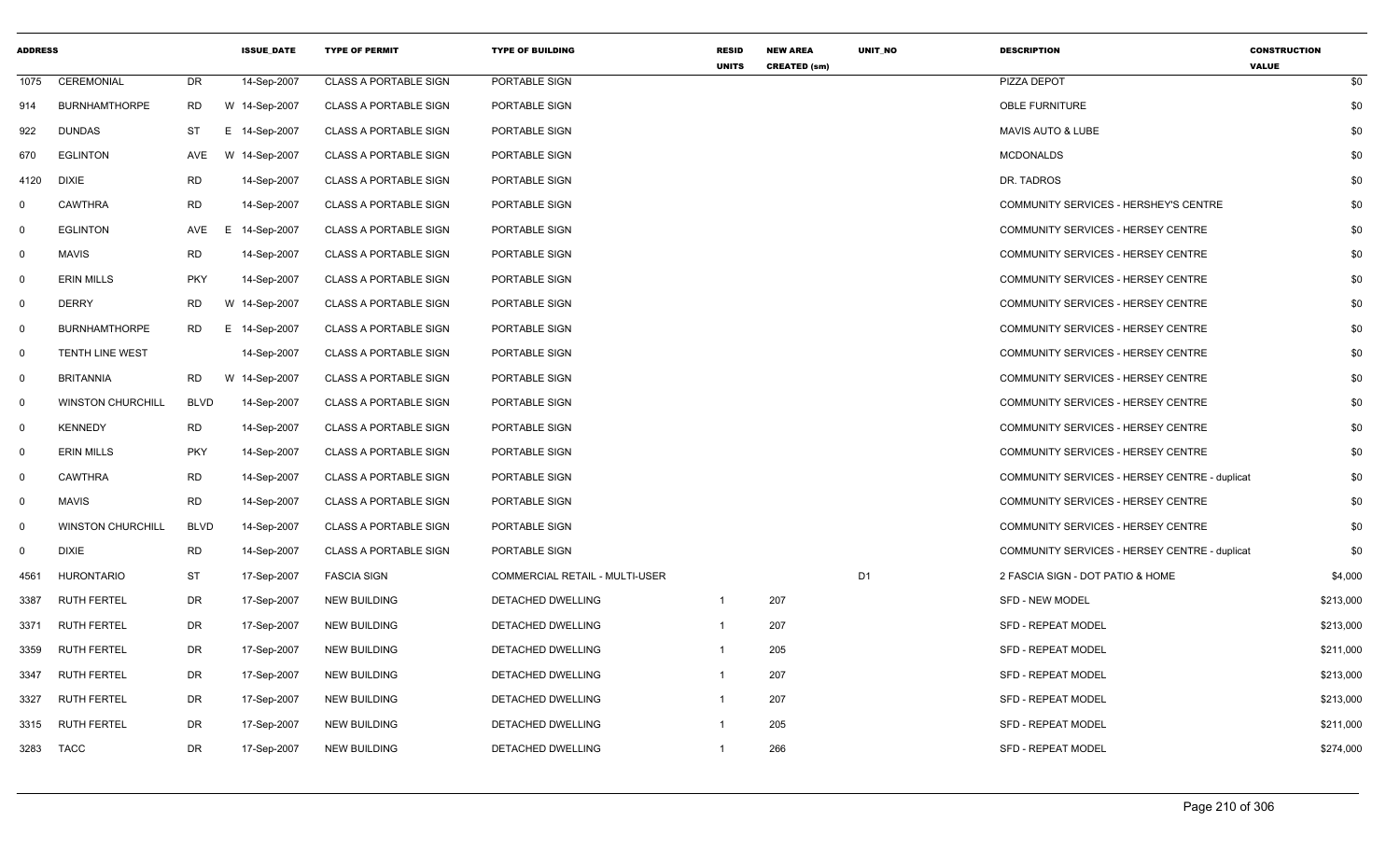| <b>ADDRESS</b> |                   |             | <b>ISSUE DATE</b> | <b>TYPE OF PERMIT</b>    | <b>TYPE OF BUILDING</b>               | <b>RESID</b><br><b>UNITS</b> | <b>NEW AREA</b><br><b>CREATED (sm)</b> | <b>UNIT NO</b> | <b>DESCRIPTION</b>                          | <b>CONSTRUCTION</b><br><b>VALUE</b> |
|----------------|-------------------|-------------|-------------------|--------------------------|---------------------------------------|------------------------------|----------------------------------------|----------------|---------------------------------------------|-------------------------------------|
| 3279           | <b>TACC</b>       | <b>DR</b>   | 17-Sep-2007       | <b>NEW BUILDING</b>      | DETACHED DWELLING                     |                              | 254                                    |                | <b>SFD - REPEAT MODEL</b>                   | \$261,000                           |
| 3267           | <b>TACC</b>       | <b>DR</b>   | 17-Sep-2007       | <b>NEW BUILDING</b>      | <b>DETACHED DWELLING</b>              | $\mathbf{1}$                 | 254                                    |                | <b>SFD - REPEAT MODEL</b>                   | \$261,000                           |
| 3263           | <b>TACC</b>       | DR          | 17-Sep-2007       | <b>NEW BUILDING</b>      | DETACHED DWELLING                     | -1                           | 266                                    |                | <b>SFD - REPEAT MODEL</b>                   | \$274,000                           |
| 3259           | <b>TACC</b>       | DR          | 17-Sep-2007       | <b>NEW BUILDING</b>      | DETACHED DWELLING                     | $\overline{1}$               | 254                                    |                | <b>SFD - REPEAT MODEL</b>                   | \$261,000                           |
| 6085           | <b>CREDITVIEW</b> | <b>RD</b>   | 17-Sep-2007       | ALTERATION TO EXIST BLDG | COMMERCIAL RETAIL - MULTI-USER        |                              |                                        | -3             | <b>COMMERICAL SCHOOL</b>                    | \$43,000                            |
| 5429           | VALHALLA          | <b>CRES</b> | 17-Sep-2007       | <b>NEW BUILDING</b>      | DETACHED DWELLING                     | $\overline{1}$               | 329                                    |                | <b>SFD - NEW MODEL</b>                      | \$339,000                           |
| 5453           | VALHALLA          | CRES        | 17-Sep-2007       | <b>NEW BUILDING</b>      | DETACHED DWELLING                     | $\mathbf{1}$                 | 346                                    |                | <b>SFD - REPEAT MODEL</b>                   | \$359,000                           |
| 5449           | VALHALLA          | <b>CRES</b> | 17-Sep-2007       | <b>NEW BUILDING</b>      | DETACHED DWELLING                     | $\mathbf{1}$                 | 348                                    |                | <b>SFD - REPEAT MODEL</b>                   | \$361,000                           |
| 5445           | VALHALLA          | <b>CRES</b> | 17-Sep-2007       | <b>NEW BUILDING</b>      | <b>DETACHED DWELLING</b>              | $\mathbf{1}$                 | 341                                    |                | <b>SFD - REPEAT MODEL</b>                   | \$354,000                           |
| 5441           | VALHALLA          | <b>CRES</b> | 17-Sep-2007       | <b>NEW BUILDING</b>      | DETACHED DWELLING                     | $\mathbf{1}$                 | 317                                    |                | <b>SFD - REPEAT MODEL</b>                   | \$330,000                           |
| 5437           | VALHALLA          | CRES        | 17-Sep-2007       | <b>NEW BUILDING</b>      | DETACHED DWELLING                     | $\mathbf{1}$                 | 348                                    |                | <b>SFD - REPEAT MODEL</b>                   | \$361,000                           |
| 5433           | VALHALLA          | CRES        | 17-Sep-2007       | <b>NEW BUILDING</b>      | DETACHED DWELLING                     | -1                           | 346                                    |                | <b>SFD - REPEAT MODEL</b>                   | \$359,000                           |
| 5425           | VALHALLA          | <b>CRES</b> | 17-Sep-2007       | <b>NEW BUILDING</b>      | DETACHED DWELLING                     | $\overline{1}$               | 348                                    |                | <b>SFD - REPEAT MODEL</b>                   | \$361,000                           |
| 5421           | VALHALLA          | <b>CRES</b> | 17-Sep-2007       | <b>NEW BUILDING</b>      | DETACHED DWELLING                     | $\overline{1}$               | 346                                    |                | <b>SFD - REPEAT MODEL</b>                   | \$359,000                           |
| 5405           | VALHALLA          | <b>CRES</b> | 17-Sep-2007       | <b>NEW BUILDING</b>      | DETACHED DWELLING                     | $\mathbf{1}$                 | 341                                    |                | <b>SFD - REPEAT MODEL</b>                   | \$354,000                           |
| 5401           | VALHALLA          | <b>CRES</b> | 17-Sep-2007       | <b>NEW BUILDING</b>      | DETACHED DWELLING                     | -1                           | 346                                    |                | <b>SFD - REPEAT MODEL</b>                   | \$359,000                           |
| 5397           | VALHALLA          | <b>CRES</b> | 17-Sep-2007       | <b>NEW BUILDING</b>      | DETACHED DWELLING                     | -1                           | 340                                    |                | <b>SFD - REPEAT MODEL</b>                   | \$353,000                           |
| 5393           | VALHALLA          | <b>CRES</b> | 17-Sep-2007       | <b>NEW BUILDING</b>      | DETACHED DWELLING                     | -1                           | 348                                    |                | <b>SFD - REPEAT MODEL</b>                   | \$361,000                           |
| 6948           | <b>FINANCIAL</b>  | DR          | 17-Sep-2007       | <b>NEW BUILDING</b>      | COMMERCIAL RETAIL - MULTI-USER        |                              |                                        | BLD-I          | NEW - SHELL STRIP-PLAZA MEADOWVALE RETAIL P | \$0                                 |
| 6956           | <b>FINANCIAL</b>  | DR          | 17-Sep-2007       | <b>NEW BUILDING</b>      | <b>COMMERCIAL RETAIL - MULTI-USER</b> |                              |                                        | BLD-H, PHS-2   | NEW - SHELL-PLAZA, MEADOWVALE RETAIL (PHASE | \$0                                 |
| 3269           | PAUL HENDERSON    | DR          | 17-Sep-2007       | <b>NEW BUILDING</b>      | DETACHED DWELLING                     | $\mathbf{1}$                 | 261                                    |                | <b>SFD - NEW MODEL</b>                      | \$268,000                           |
| 5412           | VALHALLA          | <b>CRES</b> | 17-Sep-2007       | <b>NEW BUILDING</b>      | DETACHED DWELLING                     | $\mathbf{1}$                 | 356                                    |                | <b>SFD - REPEAT MODEL</b>                   | \$369,000                           |
| 5458           | VALHALLA          | CRES        | 17-Sep-2007       | <b>NEW BUILDING</b>      | DETACHED DWELLING                     | -1                           | 356                                    |                | <b>SFD - REPEAT MODEL</b>                   | \$369,000                           |
| 5321           | LONGFORD          | <b>DR</b>   | 17-Sep-2007       | <b>NEW BUILDING</b>      | <b>DETACHED DWELLING</b>              | $\mathbf{1}$                 | 287                                    |                | <b>SFD - REPEAT MODEL</b>                   | \$295,000                           |
| 5382           | MALLORY           | RD          | 17-Sep-2007       | <b>NEW BUILDING</b>      | DETACHED DWELLING                     | $\mathbf{1}$                 | 244                                    |                | <b>SFD - REPEAT MODEL</b>                   | \$251,000                           |
| 5316           | LONGFORD          | DR          | 17-Sep-2007       | <b>NEW BUILDING</b>      | DETACHED DWELLING                     | $\mathbf{1}$                 | 287                                    |                | SFD - NEW MODEL                             | \$295,000                           |
| 3838           | MAYLA             | <b>DR</b>   | 17-Sep-2007       | <b>NEW BUILDING</b>      | <b>DETACHED DWELLING</b>              | -1                           | 244                                    |                | <b>SFD - REPEAT MODEL</b>                   | \$251,000                           |
| 3843           | MAYLA             | <b>DR</b>   | 17-Sep-2007       | <b>NEW BUILDING</b>      | DETACHED DWELLING                     | -1                           | 207                                    |                | <b>SFD - REPEAT MODEL</b>                   | \$214,000                           |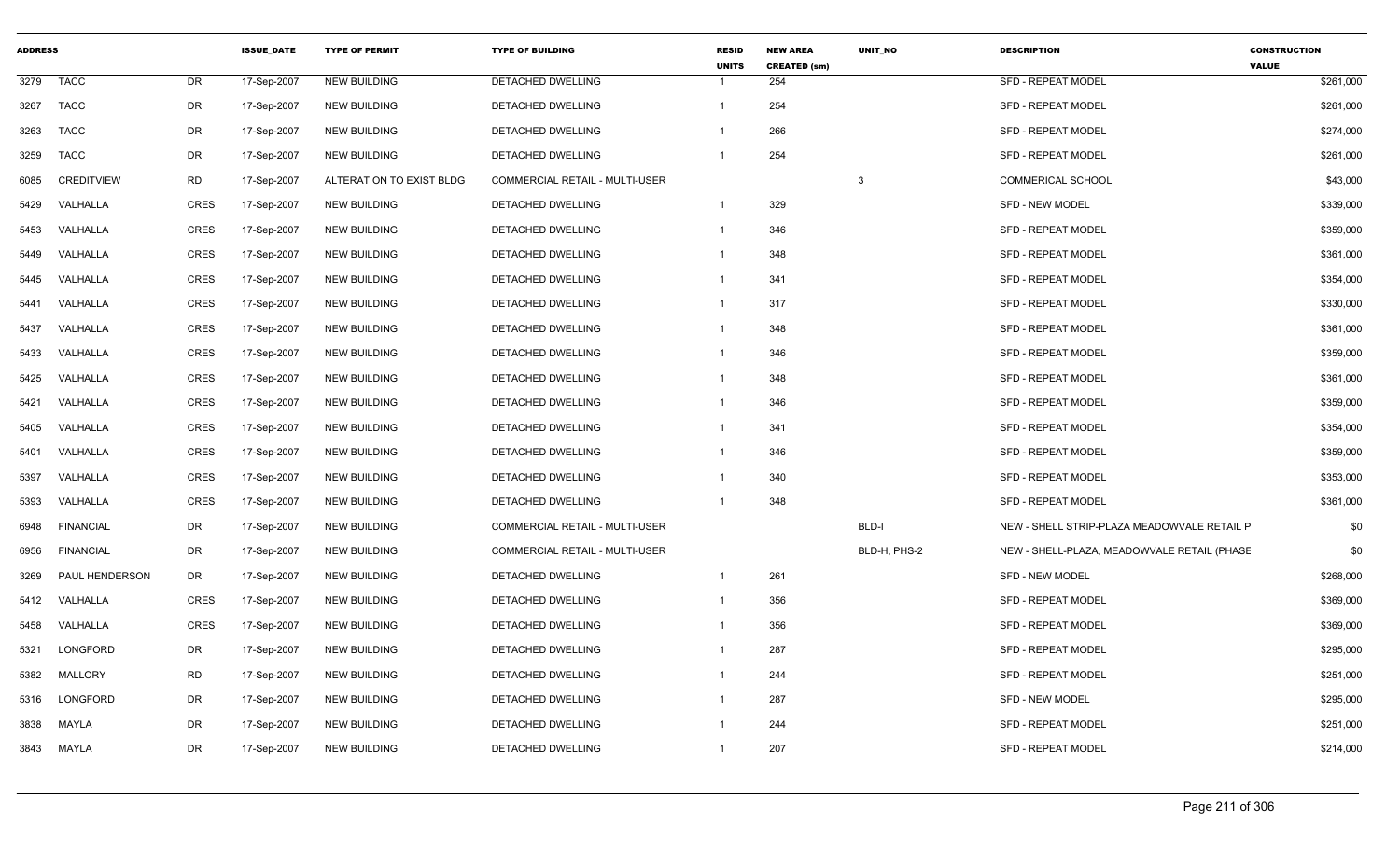| <b>ADDRESS</b> |                          |             | <b>ISSUE DATE</b> | <b>TYPE OF PERMIT</b>        | <b>TYPE OF BUILDING</b>        | <b>RESID</b><br><b>UNITS</b> | <b>NEW AREA</b><br><b>CREATED (sm)</b> | <b>UNIT NO</b> | <b>DESCRIPTION</b>                             | <b>CONSTRUCTION</b><br><b>VALUE</b> |
|----------------|--------------------------|-------------|-------------------|------------------------------|--------------------------------|------------------------------|----------------------------------------|----------------|------------------------------------------------|-------------------------------------|
| 3816           | <b>JANICE</b>            | DR          | 17-Sep-2007       | <b>NEW BUILDING</b>          | DETACHED DWELLING              |                              | 280                                    |                | SFD - NEW MODEL                                | \$289,000                           |
| 1400           | <b>DIXIE</b>             | <b>RD</b>   | 17-Sep-2007       | ALTERATION TO EXIST BLDG     | APARTMENT (> 6 UNITS)          |                              |                                        |                | ALTERATIONS-WATER PROOFING/RAMP REPAIR, PO     | \$15,000                            |
| 235            | <b>NAHANI</b>            | <b>WAY</b>  | 17-Sep-2007       | ADDITION AND ALTER           | SCHOOL - ELEMENTARY            |                              | 1,446                                  |                | ADDITION/ALTERATIONS - NAHANI WAY P.S. FOUND   | \$2,042,000                         |
| 895            | <b>CEREMONIAL</b>        | DR          | 17-Sep-2007       | ADDITION AND ALTER           | SCHOOL - ELEMENTARY            |                              | 2,234                                  |                | ADDITION/ALTERATIONS - CHAMPLAIN TRAIL P.S, F( | \$3,155,000                         |
| 3972           | <b>TAFFEY</b>            | <b>CRES</b> | 17-Sep-2007       | ADDITION TO EXIST BLDG       | DETACHED DWELLING              |                              |                                        |                | ADDITION - ROOF-RECLAD OVER PORCH              | \$21,000                            |
| 2985           | <b>DREW</b>              | <b>RD</b>   | 17-Sep-2007       | ALTERATION TO EXIST BLDG     | MULTI-TENANT INDUSTRIAL        |                              | 93                                     | 115            | <b>MEDICAL PRACTITIONER</b>                    | \$27,000                            |
| 1585           | MISSISSAUGA VALLEY       | <b>BLVD</b> | 17-Sep-2007       | <b>FASCIA SIGN</b>           | COMMERCIAL RETAIL - MULTI-USER |                              |                                        | $1 - 2$        | (1) FASCIA SIGN - SHOPPERS DRUG MART           | \$6,000                             |
| 5370           | <b>FRESHWATER</b>        | DR          | 17-Sep-2007       | <b>NEW BUILDING</b>          | DETACHED DWELLING              | $\overline{1}$               | 355                                    |                | <b>SFD - REPEAT MODEL</b>                      | \$330,000                           |
| 3439           | <b>TRILOGY</b>           | TR          | 17-Sep-2007       | NEW BUILDING                 | DETACHED DWELLING              | $\overline{1}$               | 355                                    |                | <b>SFD - REPEAT MODEL</b>                      | \$330,000                           |
| 5355           | <b>FRESHWATER</b>        | DR          | 17-Sep-2007       | NEW BUILDING                 | DETACHED DWELLING              |                              | 346                                    |                | SFD - REPEAT MODEL                             | \$321,000                           |
| 5371           | <b>FRESHWATER</b>        | DR          | 17-Sep-2007       | <b>NEW BUILDING</b>          | DETACHED DWELLING              |                              | 355                                    |                | <b>SFD - REPEAT MODEL</b>                      | \$330,000                           |
| 5210           | <b>BRADCO</b>            | <b>BLVD</b> | 17-Sep-2007       | <b>SPRINKLERS</b>            | INDUSTRIAL - OTHER             |                              |                                        |                | FIRE ONLY-SPRINKLERS                           | \$15,000                            |
| 579            | BOB-O-LINK               | <b>RD</b>   | 17-Sep-2007       | <b>DEMOLITION</b>            | <b>DETACHED DWELLING</b>       |                              |                                        |                | DEMOLITION - SFD/SHED                          | \$10,000                            |
| 1961           | <b>BALSAM</b>            | AVE         | 17-Sep-2007       | <b>DEMOLITION</b>            | DETACHED DWELLING              |                              |                                        |                | <b>DEMOLITION - SFD</b>                        | \$10,000                            |
| 2113           | <b>PARKER</b>            | DR          | 17-Sep-2007       | <b>DEMOLITION</b>            | DETACHED DWELLING              |                              |                                        |                | DEMOLITION - SFD/SHED                          | \$10,000                            |
| $\mathbf 0$    | <b>AIRPORT</b>           | <b>RD</b>   | 17-Sep-2007       | <b>CLASS A PORTABLE SIGN</b> | PORTABLE SIGN                  |                              |                                        |                | COMMUNITY SERVICES - HERSEY CENTRE             | \$0                                 |
| $\mathbf 0$    | <b>DIXIE</b>             | <b>RD</b>   | 17-Sep-2007       | <b>CLASS A PORTABLE SIGN</b> | PORTABLE SIGN                  |                              |                                        |                | COMMUNITY SERVICES - HERSEY CENTRE             | \$0                                 |
| $\mathbf 0$    | <b>KENNEDY</b>           | RD          | 17-Sep-2007       | <b>CLASS A PORTABLE SIGN</b> | PORTABLE SIGN                  |                              |                                        |                | COMMUNITY SERVICES - HERSEY CENTRE             | \$0                                 |
| $\mathsf{O}$   | <b>ERIN MILLS</b>        | <b>PKY</b>  | 17-Sep-2007       | <b>CLASS A PORTABLE SIGN</b> | PORTABLE SIGN                  |                              |                                        |                | CORPORATE SERVICES - COMMUNICATIONS            | \$0                                 |
| $\mathbf 0$    | SOUTHDOWN                | <b>RD</b>   | 17-Sep-2007       | <b>CLASS A PORTABLE SIGN</b> | PORTABLE SIGN                  |                              |                                        |                | CORPORATE SERVICES - COMMUNICATIONS            | \$0                                 |
| $\mathbf 0$    | <b>WINSTON CHURCHILL</b> | <b>BLVD</b> | 17-Sep-2007       | <b>CLASS A PORTABLE SIGN</b> | PORTABLE SIGN                  |                              |                                        |                | CORPORATE SERVICES - COMMUNICATIONS            | \$0                                 |
| 25             | <b>WATLINE</b>           | AVE         | 17-Sep-2007       | <b>CLASS A PORTABLE SIGN</b> | PORTABLE SIGN                  |                              |                                        |                | THE RECRUITING EDGE                            | \$0                                 |
| $\mathbf 0$    | <b>DERRY</b>             | RD<br>E.    | 17-Sep-2007       | <b>CLASS A PORTABLE SIGN</b> | PORTABLE SIGN                  |                              |                                        |                | CORPORATE SERVICES - COMMUNICATIONS            | \$0                                 |
| 5029           | <b>HURONTARIO</b>        | ST          | 17-Sep-2007       | <b>CLASS A PORTABLE SIGN</b> | PORTABLE SIGN                  |                              |                                        |                | LICKS'S                                        | \$0                                 |
| $\mathbf 0$    | <b>DERRY</b>             | <b>RD</b>   | W 17-Sep-2007     | <b>CLASS A PORTABLE SIGN</b> | PORTABLE SIGN                  |                              |                                        |                | CORPORATE SERVICES - COMMUNICATIONS            | \$0                                 |
| $\mathbf 0$    | <b>MAVIS</b>             | <b>RD</b>   | 17-Sep-2007       | <b>CLASS A PORTABLE SIGN</b> | PORTABLE SIGN                  |                              |                                        |                | CORPORATE SERVICES - COMMUNICATIONS            | \$0                                 |
| 1020           | JOHNSON'S                | LANE        | 17-Sep-2007       | <b>CLASS A PORTABLE SIGN</b> | PORTABLE SIGN                  |                              |                                        |                | TIM PETERSON MPP                               | \$0                                 |
| $\mathbf{0}$   | <b>EGLINTON</b>          | AVE<br>E    | 17-Sep-2007       | <b>CLASS A PORTABLE SIGN</b> | PORTABLE SIGN                  |                              |                                        |                | CORPORATE SERVICES - COMMUNICATIONS            | \$0                                 |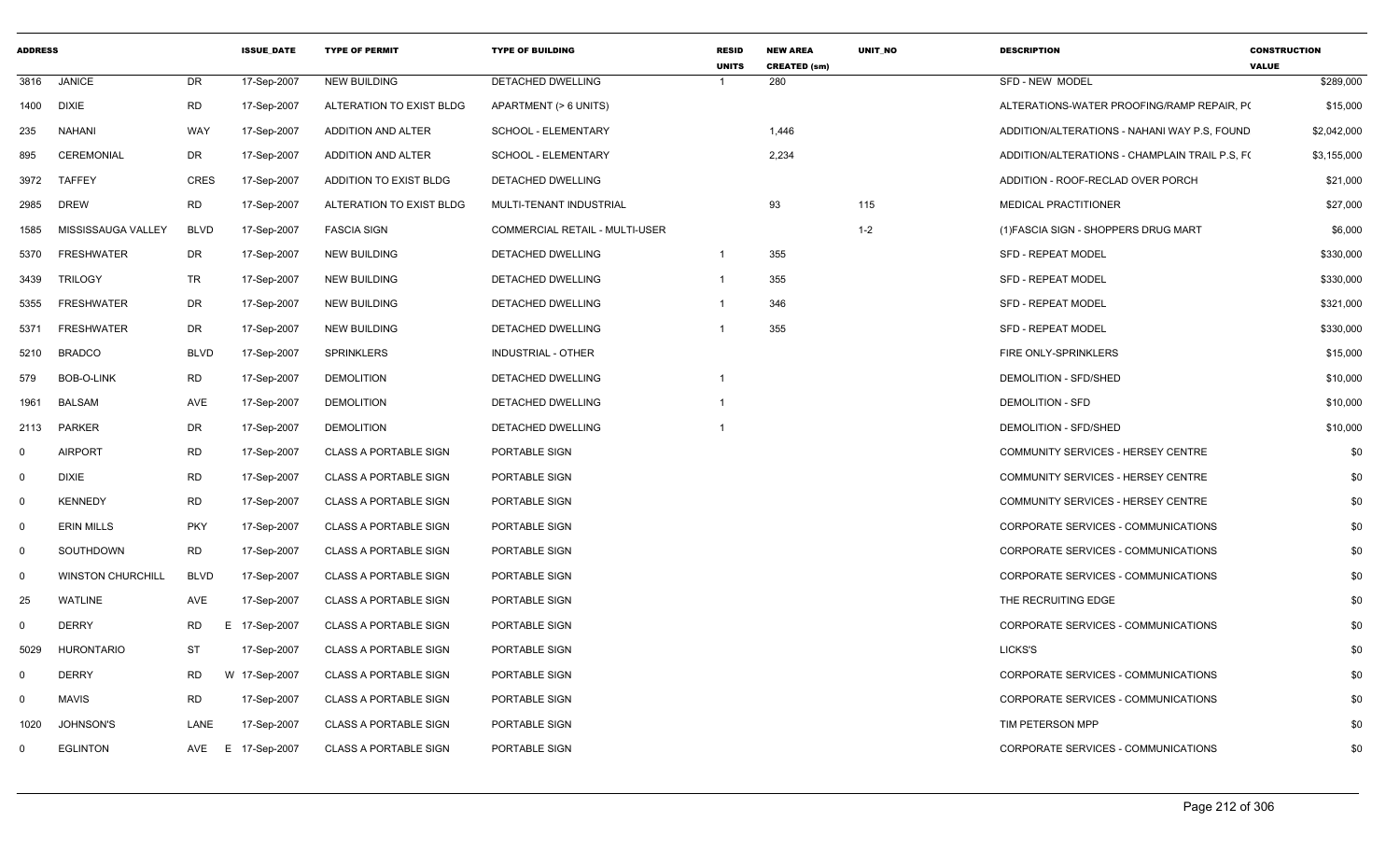| <b>ADDRESS</b> |                          |             | <b>ISSUE DATE</b> | <b>TYPE OF PERMIT</b>        | <b>TYPE OF BUILDING</b>  | <b>RESID</b><br><b>UNITS</b> | <b>NEW AREA</b><br><b>CREATED (sm)</b> | UNIT_NO | <b>DESCRIPTION</b>                         | <b>CONSTRUCTION</b><br><b>VALUE</b> |
|----------------|--------------------------|-------------|-------------------|------------------------------|--------------------------|------------------------------|----------------------------------------|---------|--------------------------------------------|-------------------------------------|
| $\mathbf 0$    | <b>EGLINTON</b>          | AVE         | W 17-Sep-2007     | <b>CLASS A PORTABLE SIGN</b> | PORTABLE SIGN            |                              |                                        |         | CORPORATE SERVICES - COMMUNICATIONS        | \$0                                 |
| $\mathbf 0$    | <b>BURNHAMTHORPE</b>     | RD          | E 17-Sep-2007     | <b>CLASS A PORTABLE SIGN</b> | PORTABLE SIGN            |                              |                                        |         | CORPORATE SERVICES - COMMUNICATIONS        | \$0                                 |
| 82             | <b>HAMMOND</b>           | <b>RD</b>   | 18-Sep-2007       | ALTERATION TO EXIST BLDG     | DETACHED DWELLING        |                              |                                        |         | HVAC ONLY - IN-FLOOR RADIANT HEATING & A/C | \$26,000                            |
| 1407           | <b>CRESCENT</b>          | <b>RD</b>   | 18-Sep-2007       | <b>REVISIONS</b>             | DETACHED DWELLING        |                              |                                        |         | <b>HVAC REVISION</b>                       | \$0                                 |
| 950            | <b>AVIATION</b>          | <b>RD</b>   | 18-Sep-2007       | ADDITION TO EXIST BLDG       | DETACHED DWELLING        |                              |                                        |         | ADDITION - PORCH WITH RAMP                 | \$10,000                            |
| 3850           | MAYLA                    | DR          | 18-Sep-2007       | <b>NEW BUILDING</b>          | DETACHED DWELLING        | $\overline{1}$               | 178                                    |         | <b>SFD - NEW MODEL</b>                     | \$183,000                           |
| 3865           | <b>MAYLA</b>             | <b>DR</b>   | 18-Sep-2007       | <b>NEW BUILDING</b>          | <b>DETACHED DWELLING</b> | $\overline{1}$               | 187                                    |         | <b>SFD - NEW MODEL</b>                     | \$192,000                           |
| 3861           | MAYLA                    | DR          | 18-Sep-2007       | <b>NEW BUILDING</b>          | DETACHED DWELLING        | $\overline{1}$               | 232                                    |         | SFD - NEW MODEL                            | \$239,000                           |
| 5344           | <b>CHURCHILL MEADOWS</b> | <b>BLVD</b> | 18-Sep-2007       | <b>NEW BUILDING</b>          | <b>DETACHED DWELLING</b> | $\overline{1}$               | 231                                    |         | <b>SFD - REPEAT MODEL</b>                  | \$238,000                           |
| 3820           | <b>JANICE</b>            | DR          | 18-Sep-2007       | <b>NEW BUILDING</b>          | DETACHED DWELLING        | $\overline{1}$               | 231                                    |         | <b>SFD - REPEAT MODEL</b>                  | \$238,000                           |
| 3823           | <b>JANICE</b>            | DR          | 18-Sep-2007       | NEW BUILDING                 | DETACHED DWELLING        | -1                           | 232                                    |         | <b>SFD - REPEAT MODEL</b>                  | \$239,000                           |
| 3331           | <b>TACC</b>              | <b>DR</b>   | 18-Sep-2007       | <b>NEW BUILDING</b>          | <b>DETACHED DWELLING</b> |                              | 291                                    |         | <b>SFD - REPEAT MODEL</b>                  | \$298,000                           |
| 3700           | TRELAWNY                 | <b>CIR</b>  | 18-Sep-2007       | ALTERATION TO EXIST BLDG     | SCHOOL - ELEMENTARY      |                              |                                        |         | INTERIOR ALTERATIONS - SCIENCE ROOM        | \$114,000                           |
| 3373           | <b>CHIEF MBULU</b>       | WAY         | 18-Sep-2007       | <b>NEW BUILDING</b>          | DETACHED DWELLING        | -1                           | 206                                    |         | <b>SFD - REPEAT MODEL</b>                  | \$212,000                           |
| 3369           | <b>CHIEF MBULU</b>       | <b>WAY</b>  | 18-Sep-2007       | <b>NEW BUILDING</b>          | DETACHED DWELLING        | $\overline{1}$               | 204                                    |         | <b>SFD - REPEAT MODEL</b>                  | \$210,000                           |
| 3365           | <b>CHIEF MBULU</b>       | <b>WAY</b>  | 18-Sep-2007       | NEW BUILDING                 | DETACHED DWELLING        | -1                           | 204                                    |         | SFD - REPEAT MODEL                         | \$210,000                           |
| 3361           | <b>CHIEF MBULU</b>       | WAY         | 18-Sep-2007       | <b>NEW BUILDING</b>          | <b>DETACHED DWELLING</b> | -1                           | 206                                    |         | <b>SFD - REPEAT MODEL</b>                  | \$212,000                           |
| 3356           | <b>CHIEF MBULU</b>       | <b>WAY</b>  | 18-Sep-2007       | <b>NEW BUILDING</b>          | DETACHED DWELLING        | $\overline{\mathbf{1}}$      | 204                                    |         | SFD - REPEAT MODEL                         | \$210,000                           |
| 3368           | <b>CHIEF MBULU</b>       | WAY         | 18-Sep-2007       | <b>NEW BUILDING</b>          | DETACHED DWELLING        | $\overline{1}$               | 204                                    |         | <b>SFD - REPEAT MODEL</b>                  | \$210,000                           |
| 3372           | <b>CHIEF MBULU</b>       | WAY         | 18-Sep-2007       | <b>NEW BUILDING</b>          | DETACHED DWELLING        | $\overline{1}$               | 206                                    |         | SFD - REPEAT MODEL                         | \$212,000                           |
| 3388           | <b>RUTH FERTEL</b>       | <b>DR</b>   | 18-Sep-2007       | <b>NEW BUILDING</b>          | DETACHED DWELLING        | -1                           | 204                                    |         | SFD - REPEAT MODEL                         | \$210,000                           |
| 3392           | <b>RUTH FERTEL</b>       | DR          | 18-Sep-2007       | <b>NEW BUILDING</b>          | DETACHED DWELLING        | -1                           | 204                                    |         | <b>SFD - REPEAT MODEL</b>                  | \$210,000                           |
| 3396           | <b>RUTH FERTEL</b>       | DR          | 18-Sep-2007       | <b>NEW BUILDING</b>          | DETACHED DWELLING        | -1                           | 206                                    |         | <b>SFD - REPEAT MODEL</b>                  | \$212,000                           |
| 3289           | PAUL HENDERSON           | DR          | 18-Sep-2007       | <b>NEW BUILDING</b>          | DETACHED DWELLING        | -1                           | 254                                    |         | SFD - REPEAT MODEL                         | \$261,000                           |
| 5599           | <b>DOCTOR PEDDLE</b>     | <b>CRES</b> | 18-Sep-2007       | <b>NEW BUILDING</b>          | DETACHED DWELLING        | -1                           | 259                                    |         | <b>SFD - REPEAT MODEL</b>                  | \$267,000                           |
| 3343           | <b>TACC</b>              | DR          | 18-Sep-2007       | <b>NEW BUILDING</b>          | DETACHED DWELLING        | $\overline{1}$               | 289                                    |         | <b>SFD - REPEAT MODEL</b>                  | \$298,000                           |
| 5592           | <b>DOCTOR PEDDLE</b>     | <b>CRES</b> | 18-Sep-2007       | <b>NEW BUILDING</b>          | DETACHED DWELLING        |                              | 254                                    |         | SFD - REPEAT MODEL                         | \$262,000                           |
| 5588           | <b>DOCTOR PEDDLE</b>     | <b>CRES</b> | 18-Sep-2007       | <b>NEW BUILDING</b>          | <b>DETACHED DWELLING</b> | $\overline{1}$               | 266                                    |         | <b>SFD - REPEAT MODEL</b>                  | \$273,000                           |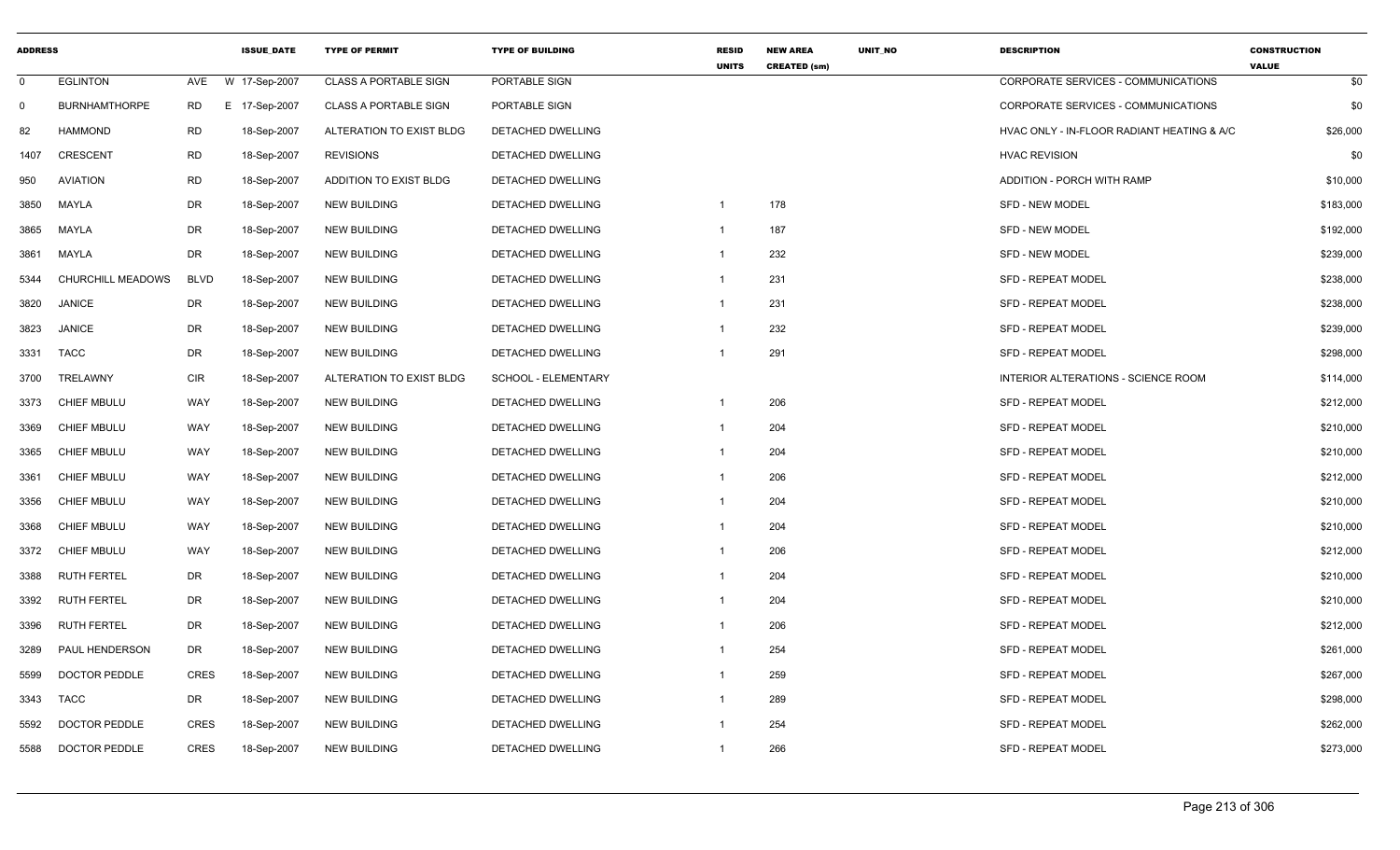| <b>ADDRESS</b> |                      |             | <b>ISSUE DATE</b> | <b>TYPE OF PERMIT</b>        | <b>TYPE OF BUILDING</b>        | <b>RESID</b><br><b>UNITS</b> | <b>NEW AREA</b><br><b>CREATED (sm)</b> | <b>UNIT NO</b> | <b>DESCRIPTION</b>                          | <b>CONSTRUCTION</b><br><b>VALUE</b> |
|----------------|----------------------|-------------|-------------------|------------------------------|--------------------------------|------------------------------|----------------------------------------|----------------|---------------------------------------------|-------------------------------------|
| 5548           | <b>DOCTOR PEDDLE</b> | <b>CRES</b> | 18-Sep-2007       | <b>NEW BUILDING</b>          | DETACHED DWELLING              |                              | 266                                    |                | <b>SFD - REPEAT MODEL</b>                   | \$273,000                           |
| 5329           | LONGFORD             | DR          | 18-Sep-2007       | <b>NEW BUILDING</b>          | DETACHED DWELLING              | $\mathbf 1$                  | 181                                    |                | SFD - NEW MODEL                             | \$187,000                           |
| 3025           | <b>HURONTARIO</b>    | ST          | 18-Sep-2007       | ALTERATION TO EXIST BLDG     | COMMERCIAL OFFICE - MULTI-USER |                              |                                        | 203            | ALTERATIONS-DEMISING WALL/DOOR, CENTRE CIT  | \$31,000                            |
| 3394           | <b>TRILOGY</b>       | <b>TR</b>   | 18-Sep-2007       | <b>NEW BUILDING</b>          | DETACHED DWELLING              | $\overline{1}$               | 250                                    |                | <b>SFD - NEW MODEL</b>                      | \$258,000                           |
| 3390           | <b>TRILOGY</b>       | TR          | 18-Sep-2007       | <b>NEW BUILDING</b>          | DETACHED DWELLING              | $\mathbf 1$                  | 251                                    |                | <b>SFD - REPEAT MODEL</b>                   | \$258,000                           |
| 3398           | <b>TRILOGY</b>       | TR          | 18-Sep-2007       | <b>NEW BUILDING</b>          | <b>DETACHED DWELLING</b>       | $\mathbf 1$                  | 239                                    |                | <b>SFD - NEW MODEL</b>                      | \$246,000                           |
| 2985           | <b>DREW</b>          | RD          | 18-Sep-2007       | ALTERATION TO EXIST BLDG     | MULTI-TENANT INDUSTRIAL        |                              |                                        | 217-18         | MEDICAL WALK-IN CLINIC                      | \$56,000                            |
| 15             | DE JONG              | DR          | 18-Sep-2007       | <b>NEW BUILDING</b>          | DETACHED DWELLING              | -1                           | 364                                    |                | <b>SFD - CUSTOM</b>                         | \$384,000                           |
| 888            | <b>DUNDAS</b>        | ST          | E 18-Sep-2007     | ALTERATION TO EXIST BLDG     | <b>COMMERCIAL - OTHER</b>      |                              |                                        | D3-A           | TAKE-OUT RESTAURANT                         | \$23,000                            |
| 3030           | <b>ERIN MILLS</b>    | <b>PKY</b>  | 18-Sep-2007       | ALTERATION TO EXIST BLDG     | PUBLIC/INSTIT (EXCEPT SCHOOLS) |                              |                                        |                | ALTERATIONS-EXTERIOR RENO, PEEL-REG. POLICE | \$40,000                            |
| 1528           | CARMEN               | DR          | 18-Sep-2007       | <b>DEMOLITION</b>            | DETACHED DWELLING              |                              |                                        |                | <b>DEMOLITION - SFD</b>                     | \$10,000                            |
| 935            | <b>EGLINTON</b>      | AVE         | W 18-Sep-2007     | <b>OTHER</b>                 | <b>CHURCH</b>                  |                              |                                        |                | OCCUPANCY PRIOR TO COMPLETION - ALL AREAS I | \$0                                 |
| 827            | <b>THIRD</b>         | ST          | 18-Sep-2007       | ALTERATION TO EXIST BLDG     | APARTMENT (> 6 UNITS)          |                              |                                        |                | BALCONY & RAILING REPAIRS & REMOVAL OF ROOI | \$100,000                           |
| 84             | SOUTH SERVICE        | <b>RD</b>   | 18-Sep-2007       | <b>CLASS A PORTABLE SIGN</b> | PORTABLE SIGN                  |                              |                                        |                | TINY TREASURES MONTESSORI SCHOOL            | \$0                                 |
| $\mathbf 0$    | <b>MAVIS</b>         | RD          | 18-Sep-2007       | <b>CLASS A PORTABLE SIGN</b> | PORTABLE SIGN                  |                              |                                        |                | MUSLIM ASSOC OF CANADA                      | \$0                                 |
| 2900           | ARGENTIA             | RD          | 18-Sep-2007       | <b>CLASS A PORTABLE SIGN</b> | PORTABLE SIGN                  |                              |                                        |                | ALL IN ONE FENCING                          | \$0                                 |
| 2225           | <b>ERIN MILLS</b>    | <b>PKY</b>  | 18-Sep-2007       | <b>CLASS A PORTABLE SIGN</b> | PORTABLE SIGN                  |                              |                                        |                | ZELLERS                                     | \$0                                 |
| 3899           | TRELAWNY             | CIR         | 18-Sep-2007       | <b>CLASS A PORTABLE SIGN</b> | PORTABLE SIGN                  |                              |                                        |                | MEADOWVALE LEARNA CENTRE                    | \$0                                 |
| 1090           | <b>DUNDAS</b>        | ST<br>E.    | 18-Sep-2007       | <b>CLASS A PORTABLE SIGN</b> | PORTABLE SIGN                  |                              |                                        |                | TREBOR PERSONNEL INC                        | \$0                                 |
| 2225           | <b>ERIN MILLS</b>    | <b>PKY</b>  | 18-Sep-2007       | <b>CLASS A PORTABLE SIGN</b> | PORTABLE SIGN                  |                              |                                        |                | <b>ZELLERS</b>                              | \$0                                 |
| 6750           | MISSISSAUGA          | <b>RD</b>   | 18-Sep-2007       | <b>CLASS A PORTABLE SIGN</b> | PORTABLE SIGN                  |                              |                                        |                | DELTA MEADOWVALE RESORT & CONFERENCE CEI    | \$0                                 |
| 2355           | ROYAL WINDSOR        | DR          | 18-Sep-2007       | <b>CLASS A PORTABLE SIGN</b> | PORTABLE SIGN                  |                              |                                        |                | YOSHUKAN KARATE                             | \$0                                 |
| 5425           | <b>CREDITVIEW</b>    | RD          | 18-Sep-2007       | <b>CLASS A PORTABLE SIGN</b> | PORTABLE SIGN                  |                              |                                        |                | EXOTIC FLORAL DESIGN INC                    | \$0                                 |
| 6085           | <b>CREDITVIEW</b>    | <b>RD</b>   | 18-Sep-2007       | <b>CLASS A PORTABLE SIGN</b> | PORTABLE SIGN                  |                              |                                        |                | <b>UPS STORE</b>                            | \$0                                 |
| $\Omega$       | MISSISSAUGA VALLEY   | <b>BLVD</b> | 18-Sep-2007       | <b>CLASS A PORTABLE SIGN</b> | PORTABLE SIGN                  |                              |                                        |                | COMMUNITY SERVICES - TERRY FOX CC           | \$0                                 |
| $\Omega$       | <b>SOUTH SERVICE</b> | RD          | 18-Sep-2007       | <b>CLASS A PORTABLE SIGN</b> | PORTABLE SIGN                  |                              |                                        |                | COMMUNITY SERVICES - HERSEY CENTRE          | \$0                                 |
| $\Omega$       | <b>ERIN MILLS</b>    | <b>PKY</b>  | 18-Sep-2007       | <b>CLASS A PORTABLE SIGN</b> | PORTABLE SIGN                  |                              |                                        |                | COMMUNITY SERVICES - SOUTH COMMON CC        | \$0                                 |
| $\mathbf 0$    | <b>DIXIE</b>         | <b>RD</b>   | 18-Sep-2007       | <b>CLASS A PORTABLE SIGN</b> | PORTABLE SIGN                  |                              |                                        |                | COMMUNITY SERVICES - HERSEY CENTRE          | \$0                                 |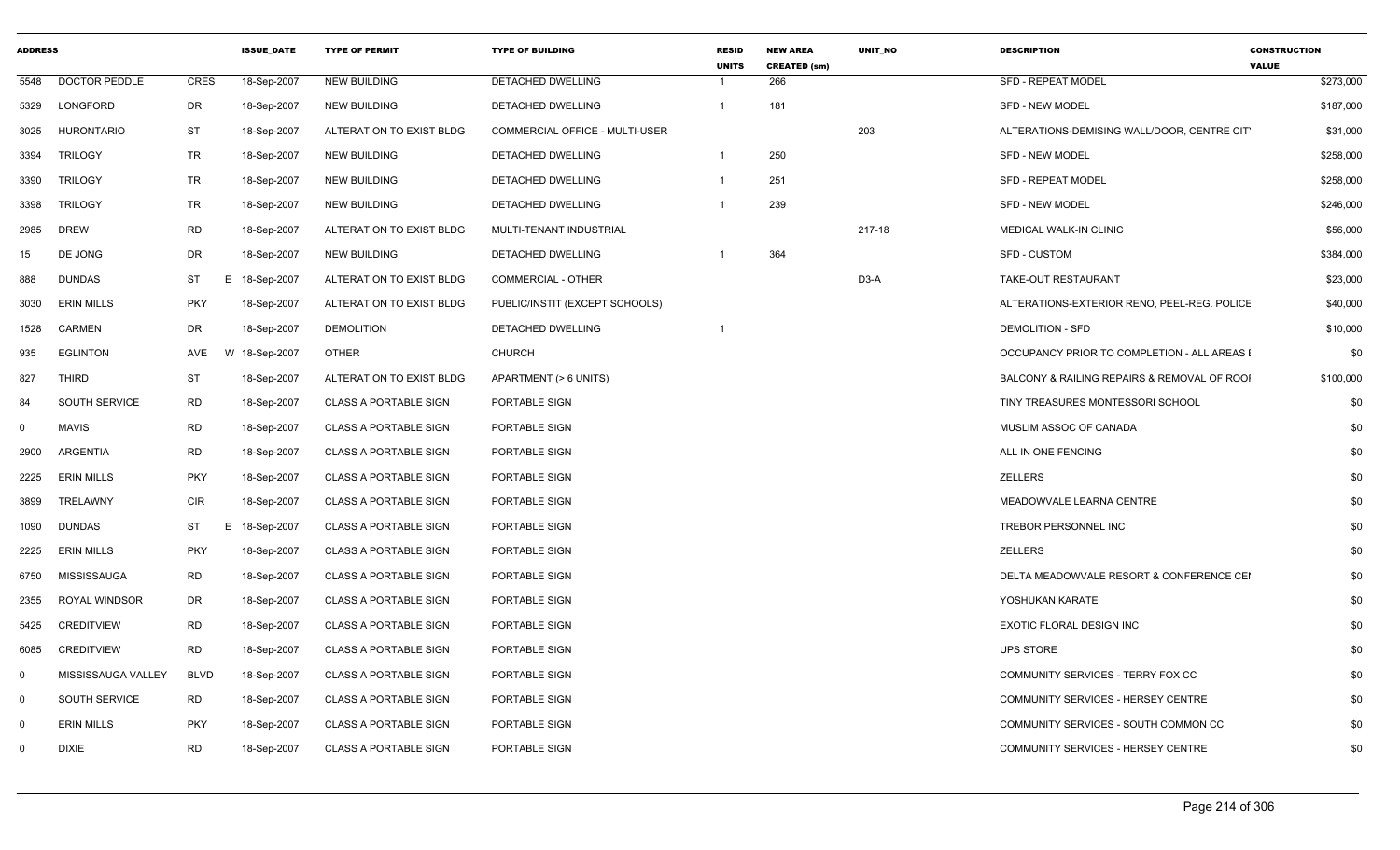| <b>ADDRESS</b> |                          |             | <b>ISSUE DATE</b> | <b>TYPE OF PERMIT</b>          | <b>TYPE OF BUILDING</b>               | <b>RESID</b><br><b>UNITS</b> | <b>NEW AREA</b><br><b>CREATED (sm)</b> | UNIT_NO        | <b>DESCRIPTION</b>                                | <b>CONSTRUCTION</b><br><b>VALUE</b> |
|----------------|--------------------------|-------------|-------------------|--------------------------------|---------------------------------------|------------------------------|----------------------------------------|----------------|---------------------------------------------------|-------------------------------------|
| 1156           | <b>DUNDAS</b>            | ST          | E 18-Sep-2007     | <b>CLASS A PORTABLE SIGN</b>   | PORTABLE SIGN                         |                              |                                        |                | <b>CANADIAN TIRE</b>                              | \$0                                 |
| 6040           | <b>GLEN ERIN</b>         | DR          | 18-Sep-2007       | <b>CLASS A PORTABLE SIGN</b>   | PORTABLE SIGN                         |                              |                                        |                | ROYAL BANK                                        | \$0                                 |
| $\Omega$       | <b>TENTH LINE WEST</b>   |             | 18-Sep-2007       | <b>CLASS A PORTABLE SIGN</b>   | PORTABLE SIGN                         |                              |                                        |                | COMMUNITY SERVICES - CHURCHILL MEADOWS            | \$0                                 |
| 0              | <b>CREDITVIEW</b>        | <b>RD</b>   | 18-Sep-2007       | <b>CLASS A PORTABLE SIGN</b>   | PORTABLE SIGN                         |                              |                                        |                | COMMUNITY SERVICES - HERSEY CENTRE                | \$0                                 |
| $\overline{0}$ | <b>WINSTON CHURCHILL</b> | <b>BLVD</b> | 18-Sep-2007       | <b>CLASS A PORTABLE SIGN</b>   | PORTABLE SIGN                         |                              |                                        |                | COMMUNITY SERVICES - CHURCHILL MEADOWS            | \$0                                 |
| $\mathbf 0$    | <b>TENTH LINE WEST</b>   |             | 18-Sep-2007       | <b>CLASS A PORTABLE SIGN</b>   | PORTABLE SIGN                         |                              |                                        |                | COMMUNITY SERVICES - CHURCHILL MEADOWS (pe        | \$0                                 |
| 2985           | <b>DREW</b>              | <b>RD</b>   | 19-Sep-2007       | ALTERATION TO EXIST BLDG       | MULTI-TENANT INDUSTRIAL               |                              |                                        | $\overline{1}$ | TAKE-OUT RESTAURANT                               | \$39,000                            |
| 3425           | <b>PLACID</b>            | PL          | 19-Sep-2007       | <b>NEW BUILDING</b>            | <b>DETACHED DWELLING</b>              | $\overline{1}$               | 298                                    |                | <b>SFD - REPEAT MODEL</b>                         | \$307,000                           |
| 5305           | CHURCHILL MEADOWS        | <b>BLVD</b> | 19-Sep-2007       | <b>NEW BUILDING</b>            | DETACHED DWELLING                     | $\overline{1}$               | 298                                    |                | <b>SFD - REPEAT MODEL</b>                         | \$307,000                           |
| 5301           | CHURCHILL MEADOWS        | <b>BLVD</b> | 19-Sep-2007       | <b>NEW BUILDING</b>            | DETACHED DWELLING                     | $\overline{1}$               | 298                                    |                | <b>SFD - REPEAT MODEL</b>                         | \$307,000                           |
| 3486           | <b>PLACID</b>            | PL          | 19-Sep-2007       | <b>NEW BUILDING</b>            | DETACHED DWELLING                     | $\overline{1}$               | 203                                    |                | <b>SFD - REPEAT MODEL</b>                         | \$209,000                           |
| 5482           | <b>CHALLENGER</b>        | DR          | 19-Sep-2007       | <b>NEW BUILDING</b>            | DETACHED DWELLING                     | $\overline{1}$               | 279                                    |                | <b>SFD - NEW MODEL</b>                            | \$287,000                           |
| 6895           | <b>EARLY SETTLER</b>     | <b>ROW</b>  | 19-Sep-2007       | <b>NEW BUILDING</b>            | DETACHED DWELLING                     |                              | 413                                    |                | <b>SFD - CUSTOM</b>                               | \$539,000                           |
| 6300           | <b>MISSISSAUGA</b>       | RD          | 19-Sep-2007       | <b>REVISIONS</b>               | <b>CHURCH</b>                         |                              |                                        |                | REVISION - SITE-SERVICING, PLUMBING/SPRINKLEF     | \$0                                 |
| 5532           | <b>DOCTOR PEDDLE</b>     | <b>CRES</b> | 19-Sep-2007       | <b>NEW BUILDING</b>            | DETACHED DWELLING                     |                              | 279                                    |                | SFD - REPEAT MODEL                                | \$287,000                           |
| 6605           | <b>HURONTARIO</b>        | <b>ST</b>   | 19-Sep-2007       | ALTERATION TO EXIST BLDG       | COMMERCIAL OFFICE - MULTI-USER        |                              | 845                                    | 500            | <b>BUSINESS OFFICE</b>                            | \$243,000                           |
| 3425           | <b>ESCADA</b>            | DR          | 19-Sep-2007       | <b>NEW BUILDING</b>            | DETACHED DWELLING                     | $\overline{1}$               | 260                                    |                | <b>SFD - REPEAT MODEL</b>                         | \$241,000                           |
| 4100           | <b>LIVING ARTS</b>       | DR          | 19-Sep-2007       | ALTERATION TO EXIST BLDG       | <b>COMMERCIAL - OTHER</b>             |                              |                                        | $\overline{2}$ | INTERIOR ALTERATIONS - SPEC-UNIT. TENANT NOT      | \$39,000                            |
| 100            | <b>CITY CENTRE</b>       | DR          | 19-Sep-2007       | <b>FASCIA SIGN</b>             | COMMERCIAL RETAIL - MULTI-USER        |                              |                                        | 2-800          | (1) FASCIA SIGN - APPOLON                         | \$2,000                             |
| 3715           | LAIRD                    | <b>RD</b>   | 19-Sep-2007       | <b>FASCIA SIGN</b>             | MULTI-TENANT INDUSTRIAL               |                              |                                        | <b>ALL</b>     | (9) FASCIA SIGN - MULTI-TENANT, SIGN BOXES        | \$20,000                            |
| 3450           | <b>RIDGEWAY</b>          | DR          | 19-Sep-2007       | <b>FASCIA SIGN</b>             | MULTI-TENANT INDUSTRIAL               |                              |                                        |                | (10) FASCIA SIGN - MULTI-TENANT, SIGN BOXES       | \$20,000                            |
| 3400           | <b>RIDGEWAY</b>          | DR          | 19-Sep-2007       | <b>FASCIA SIGN</b>             | MULTI-TENANT INDUSTRIAL               |                              |                                        |                | (10) FASCIA SIGN - MULTI-TENANT, SIGN BOXES       | \$20,000                            |
| 1577           | <b>GLENBURNIE</b>        | <b>RD</b>   | 19-Sep-2007       | <b>DEMOLITION</b>              | <b>DETACHED DWELLING</b>              | -1                           |                                        |                | <b>DEMOLITION - SFD</b>                           | \$10,000                            |
| 6880           | <b>FINANCIAL</b>         | DR          | 19-Sep-2007       | TENTS/AIR SUPPORT STRUC        | COMMERCIAL OFFICE - MULTI-USER        |                              |                                        |                | TENT-TEMPORARY, SEPT 20-21/07 (4), 2-20x80, 2-10> | \$5,000                             |
| 1400           | <b>INDIAN</b>            | <b>RD</b>   | 19-Sep-2007       | <b>TEMPORARY STRUCTURE</b>     | DETACHED DWELLING                     |                              |                                        |                | TENT-TEMPORARY, SEPT 21-24/07, 1-30x40            | \$2,000                             |
| 1107           | <b>LORNE PARK</b>        | RD          | 19-Sep-2007       | <b>TENTS/AIR SUPPORT STRUC</b> | <b>COMMERCIAL RETAIL - MULTI-USER</b> |                              |                                        |                | TENT-TEMPORARY, SEPT 19-21/07, 1-30x40            | \$2,000                             |
| 3100           | <b>RIDGEWAY</b>          | DR          | 19-Sep-2007       | <b>CLASS A PORTABLE SIGN</b>   | PORTABLE SIGN                         |                              |                                        |                | SONIA'S COLLECTION                                | \$0                                 |
| 1065           | <b>KAMATO</b>            | <b>RD</b>   | 19-Sep-2007       | <b>CLASS A PORTABLE SIGN</b>   | PORTABLE SIGN                         |                              |                                        |                | EXPRESS CONTAINER MANAGEMENT INC.                 | \$0                                 |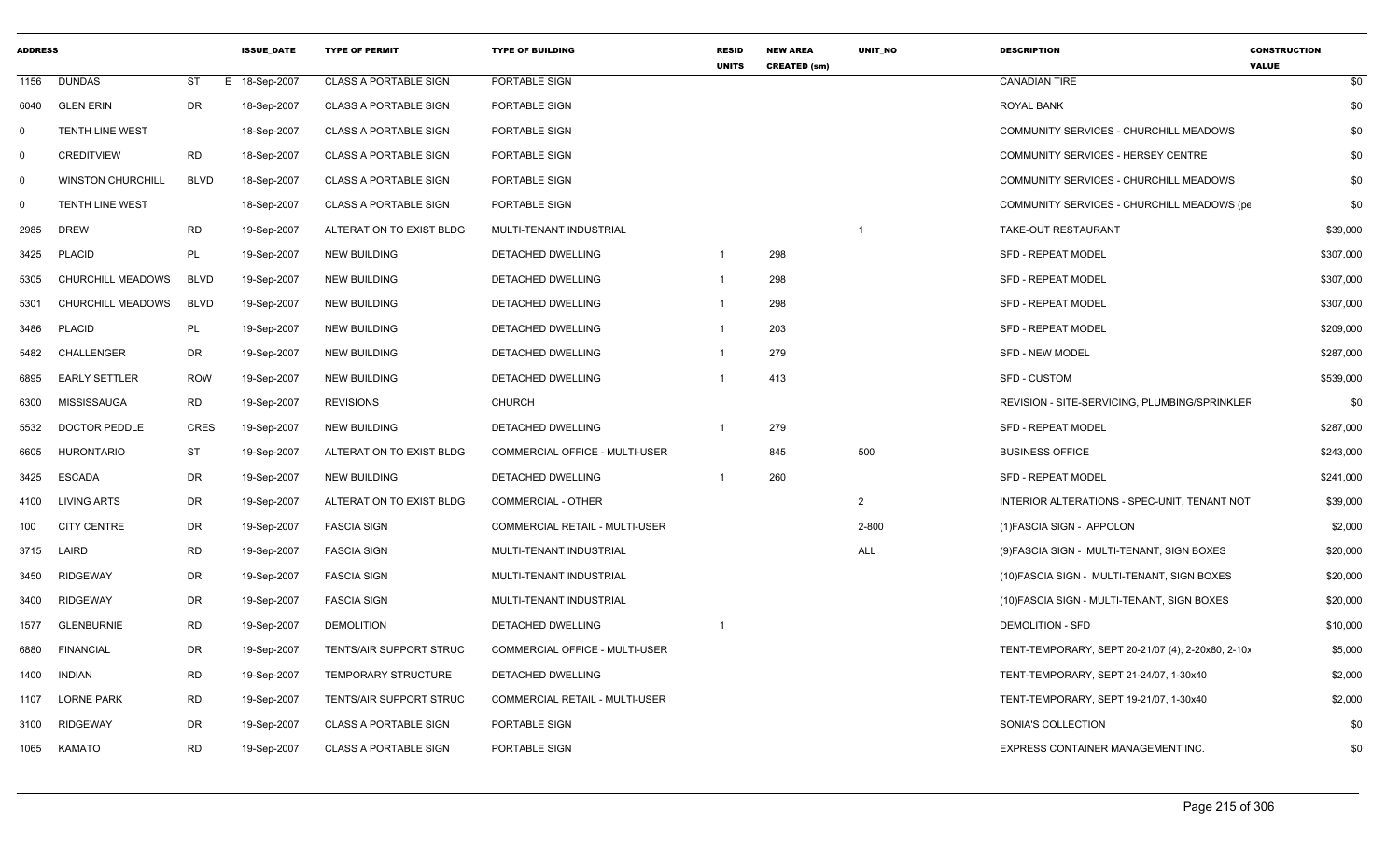| <b>ADDRESS</b> |                      |                 | <b>ISSUE DATE</b> | <b>TYPE OF PERMIT</b>        | <b>TYPE OF BUILDING</b>               | <b>RESID</b><br><b>UNITS</b> | <b>NEW AREA</b><br><b>CREATED (sm)</b> | <b>UNIT NO</b> | <b>DESCRIPTION</b>                            | <b>CONSTRUCTION</b><br><b>VALUE</b> |
|----------------|----------------------|-----------------|-------------------|------------------------------|---------------------------------------|------------------------------|----------------------------------------|----------------|-----------------------------------------------|-------------------------------------|
| 3150           | <b>RIDGEWAY</b>      | DR              | 19-Sep-2007       | <b>CLASS A PORTABLE SIGN</b> | PORTABLE SIGN                         |                              |                                        |                | HOT SHOTS                                     | \$0                                 |
| 5170 DIXIE     |                      | <b>RD</b>       | 19-Sep-2007       | <b>CLASS A PORTABLE SIGN</b> | PORTABLE SIGN                         |                              |                                        |                | CANADIAN ART WHOLESALERS (MISS)               | \$0                                 |
| 2485           | <b>DUNWIN</b>        | <b>DR</b>       | 19-Sep-2007       | <b>CLASS A PORTABLE SIGN</b> | PORTABLE SIGN                         |                              |                                        |                | JAMESON POOL AND SPA,                         | \$0                                 |
| 3343           | <b>RUTH FERTEL</b>   | DR              | 20-Sep-2007       | <b>NEW BUILDING</b>          | DETACHED DWELLING                     |                              | 204                                    |                | <b>SFD - REPEAT MODEL</b>                     | \$210,000                           |
| 3351           | <b>TRILOGY</b>       | <b>TR</b>       | 20-Sep-2007       | <b>NEW BUILDING</b>          | DETACHED DWELLING                     |                              | 254                                    |                | <b>SFD - REPEAT MODEL</b>                     | \$261,000                           |
| 5380           | VALHALLA             | CRES            | 20-Sep-2007       | <b>NEW BUILDING</b>          | DETACHED DWELLING                     |                              | 254                                    |                | <b>SFD - REPEAT MODEL</b>                     | \$261,000                           |
| 5490           | VALHALLA             | <b>CRES</b>     | 20-Sep-2007       | <b>NEW BUILDING</b>          | DETACHED DWELLING                     |                              | 254                                    |                | SFD - REPEAT MODEL                            | \$261,000                           |
| 4190           | <b>SLADEVIEW</b>     | CRES            | 20-Sep-2007       | ALTERATION TO EXIST BLDG     | MULTI-TENANT INDUSTRIAL               |                              |                                        | $1 - 2$        | WAREHOUSE/DISTRIBUTION                        | \$475,000                           |
| 755            | QUEENSWAY            |                 | E 20-Sep-2007     | ALTERATION TO EXIST BLDG     | MULTI-TENANT INDUSTRIAL               |                              |                                        | $16-17$        | WHOLESALE MEAT & MEAT PROCESSING              | \$81,000                            |
| 1170           | <b>BURNHAMTHORPE</b> | RD              | W 20-Sep-2007     | ALTERATION TO EXIST BLDG     | COMMERCIAL OFFICE - MULTI-USER        |                              |                                        | 29             | FINANCIAL INSTITUTION                         | \$62,000                            |
| 650            | <b>MATHESON</b>      | BLVD            | W 20-Sep-2007     | ALTERATION TO EXIST BLDG     | <b>COMMERCIAL RETAIL - MULTI-USER</b> |                              |                                        |                | ALTER - DEMISING WALL (2)/SPRINKLER SYSTEM RE | \$93,000                            |
| 3427           | WOLFEDALE            | RD              | 20-Sep-2007       | <b>BILLBOARD SIGN</b>        | <b>INDUSTRIAL - OTHER</b>             |                              |                                        |                | (1) BILLBOARD SIGN                            | \$15,000                            |
| 948            | <b>BEXHILL</b>       | <b>RD</b>       | 20-Sep-2007       | ALTERATION TO EXIST BLDG     | DETACHED DWELLING                     |                              |                                        |                | ALTERATIONS - BASEMENT WALKOUT                | \$10,000                            |
| 5800           | <b>EXPLORER</b>      | <b>DR</b>       | 20-Sep-2007       | ALTERATION TO EXIST BLDG     | COMMERCIAL OFFICE - MULTI-USER        |                              |                                        | 300            | INTERIOR ALTERATIONS-TALECRIS BIOTHERAPUTI(   | \$15,000                            |
| 1680           | <b>TECH</b>          | AVE             | 20-Sep-2007       | ALTERATION TO EXIST BLDG     | <b>COMMERCIAL OFFICE - MULTI-USER</b> |                              | 627                                    | $\overline{1}$ | INTERIOR ALTERATIONS-OFFICE FOR SOBEYS INC    | \$250,000                           |
| 2905           | ARGENTIA             | <b>RD</b>       | 20-Sep-2007       | ALTERATION TO EXIST BLDG     | MULTI-TENANT INDUSTRIAL               |                              | 731                                    | $\overline{1}$ | WAREHOUSE/DISTRIBUTION                        | \$210,000                           |
| 2875           | ARGENTIA             | <b>RD</b>       | 20-Sep-2007       | ALTERATION TO EXIST BLDG     | MULTI-TENANT INDUSTRIAL               |                              |                                        | 4-6            | WAREHOUSE/DISTRIBUTION/MANUFACTURING FAC      | \$477,000                           |
| 6605           | <b>HURONTARIO</b>    | <b>ST</b>       | 20-Sep-2007       | <b>PYLON SIGN</b>            | SINGLE TENANT INDUSTRIAL              |                              |                                        |                | (1) GROUND SIGN - BMO, SINGLE-SIDED           | \$7,000                             |
| 2580           | <b>MATHESON</b>      | <b>BLVD</b>     | E 20-Sep-2007     | <b>SPRINKLERS</b>            | <b>INDUSTRIAL - OTHER</b>             |                              |                                        |                | FIRE ONLY-SPRINKLERS                          | \$15,000                            |
| 3383           | <b>TRILOGY</b>       | TR              | 20-Sep-2007       | <b>NEW BUILDING</b>          | DETACHED DWELLING                     |                              | 266                                    |                | <b>SFD - REPEAT MODEL</b>                     | \$246,000                           |
| 3661           | <b>DIXIE</b>         | <b>RD</b>       | 20-Sep-2007       | <b>FASCIA SIGN</b>           | COMMERCIAL RETAIL-SINGLE USER         |                              |                                        |                | (2) FASCIA SIGNS - AURORA MEATS               | \$10,000                            |
| 1366           | <b>MADIGAN'S</b>     | LANE            | 20-Sep-2007       | ADDITION TO EXIST BLDG       | DETACHED DWELLING                     |                              |                                        |                | ADDITION-EXTEIOR STAIRS FOR CRAWL SPACE       | \$10,000                            |
| 350            | <b>BURNHAMTHORPE</b> | RD<br>Е.        | 20-Sep-2007       | <b>CLASS A PORTABLE SIGN</b> | PORTABLE SIGN                         |                              |                                        |                | <b>BEST OF BEAUTY</b>                         | \$0                                 |
| 350            | <b>BURNHAMTHORPE</b> | RD              | E 20-Sep-2007     | <b>CLASS A PORTABLE SIGN</b> | PORTABLE SIGN                         |                              |                                        |                | <b>BEST OF BEAUTY</b>                         | \$0                                 |
| $\Omega$       | <b>LORNE PARK</b>    | <b>RD</b>       | 20-Sep-2007       | CLASS A PORTABLE SIGN        | PORTABLE SIGN                         |                              |                                        |                | WEST EDGE COMMUNITY CHURCH                    | \$0                                 |
| 881            | <b>BALTIMORE</b>     | AVE             | 20-Sep-2007       | <b>OTHER</b>                 | DETACHED DWELLING                     |                              |                                        |                | <b>SEWER CONVERSION</b>                       | \$5,000                             |
| 2212           | MISSISSAUGA          | RD              | 20-Sep-2007       | <b>OTHER</b>                 | DETACHED DWELLING                     |                              |                                        |                | <b>SEWER CONVERSION</b>                       | \$6,000                             |
| 1135           | <b>DERRY</b>         | <b>RD</b><br>Е. | 20-Sep-2007       | <b>CLASS A PORTABLE SIGN</b> | PORTABLE SIGN                         |                              |                                        |                | GEO COMMUNICATIONS INC.                       | \$0                                 |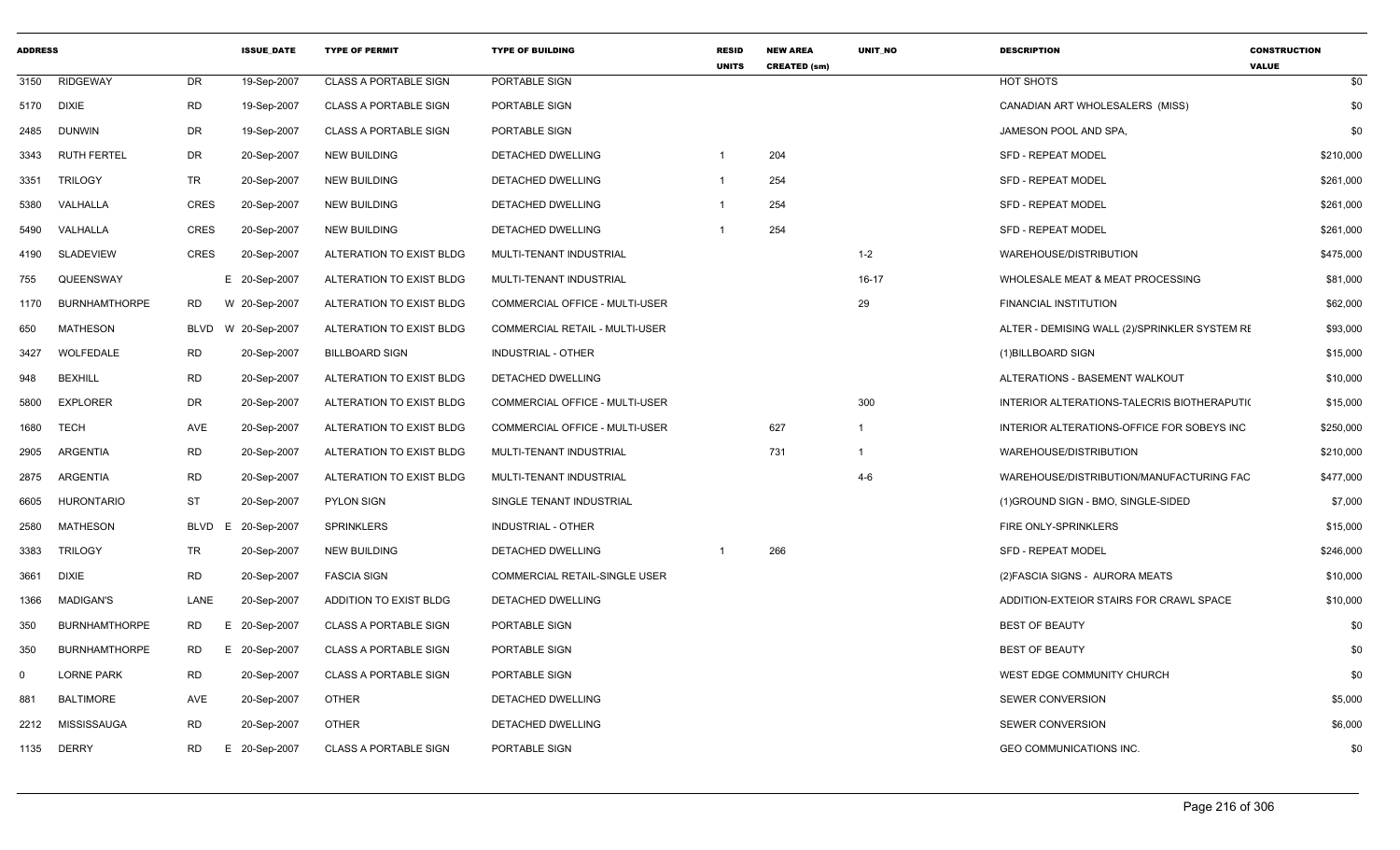| <b>ADDRESS</b> |                          |             | <b>ISSUE_DATE</b>  | <b>TYPE OF PERMIT</b>        | <b>TYPE OF BUILDING</b>        | <b>RESID</b><br><b>UNITS</b> | <b>NEW AREA</b><br><b>CREATED (sm)</b> | <b>UNIT NO</b> | <b>DESCRIPTION</b>                               | <b>CONSTRUCTION</b><br><b>VALUE</b> |
|----------------|--------------------------|-------------|--------------------|------------------------------|--------------------------------|------------------------------|----------------------------------------|----------------|--------------------------------------------------|-------------------------------------|
|                | 2895 ARGENTIA            | RD          | 20-Sep-2007        | <b>CLASS A PORTABLE SIGN</b> | PORTABLE SIGN                  |                              |                                        |                | MASTER SEUNG TAE                                 | \$0                                 |
|                | 100 CITY CENTRE          | DR          | 21-Sep-2007        | ALTERATION TO EXIST BLDG     | COMMERCIAL RETAIL - MULTI-USER |                              |                                        | $K-2/3$        | <b>KIOSK</b>                                     | \$15,000                            |
| 735            | TWAIN                    | AVE         | 21-Sep-2007        | ALTERATION TO EXIST BLDG     | COMMERCIAL RETAIL - MULTI-USER |                              |                                        | <b>B7</b>      | TAKE-OUT RESTAURANT                              | \$44,000                            |
| 2680           | MATHESON                 |             | BLVD E 21-Sep-2007 | ELECTROMAG LOCK DEVICE       | COMMERCIAL OFFICE - MULTI-USER |                              |                                        |                | FIRE ONLY - (3) MAGLOCKS (1) 4TH FLOOR (2) 5TH I | \$10,000                            |
| 950            | <b>BURNHAMTHORPE</b>     | <b>RD</b>   | W 21-Sep-2007      | ALTERATION TO EXIST BLDG     | <b>CITY</b>                    |                              |                                        | 2-FLR          | INTERIOR ALTERATIONS - CALL CENTRE               | \$134,000                           |
| 3620           | LAIRD                    | RD          | 21-Sep-2007        | ALTERATION TO EXIST BLDG     | <b>INDUSTRIAL - OTHER</b>      |                              |                                        |                | <b>WAREHOUSE &amp; MANUFACTURING</b>             | \$152,000                           |
|                | 3197 WOLFEDALE           | <b>RD</b>   | 21-Sep-2007        | CHANGE OF USE                | MULTI-TENANT INDUSTRIAL        |                              |                                        |                | MOTOR VEHICLE REPAIR, MOTOR VEHICLE REPAIR       | \$15,000                            |
| $\mathbf 0$    | BRITANNIA                | RD          | W 21-Sep-2007      | <b>CLASS A PORTABLE SIGN</b> | PORTABLE SIGN                  |                              |                                        |                | COMMUNITY SERVICES - MEADOWVALE THEATRE          | \$0                                 |
| $\Omega$       | <b>ERIN MILLS</b>        | <b>PKY</b>  | 21-Sep-2007        | <b>CLASS A PORTABLE SIGN</b> | PORTABLE SIGN                  |                              |                                        |                | COMMUNITY SERVICES - MEADOWVALE THEATRE          | \$0                                 |
| $\Omega$       | <b>ERIN MILLS</b>        | <b>PKY</b>  | 21-Sep-2007        | <b>CLASS A PORTABLE SIGN</b> | PORTABLE SIGN                  |                              |                                        |                | COMMUNITY SERVICES - MEADOWVALE THEATRE          | \$0                                 |
| $\Omega$       | <b>WINSTON CHURCHILL</b> | <b>BLVD</b> | 21-Sep-2007        | CLASS A PORTABLE SIGN        | PORTABLE SIGN                  |                              |                                        |                | COMMUNITY SERVICES - MEADOWVALE THEATRE          | \$0                                 |
| $\Omega$       | <b>MATHESON</b>          |             | BLVD E 21-Sep-2007 | CLASS A PORTABLE SIGN        | PORTABLE SIGN                  |                              |                                        |                | COMMUNITY SERVICES - HERSEY CENTRE               | \$0                                 |
| $\Omega$       | <b>HURONTARIO</b>        | ST          | 21-Sep-2007        | <b>CLASS A PORTABLE SIGN</b> | PORTABLE SIGN                  |                              |                                        |                | COMMUNITY SERVICES - HERSEY CENTRE               | \$0                                 |
| $\Omega$       | <b>TOMKEN</b>            | <b>RD</b>   | 21-Sep-2007        | <b>CLASS A PORTABLE SIGN</b> | PORTABLE SIGN                  |                              |                                        |                | COMMUNITY SERVICES - HERSEY CENTRE               | \$0                                 |
| $\Omega$       | MISSISSAUGA              | RD          | 21-Sep-2007        | <b>CLASS A PORTABLE SIGN</b> | PORTABLE SIGN                  |                              |                                        |                | COMMUNITY SERVICES - HERSEY CENTRE               | \$0                                 |
| $\Omega$       | <b>MATHESON</b>          |             | BLVD E 21-Sep-2007 | <b>CLASS A PORTABLE SIGN</b> | PORTABLE SIGN                  |                              |                                        |                | COMMUNITY SERVICES - HERSEY CENTRE               | \$0                                 |
| 850            | MATHESON                 |             | BLVD W 21-Sep-2007 | OTHER                        | INDUSTRIAL - OTHER             |                              |                                        |                | CONDITIONAL PERMIT - SITE SERVICING, COMPLIAN    | \$0                                 |
| 5636           | <b>GLEN ERIN</b>         | DR          | 21-Sep-2007        | <b>CLASS A PORTABLE SIGN</b> | PORTABLE SIGN                  |                              |                                        |                | ALIGN CHIROPRACTIC                               | \$0                                 |
|                | 2273 DUNDAS              | ST          | W 21-Sep-2007      | <b>CLASS A PORTABLE SIGN</b> | PORTABLE SIGN                  |                              |                                        |                | <b>CLASSIC Q</b>                                 | \$0                                 |
|                | 5977 DIXIE               | <b>RD</b>   | 21-Sep-2007        | <b>CLASS A PORTABLE SIGN</b> | PORTABLE SIGN                  |                              |                                        |                | CASH 4 YOU                                       | \$0                                 |
|                | 1292 EGLINTON            | AVE         | E 21-Sep-2007      | <b>CLASS A PORTABLE SIGN</b> | PORTABLE SIGN                  |                              |                                        |                | G. M. PACKAGING LTD.                             | \$0                                 |
|                | 2000 CREDIT VALLEY       | <b>RD</b>   | 21-Sep-2007        | <b>CLASS A PORTABLE SIGN</b> | PORTABLE SIGN                  |                              |                                        |                | CREDIT VALLEY MEDICAL CLINIC                     | \$0                                 |
| 765            | BRITANNIA                | <b>RD</b>   | W 21-Sep-2007      | <b>CLASS A PORTABLE SIGN</b> | PORTABLE SIGN                  |                              |                                        |                | <b>HOME OUTFITTERS</b>                           | \$0                                 |
| 765            | BRITANNIA                | <b>RD</b>   | W 21-Sep-2007      | <b>CLASS A PORTABLE SIGN</b> | PORTABLE SIGN                  |                              |                                        |                | <b>HOME OUTFITTERS</b>                           | \$0                                 |
|                | 3050 ARTESIAN            | DR          | 21-Sep-2007        | <b>CLASS A PORTABLE SIGN</b> | PORTABLE SIGN                  |                              |                                        |                | NATURAL CLEANERS                                 | \$0                                 |
|                | 2380 ROYAL WINDSOR       | DR          | 21-Sep-2007        | <b>CLASS A PORTABLE SIGN</b> | PORTABLE SIGN                  |                              |                                        |                | ROYAL WINDSOR MOTORS                             | \$0                                 |
|                | 5425 CREDITVIEW          | <b>RD</b>   | 21-Sep-2007        | <b>CLASS A PORTABLE SIGN</b> | PORTABLE SIGN                  |                              |                                        |                | <b>BEAU SKIN LASER CLINIC</b>                    | \$0                                 |
|                | 3055 DUNDAS              | ST          | W 21-Sep-2007      | <b>CLASS A PORTABLE SIGN</b> | PORTABLE SIGN                  |                              |                                        |                | PLAY IT AGAIN SPORTS                             | \$0                                 |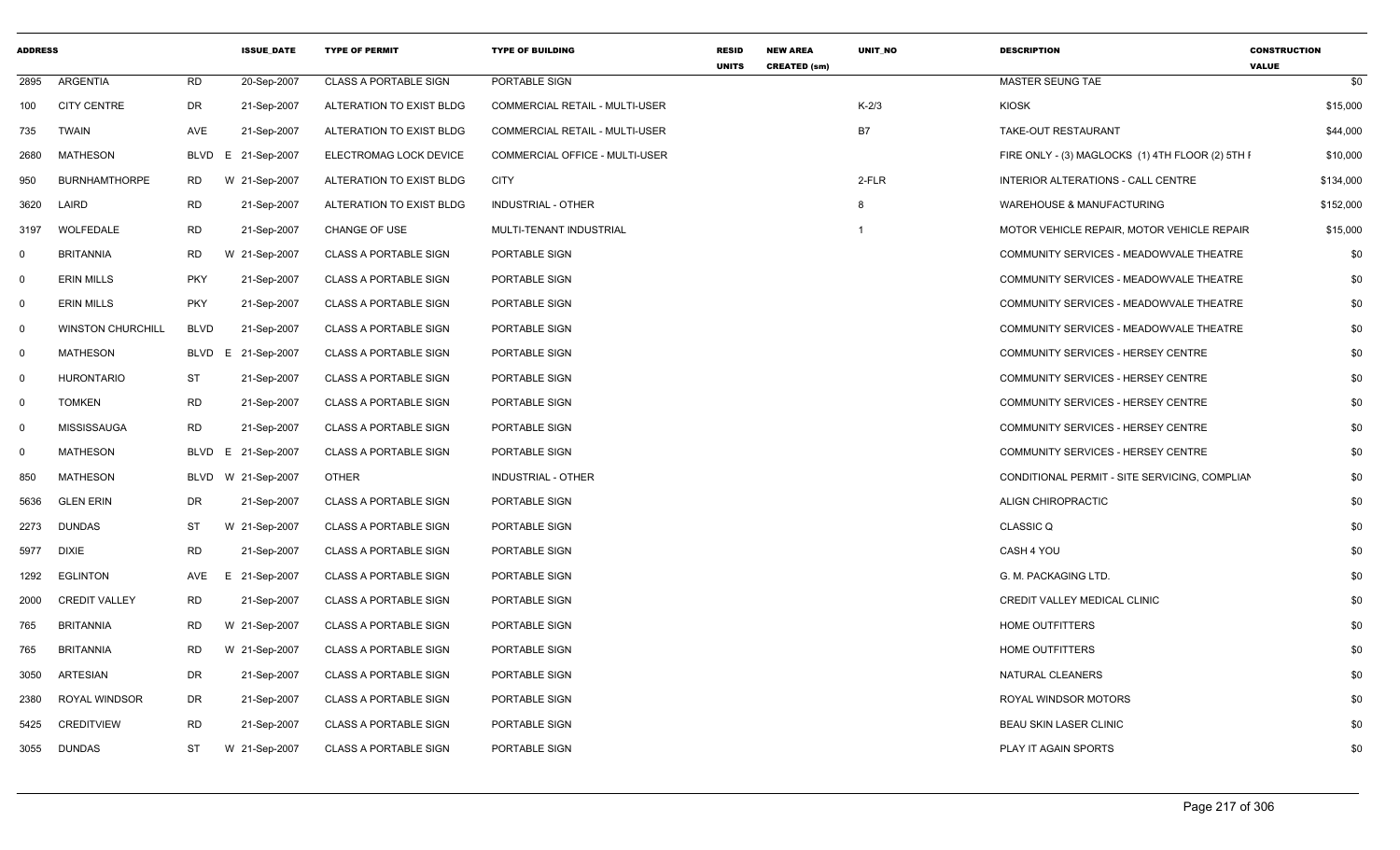| <b>ADDRESS</b> |                        |             | <b>ISSUE DATE</b> | <b>TYPE OF PERMIT</b>        | <b>TYPE OF BUILDING</b>              | <b>RESID</b><br><b>UNITS</b> | <b>NEW AREA</b><br><b>CREATED (sm)</b> | <b>UNIT NO</b> | <b>DESCRIPTION</b>                             | <b>CONSTRUCTION</b><br><b>VALUE</b> |
|----------------|------------------------|-------------|-------------------|------------------------------|--------------------------------------|------------------------------|----------------------------------------|----------------|------------------------------------------------|-------------------------------------|
| 3055           | <b>DUNDAS</b>          | ST          | W 21-Sep-2007     | <b>CLASS A PORTABLE SIGN</b> | PORTABLE SIGN                        |                              |                                        |                | PLAY IT AGAIN SPORTS                           | \$0                                 |
| 25             | <b>WATLINE</b>         | AVE         | 21-Sep-2007       | <b>CLASS A PORTABLE SIGN</b> | PORTABLE SIGN                        |                              |                                        |                | DR STANA DJURDJEVIC                            | \$0                                 |
| 25             | <b>WATLINE</b>         | AVE         | 21-Sep-2007       | <b>CLASS A PORTABLE SIGN</b> | PORTABLE SIGN                        |                              |                                        |                | TAX DOLLAR INC.                                | \$0                                 |
| 1150           | <b>LORNE PARK</b>      | <b>RD</b>   | 21-Sep-2007       | <b>CLASS A PORTABLE SIGN</b> | PORTABLE SIGN                        |                              |                                        |                | TOP HAT CLEANERS                               | \$0                                 |
| 3353           | THE CREDIT WOODLANDS   |             | 21-Sep-2007       | <b>CLASS A PORTABLE SIGN</b> | PORTABLE SIGN                        |                              |                                        |                | WOODLANDS VILLAGE PHARMACY                     | \$0                                 |
| 3363           | <b>FOLKWAY</b>         | DR          | 24-Sep-2007       | ALTERATION TO EXIST BLDG     | DETACHED DWELLING                    |                              |                                        |                | <b>INTERIOR ALTERATIONS</b>                    | \$10,000                            |
| 5572           | <b>HEATHERLEIGH</b>    | <b>AVE</b>  | 24-Sep-2007       | ALTERATION TO EXIST BLDG     | DETACHED DWELLING                    |                              |                                        |                | ALTERATIONS-BASEMENT WALKOUT                   | \$10,000                            |
| 260            | <b>DUNDAS</b>          | <b>ST</b>   | E 24-Sep-2007     | <b>MULTIPLE SIGNS</b>        | <b>COMMERCIAL RETAIL-SINGLE USER</b> |                              |                                        |                | (2) MULTIPLE SIGNS - HONDA, 1-GROUND, 1-FASCIA | \$20,000                            |
| 2920           | MATHESON               | BLVD        | E 24-Sep-2007     | <b>FASCIA SIGN</b>           | SINGLE TENANT INDUSTRIAL             |                              |                                        |                | (2) FASCIA SIGN - CITI                         | \$15,000                            |
| 3570           | NASHUA                 | DR          | 24-Sep-2007       | <b>OTHER</b>                 | SINGLE TENANT INDUSTRIAL             |                              |                                        |                | NEW FIRE MAIN (REPLACE EXISTING)               | \$0                                 |
| 3777           | <b>JANICE</b>          | DR          | 24-Sep-2007       | <b>NEW BUILDING</b>          | DETACHED DWELLING                    | $\mathbf{1}$                 | 256                                    |                | <b>SFD - NEW MODEL</b>                         | \$265,000                           |
| 3404           | <b>ESCADA</b>          | DR          | 24-Sep-2007       | <b>NEW BUILDING</b>          | DETACHED DWELLING                    | $\mathbf{1}$                 | 385                                    |                | <b>SFD - REPEAT MODEL</b>                      | \$454,000                           |
| 5393           | <b>FRESHWATER</b>      | <b>DR</b>   | 24-Sep-2007       | <b>NEW BUILDING</b>          | <b>DETACHED DWELLING</b>             | -1                           | 385                                    |                | <b>SFD - REPEAT MODEL</b>                      | \$454,000                           |
| 3459           | <b>TRILOGY</b>         | TR          | 24-Sep-2007       | <b>NEW BUILDING</b>          | <b>DETACHED DWELLING</b>             |                              | 289                                    |                | <b>SFD - REPEAT MODEL</b>                      | \$268,000                           |
| 3045           | <b>HAWKTAIL</b>        | <b>CRES</b> | 24-Sep-2007       | ALTERATION TO EXIST BLDG     | SEMI-DETACHED DWELLING               |                              |                                        |                | FINISHED BASEMENT AND SIDE ENTRANCE            | \$37,000                            |
| 25             | <b>PARK</b>            | ST          | E 24-Sep-2007     | <b>DEMOLITION</b>            | <b>DETACHED DWELLING</b>             | -1                           |                                        |                | <b>DEMOLITION - SFD</b>                        | \$10,000                            |
| 3055           | <b>DUNDAS</b>          | <b>ST</b>   | W 24-Sep-2007     | <b>CLASS A PORTABLE SIGN</b> | PORTABLE SIGN                        |                              |                                        |                | PLAY IT AGAIN SPORTS                           | \$0                                 |
| 2259           | <b>FIFTH LINE WEST</b> |             | 24-Sep-2007       | <b>OTHER</b>                 | DETACHED DWELLING                    |                              |                                        |                | SANITARY SEWER REPLACEMENT                     | \$3,000                             |
| 1869           | <b>FRIAR TUCK</b>      | CRT         | 24-Sep-2007       | ALTERATION TO EXIST BLDG     | DETACHED DWELLING                    |                              |                                        |                | <b>4 NEW FIXTURES</b>                          | \$5,000                             |
| 1772           | <b>BRIDEWELL</b>       | <b>CRT</b>  | 25-Sep-2007       | FIRE DAMAGE REPAIR           | DETACHED DWELLING                    |                              |                                        |                | FIRE DAMAGE REPAIR                             | \$47,000                            |
| 3340           | <b>CHIEF MBULU</b>     | WAY         | 25-Sep-2007       | <b>NEW BUILDING</b>          | DETACHED DWELLING                    | $\mathbf 1$                  | 243                                    |                | <b>SFD - NEW MODEL</b>                         | \$250,000                           |
| 3253           | PAUL HENDERSON         | DR          | 25-Sep-2007       | <b>NEW BUILDING</b>          | DETACHED DWELLING                    | -1                           | 243                                    |                | <b>SFD - REPEAT MODEL</b>                      | \$250,000                           |
| 3254           | PAUL HENDERSON         | DR          | 25-Sep-2007       | <b>NEW BUILDING</b>          | DETACHED DWELLING                    |                              | 244                                    |                | <b>SFD - REPEAT MODEL</b>                      | \$251,000                           |
| 2477           | STANFIELD              | <b>RD</b>   | 25-Sep-2007       | <b>OTHER</b>                 | <b>INDUSTRIAL - OTHER</b>            |                              |                                        |                | <b>SITE SERVICING</b>                          | \$500,000                           |
| 3310           | <b>RUTH FERTEL</b>     | DR          | 25-Sep-2007       | <b>NEW BUILDING</b>          | DETACHED DWELLING                    | -1                           | 204                                    |                | <b>SFD - NEW MODEL</b>                         | \$210,000                           |
| 5475           | CHALLENGER             | DR          | 25-Sep-2007       | <b>NEW BUILDING</b>          | DETACHED DWELLING                    | -1                           | 204                                    |                | <b>SFD - REPEAT MODEL</b>                      | \$210,000                           |
| 5503           | CHALLENGER             | DR          | 25-Sep-2007       | <b>NEW BUILDING</b>          | DETACHED DWELLING                    | -1                           | 204                                    |                | SFD - REPEAT MODEL                             | \$210,000                           |
| 5519           | CHALLENGER             | <b>DR</b>   | 25-Sep-2007       | <b>NEW BUILDING</b>          | <b>DETACHED DWELLING</b>             | $\mathbf{1}$                 | 204                                    |                | <b>SFD - REPEAT MODEL</b>                      | \$210,000                           |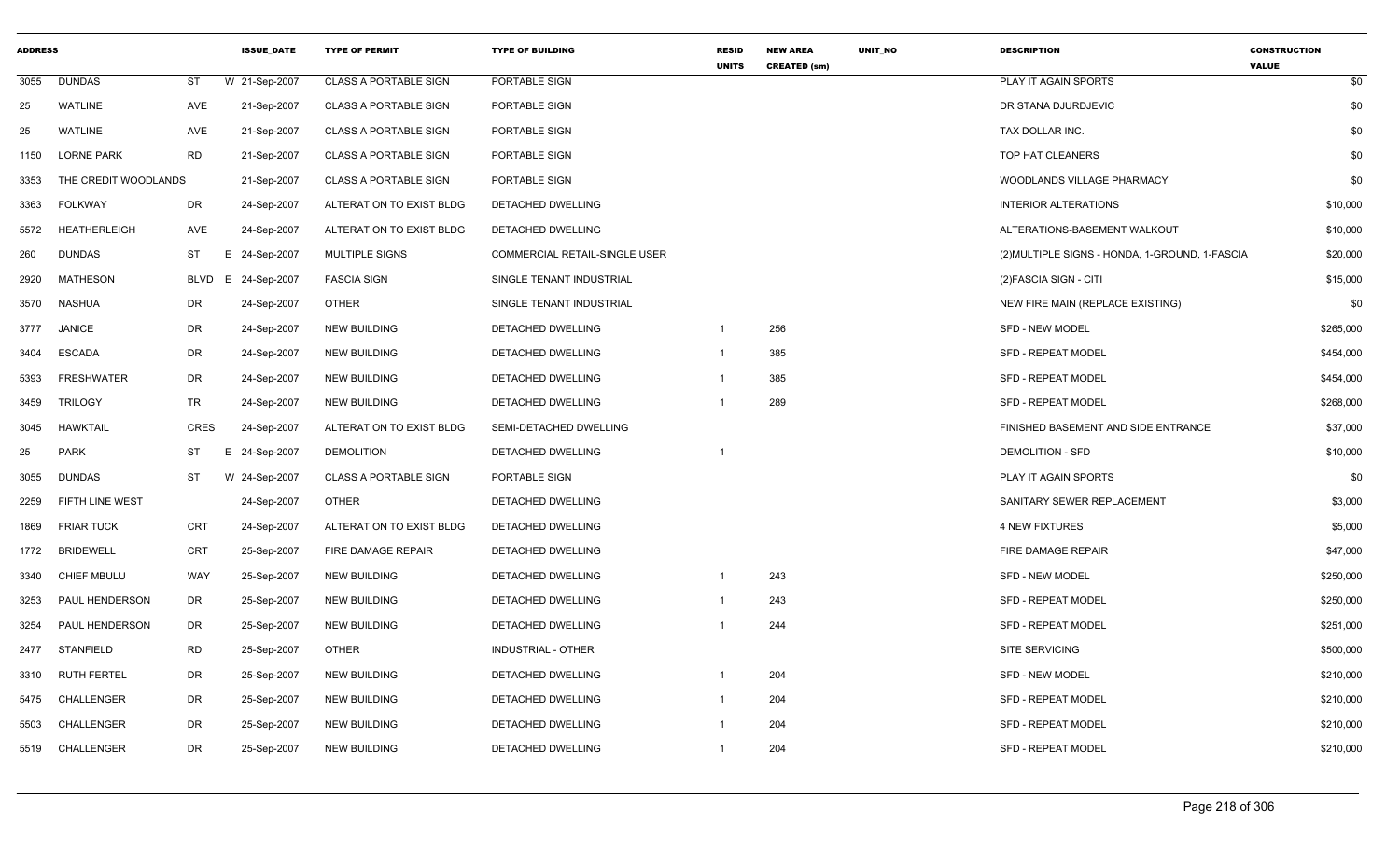| <b>ADDRESS</b> |                      |           | <b>ISSUE DATE</b> | <b>TYPE OF PERMIT</b>        | <b>TYPE OF BUILDING</b>               | <b>RESID</b><br><b>UNITS</b> | <b>NEW AREA</b><br><b>CREATED (sm)</b> | <b>UNIT NO</b> | <b>DESCRIPTION</b>                            | <b>CONSTRUCTION</b><br><b>VALUE</b> |
|----------------|----------------------|-----------|-------------------|------------------------------|---------------------------------------|------------------------------|----------------------------------------|----------------|-----------------------------------------------|-------------------------------------|
| 5487           | CHALLENGER           | DR        | 25-Sep-2007       | <b>NEW BUILDING</b>          | DETACHED DWELLING                     |                              | 190                                    |                | SFD - NEW MODEL                               | \$195,000                           |
|                | 5511 CHALLENGER      | DR        | 25-Sep-2007       | <b>NEW BUILDING</b>          | <b>DETACHED DWELLING</b>              |                              | 190                                    |                | <b>SFD - REPEAT MODEL</b>                     | \$195,000                           |
| 7309           | <b>TERRAGAR</b>      | BLVD      | 25-Sep-2007       | ALTERATION TO EXIST BLDG     | DETACHED DWELLING                     |                              |                                        |                | ALTERATIONS - REAR PORCH/COLD CELLAR BELOV    | \$10,000                            |
| 2985           | <b>DREW</b>          | <b>RD</b> | 25-Sep-2007       | ALTERATION TO EXIST BLDG     | <b>COMMERCIAL RETAIL - MULTI-USER</b> |                              |                                        | 107            | (BUSINESS OFFICE) TRAVEL AGENCY               | \$57,000                            |
| 3307           | <b>TACC</b>          | DR        | 25-Sep-2007       | <b>NEW BUILDING</b>          | <b>DETACHED DWELLING</b>              | $\overline{1}$               | 298                                    |                | <b>SFD - NEW MODEL</b>                        | \$306,000                           |
| 1672           | LAKESHORE            | RD        | W 25-Sep-2007     | ALTERATION TO EXIST BLDG     | COMMERCIAL OFFICE- SINGLE USER        |                              |                                        |                | <b>BUSINESS OFFICE</b>                        | \$94,000                            |
| 5530           | <b>GLEN ERIN</b>     | DR        | 25-Sep-2007       | ALTERATION TO EXIST BLDG     | CONDOMINIUM ROW DWELLING              |                              |                                        | 25             | <b>3 NEW FIXTURES</b>                         | \$8,000                             |
| 3100           | <b>DIXIE</b>         | <b>RD</b> | 25-Sep-2007       | <b>CLASS A PORTABLE SIGN</b> | PORTABLE SIGN                         |                              |                                        |                | <b>TALIZE/THRIFT MAGIC</b>                    | \$0                                 |
| 2575           | DUNDAS               | ST        | W 25-Sep-2007     | <b>CLASS A PORTABLE SIGN</b> | PORTABLE SIGN                         |                              |                                        |                | <b>HEARTH MANOR</b>                           | \$0                                 |
| 3100           | <b>DIXIE</b>         | <b>RD</b> | 25-Sep-2007       | <b>CLASS A PORTABLE SIGN</b> | PORTABLE SIGN                         |                              |                                        |                | <b>TALIZE/THRIFT MAGIC</b>                    | \$0                                 |
| 450            | <b>DERRY</b>         | <b>RD</b> | W 25-Sep-2007     | <b>CLASS A PORTABLE SIGN</b> | PORTABLE SIGN                         |                              |                                        |                | PETRO CANADA                                  | \$0                                 |
| 3221           | <b>DERRY</b>         | RD        | W 25-Sep-2007     | <b>CLASS A PORTABLE SIGN</b> | PORTABLE SIGN                         |                              |                                        |                | QUIZNO'S SUBS                                 | \$0                                 |
| 1077           | <b>NORTH SERVICE</b> | <b>RD</b> | 25-Sep-2007       | CLASS A PORTABLE SIGN        | PORTABLE SIGN                         |                              |                                        |                | <b>BASKIN - ROBBINS</b>                       | \$0                                 |
| 1865           | LAKESHORE            | RD        | W 25-Sep-2007     | <b>CLASS A PORTABLE SIGN</b> | PORTABLE SIGN                         |                              |                                        |                | <b>PAINT SCAPES INC.</b>                      | \$0                                 |
| 5935           | LATIMER              | DR        | 25-Sep-2007       | <b>CLASS A PORTABLE SIGN</b> | PORTABLE SIGN                         |                              |                                        |                | HEARTLAND COIN OP CARWASH                     | \$0                                 |
| 5425           | <b>DIXIE</b>         | <b>RD</b> | 25-Sep-2007       | <b>CLASS A PORTABLE SIGN</b> | PORTABLE SIGN                         |                              |                                        |                | ADS EMPLOYMENT SERVICES                       | \$0                                 |
| 980            | SOUTHDOWN            | <b>RD</b> | 25-Sep-2007       | <b>CLASS A PORTABLE SIGN</b> | PORTABLE SIGN                         |                              |                                        |                | <b>TURTLE JACK'S</b>                          | \$0                                 |
| 550            | <b>MATHESON</b>      | BLVD      | W 25-Sep-2007     | <b>CLASS A PORTABLE SIGN</b> | PORTABLE SIGN                         |                              |                                        |                | <b>ELSHEIKH DENTAL CARE</b>                   | \$0                                 |
| 0              | MAVIS                | <b>RD</b> | 25-Sep-2007       | <b>CLASS A PORTABLE SIGN</b> | PORTABLE SIGN                         |                              |                                        |                | <b>REGION OF PEEL</b>                         | \$0                                 |
| 1965           | <b>BRITANNIA</b>     | <b>RD</b> | W 25-Sep-2007     | <b>CLASS A PORTABLE SIGN</b> | PORTABLE SIGN                         |                              |                                        |                | AAA TEEN DRIVERS                              | \$0                                 |
| 200            | <b>BARONDALE</b>     | DR        | 26-Sep-2007       | ADDITION AND ALTER           | SCHOOL - ELEMENTARY                   |                              | 705                                    |                | ADD/ALTS: 1 STY ADD & 2ND FLR ALTS(LIBRARY/CO | \$1,183,000                         |
| 5526           | CHALLENGER           | DR        | 26-Sep-2007       | <b>NEW BUILDING</b>          | <b>DETACHED DWELLING</b>              |                              | 206                                    |                | <b>SFD - NEW MODEL</b>                        | \$212,000                           |
| 5506           | CHALLENGER           | DR        | 26-Sep-2007       | NEW BUILDING                 | DETACHED DWELLING                     |                              | 206                                    |                | <b>SFD - NEW MODEL</b>                        | \$212,000                           |
| 969            | <b>FREDONIA</b>      | <b>DR</b> | 26-Sep-2007       | <b>NEW BUILDING</b>          | <b>DETACHED DWELLING</b>              |                              | 390                                    |                | SFD - CUSTOM                                  | \$556,000                           |
| 4141           | <b>DIXIE</b>         | <b>RD</b> | 26-Sep-2007       | ALTERATION TO EXIST BLDG     | COMMERCIAL RETAIL - MULTI-USER        |                              |                                        | 22E            | COMMERCIAL SCHOOL (PERSONAL SERVICE ESTAE     | \$268,000                           |
| 322            | <b>HOLLYMOUNT</b>    | DR        | 26-Sep-2007       | <b>REVISIONS</b>             | DETACHED DWELLING                     |                              | 18                                     |                | REVISION - STUCCO WALLS                       | \$0                                 |
| 5875           | <b>RODEO</b>         | DR        | 26-Sep-2007       | ALTERATION TO EXIST BLDG     | COMMERCIAL RETAIL - MULTI-USER        |                              |                                        | 3              | <b>RETAIL</b>                                 | \$148,000                           |
|                | 5250 SATELLITE       | DR        | 26-Sep-2007       | <b>CHANGE OF USE</b>         | MULTI-TENANT INDUSTRIAL               |                              |                                        | 28             | <b>WAREHOUSE &amp; OFFICE</b>                 | \$15,000                            |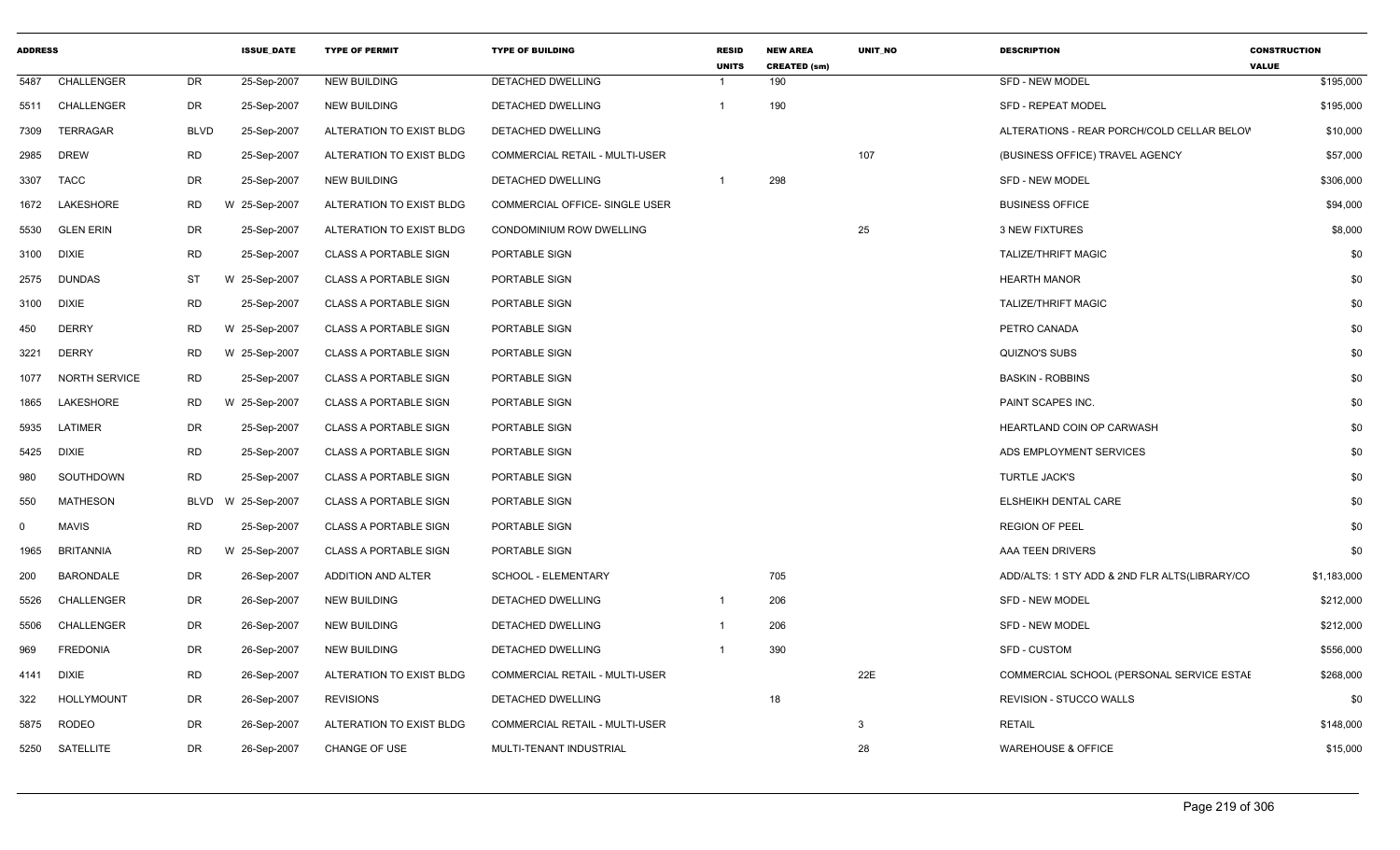| <b>ADDRESS</b> |                      |             | <b>ISSUE DATE</b> | <b>TYPE OF PERMIT</b>        | <b>TYPE OF BUILDING</b>        | <b>RESID</b><br><b>UNITS</b> | <b>NEW AREA</b><br><b>CREATED (sm)</b> | <b>UNIT NO</b> | <b>DESCRIPTION</b>                             | <b>CONSTRUCTION</b><br><b>VALUE</b> |
|----------------|----------------------|-------------|-------------------|------------------------------|--------------------------------|------------------------------|----------------------------------------|----------------|------------------------------------------------|-------------------------------------|
| 1332           | <b>KHALSA</b>        | <b>DR</b>   | 26-Sep-2007       | ALTERATION TO EXIST BLDG     | MULTI-TENANT INDUSTRIAL        |                              |                                        | 19             | <b>WAREHOUSE</b>                               | \$68,000                            |
| 170            | AMBASSADOR           | DR          | 26-Sep-2007       | ALTERATION TO EXIST BLDG     | MULTI-TENANT INDUSTRIAL        |                              |                                        | $\overline{7}$ | <b>OFFICE &amp; WAREHOUSE</b>                  | \$64,000                            |
| 7205           | <b>GOREWAY</b>       | DR          | 26-Sep-2007       | ALTERATION TO EXIST BLDG     | COMMERCIAL RETAIL - MULTI-USER |                              |                                        |                | 9 NEW HUB DRAINS                               | \$10,000                            |
| 6605           | <b>HURONTARIO</b>    | <b>ST</b>   | 26-Sep-2007       | <b>OTHER</b>                 | COMMERCIAL OFFICE - MULTI-USER |                              |                                        | 100, 200 & 300 | OCCUPANCY PRIOR TO COMPLETION - 1st, 2nd & 3rd | \$0                                 |
| 1185           | <b>DUNDAS</b>        | ST          | E 26-Sep-2007     | <b>CLASS A PORTABLE SIGN</b> | PORTABLE SIGN                  |                              |                                        |                | LASER HAIR REMOVAL AND SKINCARE CLINIC         | \$0                                 |
| 918            | <b>DUNDAS</b>        | <b>ST</b>   | E 26-Sep-2007     | <b>CLASS A PORTABLE SIGN</b> | PORTABLE SIGN                  |                              |                                        |                | DR. CAMINSCHI                                  | \$0                                 |
| 803            | <b>DUNDAS</b>        | ST          | E 26-Sep-2007     | <b>CLASS A PORTABLE SIGN</b> | PORTABLE SIGN                  |                              |                                        |                | THE TEXAS LONGHORN                             | \$0                                 |
| 980            | <b>PACIFIC</b>       | GATE        | 26-Sep-2007       | <b>CLASS A PORTABLE SIGN</b> | PORTABLE SIGN                  |                              |                                        |                | ANDALOUS IMPORTS                               | \$0                                 |
| 6780           | <b>PACIFIC</b>       | <b>CIR</b>  | 26-Sep-2007       | <b>CLASS A PORTABLE SIGN</b> | PORTABLE SIGN                  |                              |                                        |                | <b>G &amp; S AUTO SERVICE</b>                  | \$0                                 |
| 0              | <b>HURONTARIO</b>    | ST          | 26-Sep-2007       | <b>CLASS A PORTABLE SIGN</b> | PORTABLE SIGN                  |                              |                                        |                | COMMUNITY SERVICES - FRANK MCKECHNIE CC        | \$0                                 |
| $\Omega$       | <b>KENNEDY</b>       | <b>RD</b>   | 26-Sep-2007       | <b>CLASS A PORTABLE SIGN</b> | PORTABLE SIGN                  |                              |                                        |                | COMMUNITY SERVICES - FRANK MCKECHNIE CC        | \$0                                 |
| 50             | <b>COURTNEYPARK</b>  | DR          | E 26-Sep-2007     | <b>CLASS A PORTABLE SIGN</b> | PORTABLE SIGN                  |                              |                                        |                | <b>BOSTON PIZZA</b>                            | \$0                                 |
| 1829           | LAKESHORE            | <b>RD</b>   | W 26-Sep-2007     | <b>CLASS A PORTABLE SIGN</b> | PORTABLE SIGN                  |                              |                                        |                | <b>MCDONALDS RESTARUANTS</b>                   | \$0                                 |
| 1325           | <b>EGLINTON</b>      | AVE         | E 26-Sep-2007     | CLASS A PORTABLE SIGN        | PORTABLE SIGN                  |                              |                                        |                | <b>LOGISTICS PERSONNEL</b>                     | \$0                                 |
| 4665           | CENTRAL              | <b>PKY</b>  | E 26-Sep-2007     | <b>CLASS A PORTABLE SIGN</b> | PORTABLE SIGN                  |                              |                                        |                | <b>MANI'S PIZZA</b>                            | \$0                                 |
| 6400           | <b>MILLCREEK</b>     | DR          | 26-Sep-2007       | <b>CLASS A PORTABLE SIGN</b> | PORTABLE SIGN                  |                              |                                        |                | <b>CARAFE WINEMAKERS</b>                       | \$0                                 |
| 5025           | <b>CREDITVIEW</b>    | <b>RD</b>   | 26-Sep-2007       | CLASS A PORTABLE SIGN        | PORTABLE SIGN                  |                              |                                        |                | <b>ARTIC SPA'S</b>                             | \$0                                 |
| 1510           | <b>DREW</b>          | <b>RD</b>   | 26-Sep-2007       | CLASS A PORTABLE SIGN        | PORTABLE SIGN                  |                              |                                        |                | <b>REAL TIME PERSONNEL</b>                     | \$0                                 |
| 3200           | <b>ERIN MILLS</b>    | <b>PKY</b>  | 26-Sep-2007       | <b>CLASS A PORTABLE SIGN</b> | PORTABLE SIGN                  |                              |                                        |                | ABBEY ROAD PUB & PATIO                         | \$0                                 |
| 5600           | <b>ROSE CHERRY</b>   | PL          | 26-Sep-2007       | <b>CLASS A PORTABLE SIGN</b> | PORTABLE SIGN                  |                              |                                        |                | COMMUNITY SERVICES - HERSEY CENTRE             | \$0                                 |
| 200            | <b>COURTNEYPARK</b>  | DR          | W 26-Sep-2007     | <b>CLASS A PORTABLE SIGN</b> | PORTABLE SIGN                  |                              |                                        |                | SUPPLY CHAIN MANAGEMENTS                       | \$0                                 |
| 25             | <b>JOHN</b>          | ST          | 26-Sep-2007       | <b>CLASS A PORTABLE SIGN</b> | PORTABLE SIGN                  |                              |                                        |                | HURONTARIO JEWELLERY                           | \$0                                 |
| 6768           | <b>FINANCIAL</b>     | <b>DR</b>   | 27-Sep-2007       | <b>OTHER</b>                 | INDUSTRIAL - OTHER             |                              |                                        | PARKING-LOT    | ALTERATIONS - RETAINING WALL, SMC PNEUMATIC    | \$18,000                            |
| 299            | <b>OJIBWAY</b>       | TR          | 27-Sep-2007       | ALTERATION TO EXIST BLDG     | DETACHED DWELLING              |                              |                                        |                | ALTERATIONS - SIDE ENTRANCE/BASEMENT ENTRA     | \$10,000                            |
| 1455           | <b>GLENBURNIE</b>    | <b>RD</b>   | 27-Sep-2007       | ADDITION AND ALTER           | DETACHED DWELLING              |                              | 157                                    |                | ADDITION/ALTERATIONS - TWO STOREY              | \$142,000                           |
| 4170           | <b>SLADEVIEW</b>     | CRES        | 27-Sep-2007       | ALTERATION TO EXIST BLDG     | MULTI-TENANT INDUSTRIAL        |                              |                                        | 2              | OFFICE WITH ACCESSORY WAREHOUSE / DISTRIBL     | \$169,000                           |
| 2185           | <b>ERIN CENTRE</b>   | <b>BLVD</b> | 27-Sep-2007       | ABOVE GROUND POOL            | DETACHED DWELLING              |                              |                                        |                |                                                | \$0                                 |
| 310            | <b>BURNHAMTHORPE</b> | RD          | W 27-Sep-2007     | ELECTROMAG LOCK DEVICE       | APARTMENT (> 6 UNITS)          |                              |                                        |                | FIRE ONLY - (2) MAGLOCKS                       | \$6,000                             |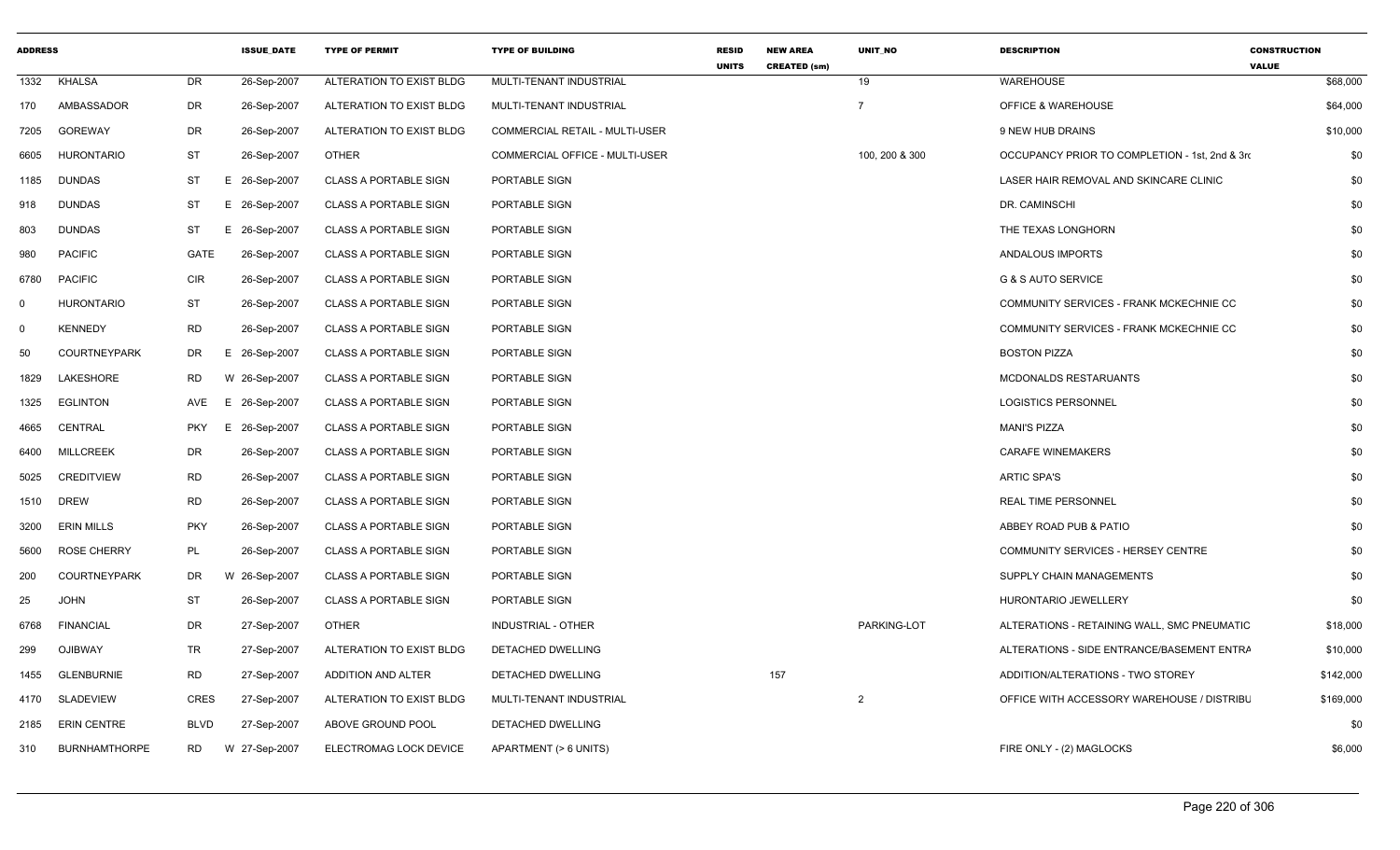| <b>ADDRESS</b> |                     |                 | <b>ISSUE DATE</b>  | <b>TYPE OF PERMIT</b>        | <b>TYPE OF BUILDING</b>               | <b>RESID</b><br><b>UNITS</b> | <b>NEW AREA</b><br><b>CREATED (sm)</b> | <b>UNIT NO</b>  | <b>DESCRIPTION</b>                                | <b>CONSTRUCTION</b><br><b>VALUE</b> |
|----------------|---------------------|-----------------|--------------------|------------------------------|---------------------------------------|------------------------------|----------------------------------------|-----------------|---------------------------------------------------|-------------------------------------|
| 980            | <b>EGLINTON</b>     | AVE<br>E.       | 27-Sep-2007        | <b>FASCIA SIGN</b>           | <b>COMMERCIAL RETAIL - MULTI-USER</b> |                              |                                        | $\mathbf{3}$    | (5) FASCIA SIGN - MONEY MART                      | \$10,000                            |
| 640            | <b>BLOOR</b>        | <b>ST</b>       | 27-Sep-2007        | ALTERATION TO EXIST BLDG     | <b>COMMERCIAL - OTHER</b>             |                              |                                        |                 | ALTERATIONS-KITCHEN EXHAUST                       | \$15,000                            |
| 1434           | <b>MARSHWOOD</b>    | PL              | 27-Sep-2007        | <b>INGROUND POOL</b>         | DETACHED DWELLING                     |                              |                                        |                 |                                                   | \$0                                 |
| 5885           | <b>RODEO</b>        | <b>DR</b>       | 27-Sep-2007        | ALTERATION TO EXIST BLDG     | COMMERCIAL RETAIL - MULTI-USER        |                              | 565                                    | 6               | RETAIL STORE                                      | \$163,000                           |
| 2553           | WHALEY              | DR              | 27-Sep-2007        | ADDITION TO EXIST BLDG       | DETACHED DWELLING                     |                              | 87                                     |                 | ADDITION - 2 STOREY & DECK                        | \$95,000                            |
| 2630           | <b>SKYMARK</b>      | AVE             | 27-Sep-2007        | ALTERATION TO EXIST BLDG     | COMMERCIAL OFFICE - MULTI-USER        |                              |                                        | 4-FLR           | INTERIOR ALTERATIONS-FIRST DATA LOAN CO           | \$67,000                            |
| 1059           | ALBERTSON           | <b>CRES</b>     | 27-Sep-2007        | ABOVE GROUND POOL            | <b>DETACHED DWELLING</b>              |                              |                                        |                 |                                                   | \$0                                 |
| 6501           | MISSISSAUGA         | RD              | 27-Sep-2007        | ALTERATION TO EXIST BLDG     | <b>COMMERCIAL OFFICE - MULTI-USER</b> |                              |                                        | B, BLD-1        | <b>OFFICE</b>                                     | \$73,000                            |
| 30             | <b>EGLINTON</b>     | AVE             | W 27-Sep-2007      | ALTERATION TO EXIST BLDG     | COMMERCIAL OFFICE - MULTI-USER        |                              |                                        | <b>AS-NOTED</b> | ADMINISTRATIVE OFFICE                             | \$190,000                           |
| 573            | <b>FEATHERGRASS</b> | <b>CRES</b>     | 27-Sep-2007        | <b>INGROUND POOL</b>         | DETACHED DWELLING                     |                              |                                        |                 |                                                   | \$0                                 |
| 7309           | <b>BENDIGO</b>      | <b>CIR</b>      | 27-Sep-2007        | ABOVE GROUND POOL            | SEMI-DETACHED DWELLING                |                              |                                        |                 |                                                   | \$0                                 |
| 2885           | ARGENTIA            | <b>RD</b>       | 27-Sep-2007        | ALTERATION TO EXIST BLDG     | MULTI-TENANT INDUSTRIAL               |                              | 336                                    | $\overline{4}$  | <b>STORAGE WAREHOUSE</b>                          | \$97,000                            |
| 40             | <b>BRISTOL</b>      | <b>RD</b><br>E. | 27-Sep-2007        | <b>FASCIA SIGN</b>           | COMMERCIAL RETAIL - MULTI-USER        |                              |                                        | 14-A            | (3) FASCIA SIGNS - MOES                           | \$6,000                             |
| 40             | <b>BENSON</b>       | AVE             | 27-Sep-2007        | ADDITION TO EXIST BLDG       | DETACHED DWELLING                     |                              | 99                                     |                 | ADDITION & DEMOLITION OF DETACHED GARAGE          | \$127,000                           |
| 3085           | HURONTARIO          | <b>ST</b>       | 27-Sep-2007        | <b>FASCIA SIGN</b>           | COMMERCIAL RETAIL - MULTI-USER        |                              |                                        | 13              | (1) FASCIA SIGN - THAI TERRACE                    | \$2,000                             |
| 3305           | <b>CHIEF MBULU</b>  | <b>WAY</b>      | 27-Sep-2007        | <b>NEW BUILDING</b>          | DETACHED DWELLING                     |                              | 300                                    |                 | SFD - NEW MODEL                                   | \$309,000                           |
| 3468           | <b>GALENA</b>       | <b>CRES</b>     | 27-Sep-2007        | ALTERATION TO EXIST BLDG     | DETACHED DWELLING                     |                              |                                        |                 | ALTERATIONS - REBUILD GARAGE AND PORCH            | \$31,000                            |
| 3050           | VEGA                | <b>BLVD</b>     | 27-Sep-2007        | <b>FASCIA SIGN</b>           | COMMERCIAL RETAIL - MULTI-USER        |                              |                                        |                 | (1) FASCIA SIGN - SEARS                           | \$4,000                             |
| 1100           | <b>COURTNEYPARK</b> | DR<br>Е.        | 27-Sep-2007        | ALTERATION TO EXIST BLDG     | MULTI-TENANT INDUSTRIAL               |                              | 341                                    | 5               | ALTER - O/H DOOR WITH RAMP, MULTI-LINE FASTEN     | \$67,000                            |
| 2230           | HAYGATE             | <b>CRES</b>     | 27-Sep-2007        | <b>INGROUND POOL</b>         | DETACHED DWELLING                     |                              |                                        |                 |                                                   | \$0                                 |
| 136            | MAPLEWOOD           | <b>RD</b>       | 27-Sep-2007        | <b>DEMOLITION</b>            | DETACHED DWELLING                     |                              |                                        |                 | <b>DEMOLITION - SFD</b>                           | \$10,000                            |
| 2220           | <b>HURONTARIO</b>   | ST              | 27-Sep-2007        | <b>DEMOLITION</b>            | DETACHED DWELLING                     |                              |                                        |                 | <b>DEMOLITION - SFD</b>                           | \$10,000                            |
| $\Omega$       | <b>MAVIS</b>        | <b>RD</b>       | 27-Sep-2007        | <b>CLASS A PORTABLE SIGN</b> | PORTABLE SIGN                         |                              |                                        |                 | LIVING ARTS CENTRE                                | \$0                                 |
| 5955           | LATIMER             | DR              | 27-Sep-2007        | <b>CLASS A PORTABLE SIGN</b> | PORTABLE SIGN                         |                              |                                        |                 | HEARTLAND COIN OP CARWASH - entered in error - tr | \$0                                 |
| 5090           | <b>EDWARDS</b>      | <b>BLVD</b>     | 27-Sep-2007        | <b>CLASS A PORTABLE SIGN</b> | PORTABLE SIGN                         |                              |                                        |                 | HOMAG CANADA INC                                  | \$0                                 |
| 720            | <b>BRISTOL</b>      | <b>RD</b>       | W 27-Sep-2007      | <b>CLASS A PORTABLE SIGN</b> | PORTABLE SIGN                         |                              |                                        |                 | LITTLE CAESARS PIZZA                              | \$0                                 |
| 6020           | HURONTARIO          | ST              | 27-Sep-2007        | <b>CLASS A PORTABLE SIGN</b> | PORTABLE SIGN                         |                              |                                        |                 | <b>CASH MONEY</b>                                 | \$0                                 |
|                | 1015 MATHESON       |                 | BLVD E 27-Sep-2007 | <b>CLASS A PORTABLE SIGN</b> | PORTABLE SIGN                         |                              |                                        |                 | LAURA'S DREAM BRIDAL GALLERY                      | \$0                                 |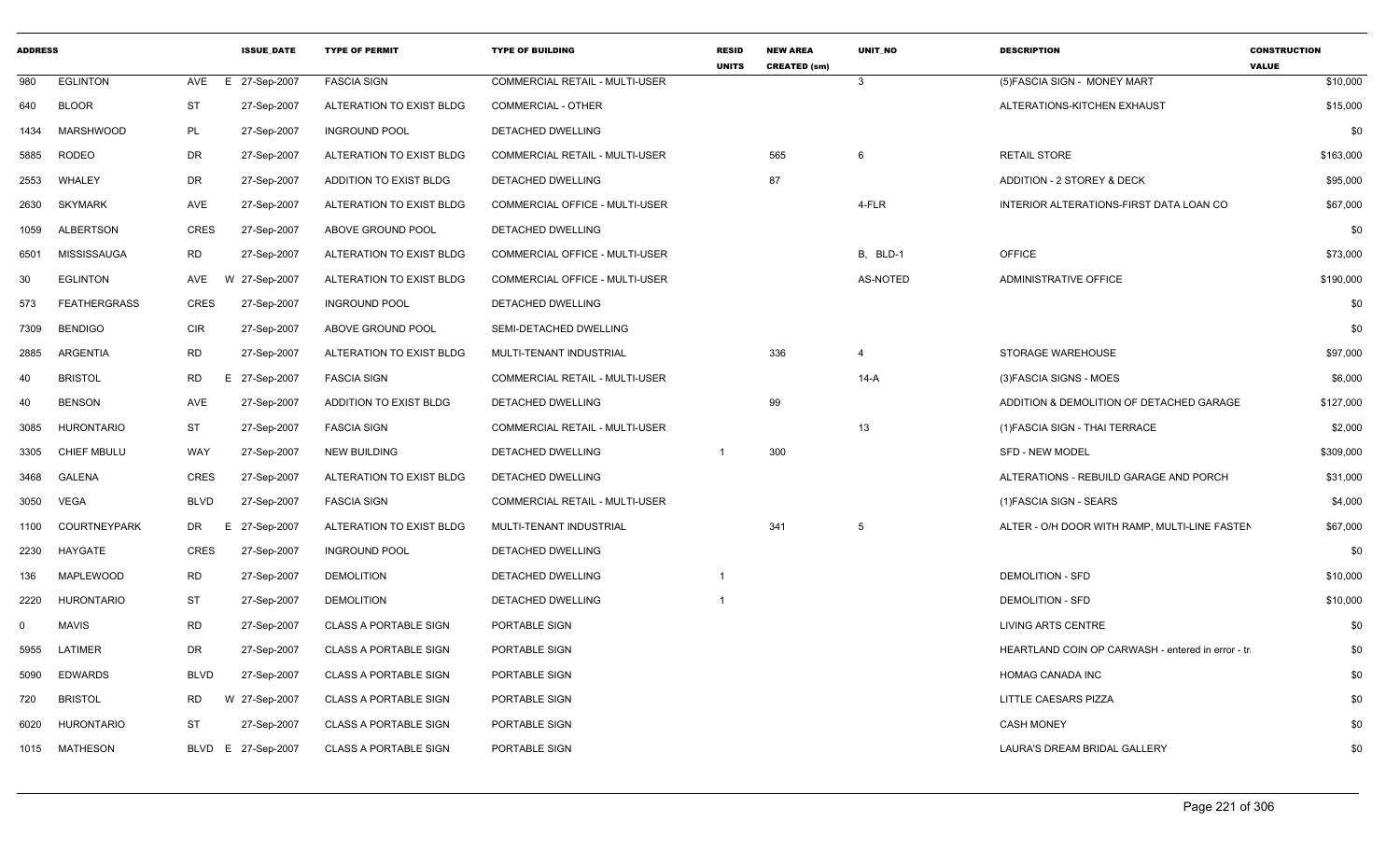| <b>ADDRESS</b> |                    |            | <b>ISSUE_DATE</b> | <b>TYPE OF PERMIT</b>        | <b>TYPE OF BUILDING</b>        | <b>RESID</b><br><b>UNITS</b> | <b>NEW AREA</b><br><b>CREATED (sm)</b> | UNIT_NO | <b>DESCRIPTION</b>                              | <b>CONSTRUCTION</b><br><b>VALUE</b> |
|----------------|--------------------|------------|-------------------|------------------------------|--------------------------------|------------------------------|----------------------------------------|---------|-------------------------------------------------|-------------------------------------|
| 5935           | LATIMER            | DR         | 27-Sep-2007       | <b>CLASS A PORTABLE SIGN</b> | PORTABLE SIGN                  |                              |                                        |         | HEARTLAND COIN OP CARWASH - transferred from Pe | \$0                                 |
| 3050           | ARGENTIA           | <b>RD</b>  | 27-Sep-2007       | <b>CLASS A PORTABLE SIGN</b> | PORTABLE SIGN                  |                              |                                        |         | <b>LOBLAWS</b>                                  | \$0                                 |
| 5235           | <b>MISSISSAUGA</b> | <b>RD</b>  | 27-Sep-2007       | <b>CLASS A PORTABLE SIGN</b> | PORTABLE SIGN                  |                              |                                        |         | L. A. AUTO REPAIR                               | \$0                                 |
| 960            | SOUTHDOWN          | RD         | 27-Sep-2007       | <b>CLASS A PORTABLE SIGN</b> | PORTABLE SIGN                  |                              |                                        |         | <b>IDOL OPTICAL</b>                             | \$0                                 |
| 4141           | <b>DIXIE</b>       | RD         | 27-Sep-2007       | <b>CLASS A PORTABLE SIGN</b> | PORTABLE SIGN                  |                              |                                        |         | A BUCK OR TWO                                   | \$0                                 |
| 2040           | <b>DUNDAS</b>      | ST         | E 27-Sep-2007     | <b>CLASS A PORTABLE SIGN</b> | PORTABLE SIGN                  |                              |                                        |         | <b>STAPLES BUSINESS DEPOT</b>                   | \$0                                 |
| 6975           | MENKES             | DR         | 27-Sep-2007       | <b>CLASS A PORTABLE SIGN</b> | PORTABLE SIGN                  |                              |                                        |         | SAME DAY RIGHT AWAY                             | \$0                                 |
| 1600           | <b>BRITANNIA</b>   | <b>RD</b>  | E 28-Sep-2007     | ALTERATION TO EXIST BLDG     | INDUSTRIAL - OTHER             |                              |                                        |         | <b>DUST COLLECTOR</b>                           | \$12,000                            |
| 1032           | LAKESHORE          | RD         | W 28-Sep-2007     | ALTERATION TO EXIST BLDG     | DETACHED DWELLING              |                              |                                        |         | INTERIOR ALTERATIONS - NEW DECK & SECOND FL     | \$7,000                             |
| 424            | <b>HENSALL</b>     | <b>CIR</b> | 28-Sep-2007       | ALTERATION TO EXIST BLDG     | INDUSTRIAL - OTHER             |                              |                                        |         | MOTOR VEHICLE SALES, LEASING AND/OR RENTAL      | \$441,000                           |
| 925            | <b>KHAN</b>        | CRES       | 28-Sep-2007       | ALTERATION TO EXIST BLDG     | SEMI-DETACHED DWELLING         |                              |                                        |         | ALTERATIONS - BASEMENT WALKOUT, COVERED         | \$10,000                            |
| 3306           | <b>RUTH FERTEL</b> | DR         | 28-Sep-2007       | <b>NEW BUILDING</b>          | DETACHED DWELLING              | - 1                          | 212                                    |         | <b>SFD - NEW MODEL</b>                          | \$219,000                           |
| 3330           | <b>RUTH FERTEL</b> | DR         | 28-Sep-2007       | <b>NEW BUILDING</b>          | DETACHED DWELLING              | $\overline{1}$               | 214                                    |         | <b>SFD - REPEAT MODEL</b>                       | \$221,000                           |
| 5471           | CHALLENGER         | <b>DR</b>  | 28-Sep-2007       | <b>NEW BUILDING</b>          | DETACHED DWELLING              | $\overline{1}$               | 214                                    |         | <b>SFD - REPEAT MODEL</b>                       | \$221,000                           |
| 5495           | CHALLENGER         | DR         | 28-Sep-2007       | <b>NEW BUILDING</b>          | DETACHED DWELLING              | $\overline{1}$               | 212                                    |         | <b>SFD - REPEAT MODEL</b>                       | \$219,000                           |
| 5499           | CHALLENGER         | DR         | 28-Sep-2007       | <b>NEW BUILDING</b>          | DETACHED DWELLING              | $\overline{1}$               | 214                                    |         | <b>SFD - REPEAT MODEL</b>                       | \$221,000                           |
| 5507           | CHALLENGER         | DR         | 28-Sep-2007       | NEW BUILDING                 | DETACHED DWELLING              | $\overline{1}$               | 212                                    |         | <b>SFD - REPEAT MODEL</b>                       | \$219,000                           |
| 5515           | CHALLENGER         | <b>DR</b>  | 28-Sep-2007       | <b>NEW BUILDING</b>          | DETACHED DWELLING              | $\overline{1}$               | 214                                    |         | <b>SFD - REPEAT MODEL</b>                       | \$221,000                           |
| 5527           | CHALLENGER         | DR         | 28-Sep-2007       | <b>NEW BUILDING</b>          | DETACHED DWELLING              | $\overline{1}$               | 212                                    |         | <b>SFD - REPEAT MODEL</b>                       | \$219,000                           |
| 5531           | CHALLENGER         | DR         | 28-Sep-2007       | <b>NEW BUILDING</b>          | DETACHED DWELLING              | $\overline{1}$               | 214                                    |         | SFD - REPEAT MODEL                              | \$221,000                           |
| 3318           | <b>RUTH FERTEL</b> | DR         | 28-Sep-2007       | <b>NEW BUILDING</b>          | DETACHED DWELLING              | $\overline{1}$               | 212                                    |         | SFD - REPEAT MODEL                              | \$219,000                           |
| 3334           | <b>RUTH FERTEL</b> | <b>DR</b>  | 28-Sep-2007       | <b>NEW BUILDING</b>          | DETACHED DWELLING              | $\overline{1}$               | 204                                    |         | <b>SFD - REPEAT MODEL</b>                       | \$210,000                           |
| 3338           | <b>RUTH FERTEL</b> | DR         | 28-Sep-2007       | <b>NEW BUILDING</b>          | DETACHED DWELLING              | -1                           | 190                                    |         | <b>SFD - REPEAT MODEL</b>                       | \$195,000                           |
| 5483           | CHALLENGER         | DR         | 28-Sep-2007       | <b>NEW BUILDING</b>          | DETACHED DWELLING              | $\overline{1}$               | 212                                    |         | <b>SFD - REPEAT MODEL</b>                       | \$219,000                           |
| 5875           | <b>RODEO</b>       | DR         | 28-Sep-2007       | <b>FASCIA SIGN</b>           | COMMERCIAL RETAIL-SINGLE USER  |                              |                                        | -3      | (2) FASCIA SIGN - JACOB                         | \$4,400                             |
| 6757           | <b>NORTHWEST</b>   | DR         | 28-Sep-2007       | ALTERATION TO EXIST BLDG     | INDUSTRIAL - OTHER             |                              |                                        |         | ALTERATIONS-ROOF REPAIR, McLARENS CANADA        | \$60,000                            |
| 5950           | <b>RODEO</b>       | <b>DR</b>  | 28-Sep-2007       | <b>FASCIA SIGN</b>           | COMMERCIAL OFFICE - MULTI-USER |                              |                                        |         | (2) FASCIA SIGN - PETSMART                      | \$16,000                            |
|                | 5975 WHITTLE       | <b>RD</b>  | 28-Sep-2007       | ALTERATION TO EXIST BLDG     | <b>COMMERCIAL - OTHER</b>      |                              |                                        | 3-FLR   | INTERIOR ALTERATIONS-DIBLASIO GROUP INC         | \$34,000                            |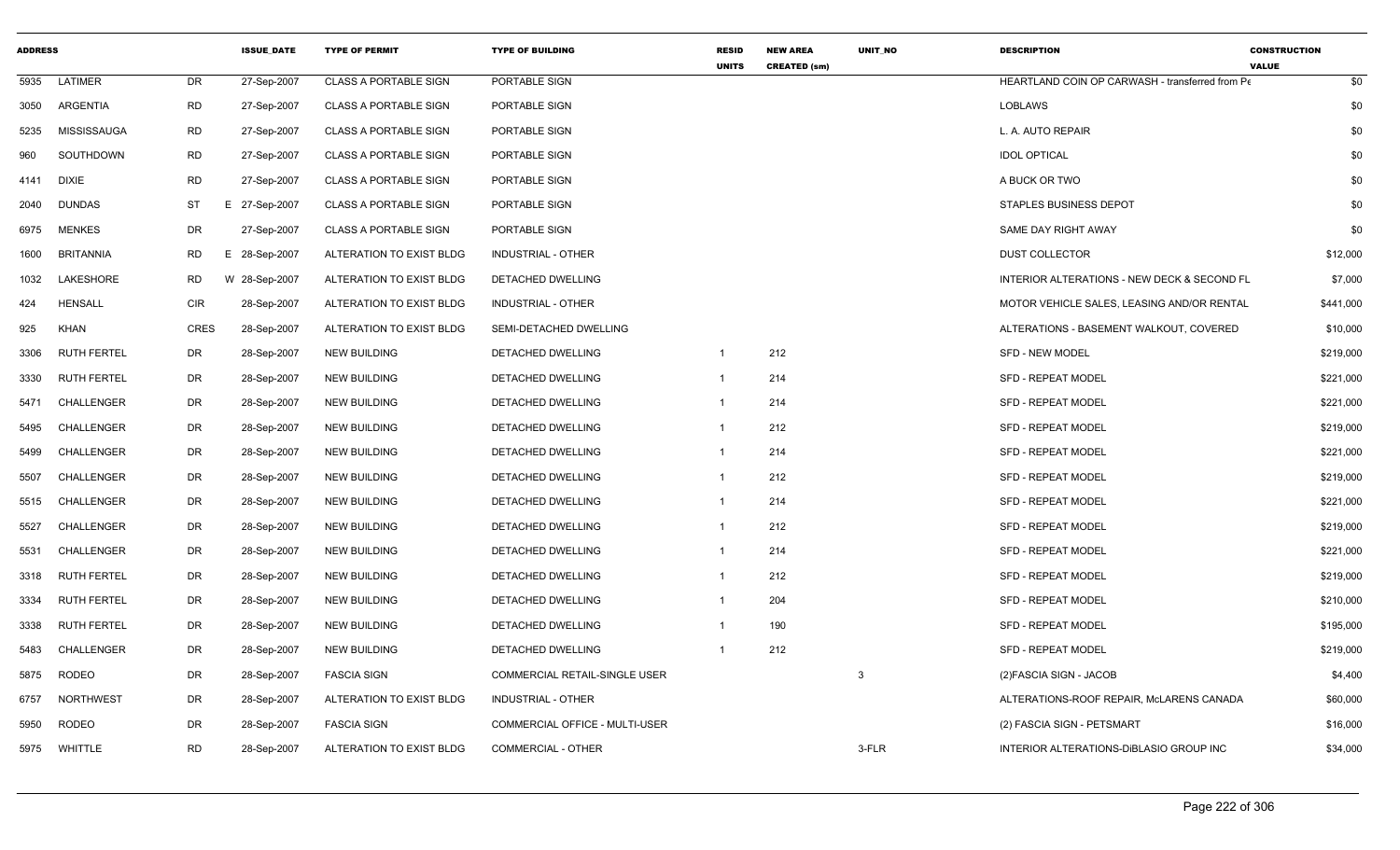| <b>ADDRESS</b> |                          |             | <b>ISSUE DATE</b> | <b>TYPE OF PERMIT</b>        | <b>TYPE OF BUILDING</b>               | <b>RESID</b><br><b>UNITS</b> | <b>NEW AREA</b><br><b>CREATED (sm)</b> | UNIT NO | <b>DESCRIPTION</b>                           | <b>CONSTRUCTION</b><br><b>VALUE</b> |
|----------------|--------------------------|-------------|-------------------|------------------------------|---------------------------------------|------------------------------|----------------------------------------|---------|----------------------------------------------|-------------------------------------|
| 964            | <b>HALLIDAY</b>          | AVE         | 28-Sep-2007       | <b>DEMOLITION</b>            | <b>DETACHED DWELLING</b>              |                              |                                        |         | DEMOLITION - ATTACHED GARAGE & DETACHED SH   | \$2,000                             |
| 1258           | <b>EGLINTON</b>          | AVE         | E 28-Sep-2007     | ALTERATION TO EXIST BLDG     | MULTI-TENANT INDUSTRIAL               |                              |                                        |         | RETAIL/WHOLSALE DISTRUBUTION - BAKERY        | \$154,000                           |
| 2308           | <b>NIKANNA</b>           | RD          | 28-Sep-2007       | ADDITION TO EXIST BLDG       | DETACHED DWELLING                     |                              | 46                                     |         | ADDITION - TWO STOREY REAR ADDITION          | \$42,000                            |
| 1370           | <b>DUNDAS</b>            | <b>ST</b>   | E 28-Sep-2007     | ALTERATION TO EXIST BLDG     | COMMERCIAL OFFICE - MULTI-USER        |                              |                                        | 11      | <b>FINANCIAL SERVICES</b>                    | \$26,000                            |
| 3067           | TACC                     | <b>DR</b>   | 28-Sep-2007       | <b>NEW BUILDING</b>          | DETACHED DWELLING                     | $\mathbf{1}$                 | 335                                    |         | SFD - REPEAT MODEL                           | \$312,000                           |
| 2301           | <b>HAINES</b>            | <b>RD</b>   | 28-Sep-2007       | ALTERATION TO EXIST BLDG     | <b>COMMERCIAL OFFICE - MULTI-USER</b> |                              |                                        | 200     | INTERIOR ALTERATIONS - MISSISSAUGA PROBATIO  | \$22,000                            |
| 2283           | ARGENTIA                 | RD          | 28-Sep-2007       | CHANGE OF USE                | <b>COMMERCIAL OFFICE - MULTI-USER</b> |                              |                                        | 13      | PHYSIOTHERAPY CLINIC                         | \$15,000                            |
| 424            | <b>HENSALL</b>           | <b>CIR</b>  | 01-Oct-2007       | <b>OTHER</b>                 | <b>INDUSTRIAL - OTHER</b>             |                              |                                        |         | <b>SITE SERVICING</b>                        | \$100,000                           |
| 5965           | <b>DIXIE</b>             | <b>RD</b>   | 01-Oct-2007       | ALTERATION TO EXIST BLDG     | COMMERCIAL RETAIL-SINGLE USER         |                              |                                        |         | ALTERATIONS - ALTER CANOPY, STUCCO BUILDING  | \$32,000                            |
| 1186           | <b>CLOVERBRAE</b>        | <b>CRES</b> | 01-Oct-2007       | ADDITION AND ALTER           | DETACHED DWELLING                     |                              | 13                                     |         | ADD/ALTER - 1 STOREY/ ALTERATIONS & GARAGE E | \$32,000                            |
| 3827           | <b>JANICE</b>            | DR          | 01-Oct-2007       | <b>NEW BUILDING</b>          | DETACHED DWELLING                     | -1                           | 195                                    |         | <b>SFD - NEW MODEL</b>                       | \$200,000                           |
| 5399           | MALLORY                  | <b>RD</b>   | 01-Oct-2007       | <b>NEW BUILDING</b>          | DETACHED DWELLING                     | 1                            | 195                                    |         | <b>SFD - REPEAT MODEL</b>                    | \$201,000                           |
| 3878           | MAYLA                    | DR          | 01-Oct-2007       | <b>NEW BUILDING</b>          | DETACHED DWELLING                     | -1                           | 235                                    |         | SFD - NEW MODEL                              | \$242,000                           |
| 2301           | <b>ROYAL WINDSOR</b>     | DR          | 01-Oct-2007       | ALTERATION TO EXIST BLDG     | MULTI-TENANT INDUSTRIAL               |                              |                                        | 1A      | DANCE STUDIO                                 | \$232,000                           |
| 51             | <b>WILLIAM</b>           | <b>ST</b>   | 01-Oct-2007       | ADDITION TO EXIST BLDG       | <b>DETACHED DWELLING</b>              |                              | 112                                    |         | ADDITION - SUNROOM. HEATED                   | \$10,000                            |
| 3464           | <b>SUNLIGHT</b>          | <b>ST</b>   | 01-Oct-2007       | <b>NEW BUILDING</b>          | DETACHED DWELLING                     | $\overline{1}$               | 207                                    |         | <b>SFD - NEW MODEL</b>                       | \$213,000                           |
| 1443           | ALDO                     | <b>DR</b>   | 01-Oct-2007       | <b>NEW BUILDING</b>          | DETACHED DWELLING                     | $\overline{1}$               | 352                                    |         | SFD - CUSTOM                                 | \$365,000                           |
| 3461           | <b>DIXIE</b>             | <b>RD</b>   | 01-Oct-2007       | ALTERATION TO EXIST BLDG     | <b>COMMERCIAL OFFICE - MULTI-USER</b> |                              | 34                                     | 201     | INTERIOR ALTERATIONS-DIXIE X-RAY             | \$15,000                            |
| 2021           | <b>DUNDAS</b>            | ST          | W 01-Oct-2007     | <b>OTHER</b>                 | SCHOOL - SECONDARY                    |                              |                                        |         | FIRE ONLY-FIRE ALARM                         | \$16,000                            |
| 3070           | <b>QUEEN FREDERICA</b>   | DR          | 01-Oct-2007       | FIRE DAMAGE REPAIR           | <b>ROW DWELLING</b>                   |                              |                                        | 61      | FIRE DAMAGE REPAIR                           | \$30,000                            |
| $\Omega$       | LAKESHORE                | <b>RD</b>   | W 01-Oct-2007     | <b>CLASS A PORTABLE SIGN</b> | PORTABLE SIGN                         |                              |                                        |         | LIVING ARTS CENTRE                           | \$0                                 |
| $\mathbf 0$    | <b>ERIN MILLS</b>        | <b>PKY</b>  | 01-Oct-2007       | <b>CLASS A PORTABLE SIGN</b> | PORTABLE SIGN                         |                              |                                        |         | LIVING ARTS CENTRE                           | \$0                                 |
| $\mathbf 0$    | <b>BURNHAMTHORPE</b>     | <b>RD</b>   | E 01-Oct-2007     | <b>CLASS A PORTABLE SIGN</b> | PORTABLE SIGN                         |                              |                                        |         | <b>LIVING ARTS CENTRE</b>                    | \$0                                 |
| $\mathbf 0$    | <b>DIXIE</b>             | <b>RD</b>   | 01-Oct-2007       | <b>CLASS A PORTABLE SIGN</b> | PORTABLE SIGN                         |                              |                                        |         | LIVING ARTS CENTRE                           | \$0                                 |
| $\Omega$       | <b>TOMKEN</b>            | <b>RD</b>   | 01-Oct-2007       | <b>CLASS A PORTABLE SIGN</b> | PORTABLE SIGN                         |                              |                                        |         | LIVING ARTS CENTRE                           | \$0                                 |
| $\Omega$       | <b>WINSTON CHURCHILL</b> | <b>BLVD</b> | 01-Oct-2007       | <b>CLASS A PORTABLE SIGN</b> | PORTABLE SIGN                         |                              |                                        |         | <b>LIVING ARTS CENTRE</b>                    | \$0                                 |
| $\Omega$       | <b>HURONTARIO</b>        | ST          | 01-Oct-2007       | <b>CLASS A PORTABLE SIGN</b> | PORTABLE SIGN                         |                              |                                        |         | <b>LIVING ARTS CENTRE</b>                    | \$0                                 |
| 1759           | <b>VALENTINE GARDEN</b>  |             | 01-Oct-2007       | <b>OTHER</b>                 | DETACHED DWELLING                     |                              |                                        |         | SANITARY SEWER REPLACEMENT                   | \$9,000                             |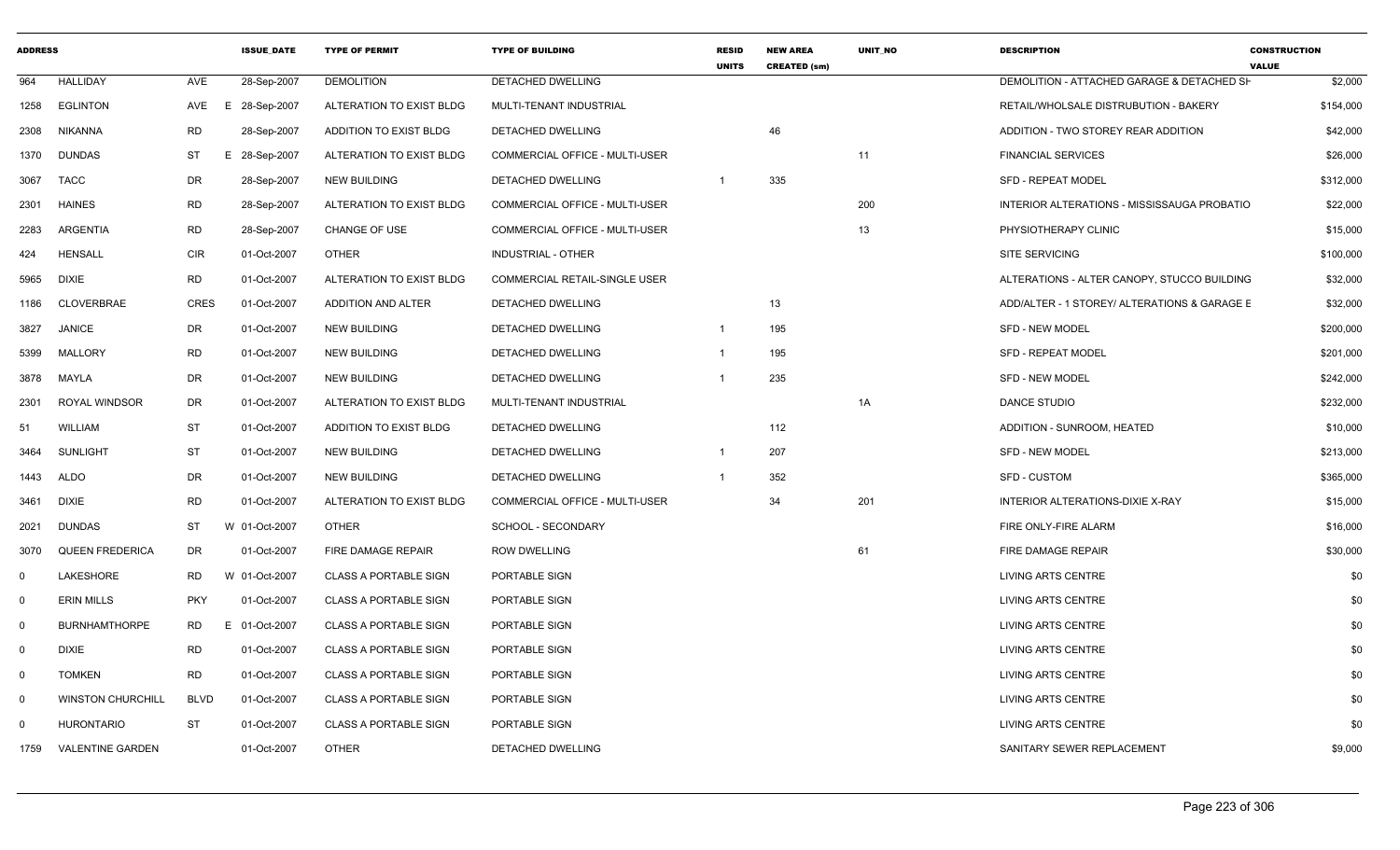|              | <b>ADDRESS</b>       |            | <b>ISSUE_DATE</b> | <b>TYPE OF PERMIT</b>        | <b>TYPE OF BUILDING</b> | <b>RESID</b><br><b>UNITS</b> | <b>NEW AREA</b><br><b>CREATED (sm)</b> | UNIT_NO | <b>DESCRIPTION</b>                            | <b>CONSTRUCTION</b><br><b>VALUE</b> |     |
|--------------|----------------------|------------|-------------------|------------------------------|-------------------------|------------------------------|----------------------------------------|---------|-----------------------------------------------|-------------------------------------|-----|
| $\mathbf 0$  | <b>TRUSCOTT</b>      | DR         | 01-Oct-2007       | <b>CLASS A PORTABLE SIGN</b> | PORTABLE SIGN           |                              |                                        |         | <b>REGION OF PEEL</b>                         |                                     | \$0 |
| 3130         | DIXIE                | <b>RD</b>  | 01-Oct-2007       | <b>CLASS A PORTABLE SIGN</b> | PORTABLE SIGN           |                              |                                        |         | <b>VALUE VILLAGE</b>                          |                                     | \$0 |
| 6075         | <b>MAVIS</b>         | <b>RD</b>  | 01-Oct-2007       | <b>CLASS A PORTABLE SIGN</b> | PORTABLE SIGN           |                              |                                        |         | THE CHILDREN'S PLACE                          |                                     | \$0 |
| 6345         | <b>DIXIE</b>         | <b>RD</b>  | 01-Oct-2007       | <b>CLASS A PORTABLE SIGN</b> | PORTABLE SIGN           |                              |                                        |         | RAND STAD WORK SOLUTIONS                      |                                     | \$0 |
| 2327         | <b>STANFIELD</b>     | <b>RD</b>  | 01-Oct-2007       | <b>CLASS A PORTABLE SIGN</b> | PORTABLE SIGN           |                              |                                        |         | WEDLOCK PAPER CONVERTERS LTD.                 |                                     | \$0 |
| 3455         | WOLFEDALE            | RD         | 01-Oct-2007       | <b>CLASS A PORTABLE SIGN</b> | PORTABLE SIGN           |                              |                                        |         | <b>CARAMIA FURNITURE</b>                      |                                     | \$0 |
| 4099         | <b>ERIN MILLS</b>    | <b>PKY</b> | 01-Oct-2007       | <b>CLASS A PORTABLE SIGN</b> | PORTABLE SIGN           |                              |                                        |         | PALMA PASTA                                   |                                     | \$0 |
| 5665         | <b>MCLAUGHLIN</b>    | <b>RD</b>  | 01-Oct-2007       | <b>CLASS A PORTABLE SIGN</b> | PORTABLE SIGN           |                              |                                        |         | <b>GREEN HAWK</b>                             |                                     | \$0 |
| 7090         | <b>KENNEDY</b>       | <b>RD</b>  | 01-Oct-2007       | <b>CLASS A PORTABLE SIGN</b> | PORTABLE SIGN           |                              |                                        |         | <b>SPECTRUM</b>                               |                                     | \$0 |
| 2901         | <b>EGLINTON</b>      | AVE        | W 01-Oct-2007     | <b>CLASS A PORTABLE SIGN</b> | PORTABLE SIGN           |                              |                                        |         | <b>HERBAL MAGIC</b>                           |                                     | \$0 |
| 6020         | <b>HURONTARIO</b>    | ST         | 01-Oct-2007       | <b>CLASS A PORTABLE SIGN</b> | PORTABLE SIGN           |                              |                                        |         | <b>STAG SHOP</b>                              |                                     | \$0 |
| 315          | <b>DUNDAS</b>        | ST         | E 01-Oct-2007     | <b>CLASS A PORTABLE SIGN</b> | PORTABLE SIGN           |                              |                                        |         | <b>CREEPERS LTD.</b>                          |                                     | \$0 |
| 4500         | <b>DIXIE</b>         | <b>RD</b>  | 01-Oct-2007       | <b>CLASS A PORTABLE SIGN</b> | PORTABLE SIGN           |                              |                                        |         | <b>FUEL FITNESS</b>                           |                                     | \$0 |
| 654          | <b>BLOOR</b>         | ST         | 01-Oct-2007       | <b>CLASS A PORTABLE SIGN</b> | PORTABLE SIGN           |                              |                                        |         | <b>HERBAL MAGIC</b>                           |                                     | \$0 |
| 6829         | <b>PACIFIC</b>       | CIR        | 01-Oct-2007       | <b>CLASS A PORTABLE SIGN</b> | PORTABLE SIGN           |                              |                                        |         | <b>CHRISTMAS TRADITION</b>                    |                                     | \$0 |
| 6060         | WHITE HART           | LANE       | 01-Oct-2007       | <b>CLASS A PORTABLE SIGN</b> | PORTABLE SIGN           |                              |                                        |         | SPECTRUM INC.                                 |                                     | \$0 |
| 4140         | <b>ERIN MILLS</b>    | <b>PKY</b> | 01-Oct-2007       | <b>CLASS A PORTABLE SIGN</b> | PORTABLE SIGN           |                              |                                        |         | PRO OIL & LUBE                                |                                     | \$0 |
| $\mathbf{0}$ | <b>DUNDAS</b>        | ST         | W 01-Oct-2007     | <b>CLASS A PORTABLE SIGN</b> | PORTABLE SIGN           |                              |                                        |         | COMMUNITY SERVICES - HERSEY CENTRE - duplicat |                                     | \$0 |
| 1146         | CLARKSON             | RD         | N 01-Oct-2007     | <b>CLASS A PORTABLE SIGN</b> | PORTABLE SIGN           |                              |                                        |         | BIRCHWOOD ACADEMY                             |                                     | \$0 |
| $\mathbf 0$  | <b>DUNDAS</b>        | ST         | W 01-Oct-2007     | <b>CLASS A PORTABLE SIGN</b> | PORTABLE SIGN           |                              |                                        |         | COMMUNITY SERVICES - HERSEY CENTRE            |                                     | \$0 |
| 1403         | <b>DUNDAS</b>        | ST         | E 01-Oct-2007     | <b>CLASS A PORTABLE SIGN</b> | PORTABLE SIGN           |                              |                                        |         | <b>CASH MONEY</b>                             |                                     | \$0 |
| $\mathbf 0$  | <b>BURNHAMTHORPE</b> | RD         | E 01-Oct-2007     | <b>CLASS A PORTABLE SIGN</b> | PORTABLE SIGN           |                              |                                        |         | COMMUNITY SERVICES - HERSEY CENTRE            |                                     | \$0 |
| $\mathbf 0$  | <b>CAWTHRA</b>       | <b>RD</b>  | 01-Oct-2007       | <b>CLASS A PORTABLE SIGN</b> | PORTABLE SIGN           |                              |                                        |         | COMMUNITY SERVICES - HERSEY CENTRE            |                                     | \$0 |
| $\mathbf 0$  | <b>AQUITAINE</b>     | AVE        | 01-Oct-2007       | <b>CLASS A PORTABLE SIGN</b> | PORTABLE SIGN           |                              |                                        |         | COMMUNITY SERVICES - MEADOWVALE THEATRE       |                                     | \$0 |
| $\mathbf 0$  | <b>BURNHAMTHORPE</b> | RD         | E 01-Oct-2007     | <b>CLASS A PORTABLE SIGN</b> | PORTABLE SIGN           |                              |                                        |         | COMMUNITY SERVICES - HERSEY CENTRE            |                                     | \$0 |
| $\mathbf 0$  | <b>AQUITAINE</b>     | AVE        | 01-Oct-2007       | <b>CLASS A PORTABLE SIGN</b> | PORTABLE SIGN           |                              |                                        |         | COMMUNITY SERVICES - MEADOWVALE THEATRE       |                                     | \$0 |
| $\mathbf 0$  | <b>AQUITAINE</b>     | <b>AVE</b> | 01-Oct-2007       | <b>CLASS A PORTABLE SIGN</b> | PORTABLE SIGN           |                              |                                        |         | COMMUNITY SERVICES - MEADOWVALE THEATRE       |                                     | \$0 |
| $\mathbf{0}$ | <b>MAVIS</b>         | <b>RD</b>  | 01-Oct-2007       | <b>CLASS A PORTABLE SIGN</b> | PORTABLE SIGN           |                              |                                        |         | COMMUNITY SERVICES - MEADOWVALE THEATRE       |                                     | \$0 |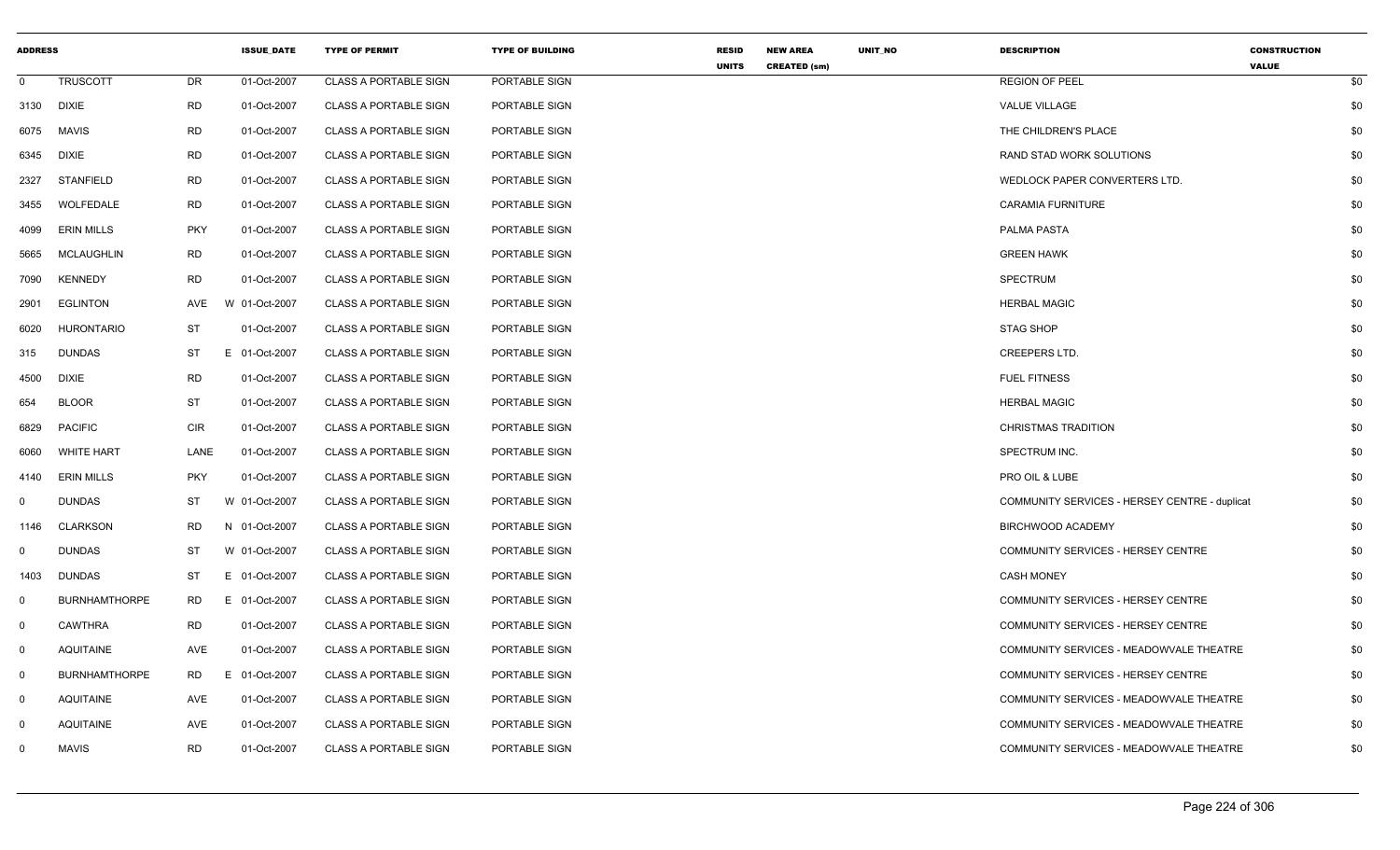| <b>ADDRESS</b> |                   |             | <b>ISSUE_DATE</b> | <b>TYPE OF PERMIT</b>        | <b>TYPE OF BUILDING</b>       | <b>RESID</b><br><b>UNITS</b> | <b>NEW AREA</b><br><b>CREATED (sm)</b> | <b>UNIT NO</b> | <b>DESCRIPTION</b>                           | <b>CONSTRUCTION</b><br><b>VALUE</b> |
|----------------|-------------------|-------------|-------------------|------------------------------|-------------------------------|------------------------------|----------------------------------------|----------------|----------------------------------------------|-------------------------------------|
| $\Omega$       | MAVIS             | <b>RD</b>   | 01-Oct-2007       | <b>CLASS A PORTABLE SIGN</b> | PORTABLE SIGN                 |                              |                                        |                | COMMUNITY SERVICES - HERSEY CENTRE           | \$0                                 |
| $\Omega$       | <b>ERIN MILLS</b> | <b>PKY</b>  | 01-Oct-2007       | <b>CLASS A PORTABLE SIGN</b> | PORTABLE SIGN                 |                              |                                        |                | COMMUNITY SERVICES - MEADOWVALE THEATRE      | \$0                                 |
| $\Omega$       | <b>DERRY</b>      | <b>RD</b>   | 01-Oct-2007       | <b>CLASS A PORTABLE SIGN</b> | PORTABLE SIGN                 |                              |                                        |                | COMMUNITY SERVICES - MEADOWVALE THEATRE      | \$0                                 |
| 452            | VALLEYFIELD       | <b>DR</b>   | 02-Oct-2007       | ALTERATION TO EXIST BLDG     | DETACHED DWELLING             |                              | 13                                     |                | ALTERATIONS-ENCLOSE FRONT PORCH/CONVERT      | \$10,000                            |
| 5461           | VALHALLA          | <b>CRES</b> | 02-Oct-2007       | <b>NEW BUILDING</b>          | DETACHED DWELLING             |                              | 278                                    |                | SFD - NEW MODEL                              | \$286,000                           |
|                | 1210 GLEN         | <b>RD</b>   | 02-Oct-2007       | ADDITION AND ALTER           | DETACHED DWELLING             |                              | $\overline{7}$                         |                | ADDITION/ATLERATIONS - 1-STOREY ADDITION/DEC | \$58,000                            |
|                | 4210 HICKORY      | <b>DR</b>   | 02-Oct-2007       | <b>NEW BUILDING</b>          | <b>DETACHED DWELLING</b>      |                              | 389                                    |                | <b>SFD - CUSTOM</b>                          | \$506,000                           |
|                | 3510 DERRY        | <b>RD</b>   | 02-Oct-2007       | <b>NEW BUILDING</b>          | COMMERCIAL RETAIL-SINGLE USER |                              | 486                                    |                | NEW - MC DONALD'S RESTAURANT & DEMOLITION    | \$687,000                           |
|                | 5431 FRESHWATER   | DR          | 02-Oct-2007       | <b>NEW BUILDING</b>          | DETACHED DWELLING             |                              | 254                                    |                | <b>SFD - REPEAT MODEL</b>                    | \$236,000                           |
|                | 5473 VALHALLA     | <b>CRES</b> | 02-Oct-2007       | <b>NEW BUILDING</b>          | DETACHED DWELLING             |                              | 278                                    |                | SFD - REPEAT MODEL                           | \$286,000                           |
|                | 5413 VALHALLA     | <b>CRES</b> | 02-Oct-2007       | <b>NEW BUILDING</b>          | <b>DETACHED DWELLING</b>      |                              | 280                                    |                | <b>SFD - REPEAT MODEL</b>                    | \$288,000                           |
| 5409           | VALHALLA          | <b>CRES</b> | 02-Oct-2007       | <b>NEW BUILDING</b>          | <b>DETACHED DWELLING</b>      |                              | 278                                    |                | <b>SFD - REPEAT MODEL</b>                    | \$286,000                           |
|                | 1061 LORNE PARK   | <b>RD</b>   | 02-Oct-2007       | <b>INGROUND POOL</b>         | DETACHED DWELLING             |                              |                                        |                |                                              | \$0                                 |
| 1900           | <b>DUNDAS</b>     | <b>ST</b>   | 02-Oct-2007       | ALTERATION TO EXIST BLDG     | <b>COMMERCIAL - OTHER</b>     |                              |                                        | 28, BLD-C      | <b>INTERIOR ALTERATIONS - SPEC UNIT</b>      | \$163,000                           |
| 5395           | MALLORY           | <b>RD</b>   | 02-Oct-2007       | <b>NEW BUILDING</b>          | <b>DETACHED DWELLING</b>      |                              | 198                                    |                | SFD - NEW MODEL                              | \$204,000                           |
| 5391           | MALLORY           | <b>RD</b>   | 02-Oct-2007       | <b>NEW BUILDING</b>          | <b>DETACHED DWELLING</b>      |                              | 198                                    |                | <b>SFD - REPEAT MODEL</b>                    | \$204,000                           |
| 5387           | MALLORY           | <b>RD</b>   | 02-Oct-2007       | <b>NEW BUILDING</b>          | <b>DETACHED DWELLING</b>      |                              | 198                                    |                | <b>SFD - REPEAT MODEL</b>                    | \$204,000                           |
| 5383           | MALLORY           | <b>RD</b>   | 02-Oct-2007       | <b>NEW BUILDING</b>          | DETACHED DWELLING             |                              | 198                                    |                | SFD - REPEAT MODEL                           | \$204,000                           |
| 5325           | LONGFORD          | <b>DR</b>   | 02-Oct-2007       | <b>NEW BUILDING</b>          | <b>DETACHED DWELLING</b>      |                              | 198                                    |                | SFD - REPEAT MODEL                           | \$204,000                           |
|                | 5390 MALLORY      | <b>RD</b>   | 02-Oct-2007       | <b>NEW BUILDING</b>          | DETACHED DWELLING             |                              | 198                                    |                | SFD - REPEAT MODEL                           | \$204,000                           |
| 3842           | MAYLA             | <b>DR</b>   | 02-Oct-2007       | <b>NEW BUILDING</b>          | <b>DETACHED DWELLING</b>      |                              | 198                                    |                | <b>SFD - REPEAT MODEL</b>                    | \$204,000                           |
|                | 3846 MAYLA        | <b>DR</b>   | 02-Oct-2007       | <b>NEW BUILDING</b>          | DETACHED DWELLING             |                              | 198                                    |                | <b>SFD - REPEAT MODEL</b>                    | \$204,000                           |
|                | 3847 MAYLA        | <b>DR</b>   | 02-Oct-2007       | <b>NEW BUILDING</b>          | <b>DETACHED DWELLING</b>      |                              | 198                                    |                | <b>SFD - REPEAT MODEL</b>                    | \$204,000                           |
| 3839           | MAYLA             | <b>DR</b>   | 02-Oct-2007       | <b>NEW BUILDING</b>          | DETACHED DWELLING             |                              | 243                                    |                | <b>SFD - REPEAT MODEL</b>                    | \$250,000                           |
| 3831           | MAYLA             | <b>DR</b>   | 02-Oct-2007       | <b>NEW BUILDING</b>          | <b>DETACHED DWELLING</b>      |                              | 244                                    |                | <b>SFD - REPEAT MODEL</b>                    | \$251,000                           |
|                | 3819 JANICE       | DR          | 02-Oct-2007       | <b>NEW BUILDING</b>          | DETACHED DWELLING             |                              | 198                                    |                | <b>SFD - REPEAT MODEL</b>                    | \$204,000                           |
|                | 3815 JANICE       | <b>DR</b>   | 02-Oct-2007       | <b>NEW BUILDING</b>          | DETACHED DWELLING             |                              | 198                                    |                | SFD - REPEAT MODEL                           | \$204,000                           |
| 13             | <b>SCARBORO</b>   | <b>ST</b>   | 02-Oct-2007       | <b>INGROUND POOL</b>         | <b>DETACHED DWELLING</b>      |                              |                                        |                |                                              | \$0                                 |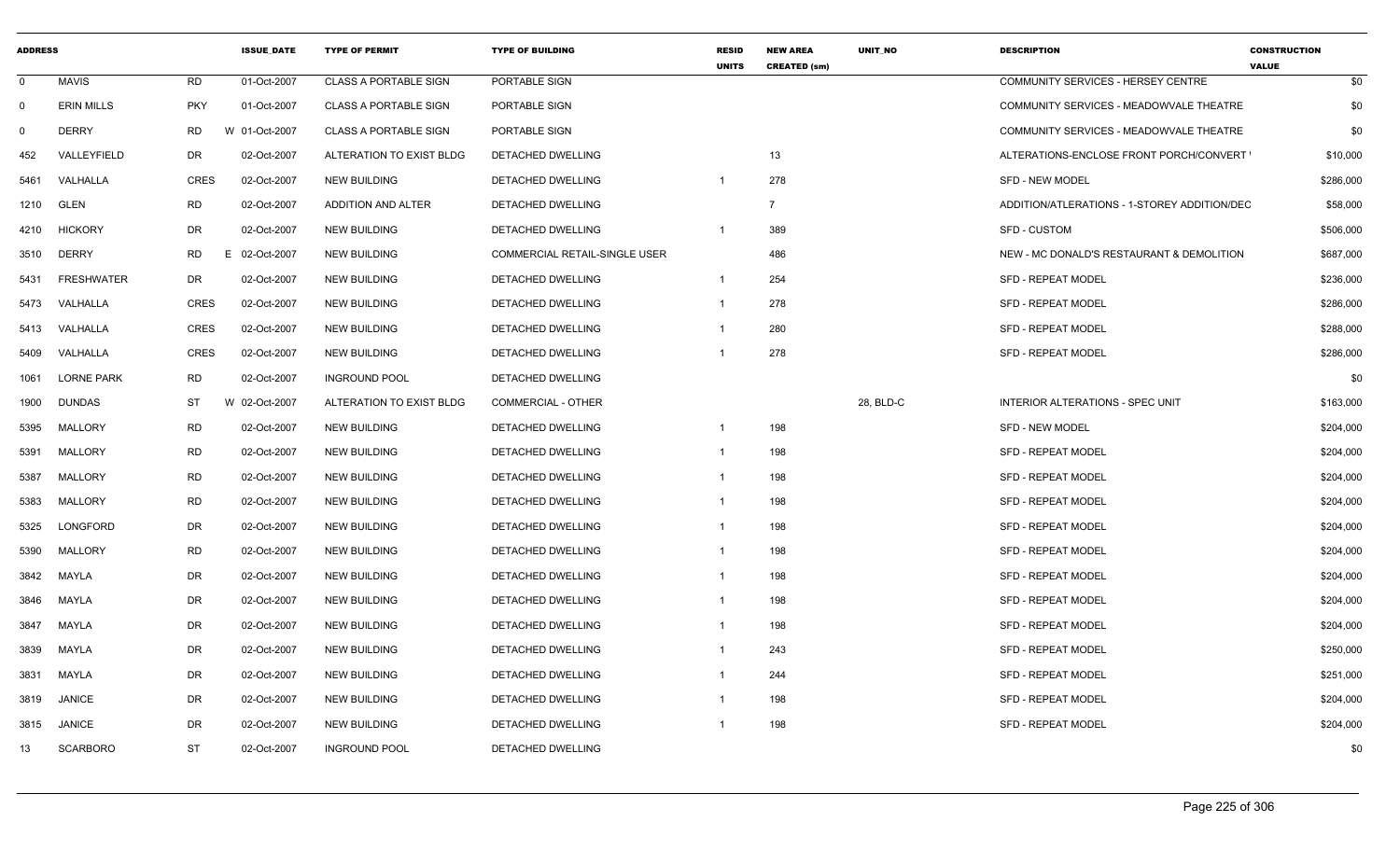| <b>ADDRESS</b> |                          |             | <b>ISSUE DATE</b> | <b>TYPE OF PERMIT</b>        | <b>TYPE OF BUILDING</b>               | <b>RESID</b><br><b>UNITS</b> | <b>NEW AREA</b><br><b>CREATED (sm)</b> | UNIT NO        | <b>DESCRIPTION</b>                            | <b>CONSTRUCTION</b><br><b>VALUE</b> |
|----------------|--------------------------|-------------|-------------------|------------------------------|---------------------------------------|------------------------------|----------------------------------------|----------------|-----------------------------------------------|-------------------------------------|
|                | 5875 RODEO               | DR          | 02-Oct-2007       | ALTERATION TO EXIST BLDG     | COMMERCIAL OFFICE - MULTI-USER        |                              |                                        | 2              | <b>RETAIL STORE</b>                           | \$136,000                           |
| 1081           | <b>GREENOAKS</b>         | DR          | 02-Oct-2007       | <b>INGROUND POOL</b>         | DETACHED DWELLING                     |                              |                                        |                |                                               | \$0                                 |
| 5567           | <b>HADDON HALL</b>       | RD          | 02-Oct-2007       | <b>INGROUND POOL</b>         | DETACHED DWELLING                     |                              |                                        |                |                                               | \$0                                 |
| 3155           | ARGENTIA                 | <b>RD</b>   | 02-Oct-2007       | ALTERATION TO EXIST BLDG     | <b>COMMERCIAL RETAIL - MULTI-USER</b> |                              |                                        |                | INTERIOR ALTERATIONS-WALMART                  | \$15,000                            |
| 1068           | <b>ENOLA</b>             | AVE         | 02-Oct-2007       | ADDITION AND ALTER           | DETACHED DWELLING                     |                              | 5                                      |                | ADDITION - HEATED FRONT ENTRANCE              | \$10,000                            |
| 6577           | <b>NORTHWEST</b>         | DR          | 02-Oct-2007       | MEZZANINE                    | SINGLE TENANT INDUSTRIAL              |                              | 145                                    |                | INTERIOR ALTERATIONS/MEZZANINE-EMBURY CO      | \$21,000                            |
| 1426           | CHALICE                  | <b>CRES</b> | 02-Oct-2007       | ALTERATION TO EXIST BLDG     | <b>DETACHED DWELLING</b>              |                              |                                        |                | INTERIOR ALTERATIONS- ALTER/PLATFORM LIFE     | \$20,000                            |
| 6405           | <b>NORTHWEST</b>         | DR          | 02-Oct-2007       | ALTERATION TO EXIST BLDG     | INDUSTRIAL - OTHER                    |                              |                                        |                | ALTERATIONS-STEEL COLUMN REPLACEMENT (2) P    | \$15,000                            |
| 100            | <b>CITY CENTRE</b>       | DR          | 02-Oct-2007       | ALTERATION TO EXIST BLDG     | COMMERCIAL RETAIL - MULTI-USER        |                              |                                        | CRU 2-831      | INTERIOR ALTERATIONS - TIP TOP TAILERS        | \$92,000                            |
| 5875           | <b>RODEO</b>             | DR          | 02-Oct-2007       | <b>FASCIA SIGN</b>           | <b>COMMERCIAL RETAIL - MULTI-USER</b> |                              |                                        | $\overline{1}$ | (3) FASCIA SIGNS - CALVIN KLIEN               | \$12,000                            |
| 1050           | GREENOAKS                | DR          | 02-Oct-2007       | ALTERATION TO EXIST BLDG     | DETACHED DWELLING                     |                              |                                        |                | <b>INTERIOR ALTERATIONS</b>                   | \$44,000                            |
| 5060           | <b>SPECTRUM</b>          | WAY         | 02-Oct-2007       | ALTERATION TO EXIST BLDG     | COMMERCIAL OFFICE - MULTI-USER        |                              |                                        | 405            | <b>OFFICE</b>                                 | \$15,000                            |
| 1395           | <b>BLYTHE</b>            | RD          | 02-Oct-2007       | <b>REVISIONS</b>             | <b>DETACHED DWELLING</b>              |                              |                                        |                | <b>HVAC REVISION</b>                          | \$0                                 |
| 6781           | <b>DILLINGWOOD</b>       | DR          | 02-Oct-2007       | ALTERATION TO EXIST BLDG     | DETACHED DWELLING                     |                              |                                        |                | ALTERATIONS - EXTERIOR STAIRS TO BASEMENT     | \$7,000                             |
| $\mathbf 0$    | <b>BURNHAMTHORPE</b>     | RD<br>E.    | 02-Oct-2007       | <b>CLASS A PORTABLE SIGN</b> | PORTABLE SIGN                         |                              |                                        |                | <b>COMMUNITY SERVICES - HERSEY CENTRE</b>     | \$0                                 |
| 0              | <b>ERIN MILLS</b>        | <b>PKY</b>  | 02-Oct-2007       | <b>CLASS A PORTABLE SIGN</b> | PORTABLE SIGN                         |                              |                                        |                | COMMUNITY SERVICES - HERSEY CENTRE            | \$0                                 |
| $\mathbf 0$    | <b>WINSTON CHURCHILL</b> | <b>BLVD</b> | 02-Oct-2007       | <b>CLASS A PORTABLE SIGN</b> | PORTABLE SIGN                         |                              |                                        |                | COMMUNITY SERVICES - MEADOWVALE THEATRE       | \$0                                 |
| 0              | <b>ERIN MILLS</b>        | <b>PKY</b>  | 02-Oct-2007       | <b>CLASS A PORTABLE SIGN</b> | PORTABLE SIGN                         |                              |                                        |                | COMMUNITY SERVICES - MEADOWVALE THEATRE       | \$0                                 |
| 5935           | MAVIS                    | <b>RD</b>   | 02-Oct-2007       | <b>CLASS A PORTABLE SIGN</b> | PORTABLE SIGN                         |                              |                                        |                | THE SONY STORE                                | \$0                                 |
| 5935           | <b>MAVIS</b>             | <b>RD</b>   | 02-Oct-2007       | <b>CLASS A PORTABLE SIGN</b> | PORTABLE SIGN                         |                              |                                        |                | THE SONY STORE                                | \$0                                 |
| 0              | SOUTHDOWN                | RD          | 02-Oct-2007       | <b>CLASS A PORTABLE SIGN</b> | PORTABLE SIGN                         |                              |                                        |                | COMMUNITY SERVICES - HERSEY CENTRE            | \$0                                 |
| 1375           | <b>MISSISSAUGA</b>       | RD          | 03-Oct-2007       | <b>INGROUND POOL</b>         | DETACHED DWELLING                     |                              |                                        |                |                                               | \$0                                 |
| 5133           | PERENNIAL                | DR          | 03-Oct-2007       | ADDITION TO EXIST BLDG       | DETACHED DWELLING                     |                              |                                        |                | ALTERATIONS-BASEMENT WALKOUT                  | \$10,000                            |
|                | 4701 TAHOE               | <b>BLVD</b> | 03-Oct-2007       | NEW BUILDING                 | COMMERCIAL OFFICE- SINGLE USER        |                              |                                        | TWR-1A         | NEW - 6-STOREY OFFICE/LINK, RESEARCH IN MOTIC | \$0                                 |
|                | 4731 TAHOE               | <b>BLVD</b> | 03-Oct-2007       | <b>NEW BUILDING</b>          | INDUSTRIAL - OTHER                    |                              |                                        | BLD-2          | NEW - ELECTRICAL SERVICE BLDG, RESEARCH IN N  | \$0                                 |
| 5665           | KENNEDY                  | <b>RD</b>   | 03-Oct-2007       | <b>OTHER</b>                 | SINGLE TENANT INDUSTRIAL              |                              |                                        |                | SITE SERVICING - 5665 & 5671 KENNEDY RD       | \$200,000                           |
|                | 2435 BROOKHURST          | <b>RD</b>   | 03-Oct-2007       | <b>INGROUND POOL</b>         | SEMI-DETACHED DWELLING                |                              |                                        |                |                                               | \$0                                 |
|                | 3336 CHIEF MBULU         | WAY         | 03-Oct-2007       | <b>NEW BUILDING</b>          | DETACHED DWELLING                     | -1                           | 244                                    |                | <b>SFD - NEW MODEL</b>                        | \$251,000                           |
|                |                          |             |                   |                              |                                       |                              |                                        |                |                                               |                                     |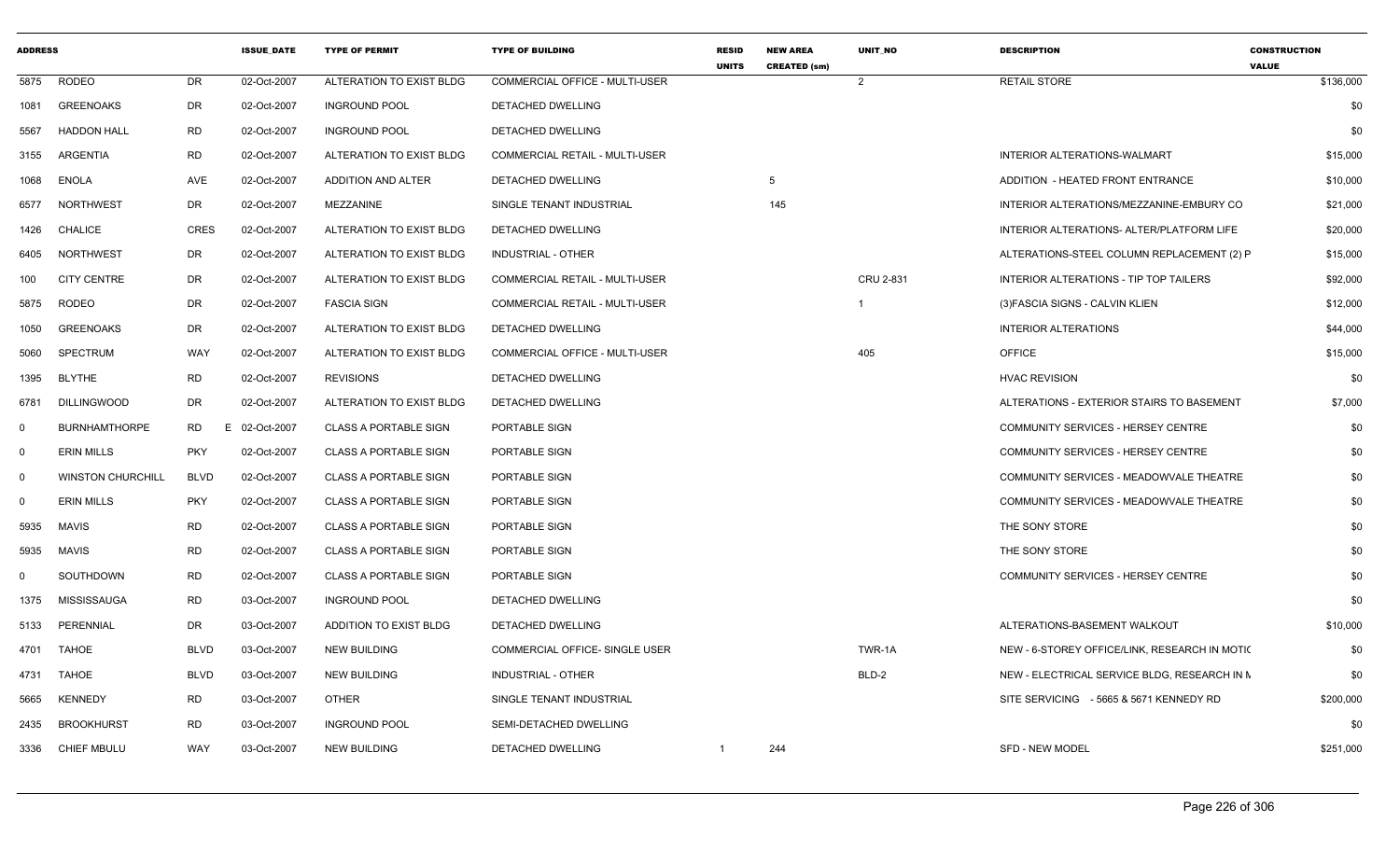| <b>ADDRESS</b> |                      |             | <b>ISSUE_DATE</b> | <b>TYPE OF PERMIT</b>        | <b>TYPE OF BUILDING</b>        | <b>RESID</b><br><b>UNITS</b> | <b>NEW AREA</b><br><b>CREATED (sm)</b> | <b>UNIT NO</b> | <b>DESCRIPTION</b>                          | <b>CONSTRUCTION</b><br><b>VALUE</b> |
|----------------|----------------------|-------------|-------------------|------------------------------|--------------------------------|------------------------------|----------------------------------------|----------------|---------------------------------------------|-------------------------------------|
| 1232           | CRESTLAWN            | DR          | 03-Oct-2007       | ALTERATION TO EXIST BLDG     | INDUSTRIAL - OTHER             |                              |                                        |                | ALTERATIONS-SIDE ENTRANCE                   | \$15,000                            |
| 2874           | <b>COUNCIL RING</b>  | RD          | 03-Oct-2007       | <b>REVISIONS</b>             | <b>DETACHED DWELLING</b>       |                              |                                        |                | <b>HVAC REVISION - 3 NEW HEATERS</b>        | \$0                                 |
| 5885           | <b>RODEO</b>         | DR          | 03-Oct-2007       | ALTERATION TO EXIST BLDG     | <b>COMMERCIAL - OTHER</b>      |                              |                                        | $\overline{4}$ | <b>RETAIL CLOTHING</b>                      | \$58,000                            |
| 946            | <b>AVIATION</b>      | <b>RD</b>   | 03-Oct-2007       | ALTERATION TO EXIST BLDG     | <b>COMMERCIAL - OTHER</b>      |                              |                                        |                | <b>GROUP HOME</b>                           | \$15,000                            |
| 3495           | LAIRD                | <b>RD</b>   | 03-Oct-2007       | ALTERATION TO EXIST BLDG     | MULTI-TENANT INDUSTRIAL        |                              |                                        | $14 - 15$      | MANUFACTURING (20% Accessory Retail)        | \$147,000                           |
| 7393           | <b>GLAMORGAN</b>     | <b>WAY</b>  | 03-Oct-2007       | <b>INGROUND POOL</b>         | <b>DETACHED DWELLING</b>       |                              |                                        |                |                                             | \$0                                 |
| 5580           | <b>EXPLORER</b>      | DR          | 03-Oct-2007       | ALTERATION TO EXIST BLDG     | COMMERCIAL OFFICE - MULTI-USER |                              |                                        | 502A           | <b>OFFICE</b>                               | \$45,000                            |
| 363            | <b>ATWATER</b>       | AVE         | 03-Oct-2007       | ADDITION AND ALTER           | DETACHED DWELLING              |                              | 115                                    |                | ADDITION/ALTERATIONS - REMOVE & REBUILD 2ND | \$124,000                           |
| 1520           | <b>DRYMEN</b>        | <b>CRES</b> | 03-Oct-2007       | <b>REVISIONS</b>             | DETACHED DWELLING              |                              | 266                                    |                | <b>HVAC REVISION</b>                        | \$0                                 |
| 1195           | <b>DUNDAS</b>        | ST          | 03-Oct-2007<br>E  | <b>OTHER</b>                 | <b>COMMERCIAL - OTHER</b>      |                              |                                        |                | FIRE ONLY - FIRE ALARM                      | \$2,000                             |
| 1343           | <b>BLYTHE</b>        | <b>RD</b>   | 03-Oct-2007       | <b>REVISIONS</b>             | DETACHED DWELLING              |                              |                                        |                | <b>HVAC REVISION</b>                        | \$0                                 |
| $\mathbf 0$    | <b>BRITANNIA</b>     | <b>RD</b>   | W 03-Oct-2007     | <b>CLASS A PORTABLE SIGN</b> | PORTABLE SIGN                  |                              |                                        |                | <b>REGION OF PEEL</b>                       | \$0                                 |
| $\mathbf 0$    | <b>AIRPORT</b>       | <b>RD</b>   | 03-Oct-2007       | <b>CLASS A PORTABLE SIGN</b> | PORTABLE SIGN                  |                              |                                        |                | <b>REGION OF PEEL</b>                       | \$0                                 |
| $\mathbf 0$    | <b>DIXIE</b>         | <b>RD</b>   | 03-Oct-2007       | <b>CLASS A PORTABLE SIGN</b> | PORTABLE SIGN                  |                              |                                        |                | <b>REGION OF PEEL</b>                       | \$0                                 |
| $\mathbf 0$    | <b>CAWTHRA</b>       | <b>RD</b>   | 03-Oct-2007       | <b>CLASS A PORTABLE SIGN</b> | PORTABLE SIGN                  |                              |                                        |                | <b>REGION OF PEEL</b>                       | \$0                                 |
| $\mathbf 0$    | <b>DIXIE</b>         | <b>RD</b>   | 03-Oct-2007       | <b>CLASS A PORTABLE SIGN</b> | PORTABLE SIGN                  |                              |                                        |                | <b>REGION OF PEEL</b>                       | \$0                                 |
| $\mathbf 0$    | <b>DERRY</b>         | RD          | W 03-Oct-2007     | <b>CLASS A PORTABLE SIGN</b> | PORTABLE SIGN                  |                              |                                        |                | <b>REGION OF PEEL</b>                       | \$0                                 |
| $\mathbf{0}$   | <b>AIRPORT</b>       | <b>RD</b>   | 03-Oct-2007       | <b>CLASS A PORTABLE SIGN</b> | PORTABLE SIGN                  |                              |                                        |                | <b>REGION OF PEEL</b>                       | \$0                                 |
| $\mathbf 0$    | <b>BRITANNIA</b>     | <b>RD</b>   | W 03-Oct-2007     | <b>CLASS A PORTABLE SIGN</b> | PORTABLE SIGN                  |                              |                                        |                | <b>REGION OF PEEL</b>                       | \$0                                 |
| $\mathbf 0$    | <b>BURNHAMTHORPE</b> | <b>RD</b>   | W 03-Oct-2007     | <b>CLASS A PORTABLE SIGN</b> | PORTABLE SIGN                  |                              |                                        |                | <b>REGION OF PEEL</b>                       | \$0                                 |
| $\mathbf 0$    | QUEENSWAY            |             | W 03-Oct-2007     | <b>CLASS A PORTABLE SIGN</b> | PORTABLE SIGN                  |                              |                                        |                | <b>REGION OF PEEL</b>                       | \$0                                 |
| $\mathbf 0$    | MAVIS                | <b>RD</b>   | 03-Oct-2007       | <b>CLASS A PORTABLE SIGN</b> | PORTABLE SIGN                  |                              |                                        |                | <b>REGION OF PEEL</b>                       | \$0                                 |
| $\mathbf 0$    | EGLINTON             | AVE         | W 03-Oct-2007     | <b>CLASS A PORTABLE SIGN</b> | PORTABLE SIGN                  |                              |                                        |                | <b>REGION OF PEEL</b>                       | \$0                                 |
| $\mathbf 0$    | <b>BURNHAMTHORPE</b> | <b>RD</b>   | E 03-Oct-2007     | <b>CLASS A PORTABLE SIGN</b> | PORTABLE SIGN                  |                              |                                        |                | <b>REGION OF PEEL</b>                       | \$0                                 |
| $\mathbf 0$    | <b>HURONTARIO</b>    | ST          | 03-Oct-2007       | <b>CLASS A PORTABLE SIGN</b> | PORTABLE SIGN                  |                              |                                        |                | <b>REGION OF PEEL</b>                       | \$0                                 |
| $\mathbf 0$    | LAKESHORE            | <b>RD</b>   | E 03-Oct-2007     | <b>CLASS A PORTABLE SIGN</b> | PORTABLE SIGN                  |                              |                                        |                | <b>REGION OF PEEL</b>                       | \$0                                 |
| $\mathbf 0$    | CENTRAL              | <b>PKY</b>  | E<br>03-Oct-2007  | <b>CLASS A PORTABLE SIGN</b> | PORTABLE SIGN                  |                              |                                        |                | <b>REGION OF PEEL</b>                       | \$0                                 |
| $\mathbf 0$    | EGLINTON             | AVE         | W 03-Oct-2007     | <b>CLASS A PORTABLE SIGN</b> | PORTABLE SIGN                  |                              |                                        |                | <b>REGION OF PEEL</b>                       | \$0                                 |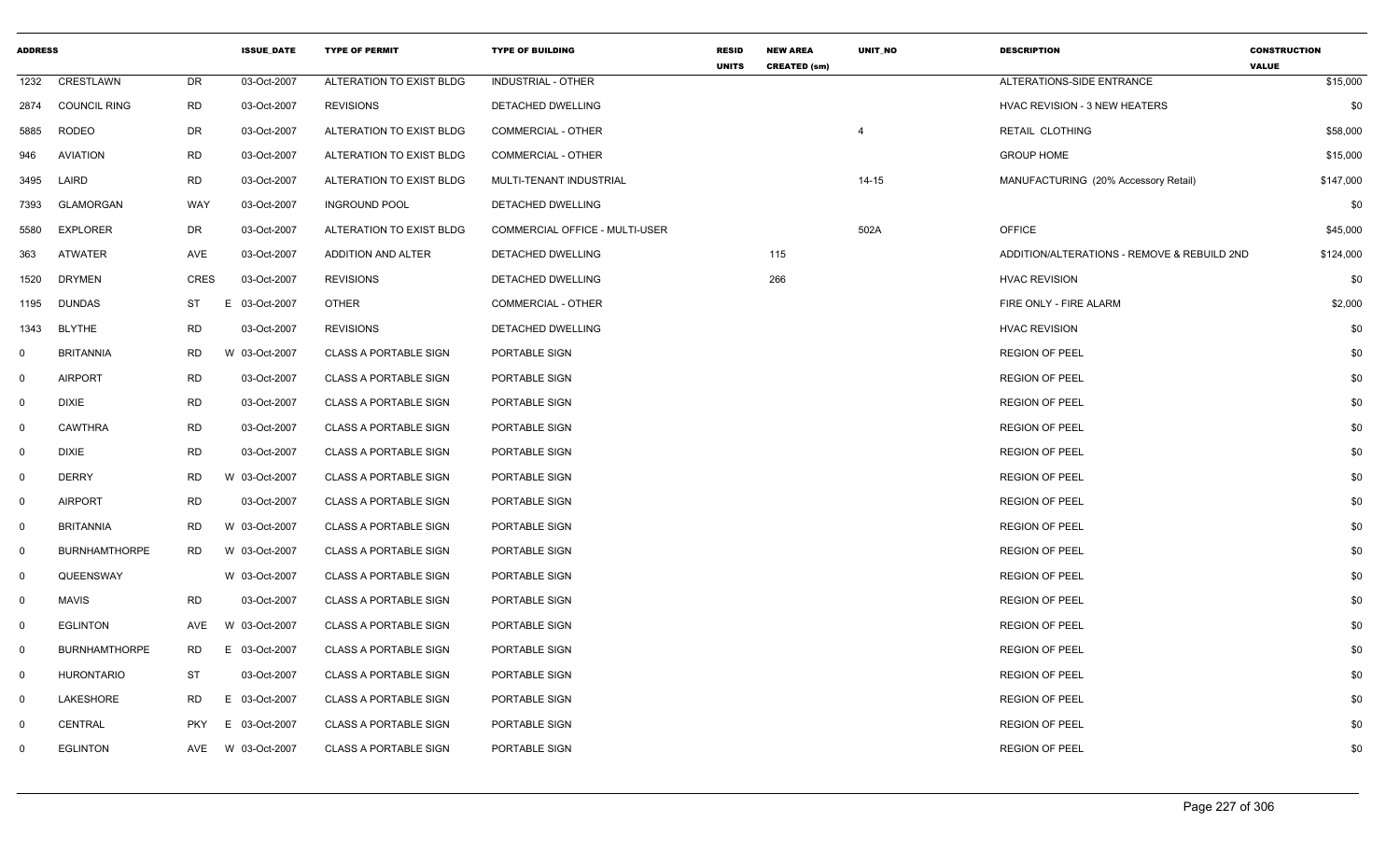| <b>ADDRESS</b> |                          |            | <b>ISSUE DATE</b> | <b>TYPE OF PERMIT</b>        | <b>TYPE OF BUILDING</b>        | <b>RESID</b><br><b>UNITS</b> | <b>NEW AREA</b><br><b>CREATED (sm)</b> | <b>UNIT NO</b> | <b>DESCRIPTION</b>                            | <b>CONSTRUCTION</b><br><b>VALUE</b> |
|----------------|--------------------------|------------|-------------------|------------------------------|--------------------------------|------------------------------|----------------------------------------|----------------|-----------------------------------------------|-------------------------------------|
| $\mathbf 0$    | <b>BURNHAMTHORPE</b>     | <b>RD</b>  | W 03-Oct-2007     | <b>CLASS A PORTABLE SIGN</b> | PORTABLE SIGN                  |                              |                                        |                | <b>REGION OF PEEL</b>                         | \$0                                 |
| $\mathbf 0$    | SOUTH SHERIDAN           | WAY        | 03-Oct-2007       | <b>CLASS A PORTABLE SIGN</b> | PORTABLE SIGN                  |                              |                                        |                | TECUMSEH AREA RESIDENTS ASSOCIATION           | \$0                                 |
| 0              | SOUTHDOWN                | <b>RD</b>  | 03-Oct-2007       | <b>CLASS A PORTABLE SIGN</b> | PORTABLE SIGN                  |                              |                                        |                | <b>REGION OF PEEL</b>                         | \$0                                 |
| 0              | LAKESHORE                | RD         | E 03-Oct-2007     | <b>CLASS A PORTABLE SIGN</b> | PORTABLE SIGN                  |                              |                                        |                | <b>REGION OF PEEL</b>                         | \$0                                 |
| $\mathbf 0$    | <b>WINSTON CHURCHILL</b> | BLVD       | 03-Oct-2007       | <b>CLASS A PORTABLE SIGN</b> | PORTABLE SIGN                  |                              |                                        |                | <b>REGION OF PEEL</b>                         | \$0                                 |
| $\mathbf 0$    | <b>BURNHAMTHORPE</b>     | <b>RD</b>  | W 03-Oct-2007     | <b>CLASS A PORTABLE SIGN</b> | PORTABLE SIGN                  |                              |                                        |                | <b>REGION OF PEEL</b>                         | \$0                                 |
| 0              | <b>ERIN MILLS</b>        | <b>PKY</b> | 03-Oct-2007       | <b>CLASS A PORTABLE SIGN</b> | PORTABLE SIGN                  |                              |                                        |                | THE MISSISSAUGA POTTERS GUILD                 | \$0                                 |
| 0              | <b>DUNDAS</b>            | ST         | W 03-Oct-2007     | <b>CLASS A PORTABLE SIGN</b> | PORTABLE SIGN                  |                              |                                        |                | <b>REGION OF PEEL</b>                         | \$0                                 |
| 970            | SOUTHDOWN                | RD.        | 03-Oct-2007       | <b>CLASS A PORTABLE SIGN</b> | PORTABLE SIGN                  |                              |                                        |                | <b>CASH MONEY</b>                             | \$0                                 |
| 0              | <b>ERIN MILLS</b>        | <b>PKY</b> | 03-Oct-2007       | <b>CLASS A PORTABLE SIGN</b> | PORTABLE SIGN                  |                              |                                        |                | <b>COMMUNITY SERVICES - MUSEUMS</b>           | \$0                                 |
| 2901           | <b>EGLINTON</b>          | AVE        | W 03-Oct-2007     | <b>CLASS A PORTABLE SIGN</b> | PORTABLE SIGN                  |                              |                                        |                | FIRST CHOICE HAIRCUTTERS                      | \$0                                 |
| 998            | <b>BURNHAMTHORPE</b>     | <b>RD</b>  | E 03-Oct-2007     | <b>CLASS A PORTABLE SIGN</b> | PORTABLE SIGN                  |                              |                                        |                | <b>ULTIMA SALON</b>                           | \$0                                 |
| 0              | <b>WINSTON CHURCHILL</b> | BLVD       | 03-Oct-2007       | <b>CLASS A PORTABLE SIGN</b> | PORTABLE SIGN                  |                              |                                        |                | <b>COMMUNITY SERVICES - MUSEUMS</b>           | \$0                                 |
| 151            | LAKESHORE                | RD         | W 03-Oct-2007     | <b>CLASS A PORTABLE SIGN</b> | PORTABLE SIGN                  |                              |                                        |                | FIRST UNITED CHURCH                           | \$0                                 |
| 5355           | <b>FALLINGBROOK</b>      | <b>DR</b>  | 04-Oct-2007       | ALTERATION TO EXIST BLDG     | DETACHED DWELLING              |                              | 90                                     |                | ALTERATIONS-BASEMENT ENTRANCE FROM GARA(      | \$37,000                            |
| 885            | <b>RANGEVIEW</b>         | <b>RD</b>  | 04-Oct-2007       | ALTERATION TO EXIST BLDG     | SINGLE TENANT INDUSTRIAL       |                              |                                        |                | ALTERATIONS - UNDERPINNING TO PROTECT EXIST   | \$25,000                            |
| 1873           | ROMANI                   | <b>CRT</b> | 04-Oct-2007       | OTHER                        | SINGLE TENANT INDUSTRIAL       |                              |                                        |                | NEW CATCHBASINS (3) AND STORM INTERCEPTOR     | \$75,000                            |
| 1204           | <b>WHITTINGTON</b>       | RD.        | 04-Oct-2007       | <b>INGROUND POOL</b>         | DETACHED DWELLING              |                              |                                        |                |                                               | \$0                                 |
| 1486           | <b>CLARKSON</b>          | <b>RD</b>  | N 04-Oct-2007     | <b>INGROUND POOL</b>         | DETACHED DWELLING              |                              |                                        |                |                                               | \$0                                 |
| 1578           | <b>GLENHILL</b>          | CRES       | 04-Oct-2007       | <b>INGROUND POOL</b>         | DETACHED DWELLING              |                              |                                        |                |                                               | \$0                                 |
| 7755           | <b>TENTH LINE WEST</b>   |            | 04-Oct-2007       | <b>PYLON SIGN</b>            | <b>CHURCH</b>                  |                              |                                        |                | (1) PYLON SIGN - CONSTRUCTION-SITE, CHRISTIAN | \$5,000                             |
| 5885           | RODEO                    | DR.        | 04-Oct-2007       | ALTERATION TO EXIST BLDG     | COMMERCIAL RETAIL - MULTI-USER |                              |                                        | $\overline{7}$ | <b>RETAIL</b>                                 | \$43,000                            |
| 5540           | DOCTOR PEDDLE            | CRES       | 04-Oct-2007       | <b>NEW BUILDING</b>          | DETACHED DWELLING              | $\overline{1}$               | 279                                    |                | <b>SFD - REPEAT MODEL</b>                     | \$287,000                           |
| 3807           | MAYLA                    | DR         | 04-Oct-2007       | <b>NEW BUILDING</b>          | DETACHED DWELLING              | $\overline{1}$               | 256                                    |                | <b>SFD - NEW MODEL</b>                        | \$264,000                           |
| 3071           | <b>TACC</b>              | DR         | 04-Oct-2007       | <b>NEW BUILDING</b>          | DETACHED DWELLING              | $\overline{1}$               | 236                                    |                | SFD - NEW MODEL                               | \$244,000                           |
| 2680           | <b>MATHESON</b>          | BLVD       | E 04-Oct-2007     | ALTERATION TO EXIST BLDG     | COMMERCIAL OFFICE - MULTI-USER |                              |                                        | 2-FLR          | ALTERATIONS - DEMISING WALLS (2) MODEL-SUITE. | \$3,000                             |
| 5379           | MALLORY                  | <b>RD</b>  | 04-Oct-2007       | <b>NEW BUILDING</b>          | DETACHED DWELLING              |                              | 207                                    |                | <b>SFD - REPEAT MODEL</b>                     | \$214,000                           |
|                | 5375 MALLORY             | <b>RD</b>  | 04-Oct-2007       | <b>NEW BUILDING</b>          | DETACHED DWELLING              |                              | 244                                    |                | <b>SFD - REPEAT MODEL</b>                     | \$251,000                           |
|                |                          |            |                   |                              |                                |                              |                                        |                |                                               |                                     |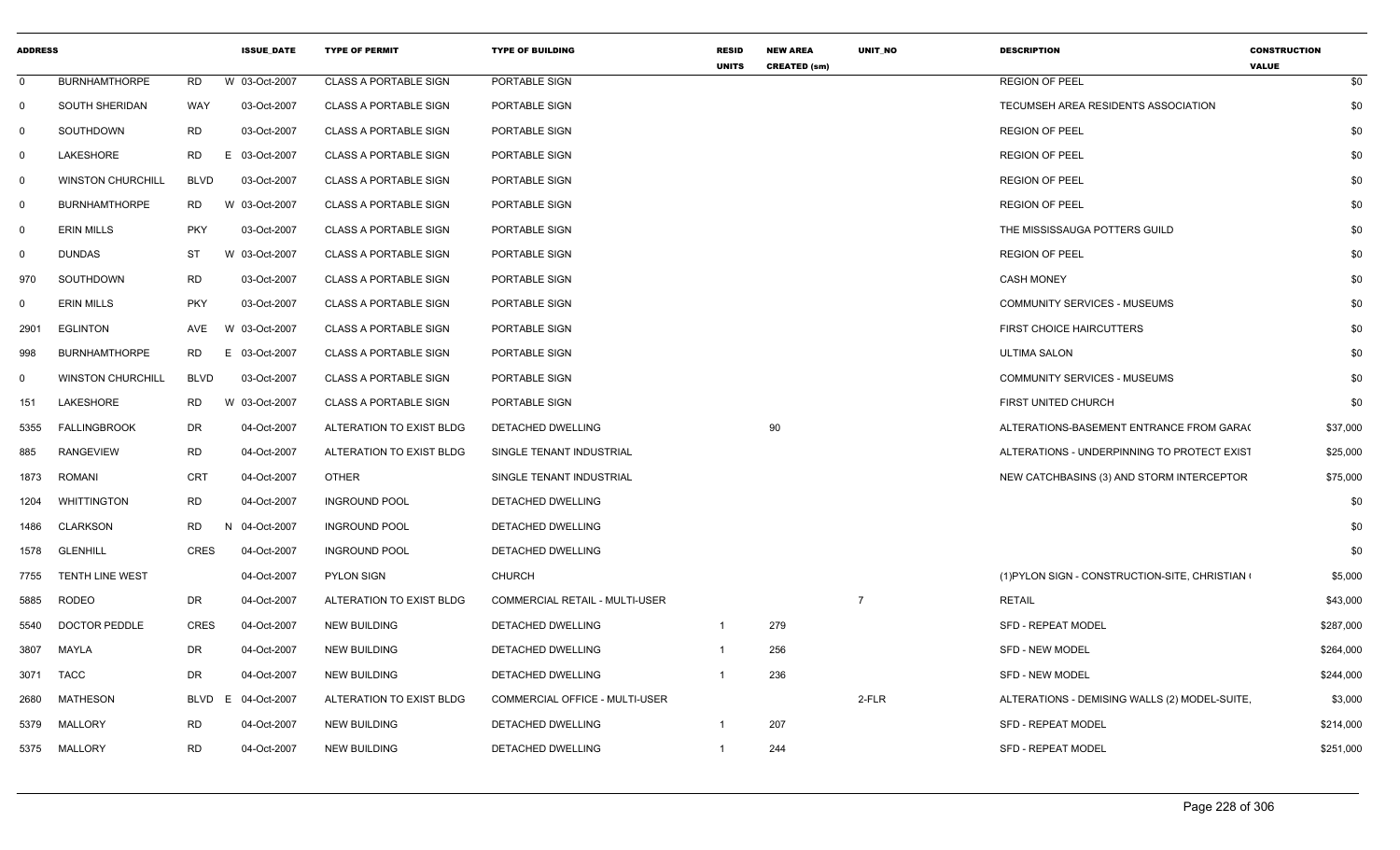| <b>ADDRESS</b> |                          |             | <b>ISSUE DATE</b> | <b>TYPE OF PERMIT</b>    | <b>TYPE OF BUILDING</b>        | <b>RESID</b><br><b>UNITS</b> | <b>NEW AREA</b><br><b>CREATED (sm)</b> | <b>UNIT NO</b> | <b>DESCRIPTION</b>                          | <b>CONSTRUCTION</b><br><b>VALUE</b> |
|----------------|--------------------------|-------------|-------------------|--------------------------|--------------------------------|------------------------------|----------------------------------------|----------------|---------------------------------------------|-------------------------------------|
| 5386           | MALLORY                  | RD          | 04-Oct-2007       | <b>NEW BUILDING</b>      | DETACHED DWELLING              | -1                           | 243                                    |                | <b>SFD - REPEAT MODEL</b>                   | \$250,000                           |
| 975            | <b>FREDONIA</b>          | DR          | 04-Oct-2007       | <b>NEW BUILDING</b>      | DETACHED DWELLING              | $\overline{1}$               | 350                                    |                | <b>SFD - CUSTOM</b>                         | \$366,000                           |
| 3429           | <b>ESCADA</b>            | DR          | 04-Oct-2007       | <b>NEW BUILDING</b>      | DETACHED DWELLING              | $\overline{1}$               | 287                                    |                | <b>SFD - REPEAT MODEL</b>                   | \$295,000                           |
| 3454           | <b>TRILOGY</b>           | TR          | 04-Oct-2007       | <b>NEW BUILDING</b>      | DETACHED DWELLING              | $\overline{1}$               | 235                                    |                | <b>SFD - REPEAT MODEL</b>                   | \$242,000                           |
| 5568           | DOCTOR PEDDLE            | <b>CRES</b> | 04-Oct-2007       | <b>NEW BUILDING</b>      | DETACHED DWELLING              | $\mathbf{1}$                 | 268                                    |                | <b>SFD - REPEAT MODEL</b>                   | \$275,000                           |
| 4124           | <b>SHARONTON</b>         | <b>CRT</b>  | 04-Oct-2007       | ADDITION AND ALTER       | DETACHED DWELLING              |                              | 112                                    |                | ADDITION/ALTERATIONS - 2ND STOREY OVER GAR/ | \$124,000                           |
| 5875           | <b>RODEO</b>             | DR          | 04-Oct-2007       | ALTERATION TO EXIST BLDG | COMMERCIAL RETAIL - MULTI-USER |                              |                                        | 5              | <b>RETAIL</b>                               | \$146,000                           |
| 425            | <b>SUPERIOR</b>          | <b>BLVD</b> | 04-Oct-2007       | ALTERATION TO EXIST BLDG | MULTI-TENANT INDUSTRIAL        |                              |                                        | $3 - 4$        | <b>OFFICE &amp; WAREHOUSE</b>               | \$15,000                            |
| 3803           | <b>JANICE</b>            | DR          | 04-Oct-2007       | <b>NEW BUILDING</b>      | DETACHED DWELLING              | $\overline{1}$               | 287                                    |                | <b>SFD - NEW MODEL</b>                      | \$297,000                           |
| 3799           | <b>JANICE</b>            | DR          | 04-Oct-2007       | <b>NEW BUILDING</b>      | DETACHED DWELLING              | $\overline{1}$               | 287                                    |                | <b>SFD - REPEAT MODEL</b>                   | \$297,000                           |
| 3781           | <b>JANICE</b>            | DR          | 04-Oct-2007       | <b>NEW BUILDING</b>      | DETACHED DWELLING              | $\overline{1}$               | 287                                    |                | <b>SFD - REPEAT MODEL</b>                   | \$297,000                           |
| 3004           | <b>KEYNES</b>            | <b>CRES</b> | 04-Oct-2007       | ADDITION TO EXIST BLDG   | DETACHED DWELLING              |                              | 25                                     |                | ADDITION - UNHEATED REAR SUNROOM            | \$19,000                            |
| 5312           | <b>CHURCHILL MEADOWS</b> | <b>BLVD</b> | 04-Oct-2007       | <b>NEW BUILDING</b>      | DETACHED DWELLING              | $\mathbf{1}$                 | 290                                    |                | <b>SFD - NEW MODEL</b>                      | \$301,000                           |
| 5316           | CHURCHILL MEADOWS        | <b>BLVD</b> | 04-Oct-2007       | <b>NEW BUILDING</b>      | DETACHED DWELLING              | $\overline{\mathbf{1}}$      | 290                                    |                | <b>SFD - REPEAT MODEL</b>                   | \$301,000                           |
| 5328           | CHURCHILL MEADOWS        | <b>BLVD</b> | 04-Oct-2007       | <b>NEW BUILDING</b>      | DETACHED DWELLING              | $\overline{1}$               | 290                                    |                | <b>SFD - REPEAT MODEL</b>                   | \$301,000                           |
| 5332           | <b>CHURCHILL MEADOWS</b> | <b>BLVD</b> | 04-Oct-2007       | <b>NEW BUILDING</b>      | DETACHED DWELLING              | $\overline{1}$               | 290                                    |                | <b>SFD - REPEAT MODEL</b>                   | \$301,000                           |
| 5340           | CHURCHILL MEADOWS        | <b>BLVD</b> | 04-Oct-2007       | <b>NEW BUILDING</b>      | DETACHED DWELLING              | $\overline{1}$               | 290                                    |                | <b>SFD - REPEAT MODEL</b>                   | \$301,000                           |
| 5595           | <b>DOCTOR PEDDLE</b>     | CRES        | 04-Oct-2007       | <b>NEW BUILDING</b>      | DETACHED DWELLING              | -1                           | 264                                    |                | <b>SFD - NEW MODEL</b>                      | \$273,000                           |
| 5580           | DOCTOR PEDDLE            | <b>CRES</b> | 04-Oct-2007       | <b>NEW BUILDING</b>      | <b>DETACHED DWELLING</b>       | $\overline{1}$               | 264                                    |                | <b>SFD - REPEAT MODEL</b>                   | \$273,000                           |
| 5576           | <b>DOCTOR PEDDLE</b>     | <b>CRES</b> | 04-Oct-2007       | <b>NEW BUILDING</b>      | DETACHED DWELLING              | $\overline{1}$               | 264                                    |                | <b>SFD - REPEAT MODEL</b>                   | \$273,000                           |
| 5564           | DOCTOR PEDDLE            | <b>CRES</b> | 04-Oct-2007       | <b>NEW BUILDING</b>      | DETACHED DWELLING              | $\overline{1}$               | 264                                    |                | <b>SFD - REPEAT MODEL</b>                   | \$273,000                           |
| 5560           | <b>DOCTOR PEDDLE</b>     | <b>CRES</b> | 04-Oct-2007       | <b>NEW BUILDING</b>      | <b>DETACHED DWELLING</b>       | $\overline{\mathbf{1}}$      | 264                                    |                | <b>SFD - REPEAT MODEL</b>                   | \$273,000                           |
| 5536           | <b>DOCTOR PEDDLE</b>     | <b>CRES</b> | 04-Oct-2007       | <b>NEW BUILDING</b>      | <b>DETACHED DWELLING</b>       | $\overline{1}$               | 264                                    |                | <b>SFD - REPEAT MODEL</b>                   | \$273,000                           |
| 3463           | <b>TRILOGY</b>           | TR          | 04-Oct-2007       | <b>NEW BUILDING</b>      | DETACHED DWELLING              | $\overline{1}$               | 264                                    |                | <b>SFD - REPEAT MODEL</b>                   | \$273,000                           |
| 3467           | <b>TRILOGY</b>           | TR          | 04-Oct-2007       | <b>NEW BUILDING</b>      | DETACHED DWELLING              | $\mathbf{1}$                 | 264                                    |                | <b>SFD - REPEAT MODEL</b>                   | \$273,000                           |
| 3400           | <b>ESCADA</b>            | DR          | 04-Oct-2007       | <b>NEW BUILDING</b>      | DETACHED DWELLING              | $\overline{1}$               | 389                                    |                | <b>SFD - REPEAT MODEL</b>                   | \$506,000                           |
| 5351           | <b>FRESHWATER</b>        | <b>DR</b>   | 04-Oct-2007       | <b>NEW BUILDING</b>      | DETACHED DWELLING              | -1                           | 279                                    |                | <b>SFD - REPEAT MODEL</b>                   | \$287,000                           |
| 5363           | <b>FRESHWATER</b>        | <b>DR</b>   | 04-Oct-2007       | <b>NEW BUILDING</b>      | DETACHED DWELLING              | $\overline{1}$               | 389                                    |                | <b>SFD - REPEAT MODEL</b>                   | \$506,000                           |
|                |                          |             |                   |                          |                                |                              |                                        |                |                                             |                                     |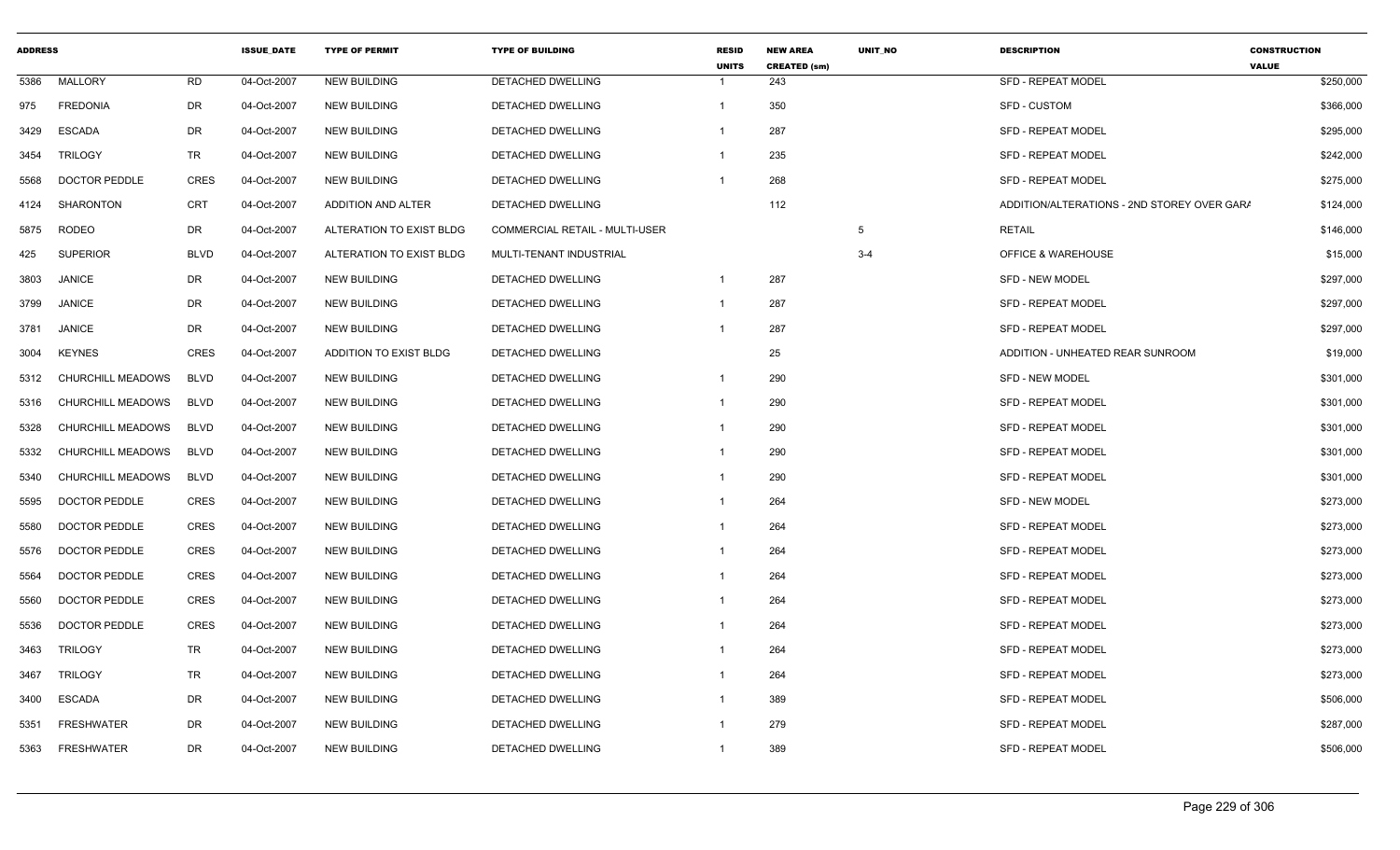| <b>ADDRESS</b> |                          |             | <b>ISSUE DATE</b> | <b>TYPE OF PERMIT</b>        | <b>TYPE OF BUILDING</b>               | <b>RESID</b><br><b>UNITS</b> | <b>NEW AREA</b><br><b>CREATED (sm)</b> | <b>UNIT NO</b> | <b>DESCRIPTION</b>                            | <b>CONSTRUCTION</b><br><b>VALUE</b> |
|----------------|--------------------------|-------------|-------------------|------------------------------|---------------------------------------|------------------------------|----------------------------------------|----------------|-----------------------------------------------|-------------------------------------|
|                | 2062 STEWART             | <b>CRES</b> | 04-Oct-2007       | ADDITION AND ALTER           | DETACHED DWELLING                     |                              | 95                                     |                | ADDITION/ALTERATIONS - 2ND STOREY & ALTERATI  | \$86,000                            |
|                | 6825 EARLY SETTLER       | ROW         | 04-Oct-2007       | <b>NEW BUILDING</b>          | DETACHED DWELLING                     |                              | 290                                    |                | <b>SFD - CUSTOM</b>                           | \$298,000                           |
| 2655           | NORTH SHERIDAN           | WAY         | 04-Oct-2007       | ALTERATION TO EXIST BLDG     | COMMERCIAL OFFICE - MULTI-USER        |                              |                                        | 140/180        | <b>OFFICE</b>                                 | \$227,000                           |
|                | 2000 ARGENTIA            | RD          | 04-Oct-2007       | ALTERATION TO EXIST BLDG     | MULTI-TENANT INDUSTRIAL               |                              | 231                                    | 320            | <b>BUSINESS OFFICE</b>                        | \$35,000                            |
| 3230           | <b>AMERICAN</b>          | DR          | 04-Oct-2007       | PYLON SIGN                   | SINGLE TENANT INDUSTRIAL              |                              |                                        |                | (1) GROUND SIGN - TNT                         | \$2,000                             |
|                | 6897 FINANCIAL           | DR          | 04-Oct-2007       | OTHER                        | <b>COMMERCIAL OFFICE- SINGLE USER</b> |                              |                                        |                | CONDITIONAL PERMIT - SITE SERVICING, COMPLIAN | \$0                                 |
| 7238           | HERMITAGE                | <b>RD</b>   | 04-Oct-2007       | ADDITION TO EXIST BLDG       | DETACHED DWELLING                     |                              | 17                                     |                | ADDITION - 1-STOREY HEATED                    | \$15,000                            |
| 700            | <b>BURNHAMTHORPE</b>     | RD          | 04-Oct-2007<br>E. | ADDITION AND ALTER           | <b>COMMERCIAL RETAIL-SINGLE USER</b>  |                              |                                        |                | CONDITIONAL PERMIT -1 STY ADD, REVISED TO FDI | \$0                                 |
| $\Omega$       | DUNDAS                   | ST          | W 04-Oct-2007     | <b>CLASS A PORTABLE SIGN</b> | PORTABLE SIGN                         |                              |                                        |                | MUSLIM COMMUNITY SERVICE                      | \$0                                 |
| 3945           | <b>DOUG LEAVENS</b>      | <b>BLVD</b> | 04-Oct-2007       | <b>CLASS A PORTABLE SIGN</b> | PORTABLE SIGN                         |                              |                                        |                | FIRST CHOICE HAIRCUTTERS                      | \$0                                 |
|                | 3945 DOUG LEAVENS        | BLVD        | 04-Oct-2007       | <b>CLASS A PORTABLE SIGN</b> | PORTABLE SIGN                         |                              |                                        |                | FIRST CHOICE HAIRCUTTERS                      | \$0                                 |
|                | 2385 ROYAL WINDSOR       | DR          | 04-Oct-2007       | <b>CLASS A PORTABLE SIGN</b> | PORTABLE SIGN                         |                              |                                        |                | <b>BELL SPORT</b>                             | \$0                                 |
| 700            | <b>BURNHAMTHORPE</b>     | <b>RD</b>   | 04-Oct-2007       | CLASS A PORTABLE SIGN        | PORTABLE SIGN                         |                              |                                        |                | SHOPPERS DRUG                                 | \$0                                 |
| 801            | DUNDAS                   | ST          | 04-Oct-2007       | <b>CLASS A PORTABLE SIGN</b> | PORTABLE SIGN                         |                              |                                        |                | <b>EXTREME TAN</b>                            | \$0                                 |
| 874            | INGERSOLI                | CRT         | 04-Oct-2007       | <b>OTHER</b>                 | DETACHED DWELLING                     |                              |                                        |                | SEWER CONVERSION                              | \$3,000                             |
|                | 1970 DUNDAS              | ST          | 04-Oct-2007       | <b>CLASS A PORTABLE SIGN</b> | PORTABLE SIGN                         |                              |                                        |                | ASTORIA SHISH KEBOB HOUSE                     | \$0                                 |
|                | 6075 MAVIS               | <b>RD</b>   | 04-Oct-2007       | <b>CLASS A PORTABLE SIGN</b> | PORTABLE SIGN                         |                              |                                        |                | <b>REITMANS</b>                               | \$0                                 |
|                | 5935 MAVIS               | <b>RD</b>   | 04-Oct-2007       | <b>CLASS A PORTABLE SIGN</b> | PORTABLE SIGN                         |                              |                                        |                | INTERNATIONAL CLOTHIERS                       | \$0                                 |
| 2395           | SPEAKMAN                 | DR          | 04-Oct-2007       | <b>CLASS A PORTABLE SIGN</b> | PORTABLE SIGN                         |                              |                                        |                | CONTACT RESOURCE SERVI                        | \$0                                 |
| 220            | <b>TRADERS</b>           | BLVD        | 04-Oct-2007       | <b>CLASS A PORTABLE SIGN</b> | PORTABLE SIGN                         |                              |                                        |                | PEEKABOO CHILD CARE                           | \$0                                 |
| 4560           | DIXIE                    | <b>RD</b>   | 04-Oct-2007       | <b>CLASS A PORTABLE SIGN</b> | PORTABLE SIGN                         |                              |                                        |                | PEEKABOO CHILD CARE LTD                       | \$0                                 |
|                | HURONTARIO               | <b>ST</b>   | 04-Oct-2007       | <b>CLASS A PORTABLE SIGN</b> | PORTABLE SIGN                         |                              |                                        |                | DISTRESS CENTRE OF PEEL                       | \$0                                 |
| - 0            | <b>TOMKEN</b>            | RD          | 04-Oct-2007       | <b>CLASS A PORTABLE SIGN</b> | PORTABLE SIGN                         |                              |                                        |                | <b>DISTRESS CENTRE PEEL</b>                   | \$0                                 |
| - 0            | <b>EGLINTON</b>          |             |                   | <b>CLASS A PORTABLE SIGN</b> | PORTABLE SIGN                         |                              |                                        |                | <b>DISTRESS CENTRE PEEL</b>                   | \$0                                 |
| - 0            | QUEENSWAY                |             | E 04-Oct-2007     | <b>CLASS A PORTABLE SIGN</b> | PORTABLE SIGN                         |                              |                                        |                | <b>DISTRESS CENTRE PEEL</b>                   | \$0                                 |
| <u>ດ</u>       | <b>WINSTON CHURCHILL</b> | BLVD        | 04-Oct-2007       | <b>CLASS A PORTABLE SIGN</b> | PORTABLE SIGN                         |                              |                                        |                | COMMUNITY SERVICES - MEADOWVALE THEATRE       | \$0                                 |
|                | <b>WINSTON CHURCHILL</b> | <b>BLVD</b> | 04-Oct-2007       | <b>CLASS A PORTABLE SIGN</b> | PORTABLE SIGN                         |                              |                                        |                | COMMUNITY SERVICES - MEADOWVALE THEATRE       | \$0                                 |
|                | 5580 KENNEDY             | <b>RD</b>   | 04-Oct-2007       | <b>CLASS A PORTABLE SIGN</b> | PORTABLE SIGN                         |                              |                                        |                | POSITIVE CHANGES                              | \$0                                 |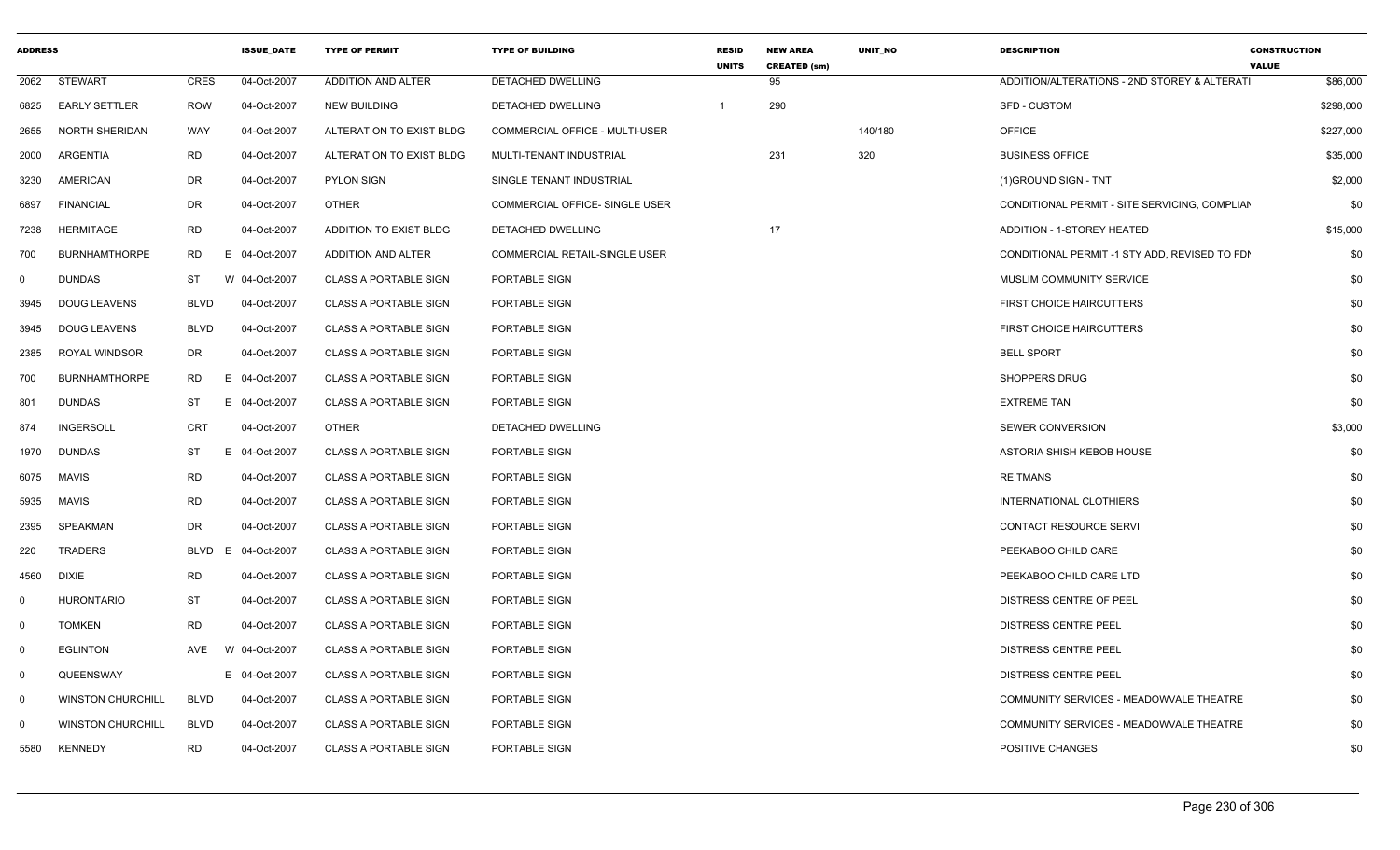| <b>ADDRESS</b> |                      |             | <b>ISSUE_DATE</b> | <b>TYPE OF PERMIT</b>        | <b>TYPE OF BUILDING</b>        | <b>RESID</b><br><b>UNITS</b> | <b>NEW AREA</b><br><b>CREATED (sm)</b> | UNIT_NO     | <b>DESCRIPTION</b>                                   | <b>CONSTRUCTION</b><br><b>VALUE</b> |
|----------------|----------------------|-------------|-------------------|------------------------------|--------------------------------|------------------------------|----------------------------------------|-------------|------------------------------------------------------|-------------------------------------|
| 1075           | CEREMONIAL           | DR          | 04-Oct-2007       | <b>CLASS A PORTABLE SIGN</b> | PORTABLE SIGN                  |                              |                                        |             | PIZZA DEPOT                                          | \$0                                 |
| 6777           | <b>KAZOO</b>         | CRT         | 05-Oct-2007       | ADDITION TO EXIST BLDG       | DETACHED DWELLING              |                              |                                        |             | ADDITION-DECK EXTENSION                              | \$2,000                             |
| 3429           | <b>PLACID</b>        | PL          | 05-Oct-2007       | <b>NEW BUILDING</b>          | DETACHED DWELLING              |                              | 346                                    |             | <b>SFD - REPEAT MODEL</b>                            | \$356,000                           |
| 3471           | <b>PLACID</b>        | PL          | 05-Oct-2007       | <b>NEW BUILDING</b>          | <b>DETACHED DWELLING</b>       |                              | 216                                    |             | <b>SFD - REPEAT MODEL</b>                            | \$222,000                           |
| 3478           | <b>PLACID</b>        | PL          | 05-Oct-2007       | <b>NEW BUILDING</b>          | DETACHED DWELLING              |                              | 216                                    |             | <b>SFD - REPEAT MODEL</b>                            | \$222,000                           |
| 5394           | <b>MALLORY</b>       | <b>RD</b>   | 05-Oct-2007       | <b>NEW BUILDING</b>          | <b>DETACHED DWELLING</b>       |                              | 220                                    |             | SFD - NEW MODEL                                      | \$227,000                           |
| 5472           | <b>FRESHWATER</b>    | DR          | 05-Oct-2007       | <b>NEW BUILDING</b>          | DETACHED DWELLING              | 1                            | 287                                    |             | <b>SFD - REPEAT MODEL</b>                            | \$295,000                           |
| 5456           | <b>FRESHWATER</b>    | DR          | 05-Oct-2007       | <b>NEW BUILDING</b>          | DETACHED DWELLING              |                              | 345                                    |             | <b>SFD - REPEAT MODEL</b>                            | \$355,000                           |
| 3576           | STEEPLE CHASE        | <b>CRES</b> | 05-Oct-2007       | <b>NEW BUILDING</b>          | DETACHED DWELLING              |                              | 304                                    |             | <b>SFD - REPEAT MODEL</b>                            | \$312,000                           |
| 3474           | <b>TRILOGY</b>       | <b>TR</b>   | 05-Oct-2007       | <b>NEW BUILDING</b>          | DETACHED DWELLING              |                              | 235                                    |             | SFD - REPEAT MODEL                                   | \$242,000                           |
| 3470           | TRILOGY              | TR          | 05-Oct-2007       | <b>NEW BUILDING</b>          | DETACHED DWELLING              | -1                           | 203                                    |             | <b>SFD - REPEAT MODEL</b>                            | \$209,000                           |
| 3450           | TRILOGY              | TR          | 05-Oct-2007       | NEW BUILDING                 | DETACHED DWELLING              |                              | 216                                    |             | <b>SFD - REPEAT MODEL</b>                            | \$222,000                           |
| 5301           | LONGFORD             | DR          | 05-Oct-2007       | <b>NEW BUILDING</b>          | DETACHED DWELLING              |                              | 246                                    |             | <b>SFD - NEW MODEL</b>                               | \$254,000                           |
| 3437           | <b>PLACID</b>        | PL          | 05-Oct-2007       | <b>NEW BUILDING</b>          | DETACHED DWELLING              |                              | 246                                    |             | <b>SFD - REPEAT MODEL</b>                            | \$254,000                           |
| 3851           | MAYLA                | DR          | 05-Oct-2007       | <b>NEW BUILDING</b>          | DETACHED DWELLING              | 1                            | 220                                    |             | <b>SFD - REPEAT MODEL</b>                            | \$227,000                           |
| 3855           | MAYLA                | DR          | 05-Oct-2007       | NEW BUILDING                 | DETACHED DWELLING              |                              | 220                                    |             | <b>SFD - REPEAT MODEL</b>                            | \$227,000                           |
| 3458           | <b>PLACID</b>        | PL          | 05-Oct-2007       | <b>NEW BUILDING</b>          | DETACHED DWELLING              |                              | 293                                    |             | <b>SFD - NEW MODEL</b>                               | \$301,000                           |
| 3580           | <b>STEEPLE CHASE</b> | CRES        | 05-Oct-2007       | <b>NEW BUILDING</b>          | DETACHED DWELLING              |                              | 288                                    |             | <b>SFD - NEW MODEL</b>                               | \$296,000                           |
| 3568           | <b>STEEPLE CHASE</b> | CRES        | 05-Oct-2007       | <b>NEW BUILDING</b>          | DETACHED DWELLING              |                              | 293                                    |             | <b>SFD - REPEAT MODEL</b>                            | \$301,000                           |
| 3548           | <b>STEEPLE CHASE</b> | <b>CRES</b> | 05-Oct-2007       | <b>NEW BUILDING</b>          | DETACHED DWELLING              |                              | 246                                    |             | <b>SFD - REPEAT MODEL</b>                            | \$254,000                           |
| 5060           | SPECTRUM             | WAY         | 05-Oct-2007       | ALTERATION TO EXIST BLDG     | COMMERCIAL OFFICE - MULTI-USER |                              |                                        | 101-02, 302 | OFFICES - ALL 1st FLoor (#101&102) & #302 on 3rd Flo | \$173,000                           |
| 5425           | <b>FRESHWATER</b>    | DR          | 05-Oct-2007       | <b>NEW BUILDING</b>          | DETACHED DWELLING              |                              | 260                                    |             | <b>SFD - REPEAT MODEL</b>                            | \$241,000                           |
| 952            | <b>BEECHWOOD</b>     | AVE         | 05-Oct-2007       | ADDITION TO EXIST BLDG       | DETACHED DWELLING              |                              |                                        |             | ADDITION-HEATED                                      | \$15,000                            |
| 4120           | <b>RIDGEWAY</b>      | DR          | 05-Oct-2007       | ALTERATION TO EXIST BLDG     | MULTI-TENANT INDUSTRIAL        |                              | 93                                     | 41          | INTERIOR ALTERATIONS-6506691 CANADA INC              | \$27,000                            |
| 4349           | SPINNINGDALE         | <b>CRT</b>  | 05-Oct-2007       | ALTERATION TO EXIST BLDG     | DETACHED DWELLING              |                              |                                        |             | <b>INTERIOR ALTERATIONS</b>                          | \$1,000                             |
| 92             | WANITA               | RD          | 05-Oct-2007       | <b>REVISIONS</b>             | DETACHED DWELLING              |                              |                                        |             | <b>HVAC REVISION</b>                                 | \$0                                 |
| 3945           | <b>DOUG LEAVENS</b>  | <b>BLVD</b> | 05-Oct-2007       | ALTERATION TO EXIST BLDG     | COMMERCIAL RETAIL - MULTI-USER |                              | 135                                    | IJ          | MEDICAL CENTRE & PHARMACY                            | \$39,000                            |
| 100            | QUEENSWAY            |             | W 05-Oct-2007     | ALTERATION TO EXIST BLDG     | PUBLIC - OTHER                 |                              |                                        |             | INTERIOR ALTERATIONS - TIM HORTONS                   | \$22,000                            |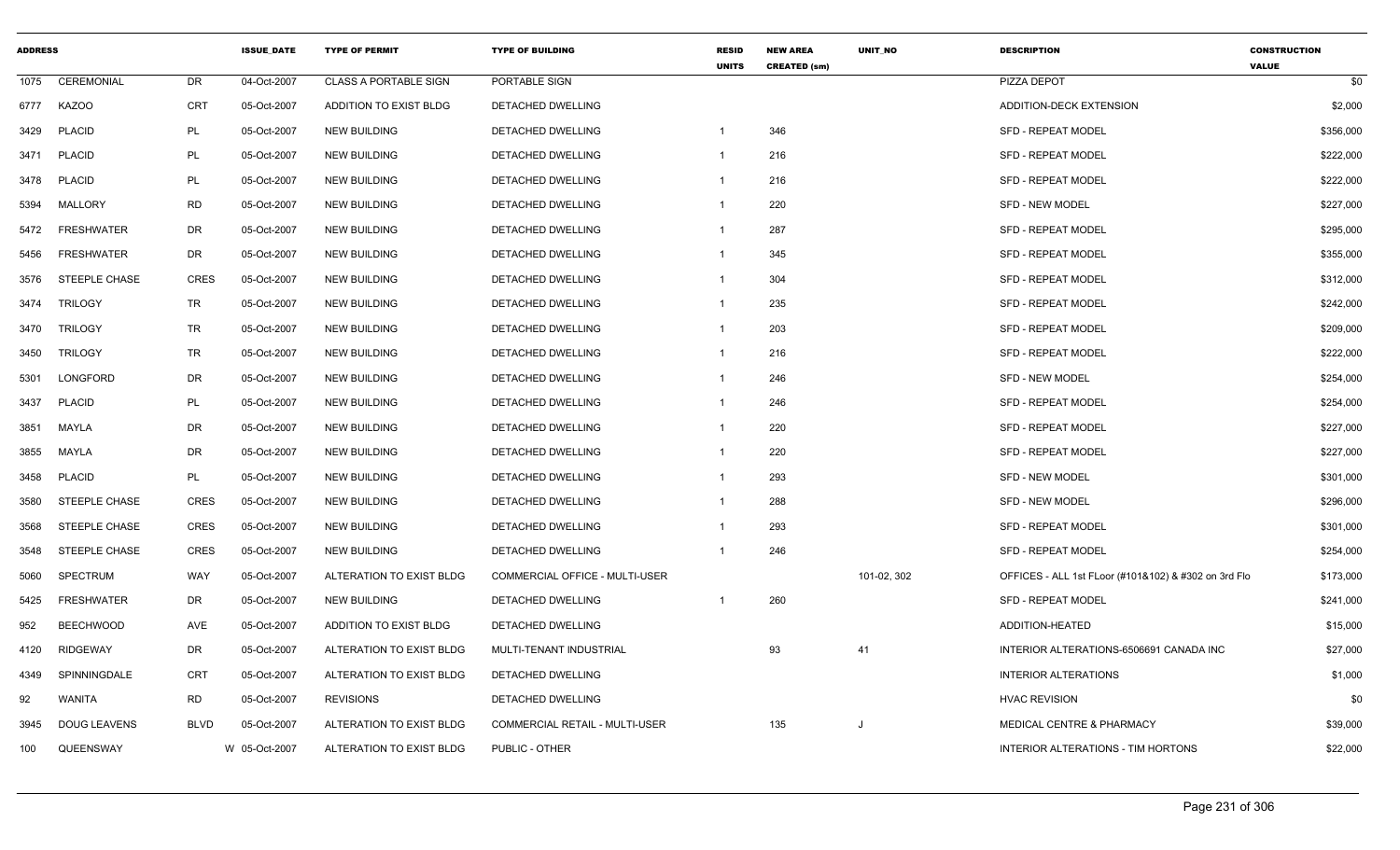| <b>ADDRESS</b> |                          |             | <b>ISSUE DATE</b> | <b>TYPE OF PERMIT</b>        | <b>TYPE OF BUILDING</b>   | <b>RESID</b><br><b>UNITS</b> | <b>NEW AREA</b><br><b>CREATED (sm)</b> | <b>UNIT NO</b> | <b>DESCRIPTION</b>                               | <b>CONSTRUCTION</b><br><b>VALUE</b> |
|----------------|--------------------------|-------------|-------------------|------------------------------|---------------------------|------------------------------|----------------------------------------|----------------|--------------------------------------------------|-------------------------------------|
| 7600           | DANBRO                   | CRES        | 05-Oct-2007       | <b>OTHER</b>                 | SINGLE TENANT INDUSTRIAL  |                              |                                        |                | RELOCATE FIRE HYDRANT                            | \$11,000                            |
| 310            | <b>BURNHAMTHORPE</b>     | RD          | W 05-Oct-2007     | <b>OTHER</b>                 | APARTMENT (> 6 UNITS)     |                              |                                        | 22ND-28TH FLR  | OCCUPANCY PRIOR TO COMPLETION -                  | \$0                                 |
| 3186           | <b>TACC</b>              | <b>DR</b>   | 05-Oct-2007       | <b>REVISIONS</b>             | <b>DETACHED DWELLING</b>  |                              |                                        |                | REVISION - INTERIOR LAYOUT - LOT 88 ONLY         | \$0                                 |
| 1335           | <b>GLENBURNIE</b>        | <b>RD</b>   | 05-Oct-2007       | ALTERATION TO EXIST BLDG     | DETACHED DWELLING         |                              |                                        |                | ALTERATIONS - NEW ROOF OVER EXISTING PORCH       | \$10,000                            |
| 40             | <b>QUEEN</b>             | ST          | N 05-Oct-2007     | <b>OTHER</b>                 | <b>COMMERCIAL - OTHER</b> |                              | 157                                    |                | OCCUPANCY PRIOR TO COMPLETION -                  | \$0                                 |
| 6775           | <b>FINANCIAL</b>         | <b>DR</b>   | 05-Oct-2007       | OTHER                        | <b>COMMERCIAL - OTHER</b> |                              |                                        | 2ND FLOOR      | OCCUPANCY PRIOR TO COMPLETION - 2ND FLOOR        | \$0                                 |
| $\mathbf{0}$   | <b>WINSTON CHURCHILL</b> | <b>BLVD</b> | 05-Oct-2007       | <b>CLASS A PORTABLE SIGN</b> | PORTABLE SIGN             |                              |                                        |                | COMMUNITY SERVICES - MEADOWVALE THEATRE          | \$0                                 |
| $\mathbf 0$    | <b>ERIN MILLS</b>        | <b>PKY</b>  | 05-Oct-2007       | <b>CLASS A PORTABLE SIGN</b> | PORTABLE SIGN             |                              |                                        |                | COMMUNITY SERVICES - MEADOWVALE THEATRE          | \$0                                 |
| 3190           | <b>RIDGEWAY</b>          | DR          | 05-Oct-2007       | <b>CLASS A PORTABLE SIGN</b> | PORTABLE SIGN             |                              |                                        |                | PRO DOOR & DOCK SYSTEMS                          | \$0                                 |
| 187            | LAKESHORE                | RD          | 05-Oct-2007<br>Е. | <b>CLASS A PORTABLE SIGN</b> | PORTABLE SIGN             |                              |                                        |                | THE BARGAIN SHOP                                 | \$0                                 |
| $\mathbf 0$    | <b>ERIN MILLS</b>        | <b>PKY</b>  | 05-Oct-2007       | <b>CLASS A PORTABLE SIGN</b> | PORTABLE SIGN             |                              |                                        |                | COMMUNITY SERVICES - MEADOWVALE THEATRE          | \$0                                 |
| 6767           | <b>PACIFIC</b>           | <b>CIR</b>  | 05-Oct-2007       | <b>CLASS A PORTABLE SIGN</b> | PORTABLE SIGN             |                              |                                        |                | ALLIED ASIA INC.                                 | \$0                                 |
| $\Omega$       | <b>DERRY</b>             | <b>RD</b>   | W 05-Oct-2007     | <b>CLASS A PORTABLE SIGN</b> | PORTABLE SIGN             |                              |                                        |                | COMMUNITY SERVICES - MEADOWVALE THEATRE          | \$0                                 |
| 6767           | <b>PACIFIC</b>           | <b>CIR</b>  | 05-Oct-2007       | <b>CLASS A PORTABLE SIGN</b> | PORTABLE SIGN             |                              |                                        |                | ALLIED ASIA INC.                                 | \$0                                 |
| 1510           | <b>AIMCO</b>             | <b>BLVD</b> | 05-Oct-2007       | <b>CLASS A PORTABLE SIGN</b> | PORTABLE SIGN             |                              |                                        |                | HUPUP FOODS INC.                                 | \$0                                 |
| 1093           | <b>DUNDAS</b>            | ST          | W 05-Oct-2007     | <b>CLASS A PORTABLE SIGN</b> | PORTABLE SIGN             |                              |                                        |                | PIZZA PIZZA - H/O ACCOUNT                        | \$0                                 |
| 6045           | <b>CREDITVIEW</b>        | RD          | 05-Oct-2007       | <b>CLASS A PORTABLE SIGN</b> | PORTABLE SIGN             |                              |                                        |                | <b>CRUISE SHIP CENTRES</b>                       | \$0                                 |
| $\mathbf 0$    | <b>BURNHAMTHORPE</b>     | <b>RD</b>   | W 05-Oct-2007     | CLASS A PORTABLE SIGN        | PORTABLE SIGN             |                              |                                        |                | COMMUNITY SERVICES - MEADOWVALE THEATRE -        | \$0                                 |
| 6045           | <b>CREDITVIEW</b>        | <b>RD</b>   | 05-Oct-2007       | <b>CLASS A PORTABLE SIGN</b> | PORTABLE SIGN             |                              |                                        |                | <b>CRUISE SHIP CENTRES</b>                       | \$0                                 |
| 0              | <b>MAVIS</b>             | <b>RD</b>   | 05-Oct-2007       | <b>CLASS A PORTABLE SIGN</b> | PORTABLE SIGN             |                              |                                        |                | COMMUNITY SERVICES - MEADOWVALE THEATRE          | \$0                                 |
| 1077           | <b>NORTH SERVICE</b>     | <b>RD</b>   | 05-Oct-2007       | <b>CLASS A PORTABLE SIGN</b> | PORTABLE SIGN             |                              |                                        |                | <b>VIDEO PLEX</b>                                | \$0                                 |
| $\mathbf 0$    | <b>WINSTON CHURCHILL</b> | <b>BLVD</b> | 05-Oct-2007       | <b>CLASS A PORTABLE SIGN</b> | PORTABLE SIGN             |                              |                                        |                | COMMUNITY SERVICES - MEADOWVALE THEATRE          | \$0                                 |
| 650            | MATHESON                 | <b>BLVD</b> | W 05-Oct-2007     | <b>CLASS A PORTABLE SIGN</b> | PORTABLE SIGN             |                              |                                        |                | <b>LAURA CANADA</b>                              | \$0                                 |
| 3180           | LAIRD                    | RD.         | 05-Oct-2007       | <b>CLASS A PORTABLE SIGN</b> | PORTABLE SIGN             |                              |                                        |                | COSTCO CANADA                                    | \$0                                 |
| 6785           | <b>MILLCREEK</b>         | DR          | 05-Oct-2007       | <b>CLASS A PORTABLE SIGN</b> | PORTABLE SIGN             |                              |                                        |                | PRAISE CATHEDRAL WORSHIP CENTRE                  | \$0                                 |
| 0              | <b>ERIN MILLS</b>        | <b>PKY</b>  | 05-Oct-2007       | <b>CLASS A PORTABLE SIGN</b> | PORTABLE SIGN             |                              |                                        |                | CANCELLED, (incorect dates) - PRAISE CATHEDRAL \ | \$0                                 |
| 201            | <b>BRITANNIA</b>         | RD.         | 05-Oct-2007<br>E. | <b>CLASS A PORTABLE SIGN</b> | PORTABLE SIGN             |                              |                                        |                | LEONS FURNITURE LTD                              | \$0                                 |
| 1140           | <b>BURNHAMTHORPE</b>     | RD          | W 05-Oct-2007     | <b>CLASS A PORTABLE SIGN</b> | PORTABLE SIGN             |                              |                                        |                | EUROPEAN MASSAGE CENTRE                          | \$0                                 |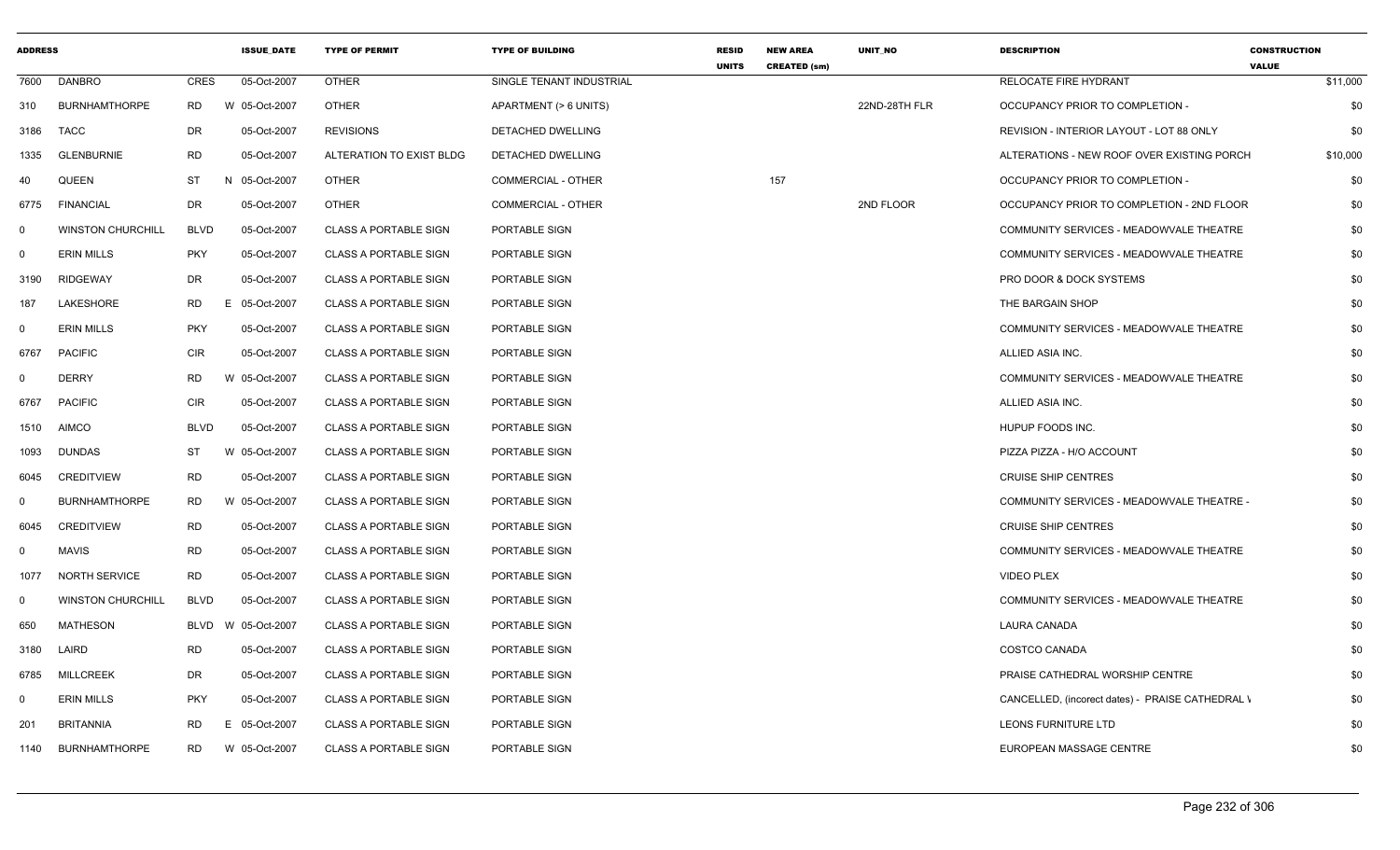| <b>ADDRESS</b> |                        |             | <b>ISSUE DATE</b> | <b>TYPE OF PERMIT</b>        | <b>TYPE OF BUILDING</b>        | <b>RESID</b><br><b>UNITS</b> | <b>NEW AREA</b><br><b>CREATED (sm)</b> | <b>UNIT NO</b> | <b>DESCRIPTION</b>                  | <b>CONSTRUCTION</b><br><b>VALUE</b> |
|----------------|------------------------|-------------|-------------------|------------------------------|--------------------------------|------------------------------|----------------------------------------|----------------|-------------------------------------|-------------------------------------|
| 1801           | LAKESHORE              | RD          | W 05-Oct-2007     | <b>CLASS A PORTABLE SIGN</b> | PORTABLE SIGN                  |                              |                                        |                | <b>CURVES FOR WOMEN</b>             | \$0                                 |
| 925            | <b>RATHBURN</b>        | <b>RD</b>   | E 05-Oct-2007     | <b>CLASS A PORTABLE SIGN</b> | PORTABLE SIGN                  |                              |                                        |                | OXFORD LEARNING CENTRE              | \$0                                 |
| 5165           | <b>DIXIE</b>           | <b>RD</b>   | 09-Oct-2007       | ALTERATION TO EXIST BLDG     | COMMERCIAL RETAIL - MULTI-USER |                              |                                        | 9              | NIGHT CLUB                          | \$1,000                             |
| 5484           | <b>FRESHWATER</b>      | DR          | 09-Oct-2007       | NEW BUILDING                 | DETACHED DWELLING              | 1                            | 298                                    |                | <b>SFD - REPEAT MODEL</b>           | \$307,000                           |
| 5468           | <b>FRESHWATER</b>      | DR          | 09-Oct-2007       | <b>NEW BUILDING</b>          | DETACHED DWELLING              | 1                            | 260                                    |                | <b>SFD - REPEAT MODEL</b>           | \$267,000                           |
| 5464           | <b>FRESHWATER</b>      | DR          | 09-Oct-2007       | NEW BUILDING                 | DETACHED DWELLING              |                              | 243                                    |                | <b>SFD - REPEAT MODEL</b>           | \$250,000                           |
| 5460           | <b>FRESHWATER</b>      | DR          | 09-Oct-2007       | <b>NEW BUILDING</b>          | DETACHED DWELLING              |                              | 262                                    |                | <b>SFD - REPEAT MODEL</b>           | \$270,000                           |
| 770            | KNOTTY PINE GROVE      |             | 09-Oct-2007       | ADDITION AND ALTER           | DETACHED DWELLING              |                              |                                        |                | ALTERATIONS-BASEMENT WALKOUT        | \$10,000                            |
| 3402           | TRILOGY                | TR          | 09-Oct-2007       | <b>NEW BUILDING</b>          | DETACHED DWELLING              | 1                            | 238                                    |                | <b>SFD - REPEAT MODEL</b>           | \$245,000                           |
| 3386           | TRILOGY                | TR          | 09-Oct-2007       | NEW BUILDING                 | DETACHED DWELLING              |                              | 299                                    |                | <b>SFD - REPEAT MODEL</b>           | \$308,000                           |
| 5600           | <b>TRAILBANK</b>       | DR          | 09-Oct-2007       | <b>NEW BUILDING</b>          | DETACHED DWELLING              |                              | 382                                    |                | <b>SFD - NEW MODEL</b>              | \$497,000                           |
| 833            | <b>EDISTEL</b>         | <b>CRES</b> | 09-Oct-2007       | <b>INGROUND POOL</b>         | DETACHED DWELLING              |                              |                                        |                |                                     | \$0                                 |
| 3670           | HURONTARIO             | ST          | 09-Oct-2007       | <b>FASCIA SIGN</b>           | APARTMENT (> 6 UNITS)          |                              |                                        |                | (2) FASCIA SIGNS - NOVOTEL          | \$15,000                            |
| $\mathbf 0$    | QUEENSWAY              |             | E 09-Oct-2007     | <b>CLASS A PORTABLE SIGN</b> | PORTABLE SIGN                  |                              |                                        |                | LIVING ARTS CENTRE                  | \$0                                 |
| 2666           | <b>ROYAL WINDSOR</b>   | DR          | 09-Oct-2007       | <b>CLASS A PORTABLE SIGN</b> | PORTABLE SIGN                  |                              |                                        |                | <b>PAINT WAREHOUSE</b>              | \$0                                 |
| 975            | MID-WAY                | <b>BLVD</b> | 09-Oct-2007       | <b>CLASS A PORTABLE SIGN</b> | PORTABLE SIGN                  |                              |                                        |                | SAKSCO GOURMET BASKET SUPPLIES      | \$0                                 |
| 2915           | ARGENTIA               | RD          | 09-Oct-2007       | <b>CLASS A PORTABLE SIGN</b> | PORTABLE SIGN                  |                              |                                        |                | YORKVILLE LEASING                   | \$0                                 |
| 975            | MID-WAY                | <b>BLVD</b> | 09-Oct-2007       | <b>CLASS A PORTABLE SIGN</b> | PORTABLE SIGN                  |                              |                                        |                | SAKSCO GOURMET BASKET SUPPLIES      | \$0                                 |
| 975            | MID-WAY                | <b>BLVD</b> | 09-Oct-2007       | <b>CLASS A PORTABLE SIGN</b> | PORTABLE SIGN                  |                              |                                        |                | SAKSCO GOURMET BASKET SUPPLIES      | \$0                                 |
| 2155           | LEANNE                 | <b>BLVD</b> | 09-Oct-2007       | <b>CLASS A PORTABLE SIGN</b> | PORTABLE SIGN                  |                              |                                        |                | 241 PIZZA                           | \$0                                 |
| 6465           | <b>MILLCREEK</b>       | DR          | 09-Oct-2007       | <b>CLASS A PORTABLE SIGN</b> | PORTABLE SIGN                  |                              |                                        |                | PARTY SUPERCENTRE                   | \$0                                 |
| 5602           | <b>TENTH LINE WEST</b> |             | 09-Oct-2007       | <b>CLASS A PORTABLE SIGN</b> | PORTABLE SIGN                  |                              |                                        |                | <b>BEACH BUM TANNING</b>            | \$0                                 |
| 2901           | <b>EGLINTON</b>        | AVE         | W 09-Oct-2007     | <b>CLASS A PORTABLE SIGN</b> | PORTABLE SIGN                  |                              |                                        |                | <b>HERBAL MAGIC</b>                 | \$0                                 |
| 5602           | <b>TENTH LINE WEST</b> |             | 09-Oct-2007       | <b>CLASS A PORTABLE SIGN</b> | PORTABLE SIGN                  |                              |                                        |                | <b>BRITTANY DENTAL</b>              | \$0                                 |
| 5602           | <b>TENTH LINE WEST</b> |             | 09-Oct-2007       | <b>CLASS A PORTABLE SIGN</b> | PORTABLE SIGN                  |                              |                                        |                | <b>NATURAL CLEANERS</b>             | \$0                                 |
| 6060           | <b>WHITE HART</b>      | LANE        | 09-Oct-2007       | <b>CLASS A PORTABLE SIGN</b> | PORTABLE SIGN                  |                              |                                        |                | SPECTRUM INC.                       | \$0                                 |
| 6725           | <b>PACIFIC</b>         | <b>CIR</b>  | 09-Oct-2007       | <b>CLASS A PORTABLE SIGN</b> | PORTABLE SIGN                  |                              |                                        |                | WORLD OF GIFTS                      | \$0                                 |
| 6155           | <b>FREEMONT</b>        | <b>BLVD</b> | 09-Oct-2007       | <b>CLASS A PORTABLE SIGN</b> | PORTABLE SIGN                  |                              |                                        |                | MATTEL CANADA (FREEMONT BLVD, MISS) | \$0                                 |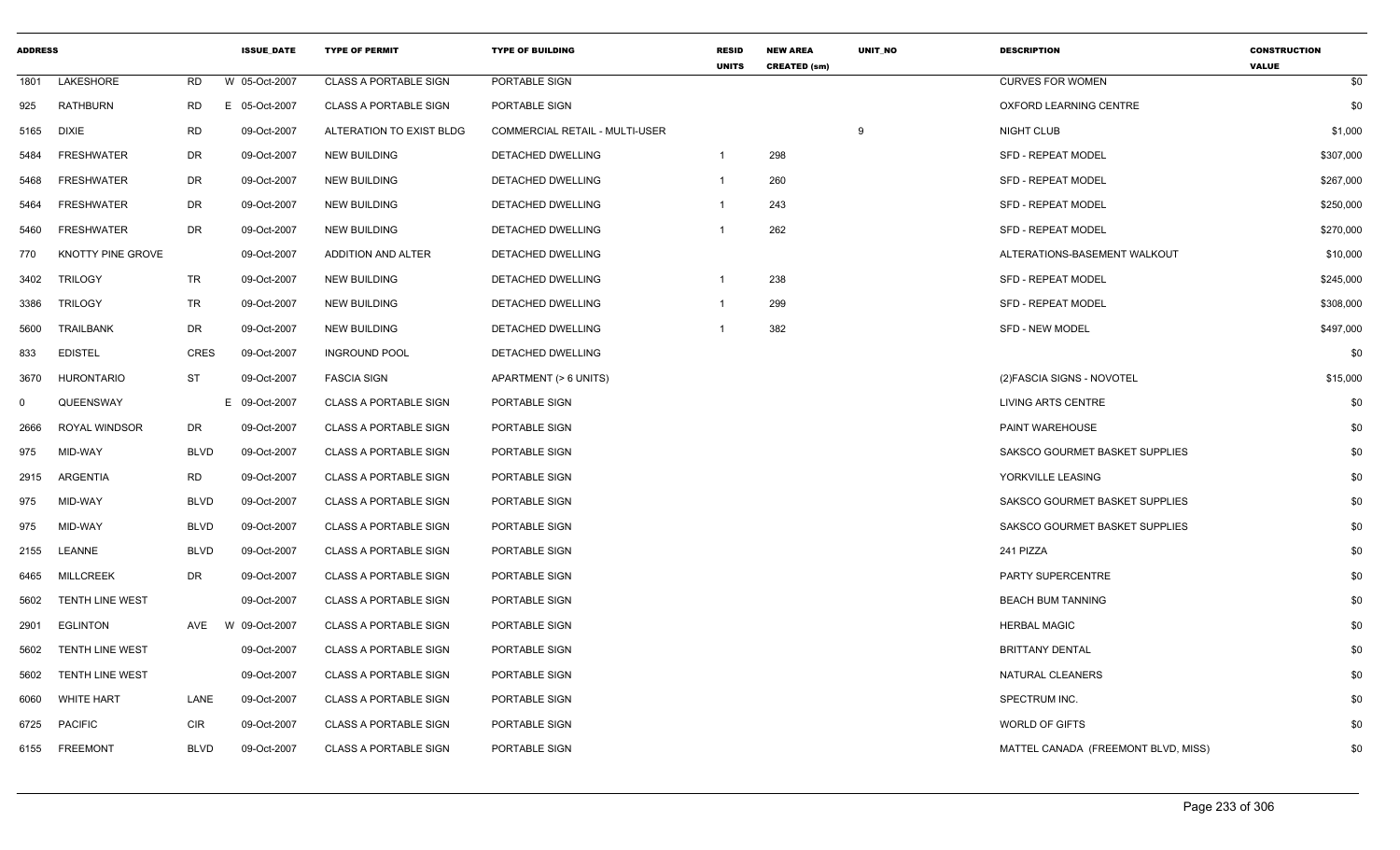| <b>ADDRESS</b> |                          |                  | <b>ISSUE DATE</b> | <b>TYPE OF PERMIT</b>        | <b>TYPE OF BUILDING</b>               | <b>RESID</b><br><b>UNITS</b> | <b>NEW AREA</b><br><b>CREATED (sm)</b> | <b>UNIT NO</b>    | <b>DESCRIPTION</b>                             | <b>CONSTRUCTION</b><br><b>VALUE</b> |
|----------------|--------------------------|------------------|-------------------|------------------------------|---------------------------------------|------------------------------|----------------------------------------|-------------------|------------------------------------------------|-------------------------------------|
| 6200           | CANTAY                   | <b>RD</b>        | 09-Oct-2007       | <b>CLASS A PORTABLE SIGN</b> | PORTABLE SIGN                         |                              |                                        |                   | TALON SYSTEMS INC.                             | \$0                                 |
| 5935           | MAVIS                    | <b>RD</b>        | 09-Oct-2007       | <b>CLASS A PORTABLE SIGN</b> | PORTABLE SIGN                         |                              |                                        |                   | THE SONY STORE                                 | \$0                                 |
| 6099           | <b>MCLAUGHLIN</b>        | <b>RD</b>        | 09-Oct-2007       | <b>CLASS A PORTABLE SIGN</b> | PORTABLE SIGN                         |                              |                                        |                   | <b>SPECTRUM</b>                                | \$0                                 |
| 21             | <b>ARCH</b>              | <b>RD</b>        | 10-Oct-2007       | ADDITION AND ALTER           | <b>DETACHED DWELLING</b>              |                              | 15                                     |                   | ADDITION/ALTERATIONS - 1 STOREY/UNFINISHED B   | \$20,000                            |
| 2494           | <b>JARVIS</b>            | <b>ST</b>        | 10-Oct-2007       | ADDITION AND ALTER           | DETACHED DWELLING                     |                              | 97                                     |                   | ADDTN/ALTER - 1-STOREY ADDTN, FINISHED BASEN   | \$50,000                            |
| 51             | <b>WILLIAM</b>           | <b>ST</b>        | 10-Oct-2007       | ADDITION TO EXIST BLDG       | GARAGE/CARPORT                        |                              | 23                                     |                   | ADDITION - 1-STOREY ATTACHED GARAGE            | \$10,000                            |
| 5480           | <b>FRESHWATER</b>        | <b>DR</b>        | 10-Oct-2007       | <b>NEW BUILDING</b>          | DETACHED DWELLING                     |                              | 260                                    |                   | <b>SFD - REPEAT MODEL</b>                      | \$267,000                           |
| 5476           | <b>FRESHWATER</b>        | DR               | 10-Oct-2007       | <b>NEW BUILDING</b>          | <b>DETACHED DWELLING</b>              | $\overline{1}$               | 243                                    |                   | <b>SFD - REPEAT MODEL</b>                      | \$250,000                           |
| 2905           | ARGENTIA                 | RD               | 10-Oct-2007       | ALTERATION TO EXIST BLDG     | MULTI-TENANT INDUSTRIAL               |                              | 970                                    | 8                 | STORATE WAREHOUSE & MANUFACTURING              | \$279,000                           |
| 5366           | <b>MALLORY</b>           | <b>RD</b>        | 10-Oct-2007       | <b>NEW BUILDING</b>          | DETACHED DWELLING                     | - 1                          | 241                                    |                   | <b>SFD - NEW MODEL</b>                         | \$248,000                           |
| 1765           | <b>BEECHKNOLL</b>        | AVE              | 10-Oct-2007       | ALTERATION TO EXIST BLDG     | DETACHED DWELLING                     |                              |                                        |                   | ALTERATIONS - ROOF-RECLAD/REPLACEMENT, ALT     | \$31,000                            |
| 5840           | <b>MAVIS</b>             | <b>RD</b>        | 10-Oct-2007       | ALTERATION TO EXIST BLDG     | <b>COMMERCIAL RETAIL - MULTI-USER</b> |                              | 600                                    | 1,3               | <b>RETAIL STORE</b>                            | \$173,000                           |
| 3038           | <b>HAINES</b>            | <b>RD</b>        | 10-Oct-2007       | <b>OTHER</b>                 | CONDOMINIUM ROW DWELLING              |                              |                                        | <b>BDGS #1-10</b> | CONDITIONAL PERMIT - SITE SERVICING, BDGS 1-10 | \$0                                 |
| 1439           | <b>RYAN</b>              | <b>PL</b>        | 10-Oct-2007       | ADDITION AND ALTER           | DETACHED DWELLING                     |                              | 17                                     |                   | ADDITION/ALTERATIONS - REAR ADDITION & FINISH  | \$22,000                            |
| 975            | CENTRAL                  | <b>PKY</b>       | W 10-Oct-2007     | <b>OTHER</b>                 | <b>CITY</b>                           |                              |                                        |                   | <b>SITE SERVICING</b>                          | \$20,000                            |
| 2200           | <b>EGLINTON</b>          | AVE              | W 10-Oct-2007     | ALTERATION TO EXIST BLDG     | PUBLIC/INSTIT (EXCEPT SCHOOLS)        |                              |                                        | 15                | <b>RETAIL</b>                                  | \$15,000                            |
| 6160           | MAVIS                    | <b>RD</b>        | 10-Oct-2007       | <b>PYLON SIGN</b>            | <b>COMMERCIAL - OTHER</b>             |                              |                                        |                   | (1) GROUND SIGN - SUBARU, DOUBLE-SIDED         | \$30,000                            |
| 4665           | CENTRAL                  | <b>PKY</b><br>E. | 10-Oct-2007       | <b>OTHER</b>                 | COMMERCIAL RETAIL - MULTI-USER        |                              |                                        | 11                | FIRE ONLY - FIRE SUPPRESSION SYSTEM            | \$2,000                             |
| 151            | <b>BRUNEL</b>            | <b>RD</b>        | 10-Oct-2007       | <b>CLASS A PORTABLE SIGN</b> | PORTABLE SIGN                         |                              |                                        |                   | <b>GLOBAL LOGISTICS MANAGEMENT</b>             | \$0                                 |
| $\Omega$       | <b>ERIN MILLS</b>        | <b>PKY</b>       | 10-Oct-2007       | <b>CLASS A PORTABLE SIGN</b> | PORTABLE SIGN                         |                              |                                        |                   | COMMUNITY SERVICES - MEADOWVALE THEATRE        | \$0                                 |
| 0              | <b>WINSTON CHURCHILL</b> | <b>BLVD</b>      | 10-Oct-2007       | <b>CLASS A PORTABLE SIGN</b> | PORTABLE SIGN                         |                              |                                        |                   | COMMUNITY SERVICES - MEADOWVALE THEATRE        | \$0                                 |
| $\Omega$       | <b>WINSTON CHURCHILL</b> | <b>BLVD</b>      | 10-Oct-2007       | <b>CLASS A PORTABLE SIGN</b> | PORTABLE SIGN                         |                              |                                        |                   | COMMUNITY SERVICES - MEADOWVALE THEATRE        | \$0                                 |
| $\Omega$       | <b>BURNHAMTHORPE</b>     | RD               | W 10-Oct-2007     | <b>CLASS A PORTABLE SIGN</b> | PORTABLE SIGN                         |                              |                                        |                   | COMMUNITY SERVICES - MEADOWVALE THEATRE        | \$0                                 |
| 100            | <b>CITY CENTRE</b>       | <b>DR</b>        | 11-Oct-2007       | <b>SPRINKLERS</b>            | COMMERCIAL RETAIL - MULTI-USER        |                              |                                        | <b>BLK C/D</b>    | FIRE ONLY-SPINKLERS                            | \$15,000                            |
| 2885           | ARGENTIA                 | <b>RD</b>        | 11-Oct-2007       | ALTERATION TO EXIST BLDG     | MULTI-TENANT INDUSTRIAL               |                              |                                        | 6                 | STORAGE WAREHOUSE (20%-RETAIL)                 | \$332,000                           |
| 3322           | <b>RUTH FERTEL</b>       | <b>DR</b>        | 11-Oct-2007       | <b>NEW BUILDING</b>          | DETACHED DWELLING                     | $\overline{\mathbf{1}}$      | 172                                    |                   | <b>SFD - NEW MODEL</b>                         | \$177,000                           |
| 5479           | CHALLENGER               | DR               | 11-Oct-2007       | <b>NEW BUILDING</b>          | DETACHED DWELLING                     |                              | 172                                    |                   | SFD - REPEAT MODEL                             | \$177,000                           |
| 5491           | CHALLENGER               | <b>DR</b>        | 11-Oct-2007       | <b>NEW BUILDING</b>          | <b>DETACHED DWELLING</b>              | $\overline{1}$               | 172                                    |                   | <b>SFD - REPEAT MODEL</b>                      | \$177,000                           |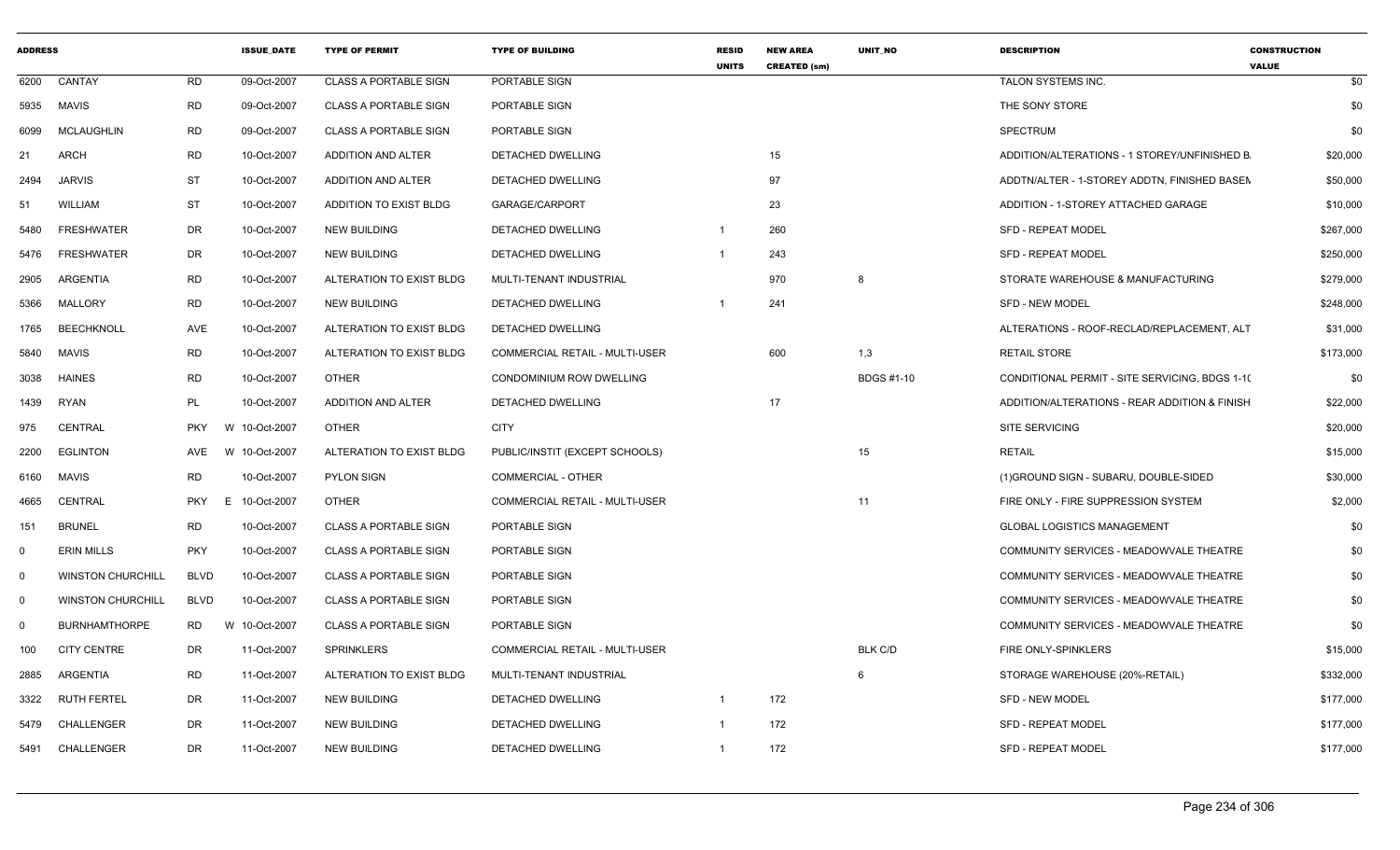| <b>ADDRESS</b> |                  |           | <b>ISSUE DATE</b> | <b>TYPE OF PERMIT</b>    | <b>TYPE OF BUILDING</b>        | <b>RESID</b><br><b>UNITS</b> | <b>NEW AREA</b><br><b>CREATED (sm)</b> | <b>UNIT NO</b> | <b>DESCRIPTION</b>                         | <b>CONSTRUCTION</b><br><b>VALUE</b> |
|----------------|------------------|-----------|-------------------|--------------------------|--------------------------------|------------------------------|----------------------------------------|----------------|--------------------------------------------|-------------------------------------|
| 5523           | CHALLENGER       | DR        | 11-Oct-2007       | <b>NEW BUILDING</b>      | <b>DETACHED DWELLING</b>       |                              | 173                                    |                | <b>SFD - REPEAT MODEL</b>                  | \$178,000                           |
| 3410           | <b>TRILOGY</b>   | TR        | 11-Oct-2007       | <b>NEW BUILDING</b>      | <b>DETACHED DWELLING</b>       | $\mathbf{1}$                 | 260                                    |                | <b>SFD - REPEAT MODEL</b>                  | \$267,000                           |
| 3818           | MAYLA            | DR        | 11-Oct-2007       | <b>NEW BUILDING</b>      | DETACHED DWELLING              |                              | 241                                    |                | <b>SFD - REPEAT MODEL</b>                  | \$248,000                           |
| 3822           | MAYLA            | DR        | 11-Oct-2007       | NEW BUILDING             | DETACHED DWELLING              |                              | 241                                    |                | <b>SFD - REPEAT MODEL</b>                  | \$248,000                           |
| 3815           | MAYLA            | DR        | 11-Oct-2007       | <b>NEW BUILDING</b>      | DETACHED DWELLING              | -1                           | 241                                    |                | <b>SFD - REPEAT MODEL</b>                  | \$248,000                           |
| 3811           | MAYLA            | DR        | 11-Oct-2007       | <b>NEW BUILDING</b>      | DETACHED DWELLING              | 1                            | 241                                    |                | <b>SFD - REPEAT MODEL</b>                  | \$248,000                           |
| 3784           | <b>JANICE</b>    | DR        | 11-Oct-2007       | <b>NEW BUILDING</b>      | DETACHED DWELLING              | 1                            | 241                                    |                | <b>SFD - REPEAT MODEL</b>                  | \$248,000                           |
| 3788           | JANICE           | DR        | 11-Oct-2007       | NEW BUILDING             | DETACHED DWELLING              | 1                            | 241                                    |                | <b>SFD - REPEAT MODEL</b>                  | \$248,000                           |
| 5304           | LONGFORD         | DR        | 11-Oct-2007       | <b>NEW BUILDING</b>      | DETACHED DWELLING              |                              | 241                                    |                | <b>SFD - REPEAT MODEL</b>                  | \$248,000                           |
| 5300           | LONGFORD         | DR        | 11-Oct-2007       | <b>NEW BUILDING</b>      | DETACHED DWELLING              | 1                            | 241                                    |                | <b>SFD - REPEAT MODEL</b>                  | \$248,000                           |
| 5317           | LONGFORD         | DR        | 11-Oct-2007       | <b>NEW BUILDING</b>      | DETACHED DWELLING              | 1                            | 246                                    |                | <b>SFD - REPEAT MODEL</b>                  | \$254,000                           |
| 5313           | LONGFORD         | DR        | 11-Oct-2007       | <b>NEW BUILDING</b>      | DETACHED DWELLING              | 1                            | 246                                    |                | <b>SFD - REPEAT MODEL</b>                  | \$254,000                           |
| 5309           | LONGFORD         | DR        | 11-Oct-2007       | <b>NEW BUILDING</b>      | DETACHED DWELLING              |                              | 293                                    |                | <b>SFD - REPEAT MODEL</b>                  | \$301,000                           |
| 5305           | LONGFORD         | DR        | 11-Oct-2007       | <b>NEW BUILDING</b>      | DETACHED DWELLING              |                              | 246                                    |                | <b>SFD - REPEAT MODEL</b>                  | \$254,000                           |
| 5370           | <b>MALLORY</b>   | <b>RD</b> | 11-Oct-2007       | NEW BUILDING             | DETACHED DWELLING              |                              | 246                                    |                | <b>SFD - REPEAT MODEL</b>                  | \$254,000                           |
| 5374           | MALLORY          | <b>RD</b> | 11-Oct-2007       | <b>NEW BUILDING</b>      | DETACHED DWELLING              | -1                           | 246                                    |                | <b>SFD - REPEAT MODEL</b>                  | \$254,000                           |
| 5378           | MALLORY          | <b>RD</b> | 11-Oct-2007       | <b>NEW BUILDING</b>      | DETACHED DWELLING              |                              | 293                                    |                | <b>SFD - REPEAT MODEL</b>                  | \$301,000                           |
| 5371           | MALLORY          | <b>RD</b> | 11-Oct-2007       | NEW BUILDING             | DETACHED DWELLING              | 1                            | 288                                    |                | <b>SFD - REPEAT MODEL</b>                  | \$296,000                           |
| 5367           | MALLORY          | <b>RD</b> | 11-Oct-2007       | <b>NEW BUILDING</b>      | DETACHED DWELLING              | 1                            | 246                                    |                | <b>SFD - REPEAT MODEL</b>                  | \$254,000                           |
| 5363           | <b>MALLORY</b>   | <b>RD</b> | 11-Oct-2007       | <b>NEW BUILDING</b>      | DETACHED DWELLING              | $\mathbf 1$                  | 246                                    |                | SFD - REPEAT MODEL                         | \$254,000                           |
| 5359           | MALLORY          | <b>RD</b> | 11-Oct-2007       | <b>NEW BUILDING</b>      | DETACHED DWELLING              | 1                            | 293                                    |                | <b>SFD - REPEAT MODEL</b>                  | \$301,000                           |
| 5355           | MALLORY          | <b>RD</b> | 11-Oct-2007       | <b>NEW BUILDING</b>      | DETACHED DWELLING              |                              | 293                                    |                | <b>SFD - REPEAT MODEL</b>                  | \$301,000                           |
| 5351           | MALLORY          | <b>RD</b> | 11-Oct-2007       | <b>NEW BUILDING</b>      | DETACHED DWELLING              |                              | 256                                    |                | <b>SFD - REPEAT MODEL</b>                  | \$264,000                           |
| 5580           | <b>EXPLORER</b>  | DR        | 11-Oct-2007       | ALTERATION TO EXIST BLDG | COMMERCIAL OFFICE - MULTI-USER |                              |                                        | 3-4 FLR        | ALTERATIONS-STAIR ENCLOSURE, SUN MICRO SYS | \$15,000                            |
| 1572           | <b>NARVA</b>     | RD        | 11-Oct-2007       | <b>INGROUND POOL</b>     | DETACHED DWELLING              |                              |                                        |                |                                            | \$0                                 |
| 579            | BOB-O-LINK       | <b>RD</b> | 11-Oct-2007       | <b>NEW BUILDING</b>      | <b>DETACHED DWELLING</b>       |                              | 377                                    |                | SFD - CUSTOM                               | \$490,000                           |
| 1450           | <b>NORTHAVEN</b> | DR        | 11-Oct-2007       | ALTERATION TO EXIST BLDG | DETACHED DWELLING              |                              |                                        |                | HVAC ONLY - ADDING HEAT IN ROOM UNDER GARA | \$1,000                             |
| 5935           | <b>MAVIS</b>     | RD        | 11-Oct-2007       | ALTERATION TO EXIST BLDG | COMMERCIAL RETAIL - MULTI-USER |                              |                                        | 4,5            | <b>RETAIL</b>                              | \$15,000                            |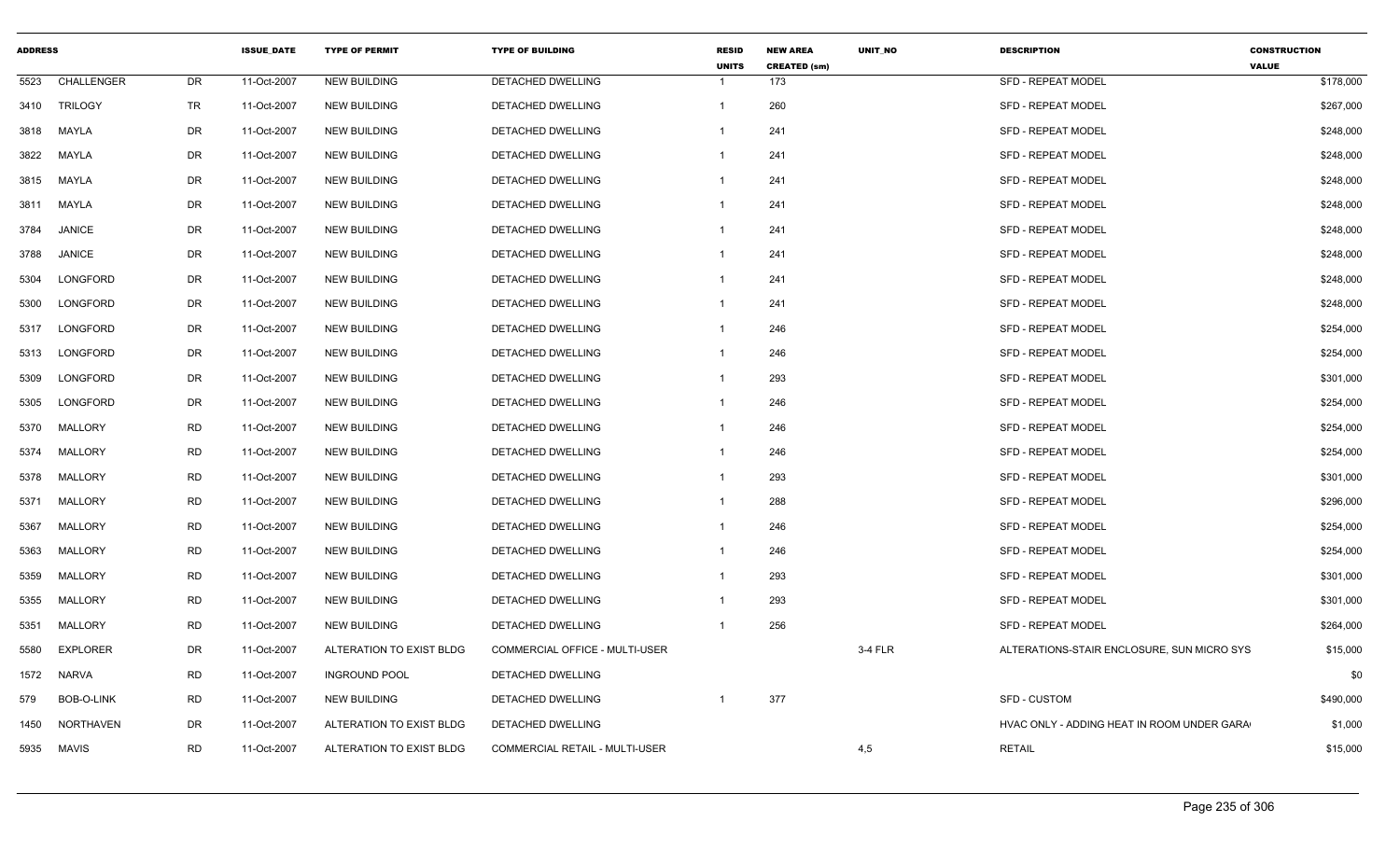| 3185<br>ORLANDO<br>DR<br>11-Oct-2007<br><b>DEMOLITION</b><br>SINGLE TENANT INDUSTRIAL<br>2ND FLOOR<br>INTERIOR ALTERATIONS - DEMOLITION OF EXISTING<br>\$15,000<br><b>DR</b><br>11-Oct-2007<br><b>CLASS A PORTABLE SIGN</b><br>PORTABLE SIGN<br>\$0<br>5875 RODEO<br><b>JONES NEW YORK</b><br>RD<br>11-Oct-2007<br><b>CLASS A PORTABLE SIGN</b><br>PORTABLE SIGN<br><b>SAFETY SUPERSTORE</b><br>\$0<br>3425<br>LAIRD<br>DR<br>PORTABLE SIGN<br>\$0<br>2111 DUNWIN<br>11-Oct-2007<br><b>CLASS A PORTABLE SIGN</b><br>A ROOM OF MY OWN<br><b>OTHER</b><br><b>COMMERCIAL RETAIL - MULTI-USER</b><br><b>TANNERY</b><br>ST<br>11-Oct-2007<br>TAKEOUT PIZZA RESTAURANT - "A"283/07 PERSONA<br>\$0<br>17<br>3<br>MISSISSAUGA<br>RD<br>11-Oct-2007<br><b>CLASS A PORTABLE SIGN</b><br>PORTABLE SIGN<br>DELTA MEADOWVALE HOTEL<br>\$0<br>6750<br><b>BURNHAMTHORPE</b><br><b>RD</b><br><b>HERBAL MAGIC</b><br>\$0<br>W 11-Oct-2007<br><b>CLASS A PORTABLE SIGN</b><br>PORTABLE SIGN<br>1100<br>6819 PACIFIC<br><b>CIR</b><br>11-Oct-2007<br><b>CLASS A PORTABLE SIGN</b><br>PORTABLE SIGN<br>CAMILLA HOUSE IMPORTS INC.<br>\$0<br><b>BURNHAMTHORPE</b><br>RD<br>W 11-Oct-2007<br><b>CLASS A PORTABLE SIGN</b><br>PORTABLE SIGN<br>SAWMILL VALLEY PUBLIC SCHOOL<br>\$0<br>0<br><b>ERIN MILLS</b><br><b>PKY</b><br>11-Oct-2007<br><b>CLASS A PORTABLE SIGN</b><br>PORTABLE SIGN<br>SAWMILL VALLEY PUBLIC SCHOOL<br>\$0<br>$\Omega$<br>E 11-Oct-2007<br>LASER HAIR REMOVAL AND SKINCARE CLINIC<br>\$0<br><b>DUNDAS</b><br>ST<br><b>CLASS A PORTABLE SIGN</b><br>PORTABLE SIGN<br>1185<br>FOX & FIDDLE RESTAURANT<br><b>DUNDAS</b><br>ST<br>W 11-Oct-2007<br><b>CLASS A PORTABLE SIGN</b><br>PORTABLE SIGN<br>\$0<br>3055<br><b>ST</b><br>E 11-Oct-2007<br><b>CLASS A PORTABLE SIGN</b><br>PORTABLE SIGN<br><b>WASH DEPOT</b><br>\$0<br>1370 DUNDAS<br>\$0<br><b>HURONTARIO</b><br>ST<br>11-Oct-2007<br><b>CLASS A PORTABLE SIGN</b><br>PORTABLE SIGN<br>LICKS'S<br>5029<br>LAKESHORE<br>RD<br>W 11-Oct-2007<br><b>CLASS A PORTABLE SIGN</b><br>PORTABLE SIGN<br>CANADIAN POWER AND SAIL SQUADRON<br>\$0<br>$\Omega$<br>QUEENSWAY<br>E 11-Oct-2007<br><b>CLASS A PORTABLE SIGN</b><br>PORTABLE SIGN<br>CANADIAN POWER AND SAIL SQUADRON<br>\$0<br>- 0<br><b>ERIN MILLS</b><br><b>PKY</b><br>11-Oct-2007<br>CANADIAN POWER AND SAIL SQUADRON<br>\$0<br><b>CLASS A PORTABLE SIGN</b><br>PORTABLE SIGN<br>- 0<br>AVE<br>12-Oct-2007<br>ALTERATION TO EXIST BLDG<br>APARTMENT (> 6 UNITS)<br>ALTERATIONS - PARKING GARAGE REPAIRS, ENTRA<br>\$27,000<br>2660<br>AQUITAINE<br>RD<br>12-Oct-2007<br>ALTERATION TO EXIST BLDG<br>1,152<br>INTERIOR ALTERATIONS-ALL WEATHER WINDOWS<br>6630<br>TOMKEN<br>SINGLE TENANT INDUSTRIAL<br>\$174,000<br><b>RD</b><br>12-Oct-2007<br>10,759<br>NEW - INDUST SPEC. & PARTIAL DEMO BDG.X3, TEN<br>\$5,153,000<br>STANFIELD<br>NEW BUILDING<br>INDUSTRIAL - OTHER<br>2477<br>185<br><b>RUTH FERTEL</b><br>DR<br>12-Oct-2007<br>NEW BUILDING<br>DETACHED DWELLING<br>SFD - NEW MODEL<br>\$191,000<br>3383<br>$\mathbf 1$<br>DR<br>12-Oct-2007<br>185<br>3375 RUTH FERTEL<br><b>NEW BUILDING</b><br>DETACHED DWELLING<br><b>SFD - REPEAT MODEL</b><br>\$191,000<br>$\mathbf 1$<br><b>RUTH FERTEL</b><br>DR<br>12-Oct-2007<br>185<br>SFD - REPEAT MODEL<br>\$191,000<br>NEW BUILDING<br>DETACHED DWELLING<br>3363<br><b>RUTH FERTEL</b><br><b>DR</b><br>185<br>12-Oct-2007<br><b>NEW BUILDING</b><br>DETACHED DWELLING<br><b>SFD - REPEAT MODEL</b><br>\$191,000<br>3351<br><b>RUTH FERTEL</b><br>DR<br>12-Oct-2007<br>NEW BUILDING<br>DETACHED DWELLING<br>185<br><b>SFD - REPEAT MODEL</b><br>\$191,000<br>3339<br><b>RUTH FERTEL</b><br>DR<br>12-Oct-2007<br><b>NEW BUILDING</b><br>DETACHED DWELLING<br>185<br>SFD - REPEAT MODEL<br>\$191,000<br>3331<br>185<br>\$191,000<br>RUTH FERTEL<br>DR<br>12-Oct-2007<br><b>NEW BUILDING</b><br>DETACHED DWELLING<br><b>SFD - REPEAT MODEL</b><br>3319<br>3307 RUTH FERTEL<br><b>DR</b><br>185<br>12-Oct-2007<br><b>NEW BUILDING</b><br>DETACHED DWELLING<br><b>SFD - REPEAT MODEL</b><br>\$191,000<br>-1 | <b>ADDRESS</b> |  | <b>ISSUE DATE</b> | <b>TYPE OF PERMIT</b> | <b>TYPE OF BUILDING</b> | <b>RESID</b><br><b>UNITS</b> | <b>NEW AREA</b><br><b>CREATED (sm)</b> | UNIT NO | <b>DESCRIPTION</b> | <b>CONSTRUCTION</b><br><b>VALUE</b> |
|---------------------------------------------------------------------------------------------------------------------------------------------------------------------------------------------------------------------------------------------------------------------------------------------------------------------------------------------------------------------------------------------------------------------------------------------------------------------------------------------------------------------------------------------------------------------------------------------------------------------------------------------------------------------------------------------------------------------------------------------------------------------------------------------------------------------------------------------------------------------------------------------------------------------------------------------------------------------------------------------------------------------------------------------------------------------------------------------------------------------------------------------------------------------------------------------------------------------------------------------------------------------------------------------------------------------------------------------------------------------------------------------------------------------------------------------------------------------------------------------------------------------------------------------------------------------------------------------------------------------------------------------------------------------------------------------------------------------------------------------------------------------------------------------------------------------------------------------------------------------------------------------------------------------------------------------------------------------------------------------------------------------------------------------------------------------------------------------------------------------------------------------------------------------------------------------------------------------------------------------------------------------------------------------------------------------------------------------------------------------------------------------------------------------------------------------------------------------------------------------------------------------------------------------------------------------------------------------------------------------------------------------------------------------------------------------------------------------------------------------------------------------------------------------------------------------------------------------------------------------------------------------------------------------------------------------------------------------------------------------------------------------------------------------------------------------------------------------------------------------------------------------------------------------------------------------------------------------------------------------------------------------------------------------------------------------------------------------------------------------------------------------------------------------------------------------------------------------------------------------------------------------------------------------------------------------------------------------------------------------------------------------------------------------------------------------------------------------------------------------------------------------------------------------------------------------------------------------------------------------------------------------------------------------------------------------------------------------------------------------------------------------------------------------------------------------|----------------|--|-------------------|-----------------------|-------------------------|------------------------------|----------------------------------------|---------|--------------------|-------------------------------------|
|                                                                                                                                                                                                                                                                                                                                                                                                                                                                                                                                                                                                                                                                                                                                                                                                                                                                                                                                                                                                                                                                                                                                                                                                                                                                                                                                                                                                                                                                                                                                                                                                                                                                                                                                                                                                                                                                                                                                                                                                                                                                                                                                                                                                                                                                                                                                                                                                                                                                                                                                                                                                                                                                                                                                                                                                                                                                                                                                                                                                                                                                                                                                                                                                                                                                                                                                                                                                                                                                                                                                                                                                                                                                                                                                                                                                                                                                                                                                                                                                                                                                     |                |  |                   |                       |                         |                              |                                        |         |                    |                                     |
|                                                                                                                                                                                                                                                                                                                                                                                                                                                                                                                                                                                                                                                                                                                                                                                                                                                                                                                                                                                                                                                                                                                                                                                                                                                                                                                                                                                                                                                                                                                                                                                                                                                                                                                                                                                                                                                                                                                                                                                                                                                                                                                                                                                                                                                                                                                                                                                                                                                                                                                                                                                                                                                                                                                                                                                                                                                                                                                                                                                                                                                                                                                                                                                                                                                                                                                                                                                                                                                                                                                                                                                                                                                                                                                                                                                                                                                                                                                                                                                                                                                                     |                |  |                   |                       |                         |                              |                                        |         |                    |                                     |
|                                                                                                                                                                                                                                                                                                                                                                                                                                                                                                                                                                                                                                                                                                                                                                                                                                                                                                                                                                                                                                                                                                                                                                                                                                                                                                                                                                                                                                                                                                                                                                                                                                                                                                                                                                                                                                                                                                                                                                                                                                                                                                                                                                                                                                                                                                                                                                                                                                                                                                                                                                                                                                                                                                                                                                                                                                                                                                                                                                                                                                                                                                                                                                                                                                                                                                                                                                                                                                                                                                                                                                                                                                                                                                                                                                                                                                                                                                                                                                                                                                                                     |                |  |                   |                       |                         |                              |                                        |         |                    |                                     |
|                                                                                                                                                                                                                                                                                                                                                                                                                                                                                                                                                                                                                                                                                                                                                                                                                                                                                                                                                                                                                                                                                                                                                                                                                                                                                                                                                                                                                                                                                                                                                                                                                                                                                                                                                                                                                                                                                                                                                                                                                                                                                                                                                                                                                                                                                                                                                                                                                                                                                                                                                                                                                                                                                                                                                                                                                                                                                                                                                                                                                                                                                                                                                                                                                                                                                                                                                                                                                                                                                                                                                                                                                                                                                                                                                                                                                                                                                                                                                                                                                                                                     |                |  |                   |                       |                         |                              |                                        |         |                    |                                     |
|                                                                                                                                                                                                                                                                                                                                                                                                                                                                                                                                                                                                                                                                                                                                                                                                                                                                                                                                                                                                                                                                                                                                                                                                                                                                                                                                                                                                                                                                                                                                                                                                                                                                                                                                                                                                                                                                                                                                                                                                                                                                                                                                                                                                                                                                                                                                                                                                                                                                                                                                                                                                                                                                                                                                                                                                                                                                                                                                                                                                                                                                                                                                                                                                                                                                                                                                                                                                                                                                                                                                                                                                                                                                                                                                                                                                                                                                                                                                                                                                                                                                     |                |  |                   |                       |                         |                              |                                        |         |                    |                                     |
|                                                                                                                                                                                                                                                                                                                                                                                                                                                                                                                                                                                                                                                                                                                                                                                                                                                                                                                                                                                                                                                                                                                                                                                                                                                                                                                                                                                                                                                                                                                                                                                                                                                                                                                                                                                                                                                                                                                                                                                                                                                                                                                                                                                                                                                                                                                                                                                                                                                                                                                                                                                                                                                                                                                                                                                                                                                                                                                                                                                                                                                                                                                                                                                                                                                                                                                                                                                                                                                                                                                                                                                                                                                                                                                                                                                                                                                                                                                                                                                                                                                                     |                |  |                   |                       |                         |                              |                                        |         |                    |                                     |
|                                                                                                                                                                                                                                                                                                                                                                                                                                                                                                                                                                                                                                                                                                                                                                                                                                                                                                                                                                                                                                                                                                                                                                                                                                                                                                                                                                                                                                                                                                                                                                                                                                                                                                                                                                                                                                                                                                                                                                                                                                                                                                                                                                                                                                                                                                                                                                                                                                                                                                                                                                                                                                                                                                                                                                                                                                                                                                                                                                                                                                                                                                                                                                                                                                                                                                                                                                                                                                                                                                                                                                                                                                                                                                                                                                                                                                                                                                                                                                                                                                                                     |                |  |                   |                       |                         |                              |                                        |         |                    |                                     |
|                                                                                                                                                                                                                                                                                                                                                                                                                                                                                                                                                                                                                                                                                                                                                                                                                                                                                                                                                                                                                                                                                                                                                                                                                                                                                                                                                                                                                                                                                                                                                                                                                                                                                                                                                                                                                                                                                                                                                                                                                                                                                                                                                                                                                                                                                                                                                                                                                                                                                                                                                                                                                                                                                                                                                                                                                                                                                                                                                                                                                                                                                                                                                                                                                                                                                                                                                                                                                                                                                                                                                                                                                                                                                                                                                                                                                                                                                                                                                                                                                                                                     |                |  |                   |                       |                         |                              |                                        |         |                    |                                     |
|                                                                                                                                                                                                                                                                                                                                                                                                                                                                                                                                                                                                                                                                                                                                                                                                                                                                                                                                                                                                                                                                                                                                                                                                                                                                                                                                                                                                                                                                                                                                                                                                                                                                                                                                                                                                                                                                                                                                                                                                                                                                                                                                                                                                                                                                                                                                                                                                                                                                                                                                                                                                                                                                                                                                                                                                                                                                                                                                                                                                                                                                                                                                                                                                                                                                                                                                                                                                                                                                                                                                                                                                                                                                                                                                                                                                                                                                                                                                                                                                                                                                     |                |  |                   |                       |                         |                              |                                        |         |                    |                                     |
|                                                                                                                                                                                                                                                                                                                                                                                                                                                                                                                                                                                                                                                                                                                                                                                                                                                                                                                                                                                                                                                                                                                                                                                                                                                                                                                                                                                                                                                                                                                                                                                                                                                                                                                                                                                                                                                                                                                                                                                                                                                                                                                                                                                                                                                                                                                                                                                                                                                                                                                                                                                                                                                                                                                                                                                                                                                                                                                                                                                                                                                                                                                                                                                                                                                                                                                                                                                                                                                                                                                                                                                                                                                                                                                                                                                                                                                                                                                                                                                                                                                                     |                |  |                   |                       |                         |                              |                                        |         |                    |                                     |
|                                                                                                                                                                                                                                                                                                                                                                                                                                                                                                                                                                                                                                                                                                                                                                                                                                                                                                                                                                                                                                                                                                                                                                                                                                                                                                                                                                                                                                                                                                                                                                                                                                                                                                                                                                                                                                                                                                                                                                                                                                                                                                                                                                                                                                                                                                                                                                                                                                                                                                                                                                                                                                                                                                                                                                                                                                                                                                                                                                                                                                                                                                                                                                                                                                                                                                                                                                                                                                                                                                                                                                                                                                                                                                                                                                                                                                                                                                                                                                                                                                                                     |                |  |                   |                       |                         |                              |                                        |         |                    |                                     |
|                                                                                                                                                                                                                                                                                                                                                                                                                                                                                                                                                                                                                                                                                                                                                                                                                                                                                                                                                                                                                                                                                                                                                                                                                                                                                                                                                                                                                                                                                                                                                                                                                                                                                                                                                                                                                                                                                                                                                                                                                                                                                                                                                                                                                                                                                                                                                                                                                                                                                                                                                                                                                                                                                                                                                                                                                                                                                                                                                                                                                                                                                                                                                                                                                                                                                                                                                                                                                                                                                                                                                                                                                                                                                                                                                                                                                                                                                                                                                                                                                                                                     |                |  |                   |                       |                         |                              |                                        |         |                    |                                     |
|                                                                                                                                                                                                                                                                                                                                                                                                                                                                                                                                                                                                                                                                                                                                                                                                                                                                                                                                                                                                                                                                                                                                                                                                                                                                                                                                                                                                                                                                                                                                                                                                                                                                                                                                                                                                                                                                                                                                                                                                                                                                                                                                                                                                                                                                                                                                                                                                                                                                                                                                                                                                                                                                                                                                                                                                                                                                                                                                                                                                                                                                                                                                                                                                                                                                                                                                                                                                                                                                                                                                                                                                                                                                                                                                                                                                                                                                                                                                                                                                                                                                     |                |  |                   |                       |                         |                              |                                        |         |                    |                                     |
|                                                                                                                                                                                                                                                                                                                                                                                                                                                                                                                                                                                                                                                                                                                                                                                                                                                                                                                                                                                                                                                                                                                                                                                                                                                                                                                                                                                                                                                                                                                                                                                                                                                                                                                                                                                                                                                                                                                                                                                                                                                                                                                                                                                                                                                                                                                                                                                                                                                                                                                                                                                                                                                                                                                                                                                                                                                                                                                                                                                                                                                                                                                                                                                                                                                                                                                                                                                                                                                                                                                                                                                                                                                                                                                                                                                                                                                                                                                                                                                                                                                                     |                |  |                   |                       |                         |                              |                                        |         |                    |                                     |
|                                                                                                                                                                                                                                                                                                                                                                                                                                                                                                                                                                                                                                                                                                                                                                                                                                                                                                                                                                                                                                                                                                                                                                                                                                                                                                                                                                                                                                                                                                                                                                                                                                                                                                                                                                                                                                                                                                                                                                                                                                                                                                                                                                                                                                                                                                                                                                                                                                                                                                                                                                                                                                                                                                                                                                                                                                                                                                                                                                                                                                                                                                                                                                                                                                                                                                                                                                                                                                                                                                                                                                                                                                                                                                                                                                                                                                                                                                                                                                                                                                                                     |                |  |                   |                       |                         |                              |                                        |         |                    |                                     |
|                                                                                                                                                                                                                                                                                                                                                                                                                                                                                                                                                                                                                                                                                                                                                                                                                                                                                                                                                                                                                                                                                                                                                                                                                                                                                                                                                                                                                                                                                                                                                                                                                                                                                                                                                                                                                                                                                                                                                                                                                                                                                                                                                                                                                                                                                                                                                                                                                                                                                                                                                                                                                                                                                                                                                                                                                                                                                                                                                                                                                                                                                                                                                                                                                                                                                                                                                                                                                                                                                                                                                                                                                                                                                                                                                                                                                                                                                                                                                                                                                                                                     |                |  |                   |                       |                         |                              |                                        |         |                    |                                     |
|                                                                                                                                                                                                                                                                                                                                                                                                                                                                                                                                                                                                                                                                                                                                                                                                                                                                                                                                                                                                                                                                                                                                                                                                                                                                                                                                                                                                                                                                                                                                                                                                                                                                                                                                                                                                                                                                                                                                                                                                                                                                                                                                                                                                                                                                                                                                                                                                                                                                                                                                                                                                                                                                                                                                                                                                                                                                                                                                                                                                                                                                                                                                                                                                                                                                                                                                                                                                                                                                                                                                                                                                                                                                                                                                                                                                                                                                                                                                                                                                                                                                     |                |  |                   |                       |                         |                              |                                        |         |                    |                                     |
|                                                                                                                                                                                                                                                                                                                                                                                                                                                                                                                                                                                                                                                                                                                                                                                                                                                                                                                                                                                                                                                                                                                                                                                                                                                                                                                                                                                                                                                                                                                                                                                                                                                                                                                                                                                                                                                                                                                                                                                                                                                                                                                                                                                                                                                                                                                                                                                                                                                                                                                                                                                                                                                                                                                                                                                                                                                                                                                                                                                                                                                                                                                                                                                                                                                                                                                                                                                                                                                                                                                                                                                                                                                                                                                                                                                                                                                                                                                                                                                                                                                                     |                |  |                   |                       |                         |                              |                                        |         |                    |                                     |
|                                                                                                                                                                                                                                                                                                                                                                                                                                                                                                                                                                                                                                                                                                                                                                                                                                                                                                                                                                                                                                                                                                                                                                                                                                                                                                                                                                                                                                                                                                                                                                                                                                                                                                                                                                                                                                                                                                                                                                                                                                                                                                                                                                                                                                                                                                                                                                                                                                                                                                                                                                                                                                                                                                                                                                                                                                                                                                                                                                                                                                                                                                                                                                                                                                                                                                                                                                                                                                                                                                                                                                                                                                                                                                                                                                                                                                                                                                                                                                                                                                                                     |                |  |                   |                       |                         |                              |                                        |         |                    |                                     |
|                                                                                                                                                                                                                                                                                                                                                                                                                                                                                                                                                                                                                                                                                                                                                                                                                                                                                                                                                                                                                                                                                                                                                                                                                                                                                                                                                                                                                                                                                                                                                                                                                                                                                                                                                                                                                                                                                                                                                                                                                                                                                                                                                                                                                                                                                                                                                                                                                                                                                                                                                                                                                                                                                                                                                                                                                                                                                                                                                                                                                                                                                                                                                                                                                                                                                                                                                                                                                                                                                                                                                                                                                                                                                                                                                                                                                                                                                                                                                                                                                                                                     |                |  |                   |                       |                         |                              |                                        |         |                    |                                     |
|                                                                                                                                                                                                                                                                                                                                                                                                                                                                                                                                                                                                                                                                                                                                                                                                                                                                                                                                                                                                                                                                                                                                                                                                                                                                                                                                                                                                                                                                                                                                                                                                                                                                                                                                                                                                                                                                                                                                                                                                                                                                                                                                                                                                                                                                                                                                                                                                                                                                                                                                                                                                                                                                                                                                                                                                                                                                                                                                                                                                                                                                                                                                                                                                                                                                                                                                                                                                                                                                                                                                                                                                                                                                                                                                                                                                                                                                                                                                                                                                                                                                     |                |  |                   |                       |                         |                              |                                        |         |                    |                                     |
|                                                                                                                                                                                                                                                                                                                                                                                                                                                                                                                                                                                                                                                                                                                                                                                                                                                                                                                                                                                                                                                                                                                                                                                                                                                                                                                                                                                                                                                                                                                                                                                                                                                                                                                                                                                                                                                                                                                                                                                                                                                                                                                                                                                                                                                                                                                                                                                                                                                                                                                                                                                                                                                                                                                                                                                                                                                                                                                                                                                                                                                                                                                                                                                                                                                                                                                                                                                                                                                                                                                                                                                                                                                                                                                                                                                                                                                                                                                                                                                                                                                                     |                |  |                   |                       |                         |                              |                                        |         |                    |                                     |
|                                                                                                                                                                                                                                                                                                                                                                                                                                                                                                                                                                                                                                                                                                                                                                                                                                                                                                                                                                                                                                                                                                                                                                                                                                                                                                                                                                                                                                                                                                                                                                                                                                                                                                                                                                                                                                                                                                                                                                                                                                                                                                                                                                                                                                                                                                                                                                                                                                                                                                                                                                                                                                                                                                                                                                                                                                                                                                                                                                                                                                                                                                                                                                                                                                                                                                                                                                                                                                                                                                                                                                                                                                                                                                                                                                                                                                                                                                                                                                                                                                                                     |                |  |                   |                       |                         |                              |                                        |         |                    |                                     |
|                                                                                                                                                                                                                                                                                                                                                                                                                                                                                                                                                                                                                                                                                                                                                                                                                                                                                                                                                                                                                                                                                                                                                                                                                                                                                                                                                                                                                                                                                                                                                                                                                                                                                                                                                                                                                                                                                                                                                                                                                                                                                                                                                                                                                                                                                                                                                                                                                                                                                                                                                                                                                                                                                                                                                                                                                                                                                                                                                                                                                                                                                                                                                                                                                                                                                                                                                                                                                                                                                                                                                                                                                                                                                                                                                                                                                                                                                                                                                                                                                                                                     |                |  |                   |                       |                         |                              |                                        |         |                    |                                     |
|                                                                                                                                                                                                                                                                                                                                                                                                                                                                                                                                                                                                                                                                                                                                                                                                                                                                                                                                                                                                                                                                                                                                                                                                                                                                                                                                                                                                                                                                                                                                                                                                                                                                                                                                                                                                                                                                                                                                                                                                                                                                                                                                                                                                                                                                                                                                                                                                                                                                                                                                                                                                                                                                                                                                                                                                                                                                                                                                                                                                                                                                                                                                                                                                                                                                                                                                                                                                                                                                                                                                                                                                                                                                                                                                                                                                                                                                                                                                                                                                                                                                     |                |  |                   |                       |                         |                              |                                        |         |                    |                                     |
|                                                                                                                                                                                                                                                                                                                                                                                                                                                                                                                                                                                                                                                                                                                                                                                                                                                                                                                                                                                                                                                                                                                                                                                                                                                                                                                                                                                                                                                                                                                                                                                                                                                                                                                                                                                                                                                                                                                                                                                                                                                                                                                                                                                                                                                                                                                                                                                                                                                                                                                                                                                                                                                                                                                                                                                                                                                                                                                                                                                                                                                                                                                                                                                                                                                                                                                                                                                                                                                                                                                                                                                                                                                                                                                                                                                                                                                                                                                                                                                                                                                                     |                |  |                   |                       |                         |                              |                                        |         |                    |                                     |
|                                                                                                                                                                                                                                                                                                                                                                                                                                                                                                                                                                                                                                                                                                                                                                                                                                                                                                                                                                                                                                                                                                                                                                                                                                                                                                                                                                                                                                                                                                                                                                                                                                                                                                                                                                                                                                                                                                                                                                                                                                                                                                                                                                                                                                                                                                                                                                                                                                                                                                                                                                                                                                                                                                                                                                                                                                                                                                                                                                                                                                                                                                                                                                                                                                                                                                                                                                                                                                                                                                                                                                                                                                                                                                                                                                                                                                                                                                                                                                                                                                                                     |                |  |                   |                       |                         |                              |                                        |         |                    |                                     |
|                                                                                                                                                                                                                                                                                                                                                                                                                                                                                                                                                                                                                                                                                                                                                                                                                                                                                                                                                                                                                                                                                                                                                                                                                                                                                                                                                                                                                                                                                                                                                                                                                                                                                                                                                                                                                                                                                                                                                                                                                                                                                                                                                                                                                                                                                                                                                                                                                                                                                                                                                                                                                                                                                                                                                                                                                                                                                                                                                                                                                                                                                                                                                                                                                                                                                                                                                                                                                                                                                                                                                                                                                                                                                                                                                                                                                                                                                                                                                                                                                                                                     |                |  |                   |                       |                         |                              |                                        |         |                    |                                     |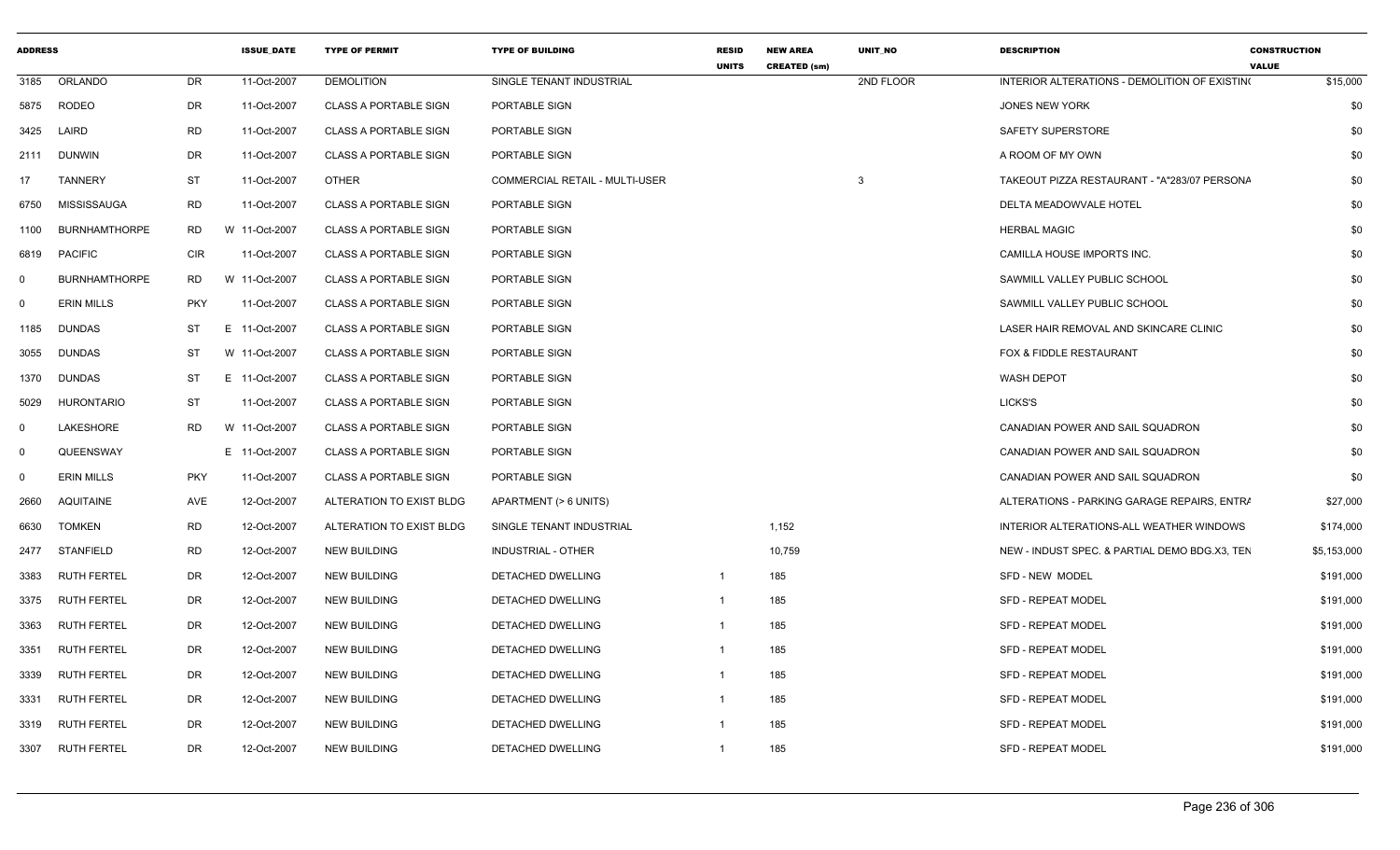| <b>ADDRESS</b> |                    |           | <b>ISSUE_DATE</b> | <b>TYPE OF PERMIT</b>    | <b>TYPE OF BUILDING</b>               | <b>RESID</b><br><b>UNITS</b> | <b>NEW AREA</b><br><b>CREATED (sm)</b> | UNIT_NO | <b>DESCRIPTION</b>                           | <b>CONSTRUCTION</b><br><b>VALUE</b> |
|----------------|--------------------|-----------|-------------------|--------------------------|---------------------------------------|------------------------------|----------------------------------------|---------|----------------------------------------------|-------------------------------------|
| 5428           | <b>BESTVIEW</b>    | WAY       | 12-Oct-2007       | <b>NEW BUILDING</b>      | DETACHED DWELLING                     | 1                            | 207                                    |         | <b>SFD - NEW MODEL</b>                       | \$217,000                           |
| 3352           | <b>CHIEF MBULU</b> | WAY       | 12-Oct-2007       | <b>NEW BUILDING</b>      | DETACHED DWELLING                     | 1                            | 185                                    |         | <b>SFD - REPEAT MODEL</b>                    | \$191,000                           |
| 3360           | <b>CHIEF MBULU</b> | WAY       | 12-Oct-2007       | <b>NEW BUILDING</b>      | DETACHED DWELLING                     | -1                           | 185                                    |         | <b>SFD - REPEAT MODEL</b>                    | \$191,000                           |
| 3364           | <b>CHIEF MBULU</b> | WAY       | 12-Oct-2007       | <b>NEW BUILDING</b>      | DETACHED DWELLING                     | 1                            | 185                                    |         | <b>SFD - REPEAT MODEL</b>                    | \$191,000                           |
| 5312           | LONGFORD           | DR        | 12-Oct-2007       | <b>NEW BUILDING</b>      | DETACHED DWELLING                     | 1                            | 280                                    |         | <b>SFD - REPEAT MODEL</b>                    | \$289,000                           |
| 5308           | <b>LONGFORD</b>    | DR        | 12-Oct-2007       | <b>NEW BUILDING</b>      | DETACHED DWELLING                     |                              | 284                                    |         | <b>SFD - REPEAT MODEL</b>                    | \$293,000                           |
| 858            | TENTH              | ST        | 12-Oct-2007       | ADDITION AND ALTER       | DETACHED DWELLING                     |                              | 211                                    |         | ADDITION/ALTERATIONS - 2 STOREY ADD, FRONT P | \$232,000                           |
| 3221           | PAUL HENDERSON     | DR        | 12-Oct-2007       | <b>NEW BUILDING</b>      | DETACHED DWELLING                     |                              | 228                                    |         | <b>SFD - NEW MODEL</b>                       | \$235,000                           |
| 4052           | <b>HICKORY</b>     | DR        | 12-Oct-2007       | <b>INGROUND POOL</b>     | DETACHED DWELLING                     |                              |                                        |         |                                              | \$0                                 |
| 3279           | <b>LENWORTH</b>    | DR        | 12-Oct-2007       | ALTERATION TO EXIST BLDG | MULTI-TENANT INDUSTRIAL               |                              |                                        | $C-1$   | ALTERATIONS - SPRAY BOOTH, CAMERON COMPRE    | \$21,000                            |
| 1195           | <b>DUNDAS</b>      | <b>ST</b> | E 12-Oct-2007     | <b>FASCIA SIGN</b>       | <b>COMMERCIAL RETAIL - MULTI-USER</b> |                              |                                        |         | (3) FASCIA SIGN - AMMA RESTUARNT             | \$9,000                             |
| 3314           | <b>RUTH FERTEL</b> | DR.       | 12-Oct-2007       | <b>NEW BUILDING</b>      | DETACHED DWELLING                     | $\mathbf 1$                  | 214                                    |         | <b>SFD - REPEAT MODEL</b>                    | \$221,000                           |
| 3311           | <b>TACC</b>        | DR        | 12-Oct-2007       | <b>NEW BUILDING</b>      | DETACHED DWELLING                     | 1                            | 305                                    |         | <b>SFD - REPEAT MODEL</b>                    | \$314,000                           |
| 3806           | MAYLA              | <b>DR</b> | 12-Oct-2007       | <b>NEW BUILDING</b>      | DETACHED DWELLING                     | 1                            | 256                                    |         | <b>SFD - REPEAT MODEL</b>                    | \$264,000                           |
| 3810           | MAYLA              | DR        | 12-Oct-2007       | <b>NEW BUILDING</b>      | DETACHED DWELLING                     | $\mathbf 1$                  | 246                                    |         | SFD - REPEAT MODEL                           | \$254,000                           |
| 3814           | MAYLA              | DR        | 12-Oct-2007       | <b>NEW BUILDING</b>      | <b>DETACHED DWELLING</b>              | 1                            | 288                                    |         | <b>SFD - REPEAT MODEL</b>                    | \$296,000                           |
| 3826           | MAYLA              | <b>DR</b> | 12-Oct-2007       | <b>NEW BUILDING</b>      | DETACHED DWELLING                     |                              | 246                                    |         | SFD - REPEAT MODEL                           | \$254,000                           |
| 3827           | MAYLA              | DR        | 12-Oct-2007       | <b>NEW BUILDING</b>      | DETACHED DWELLING                     | 1                            | 246                                    |         | <b>SFD - REPEAT MODEL</b>                    | \$254,000                           |
| 3823           | MAYLA              | DR        | 12-Oct-2007       | <b>NEW BUILDING</b>      | <b>DETACHED DWELLING</b>              | $\mathbf 1$                  | 293                                    |         | <b>SFD - REPEAT MODEL</b>                    | \$301,000                           |
| 3819           | MAYLA              | DR        | 12-Oct-2007       | <b>NEW BUILDING</b>      | DETACHED DWELLING                     | $\mathbf 1$                  | 246                                    |         | <b>SFD - REPEAT MODEL</b>                    | \$254,000                           |
| 3776           | <b>JANICE</b>      | DR        | 12-Oct-2007       | <b>NEW BUILDING</b>      | DETACHED DWELLING                     |                              | 256                                    |         | <b>SFD - REPEAT MODEL</b>                    | \$264,000                           |
| 3780           | <b>JANICE</b>      | DR        | 12-Oct-2007       | <b>NEW BUILDING</b>      | DETACHED DWELLING                     |                              | 288                                    |         | <b>SFD - REPEAT MODEL</b>                    | \$296,000                           |
| 3792           | <b>JANICE</b>      | <b>DR</b> | 12-Oct-2007       | <b>NEW BUILDING</b>      | DETACHED DWELLING                     |                              | 288                                    |         | <b>SFD - REPEAT MODEL</b>                    | \$296,000                           |
| 3796           | <b>JANICE</b>      | DR        | 12-Oct-2007       | <b>NEW BUILDING</b>      | DETACHED DWELLING                     |                              | 246                                    |         | <b>SFD - REPEAT MODEL</b>                    | \$254,000                           |
| 3461           | <b>PLACID</b>      | PL        | 12-Oct-2007       | <b>NEW BUILDING</b>      | DETACHED DWELLING                     | -1                           | 246                                    |         | SFD - REPEAT MODEL                           | \$254,000                           |
| 3457           | <b>PLACID</b>      | PL        | 12-Oct-2007       | <b>NEW BUILDING</b>      | DETACHED DWELLING                     | -1                           | 293                                    |         | <b>SFD - REPEAT MODEL</b>                    | \$301,000                           |
| 3453           | <b>PLACID</b>      | PL        | 12-Oct-2007       | <b>NEW BUILDING</b>      | DETACHED DWELLING                     | 1                            | 246                                    |         | <b>SFD - REPEAT MODEL</b>                    | \$254,000                           |
| 3449           | <b>PLACID</b>      | PL        | 12-Oct-2007       | <b>NEW BUILDING</b>      | <b>DETACHED DWELLING</b>              | 1                            | 246                                    |         | <b>SFD - REPEAT MODEL</b>                    | \$254,000                           |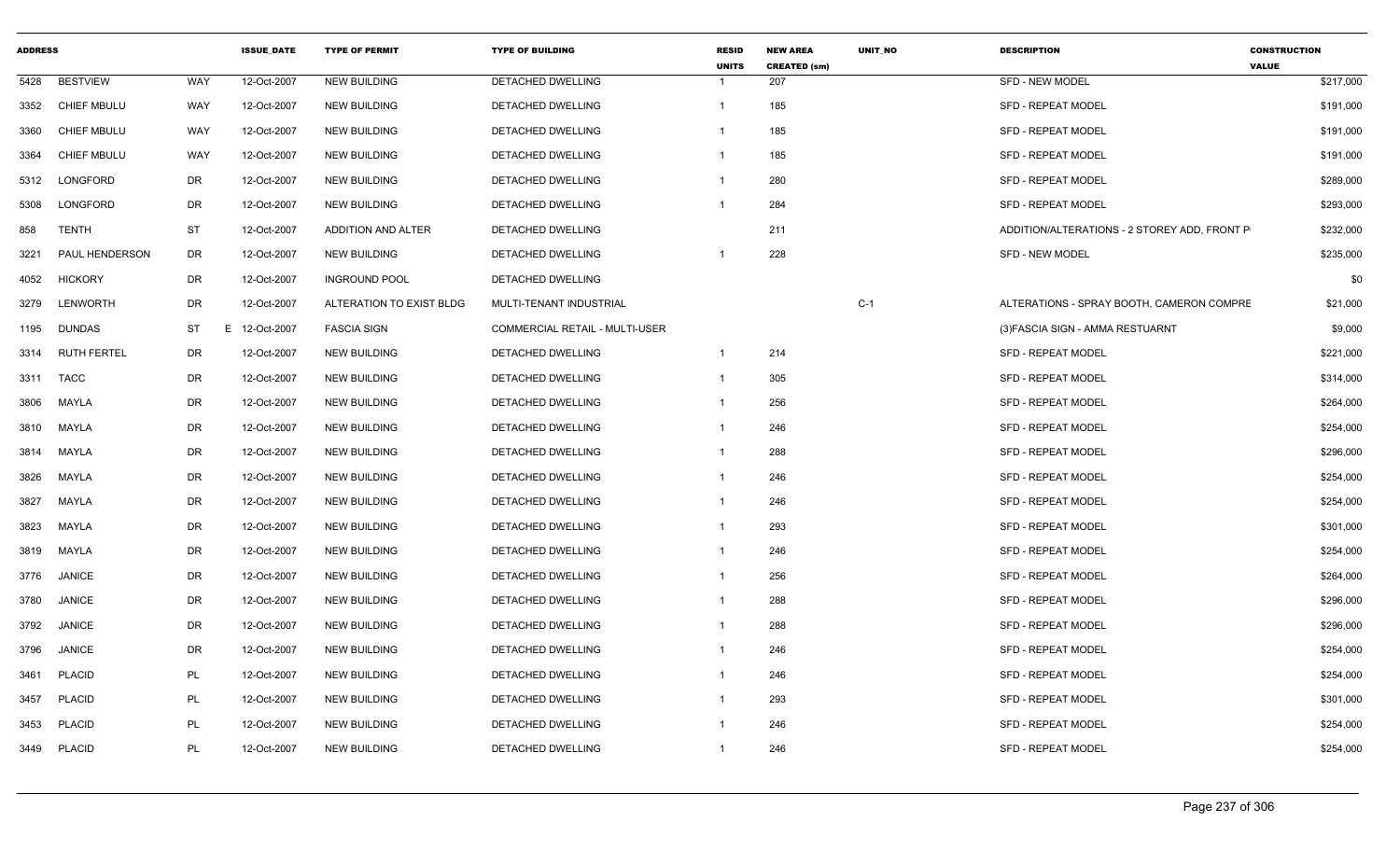| <b>ADDRESS</b> |                         |            | <b>ISSUE DATE</b> | <b>TYPE OF PERMIT</b>        | <b>TYPE OF BUILDING</b>        | <b>RESID</b><br><b>UNITS</b> | <b>NEW AREA</b><br><b>CREATED (sm)</b> | <b>UNIT NO</b> | <b>DESCRIPTION</b>                             | <b>CONSTRUCTION</b><br><b>VALUE</b> |
|----------------|-------------------------|------------|-------------------|------------------------------|--------------------------------|------------------------------|----------------------------------------|----------------|------------------------------------------------|-------------------------------------|
| 3445           | <b>PLACID</b>           | PL         | 12-Oct-2007       | <b>NEW BUILDING</b>          | <b>DETACHED DWELLING</b>       |                              | 293                                    |                | <b>SFD - REPEAT MODEL</b>                      | \$301,000                           |
| 3441           | <b>PLACID</b>           | PL         | 12-Oct-2007       | <b>NEW BUILDING</b>          | DETACHED DWELLING              |                              | 288                                    |                | <b>SFD - REPEAT MODEL</b>                      | \$296,000                           |
| 3426           | <b>PLACID</b>           | PL         | 12-Oct-2007       | <b>NEW BUILDING</b>          | DETACHED DWELLING              |                              | 256                                    |                | <b>SFD - REPEAT MODEL</b>                      | \$264,000                           |
| 3436           | <b>PLACID</b>           | PL         | 12-Oct-2007       | <b>NEW BUILDING</b>          | <b>DETACHED DWELLING</b>       |                              | 256                                    |                | <b>SFD - REPEAT MODEL</b>                      | \$264,000                           |
| 3454           | <b>PLACID</b>           | PL         | 12-Oct-2007       | <b>NEW BUILDING</b>          | DETACHED DWELLING              | $\mathbf 1$                  | 288                                    |                | <b>SFD - REPEAT MODEL</b>                      | \$296,000                           |
| 3462           | <b>PLACID</b>           | PL         | 12-Oct-2007       | <b>NEW BUILDING</b>          | DETACHED DWELLING              | -1                           | 247                                    |                | <b>SFD - REPEAT MODEL</b>                      | \$254,000                           |
| 3466           | <b>PLACID</b>           | PL         | 12-Oct-2007       | <b>NEW BUILDING</b>          | DETACHED DWELLING              | $\mathbf 1$                  | 288                                    |                | <b>SFD - REPEAT MODEL</b>                      | \$296,000                           |
| 3470           | <b>PLACID</b>           | PL         | 12-Oct-2007       | <b>NEW BUILDING</b>          | DETACHED DWELLING              | -1                           | 293                                    |                | <b>SFD - REPEAT MODEL</b>                      | \$301,000                           |
| 3474           | <b>PLACID</b>           | PL         | 12-Oct-2007       | <b>NEW BUILDING</b>          | DETACHED DWELLING              | -1                           | 246                                    |                | <b>SFD - REPEAT MODEL</b>                      | \$254,000                           |
| 3490           | <b>PLACID</b>           | <b>PL</b>  | 12-Oct-2007       | <b>NEW BUILDING</b>          | DETACHED DWELLING              |                              | 207                                    |                | SFD - REPEAT MODEL                             | \$213,000                           |
| 5296           | LONGFORD                | DR         | 12-Oct-2007       | <b>NEW BUILDING</b>          | DETACHED DWELLING              |                              | 246                                    |                | <b>SFD - REPEAT MODEL</b>                      | \$254,000                           |
| 375            | PENDANT                 | DR         | 12-Oct-2007       | <b>SPRINKLERS</b>            | MULTI-TENANT INDUSTRIAL        |                              |                                        | $1 - 2$        | FIRE ONLY-SPRINKLERS                           | \$25,000                            |
| 2281           | NORTH SHERIDAN          | WAY        | 12-Oct-2007       | ALTERATION TO EXIST BLDG     | MULTI-TENANT INDUSTRIAL        |                              |                                        | 2-FLR, CORRIDR | INTERIOR ALTERATIONS-AECL                      | \$15,000                            |
| 167            | <b>INDIAN VALLEY</b>    | TR         | 12-Oct-2007       | <b>NEW BUILDING</b>          | DETACHED DWELLING              |                              | 468                                    |                | <b>SFD - CUSTOM</b>                            | \$528,000                           |
| 6295           | <b>NORTHAM</b>          | DR         | 12-Oct-2007       | ALTERATION TO EXIST BLDG     | MULTI-TENANT INDUSTRIAL        |                              |                                        | $11 - 13$      | OFFICE & WAREHOUSE                             | \$209,000                           |
| 4180           | <b>SLADEVIEW</b>        | CRES       | 12-Oct-2007       | ALTERATION TO EXIST BLDG     | <b>INDUSTRIAL - OTHER</b>      |                              |                                        | $\overline{a}$ | WAREHOUSE/DISTRIBUTION FACILITY                | \$627,000                           |
| 6045           | MAVIS                   | <b>RD</b>  | 12-Oct-2007       | ALTERATION TO EXIST BLDG     | COMMERCIAL RETAIL - MULTI-USER |                              | 183                                    | 6              | INTERIOR ALTERATIONS - PEOPLE'S JEWELLERS      | \$28,000                            |
| 28             | <b>PINEWOOD</b>         | <b>TR</b>  | 12-Oct-2007       | ADDITION AND ALTER           | DETACHED DWELLING              |                              | 282                                    |                | ADD/ALT-2ND FLR, 2 STY ADD AT REAR & FRONT, RI | \$388,000                           |
| 279            | <b>DONNELLY</b>         | DR         | 12-Oct-2007       | <b>NEW BUILDING</b>          | DETACHED DWELLING              |                              | 427                                    |                | <b>SFD - CUSTOM</b>                            | \$560,000                           |
| 5755           | <b>COOPERS</b>          | AVE        | 12-Oct-2007       | ALTERATION TO EXIST BLDG     | SINGLE TENANT INDUSTRIAL       |                              | 474                                    |                | <b>INTERIOR ALTERATIONS</b>                    | \$137,000                           |
| 32             | ARCH                    | <b>RD</b>  | 12-Oct-2007       | <b>DEMOLITION</b>            | DETACHED DWELLING              | -1                           |                                        |                | <b>DEMOLITION - SFD</b>                        | \$10,000                            |
| 1192           | CANTERBURY              | <b>RD</b>  | 12-Oct-2007       | <b>DEMOLITION</b>            | <b>DETACHED DWELLING</b>       |                              |                                        |                | <b>DEMOLITION - SFD</b>                        | \$10,000                            |
| 975            | CENTRAL                 | <b>PKY</b> | W 12-Oct-2007     | <b>DEMOLITION</b>            | <b>CITY</b>                    |                              |                                        |                | DEMOLITION - BUS CANOPY & BOILER BUILDING      | \$20,000                            |
| 1324           | <b>LORNE PARK</b>       | <b>RD</b>  | 12-Oct-2007       | TENTS/AIR SUPPORT STRUC      | SCHOOL - SECONDARY             |                              |                                        |                | TENT-TEMPORARY, OCT 19-21/07 (40x60)(1)        | \$1,000                             |
| 1620           | ORR                     | <b>RD</b>  | 12-Oct-2007       | <b>SPRINKLERS</b>            | <b>CITY</b>                    |                              | 43                                     |                | FIRE ONLY- SPRINKLER SYSTEM                    | \$0                                 |
| $\Omega$       | <b>ERIN MILLS</b>       | <b>PKY</b> | 12-Oct-2007       | <b>CLASS A PORTABLE SIGN</b> | PORTABLE SIGN                  |                              |                                        |                | PRAISE CATHEDRAL WORSHIP CENTRE                | \$0                                 |
| 4098           | <b>GARNETWOOD CHASE</b> |            | 12-Oct-2007       | <b>REVISIONS</b>             | DETACHED DWELLING              |                              |                                        |                | <b>HVAC REVISION</b>                           | \$0                                 |
|                | 6465 MILLCREEK          | DR         | 12-Oct-2007       | <b>CLASS A PORTABLE SIGN</b> | PORTABLE SIGN                  |                              |                                        |                | <b>KELSEY'S</b>                                | \$0                                 |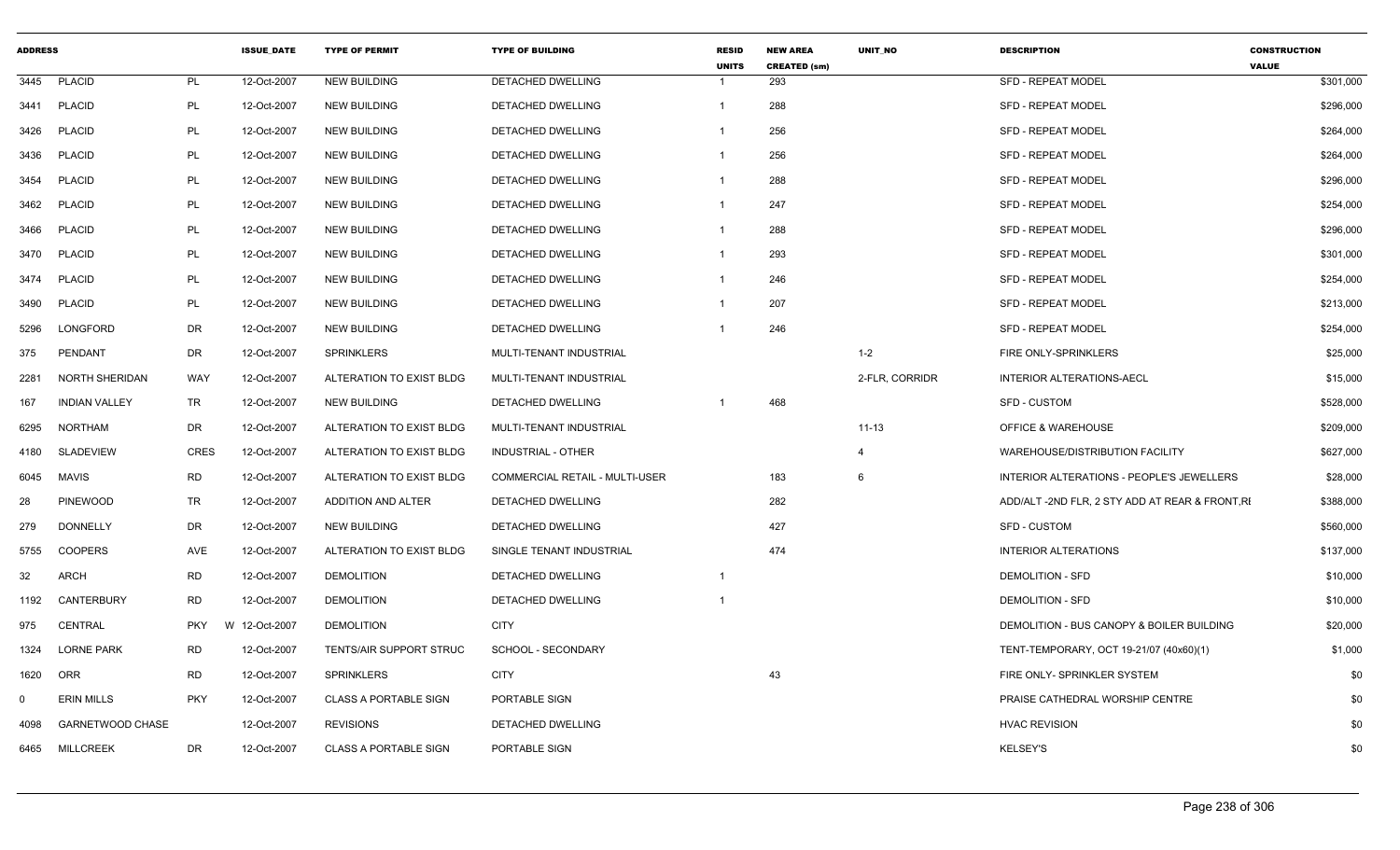| <b>ADDRESS</b> |                          |             | <b>ISSUE DATE</b> | <b>TYPE OF PERMIT</b>        | <b>TYPE OF BUILDING</b>               | <b>RESID</b><br><b>UNITS</b> | <b>NEW AREA</b><br><b>CREATED (sm)</b> | UNIT_NO        | <b>DESCRIPTION</b>                      | <b>CONSTRUCTION</b><br><b>VALUE</b> |
|----------------|--------------------------|-------------|-------------------|------------------------------|---------------------------------------|------------------------------|----------------------------------------|----------------|-----------------------------------------|-------------------------------------|
| 1575           | <b>CLARKSON</b>          | RD.         | N 12-Oct-2007     | <b>CLASS A PORTABLE SIGN</b> | PORTABLE SIGN                         |                              |                                        |                | <b>SCISSOR TALK</b>                     | \$0                                 |
| 731            | <b>CENTRAL</b>           | <b>PKY</b>  | W 12-Oct-2007     | <b>CLASS A PORTABLE SIGN</b> | PORTABLE SIGN                         |                              |                                        |                | ARBY'S                                  | \$0                                 |
| 550            | <b>MATHESON</b>          | <b>BLVD</b> | W 12-Oct-2007     | <b>CLASS A PORTABLE SIGN</b> | PORTABLE SIGN                         |                              |                                        |                | PACE CREDIT UNION                       | \$0                                 |
| 3300           | <b>MAVIS</b>             | <b>RD</b>   | 12-Oct-2007       | <b>CLASS A PORTABLE SIGN</b> | PORTABLE SIGN                         |                              |                                        |                | ADRIA AUTO BODY                         | \$0                                 |
| 1230           | <b>EGLINTON</b>          | AVE         | W 12-Oct-2007     | <b>CLASS A PORTABLE SIGN</b> | PORTABLE SIGN                         |                              |                                        |                | FLOWERS UNLIMITED (TEMAG CANADA INC)    | \$0                                 |
| 6415           | <b>ERIN MILLS</b>        | <b>PKY</b>  | 12-Oct-2007       | <b>CLASS A PORTABLE SIGN</b> | PORTABLE SIGN                         |                              |                                        |                | <b>CAZ'S FISH &amp; CHIPS</b>           | \$0                                 |
| $\mathbf 0$    | <b>TRUSCOTT</b>          | DR          | 12-Oct-2007       | <b>CLASS A PORTABLE SIGN</b> | PORTABLE SIGN                         |                              |                                        |                | <b>BFM (CLARKSON) ENTERPRISES</b>       | \$0                                 |
| $\mathbf 0$    | <b>WINSTON CHURCHILL</b> | <b>BLVD</b> | 12-Oct-2007       | <b>CLASS A PORTABLE SIGN</b> | <b>PORTABLE SIGN</b>                  |                              |                                        |                | COMMUNITY SERVICES - MEADOWVALE THEATRE | \$0                                 |
| $\mathbf 0$    | <b>ERIN MILLS</b>        | <b>PKY</b>  | 12-Oct-2007       | <b>CLASS A PORTABLE SIGN</b> | PORTABLE SIGN                         |                              |                                        |                | COMMUNITY SERVICES - MEADOWVALE THEATRE | \$0                                 |
| $\Omega$       | <b>GOREWAY</b>           | DR          | 12-Oct-2007       | <b>CLASS A PORTABLE SIGN</b> | PORTABLE SIGN                         |                              |                                        |                | COMMUNITY SERVICES - SOUTH COMMON CC    | \$0                                 |
| 3599           | WOLFEDALE                | RD          | 12-Oct-2007       | <b>CLASS A PORTABLE SIGN</b> | PORTABLE SIGN                         |                              |                                        |                | LAIDLAW EDUCATION SERVICES              | \$0                                 |
| 310            | <b>COURTNEYPARK</b>      | DR.         | E 12-Oct-2007     | <b>CLASS A PORTABLE SIGN</b> | <b>PORTABLE SIGN</b>                  |                              |                                        |                | <b>VIBRANT POWER INC.</b>               | \$0                                 |
| 3221           | <b>DERRY</b>             | <b>RD</b>   | W 12-Oct-2007     | <b>CLASS A PORTABLE SIGN</b> | PORTABLE SIGN                         |                              |                                        |                | PACE FITNESS                            | \$0                                 |
| 390            | <b>SILVERTHORNE</b>      | <b>CRES</b> | 15-Oct-2007       | ADDITION TO EXIST BLDG       | DETACHED DWELLING                     |                              |                                        |                | ADDITION-ELEVATOR                       | \$10,000                            |
| 5770           | <b>HURONTARIO</b>        | <b>ST</b>   | 15-Oct-2007       | ALTERATION TO EXIST BLDG     | <b>COMMERCIAL - OTHER</b>             |                              |                                        | 104            | <b>OFFICES</b>                          | \$125,000                           |
| 2985           | <b>DREW</b>              | <b>RD</b>   | 15-Oct-2007       | ALTERATION TO EXIST BLDG     | MULTI-TENANT INDUSTRIAL               |                              | 95                                     | 221            | <b>OFFICE</b>                           | \$27,000                            |
| 1684           | <b>KENTCHESTER</b>       | <b>PL</b>   | 15-Oct-2007       | ALTERATION TO EXIST BLDG     | DETACHED DWELLING                     |                              |                                        |                | ALTERATIONS-BASEMENT WALKOUT            | \$10,000                            |
| 7313           | <b>GOLDEN MEADOW</b>     | <b>CRT</b>  | 15-Oct-2007       | <b>NEW BUILDING</b>          | DETACHED DWELLING                     | 1                            | 185                                    |                | SFD - NEW MODEL                         | \$191,000                           |
| 7551           | <b>SAINT BARBARA</b>     | <b>BLVD</b> | 15-Oct-2007       | <b>NEW BUILDING</b>          | DETACHED DWELLING                     |                              | 276                                    |                | SFD - NEW MODEL                         | \$284,000                           |
| 2583           | OAK ROW                  | <b>CRES</b> | 15-Oct-2007       | ALTERATION TO EXIST BLDG     | DETACHED DWELLING                     |                              |                                        |                | <b>INTERIOR ALTERATIONS</b>             | \$10,000                            |
| 1224           | DUNDAS                   | ST          | W 15-Oct-2007     | <b>FASCIA SIGN</b>           | COMMERCIAL OFFICE - MULTI-USER        |                              |                                        | 101            | (2) FASCIA SIGNS - RBC                  | \$10,000                            |
| 30             | <b>EGLINTON</b>          | AVE         | W 15-Oct-2007     | <b>OTHER</b>                 | COMMERCIAL OFFICE - MULTI-USER        |                              |                                        |                | FIRE ONLY - FIRE SUPRESSION SYSTEM      | \$15,000                            |
| 2915           | <b>ARGENTIA</b>          | <b>RD</b>   | 15-Oct-2007       | ALTERATION TO EXIST BLDG     | MULTI-TENANT INDUSTRIAL               |                              | 472                                    | $\overline{4}$ | STORAGE & DISTRIBUTION                  | \$136,000                           |
| 2885           | ARGENTIA                 | <b>RD</b>   | 15-Oct-2007       | ALTERATION TO EXIST BLDG     | MULTI-TENANT INDUSTRIAL               |                              | 336                                    | $\overline{2}$ | <b>STORAGE WAREHOUSE</b>                | \$97,000                            |
| 5985           | <b>RODEO</b>             | DR          | 15-Oct-2007       | <b>FASCIA SIGN</b>           | <b>COMMERCIAL RETAIL - MULTI-USER</b> |                              |                                        | 31             | (2) FASCIA SIGNS - BCBG MAXAZRIA        | \$17,000                            |
| 1329           | <b>WHITEOAKS</b>         | AVE         | 15-Oct-2007       | <b>OTHER</b>                 | DETACHED DWELLING                     |                              |                                        |                | <b>ADDITION-DECK</b>                    | \$10,000                            |
| 2021           | <b>DUNDAS</b>            | <b>ST</b>   | W 15-Oct-2007     | <b>OTHER</b>                 | SCHOOL - SECONDARY                    |                              |                                        |                | FIRE ONLY - FIRE SUPPRESSION            | \$15,000                            |
| 1739           | <b>DUNDAS</b>            | ST          | E 15-Oct-2007     | <b>DEMOLITION</b>            | COMMERCIAL - OTHER                    |                              |                                        |                | DEMOLITION - 1 STY COMMERCIAL BUILDING  | \$15,000                            |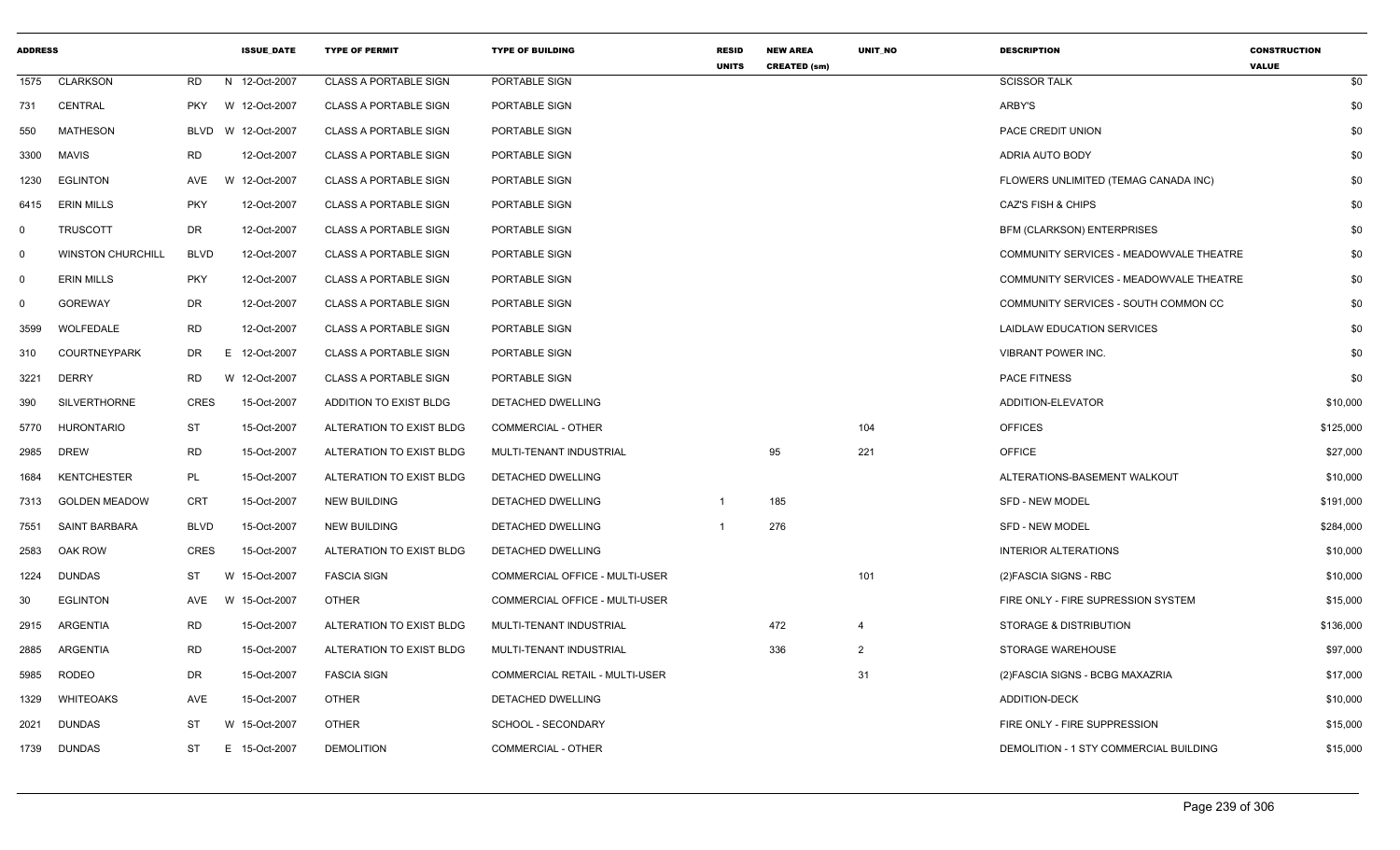| <b>ADDRESS</b> |                      |             | <b>ISSUE DATE</b> | <b>TYPE OF PERMIT</b>          | <b>TYPE OF BUILDING</b>        | <b>RESID</b><br><b>UNITS</b> | <b>NEW AREA</b><br><b>CREATED (sm)</b> | UNIT_NO        | <b>DESCRIPTION</b>                          | <b>CONSTRUCTION</b><br><b>VALUE</b> |
|----------------|----------------------|-------------|-------------------|--------------------------------|--------------------------------|------------------------------|----------------------------------------|----------------|---------------------------------------------|-------------------------------------|
| 7220           | <b>PACIFIC</b>       | CIR         | 15-Oct-2007       | <b>CLASS A PORTABLE SIGN</b>   | PORTABLE SIGN                  |                              |                                        |                | FLORA SEDA INTERNATIONAL INC.               | \$0                                 |
| 25             | <b>WATLINE</b>       | AVE         | 15-Oct-2007       | <b>CLASS A PORTABLE SIGN</b>   | PORTABLE SIGN                  |                              |                                        |                | TAX DOLLAR INC.                             | \$0                                 |
| 6990           | <b>CREDITVIEW</b>    | <b>RD</b>   | 16-Oct-2007       | <b>REVISIONS</b>               | MULTI-TENANT INDUSTRIAL        |                              |                                        | $\overline{2}$ | <b>HVAC REVISION</b>                        | \$0                                 |
| 7198           | <b>AIRPORT</b>       | <b>RD</b>   | 16-Oct-2007       | ALTERATION TO EXIST BLDG       | <b>COMMERCIAL - OTHER</b>      |                              |                                        |                | <b>RETAIL</b>                               | \$40,000                            |
| 4910           | <b>TOMKEN</b>        | <b>RD</b>   | 16-Oct-2007       | ALTERATION TO EXIST BLDG       | COMMERCIAL RETAIL - MULTI-USER |                              |                                        | $1 - 2$        | <b>RESTAURANT</b>                           | \$80,000                            |
| 2885           | ARGENTIA             | <b>RD</b>   | 16-Oct-2007       | ALTERATION TO EXIST BLDG       | MULTI-TENANT INDUSTRIAL        |                              | 336                                    | 3              | MANUFACTURING/WAREHOUSE/DISTRIBUTION FAC    | \$97,000                            |
| 2905           | ARGENTIA             | <b>RD</b>   | 16-Oct-2007       | ALTERATION TO EXIST BLDG       | MULTI-TENANT INDUSTRIAL        |                              | 473                                    | 3              | STORAGE WAREHOUSE                           | \$136,000                           |
| 3508           | <b>STEEPLE CHASE</b> | <b>CRES</b> | 16-Oct-2007       | <b>NEW BUILDING</b>            | DETACHED DWELLING              | -1                           | 290                                    |                | <b>SFD - REPEAT MODEL</b>                   | \$301,000                           |
| 5336           | CHURCHILL MEADOWS    | <b>BLVD</b> | 16-Oct-2007       | <b>NEW BUILDING</b>            | DETACHED DWELLING              | -1                           | 289                                    |                | <b>SFD - NEW MODEL</b>                      | \$300,000                           |
| 4170           | <b>SLADEVIEW</b>     | <b>CRES</b> | 16-Oct-2007       | ALTERATION TO EXIST BLDG       | INDUSTRIAL - OTHER             |                              |                                        | $\overline{7}$ | WAREHOUSE/DISTRIBUTION FACILITY             | \$485,000                           |
| 5394           | <b>FRESHWATER</b>    | DR          | 16-Oct-2007       | <b>NEW BUILDING</b>            | <b>DETACHED DWELLING</b>       | -1                           | 294                                    |                | <b>SFD - REPEAT MODEL</b>                   | \$303,000                           |
| 3387           | <b>ESCADA</b>        | DR          | 16-Oct-2007       | <b>NEW BUILDING</b>            | DETACHED DWELLING              | -1                           | 252                                    |                | <b>SFD - REPEAT MODEL</b>                   | \$259,000                           |
| 434            | PANHELLENIC          | DR          | 16-Oct-2007       | <b>NEW BUILDING</b>            | <b>DETACHED DWELLING</b>       | $\mathbf 1$                  | 212                                    |                | <b>SFD - NEW MODEL</b>                      | \$218,000                           |
| 306            | PANHELLENIC          | DR          | 16-Oct-2007       | <b>NEW BUILDING</b>            | DETACHED DWELLING              | -1                           | 212                                    |                | <b>SFD - REPEAT MODEL</b>                   | \$218,000                           |
| 7268           | <b>BARBARA ANN</b>   | <b>CRT</b>  | 16-Oct-2007       | <b>NEW BUILDING</b>            | <b>DETACHED DWELLING</b>       | $\mathbf{1}$                 | 215                                    |                | <b>SFD - REPEAT MODEL</b>                   | \$221,000                           |
| 7270           | <b>GOLDEN MEADOW</b> | CRT         | 16-Oct-2007       | <b>NEW BUILDING</b>            | DETACHED DWELLING              | -1                           | 215                                    |                | <b>SFD - REPEAT MODEL</b>                   | \$221,000                           |
| 7598           | <b>SAINT BARBARA</b> | <b>BLVD</b> | 16-Oct-2007       | <b>NEW BUILDING</b>            | <b>DETACHED DWELLING</b>       | $\mathbf{1}$                 | 212                                    |                | <b>SFD - REPEAT MODEL</b>                   | \$218,000                           |
| 7563           | SAINT BARBARA        | <b>BLVD</b> | 16-Oct-2007       | <b>NEW BUILDING</b>            | <b>DETACHED DWELLING</b>       | $\mathbf{1}$                 | 215                                    |                | <b>SFD - REPEAT MODEL</b>                   | \$221,000                           |
| 425            | <b>MEADOWRIDGE</b>   | CRT         | 16-Oct-2007       | <b>NEW BUILDING</b>            | DETACHED DWELLING              | $\mathbf 1$                  | 212                                    |                | <b>SFD - REPEAT MODEL</b>                   | \$218,000                           |
| 7300           | <b>BARBARA ANN</b>   | <b>CRT</b>  | 16-Oct-2007       | <b>NEW BUILDING</b>            | DETACHED DWELLING              | -1                           | 276                                    |                | <b>SFD - REPEAT MODEL</b>                   | \$284,000                           |
| 7272           | <b>BARBARA ANN</b>   | <b>CRT</b>  | 16-Oct-2007       | <b>NEW BUILDING</b>            | <b>DETACHED DWELLING</b>       | $\mathbf 1$                  | 276                                    |                | <b>SFD - REPEAT MODEL</b>                   | \$284,000                           |
| 7302           | <b>GOLDEN MEADOW</b> | CRT         | 16-Oct-2007       | <b>NEW BUILDING</b>            | <b>DETACHED DWELLING</b>       | $\mathbf{1}$                 | 276                                    |                | <b>SFD - REPEAT MODEL</b>                   | \$284,000                           |
| 7269           | <b>SAINT BARBARA</b> | <b>BLVD</b> | 16-Oct-2007       | <b>NEW BUILDING</b>            | <b>DETACHED DWELLING</b>       | $\mathbf{1}$                 | 276                                    |                | <b>SFD - REPEAT MODEL</b>                   | \$284,000                           |
| 7275           | <b>BARBARA ANN</b>   | <b>CRT</b>  | 16-Oct-2007       | <b>NEW BUILDING</b>            | DETACHED DWELLING              | -1                           | 276                                    |                | <b>SFD - REPEAT MODEL</b>                   | \$284,000                           |
| 3643           | <b>CAWTHRA</b>       | <b>RD</b>   | 16-Oct-2007       | ALTERATION TO EXIST BLDG       | COMMERCIAL OFFICE - MULTI-USER |                              |                                        | 16             | INTERIOR ALTERATIONS - BANK OF MONTREAL     | \$15,000                            |
| 3450           | <b>RIDGEWAY</b>      | DR          | 16-Oct-2007       | ALTERATION TO EXIST BLDG       | MULTI-TENANT INDUSTRIAL        |                              | 382                                    | $\overline{1}$ | BUSINESS OFFICE WITH ACCESSORY STORAGE      | \$110,000                           |
| 5750           | <b>EXPLORER</b>      | DR          | 16-Oct-2007       | ELECTROMAG LOCK DEVICE         | <b>INDUSTRIAL - OTHER</b>      |                              |                                        | 4-5 FLR        | FIRE ONLY - MAGLOCKS (6) (2)4-FLR, (4)5-FLR | \$20,000                            |
| 1901           | MINNESOTA            | <b>CRT</b>  | 16-Oct-2007       | <b>TENTS/AIR SUPPORT STRUC</b> | SINGLE TENANT INDUSTRIAL       |                              |                                        |                | TENT-TEMPORARY, OCT 18-19/2007, 1-40x80     | \$2,000                             |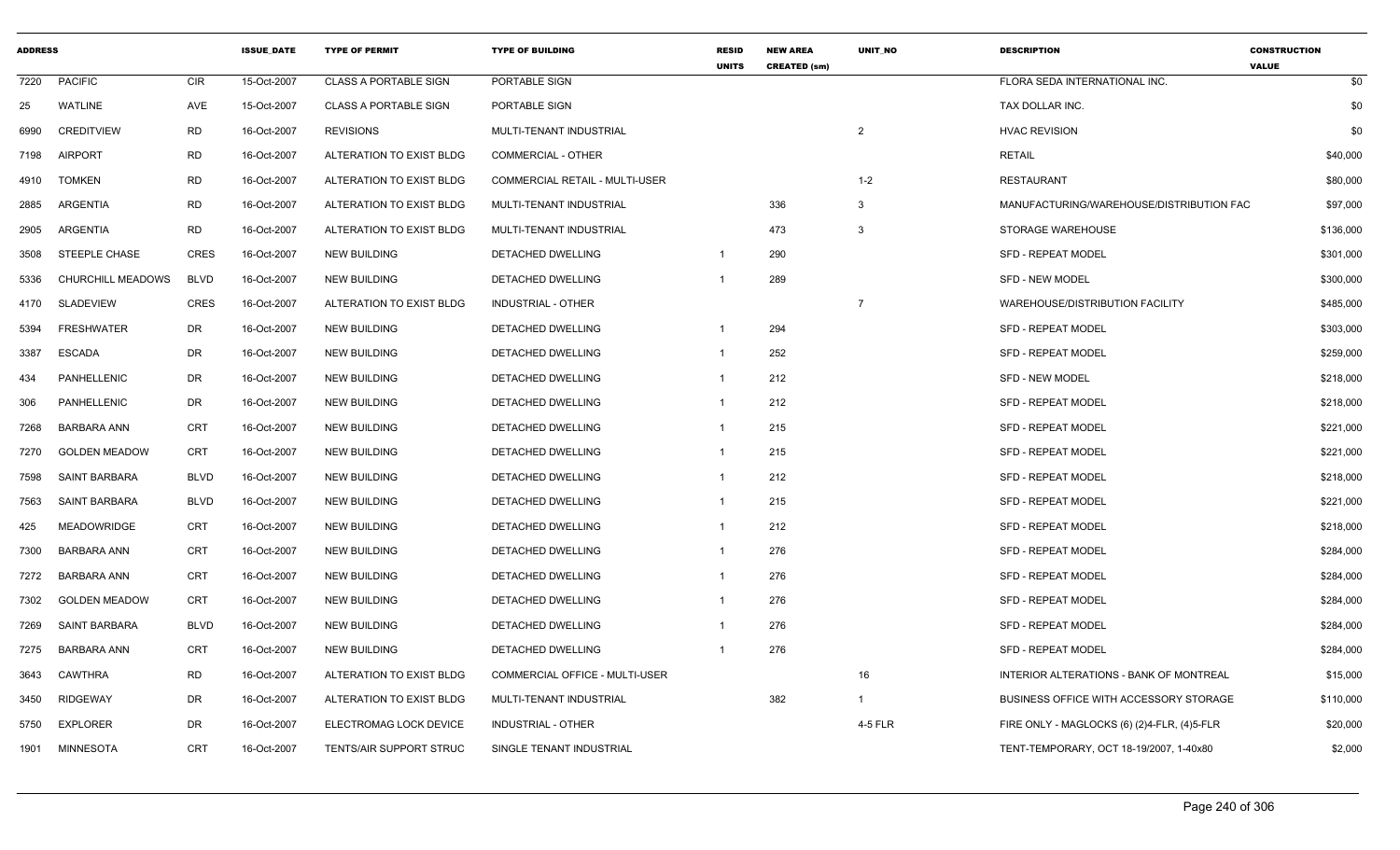| <b>ADDRESS</b> |                        |             |   | <b>ISSUE DATE</b> | <b>TYPE OF PERMIT</b>        | <b>TYPE OF BUILDING</b>        | <b>RESID</b><br><b>UNITS</b> | <b>NEW AREA</b><br><b>CREATED (sm)</b> | UNIT_NO | <b>DESCRIPTION</b>                       | <b>CONSTRUCTION</b><br><b>VALUE</b> |
|----------------|------------------------|-------------|---|-------------------|------------------------------|--------------------------------|------------------------------|----------------------------------------|---------|------------------------------------------|-------------------------------------|
| 5801           | <b>TENTH LINE WEST</b> |             |   | 16-Oct-2007       | FIRE DAMAGE REPAIR           | STREET ROW DWELLING            |                              |                                        | $1 - 2$ | FIRE DAMAGE REPAIR                       | \$20,000                            |
| 1370           | DUNDAS                 | ST          |   | E 16-Oct-2007     | <b>CLASS A PORTABLE SIGN</b> | PORTABLE SIGN                  |                              |                                        |         | EAST COAST CHEQUE CASHING                | \$0                                 |
| 6400           | <b>MILLCREEK</b>       | <b>DR</b>   |   | 16-Oct-2007       | <b>CLASS A PORTABLE SIGN</b> | PORTABLE SIGN                  |                              |                                        |         | <b>JBS HOME IMPROVEMENTS</b>             | \$0                                 |
| 3100           | RIDGEWAY               | <b>DR</b>   |   | 16-Oct-2007       | <b>CLASS A PORTABLE SIGN</b> | PORTABLE SIGN                  |                              |                                        |         | <b>COMPUTER MASTER</b>                   | \$0                                 |
| $\mathbf 0$    | <b>TENTH LINE WEST</b> |             |   | 16-Oct-2007       | <b>CLASS A PORTABLE SIGN</b> | PORTABLE SIGN                  |                              |                                        |         | COMMUNITY SERVICES - MISSISSAUGA TRANSIT | \$0                                 |
| $\mathbf 0$    | <b>LISGAR</b>          | DR          |   | 16-Oct-2007       | <b>CLASS A PORTABLE SIGN</b> | PORTABLE SIGN                  |                              |                                        |         | COMMUNITY SERVICES - MISSISSAUGA TRANSIT | \$0                                 |
| $\mathbf 0$    | <b>TRELAWNY</b>        | <b>CIR</b>  |   | 16-Oct-2007       | <b>CLASS A PORTABLE SIGN</b> | PORTABLE SIGN                  |                              |                                        |         | COMMUNITY SERVICES - MISSISSAUGA TRANSIT | \$0                                 |
| $\mathbf 0$    | <b>DERRY</b>           | RD          |   | W 16-Oct-2007     | <b>CLASS A PORTABLE SIGN</b> | PORTABLE SIGN                  |                              |                                        |         | COMMUNITY SERVICES - MISSISSAUGA TRANSIT | \$0                                 |
| $\mathbf 0$    | <b>ERIN MILLS</b>      | <b>PKY</b>  |   | 16-Oct-2007       | <b>CLASS A PORTABLE SIGN</b> | PORTABLE SIGN                  |                              |                                        |         | COMMUNITY SERVICES - SOUTH COMMON CC     | \$0                                 |
| $\mathbf 0$    | <b>ERIN MILLS</b>      | <b>PKY</b>  |   | 16-Oct-2007       | <b>CLASS A PORTABLE SIGN</b> | PORTABLE SIGN                  |                              |                                        |         | COMMUNITY SERVICES - SOUTH COMMON CC     | \$0                                 |
| 1650           | DUNDAS                 | ST          | E | 16-Oct-2007       | <b>CLASS A PORTABLE SIGN</b> | PORTABLE SIGN                  |                              |                                        |         | FOUR SEASONS SPA                         | \$0                                 |
| 7330           | GOREWAY                | DR          |   | 16-Oct-2007       | <b>CLASS A PORTABLE SIGN</b> | PORTABLE SIGN                  |                              |                                        |         | MALTON MEDICAL GROUP                     | \$0                                 |
| 5965           | <b>DIXIE</b>           | <b>RD</b>   |   | 16-Oct-2007       | <b>CLASS A PORTABLE SIGN</b> | PORTABLE SIGN                  |                              |                                        |         | <b>SUNCOR ENERGY</b>                     | \$0                                 |
| 1077           | <b>NORTH SERVICE</b>   | <b>RD</b>   |   | 16-Oct-2007       | <b>CLASS A PORTABLE SIGN</b> | PORTABLE SIGN                  |                              |                                        |         | TD CANADA TRUST                          | \$0                                 |
| 2455           | MOTORWAY               | <b>BLVD</b> |   | 16-Oct-2007       | <b>CLASS A PORTABLE SIGN</b> | PORTABLE SIGN                  |                              |                                        |         | ERIN MILLS VOLVO                         | \$0                                 |
| 1077           | <b>NORTH SERVICE</b>   | RD          |   | 16-Oct-2007       | <b>CLASS A PORTABLE SIGN</b> | PORTABLE SIGN                  |                              |                                        |         | TD CANADA TRUST                          | \$0                                 |
| $\mathbf 0$    | <b>DUNDAS</b>          | ST          |   | W 16-Oct-2007     | <b>CLASS A PORTABLE SIGN</b> | PORTABLE SIGN                  |                              |                                        |         | <b>REGION OF PEEL</b>                    | \$0                                 |
| $\mathbf 0$    | <b>CONFEDERATION</b>   | <b>PKY</b>  |   | 16-Oct-2007       | <b>CLASS A PORTABLE SIGN</b> | PORTABLE SIGN                  |                              |                                        |         | <b>REGION OF PEEL</b>                    | \$0                                 |
| 6970           | LISGAR                 | DR          |   | 16-Oct-2007       | <b>CLASS A PORTABLE SIGN</b> | PORTABLE SIGN                  |                              |                                        |         | DR. HENEIN DENTAL                        | \$0                                 |
| 6970           | LISGAR                 | DR          |   | 16-Oct-2007       | <b>CLASS A PORTABLE SIGN</b> | PORTABLE SIGN                  |                              |                                        |         | DR. HENEIN DENTAL OFFICE                 | \$0                                 |
| 6920           | <b>MILLCREEK</b>       | DR          |   | 16-Oct-2007       | <b>CLASS A PORTABLE SIGN</b> | PORTABLE SIGN                  |                              |                                        |         | PLAY & LEARN CHILDREN'S CENTRE           | \$0                                 |
| 5700           | <b>MAVIS</b>           | <b>RD</b>   |   | 16-Oct-2007       | <b>CLASS A PORTABLE SIGN</b> | PORTABLE SIGN                  |                              |                                        |         | <b>SUNSET TAN</b>                        | \$0                                 |
| 5170           | <b>DIXIE</b>           | <b>RD</b>   |   | 16-Oct-2007       | <b>CLASS A PORTABLE SIGN</b> | PORTABLE SIGN                  |                              |                                        |         | CANADIAN ART WHOLESALERS (MISS)          | \$0                                 |
| 3235           | DUNDAS                 | ST          |   | W 16-Oct-2007     | <b>CLASS A PORTABLE SIGN</b> | PORTABLE SIGN                  |                              |                                        |         | THE SHOE COMPANY                         | \$0                                 |
| 1135           | CENTRAL                | <b>PKY</b>  |   | W 16-Oct-2007     | <b>CLASS A PORTABLE SIGN</b> | PORTABLE SIGN                  |                              |                                        |         | SOMMERVILLE MANOR SCHOOL                 | \$0                                 |
| 2385           | <b>BURNHAMTHORPE</b>   | RD          |   | W 17-Oct-2007     | <b>REVISIONS</b>             | COMMERCIAL RETAIL - MULTI-USER |                              |                                        | 9       | KITCHEN EXHAUST REVISION                 | \$30,000                            |
| 6500           | <b>TOMKEN</b>          | <b>RD</b>   |   | 17-Oct-2007       | ALTERATION TO EXIST BLDG     | SINGLE TENANT INDUSTRIAL       |                              |                                        |         | INTERIOR ALTERATIONS - SPEC-SUITE        | \$15,000                            |
|                | 3512 STEEPLE CHASE     | <b>CRES</b> |   | 17-Oct-2007       | <b>NEW BUILDING</b>          | DETACHED DWELLING              | $\mathbf{1}$                 | 322                                    |         | SFD - REPEAT MODEL                       | \$331,000                           |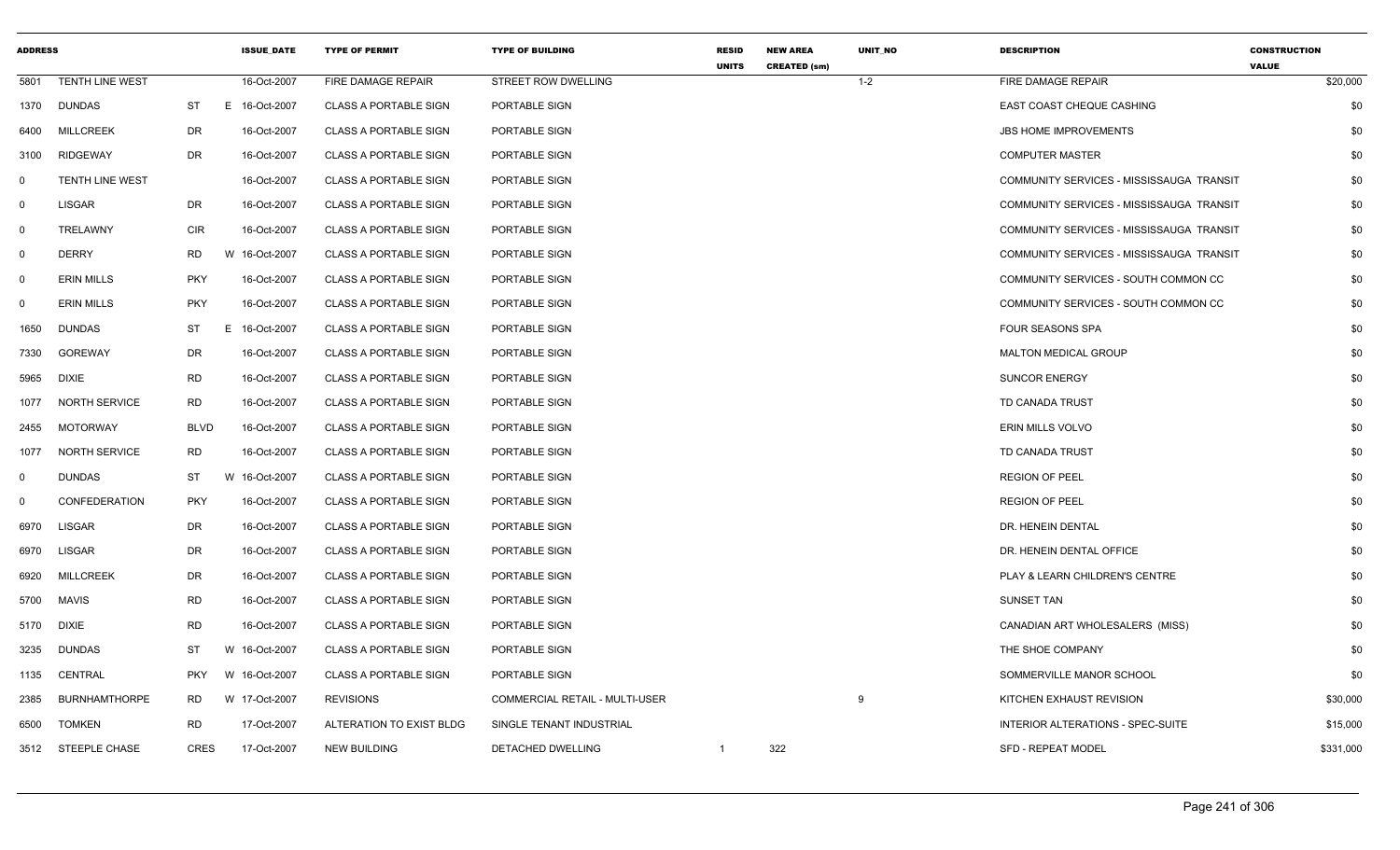| <b>ADDRESS</b> |                          |             | <b>ISSUE DATE</b> | <b>TYPE OF PERMIT</b>    | <b>TYPE OF BUILDING</b>  | <b>RESID</b><br><b>UNITS</b> | <b>NEW AREA</b><br><b>CREATED (sm)</b> | UNIT_NO | <b>DESCRIPTION</b>                          | <b>CONSTRUCTION</b><br><b>VALUE</b> |
|----------------|--------------------------|-------------|-------------------|--------------------------|--------------------------|------------------------------|----------------------------------------|---------|---------------------------------------------|-------------------------------------|
| 3409           | <b>ESCADA</b>            | <b>DR</b>   | 17-Oct-2007       | <b>NEW BUILDING</b>      | DETACHED DWELLING        | -1                           | 385                                    |         | <b>SFD - REPEAT MODEL</b>                   | \$500,000                           |
| 3431           | <b>TRILOGY</b>           | TR          | 17-Oct-2007       | <b>NEW BUILDING</b>      | DETACHED DWELLING        | $\overline{1}$               | 389                                    |         | <b>SFD - REPEAT MODEL</b>                   | \$506,000                           |
| 3811           | <b>JANICE</b>            | <b>DR</b>   | 17-Oct-2007       | <b>NEW BUILDING</b>      | DETACHED DWELLING        | -1                           | 285                                    |         | <b>SFD - NEW MODEL</b>                      | \$293,000                           |
| 3807           | <b>JANICE</b>            | DR          | 17-Oct-2007       | <b>NEW BUILDING</b>      | DETACHED DWELLING        | $\overline{1}$               | 285                                    |         | SFD - REPEAT MODEL                          | \$293,000                           |
| 3795           | <b>JANICE</b>            | DR          | 17-Oct-2007       | <b>NEW BUILDING</b>      | DETACHED DWELLING        | -1                           | 285                                    |         | SFD - REPEAT MODEL                          | \$293,000                           |
| 3791           | <b>JANICE</b>            | DR          | 17-Oct-2007       | <b>NEW BUILDING</b>      | DETACHED DWELLING        | $\overline{1}$               | 285                                    |         | <b>SFD - REPEAT MODEL</b>                   | \$293,000                           |
| 5304           | <b>CHURCHILL MEADOWS</b> | <b>BLVD</b> | 17-Oct-2007       | <b>NEW BUILDING</b>      | <b>DETACHED DWELLING</b> | -1                           | 285                                    |         | <b>SFD - REPEAT MODEL</b>                   | \$293,000                           |
| 5320           | CHURCHILL MEADOWS        | <b>BLVD</b> | 17-Oct-2007       | <b>NEW BUILDING</b>      | DETACHED DWELLING        | $\mathbf 1$                  | 285                                    |         | SFD - REPEAT MODEL                          | \$293,000                           |
| 5324           | CHURCHILL MEADOWS        | <b>BLVD</b> | 17-Oct-2007       | <b>NEW BUILDING</b>      | DETACHED DWELLING        | $\mathbf{1}$                 | 285                                    |         | <b>SFD - REPEAT MODEL</b>                   | \$293,000                           |
| 422            | PANHELLENIC              | DR          | 17-Oct-2007       | <b>NEW BUILDING</b>      | DETACHED DWELLING        | $\mathbf{1}$                 | 253                                    |         | <b>SFD - NEW MODEL</b>                      | \$261,000                           |
| 7304           | <b>GOLDEN MEADOW</b>     | CRT         | 17-Oct-2007       | <b>NEW BUILDING</b>      | DETACHED DWELLING        | -1                           | 253                                    |         | <b>SFD - REPEAT MODEL</b>                   | \$261,000                           |
| 7288           | <b>GOLDEN MEADOW</b>     | <b>CRT</b>  | 17-Oct-2007       | <b>NEW BUILDING</b>      | DETACHED DWELLING        | $\mathbf 1$                  | 253                                    |         | <b>SFD - REPEAT MODEL</b>                   | \$261,000                           |
| 7274           | <b>GOLDEN MEADOW</b>     | <b>CRT</b>  | 17-Oct-2007       | <b>NEW BUILDING</b>      | DETACHED DWELLING        | -1                           | 252                                    |         | <b>SFD - REPEAT MODEL</b>                   | \$260,000                           |
| 7590           | <b>SAINT BARBARA</b>     | <b>BLVD</b> | 17-Oct-2007       | <b>NEW BUILDING</b>      | DETACHED DWELLING        | $\mathbf{1}$                 | 253                                    |         | <b>SFD - REPEAT MODEL</b>                   | \$261,000                           |
| 7570           | <b>SAINT BARBARA</b>     | <b>BLVD</b> | 17-Oct-2007       | <b>NEW BUILDING</b>      | DETACHED DWELLING        | -1                           | 252                                    |         | <b>SFD - REPEAT MODEL</b>                   | \$260,000                           |
| 7276           | <b>BARBARA ANN</b>       | <b>CRT</b>  | 17-Oct-2007       | <b>NEW BUILDING</b>      | DETACHED DWELLING        |                              | 265                                    |         | SFD - NEW MODEL                             | \$272,000                           |
| 2349           | PYRAMID                  | <b>CRES</b> | 17-Oct-2007       | <b>INGROUND POOL</b>     | DETACHED DWELLING        |                              |                                        |         |                                             | \$0                                 |
| 7281           | SAINT BARBARA            | <b>BLVD</b> | 17-Oct-2007       | <b>NEW BUILDING</b>      | DETACHED DWELLING        | -1                           | 215                                    |         | <b>SFD - REPEAT MODEL</b>                   | \$221,000                           |
| 7314           | SAINT BARBARA            | <b>BLVD</b> | 17-Oct-2007       | <b>NEW BUILDING</b>      | DETACHED DWELLING        | $\mathbf{1}$                 | 212                                    |         | <b>SFD - REPEAT MODEL</b>                   | \$218,000                           |
| 7270           | <b>SAINT BARBARA</b>     | <b>BLVD</b> | 17-Oct-2007       | <b>NEW BUILDING</b>      | DETACHED DWELLING        | -1                           | 215                                    |         | SFD - REPEAT MODEL                          | \$221,000                           |
| 7267           | <b>BARBARA ANN</b>       | <b>CRT</b>  | 17-Oct-2007       | <b>NEW BUILDING</b>      | DETACHED DWELLING        | $\mathbf{1}$                 | 212                                    |         | SFD - REPEAT MODEL                          | \$218,000                           |
| 7269           | <b>GOLDEN MEADOW</b>     | <b>CRT</b>  | 17-Oct-2007       | <b>NEW BUILDING</b>      | DETACHED DWELLING        | $\overline{1}$               | 212                                    |         | <b>SFD - REPEAT MODEL</b>                   | \$218,000                           |
| 433            | PANHELLENIC              | DR          | 17-Oct-2007       | <b>NEW BUILDING</b>      | DETACHED DWELLING        | $\overline{1}$               | 215                                    |         | SFD - REPEAT MODEL                          | \$221,000                           |
| 408            | <b>MEADOWRIDGE</b>       | <b>CRT</b>  | 17-Oct-2007       | <b>NEW BUILDING</b>      | DETACHED DWELLING        | -1                           | 212                                    |         | <b>SFD - REPEAT MODEL</b>                   | \$218,000                           |
| 409            | PANHELLENIC              | DR          | 17-Oct-2007       | <b>NEW BUILDING</b>      | DETACHED DWELLING        | $\overline{1}$               | 212                                    |         | <b>SFD - REPEAT MODEL</b>                   | \$218,000                           |
| 437            | <b>MEADOWRIDGE</b>       | <b>CRT</b>  | 17-Oct-2007       | <b>NEW BUILDING</b>      | DETACHED DWELLING        | $\overline{1}$               | 276                                    |         | SFD - REPEAT MODEL                          | \$284,000                           |
| 5424           | <b>BESTVIEW</b>          | WAY         | 17-Oct-2007       | <b>NEW BUILDING</b>      | DETACHED DWELLING        | $\overline{1}$               | 216                                    |         | SFD - REPEAT MODEL                          | \$205,000                           |
| 2200           | <b>EGLINTON</b>          | AVE         | W 17-Oct-2007     | ALTERATION TO EXIST BLDG | PUBLIC - OTHER           |                              |                                        | 2-4 FLR | INTERIOR ALTERATIONS-CREDIT VALLEY HOSPITAL | \$50,000                            |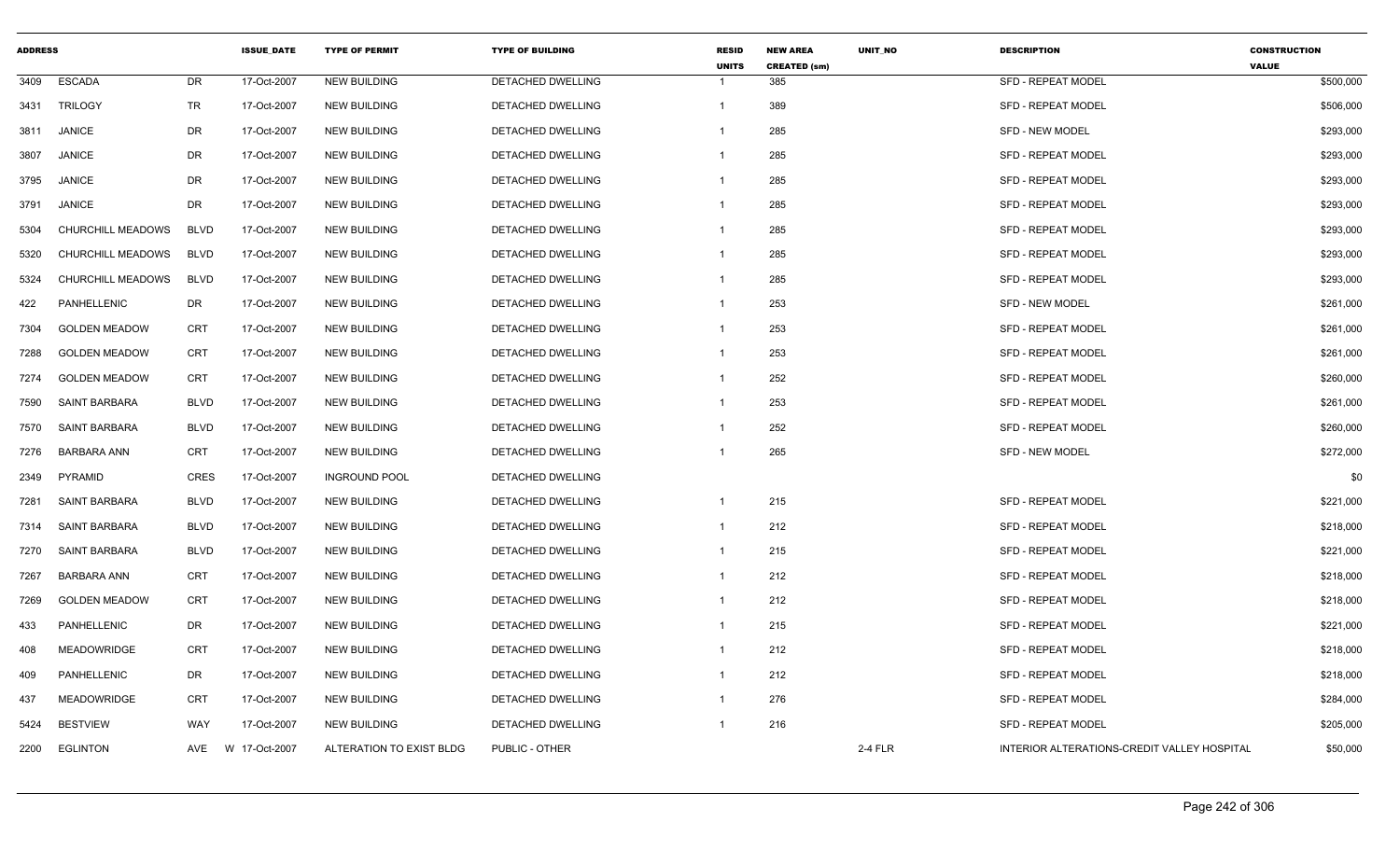| <b>ADDRESS</b> |                      |             | <b>ISSUE DATE</b> | <b>TYPE OF PERMIT</b>        | <b>TYPE OF BUILDING</b>               | <b>RESID</b><br><b>UNITS</b> | <b>NEW AREA</b><br><b>CREATED (sm)</b> | UNIT_NO        | <b>DESCRIPTION</b>                            | <b>CONSTRUCTION</b><br><b>VALUE</b> |
|----------------|----------------------|-------------|-------------------|------------------------------|---------------------------------------|------------------------------|----------------------------------------|----------------|-----------------------------------------------|-------------------------------------|
| 100            | <b>CITY CENTRE</b>   | DR          | 17-Oct-2007       | ALTERATION TO EXIST BLDG     | <b>COMMERCIAL RETAIL - MULTI-USER</b> |                              | 197                                    | 2-719          | <b>INTERIOR ALTERATIONS - STEPPS</b>          | \$30,000                            |
| 2273           | DUNDAS               | ST          | W 17-Oct-2007     | <b>OTHER</b>                 | INDUSTRIAL - OTHER                    |                              |                                        |                | FIRE ONLY - FIRE SUPPRESSION SYSTEM           | \$15,000                            |
| 3021           | <b>ARGENTIA</b>      | <b>RD</b>   | 17-Oct-2007       | <b>CLASS A PORTABLE SIGN</b> | PORTABLE SIGN                         |                              |                                        |                | <b>ROGERS WIRELESS</b>                        | \$0                                 |
| 650            | <b>BLOOR</b>         | <b>ST</b>   | 17-Oct-2007       | <b>CLASS A PORTABLE SIGN</b> | PORTABLE SIGN                         |                              |                                        |                | <b>GOLD AND TIME JEWELLERY</b>                | \$0                                 |
| 3021           | ARGENTIA             | <b>RD</b>   | 17-Oct-2007       | <b>CLASS A PORTABLE SIGN</b> | PORTABLE SIGN                         |                              |                                        |                | <b>ROGERS WIRELESS</b>                        | \$0                                 |
| 1150           | <b>LORNE PARK</b>    | <b>RD</b>   | 17-Oct-2007       | <b>CLASS A PORTABLE SIGN</b> | PORTABLE SIGN                         |                              |                                        |                | DR. BRENDA TOMSON                             | \$0                                 |
| 199            | LAKESHORE            | <b>RD</b>   | E<br>17-Oct-2007  | <b>CLASS A PORTABLE SIGN</b> | PORTABLE SIGN                         |                              |                                        |                | <b>HOME DECOR FRAM</b>                        | \$0                                 |
| 7154           | <b>WHITE PINE</b>    | CRT         | 18-Oct-2007       | <b>OTHER</b>                 | <b>DETACHED DWELLING</b>              |                              |                                        |                | <b>ADDITION-DECK</b>                          | \$5,000                             |
| 2788           | TALLBERG             | <b>CRT</b>  | 18-Oct-2007       | ADDITION AND ALTER           | DETACHED DWELLING                     |                              | 128                                    |                | ADD/ALTER - 2-STOREY OVER EXIST, 1-STOREY WIT | \$115,000                           |
| 1113           | ALGONQUIN            | DR          | 18-Oct-2007       | <b>NEW BUILDING</b>          | DETACHED DWELLING                     | $\mathbf 1$                  | 476                                    |                | <b>SFD - CUSTOM</b>                           | \$624,000                           |
| 1549           | <b>GLENHILL</b>      | <b>CRES</b> | 18-Oct-2007       | <b>NEW BUILDING</b>          | DETACHED DWELLING                     | -1                           | 369                                    |                | <b>SFD - CUSTOM</b>                           | \$380,000                           |
| 3413           | WOLFEDALE            | <b>RD</b>   | 18-Oct-2007       | <b>IDENTIFICATION SIGN</b>   | MULTI-TENANT INDUSTRIAL               |                              |                                        |                | (1) GROUND SIGN - MULTI-TENANT                | \$10,000                            |
| 3339           | <b>TACC</b>          | DR          | 18-Oct-2007       | <b>NEW BUILDING</b>          | DETACHED DWELLING                     |                              | 295                                    |                | <b>SFD - REPEAT MODEL</b>                     | \$304,000                           |
| 2275           | SPEAKMAN             | DR          | 18-Oct-2007       | ALTERATION TO EXIST BLDG     | COMMERCIAL OFFICE - MULTI-USER        |                              |                                        | $\overline{2}$ | <b>OFFICE</b>                                 | \$52,000                            |
| 418            | PANHELLENIC          | DR          | 18-Oct-2007       | <b>NEW BUILDING</b>          | DETACHED DWELLING                     | 1                            | 219                                    |                | <b>SFD - NEW MODEL</b>                        | \$226,000                           |
| 402            | PANHELLENIC          | DR          | 18-Oct-2007       | <b>NEW BUILDING</b>          | DETACHED DWELLING                     | 1                            | 221                                    |                | <b>SFD - REPEAT MODEL</b>                     | \$227,000                           |
| 394            | <b>PANHELLENIC</b>   | DR          | 18-Oct-2007       | <b>NEW BUILDING</b>          | <b>DETACHED DWELLING</b>              | 1                            | 219                                    |                | <b>SFD - REPEAT MODEL</b>                     | \$226,000                           |
| 406            | PANHELLENIC          | DR          | 18-Oct-2007       | <b>NEW BUILDING</b>          | DETACHED DWELLING                     | $\mathbf{1}$                 | 252                                    |                | <b>SFD - REPEAT MODEL</b>                     | \$260,000                           |
| 398            | PANHELLENIC          | DR          | 18-Oct-2007       | <b>NEW BUILDING</b>          | DETACHED DWELLING                     | 1                            | 252                                    |                | SFD - REPEAT MODEL                            | \$260,000                           |
| 386            | PANHELLENIC          | DR          | 18-Oct-2007       | <b>NEW BUILDING</b>          | DETACHED DWELLING                     |                              | 353                                    |                | <b>SFD - REPEAT MODEL</b>                     | \$261,000                           |
| 346            | PANHELLENIC          | DR          | 18-Oct-2007       | <b>NEW BUILDING</b>          | DETACHED DWELLING                     | 1                            | 253                                    |                | <b>SFD - REPEAT MODEL</b>                     | \$261,000                           |
| 7276           | <b>GOLDEN MEADOW</b> | <b>CRT</b>  | 18-Oct-2007       | <b>NEW BUILDING</b>          | DETACHED DWELLING                     | $\mathbf{1}$                 | 253                                    |                | <b>SFD - REPEAT MODEL</b>                     | \$261,000                           |
| 7543           | SAINT BARBARA        | <b>BLVD</b> | 18-Oct-2007       | <b>NEW BUILDING</b>          | DETACHED DWELLING                     | 1                            | 253                                    |                | <b>SFD - REPEAT MODEL</b>                     | \$261,000                           |
| 338            | PANHELLENIC          | DR          | 18-Oct-2007       | <b>NEW BUILDING</b>          | DETACHED DWELLING                     | 1                            | 240                                    |                | <b>SFD - NEW MODEL</b>                        | \$247,000                           |
| 7316           | <b>GOLDEN MEADOW</b> | <b>CRT</b>  | 18-Oct-2007       | <b>NEW BUILDING</b>          | DETACHED DWELLING                     | 1                            | 240                                    |                | <b>SFD - REPEAT MODEL</b>                     | \$247,000                           |
| 7278           | <b>GOLDEN MEADOW</b> | CRT         | 18-Oct-2007       | <b>NEW BUILDING</b>          | <b>DETACHED DWELLING</b>              | 1                            | 240                                    |                | <b>SFD - REPEAT MODEL</b>                     | \$247,000                           |
| 366            | PANHELLENIC          | DR          | 18-Oct-2007       | <b>NEW BUILDING</b>          | DETACHED DWELLING                     | $\mathbf{1}$                 | 257                                    |                | <b>SFD - NEW MODEL</b>                        | \$264,000                           |
| 7050           | <b>BRAMALEA</b>      | <b>RD</b>   | 18-Oct-2007       | ALTERATION TO EXIST BLDG     | MULTI-TENANT INDUSTRIAL               |                              |                                        | 18             | <b>OFFICE</b>                                 | \$41,000                            |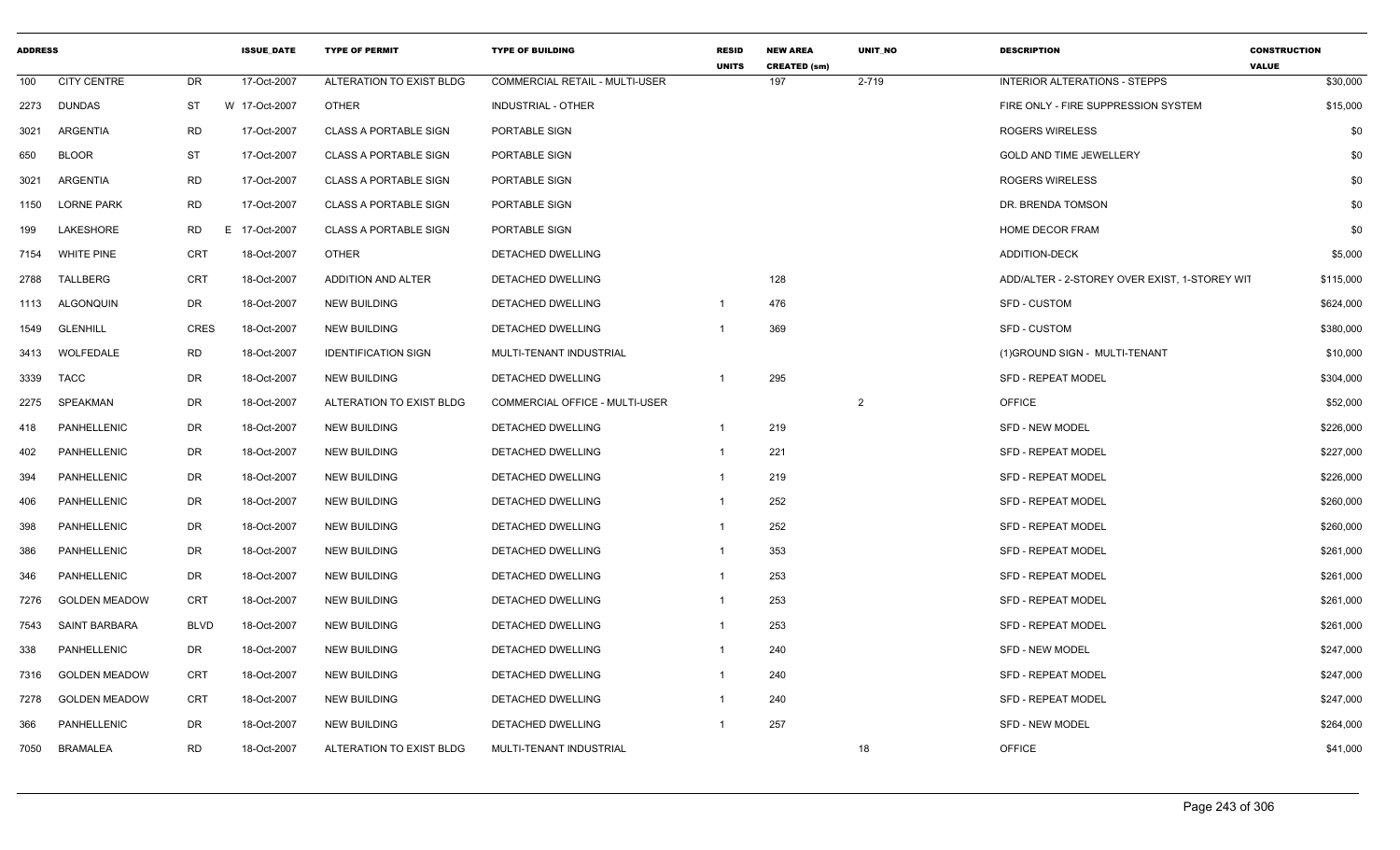| <b>ADDRESS</b> |                          |             | <b>ISSUE DATE</b> | <b>TYPE OF PERMIT</b>        | <b>TYPE OF BUILDING</b>               | <b>RESID</b><br><b>UNITS</b> | <b>NEW AREA</b><br><b>CREATED (sm)</b> | UNIT_NO | <b>DESCRIPTION</b>                            | <b>CONSTRUCTION</b><br><b>VALUE</b> |
|----------------|--------------------------|-------------|-------------------|------------------------------|---------------------------------------|------------------------------|----------------------------------------|---------|-----------------------------------------------|-------------------------------------|
| 1450           | <b>MEYERSIDE</b>         | DR          | 18-Oct-2007       | <b>FASCIA SIGN</b>           | COMMERCIAL OFFICE - MULTI-USER        |                              |                                        |         | (1) FASCIA SIGN - BDC                         | \$6,000                             |
| 7330           | SAINT BARBARA            | <b>BLVD</b> | 18-Oct-2007       | <b>NEW BUILDING</b>          | DETACHED DWELLING                     | $\overline{1}$               | 258                                    |         | <b>SFD - REPEAT MODEL</b>                     | \$266,000                           |
| 7306           | SAINT BARBARA            | BLVD        | 18-Oct-2007       | <b>NEW BUILDING</b>          | DETACHED DWELLING                     |                              | 257                                    |         | <b>SFD - REPEAT MODEL</b>                     | \$264,000                           |
|                | 7278 SAINT BARBARA       | BLVD        | 18-Oct-2007       | <b>NEW BUILDING</b>          | DETACHED DWELLING                     | $\overline{1}$               | 257                                    |         | <b>SFD - REPEAT MODEL</b>                     | \$264,000                           |
| 7322           | SAINT BARBARA            | <b>BLVD</b> | 18-Oct-2007       | <b>NEW BUILDING</b>          | DETACHED DWELLING                     | $\overline{1}$               | 201                                    |         | SFD - REPEAT MODEL                            | \$227,000                           |
| 7318           | SAINT BARBARA            | <b>BLVD</b> | 18-Oct-2007       | <b>NEW BUILDING</b>          | DETACHED DWELLING                     | $\overline{1}$               | 219                                    |         | <b>SFD - REPEAT MODEL</b>                     | \$226,000                           |
| 7317           | <b>GOLDEN MEADOW</b>     | CRT         | 18-Oct-2007       | <b>NEW BUILDING</b>          | DETACHED DWELLING                     | $\overline{1}$               | 219                                    |         | <b>SFD - REPEAT MODEL</b>                     | \$226,000                           |
| 428            | MEADOWRIDGE              | <b>CRT</b>  | 18-Oct-2007       | <b>NEW BUILDING</b>          | DETACHED DWELLING                     | $\overline{1}$               | 219                                    |         | <b>SFD - REPEAT MODEL</b>                     | \$226,000                           |
| 7310           | <b>SAINT BARBARA</b>     | <b>BLVD</b> | 18-Oct-2007       | NEW BUILDING                 | DETACHED DWELLING                     | $\overline{1}$               | 253                                    |         | SFD - REPEAT MODEL                            | \$261,000                           |
| 7321           | <b>GOLDEN MEADOW</b>     | <b>CRT</b>  | 18-Oct-2007       | <b>NEW BUILDING</b>          | DETACHED DWELLING                     | $\overline{1}$               | 233                                    |         | <b>SFD - REPEAT MODEL</b>                     | \$261,000                           |
| 425            | PANHELLENIC              | DR          | 18-Oct-2007       | <b>NEW BUILDING</b>          | <b>DETACHED DWELLING</b>              | $\overline{1}$               | 253                                    |         | <b>SFD - REPEAT MODEL</b>                     | \$261,000                           |
| 1577           | <b>GLENBURNIE</b>        | <b>RD</b>   | 18-Oct-2007       | <b>NEW BUILDING</b>          | DETACHED DWELLING                     |                              | 450                                    |         | SFD - CUSTOM                                  | \$614,000                           |
| 3899           | TRELAWNY                 | <b>CIR</b>  | 18-Oct-2007       | PYLON SIGN                   | COMMERCIAL RETAIL - MULTI-USER        |                              |                                        |         | (1) GROUND SIGN - MULTI TENANT                | \$22,000                            |
| 5750           | <b>EXPLORER</b>          | DR          | 18-Oct-2007       | ELECTROMAG LOCK DEVICE       | <b>INDUSTRIAL - OTHER</b>             |                              |                                        | 1-FLR   | FIRE ONLY - (1) MAGLOCK                       | \$2,000                             |
| 850            | MATHESON                 | BLVD        | 18-Oct-2007<br>W  | <b>NEW BUILDING</b>          | INDUSTRIAL - OTHER                    |                              |                                        |         | CONDITIONAL PERMIT - NEW INDUST SPEC, FOUND   | \$0                                 |
| 6880           | <b>FINANCIAL</b>         | DR          | 18-Oct-2007       | ALTERATION TO EXIST BLDG     | <b>COMMERCIAL OFFICE - MULTI-USER</b> |                              |                                        |         | TWO VAV BOXES AND DUCTWORK                    | \$5,000                             |
| $\Omega$       | <b>DERRY</b>             | RD          | W<br>18-Oct-2007  | CLASS A PORTABLE SIGN        | PORTABLE SIGN                         |                              |                                        |         | <b>REGION OF PEEL</b>                         | \$0                                 |
| $\Omega$       | <b>AIRPORT</b>           | <b>RD</b>   | 18-Oct-2007       | <b>CLASS A PORTABLE SIGN</b> | PORTABLE SIGN                         |                              |                                        |         | <b>REGION OF PEEL</b>                         | \$0                                 |
| 0              | <b>DIXIE</b>             | <b>RD</b>   | 18-Oct-2007       | <b>CLASS A PORTABLE SIGN</b> | PORTABLE SIGN                         |                              |                                        |         | <b>REGION OF PEEL</b>                         | \$0                                 |
| $\Omega$       | <b>MAVIS</b>             | <b>RD</b>   | 18-Oct-2007       | CLASS A PORTABLE SIGN        | PORTABLE SIGN                         |                              |                                        |         | <b>REGION OF PEEL</b>                         | \$0                                 |
| $\Omega$       | <b>BURNHAMTHORPE</b>     | RD          | 18-Oct-2007<br>E. | CLASS A PORTABLE SIGN        | PORTABLE SIGN                         |                              |                                        |         | <b>REGION OF PEEL</b>                         | \$0                                 |
| $\mathbf 0$    | <b>BRITANNIA</b>         | <b>RD</b>   | W 18-Oct-2007     | <b>CLASS A PORTABLE SIGN</b> | PORTABLE SIGN                         |                              |                                        |         | <b>REGION OF PEEL</b>                         | \$0                                 |
| $\mathbf 0$    | LAKESHORE                | <b>RD</b>   | E.<br>18-Oct-2007 | <b>CLASS A PORTABLE SIGN</b> | PORTABLE SIGN                         |                              |                                        |         | <b>REGION OF PEEL</b>                         | \$0                                 |
| $\mathbf 0$    | <b>BURNHAMTHORPE</b>     | <b>RD</b>   | W 18-Oct-2007     | <b>CLASS A PORTABLE SIGN</b> | PORTABLE SIGN                         |                              |                                        |         | <b>REGION OF PEEL</b>                         | \$0                                 |
| $\mathbf 0$    | <b>WINSTON CHURCHILL</b> | <b>BLVD</b> | 18-Oct-2007       | <b>CLASS A PORTABLE SIGN</b> | PORTABLE SIGN                         |                              |                                        |         | <b>REGION OF PEEL</b>                         | \$0                                 |
| 2207           | <b>BELFAST</b>           | CRES        | 18-Oct-2007       | OTHER                        | DETACHED DWELLING                     |                              |                                        |         | UPGRADE FROM 1/2" TO 3/4" WATER SERVICE INSII | \$5,000                             |
| $\Omega$       | <b>DUNDAS</b>            | ST          | 18-Oct-2007<br>W  | <b>CLASS A PORTABLE SIGN</b> | PORTABLE SIGN                         |                              |                                        |         | <b>REGION OF PEEL</b>                         | \$0                                 |
| $\Omega$       | <b>EGLINTON</b>          | AVE         | W 18-Oct-2007     | <b>CLASS A PORTABLE SIGN</b> | PORTABLE SIGN                         |                              |                                        |         | <b>REGION OF PEEL</b>                         | \$0                                 |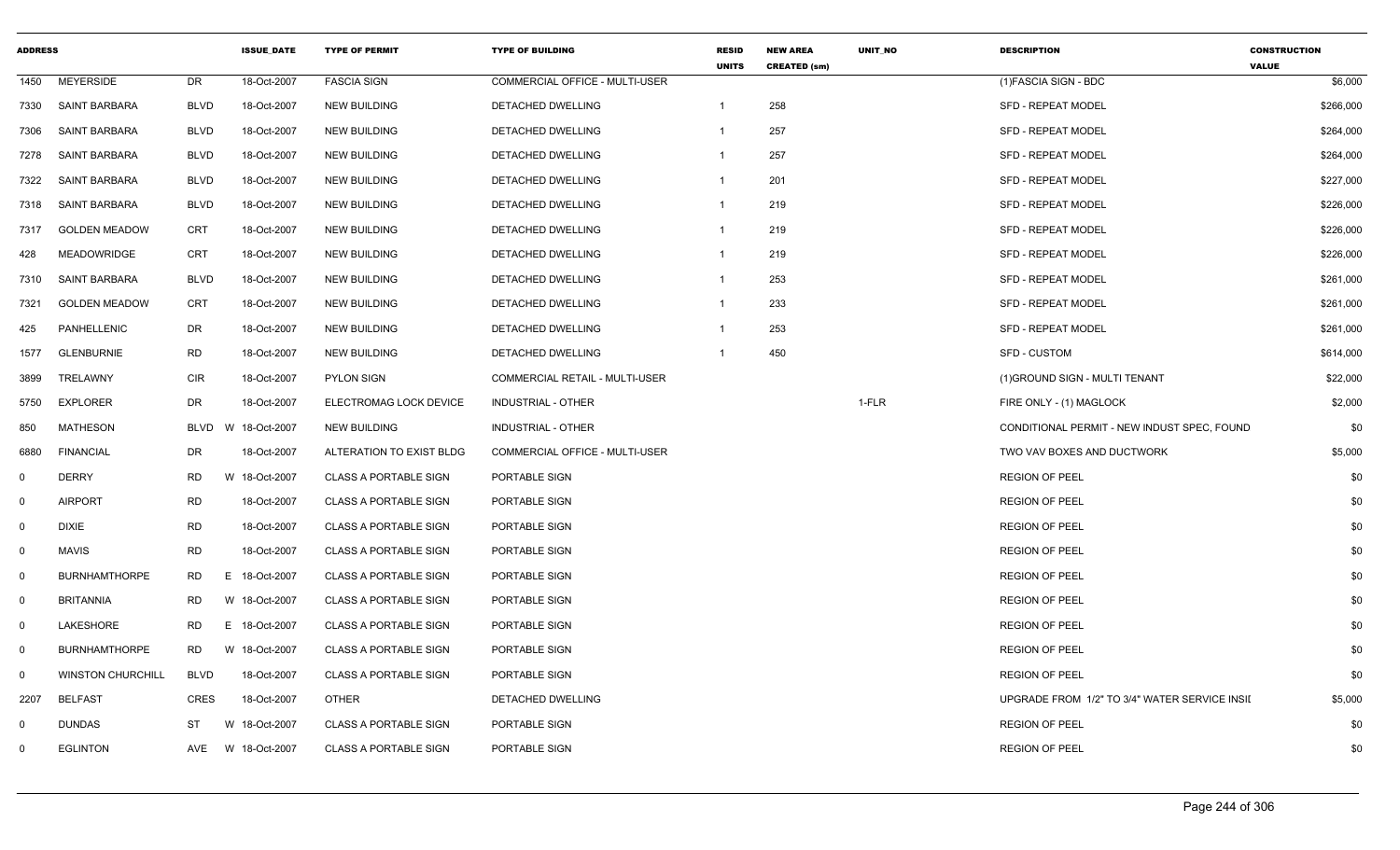| <b>ADDRESS</b> |                         |             | <b>ISSUE DATE</b> | <b>TYPE OF PERMIT</b>        | <b>TYPE OF BUILDING</b>               | <b>RESID</b><br><b>UNITS</b> | <b>NEW AREA</b><br><b>CREATED (sm)</b> | <b>UNIT NO</b> | <b>DESCRIPTION</b>                            | <b>CONSTRUCTION</b><br><b>VALUE</b> |
|----------------|-------------------------|-------------|-------------------|------------------------------|---------------------------------------|------------------------------|----------------------------------------|----------------|-----------------------------------------------|-------------------------------------|
| $\Omega$       | <b>BURNHAMTHORPE</b>    | <b>RD</b>   | W 18-Oct-2007     | <b>CLASS A PORTABLE SIGN</b> | PORTABLE SIGN                         |                              |                                        |                | <b>REGION OF PEEL</b>                         | \$0                                 |
| 1411           | <b>COURTNEYPARK</b>     | DR          | E 18-Oct-2007     | <b>CLASS A PORTABLE SIGN</b> | PORTABLE SIGN                         |                              |                                        |                | TRY HARD INDUSTRIAL SUPPLY                    | \$0                                 |
| 5715           | <b>COOPERS</b>          | <b>AVE</b>  | 18-Oct-2007       | <b>CLASS A PORTABLE SIGN</b> | PORTABLE SIGN                         |                              |                                        |                | PASTA INTERNATIONAL                           | \$0                                 |
| 3560           | <b>ERINDALE STATION</b> | <b>RD</b>   | 18-Oct-2007       | <b>CLASS A PORTABLE SIGN</b> | PORTABLE SIGN                         |                              |                                        |                | SELECT FRAGRANCE & COSMETICS                  | \$0                                 |
| 1134           | <b>BROOKS</b>           | <b>DR</b>   | 19-Oct-2007       | <b>ADDITION AND ALTER</b>    | DETACHED DWELLING                     |                              | 27                                     |                | ADDITION - HEATED SUNROOM                     | \$24,000                            |
| 2410           | <b>MEADOWPINE</b>       | <b>BLVD</b> | 19-Oct-2007       | ALTERATION TO EXIST BLDG     | <b>COMMERCIAL OFFICE - MULTI-USER</b> |                              |                                        | 102-04, 106    | OFFICE/ADMINISTRATIVE OFFICE                  | \$54,000                            |
| 181            | QUEEN                   | <b>ST</b>   | S<br>19-Oct-2007  | ALTERATION TO EXIST BLDG     | COMMERCIAL RETAIL-SINGLE USER         |                              |                                        |                | ALTERATIONS - (2) NEW HVAC UNITS & ALL NEW DU | \$5,000                             |
| 2647           | <b>BUSHLAND</b>         | <b>CRES</b> | 19-Oct-2007       | ADDITION AND ALTER           | DETACHED DWELLING                     |                              | 61                                     |                | ADDITION - 1 STOREY REAR ADDITION             | \$76,000                            |
| 2985           | <b>DREW</b>             | RD          | 19-Oct-2007       | ALTERATION TO EXIST BLDG     | MULTI-TENANT INDUSTRIAL               |                              |                                        | 106            | WHOLESALE & WAREHOUSE                         | \$59,000                            |
| 41             | NORTH ALARTON           | <b>ST</b>   | 19-Oct-2007       | <b>NEW BUILDING</b>          | GARAGE/CARPORT                        |                              |                                        |                | NEW-GARAGE DETACHED                           | \$20,000                            |
| 100            | <b>MILVERTON</b>        | <b>DR</b>   | 19-Oct-2007       | ALTERATION TO EXIST BLDG     | COMMERCIAL OFFICE - MULTI-USER        |                              |                                        | 600            | <b>OFFICE</b>                                 | \$71,000                            |
| 430            | PANHELLENIC             | <b>DR</b>   | 19-Oct-2007       | <b>NEW BUILDING</b>          | DETACHED DWELLING                     | -1                           | 186                                    |                | <b>SFD - NEW MODEL</b>                        | \$192,000                           |
| 426            | <b>PANHELLENIC</b>      | DR          | 19-Oct-2007       | <b>NEW BUILDING</b>          | <b>DETACHED DWELLING</b>              | $\mathbf{1}$                 | 185                                    |                | <b>SFD - REPEAT MODEL</b>                     | \$190,000                           |
| 414            | PANHELLENIC             | <b>DR</b>   | 19-Oct-2007       | <b>NEW BUILDING</b>          | DETACHED DWELLING                     | $\mathbf{1}$                 | 185                                    |                | SFD - REPEAT MODEL                            | \$190,000                           |
| 410            | PANHELLENIC             | <b>DR</b>   | 19-Oct-2007       | <b>NEW BUILDING</b>          | DETACHED DWELLING                     | -1                           | 186                                    |                | SFD - REPEAT MODEL                            | \$192,000                           |
| 370            | PANHELLENIC             | DR          | 19-Oct-2007       | <b>NEW BUILDING</b>          | DETACHED DWELLING                     | -1                           | 186                                    |                | SFD - REPEAT MODEL                            | \$192,000                           |
| 354            | <b>PANHELLENIC</b>      | <b>DR</b>   | 19-Oct-2007       | <b>NEW BUILDING</b>          | <b>DETACHED DWELLING</b>              | -1                           | 186                                    |                | <b>SFD - REPEAT MODEL</b>                     | \$192,000                           |
| 350            | PANHELLENIC             | <b>DR</b>   | 19-Oct-2007       | <b>NEW BUILDING</b>          | DETACHED DWELLING                     | $\mathbf{1}$                 | 185                                    |                | SFD - REPEAT MODEL                            | \$190,000                           |
| 334            | <b>PANHELLENIC</b>      | DR          | 19-Oct-2007       | <b>NEW BUILDING</b>          | <b>DETACHED DWELLING</b>              | $\mathbf{1}$                 | 186                                    |                | <b>SFD - REPEAT MODEL</b>                     | \$192,000                           |
| 7308           | <b>GOLDEN MEADOW</b>    | <b>CRT</b>  | 19-Oct-2007       | <b>NEW BUILDING</b>          | DETACHED DWELLING                     | $\mathbf{1}$                 | 186                                    |                | SFD - REPEAT MODEL                            | \$192,000                           |
| 7578           | <b>SAINT BARBARA</b>    | <b>BLVD</b> | 19-Oct-2007       | <b>NEW BUILDING</b>          | DETACHED DWELLING                     | -1                           | 186                                    |                | SFD - REPEAT MODEL                            | \$192,000                           |
| 7574           | <b>SAINT BARBARA</b>    | <b>BLVD</b> | 19-Oct-2007       | <b>NEW BUILDING</b>          | DETACHED DWELLING                     | -1                           | 186                                    |                | <b>SFD - REPEAT MODEL</b>                     | \$190,000                           |
| 7547           | <b>SAINT BARBARA</b>    | <b>BLVD</b> | 19-Oct-2007       | <b>NEW BUILDING</b>          | DETACHED DWELLING                     | -1                           | 186                                    |                | <b>SFD - REPEAT MODEL</b>                     | \$192,000                           |
| 7555           | <b>SAINT BARBARA</b>    | <b>BLVD</b> | 19-Oct-2007       | <b>NEW BUILDING</b>          | DETACHED DWELLING                     | $\mathbf{1}$                 | 302                                    |                | <b>SFD - NEW MODEL</b>                        | \$311,000                           |
| 7304           | <b>BARBARA ANN</b>      | <b>CRT</b>  | 19-Oct-2007       | <b>NEW BUILDING</b>          | DETACHED DWELLING                     | $\mathbf{1}$                 | 302                                    |                | <b>SFD - REPEAT MODEL</b>                     | \$311,000                           |
| 7292           | <b>BARBARA ANN</b>      | <b>CRT</b>  | 19-Oct-2007       | <b>NEW BUILDING</b>          | DETACHED DWELLING                     | $\mathbf{1}$                 | 302                                    |                | SFD - REPEAT MODEL                            | \$311,000                           |
| 7288           | <b>BARBARA ANN</b>      | <b>CRT</b>  | 19-Oct-2007       | <b>NEW BUILDING</b>          | DETACHED DWELLING                     |                              | 302                                    |                | SFD - REPEAT MODEL                            | \$311,000                           |
| 7280           | <b>BARBARA ANN</b>      | <b>CRT</b>  | 19-Oct-2007       | <b>NEW BUILDING</b>          | <b>DETACHED DWELLING</b>              | $\mathbf{1}$                 | 302                                    |                | <b>SFD - REPEAT MODEL</b>                     | \$311,000                           |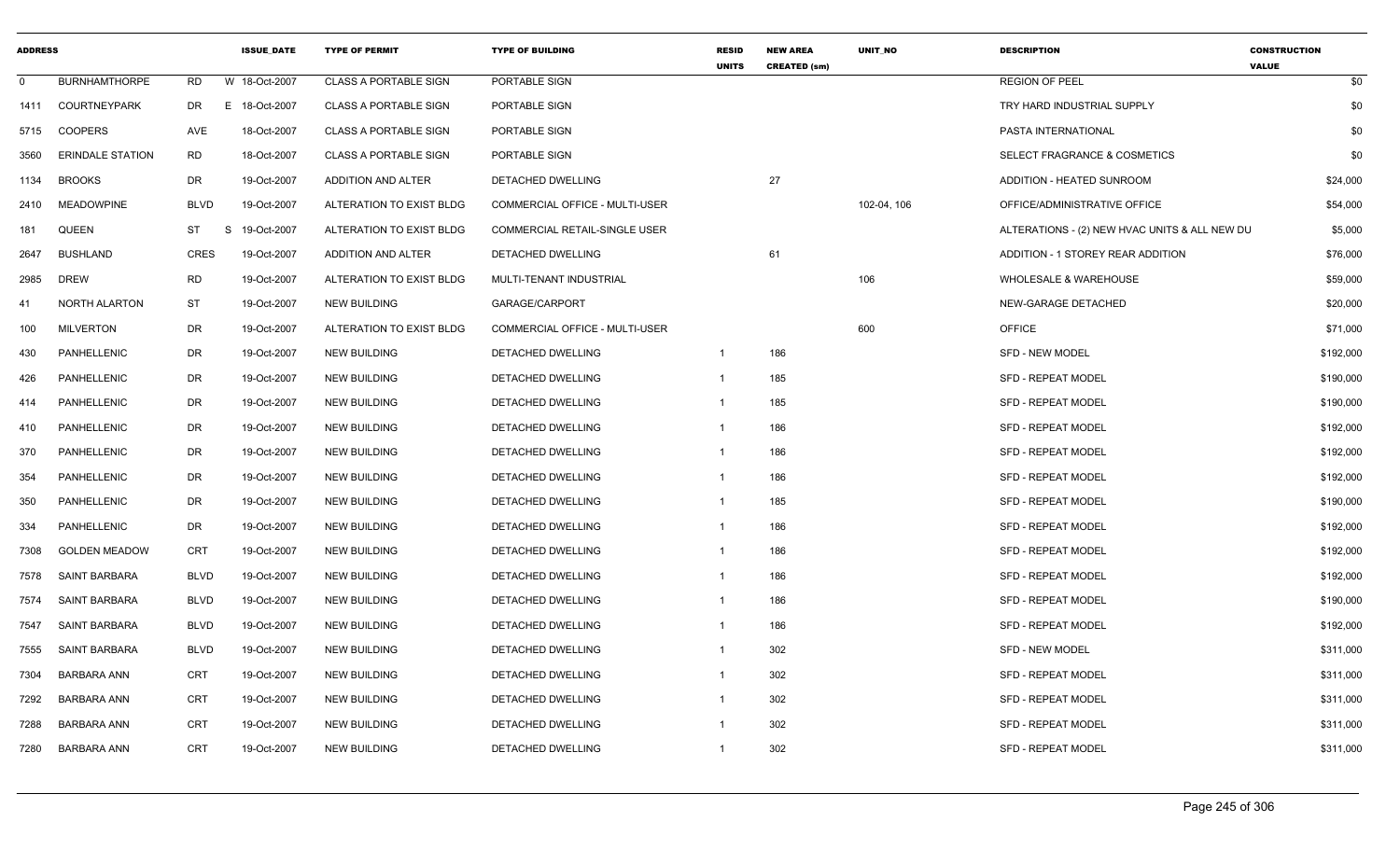| <b>ADDRESS</b> |                      |             | <b>ISSUE DATE</b>  | <b>TYPE OF PERMIT</b>        | <b>TYPE OF BUILDING</b>               | <b>RESID</b><br><b>UNITS</b> | <b>NEW AREA</b><br><b>CREATED (sm)</b> | <b>UNIT NO</b> | <b>DESCRIPTION</b>                               | <b>CONSTRUCTION</b><br><b>VALUE</b> |
|----------------|----------------------|-------------|--------------------|------------------------------|---------------------------------------|------------------------------|----------------------------------------|----------------|--------------------------------------------------|-------------------------------------|
| 6605           | <b>HURONTARIO</b>    | <b>ST</b>   | 19-Oct-2007        | MULTIPLE SIGNS               | COMMERCIAL OFFICE - MULTI-USER        |                              |                                        |                | (4) MULTIPLE SIGNS - BMO, 2-FASCIA, 2-DIRECTION/ | \$6,000                             |
| 7326           | SAINT BARBARA        | BLVD        | 19-Oct-2007        | <b>NEW BUILDING</b>          | DETACHED DWELLING                     | $\overline{1}$               | 186                                    |                | <b>SFD - REPEAT MODEL</b>                        | \$192,000                           |
| 429            | PANHELLENIC          | DR          | 19-Oct-2007        | <b>NEW BUILDING</b>          | DETACHED DWELLING                     | - 1                          | 185                                    |                | <b>SFD - REPEAT MODEL</b>                        | \$191,000                           |
| 7542           | <b>SAINT BARBARA</b> | <b>BLVD</b> | 19-Oct-2007        | <b>NEW BUILDING</b>          | <b>DETACHED DWELLING</b>              | - 1                          | 186                                    |                | <b>SFD - REPEAT MODEL</b>                        | \$192,000                           |
| 424            | <b>MEADOWRIDGE</b>   | <b>CRT</b>  | 19-Oct-2007        | <b>NEW BUILDING</b>          | DETACHED DWELLING                     |                              | 186                                    |                | <b>SFD - REPEAT MODEL</b>                        | \$192,000                           |
| -5             | <b>SUBURBAN</b>      | DR          | 19-Oct-2007        | ADDITION TO EXIST BLDG       | DETACHED DWELLING                     |                              | 15                                     |                | ADDITION - SUNROOM, 1-STOREY UNHEATED            | \$12,000                            |
| 6485           | MISSISSAUGA          | RD          | 19-Oct-2007        | ALTERATION TO EXIST BLDG     | COMMERCIAL RETAIL - MULTI-USER        |                              |                                        | 3              | INTERIOR ALTERATIONS - THAI & JAPANESE FOOD      | \$208,000                           |
| 50             | <b>MATHESON</b>      |             | BLVD E 19-Oct-2007 | <b>FASCIA SIGN</b>           | <b>COMMERCIAL RETAIL-SINGLE USER</b>  |                              |                                        |                | (2) FASCIA SIGNS - REXALL (HIGHLAND FARMS)       | \$28,000                            |
| 755            | QUEENSWAY            |             | E 19-Oct-2007      | <b>REVISIONS</b>             | MULTI-TENANT INDUSTRIAL               |                              |                                        | 16             | <b>PLUMBING REVISION</b>                         | \$11,000                            |
| 6900           | <b>AIRPORT</b>       | <b>RD</b>   | 19-Oct-2007        | <b>ADDITION AND ALTER</b>    | <b>COMMERCIAL - OTHER</b>             |                              |                                        |                | CONDITIONAL PERMIT-ADD./ALT.,COMPLIANCE FUR      | \$0                                 |
| 2375           | <b>SKYMARK</b>       | AVE         | 19-Oct-2007        | <b>CLASS A PORTABLE SIGN</b> | PORTABLE SIGN                         |                              |                                        |                | NORTHERN REFLECTIONS                             | \$0                                 |
| 1125           | <b>BLOOR</b>         | <b>ST</b>   | 19-Oct-2007        | <b>CLASS A PORTABLE SIGN</b> | PORTABLE SIGN                         |                              |                                        |                | DON MITCHELLS HAIR SALON                         | \$0                                 |
| 84             | <b>SOUTH SERVICE</b> | RD          | 19-Oct-2007        | <b>CLASS A PORTABLE SIGN</b> | PORTABLE SIGN                         |                              |                                        |                | UNITARIAN CONGREGATION OF SOUTH PEEL             | \$0                                 |
| $\Omega$       | SOUTH SHERIDAN       | WAY         | 19-Oct-2007        | <b>CLASS A PORTABLE SIGN</b> | PORTABLE SIGN                         |                              |                                        |                | LORNE PARK BAPTIST CHURCH,                       | \$0                                 |
| $\Omega$       | <b>LAKESHORE</b>     | <b>RD</b>   | W<br>19-Oct-2007   | <b>CLASS A PORTABLE SIGN</b> | PORTABLE SIGN                         |                              |                                        |                | LORNE PARK BAPTIST CHURCH                        | \$0                                 |
| 1654           | STONEHAVEN           | DR          | 19-Oct-2007        | OTHER                        | DETACHED DWELLING                     |                              |                                        |                | <b>SEWER CONVERSION</b>                          | \$3,000                             |
| 0              | <b>CAWTHRA</b>       | RD          | 19-Oct-2007        | <b>CLASS A PORTABLE SIGN</b> | PORTABLE SIGN                         |                              |                                        |                | <b>REGION OF PEEL</b>                            | \$0                                 |
| 800            | <b>BOYER</b>         | <b>BLVD</b> | 19-Oct-2007        | <b>CLASS A PORTABLE SIGN</b> | PORTABLE SIGN                         |                              |                                        |                | <b>RONA</b>                                      | \$0                                 |
| 260            | <b>EXPORT</b>        | BLVD        | 19-Oct-2007        | <b>CLASS A PORTABLE SIGN</b> | PORTABLE SIGN                         |                              |                                        |                | CAPITAL SAFETY GROUP CANADA LTD                  | \$0                                 |
| 785            | <b>BRITANNIA</b>     | <b>RD</b>   | W<br>19-Oct-2007   | <b>CLASS A PORTABLE SIGN</b> | PORTABLE SIGN                         |                              |                                        |                | <b>GOLF TOWN CANADA</b>                          | \$0                                 |
| 4141           | <b>DIXIE</b>         | <b>RD</b>   | 19-Oct-2007        | <b>CLASS A PORTABLE SIGN</b> | PORTABLE SIGN                         |                              |                                        |                | ACADEMY FOR MATH & SCIENCE                       | \$0                                 |
| 660            | <b>EGLINTON</b>      | AVE         | W 19-Oct-2007      | <b>CLASS A PORTABLE SIGN</b> | PORTABLE SIGN                         |                              |                                        |                | <b>MAVIS DENTAL CENTRE</b>                       | \$0                                 |
| $\Omega$       | <b>BURNHAMTHORPE</b> | RD          | E 19-Oct-2007      | <b>CLASS A PORTABLE SIGN</b> | PORTABLE SIGN                         |                              |                                        |                | <b>REGION OF PEEL</b>                            | \$0                                 |
| 2975           | ARGENTIA             | <b>RD</b>   | 19-Oct-2007        | <b>CLASS A PORTABLE SIGN</b> | PORTABLE SIGN                         |                              |                                        |                | (FUTURE SHOP) BEST BUY                           | \$0                                 |
| 5421           | FESTIVAL             | DR          | 22-Oct-2007        | <b>NEW BUILDING</b>          | SEMI-DETACHED DWELLING                |                              | 368                                    |                | SEMI-DETACHED - NEW MODEL                        | \$408,000                           |
| 1141           | GARDEN               | <b>RD</b>   | 22-Oct-2007        | <b>NEW BUILDING</b>          | DETACHED DWELLING                     | - 1                          | 423                                    |                | SFD - CUSTOM                                     | \$555,000                           |
| 2580           | <b>MOTORWAY</b>      | <b>BLVD</b> | 22-Oct-2007        | <b>FASCIA SIGN</b>           | <b>COMMERCIAL RETAIL - MULTI-USER</b> |                              |                                        |                | (4) FASCIA SIGN - WOODCHESTER NISSAN             | \$15,000                            |
|                | 1439 NORTHMOUNT      | AVE         | 22-Oct-2007        | <b>NEW BUILDING</b>          | GARAGE/CARPORT                        |                              |                                        |                | DEMOLISH EXISTING GARAGE AND BUILD NEW           | \$38,000                            |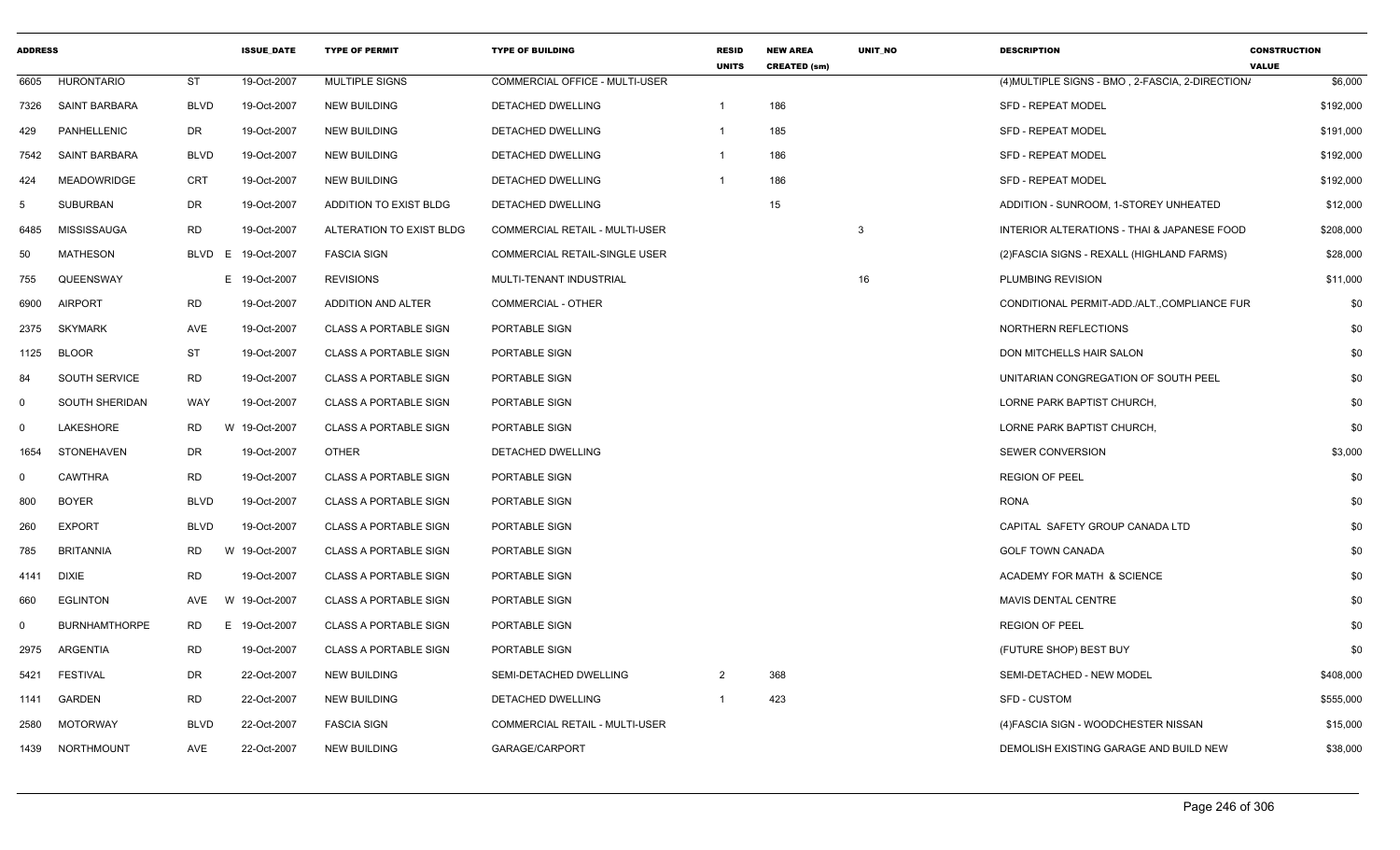| <b>ADDRESS</b> |                      |             | <b>ISSUE DATE</b> | <b>TYPE OF PERMIT</b>        | <b>TYPE OF BUILDING</b>        | <b>RESID</b><br><b>UNITS</b> | <b>NEW AREA</b><br><b>CREATED (sm)</b> | <b>UNIT NO</b>      | <b>DESCRIPTION</b>                         | <b>CONSTRUCTION</b><br><b>VALUE</b> |
|----------------|----------------------|-------------|-------------------|------------------------------|--------------------------------|------------------------------|----------------------------------------|---------------------|--------------------------------------------|-------------------------------------|
| 390            | PANHELLENIC          | DR          | 22-Oct-2007       | <b>NEW BUILDING</b>          | <b>DETACHED DWELLING</b>       | -1                           | 221                                    |                     | <b>SFD - REPEAT MODEL</b>                  | \$227,000                           |
| 374            | PANHELLENIC          | DR          | 22-Oct-2007       | <b>NEW BUILDING</b>          | DETACHED DWELLING              | -1                           | 221                                    |                     | <b>SFD - REPEAT MODEL</b>                  | \$227,000                           |
| 358            | PANHELLENIC          | DR.         | 22-Oct-2007       | <b>NEW BUILDING</b>          | DETACHED DWELLING              |                              | 221                                    |                     | <b>SFD - REPEAT MODEL</b>                  | \$227,000                           |
| 342            | PANHELLENIC          | DR          | 22-Oct-2007       | <b>NEW BUILDING</b>          | DETACHED DWELLING              |                              | 219                                    |                     | SFD - REPEAT MODEL                         | \$226,000                           |
| 330            | PANHELLENIC          | DR          | 22-Oct-2007       | <b>NEW BUILDING</b>          | DETACHED DWELLING              | - 1                          | 219                                    |                     | <b>SFD - REPEAT MODEL</b>                  | \$226,000                           |
| 326            | PANHELLENIC          | DR          | 22-Oct-2007       | <b>NEW BUILDING</b>          | DETACHED DWELLING              | - 1                          | 221                                    |                     | <b>SFD - REPEAT MODEL</b>                  | \$227,000                           |
| 322            | PANHELLENIC          | DR          | 22-Oct-2007       | <b>NEW BUILDING</b>          | DETACHED DWELLING              | - 1                          | 219                                    |                     | <b>SFD - REPEAT MODEL</b>                  | \$226,000                           |
| 318            | PANHELLENIC          | DR          | 22-Oct-2007       | <b>NEW BUILDING</b>          | DETACHED DWELLING              | - 1                          | 219                                    |                     | <b>SFD - REPEAT MODEL</b>                  | \$226,000                           |
| 980            | SOUTHDOWN            | RD          | 22-Oct-2007       | <b>FASCIA SIGN</b>           | COMMERCIAL RETAIL - MULTI-USER |                              |                                        | C <sub>10</sub>     | (2) FASCIA SIGN - PIZZAVILLE               | \$10,000                            |
| 7305           | SAINT BARBARA        | <b>BLVD</b> | 22-Oct-2007       | <b>NEW BUILDING</b>          | DETACHED DWELLING              | $\overline{\mathbf{1}}$      | 302                                    |                     | <b>SFD - REPEAT MODEL</b>                  | \$311,000                           |
| 7321           | SAINT BARBARA        | <b>BLVD</b> | 22-Oct-2007       | <b>NEW BUILDING</b>          | DETACHED DWELLING              | $\overline{\mathbf{1}}$      | 302                                    |                     | <b>SFD - REPEAT MODEL</b>                  | \$311,000                           |
| 7325           | <b>SAINT BARBARA</b> | <b>BLVD</b> | 22-Oct-2007       | <b>NEW BUILDING</b>          | DETACHED DWELLING              | -1                           | 302                                    |                     | <b>SFD - REPEAT MODEL</b>                  | \$311,000                           |
| 7271           | <b>BARBARA ANN</b>   | CRT         | 22-Oct-2007       | <b>NEW BUILDING</b>          | DETACHED DWELLING              | -1                           | 302                                    |                     | <b>SFD - REPEAT MODEL</b>                  | \$311,000                           |
| 7283           | <b>BARBARA ANN</b>   | CRT         | 22-Oct-2007       | <b>NEW BUILDING</b>          | DETACHED DWELLING              |                              | 302                                    |                     | <b>SFD - REPEAT MODEL</b>                  | \$311,000                           |
| 7295           | <b>BARBARA ANN</b>   | CRT         | 22-Oct-2007       | <b>NEW BUILDING</b>          | DETACHED DWELLING              |                              | 302                                    |                     | SFD - REPEAT MODEL                         | \$311,000                           |
| 7285           | <b>GOLDEN MEADOW</b> | CRT         | 22-Oct-2007       | <b>NEW BUILDING</b>          | DETACHED DWELLING              | - 1                          | 302                                    |                     | SFD - REPEAT MODEL                         | \$311,000                           |
| 7309           | <b>GOLDEN MEADOW</b> | CRT         | 22-Oct-2007       | <b>NEW BUILDING</b>          | DETACHED DWELLING              | - 1                          | 302                                    |                     | <b>SFD - REPEAT MODEL</b>                  | \$311,000                           |
| 416            | <b>MEADOWRIDGE</b>   | CRT         | 22-Oct-2007       | <b>NEW BUILDING</b>          | DETACHED DWELLING              | - 1                          | 276                                    |                     | SFD - REPEAT MODEL                         | \$284,000                           |
| 950            | <b>BURNHAMTHORPE</b> | <b>RD</b>   | W 22-Oct-2007     | ALTERATION TO EXIST BLDG     | COMMERCIAL OFFICE - MULTI-USER |                              |                                        | $2-FLR$             | INTERIOR ALTERATIONS - CALL CENTRE         | \$15,000                            |
| 1855           | MINNESOTA            | CRT         | 22-Oct-2007       | ALTERATION TO EXIST BLDG     | COMMERCIAL OFFICE- SINGLE USER |                              | 440                                    |                     | <b>INTERIOR ALTERATIONS</b>                | \$66,000                            |
| 5179           | <b>MICMAC</b>        | <b>CRES</b> | 22-Oct-2007       | ALTERATION TO EXIST BLDG     | DETACHED DWELLING              |                              |                                        |                     | ALTERATIONS - ROOF-CANOPY OVER EXIST-DECK  | \$1,000                             |
| 1371           | <b>HICKORY</b>       | DR          | 22-Oct-2007       | ALTERATION TO EXIST BLDG     | DETACHED DWELLING              |                              | 106                                    |                     | ALTERATIONS - FINISHED BASEMENT            | \$36,000                            |
| 5669           | <b>TOPAZ</b>         | PL          | 22-Oct-2007       | <b>OTHER</b>                 | DETACHED DWELLING              |                              |                                        |                     | ALTERATIONS-GARAGE ENTRANCE                | \$1,000                             |
| 5280           | SOLAR                | DR          | 22-Oct-2007       | <b>REVISIONS</b>             | COMMERCIAL OFFICE - MULTI-USER |                              |                                        | <b>GROUND FLOOR</b> | PLUMBING REVISION                          | \$0                                 |
| 514            | <b>CORBIN</b>        | CRT         | 22-Oct-2007       | ALTERATION TO EXIST BLDG     | DETACHED DWELLING              |                              |                                        |                     | INTERIOR ALTERATIONS - CATHEDRAL CEILING   | \$10,000                            |
| 5500           | <b>ROSE CHERRY</b>   | PL          | 22-Oct-2007       | <b>OTHER</b>                 | <b>CITY</b>                    |                              |                                        |                     | REVISIONS - ROOFTOP SUPPORTS FOR SOLAR PAN | \$2,000                             |
| 3455           | WOLFEDALE            | RD          | 22-Oct-2007       | <b>CLASS A PORTABLE SIGN</b> | PORTABLE SIGN                  |                              |                                        |                     | CARAMIA FURNITURE                          | \$0                                 |
| 5885           | <b>RODEO</b>         | DR          | 22-Oct-2007       | <b>CLASS A PORTABLE SIGN</b> | PORTABLE SIGN                  |                              |                                        |                     | <b>MOORES</b>                              | \$0                                 |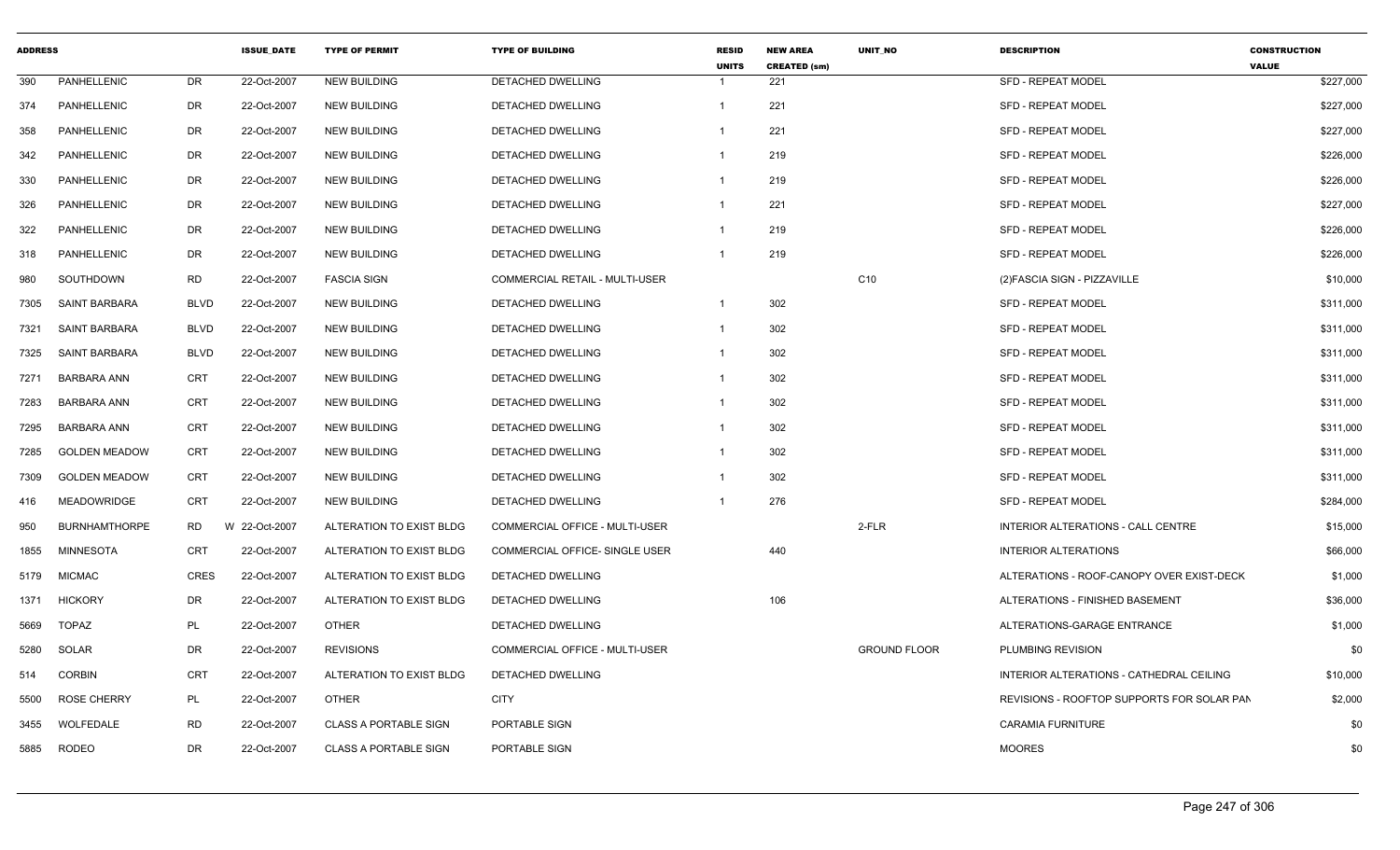| <b>ADDRESS</b> |                         |             | <b>ISSUE_DATE</b>  | <b>TYPE OF PERMIT</b>        | <b>TYPE OF BUILDING</b>        | <b>RESID</b><br><b>UNITS</b> | <b>NEW AREA</b><br><b>CREATED (sm)</b> | UNIT_NO     | <b>DESCRIPTION</b>                          | <b>CONSTRUCTION</b><br><b>VALUE</b> |
|----------------|-------------------------|-------------|--------------------|------------------------------|--------------------------------|------------------------------|----------------------------------------|-------------|---------------------------------------------|-------------------------------------|
| 700            | <b>MATHESON</b>         |             | BLVD W 22-Oct-2007 | <b>CLASS A PORTABLE SIGN</b> | PORTABLE SIGN                  |                              |                                        |             | RBC                                         | \$0                                 |
| 1425           | <b>DUNDAS</b>           | ST          | E 22-Oct-2007      | <b>CLASS A PORTABLE SIGN</b> | PORTABLE SIGN                  |                              |                                        |             | <b>LIVING LIGHTING</b>                      | \$0                                 |
| 512            | <b>BRISTOL</b>          | <b>RD</b>   | W 22-Oct-2007      | <b>CLASS A PORTABLE SIGN</b> | PORTABLE SIGN                  |                              |                                        |             | <b>WISLA DELI</b>                           | \$0                                 |
| 1620           | <b>DUNDAS</b>           | ST          | W 22-Oct-2007      | <b>CLASS A PORTABLE SIGN</b> | PORTABLE SIGN                  |                              |                                        |             | TOUCH OF CLASS CRAFTERS                     | \$0                                 |
| 5235           | MISSISSAUGA             | <b>RD</b>   | 22-Oct-2007        | <b>CLASS A PORTABLE SIGN</b> | PORTABLE SIGN                  |                              |                                        |             | L.A. AUTO REPAIR                            | \$0                                 |
| 3899           | TRELAWNY                | CIR         | 22-Oct-2007        | <b>CLASS A PORTABLE SIGN</b> | PORTABLE SIGN                  |                              |                                        |             | VISION CENTRE AT TRELAWNY                   | \$0                                 |
| 6625           | <b>KENNEDY</b>          | <b>RD</b>   | 22-Oct-2007        | <b>CLASS A PORTABLE SIGN</b> | PORTABLE SIGN                  |                              |                                        |             | <b>HUSKY ENERGY</b>                         | \$0                                 |
| 2425           | TRUSCOTT                | DR          | 22-Oct-2007        | <b>CLASS A PORTABLE SIGN</b> | PORTABLE SIGN                  |                              |                                        |             | <b>TOP NAIL</b>                             | \$0                                 |
|                | 6780 PACIFIC            | CIR         | 22-Oct-2007        | <b>CLASS A PORTABLE SIGN</b> | PORTABLE SIGN                  |                              |                                        |             | G & S AUTO SERVICE                          | \$0                                 |
| 2760           | <b>DERRY</b>            | <b>RD</b>   | W 22-Oct-2007      | <b>CLASS A PORTABLE SIGN</b> | PORTABLE SIGN                  |                              |                                        |             | <b>HAIRWORKS</b>                            | \$0                                 |
| 3585           | <b>ERINDALE STATION</b> | <b>RD</b>   | 23-Oct-2007        | <b>NEW BUILDING</b>          | <b>CITY</b>                    |                              | 2,274                                  |             | <b>SITE SERVICING</b>                       | \$0                                 |
| 1590           | SOUTH GATEWAY           | <b>RD</b>   | 23-Oct-2007        | <b>FASCIA SIGN</b>           | SINGLE TENANT INDUSTRIAL       |                              |                                        |             | (2) FASCIA SIGNS - REVLON                   | \$8,000                             |
| 7285           | SAINT BARBARA           | <b>BLVD</b> | 23-Oct-2007        | <b>NEW BUILDING</b>          | DETACHED DWELLING              | $\overline{1}$               | 265                                    |             | <b>SFD - REPEAT MODEL</b>                   | \$272,000                           |
| 7291           | <b>BARBARA ANN</b>      | <b>CRT</b>  | 23-Oct-2007        | NEW BUILDING                 | DETACHED DWELLING              | $\overline{1}$               | 265                                    |             | <b>SFD - REPEAT MODEL</b>                   | \$272,000                           |
| 420            | <b>MEADOWRIDGE</b>      | <b>CRT</b>  | 23-Oct-2007        | <b>NEW BUILDING</b>          | DETACHED DWELLING              | $\overline{1}$               | 265                                    |             | <b>SFD - REPEAT MODEL</b>                   | \$272,000                           |
| 417            | PANHELLENIC             | DR          | 23-Oct-2007        | <b>NEW BUILDING</b>          | DETACHED DWELLING              |                              | 265                                    |             | <b>SFD - REPEAT MODEL</b>                   | \$272,000                           |
| 2484           | <b>KING FORREST</b>     | DR          | 23-Oct-2007        | ALTERATION TO EXIST BLDG     | DETACHED DWELLING              |                              |                                        |             | INT ALTS-BSMT ENTRANCE THRU GARAGE/ADDITIO  | \$27,000                            |
| 3660           | <b>HURONTARIO</b>       | <b>ST</b>   | 23-Oct-2007        | ELECTROMAG LOCK DEVICE       | COMMERCIAL OFFICE - MULTI-USER |                              |                                        | 1-FLR, P1-3 | FIRE ONLY - MAGLOCKS (8)                    | \$24,000                            |
| 1044           | <b>RANGEVIEW</b>        | <b>RD</b>   | 23-Oct-2007        | <b>FASCIA SIGN</b>           | SINGLE TENANT INDUSTRIAL       |                              |                                        |             | (1) FASCIA SIGN - EXTREME TIRE/NOKIAN TYRES | \$2,000                             |
| 100            | <b>CITY CENTRE</b>      | DR          | 23-Oct-2007        | <b>FASCIA SIGN</b>           | COMMERCIAL RETAIL - MULTI-USER |                              |                                        | 2-831       | (1) FASCIA SIGN - TIP TOP TAILERS           | \$8,000                             |
| 3322           | <b>FLAGSTONE</b>        | DR          | 23-Oct-2007        | FIRE DAMAGE REPAIR           | SEMI-DETACHED DWELLING         |                              |                                        |             | <b>FIRE DAMAGE REAIR</b>                    | \$78,000                            |
| 4665           | <b>DRAKESTONE</b>       | CRES        | 23-Oct-2007        | <b>REVISIONS</b>             | DETACHED DWELLING              |                              |                                        |             | HEATING ONLY-HVAC REVISION                  | \$0                                 |
| 5925           | <b>GROSSBEAK</b>        | DR          | 23-Oct-2007        | <b>CLASS A PORTABLE SIGN</b> | PORTABLE SIGN                  |                              |                                        |             | <b>GROSSBEAK CHIROPRACTIC</b>               | \$0                                 |
| 1575           | CLARKSON                | <b>RD</b>   | N 23-Oct-2007      | <b>CLASS A PORTABLE SIGN</b> | PORTABLE SIGN                  |                              |                                        |             | <b>LABELLE FASHIONS</b>                     | \$0                                 |
| 7060           | MCLAUGHLIN              | <b>RD</b>   | 23-Oct-2007        | <b>CLASS A PORTABLE SIGN</b> | PORTABLE SIGN                  |                              |                                        |             | TD CANADA TRUST                             | \$0                                 |
| 2000           | ARGENTIA                | RD          | 23-Oct-2007        | ALTERATION TO EXIST BLDG     | COMMERCIAL OFFICE - MULTI-USER |                              |                                        | 418         | 1 NEW SINK                                  | \$3,000                             |
| 7150           | MISSISSAUGA             | <b>RD</b>   | 24-Oct-2007        | ADDITION AND ALTER           | COMMERCIAL OFFICE- SINGLE USER |                              |                                        |             | ADDITION - BIOVAIL HEAD OFFICE, COMPLETION  | \$0                                 |
|                | 1610 ENTERPRISE         | <b>RD</b>   | 24-Oct-2007        | <b>FASCIA SIGN</b>           | SINGLE TENANT INDUSTRIAL       |                              |                                        |             | (1) FASCIA SIGN - PENSKE                    | \$1,000                             |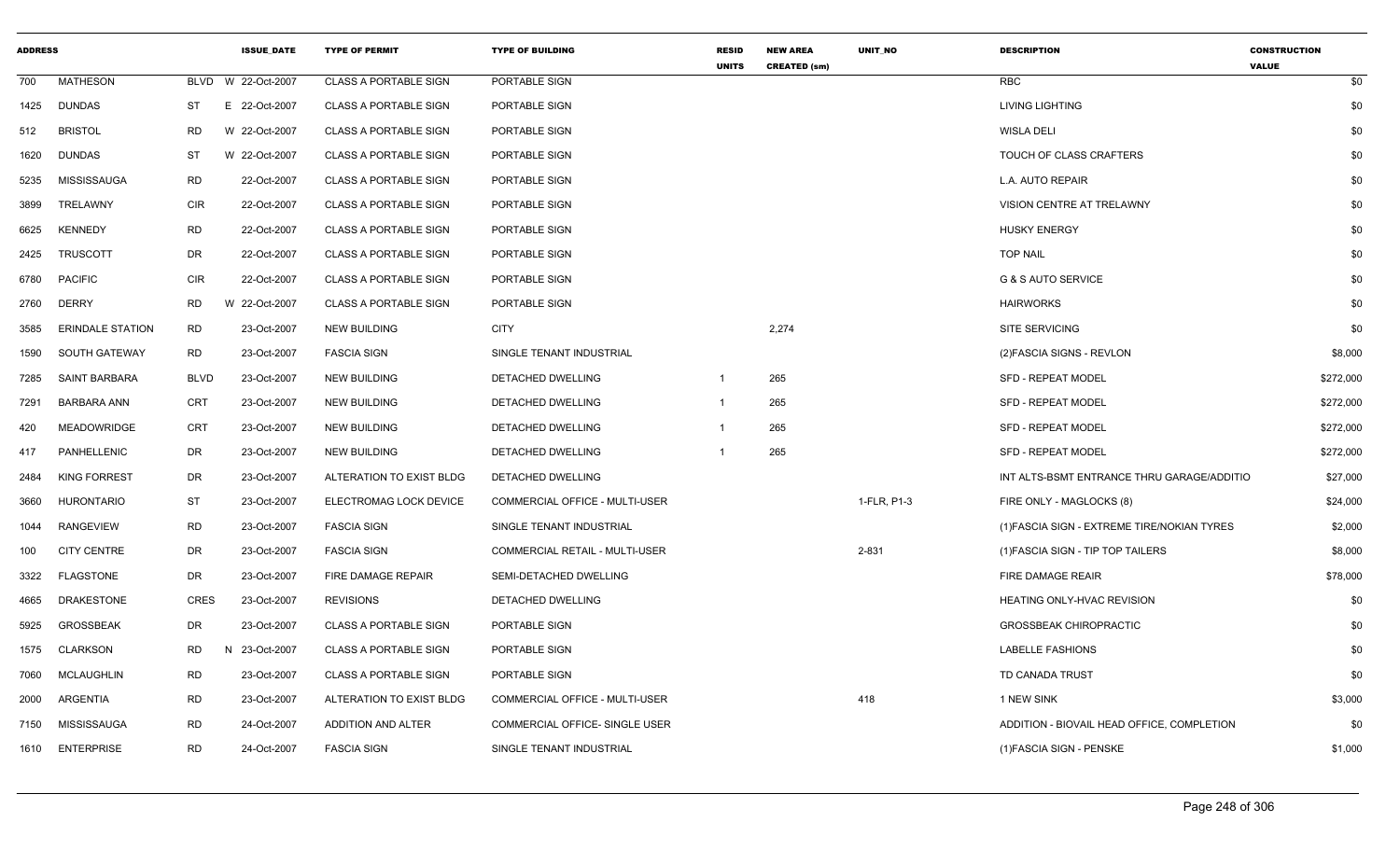| <b>ADDRESS</b> |                         |             | <b>ISSUE DATE</b> | <b>TYPE OF PERMIT</b>        | <b>TYPE OF BUILDING</b>               | <b>RESID</b><br><b>UNITS</b> | <b>NEW AREA</b><br><b>CREATED (sm)</b> | <b>UNIT NO</b>      | <b>DESCRIPTION</b>                             | <b>CONSTRUCTION</b><br><b>VALUE</b> |
|----------------|-------------------------|-------------|-------------------|------------------------------|---------------------------------------|------------------------------|----------------------------------------|---------------------|------------------------------------------------|-------------------------------------|
|                | 3118 CHURCHILL          | AVE         | 24-Oct-2007       | ADDITION AND ALTER           | <b>DETACHED DWELLING</b>              |                              | 50                                     |                     | <b>ADDITION - BEDROOM</b>                      | \$46,000                            |
|                | 3311 CAROGA             | DR          | 24-Oct-2007       | <b>NEW BUILDING</b>          | <b>COMMERCIAL - OTHER</b>             |                              | 13,477                                 |                     | NEW-112 SUITES/15 STORIES/2 LEVEL U/G PKG.HILT | \$0                                 |
| 3585           | <b>ERINDALE STATION</b> | <b>RD</b>   | 24-Oct-2007       | NEW BUILDING                 | <b>CITY</b>                           |                              | 2,274                                  |                     | NEW - 2 STOREY BODY SHOP, TRANSIT CAMPUS, FO   | \$2,879,000                         |
| 771            | <b>ESCOBAR</b>          | CRES        | 24-Oct-2007       | ALTERATION TO EXIST BLDG     | <b>DETACHED DWELLING</b>              |                              |                                        |                     | ALTERATIONS-SIDE ENTRANCE                      | \$10,000                            |
| 1290           | CENTRAL                 | <b>PKY</b>  | W 24-Oct-2007     | ALTERATION TO EXIST BLDG     | COMMERCIAL OFFICE - MULTI-USER        |                              |                                        | 402                 | OFFICE                                         | \$134,000                           |
| 429            | <b>MEADOWRIDGE</b>      | CRT         | 24-Oct-2007       | NEW BUILDING                 | DETACHED DWELLING                     | $\overline{1}$               | 276                                    |                     | <b>SFD - REPEAT MODEL</b>                      | \$284,000                           |
| 7311           | BARBARA ANN             | CRT         | 24-Oct-2007       | NEW BUILDING                 | DETACHED DWELLING                     | $\overline{1}$               | 302                                    |                     | <b>SFD - REPEAT MODEL</b>                      | \$311,000                           |
| 7274           | <b>SAINT BARBARA</b>    | BLVD        | 24-Oct-2007       | NEW BUILDING                 | DETACHED DWELLING                     | $\overline{\mathbf{1}}$      | 240                                    |                     | <b>SFD - REPEAT MODEL</b>                      | \$247,000                           |
| 432            | <b>MEADOWRIDGE</b>      | CRT         | 24-Oct-2007       | NEW BUILDING                 | DETACHED DWELLING                     | - 1                          | 240                                    |                     | <b>SFD - REPEAT MODEL</b>                      | \$247,000                           |
| 7302           | SAINT BARBARA           | <b>BLVD</b> | 24-Oct-2007       | NEW BUILDING                 | DETACHED DWELLING                     | - 1                          | 265                                    |                     | <b>SFD - REPEAT MODEL</b>                      | \$272,000                           |
| 7282           | SAINT BARBARA           | BLVD        | 24-Oct-2007       | <b>NEW BUILDING</b>          | DETACHED DWELLING                     | $\overline{1}$               | 265                                    |                     | SFD - REPEAT MODEL                             | \$272,000                           |
| 7297           | <b>GOLDEN MEADOW</b>    | CRT         | 24-Oct-2007       | NEW BUILDING                 | DETACHED DWELLING                     |                              | 265                                    |                     | <b>SFD - REPEAT MODEL</b>                      | \$272,000                           |
| 413            | PANHELLENIC             | DR          | 24-Oct-2007       | NEW BUILDING                 | DETACHED DWELLING                     |                              | 265                                    |                     | <b>SFD - REPEAT MODEL</b>                      | \$272,000                           |
| 3643           | <b>TWINMAPLE</b>        | DR          | 24-Oct-2007       | NEW BUILDING                 | SEMI-DETACHED DWELLING                | 2                            | 314                                    |                     | SEMI-DETACHED - CUSTOM                         | \$323,000                           |
| 3639           | <b>TWINMAPLE</b>        | DR          | 24-Oct-2007       | NEW BUILDING                 | SEMI-DETACHED DWELLING                | $\overline{2}$               | 319                                    |                     | SEMI-DETACHED - NEW MODEL                      | \$329,000                           |
| 3635           | <b>TWINMAPLE</b>        | DR          | 24-Oct-2007       | NEW BUILDING                 | SEMI-DETACHED DWELLING                | $\overline{2}$               | 319                                    |                     | SEMI-DETACHED - REPEAT MODEL                   | \$329,000                           |
| 3631           | <b>TWINMAPLE</b>        | DR          | 24-Oct-2007       | NEW BUILDING                 | SEMI-DETACHED DWELLING                |                              | 353                                    |                     | SEMI-DETACHED - NEW MODEL                      | \$366,000                           |
| 3627           | <b>TWINMAPLE</b>        | DR          | 24-Oct-2007       | NEW BUILDING                 | SEMI-DETACHED DWELLING                | $\mathcal{P}$                | 435                                    |                     | SEMI-DETACHED - REPEAT MODEL                   | \$476,000                           |
| 650            | <b>MATHESON</b>         | BLVD        | W 24-Oct-2007     | <b>PYLON SIGN</b>            | COMMERCIAL RETAIL - MULTI-USER        |                              |                                        |                     | (2) GROUND SIGN - MULTI-TENANT                 | \$20,000                            |
| 3465           | <b>GOLDEN ORCHARD</b>   | DR          | 24-Oct-2007       | PORTABLE CLASSROOM           | SCHOOL - ELEMENTARY                   |                              |                                        |                     | PORTABLE-RELOCATE, BURNHAMTHORPE P.S. (2)      | \$32,000                            |
| 1342           | <b>EDENROSE</b>         | ST          | 24-Oct-2007       | PORTABLE CLASSROOM           | SCHOOL - ELEMENTARY                   |                              |                                        |                     | PORTABLE - RELOCATE, EDENROSE P.S. (2)         | \$32,000                            |
| 3400           | PONYTRAIL               | DR          | 24-Oct-2007       | PORTABLE CLASSROOM           | <b>SCHOOL - ELEMENTARY</b>            |                              |                                        |                     | PORTABLE- RELOCATE, FOREST GLEN P.S. (1)       | \$16,000                            |
| 5099           | <b>CREEKBANK</b>        | <b>RD</b>   | 24-Oct-2007       | ALTERATION TO EXIST BLDG     | <b>COMMERCIAL OFFICE- SINGLE USER</b> |                              |                                        | 2-FLR               | INTERIOR ALTERATIONS - NORTH TOWER             | \$15,000                            |
| 6550           | MEADOWVALE TOWN CENCIR  |             | 24-Oct-2007       | ALTERATION TO EXIST BLDG     | <b>COMMERCIAL RETAIL - MULTI-USER</b> |                              |                                        | M-1                 | <b>RETAIL STORE</b>                            | \$31,000                            |
| 5875           | <b>RODEO</b>            | DR.         | 24-Oct-2007       | <b>FASCIA SIGN</b>           | COMMERCIAL RETAIL - MULTI-USER        |                              |                                        | 2                   |                                                | \$6,000                             |
| 55             | <b>SQUARE ONE</b>       | DR          | 24-Oct-2007       | NEW BUILDING                 | COMMERCIAL RETAIL - MULTI-USER        |                              |                                        | B1-B2, BLD-B        | CONDITIONAL PERMIT - NEW RETAIL PLAZA, FOUND   | \$0                                 |
| 55             | <b>SQUARE ONE</b>       | DR          | 24-Oct-2007       | <b>OTHER</b>                 | <b>COMMERCIAL - OTHER</b>             |                              |                                        | <b>B1-B2, BLD-B</b> | CONDITIONAL PERMIT - SITE SERVICING, COMPLIAN  | \$0                                 |
| $\Omega$       | <b>DIXIE</b>            | <b>RD</b>   | 24-Oct-2007       | <b>CLASS A PORTABLE SIGN</b> | PORTABLE SIGN                         |                              |                                        |                     | <b>LIVING ARTS CENTRE</b>                      | \$0                                 |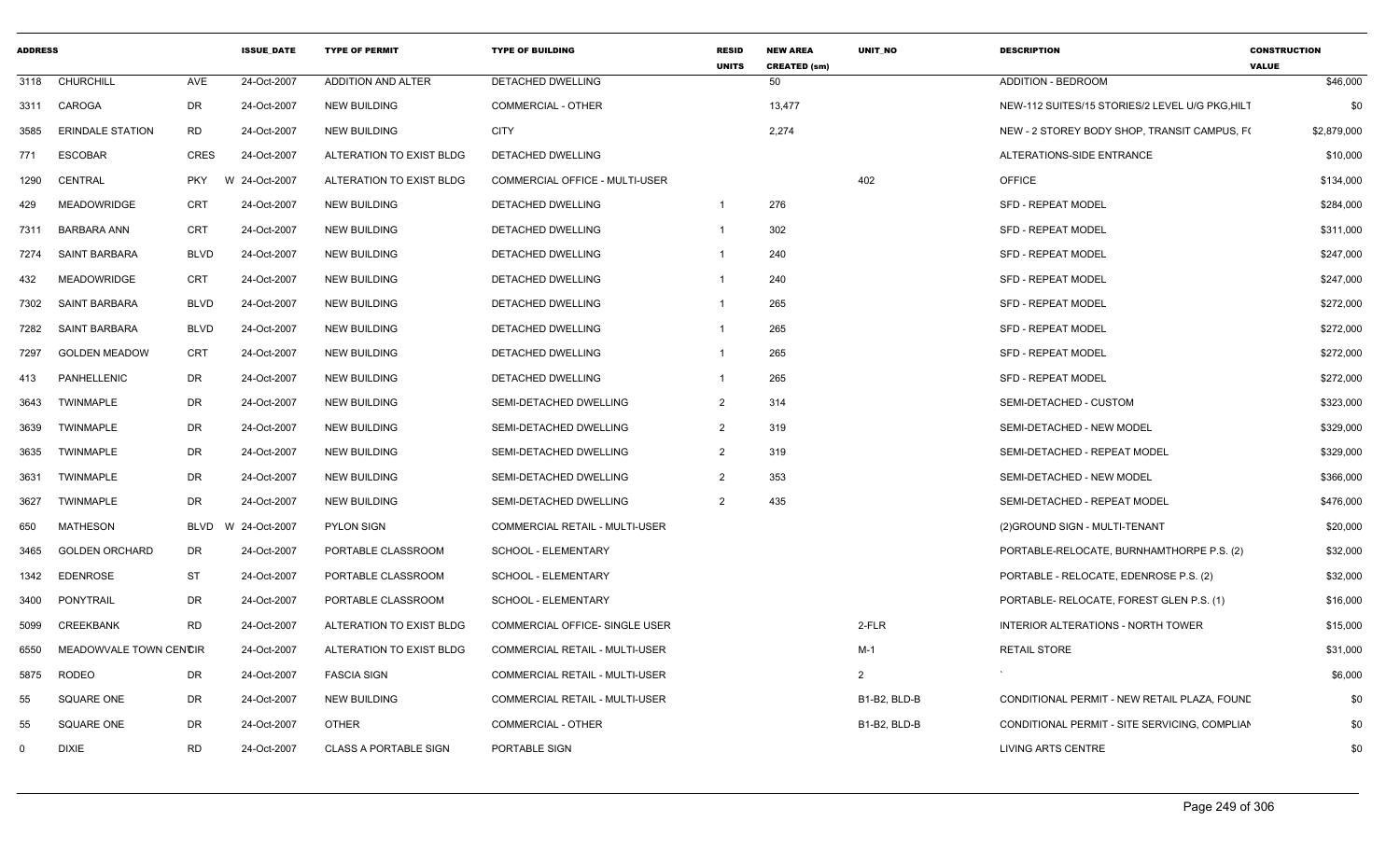| <b>ADDRESS</b> |                          |             | <b>ISSUE_DATE</b> | <b>TYPE OF PERMIT</b>        | <b>TYPE OF BUILDING</b> | <b>RESID</b><br><b>UNITS</b> | <b>NEW AREA</b>     | UNIT_NO | <b>DESCRIPTION</b>                      | <b>CONSTRUCTION</b><br><b>VALUE</b> |     |
|----------------|--------------------------|-------------|-------------------|------------------------------|-------------------------|------------------------------|---------------------|---------|-----------------------------------------|-------------------------------------|-----|
| $\mathbf 0$    | <b>MAVIS</b>             | <b>RD</b>   | 24-Oct-2007       | <b>CLASS A PORTABLE SIGN</b> | PORTABLE SIGN           |                              | <b>CREATED (sm)</b> |         | LIVING ARTS CENTRE                      |                                     | \$0 |
| $\mathbf 0$    | <b>HURONTARIO</b>        | <b>ST</b>   | 24-Oct-2007       | <b>CLASS A PORTABLE SIGN</b> | PORTABLE SIGN           |                              |                     |         | <b>LIVING ARTS CENTRE</b>               |                                     | \$0 |
| 3300           | <b>RIDGEWAY</b>          | DR          | 24-Oct-2007       | <b>CLASS A PORTABLE SIGN</b> | PORTABLE SIGN           |                              |                     |         | <b>GENESIS MASSAGE</b>                  |                                     | \$0 |
| 3300           | <b>RIDGEWAY</b>          | DR          | 24-Oct-2007       | <b>CLASS A PORTABLE SIGN</b> | PORTABLE SIGN           |                              |                     |         | <b>GENESIS MASSAGE</b>                  |                                     | \$0 |
| 3021           | ARGENTIA                 | RD          | 24-Oct-2007       | <b>CLASS A PORTABLE SIGN</b> | PORTABLE SIGN           |                              |                     |         | <b>SUNSET GRILL</b>                     |                                     | \$0 |
| 0              | <b>WINSTON CHURCHILL</b> | <b>BLVD</b> | 24-Oct-2007       | <b>CLASS A PORTABLE SIGN</b> | PORTABLE SIGN           |                              |                     |         | COMMUNITY SERVICES - MEADOWVALE THEATRE |                                     | \$0 |
| 0              | SOUTHDOWN                | <b>RD</b>   | 24-Oct-2007       | <b>CLASS A PORTABLE SIGN</b> | PORTABLE SIGN           |                              |                     |         | COMMUNITY SERVICES - MEADOWVALE THEATRE |                                     | \$0 |
| 5600           | <b>ROSE CHERRY</b>       | PL          | 24-Oct-2007       | <b>CLASS A PORTABLE SIGN</b> | PORTABLE SIGN           |                              |                     |         | COMMUNITY SERVICES - HERSEY CENTRE      |                                     | \$0 |
| 5600           | <b>ROSE CHERRY</b>       | PL          | 24-Oct-2007       | <b>CLASS A PORTABLE SIGN</b> | PORTABLE SIGN           |                              |                     |         | COMMUNITY SERVICES - HERSEY CENTRE      |                                     | \$0 |
| 0              | <b>EGLINTON</b>          | AVE         | 24-Oct-2007<br>W  | <b>CLASS A PORTABLE SIGN</b> | PORTABLE SIGN           |                              |                     |         | <b>REGION OF PEEL</b>                   |                                     | \$0 |
| 5885           | RODEO                    | <b>DR</b>   | 24-Oct-2007       | <b>CLASS A PORTABLE SIGN</b> | PORTABLE SIGN           |                              |                     |         | <b>MOORES</b>                           |                                     | \$0 |
| 6363           | <b>MILLCREEK</b>         | DR          | 24-Oct-2007       | <b>CLASS A PORTABLE SIGN</b> | PORTABLE SIGN           |                              |                     |         | <b>LOBLAWS</b>                          |                                     | \$0 |
| 3955           | <b>ERIN CENTRE</b>       | <b>BLVD</b> | 24-Oct-2007       | <b>CLASS A PORTABLE SIGN</b> | PORTABLE SIGN           |                              |                     |         | DR. BASIM MOKTAR                        |                                     | \$0 |
| 5025           | <b>HEATHERLEIGH</b>      | AVE         | 24-Oct-2007       | <b>CLASS A PORTABLE SIGN</b> | PORTABLE SIGN           |                              |                     |         | CENTURY CITY DENTAL                     |                                     | \$0 |
| 6040           | <b>GLEN ERIN</b>         | DR          | 24-Oct-2007       | <b>CLASS A PORTABLE SIGN</b> | PORTABLE SIGN           |                              |                     |         | QUIZNO'S                                |                                     | \$0 |
| 1520           | <b>BRITANNIA</b>         | RD          | W 24-Oct-2007     | <b>CLASS A PORTABLE SIGN</b> | PORTABLE SIGN           |                              |                     |         | PETRO CANADA                            |                                     | \$0 |
| 1520           | <b>BRITANNIA</b>         | <b>RD</b>   | W 24-Oct-2007     | <b>CLASS A PORTABLE SIGN</b> | PORTABLE SIGN           |                              |                     |         | PETRO CANADA                            |                                     | \$0 |
| 5030           | TENTH LINE WEST          |             | 24-Oct-2007       | <b>CLASS A PORTABLE SIGN</b> | PORTABLE SIGN           |                              |                     |         | DRY CLEAN 4 U                           |                                     | \$0 |
| 5171           | <b>TOMKEN</b>            | <b>RD</b>   | 24-Oct-2007       | <b>CLASS A PORTABLE SIGN</b> | PORTABLE SIGN           |                              |                     |         | SINA'S BBQ                              |                                     | \$0 |
| 6600           | DIXIE                    | <b>RD</b>   | 24-Oct-2007       | <b>CLASS A PORTABLE SIGN</b> | PORTABLE SIGN           |                              |                     |         | MAXIM LIGHTING INTERNATIONAL            |                                     | \$0 |
| 5425           | <b>CREDITVIEW</b>        | <b>RD</b>   | 24-Oct-2007       | <b>CLASS A PORTABLE SIGN</b> | PORTABLE SIGN           |                              |                     |         | <b>CREDITVIEW CREEK DENTA: CARE</b>     |                                     | \$0 |
| 4870           | <b>TOMKEN</b>            | <b>RD</b>   | 24-Oct-2007       | <b>CLASS A PORTABLE SIGN</b> | PORTABLE SIGN           |                              |                     |         | NICK'S FAMOUS PITAS                     |                                     | \$0 |
| 505            | QUEENSWAY                |             | E 24-Oct-2007     | <b>CLASS A PORTABLE SIGN</b> | PORTABLE SIGN           |                              |                     |         | <b>RENTAL MAX</b>                       |                                     | \$0 |
| 7125           | <b>GOREWAY</b>           | DR          | 24-Oct-2007       | <b>CLASS A PORTABLE SIGN</b> | PORTABLE SIGN           |                              |                     |         | <b>RECIPE MANTRA</b>                    |                                     | \$0 |
| 1553           | SHAWSON                  | DR          | 24-Oct-2007       | <b>CLASS A PORTABLE SIGN</b> | PORTABLE SIGN           |                              |                     |         | <b>HUSKY TRUCK STOP</b>                 |                                     | \$0 |
| 6035           | MCLAUGHLIN               | <b>RD</b>   | 24-Oct-2007       | <b>CLASS A PORTABLE SIGN</b> | PORTABLE SIGN           |                              |                     |         | <b>COUNTRY STYLE DONUTS</b>             |                                     | \$0 |
| 640            | <b>EGLINTON</b>          | AVE         | W 24-Oct-2007     | <b>CLASS A PORTABLE SIGN</b> | PORTABLE SIGN           |                              |                     |         | <b>VILLAGE HEALTH FOODS</b>             |                                     | \$0 |
| 777            | <b>DUNDAS</b>            | ST          | W 24-Oct-2007     | <b>CLASS A PORTABLE SIGN</b> | PORTABLE SIGN           |                              |                     |         | <b>MINUTE MUFFLER</b>                   |                                     | \$0 |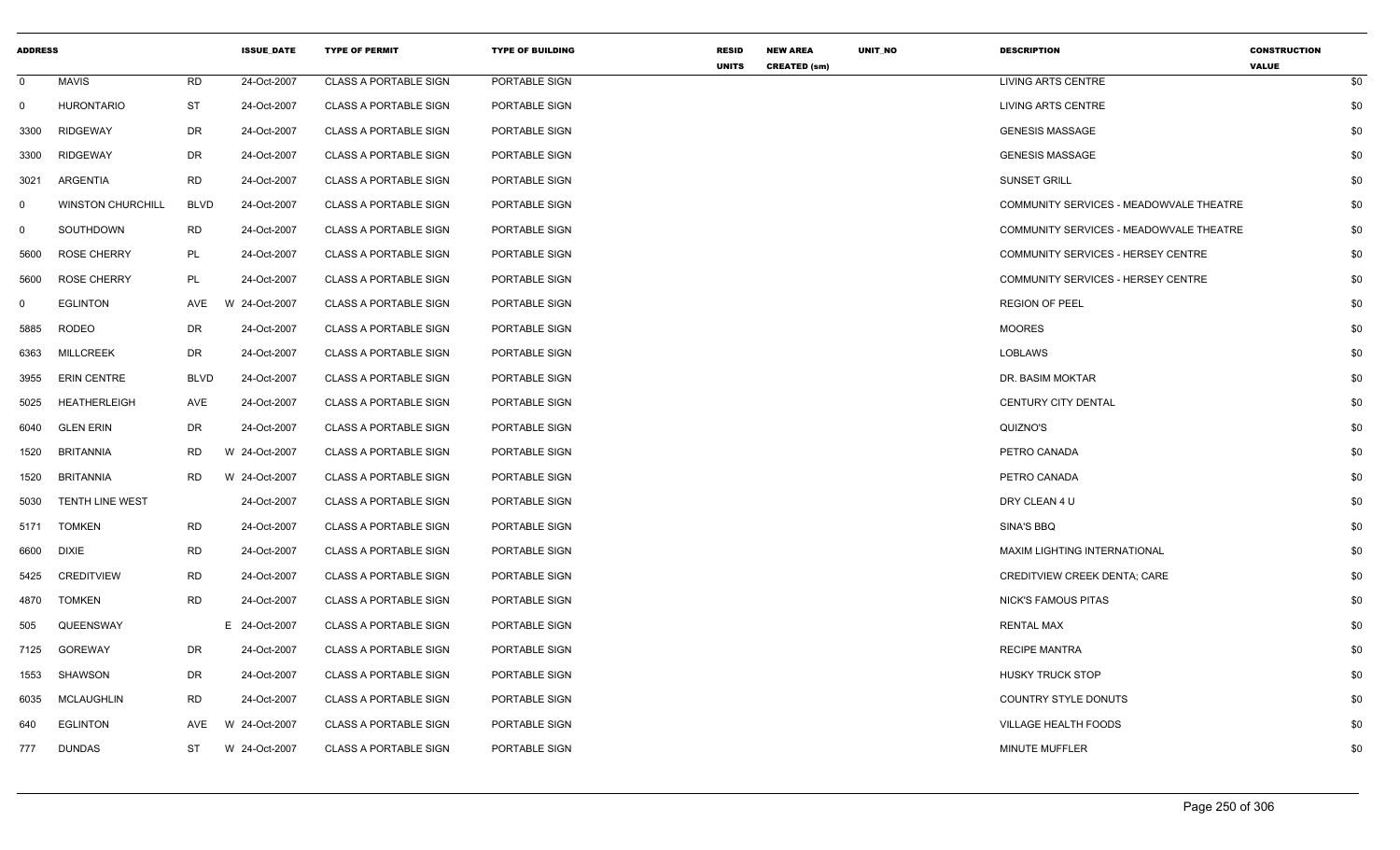| <b>ADDRESS</b> |                        |             | <b>ISSUE DATE</b> | <b>TYPE OF PERMIT</b>    | <b>TYPE OF BUILDING</b>              | <b>RESID</b><br><b>UNITS</b> | <b>NEW AREA</b><br><b>CREATED (sm)</b> | <b>UNIT NO</b> | <b>DESCRIPTION</b>                        | <b>CONSTRUCTION</b><br><b>VALUE</b> |
|----------------|------------------------|-------------|-------------------|--------------------------|--------------------------------------|------------------------------|----------------------------------------|----------------|-------------------------------------------|-------------------------------------|
| 3              | <b>ALPHA MILLS</b>     | <b>RD</b>   | 25-Oct-2007       | MEZZANINE                | <b>INDUSTRIAL - OTHER</b>            |                              |                                        |                | ADDITION/ALTERATIONS-MEZZANINE            | \$12,000                            |
| 1226           | <b>WINDBROOK GROVE</b> |             | 25-Oct-2007       | ALTERATION TO EXIST BLDG | SEMI-DETACHED DWELLING               |                              |                                        |                | ALTERATIONS-SIDE ENTRANCE                 | \$10,000                            |
| 4212           | <b>CAWTHRA</b>         | <b>RD</b>   | 25-Oct-2007       | <b>REVISIONS</b>         | DETACHED DWELLING                    |                              | 263                                    |                | <b>REVISION-DECK EXTENSION</b>            | \$0                                 |
| 4196           | CAWTHRA                | <b>RD</b>   | 25-Oct-2007       | <b>REVISIONS</b>         | DETACHED DWELLING                    |                              | 331                                    |                | REVISION-DECK EXTENSION                   | \$0                                 |
| 6275           | <b>NORTHAM</b>         | <b>DR</b>   | 25-Oct-2007       | ALTERATION TO EXIST BLDG | MULTI-TENANT INDUSTRIAL              |                              |                                        | 5              | OFFICE WITH ACCESSORY WAREHOUSE/DISTRIBUT | \$81,000                            |
| 7559           | <b>SAINT BARBARA</b>   | <b>BLVD</b> | 25-Oct-2007       | <b>NEW BUILDING</b>      | DETACHED DWELLING                    | $\mathbf{1}$                 | 321                                    |                | <b>SFD - NEW MODEL</b>                    | \$330,000                           |
| 382            | PANHELLENIC            | DR          | 25-Oct-2007       | <b>NEW BUILDING</b>      | DETACHED DWELLING                    | $\mathbf{1}$                 | 320                                    |                | <b>SFD - REPEAT MODEL</b>                 | \$330,000                           |
| 378            | <b>PANHELLENIC</b>     | <b>DR</b>   | 25-Oct-2007       | <b>NEW BUILDING</b>      | <b>DETACHED DWELLING</b>             | $\mathbf{1}$                 | 321                                    |                | <b>SFD - REPEAT MODEL</b>                 | \$330,000                           |
| 314            | PANHELLENIC            | DR          | 25-Oct-2007       | <b>NEW BUILDING</b>      | DETACHED DWELLING                    | $\mathbf{1}$                 | 320                                    |                | <b>SFD - REPEAT MODEL</b>                 | \$330,000                           |
| 310            | PANHELLENIC            | DR          | 25-Oct-2007       | <b>NEW BUILDING</b>      | DETACHED DWELLING                    | $\mathbf{1}$                 | 321                                    |                | <b>SFD - REPEAT MODEL</b>                 | \$330,000                           |
| 7296           | <b>BARBARA ANN</b>     | <b>CRT</b>  | 25-Oct-2007       | <b>NEW BUILDING</b>      | DETACHED DWELLING                    | $\mathbf{1}$                 | 321                                    |                | <b>SFD - REPEAT MODEL</b>                 | \$330,000                           |
| 7284           | <b>BARBARA ANN</b>     | <b>CRT</b>  | 25-Oct-2007       | <b>NEW BUILDING</b>      | DETACHED DWELLING                    | $\mathbf{1}$                 | 321                                    |                | <b>SFD - REPEAT MODEL</b>                 | \$330,000                           |
| 7300           | <b>GOLDEN MEADOW</b>   | CRT         | 25-Oct-2007       | <b>NEW BUILDING</b>      | DETACHED DWELLING                    | -1                           | 321                                    |                | <b>SFD - REPEAT MODEL</b>                 | \$330,000                           |
| 7558           | <b>SAINT BARBARA</b>   | <b>BLVD</b> | 25-Oct-2007       | <b>NEW BUILDING</b>      | DETACHED DWELLING                    | $\mathbf{1}$                 | 320                                    |                | <b>SFD - REPEAT MODEL</b>                 | \$330,000                           |
| 7554           | <b>SAINT BARBARA</b>   | <b>BLVD</b> | 25-Oct-2007       | <b>NEW BUILDING</b>      | DETACHED DWELLING                    | $\mathbf{1}$                 | 321                                    |                | <b>SFD - REPEAT MODEL</b>                 | \$330,000                           |
| 433            | <b>MEADOWRIDGE</b>     | <b>CRT</b>  | 25-Oct-2007       | <b>NEW BUILDING</b>      | DETACHED DWELLING                    | -1                           | 321                                    |                | <b>SFD - REPEAT MODEL</b>                 | \$330,000                           |
| 226            | QUEEN                  | <b>ST</b>   | S<br>25-Oct-2007  | ALTERATION TO EXIST BLDG | <b>COMMERCIAL RETAIL-SINGLE USER</b> |                              |                                        |                | <b>SPA</b>                                | \$31,000                            |
| 1030           | <b>COURTNEYPARK</b>    | DR.         | E.<br>25-Oct-2007 | ALTERATION TO EXIST BLDG | SINGLE TENANT INDUSTRIAL             |                              |                                        |                | <b>WAREHOUSE</b>                          | \$33,000                            |
| 7273           | <b>SAINT BARBARA</b>   | <b>BLVD</b> | 25-Oct-2007       | <b>NEW BUILDING</b>      | DETACHED DWELLING                    | $\mathbf{1}$                 | 321                                    |                | <b>SFD - REPEAT MODEL</b>                 | \$330,000                           |
| 7277           | SAINT BARBARA          | <b>BLVD</b> | 25-Oct-2007       | <b>NEW BUILDING</b>      | DETACHED DWELLING                    | $\mathbf{1}$                 | 321                                    |                | <b>SFD - REPEAT MODEL</b>                 | \$330,000                           |
| 7289           | <b>SAINT BARBARA</b>   | <b>BLVD</b> | 25-Oct-2007       | <b>NEW BUILDING</b>      | DETACHED DWELLING                    | $\mathbf{1}$                 | 321                                    |                | <b>SFD - REPEAT MODEL</b>                 | \$330,000                           |
| 7293           | <b>SAINT BARBARA</b>   | <b>BLVD</b> | 25-Oct-2007       | <b>NEW BUILDING</b>      | DETACHED DWELLING                    | $\mathbf{1}$                 | 320                                    |                | <b>SFD - REPEAT MODEL</b>                 | \$330,000                           |
| 7297           | SAINT BARBARA          | <b>BLVD</b> | 25-Oct-2007       | <b>NEW BUILDING</b>      | DETACHED DWELLING                    | $\mathbf{1}$                 | 321                                    |                | <b>SFD - REPEAT MODEL</b>                 | \$330,000                           |
| 7301           | <b>SAINT BARBARA</b>   | <b>BLVD</b> | 25-Oct-2007       | <b>NEW BUILDING</b>      | DETACHED DWELLING                    | $\mathbf{1}$                 | 321                                    |                | <b>SFD - REPEAT MODEL</b>                 | \$330,000                           |
| 7309           | <b>SAINT BARBARA</b>   | <b>BLVD</b> | 25-Oct-2007       | <b>NEW BUILDING</b>      | DETACHED DWELLING                    | $\mathbf{1}$                 | 321                                    |                | <b>SFD - REPEAT MODEL</b>                 | \$330,000                           |
| 7313           | SAINT BARBARA          | <b>BLVD</b> | 25-Oct-2007       | <b>NEW BUILDING</b>      | DETACHED DWELLING                    | $\mathbf{1}$                 | 320                                    |                | <b>SFD - REPEAT MODEL</b>                 | \$330,000                           |
| 7317           | SAINT BARBARA          | <b>BLVD</b> | 25-Oct-2007       | <b>NEW BUILDING</b>      | DETACHED DWELLING                    | -1                           | 321                                    |                | <b>SFD - REPEAT MODEL</b>                 | \$330,000                           |
| 7298           | <b>SAINT BARBARA</b>   | <b>BLVD</b> | 25-Oct-2007       | <b>NEW BUILDING</b>      | DETACHED DWELLING                    | $\mathbf{1}$                 | 321                                    |                | <b>SFD - REPEAT MODEL</b>                 | \$330,000                           |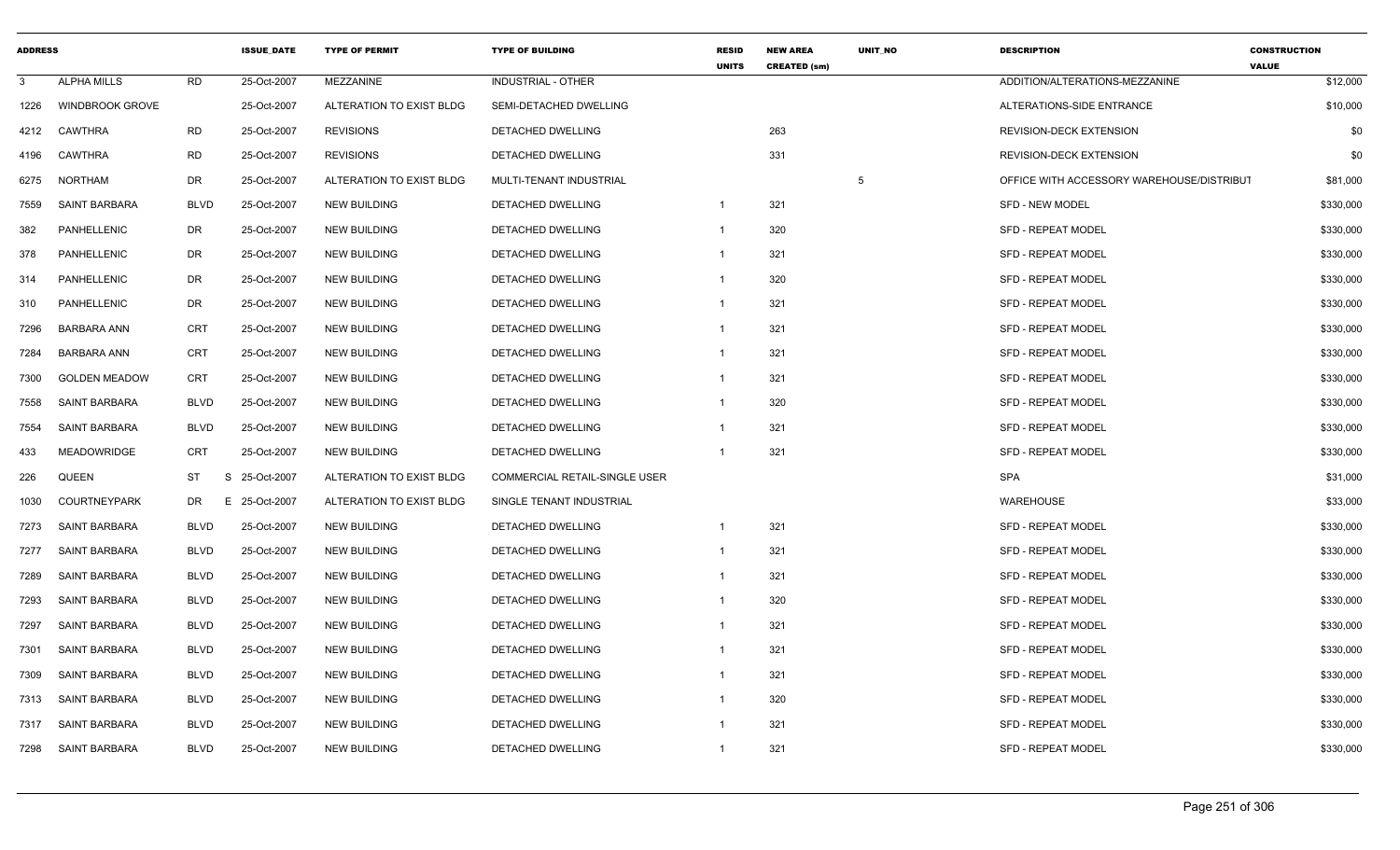| <b>ADDRESS</b> |                          |             | <b>ISSUE DATE</b> | <b>TYPE OF PERMIT</b>        | <b>TYPE OF BUILDING</b>               | <b>RESID</b><br><b>UNITS</b> | <b>NEW AREA</b><br><b>CREATED (sm)</b> | <b>UNIT NO</b> | <b>DESCRIPTION</b>                   | <b>CONSTRUCTION</b><br><b>VALUE</b> |
|----------------|--------------------------|-------------|-------------------|------------------------------|---------------------------------------|------------------------------|----------------------------------------|----------------|--------------------------------------|-------------------------------------|
| 7294           | <b>SAINT BARBARA</b>     | <b>BLVD</b> | 25-Oct-2007       | <b>NEW BUILDING</b>          | <b>DETACHED DWELLING</b>              | $\overline{1}$               | 320                                    |                | <b>SFD - REPEAT MODEL</b>            | \$330,000                           |
| 7290           | <b>SAINT BARBARA</b>     | <b>BLVD</b> | 25-Oct-2007       | <b>NEW BUILDING</b>          | DETACHED DWELLING                     | $\mathbf{1}$                 | 321                                    |                | <b>SFD - REPEAT MODEL</b>            | \$330,000                           |
| 7286           | <b>SAINT BARBARA</b>     | <b>BLVD</b> | 25-Oct-2007       | <b>NEW BUILDING</b>          | DETACHED DWELLING                     | -1                           | 321                                    |                | <b>SFD - REPEAT MODEL</b>            | \$330,000                           |
| 7279           | <b>BARBARA ANN</b>       | <b>CRT</b>  | 25-Oct-2007       | <b>NEW BUILDING</b>          | DETACHED DWELLING                     | $\mathbf{1}$                 | 321                                    |                | <b>SFD - REPEAT MODEL</b>            | \$330,000                           |
| 7287           | <b>BARBARA ANN</b>       | <b>CRT</b>  | 25-Oct-2007       | <b>NEW BUILDING</b>          | DETACHED DWELLING                     | $\mathbf{1}$                 | 320                                    |                | SFD - REPEAT MODEL                   | \$329,000                           |
| 7299           | <b>BARBARA ANN</b>       | <b>CRT</b>  | 25-Oct-2007       | <b>NEW BUILDING</b>          | <b>DETACHED DWELLING</b>              | $\mathbf{1}$                 | 320                                    |                | <b>SFD - REPEAT MODEL</b>            | \$329,000                           |
| 7303           | <b>BARBARA ANN</b>       | <b>CRT</b>  | 25-Oct-2007       | <b>NEW BUILDING</b>          | DETACHED DWELLING                     | $\mathbf{1}$                 | 321                                    |                | SFD - REPEAT MODEL                   | \$330,000                           |
| 7307           | <b>BARBARA ANN</b>       | <b>CRT</b>  | 25-Oct-2007       | <b>NEW BUILDING</b>          | DETACHED DWELLING                     | $\mathbf{1}$                 | 321                                    |                | <b>SFD - REPEAT MODEL</b>            | \$330,000                           |
| 7312           | <b>BARBARA ANN</b>       | <b>CRT</b>  | 25-Oct-2007       | <b>NEW BUILDING</b>          | DETACHED DWELLING                     | $\mathbf{1}$                 | 321                                    |                | SFD - REPEAT MODEL                   | \$330,000                           |
| 7308           | <b>BARBARA ANN</b>       | <b>CRT</b>  | 25-Oct-2007       | <b>NEW BUILDING</b>          | DETACHED DWELLING                     | -1                           | 321                                    |                | SFD - REPEAT MODEL                   | \$330,000                           |
| 7273           | <b>GOLDEN MEADOW</b>     | <b>CRT</b>  | 25-Oct-2007       | <b>NEW BUILDING</b>          | DETACHED DWELLING                     | $\mathbf{1}$                 | 321                                    |                | <b>SFD - REPEAT MODEL</b>            | \$330,000                           |
| 7277           | <b>GOLDEN MEADOW</b>     | CRT         | 25-Oct-2007       | <b>NEW BUILDING</b>          | DETACHED DWELLING                     | $\mathbf{1}$                 | 320                                    |                | <b>SFD - REPEAT MODEL</b>            | \$329,000                           |
| 7281           | <b>GOLDEN MEADOW</b>     | <b>CRT</b>  | 25-Oct-2007       | <b>NEW BUILDING</b>          | DETACHED DWELLING                     | $\mathbf{1}$                 | 321                                    |                | <b>SFD - REPEAT MODEL</b>            | \$330,000                           |
| 7289           | <b>GOLDEN MEADOW</b>     | <b>CRT</b>  | 25-Oct-2007       | <b>NEW BUILDING</b>          | DETACHED DWELLING                     | $\mathbf{1}$                 | 320                                    |                | SFD - REPEAT MODEL                   | \$329,000                           |
| 7293           | <b>GOLDEN MEADOW</b>     | <b>CRT</b>  | 25-Oct-2007       | <b>NEW BUILDING</b>          | DETACHED DWELLING                     | $\mathbf{1}$                 | 321                                    |                | SFD - REPEAT MODEL                   | \$330,000                           |
| 7301           | <b>GOLDEN MEADOW</b>     | <b>CRT</b>  | 25-Oct-2007       | <b>NEW BUILDING</b>          | DETACHED DWELLING                     | -1                           | 321                                    |                | SFD - REPEAT MODEL                   | \$330,000                           |
| 7305           | <b>GOLDEN MEADOW</b>     | <b>CRT</b>  | 25-Oct-2007       | <b>NEW BUILDING</b>          | DETACHED DWELLING                     | $\mathbf{1}$                 | 321                                    |                | <b>SFD - REPEAT MODEL</b>            | \$330,000                           |
| 412            | <b>MEADOWRIDGE</b>       | <b>CRT</b>  | 25-Oct-2007       | <b>NEW BUILDING</b>          | DETACHED DWELLING                     | -1                           | 321                                    |                | <b>SFD - REPEAT MODEL</b>            | \$330,000                           |
| 421            | PANHELLENIC              | <b>DR</b>   | 25-Oct-2007       | <b>NEW BUILDING</b>          | DETACHED DWELLING                     | -1                           | 321                                    |                | SFD - REPEAT MODEL                   | \$330,000                           |
| 3375           | <b>DERRY</b>             | <b>RD</b>   | E 25-Oct-2007     | <b>FASCIA SIGN</b>           | SINGLE TENANT INDUSTRIAL              |                              |                                        |                | (1) GROUND SIGN - RIGHT TECH         | \$9,000                             |
| 6800           | <b>KITIMAT</b>           | <b>RD</b>   | 25-Oct-2007       | ALTERATION TO EXIST BLDG     | MULTI-TENANT INDUSTRIAL               |                              |                                        | $31 - 32$      | INTERIOR ALTERATIONS - DEMISING-WALL | \$2,000                             |
| 1830           | <b>MATHESON</b>          | <b>BLVD</b> | 25-Oct-2007       | <b>FASCIA SIGN</b>           | <b>COMMERCIAL OFFICE - MULTI-USER</b> |                              |                                        | 1, BLD-A       | (2) FASCIA SIGNS - NORTEL            | \$2,000                             |
| $\overline{2}$ | <b>ROBERT SPECK</b>      | <b>PKY</b>  | 25-Oct-2007       | <b>REVISIONS</b>             | COMMERCIAL OFFICE - MULTI-USER        |                              |                                        | 690            | <b>REVISIONS - MASON GROUP</b>       | \$0                                 |
| $\mathbf 0$    | QUEENSWAY                |             | E 25-Oct-2007     | <b>CLASS A PORTABLE SIGN</b> | PORTABLE SIGN                         |                              |                                        |                | <b>LIVING ARTS CENTRE</b>            | \$0                                 |
| $\mathbf{0}$   | LAKESHORE                | <b>RD</b>   | W 25-Oct-2007     | <b>CLASS A PORTABLE SIGN</b> | PORTABLE SIGN                         |                              |                                        |                | LIVING ARTS CENTRE                   | \$0                                 |
| $\mathbf 0$    | <b>EGLINTON</b>          | AVE         | W 25-Oct-2007     | <b>CLASS A PORTABLE SIGN</b> | PORTABLE SIGN                         |                              |                                        |                | LIVING ARTS CENTRE                   | \$0                                 |
| $\mathbf 0$    | <b>WINSTON CHURCHILL</b> | <b>BLVD</b> | 25-Oct-2007       | <b>CLASS A PORTABLE SIGN</b> | PORTABLE SIGN                         |                              |                                        |                | <b>LIVING ARTS CENTRE</b>            | \$0                                 |
| $\mathbf 0$    | <b>TOMKEN</b>            | <b>RD</b>   | 25-Oct-2007       | <b>CLASS A PORTABLE SIGN</b> | PORTABLE SIGN                         |                              |                                        |                | <b>LIVING ARTS CENTRE</b>            | \$0                                 |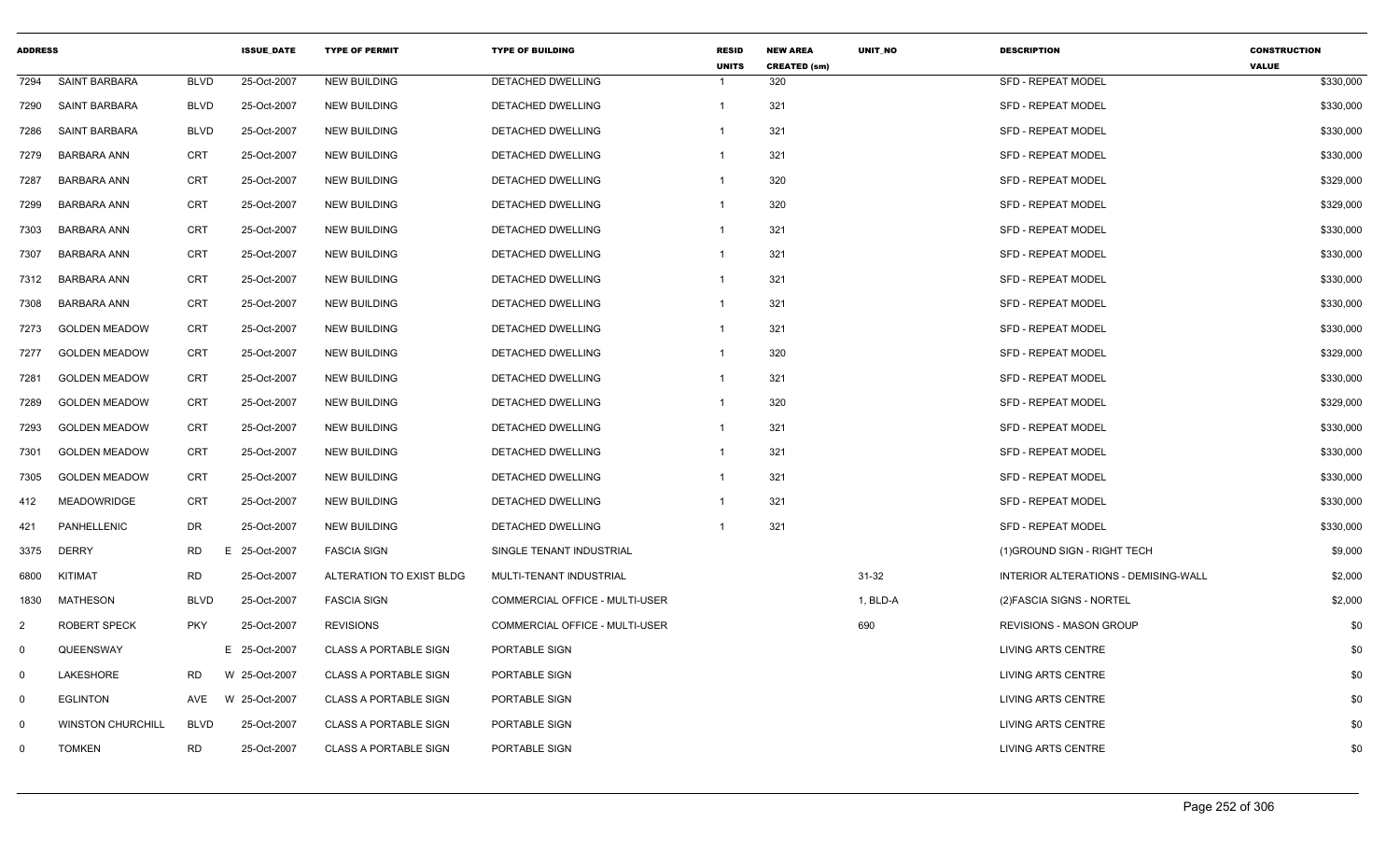| <b>ADDRESS</b> |                          |             | <b>ISSUE DATE</b> | <b>TYPE OF PERMIT</b>        | <b>TYPE OF BUILDING</b>        | <b>RESID</b><br><b>UNITS</b> | <b>NEW AREA</b><br><b>CREATED (sm)</b> | UNIT_NO | <b>DESCRIPTION</b>                            | <b>CONSTRUCTION</b><br><b>VALUE</b> |
|----------------|--------------------------|-------------|-------------------|------------------------------|--------------------------------|------------------------------|----------------------------------------|---------|-----------------------------------------------|-------------------------------------|
| $\mathbf 0$    | <b>ERIN MILLS</b>        | <b>PKY</b>  | 25-Oct-2007       | <b>CLASS A PORTABLE SIGN</b> | PORTABLE SIGN                  |                              |                                        |         | LIVING ARTS CENTRE                            | \$0                                 |
| 6350           | <b>TOMKEN</b>            | <b>RD</b>   | 25-Oct-2007       | <b>CLASS A PORTABLE SIGN</b> | PORTABLE SIGN                  |                              |                                        |         | IMA CANADA CORPORATION                        | \$0                                 |
| 3145           | <b>DUNDAS</b>            | ST          | W 25-Oct-2007     | <b>CLASS A PORTABLE SIGN</b> | PORTABLE SIGN                  |                              |                                        |         | <b>LIVING LIGHTING</b>                        | \$0                                 |
| $\mathbf 0$    | <b>EGLINTON</b>          | AVE         | W 25-Oct-2007     | <b>CLASS A PORTABLE SIGN</b> | PORTABLE SIGN                  |                              |                                        |         | CROHN'S & COLITIS FOUNDATION OF CANADA        | \$0                                 |
| $\mathbf 0$    | <b>EGLINTON</b>          | AVE         | W 25-Oct-2007     | <b>CLASS A PORTABLE SIGN</b> | PORTABLE SIGN                  |                              |                                        |         | ST. JOHN'S AMBULANCE                          | \$0                                 |
| 3050           | ARGENTIA                 | <b>RD</b>   | 25-Oct-2007       | <b>CLASS A PORTABLE SIGN</b> | PORTABLE SIGN                  |                              |                                        |         | WEST MISSISSAUGA MEDICAL                      | \$0                                 |
| 6075           | <b>MAVIS</b>             | <b>RD</b>   | 25-Oct-2007       | <b>CLASS A PORTABLE SIGN</b> | PORTABLE SIGN                  |                              |                                        |         | <b>NYGARD</b>                                 | \$0                                 |
| 1010           | <b>DREAM CREST</b>       | <b>RD</b>   | 25-Oct-2007       | <b>CLASS A PORTABLE SIGN</b> | PORTABLE SIGN                  |                              |                                        |         | <b>ILLUMA LEARNING CENTRE</b>                 | \$0                                 |
| 6970           | <b>LISGAR</b>            | <b>DR</b>   | 25-Oct-2007       | <b>CLASS A PORTABLE SIGN</b> | PORTABLE SIGN                  |                              |                                        |         | <b>HAMARA FRIENDS GROCERS</b>                 | \$0                                 |
| 592            | RATHBURN                 | RD          | W 25-Oct-2007     | <b>CLASS A PORTABLE SIGN</b> | PORTABLE SIGN                  |                              |                                        |         | LA ROUGE TANNING STUDIO                       | \$0                                 |
| 3051           | VEGA                     | <b>BLVD</b> | 25-Oct-2007       | <b>CLASS A PORTABLE SIGN</b> | PORTABLE SIGN                  |                              |                                        |         | MILESTONE'S                                   | \$0                                 |
| 2575           | DUNDAS                   | ST          | W 25-Oct-2007     | <b>CLASS A PORTABLE SIGN</b> | PORTABLE SIGN                  |                              |                                        |         | <b>TONY ROMA'S</b>                            | \$0                                 |
| 60             | <b>BRISTOL</b>           | <b>RD</b>   | E 25-Oct-2007     | <b>CLASS A PORTABLE SIGN</b> | PORTABLE SIGN                  |                              |                                        |         | <b>MONTFORT</b>                               | \$0                                 |
| 1865           | LAKESHORE                | <b>RD</b>   | W 25-Oct-2007     | <b>CLASS A PORTABLE SIGN</b> | PORTABLE SIGN                  |                              |                                        |         | <b>LAKESHORE DENTAL</b>                       | \$0                                 |
| 6750           | <b>WINSTON CHURCHILL</b> | <b>BLVD</b> | 25-Oct-2007       | <b>CLASS A PORTABLE SIGN</b> | PORTABLE SIGN                  |                              |                                        |         | FORTELLI SALON AND SPA                        | \$0                                 |
| 6750           | <b>WINSTON CHURCHILL</b> | <b>BLVD</b> | 25-Oct-2007       | <b>CLASS A PORTABLE SIGN</b> | PORTABLE SIGN                  |                              |                                        |         | FORTELLI SALON AND SPA                        | \$0                                 |
| 812            | <b>BRITANNIA</b>         | <b>RD</b>   | W 25-Oct-2007     | <b>CLASS A PORTABLE SIGN</b> | PORTABLE SIGN                  |                              |                                        |         | <b>KANDA OPTICAL</b>                          | \$0                                 |
| 970            | SOUTHDOWN                | <b>RD</b>   | 25-Oct-2007       | <b>CLASS A PORTABLE SIGN</b> | PORTABLE SIGN                  |                              |                                        |         | <b>MERIDIAN CREDIT UNION</b>                  | \$0                                 |
| 4141           | <b>DIXIE</b>             | <b>RD</b>   | 25-Oct-2007       | <b>CLASS A PORTABLE SIGN</b> | PORTABLE SIGN                  |                              |                                        |         | RBC GENERAL INC.                              | \$0                                 |
| 4920           | <b>TOMKEN</b>            | <b>RD</b>   | 26-Oct-2007       | <b>FASCIA SIGN</b>           | MULTI-TENANT INDUSTRIAL        |                              |                                        |         | (1) FASCIA SIGNS - IRON CHEF JAPENESE STEAKHO | \$1,000                             |
| 1346           | SAGINAW                  | <b>CRES</b> | 26-Oct-2007       | ALTERATION TO EXIST BLDG     | DETACHED DWELLING              |                              | 58                                     |         | <b>BASEMENT APARTMENT</b>                     | \$20,000                            |
| 80             | <b>COURTNEYPARK</b>      | DR          | W 26-Oct-2007     | <b>PYLON SIGN</b>            | COMMERCIAL OFFICE - MULTI-USER |                              |                                        |         | (1) GROUND SIGN - MULTI-TENANT                | \$8,000                             |
| 1414           | CAWTHRA                  | <b>RD</b>   | 26-Oct-2007       | <b>INGROUND POOL</b>         | DETACHED DWELLING              |                              |                                        |         |                                               | \$0                                 |
| 544            | <b>GLADWYNE</b>          | <b>CRT</b>  | 26-Oct-2007       | ALTERATION TO EXIST BLDG     | DETACHED DWELLING              |                              |                                        |         | INTERIOR ALTERATIONS - FINISH-BASEMENT        | \$50,000                            |
| 2428           | OLD CARRIAGE             | <b>RD</b>   | 26-Oct-2007       | ADDITION TO EXIST BLDG       | DETACHED DWELLING              |                              | 39                                     |         | <b>ADDITION - SUNROOM</b>                     | \$31,000                            |
| 813            | <b>TERLIN</b>            | <b>BLVD</b> | 26-Oct-2007       | ADDITION TO EXIST BLDG       | DETACHED DWELLING              |                              |                                        |         | ADDITION-FRONT PORCH                          | \$10,000                            |
| 3315           | <b>TACC</b>              | DR          | 26-Oct-2007       | <b>NEW BUILDING</b>          | DETACHED DWELLING              | -1                           | 260                                    |         | <b>SFD - REPEAT MODEL</b>                     | \$267,000                           |
|                | 3319 TACC                | DR.         | 26-Oct-2007       | <b>NEW BUILDING</b>          | DETACHED DWELLING              | -1                           | 259                                    |         | SFD - REPEAT MODEL                            | \$266,000                           |
|                |                          |             |                   |                              |                                |                              |                                        |         |                                               |                                     |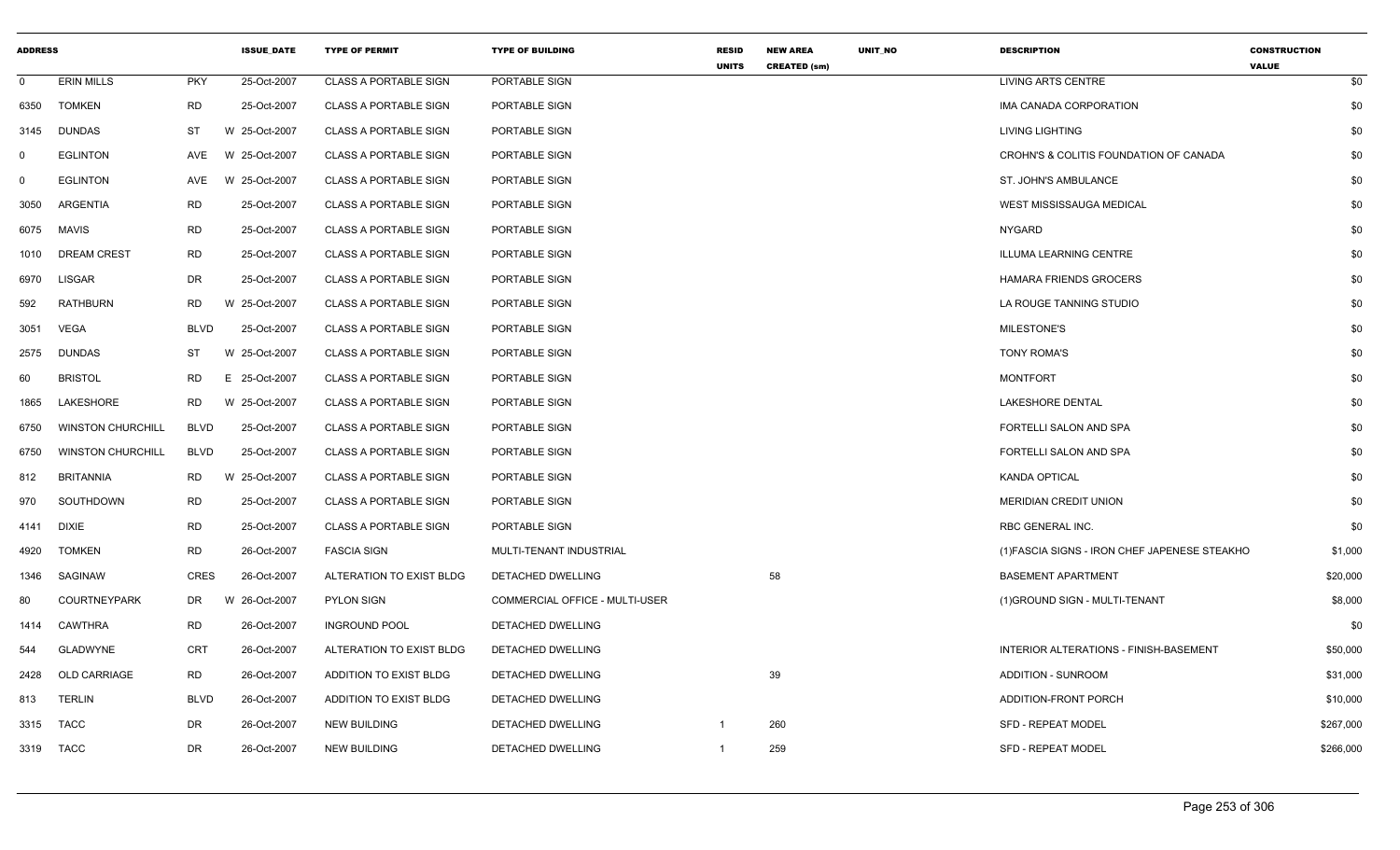| <b>ADDRESS</b> |                        |             | <b>ISSUE DATE</b> | <b>TYPE OF PERMIT</b>                         | <b>TYPE OF BUILDING</b>               | <b>RESID</b><br><b>UNITS</b> | <b>NEW AREA</b><br><b>CREATED (sm)</b> | <b>UNIT NO</b> | <b>DESCRIPTION</b>                       | <b>CONSTRUCTION</b><br><b>VALUE</b> |
|----------------|------------------------|-------------|-------------------|-----------------------------------------------|---------------------------------------|------------------------------|----------------------------------------|----------------|------------------------------------------|-------------------------------------|
| 3215           | SWISS                  | CRT         | 26-Oct-2007       | <b>NEW BUILDING</b>                           | <b>DETACHED DWELLING</b>              |                              | 369                                    |                | SFD - CUSTOM                             | \$382,000                           |
| 3216           | SWISS                  | CRT         | 26-Oct-2007       | <b>NEW BUILDING</b>                           | <b>DETACHED DWELLING</b>              |                              | 370                                    |                | <b>SFD - CUSTOM</b>                      | \$487,000                           |
| 3218           | SWISS                  | <b>CRT</b>  | 26-Oct-2007       | <b>NEW BUILDING</b>                           | DETACHED DWELLING                     |                              | 286                                    |                | <b>SFD - CUSTOM</b>                      | \$296,000                           |
| 5596           | <b>TRAILBANK</b>       | DR          | 26-Oct-2007       | <b>NEW BUILDING</b>                           | DETACHED DWELLING                     |                              | 304                                    |                | <b>SFD - REPEAT MODEL</b>                | \$313,000                           |
| 5580           | <b>TRAILBANK</b>       | DR          | 26-Oct-2007       | <b>NEW BUILDING</b>                           | DETACHED DWELLING                     | -1                           | 304                                    |                | <b>SFD - REPEAT MODEL</b>                | \$313,000                           |
| 5576           | <b>TRAILBANK</b>       | DR          | 26-Oct-2007       | <b>NEW BUILDING</b>                           | DETACHED DWELLING                     |                              | 382                                    |                | <b>SFD - REPEAT MODEL</b>                | \$502,000                           |
| 5572           | <b>TRAILBANK</b>       | DR          | 26-Oct-2007       | <b>NEW BUILDING</b>                           | DETACHED DWELLING                     |                              | 379                                    |                | <b>SFD - REPEAT MODEL</b>                | \$497,000                           |
| 5478           | <b>BESTVIEW</b>        | WAY         | 26-Oct-2007       | <b>NEW BUILDING</b>                           | <b>DETACHED DWELLING</b>              | $\mathbf{1}$                 | 236                                    |                | <b>SFD - REPEAT MODEL</b>                | \$244,000                           |
| 5404           | <b>BESTVIEW</b>        | WAY         | 26-Oct-2007       | <b>NEW BUILDING</b>                           | DETACHED DWELLING                     |                              | 207                                    |                | <b>SFD - REPEAT MODEL</b>                | \$217,000                           |
| 4087           | <b>WILCOX</b>          | <b>RD</b>   | 26-Oct-2007       | ADDITION AND ALTER                            | DETACHED DWELLING                     |                              | 45                                     |                | ADDITION/ALT - ABOVE GARAGE & DECK       | \$60,000                            |
| 7300           | <b>TORBRAM</b>         | <b>RD</b>   | 26-Oct-2007       | <b>OTHER</b>                                  | SINGLE TENANT INDUSTRIAL              |                              |                                        |                | NEW STORM SEWER & 3 CATCH BASINS         | \$100,000                           |
| 2333           | DOULTON                | DR          | 26-Oct-2007       | CLASS 4 PRIVATE SEWAGE SYSTEDETACHED DWELLING |                                       |                              |                                        |                | PRIVATE SEPTIC SYSTEM                    | \$50,000                            |
| 5100           | <b>ERIN MILLS</b>      | <b>PKY</b>  | 26-Oct-2007       | ALTERATION TO EXIST BLDG                      | <b>COMMERCIAL RETAIL - MULTI-USER</b> |                              |                                        | F <sub>2</sub> | <b>TAKEOUT RESTAURANT</b>                | \$15,000                            |
| 100            | <b>CITY CENTRE</b>     | DR          | 26-Oct-2007       | <b>FASCIA SIGN</b>                            | COMMERCIAL RETAIL - MULTI-USER        |                              |                                        | $1 - 144$      | (1) FASCIA SIGN - COSTA BLANCA           | \$2,000                             |
| 5090           | <b>EXPLORER</b>        | DR          | 26-Oct-2007       | ALTERATION TO EXIST BLDG                      | COMMERCIAL OFFICE - MULTI-USER        |                              |                                        | 501, 510       | <b>OFFICE</b>                            | \$70,000                            |
| 350            | <b>HAZELHURST</b>      | <b>RD</b>   | 26-Oct-2007       | <b>PYLON SIGN</b>                             | <b>INDUSTRIAL - OTHER</b>             |                              |                                        |                | (1) GROUND SIGN - CHRYSLER               | \$4,000                             |
| 1525           | <b>SHERWAY</b>         | DR          | 26-Oct-2007       | <b>MULTIPLE SIGNS</b>                         | <b>RESIDENTIAL - OTHER</b>            |                              |                                        |                |                                          | \$1,000                             |
| 6677           | MEADOWVALE TOWN CENCIR |             | 26-Oct-2007       | <b>FASCIA SIGN</b>                            | COMMERCIAL RETAIL - MULTI-USER        |                              |                                        | $J-4$          | (2) FASCIA SIGN - GLOBAL PET             | \$12,000                            |
| 3375           | <b>BRUZAN</b>          | <b>CRES</b> | 26-Oct-2007       | <b>OTHER</b>                                  | <b>DETACHED DWELLING</b>              |                              |                                        |                | <b>ADDITION-DECK</b>                     | \$10,000                            |
| 201            | <b>CITY CENTRE</b>     | DR          | 26-Oct-2007       | <b>PYLON SIGN</b>                             | COMMERCIAL RETAIL - MULTI-USER        |                              |                                        |                | (1) GROUND SIGN - FAILTE IRISH PUB       | \$10,000                            |
| 7255           | <b>DOOLEY</b>          | DR          | 26-Oct-2007       | FIRE DAMAGE REPAIR                            | CONDOMINIUM ROW DWELLING              |                              |                                        | 10             | FIRE DAMAGE REPAIR - ROOF                | \$117,000                           |
| 4338           | SHELBY                 | <b>CRES</b> | 26-Oct-2007       | FIRE DAMAGE REPAIR                            | DETACHED DWELLING                     |                              |                                        |                | FIRE DAMAGE REPAIR                       | \$25,000                            |
| 2333           | <b>DOULTON</b>         | DR          | 26-Oct-2007       | <b>DEMOLITION</b>                             | DETACHED DWELLING                     |                              |                                        |                | DEMOLITION - SFD, POOL/TENNIS COURT      | \$10,000                            |
| 158            | <b>HARBORN</b>         | TR          | 26-Oct-2007       | ALTERATION TO EXIST BLDG                      | DETACHED DWELLING                     |                              |                                        |                | ALTERATIONS - BASEMENT WALKOUT           | \$10,000                            |
| 700            | <b>BURNHAMTHORPE</b>   | <b>RD</b>   | E 26-Oct-2007     | <b>CLASS A PORTABLE SIGN</b>                  | PORTABLE SIGN                         |                              |                                        |                | <b>SHOPPERS DRUG</b>                     | \$0                                 |
| 6465           | <b>AIRPORT</b>         | <b>RD</b>   | 26-Oct-2007       | <b>CLASS A PORTABLE SIGN</b>                  | PORTABLE SIGN                         |                              |                                        |                | ROGERS (2143780 ONTARIO INC.)            | \$0                                 |
| 720            | <b>BRISTOL</b>         | <b>RD</b>   | W 26-Oct-2007     | <b>CLASS A PORTABLE SIGN</b>                  | PORTABLE SIGN                         |                              |                                        |                | LITTLE CAESARS PIZZA                     | \$0                                 |
| 2283           | ARGENTIA               | <b>RD</b>   | 26-Oct-2007       | <b>CLASS A PORTABLE SIGN</b>                  | PORTABLE SIGN                         |                              |                                        |                | ARGENTIA PHYSIOTHERAPY & WELLNESS CLINIC | \$0                                 |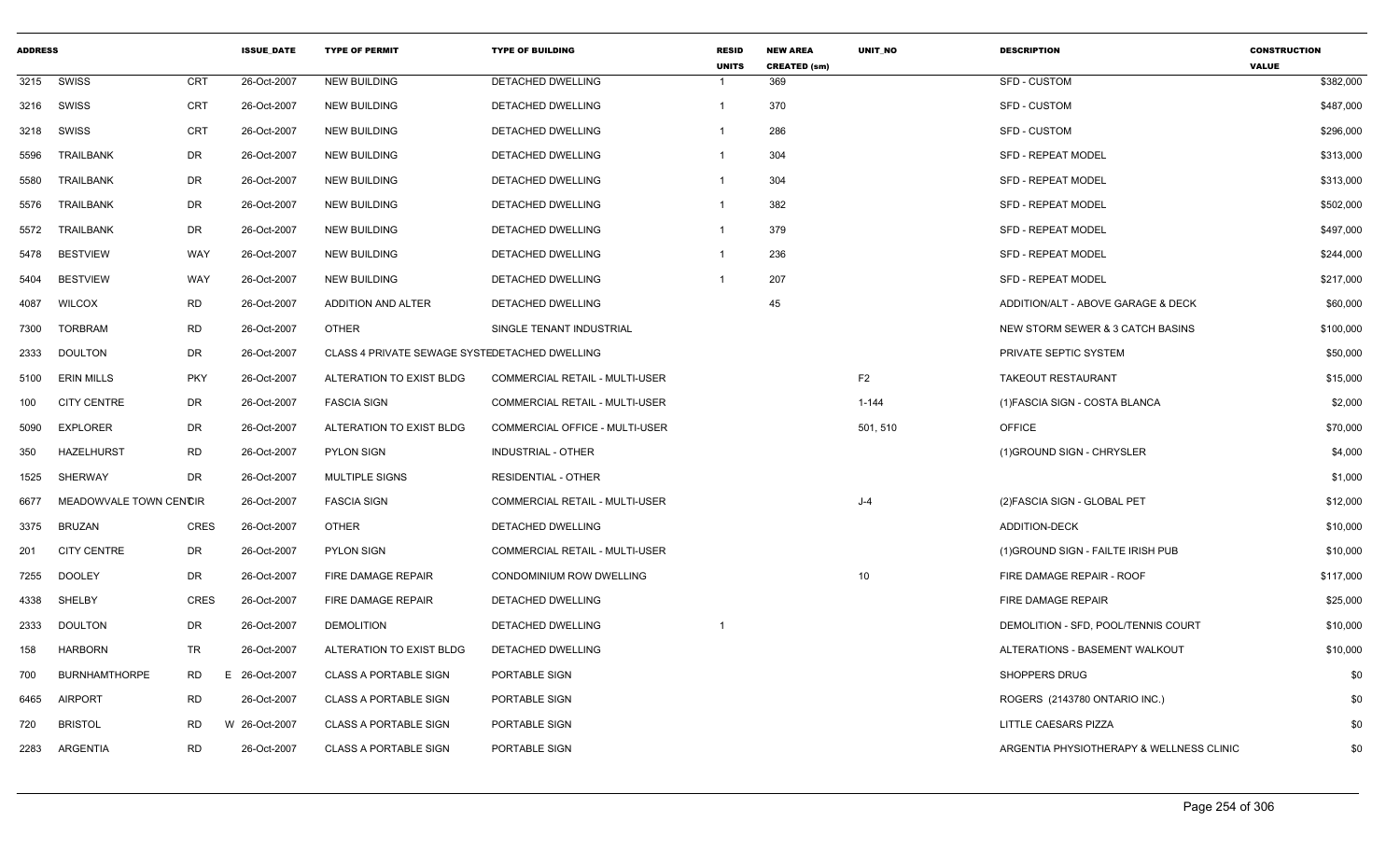| <b>ADDRESS</b> |                          |            | <b>ISSUE DATE</b>  | <b>TYPE OF PERMIT</b>        | <b>TYPE OF BUILDING</b>        | <b>RESID</b><br><b>UNITS</b> | <b>NEW AREA</b><br><b>CREATED (sm)</b> | <b>UNIT NO</b> | <b>DESCRIPTION</b>                            | <b>CONSTRUCTION</b><br><b>VALUE</b> |
|----------------|--------------------------|------------|--------------------|------------------------------|--------------------------------|------------------------------|----------------------------------------|----------------|-----------------------------------------------|-------------------------------------|
| 1200           | VANIER                   | DR         | 26-Oct-2007        | <b>CLASS A PORTABLE SIGN</b> | PORTABLE SIGN                  |                              |                                        |                | PERONI'S PIZZERIA                             | \$0                                 |
| 50             | <b>BRITANNIA</b>         | <b>RD</b>  | E 26-Oct-2007      | <b>CLASS A PORTABLE SIGN</b> | PORTABLE SIGN                  |                              |                                        |                | QUALITY INN AIRPORT WEST                      | \$0                                 |
| 60             | <b>BRISTOL</b>           | <b>RD</b>  | E 26-Oct-2007      | <b>CLASS A PORTABLE SIGN</b> | PORTABLE SIGN                  |                              |                                        |                | <b>KELSEY'S</b>                               | \$0                                 |
| $\mathbf 0$    | <b>DERRY</b>             | <b>RD</b>  | W 26-Oct-2007      | <b>CLASS A PORTABLE SIGN</b> | PORTABLE SIGN                  |                              |                                        |                | CROSS OF LIFE LUTHERAN CHURCH                 | \$0                                 |
| $\mathbf 0$    | <b>DERRY</b>             | RD         | W 26-Oct-2007      | <b>CLASS A PORTABLE SIGN</b> | PORTABLE SIGN                  |                              |                                        |                | CROSS OF LIFE LUTHERAN CHURCH                 | \$0                                 |
| $\Omega$       | <b>BRITANNIA</b>         | RD         | W 26-Oct-2007      | <b>CLASS A PORTABLE SIGN</b> | PORTABLE SIGN                  |                              |                                        |                | LISGAR RESIDENTS' ASSOC.                      | \$0                                 |
| $\Omega$       | <b>DERRY</b>             | <b>RD</b>  | W 26-Oct-2007      | <b>CLASS A PORTABLE SIGN</b> | PORTABLE SIGN                  |                              |                                        |                | LISGAR RESIDENTS' ASSOC.                      | \$0                                 |
| 6405           | <b>ERIN MILLS</b>        | <b>PKY</b> | 26-Oct-2007        | <b>CLASS A PORTABLE SIGN</b> | PORTABLE SIGN                  |                              |                                        |                | <b>MEXICALI ROSAS</b>                         | \$0                                 |
| 800            | MATHESON                 |            | BLVD W 26-Oct-2007 | <b>NEW BUILDING</b>          | COMMERCIAL RETAIL-SINGLE USER  |                              | 20,099                                 |                | REVISED CONDITIONAL PERMIT - NEW WALMART, F   | \$0                                 |
| 1820           | <b>FEATHERSTON</b>       | DR         | 29-Oct-2007        | <b>REVISIONS</b>             | DETACHED DWELLING              |                              |                                        |                | REVISION-ADDITION, REVISION TO ORIGINAL PERM  | \$0                                 |
| 800            | MATHESON                 |            | BLVD W 29-Oct-2007 | <b>OTHER</b>                 | COMMERCIAL RETAIL-SINGLE USER  |                              |                                        |                | <b>SITE SERVICING</b>                         | \$500,000                           |
| 670            | <b>MATHESON</b>          |            | BLVD W 29-Oct-2007 | <b>NEW BUILDING</b>          | COMMERCIAL RETAIL-SINGLE USER  |                              | 876                                    | BLD-D          | NEW - RESTAURANT, THE KEG STEAKHOUSE & BAR    | \$1,239,000                         |
| 3785           | JANICE                   | DR         | 29-Oct-2007        | <b>NEW BUILDING</b>          | DETACHED DWELLING              | $\overline{1}$               | 266                                    |                | <b>SFD - NEW MODEL</b>                        | \$276,000                           |
| 5300           | <b>CHURCHILL MEADOWS</b> | BLVD       | 29-Oct-2007        | <b>NEW BUILDING</b>          | DETACHED DWELLING              | - 1                          | 278                                    |                | SFD - NEW MODEL                               | \$290,000                           |
|                | <b>ELIZABETH</b>         | ST         | 29-Oct-2007<br>-S  | ALTERATION TO EXIST BLDG     | COMMERCIAL RETAIL-SINGLE USER  |                              |                                        |                | <b>GIFT STORE</b>                             | \$17,000                            |
| 3219           | SWISS                    | CRT        | 29-Oct-2007        | <b>NEW BUILDING</b>          | DETACHED DWELLING              | $\overline{\mathbf{1}}$      | 306                                    |                | <b>SFD - CUSTOM</b>                           | \$317,000                           |
| 4068           | <b>WILCOX</b>            | RD         | 29-Oct-2007        | ALTERATION TO EXIST BLDG     | <b>DETACHED DWELLING</b>       |                              |                                        |                | ALTERATIONS - BASEMENT UNDERPINNING           | \$54,000                            |
| 5099           | CREEKBANK                | <b>RD</b>  | 29-Oct-2007        | ALTERATION TO EXIST BLDG     | COMMERCIAL OFFICE- SINGLE USER |                              |                                        | <b>MAIL-RM</b> | INTERIOR ALTERATIONS - XEROX                  | \$15,000                            |
| 1680           | <b>TECH</b>              | AVE        | 29-Oct-2007        | <b>FASCIA SIGN</b>           | MULTI-TENANT INDUSTRIAL        |                              |                                        | C <sub>1</sub> | (2) FASCIA SIGNS - SOBEYS                     | \$2,000                             |
| 350            | <b>BRITANNIA</b>         | RD         | E 29-Oct-2007      | ALTERATION TO EXIST BLDG     | MULTI-TENANT INDUSTRIAL        |                              |                                        | $2 - 4$        | <b>WAREHOUSE &amp; DISTRIBUTION</b>           | \$70,000                            |
| 765            | <b>BLOOR</b>             | <b>ST</b>  | 29-Oct-2007        | ADDITION TO EXIST BLDG       | DETACHED DWELLING              |                              | 11                                     |                | ADDITION - 1 STOREY, UNHEATED                 | \$10,000                            |
| 6420           | <b>VISCOUNT</b>          | <b>RD</b>  | 29-Oct-2007        | <b>FASCIA SIGN</b>           | SINGLE TENANT INDUSTRIAL       |                              |                                        |                | (1) FASCIA SIGN - RICHHELIEU SHOWROOM         | \$2,000                             |
| 1057           | <b>LORNE PARK</b>        | <b>RD</b>  | 29-Oct-2007        | <b>DEMOLITION</b>            | DETACHED DWELLING              | - 1                          |                                        |                | <b>DEMOLITION - SFD/DECK</b>                  | \$10,000                            |
| 913            | <b>GOODWIN</b>           | <b>RD</b>  | 29-Oct-2007        | ADDITION TO EXIST BLDG       | DETACHED DWELLING              |                              | 17                                     |                | ADDITION - 1-STOREY, HEATED                   | \$15,000                            |
| 2145           | SHEROBEE                 | RD         | 29-Oct-2007        | ALTERATION TO EXIST BLDG     | CONDOMINIUM ROW DWELLING       |                              |                                        | 93             | <b>HVAC REVISION</b>                          | \$10,000                            |
| $\Omega$       | <b>BURNHAMTHORPE</b>     | RD         | E 29-Oct-2007      | <b>CLASS A PORTABLE SIGN</b> | PORTABLE SIGN                  |                              |                                        |                | <b>LIVING ARTS CENTRE</b>                     | \$0                                 |
| 900            | RATHBURN                 | RD         | W 29-Oct-2007      | <b>REVISIONS</b>             | COMMERCIAL RETAIL - MULTI-USER |                              |                                        | E1&2           | KITCHEN EXHAUST REVISION                      | \$18,000                            |
|                | 3583 BROOMHILL           | CRES       | 29-Oct-2007        | ALTERATION TO EXIST BLDG     | DETACHED DWELLING              |                              |                                        |                | ALTERATIONS - VESTIBULE / CHAIRLIFT & PORCH E | \$13,000                            |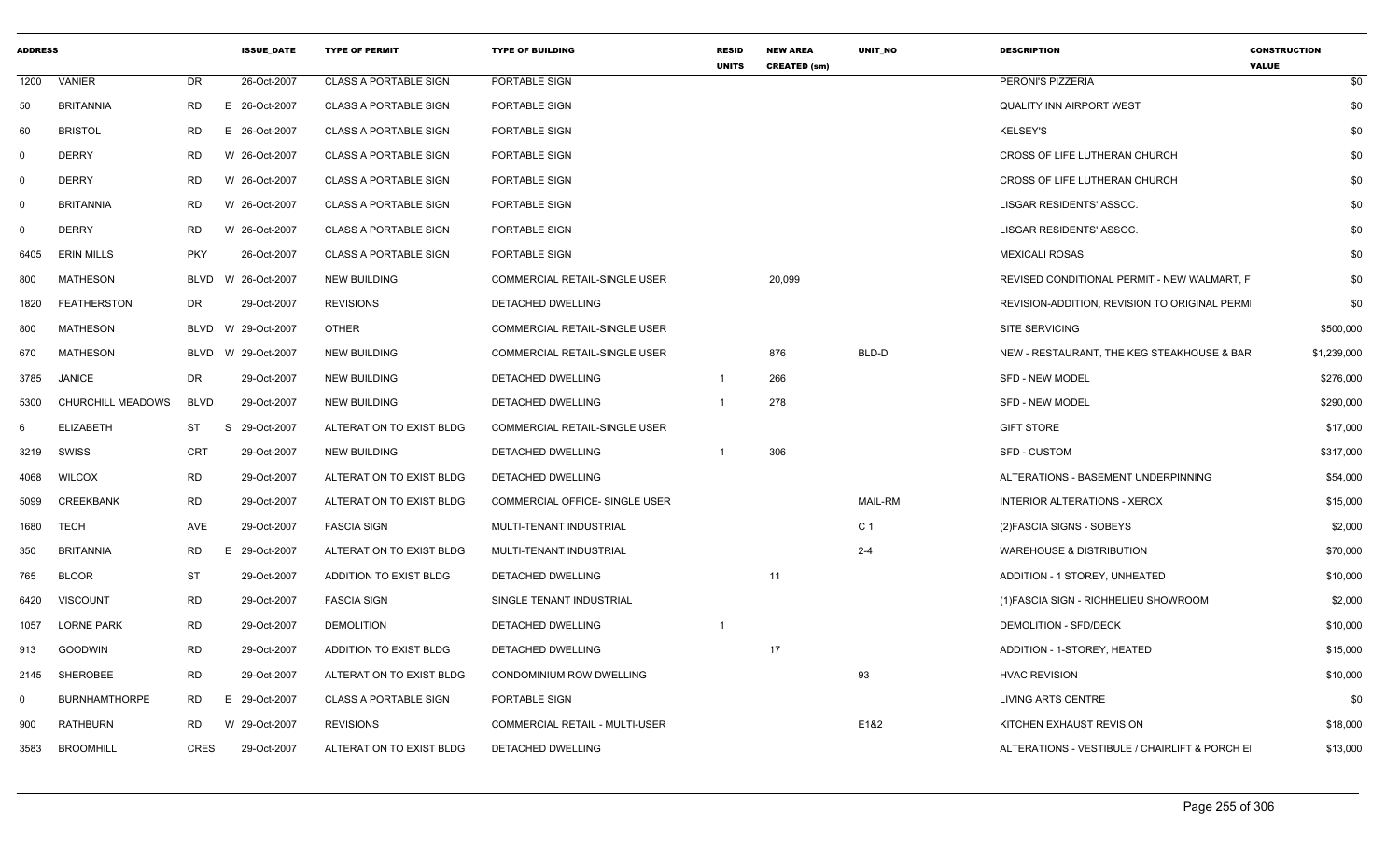| <b>ADDRESS</b> |                      |             | <b>ISSUE_DATE</b> | <b>TYPE OF PERMIT</b>        | <b>TYPE OF BUILDING</b> | <b>RESID</b> | <b>NEW AREA</b>     | UNIT_NO | <b>DESCRIPTION</b>                                 | <b>CONSTRUCTION</b>      |
|----------------|----------------------|-------------|-------------------|------------------------------|-------------------------|--------------|---------------------|---------|----------------------------------------------------|--------------------------|
| 3462           | <b>FELLMORE</b>      | DR          | 29-Oct-2007       | ALTERATION TO EXIST BLDG     | DETACHED DWELLING       | <b>UNITS</b> | <b>CREATED (sm)</b> |         | <b>BASEMENT APARTMENT</b>                          | <b>VALUE</b><br>\$32,000 |
| 1870           | DUNDAS               | ST          | E 29-Oct-2007     | <b>CLASS A PORTABLE SIGN</b> | PORTABLE SIGN           |              |                     |         | <b>OZ TECH COMPUTERS</b>                           | \$0                      |
| 1175           | <b>MEYERSIDE</b>     | DR          | 29-Oct-2007       | <b>CLASS A PORTABLE SIGN</b> | PORTABLE SIGN           |              |                     |         | PERMA SHEILD                                       | \$0                      |
| 4040           | <b>CREDITVIEW</b>    | <b>RD</b>   | 29-Oct-2007       | <b>CLASS A PORTABLE SIGN</b> | PORTABLE SIGN           |              |                     |         | ANA'S CIRCUIT FITNESS STUDIO                       | \$0                      |
| 4040           | <b>CREDITVIEW</b>    | <b>RD</b>   | 29-Oct-2007       | <b>CLASS A PORTABLE SIGN</b> | PORTABLE SIGN           |              |                     |         | ANA'S CIRCUIT FITNESS STUDIO                       | \$0                      |
| 980            | <b>BURNHAMTHORPE</b> | <b>RD</b>   | E 29-Oct-2007     | <b>CLASS A PORTABLE SIGN</b> | PORTABLE SIGN           |              |                     |         | TINA'S NAILS & ESTHETICS                           | \$0                      |
| $\overline{0}$ | <b>HURONTARIO</b>    | <b>ST</b>   | 29-Oct-2007       | <b>CLASS A PORTABLE SIGN</b> | PORTABLE SIGN           |              |                     |         | <b>REGION OF PEEL</b>                              | \$0                      |
| $\mathsf{O}$   | <b>EGLINTON</b>      | <b>AVE</b>  | W 29-Oct-2007     | <b>CLASS A PORTABLE SIGN</b> | PORTABLE SIGN           |              |                     |         | <b>REGION OF PEEL</b>                              | \$0                      |
| 2900           | ARGENTIA             | <b>RD</b>   | 29-Oct-2007       | <b>CLASS A PORTABLE SIGN</b> | PORTABLE SIGN           |              |                     |         | ALL IN ONE WOOD TOOLS                              | \$0                      |
| $\mathbf 0$    | QUEENSWAY            |             | W 29-Oct-2007     | <b>CLASS A PORTABLE SIGN</b> | PORTABLE SIGN           |              |                     |         | <b>REGION OF PEEL</b>                              | \$0                      |
| $\overline{0}$ | <b>BURNHAMTHORPE</b> | RD          | W 29-Oct-2007     | <b>CLASS A PORTABLE SIGN</b> | PORTABLE SIGN           |              |                     |         | <b>REGION OF PEEL</b>                              | \$0                      |
| $\mathbf 0$    | <b>DIXIE</b>         | <b>RD</b>   | 29-Oct-2007       | <b>CLASS A PORTABLE SIGN</b> | PORTABLE SIGN           |              |                     |         | <b>REGION OF PEEL</b>                              | \$0                      |
| $\mathbf 0$    | <b>AIRPORT</b>       | <b>RD</b>   | 29-Oct-2007       | <b>CLASS A PORTABLE SIGN</b> | PORTABLE SIGN           |              |                     |         | <b>REGION OF PEEL</b>                              | \$0                      |
| 77             | <b>MATHESON</b>      | BLVD        | E 29-Oct-2007     | <b>CLASS A PORTABLE SIGN</b> | PORTABLE SIGN           |              |                     |         | <b>MASTER MECHANIC</b>                             | \$0                      |
| $\mathsf{O}$   | <b>BRITANNIA</b>     | RD          | W 29-Oct-2007     | <b>CLASS A PORTABLE SIGN</b> | PORTABLE SIGN           |              |                     |         | <b>REGION OF PEEL</b>                              | \$0                      |
| 3405           | FIELDGATE            | DR          | 29-Oct-2007       | <b>CLASS A PORTABLE SIGN</b> | PORTABLE SIGN           |              |                     |         | <b>ARTISTIC SCISSORS</b>                           | \$0                      |
| 0              | LAKESHORE            | <b>RD</b>   | E 29-Oct-2007     | <b>CLASS A PORTABLE SIGN</b> | PORTABLE SIGN           |              |                     |         | <b>REGION OF PEEL</b>                              | \$0                      |
| $\mathbf 0$    | LAKESHORE            | <b>RD</b>   | W 29-Oct-2007     | <b>CLASS A PORTABLE SIGN</b> | PORTABLE SIGN           |              |                     |         | <b>REGION OF PEEL</b>                              | \$0                      |
| 117            | QUEEN                | <b>ST</b>   | S 29-Oct-2007     | <b>CLASS A PORTABLE SIGN</b> | PORTABLE SIGN           |              |                     |         | <b>QUEEN PRINTING CENTER</b>                       | \$0                      |
| $\mathbf 0$    | SOUTHDOWN            | RD          | 29-Oct-2007       | <b>CLASS A PORTABLE SIGN</b> | PORTABLE SIGN           |              |                     |         | <b>REGION OF PEEL</b>                              | \$0                      |
| $\mathbf 0$    | SOUTHDOWN            | <b>RD</b>   | 29-Oct-2007       | <b>CLASS A PORTABLE SIGN</b> | PORTABLE SIGN           |              |                     |         | REGION OF PEEL (duplicated - see permit # 07-6667) | \$0                      |
| 5555           | <b>KENNEDY</b>       | <b>RD</b>   | 29-Oct-2007       | <b>CLASS A PORTABLE SIGN</b> | PORTABLE SIGN           |              |                     |         | SUNOCO GAS                                         | \$0                      |
| 0              | <b>CENTRAL</b>       | <b>PKY</b>  | E 29-Oct-2007     | <b>CLASS A PORTABLE SIGN</b> | PORTABLE SIGN           |              |                     |         | <b>REGION OF PEEL</b>                              | \$0                      |
| 626            | <b>BURNHAMTHORPE</b> | <b>RD</b>   | W 29-Oct-2007     | <b>CLASS A PORTABLE SIGN</b> | PORTABLE SIGN           |              |                     |         | <b>AUTOMOTIVE SERVICES</b>                         | \$0                      |
| 1289           | <b>CANVEY</b>        | <b>CRES</b> | 29-Oct-2007       | <b>OTHER</b>                 | DETACHED DWELLING       |              |                     |         | SANITARY SEWER REPLACEMENT                         | \$2,000                  |
| 2979           | UNITY                | <b>GATE</b> | 29-Oct-2007       | <b>CLASS A PORTABLE SIGN</b> | PORTABLE SIGN           |              |                     |         | DR. T. SCHELLENBERG                                | \$0                      |
| 579            | LAKESHORE            | RD.         | 29-Oct-2007<br>E. | <b>CLASS A PORTABLE SIGN</b> | PORTABLE SIGN           |              |                     |         | <b>XCELL FITNESS</b>                               | \$0                      |
| 2580           | <b>HURONTARIO</b>    | <b>ST</b>   | 29-Oct-2007       | <b>CLASS A PORTABLE SIGN</b> | PORTABLE SIGN           |              |                     |         | TD CANADA TRUST                                    | \$0                      |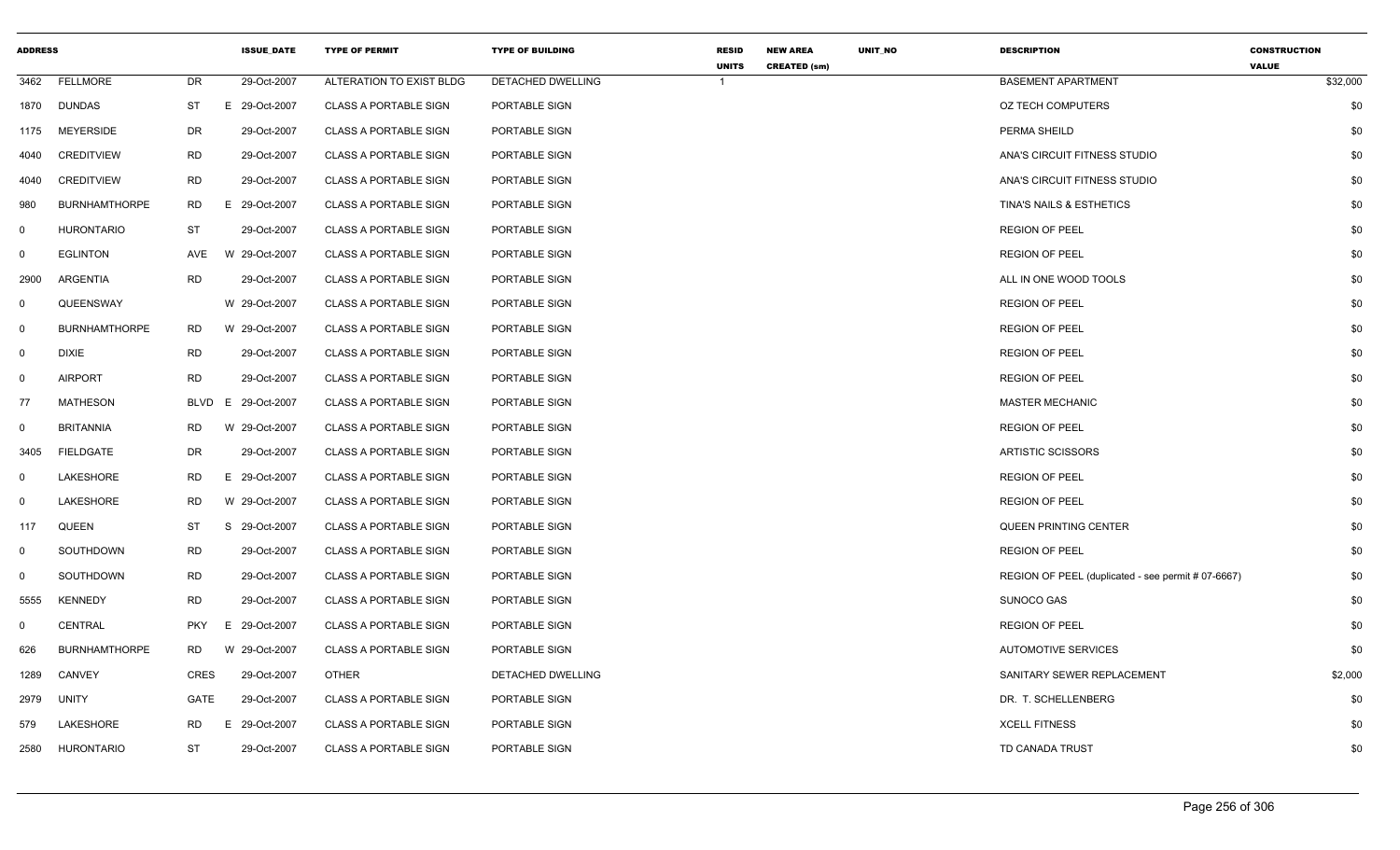| <b>ADDRESS</b> |                      |             | <b>ISSUE DATE</b> | <b>TYPE OF PERMIT</b>    | <b>TYPE OF BUILDING</b>        | <b>RESID</b><br><b>UNITS</b> | <b>NEW AREA</b><br><b>CREATED (sm)</b> | <b>UNIT NO</b> | <b>DESCRIPTION</b>                             | <b>CONSTRUCTION</b><br><b>VALUE</b> |
|----------------|----------------------|-------------|-------------------|--------------------------|--------------------------------|------------------------------|----------------------------------------|----------------|------------------------------------------------|-------------------------------------|
| 26             | <b>OAKWOOD</b>       | AVE         | S 30-Oct-2007     | <b>NEW BUILDING</b>      | <b>DETACHED DWELLING</b>       | $\overline{\mathbf{1}}$      | 361                                    |                | <b>SFD - CUSTOM</b>                            | \$384,000                           |
| 90             | <b>BURNHAMTHORPE</b> | RD          | W 30-Oct-2007     | <b>REVISIONS</b>         | COMMERCIAL RETAIL - MULTI-USER |                              |                                        | 105            | <b>REVISION</b>                                | \$32,000                            |
| 69             | <b>TROY</b>          | ST          | 30-Oct-2007       | <b>NEW BUILDING</b>      | DETACHED DWELLING              |                              | 247                                    |                | <b>SFD - CUSTOM</b>                            | \$254,000                           |
| 1355           | <b>AEROWOOD</b>      | DR          | 30-Oct-2007       | ALTERATION TO EXIST BLDG | <b>INDUSTRIAL - OTHER</b>      |                              |                                        |                | INTERIOR ALTERATIONS - MAKE-UP AIR UNITS (2) G | \$42,000                            |
| 2985           | <b>DREW</b>          | <b>RD</b>   | 30-Oct-2007       | ALTERATION TO EXIST BLDG | MULTI-TENANT INDUSTRIAL        |                              |                                        | 112            | WAREHOUSE W/ ANCILLARY RETAIL SALES - MAX. 2   | \$30,000                            |
| 3504           | STEEPLE CHASE        | <b>CRES</b> | 30-Oct-2007       | <b>NEW BUILDING</b>      | DETACHED DWELLING              | - 1                          | 278                                    |                | <b>SFD - REPEAT MODEL</b>                      | \$290,000                           |
| 5398           | <b>FRESHWATER</b>    | DR          | 30-Oct-2007       | NEW BUILDING             | DETACHED DWELLING              | -1                           | 267                                    |                | <b>SFD - NEW MODEL</b>                         | \$277,000                           |
| 2875           | <b>ARGENTIA</b>      | <b>RD</b>   | 30-Oct-2007       | ALTERATION TO EXIST BLDG | <b>MULTI-TENANT INDUSTRIAL</b> |                              | 341                                    | $\overline{2}$ | <b>WAREHOUSE/DISTRIBUTION FACILITY</b>         | \$98,000                            |
| 4612           | <b>JETHRO</b>        | <b>CRT</b>  | 30-Oct-2007       | NEW BUILDING             | DETACHED DWELLING              | - 1                          | 194                                    |                | <b>SFD - NEW MODEL</b>                         | \$200,000                           |
| 4611           | <b>JETHRO</b>        | <b>CRT</b>  | 30-Oct-2007       | <b>NEW BUILDING</b>      | DETACHED DWELLING              | -1                           | 194                                    |                | <b>SFD - REPEAT MODEL</b>                      | \$200,000                           |
| 4607           | <b>JETHRO</b>        | CRT         | 30-Oct-2007       | <b>NEW BUILDING</b>      | DETACHED DWELLING              | $\overline{1}$               | 194                                    |                | <b>SFD - REPEAT MODEL</b>                      | \$200,000                           |
| 4604           | <b>JETHRO</b>        | CRT         | 30-Oct-2007       | <b>NEW BUILDING</b>      | DETACHED DWELLING              |                              | 219                                    |                | <b>SFD - NEW MODEL</b>                         | \$226,000                           |
| 4608           | <b>JETHRO</b>        | CRT         | 30-Oct-2007       | <b>NEW BUILDING</b>      | DETACHED DWELLING              |                              | 219                                    |                | <b>SFD - REPEAT MODEL</b>                      | \$226,000                           |
| 4616           | <b>JETHRO</b>        | CRT         | 30-Oct-2007       | <b>NEW BUILDING</b>      | <b>DETACHED DWELLING</b>       |                              | 219                                    |                | <b>SFD - REPEAT MODEL</b>                      | \$226,000                           |
| 4620           | <b>JETHRO</b>        | CRT         | 30-Oct-2007       | <b>NEW BUILDING</b>      | DETACHED DWELLING              |                              | 221                                    |                | <b>SFD - REPEAT MODEL</b>                      | \$227,000                           |
| 4624           | <b>JETHRO</b>        | CRT         | 30-Oct-2007       | NEW BUILDING             | DETACHED DWELLING              | - 1                          | 219                                    |                | <b>SFD - REPEAT MODEL</b>                      | \$226,000                           |
| 4623           | <b>JETHRO</b>        | <b>CRT</b>  | 30-Oct-2007       | <b>NEW BUILDING</b>      | DETACHED DWELLING              | - 1                          | 219                                    |                | <b>SFD - REPEAT MODEL</b>                      | \$226,000                           |
| 4603           | <b>JETHRO</b>        | CRT         | 30-Oct-2007       | <b>NEW BUILDING</b>      | DETACHED DWELLING              | $\overline{\mathbf{1}}$      | 219                                    |                | <b>SFD - REPEAT MODEL</b>                      | \$226,000                           |
| 4615           | <b>JETHRO</b>        | CRT         | 30-Oct-2007       | <b>NEW BUILDING</b>      | DETACHED DWELLING              |                              | 198                                    |                | <b>SFD - CUSTOM</b>                            | \$204,000                           |
| 415            | <b>HILLBURY</b>      | DR          | 30-Oct-2007       | NEW BUILDING             | DETACHED DWELLING              | - 1                          | 198                                    |                | SFD - CUSTOM                                   | \$204,000                           |
| 411            | <b>HILLBURY</b>      | DR          | 30-Oct-2007       | <b>NEW BUILDING</b>      | DETACHED DWELLING              | -1                           | 201                                    |                | <b>SFD - CUSTOM</b>                            | \$207,000                           |
| 4627           | <b>JETHRO</b>        | <b>CRT</b>  | 30-Oct-2007       | <b>NEW BUILDING</b>      | DETACHED DWELLING              |                              | 216                                    |                | <b>SFD - CUSTOM</b>                            | \$222,000                           |
| 2895           | <b>ARGENTIA</b>      | <b>RD</b>   | 30-Oct-2007       | ALTERATION TO EXIST BLDG | MULTI-TENANT INDUSTRIAL        |                              | 351                                    | $\mathbf{3}$   | WAREHOUSE/DISTRIBUTION & MANUFACTURING FA      | \$101,000                           |
|                | 1754 POETS WALK      |             | 30-Oct-2007       | <b>OTHER</b>             | DETACHED DWELLING              |                              |                                        |                | ADDITION-DECK                                  | \$2,000                             |
|                | ROBERT SPECK         | <b>PKY</b>  | 30-Oct-2007       | ALTERATION TO EXIST BLDG | <b>COMMERCIAL - OTHER</b>      |                              |                                        | 110            | DAYCARE                                        | \$181,000                           |
| 6045           | MAVIS                | <b>RD</b>   | 30-Oct-2007       | <b>FASCIA SIGN</b>       | COMMERCIAL RETAIL - MULTI-USER |                              |                                        | 6              | (1) FASCIA SIGN - PEOPLES                      | \$10,000                            |
| 1349           | <b>BURNHAMTHORPE</b> | <b>RD</b>   | E 30-Oct-2007     | ALTERATION TO EXIST BLDG | COMMERCIAL RETAIL-SINGLE USER  |                              |                                        |                | INTERIOR ALTERATIONS/DOOR-RELOCATE             | \$15,000                            |
| 483            | <b>FAITH</b>         | DR          | 30-Oct-2007       | <b>OTHER</b>             | APARTMENT (> 6 UNITS)          |                              |                                        | 509            | OCCUPANCY PRIOR TO COMPLETION - 1 SUITE (#50)  | \$0                                 |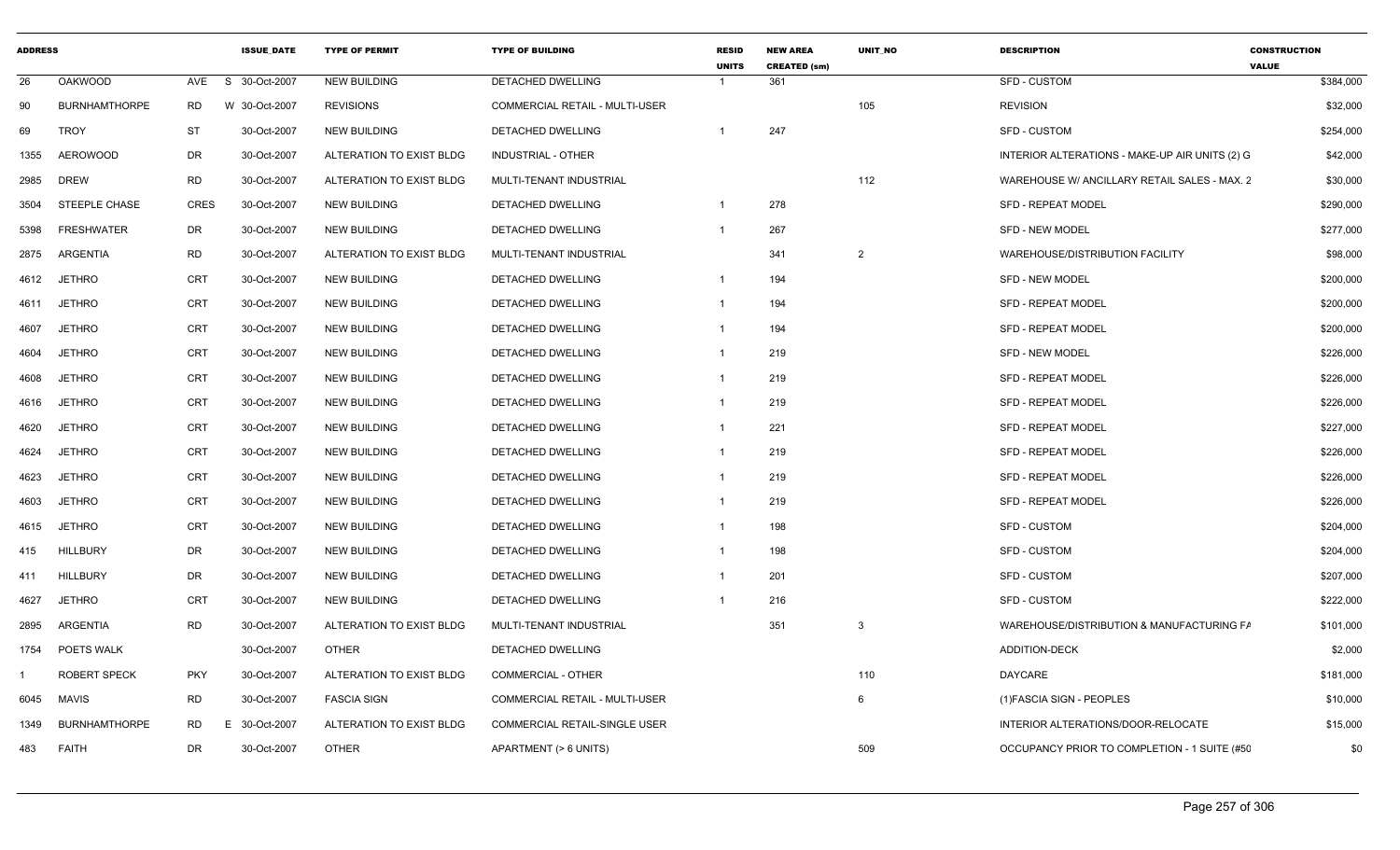|                      |                        | <b>ISSUE DATE</b>      | <b>TYPE OF PERMIT</b>                                                        | <b>TYPE OF BUILDING</b>               | <b>RESID</b><br><b>UNITS</b> | <b>NEW AREA</b><br><b>CREATED (sm)</b> | <b>UNIT NO</b>      | <b>DESCRIPTION</b>                       | <b>CONSTRUCTION</b><br><b>VALUE</b>                                                                                                                                                                                                                                                      |
|----------------------|------------------------|------------------------|------------------------------------------------------------------------------|---------------------------------------|------------------------------|----------------------------------------|---------------------|------------------------------------------|------------------------------------------------------------------------------------------------------------------------------------------------------------------------------------------------------------------------------------------------------------------------------------------|
| <b>HICKORY</b>       | <b>DR</b>              | 30-Oct-2007            | ALTERATION TO EXIST BLDG                                                     | <b>DETACHED DWELLING</b>              |                              | 115                                    |                     | ALTERATIONS - FINISHED BASEMENT          | \$39,000                                                                                                                                                                                                                                                                                 |
| SPRINGHILL           | <b>DR</b>              | 30-Oct-2007            | ADDITION AND ALTER                                                           | DETACHED DWELLING                     |                              | 168                                    |                     |                                          | \$217,000                                                                                                                                                                                                                                                                                |
|                      |                        | 30-Oct-2007            | <b>FASCIA SIGN</b>                                                           | COMMERCIAL RETAIL - MULTI-USER        |                              |                                        | M01                 | (1) FASCIA SIGN - EB GAMES               | \$15,000                                                                                                                                                                                                                                                                                 |
| <b>BESTVIEW</b>      | <b>WAY</b>             | 30-Oct-2007            | <b>NEW BUILDING</b>                                                          | DETACHED DWELLING                     |                              | 335                                    |                     | <b>SFD - REPEAT MODEL</b>                | \$312,000                                                                                                                                                                                                                                                                                |
| <b>LORNE PARK</b>    | RD                     | 30-Oct-2007            | <b>CLASS A PORTABLE SIGN</b>                                                 | PORTABLE SIGN                         |                              |                                        |                     | SUMMER ILLUSIONS SUNTANNING STUDIOS INC. | \$0                                                                                                                                                                                                                                                                                      |
| LAKESHORE            | <b>RD</b>              | 30-Oct-2007            | <b>CLASS A PORTABLE SIGN</b>                                                 | PORTABLE SIGN                         |                              |                                        |                     | PLANNING AND BUILDING                    | \$0                                                                                                                                                                                                                                                                                      |
| <b>CAWTHRA</b>       | <b>RD</b>              | 30-Oct-2007            | <b>CLASS A PORTABLE SIGN</b>                                                 | PORTABLE SIGN                         |                              |                                        |                     | PLANNING AND BUILDING                    | \$0                                                                                                                                                                                                                                                                                      |
| <b>HURONTARIO</b>    | <b>ST</b>              | 30-Oct-2007            | <b>CLASS A PORTABLE SIGN</b>                                                 | PORTABLE SIGN                         |                              |                                        |                     | PLANNING AND BUILDING                    | \$0                                                                                                                                                                                                                                                                                      |
| <b>LAKESHORE</b>     | RD.                    |                        | <b>CLASS A PORTABLE SIGN</b>                                                 | PORTABLE SIGN                         |                              |                                        |                     | PLANNING AND BUILDING                    | \$0                                                                                                                                                                                                                                                                                      |
| <b>DIXIE</b>         | RD                     | 30-Oct-2007            | <b>CLASS A PORTABLE SIGN</b>                                                 | PORTABLE SIGN                         |                              |                                        |                     | OXFORD MILLS HOME FASHIONS               | \$0                                                                                                                                                                                                                                                                                      |
| <b>UNITY</b>         | DR                     | 30-Oct-2007            | <b>CLASS A PORTABLE SIGN</b>                                                 | PORTABLE SIGN                         |                              |                                        |                     | CLUB VALUE CLEANERS                      | \$0                                                                                                                                                                                                                                                                                      |
| BRITANNIA            | <b>RD</b>              |                        | <b>CLASS A PORTABLE SIGN</b>                                                 | PORTABLE SIGN                         |                              |                                        |                     | SHATIN CHINESE FOOD                      | \$0                                                                                                                                                                                                                                                                                      |
| <b>HURONTARIO</b>    | <b>ST</b>              | 30-Oct-2007            | <b>CLASS A PORTABLE SIGN</b>                                                 | PORTABLE SIGN                         |                              |                                        |                     | SANGAM FINE INDIAN CUSINE                | \$0                                                                                                                                                                                                                                                                                      |
| LAKESHORE            | <b>RD</b>              | 31-Oct-2007            | <b>OTHER</b>                                                                 | <b>COMMERCIAL RETAIL-SINGLE USER</b>  |                              |                                        |                     | ADDITION-REAR OPEN/COVERED DECK          | \$15,000                                                                                                                                                                                                                                                                                 |
| HAIG                 | <b>BLVD</b>            | 31-Oct-2007            | ADDITION AND ALTER                                                           | DETACHED DWELLING                     |                              | 19                                     |                     | ADDITION/ALTERATIONS                     | \$27,000                                                                                                                                                                                                                                                                                 |
| <b>ROMFIELD</b>      | CRES                   | 31-Oct-2007            | <b>OTHER</b>                                                                 | DETACHED DWELLING                     |                              |                                        |                     | NEW - GAZEBO                             | \$10,000                                                                                                                                                                                                                                                                                 |
| <b>DUNDAS</b>        | ST                     |                        | ALTERATION TO EXIST BLDG                                                     | COMMERCIAL OFFICE - MULTI-USER        |                              |                                        | <b>GROUND FLOOR</b> |                                          | \$107,000                                                                                                                                                                                                                                                                                |
| PROFESSIONAL         | <b>CRT</b>             | 31-Oct-2007            | <b>NEW BUILDING</b>                                                          | <b>CHURCH</b>                         |                              | 9,663                                  |                     |                                          | \$0                                                                                                                                                                                                                                                                                      |
| <b>BRITANNIA</b>     | <b>RD</b>              |                        | ALTERATION TO EXIST BLDG                                                     | <b>COMMERCIAL RETAIL-SINGLE USER</b>  |                              | 62                                     |                     | INTERIOR ALTERATIONS - PETRO-CANADA      | \$30,000                                                                                                                                                                                                                                                                                 |
| HAIG                 | <b>BLVD</b>            | 31-Oct-2007            | ADDITION TO EXIST BLDG                                                       | DETACHED DWELLING                     |                              | 14                                     |                     | <b>ADDITION - KITCHEN</b>                | \$13,000                                                                                                                                                                                                                                                                                 |
| <b>JETHRO</b>        | <b>CRT</b>             | 31-Oct-2007            | <b>NEW BUILDING</b>                                                          | <b>DETACHED DWELLING</b>              | $\overline{1}$               | 235                                    |                     | SFD - NEW MODEL, SIDE/REAR UPGRADE       | \$241,000                                                                                                                                                                                                                                                                                |
| <b>JETHRO</b>        | <b>CRT</b>             | 31-Oct-2007            | <b>NEW BUILDING</b>                                                          | DETACHED DWELLING                     | $\overline{1}$               | 235                                    |                     | SFD - REPEAT MODEL, REAR UPGRADE         | \$241,000                                                                                                                                                                                                                                                                                |
| <b>JETHRO</b>        | <b>CRT</b>             | 31-Oct-2007            | <b>NEW BUILDING</b>                                                          | DETACHED DWELLING                     | $\mathbf 1$                  | 235                                    |                     | <b>SFD - REPEAT MODEL</b>                | \$241,000                                                                                                                                                                                                                                                                                |
| <b>JETHRO</b>        | CRT                    | 31-Oct-2007            | <b>NEW BUILDING</b>                                                          | DETACHED DWELLING                     | $\overline{\mathbf{1}}$      | 235                                    |                     | SFD - REPEAT MODEL                       | \$241,000                                                                                                                                                                                                                                                                                |
| <b>ERIN MILLS</b>    | <b>PKY</b>             | 31-Oct-2007            | <b>REVISIONS</b>                                                             | <b>COMMERCIAL RETAIL - MULTI-USER</b> |                              |                                        | $41-A$              | <b>REVISIONS - STAFF WASHROOM</b>        | \$3,000                                                                                                                                                                                                                                                                                  |
| <b>GOLDEN MEADOW</b> | <b>CRT</b>             | 31-Oct-2007            | <b>NEW BUILDING</b>                                                          | DETACHED DWELLING                     | $\overline{\mathbf{1}}$      | 257                                    |                     |                                          | \$264,000                                                                                                                                                                                                                                                                                |
| <b>GOLDEN MEADOW</b> | <b>CRT</b>             | 31-Oct-2007            | <b>NEW BUILDING</b>                                                          | DETACHED DWELLING                     |                              | 257                                    |                     |                                          | \$264,000                                                                                                                                                                                                                                                                                |
| <b>GOLDEN MEADOW</b> | CRT                    | 31-Oct-2007            | <b>NEW BUILDING</b>                                                          | DETACHED DWELLING                     |                              | 221                                    |                     |                                          | \$227,000                                                                                                                                                                                                                                                                                |
|                      | <b>ADDRESS</b><br>7312 | MEADOWVALE TOWN CENCIR | E.<br>W 30-Oct-2007<br>W 30-Oct-2007<br>Е.<br>E 31-Oct-2007<br>W 31-Oct-2007 |                                       |                              |                                        |                     |                                          | ADDITION/ALT.- 2ND STY ADD, MAIN FLR ADD&ALT &<br>INTERIOR ALTERATIONS - MEDICAL CLINIC & PHARI<br>NEW - CHURCH, LIGHT KOREAN PRESBYTERIAN CH<br>SFD - REPEAT MODEL - ALTERNATE GROUND FLOO<br>SFD - REPEAT MODEL - ALTERNATE GROUND FLOO<br>SFD - REPEAT MODEL, WITH ALTERATE GROUND FL |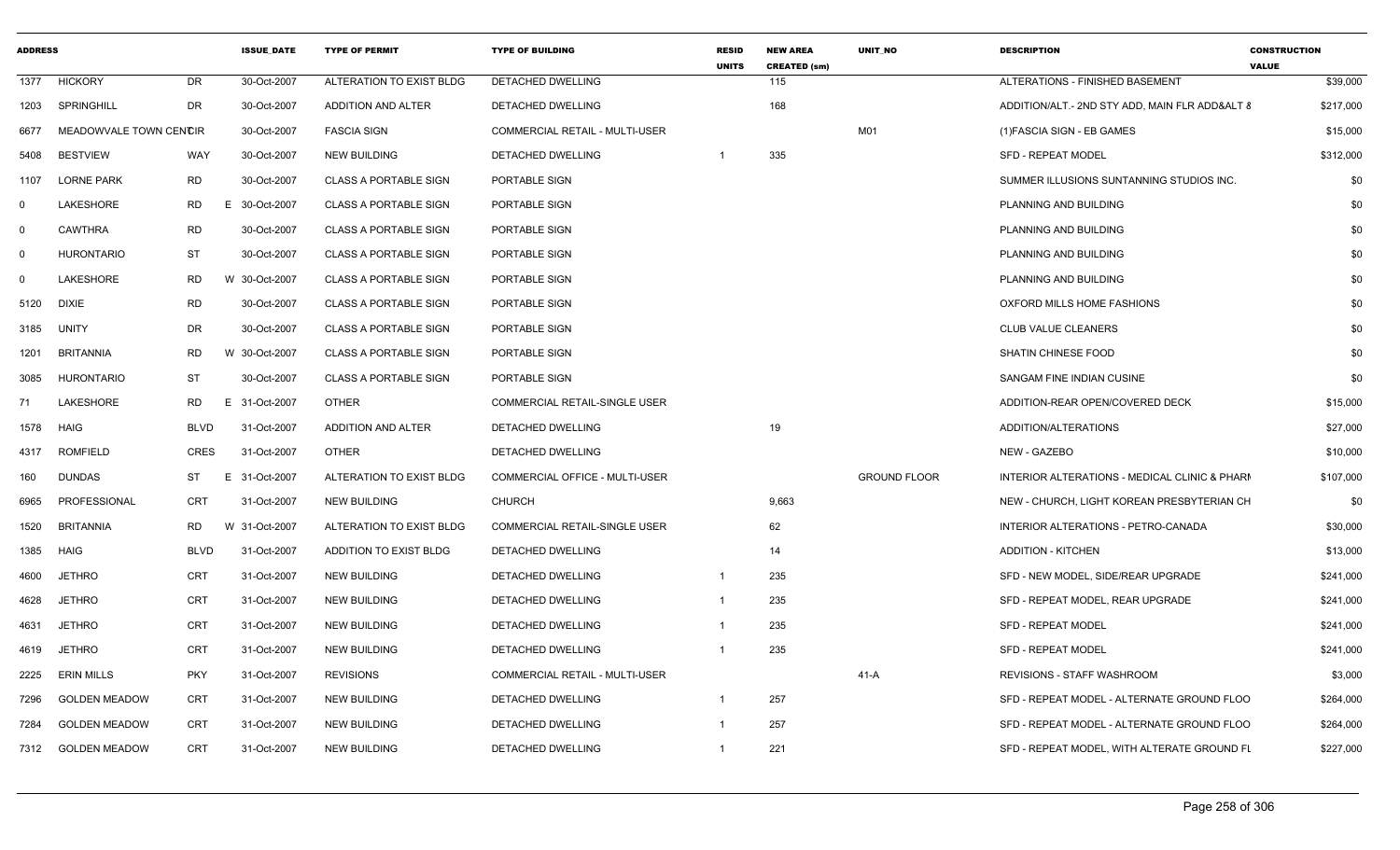| <b>ADDRESS</b> |                          |             | <b>ISSUE DATE</b> | <b>TYPE OF PERMIT</b>        | <b>TYPE OF BUILDING</b>        | <b>RESID</b><br><b>UNITS</b> | <b>NEW AREA</b><br><b>CREATED (sm)</b> | <b>UNIT NO</b>   | <b>DESCRIPTION</b>                             | <b>CONSTRUCTION</b><br><b>VALUE</b> |
|----------------|--------------------------|-------------|-------------------|------------------------------|--------------------------------|------------------------------|----------------------------------------|------------------|------------------------------------------------|-------------------------------------|
| 7292           | <b>GOLDEN MEADOW</b>     | <b>CRT</b>  | 31-Oct-2007       | <b>NEW BUILDING</b>          | DETACHED DWELLING              | -1                           | 221                                    |                  | SFD - REPEAT MODEL, WITH ALTERNATE GROUND I    | \$227,000                           |
| 7280           | <b>GOLDEN MEADOW</b>     | CRT         | 31-Oct-2007       | <b>NEW BUILDING</b>          | DETACHED DWELLING              | $\overline{1}$               | 221                                    |                  | SFD - REPEAT MODEL, WITH ALTERNATE GROUND I    | \$227,000                           |
| 7594           | <b>SAINT BARBARA</b>     | <b>BLVD</b> | 31-Oct-2007       | <b>NEW BUILDING</b>          | DETACHED DWELLING              | -1                           | 219                                    |                  | SFD - REPEAT MODEL WITH ALTERNATE GROUND F     | \$226,000                           |
| 7586           | <b>SAINT BARBARA</b>     | <b>BLVD</b> | 31-Oct-2007       | <b>NEW BUILDING</b>          | <b>DETACHED DWELLING</b>       | $\overline{1}$               | 221                                    |                  | SFD - REPEAT MODEL WITH ALTERNATE GROUND F     | \$227,000                           |
| 7582           | SAINT BARBARA            | <b>BLVD</b> | 31-Oct-2007       | NEW BUILDING                 | <b>DETACHED DWELLING</b>       | -1                           | 219                                    |                  | SFD - REPEAT MODEL WITH ALTERNATE GROUND F     | \$226,000                           |
| 7566           | <b>SAINT BARBARA</b>     | <b>BLVD</b> | 31-Oct-2007       | <b>NEW BUILDING</b>          | DETACHED DWELLING              | -1                           | 221                                    |                  | SFD - REPEAT MODEL WITH ALTERNATE GROUND F     | \$227,000                           |
| 7562           | SAINT BARBARA            | <b>BLVD</b> | 31-Oct-2007       | <b>NEW BUILDING</b>          | DETACHED DWELLING              | $\overline{1}$               | 219                                    |                  | SFD - REPEAT MODEL WITH ALTERNATE GROUND F     | \$226,000                           |
| 7550           | <b>SAINT BARBARA</b>     | <b>BLVD</b> | 31-Oct-2007       | <b>NEW BUILDING</b>          | DETACHED DWELLING              | -1                           | 257                                    |                  | SFD - REPEAT MODEL - ALTERNATE GROUND FLOO     | \$264,000                           |
| 7546           | SAINT BARBARA            | <b>BLVD</b> | 31-Oct-2007       | <b>NEW BUILDING</b>          | DETACHED DWELLING              | $\overline{1}$               | 221                                    |                  | SFD - REPEAT MODEL - ALTERNATE GROUND FLOO     | \$227,000                           |
| 445            | <b>MEADOWRIDGE</b>       | <b>CRT</b>  | 31-Oct-2007       | <b>NEW BUILDING</b>          | DETACHED DWELLING              |                              | 221                                    |                  | SFD - REPEAT MODEL - ALTERNATE GROUND FLOO     | \$227,000                           |
| 441            | <b>MEADOWRIDGE</b>       | <b>CRT</b>  | 31-Oct-2007       | <b>NEW BUILDING</b>          | DETACHED DWELLING              |                              | 219                                    |                  | SFD - REPEAT MODEL - ALTERNATE GROUND FLOO     | \$226,000                           |
| 588            | SHORELINE                | DR          | 31-Oct-2007       | FIRE DAMAGE REPAIR           | CONDOMINIUM ROW DWELLING       |                              |                                        | BLD-4            | FIRE DAMAGE REPAIR                             | \$2,000,000                         |
| 1500           | WATERSEDGE               | <b>RD</b>   | 31-Oct-2007       | <b>REVISIONS</b>             | DETACHED DWELLING              |                              | 0                                      |                  | REVISIONS - BALCONY EXTENSION                  | \$0                                 |
| 3945           | <b>DOUG LEAVENS</b>      | <b>BLVD</b> | 31-Oct-2007       | <b>FASCIA SIGN</b>           | COMMERCIAL RETAIL - MULTI-USER |                              |                                        | 102              | (1) FASCIA SIGN - FIRST CHOICE HAIR CUTTERS    | \$4,000                             |
| 2346           | <b>DOULTON</b>           | DR          | 31-Oct-2007       | ALTERATION TO EXIST BLDG     | <b>DETACHED DWELLING</b>       |                              |                                        |                  | 1 SINK + 2 AIR TRANSFER DUCTS                  | \$15,000                            |
| 89             | QUEENSWAY                |             | W 31-Oct-2007     | ELECTROMAG LOCK DEVICE       | COMMERCIAL - OTHER             |                              |                                        | 700-800          | FIRE ONLY - MAGLOCK (1)                        | \$1,000                             |
| 5875           | RODEO                    | <b>DR</b>   | 31-Oct-2007       | <b>FASCIA SIGN</b>           | COMMERCIAL RETAIL - MULTI-USER |                              |                                        | $5-6$            | (3) FASCIA SIGN - JONES NEW YORK               | \$30,000                            |
| 5747           | <b>COOPERS</b>           | AVE         | 31-Oct-2007       | ALTERATION TO EXIST BLDG     | COMMERCIAL OFFICE- SINGLE USER |                              |                                        |                  | RELOCATION OF 2 WASHROOMS                      | \$10,000                            |
| 2121           | <b>DUNDAS</b>            | ST          | E 31-Oct-2007     | <b>CLASS A PORTABLE SIGN</b> | PORTABLE SIGN                  |                              |                                        |                  | STINSON AUTOMOTIVE INC.                        | \$0                                 |
| 1077           | <b>NORTH SERVICE</b>     | <b>RD</b>   | 31-Oct-2007       | <b>CLASS A PORTABLE SIGN</b> | PORTABLE SIGN                  |                              |                                        |                  | <b>BASKIN - ROBBINS</b>                        | \$0                                 |
| 1077           | <b>NORTH SERVICE</b>     | RD          | 31-Oct-2007       | <b>CLASS A PORTABLE SIGN</b> | PORTABLE SIGN                  |                              |                                        |                  | <b>BASKIN - ROBBINS</b>                        | \$0                                 |
| 1077           | <b>NORTH SERVICE</b>     | <b>RD</b>   | 31-Oct-2007       | <b>CLASS A PORTABLE SIGN</b> | PORTABLE SIGN                  |                              |                                        |                  | <b>BASKIN - ROBBINS</b>                        | \$0                                 |
| $\mathbf 0$    | <b>WINSTON CHURCHILL</b> | <b>BLVD</b> | 31-Oct-2007       | <b>CLASS A PORTABLE SIGN</b> | PORTABLE SIGN                  |                              |                                        |                  | <b>REGION OF PEEL</b>                          | \$0                                 |
| $\Omega$       | <b>DIXIE</b>             | <b>RD</b>   | 31-Oct-2007       | <b>CLASS A PORTABLE SIGN</b> | PORTABLE SIGN                  |                              |                                        |                  | <b>REGION OF PEEL</b>                          | \$0                                 |
| 6355           | CANTAY                   | <b>RD</b>   | 31-Oct-2007       | <b>CLASS A PORTABLE SIGN</b> | PORTABLE SIGN                  |                              |                                        |                  | <b>VF IMAGEWEAR</b>                            | \$0                                 |
| 6355           | CANTAY                   | <b>RD</b>   | 31-Oct-2007       | <b>CLASS A PORTABLE SIGN</b> | PORTABLE SIGN                  |                              |                                        |                  | <b>VF IMAGEWEAR</b>                            | \$0                                 |
| 800            | SOUTHDOWN                | <b>RD</b>   | 31-Oct-2007       | <b>OTHER</b>                 | MULTI-TENANT INDUSTRIAL        |                              |                                        | BLDGS A, C, D, E | CONDITIONAL PERMIT - SITE SERVICING(BLDG.A.C.I | \$0                                 |
| 1515           | <b>BRITANNIA</b>         | RD          | E 31-Oct-2007     | <b>CLASS A PORTABLE SIGN</b> | PORTABLE SIGN                  |                              |                                        |                  | MR. BILLIARD                                   | \$0                                 |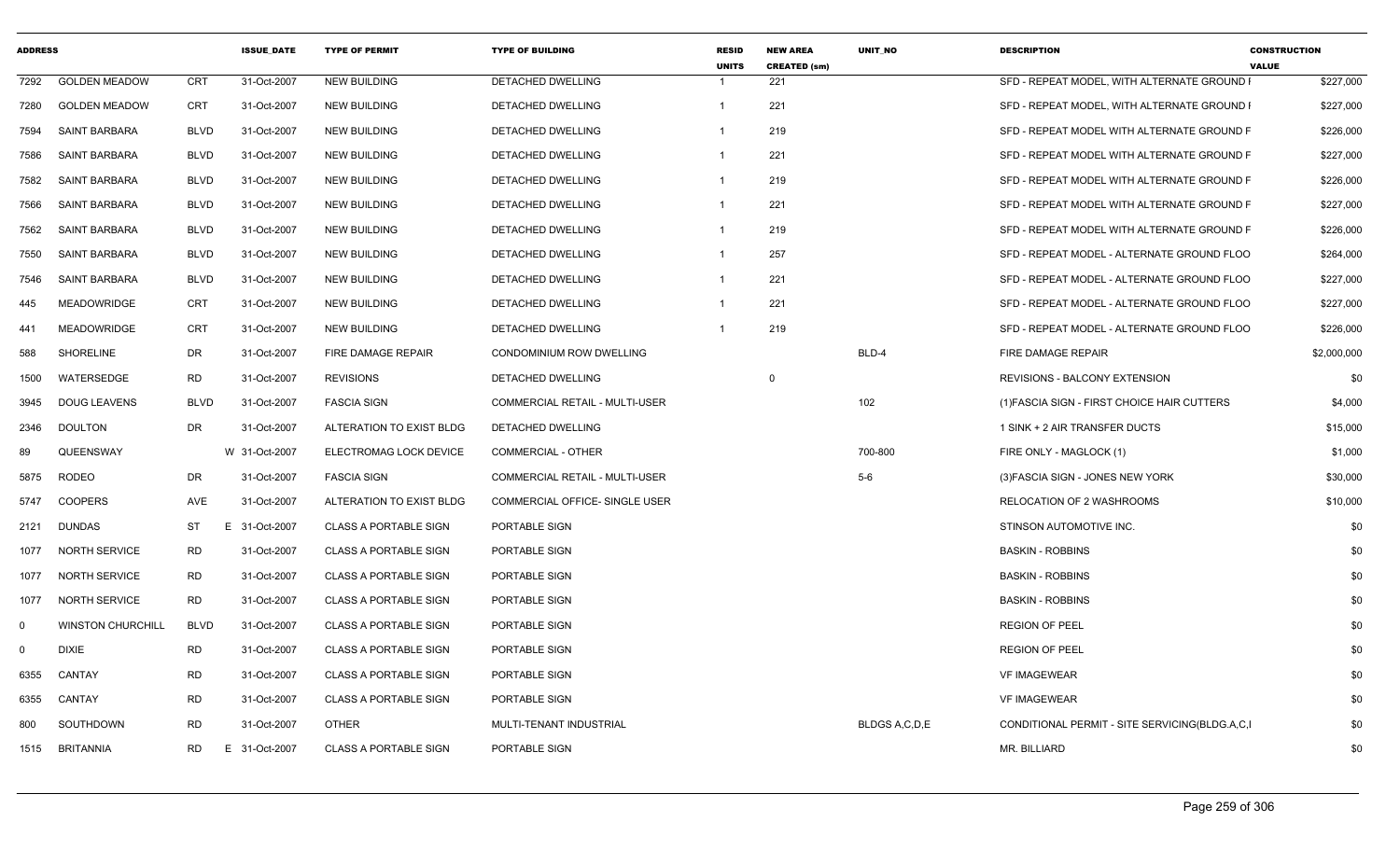| <b>ADDRESS</b> |                       |             | <b>ISSUE DATE</b>  | <b>TYPE OF PERMIT</b>        | <b>TYPE OF BUILDING</b>        | <b>RESID</b><br><b>UNITS</b> | <b>NEW AREA</b><br><b>CREATED (sm)</b> | <b>UNIT NO</b> | <b>DESCRIPTION</b>                            | <b>CONSTRUCTION</b><br><b>VALUE</b> |
|----------------|-----------------------|-------------|--------------------|------------------------------|--------------------------------|------------------------------|----------------------------------------|----------------|-----------------------------------------------|-------------------------------------|
| 1475           | <b>DUNDAS</b>         | <b>ST</b>   | E 31-Oct-2007      | <b>CLASS A PORTABLE SIGN</b> | PORTABLE SIGN                  |                              |                                        |                | <b>FUTURE SHOP</b>                            | \$0                                 |
|                | 3010 THE COLLEGEWAY   |             | 31-Oct-2007        | <b>CLASS A PORTABLE SIGN</b> | PORTABLE SIGN                  |                              |                                        |                | ERIN MILLS UNITED CHURCH                      | \$0                                 |
| 1024           | <b>DUNDAS</b>         | ST          | E 31-Oct-2007      | <b>CLASS A PORTABLE SIGN</b> | PORTABLE SIGN                  |                              |                                        |                | ARRON'S SALES & LEASES                        | \$0                                 |
| 6890           | <b>KENDERRY</b>       | GATE        | 31-Oct-2007        | <b>CLASS A PORTABLE SIGN</b> | PORTABLE SIGN                  |                              |                                        |                | JYSK BED & BATH HOME                          | \$0                                 |
| 2090           | <b>HURONTARIO</b>     | <b>ST</b>   | 31-Oct-2007        | <b>CLASS A PORTABLE SIGN</b> | PORTABLE SIGN                  |                              |                                        |                | <b>HARBORN DENTAL</b>                         | \$0                                 |
| 100            | <b>CITY CENTRE</b>    | DR          | 01-Nov-2007        | <b>FASCIA SIGN</b>           | COMMERCIAL RETAIL - MULTI-USER |                              |                                        | 2-709          | (1) FASCIA SIGN - DONATO                      | \$7,000                             |
| 5875           | <b>AIRPORT</b>        | <b>RD</b>   | 01-Nov-2007        | ALTERATION TO EXIST BLDG     | <b>COMMERCIAL - OTHER</b>      |                              | 1,109                                  |                | INTERIOR ALTERATIONS - LOBBY & RESTAURANT, H  | \$215,000                           |
| 1175           | <b>GREENING</b>       | AVE         | 01-Nov-2007        | <b>OTHER</b>                 | DETACHED DWELLING              |                              |                                        |                | NEW - SHED                                    | \$10,000                            |
| 160            | <b>DUNDAS</b>         | ST          | E 01-Nov-2007      | CHANGE OF USE                | COMMERCIAL OFFICE - MULTI-USER |                              |                                        | $\overline{A}$ | PHARMACY                                      | \$0                                 |
| 160            | <b>DUNDAS</b>         | ST          | E 01-Nov-2007      | CHANGE OF USE                | COMMERCIAL OFFICE - MULTI-USER |                              |                                        | 1B             | <b>MEDICAL OFFICE</b>                         | \$0                                 |
| 160            | <b>DUNDAS</b>         | ST          | E 01-Nov-2007      | <b>CHANGE OF USE</b>         | COMMERCIAL OFFICE - MULTI-USER |                              |                                        | D              | <b>MEDICAL OFFICE</b>                         | \$0                                 |
| 3217           | SWISS                 | <b>CRT</b>  | 01-Nov-2007        | <b>NEW BUILDING</b>          | DETACHED DWELLING              |                              | 281                                    |                | <b>SFD - CUSTOM</b>                           | \$291,000                           |
| 3220           | SWISS                 | <b>CRT</b>  | 01-Nov-2007        | <b>NEW BUILDING</b>          | DETACHED DWELLING              |                              | 313                                    |                | <b>SFD - CUSTOM</b>                           | \$324,000                           |
| 2920           | <b>MATHESON</b>       |             | BLVD E 01-Nov-2007 | <b>PYLON SIGN</b>            | SINGLE TENANT INDUSTRIAL       |                              |                                        |                | (1) GROUND SIGN - CITI                        | \$10,000                            |
| 110            | <b>MATHESON</b>       | BLVD        | W 01-Nov-2007      | ALTERATION TO EXIST BLDG     | MULTI-TENANT INDUSTRIAL        |                              | 353                                    | 202            | <b>OFFICE</b>                                 | \$102,000                           |
| 2905           | <b>ARGENTIA</b>       | <b>RD</b>   | 01-Nov-2007        | ALTERATION TO EXIST BLDG     | MULTI-TENANT INDUSTRIAL        |                              | 481                                    | $\overline{7}$ | MANUFACTURING, WAREHOUSE AND DISTRIBUTION     | \$138,000                           |
| 6775           | <b>FINANCIAL</b>      | DR          | 01-Nov-2007        | <b>REVISIONS</b>             | <b>INDUSTRIAL - OTHER</b>      |                              |                                        | 2ND FLOOR      | <b>REVISIONS</b>                              | \$0                                 |
| 1572           | CAMELFORD             | <b>RD</b>   | 01-Nov-2007        | <b>ADDITION AND ALTER</b>    | DETACHED DWELLING              |                              | 53                                     |                | ADD/ALTS - 2ND STOREY ADDITION/INTERIOR ALTS. | \$89,000                            |
| 5419           | <b>OSCAR PETERSON</b> | <b>BLVD</b> | 01-Nov-2007        | <b>REVISIONS</b>             | DETACHED DWELLING              |                              |                                        |                | REVISION - ADD WINDOWS ON RIGHT ELEVATION - I | \$0                                 |
| 89             | <b>VISTA</b>          | <b>BLVD</b> | 01-Nov-2007        | PORTABLE CLASSROOM           | SCHOOL - ELEMENTARY            |                              |                                        |                | (1) PORTABLE RELOCATE - VISTA HEIGHTS P.S.    | \$16,000                            |
| 5100           | <b>ERIN MILLS</b>     | <b>PKY</b>  | 01-Nov-2007        | ALTERATION TO EXIST BLDG     | COMMERCIAL RETAIL - MULTI-USER |                              |                                        | F004           | INTERIOR ALTERATIONS - FIT FOR LIFE           | \$15,000                            |
| 1439           | <b>LORNE PARK</b>     | RD          | 01-Nov-2007        | <b>DEMOLITION</b>            | DETACHED DWELLING              | $\overline{\mathbf{1}}$      |                                        |                | <b>DEMOLITION - SFD</b>                       | \$10,000                            |
| 30             | <b>EGLINTON</b>       | AVE         | W 01-Nov-2007      | ALTERATION TO EXIST BLDG     | COMMERCIAL OFFICE - MULTI-USER |                              |                                        | 308            | <b>OFFICE</b>                                 | \$74,000                            |
| 598            | <b>DOLLY BIRD</b>     | LANE        | 01-Nov-2007        | ALTERATION TO EXIST BLDG     | DETACHED DWELLING              |                              |                                        |                | ALTERATIONS - WINDOW ENLARGEMENT              | \$10,000                            |
| 155            | <b>HILLCREST</b>      | AVE         | 01-Nov-2007        | <b>OTHER</b>                 | APARTMENT (> 6 UNITS)          |                              |                                        |                | <b>BOILER REPLACEMENTS (3)</b>                | \$100,000                           |
| 1248           | <b>DUNDAS</b>         | ST          | E 01-Nov-2007      | <b>CLASS A PORTABLE SIGN</b> | PORTABLE SIGN                  |                              |                                        |                | DIXIE PAINT & WALLPAPER                       | \$0                                 |
| $\Omega$       | <b>BURNHAMTHORPE</b>  | RD          | E 01-Nov-2007      | <b>CLASS A PORTABLE SIGN</b> | PORTABLE SIGN                  |                              |                                        |                | COMMUNITY SERVICES - ARTS & CULTURE           | \$0                                 |
| $\Omega$       | <b>EGLINTON</b>       | AVE         | W 01-Nov-2007      | <b>CLASS A PORTABLE SIGN</b> | PORTABLE SIGN                  |                              |                                        |                | COMMUNITY SERVICES - ARTS & CULTURE           | \$0                                 |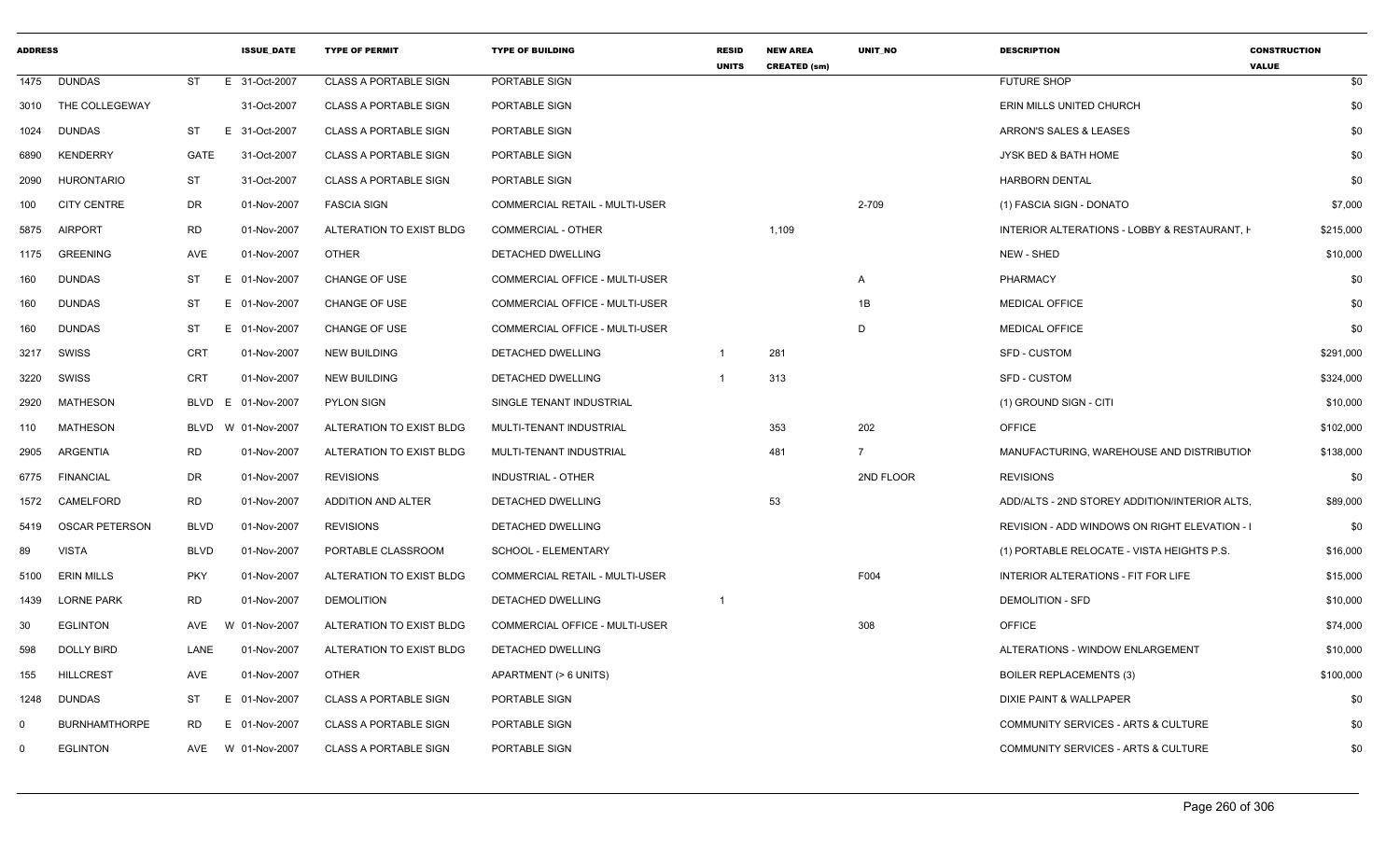| <b>ADDRESS</b> |                          |                 | <b>ISSUE DATE</b> | <b>TYPE OF PERMIT</b>        | <b>TYPE OF BUILDING</b>         | <b>RESID</b><br><b>UNITS</b> | <b>NEW AREA</b><br><b>CREATED (sm)</b> | <b>UNIT NO</b>  | <b>DESCRIPTION</b>                          | <b>CONSTRUCTION</b><br><b>VALUE</b> |
|----------------|--------------------------|-----------------|-------------------|------------------------------|---------------------------------|------------------------------|----------------------------------------|-----------------|---------------------------------------------|-------------------------------------|
| $\mathbf 0$    | <b>ERIN MILLS</b>        | <b>PKY</b>      | 01-Nov-2007       | <b>CLASS A PORTABLE SIGN</b> | PORTABLE SIGN                   |                              |                                        |                 | COMMUNITY SERVICES - ARTS & CULTURE         | \$0                                 |
| $\mathbf 0$    | <b>HURONTARIO</b>        | <b>ST</b>       | 01-Nov-2007       | <b>CLASS A PORTABLE SIGN</b> | PORTABLE SIGN                   |                              |                                        |                 | COMMUNITY SERVICES - ARTS & CULTURE         | \$0                                 |
| 0              | <b>WINSTON CHURCHILL</b> | <b>BLVD</b>     | 01-Nov-2007       | <b>CLASS A PORTABLE SIGN</b> | PORTABLE SIGN                   |                              |                                        |                 | COMMUNITY SERVICES - ARTS & CULTURE         | \$0                                 |
| $\Omega$       | <b>DUNDAS</b>            | ST              | W 01-Nov-2007     | <b>CLASS A PORTABLE SIGN</b> | PORTABLE SIGN                   |                              |                                        |                 | COMMUNITY SERVICES - ARTS & CULTURE         | \$0                                 |
| $\mathbf 0$    | <b>HURONTARIO</b>        | ST              | 01-Nov-2007       | <b>CLASS A PORTABLE SIGN</b> | PORTABLE SIGN                   |                              |                                        |                 | COMMUNITY SERVICES - ARTS & CULTURE         | \$0                                 |
| $\mathbf 0$    | <b>BRITANNIA</b>         | RD.             | W 01-Nov-2007     | <b>CLASS A PORTABLE SIGN</b> | PORTABLE SIGN                   |                              |                                        |                 | MAYOR AND COUNCILLOR'S OFFICE - WARD 9      | \$0                                 |
| $\Omega$       | <b>BRITANNIA</b>         | <b>RD</b>       | W 01-Nov-2007     | <b>CLASS A PORTABLE SIGN</b> | PORTABLE SIGN                   |                              |                                        |                 | MAYOR AND COUNCILLOR'S OFFICE - WARD 9      | \$0                                 |
| 3120           | <b>GLEN ERIN</b>         | <b>DR</b>       | 01-Nov-2007       | <b>CLASS A PORTABLE SIGN</b> | PORTABLE SIGN                   |                              |                                        |                 | <b>THINNOX INC</b>                          | \$0                                 |
| $\Omega$       | <b>WINSTON CHURCHILL</b> | <b>BLVD</b>     | 01-Nov-2007       | <b>CLASS A PORTABLE SIGN</b> | PORTABLE SIGN                   |                              |                                        |                 | MAYOR AND COUNCILLOR'S OFFICE - WARD 9      | \$0                                 |
| 187            | LAKESHORE                | <b>RD</b><br>F. | 01-Nov-2007       | <b>CLASS A PORTABLE SIGN</b> | PORTABLE SIGN                   |                              |                                        |                 | THE BARGAIN SHOP                            | \$0                                 |
| 35             | <b>MINNEWAWA</b>         | <b>RD</b>       | 01-Nov-2007       | <b>TRANSFER</b>              | DETACHED DWELLING               |                              | 314                                    |                 | TRANSFER OF OWNERSHIP                       | \$0                                 |
| 301            | <b>BURNHAMTHORPE</b>     | <b>RD</b>       | W 01-Nov-2007     | <b>CLASS A PORTABLE SIGN</b> | PORTABLE SIGN                   |                              |                                        |                 | <b>COMMUNITY SERVICES - ARTS UNIT</b>       | \$0                                 |
| 3520           | LAIRD                    | <b>RD</b>       | 01-Nov-2007       | <b>CLASS A PORTABLE SIGN</b> | PORTABLE SIGN                   |                              |                                        |                 | INTERNATIONAL WHOLESALE INC.                | \$0                                 |
| 4135           | <b>SHIPP</b>             | DR              | 02-Nov-2007       | <b>NEW BUILDING</b>          | CONDOMINIUM ROW DWELLING        | 6                            | 1,676                                  | #1-6            | CONDO ROW DWELLING/COVERED PARKING GARA     | \$2,141,000                         |
| 4135           | <b>SHIPP</b>             | DR              | 02-Nov-2007       | <b>NEW BUILDING</b>          | CONDOMINIUM ROW DWELLING        | 6                            | 1,676                                  | #8-13           | CONDO ROW DWELLING/COVERED PARKING GARA     | \$1,725,000                         |
| 4135           | <b>SHIPP</b>             | <b>DR</b>       | 02-Nov-2007       | <b>NEW BUILDING</b>          | CONDOMINIUM ROW DWELLING        | -5                           | 1,375                                  | #14-18          | CONDO ROW DWELLING/COVERED PARKING GARA     | \$2,085,000                         |
| 4135           | <b>SHIPP</b>             | DR              | 02-Nov-2007       | <b>NEW BUILDING</b>          | CONDOMINIUM ROW DWELLING        | -5                           | 1,381                                  | #19-23          | CONDO ROW DWELLING/COVERED PARKING GARA     | \$1,422,000                         |
| 4135           | <b>SHIPP</b>             | <b>DR</b>       | 02-Nov-2007       | <b>NEW BUILDING</b>          | CONDOMINIUM ROW DWELLING        | -6                           | 1,649                                  | #25-30          | CONDO ROW DWELLING/COVERED PARKING GARA     | \$1,697,000                         |
| 4151           | <b>SHIPP</b>             | DR              | 02-Nov-2007       | <b>NEW BUILDING</b>          | <b>CONDOMINIUM ROW DWELLING</b> | $\overline{4}$               | 1,196                                  | #29-32          | CONDO ROW DWELLING/COVERED PARKING GARA     | \$1,231,000                         |
| 4139           | <b>SHIPP</b>             | DR              | 02-Nov-2007       | <b>NEW BUILDING</b>          | CONDOMINIUM ROW DWELLING        | 5                            | 1,381                                  | #33-37          | CONDO ROW DWELLING/COVERED PARKING GARA     | \$1,422,000                         |
| 4121           | <b>SHIPP</b>             | DR              | 02-Nov-2007       | <b>NEW BUILDING</b>          | CONDOMINIUM ROW DWELLING        | -6                           | 1,723                                  | #38-43          | CONDO ROW DWELLING/COVERED PARKING GARA     | \$1,773,000                         |
| 97             | <b>ROBERT SPECK</b>      | <b>PKY</b>      | 02-Nov-2007       | <b>NEW BUILDING</b>          | CONDOMINIUM ROW DWELLING        | 6                            | 1,614                                  | 97-107ROBERT SK | CONDOMINIUM ROW DWELLING - BLK 9 (6 UNITS)  | \$1,660,000                         |
| 117            | ROBERT SPECK             | <b>PKY</b>      | 02-Nov-2007       | <b>NEW BUILDING</b>          | CONDOMINIUM ROW DWELLING        | 8                            | 2,089                                  | 117-131ROBERT S | CONDOMINIUM ROW DWELLING - BLK 10 (8 UNITS) | \$2,150,000                         |
| 4135           | <b>SHIPP</b>             | DR              | 02-Nov-2007       | <b>NEW BUILDING</b>          | CONDOMINIUM ROW DWELLING        | 6                            | 1,648                                  | #39-44          | CONDO ROW DWELLING/COVERED PARKING GARA     | \$2,165,000                         |
| 4135           | <b>SHIPP</b>             | <b>DR</b>       | 02-Nov-2007       | <b>NEW BUILDING</b>          | CONDOMINIUM ROW DWELLING        | 6                            | 1,648                                  | #32-37          | CONDO ROW DWELLING/COVERED PARKING GARA     | \$1,696,000                         |
| 3832           | <b>JANICE</b>            | <b>DR</b>       | 02-Nov-2007       | <b>NEW BUILDING</b>          | DETACHED DWELLING               | $\overline{\mathbf{1}}$      | 235                                    |                 | <b>SFD - REPEAT MODEL</b>                   | \$242,000                           |
| 3262           | PAUL HENDERSON           | <b>DR</b>       | 02-Nov-2007       | <b>NEW BUILDING</b>          | DETACHED DWELLING               | - 1                          | 261                                    |                 | <b>SFD - REPEAT MODEL</b>                   | \$268,000                           |
| 3278           | PAUL HENDERSON           | <b>DR</b>       | 02-Nov-2007       | <b>NEW BUILDING</b>          | <b>DETACHED DWELLING</b>        | $\overline{1}$               | 261                                    |                 | <b>SFD - REPEAT MODEL</b>                   | \$268,000                           |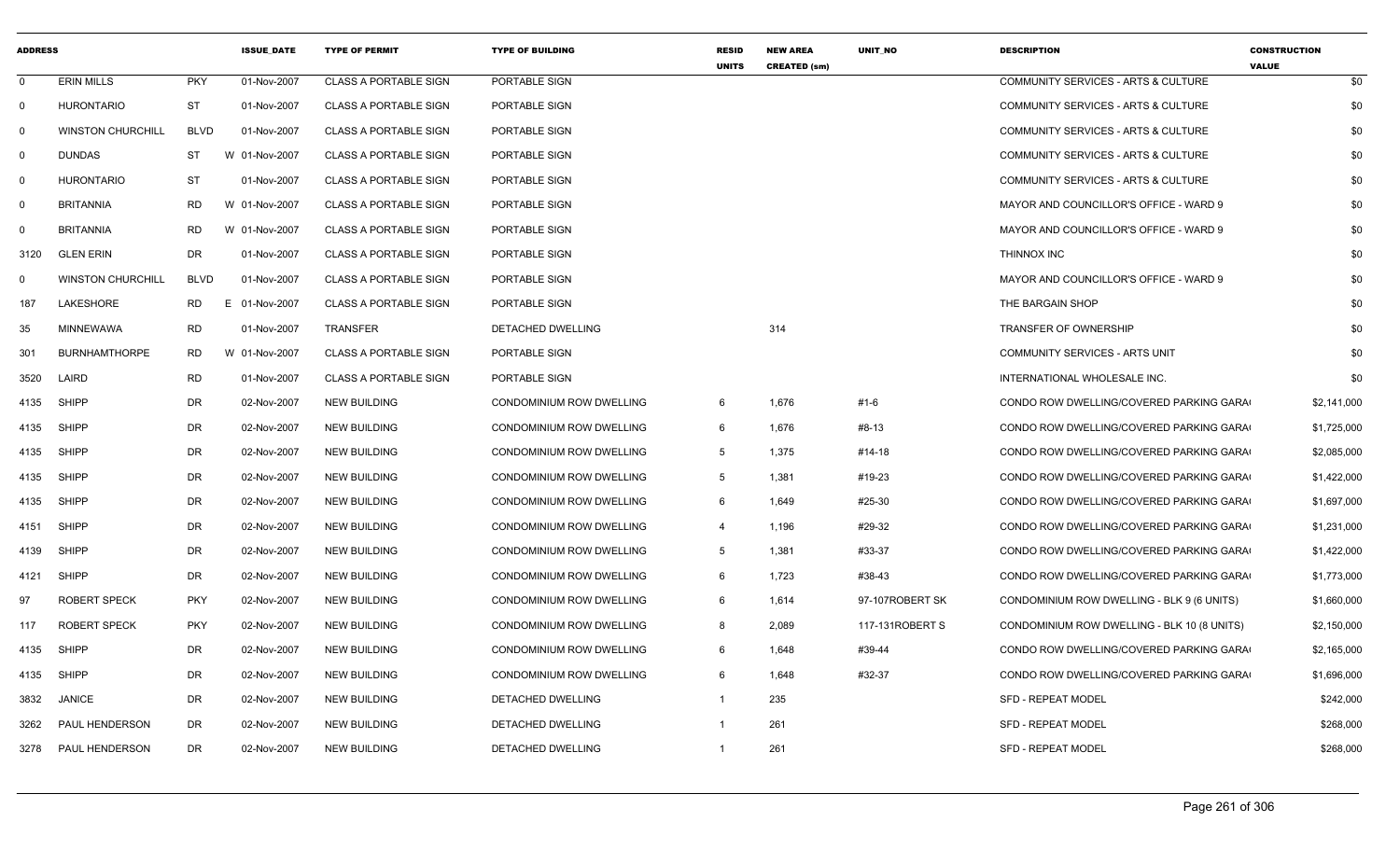| <b>ADDRESS</b> |                          |             | <b>ISSUE_DATE</b> | <b>TYPE OF PERMIT</b>        | <b>TYPE OF BUILDING</b>               | <b>RESID</b><br><b>UNITS</b> | <b>NEW AREA</b><br><b>CREATED (sm)</b> | UNIT_NO     | <b>DESCRIPTION</b>                           | <b>CONSTRUCTION</b><br><b>VALUE</b> |
|----------------|--------------------------|-------------|-------------------|------------------------------|---------------------------------------|------------------------------|----------------------------------------|-------------|----------------------------------------------|-------------------------------------|
| 3286           | PAUL HENDERSON           | DR          | 02-Nov-2007       | <b>NEW BUILDING</b>          | DETACHED DWELLING                     | -1                           | 263                                    |             | <b>SFD - NEW MODEL</b>                       | \$271,000                           |
| 3270           | PAUL HENDERSON           | DR          | 02-Nov-2007       | <b>NEW BUILDING</b>          | DETACHED DWELLING                     | $\mathbf{1}$                 | 280                                    |             | <b>SFD - REPEAT MODEL</b>                    | \$289,000                           |
| 3258           | PAUL HENDERSON           | <b>DR</b>   | 02-Nov-2007       | <b>NEW BUILDING</b>          | DETACHED DWELLING                     | -1                           | 287                                    |             | <b>SFD - REPEAT MODEL</b>                    | \$295,000                           |
| 3266           | PAUL HENDERSON           | DR          | 02-Nov-2007       | <b>NEW BUILDING</b>          | DETACHED DWELLING                     | $\overline{\mathbf{1}}$      | 284                                    |             | <b>SFD - REPEAT MODEL</b>                    | \$293,000                           |
| 3274           | <b>PAUL HENDERSON</b>    | DR          | 02-Nov-2007       | <b>NEW BUILDING</b>          | <b>DETACHED DWELLING</b>              | $\overline{1}$               | 287                                    |             | <b>SFD - REPEAT MODEL</b>                    | \$295,000                           |
| 3282           | PAUL HENDERSON           | DR          | 02-Nov-2007       | <b>NEW BUILDING</b>          | DETACHED DWELLING                     | -1                           | 284                                    |             | <b>SFD - REPEAT MODEL</b>                    | \$293,000                           |
| 650            | <b>ATOKA</b>             | DR          | 02-Nov-2007       | <b>NEW BUILDING</b>          | DETACHED DWELLING                     | -1                           | 446                                    |             | SFD - CUSTOM                                 | \$580,000                           |
| 1923           | PAGEHURST                | <b>CRT</b>  | 02-Nov-2007       | ALTERATION TO EXIST BLDG     | DETACHED DWELLING                     |                              | 36                                     |             | ALTERATIONS-GARAGE CONVERSION                | \$33,000                            |
| 6205           | AIRPORT                  | <b>RD</b>   | 02-Nov-2007       | ALTERATION TO EXIST BLDG     | COMMERCIAL OFFICE - MULTI-USER        |                              |                                        | 200, BLD-A  | <b>OFFICE</b>                                | \$347,000                           |
| 5100           | <b>ERIN MILLS</b>        | <b>PKY</b>  | 02-Nov-2007       | ALTERATION TO EXIST BLDG     | <b>COMMERCIAL RETAIL - MULTI-USER</b> |                              |                                        | $V-202$     | INTERIOR ALTERATIONS - LIDS                  | \$15,000                            |
| 3              | <b>ROBERT SPECK</b>      | <b>PKY</b>  | 02-Nov-2007       | ALTERATION TO EXIST BLDG     | COMMERCIAL OFFICE - MULTI-USER        |                              |                                        | 8,11,12-FLR | INTERIOR ALTERATIONS - DESJARDINS GENERAL IN | \$37,000                            |
| 3050           | <b>CONFEDERATION</b>     | <b>PKY</b>  | 02-Nov-2007       | ELECTROMAG LOCK DEVICE       | <b>COMMERCIAL - OTHER</b>             |                              |                                        | 4TH FLR     | FIRE ONLY - (2) MAGLOCKS                     | \$2,000                             |
| 255            | <b>HILLCREST</b>         | AVE         | 02-Nov-2007       | ADDITION AND ALTER           | DETACHED DWELLING                     |                              |                                        |             | ADDITION - ROOF OVER EXISTING-DECK           | \$8,000                             |
| 1250           | SOUTH SERVICE            | <b>RD</b>   | 02-Nov-2007       | <b>FASCIA SIGN</b>           | COMMERCIAL OFFICE - MULTI-USER        |                              |                                        | 133         | (2) FASCIA SIGN - PAYLESS SHOE SOURCE        | \$2,000                             |
| 33             | <b>CITY CENTRE</b>       | DR          | 02-Nov-2007       | <b>FASCIA SIGN</b>           | COMMERCIAL OFFICE - MULTI-USER        |                              |                                        | 300         | (1) FASCIA SIGN - AVIVA                      | \$24,000                            |
| 1177           | CENTRAL                  | <b>PKY</b>  | W 02-Nov-2007     | <b>FASCIA SIGN</b>           | COMMERCIAL RETAIL - MULTI-USER        |                              |                                        | 61          | (1) FASCIA SIGN - TONG'S CHILI & PEPPER      | \$1,000                             |
| 951            | <b>VERBENA</b>           | RD          | 02-Nov-2007       | ELECTROMAG LOCK DEVICE       | SINGLE TENANT INDUSTRIAL              |                              |                                        |             | FIRE ONLY (1) MAGLOCK                        | \$5,000                             |
| $\mathbf 0$    | <b>DIXIE</b>             | <b>RD</b>   | 02-Nov-2007       | <b>CLASS A PORTABLE SIGN</b> | PORTABLE SIGN                         |                              |                                        |             | MISSISSAUGA MAJORS BASEBELL ASSOCIATION      | \$0                                 |
| $\Omega$       | <b>BURNHAMTHORPE</b>     | <b>RD</b>   | 02-Nov-2007<br>E. | <b>CLASS A PORTABLE SIGN</b> | PORTABLE SIGN                         |                              |                                        |             | MISSISSAUGA MAJORS BASEBELL ASSOCIATION      | \$0                                 |
| $\mathbf 0$    | <b>BURNHAMTHORPE</b>     | RD          | E 02-Nov-2007     | <b>CLASS A PORTABLE SIGN</b> | PORTABLE SIGN                         |                              |                                        |             | MISSISSAUGA MAJORS BASEBELL ASSOCIATION      | \$0                                 |
| $\mathbf 0$    | <b>DUNDAS</b>            | ST          | W 02-Nov-2007     | <b>CLASS A PORTABLE SIGN</b> | PORTABLE SIGN                         |                              |                                        |             | MISSISSAUGA MAJORS BASEBELL ASSOCIATION      | \$0                                 |
| $\mathbf 0$    | <b>ERIN MILLS</b>        | <b>PKY</b>  | 02-Nov-2007       | <b>CLASS A PORTABLE SIGN</b> | PORTABLE SIGN                         |                              |                                        |             | <b>EMERALD KNIGHTS</b>                       | \$0                                 |
| $\mathbf 0$    | <b>WINSTON CHURCHILL</b> | <b>BLVD</b> | 02-Nov-2007       | <b>CLASS A PORTABLE SIGN</b> | PORTABLE SIGN                         |                              |                                        |             | <b>EMERALD KNIGHTS</b>                       | \$0                                 |
| $\mathbf 0$    | <b>DUNDAS</b>            | <b>ST</b>   | W 02-Nov-2007     | <b>CLASS A PORTABLE SIGN</b> | PORTABLE SIGN                         |                              |                                        |             | <b>EMERALD KNIGHTS</b>                       | \$0                                 |
| $\mathbf 0$    | <b>CAWTHRA</b>           | <b>RD</b>   | 02-Nov-2007       | <b>CLASS A PORTABLE SIGN</b> | PORTABLE SIGN                         |                              |                                        |             | <b>EMERALD KNIGHTS</b>                       | \$0                                 |
| 1220           | <b>EGLINTON</b>          | AVE         | E.<br>02-Nov-2007 | <b>CLASS A PORTABLE SIGN</b> | PORTABLE SIGN                         |                              |                                        |             | ADDISON CHEVROLET LIMITED                    | \$0                                 |
| 5980           | HURONTARIO               | <b>ST</b>   | 02-Nov-2007       | <b>CLASS A PORTABLE SIGN</b> | PORTABLE SIGN                         |                              |                                        |             | TIM HORTONS                                  | \$0                                 |
| 3050           | VEGA                     | <b>BLVD</b> | 02-Nov-2007       | <b>CLASS A PORTABLE SIGN</b> | PORTABLE SIGN                         |                              |                                        |             | <b>FUTURE SHOP</b>                           | \$0                                 |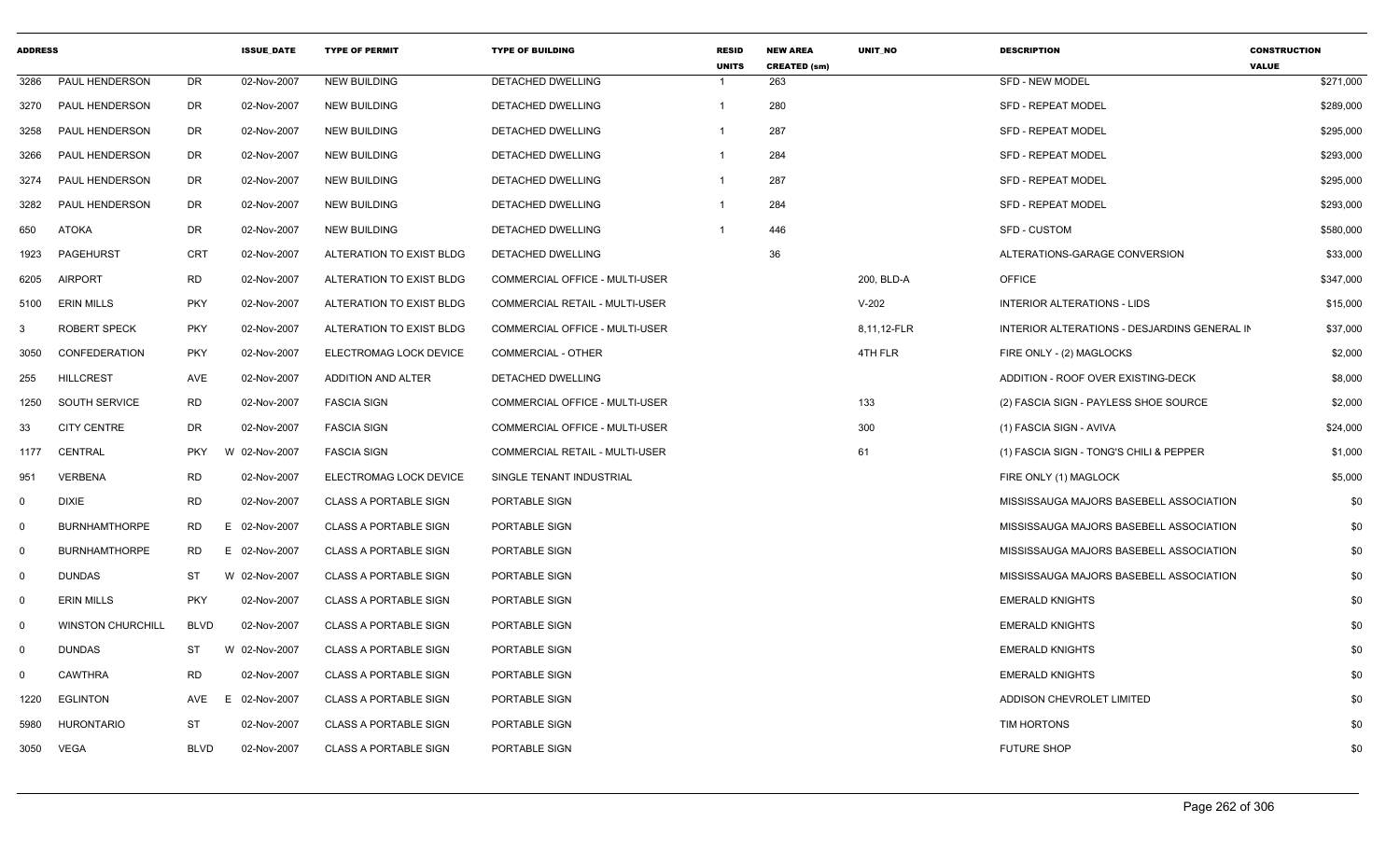| <b>ADDRESS</b> |                          |             | <b>ISSUE_DATE</b> | <b>TYPE OF PERMIT</b>                         | <b>TYPE OF BUILDING</b> | <b>RESID</b><br><b>UNITS</b> | <b>NEW AREA</b><br><b>CREATED (sm)</b> | UNIT_NO | <b>DESCRIPTION</b>                      | <b>CONSTRUCTION</b><br><b>VALUE</b> |
|----------------|--------------------------|-------------|-------------------|-----------------------------------------------|-------------------------|------------------------------|----------------------------------------|---------|-----------------------------------------|-------------------------------------|
| 20             | <b>MILVERTON</b>         | DR          | 02-Nov-2007       | <b>CLASS A PORTABLE SIGN</b>                  | PORTABLE SIGN           |                              |                                        |         | TD CANADA TRUST                         | \$0                                 |
| 2655           | LIRUMA                   | <b>RD</b>   | 02-Nov-2007       | <b>CLASS A PORTABLE SIGN</b>                  | PORTABLE SIGN           |                              |                                        |         | <b>BIKINI INTERNATIONAL</b>             | \$0                                 |
| 3285           | MAVIS                    | <b>RD</b>   | 02-Nov-2007       | <b>CLASS A PORTABLE SIGN</b>                  | PORTABLE SIGN           |                              |                                        |         | <b>WHITEOAK FORD</b>                    | \$0                                 |
| 855            | <b>MEADOW WOOD</b>       | <b>RD</b>   | 05-Nov-2007       | CLASS 4 PRIVATE SEWAGE SYSTEDETACHED DWELLING |                         |                              |                                        |         | PRIVATE SEPTIC SYSTEM                   | \$0                                 |
| 179            | <b>PINEWOOD</b>          | TR          | 05-Nov-2007       | <b>REVISIONS</b>                              | DETACHED DWELLING       |                              | 72                                     |         | <b>REVISION - EXISTING FOUNDATION</b>   | \$0                                 |
| 6643           | <b>EDENWOOD</b>          | <b>DR</b>   | 05-Nov-2007       | <b>OTHER</b>                                  | DETACHED DWELLING       |                              | 19                                     |         | VEHICLE DAMAGE REPAIR - ATTACHED GARAGE | \$15,000                            |
| 0              | DIXIE                    | <b>RD</b>   | 05-Nov-2007       | <b>CLASS A PORTABLE SIGN</b>                  | PORTABLE SIGN           |                              |                                        |         | MISSISSAUGA MAJORS BASEBELL ASSOCIATION | \$0                                 |
| $\mathbf 0$    | <b>DUNDAS</b>            | ST          | W 05-Nov-2007     | <b>CLASS A PORTABLE SIGN</b>                  | PORTABLE SIGN           |                              |                                        |         | MISSISSAUGA MAJORS BASEBELL ASSOCIATION | \$0                                 |
| 2905           | ARGENTIA                 | <b>RD</b>   | 05-Nov-2007       | <b>CLASS A PORTABLE SIGN</b>                  | PORTABLE SIGN           |                              |                                        |         | UNITED FURNITURE WAREHOUSE              | \$0                                 |
| $\mathbf 0$    | <b>BURNHAMTHORPE</b>     | <b>RD</b>   | Е.<br>05-Nov-2007 | <b>CLASS A PORTABLE SIGN</b>                  | PORTABLE SIGN           |                              |                                        |         | <b>REGION OF PEEL</b>                   | \$0                                 |
| 730            | <b>MATHESON</b>          | <b>BLVD</b> | W 05-Nov-2007     | <b>CLASS A PORTABLE SIGN</b>                  | PORTABLE SIGN           |                              |                                        |         | <b>MILESTONES</b>                       | \$0                                 |
| 2760           | <b>DERRY</b>             | <b>RD</b>   | W 05-Nov-2007     | <b>CLASS A PORTABLE SIGN</b>                  | PORTABLE SIGN           |                              |                                        |         | <b>WINCHESTER ARMS</b>                  | \$0                                 |
| 7090           | <b>KENNEDY</b>           | <b>RD</b>   | 05-Nov-2007       | <b>CLASS A PORTABLE SIGN</b>                  | PORTABLE SIGN           |                              |                                        |         | <b>SPECTRUM</b>                         | \$0                                 |
| 128            | QUEEN                    | ST          | S<br>05-Nov-2007  | <b>CLASS A PORTABLE SIGN</b>                  | PORTABLE SIGN           |                              |                                        |         | <b>BELLA NAILS STUDIO &amp; SPA</b>     | \$0                                 |
| 6085           | <b>BELGRAVE</b>          | <b>RD</b>   | 05-Nov-2007       | <b>CLASS A PORTABLE SIGN</b>                  | PORTABLE SIGN           |                              |                                        |         | RMP ATHLETIC LOCKER                     | \$0                                 |
| 1077           | <b>NORTH SERVICE</b>     | RD          | 05-Nov-2007       | <b>CLASS A PORTABLE SIGN</b>                  | PORTABLE SIGN           |                              |                                        |         | <b>BED &amp; BATH PLUS</b>              | \$0                                 |
| 1699           | <b>DUNDAS</b>            | ST          | E.<br>05-Nov-2007 | <b>CLASS A PORTABLE SIGN</b>                  | PORTABLE SIGN           |                              |                                        |         | PHARMA SAVE                             | \$0                                 |
| 2325           | <b>HURONTARIO</b>        | <b>ST</b>   | 05-Nov-2007       | <b>CLASS A PORTABLE SIGN</b>                  | PORTABLE SIGN           |                              |                                        |         | <b>AMAR OPTICAL</b>                     | \$0                                 |
| 0              | <b>EGLINTON</b>          | AVE         | W 05-Nov-2007     | <b>CLASS A PORTABLE SIGN</b>                  | PORTABLE SIGN           |                              |                                        |         | COMMUNITY SERVICES - ERIN MEADOWS CC    | \$0                                 |
| 6085           | BELGRAVE                 | <b>RD</b>   | 05-Nov-2007       | <b>CLASS A PORTABLE SIGN</b>                  | PORTABLE SIGN           |                              |                                        |         | RMP ATHLETIC LOCKER                     | \$0                                 |
| $\mathbf 0$    | <b>WINSTON CHURCHILL</b> | <b>BLVD</b> | 05-Nov-2007       | <b>CLASS A PORTABLE SIGN</b>                  | PORTABLE SIGN           |                              |                                        |         | COMMUNITY SERVICES - ERIN MEADOWS CC    | \$0                                 |
| $\mathbf 0$    | <b>EGLINTON</b>          | AVE         | W 05-Nov-2007     | <b>CLASS A PORTABLE SIGN</b>                  | PORTABLE SIGN           |                              |                                        |         | COMMUNITY SERVICES - ERIN MEADOWS CC    | \$0                                 |
| 25             | <b>WATLINE</b>           | <b>AVE</b>  | 05-Nov-2007       | <b>CLASS A PORTABLE SIGN</b>                  | PORTABLE SIGN           |                              |                                        |         | <b>HERBAL MAGIC</b>                     | \$0                                 |
| 0              | <b>DUNDAS</b>            | ST          | W 05-Nov-2007     | <b>CLASS A PORTABLE SIGN</b>                  | PORTABLE SIGN           |                              |                                        |         | <b>STREETSVILLE BIA</b>                 | \$0                                 |
| 2520           | <b>BRITANNIA</b>         | <b>RD</b>   | W 05-Nov-2007     | <b>CLASS A PORTABLE SIGN</b>                  | PORTABLE SIGN           |                              |                                        |         | MR. LUBE                                | \$0                                 |
| $\mathbf 0$    | <b>EGLINTON</b>          | AVE         | W 05-Nov-2007     | <b>CLASS A PORTABLE SIGN</b>                  | PORTABLE SIGN           |                              |                                        |         | <b>STREETSVILLE BIA</b>                 | \$0                                 |
| 0              | <b>ERIN MILLS</b>        | <b>PKY</b>  | 05-Nov-2007       | <b>CLASS A PORTABLE SIGN</b>                  | PORTABLE SIGN           |                              |                                        |         | <b>STREETSVILLE BIA</b>                 | \$0                                 |
| 1520           | BALLANTRAE               | DR          | 06-Nov-2007       | <b>INGROUND POOL</b>                          | DETACHED DWELLING       |                              |                                        |         |                                         | \$0                                 |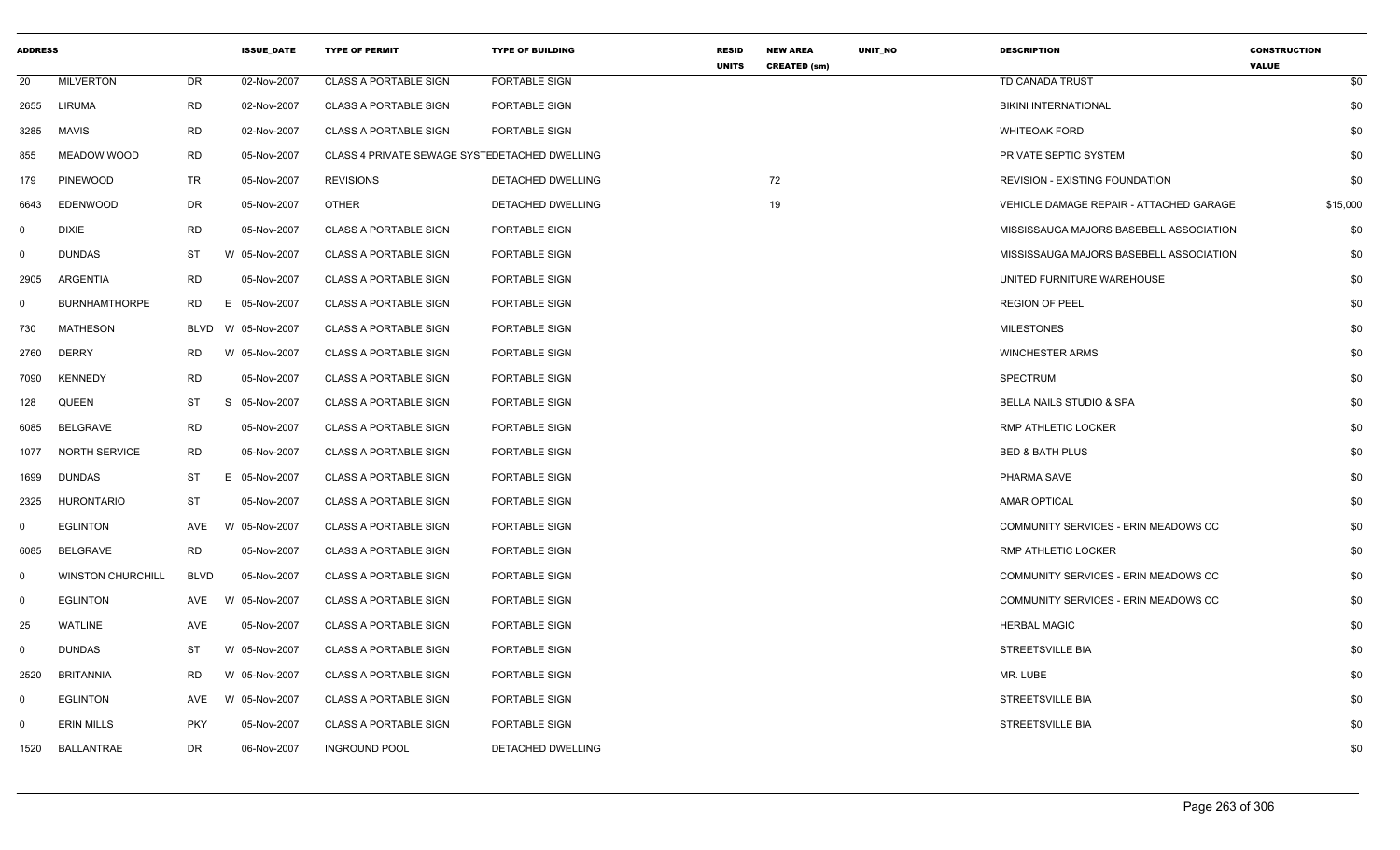| <b>ADDRESS</b> |                      |                | <b>ISSUE DATE</b> | <b>TYPE OF PERMIT</b>         | <b>TYPE OF BUILDING</b>               | <b>RESID</b><br><b>UNITS</b> | <b>NEW AREA</b><br><b>CREATED (sm)</b> | <b>UNIT NO</b>          | <b>DESCRIPTION</b>                            | <b>CONSTRUCTION</b><br><b>VALUE</b> |
|----------------|----------------------|----------------|-------------------|-------------------------------|---------------------------------------|------------------------------|----------------------------------------|-------------------------|-----------------------------------------------|-------------------------------------|
| 80             | PORT                 | ST<br>Е.       | 06-Nov-2007       | <b>FASCIA SIGN</b>            | <b>COMMERCIAL RETAIL - MULTI-USER</b> |                              |                                        | E.                      | (1) FASCIA SIGN - EDWARD JONES                | \$5,000                             |
| 855            | <b>MEADOW WOOD</b>   | RD             | 06-Nov-2007       | <b>NEW BUILDING</b>           | DETACHED DWELLING                     |                              | 474                                    |                         | <b>SFD - CUSTOM</b>                           | \$623,000                           |
| 17             | <b>TANNERY</b>       | <b>ST</b>      | 06-Nov-2007       | ALTERATION TO EXIST BLDG      | COMMERCIAL RETAIL - MULTI-USER        |                              |                                        | 3                       | <b>INTERIOR ALTERATIONS</b>                   | \$31,000                            |
| 1900           | <b>MINNESOTA</b>     | <b>CRT</b>     | 06-Nov-2007       | <b>FASCIA SIGN</b>            | <b>INDUSTRIAL - OTHER</b>             |                              |                                        | 200                     | (1) FASCIA SIGN - KRUGER                      | \$8,000                             |
| 1677           | <b>AIMCO</b>         | <b>BLVD</b>    | 06-Nov-2007       | ALTERATION TO EXIST BLDG      | MULTI-TENANT INDUSTRIAL               |                              |                                        |                         | ALTERATIONS-OVERHEAD DOORS (3)                | \$60,000                            |
| 155            | BRITANNIA            | RD<br>Е        | 06-Nov-2007       | ALTERATION TO EXIST BLDG      | INDUSTRIAL - OTHER                    |                              |                                        |                         | ALTERATIONS-ROOF TOP UNIT                     | \$15,000                            |
| 734            | NAUTALEX             | <b>CRT</b>     | 06-Nov-2007       | ADDITION AND ALTER            | DETACHED DWELLING                     |                              | 12                                     |                         | ADDITION/ALTERATIONS - 1 STOREY REAR ADD & C  | \$21,000                            |
| 2550           | <b>MEADOWVALE</b>    | <b>BLVD</b>    | 06-Nov-2007       | ALTERATION TO EXIST BLDG      | <b>COMMERCIAL OFFICE - MULTI-USER</b> |                              |                                        | $\overline{\mathbf{1}}$ | ADMINISTRATIVE OFFICE                         | \$548,000                           |
| 536            | <b>HANCOCK</b>       | WAY            | 06-Nov-2007       | <b>INGROUND POOL</b>          | DETACHED DWELLING                     |                              |                                        |                         |                                               | \$0                                 |
| 3075           | <b>TACC</b>          | DR             | 06-Nov-2007       | <b>NEW BUILDING</b>           | DETACHED DWELLING                     |                              | 216                                    |                         | SFD - CUSTOM, LOT SPECIFIC                    | \$205,000                           |
| 2017           | <b>STAVEBANK</b>     | <b>RD</b>      | 06-Nov-2007       | <b>ADDITION TO EXIST BLDG</b> | DETACHED DWELLING                     |                              | -9                                     |                         | ADDITION - 2 STOREY REAR ADDITION             | \$50,000                            |
| 6469           | <b>WESTERN SKIES</b> | WAY            | 06-Nov-2007       | <b>NEW BUILDING</b>           | DETACHED DWELLING                     |                              | 475                                    |                         | <b>SFD - CUSTOM</b>                           | \$618,000                           |
| 6980           | <b>MARITZ</b>        | DR             | 06-Nov-2007       | ALTERATION TO EXIST BLDG      | COMMERCIAL RETAIL - MULTI-USER        |                              |                                        | 12                      | TAKE-OUT RESTAURANT (NO SEATING)              | \$53,000                            |
| 100            | <b>CITY CENTRE</b>   | DR             | 06-Nov-2007       | <b>FASCIA SIGN</b>            | COMMERCIAL RETAIL - MULTI-USER        |                              |                                        | 1-728                   | (3) FASCIA SIGNS - HAKIM OPTICAL              | \$16,000                            |
| 2985           | <b>DREW</b>          | <b>RD</b>      | 06-Nov-2007       | ALTERATION TO EXIST BLDG      | MULTI-TENANT INDUSTRIAL               |                              | 98                                     | 117                     | <b>OFFICE</b>                                 | \$60,000                            |
| 5412           | <b>BESTVIEW</b>      | WAY            | 06-Nov-2007       | <b>NEW BUILDING</b>           | DETACHED DWELLING                     | -1                           | 249                                    |                         | <b>SFD - NEW MODEL</b>                        | \$258,000                           |
| 1900           | <b>MINNESOTA</b>     | <b>CRT</b>     | 06-Nov-2007       | <b>FASCIA SIGN</b>            | SINGLE TENANT INDUSTRIAL              |                              |                                        |                         | (2) FASCIA SIGNS - KRUGER                     | \$8,000                             |
| 100            | <b>CITY CENTRE</b>   | DR             | 06-Nov-2007       | <b>FASCIA SIGN</b>            | COMMERCIAL RETAIL - MULTI-USER        |                              |                                        | 101                     | 1 FASCIA SIGNS - EARLS                        | \$1,000                             |
| 6390           | <b>DIXIE</b>         | <b>RD</b>      | 06-Nov-2007       | <b>OTHER</b>                  | SINGLE TENANT INDUSTRIAL              |                              |                                        |                         | FIRE ONLY - FIRE ALARM UPGRADE                | \$16,000                            |
| 1406           | GLENWOOD             | DR             | 06-Nov-2007       | <b>DEMOLITION</b>             | DETACHED DWELLING                     |                              |                                        |                         | DEMOLITION - SFD. DECK. HED & GARAGE          | \$10,000                            |
| 50             | <b>VERONICA</b>      | DR             | 06-Nov-2007       | <b>DEMOLITION</b>             | DETACHED DWELLING                     |                              |                                        |                         | <b>DEMOLITION - SFD</b>                       | \$10,000                            |
| 2382           | <b>GLENGARRY</b>     | <b>RD</b>      | 06-Nov-2007       | <b>DEMOLITION</b>             | DETACHED DWELLING                     |                              |                                        |                         | <b>DEMOLITION - SFD</b>                       | \$10,000                            |
| 2191           | DUNDAS               | ST<br>E.       | 06-Nov-2007       | <b>CLASS A PORTABLE SIGN</b>  | PORTABLE SIGN                         |                              |                                        |                         | MR. LUBE                                      | \$0                                 |
| 5425           | <b>CREDITVIEW</b>    | <b>RD</b>      | 06-Nov-2007       | <b>CLASS A PORTABLE SIGN</b>  | PORTABLE SIGN                         |                              |                                        |                         | SHOPPERS DRUG MART                            | \$0                                 |
| 1093           | <b>DUNDAS</b>        | <b>ST</b><br>W | 06-Nov-2007       | <b>CLASS A PORTABLE SIGN</b>  | PORTABLE SIGN                         |                              |                                        |                         | PIZZA PIZZA - H/O ACCOUNT                     | \$0                                 |
| 1665           | THE COLLEGEWAY       |                | 06-Nov-2007       | <b>OTHER</b>                  | APARTMENT (> 6 UNITS)                 |                              |                                        |                         | CONDITIONAL PERMIT - SITE SERVICING, COMPLIAN | \$0                                 |
| 3050           | <b>VEGA</b>          | BLVD           | 06-Nov-2007       | <b>CLASS A PORTABLE SIGN</b>  | PORTABLE SIGN                         |                              |                                        |                         | KITCHEN STUFF PLUS                            | \$0                                 |
| 6809           | <b>INVADER</b>       | CRES           | 06-Nov-2007       | <b>CLASS A PORTABLE SIGN</b>  | PORTABLE SIGN                         |                              |                                        |                         | MIDWAY INVADER CAFE                           | \$0                                 |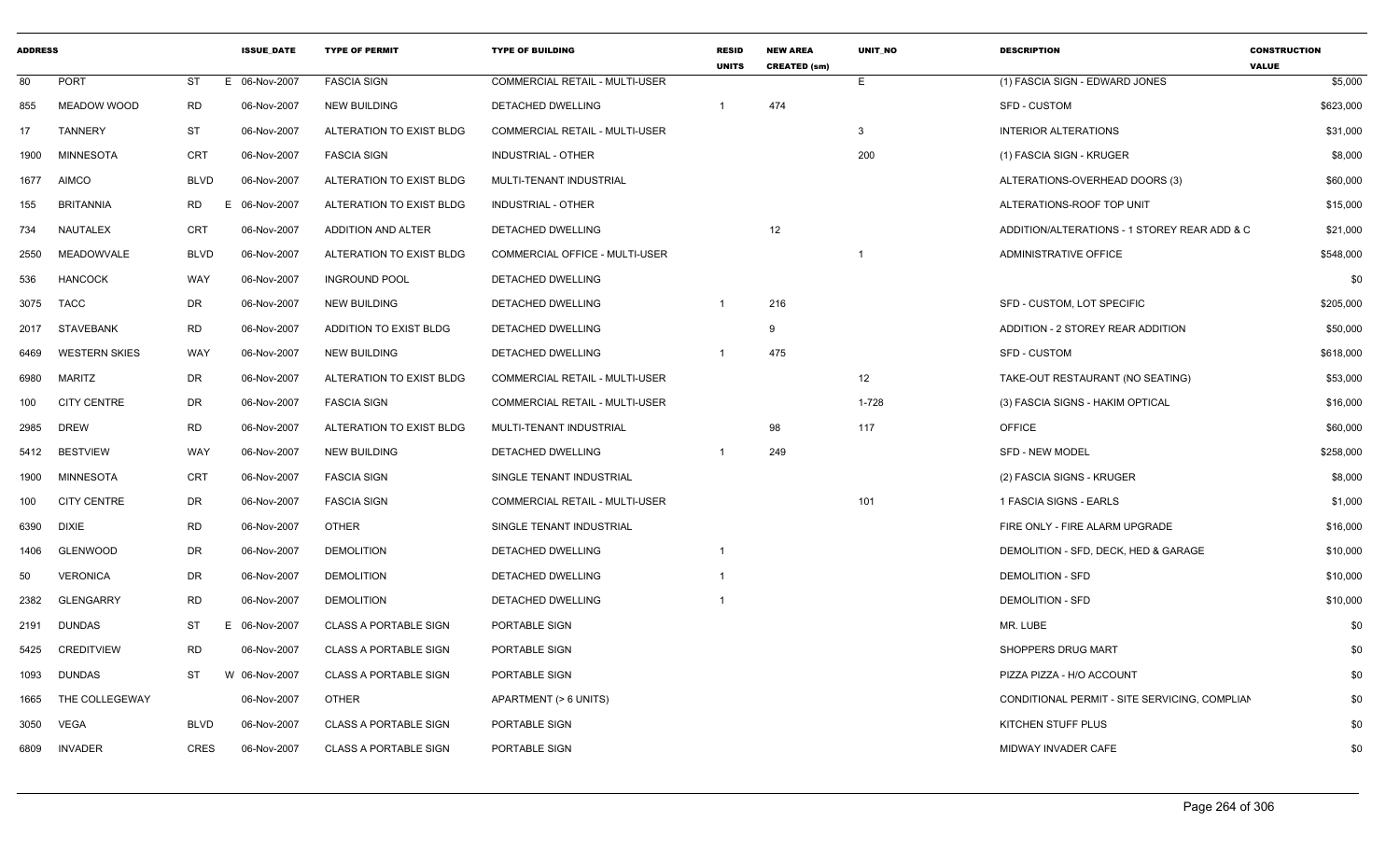| <b>ADDRESS</b> |                        |             | <b>ISSUE DATE</b> | <b>TYPE OF PERMIT</b>        | <b>TYPE OF BUILDING</b>              | <b>RESID</b><br><b>UNITS</b> | <b>NEW AREA</b><br><b>CREATED (sm)</b> | <b>UNIT NO</b> | <b>DESCRIPTION</b>                           | <b>CONSTRUCTION</b><br><b>VALUE</b> |
|----------------|------------------------|-------------|-------------------|------------------------------|--------------------------------------|------------------------------|----------------------------------------|----------------|----------------------------------------------|-------------------------------------|
| 1224           | <b>DUNDAS</b>          | ST          | W 06-Nov-2007     | <b>CLASS A PORTABLE SIGN</b> | PORTABLE SIGN                        |                              |                                        |                | ROYAL BANK OF CANADA                         | \$0                                 |
| 1483           | <b>SPRING</b>          | RD          | 06-Nov-2007       | <b>OTHER</b>                 | DETACHED DWELLING                    |                              |                                        |                | <b>SEWER CONVERSION</b>                      | \$6,000                             |
| 4665           | CENTRAL                | <b>PKY</b>  | 07-Nov-2007<br>E. | ALTERATION TO EXIST BLDG     | <b>COMMERCIAL - OTHER</b>            |                              |                                        | 9, BLD-B       | <b>RETAIL STORE</b>                          | \$22,000                            |
| 7360           | <b>BRAMALEA</b>        | RD          | 07-Nov-2007       | PYLON SIGN                   | <b>INDUSTRIAL - OTHER</b>            |                              |                                        |                | 1 GROUND SIGN - YELLOW SELF-STORAGE          | \$10,000                            |
| 2688           | <b>WIDEMARR</b>        | <b>RD</b>   | 07-Nov-2007       | FIRE DAMAGE REPAIR           | SEMI-DETACHED DWELLING               |                              |                                        |                | FIRE DAMAGE REPAIR                           | \$14,000                            |
| 1311           | <b>UNDERWOOD</b>       | DR          | 07-Nov-2007       | ADDITION TO EXIST BLDG       | DETACHED DWELLING                    |                              | 11                                     |                | ADDITION - 1 STOREY HEATED                   | \$10,000                            |
| 3333           | UNITY                  | DR          | 07-Nov-2007       | ALTERATION TO EXIST BLDG     | INDUSTRIAL - OTHER                   |                              |                                        |                | ALTERATIONS - NEW EXIT DOOR                  | \$2,000                             |
| 1820           | MATHESON               | <b>BLVD</b> | 07-Nov-2007       | ALTERATION TO EXIST BLDG     | <b>COMMERCIAL - OTHER</b>            |                              |                                        | <b>B4</b>      | INTERIOR ALTERATIONS - DEMISING WALL - MASON | \$2,000                             |
|                | 5115 CREEKBANK         | RD          | 07-Nov-2007       | ALTERATION TO EXIST BLDG     | COMMERCIAL OFFICE- SINGLE USER       |                              |                                        | 2-FLR          | <b>INTERIOR ALTERATIONS</b>                  | \$15,000                            |
| 3024           | <b>HURONTARIO</b>      | ST          | 07-Nov-2007       | ALTERATION TO EXIST BLDG     | COMMERCIAL OFFICE - MULTI-USER       |                              |                                        | $G-12$         | FINANCIAL INSTITUTE                          | \$30,000                            |
| 2660           | AQUITAINE              | AVE         | 07-Nov-2007       | OTHER                        | CONDOMINIUM ROW DWELLING             |                              |                                        |                | PLUMBING REVISION - EXTENSION OF WATERMAIN   | \$120,000                           |
| 100            | <b>CITY CENTRE</b>     | DR          | 07-Nov-2007       | <b>SPRINKLERS</b>            | COMMERCIAL RETAIL - MULTI-USER       |                              |                                        | $1 - 101$      | FIRE ONLY - SPRINKLERS - EARL'S RESTAURANT   | \$15,000                            |
| 6875           | MEADOWVALE TOWN CENCIR |             | 07-Nov-2007       | <b>FASCIA SIGN</b>           | COMMERCIAL RETAIL - MULTI-USER       |                              |                                        |                | (1) FASCIA SIGN - JUMBLE JUICE               | \$7,000                             |
| 7385           | <b>EAST DANBRO</b>     | <b>CRES</b> | 07-Nov-2007       | <b>FASCIA SIGN</b>           | SINGLE TENANT INDUSTRIAL             |                              |                                        |                | (1) FASCIA SIGN - VISION TRANSPORTATION      | \$2,000                             |
| 3413           | WOLFEDALE              | <b>RD</b>   | 07-Nov-2007       | ALTERATION TO EXIST BLDG     | MULTI-TENANT INDUSTRIAL              |                              | 188                                    | 5              | <b>OFFICE</b>                                | \$54,000                            |
| 5825           | <b>DIXIE</b>           | <b>RD</b>   | 07-Nov-2007       | <b>CLASS A PORTABLE SIGN</b> | PORTABLE SIGN                        |                              |                                        |                | <b>BEST WESTERN AIRPORT WEST</b>             | \$0                                 |
| 550            | <b>MATHESON</b>        | BLVD        | W 07-Nov-2007     | <b>CLASS A PORTABLE SIGN</b> | PORTABLE SIGN                        |                              |                                        |                | PACE CREDIT UNION                            | \$0                                 |
| 5636           | <b>GLEN ERIN</b>       | DR          | 07-Nov-2007       | <b>CLASS A PORTABLE SIGN</b> | PORTABLE SIGN                        |                              |                                        |                | <b>PAINTERS PLACE</b>                        | \$0                                 |
| $\Omega$       | <b>BRITANNIA</b>       | <b>RD</b>   | W 07-Nov-2007     | <b>CLASS A PORTABLE SIGN</b> | PORTABLE SIGN                        |                              |                                        |                | <b>REGION OF PEEL</b>                        | \$0                                 |
| $\Omega$       | <b>ARGENTIA</b>        | <b>RD</b>   | 07-Nov-2007       | <b>CLASS A PORTABLE SIGN</b> | PORTABLE SIGN                        |                              |                                        |                | <b>REGION OF PEEL</b>                        | \$0                                 |
| 0              | <b>DUNDAS</b>          | ST          | W 07-Nov-2007     | <b>CLASS A PORTABLE SIGN</b> | PORTABLE SIGN                        |                              |                                        |                | <b>REGION OF PEEL</b>                        | \$0                                 |
| 5120           | PERENNIAL              | DR          | 08-Nov-2007       | <b>NEW BUILDING</b>          | SCHOOL - ELEMENTARY                  |                              | 6,448                                  |                | NEW - SCHOOL - CHURCHILL MEADOWS ELEMENTA    | \$0                                 |
| 621            | <b>ARBOR</b>           | RD          | 08-Nov-2007       | ADDITION TO EXIST BLDG       | DETACHED DWELLING                    |                              | 32                                     |                | ADDITION - 2-STOREY REAR                     | \$29,000                            |
| 1250           | SOUTH SERVICE          | <b>RD</b>   | 08-Nov-2007       | ALTERATION TO EXIST BLDG     | COMMERCIAL RETAIL - MULTI-USER       |                              |                                        | 77B            | PERSONAL SERVICE ESTABLISHMENT               | \$27,000                            |
| 776            | DUNDAS                 | ST          | 08-Nov-2007<br>Е  | ALTERATION TO EXIST BLDG     | <b>COMMERCIAL RETAIL-SINGLE USER</b> |                              |                                        |                | INTERIOR ALTERATIONS - SLEEP COUNTRY         | \$25,000                            |
| 270            | <b>WINTERBORNE</b>     | GATE        | 08-Nov-2007       | <b>NEW BUILDING</b>          | DETACHED DWELLING                    |                              | 298                                    |                | <b>CUSTOM - SFD</b>                          | \$363,000                           |
| 50             | <b>BURNHAMTHORPE</b>   | RD          | W 08-Nov-2007     | ALTERATION TO EXIST BLDG     | COMMERCIAL RETAIL - MULTI-USER       |                              | 2,690                                  | 316,316A,312   | ADMINISTRATIVE OFFICE                        | \$406,000                           |
| 691            | <b>BURNHAMTHORPE</b>   | <b>RD</b>   | 08-Nov-2007<br>E. | <b>DEMOLITION</b>            | COMMERCIAL - OTHER                   |                              |                                        |                | DEMOLITION - ESSO SERVICE STATION            | \$15,000                            |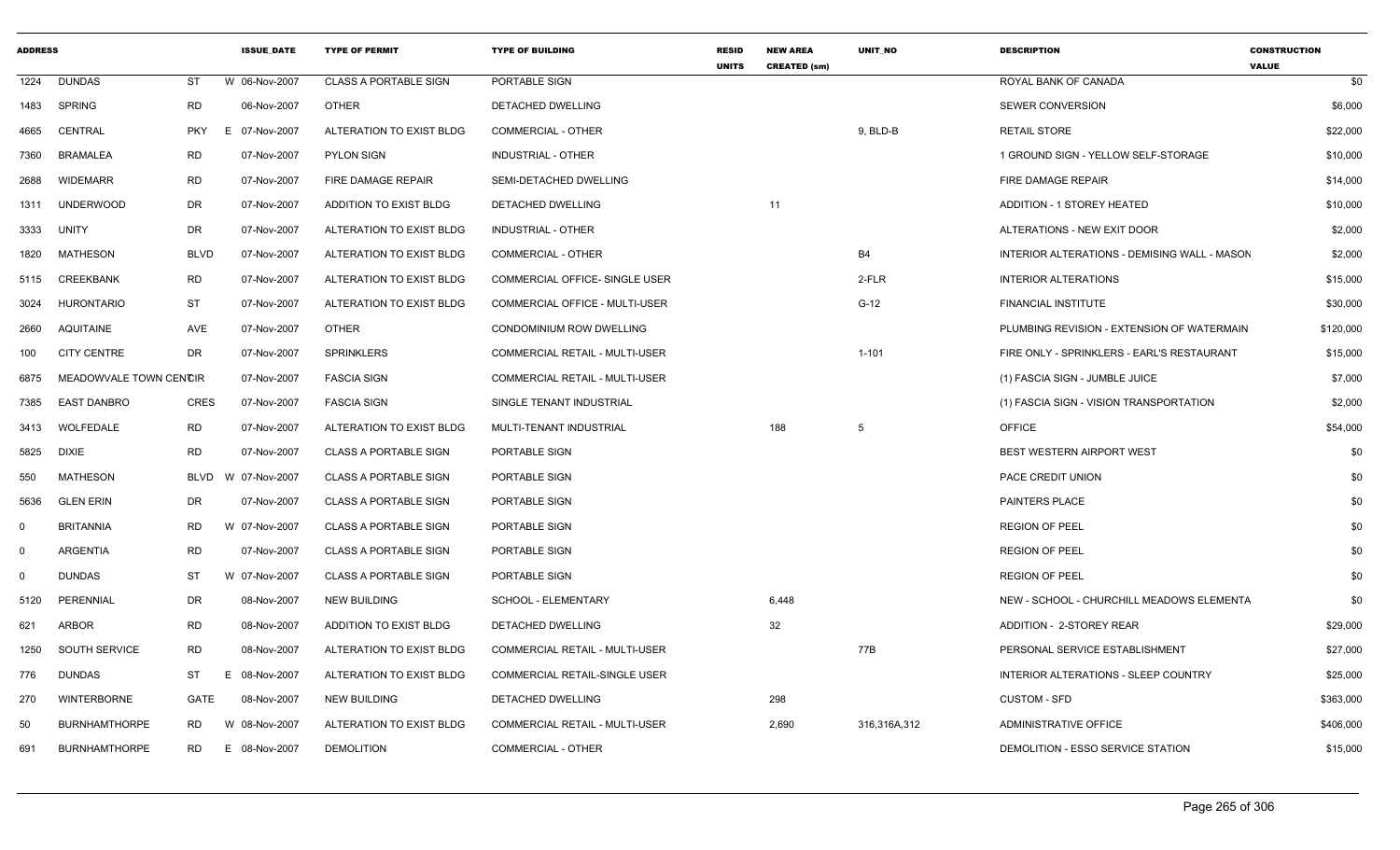| <b>ADDRESS</b>          |                          |             | <b>ISSUE DATE</b>  | <b>TYPE OF PERMIT</b>        | <b>TYPE OF BUILDING</b>               | <b>RESID</b><br><b>UNITS</b> | <b>NEW AREA</b><br><b>CREATED (sm)</b> | UNIT_NO | <b>DESCRIPTION</b>                             | <b>CONSTRUCTION</b><br><b>VALUE</b> |
|-------------------------|--------------------------|-------------|--------------------|------------------------------|---------------------------------------|------------------------------|----------------------------------------|---------|------------------------------------------------|-------------------------------------|
| 260                     | <b>WINTERBORNE</b>       | GATE        | 08-Nov-2007        | <b>NEW BUILDING</b>          | DETACHED DWELLING                     | -1                           | 295                                    |         | CONDOMINIUM SFD - CUSTOM                       | \$304,000                           |
| 2680                    | MATHESON                 |             | BLVD E 08-Nov-2007 | ALTERATION TO EXIST BLDG     | <b>COMMERCIAL OFFICE - MULTI-USER</b> |                              |                                        | 400     | <b>OFFICE</b>                                  | \$189,000                           |
| 2285                    | THE COLLEGEWAY           |             | 08-Nov-2007        | ALTERATION TO EXIST BLDG     | APARTMENT (> 6 UNITS)                 |                              | 74                                     |         | ALTERATIONS - REPLACE CONCRETE RAMP & NEW      | \$25,000                            |
| 3024                    | <b>HURONTARIO</b>        | <b>ST</b>   | 08-Nov-2007        | <b>OTHER</b>                 | <b>COMMERCIAL OFFICE - MULTI-USER</b> |                              |                                        | #G18    | FIRE ONLY - FIRE SUPPRESSION SYSTEM            | \$15,000                            |
| 2300                    | MEADOWVALE               | <b>BLVD</b> | 08-Nov-2007        | ALTERATION TO EXIST BLDG     | COMMERCIAL OFFICE- SINGLE USER        |                              |                                        |         | <b>INTERIOR ALTERATIONS</b>                    | \$60,000                            |
| 3413                    | WOLFEDALE                | <b>RD</b>   | 08-Nov-2007        | ALTERATION TO EXIST BLDG     | MULTI-TENANT INDUSTRIAL               |                              | 109                                    | 9B      | <b>MANUFACTURING FACILITY</b>                  | \$31,000                            |
| 3413                    | <b>WOLFEDALE</b>         | <b>RD</b>   | 08-Nov-2007        | ALTERATION TO EXIST BLDG     | MULTI-TENANT INDUSTRIAL               |                              | 188                                    | 8       | <b>OFFICE</b>                                  | \$54,000                            |
| 100                     | <b>CITY CENTRE</b>       | DR          | 08-Nov-2007        | <b>FASCIA SIGN</b>           | COMMERCIAL RETAIL - MULTI-USER        |                              |                                        | 2-940B  | 1 INTERIOR FASCIA SIGN - FOOT LOCKER           | \$5,000                             |
| 4141                    | <b>LIVING ARTS</b>       | DR          | 08-Nov-2007        | <b>FASCIA SIGN</b>           | <b>COMMERCIAL - OTHER</b>             |                              |                                        |         | (1) FASCIA SIGN - ADDRESS                      | \$4,000                             |
| 2301                    | DIXIE                    | <b>RD</b>   | 08-Nov-2007        | <b>CLASS A PORTABLE SIGN</b> | PORTABLE SIGN                         |                              |                                        |         | NIGHTINGALE CORP                               | \$0                                 |
| 724                     | LAKESHORE                | <b>RD</b>   | E.<br>08-Nov-2007  | <b>CLASS A PORTABLE SIGN</b> | PORTABLE SIGN                         |                              |                                        |         | <b>Bridal Boutique</b>                         | \$0                                 |
| 776                     | <b>DUNDAS</b>            | <b>ST</b>   | E<br>08-Nov-2007   | <b>CLASS A PORTABLE SIGN</b> | PORTABLE SIGN                         |                              |                                        |         | <b>CASH MONEY</b>                              | \$0                                 |
| 1075                    | QUEENSWAY                |             | E 08-Nov-2007      | <b>CLASS A PORTABLE SIGN</b> | PORTABLE SIGN                         |                              |                                        |         | <b>MEGA WHEELZ</b>                             | \$0                                 |
| $\mathbf 0$             | <b>ERIN MILLS</b>        | <b>PKY</b>  | 08-Nov-2007        | <b>CLASS A PORTABLE SIGN</b> | PORTABLE SIGN                         |                              |                                        |         | COMMUNITY SERVICES - REC. & PARKS              | \$0                                 |
| $\mathbf 0$             | <b>BRITANNIA</b>         | RD.         | W 08-Nov-2007      | <b>CLASS A PORTABLE SIGN</b> | PORTABLE SIGN                         |                              |                                        |         | COMMUNITY SERVICES - REC. & PARKS              | \$0                                 |
| $\overline{\mathbf{0}}$ | <b>BURNHAMTHORPE</b>     | RD.         | E 08-Nov-2007      | <b>CLASS A PORTABLE SIGN</b> | PORTABLE SIGN                         |                              |                                        |         | COMMUNITY SERVICES - REC. & PARKS              | \$0                                 |
| 0                       | <b>WINSTON CHURCHILL</b> | <b>BLVD</b> | 08-Nov-2007        | <b>CLASS A PORTABLE SIGN</b> | PORTABLE SIGN                         |                              |                                        |         | <b>COMMUNITY SERVICES - REC. &amp; PARKS</b>   | \$0                                 |
| 1170                    | <b>BURNHAMTHORPE</b>     | <b>RD</b>   | W<br>08-Nov-2007   | <b>CLASS A PORTABLE SIGN</b> | PORTABLE SIGN                         |                              |                                        |         | <b>QUALITY REST MATTRESS</b>                   | \$0                                 |
| 6255                    | CANTAY                   | <b>RD</b>   | 08-Nov-2007        | <b>CLASS A PORTABLE SIGN</b> | PORTABLE SIGN                         |                              |                                        |         | <b>DEBLINS</b>                                 | \$0                                 |
| $\Omega$                | <b>GOREWAY</b>           | <b>DR</b>   | 08-Nov-2007        | <b>CLASS A PORTABLE SIGN</b> | PORTABLE SIGN                         |                              |                                        |         | COMMUNITY SERVICES - REC. & PARKS              | \$0                                 |
| 0                       | <b>MAVIS</b>             | <b>RD</b>   | 08-Nov-2007        | <b>CLASS A PORTABLE SIGN</b> | PORTABLE SIGN                         |                              |                                        |         | COMMUNITY SERVICES - REC. & PARKS              | \$0                                 |
| 0                       | <b>WINSTON CHURCHILL</b> | <b>BLVD</b> | 08-Nov-2007        | <b>CLASS A PORTABLE SIGN</b> | PORTABLE SIGN                         |                              |                                        |         | <b>GRACE COMMUNITY CHURCH</b>                  | \$0                                 |
| $\overline{\mathbf{0}}$ | <b>HURONTARIO</b>        | <b>ST</b>   | 08-Nov-2007        | <b>CLASS A PORTABLE SIGN</b> | PORTABLE SIGN                         |                              |                                        |         | <b>COMMUNITY SERVICES - REC. &amp; PARKS</b>   | \$0                                 |
| $\mathbf 0$             | <b>DERRY</b>             | RD.         | W 08-Nov-2007      | <b>CLASS A PORTABLE SIGN</b> | PORTABLE SIGN                         |                              |                                        |         | <b>GRACE COMMUNITY CHURCH</b>                  | \$0                                 |
| $\overline{0}$          | <b>WINSTON CHURCHILL</b> | <b>BLVD</b> | 08-Nov-2007        | <b>CLASS A PORTABLE SIGN</b> | PORTABLE SIGN                         |                              |                                        |         | COMMUNITY SERVICES - REC. & PARKS              | \$0                                 |
| $\mathbf 0$             | <b>WINSTON CHURCHILL</b> | <b>BLVD</b> | 08-Nov-2007        | <b>CLASS A PORTABLE SIGN</b> | PORTABLE SIGN                         |                              |                                        |         | COMMUNITY SERVICES - REC. & PARKS              | \$0                                 |
| 0                       | CAWTHRA                  | <b>RD</b>   | 08-Nov-2007        | <b>CLASS A PORTABLE SIGN</b> | PORTABLE SIGN                         |                              |                                        |         | COMMUNITY SERVICES - REC. & PARKS (transferred | \$0                                 |
| $\Omega$                | <b>BURNHAMTHORPE</b>     | RD          | E.<br>08-Nov-2007  | <b>CLASS A PORTABLE SIGN</b> | PORTABLE SIGN                         |                              |                                        |         | <b>COMMUNITY SERVICES - REC. &amp; PARKS</b>   | \$0                                 |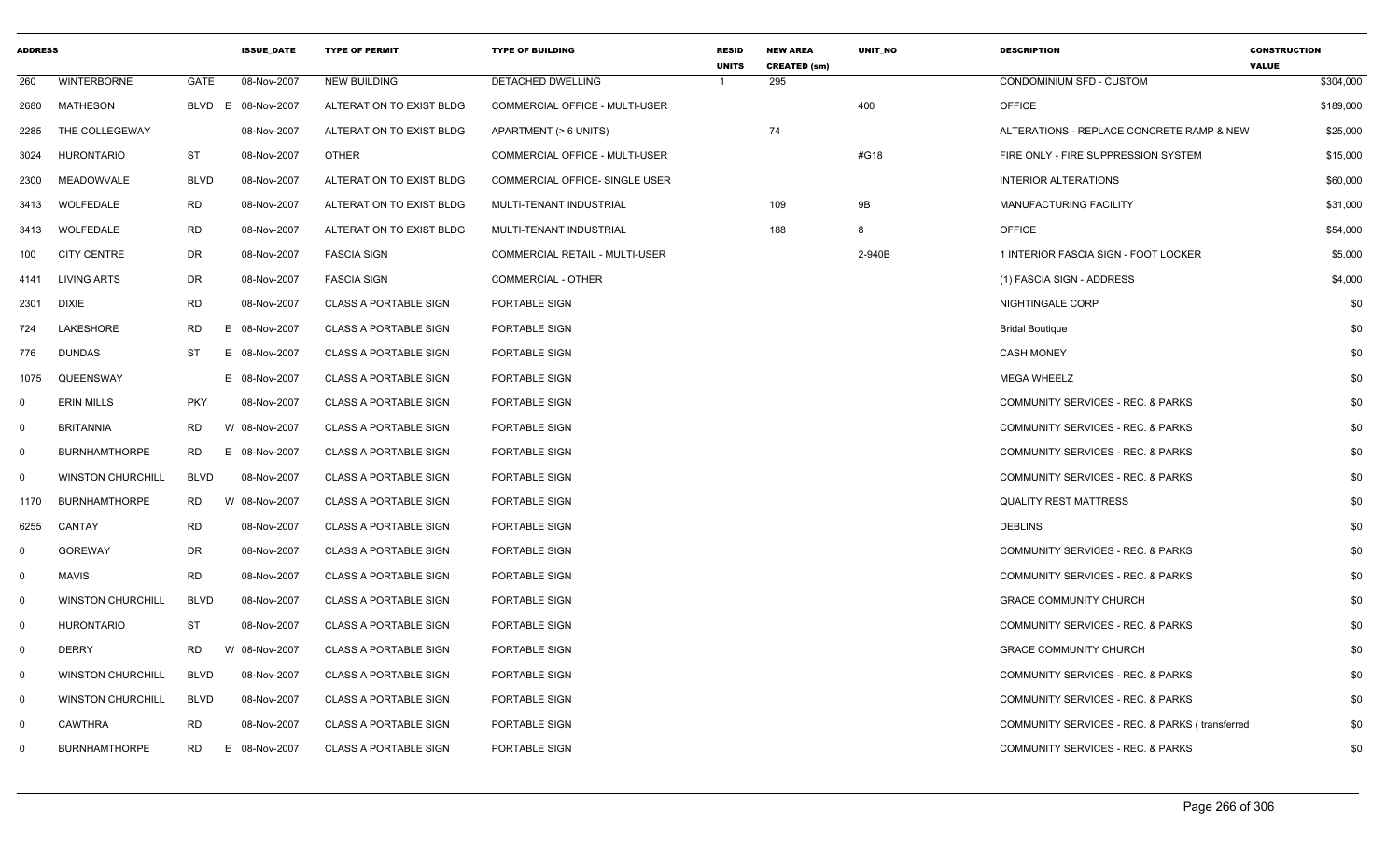| <b>ADDRESS</b> |                          |             | <b>ISSUE DATE</b> | <b>TYPE OF PERMIT</b>        | <b>TYPE OF BUILDING</b>               | <b>RESID</b><br><b>UNITS</b> | <b>NEW AREA</b><br><b>CREATED (sm)</b> | <b>UNIT NO</b> | <b>DESCRIPTION</b>                        | <b>CONSTRUCTION</b><br><b>VALUE</b> |
|----------------|--------------------------|-------------|-------------------|------------------------------|---------------------------------------|------------------------------|----------------------------------------|----------------|-------------------------------------------|-------------------------------------|
| $\Omega$       | <b>ERIN MILLS</b>        | <b>PKY</b>  | 08-Nov-2007       | <b>CLASS A PORTABLE SIGN</b> | PORTABLE SIGN                         |                              |                                        |                | COMMUNITY SERVICES - MEADOWVALE THEATRE   | \$0                                 |
| 989            | <b>DERRY</b>             | <b>RD</b>   | E 08-Nov-2007     | <b>CLASS A PORTABLE SIGN</b> | PORTABLE SIGN                         |                              |                                        |                | AZTRIX SOLUTION / 2100458 ONT. LTD.       | \$0                                 |
| 0              | <b>HURONTARIO</b>        | <b>ST</b>   | 08-Nov-2007       | <b>CLASS A PORTABLE SIGN</b> | PORTABLE SIGN                         |                              |                                        |                | ST. ANDREWS PRES. CHURCH                  | \$0                                 |
| 2835           | ARGENTIA                 | <b>RD</b>   | 08-Nov-2007       | <b>CLASS A PORTABLE SIGN</b> | PORTABLE SIGN                         |                              |                                        |                | KINWOOD AUDIO VISUAL INC.                 | \$0                                 |
| 347            | LAKESHORE                | <b>RD</b>   | E 08-Nov-2007     | <b>CLASS A PORTABLE SIGN</b> | PORTABLE SIGN                         |                              |                                        |                | PORT CREDIT OXFORD LEARING CENTRE         | \$0                                 |
| 3620           | LAIRD                    | <b>RD</b>   | 08-Nov-2007       | <b>CLASS A PORTABLE SIGN</b> | PORTABLE SIGN                         |                              |                                        |                | TEE'S INDOOR GOLF                         | \$0                                 |
| 2701           | MISSISSAUGA              | <b>RD</b>   | 08-Nov-2007       | <b>OTHER</b>                 | DETACHED DWELLING                     |                              |                                        |                | <b>NEW WATER SERVICE</b>                  | \$2,000                             |
| 716            | <b>HORNING</b>           | <b>ST</b>   | 09-Nov-2007       | <b>NEW BUILDING</b>          | <b>STREET ROW DWELLING</b>            | 8                            | 1,508                                  | #88-95         | STREET ROW DWELLING (COMMON ELEMENT RD) - | \$1,294,000                         |
| 745            | MAXMAN                   | <b>ST</b>   | 09-Nov-2007       | <b>NEW BUILDING</b>          | STREET ROW DWELLING                   | 9                            | 1,685                                  | #96-104        | STREET ROW DWELLING (COMMON ELEMENT RD) - | \$1,454,000                         |
| 5677           | <b>RETREAT</b>           | <b>ST</b>   | 09-Nov-2007       | <b>NEW BUILDING</b>          | STREET ROW DWELLING                   | $\overline{7}$               | 1,234                                  | #105-111       | STREET ROW DWELLING (COMMON ELEMENT RD) - | \$1,062,000                         |
| 136            | MAPLEWOOD                | <b>RD</b>   | 09-Nov-2007       | <b>NEW BUILDING</b>          | DETACHED DWELLING                     | $\mathbf{1}$                 | 348                                    |                | SFD - CUSTOM                              | \$360,000                           |
| 3945           | <b>DOUG LEAVENS</b>      | <b>BLVD</b> | 09-Nov-2007       | ALTERATION TO EXIST BLDG     | <b>COMMERCIAL RETAIL - MULTI-USER</b> |                              | 135                                    | 104            | <b>DENTAL OFFICE</b>                      | \$39,000                            |
| 1182           | <b>STREAMBANK</b>        | DR          | 09-Nov-2007       | <b>DEMOLITION</b>            | DETACHED DWELLING                     | $\mathbf{1}$                 |                                        |                | DEMOLITION - SFD/SHED                     | \$10,000                            |
| 39             | <b>STEEN</b>             | <b>DR</b>   | 09-Nov-2007       | ALTERATION TO EXIST BLDG     | DETACHED DWELLING                     |                              |                                        |                | REPLACEMENT OF SEWER DRAIN                | \$9,000                             |
| 30             | <b>EGLINTON</b>          | AVE         | W 09-Nov-2007     | <b>CLASS A PORTABLE SIGN</b> | PORTABLE SIGN                         |                              |                                        |                | <b>INSTANT IMPRINTS</b>                   | \$0                                 |
| $\mathbf{0}$   | QUEENSWAY                |             | E 09-Nov-2007     | <b>CLASS A PORTABLE SIGN</b> | PORTABLE SIGN                         |                              |                                        |                | <b>LINC</b>                               | \$0                                 |
| $\mathbf{0}$   | <b>MAVIS</b>             | <b>RD</b>   | 09-Nov-2007       | <b>CLASS A PORTABLE SIGN</b> | PORTABLE SIGN                         |                              |                                        |                | <b>LINC</b>                               | \$0                                 |
| $\mathbf{0}$   | <b>WINSTON CHURCHILL</b> | <b>BLVD</b> | 09-Nov-2007       | <b>CLASS A PORTABLE SIGN</b> | PORTABLE SIGN                         |                              |                                        |                | <b>LINC</b>                               | \$0                                 |
| $\mathbf 0$    | <b>MAVIS</b>             | <b>RD</b>   | 09-Nov-2007       | <b>CLASS A PORTABLE SIGN</b> | PORTABLE SIGN                         |                              |                                        |                | <b>LINC</b>                               | \$0                                 |
| 0              | <b>EGLINTON</b>          | <b>AVE</b>  | W 09-Nov-2007     | <b>CLASS A PORTABLE SIGN</b> | PORTABLE SIGN                         |                              |                                        |                | <b>LINC</b>                               | \$0                                 |
| 1185           | <b>DUNDAS</b>            | ST          | E.<br>09-Nov-2007 | <b>CLASS A PORTABLE SIGN</b> | PORTABLE SIGN                         |                              |                                        |                | LAZER HAIR REMOVAL & SKIN CARE CLINIC     | \$0                                 |
| 6981           | <b>MILLCREEK</b>         | <b>DR</b>   | 09-Nov-2007       | <b>CLASS A PORTABLE SIGN</b> | PORTABLE SIGN                         |                              |                                        |                | SELECTIVE SOUND--STRICKLY DETAILS INC     | \$0                                 |
| 3130           | <b>DIXIE</b>             | <b>RD</b>   | 09-Nov-2007       | <b>CLASS A PORTABLE SIGN</b> | PORTABLE SIGN                         |                              |                                        |                | <b>VALUE VILLAGE</b>                      | \$0                                 |
| 2301           | ROYAL WINDSOR            | <b>DR</b>   | 09-Nov-2007       | <b>CLASS A PORTABLE SIGN</b> | PORTABLE SIGN                         |                              |                                        |                | <b>STUDIO PAVAS</b>                       | \$0                                 |
| $\mathbf 0$    | <b>BRITANNIA</b>         | <b>RD</b>   | W 09-Nov-2007     | <b>CLASS A PORTABLE SIGN</b> | PORTABLE SIGN                         |                              |                                        |                | ROTARY CLUB OF MISSISSAUGA , LAKESHORE    | \$0                                 |
| $\mathbf 0$    | QUEENSWAY                |             | E 09-Nov-2007     | <b>CLASS A PORTABLE SIGN</b> | PORTABLE SIGN                         |                              |                                        |                | ROTARY CLUB OF MISSISSAUGA, LAKESHORE     | \$0                                 |
| $\Omega$       | LAKESHORE                | <b>RD</b>   | W 09-Nov-2007     | <b>CLASS A PORTABLE SIGN</b> | PORTABLE SIGN                         |                              |                                        |                | ROTARY CLUB OF MISSISSAUGA , LAKESHORE    | \$0                                 |
| 5885           | <b>RODEO</b>             | <b>DR</b>   | 09-Nov-2007       | <b>CLASS A PORTABLE SIGN</b> | PORTABLE SIGN                         |                              |                                        |                | THYME MATERNITY                           | \$0                                 |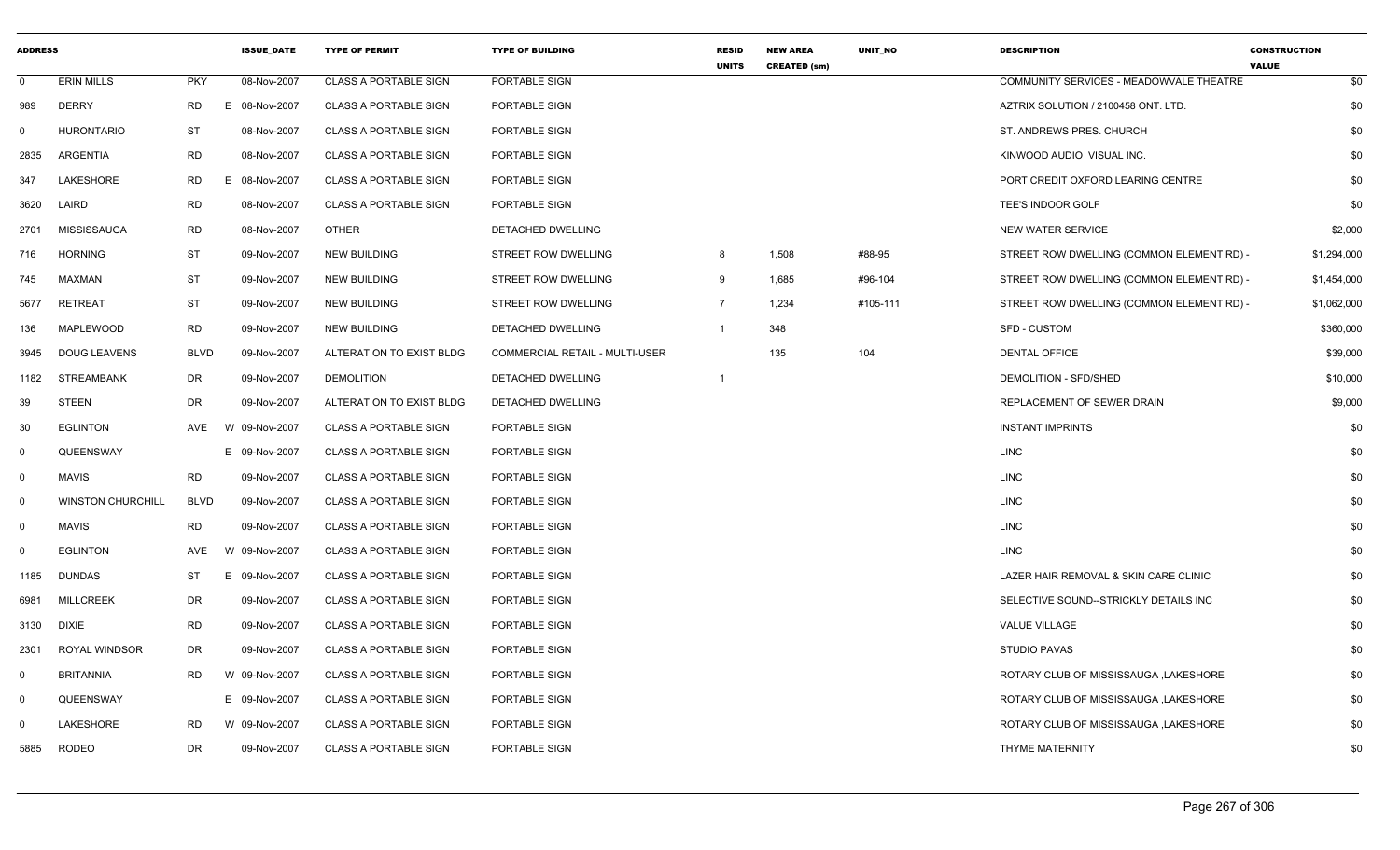| <b>ADDRESS</b> |                          |             | <b>ISSUE_DATE</b> | <b>TYPE OF PERMIT</b>        | <b>TYPE OF BUILDING</b>               | <b>RESID</b><br><b>UNITS</b> | <b>NEW AREA</b><br><b>CREATED (sm)</b> | <b>UNIT NO</b> | <b>DESCRIPTION</b>                           | <b>CONSTRUCTION</b><br><b>VALUE</b> |
|----------------|--------------------------|-------------|-------------------|------------------------------|---------------------------------------|------------------------------|----------------------------------------|----------------|----------------------------------------------|-------------------------------------|
| $\mathbf 0$    | MAVIS                    | <b>RD</b>   | 09-Nov-2007       | <b>CLASS A PORTABLE SIGN</b> | PORTABLE SIGN                         |                              |                                        |                | ROTARY CLUB OF MISSISSAUGA , LAKESHORE       | \$0                                 |
| 2225           | <b>ERIN MILLS</b>        | <b>PKY</b>  | 09-Nov-2007       | <b>CLASS A PORTABLE SIGN</b> | PORTABLE SIGN                         |                              |                                        |                | <b>ZELLERS</b>                               | \$0                                 |
| $\Omega$       | <b>WINSTON CHURCHILL</b> | <b>BLVD</b> | 09-Nov-2007       | <b>CLASS A PORTABLE SIGN</b> | PORTABLE SIGN                         |                              |                                        |                | ROTARY CLUB OF MISSISSAUGA .LAKESHORE        | \$0                                 |
| 0              | <b>EGLINTON</b>          | AVE         | W 09-Nov-2007     | <b>CLASS A PORTABLE SIGN</b> | PORTABLE SIGN                         |                              |                                        |                | ROTARY CLUB OF MISSISSAUGA , LAKESHORE       | \$0                                 |
| $\Omega$       | <b>DIXIE</b>             | <b>RD</b>   | 09-Nov-2007       | <b>CLASS A PORTABLE SIGN</b> | PORTABLE SIGN                         |                              |                                        |                | ROTARY CLUB OF MISSISSAUGA, LAKESHORE        | \$0                                 |
| 2225           | <b>ERIN MILLS</b>        | <b>PKY</b>  | 09-Nov-2007       | <b>CLASS A PORTABLE SIGN</b> | PORTABLE SIGN                         |                              |                                        |                | ZELLERS                                      | \$0                                 |
| 4085           | <b>SLADEVIEW</b>         | <b>CRES</b> | 12-Nov-2007       | ALTERATION TO EXIST BLDG     | MULTI-TENANT INDUSTRIAL               |                              |                                        | $5-6$          | INTERIOR ALTERATIONS- SPEC SUITE             | \$15,000                            |
| 945            | <b>BLOOR</b>             | ST          | 12-Nov-2007       | ALTERATION TO EXIST BLDG     | SCHOOL - SECONDARY                    |                              |                                        |                | INTERIOR ALTERATIONS-APPLEWOOD HEIGHTS S.S.  | \$25,000                            |
| 5875           | <b>RODEO</b>             | DR          | 12-Nov-2007       | ALTERATION TO EXIST BLDG     | <b>COMMERCIAL RETAIL - MULTI-USER</b> |                              |                                        | $\overline{4}$ | <b>RETAIL</b>                                | \$72,000                            |
| 453            | <b>ACUMEN</b>            | <b>CRT</b>  | 12-Nov-2007       | <b>NEW BUILDING</b>          | DETACHED DWELLING                     | $\mathbf{1}$                 | 234                                    |                | <b>SFD - NEW MODEL</b>                       | \$241,000                           |
| 469            | <b>ACUMEN</b>            | <b>CRT</b>  | 12-Nov-2007       | <b>NEW BUILDING</b>          | DETACHED DWELLING                     | -1                           | 234                                    |                | <b>SFD - REPEAT MODEL</b>                    | \$241,000                           |
| 490            | <b>ACUMEN</b>            | <b>CRT</b>  | 12-Nov-2007       | <b>NEW BUILDING</b>          | <b>DETACHED DWELLING</b>              |                              | 234                                    |                | <b>SFD - CUSTOM</b>                          | \$241,000                           |
| 462            | <b>ACUMEN</b>            | <b>CRT</b>  | 12-Nov-2007       | <b>NEW BUILDING</b>          | DETACHED DWELLING                     |                              | 234                                    |                | <b>SFD - REPEAT MODEL</b>                    | \$241,000                           |
| 446            | <b>ACUMEN</b>            | <b>CRT</b>  | 12-Nov-2007       | <b>NEW BUILDING</b>          | DETACHED DWELLING                     |                              | 234                                    |                | SFD - REPEAT MODEL                           | \$241,000                           |
| 437            | <b>ACUMEN</b>            | <b>CRT</b>  | 12-Nov-2007       | <b>NEW BUILDING</b>          | DETACHED DWELLING                     | $\mathbf 1$                  | 217                                    |                | <b>SFD - NEW MODEL</b>                       | \$223,000                           |
| 441            | <b>ACUMEN</b>            | <b>CRT</b>  | 12-Nov-2007       | NEW BUILDING                 | DETACHED DWELLING                     |                              | 220                                    |                | <b>SFD - REPEAT MODEL</b>                    | \$226,000                           |
| 457            | <b>ACUMEN</b>            | <b>CRT</b>  | 12-Nov-2007       | <b>NEW BUILDING</b>          | <b>DETACHED DWELLING</b>              |                              | 220                                    |                | <b>SFD - REPEAT MODEL</b>                    | \$226,000                           |
| 465            | <b>ACUMEN</b>            | <b>CRT</b>  | 12-Nov-2007       | <b>NEW BUILDING</b>          | DETACHED DWELLING                     | 1                            | 217                                    |                | <b>SFD - REPEAT MODEL</b>                    | \$223,000                           |
| 475            | <b>ACUMEN</b>            | <b>CRT</b>  | 12-Nov-2007       | <b>NEW BUILDING</b>          | DETACHED DWELLING                     | $\mathbf 1$                  | 220                                    |                | <b>SFD - REPEAT MODEL</b>                    | \$226,000                           |
| 482            | <b>ACUMEN</b>            | <b>CRT</b>  | 12-Nov-2007       | <b>NEW BUILDING</b>          | DETACHED DWELLING                     | -1                           | 217                                    |                | <b>SFD - REPEAT MODEL</b>                    | \$223,000                           |
| 450            | <b>ACUMEN</b>            | <b>CRT</b>  | 12-Nov-2007       | <b>NEW BUILDING</b>          | DETACHED DWELLING                     |                              | 217                                    |                | <b>SFD - REPEAT MODEL</b>                    | \$223,000                           |
| 2885           | ARGENTIA                 | <b>RD</b>   | 12-Nov-2007       | ALTERATION TO EXIST BLDG     | MULTI-TENANT INDUSTRIAL               |                              | 336                                    | 5              | WAREHOUSE AND MANUFACTURING FACILITY         | \$97,000                            |
| 5875           | <b>RODEO</b>             | DR          | 12-Nov-2007       | <b>FASCIA SIGN</b>           | COMMERCIAL RETAIL - MULTI-USER        |                              |                                        | $\overline{4}$ | 2 FASCIA SIGNS - ECCO SHOES                  | \$18,000                            |
| 1715           | WILLOW                   | WAY         | 12-Nov-2007       | PORTABLE CLASSROOM           | SCHOOL - ELEMENTARY                   |                              |                                        |                | (1) PORTABLE RELOCATE - WILLOW WAY P.S.      | \$16,000                            |
| 6205           | <b>AIRPORT</b>           | <b>RD</b>   | 12-Nov-2007       | <b>FASCIA SIGN</b>           | COMMERCIAL OFFICE - MULTI-USER        |                              |                                        |                | 1 FASCIA SIGN - CASEBANK TECHNOLOGIES INC    | \$10,000                            |
| 350            | <b>BURNHAMTHORPE</b>     | RD          | W 12-Nov-2007     | ALTERATION TO EXIST BLDG     | <b>COMMERCIAL OFFICE - MULTI-USER</b> |                              |                                        | 601            | INTERIOR ALTERATIONS - INDUSTRIAL ALLIANCE S | \$15,000                            |
| 3145           | <b>BONAVENTURE</b>       | DR.         | 12-Nov-2007       | <b>DEMOLITION</b>            | DETACHED DWELLING                     |                              |                                        |                | <b>DEMOLITION - SFD</b>                      | \$10,000                            |
| 1504           | <b>MANORBROOK</b>        | <b>CRT</b>  | 12-Nov-2007       | ALTERATION TO EXIST BLDG     | DETACHED DWELLING                     |                              |                                        |                | INTERIOR ALTERATIONS - REMOVE 2 WALLS & INSE | \$10,000                            |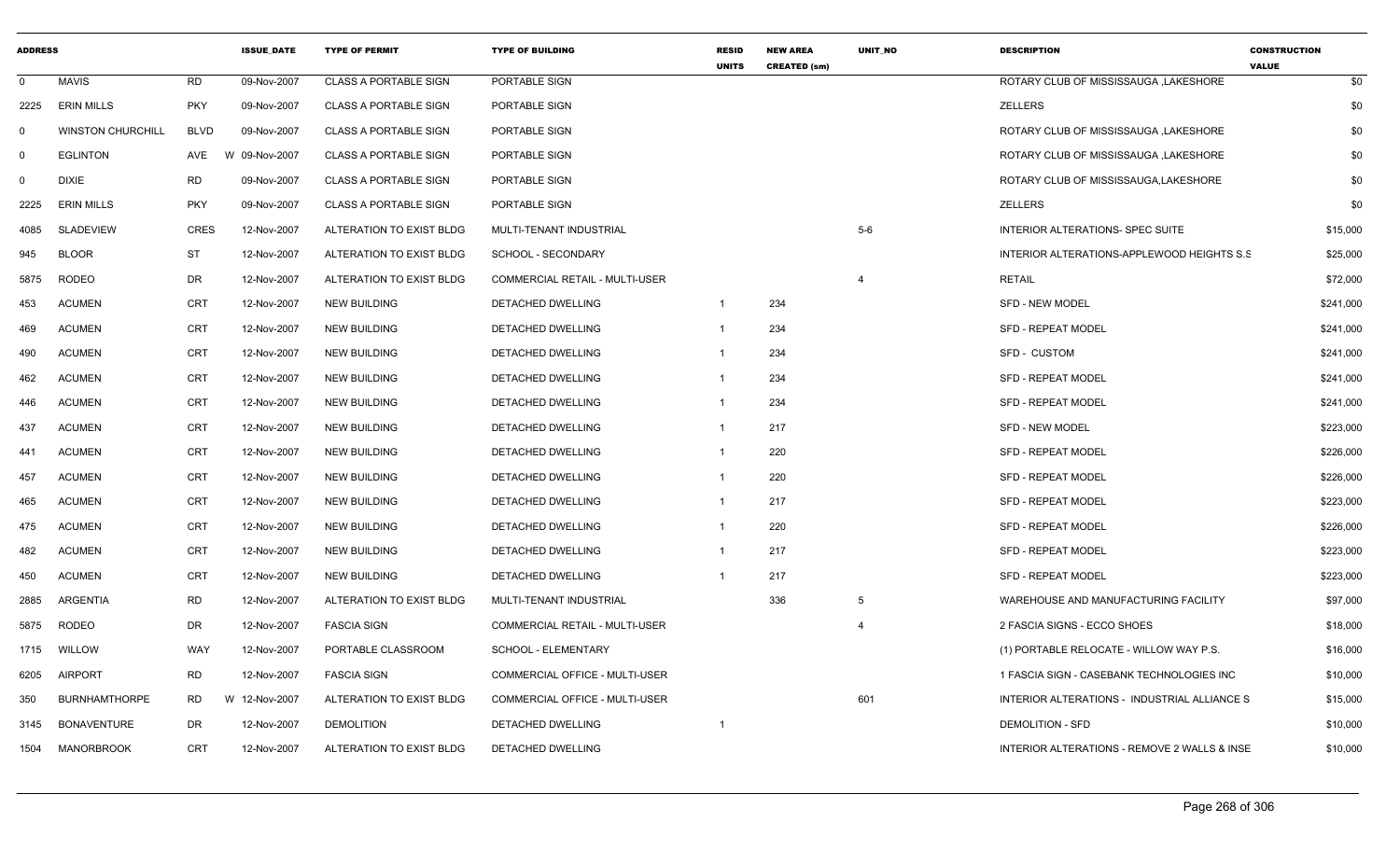| <b>ADDRESS</b> |                          |             | <b>ISSUE DATE</b> | <b>TYPE OF PERMIT</b>        | <b>TYPE OF BUILDING</b>        | <b>RESID</b><br><b>UNITS</b> | <b>NEW AREA</b><br><b>CREATED (sm)</b> | <b>UNIT NO</b>  | <b>DESCRIPTION</b>                          | <b>CONSTRUCTION</b><br><b>VALUE</b> |
|----------------|--------------------------|-------------|-------------------|------------------------------|--------------------------------|------------------------------|----------------------------------------|-----------------|---------------------------------------------|-------------------------------------|
| 871            | <b>CLEMENS</b>           | CRES        | 12-Nov-2007       | ALTERATION TO EXIST BLDG     | <b>DETACHED DWELLING</b>       |                              |                                        |                 | ALTERATIONS-BASEMENT WINDOWS (2)            | \$10,000                            |
| 854            | <b>FLETCHER VALLEY</b>   | <b>CRES</b> | 12-Nov-2007       | ALTERATION TO EXIST BLDG     | DETACHED DWELLING              |                              |                                        |                 | 3 NEW FIXTURES ON 2ND FLOOR                 | \$6,000                             |
| $\mathbf 0$    | <b>ERIN MILLS</b>        | <b>PKY</b>  | 12-Nov-2007       | <b>CLASS A PORTABLE SIGN</b> | PORTABLE SIGN                  |                              |                                        |                 | LINC                                        | \$0                                 |
| 980            | <b>BURNHAMTHORPE</b>     | RD.         | E 12-Nov-2007     | <b>CLASS A PORTABLE SIGN</b> | PORTABLE SIGN                  |                              |                                        |                 | <b>FABUTAN</b>                              | \$0                                 |
| 1590           | DUNDAS                   | ST          | E 12-Nov-2007     | <b>CLASS A PORTABLE SIGN</b> | PORTABLE SIGN                  |                              |                                        |                 | JUNG KO KENDO TAEKWONDO                     | \$0                                 |
| 1290           | <b>CENTRAL</b>           | <b>PKY</b>  | W 12-Nov-2007     | ALTERATION TO EXIST BLDG     | COMMERCIAL OFFICE - MULTI-USER |                              |                                        | 10TH & 11TH FLR | PLUMBING ONLY                               | \$15,000                            |
| 118            | <b>VISTA</b>             | <b>BLVD</b> | 13-Nov-2007       | ADDITION AND ALTER           | DETACHED DWELLING              |                              | 59                                     |                 | ADDITION/ALTERATIONS - SECOND FLOOR ADDITIO | \$53,000                            |
| 2264           | <b>GORDON</b>            | DR          | 13-Nov-2007       | <b>REVISIONS</b>             | DETACHED DWELLING              |                              | 279                                    | 8               | REVISION - LOT-11                           | \$0                                 |
| 3105           | ARGENTIA                 | <b>RD</b>   | 13-Nov-2007       | <b>REVISIONS</b>             | COMMERCIAL RETAIL - MULTI-USER |                              | 6,462                                  |                 | <b>REVISION</b>                             | \$94,000                            |
| 327            | DERRYDALE                | DR          | 13-Nov-2007       | <b>NEW BUILDING</b>          | DETACHED DWELLING              | 1                            | 297                                    |                 | <b>SFD - NEW MODEL</b>                      | \$306,000                           |
| 347            | DERRYDALE                | DR          | 13-Nov-2007       | <b>NEW BUILDING</b>          | DETACHED DWELLING              | 1                            | 297                                    |                 | <b>SFD - REPEAT MODEL</b>                   | \$306,000                           |
| 363            | <b>DERRYDALE</b>         | DR          | 13-Nov-2007       | <b>NEW BUILDING</b>          | <b>DETACHED DWELLING</b>       |                              | 297                                    |                 | <b>SFD - REPEAT MODEL</b>                   | \$306,000                           |
| 387            | DERRYDALE                | DR          | 13-Nov-2007       | <b>NEW BUILDING</b>          | DETACHED DWELLING              |                              | 297                                    |                 | <b>SFD - REPEAT MODEL</b>                   | \$306,000                           |
| 399            | DERRYDALE                | DR          | 13-Nov-2007       | <b>NEW BUILDING</b>          | DETACHED DWELLING              | 1                            | 297                                    |                 | <b>SFD - REPEAT MODEL</b>                   | \$306,000                           |
| 396            | DERRYDALE                | DR          | 13-Nov-2007       | <b>NEW BUILDING</b>          | DETACHED DWELLING              | $\mathbf 1$                  | 297                                    |                 | <b>SFD - REPEAT MODEL</b>                   | \$306,000                           |
| 360            | DERRYDALE                | DR          | 13-Nov-2007       | <b>NEW BUILDING</b>          | DETACHED DWELLING              |                              | 297                                    |                 | <b>SFD - REPEAT MODEL</b>                   | \$306,000                           |
| 35             | <b>BRUNEL</b>            | <b>RD</b>   | 13-Nov-2007       | <b>REVISIONS</b>             | <b>COMMERCIAL - OTHER</b>      |                              |                                        | 1B              | <b>REVISIONS - INTERIOR LAYOUT</b>          | \$0                                 |
| 3063           | <b>TACC</b>              | DR          | 13-Nov-2007       | <b>NEW BUILDING</b>          | DETACHED DWELLING              | 1                            | 335                                    |                 | <b>SFD - CUSTOM</b>                         | \$312,000                           |
| 100            | <b>CITY CENTRE</b>       | DR          | 13-Nov-2007       | ALTERATION TO EXIST BLDG     | COMMERCIAL RETAIL - MULTI-USER |                              | 197                                    | $2 - 113$       | INTERIOR ALTERATIONS - NIKE                 | \$57,000                            |
| 1820           | <b>MATHESON</b>          | <b>BLVD</b> | 13-Nov-2007       | ALTERATION TO EXIST BLDG     | MULTI-TENANT INDUSTRIAL        |                              | 800                                    | <b>B4</b>       | <b>OFFICE</b>                               | \$230,000                           |
| 796            | <b>BURNHAMTHORPE</b>     | RD.         | W<br>13-Nov-2007  | <b>FASCIA SIGN</b>           | COMMERCIAL RETAIL-SINGLE USER  |                              |                                        |                 | (3) FASCIA SIGN - ROYAL CITY                | \$5,000                             |
| 3100           | <b>WINSTON CHURCHILL</b> | <b>BLVD</b> | 13-Nov-2007       | <b>CLASS A PORTABLE SIGN</b> | PORTABLE SIGN                  |                              |                                        |                 | MIRROR IMAGES INC.                          | \$0                                 |
| 6215           | <b>KENNEDY</b>           | <b>RD</b>   | 13-Nov-2007       | <b>CLASS A PORTABLE SIGN</b> | PORTABLE SIGN                  |                              |                                        |                 | <b>BENNINGTON LIMOUSINES</b>                | \$0                                 |
| 1310           | DUNDAS                   | ST          | E<br>13-Nov-2007  | <b>CLASS A PORTABLE SIGN</b> | PORTABLE SIGN                  |                              |                                        |                 | ACADEMY OF LEARNING                         | \$0                                 |
| 6975           | <b>KENDERRY</b>          | GATE        | 13-Nov-2007       | <b>CLASS A PORTABLE SIGN</b> | PORTABLE SIGN                  |                              |                                        |                 | MANAC INC.                                  | \$0                                 |
| 3510           | <b>DERRY</b>             | RD.         | E<br>13-Nov-2007  | <b>CLASS A PORTABLE SIGN</b> | <b>PORTABLE SIGN</b>           |                              |                                        |                 | <b>MCDONALDS</b>                            | \$0                                 |
| 3955           | <b>ERIN CENTRE</b>       | <b>BLVD</b> | 13-Nov-2007       | <b>CLASS A PORTABLE SIGN</b> | PORTABLE SIGN                  |                              |                                        |                 | DELANO HAIR SALON                           | \$0                                 |
| 6608           | <b>DIXIE</b>             | <b>RD</b>   | 13-Nov-2007       | <b>CLASS A PORTABLE SIGN</b> | PORTABLE SIGN                  |                              |                                        |                 | PRINCESS AUTO                               | \$0                                 |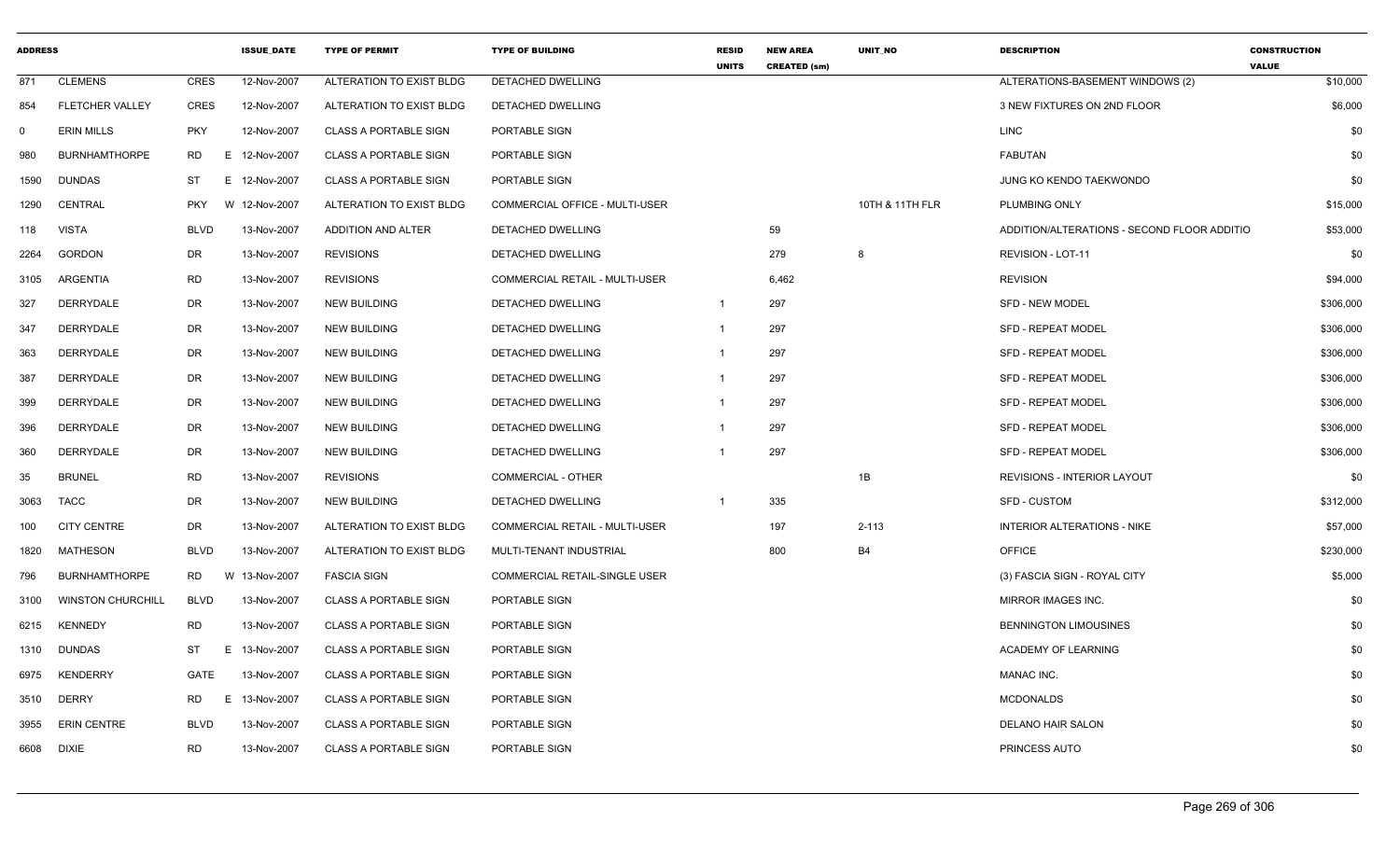| <b>ADDRESS</b> |                      |             | <b>ISSUE DATE</b> | <b>TYPE OF PERMIT</b>        | <b>TYPE OF BUILDING</b>        | <b>RESID</b><br><b>UNITS</b> | <b>NEW AREA</b><br><b>CREATED (sm)</b> | UNIT_NO | <b>DESCRIPTION</b>                           | <b>CONSTRUCTION</b><br><b>VALUE</b> |
|----------------|----------------------|-------------|-------------------|------------------------------|--------------------------------|------------------------------|----------------------------------------|---------|----------------------------------------------|-------------------------------------|
| 1500           | <b>MEYERSIDE</b>     | DR          | 13-Nov-2007       | <b>CLASS A PORTABLE SIGN</b> | PORTABLE SIGN                  |                              |                                        |         | TD CANADA TRUST                              | \$0                                 |
| 315            | <b>DUNDAS</b>        | ST          | E 13-Nov-2007     | <b>CLASS A PORTABLE SIGN</b> | PORTABLE SIGN                  |                              |                                        |         | AIM HIGH ENTERPRISES LTD.                    | \$0                                 |
| 1125           | <b>BLOOR</b>         | ST          | 13-Nov-2007       | <b>CLASS A PORTABLE SIGN</b> | PORTABLE SIGN                  |                              |                                        |         | <b>VISION DEPOT</b>                          | \$0                                 |
| 1093           | <b>DUNDAS</b>        | <b>ST</b>   | W 13-Nov-2007     | <b>CLASS A PORTABLE SIGN</b> | PORTABLE SIGN                  |                              |                                        |         | PIZZA PIZZA - H/O ACCOUNT                    | \$0                                 |
| 3075           | ARGENTIA             | <b>RD</b>   | 14-Nov-2007       | <b>FASCIA SIGN</b>           | <b>COMMERCIAL - OTHER</b>      |                              |                                        |         | ONE (1) ROOF SIGN - EAST SIDE MARIO'S        | \$5,000                             |
| 7205           | GOREWAY              | DR          | 14-Nov-2007       | ALTERATION TO EXIST BLDG     | COMMERCIAL RETAIL - MULTI-USER |                              |                                        | 25      | <b>BUSINESS OFFICE</b>                       | \$100,000                           |
| 5975           | FALBOURNE            | <b>ST</b>   | 14-Nov-2007       | ALTERATION TO EXIST BLDG     | SINGLE TENANT INDUSTRIAL       |                              |                                        |         | MANUFACTURING & WAREHOUSE/DISTRIBUTION FA    | \$222,000                           |
| 2960           | <b>DREW</b>          | <b>RD</b>   | 14-Nov-2007       | <b>NEW BUILDING</b>          | MULTI-TENANT INDUSTRIAL        |                              |                                        |         | NEW - INDUSTRIAL SHELL BUILDING - COMPLETION | \$0                                 |
| 445            | <b>ACUMEN</b>        | <b>CRT</b>  | 14-Nov-2007       | <b>NEW BUILDING</b>          | DETACHED DWELLING              | $\overline{1}$               | 220                                    |         | <b>SFD - REPEAT MODEL</b>                    | \$226,000                           |
| 458            | <b>ACUMEN</b>        | CRT         | 14-Nov-2007       | <b>NEW BUILDING</b>          | DETACHED DWELLING              | $\mathbf{1}$                 | 219                                    |         | <b>SFD - REPEAT MODEL</b>                    | \$225,000                           |
| 7132           | SAINT BARBARA        | <b>BLVD</b> | 14-Nov-2007       | <b>NEW BUILDING</b>          | DETACHED DWELLING              | $\mathbf{1}$                 | 275                                    |         | <b>SFD - NEW MODEL</b>                       | \$283,000                           |
| 7120           | <b>SAINT BARBARA</b> | <b>BLVD</b> | 14-Nov-2007       | <b>NEW BUILDING</b>          | DETACHED DWELLING              | -1                           | 275                                    |         | <b>SFD - REPEAT MODEL</b>                    | \$283,000                           |
| 339            | DERRYDALE            | DR          | 14-Nov-2007       | <b>NEW BUILDING</b>          | DETACHED DWELLING              | $\mathbf{1}$                 | 275                                    |         | <b>SFD - REPEAT MODEL</b>                    | \$283,000                           |
| 355            | DERRYDALE            | DR          | 14-Nov-2007       | <b>NEW BUILDING</b>          | <b>DETACHED DWELLING</b>       | $\mathbf{1}$                 | 272                                    |         | <b>SFD - REPEAT MODEL</b>                    | \$285,000                           |
| 400            | DERRYDALE            | DR          | 14-Nov-2007       | <b>NEW BUILDING</b>          | DETACHED DWELLING              | $\mathbf{1}$                 | 275                                    |         | SFD - REPEAT MODEL                           | \$283,000                           |
| 380            | <b>DERRYDALE</b>     | DR          | 14-Nov-2007       | <b>NEW BUILDING</b>          | DETACHED DWELLING              | -1                           | 284                                    |         | SFD - REPEAT MODEL                           | \$292,000                           |
| 356            | DERRYDALE            | DR          | 14-Nov-2007       | <b>NEW BUILDING</b>          | <b>DETACHED DWELLING</b>       | $\mathbf{1}$                 | 275                                    |         | <b>SFD - REPEAT MODEL</b>                    | \$283,000                           |
| 7129           | SAINT BARBARA        | <b>BLVD</b> | 14-Nov-2007       | <b>NEW BUILDING</b>          | DETACHED DWELLING              | -1                           | 254                                    |         | <b>SFD - REPEAT MODEL</b>                    | \$262,000                           |
| 7137           | <b>SAINT BARBARA</b> | <b>BLVD</b> | 14-Nov-2007       | <b>NEW BUILDING</b>          | DETACHED DWELLING              | $\mathbf 1$                  | 254                                    |         | <b>SFD - REPEAT MODEL</b>                    | \$262,000                           |
| 7144           | SAINT BARBARA        | <b>BLVD</b> | 14-Nov-2007       | <b>NEW BUILDING</b>          | DETACHED DWELLING              | -1                           | 254                                    |         | <b>SFD - REPEAT MODEL</b>                    | \$262,000                           |
| 7128           | <b>SAINT BARBARA</b> | <b>BLVD</b> | 14-Nov-2007       | NEW BUILDING                 | DETACHED DWELLING              | -1                           | 254                                    |         | <b>SFD - REPEAT MODEL</b>                    | \$262,000                           |
| 7116           | SAINT BARBARA        | <b>BLVD</b> | 14-Nov-2007       | <b>NEW BUILDING</b>          | DETACHED DWELLING              | $\mathbf 1$                  | 254                                    |         | <b>SFD - REPEAT MODEL</b>                    | \$262,000                           |
| 323            | <b>DERRYDALE</b>     | DR          | 14-Nov-2007       | <b>NEW BUILDING</b>          | DETACHED DWELLING              | -1                           | 254                                    |         | <b>SFD - REPEAT MODEL</b>                    | \$262,000                           |
| 343            | DERRYDALE            | DR          | 14-Nov-2007       | <b>NEW BUILDING</b>          | <b>DETACHED DWELLING</b>       | -1                           | 254                                    |         | <b>SFD - REPEAT MODEL</b>                    | \$262,000                           |
| 403            | DERRYDALE            | DR          | 14-Nov-2007       | <b>NEW BUILDING</b>          | <b>DETACHED DWELLING</b>       | -1                           | 254                                    |         | <b>SFD - REPEAT MODEL</b>                    | \$262,000                           |
| 427            | DERRYDALE            | DR          | 14-Nov-2007       | <b>NEW BUILDING</b>          | <b>DETACHED DWELLING</b>       | -1                           | 254                                    |         | <b>SFD - REPEAT MODEL</b>                    | \$262,000                           |
| 420            | DERRYDALE            | DR          | 14-Nov-2007       | <b>NEW BUILDING</b>          | DETACHED DWELLING              | -1                           | 254                                    |         | <b>SFD - REPEAT MODEL</b>                    | \$262,000                           |
| 408            | DERRYDALE            | <b>DR</b>   | 14-Nov-2007       | <b>NEW BUILDING</b>          | <b>DETACHED DWELLING</b>       | $\mathbf 1$                  | 254                                    |         | <b>SFD - REPEAT MODEL</b>                    | \$262,000                           |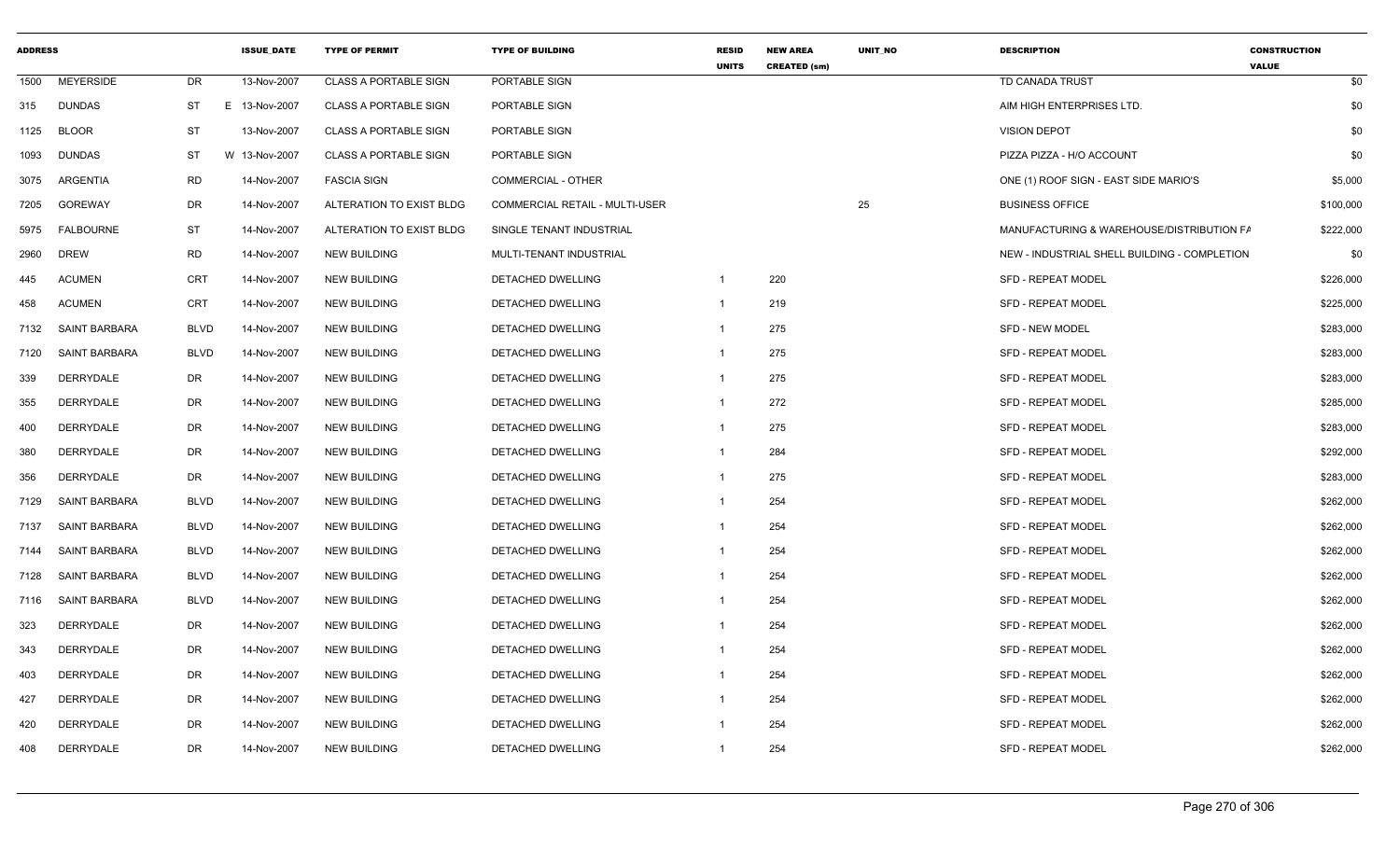| <b>ADDRESS</b> |                          |             | <b>ISSUE DATE</b> | <b>TYPE OF PERMIT</b>        | <b>TYPE OF BUILDING</b>               | <b>RESID</b><br><b>UNITS</b> | <b>NEW AREA</b><br><b>CREATED (sm)</b> | <b>UNIT NO</b> | <b>DESCRIPTION</b>                      | <b>CONSTRUCTION</b><br><b>VALUE</b> |
|----------------|--------------------------|-------------|-------------------|------------------------------|---------------------------------------|------------------------------|----------------------------------------|----------------|-----------------------------------------|-------------------------------------|
| 364            | DERRYDALE                | DR          | 14-Nov-2007       | <b>NEW BUILDING</b>          | DETACHED DWELLING                     |                              | 254                                    |                | <b>SFD - REPEAT MODEL</b>               | \$262,000                           |
| 114            | LAKESHORE                | RD.         | E 14-Nov-2007     | <b>FASCIA SIGN</b>           | COMMERCIAL RETAIL - MULTI-USER        |                              |                                        | 6              | (1) FASCIA SIGN - TELUS PROJECTION-SIGN | \$15,000                            |
| 577            | CANYON                   | ST          | 14-Nov-2007       | <b>INGROUND POOL</b>         | DETACHED DWELLING                     |                              |                                        |                |                                         | \$0                                 |
| 5385           | ROANOKE                  | <b>CRT</b>  | 14-Nov-2007       | ADDITION TO EXIST BLDG       | DETACHED DWELLING                     |                              | 18                                     |                | ADDITION - 1 STOREY HEATED SUNROOM      | \$25,000                            |
| 5177           | <b>DOUBLETREE</b>        | DR          | 14-Nov-2007       | ALTERATION TO EXIST BLDG     | DETACHED DWELLING                     |                              |                                        |                | ALTERATIONS - OPENING ENLARGEMENT       | \$10,000                            |
| 50             | <b>BURNHAMTHORPE</b>     | <b>RD</b>   | W 14-Nov-2007     | ALTERATION TO EXIST BLDG     | COMMERCIAL OFFICE - MULTI-USER        |                              |                                        | 101            | <b>MEDICAL OFFICE</b>                   | \$119,000                           |
| 2440           | HAINES                   | <b>RD</b>   | 14-Nov-2007       | <b>SPRINKLERS</b>            | SINGLE TENANT INDUSTRIAL              |                              |                                        |                | FIRE ONLY - SPRINKLER SYSTEM            | \$15,000                            |
| 3050           | ARGENTIA                 | <b>RD</b>   | 14-Nov-2007       | <b>CLASS A PORTABLE SIGN</b> | PORTABLE SIGN                         |                              |                                        |                | WEST MISSISSAUGA MEDICAL                | \$0                                 |
| $\mathbf 0$    | <b>WINSTON CHURCHILL</b> | <b>BLVD</b> | 14-Nov-2007       | <b>CLASS A PORTABLE SIGN</b> | PORTABLE SIGN                         |                              |                                        |                | PAKMEN VOLLEYBALL CLUB                  | \$0                                 |
| $\mathbf 0$    | <b>WINSTON CHURCHILL</b> | <b>BLVD</b> | 14-Nov-2007       | <b>CLASS A PORTABLE SIGN</b> | PORTABLE SIGN                         |                              |                                        |                | PAKMEN VOLLEYBALL CLUB                  | \$0                                 |
| $\mathbf 0$    | <b>MAVIS</b>             | <b>RD</b>   | 14-Nov-2007       | <b>CLASS A PORTABLE SIGN</b> | <b>PORTABLE SIGN</b>                  |                              |                                        |                | PAKMEN VOLLEYBALL CLUB                  | \$0                                 |
| $\mathbf 0$    | <b>ERIN MILLS</b>        | <b>PKY</b>  | 14-Nov-2007       | <b>CLASS A PORTABLE SIGN</b> | PORTABLE SIGN                         |                              |                                        |                | PAKMEN VOLLEYBALL CLUB                  | \$0                                 |
| 350            | <b>BRITANNIA</b>         | <b>RD</b>   | E<br>14-Nov-2007  | <b>CLASS A PORTABLE SIGN</b> | PORTABLE SIGN                         |                              |                                        |                | K & M TOYS                              | \$0                                 |
| 5950           | <b>RODEO</b>             | DR          | 14-Nov-2007       | <b>CLASS A PORTABLE SIGN</b> | PORTABLE SIGN                         |                              |                                        |                | <b>MARKS WORK WEARHOUSE</b>             | \$0                                 |
| 5950           | <b>RODEO</b>             | DR          | 14-Nov-2007       | <b>CLASS A PORTABLE SIGN</b> | PORTABLE SIGN                         |                              |                                        |                | <b>MARKS WORK WEARHOUSE</b>             | \$0                                 |
| 5235           | <b>MISSISSAUGA</b>       | <b>RD</b>   | 14-Nov-2007       | <b>CLASS A PORTABLE SIGN</b> | PORTABLE SIGN                         |                              |                                        |                | L.A. AUTO REPAIR                        | \$0                                 |
| 5170           | <b>DIXIE</b>             | <b>RD</b>   | 14-Nov-2007       | <b>CLASS A PORTABLE SIGN</b> | PORTABLE SIGN                         |                              |                                        |                | DOWN UNDER BEDDING                      | \$0                                 |
| 5170           | DIXIE                    | <b>RD</b>   | 14-Nov-2007       | <b>CLASS A PORTABLE SIGN</b> | PORTABLE SIGN                         |                              |                                        |                | DOWN UNDER BEDDING                      | \$0                                 |
| 450            | <b>DERRY</b>             | RD          | W 14-Nov-2007     | <b>CLASS A PORTABLE SIGN</b> | PORTABLE SIGN                         |                              |                                        |                | PETRO CANADA                            | \$0                                 |
| 1020           | <b>BURNHAMTHORPE</b>     | RD          | W 14-Nov-2007     | <b>CLASS A PORTABLE SIGN</b> | PORTABLE SIGN                         |                              |                                        |                | LYONS AUTO BODY LTD                     | \$0                                 |
| 2560           | MATHESON                 | <b>BLVD</b> | E<br>14-Nov-2007  | <b>CLASS A PORTABLE SIGN</b> | PORTABLE SIGN                         |                              |                                        |                | <b>BRAVO BISTRO RESTAURANT</b>          | \$0                                 |
| 1590           | CALVERTON                | <b>CRT</b>  | 14-Nov-2007       | ALTERATION TO EXIST BLDG     | DETACHED DWELLING                     |                              |                                        |                | 3 NEW FIXTURES ON 2ND FLOOR             | \$8,000                             |
| 6255           | CANTAY                   | <b>RD</b>   | 14-Nov-2007       | <b>CLASS A PORTABLE SIGN</b> | <b>PORTABLE SIGN</b>                  |                              |                                        |                | <b>DEBLINS</b>                          | \$0                                 |
| $\mathbf 0$    | <b>MAVIS</b>             | <b>RD</b>   | 14-Nov-2007       | <b>CLASS A PORTABLE SIGN</b> | PORTABLE SIGN                         |                              |                                        |                | <b>LIVING ARTS CENTRE</b>               | \$0                                 |
| 6980           | <b>MARITZ</b>            | DR          | 14-Nov-2007       | <b>CLASS A PORTABLE SIGN</b> | PORTABLE SIGN                         |                              |                                        |                | YOGA CENTRE                             | \$0                                 |
| 40             | <b>VILLAGE CENTRE</b>    | PL          | 15-Nov-2007       | <b>OTHER</b>                 | COMMERCIAL OFFICE - MULTI-USER        |                              |                                        | 40-54          | REPLACE ROOFTOP UNITS                   | \$160,000                           |
| 51             | <b>VILLAGE CENTRE</b>    | PL          | 15-Nov-2007       | <b>OTHER</b>                 | COMMERCIAL OFFICE - MULTI-USER        |                              |                                        | 51-53          | REPLACE ROOFTOP UNITS                   | \$40,000                            |
| 55             | <b>VILLAGE CENTRE</b>    | PL          | 15-Nov-2007       | <b>OTHER</b>                 | <b>COMMERCIAL OFFICE - MULTI-USER</b> |                              |                                        | 55-57          | <b>REPLACE ROOFTOP UNITS</b>            | \$40,000                            |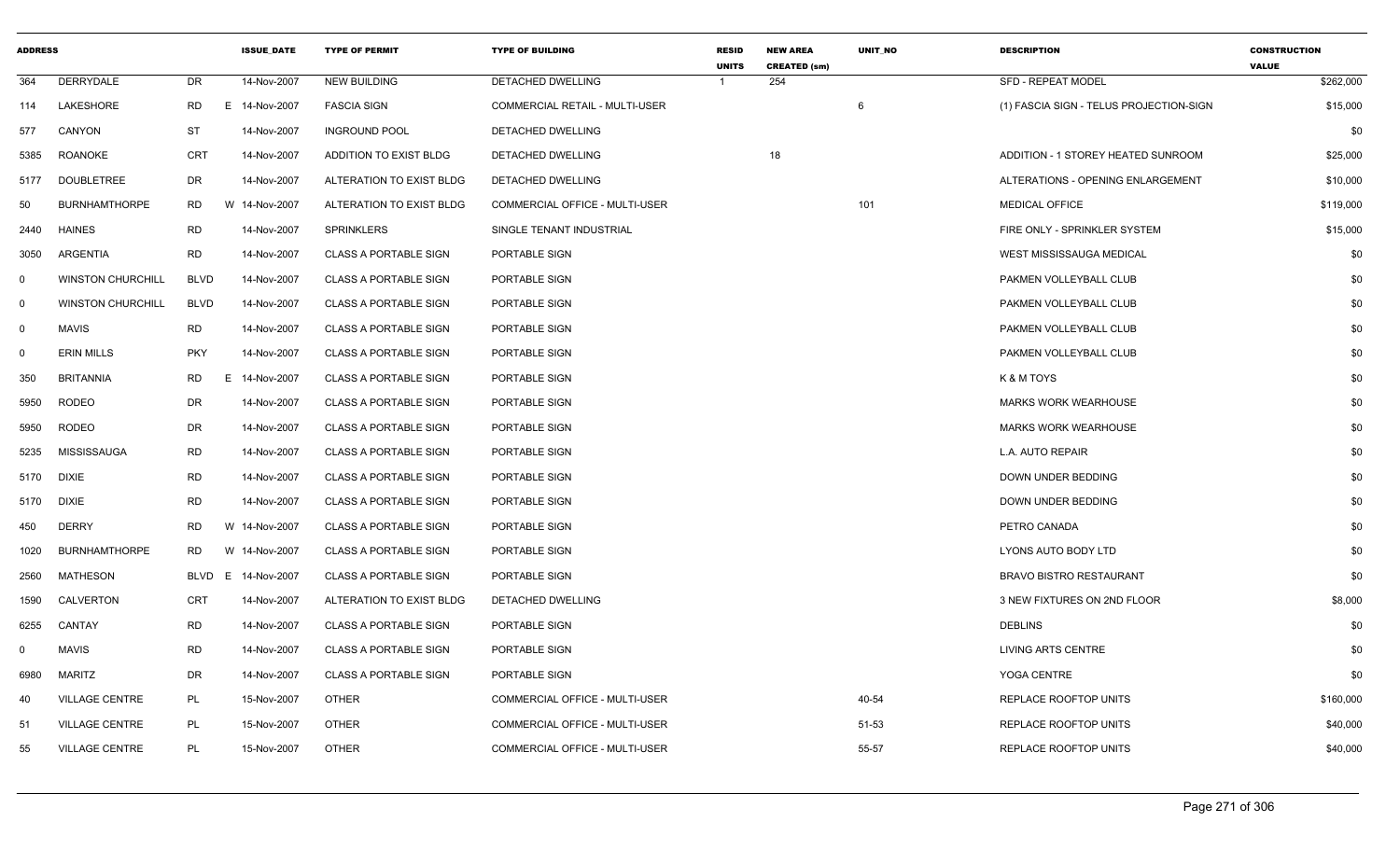| <b>ADDRESS</b> |                      |                | <b>ISSUE_DATE</b> | <b>TYPE OF PERMIT</b>         | <b>TYPE OF BUILDING</b>        | <b>RESID</b><br><b>UNITS</b> | <b>NEW AREA</b><br><b>CREATED (sm)</b> | UNIT_NO | <b>DESCRIPTION</b>                            | <b>CONSTRUCTION</b><br><b>VALUE</b> |
|----------------|----------------------|----------------|-------------------|-------------------------------|--------------------------------|------------------------------|----------------------------------------|---------|-----------------------------------------------|-------------------------------------|
| 2416           | HENSALL              | <b>ST</b>      | 15-Nov-2007       | <b>INGROUND POOL</b>          | DETACHED DWELLING              |                              |                                        |         |                                               | \$0                                 |
| 6900           | <b>AIRPORT</b>       | <b>RD</b>      | 15-Nov-2007       | ALTERATION TO EXIST BLDG      | <b>COMMERCIAL - OTHER</b>      |                              |                                        |         | INTERIOR ALTERATIONS - EXISTING KITCHEN IN HA | \$238,000                           |
| 1620           | <b>CRESTVIEW</b>     | <b>AVE</b>     | 15-Nov-2007       | ADDITION AND ALTER            | DETACHED DWELLING              |                              | 10                                     |         | ADDTN/ALTER - 1-STOREY, ALTER, FIN-BASEMT, BO | \$90,000                            |
| 3569           | QUEENSTON            | <b>DR</b>      | 15-Nov-2007       | <b>INGROUND POOL</b>          | DETACHED DWELLING              |                              |                                        |         |                                               | \$0                                 |
| 7121           | SAINT BARBARA        | <b>BLVD</b>    | 15-Nov-2007       | <b>NEW BUILDING</b>           | DETACHED DWELLING              | -1                           | 254                                    |         | SFD - NEW MODEL                               | \$261,000                           |
| 7133           | <b>SAINT BARBARA</b> | <b>BLVD</b>    | 15-Nov-2007       | <b>NEW BUILDING</b>           | DETACHED DWELLING              |                              | 254                                    |         | SFD - REPEAT MODEL                            | \$261,000                           |
| 7140           | SAINT BARBARA        | <b>BLVD</b>    | 15-Nov-2007       | <b>NEW BUILDING</b>           | DETACHED DWELLING              |                              | 254                                    |         | SFD - REPEAT MODEL                            | \$261,000                           |
| 7136           | <b>SAINT BARBARA</b> | <b>BLVD</b>    | 15-Nov-2007       | <b>NEW BUILDING</b>           | DETACHED DWELLING              | $\mathbf 1$                  | 270                                    |         | <b>SFD - REPEAT MODEL</b>                     | \$278,000                           |
| 7124           | SAINT BARBARA        | <b>BLVD</b>    | 15-Nov-2007       | <b>NEW BUILDING</b>           | DETACHED DWELLING              | -1                           | 254                                    |         | SFD - REPEAT MODEL                            | \$261,000                           |
| 331            | <b>DERRYDALE</b>     | <b>DR</b>      | 15-Nov-2007       | <b>NEW BUILDING</b>           | DETACHED DWELLING              |                              | 254                                    |         | <b>SFD - REPEAT MODEL</b>                     | \$261,000                           |
| 335            | DERRYDALE            | <b>DR</b>      | 15-Nov-2007       | <b>NEW BUILDING</b>           | DETACHED DWELLING              |                              | 254                                    |         | SFD - REPEAT MODEL                            | \$261,000                           |
| 351            | <b>DERRYDALE</b>     | <b>DR</b>      | 15-Nov-2007       | <b>NEW BUILDING</b>           | DETACHED DWELLING              |                              | 254                                    |         | <b>SFD - REPEAT MODEL</b>                     | \$261,000                           |
| 379            | <b>DERRYDALE</b>     | DR             | 15-Nov-2007       | <b>NEW BUILDING</b>           | DETACHED DWELLING              |                              | 254                                    |         | <b>SFD - REPEAT MODEL</b>                     | \$261,000                           |
| 383            | DERRYDALE            | <b>DR</b>      | 15-Nov-2007       | <b>NEW BUILDING</b>           | DETACHED DWELLING              | -1                           | 254                                    |         | SFD - REPEAT MODEL                            | \$261,000                           |
| 391            | DERRYDALE            | DR             | 15-Nov-2007       | <b>NEW BUILDING</b>           | DETACHED DWELLING              | -1                           | 270                                    |         | <b>SFD - REPEAT MODEL</b>                     | \$278,000                           |
| 407            | DERRYDALE            | <b>DR</b>      | 15-Nov-2007       | <b>NEW BUILDING</b>           | DETACHED DWELLING              | $\mathbf 1$                  | 254                                    |         | <b>SFD - REPEAT MODEL</b>                     | \$261,000                           |
| 411            | <b>DERRYDALE</b>     | DR             | 15-Nov-2007       | <b>NEW BUILDING</b>           | DETACHED DWELLING              | -1                           | 270                                    |         | SFD - REPEAT MODEL                            | \$278,000                           |
| 419            | DERRYDALE            | <b>DR</b>      | 15-Nov-2007       | <b>NEW BUILDING</b>           | DETACHED DWELLING              | -1                           | 254                                    |         | <b>SFD - REPEAT MODEL</b>                     | \$261,000                           |
| 428            | <b>DERRYDALE</b>     | <b>DR</b>      | 15-Nov-2007       | <b>NEW BUILDING</b>           | DETACHED DWELLING              |                              | 254                                    |         | <b>SFD - REPEAT MODEL</b>                     | \$261,000                           |
| 424            | DERRYDALE            | <b>DR</b>      | 15-Nov-2007       | <b>NEW BUILDING</b>           | DETACHED DWELLING              |                              | 270                                    |         | <b>SFD - REPEAT MODEL</b>                     | \$278,000                           |
| 416            | <b>DERRYDALE</b>     | DR             | 15-Nov-2007       | <b>NEW BUILDING</b>           | DETACHED DWELLING              |                              | 254                                    |         | SFD - REPEAT MODEL                            | \$261,000                           |
| 412            | DERRYDALE            | <b>DR</b>      | 15-Nov-2007       | <b>NEW BUILDING</b>           | DETACHED DWELLING              | $\mathbf 1$                  | 254                                    |         | SFD - REPEAT MODEL                            | \$261,000                           |
| 404            | <b>DERRYDALE</b>     | DR             | 15-Nov-2007       | <b>NEW BUILDING</b>           | DETACHED DWELLING              | -1                           | 254                                    |         | <b>SFD - REPEAT MODEL</b>                     | \$261,000                           |
| 388            | DERRYDALE            | DR             | 15-Nov-2007       | <b>NEW BUILDING</b>           | DETACHED DWELLING              |                              | 254                                    |         | SFD - REPEAT MODEL                            | \$261,000                           |
| 384            | <b>DERRYDALE</b>     | DR             | 15-Nov-2007       | NEW BUILDING                  | DETACHED DWELLING              |                              | 254                                    |         | SFD - REPEAT MODEL                            | \$261,000                           |
| 352            | DERRYDALE            | <b>DR</b>      | 15-Nov-2007       | <b>NEW BUILDING</b>           | DETACHED DWELLING              | -1                           | 254                                    |         | <b>SFD - REPEAT MODEL</b>                     | \$261,000                           |
| 114            | LAKESHORE            | <b>RD</b><br>F | 15-Nov-2007       | <b>FASCIA SIGN</b>            | COMMERCIAL RETAIL - MULTI-USER |                              |                                        | 6       | (1) FASCIA SIGN - TELUS                       | \$15,000                            |
| 1493           | MARSHWOOD            | PL             | 15-Nov-2007       | <b>ADDITION TO EXIST BLDG</b> | DETACHED DWELLING              |                              |                                        |         | ADDITION - UNHEATED SUNROOM                   | \$10,000                            |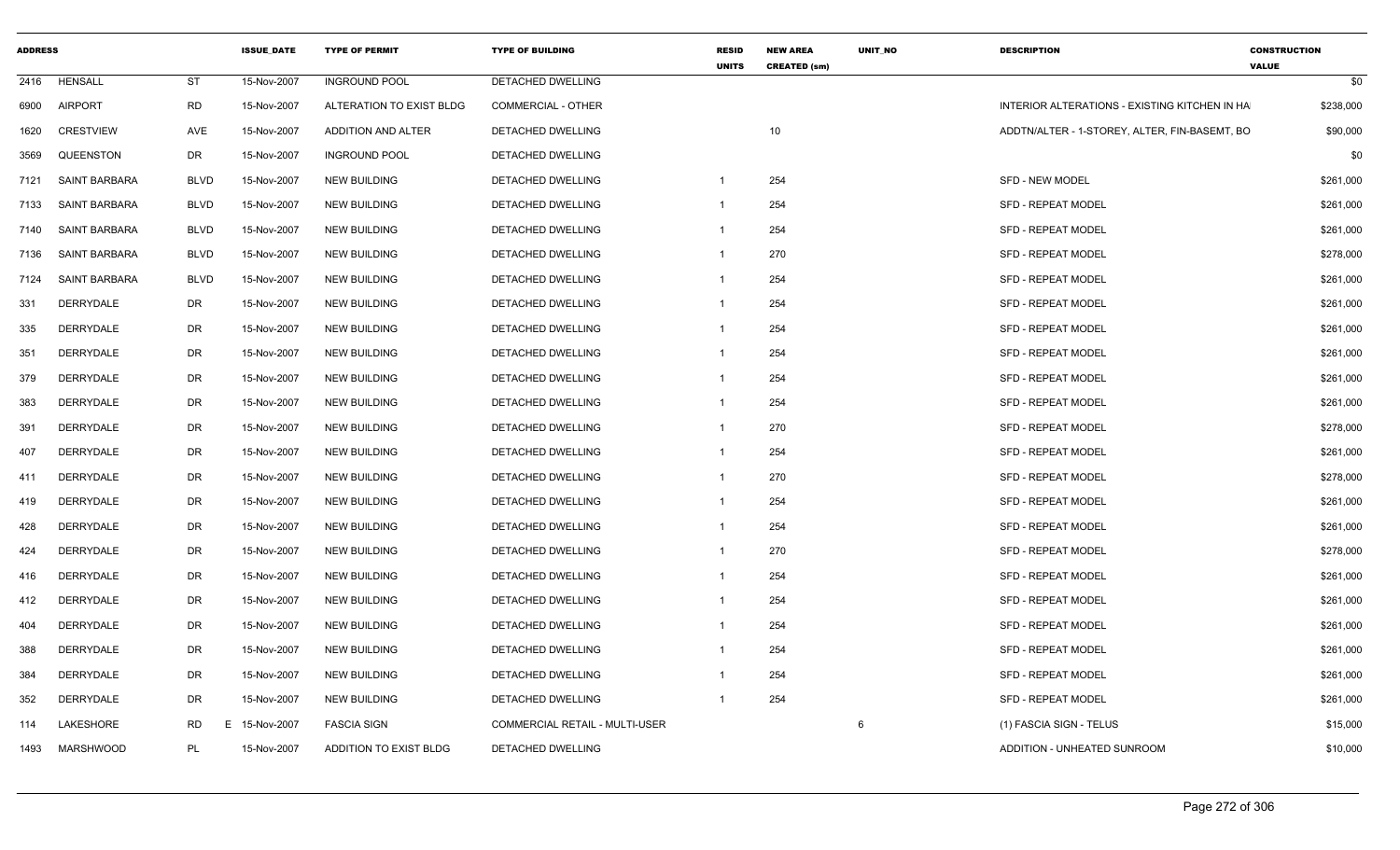| <b>ADDRESS</b> |                         |                  | <b>ISSUE DATE</b> | <b>TYPE OF PERMIT</b>        | <b>TYPE OF BUILDING</b>        | <b>RESID</b><br><b>UNITS</b> | <b>NEW AREA</b><br><b>CREATED (sm)</b> | <b>UNIT NO</b> | <b>DESCRIPTION</b>                            | <b>CONSTRUCTION</b><br><b>VALUE</b> |
|----------------|-------------------------|------------------|-------------------|------------------------------|--------------------------------|------------------------------|----------------------------------------|----------------|-----------------------------------------------|-------------------------------------|
| 1056           | <b>SHAW</b>             | <b>DR</b>        | 15-Nov-2007       | <b>NEW BUILDING</b>          | GARAGE/CARPORT                 |                              | 60                                     |                | NEW - DETACHED GARAGE                         | \$24,000                            |
| 6950           | <b>CREDITVIEW</b>       | <b>RD</b>        | 15-Nov-2007       | ALTERATION TO EXIST BLDG     | MULTI-TENANT INDUSTRIAL        |                              |                                        | 2              | <b>OFFICE</b>                                 | \$701,000                           |
| 5915           | <b>COOPERS</b>          | AVE              | 15-Nov-2007       | <b>FASCIA SIGN</b>           | SINGLE TENANT INDUSTRIAL       |                              |                                        |                | (1) FASCIA SIGN - HARCO                       | \$5,000                             |
| 3945           | <b>DOUG LEAVENS</b>     | <b>BLVD</b>      | 15-Nov-2007       | <b>REVISIONS</b>             | COMMERCIAL RETAIL - MULTI-USER |                              |                                        | Α              | <b>REVISIONS - HASTY MARKET</b>               | \$0                                 |
| 880            | LAKESHORE               | RD<br>E.         | 15-Nov-2007       | <b>REVISIONS</b>             | SINGLE TENANT INDUSTRIAL       |                              |                                        |                | FIRE ONLY - SPRINKLER REVISIONS               | \$0                                 |
|                | <b>CITY CENTRE</b>      | DR               | 15-Nov-2007       | ALTERATION TO EXIST BLDG     | COMMERCIAL OFFICE - MULTI-USER |                              |                                        | 805            | INTERIOR ALTERATIONS - EXPORT DEV CANADA      | \$86,000                            |
| 5500           | <b>ROSE CHERRY</b>      | PL               | 15-Nov-2007       | <b>PYLON SIGN</b>            | <b>CITY</b>                    |                              |                                        |                | (1) GROUND SIGN - HERSHEY SPORTZONE           | \$85,000                            |
| 705            | <b>MATHESON</b>         | <b>BLVD</b><br>E | 15-Nov-2007       | <b>PYLON SIGN</b>            | <b>CITY</b>                    |                              |                                        |                | (1) GROUND SIGN - MULT TENANT                 | \$85,000                            |
| 1447           | <b>BURNHAMTHORPE</b>    | RD               | W 15-Nov-2007     | <b>PYLON SIGN</b>            | <b>CITY</b>                    |                              |                                        |                | (1) GROUND SIGN - RIVERWOOD                   | \$55,000                            |
| 7295           | <b>WEST CREDIT</b>      | AVE              | 15-Nov-2007       | <b>OTHER</b>                 | SINGLE TENANT INDUSTRIAL       |                              |                                        |                | CONDITIONAL PERMIT - SITE SERVICING, COMPLIAN | \$0                                 |
| $\Omega$       | LAKESHORE               | <b>RD</b><br>W   | 15-Nov-2007       | <b>CLASS A PORTABLE SIGN</b> | PORTABLE SIGN                  |                              |                                        |                | <b>LIVING ARTS CENTRE</b>                     | \$0                                 |
| $\Omega$       | <b>ERIN MILLS</b>       | <b>PKY</b>       | 15-Nov-2007       | <b>CLASS A PORTABLE SIGN</b> | PORTABLE SIGN                  |                              |                                        |                | LIVING ARTS CENTRE                            | \$0                                 |
| $\Omega$       | <b>TRUSCOTT</b>         | <b>DR</b>        | 15-Nov-2007       | <b>CLASS A PORTABLE SIGN</b> | PORTABLE SIGN                  |                              |                                        |                | MAYOR AND COUNCILLOR'S OFFICE - WARD - 2      | \$0                                 |
| 1425           | <b>DUNDAS</b>           | ST<br>E.         | 15-Nov-2007       | <b>CLASS A PORTABLE SIGN</b> | PORTABLE SIGN                  |                              |                                        |                | HENNA BEAUTY PARLOUR                          | \$0                                 |
| 1325           | EGLINTON                | AVE              | E 15-Nov-2007     | <b>CLASS A PORTABLE SIGN</b> | PORTABLE SIGN                  |                              |                                        |                | <b>LOGISTICS PERSONNEL</b>                    | \$0                                 |
| 1641           | LAKESHORE               | RD               | W 15-Nov-2007     | <b>CLASS A PORTABLE SIGN</b> | PORTABLE SIGN                  |                              |                                        |                | DAIRY QUEEN (LAKESHORE W, MISS)               | \$0                                 |
| 1641           | LAKESHORE               | <b>RD</b>        | W 15-Nov-2007     | <b>CLASS A PORTABLE SIGN</b> | PORTABLE SIGN                  |                              |                                        |                | DAIRY QUEEN (LAKESHORE W, MISS)               | \$0                                 |
| 167            | QUEEN                   | ST<br>S          | 16-Nov-2007       | ALTERATION TO EXIST BLDG     | COMMERCIAL RETAIL - MULTI-USER |                              | 61                                     | $\overline{4}$ | <b>BARBER SHOP</b>                            | \$17,000                            |
| 1991           | <b>CARSCADDEN CHASE</b> |                  | 16-Nov-2007       | ADDITION TO EXIST BLDG       | DETACHED DWELLING              |                              |                                        |                | ADDITION - REAR ADDITION & DECK               | \$21,000                            |
| 1135           | GLEN                    | <b>RD</b>        | 16-Nov-2007       | <b>INGROUND POOL</b>         | DETACHED DWELLING              |                              |                                        |                |                                               | \$0                                 |
| 1123           | <b>MESA</b>             | CRES             | 16-Nov-2007       | <b>INGROUND POOL</b>         | DETACHED DWELLING              |                              |                                        |                |                                               | \$0                                 |
| 2385           | <b>BURNHAMTHORPE</b>    | <b>RD</b><br>W   | 16-Nov-2007       | ALTERATION TO EXIST BLDG     | COMMERCIAL RETAIL - MULTI-USER |                              | 202                                    | 6              | <b>MEDICAL OFFICE &amp; PHARMACY</b>          | \$58,000                            |
| 1848           | <b>BEECHKNOLL</b>       | AVE              | 16-Nov-2007       | <b>INGROUND POOL</b>         | DETACHED DWELLING              |                              |                                        |                |                                               | \$0                                 |
| 1288           | MISSISSAUGA             | <b>RD</b>        | 16-Nov-2007       | ADDITION AND ALTER           | DETACHED DWELLING              |                              | 154                                    |                | ADDITION/ALTS - 2 STOREY ADDITION/ALTERATION: | \$139,000                           |
| 6725           | <b>AIRPORT</b>          | <b>RD</b>        | 16-Nov-2007       | <b>OTHER</b>                 | COMMERCIAL OFFICE - MULTI-USER |                              |                                        |                | FIRE ONLY-FIRE ALARM                          | \$15,000                            |
| 5404           | <b>BESTVIEW</b>         | <b>WAY</b>       | 16-Nov-2007       | <b>REVISIONS</b>             | DETACHED DWELLING              |                              | 16                                     |                | REVISION - 3-BEDROOM ADDITION, (LOT-20 ONLY)  | \$0                                 |
| 5428           | <b>BESTVIEW</b>         | <b>WAY</b>       | 16-Nov-2007       | <b>REVISIONS</b>             | DETACHED DWELLING              |                              |                                        |                | REVISION - INTERIOR LAYOUT/ADD 3RD BDRM - LOT | \$0                                 |
| 559            | OLD POPLAR              | <b>ROW</b>       | 16-Nov-2007       | ADDITION TO EXIST BLDG       | DETACHED DWELLING              |                              | 19                                     |                | ADDITION - HEATED SUNROOM                     | \$17,000                            |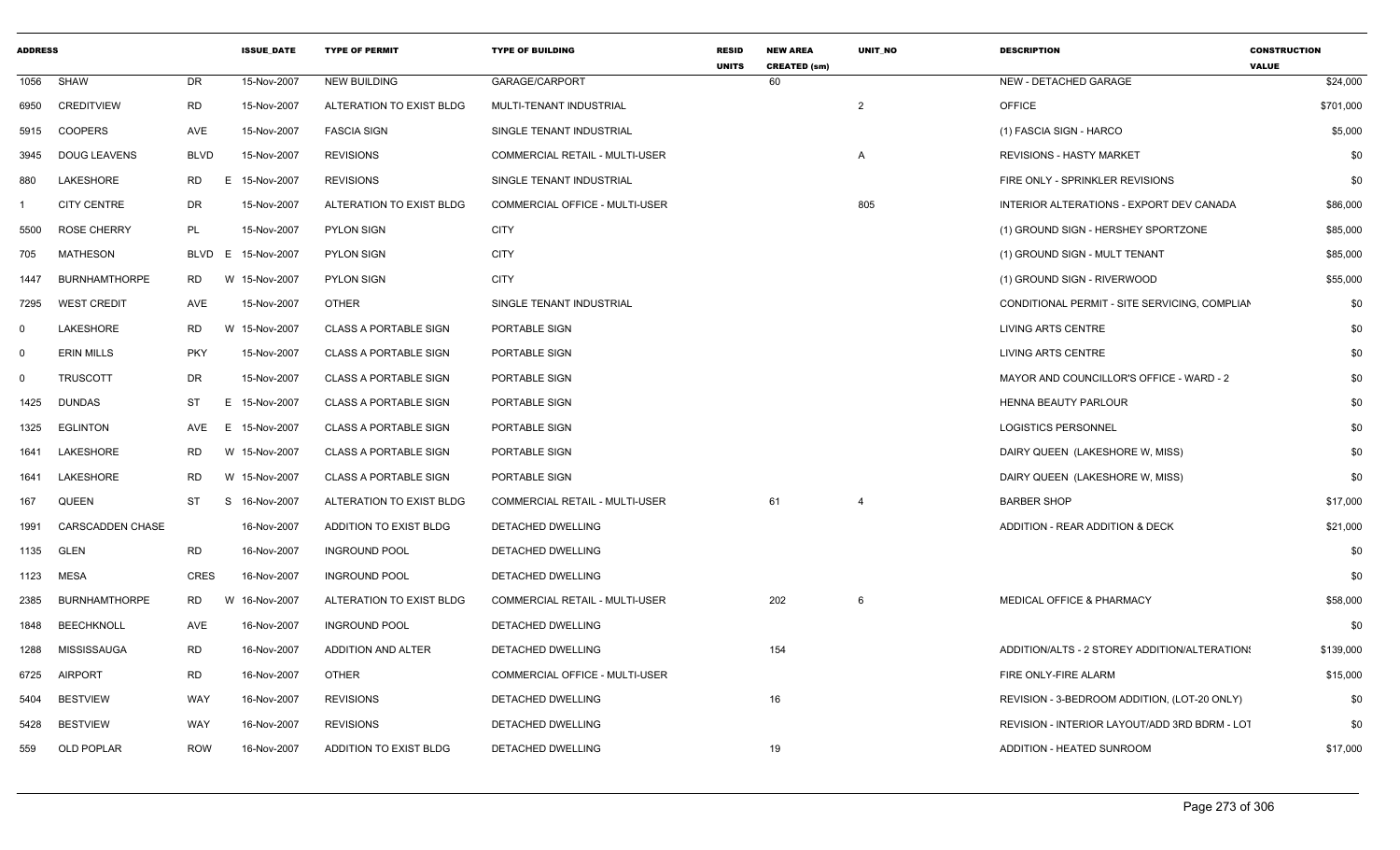| <b>ADDRESS</b> |                          |             | <b>ISSUE_DATE</b> | <b>TYPE OF PERMIT</b>        | <b>TYPE OF BUILDING</b> | <b>RESID</b><br><b>UNITS</b> | <b>NEW AREA</b><br><b>CREATED (sm)</b> | UNIT_NO | <b>DESCRIPTION</b>                                  | <b>CONSTRUCTION</b><br><b>VALUE</b> |
|----------------|--------------------------|-------------|-------------------|------------------------------|-------------------------|------------------------------|----------------------------------------|---------|-----------------------------------------------------|-------------------------------------|
| 2301           | SHAWANAGA                | TR          | 16-Nov-2007       | <b>INGROUND POOL</b>         | DETACHED DWELLING       |                              |                                        |         |                                                     | \$0                                 |
| 2275           | <b>DOULTON</b>           | <b>DR</b>   | 16-Nov-2007       | <b>DEMOLITION</b>            | DETACHED DWELLING       | $\mathbf{1}$                 |                                        |         | DEMOLITION - SFD & ALL STRUCTURES                   | \$10,000                            |
| 0              | <b>ERIN MILLS</b>        | <b>PKY</b>  | 16-Nov-2007       | <b>CLASS A PORTABLE SIGN</b> | PORTABLE SIGN           |                              |                                        |         | MISSISSAUGA RECREATIONAL SPORTS CLUB                | \$0                                 |
| 1150           | <b>LORNE PARK</b>        | <b>RD</b>   | 16-Nov-2007       | <b>CLASS A PORTABLE SIGN</b> | PORTABLE SIGN           |                              |                                        |         | TOP HAT CLEANERS                                    | \$0                                 |
| 6553           | NINTH LINE               |             | 16-Nov-2007       | <b>OTHER</b>                 | DETACHED DWELLING       |                              |                                        |         | <b>SEWER CONVERSION</b>                             | \$4,000                             |
| 0              | LAKESHORE                | <b>RD</b>   | W 16-Nov-2007     | <b>CLASS A PORTABLE SIGN</b> | PORTABLE SIGN           |                              |                                        |         | MAYOR AND COUNCILLOR'S OFFICE - WARD - 2            | \$0                                 |
| 1146           | <b>CLARKSON</b>          | <b>RD</b>   | N 16-Nov-2007     | <b>CLASS A PORTABLE SIGN</b> | PORTABLE SIGN           |                              |                                        |         | BIRCHWOOD ACADEMY                                   | \$0                                 |
| $\mathbf 0$    | <b>DUNDAS</b>            | <b>ST</b>   | W 16-Nov-2007     | <b>CLASS A PORTABLE SIGN</b> | PORTABLE SIGN           |                              |                                        |         | LINC                                                | \$0                                 |
| $\mathbf 0$    | <b>DIXIE</b>             | RD          | 16-Nov-2007       | <b>CLASS A PORTABLE SIGN</b> | PORTABLE SIGN           |                              |                                        |         | <b>REGION OF PEEL</b>                               | \$0                                 |
| $\mathbf 0$    | <b>AIRPORT</b>           | <b>RD</b>   | 16-Nov-2007       | <b>CLASS A PORTABLE SIGN</b> | PORTABLE SIGN           |                              |                                        |         | <b>REGION OF PEEL</b>                               | \$0                                 |
| 6075           | MAVIS                    | <b>RD</b>   | 16-Nov-2007       | <b>CLASS A PORTABLE SIGN</b> | PORTABLE SIGN           |                              |                                        |         | PEOPLES JEWELLERS                                   | \$0                                 |
| $\mathbf 0$    | <b>BRITANNIA</b>         | <b>RD</b>   | W 16-Nov-2007     | <b>CLASS A PORTABLE SIGN</b> | PORTABLE SIGN           |                              |                                        |         | <b>REGION OF PEEL</b>                               | \$0                                 |
| $\mathbf{0}$   | <b>DERRY</b>             | <b>RD</b>   | W 16-Nov-2007     | <b>CLASS A PORTABLE SIGN</b> | PORTABLE SIGN           |                              |                                        |         | <b>REGION OF PEEL</b>                               | \$0                                 |
| $\mathbf 0$    | <b>CAWTHRA</b>           | <b>RD</b>   | 16-Nov-2007       | <b>CLASS A PORTABLE SIGN</b> | PORTABLE SIGN           |                              |                                        |         | <b>REGION OF PEEL</b>                               | \$0                                 |
| 5580           | <b>KENNEDY</b>           | <b>RD</b>   | 16-Nov-2007       | <b>CLASS A PORTABLE SIGN</b> | PORTABLE SIGN           |                              |                                        |         | POSITIVE CHANGES                                    | \$0                                 |
| $\mathbf 0$    | <b>BURNHAMTHORPE</b>     | <b>RD</b>   | E 16-Nov-2007     | <b>CLASS A PORTABLE SIGN</b> | PORTABLE SIGN           |                              |                                        |         | ROTARY CLUB OF MISSISSAUGA , LAKESHORE              | \$0                                 |
| $\mathbf{0}$   | LAKESHORE                | <b>RD</b>   | W 16-Nov-2007     | <b>CLASS A PORTABLE SIGN</b> | PORTABLE SIGN           |                              |                                        |         | ROTARY CLUB OF MISSISSAUGA , LAKESHORE              | \$0                                 |
| $\mathbf 0$    | <b>DUNDAS</b>            | <b>ST</b>   | W 16-Nov-2007     | <b>CLASS A PORTABLE SIGN</b> | PORTABLE SIGN           |                              |                                        |         | ROTARY CLUB OF MISSISSAUGA , LAKESHORE              | \$0                                 |
| $\mathbf 0$    | <b>EGLINTON</b>          | AVE         | W 16-Nov-2007     | <b>CLASS A PORTABLE SIGN</b> | PORTABLE SIGN           |                              |                                        |         | REGION OF PEEL (entered in error - see permit # 07- | \$0                                 |
| $\mathbf 0$    | <b>BURNHAMTHORPE</b>     | RD.         | W 16-Nov-2007     | <b>CLASS A PORTABLE SIGN</b> | PORTABLE SIGN           |                              |                                        |         | <b>REGION OF PEEL</b>                               | \$0                                 |
| $\mathbf{0}$   | <b>MAVIS</b>             | <b>RD</b>   | 16-Nov-2007       | <b>CLASS A PORTABLE SIGN</b> | PORTABLE SIGN           |                              |                                        |         | <b>REGION OF PEEL</b>                               | \$0                                 |
| $\mathbf 0$    | <b>BURNHAMTHORPE</b>     | <b>RD</b>   | E 16-Nov-2007     | <b>CLASS A PORTABLE SIGN</b> | PORTABLE SIGN           |                              |                                        |         | <b>REGION OF PEEL</b>                               | \$0                                 |
| $\mathbf{0}$   | NINTH LINE               |             | 16-Nov-2007       | <b>CLASS A PORTABLE SIGN</b> | PORTABLE SIGN           |                              |                                        |         | <b>REGION OF PEEL</b>                               | \$0                                 |
| $\mathbf{0}$   | <b>DUNDAS</b>            | ST          | W 16-Nov-2007     | <b>CLASS A PORTABLE SIGN</b> | PORTABLE SIGN           |                              |                                        |         | <b>REGION OF PEEL</b>                               | \$0                                 |
| $\overline{0}$ | <b>BURNHAMTHORPE</b>     | <b>RD</b>   | W 16-Nov-2007     | <b>CLASS A PORTABLE SIGN</b> | PORTABLE SIGN           |                              |                                        |         | <b>REGION OF PEEL</b>                               | \$0                                 |
| $\mathbf 0$    | <b>WINSTON CHURCHILL</b> | <b>BLVD</b> | 16-Nov-2007       | <b>CLASS A PORTABLE SIGN</b> | PORTABLE SIGN           |                              |                                        |         | <b>REGION OF PEEL</b>                               | \$0                                 |
| - 0            | LAKESHORE                | <b>RD</b>   | 16-Nov-2007<br>E. | <b>CLASS A PORTABLE SIGN</b> | PORTABLE SIGN           |                              |                                        |         | <b>REGION OF PEEL</b>                               | \$0                                 |
| $\Omega$       | <b>ERIN MILLS</b>        | <b>PKY</b>  | 16-Nov-2007       | <b>CLASS A PORTABLE SIGN</b> | PORTABLE SIGN           |                              |                                        |         | <b>REGION OF PEEL</b>                               | \$0                                 |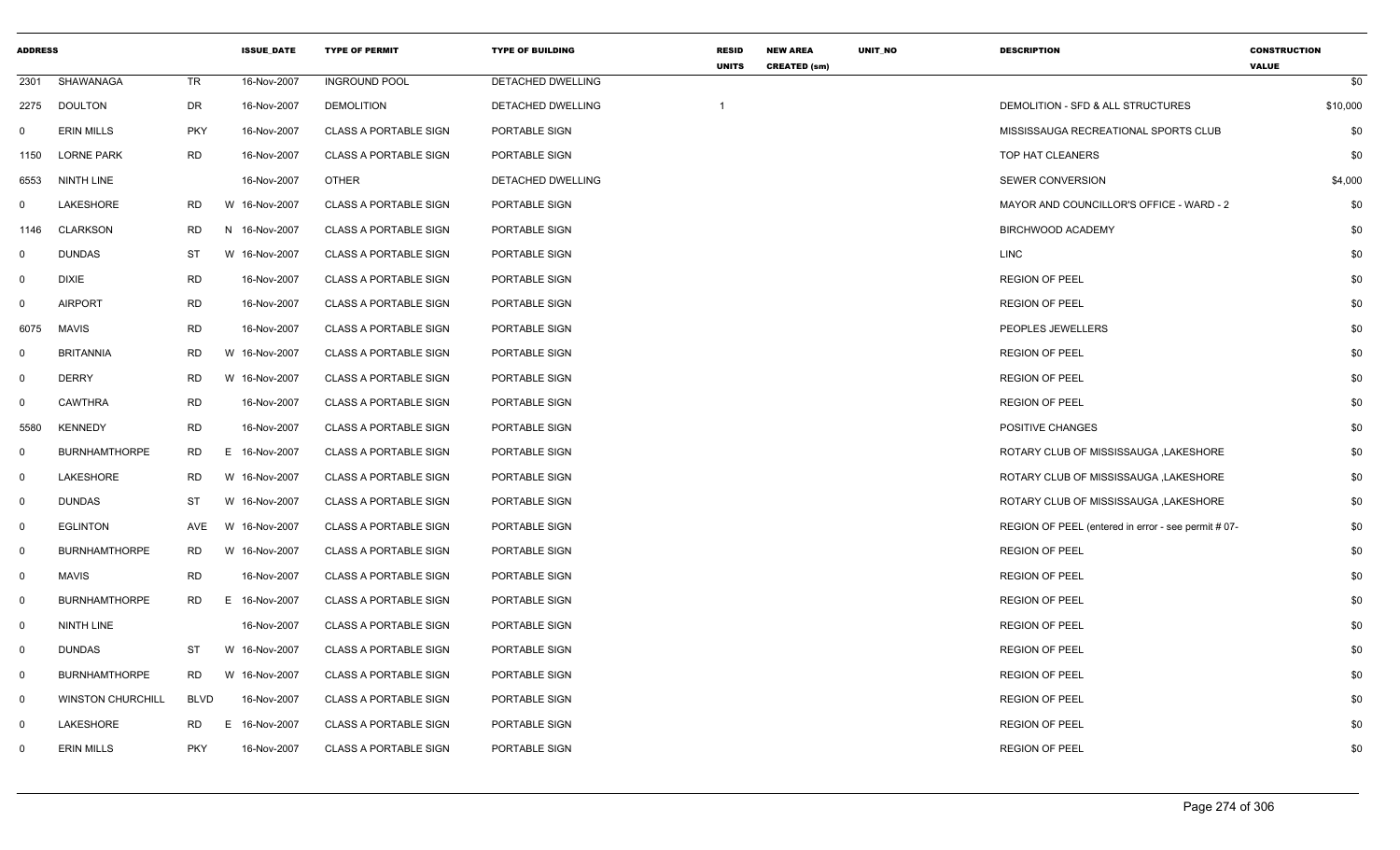| <b>ADDRESS</b> |                          |            | <b>ISSUE DATE</b> | <b>TYPE OF PERMIT</b>        | <b>TYPE OF BUILDING</b>               | <b>RESID</b><br><b>UNITS</b> | <b>NEW AREA</b><br><b>CREATED (sm)</b> | UNIT_NO        | <b>DESCRIPTION</b>                                   | <b>CONSTRUCTION</b><br><b>VALUE</b> |
|----------------|--------------------------|------------|-------------------|------------------------------|---------------------------------------|------------------------------|----------------------------------------|----------------|------------------------------------------------------|-------------------------------------|
| 3200           | <b>RIDGEWAY</b>          | DR         | 16-Nov-2007       | <b>CLASS A PORTABLE SIGN</b> | PORTABLE SIGN                         |                              |                                        |                | <b>BATHROOM GALLERIES</b>                            | \$0                                 |
| $\Omega$       | <b>EGLINTON</b>          | AVE        | W 16-Nov-2007     | <b>CLASS A PORTABLE SIGN</b> | PORTABLE SIGN                         |                              |                                        |                | REGION OF PEEL (transferred from # permit # 07-6875) | \$0                                 |
| 7300           | <b>DIXIE</b>             | <b>RD</b>  | 19-Nov-2007       | <b>MULTIPLE SIGNS</b>        | <b>INDUSTRIAL - OTHER</b>             |                              |                                        |                | MULTIPLE SIGNS - PETRO CANADA, 3-INCIDENTAL, :       | \$9,000                             |
| 2200           | <b>EGLINTON</b>          | AVE        | W 19-Nov-2007     | ALTERATION TO EXIST BLDG     | PUBLIC/INSTIT (EXCEPT SCHOOLS)        |                              | 36,094                                 | BLK-E          | REVISION - ADDITION OF 682.7m2 (FLOOR AREA REI       | \$0                                 |
| 6519           | MISSISSAUGA              | RD         | 19-Nov-2007       | ALTERATION TO EXIST BLDG     | COMMERCIAL OFFICE - MULTI-USER        |                              |                                        | A, BLD-10      | <b>OFFICE</b>                                        | \$90,000                            |
| 729            | QUEENSWAY                |            | W 19-Nov-2007     | <b>NEW BUILDING</b>          | DETACHED DWELLING                     | $\overline{1}$               | 487                                    |                | <b>SFD - NEW MODEL</b>                               | \$640,000                           |
| 719            | QUEENSWAY                |            | W 19-Nov-2007     | NEW BUILDING                 | DETACHED DWELLING                     |                              | 487                                    |                | <b>SFD - REPEAT MODEL</b>                            | \$640,000                           |
| 725            | QUEENSWAY                |            | W 19-Nov-2007     | <b>NEW BUILDING</b>          | <b>DETACHED DWELLING</b>              |                              | 488                                    |                | <b>SFD - REPEAT MODEL</b>                            | \$641,000                           |
| 3926           | <b>PERIWINKLE</b>        | CRES       | 19-Nov-2007       | <b>INGROUND POOL</b>         | DETACHED DWELLING                     |                              |                                        |                |                                                      | \$0                                 |
| 63             | <b>QUEEN</b>             | ST<br>S    | 19-Nov-2007       | ALTERATION TO EXIST BLDG     | COMMERCIAL OFFICE - MULTI-USER        |                              |                                        | 10             | <b>MEDICAL OFFICE</b>                                | \$15,000                            |
| 2680           | <b>MATHESON</b>          | BLVD E     | 19-Nov-2007       | ALTERATION TO EXIST BLDG     | COMMERCIAL OFFICE - MULTI-USER        |                              |                                        | 202            | <b>OFFICE</b>                                        | \$235,000                           |
| 1177           | CENTRAL                  | <b>PKY</b> | W 19-Nov-2007     | <b>FASCIA SIGN</b>           | <b>COMMERCIAL RETAIL - MULTI-USER</b> |                              |                                        | 20             | (1) FASCIA SIGN - ESC (EXECUTIVE SNOOKER CLUB        | \$1,000                             |
| 3210           | AMERICAN                 | DR         | 19-Nov-2007       | <b>DEMOLITION</b>            | <b>COMMERCIAL - OTHER</b>             |                              |                                        |                | <b>DEMOLITION - PARTIAL</b>                          | \$10,000                            |
| 980            | <b>BURNHAMTHORPE</b>     | RD         | E 19-Nov-2007     | ALTERATION TO EXIST BLDG     | <b>COMMERCIAL RETAIL - MULTI-USER</b> |                              | 126                                    | $\overline{7}$ | <b>FINANCIAL INSTITUTION</b>                         | \$36,000                            |
| 2905           | ARGENTIA                 | <b>RD</b>  | 19-Nov-2007       | ALTERATION TO EXIST BLDG     | MULTI-TENANT INDUSTRIAL               |                              |                                        | $\overline{4}$ | <b>STORAGE WAREHOUSE</b>                             | \$136,000                           |
| 4170           | SLADEVIEW                | CRES       | 19-Nov-2007       | ALTERATION TO EXIST BLDG     | MULTI-TENANT INDUSTRIAL               |                              |                                        | 3              | <b>STORAGE WAREHOUSE</b>                             | \$169,000                           |
| 1469           | <b>MILDMAY</b>           | CRT        | 19-Nov-2007       | ADDITION AND ALTER           | DETACHED DWELLING                     |                              | 205                                    |                | ADDITION/ALTERATIONS - 2 STOREY REAR & OVER          | \$218,000                           |
| 6559           | <b>AIRPORT</b>           | RD         | 19-Nov-2007       | OTHER                        | <b>COMMERCIAL - OTHER</b>             |                              |                                        |                | ADDITIONAL CATCHBASIN/NEW SANITARY MANHOL            | \$3,000                             |
| $\mathbf 0$    | <b>HURONTARIO</b>        | <b>ST</b>  | 19-Nov-2007       | <b>CLASS A PORTABLE SIGN</b> | PORTABLE SIGN                         |                              |                                        |                | <b>LIVING ARTS CENTRE</b>                            | \$0                                 |
| $\Omega$       | <b>EASTGATE</b>          | <b>PKY</b> | 19-Nov-2007       | <b>CLASS A PORTABLE SIGN</b> | PORTABLE SIGN                         |                              |                                        |                | <b>LIVING ARTS CENTRE</b>                            | \$0                                 |
| $\Omega$       | <b>TOMKEN</b>            | RD         | 19-Nov-2007       | <b>CLASS A PORTABLE SIGN</b> | <b>PORTABLE SIGN</b>                  |                              |                                        |                | <b>LIVING ARTS CENTRE</b>                            | \$0                                 |
| $\mathbf 0$    | <b>WINSTON CHURCHILL</b> | BLVD       | 19-Nov-2007       | <b>CLASS A PORTABLE SIGN</b> | PORTABLE SIGN                         |                              |                                        |                | <b>LIVING ARTS CENTRE</b>                            | \$0                                 |
| $\Omega$       | <b>ERIN MILLS</b>        | <b>PKY</b> | 19-Nov-2007       | <b>CLASS A PORTABLE SIGN</b> | PORTABLE SIGN                         |                              |                                        |                | LIVING ARTS CENTRE                                   | \$0                                 |
| $\Omega$       | <b>WINSTON CHURCHILL</b> | BLVD       | 19-Nov-2007       | <b>CLASS A PORTABLE SIGN</b> | PORTABLE SIGN                         |                              |                                        |                | NORTH MISSISSAUGA SOCCER CLUB                        | \$0                                 |
| $\mathbf 0$    | <b>ERIN MILLS</b>        | <b>PKY</b> | 19-Nov-2007       | <b>CLASS A PORTABLE SIGN</b> | PORTABLE SIGN                         |                              |                                        |                | NORTH MISSISSAUGA SOCCER CLUB                        | \$0                                 |
| $\mathbf 0$    | <b>DERRY</b>             | RD         | W 19-Nov-2007     | <b>CLASS A PORTABLE SIGN</b> | <b>PORTABLE SIGN</b>                  |                              |                                        |                | NORTH MISSISSAUGA SOCCER CLUB                        | \$0                                 |
| $\mathbf 0$    | <b>WINSTON CHURCHILL</b> | BLVD       | 19-Nov-2007       | <b>CLASS A PORTABLE SIGN</b> | PORTABLE SIGN                         |                              |                                        |                | NORTH MISSISSAUGA SOCCER CLUB                        | \$0                                 |
| $\mathbf 0$    | <b>DERRY</b>             | <b>RD</b>  | W 19-Nov-2007     | <b>CLASS A PORTABLE SIGN</b> | PORTABLE SIGN                         |                              |                                        |                | NORTH MISSISSAUGA SOCCER CLUB                        | \$0                                 |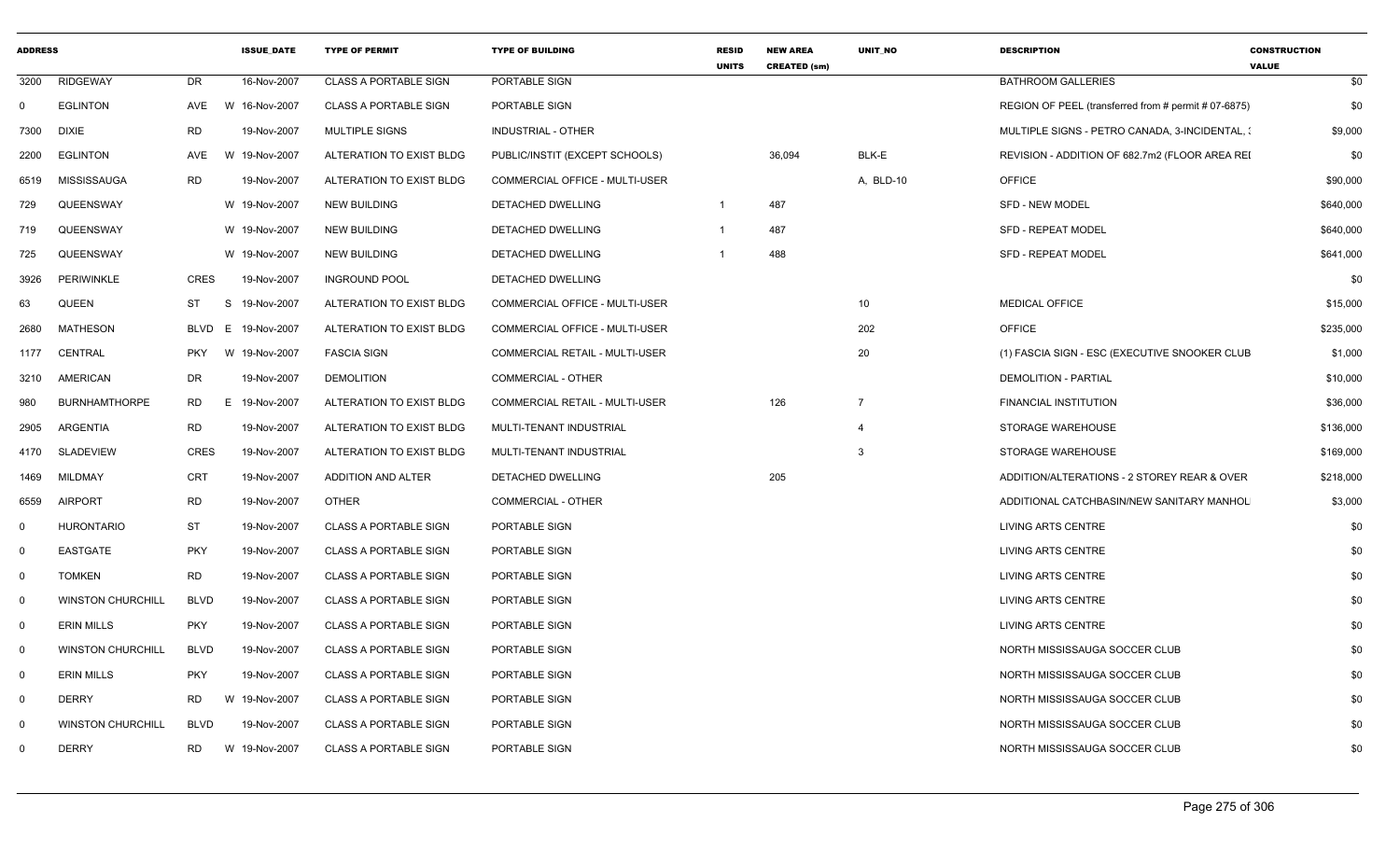| <b>ADDRESS</b> |                          |             | <b>ISSUE DATE</b> | <b>TYPE OF PERMIT</b>        | <b>TYPE OF BUILDING</b>  | RESID<br><b>UNITS</b> | <b>NEW AREA</b><br><b>CREATED (sm)</b> | UNIT_NO  | <b>DESCRIPTION</b>                          | <b>CONSTRUCTION</b><br><b>VALUE</b> |
|----------------|--------------------------|-------------|-------------------|------------------------------|--------------------------|-----------------------|----------------------------------------|----------|---------------------------------------------|-------------------------------------|
| $\mathbf 0$    | <b>MAVIS</b>             | <b>RD</b>   | 19-Nov-2007       | <b>CLASS A PORTABLE SIGN</b> | PORTABLE SIGN            |                       |                                        |          | NORTH MISSISSAUGA SOCCER CLUB               | \$0                                 |
| $\mathbf 0$    | <b>WINSTON CHURCHILL</b> | <b>BLVD</b> | 19-Nov-2007       | <b>CLASS A PORTABLE SIGN</b> | PORTABLE SIGN            |                       |                                        |          | NORTH MISSISSAUGA SOCCER CLUB               | \$0                                 |
| - 0            | <b>ERIN MILLS</b>        | <b>PKY</b>  | 19-Nov-2007       | <b>CLASS A PORTABLE SIGN</b> | PORTABLE SIGN            |                       |                                        |          | NORTH MISSISSAUGA SOCCER CLUB               | \$0                                 |
| $\mathbf 0$    | <b>EGLINTON</b>          | AVE         | W 19-Nov-2007     | <b>CLASS A PORTABLE SIGN</b> | PORTABLE SIGN            |                       |                                        |          | NORTH MISSISSAUGA SOCCER CLUB               | \$0                                 |
| $\mathbf 0$    | <b>MISSISSAUGA</b>       | <b>RD</b>   | 19-Nov-2007       | <b>CLASS A PORTABLE SIGN</b> | PORTABLE SIGN            |                       |                                        |          | NORTH MISSISSAUGA SOCCER CLUB               | \$0                                 |
| 1970           | <b>DUNDAS</b>            | <b>ST</b>   | E 19-Nov-2007     | <b>CLASS A PORTABLE SIGN</b> | PORTABLE SIGN            |                       |                                        |          | ASTOREA SHISH KEBOB HOUSE                   | \$0                                 |
| 2915           | <b>EGLINTON</b>          | AVE         | W 19-Nov-2007     | <b>CLASS A PORTABLE SIGN</b> | PORTABLE SIGN            |                       |                                        |          | <b>BOSTON PIZZA</b>                         | \$0                                 |
| 3050           | ARTESIAN                 | DR.         | 19-Nov-2007       | <b>CLASS A PORTABLE SIGN</b> | PORTABLE SIGN            |                       |                                        |          | DENTISTRY @ CHURCHILL MEADOWS               | \$0                                 |
| 512            | <b>BRISTOL</b>           | <b>RD</b>   | W 19-Nov-2007     | <b>CLASS A PORTABLE SIGN</b> | PORTABLE SIGN            |                       |                                        |          | <b>BRISTOL DENTAL</b>                       | \$0                                 |
| 3041           | ARGENTIA                 | <b>RD</b>   | 19-Nov-2007       | <b>CLASS A PORTABLE SIGN</b> | PORTABLE SIGN            |                       |                                        |          | DR. PISTER                                  | \$0                                 |
| 6625           | <b>MILLCREEK</b>         | <b>DR</b>   | 19-Nov-2007       | <b>CLASS A PORTABLE SIGN</b> | PORTABLE SIGN            |                       |                                        |          | BLACKBIRD MARKETING INC.                    | \$0                                 |
| 1699           | <b>DUNDAS</b>            | <b>ST</b>   | E.<br>19-Nov-2007 | <b>CLASS A PORTABLE SIGN</b> | PORTABLE SIGN            |                       |                                        |          | <b>PHARMASAVE</b>                           | \$0                                 |
| 0              | LAKESHORE                | <b>RD</b>   | W 19-Nov-2007     | <b>CLASS A PORTABLE SIGN</b> | PORTABLE SIGN            |                       |                                        |          | LORNE PARK BAPTIST CHURCH                   | \$0                                 |
| 25             | <b>WATLINE</b>           | <b>AVE</b>  | 19-Nov-2007       | <b>CLASS A PORTABLE SIGN</b> | PORTABLE SIGN            |                       |                                        |          | TD WATERHOUSE                               | \$0                                 |
| 6981           | <b>MILLCREEK</b>         | <b>DR</b>   | 19-Nov-2007       | <b>CLASS A PORTABLE SIGN</b> | PORTABLE SIGN            |                       |                                        |          | <b>QUALITY TOUCH PHYSIOTHERAPY</b>          | \$0                                 |
| 3221           | <b>DERRY</b>             | <b>RD</b>   | W 19-Nov-2007     | <b>CLASS A PORTABLE SIGN</b> | PORTABLE SIGN            |                       |                                        |          | ARCO COMPUTERS LTD.                         | \$0                                 |
| 649            | QUEENSWAY                |             | W 19-Nov-2007     | <b>CLASS A PORTABLE SIGN</b> | PORTABLE SIGN            |                       |                                        |          | PREPSKILLS INC.                             | \$0                                 |
| 964            | HALLIDAY                 | AVE         | 20-Nov-2007       | <b>NEW BUILDING</b>          | DETACHED DWELLING        |                       |                                        |          | NEW - GARAGE, DETACHED                      | \$20,000                            |
| 2391           | LAKESHORE                | <b>RD</b>   | W 20-Nov-2007     | ADDITION TO EXIST BLDG       | SINGLE TENANT INDUSTRIAL |                       | 61                                     |          | ADDITION - HYDRAULIC ROOM                   | \$46,000                            |
| 1126           | <b>FEWSTER</b>           | DR          | 20-Nov-2007       | <b>NEW BUILDING</b>          | GOVERNMENTAL             |                       | 2,290                                  | MAIN-BLD | NEW - RECYCLING CENTRE, REGION OF PEEL, COM | \$0                                 |
| 478            | <b>ACUMEN</b>            | <b>CRT</b>  | 20-Nov-2007       | <b>NEW BUILDING</b>          | DETACHED DWELLING        | $\mathbf{1}$          | 168                                    |          | SFD - REPEAT MODEL                          | \$173,000                           |
| 466            | <b>ACUMEN</b>            | CRT         | 20-Nov-2007       | <b>NEW BUILDING</b>          | DETACHED DWELLING        | -1                    | 168                                    |          | <b>SFD - REPEAT MODEL</b>                   | \$173,000                           |
| 401            | <b>ACUMEN</b>            | <b>CRT</b>  | 20-Nov-2007       | <b>NEW BUILDING</b>          | DETACHED DWELLING        | $\mathbf{1}$          | 194                                    |          | <b>SFD - NEW MODEL</b>                      | \$200,000                           |
| 449            | <b>ACUMEN</b>            | CRT         | 20-Nov-2007       | <b>NEW BUILDING</b>          | DETACHED DWELLING        | -1                    | 194                                    |          | SFD - REPEAT MODEL                          | \$200,000                           |
| 471            | <b>ACUMEN</b>            | <b>CRT</b>  | 20-Nov-2007       | <b>NEW BUILDING</b>          | DETACHED DWELLING        | -1                    | 193                                    |          | <b>SFD - REPEAT MODEL</b>                   | \$199,000                           |
| 470            | <b>ACUMEN</b>            | <b>CRT</b>  | 20-Nov-2007       | <b>NEW BUILDING</b>          | DETACHED DWELLING        | -1                    | 194                                    |          | SFD - REPEAT MODEL                          | \$200,000                           |
| 442            | <b>ACUMEN</b>            | CRT         | 20-Nov-2007       | <b>NEW BUILDING</b>          | DETACHED DWELLING        |                       | 194                                    |          | SFD - REPEAT MODEL                          | \$200,000                           |
| 7099           | <b>BENJAMIN</b>          | <b>CRT</b>  | 20-Nov-2007       | <b>NEW BUILDING</b>          | <b>DETACHED DWELLING</b> | $\mathbf{1}$          | 193                                    |          | <b>SFD - REPEAT MODEL</b>                   | \$199,000                           |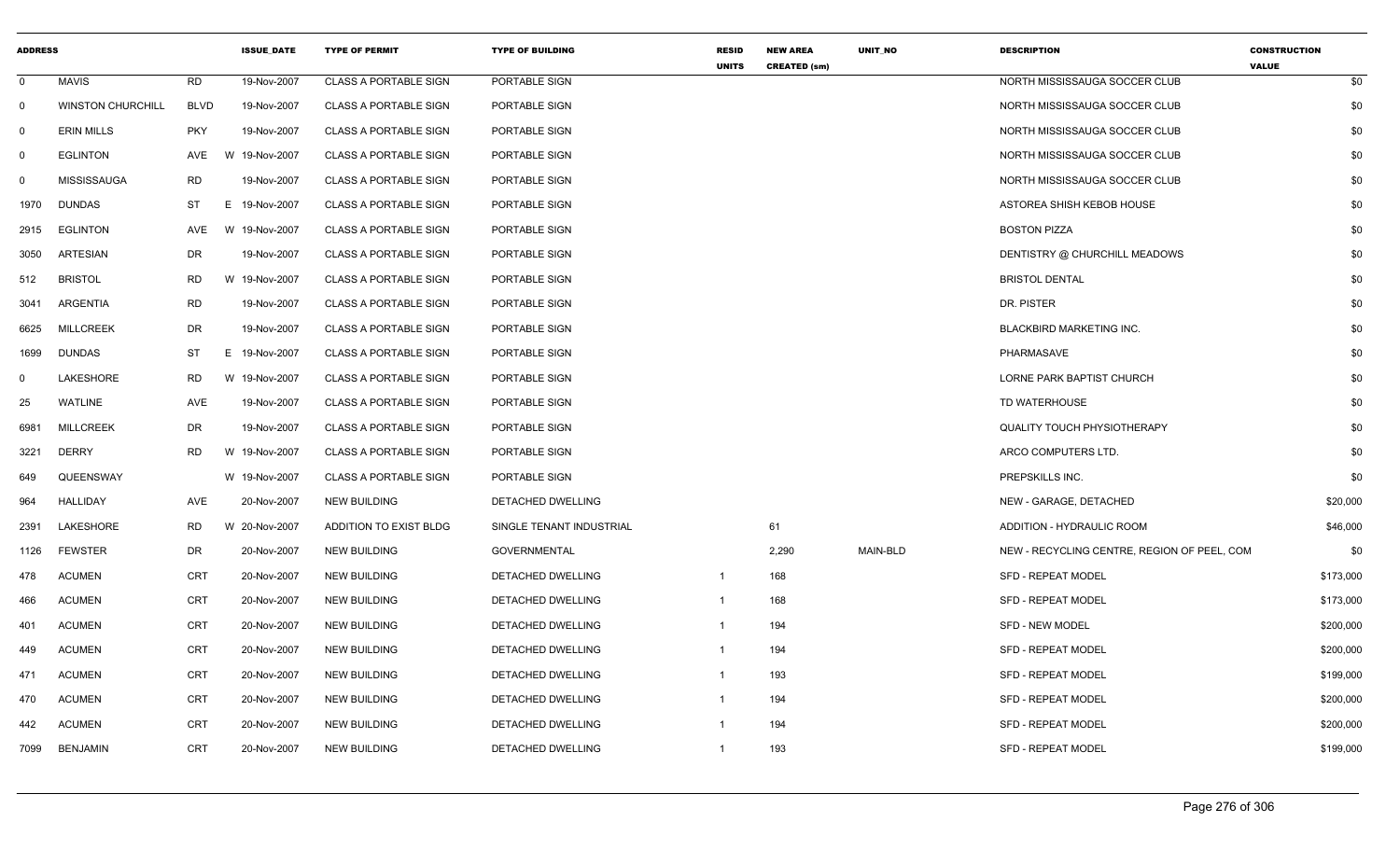| <b>ADDRESS</b> |                      |             | <b>ISSUE_DATE</b> | <b>TYPE OF PERMIT</b>        | <b>TYPE OF BUILDING</b>               | <b>RESID</b><br><b>UNITS</b> | <b>NEW AREA</b><br><b>CREATED (sm)</b> | UNIT_NO                  | <b>DESCRIPTION</b>                              | <b>CONSTRUCTION</b><br><b>VALUE</b> |
|----------------|----------------------|-------------|-------------------|------------------------------|---------------------------------------|------------------------------|----------------------------------------|--------------------------|-------------------------------------------------|-------------------------------------|
| 486            | <b>ACUMEN</b>        | CRT         | 20-Nov-2007       | <b>NEW BUILDING</b>          | DETACHED DWELLING                     |                              | 218                                    |                          | SFD - NEW MODEL                                 | \$225,000                           |
| 474            | <b>ACUMEN</b>        | CRT         | 20-Nov-2007       | <b>NEW BUILDING</b>          | <b>DETACHED DWELLING</b>              |                              | 218                                    |                          | <b>SFD - REPEAT MODEL</b>                       | \$225,000                           |
| 454            | <b>ACUMEN</b>        | CRT         | 20-Nov-2007       | <b>NEW BUILDING</b>          | DETACHED DWELLING                     |                              | 218                                    |                          | <b>SFD - REPEAT MODEL</b>                       | \$225,000                           |
| 438            | <b>ACUMEN</b>        | CRT         | 20-Nov-2007       | <b>NEW BUILDING</b>          | DETACHED DWELLING                     |                              | 218                                    |                          | <b>SFD - REPEAT MODEL</b>                       | \$225,000                           |
| 434            | <b>ACUMEN</b>        | CRT         | 20-Nov-2007       | <b>NEW BUILDING</b>          | DETACHED DWELLING                     |                              | 218                                    |                          | <b>SFD - REPEAT MODEL</b>                       | \$225,000                           |
| 350            | <b>BRITANNIA</b>     | RD          | E 20-Nov-2007     | ALTERATION TO EXIST BLDG     | MULTI-TENANT INDUSTRIAL               |                              |                                        | $\overline{\phantom{0}}$ | <b>WAREHOUSE</b>                                | \$47,000                            |
| 2000           | ARGENTIA             | RD          | 20-Nov-2007       | <b>OTHER</b>                 | <b>COMMERCIAL OFFICE - MULTI-USER</b> |                              |                                        |                          | <b>NEW WATERMAIN</b>                            | \$100,000                           |
| 1502           | WATESKA              | <b>BLVD</b> | 20-Nov-2007       | ADDITION AND ALTER           | DETACHED DWELLING                     |                              | 181                                    |                          | ADDITION - 1 STY & 2ND STOREY ADDITION & ALTEF  | \$171,000                           |
|                | 1513 BARBERTOWN      | <b>RD</b>   | 20-Nov-2007       | <b>NEW BUILDING</b>          | DETACHED DWELLING                     |                              | 272                                    |                          | <b>SFD - NEW MODEL</b>                          | \$280,000                           |
| 1517           | <b>BARBERTOWN</b>    | RD          | 20-Nov-2007       | <b>NEW BUILDING</b>          | <b>DETACHED DWELLING</b>              |                              | 282                                    |                          | <b>SFD - NEW MODEL</b>                          | \$290,000                           |
| 7386           | SILLS                | <b>RD</b>   | 20-Nov-2007       | <b>NEW BUILDING</b>          | GARAGE/CARPORT                        |                              | 22                                     |                          | NEW - GARAGE, DETACHED                          | \$17,000                            |
| 2905           | ARGENTIA             | <b>RD</b>   | 20-Nov-2007       | ALTERATION TO EXIST BLDG     | MULTI-TENANT INDUSTRIAL               |                              |                                        | 5                        | STORAGE WAREHOUSE                               | \$136,000                           |
| 61             | FLORADALE            | DR          | 20-Nov-2007       | ALTERATION TO EXIST BLDG     | DETACHED DWELLING                     |                              |                                        |                          | ALTS-NEW ROOF OVER EXISTING PORCH/3 COLUMI      | \$20,000                            |
| 2233           | SOUTH MILLWAY        |             | 20-Nov-2007       | ALTERATION TO EXIST BLDG     | CITY                                  |                              |                                        |                          | ALTERATIONS - (4) VENT STACKS THRU FIRE RATED   | \$2,000                             |
| 1553           | PETRIE               | WAY         | 20-Nov-2007       | ALTERATION TO EXIST BLDG     | DETACHED DWELLING                     |                              |                                        |                          | ELECTRIC BASEBOARD TO GAS                       | \$7,000                             |
| 367            | TEMAGAMI             | CRES        | 20-Nov-2007       | <b>DEMOLITION</b>            | DETACHED DWELLING                     |                              |                                        |                          | DEMOLTION - SFD, POOL & STORAGE SHED            | \$10,000                            |
| $\Omega$       | QUEENSWAY            |             | E 20-Nov-2007     | <b>CLASS A PORTABLE SIGN</b> | <b>PORTABLE SIGN</b>                  |                              |                                        |                          | LIVING ARTS CENTRE                              | \$0                                 |
| 7440           | <b>TORBRAM</b>       | RD          | 20-Nov-2007       | <b>OTHER</b>                 | SINGLE TENANT INDUSTRIAL              |                              |                                        |                          | CONDITIONAL PERMIT - SITE SERVICING, COMPLIAN   | \$0                                 |
| $\mathbf 0$    | <b>HURONTARIO</b>    | ST          | 20-Nov-2007       | <b>CLASS A PORTABLE SIGN</b> | PORTABLE SIGN                         |                              |                                        |                          | COMMUNITY SERVICES - REC. & PARKS (entered in e | \$0                                 |
| $\Omega$       | LAKESHORE            | <b>RD</b>   | W 20-Nov-2007     | <b>CLASS A PORTABLE SIGN</b> | PORTABLE SIGN                         |                              |                                        |                          | COMMUNITY SERVICES - REC. & PARKS               | \$0                                 |
| $\Omega$       | <b>BRITANNIA</b>     | RD          | W 20-Nov-2007     | <b>CLASS A PORTABLE SIGN</b> | PORTABLE SIGN                         |                              |                                        |                          | <b>COMMUNITY SERVICES - REC. &amp; PARKS</b>    | \$0                                 |
| $\Omega$       | LAKESHORE            | RD          | W 20-Nov-2007     | <b>CLASS A PORTABLE SIGN</b> | PORTABLE SIGN                         |                              |                                        |                          | COMMUNITY SERVICES - REC. & PARKS               | \$0                                 |
| $\mathbf 0$    | AQUITAINE            | AVE         | 20-Nov-2007       | <b>CLASS A PORTABLE SIGN</b> | PORTABLE SIGN                         |                              |                                        |                          | COMMUNITY SERVICES - REC. & PARKS               | \$0                                 |
| $\Omega$       | <b>BURNHAMTHORPE</b> | <b>RD</b>   | E 20-Nov-2007     | <b>CLASS A PORTABLE SIGN</b> | PORTABLE SIGN                         |                              |                                        |                          | COMMUNITY SERVICES - REC. & PARKS               | \$0                                 |
| $\Omega$       | <b>CAWTHRA</b>       | <b>RD</b>   | 20-Nov-2007       | <b>CLASS A PORTABLE SIGN</b> | PORTABLE SIGN                         |                              |                                        |                          | COMMUNITY SERVICES - REC. & PARKS               | \$0                                 |
| $\Omega$       | <b>DUNDAS</b>        | ST          | W 20-Nov-2007     | <b>CLASS A PORTABLE SIGN</b> | PORTABLE SIGN                         |                              |                                        |                          | COMMUNITY SERVICES - REC. & PARKS               | \$0                                 |
| $\Omega$       | <b>DUNDAS</b>        | <b>ST</b>   | W 20-Nov-2007     | <b>CLASS A PORTABLE SIGN</b> | PORTABLE SIGN                         |                              |                                        |                          | COMMUNITY SERVICES - REC. & PARKS               | \$0                                 |
| $\Omega$       | GOREWAY              | DR          | 20-Nov-2007       | <b>CLASS A PORTABLE SIGN</b> | PORTABLE SIGN                         |                              |                                        |                          | COMMUNITY SERVICES - REC. & PARKS               | \$0                                 |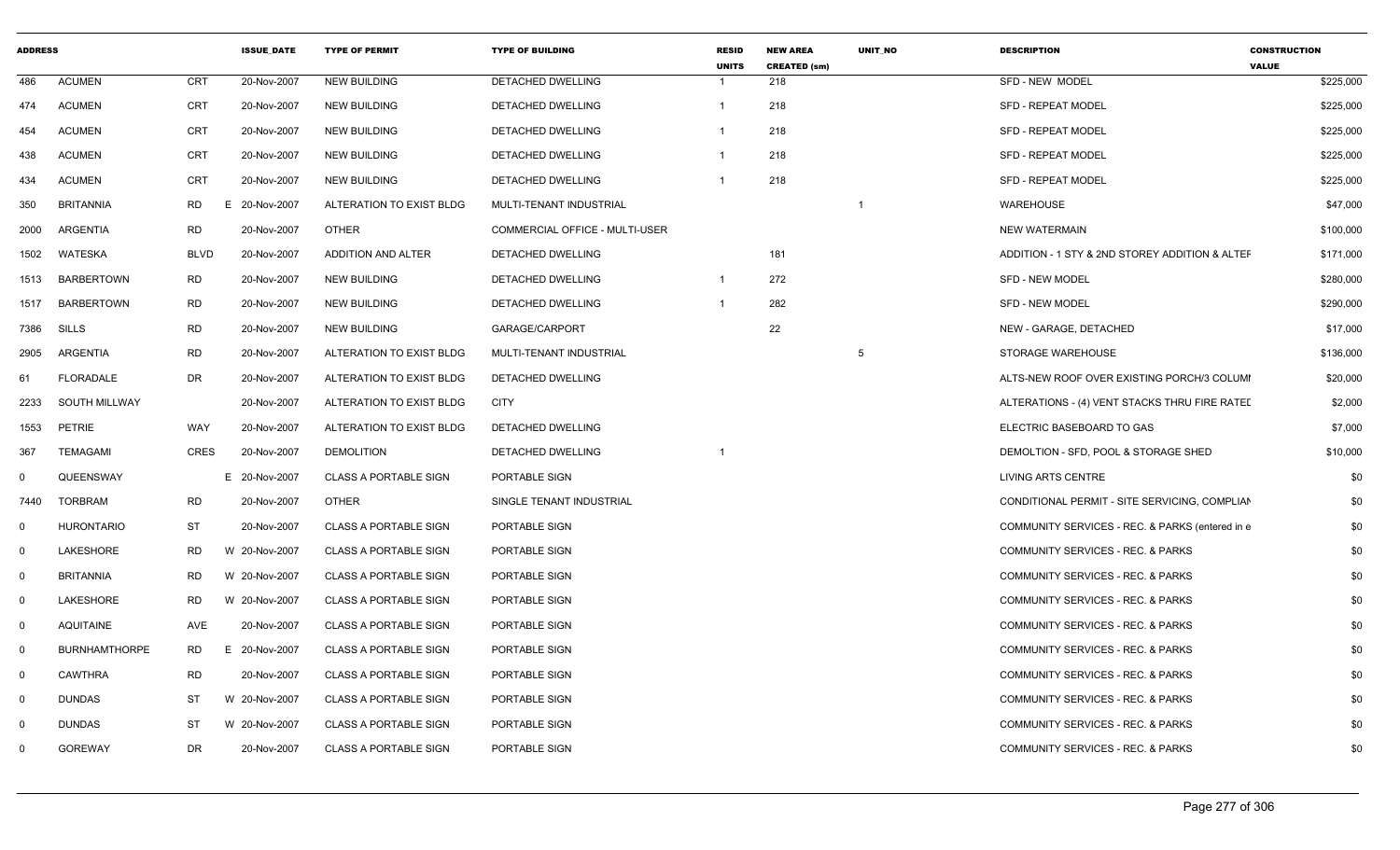| <b>ADDRESS</b> |                          |             | <b>ISSUE DATE</b> | <b>TYPE OF PERMIT</b>        | <b>TYPE OF BUILDING</b> | <b>RESID</b><br><b>UNITS</b> | <b>NEW AREA</b><br><b>CREATED (sm)</b> | UNIT_NO | <b>DESCRIPTION</b>                           | <b>CONSTRUCTION</b><br><b>VALUE</b> |
|----------------|--------------------------|-------------|-------------------|------------------------------|-------------------------|------------------------------|----------------------------------------|---------|----------------------------------------------|-------------------------------------|
| $\mathbf 0$    | <b>ERIN MILLS</b>        | <b>PKY</b>  | 20-Nov-2007       | <b>CLASS A PORTABLE SIGN</b> | PORTABLE SIGN           |                              |                                        |         | COMMUNITY SERVICES - CLARKSON C C            | \$0                                 |
| $\mathbf 0$    | SOUTHDOWN                | <b>RD</b>   | 20-Nov-2007       | <b>CLASS A PORTABLE SIGN</b> | PORTABLE SIGN           |                              |                                        |         | COMMUNITY SERVICES - CLARKSON C C            | \$0                                 |
| $\Omega$       | TENTH LINE WEST          |             | 20-Nov-2007       | <b>CLASS A PORTABLE SIGN</b> | PORTABLE SIGN           |                              |                                        |         | MAYOR AND COUNCILLOR'S OFFICE - WARD 9       | \$0                                 |
| $\mathbf 0$    | SOUTH SHERIDAN           | <b>WAY</b>  | 20-Nov-2007       | <b>CLASS A PORTABLE SIGN</b> | PORTABLE SIGN           |                              |                                        |         | LORNE PARK BAPTIST CHURCH.                   | \$0                                 |
| 5025           | <b>CREDITVIEW</b>        | RD          | 20-Nov-2007       | <b>CLASS A PORTABLE SIGN</b> | PORTABLE SIGN           |                              |                                        |         | <b>ARTIC SPA'S</b>                           | \$0                                 |
| 3105           | <b>WINSTON CHURCHILL</b> | <b>BLVD</b> | 20-Nov-2007       | <b>CLASS A PORTABLE SIGN</b> | PORTABLE SIGN           |                              |                                        |         | FABUTAN SUN TAN STUDIOS                      | \$0                                 |
| $\mathbf 0$    | <b>ERIN MILLS</b>        | <b>PKY</b>  | 20-Nov-2007       | <b>CLASS A PORTABLE SIGN</b> | PORTABLE SIGN           |                              |                                        |         | <b>COMMUNITY SERVICES</b>                    | \$0                                 |
| $\mathbf 0$    | <b>HURONTARIO</b>        | <b>ST</b>   | 20-Nov-2007       | <b>CLASS A PORTABLE SIGN</b> | PORTABLE SIGN           |                              |                                        |         | COMMUNITY SERVICES - REC. & PARKS            | \$0                                 |
| 775            | <b>BRITANNIA</b>         | <b>RD</b>   | W 20-Nov-2007     | <b>CLASS A PORTABLE SIGN</b> | PORTABLE SIGN           |                              |                                        |         | <b>BLACK'S</b>                               | \$0                                 |
| 5500           | <b>TOMKEN</b>            | <b>RD</b>   | 20-Nov-2007       | <b>CLASS A PORTABLE SIGN</b> | PORTABLE SIGN           |                              |                                        |         | CARPETLAND CLEANING INC.                     | \$0                                 |
| 1075           | CEREMONIAL               | DR          | 20-Nov-2007       | <b>CLASS A PORTABLE SIGN</b> | PORTABLE SIGN           |                              |                                        |         | HEARTLAND DENTAL CENTER                      | \$0                                 |
| 700            | <b>DUNDAS</b>            | ST          | E 20-Nov-2007     | <b>CLASS A PORTABLE SIGN</b> | PORTABLE SIGN           |                              |                                        |         | RATTAN FURNITURE CENTRE                      | \$0                                 |
| 5885           | <b>RODEO</b>             | <b>DR</b>   | 20-Nov-2007       | <b>CLASS A PORTABLE SIGN</b> | PORTABLE SIGN           |                              |                                        |         | <b>TRADE SECRETS</b>                         | \$0                                 |
| 5885           | <b>RODEO</b>             | DR          | 20-Nov-2007       | <b>CLASS A PORTABLE SIGN</b> | PORTABLE SIGN           |                              |                                        |         | <b>TRADE SECRETS</b>                         | \$0                                 |
| 787            | <b>BANCROFT</b>          | DR          | 20-Nov-2007       | <b>CLASS A PORTABLE SIGN</b> | PORTABLE SIGN           |                              |                                        |         | AUDI OF MISSISSAUGA                          | \$0                                 |
| 5285           | <b>TOMKEN</b>            | <b>RD</b>   | 20-Nov-2007       | <b>CLASS A PORTABLE SIGN</b> | PORTABLE SIGN           |                              |                                        |         | <b>PRINT 3000.</b>                           | \$0                                 |
| 790            | <b>BURNHAMTHORPE</b>     | RD.         | W 20-Nov-2007     | <b>CLASS A PORTABLE SIGN</b> | PORTABLE SIGN           |                              |                                        |         | <b>ALAIRU COMPUTERS</b>                      | \$0                                 |
| 1463           | <b>DAVENTRY</b>          | <b>CRT</b>  | 21-Nov-2007       | ABOVE GROUND POOL            | SEMI-DETACHED DWELLING  |                              |                                        |         |                                              | \$0                                 |
| 3328           | <b>CHIEF MBULU</b>       | <b>WAY</b>  | 21-Nov-2007       | <b>NEW BUILDING</b>          | DETACHED DWELLING       | $\mathbf{1}$                 | 282                                    |         | <b>SFD - NEW MODEL</b>                       | \$291,000                           |
| 3249           | PAUL HENDERSON           | DR          | 21-Nov-2007       | <b>NEW BUILDING</b>          | DETACHED DWELLING       | $\mathbf{1}$                 | 282                                    |         | <b>SFD - REPEAT MODEL</b>                    | \$291,000                           |
| 3229           | PAUL HENDERSON           | DR          | 21-Nov-2007       | <b>NEW BUILDING</b>          | DETACHED DWELLING       | $\mathbf{1}$                 | 282                                    |         | <b>SFD - REPEAT MODEL</b>                    | \$291,000                           |
| 3308           | <b>CHIEF MBULU</b>       | <b>WAY</b>  | 21-Nov-2007       | <b>NEW BUILDING</b>          | DETACHED DWELLING       | $\mathbf{1}$                 | 281                                    |         | <b>SFD - REPEAT MODEL</b>                    | \$289,000                           |
| 556            | AMARONE                  | <b>CRT</b>  | 21-Nov-2007       | <b>NEW BUILDING</b>          | DETACHED DWELLING       | $\mathbf{1}$                 | 439                                    |         | <b>SFD - CUSTOM</b>                          | \$634,000                           |
| 3324           | <b>CHIEF MBULU</b>       | WAY         | 21-Nov-2007       | <b>NEW BUILDING</b>          | DETACHED DWELLING       | $\overline{1}$               | 282                                    |         | <b>SFD - REPEAT MODEL</b>                    | \$291,000                           |
| 78             | <b>VERONICA</b>          | DR          | 21-Nov-2007       | <b>NEW BUILDING</b>          | DETACHED DWELLING       | $\overline{1}$               | 290                                    |         | SFD - CUSTOM, WITH BASEMENT WALKOUT          | \$308,000                           |
| 733            | <b>MONTBECK</b>          | <b>CRES</b> | 21-Nov-2007       | ADDITION AND ALTER           | DETACHED DWELLING       |                              | 163                                    |         | ADDITION & ALTERATIONS - 2 STY REAR ADDITION | \$178,000                           |
| 395            | DERRYDALE                | DR          | 21-Nov-2007       | <b>NEW BUILDING</b>          | DETACHED DWELLING       | -1                           | 284                                    |         | <b>SFD - REPEAT MODEL</b>                    | \$292,000                           |
| 3309           | <b>CHIEF MBULU</b>       | <b>WAY</b>  | 21-Nov-2007       | <b>NEW BUILDING</b>          | DETACHED DWELLING       | $\mathbf{1}$                 | 379                                    |         | <b>SFD - REPEAT MODEL</b>                    | \$497,000                           |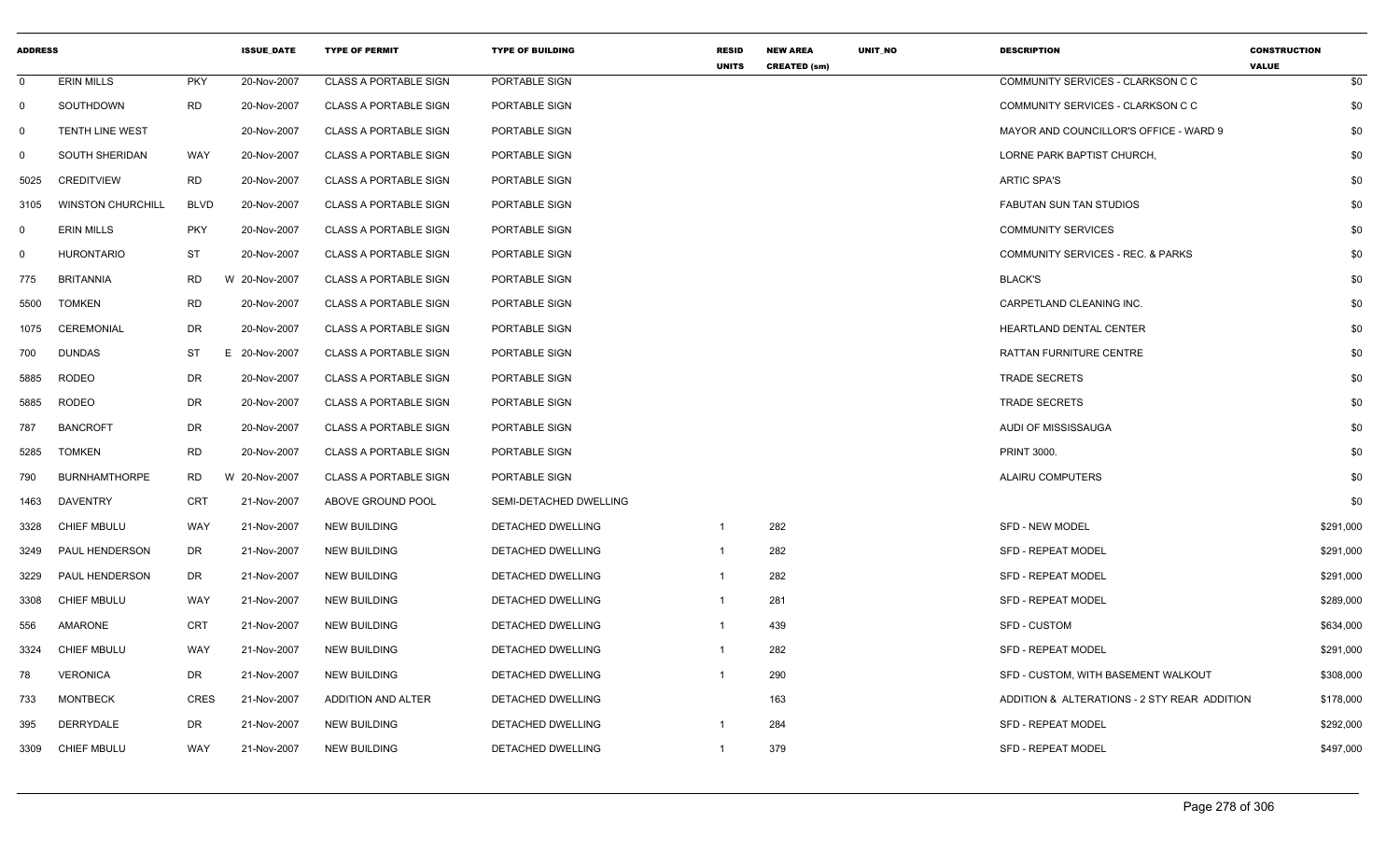| <b>ADDRESS</b> |                      |             | <b>ISSUE_DATE</b> | <b>TYPE OF PERMIT</b>        | <b>TYPE OF BUILDING</b>               | <b>RESID</b><br><b>UNITS</b> | <b>NEW AREA</b><br><b>CREATED (sm)</b> | UNIT_NO        | <b>DESCRIPTION</b>                              | <b>CONSTRUCTION</b><br><b>VALUE</b> |
|----------------|----------------------|-------------|-------------------|------------------------------|---------------------------------------|------------------------------|----------------------------------------|----------------|-------------------------------------------------|-------------------------------------|
| 3313           | <b>CHIEF MBULU</b>   | WAY         | 21-Nov-2007       | <b>NEW BUILDING</b>          | DETACHED DWELLING                     |                              | 382                                    |                | <b>SFD - REPEAT MODEL</b>                       | \$502,000                           |
| 5560           | <b>TRAILBANK</b>     | DR          | 21-Nov-2007       | <b>NEW BUILDING</b>          | DETACHED DWELLING                     | $\overline{1}$               | 379                                    |                | <b>SFD - REPEAT MODEL</b>                       | \$497,000                           |
| 5750           | <b>EXPLORER</b>      | DR          | 21-Nov-2007       | <b>REVISIONS</b>             | <b>COMMERCIAL OFFICE - MULTI-USER</b> |                              |                                        | 460            | REVISIONS - PARTITIONS, HERSHEY CANADA INC      | \$0                                 |
| 680            | <b>MONTBECK</b>      | <b>CRES</b> | 21-Nov-2007       | ADDITION TO EXIST BLDG       | DETACHED DWELLING                     |                              | 28                                     |                | ADDITION - ENCLOSE 2ND FLOOR DECK TO CREATE     | \$25,000                            |
| 205            | <b>COURTNEYPARK</b>  | DR          | W<br>21-Nov-2007  | ALTERATION TO EXIST BLDG     | MULTI-TENANT INDUSTRIAL               |                              | 2,483                                  | 103            | WHOLESALE AND DISTRIBUTION                      | \$715,000                           |
| 2985           | <b>DREW</b>          | <b>RD</b>   | 21-Nov-2007       | <b>REVISIONS</b>             | MULTI-TENANT INDUSTRIAL               |                              |                                        | <b>BLD A-D</b> | <b>REVISION-DEMISING WALLS</b>                  | \$416,000                           |
| 1117           | SPRINGHILL           | DR          | 21-Nov-2007       | ADDITION TO EXIST BLDG       | DETACHED DWELLING                     |                              |                                        |                | <b>HEATING REVISIONS TO ADDITION - 1 STOREY</b> | \$4,000                             |
| 6860           | <b>CENTURY</b>       | AVE         | 21-Nov-2007       | ALTERATION TO EXIST BLDG     | SINGLE TENANT INDUSTRIAL              |                              | 148                                    |                | INTERIOR ALTERATIONS - VARIOUS UNITS (1125,112) | \$43,000                            |
| 5650           | MAVIS                | <b>RD</b>   | 21-Nov-2007       | <b>SPRINKLERS</b>            | <b>CHURCH</b>                         |                              |                                        |                | FIRE ONLY-SPRINKLER SYSTEM                      | \$15,000                            |
| 275            | <b>DUNDAS</b>        | <b>ST</b>   | E<br>21-Nov-2007  | <b>FASCIA SIGN</b>           | <b>COMMERCIAL RETAIL-SINGLE USER</b>  |                              |                                        |                | (2) FASCIA SIGN - FIRESTONE                     | \$12,000                            |
| 950            | <b>BURNHAMTHORPE</b> | RD.         | W 21-Nov-2007     | <b>REVISIONS</b>             | COMMERCIAL OFFICE - MULTI-USER        |                              |                                        | 2-FLR          | REVISION - ROOF-TOP UNIT RELOCATE               | \$0                                 |
| 1609           | <b>APPLEWOOD</b>     | RD          | 21-Nov-2007       | <b>REVISIONS</b>             | DETACHED DWELLING                     |                              |                                        |                | HVAC REVISION - DUCTWORK RELOCATION             | \$0                                 |
| 2000           | ARGENTIA             | <b>RD</b>   | 21-Nov-2007       | ALTERATION TO EXIST BLDG     | COMMERCIAL OFFICE - MULTI-USER        |                              |                                        | 100            | INTERIOR ALTERATIONS - WWL VEHICLE SERVICES     | \$15,000                            |
| 5835           | <b>KENNEDY</b>       | <b>RD</b>   | 21-Nov-2007       | <b>OTHER</b>                 | <b>COMMERCIAL - OTHER</b>             |                              |                                        |                | FIRE ONLY-FIRE SUPPRESSION SYSTEM               | \$15,000                            |
| 5523           | <b>WILDERNESS</b>    | TR.         | 21-Nov-2007       | ALTERATION TO EXIST BLDG     | DETACHED DWELLING                     |                              |                                        |                | ALTERATIONS-WALL REMOVAL                        | \$1,000                             |
| $\Omega$       | SOUTHDOWN            | RD          | 21-Nov-2007       | <b>CLASS A PORTABLE SIGN</b> | PORTABLE SIGN                         |                              |                                        |                | COMMUNITY SERVICES - CLARKSON C C               | \$0                                 |
| $\Omega$       | <b>MISSISSAUGA</b>   | <b>RD</b>   | 21-Nov-2007       | <b>CLASS A PORTABLE SIGN</b> | PORTABLE SIGN                         |                              |                                        |                | COMMUNITY SERVICES - CLARKSON C C               | \$0                                 |
| 2273           | DUNDAS               | ST          | W 21-Nov-2007     | <b>CLASS A PORTABLE SIGN</b> | PORTABLE SIGN                         |                              |                                        |                | <b>ONTARIO CARPET</b>                           | \$0                                 |
| 1350           | <b>BURNHAMTHORPE</b> | RD.         | 21-Nov-2007<br>Е. | <b>CLASS A PORTABLE SIGN</b> | PORTABLE SIGN                         |                              |                                        |                | <b>COMMUNITY SERVICES</b>                       | \$0                                 |
| $\Omega$       | <b>DUNDAS</b>        | <b>ST</b>   | W 21-Nov-2007     | <b>CLASS A PORTABLE SIGN</b> | PORTABLE SIGN                         |                              |                                        |                | MUSLIM COMMUNITY SERVICES                       | \$0                                 |
| 3045           | <b>MAVIS</b>         | <b>RD</b>   | 21-Nov-2007       | <b>CLASS A PORTABLE SIGN</b> | PORTABLE SIGN                         |                              |                                        |                | <b>LOBLAWS</b>                                  | \$0                                 |
| 2575           | DUNDAS               | ST          | W 21-Nov-2007     | <b>CLASS A PORTABLE SIGN</b> | PORTABLE SIGN                         |                              |                                        |                | <b>HEARTH MANOR</b>                             | \$0                                 |
| 1575           | <b>CLARKSON</b>      | RD.         | N 21-Nov-2007     | <b>CLASS A PORTABLE SIGN</b> | PORTABLE SIGN                         |                              |                                        |                | NIRVANA DAY SPA                                 | \$0                                 |
| 2157           | ROYAL WINDSOR        | DR          | 21-Nov-2007       | <b>CLASS A PORTABLE SIGN</b> | PORTABLE SIGN                         |                              |                                        |                | THE CLARINGTON                                  | \$0                                 |
| 150            | <b>BRITANNIA</b>     | <b>RD</b>   | 21-Nov-2007<br>E. | <b>CLASS A PORTABLE SIGN</b> | PORTABLE SIGN                         |                              |                                        |                | THE SUGAR FREE SHOPPE                           | \$0                                 |
| 3980           | <b>GRAND PARK</b>    | DR          | 21-Nov-2007       | <b>CLASS A PORTABLE SIGN</b> | PORTABLE SIGN                         |                              |                                        |                | SHOPPERS DRUG MART                              | \$0                                 |
| 1575           | CLARKSON             | <b>RD</b>   | 21-Nov-2007<br>N  | <b>CLASS A PORTABLE SIGN</b> | PORTABLE SIGN                         |                              |                                        |                | NIRVANA DAY SPA                                 | \$0                                 |
| 3920           | <b>GRAND PARK</b>    | DR.         | 21-Nov-2007       | <b>CLASS A PORTABLE SIGN</b> | PORTABLE SIGN                         |                              |                                        |                | <b>ANTONIO'S HAIR ZONE</b>                      | \$0                                 |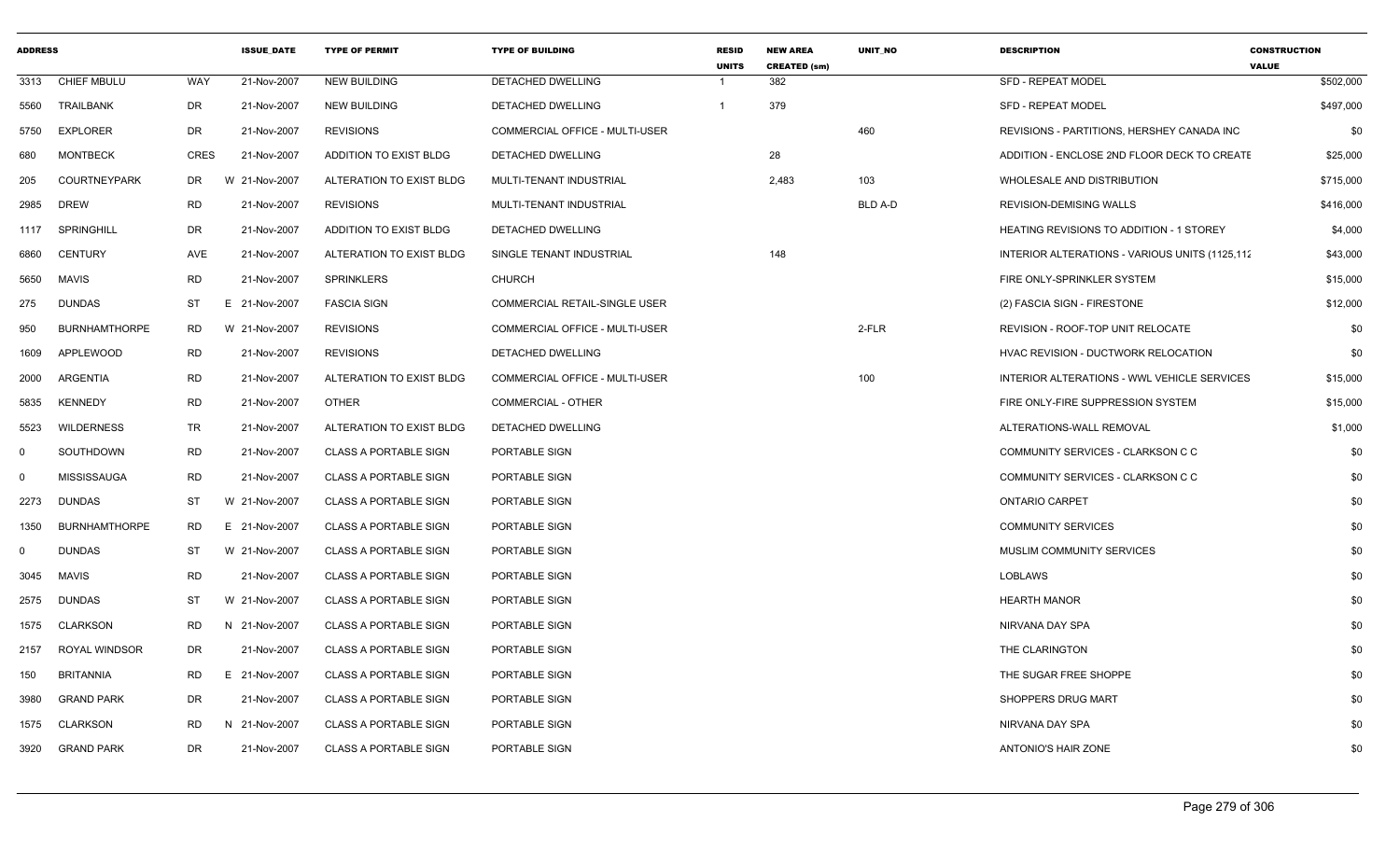| <b>ADDRESS</b> |                          |             | <b>ISSUE DATE</b> | <b>TYPE OF PERMIT</b>        | <b>TYPE OF BUILDING</b>               | <b>RESID</b><br><b>UNITS</b> | <b>NEW AREA</b><br><b>CREATED (sm)</b> | <b>UNIT NO</b> | <b>DESCRIPTION</b>                            | <b>CONSTRUCTION</b><br><b>VALUE</b> |
|----------------|--------------------------|-------------|-------------------|------------------------------|---------------------------------------|------------------------------|----------------------------------------|----------------|-----------------------------------------------|-------------------------------------|
| 3100           | <b>WINSTON CHURCHILL</b> | <b>BLVD</b> | 21-Nov-2007       | <b>CLASS A PORTABLE SIGN</b> | PORTABLE SIGN                         |                              |                                        |                | <b>GAME NOW</b>                               | \$0                                 |
| 1846           | <b>DUNDAS</b>            | ST          | E<br>21-Nov-2007  | <b>CLASS A PORTABLE SIGN</b> | PORTABLE SIGN                         |                              |                                        |                | CENTRE HI FI                                  | \$0                                 |
| 4061           | <b>TOMKEN</b>            | <b>RD</b>   | 22-Nov-2007       | ADDITION TO EXIST BLDG       | DETACHED DWELLING                     |                              | 214                                    |                | ADDITION - 1 STOREY & 2ND STOREY OVER EXISTIN | \$207,000                           |
| 3262           | <b>SUNLIGHT</b>          | <b>ST</b>   | 22-Nov-2007       | <b>NEW BUILDING</b>          | SEMI-DETACHED DWELLING                | $\overline{2}$               | 358                                    |                | SEMI-DETACHED - REPEAT MODEL                  | \$332,000                           |
| 3256           | <b>SUNLIGHT</b>          | <b>ST</b>   | 22-Nov-2007       | <b>NEW BUILDING</b>          | SEMI-DETACHED DWELLING                | $\overline{2}$               | 329                                    |                | SEMI-DETACHED - REPEAT MODEL                  | \$305,000                           |
| 7308           | ZINNIA                   | PL          | 22-Nov-2007       | <b>OTHER</b>                 | <b>DETACHED DWELLING</b>              |                              |                                        |                | <b>DECK</b>                                   | \$10,000                            |
| 11             | <b>THOMAS</b>            | <b>ST</b>   | 22-Nov-2007       | ALTERATION TO EXIST BLDG     | COMMERCIAL - OTHER                    |                              |                                        |                | ALTERATIONS - PARAPET REPAIR                  | \$2,000                             |
| 3250           | SUNLIGHT                 | <b>ST</b>   | 22-Nov-2007       | <b>NEW BUILDING</b>          | SEMI-DETACHED DWELLING                | $\overline{2}$               | 292                                    |                | SEMI-DETACHED - REPEAT MODEL                  | \$271,000                           |
| 3244           | SUNLIGHT                 | <b>ST</b>   | 22-Nov-2007       | <b>NEW BUILDING</b>          | SEMI-DETACHED DWELLING                | $\overline{2}$               | 311                                    |                | SEMI-DETACHED - REPEAT MODEL                  | \$288,000                           |
| 3247           | <b>TACC</b>              | <b>DR</b>   | 22-Nov-2007       | <b>NEW BUILDING</b>          | DETACHED DWELLING                     |                              | 284                                    |                | <b>SFD - NEW MODEL</b>                        | \$293,000                           |
| 3342           | <b>RUTH FERTEL</b>       | DR          | 22-Nov-2007       | <b>NEW BUILDING</b>          | <b>DETACHED DWELLING</b>              |                              | 260                                    |                | <b>SFD - REPEAT MODEL</b>                     | \$241,000                           |
| 3255           | <b>TACC</b>              | DR          | 22-Nov-2007       | <b>NEW BUILDING</b>          | DETACHED DWELLING                     |                              | 299                                    |                | <b>SFD - REPEAT MODEL</b>                     | \$277,000                           |
| 323            | YOUNGSTOWN               | AVE         | 22-Nov-2007       | ADDITION AND ALTER           | <b>DETACHED DWELLING</b>              |                              | 45                                     |                | ADDITION/ALTERATIONS - REAR AND 2ND STOREY    | \$39,000                            |
| 5150           | <b>SPECTRUM</b>          | WAY         | 22-Nov-2007       | <b>REVISIONS</b>             | COMMERCIAL OFFICE- SINGLE USER        |                              |                                        | 2-6 FLR        | <b>REVISIONS</b>                              | \$0                                 |
| 5150           | <b>SPECTRUM</b>          | WAY         | 22-Nov-2007       | ALTERATION TO EXIST BLDG     | <b>COMMERCIAL OFFICE- SINGLE USER</b> |                              |                                        | FLR-1          | <b>INTERIOR ALTERATIONS</b>                   | \$257,000                           |
| 1900           | <b>DUNDAS</b>            | ST          | W 22-Nov-2007     | ALTERATION TO EXIST BLDG     | COMMERCIAL - OTHER                    |                              |                                        | 28B-BLDG C     | <b>FITNESS STUDIO</b>                         | \$41,000                            |
| 5915           | ATLANTIC                 | DR          | 22-Nov-2007       | ALTERATION TO EXIST BLDG     | MULTI-TENANT INDUSTRIAL               |                              | 450                                    | $\mathbf 1$    | MANUFACTURING & DISTRIBUTION                  | \$68,000                            |
| 101            | QUEENSWAY                |             | W 22-Nov-2007     | ALTERATION TO EXIST BLDG     | COMMERCIAL OFFICE - MULTI-USER        |                              |                                        | 630            | <b>MEDICAL OFFICE</b>                         | \$19,000                            |
| 100            | <b>CITY CENTRE</b>       | DR          | 22-Nov-2007       | <b>OTHER</b>                 | COMMERCIAL RETAIL - MULTI-USER        |                              |                                        | $1-K14$        | KIOSK - THINGS ENGRAVED                       | \$15,000                            |
| 211            | <b>FORUM</b>             | DR.         | 22-Nov-2007       | ALTERATION TO EXIST BLDG     | APARTMENT (> 6 UNITS)                 |                              |                                        |                | ALTERATIONS - UNDERPINNING REPAIRS            | \$2,000                             |
| 88             | WANITA                   | <b>RD</b>   | 22-Nov-2007       | <b>REVISIONS</b>             | DETACHED DWELLING                     |                              |                                        |                | HVAC REVISION - FURNACE RELOCATION            | \$0                                 |
| 1965           | <b>BRITANNIA</b>         | <b>RD</b>   | W 22-Nov-2007     | <b>CLASS A PORTABLE SIGN</b> | PORTABLE SIGN                         |                              |                                        |                | <b>BIG SLICK BAR &amp; GRIL</b>               | \$0                                 |
| 2901           | <b>EGLINTON</b>          | AVE         | W 22-Nov-2007     | <b>CLASS A PORTABLE SIGN</b> | PORTABLE SIGN                         |                              |                                        |                | <b>NYX SHOES</b>                              | \$0                                 |
| $\Omega$       | <b>DIXIE</b>             | <b>RD</b>   | 22-Nov-2007       | <b>CLASS A PORTABLE SIGN</b> | PORTABLE SIGN                         |                              |                                        |                | COMMUNITY SERVICES - ICELAND                  | \$0                                 |
| $\mathbf 0$    | <b>HURONTARIO</b>        | <b>ST</b>   | 22-Nov-2007       | <b>CLASS A PORTABLE SIGN</b> | PORTABLE SIGN                         |                              |                                        |                | COMMUNITY SERVICES - ICELAND                  | \$0                                 |
| 0              | <b>ERIN MILLS</b>        | <b>PKY</b>  | 22-Nov-2007       | <b>CLASS A PORTABLE SIGN</b> | PORTABLE SIGN                         |                              |                                        |                | COMMUNITY SERVICES - CLARKSON C C             | \$0                                 |
| $\Omega$       | <b>WINSTON CHURCHILL</b> | <b>BLVD</b> | 22-Nov-2007       | <b>CLASS A PORTABLE SIGN</b> | PORTABLE SIGN                         |                              |                                        |                | COMMUNITY SERVICES - CLARKSON C C             | \$0                                 |
| 5396           | <b>TENTH LINE WEST</b>   |             | 23-Nov-2007       | <b>NEW BUILDING</b>          | SEMI-DETACHED DWELLING                | $\overline{2}$               | 325                                    |                | SEMI-DETACHED - NEW MODEL                     | \$364,000                           |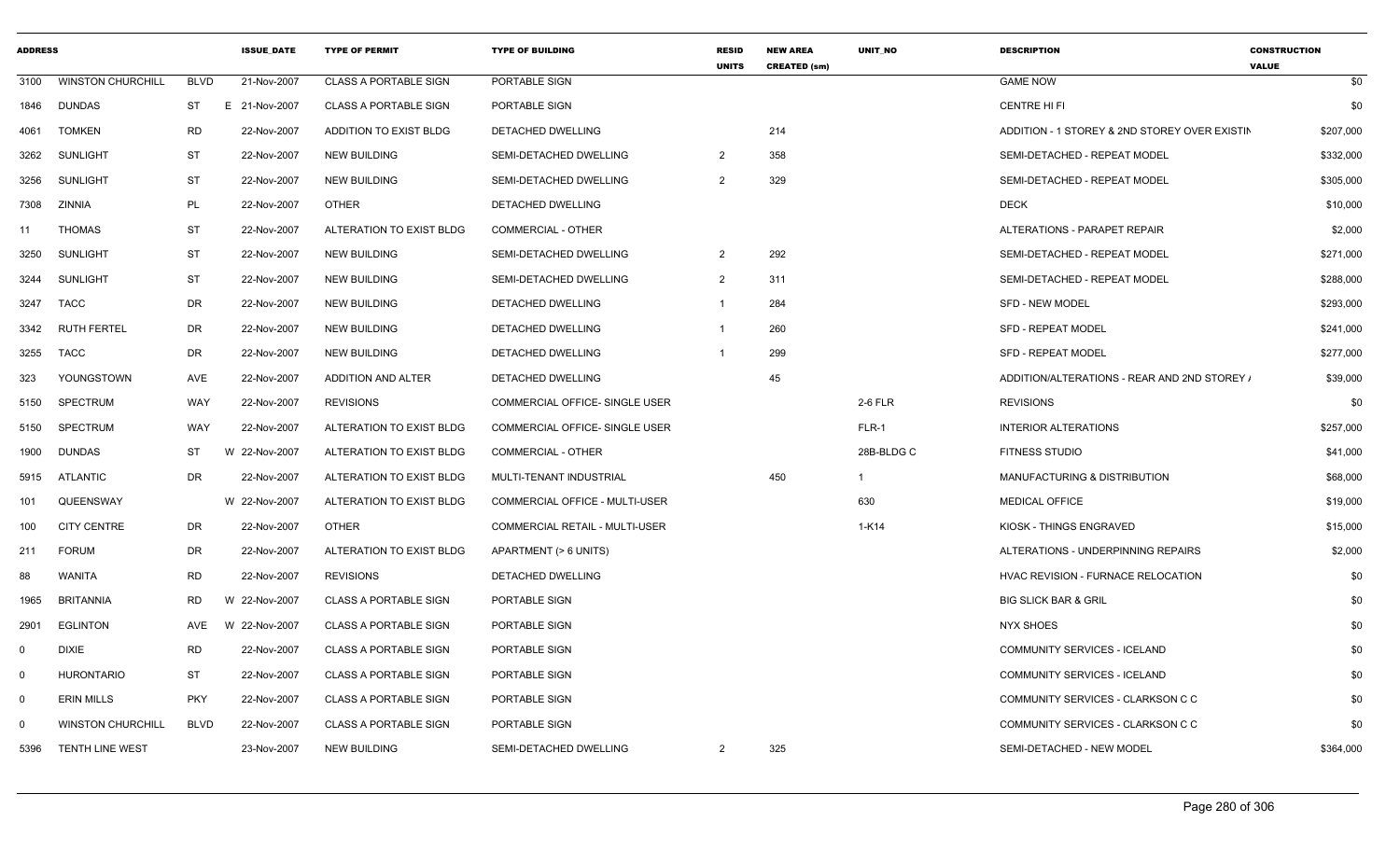| <b>ADDRESS</b> |                          |             | <b>ISSUE DATE</b> | <b>TYPE OF PERMIT</b>        | <b>TYPE OF BUILDING</b>               | <b>RESID</b><br><b>UNITS</b> | <b>NEW AREA</b><br><b>CREATED (sm)</b> | <b>UNIT NO</b> | <b>DESCRIPTION</b>                            | <b>CONSTRUCTION</b><br><b>VALUE</b> |
|----------------|--------------------------|-------------|-------------------|------------------------------|---------------------------------------|------------------------------|----------------------------------------|----------------|-----------------------------------------------|-------------------------------------|
| 2365           | <b>MOTORWAY</b>          | <b>BLVD</b> | 23-Nov-2007       | PYLON SIGN                   | COMMERCIAL RETAIL - MULTI-USER        |                              |                                        |                | 1 GROUND, 24 FLAG SIGNS FOR ERIN MILLS AUTO 5 | \$15,000                            |
| 2365           | <b>MOTORWAY</b>          | <b>BLVD</b> | 23-Nov-2007       | <b>MULTIPLE SIGNS</b>        | <b>COMMERCIAL RETAIL - MULTI-USER</b> |                              |                                        |                | 16 GROUND SIGNS FOR ERIN MILLS AUTO CENTRE    | \$60,000                            |
| 2365           | MOTORWAY                 | <b>BLVD</b> | 23-Nov-2007       | <b>PYLON SIGN</b>            | COMMERCIAL RETAIL - MULTI-USER        |                              |                                        |                | 1 GROUND SIGN FOR ERIN MILLS AUTO SUPER CEN   | \$4,000                             |
| 100            | <b>CITY CENTRE</b>       | DR          | 23-Nov-2007       | ALTERATION TO EXIST BLDG     | COMMERCIAL RETAIL - MULTI-USER        |                              |                                        | 2-K11          | <b>RETAIL KIOSK</b>                           | \$15,000                            |
| 3217           | PAUL HENDERSON           | DR.         | 23-Nov-2007       | <b>NEW BUILDING</b>          | DETACHED DWELLING                     | $\overline{1}$               | 282                                    |                | <b>SFD - NEW MODEL</b>                        | \$290,000                           |
| 320            | <b>MATHESON</b>          | <b>BLVD</b> | 23-Nov-2007<br>W  | ALTERATION TO EXIST BLDG     | COMMERCIAL OFFICE- SINGLE USER        |                              |                                        | 3-FLOOR        | <b>INTERIOR ALTERATIONS</b>                   | \$500,000                           |
| 5840           | <b>MAVIS</b>             | <b>RD</b>   | 23-Nov-2007       | <b>FASCIA SIGN</b>           | COMMERCIAL RETAIL-SINGLE USER         |                              |                                        |                | (9) FASCIA SIGNS - VISTEK                     | \$30,000                            |
| 1406           | APPLEWOOD                | <b>RD</b>   | 23-Nov-2007       | ADDITION TO EXIST BLDG       | <b>DETACHED DWELLING</b>              |                              |                                        |                | ADDITION - UNHEATED SUNROOM                   | \$10,000                            |
| 25             | <b>WATLINE</b>           | AVE         | 23-Nov-2007       | ALTERATION TO EXIST BLDG     | COMMERCIAL - OTHER                    |                              |                                        | 202            | INTERIOR ALTERATIONS-SPEC SUITE, TENANT NOT   | \$57,000                            |
| 3045           | <b>GLEN ERIN</b>         | DR          | 23-Nov-2007       | <b>CLASS A PORTABLE SIGN</b> | PORTABLE SIGN                         |                              |                                        |                | LAURIE WILLIAMSON PONTIAC BUICK               | \$0                                 |
| 6277           | MISSISSAUGA              | <b>RD</b>   | 23-Nov-2007       | <b>CLASS A PORTABLE SIGN</b> | PORTABLE SIGN                         |                              |                                        |                | PIZZA PIZZA - H/O ACCOUNT                     | \$0                                 |
| 1825           | <b>DUNDAS</b>            | ST          | Е<br>23-Nov-2007  | <b>CLASS A PORTABLE SIGN</b> | PORTABLE SIGN                         |                              |                                        |                | <b>COSMETICS WAREHOUSE</b>                    | \$0                                 |
| 6575           | <b>AIRPORT</b>           | <b>RD</b>   | 23-Nov-2007       | <b>CLASS A PORTABLE SIGN</b> | PORTABLE SIGN                         |                              |                                        |                | TD CANADA TRUST                               | \$0                                 |
| 4665           | CENTRAL                  | <b>PKY</b>  | 23-Nov-2007<br>Е  | <b>CLASS A PORTABLE SIGN</b> | PORTABLE SIGN                         |                              |                                        |                | <b>MUM'S FLOWERS</b>                          | \$0                                 |
| 4141           | <b>DIXIE</b>             | <b>RD</b>   | 23-Nov-2007       | <b>CLASS A PORTABLE SIGN</b> | PORTABLE SIGN                         |                              |                                        |                | <b>FASHION MAX</b>                            | \$0                                 |
| 2273           | <b>DUNDAS</b>            | ST          | W 23-Nov-2007     | <b>CLASS A PORTABLE SIGN</b> | PORTABLE SIGN                         |                              |                                        |                | <b>MATTRESS LIQUIDATORS</b>                   | \$0                                 |
| 2640           | ARGENTIA                 | <b>RD</b>   | 23-Nov-2007       | <b>CLASS A PORTABLE SIGN</b> | PORTABLE SIGN                         |                              |                                        |                | WORK AUTHORITY BY ISECO                       | \$0                                 |
| 3415           | <b>DIXIE</b>             | <b>RD</b>   | 23-Nov-2007       | <b>CLASS A PORTABLE SIGN</b> | PORTABLE SIGN                         |                              |                                        |                | THE UPS STORE                                 | \$0                                 |
| 800            | <b>DUNDAS</b>            | ST          | E<br>23-Nov-2007  | <b>CLASS A PORTABLE SIGN</b> | PORTABLE SIGN                         |                              |                                        |                | YOUNG & BEAUTY SPA                            | \$0                                 |
| 755            | LAKESHORE                | <b>RD</b>   | 23-Nov-2007<br>E  | <b>CLASS A PORTABLE SIGN</b> | PORTABLE SIGN                         |                              |                                        |                | TRILLIUM LASER HAIR AND VEIN CLINIC           | \$0                                 |
| 5855           | <b>RODEO</b>             | DR          | 23-Nov-2007       | <b>CLASS A PORTABLE SIGN</b> | PORTABLE SIGN                         |                              |                                        |                | <b>EAST SIDE MARIO'S</b>                      | \$0                                 |
| 5855           | <b>RODEO</b>             | DR          | 23-Nov-2007       | <b>CLASS A PORTABLE SIGN</b> | PORTABLE SIGN                         |                              |                                        |                | <b>EAST SIDE MARIO'S</b>                      | \$0                                 |
| $\mathbf 0$    | <b>MAVIS</b>             | <b>RD</b>   | 23-Nov-2007       | <b>CLASS A PORTABLE SIGN</b> | PORTABLE SIGN                         |                              |                                        |                | COMMUNITY SERVICES - MEADOWVALE THEATRE       | \$0                                 |
| $\mathbf 0$    | <b>ERIN MILLS</b>        | <b>PKY</b>  | 23-Nov-2007       | <b>CLASS A PORTABLE SIGN</b> | PORTABLE SIGN                         |                              |                                        |                | COMMUNITY SERVICES - MEADOWVALE THEATRE       | \$0                                 |
| 1185           | <b>DUNDAS</b>            | ST          | 23-Nov-2007<br>Е  | <b>CLASS A PORTABLE SIGN</b> | PORTABLE SIGN                         |                              |                                        |                | JENNIFER'S NAILS & ESTHETICS                  | \$0                                 |
| 680            | <b>SILVER CREEK</b>      | <b>BLVD</b> | 23-Nov-2007       | <b>CLASS A PORTABLE SIGN</b> | PORTABLE SIGN                         |                              |                                        |                | SILVERCREEK LAUNDROMAT                        | \$0                                 |
| $\mathbf 0$    | <b>WINSTON CHURCHILL</b> | <b>BLVD</b> | 23-Nov-2007       | <b>CLASS A PORTABLE SIGN</b> | PORTABLE SIGN                         |                              |                                        |                | COMMUNITY SERVICES - MEADOWVALE THEATRE       | \$0                                 |
| $\mathbf 0$    | <b>DUNDAS</b>            | ST          | W 23-Nov-2007     | <b>CLASS A PORTABLE SIGN</b> | PORTABLE SIGN                         |                              |                                        |                | COMMUNITY SERVICES - MEADOWVALE THEATRE       | \$0                                 |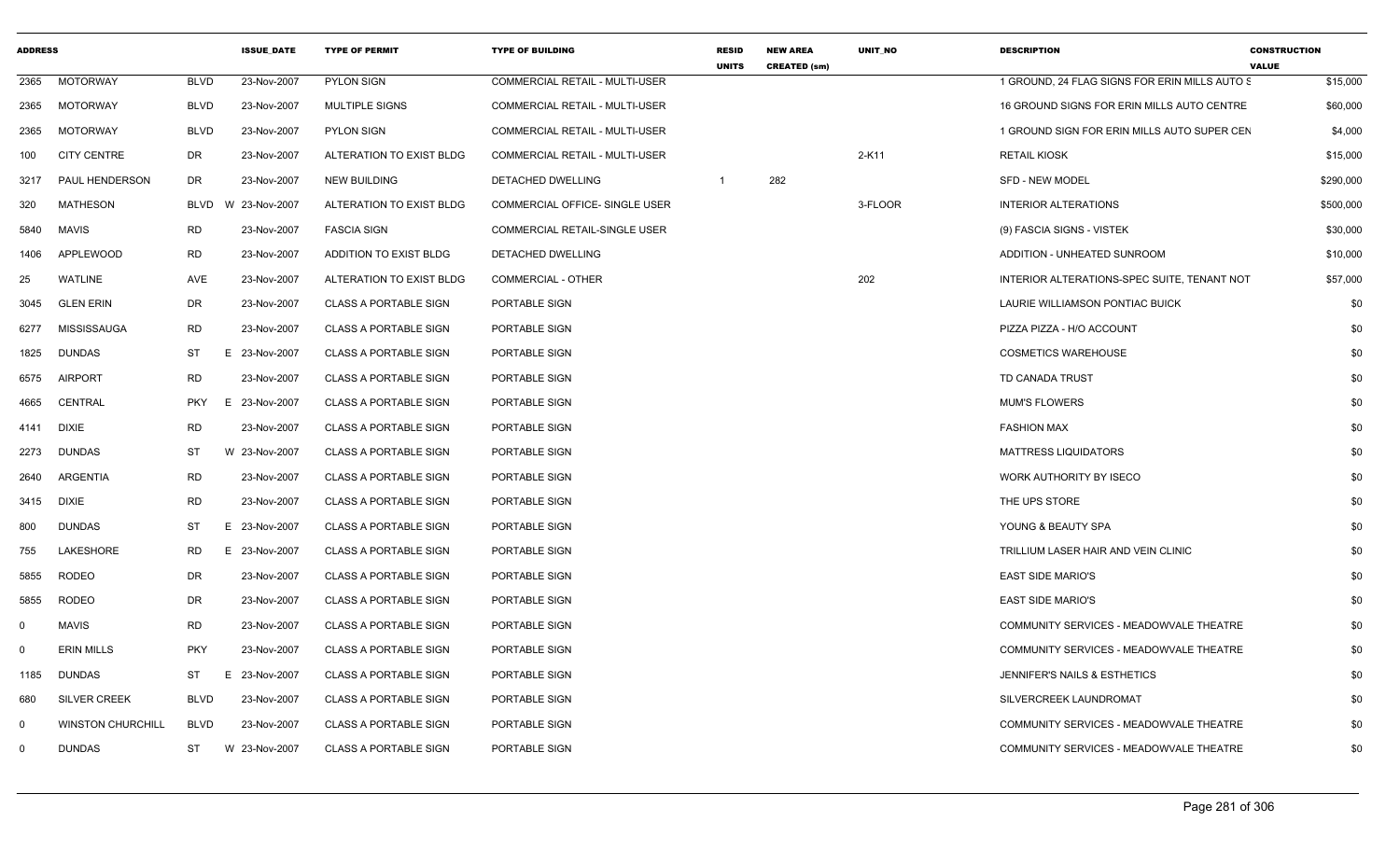| <b>ADDRESS</b> |                          |             | <b>ISSUE DATE</b>       | <b>TYPE OF PERMIT</b>        | <b>TYPE OF BUILDING</b>        | <b>RESID</b><br><b>UNITS</b> | <b>NEW AREA</b><br><b>CREATED (sm)</b> | <b>UNIT NO</b> | <b>DESCRIPTION</b>                            | <b>CONSTRUCTION</b><br><b>VALUE</b> |
|----------------|--------------------------|-------------|-------------------------|------------------------------|--------------------------------|------------------------------|----------------------------------------|----------------|-----------------------------------------------|-------------------------------------|
| 925            | RATHBURN                 | RD          | E 23-Nov-2007           | <b>CLASS A PORTABLE SIGN</b> | PORTABLE SIGN                  |                              |                                        |                | OXFORD LEARNING CENTRE                        | \$0                                 |
| 3985           | STARDUST                 | DR          | 23-Nov-2007             | ALTERATION TO EXIST BLDG     | <b>STREET ROW DWELLING</b>     |                              |                                        |                | <b>RELOCATION OF LAUNDRY TUB</b>              | \$0                                 |
| 1354           | <b>BROADMOOR</b>         | AVE         | 26-Nov-2007             | ADDITION AND ALTER           | DETACHED DWELLING              |                              | 398                                    |                | ADDITION/ALTERATIONS - 2 STOREY OVER EXIST/AI | \$255,000                           |
| 684            | ST. NICHOLAS             | CRT         | 26-Nov-2007             | <b>INGROUND POOL</b>         | DETACHED DWELLING              |                              |                                        |                |                                               | \$0                                 |
| 966            | PANTERA                  | DR          | 26-Nov-2007             | MEZZANINE                    | MULTI-TENANT INDUSTRIAL        |                              | 39                                     | 19-20          | MECHANICAL REPAIRS & INSTALLATIONS            | \$93,000                            |
| 150            | <b>COURTNEYPARK</b>      | DR          | W 26-Nov-2007           | ALTERATION TO EXIST BLDG     | MULTI-TENANT INDUSTRIAL        |                              |                                        | $\mathsf{C}$   | ALTERATIONS - (3) OVERHEAD DOORS - UNICITY IN | \$45,000                            |
| 7380           | <b>BREN</b>              | <b>RD</b>   | 26-Nov-2007             | ALTERATION TO EXIST BLDG     | MULTI-TENANT INDUSTRIAL        |                              | 22,409                                 | $\overline{2}$ | <b>WAREHOUSE &amp; OFFICE</b>                 | \$4,035,000                         |
| 7389           | KIMBEL                   | ST          | 26-Nov-2007             | ALTERATION TO EXIST BLDG     | MULTI-TENANT INDUSTRIAL        |                              |                                        | - 7            | <b>MANUFACTURING</b>                          | \$136,000                           |
| 5700           | MAVIS                    | <b>RD</b>   | 26-Nov-2007             | ALTERATION TO EXIST BLDG     | COMMERCIAL RETAIL - MULTI-USER |                              |                                        | 9              | <b>INTERIOR ALTERATIONS - MONEY-MART 1827</b> | \$15,000                            |
| 3075           | <b>TACC</b>              | DR          | 26-Nov-2007             | <b>REVISIONS</b>             | DETACHED DWELLING              |                              |                                        |                | <b>HVAC REVISION</b>                          | \$0                                 |
| 7226           | <b>ASPEN</b>             | AVE         | 26-Nov-2007             | <b>OTHER</b>                 | DETACHED DWELLING              |                              |                                        |                | ALTERATIONS - VEHICLE IMPACT REPAIR           | \$25,000                            |
| 5985           | <b>EXPLORER</b>          | DR          | 26-Nov-2007             | ALTERATION TO EXIST BLDG     | COMMERCIAL OFFICE- SINGLE USER |                              |                                        |                | 2 NEW SHOWER STALLS                           | \$3,000                             |
| 1476           | MISSISSAUGA              | RD          | 26-Nov-2007             | <b>OTHER</b>                 | DETACHED DWELLING              |                              |                                        |                | <b>SEWER CONVERSION</b>                       | \$3,000                             |
| 0              | <b>BRITANNIA</b>         | RD          | 26-Nov-2007<br><b>W</b> | <b>CLASS A PORTABLE SIGN</b> | PORTABLE SIGN                  |                              |                                        |                | EDEN UNITED CHURCH                            | \$0                                 |
| 0              | <b>WINSTON CHURCHILL</b> | <b>BLVD</b> | 26-Nov-2007             | <b>CLASS A PORTABLE SIGN</b> | PORTABLE SIGN                  |                              |                                        |                | EDEN UNITED CHURCH                            | \$0                                 |
| 2220           | <b>DUNDAS</b>            | ST          | E 27-Nov-2007           | ALTERATION TO EXIST BLDG     | DETACHED DWELLING              |                              |                                        |                | <b>FURNACE AND DUCTS</b>                      | \$9,000                             |
| 6605           | <b>HURONTARIO</b>        | <b>ST</b>   | 27-Nov-2007             | <b>MULTIPLE SIGNS</b>        | COMMERCIAL OFFICE- SINGLE USER |                              |                                        |                | (5) FASCIA SIGNS - BMO                        | \$22,000                            |
| 5600           | <b>ROSE CHERRY</b>       | PL          | 27-Nov-2007             | <b>PYLON SIGN</b>            | <b>CITY</b>                    |                              |                                        |                | (2) FASCIA SIGNS - HERSHEY CENTRE             | \$40,000                            |
| 3346           | <b>RUTH FERTEL</b>       | DR          | 27-Nov-2007             | <b>NEW BUILDING</b>          | <b>DETACHED DWELLING</b>       |                              | 282                                    |                | <b>SFD - REPEAT MODEL</b>                     | \$291,000                           |
| 1044           | RANGEVIEW                | RD          | 27-Nov-2007             | ALTERATION TO EXIST BLDG     | SINGLE TENANT INDUSTRIAL       |                              |                                        |                | INTERIOR ALTERATIONS                          | \$423,000                           |
| 6430           | <b>VIPOND</b>            | DR          | 27-Nov-2007             | <b>FASCIA SIGN</b>           | SINGLE TENANT INDUSTRIAL       |                              |                                        |                | (1) FASCIA SIGN - BOSTON SCIENTIFIC           | \$2,000                             |
| 1224           | WOODEDEN                 | DR          | 27-Nov-2007             | <b>NEW BUILDING</b>          | DETACHED DWELLING              |                              | 447                                    |                | <b>SFD - CUSTOM</b>                           | \$581,000                           |
| 6625           | <b>MILLCREEK</b>         | DR          | 27-Nov-2007             | ALTERATION TO EXIST BLDG     | MULTI-TENANT INDUSTRIAL        |                              | 31                                     | $\overline{1}$ | INTERIOR ALTERATIONS - WASHROOMS & DEMISIN    | \$31,000                            |
| 6625           | <b>MILLCREEK</b>         | DR          | 27-Nov-2007             | ALTERATION TO EXIST BLDG     | MULTI-TENANT INDUSTRIAL        |                              | 482                                    | $\overline{2}$ | MANUFACTURING FACILITY                        | \$73,000                            |
| 1135           | CENTRAL                  | <b>PKY</b>  | 27-Nov-2007<br>W.       | <b>FASCIA SIGN</b>           | COMMERCIAL OFFICE- SINGLE USER |                              |                                        |                | (1) FASCIA SIGN - SOMMERVILLE MANOR SCHOOL    | \$1,000                             |
| 650            | MATHESON                 |             | BLVD W 27-Nov-2007      | ALTERATION TO EXIST BLDG     | COMMERCIAL RETAIL - MULTI-USER |                              |                                        | -3             | <b>RETAIL</b>                                 | \$1,052,000                         |
| 5482           | <b>BESTVIEW</b>          | WAY         | 27-Nov-2007             | <b>REVISIONS</b>             | DETACHED DWELLING              |                              |                                        |                | REVISIONS - FOOTPRINT & WINDOWS - LOT 11 ONL' | \$0                                 |
| 3051 TACC      |                          | <b>DR</b>   | 27-Nov-2007             | <b>REVISIONS</b>             | DETACHED DWELLING              |                              |                                        |                | REVISIONS - FOOTPRINT & WINDOWS - LOT 51 ONLY | \$0                                 |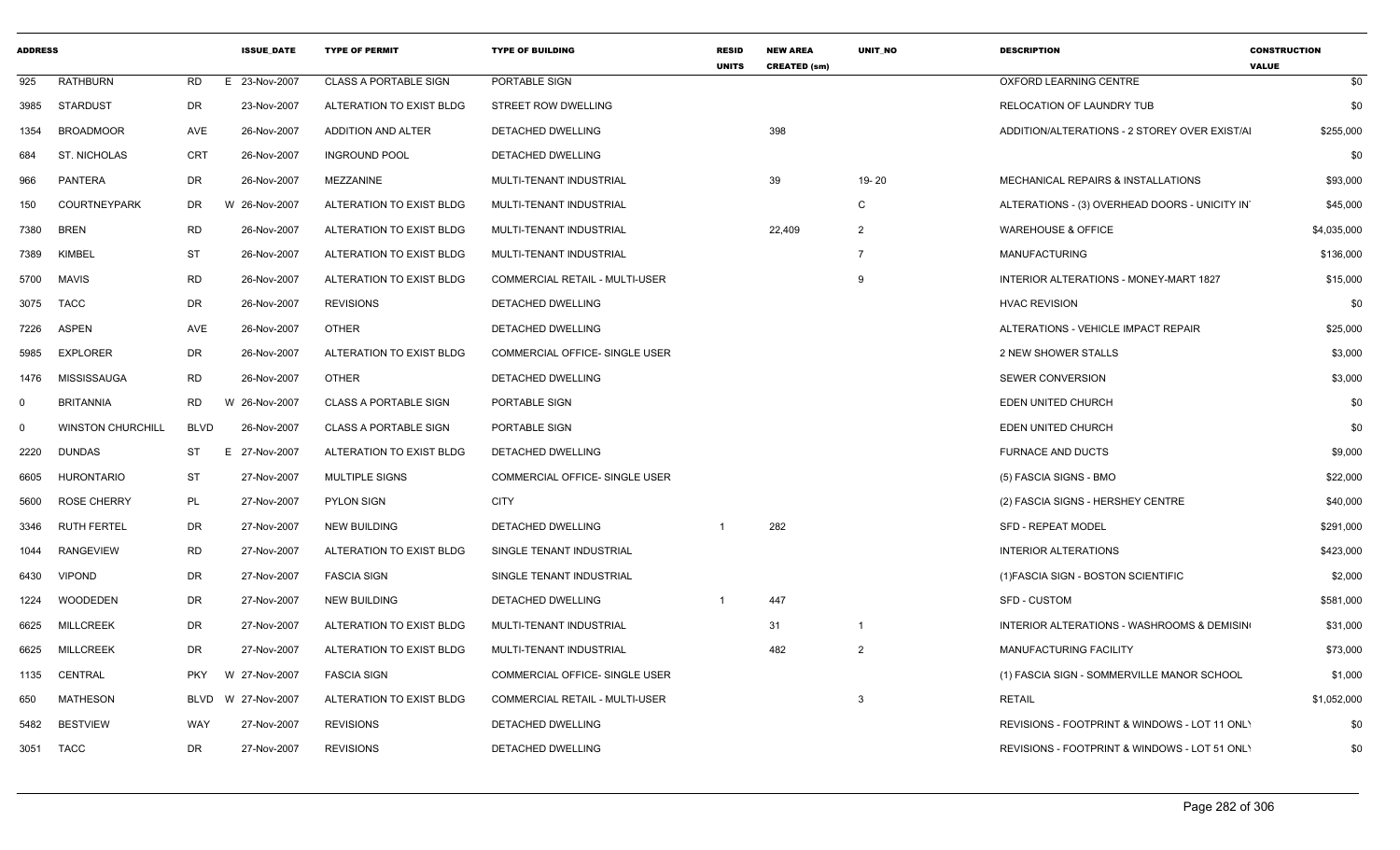| <b>ADDRESS</b> |                          |             | <b>ISSUE DATE</b> | <b>TYPE OF PERMIT</b>        | <b>TYPE OF BUILDING</b>               | <b>RESID</b><br><b>UNITS</b> | <b>NEW AREA</b><br><b>CREATED (sm)</b> | <b>UNIT NO</b> | <b>DESCRIPTION</b>                            | <b>CONSTRUCTION</b><br><b>VALUE</b> |
|----------------|--------------------------|-------------|-------------------|------------------------------|---------------------------------------|------------------------------|----------------------------------------|----------------|-----------------------------------------------|-------------------------------------|
| 3055           | <b>TACC</b>              | DR          | 27-Nov-2007       | <b>NEW BUILDING</b>          | <b>DETACHED DWELLING</b>              |                              |                                        |                | REVISIONS - FOOTPRINT & WINDOWS - LOT 52 ONL' | \$0                                 |
| 1253           | WOODLAND                 | AVE         | 27-Nov-2007       | ALTERATION TO EXIST BLDG     | <b>DETACHED DWELLING</b>              |                              |                                        |                | <b>ALTERATIONS - BASEMENT</b>                 | \$37,000                            |
| 6980           | <b>MARITZ</b>            | DR          | 27-Nov-2007       | ALTERATION TO EXIST BLDG     | COMMERCIAL RETAIL - MULTI-USER        |                              |                                        | 15             | <b>OFFICE</b>                                 | \$51,000                            |
| 5099           | CREEKBANK                | RD          | 27-Nov-2007       | ALTERATION TO EXIST BLDG     | COMMERCIAL OFFICE- SINGLE USER        |                              | 421                                    |                | <b>INTERIOR ALTERATIONS</b>                   | \$121,000                           |
| 2637           | FIFTH LINE WEST          |             | 27-Nov-2007       | ALTERATION TO EXIST BLDG     | DETACHED DWELLING                     |                              |                                        |                | ALTERATIONS-FRONT PORCH REPLACEMENT           | \$10,000                            |
| 100            | <b>MILVERTON</b>         | DR          | 27-Nov-2007       | ELECTROMAG LOCK DEVICE       | <b>COMMERCIAL - OTHER</b>             |                              |                                        | 6TH FLR        | FIRE ONLY - (1) MAGLOCK                       | \$6,000                             |
| 100            | <b>MILVERTON</b>         | DR          | 27-Nov-2007       | <b>SPRINKLERS</b>            | <b>COMMERCIAL - OTHER</b>             |                              |                                        |                | FIRE ONLY - SPRINKLERS                        | \$15,000                            |
| 100            | <b>CITY CENTRE</b>       | DR          | 27-Nov-2007       | <b>FASCIA SIGN</b>           | <b>COMMERCIAL RETAIL - MULTI-USER</b> |                              |                                        | $2 - 203 - 4$  | (1) FASCIA SIGN - DYNAMITE                    | \$5,000                             |
| 1250           | SOUTH SERVICE            | RD          | 27-Nov-2007       | ALTERATION TO EXIST BLDG     | <b>COMMERCIAL - OTHER</b>             |                              |                                        | 77A            | <b>RETAIL</b>                                 | \$21,000                            |
| 32             | <b>SUBURBAN</b>          | DR          | 27-Nov-2007       | <b>DEMOLITION</b>            | SCHOOL - ELEMENTARY                   |                              |                                        |                | PARTIAL DEMOLITION - RAY UNDERHILL P.S.       | \$15,000                            |
| 3495           | LAIRD                    | <b>RD</b>   | 27-Nov-2007       | ALTERATION TO EXIST BLDG     | INDUSTRIAL - OTHER                    |                              |                                        |                | ALTERATIONS - SPRAY BOOTH                     | \$21,000                            |
| 904            | MISSISSAUGA HEIGHTS      | DR          | 27-Nov-2007       | <b>DEMOLITION</b>            | DETACHED DWELLING                     |                              |                                        |                | <b>DEMOLITION - SFD</b>                       | \$10,000                            |
| 57             | <b>QUEEN</b>             | ST          | N 27-Nov-2007     | <b>CLASS A PORTABLE SIGN</b> | PORTABLE SIGN                         |                              |                                        |                | MEINIKE DISCOUNT MUFFLERS                     | \$0                                 |
| $\mathbf 0$    | <b>EGLINTON</b>          | AVE         | W 27-Nov-2007     | <b>CLASS A PORTABLE SIGN</b> | PORTABLE SIGN                         |                              |                                        |                | <b>PORTICO</b>                                | \$0                                 |
| 0              | <b>WINSTON CHURCHILL</b> | <b>BLVD</b> | 27-Nov-2007       | <b>CLASS A PORTABLE SIGN</b> | PORTABLE SIGN                         |                              |                                        |                | <b>PORTICO</b>                                | \$0                                 |
| $\Omega$       | <b>ERIN MILLS</b>        | <b>PKY</b>  | 27-Nov-2007       | <b>CLASS A PORTABLE SIGN</b> | PORTABLE SIGN                         |                              |                                        |                | <b>PORTICO</b>                                | \$0                                 |
| 1107           | <b>LORNE PARK</b>        | RD          | 27-Nov-2007       | <b>CLASS A PORTABLE SIGN</b> | PORTABLE SIGN                         |                              |                                        |                | <b>VESSELA ASTHETICS</b>                      | \$0                                 |
| 2661           | <b>DUNDAS</b>            | ST          | W 27-Nov-2007     | <b>CLASS A PORTABLE SIGN</b> | PORTABLE SIGN                         |                              |                                        |                | <b>MEXICALLI ROSA'S</b>                       | \$0                                 |
| 2265           | <b>DREW</b>              | <b>RD</b>   | 27-Nov-2007       | <b>CLASS A PORTABLE SIGN</b> | PORTABLE SIGN                         |                              |                                        |                | MAPLE LEAF CONSUMER FOODS                     | \$0                                 |
| 3558           | <b>ERINDALE STATION</b>  | <b>RD</b>   | 27-Nov-2007       | <b>CLASS A PORTABLE SIGN</b> | PORTABLE SIGN                         |                              |                                        |                | SELECT FRAGRANCE & COSMETICS                  | \$0                                 |
| 1411           | <b>COURTNEYPARK</b>      | DR          | E 27-Nov-2007     | <b>CLASS A PORTABLE SIGN</b> | PORTABLE SIGN                         |                              |                                        |                | TRY HARD INDUSTRIAL SUPPLY                    | \$0                                 |
| $\Omega$       | <b>BRITANNIA</b>         | RD          | W 27-Nov-2007     | <b>CLASS A PORTABLE SIGN</b> | PORTABLE SIGN                         |                              |                                        |                | CHURCHILL MEADOWS CHRISTIAN CHURCH            | \$0                                 |
| 5925           | <b>TOMKEN</b>            | <b>RD</b>   | 27-Nov-2007       | <b>CLASS A PORTABLE SIGN</b> | PORTABLE SIGN                         |                              |                                        |                | <b>SURPLUS SALES</b>                          | \$0                                 |
| 6980           | MARITZ                   | DR          | 27-Nov-2007       | <b>CLASS A PORTABLE SIGN</b> | PORTABLE SIGN                         |                              |                                        |                | <b>ACE PHARMACY</b>                           | \$0                                 |
| 3638           | TWINMAPLE                | DR          | 28-Nov-2007       | NEW BUILDING                 | SEMI-DETACHED DWELLING                | $\overline{2}$               | 374                                    |                | SEMI-DETACHED - CUSTOM                        | \$385,000                           |
| 3642           | <b>TWINMAPLE</b>         | DR          | 28-Nov-2007       | NEW BUILDING                 | SEMI-DETACHED DWELLING                | 2                            | 385                                    |                | SEMI-DETACHED - CUSTOM                        | \$396,000                           |
| 3656           | <b>TWINMAPLE</b>         | DR          | 28-Nov-2007       | <b>NEW BUILDING</b>          | SEMI-DETACHED DWELLING                | 2                            | 373                                    |                | SEMI-DETACHED - CUSTOM                        | \$384,000                           |
| 3668           | <b>TWINMAPLE</b>         | DR          | 28-Nov-2007       | <b>NEW BUILDING</b>          | SEMI-DETACHED DWELLING                | $\overline{2}$               | 436                                    |                | SEMI-DETACHED - CUSTOM                        | \$448,000                           |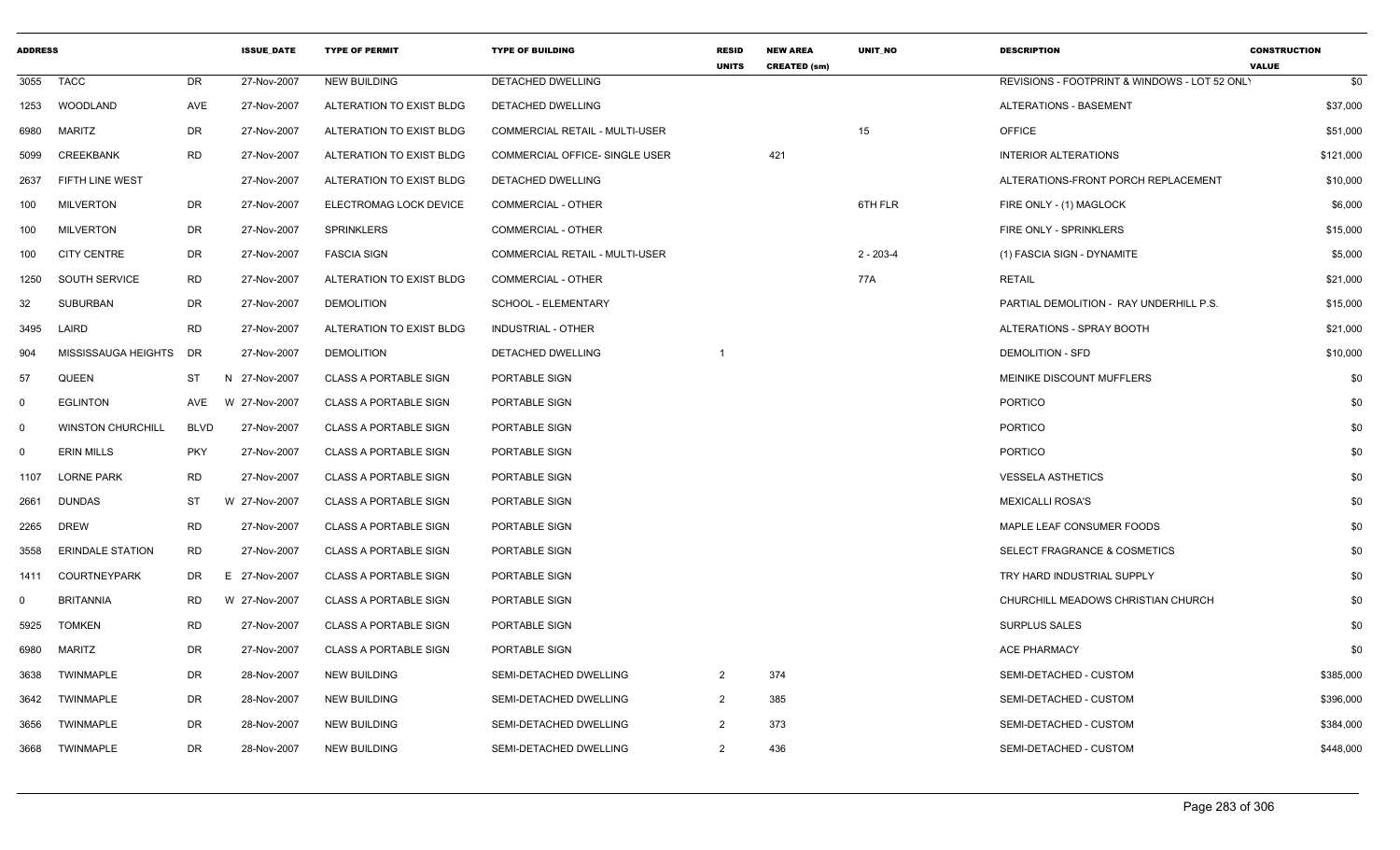| <b>ADDRESS</b> |                          |             | <b>ISSUE DATE</b> | <b>TYPE OF PERMIT</b>        | <b>TYPE OF BUILDING</b>               | <b>RESID</b><br><b>UNITS</b> | <b>NEW AREA</b><br><b>CREATED (sm)</b> | <b>UNIT NO</b> | <b>DESCRIPTION</b>                            | <b>CONSTRUCTION</b><br><b>VALUE</b> |
|----------------|--------------------------|-------------|-------------------|------------------------------|---------------------------------------|------------------------------|----------------------------------------|----------------|-----------------------------------------------|-------------------------------------|
| 3680           | <b>TWINMAPLE</b>         | <b>DR</b>   | 28-Nov-2007       | <b>NEW BUILDING</b>          | SEMI-DETACHED DWELLING                | 2                            | 389                                    |                | SEMI-DETACHED - CUSTOM                        | \$400,000                           |
| 3665           | <b>TWINMAPLE</b>         | DR          | 28-Nov-2007       | <b>NEW BUILDING</b>          | SEMI-DETACHED DWELLING                | $\overline{2}$               | 353                                    |                | SEMI-DETACHED - CUSTOM                        | \$366,000                           |
| 3302           | <b>RUTH FERTEL</b>       | DR          | 28-Nov-2007       | <b>NEW BUILDING</b>          | <b>DETACHED DWELLING</b>              | -1                           | 173                                    |                | <b>SFD - NEW MODEL</b>                        | \$179,000                           |
| 3251           | TACC                     | <b>DR</b>   | 28-Nov-2007       | <b>NEW BUILDING</b>          | DETACHED DWELLING                     | $\overline{1}$               | 304                                    |                | <b>SFD - REPEAT MODEL</b>                     | \$282,000                           |
| 101            | QUEENSWAY                |             | W 28-Nov-2007     | ALTERATION TO EXIST BLDG     | <b>COMMERCIAL OFFICE - MULTI-USER</b> |                              |                                        | 310            | <b>MEDICAL OFFICE</b>                         | \$20,000                            |
| 101            | QUEENSWAY                |             | W 28-Nov-2007     | ALTERATION TO EXIST BLDG     | COMMERCIAL OFFICE - MULTI-USER        |                              |                                        | 305            | <b>MEDICAL OFFICE</b>                         | \$20,000                            |
| 5580           | <b>EXPLORER</b>          | DR          | 28-Nov-2007       | ALTERATION TO EXIST BLDG     | COMMERCIAL OFFICE - MULTI-USER        |                              |                                        | 502-A          | INTERIOR ALTERATIONS - SPEC UNIT & DEMISING V | \$31,000                            |
| 728            | <b>STATES</b>            | ST          | 28-Nov-2007       | <b>REVISIONS</b>             | STREET ROW DWELLING                   |                              |                                        | #65            | REVISION - ADDITION TO CORNER UNIT #65        | \$0                                 |
| 6085           | <b>CREDITVIEW</b>        | <b>RD</b>   | 28-Nov-2007       | <b>FASCIA SIGN</b>           | COMMERCIAL RETAIL - MULTI-USER        |                              |                                        |                | (1) FASCIA SIGN - KUMON                       | \$4,000                             |
| 201            | <b>CITY CENTRE</b>       | DR          | 28-Nov-2007       | ALTERATION TO EXIST BLDG     | <b>COMMERCIAL OFFICE - MULTI-USER</b> |                              | 350                                    | 608            | INTERIOR ALTERATIONS - OCEANSPRAY             | \$53,000                            |
| 3945           | <b>DOUG LEAVENS</b>      | <b>BLVD</b> | 28-Nov-2007       | <b>FASCIA SIGN</b>           | COMMERCIAL RETAIL - MULTI-USER        |                              |                                        | 101            | (1) FASCIA SIGN - HASTY MARKET                | \$4,000                             |
| $\mathbf 0$    | <b>DUNDAS</b>            | ST          | W 28-Nov-2007     | <b>CLASS A PORTABLE SIGN</b> | PORTABLE SIGN                         |                              |                                        |                | MUSLIM COMMUNITY SERVICES                     | \$0                                 |
| $\mathbf 0$    | <b>TRUSCOTT</b>          | DR          | 28-Nov-2007       | <b>CLASS A PORTABLE SIGN</b> | PORTABLE SIGN                         |                              |                                        |                | COMMUNITY SERVICES - CLARKSON C C             | \$0                                 |
| $\mathbf 0$    | <b>WINSTON CHURCHILL</b> | <b>BLVD</b> | 28-Nov-2007       | <b>CLASS A PORTABLE SIGN</b> | PORTABLE SIGN                         |                              |                                        |                | <b>COMMUNITY SERVICES</b>                     | \$0                                 |
| $\mathbf 0$    | <b>DERRY</b>             | <b>RD</b>   | W 28-Nov-2007     | <b>CLASS A PORTABLE SIGN</b> | PORTABLE SIGN                         |                              |                                        |                | COMMUNITY SERVICES - COURTNEY PARK            | \$0                                 |
| $\mathbf 0$    | <b>MAVIS</b>             | <b>RD</b>   | 28-Nov-2007       | <b>CLASS A PORTABLE SIGN</b> | PORTABLE SIGN                         |                              |                                        |                | COMMUNITY SERVICES - COURTNEY PARK            | \$0                                 |
| $\mathbf 0$    | <b>AQUITAINE</b>         | AVE         | 28-Nov-2007       | <b>CLASS A PORTABLE SIGN</b> | PORTABLE SIGN                         |                              |                                        |                | COMMUNITY SERVICES - COURTNEY PARK            | \$0                                 |
| $\mathbf 0$    | LAKESHORE                | <b>RD</b>   | W 28-Nov-2007     | <b>CLASS A PORTABLE SIGN</b> | PORTABLE SIGN                         |                              |                                        |                | COMMUNITY SERVICES - CLARKSON C C             | \$0                                 |
| $\mathbf 0$    | <b>HURONTARIO</b>        | ST          | 28-Nov-2007       | <b>CLASS A PORTABLE SIGN</b> | PORTABLE SIGN                         |                              |                                        |                | COMMUNITY SERVICES - CLARKSON C C             | \$0                                 |
| 1900           | <b>DUNDAS</b>            | <b>ST</b>   | W 28-Nov-2007     | <b>CLASS A PORTABLE SIGN</b> | PORTABLE SIGN                         |                              |                                        |                | SHERWOOD VILLAGE SPA                          | \$0                                 |
| $\Omega$       | <b>DERRY</b>             | <b>RD</b>   | W 28-Nov-2007     | <b>CLASS A PORTABLE SIGN</b> | PORTABLE SIGN                         |                              |                                        |                | COMMUNITY SERVICES - MEADOWVALE CC            | \$0                                 |
| 2575           | <b>DUNDAS</b>            | ST          | W 28-Nov-2007     | <b>CLASS A PORTABLE SIGN</b> | PORTABLE SIGN                         |                              |                                        |                | <b>WEAVERS RUG GALLERY</b>                    | \$0                                 |
| 4099           | <b>ERIN MILLS</b>        | <b>PKY</b>  | 28-Nov-2007       | <b>CLASS A PORTABLE SIGN</b> | PORTABLE SIGN                         |                              |                                        |                | MICHAEL ANGELO'S                              | \$0                                 |
| 719            | <b>CENTRAL</b>           | <b>PKY</b>  | W 28-Nov-2007     | <b>CLASS A PORTABLE SIGN</b> | PORTABLE SIGN                         |                              |                                        |                | CENTRAL PARKWAY DENTAL                        | \$0                                 |
| 550            | <b>MATHESON</b>          | BLVD        | W 28-Nov-2007     | <b>CLASS A PORTABLE SIGN</b> | PORTABLE SIGN                         |                              |                                        |                | <b>MEDICAL MART</b>                           | \$0                                 |
| 3476           | <b>GLEN ERIN</b>         | DR          | 28-Nov-2007       | <b>CLASS A PORTABLE SIGN</b> | PORTABLE SIGN                         |                              |                                        |                | ASSURED PLUS DRIVING SCHOOL                   | \$0                                 |
| 4040           | <b>CREDITVIEW</b>        | <b>RD</b>   | 28-Nov-2007       | <b>CLASS A PORTABLE SIGN</b> | PORTABLE SIGN                         |                              |                                        |                | <b>LOVELY NAILS</b>                           | \$0                                 |
| 350            | <b>BURNHAMTHORPE</b>     | <b>RD</b>   | E 28-Nov-2007     | <b>CLASS A PORTABLE SIGN</b> | PORTABLE SIGN                         |                              |                                        |                | <b>BEST OF BEAUTY</b>                         | \$0                                 |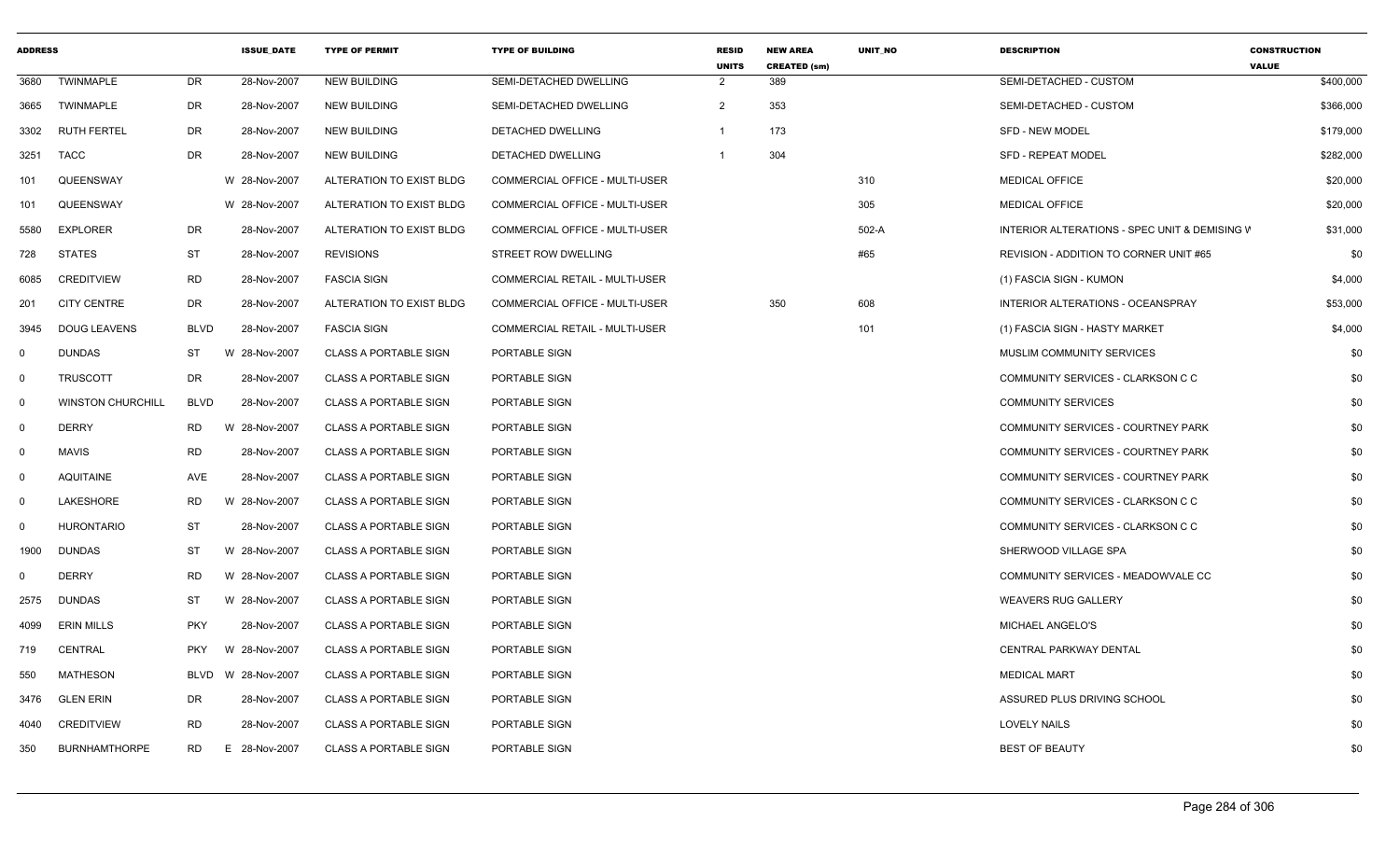| <b>ADDRESS</b> |                          |             | <b>ISSUE DATE</b> | <b>TYPE OF PERMIT</b>        | <b>TYPE OF BUILDING</b>               | <b>RESID</b><br><b>UNITS</b> | <b>NEW AREA</b><br><b>CREATED (sm)</b> | <b>UNIT NO</b> | <b>DESCRIPTION</b>                       | <b>CONSTRUCTION</b><br><b>VALUE</b> |
|----------------|--------------------------|-------------|-------------------|------------------------------|---------------------------------------|------------------------------|----------------------------------------|----------------|------------------------------------------|-------------------------------------|
| $\Omega$       | <b>WINSTON CHURCHILL</b> | <b>BLVD</b> | 28-Nov-2007       | <b>CLASS A PORTABLE SIGN</b> | PORTABLE SIGN                         |                              |                                        |                | CHURCHILL MEADOWS CHRISTIAN CHURCH       | \$0                                 |
| 0              | <b>DERRY</b>             | RD.         | W 28-Nov-2007     | <b>CLASS A PORTABLE SIGN</b> | PORTABLE SIGN                         |                              |                                        |                | CHURCHILL MEADOWS CHRISTIAN CHURCH       | \$0                                 |
| 3146           | <b>LENWORTH</b>          | DR          | 29-Nov-2007       | ALTERATION TO EXIST BLDG     | SINGLE TENANT INDUSTRIAL              |                              |                                        |                | <b>OFFICE</b>                            | \$324,000                           |
| 7111           | <b>BENJAMIN</b>          | <b>CRT</b>  | 29-Nov-2007       | <b>NEW BUILDING</b>          | DETACHED DWELLING                     | $\mathbf{1}$                 | 194                                    |                | <b>SFD - REPEAT MODEL</b>                | \$200,000                           |
| 90             | <b>BURNHAMTHORPE</b>     | RD.         | W 29-Nov-2007     | <b>FASCIA SIGN</b>           | COMMERCIAL OFFICE - MULTI-USER        |                              |                                        | 105            | (2) FASCIA SIGNS - SPRING ROLLS          | \$9,000                             |
| 3630           | TWINMAPLE                | <b>DR</b>   | 29-Nov-2007       | <b>NEW BUILDING</b>          | SEMI-DETACHED DWELLING                | $\overline{2}$               | 391                                    |                | SEMI-DETACHED - CUSTOM                   | \$402,000                           |
| 3634           | <b>TWINMAPLE</b>         | <b>DR</b>   | 29-Nov-2007       | <b>NEW BUILDING</b>          | SEMI-DETACHED DWELLING                | $\overline{2}$               | 390                                    |                | SEMI-DETACHED - CUSTOM                   | \$401,000                           |
| 3660           | TWINMAPLE                | DR          | 29-Nov-2007       | <b>NEW BUILDING</b>          | SEMI-DETACHED DWELLING                | $\overline{2}$               | 374                                    |                | SEMI-DETACHED - CUSTOM                   | \$385,000                           |
| 3664           | <b>TWINMAPLE</b>         | <b>DR</b>   | 29-Nov-2007       | <b>NEW BUILDING</b>          | SEMI-DETACHED DWELLING                | $\overline{2}$               | 385                                    |                | SEMI-DETACHED - CUSTOM                   | \$396,000                           |
| 3677           | TWINMAPLE                | <b>DR</b>   | 29-Nov-2007       | <b>NEW BUILDING</b>          | DETACHED DWELLING                     | $\mathbf{1}$                 | 217                                    |                | <b>SFD - CUSTOM</b>                      | \$223,000                           |
| 4332           | TRAILMASTER              | DR          | 29-Nov-2007       | ALTERATION TO EXIST BLDG     | DETACHED DWELLING                     |                              |                                        |                | ALTERATIONS - ENCLOSED BASEMENT ENTRANCE | \$5,000                             |
| 3145           | <b>BONAVENTURE</b>       | DR          | 29-Nov-2007       | <b>NEW BUILDING</b>          | DETACHED DWELLING                     |                              | 380                                    |                | <b>SFD - CUSTOM</b>                      | \$494,000                           |
| 1213           | ARGREEN                  | <b>RD</b>   | 29-Nov-2007       | <b>ADDITION AND ALTER</b>    | DETACHED DWELLING                     |                              | 21                                     |                | ADDITION - CARPORT/LOFT                  | \$32,000                            |
| 3083           | <b>TACC</b>              | DR          | 29-Nov-2007       | <b>NEW BUILDING</b>          | DETACHED DWELLING                     | -1                           | 239                                    |                | <b>SFD - REPEAT MODEL</b>                | \$220,000                           |
| 3100           | <b>DIXIE</b>             | <b>RD</b>   | 29-Nov-2007       | <b>FASCIA SIGN</b>           | COMMERCIAL RETAIL - MULTI-USER        |                              |                                        | A005           | (5) FASCIA SIGNS - PREMIER FITNESS       | \$50,000                            |
| $\mathbf{0}$   | <b>MAVIS</b>             | <b>RD</b>   | 29-Nov-2007       | <b>CLASS A PORTABLE SIGN</b> | PORTABLE SIGN                         |                              |                                        |                | LIVING ARTS CENTRE                       | \$0                                 |
| 90             | <b>BURNHAMTHORPE</b>     | <b>RD</b>   | W 29-Nov-2007     | <b>REVISIONS</b>             | <b>COMMERCIAL RETAIL - MULTI-USER</b> |                              |                                        | 105            | REVISION-PORCH, METAL CLADDING           | \$0                                 |
| 2445           | <b>HOMELANDS</b>         | <b>DR</b>   | 29-Nov-2007       | <b>OTHER</b>                 | CONDOMINIUM ROW DWELLING              |                              |                                        |                | <b>REPLACE 6" WATERMAIN</b>              | \$50,000                            |
| 5602           | TENTH LINE WEST          |             | 29-Nov-2007       | <b>CLASS A PORTABLE SIGN</b> | PORTABLE SIGN                         |                              |                                        |                | PC2 CELL                                 | \$0                                 |
| 3615           | <b>DIXIE</b>             | <b>RD</b>   | 29-Nov-2007       | <b>CLASS A PORTABLE SIGN</b> | PORTABLE SIGN                         |                              |                                        |                | <b>EURO TANNING</b>                      | \$0                                 |
| $\Omega$       | <b>WINSTON CHURCHILL</b> | <b>BLVD</b> | 29-Nov-2007       | <b>CLASS A PORTABLE SIGN</b> | PORTABLE SIGN                         |                              |                                        |                | COMMUNITY SERVICES - BRADLEY MUSEUM      | \$0                                 |
| 777            | <b>DUNDAS</b>            | ST          | W 29-Nov-2007     | <b>CLASS A PORTABLE SIGN</b> | PORTABLE SIGN                         |                              |                                        |                | OIL CHANGERS                             | \$0                                 |
| 2150           | <b>DUNDAS</b>            | <b>ST</b>   | E<br>29-Nov-2007  | <b>CLASS A PORTABLE SIGN</b> | PORTABLE SIGN                         |                              |                                        |                | MOORES THE SUIT PEOPLE                   | \$0                                 |
| 0              | <b>DUNDAS</b>            | ST          | W 29-Nov-2007     | <b>CLASS A PORTABLE SIGN</b> | PORTABLE SIGN                         |                              |                                        |                | COMMUNITY SERVICES - BRADLEY MUSEUM      | \$0                                 |
| 0              | <b>SOUTH SHERIDAN</b>    | WAY         | 29-Nov-2007       | <b>CLASS A PORTABLE SIGN</b> | PORTABLE SIGN                         |                              |                                        |                | COMMUNITY SERVICES - BRADLEY MUSEUM      | \$0                                 |
| 1100           | <b>BURNHAMTHORPE</b>     | <b>RD</b>   | W 29-Nov-2007     | <b>CLASS A PORTABLE SIGN</b> | PORTABLE SIGN                         |                              |                                        |                | NORTHEAST TELECOM INC.                   | \$0                                 |
| 0              | <b>CAWTHRA</b>           | <b>RD</b>   | 29-Nov-2007       | <b>CLASS A PORTABLE SIGN</b> | PORTABLE SIGN                         |                              |                                        |                | ST. JOHN'S AMBULANCE                     | \$0                                 |
| $\mathbf 0$    | <b>MAVIS</b>             | <b>RD</b>   | 29-Nov-2007       | <b>CLASS A PORTABLE SIGN</b> | PORTABLE SIGN                         |                              |                                        |                | ST. JOHN'S AMBULANCE                     | \$0                                 |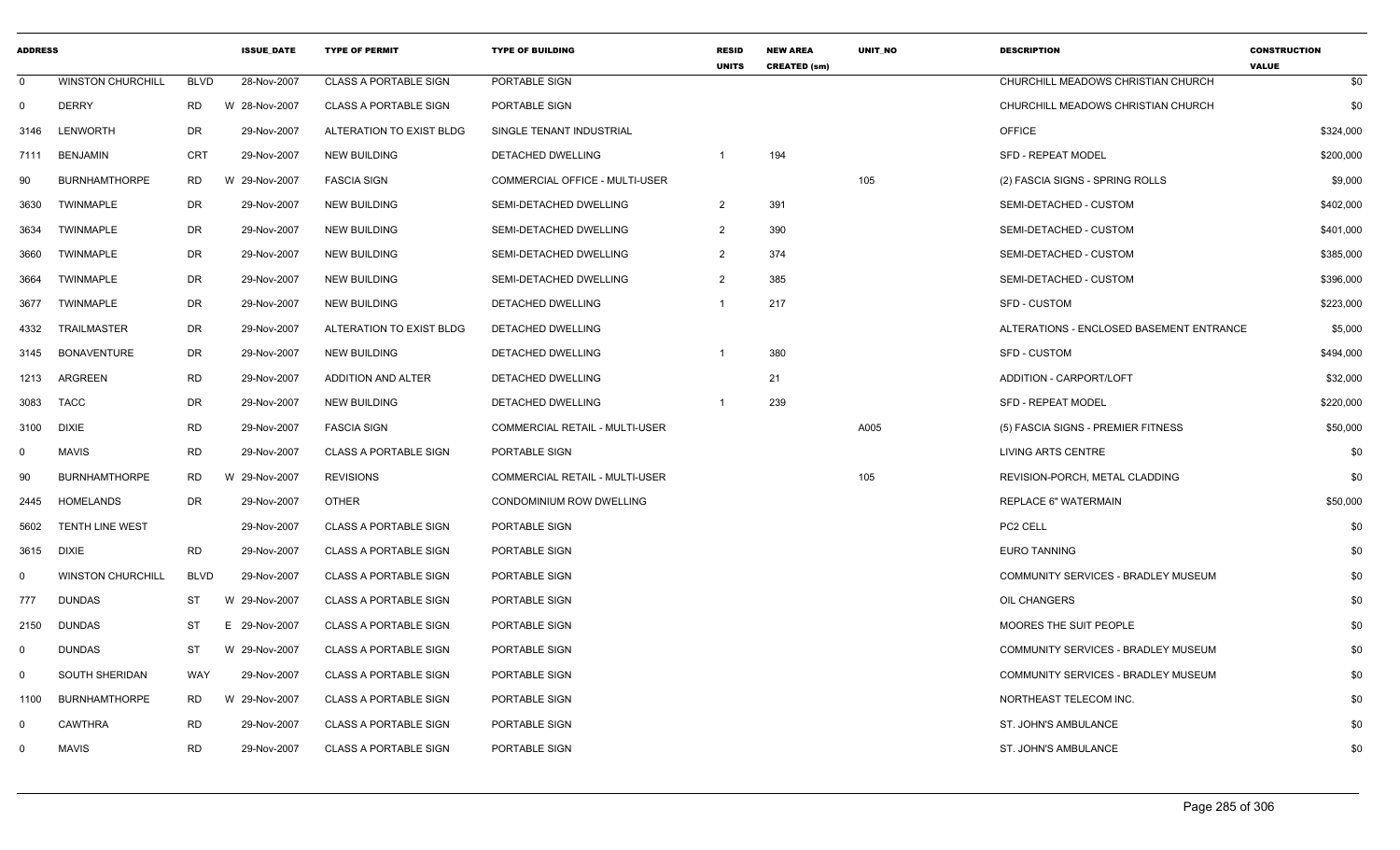| <b>ADDRESS</b> |                      |             | <b>ISSUE DATE</b> | <b>TYPE OF PERMIT</b>        | <b>TYPE OF BUILDING</b>        | <b>RESID</b><br><b>UNITS</b> | <b>NEW AREA</b><br><b>CREATED (sm)</b> | UNIT_NO   | <b>DESCRIPTION</b>                          | <b>CONSTRUCTION</b><br><b>VALUE</b> |
|----------------|----------------------|-------------|-------------------|------------------------------|--------------------------------|------------------------------|----------------------------------------|-----------|---------------------------------------------|-------------------------------------|
| $\Omega$       | <b>DUNDAS</b>        | ST          | W 29-Nov-2007     | <b>CLASS A PORTABLE SIGN</b> | PORTABLE SIGN                  |                              |                                        |           | ST. JOHN'S AMBULANCE                        | \$0                                 |
| $\Omega$       | <b>EGLINTON</b>      | AVE         | W 29-Nov-2007     | <b>CLASS A PORTABLE SIGN</b> | PORTABLE SIGN                  |                              |                                        |           | ST. JOHN'S AMBULANCE                        | \$0                                 |
| 5165           | <b>DIXIE</b>         | RD          | 29-Nov-2007       | <b>CLASS A PORTABLE SIGN</b> | PORTABLE SIGN                  |                              |                                        |           | <b>MEXICAN POST</b>                         | \$0                                 |
| 190            | <b>BRITANNIA</b>     | RD          | E 29-Nov-2007     | <b>CLASS A PORTABLE SIGN</b> | PORTABLE SIGN                  |                              |                                        |           | SOFA SOLUTIONS                              | \$0                                 |
| $\Omega$       | <b>GOREWAY</b>       | DR          | 29-Nov-2007       | <b>CLASS A PORTABLE SIGN</b> | PORTABLE SIGN                  |                              |                                        |           | MALTON SOCCER CLUB                          | \$0                                 |
| 6085           | <b>CREDITVIEW</b>    | <b>RD</b>   | 29-Nov-2007       | <b>CLASS A PORTABLE SIGN</b> | PORTABLE SIGN                  |                              |                                        |           | UNIQUE OPTICAL                              | \$0                                 |
| 1330           | <b>EGLINTON</b>      | AVE         | 29-Nov-2007<br>E. | <b>CLASS A PORTABLE SIGN</b> | PORTABLE SIGN                  |                              |                                        |           | <b>ENTERTAINMENT LIQUIDATORS</b>            | \$0                                 |
| 1330           | <b>EGLINTON</b>      | AVE         | E.<br>29-Nov-2007 | <b>CLASS A PORTABLE SIGN</b> | PORTABLE SIGN                  |                              |                                        |           | <b>ENTERTAINMENT LIQUIDATORS</b>            | \$0                                 |
| 1330           | EGLINTON             | AVE         | E 29-Nov-2007     | <b>CLASS A PORTABLE SIGN</b> | PORTABLE SIGN                  |                              |                                        |           | <b>ENTERTAINMENT LIQUIDATORS</b>            | \$0                                 |
| 201            | <b>CITY CENTRE</b>   | DR          | 30-Nov-2007       | <b>REVISIONS</b>             | COMMERCIAL - OTHER             |                              |                                        | 109       | <b>REVISION</b>                             | \$0                                 |
| 220            | <b>FORUM</b>         | DR          | 30-Nov-2007       | <b>REVISIONS</b>             | APARTMENT (> 6 UNITS)          |                              |                                        |           | <b>REVISED SITE SERVICING</b>               | \$0                                 |
| 5543           | <b>DOCTOR PEDDLE</b> | CRES        | 30-Nov-2007       | <b>NEW BUILDING</b>          | DETACHED DWELLING              | -1                           | 204                                    |           | SFD - NEW MODEL                             | \$210,000                           |
| 5308           | CHURCHILL MEADOWS    | <b>BLVD</b> | 30-Nov-2007       | <b>NEW BUILDING</b>          | DETACHED DWELLING              | -1                           | 267                                    |           | <b>SFD - REPEAT MODEL</b>                   | \$277,000                           |
| 5604           | <b>DOCTOR PEDDLE</b> | <b>CRES</b> | 30-Nov-2007       | <b>NEW BUILDING</b>          | DETACHED DWELLING              | -1                           | 223                                    |           | <b>SFD - REPEAT MODEL</b>                   | \$206,000                           |
| 3383           | <b>ESCADA</b>        | DR          | 30-Nov-2007       | <b>NEW BUILDING</b>          | DETACHED DWELLING              | $\mathbf{1}$                 | 251                                    |           | <b>SFD - REPEAT MODEL</b>                   | \$258,000                           |
| 5510           | CHALLENGER           | DR          | 30-Nov-2007       | NEW BUILDING                 | DETACHED DWELLING              | -1                           | 206                                    |           | <b>SFD - REPEAT MODEL</b>                   | \$212,000                           |
| 3335           | TACC                 | DR          | 30-Nov-2007       | <b>NEW BUILDING</b>          | DETACHED DWELLING              | $\mathbf{1}$                 | 251                                    |           | <b>SFD - REPEAT MODEL</b>                   | \$258,000                           |
| 3115           | DUNDAS               | ST          | W 30-Nov-2007     | ADDITION AND ALTER           | COMMERCIAL RETAIL-SINGLE USER  |                              | 4,423                                  |           | ADDITION - COMMERCIAL SPEC.                 | \$2,281,000                         |
| 100            | <b>CITY CENTRE</b>   | DR          | 30-Nov-2007       | <b>FASCIA SIGN</b>           | COMMERCIAL RETAIL - MULTI-USER |                              |                                        | $2 - 121$ | (1) FASCIA SIGN - ADDITION ELLE             | \$7,000                             |
|                | <b>ROBERT SPECK</b>  | <b>PKY</b>  | 30-Nov-2007       | ALTERATION TO EXIST BLDG     | <b>COMMERCIAL - OTHER</b>      |                              |                                        | 1420,1460 | INTERIOR ALTERATIONS - REMOVE DEMISING WALL | \$4,000                             |
| 5700           | <b>MAVIS</b>         | <b>RD</b>   | 30-Nov-2007       | <b>FASCIA SIGN</b>           | COMMERCIAL RETAIL - MULTI-USER |                              |                                        | 9         | (1) FASCIA SIGN - MONEY MART                | \$4,000                             |
| 249            | <b>INDIAN VALLEY</b> | TR          | 30-Nov-2007       | <b>OTHER</b>                 | DETACHED DWELLING              |                              |                                        |           | <b>ADDITION-DECK</b>                        | \$10,000                            |
| 783            | <b>CLARKSON</b>      | RD          | S 30-Nov-2007     | <b>OTHER</b>                 | DETACHED DWELLING              |                              |                                        |           | <b>ADDITION-DECK</b>                        | \$10,000                            |
| 3425           | LAIRD                | RD          | 30-Nov-2007       | <b>CLASS A PORTABLE SIGN</b> | PORTABLE SIGN                  |                              |                                        |           | SAFETY SUPERSTORE                           | \$0                                 |
| 5715           | <b>COOPERS</b>       | AVE         | 30-Nov-2007       | <b>CLASS A PORTABLE SIGN</b> | PORTABLE SIGN                  |                              |                                        |           | PASTA INTERNATIONAL                         | \$0                                 |
| 6221           | <b>KENNEDY</b>       | RD          | 30-Nov-2007       | <b>NEW BUILDING</b>          | INDUSTRIAL - OTHER             |                              |                                        |           | CONDITIONAL PERMIT-NEW INDUSTRIAL SPEC BLD( | \$0                                 |
| 5640           | <b>TOMKEN</b>        | <b>RD</b>   | 30-Nov-2007       | <b>CLASS A PORTABLE SIGN</b> | PORTABLE SIGN                  |                              |                                        |           | JAFSONS INTERNATIONAL                       | \$0                                 |
| 35             | <b>BRUNEL</b>        | <b>RD</b>   | 30-Nov-2007       | <b>CLASS A PORTABLE SIGN</b> | PORTABLE SIGN                  |                              |                                        |           | SAHARA PAK - INDIAN RESTAURANT INC.         | \$0                                 |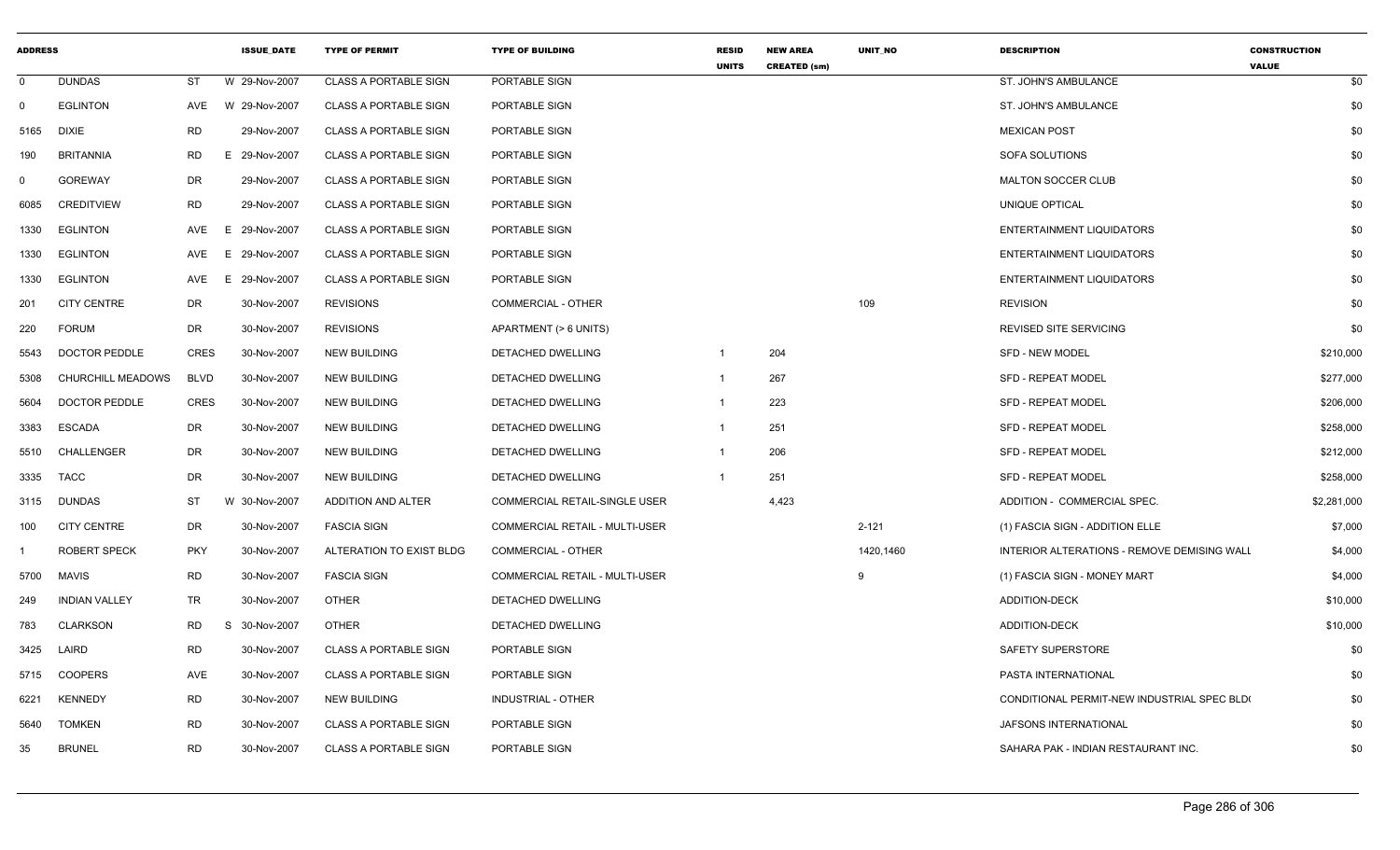| <b>ADDRESS</b> |                      |            | <b>ISSUE_DATE</b> | <b>TYPE OF PERMIT</b>        | <b>TYPE OF BUILDING</b>               | <b>RESID</b><br><b>UNITS</b> | <b>NEW AREA</b><br><b>CREATED (sm)</b> | UNIT_NO      | <b>DESCRIPTION</b>                             | <b>CONSTRUCTION</b><br><b>VALUE</b> |
|----------------|----------------------|------------|-------------------|------------------------------|---------------------------------------|------------------------------|----------------------------------------|--------------|------------------------------------------------|-------------------------------------|
| 3340           | ORLANDO              | DR         | 03-Dec-2007       | ALTERATION TO EXIST BLDG     | SINGLE TENANT INDUSTRIAL              |                              |                                        |              | NEW-LINE 5 FRYER HVAC SYSTEM - JANES FAMILY    | \$21,000                            |
| 1063           | <b>GREENOAKS</b>     | DR         | 03-Dec-2007       | <b>ADDITION AND ALTER</b>    | DETACHED DWELLING                     |                              | 1,093                                  |              | ADD/ALTS - GROUND & 2ND FLR ADD/DECK/PORCH     | \$140,000                           |
| 1542           | <b>CARMEN</b>        | DR         | 03-Dec-2007       | <b>NEW BUILDING</b>          | DETACHED DWELLING                     |                              | 458                                    |              | <b>SFD - CUSTOM</b>                            | \$599,000                           |
| 98             | <b>COURTNEYPARK</b>  | DR         | E 03-Dec-2007     | <b>NEW BUILDING</b>          | <b>COMMERCIAL - OTHER</b>             |                              | 1,366                                  |              | NEW - COMMERCIAL SPEC BLDG 'C', TENANT NOT D   | \$895,000                           |
| 2495           | <b>STANFIELD</b>     | RD         | 03-Dec-2007       | <b>REVISIONS</b>             | SINGLE TENANT INDUSTRIAL              |                              | 7,537                                  | BLD-A        | <b>REVISION</b>                                | \$0                                 |
| 6275           | NORTHAM              | DR         | 03-Dec-2007       | ALTERATION TO EXIST BLDG     | MULTI-TENANT INDUSTRIAL               |                              |                                        | $\mathbf{3}$ | <b>INTERIOR ALTERATIONS - VERSENT</b>          | \$216,000                           |
| 5885           | <b>RODEO</b>         | DR         | 03-Dec-2007       | <b>FASCIA SIGN</b>           | <b>COMMERCIAL RETAIL - MULTI-USER</b> |                              |                                        | - 6          | (3) FASCIA SIGN - MOORES                       | \$10,000                            |
| 3672           | <b>TWINMAPLE</b>     | DR         | 03-Dec-2007       | <b>NEW BUILDING</b>          | SEMI-DETACHED DWELLING                | $\overline{2}$               | 389                                    |              | SEMI-DETACHED - CUSTOM                         | \$400,000                           |
| 290            | <b>TRADERS</b>       | BLVD<br>E. | 03-Dec-2007       | ALTERATION TO EXIST BLDG     | MULTI-TENANT INDUSTRIAL               |                              |                                        | E-F          | <b>MANUFACTURING</b>                           | \$130,000                           |
| 2501           | <b>STANFIELD</b>     | RD         | 03-Dec-2007       | ALTERATION TO EXIST BLDG     | MULTI-TENANT INDUSTRIAL               |                              |                                        | X2, BLD-B    | STORAGE & DISTRIBUTION                         | \$777,000                           |
| 0              | <b>MAVIS</b>         | <b>RD</b>  | 03-Dec-2007       | <b>CLASS A PORTABLE SIGN</b> | PORTABLE SIGN                         |                              |                                        |              | <b>LIVING ARTS CENTRE</b>                      | \$0                                 |
| 2085           | HURONTARIO           | ST         | 03-Dec-2007       | ALTERATION TO EXIST BLDG     | COMMERCIAL OFFICE - MULTI-USER        |                              |                                        | 200          | <b>BUSINESS OFFICE</b>                         | \$147,000                           |
| 888            | FABLE                | CRES       | 03-Dec-2007       | ALTERATION TO EXIST BLDG     | DETACHED DWELLING                     |                              |                                        |              | ALTERATIONS - NEW WINDOW                       | \$10,000                            |
| 276            | LAKESHORE            | RD         | E.<br>03-Dec-2007 | ALTERATION TO EXIST BLDG     | COMMERCIAL RETAIL-SINGLE USER         |                              | 97                                     |              | BEAUTY SALON & ESTHETICS                       | \$28,000                            |
| $\Omega$       | <b>NORTH SERVICE</b> | RD         | 03-Dec-2007       | CLASS A PORTABLE SIGN        | PORTABLE SIGN                         |                              |                                        |              | COMMUNITY SERVICES - REC. & PARKS (transferred | \$0                                 |
| 1646           | <b>DUNDAS</b>        | ST         | W 03-Dec-2007     | <b>CLASS A PORTABLE SIGN</b> | PORTABLE SIGN                         |                              |                                        |              | HYDE AWAY BOUTIQUE SPA                         | \$0                                 |
| 1135           | <b>DERRY</b>         | <b>RD</b>  | E 03-Dec-2007     | <b>CLASS A PORTABLE SIGN</b> | PORTABLE SIGN                         |                              |                                        |              | GEO COMMUNICATIONS INC.                        | \$0                                 |
| 1995           | <b>DUNDAS</b>        | ST         | E 03-Dec-2007     | <b>CLASS A PORTABLE SIGN</b> | PORTABLE SIGN                         |                              |                                        |              | ADVANCE RE-MARKETING                           | \$0                                 |
| 1900           | LAKESHORE            | RD         | W 03-Dec-2007     | <b>CLASS A PORTABLE SIGN</b> | PORTABLE SIGN                         |                              |                                        |              | SECOND CHANCE HEALTH FOOD                      | \$0                                 |
| 1119           | <b>DERRY</b>         | RD         | E 03-Dec-2007     | <b>CLASS A PORTABLE SIGN</b> | PORTABLE SIGN                         |                              |                                        |              | <b>GOLF CLEARANCE WAREHOUSE</b>                | \$0                                 |
| 1170           | EGLINTON             | AVE        | E 03-Dec-2007     | <b>CLASS A PORTABLE SIGN</b> | PORTABLE SIGN                         |                              |                                        |              | KENNEDY AUTO SERVICE                           | \$0                                 |
| 2204           | PARKER               | DR         | 04-Dec-2007       | <b>REVISIONS</b>             | DETACHED DWELLING                     |                              | 395                                    |              | <b>REVISION</b>                                | \$0                                 |
| 282            | <b>HILLSIDE</b>      | DR         | 04-Dec-2007       | <b>INGROUND POOL</b>         | DETACHED DWELLING                     |                              |                                        |              |                                                | \$0                                 |
|                | 1476 MILDMAY         | <b>CRT</b> | 04-Dec-2007       | <b>INGROUND POOL</b>         | DETACHED DWELLING                     |                              |                                        |              |                                                | \$0                                 |
| 1352           | BIRCHWOOD HEIGHTS    | DR         | 04-Dec-2007       | <b>INGROUND POOL</b>         | DETACHED DWELLING                     |                              |                                        |              |                                                | \$0                                 |
| 42             | COTTON               | DR         | 04-Dec-2007       | <b>INGROUND POOL</b>         | DETACHED DWELLING                     |                              |                                        |              |                                                | \$0                                 |
| 966            | <b>SPRINGHILL</b>    | DR         | 04-Dec-2007       | <b>INGROUND POOL</b>         | DETACHED DWELLING                     |                              |                                        |              |                                                | \$0                                 |
|                | 3432 HOMARK          | DR         | 04-Dec-2007       | <b>INGROUND POOL</b>         | DETACHED DWELLING                     |                              |                                        |              |                                                | \$0                                 |
|                |                      |            |                   |                              |                                       |                              |                                        |              |                                                |                                     |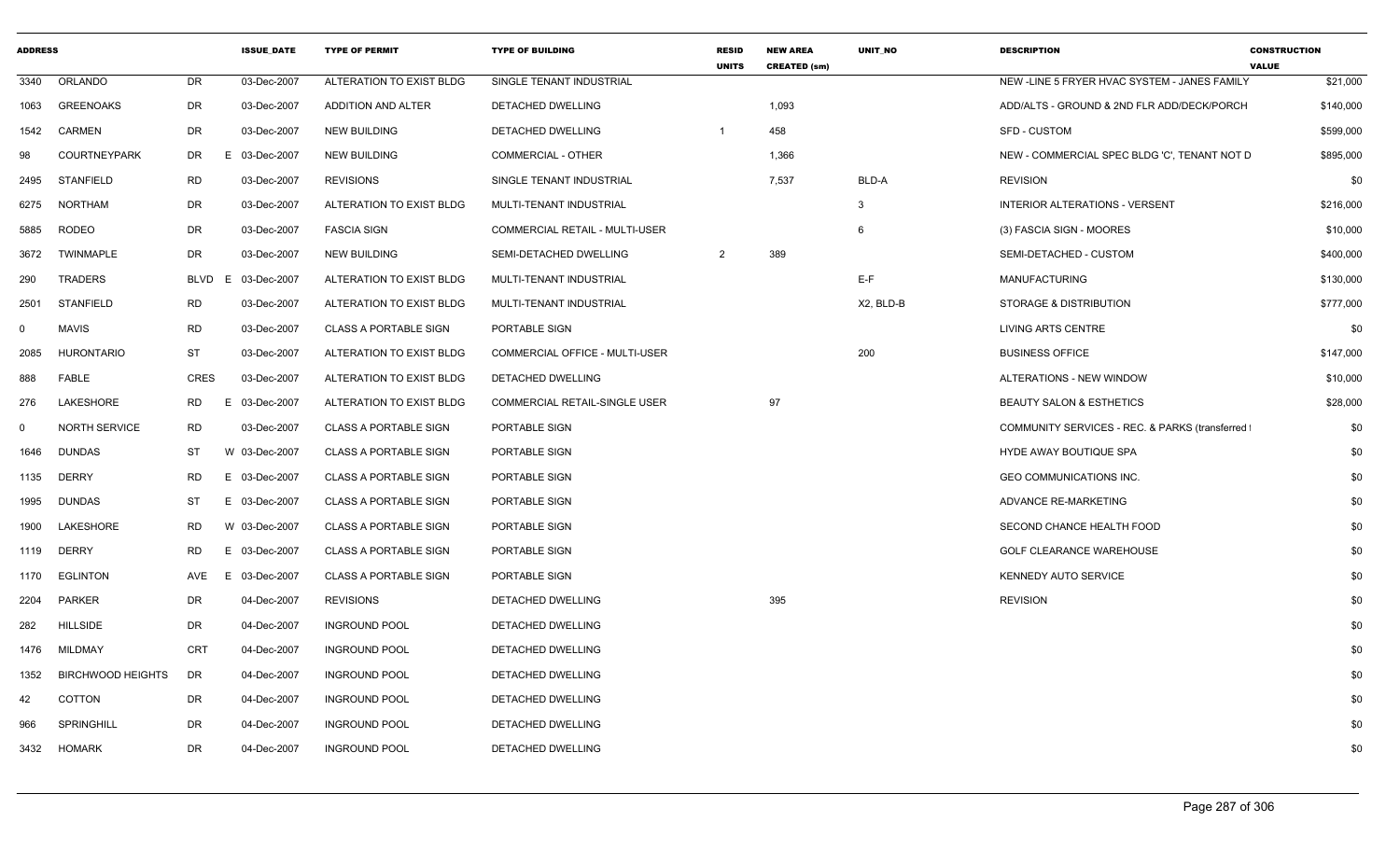| <b>ADDRESS</b> |                          |             | <b>ISSUE DATE</b> | <b>TYPE OF PERMIT</b>        | <b>TYPE OF BUILDING</b>               | <b>RESID</b><br><b>UNITS</b> | <b>NEW AREA</b><br><b>CREATED (sm)</b> | <b>UNIT NO</b>     | <b>DESCRIPTION</b>                                      | <b>CONSTRUCTION</b><br><b>VALUE</b> |
|----------------|--------------------------|-------------|-------------------|------------------------------|---------------------------------------|------------------------------|----------------------------------------|--------------------|---------------------------------------------------------|-------------------------------------|
| 885            | <b>MANDOLIN</b>          | PL          | 04-Dec-2007       | ALTERATION TO EXIST BLDG     | SEMI-DETACHED DWELLING                |                              |                                        |                    | ALTERATIONS-BASEMENT FINISH/WALKOUT REMO\               | \$26,000                            |
| 6175           | <b>KENWAY</b>            | <b>DR</b>   | 04-Dec-2007       | <b>FASCIA SIGN</b>           | SINGLE TENANT INDUSTRIAL              |                              |                                        |                    | (2) FASCIA SIGNS - MOELLER                              | \$4,000                             |
| 450            | <b>COURTNEYPARK</b>      | DR          | W 04-Dec-2007     | ALTERATION TO EXIST BLDG     | SINGLE TENANT INDUSTRIAL              |                              | 3,781                                  |                    | <b>INTERIOR ALTERATIONS - SHELF &amp; RACKING SYSTE</b> | \$1,713,000                         |
| 1515           | MATHESON                 | <b>BLVD</b> | E 04-Dec-2007     | <b>PYLON SIGN</b>            | <b>COMMERCIAL RETAIL - MULTI-USER</b> |                              |                                        |                    | (1) GROUND SIGN - MULTI-TENANT                          | \$20,000                            |
| 1250           | SOUTH SERVICE            | <b>RD</b>   | 04-Dec-2007       | <b>FASCIA SIGN</b>           | COMMERCIAL RETAIL - MULTI-USER        |                              |                                        | 77B                | (1) FASCIA SIGN - EUNIQUE                               | \$3,000                             |
| 3333           | <b>UNITY</b>             | DR          | 04-Dec-2007       | <b>OTHER</b>                 | INDUSTRIAL - OTHER                    |                              |                                        |                    | FIRE ONLY - FIRE ALARM SYSTEM                           | \$2,000                             |
| 6605           | <b>HURONTARIO</b>        | <b>ST</b>   | 04-Dec-2007       | ELECTROMAG LOCK DEVICE       | <b>COMMERCIAL - OTHER</b>             |                              |                                        | 5-FLR              | FIRE ONLY - (1) MAGLOCK                                 | \$30,000                            |
| 5494           | CHALLENGER               | <b>DR</b>   | 04-Dec-2007       | <b>REVISIONS</b>             | <b>DETACHED DWELLING</b>              |                              | 205                                    |                    | <b>REVISION</b>                                         | \$0                                 |
| 6400           | MILLCREEK                | <b>DR</b>   | 04-Dec-2007       | <b>CLASS A PORTABLE SIGN</b> | PORTABLE SIGN                         |                              |                                        |                    | <b>JBS HOME IMPROVEMENTS</b>                            | \$0                                 |
| $\mathbf{0}$   | <b>WINSTON CHURCHILL</b> | <b>BLVD</b> | 04-Dec-2007       | <b>CLASS A PORTABLE SIGN</b> | PORTABLE SIGN                         |                              |                                        |                    | COMMUNITY SERVICES - MEADOWVALE THEATRE                 | \$0                                 |
| 3145           | <b>DUNDAS</b>            | ST          | W 04-Dec-2007     | <b>CLASS A PORTABLE SIGN</b> | PORTABLE SIGN                         |                              |                                        |                    | ENCHANTED HOME DECORATING INC.                          | \$0                                 |
| $\mathbf 0$    | <b>BRITANNIA</b>         | <b>RD</b>   | W 04-Dec-2007     | <b>CLASS A PORTABLE SIGN</b> | PORTABLE SIGN                         |                              |                                        |                    | <b>COMMUNITY SERVICES - REC. &amp; PARKS</b>            | \$0                                 |
| $\mathbf 0$    | <b>WINSTON CHURCHILL</b> | <b>BLVD</b> | 04-Dec-2007       | CLASS A PORTABLE SIGN        | PORTABLE SIGN                         |                              |                                        |                    | COMMUNITY SERVICES - MEADOWVALE THEATRE                 | \$0                                 |
| $\mathbf 0$    | <b>ERIN MILLS</b>        | <b>PKY</b>  | 04-Dec-2007       | <b>CLASS A PORTABLE SIGN</b> | PORTABLE SIGN                         |                              |                                        |                    | COMMUNITY SERVICES - MEADOWVALE THEATRE                 | \$0                                 |
| $\mathbf 0$    | <b>BURNHAMTHORPE</b>     | RD          | E 04-Dec-2007     | <b>CLASS A PORTABLE SIGN</b> | PORTABLE SIGN                         |                              |                                        |                    | COMMUNITY SERVICES - REC. & PARKS                       | \$0                                 |
| 5600           | <b>ROSE CHERRY</b>       | PL          | 04-Dec-2007       | <b>CLASS A PORTABLE SIGN</b> | PORTABLE SIGN                         |                              |                                        |                    | COMMUNITY SERVICES - HERSEY CENTRE                      | \$0                                 |
| $\mathbf 0$    | <b>ERIN MILLS</b>        | <b>PKY</b>  | 04-Dec-2007       | <b>CLASS A PORTABLE SIGN</b> | PORTABLE SIGN                         |                              |                                        |                    | COMMUNITY SERVICES - MEADOWVALE THEATRE                 | \$0                                 |
| $\mathbf 0$    | <b>AQUITAINE</b>         | AVE         | 04-Dec-2007       | <b>CLASS A PORTABLE SIGN</b> | PORTABLE SIGN                         |                              |                                        |                    | COMMUNITY SERVICES - REC. & PARKS                       | \$0                                 |
| $\mathbf 0$    | <b>ERIN MILLS</b>        | <b>PKY</b>  | 04-Dec-2007       | <b>CLASS A PORTABLE SIGN</b> | PORTABLE SIGN                         |                              |                                        |                    | <b>COMMUNITY SERVICES - REC. &amp; PARKS</b>            | \$0                                 |
| $\mathbf 0$    | <b>HURONTARIO</b>        | <b>ST</b>   | 04-Dec-2007       | <b>CLASS A PORTABLE SIGN</b> | PORTABLE SIGN                         |                              |                                        |                    | <b>COMMUNITY SERVICES - REC. &amp; PARKS</b>            | \$0                                 |
| 6725           | <b>PACIFIC</b>           | <b>CIR</b>  | 04-Dec-2007       | <b>CLASS A PORTABLE SIGN</b> | PORTABLE SIGN                         |                              |                                        |                    | WORLD OF GIFTS                                          | \$0                                 |
| 7171           | GOREWAY                  | DR          | 04-Dec-2007       | <b>CLASS A PORTABLE SIGN</b> | PORTABLE SIGN                         |                              |                                        |                    | <b>KAS FASHION CENTS</b>                                | \$0                                 |
| 6600           | DIXIE                    | <b>RD</b>   | 04-Dec-2007       | <b>CLASS A PORTABLE SIGN</b> | PORTABLE SIGN                         |                              |                                        |                    | MAXIM LIGHTING INTERNATIONAL                            | \$0                                 |
| 790            | <b>DUNDAS</b>            | <b>ST</b>   | E 04-Dec-2007     | <b>CLASS A PORTABLE SIGN</b> | PORTABLE SIGN                         |                              |                                        |                    | UNITED FURNITURE WAREHOUSE                              | \$0                                 |
| 7040           | <b>TORBRAM</b>           | <b>RD</b>   | 04-Dec-2007       | <b>CLASS A PORTABLE SIGN</b> | PORTABLE SIGN                         |                              |                                        |                    | CK DELIVERY SERVICES INC.                               | \$0                                 |
| 6762           | <b>GOLDEN HILLS</b>      | WAY         | 05-Dec-2007       | <b>REVISIONS</b>             | DETACHED DWELLING                     |                              | 295                                    |                    | REVISION-FLOOR AREA INCREASE                            | \$38,000                            |
| 515            | CANDLESTICK              | CIR         | 05-Dec-2007       | OTHER                        | CONDOMINIUM ROW DWELLING              |                              |                                        | <b>BDGS 1 - 21</b> | SITE SERVICING                                          | \$600,000                           |
| 101            | <b>CUMBERLAND</b>        | <b>DR</b>   | 05-Dec-2007       | <b>INGROUND POOL</b>         | <b>DETACHED DWELLING</b>              |                              |                                        |                    |                                                         | \$0                                 |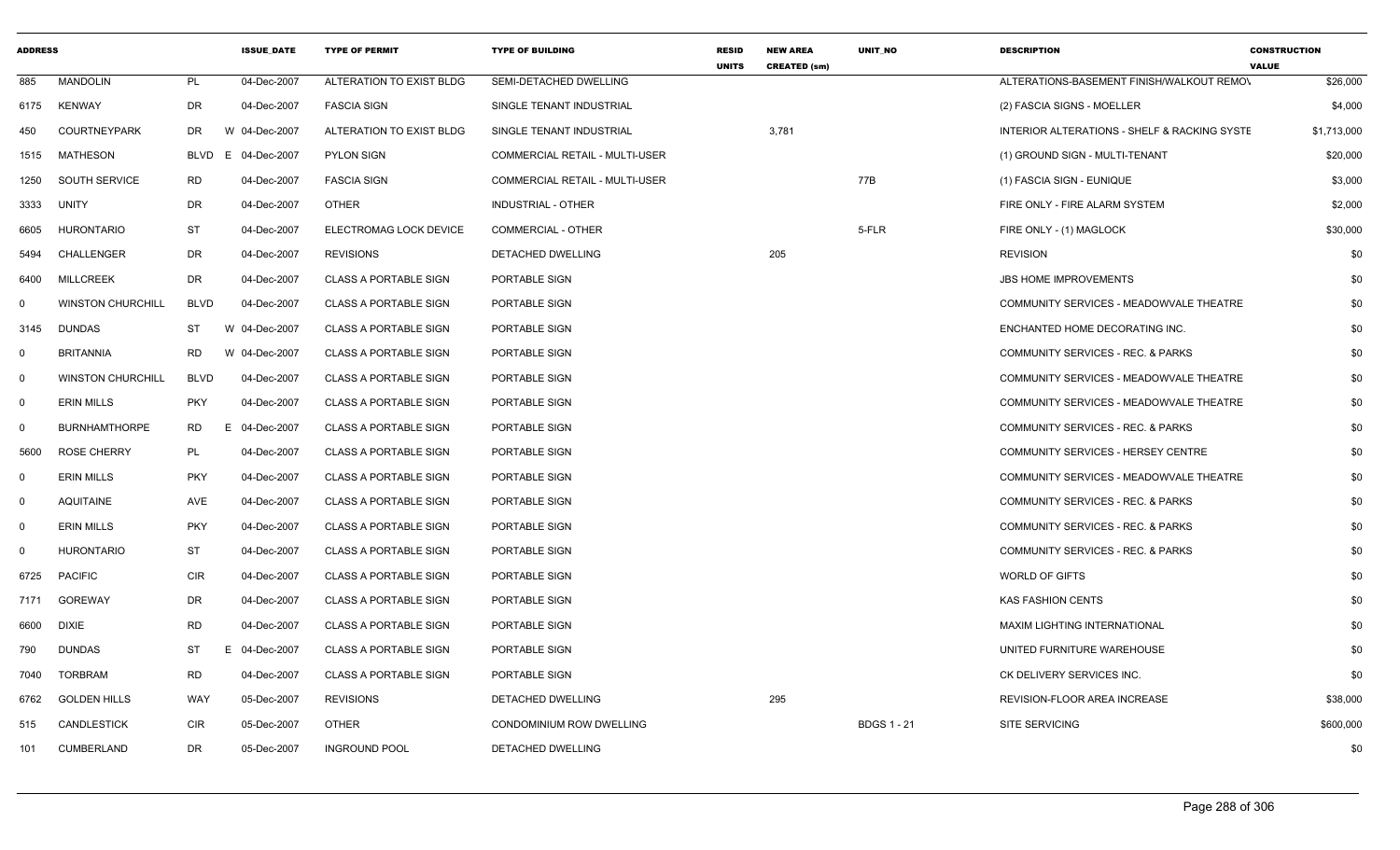| <b>ADDRESS</b> |                     |             | <b>ISSUE DATE</b> | <b>TYPE OF PERMIT</b>        | <b>TYPE OF BUILDING</b>               | <b>RESID</b><br><b>UNITS</b> | <b>NEW AREA</b><br><b>CREATED (sm)</b> | <b>UNIT NO</b> | <b>DESCRIPTION</b>                            | <b>CONSTRUCTION</b><br><b>VALUE</b> |
|----------------|---------------------|-------------|-------------------|------------------------------|---------------------------------------|------------------------------|----------------------------------------|----------------|-----------------------------------------------|-------------------------------------|
| 2626           | <b>BARNSTONE</b>    | <b>CRES</b> | 05-Dec-2007       | <b>INGROUND POOL</b>         | DETACHED DWELLING                     |                              |                                        |                |                                               | \$0                                 |
| 1378           | SHADOWA             | <b>RD</b>   | 05-Dec-2007       | <b>INGROUND POOL</b>         | DETACHED DWELLING                     |                              |                                        |                |                                               | \$0                                 |
| 3238           | <b>SUNLIGHT</b>     | <b>ST</b>   | 05-Dec-2007       | <b>NEW BUILDING</b>          | SEMI-DETACHED DWELLING                | 2                            | 365                                    |                | SEMI-DETACHED - NEW MODEL                     | \$376,000                           |
| 5584           | <b>TRAILBANK</b>    | DR          | 05-Dec-2007       | <b>NEW BUILDING</b>          | DETACHED DWELLING                     | $\overline{1}$               | 273                                    |                | <b>SFD - NEW MODEL</b>                        | \$281,000                           |
| 1258           | LAKESHORE           | <b>RD</b>   | E 05-Dec-2007     | ALTERATION TO EXIST BLDG     | SINGLE TENANT INDUSTRIAL              |                              |                                        |                | <b>INTERIOR ALTERATIONS</b>                   | \$27,000                            |
| 3087           | <b>TACC</b>         | <b>DR</b>   | 05-Dec-2007       | <b>NEW BUILDING</b>          | DETACHED DWELLING                     | $\overline{1}$               | 323                                    |                | <b>SFD - REPEAT MODEL</b>                     | \$312,000                           |
| 237            | <b>BRUNEL</b>       | <b>RD</b>   | 05-Dec-2007       | <b>FASCIA SIGN</b>           | <b>INDUSTRIAL - OTHER</b>             |                              |                                        |                | (1) FASCIA SIGN - CEVA                        | \$10,000                            |
| 275            | <b>SUPERIOR</b>     | <b>BLVD</b> | 05-Dec-2007       | ALTERATION TO EXIST BLDG     | <b>INDUSTRIAL - OTHER</b>             |                              |                                        | $\overline{2}$ | MANUFACTURING/WAREHOUSE/DISTRIBUTION FAC      | \$79,000                            |
| 1715           | WILLOW              | WAY         | 05-Dec-2007       | <b>DEMOLITION</b>            | SCHOOL - ELEMENTARY                   |                              |                                        |                | DEMOLITION - KINDERPAKS - WILLOW WAY P.S.     | \$15,000                            |
| 3945           | <b>DOUG LEAVENS</b> | <b>BLVD</b> | 05-Dec-2007       | <b>FASCIA SIGN</b>           | COMMERCIAL RETAIL - MULTI-USER        |                              |                                        | $\mathsf{C}$   | (1) FASCIA SIGN - SPOTLESS DRY CLEANERS       | \$6,000                             |
| 1182           | STREAMBANK          | DR          | 05-Dec-2007       | <b>NEW BUILDING</b>          | DETACHED DWELLING                     |                              | 351                                    |                | <b>SFD - CUSTOM</b>                           | \$377,000                           |
| 1589           | WATERSEDGE          | <b>RD</b>   | 05-Dec-2007       | <b>DEMOLITION</b>            | DETACHED DWELLING                     | $\overline{1}$               |                                        |                | <b>DEMOLITION - SFD</b>                       | \$10,000                            |
| 5444           | <b>DIXIE</b>        | <b>RD</b>   | 05-Dec-2007       | <b>CLASS A PORTABLE SIGN</b> | PORTABLE SIGN                         |                              |                                        |                | DELTA TORONTO AIRPORT WEST                    | \$0                                 |
| 0              | <b>AIRPORT</b>      | <b>RD</b>   | 05-Dec-2007       | <b>CLASS A PORTABLE SIGN</b> | PORTABLE SIGN                         |                              |                                        |                | MALTON NEIGHBOURHOOD SERVICES                 | \$0                                 |
| 0              | QUEENSWAY           |             | W 05-Dec-2007     | <b>CLASS A PORTABLE SIGN</b> | PORTABLE SIGN                         |                              |                                        |                | <b>REGION OF PEEL</b>                         | \$0                                 |
| 3055           | <b>DUNDAS</b>       | <b>ST</b>   | W 05-Dec-2007     | <b>CLASS A PORTABLE SIGN</b> | PORTABLE SIGN                         |                              |                                        |                | <b>CLASSIC BOWL</b>                           | \$0                                 |
| 3899           | TRELAWNY            | CIR         | 05-Dec-2007       | <b>CLASS A PORTABLE SIGN</b> | PORTABLE SIGN                         |                              |                                        |                | <b>TRELAWNY DENTAL CENTRE</b>                 | \$0                                 |
| 720            | <b>BRISTOL</b>      | <b>RD</b>   | W 05-Dec-2007     | <b>CLASS A PORTABLE SIGN</b> | PORTABLE SIGN                         |                              |                                        |                | <b>FLOWERS N US</b>                           | \$0                                 |
| 5035           | HURONTARIO          | <b>ST</b>   | 05-Dec-2007       | <b>CLASS A PORTABLE SIGN</b> | PORTABLE SIGN                         |                              |                                        |                | <b>FLOWERS BY MIRA</b>                        | \$0                                 |
| 6970           | EDWARDS             | <b>BLVD</b> | 05-Dec-2007       | <b>CLASS A PORTABLE SIGN</b> | PORTABLE SIGN                         |                              |                                        |                | <b>GEETEX TRADING</b>                         | \$0                                 |
| 5650           | <b>MAVIS</b>        | <b>RD</b>   | 05-Dec-2007       | <b>CLASS A PORTABLE SIGN</b> | PORTABLE SIGN                         |                              |                                        |                | ST. FRANCIS XAVIER CHURCH,                    | \$0                                 |
| 1135           | <b>FEWSTER</b>      | DR          | 06-Dec-2007       | ALTERATION TO EXIST BLDG     | <b>INDUSTRIAL - OTHER</b>             |                              |                                        |                | INTERIOR ALTERATIONS & NEW SPRAY BOOTH IN E   | \$21,000                            |
| 1547           | <b>MARIONVILLE</b>  | DR          | 06-Dec-2007       | <b>ADDITION AND ALTER</b>    | DETACHED DWELLING                     |                              | 59                                     |                | ADDITION/ALTERATIONS - 2ND FLOOR ADDITION & E | \$54,000                            |
| 3041           | ARGENTIA            | <b>RD</b>   | 06-Dec-2007       | ALTERATION TO EXIST BLDG     | <b>COMMERCIAL RETAIL - MULTI-USER</b> |                              |                                        | M-5            | <b>RESTAURANT</b>                             | \$35,000                            |
| 3676           | TWINMAPLE           | DR          | 06-Dec-2007       | <b>NEW BUILDING</b>          | SEMI-DETACHED DWELLING                | 2                            | 390                                    |                | SEMI-DETACHED - CUSTOM                        | \$401,000                           |
| 3021           | ARGENTIA            | <b>RD</b>   | 06-Dec-2007       | ALTERATION TO EXIST BLDG     | <b>COMMERCIAL RETAIL - MULTI-USER</b> |                              |                                        | 44             | <b>RESTAURANT</b>                             | \$58,000                            |
| 2550           | MEADOWVALE          | <b>BLVD</b> | 06-Dec-2007       | ALTERATION TO EXIST BLDG     | COMMERCIAL OFFICE - MULTI-USER        |                              |                                        | 3              | <b>BUSINESS OFFICE</b>                        | \$669,000                           |
|                | 5875 AIRPORT        | <b>RD</b>   | 06-Dec-2007       | ALTERATION TO EXIST BLDG     | <b>COMMERCIAL - OTHER</b>             |                              |                                        | AS NOTED       | INT ALTS - VARIOUS SUITES, GRND FLOOR TO 11TH | \$160,000                           |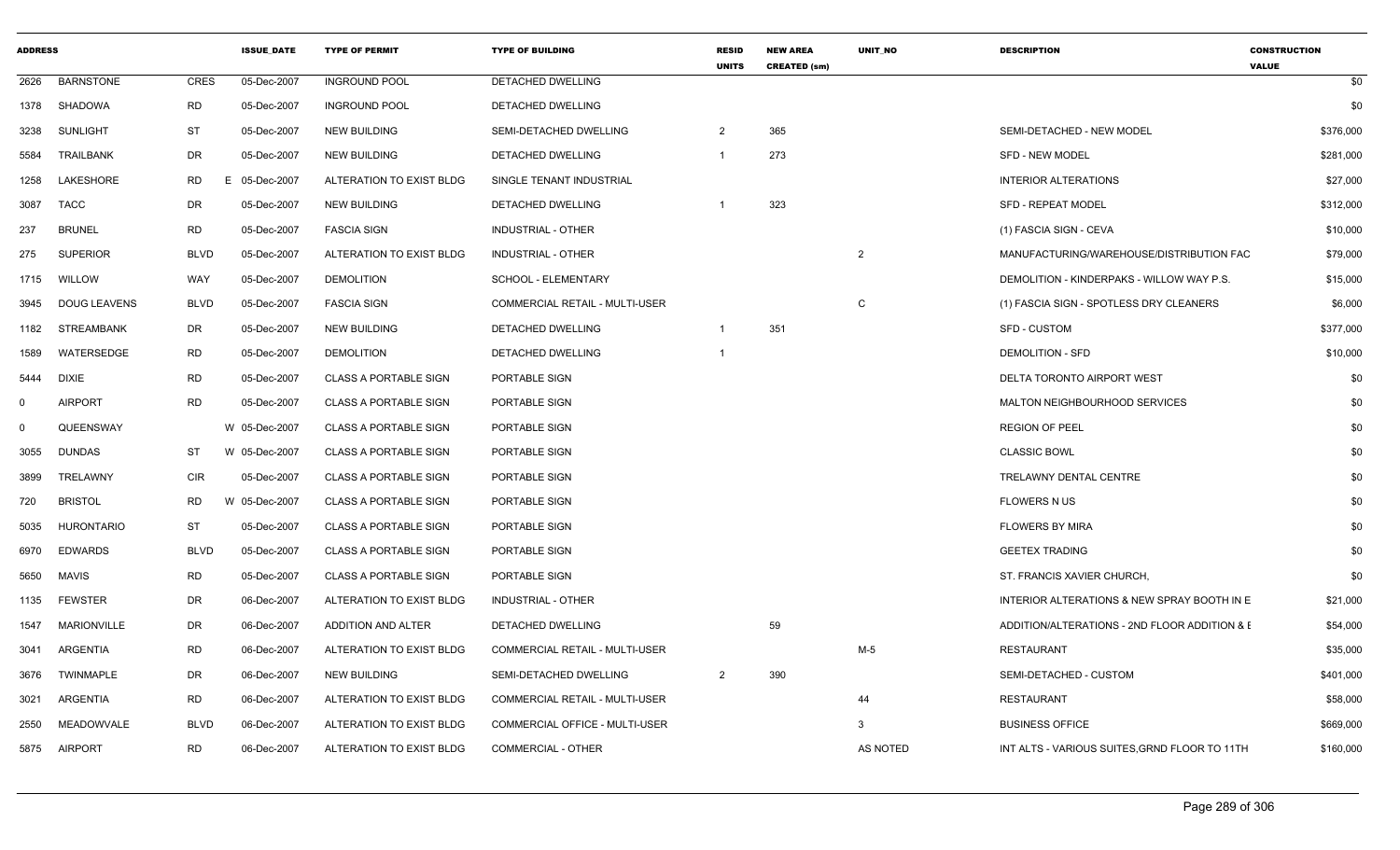| <b>ADDRESS</b> |                       |             | <b>ISSUE_DATE</b> | <b>TYPE OF PERMIT</b>        | <b>TYPE OF BUILDING</b>               | <b>RESID</b><br><b>UNITS</b> | <b>NEW AREA</b><br><b>CREATED (sm)</b> | UNIT_NO         | <b>DESCRIPTION</b>                                    | <b>CONSTRUCTION</b><br><b>VALUE</b> |
|----------------|-----------------------|-------------|-------------------|------------------------------|---------------------------------------|------------------------------|----------------------------------------|-----------------|-------------------------------------------------------|-------------------------------------|
| 4559           | <b>HURONTARIO</b>     | ST          | 06-Dec-2007       | <b>REVISIONS</b>             | COMMERCIAL RETAIL - MULTI-USER        |                              |                                        | 7A              | REVISION - RED CHILI RESTAURANT, DECREASE OC          | \$0                                 |
| 2489           | <b>NORTH SHERIDAN</b> | WAY         | 06-Dec-2007       | <b>SPRINKLERS</b>            | <b>COMMERCIAL - OTHER</b>             |                              |                                        |                 | FIRE ONLY - SPRINKLERS                                | \$27,000                            |
| 6725           | <b>AIRPORT</b>        | <b>RD</b>   | 06-Dec-2007       | ALTERATION TO EXIST BLDG     | COMMERCIAL - OTHER                    |                              |                                        | 201             | ADMINISTRATION OFFICE                                 | \$39,000                            |
| 1139           | TALKA                 | CRT         | 06-Dec-2007       | ALTERATION TO EXIST BLDG     | DETACHED DWELLING                     |                              |                                        |                 | FRONT YARD CANOPY & REAR YARD PERGOLA                 | \$20,000                            |
| 3089           | <b>GOLDEN ORCHARD</b> | DR          | 06-Dec-2007       | ALTERATION TO EXIST BLDG     | DETACHED DWELLING                     |                              |                                        |                 | <b>INTERIOR ALTERATIONS</b>                           | \$10,000                            |
| 812            | <b>BRITANNIA</b>      | RD          | W 06-Dec-2007     | ALTERATION TO EXIST BLDG     | <b>COMMERCIAL RETAIL - MULTI-USER</b> |                              |                                        | <b>B1</b>       | <b>RESTAURANT</b>                                     | \$15,000                            |
| 17             | <b>MINEOLA</b>        | RD          | W 06-Dec-2007     | ALTERATION TO EXIST BLDG     | DETACHED DWELLING                     |                              | 138                                    |                 | <b>INTERIOR ALTERATIONS</b>                           | \$40,000                            |
| 25             | <b>WATLINE</b>        | AVE         | 06-Dec-2007       | ALTERATION TO EXIST BLDG     | MULTI-TENANT INDUSTRIAL               |                              |                                        | 6-FLR           | INTERIOR ALTERATIONS - TD BANK FINANCIAL GRO          | \$19,000                            |
| 3062           | <b>HURONTARIO</b>     | ST          | 06-Dec-2007       | <b>OTHER</b>                 | COMMERCIAL - OTHER                    |                              |                                        |                 | FIRE ONLY - FIRE SUPPRESSION SYSTEM                   | \$15,000                            |
| 1265           | OLD DERRY             | RD          | 06-Dec-2007       | <b>DEMOLITION</b>            | DETACHED DWELLING                     |                              |                                        |                 | DEMOLITION - SFD                                      | \$10,000                            |
| 501            | LAKESHORE             | RD          | E 06-Dec-2007     | <b>REVISIONS</b>             | MULTI-TENANT INDUSTRIAL               |                              |                                        | <b>B-TENANT</b> | <b>HVAC REVISION</b>                                  | \$0                                 |
| 845            | CENTRAL               | PKY         | W 06-Dec-2007     | ALTERATION TO EXIST BLDG     | INDUSTRIAL - OTHER                    |                              |                                        |                 | ALTERATIONS - UNDERPINNING                            | \$15,000                            |
| 75             | <b>SUPERIOR</b>       | <b>BLVD</b> | 06-Dec-2007       | ALTERATION TO EXIST BLDG     | SINGLE TENANT INDUSTRIAL              |                              |                                        |                 | RECONFIGURATION OF 2 WASHROOMS                        | \$25,000                            |
| $\mathbf 0$    | <b>EGLINTON</b>       | AVE         | W<br>06-Dec-2007  | <b>CLASS A PORTABLE SIGN</b> | PORTABLE SIGN                         |                              |                                        |                 | LIVING ARTS CENTRE (entered in error - see permit # 0 | \$0                                 |
| $\mathbf 0$    | <b>EGLINTON</b>       | AVE         | W 06-Dec-2007     | <b>CLASS A PORTABLE SIGN</b> | PORTABLE SIGN                         |                              |                                        |                 | LIVING ARTS CENTRE (entered in error - see permit # 0 | \$0                                 |
| $\mathbf 0$    | <b>MAVIS</b>          | RD          | 06-Dec-2007       | <b>CLASS A PORTABLE SIGN</b> | PORTABLE SIGN                         |                              |                                        |                 | LIVING ARTS CENTRE (entered in error - see permit # 0 | \$0                                 |
| 5170           | <b>DIXIE</b>          | RD          | 06-Dec-2007       | <b>CLASS A PORTABLE SIGN</b> | PORTABLE SIGN                         |                              |                                        |                 | CANADIAN ART WHOLESALERS (MISS)                       | \$0                                 |
| 6075           | <b>MAVIS</b>          | RD.         | 06-Dec-2007       | CLASS A PORTABLE SIGN        | PORTABLE SIGN                         |                              |                                        |                 | <b>BOMBAY COMPANY</b>                                 | \$0                                 |
| 970            | SOUTHDOWN             | RD          | 06-Dec-2007       | <b>CLASS A PORTABLE SIGN</b> | PORTABLE SIGN                         |                              |                                        |                 | <b>CASH MONEY</b>                                     | \$0                                 |
| 1525           | <b>BRISTOL</b>        | RD          | W<br>06-Dec-2007  | <b>CLASS A PORTABLE SIGN</b> | PORTABLE SIGN                         |                              |                                        |                 | FANTASTIC SAMS (BRISTOL W, MISS)                      | \$0                                 |
| 3655           | BELVEDERE             | CRES        | 07-Dec-2007       | <b>INGROUND POOL</b>         | DETACHED DWELLING                     |                              |                                        |                 |                                                       | \$0                                 |
| 818            | <b>EDISTEL</b>        | <b>CRES</b> | 07-Dec-2007       | <b>INGROUND POOL</b>         | DETACHED DWELLING                     |                              |                                        |                 |                                                       | \$0                                 |
| 1870           | PAGEHURST             | AVE         | 07-Dec-2007       | ABOVE GROUND POOL            | DETACHED DWELLING                     |                              |                                        |                 |                                                       | \$0                                 |
| 821            | PARKLAND              | AVE         | 07-Dec-2007       | <b>INGROUND POOL</b>         | DETACHED DWELLING                     |                              |                                        |                 |                                                       | \$0                                 |
| 3205           | FLYNN                 | <b>CRES</b> | 07-Dec-2007       | <b>INGROUND POOL</b>         | DETACHED DWELLING                     |                              |                                        |                 |                                                       | \$0                                 |
| 3625           | <b>HAVEN GLENN</b>    |             | 07-Dec-2007       | ABOVE GROUND POOL            | DETACHED DWELLING                     |                              |                                        |                 |                                                       | \$0                                 |
| 31             | <b>PINE</b>           | AVE         | S 07-Dec-2007     | <b>INGROUND POOL</b>         | DETACHED DWELLING                     |                              |                                        |                 |                                                       | \$0                                 |
| 3317           | RHONDA VALLEY         |             | 07-Dec-2007       | <b>INGROUND POOL</b>         | DETACHED DWELLING                     |                              |                                        |                 |                                                       | \$0                                 |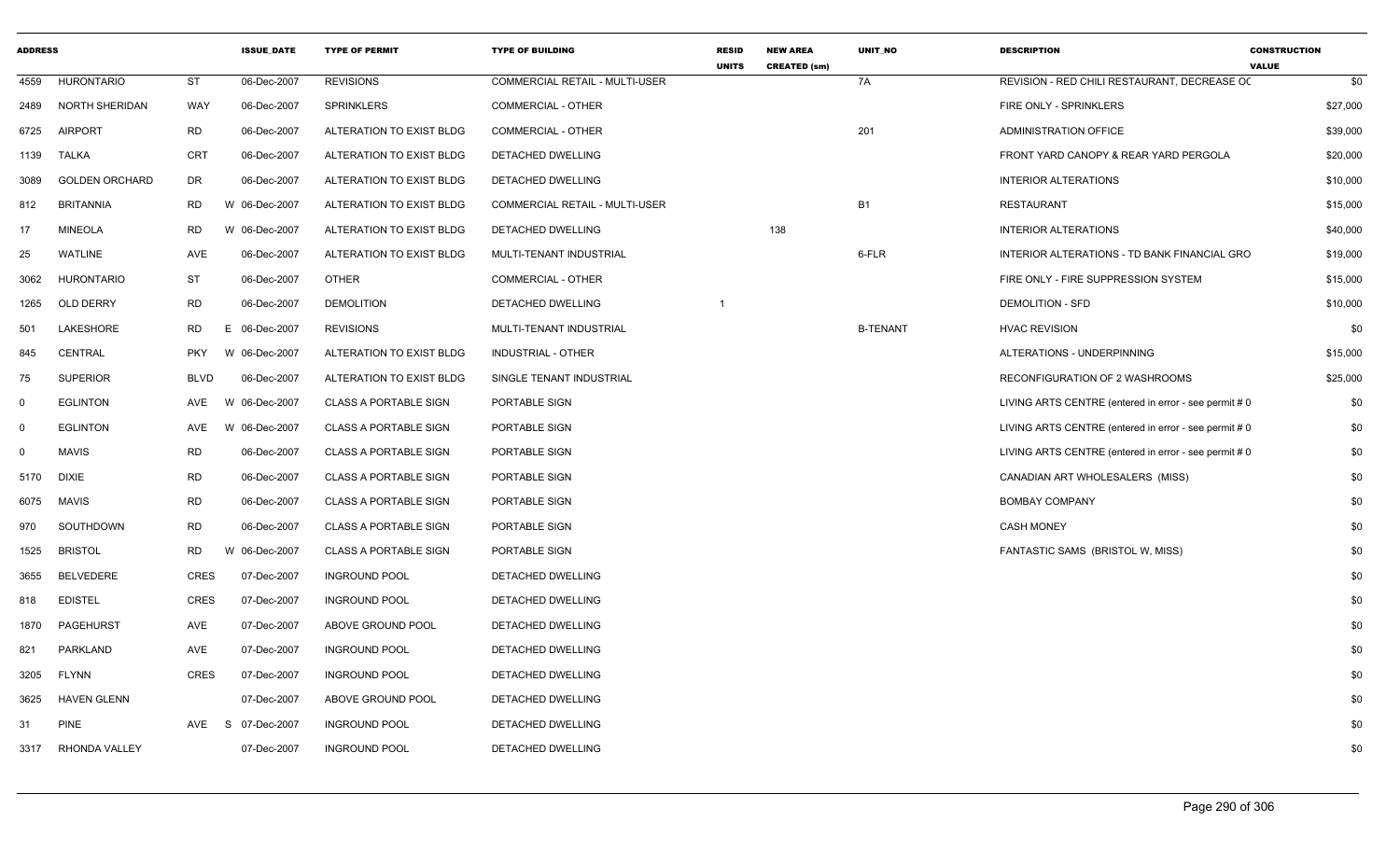| <b>ADDRESS</b> |                       |             | <b>ISSUE DATE</b> | <b>TYPE OF PERMIT</b>        | <b>TYPE OF BUILDING</b>        | <b>RESID</b><br><b>UNITS</b> | <b>NEW AREA</b><br><b>CREATED (sm)</b> | <b>UNIT NO</b> | <b>DESCRIPTION</b>                           | <b>CONSTRUCTION</b><br><b>VALUE</b> |
|----------------|-----------------------|-------------|-------------------|------------------------------|--------------------------------|------------------------------|----------------------------------------|----------------|----------------------------------------------|-------------------------------------|
| 3272           | CORALBEAN             | PL          | 07-Dec-2007       | OTHER POOL                   | DETACHED DWELLING              |                              |                                        |                |                                              | \$0                                 |
| 27             | <b>REID</b>           | DR          | 07-Dec-2007       | ALTERATION TO EXIST BLDG     | SINGLE TENANT INDUSTRIAL       |                              |                                        |                | ALTERATIONS & NEW EXTERIOR EXIT STAIRWELL    | \$15,000                            |
| 433            | <b>ACUMEN</b>         | CRT         | 07-Dec-2007       | <b>NEW BUILDING</b>          | <b>DETACHED DWELLING</b>       | -1                           | 234                                    |                | <b>SFD - REPEAT MODEL</b>                    | \$241,000                           |
| 461            | <b>ACUMEN</b>         | <b>CRT</b>  | 07-Dec-2007       | <b>NEW BUILDING</b>          | <b>DETACHED DWELLING</b>       | $\overline{1}$               | 218                                    |                | <b>SFD - REPEAT MODEL</b>                    | \$225,000                           |
| 7125           | SAINT BARBARA         | <b>BLVD</b> | 07-Dec-2007       | <b>NEW BUILDING</b>          | <b>DETACHED DWELLING</b>       | $\mathbf{1}$                 | 275                                    |                | <b>SFD - REPEAT MODEL</b>                    | \$283,000                           |
| 359            | DERRYDALE             | DR          | 07-Dec-2007       | <b>NEW BUILDING</b>          | <b>DETACHED DWELLING</b>       | -1                           | 275                                    |                | <b>SFD - REPEAT MODEL</b>                    | \$283,000                           |
| 3225           | <b>PAUL HENDERSON</b> | DR          | 07-Dec-2007       | <b>NEW BUILDING</b>          | DETACHED DWELLING              | $\mathbf{1}$                 | 278                                    |                | <b>SFD - NEW MODEL</b>                       | \$286,000                           |
| 3316           | <b>CHIEF MBULU</b>    | WAY         | 07-Dec-2007       | <b>NEW BUILDING</b>          | DETACHED DWELLING              | -1                           | 266                                    |                | <b>SFD - NEW MODEL</b>                       | \$274,000                           |
| 3323           | <b>TACC</b>           | DR          | 07-Dec-2007       | <b>NEW BUILDING</b>          | DETACHED DWELLING              | $\mathbf 1$                  | 300                                    |                | <b>SFD - NEW MODEL</b>                       | \$308,000                           |
| 7171           | <b>GOREWAY</b>        | <b>DR</b>   | 07-Dec-2007       | ALTERATION TO EXIST BLDG     | COMMERCIAL RETAIL - MULTI-USER |                              | 85                                     | 3              | PERSONAL SERVICE ESTABLISHMENT               | \$25,000                            |
| 3330           | <b>RIDGEWAY</b>       | DR          | 07-Dec-2007       | ALTERATION TO EXIST BLDG     | COMMERCIAL OFFICE - MULTI-USER |                              |                                        | 10             | <b>OFFICE</b>                                | \$15,000                            |
| 25             | <b>TRAILWOOD</b>      | DR          | 07-Dec-2007       | <b>OTHER</b>                 | APARTMENT (> 6 UNITS)          |                              |                                        |                | ALTERATIONS - ERECT 4 WIMAX ANTENNAS ON RO   | \$42,000                            |
| 632            | <b>TWAIN</b>          | AVE         | 07-Dec-2007       | ALTERATION TO EXIST BLDG     | DETACHED DWELLING              |                              |                                        |                | ALTERATIONS-SIDE ENTRANCE                    | \$10,000                            |
| 6780           | <b>PACIFIC</b>        | <b>CIR</b>  | 07-Dec-2007       | <b>PYLON SIGN</b>            | MULTI-TENANT INDUSTRIAL        |                              |                                        |                | (1) GROUND SIGN - MULTI-TENANT               | \$2,000                             |
| 2470           | <b>ROSEMARY</b>       | DR          | 07-Dec-2007       | <b>PYLON SIGN</b>            | SCHOOL - SECONDARY             |                              |                                        |                | (1) GROUND SIGN - ST MARTIN CATHOLIC SECOND/ | \$25,000                            |
| 3420           | TRELAWNY              | <b>CIR</b>  | 07-Dec-2007       | DEMOLITION                   | <b>SCHOOL - ELEMENTARY</b>     |                              |                                        |                | DEMOLITION - KINDERPAKS - TRELAWNY PUBLIC S( | \$15,000                            |
| 60             | <b>COURTNEYPARK</b>   | DR          | W 07-Dec-2007     | ALTERATION TO EXIST BLDG     | MULTI-TENANT INDUSTRIAL        |                              |                                        | $3 - 4$        | INTERIOR ALTERATIONS-SPEC UNIT, DEMISING WAI | \$3,000                             |
| 27             | <b>REID</b>           | DR          | 07-Dec-2007       | <b>SPRINKLERS</b>            | <b>INDUSTRIAL - OTHER</b>      |                              |                                        |                | FIRE ONLY - SPRINKLERS                       | \$15,000                            |
| $\mathbf 0$    | <b>EGLINTON</b>       | <b>AVE</b>  | W 07-Dec-2007     | <b>CLASS A PORTABLE SIGN</b> | PORTABLE SIGN                  |                              |                                        |                | <b>LIVING ARTS CENTRE</b>                    | \$0                                 |
| 765            | <b>BRITANNIA</b>      | RD          | W 07-Dec-2007     | <b>CLASS A PORTABLE SIGN</b> | PORTABLE SIGN                  |                              |                                        |                | HOME OUTFITTERS                              | \$0                                 |
| 6055           | <b>MAVIS</b>          | <b>RD</b>   | 07-Dec-2007       | <b>CLASS A PORTABLE SIGN</b> | PORTABLE SIGN                  |                              |                                        |                | MANE SOCIETY SALON                           | \$0                                 |
| 2100           | <b>BURNHAMTHORPE</b>  | <b>RD</b>   | W 07-Dec-2007     | <b>CLASS A PORTABLE SIGN</b> | PORTABLE SIGN                  |                              |                                        |                | PETRO CANADA (BURNHAMTHORPE W, MISS)         | \$0                                 |
| 601            | LAKESHORE             | RD          | E 07-Dec-2007     | <b>CLASS A PORTABLE SIGN</b> | PORTABLE SIGN                  |                              |                                        |                | <b>CURVES</b>                                | \$0                                 |
| 5925           | <b>GROSSBEAK</b>      | DR          | 07-Dec-2007       | <b>CLASS A PORTABLE SIGN</b> | PORTABLE SIGN                  |                              |                                        |                | <b>BRITANNIA MEDICAL FACILITY</b>            | \$0                                 |
| 90             | <b>COURTNEYPARK</b>   | DR          | E 07-Dec-2007     | <b>CLASS A PORTABLE SIGN</b> | PORTABLE SIGN                  |                              |                                        |                | PRINCE SUSHI                                 | \$0                                 |
| 644            | <b>BLOOR</b>          | ST          | 07-Dec-2007       | <b>CLASS A PORTABLE SIGN</b> | PORTABLE SIGN                  |                              |                                        |                | <b>LITTLE CEASER'S</b>                       | \$0                                 |
| 39             | <b>AVENTURA</b>       | <b>CRT</b>  | 07-Dec-2007       | <b>CLASS A PORTABLE SIGN</b> | PORTABLE SIGN                  |                              |                                        |                | TIM HORTONS                                  | \$0                                 |
| 0              | <b>ERIN MILLS</b>     | PKY         | 07-Dec-2007       | <b>CLASS A PORTABLE SIGN</b> | PORTABLE SIGN                  |                              |                                        |                | <b>DISTRESS CENTRE PEEL</b>                  | \$0                                 |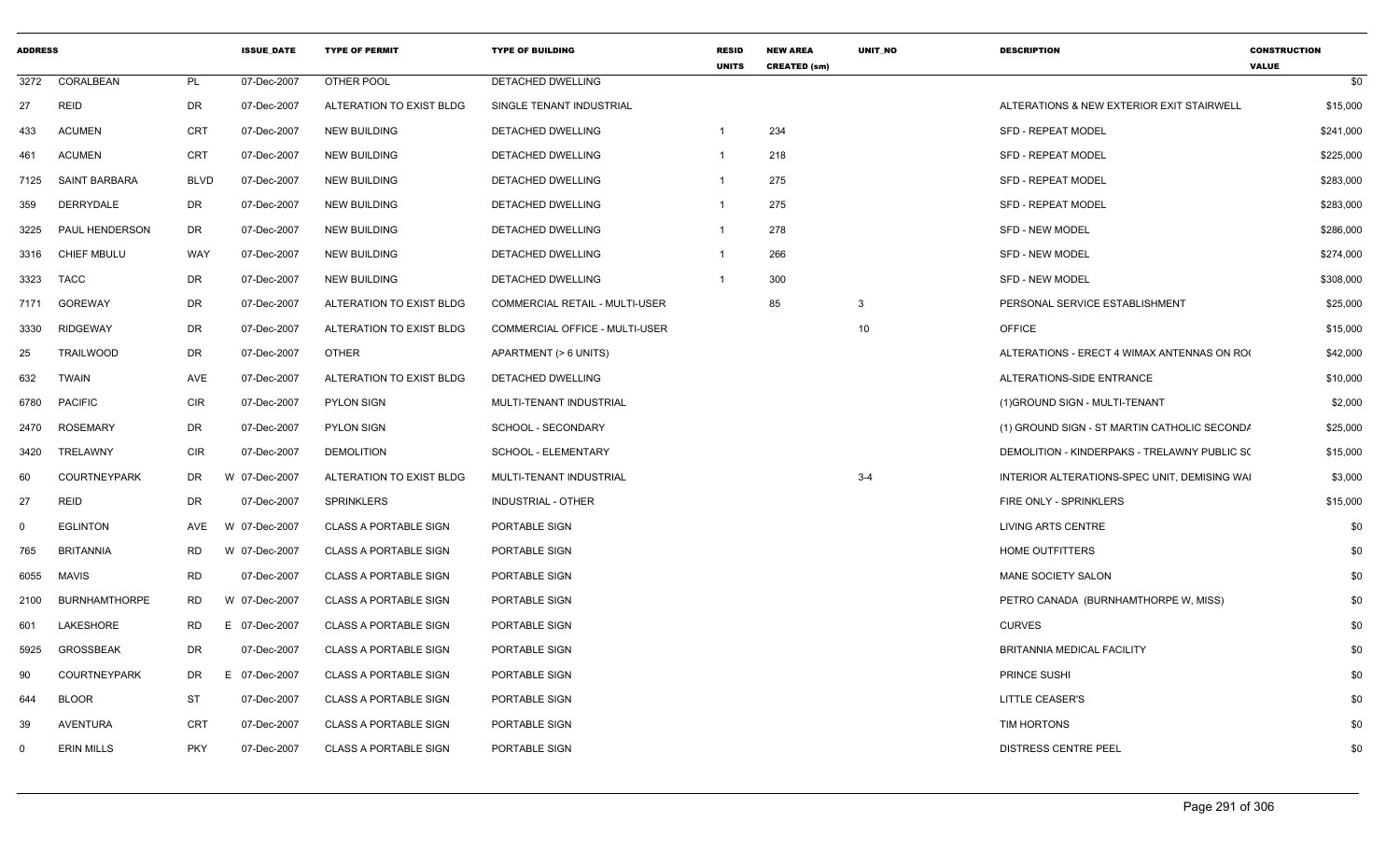| <b>ADDRESS</b> |                      |             | <b>ISSUE DATE</b> | <b>TYPE OF PERMIT</b>        | <b>TYPE OF BUILDING</b>   | <b>RESID</b><br><b>UNITS</b> | <b>NEW AREA</b><br><b>CREATED (sm)</b> | <b>UNIT NO</b> | <b>DESCRIPTION</b>                         | <b>CONSTRUCTION</b><br><b>VALUE</b> |
|----------------|----------------------|-------------|-------------------|------------------------------|---------------------------|------------------------------|----------------------------------------|----------------|--------------------------------------------|-------------------------------------|
| 1650           | <b>DUNDAS</b>        | <b>ST</b>   | E 07-Dec-2007     | <b>CLASS A PORTABLE SIGN</b> | PORTABLE SIGN             |                              |                                        |                | KA-SENG INC.                               | \$0                                 |
| 6371           | PLOWMANS HEATH       |             | 07-Dec-2007       | ALTERATION TO EXIST BLDG     | DETACHED DWELLING         |                              |                                        |                | 3 NEW FIXTURES IN BASEMENT                 | \$20,000                            |
| 6539           | MISSISSAUGA          | RD.         | 07-Dec-2007       | <b>CLASS A PORTABLE SIGN</b> | PORTABLE SIGN             |                              |                                        |                | ATG COMMUNICATIONS                         | \$0                                 |
| 6981           | <b>MILLCREEK</b>     | DR          | 07-Dec-2007       | <b>CLASS A PORTABLE SIGN</b> | PORTABLE SIGN             |                              |                                        |                | SELECTIVE SOUND CORP.                      | \$0                                 |
| 350            | <b>BURNHAMTHORPE</b> | RD          | E 07-Dec-2007     | <b>CLASS A PORTABLE SIGN</b> | PORTABLE SIGN             |                              |                                        |                | YOGA AND WELLNESS CENTRE                   | \$0                                 |
| 3137           | <b>SPRING CREEK</b>  | <b>CRES</b> | 07-Dec-2007       | ALTERATION TO EXIST BLDG     | DETACHED DWELLING         |                              |                                        |                | RELOCATION OF SHOWER PLUMBING              | \$3,000                             |
| 3025           | <b>WOODCHESTER</b>   | DR          | 07-Dec-2007       | <b>CLASS A PORTABLE SIGN</b> | PORTABLE SIGN             |                              |                                        |                | <b>ERIN MILLS ACURA</b>                    | \$0                                 |
| 3025           | <b>WOODCHESTER</b>   | <b>DR</b>   | 07-Dec-2007       | <b>CLASS A PORTABLE SIGN</b> | PORTABLE SIGN             |                              |                                        |                | <b>ERIN MILLS ACURA</b>                    | \$0                                 |
| 5631           | LONGBOAT             | AVE         | 07-Dec-2007       | ALTERATION TO EXIST BLDG     | SEMI-DETACHED DWELLING    |                              |                                        |                | 2-PIECE WASHROOM IN BASEMENT               | \$1,000                             |
| 1425           | <b>DUNDAS</b>        | ST          | E 07-Dec-2007     | <b>CLASS A PORTABLE SIGN</b> | PORTABLE SIGN             |                              |                                        |                | <b>LIVING LIGHTING</b>                     | \$0                                 |
| $\Omega$       | LAKESHORE            | <b>RD</b>   | W 07-Dec-2007     | <b>CLASS A PORTABLE SIGN</b> | PORTABLE SIGN             |                              |                                        |                | <b>DISTRESS CENTRE PEEL</b>                | \$0                                 |
| 626            | <b>BURNHAMTHORPE</b> | <b>RD</b>   | W 07-Dec-2007     | <b>CLASS A PORTABLE SIGN</b> | PORTABLE SIGN             |                              |                                        |                | <b>BLUE HEEL DANCE</b>                     | \$0                                 |
| 1430           | <b>CHASEHURST</b>    | DR          | 07-Dec-2007       | <b>OTHER</b>                 | DETACHED DWELLING         |                              |                                        |                | <b>SEWER CONVERSION</b>                    | \$3,000                             |
| 5682           | <b>GOLDENBROOK</b>   | DR          | 10-Dec-2007       | ALTERATION TO EXIST BLDG     | DETACHED DWELLING         |                              |                                        |                | ALTERATIONS-SIDE ENTRANCE/FINISHED BASEMEN | \$46,000                            |
| 5611           | RIVER GROVE          | AVE         | 10-Dec-2007       | ALTERATION TO EXIST BLDG     | DETACHED DWELLING         |                              |                                        |                | BASEMENT APARTMENT/ENTRANCE                | \$55,000                            |
| 5397           | <b>FESTIVAL</b>      | DR          | 10-Dec-2007       | <b>NEW BUILDING</b>          | SEMI-DETACHED DWELLING    | $\mathcal{P}$                | 326                                    |                | SEMI-DETACHED - NEW MODEL - DETACHED GARA( | \$365,000                           |
| 2469           | POLLARD              | DR          | 10-Dec-2007       | <b>INGROUND POOL</b>         | DETACHED DWELLING         |                              |                                        |                |                                            | \$0                                 |
| 665            | <b>EAGLEMOUNT</b>    | <b>CRES</b> | 10-Dec-2007       | ABOVE GROUND POOL            | DETACHED DWELLING         |                              |                                        |                |                                            | \$0                                 |
| 1678           | SUNNYCOVE            | DR          | 10-Dec-2007       | OTHER POOL                   | DETACHED DWELLING         |                              |                                        |                |                                            | \$0                                 |
| 7418           | <b>FINERY</b>        | <b>CRES</b> | 10-Dec-2007       | ABOVE GROUND POOL            | DETACHED DWELLING         |                              |                                        |                |                                            | \$0                                 |
| 1463           | <b>INDIAN GROVE</b>  |             | 10-Dec-2007       | ALTERATION TO EXIST BLDG     | DETACHED DWELLING         |                              |                                        |                | <b>BASEMENT WALKOUT</b>                    | \$10,000                            |
| 5190           | <b>BRADCO</b>        | <b>BLVD</b> | 10-Dec-2007       | ALTERATION TO EXIST BLDG     | <b>INDUSTRIAL - OTHER</b> |                              |                                        |                | ALTERATIONS-OVERHEAD/MAN DOOR, CONCRETE    | \$30,000                            |
| 392            | DERRYDALE            | DR          | 10-Dec-2007       | <b>NEW BUILDING</b>          | DETACHED DWELLING         | - 1                          | 254                                    |                | <b>SFD - REPEAT MODEL</b>                  | \$262,000                           |
| 3673           | <b>TWINMAPLE</b>     | DR          | 10-Dec-2007       | <b>NEW BUILDING</b>          | SEMI-DETACHED DWELLING    | $\mathcal{L}$                | 353                                    |                | SEMI-DETACHED - CUSTOM                     | \$366,000                           |
| 3669           | TWINMAPLE            | DR          | 10-Dec-2007       | <b>NEW BUILDING</b>          | SEMI-DETACHED DWELLING    | $\mathcal{P}$                | 352                                    |                | SEMI-DETACHED - CUSTOM                     | \$365,000                           |
| 362            | <b>COMISKEY</b>      | <b>CRES</b> | 10-Dec-2007       | <b>NEW BUILDING</b>          | DETACHED DWELLING         |                              | 167                                    |                | <b>SFD-NEW MODEL</b>                       | \$172,000                           |
| 378            | <b>COMISKEY</b>      | <b>CRES</b> | 10-Dec-2007       | <b>NEW BUILDING</b>          | DETACHED DWELLING         |                              | 167                                    |                | <b>SFD- REPEAT MODEL</b>                   | \$172,000                           |
| 426            | <b>COMISKEY</b>      | <b>CRES</b> | 10-Dec-2007       | <b>NEW BUILDING</b>          | DETACHED DWELLING         | - 1                          | 167                                    |                | <b>SFD-REPEAT MODEL</b>                    | \$172,000                           |
|                |                      |             |                   |                              |                           |                              |                                        |                |                                            |                                     |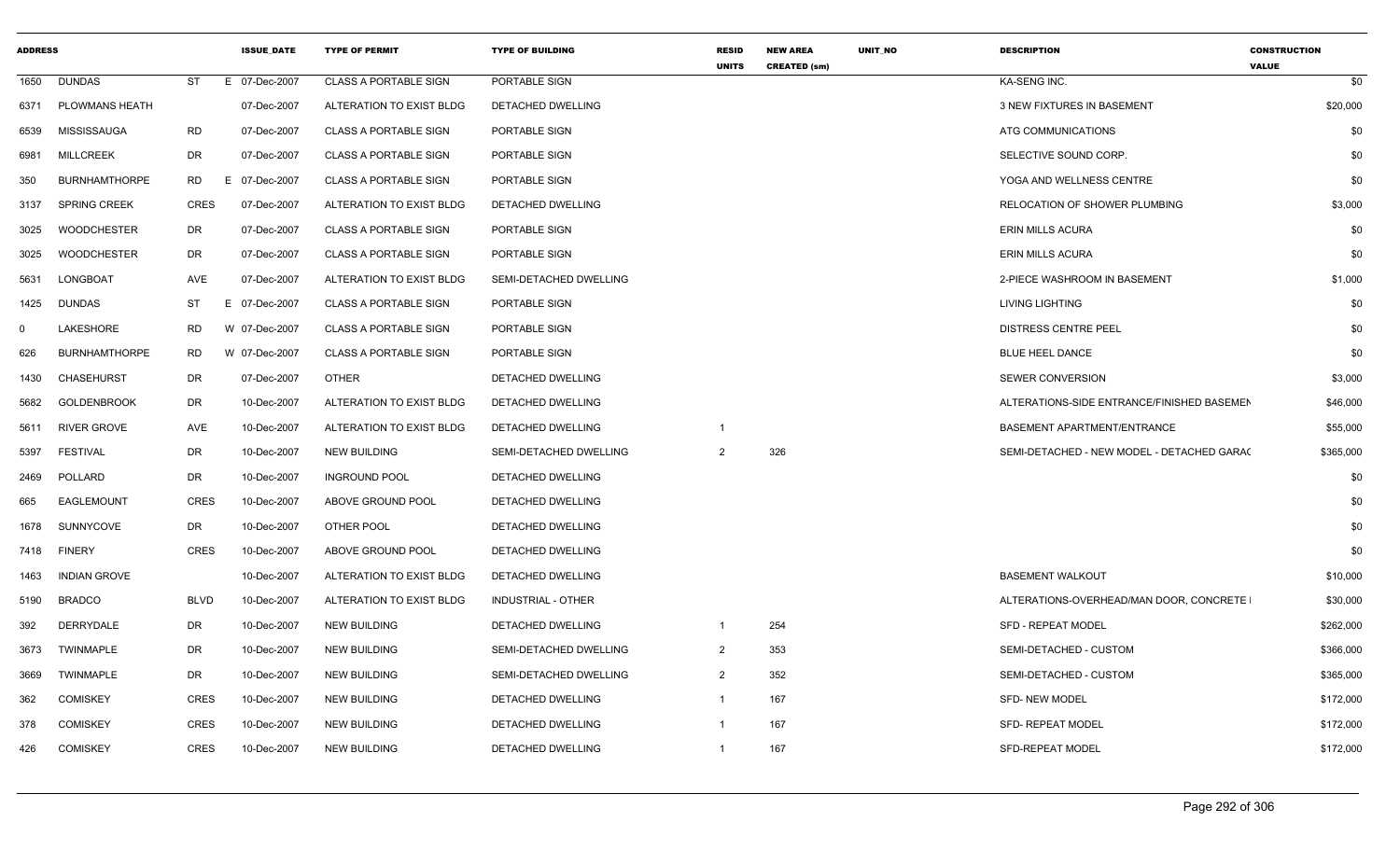| <b>ADDRESS</b> |                 |             | <b>ISSUE DATE</b> | <b>TYPE OF PERMIT</b> | <b>TYPE OF BUILDING</b> | <b>RESID</b><br><b>UNITS</b> | <b>NEW AREA</b><br><b>CREATED (sm)</b> | <b>UNIT NO</b> | <b>DESCRIPTION</b>        | <b>CONSTRUCTION</b><br><b>VALUE</b> |
|----------------|-----------------|-------------|-------------------|-----------------------|-------------------------|------------------------------|----------------------------------------|----------------|---------------------------|-------------------------------------|
| 458            | <b>COMISKEY</b> | CRES        | 10-Dec-2007       | <b>NEW BUILDING</b>   | DETACHED DWELLING       | $\overline{\mathbf{1}}$      | 167                                    |                | SFD- REPEAT MODEL         | \$172,000                           |
| 366            | <b>COMISKEY</b> | CRES        | 10-Dec-2007       | <b>NEW BUILDING</b>   | DETACHED DWELLING       | $\overline{1}$               | 212                                    |                | <b>SFD - NEW MODEL</b>    | \$218,000                           |
| 386            | <b>COMISKEY</b> | CRES        | 10-Dec-2007       | <b>NEW BUILDING</b>   | DETACHED DWELLING       | $\overline{1}$               | 212                                    |                | <b>SFD- REPEAT MODEL</b>  | \$218,000                           |
| 406            | <b>COMISKEY</b> | <b>CRES</b> | 10-Dec-2007       | <b>NEW BUILDING</b>   | DETACHED DWELLING       | $\overline{1}$               | 220                                    |                | SFD - REPEAT MODEL        | \$226,000                           |
| 446            | <b>COMISKEY</b> | CRES        | 10-Dec-2007       | <b>NEW BUILDING</b>   | DETACHED DWELLING       | $\overline{1}$               | 212                                    |                | <b>SFD- REPEAT MODEL</b>  | \$218,000                           |
| 462            | <b>COMISKEY</b> | <b>CRES</b> | 10-Dec-2007       | <b>NEW BUILDING</b>   | DETACHED DWELLING       | $\overline{1}$               | 212                                    |                | SFD-REPEAT MODEL          | \$218,000                           |
| 7195           | <b>WRIGLEY</b>  | <b>CRT</b>  | 10-Dec-2007       | <b>NEW BUILDING</b>   | DETACHED DWELLING       | $\overline{1}$               | 212                                    |                | <b>SFD- REPEAT MODEL</b>  | \$218,000                           |
| 398            | <b>COMISKEY</b> | CRES        | 10-Dec-2007       | <b>NEW BUILDING</b>   | DETACHED DWELLING       | $\overline{1}$               | 210                                    |                | SFD - NEW MODEL           | \$216,000                           |
| 418            | <b>COMISKEY</b> | CRES        | 10-Dec-2007       | <b>NEW BUILDING</b>   | DETACHED DWELLING       | $\overline{1}$               | 210                                    |                | <b>SFD - REPEAT MODEL</b> | \$216,000                           |
| 442            | <b>COMISKEY</b> | <b>CRES</b> | 10-Dec-2007       | <b>NEW BUILDING</b>   | DETACHED DWELLING       | $\mathbf{1}$                 | 210                                    |                | SFD - REPEAT MODEL        | \$216,000                           |
| 7199           | WRIGLEY         | CRT         | 10-Dec-2007       | <b>NEW BUILDING</b>   | DETACHED DWELLING       | $\overline{1}$               | 210                                    |                | SFD- REPEAT MODEL         | \$216,000                           |
| 358            | <b>COMISKEY</b> | CRES        | 10-Dec-2007       | <b>NEW BUILDING</b>   | DETACHED DWELLING       | -1                           | 253                                    |                | <b>SFD - NEW MODEL</b>    | \$260,000                           |
| 470            | <b>COMISKEY</b> | <b>CRES</b> | 10-Dec-2007       | <b>NEW BUILDING</b>   | DETACHED DWELLING       | $\overline{1}$               | 253                                    |                | <b>SFD - REPEAT MODEL</b> | \$260,000                           |
| 7207           | <b>WRIGLEY</b>  | <b>CRT</b>  | 10-Dec-2007       | <b>NEW BUILDING</b>   | DETACHED DWELLING       | $\mathbf{1}$                 | 253                                    |                | <b>SFD - REPEAT MODEL</b> | \$260,000                           |
| 390            | <b>COMISKEY</b> | CRES        | 10-Dec-2007       | <b>NEW BUILDING</b>   | DETACHED DWELLING       | $\overline{1}$               | 203                                    |                | <b>SFD- NEW MODEL</b>     | \$209,000                           |
| 422            | <b>COMISKEY</b> | CRES        | 10-Dec-2007       | <b>NEW BUILDING</b>   | DETACHED DWELLING       | -1                           | 203                                    |                | SFD - REPEAT MODEL        | \$209,000                           |
| 438            | <b>COMISKEY</b> | <b>CRES</b> | 10-Dec-2007       | <b>NEW BUILDING</b>   | DETACHED DWELLING       | $\overline{1}$               | 203                                    |                | SFD - REPEAT MODEL        | \$209,000                           |
| 466            | <b>COMISKEY</b> | CRES        | 10-Dec-2007       | <b>NEW BUILDING</b>   | DETACHED DWELLING       | $\overline{1}$               | 203                                    |                | SFD - REPEAT MODEL        | \$209,000                           |
| 7191           | <b>WRIGLEY</b>  | <b>CRT</b>  | 10-Dec-2007       | <b>NEW BUILDING</b>   | DETACHED DWELLING       | $\overline{1}$               | 203                                    |                | SFD - REPEAT MODEL        | \$209,000                           |
| 374            | <b>COMISKEY</b> | CRES        | 10-Dec-2007       | <b>NEW BUILDING</b>   | DETACHED DWELLING       | $\mathbf{1}$                 | 183                                    |                | <b>SFD - NEW MODEL</b>    | \$188,000                           |
| 382            | <b>COMISKEY</b> | CRES        | 10-Dec-2007       | <b>NEW BUILDING</b>   | DETACHED DWELLING       | $\mathbf{1}$                 | 183                                    |                | <b>SFD - REPEAT MODEL</b> | \$188,000                           |
| 402            | <b>COMISKEY</b> | <b>CRES</b> | 10-Dec-2007       | <b>NEW BUILDING</b>   | DETACHED DWELLING       | $\overline{1}$               | 183                                    |                | SFD - REPEAT MODEL        | \$188,000                           |
| 430            | <b>COMISKEY</b> | CRES        | 10-Dec-2007       | <b>NEW BUILDING</b>   | DETACHED DWELLING       | -1                           | 183                                    |                | SFD - REPEAT MODEL        | \$188,000                           |
| 454            | <b>COMISKEY</b> | <b>CRES</b> | 10-Dec-2007       | <b>NEW BUILDING</b>   | DETACHED DWELLING       | $\overline{1}$               | 183                                    |                | <b>SFD - REPEAT MODEL</b> | \$188,000                           |
| 7187           | WRIGLEY         | <b>CRT</b>  | 10-Dec-2007       | <b>NEW BUILDING</b>   | DETACHED DWELLING       | $\mathbf{1}$                 | 183                                    |                | SFD - REPEAT MODEL        | \$188,000                           |
| 370            | <b>COMISKEY</b> | CRES        | 10-Dec-2007       | <b>NEW BUILDING</b>   | DETACHED DWELLING       | $\overline{1}$               | 220                                    |                | <b>SFD- NEW MODEL</b>     | \$226,000                           |
| 394            | <b>COMISKEY</b> | <b>CRES</b> | 10-Dec-2007       | <b>NEW BUILDING</b>   | DETACHED DWELLING       | $\overline{1}$               | 220                                    |                | <b>SFD - REPEAT MODEL</b> | \$226,000                           |
| 410            | <b>COMISKEY</b> | <b>CRES</b> | 10-Dec-2007       | <b>NEW BUILDING</b>   | DETACHED DWELLING       | $\overline{1}$               | 212                                    |                | SFD - REPEAT MODEL        | \$218,000                           |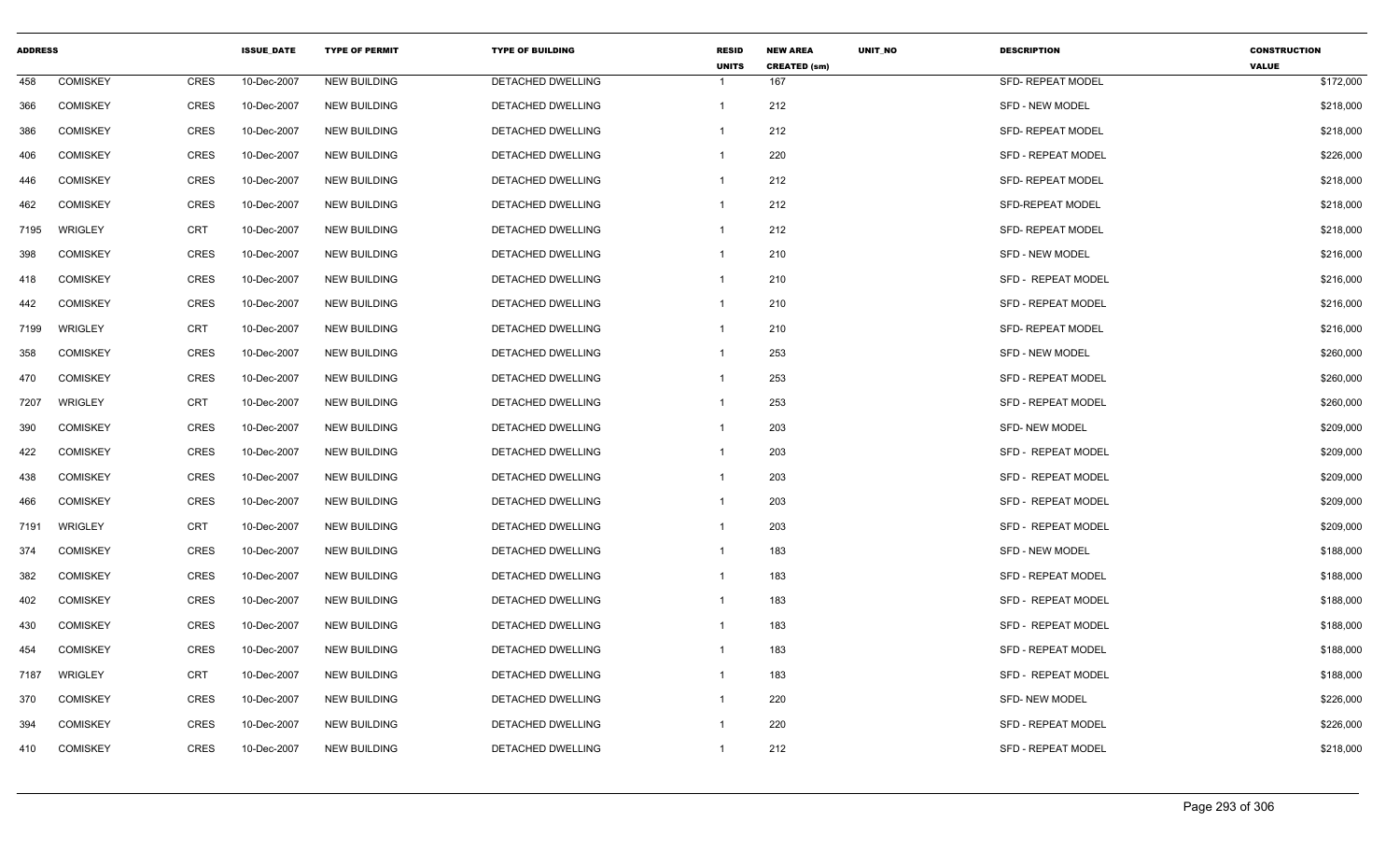| <b>COMISKEY</b><br>CRES<br>10-Dec-2007<br><b>NEW BUILDING</b><br><b>DETACHED DWELLING</b><br><b>SFD - REPEAT MODEL</b><br>220<br>$\overline{\mathbf{1}}$<br>CRES<br>220<br><b>COMISKEY</b><br>10-Dec-2007<br>DETACHED DWELLING<br><b>SFD - REPEAT MODEL</b><br>NEW BUILDING<br>-1<br>220<br>WRIGLEY<br>CRT<br>10-Dec-2007<br>NEW BUILDING<br>DETACHED DWELLING<br><b>SFD - REPEAT MODEL</b><br><b>MATHESON</b><br>BLVD W 10-Dec-2007<br>MULTIPLE SIGNS<br><b>COMMERCIAL RETAIL-SINGLE USER</b><br>23 FASCIA, 2 GROUND, 1 DIRECTIONAL SIGNS - WAL<br>10-Dec-2007<br>385<br>CHIEF MBULU<br>WAY<br><b>NEW BUILDING</b><br>DETACHED DWELLING<br>$\overline{1}$<br>SFD - NEW MODEL<br>278<br>WAY<br><b>SFD - REPEAT MODEL</b><br>CHIEF MBULU<br>10-Dec-2007<br><b>NEW BUILDING</b><br><b>DETACHED DWELLING</b><br>$\overline{\mathbf{1}}$<br>DUNDAS<br>ST<br>Е.<br>10-Dec-2007<br>$3-4$<br>ALTERATION TO EXIST BLDG<br><b>COMMERCIAL RETAIL - MULTI-USER</b><br>INTERIOR ALTERATIONS - TRINITY AUTO CENTRE<br>601<br>ST<br><b>OFFICE</b><br>HURONTARIO<br>10-Dec-2007<br>ALTERATION TO EXIST BLDG<br>COMMERCIAL OFFICE - MULTI-USER<br>ST<br><b>HURONTARIO</b><br>10-Dec-2007<br><b>COMMERCIAL - OTHER</b><br>ALTERATION TO EXIST BLDG<br>INTERIOR ALTERATIONS - DEMISING WALLS - SPEC<br><b>BLOOR</b><br>ST<br>13<br>OTHER<br>COMMERCIAL OFFICE - MULTI-USER<br>10-Dec-2007<br>ADDITION - TELECOMM INSTALLATION - ROOFTOP &<br>1177<br><b>WATLINE</b><br>AVE<br>10-Dec-2007<br>142<br>ALTERATION TO EXIST BLDG<br><b>COMMERCIAL OFFICE - MULTI-USER</b><br>INTERIOR ALTERATIONS-CITIZENSHIP & IMMIGRATI<br><b>RD</b><br><b>BROMSGROVE</b><br>74<br><b>BASEBOARD TO FORCED AIR</b><br>10-Dec-2007<br>ALTERATION TO EXIST BLDG<br><b>ROW DWELLING</b><br>CALDWELL<br>AVE<br>10-Dec-2007<br><b>REVISIONS</b><br>DETACHED DWELLING<br><b>HVAC REVISION</b><br>DR<br>605<br><b>OFFICE</b><br><b>CITY CENTRE</b><br>10-Dec-2007<br>ALTERATION TO EXIST BLDG<br><b>COMMERCIAL - OTHER</b><br>THE THICKET<br>10-Dec-2007<br>ALTERATION TO EXIST BLDG<br>DETACHED DWELLING<br>ALTERATIONS - UNDERPINNING<br><b>EGLINTON</b><br>AVE<br>W 10-Dec-2007<br><b>CLASS A PORTABLE SIGN</b><br>PORTABLE SIGN<br>LIVING ARTS CENTRE<br><b>RD</b><br><b>MAVIS</b><br>10-Dec-2007<br><b>CLASS A PORTABLE SIGN</b><br>PORTABLE SIGN<br>LIVING ARTS CENTRE<br>ST<br><b>HURONTARIO</b><br>10-Dec-2007<br><b>CLASS A PORTABLE SIGN</b><br>PORTABLE SIGN<br>LIVING ARTS CENTRE<br><b>MILLCREEK</b><br>DR<br>ALTERATIONS - RELOCATE DAMAGED COLUMN<br>10-Dec-2007<br>ALTERATION TO EXIST BLDG<br>INDUSTRIAL - OTHER<br><b>MATHESON</b><br>10-Dec-2007<br><b>GREEN LAWN</b><br>BLVD E<br><b>CLASS A PORTABLE SIGN</b><br>PORTABLE SIGN<br><b>BREEZY BRAE</b><br>DR<br><b>OTHER</b><br>REPLACE SANITARY SEWER<br>10-Dec-2007<br>DETACHED DWELLING<br><b>COURTNEYPARK</b><br>DR<br>E 10-Dec-2007<br><b>CLASS A PORTABLE SIGN</b><br><b>PORTABLE SIGN</b><br><b>TIM HORTONS</b><br>CREDITVIEW<br>RD<br>10-Dec-2007<br><b>CLASS A PORTABLE SIGN</b><br>PORTABLE SIGN<br><b>EXOPIC FLOWERS</b><br>LAKESHORE<br>SHOPPERS DRUG MART<br>RD<br>W 10-Dec-2007<br><b>CLASS A PORTABLE SIGN</b><br>PORTABLE SIGN<br><b>CREDITVIEW</b><br>RD<br>10-Dec-2007<br><b>CLASS A PORTABLE SIGN</b><br>PORTABLE SIGN<br><b>FORTUNE DRAGON</b><br>6045<br><b>DREW</b><br><b>RD</b><br>11-Dec-2007<br><b>NEW BUILDING</b><br>MULTI-TENANT INDUSTRIAL<br>NEW - INDUSTRIAL SHELL BUILDING 'C'- TENANT NC<br>2970<br>819<br>CANDLESTICK<br>11-Dec-2007<br>STREET ROW DWELLING<br>$5\overline{5}$<br>#1-5<br>STREET ROW DWELLING (COMMON ELEMENT RD) -<br>CIR<br>NEW BUILDING<br>CANDLESTICK<br>CIR<br>11-Dec-2007<br><b>NEW BUILDING</b><br>STREET ROW DWELLING<br>8<br>1,430<br>#6-13<br>STREET ROW DWELLING (COMMON ELEMENT RD) - | <b>ADDRESS</b> |  | <b>ISSUE_DATE</b> | <b>TYPE OF PERMIT</b> | <b>TYPE OF BUILDING</b> | <b>RESID</b><br><b>UNITS</b> | <b>NEW AREA</b><br><b>CREATED (sm)</b> | UNIT_NO | <b>DESCRIPTION</b> | <b>CONSTRUCTION</b><br><b>VALUE</b> |
|----------------------------------------------------------------------------------------------------------------------------------------------------------------------------------------------------------------------------------------------------------------------------------------------------------------------------------------------------------------------------------------------------------------------------------------------------------------------------------------------------------------------------------------------------------------------------------------------------------------------------------------------------------------------------------------------------------------------------------------------------------------------------------------------------------------------------------------------------------------------------------------------------------------------------------------------------------------------------------------------------------------------------------------------------------------------------------------------------------------------------------------------------------------------------------------------------------------------------------------------------------------------------------------------------------------------------------------------------------------------------------------------------------------------------------------------------------------------------------------------------------------------------------------------------------------------------------------------------------------------------------------------------------------------------------------------------------------------------------------------------------------------------------------------------------------------------------------------------------------------------------------------------------------------------------------------------------------------------------------------------------------------------------------------------------------------------------------------------------------------------------------------------------------------------------------------------------------------------------------------------------------------------------------------------------------------------------------------------------------------------------------------------------------------------------------------------------------------------------------------------------------------------------------------------------------------------------------------------------------------------------------------------------------------------------------------------------------------------------------------------------------------------------------------------------------------------------------------------------------------------------------------------------------------------------------------------------------------------------------------------------------------------------------------------------------------------------------------------------------------------------------------------------------------------------------------------------------------------------------------------------------------------------------------------------------------------------------------------------------------------------------------------------------------------------------------------------------------------------------------------------------------------------------------------------------------------------------------------------------------------------------------------------------------------------------------------------------------------------------------------------------------------|----------------|--|-------------------|-----------------------|-------------------------|------------------------------|----------------------------------------|---------|--------------------|-------------------------------------|
|                                                                                                                                                                                                                                                                                                                                                                                                                                                                                                                                                                                                                                                                                                                                                                                                                                                                                                                                                                                                                                                                                                                                                                                                                                                                                                                                                                                                                                                                                                                                                                                                                                                                                                                                                                                                                                                                                                                                                                                                                                                                                                                                                                                                                                                                                                                                                                                                                                                                                                                                                                                                                                                                                                                                                                                                                                                                                                                                                                                                                                                                                                                                                                                                                                                                                                                                                                                                                                                                                                                                                                                                                                                                                                                                                                            | 434            |  |                   |                       |                         |                              |                                        |         |                    | \$226,000                           |
|                                                                                                                                                                                                                                                                                                                                                                                                                                                                                                                                                                                                                                                                                                                                                                                                                                                                                                                                                                                                                                                                                                                                                                                                                                                                                                                                                                                                                                                                                                                                                                                                                                                                                                                                                                                                                                                                                                                                                                                                                                                                                                                                                                                                                                                                                                                                                                                                                                                                                                                                                                                                                                                                                                                                                                                                                                                                                                                                                                                                                                                                                                                                                                                                                                                                                                                                                                                                                                                                                                                                                                                                                                                                                                                                                                            | 450            |  |                   |                       |                         |                              |                                        |         |                    | \$226,000                           |
|                                                                                                                                                                                                                                                                                                                                                                                                                                                                                                                                                                                                                                                                                                                                                                                                                                                                                                                                                                                                                                                                                                                                                                                                                                                                                                                                                                                                                                                                                                                                                                                                                                                                                                                                                                                                                                                                                                                                                                                                                                                                                                                                                                                                                                                                                                                                                                                                                                                                                                                                                                                                                                                                                                                                                                                                                                                                                                                                                                                                                                                                                                                                                                                                                                                                                                                                                                                                                                                                                                                                                                                                                                                                                                                                                                            | 7203           |  |                   |                       |                         |                              |                                        |         |                    | \$226,000                           |
|                                                                                                                                                                                                                                                                                                                                                                                                                                                                                                                                                                                                                                                                                                                                                                                                                                                                                                                                                                                                                                                                                                                                                                                                                                                                                                                                                                                                                                                                                                                                                                                                                                                                                                                                                                                                                                                                                                                                                                                                                                                                                                                                                                                                                                                                                                                                                                                                                                                                                                                                                                                                                                                                                                                                                                                                                                                                                                                                                                                                                                                                                                                                                                                                                                                                                                                                                                                                                                                                                                                                                                                                                                                                                                                                                                            | 800            |  |                   |                       |                         |                              |                                        |         |                    | \$30,000                            |
|                                                                                                                                                                                                                                                                                                                                                                                                                                                                                                                                                                                                                                                                                                                                                                                                                                                                                                                                                                                                                                                                                                                                                                                                                                                                                                                                                                                                                                                                                                                                                                                                                                                                                                                                                                                                                                                                                                                                                                                                                                                                                                                                                                                                                                                                                                                                                                                                                                                                                                                                                                                                                                                                                                                                                                                                                                                                                                                                                                                                                                                                                                                                                                                                                                                                                                                                                                                                                                                                                                                                                                                                                                                                                                                                                                            | 3301           |  |                   |                       |                         |                              |                                        |         |                    | \$505,000                           |
|                                                                                                                                                                                                                                                                                                                                                                                                                                                                                                                                                                                                                                                                                                                                                                                                                                                                                                                                                                                                                                                                                                                                                                                                                                                                                                                                                                                                                                                                                                                                                                                                                                                                                                                                                                                                                                                                                                                                                                                                                                                                                                                                                                                                                                                                                                                                                                                                                                                                                                                                                                                                                                                                                                                                                                                                                                                                                                                                                                                                                                                                                                                                                                                                                                                                                                                                                                                                                                                                                                                                                                                                                                                                                                                                                                            | 3320           |  |                   |                       |                         |                              |                                        |         |                    | \$286,000                           |
|                                                                                                                                                                                                                                                                                                                                                                                                                                                                                                                                                                                                                                                                                                                                                                                                                                                                                                                                                                                                                                                                                                                                                                                                                                                                                                                                                                                                                                                                                                                                                                                                                                                                                                                                                                                                                                                                                                                                                                                                                                                                                                                                                                                                                                                                                                                                                                                                                                                                                                                                                                                                                                                                                                                                                                                                                                                                                                                                                                                                                                                                                                                                                                                                                                                                                                                                                                                                                                                                                                                                                                                                                                                                                                                                                                            | 2191           |  |                   |                       |                         |                              |                                        |         |                    | \$30,000                            |
|                                                                                                                                                                                                                                                                                                                                                                                                                                                                                                                                                                                                                                                                                                                                                                                                                                                                                                                                                                                                                                                                                                                                                                                                                                                                                                                                                                                                                                                                                                                                                                                                                                                                                                                                                                                                                                                                                                                                                                                                                                                                                                                                                                                                                                                                                                                                                                                                                                                                                                                                                                                                                                                                                                                                                                                                                                                                                                                                                                                                                                                                                                                                                                                                                                                                                                                                                                                                                                                                                                                                                                                                                                                                                                                                                                            | 6605           |  |                   |                       |                         |                              |                                        |         |                    | \$73,000                            |
|                                                                                                                                                                                                                                                                                                                                                                                                                                                                                                                                                                                                                                                                                                                                                                                                                                                                                                                                                                                                                                                                                                                                                                                                                                                                                                                                                                                                                                                                                                                                                                                                                                                                                                                                                                                                                                                                                                                                                                                                                                                                                                                                                                                                                                                                                                                                                                                                                                                                                                                                                                                                                                                                                                                                                                                                                                                                                                                                                                                                                                                                                                                                                                                                                                                                                                                                                                                                                                                                                                                                                                                                                                                                                                                                                                            | 6605           |  |                   |                       |                         |                              |                                        |         |                    | \$64,000                            |
|                                                                                                                                                                                                                                                                                                                                                                                                                                                                                                                                                                                                                                                                                                                                                                                                                                                                                                                                                                                                                                                                                                                                                                                                                                                                                                                                                                                                                                                                                                                                                                                                                                                                                                                                                                                                                                                                                                                                                                                                                                                                                                                                                                                                                                                                                                                                                                                                                                                                                                                                                                                                                                                                                                                                                                                                                                                                                                                                                                                                                                                                                                                                                                                                                                                                                                                                                                                                                                                                                                                                                                                                                                                                                                                                                                            |                |  |                   |                       |                         |                              |                                        |         |                    | \$78,000                            |
|                                                                                                                                                                                                                                                                                                                                                                                                                                                                                                                                                                                                                                                                                                                                                                                                                                                                                                                                                                                                                                                                                                                                                                                                                                                                                                                                                                                                                                                                                                                                                                                                                                                                                                                                                                                                                                                                                                                                                                                                                                                                                                                                                                                                                                                                                                                                                                                                                                                                                                                                                                                                                                                                                                                                                                                                                                                                                                                                                                                                                                                                                                                                                                                                                                                                                                                                                                                                                                                                                                                                                                                                                                                                                                                                                                            | 75             |  |                   |                       |                         |                              |                                        |         |                    | \$15,000                            |
|                                                                                                                                                                                                                                                                                                                                                                                                                                                                                                                                                                                                                                                                                                                                                                                                                                                                                                                                                                                                                                                                                                                                                                                                                                                                                                                                                                                                                                                                                                                                                                                                                                                                                                                                                                                                                                                                                                                                                                                                                                                                                                                                                                                                                                                                                                                                                                                                                                                                                                                                                                                                                                                                                                                                                                                                                                                                                                                                                                                                                                                                                                                                                                                                                                                                                                                                                                                                                                                                                                                                                                                                                                                                                                                                                                            | 2380           |  |                   |                       |                         |                              |                                        |         |                    | \$9,000                             |
|                                                                                                                                                                                                                                                                                                                                                                                                                                                                                                                                                                                                                                                                                                                                                                                                                                                                                                                                                                                                                                                                                                                                                                                                                                                                                                                                                                                                                                                                                                                                                                                                                                                                                                                                                                                                                                                                                                                                                                                                                                                                                                                                                                                                                                                                                                                                                                                                                                                                                                                                                                                                                                                                                                                                                                                                                                                                                                                                                                                                                                                                                                                                                                                                                                                                                                                                                                                                                                                                                                                                                                                                                                                                                                                                                                            | 998            |  |                   |                       |                         |                              |                                        |         |                    | \$0                                 |
|                                                                                                                                                                                                                                                                                                                                                                                                                                                                                                                                                                                                                                                                                                                                                                                                                                                                                                                                                                                                                                                                                                                                                                                                                                                                                                                                                                                                                                                                                                                                                                                                                                                                                                                                                                                                                                                                                                                                                                                                                                                                                                                                                                                                                                                                                                                                                                                                                                                                                                                                                                                                                                                                                                                                                                                                                                                                                                                                                                                                                                                                                                                                                                                                                                                                                                                                                                                                                                                                                                                                                                                                                                                                                                                                                                            |                |  |                   |                       |                         |                              |                                        |         |                    | \$52,000                            |
|                                                                                                                                                                                                                                                                                                                                                                                                                                                                                                                                                                                                                                                                                                                                                                                                                                                                                                                                                                                                                                                                                                                                                                                                                                                                                                                                                                                                                                                                                                                                                                                                                                                                                                                                                                                                                                                                                                                                                                                                                                                                                                                                                                                                                                                                                                                                                                                                                                                                                                                                                                                                                                                                                                                                                                                                                                                                                                                                                                                                                                                                                                                                                                                                                                                                                                                                                                                                                                                                                                                                                                                                                                                                                                                                                                            | 432            |  |                   |                       |                         |                              |                                        |         |                    | \$10,000                            |
|                                                                                                                                                                                                                                                                                                                                                                                                                                                                                                                                                                                                                                                                                                                                                                                                                                                                                                                                                                                                                                                                                                                                                                                                                                                                                                                                                                                                                                                                                                                                                                                                                                                                                                                                                                                                                                                                                                                                                                                                                                                                                                                                                                                                                                                                                                                                                                                                                                                                                                                                                                                                                                                                                                                                                                                                                                                                                                                                                                                                                                                                                                                                                                                                                                                                                                                                                                                                                                                                                                                                                                                                                                                                                                                                                                            | $^{\circ}$     |  |                   |                       |                         |                              |                                        |         |                    | \$0                                 |
|                                                                                                                                                                                                                                                                                                                                                                                                                                                                                                                                                                                                                                                                                                                                                                                                                                                                                                                                                                                                                                                                                                                                                                                                                                                                                                                                                                                                                                                                                                                                                                                                                                                                                                                                                                                                                                                                                                                                                                                                                                                                                                                                                                                                                                                                                                                                                                                                                                                                                                                                                                                                                                                                                                                                                                                                                                                                                                                                                                                                                                                                                                                                                                                                                                                                                                                                                                                                                                                                                                                                                                                                                                                                                                                                                                            | $\mathbf 0$    |  |                   |                       |                         |                              |                                        |         |                    | \$0                                 |
|                                                                                                                                                                                                                                                                                                                                                                                                                                                                                                                                                                                                                                                                                                                                                                                                                                                                                                                                                                                                                                                                                                                                                                                                                                                                                                                                                                                                                                                                                                                                                                                                                                                                                                                                                                                                                                                                                                                                                                                                                                                                                                                                                                                                                                                                                                                                                                                                                                                                                                                                                                                                                                                                                                                                                                                                                                                                                                                                                                                                                                                                                                                                                                                                                                                                                                                                                                                                                                                                                                                                                                                                                                                                                                                                                                            | $^{\circ}$     |  |                   |                       |                         |                              |                                        |         |                    | \$0                                 |
|                                                                                                                                                                                                                                                                                                                                                                                                                                                                                                                                                                                                                                                                                                                                                                                                                                                                                                                                                                                                                                                                                                                                                                                                                                                                                                                                                                                                                                                                                                                                                                                                                                                                                                                                                                                                                                                                                                                                                                                                                                                                                                                                                                                                                                                                                                                                                                                                                                                                                                                                                                                                                                                                                                                                                                                                                                                                                                                                                                                                                                                                                                                                                                                                                                                                                                                                                                                                                                                                                                                                                                                                                                                                                                                                                                            | 6500           |  |                   |                       |                         |                              |                                        |         |                    | \$15,000                            |
|                                                                                                                                                                                                                                                                                                                                                                                                                                                                                                                                                                                                                                                                                                                                                                                                                                                                                                                                                                                                                                                                                                                                                                                                                                                                                                                                                                                                                                                                                                                                                                                                                                                                                                                                                                                                                                                                                                                                                                                                                                                                                                                                                                                                                                                                                                                                                                                                                                                                                                                                                                                                                                                                                                                                                                                                                                                                                                                                                                                                                                                                                                                                                                                                                                                                                                                                                                                                                                                                                                                                                                                                                                                                                                                                                                            | 2385           |  |                   |                       |                         |                              |                                        |         |                    | \$0                                 |
|                                                                                                                                                                                                                                                                                                                                                                                                                                                                                                                                                                                                                                                                                                                                                                                                                                                                                                                                                                                                                                                                                                                                                                                                                                                                                                                                                                                                                                                                                                                                                                                                                                                                                                                                                                                                                                                                                                                                                                                                                                                                                                                                                                                                                                                                                                                                                                                                                                                                                                                                                                                                                                                                                                                                                                                                                                                                                                                                                                                                                                                                                                                                                                                                                                                                                                                                                                                                                                                                                                                                                                                                                                                                                                                                                                            | 2208           |  |                   |                       |                         |                              |                                        |         |                    | \$2,000                             |
|                                                                                                                                                                                                                                                                                                                                                                                                                                                                                                                                                                                                                                                                                                                                                                                                                                                                                                                                                                                                                                                                                                                                                                                                                                                                                                                                                                                                                                                                                                                                                                                                                                                                                                                                                                                                                                                                                                                                                                                                                                                                                                                                                                                                                                                                                                                                                                                                                                                                                                                                                                                                                                                                                                                                                                                                                                                                                                                                                                                                                                                                                                                                                                                                                                                                                                                                                                                                                                                                                                                                                                                                                                                                                                                                                                            | 475            |  |                   |                       |                         |                              |                                        |         |                    | \$0                                 |
|                                                                                                                                                                                                                                                                                                                                                                                                                                                                                                                                                                                                                                                                                                                                                                                                                                                                                                                                                                                                                                                                                                                                                                                                                                                                                                                                                                                                                                                                                                                                                                                                                                                                                                                                                                                                                                                                                                                                                                                                                                                                                                                                                                                                                                                                                                                                                                                                                                                                                                                                                                                                                                                                                                                                                                                                                                                                                                                                                                                                                                                                                                                                                                                                                                                                                                                                                                                                                                                                                                                                                                                                                                                                                                                                                                            | 5425           |  |                   |                       |                         |                              |                                        |         |                    | \$0                                 |
|                                                                                                                                                                                                                                                                                                                                                                                                                                                                                                                                                                                                                                                                                                                                                                                                                                                                                                                                                                                                                                                                                                                                                                                                                                                                                                                                                                                                                                                                                                                                                                                                                                                                                                                                                                                                                                                                                                                                                                                                                                                                                                                                                                                                                                                                                                                                                                                                                                                                                                                                                                                                                                                                                                                                                                                                                                                                                                                                                                                                                                                                                                                                                                                                                                                                                                                                                                                                                                                                                                                                                                                                                                                                                                                                                                            | 228            |  |                   |                       |                         |                              |                                        |         |                    | \$0                                 |
|                                                                                                                                                                                                                                                                                                                                                                                                                                                                                                                                                                                                                                                                                                                                                                                                                                                                                                                                                                                                                                                                                                                                                                                                                                                                                                                                                                                                                                                                                                                                                                                                                                                                                                                                                                                                                                                                                                                                                                                                                                                                                                                                                                                                                                                                                                                                                                                                                                                                                                                                                                                                                                                                                                                                                                                                                                                                                                                                                                                                                                                                                                                                                                                                                                                                                                                                                                                                                                                                                                                                                                                                                                                                                                                                                                            |                |  |                   |                       |                         |                              |                                        |         |                    | \$0                                 |
|                                                                                                                                                                                                                                                                                                                                                                                                                                                                                                                                                                                                                                                                                                                                                                                                                                                                                                                                                                                                                                                                                                                                                                                                                                                                                                                                                                                                                                                                                                                                                                                                                                                                                                                                                                                                                                                                                                                                                                                                                                                                                                                                                                                                                                                                                                                                                                                                                                                                                                                                                                                                                                                                                                                                                                                                                                                                                                                                                                                                                                                                                                                                                                                                                                                                                                                                                                                                                                                                                                                                                                                                                                                                                                                                                                            |                |  |                   |                       |                         |                              |                                        |         |                    | \$0                                 |
|                                                                                                                                                                                                                                                                                                                                                                                                                                                                                                                                                                                                                                                                                                                                                                                                                                                                                                                                                                                                                                                                                                                                                                                                                                                                                                                                                                                                                                                                                                                                                                                                                                                                                                                                                                                                                                                                                                                                                                                                                                                                                                                                                                                                                                                                                                                                                                                                                                                                                                                                                                                                                                                                                                                                                                                                                                                                                                                                                                                                                                                                                                                                                                                                                                                                                                                                                                                                                                                                                                                                                                                                                                                                                                                                                                            | 515            |  |                   |                       |                         |                              |                                        |         |                    | \$843,000                           |
|                                                                                                                                                                                                                                                                                                                                                                                                                                                                                                                                                                                                                                                                                                                                                                                                                                                                                                                                                                                                                                                                                                                                                                                                                                                                                                                                                                                                                                                                                                                                                                                                                                                                                                                                                                                                                                                                                                                                                                                                                                                                                                                                                                                                                                                                                                                                                                                                                                                                                                                                                                                                                                                                                                                                                                                                                                                                                                                                                                                                                                                                                                                                                                                                                                                                                                                                                                                                                                                                                                                                                                                                                                                                                                                                                                            | 541            |  |                   |                       |                         |                              |                                        |         |                    | \$1,472,000                         |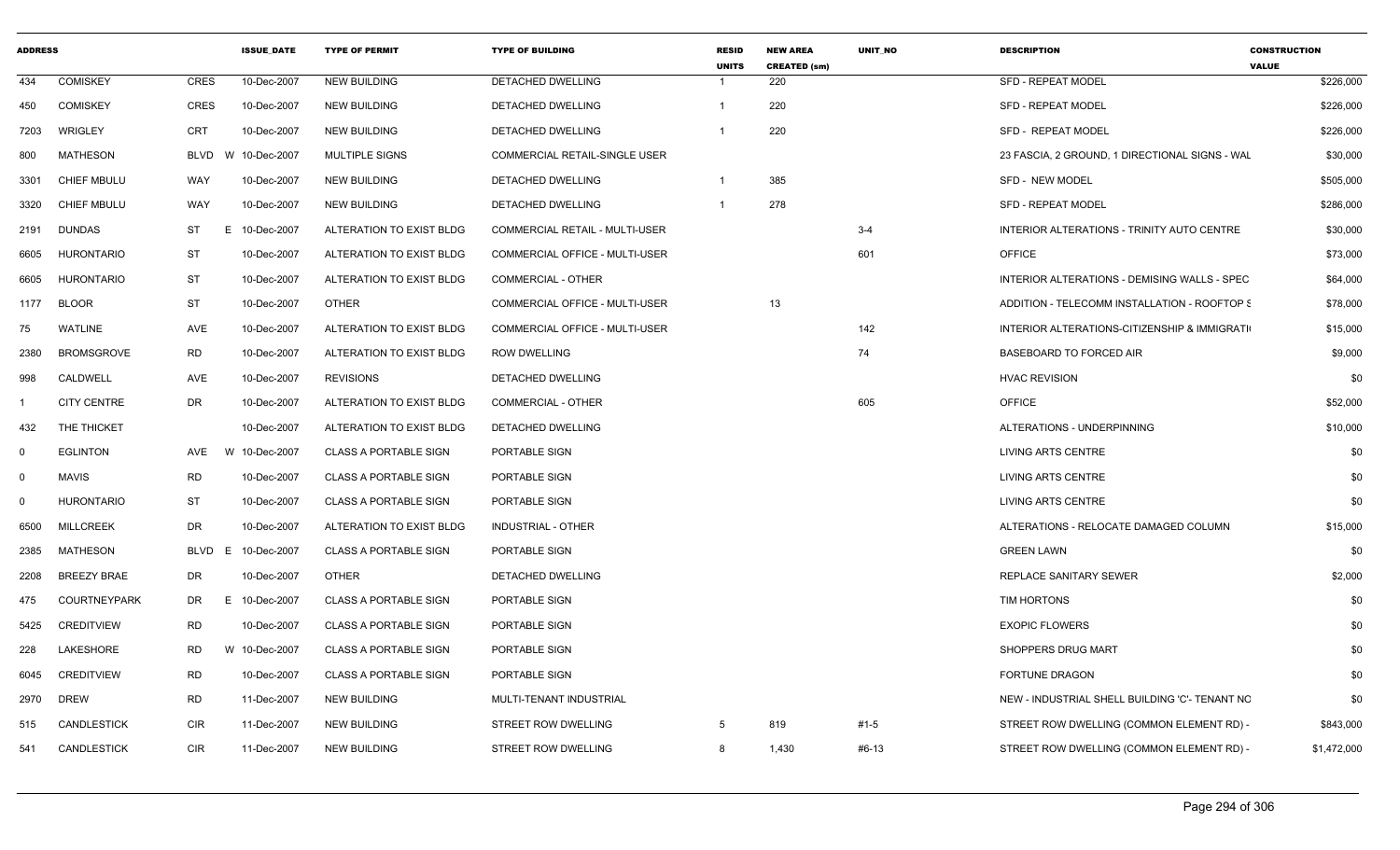| <b>ADDRESS</b> |                      |             | <b>ISSUE DATE</b> | <b>TYPE OF PERMIT</b>     | <b>TYPE OF BUILDING</b>    | <b>RESID</b><br><b>UNITS</b> | <b>NEW AREA</b><br><b>CREATED (sm)</b> | <b>UNIT NO</b> | <b>DESCRIPTION</b>                           | <b>CONSTRUCTION</b><br><b>VALUE</b> |
|----------------|----------------------|-------------|-------------------|---------------------------|----------------------------|------------------------------|----------------------------------------|----------------|----------------------------------------------|-------------------------------------|
| 561            | CANDLESTICK          | <b>CIR</b>  | 11-Dec-2007       | <b>NEW BUILDING</b>       | STREET ROW DWELLING        | 9                            | 2,012                                  | #14-22         | STREET ROW DWELLING (COMMON ELEMENT RD) -    | \$2,070,000                         |
| 565            | <b>CANDLESTICK</b>   | <b>CIR</b>  | 11-Dec-2007       | <b>NEW BUILDING</b>       | <b>STREET ROW DWELLING</b> | 8                            | 1,547                                  | #23-30         | STREET ROW DWELLING (COMMON ELEMENT RD) -    | \$1,591,000                         |
| 583            | <b>CANDLESTICK</b>   | <b>CIR</b>  | 11-Dec-2007       | <b>NEW BUILDING</b>       | STREET ROW DWELLING        | 8                            | 1,788                                  | #31-38         | STREET ROW DWELLING (COMMON ELEMENT RD) -    | \$1,814,000                         |
| 617            | <b>CANDLESTICK</b>   | <b>CIR</b>  | 11-Dec-2007       | <b>NEW BUILDING</b>       | STREET ROW DWELLING        | $\overline{7}$               | 1,276                                  | #39-45         | STREET ROW DWELLING (COMMON ELEMENT RD) -    | \$1,313,000                         |
| 621            | <b>CANDLESTICK</b>   | <b>CIR</b>  | 11-Dec-2007       | <b>NEW BUILDING</b>       | STREET ROW DWELLING        | 8                            | 1,770                                  | #46-53         | STREET ROW DWELLING (COMMON ELEMENT RD) -    | \$1,821,000                         |
| 645            | <b>CANDLESTICK</b>   | <b>CIR</b>  | 11-Dec-2007       | <b>NEW BUILDING</b>       | <b>STREET ROW DWELLING</b> | $\overline{\mathbf{4}}$      | 664                                    | #54-57         | STREET ROW DWELLING (COMMON ELEMENT RD) -    | \$683,000                           |
| 729            | <b>CANDLESTICK</b>   | <b>CIR</b>  | 11-Dec-2007       | <b>NEW BUILDING</b>       | STREET ROW DWELLING        | 8                            | 1,565                                  | #73-80         | STREET ROW DWELLING (COMMON ELEMENT RD) -    | \$1,611,000                         |
| 747            | <b>CANDLESTICK</b>   | <b>CIR</b>  | 11-Dec-2007       | <b>NEW BUILDING</b>       | STREET ROW DWELLING        | 8                            | 1,565                                  | #81-88         | STREET ROW DWELLING (COMMON ELEMENT RD) -    | \$1,611,000                         |
| 761            | <b>CANDLESTICK</b>   | <b>CIR</b>  | 11-Dec-2007       | <b>NEW BUILDING</b>       | STREET ROW DWELLING        | 8                            | 1,565                                  | #89-96         | STREET ROW DWELLING (COMMON ELEMENT RD) -    | \$1,611,000                         |
| 781            | <b>CANDLESTICK</b>   | <b>CIR</b>  | 11-Dec-2007       | <b>NEW BUILDING</b>       | STREET ROW DWELLING        | $\overline{7}$               | 1,392                                  | #97-103        | STREET ROW DWELLING (COMMON ELEMENT RD) -    | \$1,411,000                         |
| 795            | <b>CANDLESTICK</b>   | <b>CIR</b>  | 11-Dec-2007       | <b>NEW BUILDING</b>       | STREET ROW DWELLING        | 6                            | 1,178                                  | #104-109       | STREET ROW DWELLING (COMMON ELEMENT RD) -    | \$1,212,000                         |
| 594            | <b>CANDLESTICK</b>   | <b>CIR</b>  | 11-Dec-2007       | <b>NEW BUILDING</b>       | STREET ROW DWELLING        | 9                            | 1,932                                  | #125-133       | STREET ROW DWELLING (COMMON ELEMENT RD) -    | \$1,988,000                         |
| 564            | <b>CANDLESTICK</b>   | <b>CIR</b>  | 11-Dec-2007       | <b>NEW BUILDING</b>       | STREET ROW DWELLING        | 8                            | 1,430                                  | #134-141       | STREET ROW DWELLING (COMMON ELEMENT RD) -    | \$1,472,000                         |
| 546            | <b>CANDLESTICK</b>   | <b>CIR</b>  | 11-Dec-2007       | <b>NEW BUILDING</b>       | STREET ROW DWELLING        | 8                            | 1,562                                  | #142-149       | STREET ROW DWELLING (COMMON ELEMENT RD) -    | \$1,608,000                         |
| 514            | <b>CANDLESTICK</b>   | <b>CIR</b>  | 11-Dec-2007       | <b>NEW BUILDING</b>       | STREET ROW DWELLING        | 8                            | 1,769                                  | #150-157       | STREET ROW DWELLING (COMMON ELEMENT RD) -    | \$1,820,000                         |
| 27             | <b>ROSEWOOD</b>      | AVE         | 11-Dec-2007       | <b>ADDITION AND ALTER</b> | DETACHED DWELLING          |                              | 87                                     |                | ADDITION/ALTERATIONS - 2 STOREY REAR ADDITIO | \$82,000                            |
| 4631           | <b>DUNEDIN</b>       | CRES        | 11-Dec-2007       | <b>OTHER</b>              | <b>DETACHED DWELLING</b>   |                              |                                        |                | ADDITION-DECK                                | \$2,000                             |
| 3326           | <b>RUTH FERTEL</b>   | <b>DR</b>   | 11-Dec-2007       | <b>NEW BUILDING</b>       | DETACHED DWELLING          | $\overline{1}$               | 204                                    |                | SFD - Model 25-2612 (LOT 31 Site Specific)   | \$210,000                           |
| 5495           | <b>FRESHWATER</b>    | <b>DR</b>   | 11-Dec-2007       | <b>NEW BUILDING</b>       | DETACHED DWELLING          | $\mathbf{1}$                 | 303                                    |                | <b>SFD - NEW MODEL</b>                       | \$311,000                           |
| 5496           | <b>FRESHWATER</b>    | <b>DR</b>   | 11-Dec-2007       | <b>NEW BUILDING</b>       | DETACHED DWELLING          | -1                           | 266                                    |                | SFD - NEW MODEL                              | \$274,000                           |
| 5528           | <b>DOCTOR PEDDLE</b> | <b>CRES</b> | 11-Dec-2007       | <b>NEW BUILDING</b>       | DETACHED DWELLING          | $\mathbf{1}$                 | 265                                    |                | <b>SFD - NEW MODEL</b>                       | \$275,000                           |
| 5524           | <b>DOCTOR PEDDLE</b> | <b>CRES</b> | 11-Dec-2007       | <b>NEW BUILDING</b>       | DETACHED DWELLING          | $\mathbf{1}$                 | 276                                    |                | <b>SFD - NEW MODEL</b>                       | \$292,000                           |
| 5527           | <b>FRESHWATER</b>    | <b>DR</b>   | 11-Dec-2007       | <b>NEW BUILDING</b>       | DETACHED DWELLING          | -1                           | 295                                    |                | SFD - NEW MODEL                              | \$303,000                           |
| 5524           | <b>FRESHWATER</b>    | <b>DR</b>   | 11-Dec-2007       | <b>NEW BUILDING</b>       | <b>DETACHED DWELLING</b>   | $\mathbf{1}$                 | 295                                    |                | <b>SFD - REPEAT MODEL</b>                    | \$303,000                           |
| 5504           | <b>DOCTOR PEDDLE</b> | <b>CRES</b> | 11-Dec-2007       | <b>NEW BUILDING</b>       | DETACHED DWELLING          | $\mathbf{1}$                 | 263                                    |                | <b>SFD - NEW MODEL</b>                       | \$273,000                           |
| 5511           | <b>FRESHWATER</b>    | <b>DR</b>   | 11-Dec-2007       | <b>NEW BUILDING</b>       | DETACHED DWELLING          | $\mathbf{1}$                 | 265                                    |                | SFD - REPEAT MODEL                           | \$275,000                           |
| 5528           | <b>FRESHWATER</b>    | <b>DR</b>   | 11-Dec-2007       | <b>NEW BUILDING</b>       | DETACHED DWELLING          | -1                           | 263                                    |                | SFD - REPEAT MODEL                           | \$273,000                           |
| 5516           | <b>FRESHWATER</b>    | <b>DR</b>   | 11-Dec-2007       | <b>NEW BUILDING</b>       | <b>DETACHED DWELLING</b>   | $\mathbf{1}$                 | 265                                    |                | <b>SFD - REPEAT MODEL</b>                    | \$275,000                           |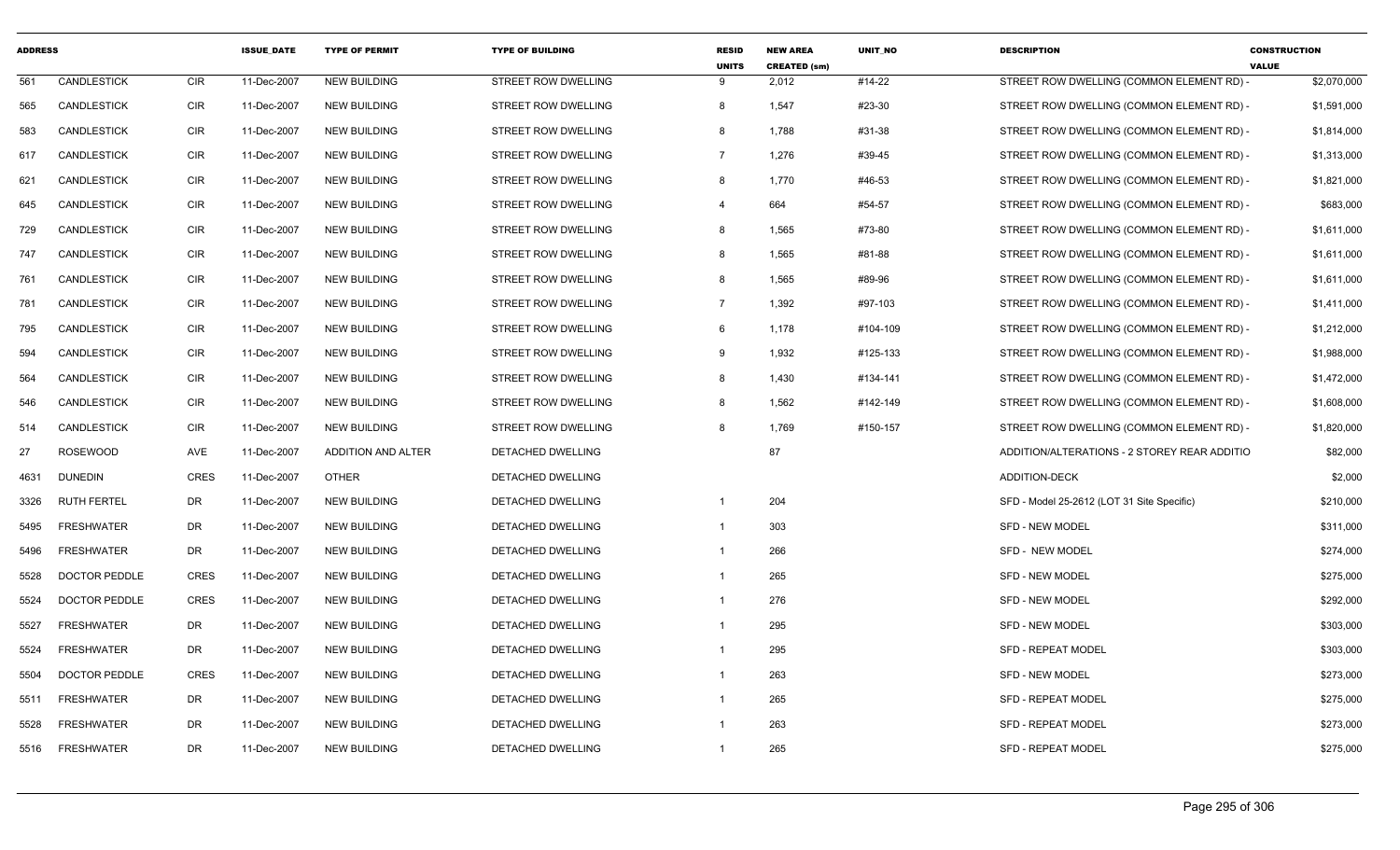| <b>ADDRESS</b> |                      |             | <b>ISSUE DATE</b> | <b>TYPE OF PERMIT</b>        | <b>TYPE OF BUILDING</b>               | <b>RESID</b><br><b>UNITS</b> | <b>NEW AREA</b><br><b>CREATED (sm)</b> | <b>UNIT NO</b> | <b>DESCRIPTION</b>                            | <b>CONSTRUCTION</b><br><b>VALUE</b> |
|----------------|----------------------|-------------|-------------------|------------------------------|---------------------------------------|------------------------------|----------------------------------------|----------------|-----------------------------------------------|-------------------------------------|
| 5504           | <b>FRESHWATER</b>    | DR          | 11-Dec-2007       | <b>NEW BUILDING</b>          | <b>DETACHED DWELLING</b>              | $\mathbf 1$                  | 263                                    |                | <b>SFD - REPEAT MODEL</b>                     | \$273,000                           |
| 5516           | <b>DOCTOR PEDDLE</b> | <b>CRES</b> | 11-Dec-2007       | <b>NEW BUILDING</b>          | DETACHED DWELLING                     | $\mathbf{1}$                 | 279                                    |                | SFD - NEW MODEL                               | \$287,000                           |
| 5523           | <b>FRESHWATER</b>    | <b>DR</b>   | 11-Dec-2007       | <b>NEW BUILDING</b>          | DETACHED DWELLING                     | -1                           | 289                                    |                | <b>SFD - NEW MODEL</b>                        | \$298,000                           |
| 5512           | <b>DOCTOR PEDDLE</b> | <b>CRES</b> | 11-Dec-2007       | <b>NEW BUILDING</b>          | <b>DETACHED DWELLING</b>              | $\mathbf 1$                  | 278                                    |                | <b>SFD - NEW MODEL</b>                        | \$294,000                           |
| 5503           | <b>FRESHWATER</b>    | DR          | 11-Dec-2007       | <b>NEW BUILDING</b>          | <b>DETACHED DWELLING</b>              | -1                           | 278                                    |                | <b>SFD - REPEAT MODEL</b>                     | \$294,000                           |
| 5519           | <b>FRESHWATER</b>    | DR          | 11-Dec-2007       | <b>NEW BUILDING</b>          | <b>DETACHED DWELLING</b>              | -1                           | 276                                    |                | <b>SFD - REPEAT MODEL</b>                     | \$292,000                           |
| 5512           | FRESHWATER           | DR          | 11-Dec-2007       | <b>NEW BUILDING</b>          | <b>DETACHED DWELLING</b>              | $\mathbf{1}$                 | 278                                    |                | <b>SFD - REPEAT MODEL</b>                     | \$294,000                           |
| 5500           | <b>FRESHWATER</b>    | DR          | 11-Dec-2007       | <b>NEW BUILDING</b>          | DETACHED DWELLING                     | -1                           | 276                                    |                | <b>SFD - REPEAT MODEL</b>                     | \$292,000                           |
| 5520           | <b>DOCTOR PEDDLE</b> | <b>CRES</b> | 11-Dec-2007       | <b>NEW BUILDING</b>          | <b>DETACHED DWELLING</b>              | $\mathbf{1}$                 | 277                                    |                | <b>SFD - NEW MODEL</b>                        | \$297,000                           |
| 5508           | <b>DOCTOR PEDDLE</b> | <b>CRES</b> | 11-Dec-2007       | <b>NEW BUILDING</b>          | DETACHED DWELLING                     | $\mathbf{1}$                 | 277                                    |                | <b>SFD - REPEAT MODEL</b>                     | \$297,000                           |
| 5507           | <b>FRESHWATER</b>    | DR          | 11-Dec-2007       | <b>NEW BUILDING</b>          | DETACHED DWELLING                     | -1                           | 277                                    |                | <b>SFD - REPEAT MODEL</b>                     | \$297,000                           |
| 5531           | <b>FRESHWATER</b>    | DR          | 11-Dec-2007       | <b>NEW BUILDING</b>          | <b>DETACHED DWELLING</b>              | $\mathbf 1$                  | 277                                    |                | <b>SFD - REPEAT MODEL</b>                     | \$297,000                           |
| 5520           | <b>FRESHWATER</b>    | <b>DR</b>   | 11-Dec-2007       | <b>NEW BUILDING</b>          | <b>DETACHED DWELLING</b>              | -1                           | 277                                    |                | <b>SFD - REPEAT MODEL</b>                     | \$297,000                           |
| 5508           | <b>FRESHWATER</b>    | DR          | 11-Dec-2007       | <b>NEW BUILDING</b>          | DETACHED DWELLING                     | -1                           | 277                                    |                | <b>SFD - REPEAT MODEL</b>                     | \$297,000                           |
| 3215           | TACC                 | DR          | 11-Dec-2007       | <b>NEW BUILDING</b>          | <b>DETACHED DWELLING</b>              | $\mathbf{1}$                 | 297                                    |                | <b>SFD - NEW MODEL</b>                        | \$306,000                           |
| 5500           | <b>DOCTOR PEDDLE</b> | <b>CRES</b> | 11-Dec-2007       | <b>NEW BUILDING</b>          | DETACHED DWELLING                     | -1                           | 274                                    |                | SFD - CUSTOM                                  | \$282,000                           |
| 5499           | <b>FRESHWATER</b>    | DR          | 11-Dec-2007       | <b>NEW BUILDING</b>          | <b>DETACHED DWELLING</b>              | $\mathbf 1$                  | 217                                    |                | <b>SFD - NEW MODEL</b>                        | \$236,000                           |
| 5297           | LONGFORD             | DR          | 11-Dec-2007       | <b>NEW BUILDING</b>          | DETACHED DWELLING                     | $\mathbf{1}$                 | 264                                    |                | <b>SFD - NEW MODEL</b>                        | \$272,000                           |
| 5354           | MALLORY              | <b>RD</b>   | 11-Dec-2007       | <b>NEW BUILDING</b>          | <b>DETACHED DWELLING</b>              | -1                           | 259                                    |                | <b>SFD - REPEAT MODEL</b>                     | \$267,000                           |
| 5288           | LONGFORD             | DR          | 11-Dec-2007       | <b>NEW BUILDING</b>          | DETACHED DWELLING                     | $\mathbf{1}$                 | 259                                    |                | SFD - REPEAT MODEL                            | \$267,000                           |
| 5289           | LONGFORD             | DR          | 11-Dec-2007       | <b>NEW BUILDING</b>          | DETACHED DWELLING                     | -1                           | 269                                    |                | SFD - NEW MODEL                               | \$282,000                           |
| 5358           | MALLORY              | <b>RD</b>   | 11-Dec-2007       | <b>NEW BUILDING</b>          | DETACHED DWELLING                     | -1                           | 269                                    |                | <b>SFD - REPEAT MODEL</b>                     | \$282,000                           |
| 5292           | LONGFORD             | DR          | 11-Dec-2007       | <b>NEW BUILDING</b>          | <b>DETACHED DWELLING</b>              |                              | 269                                    |                | <b>SFD - REPEAT MODEL</b>                     | \$282,000                           |
| 1200           | WALDEN               | CIR         | 11-Dec-2007       | ALTERATION TO EXIST BLDG     | <b>RESIDENTIAL - OTHER</b>            |                              |                                        | 69             | ALTERATIONS TO EXISTING GARAGE VEHICLE IMPA   | \$8,000                             |
| 6303           | <b>AIRPORT</b>       | <b>RD</b>   | 11-Dec-2007       | <b>OTHER</b>                 | COMMERCIAL - OTHER                    |                              |                                        |                | FIRE ONLY- FIRE ALARM PANEL REPLACEMENT       | \$16,000                            |
| 1212           | <b>MINEOLA</b>       | <b>GDNS</b> | 11-Dec-2007       | ADDITION AND ALTER           | DETACHED DWELLING                     |                              | 68                                     |                | ADDITION/ALTERATIONS - 2nd FLOOR ADDITION & P | \$73,000                            |
| $\mathbf{0}$   | <b>MAVIS</b>         | <b>RD</b>   | 11-Dec-2007       | <b>CLASS A PORTABLE SIGN</b> | PORTABLE SIGN                         |                              |                                        |                | <b>LIVING ARTS CENTRE</b>                     | \$0                                 |
| 5636           | <b>GLEN ERIN</b>     | <b>DR</b>   | 11-Dec-2007       | ALTERATION TO EXIST BLDG     | <b>COMMERCIAL RETAIL - MULTI-USER</b> |                              |                                        | 8              | REINSTALL UNDERGROUND DRAINAGE                | \$3,000                             |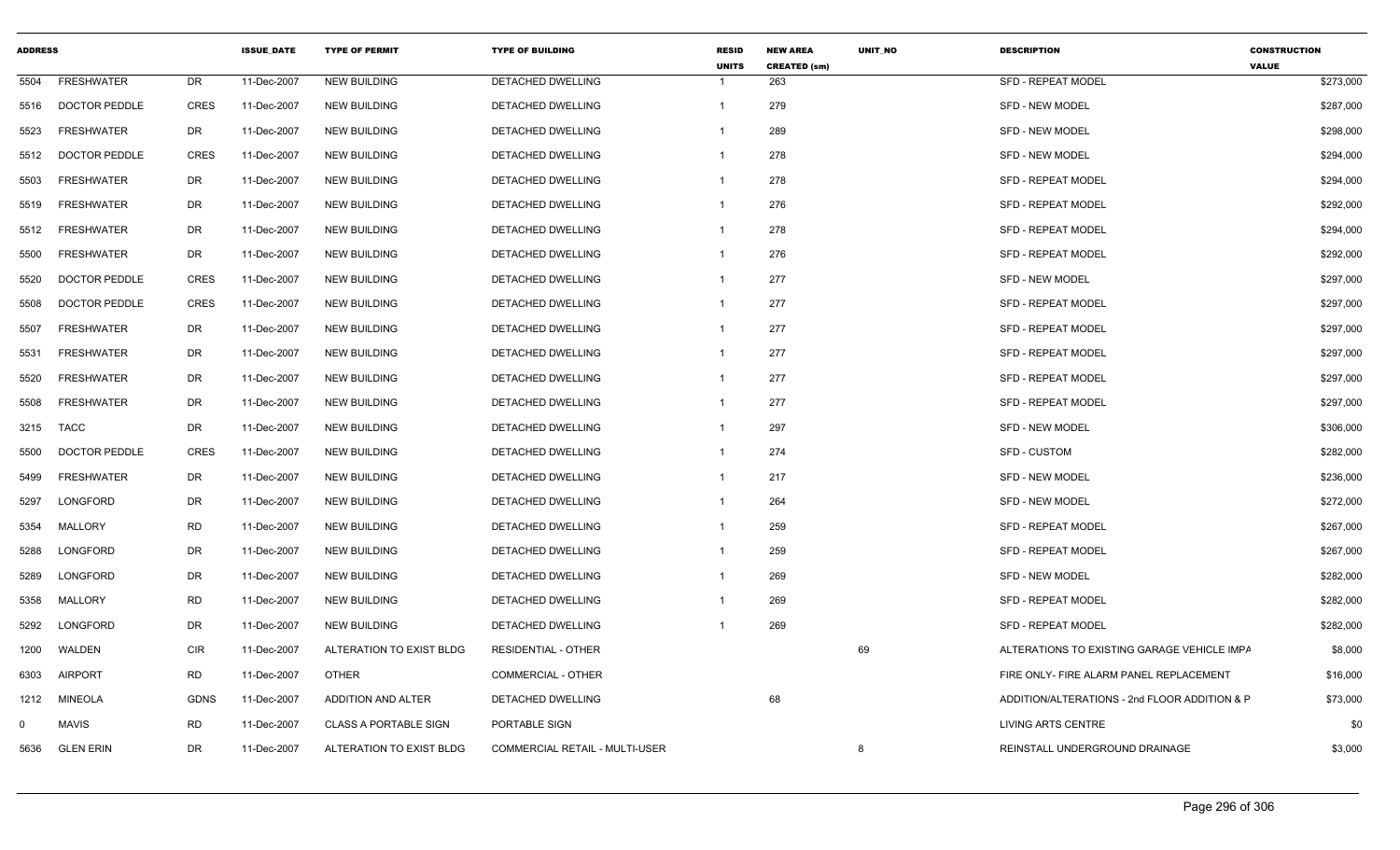| <b>ADDRESS</b>              |                          |             | <b>ISSUE_DATE</b> | <b>TYPE OF PERMIT</b>        | <b>TYPE OF BUILDING</b>               | <b>RESID</b> | <b>NEW AREA</b>     | UNIT_NO | <b>DESCRIPTION</b>                                  | <b>CONSTRUCTION</b> |         |
|-----------------------------|--------------------------|-------------|-------------------|------------------------------|---------------------------------------|--------------|---------------------|---------|-----------------------------------------------------|---------------------|---------|
| 5636                        | <b>GLEN ERIN</b>         | DR          | 11-Dec-2007       | ALTERATION TO EXIST BLDG     | <b>COMMERCIAL RETAIL - MULTI-USER</b> | <b>UNITS</b> | <b>CREATED (sm)</b> | 9       | REINSTALL UNDERGROUND DRAINAGE                      | <b>VALUE</b>        | \$5,000 |
| <b>VISTA</b><br>118         |                          | <b>BLVD</b> | 11-Dec-2007       | <b>REVISIONS</b>             | DETACHED DWELLING                     |              |                     |         | <b>HVAC REVISION</b>                                |                     | \$0     |
| 151                         | LAKESHORE                | <b>RD</b>   | W 11-Dec-2007     | <b>CLASS A PORTABLE SIGN</b> | PORTABLE SIGN                         |              |                     |         | FIRST UNITED CHURCH (permit fee transferred from #C |                     | \$0     |
| $\mathbf 0$                 | <b>BURNHAMTHORPE</b>     | RD.         | E 11-Dec-2007     | <b>CLASS A PORTABLE SIGN</b> | PORTABLE SIGN                         |              |                     |         | LIVING ARTS CENTRE                                  |                     | \$0     |
| 6415                        | <b>ERIN MILLS</b>        | <b>PKY</b>  | 11-Dec-2007       | <b>CLASS A PORTABLE SIGN</b> | PORTABLE SIGN                         |              |                     |         | <b>CAZ'S FISH &amp; CHIPS</b>                       |                     | \$0     |
| 0                           | <b>BRITANNIA</b>         | <b>RD</b>   | W 11-Dec-2007     | <b>CLASS A PORTABLE SIGN</b> | PORTABLE SIGN                         |              |                     |         | <b>REGION OF PEEL</b>                               |                     | \$0     |
| 550                         | <b>MATHESON</b>          | BLVD        | W 11-Dec-2007     | <b>CLASS A PORTABLE SIGN</b> | PORTABLE SIGN                         |              |                     |         | ELSHEIKH DENTAL CARE                                |                     | \$0     |
| $\mathbf{0}$                | <b>DERRY</b>             | <b>RD</b>   | W 11-Dec-2007     | <b>CLASS A PORTABLE SIGN</b> | PORTABLE SIGN                         |              |                     |         | <b>REGION OF PEEL</b>                               |                     | \$0     |
| 550                         | <b>MATHESON</b>          | BLVD        | W 11-Dec-2007     | <b>CLASS A PORTABLE SIGN</b> | PORTABLE SIGN                         |              |                     |         | PIEL SUAVE MEDISPA                                  |                     | \$0     |
| $\mathbf 0$                 | <b>AIRPORT</b>           | <b>RD</b>   | 11-Dec-2007       | <b>CLASS A PORTABLE SIGN</b> | PORTABLE SIGN                         |              |                     |         | <b>REGION OF PEEL</b>                               |                     | \$0     |
| $\mathbf 0$<br><b>DIXIE</b> |                          | <b>RD</b>   | 11-Dec-2007       | <b>CLASS A PORTABLE SIGN</b> | PORTABLE SIGN                         |              |                     |         | <b>REGION OF PEEL</b>                               |                     | \$0     |
| 6085                        | <b>BELGRAVE</b>          | <b>RD</b>   | 11-Dec-2007       | <b>CLASS A PORTABLE SIGN</b> | PORTABLE SIGN                         |              |                     |         | RMP ATHLETIC LOCKER                                 |                     | \$0     |
| 0                           | <b>CAWTHRA</b>           | <b>RD</b>   | 11-Dec-2007       | <b>CLASS A PORTABLE SIGN</b> | PORTABLE SIGN                         |              |                     |         | <b>REGION OF PEEL</b>                               |                     | \$0     |
| 6085                        | BELGRAVE                 | <b>RD</b>   | 11-Dec-2007       | <b>CLASS A PORTABLE SIGN</b> | PORTABLE SIGN                         |              |                     |         | RMP ATHLETIC LOCKER                                 |                     | \$0     |
| 115                         | QUEEN                    | <b>ST</b>   | S 11-Dec-2007     | <b>CLASS A PORTABLE SIGN</b> | PORTABLE SIGN                         |              |                     |         | BEAUTY SUPPLY OUTLET                                |                     | \$0     |
| 2225                        | <b>ERIN MILLS</b>        | <b>PKY</b>  | 11-Dec-2007       | <b>CLASS A PORTABLE SIGN</b> | PORTABLE SIGN                         |              |                     |         | NAILS FOR YOU                                       |                     | \$0     |
| 5985                        | <b>RODEO</b>             | <b>DR</b>   | 11-Dec-2007       | <b>CLASS A PORTABLE SIGN</b> | PORTABLE SIGN                         |              |                     |         | <b>BLUENOTES</b>                                    |                     | \$0     |
| 3150                        | RIDGEWAY                 | <b>DR</b>   | 11-Dec-2007       | <b>CLASS A PORTABLE SIGN</b> | PORTABLE SIGN                         |              |                     |         | HOTSHOTS CANADA                                     |                     | \$0     |
| 2760                        | <b>DERRY</b>             | <b>RD</b>   | W 11-Dec-2007     | <b>CLASS A PORTABLE SIGN</b> | PORTABLE SIGN                         |              |                     |         | <b>MANCHESTER ARMS</b>                              |                     | \$0     |
| 2260                        | <b>BATTLEFORD</b>        | <b>RD</b>   | 11-Dec-2007       | <b>CLASS A PORTABLE SIGN</b> | PORTABLE SIGN                         |              |                     |         | PARKWAY CHRYSLER                                    |                     | \$0     |
| 0                           | NINTH LINE               |             | 11-Dec-2007       | CLASS A PORTABLE SIGN        | PORTABLE SIGN                         |              |                     |         | <b>REGION OF PEEL</b>                               |                     | \$0     |
| 0                           | <b>WINSTON CHURCHILL</b> | <b>BLVD</b> | 11-Dec-2007       | <b>CLASS A PORTABLE SIGN</b> | PORTABLE SIGN                         |              |                     |         | <b>REGION OF PEEL</b>                               |                     | \$0     |
| 1550                        | <b>SOUTH GATEWAY</b>     | <b>RD</b>   | 11-Dec-2007       | <b>CLASS A PORTABLE SIGN</b> | PORTABLE SIGN                         |              |                     |         | PEEL REGION EMPLOYMENT PREPARATION                  |                     | \$0     |
| 848                         | <b>BURNHAMTHORPE</b>     | <b>RD</b>   | W 11-Dec-2007     | <b>CLASS A PORTABLE SIGN</b> | PORTABLE SIGN                         |              |                     |         | TL SKYNET                                           |                     | \$0     |
| $\mathbf 0$                 | <b>DUNDAS</b>            | ST          | W 11-Dec-2007     | CLASS A PORTABLE SIGN        | PORTABLE SIGN                         |              |                     |         | <b>REGION OF PEEL</b>                               |                     | \$0     |
| $\mathbf 0$                 | <b>EGLINTON</b>          | AVE         | W 11-Dec-2007     | <b>CLASS A PORTABLE SIGN</b> | PORTABLE SIGN                         |              |                     |         | <b>REGION OF PEEL</b>                               |                     | \$0     |
| 30                          | <b>EGLINTON</b>          | AVE         | W 11-Dec-2007     | <b>CLASS A PORTABLE SIGN</b> | PORTABLE SIGN                         |              |                     |         | <b>UPS STORE</b>                                    |                     | \$0     |
| 0                           | <b>BURNHAMTHORPE</b>     | RD.         | W 11-Dec-2007     | <b>CLASS A PORTABLE SIGN</b> | PORTABLE SIGN                         |              |                     |         | <b>REGION OF PEEL</b>                               |                     | \$0     |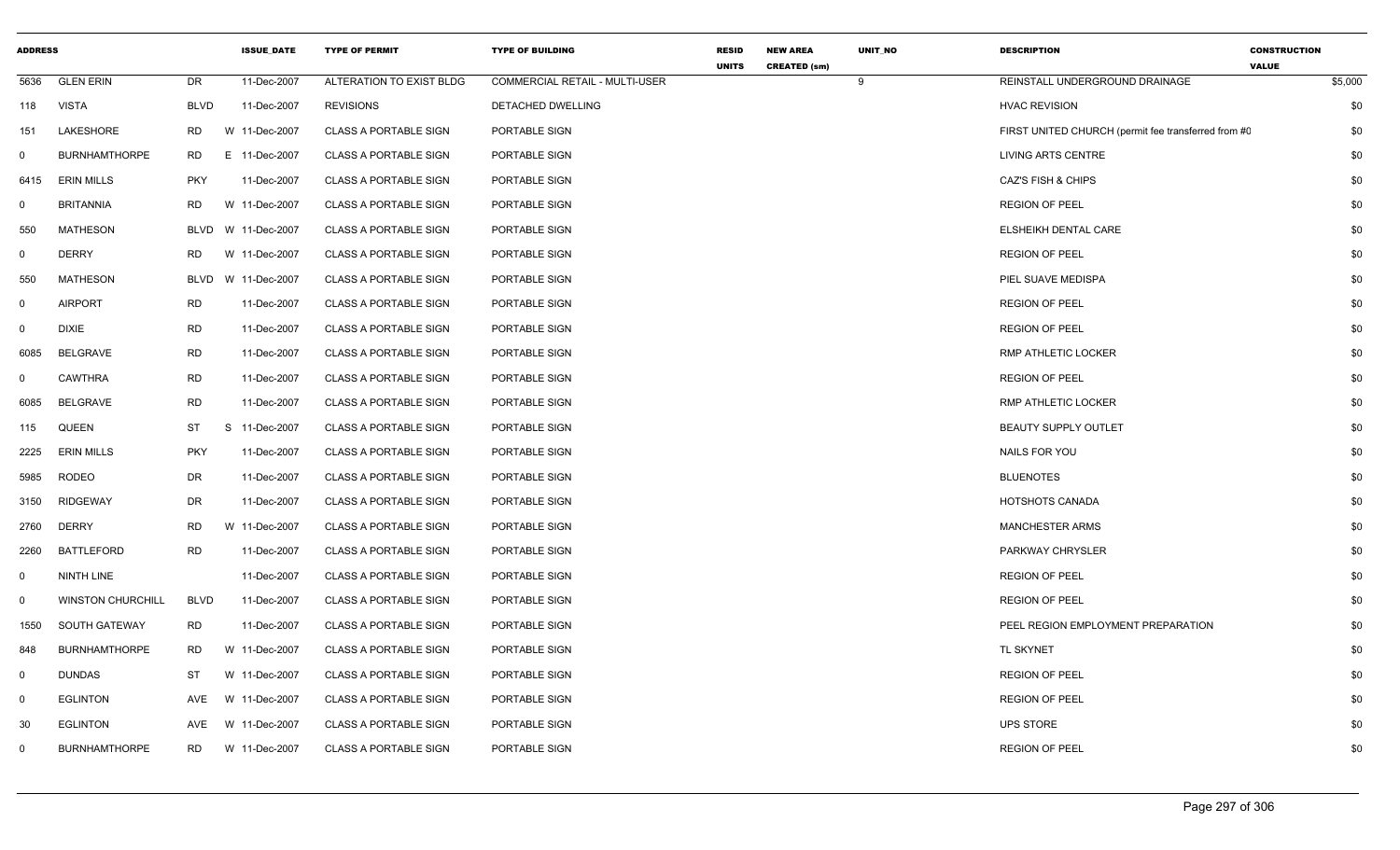| <b>ADDRESS</b> |                          |             | <b>ISSUE DATE</b> | <b>TYPE OF PERMIT</b>        | <b>TYPE OF BUILDING</b>               | <b>RESID</b><br><b>UNITS</b> | <b>NEW AREA</b><br><b>CREATED (sm)</b> | <b>UNIT NO</b> | <b>DESCRIPTION</b>                              | <b>CONSTRUCTION</b><br><b>VALUE</b> |
|----------------|--------------------------|-------------|-------------------|------------------------------|---------------------------------------|------------------------------|----------------------------------------|----------------|-------------------------------------------------|-------------------------------------|
| $\mathbf 0$    | NORTH SHERIDAN           | WAY         | 11-Dec-2007       | <b>CLASS A PORTABLE SIGN</b> | PORTABLE SIGN                         |                              |                                        |                | <b>REGION OF PEEL</b>                           | \$0                                 |
| 0              | LAKESHORE                | RD.         | E 11-Dec-2007     | <b>CLASS A PORTABLE SIGN</b> | PORTABLE SIGN                         |                              |                                        |                | <b>REGION OF PEEL</b>                           | \$0                                 |
| $\Omega$       | <b>BURNHAMTHORPE</b>     | <b>RD</b>   | E.<br>11-Dec-2007 | <b>CLASS A PORTABLE SIGN</b> | PORTABLE SIGN                         |                              |                                        |                | <b>REGION OF PEEL</b>                           | \$0                                 |
| 1550           | <b>AIMCO</b>             | <b>BLVD</b> | 11-Dec-2007       | <b>CLASS A PORTABLE SIGN</b> | PORTABLE SIGN                         |                              |                                        |                | <b>BOSTON PIZZA</b>                             | \$0                                 |
| 1370           | <b>DUNDAS</b>            | <b>ST</b>   | E.<br>11-Dec-2007 | <b>CLASS A PORTABLE SIGN</b> | PORTABLE SIGN                         |                              |                                        |                | EAST COAST CHEQUE CASHING                       | \$0                                 |
| $\Omega$       | <b>MAVIS</b>             | <b>RD</b>   | 11-Dec-2007       | <b>CLASS A PORTABLE SIGN</b> | PORTABLE SIGN                         |                              |                                        |                | <b>REGION OF PEEL</b>                           | \$0                                 |
| $\mathbf 0$    | <b>BURNHAMTHORPE</b>     | <b>RD</b>   | W 11-Dec-2007     | <b>CLASS A PORTABLE SIGN</b> | PORTABLE SIGN                         |                              |                                        |                | <b>REGION OF PEEL</b>                           | \$0                                 |
| 1420           | <b>NORTH MILL</b>        | <b>CRT</b>  | 12-Dec-2007       | ALTERATION TO EXIST BLDG     | <b>DETACHED DWELLING</b>              |                              |                                        |                | ALTERATIONS-SIDE ENTRANCE                       | \$10,000                            |
| 409            | <b>ACUMEN</b>            | <b>CRT</b>  | 12-Dec-2007       | <b>NEW BUILDING</b>          | DETACHED DWELLING                     | 1                            | 193                                    |                | <b>SFD - REPEAT MODEL</b>                       | \$199,000                           |
| 3158           | <b>TACC</b>              | DR          | 12-Dec-2007       | <b>NEW BUILDING</b>          | DETACHED DWELLING                     |                              | 399                                    |                | SFD - NEW MODEL                                 | \$521,000                           |
| 5362           | <b>MALLORY</b>           | <b>RD</b>   | 12-Dec-2007       | <b>NEW BUILDING</b>          | DETACHED DWELLING                     | 1                            | 216                                    |                | <b>SFD - NEW MODEL</b>                          | \$235,000                           |
| 3312           | <b>CHIEF MBULU</b>       | <b>WAY</b>  | 12-Dec-2007       | <b>NEW BUILDING</b>          | DETACHED DWELLING                     |                              | 273                                    |                | <b>SFD - REPEAT MODEL</b>                       | \$281,000                           |
| 5055           | <b>SATELLITE</b>         | DR          | 12-Dec-2007       | ALTERATION TO EXIST BLDG     | MULTI-TENANT INDUSTRIAL               |                              |                                        | 4              | INTERIOR ALTERATIONS-BELL MOBILITY              | \$15,000                            |
| 5747           | <b>COOPERS</b>           | <b>AVE</b>  | 12-Dec-2007       | ALTERATION TO EXIST BLDG     | COMMERCIAL OFFICE- SINGLE USER        |                              |                                        |                | <b>OFFICE</b>                                   | \$177,000                           |
| 1620           | ORR                      | <b>RD</b>   | 12-Dec-2007       | TENTS/AIR SUPPORT STRUC      | <b>CITY</b>                           |                              |                                        |                | (1) TEMPORARY TENT FROM DEC 14-17, 2007 (30x60) | \$1,000                             |
| 1250           | <b>SOUTH SERVICE</b>     | <b>RD</b>   | 12-Dec-2007       | <b>FASCIA SIGN</b>           | <b>COMMERCIAL RETAIL - MULTI-USER</b> |                              |                                        |                | (1) FASCIA SIGN - EB GAMES                      | \$10,000                            |
| 2200           | <b>EGLINTON</b>          | <b>AVE</b>  | 12-Dec-2007<br>W. | ALTERATION TO EXIST BLDG     | PUBLIC - OTHER                        |                              |                                        | 1F-185-86/89   | INTERIOR ALTERATIONS - BASEMENT LEVEL OF CA     | \$15,000                            |
| 3041           | ARGENTIA                 | <b>RD</b>   | 12-Dec-2007       | <b>FASCIA SIGN</b>           | COMMERCIAL RETAIL - MULTI-USER        |                              |                                        | M <sub>5</sub> | (2) FASCIA SIGNS - TACO DEL MAR                 | \$12,000                            |
| 980            | <b>BURNHAMTHORPE</b>     | <b>RD</b>   | E<br>12-Dec-2007  | <b>FASCIA SIGN</b>           | <b>COMMERCIAL RETAIL - MULTI-USER</b> |                              |                                        | $\overline{7}$ | (4) FASCIA SIGNS - MONEY MART                   | \$9,000                             |
| 1960           | <b>DUNDAS</b>            | <b>ST</b>   | W 12-Dec-2007     | ALTERATION TO EXIST BLDG     | COMMERCIAL RETAIL - MULTI-USER        |                              | 85                                     | 10             | <b>RETAIL</b>                                   | \$15,000                            |
| 3105           | <b>WINSTON CHURCHILL</b> | <b>BLVD</b> | 12-Dec-2007       | <b>CLASS A PORTABLE SIGN</b> | PORTABLE SIGN                         |                              |                                        |                | <b>HAUSER FURNITURE</b>                         | \$0                                 |
| 6485           | <b>MISSISSAUGA</b>       | <b>RD</b>   | 12-Dec-2007       | <b>CLASS A PORTABLE SIGN</b> | PORTABLE SIGN                         |                              |                                        |                | DIMMI PIZZA & PASTA RISTORANTE                  | \$0                                 |
| 6099           | <b>MCLAUGHLIN</b>        | <b>RD</b>   | 12-Dec-2007       | <b>CLASS A PORTABLE SIGN</b> | PORTABLE SIGN                         |                              |                                        |                | SPECTRUM                                        | \$0                                 |
| 2458           | <b>DUNDAS</b>            | <b>ST</b>   | W 12-Dec-2007     | <b>CLASS A PORTABLE SIGN</b> | PORTABLE SIGN                         |                              |                                        |                | <b>FLOWERS AND MORE</b>                         | \$0                                 |
| 2210           | <b>BATTLEFORD</b>        | <b>RD</b>   | 12-Dec-2007       | <b>CLASS A PORTABLE SIGN</b> | PORTABLE SIGN                         |                              |                                        |                | MISSISSAUGA MAZDA                               | \$0                                 |
| 25             | <b>WATLINE</b>           | AVE         | 12-Dec-2007       | <b>CLASS A PORTABLE SIGN</b> | PORTABLE SIGN                         |                              |                                        |                | DR STANA DJURDJEVIC                             | \$0                                 |
| $\mathbf 0$    | <b>MAVIS</b>             | <b>RD</b>   | 12-Dec-2007       | <b>CLASS A PORTABLE SIGN</b> | PORTABLE SIGN                         |                              |                                        |                | CHURCH OF THE VIRGIN MARY / ST ATHANASIUS       | \$0                                 |
| 0              | <b>ERIN MILLS</b>        | <b>PKY</b>  | 12-Dec-2007       | <b>CLASS A PORTABLE SIGN</b> | PORTABLE SIGN                         |                              |                                        |                | CHURCH OF THE VIRGIN MARY / ST ATHANASIUS       | \$0                                 |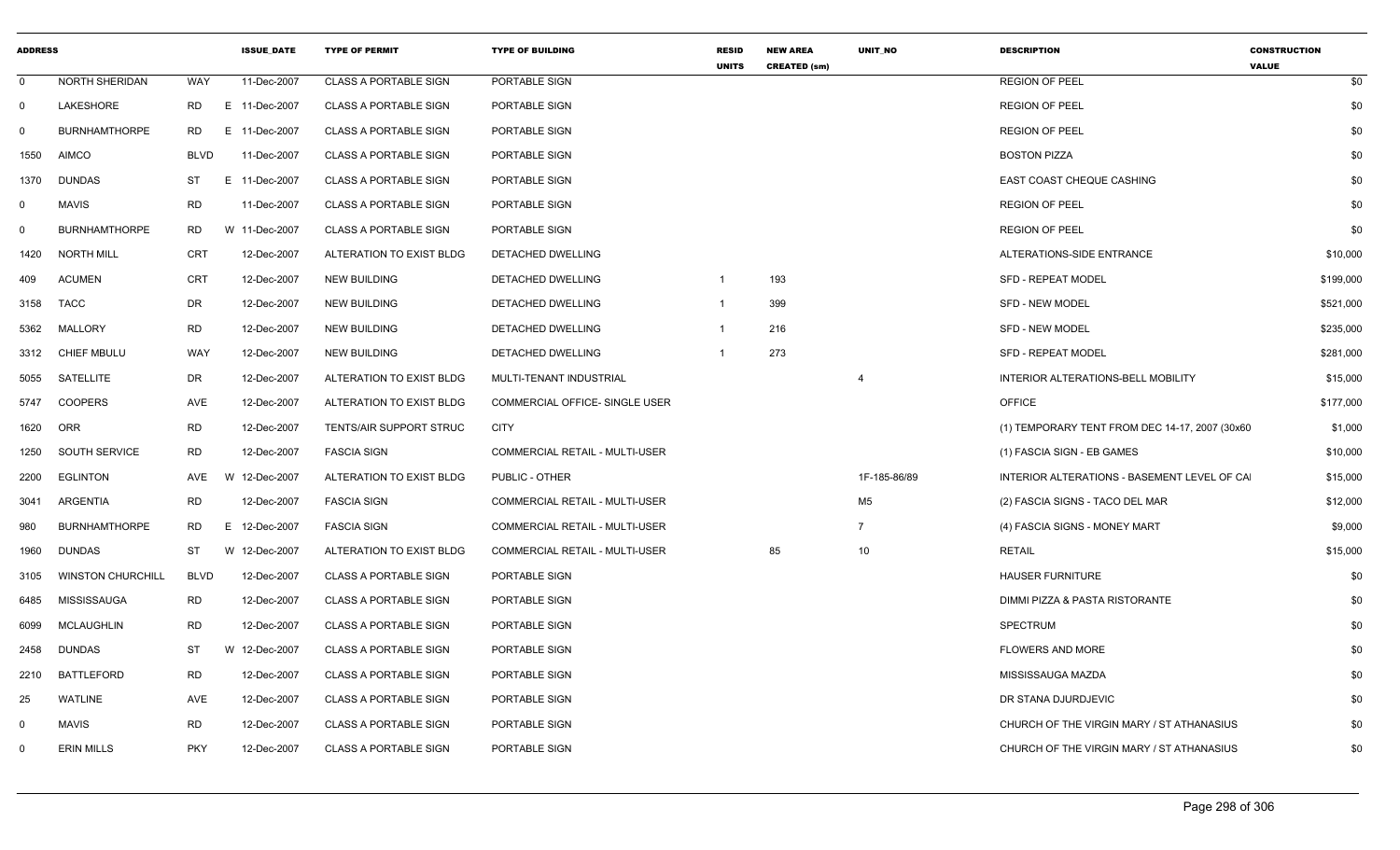| <b>ADDRESS</b> |                       |             | <b>ISSUE DATE</b> | <b>TYPE OF PERMIT</b>        | <b>TYPE OF BUILDING</b>   | <b>RESID</b><br><b>UNITS</b> | <b>NEW AREA</b><br><b>CREATED (sm)</b> | <b>UNIT NO</b> | <b>DESCRIPTION</b>                            | <b>CONSTRUCTION</b><br><b>VALUE</b> |
|----------------|-----------------------|-------------|-------------------|------------------------------|---------------------------|------------------------------|----------------------------------------|----------------|-----------------------------------------------|-------------------------------------|
| 2110           | <b>DUNDAS</b>         | ST          | E 12-Dec-2007     | <b>CLASS A PORTABLE SIGN</b> | PORTABLE SIGN             |                              |                                        |                | <b>DUNDAS CARPET</b>                          | \$0                                 |
| $\mathbf 0$    | <b>EGLINTON</b>       | AVE         | E 12-Dec-2007     | <b>CLASS A PORTABLE SIGN</b> | PORTABLE SIGN             |                              |                                        |                | COMMUNITY SERVICES - HERSEY CENTRE            | \$0                                 |
| $\mathbf 0$    | <b>DIXIE</b>          | <b>RD</b>   | 12-Dec-2007       | <b>CLASS A PORTABLE SIGN</b> | PORTABLE SIGN             |                              |                                        |                | COMMUNITY SERVICES - HERSEY CENTRE            | \$0                                 |
| $\mathbf 0$    | <b>KENNEDY</b>        | <b>RD</b>   | 12-Dec-2007       | <b>CLASS A PORTABLE SIGN</b> | PORTABLE SIGN             |                              |                                        |                | <b>COMMUNITY SERVICES - HERSEY CENTRE</b>     | \$0                                 |
| $\mathbf 0$    | <b>MAVIS</b>          | <b>RD</b>   | 12-Dec-2007       | <b>CLASS A PORTABLE SIGN</b> | PORTABLE SIGN             |                              |                                        |                | COMMUNITY SERVICES - HERSEY CENTRE            | \$0                                 |
| 850            | <b>MATHESON</b>       | BLVD        | W 13-Dec-2007     | <b>NEW BUILDING</b>          | INDUSTRIAL - OTHER        |                              | 17,403                                 |                | NEW - INDUSTRIAL SPEC.BLDG., TENANT NOT DETE  | \$8,266,000                         |
| 850            | <b>MATHESON</b>       | BLVD        | W 13-Dec-2007     | <b>OTHER</b>                 | INDUSTRIAL - OTHER        |                              |                                        |                | <b>SITE SERVICING</b>                         | \$0                                 |
| 6857           | <b>JOHNSON WAGON</b>  | <b>CRES</b> | 13-Dec-2007       | <b>INGROUND POOL</b>         | <b>DETACHED DWELLING</b>  |                              |                                        |                |                                               | \$0                                 |
| 2576           | <b>DUNWIN</b>         | DR          | 13-Dec-2007       | ALTERATION TO EXIST BLDG     | MULTI-TENANT INDUSTRIAL   |                              |                                        | -1             | <b>COMMERCIAL SCHOOL</b>                      | \$27,000                            |
| 1754           | <b>DREW</b>           | <b>RD</b>   | 13-Dec-2007       | <b>NEW BUILDING</b>          | INDUSTRIAL - OTHER        |                              | 868                                    |                | NEW - INDUSTRIAL SHELL BLDG, TENANT NOT DETE  | \$569,000                           |
| 1168           | ALEXANDRA             | AVE         | 13-Dec-2007       | <b>NEW BUILDING</b>          | DETACHED DWELLING         |                              | 262                                    |                | <b>SFD - CUSTOM</b>                           | \$270,000                           |
| 4085           | <b>SLADEVIEW</b>      | <b>CRES</b> | 13-Dec-2007       | ALTERATION TO EXIST BLDG     | <b>INDUSTRIAL - OTHER</b> |                              |                                        | $1 - 4$        | ALTERATIONS - OVER-HEAD DOORS (2), ERIN MILLS | \$30,000                            |
| 7141           | <b>SAINT BARBARA</b>  | <b>BLVD</b> | 13-Dec-2007       | <b>NEW BUILDING</b>          | <b>DETACHED DWELLING</b>  |                              | 277                                    |                | <b>SFD - REPEAT MODEL</b>                     | \$285,000                           |
| 7145           | <b>SAINT BARBARA</b>  | <b>BLVD</b> | 13-Dec-2007       | <b>NEW BUILDING</b>          | <b>DETACHED DWELLING</b>  |                              | 297                                    |                | <b>SFD - REPEAT MODEL</b>                     | \$306,000                           |
| 7149           | SAINT BARBARA         | <b>BLVD</b> | 13-Dec-2007       | <b>NEW BUILDING</b>          | DETACHED DWELLING         |                              | 254                                    |                | <b>SFD - REPEAT MODEL</b>                     | \$262,000                           |
| 3149           | <b>TACC</b>           | DR.         | 13-Dec-2007       | <b>NEW BUILDING</b>          | DETACHED DWELLING         |                              | 345                                    |                | <b>SFD - NEW MODEL</b>                        | \$358,000                           |
| 3177           | <b>TACC</b>           | DR          | 13-Dec-2007       | <b>NEW BUILDING</b>          | DETACHED DWELLING         |                              | 364                                    |                | SFD - NEW MODEL                               | \$377,000                           |
| 3121           | <b>TACC</b>           | DR          | 13-Dec-2007       | <b>NEW BUILDING</b>          | DETACHED DWELLING         |                              | 294                                    |                | <b>SFD - NEW MODEL</b>                        | \$305,000                           |
| 3153           | <b>TACC</b>           | DR          | 13-Dec-2007       | <b>NEW BUILDING</b>          | DETACHED DWELLING         |                              | 399                                    |                | <b>SFD - REPEAT MODEL</b>                     | \$521,000                           |
| 3134           | TACC                  | DR          | 13-Dec-2007       | <b>NEW BUILDING</b>          | DETACHED DWELLING         | -1                           | 307                                    |                | <b>SFD - NEW MODEL</b>                        | \$318,000                           |
| 3648           | TWINMAPLE             | DR          | 13-Dec-2007       | <b>NEW BUILDING</b>          | SEMI-DETACHED DWELLING    | 2                            | 380                                    |                | SEMI-DETACHED - CUSTOM                        | \$391,000                           |
| 3219           | <b>TACC</b>           | DR          | 13-Dec-2007       | <b>NEW BUILDING</b>          | DETACHED DWELLING         | $\mathbf 1$                  | 265                                    |                | <b>SFD - REPEAT MODEL</b>                     | \$275,000                           |
| 5293           | LONGFORD              | DR          | 13-Dec-2007       | <b>NEW BUILDING</b>          | DETACHED DWELLING         | -1                           | 217                                    |                | <b>SFD - REPEAT MODEL</b>                     | \$236,000                           |
| 3222           | <b>PAUL HENDERSON</b> | DR.         | 13-Dec-2007       | <b>NEW BUILDING</b>          | DETACHED DWELLING         |                              | 259                                    |                | <b>SFD - REPEAT MODEL</b>                     | \$267,000                           |
| 3218           | PAUL HENDERSON        | DR          | 13-Dec-2007       | <b>NEW BUILDING</b>          | DETACHED DWELLING         |                              | 266                                    |                | SFD - REPEAT MODEL - 'SPECIAL' LOT 91         | \$274,000                           |
| $\mathbf 0$    | QUEENSWAY             |             | E 13-Dec-2007     | <b>CLASS A PORTABLE SIGN</b> | PORTABLE SIGN             |                              |                                        |                | LIVING ARTS CENTRE                            | \$0                                 |
| $\mathbf 0$    | <b>HURONTARIO</b>     | ST          | 13-Dec-2007       | <b>CLASS A PORTABLE SIGN</b> | PORTABLE SIGN             |                              |                                        |                | LIVING ARTS CENTRE                            | \$0                                 |
| 397            | <b>ACUMEN</b>         | <b>CRT</b>  | 13-Dec-2007       | <b>NEW BUILDING</b>          | <b>DETACHED DWELLING</b>  |                              | 219                                    |                | CONDITIONAL PERMIT - SFD-REPEAT MODEL, COMF   | \$0                                 |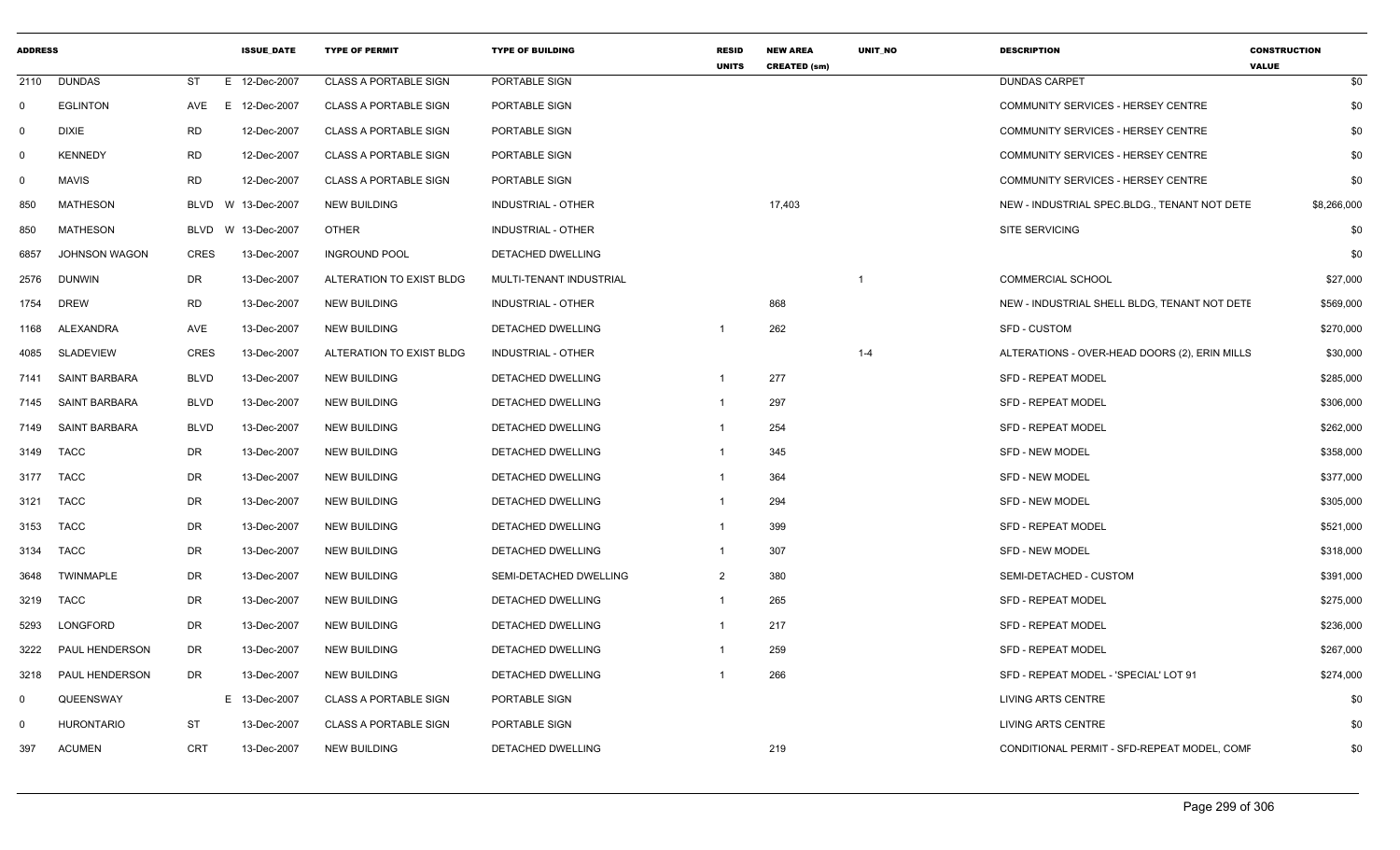| <b>ADDRESS</b> |                      |                  | <b>ISSUE DATE</b> | <b>TYPE OF PERMIT</b>        | <b>TYPE OF BUILDING</b>        | <b>RESID</b><br><b>UNITS</b> | <b>NEW AREA</b><br><b>CREATED (sm)</b> | <b>UNIT NO</b> | <b>DESCRIPTION</b>                            | <b>CONSTRUCTION</b><br><b>VALUE</b> |           |
|----------------|----------------------|------------------|-------------------|------------------------------|--------------------------------|------------------------------|----------------------------------------|----------------|-----------------------------------------------|-------------------------------------|-----------|
| 405            | <b>ACUMEN</b>        | <b>CRT</b>       | 13-Dec-2007       | <b>NEW BUILDING</b>          | <b>DETACHED DWELLING</b>       |                              | 217                                    |                | CONDITIONAL PERMIT - SFD-REPEAT MODEL. COMF   |                                     | \$0       |
| 430            | <b>ACUMEN</b>        | <b>CRT</b>       | 13-Dec-2007       | <b>NEW BUILDING</b>          | DETACHED DWELLING              |                              | 194                                    |                | CONDITIONAL PERMIT - SFD-REPEAT MODEL, COMF   |                                     | \$0       |
| 415            | DERRYDALE            | DR               | 13-Dec-2007       | <b>NEW BUILDING</b>          | DETACHED DWELLING              |                              | 277                                    |                | CONDITIONAL PERMIT - SFD - REPEAT MODEL, CON  |                                     | \$0       |
| 423            | DERRYDALE            | <b>DR</b>        | 13-Dec-2007       | <b>NEW BUILDING</b>          | DETACHED DWELLING              |                              | 297                                    |                | CONDITIONAL PERMIT, SFD-REPEAT MODEL, COMP    |                                     | \$0       |
| 417            | <b>ACUMEN</b>        | <b>CRT</b>       | 13-Dec-2007       | NEW BUILDING                 | DETACHED DWELLING              |                              | 220                                    |                | CONDITIONAL PERMIT - SFD-REPEAT MODEL, COMF   |                                     | \$0       |
| 413            | <b>ACUMEN</b>        | <b>CRT</b>       | 13-Dec-2007       | NEW BUILDING                 | DETACHED DWELLING              |                              | 220                                    |                | CONDITIONAL PERMIT - SFD-REPEAT MODEL, COMF   |                                     | \$0       |
| 393            | <b>ACUMEN</b>        | <b>CRT</b>       | 13-Dec-2007       | <b>NEW BUILDING</b>          | <b>DETACHED DWELLING</b>       |                              | 218                                    |                | CONDITIONAL PERMIT - SFD - REPEAT MODEL, COMP |                                     | \$0       |
| 7107           | <b>BENJAMIN</b>      | CRT              | 13-Dec-2007       | <b>NEW BUILDING</b>          | <b>DETACHED DWELLING</b>       |                              | 218                                    |                | CONDITIONAL PERMIT - SFD-REPEAT MODEL, COMF   |                                     | \$0       |
| 7095           | BENJAMIN             | CRT              | 13-Dec-2007       | <b>NEW BUILDING</b>          | DETACHED DWELLING              |                              | 218                                    |                | CONDITIONAL PERMIT - SFD-REPEAT MODEL, COMF   |                                     | \$0       |
| 7103           | <b>BENJAMIN</b>      | <b>CRT</b>       | 13-Dec-2007       | <b>NEW BUILDING</b>          | DETACHED DWELLING              |                              | 219                                    |                | CONDITIONAL PERMIT - SFD-REPEAT MODEL, COMF   |                                     | \$0       |
| 7091           | BENJAMIN             | <b>CRT</b>       | 13-Dec-2007       | <b>NEW BUILDING</b>          | DETACHED DWELLING              |                              | 235                                    |                | CONDITIONAL PERMIT - SFD-NEW MODEL, COMPLIA   |                                     | \$0       |
| 3050           | ARTESIAN             | DR               | 13-Dec-2007       | <b>CLASS A PORTABLE SIGN</b> | PORTABLE SIGN                  |                              |                                        |                | <b>GOLDEN PALACE RESTAURANT</b>               |                                     | \$0       |
| 2111           | DUNWIN               | DR               | 13-Dec-2007       | <b>CLASS A PORTABLE SIGN</b> | PORTABLE SIGN                  |                              |                                        |                | <b>TASCO DISTRIBUTORS</b>                     |                                     | \$0       |
| 3103           | CONSTITUTION         | <b>BLVD</b>      | 13-Dec-2007       | <b>NEW BUILDING</b>          | DETACHED DWELLING              |                              | 256                                    |                | CONDITIONAL PERMIT -SFD CUSTOM, FOUNDATION    |                                     | \$0       |
| 3099           | CONSTITUTION         | <b>BLVD</b>      | 13-Dec-2007       | <b>NEW BUILDING</b>          | DETACHED DWELLING              |                              | 255                                    |                | CONDITIONAL PERMIT - FOUNDATION ONLY, SFD-NET |                                     | \$0       |
| 3095           | <b>CONSTITUTION</b>  | BLVD             | 13-Dec-2007       | <b>NEW BUILDING</b>          | DETACHED DWELLING              |                              | 251                                    |                | CONDITIONAL PERMIT - FOUNDATION ONLY, SFD NET |                                     | \$0       |
| 3091           | <b>CONSTITUTION</b>  | <b>BLVD</b>      | 13-Dec-2007       | <b>NEW BUILDING</b>          | DETACHED DWELLING              |                              | 251                                    |                | CONDITIONAL PERMIT -SFD REPEAT MODEL, FOUNI   |                                     | \$0       |
| 980            | <b>BURNHAMTHORPE</b> | RD<br>E          | 13-Dec-2007       | <b>CLASS A PORTABLE SIGN</b> | PORTABLE SIGN                  |                              |                                        |                | TINA'S NAILS & ESTHETICS                      |                                     | \$0       |
| 3087           | <b>CONSTITUTION</b>  | <b>BLVD</b>      | 13-Dec-2007       | <b>NEW BUILDING</b>          | DETACHED DWELLING              |                              | 255                                    |                | CONDITIONAL PERMIT - SFD REPEAT MODEL, FOUND  |                                     | \$0       |
| 3083           | CONSTITUTION         | <b>BLVD</b>      | 13-Dec-2007       | <b>NEW BUILDING</b>          | DETACHED DWELLING              |                              | 251                                    |                | CONDITIONAL PERMIT - SFD REPEAT MODEL, FOUNI  |                                     | \$0       |
| 3079           | CONSTITUTION         | <b>BLVD</b>      | 13-Dec-2007       | <b>NEW BUILDING</b>          | <b>DETACHED DWELLING</b>       |                              | 251                                    |                | CONDITIONAL PERMIT, SFD REPEAT MODEL-FOUND    |                                     | \$0       |
|                | <b>CITY CENTRE</b>   | DR               | 14-Dec-2007       | <b>FASCIA SIGN</b>           | COMMERCIAL OFFICE - MULTI-USER |                              |                                        |                | (1) FASCIA SIGN - BDO                         |                                     | \$10,000  |
| 2040           | <b>DUNDAS</b>        | ST<br>E.         | 14-Dec-2007       | <b>PYLON SIGN</b>            | COMMERCIAL RETAIL - MULTI-USER |                              |                                        |                | ALTERATION TO EXISTING GROUND SIGN - MULTI T  |                                     | \$5,000   |
| 50             | <b>VERONICA</b>      | DR               | 14-Dec-2007       | <b>NEW BUILDING</b>          | DETACHED DWELLING              | $\mathbf 1$                  | 298                                    |                | SFD - CUSTOM                                  |                                     | \$306,000 |
| 899            | LAKESHORE            | RD<br>E.         | 14-Dec-2007       | <b>FASCIA SIGN</b>           | COMMERCIAL RETAIL-SINGLE USER  |                              |                                        |                | (1) FASCIA SIGN - WINDOW LAND CO              |                                     | \$3,000   |
| 2810           | ARGENTIA             | <b>RD</b>        | 14-Dec-2007       | ALTERATION TO EXIST BLDG     | MULTI-TENANT INDUSTRIAL        |                              |                                        | 2              | INTERIOR ALTERATIONS - EPPENDORF CANADA LTI   |                                     | \$91,000  |
| 4070           | CENTRAL              | <b>PKY</b><br>E. | 14-Dec-2007       | ALTERATION TO EXIST BLDG     | <b>CHURCH</b>                  |                              |                                        |                | INTERIOR ALTERATIONS - KITCHEN AREA           |                                     | \$30,000  |
|                | 2915 ARGENTIA        | <b>RD</b>        | 14-Dec-2007       | ALTERATION TO EXIST BLDG     | MULTI-TENANT INDUSTRIAL        |                              |                                        | $5-6$          | MANUFACTURING/WAREHOUSE/DISTRIBUTION FAC      |                                     | \$360,000 |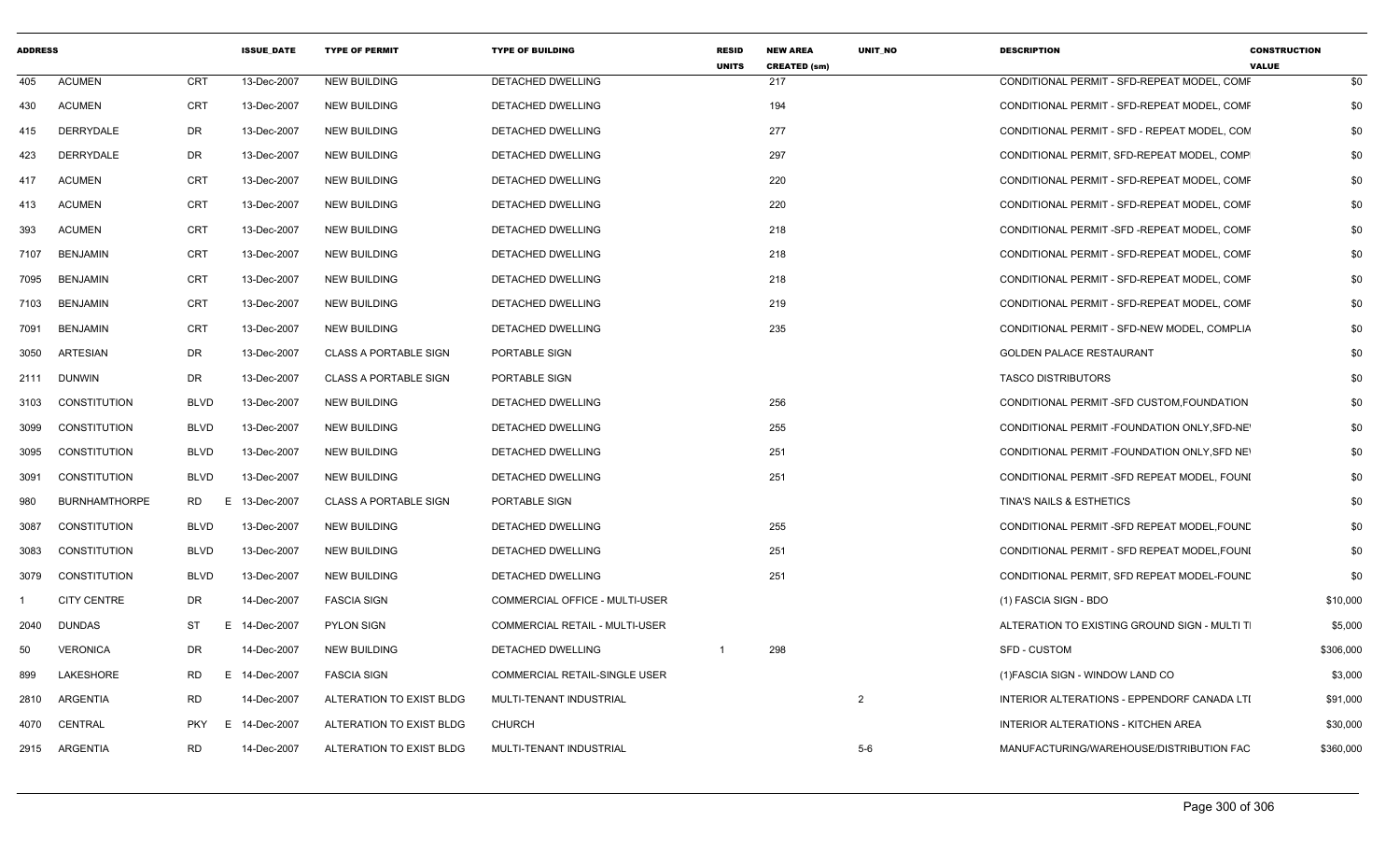| <b>ADDRESS</b> |                          |             | <b>ISSUE DATE</b> | <b>TYPE OF PERMIT</b>        | <b>TYPE OF BUILDING</b>               | <b>RESID</b><br><b>UNITS</b> | <b>NEW AREA</b><br><b>CREATED (sm)</b> | <b>UNIT NO</b> | <b>DESCRIPTION</b>                         | <b>CONSTRUCTION</b><br><b>VALUE</b> |
|----------------|--------------------------|-------------|-------------------|------------------------------|---------------------------------------|------------------------------|----------------------------------------|----------------|--------------------------------------------|-------------------------------------|
| 500            | SOUTH SERVICE            | <b>RD</b>   | 14-Dec-2007       | ALTERATION TO EXIST BLDG     | COMMERCIAL - OTHER                    |                              |                                        |                | OFFICE USE                                 | \$52,000                            |
| 5800           | AMBLER                   | DR          | 14-Dec-2007       | ALTERATION TO EXIST BLDG     | <b>COMMERCIAL - OTHER</b>             |                              |                                        | 106-108        | <b>COMMERCIAL SCHOOL</b>                   | \$39,000                            |
| 1060           | <b>EGLINTON</b>          | AVE<br>E.   | 14-Dec-2007       | ELECTROMAG LOCK DEVICE       | APARTMENT (> 6 UNITS)                 |                              |                                        |                | FIRE ONLY - MAGLOCK (2)                    | \$10,000                            |
| 2783           | THAMESGATE               | DR          | 14-Dec-2007       | <b>FASCIA SIGN</b>           | MULTI-TENANT INDUSTRIAL               |                              |                                        |                | (1) FASCIA SIGN - GENERAL DYNAMICS         | \$1,000                             |
| 6715           | <b>AIRPORT</b>           | <b>RD</b>   | 14-Dec-2007       | <b>OTHER</b>                 | INDUSTRIAL - OTHER                    |                              |                                        |                | FIRE ONLY - FIRE ALARM SYSTEM              | \$16,000                            |
| 1406           | <b>GLENWOOD</b>          | <b>DR</b>   | 14-Dec-2007       | <b>NEW BUILDING</b>          | DETACHED DWELLING                     | $\overline{1}$               | 332                                    |                | SFD - CUSTOM (RETAIN EXISTING GARAGE)      | \$393,000                           |
| 6085           | <b>CREDITVIEW</b>        | <b>RD</b>   | 14-Dec-2007       | <b>FASCIA SIGN</b>           | COMMERCIAL RETAIL - MULTI-USER        |                              |                                        |                | (1) FASCIA SIGN - PET-VALU                 | \$2,000                             |
| 377            | <b>BURNHAMTHORPE</b>     | <b>RD</b>   | E 14-Dec-2007     | ALTERATION TO EXIST BLDG     | <b>COMMERCIAL RETAIL - MULTI-USER</b> |                              | 225                                    |                | INTERIOR ALTERATIONS - BURNHAMTHORPE EDUC  | \$44,000                            |
| 6085           | <b>CREDITVIEW</b>        | <b>RD</b>   | 14-Dec-2007       | <b>FASCIA SIGN</b>           | COMMERCIAL RETAIL - MULTI-USER        |                              |                                        | 103            | (1) FASCIA SIGN - UNIQUE OPTICAL           | \$2,000                             |
| 3171           | LENWORTH                 | DR          | 14-Dec-2007       | <b>PYLON SIGN</b>            | MULTI-TENANT INDUSTRIAL               |                              |                                        |                | (1) GROUND SIGN - MULTI-TENANT             | \$2,000                             |
| 5875           | <b>KENNEDY</b>           | <b>RD</b>   | 14-Dec-2007       | <b>OTHER</b>                 | INDUSTRIAL - OTHER                    |                              |                                        |                | FIRE ONLY - FIRE ALARM SYSTEM              | \$15,000                            |
| 1403           | <b>DUNDAS</b>            | ST          | E.<br>14-Dec-2007 | <b>CLASS A PORTABLE SIGN</b> | PORTABLE SIGN                         |                              |                                        |                | <b>CASH MONEY</b>                          | \$0                                 |
| 25             | <b>JOHN</b>              | <b>ST</b>   | 14-Dec-2007       | <b>CLASS A PORTABLE SIGN</b> | PORTABLE SIGN                         |                              |                                        |                | HURONTARIO JEWELLERY                       | \$0                                 |
| 3045           | MAVIS                    | <b>RD</b>   | 14-Dec-2007       | <b>CLASS A PORTABLE SIGN</b> | PORTABLE SIGN                         |                              |                                        |                | <b>LOBLAWS</b>                             | \$0                                 |
| 2385           | <b>BURNHAMTHORPE</b>     | <b>RD</b>   | W 14-Dec-2007     | <b>CLASS A PORTABLE SIGN</b> | PORTABLE SIGN                         |                              |                                        |                | <b>DURA PC INC</b>                         | \$0                                 |
| 3455           | <b>WOLFEDALE</b>         | <b>RD</b>   | 14-Dec-2007       | <b>CLASS A PORTABLE SIGN</b> | PORTABLE SIGN                         |                              |                                        |                | <b>CARAMIA FURNITURE</b>                   | \$0                                 |
| 5004           | <b>TIMBERLEA</b>         | <b>BLVD</b> | 14-Dec-2007       | <b>CLASS A PORTABLE SIGN</b> | PORTABLE SIGN                         |                              |                                        |                | KIMAR CHOCOLATES                           | \$0                                 |
| 3030           | ARTESIAN                 | DR          | 14-Dec-2007       | <b>CLASS A PORTABLE SIGN</b> | PORTABLE SIGN                         |                              |                                        |                | <b>SUNCOR</b>                              | \$0                                 |
| 6035           | <b>CREDITVIEW</b>        | <b>RD</b>   | 14-Dec-2007       | <b>CLASS A PORTABLE SIGN</b> | PORTABLE SIGN                         |                              |                                        |                | <b>SUNOCO</b>                              | \$0                                 |
| 6015           | <b>MCLAUGHLIN</b>        | <b>RD</b>   | 14-Dec-2007       | <b>CLASS A PORTABLE SIGN</b> | PORTABLE SIGN                         |                              |                                        |                | SUNOCO INC (MCLAUGHLIN RD, MISS)           | \$0                                 |
| 3018           | <b>WINSTON CHURCHILL</b> | <b>BLVD</b> | 14-Dec-2007       | <b>CLASS A PORTABLE SIGN</b> | PORTABLE SIGN                         |                              |                                        |                | DR. LUCYNA GANDWAKA                        | \$0                                 |
| 1200           | VANIER                   | DR          | 14-Dec-2007       | CLASS A PORTABLE SIGN        | PORTABLE SIGN                         |                              |                                        |                | PERONI'S PIZZERIA                          | \$0                                 |
| 2800           | <b>SKYMARK</b>           | AVE         | 17-Dec-2007       | ALTERATION TO EXIST BLDG     | COMMERCIAL OFFICE - MULTI-USER        |                              |                                        | 501            | INTERIOR ALTERATIONS-IPD GLOBAL INC        | \$74,000                            |
| 6085           | <b>CREDITVIEW</b>        | <b>RD</b>   | 17-Dec-2007       | ALTERATION TO EXIST BLDG     | COMMERCIAL OFFICE - MULTI-USER        |                              |                                        | $\overline{2}$ | PERSONAL SERVICE ESTABLISHMENT             | \$44,000                            |
| 160            | <b>TRADERS</b>           | BLVD<br>E.  | 17-Dec-2007       | ALTERATION TO EXIST BLDG     | MULTI-TENANT INDUSTRIAL               |                              | 296                                    | 110            | INTERIOR ALTERATIONS-AMEC AMERICAS LTD     | \$45,000                            |
| 2600           | <b>SKYMARK</b>           | AVE         | 17-Dec-2007       | ALTERATION TO EXIST BLDG     | COMMERCIAL - OTHER                    |                              |                                        | 101, BLD-8     | OFFICE (INTERIOR DESIGN OFFICE)            | \$67,000                            |
| 480            | <b>DERRY</b>             | <b>RD</b>   | E.<br>17-Dec-2007 | <b>PYLON SIGN</b>            | INDUSTRIAL - OTHER                    |                              |                                        |                | ALTERATION TO EXISTING GROUND SIGNS - ESSO | \$2,000                             |
| 2965           | <b>HAZELTON</b>          | PL          | 17-Dec-2007       | <b>FASCIA SIGN</b>           | COMMERCIAL RETAIL - MULTI-USER        |                              |                                        | $1 - 2$        | 2 FASCIA SIGNS - HASTY MARKET              | \$5,000                             |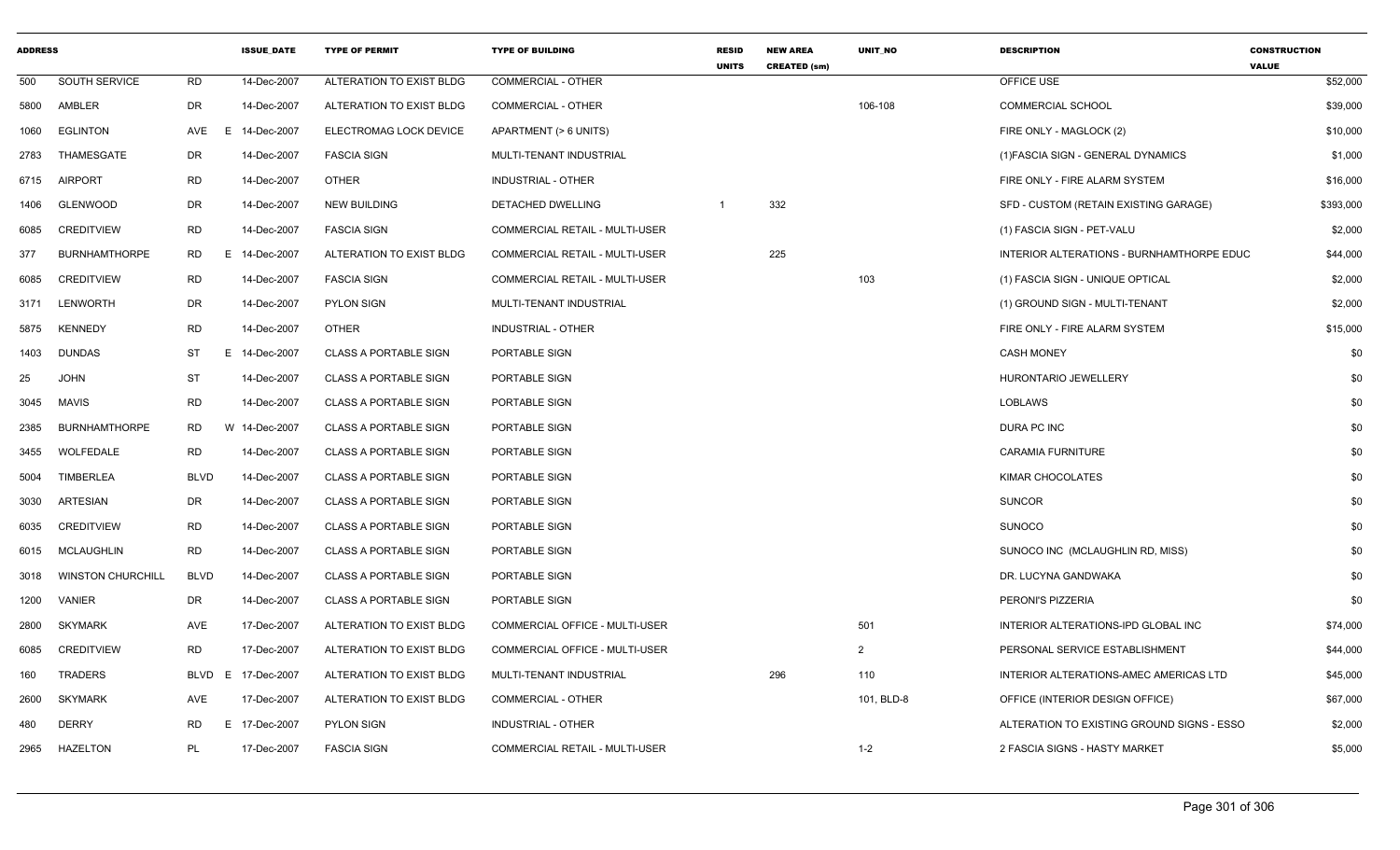| <b>ADDRESS</b> |                          |             | <b>ISSUE_DATE</b> | <b>TYPE OF PERMIT</b>        | <b>TYPE OF BUILDING</b>               | <b>RESID</b><br><b>UNITS</b> | <b>NEW AREA</b><br><b>CREATED (sm)</b> | UNIT_NO    | <b>DESCRIPTION</b>                         | <b>CONSTRUCTION</b><br><b>VALUE</b> |
|----------------|--------------------------|-------------|-------------------|------------------------------|---------------------------------------|------------------------------|----------------------------------------|------------|--------------------------------------------|-------------------------------------|
| 2264           | <b>GORDON</b>            | DR          | 17-Dec-2007       | <b>REVISIONS</b>             | DETACHED DWELLING                     |                              |                                        | 8 - LOT 11 | HVAC REVISION - DUCTWORK RELOCATION        | \$0                                 |
| 2933           | <b>EGLINTON</b>          | AVE         | W 17-Dec-2007     | <b>CLASS A PORTABLE SIGN</b> | PORTABLE SIGN                         |                              |                                        |            | RONA ONTARIO INC.                          | \$0                                 |
| $\mathbf 0$    | <b>EGLINTON</b>          | AVE         | W 17-Dec-2007     | <b>CLASS A PORTABLE SIGN</b> | PORTABLE SIGN                         |                              |                                        |            | <b>GYMNASTIC MISSISSAUGA</b>               | \$0                                 |
| $\mathbf 0$    | <b>HURONTARIO</b>        | ST          | 17-Dec-2007       | <b>CLASS A PORTABLE SIGN</b> | PORTABLE SIGN                         |                              |                                        |            | <b>GYMNASTIC MISSISSAUGA</b>               | \$0                                 |
| $\mathbf 0$    | <b>DUNDAS</b>            | ST          | W 17-Dec-2007     | <b>CLASS A PORTABLE SIGN</b> | PORTABLE SIGN                         |                              |                                        |            | MUSLIM COMMUNITY SERVICES                  | \$0                                 |
| $\mathbf 0$    | <b>MAVIS</b>             | <b>RD</b>   | 17-Dec-2007       | <b>CLASS A PORTABLE SIGN</b> | PORTABLE SIGN                         |                              |                                        |            | COMMUNITY SERVICES - HURON PARK CC         | \$0                                 |
| $\mathbf 0$    | <b>DUNDAS</b>            | <b>ST</b>   | W 17-Dec-2007     | <b>CLASS A PORTABLE SIGN</b> | PORTABLE SIGN                         |                              |                                        |            | COMMUNITY SERVICES - HURON PARK CC         | \$0                                 |
| 5400           | <b>DIXIE</b>             | <b>RD</b>   | 17-Dec-2007       | <b>CLASS A PORTABLE SIGN</b> | PORTABLE SIGN                         |                              |                                        |            | <b>STAGE WEST HOTEL</b>                    | \$0                                 |
| 5400           | <b>DIXIE</b>             | <b>RD</b>   | 17-Dec-2007       | CLASS A PORTABLE SIGN        | PORTABLE SIGN                         |                              |                                        |            | <b>STAGE WEST HOTEL</b>                    | \$0                                 |
| 1107           | <b>LORNE PARK</b>        | <b>RD</b>   | 17-Dec-2007       | <b>CLASS A PORTABLE SIGN</b> | PORTABLE SIGN                         |                              |                                        |            | <b>BARRACUDA'S GRILL</b>                   | \$0                                 |
| 6930           | <b>PACIFIC</b>           | <b>CIR</b>  | 17-Dec-2007       | <b>CLASS A PORTABLE SIGN</b> | PORTABLE SIGN                         |                              |                                        |            | FLORIAD CANADA INC.                        | \$0                                 |
| 6930           | <b>PACIFIC</b>           | CIR         | 17-Dec-2007       | <b>CLASS A PORTABLE SIGN</b> | PORTABLE SIGN                         |                              |                                        |            | FLORIAD CANADA INC.                        | \$0                                 |
| 244            | <b>BRISTOL</b>           | <b>RD</b>   | W 18-Dec-2007     | <b>INGROUND POOL</b>         | DETACHED DWELLING                     |                              |                                        |            |                                            | \$0                                 |
| 1800           | ARGENTIA                 | <b>RD</b>   | 18-Dec-2007       | ADDITION TO EXIST BLDG       | COMMERCIAL OFFICE- SINGLE USER        |                              | 2,279                                  |            | ADDITION - 1 STOREY COMPUTER BLDG, TORONTC | \$2,783,000                         |
| 1056           | <b>CHARMINSTER</b>       | <b>CRES</b> | 18-Dec-2007       | ALTERATION TO EXIST BLDG     | DETACHED DWELLING                     |                              |                                        |            | ALTERATIONS-SIDE ENTRANCE                  | \$1,000                             |
| 2385           | <b>BURNHAMTHORPE</b>     | RD          | W 18-Dec-2007     | <b>FASCIA SIGN</b>           | <b>COMMERCIAL RETAIL - MULTI-USER</b> |                              |                                        | 6          | (3) FASCIA SIGN - MEDICAL CENTRE PHARMACY  | \$24,000                            |
| $\mathbf 0$    | <b>ERIN MILLS</b>        | <b>PKY</b>  | 18-Dec-2007       | <b>CLASS A PORTABLE SIGN</b> | PORTABLE SIGN                         |                              |                                        |            | LIVING ARTS CENTRE                         | \$0                                 |
| $\mathbf 0$    | <b>WINSTON CHURCHILL</b> | <b>BLVD</b> | 18-Dec-2007       | <b>CLASS A PORTABLE SIGN</b> | PORTABLE SIGN                         |                              |                                        |            | LIVING ARTS CENTRE                         | \$0                                 |
| 7125           | GOREWAY                  | DR          | 18-Dec-2007       | <b>CLASS A PORTABLE SIGN</b> | PORTABLE SIGN                         |                              |                                        |            | <b>RECIPE MANTRA</b>                       | \$0                                 |
| 5425           | <b>CREDITVIEW</b>        | <b>RD</b>   | 18-Dec-2007       | <b>CLASS A PORTABLE SIGN</b> | PORTABLE SIGN                         |                              |                                        |            | <b>BEAUSKIN LASER CLINIC</b>               | \$0                                 |
| 5380           | <b>TERRY FOX</b>         | WAY         | 18-Dec-2007       | <b>CLASS A PORTABLE SIGN</b> | PORTABLE SIGN                         |                              |                                        |            | PIZZA PLUS                                 | \$0                                 |
| $\mathbf 0$    | <b>WINSTON CHURCHILL</b> | <b>BLVD</b> | 18-Dec-2007       | <b>CLASS A PORTABLE SIGN</b> | PORTABLE SIGN                         |                              |                                        |            | CHURCHILL MEADOWS CHRISTIAN CHURCH         | \$0                                 |
| $\mathbf 0$    | <b>BRITANNIA</b>         | <b>RD</b>   | W 18-Dec-2007     | <b>CLASS A PORTABLE SIGN</b> | PORTABLE SIGN                         |                              |                                        |            | CHURCHILL MEADOWS CHRISTIAN CHURCH         | \$0                                 |
| 3190           | <b>RIDGEWAY</b>          | DR          | 18-Dec-2007       | <b>CLASS A PORTABLE SIGN</b> | PORTABLE SIGN                         |                              |                                        |            | EVOLUTION MARTIAL ARTS FITNESS             | \$0                                 |
| 1475           | DUNDAS                   | <b>ST</b>   | E 18-Dec-2007     | <b>CLASS A PORTABLE SIGN</b> | PORTABLE SIGN                         |                              |                                        |            | <b>FUTURE SHOP</b>                         | \$0                                 |
| 2760           | <b>DERRY</b>             | RD          | W 18-Dec-2007     | <b>CLASS A PORTABLE SIGN</b> | PORTABLE SIGN                         |                              |                                        |            | <b>HAIRWORKS</b>                           | \$0                                 |
| 3221           | <b>DERRY</b>             | <b>RD</b>   | W 18-Dec-2007     | <b>CLASS A PORTABLE SIGN</b> | PORTABLE SIGN                         |                              |                                        |            | PROGRESSIVE REHAB                          | \$0                                 |
| 1185           | DUNDAS                   | ST          | E 18-Dec-2007     | <b>CLASS A PORTABLE SIGN</b> | PORTABLE SIGN                         |                              |                                        |            | JENNIFER'S NAILS & ESTHETICS               | \$0                                 |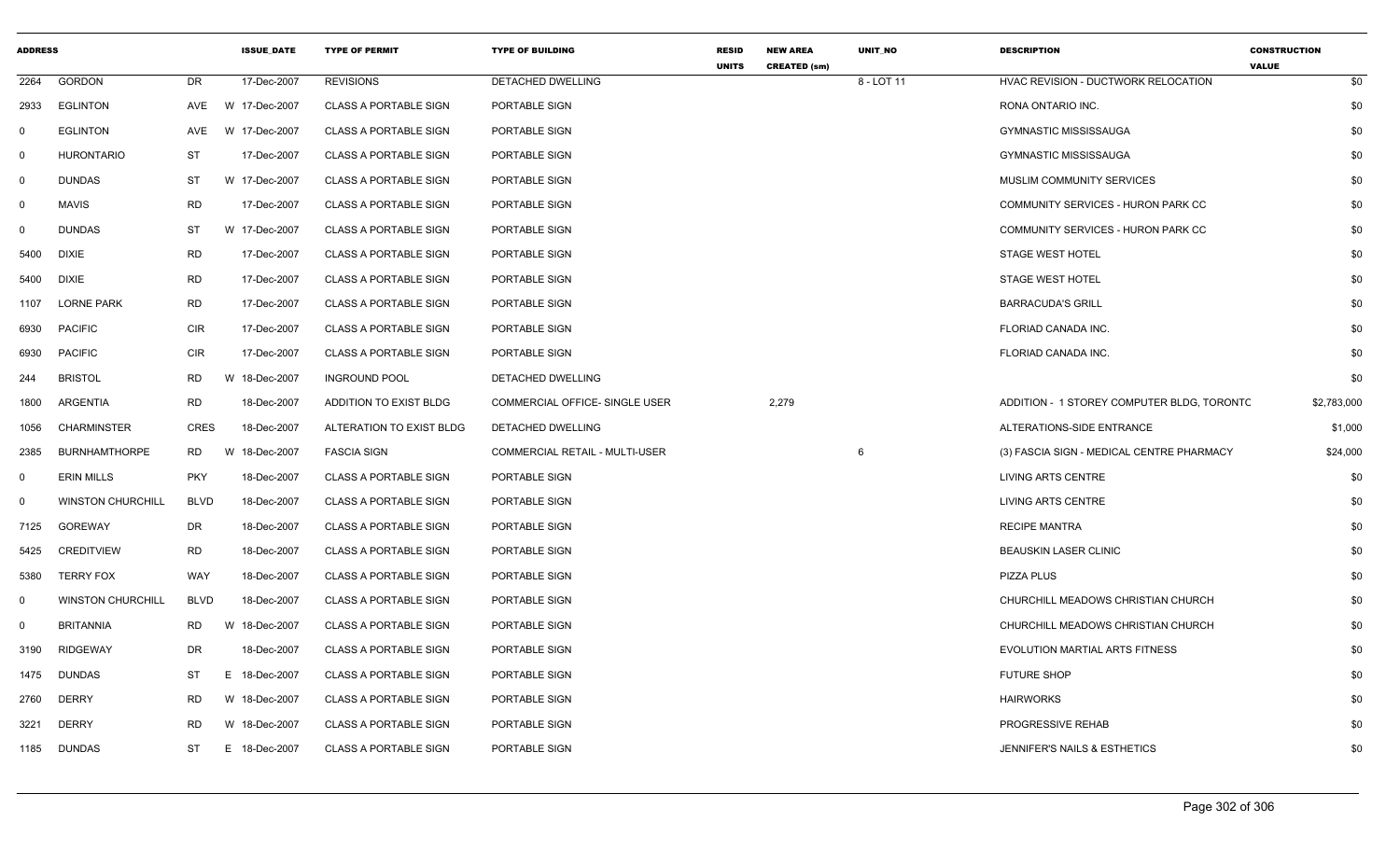| <b>ADDRESS</b> |                          |             | <b>ISSUE_DATE</b> | <b>TYPE OF PERMIT</b>        | <b>TYPE OF BUILDING</b>        | <b>RESID</b><br><b>UNITS</b> | <b>NEW AREA</b><br><b>CREATED (sm)</b> | UNIT_NO        | <b>DESCRIPTION</b>                            | <b>CONSTRUCTION</b><br><b>VALUE</b> |
|----------------|--------------------------|-------------|-------------------|------------------------------|--------------------------------|------------------------------|----------------------------------------|----------------|-----------------------------------------------|-------------------------------------|
| 1185           | <b>DUNDAS</b>            | ST          | E 18-Dec-2007     | <b>CLASS A PORTABLE SIGN</b> | PORTABLE SIGN                  |                              |                                        |                | JENNIFER'S NAILS & ESTHETICS                  | \$0                                 |
| 1170           | <b>BURNHAMTHORPE</b>     | <b>RD</b>   | W 18-Dec-2007     | <b>CLASS A PORTABLE SIGN</b> | PORTABLE SIGN                  |                              |                                        |                | <b>QUALITY REST MATTRESS</b>                  | \$0                                 |
| 3221           | <b>DERRY</b>             | <b>RD</b>   | W 18-Dec-2007     | <b>CLASS A PORTABLE SIGN</b> | PORTABLE SIGN                  |                              |                                        |                | LIONHEART PUB & RESTAURANT                    | \$0                                 |
| 3221           | <b>DERRY</b>             | RD          | W 18-Dec-2007     | <b>CLASS A PORTABLE SIGN</b> | PORTABLE SIGN                  |                              |                                        |                | LIONHEART PUB & RESTAURANT                    | \$0                                 |
| 3100           | <b>WINSTON CHURCHILL</b> | BLVD        | 18-Dec-2007       | <b>CLASS A PORTABLE SIGN</b> | PORTABLE SIGN                  |                              |                                        |                | <b>LITTLE CEASARS</b>                         | \$0                                 |
| 3221           | <b>DERRY</b>             | RD          | W 18-Dec-2007     | <b>CLASS A PORTABLE SIGN</b> | PORTABLE SIGN                  |                              |                                        |                | LIONHEART PUB & RESTAURANT                    | \$0                                 |
| 1140           | <b>BURNHAMTHORPE</b>     | RD.         | W 18-Dec-2007     | <b>CLASS A PORTABLE SIGN</b> | PORTABLE SIGN                  |                              |                                        |                | <b>HOMELIFE PIONEERS</b>                      | \$0                                 |
| 301            | <b>BURNHAMTHORPE</b>     | RD.         | W 18-Dec-2007     | <b>CLASS A PORTABLE SIGN</b> | <b>PORTABLE SIGN</b>           |                              |                                        |                | CORPORATE SERVICES - COMMUNICATIONS           | \$0                                 |
| 151            | <b>BRUNEL</b>            | <b>RD</b>   | 18-Dec-2007       | <b>CLASS A PORTABLE SIGN</b> | PORTABLE SIGN                  |                              |                                        |                | <b>GLOBAL LOGISTICS MANAGEMENT</b>            | \$0                                 |
| 3299           | CAROGA                   | <b>DR</b>   | 19-Dec-2007       | <b>OTHER</b>                 | <b>COMMERCIAL - OTHER</b>      |                              |                                        |                | KITCHEN EXHAUST                               | \$21,000                            |
| 5156           | <b>BRADCO</b>            | <b>BLVD</b> | 19-Dec-2007       | ALTERATION TO EXIST BLDG     | INDUSTRIAL - OTHER             |                              |                                        |                | ALTERATIONS - OVERHEAD/MAN DOOR - RB&W        | \$15,000                            |
| 7111           | <b>KENNEDY</b>           | <b>RD</b>   | 19-Dec-2007       | ALTERATION TO EXIST BLDG     | MULTI-TENANT INDUSTRIAL        |                              |                                        | $\overline{4}$ | WAREHOUSING/DISTRIBUTION (NO RETAIL SALES)    | \$401,000                           |
| 430            | <b>COURTNEYPARK</b>      | DR          | E 19-Dec-2007     | <b>NEW BUILDING</b>          | COMMERCIAL OFFICE - MULTI-USER |                              | 4,500                                  |                | NEW - 2 STOREY OFFICE BUILDING - FOUNDATION 1 | \$4,221,000                         |
| 5885           | <b>RODEO</b>             | DR          | 19-Dec-2007       | <b>MULTIPLE SIGNS</b>        | COMMERCIAL RETAIL - MULTI-USER |                              |                                        |                | 2 FASCIA SIGNS FOR THYME MATERNITY            | \$75,000                            |
| 1332           | KHALSA                   | <b>DR</b>   | 19-Dec-2007       | ALTERATION TO EXIST BLDG     | COMMERCIAL OFFICE - MULTI-USER |                              |                                        | 21             | WAREHOUSE/DISTRIBUTION FACILITY (NO RETAIL S  | \$70,000                            |
| 1680           | TECH                     | AVE         | 19-Dec-2007       | ALTERATION TO EXIST BLDG     | COMMERCIAL OFFICE - MULTI-USER |                              |                                        |                | <b>BUSINESS OFFICE</b>                        | \$166,000                           |
| 25             | <b>WATLINE</b>           | AVE         | 19-Dec-2007       | ALTERATION TO EXIST BLDG     | <b>COMMERCIAL - OTHER</b>      |                              |                                        | 204            | <b>BUSINESS OFFICE</b>                        | \$38,000                            |
| 2000           | <b>CREDIT VALLEY</b>     | <b>RD</b>   | 19-Dec-2007       | ALTERATION TO EXIST BLDG     | COMMERCIAL OFFICE - MULTI-USER |                              |                                        | 102            | INTERIOR ALTERATIONS - PHYSIOTHERAPY 2000     | \$30,000                            |
| 2915           | ARGENTIA                 | <b>RD</b>   | 19-Dec-2007       | ALTERATION TO EXIST BLDG     | INDUSTRIAL - OTHER             |                              |                                        | $\mathbf{3}$   | OFFICE AND ACCESSORY WAREHOUSE                | \$136,000                           |
| 1625           | <b>TECH</b>              | AVE         | 19-Dec-2007       | ALTERATION TO EXIST BLDG     | INDUSTRIAL - OTHER             |                              |                                        |                | ALTER - (2) CONCRETE PADS & (2) OVERHEAD DOO  | \$57,000                            |
| 6920           | <b>SECOND LINE WEST</b>  |             | 19-Dec-2007       | <b>DEMOLITION</b>            | DETACHED DWELLING              |                              |                                        |                | DEMOLITION - SFD/DETACHED GARAGE/DECK & (2)   | \$10,000                            |
| 6950           | <b>SECOND LINE WEST</b>  |             | 19-Dec-2007       | <b>DEMOLITION</b>            | DETACHED DWELLING              |                              |                                        |                | <b>DEMOLITION - SFD</b>                       | \$10,000                            |
| 116            | <b>CUMBERLAND</b>        | DR          | 19-Dec-2007       | <b>DEMOLITION</b>            | DETACHED DWELLING              |                              |                                        |                | DEMOLITION - SFD & GARAGE                     | \$10,000                            |
| 118            | <b>CUMBERLAND</b>        | DR          | 19-Dec-2007       | <b>DEMOLITION</b>            | DETACHED DWELLING              |                              |                                        |                | <b>DEMOLITION - SFD</b>                       | \$10,000                            |
| 1332           | KHALSA                   | DR          | 20-Dec-2007       | ALTERATION TO EXIST BLDG     | COMMERCIAL OFFICE - MULTI-USER |                              |                                        | 18             | MANUFACTURING & WAREHOUSE/DISTRIBUTION FA     | \$110,000                           |
| 3355           | HURONTARIO               | <b>ST</b>   | 20-Dec-2007       | ALTERATION TO EXIST BLDG     | <b>COMMERCIAL - OTHER</b>      |                              |                                        | 8              | <b>REVISED KITCHEN EXHAUST</b>                | \$15,000                            |
| 190            | <b>ROBERT SPECK</b>      | <b>PKY</b>  | 20-Dec-2007       | ALTERATION TO EXIST BLDG     | COMMERCIAL OFFICE - MULTI-USER |                              |                                        |                | <b>COMMERCIAL SCHOOL</b>                      | \$134,000                           |
| 2680           | <b>SKYMARK</b>           | AVE         | 20-Dec-2007       | <b>FASCIA SIGN</b>           | COMMERCIAL OFFICE - MULTI-USER |                              |                                        |                | (1) FASCIA SIGN - INVESTMENT PLANNING COUNSEL | \$30,000                            |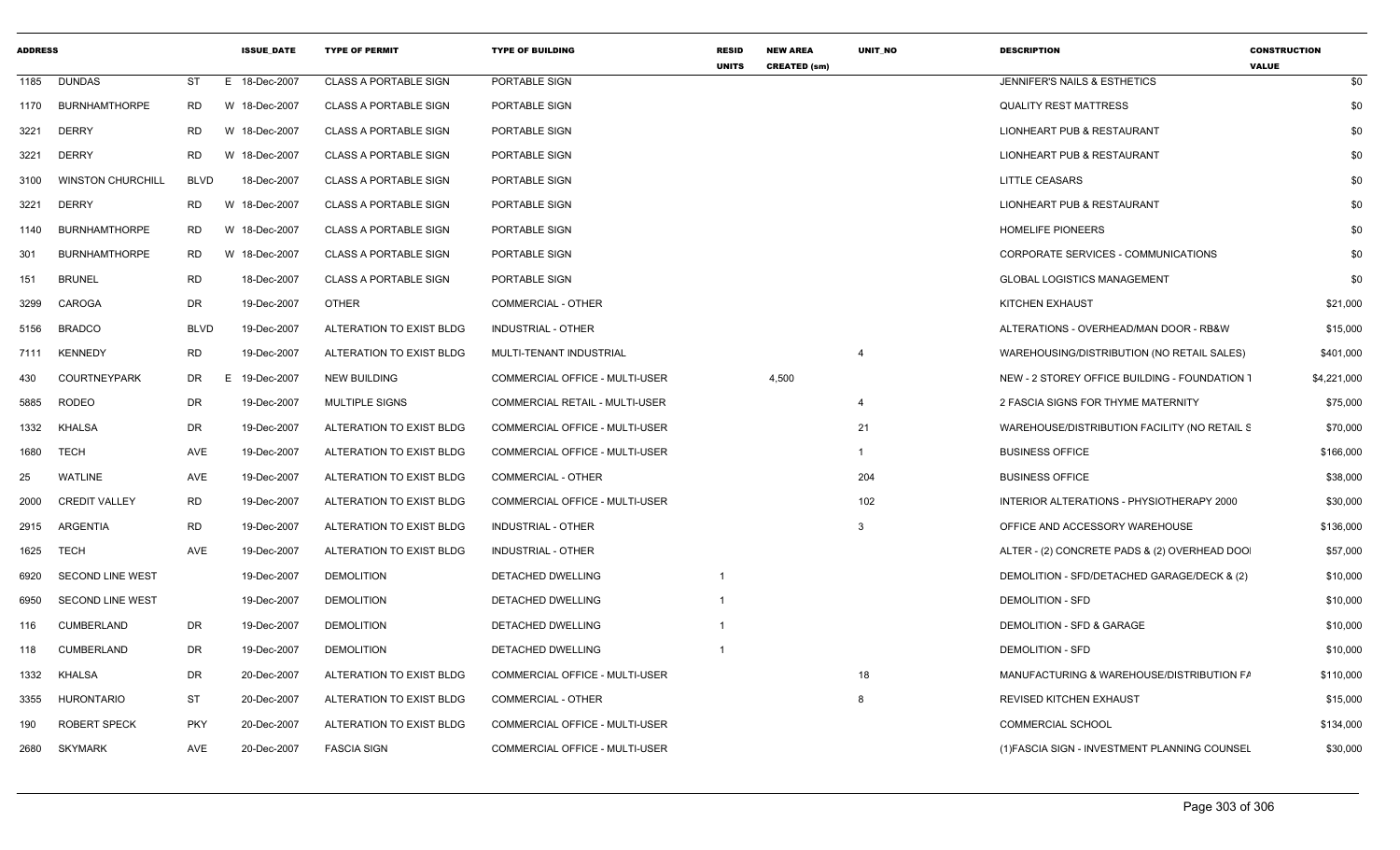| <b>ADDRESS</b> |                      |             | <b>ISSUE_DATE</b>  | <b>TYPE OF PERMIT</b>        | <b>TYPE OF BUILDING</b>        | <b>RESID</b><br><b>UNITS</b> | <b>NEW AREA</b><br><b>CREATED (sm)</b> | UNIT_NO  | <b>DESCRIPTION</b>                            | <b>CONSTRUCTION</b><br><b>VALUE</b> |  |
|----------------|----------------------|-------------|--------------------|------------------------------|--------------------------------|------------------------------|----------------------------------------|----------|-----------------------------------------------|-------------------------------------|--|
| 2465           | <b>DUNWIN</b>        | DR          | 20-Dec-2007        | ALTERATION TO EXIST BLDG     | INDUSTRIAL - OTHER             |                              |                                        | 1A-B, 2  | DAYCARE                                       | \$15,000                            |  |
| 32             | SUBURBAN             | DR          | 20-Dec-2007        | ADDITION AND ALTER           | SCHOOL - ELEMENTARY            |                              | 424                                    |          | ADDITION/ALTERATIONS - CLASSROOMS, RAY UNDI   | \$642,000                           |  |
| 3420           | <b>TRELAWNY</b>      | CIR         | 20-Dec-2007        | ADDITION AND ALTER           | <b>SCHOOL - ELEMENTARY</b>     |                              | 1,013                                  |          | ADDITION/ALTERATIONS - CLASSROOMS, TRELAWN    | \$1,440,000                         |  |
| 1715           | WILLOW               | WAY         | 20-Dec-2007        | ADDITION AND ALTER           | <b>SCHOOL - ELEMENTARY</b>     |                              | 1,065                                  |          | ADDITION/ALTERATIONS, CLASSROOMS, WILLOW W    | \$1,513,000                         |  |
|                | 1410 CAPTAIN         | CRT         | 20-Dec-2007        | ADDITION AND ALTER           | DETACHED DWELLING              |                              | 351                                    |          | ADDITION/ALTERATIONS                          | \$612,000                           |  |
| 3020           | UNITY                | DR          | 20-Dec-2007        | ALTERATION TO EXIST BLDG     | SINGLE TENANT INDUSTRIAL       |                              |                                        |          | INTERIOR ALTERATIONS - JIFFY LUBE             | \$25,000                            |  |
| 2695           | NORTH SHERIDAN       | WAY         | 20-Dec-2007        | <b>FASCIA SIGN</b>           | MULTI-TENANT INDUSTRIAL        |                              |                                        |          | (1) FASCIA SIGN - EMD SERONO                  | \$11,000                            |  |
| 3270           | ORLANDO              | DR          | 20-Dec-2007        | ALTERATION TO EXIST BLDG     | MULTI-TENANT INDUSTRIAL        |                              |                                        | $A-B$    | INTERIOR ALTERATIONS - DELMAR                 | \$16,000                            |  |
|                | 3076 LENWORTH        | DR          | 20-Dec-2007        | ALTERATION TO EXIST BLDG     | <b>INDUSTRIAL - OTHER</b>      |                              |                                        |          | ALTERATIONS - SPRAY BOOTH, IDEAL RAILINGS LTI | \$21,000                            |  |
| 310            | <b>BURNHAMTHORPE</b> | RD          | W 20-Dec-2007      | <b>OTHER</b>                 | MULTI-TENANT INDUSTRIAL        |                              |                                        | AS-NOTED | OCCUPANCY PRIOR TO COMPLETION - 36 UNITS, 29  | \$0                                 |  |
| 2333           | <b>DOULTON</b>       | DR          | 20-Dec-2007        | <b>NEW BUILDING</b>          | DETACHED DWELLING              | $\overline{\mathbf{1}}$      | 869                                    |          | SFD - CUSTOM                                  | \$1,274,000                         |  |
| 2810           | MATHESON             |             | BLVD E 20-Dec-2007 | ALTERATION TO EXIST BLDG     | COMMERCIAL OFFICE - MULTI-USER |                              |                                        | 300      | INTERIOR ALTERATIONS-CARLSON WAGONLIT TRA'    | \$15,000                            |  |
| 1886           | <b>DUNDAS</b>        | ST          | E.<br>20-Dec-2007  | <b>OTHER</b>                 | COMMERCIAL - OTHER             |                              |                                        |          | <b>EMERGENCY WATER LINE REPAIR</b>            | \$5,000                             |  |
| 775            | <b>BRITANNIA</b>     | <b>RD</b>   | W 20-Dec-2007      | <b>FASCIA SIGN</b>           | COMMERCIAL RETAIL - MULTI-USER |                              |                                        |          | (2) FASCIA SIGN - TOMMY HILFIGER OUTLET       | \$11,000                            |  |
| 35             | SQUARE ONE           | DR          | 20-Dec-2007        | <b>NEW BUILDING</b>          | COMMERCIAL - OTHER             |                              |                                        |          | CONDITIONAL PERMIT -NEW RESTAURANT, BOSTON    | \$0                                 |  |
| 1609           | APPLEWOOD            | <b>RD</b>   | 20-Dec-2007        | <b>REVISIONS</b>             | DETACHED DWELLING              |                              | 33                                     |          | <b>HVAC REVISION</b>                          | \$30,000                            |  |
| 5636           | <b>GLEN ERIN</b>     | DR          | 20-Dec-2007        | ALTERATION TO EXIST BLDG     | COMMERCIAL RETAIL - MULTI-USER |                              |                                        | 7A       | REINSTALL UNDERGROUND DRAINAGE                | \$0                                 |  |
| 2489           | NORTH SHERIDAN       | WAY         | 20-Dec-2007        | ALTERATION TO EXIST BLDG     | <b>COMMERCIAL - OTHER</b>      |                              |                                        |          | <b>PLUMBING ONLY</b>                          | \$21,000                            |  |
| 3050           | VEGA                 | <b>BLVD</b> | 20-Dec-2007        | <b>CLASS A PORTABLE SIGN</b> | PORTABLE SIGN                  |                              |                                        |          | <b>SEARS HOME STORE</b>                       | \$0                                 |  |
| $\Omega$       | QUEENSWAY            |             | W 20-Dec-2007      | <b>CLASS A PORTABLE SIGN</b> | PORTABLE SIGN                  |                              |                                        |          | <b>REGION OF PEEL</b>                         | \$0                                 |  |
| $\mathbf 0$    | <b>HURONTARIO</b>    | ST          | 20-Dec-2007        | <b>CLASS A PORTABLE SIGN</b> | PORTABLE SIGN                  |                              |                                        |          | <b>REGION OF PEEL</b>                         | \$0                                 |  |
| $\mathbf 0$    | <b>EGLINTON</b>      | AVE         | W 20-Dec-2007      | <b>CLASS A PORTABLE SIGN</b> | PORTABLE SIGN                  |                              |                                        |          | <b>REGION OF PEEL</b>                         | \$0                                 |  |
| $\mathbf 0$    | <b>CENTRAL</b>       | PKY         | E 20-Dec-2007      | <b>CLASS A PORTABLE SIGN</b> | PORTABLE SIGN                  |                              |                                        |          | <b>REGION OF PEEL</b>                         | \$0                                 |  |
| $\Omega$       | SOUTHDOWN            | <b>RD</b>   | 20-Dec-2007        | <b>CLASS A PORTABLE SIGN</b> | PORTABLE SIGN                  |                              |                                        |          | <b>REGION OF PEEL</b>                         | \$0                                 |  |
| $\mathbf 0$    | DIXIE                | RD          | 20-Dec-2007        | <b>CLASS A PORTABLE SIGN</b> | PORTABLE SIGN                  |                              |                                        |          | <b>REGION OF PEEL</b>                         | \$0                                 |  |
| $\mathbf 0$    | <b>AIRPORT</b>       | <b>RD</b>   | 20-Dec-2007        | <b>CLASS A PORTABLE SIGN</b> | PORTABLE SIGN                  |                              |                                        |          | <b>REGION OF PEEL</b>                         | \$0                                 |  |
| $\Omega$       | <b>EGLINTON</b>      | AVE         | W 20-Dec-2007      | <b>CLASS A PORTABLE SIGN</b> | PORTABLE SIGN                  |                              |                                        |          | <b>REGION OF PEEL</b>                         | \$0                                 |  |
| $\Omega$       | <b>BRITANNIA</b>     | RD.         | W 20-Dec-2007      | <b>CLASS A PORTABLE SIGN</b> | PORTABLE SIGN                  |                              |                                        |          | <b>REGION OF PEEL</b>                         | \$0                                 |  |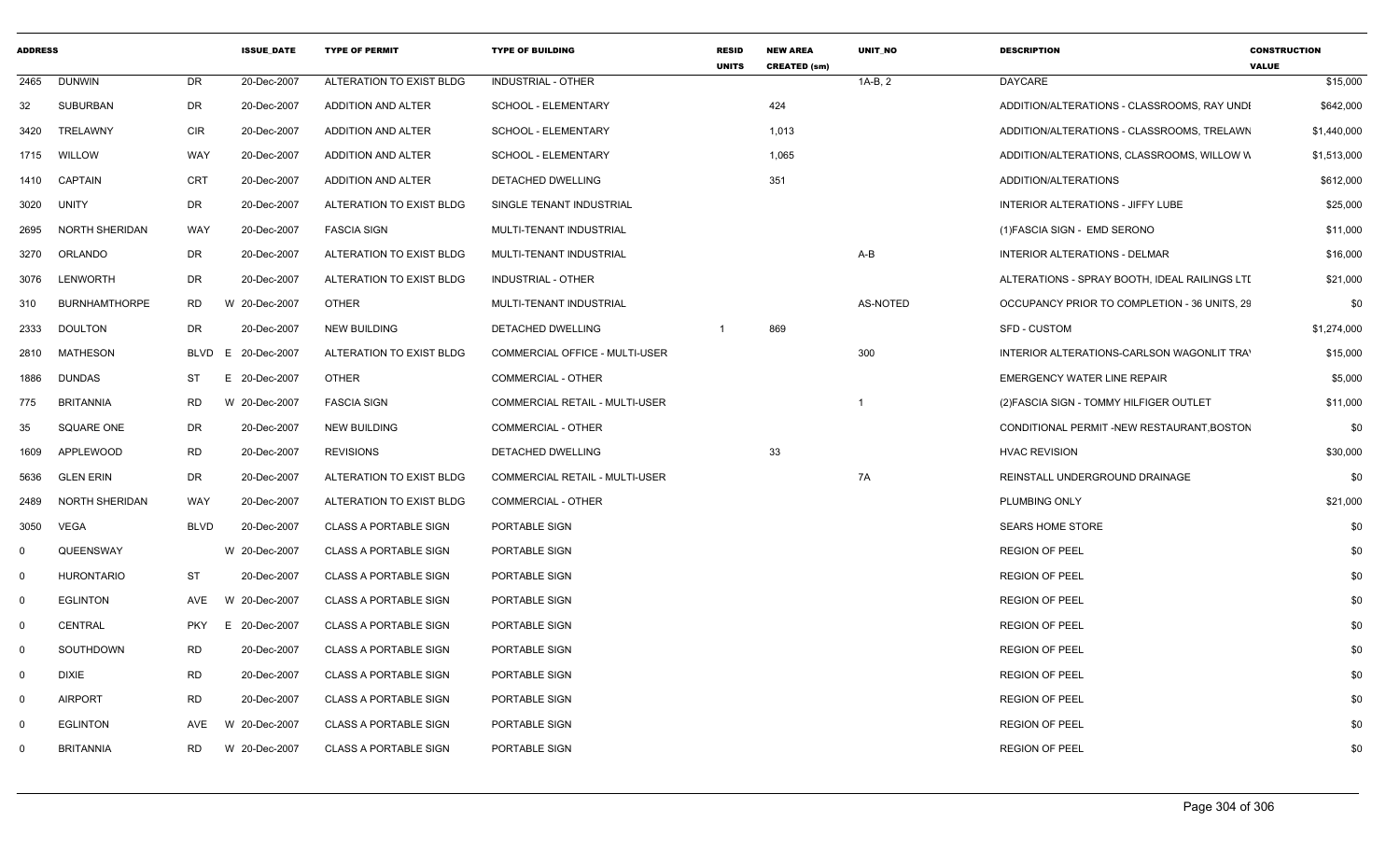| <b>ADDRESS</b> |                          |             | <b>ISSUE_DATE</b> | <b>TYPE OF PERMIT</b>        | <b>TYPE OF BUILDING</b>  | <b>RESID</b><br><b>UNITS</b> | <b>NEW AREA</b><br><b>CREATED (sm)</b> | UNIT_NO | <b>DESCRIPTION</b>                           | <b>CONSTRUCTION</b><br><b>VALUE</b> |           |
|----------------|--------------------------|-------------|-------------------|------------------------------|--------------------------|------------------------------|----------------------------------------|---------|----------------------------------------------|-------------------------------------|-----------|
| $\Omega$       | <b>BURNHAMTHORPE</b>     | RD          | W 20-Dec-2007     | <b>CLASS A PORTABLE SIGN</b> | PORTABLE SIGN            |                              |                                        |         | <b>REGION OF PEEL</b>                        |                                     | \$0       |
| 3092           | <b>MAVIS</b>             | <b>RD</b>   | 20-Dec-2007       | <b>CLASS A PORTABLE SIGN</b> | PORTABLE SIGN            |                              |                                        |         | <b>NOBLE FURNITURE</b>                       |                                     | \$0       |
|                | <b>MAVIS</b>             | <b>RD</b>   | 20-Dec-2007       | <b>CLASS A PORTABLE SIGN</b> | PORTABLE SIGN            |                              |                                        |         | <b>REGION OF PEEL</b>                        |                                     | \$0       |
|                | <b>DERRY</b>             | RD          | W 20-Dec-2007     | <b>CLASS A PORTABLE SIGN</b> | PORTABLE SIGN            |                              |                                        |         | <b>REGION OF PEEL</b>                        |                                     | \$0       |
| $\Omega$       | <b>BRITANNIA</b>         | RD          | W 20-Dec-2007     | <b>CLASS A PORTABLE SIGN</b> | PORTABLE SIGN            |                              |                                        |         | <b>REGION OF PEEL</b>                        |                                     | \$0       |
|                | <b>BURNHAMTHORPE</b>     | RD          | E 20-Dec-2007     | <b>CLASS A PORTABLE SIGN</b> | PORTABLE SIGN            |                              |                                        |         | <b>REGION OF PEEL</b>                        |                                     | \$0       |
|                | CAWTHRA                  | <b>RD</b>   | 20-Dec-2007       | <b>CLASS A PORTABLE SIGN</b> | PORTABLE SIGN            |                              |                                        |         | <b>REGION OF PEEL</b>                        |                                     | \$0       |
| - 0            | <b>DIXIE</b>             | <b>RD</b>   | 20-Dec-2007       | <b>CLASS A PORTABLE SIGN</b> | PORTABLE SIGN            |                              |                                        |         | <b>REGION OF PEEL</b>                        |                                     | \$0       |
| - 0            | LAKESHORE                | <b>RD</b>   | E 20-Dec-2007     | <b>CLASS A PORTABLE SIGN</b> | PORTABLE SIGN            |                              |                                        |         | <b>REGION OF PEEL</b>                        |                                     | \$0       |
| $\Omega$       | <b>AIRPORT</b>           | <b>RD</b>   | 20-Dec-2007       | <b>CLASS A PORTABLE SIGN</b> | PORTABLE SIGN            |                              |                                        |         | <b>REGION OF PEEL</b>                        |                                     | \$0       |
| റ              | NORTH SHERIDAN           | WAY         | 20-Dec-2007       | <b>CLASS A PORTABLE SIGN</b> | PORTABLE SIGN            |                              |                                        |         | <b>REGION OF PEEL</b>                        |                                     | \$0       |
| $\Omega$       | <b>EGLINTON</b>          |             |                   | <b>CLASS A PORTABLE SIGN</b> | PORTABLE SIGN            |                              |                                        |         | <b>REGION OF PEEL</b>                        |                                     | \$0       |
|                | <b>BURNHAMTHORPE</b>     | RD          | W 20-Dec-2007     | <b>CLASS A PORTABLE SIGN</b> | PORTABLE SIGN            |                              |                                        |         | <b>REGION OF PEEL</b>                        |                                     | \$0       |
| - 0            | LAKESHORE                | <b>RD</b>   | W 20-Dec-2007     | <b>CLASS A PORTABLE SIGN</b> | PORTABLE SIGN            |                              |                                        |         | <b>REGION OF PEEL</b>                        |                                     | \$0       |
|                | <b>ERIN MILLS</b>        | <b>PKY</b>  | 20-Dec-2007       | <b>CLASS A PORTABLE SIGN</b> | PORTABLE SIGN            |                              |                                        |         | MISSISSAUGA RECREATIONAL SPORTS CLUB         |                                     | \$0       |
| - 0            | LAKESHORE                | RD          | E 20-Dec-2007     | <b>CLASS A PORTABLE SIGN</b> | PORTABLE SIGN            |                              |                                        |         | <b>REGION OF PEEL</b>                        |                                     | \$0       |
|                | <b>MAVIS</b>             | RD          | 20-Dec-2007       | <b>CLASS A PORTABLE SIGN</b> | PORTABLE SIGN            |                              |                                        |         | <b>BIG BROTHERS/SISTERS OF PEEL</b>          |                                     | \$0       |
| $\Omega$       | <b>HURONTARIO</b>        | ST          | 20-Dec-2007       | <b>CLASS A PORTABLE SIGN</b> | PORTABLE SIGN            |                              |                                        |         | THE SEAN RYAN CHILDREN'S FUND                |                                     | \$0       |
| $\Omega$       | NINTH LINE               |             | 20-Dec-2007       | <b>CLASS A PORTABLE SIGN</b> | PORTABLE SIGN            |                              |                                        |         | <b>REGION OF PEEL</b>                        |                                     | \$0       |
| 6965           | DAVAND                   | DR          | 20-Dec-2007       | <b>CLASS A PORTABLE SIGN</b> | PORTABLE SIGN            |                              |                                        |         | INTERNATIONAL WHOLESALE                      |                                     | \$0       |
|                | <b>WINSTON CHURCHILL</b> | <b>BLVD</b> | 20-Dec-2007       | <b>CLASS A PORTABLE SIGN</b> | PORTABLE SIGN            |                              |                                        |         | <b>REGION OF PEEL</b>                        |                                     | \$0       |
| 5665           | <b>KENNEDY</b>           | RD          | 21-Dec-2007       | <b>NEW BUILDING</b>          | SINGLE TENANT INDUSTRIAL |                              | 2,923                                  |         | NEW - CUSTOM WAREHOUSE BLDG'B', ACTIWIN COI  | \$2,160,000                         |           |
| 5671           | <b>KENNEDY</b>           | RD          | 21-Dec-2007       | <b>NEW BUILDING</b>          | SINGLE TENANT INDUSTRIAL |                              | 3,918                                  |         | NEW - CUSTOM WAREHOUSE BLDG'A', AMAZING CU   | \$2,910,000                         |           |
| 1540           | WATERSEDGE               | RD          | 21-Dec-2007       | ADDITION AND ALTER           | DETACHED DWELLING        |                              | 125                                    |         | ADDITION/ALTERATIONS - SECOND FLOOR ADDITIO  |                                     | \$162,000 |
| 1444           | <b>DUNDAS</b>            | <b>CRES</b> | 21-Dec-2007       | ALTERATION TO EXIST BLDG     | CHURCH                   |                              |                                        |         | INTERIOR ALTERATIONS-ERINDALE UNITED CHURC   |                                     | \$19,000  |
| 1992           | DAVEBROOK                | RD          | 21-Dec-2007       | ADDITION TO EXIST BLDG       | DETACHED DWELLING        |                              | 39                                     |         | ADDITION - 1 STOREY REAR                     |                                     | \$36,000  |
| 5835           | COOPERS                  | AVE         | 21-Dec-2007       | ADDITION AND ALTER           | SINGLE TENANT INDUSTRIAL |                              |                                        |         | CONDITIONAL PERMIT -ADDITION, FOUNDATION ONL |                                     | \$0       |
| $\Omega$       | <b>BURNHAMTHORPE</b>     | RD          | W 21-Dec-2007     | <b>CLASS A PORTABLE SIGN</b> | PORTABLE SIGN            |                              |                                        |         | <b>REGION OF PEEL</b>                        |                                     | \$0       |